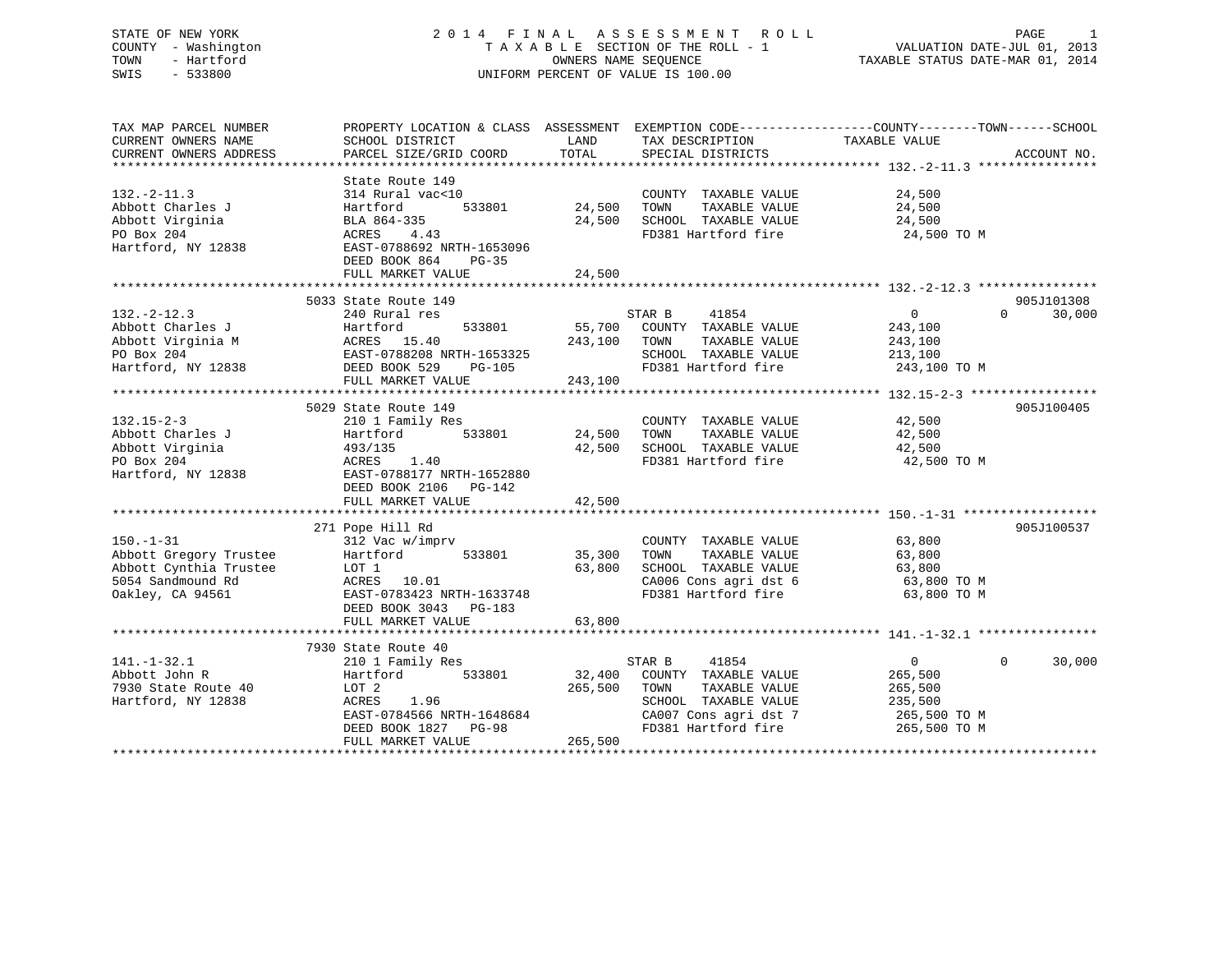## STATE OF NEW YORK 2 0 1 4 F I N A L A S S E S S M E N T R O L L PAGE 2 COUNTY - Washington T A X A B L E SECTION OF THE ROLL - 1 VALUATION DATE-JUL 01, 2013 TOWN - Hartford **TAXABLE STATUS DATE-MAR 01, 2014** OWNERS NAME SEQUENCE TAXABLE STATUS DATE-MAR 01, 2014 SWIS - 533800 UNIFORM PERCENT OF VALUE IS 100.00

| TAX MAP PARCEL NUMBER<br>CURRENT OWNERS NAME<br>CURRENT OWNERS ADDRESS             | PROPERTY LOCATION & CLASS ASSESSMENT EXEMPTION CODE----------------COUNTY-------TOWN------SCHOOL<br>SCHOOL DISTRICT<br>PARCEL SIZE/GRID COORD | LAND<br>TOTAL | TAX DESCRIPTION<br>SPECIAL DISTRICTS | TAXABLE VALUE  | ACCOUNT NO.        |
|------------------------------------------------------------------------------------|-----------------------------------------------------------------------------------------------------------------------------------------------|---------------|--------------------------------------|----------------|--------------------|
|                                                                                    |                                                                                                                                               |               |                                      |                |                    |
|                                                                                    | Blood St                                                                                                                                      |               |                                      |                | 905J100010         |
| $142. - 1 - 20$                                                                    | 311 Res vac land                                                                                                                              |               | COUNTY TAXABLE VALUE                 | 1,000          |                    |
| Abbott Stephen A                                                                   | Hartford<br>533801                                                                                                                            | 1,000         | TOWN<br>TAXABLE VALUE                | 1,000          |                    |
| Duval Angelia L                                                                    | FRNT 235.00 DPTH 196.00                                                                                                                       | 1,000         | SCHOOL TAXABLE VALUE                 | 1,000          |                    |
| 199 Blood St                                                                       | EAST-0792889 NRTH-1645532                                                                                                                     |               | FD381 Hartford fire                  | 1,000 TO M     |                    |
| Granville, NY 12832                                                                | DEED BOOK 2448 PG-113                                                                                                                         |               |                                      |                |                    |
|                                                                                    | FULL MARKET VALUE                                                                                                                             | 1,000         |                                      |                |                    |
|                                                                                    |                                                                                                                                               |               |                                      |                |                    |
|                                                                                    | 199 Blood St                                                                                                                                  |               |                                      |                | 905J100334         |
| $142. - 1 - 21$                                                                    | 210 1 Family Res                                                                                                                              |               | 41854<br>STAR B                      | $\overline{0}$ | $\Omega$<br>30,000 |
|                                                                                    | 533801<br>Hartford                                                                                                                            |               | 27,100 COUNTY TAXABLE VALUE          | 133,100        |                    |
|                                                                                    | ACRES<br>2.08                                                                                                                                 | 133,100       | TAXABLE VALUE<br>TOWN                | 133,100        |                    |
|                                                                                    | EAST-0792696 NRTH-1645423                                                                                                                     |               | SCHOOL TAXABLE VALUE                 | 103,100        |                    |
| 172.<br>Abbott Stephen A<br>Duval Angelia L<br>199 Blood St<br>Granville, NY 12832 | DEED BOOK 2448    PG-113                                                                                                                      |               | FD381 Hartford fire                  | 133,100 TO M   |                    |
|                                                                                    | FULL MARKET VALUE                                                                                                                             | 133,100       |                                      |                |                    |
|                                                                                    |                                                                                                                                               |               |                                      |                |                    |
|                                                                                    | 52 Baker Rd                                                                                                                                   |               |                                      |                | 905J101050         |
| $132. - 2 - 19.3$                                                                  | 210 1 Family Res                                                                                                                              |               | STAR B<br>41854                      | $\mathbf{0}$   | $\Omega$<br>30,000 |
| Abolafia Andrew                                                                    | 533801<br>Hartford                                                                                                                            | 25,300        | COUNTY TAXABLE VALUE                 | 119,200        |                    |
| 52 Baker Rd                                                                        | ACRES<br>1.60                                                                                                                                 | 119,200       | TAXABLE VALUE<br>TOWN                | 119,200        |                    |
| Granville, NY 12832                                                                | EAST-0791803 NRTH-1653403                                                                                                                     |               | SCHOOL TAXABLE VALUE                 | 89,200         |                    |
|                                                                                    | DEED BOOK 821<br>PG-119                                                                                                                       |               | FD381 Hartford fire                  | 119,200 TO M   |                    |
|                                                                                    | FULL MARKET VALUE                                                                                                                             | 119,200       |                                      |                |                    |
|                                                                                    |                                                                                                                                               |               |                                      |                |                    |
|                                                                                    | 48 Gilchrist Hill Ext                                                                                                                         |               |                                      |                | 905J100547         |
| $141. - 3 - 8$                                                                     | 210 1 Family Res                                                                                                                              |               | STAR B<br>41854                      | $\overline{0}$ | $\Omega$<br>30,000 |
| Adams Robert L                                                                     | 533801<br>Hartford                                                                                                                            | 29,600        | COUNTY TAXABLE VALUE                 | 200,000        |                    |
| Higgins Betty A                                                                    | 2.44<br>ACRES                                                                                                                                 | 200,000       | TOWN<br>TAXABLE VALUE                | 200,000        |                    |
| 48 Gilchrist Hill Ext                                                              | EAST-0784538 NRTH-1644146                                                                                                                     |               | SCHOOL TAXABLE VALUE                 | 170,000        |                    |
| Hartford, NY 12838                                                                 | DEED BOOK 3112 PG-309                                                                                                                         |               | FD381 Hartford fire                  | 200,000 TO M   |                    |
|                                                                                    | FULL MARKET VALUE                                                                                                                             | 200,000       |                                      |                |                    |
|                                                                                    |                                                                                                                                               |               |                                      |                |                    |
|                                                                                    | 41 Lily Pond Rd                                                                                                                               |               |                                      |                |                    |
| $150. - 1 - 8.2$                                                                   | 312 Vac w/imprv                                                                                                                               |               | 41700<br>AG BUILD                    | 3,800<br>3,800 | 3,800              |
| Allen John                                                                         | Hartford<br>533801                                                                                                                            | 30,000        | COUNTY TAXABLE VALUE                 | 30,000         |                    |
| Allen Rebecca                                                                      | Sub Div Lot 2                                                                                                                                 | 33,800        | TAXABLE VALUE<br>TOWN                | 30,000         |                    |
| 468 County Route 12                                                                | 7.93<br>ACRES                                                                                                                                 |               | SCHOOL TAXABLE VALUE                 | 30,000         |                    |
| Whitehall, NY 12887                                                                | EAST-0792116 NRTH-1641843                                                                                                                     |               | CA008 Cons agri dst 8                | 33,800 TO M    |                    |
|                                                                                    | DEED BOOK 2801<br>PG-309                                                                                                                      |               | FD381 Hartford fire                  | 33,800 TO M    |                    |
| MAY BE SUBJECT TO PAYMENT                                                          | FULL MARKET VALUE                                                                                                                             | 33,800        |                                      |                |                    |
| UNDER RPTL483 UNTIL 2021                                                           |                                                                                                                                               |               |                                      |                |                    |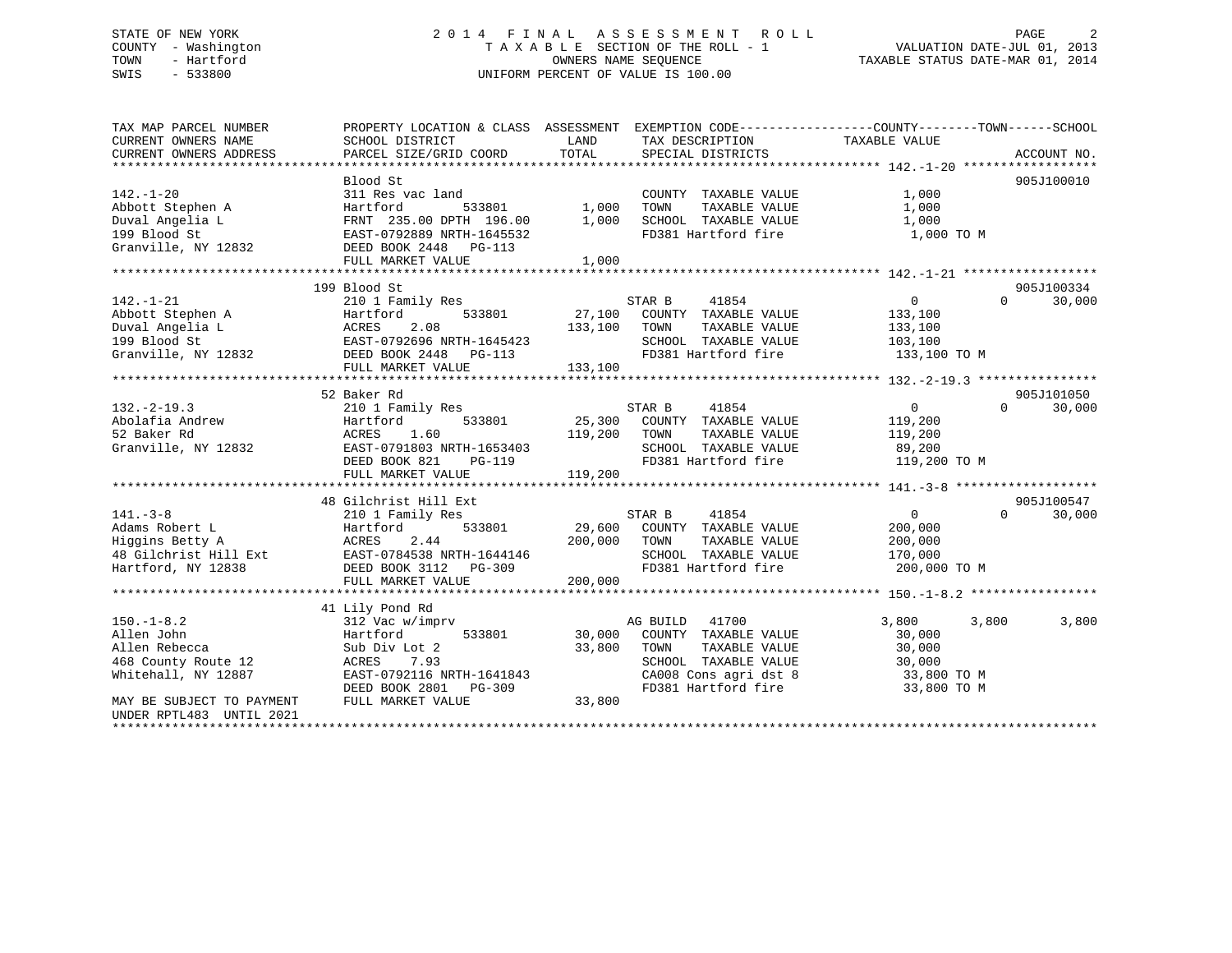| STATE OF NEW YORK<br>- Washington<br>COUNTY<br>TOWN<br>- Hartford<br>SWIS<br>$-533800$ |                                                         |                      | 2014 FINAL ASSESSMENT ROLL<br>TAXABLE SECTION OF THE ROLL - 1<br>OWNERS NAME SEQUENCE<br>UNIFORM PERCENT OF VALUE IS 100.00 | VALUATION DATE-JUL 01, 2013<br>TAXABLE STATUS DATE-MAR 01, 2014 | $\overline{3}$<br>PAGE |
|----------------------------------------------------------------------------------------|---------------------------------------------------------|----------------------|-----------------------------------------------------------------------------------------------------------------------------|-----------------------------------------------------------------|------------------------|
| TAX MAP PARCEL NUMBER<br>CURRENT OWNERS NAME                                           | PROPERTY LOCATION & CLASS ASSESSMENT<br>SCHOOL DISTRICT |                      | LAND TAX DESCRIPTION TAXABLE VALUE                                                                                          | EXEMPTION CODE-----------------COUNTY-------TOWN------SCHOOL    |                        |
| CURRENT OWNERS ADDRESS                                                                 | PARCEL SIZE/GRID COORD TOTAL SPECIAL DISTRICTS          |                      |                                                                                                                             |                                                                 | ACCOUNT NO.            |
|                                                                                        |                                                         |                      |                                                                                                                             |                                                                 |                        |
|                                                                                        | 8137 State Route 40                                     |                      |                                                                                                                             |                                                                 | 905J100002             |
| $132. -2 - 12.2$                                                                       | 210 1 Family Res                                        |                      | COUNTY TAXABLE VALUE                                                                                                        | 137,800                                                         |                        |
| Allen Richard G                                                                        | Hartford                                                | 533801 25,700        | TAXABLE VALUE<br>TOWN                                                                                                       | 137,800                                                         |                        |
| Allen Barbara                                                                          | 418/45                                                  | 137,800              | SCHOOL TAXABLE VALUE                                                                                                        | 137,800                                                         |                        |
| 109 North Rd                                                                           | ACRES 1.70                                              |                      | CA007 Cons agri dst 7                                                                                                       | 137,800 TO M                                                    |                        |
| Fort Ann, NY 12827                                                                     | EAST-0787502 NRTH-1653280                               |                      | FD381 Hartford fire                                                                                                         | 137,800 TO M                                                    |                        |
|                                                                                        | DEED BOOK 426<br>PG-484                                 |                      |                                                                                                                             |                                                                 |                        |
|                                                                                        | FULL MARKET VALUE                                       | 137,800              |                                                                                                                             |                                                                 |                        |
|                                                                                        |                                                         |                      |                                                                                                                             |                                                                 |                        |
|                                                                                        | 109 & 135 North Rd                                      |                      |                                                                                                                             |                                                                 | 905J101075             |
| $140. - 1 - 16$                                                                        | 280 Res Multiple                                        |                      | 41854<br>STAR B                                                                                                             | $\Omega$                                                        | 30,000<br>$\Omega$     |
| Allen Sheryl E                                                                         | Hartford                                                | 533801 90,700 COUNTY | TAXABLE VALUE                                                                                                               | 321,600                                                         |                        |
| 109 North Rd                                                                           | ACRES 41.34                                             | 321,600              | TOWN<br>TAXABLE VALUE                                                                                                       | 321,600                                                         |                        |
| Fort Ann, NY 12827                                                                     | EAST-0772323 NRTH-1641619                               |                      | TAXABLE VALUE<br>SCHOOL                                                                                                     | 291,600                                                         |                        |
|                                                                                        | DEED BOOK 2115 PG-120                                   |                      | FD381 Hartford fire                                                                                                         | 321,600 TO M                                                    |                        |
|                                                                                        | FULL MARKET VALUE                                       | 321,600              |                                                                                                                             |                                                                 |                        |

FULL MARKET VALUE 321,600 \*\*\*\*\*\*\*\*\*\*\*\*\*\*\*\*\*\*\*\*\*\*\*\*\*\*\*\*\*\*\*\*\*\*\*\*\*\*\*\*\*\*\*\*\*\*\*\*\*\*\*\*\*\*\*\*\*\*\*\*\*\*\*\*\*\*\*\*\*\*\*\*\*\*\*\*\*\*\*\*\*\*\*\*\*\*\*\*\*\*\*\*\*\*\*\*\*\*\*\*\*\*\* 121.-4-7.1 \*\*\*\*\*\*\*\*\*\*\*\*\*\*\*\*\*

323 Vacant rural 121.-4-7.1 323 Vacant rural AG DIST 41720 35,633 35,633 35,633 Amato Giulio Hartford 533801 81,900 COUNTY TAXABLE VALUE 46,267 Amato Loretta 121.-1-7.1 81,900 TOWN TAXABLE VALUE 46,267 1374 Baldwin Corners Rd ACRES 77.00 SCHOOL TAXABLE VALUE 46,267 Fort Ann, NY 12827 EAST-0768848 NRTH-1662043 CA007 Cons agri dst 7 46,267 TO M DEED BOOK 940 PG-163 35,633 EX MAY BE SUBJECT TO PAYMENT FULL MARKET VALUE 81,900 FD381 Hartford fire 81,900 TO M UNDER AGDIST LAW TIL 2018 \*\*\*\*\*\*\*\*\*\*\*\*\*\*\*\*\*\*\*\*\*\*\*\*\*\*\*\*\*\*\*\*\*\*\*\*\*\*\*\*\*\*\*\*\*\*\*\*\*\*\*\*\*\*\*\*\*\*\*\*\*\*\*\*\*\*\*\*\*\*\*\*\*\*\*\*\*\*\*\*\*\*\*\*\*\*\*\*\*\*\*\*\*\*\*\*\*\*\*\*\*\*\* 121.-4-7.2 \*\*\*\*\*\*\*\*\*\*\*\*\*\*\*\*\* 1374 Baldwin Corners Rd121.-4-7.2 210 1 Family Res STAR B 41854 0 0 30,000

1400 Baldwin Corners Rd

| Amato Giulio            | Hartford<br>533801        | 30,800<br>COUNTY<br>TAXABLE VALUE | 236,700      |
|-------------------------|---------------------------|-----------------------------------|--------------|
| Amato Loretta           | 28A-130                   | 236,700<br>TAXABLE VALUE<br>TOWN  | 236,700      |
| 1374 Baldwin Corners Rd | ACRES<br>3.04             | SCHOOL TAXABLE VALUE              | 206,700      |
| Fort Ann, NY 12827      | EAST-0768194 NRTH-1661942 | CA007 Cons agri dst 7             | 236,700 TO M |
|                         | DEED BOOK 940 PG-163      | FD381 Hartford fire               | 236,700 TO M |
|                         | FULL MARKET VALUE         | 236,700                           |              |
|                         |                           |                                   |              |
|                         | 171 Gilchrist Hill Rd     |                                   | 905J100674   |
| $141. - 3 - 19$         | 210 1 Family Res          | 41854<br>STAR B                   | 30,000       |
| Andersen Bruce          | Hartford<br>533801        | 34,600<br>COUNTY<br>TAXABLE VALUE | 96,000       |
| Andersen April          | LOT H                     | 96,000<br>TOWN<br>TAXABLE VALUE   | 96,000       |
| 171 Gilchrist Hill Rd   | 6.80<br>ACRES             | TAXABLE VALUE<br>SCHOOL           | 66,000       |
| Hartford, NY 12838      | EAST-0784795 NRTH-1643115 | FD381 Hartford fire               | 96,000 TO M  |
|                         | DEED BOOK 496<br>$PG-302$ |                                   |              |
|                         | FULL MARKET VALUE         | 96,000                            |              |
|                         |                           |                                   |              |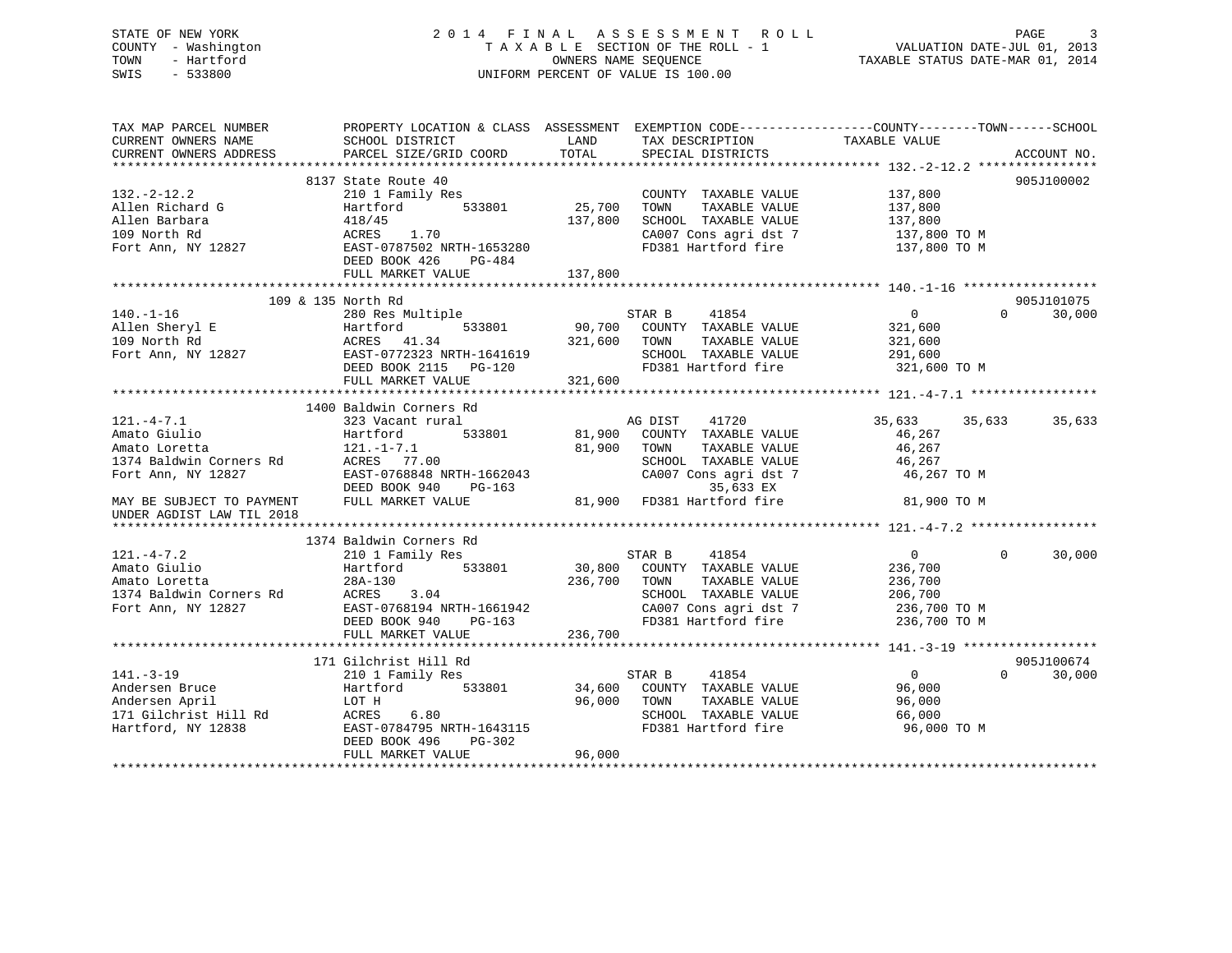## STATE OF NEW YORK 2 0 1 4 F I N A L A S S E S S M E N T R O L L PAGE 4 COUNTY - Washington T A X A B L E SECTION OF THE ROLL - 1 VALUATION DATE-JUL 01, 2013 TOWN - Hartford **TAXABLE STATUS DATE-MAR 01, 2014** OWNERS NAME SEQUENCE TAXABLE STATUS DATE-MAR 01, 2014 SWIS - 533800 UNIFORM PERCENT OF VALUE IS 100.00

| TAX MAP PARCEL NUMBER                                                                                                                                                                                                                                                                              | PROPERTY LOCATION & CLASS ASSESSMENT EXEMPTION CODE----------------COUNTY-------TOWN------SCHOOL                                                                                         |                                                          |                                                                                                                                        |                                                                                                                     |                                  |
|----------------------------------------------------------------------------------------------------------------------------------------------------------------------------------------------------------------------------------------------------------------------------------------------------|------------------------------------------------------------------------------------------------------------------------------------------------------------------------------------------|----------------------------------------------------------|----------------------------------------------------------------------------------------------------------------------------------------|---------------------------------------------------------------------------------------------------------------------|----------------------------------|
| $132. - 4 - 4.5$<br>Anderson Charles E<br>Anderson Lorraine<br>176 Baker Rd 176 Baker Rd 176 Baker Rd 176 Baker Rd 176 Baker Rd 176 Baker Rd 176 Baker Rd 176 Baker Rd 176 Baker Rd 176 Baker Rd 176 Baker Rd 176 Baker Rd 176 Baker Rd 176 Baker Rd 1<br>Granville, NY 12832 DEED BOOK 2330 PG-22 | 176 Baker Rd<br>210 1 Family Res<br>Hartford 533801 26,600 COUNTY TAXABLE VALUE<br>FRNT 338.00 DPTH 251.00 131,400 TOWN TAXABLE VALUE<br>FULL MARKET VALUE                               | 131,400                                                  | STAR EN<br>41834<br>SCHOOL TAXABLE VALUE 67,200                                                                                        | $\overline{0}$<br>131,400<br>131,400<br>FD381 Hartford fire 131,400 TO M                                            | $\Omega$<br>64,200               |
| $148. - 1 - 19$<br>Anderson Neil R<br>Anderson Lulumae<br>PO Box 65<br>Hudson Falls, NY 12839                                                                                                                                                                                                      | Mcdougal Rd OFF<br>$314$ Rural vac<10<br>533801<br>Hartford<br>ACRES 5.90<br>ACKES 5.90 3,800<br>EAST-0766352 NRTH-1631946 3,800<br>DEED BOOK 431 PG-383<br>FULL MARKET VALUE            | 3,800<br>3,800<br>3,800                                  | COUNTY TAXABLE VALUE<br>TAXABLE VALUE<br>TOWN                                                                                          | 3,800<br>3,800<br>SCHOOL TAXABLE VALUE $3,800$<br>CA006 Cons agridst 6 3,800 TO M<br>FD381 Hartford fire 3,800 TO M | 905J100005                       |
| $123. - 1 - 11.9$<br>Andrews Daniel L<br>427 Hasting Rd<br>Granville, NY 12832                                                                                                                                                                                                                     | Warren Rd<br>260 Seasonal res<br>Hartford<br>5.00<br>ACRES<br>EAST-0792303 NRTH-1664006<br>DEED BOOK 3004 PG-20<br>FULL MARKET VALUE                                                     | з<br>533801                   15,600<br>31,000<br>31,000 | COUNTY TAXABLE VALUE<br>TOWN TAXABLE VALUE<br>TAXABLE VALUE<br>TOWN<br>SCHOOL TAXABLE VALUE                                            | 31,000<br>31,000<br>31,000<br>CA007 Cons agri dst 7 $31,000$ TO M<br>FD381 Hartford fire $31,000$ TO M              |                                  |
| $132. - 1 - 11.1$<br>Granville, NY 12832<br>DEED BOOK 401 PG-224                                                                                                                                                                                                                                   | 46 Hastings Rd<br>210 1 Family Res<br>ACRES 8.30<br>FULL MARKET VALUE                                                                                                                    | 174,000<br>174,000                                       | 41834<br>STAR EN<br>533801 32,900 COUNTY TAXABLE VALUE<br>TAXABLE VALUE<br>TOWN<br>SCHOOL TAXABLE VALUE 109,800<br>FD381 Hartford fire | $\overline{0}$<br>174,000<br>174,000<br>CA007 Cons agri dst 7 174,000 TO M<br>174,000 TO M                          | 905J100006<br>$\Omega$<br>64,200 |
| $132. - 1 - 8$<br>Granville, NY 12832                                                                                                                                                                                                                                                              | 95 Hastings Rd<br>210 1 Family Res<br>Hartford 533801 21,200 COUNTY TAXABLE VALUE<br>FRNT 116.00 DPTH 300.00 51,600 TOWN TAXABLE VALUE<br>EAST-0786509 NRTH-1657296 SCHOOL TAXABLE VALUE |                                                          | STAR EN<br>41834                                                                                                                       | $\overline{0}$<br>51,600<br>51,600<br>$\overline{0}$                                                                | 905J100007<br>$\Omega$<br>51,600 |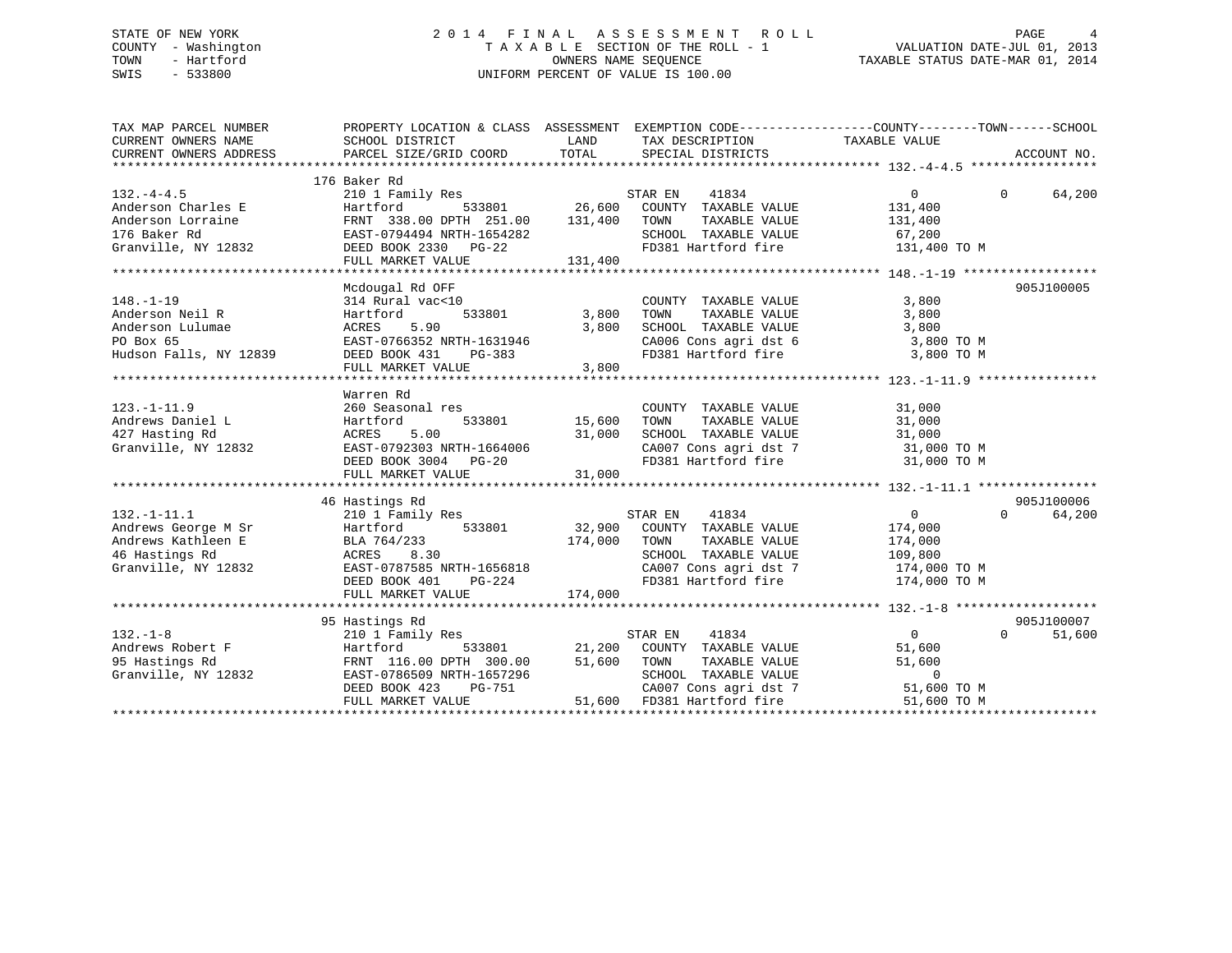## STATE OF NEW YORK 2 0 1 4 F I N A L A S S E S S M E N T R O L L PAGE 5 COUNTY - Washington T A X A B L E SECTION OF THE ROLL - 1 VALUATION DATE-JUL 01, 2013 TOWN - Hartford **TAXABLE STATUS DATE-MAR 01, 2014** OWNERS NAME SEQUENCE TAXABLE STATUS DATE-MAR 01, 2014 SWIS - 533800 UNIFORM PERCENT OF VALUE IS 100.00

| TAX MAP PARCEL NUMBER<br>CURRENT OWNERS NAME<br>CURRENT OWNERS ADDRESS | PROPERTY LOCATION & CLASS ASSESSMENT EXEMPTION CODE---------------COUNTY-------TOWN------SCHOOL<br>SCHOOL DISTRICT<br>PARCEL SIZE/GRID COORD | LAND<br>TOTAL | TAX DESCRIPTION<br>SPECIAL DISTRICTS         | TAXABLE VALUE          | ACCOUNT NO.        |
|------------------------------------------------------------------------|----------------------------------------------------------------------------------------------------------------------------------------------|---------------|----------------------------------------------|------------------------|--------------------|
|                                                                        |                                                                                                                                              |               |                                              |                        |                    |
|                                                                        | 8291 State Route 40                                                                                                                          |               |                                              |                        | 905J101231         |
| $132. - 1 - 18.3$                                                      | 210 1 Family Res                                                                                                                             |               | COUNTY TAXABLE VALUE                         | 192,600                |                    |
| Appling William                                                        | 533801<br>Hartford                                                                                                                           | 34,300        | TAXABLE VALUE<br>TOWN                        | 192,600                |                    |
| 8291 State Route 40                                                    | ACRES<br>3.97                                                                                                                                | 192,600       | SCHOOL TAXABLE VALUE                         | 192,600                |                    |
| Granville, NY 12832                                                    | EAST-0789463 NRTH-1656603                                                                                                                    |               | CA007 Cons agri dst 7 192,600 TO M           |                        |                    |
|                                                                        | DEED BOOK 858<br>PG-308                                                                                                                      |               | FD381 Hartford fire                          | 192,600 TO M           |                    |
|                                                                        | FULL MARKET VALUE                                                                                                                            | 192,600       |                                              |                        |                    |
|                                                                        |                                                                                                                                              |               |                                              |                        |                    |
|                                                                        | 177 Marlboro Country Rd                                                                                                                      |               |                                              |                        | 905J100102         |
| $141. - 3 - 24.1$                                                      | 210 1 Family Res                                                                                                                             |               | STAR B<br>41854                              | $\overline{0}$         | $\Omega$<br>30,000 |
| Arberger Shawn                                                         | 533801<br>Hartford                                                                                                                           |               | 16,600 COUNTY TAXABLE VALUE                  | 101,400                |                    |
| 177 Marlboro Country Rd                                                | 2567/321                                                                                                                                     | 101,400 TOWN  | TAXABLE VALUE                                | 101,400                |                    |
| Hartford, NY 12838                                                     | FRNT 102.00 DPTH 199.00                                                                                                                      |               | SCHOOL TAXABLE VALUE                         |                        |                    |
|                                                                        | EAST-0785144 NRTH-1643279                                                                                                                    |               | FD381 Hartford fire                          | 71,400<br>101,400 TO M |                    |
|                                                                        |                                                                                                                                              |               |                                              |                        |                    |
|                                                                        | DEED BOOK 3027 PG-174                                                                                                                        |               |                                              |                        |                    |
|                                                                        | FULL MARKET VALUE                                                                                                                            | 101,400       |                                              |                        |                    |
|                                                                        |                                                                                                                                              |               |                                              |                        |                    |
|                                                                        | 416 Gilchrist Hill Rd                                                                                                                        |               |                                              |                        | 905J101243         |
| $150. - 1 - 48$                                                        | 210 1 Family Res                                                                                                                             |               | STAR B 41854                                 | $\Omega$               | 30,000<br>$\Omega$ |
| Archambault Michael B                                                  | 533801<br>Hartford                                                                                                                           |               | 36,200 COUNTY TAXABLE VALUE                  | 148,600                |                    |
| Archambault Nancy                                                      | 6.84<br>ACRES                                                                                                                                | 148,600 TOWN  | TAXABLE VALUE                                | 148,600                |                    |
| 416 Gilchrist Hill Rd                                                  | EAST-0783139 NRTH-1639291                                                                                                                    |               | SCHOOL TAXABLE VALUE                         | 118,600                |                    |
| Hartford, NY 12838                                                     | DEED BOOK 507 PG-752                                                                                                                         |               | FD381 Hartford fire                          | 148,600 TO M           |                    |
|                                                                        | FULL MARKET VALUE                                                                                                                            | 148,600       |                                              |                        |                    |
|                                                                        |                                                                                                                                              |               |                                              |                        |                    |
|                                                                        | State Route 40                                                                                                                               |               |                                              |                        | 905J100254         |
|                                                                        | 323 Vacant rural                                                                                                                             |               | COUNTY TAXABLE VALUE                         | 56,400                 |                    |
|                                                                        | 533801                                                                                                                                       |               | TAXABLE VALUE                                | 56,400                 |                    |
|                                                                        | ACRES 38.90                                                                                                                                  | 56,400        | SCHOOL TAXABLE VALUE                         | 56,400                 |                    |
|                                                                        | EAST-0782542 NRTH-1644803                                                                                                                    |               | FD381 Hartford fire                          | 56,400 TO M            |                    |
|                                                                        | DEED BOOK 786<br>PG-119                                                                                                                      |               |                                              |                        |                    |
|                                                                        | FULL MARKET VALUE                                                                                                                            | 56,400        |                                              |                        |                    |
|                                                                        |                                                                                                                                              |               |                                              |                        |                    |
|                                                                        | 54 Gilchrist Hill Rd                                                                                                                         |               |                                              |                        | 905J101077         |
| $141. - 1 - 20.2$                                                      | 210 1 Family Res                                                                                                                             |               | 41854<br>STAR B                              | $\overline{0}$         | 30,000<br>$\Omega$ |
| Arlen Darwin J                                                         | 533801                                                                                                                                       |               |                                              |                        |                    |
| Arlen A. Rebecca                                                       | Hartford                                                                                                                                     | 156,100 TOWN  | 32,100 COUNTY TAXABLE VALUE<br>TAXABLE VALUE | 156,100                |                    |
|                                                                        | 510/265                                                                                                                                      |               |                                              | 156,100                |                    |
| 54 Gilchrist Hill Rd                                                   | ACRES 3.40                                                                                                                                   |               | SCHOOL TAXABLE VALUE                         | 126,100                |                    |
| Hartford, NY 12838                                                     | EAST-0783349 NRTH-1644949                                                                                                                    |               | FD381 Hartford fire                          | 156,100 TO M           |                    |
|                                                                        | DEED BOOK 462<br>PG-126                                                                                                                      |               |                                              |                        |                    |
|                                                                        | FULL MARKET VALUE                                                                                                                            | 156,100       |                                              |                        |                    |
|                                                                        |                                                                                                                                              |               |                                              |                        |                    |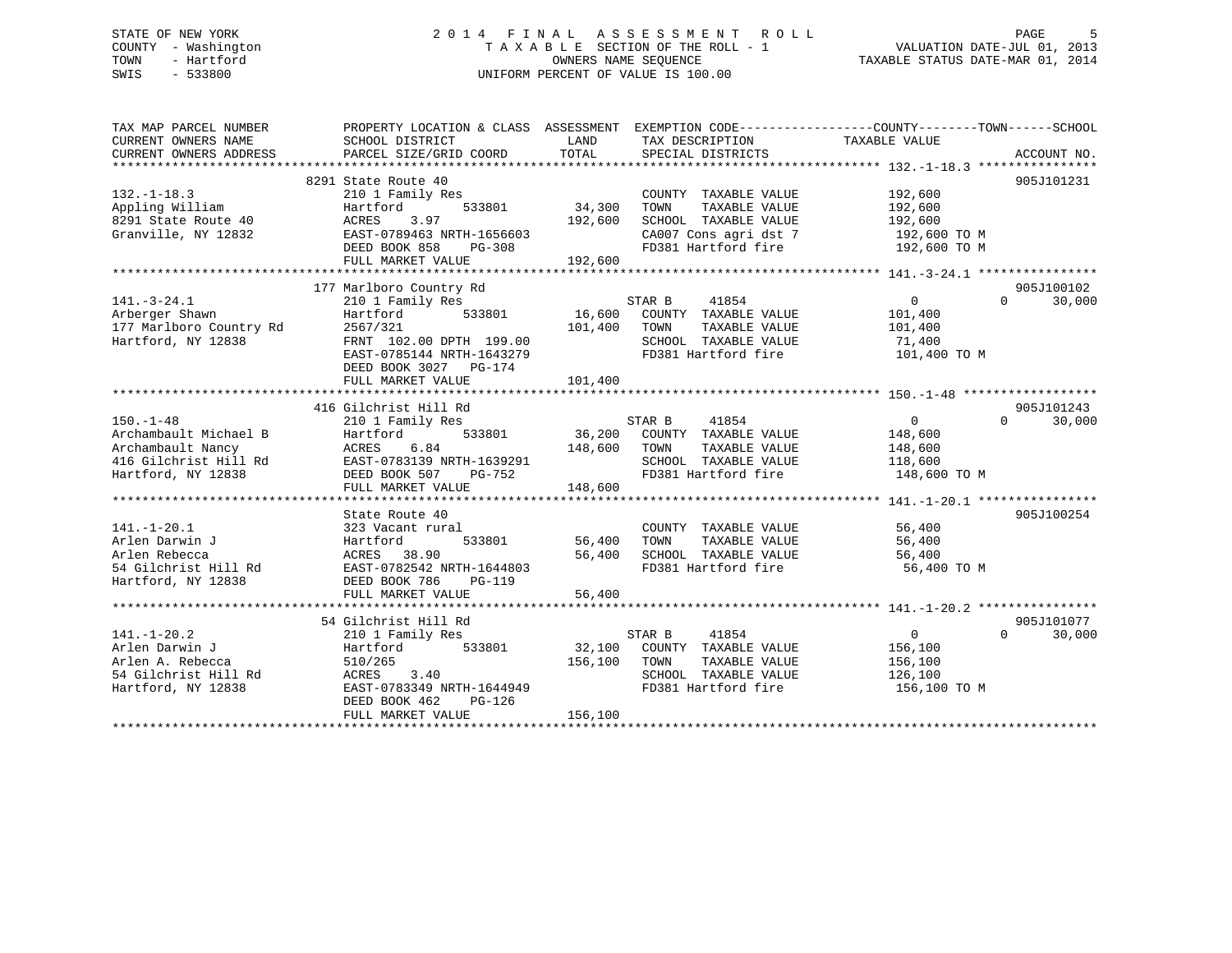| STATE OF NEW YORK<br>COUNTY - Washington<br>- Hartford<br>TOWN<br>SWIS<br>$-533800$                |                                                                                                                                                                                  |                              | 2014 FINAL ASSESSMENT<br>R O L L<br>TAXABLE SECTION OF THE ROLL - 1<br>OWNERS NAME SEQUENCE<br>UNIFORM PERCENT OF VALUE IS 100.00                                            | VALUATION DATE-JUL 01, 2013<br>TAXABLE STATUS DATE-MAR 01, 2014                            | PAGE                                           |
|----------------------------------------------------------------------------------------------------|----------------------------------------------------------------------------------------------------------------------------------------------------------------------------------|------------------------------|------------------------------------------------------------------------------------------------------------------------------------------------------------------------------|--------------------------------------------------------------------------------------------|------------------------------------------------|
| TAX MAP PARCEL NUMBER<br>CURRENT OWNERS NAME<br>CURRENT OWNERS ADDRESS                             | PROPERTY LOCATION & CLASS ASSESSMENT EXEMPTION CODE----------------COUNTY-------TOWN------SCHOOL<br>SCHOOL DISTRICT<br>PARCEL SIZE/GRID COORD                                    | LAND<br>TOTAL                | TAX DESCRIPTION<br>SPECIAL DISTRICTS                                                                                                                                         | TAXABLE VALUE                                                                              | ACCOUNT NO.                                    |
| $141. - 1 - 20.5$<br>Arlen Darwin J<br>Arlen Rebecca<br>54 Gilchrist Hill Rd<br>Hartford, NY 12838 | 29 Gibson Rd<br>714 Lite Ind Man<br>533801<br>Hartford<br>3090/292<br>ACRES<br>3.00<br>EAST-0783172 NRTH-1645857<br>DEED BOOK 841<br>PG-185<br>FULL MARKET VALUE                 | 29,600<br>147,500<br>147,500 | COUNTY TAXABLE VALUE<br>TAXABLE VALUE<br>TOWN<br>SCHOOL TAXABLE VALUE<br>FD381 Hartford fire                                                                                 | 147,500<br>147,500<br>147,500<br>147,500 TO M                                              |                                                |
|                                                                                                    |                                                                                                                                                                                  |                              |                                                                                                                                                                              |                                                                                            |                                                |
| $149. - 1 - 24.8$<br>Arlen Jesse<br>10 Hinck Ln<br>Argyle, NY 12809                                | 10 Hinck Ln<br>210 1 Family Res<br>533801<br>Hartford<br>ACRES<br>6.40<br>EAST-0779723 NRTH-1640215<br>DEED BOOK 841<br>PG-188<br>FULL MARKET VALUE<br>************************* | 43,500<br>172,400<br>172,400 | STAR B<br>41854<br>COUNTY TAXABLE VALUE<br>TAXABLE VALUE<br>TOWN<br>SCHOOL TAXABLE VALUE<br>FD381 Hartford fire                                                              | $\overline{0}$<br>172,400<br>172,400<br>142,400<br>172,400 TO M                            | $\Omega$<br>30,000                             |
|                                                                                                    | 8774 State Route 40                                                                                                                                                              | ********************         |                                                                                                                                                                              | ********************* 114.-1-11 ******************                                         | 905J100092                                     |
| $114. - 1 - 11$<br>Armenio Matthew W<br>8774 State Route 40<br>Fort Ann, NY 12827                  | 210 1 Family Res<br>Hartford<br>533801<br>ACRES<br>7.16<br>EAST-0792355 NRTH-1666962<br>DEED BOOK 2743 PG-103<br>FULL MARKET VALUE                                               | 46,400<br>165,000            | 41854<br>STAR B<br>COUNTY TAXABLE VALUE<br>TAXABLE VALUE<br>TOWN<br>SCHOOL TAXABLE VALUE<br>CA007 Cons agri dst 7<br>165,000 FD381 Hartford fire                             | $\Omega$<br>165,000<br>165,000<br>135,000<br>165,000 TO M<br>165,000 TO M                  | 30,000<br>$\Omega$                             |
|                                                                                                    |                                                                                                                                                                                  |                              |                                                                                                                                                                              |                                                                                            |                                                |
| $132.15 - 2 - 39$<br>Armstrong Donald H<br>Armstrong Sharon L<br>PO Box 117<br>Hartford, NY 12838  | 92 County Route 23<br>210 1 Family Res<br>Hartford<br>533801<br>FRNT 150.00 DPTH 225.00<br>EAST-0786911 NRTH-1653700<br>DEED BOOK 464<br>PG-311<br>FULL MARKET VALUE             | 108,300                      | VET COM CT 41131<br>20,900 STAR EN<br>41834<br>COUNTY TAXABLE VALUE<br>TOWN<br>TAXABLE VALUE<br>SCHOOL TAXABLE VALUE<br>108,300 CA007 Cons agri dst 7<br>FD381 Hartford fire | 27,075<br>27,075<br>$\Omega$<br>81,225<br>81,225<br>44,100<br>108,300 TO M<br>108,300 TO M | 905J100402<br>$\bigcirc$<br>64,200<br>$\Omega$ |
|                                                                                                    |                                                                                                                                                                                  |                              |                                                                                                                                                                              |                                                                                            |                                                |
| $132.15 - 2 - 41$<br>Armstrong Donald H<br>Armstrong Sharon<br>PO Box 117<br>Hartford, NY 12838    | 98 County Route 23<br>210 1 Family Res<br>Hartford<br>533801<br>FRNT 145.00 DPTH 234.00<br>EAST-0786975 NRTH-1653893<br>DEED BOOK 925<br>$PG-131$<br>FULL MARKET VALUE           | 21,000<br>79,400<br>79,400   | COUNTY TAXABLE VALUE<br>TOWN<br>TAXABLE VALUE<br>SCHOOL TAXABLE VALUE<br>CA007 Cons agri dst 7<br>FD381 Hartford fire                                                        | 79,400<br>79,400<br>79,400<br>79,400 TO M<br>79,400 TO M                                   | 905J100304                                     |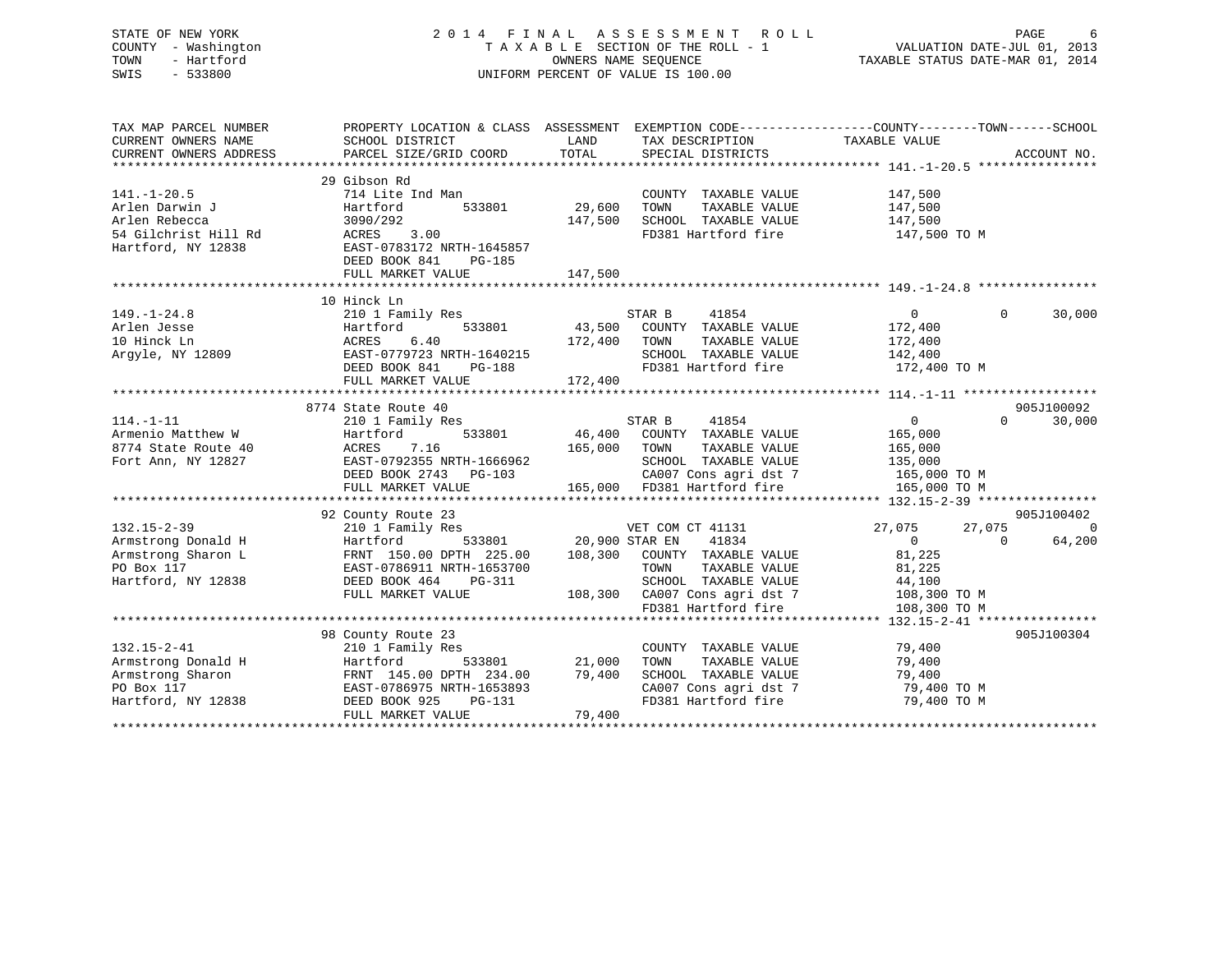## STATE OF NEW YORK 2 0 1 4 F I N A L A S S E S S M E N T R O L L PAGE 7 COUNTY - Washington T A X A B L E SECTION OF THE ROLL - 1 VALUATION DATE-JUL 01, 2013 TOWN - Hartford **TAXABLE STATUS DATE-MAR 01, 2014** OWNERS NAME SEQUENCE TAXABLE STATUS DATE-MAR 01, 2014 SWIS - 533800 UNIFORM PERCENT OF VALUE IS 100.00

| TAX MAP PARCEL NUMBER                        | PROPERTY LOCATION & CLASS ASSESSMENT EXEMPTION CODE----------------COUNTY-------TOWN-----SCHOOL |                 |                                             |                    |                    |
|----------------------------------------------|-------------------------------------------------------------------------------------------------|-----------------|---------------------------------------------|--------------------|--------------------|
| CURRENT OWNERS NAME                          | SCHOOL DISTRICT                                                                                 | LAND            | TAX DESCRIPTION                             | TAXABLE VALUE      |                    |
| CURRENT OWNERS ADDRESS                       | PARCEL SIZE/GRID COORD                                                                          | TOTAL           | SPECIAL DISTRICTS                           |                    | ACCOUNT NO.        |
|                                              |                                                                                                 |                 |                                             |                    |                    |
|                                              | 143 Wright Rd                                                                                   |                 |                                             |                    | 905J100012         |
| $132. - 1 - 31$                              |                                                                                                 |                 |                                             |                    | 205,969            |
|                                              | 112 Dairy farm                                                                                  |                 | AG DIST<br>41720                            | 205,969<br>205,969 |                    |
| Armstrong Family Irrevoc Trust Hartford      | 533801                                                                                          | 349,200 STAR EN | 41834                                       | $\overline{0}$     | $\Omega$<br>64,200 |
| Pruiksma, Trustee Trudy                      | Life Estate to house & 1                                                                        | 493,700         | COUNTY TAXABLE VALUE                        | 287,731            |                    |
| Care of: Richard L Armstrong 440/719 470/915 |                                                                                                 |                 | TAXABLE VALUE<br>TOWN                       | 287,731            |                    |
| 143 Wright Rd                                | ACRES 318.60                                                                                    |                 | SCHOOL TAXABLE VALUE                        | 223,531            |                    |
| Granville, NY 12832                          | EAST-0782121 NRTH-1655051                                                                       |                 | CA007 Cons agri dst 7                       | 287,731 TO M       |                    |
|                                              | DEED BOOK 3198<br>$PG-173$                                                                      |                 | 205,969 EX                                  |                    |                    |
| MAY BE SUBJECT TO PAYMENT                    | FULL MARKET VALUE                                                                               | 493,700         | FD381 Hartford fire                         | 493,700 TO M       |                    |
| UNDER AGDIST LAW TIL 2018                    |                                                                                                 |                 |                                             |                    |                    |
|                                              |                                                                                                 |                 |                                             |                    |                    |
|                                              | 69 Rowe Hill Rd                                                                                 |                 |                                             |                    | 905J100627         |
|                                              |                                                                                                 |                 |                                             |                    | $\Omega$           |
| $141. - 1 - 37$                              | 210 1 Family Res                                                                                |                 | 41854<br>STAR B                             | $\overline{0}$     | 30,000             |
| Armstrong Kyle                               | 533801<br>Hartford                                                                              | 24,400          | COUNTY TAXABLE VALUE                        | 165,800            |                    |
| 69 Rowe Hill Rd                              | 1.48<br>ACRES                                                                                   | 165,800         | TAXABLE VALUE<br>TOWN                       | 165,800            |                    |
| Hartford, NY 12838                           | EAST-0786011 NRTH-1649767                                                                       |                 | SCHOOL TAXABLE VALUE                        | 135,800            |                    |
|                                              | DEED BOOK 2439<br>PG-348                                                                        |                 | CA007 Cons agri dst 7                       | 165,800 TO M       |                    |
|                                              | FULL MARKET VALUE                                                                               |                 | 165,800 FD381 Hartford fire                 | 165,800 TO M       |                    |
|                                              |                                                                                                 |                 |                                             |                    |                    |
|                                              | 1156 Lundy Rd                                                                                   |                 | 87 PCT OF VALUE USED FOR EXEMPTION PURPOSES |                    | 905J100014         |
| $158. - 2 - 4$                               | 240 Rural res                                                                                   |                 | VET COM CT 41131                            | 22,620<br>22,620   | $\mathbf 0$        |
| Arnado Edward P                              | 533801<br>Hartford                                                                              |                 | 41,500 VET DIS CT 41141                     | 45,240<br>45,240   | $\mathbf 0$        |
| 1156 Lundy Rd                                | $158. - 1 - 4$                                                                                  | 104,000         | COUNTY TAXABLE VALUE                        | 36,140             |                    |
|                                              | ACRES 10.01                                                                                     |                 | TAXABLE VALUE<br>TOWN                       | 36,140             |                    |
| Granville, NY 12832                          |                                                                                                 |                 |                                             |                    |                    |
|                                              | EAST-0787008 NRTH-1633456                                                                       |                 | SCHOOL TAXABLE VALUE                        | 104,000            |                    |
|                                              | DEED BOOK 504<br>$PG-868$                                                                       |                 | FD381 Hartford fire                         | 104,000 TO M       |                    |
|                                              | FULL MARKET VALUE                                                                               | 104,000         |                                             |                    |                    |
|                                              |                                                                                                 |                 |                                             |                    |                    |
|                                              | 3470 State Route 196                                                                            |                 |                                             |                    | 905J100694         |
| $140. - 1 - 39$                              | 210 1 Family Res                                                                                |                 | 41854<br>STAR B                             | $\overline{0}$     | $\Omega$<br>30,000 |
| Ashe Kenneth                                 | Hartford                                                                                        | 533801 11,400   | COUNTY TAXABLE VALUE                        | 153,300            |                    |
| Martens Deborah                              | FRNT 100.00 DPTH 109.00                                                                         | 153,300         | TOWN<br>TAXABLE VALUE                       | 153,300            |                    |
| 3470 State Route 196                         | EAST-0770198 NRTH-1643883                                                                       |                 | SCHOOL TAXABLE VALUE                        | 123,300            |                    |
| Fort Ann, NY 12827                           | DEED BOOK 2032    PG-111                                                                        |                 | FD381 Hartford fire                         | 153,300 TO M       |                    |
|                                              | FULL MARKET VALUE                                                                               |                 |                                             |                    |                    |
|                                              |                                                                                                 | 153,300         |                                             |                    |                    |
|                                              |                                                                                                 |                 |                                             |                    |                    |
|                                              | 3466 State Route 196                                                                            |                 |                                             |                    | 905J101342         |
| $140. - 1 - 41.1$                            | 210 1 Family Res                                                                                |                 | STAR B<br>41854                             | $\Omega$           | $\Omega$<br>30,000 |
| Ashe Michael K                               | Hartford<br>533801                                                                              | 38,200          | COUNTY TAXABLE VALUE                        | 148,900            |                    |
| 3466 State Route 196                         | ACRES<br>5.01                                                                                   | 148,900         | TAXABLE VALUE<br>TOWN                       | 148,900            |                    |
| Fort Ann, NY 12827                           | EAST-0770439 NRTH-1643764                                                                       |                 | SCHOOL TAXABLE VALUE                        | 118,900            |                    |
|                                              | DEED BOOK 2179<br>$PG-46$                                                                       |                 | FD381 Hartford fire                         | 148,900 TO M       |                    |
|                                              | FULL MARKET VALUE                                                                               | 148,900         |                                             |                    |                    |
|                                              |                                                                                                 |                 |                                             |                    |                    |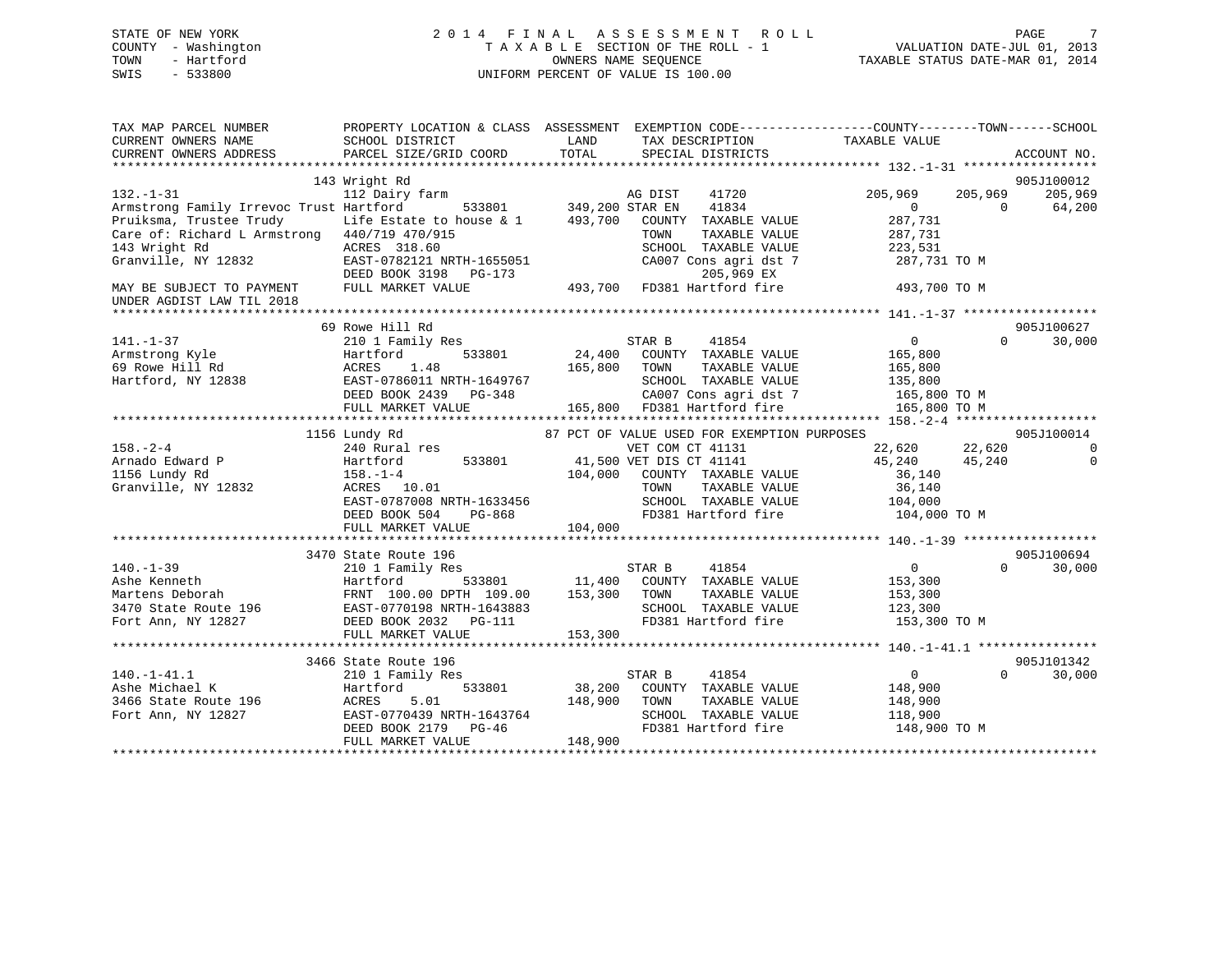## STATE OF NEW YORK 2 0 1 4 F I N A L A S S E S S M E N T R O L L PAGE 8 COUNTY - Washington T A X A B L E SECTION OF THE ROLL - 1 VALUATION DATE-JUL 01, 2013 TOWN - Hartford OWNERS NAME SEQUENCE TAXABLE STATUS DATE-MAR 01, 2014 SWIS - 533800 UNIFORM PERCENT OF VALUE IS 100.00

| TAX MAP PARCEL NUMBER<br>CURRENT OWNERS NAME<br>CURRENT OWNERS ADDRESS | PROPERTY LOCATION & CLASS ASSESSMENT EXEMPTION CODE---------------COUNTY-------TOWN-----SCHOOL<br>SCHOOL DISTRICT<br>PARCEL SIZE/GRID COORD | LAND<br>TOTAL          | TAX DESCRIPTION<br>SPECIAL DISTRICTS        | TAXABLE VALUE  |                | ACCOUNT NO.    |
|------------------------------------------------------------------------|---------------------------------------------------------------------------------------------------------------------------------------------|------------------------|---------------------------------------------|----------------|----------------|----------------|
|                                                                        |                                                                                                                                             |                        |                                             |                |                |                |
|                                                                        | 3245 State Route 196                                                                                                                        |                        | 33 PCT OF VALUE USED FOR EXEMPTION PURPOSES |                |                | 905J100024     |
| $149. - 1 - 2$                                                         | 280 Res Multiple                                                                                                                            |                        | AGRI-D IND 41730                            | 80,720         | 80,720         | 80,720         |
| Aubrey Doris                                                           | Hartford                                                                                                                                    | 533801 181,400 AGED-CO | 41802                                       | 45,474         | $\overline{0}$ | $\overline{0}$ |
| Aubrey Willard                                                         | 379/391<br>ACRES 128.50                                                                                                                     |                        | 344,500 AGED-TOWN 41803                     | $\overline{0}$ | 56,843         | $\overline{0}$ |
| 3245 State Route 196                                                   |                                                                                                                                             |                        | 41834<br>STAR EN                            | $\overline{0}$ | $\Omega$       | 64,200         |
| Fort Ann, NY 12827                                                     | EAST-0768397 NRTH-1638829                                                                                                                   |                        | COUNTY TAXABLE VALUE                        | 218,306        |                |                |
|                                                                        | DEED BOOK 318<br>PG-578                                                                                                                     |                        | TOWN<br>TAXABLE VALUE                       | 206,937        |                |                |
| MAY BE SUBJECT TO PAYMENT                                              | FULL MARKET VALUE                                                                                                                           |                        | 344,500 SCHOOL TAXABLE VALUE                | 199,580        |                |                |
| UNDER AGDIST LAW TIL 2021                                              |                                                                                                                                             |                        | FD381 Hartford fire                         | 344,500 TO M   |                |                |
|                                                                        |                                                                                                                                             |                        |                                             |                |                |                |
|                                                                        | 13 Rowe Hill Rd                                                                                                                             |                        |                                             |                |                | 905J100396     |
| $141. - 1 - 42$                                                        | 210 1 Family Res                                                                                                                            |                        | STAR B<br>41854                             | $\overline{0}$ | $\Omega$       | 30,000         |
| Aubrey Lynne I<br>Aubrey Robert<br>13 Rowe Hill Rd                     | 533801<br>Hartford                                                                                                                          |                        | 17,600 COUNTY TAXABLE VALUE                 | 135,200        |                |                |
|                                                                        | FRNT 165.00 DPTH 150.00<br>EAST-0785985 NRTH-1648184                                                                                        | 135,200 TOWN           | TAXABLE VALUE                               | 135,200        |                |                |
| 13 Rowe Hill Rd                                                        |                                                                                                                                             |                        | SCHOOL TAXABLE VALUE                        | 105,200        |                |                |
| Granville, NY 12832                                                    | DEED BOOK 815<br>PG-106                                                                                                                     |                        | CA007 Cons agri dst 7                       | 135,200 TO M   |                |                |
|                                                                        | FULL MARKET VALUE                                                                                                                           |                        | 135,200 FD381 Hartford fire                 | 135,200 TO M   |                |                |
|                                                                        |                                                                                                                                             |                        |                                             |                |                |                |
|                                                                        | Hall Rd                                                                                                                                     |                        |                                             |                |                |                |
| $122. - 1 - 27.3$                                                      | 314 Rural vac<10                                                                                                                            | 20,000                 | COUNTY TAXABLE VALUE                        | 20,000         |                |                |
| Aubrey Nathan H                                                        | Hartford<br>533801                                                                                                                          |                        | TOWN<br>TAXABLE VALUE                       | 20,000         |                |                |
| Aubrey Amy L                                                           | LOT 3                                                                                                                                       | 20,000                 | SCHOOL TAXABLE VALUE                        | 20,000         |                |                |
| 295 Hall Rd                                                            | 3.17<br>ACRES                                                                                                                               |                        | CA007 Cons agri dst 7                       | 20,000 TO M    |                |                |
| Fort Ann, NY 12827                                                     | EAST-0772925 NRTH-1661894                                                                                                                   |                        | FD381 Hartford fire                         | 20,000 TO M    |                |                |
|                                                                        | DEED BOOK 935<br>PG-213                                                                                                                     |                        |                                             |                |                |                |
|                                                                        | FULL MARKET VALUE                                                                                                                           | 20,000                 |                                             |                |                |                |
|                                                                        |                                                                                                                                             |                        |                                             |                |                |                |
|                                                                        | 295 Hall Rd                                                                                                                                 |                        |                                             |                |                |                |
| $122. - 1 - 27.4$                                                      | 210 1 Family Res                                                                                                                            |                        | STAR B<br>41854                             | $\overline{0}$ | $\Omega$       | 30,000         |
| Aubrey Nathan H                                                        | Hartford<br>533801                                                                                                                          |                        | 37,200 COUNTY TAXABLE VALUE                 | 226,600        |                |                |
| Aubrey Amy L                                                           | LOT 3                                                                                                                                       | 226,600                | TAXABLE VALUE<br>TOWN                       | 226,600        |                |                |
| 295 Hall Rd                                                            | ACRES<br>4.73                                                                                                                               |                        | SCHOOL TAXABLE VALUE                        | 196,600        |                |                |
| Fort Ann, NY 12827                                                     | EAST-0772649 NRTH-1661913<br>DEED BOOK 935 PG-213                                                                                           |                        | CA007 Cons agri dst 7                       | 226,600 TO M   |                |                |
|                                                                        |                                                                                                                                             |                        | FD381 Hartford fire                         | 226,600 TO M   |                |                |
|                                                                        | FULL MARKET VALUE                                                                                                                           | 226,600                |                                             |                |                |                |
|                                                                        |                                                                                                                                             |                        |                                             |                |                |                |
|                                                                        | 3236 County Route 43                                                                                                                        |                        | 50 PCT OF VALUE USED FOR EXEMPTION PURPOSES |                |                | 905J100020     |
| $148. - 1 - 5.1$                                                       | 240 Rural res                                                                                                                               |                        | AGED-CO/TN 41801                            | 62,225         | 62,225         | $\Omega$       |
|                                                                        |                                                                                                                                             | 533801 106,200 STAR EN | 41834                                       | $\overline{0}$ | $\Omega$       | 64,200         |
|                                                                        | Aubrey Richard J<br>Aubrey Betty Ann (Bartford 533801)<br>3236 County Route 43<br>10.1 236 County Route 43<br>10.1 2482<br>20.482           | 248,900                | COUNTY TAXABLE VALUE                        | 186,675        |                |                |
|                                                                        |                                                                                                                                             |                        | TOWN<br>TAXABLE VALUE                       | 186,675        |                |                |
| Fort Ann, NY 12827                                                     | DEED BOOK 341<br>PG-482                                                                                                                     |                        | SCHOOL TAXABLE VALUE                        | 184,700        |                |                |
|                                                                        | FULL MARKET VALUE                                                                                                                           |                        | 248,900 CA007 Cons agri dst 7               | 248,900 TO M   |                |                |
|                                                                        |                                                                                                                                             |                        | FD381 Hartford fire                         | 248,900 TO M   |                |                |
|                                                                        |                                                                                                                                             |                        |                                             |                |                |                |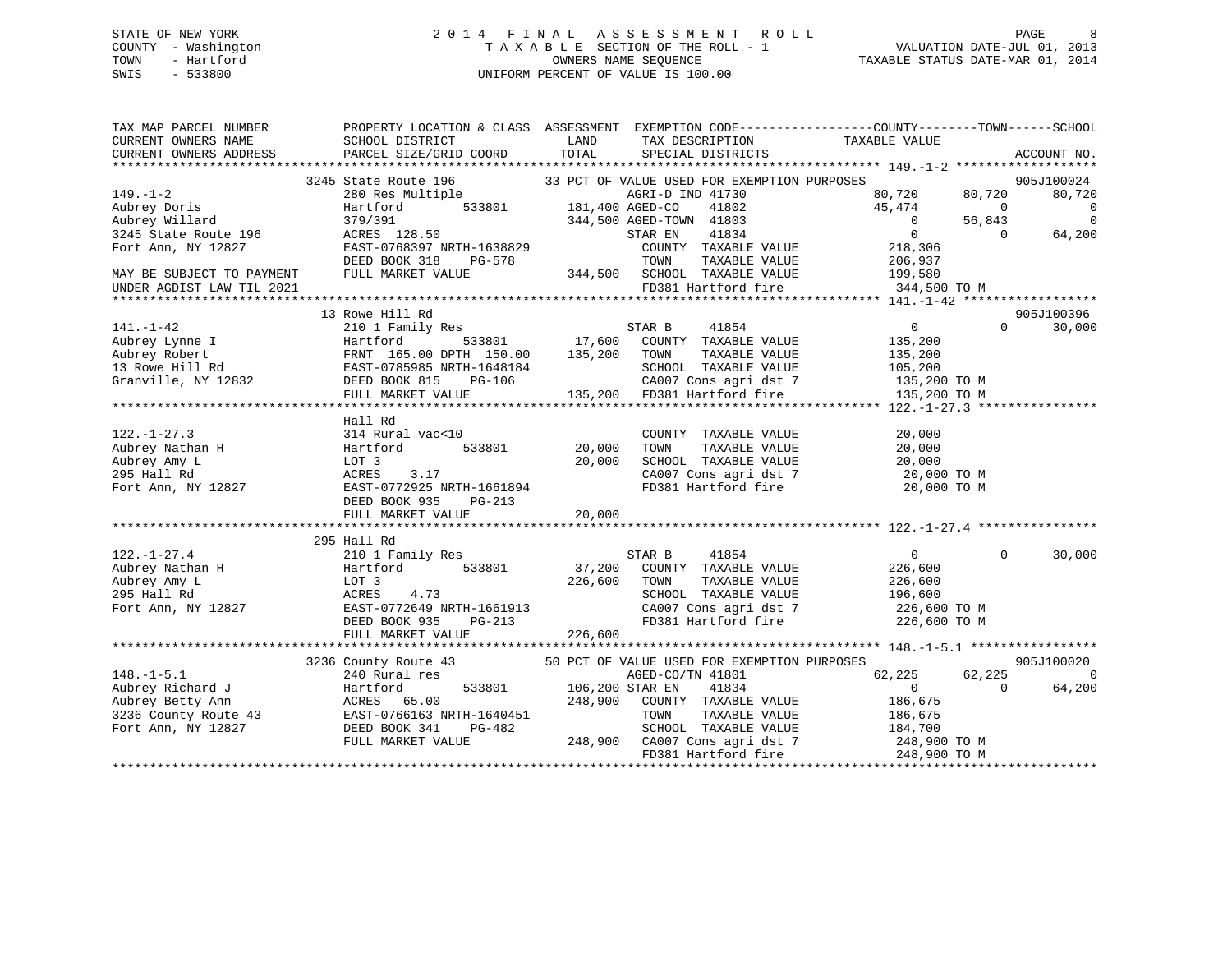## STATE OF NEW YORK 2 0 1 4 F I N A L A S S E S S M E N T R O L L PAGE 9 COUNTY - Washington T A X A B L E SECTION OF THE ROLL - 1 VALUATION DATE-JUL 01, 2013 TOWN - Hartford **TAXABLE STATUS DATE-MAR 01, 2014** OWNERS NAME SEQUENCE TAXABLE STATUS DATE-MAR 01, 2014 SWIS - 533800 UNIFORM PERCENT OF VALUE IS 100.00

| TAXABLE VALUE<br>TOTAL<br>ACCOUNT NO.<br>CURRENT OWNERS ADDRESS<br>PARCEL SIZE/GRID COORD<br>SPECIAL DISTRICTS<br>Rowe Hill Rd<br>$141. - 1 - 70.3$<br>312 Vac w/imprv<br>COUNTY TAXABLE VALUE<br>15,500<br>Aubrey Robert<br>Hartford<br>533801<br>13,500<br>TOWN<br>TAXABLE VALUE<br>15,500<br>Aubrey Lynne E<br>ACRES<br>2.80<br>15,500<br>SCHOOL TAXABLE VALUE<br>15,500<br>13 Rowe Hill Rd<br>EAST-0786314 NRTH-1648162<br>CA007 Cons agri dst 7<br>15,500 TO M<br>EAST-0786314 N<br>DEED BOOK 824<br>FD381 Hartford fire<br>Granville, NY 12832<br>15,500 TO M<br>PG-42<br>FULL MARKET VALUE<br>15,500<br>905J100595<br>141 Baker Rd<br>240 Rural res<br>STAR EN<br>41834<br>$\overline{0}$<br>$\Omega$<br>64,200<br>46,900 COUNTY TAXABLE VALUE<br>Aubrey Robert B<br>Aubrey Jean<br>PO Box 57<br>Hartford, NY 12838<br>533801<br>Hartford<br>243,700<br>243,700<br>ACRES 28.00<br>TOWN<br>TAXABLE VALUE<br>243,700<br>EAST-0793942 NRTH-1655225<br>SCHOOL TAXABLE VALUE<br>179,500<br>DEED BOOK 449<br>FD381 Hartford fire<br>243,700 TO M<br>PG-761<br>243,700<br>FULL MARKET VALUE<br>82 County Route 23<br>905J100023<br>210 1 Family Res<br>COUNTY TAXABLE VALUE<br>77,700<br>533801<br>Aubrey Robert B<br>21,100<br>TAXABLE VALUE<br>77,700<br>TOWN<br>3<br>FRNT 150.00 DPTH 230.00<br>FRNT 150.00 DPTH 230.00<br>EAST-0786812 NRTH-1653381<br>DEED BOOK 462 PG-977<br>77,700<br>Aubrey Jean A<br>SCHOOL TAXABLE VALUE<br>77,700<br>PO Box 57<br>CA007 Cons agri dst 7<br>77,700 TO M<br>Hartford, NY 12838<br>FD381 Hartford fire<br>77,700 TO M<br>FULL MARKET VALUE<br>77,700<br>905J100030<br>186 Gilchrist Hill Rd<br>$141. - 3 - 49$<br>VET COM CT 41131<br>26,100 26,100<br>210 1 Family Res<br>$\overline{0}$<br>26,400 AGED-CO/TN 41801<br>533801<br>39,150<br>$\overline{0}$<br>Auney Herbert A<br>Hartford<br>39,150<br>$\overline{0}$<br>Auney Bonnie M<br>1.90<br>104,400 STAR EN<br>41834<br>64,200<br>ACRES<br>$\Omega$<br>186 Gilchrist Hill Rd<br>EAST-0784635 NRTH-1642596<br>COUNTY TAXABLE VALUE<br>39,150<br>Hartford, NY 12838<br>DEED BOOK 925<br>TAXABLE VALUE<br>39,150<br>PG-167<br>TOWN<br>FULL MARKET VALUE<br>104,400 SCHOOL TAXABLE VALUE<br>40,200<br>FD381 Hartford fire<br>104,400 TO M<br>905J100025<br>93 Dick Hill Rd<br>$141. - 1 - 67$<br>VET WAR CT 41121<br>19,875 19,875<br>$\Omega$<br>210 1 Family Res<br>Austin Richard E Jr<br>533801<br>32,000 STAR B<br>41854<br>$\overline{0}$<br>30,000<br>Hartford<br>$\Omega$<br>132,500 COUNTY TAXABLE VALUE<br>Austin Linda<br>ACRES<br>7.50<br>112,625<br>EAST-0788435 NRTH-1648391<br>TOWN<br>TAXABLE VALUE<br>PO Box 96<br>112,625<br>SCHOOL TAXABLE VALUE<br>Hartford, NY 12838<br>DEED BOOK 497<br>PG-1023<br>102,500<br>132,500 CA007 Cons agri dst 7<br>132,500 TO M<br>FULL MARKET VALUE<br>FD381 Hartford fire<br>132,500 TO M | TAX MAP PARCEL NUMBER<br>CURRENT OWNERS NAME | PROPERTY LOCATION & CLASS ASSESSMENT EXEMPTION CODE---------------COUNTY-------TOWN-----SCHOOL<br>SCHOOL DISTRICT | LAND | TAX DESCRIPTION |  |
|------------------------------------------------------------------------------------------------------------------------------------------------------------------------------------------------------------------------------------------------------------------------------------------------------------------------------------------------------------------------------------------------------------------------------------------------------------------------------------------------------------------------------------------------------------------------------------------------------------------------------------------------------------------------------------------------------------------------------------------------------------------------------------------------------------------------------------------------------------------------------------------------------------------------------------------------------------------------------------------------------------------------------------------------------------------------------------------------------------------------------------------------------------------------------------------------------------------------------------------------------------------------------------------------------------------------------------------------------------------------------------------------------------------------------------------------------------------------------------------------------------------------------------------------------------------------------------------------------------------------------------------------------------------------------------------------------------------------------------------------------------------------------------------------------------------------------------------------------------------------------------------------------------------------------------------------------------------------------------------------------------------------------------------------------------------------------------------------------------------------------------------------------------------------------------------------------------------------------------------------------------------------------------------------------------------------------------------------------------------------------------------------------------------------------------------------------------------------------------------------------------------------------------------------------------------------------------------------------------------------------------------------------------------------------------------------------------------------------------------------------------------------------------------------------------------------------------------|----------------------------------------------|-------------------------------------------------------------------------------------------------------------------|------|-----------------|--|
|                                                                                                                                                                                                                                                                                                                                                                                                                                                                                                                                                                                                                                                                                                                                                                                                                                                                                                                                                                                                                                                                                                                                                                                                                                                                                                                                                                                                                                                                                                                                                                                                                                                                                                                                                                                                                                                                                                                                                                                                                                                                                                                                                                                                                                                                                                                                                                                                                                                                                                                                                                                                                                                                                                                                                                                                                                          |                                              |                                                                                                                   |      |                 |  |
|                                                                                                                                                                                                                                                                                                                                                                                                                                                                                                                                                                                                                                                                                                                                                                                                                                                                                                                                                                                                                                                                                                                                                                                                                                                                                                                                                                                                                                                                                                                                                                                                                                                                                                                                                                                                                                                                                                                                                                                                                                                                                                                                                                                                                                                                                                                                                                                                                                                                                                                                                                                                                                                                                                                                                                                                                                          |                                              |                                                                                                                   |      |                 |  |
|                                                                                                                                                                                                                                                                                                                                                                                                                                                                                                                                                                                                                                                                                                                                                                                                                                                                                                                                                                                                                                                                                                                                                                                                                                                                                                                                                                                                                                                                                                                                                                                                                                                                                                                                                                                                                                                                                                                                                                                                                                                                                                                                                                                                                                                                                                                                                                                                                                                                                                                                                                                                                                                                                                                                                                                                                                          |                                              |                                                                                                                   |      |                 |  |
|                                                                                                                                                                                                                                                                                                                                                                                                                                                                                                                                                                                                                                                                                                                                                                                                                                                                                                                                                                                                                                                                                                                                                                                                                                                                                                                                                                                                                                                                                                                                                                                                                                                                                                                                                                                                                                                                                                                                                                                                                                                                                                                                                                                                                                                                                                                                                                                                                                                                                                                                                                                                                                                                                                                                                                                                                                          |                                              |                                                                                                                   |      |                 |  |
|                                                                                                                                                                                                                                                                                                                                                                                                                                                                                                                                                                                                                                                                                                                                                                                                                                                                                                                                                                                                                                                                                                                                                                                                                                                                                                                                                                                                                                                                                                                                                                                                                                                                                                                                                                                                                                                                                                                                                                                                                                                                                                                                                                                                                                                                                                                                                                                                                                                                                                                                                                                                                                                                                                                                                                                                                                          |                                              |                                                                                                                   |      |                 |  |
|                                                                                                                                                                                                                                                                                                                                                                                                                                                                                                                                                                                                                                                                                                                                                                                                                                                                                                                                                                                                                                                                                                                                                                                                                                                                                                                                                                                                                                                                                                                                                                                                                                                                                                                                                                                                                                                                                                                                                                                                                                                                                                                                                                                                                                                                                                                                                                                                                                                                                                                                                                                                                                                                                                                                                                                                                                          |                                              |                                                                                                                   |      |                 |  |
|                                                                                                                                                                                                                                                                                                                                                                                                                                                                                                                                                                                                                                                                                                                                                                                                                                                                                                                                                                                                                                                                                                                                                                                                                                                                                                                                                                                                                                                                                                                                                                                                                                                                                                                                                                                                                                                                                                                                                                                                                                                                                                                                                                                                                                                                                                                                                                                                                                                                                                                                                                                                                                                                                                                                                                                                                                          |                                              |                                                                                                                   |      |                 |  |
|                                                                                                                                                                                                                                                                                                                                                                                                                                                                                                                                                                                                                                                                                                                                                                                                                                                                                                                                                                                                                                                                                                                                                                                                                                                                                                                                                                                                                                                                                                                                                                                                                                                                                                                                                                                                                                                                                                                                                                                                                                                                                                                                                                                                                                                                                                                                                                                                                                                                                                                                                                                                                                                                                                                                                                                                                                          |                                              |                                                                                                                   |      |                 |  |
|                                                                                                                                                                                                                                                                                                                                                                                                                                                                                                                                                                                                                                                                                                                                                                                                                                                                                                                                                                                                                                                                                                                                                                                                                                                                                                                                                                                                                                                                                                                                                                                                                                                                                                                                                                                                                                                                                                                                                                                                                                                                                                                                                                                                                                                                                                                                                                                                                                                                                                                                                                                                                                                                                                                                                                                                                                          |                                              |                                                                                                                   |      |                 |  |
|                                                                                                                                                                                                                                                                                                                                                                                                                                                                                                                                                                                                                                                                                                                                                                                                                                                                                                                                                                                                                                                                                                                                                                                                                                                                                                                                                                                                                                                                                                                                                                                                                                                                                                                                                                                                                                                                                                                                                                                                                                                                                                                                                                                                                                                                                                                                                                                                                                                                                                                                                                                                                                                                                                                                                                                                                                          |                                              |                                                                                                                   |      |                 |  |
|                                                                                                                                                                                                                                                                                                                                                                                                                                                                                                                                                                                                                                                                                                                                                                                                                                                                                                                                                                                                                                                                                                                                                                                                                                                                                                                                                                                                                                                                                                                                                                                                                                                                                                                                                                                                                                                                                                                                                                                                                                                                                                                                                                                                                                                                                                                                                                                                                                                                                                                                                                                                                                                                                                                                                                                                                                          |                                              |                                                                                                                   |      |                 |  |
|                                                                                                                                                                                                                                                                                                                                                                                                                                                                                                                                                                                                                                                                                                                                                                                                                                                                                                                                                                                                                                                                                                                                                                                                                                                                                                                                                                                                                                                                                                                                                                                                                                                                                                                                                                                                                                                                                                                                                                                                                                                                                                                                                                                                                                                                                                                                                                                                                                                                                                                                                                                                                                                                                                                                                                                                                                          | $132 - 4 - 1$                                |                                                                                                                   |      |                 |  |
|                                                                                                                                                                                                                                                                                                                                                                                                                                                                                                                                                                                                                                                                                                                                                                                                                                                                                                                                                                                                                                                                                                                                                                                                                                                                                                                                                                                                                                                                                                                                                                                                                                                                                                                                                                                                                                                                                                                                                                                                                                                                                                                                                                                                                                                                                                                                                                                                                                                                                                                                                                                                                                                                                                                                                                                                                                          |                                              |                                                                                                                   |      |                 |  |
|                                                                                                                                                                                                                                                                                                                                                                                                                                                                                                                                                                                                                                                                                                                                                                                                                                                                                                                                                                                                                                                                                                                                                                                                                                                                                                                                                                                                                                                                                                                                                                                                                                                                                                                                                                                                                                                                                                                                                                                                                                                                                                                                                                                                                                                                                                                                                                                                                                                                                                                                                                                                                                                                                                                                                                                                                                          |                                              |                                                                                                                   |      |                 |  |
|                                                                                                                                                                                                                                                                                                                                                                                                                                                                                                                                                                                                                                                                                                                                                                                                                                                                                                                                                                                                                                                                                                                                                                                                                                                                                                                                                                                                                                                                                                                                                                                                                                                                                                                                                                                                                                                                                                                                                                                                                                                                                                                                                                                                                                                                                                                                                                                                                                                                                                                                                                                                                                                                                                                                                                                                                                          |                                              |                                                                                                                   |      |                 |  |
|                                                                                                                                                                                                                                                                                                                                                                                                                                                                                                                                                                                                                                                                                                                                                                                                                                                                                                                                                                                                                                                                                                                                                                                                                                                                                                                                                                                                                                                                                                                                                                                                                                                                                                                                                                                                                                                                                                                                                                                                                                                                                                                                                                                                                                                                                                                                                                                                                                                                                                                                                                                                                                                                                                                                                                                                                                          |                                              |                                                                                                                   |      |                 |  |
|                                                                                                                                                                                                                                                                                                                                                                                                                                                                                                                                                                                                                                                                                                                                                                                                                                                                                                                                                                                                                                                                                                                                                                                                                                                                                                                                                                                                                                                                                                                                                                                                                                                                                                                                                                                                                                                                                                                                                                                                                                                                                                                                                                                                                                                                                                                                                                                                                                                                                                                                                                                                                                                                                                                                                                                                                                          |                                              |                                                                                                                   |      |                 |  |
|                                                                                                                                                                                                                                                                                                                                                                                                                                                                                                                                                                                                                                                                                                                                                                                                                                                                                                                                                                                                                                                                                                                                                                                                                                                                                                                                                                                                                                                                                                                                                                                                                                                                                                                                                                                                                                                                                                                                                                                                                                                                                                                                                                                                                                                                                                                                                                                                                                                                                                                                                                                                                                                                                                                                                                                                                                          |                                              |                                                                                                                   |      |                 |  |
|                                                                                                                                                                                                                                                                                                                                                                                                                                                                                                                                                                                                                                                                                                                                                                                                                                                                                                                                                                                                                                                                                                                                                                                                                                                                                                                                                                                                                                                                                                                                                                                                                                                                                                                                                                                                                                                                                                                                                                                                                                                                                                                                                                                                                                                                                                                                                                                                                                                                                                                                                                                                                                                                                                                                                                                                                                          |                                              |                                                                                                                   |      |                 |  |
|                                                                                                                                                                                                                                                                                                                                                                                                                                                                                                                                                                                                                                                                                                                                                                                                                                                                                                                                                                                                                                                                                                                                                                                                                                                                                                                                                                                                                                                                                                                                                                                                                                                                                                                                                                                                                                                                                                                                                                                                                                                                                                                                                                                                                                                                                                                                                                                                                                                                                                                                                                                                                                                                                                                                                                                                                                          | $132.15 - 2 - 37$                            |                                                                                                                   |      |                 |  |
|                                                                                                                                                                                                                                                                                                                                                                                                                                                                                                                                                                                                                                                                                                                                                                                                                                                                                                                                                                                                                                                                                                                                                                                                                                                                                                                                                                                                                                                                                                                                                                                                                                                                                                                                                                                                                                                                                                                                                                                                                                                                                                                                                                                                                                                                                                                                                                                                                                                                                                                                                                                                                                                                                                                                                                                                                                          |                                              |                                                                                                                   |      |                 |  |
|                                                                                                                                                                                                                                                                                                                                                                                                                                                                                                                                                                                                                                                                                                                                                                                                                                                                                                                                                                                                                                                                                                                                                                                                                                                                                                                                                                                                                                                                                                                                                                                                                                                                                                                                                                                                                                                                                                                                                                                                                                                                                                                                                                                                                                                                                                                                                                                                                                                                                                                                                                                                                                                                                                                                                                                                                                          |                                              |                                                                                                                   |      |                 |  |
|                                                                                                                                                                                                                                                                                                                                                                                                                                                                                                                                                                                                                                                                                                                                                                                                                                                                                                                                                                                                                                                                                                                                                                                                                                                                                                                                                                                                                                                                                                                                                                                                                                                                                                                                                                                                                                                                                                                                                                                                                                                                                                                                                                                                                                                                                                                                                                                                                                                                                                                                                                                                                                                                                                                                                                                                                                          |                                              |                                                                                                                   |      |                 |  |
|                                                                                                                                                                                                                                                                                                                                                                                                                                                                                                                                                                                                                                                                                                                                                                                                                                                                                                                                                                                                                                                                                                                                                                                                                                                                                                                                                                                                                                                                                                                                                                                                                                                                                                                                                                                                                                                                                                                                                                                                                                                                                                                                                                                                                                                                                                                                                                                                                                                                                                                                                                                                                                                                                                                                                                                                                                          |                                              |                                                                                                                   |      |                 |  |
|                                                                                                                                                                                                                                                                                                                                                                                                                                                                                                                                                                                                                                                                                                                                                                                                                                                                                                                                                                                                                                                                                                                                                                                                                                                                                                                                                                                                                                                                                                                                                                                                                                                                                                                                                                                                                                                                                                                                                                                                                                                                                                                                                                                                                                                                                                                                                                                                                                                                                                                                                                                                                                                                                                                                                                                                                                          |                                              |                                                                                                                   |      |                 |  |
|                                                                                                                                                                                                                                                                                                                                                                                                                                                                                                                                                                                                                                                                                                                                                                                                                                                                                                                                                                                                                                                                                                                                                                                                                                                                                                                                                                                                                                                                                                                                                                                                                                                                                                                                                                                                                                                                                                                                                                                                                                                                                                                                                                                                                                                                                                                                                                                                                                                                                                                                                                                                                                                                                                                                                                                                                                          |                                              |                                                                                                                   |      |                 |  |
|                                                                                                                                                                                                                                                                                                                                                                                                                                                                                                                                                                                                                                                                                                                                                                                                                                                                                                                                                                                                                                                                                                                                                                                                                                                                                                                                                                                                                                                                                                                                                                                                                                                                                                                                                                                                                                                                                                                                                                                                                                                                                                                                                                                                                                                                                                                                                                                                                                                                                                                                                                                                                                                                                                                                                                                                                                          |                                              |                                                                                                                   |      |                 |  |
|                                                                                                                                                                                                                                                                                                                                                                                                                                                                                                                                                                                                                                                                                                                                                                                                                                                                                                                                                                                                                                                                                                                                                                                                                                                                                                                                                                                                                                                                                                                                                                                                                                                                                                                                                                                                                                                                                                                                                                                                                                                                                                                                                                                                                                                                                                                                                                                                                                                                                                                                                                                                                                                                                                                                                                                                                                          |                                              |                                                                                                                   |      |                 |  |
|                                                                                                                                                                                                                                                                                                                                                                                                                                                                                                                                                                                                                                                                                                                                                                                                                                                                                                                                                                                                                                                                                                                                                                                                                                                                                                                                                                                                                                                                                                                                                                                                                                                                                                                                                                                                                                                                                                                                                                                                                                                                                                                                                                                                                                                                                                                                                                                                                                                                                                                                                                                                                                                                                                                                                                                                                                          |                                              |                                                                                                                   |      |                 |  |
|                                                                                                                                                                                                                                                                                                                                                                                                                                                                                                                                                                                                                                                                                                                                                                                                                                                                                                                                                                                                                                                                                                                                                                                                                                                                                                                                                                                                                                                                                                                                                                                                                                                                                                                                                                                                                                                                                                                                                                                                                                                                                                                                                                                                                                                                                                                                                                                                                                                                                                                                                                                                                                                                                                                                                                                                                                          |                                              |                                                                                                                   |      |                 |  |
|                                                                                                                                                                                                                                                                                                                                                                                                                                                                                                                                                                                                                                                                                                                                                                                                                                                                                                                                                                                                                                                                                                                                                                                                                                                                                                                                                                                                                                                                                                                                                                                                                                                                                                                                                                                                                                                                                                                                                                                                                                                                                                                                                                                                                                                                                                                                                                                                                                                                                                                                                                                                                                                                                                                                                                                                                                          |                                              |                                                                                                                   |      |                 |  |
|                                                                                                                                                                                                                                                                                                                                                                                                                                                                                                                                                                                                                                                                                                                                                                                                                                                                                                                                                                                                                                                                                                                                                                                                                                                                                                                                                                                                                                                                                                                                                                                                                                                                                                                                                                                                                                                                                                                                                                                                                                                                                                                                                                                                                                                                                                                                                                                                                                                                                                                                                                                                                                                                                                                                                                                                                                          |                                              |                                                                                                                   |      |                 |  |
|                                                                                                                                                                                                                                                                                                                                                                                                                                                                                                                                                                                                                                                                                                                                                                                                                                                                                                                                                                                                                                                                                                                                                                                                                                                                                                                                                                                                                                                                                                                                                                                                                                                                                                                                                                                                                                                                                                                                                                                                                                                                                                                                                                                                                                                                                                                                                                                                                                                                                                                                                                                                                                                                                                                                                                                                                                          |                                              |                                                                                                                   |      |                 |  |
|                                                                                                                                                                                                                                                                                                                                                                                                                                                                                                                                                                                                                                                                                                                                                                                                                                                                                                                                                                                                                                                                                                                                                                                                                                                                                                                                                                                                                                                                                                                                                                                                                                                                                                                                                                                                                                                                                                                                                                                                                                                                                                                                                                                                                                                                                                                                                                                                                                                                                                                                                                                                                                                                                                                                                                                                                                          |                                              |                                                                                                                   |      |                 |  |
|                                                                                                                                                                                                                                                                                                                                                                                                                                                                                                                                                                                                                                                                                                                                                                                                                                                                                                                                                                                                                                                                                                                                                                                                                                                                                                                                                                                                                                                                                                                                                                                                                                                                                                                                                                                                                                                                                                                                                                                                                                                                                                                                                                                                                                                                                                                                                                                                                                                                                                                                                                                                                                                                                                                                                                                                                                          |                                              |                                                                                                                   |      |                 |  |
|                                                                                                                                                                                                                                                                                                                                                                                                                                                                                                                                                                                                                                                                                                                                                                                                                                                                                                                                                                                                                                                                                                                                                                                                                                                                                                                                                                                                                                                                                                                                                                                                                                                                                                                                                                                                                                                                                                                                                                                                                                                                                                                                                                                                                                                                                                                                                                                                                                                                                                                                                                                                                                                                                                                                                                                                                                          |                                              |                                                                                                                   |      |                 |  |
|                                                                                                                                                                                                                                                                                                                                                                                                                                                                                                                                                                                                                                                                                                                                                                                                                                                                                                                                                                                                                                                                                                                                                                                                                                                                                                                                                                                                                                                                                                                                                                                                                                                                                                                                                                                                                                                                                                                                                                                                                                                                                                                                                                                                                                                                                                                                                                                                                                                                                                                                                                                                                                                                                                                                                                                                                                          |                                              |                                                                                                                   |      |                 |  |
|                                                                                                                                                                                                                                                                                                                                                                                                                                                                                                                                                                                                                                                                                                                                                                                                                                                                                                                                                                                                                                                                                                                                                                                                                                                                                                                                                                                                                                                                                                                                                                                                                                                                                                                                                                                                                                                                                                                                                                                                                                                                                                                                                                                                                                                                                                                                                                                                                                                                                                                                                                                                                                                                                                                                                                                                                                          |                                              |                                                                                                                   |      |                 |  |
|                                                                                                                                                                                                                                                                                                                                                                                                                                                                                                                                                                                                                                                                                                                                                                                                                                                                                                                                                                                                                                                                                                                                                                                                                                                                                                                                                                                                                                                                                                                                                                                                                                                                                                                                                                                                                                                                                                                                                                                                                                                                                                                                                                                                                                                                                                                                                                                                                                                                                                                                                                                                                                                                                                                                                                                                                                          |                                              |                                                                                                                   |      |                 |  |
|                                                                                                                                                                                                                                                                                                                                                                                                                                                                                                                                                                                                                                                                                                                                                                                                                                                                                                                                                                                                                                                                                                                                                                                                                                                                                                                                                                                                                                                                                                                                                                                                                                                                                                                                                                                                                                                                                                                                                                                                                                                                                                                                                                                                                                                                                                                                                                                                                                                                                                                                                                                                                                                                                                                                                                                                                                          |                                              |                                                                                                                   |      |                 |  |
|                                                                                                                                                                                                                                                                                                                                                                                                                                                                                                                                                                                                                                                                                                                                                                                                                                                                                                                                                                                                                                                                                                                                                                                                                                                                                                                                                                                                                                                                                                                                                                                                                                                                                                                                                                                                                                                                                                                                                                                                                                                                                                                                                                                                                                                                                                                                                                                                                                                                                                                                                                                                                                                                                                                                                                                                                                          |                                              |                                                                                                                   |      |                 |  |
|                                                                                                                                                                                                                                                                                                                                                                                                                                                                                                                                                                                                                                                                                                                                                                                                                                                                                                                                                                                                                                                                                                                                                                                                                                                                                                                                                                                                                                                                                                                                                                                                                                                                                                                                                                                                                                                                                                                                                                                                                                                                                                                                                                                                                                                                                                                                                                                                                                                                                                                                                                                                                                                                                                                                                                                                                                          |                                              |                                                                                                                   |      |                 |  |
|                                                                                                                                                                                                                                                                                                                                                                                                                                                                                                                                                                                                                                                                                                                                                                                                                                                                                                                                                                                                                                                                                                                                                                                                                                                                                                                                                                                                                                                                                                                                                                                                                                                                                                                                                                                                                                                                                                                                                                                                                                                                                                                                                                                                                                                                                                                                                                                                                                                                                                                                                                                                                                                                                                                                                                                                                                          |                                              |                                                                                                                   |      |                 |  |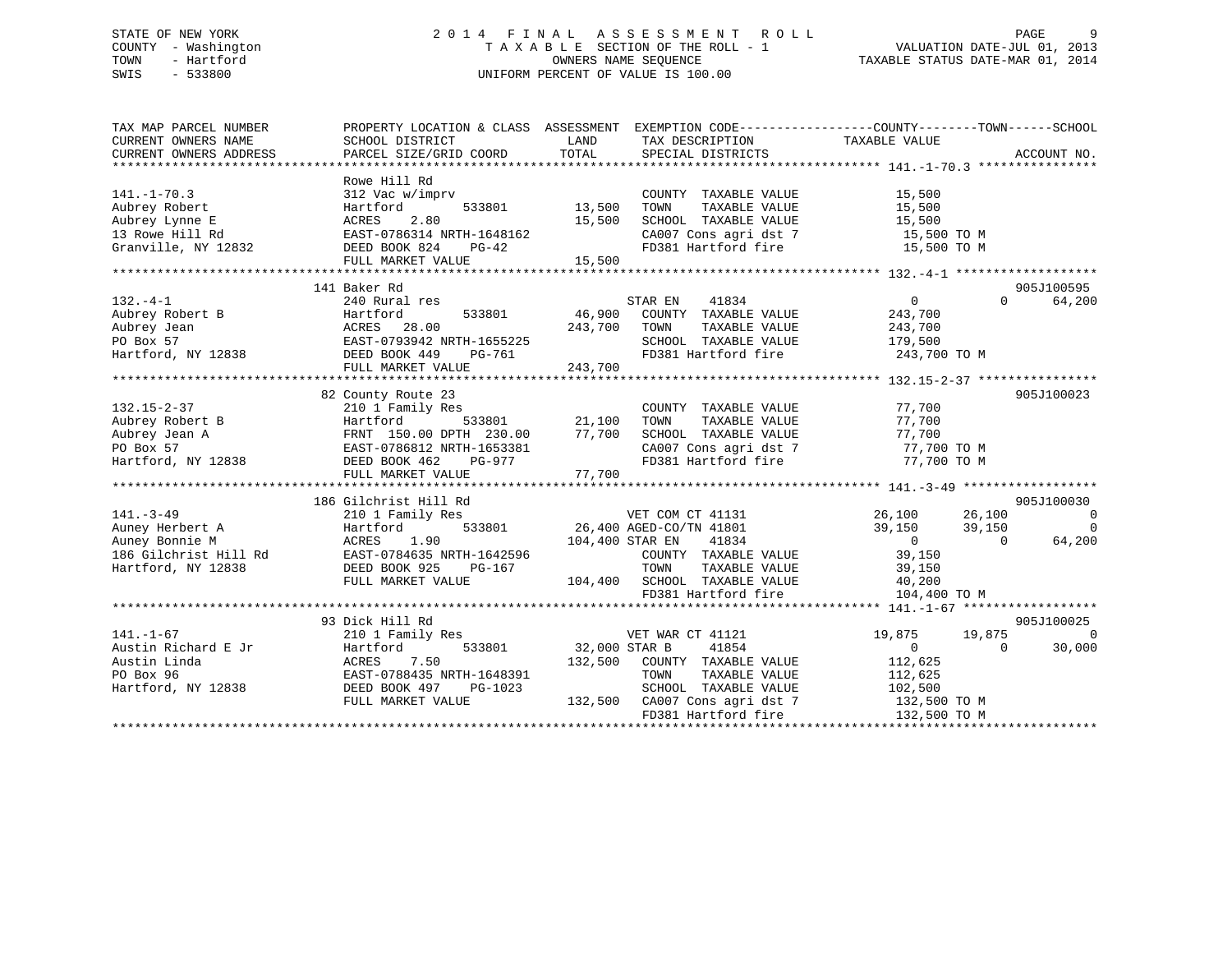## STATE OF NEW YORK 2 0 1 4 F I N A L A S S E S S M E N T R O L L PAGE 10 COUNTY - Washington T A X A B L E SECTION OF THE ROLL - 1 VALUATION DATE-JUL 01, 2013 TOWN - Hartford **TAXABLE STATUS DATE-MAR 01, 2014** OWNERS NAME SEQUENCE TAXABLE STATUS DATE-MAR 01, 2014 SWIS - 533800 UNIFORM PERCENT OF VALUE IS 100.00

| TAX MAP PARCEL NUMBER               | PROPERTY LOCATION & CLASS ASSESSMENT EXEMPTION CODE-----------------COUNTY-------TOWN------SCHOOL                                                                                                                                                                                                                                                                                                                                                                        |         |                                                            |          |                             |
|-------------------------------------|--------------------------------------------------------------------------------------------------------------------------------------------------------------------------------------------------------------------------------------------------------------------------------------------------------------------------------------------------------------------------------------------------------------------------------------------------------------------------|---------|------------------------------------------------------------|----------|-----------------------------|
| CURRENT OWNERS NAME SCHOOL DISTRICT |                                                                                                                                                                                                                                                                                                                                                                                                                                                                          |         | LAND TAX DESCRIPTION TAXABLE VALUE                         |          |                             |
|                                     |                                                                                                                                                                                                                                                                                                                                                                                                                                                                          |         |                                                            |          |                             |
|                                     |                                                                                                                                                                                                                                                                                                                                                                                                                                                                          |         |                                                            |          |                             |
|                                     | 3378 State Route 196                                                                                                                                                                                                                                                                                                                                                                                                                                                     |         |                                                            |          | 905J100692                  |
| $140. - 1 - 43$                     | 714 Lite Ind Man                                                                                                                                                                                                                                                                                                                                                                                                                                                         |         | COUNTY TAXABLE VALUE 119,900<br>TOWN TAXABLE VALUE 119,900 |          |                             |
|                                     |                                                                                                                                                                                                                                                                                                                                                                                                                                                                          |         |                                                            |          |                             |
|                                     |                                                                                                                                                                                                                                                                                                                                                                                                                                                                          |         |                                                            |          |                             |
|                                     |                                                                                                                                                                                                                                                                                                                                                                                                                                                                          |         | FD381 Hartford fire 119,900 TO M                           |          |                             |
|                                     |                                                                                                                                                                                                                                                                                                                                                                                                                                                                          |         |                                                            |          |                             |
|                                     | 140.-1-43<br>Backus Clifford E Hartford 533801 18,900 TOWN TAXABLE VALUE<br>PO Box 196 FRNT 198.00 DPTH 150.00 119,900 SCHOOL TAXABLE VALUE 119,900<br>Hartford, NY 12838 EAST-0769828 NRTH-1641683 FD381 Hartford fire 119,900<br>DEE                                                                                                                                                                                                                                   |         |                                                            |          |                             |
|                                     |                                                                                                                                                                                                                                                                                                                                                                                                                                                                          |         |                                                            |          |                             |
|                                     | State Route 40 OFF                                                                                                                                                                                                                                                                                                                                                                                                                                                       |         |                                                            |          |                             |
|                                     |                                                                                                                                                                                                                                                                                                                                                                                                                                                                          |         |                                                            |          |                             |
|                                     |                                                                                                                                                                                                                                                                                                                                                                                                                                                                          |         |                                                            |          |                             |
|                                     |                                                                                                                                                                                                                                                                                                                                                                                                                                                                          |         |                                                            |          |                             |
|                                     |                                                                                                                                                                                                                                                                                                                                                                                                                                                                          |         |                                                            | 500 TO M |                             |
|                                     |                                                                                                                                                                                                                                                                                                                                                                                                                                                                          |         |                                                            | 500 TO M |                             |
|                                     |                                                                                                                                                                                                                                                                                                                                                                                                                                                                          |         |                                                            |          |                             |
|                                     |                                                                                                                                                                                                                                                                                                                                                                                                                                                                          |         |                                                            |          |                             |
|                                     | 7841 State Route 40                                                                                                                                                                                                                                                                                                                                                                                                                                                      |         |                                                            |          | 905J100265                  |
| $141. - 1 - 11$                     | 433 Auto body                                                                                                                                                                                                                                                                                                                                                                                                                                                            |         |                                                            |          | $0 \qquad \qquad$<br>64,200 |
|                                     |                                                                                                                                                                                                                                                                                                                                                                                                                                                                          |         |                                                            |          |                             |
|                                     |                                                                                                                                                                                                                                                                                                                                                                                                                                                                          |         |                                                            |          |                             |
|                                     |                                                                                                                                                                                                                                                                                                                                                                                                                                                                          |         |                                                            |          |                             |
|                                     |                                                                                                                                                                                                                                                                                                                                                                                                                                                                          |         |                                                            |          |                             |
|                                     |                                                                                                                                                                                                                                                                                                                                                                                                                                                                          |         |                                                            |          |                             |
|                                     | Backus Curtis Martford<br>Backus E Jean (194, 200 Martford 194, 300 MM TAXABLE VALUE 194, 300 194, 300<br>7841 State Route 40 EAST-0783321 NRTH-1647356 194, 300 SCHOOL TAXABLE VALUE 194, 300<br>Hartford, NY 12838 DEED BOOK 585 P                                                                                                                                                                                                                                     |         |                                                            |          |                             |
|                                     |                                                                                                                                                                                                                                                                                                                                                                                                                                                                          |         |                                                            |          |                             |
|                                     | 11 County Route 23<br>$\begin{tabular}{lllllllllll} \texttt{132.-1-27.6} & \texttt{11 County route 23} & \texttt{120unty Route 25} \\ \texttt{Backus } \texttt{Mary Route 21} & \texttt{210 1} \texttt{Family Res} & \texttt{STAR B} & \texttt{41854} & \texttt{0} \\ \texttt{Backus } \texttt{Mary Route 23} & \texttt{136,500} & \texttt{28,000} & \texttt{COUNTY } \texttt{TXABLE} \texttt{VALUE} & \texttt{178,500} \\ \texttt{11 County Route 23} & \texttt{861/10$ |         |                                                            |          | $\Omega$                    |
|                                     |                                                                                                                                                                                                                                                                                                                                                                                                                                                                          |         |                                                            |          | 30,000                      |
|                                     |                                                                                                                                                                                                                                                                                                                                                                                                                                                                          |         |                                                            |          |                             |
|                                     |                                                                                                                                                                                                                                                                                                                                                                                                                                                                          |         |                                                            |          |                             |
|                                     |                                                                                                                                                                                                                                                                                                                                                                                                                                                                          |         |                                                            |          |                             |
|                                     | ACRES 2.00 CA007 Cons agri dst 7 178,500 TO M<br>EAST-0785908 NRTH-1651975 FD381 Hartford fire 178,500 TO M                                                                                                                                                                                                                                                                                                                                                              |         |                                                            |          |                             |
|                                     |                                                                                                                                                                                                                                                                                                                                                                                                                                                                          |         |                                                            |          |                             |
|                                     | DEED BOOK 3242 PG-214                                                                                                                                                                                                                                                                                                                                                                                                                                                    |         | TE533 Trans exmt repay-flg .00 MT                          |          |                             |
|                                     | FULL MARKET VALUE                                                                                                                                                                                                                                                                                                                                                                                                                                                        | 178,500 |                                                            |          |                             |
|                                     |                                                                                                                                                                                                                                                                                                                                                                                                                                                                          |         |                                                            |          |                             |
|                                     | 7823 State Route 40                                                                                                                                                                                                                                                                                                                                                                                                                                                      |         |                                                            |          | 905J101041                  |
|                                     |                                                                                                                                                                                                                                                                                                                                                                                                                                                                          |         |                                                            | 24,240   | 24,240<br>$\overline{0}$    |
|                                     |                                                                                                                                                                                                                                                                                                                                                                                                                                                                          |         |                                                            |          | 30,000<br>$\Omega$          |
|                                     |                                                                                                                                                                                                                                                                                                                                                                                                                                                                          |         |                                                            |          |                             |
|                                     |                                                                                                                                                                                                                                                                                                                                                                                                                                                                          |         |                                                            |          |                             |
|                                     |                                                                                                                                                                                                                                                                                                                                                                                                                                                                          |         |                                                            |          |                             |
|                                     |                                                                                                                                                                                                                                                                                                                                                                                                                                                                          |         | 161,600 FD381 Hartford fire 161,600 TO M                   |          |                             |
|                                     |                                                                                                                                                                                                                                                                                                                                                                                                                                                                          |         |                                                            |          |                             |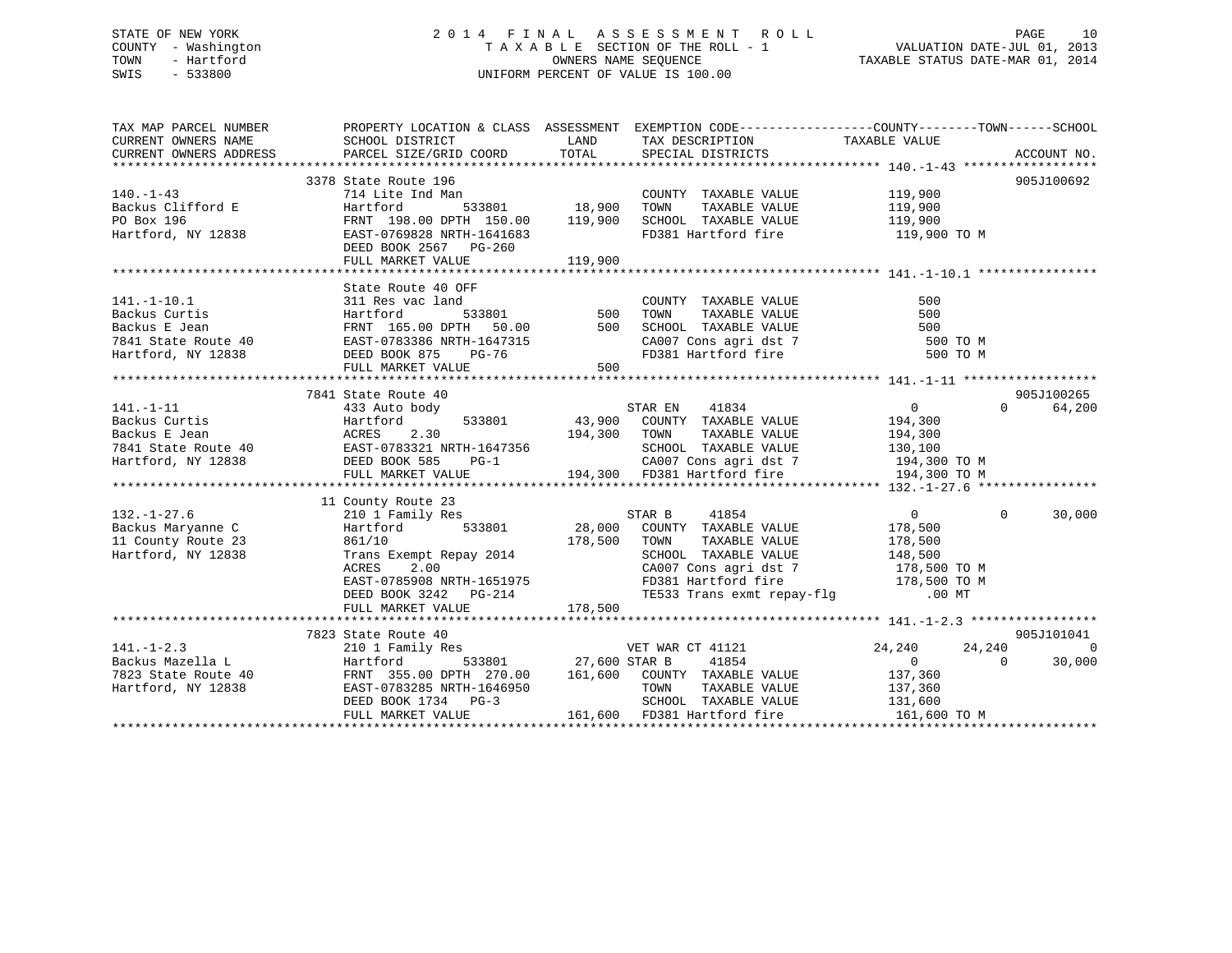## STATE OF NEW YORK 2 0 1 4 F I N A L A S S E S S M E N T R O L L PAGE 11 COUNTY - Washington T A X A B L E SECTION OF THE ROLL - 1 VALUATION DATE-JUL 01, 2013 TOWN - Hartford **TAXABLE STATUS DATE-MAR 01, 2014** OWNERS NAME SEQUENCE TAXABLE STATUS DATE-MAR 01, 2014 SWIS - 533800 UNIFORM PERCENT OF VALUE IS 100.00

| TAX MAP PARCEL NUMBER<br>CURRENT OWNERS NAME<br>CURRENT OWNERS ADDRESS | PROPERTY LOCATION & CLASS ASSESSMENT EXEMPTION CODE----------------COUNTY-------TOWN-----SCHOOL<br>SCHOOL DISTRICT<br>PARCEL SIZE/GRID COORD            | LAND<br>TOTAL     | TAX DESCRIPTION<br>SPECIAL DISTRICTS        | TAXABLE VALUE  | ACCOUNT NO.        |
|------------------------------------------------------------------------|---------------------------------------------------------------------------------------------------------------------------------------------------------|-------------------|---------------------------------------------|----------------|--------------------|
|                                                                        |                                                                                                                                                         |                   |                                             |                |                    |
|                                                                        | Baldwin Corners Rd                                                                                                                                      |                   |                                             |                | 905J101359         |
| $122. - 1 - 33.2$                                                      | 323 Vacant rural                                                                                                                                        |                   | COUNTY TAXABLE VALUE                        | 55,000         |                    |
| Bacon Newell                                                           | 533801<br>Hartford                                                                                                                                      | 55,000            | TAXABLE VALUE<br>TOWN                       | 55,000         |                    |
| Bacon Nancy                                                            | ACRES 54.45                                                                                                                                             | 55,000            | SCHOOL TAXABLE VALUE                        | 55,000         |                    |
|                                                                        | 1546 County Route 42 Rd<br>EAST-0770342 NRTH-1662053                                                                                                    |                   | CA007 Cons agri dst 7 55,000 TO M           |                |                    |
| Fort Edward, NY 12828                                                  | DEED BOOK 2873 PG-136                                                                                                                                   |                   | FD381 Hartford fire                         | 55,000 TO M    |                    |
|                                                                        | FULL MARKET VALUE                                                                                                                                       | 55,000            |                                             |                |                    |
|                                                                        |                                                                                                                                                         |                   |                                             |                |                    |
|                                                                        | Baldwin Corners Rd                                                                                                                                      |                   |                                             |                |                    |
| $122. - 1 - 33.7$                                                      | 311 Res vac land                                                                                                                                        |                   | COUNTY TAXABLE VALUE                        | 1,500          |                    |
| Bacon Newell                                                           | 533801<br>Hartford                                                                                                                                      | 1,500 TOWN        |                                             |                |                    |
| Bacon Nancy                                                            | 2041/166 2873/136                                                                                                                                       | 1,500             |                                             |                |                    |
| 1546 County Route 42 Rd                                                | FRNT 37.00 DPTH 583.00                                                                                                                                  |                   | CA007 Cons agri dst 7 1,500 TO M            |                |                    |
| Fort Edward, NY 12828                                                  | EAST-0770899 NRTH-1663290                                                                                                                               |                   | FD381 Hartford fire                         | 1,500 TO M     |                    |
|                                                                        | DEED BOOK 2873 PG-136                                                                                                                                   |                   |                                             |                |                    |
|                                                                        | FULL MARKET VALUE                                                                                                                                       | 1,500             |                                             |                |                    |
|                                                                        |                                                                                                                                                         |                   |                                             |                |                    |
|                                                                        | 258 Blood St                                                                                                                                            |                   |                                             |                | 905J101258         |
| $142. - 1 - 16.1$                                                      | 311 Res vac land                                                                                                                                        |                   | COUNTY TAXABLE VALUE                        | 2,100          |                    |
| Bailey James M                                                         | Hartford                                                                                                                                                | 533801 2,100 TOWN | TAXABLE VALUE                               | 2,100          |                    |
| 260 Blood St                                                           | FRNT 120.00 DPTH 140.00 2,100 SCHOOL TAXABLE VALUE 2,100                                                                                                |                   |                                             |                |                    |
| Granville, NY 12832                                                    | BANK<br>35                                                                                                                                              |                   | FD381 Hartford fire                         | 2,100 TO M     |                    |
|                                                                        | EAST-0793804 NRTH-1646531                                                                                                                               |                   |                                             |                |                    |
|                                                                        | DEED BOOK 777 PG-118                                                                                                                                    |                   |                                             |                |                    |
|                                                                        | FULL MARKET VALUE                                                                                                                                       | 2,100             |                                             |                |                    |
|                                                                        |                                                                                                                                                         |                   |                                             |                |                    |
|                                                                        | 260 Blood St                                                                                                                                            |                   |                                             |                | 905J100609         |
| $142. - 1 - 14$                                                        | 270 Mfg housing                                                                                                                                         |                   | 41854<br>STAR B                             | $\overline{0}$ | 30,000<br>$\Omega$ |
|                                                                        |                                                                                                                                                         |                   | 533801 17,900 COUNTY TAXABLE VALUE 34,900   |                |                    |
|                                                                        | Failey Shirley Martford 533801<br>Bailey James FRNT 165.00 DPTH 230.00<br>260 Blood St EAST-0793714 NRTH-1646540<br>FRNT 165.00 DPTH 230.00 34,900 TOWN |                   | TAXABLE VALUE                               | 34,900         |                    |
|                                                                        |                                                                                                                                                         |                   | SCHOOL TAXABLE VALUE 4,900                  |                |                    |
| Granville, NY 12832                                                    | DEED BOOK 1898    PG-161                                                                                                                                |                   | FD381 Hartford fire                         | 34,900 TO M    |                    |
|                                                                        | FULL MARKET VALUE                                                                                                                                       | 34,900            |                                             |                |                    |
|                                                                        |                                                                                                                                                         |                   |                                             |                |                    |
|                                                                        | 7791 State Route 40                                                                                                                                     |                   |                                             |                | 905J100579         |
| $140. - 2 - 11$                                                        | 210 1 Family Res                                                                                                                                        |                   | COUNTY TAXABLE VALUE                        | 60,000         |                    |
| Bain Loanne                                                            | Hartford                                                                                                                                                | 533801 9,200      | TOWN<br>TAXABLE VALUE                       | 60,000         |                    |
| 275 Street Rd                                                          | FRNT 54.00 DPTH 165.00 60,000<br>EAST-0782688 NRTH-1646189                                                                                              |                   | SCHOOL TAXABLE VALUE<br>FD381 Hartford fire | 60,000         |                    |
| Argyle, NY 12809                                                       |                                                                                                                                                         |                   |                                             | 60,000 TO M    |                    |
|                                                                        | DEED BOOK 890<br>PG-241<br>FULL MARKET VALUE                                                                                                            | 60,000            |                                             |                |                    |
|                                                                        |                                                                                                                                                         |                   |                                             |                |                    |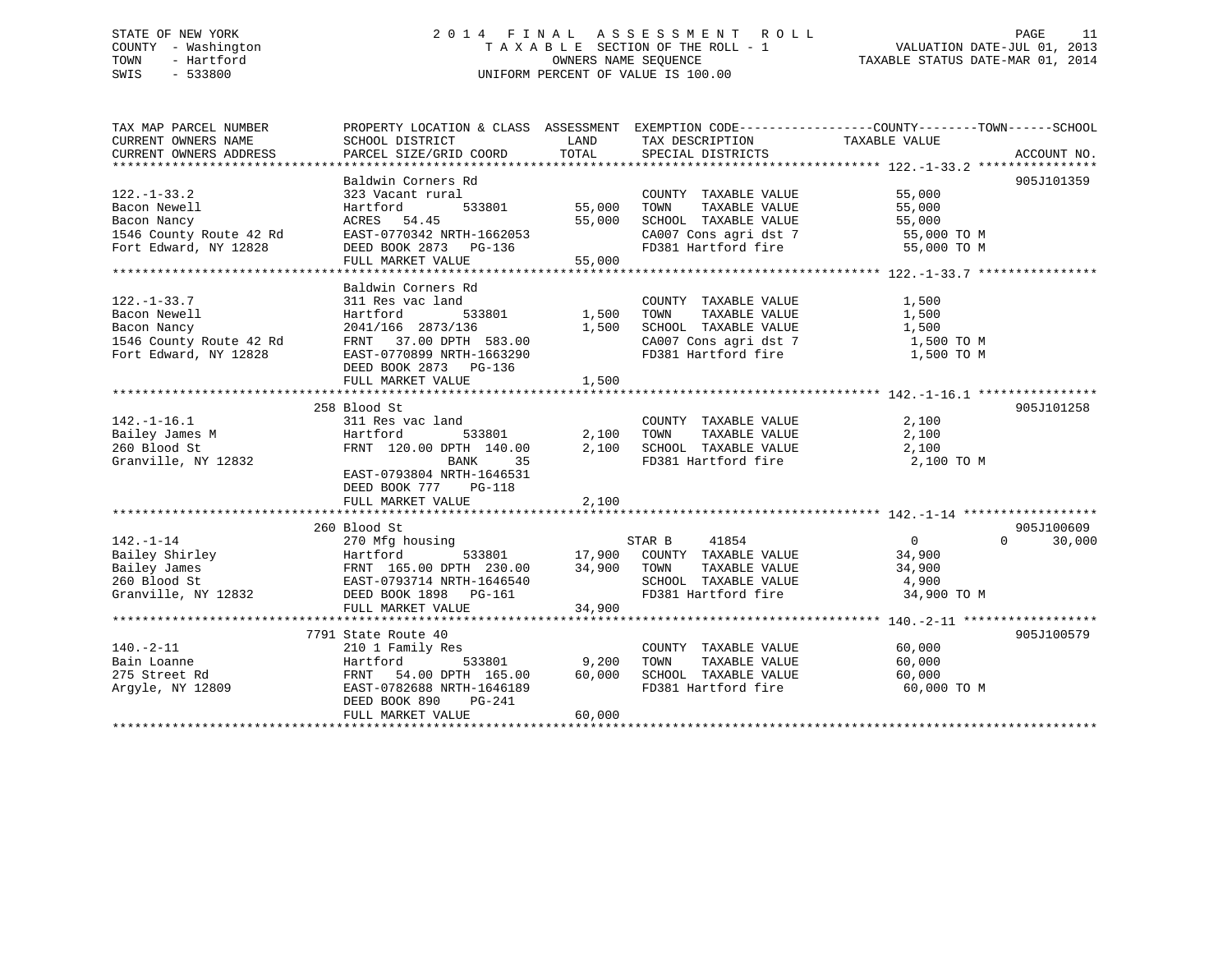## STATE OF NEW YORK 2 0 1 4 F I N A L A S S E S S M E N T R O L L PAGE 12 COUNTY - Washington T A X A B L E SECTION OF THE ROLL - 1 VALUATION DATE-JUL 01, 2013 TOWN - Hartford **TAXABLE STATUS DATE-MAR 01, 2014** OWNERS NAME SEQUENCE TAXABLE STATUS DATE-MAR 01, 2014 SWIS - 533800 UNIFORM PERCENT OF VALUE IS 100.00

| TAX MAP PARCEL NUMBER<br>CURRENT OWNERS NAME<br>CURRENT OWNERS ADDRESS | SCHOOL DISTRICT<br>PARCEL SIZE/GRID COORD                                                                   | <b>EXAMPLE TO A LAND THE STATE OF STATE</b><br>TOTAL | TAX DESCRIPTION<br>SPECIAL DISTRICTS                      | PROPERTY LOCATION & CLASS ASSESSMENT EXEMPTION CODE----------------COUNTY-------TOWN------SCHOOL<br>TAXABLE VALUE                                                                                                                                                                                                                                                                                                                         | ACCOUNT NO. |
|------------------------------------------------------------------------|-------------------------------------------------------------------------------------------------------------|------------------------------------------------------|-----------------------------------------------------------|-------------------------------------------------------------------------------------------------------------------------------------------------------------------------------------------------------------------------------------------------------------------------------------------------------------------------------------------------------------------------------------------------------------------------------------------|-------------|
|                                                                        |                                                                                                             |                                                      |                                                           |                                                                                                                                                                                                                                                                                                                                                                                                                                           |             |
|                                                                        | Country Ln                                                                                                  |                                                      |                                                           |                                                                                                                                                                                                                                                                                                                                                                                                                                           |             |
| $122. - 1 - 46.4$                                                      | 314 Rural vac<10                                                                                            | 14,500                                               | COUNTY TAXABLE VALUE                                      | 14,500<br>14,500                                                                                                                                                                                                                                                                                                                                                                                                                          |             |
| Baker Andrew                                                           | 533801<br>Hartford                                                                                          |                                                      | TOWN<br>TAXABLE VALUE                                     |                                                                                                                                                                                                                                                                                                                                                                                                                                           |             |
|                                                                        | Breault Antoinette<br>8 Cedar Ridge Way<br>Fort Ann, NY 12827<br>Fort Ann, NY 12827<br>EED BOOK 2101 PG-174 |                                                      | SCHOOL TAXABLE VALUE                                      | 14,500<br>14,500 TO M                                                                                                                                                                                                                                                                                                                                                                                                                     |             |
|                                                                        |                                                                                                             |                                                      |                                                           | $\texttt{CA007}$ Cons agri dst 7 $\texttt{14,500}$ TO M<br>FD381 Hartford fire $\texttt{14,500}$ TO M                                                                                                                                                                                                                                                                                                                                     |             |
|                                                                        |                                                                                                             |                                                      |                                                           |                                                                                                                                                                                                                                                                                                                                                                                                                                           |             |
|                                                                        | FULL MARKET VALUE                                                                                           | 14,500                                               |                                                           |                                                                                                                                                                                                                                                                                                                                                                                                                                           |             |
|                                                                        |                                                                                                             |                                                      |                                                           |                                                                                                                                                                                                                                                                                                                                                                                                                                           |             |
|                                                                        | 129 Baker Rd                                                                                                |                                                      | 75 PCT OF VALUE USED FOR EXEMPTION PURPOSES               |                                                                                                                                                                                                                                                                                                                                                                                                                                           | 905J100028  |
| $132 - 2 - 4$                                                          | 240 Rural res                                                                                               |                                                      | AGED-ALL 41800                                            | 59,175<br>59,175                                                                                                                                                                                                                                                                                                                                                                                                                          | 59,175      |
| Baker Dennis J                                                         | Hartford                                                                                                    | 533801 83,500 STAR EN                                | 41834                                                     | $\overline{0}$<br>$\Omega$                                                                                                                                                                                                                                                                                                                                                                                                                | 64,200      |
| 129 Baker Rd                                                           | ACRES 34.80                                                                                                 |                                                      | 157,800 COUNTY TAXABLE VALUE                              | 98,625                                                                                                                                                                                                                                                                                                                                                                                                                                    |             |
| Granville, NY 12832                                                    | EAST-0793308 NRTH-1655187                                                                                   |                                                      | TAXABLE VALUE<br>TOWN                                     | 98,625                                                                                                                                                                                                                                                                                                                                                                                                                                    |             |
|                                                                        | DEED BOOK 507<br>$PG-43$                                                                                    |                                                      |                                                           |                                                                                                                                                                                                                                                                                                                                                                                                                                           |             |
| MAY BE SUBJECT TO PAYMENT                                              |                                                                                                             |                                                      |                                                           | $\begin{tabular}{lllllllll} \texttt{SCHOOL} & \texttt{TAXABLE VALUE} & & & 34,425 \\ \texttt{CA007 Cons agri dat 7} & & & 157,800 \texttt{\ TO M} \end{tabular}$                                                                                                                                                                                                                                                                          |             |
| UNDER AGDIST LAW TIL 2015                                              | FULL MARKET VALUE 157,800 CA007 Cons agri dst 7<br>FD381 Hartford fire                                      |                                                      |                                                           | 157,800 TO M                                                                                                                                                                                                                                                                                                                                                                                                                              |             |
|                                                                        |                                                                                                             |                                                      |                                                           |                                                                                                                                                                                                                                                                                                                                                                                                                                           |             |
| 140.-2-10<br>Baker Jeffrey W<br>408 Pooles Hill Rd<br>---- NY 12502    | 7797 State Route 40                                                                                         |                                                      |                                                           |                                                                                                                                                                                                                                                                                                                                                                                                                                           | 905J100040  |
|                                                                        | 311 Res vac land                                                                                            |                                                      |                                                           | 3,000                                                                                                                                                                                                                                                                                                                                                                                                                                     |             |
|                                                                        | Hartford                                                                                                    |                                                      | COUNTY TAXABLE VALUE<br>3,000 TOWN<br>TAXABLE VALUE       | 3,000                                                                                                                                                                                                                                                                                                                                                                                                                                     |             |
|                                                                        | FRNT 78.00 DPTH 165.00                                                                                      | 3,000                                                | SCHOOL TAXABLE VALUE 3,000                                |                                                                                                                                                                                                                                                                                                                                                                                                                                           |             |
|                                                                        | EAST-0782727 NRTH-1646241                                                                                   |                                                      | FD381 Hartford fire                                       | 3,000 TO M                                                                                                                                                                                                                                                                                                                                                                                                                                |             |
|                                                                        |                                                                                                             |                                                      |                                                           |                                                                                                                                                                                                                                                                                                                                                                                                                                           |             |
|                                                                        | DEED BOOK 815<br>PG-306                                                                                     |                                                      |                                                           |                                                                                                                                                                                                                                                                                                                                                                                                                                           |             |
|                                                                        | FULL MARKET VALUE                                                                                           | 3,000                                                |                                                           |                                                                                                                                                                                                                                                                                                                                                                                                                                           |             |
|                                                                        |                                                                                                             |                                                      |                                                           |                                                                                                                                                                                                                                                                                                                                                                                                                                           |             |
|                                                                        | Gilchrist Hill Rd                                                                                           |                                                      |                                                           |                                                                                                                                                                                                                                                                                                                                                                                                                                           | 905J100234  |
| $141. - 3 - 45$                                                        | 323 Vacant rural                                                                                            |                                                      | COUNTY TAXABLE VALUE                                      | 40,600                                                                                                                                                                                                                                                                                                                                                                                                                                    |             |
| Baker Richard C                                                        | Hartford                                                                                                    | 533801 40,600                                        | TOWN                                                      | TAXABLE VALUE 40,600                                                                                                                                                                                                                                                                                                                                                                                                                      |             |
| 360 Rock City Rd                                                       |                                                                                                             |                                                      | SCHOOL TAXABLE VALUE 40,600<br>FD381 Hartford fire 40,600 |                                                                                                                                                                                                                                                                                                                                                                                                                                           |             |
| Hudson Falls, NY 12839                                                 | ACRES 43.40 40,600<br>EAST-0784511 NRTH-1641689                                                             |                                                      |                                                           | 40,600 TO M                                                                                                                                                                                                                                                                                                                                                                                                                               |             |
|                                                                        | DEED BOOK 2184 PG-311                                                                                       |                                                      |                                                           |                                                                                                                                                                                                                                                                                                                                                                                                                                           |             |
|                                                                        | FULL MARKET VALUE                                                                                           | 40,600                                               |                                                           |                                                                                                                                                                                                                                                                                                                                                                                                                                           |             |
|                                                                        |                                                                                                             |                                                      |                                                           |                                                                                                                                                                                                                                                                                                                                                                                                                                           |             |
|                                                                        | 501 Halls Pond Rd                                                                                           |                                                      |                                                           |                                                                                                                                                                                                                                                                                                                                                                                                                                           | 905J100649  |
| $158. - 2 - 9$                                                         | 323 Vacant rural                                                                                            |                                                      | COUNTY TAXABLE VALUE 48,400                               |                                                                                                                                                                                                                                                                                                                                                                                                                                           |             |
| Baker Richard P                                                        | Hartford                                                                                                    | 533801 48,400                                        | TOWN<br>TAXABLE VALUE                                     | 48,400                                                                                                                                                                                                                                                                                                                                                                                                                                    |             |
| 9400 Woodington Dr                                                     | 891/193 + 196+ 198                                                                                          | 48,400                                               |                                                           |                                                                                                                                                                                                                                                                                                                                                                                                                                           |             |
| Potomac, MD 20850                                                      | $158. - 1 - 9$                                                                                              |                                                      |                                                           | ${\tt SCH OOL} \quad {\tt TAXABLE} \quad {\tt VALUE} \quad {\tt A8,400} \quad {\tt COAB} \quad {\tt Cons} \quad {\tt agri} \quad {\tt dt8} \quad {\tt A8,400} \quad {\tt TO} \quad {\tt M} \quad {\tt A8,400} \quad {\tt N9,400} \quad {\tt N10,400} \quad {\tt N20,400} \quad {\tt N4,400} \quad {\tt N6,400} \quad {\tt N6,400} \quad {\tt N8,400} \quad {\tt N9,400} \quad {\tt N9,400} \quad {\tt N10,400} \quad {\tt N11,400} \quad$ |             |
|                                                                        | ACRES 50.90                                                                                                 |                                                      | FD381 Hartford fire                                       | 48,400 TO M                                                                                                                                                                                                                                                                                                                                                                                                                               |             |
|                                                                        | EAST-0789445 NRTH-1632303                                                                                   |                                                      |                                                           |                                                                                                                                                                                                                                                                                                                                                                                                                                           |             |
|                                                                        | DEED BOOK 891<br>PG-198                                                                                     |                                                      |                                                           |                                                                                                                                                                                                                                                                                                                                                                                                                                           |             |
|                                                                        | FULL MARKET VALUE                                                                                           | 48,400                                               |                                                           |                                                                                                                                                                                                                                                                                                                                                                                                                                           |             |
|                                                                        |                                                                                                             |                                                      |                                                           |                                                                                                                                                                                                                                                                                                                                                                                                                                           |             |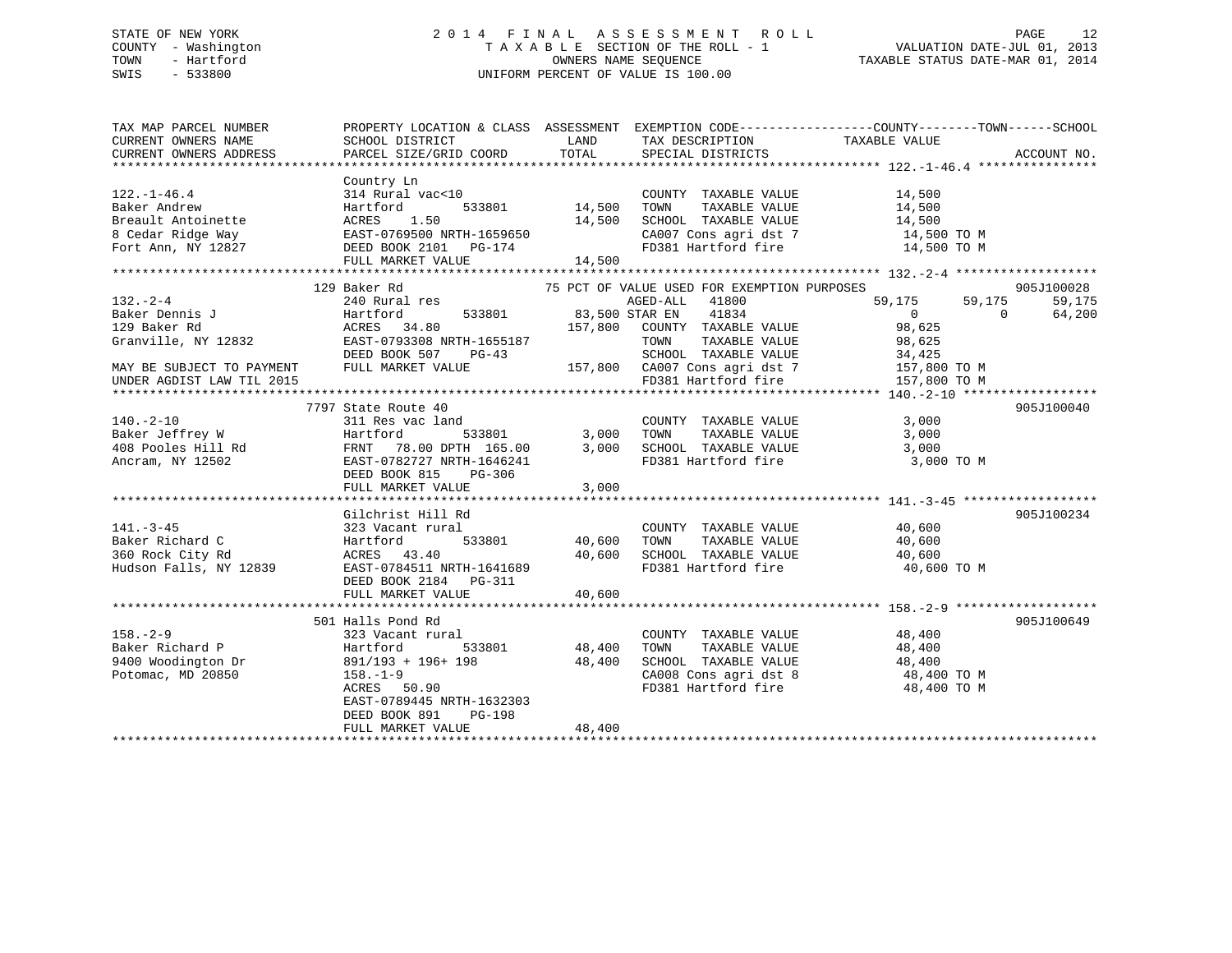## STATE OF NEW YORK 2 0 1 4 F I N A L A S S E S S M E N T R O L L PAGE 13 COUNTY - Washington T A X A B L E SECTION OF THE ROLL - 1 VALUATION DATE-JUL 01, 2013 TOWN - Hartford **TAXABLE STATUS DATE-MAR 01, 2014** OWNERS NAME SEQUENCE TAXABLE STATUS DATE-MAR 01, 2014 SWIS - 533800 UNIFORM PERCENT OF VALUE IS 100.00

| TAX MAP PARCEL NUMBER<br>CURRENT OWNERS NAME<br>CURRENT OWNERS ADDRESS                            | PROPERTY LOCATION & CLASS ASSESSMENT EXEMPTION CODE---------------COUNTY-------TOWN------SCHOOL<br>SCHOOL DISTRICT<br>PARCEL SIZE/GRID COORD                                        | LAND<br>TOTAL    | TAX DESCRIPTION TAXABLE VALUE<br>SPECIAL DISTRICTS                                                                                                              |                                                                            |                         | ACCOUNT NO.          |
|---------------------------------------------------------------------------------------------------|-------------------------------------------------------------------------------------------------------------------------------------------------------------------------------------|------------------|-----------------------------------------------------------------------------------------------------------------------------------------------------------------|----------------------------------------------------------------------------|-------------------------|----------------------|
|                                                                                                   |                                                                                                                                                                                     |                  |                                                                                                                                                                 |                                                                            |                         |                      |
| $141.-3-53.1$<br>Baker Walter L<br>Baker Marilyn J<br>122 Gilchrist Hill Rd<br>Hartford, NY 12838 | 122 Gilchrist Hill Rd<br>210 1 Family Res<br>Hartford<br>533801<br>Lot A<br>ACRES<br>1.27<br>EAST-0783560 NRTH-1643344<br>DEED BOOK 3139 PG-147                                     |                  | AGED-TOWN 41803<br>41834<br>24,000 STAR EN<br>90,600 COUNTY TAXABLE VALUE<br>TOWN<br>TAXABLE VALUE<br>SCHOOL TAXABLE VALUE<br>FD381 Hartford fire               | $\Omega$<br>$\mathbf{0}$<br>90,600<br>81,540<br>26,400<br>90,600 TO M      | 9,060<br>$\overline{0}$ | $\Omega$<br>64,200   |
|                                                                                                   | FULL MARKET VALUE                                                                                                                                                                   | 90,600           |                                                                                                                                                                 |                                                                            |                         |                      |
| 141.-3-11<br>Baldwin Karen<br>79 Gilchrist Hill Ext<br>Hartford, NY 12838                         | 79 Gilchrist Hill Ext<br>210 1 Family Res<br>533801<br>Hartford<br>1.89<br>ACRES<br>EAST-0785020 NRTH-1644850                                                                       | 159,100 TOWN     | 41854<br>STAR B<br>24,900 COUNTY TAXABLE VALUE<br>TAXABLE VALUE<br>SCHOOL TAXABLE VALUE                                                                         | $\overline{0}$<br>159,100<br>159,100<br>129,100                            | $\Omega$                | 905J100171<br>30,000 |
|                                                                                                   | DEED BOOK 2878 PG-144                                                                                                                                                               |                  | FD381 Hartford fire                                                                                                                                             | 159,100 TO M                                                               |                         |                      |
|                                                                                                   | FULL MARKET VALUE                                                                                                                                                                   | 159,100          |                                                                                                                                                                 |                                                                            |                         |                      |
| $139. -4 - 4.6$                                                                                   | State Route 196<br>692 Road/str/hwy                                                                                                                                                 |                  | RPTL1138 41500                                                                                                                                                  | 1,200                                                                      | 1,200                   | 1,200                |
| Bannon Leslie E<br>Cosey Marguerite M<br>3391 State Route 196<br>Fort Ann, NY 12827               | 533801<br>Hartford<br>Roadway<br>$139. - 1 - 4.6$<br>2.67<br>ACRES<br>EAST-0768987 NRTH-1642237<br>DEED BOOK 847<br>PG-117                                                          | 1,200            | 1,200 COUNTY TAXABLE VALUE<br>TOWN<br>TAXABLE VALUE<br>SCHOOL TAXABLE VALUE<br>FD381 Hartford fire<br>1,200 EX                                                  | $\overline{0}$<br>$\Omega$<br>$\Omega$<br>0 TO M                           |                         |                      |
|                                                                                                   | FULL MARKET VALUE                                                                                                                                                                   | 1,200            |                                                                                                                                                                 |                                                                            |                         |                      |
| $151. - 2 - 13.2$<br>Bardin Ann<br>PO Box 3<br>Hartford, NY 12838                                 | 158 Washburn Hill Rd<br>220 2 Family Res<br>533801<br>Hartford<br>$151. - 1 - 13.2$<br>FRNT 125.00 DPTH 140.00<br>EAST-0792914 NRTH-1637348<br>DEED BOOK 658<br>PG-296              | 15,000<br>60,300 | COUNTY TAXABLE VALUE<br>TAXABLE VALUE<br>TOWN<br>SCHOOL TAXABLE VALUE<br>CA008 Cons agri dst 8<br>FD381 Hartford fire                                           | 60,300<br>60,300<br>60,300<br>60,300 TO M<br>60,300 TO M                   |                         |                      |
|                                                                                                   | FULL MARKET VALUE                                                                                                                                                                   | 60,300           |                                                                                                                                                                 |                                                                            |                         |                      |
|                                                                                                   |                                                                                                                                                                                     |                  |                                                                                                                                                                 |                                                                            |                         |                      |
| $151.-2-14.3$<br>Bardin Louise<br>172 Washburn Hill Rd<br>Granville, NY 12832                     | 172 Washburn Hill Rd<br>210 1 Family Res<br>Hartford<br>533801<br>$151. - 1 - 14.3$<br>FRNT 215.00 DPTH 300.00<br>н-1637620<br>PG-293<br>EAST-0793317 NRTH-1637620<br>DEED BOOK 658 | 24,800<br>82,600 | STAR B<br>41854<br>COUNTY TAXABLE VALUE<br>TOWN<br>TAXABLE VALUE<br>SCHOOL TAXABLE VALUE<br>CA008 Cons agri dst 8<br>ED381 Hartford fire<br>FD381 Hartford fire | $\overline{0}$<br>82,600<br>82,600<br>52,600<br>82,600 TO M<br>82,600 TO M | $\mathbf{0}$            | 30,000               |
|                                                                                                   | FULL MARKET VALUE                                                                                                                                                                   | 82,600           |                                                                                                                                                                 |                                                                            |                         |                      |
|                                                                                                   |                                                                                                                                                                                     |                  |                                                                                                                                                                 |                                                                            |                         |                      |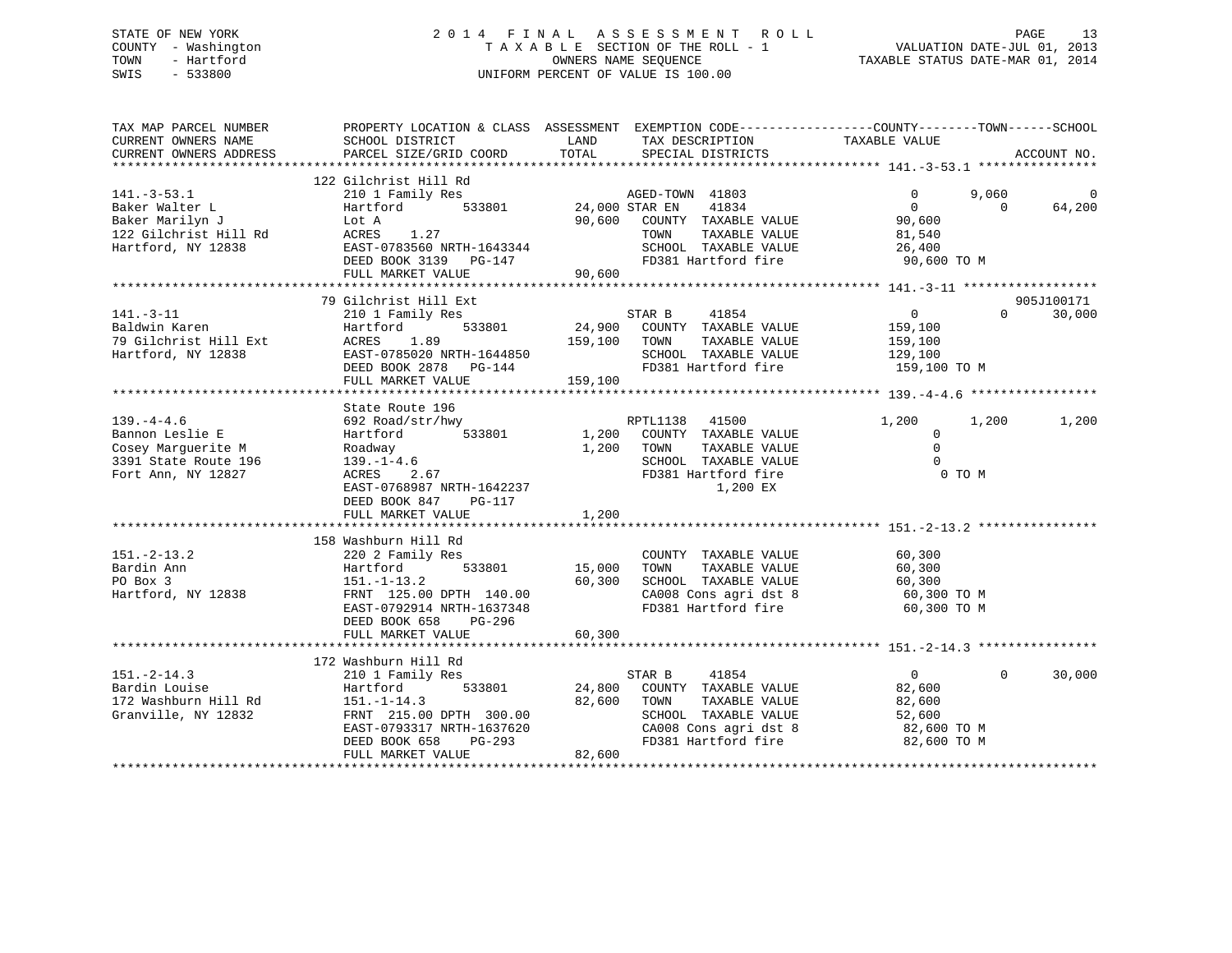## STATE OF NEW YORK 2 0 1 4 F I N A L A S S E S S M E N T R O L L PAGE 14 COUNTY - Washington T A X A B L E SECTION OF THE ROLL - 1 VALUATION DATE-JUL 01, 2013 TOWN - Hartford OWNERS NAME SEQUENCE TAXABLE STATUS DATE-MAR 01, 2014 SWIS - 533800 UNIFORM PERCENT OF VALUE IS 100.00

| TAX MAP PARCEL NUMBER<br>CURRENT OWNERS NAME<br>CURRENT OWNERS ADDRESS | PROPERTY LOCATION & CLASS ASSESSMENT EXEMPTION CODE----------------COUNTY-------TOWN------SCHOOL<br>SCHOOL DISTRICT<br>PARCEL SIZE/GRID COORD | LAND<br>TOTAL  | TAX DESCRIPTION<br>SPECIAL DISTRICTS          | TAXABLE VALUE                |          | ACCOUNT NO. |
|------------------------------------------------------------------------|-----------------------------------------------------------------------------------------------------------------------------------------------|----------------|-----------------------------------------------|------------------------------|----------|-------------|
|                                                                        |                                                                                                                                               |                |                                               |                              |          |             |
|                                                                        | 702 Halls Pond Rd                                                                                                                             |                |                                               |                              |          | 905J101398  |
| $151.-2-14.1$                                                          | 210 1 Family Res                                                                                                                              |                | 41854<br>STAR B                               | $\overline{0}$               | $\Omega$ | 30,000      |
| Bardin Raymond A                                                       | 533801<br>Hartford                                                                                                                            | 39,200         | COUNTY TAXABLE VALUE                          | 148,300                      |          |             |
| Bardin Elizabeth A                                                     | $151.-1-14.1$                                                                                                                                 | 148,300        | TOWN<br>TAXABLE VALUE                         | 148,300                      |          |             |
| 702 Halls Pond Rd                                                      | ACRES 2.23                                                                                                                                    |                | SCHOOL TAXABLE VALUE<br>CA008 Cons agri dst 8 | 118,300                      |          |             |
| Granville, NY 12832                                                    | EAST-0791929 NRTH-1636298<br>DEED BOOK 595<br>PG-229                                                                                          |                | FD381 Hartford fire                           | 148,300 TO M<br>148,300 TO M |          |             |
|                                                                        | FULL MARKET VALUE                                                                                                                             | 148,300        |                                               |                              |          |             |
|                                                                        |                                                                                                                                               |                |                                               |                              |          |             |
|                                                                        | 748 Halls Pond Rd                                                                                                                             |                |                                               |                              |          |             |
| $151. - 2 - 14.2$                                                      | 210 1 Family Res                                                                                                                              |                | COUNTY TAXABLE VALUE                          | 50,300                       |          |             |
| Bardin Raymond A                                                       | Hartford<br>533801                                                                                                                            | 17,000         | TOWN<br>TAXABLE VALUE                         | 50,300                       |          |             |
| Bardin Elizabeth                                                       | $151. - 1 - 14.2$                                                                                                                             | 50,300         | SCHOOL TAXABLE VALUE                          | 50,300                       |          |             |
| 702 Halls Pond Rd                                                      | FRNT 130.00 DPTH 165.00                                                                                                                       |                | CA008 Cons agri dst 8                         | 50,300 TO M                  |          |             |
| Granville, NY 12832                                                    | EAST-0791526 NRTH-1637320                                                                                                                     |                | FD381 Hartford fire                           | 50,300 TO M                  |          |             |
|                                                                        | DEED BOOK 658<br>PG-290                                                                                                                       |                |                                               |                              |          |             |
|                                                                        | FULL MARKET VALUE                                                                                                                             | 50,300         |                                               |                              |          |             |
|                                                                        |                                                                                                                                               |                |                                               |                              |          |             |
|                                                                        | Washburn Hill Rd                                                                                                                              |                |                                               |                              |          | 905J100273  |
| $151. - 2 - 13$                                                        | 323 Vacant rural                                                                                                                              |                | 41720<br>AG DIST                              | 69,758                       | 69,758   | 69,758      |
| Bardin Raymond etal                                                    | 533801<br>Hartford                                                                                                                            | 117,600        | COUNTY TAXABLE VALUE                          | 47,842                       |          |             |
| Bardin Louise                                                          | $151. - 1 - 13$                                                                                                                               | 117,600        | TAXABLE VALUE<br>TOWN                         | 47,842                       |          |             |
| 702 Halls Pond Rd                                                      | ACRES 88.00                                                                                                                                   |                | SCHOOL TAXABLE VALUE                          | 47,842                       |          |             |
| Granville, NY 12832                                                    | EAST-0793037 NRTH-1636820                                                                                                                     |                | CA008 Cons agri dst 8                         | 47,842 TO M                  |          |             |
|                                                                        | DEED BOOK 658<br>PG-299                                                                                                                       |                | 69,758 EX                                     |                              |          |             |
| MAY BE SUBJECT TO PAYMENT                                              | FULL MARKET VALUE                                                                                                                             |                | 117,600 FD381 Hartford fire                   | 117,600 TO M                 |          |             |
| UNDER AGDIST LAW TIL 2018                                              |                                                                                                                                               |                |                                               |                              |          |             |
|                                                                        | Washburn Hill Rd                                                                                                                              |                |                                               |                              |          | 905J100033  |
| $151. - 2 - 14$                                                        | 120 Field crops                                                                                                                               |                | 41720<br>AG DIST                              | 148,631                      | 148,631  | 148,631     |
| Bardin Raymond etal                                                    | 533801<br>Hartford                                                                                                                            | 269,000        | COUNTY TAXABLE VALUE                          | 130,369                      |          |             |
| Bardin Louise                                                          | $151. - 1 - 14$                                                                                                                               | 279,000        | TAXABLE VALUE<br>TOWN                         | 130,369                      |          |             |
| 702 Halls Pond Rd                                                      | ACRES 248.00                                                                                                                                  |                | SCHOOL TAXABLE VALUE                          | 130,369                      |          |             |
| Granville, NY 12832                                                    | EAST-0793215 NRTH-1638373                                                                                                                     |                | CA008 Cons agri dst 8                         | 130,369 TO M                 |          |             |
|                                                                        | DEED BOOK 658<br>PG-302                                                                                                                       |                | 148,631 EX                                    |                              |          |             |
| MAY BE SUBJECT TO PAYMENT                                              | FULL MARKET VALUE                                                                                                                             |                | 279,000 FD381 Hartford fire                   | 279,000 TO M                 |          |             |
| UNDER AGDIST LAW TIL 2018                                              |                                                                                                                                               |                |                                               |                              |          |             |
|                                                                        |                                                                                                                                               |                |                                               |                              |          |             |
|                                                                        | 1624 Burch Rd                                                                                                                                 |                |                                               |                              |          | 905J100036  |
| $151. - 2 - 5$                                                         | 210 1 Family Res                                                                                                                              |                | VET WAR CT 41121                              | 18,750                       | 18,750   | $\Omega$    |
| Bardwell Lewis G                                                       | 533801<br>Hartford                                                                                                                            | 33,900 STAR EN | 41834                                         | $\Omega$                     | $\Omega$ | 64,200      |
| Bardwell Carol A                                                       | $151.-1-5$                                                                                                                                    |                | 125,000 COUNTY TAXABLE VALUE                  | 106,250                      |          |             |
| 1624 Burch Rd                                                          | ACRES 3.86                                                                                                                                    |                | TAXABLE VALUE<br>TOWN                         | 106,250                      |          |             |
| Granville, NY 12832                                                    | EAST-0795991 NRTH-1639542                                                                                                                     |                | SCHOOL TAXABLE VALUE                          | 60,800                       |          |             |
|                                                                        | DEED BOOK 950<br>PG-86                                                                                                                        |                | CA008 Cons agri dst 8                         | 125,000 TO M                 |          |             |
|                                                                        | FULL MARKET VALUE                                                                                                                             |                | 125,000 FD381 Hartford fire                   | 125,000 TO M                 |          |             |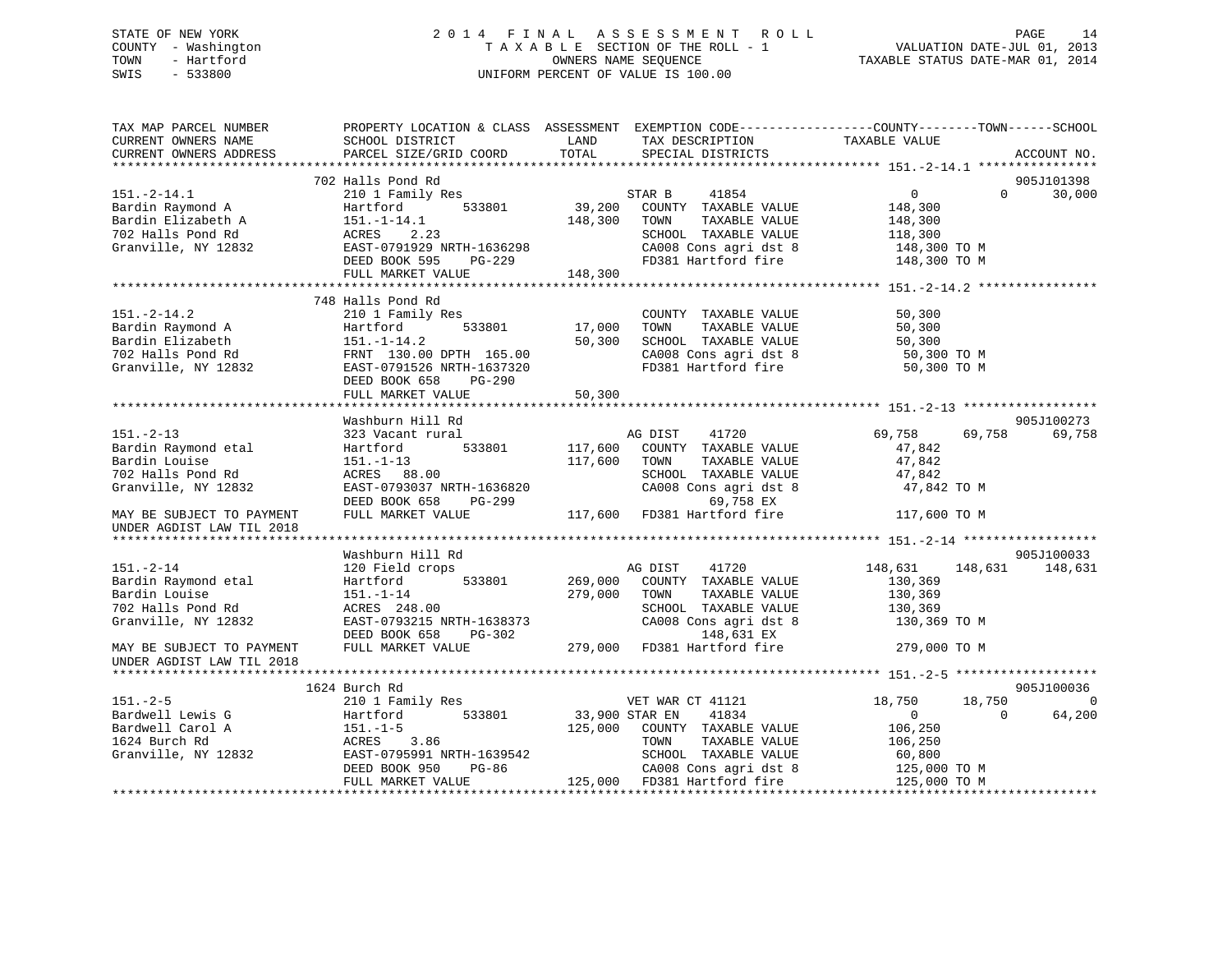## STATE OF NEW YORK 2 0 1 4 F I N A L A S S E S S M E N T R O L L PAGE 15 COUNTY - Washington T A X A B L E SECTION OF THE ROLL - 1 VALUATION DATE-JUL 01, 2013 TOWN - Hartford **TAXABLE STATUS DATE-MAR 01, 2014** OWNERS NAME SEQUENCE TAXABLE STATUS DATE-MAR 01, 2014 SWIS - 533800 UNIFORM PERCENT OF VALUE IS 100.00

| TAX MAP PARCEL NUMBER  |                                                                                                                                                                                     |                                                           | PROPERTY LOCATION & CLASS ASSESSMENT EXEMPTION CODE---------------COUNTY-------TOWN------SCHOOL |
|------------------------|-------------------------------------------------------------------------------------------------------------------------------------------------------------------------------------|-----------------------------------------------------------|-------------------------------------------------------------------------------------------------|
| CURRENT OWNERS NAME    | SCHOOL DISTRICT                                                                                                                                                                     | LAND<br>TAX DESCRIPTION                                   | TAXABLE VALUE                                                                                   |
| CURRENT OWNERS ADDRESS | PARCEL SIZE/GRID COORD                                                                                                                                                              | TOTAL<br>SPECIAL DISTRICTS                                | ACCOUNT NO.                                                                                     |
|                        | 153 Gulf Ln                                                                                                                                                                         |                                                           |                                                                                                 |
| $139. -4 - 6$          | 280 Res Multiple                                                                                                                                                                    | STAR EN 41834                                             | 905J100037<br>$\overline{0}$<br>$\Omega$<br>64,200                                              |
| Barker C. Dale         | 533801<br>Hartford                                                                                                                                                                  | 31,400<br>COUNTY TAXABLE VALUE                            | 84,300                                                                                          |
| Barker Elaine G        | 449/90                                                                                                                                                                              | 84,300<br>TOWN<br>TAXABLE VALUE                           | 84,300                                                                                          |
| 153 Gulf Ln            | Bdy Line Agmt 805-119                                                                                                                                                               | SCHOOL TAXABLE VALUE                                      | 20,100                                                                                          |
| Fort Ann, NY 12827     | $139. - 1 - 6$                                                                                                                                                                      |                                                           |                                                                                                 |
|                        | ACRES 3.20                                                                                                                                                                          | FD381 Hartford fire                                       | CA007 Cons agri dst 7 84,300 TO M<br>84,300 TO M                                                |
|                        | EAST-0764730 NRTH-1643724                                                                                                                                                           |                                                           |                                                                                                 |
|                        | DEED BOOK 354 PG-576                                                                                                                                                                |                                                           |                                                                                                 |
|                        | FULL MARKET VALUE                                                                                                                                                                   | 84,300                                                    |                                                                                                 |
|                        |                                                                                                                                                                                     |                                                           |                                                                                                 |
|                        | State Route 196                                                                                                                                                                     |                                                           | 905J100039                                                                                      |
| $140. - 2 - 5$         | 311 Res vac land                                                                                                                                                                    | COUNTY TAXABLE VALUE                                      | 300                                                                                             |
| Barker Deborah         | Hartford                                                                                                                                                                            | 1 COUNT<br>533801 300 TOWN<br>TAXABLE VALUE               | 300                                                                                             |
| 503 Blood St           |                                                                                                                                                                                     | FRNT 200.00 DPTH 156.00 300 SCHOOL TAXABLE VALUE          | 300                                                                                             |
| Granville, NY 12832    |                                                                                                                                                                                     |                                                           | 300 TO M                                                                                        |
|                        | DEED BOOK 684                                                                                                                                                                       | SCHOOL TAXADDE WILL<br>CA007 Cons agri dst 7<br>Line fire | 300 TO M                                                                                        |
|                        | FULL MARKET VALUE                                                                                                                                                                   | 300                                                       |                                                                                                 |
|                        |                                                                                                                                                                                     |                                                           |                                                                                                 |
|                        | 1787 Burch Rd                                                                                                                                                                       |                                                           | 905J100041                                                                                      |
| $150. - 1 - 11$        | 210 1 Family Res                                                                                                                                                                    | STAR EN 41834                                             | $\overline{0}$<br>64,100<br>$\Omega$                                                            |
|                        |                                                                                                                                                                                     | 24,500 COUNTY TAXABLE VALUE                               | 64,100                                                                                          |
|                        |                                                                                                                                                                                     | 64,100 TOWN<br>TAXABLE VALUE                              | 64,100                                                                                          |
|                        |                                                                                                                                                                                     | SCHOOL TAXABLE VALUE                                      | $\overline{0}$                                                                                  |
|                        | Barnes William M Sr Martford 533801<br>Barnes Joann M M ACRES 1.40<br>1787 Burch Rd EAST-0792677 NRTH-1641228<br>Granville, NY 12832 DEED BOOK 2737 PG-260<br>DEED BOOK 2737 PG-260 |                                                           | 64,100 TO M                                                                                     |
|                        | FULL MARKET VALUE                                                                                                                                                                   | CA008 Cons agri dst 8<br>64,100 FD381 Hartford fire       | 64,100 TO M                                                                                     |
|                        |                                                                                                                                                                                     |                                                           |                                                                                                 |
|                        | 125 Country Ln                                                                                                                                                                      |                                                           |                                                                                                 |
| $122. - 1 - 46.2$      | 210 1 Family Res                                                                                                                                                                    | STAR B<br>41854                                           | $\overline{0}$<br>$\Omega$<br>30,000                                                            |
| Barrachina Michael A   | Hartford 533801                                                                                                                                                                     | 25,500 COUNTY TAXABLE VALUE                               | 151,100                                                                                         |
|                        | Barrachina Deborah (1995-46)<br>125 Country Ln (1995-46)<br>Fort Ann, NY 12827 (1997-199281) EAST-0769281 NRTH-1659625                                                              | 151,100<br>TAXABLE VALUE<br>TOWN                          | 151,100                                                                                         |
|                        |                                                                                                                                                                                     | SCHOOL TAXABLE VALUE                                      | 121,100                                                                                         |
|                        |                                                                                                                                                                                     |                                                           | CA007 Cons agri dst 7 151,100 TO M                                                              |
|                        | DEED BOOK 684<br>PG-252                                                                                                                                                             | FD381 Hartford fire                                       | 151,100 TO M                                                                                    |
|                        | FULL MARKET VALUE                                                                                                                                                                   | 151,100                                                   |                                                                                                 |
|                        |                                                                                                                                                                                     |                                                           |                                                                                                 |
|                        | 3519 State Route 196                                                                                                                                                                |                                                           | 905J101076<br>$\Omega$                                                                          |
| $140. - 1 - 33$        | 210 1 Family Res                                                                                                                                                                    | STAR B<br>41854                                           | $\overline{0}$<br>30,000                                                                        |
| Barrett Danny L        | Hartford<br>533801                                                                                                                                                                  | 24,500 COUNTY TAXABLE VALUE                               | 83,500                                                                                          |
| Barrett Jonna L        | 1.80<br>ACRES                                                                                                                                                                       | 83,500<br>TOWN<br>TAXABLE VALUE                           | 83,500                                                                                          |
|                        | 3519 State Route 196 EAST-0771199 NRTH-1644683<br>Fort Ann, NY 12827 DEED BOOK 2291 PG-90                                                                                           | SCHOOL TAXABLE VALUE                                      | 53,500                                                                                          |
|                        |                                                                                                                                                                                     | FD381 Hartford fire<br>83,500                             | 83,500 TO M                                                                                     |
|                        | FULL MARKET VALUE                                                                                                                                                                   |                                                           |                                                                                                 |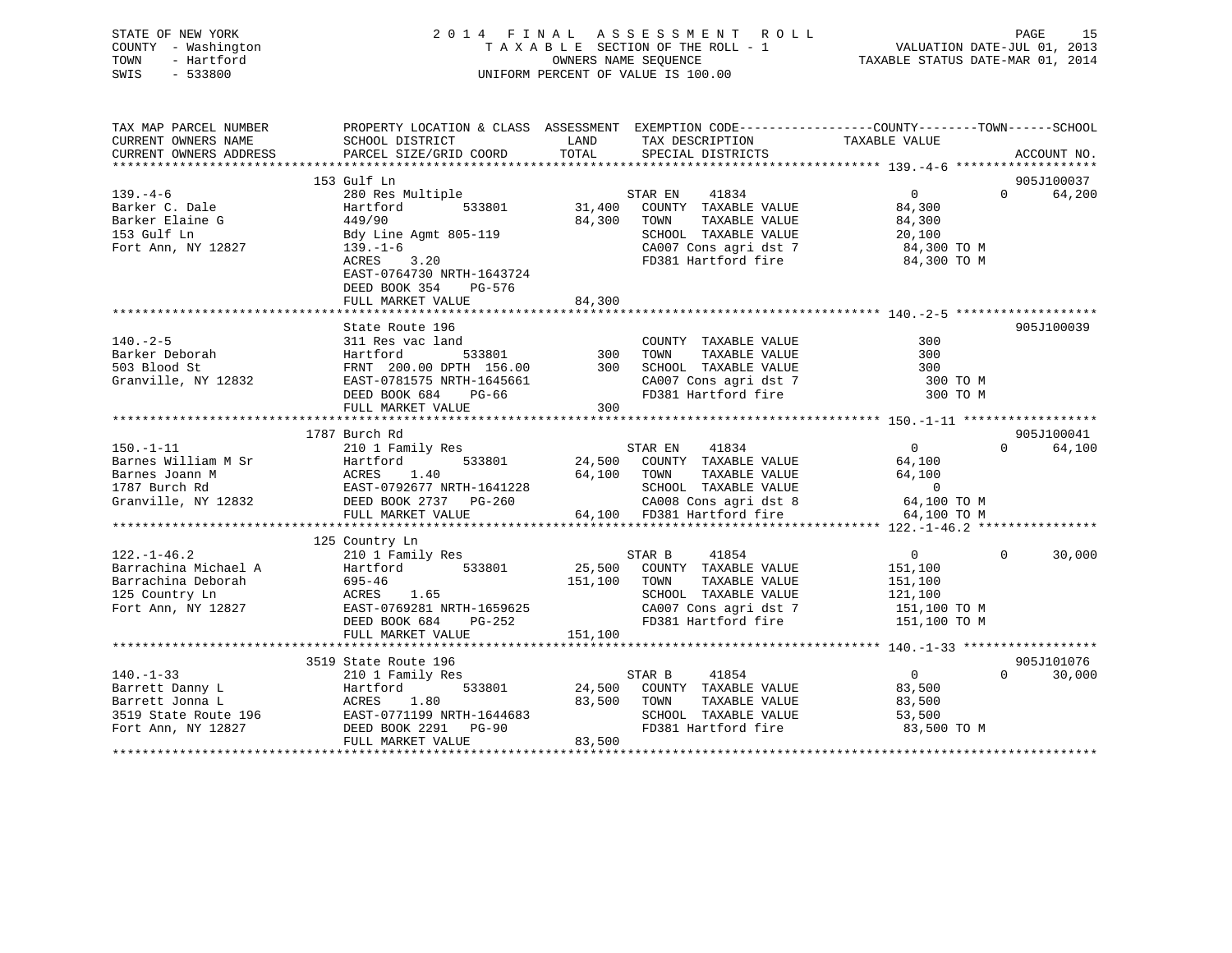| STATE OF NEW YORK<br>COUNTY - Washington<br>- Hartford<br>TOWN<br>SWIS<br>$-533800$ |                                                                                                                     |         | 2014 FINAL ASSESSMENT ROLL<br>TAXABLE SECTION OF THE ROLL - 1<br>OWNERS NAME SEOUENCE<br>UNIFORM PERCENT OF VALUE IS 100.00 | VALUATION DATE-JUL 01, 2013<br>TAXABLE STATUS DATE-MAR 01, 2014 | PAGE<br>16  |
|-------------------------------------------------------------------------------------|---------------------------------------------------------------------------------------------------------------------|---------|-----------------------------------------------------------------------------------------------------------------------------|-----------------------------------------------------------------|-------------|
| TAX MAP PARCEL NUMBER<br>CURRENT OWNERS NAME                                        | PROPERTY LOCATION & CLASS ASSESSMENT EXEMPTION CODE----------------COUNTY-------TOWN------SCHOOL<br>SCHOOL DISTRICT | LAND    | TAX DESCRIPTION                                                                                                             | TAXABLE VALUE                                                   |             |
| CURRENT OWNERS ADDRESS                                                              | PARCEL SIZE/GRID COORD                                                                                              | TOTAL   | SPECIAL DISTRICTS                                                                                                           |                                                                 | ACCOUNT NO. |
|                                                                                     |                                                                                                                     |         |                                                                                                                             |                                                                 |             |
|                                                                                     | 7741 State Route 40                                                                                                 |         |                                                                                                                             |                                                                 | 905J100641  |
| $140. - 2 - 31$<br>Barrett Lorri A                                                  | 312 Vac w/imprv<br>Hartford<br>533801                                                                               | 10,000  | COUNTY TAXABLE VALUE<br>TAXABLE VALUE<br>TOWN                                                                               | 13,500<br>13,500                                                |             |
| 7737 State Route 40                                                                 | 830/24:1731/46                                                                                                      | 13,500  | SCHOOL TAXABLE VALUE                                                                                                        | 13,500                                                          |             |
| Hartford, NY 12838                                                                  | FRNT 42.00 DPTH 340.00<br>EAST-0781869 NRTH-1645209                                                                 |         | FD381 Hartford fire                                                                                                         | 13,500 TO M                                                     |             |
|                                                                                     | DEED BOOK 2158 PG-226                                                                                               |         |                                                                                                                             |                                                                 |             |
|                                                                                     | FULL MARKET VALUE                                                                                                   | 13,500  |                                                                                                                             |                                                                 |             |
|                                                                                     | 7737 State Route 40                                                                                                 |         |                                                                                                                             |                                                                 | 905J100076  |
| $140. - 2 - 32$                                                                     | 210 1 Family Res                                                                                                    |         | 41854<br>STAR B                                                                                                             | $\overline{0}$<br>$\Omega$                                      | 30,000      |
| Barrett Lorri A                                                                     | 533801<br>Hartford                                                                                                  | 12,100  | COUNTY TAXABLE VALUE                                                                                                        | 77,600                                                          |             |
| 7737 State Route 40                                                                 | FRNT<br>57.00 DPTH 345.00                                                                                           | 77,600  | TAXABLE VALUE<br>TOWN                                                                                                       | 77,600                                                          |             |
| Hartford, NY 12838                                                                  | EAST-0781834 NRTH-1645172                                                                                           |         | SCHOOL TAXABLE VALUE                                                                                                        | 47,600                                                          |             |
|                                                                                     | DEED BOOK 1731<br>PG-49                                                                                             |         | FD381 Hartford fire                                                                                                         | 77,600 TO M                                                     |             |
|                                                                                     | FULL MARKET VALUE                                                                                                   | 77,600  |                                                                                                                             |                                                                 |             |
|                                                                                     |                                                                                                                     |         |                                                                                                                             |                                                                 |             |
|                                                                                     | 3696 State Route 149                                                                                                |         |                                                                                                                             |                                                                 | 905J100109  |
| $130. - 1 - 10$                                                                     | 323 Vacant rural                                                                                                    |         | AG DIST<br>41720                                                                                                            | 86,661<br>86,661                                                | 86,661      |
| Barrett Shawn M                                                                     | Hudson Falls<br>534401                                                                                              | 154,600 | COUNTY TAXABLE VALUE                                                                                                        | 67,939                                                          |             |
| Barrett Virginia D                                                                  | ACRES 119.50                                                                                                        | 154,600 | TAXABLE VALUE<br>TOWN                                                                                                       | 67,939                                                          |             |
| 11800 Lakewood Ln                                                                   | EAST-0764960 NRTH-1649942                                                                                           |         | SCHOOL TAXABLE VALUE                                                                                                        | 67,939                                                          |             |
| Fairfax Station, VA 22039                                                           | DEED BOOK 2985 PG-41                                                                                                |         | CA007 Cons agri dst 7                                                                                                       | 67,939 TO M                                                     |             |
| MAY BE SUBJECT TO PAYMENT                                                           | FULL MARKET VALUE                                                                                                   | 154,600 | 86,661 EX<br>FD381 Hartford fire                                                                                            | 154,600 TO M                                                    |             |
| UNDER AGDIST LAW TIL 2018                                                           |                                                                                                                     |         |                                                                                                                             |                                                                 |             |
|                                                                                     |                                                                                                                     |         |                                                                                                                             |                                                                 |             |
|                                                                                     | 256 Blood St                                                                                                        |         |                                                                                                                             |                                                                 | 905L100541  |
| $142. - 1 - 16$                                                                     | 270 Mfg housing                                                                                                     |         | AGED-ALL<br>41800                                                                                                           | 19,050<br>19,050                                                | 19,050      |
| Bassett Vaughn M                                                                    | 533801<br>Hartford                                                                                                  |         | 28,000 STAR EN<br>41834                                                                                                     | $\Omega$<br>$\mathbf{0}$                                        | 19,050      |
| 256 Blood St                                                                        | 4.80<br>ACRES                                                                                                       | 38,100  | COUNTY TAXABLE VALUE                                                                                                        | 19,050                                                          |             |
| Granville, NY 12832                                                                 | EAST-0793632 NRTH-1646183                                                                                           |         | TAXABLE VALUE<br>TOWN                                                                                                       | 19,050                                                          |             |
|                                                                                     | DEED BOOK 718<br>$PG-19$                                                                                            |         | SCHOOL TAXABLE VALUE                                                                                                        | $\Omega$                                                        |             |
|                                                                                     | FULL MARKET VALUE                                                                                                   | 38,100  | FD381 Hartford fire                                                                                                         | 38,100 TO M                                                     |             |
|                                                                                     |                                                                                                                     |         |                                                                                                                             |                                                                 |             |
|                                                                                     | 1508 Baldwin Corners Rd                                                                                             |         |                                                                                                                             |                                                                 | 905J101319  |
| $122. - 1 - 31.3$                                                                   | 210 1 Family Res                                                                                                    |         | STAR B<br>41854                                                                                                             | $\overline{0}$<br>$\Omega$                                      | 30,000      |
| Batchelder Kenneth W                                                                | 533801<br>Hartford                                                                                                  | 37,100  | COUNTY TAXABLE VALUE                                                                                                        | 224,900                                                         |             |
| Batchelder Janette                                                                  | ACRES<br>4.70 BANK<br>40                                                                                            | 224,900 | TOWN<br>TAXABLE VALUE                                                                                                       | 224,900                                                         |             |
| 1508 Baldwin Corners Rd                                                             | EAST-0771316 NRTH-1663347                                                                                           |         | SCHOOL TAXABLE VALUE                                                                                                        | 194,900                                                         |             |
| Fort Ann, NY 12827                                                                  | DEED BOOK 579<br>$PG-83$<br>FULL MARKET VALUE                                                                       | 224,900 | CA007 Cons agri dst 7<br>FD381 Hartford fire                                                                                | 224,900 TO M<br>224,900 TO M                                    |             |
|                                                                                     |                                                                                                                     |         |                                                                                                                             |                                                                 |             |

\*\*\*\*\*\*\*\*\*\*\*\*\*\*\*\*\*\*\*\*\*\*\*\*\*\*\*\*\*\*\*\*\*\*\*\*\*\*\*\*\*\*\*\*\*\*\*\*\*\*\*\*\*\*\*\*\*\*\*\*\*\*\*\*\*\*\*\*\*\*\*\*\*\*\*\*\*\*\*\*\*\*\*\*\*\*\*\*\*\*\*\*\*\*\*\*\*\*\*\*\*\*\*\*\*\*\*\*\*\*\*\*\*\*\*\*\*\*\*\*\*\*\*\*\*\*\*\*\*\*\*\*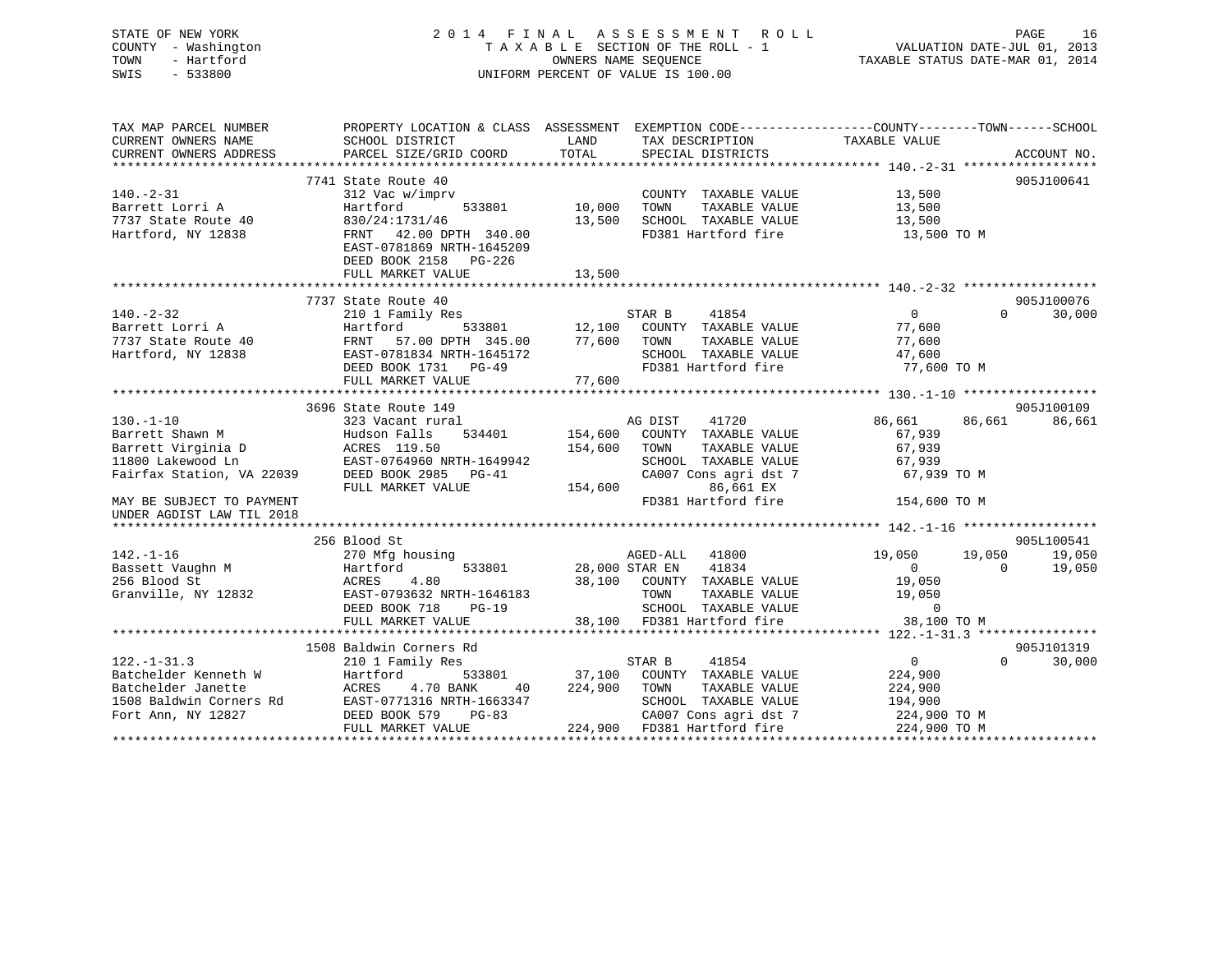### STATE OF NEW YORK 2 0 1 4 F I N A L A S S E S S M E N T R O L L PAGE 17COUNTY - Washington  $\begin{array}{ccc}\n 1 & 0 & 0 \\
 7 & 4 & 7 & 8 \\
 1 & 0 & 0 \\
 2 & 0 & 0 \\
 3 & 0 & 0 \\
 4 & 0 & 0 \\
 5 & 0 & 0 \\
 6 & 0 & 0 \\
 7 & 0 & 0 \\
 8 & 0 & 0 \\
 9 & 0 & 0 \\
 1 & 0 & 0 \\
 1 & 0 & 0 \\
 1 & 0 & 0 \\
 1 & 0 & 0 \\
 1 & 0 & 0 \\
 1 & 0 & 0 \\
 1 & 0 & 0 \\
 1 & 0 & 0 \\
 1 & 0 & 0 \\
 1 & 0 & 0 \\$ OWNERS NAME SEQUENCE TAXABLE STATUS DATE-MAR 01, 2014 SWIS - 533800 UNIFORM PERCENT OF VALUE IS 100.00

| TAX MAP PARCEL NUMBER     | PROPERTY LOCATION & CLASS ASSESSMENT EXEMPTION CODE----------------COUNTY-------TOWN------SCHOOL |         |                                             |                           |                        |
|---------------------------|--------------------------------------------------------------------------------------------------|---------|---------------------------------------------|---------------------------|------------------------|
| CURRENT OWNERS NAME       | SCHOOL DISTRICT                                                                                  | LAND    | TAX DESCRIPTION                             | TAXABLE VALUE             |                        |
| CURRENT OWNERS ADDRESS    | PARCEL SIZE/GRID COORD                                                                           | TOTAL   | SPECIAL DISTRICTS                           |                           | ACCOUNT NO.            |
|                           |                                                                                                  |         |                                             |                           |                        |
| $141. - 3 - 2$            | 103 Gilchrist Hill Rd                                                                            |         | 41854                                       |                           | 905J100561<br>$\Omega$ |
| Bates Janet R             | 210 1 Family Res<br>533801<br>Hartford                                                           | 35,700  | STAR B<br>COUNTY TAXABLE VALUE              | $\overline{0}$<br>129,500 | 30,000                 |
| 103 Gilchrist Hill Rd     | ACRES<br>6.00                                                                                    | 129,500 | TOWN<br>TAXABLE VALUE                       | 129,500                   |                        |
| Hartford, NY 12838        | EAST-0783991 NRTH-1644113                                                                        |         | SCHOOL TAXABLE VALUE                        | 99,500                    |                        |
|                           | DEED BOOK 851<br>PG-197                                                                          |         | FD381 Hartford fire                         | 129,500 TO M              |                        |
|                           | FULL MARKET VALUE                                                                                | 129,500 |                                             |                           |                        |
|                           |                                                                                                  |         |                                             |                           |                        |
|                           | 20 County Route 23                                                                               |         |                                             |                           | 9079900736             |
| $132.15 - 2 - 19$         | 210 1 Family Res                                                                                 |         | COUNTY TAXABLE VALUE                        | 79,200                    |                        |
| Bates Judith B            | 533801<br>Hartford                                                                               | 16,100  | TOWN<br>TAXABLE VALUE                       | 79,200                    |                        |
| 19 Smith St               | FRNT 100.00 DPTH 195.00                                                                          | 79,200  | SCHOOL TAXABLE VALUE                        | 79,200                    |                        |
| Fort Edward, NY 12828     | EAST-0786308 NRTH-1651940                                                                        |         | CA007 Cons agri dst 7                       | 79,200 TO M               |                        |
|                           | DEED BOOK 2084 PG-154                                                                            |         | FD381 Hartford fire                         | 79,200 TO M               |                        |
|                           | FULL MARKET VALUE                                                                                | 79,200  |                                             |                           |                        |
|                           |                                                                                                  |         |                                             |                           |                        |
|                           | Swamp Ln                                                                                         |         |                                             |                           | 905J101266             |
| $149. - 1 - 30.7$         | 314 Rural vac<10                                                                                 |         | COUNTY TAXABLE VALUE                        | 27,500                    |                        |
| Bates Stephanie A         | 533801<br>Hartford                                                                               | 27,500  | TOWN<br>TAXABLE VALUE                       | 27,500                    |                        |
| Bates James M             | LOT 7                                                                                            | 27,500  | SCHOOL TAXABLE VALUE                        | 27,500                    |                        |
| 114 Swamp Ln              | 6.29<br>ACRES                                                                                    |         | CA006 Cons agri dst 6                       | 27,500 TO M               |                        |
| Argyle, NY 12809          | EAST-0775956 NRTH-1634437                                                                        |         | FD381 Hartford fire                         | 27,500 TO M               |                        |
|                           | DEED BOOK 3011 PG-117                                                                            |         |                                             |                           |                        |
|                           | FULL MARKET VALUE                                                                                | 27,500  |                                             |                           |                        |
|                           |                                                                                                  |         |                                             |                           |                        |
|                           | Christian Hill Rd                                                                                |         |                                             |                           | 905J100046             |
| $132. - 1 - 26.1$         | 105 Vac farmland                                                                                 |         | AG DIST<br>41720                            | 21,448                    | 21,448<br>21,448       |
| Battease Richard J        | 533801<br>Hartford                                                                               | 28,000  | COUNTY TAXABLE VALUE                        | 6,552                     |                        |
| Battease Adrienne         | ACRES 20.00                                                                                      | 28,000  | TAXABLE VALUE<br>TOWN                       | 6,552                     |                        |
| 8098 State Route 40       | EAST-0785747 NRTH-1653124                                                                        |         | SCHOOL TAXABLE VALUE                        | 6,552                     |                        |
| Hartford, NY 12838        | DEED BOOK 448<br>PG-990                                                                          |         | CA007 Cons agri dst 7                       | 6,552 TO M                |                        |
|                           | FULL MARKET VALUE                                                                                | 28,000  | 21,448 EX                                   |                           |                        |
| MAY BE SUBJECT TO PAYMENT |                                                                                                  |         | FD381 Hartford fire                         | 28,000 TO M               |                        |
| UNDER AGDIST LAW TIL 2018 |                                                                                                  |         |                                             |                           |                        |
|                           | 8098 State Route 40                                                                              |         | 48 PCT OF VALUE USED FOR EXEMPTION PURPOSES |                           | 905J100045             |
| $132 - 2 - 39$            | 113 Cattle farm                                                                                  |         | AG DIST<br>41720                            | 83,884                    | 83,884<br>83,884       |
| Battease Richard J        | Hartford<br>533801                                                                               |         | 41800<br>144,000 AGED-ALL                   | 57,600                    | 57,600<br>57,600       |
| Battease Adrienne S       | 771/181                                                                                          |         | 240,000 STAR EN<br>41834                    | $\overline{0}$            | 64,200<br>$\Omega$     |
| 8098 State Route 40       | SUBJ TO EASEMENT 2417/216                                                                        |         | COUNTY TAXABLE VALUE                        | 98,516                    |                        |
| Hartford, NY 12838        | ACRES 94.90                                                                                      |         | TOWN<br>TAXABLE VALUE                       | 98,516                    |                        |
|                           | EAST-0787948 NRTH-1651074                                                                        |         | SCHOOL TAXABLE VALUE                        | 34,316                    |                        |
| MAY BE SUBJECT TO PAYMENT | DEED BOOK 448<br>PG-990                                                                          |         | CA007 Cons agri dst 7                       | 156,116 TO M              |                        |
| UNDER AGDIST LAW TIL 2018 | FULL MARKET VALUE                                                                                | 240,000 | 83,884 EX                                   |                           |                        |
|                           |                                                                                                  |         | FD381 Hartford fire                         | 240,000 TO M              |                        |
|                           |                                                                                                  |         |                                             |                           |                        |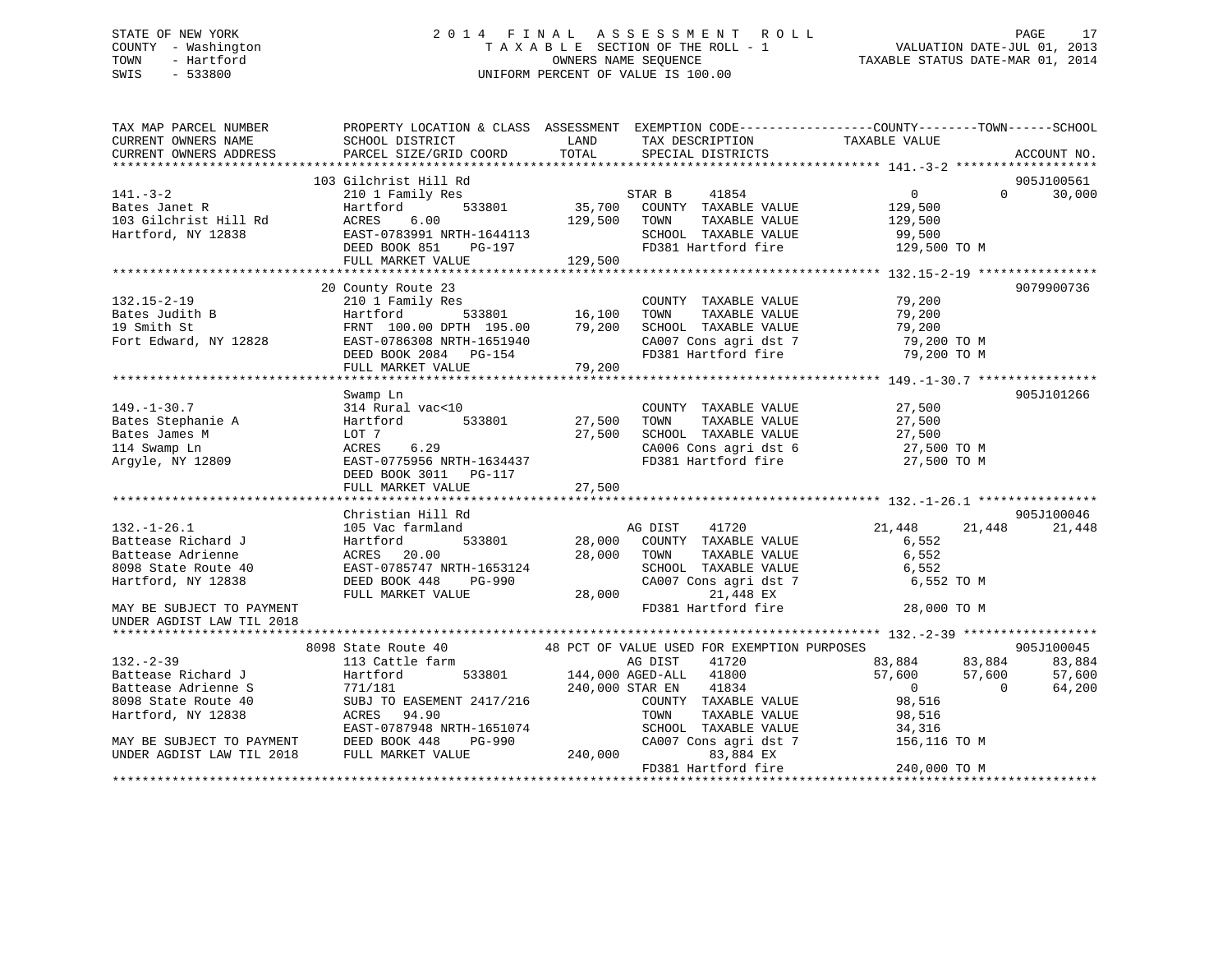## STATE OF NEW YORK 2 0 1 4 F I N A L A S S E S S M E N T R O L L PAGE 18 COUNTY - Washington T A X A B L E SECTION OF THE ROLL - 1 VALUATION DATE-JUL 01, 2013 TOWN - Hartford **TAXABLE STATUS DATE-MAR 01, 2014** OWNERS NAME SEQUENCE TAXABLE STATUS DATE-MAR 01, 2014 SWIS - 533800 UNIFORM PERCENT OF VALUE IS 100.00

| EXEMPTION CODE----------------COUNTY-------TOWN------SCHOOL<br>TAX MAP PARCEL NUMBER<br>PROPERTY LOCATION & CLASS ASSESSMENT<br>CURRENT OWNERS NAME<br>SCHOOL DISTRICT<br>LAND<br>TAX DESCRIPTION | TAXABLE VALUE    |                    |
|---------------------------------------------------------------------------------------------------------------------------------------------------------------------------------------------------|------------------|--------------------|
| TOTAL<br>CURRENT OWNERS ADDRESS<br>PARCEL SIZE/GRID COORD<br>SPECIAL DISTRICTS                                                                                                                    |                  | ACCOUNT NO.        |
| *************************                                                                                                                                                                         |                  |                    |
| 1776 Burch Rd                                                                                                                                                                                     |                  | 905J100194         |
| $142. - 1 - 26$<br>240 Rural res<br>FOR 480A 47460                                                                                                                                                | 42,300<br>42,300 | 42,300             |
| 94,600<br>Baumgartner Johann<br>Hartford<br>533801<br>COUNTY TAXABLE VALUE                                                                                                                        | 155,600          |                    |
| Baumgartner Sonja<br>197,900<br>TOWN<br>TAXABLE VALUE<br>ACRES 103.00                                                                                                                             | 155,600          |                    |
| 9 Lindberg Ct<br>EAST-0794827 NRTH-1642116<br>SCHOOL TAXABLE VALUE                                                                                                                                | 155,600          |                    |
| Northport, NY 11768<br>DEED BOOK 864<br>$PG-37a$<br>CA008 Cons agri dst 8                                                                                                                         | 197,900 TO M     |                    |
| 197,900 FD381 Hartford fire<br>FULL MARKET VALUE                                                                                                                                                  | 197,900 TO M     |                    |
| MAY BE SUBJECT TO PAYMENT<br>UNDER RPTL480A UNTIL 2023                                                                                                                                            |                  |                    |
| ******************                                                                                                                                                                                |                  |                    |
| 8192 State Route 40                                                                                                                                                                               |                  | 905J101429         |
| $132 - 2 - 1.2$<br>210 1 Family Res<br>STAR EN<br>41834                                                                                                                                           | $\mathbf{0}$     | $\cap$<br>64,200   |
| 26,000 COUNTY TAXABLE VALUE<br>Bawlick Gregory L Sr<br>Hartford<br>533801                                                                                                                         | 172,700          |                    |
| Bawlick Patricia E<br>ACRES<br>1.78<br>172,700<br>TOWN<br>TAXABLE VALUE                                                                                                                           | 172,700          |                    |
| 8192 State Route 40<br>EAST-0788776 NRTH-1654378<br>SCHOOL TAXABLE VALUE                                                                                                                          | 108,500          |                    |
| FD381 Hartford fire<br>Granville, NY 12832<br>DEED BOOK 824<br>$PG-11$                                                                                                                            | 172,700 TO M     |                    |
| FULL MARKET VALUE<br>172,700                                                                                                                                                                      |                  |                    |
|                                                                                                                                                                                                   |                  |                    |
| 45 County Route 23                                                                                                                                                                                |                  | 905J100412         |
| $132.15 - 1 - 14$<br>210 1 Family Res<br>COUNTY TAXABLE VALUE                                                                                                                                     | 180,200          |                    |
| 533801<br>25,100<br>TAXABLE VALUE<br>Beach Patricia<br>Hartford<br>TOWN                                                                                                                           | 180,200          |                    |
| 45 County Route 23<br>1.54<br>180,200<br>SCHOOL TAXABLE VALUE<br>ACRES                                                                                                                            | 180,200          |                    |
| Hartford, NY 12838<br>EAST-0786118 NRTH-1652677<br>CA007 Cons agri dst 7                                                                                                                          | 180,200 TO M     |                    |
| FD381 Hartford fire<br>DEED BOOK 2276<br>PG-220                                                                                                                                                   | 180,200 TO M     |                    |
| 180,200<br>FULL MARKET VALUE                                                                                                                                                                      |                  |                    |
|                                                                                                                                                                                                   |                  |                    |
| 7188 State Route 40<br>71 PCT OF VALUE USED FOR EXEMPTION PURPOSES                                                                                                                                |                  |                    |
| $149. - 1 - 37.3$<br>240 Rural res<br>VET COM CT 41131                                                                                                                                            | 41,198<br>41,198 | 0                  |
| 533801<br>Beadnell Patrick<br>73,600 VET DIS CT 41141<br>Hartford                                                                                                                                 | 49,437<br>49,437 | $\Omega$           |
| Beadnell Brenda<br>ACRES 41.90<br>232,100 AG DIST<br>41720                                                                                                                                        | 34,130<br>34,130 | 34,130             |
| 7188 State Route 40<br>EAST-0774182 NRTH-1634671<br>41834<br>STAR EN                                                                                                                              | $\overline{0}$   | 64,200<br>$\Omega$ |
| Argyle, NY 12809<br>DEED BOOK 1892 PG-253<br>COUNTY TAXABLE VALUE                                                                                                                                 | 107,335          |                    |
| FULL MARKET VALUE<br>232,100<br>TAXABLE VALUE<br>TOWN                                                                                                                                             | 107,335          |                    |
| SCHOOL TAXABLE VALUE<br>MAY BE SUBJECT TO PAYMENT                                                                                                                                                 | 133,770          |                    |
| UNDER AGDIST LAW TIL 2018<br>CA006 Cons agri dst 6                                                                                                                                                | 197,970 TO M     |                    |
| 34,130 EX                                                                                                                                                                                         |                  |                    |
| FD381 Hartford fire                                                                                                                                                                               | 232,100 TO M     |                    |
|                                                                                                                                                                                                   |                  |                    |
| 124 Rowe Hill Rd                                                                                                                                                                                  |                  | 905J100049         |
| $141. - 1 - 48$<br>41834<br>210 1 Family Res<br>STAR EN                                                                                                                                           | $\overline{0}$   | $\Omega$<br>64,200 |
| 34,800<br>Bebo Patricia J<br>533801<br>Hartford<br>COUNTY TAXABLE VALUE                                                                                                                           | 124,600          |                    |
| PO Box 85<br>4.10<br>124,600<br>ACRES<br>TOWN<br>TAXABLE VALUE                                                                                                                                    | 124,600          |                    |
| EAST-0786744 NRTH-1651017<br>Hartford, NY 12838<br>SCHOOL TAXABLE VALUE                                                                                                                           | 60,400           |                    |
| CA007 Cons agri dst 7<br>DEED BOOK 658<br>$PG-45$                                                                                                                                                 | 124,600 TO M     |                    |
| 124,600 FD381 Hartford fire<br>FULL MARKET VALUE                                                                                                                                                  | 124,600 TO M     |                    |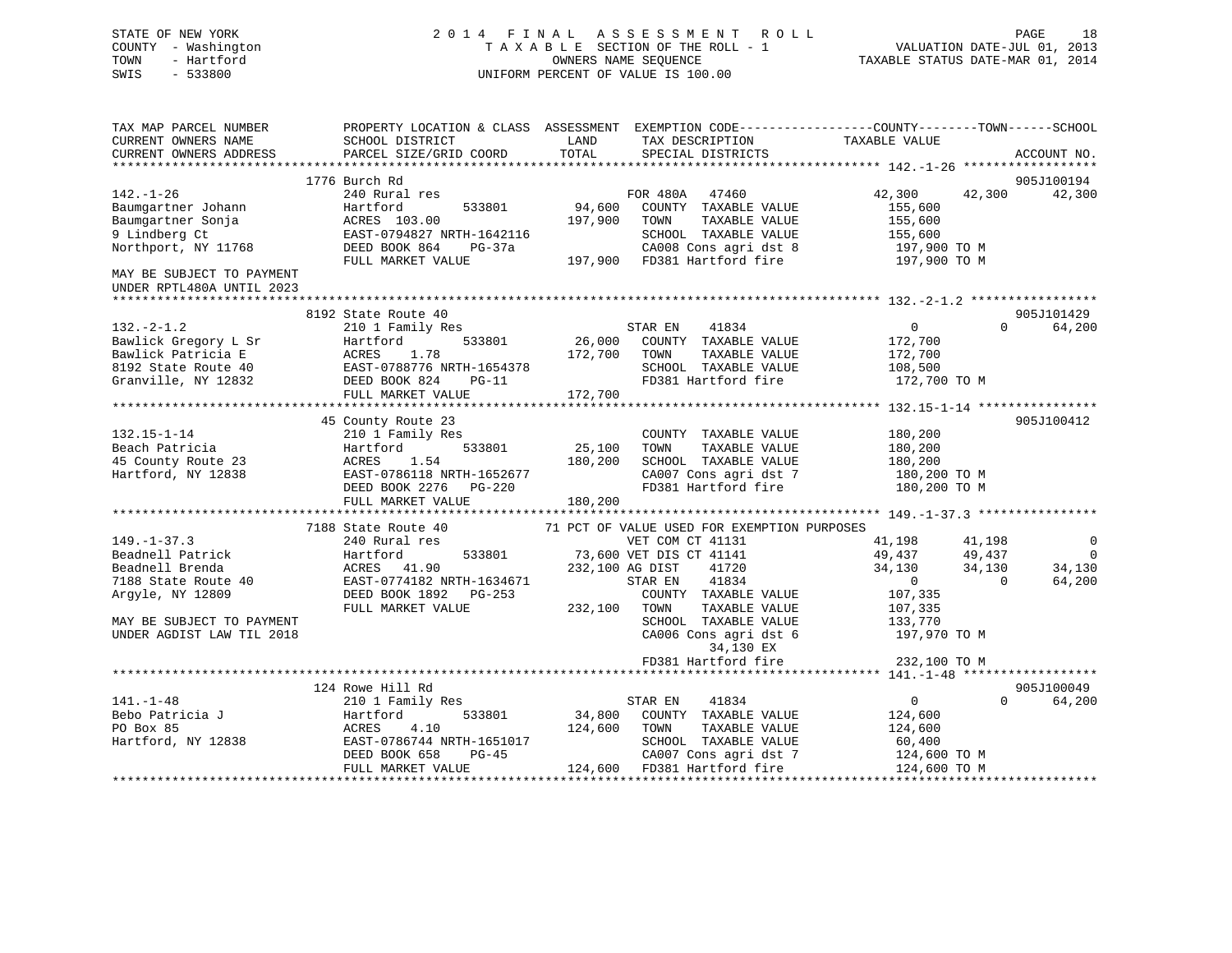| STATE OF NEW YORK   | 2014 FINAL ASSESSMENT ROLL         | 19<br>PAGE                       |
|---------------------|------------------------------------|----------------------------------|
| COUNTY - Washington | TAXABLE SECTION OF THE ROLL - 1    | VALUATION DATE-JUL 01, 2013      |
| TOWN<br>- Hartford  | OWNERS NAME SEOUENCE               | TAXABLE STATUS DATE-MAR 01, 2014 |
| SWIS<br>$-533800$   | UNIFORM PERCENT OF VALUE IS 100.00 |                                  |

| TAX MAP PARCEL NUMBER     | PROPERTY LOCATION & CLASS ASSESSMENT EXEMPTION CODE-----------------COUNTY-------TOWN------SCHOOL                                                                                                                                                               |                       |                                                                                                                                                                                                                                                       |                                                     |                  |                |               |                 |                       |   |                |                        |        |                      |        |   |  |  |        |  |          |
|---------------------------|-----------------------------------------------------------------------------------------------------------------------------------------------------------------------------------------------------------------------------------------------------------------|-----------------------|-------------------------------------------------------------------------------------------------------------------------------------------------------------------------------------------------------------------------------------------------------|-----------------------------------------------------|------------------|----------------|---------------|-----------------|-----------------------|---|----------------|------------------------|--------|----------------------|--------|---|--|--|--------|--|----------|
| CURRENT OWNERS NAME       | SCHOOL DISTRICT                                                                                                                                                                                                                                                 | LAND                  | TAX DESCRIPTION                                                                                                                                                                                                                                       | TAXABLE VALUE                                       |                  |                |               |                 |                       |   |                |                        |        |                      |        |   |  |  |        |  |          |
| CURRENT OWNERS ADDRESS    | SCHOOL DISTRICT<br>PARCEL SIZE/GRID COORD                                                                                                                                                                                                                       | TOTAL                 | SPECIAL DISTRICTS                                                                                                                                                                                                                                     |                                                     |                  | ACCOUNT NO.    |               |                 |                       |   |                |                        |        |                      |        |   |  |  |        |  |          |
|                           |                                                                                                                                                                                                                                                                 |                       |                                                                                                                                                                                                                                                       |                                                     |                  |                |               |                 |                       |   |                |                        |        |                      |        |   |  |  |        |  |          |
|                           | 3939 State Route 196<br>140.-2-2.4<br>Bedford John Hartford 533801<br>3939 State Route 196 ACRES 1.34<br>Fort Ann, NY 12827 EAST-0780868 NRTH-1645889<br>DEED BOOK 2378 PG-116 121,700 AGED-CO 41802<br>FOR ANABLE VALUE TILL, MARKET VALUE 121,700 TOWN TAXABL |                       |                                                                                                                                                                                                                                                       |                                                     |                  |                |               |                 |                       |   |                |                        |        |                      |        |   |  |  |        |  |          |
|                           |                                                                                                                                                                                                                                                                 |                       |                                                                                                                                                                                                                                                       | 18,255           18,255<br>60,850            60,850 |                  | $\overline{0}$ |               |                 |                       |   |                |                        |        |                      |        |   |  |  |        |  |          |
|                           |                                                                                                                                                                                                                                                                 |                       |                                                                                                                                                                                                                                                       |                                                     |                  | $\overline{0}$ |               |                 |                       |   |                |                        |        |                      |        |   |  |  |        |  |          |
|                           |                                                                                                                                                                                                                                                                 |                       |                                                                                                                                                                                                                                                       | 21,298                                              | 0                | $\overline{0}$ |               |                 |                       |   |                |                        |        |                      |        |   |  |  |        |  |          |
|                           |                                                                                                                                                                                                                                                                 |                       |                                                                                                                                                                                                                                                       |                                                     |                  | 64,200         |               |                 |                       |   |                |                        |        |                      |        |   |  |  |        |  |          |
|                           |                                                                                                                                                                                                                                                                 |                       |                                                                                                                                                                                                                                                       | $\frac{0}{21}$                                      |                  |                |               |                 |                       |   |                |                        |        |                      |        |   |  |  |        |  |          |
|                           |                                                                                                                                                                                                                                                                 |                       | TAXABLE VALUE                                                                                                                                                                                                                                         | 42,595                                              |                  |                |               |                 |                       |   |                |                        |        |                      |        |   |  |  |        |  |          |
|                           |                                                                                                                                                                                                                                                                 |                       | SCHOOL TAXABLE VALUE 57,500<br>CA007 Cons agri dst 7 121,700 TO M<br>FD381 Hartford fire 121,700 TO M                                                                                                                                                 |                                                     |                  |                |               |                 |                       |   |                |                        |        |                      |        |   |  |  |        |  |          |
|                           |                                                                                                                                                                                                                                                                 |                       |                                                                                                                                                                                                                                                       |                                                     |                  |                |               |                 |                       |   |                |                        |        |                      |        |   |  |  |        |  |          |
|                           |                                                                                                                                                                                                                                                                 |                       |                                                                                                                                                                                                                                                       |                                                     |                  |                |               |                 |                       |   |                |                        |        |                      |        |   |  |  |        |  |          |
|                           |                                                                                                                                                                                                                                                                 |                       |                                                                                                                                                                                                                                                       |                                                     |                  |                |               |                 |                       |   |                |                        |        |                      |        |   |  |  |        |  |          |
|                           | 221 Pope Hill Rd                                                                                                                                                                                                                                                |                       |                                                                                                                                                                                                                                                       |                                                     |                  | 905J101333     |               |                 |                       |   |                |                        |        |                      |        |   |  |  |        |  |          |
|                           |                                                                                                                                                                                                                                                                 |                       |                                                                                                                                                                                                                                                       | $\overline{0}$                                      | $\Omega$         | 30,000         |               |                 |                       |   |                |                        |        |                      |        |   |  |  |        |  |          |
|                           | 150.-1-30.1 21 PCC MIT MANIFORM STAR B 41854<br>Beebe Donald V Hartford 533801 43,900 COUNTY TAXABLE VALUE<br>Beebe Crystal D LOT 1 231,100 TOWN TAXABLE VALUE<br>221 Pope Hill Rd ACRES 13.14 SCHOOL TAXABLE VALUE<br>Argyle, NY 1280                          |                       |                                                                                                                                                                                                                                                       | 231,100                                             |                  |                |               |                 |                       |   |                |                        |        |                      |        |   |  |  |        |  |          |
|                           |                                                                                                                                                                                                                                                                 |                       |                                                                                                                                                                                                                                                       | TAXABLE VALUE 231,100                               |                  |                |               |                 |                       |   |                |                        |        |                      |        |   |  |  |        |  |          |
|                           |                                                                                                                                                                                                                                                                 |                       |                                                                                                                                                                                                                                                       | 201,100                                             |                  |                |               |                 |                       |   |                |                        |        |                      |        |   |  |  |        |  |          |
|                           |                                                                                                                                                                                                                                                                 |                       | FD381 Hartford fire 231,100 TO M                                                                                                                                                                                                                      |                                                     |                  |                |               |                 |                       |   |                |                        |        |                      |        |   |  |  |        |  |          |
|                           | DEED BOOK 554 PG-215                                                                                                                                                                                                                                            |                       |                                                                                                                                                                                                                                                       |                                                     |                  |                |               |                 |                       |   |                |                        |        |                      |        |   |  |  |        |  |          |
|                           | FULL MARKET VALUE 231,100                                                                                                                                                                                                                                       |                       |                                                                                                                                                                                                                                                       |                                                     |                  |                |               |                 |                       |   |                |                        |        |                      |        |   |  |  |        |  |          |
|                           |                                                                                                                                                                                                                                                                 |                       |                                                                                                                                                                                                                                                       |                                                     |                  |                |               |                 |                       |   |                |                        |        |                      |        |   |  |  |        |  |          |
|                           | 7774 State Route 40                                                                                                                                                                                                                                             |                       |                                                                                                                                                                                                                                                       |                                                     |                  | 905J100051     |               |                 |                       |   |                |                        |        |                      |        |   |  |  |        |  |          |
|                           | $\n\n\n140.-2-20\n7774\n2101 Family Res\nAGED-CO/TN 41801\n41,400\n\n\nBeebe Eleanor\n2101 Family Res\n12,000 STR R EN 41834\n0\n\n\nBeebe Edward R\nFRNT 63.00 DPTH 186.00\n82,800\nCOUNTY TAXABLE VALUE\n41,400\n\n\n7$                                       | 140.-2-20             | 7774                                                                                                                                                                                                                                                  | 2101 Family Res                                     | AGED-CO/TN 41801 | 41,400         | Beebe Eleanor | 2101 Family Res | 12,000 STR R EN 41834 | 0 | Beebe Edward R | FRNT 63.00 DPTH 186.00 | 82,800 | COUNTY TAXABLE VALUE | 41,400 | 7 |  |  | 41,400 |  | 41,400 0 |
| 140.-2-20                 | 7774                                                                                                                                                                                                                                                            | 2101 Family Res       | AGED-CO/TN 41801                                                                                                                                                                                                                                      | 41,400                                              |                  |                |               |                 |                       |   |                |                        |        |                      |        |   |  |  |        |  |          |
| Beebe Eleanor             | 2101 Family Res                                                                                                                                                                                                                                                 | 12,000 STR R EN 41834 | 0                                                                                                                                                                                                                                                     |                                                     |                  |                |               |                 |                       |   |                |                        |        |                      |        |   |  |  |        |  |          |
| Beebe Edward R            | FRNT 63.00 DPTH 186.00                                                                                                                                                                                                                                          | 82,800                | COUNTY TAXABLE VALUE                                                                                                                                                                                                                                  | 41,400                                              |                  |                |               |                 |                       |   |                |                        |        |                      |        |   |  |  |        |  |          |
| 7                         |                                                                                                                                                                                                                                                                 |                       |                                                                                                                                                                                                                                                       |                                                     |                  |                |               |                 |                       |   |                |                        |        |                      |        |   |  |  |        |  |          |
|                           |                                                                                                                                                                                                                                                                 |                       |                                                                                                                                                                                                                                                       |                                                     | $\overline{0}$   | 64,200         |               |                 |                       |   |                |                        |        |                      |        |   |  |  |        |  |          |
|                           |                                                                                                                                                                                                                                                                 |                       |                                                                                                                                                                                                                                                       |                                                     |                  |                |               |                 |                       |   |                |                        |        |                      |        |   |  |  |        |  |          |
|                           |                                                                                                                                                                                                                                                                 |                       |                                                                                                                                                                                                                                                       |                                                     |                  |                |               |                 |                       |   |                |                        |        |                      |        |   |  |  |        |  |          |
|                           |                                                                                                                                                                                                                                                                 |                       |                                                                                                                                                                                                                                                       |                                                     |                  |                |               |                 |                       |   |                |                        |        |                      |        |   |  |  |        |  |          |
|                           |                                                                                                                                                                                                                                                                 |                       |                                                                                                                                                                                                                                                       | 82,800 TO M                                         |                  |                |               |                 |                       |   |                |                        |        |                      |        |   |  |  |        |  |          |
|                           |                                                                                                                                                                                                                                                                 |                       |                                                                                                                                                                                                                                                       |                                                     |                  |                |               |                 |                       |   |                |                        |        |                      |        |   |  |  |        |  |          |
|                           | 390 Gibbs Rd                                                                                                                                                                                                                                                    |                       |                                                                                                                                                                                                                                                       |                                                     |                  |                |               |                 |                       |   |                |                        |        |                      |        |   |  |  |        |  |          |
|                           |                                                                                                                                                                                                                                                                 |                       |                                                                                                                                                                                                                                                       |                                                     | $\Omega$         | 30,000         |               |                 |                       |   |                |                        |        |                      |        |   |  |  |        |  |          |
|                           |                                                                                                                                                                                                                                                                 |                       |                                                                                                                                                                                                                                                       |                                                     |                  |                |               |                 |                       |   |                |                        |        |                      |        |   |  |  |        |  |          |
|                           |                                                                                                                                                                                                                                                                 |                       |                                                                                                                                                                                                                                                       |                                                     |                  |                |               |                 |                       |   |                |                        |        |                      |        |   |  |  |        |  |          |
|                           |                                                                                                                                                                                                                                                                 |                       |                                                                                                                                                                                                                                                       |                                                     |                  |                |               |                 |                       |   |                |                        |        |                      |        |   |  |  |        |  |          |
|                           | 123.-1-8.1<br>Beecher Bridget and Hamily Res Beecher Bridget and Hamily Res Beecher Bridget and Hamily Res Beecher Bridget<br>390 Gibbs Rd ACRES 2.95 136,700 TOWN TAXABLE VALUE 136,700 TOP 136,700 EAST-0788556 NRTH-1663734 5                                |                       |                                                                                                                                                                                                                                                       |                                                     |                  |                |               |                 |                       |   |                |                        |        |                      |        |   |  |  |        |  |          |
|                           |                                                                                                                                                                                                                                                                 |                       |                                                                                                                                                                                                                                                       |                                                     |                  |                |               |                 |                       |   |                |                        |        |                      |        |   |  |  |        |  |          |
|                           |                                                                                                                                                                                                                                                                 |                       |                                                                                                                                                                                                                                                       |                                                     |                  |                |               |                 |                       |   |                |                        |        |                      |        |   |  |  |        |  |          |
|                           | 590 Warren Rd                                                                                                                                                                                                                                                   |                       | $\begin{tabular}{lllllllllll} 46 & PCT & OF & VALUE & USED & FOR & EXEMPTION & PURPOSES \\ & & VET & COM & CT & 41131 & 50,000 & 45,000 \\ & 159,500 & AG & DIST & 41720 & 81,507 & 81,507 \\ & 435,700 & STAR & EN & 41834 & 0 & 0 \\ \end{tabular}$ |                                                     |                  | 905J100565     |               |                 |                       |   |                |                        |        |                      |        |   |  |  |        |  |          |
| $123. - 1 - 8$            | 112 Dairy farm                                                                                                                                                                                                                                                  |                       |                                                                                                                                                                                                                                                       |                                                     |                  | $\overline{0}$ |               |                 |                       |   |                |                        |        |                      |        |   |  |  |        |  |          |
|                           |                                                                                                                                                                                                                                                                 |                       |                                                                                                                                                                                                                                                       |                                                     |                  | 81,507         |               |                 |                       |   |                |                        |        |                      |        |   |  |  |        |  |          |
|                           |                                                                                                                                                                                                                                                                 |                       |                                                                                                                                                                                                                                                       |                                                     |                  | 64,200         |               |                 |                       |   |                |                        |        |                      |        |   |  |  |        |  |          |
|                           |                                                                                                                                                                                                                                                                 |                       | COUNTY TAXABLE VALUE                                                                                                                                                                                                                                  | 304,193                                             |                  |                |               |                 |                       |   |                |                        |        |                      |        |   |  |  |        |  |          |
|                           |                                                                                                                                                                                                                                                                 |                       |                                                                                                                                                                                                                                                       |                                                     |                  |                |               |                 |                       |   |                |                        |        |                      |        |   |  |  |        |  |          |
|                           |                                                                                                                                                                                                                                                                 |                       |                                                                                                                                                                                                                                                       |                                                     |                  |                |               |                 |                       |   |                |                        |        |                      |        |   |  |  |        |  |          |
|                           | Fort Ann, NY 12827 EAST-0790130 NRTH-1663465 TOWN TAXABLE VALUE 309,193<br>DEED BOOK 589 PG-225 SCHOOL TAXABLE VALUE 289,993<br>NAY BE SUBJECT TO PAYMENT FULL MARKET VALUE 435,700 CA007 Cons agridst 7 354,193 TO M                                           |                       |                                                                                                                                                                                                                                                       |                                                     |                  |                |               |                 |                       |   |                |                        |        |                      |        |   |  |  |        |  |          |
| UNDER AGDIST LAW TIL 2018 |                                                                                                                                                                                                                                                                 |                       | 81,507 EX                                                                                                                                                                                                                                             |                                                     |                  |                |               |                 |                       |   |                |                        |        |                      |        |   |  |  |        |  |          |
|                           |                                                                                                                                                                                                                                                                 |                       | FD381 Hartford fire                                                                                                                                                                                                                                   | 435,700 TO M                                        |                  |                |               |                 |                       |   |                |                        |        |                      |        |   |  |  |        |  |          |
|                           |                                                                                                                                                                                                                                                                 |                       |                                                                                                                                                                                                                                                       |                                                     |                  |                |               |                 |                       |   |                |                        |        |                      |        |   |  |  |        |  |          |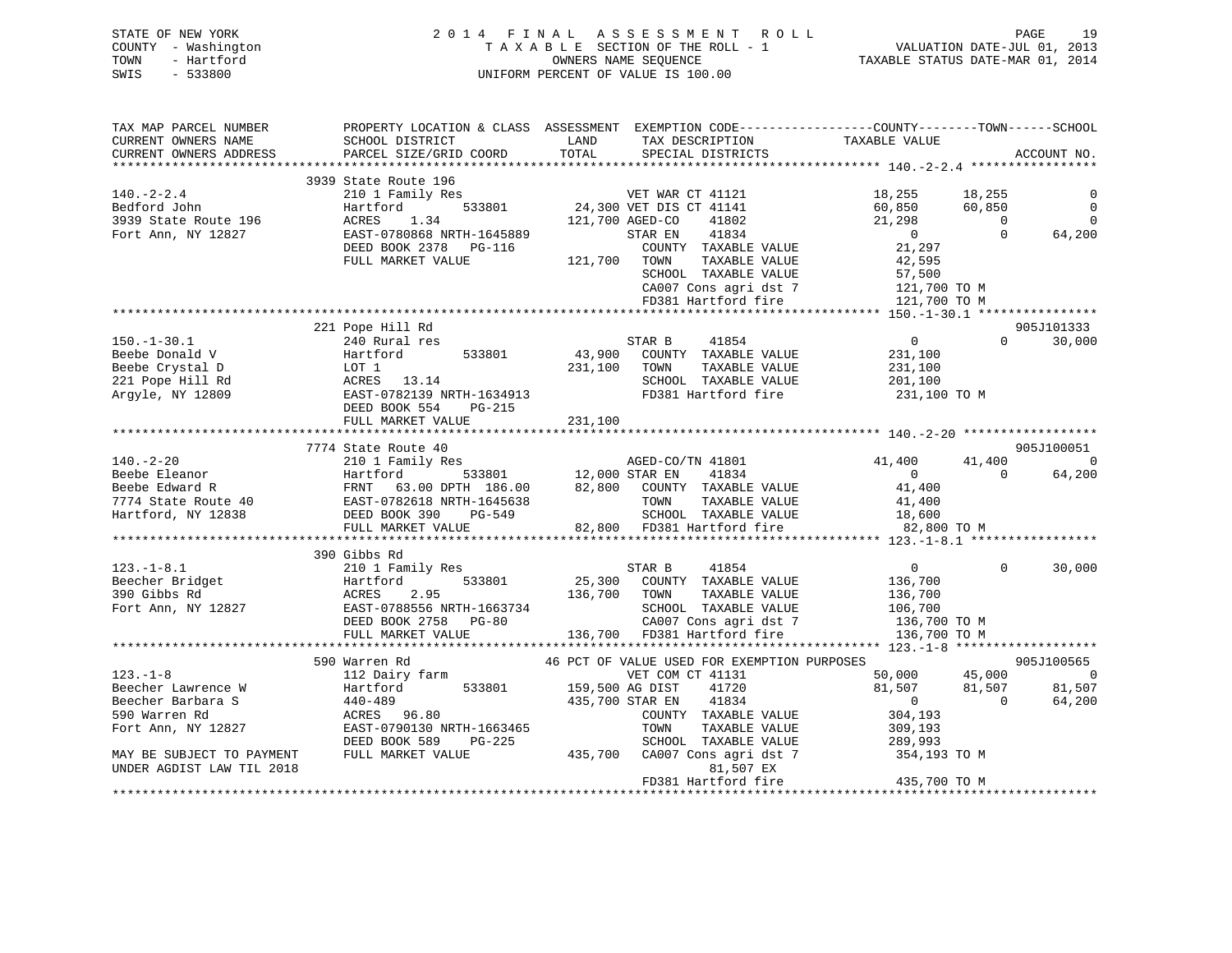## STATE OF NEW YORK 2 0 1 4 F I N A L A S S E S S M E N T R O L L PAGE 20 COUNTY - Washington T A X A B L E SECTION OF THE ROLL - 1 VALUATION DATE-JUL 01, 2013 TOWN - Hartford OWNERS NAME SEQUENCE TAXABLE STATUS DATE-MAR 01, 2014 SWIS - 533800 UNIFORM PERCENT OF VALUE IS 100.00

| TAX MAP PARCEL NUMBER<br>CURRENT OWNERS NAME<br>CURRENT OWNERS ADDRESS                                                                                             | SCHOOL DISTRICT<br>PARCEL SIZE/GRID COORD                                                                                                                                           | LAND<br>TOTAL         | TAX DESCRIPTION TAXABLE VALUE<br>SPECIAL DISTRICTS                                                                                                                                                                            | PROPERTY LOCATION & CLASS ASSESSMENT EXEMPTION CODE----------------COUNTY-------TOWN-----SCHOOL                                       | ACCOUNT NO.                            |
|--------------------------------------------------------------------------------------------------------------------------------------------------------------------|-------------------------------------------------------------------------------------------------------------------------------------------------------------------------------------|-----------------------|-------------------------------------------------------------------------------------------------------------------------------------------------------------------------------------------------------------------------------|---------------------------------------------------------------------------------------------------------------------------------------|----------------------------------------|
| $142. - 1 - 28$<br>Belden Foster Jr<br>Belden Dorothy<br>68 Blood St<br>Granville, NY 12832                                                                        | 68 Blood St<br>280 Res Multiple<br>Hartford<br>533801 47,300<br>Prior Owner-Dorothy Belde<br>ACRES 24.30<br>EAST-0790997 NRTH-1642323<br>DEED BOOK 2842 PG-236<br>FULL MARKET VALUE | 93,100<br>93,100      | COUNTY TAXABLE VALUE<br>TOWN<br>TAXABLE VALUE<br>SCHOOL TAXABLE VALUE<br>FD381 Hartford fire                                                                                                                                  | 93,100<br>93,100<br>93,100<br>CA008 Cons agri dst 8 93,100 TO M<br>93,100 TO M                                                        | 905J100055                             |
|                                                                                                                                                                    |                                                                                                                                                                                     |                       |                                                                                                                                                                                                                               |                                                                                                                                       |                                        |
| $141. - 1 - 53$                                                                                                                                                    | 51 Skyview Meadows Ln<br>210 1 Family Res<br>FULL MARKET VALUE                                                                                                                      | 145,400               | VET COM CT<br>32,200 STAR EN<br>VET COM CT 41131<br>41834<br>COUNTY TAXABLE VALUE<br>TAXABLE VALUE<br>TOWN<br>TOWN TAXABLE VALUE<br>SCHOOL TAXABLE VALUE<br>145,400 CA007 Cons agri dst 7 145,400 TO M<br>FD381 Hartford fire | 36,350<br>36,350<br>$\overline{0}$<br>$\Omega$<br>109,050<br>109,050<br>81,200<br>145,400 TO M                                        | 905J101016<br>$\overline{0}$<br>64,200 |
|                                                                                                                                                                    |                                                                                                                                                                                     |                       |                                                                                                                                                                                                                               |                                                                                                                                       |                                        |
| $140. - 1 - 1.1$<br>Bennett Gordon J                                                                                                                               | 276 Eldridge Ln<br>Hartford<br>DEED BOOK 795 PG-204 2014<br>PULL MARKET VALUE 115,600<br>FULL MARKET VALUE 179,800 FD381 Hartford fire 179,800<br>DEED BOOK 795                     | 533801 39,200 STAR EN | 95 PCT OF VALUE USED FOR EXEMPTION PURPOSES<br>VET WAR CT 41121<br>41834<br>TAXABLE VALUE                                                                                                                                     | 25,622<br>25,622<br>$\overline{0}$<br>$\Omega$<br>154,178<br>154,178<br>179,800 TO M                                                  | 905J100483<br>$\Omega$<br>64,200       |
|                                                                                                                                                                    | 71 Christian Hill Rd                                                                                                                                                                |                       |                                                                                                                                                                                                                               |                                                                                                                                       | 905J100079                             |
| $132.15 - 1 - 28$<br>Bennett William A<br>Bennett Christie A<br>Bennett Christie A<br>TRNT 134.00 DPTH 298.00<br>EAST-0785849 NRTH-1652499<br>Queensbury, NY 12804 | 220 2 Family Res<br>Hartford<br>FRNT 134.00 DPTH 298.00<br>DEED BOOK 586<br>PG-161<br>FULL MARKET VALUE                                                                             | 54,300<br>54,300      | COUNTY TAXABLE VALUE<br>TOWN                                                                                                                                                                                                  | 54,300<br>TAXABLE VALUE 54,300<br>SCHOOL TAXABLE VALUE 54,300<br>CA007 Cons agri dst 7 54,300 TO M<br>FD381 Hartford fire 54,300 TO M |                                        |
|                                                                                                                                                                    |                                                                                                                                                                                     |                       |                                                                                                                                                                                                                               |                                                                                                                                       |                                        |
| $141. - 3 - 44.1$<br>Benson Dennis F<br>Benson Shirley<br>8 Marlboro Country Rd<br>Hartford, NY 12838                                                              | 8 Marlboro Country Rd<br>280 Res Multiple<br>Hartford<br>2.39<br>ACRES<br>EAST-0785540 NRTH-1641360<br>DEED BOOK 466<br>PG-631<br>FULL MARKET VALUE                                 | 533801 41,500 STAR B  | VET COM CT 41131<br>41854<br>141,000 COUNTY TAXABLE VALUE<br>TOWN<br>TAXABLE VALUE<br>SCHOOL TAXABLE VALUE<br>141,000 FD381 Hartford fire                                                                                     | 35,250<br>35,250<br>$0 \qquad \qquad$<br>$\Omega$<br>105,750<br>105,750<br>111,000<br>141,000 TO M                                    | 905J100624<br>$\cap$<br>30,000         |
|                                                                                                                                                                    |                                                                                                                                                                                     |                       |                                                                                                                                                                                                                               |                                                                                                                                       |                                        |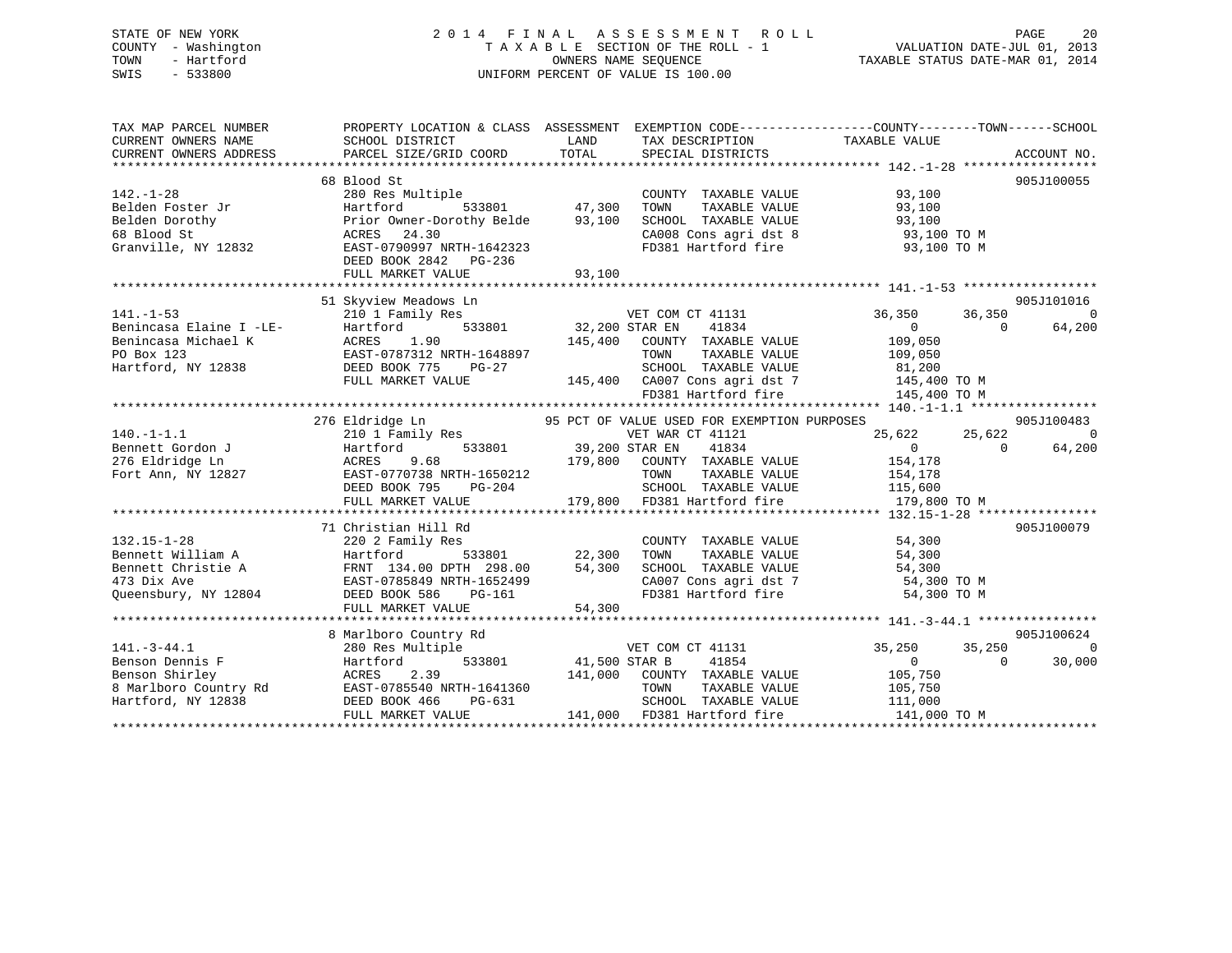## STATE OF NEW YORK 2 0 1 4 F I N A L A S S E S S M E N T R O L L PAGE 21 COUNTY - Washington T A X A B L E SECTION OF THE ROLL - 1 VALUATION DATE-JUL 01, 2013 TOWN - Hartford **TAXABLE STATUS DATE-MAR 01, 2014** OWNERS NAME SEQUENCE TAXABLE STATUS DATE-MAR 01, 2014 SWIS - 533800 UNIFORM PERCENT OF VALUE IS 100.00

| TAX MAP PARCEL NUMBER<br>CURRENT OWNERS NAME<br>CURRENT OWNERS ADDRESS | PROPERTY LOCATION & CLASS ASSESSMENT<br>SCHOOL DISTRICT<br>PARCEL SIZE/GRID COORD | LAND<br>TOTAL  | TAX DESCRIPTION<br>SPECIAL DISTRICTS | EXEMPTION CODE-----------------COUNTY-------TOWN------SCHOOL<br>TAXABLE VALUE | ACCOUNT NO.                |
|------------------------------------------------------------------------|-----------------------------------------------------------------------------------|----------------|--------------------------------------|-------------------------------------------------------------------------------|----------------------------|
|                                                                        |                                                                                   |                |                                      |                                                                               |                            |
|                                                                        | 5584 County Route 30                                                              |                |                                      |                                                                               | 905J100612                 |
| $141. - 3 - 31$                                                        | 210 1 Family Res                                                                  |                | STAR B<br>41854                      | $\overline{0}$                                                                | 30,000<br>$\Omega$         |
| Benson Jacob A                                                         | 533801<br>Hartford                                                                | 35,500         | COUNTY TAXABLE VALUE                 | 123,300                                                                       |                            |
| 5584 County Route 30                                                   | ACRES<br>3.98                                                                     | 123,300        | TOWN<br>TAXABLE VALUE                | 123,300                                                                       |                            |
| Granville, NY 12832                                                    | EAST-0788694 NRTH-1643126                                                         |                | SCHOOL TAXABLE VALUE                 | 93,300                                                                        |                            |
|                                                                        | DEED BOOK 3262 PG-180                                                             |                | CA008 Cons agri dst 8                | 123,300 TO M                                                                  |                            |
|                                                                        | FULL MARKET VALUE                                                                 |                | 123,300 FD381 Hartford fire          | 123,300 TO M                                                                  |                            |
|                                                                        |                                                                                   |                |                                      | **************** 132.-2-2.4 *****************                                 |                            |
|                                                                        | State Route 40                                                                    |                |                                      |                                                                               | 905J101149                 |
| $132 - 2 - 2.4$                                                        | 312 Vac w/imprv                                                                   |                | COUNTY TAXABLE VALUE                 | 16,000                                                                        |                            |
| Bentley-Schult Lucille N                                               | 533801<br>Hartford                                                                | 11,000         | TAXABLE VALUE<br>TOWN                | 16,000                                                                        |                            |
| 30 Hillcrest Way                                                       | FRNT 400.00 DPTH 300.00                                                           | 16,000         | SCHOOL TAXABLE VALUE                 | 16,000                                                                        |                            |
| Granville, NY 12832                                                    | EAST-0790057 NRTH-1656892                                                         |                | FD381 Hartford fire                  | 16,000 TO M                                                                   |                            |
|                                                                        | DEED BOOK 476<br>PG-617                                                           |                |                                      |                                                                               |                            |
|                                                                        | FULL MARKET VALUE                                                                 | 16,000         |                                      |                                                                               |                            |
|                                                                        |                                                                                   |                |                                      |                                                                               |                            |
|                                                                        | 51 Rowe Hill Rd                                                                   |                |                                      |                                                                               | 905J100422                 |
| $141. - 1 - 39$                                                        | 210 1 Family Res                                                                  |                | 41834<br>STAR EN                     | $\overline{0}$                                                                | $\Omega$<br>64,200         |
| Berky Michael Jr                                                       | Hartford<br>533801                                                                | 22,100         | COUNTY TAXABLE VALUE                 | 186,400                                                                       |                            |
| Kalms M Evelyn                                                         | FRNT 152.00 DPTH 259.00                                                           | 186,400        | TOWN<br>TAXABLE VALUE                | 186,400                                                                       |                            |
| 51 Rowe Hill Rd                                                        | EAST-0785791 NRTH-1649260                                                         |                | SCHOOL TAXABLE VALUE                 | 122,200                                                                       |                            |
| PO Box 125                                                             | DEED BOOK 934<br>PG-255                                                           |                | CA007 Cons agri dst 7                | 186,400 TO M                                                                  |                            |
| Hartford, NY 12838                                                     | FULL MARKET VALUE                                                                 |                | 186,400 FD381 Hartford fire          | 186,400 TO M                                                                  |                            |
|                                                                        |                                                                                   |                |                                      |                                                                               |                            |
|                                                                        | 7679 State Route 40                                                               |                |                                      |                                                                               | 905J101368                 |
| $140. - 2 - 37.3$                                                      | 210 1 Family Res                                                                  |                | STAR B<br>41854                      | $\overline{0}$                                                                | $\Omega$<br>30,000         |
| Bidwell Bradley B                                                      | Hartford<br>533801                                                                | 24,300         | COUNTY TAXABLE VALUE                 | 112,300                                                                       |                            |
| 7679 State Route 40                                                    | FRNT 387.00 DPTH 331.00                                                           | 112,300        | TAXABLE VALUE<br>TOWN                | 112,300                                                                       |                            |
| Hartford, NY 12838                                                     | BANK<br>185                                                                       |                | SCHOOL TAXABLE VALUE                 | 82,300                                                                        |                            |
|                                                                        | EAST-0780970 NRTH-1643987                                                         |                | CA007 Cons agri dst 7                | 112,300 TO M                                                                  |                            |
|                                                                        | DEED BOOK 2544 PG-24                                                              |                | FD381 Hartford fire                  | 112,300 TO M                                                                  |                            |
|                                                                        | FULL MARKET VALUE                                                                 | 112,300        |                                      |                                                                               |                            |
|                                                                        |                                                                                   |                |                                      |                                                                               |                            |
|                                                                        | 5052 State Route 149                                                              |                |                                      |                                                                               | 905J101224                 |
| $132 - 2 - 38.2$                                                       | 240 Rural res                                                                     |                | VET COM CT 41131                     | 40,925<br>40,925                                                              | $\overline{0}$             |
| Birardi Joseph                                                         | Hartford<br>533801                                                                | 35,200 AGED-CO | 41802                                | 12,278                                                                        | $\overline{0}$<br>$\Omega$ |
| Birardi Caroline                                                       | 10.00<br>ACRES                                                                    |                | 163,700 AGED-TOWN 41803              | 24,555<br>$\overline{0}$                                                      | $\Omega$                   |
| PO Box 201                                                             | EAST-0788868 NRTH-1652399                                                         |                | 41834<br>STAR EN                     | $\Omega$                                                                      | 64,200<br>$\Omega$         |
| Hartford, NY 12838                                                     | DEED BOOK 497<br>PG-102                                                           |                | COUNTY TAXABLE VALUE                 | 110,497                                                                       |                            |
|                                                                        | FULL MARKET VALUE                                                                 | 163,700        | TOWN<br>TAXABLE VALUE                | 98,220                                                                        |                            |
|                                                                        |                                                                                   |                | SCHOOL TAXABLE VALUE                 | 99,500                                                                        |                            |
|                                                                        |                                                                                   |                | FD381 Hartford fire                  | 163,700 TO M                                                                  |                            |
|                                                                        |                                                                                   |                |                                      |                                                                               |                            |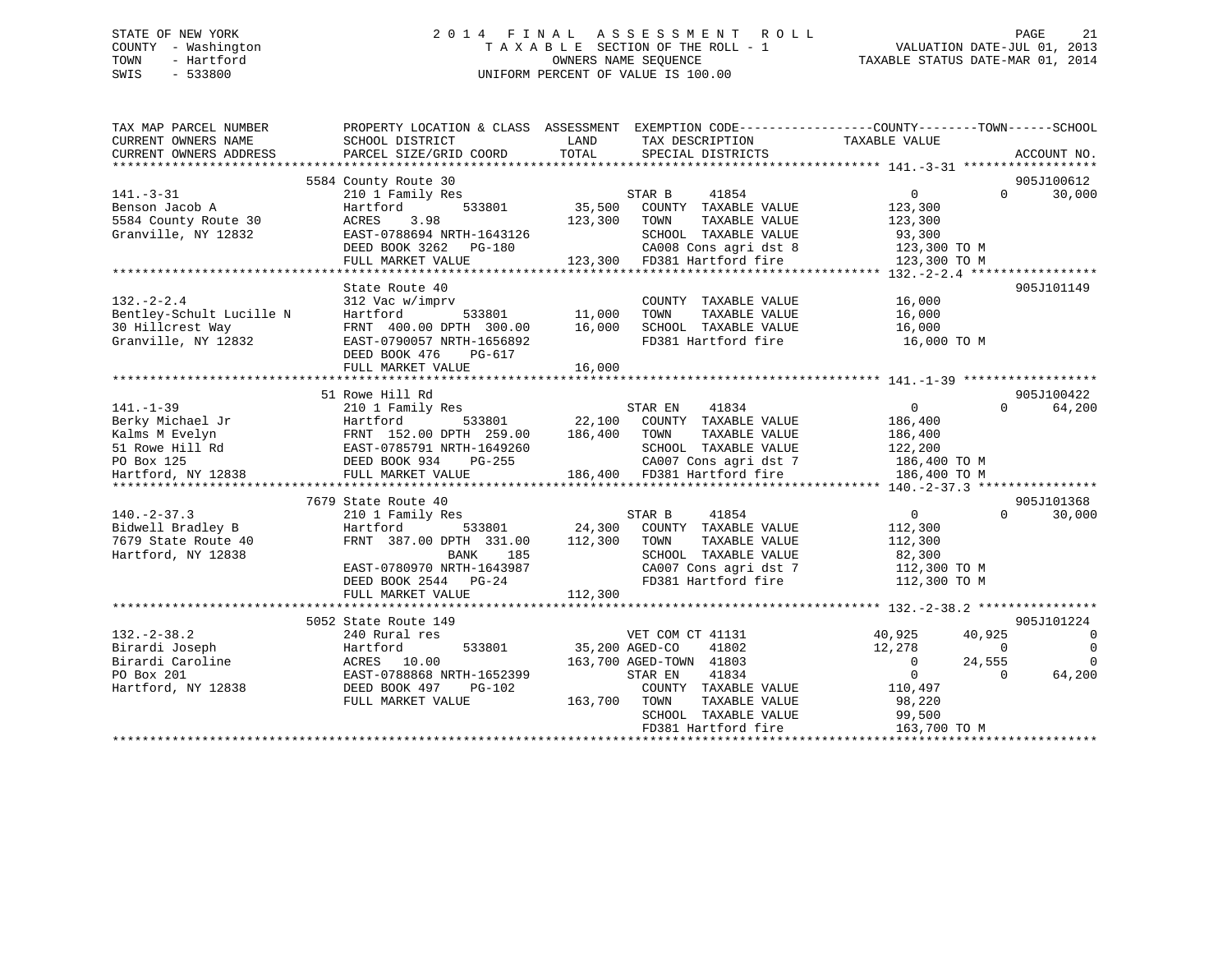## STATE OF NEW YORK 2 0 1 4 F I N A L A S S E S S M E N T R O L L PAGE 22 COUNTY - Washington T A X A B L E SECTION OF THE ROLL - 1 VALUATION DATE-JUL 01, 2013 TOWN - Hartford **TAXABLE STATUS DATE-MAR 01, 2014** OWNERS NAME SEQUENCE TAXABLE STATUS DATE-MAR 01, 2014 SWIS - 533800 UNIFORM PERCENT OF VALUE IS 100.00

| TAX MAP PARCEL NUMBER<br>CURRENT OWNERS NAME | SCHOOL DISTRICT             | LAND            | TAX DESCRIPTION                             | PROPERTY LOCATION & CLASS ASSESSMENT EXEMPTION CODE----------------COUNTY-------TOWN-----SCHOOL<br>TAXABLE VALUE |                  |
|----------------------------------------------|-----------------------------|-----------------|---------------------------------------------|------------------------------------------------------------------------------------------------------------------|------------------|
| CURRENT OWNERS ADDRESS                       | PARCEL SIZE/GRID COORD      | TOTAL           | SPECIAL DISTRICTS                           |                                                                                                                  | ACCOUNT NO.      |
|                                              |                             |                 |                                             |                                                                                                                  |                  |
|                                              | 1215 Baldwin Corners Rd     |                 |                                             |                                                                                                                  | 905J101065       |
| $121. - 4 - 12$                              | 210 1 Family Res            |                 | 41834<br>STAR EN                            | $\overline{0}$<br>$\Omega$                                                                                       | 64,200           |
| Blanford Sharon M                            | 532802<br>Fort Ann          | 37,100          | COUNTY TAXABLE VALUE                        | 118,500                                                                                                          |                  |
| 1215 Baldwin Corners Rd                      | 121.-1-12                   | 118,500         | TAXABLE VALUE<br>TOWN                       | 118,500                                                                                                          |                  |
| Fort Ann, NY 12827                           | 4.71<br>ACRES               |                 | SCHOOL TAXABLE VALUE                        | 54,300                                                                                                           |                  |
|                                              | EAST-0764696 NRTH-1661636   |                 | FD381 Hartford fire                         | 118,500 TO M                                                                                                     |                  |
|                                              | DEED BOOK 461<br>$PG-444$   |                 |                                             |                                                                                                                  |                  |
|                                              | FULL MARKET VALUE           | 118,500         |                                             |                                                                                                                  |                  |
|                                              |                             |                 |                                             |                                                                                                                  |                  |
|                                              | 61 Winch Way                |                 |                                             |                                                                                                                  | 905J100259       |
| $149. - 1 - 26.17$                           | 240 Rural res               |                 | 41854<br>STAR B                             | $\overline{0}$                                                                                                   | $\cap$<br>30,000 |
| Bleau Shirley A                              | 533801<br>Hartford          | 27,100          | COUNTY TAXABLE VALUE                        | 78,800                                                                                                           |                  |
| 61 Winch Way                                 | ACRES 10.14                 | 78,800          | TAXABLE VALUE<br>TOWN                       | 78,800                                                                                                           |                  |
| Argyle, NY 12809                             | EAST-0780428 NRTH-1636973   |                 | SCHOOL TAXABLE VALUE                        | 48,800                                                                                                           |                  |
|                                              | DEED BOOK 892<br>PG-162     |                 | FD381 Hartford fire                         | 78,800 TO M                                                                                                      |                  |
|                                              | FULL MARKET VALUE           | 78,800          |                                             |                                                                                                                  |                  |
|                                              |                             |                 |                                             |                                                                                                                  |                  |
|                                              | 2064 County Route 43        |                 |                                             |                                                                                                                  |                  |
| $148. - 1 - 25.2$                            | 270 Mfg housing             |                 | STAR EN<br>41834                            | $\overline{0}$<br>$\Omega$                                                                                       | 61,000           |
| Bogardus Harry F                             | Hartford<br>533801          | 29,400          | COUNTY TAXABLE VALUE                        | 61,000                                                                                                           |                  |
| Bogardus Peggy A                             | LOT 3                       | 61,000          | TAXABLE VALUE<br>TOWN                       | 61,000                                                                                                           |                  |
|                                              | ACRES<br>6.00               |                 | SCHOOL TAXABLE VALUE                        | $\overline{0}$                                                                                                   |                  |
| 2064 County Route 43                         |                             |                 |                                             |                                                                                                                  |                  |
| Fort Edward, NY 12828                        | EAST-0765726 NRTH-1635319   |                 | CA006 Cons agri dst 6                       | 61,000 TO M                                                                                                      |                  |
|                                              | DEED BOOK 726<br>$PG-347$   | 61,000          | FD381 Hartford fire                         | 61,000 TO M                                                                                                      |                  |
|                                              | FULL MARKET VALUE           |                 |                                             |                                                                                                                  |                  |
|                                              | County Route 17             |                 |                                             |                                                                                                                  | 905J100068       |
| $122. - 1 - 10.1$                            | 323 Vacant rural            |                 | AG DIST<br>41720                            | 42,473<br>42,473                                                                                                 | 42,473           |
| Boisvenue Albert L                           | 533801                      | 51,600          | COUNTY TAXABLE VALUE                        | 9,127                                                                                                            |                  |
| Boisvenue Joan                               | Hartford                    |                 | TAXABLE VALUE<br>TOWN                       | 9,127                                                                                                            |                  |
|                                              | 1774/262                    | 51,600          |                                             |                                                                                                                  |                  |
| 612 County Route 17                          | ACRES 33.10                 |                 | SCHOOL TAXABLE VALUE                        | 9,127                                                                                                            |                  |
| Fort Ann, NY 12827                           | EAST-0779095 NRTH-1662983   |                 | CA007 Cons agri dst 7                       | 9,127 TO M                                                                                                       |                  |
|                                              | DEED BOOK 1774 PG-265       |                 | 42,473 EX                                   |                                                                                                                  |                  |
| MAY BE SUBJECT TO PAYMENT                    | FULL MARKET VALUE           | 51,600          | FD381 Hartford fire                         | 51,600 TO M                                                                                                      |                  |
| UNDER AGDIST LAW TIL 2018                    |                             |                 |                                             |                                                                                                                  |                  |
|                                              | $612 + 619$ County Route 17 |                 | 44 PCT OF VALUE USED FOR EXEMPTION PURPOSES |                                                                                                                  | 905J101214       |
| $122. - 1 - 10.3$                            | 240 Rural res               |                 | VET WAR CT 41121                            | 18,447<br>18,447                                                                                                 | $\overline{0}$   |
| Boisvenue Albert L                           | 533801                      | 180,400 AG DIST | 41720                                       | 94,992<br>94,992                                                                                                 | 94,992           |
|                                              | Hartford                    |                 | 41802                                       | $\overline{0}$                                                                                                   |                  |
| Boisvenue Joan R                             | ACRES 127.00                | 279,500 AGED-CO |                                             | 20,907                                                                                                           | 0<br>$\Omega$    |
| 612 County Route 17                          | EAST-0779356 NRTH-1665798   |                 | AGED-TOWN 41803                             | $\Omega$<br>31,360                                                                                               |                  |
| Fort Ann, NY 12827                           | DEED BOOK 1774 PG-265       |                 | STAR EN<br>41834                            | $\overline{0}$<br>$\Omega$                                                                                       | 64,200           |
|                                              | FULL MARKET VALUE           | 279,500         | COUNTY TAXABLE VALUE                        | 145,154                                                                                                          |                  |
| MAY BE SUBJECT TO PAYMENT                    |                             |                 | TOWN<br>TAXABLE VALUE                       | 134,701                                                                                                          |                  |
| UNDER AGDIST LAW TIL 2018                    |                             |                 | SCHOOL TAXABLE VALUE                        | 120,308                                                                                                          |                  |
|                                              |                             |                 | CA007 Cons agri dst 7                       | 184,508 TO M                                                                                                     |                  |
|                                              |                             |                 | 94,992 EX                                   |                                                                                                                  |                  |
|                                              |                             |                 | FD381 Hartford fire                         | 279,500 TO M                                                                                                     |                  |
|                                              |                             |                 |                                             |                                                                                                                  |                  |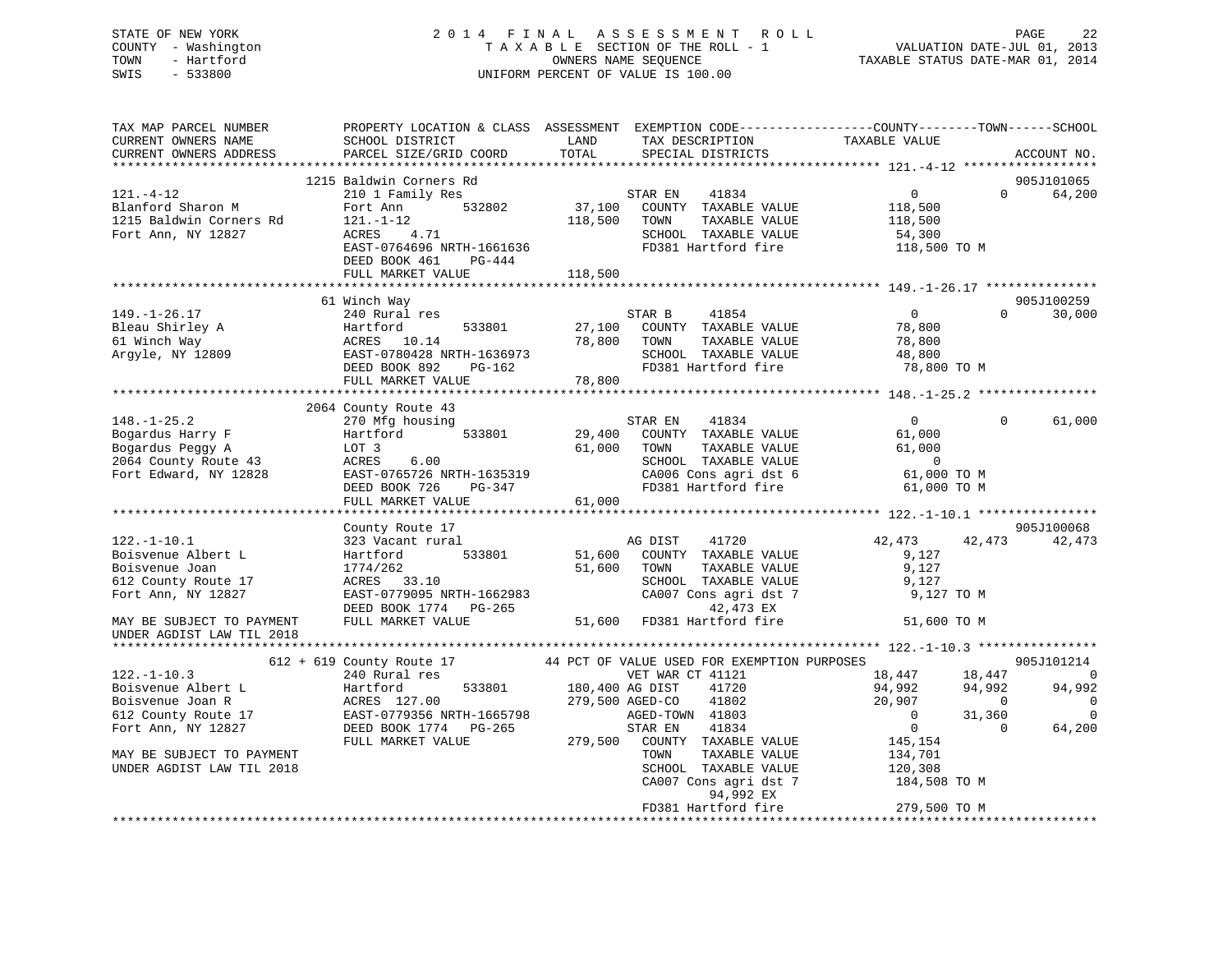## STATE OF NEW YORK 2 0 1 4 F I N A L A S S E S S M E N T R O L L PAGE 23 COUNTY - Washington T A X A B L E SECTION OF THE ROLL - 1 VALUATION DATE-JUL 01, 2013 TOWN - Hartford OWNERS NAME SEQUENCE TAXABLE STATUS DATE-MAR 01, 2014 SWIS - 533800 UNIFORM PERCENT OF VALUE IS 100.00

| TAX MAP PARCEL NUMBER<br>CURRENT OWNERS NAME<br>CURRENT OWNERS ADDRESS                  | PROPERTY LOCATION & CLASS ASSESSMENT<br>SCHOOL DISTRICT<br>PARCEL SIZE/GRID COORD | LAND<br>TOTAL | TAX DESCRIPTION<br>SPECIAL DISTRICTS | EXEMPTION CODE-----------------COUNTY-------TOWN------SCHOOL<br>TAXABLE VALUE | ACCOUNT NO.        |
|-----------------------------------------------------------------------------------------|-----------------------------------------------------------------------------------|---------------|--------------------------------------|-------------------------------------------------------------------------------|--------------------|
|                                                                                         |                                                                                   |               |                                      |                                                                               |                    |
|                                                                                         | 8360 State Route 40                                                               |               |                                      |                                                                               | 905J101230         |
| $123.-1-13.4$                                                                           | 210 1 Family Res                                                                  |               | COUNTY TAXABLE VALUE                 | 90,500                                                                        |                    |
| Boisvenue Albert L                                                                      | 533801<br>Hartford                                                                | 23,000        | TOWN<br>TAXABLE VALUE                | 90,500                                                                        |                    |
| Boisvenue Thomas A                                                                      | ACRES<br>1.00                                                                     | 90,500        | SCHOOL TAXABLE VALUE                 | 90,500                                                                        |                    |
| 612 County Route 17                                                                     | EAST-0790567 NRTH-1657743                                                         |               | FD381 Hartford fire                  | 90,500 TO M                                                                   |                    |
| Fort Ann, NY 12827                                                                      | DEED BOOK 1774    PG-273                                                          |               |                                      |                                                                               |                    |
|                                                                                         | FULL MARKET VALUE                                                                 | 90,500        |                                      |                                                                               |                    |
|                                                                                         | 326 Warren Rd                                                                     |               |                                      |                                                                               | 905J100634         |
| $123. - 1 - 18$                                                                         | 210 1 Family Res                                                                  |               | COUNTY TAXABLE VALUE                 | 112,000                                                                       |                    |
|                                                                                         |                                                                                   | 41,200        | TOWN<br>TAXABLE VALUE                | 112,000                                                                       |                    |
| Boisvenue Albert L<br>Boisvenue Joan R<br>612 County Route 17 EAST-0785708 NRTH-1662412 |                                                                                   | 112,000       | SCHOOL TAXABLE VALUE                 | 112,000                                                                       |                    |
|                                                                                         |                                                                                   |               | CA007 Cons agri dst 7                | 112,000 TO M                                                                  |                    |
| Fort Ann, NY 12827                                                                      | DEED BOOK 1774    PG-270                                                          |               | FD381 Hartford fire                  | 112,000 TO M                                                                  |                    |
|                                                                                         | FULL MARKET VALUE                                                                 | 112,000       |                                      |                                                                               |                    |
|                                                                                         |                                                                                   |               |                                      |                                                                               |                    |
|                                                                                         | 7849 State Route 40                                                               |               |                                      |                                                                               | 905J100266         |
| $141. - 1 - 10$                                                                         | 270 Mfg housing                                                                   |               | VET WAR CT 41121                     | 5,625<br>5,625                                                                | $\overline{0}$     |
| Bonner Violet E                                                                         | Hartford                                                                          |               | 533801 16,600 AGED-CO/TN 41801       | 15,938<br>15,938                                                              | $\overline{0}$     |
| 7849 State Route 40                                                                     | FRNT 165.00 DPTH 125.00 37,500 AGED-SCH                                           |               | 41804                                | $\overline{0}$<br>$\overline{0}$                                              | 11,250             |
| Hartford, NY 12838                                                                      | EAST-0783463 NRTH-1647288                                                         |               | 41834<br>STAR EN                     | $\overline{0}$<br>$\Omega$                                                    | 26,250             |
|                                                                                         | DEED BOOK 606<br>PG-213                                                           |               | COUNTY TAXABLE VALUE                 | 15,937                                                                        |                    |
|                                                                                         | FULL MARKET VALUE                                                                 | 37,500        | TAXABLE VALUE<br>TOWN                | 15,937                                                                        |                    |
|                                                                                         |                                                                                   |               | SCHOOL TAXABLE VALUE                 | $\overline{0}$                                                                |                    |
|                                                                                         |                                                                                   |               | CA007 Cons agri dst 7                | 37,500 TO M                                                                   |                    |
|                                                                                         |                                                                                   |               | FD381 Hartford fire                  | 37,500 TO M                                                                   |                    |
|                                                                                         |                                                                                   |               |                                      |                                                                               |                    |
|                                                                                         | 275 Blood St                                                                      |               |                                      |                                                                               | 905J100070         |
| $142. - 1 - 13$                                                                         | 240 Rural res                                                                     |               | STAR B<br>41854                      | $\overline{0}$                                                                | $\Omega$<br>30,000 |
| Borden Phyllis                                                                          | Hartford<br>533801                                                                | 41,300        | COUNTY TAXABLE VALUE                 | 65,400                                                                        |                    |
| 275 Blood St                                                                            | ACRES 16.60                                                                       | 65,400        | TOWN<br>TAXABLE VALUE                | 65,400                                                                        |                    |
| Granville, NY 12832                                                                     | EAST-0793300 NRTH-1646787                                                         |               | SCHOOL TAXABLE VALUE                 | 35,400                                                                        |                    |
|                                                                                         | DEED BOOK 913<br>PG-51                                                            |               | FD381 Hartford fire                  | 65,400 TO M                                                                   |                    |
|                                                                                         | FULL MARKET VALUE                                                                 | 65,400        |                                      |                                                                               |                    |
|                                                                                         |                                                                                   |               |                                      |                                                                               |                    |
|                                                                                         | 7787&7789 State Route 40                                                          |               |                                      |                                                                               | 905J100280         |
| $140. - 2 - 12$                                                                         | 280 Res Multiple                                                                  |               | COUNTY TAXABLE VALUE                 | 131,600                                                                       |                    |
| Boucher Brian D                                                                         | Hartford<br>533801                                                                | 23,000        | TOWN<br>TAXABLE VALUE                | 131,600                                                                       |                    |
| 7785 State Route 40                                                                     | 1 Bldg comml w/apt                                                                | 131,600       | SCHOOL TAXABLE VALUE                 | 131,600                                                                       |                    |
| Hartford, NY 12838                                                                      | 2nd bldg 2 family<br>FRNT 132.00 DPTH 165.00                                      |               | FD381 Hartford fire                  | 131,600 TO M                                                                  |                    |
|                                                                                         | EAST-0782632 NRTH-1646114                                                         |               |                                      |                                                                               |                    |
|                                                                                         | PG-135<br>DEED BOOK 561                                                           |               |                                      |                                                                               |                    |
|                                                                                         | FULL MARKET VALUE                                                                 | 131,600       |                                      |                                                                               |                    |
|                                                                                         |                                                                                   |               |                                      |                                                                               |                    |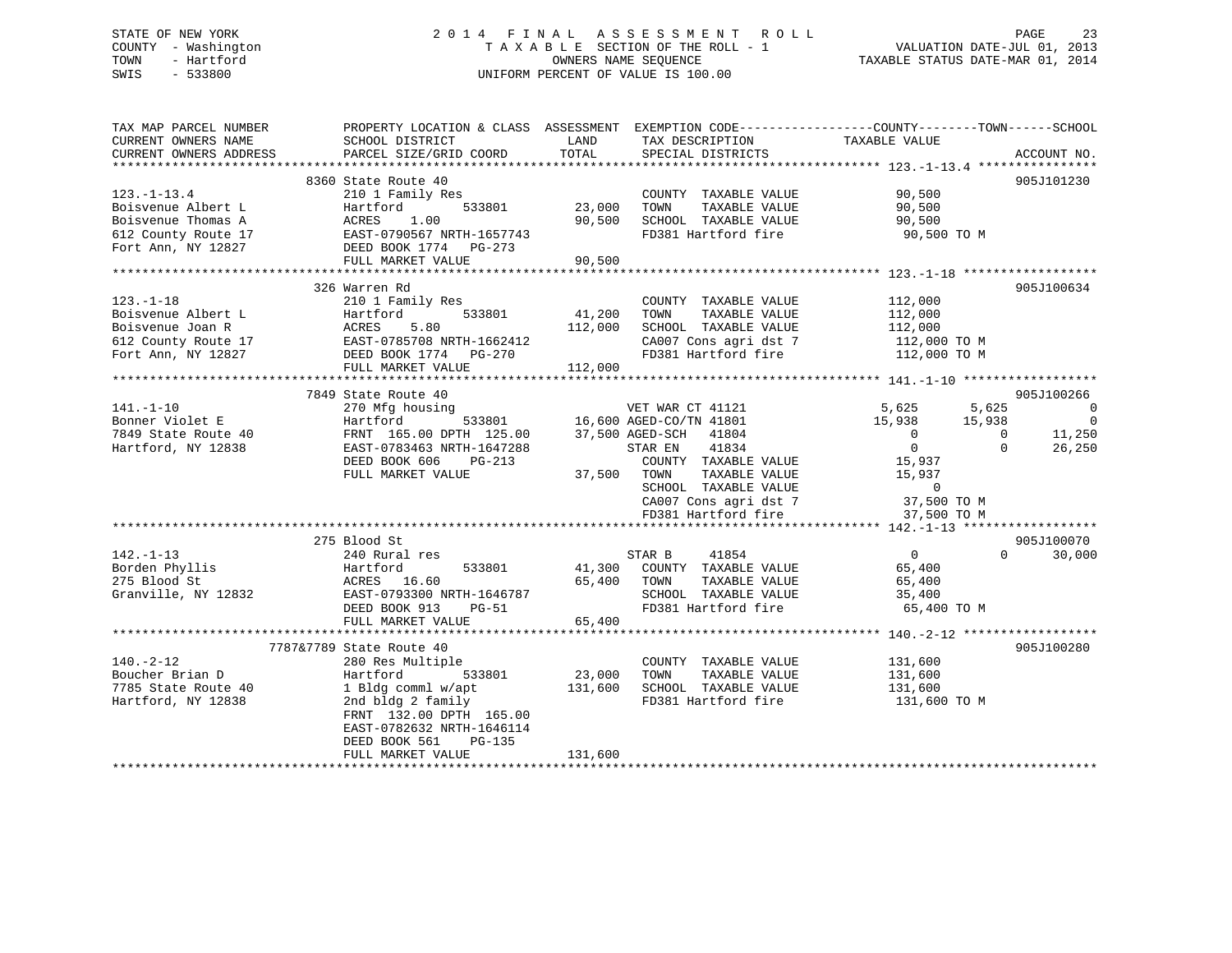## STATE OF NEW YORK 2 0 1 4 F I N A L A S S E S S M E N T R O L L PAGE 24 COUNTY - Washington T A X A B L E SECTION OF THE ROLL - 1 VALUATION DATE-JUL 01, 2013 TOWN - Hartford **TAXABLE STATUS DATE-MAR 01, 2014** OWNERS NAME SEQUENCE TAXABLE STATUS DATE-MAR 01, 2014 SWIS - 533800 UNIFORM PERCENT OF VALUE IS 100.00

| TAX MAP PARCEL NUMBER<br>CURRENT OWNERS NAME<br>CURRENT OWNERS ADDRESS | PROPERTY LOCATION & CLASS ASSESSMENT EXEMPTION CODE---------------COUNTY-------TOWN-----SCHOOL<br>SCHOOL DISTRICT<br>PARCEL SIZE/GRID COORD | LAND<br>TOTAL | TAX DESCRIPTION<br>SPECIAL DISTRICTS                                                       | TAXABLE VALUE  |           | ACCOUNT NO. |
|------------------------------------------------------------------------|---------------------------------------------------------------------------------------------------------------------------------------------|---------------|--------------------------------------------------------------------------------------------|----------------|-----------|-------------|
|                                                                        |                                                                                                                                             |               |                                                                                            |                |           |             |
|                                                                        | 7785 State Route 40                                                                                                                         |               |                                                                                            |                |           | 905J100248  |
| $140. -2 - 13$                                                         | 210 1 Family Res                                                                                                                            |               | STAR B<br>41854                                                                            | 0              | $\Omega$  | 30,000      |
| Boucher Brian D                                                        | Hartford                                                                                                                                    |               | 533801 12,000 COUNTY TAXABLE VALUE<br>00 DPTH 191.00 100.700 TOWN TAXABLE VALUE            | 100,700        |           |             |
| 7785 State Route 40                                                    | FRNT<br>61.00 DPTH 191.00                                                                                                                   | 100,700       | TOWN<br>TAXABLE VALUE                                                                      | 100,700        |           |             |
| Hartford, NY 12838                                                     | EAST-0782587 NRTH-1646027                                                                                                                   |               | SCHOOL TAXABLE VALUE                                                                       | 70,700         |           |             |
|                                                                        | DEED BOOK 529<br>PG-15                                                                                                                      |               | FD381 Hartford fire                                                                        | 100,700 TO M   |           |             |
|                                                                        | FULL MARKET VALUE                                                                                                                           | 100,700       |                                                                                            |                |           |             |
|                                                                        |                                                                                                                                             |               |                                                                                            |                |           |             |
|                                                                        | 7804 State Route 40                                                                                                                         |               |                                                                                            |                |           | 905J100681  |
| $141. - 1 - 13$                                                        | 210 1 Family Res                                                                                                                            |               | 41854<br>STAR B                                                                            | $\overline{0}$ | $\Omega$  | 30,000      |
| Boucher Delores C<br>7804 State Route 40                               | Hartford 533801 21,800 COUNTY TAXABLE VALUE<br>FRNT 192.00 DPTH 198.00 220,600 TOWN TAXABLE VALUE                                           |               |                                                                                            | 220,600        |           |             |
|                                                                        |                                                                                                                                             |               |                                                                                            | 220,600        |           |             |
| Hartford, NY 12838                                                     | EAST-0783004 NRTH-1646202                                                                                                                   |               | SCHOOL TAXABLE VALUE 190,600                                                               |                |           |             |
|                                                                        | DEED BOOK 3264 PG-29                                                                                                                        |               | FD381 Hartford fire                                                                        | 220,600 TO M   |           |             |
|                                                                        | FULL MARKET VALUE                                                                                                                           | 220,600       |                                                                                            |                |           |             |
|                                                                        |                                                                                                                                             |               |                                                                                            |                |           |             |
|                                                                        | 208 County Route 23                                                                                                                         |               |                                                                                            |                |           | 905J100408  |
| $132. - 1 - 20$                                                        | 270 Mfg housing                                                                                                                             |               | AGED-TOWN 41803                                                                            | $\Omega$       | 3,300     | $\Omega$    |
| Boucher Douglas                                                        | 533801 14,000 STAR EN<br>Hartford                                                                                                           |               | 41834                                                                                      | $\Omega$       | $\bigcap$ | 64,200      |
| Boucher Zoeann                                                         | 685/176                                                                                                                                     |               | 66,000 COUNTY TAXABLE VALUE                                                                | 66,000         |           |             |
| 208 County Route 23                                                    | FRNT 126.00 DPTH 126.00                                                                                                                     |               | TAXABLE VALUE<br>TOWN                                                                      | 62,700         |           |             |
| Granville, NY 12832                                                    | EAST-0788676 NRTH-1655743                                                                                                                   |               | SCHOOL TAXABLE VALUE 1,800<br>CA007 Cons agri dst 7 66,000 TO M                            |                |           |             |
|                                                                        | DEED BOOK 3226 PG-343                                                                                                                       |               |                                                                                            |                |           |             |
|                                                                        | FULL MARKET VALUE                                                                                                                           |               | 66,000 FD381 Hartford fire                                                                 | 66,000 TO M    |           |             |
|                                                                        |                                                                                                                                             |               |                                                                                            |                |           |             |
|                                                                        | 27 East St                                                                                                                                  |               |                                                                                            |                |           | 905J100074  |
| $132.15 - 2 - 6$                                                       | 210 1 Family Res                                                                                                                            |               | 41854                                                                                      | $\overline{0}$ | $\Omega$  | 30,000      |
| Boucher Janet E                                                        | 533801<br>Hartford                                                                                                                          |               |                                                                                            | 136,700        |           |             |
| 27 East St                                                             | 2.40<br>ACRES                                                                                                                               | 136,700 TOWN  | TAXABLE VALUE                                                                              | 136,700        |           |             |
| Hartford, NY 12838                                                     | EAST-0787070 NRTH-1652470                                                                                                                   |               | SCHOOL TAXABLE VALUE<br>SCHOOL TAXABLE VALUE 106,700<br>CA007 Cons agri dst 7 136,700 TO M |                |           |             |
|                                                                        | DEED BOOK 931<br>PG-80<br>FULL MARKET VALUE                                                                                                 |               | 136,700 FD381 Hartford fire                                                                | 136,700 TO M   |           |             |
|                                                                        |                                                                                                                                             |               |                                                                                            |                |           |             |
|                                                                        | 44 Marlboro Country Rd                                                                                                                      |               |                                                                                            |                |           | 905J100206  |
| $141. - 3 - 40$                                                        | 210 1 Family Res                                                                                                                            |               | STAR B<br>41854                                                                            | $\overline{0}$ | $\Omega$  | 30,000      |
| Boucher Robbie                                                         | Hartford 533801                                                                                                                             |               | 31,400 COUNTY TAXABLE VALUE                                                                | 195,000        |           |             |
| 44 Marlboro Country Rd                                                 | 812/217                                                                                                                                     | 195,000       | TOWN<br>TAXABLE VALUE                                                                      | 195,000        |           |             |
| Hartford, NY 12838                                                     | ACRES 3.20                                                                                                                                  |               | SCHOOL TAXABLE VALUE                                                                       | 165,000        |           |             |
|                                                                        | EAST-0786266 NRTH-1642075                                                                                                                   |               | FD381 Hartford fire                                                                        | 195,000 TO M   |           |             |
|                                                                        | DEED BOOK 2923 PG-273                                                                                                                       |               |                                                                                            |                |           |             |
|                                                                        | FULL MARKET VALUE                                                                                                                           | 195,000       |                                                                                            |                |           |             |
|                                                                        |                                                                                                                                             |               |                                                                                            |                |           |             |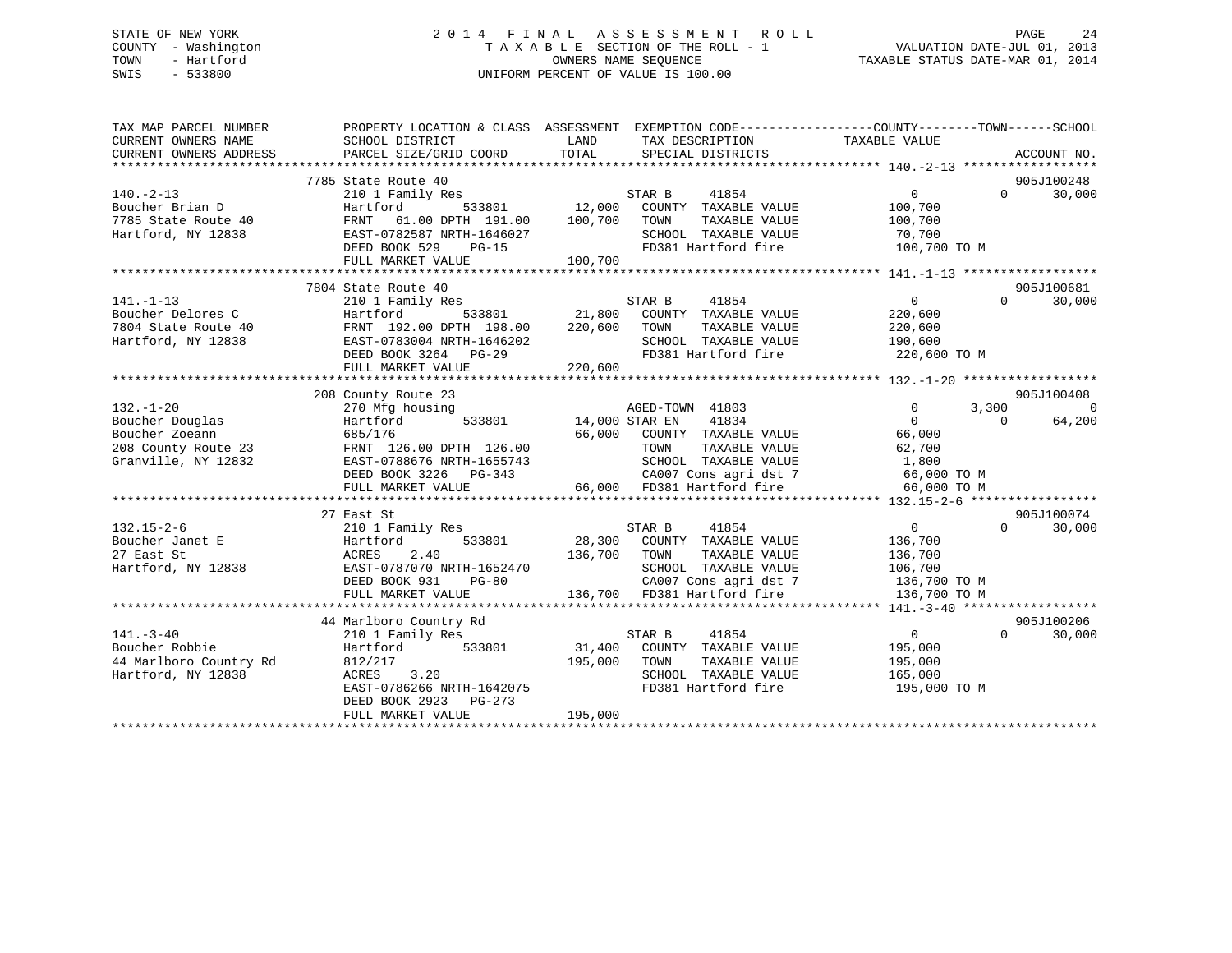STATE OF NEW YORK 2 0 1 4 F I N A L A S S E S S M E N T R O L L PAGE 25 COUNTY - Washington T A X A B L E SECTION OF THE ROLL - 1 VALUATION DATE-JUL 01, 2013 TOWN - Hartford OWNERS NAME SEQUENCE TAXABLE STATUS DATE-MAR 01, 2014 SWIS - 533800 UNIFORM PERCENT OF VALUE IS 100.00 TAX MAP PARCEL NUMBER PROPERTY LOCATION & CLASS ASSESSMENT EXEMPTION CODE------------------COUNTY--------TOWN------SCHOOL

| CURRENT OWNERS NAME    | SCHOOL DISTRICT           | LAND         | TAX DESCRIPTION                             | TAXABLE VALUE    |                    |
|------------------------|---------------------------|--------------|---------------------------------------------|------------------|--------------------|
| CURRENT OWNERS ADDRESS | PARCEL SIZE/GRID COORD    | TOTAL        | SPECIAL DISTRICTS                           |                  | ACCOUNT NO.        |
|                        |                           |              |                                             |                  |                    |
|                        | 7941 State Route 40       |              |                                             |                  | 905J100075         |
| $141. - 1 - 7$         | 210 1 Family Res          |              | COUNTY TAXABLE VALUE                        | 189,300          |                    |
| Boucher Scott          | Hartford<br>533801        | 27,200       | TAXABLE VALUE<br>TOWN                       | 189,300          |                    |
| 7941 State Route 40    | 626/57                    | 189,300      | SCHOOL TAXABLE VALUE                        | 189,300          |                    |
| Hartford, NY 12838     | 1.80<br>ACRES             |              | CA007 Cons agri dst 7                       | 189,300 TO M     |                    |
|                        | EAST-0784643 NRTH-1649376 |              | FD381 Hartford fire                         | 189,300 TO M     |                    |
|                        | DEED BOOK 2745 PG-215     |              |                                             |                  |                    |
|                        | FULL MARKET VALUE         | 189,300      |                                             |                  |                    |
|                        |                           |              |                                             |                  |                    |
|                        | State Route 40            |              |                                             |                  | 905J101389         |
| $141. - 1 - 8.1$       | 311 Res vac land          |              | COUNTY TAXABLE VALUE                        | 1,000            |                    |
| Boucher Scott          | Hartford<br>533801        | 1,000        | TAXABLE VALUE<br>TOWN                       | 1,000            |                    |
| 7941 State Route 40    | FRNT 54.00 DPTH 300.00    | 1,000        | SCHOOL TAXABLE VALUE                        | 1,000            |                    |
| Hartford, NY 12838     | EAST-0784540 NRTH-1649251 |              | CA007 Cons agri dst 7                       | 1,000 TO M       |                    |
|                        | DEED BOOK 2745 PG-215     |              | FD381 Hartford fire                         | 1,000 TO M       |                    |
|                        | FULL MARKET VALUE         | 1,000        |                                             |                  |                    |
|                        |                           |              |                                             |                  |                    |
|                        | 190 County Route 23       |              |                                             |                  | 905L100303         |
| $132. - 1 - 24$        | 270 Mfg housing           |              | VET COM CT 41131                            | 19,575<br>19,575 | 0                  |
| Boucher Timothy A      | Hartford                  |              | VET COM CT 41131<br>19,000 VET DIS CT 41141 | 35,235<br>35,235 | $\overline{0}$     |
| PO Box 62              | FRNT 136.00 DPTH 202.00   |              | 41834<br>78,300 STAR EN                     | $\overline{0}$   | 64,200<br>$\Omega$ |
| Hartford, NY 12838     | EAST-0788261 NRTH-1655411 |              |                                             | 23,490           |                    |
|                        | DEED BOOK 1887 PG-171     |              | COUNTY TAXABLE VALUE<br>TAXABLE VALUE       |                  |                    |
|                        |                           |              | TOWN                                        | 23,490           |                    |
|                        | FULL MARKET VALUE         |              | 78,300 SCHOOL TAXABLE VALUE                 | 14,100           |                    |
|                        |                           |              | CA007 Cons agri dst 7                       | 78,300 TO M      |                    |
|                        |                           |              | FD381 Hartford fire                         | 78,300 TO M      |                    |
|                        |                           |              |                                             |                  |                    |
|                        | 5545 County Route 30      |              |                                             |                  |                    |
| $141. - 3 - 34.2$      | 210 1 Family Res          |              | 41854<br>STAR B                             | $\overline{0}$   | 30,000<br>$\Omega$ |
| Bowen Philip           | 533801<br>Hartford        |              | 32,700 COUNTY TAXABLE VALUE                 | 117,900          |                    |
| Bowen Sherry           | LOT B                     | 117,900 TOWN | TAXABLE VALUE                               | 117,900          |                    |
| 5545 County Route 30   | ACRES<br>6.09             |              | SCHOOL TAXABLE VALUE                        | 87,900           |                    |
| Granville, NY 12832    | EAST-0788455 NRTH-1641809 |              | FD381 Hartford fire                         | 117,900 TO M     |                    |
|                        | DEED BOOK 2364 PG-21      |              |                                             |                  |                    |
|                        | FULL MARKET VALUE         | 117,900      |                                             |                  |                    |
|                        |                           |              |                                             |                  |                    |
|                        | 5537 County Route 30      |              |                                             |                  | 905J100173         |
| $141. - 3 - 35$        | 311 Res vac land          |              | COUNTY TAXABLE VALUE                        | 500              |                    |
| Bowen Philip           | Hartford<br>533801        | 500          | TOWN<br>TAXABLE VALUE                       | 500              |                    |
| Bowen Sherry           | FRNT 74.00 DPTH 99.00     | 500          | SCHOOL TAXABLE VALUE                        | 500              |                    |
| 5545 County Route 30   | EAST-0788840 NRTH-1642033 |              | FD381 Hartford fire                         | 500 TO M         |                    |
| Granville, NY 12832    | DEED BOOK 2771 PG-291     |              |                                             |                  |                    |
|                        | FULL MARKET VALUE         | 500          |                                             |                  |                    |
|                        |                           |              |                                             |                  |                    |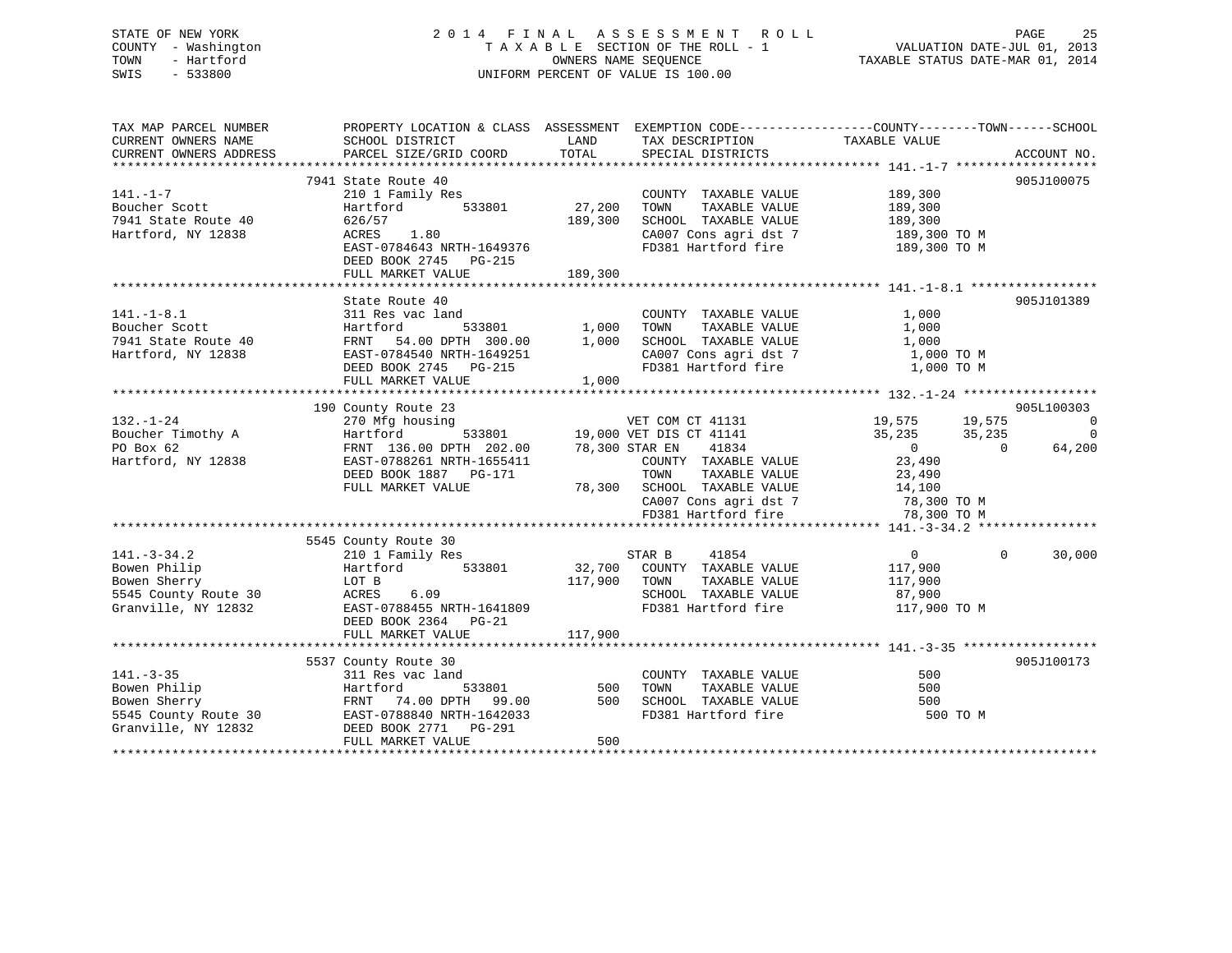# STATE OF NEW YORK 2 0 1 4 F I N A L A S S E S S M E N T R O L L PAGE 26 COUNTY - Washington T A X A B L E SECTION OF THE ROLL - 1 VALUATION DATE-JUL 01, 2013 TOWN - Hartford OWNERS NAME SEQUENCE TAXABLE STATUS DATE-MAR 01, 2014 SWIS - 533800 UNIFORM PERCENT OF VALUE IS 100.00

TAX MAP PARCEL NUMBER PROPERTY LOCATION & CLASS ASSESSMENT EXEMPTION CODE------------------COUNTY--------TOWN------SCHOOL CURRENT OWNERS NAME SCHOOL DISTRICT LAND TAX DESCRIPTION TAXABLE VALUECURRENT OWNERS ADDRESS PARCEL SIZE/GRID COORD TOTAL SPECIAL DISTRICTS ACCOUNT NO. \*\*\*\*\*\*\*\*\*\*\*\*\*\*\*\*\*\*\*\*\*\*\*\*\*\*\*\*\*\*\*\*\*\*\*\*\*\*\*\*\*\*\*\*\*\*\*\*\*\*\*\*\*\*\*\*\*\*\*\*\*\*\*\*\*\*\*\*\*\*\*\*\*\*\*\*\*\*\*\*\*\*\*\*\*\*\*\*\*\*\*\*\*\*\*\*\*\*\*\*\*\*\* 150.-1-3.2 \*\*\*\*\*\*\*\*\*\*\*\*\*\*\*\*\* County Route 30 150.-1-3.2 314 Rural vac<10 COUNTY TAXABLE VALUE 6,000 Bowen Philip Hartford 533801 6,000 TOWN TAXABLE VALUE 6,000 Bowen Sherry 2011 to be combined w/34. 6,000 SCHOOL TAXABLE VALUE 6,000 5545 County Route 30 ACRES 2.28 CA008 Cons agri dst 8 6,000 TO M Granville, NY 12832 EAST-0788829 NRTH-1641813 FD381 Hartford fire 6,000 TO M 5545 County Route 30 (ACRES 2.28 (A008 Cons agri dst 8 (Branville, NY 12832 EAST-0788829 NRTH-1641813 (BD-164 (BD-164 (BD-164 (BD-164 (BD-164 (BD-164 (BD-164 (BD-164 (BD-164 (BD-164 (BD-164 (BD-164 (BD-164 (BD-164 (BD-164 FULL MARKET VALUE 6,000 \*\*\*\*\*\*\*\*\*\*\*\*\*\*\*\*\*\*\*\*\*\*\*\*\*\*\*\*\*\*\*\*\*\*\*\*\*\*\*\*\*\*\*\*\*\*\*\*\*\*\*\*\*\*\*\*\*\*\*\*\*\*\*\*\*\*\*\*\*\*\*\*\*\*\*\*\*\*\*\*\*\*\*\*\*\*\*\*\*\*\*\*\*\*\*\*\*\*\*\*\*\*\* 150.-1-59 \*\*\*\*\*\*\*\*\*\*\*\*\*\*\*\*\*\*Gilchrist Hill Rd OFF 905J101295 150.-1-59 322 Rural vac>10 COUNTY TAXABLE VALUE 6,800 Bradley Stanley H Jr Hartford 533801 6,800 TOWN TAXABLE VALUE 6,800 421 Gilchrist Hill Rd LOT 12 6,800 SCHOOL TAXABLE VALUE 6,800 421 Gilchrist Hill Rd<br>
Hartford, NY 12838 ACRES 10.53 FD381 Hartford fire 6,800 TO M<br>
FD381 Hartford fire 6,800 TO M EAST-0783783 NRTH-1638480 MAY BE SUBJECT TO PAYMENT DEED BOOK 666 PG-29 UNDER AGDIST LAW TIL 2021 FULL MARKET VALUE 6,800 \*\*\*\*\*\*\*\*\*\*\*\*\*\*\*\*\*\*\*\*\*\*\*\*\*\*\*\*\*\*\*\*\*\*\*\*\*\*\*\*\*\*\*\*\*\*\*\*\*\*\*\*\*\*\*\*\*\*\*\*\*\*\*\*\*\*\*\*\*\*\*\*\*\*\*\*\*\*\*\*\*\*\*\*\*\*\*\*\*\*\*\*\*\*\*\*\*\*\*\*\*\*\* 150.-1-60 \*\*\*\*\*\*\*\*\*\*\*\*\*\*\*\*\*\* Gilchrist Hill Rd OFF 905J101296150.-1-60 312 Vac w/imprv COUNTY TAXABLE VALUE 50,700 Bradley Stanley H Jr Hartford 533801 24,100 TOWN TAXABLE VALUE 50,700 421 Gilchrist Hill Rd LOT 13 50,700 SCHOOL TAXABLE VALUE 50,700 Hartford, NY 12838 ACRES 3.91 FD381 Hartford fire 50,700 TO M EAST-0783867 NRTH-1638099 DEED BOOK 854 PG-235FULL MARKET VALUE 50.700 \*\*\*\*\*\*\*\*\*\*\*\*\*\*\*\*\*\*\*\*\*\*\*\*\*\*\*\*\*\*\*\*\*\*\*\*\*\*\*\*\*\*\*\*\*\*\*\*\*\*\*\*\*\*\*\*\*\*\*\*\*\*\*\*\*\*\*\*\*\*\*\*\*\*\*\*\*\*\*\*\*\*\*\*\*\*\*\*\*\*\*\*\*\*\*\*\*\*\*\*\*\*\* 150.-1-62 \*\*\*\*\*\*\*\*\*\*\*\*\*\*\*\*\*\*Gilchrist Hill Rd OFF 905J101297 150.-1-62 322 Rural vac>10 COUNTY TAXABLE VALUE 21,400 Bradley Stanley H Jr Hartford 533801 21,400 TOWN TAXABLE VALUE 21,400 421 Gilchrist Hill Rd LOTS 14 & 15 21,400 SCHOOL TAXABLE VALUE 21,400 Hartford, NY 12838 517/212 622/340 FD381 Hartford fire 21,400 TO M ACRES 22.87 EAST-0783927 NRTH-1637540 DEED BOOK 513 PG-220 FULL MARKET VALUE 21,400 \*\*\*\*\*\*\*\*\*\*\*\*\*\*\*\*\*\*\*\*\*\*\*\*\*\*\*\*\*\*\*\*\*\*\*\*\*\*\*\*\*\*\*\*\*\*\*\*\*\*\*\*\*\*\*\*\*\*\*\*\*\*\*\*\*\*\*\*\*\*\*\*\*\*\*\*\*\*\*\*\*\*\*\*\*\*\*\*\*\*\*\*\*\*\*\*\*\*\*\*\*\*\* 150.-1-64 \*\*\*\*\*\*\*\*\*\*\*\*\*\*\*\*\*\* 421 Gilchrist Hill Rd 905J101295 $0 \t 30,000$ 150.-1-64 240 Rural res STAR B 41854 0 0 30,000 Bradley Stanley H Jr Hartford 533801 39,100 COUNTY TAXABLE VALUE 265,300 421 Gilchrist Hill Rd P/O LOT 11 & LOTS 16, 17 265,300 TOWN TAXABLE VALUE 265,300 Hartford, NY 12838 ACRES 15.70 SCHOOL TAXABLE VALUE 235,300 EAST-0783373 NRTH-1637810 FD381 Hartford fire 265,300 TO M MAY BE SUBJECT TO PAYMENT UNDER AGDIST LAW TIL 2020 FULL MARKET VALUE 265,300 \*\*\*\*\*\*\*\*\*\*\*\*\*\*\*\*\*\*\*\*\*\*\*\*\*\*\*\*\*\*\*\*\*\*\*\*\*\*\*\*\*\*\*\*\*\*\*\*\*\*\*\*\*\*\*\*\*\*\*\*\*\*\*\*\*\*\*\*\*\*\*\*\*\*\*\*\*\*\*\*\*\*\*\*\*\*\*\*\*\*\*\*\*\*\*\*\*\*\*\*\*\*\*\*\*\*\*\*\*\*\*\*\*\*\*\*\*\*\*\*\*\*\*\*\*\*\*\*\*\*\*\*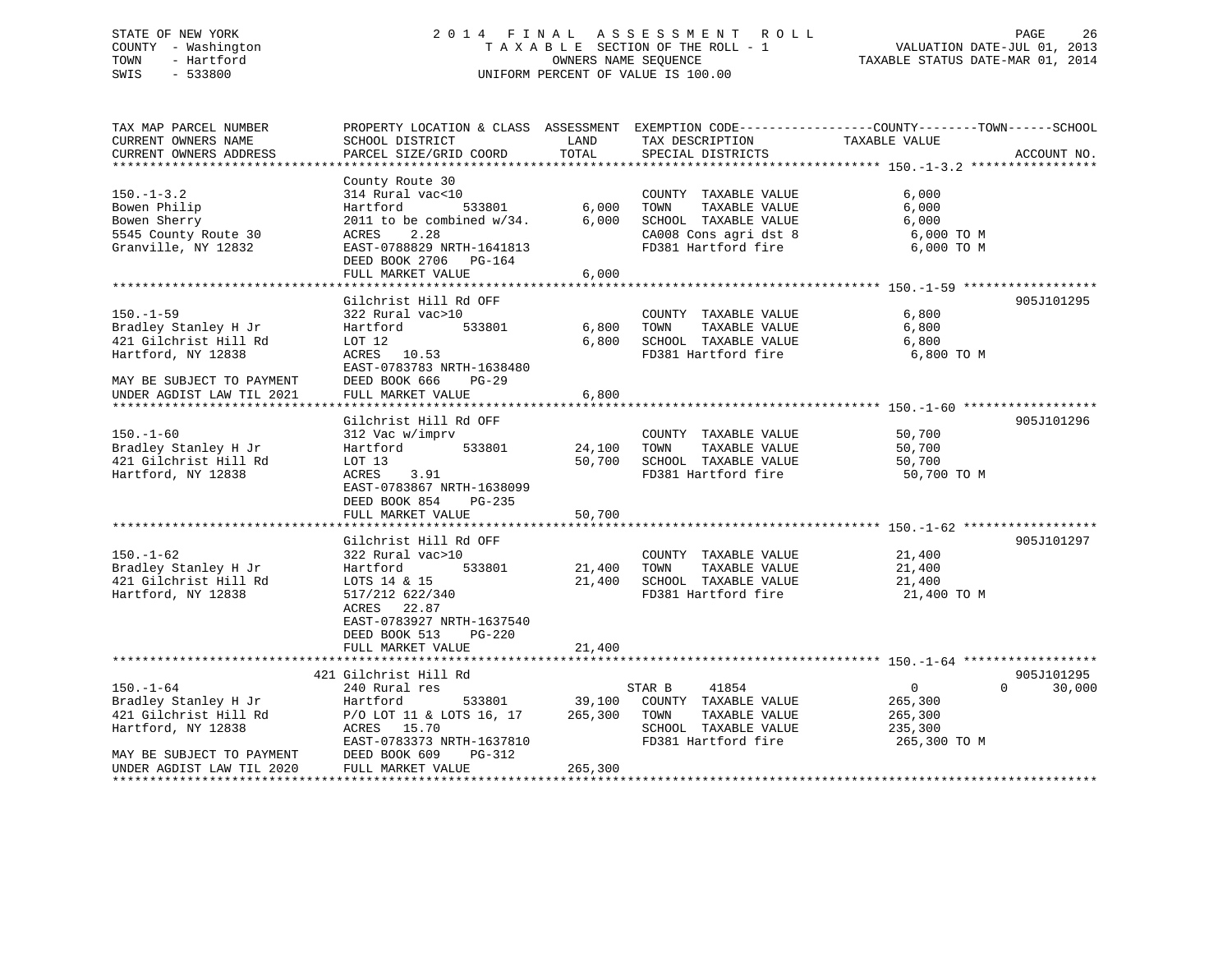## STATE OF NEW YORK 2 0 1 4 F I N A L A S S E S S M E N T R O L L PAGE 27 COUNTY - Washington T A X A B L E SECTION OF THE ROLL - 1 VALUATION DATE-JUL 01, 2013 TOWN - Hartford **TAXABLE STATUS DATE-MAR 01, 2014** OWNERS NAME SEQUENCE TAXABLE STATUS DATE-MAR 01, 2014 SWIS - 533800 UNIFORM PERCENT OF VALUE IS 100.00

| TAX MAP PARCEL NUMBER<br>CURRENT OWNERS NAME<br>CURRENT OWNERS ADDRESS                           | PROPERTY LOCATION & CLASS ASSESSMENT EXEMPTION CODE---------------COUNTY-------TOWN-----SCHOOL<br>SCHOOL DISTRICT<br>PARCEL SIZE/GRID COORD | LAND<br>TOTAL | TAX DESCRIPTION<br>SPECIAL DISTRICTS              | TAXABLE VALUE  | ACCOUNT NO.        |
|--------------------------------------------------------------------------------------------------|---------------------------------------------------------------------------------------------------------------------------------------------|---------------|---------------------------------------------------|----------------|--------------------|
|                                                                                                  |                                                                                                                                             |               |                                                   |                |                    |
|                                                                                                  | 4221 State Route 149                                                                                                                        |               |                                                   |                | 905J101362         |
| $131. -1 - 8.2$                                                                                  | 210 1 Family Res                                                                                                                            |               | STAR B 41854<br>3801 19,000 COUNTY TAXABLE VALUE  | 0              | 30,000<br>$\Omega$ |
| Braundsdorf Wayne R                                                                              | Hartford 533801<br>ACRES 3.73<br>EAST-0776101 NRTH-1653718<br>DEED BOOK 579 PG-117                                                          |               |                                                   | 160,500        |                    |
| Braundsdorf Shirley                                                                              |                                                                                                                                             | 160,500 TOWN  | TAXABLE VALUE                                     | 160,500        |                    |
| PO Box 131                                                                                       |                                                                                                                                             |               | SCHOOL TAXABLE VALUE                              | 130,500        |                    |
| Hartford, NY 12838                                                                               |                                                                                                                                             |               | CA007 Cons agri dst 7                             | 160,500 TO M   |                    |
|                                                                                                  | FULL MARKET VALUE                                                                                                                           |               | 160,500 FD381 Hartford fire                       | 160,500 TO M   |                    |
|                                                                                                  |                                                                                                                                             |               |                                                   |                |                    |
|                                                                                                  | 3151 State Route 196                                                                                                                        |               |                                                   |                | 905J100703         |
| $148. - 1 - 8$                                                                                   | 240 Rural res                                                                                                                               |               | STAR B<br>41854                                   | $\overline{0}$ | $\Omega$<br>30,000 |
| Brayman Mickey<br>Brayman Mickey<br>3151 State Route 196                                         | Hartford                                                                                                                                    |               | 533801 116,600 COUNTY TAXABLE VALUE               | 300,000        |                    |
|                                                                                                  | ACRES 56.40                                                                                                                                 | 300,000       | TAXABLE VALUE<br>TOWN                             | 300,000        |                    |
| Fort Ann, NY 12827                                                                               | EAST-0766241 NRTH-1638162                                                                                                                   |               | SCHOOL TAXABLE VALUE                              | 270,000        |                    |
|                                                                                                  | DEED BOOK 688<br>PG-240                                                                                                                     |               | FD381 Hartford fire                               | 300,000 TO M   |                    |
|                                                                                                  | FULL MARKET VALUE                                                                                                                           | 300,000       |                                                   |                |                    |
|                                                                                                  |                                                                                                                                             |               |                                                   |                |                    |
|                                                                                                  | State Route 196                                                                                                                             |               |                                                   |                |                    |
| $148. - 1 - 14.1$                                                                                | 314 Rural vac<10                                                                                                                            |               | COUNTY TAXABLE VALUE                              | 18,500         |                    |
| Brayman Mickey                                                                                   | Hartford                                                                                                                                    | 533801 18,500 | TAXABLE VALUE<br>TOWN                             | 18,500         |                    |
| Brayman Nancy                                                                                    | 2.75<br>ACRES                                                                                                                               | 18,500        | SCHOOL TAXABLE VALUE                              | 18,500         |                    |
| 2151 State Route 196<br>The EAST-0766697 NRTH-1637495<br>Fort Ann, NY 12827 DEED BOOK 805 PG-168 |                                                                                                                                             |               | FD381 Hartford fire 18,500 TO M                   |                |                    |
| Fort Ann, NY 12827                                                                               | DEED BOOK 805                                                                                                                               |               |                                                   |                |                    |
|                                                                                                  | FULL MARKET VALUE                                                                                                                           | 18,500        |                                                   |                |                    |
|                                                                                                  |                                                                                                                                             |               |                                                   |                |                    |
|                                                                                                  | State Route 196                                                                                                                             |               |                                                   |                | 905J101394         |
| $148. - 1 - 27$                                                                                  | 314 Rural vac<10                                                                                                                            |               | COUNTY TAXABLE VALUE                              | 2,000          |                    |
| Brayman Mickey                                                                                   | 533801<br>Hartford                                                                                                                          | 2,000         | TAXABLE VALUE<br>TOWN                             | 2,000          |                    |
| Griffin Mary S                                                                                   | 688/240                                                                                                                                     | 2,000         | TOWN      TAXABLE VALUE<br>SCHOOL   TAXABLE VALUE | 2,000          |                    |
| 3151 State Route 196                                                                             | 688/127 Thru 130                                                                                                                            |               | FD381 Hartford fire 2,000 TO M                    |                |                    |
| Fort Ann, NY 12827                                                                               | FRNT 204.00 DPTH 234.00                                                                                                                     |               |                                                   |                |                    |
|                                                                                                  | EAST-0766978 NRTH-1637659                                                                                                                   |               |                                                   |                |                    |
|                                                                                                  | DEED BOOK 407<br>$PG-112$                                                                                                                   |               |                                                   |                |                    |
|                                                                                                  | FULL MARKET VALUE                                                                                                                           | 2,000         |                                                   |                |                    |
|                                                                                                  |                                                                                                                                             |               |                                                   |                |                    |
|                                                                                                  | Baker Rd                                                                                                                                    |               |                                                   |                | 905J100689         |
| $132. - 4 - 3.1$                                                                                 | 314 Rural vac<10                                                                                                                            |               | COUNTY TAXABLE VALUE                              | 6,500          |                    |
| Breault Dale L                                                                                   | 533801<br>Hartford                                                                                                                          | 6,500         | TAXABLE VALUE<br>TOWN                             | 6,500          |                    |
| 163 Baker Rd                                                                                     | ACRES 1.00                                                                                                                                  | 6,500         |                                                   | 6,500          |                    |
| Granville, NY 12832                                                                              | EAST-0794449 NRTH-1654574                                                                                                                   |               | SCHOOL TAXABLE VALUE<br>FD381 Hartford fire       | 6,500 TO M     |                    |
|                                                                                                  | DEED BOOK 819<br>PG-143                                                                                                                     |               |                                                   |                |                    |
|                                                                                                  | FULL MARKET VALUE                                                                                                                           | 6,500         |                                                   |                |                    |
|                                                                                                  |                                                                                                                                             |               |                                                   |                |                    |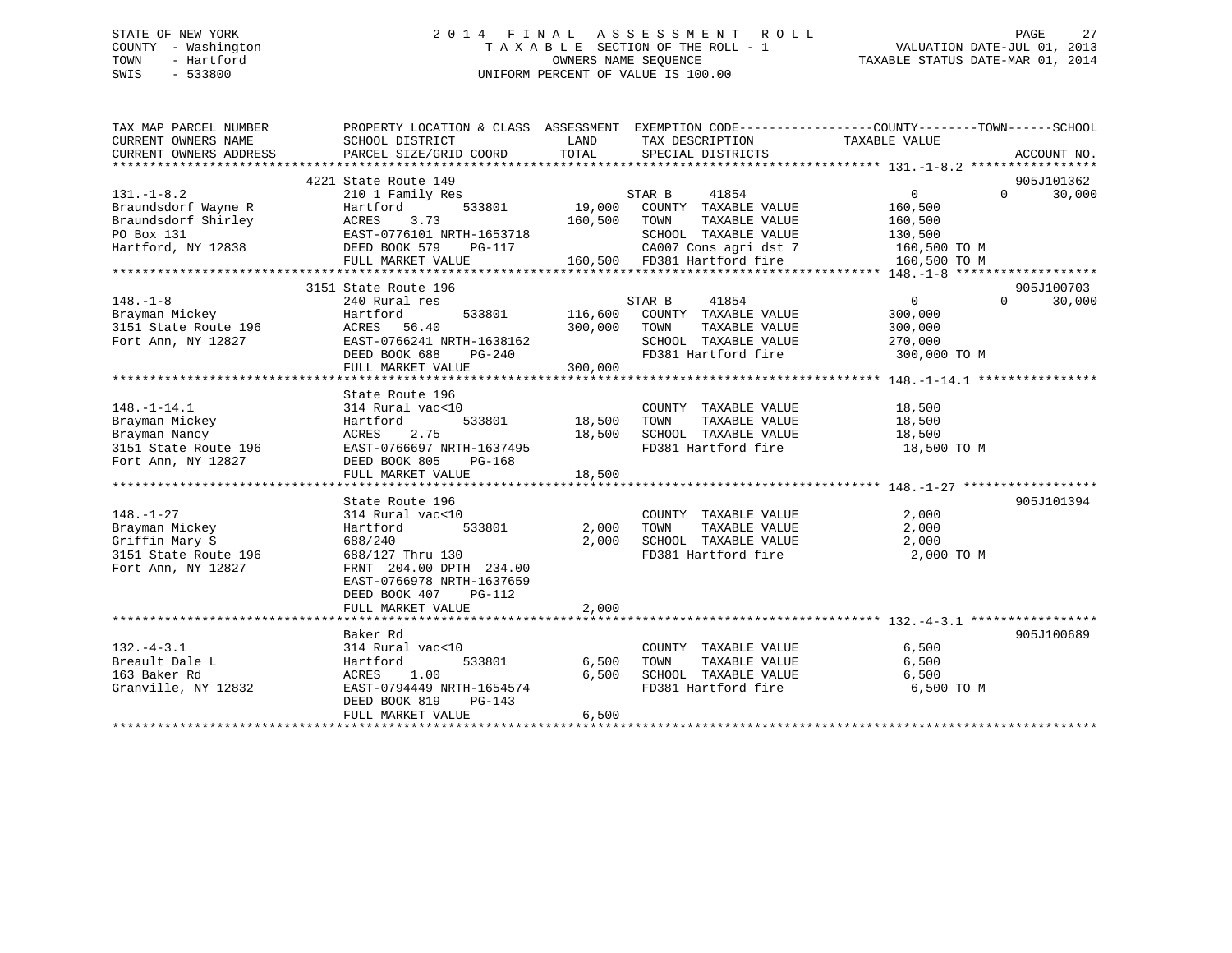## STATE OF NEW YORK 2 0 1 4 F I N A L A S S E S S M E N T R O L L PAGE 28 COUNTY - Washington T A X A B L E SECTION OF THE ROLL - 1 VALUATION DATE-JUL 01, 2013 TOWN - Hartford OWNERS NAME SEQUENCE TAXABLE STATUS DATE-MAR 01, 2014 SWIS - 533800 UNIFORM PERCENT OF VALUE IS 100.00

| TAX MAP PARCEL NUMBER<br>CURRENT OWNERS NAME<br>CURRENT OWNERS ADDRESS | SCHOOL DISTRICT<br>PARCEL SIZE/GRID COORD                | PROPERTY LOCATION & CLASS ASSESSMENT EXEMPTION CODE----------------COUNTY-------TOWN-----SCHOOL<br>TAX DESCRIPTION TAXABLE VALUE<br>LAND<br>TOTAL<br>SPECIAL DISTRICTS | ACCOUNT NO.                          |             |
|------------------------------------------------------------------------|----------------------------------------------------------|------------------------------------------------------------------------------------------------------------------------------------------------------------------------|--------------------------------------|-------------|
|                                                                        |                                                          |                                                                                                                                                                        |                                      |             |
|                                                                        | 163 Baker Rd                                             |                                                                                                                                                                        | 905J101133                           |             |
| $132 - 4 - 3.2$                                                        | 210 1 Family Res                                         | F<br>533801 23,000 STAR EN<br>VET WAR CT 41121                                                                                                                         | 16,365<br>16,365                     | $\mathbf 0$ |
| Breault Dale L                                                         | Hartford                                                 | 41834                                                                                                                                                                  | $\overline{0}$<br>64,200<br>$\Omega$ |             |
| 163 Baker Rd                                                           | 1.00<br>ACRES                                            | 109,100 COUNTY TAXABLE VALUE                                                                                                                                           | 92,735                               |             |
| Granville, NY 12832                                                    | EAST-0794296 NRTH-1654592                                | TAXABLE VALUE<br>TOWN                                                                                                                                                  | 92,735                               |             |
|                                                                        | DEED BOOK 819<br>PG-143                                  | SCHOOL TAXABLE VALUE                                                                                                                                                   | 44,900                               |             |
|                                                                        | FULL MARKET VALUE                                        | 109,100 FD381 Hartford fire                                                                                                                                            | 109,100 TO M                         |             |
|                                                                        |                                                          |                                                                                                                                                                        |                                      |             |
|                                                                        | Baker Rd                                                 |                                                                                                                                                                        | 905J101218                           |             |
| $132. -4 - 4.1$                                                        | 314 Rural vac<10                                         | COUNTY TAXABLE VALUE                                                                                                                                                   | 10,200                               |             |
| Breault Dale L                                                         | 533801<br>Hartford                                       | 10, 200<br>TOWN<br>TAXABLE VALUE                                                                                                                                       | 10,200                               |             |
| Breault Linda                                                          | 4.70<br>ACRES                                            | 10,200<br>SCHOOL TAXABLE VALUE                                                                                                                                         | 10,200                               |             |
| 163 Baker Rd                                                           | EAST-0794402 NRTH-1654921                                | FD381 Hartford fire                                                                                                                                                    | 10,200 TO M                          |             |
| Granville, NY 12832                                                    | DEED BOOK 2483 PG-1                                      |                                                                                                                                                                        |                                      |             |
|                                                                        | FULL MARKET VALUE                                        | 10,200                                                                                                                                                                 |                                      |             |
|                                                                        |                                                          |                                                                                                                                                                        |                                      |             |
|                                                                        | 8 Cedar Ridge Way                                        |                                                                                                                                                                        | 905J101127                           |             |
| $122. - 1 - 46$                                                        | 210 1 Family Res                                         | AGED-CO<br>41802                                                                                                                                                       | 47,320<br>$\Omega$                   | $\Omega$    |
| Breault Emma L LE                                                      | 533801<br>Hartford                                       | 28,600 AGED-TOWN 41803                                                                                                                                                 | $\overline{0}$<br>60,840             | $\Omega$    |
| Hadrick Susan D                                                        | 2.47<br>ACRES<br>ACRES 2.4/<br>EAST-0769578 NRTH-1659451 | 135,200 STAR EN<br>41834                                                                                                                                               | $\Omega$<br>64,200<br>$\Omega$       |             |
| 8 Cedar Ridge Way                                                      |                                                          | COUNTY TAXABLE VALUE                                                                                                                                                   | 87,880                               |             |
| Fort Ann, NY 12827                                                     | DEED BOOK 875<br>PG-252                                  | TAXABLE VALUE<br>TOWN                                                                                                                                                  | 74,360                               |             |
|                                                                        | FULL MARKET VALUE                                        | 135,200 SCHOOL TAXABLE VALUE                                                                                                                                           | 71,000                               |             |
|                                                                        |                                                          | CA007 Cons agri dst 7                                                                                                                                                  | 135,200 TO M                         |             |
|                                                                        |                                                          | FD381 Hartford fire                                                                                                                                                    | 135,200 TO M                         |             |
|                                                                        |                                                          |                                                                                                                                                                        | 905J101382                           |             |
| $122. - 1 - 46.1$                                                      | 32 Cedar Ridge Way                                       | 41854                                                                                                                                                                  | $\overline{0}$<br>$\Omega$<br>30,000 |             |
| Breault Michael L                                                      | 210 1 Family Res<br>533801<br>Hartford                   | STAR B<br>30,600 COUNTY TAXABLE VALUE                                                                                                                                  | 159,000                              |             |
| Breault Lorraine                                                       |                                                          | 159,000 TOWN<br>TAXABLE VALUE                                                                                                                                          | 159,000                              |             |
| 32 Cedar Ridge Way                                                     | ACRES 3.00<br>EAST-0769194 NRTH-1659297                  |                                                                                                                                                                        | 129,000                              |             |
| Fort Ann, NY 12827                                                     | DEED BOOK 603<br>PG-118                                  |                                                                                                                                                                        |                                      |             |
|                                                                        | FULL MARKET VALUE                                        |                                                                                                                                                                        | 159,000 TO M<br>159,000 TO M         |             |
|                                                                        |                                                          | SCHOOL TAXABLE VALUE<br>CA007 Cons agri dst 7<br>159,000 FD381 Hartford fire                                                                                           |                                      |             |
|                                                                        | 8329 State Route 40                                      |                                                                                                                                                                        |                                      |             |
| $123. - 1 - 15.3$                                                      | 210 1 Family Res                                         | 41854<br>STAR B                                                                                                                                                        | $\overline{0}$<br>$\Omega$<br>30,000 |             |
| Britton David B                                                        | 533801<br>Hartford                                       | 27,600<br>COUNTY TAXABLE VALUE                                                                                                                                         | 127,400                              |             |
| Britton Diana M                                                        | Lot 2                                                    | 127,400<br>TAXABLE VALUE<br>TOWN                                                                                                                                       | 127,400                              |             |
| 8329 State Route 40                                                    | 2.20<br>ACRES                                            | SCHOOL TAXABLE VALUE                                                                                                                                                   | 97,400                               |             |
| Granville, NY 12832                                                    | EAST-0789968 NRTH-1657561                                | CA007 Cons agri dst 7                                                                                                                                                  | 127,400 TO M                         |             |
|                                                                        | DEED BOOK 2554 PG-225                                    | FD381 Hartford fire                                                                                                                                                    | 127,400 TO M                         |             |
|                                                                        | FULL MARKET VALUE                                        | 127,400                                                                                                                                                                |                                      |             |
|                                                                        |                                                          |                                                                                                                                                                        |                                      |             |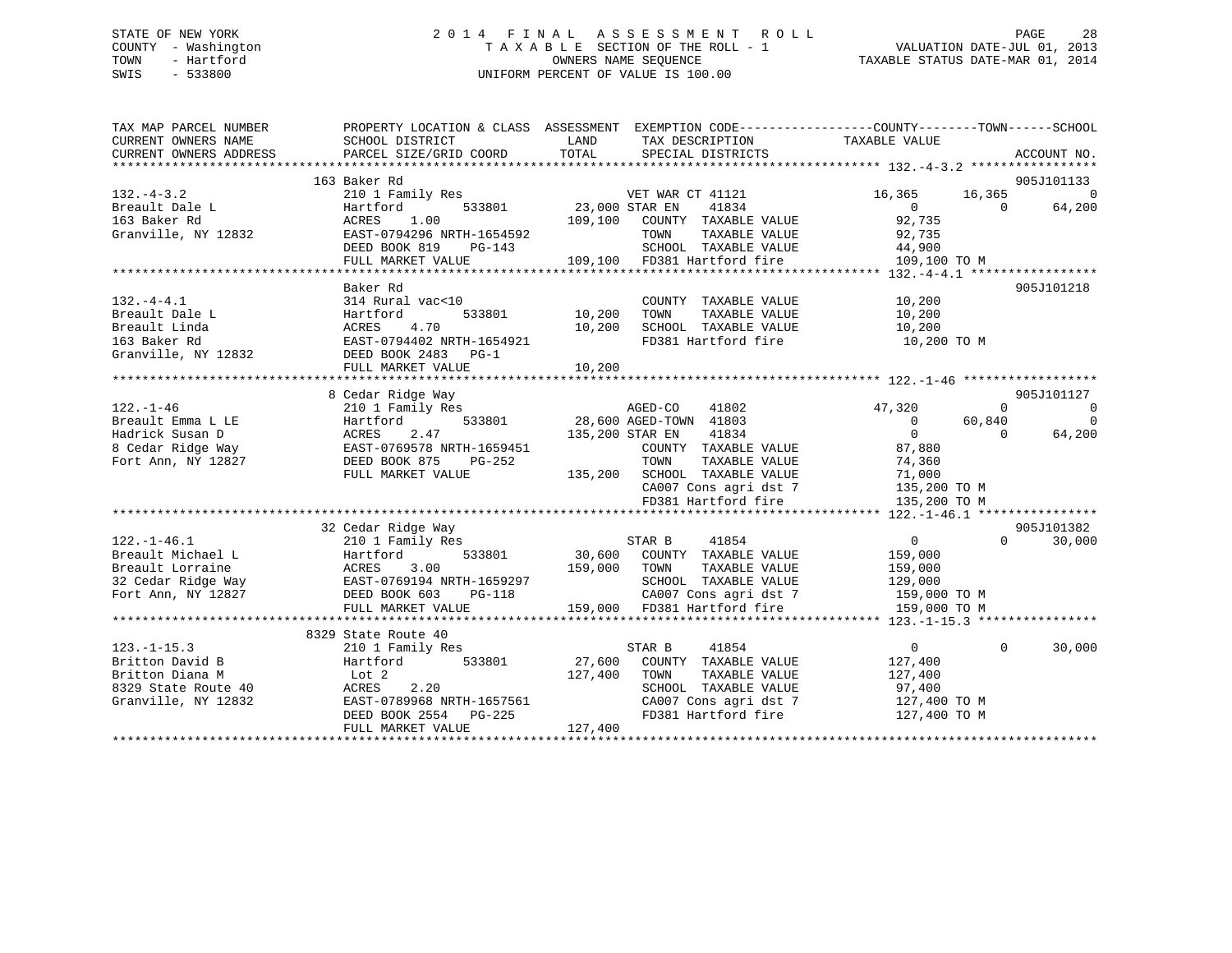## STATE OF NEW YORK 2 0 1 4 F I N A L A S S E S S M E N T R O L L PAGE 29 COUNTY - Washington T A X A B L E SECTION OF THE ROLL - 1 VALUATION DATE-JUL 01, 2013 TOWN - Hartford OWNERS NAME SEQUENCE TAXABLE STATUS DATE-MAR 01, 2014 SWIS - 533800 UNIFORM PERCENT OF VALUE IS 100.00

| TAX MAP PARCEL NUMBER<br>CURRENT OWNERS NAME<br>CURRENT OWNERS ADDRESS                                                                                                       | SCHOOL DISTRICT<br>PARCEL SIZE/GRID COORD         | LAND<br>TOTAL      | TAX DESCRIPTION TAXABLE VALUE<br>SPECIAL DISTRICTS                   | PROPERTY LOCATION & CLASS ASSESSMENT EXEMPTION CODE----------------COUNTY-------TOWN------SCHOOL | ACCOUNT NO.   |
|------------------------------------------------------------------------------------------------------------------------------------------------------------------------------|---------------------------------------------------|--------------------|----------------------------------------------------------------------|--------------------------------------------------------------------------------------------------|---------------|
|                                                                                                                                                                              |                                                   |                    |                                                                      |                                                                                                  |               |
| $140. - 1 - 4.1$                                                                                                                                                             | 3665 State Route 196<br>323 Vacant rural          |                    | 41720<br>AG DIST                                                     | 23,876                                                                                           | 23,876 23,876 |
| Britton Stephen<br>PO Box 347<br>PO Box 347                                                                                                                                  | 533801<br>Hartford<br>ACRES 47.00                 | 121,800<br>121,800 | COUNTY TAXABLE VALUE<br>TOWN<br>TAXABLE VALUE                        | 97,924<br>97,924                                                                                 |               |
| Lake George, NY 12845                                                                                                                                                        | EAST-0774234 NRTH-1647980<br>DEED BOOK 3052 PG-41 |                    | SCHOOL TAXABLE VALUE<br>CA007 Cons agri dst 7                        | 97,924<br>97,924 TO M                                                                            |               |
| MAY BE SUBJECT TO PAYMENT                                                                                                                                                    | FULL MARKET VALUE                                 | 121,800            | 23,876 EX                                                            |                                                                                                  |               |
| UNDER AGDIST LAW TIL 2018                                                                                                                                                    |                                                   |                    | FD381 Hartford fire                                                  | 121,800 TO M                                                                                     |               |
|                                                                                                                                                                              |                                                   |                    |                                                                      |                                                                                                  |               |
|                                                                                                                                                                              | State Route 196                                   |                    |                                                                      |                                                                                                  | 905J101042    |
| $140. - 1 - 7$<br>Britton Stephen                                                                                                                                            | 314 Rural vac<10                                  |                    | COUNTY TAXABLE VALUE                                                 | 22,700                                                                                           |               |
|                                                                                                                                                                              | 533801<br>Hartford                                | 22,700             | TOWN<br>TAXABLE VALUE                                                | 22,700                                                                                           |               |
| PO Box 347                                                                                                                                                                   | 8.00<br>ACRES                                     | 22,700             | SCHOOL TAXABLE VALUE                                                 | 22,700                                                                                           |               |
| Lake George, NY 12845                                                                                                                                                        | EAST-0774090 NRTH-1646393                         |                    | CA007 Cons agri dst 7 22,700 TO M<br>FD381 Hartford fire 22,700 TO M |                                                                                                  |               |
| MAY BE SUBJECT TO PAYMENT                                                                                                                                                    | DEED BOOK 3052 PG-41<br>FULL MARKET VALUE         | 22,700             |                                                                      |                                                                                                  |               |
| UNDER AGDIST LAW TIL 2018                                                                                                                                                    |                                                   |                    |                                                                      |                                                                                                  |               |
|                                                                                                                                                                              |                                                   |                    |                                                                      |                                                                                                  |               |
|                                                                                                                                                                              | State Route 196 OFF                               |                    |                                                                      | 49,800                                                                                           | 905J101309    |
| $140. - 2 - 1.4$<br>Britton Stephen                                                                                                                                          | 323 Vacant rural<br>533801<br>Hartford            | 49,800             | COUNTY TAXABLE VALUE<br>TOWN<br>TAXABLE VALUE                        | 49,800                                                                                           |               |
| PO Box 347                                                                                                                                                                   | ACRES 46.60                                       | 49,800             | SCHOOL TAXABLE VALUE                                                 | 49,800                                                                                           |               |
|                                                                                                                                                                              | EAST-0775206 NRTH-1649321                         |                    |                                                                      |                                                                                                  |               |
| Lake George, NY 12845                                                                                                                                                        | DEED BOOK 3052 PG-41                              |                    | CA007 Cons agri dst 7 49,800 TO M<br>FD381 Hartford fire 49,800 TO M |                                                                                                  |               |
|                                                                                                                                                                              | FULL MARKET VALUE                                 |                    |                                                                      |                                                                                                  |               |
| MAY BE SUBJECT TO PAYMENT                                                                                                                                                    |                                                   | 49,800             |                                                                      |                                                                                                  |               |
| UNDER AGDIST LAW TIL 2018                                                                                                                                                    |                                                   |                    |                                                                      |                                                                                                  |               |
|                                                                                                                                                                              | 336 Shine Hill Rd                                 |                    |                                                                      |                                                                                                  | 905J101379    |
| $149. - 1 - 32.6$                                                                                                                                                            | 210 1 Family Res                                  |                    | VET WAR CT 41121                                                     | 10,605<br>10,605                                                                                 | $\Omega$      |
| Bromley Harry J                                                                                                                                                              | 533801<br>Hartford                                | 35,400 STAR EN     | 41834                                                                | $\Omega$<br>$\Omega$                                                                             | 64,200        |
| Bromley Euphrosine M                                                                                                                                                         | LOT 3                                             |                    | 70,700 COUNTY TAXABLE VALUE                                          | 60,095                                                                                           |               |
| 336 Shine Hill Rd                                                                                                                                                            | ACRES<br>5.41                                     |                    | TOWN<br>TAXABLE VALUE                                                | 60,095                                                                                           |               |
| Fort Ann, NY 12827                                                                                                                                                           | EAST-0774759 NRTH-1637960                         |                    | SCHOOL TAXABLE VALUE                                                 | 6,500                                                                                            |               |
|                                                                                                                                                                              | DEED BOOK 813<br>PG-348                           |                    |                                                                      | 70,700 TO M                                                                                      |               |
|                                                                                                                                                                              | FULL MARKET VALUE                                 |                    | CA006 Cons agri dst 6<br>70,700 FD381 Hartford fire                  | 70,700 TO M                                                                                      |               |
|                                                                                                                                                                              |                                                   |                    |                                                                      |                                                                                                  |               |
|                                                                                                                                                                              | 24 North Rd                                       |                    |                                                                      |                                                                                                  | 905J100521    |
| $149. - 1 - 12$                                                                                                                                                              | 210 1 Family Res                                  |                    | COUNTY TAXABLE VALUE                                                 | 133,000                                                                                          |               |
| 149.-1-12 210 1 Family Res<br>Brooking Gary Hartford 533801<br>Brooking Kelly ACRES 3.00<br>24 North Rd EAST-0773864 NRTH-1639549<br>Fort Ann, NY 12827 DEED BOOK 2260 PG-53 |                                                   | 30,600             | TOWN<br>TAXABLE VALUE                                                | 133,000                                                                                          |               |
|                                                                                                                                                                              |                                                   | 133,000            | SCHOOL TAXABLE VALUE                                                 | 133,000                                                                                          |               |
|                                                                                                                                                                              |                                                   |                    | FD381 Hartford fire                                                  | 133,000 TO M                                                                                     |               |
|                                                                                                                                                                              |                                                   |                    |                                                                      |                                                                                                  |               |
|                                                                                                                                                                              | FULL MARKET VALUE                                 | 133,000            |                                                                      |                                                                                                  |               |
|                                                                                                                                                                              |                                                   |                    |                                                                      |                                                                                                  |               |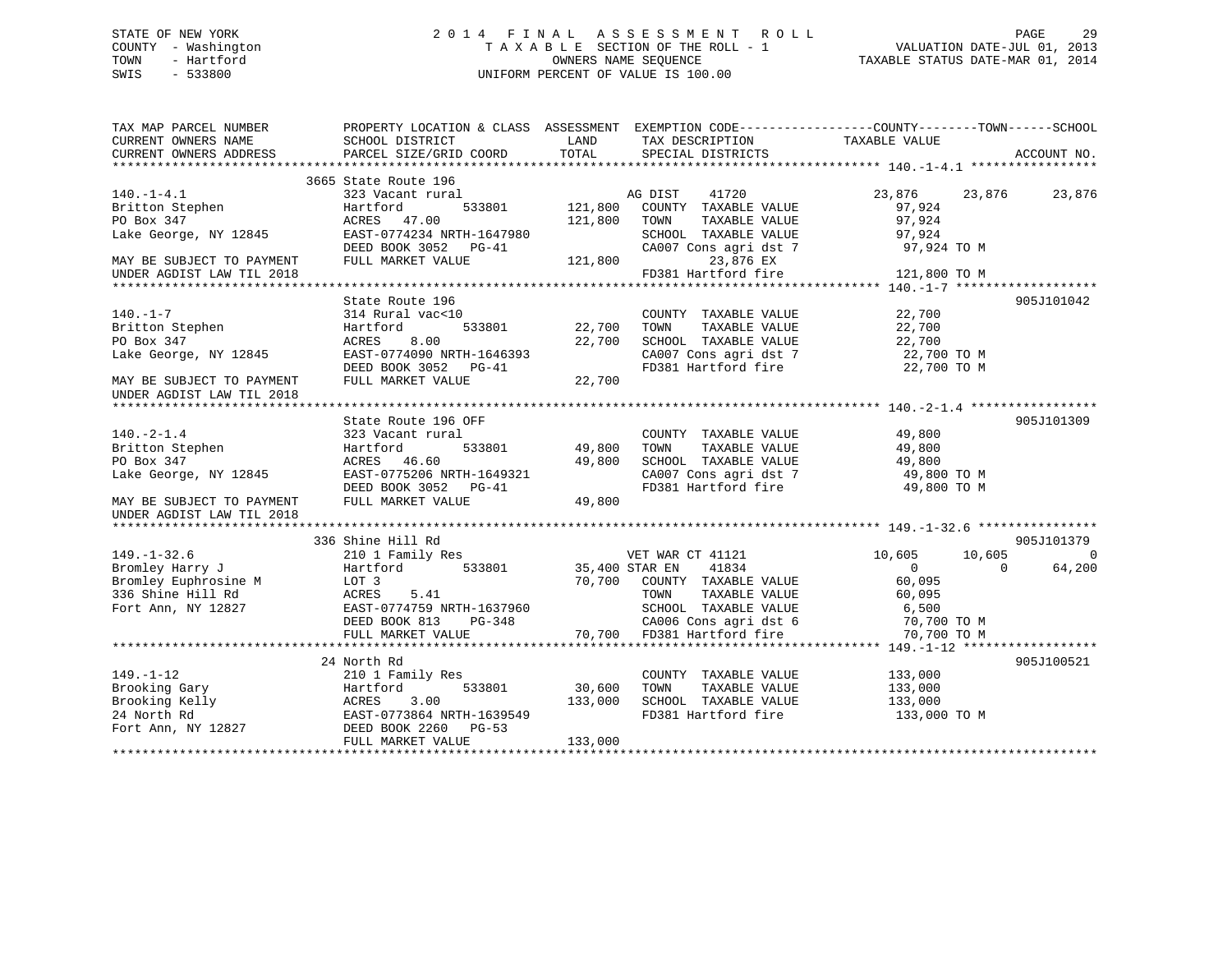## STATE OF NEW YORK 2 0 1 4 F I N A L A S S E S S M E N T R O L L PAGE 30 COUNTY - Washington T A X A B L E SECTION OF THE ROLL - 1 VALUATION DATE-JUL 01, 2013 TOWN - Hartford **TAXABLE STATUS DATE-MAR 01, 2014** OWNERS NAME SEQUENCE TAXABLE STATUS DATE-MAR 01, 2014 SWIS - 533800 UNIFORM PERCENT OF VALUE IS 100.00

| TAX MAP PARCEL NUMBER<br>CURRENT OWNERS NAME<br>CURRENT OWNERS ADDRESS                                               | PROPERTY LOCATION & CLASS ASSESSMENT EXEMPTION CODE---------------COUNTY-------TOWN-----SCHOOL<br>SCHOOL DISTRICT<br>PARCEL SIZE/GRID COORD                             | LAND<br>TOTAL                       | TAX DESCRIPTION TAXABLE VALUE<br>SPECIAL DISTRICTS                                                                                                                 |                                                                    |          | ACCOUNT NO.          |
|----------------------------------------------------------------------------------------------------------------------|-------------------------------------------------------------------------------------------------------------------------------------------------------------------------|-------------------------------------|--------------------------------------------------------------------------------------------------------------------------------------------------------------------|--------------------------------------------------------------------|----------|----------------------|
| $112. - 2 - 4$<br>Brown Douglas<br>212 West Starbuck Ln<br>Fort Ann, NY 12827                                        | 212 West Starbuck Ln<br>210 1 Family Res<br>532802<br>Fort Ann<br>$112. - 1 - 4$<br>FRNT 364.00 DPTH 100.00<br>EAST-0768168 NRTH-1668338<br>DEED BOOK 664<br>PG-217     | 121,400                             | STAR B<br>41854<br>21,500 COUNTY TAXABLE VALUE<br>TAXABLE VALUE<br>TOWN<br>SCHOOL TAXABLE VALUE<br>FD381 Hartford fire                                             | $0 \qquad \qquad$<br>121,400<br>121,400<br>91,400<br>121,400 TO M  | $\Omega$ | 905J101054<br>30,000 |
|                                                                                                                      |                                                                                                                                                                         |                                     |                                                                                                                                                                    |                                                                    |          |                      |
| $113.-2-3.1$<br>Brown Gregory F<br>Brown Susan<br>39 Brayton Rd<br>Fort Ann, NY 12827                                | 39 Brayton Rd<br>210 1 Family Res<br>Hartford<br>$113.-1-3.1$<br>FRNT 203.00 DPTH 200.00<br>EAST-0779821 NRTH-1668368<br>$PG-140$<br>DEED BOOK 501<br>FULL MARKET VALUE | 533801 22,400<br>132,100<br>132,100 | STAR B<br>41854<br>COUNTY TAXABLE VALUE<br>TAXABLE VALUE<br>TOWN<br>SCHOOL TAXABLE VALUE<br>CA007 Cons agri dst 7 132,100 TO M<br>FD381 Hartford fire 132,100 TO M | $\overline{0}$<br>132,100<br>132,100<br>102,100                    | $\Omega$ | 905J101227<br>30,000 |
|                                                                                                                      | 5069 State Route 149                                                                                                                                                    |                                     |                                                                                                                                                                    |                                                                    |          | 905J101236           |
| $132 - 2 - 11.2$<br>Brown Gregory W<br>Brown Suzanne<br>Brown Suzanne<br>5069 State Route 149<br>Granville, NY 12832 | 210 1 Family Res<br>533801<br>Hartford<br>1833/209 3207/326<br>6.81<br>ACRES<br>EAST-0788982 NRTH-1653683<br>DEED BOOK 1833 PG-213<br>FULL MARKET VALUE                 | S1<br>35,600<br>234,000<br>234,000  | STAR B<br>41854<br>COUNTY TAXABLE VALUE<br>TOWN<br>TAXABLE VALUE<br>SCHOOL TAXABLE VALUE<br>FD381 Hartford fire                                                    | $0 \qquad \qquad$<br>234,000<br>234,000<br>204,000<br>234,000 TO M | $\Omega$ | 30,000               |
|                                                                                                                      |                                                                                                                                                                         |                                     |                                                                                                                                                                    |                                                                    |          |                      |
| $122. - 1 - 10.5$<br>Brown Kelsey<br>39 Brayton Rd<br>Fort Ann, NY 12827                                             | 508 County Route 17<br>270 Mfg housing<br>533801<br>Hartford<br>ACRES<br>2.05<br>EAST-0778720 NRTH-1663356<br>DEED BOOK 2914 PG-182<br>FULL MARKET VALUE                | 53,400 TOWN                         | STAR B<br>41854<br>25,000 COUNTY TAXABLE VALUE<br>TAXABLE VALUE<br>SCHOOL TAXABLE VALUE 23,400<br>CA007 Cons agri dst 7 53,400 TO M<br>53,400 FD381 Hartford fire  | $\overline{0}$<br>53,400<br>53,400<br>53,400 TO M                  | $\Omega$ | 30,000               |
|                                                                                                                      |                                                                                                                                                                         |                                     |                                                                                                                                                                    |                                                                    |          |                      |
| $150.-1-29.12$<br>Brown Terry L<br>Brown Carol N<br>402 Luzerne Rd<br>Queensbury, NY 12804                           | Pope Hill Rd<br>314 Rural vac<10<br>532001<br>Argyle<br>6.01<br>ACRES<br>EAST-0782139 NRTH-1633534<br>DEED BOOK 660<br>FULL MARKET VALUE                                | 33,500<br>33,500<br>33,500          | COUNTY TAXABLE VALUE<br>TOWN<br>TAXABLE VALUE<br>SCHOOL TAXABLE VALUE<br>CA006 Cons agri dst 6<br>FD381 Hartford fire                                              | 33,500<br>33,500<br>33,500<br>33,500 TO M<br>33,500 TO M           |          |                      |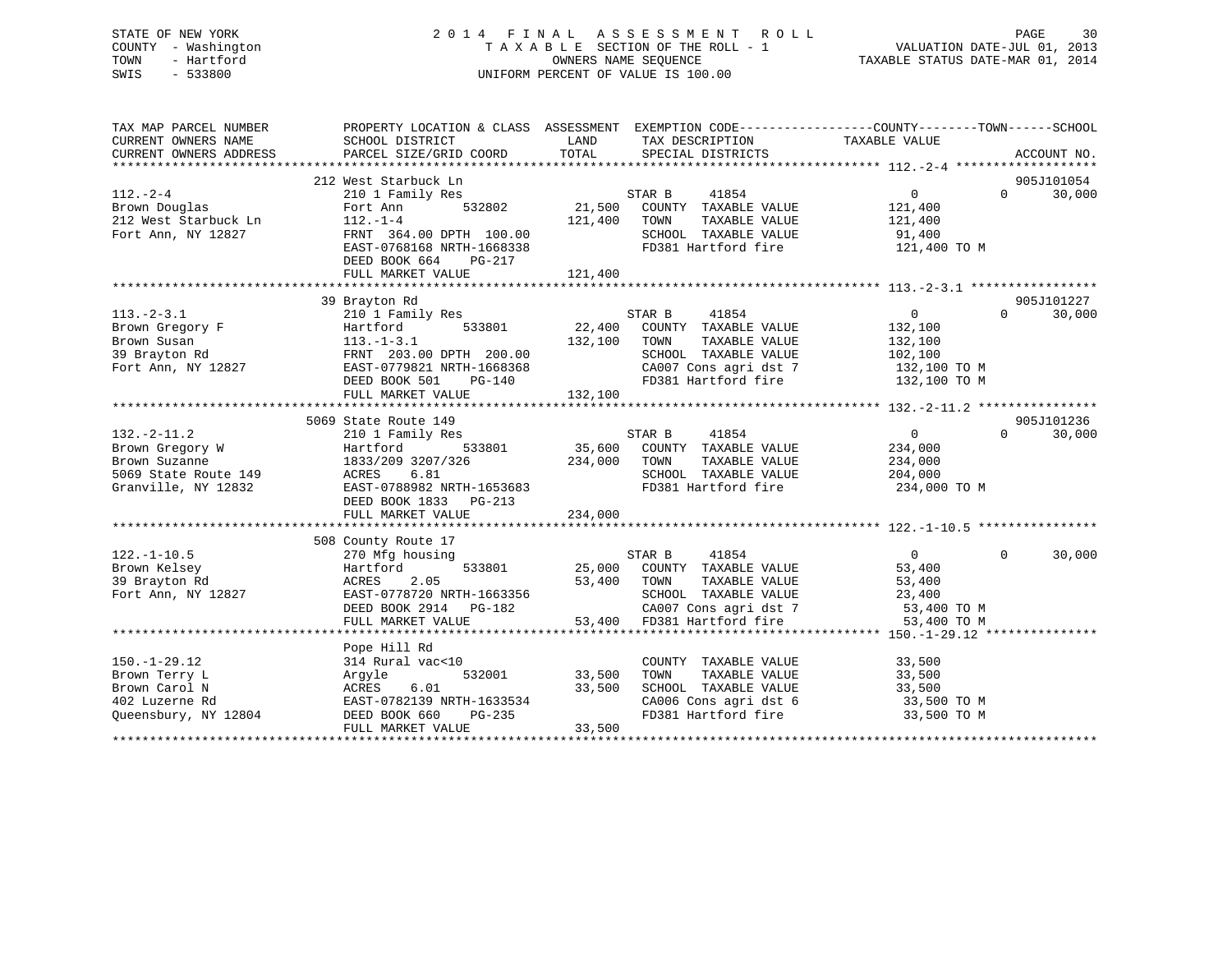## STATE OF NEW YORK 2 0 1 4 F I N A L A S S E S S M E N T R O L L PAGE 31 COUNTY - Washington T A X A B L E SECTION OF THE ROLL - 1 VALUATION DATE-JUL 01, 2013 TOWN - Hartford **TAXABLE STATUS DATE-MAR 01, 2014** OWNERS NAME SEQUENCE TAXABLE STATUS DATE-MAR 01, 2014 SWIS - 533800 UNIFORM PERCENT OF VALUE IS 100.00

| TAX MAP PARCEL NUMBER  | PROPERTY LOCATION & CLASS ASSESSMENT |         | EXEMPTION CODE-----------------COUNTY-------TOWN------SCHOOL |                                       |          |             |
|------------------------|--------------------------------------|---------|--------------------------------------------------------------|---------------------------------------|----------|-------------|
| CURRENT OWNERS NAME    | SCHOOL DISTRICT                      | LAND    | TAX DESCRIPTION                                              | TAXABLE VALUE                         |          |             |
| CURRENT OWNERS ADDRESS | PARCEL SIZE/GRID COORD               | TOTAL   | SPECIAL DISTRICTS                                            |                                       |          | ACCOUNT NO. |
|                        |                                      |         |                                                              | ***************** 122.-1-41.1 ******* |          |             |
|                        | 23 Country Ln                        |         |                                                              |                                       |          |             |
| $122. - 1 - 41.1$      | 240 Rural res                        |         | STAR B<br>41854                                              | $\Omega$                              | $\Omega$ | 30,000      |
| Brummagyn Bo           | 533801<br>Hartford                   | 31,000  | COUNTY TAXABLE VALUE                                         | 202,600                               |          |             |
| 23 Country Ln          | ACRES 15.88                          | 202,600 | TAXABLE VALUE<br>TOWN                                        | 202,600                               |          |             |
| Fort Ann, NY 12827     | EAST-0770251 NRTH-1658026            |         | SCHOOL TAXABLE VALUE                                         | 172,600                               |          |             |
|                        | DEED BOOK 2744<br>PG-99              |         | CA007 Cons agri dst 7                                        | 202,600 TO M                          |          |             |
|                        | FULL MARKET VALUE                    |         | 202,600 FD381 Hartford fire                                  | 202,600 TO M                          |          |             |
|                        |                                      |         |                                                              |                                       |          |             |
|                        | 77 Christian Hill Rd                 |         |                                                              |                                       |          | 905J100482  |
|                        |                                      |         |                                                              |                                       |          |             |
| $132.15 - 1 - 30$      | $425$ Bar                            |         | COUNTY TAXABLE VALUE                                         | 116,000                               |          |             |
| Brummagyn LLC          | Hartford<br>533801                   | 17,200  | TOWN<br>TAXABLE VALUE                                        | 116,000                               |          |             |
| 19 Country Ln          | FRNT 120.00 DPTH 200.00              | 116,000 | SCHOOL TAXABLE VALUE                                         | 116,000                               |          |             |
| Fort Ann, NY 12827     | EAST-0786024 NRTH-1652525            |         | CA007 Cons agri dst 7                                        | 116,000 TO M                          |          |             |
|                        | DEED BOOK 3118 PG-174                |         | FD381 Hartford fire                                          | 116,000 TO M                          |          |             |
|                        | FULL MARKET VALUE                    | 116,000 |                                                              |                                       |          |             |
|                        |                                      |         |                                                              |                                       |          |             |
|                        | 19 Country Ln                        |         |                                                              |                                       |          | 905J101195  |
| $122. - 1 - 40$        | 240 Rural res                        |         | STAR B<br>41854                                              | $\overline{0}$                        | $\Omega$ | 30,000      |
| Brummagyn Paul F       | Hartford<br>533801                   | 31,400  | COUNTY TAXABLE VALUE                                         | 234,000                               |          |             |
| Brummagyn Cecilia S    | 519/3,860/237                        | 234,000 | TOWN<br>TAXABLE VALUE                                        | 234,000                               |          |             |
| 19 Country Ln          | ACRES 16.30                          |         | SCHOOL TAXABLE VALUE                                         | 204,000                               |          |             |
| Fort Ann, NY 12827     | EAST-0770508 NRTH-1657768            |         | CA007 Cons agri dst 7                                        | 234,000 TO M                          |          |             |
|                        | DEED BOOK 519<br>$PG-3$              |         | FD381 Hartford fire                                          | 234,000 TO M                          |          |             |
|                        | FULL MARKET VALUE                    | 234,000 |                                                              |                                       |          |             |
|                        |                                      |         |                                                              |                                       |          |             |
|                        | 43 Swamp Ln                          |         |                                                              |                                       |          | 905J100157  |
| $149. - 1 - 31$        | 240 Rural res                        |         | COUNTY TAXABLE VALUE                                         | 176,700                               |          |             |
| Brunelle William B     | 533801<br>Hartford                   | 52,000  | TOWN<br>TAXABLE VALUE                                        | 176,700                               |          |             |
| Brunelle Bonnie L      | ACRES 10.98                          | 176,700 | SCHOOL TAXABLE VALUE                                         | 176,700                               |          |             |
| 43 Swamp Ln            | EAST-0775747 NRTH-1636314            |         | CA006 Cons agri dst 6                                        | 176,700 ТО М                          |          |             |
| Arqyle, NY 12809       |                                      |         | FD381 Hartford fire                                          |                                       |          |             |
|                        | DEED BOOK 813<br>PG-107              |         |                                                              | 176,700 TO M                          |          |             |
|                        | FULL MARKET VALUE                    | 176,700 |                                                              |                                       |          |             |
|                        |                                      |         |                                                              |                                       |          |             |
|                        | 137 Townsend Rd                      |         |                                                              |                                       |          | 905J101369  |
| $141. - 1 - 1.2$       | 210 1 Family Res                     |         | 41854<br>STAR B                                              | $\overline{0}$                        | $\Omega$ | 30,000      |
| Bryer Arthur E         | 533801<br>Hartford                   | 29,100  | COUNTY TAXABLE VALUE                                         | 123,700                               |          |             |
| Bryer Susan K          | 2.61<br>ACRES                        | 123,700 | TAXABLE VALUE<br>TOWN                                        | 123,700                               |          |             |
| 137 Townsend Rd        | EAST-0780806 NRTH-1648910            |         | SCHOOL TAXABLE VALUE                                         | 93,700                                |          |             |
| Hartford, NY 12838     | DEED BOOK 569<br>PG-280              |         | CA007 Cons agri dst 7                                        | 123,700 TO M                          |          |             |
|                        | FULL MARKET VALUE                    |         | 123,700 FD381 Hartford fire                                  | 123,700 TO M                          |          |             |
|                        |                                      |         |                                                              |                                       |          |             |
|                        | 12 Old Mill Ln                       |         |                                                              |                                       |          | 905J100495  |
| $141. - 1 - 23$        | 210 1 Family Res                     |         | COUNTY TAXABLE VALUE                                         | 107,000                               |          |             |
| Brynes Keith R         | 533801<br>Hartford                   | 23,700  | TOWN<br>TAXABLE VALUE                                        | 107,000                               |          |             |
| Brynes Marlene L       | 543/223                              | 107,000 | SCHOOL TAXABLE VALUE                                         | 107,000                               |          |             |
| PO Box 26              | FRNT 185.00 DPTH 224.00              |         | FD381 Hartford fire                                          | 107,000 TO M                          |          |             |
| Hartford, NY 12838     | EAST-0783414 NRTH-1646313            |         |                                                              |                                       |          |             |
|                        | DEED BOOK 3350<br><b>PG-59</b>       |         |                                                              |                                       |          |             |
|                        | FULL MARKET VALUE                    | 107,000 |                                                              |                                       |          |             |
|                        |                                      |         |                                                              |                                       |          |             |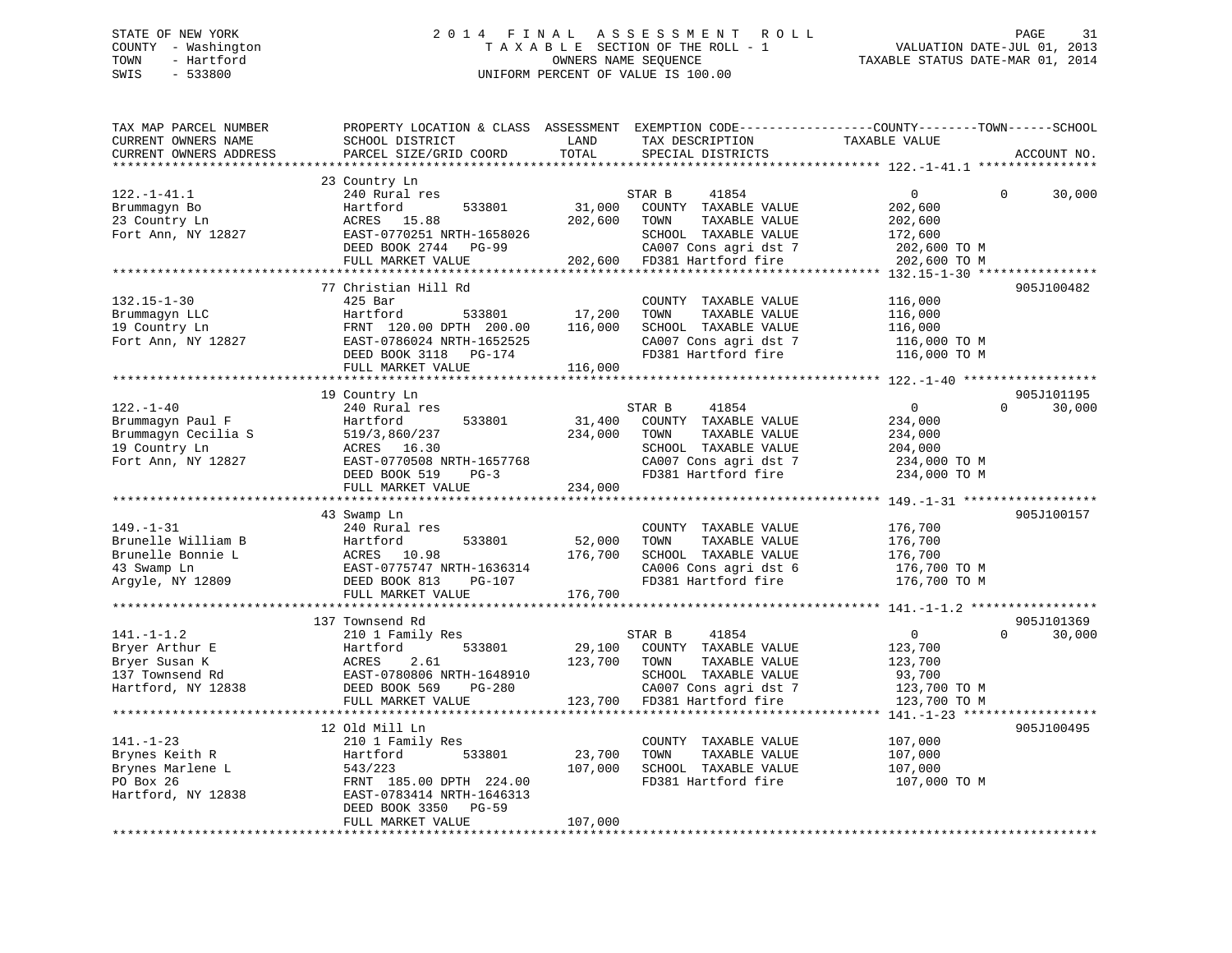## STATE OF NEW YORK 2 0 1 4 F I N A L A S S E S S M E N T R O L L PAGE 32 COUNTY - Washington T A X A B L E SECTION OF THE ROLL - 1 VALUATION DATE-JUL 01, 2013 TOWN - Hartford **TAXABLE STATUS DATE-MAR 01, 2014** OWNERS NAME SEQUENCE TAXABLE STATUS DATE-MAR 01, 2014 SWIS - 533800 UNIFORM PERCENT OF VALUE IS 100.00

| TAX MAP PARCEL NUMBER           | PROPERTY LOCATION & CLASS ASSESSMENT EXEMPTION CODE---------------COUNTY-------TOWN-----SCHOOL                                                                                               |              |                                                                                             |                       |                    |
|---------------------------------|----------------------------------------------------------------------------------------------------------------------------------------------------------------------------------------------|--------------|---------------------------------------------------------------------------------------------|-----------------------|--------------------|
| CURRENT OWNERS NAME             | SCHOOL DISTRICT                                                                                                                                                                              | LAND         | TAX DESCRIPTION                                                                             | TAXABLE VALUE         |                    |
| CURRENT OWNERS ADDRESS          | PARCEL SIZE/GRID COORD                                                                                                                                                                       | TOTAL        | SPECIAL DISTRICTS                                                                           |                       | ACCOUNT NO.        |
|                                 | 13 Old Mill Ln                                                                                                                                                                               |              |                                                                                             |                       | 905J100436         |
| $141. - 1 - 25$                 |                                                                                                                                                                                              |              |                                                                                             | $0 \qquad \qquad$     | 30,000<br>$\Omega$ |
| Brynes Keith R                  |                                                                                                                                                                                              |              |                                                                                             | 191,800               |                    |
| Brynes Marlene                  |                                                                                                                                                                                              | 191,800 TOWN |                                                                                             | TAXABLE VALUE 191,800 |                    |
| PO Box 26                       |                                                                                                                                                                                              |              |                                                                                             |                       |                    |
| PO Box 26<br>Hartford, NY 12838 | Hartford 533801 53,600<br>ACRES 9.05 191,800<br>EAST-0783788 NRTH-1646477<br>DEED BOOK 764 PG-219 191,800                                                                                    |              | SCHOOL TAXABLE VALUE 161,800<br>FD381 Hartford fire 191,800 TO M                            |                       |                    |
|                                 | FULL MARKET VALUE                                                                                                                                                                            | 191,800      |                                                                                             |                       |                    |
|                                 |                                                                                                                                                                                              |              |                                                                                             |                       |                    |
|                                 | Old Mill Ln OFF                                                                                                                                                                              |              |                                                                                             |                       | 905J101310         |
| $141. - 1 - 25.1$               | 311 Res vac land                                                                                                                                                                             |              | COUNTY TAXABLE VALUE                                                                        | 500                   |                    |
| Brynes Keith R                  | 533801<br>Hartford                                                                                                                                                                           | 500          | TAXABLE VALUE<br>TOWN                                                                       | 500                   |                    |
| Brynes Marlene L                |                                                                                                                                                                                              |              | 500 SCHOOL TAXABLE VALUE                                                                    | 500                   |                    |
| PO Box 26                       |                                                                                                                                                                                              |              | FD381 Hartford fire                                                                         | 500 TO M              |                    |
| Hartford, NY 12838              | 11111-1201113-133<br>570/113-133<br>FRNT 37.00 DPTH 69.00<br>EAST-0783534 NRTH-1646362                                                                                                       |              |                                                                                             |                       |                    |
|                                 | DEED BOOK 3350 PG-59                                                                                                                                                                         |              |                                                                                             |                       |                    |
|                                 | FULL MARKET VALUE                                                                                                                                                                            | 500          |                                                                                             |                       |                    |
|                                 |                                                                                                                                                                                              |              |                                                                                             |                       |                    |
|                                 | 28 Big Burch Hill Rd                                                                                                                                                                         |              |                                                                                             |                       |                    |
| $151 - 2 - 4.5$                 | 210 1 Family Res                                                                                                                                                                             |              | COUNTY TAXABLE VALUE                                                                        | 114,900               |                    |
| Burch Benjamin C                | Hartford 533801                                                                                                                                                                              | 24,500 TOWN  | TAXABLE VALUE                                                                               | 114,900               |                    |
|                                 |                                                                                                                                                                                              | 114,900      | SCHOOL TAXABLE VALUE                                                                        | 114,900               |                    |
|                                 |                                                                                                                                                                                              |              | CA008 Cons agri dst 8<br>CA008 Cons agri dst 8                                              | 114,900 TO M          |                    |
|                                 | EAST-0796545 NRTH-1638643                                                                                                                                                                    |              | FD381 Hartford fire                                                                         | 114,900 TO M          |                    |
|                                 | DEED BOOK 2703 PG-59                                                                                                                                                                         |              |                                                                                             |                       |                    |
|                                 |                                                                                                                                                                                              |              |                                                                                             |                       |                    |
|                                 |                                                                                                                                                                                              |              |                                                                                             |                       | 905J100222         |
| $150. - 1 - 28$                 | 183 Pope Hill Rd<br>210 1 Family Res                                                                                                                                                         |              | STAR B<br>41854                                                                             | $\overline{0}$        | 30,000<br>$\Omega$ |
|                                 |                                                                                                                                                                                              |              | 28,000 COUNTY TAXABLE VALUE                                                                 | 160,800               |                    |
|                                 |                                                                                                                                                                                              | 160,800 TOWN | TAXABLE VALUE                                                                               | 160,800               |                    |
|                                 | Burch Brian S<br>Burch Linda<br>183 Pope Hill Rd<br>183 Pope Hill Rd<br>183 Pope Hill Rd<br>183 Pope Hill Rd<br>2.00<br>2.00<br>2.00<br>2.00<br>2.00<br>2.00<br>2.00<br>2.00<br>2.00<br>2.00 |              | SCHOOL TAXABLE VALUE                                                                        | 130,800               |                    |
| Arqyle, NY 12809                |                                                                                                                                                                                              |              | CA006 Cons agri dst 6 160,800 TO M                                                          |                       |                    |
|                                 | LOUI-VIOIISU NKTH-1633899<br>DEED BOOK 2747 PG-269<br>FIILL MADVET 1131 IT<br>FULL MARKET VALUE                                                                                              |              | 160,800 FD381 Hartford fire                                                                 | 160,800 TO M          |                    |
|                                 |                                                                                                                                                                                              |              |                                                                                             |                       |                    |
|                                 | Pope Hill Rd                                                                                                                                                                                 |              |                                                                                             |                       |                    |
| $150. - 1 - 29.11$              | 314 Rural vac<10                                                                                                                                                                             |              | COUNTY TAXABLE VALUE                                                                        | 30,000                |                    |
| Burch Brian S                   | 532001<br>Argyle                                                                                                                                                                             | 30,000       | TAXABLE VALUE<br>TOWN                                                                       | 30,000                |                    |
| 183 Pope Hill Rd                |                                                                                                                                                                                              | 30,000       |                                                                                             |                       |                    |
| Argyle, NY 12809                |                                                                                                                                                                                              |              |                                                                                             |                       |                    |
|                                 | ACRES 2.30<br>EAST-0781296 NRTH-1634027<br>Andrea DG-142<br>ACRES 2.36 30,000<br>EAST-0781296 NRTH-1634027<br>DEED BOOK 1976 PG-142                                                          |              | CHOOL TAXABLE VALUE<br>CA006 Cons agri dst 6 30,000 TO M<br>FD381 Hartford fire 30,000 TO M |                       |                    |
|                                 | FULL MARKET VALUE                                                                                                                                                                            | 30,000       |                                                                                             |                       |                    |
|                                 |                                                                                                                                                                                              |              |                                                                                             |                       |                    |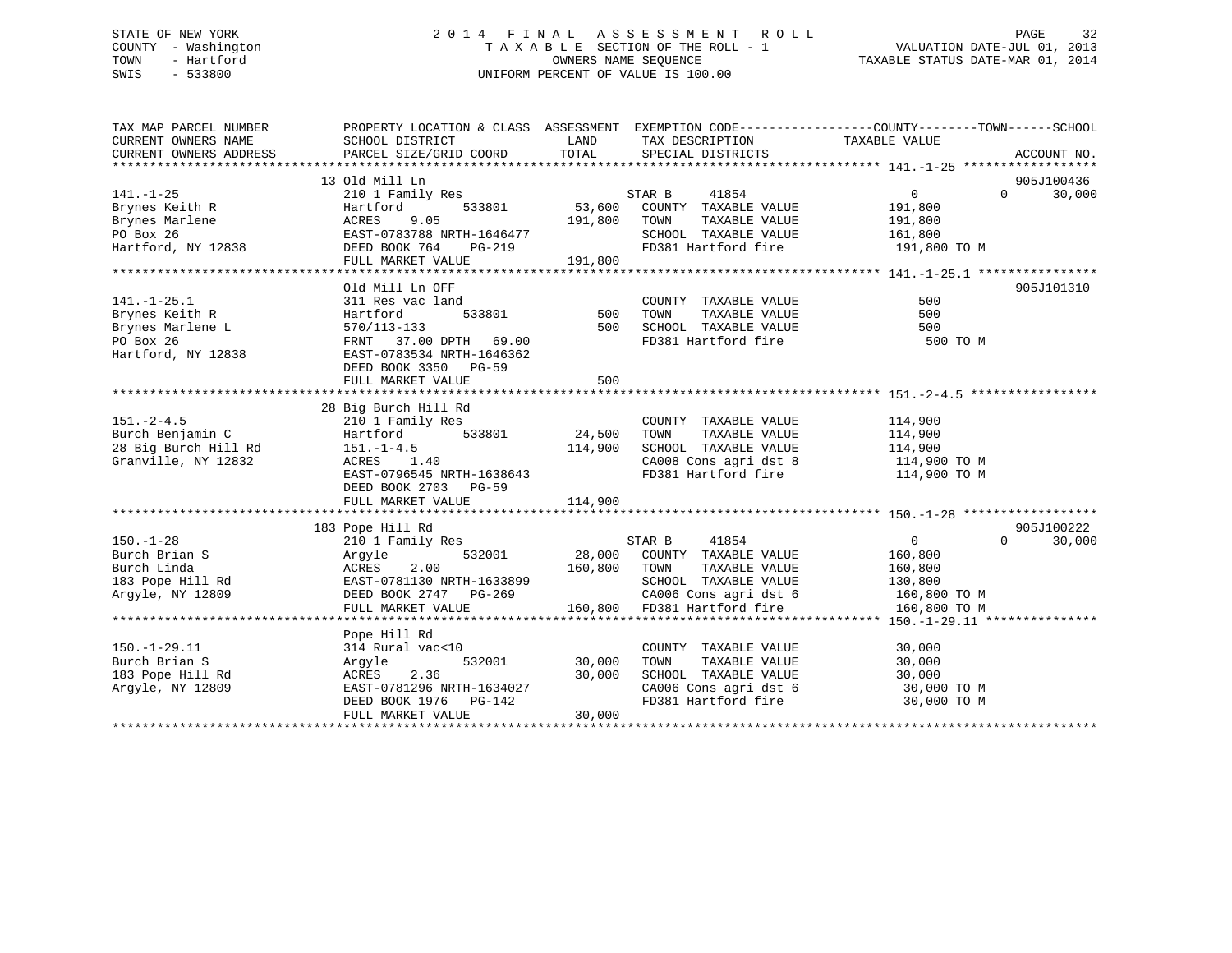## STATE OF NEW YORK 2 0 1 4 F I N A L A S S E S S M E N T R O L L PAGE 33 COUNTY - Washington T A X A B L E SECTION OF THE ROLL - 1 VALUATION DATE-JUL 01, 2013 TOWN - Hartford OWNERS NAME SEQUENCE TAXABLE STATUS DATE-MAR 01, 2014 SWIS - 533800 UNIFORM PERCENT OF VALUE IS 100.00

| TAX MAP PARCEL NUMBER  | PROPERTY LOCATION & CLASS ASSESSMENT EXEMPTION CODE----------------COUNTY-------TOWN------SCHOOL |                |                                                         |                |                                  |
|------------------------|--------------------------------------------------------------------------------------------------|----------------|---------------------------------------------------------|----------------|----------------------------------|
| CURRENT OWNERS NAME    | SCHOOL DISTRICT                                                                                  | LAND           | TAX DESCRIPTION                                         | TAXABLE VALUE  |                                  |
| CURRENT OWNERS ADDRESS | PARCEL SIZE/GRID COORD                                                                           | TOTAL          | SPECIAL DISTRICTS                                       |                | ACCOUNT NO.                      |
|                        | Burch Rd OFF                                                                                     |                |                                                         |                | 905J100105                       |
| $151 - 2 - 9$          | 314 Rural vac<10                                                                                 |                | COUNTY TAXABLE VALUE                                    | 5,800          |                                  |
| Burch Brian S          | 533801                                                                                           | 5,800          | TAXABLE VALUE<br>TOWN                                   | 5,800          |                                  |
| King David J           | Hartford<br>$151.-1-9$                                                                           | 5,800          | SCHOOL TAXABLE VALUE                                    | 5,800          |                                  |
|                        |                                                                                                  |                |                                                         |                |                                  |
| 183 Pope Hill Rd       | ACRES 9.50                                                                                       |                | CA008 Cons agri dst 8<br>FD381 Hartford fire 5,800 TO M | 5,800 TO M     |                                  |
| Argyle, NY 12809       | EAST-0794791 NRTH-1634249                                                                        |                |                                                         |                |                                  |
|                        | DEED BOOK 2190 PG-338                                                                            |                |                                                         |                |                                  |
|                        | FULL MARKET VALUE                                                                                | 5,800          |                                                         |                |                                  |
|                        | Burch Rd OFF                                                                                     |                |                                                         |                | 905J100062                       |
| $151 - 2 - 10$         | 322 Rural vac>10                                                                                 |                | COUNTY TAXABLE VALUE                                    | 7,400          |                                  |
| Burch Brian S          | 533801                                                                                           | 7,400          | TOWN<br>TAXABLE VALUE                                   | 7,400          |                                  |
|                        | Hartford                                                                                         |                |                                                         |                |                                  |
| King David J           | 151.-1-10                                                                                        | 7,400          | SCHOOL TAXABLE VALUE                                    | 7,400          |                                  |
| 183 Pope Hill Rd       | ACRES 12.00                                                                                      |                | CA008 Cons agri dst 8                                   | 7,400 TO M     |                                  |
| Argyle, NY 12809       | EAST-0794932 NRTH-1634572                                                                        |                | FD381 Hartford fire                                     | 7,400 TO M     |                                  |
|                        | DEED BOOK 2190 PG-338                                                                            |                |                                                         |                |                                  |
|                        |                                                                                                  |                |                                                         |                |                                  |
|                        |                                                                                                  |                |                                                         |                |                                  |
|                        | 5059 State Route 149                                                                             |                |                                                         |                | 905J101210                       |
| $132.-2-11.1$          | 230 3 Family Res                                                                                 | 37,300         | COUNTY TAXABLE VALUE                                    | 134,500        |                                  |
| Burch Bruce            | 533801<br>Hartford                                                                               |                | TAXABLE VALUE<br>TOWN                                   | 134,500        |                                  |
| Burch Carolyn          | 2806/125,2806/128                                                                                | 134,500        | SCHOOL TAXABLE VALUE                                    | 134,500        |                                  |
| 5059 State Route 149   | ACRES 4.77                                                                                       |                | FD381 Hartford fire                                     | 134,500 TO M   |                                  |
| Granville, NY 12832    | EAST-0788993 NRTH-1653180                                                                        |                |                                                         |                |                                  |
|                        | DEED BOOK 3183 PG-67                                                                             |                |                                                         |                |                                  |
|                        | FULL MARKET VALUE                                                                                | 134,500        |                                                         |                |                                  |
|                        |                                                                                                  |                |                                                         |                |                                  |
|                        | 4388 State Route 149                                                                             |                |                                                         | $\overline{0}$ | 905J101067<br>$\Omega$<br>30,000 |
| $131. - 1 - 16$        | 210 1 Family Res                                                                                 |                | STAR B 41854                                            |                |                                  |
| Burch Daniel H         | 533801<br>Hartford                                                                               |                | 33,600 COUNTY TAXABLE VALUE                             | 102,600        |                                  |
| Burch Judith I         | ACRES 5.50<br>EAST-0778356 NRTH-1651201                                                          | 102,600        | TAXABLE VALUE<br>TOWN                                   | 102,600        |                                  |
| 4388 State Route 149   |                                                                                                  |                | SCHOOL TAXABLE VALUE                                    | 72,600         |                                  |
| Fort Ann, NY 12827     | DEED BOOK 462<br>PG-26                                                                           |                | CA007 Cons agri dst 7 102,600 TO M                      |                |                                  |
|                        | FULL MARKET VALUE                                                                                |                | 102,600 FD381 Hartford fire                             | 102,600 TO M   |                                  |
|                        |                                                                                                  |                |                                                         |                | 905J100104                       |
| $140. -2 - 15$         | State Route 196                                                                                  |                | COUNTY TAXABLE VALUE                                    |                |                                  |
| Burch Daniel H         | 311 Res vac land                                                                                 |                | TOWN<br>TAXABLE VALUE                                   | 3,000          |                                  |
|                        | Hartford<br>533801                                                                               | 3,000<br>3,000 | SCHOOL TAXABLE VALUE                                    | 3,000          |                                  |
| 4388 State Route 149   | FRNT 65.00 DPTH 307.00                                                                           |                | FD381 Hartford fire                                     | 3,000          |                                  |
| Fort Ann, NY 12827     | EAST-0782353 NRTH-1645943                                                                        |                |                                                         | 3,000 TO M     |                                  |
|                        | DEED BOOK 530<br>PG-87                                                                           |                |                                                         |                |                                  |
|                        | FULL MARKET VALUE                                                                                | 3,000          |                                                         |                |                                  |
|                        |                                                                                                  |                |                                                         |                |                                  |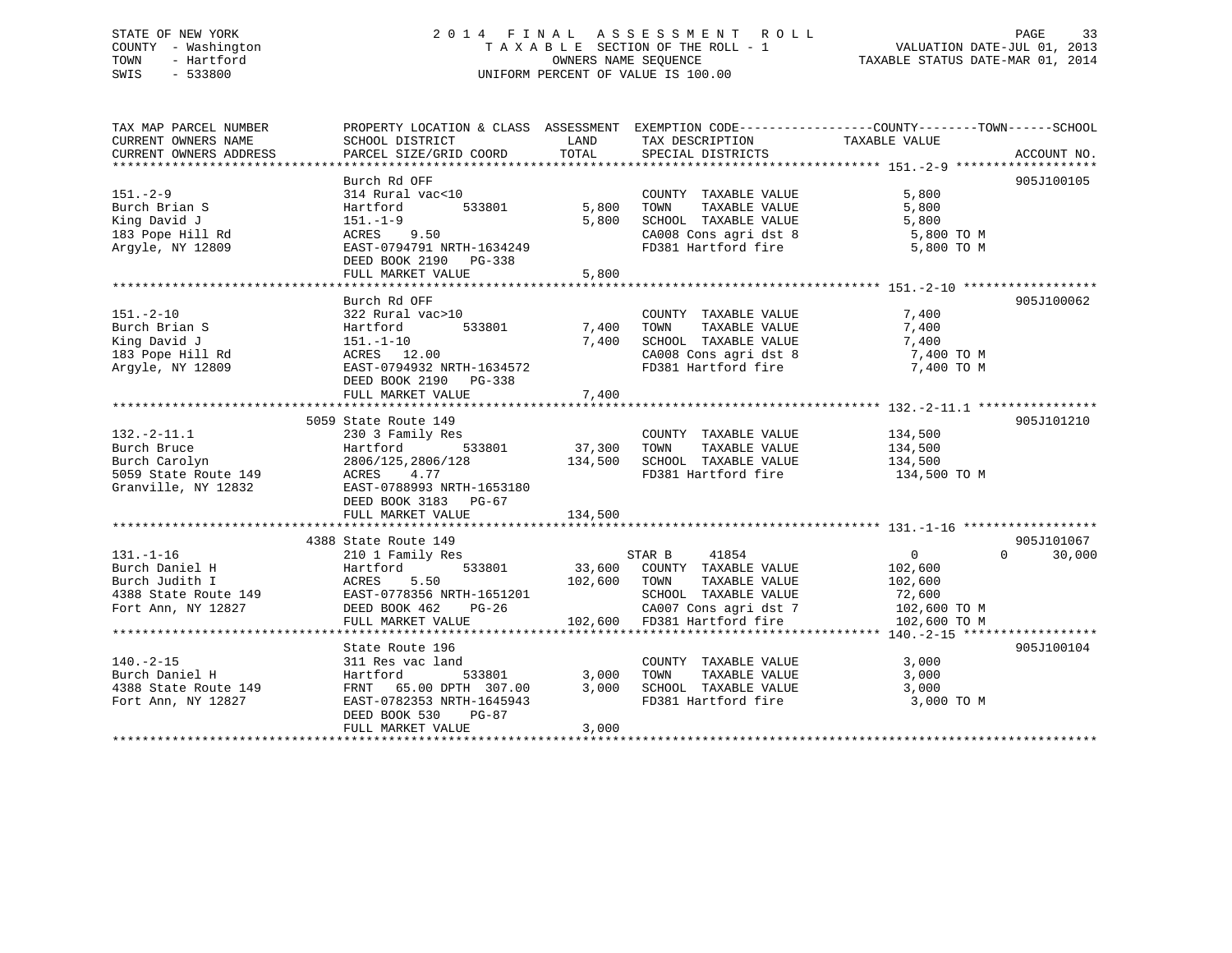|      | STATE OF NEW YORK   |  |  | 2014 FINAL ASSESSMENT ROLL         |                                  | PAGE | 34 |
|------|---------------------|--|--|------------------------------------|----------------------------------|------|----|
|      | COUNTY - Washington |  |  | TAXABLE SECTION OF THE ROLL - 1    | VALUATION DATE-JUL 01, 2013      |      |    |
| TOWN | - Hartford          |  |  | OWNERS NAME SEOUENCE               | TAXABLE STATUS DATE-MAR 01, 2014 |      |    |
| SWIS | - 533800            |  |  | UNIFORM PERCENT OF VALUE IS 100.00 |                                  |      |    |

| Big Burch Hill Rd<br>905J100106                                                                                                                                                                                                                                                                                                                                                                              |            |
|--------------------------------------------------------------------------------------------------------------------------------------------------------------------------------------------------------------------------------------------------------------------------------------------------------------------------------------------------------------------------------------------------------------|------------|
| 3151.-2-4.1<br>Big Burch Hill Rd<br>Burch Duane L<br>Burch Stephanie M<br>Burch Stephanie M<br>Burch Stephanie M<br>S5,444<br>Burch Stephanie M<br>S5,444<br>Burch S5,444<br>S5,444<br>Burch S5,444<br>S5,444<br>Burch S5,444<br>S5,444<br>S5,444<br>S5,444<br>S                                                                                                                                             |            |
|                                                                                                                                                                                                                                                                                                                                                                                                              |            |
|                                                                                                                                                                                                                                                                                                                                                                                                              |            |
|                                                                                                                                                                                                                                                                                                                                                                                                              |            |
|                                                                                                                                                                                                                                                                                                                                                                                                              |            |
|                                                                                                                                                                                                                                                                                                                                                                                                              |            |
|                                                                                                                                                                                                                                                                                                                                                                                                              |            |
|                                                                                                                                                                                                                                                                                                                                                                                                              |            |
|                                                                                                                                                                                                                                                                                                                                                                                                              |            |
|                                                                                                                                                                                                                                                                                                                                                                                                              |            |
| 1466 Burch Rd                                                                                                                                                                                                                                                                                                                                                                                                | 905J101089 |
|                                                                                                                                                                                                                                                                                                                                                                                                              |            |
|                                                                                                                                                                                                                                                                                                                                                                                                              |            |
|                                                                                                                                                                                                                                                                                                                                                                                                              |            |
|                                                                                                                                                                                                                                                                                                                                                                                                              |            |
|                                                                                                                                                                                                                                                                                                                                                                                                              |            |
|                                                                                                                                                                                                                                                                                                                                                                                                              |            |
|                                                                                                                                                                                                                                                                                                                                                                                                              |            |
| $\begin{tabular}{lllllllllllllllllll} \textbf{151.}-2-4.2 & \textbf{1466 Burch Rd} & \textbf{33801} & \textbf{151.}-2-4.2 & \textbf{2101 Translly Res} \\ \textbf{Burch Duane L} & \textbf{2101 Translly Res} & \textbf{1533801} & \textbf{25,400 STR R EN} & \textbf{41834} & \textbf{0} & \textbf{59,900} & \textbf{0} & \textbf{0} \\ \textbf{Burch Stephanie} & \textbf{151.}-1-4.2 & \textbf{119,800 C$ |            |
| Burch Rd                                                                                                                                                                                                                                                                                                                                                                                                     | 905J100094 |
|                                                                                                                                                                                                                                                                                                                                                                                                              | 39,438     |
|                                                                                                                                                                                                                                                                                                                                                                                                              |            |
|                                                                                                                                                                                                                                                                                                                                                                                                              |            |
|                                                                                                                                                                                                                                                                                                                                                                                                              |            |
|                                                                                                                                                                                                                                                                                                                                                                                                              |            |
|                                                                                                                                                                                                                                                                                                                                                                                                              |            |
|                                                                                                                                                                                                                                                                                                                                                                                                              |            |
|                                                                                                                                                                                                                                                                                                                                                                                                              |            |
| 1418 Burch Rd<br>151.-2-8.3 1418 Burch Rd<br>210 1 Family Res<br>26,900<br>1466 Burch Rd<br>1466 Burch Rd<br>533801 26,900<br>1466 Burch Rd<br>58,200<br>88,200<br>28,200<br>28,200<br>28,200<br>28,200<br>28,200<br>28,200<br>28,200<br>28,200<br>28,200<br>28,200<br>                                                                                                                                      |            |
|                                                                                                                                                                                                                                                                                                                                                                                                              |            |
| COUNTY TAXABLE VALUE 98,200<br>TOWN TAXABLE VALUE 98,200                                                                                                                                                                                                                                                                                                                                                     |            |
|                                                                                                                                                                                                                                                                                                                                                                                                              |            |
| SCHOOL TAXABLE VALUE<br>CAOOL TAXABLE VALUE<br>CAOO8 Cons agri dst 8 98,200 TO M<br>FD381 Hartford fire 98,200 TO M                                                                                                                                                                                                                                                                                          |            |
|                                                                                                                                                                                                                                                                                                                                                                                                              |            |
| EAST-0796844 NRTH-1634766                                                                                                                                                                                                                                                                                                                                                                                    |            |
| DEED BOOK 2939 PG-27                                                                                                                                                                                                                                                                                                                                                                                         |            |
|                                                                                                                                                                                                                                                                                                                                                                                                              |            |
|                                                                                                                                                                                                                                                                                                                                                                                                              |            |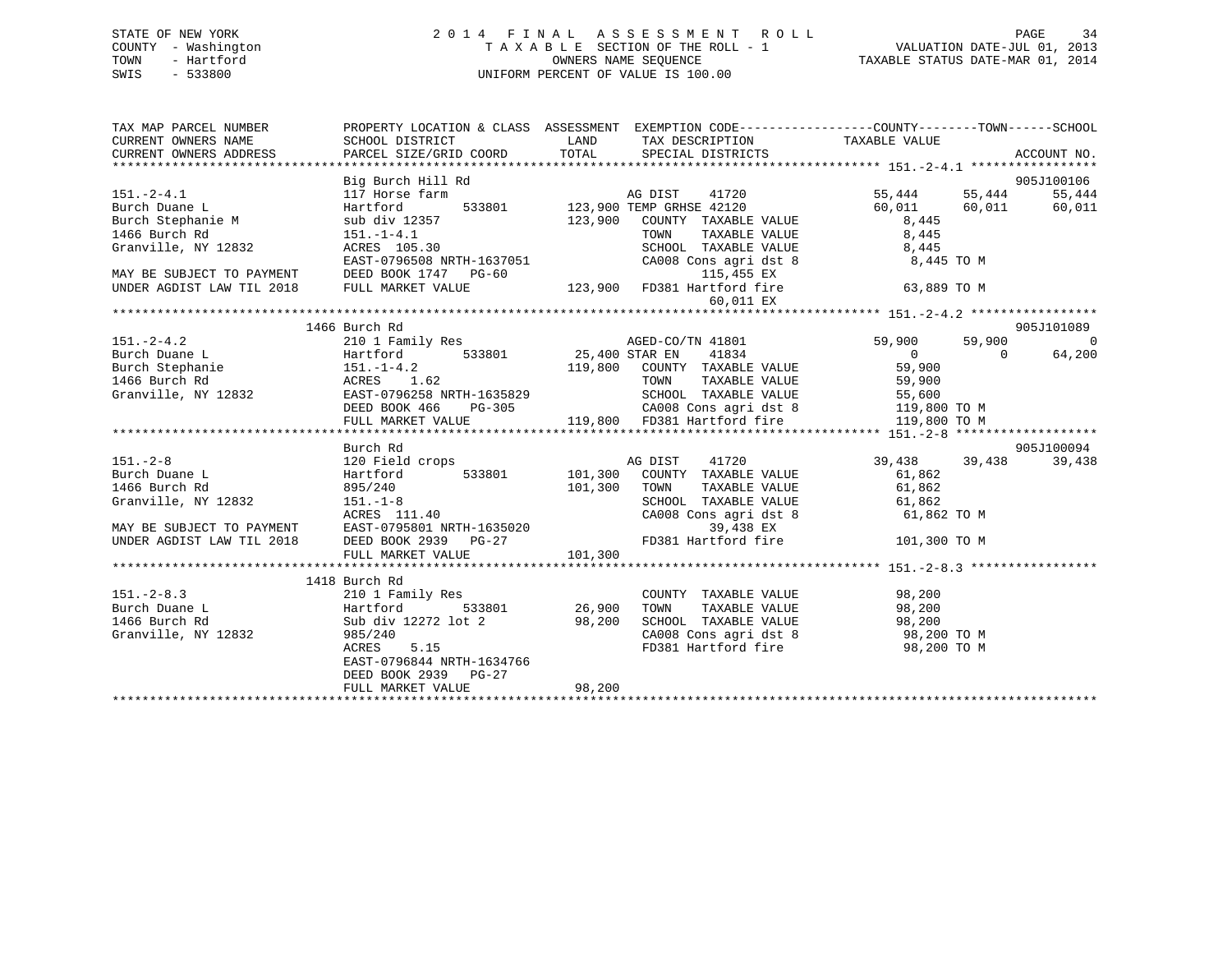## STATE OF NEW YORK 2 0 1 4 F I N A L A S S E S S M E N T R O L L PAGE 35 COUNTY - Washington T A X A B L E SECTION OF THE ROLL - 1 VALUATION DATE-JUL 01, 2013 TOWN - Hartford **TAXABLE STATUS DATE-MAR 01, 2014** OWNERS NAME SEQUENCE TAXABLE STATUS DATE-MAR 01, 2014 SWIS - 533800 UNIFORM PERCENT OF VALUE IS 100.00

| TAX MAP PARCEL NUMBER<br>CURRENT OWNERS NAME                                                  | SCHOOL DISTRICT                                                                                                                    | PROPERTY LOCATION & CLASS ASSESSMENT EXEMPTION CODE----------------COUNTY-------TOWN-----SCHOOL<br>LAND<br>TAX DESCRIPTION                            | TAXABLE VALUE                                                                                                        |
|-----------------------------------------------------------------------------------------------|------------------------------------------------------------------------------------------------------------------------------------|-------------------------------------------------------------------------------------------------------------------------------------------------------|----------------------------------------------------------------------------------------------------------------------|
| CURRENT OWNERS ADDRESS                                                                        | PARCEL SIZE/GRID COORD                                                                                                             | TOTAL<br>SPECIAL DISTRICTS                                                                                                                            | ACCOUNT NO.                                                                                                          |
|                                                                                               | Burch Rd                                                                                                                           |                                                                                                                                                       |                                                                                                                      |
| $151.-2-8.4$<br>Burch Duane L<br>1466 Burch Rd                                                | 322 Rural vac>10<br>Hartford<br>533801<br>Subdiv 12272; Lot 3                                                                      | AG DIST 41720<br>27,300 COUNTY TAXABLE VALUE<br>27,300<br>TOWN<br>TAXABLE VALUE                                                                       | 7,542<br>7,542<br>7,542<br>19,758<br>19,758                                                                          |
| Granville, NY 12832                                                                           | 895/240<br>ACRES 17.87                                                                                                             | SCHOOL TAXABLE VALUE<br>CA008 Cons agri dst 8                                                                                                         | 19,758<br>19,758 TO M                                                                                                |
| MAY BE SUBJECT TO PAYMENT<br>UNDER AGDIST LAW TIL 2018                                        | EAST-0797558 NRTH-1633430<br>DEED BOOK 2939 PG-27<br>FULL MARKET VALUE                                                             | 7,542 EX<br>FD381 Hartford fire<br>27,300                                                                                                             | 27,300 TO M                                                                                                          |
|                                                                                               |                                                                                                                                    |                                                                                                                                                       |                                                                                                                      |
|                                                                                               | James Rd OFF                                                                                                                       |                                                                                                                                                       | 905J100628                                                                                                           |
| $151. - 2 - 12$<br>Burch Duane L<br>Burch Stephanie M<br>1466 Burch Rd<br>Granville, NY 12832 | 322 Rural vac>10<br>Hartford 533801<br>151.-1-12<br>ACRES 10.00<br>EAST-0793565 NRTH-1635281<br>DEED BOOK 1747 PG-60               | AG DIST<br>41720<br>6,500<br>COUNTY TAXABLE VALUE<br>6,500<br>TOWN<br>TAXABLE VALUE<br>SCHOOL TAXABLE VALUE<br>CA008 Cons agri dst 8<br>2,730 EX      | 2,730<br>2,730<br>2,730<br>3,770<br>3,770<br>3,770<br>3,770 TO M                                                     |
| MAY BE SUBJECT TO PAYMENT<br>UNDER AGDIST LAW TIL 2018                                        | FULL MARKET VALUE                                                                                                                  | 6,500 FD381 Hartford fire                                                                                                                             | 6,500 TO M                                                                                                           |
|                                                                                               | 3985 State Route 196                                                                                                               |                                                                                                                                                       | 905J100100                                                                                                           |
| $140. - 2 - 2$                                                                                | 210 1 Family Res                                                                                                                   | STAR EN 41834                                                                                                                                         | $\overline{0}$<br>$\Omega$<br>64,200                                                                                 |
| Burch Elinor                                                                                  | Hartford                                                                                                                           | 533801 51,500 COUNTY TAXABLE VALUE                                                                                                                    | 197,800                                                                                                              |
| 3985 State Route 196                                                                          | 371/767 455/817 732/242 197,800 TOWN                                                                                               | TAXABLE VALUE                                                                                                                                         | 197,800                                                                                                              |
| Hartford, NY 12838                                                                            | 8.50<br>ACRES                                                                                                                      | SCHOOL TAXABLE VALUE                                                                                                                                  | 133,600                                                                                                              |
|                                                                                               | $\texttt{EAST-0781952} \text{ NRTH-1645847}$<br>DEED BOOK 1874 PG-91                                                               | CA007 Cons agri dst 7<br>FD381 Hartford fire                                                                                                          | 197,800 TO M<br>197,800 TO M                                                                                         |
|                                                                                               | FULL MARKET VALUE                                                                                                                  | 197,800                                                                                                                                               |                                                                                                                      |
|                                                                                               | 1678 Burch Rd                                                                                                                      |                                                                                                                                                       | 905J101137                                                                                                           |
| $151 - 2 - 4.3$<br>Burch Gary E<br>1678 Burch Rd<br>Granville, NY 12832                       | 210 1 Family Res<br>533801<br>Hartford<br>$151. - 1 - 4.3$<br>ACRES 1.31<br>EAST-0795121 NRTH-1640846<br>DEED BOOK 471<br>$PG-615$ | VET WAR CT 41121<br>24,200 STAR EN<br>41834<br>131,500 COUNTY TAXABLE VALUE<br>TOWN<br>TAXABLE VALUE<br>SCHOOL TAXABLE VALUE<br>CA008 Cons agri dst 8 | 19,725<br>19,725<br>$\Omega$<br>$\overline{0}$<br>64,200<br>$\Omega$<br>111,775<br>111,775<br>67,300<br>131,500 TO M |
|                                                                                               | FULL MARKET VALUE                                                                                                                  | 131,500 FD381 Hartford fire                                                                                                                           | 131,500 TO M                                                                                                         |
|                                                                                               |                                                                                                                                    |                                                                                                                                                       |                                                                                                                      |
| $151 - 2 - 4.4$<br>Burch Gary E<br>Burch Donna<br>1678 Burch Rd                               | Burch Rd<br>323 Vacant rural<br>533801<br>Hartford<br>$151. - 1 - 4.4$<br>ACRES 29.00                                              | COUNTY TAXABLE VALUE<br>54,000<br>TOWN<br>TAXABLE VALUE<br>54,000<br>SCHOOL TAXABLE VALUE<br>CA008 Cons agri dst 8                                    | 54,000<br>54,000<br>54,000<br>54,000 TO M                                                                            |
| Granville, NY 12832                                                                           | EAST-0795963 NRTH-1641107<br>DEED BOOK 776<br>PG-65<br>FULL MARKET VALUE                                                           | FD381 Hartford fire<br>54,000                                                                                                                         | 54,000 TO M                                                                                                          |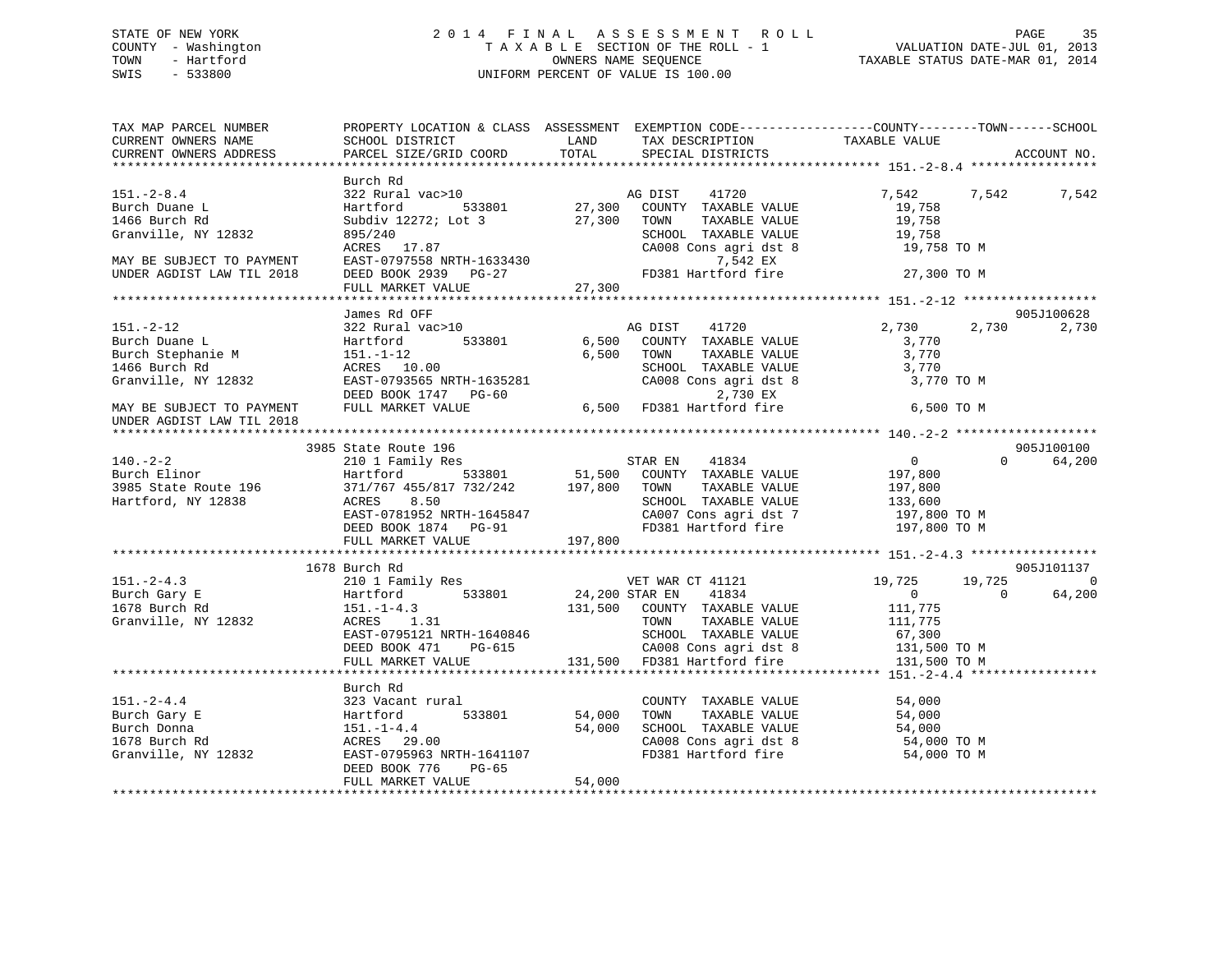## STATE OF NEW YORK 2 0 1 4 F I N A L A S S E S S M E N T R O L L PAGE 36 COUNTY - Washington T A X A B L E SECTION OF THE ROLL - 1 VALUATION DATE-JUL 01, 2013 TOWN - Hartford OWNERS NAME SEQUENCE TAXABLE STATUS DATE-MAR 01, 2014 SWIS - 533800 UNIFORM PERCENT OF VALUE IS 100.00

| TAX MAP PARCEL NUMBER                                                               | PROPERTY LOCATION & CLASS ASSESSMENT EXEMPTION CODE---------------COUNTY-------TOWN------SCHOOL |                |                   |                            |                            |          |             |
|-------------------------------------------------------------------------------------|-------------------------------------------------------------------------------------------------|----------------|-------------------|----------------------------|----------------------------|----------|-------------|
| CURRENT OWNERS NAME                                                                 | SCHOOL DISTRICT                                                                                 | LAND           | TAX DESCRIPTION   |                            | TAXABLE VALUE              |          |             |
| CURRENT OWNERS ADDRESS                                                              | PARCEL SIZE/GRID COORD                                                                          | TOTAL          | SPECIAL DISTRICTS |                            |                            |          | ACCOUNT NO. |
|                                                                                     |                                                                                                 |                |                   |                            |                            |          |             |
|                                                                                     | 1395 Burch Rd                                                                                   |                |                   |                            |                            |          |             |
| $151. - 2 - 8.2$                                                                    | 270 Mfg housing                                                                                 |                | STAR B            | 41854                      | $\Omega$                   | $\Omega$ | 30,000      |
| Burch Gary E Jr                                                                     | 533801<br>Hartford                                                                              | 28,000         |                   | COUNTY TAXABLE VALUE       | 80,800                     |          |             |
| Burch Keri A                                                                        | $151.-1-8.2$                                                                                    | 80,800         | TOWN              | TAXABLE VALUE              | 80,800                     |          |             |
| 1395 Burch Rd                                                                       | ACRES<br>4.79                                                                                   |                |                   | SCHOOL TAXABLE VALUE       | 50,800                     |          |             |
| Granville, NY 12832                                                                 | EAST-0796796 NRTH-1633962                                                                       |                |                   | CA008 Cons agri dst 8      | 80,800 TO M                |          |             |
|                                                                                     | DEED BOOK 2708<br>PG-303                                                                        |                |                   | FD381 Hartford fire        | 80,800 TO M                |          |             |
|                                                                                     | FULL MARKET VALUE                                                                               | 80,800         |                   |                            |                            |          |             |
|                                                                                     |                                                                                                 |                |                   |                            |                            |          |             |
|                                                                                     | 4437 State Route 149                                                                            |                |                   |                            |                            |          | 905J100296  |
| $131. - 1 - 6$                                                                      | 210 1 Family Res                                                                                |                | STAR B            | 41854                      | $\overline{0}$             | $\Omega$ | 30,000      |
| Burch Heide                                                                         | 533801<br>Hartford                                                                              | 26,500         |                   | COUNTY TAXABLE VALUE       | 76,500                     |          |             |
| 4437 State Route 149                                                                | ACRES<br>2.38                                                                                   | 76,500         | TOWN              | TAXABLE VALUE              | 76,500                     |          |             |
| Fort Ann, NY 12827                                                                  | EAST-0779353 NRTH-1651555                                                                       |                |                   | SCHOOL TAXABLE VALUE       | 46,500                     |          |             |
|                                                                                     | DEED BOOK 2965<br>PG-191                                                                        |                |                   | CA007 Cons agri dst 7      | 76,500 TO M                |          |             |
|                                                                                     | FULL MARKET VALUE                                                                               |                |                   | 76,500 FD381 Hartford fire | 76,500 TO M                |          |             |
|                                                                                     |                                                                                                 |                |                   |                            |                            |          |             |
|                                                                                     | 12 Mcdougal Rd                                                                                  |                |                   |                            |                            |          | 905J100660  |
| $148. - 1 - 13$                                                                     | 210 1 Family Res                                                                                |                | STAR EN           | 41834                      | $\mathbf{0}$               | $\Omega$ | 64,200      |
| Burch James A                                                                       | Hartford<br>533801                                                                              | 10,900         |                   | COUNTY TAXABLE VALUE       | 99,700                     |          |             |
| 12 Mcdougal Rd                                                                      | FRNT 167.00 DPTH 100.00                                                                         | 99,700         | TOWN              | TAXABLE VALUE              | 99,700                     |          |             |
| Fort Ann, NY 12827                                                                  | EAST-0766663 NRTH-1636918                                                                       |                |                   | SCHOOL TAXABLE VALUE       | 35,500                     |          |             |
|                                                                                     | DEED BOOK 521<br><b>PG-251</b>                                                                  |                |                   | FD381 Hartford fire        | 99,700 TO M                |          |             |
|                                                                                     | FULL MARKET VALUE                                                                               | 99,700         |                   |                            |                            |          |             |
|                                                                                     |                                                                                                 |                |                   |                            |                            |          |             |
|                                                                                     | 82 Camp A Way                                                                                   |                |                   |                            |                            |          | 905J101113  |
| $142. - 1 - 46$                                                                     | 260 Seasonal res                                                                                |                |                   | COUNTY TAXABLE VALUE       | 59,600                     |          |             |
| Burch Ronald F                                                                      | 533801<br>Hartford                                                                              | 13,400         | TOWN              | TAXABLE VALUE              | 59,600                     |          |             |
| Burch Patricia                                                                      | LOT K                                                                                           | 59,600         |                   | SCHOOL TAXABLE VALUE       | 59,600                     |          |             |
| 36 Burch Rd                                                                         | ACRES<br>10.06                                                                                  |                |                   | FD381 Hartford fire        | 59,600 TO M                |          |             |
| Queensbury, NY 12804                                                                | EAST-0791147 NRTH-1646997                                                                       |                |                   |                            |                            |          |             |
|                                                                                     | DEED BOOK 539<br>$PG-1$                                                                         |                |                   |                            |                            |          |             |
|                                                                                     | FULL MARKET VALUE                                                                               | 59,600         |                   |                            |                            |          |             |
|                                                                                     |                                                                                                 |                |                   |                            |                            |          |             |
|                                                                                     | 255 Wright Rd                                                                                   |                |                   |                            |                            |          | 905J100664  |
| $122. - 1 - 15$                                                                     | 112 Dairy farm                                                                                  |                | AG DIST           | 41720                      | 139,617                    | 139,617  | 139,617     |
| Burch Thomas E                                                                      | 533801<br>Hartford                                                                              | 239,700 STAR B |                   | 41854                      | $\overline{0}$             | $\Omega$ | 30,000      |
| PO Box 183                                                                          | 958/315                                                                                         | 374,400        |                   | COUNTY TAXABLE VALUE       | 234,783                    |          |             |
| Hartford, NY 12838                                                                  | ACRES 178.00                                                                                    |                | TOWN              | TAXABLE VALUE              | 234,783                    |          |             |
|                                                                                     | EAST-0780342 NRTH-1657696                                                                       |                |                   | SCHOOL TAXABLE VALUE       | 204,783                    |          |             |
|                                                                                     | PG-112                                                                                          |                |                   | CA007 Cons agri dst 7      | 234,783 TO M               |          |             |
| MAY BE SUBJECT TO PAYMENT DEED BOOK 753 INDER AGDIST LAW TIL 2018 FULL MARKET VALUE |                                                                                                 | 374,400        |                   | 139,617 EX                 |                            |          |             |
|                                                                                     |                                                                                                 |                |                   | FD381 Hartford fire        | 374,400 TO M               |          |             |
|                                                                                     |                                                                                                 |                |                   |                            | ************************** |          |             |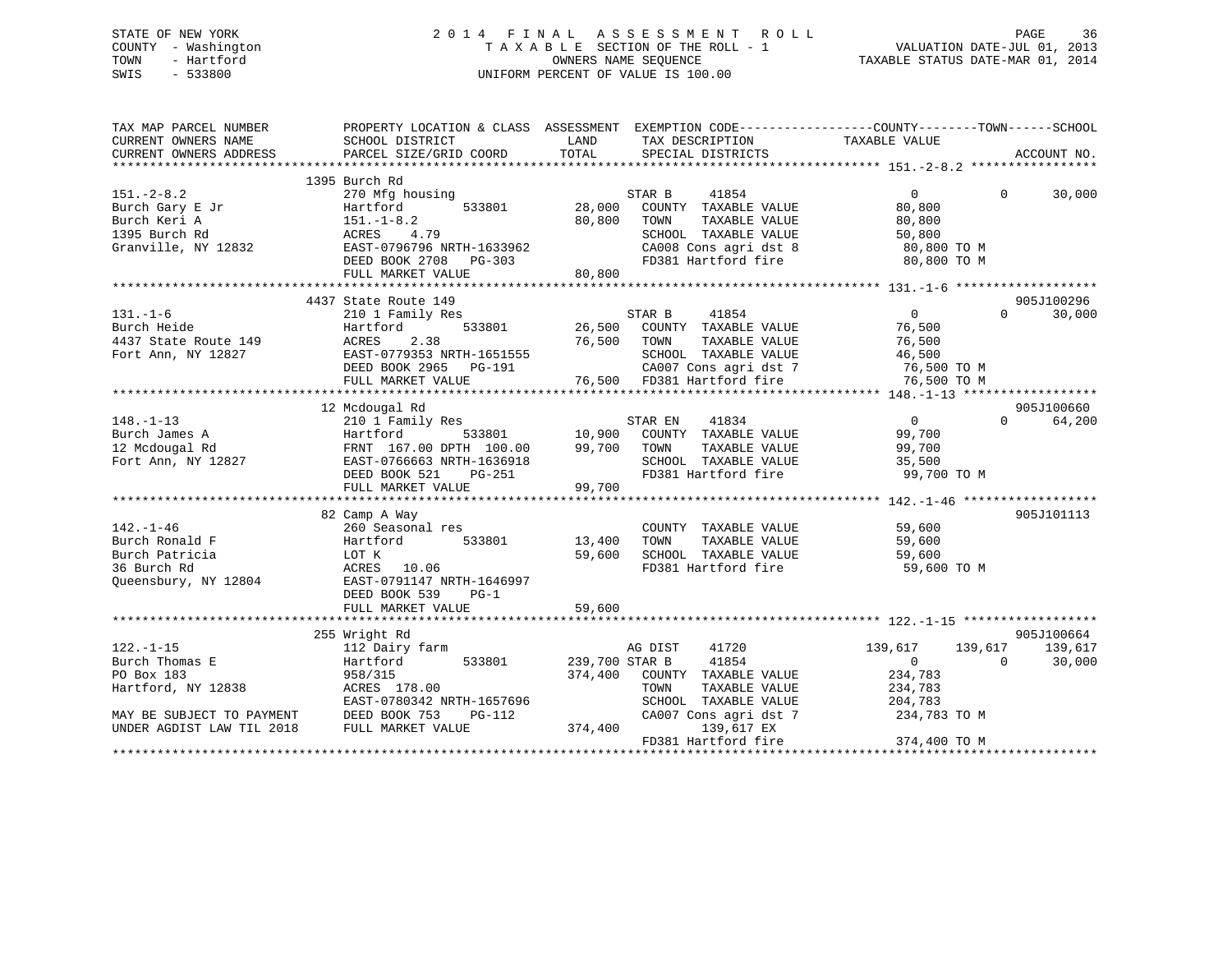### STATE OF NEW YORK 2 0 1 4 F I N A L A S S E S S M E N T R O L L PAGE 37 COUNTY - Washington T A X A B L E SECTION OF THE ROLL - 1 VALUATION DATE-JUL 01, 2013 TOWN - Hartford OWNERS NAME SEQUENCE TAXABLE STATUS DATE-MAR 01, 2014 SWIS - 533800 UNIFORM PERCENT OF VALUE IS 100.00

| TAX MAP PARCEL NUMBER                   |                                                                                                                                                                                                                                                                                                                                                                                                                     |                    |                                                                                                                                                                                                                                                                                                                                                                                                                                    |                         |                                  |
|-----------------------------------------|---------------------------------------------------------------------------------------------------------------------------------------------------------------------------------------------------------------------------------------------------------------------------------------------------------------------------------------------------------------------------------------------------------------------|--------------------|------------------------------------------------------------------------------------------------------------------------------------------------------------------------------------------------------------------------------------------------------------------------------------------------------------------------------------------------------------------------------------------------------------------------------------|-------------------------|----------------------------------|
|                                         | 3985 State Route 196                                                                                                                                                                                                                                                                                                                                                                                                |                    |                                                                                                                                                                                                                                                                                                                                                                                                                                    |                         |                                  |
|                                         |                                                                                                                                                                                                                                                                                                                                                                                                                     |                    |                                                                                                                                                                                                                                                                                                                                                                                                                                    | 170,777 170,777 170,777 |                                  |
|                                         |                                                                                                                                                                                                                                                                                                                                                                                                                     |                    | AG DIST 41720<br>533801 331,600 FOR 480A 47460                                                                                                                                                                                                                                                                                                                                                                                     | 41,080 41,080           | 41,080                           |
|                                         | Forest Tax 3223/219 331,600 COUNTY TAXABLE VALUE                                                                                                                                                                                                                                                                                                                                                                    |                    |                                                                                                                                                                                                                                                                                                                                                                                                                                    | 119,743                 |                                  |
|                                         |                                                                                                                                                                                                                                                                                                                                                                                                                     |                    |                                                                                                                                                                                                                                                                                                                                                                                                                                    |                         |                                  |
|                                         |                                                                                                                                                                                                                                                                                                                                                                                                                     |                    |                                                                                                                                                                                                                                                                                                                                                                                                                                    |                         |                                  |
|                                         | DEED BOOK 1874 PG-91                                                                                                                                                                                                                                                                                                                                                                                                |                    | CA007 Cons agri dst 7 160,823 TO M                                                                                                                                                                                                                                                                                                                                                                                                 |                         |                                  |
| MAY BE SUBJECT TO PAYMENT               | FULL MARKET VALUE                                                                                                                                                                                                                                                                                                                                                                                                   | $G-91$ CA007 C     | 170,777 EX                                                                                                                                                                                                                                                                                                                                                                                                                         |                         |                                  |
| UNDER RPTL480A UNTIL 2023               |                                                                                                                                                                                                                                                                                                                                                                                                                     |                    | FD381 Hartford fire                                                                                                                                                                                                                                                                                                                                                                                                                | 331,600 TO M            |                                  |
|                                         |                                                                                                                                                                                                                                                                                                                                                                                                                     |                    |                                                                                                                                                                                                                                                                                                                                                                                                                                    |                         |                                  |
| $132.15-2-16$<br>Burke James P<br>Price | 4711 State Route 149                                                                                                                                                                                                                                                                                                                                                                                                |                    |                                                                                                                                                                                                                                                                                                                                                                                                                                    |                         | 905J100200                       |
|                                         | 210 1 Family Res                                                                                                                                                                                                                                                                                                                                                                                                    |                    | 533801 VET WAR CT 41121<br>533801 32,300 STAR EN 41834                                                                                                                                                                                                                                                                                                                                                                             | 20,760<br>20,760        | $\overline{0}$                   |
|                                         |                                                                                                                                                                                                                                                                                                                                                                                                                     |                    |                                                                                                                                                                                                                                                                                                                                                                                                                                    |                         |                                  |
|                                         |                                                                                                                                                                                                                                                                                                                                                                                                                     |                    |                                                                                                                                                                                                                                                                                                                                                                                                                                    |                         |                                  |
|                                         |                                                                                                                                                                                                                                                                                                                                                                                                                     |                    |                                                                                                                                                                                                                                                                                                                                                                                                                                    |                         |                                  |
|                                         |                                                                                                                                                                                                                                                                                                                                                                                                                     |                    |                                                                                                                                                                                                                                                                                                                                                                                                                                    |                         |                                  |
|                                         |                                                                                                                                                                                                                                                                                                                                                                                                                     |                    |                                                                                                                                                                                                                                                                                                                                                                                                                                    |                         |                                  |
|                                         |                                                                                                                                                                                                                                                                                                                                                                                                                     |                    |                                                                                                                                                                                                                                                                                                                                                                                                                                    |                         |                                  |
|                                         |                                                                                                                                                                                                                                                                                                                                                                                                                     |                    |                                                                                                                                                                                                                                                                                                                                                                                                                                    |                         |                                  |
|                                         |                                                                                                                                                                                                                                                                                                                                                                                                                     |                    |                                                                                                                                                                                                                                                                                                                                                                                                                                    |                         |                                  |
|                                         | 9 East St<br>$\begin{tabular}{lllllllllllllllllllll} \begin{tabular}{l} \multicolumn{4}{c c}{{\small 132.15-2-10}} & & & & & & & & & & & & \\ {\small 132.15-2-10} & & & & & & & & & & & \\ {\small 132.15-2-10} & & & & & & & & & & \\ {\small 132.15-2-10} & & & & & & & & & \\ {\small 132.15-2-10} & & & & & & & & & \\ {\small 132.15-2-10} & & & & & & & & & \\ {\small 132.15-2-10} & & & & & & & & & \\ {\$ |                    |                                                                                                                                                                                                                                                                                                                                                                                                                                    |                         | 905J100429<br>30,000<br>$\Omega$ |
|                                         |                                                                                                                                                                                                                                                                                                                                                                                                                     |                    | $\begin{array}{ccccccccc} \texttt{S} & \texttt{S} & \texttt{S} & \texttt{S} & \texttt{S} & \texttt{S} & \texttt{S} & \texttt{S} & \texttt{S} & \texttt{S} & \texttt{S} & \texttt{S} & \texttt{S} & \texttt{S} & \texttt{S} & \texttt{S} & \texttt{S} & \texttt{S} & \texttt{S} & \texttt{S} & \texttt{S} & \texttt{S} & \texttt{S} & \texttt{S} & \texttt{S} & \texttt{S} & \texttt{S} & \texttt{S} & \texttt{S} & \texttt{S} & \$ |                         |                                  |
|                                         |                                                                                                                                                                                                                                                                                                                                                                                                                     |                    |                                                                                                                                                                                                                                                                                                                                                                                                                                    |                         |                                  |
|                                         |                                                                                                                                                                                                                                                                                                                                                                                                                     |                    | TAXABLE VALUE                                                                                                                                                                                                                                                                                                                                                                                                                      | 96,800                  |                                  |
|                                         |                                                                                                                                                                                                                                                                                                                                                                                                                     |                    | SCHOOL TAXABLE VALUE 66,800                                                                                                                                                                                                                                                                                                                                                                                                        |                         |                                  |
|                                         |                                                                                                                                                                                                                                                                                                                                                                                                                     |                    | CA007 Cons agri dst 7 96,800 TO M<br>96,800 FD381 Hartford fire 96,800 TO M                                                                                                                                                                                                                                                                                                                                                        |                         |                                  |
|                                         |                                                                                                                                                                                                                                                                                                                                                                                                                     |                    |                                                                                                                                                                                                                                                                                                                                                                                                                                    |                         |                                  |
|                                         |                                                                                                                                                                                                                                                                                                                                                                                                                     |                    |                                                                                                                                                                                                                                                                                                                                                                                                                                    |                         |                                  |
|                                         | Camp A Way                                                                                                                                                                                                                                                                                                                                                                                                          |                    |                                                                                                                                                                                                                                                                                                                                                                                                                                    |                         | 905J100236                       |
| $142. - 1 - 38$                         | 322 Rural vac>10                                                                                                                                                                                                                                                                                                                                                                                                    |                    | COUNTY TAXABLE VALUE 14,900                                                                                                                                                                                                                                                                                                                                                                                                        |                         |                                  |
| Burt Frank                              | 533801<br>Hartford                                                                                                                                                                                                                                                                                                                                                                                                  | 14,900<br>14,900   |                                                                                                                                                                                                                                                                                                                                                                                                                                    |                         |                                  |
| 1066 Route 9                            | ACRES 12.36                                                                                                                                                                                                                                                                                                                                                                                                         |                    |                                                                                                                                                                                                                                                                                                                                                                                                                                    |                         |                                  |
| Fort Edward, NY 12828                   | EAST-0790537 NRTH-1645601                                                                                                                                                                                                                                                                                                                                                                                           |                    | FD381 Hartford fire 14,900 TO M                                                                                                                                                                                                                                                                                                                                                                                                    |                         |                                  |
|                                         | DEED BOOK 2736 PG-118                                                                                                                                                                                                                                                                                                                                                                                               |                    |                                                                                                                                                                                                                                                                                                                                                                                                                                    |                         |                                  |
|                                         | FULL MARKET VALUE                                                                                                                                                                                                                                                                                                                                                                                                   | 14,900             |                                                                                                                                                                                                                                                                                                                                                                                                                                    |                         |                                  |
|                                         |                                                                                                                                                                                                                                                                                                                                                                                                                     |                    |                                                                                                                                                                                                                                                                                                                                                                                                                                    |                         |                                  |
|                                         | 3739 State Route 196                                                                                                                                                                                                                                                                                                                                                                                                |                    |                                                                                                                                                                                                                                                                                                                                                                                                                                    |                         | 905J101136                       |
| $140. -2 - 1.3$                         | 210 1 Family Res                                                                                                                                                                                                                                                                                                                                                                                                    |                    | COUNTY TAXABLE VALUE                                                                                                                                                                                                                                                                                                                                                                                                               |                         |                                  |
| Bush Joan                               | Hartford                                                                                                                                                                                                                                                                                                                                                                                                            | -<br>533801 16,800 | TOWN<br>TAXABLE VALUE                                                                                                                                                                                                                                                                                                                                                                                                              | 93,400<br>93,400        |                                  |
|                                         | Rojcewicz Betty Estate FRNT 115.00 DPTH 180.00 93,400<br>17 Miller Ridge EAST-0776231 NRTH-1646566<br>Hartford, NY 12838 DEED BOOK 2348 PG-162                                                                                                                                                                                                                                                                      |                    | SCHOOL TAXABLE VALUE 93,400                                                                                                                                                                                                                                                                                                                                                                                                        |                         |                                  |
|                                         |                                                                                                                                                                                                                                                                                                                                                                                                                     |                    |                                                                                                                                                                                                                                                                                                                                                                                                                                    |                         |                                  |
|                                         |                                                                                                                                                                                                                                                                                                                                                                                                                     |                    | CA007 Cons agri dst 7 93,400 TO M<br>FD381 Hartford fire 93,400 TO M                                                                                                                                                                                                                                                                                                                                                               |                         |                                  |
|                                         | FULL MARKET VALUE                                                                                                                                                                                                                                                                                                                                                                                                   | 93,400             |                                                                                                                                                                                                                                                                                                                                                                                                                                    |                         |                                  |
|                                         |                                                                                                                                                                                                                                                                                                                                                                                                                     |                    |                                                                                                                                                                                                                                                                                                                                                                                                                                    |                         |                                  |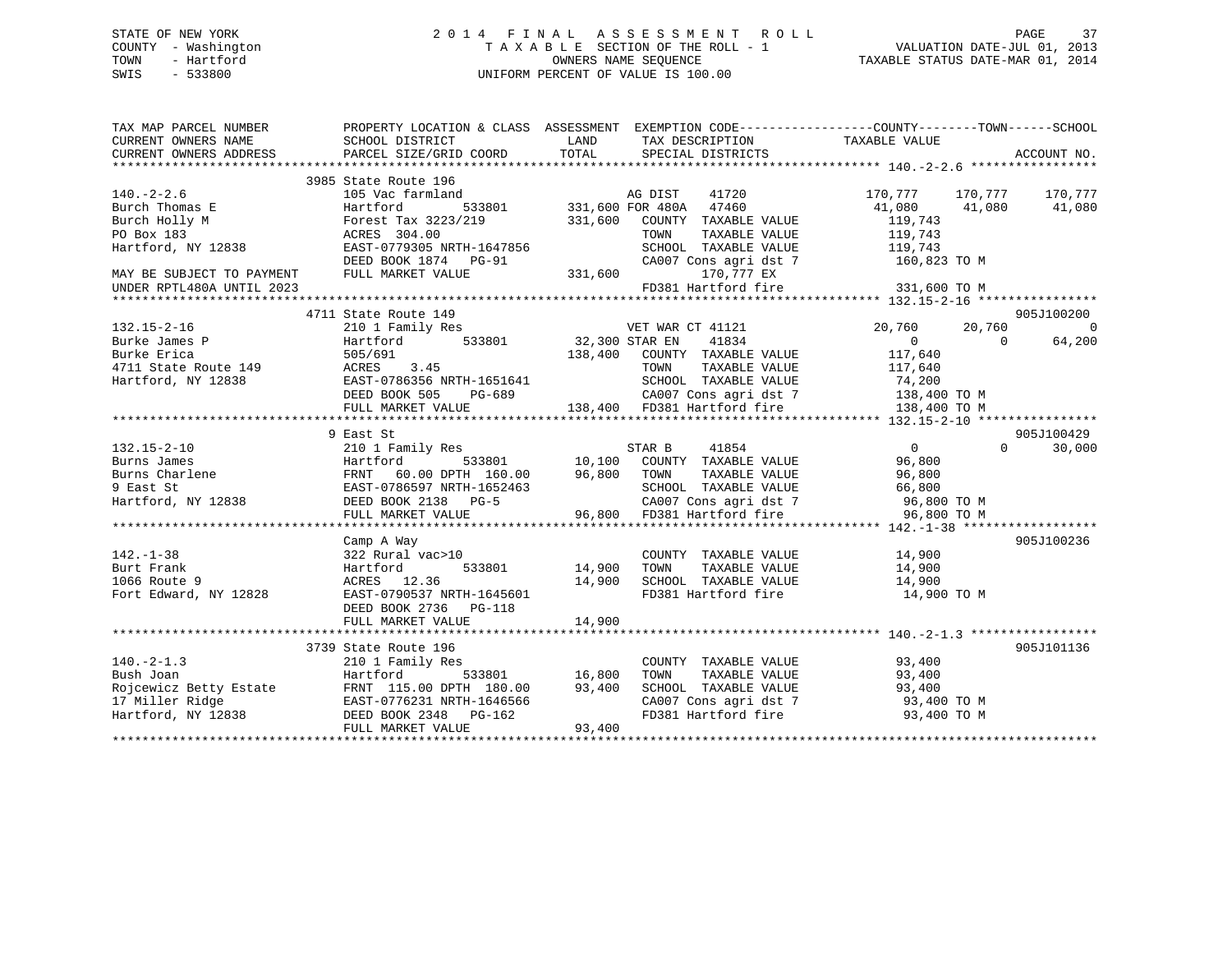### STATE OF NEW YORK 2 0 1 4 F I N A L A S S E S S M E N T R O L L PAGE 38 COUNTY - Washington T A X A B L E SECTION OF THE ROLL - 1 VALUATION DATE-JUL 01, 2013 TOWN - Hartford **TAXABLE STATUS DATE-MAR 01, 2014** OWNERS NAME SEQUENCE TAXABLE STATUS DATE-MAR 01, 2014 SWIS - 533800 UNIFORM PERCENT OF VALUE IS 100.00

| CURRENT OWNERS ADDRESS<br>PARCEL SIZE/GRID COORD<br>TOTAL<br>SPECIAL DISTRICTS<br>ACCOUNT NO.<br>3776 State Route 149<br>905J101130<br>$\overline{0}$<br>30,000<br>$130. - 1 - 9.2$<br>210 1 Family Res<br>STAR B<br>41854<br>$\Omega$<br>21,400<br>Bush Leonard<br>Hartford<br>533801<br>COUNTY TAXABLE VALUE<br>95,400<br>Bush Christine<br>ACRES<br>1.80<br>95,400<br>TOWN<br>TAXABLE VALUE<br>95,400<br>EAST-0766821 NRTH-1651455<br>SCHOOL TAXABLE VALUE<br>3776 State Route 149<br>65,400<br>DEED BOOK 677<br>CA007 Cons agri dst 7<br>Fort Ann, NY 12827<br>PG-105<br>95,400 TO M<br>FULL MARKET VALUE<br>95,400 FD381 Hartford fire<br>95,400 TO M<br>17 Miller Rdg<br>905J101140<br>$\mathbf{0}$<br>30,000<br>210 1 Family Res<br>STAR B<br>41854<br>$\Omega$<br>Hartford<br>35,700<br>80,900<br>533801<br>COUNTY TAXABLE VALUE<br>492/977 ROW695/324<br>80,900<br>TOWN<br>TAXABLE VALUE<br>80,900<br>SCHOOL TAXABLE VALUE<br>ACRES<br>4.35<br>50,900<br>EAST-0786119 NRTH-1641652<br>FD381 Hartford fire<br>80,900 TO M<br>DEED BOOK 475<br>PG-304<br>80,900<br>FULL MARKET VALUE<br>5235 State Route 149<br>905J100597<br>210 1 Family Res<br>STAR B<br>41854<br>$\Omega$<br>$\Omega$<br>30,000<br>533801<br>37,900<br>COUNTY TAXABLE VALUE<br>157,200<br>Hartford<br>ACRES<br>4.93<br>157,200<br>TAXABLE VALUE<br>TOWN<br>157,200<br>EAST-0792987 NRTH-1653570<br>SCHOOL TAXABLE VALUE<br>127,200<br>FD381 Hartford fire<br>DEED BOOK 745<br>PG-271<br>157,200 TO M<br>FULL MARKET VALUE<br>157,200<br>905J100418<br>14 County Route 23<br>$132.15 - 2 - 17$<br>93,500<br>210 1 Family Res<br>COUNTY TAXABLE VALUE<br>16,800<br>Butler Donna<br>Hartford<br>533801<br>TOWN<br>TAXABLE VALUE<br>93,500<br>2 Ghost Pony Rd<br>FRNT 128.00 DPTH 165.00<br>93,500<br>SCHOOL TAXABLE VALUE<br>93,500<br>Berkeley Heights, NJ 07922<br>EAST-0786145 NRTH-1651776<br>CA007 Cons agri dst 7<br>93,500 TO M<br>FD381 Hartford fire<br>DEED BOOK 3385 PG-215<br>93,500 TO M<br>FULL MARKET VALUE<br>PRIOR OWNER ON 3/01/2014<br>93,500<br>Fed Home Loan Mortgage Corp<br>905J101100<br>1098 Lundy Rd<br>$158. - 2 - 6.6$<br>210 1 Family Res<br>0<br>30,000<br>STAR B<br>41854<br>$\Omega$<br>533801<br>42,000<br>122,500<br>Campbell James<br>Hartford<br>COUNTY TAXABLE VALUE<br>Campbell Kelly<br>122,500<br>TOWN<br>TAXABLE VALUE<br>122,500<br>ROW 834/247<br>1098 Lundy Rd<br>SCHOOL TAXABLE VALUE<br>92,500<br>$158. - 1 - 6.6$<br>Granville, NY 12832<br>ACRES<br>$6.00$ BANK<br>FD381 Hartford fire<br>122,500 TO M<br>26<br>EAST-0786853 NRTH-1632943<br>DEED BOOK 942<br>PG-232 | TAX MAP PARCEL NUMBER<br>CURRENT OWNERS NAME | PROPERTY LOCATION & CLASS ASSESSMENT EXEMPTION CODE----------------COUNTY-------TOWN------SCHOOL<br>SCHOOL DISTRICT | LAND    | TAX DESCRIPTION | TAXABLE VALUE |  |
|----------------------------------------------------------------------------------------------------------------------------------------------------------------------------------------------------------------------------------------------------------------------------------------------------------------------------------------------------------------------------------------------------------------------------------------------------------------------------------------------------------------------------------------------------------------------------------------------------------------------------------------------------------------------------------------------------------------------------------------------------------------------------------------------------------------------------------------------------------------------------------------------------------------------------------------------------------------------------------------------------------------------------------------------------------------------------------------------------------------------------------------------------------------------------------------------------------------------------------------------------------------------------------------------------------------------------------------------------------------------------------------------------------------------------------------------------------------------------------------------------------------------------------------------------------------------------------------------------------------------------------------------------------------------------------------------------------------------------------------------------------------------------------------------------------------------------------------------------------------------------------------------------------------------------------------------------------------------------------------------------------------------------------------------------------------------------------------------------------------------------------------------------------------------------------------------------------------------------------------------------------------------------------------------------------------------------------------------------------------------------------------------------------------------------------------------------------------------------------------------------------------------------------------------------------------------------------------------|----------------------------------------------|---------------------------------------------------------------------------------------------------------------------|---------|-----------------|---------------|--|
|                                                                                                                                                                                                                                                                                                                                                                                                                                                                                                                                                                                                                                                                                                                                                                                                                                                                                                                                                                                                                                                                                                                                                                                                                                                                                                                                                                                                                                                                                                                                                                                                                                                                                                                                                                                                                                                                                                                                                                                                                                                                                                                                                                                                                                                                                                                                                                                                                                                                                                                                                                                              |                                              |                                                                                                                     |         |                 |               |  |
|                                                                                                                                                                                                                                                                                                                                                                                                                                                                                                                                                                                                                                                                                                                                                                                                                                                                                                                                                                                                                                                                                                                                                                                                                                                                                                                                                                                                                                                                                                                                                                                                                                                                                                                                                                                                                                                                                                                                                                                                                                                                                                                                                                                                                                                                                                                                                                                                                                                                                                                                                                                              |                                              |                                                                                                                     |         |                 |               |  |
|                                                                                                                                                                                                                                                                                                                                                                                                                                                                                                                                                                                                                                                                                                                                                                                                                                                                                                                                                                                                                                                                                                                                                                                                                                                                                                                                                                                                                                                                                                                                                                                                                                                                                                                                                                                                                                                                                                                                                                                                                                                                                                                                                                                                                                                                                                                                                                                                                                                                                                                                                                                              |                                              |                                                                                                                     |         |                 |               |  |
|                                                                                                                                                                                                                                                                                                                                                                                                                                                                                                                                                                                                                                                                                                                                                                                                                                                                                                                                                                                                                                                                                                                                                                                                                                                                                                                                                                                                                                                                                                                                                                                                                                                                                                                                                                                                                                                                                                                                                                                                                                                                                                                                                                                                                                                                                                                                                                                                                                                                                                                                                                                              |                                              |                                                                                                                     |         |                 |               |  |
|                                                                                                                                                                                                                                                                                                                                                                                                                                                                                                                                                                                                                                                                                                                                                                                                                                                                                                                                                                                                                                                                                                                                                                                                                                                                                                                                                                                                                                                                                                                                                                                                                                                                                                                                                                                                                                                                                                                                                                                                                                                                                                                                                                                                                                                                                                                                                                                                                                                                                                                                                                                              |                                              |                                                                                                                     |         |                 |               |  |
|                                                                                                                                                                                                                                                                                                                                                                                                                                                                                                                                                                                                                                                                                                                                                                                                                                                                                                                                                                                                                                                                                                                                                                                                                                                                                                                                                                                                                                                                                                                                                                                                                                                                                                                                                                                                                                                                                                                                                                                                                                                                                                                                                                                                                                                                                                                                                                                                                                                                                                                                                                                              |                                              |                                                                                                                     |         |                 |               |  |
|                                                                                                                                                                                                                                                                                                                                                                                                                                                                                                                                                                                                                                                                                                                                                                                                                                                                                                                                                                                                                                                                                                                                                                                                                                                                                                                                                                                                                                                                                                                                                                                                                                                                                                                                                                                                                                                                                                                                                                                                                                                                                                                                                                                                                                                                                                                                                                                                                                                                                                                                                                                              |                                              |                                                                                                                     |         |                 |               |  |
|                                                                                                                                                                                                                                                                                                                                                                                                                                                                                                                                                                                                                                                                                                                                                                                                                                                                                                                                                                                                                                                                                                                                                                                                                                                                                                                                                                                                                                                                                                                                                                                                                                                                                                                                                                                                                                                                                                                                                                                                                                                                                                                                                                                                                                                                                                                                                                                                                                                                                                                                                                                              |                                              |                                                                                                                     |         |                 |               |  |
|                                                                                                                                                                                                                                                                                                                                                                                                                                                                                                                                                                                                                                                                                                                                                                                                                                                                                                                                                                                                                                                                                                                                                                                                                                                                                                                                                                                                                                                                                                                                                                                                                                                                                                                                                                                                                                                                                                                                                                                                                                                                                                                                                                                                                                                                                                                                                                                                                                                                                                                                                                                              |                                              |                                                                                                                     |         |                 |               |  |
|                                                                                                                                                                                                                                                                                                                                                                                                                                                                                                                                                                                                                                                                                                                                                                                                                                                                                                                                                                                                                                                                                                                                                                                                                                                                                                                                                                                                                                                                                                                                                                                                                                                                                                                                                                                                                                                                                                                                                                                                                                                                                                                                                                                                                                                                                                                                                                                                                                                                                                                                                                                              |                                              |                                                                                                                     |         |                 |               |  |
|                                                                                                                                                                                                                                                                                                                                                                                                                                                                                                                                                                                                                                                                                                                                                                                                                                                                                                                                                                                                                                                                                                                                                                                                                                                                                                                                                                                                                                                                                                                                                                                                                                                                                                                                                                                                                                                                                                                                                                                                                                                                                                                                                                                                                                                                                                                                                                                                                                                                                                                                                                                              | $141. - 3 - 39.4$                            |                                                                                                                     |         |                 |               |  |
|                                                                                                                                                                                                                                                                                                                                                                                                                                                                                                                                                                                                                                                                                                                                                                                                                                                                                                                                                                                                                                                                                                                                                                                                                                                                                                                                                                                                                                                                                                                                                                                                                                                                                                                                                                                                                                                                                                                                                                                                                                                                                                                                                                                                                                                                                                                                                                                                                                                                                                                                                                                              | Bush Reginald                                |                                                                                                                     |         |                 |               |  |
|                                                                                                                                                                                                                                                                                                                                                                                                                                                                                                                                                                                                                                                                                                                                                                                                                                                                                                                                                                                                                                                                                                                                                                                                                                                                                                                                                                                                                                                                                                                                                                                                                                                                                                                                                                                                                                                                                                                                                                                                                                                                                                                                                                                                                                                                                                                                                                                                                                                                                                                                                                                              | 17 Miller Rdg                                |                                                                                                                     |         |                 |               |  |
|                                                                                                                                                                                                                                                                                                                                                                                                                                                                                                                                                                                                                                                                                                                                                                                                                                                                                                                                                                                                                                                                                                                                                                                                                                                                                                                                                                                                                                                                                                                                                                                                                                                                                                                                                                                                                                                                                                                                                                                                                                                                                                                                                                                                                                                                                                                                                                                                                                                                                                                                                                                              | Hartford, NY 12838                           |                                                                                                                     |         |                 |               |  |
|                                                                                                                                                                                                                                                                                                                                                                                                                                                                                                                                                                                                                                                                                                                                                                                                                                                                                                                                                                                                                                                                                                                                                                                                                                                                                                                                                                                                                                                                                                                                                                                                                                                                                                                                                                                                                                                                                                                                                                                                                                                                                                                                                                                                                                                                                                                                                                                                                                                                                                                                                                                              |                                              |                                                                                                                     |         |                 |               |  |
|                                                                                                                                                                                                                                                                                                                                                                                                                                                                                                                                                                                                                                                                                                                                                                                                                                                                                                                                                                                                                                                                                                                                                                                                                                                                                                                                                                                                                                                                                                                                                                                                                                                                                                                                                                                                                                                                                                                                                                                                                                                                                                                                                                                                                                                                                                                                                                                                                                                                                                                                                                                              |                                              |                                                                                                                     |         |                 |               |  |
|                                                                                                                                                                                                                                                                                                                                                                                                                                                                                                                                                                                                                                                                                                                                                                                                                                                                                                                                                                                                                                                                                                                                                                                                                                                                                                                                                                                                                                                                                                                                                                                                                                                                                                                                                                                                                                                                                                                                                                                                                                                                                                                                                                                                                                                                                                                                                                                                                                                                                                                                                                                              |                                              |                                                                                                                     |         |                 |               |  |
|                                                                                                                                                                                                                                                                                                                                                                                                                                                                                                                                                                                                                                                                                                                                                                                                                                                                                                                                                                                                                                                                                                                                                                                                                                                                                                                                                                                                                                                                                                                                                                                                                                                                                                                                                                                                                                                                                                                                                                                                                                                                                                                                                                                                                                                                                                                                                                                                                                                                                                                                                                                              |                                              |                                                                                                                     |         |                 |               |  |
|                                                                                                                                                                                                                                                                                                                                                                                                                                                                                                                                                                                                                                                                                                                                                                                                                                                                                                                                                                                                                                                                                                                                                                                                                                                                                                                                                                                                                                                                                                                                                                                                                                                                                                                                                                                                                                                                                                                                                                                                                                                                                                                                                                                                                                                                                                                                                                                                                                                                                                                                                                                              |                                              |                                                                                                                     |         |                 |               |  |
|                                                                                                                                                                                                                                                                                                                                                                                                                                                                                                                                                                                                                                                                                                                                                                                                                                                                                                                                                                                                                                                                                                                                                                                                                                                                                                                                                                                                                                                                                                                                                                                                                                                                                                                                                                                                                                                                                                                                                                                                                                                                                                                                                                                                                                                                                                                                                                                                                                                                                                                                                                                              | $132 - 2 - 22$                               |                                                                                                                     |         |                 |               |  |
|                                                                                                                                                                                                                                                                                                                                                                                                                                                                                                                                                                                                                                                                                                                                                                                                                                                                                                                                                                                                                                                                                                                                                                                                                                                                                                                                                                                                                                                                                                                                                                                                                                                                                                                                                                                                                                                                                                                                                                                                                                                                                                                                                                                                                                                                                                                                                                                                                                                                                                                                                                                              | Butler Adam                                  |                                                                                                                     |         |                 |               |  |
|                                                                                                                                                                                                                                                                                                                                                                                                                                                                                                                                                                                                                                                                                                                                                                                                                                                                                                                                                                                                                                                                                                                                                                                                                                                                                                                                                                                                                                                                                                                                                                                                                                                                                                                                                                                                                                                                                                                                                                                                                                                                                                                                                                                                                                                                                                                                                                                                                                                                                                                                                                                              | Butler Wendy                                 |                                                                                                                     |         |                 |               |  |
|                                                                                                                                                                                                                                                                                                                                                                                                                                                                                                                                                                                                                                                                                                                                                                                                                                                                                                                                                                                                                                                                                                                                                                                                                                                                                                                                                                                                                                                                                                                                                                                                                                                                                                                                                                                                                                                                                                                                                                                                                                                                                                                                                                                                                                                                                                                                                                                                                                                                                                                                                                                              | 5235 State Route 149                         |                                                                                                                     |         |                 |               |  |
|                                                                                                                                                                                                                                                                                                                                                                                                                                                                                                                                                                                                                                                                                                                                                                                                                                                                                                                                                                                                                                                                                                                                                                                                                                                                                                                                                                                                                                                                                                                                                                                                                                                                                                                                                                                                                                                                                                                                                                                                                                                                                                                                                                                                                                                                                                                                                                                                                                                                                                                                                                                              | Granville, NY 12832                          |                                                                                                                     |         |                 |               |  |
|                                                                                                                                                                                                                                                                                                                                                                                                                                                                                                                                                                                                                                                                                                                                                                                                                                                                                                                                                                                                                                                                                                                                                                                                                                                                                                                                                                                                                                                                                                                                                                                                                                                                                                                                                                                                                                                                                                                                                                                                                                                                                                                                                                                                                                                                                                                                                                                                                                                                                                                                                                                              |                                              |                                                                                                                     |         |                 |               |  |
|                                                                                                                                                                                                                                                                                                                                                                                                                                                                                                                                                                                                                                                                                                                                                                                                                                                                                                                                                                                                                                                                                                                                                                                                                                                                                                                                                                                                                                                                                                                                                                                                                                                                                                                                                                                                                                                                                                                                                                                                                                                                                                                                                                                                                                                                                                                                                                                                                                                                                                                                                                                              |                                              |                                                                                                                     |         |                 |               |  |
|                                                                                                                                                                                                                                                                                                                                                                                                                                                                                                                                                                                                                                                                                                                                                                                                                                                                                                                                                                                                                                                                                                                                                                                                                                                                                                                                                                                                                                                                                                                                                                                                                                                                                                                                                                                                                                                                                                                                                                                                                                                                                                                                                                                                                                                                                                                                                                                                                                                                                                                                                                                              |                                              |                                                                                                                     |         |                 |               |  |
|                                                                                                                                                                                                                                                                                                                                                                                                                                                                                                                                                                                                                                                                                                                                                                                                                                                                                                                                                                                                                                                                                                                                                                                                                                                                                                                                                                                                                                                                                                                                                                                                                                                                                                                                                                                                                                                                                                                                                                                                                                                                                                                                                                                                                                                                                                                                                                                                                                                                                                                                                                                              |                                              |                                                                                                                     |         |                 |               |  |
|                                                                                                                                                                                                                                                                                                                                                                                                                                                                                                                                                                                                                                                                                                                                                                                                                                                                                                                                                                                                                                                                                                                                                                                                                                                                                                                                                                                                                                                                                                                                                                                                                                                                                                                                                                                                                                                                                                                                                                                                                                                                                                                                                                                                                                                                                                                                                                                                                                                                                                                                                                                              |                                              |                                                                                                                     |         |                 |               |  |
|                                                                                                                                                                                                                                                                                                                                                                                                                                                                                                                                                                                                                                                                                                                                                                                                                                                                                                                                                                                                                                                                                                                                                                                                                                                                                                                                                                                                                                                                                                                                                                                                                                                                                                                                                                                                                                                                                                                                                                                                                                                                                                                                                                                                                                                                                                                                                                                                                                                                                                                                                                                              |                                              |                                                                                                                     |         |                 |               |  |
|                                                                                                                                                                                                                                                                                                                                                                                                                                                                                                                                                                                                                                                                                                                                                                                                                                                                                                                                                                                                                                                                                                                                                                                                                                                                                                                                                                                                                                                                                                                                                                                                                                                                                                                                                                                                                                                                                                                                                                                                                                                                                                                                                                                                                                                                                                                                                                                                                                                                                                                                                                                              |                                              |                                                                                                                     |         |                 |               |  |
|                                                                                                                                                                                                                                                                                                                                                                                                                                                                                                                                                                                                                                                                                                                                                                                                                                                                                                                                                                                                                                                                                                                                                                                                                                                                                                                                                                                                                                                                                                                                                                                                                                                                                                                                                                                                                                                                                                                                                                                                                                                                                                                                                                                                                                                                                                                                                                                                                                                                                                                                                                                              |                                              |                                                                                                                     |         |                 |               |  |
|                                                                                                                                                                                                                                                                                                                                                                                                                                                                                                                                                                                                                                                                                                                                                                                                                                                                                                                                                                                                                                                                                                                                                                                                                                                                                                                                                                                                                                                                                                                                                                                                                                                                                                                                                                                                                                                                                                                                                                                                                                                                                                                                                                                                                                                                                                                                                                                                                                                                                                                                                                                              |                                              |                                                                                                                     |         |                 |               |  |
|                                                                                                                                                                                                                                                                                                                                                                                                                                                                                                                                                                                                                                                                                                                                                                                                                                                                                                                                                                                                                                                                                                                                                                                                                                                                                                                                                                                                                                                                                                                                                                                                                                                                                                                                                                                                                                                                                                                                                                                                                                                                                                                                                                                                                                                                                                                                                                                                                                                                                                                                                                                              |                                              |                                                                                                                     |         |                 |               |  |
|                                                                                                                                                                                                                                                                                                                                                                                                                                                                                                                                                                                                                                                                                                                                                                                                                                                                                                                                                                                                                                                                                                                                                                                                                                                                                                                                                                                                                                                                                                                                                                                                                                                                                                                                                                                                                                                                                                                                                                                                                                                                                                                                                                                                                                                                                                                                                                                                                                                                                                                                                                                              |                                              |                                                                                                                     |         |                 |               |  |
|                                                                                                                                                                                                                                                                                                                                                                                                                                                                                                                                                                                                                                                                                                                                                                                                                                                                                                                                                                                                                                                                                                                                                                                                                                                                                                                                                                                                                                                                                                                                                                                                                                                                                                                                                                                                                                                                                                                                                                                                                                                                                                                                                                                                                                                                                                                                                                                                                                                                                                                                                                                              |                                              |                                                                                                                     |         |                 |               |  |
|                                                                                                                                                                                                                                                                                                                                                                                                                                                                                                                                                                                                                                                                                                                                                                                                                                                                                                                                                                                                                                                                                                                                                                                                                                                                                                                                                                                                                                                                                                                                                                                                                                                                                                                                                                                                                                                                                                                                                                                                                                                                                                                                                                                                                                                                                                                                                                                                                                                                                                                                                                                              |                                              |                                                                                                                     |         |                 |               |  |
|                                                                                                                                                                                                                                                                                                                                                                                                                                                                                                                                                                                                                                                                                                                                                                                                                                                                                                                                                                                                                                                                                                                                                                                                                                                                                                                                                                                                                                                                                                                                                                                                                                                                                                                                                                                                                                                                                                                                                                                                                                                                                                                                                                                                                                                                                                                                                                                                                                                                                                                                                                                              |                                              |                                                                                                                     |         |                 |               |  |
|                                                                                                                                                                                                                                                                                                                                                                                                                                                                                                                                                                                                                                                                                                                                                                                                                                                                                                                                                                                                                                                                                                                                                                                                                                                                                                                                                                                                                                                                                                                                                                                                                                                                                                                                                                                                                                                                                                                                                                                                                                                                                                                                                                                                                                                                                                                                                                                                                                                                                                                                                                                              |                                              |                                                                                                                     |         |                 |               |  |
|                                                                                                                                                                                                                                                                                                                                                                                                                                                                                                                                                                                                                                                                                                                                                                                                                                                                                                                                                                                                                                                                                                                                                                                                                                                                                                                                                                                                                                                                                                                                                                                                                                                                                                                                                                                                                                                                                                                                                                                                                                                                                                                                                                                                                                                                                                                                                                                                                                                                                                                                                                                              |                                              |                                                                                                                     |         |                 |               |  |
|                                                                                                                                                                                                                                                                                                                                                                                                                                                                                                                                                                                                                                                                                                                                                                                                                                                                                                                                                                                                                                                                                                                                                                                                                                                                                                                                                                                                                                                                                                                                                                                                                                                                                                                                                                                                                                                                                                                                                                                                                                                                                                                                                                                                                                                                                                                                                                                                                                                                                                                                                                                              |                                              |                                                                                                                     |         |                 |               |  |
|                                                                                                                                                                                                                                                                                                                                                                                                                                                                                                                                                                                                                                                                                                                                                                                                                                                                                                                                                                                                                                                                                                                                                                                                                                                                                                                                                                                                                                                                                                                                                                                                                                                                                                                                                                                                                                                                                                                                                                                                                                                                                                                                                                                                                                                                                                                                                                                                                                                                                                                                                                                              |                                              |                                                                                                                     |         |                 |               |  |
|                                                                                                                                                                                                                                                                                                                                                                                                                                                                                                                                                                                                                                                                                                                                                                                                                                                                                                                                                                                                                                                                                                                                                                                                                                                                                                                                                                                                                                                                                                                                                                                                                                                                                                                                                                                                                                                                                                                                                                                                                                                                                                                                                                                                                                                                                                                                                                                                                                                                                                                                                                                              |                                              |                                                                                                                     |         |                 |               |  |
|                                                                                                                                                                                                                                                                                                                                                                                                                                                                                                                                                                                                                                                                                                                                                                                                                                                                                                                                                                                                                                                                                                                                                                                                                                                                                                                                                                                                                                                                                                                                                                                                                                                                                                                                                                                                                                                                                                                                                                                                                                                                                                                                                                                                                                                                                                                                                                                                                                                                                                                                                                                              |                                              | FULL MARKET VALUE                                                                                                   | 122,500 |                 |               |  |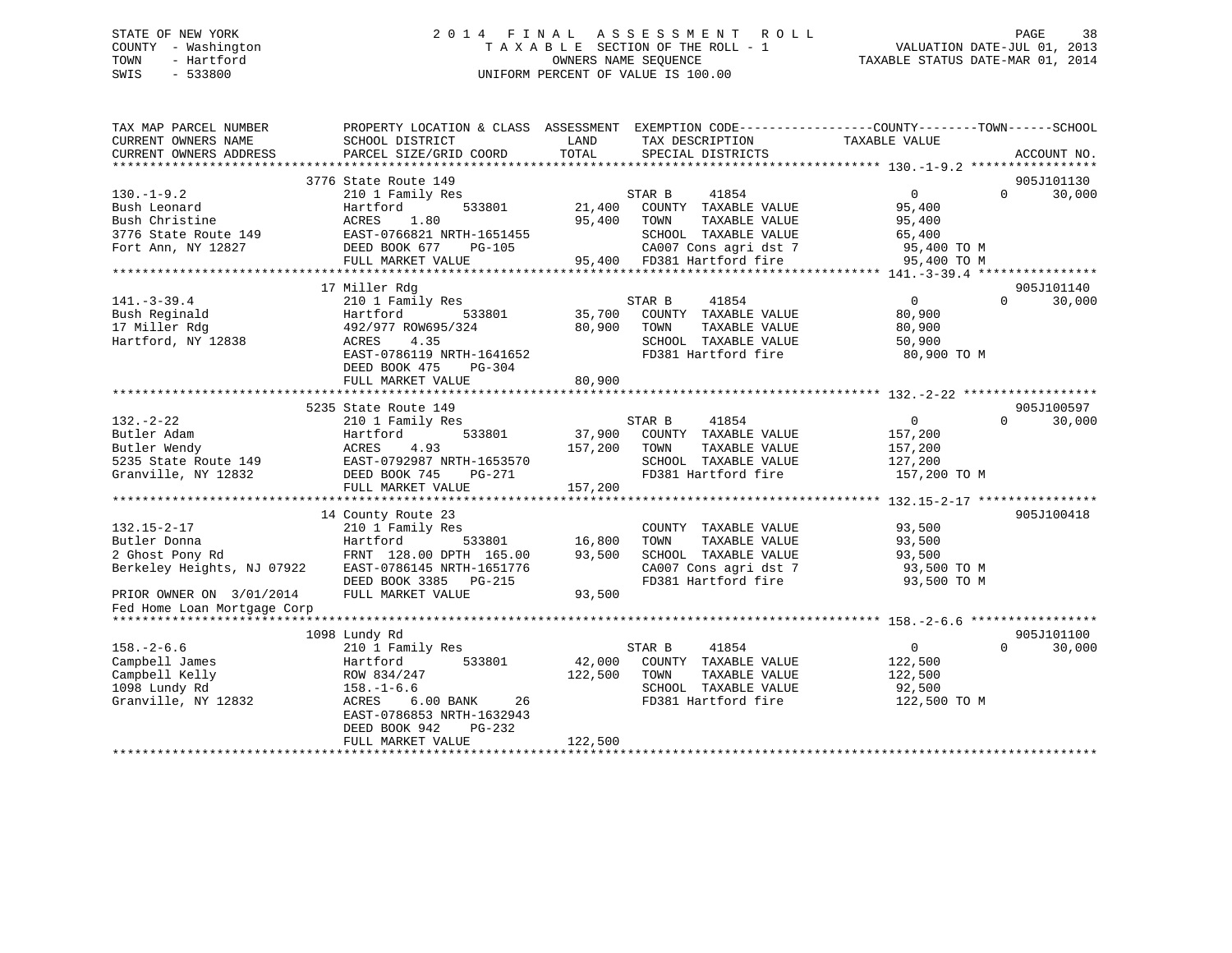### STATE OF NEW YORK 2 0 1 4 F I N A L A S S E S S M E N T R O L L PAGE 39 COUNTY - Washington T A X A B L E SECTION OF THE ROLL - 1 VALUATION DATE-JUL 01, 2013 TOWN - Hartford OWNERS NAME SEQUENCE TAXABLE STATUS DATE-MAR 01, 2014 SWIS - 533800 UNIFORM PERCENT OF VALUE IS 100.00

| TAX MAP PARCEL NUMBER<br>CURRENT OWNERS NAME<br>CURRENT OWNERS ADDRESS | SCHOOL DISTRICT<br>PARCEL SIZE/GRID COORD | LAND<br>TOTAL   | TAX DESCRIPTION TAXABLE VALUE<br>SPECIAL DISTRICTS | PROPERTY LOCATION & CLASS ASSESSMENT EXEMPTION CODE----------------COUNTY-------TOWN-----SCHOOL | ACCOUNT NO.    |
|------------------------------------------------------------------------|-------------------------------------------|-----------------|----------------------------------------------------|-------------------------------------------------------------------------------------------------|----------------|
|                                                                        |                                           |                 |                                                    |                                                                                                 |                |
|                                                                        | 451 Gilchrist Hill Rd                     |                 |                                                    |                                                                                                 | 905J100017     |
| $150. - 1 - 43$                                                        | 210 1 Family Res                          |                 | AGED-CO/TN 41801                                   | 50,700<br>50,700                                                                                | $\overline{0}$ |
| Capone Gerry J                                                         | 533801<br>Hartford                        | 27,600 AGED-SCH | 41804                                              | $\mathbf{0}$<br>$\mathbf{0}$                                                                    | 25,350         |
| 451 Gilchrist Hill Rd                                                  | 2.20<br>ACRES                             | 101,400 STAR EN | 41834                                              | $\mathbf{0}$<br>$\Omega$                                                                        | 64,200         |
| Hartford, NY 12838                                                     | EAST-0782029 NRTH-1639068                 |                 | COUNTY TAXABLE VALUE                               | 50,700                                                                                          |                |
|                                                                        | DEED BOOK 2852 PG-84                      |                 | TOWN<br>TAXABLE VALUE                              | 50,700                                                                                          |                |
|                                                                        | FULL MARKET VALUE                         | 101,400         | SCHOOL TAXABLE VALUE                               | 11,850                                                                                          |                |
|                                                                        |                                           |                 | FD381 Hartford fire                                | 101,400 TO M                                                                                    |                |
|                                                                        |                                           |                 |                                                    |                                                                                                 |                |
|                                                                        | 549 Warren Rd                             |                 |                                                    |                                                                                                 | 905J100118     |
| $114. - 1 - 16$                                                        | 210 1 Family Res                          |                 | COUNTY TAXABLE VALUE                               | 100,800                                                                                         |                |
| Caprood James W Jr                                                     | 533801<br>Hartford                        | 34,400          | TOWN<br>TAXABLE VALUE                              | 100,800                                                                                         |                |
| Jabot Deborah M                                                        | ACRES<br>4.00                             | 100,800         | SCHOOL TAXABLE VALUE                               | 100,800                                                                                         |                |
| ATT: Jabot Deborah M                                                   | EAST-0790411 NRTH-1664489                 |                 | CA007 Cons agri dst 7                              | 100,800 TO M                                                                                    |                |
| Box 74                                                                 | DEED BOOK 1893 PG-347                     |                 | FD381 Hartford fire                                | 100,800 TO M                                                                                    |                |
| 118 East St                                                            | FULL MARKET VALUE                         | 100,800         |                                                    |                                                                                                 |                |
| Hartford, NY 12838                                                     |                                           |                 |                                                    |                                                                                                 |                |
|                                                                        |                                           |                 |                                                    |                                                                                                 |                |
|                                                                        | 339 Pope Hill Rd                          |                 |                                                    |                                                                                                 | 905J100072     |
| $150. - 1 - 32$                                                        | 210 1 Family Res                          |                 | VET WAR CT 41121                                   | 15,915<br>15,915                                                                                | $\Omega$       |
| Carabeau Vernon                                                        | 533801<br>Hartford                        | 26,800 STAR EN  | 41834                                              | $\Omega$<br>$\Omega$                                                                            | 64,200         |
| Carabeau Mildred                                                       | ACRES<br>7.58                             |                 | 106,100 COUNTY TAXABLE VALUE                       | 90,185                                                                                          |                |
| PO Box 162                                                             | EAST-0784627 NRTH-1632865                 |                 | TOWN<br>TAXABLE VALUE                              | 90,185                                                                                          |                |
| Hartford, NY 12838                                                     | DEED BOOK 3288 PG-46                      |                 | SCHOOL TAXABLE VALUE                               | 41,900                                                                                          |                |
|                                                                        | FULL MARKET VALUE                         |                 | 106,100 FD381 Hartford fire                        | 106,100 TO M                                                                                    |                |
|                                                                        |                                           |                 |                                                    |                                                                                                 |                |
|                                                                        | 8185 State Route 40                       |                 |                                                    |                                                                                                 | 905J100319     |
| $132. - 1 - 25.1$                                                      | 210 1 Family Res                          |                 | COUNTY TAXABLE VALUE                               | 155,100                                                                                         |                |
| Carlo John V Sr                                                        | 533801<br>Hartford                        | 48,500          | TOWN<br>TAXABLE VALUE                              | 155,100                                                                                         |                |
| 8185 State Route 40                                                    | ACRES<br>7.71                             | 155,100         | SCHOOL TAXABLE VALUE                               | 155,100                                                                                         |                |
| Granville, NY 12832                                                    | EAST-0787949 NRTH-1654311                 |                 | CA007 Cons agri dst 7                              | 155,100 TO M                                                                                    |                |
|                                                                        | DEED BOOK 797<br>$PG-69$                  |                 | FD381 Hartford fire                                | 155,100 TO M                                                                                    |                |
|                                                                        | FULL MARKET VALUE                         | 155,100         |                                                    |                                                                                                 |                |
|                                                                        |                                           |                 |                                                    |                                                                                                 |                |
|                                                                        | 211 Dick Hill Rd                          |                 |                                                    |                                                                                                 | 905J101432     |
| $142. - 1 - 1.1$                                                       | 270 Mfg housing                           |                 | 41854<br>STAR B                                    | $\Omega$<br>$\Omega$                                                                            | 30,000         |
| Carlton George E                                                       | Hartford<br>533801                        | 30,200          | COUNTY TAXABLE VALUE                               | 34,600                                                                                          |                |
| PO Box 32                                                              | ACRES<br>2.90                             | 34,600          | TOWN<br>TAXABLE VALUE                              | 34,600                                                                                          |                |
| Hartford, NY 12838                                                     | EAST-0789891 NRTH-1650400                 |                 | SCHOOL TAXABLE VALUE                               | 4,600                                                                                           |                |
|                                                                        | DEED BOOK 633<br>$PG-122$                 |                 | CA007 Cons agri dst 7                              | 34,600 TO M                                                                                     |                |
|                                                                        | FULL MARKET VALUE                         |                 | 34,600 FD381 Hartford fire                         | 34,600 TO M                                                                                     |                |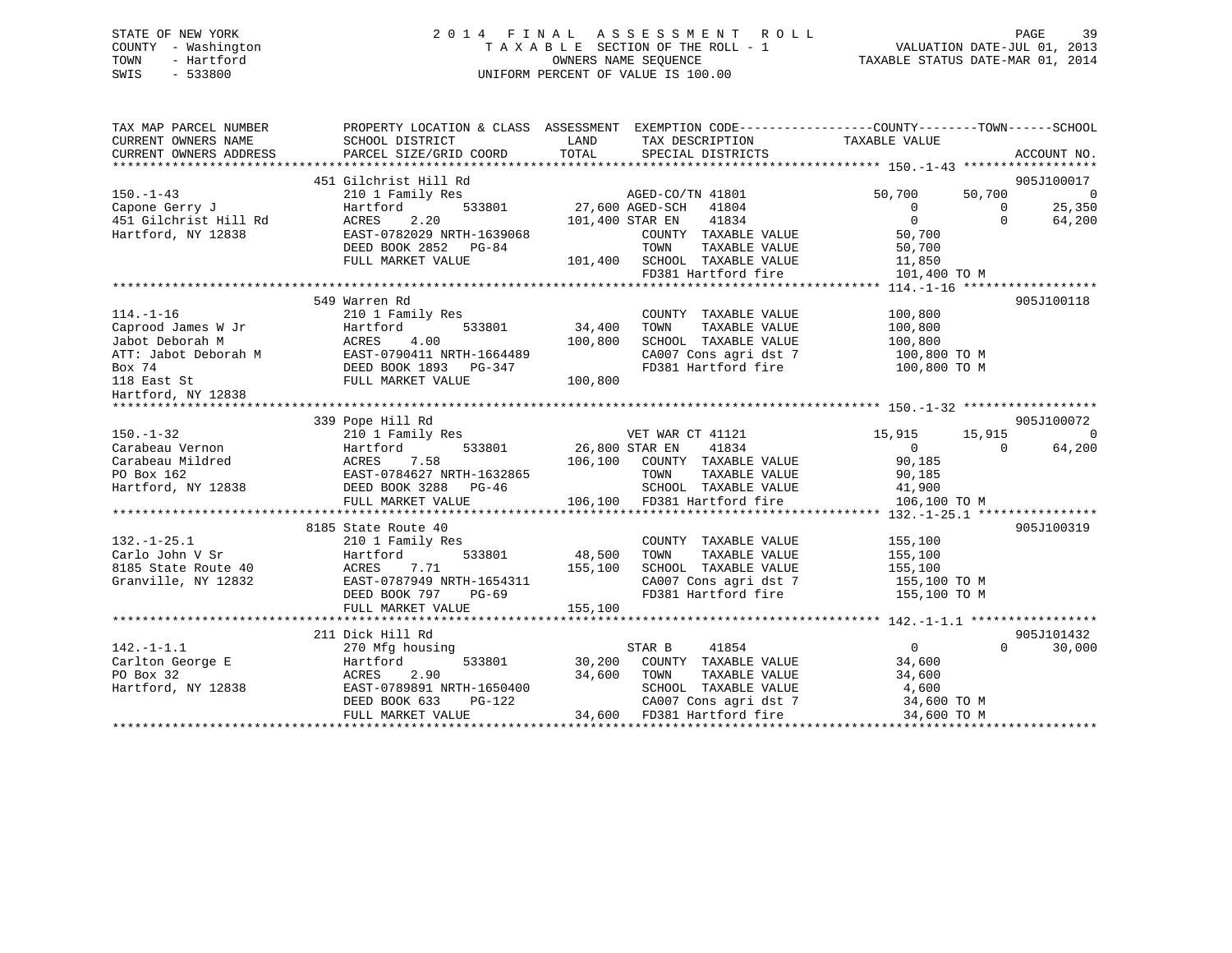### STATE OF NEW YORK 2 0 1 4 F I N A L A S S E S S M E N T R O L L PAGE 40 COUNTY - Washington T A X A B L E SECTION OF THE ROLL - 1 VALUATION DATE-JUL 01, 2013 TOWN - Hartford **TAXABLE STATUS DATE-MAR 01, 2014** OWNERS NAME SEQUENCE TAXABLE STATUS DATE-MAR 01, 2014 SWIS - 533800 UNIFORM PERCENT OF VALUE IS 100.00

| TAX MAP PARCEL NUMBER<br>CURRENT OWNERS NAME<br>CURRENT OWNERS ADDRESS                                      | PROPERTY LOCATION & CLASS ASSESSMENT EXEMPTION CODE----------------COUNTY-------TOWN------SCHOOL<br>SCHOOL DISTRICT<br>PARCEL SIZE/GRID COORD                                                      | LAND<br>TOTAL                               | TAX DESCRIPTION<br>SPECIAL DISTRICTS                                                                                                                                                  | TAXABLE VALUE                                                                                                                                                                                   | ACCOUNT NO.                                        |
|-------------------------------------------------------------------------------------------------------------|----------------------------------------------------------------------------------------------------------------------------------------------------------------------------------------------------|---------------------------------------------|---------------------------------------------------------------------------------------------------------------------------------------------------------------------------------------|-------------------------------------------------------------------------------------------------------------------------------------------------------------------------------------------------|----------------------------------------------------|
| $142. -1 - 1$<br>Carlton James R<br>PO Box 43<br>Hartford, NY 12838                                         | 163 Dick Hill Rd<br>240 Rural res<br>Hartford<br>533801<br>Ex & Res 489/817<br>ACRES 23.10<br>EAST-0789304 NRTH-1649939<br>DEED BOOK 441<br>PG-856<br>FULL MARKET VALUE                            | 37,500<br>47,300<br>47,300                  | STAR B<br>41854<br>COUNTY TAXABLE VALUE<br>TAXABLE VALUE<br>TOWN<br>SCHOOL TAXABLE VALUE<br>CA007 Cons agri dst 7<br>FD381 Hartford fire                                              | 0<br>$\Omega$<br>47,300<br>47,300<br>17,300<br>47,300 TO M<br>47,300 TO M                                                                                                                       | 905J101206<br>30,000                               |
| $150. - 1 - 57.1$<br>Carpenter Loren E<br>Carpenter Sharon L<br>391 Gilchrist Hill Rd<br>Hartford, NY 12838 | 391 Gilchrist Hill Rd<br>210 1 Family Res<br>533801<br>Hartford<br>LOT 1<br>ACRES<br>2.50<br>EAST-0783665 NRTH-1639104<br>DEED BOOK 939<br>$PG-118$<br>FULL MARKET VALUE                           | 28,700<br>127,000<br>127,000                | STAR B<br>41854<br>COUNTY TAXABLE VALUE<br>TOWN<br>TAXABLE VALUE<br>SCHOOL TAXABLE VALUE<br>FD381 Hartford fire                                                                       | $\overline{0}$<br>$\Omega$<br>127,000<br>127,000<br>97,000<br>127,000 TO M                                                                                                                      | 905J101397<br>30,000                               |
| $149. - 1 - 28.1$<br>Carpenter Matthew<br>54 Pope Hill Rd<br>Argyle, NY 12809                               | 54 Pope Hill Rd<br>210 1 Family Res<br>533801<br>Hartford<br>Sub Div Lot 1<br>2.25<br>ACRES<br>EAST-0778506 NRTH-1632679<br>DEED BOOK 2692 PG-196<br>FULL MARKET VALUE<br>************************ | 27,800<br>117,800<br>117,800<br>*********** | COUNTY TAXABLE VALUE<br>TOWN<br>TAXABLE VALUE<br>SCHOOL TAXABLE VALUE<br>FD381 Hartford fire                                                                                          | 117,800<br>117,800<br>117,800<br>117,800 TO M                                                                                                                                                   | 905J100669                                         |
| $123. - 1 - 11.6$<br>Carpenter Michael J<br>8555 State Route 40<br>Granville, NY 12832                      | 8555 State Route 40<br>210 1 Family Res<br>533801<br>Hartford<br>1993/219<br>ACRES<br>7.00<br>EAST-0792399 NRTH-1661836<br>DEED BOOK 3027 PG-338<br>FULL MARKET VALUE                              | 185,800 STAR B                              | VET WAR CT 41121<br>26,900 VET DIS CT 41141<br>41854<br>COUNTY TAXABLE VALUE<br>TAXABLE VALUE<br>TOWN<br>SCHOOL TAXABLE VALUE<br>185,800 CA007 Cons agri dst 7<br>FD381 Hartford fire | ***************************** 123.-1-11.6 ****************<br>27,870<br>27,000<br>92,900<br>90,000<br>$\overline{0}$<br>$\Omega$<br>65,030<br>68,800<br>155,800<br>185,800 TO M<br>185,800 TO M | 905J101383<br>$\overline{0}$<br>$\Omega$<br>30,000 |
| $123. - 1 - 11.7$<br>Carpenter Michael J<br>Bradley Grace<br>8555 State Route 40<br>Granville, NY 12832     | State Route 40<br>314 Rural vac<10<br>533801<br>Hartford<br>5.50<br>ACRES<br>EAST-0792409 NRTH-1662055<br>DEED BOOK 1993<br>$PG-219$<br>FULL MARKET VALUE                                          | 13,500<br>13,500<br>13,500                  | COUNTY TAXABLE VALUE<br>TOWN<br>TAXABLE VALUE<br>SCHOOL TAXABLE VALUE<br>CA007 Cons agri dst 7<br>FD381 Hartford fire                                                                 | **************** 123.-1-11.7 *****************<br>13,500<br>13,500<br>13,500<br>13,500 TO M<br>13,500 TO M                                                                                      | 905J101407                                         |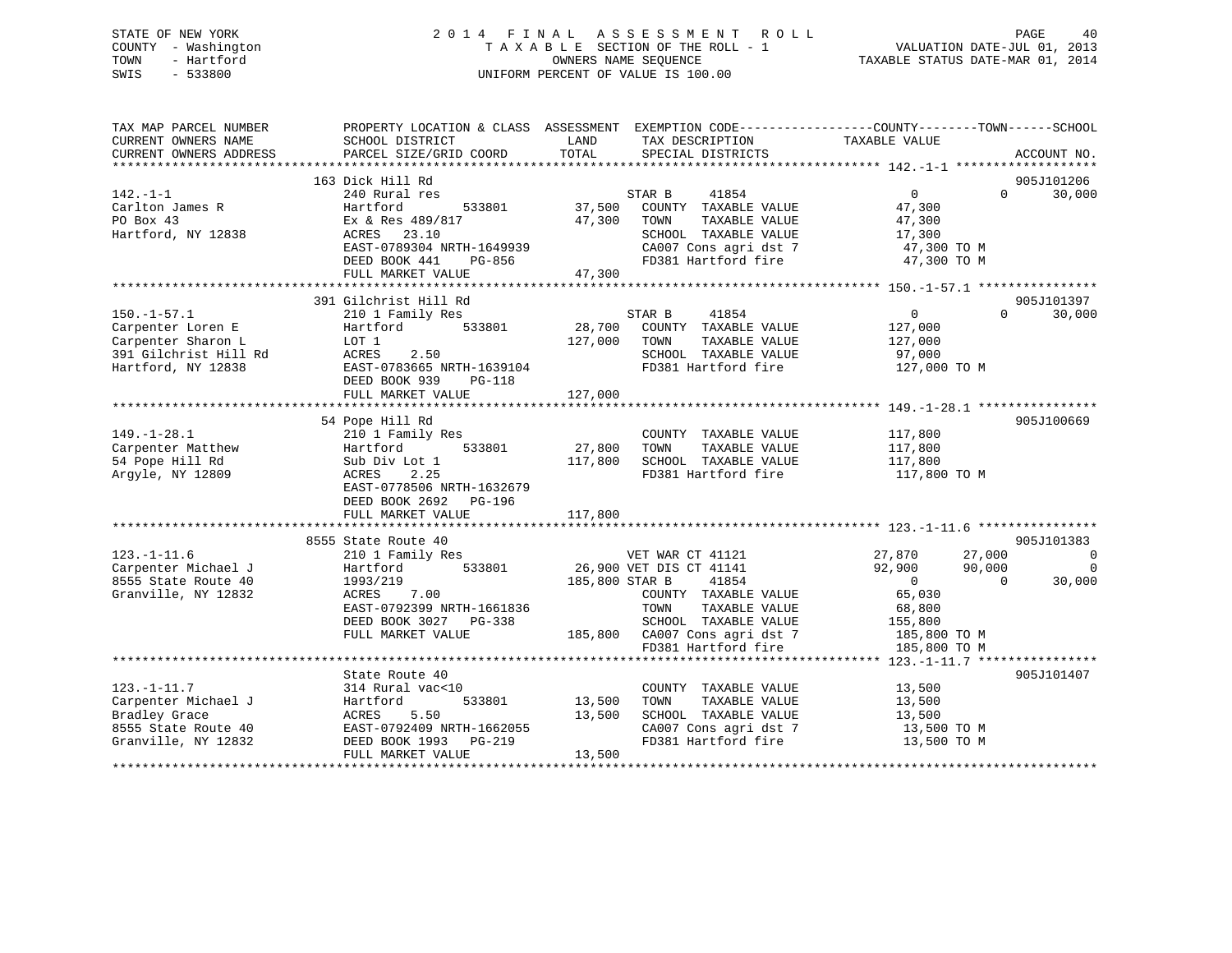### STATE OF NEW YORK 2 0 1 4 F I N A L A S S E S S M E N T R O L L PAGE 41 COUNTY - Washington T A X A B L E SECTION OF THE ROLL - 1 VALUATION DATE-JUL 01, 2013 TOWN - Hartford **TAXABLE STATUS DATE-MAR 01, 2014** OWNERS NAME SEQUENCE TAXABLE STATUS DATE-MAR 01, 2014 SWIS - 533800 UNIFORM PERCENT OF VALUE IS 100.00

| TAX MAP PARCEL NUMBER<br>CURRENT OWNERS NAME<br>CURRENT OWNERS ADDRESS                              | PROPERTY LOCATION & CLASS ASSESSMENT EXEMPTION CODE---------------COUNTY-------TOWN-----SCHOOL<br>SCHOOL DISTRICT<br>PARCEL SIZE/GRID COORD                                                      | LAND<br>TOTAL                                        | TAX DESCRIPTION TAXABLE VALUE<br>SPECIAL DISTRICTS                                                                                       |                                                                                     | ACCOUNT NO.                                  |
|-----------------------------------------------------------------------------------------------------|--------------------------------------------------------------------------------------------------------------------------------------------------------------------------------------------------|------------------------------------------------------|------------------------------------------------------------------------------------------------------------------------------------------|-------------------------------------------------------------------------------------|----------------------------------------------|
| $140. - 1 - 41.7$<br>Carroll Robert<br>Carroll Helen<br>59 Slate Way<br>Fort Ann, NY 12827          | 59 Slate Way<br>210 1 Family Res<br>533801<br>Hartford<br>LOT 1<br>6.91<br>ACRES<br>EAST-0770525 NRTH-1641806<br>DEED BOOK 715<br>PG-325                                                         | 45,500<br>77,600                                     | STAR B<br>41854<br>COUNTY TAXABLE VALUE<br>TOWN<br>TAXABLE VALUE<br>SCHOOL TAXABLE VALUE<br>FD381 Hartford fire                          | $\Omega$<br>77,600<br>77,600<br>47,600<br>77,600 TO M                               | $\Omega$<br>30,000                           |
|                                                                                                     | 1660 Burch Rd                                                                                                                                                                                    |                                                      |                                                                                                                                          |                                                                                     |                                              |
| $151. - 2 - 4.8$<br>Cary Herbert C<br>Cary Rose M<br>PO Box 111<br>Granville, NY 12832              | 240 Rural res<br>533801<br>Hartford<br>Subdiv 12357 Lot 3<br>ACRES 10.01<br>EAST-0795604 NRTH-1640493<br>DEED BOOK 3246 PG-260<br>FULL MARKET VALUE                                              | 23,800<br>197,200<br>197,200                         | STAR B<br>41854<br>COUNTY TAXABLE VALUE<br>TOWN<br>TAXABLE VALUE<br>SCHOOL TAXABLE VALUE<br>CA008 Cons agri dst 8<br>FD381 Hartford fire | $\overline{0}$<br>197,200<br>197,200<br>167,200<br>197,200 TO M<br>197,200 TO M     | $\Omega$<br>30,000                           |
|                                                                                                     |                                                                                                                                                                                                  |                                                      |                                                                                                                                          |                                                                                     |                                              |
| $141. - 1 - 8.2$<br>Case Bridget<br>PO Box 89<br>Greenwich, NY 12834                                | 7935 State Route 40<br>210 1 Family Res<br>533801<br>Hartford<br>ROW released @2826/99 152,100<br>ACRES 1.74<br>EAST-0784340 NRTH-1648989<br>DEED BOOK 2733 PG-27<br>FULL MARKET VALUE           | $\begin{array}{c} 8 \ 24,400 \end{array}$<br>152,100 | STAR B<br>41854<br>COUNTY TAXABLE VALUE<br>TOWN<br>TAXABLE VALUE<br>SCHOOL TAXABLE VALUE<br>CA007 Cons agri dst 7<br>FD381 Hartford fire | $\overline{0}$<br>152,100<br>152,100<br>122,100<br>152,100 TO M<br>152,100 TO M     | 905J101390<br>$\Omega$<br>30,000             |
|                                                                                                     | 7395 State Route 40                                                                                                                                                                              |                                                      |                                                                                                                                          |                                                                                     |                                              |
| $149. - 1 - 22.6$<br>Case Paul E<br>7395 State Route 40<br>Fort Ann, NY 12827                       | 210 1 Family Res<br>Hartford<br>FRNT 139.00 DPTH 300.00<br>EAST-0775956 NRTH-1639215<br>DEED BOOK 3049 PG-125<br>FULL MARKET VALUE                                                               | 533801 22,600<br>103,800<br>103,800                  | COUNTY TAXABLE VALUE<br>TAXABLE VALUE<br>TOWN<br>SCHOOL TAXABLE VALUE<br>FD381 Hartford fire                                             | 103,800<br>103,800<br>103,800<br>103,800 TO M                                       |                                              |
|                                                                                                     |                                                                                                                                                                                                  |                                                      |                                                                                                                                          |                                                                                     |                                              |
| $141. - 3 - 28$<br>Caselli Richard<br>Caselli Judith<br>5675 County Route 30<br>Granville, NY 12832 | 5675 County Route 30 90 PCT OF VALUE USED FOR EXEMPTION PURPOSES<br>240 Rural res<br>Hartford<br>ACRES 16.59<br>EAST-0787118 NRTH-1645225<br><b>PG-232</b><br>DEED BOOK 570<br>FULL MARKET VALUE | 533801 38,100 STAR EN<br>223,200                     | VET WAR CT 41121<br>41834<br>COUNTY TAXABLE VALUE<br>TOWN<br>TAXABLE VALUE<br>SCHOOL TAXABLE VALUE<br>223,200 FD381 Hartford fire        | 27,000<br>30,000<br>$\overline{0}$<br>193,200<br>196,200<br>159,000<br>223,200 TO M | 905J100364<br>$\Omega$<br>64,200<br>$\Omega$ |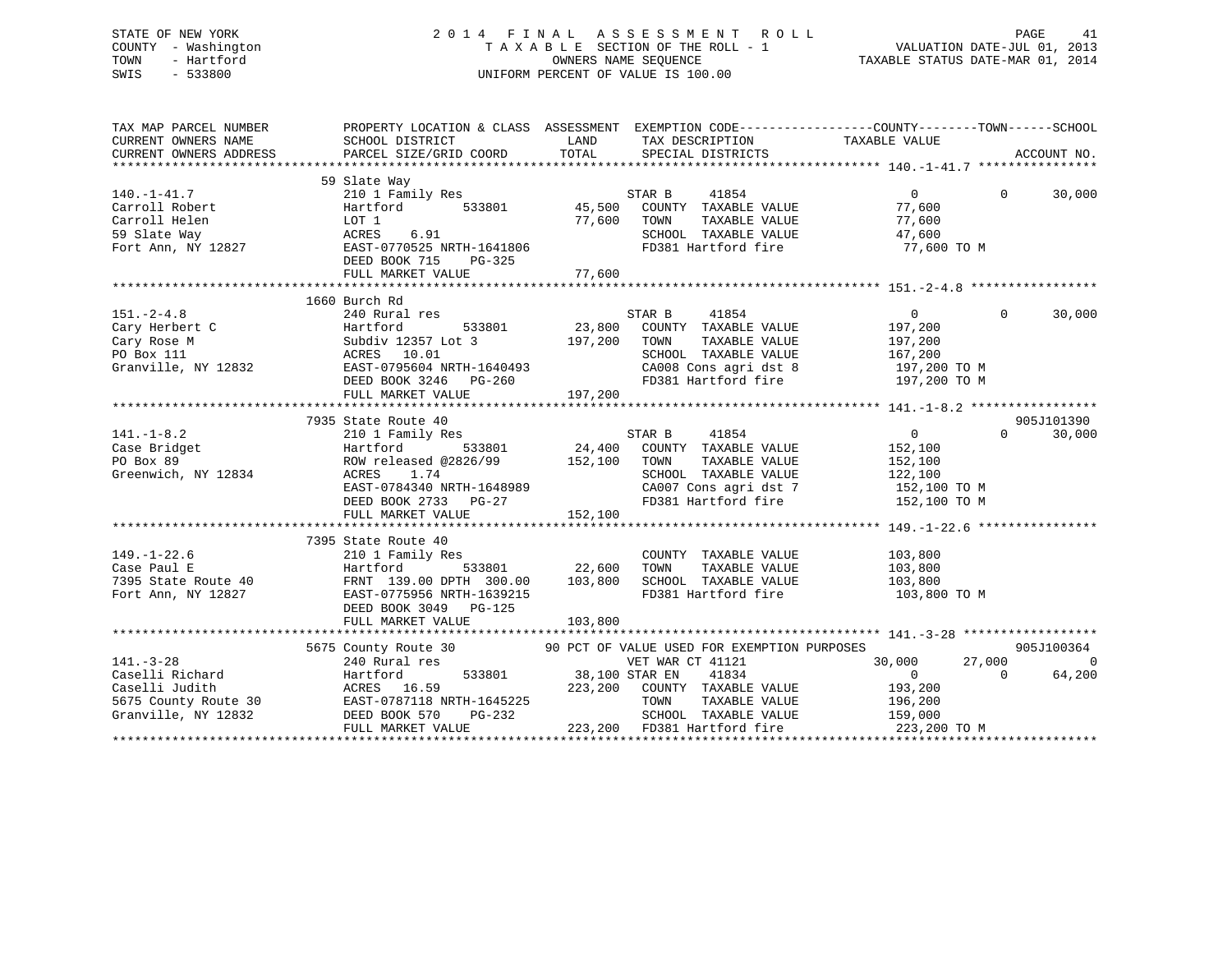### STATE OF NEW YORK 2 0 1 4 F I N A L A S S E S S M E N T R O L L PAGE 42 COUNTY - Washington T A X A B L E SECTION OF THE ROLL - 1 VALUATION DATE-JUL 01, 2013 TOWN - Hartford **TAXABLE STATUS DATE-MAR 01, 2014** OWNERS NAME SEQUENCE TAXABLE STATUS DATE-MAR 01, 2014 SWIS - 533800 UNIFORM PERCENT OF VALUE IS 100.00

| TAX MAP PARCEL NUMBER<br>CURRENT OWNERS NAME | PROPERTY LOCATION & CLASS ASSESSMENT EXEMPTION CODE---------------COUNTY-------TOWN-----SCHOOL<br>SCHOOL DISTRICT | LAND         | TAX DESCRIPTION              | TAXABLE VALUE              |                |
|----------------------------------------------|-------------------------------------------------------------------------------------------------------------------|--------------|------------------------------|----------------------------|----------------|
| CURRENT OWNERS ADDRESS                       | PARCEL SIZE/GRID COORD                                                                                            | TOTAL        | SPECIAL DISTRICTS            |                            | ACCOUNT NO.    |
|                                              |                                                                                                                   |              |                              |                            |                |
| $141. - 3 - 24.8$                            | 171 Marlboro Country Rd<br>210 1 Family Res                                                                       |              | COUNTY TAXABLE VALUE         | 62,700                     |                |
| Casey Patrick J                              | 533801<br>Hartford                                                                                                | 25,300       | TAXABLE VALUE<br>TOWN        | 62,700                     |                |
| Casey Catherine J                            | 1.61<br>ACRES                                                                                                     | 62,700       | SCHOOL TAXABLE VALUE         | 62,700                     |                |
| 1926 State Route 196                         | EAST-0785390 NRTH-1643433                                                                                         |              | FD381 Hartford fire          | 62,700 TO M                |                |
| Fort Edward, NY 12828                        | DEED BOOK 797 PG-138                                                                                              |              |                              |                            |                |
|                                              | FULL MARKET VALUE                                                                                                 | 62,700       |                              |                            |                |
|                                              |                                                                                                                   |              |                              |                            |                |
|                                              | 22 Skyview Meadows Ln                                                                                             |              |                              |                            |                |
| $141. -1 - 66.5$                             | 210 1 Family Res                                                                                                  |              | VET WAR CT 41121             | 30,000<br>27,000           | 0              |
| Casey Timothy P                              | 533801<br>Hartford                                                                                                |              | 25,000 VET COM CT 41131      | 50,000<br>45,000           | $\overline{0}$ |
| Casey Colleen E                              | ACRES<br>1.52                                                                                                     |              | 230,000 STAR B<br>41854      | $\overline{0}$<br>$\Omega$ | 30,000         |
| 22 Skyview Meadows                           | EAST-0787394 NRTH-1648196                                                                                         |              | COUNTY TAXABLE VALUE         | 150,000                    |                |
| Granville, NY 12832                          | DEED BOOK 2570 PG-200                                                                                             |              | TAXABLE VALUE<br>TOWN        | 158,000                    |                |
|                                              | FULL MARKET VALUE                                                                                                 |              | 230,000 SCHOOL TAXABLE VALUE | 200,000                    |                |
|                                              |                                                                                                                   |              | CA007 Cons agri dst 7        | 230,000 TO M               |                |
|                                              |                                                                                                                   |              | FD381 Hartford fire          | 230,000 TO M               |                |
|                                              |                                                                                                                   |              |                              |                            |                |
|                                              | 34 Toad Ln                                                                                                        |              |                              |                            | 905J100126     |
| $141. - 3 - 23$                              | 210 1 Family Res                                                                                                  |              | 41854<br>STAR B              | $\sim$ 0<br>$\Omega$       | 30,000         |
| Cassant Lawrence                             | 533801<br>Hartford                                                                                                |              | 26,800 COUNTY TAXABLE VALUE  | 118,300                    |                |
| Cassant Vicki                                |                                                                                                                   | 118,300 TOWN | TAXABLE VALUE                | 118,300                    |                |
| 34 Toad Ln                                   | ACRES 2.00<br>EAST-0785501 NRTH-1644167<br>C-1093                                                                 |              | SCHOOL TAXABLE VALUE         | 88,300                     |                |
| Hartford, NY 12838                           | DEED BOOK 444<br>PG-1093                                                                                          |              | FD381 Hartford fire          | 118,300 TO M               |                |
|                                              | FULL MARKET VALUE                                                                                                 | 118,300      |                              |                            |                |
|                                              |                                                                                                                   |              |                              |                            |                |
|                                              | 3950 State Route 149                                                                                              |              |                              |                            | 905J101057     |
| $131. - 1 - 12$                              | 210 1 Family Res                                                                                                  |              | STAR B<br>41854              | $\overline{0}$<br>$\Omega$ | 30,000         |
| Cassingham Amy L                             | 533801<br>Hartford                                                                                                | 43,500       | COUNTY TAXABLE VALUE         | 148,400                    |                |
| 3950 State Route 149                         | 6.40<br>ACRES                                                                                                     | 148,400      | TAXABLE VALUE<br>TOWN        | 148,400                    |                |
| Fort Ann, NY 12827                           | EAST-0769224 NRTH-1654308                                                                                         |              | SCHOOL TAXABLE VALUE         | 118,400                    |                |
|                                              | DEED BOOK 2930 PG-197                                                                                             |              | CA007 Cons agri dst 7        | 148,400 TO M               |                |
|                                              | FULL MARKET VALUE                                                                                                 | 148,400      | FD381 Hartford fire          | 148,400 TO M               |                |
|                                              |                                                                                                                   |              |                              |                            |                |
|                                              | Gilchrist Hill Rd OFF                                                                                             |              |                              |                            | 905J101199     |
| $141. - 3 - 24.6$                            | 322 Rural vac>10                                                                                                  |              | COUNTY TAXABLE VALUE         | 34,500                     |                |
| Catone Anthony                               | 533801<br>Hartford                                                                                                | 34,500       | TOWN<br>TAXABLE VALUE        | 34,500                     |                |
| 5 Marlboro Country Rd                        | ACRES 24.00                                                                                                       | 34,500       | SCHOOL TAXABLE VALUE         | 34,500                     |                |
| Hartford, NY 12838                           | EAST-0785666 NRTH-1643027                                                                                         |              | FD381 Hartford fire          | 34,500 TO M                |                |
|                                              | DEED BOOK 2834 PG-332                                                                                             |              |                              |                            |                |
|                                              | FULL MARKET VALUE                                                                                                 | 34,500       |                              |                            |                |
|                                              |                                                                                                                   |              |                              |                            |                |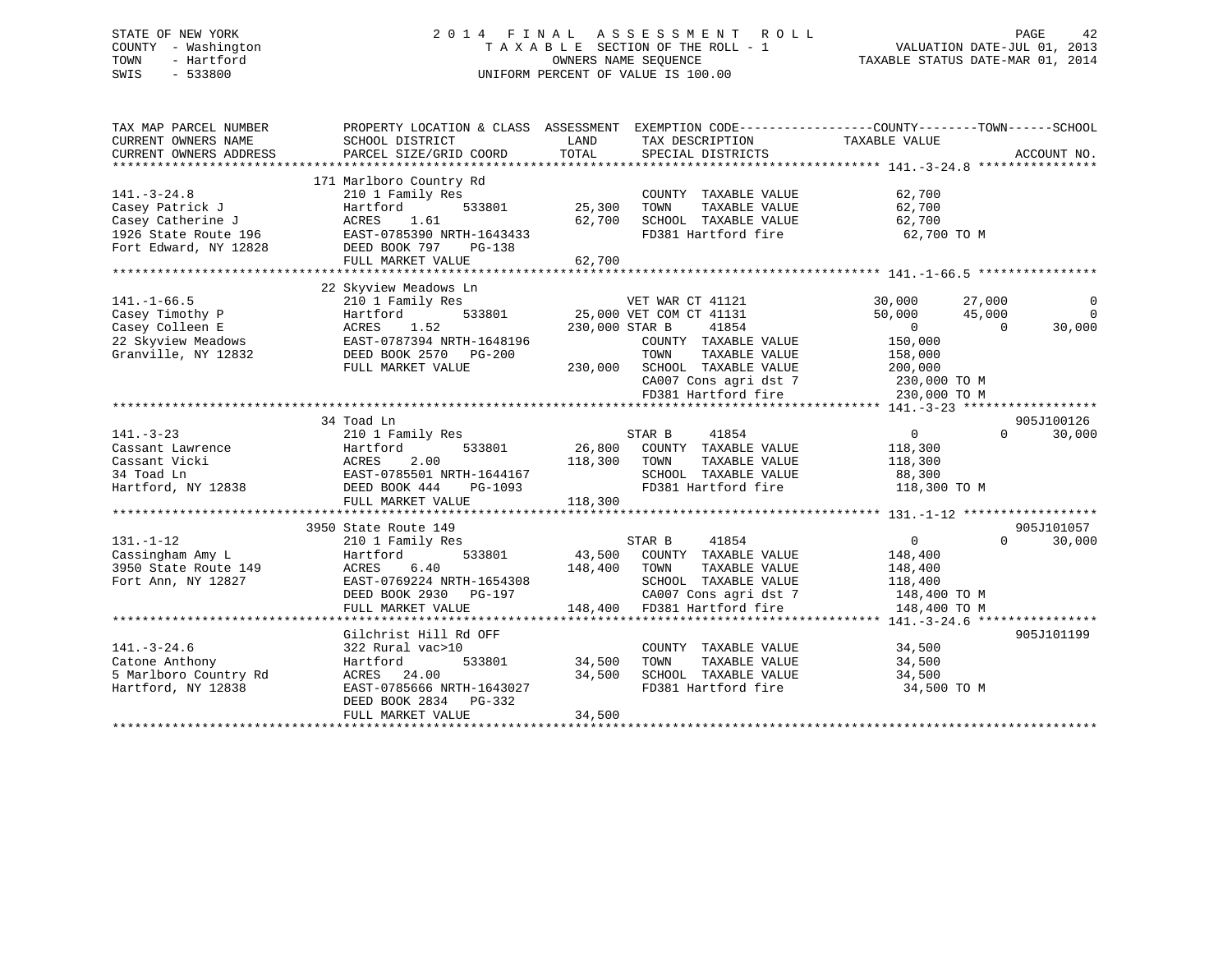### STATE OF NEW YORK 2 0 1 4 F I N A L A S S E S S M E N T R O L L PAGE 43 COUNTY - Washington T A X A B L E SECTION OF THE ROLL - 1 VALUATION DATE-JUL 01, 2013 TOWN - Hartford **TAXABLE STATUS DATE-MAR 01, 2014** OWNERS NAME SEQUENCE TAXABLE STATUS DATE-MAR 01, 2014 SWIS - 533800 UNIFORM PERCENT OF VALUE IS 100.00

| 5 Marlboro Country Rd<br>905J100388<br>$141. - 3 - 43$<br>210 1 Family Res<br>STAR B<br>41854<br>$\overline{0}$<br>$\Omega$<br>30,000<br>48,100<br>Catone Anthony<br>533801<br>COUNTY TAXABLE VALUE<br>Hartford<br>147,800<br>5 Marlboro Country Rd<br>6.10<br>147,800<br>TAXABLE VALUE<br>ACRES<br>TOWN<br>147,800<br>Hartford, NY 12838<br>EAST-0785546 NRTH-1642306<br>SCHOOL TAXABLE VALUE<br>117,800<br>FD381 Hartford fire<br>DEED BOOK 2834 PG-332<br>147,800 TO M<br>FULL MARKET VALUE<br>147,800<br>905J101235<br>1 Kittie Mae Way<br>$132. - 1 - 21.1$<br>$\overline{0}$<br>$\Omega$<br>30,000<br>210 1 Family Res<br>STAR B<br>41854<br>25,900<br>Catone Karin E<br>Hartford<br>533801<br>COUNTY TAXABLE VALUE<br>175,000<br>1 Kittie Mae Way<br>ACRES<br>1.76<br>175,000<br>TAXABLE VALUE<br>TOWN<br>175,000<br>Granville, NY 12832<br>EAST-0788431 NRTH-1654571<br>SCHOOL TAXABLE VALUE<br>145,000<br>DEED BOOK 3098 PG-325<br>CA007 Cons agri dst 7<br>175,000 TO M<br>175,000 FD381 Hartford fire<br>FULL MARKET VALUE<br>175,000 TO M<br>264 Pope Hill Rd<br>$150. - 1 - 29.5$<br>314 Rural vac<10<br>28,500<br>COUNTY TAXABLE VALUE<br>Cavanaugh Robert Jr<br>533801<br>28,500<br>TAXABLE VALUE<br>28,500<br>Hartford<br>TOWN<br>Mello Tracy<br>5.08<br>28,500<br>SCHOOL TAXABLE VALUE<br>ACRES<br>28,500<br>CA006 Cons agri dst 6<br>232 Pope Hill Rd<br>EAST-0782910 NRTH-1633151<br>28,500 TO M<br>FD381 Hartford fire<br>Argyle, NY 12809<br>DEED BOOK 825<br>$PG-53$<br>28,500 TO M<br>FULL MARKET VALUE<br>28,500<br>232 Pope Hill Rd<br>$150. - 1 - 29.13$<br>41854<br>210 1 Family Res<br>STAR B<br>$\overline{0}$<br>$\Omega$<br>30,000<br>Cavanaugh Robert Jr<br>Arqyle<br>532001<br>40,600<br>COUNTY TAXABLE VALUE<br>178,400<br>232 Pope Hill Rd<br>ACRES<br>5.32<br>178,400<br>TOWN<br>TAXABLE VALUE<br>178,400<br>EAST-0782537 NRTH-1633474<br>SCHOOL TAXABLE VALUE<br>Argyle, NY 12809<br>148,400<br>DEED BOOK 737<br>CA006 Cons agri dst 6<br>PG-341<br>178,400 TO M<br>FULL MARKET VALUE<br>178,400 FD381 Hartford fire<br>178,400 TO M<br>3890 State Route 196<br>41834<br>64,200<br>$140. -2 - 41.2$<br>$\overline{0}$<br>$\Omega$<br>270 Mfg housing<br>STAR EN<br>Cenate Michael A -LE-<br>533801<br>41,600<br>COUNTY TAXABLE VALUE<br>82,900<br>Hartford<br>Cenate Patricia<br>82,900<br>TAXABLE VALUE<br>ACRES<br>5.90<br>TOWN<br>82,900<br>3890 State Route 196<br>EAST-0779794 NRTH-1645283<br>SCHOOL TAXABLE VALUE<br>18,700<br>CA007 Cons agri dst 7<br>Fort Ann, NY 12827<br>DEED BOOK 1889<br>82,900 TO M<br>PG-293<br>FD381 Hartford fire<br>FULL MARKET VALUE<br>82,900<br>82,900 TO M<br>905J100695<br>3562 State Route 196<br>$\overline{0}$<br>$140. - 1 - 25$<br>210 1 Family Res<br>41854<br>$\Omega$<br>30,000<br>STAR B<br>Chadwick Laura<br>Hartford<br>533801<br>21,700<br>COUNTY TAXABLE VALUE<br>133,300<br>Chadwick Rock<br>FRNT 150.00 DPTH 250.00<br>133,300<br>TOWN<br>TAXABLE VALUE<br>133,300<br>SCHOOL TAXABLE VALUE<br>3562 State Route 196<br>EAST-0772252 NRTH-1644622<br>103,300<br>FD381 Hartford fire<br>Fort Ann, NY 12827<br>PG-116<br>133,300 TO M<br>DEED BOOK 574<br>FULL MARKET VALUE<br>133,300 | TAX MAP PARCEL NUMBER<br>CURRENT OWNERS NAME<br>CURRENT OWNERS ADDRESS | PROPERTY LOCATION & CLASS ASSESSMENT<br>SCHOOL DISTRICT<br>PARCEL SIZE/GRID COORD | LAND<br>TOTAL | TAX DESCRIPTION<br>SPECIAL DISTRICTS | EXEMPTION CODE-----------------COUNTY-------TOWN------SCHOOL<br>TAXABLE VALUE | ACCOUNT NO. |
|--------------------------------------------------------------------------------------------------------------------------------------------------------------------------------------------------------------------------------------------------------------------------------------------------------------------------------------------------------------------------------------------------------------------------------------------------------------------------------------------------------------------------------------------------------------------------------------------------------------------------------------------------------------------------------------------------------------------------------------------------------------------------------------------------------------------------------------------------------------------------------------------------------------------------------------------------------------------------------------------------------------------------------------------------------------------------------------------------------------------------------------------------------------------------------------------------------------------------------------------------------------------------------------------------------------------------------------------------------------------------------------------------------------------------------------------------------------------------------------------------------------------------------------------------------------------------------------------------------------------------------------------------------------------------------------------------------------------------------------------------------------------------------------------------------------------------------------------------------------------------------------------------------------------------------------------------------------------------------------------------------------------------------------------------------------------------------------------------------------------------------------------------------------------------------------------------------------------------------------------------------------------------------------------------------------------------------------------------------------------------------------------------------------------------------------------------------------------------------------------------------------------------------------------------------------------------------------------------------------------------------------------------------------------------------------------------------------------------------------------------------------------------------------------------------------------------------------------------------------------------------------------------------------------------------------------------------------------------------------------------------------------------------------------------------------------------------------------------------------------------------------------------------------------------------|------------------------------------------------------------------------|-----------------------------------------------------------------------------------|---------------|--------------------------------------|-------------------------------------------------------------------------------|-------------|
|                                                                                                                                                                                                                                                                                                                                                                                                                                                                                                                                                                                                                                                                                                                                                                                                                                                                                                                                                                                                                                                                                                                                                                                                                                                                                                                                                                                                                                                                                                                                                                                                                                                                                                                                                                                                                                                                                                                                                                                                                                                                                                                                                                                                                                                                                                                                                                                                                                                                                                                                                                                                                                                                                                                                                                                                                                                                                                                                                                                                                                                                                                                                                                                |                                                                        |                                                                                   |               |                                      |                                                                               |             |
|                                                                                                                                                                                                                                                                                                                                                                                                                                                                                                                                                                                                                                                                                                                                                                                                                                                                                                                                                                                                                                                                                                                                                                                                                                                                                                                                                                                                                                                                                                                                                                                                                                                                                                                                                                                                                                                                                                                                                                                                                                                                                                                                                                                                                                                                                                                                                                                                                                                                                                                                                                                                                                                                                                                                                                                                                                                                                                                                                                                                                                                                                                                                                                                |                                                                        |                                                                                   |               |                                      |                                                                               |             |
|                                                                                                                                                                                                                                                                                                                                                                                                                                                                                                                                                                                                                                                                                                                                                                                                                                                                                                                                                                                                                                                                                                                                                                                                                                                                                                                                                                                                                                                                                                                                                                                                                                                                                                                                                                                                                                                                                                                                                                                                                                                                                                                                                                                                                                                                                                                                                                                                                                                                                                                                                                                                                                                                                                                                                                                                                                                                                                                                                                                                                                                                                                                                                                                |                                                                        |                                                                                   |               |                                      |                                                                               |             |
|                                                                                                                                                                                                                                                                                                                                                                                                                                                                                                                                                                                                                                                                                                                                                                                                                                                                                                                                                                                                                                                                                                                                                                                                                                                                                                                                                                                                                                                                                                                                                                                                                                                                                                                                                                                                                                                                                                                                                                                                                                                                                                                                                                                                                                                                                                                                                                                                                                                                                                                                                                                                                                                                                                                                                                                                                                                                                                                                                                                                                                                                                                                                                                                |                                                                        |                                                                                   |               |                                      |                                                                               |             |
|                                                                                                                                                                                                                                                                                                                                                                                                                                                                                                                                                                                                                                                                                                                                                                                                                                                                                                                                                                                                                                                                                                                                                                                                                                                                                                                                                                                                                                                                                                                                                                                                                                                                                                                                                                                                                                                                                                                                                                                                                                                                                                                                                                                                                                                                                                                                                                                                                                                                                                                                                                                                                                                                                                                                                                                                                                                                                                                                                                                                                                                                                                                                                                                |                                                                        |                                                                                   |               |                                      |                                                                               |             |
|                                                                                                                                                                                                                                                                                                                                                                                                                                                                                                                                                                                                                                                                                                                                                                                                                                                                                                                                                                                                                                                                                                                                                                                                                                                                                                                                                                                                                                                                                                                                                                                                                                                                                                                                                                                                                                                                                                                                                                                                                                                                                                                                                                                                                                                                                                                                                                                                                                                                                                                                                                                                                                                                                                                                                                                                                                                                                                                                                                                                                                                                                                                                                                                |                                                                        |                                                                                   |               |                                      |                                                                               |             |
|                                                                                                                                                                                                                                                                                                                                                                                                                                                                                                                                                                                                                                                                                                                                                                                                                                                                                                                                                                                                                                                                                                                                                                                                                                                                                                                                                                                                                                                                                                                                                                                                                                                                                                                                                                                                                                                                                                                                                                                                                                                                                                                                                                                                                                                                                                                                                                                                                                                                                                                                                                                                                                                                                                                                                                                                                                                                                                                                                                                                                                                                                                                                                                                |                                                                        |                                                                                   |               |                                      |                                                                               |             |
|                                                                                                                                                                                                                                                                                                                                                                                                                                                                                                                                                                                                                                                                                                                                                                                                                                                                                                                                                                                                                                                                                                                                                                                                                                                                                                                                                                                                                                                                                                                                                                                                                                                                                                                                                                                                                                                                                                                                                                                                                                                                                                                                                                                                                                                                                                                                                                                                                                                                                                                                                                                                                                                                                                                                                                                                                                                                                                                                                                                                                                                                                                                                                                                |                                                                        |                                                                                   |               |                                      |                                                                               |             |
|                                                                                                                                                                                                                                                                                                                                                                                                                                                                                                                                                                                                                                                                                                                                                                                                                                                                                                                                                                                                                                                                                                                                                                                                                                                                                                                                                                                                                                                                                                                                                                                                                                                                                                                                                                                                                                                                                                                                                                                                                                                                                                                                                                                                                                                                                                                                                                                                                                                                                                                                                                                                                                                                                                                                                                                                                                                                                                                                                                                                                                                                                                                                                                                |                                                                        |                                                                                   |               |                                      |                                                                               |             |
|                                                                                                                                                                                                                                                                                                                                                                                                                                                                                                                                                                                                                                                                                                                                                                                                                                                                                                                                                                                                                                                                                                                                                                                                                                                                                                                                                                                                                                                                                                                                                                                                                                                                                                                                                                                                                                                                                                                                                                                                                                                                                                                                                                                                                                                                                                                                                                                                                                                                                                                                                                                                                                                                                                                                                                                                                                                                                                                                                                                                                                                                                                                                                                                |                                                                        |                                                                                   |               |                                      |                                                                               |             |
|                                                                                                                                                                                                                                                                                                                                                                                                                                                                                                                                                                                                                                                                                                                                                                                                                                                                                                                                                                                                                                                                                                                                                                                                                                                                                                                                                                                                                                                                                                                                                                                                                                                                                                                                                                                                                                                                                                                                                                                                                                                                                                                                                                                                                                                                                                                                                                                                                                                                                                                                                                                                                                                                                                                                                                                                                                                                                                                                                                                                                                                                                                                                                                                |                                                                        |                                                                                   |               |                                      |                                                                               |             |
|                                                                                                                                                                                                                                                                                                                                                                                                                                                                                                                                                                                                                                                                                                                                                                                                                                                                                                                                                                                                                                                                                                                                                                                                                                                                                                                                                                                                                                                                                                                                                                                                                                                                                                                                                                                                                                                                                                                                                                                                                                                                                                                                                                                                                                                                                                                                                                                                                                                                                                                                                                                                                                                                                                                                                                                                                                                                                                                                                                                                                                                                                                                                                                                |                                                                        |                                                                                   |               |                                      |                                                                               |             |
|                                                                                                                                                                                                                                                                                                                                                                                                                                                                                                                                                                                                                                                                                                                                                                                                                                                                                                                                                                                                                                                                                                                                                                                                                                                                                                                                                                                                                                                                                                                                                                                                                                                                                                                                                                                                                                                                                                                                                                                                                                                                                                                                                                                                                                                                                                                                                                                                                                                                                                                                                                                                                                                                                                                                                                                                                                                                                                                                                                                                                                                                                                                                                                                |                                                                        |                                                                                   |               |                                      |                                                                               |             |
|                                                                                                                                                                                                                                                                                                                                                                                                                                                                                                                                                                                                                                                                                                                                                                                                                                                                                                                                                                                                                                                                                                                                                                                                                                                                                                                                                                                                                                                                                                                                                                                                                                                                                                                                                                                                                                                                                                                                                                                                                                                                                                                                                                                                                                                                                                                                                                                                                                                                                                                                                                                                                                                                                                                                                                                                                                                                                                                                                                                                                                                                                                                                                                                |                                                                        |                                                                                   |               |                                      |                                                                               |             |
|                                                                                                                                                                                                                                                                                                                                                                                                                                                                                                                                                                                                                                                                                                                                                                                                                                                                                                                                                                                                                                                                                                                                                                                                                                                                                                                                                                                                                                                                                                                                                                                                                                                                                                                                                                                                                                                                                                                                                                                                                                                                                                                                                                                                                                                                                                                                                                                                                                                                                                                                                                                                                                                                                                                                                                                                                                                                                                                                                                                                                                                                                                                                                                                |                                                                        |                                                                                   |               |                                      |                                                                               |             |
|                                                                                                                                                                                                                                                                                                                                                                                                                                                                                                                                                                                                                                                                                                                                                                                                                                                                                                                                                                                                                                                                                                                                                                                                                                                                                                                                                                                                                                                                                                                                                                                                                                                                                                                                                                                                                                                                                                                                                                                                                                                                                                                                                                                                                                                                                                                                                                                                                                                                                                                                                                                                                                                                                                                                                                                                                                                                                                                                                                                                                                                                                                                                                                                |                                                                        |                                                                                   |               |                                      |                                                                               |             |
|                                                                                                                                                                                                                                                                                                                                                                                                                                                                                                                                                                                                                                                                                                                                                                                                                                                                                                                                                                                                                                                                                                                                                                                                                                                                                                                                                                                                                                                                                                                                                                                                                                                                                                                                                                                                                                                                                                                                                                                                                                                                                                                                                                                                                                                                                                                                                                                                                                                                                                                                                                                                                                                                                                                                                                                                                                                                                                                                                                                                                                                                                                                                                                                |                                                                        |                                                                                   |               |                                      |                                                                               |             |
|                                                                                                                                                                                                                                                                                                                                                                                                                                                                                                                                                                                                                                                                                                                                                                                                                                                                                                                                                                                                                                                                                                                                                                                                                                                                                                                                                                                                                                                                                                                                                                                                                                                                                                                                                                                                                                                                                                                                                                                                                                                                                                                                                                                                                                                                                                                                                                                                                                                                                                                                                                                                                                                                                                                                                                                                                                                                                                                                                                                                                                                                                                                                                                                |                                                                        |                                                                                   |               |                                      |                                                                               |             |
|                                                                                                                                                                                                                                                                                                                                                                                                                                                                                                                                                                                                                                                                                                                                                                                                                                                                                                                                                                                                                                                                                                                                                                                                                                                                                                                                                                                                                                                                                                                                                                                                                                                                                                                                                                                                                                                                                                                                                                                                                                                                                                                                                                                                                                                                                                                                                                                                                                                                                                                                                                                                                                                                                                                                                                                                                                                                                                                                                                                                                                                                                                                                                                                |                                                                        |                                                                                   |               |                                      |                                                                               |             |
|                                                                                                                                                                                                                                                                                                                                                                                                                                                                                                                                                                                                                                                                                                                                                                                                                                                                                                                                                                                                                                                                                                                                                                                                                                                                                                                                                                                                                                                                                                                                                                                                                                                                                                                                                                                                                                                                                                                                                                                                                                                                                                                                                                                                                                                                                                                                                                                                                                                                                                                                                                                                                                                                                                                                                                                                                                                                                                                                                                                                                                                                                                                                                                                |                                                                        |                                                                                   |               |                                      |                                                                               |             |
|                                                                                                                                                                                                                                                                                                                                                                                                                                                                                                                                                                                                                                                                                                                                                                                                                                                                                                                                                                                                                                                                                                                                                                                                                                                                                                                                                                                                                                                                                                                                                                                                                                                                                                                                                                                                                                                                                                                                                                                                                                                                                                                                                                                                                                                                                                                                                                                                                                                                                                                                                                                                                                                                                                                                                                                                                                                                                                                                                                                                                                                                                                                                                                                |                                                                        |                                                                                   |               |                                      |                                                                               |             |
|                                                                                                                                                                                                                                                                                                                                                                                                                                                                                                                                                                                                                                                                                                                                                                                                                                                                                                                                                                                                                                                                                                                                                                                                                                                                                                                                                                                                                                                                                                                                                                                                                                                                                                                                                                                                                                                                                                                                                                                                                                                                                                                                                                                                                                                                                                                                                                                                                                                                                                                                                                                                                                                                                                                                                                                                                                                                                                                                                                                                                                                                                                                                                                                |                                                                        |                                                                                   |               |                                      |                                                                               |             |
|                                                                                                                                                                                                                                                                                                                                                                                                                                                                                                                                                                                                                                                                                                                                                                                                                                                                                                                                                                                                                                                                                                                                                                                                                                                                                                                                                                                                                                                                                                                                                                                                                                                                                                                                                                                                                                                                                                                                                                                                                                                                                                                                                                                                                                                                                                                                                                                                                                                                                                                                                                                                                                                                                                                                                                                                                                                                                                                                                                                                                                                                                                                                                                                |                                                                        |                                                                                   |               |                                      |                                                                               |             |
|                                                                                                                                                                                                                                                                                                                                                                                                                                                                                                                                                                                                                                                                                                                                                                                                                                                                                                                                                                                                                                                                                                                                                                                                                                                                                                                                                                                                                                                                                                                                                                                                                                                                                                                                                                                                                                                                                                                                                                                                                                                                                                                                                                                                                                                                                                                                                                                                                                                                                                                                                                                                                                                                                                                                                                                                                                                                                                                                                                                                                                                                                                                                                                                |                                                                        |                                                                                   |               |                                      |                                                                               |             |
|                                                                                                                                                                                                                                                                                                                                                                                                                                                                                                                                                                                                                                                                                                                                                                                                                                                                                                                                                                                                                                                                                                                                                                                                                                                                                                                                                                                                                                                                                                                                                                                                                                                                                                                                                                                                                                                                                                                                                                                                                                                                                                                                                                                                                                                                                                                                                                                                                                                                                                                                                                                                                                                                                                                                                                                                                                                                                                                                                                                                                                                                                                                                                                                |                                                                        |                                                                                   |               |                                      |                                                                               |             |
|                                                                                                                                                                                                                                                                                                                                                                                                                                                                                                                                                                                                                                                                                                                                                                                                                                                                                                                                                                                                                                                                                                                                                                                                                                                                                                                                                                                                                                                                                                                                                                                                                                                                                                                                                                                                                                                                                                                                                                                                                                                                                                                                                                                                                                                                                                                                                                                                                                                                                                                                                                                                                                                                                                                                                                                                                                                                                                                                                                                                                                                                                                                                                                                |                                                                        |                                                                                   |               |                                      |                                                                               |             |
|                                                                                                                                                                                                                                                                                                                                                                                                                                                                                                                                                                                                                                                                                                                                                                                                                                                                                                                                                                                                                                                                                                                                                                                                                                                                                                                                                                                                                                                                                                                                                                                                                                                                                                                                                                                                                                                                                                                                                                                                                                                                                                                                                                                                                                                                                                                                                                                                                                                                                                                                                                                                                                                                                                                                                                                                                                                                                                                                                                                                                                                                                                                                                                                |                                                                        |                                                                                   |               |                                      |                                                                               |             |
|                                                                                                                                                                                                                                                                                                                                                                                                                                                                                                                                                                                                                                                                                                                                                                                                                                                                                                                                                                                                                                                                                                                                                                                                                                                                                                                                                                                                                                                                                                                                                                                                                                                                                                                                                                                                                                                                                                                                                                                                                                                                                                                                                                                                                                                                                                                                                                                                                                                                                                                                                                                                                                                                                                                                                                                                                                                                                                                                                                                                                                                                                                                                                                                |                                                                        |                                                                                   |               |                                      |                                                                               |             |
|                                                                                                                                                                                                                                                                                                                                                                                                                                                                                                                                                                                                                                                                                                                                                                                                                                                                                                                                                                                                                                                                                                                                                                                                                                                                                                                                                                                                                                                                                                                                                                                                                                                                                                                                                                                                                                                                                                                                                                                                                                                                                                                                                                                                                                                                                                                                                                                                                                                                                                                                                                                                                                                                                                                                                                                                                                                                                                                                                                                                                                                                                                                                                                                |                                                                        |                                                                                   |               |                                      |                                                                               |             |
|                                                                                                                                                                                                                                                                                                                                                                                                                                                                                                                                                                                                                                                                                                                                                                                                                                                                                                                                                                                                                                                                                                                                                                                                                                                                                                                                                                                                                                                                                                                                                                                                                                                                                                                                                                                                                                                                                                                                                                                                                                                                                                                                                                                                                                                                                                                                                                                                                                                                                                                                                                                                                                                                                                                                                                                                                                                                                                                                                                                                                                                                                                                                                                                |                                                                        |                                                                                   |               |                                      |                                                                               |             |
|                                                                                                                                                                                                                                                                                                                                                                                                                                                                                                                                                                                                                                                                                                                                                                                                                                                                                                                                                                                                                                                                                                                                                                                                                                                                                                                                                                                                                                                                                                                                                                                                                                                                                                                                                                                                                                                                                                                                                                                                                                                                                                                                                                                                                                                                                                                                                                                                                                                                                                                                                                                                                                                                                                                                                                                                                                                                                                                                                                                                                                                                                                                                                                                |                                                                        |                                                                                   |               |                                      |                                                                               |             |
|                                                                                                                                                                                                                                                                                                                                                                                                                                                                                                                                                                                                                                                                                                                                                                                                                                                                                                                                                                                                                                                                                                                                                                                                                                                                                                                                                                                                                                                                                                                                                                                                                                                                                                                                                                                                                                                                                                                                                                                                                                                                                                                                                                                                                                                                                                                                                                                                                                                                                                                                                                                                                                                                                                                                                                                                                                                                                                                                                                                                                                                                                                                                                                                |                                                                        |                                                                                   |               |                                      |                                                                               |             |
|                                                                                                                                                                                                                                                                                                                                                                                                                                                                                                                                                                                                                                                                                                                                                                                                                                                                                                                                                                                                                                                                                                                                                                                                                                                                                                                                                                                                                                                                                                                                                                                                                                                                                                                                                                                                                                                                                                                                                                                                                                                                                                                                                                                                                                                                                                                                                                                                                                                                                                                                                                                                                                                                                                                                                                                                                                                                                                                                                                                                                                                                                                                                                                                |                                                                        |                                                                                   |               |                                      |                                                                               |             |
|                                                                                                                                                                                                                                                                                                                                                                                                                                                                                                                                                                                                                                                                                                                                                                                                                                                                                                                                                                                                                                                                                                                                                                                                                                                                                                                                                                                                                                                                                                                                                                                                                                                                                                                                                                                                                                                                                                                                                                                                                                                                                                                                                                                                                                                                                                                                                                                                                                                                                                                                                                                                                                                                                                                                                                                                                                                                                                                                                                                                                                                                                                                                                                                |                                                                        |                                                                                   |               |                                      |                                                                               |             |
|                                                                                                                                                                                                                                                                                                                                                                                                                                                                                                                                                                                                                                                                                                                                                                                                                                                                                                                                                                                                                                                                                                                                                                                                                                                                                                                                                                                                                                                                                                                                                                                                                                                                                                                                                                                                                                                                                                                                                                                                                                                                                                                                                                                                                                                                                                                                                                                                                                                                                                                                                                                                                                                                                                                                                                                                                                                                                                                                                                                                                                                                                                                                                                                |                                                                        |                                                                                   |               |                                      |                                                                               |             |
|                                                                                                                                                                                                                                                                                                                                                                                                                                                                                                                                                                                                                                                                                                                                                                                                                                                                                                                                                                                                                                                                                                                                                                                                                                                                                                                                                                                                                                                                                                                                                                                                                                                                                                                                                                                                                                                                                                                                                                                                                                                                                                                                                                                                                                                                                                                                                                                                                                                                                                                                                                                                                                                                                                                                                                                                                                                                                                                                                                                                                                                                                                                                                                                |                                                                        |                                                                                   |               |                                      |                                                                               |             |
|                                                                                                                                                                                                                                                                                                                                                                                                                                                                                                                                                                                                                                                                                                                                                                                                                                                                                                                                                                                                                                                                                                                                                                                                                                                                                                                                                                                                                                                                                                                                                                                                                                                                                                                                                                                                                                                                                                                                                                                                                                                                                                                                                                                                                                                                                                                                                                                                                                                                                                                                                                                                                                                                                                                                                                                                                                                                                                                                                                                                                                                                                                                                                                                |                                                                        |                                                                                   |               |                                      |                                                                               |             |
|                                                                                                                                                                                                                                                                                                                                                                                                                                                                                                                                                                                                                                                                                                                                                                                                                                                                                                                                                                                                                                                                                                                                                                                                                                                                                                                                                                                                                                                                                                                                                                                                                                                                                                                                                                                                                                                                                                                                                                                                                                                                                                                                                                                                                                                                                                                                                                                                                                                                                                                                                                                                                                                                                                                                                                                                                                                                                                                                                                                                                                                                                                                                                                                |                                                                        |                                                                                   |               |                                      |                                                                               |             |
|                                                                                                                                                                                                                                                                                                                                                                                                                                                                                                                                                                                                                                                                                                                                                                                                                                                                                                                                                                                                                                                                                                                                                                                                                                                                                                                                                                                                                                                                                                                                                                                                                                                                                                                                                                                                                                                                                                                                                                                                                                                                                                                                                                                                                                                                                                                                                                                                                                                                                                                                                                                                                                                                                                                                                                                                                                                                                                                                                                                                                                                                                                                                                                                |                                                                        |                                                                                   |               |                                      |                                                                               |             |
|                                                                                                                                                                                                                                                                                                                                                                                                                                                                                                                                                                                                                                                                                                                                                                                                                                                                                                                                                                                                                                                                                                                                                                                                                                                                                                                                                                                                                                                                                                                                                                                                                                                                                                                                                                                                                                                                                                                                                                                                                                                                                                                                                                                                                                                                                                                                                                                                                                                                                                                                                                                                                                                                                                                                                                                                                                                                                                                                                                                                                                                                                                                                                                                |                                                                        |                                                                                   |               |                                      |                                                                               |             |
|                                                                                                                                                                                                                                                                                                                                                                                                                                                                                                                                                                                                                                                                                                                                                                                                                                                                                                                                                                                                                                                                                                                                                                                                                                                                                                                                                                                                                                                                                                                                                                                                                                                                                                                                                                                                                                                                                                                                                                                                                                                                                                                                                                                                                                                                                                                                                                                                                                                                                                                                                                                                                                                                                                                                                                                                                                                                                                                                                                                                                                                                                                                                                                                |                                                                        |                                                                                   |               |                                      |                                                                               |             |
|                                                                                                                                                                                                                                                                                                                                                                                                                                                                                                                                                                                                                                                                                                                                                                                                                                                                                                                                                                                                                                                                                                                                                                                                                                                                                                                                                                                                                                                                                                                                                                                                                                                                                                                                                                                                                                                                                                                                                                                                                                                                                                                                                                                                                                                                                                                                                                                                                                                                                                                                                                                                                                                                                                                                                                                                                                                                                                                                                                                                                                                                                                                                                                                |                                                                        |                                                                                   |               |                                      |                                                                               |             |
|                                                                                                                                                                                                                                                                                                                                                                                                                                                                                                                                                                                                                                                                                                                                                                                                                                                                                                                                                                                                                                                                                                                                                                                                                                                                                                                                                                                                                                                                                                                                                                                                                                                                                                                                                                                                                                                                                                                                                                                                                                                                                                                                                                                                                                                                                                                                                                                                                                                                                                                                                                                                                                                                                                                                                                                                                                                                                                                                                                                                                                                                                                                                                                                |                                                                        |                                                                                   |               |                                      |                                                                               |             |
|                                                                                                                                                                                                                                                                                                                                                                                                                                                                                                                                                                                                                                                                                                                                                                                                                                                                                                                                                                                                                                                                                                                                                                                                                                                                                                                                                                                                                                                                                                                                                                                                                                                                                                                                                                                                                                                                                                                                                                                                                                                                                                                                                                                                                                                                                                                                                                                                                                                                                                                                                                                                                                                                                                                                                                                                                                                                                                                                                                                                                                                                                                                                                                                |                                                                        |                                                                                   |               |                                      |                                                                               |             |
|                                                                                                                                                                                                                                                                                                                                                                                                                                                                                                                                                                                                                                                                                                                                                                                                                                                                                                                                                                                                                                                                                                                                                                                                                                                                                                                                                                                                                                                                                                                                                                                                                                                                                                                                                                                                                                                                                                                                                                                                                                                                                                                                                                                                                                                                                                                                                                                                                                                                                                                                                                                                                                                                                                                                                                                                                                                                                                                                                                                                                                                                                                                                                                                |                                                                        |                                                                                   |               |                                      |                                                                               |             |
|                                                                                                                                                                                                                                                                                                                                                                                                                                                                                                                                                                                                                                                                                                                                                                                                                                                                                                                                                                                                                                                                                                                                                                                                                                                                                                                                                                                                                                                                                                                                                                                                                                                                                                                                                                                                                                                                                                                                                                                                                                                                                                                                                                                                                                                                                                                                                                                                                                                                                                                                                                                                                                                                                                                                                                                                                                                                                                                                                                                                                                                                                                                                                                                |                                                                        |                                                                                   |               |                                      |                                                                               |             |
|                                                                                                                                                                                                                                                                                                                                                                                                                                                                                                                                                                                                                                                                                                                                                                                                                                                                                                                                                                                                                                                                                                                                                                                                                                                                                                                                                                                                                                                                                                                                                                                                                                                                                                                                                                                                                                                                                                                                                                                                                                                                                                                                                                                                                                                                                                                                                                                                                                                                                                                                                                                                                                                                                                                                                                                                                                                                                                                                                                                                                                                                                                                                                                                |                                                                        |                                                                                   |               |                                      |                                                                               |             |
|                                                                                                                                                                                                                                                                                                                                                                                                                                                                                                                                                                                                                                                                                                                                                                                                                                                                                                                                                                                                                                                                                                                                                                                                                                                                                                                                                                                                                                                                                                                                                                                                                                                                                                                                                                                                                                                                                                                                                                                                                                                                                                                                                                                                                                                                                                                                                                                                                                                                                                                                                                                                                                                                                                                                                                                                                                                                                                                                                                                                                                                                                                                                                                                |                                                                        |                                                                                   |               |                                      |                                                                               |             |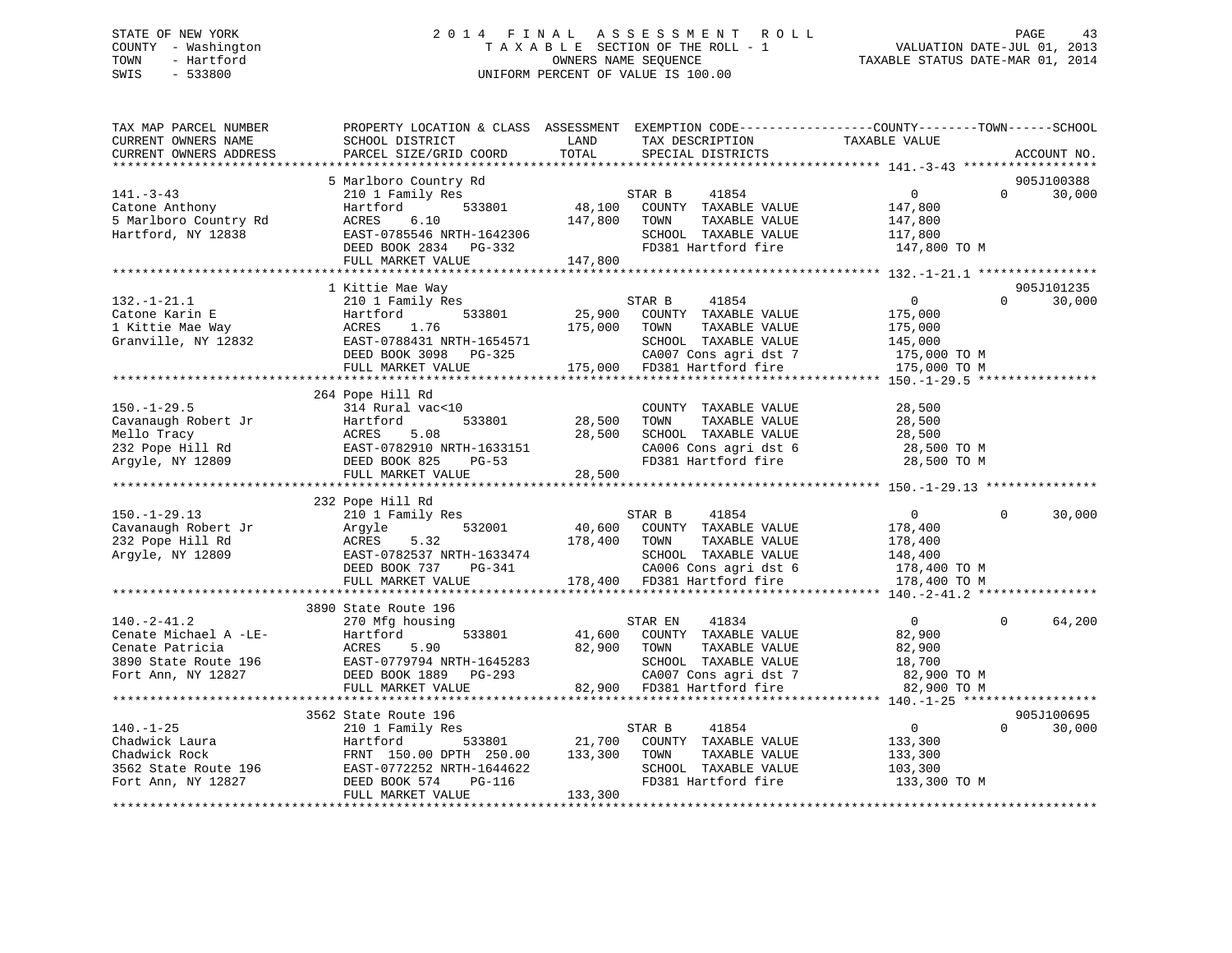### STATE OF NEW YORK 2 0 1 4 F I N A L A S S E S S M E N T R O L L PAGE 44 COUNTY - Washington T A X A B L E SECTION OF THE ROLL - 1 VALUATION DATE-JUL 01, 2013 TOWN - Hartford **TAXABLE STATUS DATE-MAR 01, 2014** OWNERS NAME SEQUENCE TAXABLE STATUS DATE-MAR 01, 2014 SWIS - 533800 UNIFORM PERCENT OF VALUE IS 100.00

| TAX MAP PARCEL NUMBER<br>CURRENT OWNERS NAME<br>CURRENT OWNERS ADDRESS                                                                                                                                                                    | PROPERTY LOCATION & CLASS ASSESSMENT EXEMPTION CODE----------------COUNTY-------TOWN------SCHOOL<br>SCHOOL DISTRICT<br>PARCEL SIZE/GRID COORD | LAND<br>TOTAL        | TAX DESCRIPTION TAXABLE VALUE<br>SPECIAL DISTRICTS |                            | ACCOUNT NO.        |
|-------------------------------------------------------------------------------------------------------------------------------------------------------------------------------------------------------------------------------------------|-----------------------------------------------------------------------------------------------------------------------------------------------|----------------------|----------------------------------------------------|----------------------------|--------------------|
|                                                                                                                                                                                                                                           |                                                                                                                                               |                      |                                                    |                            |                    |
|                                                                                                                                                                                                                                           | 7799 State Route 40                                                                                                                           |                      |                                                    |                            | 905J100127         |
| $140. -2 - 9$                                                                                                                                                                                                                             | 210 1 Family Res                                                                                                                              |                      |                                                    | $\Omega$                   | $\Omega$<br>30,000 |
| Chadwick Richard                                                                                                                                                                                                                          | Hartford                                                                                                                                      |                      |                                                    | 93,600                     |                    |
| Chadwick Janice                                                                                                                                                                                                                           | FRNT<br>79.00 DPTH 165.00                                                                                                                     |                      |                                                    | 93,600                     |                    |
| 7799 State Route 40                                                                                                                                                                                                                       | EAST-0782774 NRTH-1646303                                                                                                                     |                      | SCHOOL TAXABLE VALUE                               | 63,600                     |                    |
| Hartford, NY 12838                                                                                                                                                                                                                        | DEED BOOK 447<br>$PG-72$                                                                                                                      |                      | FD381 Hartford fire                                | 93,600 TO M                |                    |
|                                                                                                                                                                                                                                           | FULL MARKET VALUE                                                                                                                             | 93,600               |                                                    |                            |                    |
|                                                                                                                                                                                                                                           |                                                                                                                                               |                      |                                                    |                            |                    |
|                                                                                                                                                                                                                                           | 66 Christian Hill Rd                                                                                                                          |                      |                                                    |                            | 905J100130         |
|                                                                                                                                                                                                                                           |                                                                                                                                               |                      |                                                    | $\overline{0}$             | $\Omega$<br>64,200 |
|                                                                                                                                                                                                                                           |                                                                                                                                               |                      |                                                    | 72,000                     |                    |
|                                                                                                                                                                                                                                           |                                                                                                                                               |                      |                                                    | 72,000                     |                    |
|                                                                                                                                                                                                                                           |                                                                                                                                               |                      |                                                    | 7,800                      |                    |
|                                                                                                                                                                                                                                           |                                                                                                                                               |                      |                                                    | 72,000 TO M                |                    |
| 132.15-1-25<br>Chadwick Robert C LE<br>Chadwick Hotel E Hartford 533801 11,500 COUNTY TAXABLE VALUE<br>Chadwick Leona M LE<br>PO Box 53<br>Hartford, NY 12838 EAST-0785760 NRTH-1652293<br>Hartford, NY 12838 EEED BOOK 3155 PG-150 CA007 |                                                                                                                                               |                      |                                                    | 72,000 TO M                |                    |
|                                                                                                                                                                                                                                           |                                                                                                                                               |                      |                                                    |                            |                    |
|                                                                                                                                                                                                                                           | Blood St                                                                                                                                      |                      |                                                    |                            | 905J100128         |
|                                                                                                                                                                                                                                           |                                                                                                                                               |                      | COUNTY TAXABLE VALUE                               | 18,900                     |                    |
|                                                                                                                                                                                                                                           |                                                                                                                                               | 533801 18,900        | TOWN<br>TAXABLE VALUE                              | 18,900                     |                    |
|                                                                                                                                                                                                                                           |                                                                                                                                               | 18,900               | SCHOOL TAXABLE VALUE                               | 18,900                     |                    |
|                                                                                                                                                                                                                                           |                                                                                                                                               |                      | FD381 Hartford fire 18,900 TO M                    |                            |                    |
| CHERO CHANNEL CONTRACT ON SUBSISION Chadwick Stephanie M<br>462 Blood St EAST-0794985 NRTH-1650356<br>Granville, NY 12832 DEED BOOK 2807 PG-21                                                                                            |                                                                                                                                               |                      |                                                    |                            |                    |
|                                                                                                                                                                                                                                           |                                                                                                                                               | 18,900               |                                                    |                            |                    |
|                                                                                                                                                                                                                                           |                                                                                                                                               |                      |                                                    |                            |                    |
|                                                                                                                                                                                                                                           | 462 Blood St                                                                                                                                  |                      |                                                    |                            | 905J101366         |
| $132. - 4 - 8.1$                                                                                                                                                                                                                          | 210 1 Family Res                                                                                                                              |                      | 41854<br>STAR B                                    | $\overline{0}$             | $\Omega$<br>30,000 |
|                                                                                                                                                                                                                                           | 533801<br>Hartford                                                                                                                            |                      | 34,200 COUNTY TAXABLE VALUE                        | 180,000                    |                    |
| Chadwick Royal C<br>Chadwick Stephanie<br>462 Blood St                                                                                                                                                                                    | 862/162                                                                                                                                       | 180,000 TOWN         | TAXABLE VALUE                                      | 180,000                    |                    |
| 462 Blood St                                                                                                                                                                                                                              | ACRES<br>8.48<br>EAST-0794915 NRTH-1651212                                                                                                    |                      | SCHOOL TAXABLE VALUE                               | 150,000                    |                    |
| Granville, NY 12832                                                                                                                                                                                                                       | DEED BOOK 604<br>$PG-220$                                                                                                                     |                      | FD381 Hartford fire                                | 180,000 TO M               |                    |
|                                                                                                                                                                                                                                           |                                                                                                                                               | 180,000              |                                                    |                            |                    |
|                                                                                                                                                                                                                                           | FULL MARKET VALUE                                                                                                                             |                      |                                                    |                            |                    |
|                                                                                                                                                                                                                                           | 8395 State Route 40                                                                                                                           |                      | 61 PCT OF VALUE USED FOR EXEMPTION PURPOSES        |                            |                    |
| $123. - 1 - 13.6$                                                                                                                                                                                                                         | 240 Rural res                                                                                                                                 |                      | VET COM CT 41131                                   | 24,492<br>24,492           | $\overline{0}$     |
| Chaney Kyle T                                                                                                                                                                                                                             | Hartford                                                                                                                                      | 533801 69,800 STAR B | 41854                                              | $\overline{0}$<br>$\Omega$ | 30,000             |
| Chaney Kim L                                                                                                                                                                                                                              | ACRES 57.10                                                                                                                                   | 160,600              | COUNTY TAXABLE VALUE                               | 136,108                    |                    |
| 8395 State Route 40                                                                                                                                                                                                                       | EAST-0790453 NRTH-1659308                                                                                                                     |                      | TOWN<br>TAXABLE VALUE                              | 136,108                    |                    |
| Granville, NY 12832                                                                                                                                                                                                                       | DEED BOOK 805<br>PG-136                                                                                                                       |                      | SCHOOL TAXABLE VALUE                               | 130,600                    |                    |
|                                                                                                                                                                                                                                           | FULL MARKET VALUE                                                                                                                             |                      | 160,600 CA007 Cons agri dst 7                      | 160,600 TO M               |                    |
|                                                                                                                                                                                                                                           |                                                                                                                                               |                      | FD381 Hartford fire                                | 160,600 TO M               |                    |
|                                                                                                                                                                                                                                           |                                                                                                                                               |                      |                                                    |                            |                    |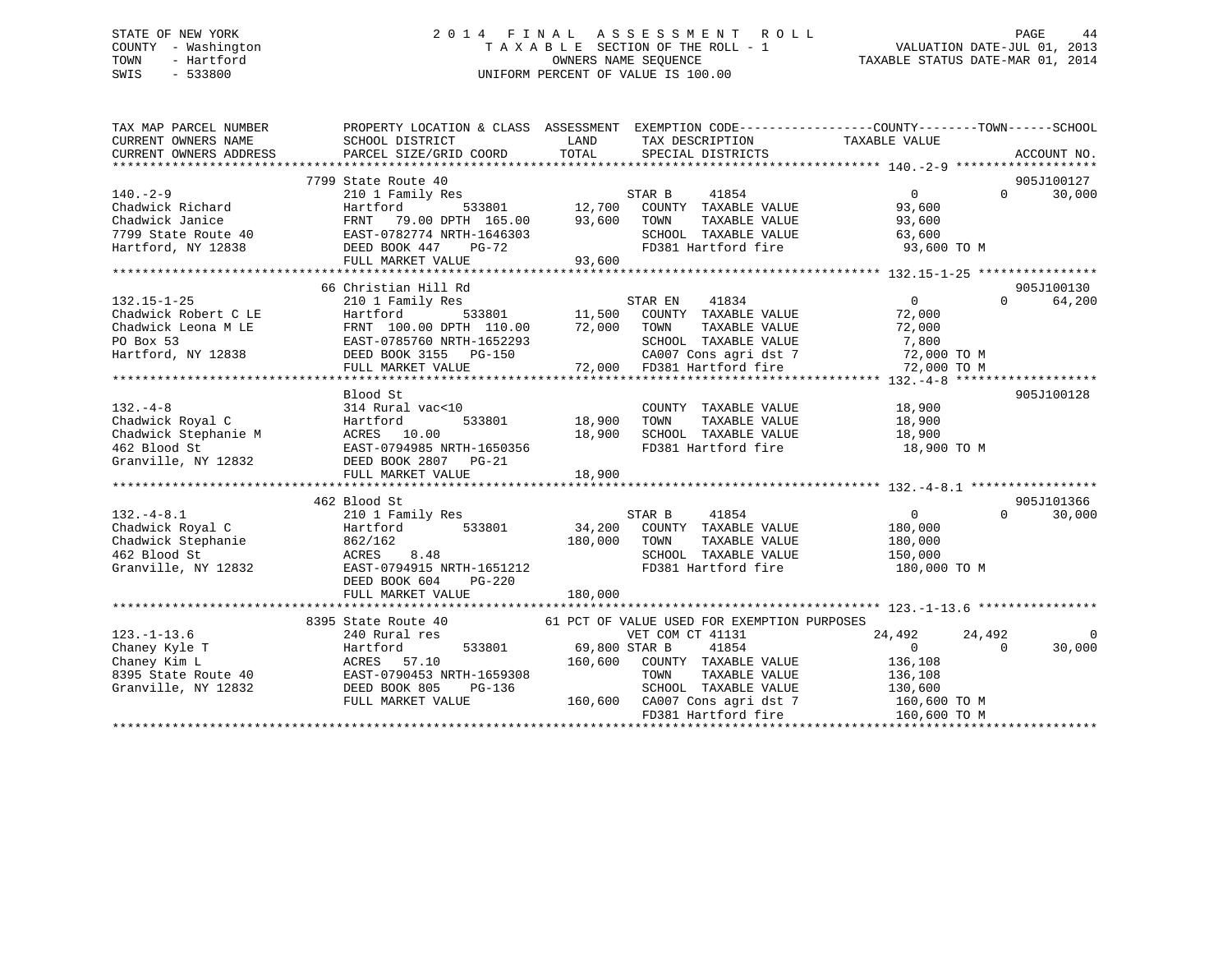### STATE OF NEW YORK 2 0 1 4 F I N A L A S S E S S M E N T R O L L PAGE 45 COUNTY - Washington T A X A B L E SECTION OF THE ROLL - 1 VALUATION DATE-JUL 01, 2013 TOWN - Hartford OWNERS NAME SEQUENCE TAXABLE STATUS DATE-MAR 01, 2014 SWIS - 533800 UNIFORM PERCENT OF VALUE IS 100.00

| TAX MAP PARCEL NUMBER<br>CURRENT OWNERS NAME | PROPERTY LOCATION & CLASS ASSESSMENT EXEMPTION CODE---------------COUNTY-------TOWN-----SCHOOL<br>SCHOOL DISTRICT | LAND           | TAX DESCRIPTION                               | TAXABLE VALUE            |                       |
|----------------------------------------------|-------------------------------------------------------------------------------------------------------------------|----------------|-----------------------------------------------|--------------------------|-----------------------|
| CURRENT OWNERS ADDRESS                       | PARCEL SIZE/GRID COORD                                                                                            | TOTAL          | SPECIAL DISTRICTS                             |                          | ACCOUNT NO.           |
|                                              |                                                                                                                   |                |                                               |                          |                       |
| $114. - 1 - 2$                               | 18 Chapin Farm Ln<br>112 Dairy farm                                                                               |                | 41720<br>AG DIST                              | 127,569<br>127,569       | 905J100133<br>127,569 |
| Chapin Raymond Trustee                       | 533801<br>Hartford                                                                                                | 245,400 STAR B | 41854                                         | $\mathbf{0}$<br>$\Omega$ | 30,000                |
| Chapin Sharon Trustee                        | 442/1071                                                                                                          | 354,500        | COUNTY TAXABLE VALUE                          | 226,931                  |                       |
| 18 Chapin Farm Ln                            | ACRES 204.90                                                                                                      |                | TOWN<br>TAXABLE VALUE                         | 226,931                  |                       |
| Fort Ann, NY 12827                           | EAST-0781931 NRTH-1667443                                                                                         |                | SCHOOL TAXABLE VALUE                          | 196,931                  |                       |
|                                              | DEED BOOK 3087<br>$PG-291$                                                                                        |                | CA007 Cons agri dst 7                         | 226,931 TO M             |                       |
| MAY BE SUBJECT TO PAYMENT                    | FULL MARKET VALUE                                                                                                 | 354,500        | 127,569 EX                                    |                          |                       |
| UNDER AGDIST LAW TIL 2018                    |                                                                                                                   |                | FD381 Hartford fire                           | 354,500 TO M             |                       |
|                                              |                                                                                                                   |                |                                               |                          |                       |
|                                              | Brayton Rd                                                                                                        |                |                                               |                          | 905J100083            |
| $114. - 1 - 1$                               | 120 Field crops                                                                                                   |                | AG DIST<br>41720                              | 77,033<br>77,033         | 77,033                |
| Chapin Sharon Trustee                        | Hartford<br>533801                                                                                                | 138,300        | COUNTY TAXABLE VALUE                          | 75,467                   |                       |
| Chapin Raymond Trustee                       | 572/243                                                                                                           | 152,500        | TAXABLE VALUE<br>TOWN                         | 75,467                   |                       |
| 18 Chapin Farm Ln                            | ACRES 103.90                                                                                                      |                | SCHOOL TAXABLE VALUE                          | 75,467                   |                       |
| Fort Ann, NY 12827                           | EAST-0781148 NRTH-1669673                                                                                         |                | CA007 Cons agri dst 7                         | 75,467 TO M              |                       |
|                                              | DEED BOOK 3087 PG-296                                                                                             |                | 77,033 EX                                     |                          |                       |
| MAY BE SUBJECT TO PAYMENT                    | FULL MARKET VALUE                                                                                                 | 152,500        | FD381 Hartford fire                           | 152,500 TO M             |                       |
| UNDER AGDIST LAW TIL 2018                    |                                                                                                                   |                |                                               |                          |                       |
|                                              |                                                                                                                   |                |                                               |                          |                       |
|                                              | 8327 State Route 40                                                                                               |                |                                               |                          |                       |
| $123. - 1 - 15.2$                            | 314 Rural vac<10                                                                                                  |                | COUNTY TAXABLE VALUE                          | 13,500                   |                       |
| Chapman Carlene C                            | Hartford<br>533801                                                                                                | 13,500         | TAXABLE VALUE<br>TOWN                         | 13,500                   |                       |
| 25 Hillview Ave<br>Fort Edward, NY 12828     | LOT 1<br>1.28                                                                                                     | 13,500         | SCHOOL TAXABLE VALUE<br>CA007 Cons agri dst 7 | 13,500                   |                       |
|                                              | ACRES<br>EAST-0789860 NRTH-1657380                                                                                |                | FD381 Hartford fire                           | 13,500 TO M              |                       |
|                                              | DEED BOOK 2066 PG-14                                                                                              |                |                                               | 13,500 TO M              |                       |
|                                              | FULL MARKET VALUE                                                                                                 | 13,500         |                                               |                          |                       |
|                                              |                                                                                                                   |                |                                               |                          |                       |
|                                              | State Route 40                                                                                                    |                |                                               |                          |                       |
| $123. - 1 - 15.5$                            | 311 Res vac land                                                                                                  |                | COUNTY TAXABLE VALUE                          | 11,500                   |                       |
| Chapman Carlene C                            | 533801<br>Hartford                                                                                                | 11,500         | TOWN<br>TAXABLE VALUE                         | 11,500                   |                       |
| 25 Hillview Ave                              | FRNT 33.00 DPTH 387.00                                                                                            | 11,500         | SCHOOL TAXABLE VALUE                          | 11,500                   |                       |
| Fort Edward, NY 12828                        | EAST-0789806 NRTH-1657270                                                                                         |                | CA007 Cons agri dst 7                         | 11,500 TO M              |                       |
|                                              | DEED BOOK 2268 PG-245                                                                                             |                | FD381 Hartford fire                           | 11,500 TO M              |                       |
|                                              | FULL MARKET VALUE                                                                                                 | 11,500         |                                               |                          |                       |
|                                              |                                                                                                                   |                |                                               |                          |                       |
|                                              | Camp A Way                                                                                                        |                |                                               |                          | 905J100516            |
| $142. - 1 - 42$                              | 314 Rural vac<10                                                                                                  |                | COUNTY TAXABLE VALUE                          | 8,300                    |                       |
| Chapman John P                               | 533801<br>Hartford                                                                                                | 8,300          | TOWN<br>TAXABLE VALUE                         | 8,300                    |                       |
| Brooks Robert                                | ACRES<br>2.30                                                                                                     | 8,300          | SCHOOL TAXABLE VALUE                          | 8,300                    |                       |
| 44 State Route 197                           | EAST-0790488 NRTH-1646238                                                                                         |                | FD381 Hartford fire                           | 8,300 TO M               |                       |
| Fort Edward, NY 12828                        | DEED BOOK 545<br>PG-168                                                                                           |                |                                               |                          |                       |
|                                              | FULL MARKET VALUE                                                                                                 | 8,300          |                                               |                          |                       |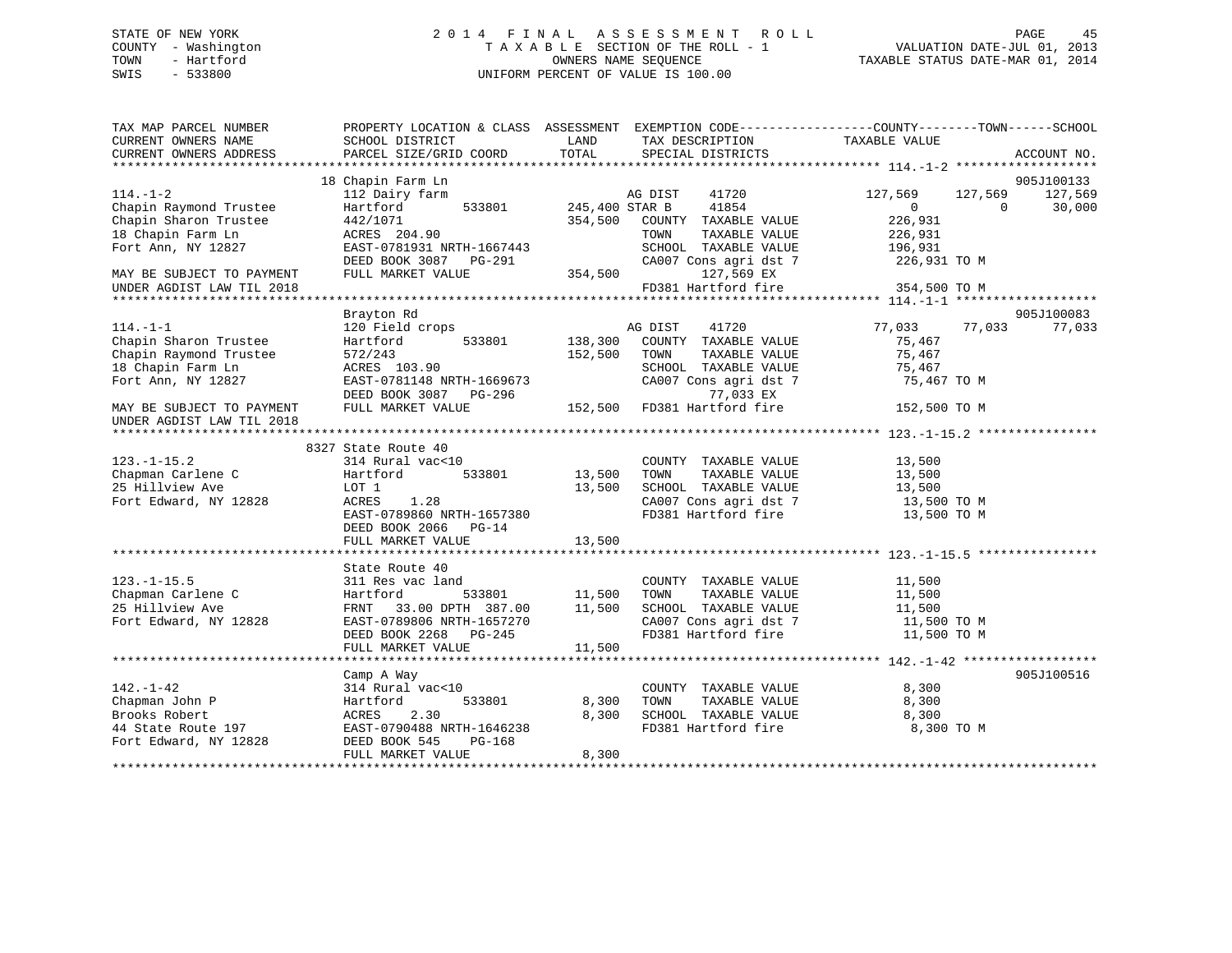### STATE OF NEW YORK 2 0 1 4 F I N A L A S S E S S M E N T R O L L PAGE 46 COUNTY - Washington T A X A B L E SECTION OF THE ROLL - 1 VALUATION DATE-JUL 01, 2013 TOWN - Hartford OWNERS NAME SEQUENCE TAXABLE STATUS DATE-MAR 01, 2014 SWIS - 533800 UNIFORM PERCENT OF VALUE IS 100.00

| TAX MAP PARCEL NUMBER<br>CURRENT OWNERS NAME | PROPERTY LOCATION & CLASS ASSESSMENT<br>SCHOOL DISTRICT | LAND<br>TAX DESCRIPTION          | EXEMPTION CODE----------------COUNTY-------TOWN------SCHOOL<br>TAXABLE VALUE |
|----------------------------------------------|---------------------------------------------------------|----------------------------------|------------------------------------------------------------------------------|
| CURRENT OWNERS ADDRESS                       | PARCEL SIZE/GRID COORD                                  | TOTAL<br>SPECIAL DISTRICTS       | ACCOUNT NO.                                                                  |
|                                              |                                                         |                                  |                                                                              |
|                                              | 96 Camp A Way                                           |                                  | 905J100386                                                                   |
| $142. - 1 - 43$                              | 260 Seasonal res                                        | COUNTY TAXABLE VALUE             | 31,000                                                                       |
| Chapman John P ETAL                          | Hartford<br>533801                                      | 8,400<br>TOWN<br>TAXABLE VALUE   | 31,000                                                                       |
| Flores Frank D                               | ACRES<br>2.31                                           | 31,000<br>SCHOOL TAXABLE VALUE   | 31,000                                                                       |
| 44 State Route 197                           | EAST-0790760 NRTH-1646254                               | FD381 Hartford fire              | 31,000 TO M                                                                  |
| Fort Edward, NY 12828                        | DEED BOOK 545<br>PG-164                                 |                                  |                                                                              |
|                                              | FULL MARKET VALUE                                       | 31,000                           |                                                                              |
| **********************                       |                                                         |                                  |                                                                              |
|                                              | 7180 State Route 40                                     |                                  | 905J101351                                                                   |
| $149. - 1 - 38.1$                            | 210 1 Family Res                                        | COUNTY TAXABLE VALUE             | 44,300                                                                       |
| Chapman Marcus M                             | 533801<br>Hartford                                      | 25,300<br>TOWN<br>TAXABLE VALUE  | 44,300                                                                       |
| 7180 State Route 40                          | 890/238                                                 | SCHOOL TAXABLE VALUE<br>44,300   | 44,300                                                                       |
| Argyle, NY 12809                             | ACRES<br>1.60                                           | CA006 Cons agri dst 6            | 44,300 TO M                                                                  |
|                                              | EAST-0772806 NRTH-1634756                               | FD381 Hartford fire              | 44,300 TO M                                                                  |
|                                              | DEED BOOK 2538<br>PG-188                                |                                  |                                                                              |
|                                              | FULL MARKET VALUE                                       | 44,300                           |                                                                              |
|                                              |                                                         |                                  |                                                                              |
|                                              | 5235 County Route 30                                    |                                  | 905J100135                                                                   |
| $150. - 1 - 37.1$                            | 240 Rural res                                           | AGED-CO/TN 41801                 | 39,350<br>39,350<br>$\overline{0}$                                           |
| Chapman Robert J                             | Hartford<br>533801                                      | 45,400 AGED-SCH<br>41804         | 19,675<br>$\mathbf{0}$<br>$\Omega$                                           |
| Chapman Cathy                                | ACRES 13.20                                             | 41834<br>78,700 STAR EN          | $\mathbf{0}$<br>$\Omega$<br>59,025                                           |
| 5235 County Route 30                         | EAST-0787822 NRTH-1635483                               | COUNTY TAXABLE VALUE             | 39,350                                                                       |
| Granville, NY 12832                          | DEED BOOK 750<br><b>PG-180</b>                          | TOWN<br>TAXABLE VALUE            | 39,350                                                                       |
|                                              | FULL MARKET VALUE                                       | 78,700 SCHOOL TAXABLE VALUE      | $\Omega$                                                                     |
|                                              |                                                         | CA008 Cons agri dst 8            | 78,700 TO M                                                                  |
|                                              |                                                         | FD381 Hartford fire              | 78,700 TO M                                                                  |
|                                              |                                                         |                                  |                                                                              |
|                                              | 7166 State Route 40                                     |                                  | 905J100134                                                                   |
| $149. - 1 - 38$                              | 210 1 Family Res                                        | VET WAR CT 41121                 | 20,670<br>20,670<br>$\Omega$                                                 |
| Chapman Webster L                            | 533801<br>Hartford                                      | 41834<br>24,900 STAR EN          | $\overline{0}$<br>64,200<br>$\Omega$                                         |
| 7166 State Route 40                          | 1.50<br>ACRES                                           | COUNTY TAXABLE VALUE<br>137,800  | 117,130                                                                      |
| Argyle, NY 12809                             | EAST-0772632 NRTH-1634573                               | TAXABLE VALUE<br>TOWN            | 117,130                                                                      |
|                                              | DEED BOOK 592<br>$PG-87$                                | SCHOOL TAXABLE VALUE             | 73,600                                                                       |
|                                              | FULL MARKET VALUE                                       | 137,800<br>CA006 Cons agri dst 6 | 137,800 TO M                                                                 |
|                                              |                                                         | FD381 Hartford fire              | 137,800 TO M                                                                 |
|                                              |                                                         |                                  |                                                                              |
|                                              | LOT 1 Provincial Pat                                    |                                  | 905J100138                                                                   |
| $112. - 2 - 1$                               | 312 Vac w/imprv                                         | COUNTY TAXABLE VALUE             | 102,700                                                                      |
| Cheney Arthur F                              | Fort Ann<br>532802                                      | 92,000<br>TAXABLE VALUE<br>TOWN  | 102,700                                                                      |
| Cheney Florence                              | 100 Ad                                                  | 102,700<br>SCHOOL TAXABLE VALUE  | 102,700                                                                      |
| PO Box 146                                   | $112.-1-1$                                              | FD381 Hartford fire              | 102,700 TO M                                                                 |
| Bath, NH 03740                               | ACRES<br>89.80                                          |                                  |                                                                              |
|                                              | EAST-0763627 NRTH-1666350                               |                                  |                                                                              |
|                                              | DEED BOOK 384<br><b>PG-737</b>                          |                                  |                                                                              |
|                                              | FULL MARKET VALUE                                       | 102,700                          |                                                                              |
|                                              |                                                         |                                  |                                                                              |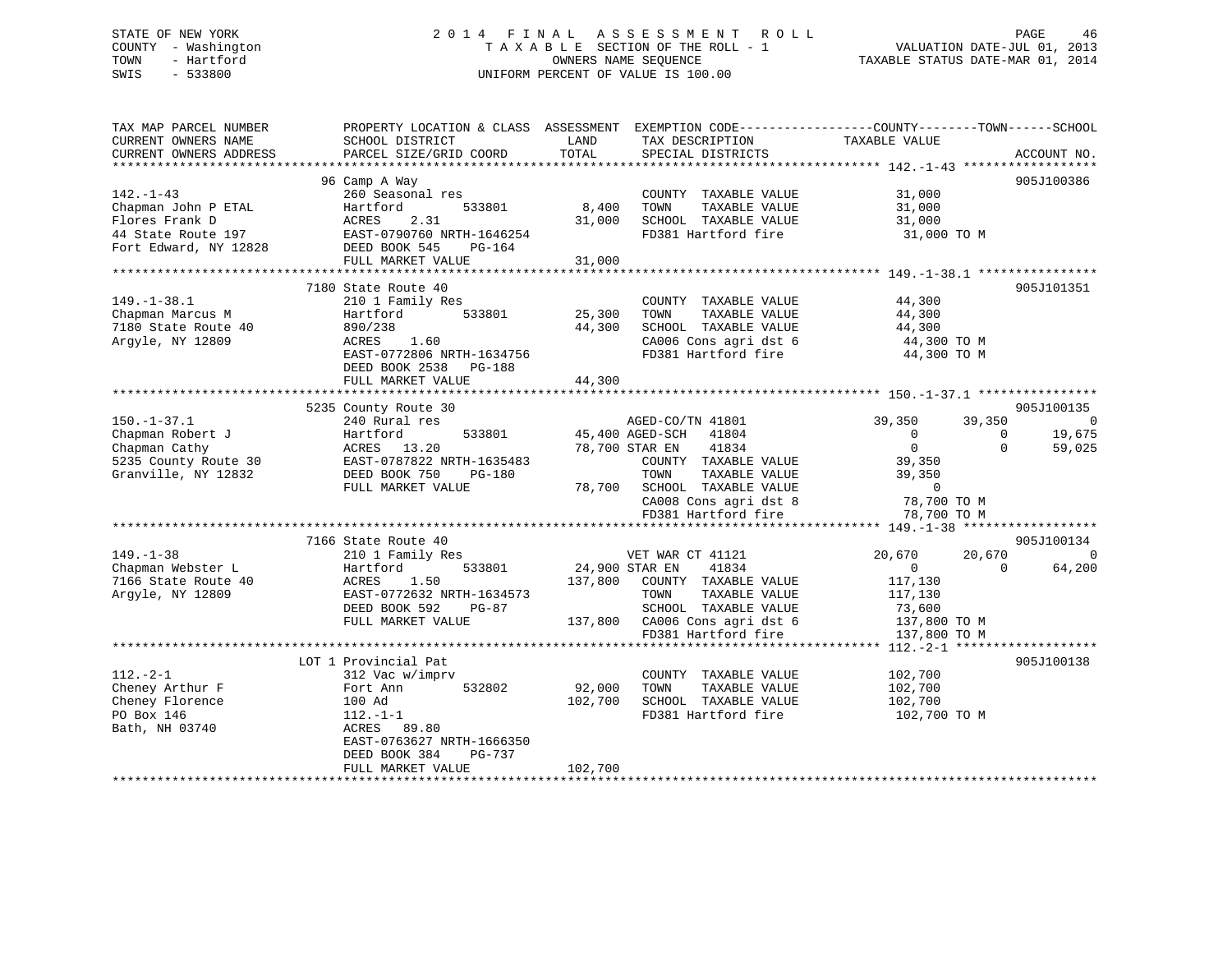### STATE OF NEW YORK 2 0 1 4 F I N A L A S S E S S M E N T R O L L PAGE 47 COUNTY - Washington T A X A B L E SECTION OF THE ROLL - 1 VALUATION DATE-JUL 01, 2013 TOWN - Hartford OWNERS NAME SEQUENCE TAXABLE STATUS DATE-MAR 01, 2014 SWIS - 533800 UNIFORM PERCENT OF VALUE IS 100.00

| TAX MAP PARCEL NUMBER<br>CURRENT OWNERS NAME | SCHOOL DISTRICT                                | LAND           | TAX DESCRIPTION                             | PROPERTY LOCATION & CLASS ASSESSMENT EXEMPTION CODE---------------COUNTY-------TOWN-----SCHOOL<br>TAXABLE VALUE |             |
|----------------------------------------------|------------------------------------------------|----------------|---------------------------------------------|-----------------------------------------------------------------------------------------------------------------|-------------|
| CURRENT OWNERS ADDRESS                       | PARCEL SIZE/GRID COORD                         | TOTAL          | SPECIAL DISTRICTS                           |                                                                                                                 | ACCOUNT NO. |
|                                              | 35 Skyview Meadows Ln                          |                |                                             |                                                                                                                 | 905J100368  |
| $141. - 1 - 57$                              | 210 1 Family Res                               |                | VET WAR CT 41121                            | 23,790<br>23,790                                                                                                | $\Omega$    |
| Christopher Family Irrevocable Hartford      | 533801                                         | 33,300 STAR EN | 41834                                       | $\Omega$<br>$\Omega$                                                                                            | 64,200      |
| Christopher Tina Trustee                     | ACRES<br>3.40                                  | 158,600        | COUNTY TAXABLE VALUE                        | 134,810                                                                                                         |             |
| 35 Skyview Meadows Ln                        | EAST-0786911 NRTH-1648501                      |                | TOWN<br>TAXABLE VALUE                       | 134,810                                                                                                         |             |
| Granville, NY 12832                          | DEED BOOK 2485 PG-272                          |                | SCHOOL TAXABLE VALUE                        | 94,400                                                                                                          |             |
|                                              | FULL MARKET VALUE                              |                | 158,600 CA007 Cons agri dst 7               | 158,600 TO M                                                                                                    |             |
|                                              |                                                |                | FD381 Hartford fire                         | 158,600 ТО М                                                                                                    |             |
|                                              |                                                |                |                                             |                                                                                                                 |             |
|                                              | 125 County Route 23                            |                |                                             |                                                                                                                 | 905J100139  |
| $132 - 1 - 4$                                | 210 1 Family Res                               |                | VET WAR CT 41121                            | 19,620<br>19,620                                                                                                | $\Omega$    |
| Churchill Glen H Jr -LE-                     | 533801<br>Hartford                             | 34,800 STAR EN | 41834                                       | $\overline{0}$<br>$\Omega$                                                                                      | 64,200      |
| Ward Glen H                                  | 3.80<br>ACRES                                  | 130,800        | COUNTY TAXABLE VALUE                        | 111,180                                                                                                         |             |
| 125 County Route 23                          | EAST-0786999 NRTH-1654689                      |                | TOWN<br>TAXABLE VALUE                       | 111,180                                                                                                         |             |
| Granville, NY 12832                          | DEED BOOK 1678<br>PG-136                       |                | SCHOOL TAXABLE VALUE                        | 66,600                                                                                                          |             |
|                                              | FULL MARKET VALUE                              |                | 130,800 CA007 Cons agri dst 7               | 130,800 TO M                                                                                                    |             |
|                                              |                                                |                | FD381 Hartford fire                         | 130,800 TO M                                                                                                    |             |
|                                              |                                                |                |                                             |                                                                                                                 |             |
|                                              | 65 Baker Rd                                    |                |                                             |                                                                                                                 | 905J100448  |
| $132 - 2 - 8$                                | 240 Rural res                                  | 30,500         | COUNTY TAXABLE VALUE<br>TAXABLE VALUE       | 188,200                                                                                                         |             |
| Cirino Laura M -LE-<br>Cirino Richard P      | Hartford<br>533801                             |                | TOWN                                        | 188,200                                                                                                         |             |
| ATT: Richard Cirino                          | ACRES 12.60                                    | 188,200        | SCHOOL TAXABLE VALUE<br>FD381 Hartford fire | 188,200<br>188,200 TO M                                                                                         |             |
| 217 Glen St                                  |                                                |                |                                             |                                                                                                                 |             |
| Glens Falls, NY 12809-3508                   | FULL MARKET VALUE                              | 188,200        |                                             |                                                                                                                 |             |
|                                              |                                                |                |                                             |                                                                                                                 |             |
|                                              | 45 Baker Rd                                    |                |                                             |                                                                                                                 | 905J100140  |
| $132 - 2 - 9$                                | 240 Rural res                                  |                | COUNTY TAXABLE VALUE                        | 137,800                                                                                                         |             |
| Cirino Richard P                             | 533801<br>Hartford                             | 34,800         | TOWN<br>TAXABLE VALUE                       | 137,800                                                                                                         |             |
| Cirino Margot                                | ACRES 12.40                                    | 137,800        | SCHOOL TAXABLE VALUE                        | 137,800                                                                                                         |             |
| 217 Glen St                                  | EAST-0791294 NRTH-1654038                      |                | FD381 Hartford fire                         | 137,800 TO M                                                                                                    |             |
| Glens Falls, NY 12801-3506                   | DEED BOOK 662<br>PG-102                        |                |                                             |                                                                                                                 |             |
|                                              | FULL MARKET VALUE                              | 137,800        |                                             |                                                                                                                 |             |
|                                              |                                                |                |                                             |                                                                                                                 |             |
|                                              | 38 Marlboro Country Rd                         |                |                                             |                                                                                                                 | 905J101116  |
| $141. - 3 - 39.2$                            | 240 Rural res                                  |                | 41854<br>STAR B                             | $\mathbf{0}$<br>$\Omega$                                                                                        | 30,000      |
| Cirino William P                             | 533801<br>Hartford                             | 52,300         | COUNTY TAXABLE VALUE                        | 185,300                                                                                                         |             |
| Cirino Debra                                 | 1683-292                                       | 185,300        | TOWN<br>TAXABLE VALUE                       | 185,300                                                                                                         |             |
| 38 Marlboro Country Rd                       | ACRES 35.23                                    |                | SCHOOL TAXABLE VALUE                        | 155,300                                                                                                         |             |
| Hartford, NY 12838                           | EAST-0787442 NRTH-1641973                      |                | FD381 Hartford fire                         | 185,300 TO M                                                                                                    |             |
|                                              | DEED BOOK 474<br>$PG-453$<br>FULL MARKET VALUE | 185,300        |                                             |                                                                                                                 |             |
|                                              |                                                |                |                                             |                                                                                                                 |             |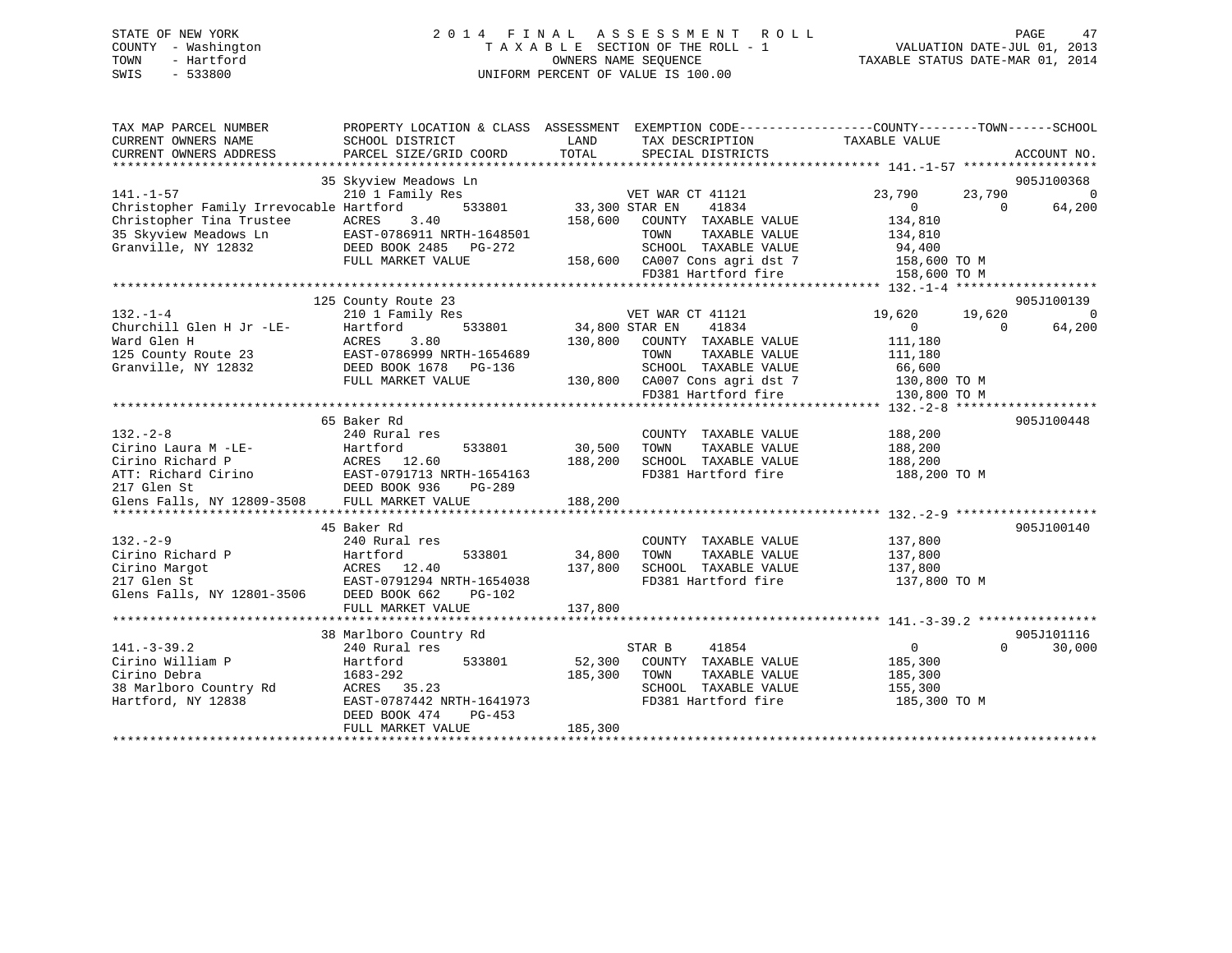### STATE OF NEW YORK 2 0 1 4 F I N A L A S S E S S M E N T R O L L PAGE 48 COUNTY - Washington T A X A B L E SECTION OF THE ROLL - 1 VALUATION DATE-JUL 01, 2013 TOWN - Hartford OWNERS NAME SEQUENCE TAXABLE STATUS DATE-MAR 01, 2014 SWIS - 533800 UNIFORM PERCENT OF VALUE IS 100.00

TAX MAP PARCEL NUMBER PROPERTY LOCATION & CLASS ASSESSMENT EXEMPTION CODE------------------COUNTY--------TOWN------SCHOOL CURRENT OWNERS NAME SCHOOL DISTRICT LAND TAX DESCRIPTION TAXABLE VALUE CURRENT OWNERS ADDRESS PARCEL SIZE/GRID COORD TOTAL SPECIAL DISTRICTS ACCOUNT NO. \*\*\*\*\*\*\*\*\*\*\*\*\*\*\*\*\*\*\*\*\*\*\*\*\*\*\*\*\*\*\*\*\*\*\*\*\*\*\*\*\*\*\*\*\*\*\*\*\*\*\*\*\*\*\*\*\*\*\*\*\*\*\*\*\*\*\*\*\*\*\*\*\*\*\*\*\*\*\*\*\*\*\*\*\*\*\*\*\*\*\*\*\*\*\*\*\*\*\*\*\*\*\* 141.-3-39.6 \*\*\*\*\*\*\*\*\*\*\*\*\*\*\*\* Marlboro Country Rd 905J101431 141.-3-39.6 311 Res vac land COUNTY TAXABLE VALUE 1,000 Cirino William P Hartford 533801 1,000 TOWN TAXABLE VALUE 1,000 38 Marlboro Country Rd FRNT 284.00 DPTH 73.00 1,000 SCHOOL TAXABLE VALUE 1,000 Hartford, NY 12838 EAST-0786031 NRTH-1642021 FD381 Hartford fire 1,000 TO M DEED BOOK 635 PG-213 FULL MARKET VALUE 1,000 \*\*\*\*\*\*\*\*\*\*\*\*\*\*\*\*\*\*\*\*\*\*\*\*\*\*\*\*\*\*\*\*\*\*\*\*\*\*\*\*\*\*\*\*\*\*\*\*\*\*\*\*\*\*\*\*\*\*\*\*\*\*\*\*\*\*\*\*\*\*\*\*\*\*\*\*\*\*\*\*\*\*\*\*\*\*\*\*\*\*\*\*\*\*\*\*\*\*\*\*\*\*\* 141.-3-39.7 \*\*\*\*\*\*\*\*\*\*\*\*\*\*\*\* 8 Miller Rdg 141.-3-39.7 210 1 Family Res STAR EN 41834 0 64,200 Clairmont Forrest Hartford 533801 29,600 COUNTY TAXABLE VALUE 118,100 Croff Helena FRNT 298.00 DPTH 401.00 118,100 TOWN TAXABLE VALUE 118,100 8 Miller Ridge Way EAST-0785767 NRTH-1641628 SCHOOL TAXABLE VALUE 53,900 Hartford, NY 12838 DEED BOOK 778 PG-85 FD381 Hartford fire 118,100 TO M FULL MARKET VALUE 118,100 \*\*\*\*\*\*\*\*\*\*\*\*\*\*\*\*\*\*\*\*\*\*\*\*\*\*\*\*\*\*\*\*\*\*\*\*\*\*\*\*\*\*\*\*\*\*\*\*\*\*\*\*\*\*\*\*\*\*\*\*\*\*\*\*\*\*\*\*\*\*\*\*\*\*\*\*\*\*\*\*\*\*\*\*\*\*\*\*\*\*\*\*\*\*\*\*\*\*\*\*\*\*\* 149.-1-30.23 \*\*\*\*\*\*\*\*\*\*\*\*\*\*\*905J101281 125 Swamp Ln 905J101281 149.-1-30.23 270 Mfg housing STAR B 41854 0 0 30,000 Clark Cynthia M Hartford 533801 25,300 COUNTY TAXABLE VALUE 46,400 125 Swamp Ln LOT 23 46,400 TOWN TAXABLE VALUE 46,400 Argyle, NY 12809 ACRES 6.14 SCHOOL TAXABLE VALUE 16,400 EAST-0776848 NRTH-1635219 CA006 Cons agri dst 6 46,400 TO M DEED BOOK 810 PG-248 FD381 Hartford fire 46,400 TO M FULL MARKET VALUE  $46,400$ \*\*\*\*\*\*\*\*\*\*\*\*\*\*\*\*\*\*\*\*\*\*\*\*\*\*\*\*\*\*\*\*\*\*\*\*\*\*\*\*\*\*\*\*\*\*\*\*\*\*\*\*\*\*\*\*\*\*\*\*\*\*\*\*\*\*\*\*\*\*\*\*\*\*\*\*\*\*\*\*\*\*\*\*\*\*\*\*\*\*\*\*\*\*\*\*\*\*\*\*\*\*\* 132.-1-15.2 \*\*\*\*\*\*\*\*\*\*\*\*\*\*\*\* $905J100008$ <br>0  $30,000$  176 County Route 23 905J100008 132.-1-15.2 210 1 Family Res STAR B 41854 0 0 30,000 Clark Joshua J Hartford 533801 26,800 COUNTY TAXABLE VALUE 101,000 176 County Route 23 Sub Div Lot 1 101,000 TOWN TAXABLE VALUE 101,000 Granville, NY 12832 ACRES 2.01 SCHOOL TAXABLE VALUE 71,000 EAST-0788096 NRTH-1655262 CA007 Cons agri dst 7 101,000 TO M DEED BOOK 2917 PG-252 FD381 Hartford fire 101,000 TO M FULL MARKET VALUE 101,000 \*\*\*\*\*\*\*\*\*\*\*\*\*\*\*\*\*\*\*\*\*\*\*\*\*\*\*\*\*\*\*\*\*\*\*\*\*\*\*\*\*\*\*\*\*\*\*\*\*\*\*\*\*\*\*\*\*\*\*\*\*\*\*\*\*\*\*\*\*\*\*\*\*\*\*\*\*\*\*\*\*\*\*\*\*\*\*\*\*\*\*\*\*\*\*\*\*\*\*\*\*\*\* 132.-2-11 \*\*\*\*\*\*\*\*\*\*\*\*\*\*\*\*\*\*905J100090 8186 State Route 40 905J100090 $0 \t 30.000$ 132.-2-11 210 1 Family Res STAR B 41854 0 0 30,000 Clark Kenneth Hartford 533801 27,700 COUNTY TAXABLE VALUE 157,400 Clark Audrey ACRES 8.20 157,400 TOWN TAXABLE VALUE 157,400 8186 State Route 40 EAST-0788623 NRTH-1653832 SCHOOL TAXABLE VALUE 127,400 Granville, NY 12832 DEED BOOK 3229 PG-283 FD381 Hartford fire 157,400 TO M FULL MARKET VALUE 157,400 \*\*\*\*\*\*\*\*\*\*\*\*\*\*\*\*\*\*\*\*\*\*\*\*\*\*\*\*\*\*\*\*\*\*\*\*\*\*\*\*\*\*\*\*\*\*\*\*\*\*\*\*\*\*\*\*\*\*\*\*\*\*\*\*\*\*\*\*\*\*\*\*\*\*\*\*\*\*\*\*\*\*\*\*\*\*\*\*\*\*\*\*\*\*\*\*\*\*\*\*\*\*\*\*\*\*\*\*\*\*\*\*\*\*\*\*\*\*\*\*\*\*\*\*\*\*\*\*\*\*\*\*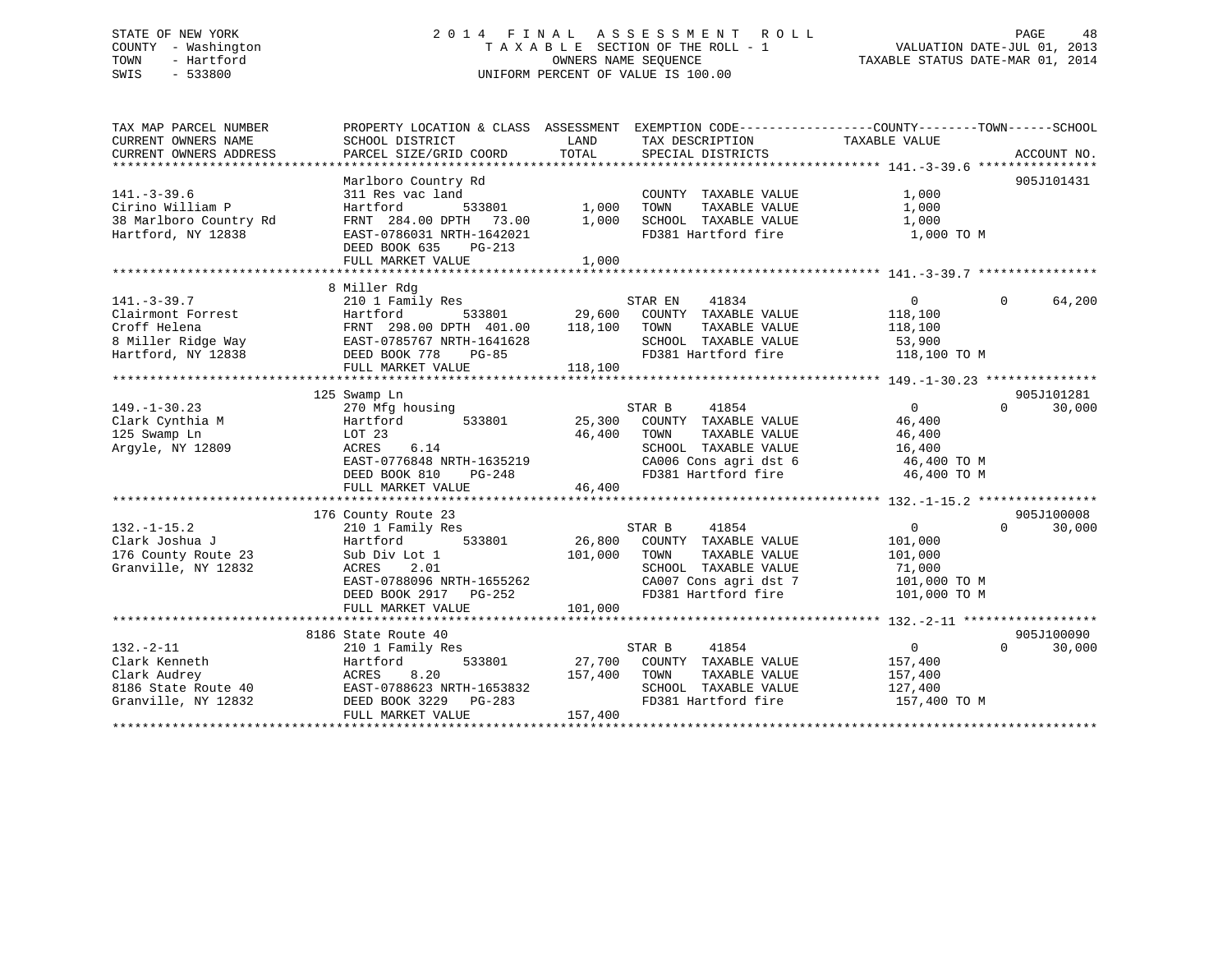### STATE OF NEW YORK 2 0 1 4 F I N A L A S S E S S M E N T R O L L PAGE 49 COUNTY - Washington T A X A B L E SECTION OF THE ROLL - 1 VALUATION DATE-JUL 01, 2013 TOWN - Hartford OWNERS NAME SEQUENCE TAXABLE STATUS DATE-MAR 01, 2014 SWIS - 533800 UNIFORM PERCENT OF VALUE IS 100.00

| TAX MAP PARCEL NUMBER<br>CURRENT OWNERS NAME<br>CURRENT OWNERS ADDRESS | SCHOOL DISTRICT<br>PARCEL SIZE/GRID COORD    | LAND<br>TOTAL | TAX DESCRIPTION<br>SPECIAL DISTRICTS        | PROPERTY LOCATION & CLASS ASSESSMENT EXEMPTION CODE---------------COUNTY-------TOWN-----SCHOOL<br>TAXABLE VALUE | ACCOUNT NO. |
|------------------------------------------------------------------------|----------------------------------------------|---------------|---------------------------------------------|-----------------------------------------------------------------------------------------------------------------|-------------|
|                                                                        |                                              |               |                                             |                                                                                                                 |             |
|                                                                        | 3054 Coach Rd                                |               |                                             |                                                                                                                 | 905J101222  |
| $149. - 1 - 26.15$                                                     | 240 Rural res                                |               | 41854<br>STAR B                             | $\overline{0}$<br>$\Omega$                                                                                      | 30,000      |
| Clark Kent                                                             | 533801<br>Hartford                           | 45,500        | COUNTY TAXABLE VALUE                        | 138,800                                                                                                         |             |
| Clark Beth                                                             | 495/331                                      | 138,800       | TOWN<br>TAXABLE VALUE                       | 138,800                                                                                                         |             |
| 3054 Coach Rd                                                          | ACRES 10.04                                  |               | SCHOOL TAXABLE VALUE                        | 108,800                                                                                                         |             |
| Arqyle, NY 12809                                                       | EAST-0779204 NRTH-1635420                    |               | FD381 Hartford fire                         | 138,800 TO M                                                                                                    |             |
|                                                                        | DEED BOOK 495<br>PG-329<br>FULL MARKET VALUE | 138,800       |                                             |                                                                                                                 |             |
|                                                                        |                                              |               |                                             |                                                                                                                 |             |
|                                                                        | 432 Gilchrist Hill Rd                        |               |                                             |                                                                                                                 | 905J101242  |
| $150. - 1 - 43.1$                                                      | 210 1 Family Res                             |               | STAR B<br>41854                             | $\Omega$<br>$\mathbf{0}$                                                                                        | 30,000      |
| Clark Steven                                                           | 533801<br>Hartford                           | 41,200        | COUNTY TAXABLE VALUE                        | 210,200                                                                                                         |             |
| Clark Linda                                                            | 5.80<br>ACRES                                | 210,200       | TOWN<br>TAXABLE VALUE                       | 210,200                                                                                                         |             |
| 432 Gilchrist Hill Rd                                                  | EAST-0782533 NRTH-1639331                    |               | SCHOOL TAXABLE VALUE                        | 180,200                                                                                                         |             |
| Hartford, NY 12838                                                     | DEED BOOK 2224 PG-350                        |               | FD381 Hartford fire                         | 210,200 TO M                                                                                                    |             |
|                                                                        | FULL MARKET VALUE                            | 210,200       |                                             |                                                                                                                 |             |
|                                                                        |                                              |               |                                             |                                                                                                                 |             |
|                                                                        | LOT 1 Provincial Pat                         |               |                                             |                                                                                                                 | 905J101147  |
| $112. - 2 - 6$                                                         | 322 Rural vac>10                             |               | COUNTY TAXABLE VALUE                        | 16,200                                                                                                          |             |
| Clay Hill Estates LLC                                                  | Fort Ann<br>532802                           | 16,200        | TOWN<br>TAXABLE VALUE                       | 16,200                                                                                                          |             |
| 7 Mary Ann Ln                                                          | $112. - 1 - 6$                               | 16,200        | SCHOOL TAXABLE VALUE                        | 16,200                                                                                                          |             |
| Wallingford, CT 06492-4914                                             | ACRES 11.60                                  |               | FD381 Hartford fire                         | 16,200 TO M                                                                                                     |             |
|                                                                        | EAST-0762635 NRTH-1667118                    |               |                                             |                                                                                                                 |             |
|                                                                        | DEED BOOK 2696<br><b>PG-55</b>               |               |                                             |                                                                                                                 |             |
|                                                                        | FULL MARKET VALUE                            | 16,200        |                                             |                                                                                                                 |             |
|                                                                        |                                              |               |                                             |                                                                                                                 |             |
|                                                                        | LOT 1 Provincial Pat                         |               |                                             |                                                                                                                 | 905J101148  |
| $112. - 2 - 7$<br>Clay Hill Estates LLC                                | 314 Rural vac<10<br>532802                   | 3,800         | COUNTY TAXABLE VALUE                        | 3,800                                                                                                           |             |
|                                                                        | Fort Ann                                     |               | TOWN<br>TAXABLE VALUE                       | 3,800                                                                                                           |             |
| 7 Mary Ann Ln<br>Wallingford, CT 06492-4914                            | $112.-1-7$<br>5.80<br>ACRES                  | 3,800         | SCHOOL TAXABLE VALUE<br>FD381 Hartford fire | 3,800<br>3,800 TO M                                                                                             |             |
|                                                                        | EAST-0763054 NRTH-1667233                    |               |                                             |                                                                                                                 |             |
|                                                                        | DEED BOOK 2696 PG-55                         |               |                                             |                                                                                                                 |             |
|                                                                        | FULL MARKET VALUE                            | 3,800         |                                             |                                                                                                                 |             |
|                                                                        |                                              |               |                                             |                                                                                                                 |             |
|                                                                        | 3124 Coach Rd                                |               |                                             |                                                                                                                 | 905J101188  |
| $149. - 1 - 26.11$                                                     | 210 1 Family Res                             |               | STAR B<br>41854                             | $\Omega$<br>$\Omega$                                                                                            | 30,000      |
| Clearwater Roger                                                       | Hartford<br>533801                           | 35,000        | COUNTY TAXABLE VALUE                        | 175,500                                                                                                         |             |
| Clearwater Stephanie                                                   | ACRES<br>5.01                                | 175,500       | TAXABLE VALUE<br>TOWN                       | 175,500                                                                                                         |             |
| 3124 Coach Rd                                                          | EAST-0779614 NRTH-1636992                    |               | SCHOOL TAXABLE VALUE                        | 145,500                                                                                                         |             |
| Argyle, NY 12809                                                       | DEED BOOK 2195<br>PG-296                     |               | FD381 Hartford fire                         | 175,500 TO M                                                                                                    |             |
|                                                                        | FULL MARKET VALUE                            | 175,500       |                                             |                                                                                                                 |             |
|                                                                        |                                              |               |                                             |                                                                                                                 |             |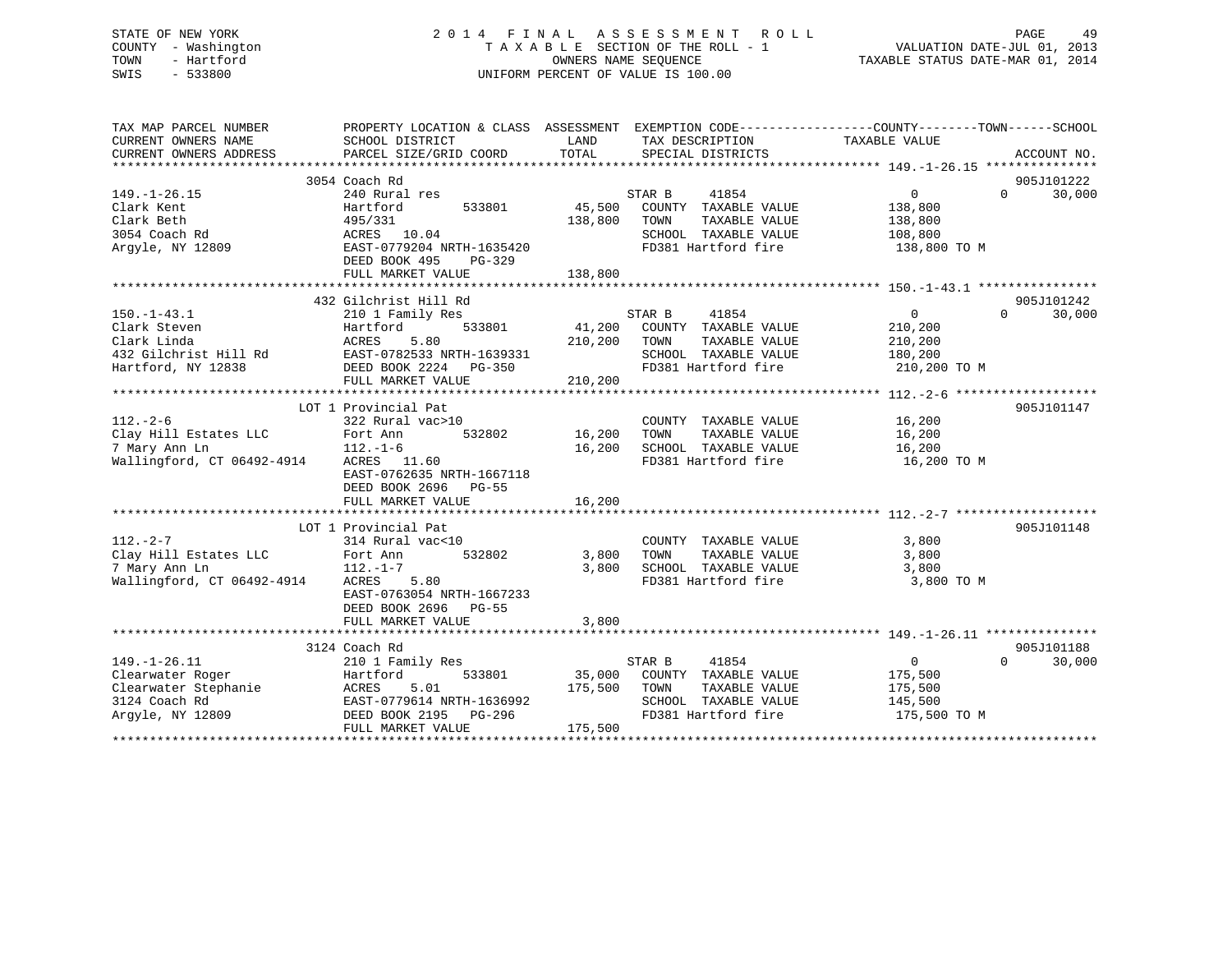### STATE OF NEW YORK 2 0 1 4 F I N A L A S S E S S M E N T R O L L PAGE 50 COUNTY - Washington T A X A B L E SECTION OF THE ROLL - 1 VALUATION DATE-JUL 01, 2013 TOWN - Hartford **TAXABLE STATUS DATE-MAR 01, 2014** OWNERS NAME SEQUENCE TAXABLE STATUS DATE-MAR 01, 2014 SWIS - 533800 UNIFORM PERCENT OF VALUE IS 100.00

| TAX MAP PARCEL NUMBER                                                               |                                                                                                                                                                           | PROPERTY LOCATION & CLASS ASSESSMENT EXEMPTION CODE---------------COUNTY-------TOWN------SCHOOL            |                                      |
|-------------------------------------------------------------------------------------|---------------------------------------------------------------------------------------------------------------------------------------------------------------------------|------------------------------------------------------------------------------------------------------------|--------------------------------------|
| CURRENT OWNERS NAME                                                                 | SCHOOL DISTRICT                                                                                                                                                           | LAND<br>TAX DESCRIPTION                                                                                    | TAXABLE VALUE                        |
| CURRENT OWNERS ADDRESS                                                              | PARCEL SIZE/GRID COORD                                                                                                                                                    | TOTAL<br>SPECIAL DISTRICTS                                                                                 | ACCOUNT NO.                          |
|                                                                                     |                                                                                                                                                                           |                                                                                                            |                                      |
|                                                                                     | 1484 Baldwin Corners Rd                                                                                                                                                   |                                                                                                            | 905J100391                           |
| $122. - 1 - 32$                                                                     | 270 Mfg housing                                                                                                                                                           | STAR B<br>41854                                                                                            | $\overline{0}$<br>30,000<br>$\Omega$ |
| Cloutier Norman                                                                     | 533801<br>Hartford                                                                                                                                                        | 23,500 COUNTY TAXABLE VALUE                                                                                | 55,000                               |
| Lysobey Denise                                                                      | ACRES<br>1.90                                                                                                                                                             | 55,000 TOWN<br>TAXABLE VALUE                                                                               | 55,000                               |
| 1484 Baldwin Corners Rd                                                             |                                                                                                                                                                           | SCHOOL TAXABLE VALUE 25,000<br>CA007 Cons agri dst 7 55,000 TO M<br>55,000 FD381 Hartford fire 55,000 TO M |                                      |
| Fort Ann, NY 12827                                                                  |                                                                                                                                                                           |                                                                                                            |                                      |
|                                                                                     |                                                                                                                                                                           |                                                                                                            |                                      |
|                                                                                     | 7115 State Route 40                                                                                                                                                       |                                                                                                            | 905J100210                           |
|                                                                                     |                                                                                                                                                                           |                                                                                                            |                                      |
| $149. - 1 - 43.1$                                                                   | 210 1 Family Res<br>Hartford 533801                                                                                                                                       | COUNTY TAXABLE VALUE<br>32,900<br>TAXABLE VALUE                                                            | 124,800                              |
| Collins Garth E<br>7115 State Route 40                                              | Lot 1                                                                                                                                                                     | TOWN<br>SCHOOL TAXABLE VALUE 124,800<br>124,800                                                            | 124,800                              |
| Argyle, NY 12809                                                                    | ACRES<br>8.01                                                                                                                                                             |                                                                                                            |                                      |
|                                                                                     | EAST-0771561 NRTH-1633651                                                                                                                                                 | CA006 Cons agri dst 6 124,800 TO M<br>FD381 Hartford fire                                                  | 124,800 TO M                         |
|                                                                                     | MAY BE SUBJECT TO PAYMENT DEED BOOK 3289 PG-220                                                                                                                           |                                                                                                            |                                      |
| UNDER AGDIST LAW TIL 2017                                                           | FULL MARKET VALUE                                                                                                                                                         | 124,800                                                                                                    |                                      |
|                                                                                     |                                                                                                                                                                           |                                                                                                            |                                      |
|                                                                                     | 3164 County Route 43                                                                                                                                                      |                                                                                                            | 905J101421                           |
| $148. - 1 - 8.3$                                                                    | 210 1 Family Res                                                                                                                                                          | STAR B 41854                                                                                               | $\overline{0}$<br>30,000<br>$\Omega$ |
|                                                                                     |                                                                                                                                                                           | 34,900 COUNTY TAXABLE VALUE                                                                                | 199,000                              |
|                                                                                     | Collins Thomas E Hartford 533801 34,900<br>Collins Dawn M ACRES 3.84 199,000<br>3164 County Route 43 EAST-0765511 NRTH-1637993<br>Fort Ann, NY 12827 DEED BOOK 627 PG-276 | 199,000 TOWN<br>TAXABLE VALUE                                                                              |                                      |
|                                                                                     |                                                                                                                                                                           |                                                                                                            | 199,000<br>169,000                   |
|                                                                                     |                                                                                                                                                                           | SCHOOL TAXABLE VALUE 169,000<br>FD381 Hartford fire 199,000 TO M                                           |                                      |
|                                                                                     |                                                                                                                                                                           |                                                                                                            |                                      |
|                                                                                     |                                                                                                                                                                           |                                                                                                            |                                      |
|                                                                                     | 1488 Baldwin Corners Rd                                                                                                                                                   |                                                                                                            | 905J100115                           |
| $122. - 1 - 31.1$                                                                   | 270 Mfg housing                                                                                                                                                           |                                                                                                            | $\overline{0}$<br>$\Omega$<br>30,000 |
|                                                                                     | 533801                                                                                                                                                                    |                                                                                                            | 83,800                               |
| 122.-1-31.1 270 Mfg h<br>Columbetti Wendy Hartford<br>1488 Baldwin Corners Rd ACRES | 2.46                                                                                                                                                                      | 83,800 TOWN<br>TAXABLE VALUE                                                                               | 83,800                               |
| Fort Ann, NY 12827                                                                  | EAST-0771025 NRTH-1663200                                                                                                                                                 | SCHOOL TAXABLE VALUE                                                                                       | 53,800                               |
|                                                                                     | DEED BOOK 939                                                                                                                                                             | H-1663200<br>PG-294                                                                                        |                                      |
|                                                                                     | FULL MARKET VALUE                                                                                                                                                         | 83,800 FD381 Hartford fire                                                                                 | 83,800 TO M                          |
|                                                                                     |                                                                                                                                                                           |                                                                                                            |                                      |
|                                                                                     | 5068 State Route 149                                                                                                                                                      |                                                                                                            | 905J101237                           |
| $132. - 2 - 38.4$                                                                   | 210 1 Family Res                                                                                                                                                          | STAR EN<br>41834                                                                                           | $\overline{0}$<br>$\Omega$<br>64,200 |
| Colvin Joan M LE                                                                    | Hartford<br>533801                                                                                                                                                        | 24,500 COUNTY TAXABLE VALUE                                                                                | 78,000                               |
| Colvin Ronald J LE                                                                  | 612/23                                                                                                                                                                    | 78,000 TOWN<br>TAXABLE VALUE                                                                               | 78,000                               |
| PO Box 134                                                                          | 1.40<br>ACRES                                                                                                                                                             |                                                                                                            | 13,800                               |
| Hartford, NY 12838                                                                  | EAST-0789259 NRTH-1652734                                                                                                                                                 | FD381 Hartford fire                                                                                        | 78,000 TO M                          |
|                                                                                     | DEED BOOK 3365 PG-66                                                                                                                                                      |                                                                                                            |                                      |
|                                                                                     | FULL MARKET VALUE                                                                                                                                                         | 78,000                                                                                                     |                                      |
|                                                                                     |                                                                                                                                                                           |                                                                                                            |                                      |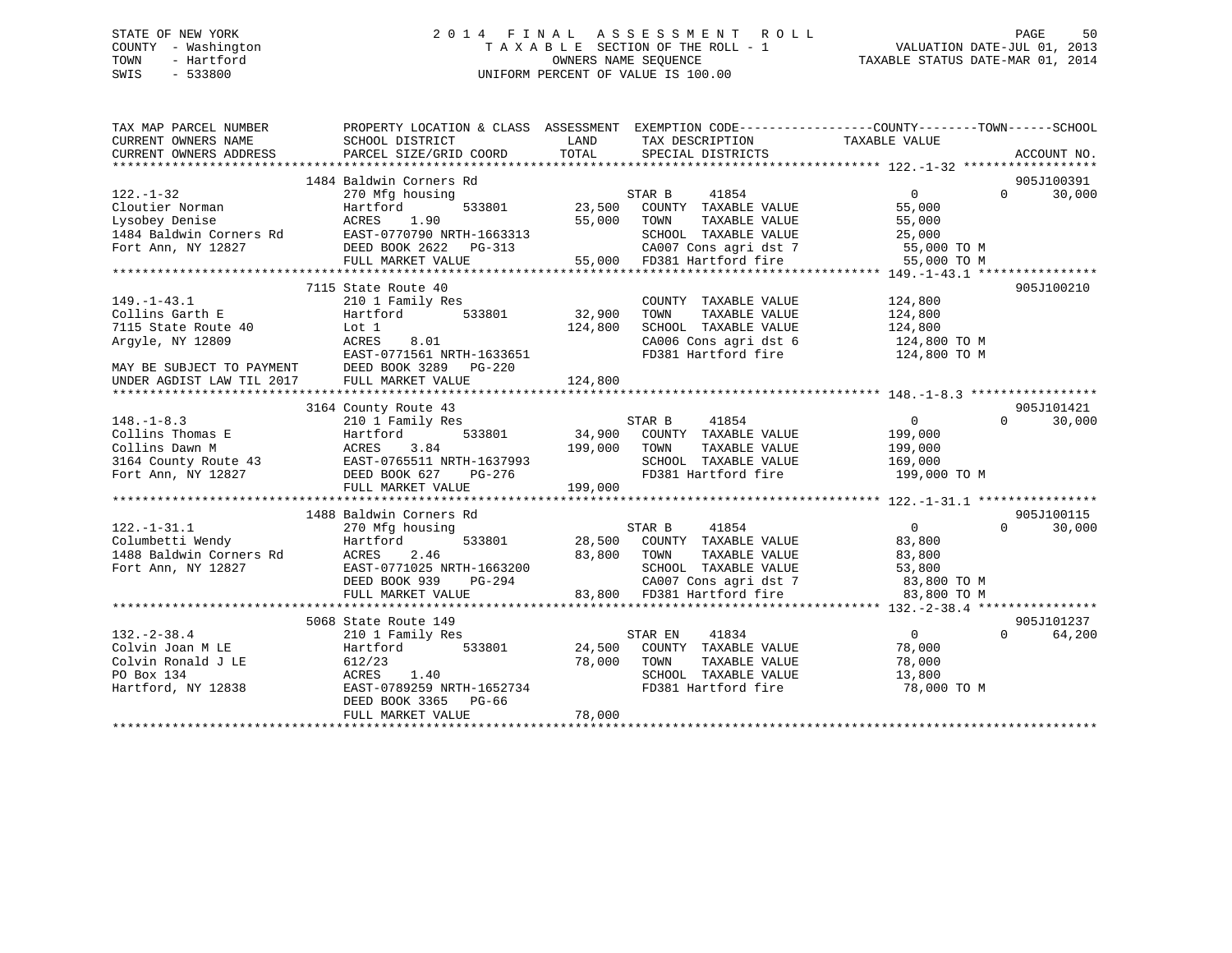### STATE OF NEW YORK 2 0 1 4 F I N A L A S S E S S M E N T R O L L PAGE 51 COUNTY - Washington T A X A B L E SECTION OF THE ROLL - 1 VALUATION DATE-JUL 01, 2013 TOWN - Hartford **TAXABLE STATUS DATE-MAR 01, 2014** OWNERS NAME SEQUENCE TAXABLE STATUS DATE-MAR 01, 2014 SWIS - 533800 UNIFORM PERCENT OF VALUE IS 100.00

| TAX MAP PARCEL NUMBER<br>CURRENT OWNERS NAME<br>CURRENT OWNERS ADDRESS | PROPERTY LOCATION & CLASS ASSESSMENT EXEMPTION CODE---------------COUNTY-------TOWN-----SCHOOL<br>SCHOOL DISTRICT<br>PARCEL SIZE/GRID COORD                   | LAND<br>TOTAL  | TAX DESCRIPTION<br>SPECIAL DISTRICTS                                                                        | TAXABLE VALUE              | ACCOUNT NO.        |
|------------------------------------------------------------------------|---------------------------------------------------------------------------------------------------------------------------------------------------------------|----------------|-------------------------------------------------------------------------------------------------------------|----------------------------|--------------------|
|                                                                        |                                                                                                                                                               |                |                                                                                                             |                            |                    |
|                                                                        | 41 Guilder Hollow Rd                                                                                                                                          |                |                                                                                                             |                            | 905J101361         |
| $123. - 1 - 11.4$                                                      | 444 Lumber yd/ml                                                                                                                                              |                | STAR B<br>41854                                                                                             | $\overline{0}$             | 30,000<br>$\Omega$ |
| Combs Ronald                                                           | Hartford<br>533801                                                                                                                                            |                | 44,900 COUNTY TAXABLE VALUE                                                                                 | 369,300                    |                    |
| PO Box 171                                                             | ACRES 18.86                                                                                                                                                   | 369,300 TOWN   | TAXABLE VALUE                                                                                               | 369,300                    |                    |
| Hartford, NY 12838                                                     | EAST-0793394 NRTH-1660493                                                                                                                                     |                | SCHOOL TAXABLE VALUE                                                                                        | 339,300                    |                    |
|                                                                        | DEED BOOK 576<br>PG-121                                                                                                                                       |                | CA007 Cons agri dst 7                                                                                       | 369,300 TO M               |                    |
|                                                                        | FULL MARKET VALUE                                                                                                                                             |                | 369,300 FD381 Hartford fire                                                                                 | 369,300 TO M               |                    |
|                                                                        |                                                                                                                                                               |                |                                                                                                             |                            |                    |
|                                                                        | 8958 State Route 40                                                                                                                                           |                |                                                                                                             |                            | 905J100159         |
| $114. - 1 - 5$                                                         | 210 1 Family Res                                                                                                                                              |                | AGED-CO/TN 41801                                                                                            | 43,800<br>43,800           | $\overline{0}$     |
| Conklin Richard E                                                      | Hartford<br>533801                                                                                                                                            | 30,100 STAR EN | 41834                                                                                                       | $\overline{0}$<br>$\Omega$ | 64,200             |
| Conklin Carol                                                          | ACRES<br>2.88                                                                                                                                                 | 87,600         | COUNTY TAXABLE VALUE                                                                                        | 43,800                     |                    |
| 8958 State Route 40                                                    | EAST-0791985 NRTH-1670729                                                                                                                                     |                | TAXABLE VALUE<br>TOWN                                                                                       | 43,800                     |                    |
| Fort Ann, NY 12827                                                     | DEED BOOK 466<br>PG-155                                                                                                                                       |                | SCHOOL TAXABLE VALUE                                                                                        | 23,400                     |                    |
|                                                                        | FULL MARKET VALUE                                                                                                                                             |                |                                                                                                             | 87,600 TO M                |                    |
|                                                                        |                                                                                                                                                               |                | SURUUL Innumer<br>87,600 CA007 Cons agridst 7<br>2001 Terriford fire                                        | 87,600 TO M                |                    |
|                                                                        |                                                                                                                                                               |                |                                                                                                             |                            |                    |
|                                                                        | 533 Scott Hill Rd                                                                                                                                             |                |                                                                                                             |                            | 905J100676         |
| $158. - 2 - 2$                                                         | 240 Rural res                                                                                                                                                 |                | STAR B<br>41854                                                                                             | $\overline{0}$<br>$\Omega$ | 30,000             |
| Conte Darryl Jr                                                        | Hartford                                                                                                                                                      |                | 533801 101,100 COUNTY TAXABLE VALUE                                                                         | 208,700                    |                    |
| Perez Jennifer M                                                       | Trans Exempt Repay 2014<br>Trans Exempt Repay 2014<br>ACRES 75.47<br>EAST-0783376 NRTH-1631133<br>COMPTER 1942 DG-318<br>Trans Exempt Repay 2014 208,700 TOWN |                | TAXABLE VALUE                                                                                               | 208,700                    |                    |
| 135 Longmeadow Ave                                                     |                                                                                                                                                               |                | SCHOOL TAXABLE VALUE                                                                                        | 178,700                    |                    |
| Worchester, MA 01605                                                   |                                                                                                                                                               |                | CA008 Cons agri dst 8                                                                                       | 208,700 TO M               |                    |
|                                                                        | DEED BOOK 3242 PG-318                                                                                                                                         |                |                                                                                                             |                            |                    |
|                                                                        | FULL MARKET VALUE                                                                                                                                             |                | FD381 Hartford fire 208,700 TO M<br>TE533 Trans exmt repay-flg .00 MT<br>208,700 TE533 Trans exmt repay-flg |                            |                    |
|                                                                        |                                                                                                                                                               |                |                                                                                                             |                            |                    |
|                                                                        | 34 Skyview Meadows Ln                                                                                                                                         |                |                                                                                                             |                            | 905J101063         |
| $141. - 1 - 66.2$                                                      | 210 1 Family Res                                                                                                                                              |                | STAR B<br>41854                                                                                             | $\overline{0}$<br>$\Omega$ | 30,000             |
| Cook Andrew                                                            | 533801<br>Hartford                                                                                                                                            |                | 27,600 COUNTY TAXABLE VALUE                                                                                 | 223,000                    |                    |
| Cook Elizabeth                                                         | ACRES<br>2.21                                                                                                                                                 | 223,000 TOWN   | TAXABLE VALUE                                                                                               | 223,000                    |                    |
| 34 Skyview Meadows Ln                                                  | EAST-0787528 NRTH-1648356                                                                                                                                     |                | SCHOOL TAXABLE VALUE                                                                                        | 193,000                    |                    |
| Granville, NY 12832                                                    | DEED BOOK 3283 PG-259                                                                                                                                         |                | CA007 Cons agri dst 7                                                                                       | 223,000 TO M               |                    |
|                                                                        | FULL MARKET VALUE                                                                                                                                             |                | 223,000 FD381 Hartford fire                                                                                 | 223,000 TO M               |                    |
|                                                                        |                                                                                                                                                               |                |                                                                                                             |                            |                    |
|                                                                        | Shine Hill Rd                                                                                                                                                 |                |                                                                                                             |                            | 905J101372         |
| $149. - 1 - 32.5$                                                      | 314 Rural vac<10                                                                                                                                              |                | COUNTY TAXABLE VALUE                                                                                        | 15,500                     |                    |
| Cook Craig M                                                           | 533801<br>Hartford                                                                                                                                            | 15,500         | TAXABLE VALUE<br>TOWN                                                                                       | 15,500                     |                    |
| 13A Tammy Ct                                                           | $P/O$ LOT 2                                                                                                                                                   | 15,500         | SCHOOL TAXABLE VALUE                                                                                        | 15,500                     |                    |
| Hudson, NH 03051                                                       | ACRES 2.80                                                                                                                                                    |                | CA006 Cons agri dst 6<br>CA006 Cons agri dst 6                                                              | 15,500 TO M                |                    |
|                                                                        | EAST-0774427 NRTH-1637955                                                                                                                                     |                | FD381 Hartford fire                                                                                         | 15,500 TO M                |                    |
|                                                                        | DEED BOOK 860<br>$PG-3$                                                                                                                                       |                |                                                                                                             |                            |                    |
|                                                                        | FULL MARKET VALUE                                                                                                                                             | 15,500         |                                                                                                             |                            |                    |
|                                                                        |                                                                                                                                                               |                |                                                                                                             |                            |                    |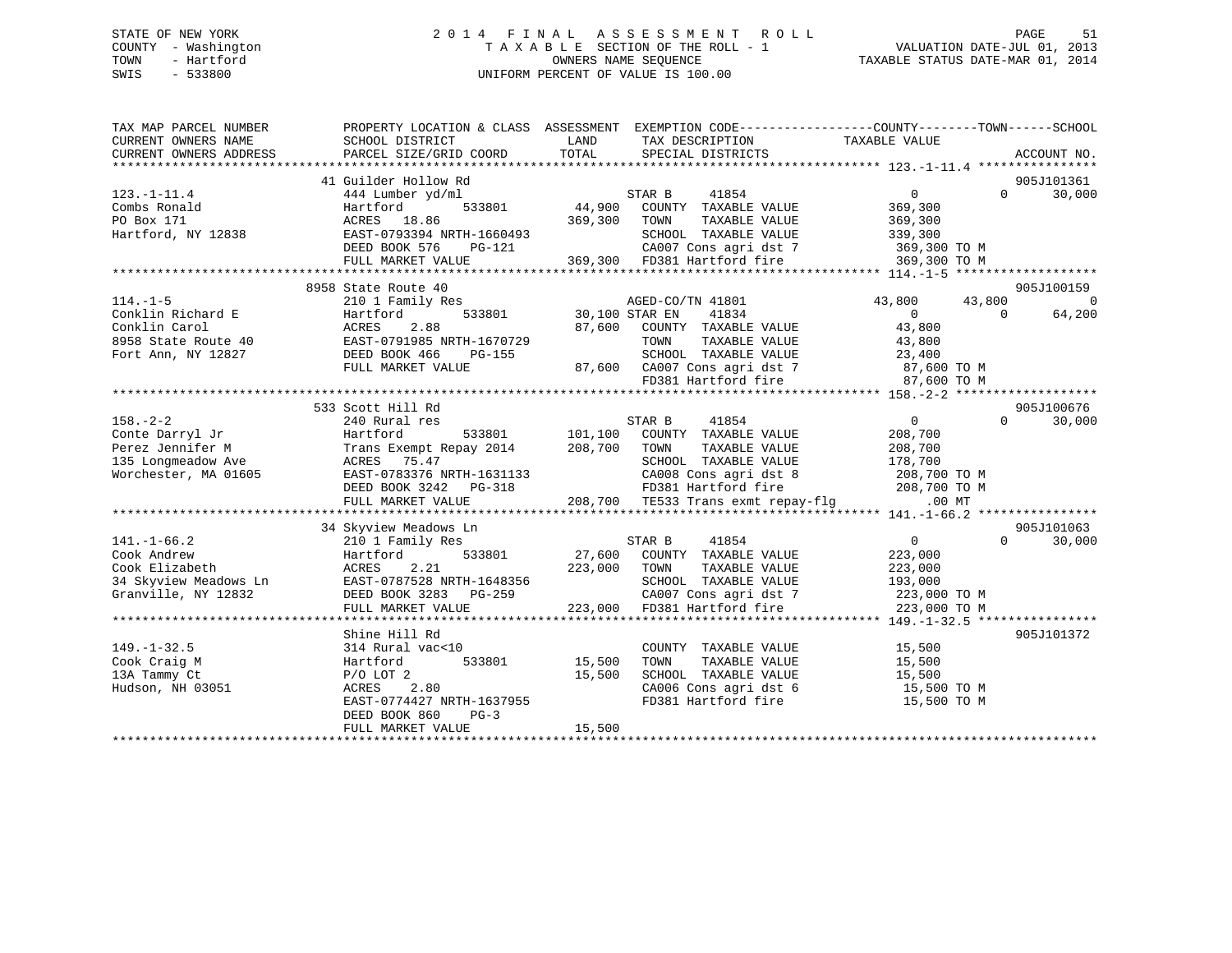### STATE OF NEW YORK 2 0 1 4 F I N A L A S S E S S M E N T R O L L PAGE 52 COUNTY - Washington T A X A B L E SECTION OF THE ROLL - 1 VALUATION DATE-JUL 01, 2013 TOWN - Hartford **TAXABLE STATUS DATE-MAR 01, 2014** OWNERS NAME SEQUENCE TAXABLE STATUS DATE-MAR 01, 2014 SWIS - 533800 UNIFORM PERCENT OF VALUE IS 100.00

| TAX MAP PARCEL NUMBER<br>CURRENT OWNERS NAME<br>CURRENT OWNERS ADDRESS                                        | PROPERTY LOCATION & CLASS ASSESSMENT EXEMPTION CODE---------------COUNTY-------TOWN------SCHOOL<br>SCHOOL DISTRICT<br>PARCEL SIZE/GRID COORD | LAND<br>TOTAL | TAX DESCRIPTION<br>SPECIAL DISTRICTS                                                                                                                                                                                                  | TAXABLE VALUE | ACCOUNT NO. |
|---------------------------------------------------------------------------------------------------------------|----------------------------------------------------------------------------------------------------------------------------------------------|---------------|---------------------------------------------------------------------------------------------------------------------------------------------------------------------------------------------------------------------------------------|---------------|-------------|
|                                                                                                               |                                                                                                                                              |               |                                                                                                                                                                                                                                       |               |             |
|                                                                                                               | 8796 State Route 40                                                                                                                          |               |                                                                                                                                                                                                                                       |               | 905J101405  |
| $114. - 1 - 9.3$                                                                                              | 270 Mfg housing                                                                                                                              |               | COUNTY TAXABLE VALUE                                                                                                                                                                                                                  | 42,500        |             |
| Coombs James C                                                                                                | 533801<br>Hartford                                                                                                                           | 28,300 TOWN   | TAXABLE VALUE                                                                                                                                                                                                                         | 42,500        |             |
| 537 County Route 18                                                                                           | 4.34<br>ACRES                                                                                                                                | 42,500        | SCHOOL TAXABLE VALUE                                                                                                                                                                                                                  | 42,500        |             |
| Whitehall, NY 12887                                                                                           | EAST-0792231 NRTH-1667231                                                                                                                    |               |                                                                                                                                                                                                                                       |               |             |
|                                                                                                               | DEED BOOK 2140 PG-257                                                                                                                        |               | $\begin{array}{lll} \texttt{CA007} \texttt{ Cons} & \texttt{aspti} & \texttt{dst} & \texttt{7} & \texttt{42,500} & \texttt{TO M} \\ \texttt{FD381} & \texttt{Hartford} & \texttt{fire} & \texttt{42,500} & \texttt{TO M} \end{array}$ |               |             |
|                                                                                                               | FULL MARKET VALUE                                                                                                                            | 42,500        |                                                                                                                                                                                                                                       |               |             |
|                                                                                                               |                                                                                                                                              |               |                                                                                                                                                                                                                                       |               |             |
|                                                                                                               | 318 Shine Hill Rd                                                                                                                            |               |                                                                                                                                                                                                                                       |               | 905J101371  |
| $149. - 1 - 32.4$                                                                                             | 210 1 Family Res                                                                                                                             |               |                                                                                                                                                                                                                                       | 0<br>$\Omega$ | 30,000      |
| Coppens Thomas B                                                                                              | Hartford<br>533801                                                                                                                           |               |                                                                                                                                                                                                                                       | 221,300       |             |
|                                                                                                               |                                                                                                                                              | 221,300       | TOWN<br>TAXABLE VALUE                                                                                                                                                                                                                 | 221,300       |             |
| Coppens Elizabeth M LOT 1<br>318 Shine Hill Rd ACRES                                                          | ACRES 5.50                                                                                                                                   |               | SCHOOL TAXABLE VALUE                                                                                                                                                                                                                  | 191,300       |             |
| Fort Ann, NY 12827                                                                                            | EAST-0774256 NRTH-1638225                                                                                                                    |               | CA006 Cons agri dst 6 221,300 TO M                                                                                                                                                                                                    |               |             |
|                                                                                                               | DEED BOOK 645<br>$PG-65$                                                                                                                     |               | FD381 Hartford fire 221,300 TO M                                                                                                                                                                                                      |               |             |
|                                                                                                               | FULL MARKET VALUE                                                                                                                            | 221,300       |                                                                                                                                                                                                                                       |               |             |
|                                                                                                               |                                                                                                                                              |               |                                                                                                                                                                                                                                       |               |             |
|                                                                                                               |                                                                                                                                              |               |                                                                                                                                                                                                                                       |               | 905J101395  |
|                                                                                                               | Shine Hill Rd                                                                                                                                |               |                                                                                                                                                                                                                                       |               |             |
| $149. - 1 - 32.8$                                                                                             | 314 Rural vac<10                                                                                                                             |               | COUNTY TAXABLE VALUE 11,500                                                                                                                                                                                                           |               |             |
| Coppens Thomas B<br>Coppens Elizabeth M<br>318 Shine Hill Rd<br>Fort Ann, NY 12827                            | 533801<br>Hartford                                                                                                                           | 11,500        |                                                                                                                                                                                                                                       |               |             |
|                                                                                                               | $P/O$ LOT 2B                                                                                                                                 | 11,500        |                                                                                                                                                                                                                                       |               |             |
|                                                                                                               | ACRES 1.57                                                                                                                                   |               | CA006 Cons agri dst 6 $11,500$ TO M                                                                                                                                                                                                   |               |             |
| Fort Ann, NY 12827                                                                                            | EAST-0774559 NRTH-1638170                                                                                                                    |               | FD381 Hartford fire                                                                                                                                                                                                                   | 11,500 TO M   |             |
|                                                                                                               | DEED BOOK 866<br>PG-136                                                                                                                      |               |                                                                                                                                                                                                                                       |               |             |
|                                                                                                               | FULL MARKET VALUE                                                                                                                            | 11,500        |                                                                                                                                                                                                                                       |               |             |
|                                                                                                               |                                                                                                                                              |               |                                                                                                                                                                                                                                       |               |             |
|                                                                                                               | Shine Hill Rd                                                                                                                                |               |                                                                                                                                                                                                                                       |               |             |
| $149. - 1 - 32.16$                                                                                            | 311 Res vac land                                                                                                                             |               | COUNTY TAXABLE VALUE                                                                                                                                                                                                                  | 500           |             |
| Coppens Thomas B                                                                                              | Hartford                                                                                                                                     | 533801 500    | TAXABLE VALUE<br>TOWN                                                                                                                                                                                                                 | 500           |             |
| Coppens Elizabeth M                                                                                           | 778/253 876/194                                                                                                                              | 500           | SCHOOL TAXABLE VALUE<br>CA006 Cons agri dst 6                                                                                                                                                                                         | 500           |             |
| 318 Shine Hill Rd                                                                                             | FRNT 31.00 DPTH 1342.00                                                                                                                      |               |                                                                                                                                                                                                                                       | 500 TO M      |             |
| Fort Ann, NY 12827                                                                                            | EAST-0773377 NRTH-1638133                                                                                                                    |               | FD381 Hartford fire                                                                                                                                                                                                                   | 500 TO M      |             |
|                                                                                                               | DEED BOOK 1986 PG-321                                                                                                                        |               |                                                                                                                                                                                                                                       |               |             |
|                                                                                                               | FULL MARKET VALUE                                                                                                                            | 500           |                                                                                                                                                                                                                                       |               |             |
|                                                                                                               |                                                                                                                                              |               |                                                                                                                                                                                                                                       |               |             |
|                                                                                                               | Shine Hill Rd s/off                                                                                                                          |               |                                                                                                                                                                                                                                       |               |             |
| $149. - 1 - 52.1$                                                                                             | 311 Res vac land                                                                                                                             |               | COUNTY TAXABLE VALUE                                                                                                                                                                                                                  | 5,100         |             |
| Coppens Thomas B                                                                                              | 533801<br>Hartford                                                                                                                           | 5,100 TOWN    | TAXABLE VALUE                                                                                                                                                                                                                         | 5,100         |             |
| Coppens Elizabeth M<br>318 Shine Hill Rd<br>Fort Ann, NY 12827<br>Fort Ann, NY 12827<br>DEED BOOK 3292 PG-173 |                                                                                                                                              | 5,100         | SCHOOL TAXABLE VALUE                                                                                                                                                                                                                  | 5,100         |             |
|                                                                                                               |                                                                                                                                              |               |                                                                                                                                                                                                                                       | 5,100 TO M    |             |
|                                                                                                               |                                                                                                                                              |               | CA006 Cons agri dst 6<br>FD381 Hartford fire                                                                                                                                                                                          | 5,100 TO M    |             |
|                                                                                                               | FULL MARKET VALUE                                                                                                                            | 5,100         |                                                                                                                                                                                                                                       |               |             |
|                                                                                                               |                                                                                                                                              |               |                                                                                                                                                                                                                                       |               |             |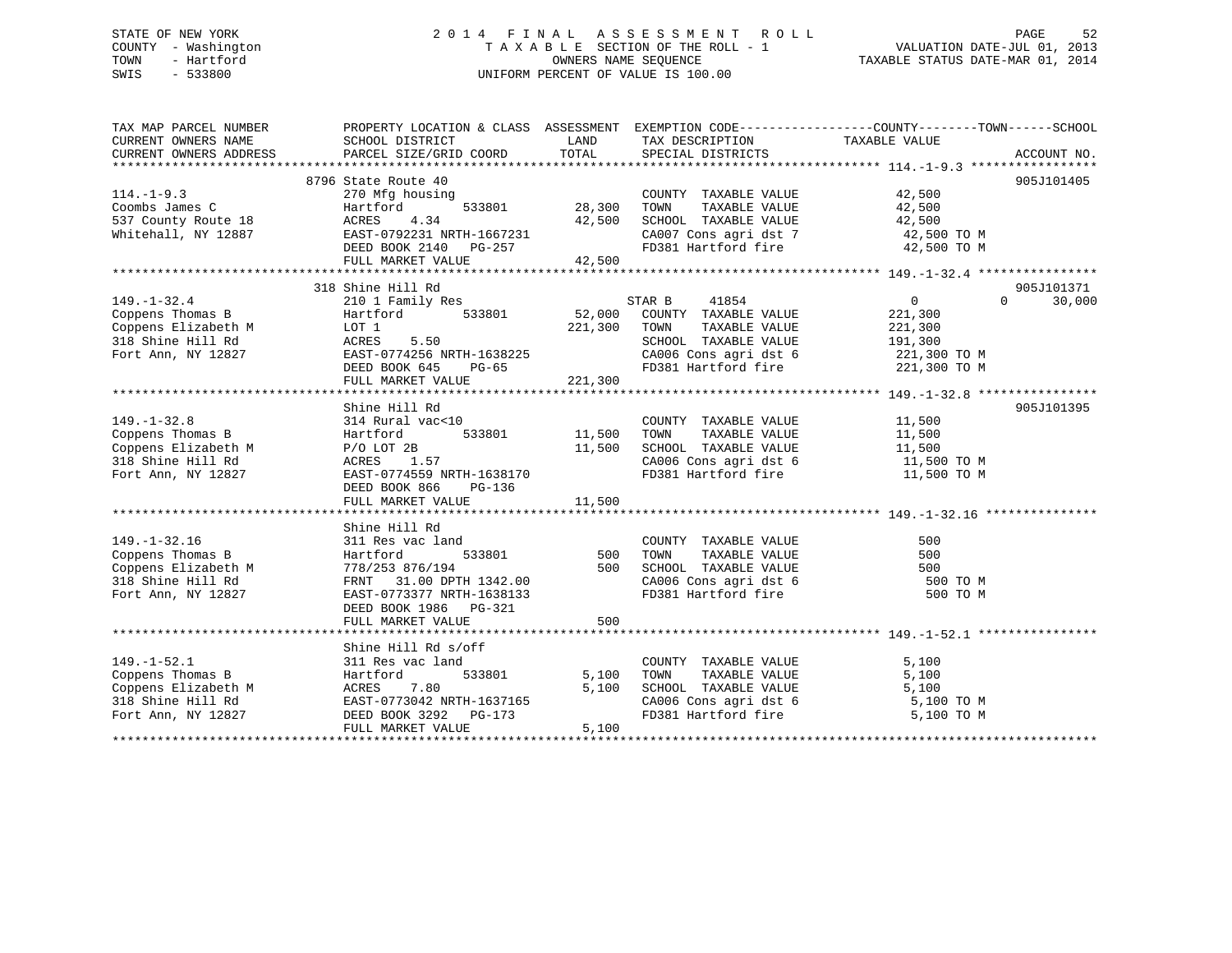### STATE OF NEW YORK 2 0 1 4 F I N A L A S S E S S M E N T R O L L PAGE 53 COUNTY - Washington T A X A B L E SECTION OF THE ROLL - 1 VALUATION DATE-JUL 01, 2013 TOWN - Hartford **TAXABLE STATUS DATE-MAR 01, 2014** OWNERS NAME SEQUENCE TAXABLE STATUS DATE-MAR 01, 2014 SWIS - 533800 UNIFORM PERCENT OF VALUE IS 100.00

| TAX MAP PARCEL NUMBER<br>CURRENT OWNERS NAME<br>CURRENT OWNERS ADDRESS                                    | SCHOOL DISTRICT<br>PARCEL SIZE/GRID COORD                                                                                                                                 | LAND<br>TOTAL              | TAX DESCRIPTION<br>SPECIAL DISTRICTS                                                                                  | PROPERTY LOCATION & CLASS ASSESSMENT EXEMPTION CODE----------------COUNTY-------TOWN------SCHOOL<br>TAXABLE VALUE | ACCOUNT NO.          |
|-----------------------------------------------------------------------------------------------------------|---------------------------------------------------------------------------------------------------------------------------------------------------------------------------|----------------------------|-----------------------------------------------------------------------------------------------------------------------|-------------------------------------------------------------------------------------------------------------------|----------------------|
|                                                                                                           |                                                                                                                                                                           |                            |                                                                                                                       |                                                                                                                   |                      |
| $149. - 1 - 53.8$<br>Coppens Thomas B<br>Coppens Elizabeth<br>318 Shine Hill Rd<br>Fort Ann, NY 12827     | Shine Hill Rd<br>314 Rural vac<10<br>533801<br>Hartford<br>LOT 1<br>$876 - 70$<br>ACRES<br>8.10                                                                           | 17,600<br>17,600           | COUNTY TAXABLE VALUE<br>TOWN<br>TAXABLE VALUE<br>SCHOOL TAXABLE VALUE<br>CA006 Cons agri dst 6<br>FD381 Hartford fire | 17,600<br>17,600<br>17,600<br>17,600 TO M<br>17,600 TO M                                                          |                      |
|                                                                                                           | EAST-0773876 NRTH-1638377<br>DEED BOOK 2723 PG-133<br>FULL MARKET VALUE                                                                                                   | 17,600                     |                                                                                                                       |                                                                                                                   |                      |
|                                                                                                           |                                                                                                                                                                           |                            |                                                                                                                       |                                                                                                                   |                      |
| $148. - 1 - 6.4$<br>Cornell Carol<br>Cornell Jeffrey J<br>3341 State Route 196<br>Fort Ann, NY 12827      | State Route 196<br>314 Rural vac<10<br>533801<br>Hartford<br>LOT 4<br>ACRES<br>5.10<br>EAST-0768636 NRTH-1640162<br>DEED BOOK 815<br>$PG-8$<br>FULL MARKET VALUE          | 15,100<br>15,100<br>15,100 | COUNTY TAXABLE VALUE<br>TAXABLE VALUE<br>TOWN<br>SCHOOL TAXABLE VALUE<br>FD381 Hartford fire                          | 15,100<br>15,100<br>15,100<br>15,100 TO M                                                                         |                      |
|                                                                                                           |                                                                                                                                                                           |                            |                                                                                                                       |                                                                                                                   |                      |
| $148. - 1 - 7$<br>Cornell Donald J LE<br>Cornell Carol A LE<br>3341 State Route 196<br>Fort Ann, NY 12827 | 3341 State Route 196<br>210 1 Family Res<br>533801<br>Hartford<br>3293/213<br>9.00<br>ACRES<br>EAST-0768878 NRTH-1640636<br>DEED BOOK 3345<br>PG-131<br>FULL MARKET VALUE | 41,400<br>178,800          | 41854<br>STAR B<br>COUNTY TAXABLE VALUE<br>TAXABLE VALUE<br>TOWN<br>SCHOOL TAXABLE VALUE<br>FD381 Hartford fire       | $\overline{0}$<br>$\Omega$<br>178,800<br>178,800<br>148,800<br>178,800 TO M                                       | 905J100150<br>30,000 |
|                                                                                                           |                                                                                                                                                                           | 178,800                    |                                                                                                                       |                                                                                                                   |                      |
| $148. - 1 - 8.1$<br>Cornell Jeffrey J<br>Cornell Lisa<br>3188 County Route 43<br>Fort Ann, NY 12827       | 3188 County Route 43<br>240 Rural res<br>Hartford<br>533801<br>621/261<br>ACRES 20.73<br>EAST-0765538 NRTH-1638891<br>DEED BOOK 621<br>PG-263                             | 51,000<br>179,600          | STAR B<br>41854<br>COUNTY TAXABLE VALUE<br>TOWN<br>TAXABLE VALUE<br>SCHOOL TAXABLE VALUE<br>FD381 Hartford fire       | $\overline{0}$<br>$\Omega$<br>179,600<br>179,600<br>149,600<br>179,600 TO M                                       | 905J101422<br>30,000 |
|                                                                                                           | FULL MARKET VALUE                                                                                                                                                         | 179,600                    |                                                                                                                       |                                                                                                                   |                      |
| $149. - 1 - 30.22$<br>Cornell Jeffrey J<br>Cornell Lisa<br>3188 County Route 43<br>Fort Ann, NY 12827     | Swamp Ln<br>314 Rural vac<10<br>Hartford<br>533801<br>LOT 22<br>ACRES<br>5.13<br>EAST-0776658 NRTH-1635314<br>DEED BOOK 531<br>PG-267<br>FULL MARKET VALUE                | 26,500<br>26,500<br>26,500 | COUNTY TAXABLE VALUE<br>TAXABLE VALUE<br>TOWN<br>SCHOOL TAXABLE VALUE<br>CA006 Cons agri dst 6<br>FD381 Hartford fire | 26,500<br>26,500<br>26,500<br>26,500 TO M<br>26,500 TO M                                                          | 905J101280           |
|                                                                                                           |                                                                                                                                                                           |                            |                                                                                                                       |                                                                                                                   |                      |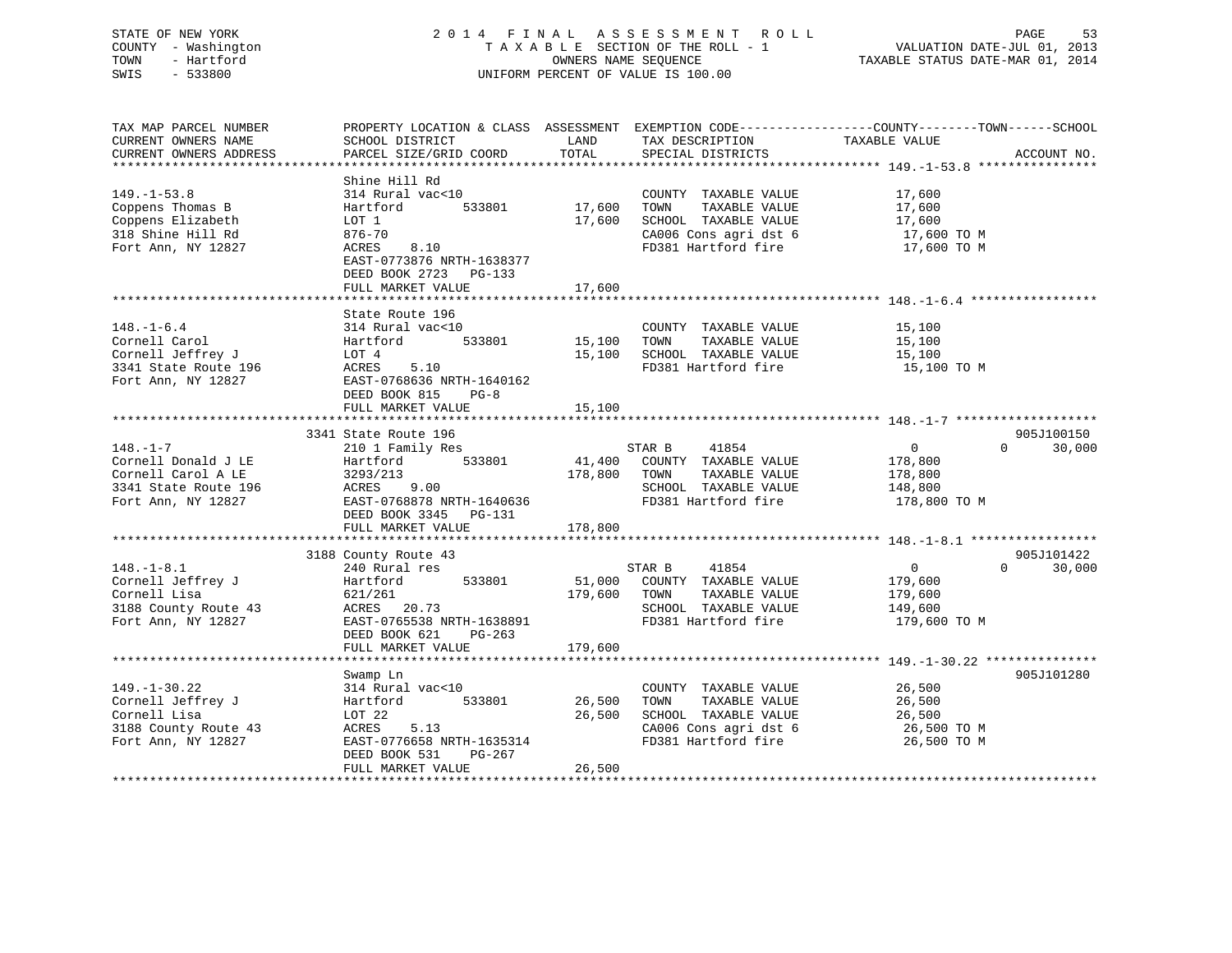### STATE OF NEW YORK 2 0 1 4 F I N A L A S S E S S M E N T R O L L PAGE 54 COUNTY - Washington T A X A B L E SECTION OF THE ROLL - 1 VALUATION DATE-JUL 01, 2013 TOWN - Hartford OWNERS NAME SEQUENCE TAXABLE STATUS DATE-MAR 01, 2014 SWIS - 533800 UNIFORM PERCENT OF VALUE IS 100.00

| TAX MAP PARCEL NUMBER<br>CURRENT OWNERS NAME<br>CURRENT OWNERS ADDRESS                                 | PROPERTY LOCATION & CLASS ASSESSMENT<br>SCHOOL DISTRICT<br>PARCEL SIZE/GRID COORD                                                                                             | LAND<br>TOTAL                 | TAX DESCRIPTION<br>SPECIAL DISTRICTS                                                                            | EXEMPTION CODE-----------------COUNTY-------TOWN------SCHOOL<br>TAXABLE VALUE          | ACCOUNT NO.                                              |
|--------------------------------------------------------------------------------------------------------|-------------------------------------------------------------------------------------------------------------------------------------------------------------------------------|-------------------------------|-----------------------------------------------------------------------------------------------------------------|----------------------------------------------------------------------------------------|----------------------------------------------------------|
|                                                                                                        |                                                                                                                                                                               |                               |                                                                                                                 |                                                                                        |                                                          |
|                                                                                                        | 3391 State Route 196                                                                                                                                                          |                               |                                                                                                                 |                                                                                        | 905J101166                                               |
| $139. -4 - 4.2$<br>Cosey Marguerite M<br>Bannon Leslie M<br>3391 State Route 196<br>Fort Ann, NY 12827 | 240 Rural res<br>533801<br>Hartford<br>$139. - 1 - 4.2$<br>ACRES 13.80<br>EAST-0767505 NRTH-1642278<br>DEED BOOK 2155 PG-321                                                  | 28,600<br>63,800              | STAR B<br>41854<br>COUNTY TAXABLE VALUE<br>TAXABLE VALUE<br>TOWN<br>SCHOOL TAXABLE VALUE<br>FD381 Hartford fire | $\overline{0}$<br>$\Omega$<br>63,800<br>63,800<br>33,800<br>63,800 TO M                | 30,000                                                   |
|                                                                                                        | FULL MARKET VALUE                                                                                                                                                             | 63,800                        |                                                                                                                 |                                                                                        |                                                          |
|                                                                                                        | *********************                                                                                                                                                         |                               |                                                                                                                 |                                                                                        |                                                          |
| $142. - 1 - 36$<br>Courville Mark ETAL<br>Courville Eileen ETAL<br>PO Box 205                          | 83 Camp A Way<br>240 Rural res<br>533801<br>Hartford<br>ACRES<br>11.75<br>EAST-0791613 NRTH-1646377                                                                           |                               | VET WAR CT 41121<br>14,500 AGED-CO<br>41802<br>63,000 AGED-TOWN 41803<br>41834<br>STAR EN                       | 9,450<br>9,450<br>24,098<br>$\Omega$<br>$\Omega$<br>26,775<br>$\mathbf{0}$<br>$\Omega$ | 905J100531<br>$\Omega$<br>$\Omega$<br>$\Omega$<br>63,000 |
| Hartford, NY 12838                                                                                     | DEED BOOK 2635<br>PG-195<br>FULL MARKET VALUE                                                                                                                                 | 63,000                        | COUNTY TAXABLE VALUE<br>TOWN<br>TAXABLE VALUE<br>SCHOOL TAXABLE VALUE<br>FD381 Hartford fire                    | 29,452<br>26,775<br>$\mathbf 0$<br>63,000 TO M                                         |                                                          |
|                                                                                                        |                                                                                                                                                                               |                               |                                                                                                                 |                                                                                        |                                                          |
| $141. - 3 - 50$<br>Crawford Wayne M<br>172 Gilchrist Hill Rd<br>Hartford, NY 12838                     | 172 Gilchrist Hill Rd<br>210 1 Family Res<br>Hartford<br>533801<br>LOT 1<br>2.25<br>ACRES<br>EAST-0784505 NRTH-1642801<br>DEED BOOK 738<br><b>PG-211</b><br>FULL MARKET VALUE | 27,800<br>114,200<br>114,200  | COUNTY TAXABLE VALUE<br>TOWN<br>TAXABLE VALUE<br>SCHOOL TAXABLE VALUE<br>FD381 Hartford fire                    | 114,200<br>114,200<br>114,200<br>114,200 TO M                                          | 905J100137                                               |
|                                                                                                        |                                                                                                                                                                               |                               |                                                                                                                 |                                                                                        |                                                          |
| $132. - 4 - 11.1$<br>Crumley Timothy S<br>Crumley Hannah R<br>477 Blood St<br>Granville, NY 12832      | 477 Blood St<br>240 Rural res<br>533801<br>Hartford<br>BLA 802/21-23<br>ACRES 74.80<br>EAST-0793677 NRTH-1650980<br>DEED BOOK 882<br>$PG-144$<br>FULL MARKET VALUE            | 116,000<br>191,900<br>191,900 | STAR B<br>41854<br>COUNTY TAXABLE VALUE<br>TOWN<br>TAXABLE VALUE<br>SCHOOL TAXABLE VALUE<br>FD381 Hartford fire | $\Omega$<br>$\mathbf{0}$<br>191,900<br>191,900<br>161,900<br>191,900 TO M              | 905J100354<br>30,000                                     |
|                                                                                                        |                                                                                                                                                                               |                               |                                                                                                                 |                                                                                        |                                                          |
| $150. - 1 - 8.1$<br>Cummings Joshua<br>Oswald Emily H                                                  | 1886 Burch Rd<br>240 Rural res<br>533801<br>Hartford<br>Rel Of Option 775/119                                                                                                 | 46,700<br>107,800             | 41854<br>STAR B<br>COUNTY TAXABLE VALUE<br>TAXABLE VALUE<br>TOWN                                                | $\Omega$<br>$\mathbf{0}$<br>107,800<br>107,800                                         | 30,000                                                   |
| 1886 Burch Rd<br>Granville, NY 12832                                                                   | 2535/194<br>ACRES 25.93<br>EAST-0790963 NRTH-1641588<br>DEED BOOK 2752<br>$PG-75$<br>FULL MARKET VALUE                                                                        | 107,800                       | SCHOOL TAXABLE VALUE<br>CA008 Cons agri dst 8<br>FD381 Hartford fire                                            | 77,800<br>107,800 TO M<br>107,800 TO M                                                 |                                                          |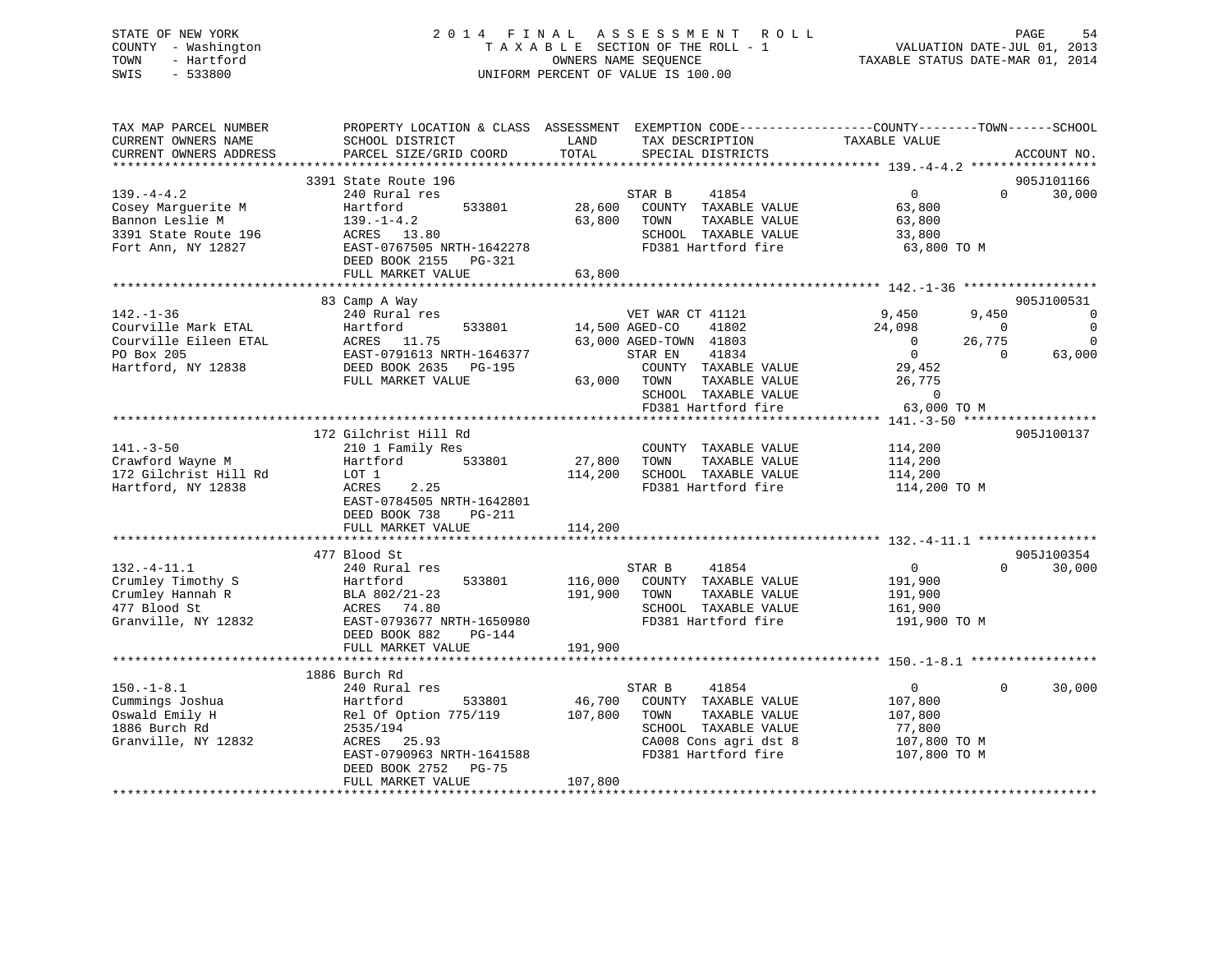| COUNTY - Washington<br>TOWN<br>- Hartford<br>SWIS<br>$-533800$                                                                                     | TAXABLE SECTION OF THE ROLL - 1<br>OWNERS NAME SEQUENCE<br>UNIFORM PERCENT OF VALUE IS 100.00                                                                           |                           |                                                                                                                                                                          | VALUATION DATE-JUL 01, 2013<br>TAXABLE STATUS DATE-MAR 01, 2014                                       |                                             |
|----------------------------------------------------------------------------------------------------------------------------------------------------|-------------------------------------------------------------------------------------------------------------------------------------------------------------------------|---------------------------|--------------------------------------------------------------------------------------------------------------------------------------------------------------------------|-------------------------------------------------------------------------------------------------------|---------------------------------------------|
| TAX MAP PARCEL NUMBER<br>CURRENT OWNERS NAME<br>CURRENT OWNERS ADDRESS                                                                             | PROPERTY LOCATION & CLASS ASSESSMENT EXEMPTION CODE----------------COUNTY-------TOWN------SCHOOL<br>SCHOOL DISTRICT<br>PARCEL SIZE/GRID COORD                           | LAND<br>TOTAL             | TAX DESCRIPTION<br>SPECIAL DISTRICTS                                                                                                                                     | TAXABLE VALUE                                                                                         | ACCOUNT NO.                                 |
|                                                                                                                                                    |                                                                                                                                                                         |                           |                                                                                                                                                                          |                                                                                                       |                                             |
| $150. - 1 - 8.3$<br>Cummings Joshua<br>Oswald Emily H<br>1886 Burch Rd<br>Granville, NY 12832                                                      | Burch Rd<br>323 Vacant rural<br>Hartford<br>533801<br>Sub Div Lot 3<br>to be combined in 2011 w/<br>46.36<br>ACRES<br>EAST-0791587 NRTH-1640669<br>DEED BOOK 2752 PG-75 | 42,500<br>42,500          | COUNTY TAXABLE VALUE<br>TAXABLE VALUE<br>TOWN<br>SCHOOL TAXABLE VALUE<br>CA008 Cons agri dst 8<br>FD381 Hartford fire                                                    | 42,500<br>42,500<br>42,500<br>42,500 TO M<br>42,500 TO M                                              |                                             |
|                                                                                                                                                    | FULL MARKET VALUE<br>**************************                                                                                                                         | 42,500                    |                                                                                                                                                                          |                                                                                                       |                                             |
| $140. - 1 - 11$<br>Cuomo Properties<br>C/O Frank McFarren<br>83 Rojcewicz Ln<br>Fort Ann, NY 12827                                                 | 83 Rojcewicz Ln<br>270 Mfg housing<br>Hartford<br>533801<br>Ex & Res 466/115<br>ACRES<br>1.00<br>EAST-0775371 NRTH-1643333<br>DEED BOOK 2724 PG-288                     | 23,000<br>44,600          | COUNTY TAXABLE VALUE<br>TOWN<br>TAXABLE VALUE<br>SCHOOL TAXABLE VALUE<br>CA007 Cons agri dst 7<br>FD381 Hartford fire                                                    | 44,600<br>44,600<br>44,600<br>44,600 TO M<br>44,600 TO M                                              | 905J100550                                  |
|                                                                                                                                                    | FULL MARKET VALUE                                                                                                                                                       | 44,600                    |                                                                                                                                                                          |                                                                                                       |                                             |
|                                                                                                                                                    |                                                                                                                                                                         |                           |                                                                                                                                                                          |                                                                                                       |                                             |
| $150. - 1 - 29.15$<br>Curlis Karen I<br>164 Pope Hill Rd<br>Argyle, NY 12809                                                                       | 164 Pope Hill Rd<br>210 1 Family Res<br>532001<br>Argyle<br>843-327<br>ACRES<br>7.60<br>EAST-0780761 NRTH-1633143<br>DEED BOOK 691<br>$PG-8$                            | 49,200<br>232,400         | STAR B<br>41854<br>COUNTY TAXABLE VALUE<br>TAXABLE VALUE<br>TOWN<br>SCHOOL TAXABLE VALUE<br>CA006 Cons agri dst 6<br>FD381 Hartford fire                                 | $\overline{0}$<br>232,400<br>232,400<br>202,400<br>232,400 TO M<br>232,400 TO M                       | 30,000<br>0                                 |
|                                                                                                                                                    | FULL MARKET VALUE                                                                                                                                                       | 232,400                   |                                                                                                                                                                          |                                                                                                       |                                             |
|                                                                                                                                                    |                                                                                                                                                                         |                           |                                                                                                                                                                          |                                                                                                       |                                             |
| $114. - 1 - 4$<br>Curtis Lloyd D<br>Curtis Cynthia<br>1 Woodell Ln<br>Fort Ann, NY 12827<br>MAY BE SUBJECT TO PAYMENT<br>UNDER AGDIST LAW TIL 2018 | 1+2+54 Wooddell Ln<br>113 Cattle farm<br>Hartford<br>533801<br>ACRES 326.80<br>EAST-0787656 NRTH-1669195<br>DEED BOOK 662<br>PG-331<br>FULL MARKET VALUE                | 370,200 STAR B<br>437,800 | AG DIST<br>41720<br>41854<br>COUNTY TAXABLE VALUE<br>TOWN<br>TAXABLE VALUE<br>SCHOOL TAXABLE VALUE<br>437,800 CA007 Cons agri dst 7<br>178,312 EX<br>FD381 Hartford fire | 178,312<br>178,312<br>$\overline{0}$<br>259,488<br>259,488<br>229,488<br>259,488 TO M<br>437,800 TO M | 905J100163<br>178,312<br>$\Omega$<br>30,000 |
| ******************                                                                                                                                 | ***********************                                                                                                                                                 |                           |                                                                                                                                                                          | **** 149.-1-9.2 ******                                                                                |                                             |
| $149. - 1 - 9.2$<br>Cushine Jon<br>Cushine Melinda<br>56 North Rd<br>Fort Ann, NY 12827                                                            | 56 North Rd<br>210 1 Family Res<br>Hartford<br>533801<br>28A-127<br>ACRES<br>2.03<br>EAST-0773756 NRTH-1640180<br>DEED BOOK 2636<br>$PG-342$                            | 26,900<br>205,500         | STAR EN<br>41834<br>COUNTY TAXABLE VALUE<br>TOWN<br>TAXABLE VALUE<br>SCHOOL TAXABLE VALUE<br>FD381 Hartford fire                                                         | $\overline{0}$<br>205,500<br>205,500<br>141,300<br>205,500 TO M                                       | 64,200<br>$\Omega$                          |
|                                                                                                                                                    | FULL MARKET VALUE                                                                                                                                                       | 205,500                   |                                                                                                                                                                          |                                                                                                       |                                             |

# STATE OF NEW YORK 2 0 1 4 F I N A L A S S E S S M E N T R O L L PAGE 55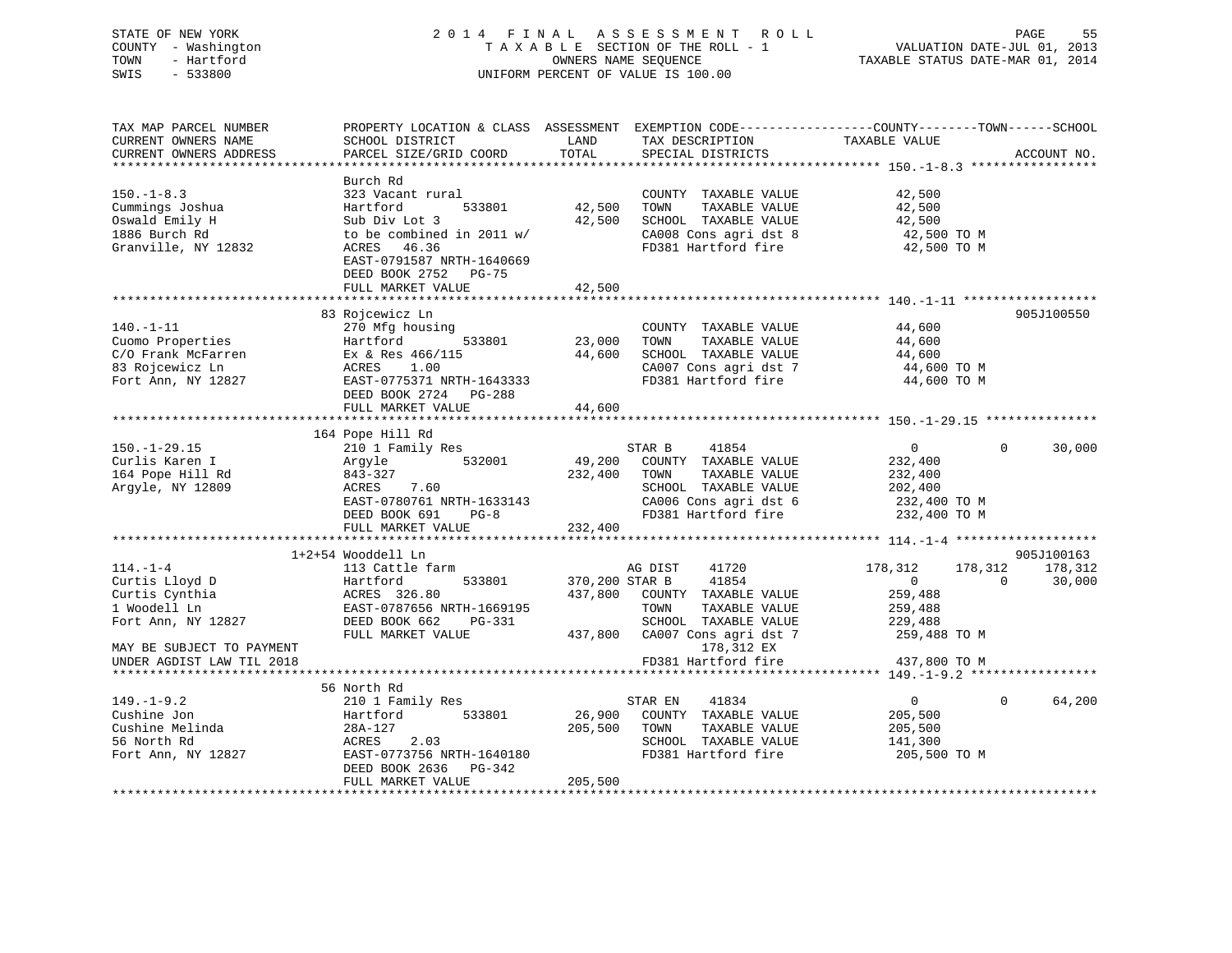### STATE OF NEW YORK 2 0 1 4 F I N A L A S S E S S M E N T R O L L PAGE 56 COUNTY - Washington T A X A B L E SECTION OF THE ROLL - 1 VALUATION DATE-JUL 01, 2013 TOWN - Hartford **TAXABLE STATUS DATE-MAR 01, 2014** OWNERS NAME SEQUENCE TAXABLE STATUS DATE-MAR 01, 2014 SWIS - 533800 UNIFORM PERCENT OF VALUE IS 100.00

| TAX MAP PARCEL NUMBER        | PROPERTY LOCATION & CLASS ASSESSMENT EXEMPTION CODE----------------COUNTY-------TOWN------SCHOOL |                 |                              |                |          |                |
|------------------------------|--------------------------------------------------------------------------------------------------|-----------------|------------------------------|----------------|----------|----------------|
| CURRENT OWNERS NAME          | SCHOOL DISTRICT                                                                                  | LAND            | TAX DESCRIPTION              | TAXABLE VALUE  |          |                |
| CURRENT OWNERS ADDRESS       | PARCEL SIZE/GRID COORD                                                                           | TOTAL           | SPECIAL DISTRICTS            |                |          | ACCOUNT NO.    |
|                              |                                                                                                  |                 |                              |                |          | 905J101095     |
| $122. - 1 - 43$              | 57 Country Ln<br>240 Rural res                                                                   |                 | STAR B<br>41854              | $\overline{0}$ | $\Omega$ | 30,000         |
| Cushing Thomas               | 533801<br>Hartford                                                                               | 32,200          | COUNTY TAXABLE VALUE         | 142,600        |          |                |
| Cushing Kathleen             | ACRES 16.41                                                                                      | 142,600         | TOWN<br>TAXABLE VALUE        | 142,600        |          |                |
| 57 Country Ln                | EAST-0769915 NRTH-1658608                                                                        |                 | SCHOOL TAXABLE VALUE         | 112,600        |          |                |
| Fort Ann, NY 12827           | DEED BOOK 584<br>PG-333                                                                          |                 | CA007 Cons agri dst 7        | $142,600$ TO M |          |                |
|                              | FULL MARKET VALUE                                                                                |                 | 142,600 FD381 Hartford fire  | 142,600 TO M   |          |                |
|                              |                                                                                                  |                 |                              |                |          |                |
|                              | 3180 Coach Rd                                                                                    |                 |                              |                |          | 905J100167     |
| $149. - 1 - 25$              | 210 1 Family Res                                                                                 |                 | VET WAR CT 41121             | 26,730         | 26,730   | $\overline{0}$ |
| Cuthbert Robert G            | 533801<br>Hartford                                                                               | 44,900 STAR EN  | 41834                        | $\overline{0}$ | $\Omega$ | 64,200         |
| Cuthbert Helene L            | 957-334                                                                                          |                 | 178,200 COUNTY TAXABLE VALUE | 151,470        |          |                |
| 3180 Coach Rd                | ACRES<br>6.77                                                                                    |                 | TOWN<br>TAXABLE VALUE        | 151,470        |          |                |
| Argyle, NY 12809             | EAST-0779622 NRTH-1638267                                                                        |                 | SCHOOL TAXABLE VALUE         | 114,000        |          |                |
|                              | DEED BOOK 425<br>PG-1039                                                                         |                 | FD381 Hartford fire          | 178,200 TO M   |          |                |
|                              | FULL MARKET VALUE                                                                                | 178,200         |                              |                |          |                |
|                              |                                                                                                  |                 |                              |                |          |                |
|                              | 4083 State Route 149                                                                             |                 |                              |                |          |                |
| $131. - 1 - 2.1$             | 210 1 Family Res                                                                                 |                 | AGED-CO<br>41802             | 35,600         | $\circ$  | $\mathbf 0$    |
| Cutler Barbara               | 533801<br>Hartford                                                                               |                 | 24,100 AGED-TOWN 41803       | $\overline{0}$ | 53,400   | $\bigcirc$     |
| PO Box 141                   | ACRES<br>1.30                                                                                    | 178,000 STAR EN | 41834                        | $\overline{0}$ | $\Omega$ | 64,200         |
| Hartford, NY 12838           | EAST-0772742 NRTH-1654976                                                                        |                 | COUNTY TAXABLE VALUE         | 142,400        |          |                |
|                              | DEED BOOK W776 PG-254                                                                            |                 | TOWN<br>TAXABLE VALUE        | 124,600        |          |                |
|                              | FULL MARKET VALUE                                                                                | 178,000         | SCHOOL TAXABLE VALUE         | 113,800        |          |                |
|                              |                                                                                                  |                 | CA007 Cons agri dst 7        | 178,000 TO M   |          |                |
|                              |                                                                                                  |                 | FD381 Hartford fire          | 178,000 TO M   |          |                |
|                              |                                                                                                  |                 |                              |                |          |                |
|                              | 46 County Route 23                                                                               |                 |                              |                |          | 905J100329     |
| $132.15 - 2 - 28$            | 483 Converted Re                                                                                 |                 | COUNTY TAXABLE VALUE         | 130,900        |          |                |
| Daigle Dwayne                | Hartford<br>533801                                                                               | 10,200          | TOWN<br>TAXABLE VALUE        | 130,900        |          |                |
| Daigle Elaine                | Post Office                                                                                      | 130,900         | SCHOOL TAXABLE VALUE         | 130,900        |          |                |
| 90 Honey Hill Ln             | FRNT 160.00 DPTH 102.00                                                                          |                 | CA007 Cons agri dst 7        | 130,900 TO M   |          |                |
| Granville, NY 12832          | EAST-0786454 NRTH-1652561                                                                        |                 | FD381 Hartford fire          | 130,900 TO M   |          |                |
|                              | DEED BOOK 493<br>PG-587<br>FULL MARKET VALUE                                                     | 130,900         |                              |                |          |                |
|                              |                                                                                                  |                 |                              |                |          |                |
|                              | Gilchrist Hill Ext                                                                               |                 |                              |                |          |                |
| $141. - 3 - 17$              | 314 Rural vac<10                                                                                 |                 | COUNTY TAXABLE VALUE         | 13,500         |          |                |
| Darrow Brothers Construction | 533801<br>Hartford                                                                               | 13,500          | TAXABLE VALUE<br>TOWN        | 13,500         |          |                |
| 538 Gansevoort Rd            | 1917/37                                                                                          | 13,500          | SCHOOL TAXABLE VALUE         | 13,500         |          |                |
| Fort Edward, NY 12828        | ACRES<br>1.21                                                                                    |                 | FD381 Hartford fire          | 13,500 TO M    |          |                |
|                              | EAST-0784791 NRTH-1643815                                                                        |                 |                              |                |          |                |
|                              | DEED BOOK 2059 PG-284                                                                            |                 |                              |                |          |                |
|                              | FULL MARKET VALUE                                                                                | 13,500          |                              |                |          |                |
|                              |                                                                                                  |                 |                              |                |          |                |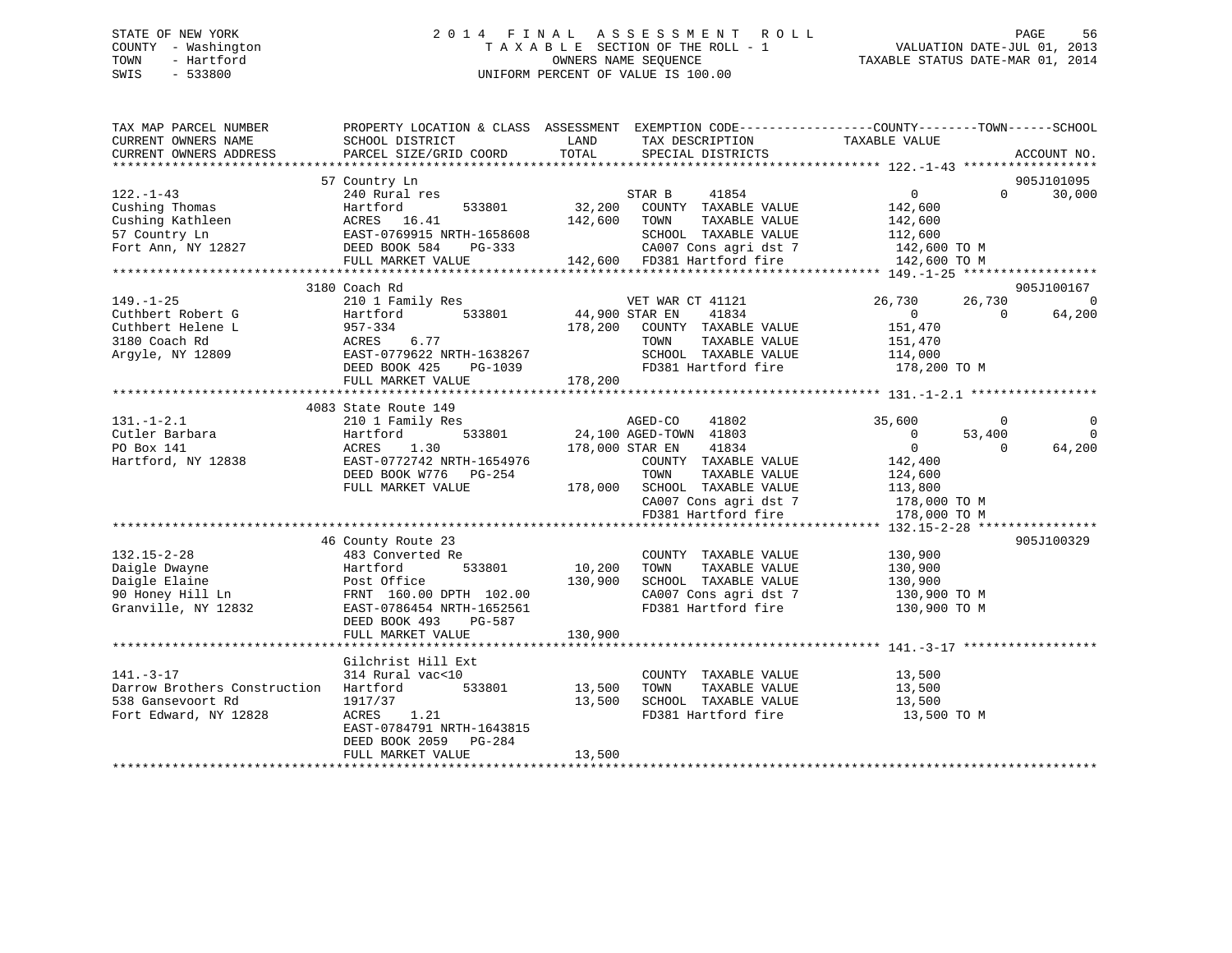### STATE OF NEW YORK 2 0 1 4 F I N A L A S S E S S M E N T R O L L PAGE 57 COUNTY - Washington T A X A B L E SECTION OF THE ROLL - 1 VALUATION DATE-JUL 01, 2013 TOWN - Hartford **TAXABLE STATUS DATE-MAR 01, 2014** OWNERS NAME SEQUENCE TAXABLE STATUS DATE-MAR 01, 2014 SWIS - 533800 UNIFORM PERCENT OF VALUE IS 100.00

| TAX MAP PARCEL NUMBER<br>CURRENT OWNERS NAME                                                                                  | PROPERTY LOCATION & CLASS ASSESSMENT EXEMPTION CODE---------------COUNTY-------TOWN-----SCHOOL<br>SCHOOL DISTRICT                                                                                                                                                                                  | LAND                      | TAX DESCRIPTION                                                                                                                                                                                                                                                                                                                                                                                                                                                                                                                             | TAXABLE VALUE                                                                                                    |                                    |                                                                        |
|-------------------------------------------------------------------------------------------------------------------------------|----------------------------------------------------------------------------------------------------------------------------------------------------------------------------------------------------------------------------------------------------------------------------------------------------|---------------------------|---------------------------------------------------------------------------------------------------------------------------------------------------------------------------------------------------------------------------------------------------------------------------------------------------------------------------------------------------------------------------------------------------------------------------------------------------------------------------------------------------------------------------------------------|------------------------------------------------------------------------------------------------------------------|------------------------------------|------------------------------------------------------------------------|
| CURRENT OWNERS ADDRESS                                                                                                        | PARCEL SIZE/GRID COORD                                                                                                                                                                                                                                                                             | TOTAL                     | SPECIAL DISTRICTS                                                                                                                                                                                                                                                                                                                                                                                                                                                                                                                           |                                                                                                                  |                                    | ACCOUNT NO.                                                            |
|                                                                                                                               | 3759 State Route 149                                                                                                                                                                                                                                                                               |                           |                                                                                                                                                                                                                                                                                                                                                                                                                                                                                                                                             |                                                                                                                  |                                    |                                                                        |
| $130.-1-9.61$<br>Davidson Richard E<br>Davidson Kerry L<br>PO Box 2557                                                        | $\overline{z}$<br>240 Rural res<br>Hartford<br>Hartford<br>ACRES<br>EAST-076<br>59.10<br>EAST-0766156 NRTH-1651940<br>Glens Falls, NY 12801 DEED BOOK 2925 PG-287<br>FULL MARKET VALUE                                                                                                             | 533801 77,200 STAR B      | CW_10_VET/ 41151<br>41854<br>346,400 COUNTY TAXABLE VALUE<br>TAXABLE VALUE<br>TOWN<br>SCHOOL TAXABLE VALUE<br>346,400 CA007 Cons agri dst 7<br>FD381 Hartford fire                                                                                                                                                                                                                                                                                                                                                                          | 8,000<br>$\overline{0}$<br>338,400<br>338,400<br>316,400<br>346,400 TO M                                         | 8,000<br>$\overline{0}$            | 30,000                                                                 |
|                                                                                                                               |                                                                                                                                                                                                                                                                                                    |                           |                                                                                                                                                                                                                                                                                                                                                                                                                                                                                                                                             | 346,400 TO M                                                                                                     |                                    |                                                                        |
|                                                                                                                               |                                                                                                                                                                                                                                                                                                    |                           |                                                                                                                                                                                                                                                                                                                                                                                                                                                                                                                                             |                                                                                                                  |                                    |                                                                        |
| $130. - 1 - 10.2$                                                                                                             | State Route 149<br>314 Rural vac<10<br>130.-1-10.2<br>Davidson Richard E<br>Davidson Kerry L<br>PO Box 2557<br>PO Box 2557<br>EAST-0765218 NRTH-1651472<br>Glens Falls, NY 12801<br>DEED BOOK 2925<br>2020<br>2020<br>2020<br>2020<br>2020<br>2020<br>2020<br>2020<br>2020<br>2020<br>2020<br>2020 | $534401$ 19,400<br>19,400 | COUNTY TAXABLE VALUE<br>TOWN<br>TAXABLE VALUE<br>SCHOOL TAXABLE VALUE<br>CA007 Cons agri dst 7<br>FD381 Hartford fire                                                                                                                                                                                                                                                                                                                                                                                                                       | 19,400<br>19,400<br>19,400<br>19,400 TO M<br>19,400 TO M                                                         |                                    |                                                                        |
|                                                                                                                               | FULL MARKET VALUE                                                                                                                                                                                                                                                                                  | 19,400                    |                                                                                                                                                                                                                                                                                                                                                                                                                                                                                                                                             |                                                                                                                  |                                    |                                                                        |
|                                                                                                                               | 331 Shine Hill Rd                                                                                                                                                                                                                                                                                  |                           |                                                                                                                                                                                                                                                                                                                                                                                                                                                                                                                                             |                                                                                                                  |                                    | 905J100336                                                             |
| $149. - 1 - 13$<br>DeBolt Gary<br>DeBolt Gwendolyn C<br>15A Deerrun Dr<br>Hudson Falls, NY 12939<br>MAY BE SUBJECT TO PAYMENT | 240 Rural res<br>Hartford<br>533801<br>ACRES 11.98<br>EAST-0774632 NRTH-1638978 SCHOOL TAXABLE VALUE<br>DEED BOOK 3288 PG-138 CA007 Cons agri dst 7<br>FULL MARKET VALUE 303,000 FD381 Hartford fire                                                                                               | 303,000                   | STAR B<br>41854<br>39,500 COUNTY TAXABLE VALUE<br>TAXABLE VALUE<br>TOWN<br>$\begin{tabular}{lllllll} \multicolumn{2}{l}{{\small\bf SCHOOD}} & \multicolumn{2}{l}{\small\bf TAXABLE} & \multicolumn{2}{l}{\small\bf NALUE} & & \multicolumn{2}{l}{\small\bf 273,000} \\ & \multicolumn{2}{l}{\small\bf CAO07} & \multicolumn{2}{l}{\small\bf Cons} & \multicolumn{2}{l}{\small\bf 273,000} & \multicolumn{2}{l}{\small\bf 273,000} & \multicolumn{2}{l}{\small\bf TO} & \multicolumn{2}{l}{\small\bf M} \\ \multicolumn{2}{l}{\small\bf CAO$ | $\overline{0}$<br>303,000<br>303,000<br>303,000 TO M                                                             | $\Omega$                           | 30,000                                                                 |
| UNDER AGDIST LAW TIL 2018                                                                                                     |                                                                                                                                                                                                                                                                                                    |                           |                                                                                                                                                                                                                                                                                                                                                                                                                                                                                                                                             |                                                                                                                  |                                    |                                                                        |
|                                                                                                                               |                                                                                                                                                                                                                                                                                                    |                           |                                                                                                                                                                                                                                                                                                                                                                                                                                                                                                                                             |                                                                                                                  |                                    |                                                                        |
| $149. - 1 - 26.2$<br>DeCota Helen LE<br>DeCota Michael S<br>24 Winch Way<br>Argyle, NY 12809                                  | 24 Winch Way<br>240 Rural res<br>Hartford<br>ACRES 22.40<br>EAST-0780166 NRTH-1635637<br>DEED BOOK 3101 PG-304<br>FULL MARKET VALUE                                                                                                                                                                | 128,400 TOWN              | 78 PCT OF VALUE USED FOR EXEMPTION PURPOSES<br>VET WAR CT 41121<br>VET WAR CT 41121<br>533801 34,600 AGED-CO/TN 41801<br>128,400 AGED-SCH 41804<br>41834<br>STAR EN<br>COUNTY TAXABLE VALUE<br>TAXABLE VALUE<br>SCHOOL TAXABLE VALUE<br>SCHOOL TAXABLE VALUE<br>FD381 Hartford fire                                                                                                                                                                                                                                                         | 15,023 15,023<br>42,565 42,565<br>$\overline{0}$<br>$\overline{0}$<br>70,812<br>70,812<br>24,139<br>128,400 TO M | $\overline{0}$<br>$\Omega$         | 905J101174<br>$\sim$ 0<br>$\overline{\phantom{0}}$<br>40,061<br>64,200 |
|                                                                                                                               |                                                                                                                                                                                                                                                                                                    |                           |                                                                                                                                                                                                                                                                                                                                                                                                                                                                                                                                             |                                                                                                                  |                                    |                                                                        |
| $140.-1-12.1$                                                                                                                 | 110 Rojcewicz Ln<br>210 1 Family Res<br>FULL MARKET VALUE                                                                                                                                                                                                                                          | 178,300 STAR B            | VET COM CT 41131<br>533801 23,400 VET DIS CT 41141<br>41854<br>COUNTY TAXABLE VALUE<br>TOWN<br>TAXABLE VALUE<br>178,300 SCHOOL TAXABLE VALUE 148,300<br>CA007 Cons agri dst 7                                                                                                                                                                                                                                                                                                                                                               | 44,575<br>53,490<br>$\overline{0}$<br>80,235<br>80,235<br>178,300 TO M                                           | 44,575<br>53,490<br>$\overline{0}$ | 905J101437<br>$\overline{0}$<br>0<br>30,000                            |
|                                                                                                                               |                                                                                                                                                                                                                                                                                                    |                           | FD381 Hartford fire                                                                                                                                                                                                                                                                                                                                                                                                                                                                                                                         | 178,300 TO M                                                                                                     |                                    |                                                                        |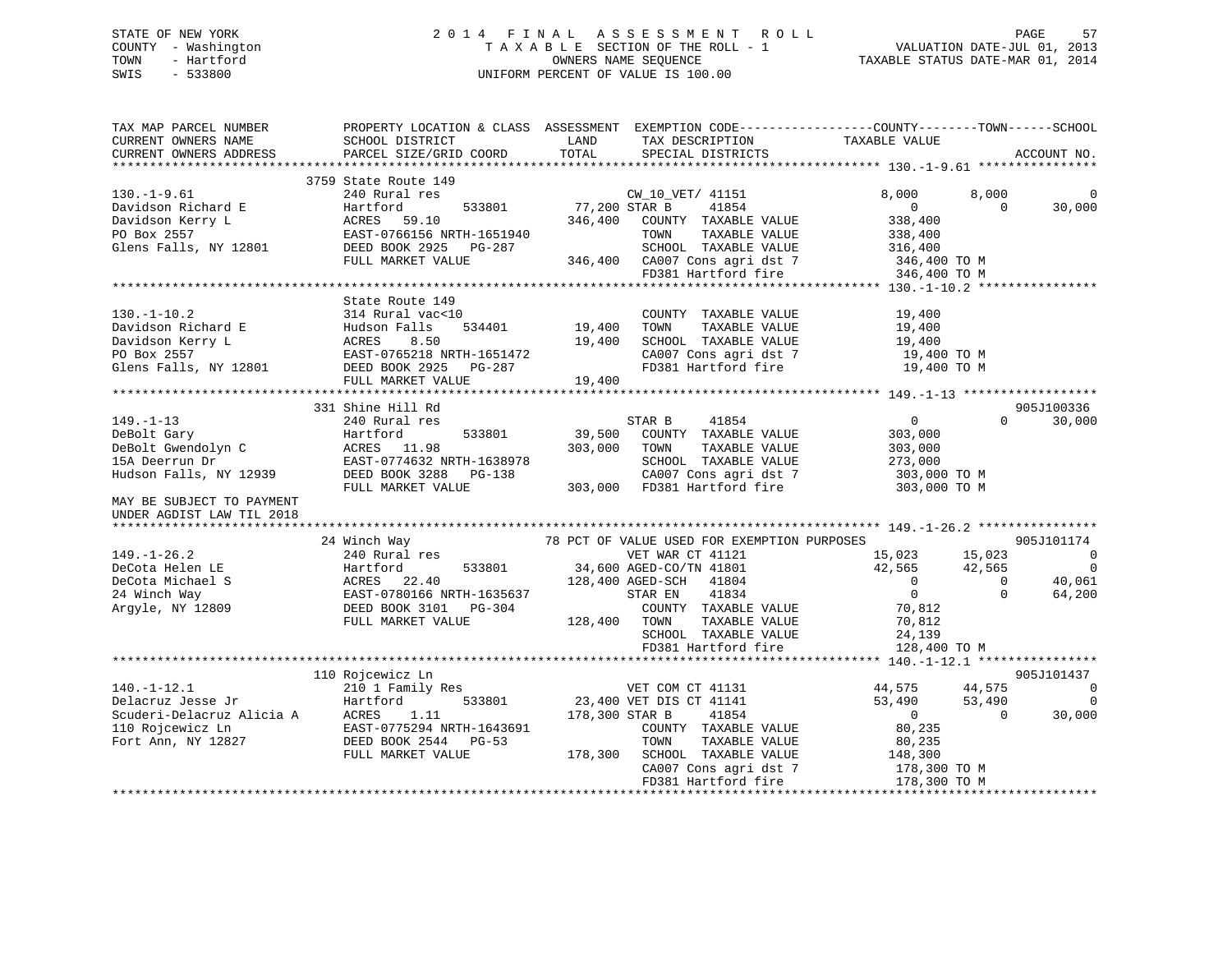| STATE OF NEW YORK<br>COUNTY - Washington<br>- Hartford<br>TOWN<br>SWIS<br>- 533800 | 2014 FINAL ASSESSMENT ROLL<br>TAXABLE SECTION OF THE ROLL - 1<br>OWNERS NAME SEOUENCE<br>UNIFORM PERCENT OF VALUE IS 100.00 | 58<br>PAGE<br>VALUATION DATE-JUL 01, 2013<br>TAXABLE STATUS DATE-MAR 01, 2014 |
|------------------------------------------------------------------------------------|-----------------------------------------------------------------------------------------------------------------------------|-------------------------------------------------------------------------------|
|                                                                                    |                                                                                                                             |                                                                               |

| TAX MAP PARCEL NUMBER<br>CURRENT OWNERS NAME | SCHOOL DISTRICT             | LAND    | TAX DESCRIPTION                             | PROPERTY LOCATION & CLASS ASSESSMENT EXEMPTION CODE----------------COUNTY-------TOWN-----SCHOOL<br>TAXABLE VALUE |             |
|----------------------------------------------|-----------------------------|---------|---------------------------------------------|------------------------------------------------------------------------------------------------------------------|-------------|
| CURRENT OWNERS ADDRESS                       | PARCEL SIZE/GRID COORD      | TOTAL   | SPECIAL DISTRICTS                           |                                                                                                                  | ACCOUNT NO. |
|                                              |                             |         |                                             |                                                                                                                  |             |
|                                              | 30 Mcdougal Rd              |         |                                             |                                                                                                                  |             |
| $148. - 1 - 25.1$                            | 210 1 Family Res            |         | 41854<br>STAR B                             | $\overline{0}$<br>$\Omega$                                                                                       | 30,000      |
| Delisle Anthony J II                         | 533801<br>Hartford          | 26,400  | COUNTY TAXABLE VALUE                        | 256,700                                                                                                          |             |
| Delisle Verna L                              | LOT 2                       | 256,700 | TOWN<br>TAXABLE VALUE                       | 256,700                                                                                                          |             |
| 30 McDougal Rd                               | 897/249                     |         | SCHOOL TAXABLE VALUE                        | 226,700                                                                                                          |             |
| Fort Ann, NY 12827                           | Trans Exempt Repay 2014     |         | CA006 Cons agri dst 6                       | 256,700 TO M                                                                                                     |             |
|                                              | ACRES<br>1.90               |         | FD381 Hartford fire                         |                                                                                                                  |             |
|                                              | EAST-0766459 NRTH-1636495   |         | TE533 Trans exmt repay-flg                  | TO M<br>256,700 TO M                                                                                             |             |
|                                              | DEED BOOK 3378 PG-131       |         |                                             |                                                                                                                  |             |
|                                              | FULL MARKET VALUE           | 256,700 |                                             |                                                                                                                  |             |
|                                              | *************************** |         |                                             |                                                                                                                  |             |
|                                              | 7201 State Route 40         |         |                                             |                                                                                                                  | 905J101114  |
| $149. - 1 - 37.2$                            | 240 Rural res               |         | STAR B<br>41854                             | $\overline{0}$<br>$\Omega$                                                                                       | 30,000      |
| Deluca Lucy                                  | Hartford<br>533801          | 65,000  | COUNTY TAXABLE VALUE                        | 167,200                                                                                                          |             |
| Cavallari Vito                               | ACRES<br>59.30              | 167,200 | TOWN<br>TAXABLE VALUE                       | 167,200                                                                                                          |             |
| 7201 State Route 40                          | EAST-0772645 NRTH-1636177   |         | SCHOOL TAXABLE VALUE                        | 137,200                                                                                                          |             |
| Argyle, NY 12809                             | DEED BOOK 473<br>PG-177     |         | CA006 Cons agri dst 6                       | 167,200 TO M                                                                                                     |             |
|                                              | FULL MARKET VALUE           |         | 167,200 FD381 Hartford fire                 | 167,200 TO M                                                                                                     |             |
|                                              |                             |         |                                             |                                                                                                                  |             |
|                                              | 66 Deer Run Way             |         |                                             |                                                                                                                  | 905J101347  |
| $141. - 3 - 55$                              | 210 1 Family Res            |         | COUNTY TAXABLE VALUE                        | 208,300                                                                                                          |             |
| Demarsh Tina M                               | Hartford<br>533801          | 50,000  | TAXABLE VALUE<br>TOWN                       | 208,300                                                                                                          |             |
| 81 Old West Rd                               | LOT 6                       | 208,300 | SCHOOL TAXABLE VALUE                        | 208,300                                                                                                          |             |
| Gansevoort, NY 12831                         | ACRES<br>8.11               |         | FD381 Hartford fire                         | 208,300 TO M                                                                                                     |             |
|                                              | EAST-0783047 NRTH-1643157   |         |                                             |                                                                                                                  |             |
|                                              | DEED BOOK 2643 PG-16        |         |                                             |                                                                                                                  |             |
|                                              | FULL MARKET VALUE           | 208,300 |                                             |                                                                                                                  |             |
|                                              |                             |         |                                             |                                                                                                                  |             |
|                                              | 5 Smith Ln                  |         | 41 PCT OF VALUE USED FOR EXEMPTION PURPOSES |                                                                                                                  | 905J100175  |
| $148. - 1 - 16$                              | 240 Rural res               |         | VET COM CT 41131                            | 13,376<br>13,376                                                                                                 | $\Omega$    |
| Deotsch Francis B LE                         | 533801<br>Hartford          |         | 97,700 AGED-CO/TN 41801                     | 20,065<br>20,065                                                                                                 | $\Omega$    |
| Graham Joan M                                | ACRES 63.20                 |         | 130,500 AGED-SCH<br>41804                   | $\Omega$<br>$\Omega$                                                                                             | 10,701      |
| 5 Smith Ln                                   | EAST-0768845 NRTH-1635205   |         | 41834<br>STAR EN                            | $\overline{0}$<br>$\Omega$                                                                                       | 64,200      |
| Argyle, NY 12809                             | DEED BOOK 3228<br>PG-291    |         | COUNTY TAXABLE VALUE                        | 97,059                                                                                                           |             |
|                                              | FULL MARKET VALUE           | 130,500 | TOWN<br>TAXABLE VALUE                       | 97,059                                                                                                           |             |
|                                              |                             |         | SCHOOL TAXABLE VALUE                        | 55,599                                                                                                           |             |
|                                              |                             |         | CA006 Cons agri dst 6                       | 130,500 TO M                                                                                                     |             |
|                                              |                             |         | FD381 Hartford fire                         | 130,500 TO M                                                                                                     |             |
|                                              |                             |         |                                             |                                                                                                                  |             |
|                                              | Pope Hill Rd                |         |                                             |                                                                                                                  | 905J100669  |
| $149. - 1 - 28$                              | 323 Vacant rural            |         | COUNTY TAXABLE VALUE                        | 96,500                                                                                                           |             |
| Dern Claude                                  | Hartford<br>533801          | 96,500  | TOWN<br>TAXABLE VALUE                       | 96,500                                                                                                           |             |
| 51 Peckham Ln                                | Sub Div Lot 5               | 96,500  | SCHOOL TAXABLE VALUE                        | 96,500                                                                                                           |             |
| Dorset, VT 05251                             | ACRES 48.00                 |         | FD381 Hartford fire                         | 96,500 TO M                                                                                                      |             |
|                                              | EAST-0778990 NRTH-1634254   |         |                                             |                                                                                                                  |             |
|                                              | DEED BOOK 2057<br>$PG-160$  |         |                                             |                                                                                                                  |             |
|                                              | FULL MARKET VALUE           | 96,500  |                                             |                                                                                                                  |             |
|                                              |                             |         |                                             |                                                                                                                  |             |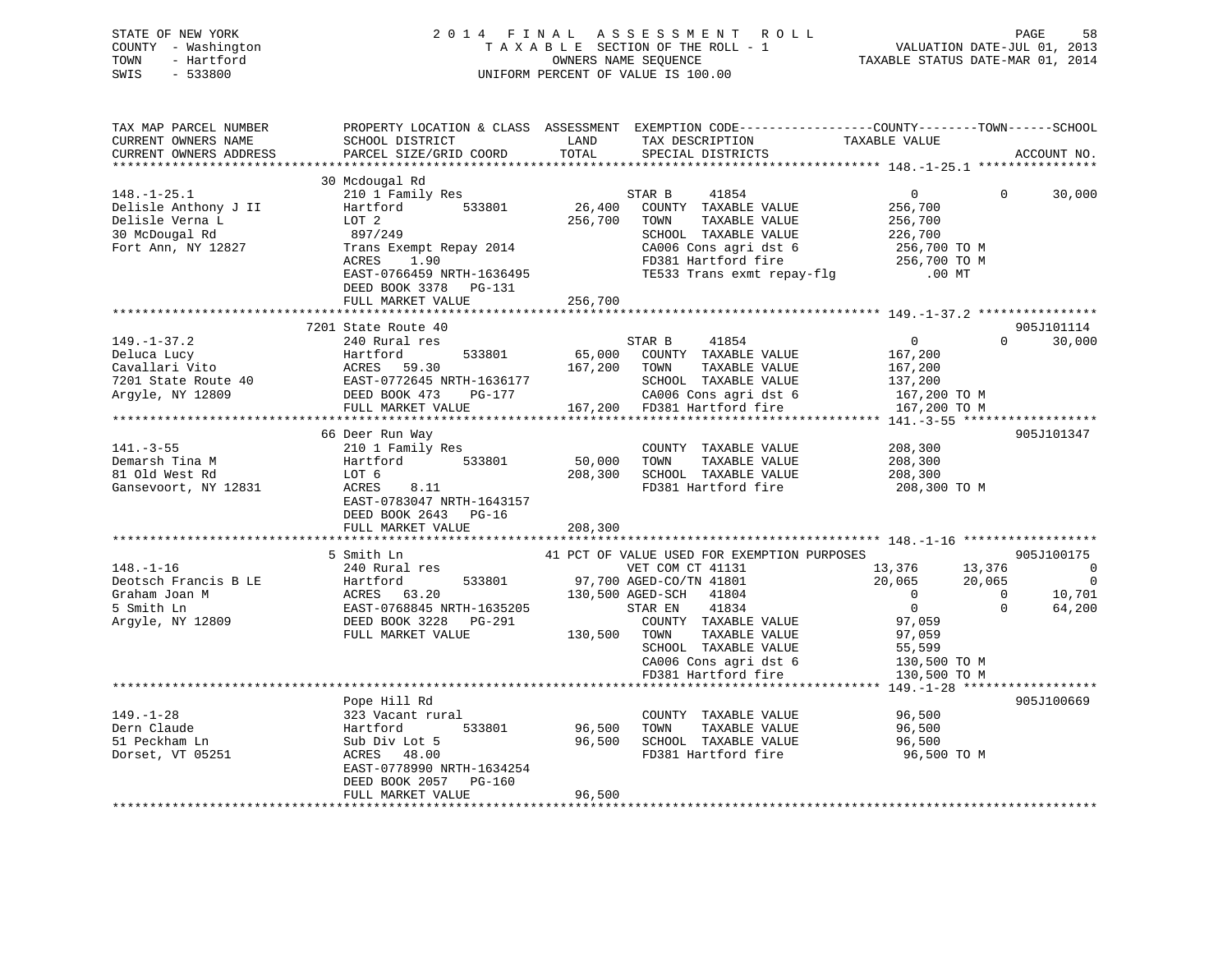## STATE OF NEW YORK 2 0 1 4 F I N A L A S S E S S M E N T R O L L PAGE 59 COUNTY - Washington T A X A B L E SECTION OF THE ROLL - 1 VALUATION DATE-JUL 01, 2013 TRIF OF NEW YORK STATE OF NEW YORK COUNTY - WAS DESCRIPTED A SUBSECTION OF THE ROLL - 1 COUNTY - WALUATION DATE-JUL 01, 2013<br>
TAXABLE SECTION OF THE ROLL - 1 VALUATION DATE-MAR 01, 2014 OWNERS NAME SEQUENCE TAXABLE STATUS SWIS - 533800 UNIFORM PERCENT OF VALUE IS 100.00

TAX MAP PARCEL NUMBER PROPERTY LOCATION & CLASS ASSESSMENT EXEMPTION CODE------------------COUNTY--------TOWN------SCHOOL CURRENT OWNERS NAME SCHOOL DISTRICT LAND TAX DESCRIPTION TAXABLE VALUE CURRENT OWNERS ADDRESS PARCEL SIZE/GRID COORD TOTAL SPECIAL DISTRICTS ACCOUNT NO. \*\*\*\*\*\*\*\*\*\*\*\*\*\*\*\*\*\*\*\*\*\*\*\*\*\*\*\*\*\*\*\*\*\*\*\*\*\*\*\*\*\*\*\*\*\*\*\*\*\*\*\*\*\*\*\*\*\*\*\*\*\*\*\*\*\*\*\*\*\*\*\*\*\*\*\*\*\*\*\*\*\*\*\*\*\*\*\*\*\*\*\*\*\*\*\*\*\*\*\*\*\*\* 149.-1-28.2 \*\*\*\*\*\*\*\*\*\*\*\*\*\*\*\* Pope Hill Rd 905J100669 149.-1-28.2 314 Rural vac<10 COUNTY TAXABLE VALUE 25,500 Dern Claude Hartford 533801 25,500 TOWN TAXABLE VALUE 25,500 51 Peckham Ln Sub Div Lot 2 25,500 SCHOOL TAXABLE VALUE 25,500 Dorset, VT 05251 ACRES 4.77 FD381 Hartford fire 25,500 TO M EAST-0778506 NRTH-1633477 DEED BOOK 2057 PG-160 FULL MARKET VALUE 25,500 \*\*\*\*\*\*\*\*\*\*\*\*\*\*\*\*\*\*\*\*\*\*\*\*\*\*\*\*\*\*\*\*\*\*\*\*\*\*\*\*\*\*\*\*\*\*\*\*\*\*\*\*\*\*\*\*\*\*\*\*\*\*\*\*\*\*\*\*\*\*\*\*\*\*\*\*\*\*\*\*\*\*\*\*\*\*\*\*\*\*\*\*\*\*\*\*\*\*\*\*\*\*\* 149.-1-28.3 \*\*\*\*\*\*\*\*\*\*\*\*\*\*\*\* Pope Hill Rd 905J100669 149.-1-28.3 322 Rural vac>10 COUNTY TAXABLE VALUE 31,500 Dern Claude Hartford 533801 31,500 TOWN TAXABLE VALUE 31,500 51 Peckham Ln Sub Div Lot 3 31,500 SCHOOL TAXABLE VALUE 31,500 Dorset, VT 05251 ACRES 10.10 FD381 Hartford fire 31,500 TO M EAST-0778288 NRTH-1634158 DEED BOOK 2057 PG-160 FULL MARKET VALUE 31,500 \*\*\*\*\*\*\*\*\*\*\*\*\*\*\*\*\*\*\*\*\*\*\*\*\*\*\*\*\*\*\*\*\*\*\*\*\*\*\*\*\*\*\*\*\*\*\*\*\*\*\*\*\*\*\*\*\*\*\*\*\*\*\*\*\*\*\*\*\*\*\*\*\*\*\*\*\*\*\*\*\*\*\*\*\*\*\*\*\*\*\*\*\*\*\*\*\*\*\*\*\*\*\* 141.-1-66.1 \*\*\*\*\*\*\*\*\*\*\*\*\*\*\*\*905J100375 59 Dick Hill Rd 905J100375 $0 \t 30,000$ 141.-1-66.1 210 1 Family Res STAR B 41854 0 30,000 Dessaint Jeffrey W Hartford 533801 46,900 COUNTY TAXABLE VALUE 217,900 59 Dick Hill Rd ACRES 7.30 217,900 TOWN TAXABLE VALUE 217,900 Granville, NY 12832 EAST-0787862 NRTH-1648144 SCHOOL TAXABLE VALUE 187,900 DEED BOOK 489 PG-807 CA007 Cons agri dst 7 217,900 TO M FULL MARKET VALUE 217,900 FD381 Hartford fire 217,900 TO M \*\*\*\*\*\*\*\*\*\*\*\*\*\*\*\*\*\*\*\*\*\*\*\*\*\*\*\*\*\*\*\*\*\*\*\*\*\*\*\*\*\*\*\*\*\*\*\*\*\*\*\*\*\*\*\*\*\*\*\*\*\*\*\*\*\*\*\*\*\*\*\*\*\*\*\*\*\*\*\*\*\*\*\*\*\*\*\*\*\*\*\*\*\*\*\*\*\*\*\*\*\*\* 141.-1-70.2 \*\*\*\*\*\*\*\*\*\*\*\*\*\*\*\*905J101081 5 Skyview Meadows Ln 905J101081 141.-1-70.2 210 1 Family Res STAR B 41854 0 0 30,000 Dessaint Raymond G Hartford 533801 34,200 COUNTY TAXABLE VALUE 153,900 Dessaint Linda J ACRES 9.71 BANK 185 153,900 TOWN TAXABLE VALUE 153,900 5 Skyview Meadows Ln EAST-0786734 NRTH-1647982 SCHOOL TAXABLE VALUE 123,900 Granville, NY 12832 DEED BOOK 892 PG-297 CA007 Cons agri dst 7 153,900 TO M FULL MARKET VALUE 153,900 FD381 Hartford fire 153,900 TO M \*\*\*\*\*\*\*\*\*\*\*\*\*\*\*\*\*\*\*\*\*\*\*\*\*\*\*\*\*\*\*\*\*\*\*\*\*\*\*\*\*\*\*\*\*\*\*\*\*\*\*\*\*\*\*\*\*\*\*\*\*\*\*\*\*\*\*\*\*\*\*\*\*\*\*\*\*\*\*\*\*\*\*\*\*\*\*\*\*\*\*\*\*\*\*\*\*\*\*\*\*\*\* 150.-1-4 \*\*\*\*\*\*\*\*\*\*\*\*\*\*\*\*\*\*\*905J100172 5521 County Route 30 905J100172 150.-1-4 210 1 Family Res STAR B 41854 0 0 30,000 Dewey Michael A Hartford 533801 18,600 COUNTY TAXABLE VALUE 118,300 5521 County Route 30 FRNT 155.00 DPTH 170.00 118,300 TOWN TAXABLE VALUE 118,300 Granville, NY 12832 EAST-0789059 NRTH-1641711 SCHOOL TAXABLE VALUE 88,300 DEED BOOK 538 PG-132 CA008 Cons agri dst 8 118,300 TO M FULL MARKET VALUE 118,300 FD381 Hartford fire 118,300 TO M \*\*\*\*\*\*\*\*\*\*\*\*\*\*\*\*\*\*\*\*\*\*\*\*\*\*\*\*\*\*\*\*\*\*\*\*\*\*\*\*\*\*\*\*\*\*\*\*\*\*\*\*\*\*\*\*\*\*\*\*\*\*\*\*\*\*\*\*\*\*\*\*\*\*\*\*\*\*\*\*\*\*\*\*\*\*\*\*\*\*\*\*\*\*\*\*\*\*\*\*\*\*\*\*\*\*\*\*\*\*\*\*\*\*\*\*\*\*\*\*\*\*\*\*\*\*\*\*\*\*\*\*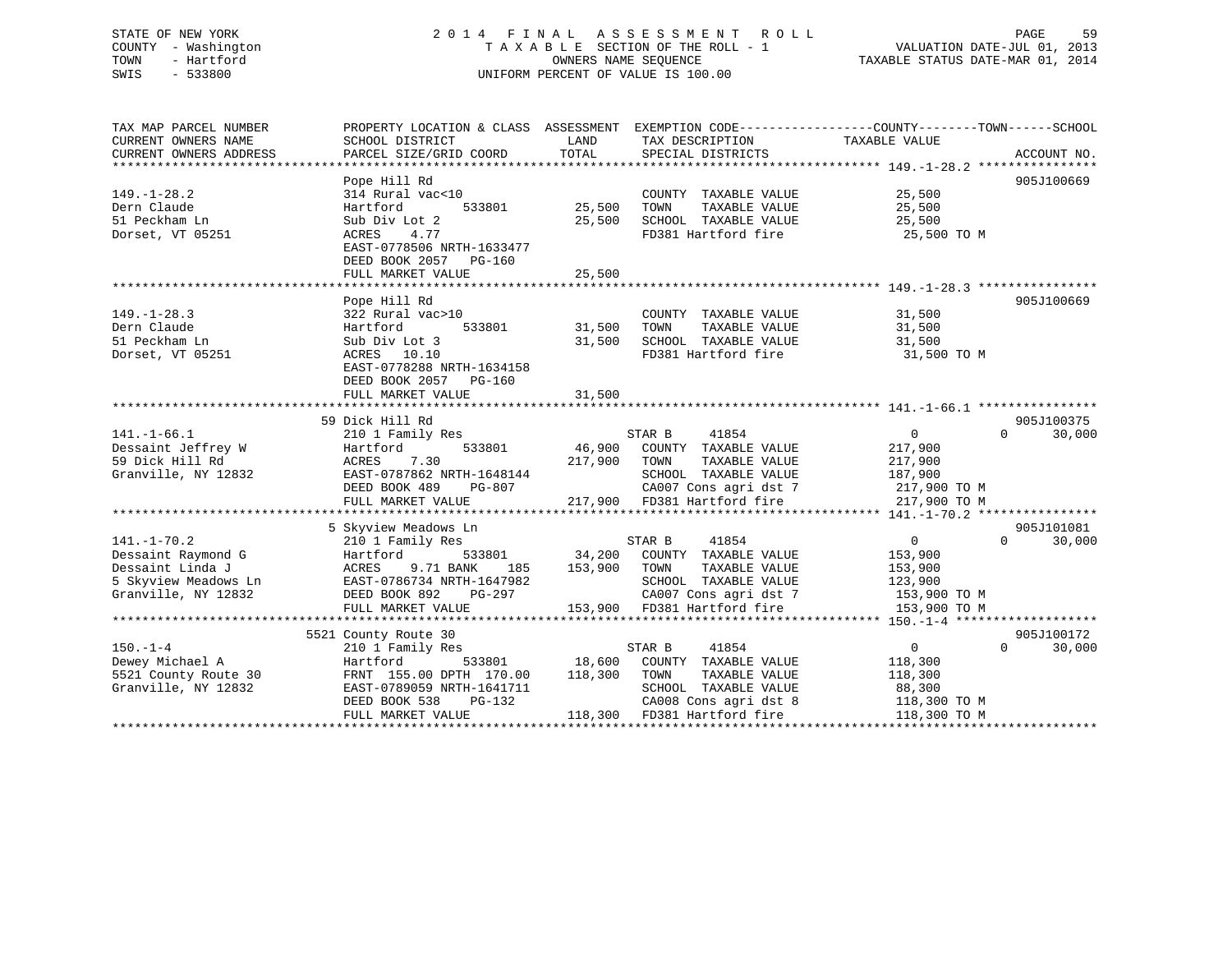### STATE OF NEW YORK 2 0 1 4 F I N A L A S S E S S M E N T R O L L PAGE 60 COUNTY - Washington T A X A B L E SECTION OF THE ROLL - 1 VALUATION DATE-JUL 01, 2013 TOWN - Hartford OWNERS NAME SEQUENCE TAXABLE STATUS DATE-MAR 01, 2014 SWIS - 533800 UNIFORM PERCENT OF VALUE IS 100.00

| TAX MAP PARCEL NUMBER<br>CURRENT OWNERS NAME<br>CURRENT OWNERS ADDRESS                          | PROPERTY LOCATION & CLASS ASSESSMENT<br>SCHOOL DISTRICT<br>PARCEL SIZE/GRID COORD                                                                                                          | LAND<br>TOTAL                        | TAX DESCRIPTION<br>SPECIAL DISTRICTS                                                                                                                                                              | EXEMPTION CODE-----------------COUNTY-------TOWN------SCHOOL<br>TAXABLE VALUE                                | ACCOUNT NO.                      |
|-------------------------------------------------------------------------------------------------|--------------------------------------------------------------------------------------------------------------------------------------------------------------------------------------------|--------------------------------------|---------------------------------------------------------------------------------------------------------------------------------------------------------------------------------------------------|--------------------------------------------------------------------------------------------------------------|----------------------------------|
| $150. - 1 - 5$<br>Dewey Michael A<br>5521 County Route 30<br>Granville, NY 12832                | County Route 30<br>312 Vac w/imprv<br>533801<br>Hartford<br>FRNT 71.00 DPTH 201.00<br>EAST-0788992 NRTH-1641792<br>DEED BOOK 1754 PG-105<br>FULL MARKET VALUE                              | 4,300<br>5,900<br>5,900              | COUNTY TAXABLE VALUE<br>TOWN<br>TAXABLE VALUE<br>SCHOOL TAXABLE VALUE<br>CA008 Cons agri dst 8<br>FD381 Hartford fire                                                                             | 5,900<br>5,900<br>5,900<br>5,900 TO M<br>5,900 TO M                                                          | 905J100699                       |
| $132. - 1 - 11.2$<br>Dewey Milton<br>Dewey Ella<br>PO Box 4<br>Hartford, NY 12838               | 58 Hastings Rd<br>281 Multiple res<br>533801<br>Hartford<br>BLA 764/233<br>2 Star exemptions<br>ACRES<br>2.00<br>EAST-0787358 NRTH-1656868<br>DEED BOOK 454<br>PG-101<br>FULL MARKET VALUE | 13,400 STAR EN<br>106,200<br>106,200 | 76 PCT OF VALUE USED FOR EXEMPTION PURPOSES<br>VET COM CT 41131<br>41834<br>COUNTY TAXABLE VALUE<br>TOWN<br>TAXABLE VALUE<br>SCHOOL TAXABLE VALUE<br>CA007 Cons agri dst 7<br>FD381 Hartford fire | 20,178<br>20,178<br>$\overline{0}$<br>$\Omega$<br>86,022<br>86,022<br>42,000<br>106,200 TO M<br>106,200 TO M | 905J101046<br>$\Omega$<br>64,200 |
| $150. - 1 - 23.3$<br>Dewey Scott H<br>Dewey Arlene B<br>340 Pope Hill Rd<br>Granville, NY 12832 | 340 Pope Hill Rd<br>210 1 Family Res<br>533801<br>Hartford<br>LOT 3<br>5.02<br>ACRES<br>EAST-0784564 NRTH-1632129<br>DEED BOOK 763<br>PG-142<br>FULL MARKET VALUE                          | 38,300<br>102,800<br>102,800         | COUNTY TAXABLE VALUE<br>TOWN<br>TAXABLE VALUE<br>SCHOOL TAXABLE VALUE<br>FD381 Hartford fire                                                                                                      | 102,800<br>102,800<br>102,800<br>102,800 TO M                                                                |                                  |
| $150. - 1 - 23.4$<br>Dewey Scott H<br>Dewey Arlene B<br>340 Pope Hill Rd<br>Granville, NY 12832 | Pope Hill Rd<br>314 Rural vac<10<br>533801<br>Hartford<br>LOT 2B<br>ACRES<br>3.14<br>EAST-0784213 NRTH-1632063<br>DEED BOOK 2564 PG-6<br>FULL MARKET VALUE                                 | 20,000<br>20,000<br>20,000           | COUNTY TAXABLE VALUE<br>TOWN<br>TAXABLE VALUE<br>SCHOOL TAXABLE VALUE<br>FD381 Hartford fire                                                                                                      | 20,000<br>20,000<br>20,000<br>20,000 TO M                                                                    |                                  |
| $149. - 1 - 26.19$<br>Deyette Sharon<br>41 Winch Way<br>Argyle, NY 12809                        | 41 Winch Way<br>210 1 Family Res<br>533801<br>Hartford<br>1.57<br>ACRES<br>EAST-0779557 NRTH-1636342<br>DEED BOOK 727<br>PG-32<br>FULL MARKET VALUE                                        | 22,900<br>89,600<br>89,600           | STAR B<br>41854<br>COUNTY TAXABLE VALUE<br>TOWN<br>TAXABLE VALUE<br>SCHOOL TAXABLE VALUE<br>FD381 Hartford fire                                                                                   | $\overline{0}$<br>$\Omega$<br>89,600<br>89,600<br>59,600<br>89,600 TO M                                      | 30,000                           |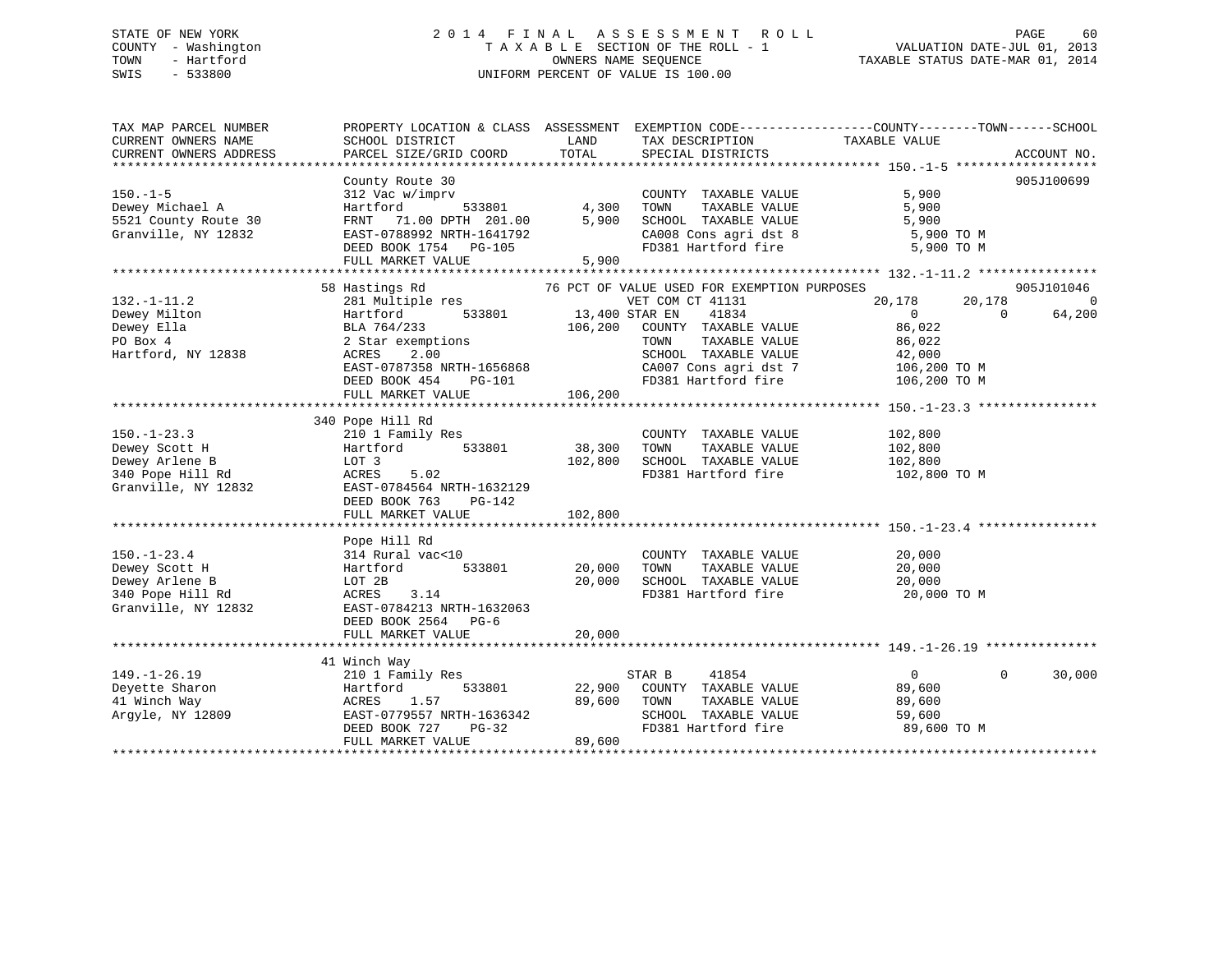#### STATE OF NEW YORK 2 0 1 4 F I N A L A S S E S S M E N T R O L L PAGE 61COUNTY - Washington  $\begin{array}{ccc}\n\text{T A X A B L E} & \text{SECTION OF THE ROLL} - 1 \\
\text{TOWN} & - \text{ Hartford}\n\end{array}$ OWNERS NAME SEQUENCE TAXABLE STATUS DATE-MAR 01, 2014 SWIS - 533800 UNIFORM PERCENT OF VALUE IS 100.00

| TAX MAP PARCEL NUMBER<br>CURRENT OWNERS NAME<br>CURRENT OWNERS ADDRESS | PROPERTY LOCATION & CLASS ASSESSMENT EXEMPTION CODE----------------COUNTY-------TOWN-----SCHOOL<br>SCHOOL DISTRICT<br>PARCEL SIZE/GRID COORD | LAND<br>TOTAL | TAX DESCRIPTION<br>SPECIAL DISTRICTS                                              | TAXABLE VALUE     |                   | ACCOUNT NO. |
|------------------------------------------------------------------------|----------------------------------------------------------------------------------------------------------------------------------------------|---------------|-----------------------------------------------------------------------------------|-------------------|-------------------|-------------|
|                                                                        |                                                                                                                                              |               |                                                                                   |                   |                   |             |
|                                                                        | 12 Rowe Hill Rd                                                                                                                              |               |                                                                                   |                   |                   | 905J101327  |
| $141. - 1 - 43.1$                                                      | 210 1 Family Res                                                                                                                             |               | STAR B<br>41854                                                                   | $0 \qquad \qquad$ | $0 \qquad \qquad$ | 30,000      |
| Deyoe Michael J                                                        | 533801<br>Hartford                                                                                                                           | 34,900        | COUNTY TAXABLE VALUE                                                              | 279,000           |                   |             |
| Deyoe Joanne L                                                         | ACRES<br>4.47                                                                                                                                | 279,000       | TOWN<br>TAXABLE VALUE                                                             | 279,000           |                   |             |
| 12 Rowe Hill Rd                                                        |                                                                                                                                              |               | SCHOOL TAXABLE VALUE                                                              | 249,000           |                   |             |
| Hartford, NY 12838                                                     | EAST-0786420 NRTH-1648498<br>8 DEED BOOK 923 PG-92<br>DEED BOOK 923<br>PG-92                                                                 |               |                                                                                   |                   |                   |             |
|                                                                        | FULL MARKET VALUE                                                                                                                            |               | 21 CA007 Cons agri dst 7 279,000 TO M<br>279,000 FD381 Hartford fire 279,000 TO M |                   |                   |             |
|                                                                        |                                                                                                                                              |               |                                                                                   |                   |                   |             |
|                                                                        | 5641 County Route 30                                                                                                                         |               |                                                                                   |                   |                   | 905J100576  |
| $141. - 3 - 29$                                                        | 210 1 Family Res                                                                                                                             |               | 41854<br>STAR B                                                                   | $\overline{0}$    | $\Omega$          | 30,000      |
| Dibble Daniel W                                                        | 533801<br>Hartford                                                                                                                           |               | 38,700 COUNTY TAXABLE VALUE                                                       | 166,800           |                   |             |
| 5641 County Route 30                                                   | LOT 1                                                                                                                                        | 166,800       | TOWN<br>TAXABLE VALUE                                                             | 166,800           |                   |             |
| Granville, NY 12832                                                    | 185<br>ACRES<br>5.13 BANK                                                                                                                    |               | SCHOOL TAXABLE VALUE                                                              | 136,800           |                   |             |
|                                                                        | EAST-0787468 NRTH-1644245                                                                                                                    |               |                                                                                   | 166,800 TO M      |                   |             |
|                                                                        | DEED BOOK 858<br>PG-272                                                                                                                      |               | CA008 Cons agri dst 8<br>FD381 Hartford fire                                      | 166,800 TO M      |                   |             |
|                                                                        | FULL MARKET VALUE                                                                                                                            | 166,800       |                                                                                   |                   |                   |             |
|                                                                        |                                                                                                                                              |               |                                                                                   |                   |                   |             |
|                                                                        | County Route 30                                                                                                                              |               |                                                                                   |                   |                   |             |
| $141. - 3 - 29.3$                                                      | 314 Rural vac<10                                                                                                                             |               | COUNTY TAXABLE VALUE                                                              | 29,000            |                   |             |
| Dibble Daniel W                                                        | Hartford<br>533801                                                                                                                           | 29,000        | TAXABLE VALUE<br>TOWN                                                             | 29,000            |                   |             |
| 5641 County Route 30                                                   | LOT 2                                                                                                                                        | 29,000        | SCHOOL TAXABLE VALUE                                                              | 29,000            |                   |             |
| Granville, NY 12832                                                    | 7.73<br>ACRES                                                                                                                                |               |                                                                                   | $29,000$ TO M     |                   |             |
|                                                                        | EAST-0787324 NRTH-1643795                                                                                                                    |               | CA008 Cons agri dst 8<br>FD381 Hartford fire                                      | 29,000 TO M       |                   |             |
|                                                                        | DEED BOOK 2402 PG-312                                                                                                                        |               |                                                                                   |                   |                   |             |
|                                                                        |                                                                                                                                              |               |                                                                                   |                   |                   |             |
|                                                                        |                                                                                                                                              |               |                                                                                   |                   |                   |             |
|                                                                        | 1486 Baldwin Corners Rd                                                                                                                      |               |                                                                                   |                   |                   |             |
| $122. - 1 - 33.6$                                                      | 210 1 Family Res                                                                                                                             |               | STAR EN<br>41834                                                                  | $\overline{0}$    | $\Omega$          | 64,200      |
| Dickinson Dennis C                                                     | Hartford                                                                                                                                     |               | 533801 41,000 COUNTY TAXABLE VALUE                                                | 156,700           |                   |             |
| Dickinson Linda A                                                      |                                                                                                                                              | 156,700       | TAXABLE VALUE<br>TOWN                                                             | 156,700           |                   |             |
| 1486 Baldwin Corners Rd                                                | ACRES 9.87<br>EAST-0770869 NRTH-1662478                                                                                                      |               | SCHOOL TAXABLE VALUE                                                              | 92,500            |                   |             |
| Fort Ann, NY 12827                                                     | DEED BOOK 2070 PG-261                                                                                                                        |               | CA007 Cons agri dst 7 156,700 TO M                                                |                   |                   |             |
|                                                                        | FULL MARKET VALUE                                                                                                                            |               | 156,700 FD381 Hartford fire                                                       | 156,700 TO M      |                   |             |
|                                                                        |                                                                                                                                              |               |                                                                                   |                   |                   |             |
|                                                                        | 71 Marlboro Country Rd                                                                                                                       |               |                                                                                   |                   |                   | 905J101091  |
| $141. - 3 - 24.5$                                                      | 210 1 Family Res                                                                                                                             |               | 41854<br>STAR B                                                                   | $\overline{0}$    | $\Omega$          | 30,000      |
| Didas J Stephen                                                        | Hartford                                                                                                                                     |               | 533801 41,300 COUNTY TAXABLE VALUE                                                | 174,300           |                   |             |
| Didas Margaret A                                                       | ACRES 5.51 174,300 TOWN<br>EAST-0786404 NRTH-1643106 SCHOOL<br>DEED BOOK 468 PG-244 FD381 Hz                                                 |               | TAXABLE VALUE                                                                     | 174,300           |                   |             |
| 71 Marlboro Country Rd                                                 |                                                                                                                                              |               | SCHOOL TAXABLE VALUE                                                              | 144,300           |                   |             |
| Hartford, NY 12838                                                     |                                                                                                                                              |               | FD381 Hartford fire                                                               | 174,300 TO M      |                   |             |
|                                                                        | FULL MARKET VALUE                                                                                                                            | 174,300       |                                                                                   |                   |                   |             |
|                                                                        |                                                                                                                                              |               |                                                                                   |                   |                   |             |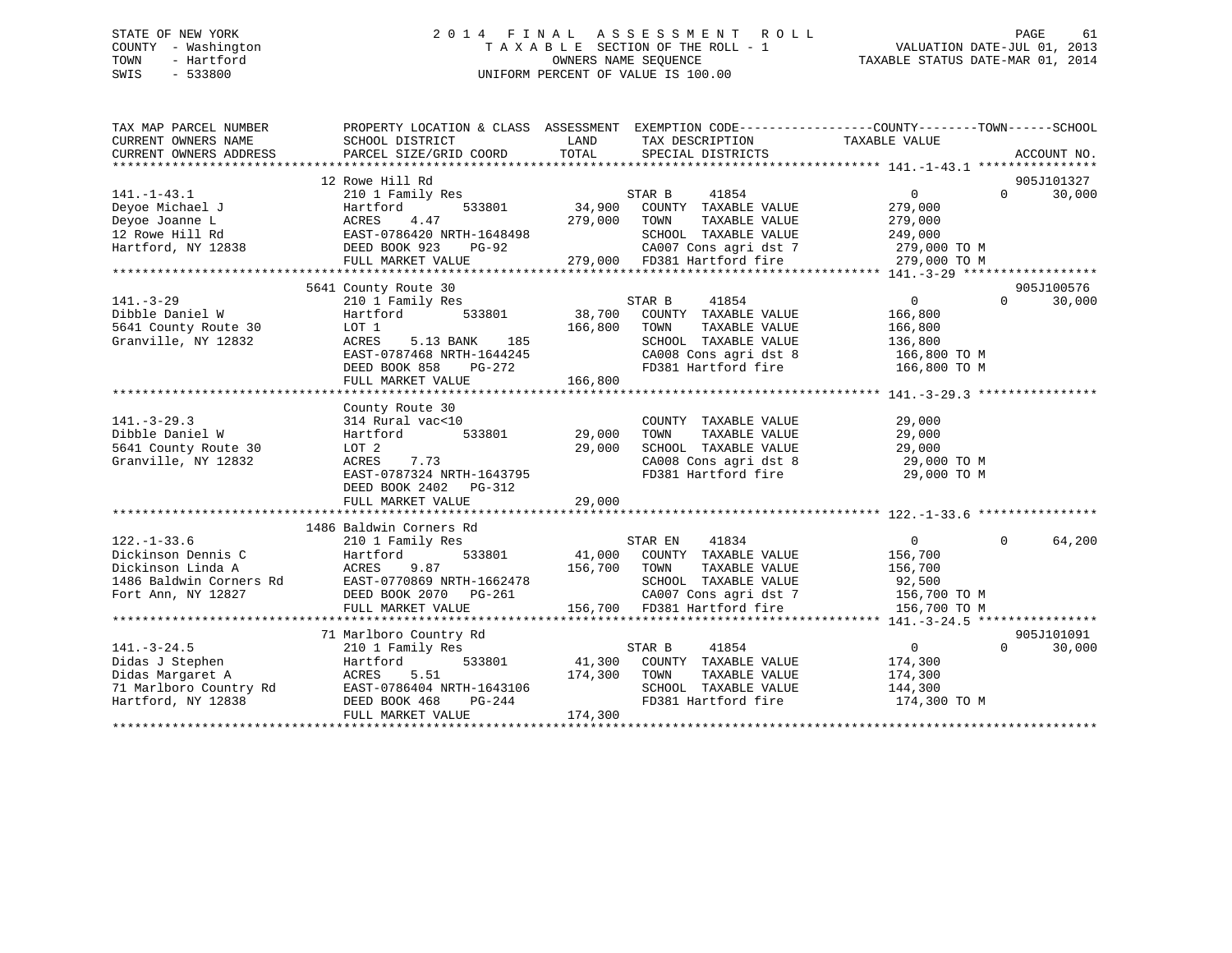### STATE OF NEW YORK 2 0 1 4 F I N A L A S S E S S M E N T R O L L PAGE 62 COUNTY - Washington T A X A B L E SECTION OF THE ROLL - 1 VALUATION DATE-JUL 01, 2013 TOWN - Hartford **TAXABLE STATUS DATE-MAR 01, 2014** OWNERS NAME SEQUENCE TAXABLE STATUS DATE-MAR 01, 2014 SWIS - 533800 UNIFORM PERCENT OF VALUE IS 100.00

| TAX MAP PARCEL NUMBER<br>CURRENT OWNERS NAME<br>CURRENT OWNERS ADDRESS<br>***********************                                | PROPERTY LOCATION & CLASS ASSESSMENT<br>SCHOOL DISTRICT<br>PARCEL SIZE/GRID COORD                                                                                                                   | LAND<br>TOTAL                 | EXEMPTION CODE-----------------COUNTY-------TOWN------SCHOOL<br>TAX DESCRIPTION<br>SPECIAL DISTRICTS                                                                                                                       | TAXABLE VALUE                                                                                                                                           |                                   | ACCOUNT NO.                                            |
|----------------------------------------------------------------------------------------------------------------------------------|-----------------------------------------------------------------------------------------------------------------------------------------------------------------------------------------------------|-------------------------------|----------------------------------------------------------------------------------------------------------------------------------------------------------------------------------------------------------------------------|---------------------------------------------------------------------------------------------------------------------------------------------------------|-----------------------------------|--------------------------------------------------------|
| $150. - 1 - 40$<br>Dillon Robert E<br>PO Box 5<br>Hartford, NY 12838                                                             | 23 Acorn Hill Way<br>210 1 Family Res<br>533801<br>Hartford<br>LOT 1<br>8.21<br>ACRES<br>EAST-0782651 NRTH-1639874<br>DEED BOOK 518<br>PG-330<br>FULL MARKET VALUE                                  | 51,500<br>162,700<br>162,700  | STAR B<br>41854<br>COUNTY TAXABLE VALUE<br>TOWN<br>TAXABLE VALUE<br>SCHOOL TAXABLE VALUE<br>FD381 Hartford fire                                                                                                            | $\mathsf{O}$<br>162,700<br>162,700<br>132,700<br>162,700 TO M                                                                                           | $\Omega$                          | 905J100144<br>30,000                                   |
| 150.–1–50<br>Dillon Robert E<br>PO Box 5<br>Hartford, NY 12838                                                                   | Gilchrist Hill Rd<br>314 Rural vac<10<br>533801<br>Hartford<br>LOT 3<br>6.60<br>ACRES<br>EAST-0783247 NRTH-1639642<br>DEED BOOK 836<br>PG-322<br>FULL MARKET VALUE                                  | 16,300<br>16,300<br>16,300    | COUNTY TAXABLE VALUE<br>TOWN<br>TAXABLE VALUE<br>SCHOOL TAXABLE VALUE<br>FD381 Hartford fire                                                                                                                               | 16,300<br>16,300<br>16,300<br>16,300 TO M                                                                                                               |                                   | 905J101287                                             |
|                                                                                                                                  | 8149 State Route 40                                                                                                                                                                                 |                               |                                                                                                                                                                                                                            |                                                                                                                                                         |                                   | 905J100260                                             |
| $132. - 2 - 12.1$<br>Dobbins Ronald T<br>Corey Donna R<br>8149 State Route 40<br>Granville, NY 12832                             | 210 1 Family Res<br>533801<br>Hartford<br>650/126-130<br>ACRES<br>3.00<br>EAST-0787639 NRTH-1653621<br>DEED BOOK 3045<br>PG-339<br>FULL MARKET VALUE<br>***********************************         | 30,600 AGED-CO<br>160,300     | VET WAR CT 41121<br>41802<br>160,300 AGED-TOWN 41803<br>STAR EN<br>41834<br>COUNTY TAXABLE VALUE<br>TOWN<br>TAXABLE VALUE<br>SCHOOL TAXABLE VALUE<br>CA007 Cons agri dst 7<br>FD381 Hartford fire<br>********************* | 24,045<br>40,877<br>$\overline{0}$<br>$\overline{0}$<br>95,378<br>81,753<br>96,100<br>160,300 TO M<br>160,300 TO M<br>****** 150.-1-47 **************** | 24,045<br>0<br>54,502<br>$\Omega$ | $\mathbf 0$<br>$\overline{0}$<br>$\mathbf 0$<br>64,200 |
| $150. - 1 - 47$<br>Dolderer Theodore<br>Dolderer Nancy<br>97-15 76th St<br>Ozone Park, NY 11416                                  | 360 Gilchrist Hill Rd<br>240 Rural res<br>Hartford<br>533801<br>528/200 531/174 533/149<br>572/125 866/64<br>ACRES 17.20<br>EAST-0783599 NRTH-1640478<br>DEED BOOK 3024 PG-126<br>FULL MARKET VALUE | 60,500<br>188,200<br>188,200  | COUNTY TAXABLE VALUE<br>TOWN<br>TAXABLE VALUE<br>SCHOOL TAXABLE VALUE<br>FD381 Hartford fire                                                                                                                               | 188,200<br>188,200<br>188,200<br>188,200 TO M                                                                                                           |                                   | 905J101233                                             |
|                                                                                                                                  | State Route 196                                                                                                                                                                                     |                               |                                                                                                                                                                                                                            |                                                                                                                                                         |                                   | 905J100176                                             |
| $149. - 1 - 1$<br>Donaldson Paul P<br>Donaldson Janet<br>3360 State Route 196<br>Fort Ann, NY 12827<br>MAY BE SUBJECT TO PAYMENT | 323 Vacant rural<br>533801<br>Hartford<br>sub div 12299<br>ACRES 85.70<br>EAST-0770480 NRTH-1640480<br>DEED BOOK 462<br>PG-691<br>FULL MARKET VALUE                                                 | 117,600<br>117,600<br>117,600 | AGRI-D IND 41730<br>COUNTY TAXABLE VALUE<br>TOWN<br>TAXABLE VALUE<br>SCHOOL TAXABLE VALUE<br>FD381 Hartford fire                                                                                                           | 64,376<br>53,224<br>53,224<br>53,224<br>117,600 TO M                                                                                                    | 64,376                            | 64,376                                                 |
| UNDER AGDIST LAW TIL 2021                                                                                                        |                                                                                                                                                                                                     |                               |                                                                                                                                                                                                                            |                                                                                                                                                         |                                   |                                                        |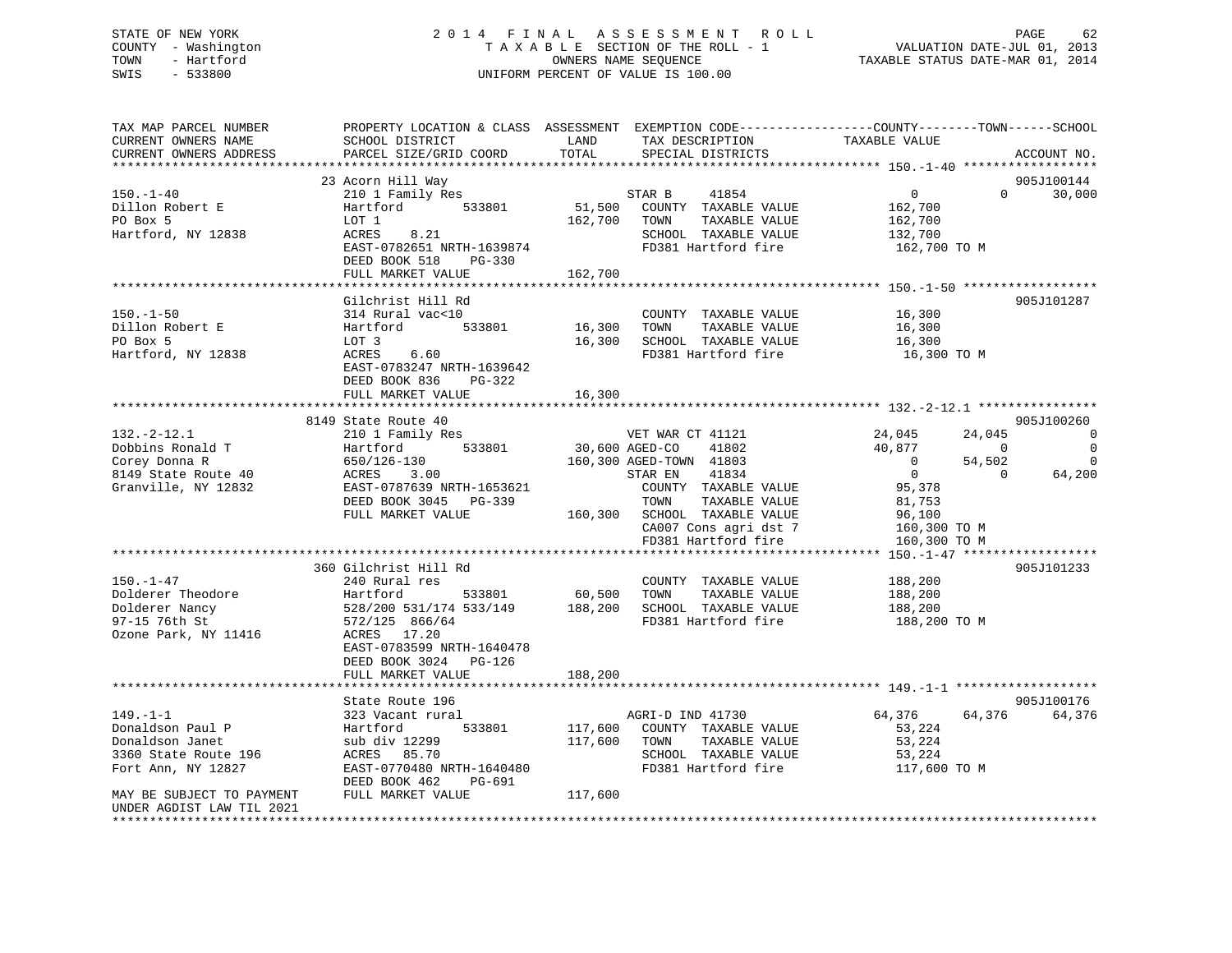STATE OF NEW YORK 2 0 1 4 F I N A L A S S E S S M E N T R O L L PAGE 63 COUNTY - Washington T A X A B L E SECTION OF THE ROLL - 1 VALUATION DATE-JUL 01, 2013 TOWN - Hartford OWNERS NAME SEQUENCE TAXABLE STATUS DATE-MAR 01, 2014 SWIS - 533800 UNIFORM PERCENT OF VALUE IS 100.00 TAX MAP PARCEL NUMBER PROPERTY LOCATION & CLASS ASSESSMENT EXEMPTION CODE------------------COUNTY--------TOWN------SCHOOL CURRENT OWNERS NAME SCHOOL DISTRICT THE LAND TAX DESCRIPTION TAXABLE VALUE CURRENT OWNERS ADDRESS PARCEL SIZE/GRID COORD TOTAL SPECIAL DISTRICTS ACCOUNT NO. \*\*\*\*\*\*\*\*\*\*\*\*\*\*\*\*\*\*\*\*\*\*\*\*\*\*\*\*\*\*\*\*\*\*\*\*\*\*\*\*\*\*\*\*\*\*\*\*\*\*\*\*\*\*\*\*\*\*\*\*\*\*\*\*\*\*\*\*\*\*\*\*\*\*\*\*\*\*\*\*\*\*\*\*\*\*\*\*\*\*\*\*\*\*\*\*\*\*\*\*\*\*\* 149.-1-1.2 \*\*\*\*\*\*\*\*\*\*\*\*\*\*\*\*\* 3360 State Route 196 149.-1-1.2 210 1 Family Res STAR EN 41834 0 0 64,200 Donaldson Paul P Hartford 533801 39,300 COUNTY TAXABLE VALUE 194,800 3360 State Route 196 Subdiv 12299 Lot 1 194,800 TOWN TAXABLE VALUE 194,800 Fort Ann, NY 12827 ACRES 5.30 SCHOOL TAXABLE VALUE 130,600 EAST-0769783 NRTH-1641296 FD381 Hartford fire 194,800 TO M DEED BOOK 462 PG-691FULL MARKET VALUE 194,800 \*\*\*\*\*\*\*\*\*\*\*\*\*\*\*\*\*\*\*\*\*\*\*\*\*\*\*\*\*\*\*\*\*\*\*\*\*\*\*\*\*\*\*\*\*\*\*\*\*\*\*\*\*\*\*\*\*\*\*\*\*\*\*\*\*\*\*\*\*\*\*\*\*\*\*\*\*\*\*\*\*\*\*\*\*\*\*\*\*\*\*\*\*\*\*\*\*\*\*\*\*\*\* 149.-1-1.1 \*\*\*\*\*\*\*\*\*\*\*\*\*\*\*\*\* 3302 State Route 196149.-1-1.1 240 Rural res AGRI-D IND 41730 27,627 27,627 27,627 Donaldson William R Hartford 533801 49,100 STAR B 41854 0 0 30,000 3302 State Route 196 ACRES 18.80 228,500 COUNTY TAXABLE VALUE 200,873 Fort Ann, NY 12827 EAST-0769319 NRTH-1639840 TOWN TAXABLE VALUE 200,873 DEED BOOK 2496 PG-219 SCHOOL TAXABLE VALUE 170,873

MAY BE SUBJECT TO PAYMENT FULL MARKET VALUE 228,500 FD381 Hartford fire 228,500 TO M

UNDER AGDIST LAW TIL 2021

|                           |                           | 7405 State Route 40 42 PCT OF VALUE USED FOR EXEMPTION PURPOSES |                      | 905J100177     |
|---------------------------|---------------------------|-----------------------------------------------------------------|----------------------|----------------|
| $140. - 2 - 39$           | 280 Res Multiple          | AG DIST<br>41720                                                | 137,245 137,245      | 137,245        |
| Doniquian Michel          | 533801<br>Hartford        | 345,600 AGED-CO/TN 41801                                        | 106,365 106,365      | $\overline{0}$ |
| 7405 State Route 40       | 440/286                   | 506,500 AGED-SCH 41804                                          | $\Omega$<br>$\Omega$ | 63,819         |
| Fort Ann, NY 12827        | ACRES 319.60              | 41834<br>STAR EN                                                | $\Omega$<br>$\Omega$ | 64,200         |
|                           | EAST-0776877 NRTH-1641182 | COUNTY<br>TAXABLE VALUE                                         | 262,890              |                |
| MAY BE SUBJECT TO PAYMENT | DEED BOOK 3040<br>PG-112  | TAXABLE VALUE<br>TOWN                                           | 262,890              |                |
| UNDER AGDIST LAW TIL 2018 | FULL MARKET VALUE         | 506,500<br>SCHOOL<br>TAXABLE VALUE                              | 241,236              |                |
|                           |                           | CA007 Cons agri dst 7                                           | 369,255 TO M         |                |
|                           |                           | 137,245 EX                                                      |                      |                |
|                           |                           | FD381 Hartford fire                                             | 506,500 TO M         |                |
|                           |                           |                                                                 |                      |                |
|                           | 3445 State Route 196      |                                                                 |                      | 905J101399     |
| $140. - 1 - 47.1$         | 280 Res Multiple          | AGED-CO/TN 41801                                                | 85,700<br>85,700     | $\Omega$       |
| Donovan Charles P         | Hartford<br>533801        | 51,500 AGED-SCH 41804                                           | $\Omega$<br>0        | 68,560         |
| Donovan Michele A         | 775/218 Hwy Appr          | 171,400 STAR EN<br>41834                                        | $\Omega$<br>$\Omega$ | 64,200         |
| 3445 State Route 196      | ACRES 2.96                | COUNTY TAXABLE VALUE                                            | 85,700               |                |
| Fort Ann, NY 12827        | EAST-0769838 NRTH-1643356 | TOWN<br>TAXABLE VALUE                                           | 85,700               |                |
|                           | PG-342<br>DEED BOOK 618   | SCHOOL TAXABLE VALUE                                            | 38,640               |                |
|                           | FULL MARKET VALUE         | 171,400 FD381 Hartford fire                                     | 171,400 TO M         |                |
|                           |                           |                                                                 |                      |                |
|                           | 503 Blood St              |                                                                 |                      | 905J100086     |
| $132. - 4 - 12$           | 210 1 Family Res          | 41834<br>STAR EN                                                | $\Omega$<br>$\Omega$ | 64,200         |
| Downing Brian D           | Hartford<br>533801        | 35,200<br>COUNTY<br>TAXABLE VALUE                               | 122,800              |                |
| 503 Blood St              | ACRES 6.70                | 122,800<br>TOWN<br>TAXABLE VALUE                                | 122,800              |                |
| Granville, NY 12832       | EAST-0793763 NRTH-1652033 | SCHOOL<br>TAXABLE VALUE                                         | 58,600               |                |
|                           | DEED BOOK 632<br>$PG-21$  | FD381 Hartford fire                                             | 122,800 TO M         |                |
|                           | FULL MARKET VALUE         | 122,800                                                         |                      |                |
|                           |                           |                                                                 |                      |                |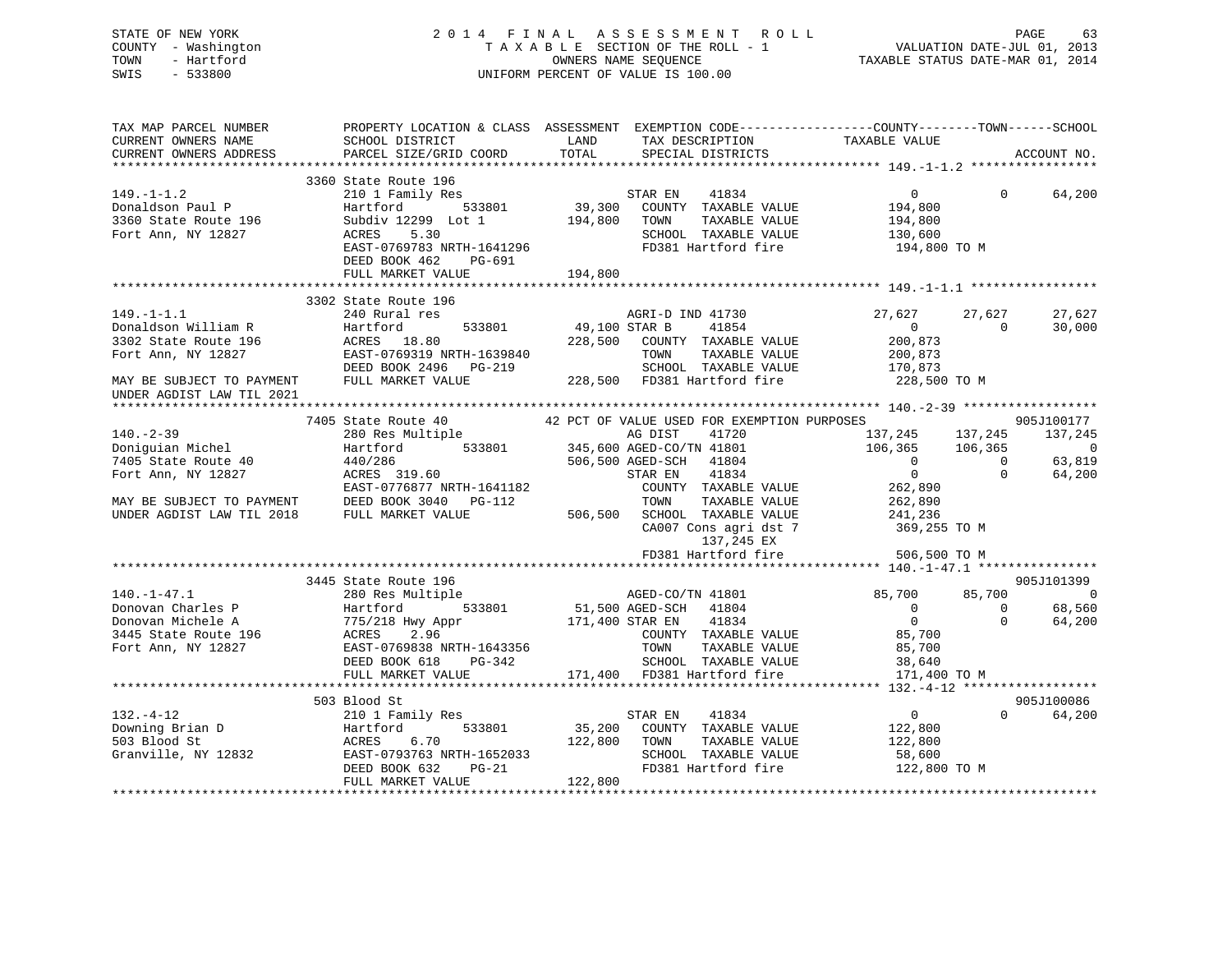### STATE OF NEW YORK 2 0 1 4 F I N A L A S S E S S M E N T R O L L PAGE 64 COUNTY - Washington T A X A B L E SECTION OF THE ROLL - 1 VALUATION DATE-JUL 01, 2013 TOWN - Hartford OWNERS NAME SEQUENCE TAXABLE STATUS DATE-MAR 01, 2014 SWIS - 533800 UNIFORM PERCENT OF VALUE IS 100.00

| TAX MAP PARCEL NUMBER            |                                                                                                                                      |                    |                                                                                                                                        | PROPERTY LOCATION & CLASS ASSESSMENT EXEMPTION CODE---------------COUNTY-------TOWN------SCHOOL |                          |
|----------------------------------|--------------------------------------------------------------------------------------------------------------------------------------|--------------------|----------------------------------------------------------------------------------------------------------------------------------------|-------------------------------------------------------------------------------------------------|--------------------------|
| CURRENT OWNERS NAME              | SCHOOL DISTRICT                                                                                                                      | LAND               | TAX DESCRIPTION                                                                                                                        | TAXABLE VALUE                                                                                   |                          |
|                                  |                                                                                                                                      |                    |                                                                                                                                        |                                                                                                 |                          |
|                                  |                                                                                                                                      |                    |                                                                                                                                        |                                                                                                 |                          |
|                                  | Camp A Way                                                                                                                           |                    |                                                                                                                                        |                                                                                                 | 905J100567               |
| $142. - 1 - 48$                  | 322 Rural vac>10                                                                                                                     |                    | COUNTY TAXABLE VALUE 13,400                                                                                                            |                                                                                                 |                          |
| Downing Brian D                  | 533801<br>Hartford                                                                                                                   | 13,400 TOWN        | TAXABLE VALUE                                                                                                                          | 13,400<br>13,400                                                                                |                          |
| 503 Blood St                     | ACRES 10.08                                                                                                                          |                    | 13,400 SCHOOL TAXABLE VALUE                                                                                                            |                                                                                                 |                          |
| Granville, NY 12832              | EAST-0792161 NRTH-1647663                                                                                                            |                    | FD381 Hartford fire 13,400 TO M                                                                                                        |                                                                                                 |                          |
|                                  | DEED BOOK 632<br>$PG-19$                                                                                                             |                    |                                                                                                                                        |                                                                                                 |                          |
|                                  | FULL MARKET VALUE                                                                                                                    | 13,400             |                                                                                                                                        |                                                                                                 |                          |
|                                  |                                                                                                                                      |                    |                                                                                                                                        |                                                                                                 |                          |
|                                  | North Rd                                                                                                                             |                    |                                                                                                                                        |                                                                                                 | 905J100178               |
| $140. - 1 - 17$                  | 322 Rural vac>10                                                                                                                     |                    | COUNTY TAXABLE VALUE 35,500                                                                                                            |                                                                                                 |                          |
|                                  |                                                                                                                                      | 533801 35,500 TOWN |                                                                                                                                        |                                                                                                 |                          |
|                                  |                                                                                                                                      |                    | TAXABLE VALUE<br>TAXABLE VALUE 35,500<br>TAXABLE VALUE 35,500<br>35,500 SCHOOL TAXABLE VALUE 35,500<br>FD381 Hartford fire 35,500 TO M |                                                                                                 |                          |
|                                  | Poyle Kathleen M<br>29 Haviland Ave (EXACTES 13.60)<br>Glens Falls, NY 12801 (EXACTES 13.60)<br>EAST-0772213 NRTH-1642311            |                    |                                                                                                                                        |                                                                                                 |                          |
|                                  | DEED BOOK 480 PG-508                                                                                                                 |                    |                                                                                                                                        |                                                                                                 |                          |
|                                  | FULL MARKET VALUE                                                                                                                    | 35,500             |                                                                                                                                        |                                                                                                 |                          |
|                                  |                                                                                                                                      |                    |                                                                                                                                        |                                                                                                 |                          |
|                                  | 76 Mcdougal Rd                                                                                                                       |                    |                                                                                                                                        |                                                                                                 |                          |
| $148. - 1 - 25.6$                | 210 1 Family Res                                                                                                                     |                    | COUNTY TAXABLE VALUE                                                                                                                   | 99,800<br>99,800                                                                                |                          |
| Dudley Russell E Sr              | Hartford 533801 29,400 TOWN                                                                                                          |                    | TAXABLE VALUE                                                                                                                          |                                                                                                 |                          |
| 168 Fort Edward Rd               | LOT 4<br>ACRES                                                                                                                       |                    | 99,800 SCHOOL TAXABLE VALUE                                                                                                            |                                                                                                 |                          |
| Fort Edward, NY 12828            | LOT 4<br>ACRES 7.50                                                                                                                  |                    |                                                                                                                                        | 99,800<br>99,800 TO M                                                                           |                          |
|                                  | EAST-0766381 NRTH-1635101                                                                                                            |                    | CA006 Cons agri dst 6 99,800 TO M<br>FD381 Hartford fire 99,800 TO M                                                                   |                                                                                                 |                          |
|                                  | DEED BOOK 2241 PG-93                                                                                                                 |                    |                                                                                                                                        |                                                                                                 |                          |
|                                  |                                                                                                                                      |                    |                                                                                                                                        |                                                                                                 |                          |
|                                  |                                                                                                                                      |                    |                                                                                                                                        |                                                                                                 |                          |
|                                  | 3984 State Route 149<br>State Route 149<br>210 1 Family Res<br>Hartford 533801<br>23,400 ELG FVT/CO 41102<br>23,400 ELG FVT/CO 41802 |                    |                                                                                                                                        |                                                                                                 | 905J101234               |
| $131. - 1 - 13.3$                |                                                                                                                                      |                    |                                                                                                                                        | $\sim$ 0<br>60,911                                                                              | $\overline{\phantom{0}}$ |
|                                  | Duel Betty P -LE-<br>Oconnor Diane E ACRES 1.10 108,500 AGED-CO<br>3984 State Route 149 EAST-0770272 NRTH-1654557 AGED-TOWN          |                    |                                                                                                                                        | 3,200<br>$\overline{0}$                                                                         | $\overline{0}$           |
|                                  |                                                                                                                                      |                    | 41802                                                                                                                                  | 47,385<br>$\Omega$                                                                              | $\overline{0}$           |
|                                  |                                                                                                                                      |                    | AGED-TOWN 41803                                                                                                                        | $\overline{0}$<br>23,795                                                                        | $\Omega$                 |
| Fort Ann, NY 12827 DEED BOOK 743 | PG-192                                                                                                                               |                    | 41834<br>STAR EN                                                                                                                       | $\overline{0}$<br>$\Omega$                                                                      | 64,200                   |
|                                  | FULL MARKET VALUE                                                                                                                    |                    | 108,500 COUNTY TAXABLE VALUE                                                                                                           | 57,915                                                                                          |                          |
|                                  |                                                                                                                                      |                    | TOWN<br>TAXABLE VALUE                                                                                                                  | 23,794                                                                                          |                          |
|                                  |                                                                                                                                      |                    | SCHOOL TAXABLE VALUE                                                                                                                   | 44,300                                                                                          |                          |
|                                  |                                                                                                                                      |                    | CA007 Cons agri dst 7                                                                                                                  | 108,500 TO M                                                                                    |                          |
|                                  |                                                                                                                                      |                    | FD381 Hartford fire                                                                                                                    | 108,500 TO M                                                                                    |                          |
|                                  |                                                                                                                                      |                    |                                                                                                                                        |                                                                                                 |                          |
|                                  | 7 Winch Way                                                                                                                          |                    |                                                                                                                                        |                                                                                                 | 905J101221               |
| $149. - 1 - 26.13$               | 314 Rural vac<10                                                                                                                     |                    | COUNTY TAXABLE VALUE 14,500                                                                                                            |                                                                                                 |                          |
|                                  | Hartford<br>533801                                                                                                                   |                    |                                                                                                                                        | 14,500                                                                                          |                          |
|                                  | 1.57 BANK                                                                                                                            |                    | 01 14,500 TOWN TAXABLE VALUE<br>185 14,500 SCHOOL TAXABLE VALUE                                                                        | 14,500                                                                                          |                          |
|                                  | EAST-0779312 NRTH-1636083                                                                                                            |                    | FD381 Hartford fire                                                                                                                    | 14,500 TO M                                                                                     |                          |
|                                  | DEED BOOK 2325 PG-37                                                                                                                 |                    |                                                                                                                                        |                                                                                                 |                          |
|                                  | FULL MARKET VALUE                                                                                                                    | 14,500             |                                                                                                                                        |                                                                                                 |                          |
|                                  |                                                                                                                                      |                    |                                                                                                                                        |                                                                                                 |                          |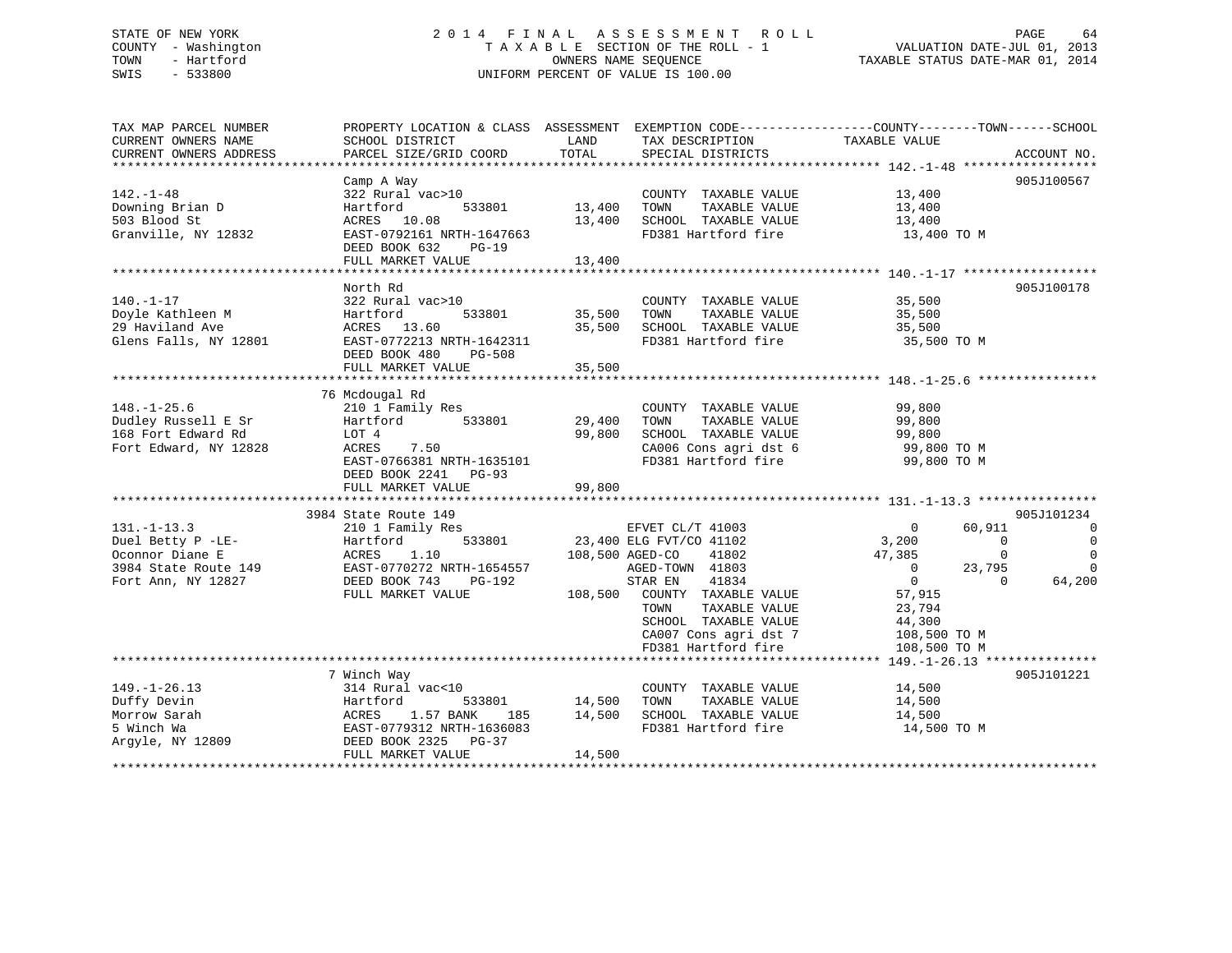### STATE OF NEW YORK 2 0 1 4 F I N A L A S S E S S M E N T R O L L PAGE 65 COUNTY - Washington T A X A B L E SECTION OF THE ROLL - 1 VALUATION DATE-JUL 01, 2013 TOWN - Hartford **TAXABLE STATUS DATE-MAR 01, 2014** OWNERS NAME SEQUENCE TAXABLE STATUS DATE-MAR 01, 2014 SWIS - 533800 UNIFORM PERCENT OF VALUE IS 100.00

| TAX MAP PARCEL NUMBER<br>CURRENT OWNERS NAME<br>CURRENT OWNERS ADDRESS                       | PROPERTY LOCATION & CLASS ASSESSMENT EXEMPTION CODE----------------COUNTY-------TOWN------SCHOOL<br>SCHOOL DISTRICT<br>PARCEL SIZE/GRID COORD                                          | LAND<br>TOTAL                | TAX DESCRIPTION TAXABLE VALUE<br>SPECIAL DISTRICTS                                                                                                                      |                                                                            | ACCOUNT NO.                      |
|----------------------------------------------------------------------------------------------|----------------------------------------------------------------------------------------------------------------------------------------------------------------------------------------|------------------------------|-------------------------------------------------------------------------------------------------------------------------------------------------------------------------|----------------------------------------------------------------------------|----------------------------------|
| $149. - 1 - 26.20$<br>Duffy Devin<br>Morrow Sarah<br>5 Winch Wa<br>Argyle, NY 12809          | 5 Winch Way<br>210 1 Family Res<br>533801<br>Hartford<br>1.56 BANK<br>ACRES<br>185<br>EAST-0779132 NRTH-1635825<br>DEED BOOK 2325 PG-37<br>FULL MARKET VALUE                           | 22,800<br>74,700<br>74,700   | STAR B<br>41854<br>COUNTY TAXABLE VALUE<br>TAXABLE VALUE<br>TOWN<br>SCHOOL TAXABLE VALUE<br>FD381 Hartford fire                                                         | $\Omega$<br>74,700<br>74,700<br>44,700<br>74,700 TO M                      | $\Omega$<br>30,000               |
| $114. - 1 - 1.3$<br>DuFore Thomas<br>DuFore Tanya<br>58 Brayton Rd<br>Ft Ann, NY 12827       | 58 Brayton Rd<br>210 1 Family Res<br>Hartford<br>533801<br>Trans Exempt Repay 2014 191,100<br>3.41<br>ACRES<br>EAST-0780028 NRTH-1669072<br>DEED BOOK 3267 PG-113<br>FULL MARKET VALUE | 32,200<br>191,100            | COUNTY TAXABLE VALUE<br>TOWN<br>TAXABLE VALUE<br>SCHOOL TAXABLE VALUE<br>CA007 Cons agri dst 7<br>FD381 Hartford fire 191,100 TO M<br>TE533 Trans exmt repay-flg .00 MT | 191,100<br>191,100<br>191,100<br>191,100 TO M                              |                                  |
| $150. - 1 - 30.2$<br>Dufour Michael<br>Dufour Sherry<br>241 Pope Hill Rd<br>Argyle, NY 12809 | 241 Pope Hill Rd<br>240 Rural res<br>Hartford<br>533801<br>LOT 2<br>ACRES 13.78<br>EAST-0782410 NRTH-1634884<br>DEED BOOK 706<br>$PG-54$<br>FULL MARKET VALUE                          | 46,400<br>208,800<br>208,800 | STAR B<br>41854<br>COUNTY TAXABLE VALUE<br>TOWN<br>TAXABLE VALUE<br>SCHOOL TAXABLE VALUE<br>FD381 Hartford fire                                                         | $\Omega$<br>208,800<br>208,800<br>178,800<br>208,800 TO M                  | 905J101334<br>$\Omega$<br>30,000 |
|                                                                                              |                                                                                                                                                                                        |                              |                                                                                                                                                                         |                                                                            |                                  |
| $132. -4 - 11.3$<br>Dunster Richard<br>Dunster Marsha<br>501 Blood St<br>Granville, NY 12832 | 501 Blood St<br>210 1 Family Res<br>533801<br>Hartford<br>ACRES<br>2.70<br>EAST-0794223 NRTH-1651831<br>DEED BOOK 488<br>PG-695<br>FULL MARKET VALUE                                   | 29,500<br>157,800<br>157,800 | 41834<br>STAR EN<br>COUNTY TAXABLE VALUE<br>TOWN<br>TAXABLE VALUE<br>SCHOOL TAXABLE VALUE<br>FD381 Hartford fire                                                        | 0<br>157,800<br>157,800<br>93,600<br>157,800 TO M                          | 905J101203<br>$\Omega$<br>64,200 |
|                                                                                              |                                                                                                                                                                                        |                              |                                                                                                                                                                         |                                                                            |                                  |
| $149. - 1 - 29.4$<br>Durant Rhonda<br>46 Pope Hill Rd<br>Argyle, NY 12809                    | 46 Pope Hill Rd<br>210 1 Family Res<br>533801<br>Hartford<br>FRNT 100.00 DPTH 400.00<br>EAST-0778180 NRTH-1632997<br>DEED BOOK 2608 PG-1<br>FULL MARKET VALUE                          | 21,300<br>90,600<br>90,600   | STAR B<br>41854<br>COUNTY TAXABLE VALUE<br>TAXABLE VALUE<br>TOWN<br>SCHOOL TAXABLE VALUE<br>CA006 Cons agri dst 6<br>FD381 Hartford fire                                | $\overline{0}$<br>90,600<br>90,600<br>60,600<br>90,600 TO M<br>90,600 TO M | 905J101232<br>30,000<br>$\Omega$ |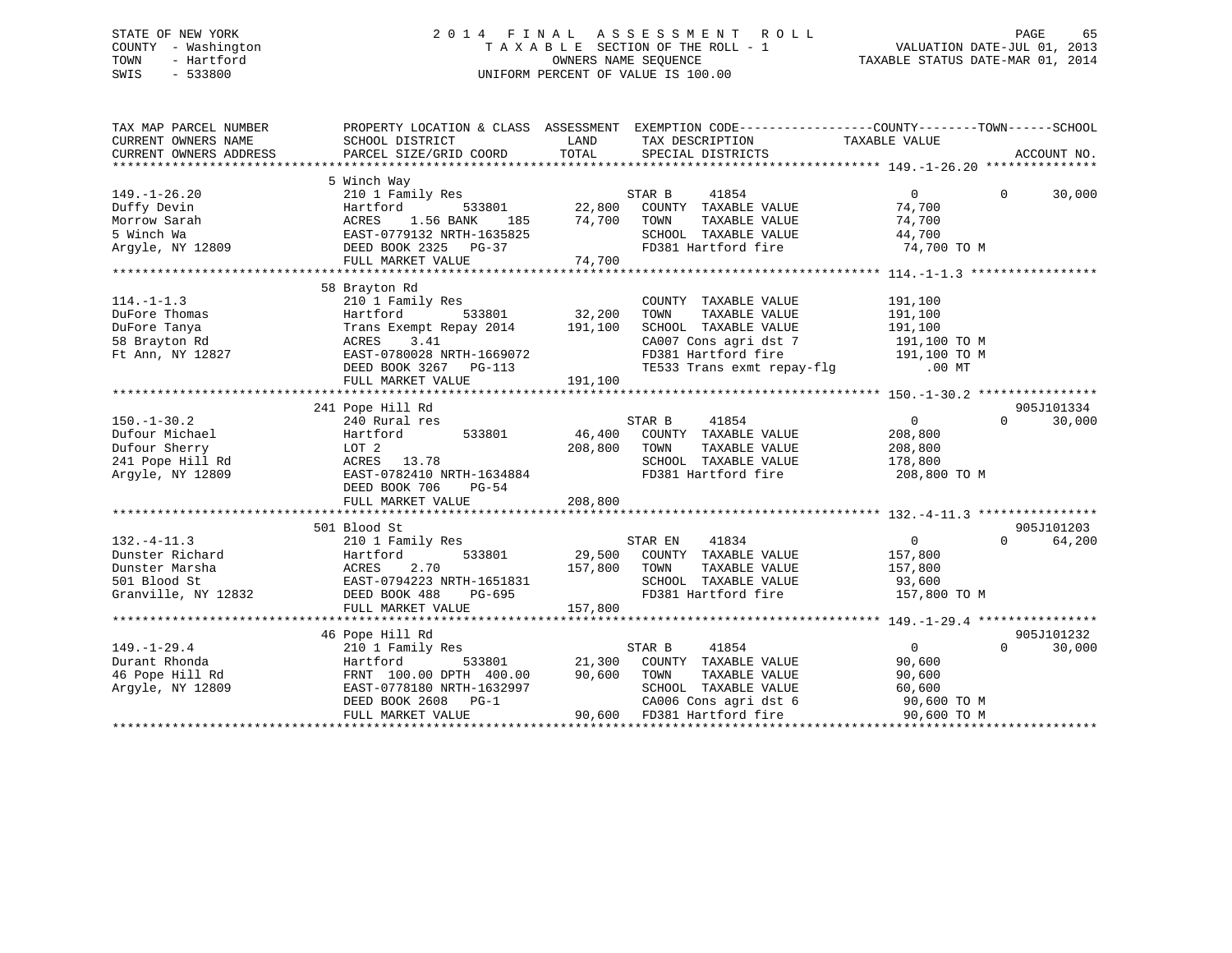### STATE OF NEW YORK 2 0 1 4 F I N A L A S S E S S M E N T R O L L PAGE 66 COUNTY - Washington T A X A B L E SECTION OF THE ROLL - 1 VALUATION DATE-JUL 01, 2013 TOWN - Hartford **TAXABLE STATUS DATE-MAR 01, 2014** OWNERS NAME SEQUENCE TAXABLE STATUS DATE-MAR 01, 2014 SWIS - 533800 UNIFORM PERCENT OF VALUE IS 100.00

| TAX MAP PARCEL NUMBER<br>CURRENT OWNERS NAME<br>CURRENT OWNERS ADDRESS                                                                                                                                                                                        | PROPERTY LOCATION & CLASS ASSESSMENT EXEMPTION CODE----------------COUNTY-------TOWN------SCHOOL<br>SCHOOL DISTRICT<br><b>EXAMPLE SERVICE SERVICE SERVICE SERVICE SERVICE SERVICE SERVICE SERVICE SERVICE SERVICE SERVICE SERVICE SERVICE</b><br>PARCEL SIZE/GRID COORD | TOTAL                          | TAX DESCRIPTION TAXABLE VALUE SPECIAL DISTRICTS           |                                       |          | ACCOUNT NO. |
|---------------------------------------------------------------------------------------------------------------------------------------------------------------------------------------------------------------------------------------------------------------|-------------------------------------------------------------------------------------------------------------------------------------------------------------------------------------------------------------------------------------------------------------------------|--------------------------------|-----------------------------------------------------------|---------------------------------------|----------|-------------|
|                                                                                                                                                                                                                                                               |                                                                                                                                                                                                                                                                         |                                |                                                           |                                       |          |             |
|                                                                                                                                                                                                                                                               | 143 County Route 17                                                                                                                                                                                                                                                     |                                | 3<br>STAR B 41854<br>533801 34,900 COUNTY TAXABLE VALUE   |                                       |          |             |
| $122. - 1 - 17.1$                                                                                                                                                                                                                                             | 210 1 Family Res                                                                                                                                                                                                                                                        |                                |                                                           | $\overline{0}$                        | $\Omega$ | 30,000      |
| Purkee Douglas W<br>Durkee Sandra L<br>143 County Route 17<br>Fort Ann, NY 12827<br>FULL MARKET VALUE<br>PULL MARKET VALUE<br>201,700                                                                                                                         |                                                                                                                                                                                                                                                                         |                                |                                                           | 201,700                               |          |             |
|                                                                                                                                                                                                                                                               |                                                                                                                                                                                                                                                                         |                                | 201,700 TOWN<br>TAXABLE VALUE                             | 201,700                               |          |             |
|                                                                                                                                                                                                                                                               |                                                                                                                                                                                                                                                                         |                                | SCHOOL TAXABLE VALUE                                      | 171,700                               |          |             |
|                                                                                                                                                                                                                                                               |                                                                                                                                                                                                                                                                         |                                | 7-82 CA007 Cons agri dst 7<br>201,700 FD381 Hartford fire | 201,700 TO M                          |          |             |
|                                                                                                                                                                                                                                                               | FULL MARKET VALUE                                                                                                                                                                                                                                                       |                                |                                                           | 201,700 TO M                          |          |             |
|                                                                                                                                                                                                                                                               |                                                                                                                                                                                                                                                                         |                                |                                                           |                                       |          |             |
|                                                                                                                                                                                                                                                               | County Route 23                                                                                                                                                                                                                                                         |                                |                                                           |                                       |          | 905J101099  |
| $132. - 1 - 18.2$                                                                                                                                                                                                                                             | County Route 23<br>323 Vacant rural<br>Hartford 533801 75,700                                                                                                                                                                                                           |                                | COUNTY TAXABLE VALUE 75,700                               |                                       |          |             |
| Durkee Gordon                                                                                                                                                                                                                                                 |                                                                                                                                                                                                                                                                         |                                | TOWN<br>TAXABLE VALUE                                     | 75,700                                |          |             |
| Durkee Mary Lou                                                                                                                                                                                                                                               | 507/453<br>ACRES 55.10                                                                                                                                                                                                                                                  |                                |                                                           |                                       |          |             |
| PO Box 44                                                                                                                                                                                                                                                     |                                                                                                                                                                                                                                                                         |                                |                                                           |                                       |          |             |
| Fort Ann, NY 12827                                                                                                                                                                                                                                            | EAST-0788476 NRTH-1657504                                                                                                                                                                                                                                               |                                | FD381 Hartford fire                                       | 75,700 TO M                           |          |             |
|                                                                                                                                                                                                                                                               | DEED BOOK 502<br>PG-248                                                                                                                                                                                                                                                 |                                |                                                           |                                       |          |             |
|                                                                                                                                                                                                                                                               |                                                                                                                                                                                                                                                                         |                                |                                                           |                                       |          |             |
|                                                                                                                                                                                                                                                               |                                                                                                                                                                                                                                                                         |                                |                                                           |                                       |          |             |
|                                                                                                                                                                                                                                                               | 56 Durkee Ln<br>Durkee Ln<br>112 Dairy farm 533801 123,800 AGED-ALL 41800<br>Hartford 533801 123,800 AGED-ALL 41800                                                                                                                                                     |                                | 17 PCT OF VALUE USED FOR EXEMPTION PURPOSES               |                                       |          | 905J100186  |
| $114. - 1 - 20$                                                                                                                                                                                                                                               |                                                                                                                                                                                                                                                                         |                                |                                                           |                                       |          | 55,352      |
|                                                                                                                                                                                                                                                               |                                                                                                                                                                                                                                                                         |                                |                                                           | 55,352 55,352<br>15,768 15,768<br>0 0 |          | 15,768      |
| 114.-1-20<br>Durkee Irrov Living Trust<br>Durkee Cecil M 268/181Covenants&Restric 185,500<br>56 Durkee Ln 1955/39WRP eastment 2865/<br>1955/39WRP eastment 2865/<br>1975/39WRP eastment 2865/                                                                 | 2628/181Covenants&Restric 185,500 STAR EN                                                                                                                                                                                                                               |                                |                                                           |                                       |          | 64,200      |
|                                                                                                                                                                                                                                                               |                                                                                                                                                                                                                                                                         |                                | COUNTY TAXABLE VALUE                                      | 114,380                               |          |             |
| Fort Ann, NY 12827                                                                                                                                                                                                                                            | ACRES 85.86                                                                                                                                                                                                                                                             |                                | TOWN                                                      | TAXABLE VALUE 114,380                 |          |             |
|                                                                                                                                                                                                                                                               | EAST-0785060 NRTH-1665792                                                                                                                                                                                                                                               |                                | SCHOOL TAXABLE VALUE                                      | 50,180                                |          |             |
| MAY BE SUBJECT TO PAYMENT DEED BOOK 1955 PG-39<br>UNDER AGDIST LAW TIL 2018 FULL MARKET VALUE                                                                                                                                                                 |                                                                                                                                                                                                                                                                         | CA007 Cc                       |                                                           | CA007 Cons agri dst 7 130,148 TO M    |          |             |
|                                                                                                                                                                                                                                                               |                                                                                                                                                                                                                                                                         |                                | 55,352 EX                                                 |                                       |          |             |
|                                                                                                                                                                                                                                                               |                                                                                                                                                                                                                                                                         |                                | FD381 Hartford fire                                       | 185,500 TO M                          |          |             |
|                                                                                                                                                                                                                                                               |                                                                                                                                                                                                                                                                         |                                |                                                           |                                       |          |             |
|                                                                                                                                                                                                                                                               | 231 County Route 17                                                                                                                                                                                                                                                     |                                | AG DIST                                                   |                                       |          | 905J100189  |
| $122. - 1 - 17$                                                                                                                                                                                                                                               | 112 Dairy farm                                                                                                                                                                                                                                                          |                                | 41720                                                     | 201,758 201,758                       |          | 201,758     |
|                                                                                                                                                                                                                                                               |                                                                                                                                                                                                                                                                         |                                |                                                           | 453,642                               |          |             |
| Durkee Willard<br>Durkee Beverly A                                                                                                                                                                                                                            | Hartford 533801 434,800 COUNTY TAXABLE VALUE<br>449/1049 424/105-408/245 655,400 TOWN TAXABLE VALUE<br>3.GREC 282.40                                                                                                                                                    |                                |                                                           | 453,642                               |          |             |
|                                                                                                                                                                                                                                                               | ACRES 383.40                                                                                                                                                                                                                                                            |                                | SCHOOL TAXABLE VALUE 453,642                              |                                       |          |             |
| Fort Ann, NY 12827                                                                                                                                                                                                                                            | EAST-0773780 NRTH-1658705                                                                                                                                                                                                                                               |                                | CA007 Cons agri dst 7                                     | 453,642 TO M                          |          |             |
|                                                                                                                                                                                                                                                               | FULL MARKET VALUE                                                                                                                                                                                                                                                       | 655,400                        | 201,758 EX                                                |                                       |          |             |
| MAY BE SUBJECT TO PAYMENT                                                                                                                                                                                                                                     |                                                                                                                                                                                                                                                                         |                                | FD381 Hartford fire                                       | 655,400 TO M                          |          |             |
| UNDER AGDIST LAW TIL 2018                                                                                                                                                                                                                                     |                                                                                                                                                                                                                                                                         |                                |                                                           |                                       |          |             |
|                                                                                                                                                                                                                                                               |                                                                                                                                                                                                                                                                         |                                |                                                           |                                       |          |             |
|                                                                                                                                                                                                                                                               | 143 Hall Rd                                                                                                                                                                                                                                                             |                                |                                                           |                                       | $\Omega$ | 905J100275  |
| $122. - 1 - 19$                                                                                                                                                                                                                                               | 210 1 Family Res                                                                                                                                                                                                                                                        |                                | STAR B<br>41854                                           | $\overline{0}$                        |          | 30,000      |
| Durkee Willard L<br>Durkee Beverly A<br>143 Hall Rd<br>143 Hall Rd<br>143 Hall Rd<br>143 Hall Rd<br>143 Hall Rd<br>143 Hall Rd<br>143 Hall Rd<br>143 Hall Rd<br>143 Hall Rd<br>143 Hall Rd<br>143 Hall Rd<br>143 Hall Rd<br>144 Hall Rd<br>145 Hall Rd<br>145 |                                                                                                                                                                                                                                                                         |                                | 533801 23,800 COUNTY TAXABLE VALUE 178,500                |                                       |          |             |
|                                                                                                                                                                                                                                                               |                                                                                                                                                                                                                                                                         | 178,500 TOWN<br>SCHOO<br>CA007 | TAXABLE VALUE                                             | 178,500                               |          |             |
|                                                                                                                                                                                                                                                               |                                                                                                                                                                                                                                                                         |                                | SCHOOL TAXABLE VALUE                                      | 148,500                               |          |             |
|                                                                                                                                                                                                                                                               | FULL MARKET VALUE                                                                                                                                                                                                                                                       |                                | CA007 Cons agri dst 7<br>178,500 FD381 Hartford fire      | 178,500 TO M<br>178,500 TO M          |          |             |
|                                                                                                                                                                                                                                                               |                                                                                                                                                                                                                                                                         |                                |                                                           |                                       |          |             |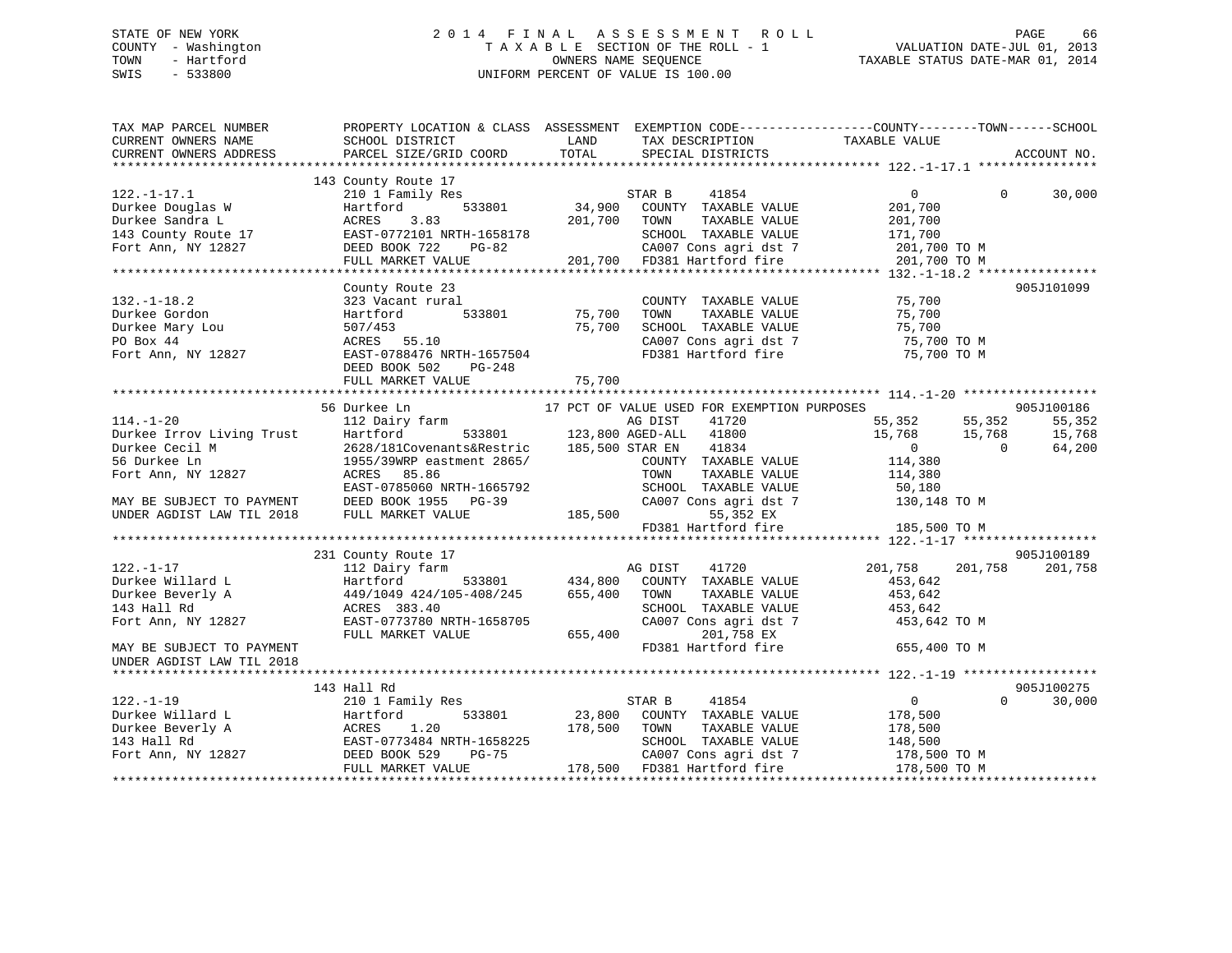### STATE OF NEW YORK 2 0 1 4 F I N A L A S S E S S M E N T R O L L PAGE 67 COUNTY - Washington T A X A B L E SECTION OF THE ROLL - 1 VALUATION DATE-JUL 01, 2013 TOWN - Hartford **TAXABLE STATUS DATE-MAR 01, 2014** OWNERS NAME SEQUENCE TAXABLE STATUS DATE-MAR 01, 2014 SWIS - 533800 UNIFORM PERCENT OF VALUE IS 100.00

| TAX MAP PARCEL NUMBER<br>CURRENT OWNERS NAME<br>CURRENT OWNERS ADDRESS                                                                                                                                                 | PROPERTY LOCATION & CLASS ASSESSMENT EXEMPTION CODE----------------COUNTY-------TOWN------SCHOOL<br>SCHOOL DISTRICT<br>PARCEL SIZE/GRID COORD                                              | LAND<br>TOTAL                                | TAX DESCRIPTION<br>SPECIAL DISTRICTS                                                                                                                                          | TAXABLE VALUE                                                                 |                            | ACCOUNT NO.                            |
|------------------------------------------------------------------------------------------------------------------------------------------------------------------------------------------------------------------------|--------------------------------------------------------------------------------------------------------------------------------------------------------------------------------------------|----------------------------------------------|-------------------------------------------------------------------------------------------------------------------------------------------------------------------------------|-------------------------------------------------------------------------------|----------------------------|----------------------------------------|
| **********************                                                                                                                                                                                                 |                                                                                                                                                                                            |                                              |                                                                                                                                                                               |                                                                               |                            |                                        |
| $150. - 1 - 34.6$<br>Durling John D<br>Durling Paul A<br>37 Old Town Way<br>Granville, NY 12832                                                                                                                        | 27 Old Town Way<br>210 1 Family Res<br>533801<br>Hartford<br>5.00<br>ACRES<br>EAST-0785082 NRTH-1633987<br>DEED BOOK 2379 PG-209<br>FULL MARKET VALUE                                      | 39,400<br>154,500<br>154,500                 | 41854<br>STAR B<br>COUNTY TAXABLE VALUE<br>TOWN<br>TAXABLE VALUE<br>SCHOOL TAXABLE VALUE<br>FD381 Hartford fire                                                               | $\overline{0}$<br>154,500<br>154,500<br>124,500<br>154,500 TO M               | $\mathbf{0}$               | 30,000                                 |
|                                                                                                                                                                                                                        |                                                                                                                                                                                            |                                              |                                                                                                                                                                               |                                                                               |                            |                                        |
| $150. - 1 - 31.2$<br>Durling Paul A<br>Durling Marjorie M<br>37 Old Town Way<br>Granville, NY 12832                                                                                                                    | Pope Hill Rd<br>322 Rural vac>10<br>533801<br>Hartford<br>LOT 3<br>ACRES 10.28<br>EAST-0783912 NRTH-1633362<br>DEED BOOK 945<br>PG-286                                                     | 22,000<br>22,000                             | 41720<br>AG DIST<br>COUNTY TAXABLE VALUE<br>TOWN<br>TAXABLE VALUE<br>SCHOOL TAXABLE VALUE<br>CA006 Cons agri dst 6<br>4,642 EX                                                | 4,642<br>17,358<br>17,358<br>17,358<br>17,358 TO M                            | 4,642                      | 4,642                                  |
| MAY BE SUBJECT TO PAYMENT                                                                                                                                                                                              | FULL MARKET VALUE                                                                                                                                                                          |                                              | 22,000 FD381 Hartford fire                                                                                                                                                    | 22,000 TO M                                                                   |                            |                                        |
| UNDER AGDIST LAW TIL 2018                                                                                                                                                                                              |                                                                                                                                                                                            |                                              |                                                                                                                                                                               |                                                                               |                            |                                        |
|                                                                                                                                                                                                                        | Old Town Way                                                                                                                                                                               |                                              |                                                                                                                                                                               |                                                                               |                            | 905J101191                             |
| $150. - 1 - 34.2$<br>Durling Paul A<br>Durling John D<br>37 Old Town Way<br>Granville, NY 12832<br>MAY BE SUBJECT TO PAYMENT<br>UNDER AGDIST LAW TIL 2021<br>$150. - 1 - 34.5$<br>Durling Paul A<br>Durling Marjorie M | 322 Rural vac>10<br>Hartford<br>533801<br>ACRES 22.00<br>EAST-0784636 NRTH-1633582<br>DEED BOOK 2379 PG-213<br>FULL MARKET VALUE<br>37 Old Town Way<br>240 Rural res<br>533801<br>Hartford | 33,400<br>33,400<br>33,400<br>41,200 STAR EN | AGRI-D IND 41730<br>COUNTY TAXABLE VALUE<br>TAXABLE VALUE<br>TOWN<br>SCHOOL TAXABLE VALUE<br>FD381 Hartford fire<br>AGRI-D IND 41730<br>41834<br>173,600 COUNTY TAXABLE VALUE | 9,013<br>24,387<br>24,387<br>24,387<br>33,400 TO M<br>9,182<br>$\overline{0}$ | 9,013<br>9,182<br>$\Omega$ | 9,013<br>905J101401<br>9,182<br>64,200 |
| 37 Old Town Way<br>Granville, NY 12832<br>MAY BE SUBJECT TO PAYMENT<br>UNDER AGDIST LAW TIL 2021                                                                                                                       | ACRES 18.00<br>EAST-0784736 NRTH-1634437<br>DEED BOOK 940<br>PG-292<br>FULL MARKET VALUE                                                                                                   |                                              | TAXABLE VALUE<br>TOWN<br>SCHOOL TAXABLE VALUE<br>173,600 FD381 Hartford fire                                                                                                  | 164,418<br>164,418<br>100,218<br>173,600 TO M                                 |                            |                                        |
|                                                                                                                                                                                                                        |                                                                                                                                                                                            |                                              |                                                                                                                                                                               |                                                                               |                            | 905J100154                             |
| $158. - 2 - 6.3$<br>Durling Paul A<br>Durling Marjorie<br>37 Old Town Way<br>Granville, NY 12832                                                                                                                       | Lundy Rd OFF<br>312 Vac w/imprv<br>Hartford<br>533801<br>3206/57<br>$158. - 1 - 6.3$<br>ACRES<br>9.94<br>EAST-0788191 NRTH-1632351<br>DEED BOOK 3271<br><b>PG-95</b>                       | 6,500<br>18,900                              | COUNTY TAXABLE VALUE<br>TAXABLE VALUE<br>TOWN<br>SCHOOL TAXABLE VALUE<br>FD381 Hartford fire                                                                                  | 18,900<br>18,900<br>18,900<br>18,900 TO M                                     |                            |                                        |
|                                                                                                                                                                                                                        | FULL MARKET VALUE                                                                                                                                                                          | 18,900                                       |                                                                                                                                                                               |                                                                               |                            |                                        |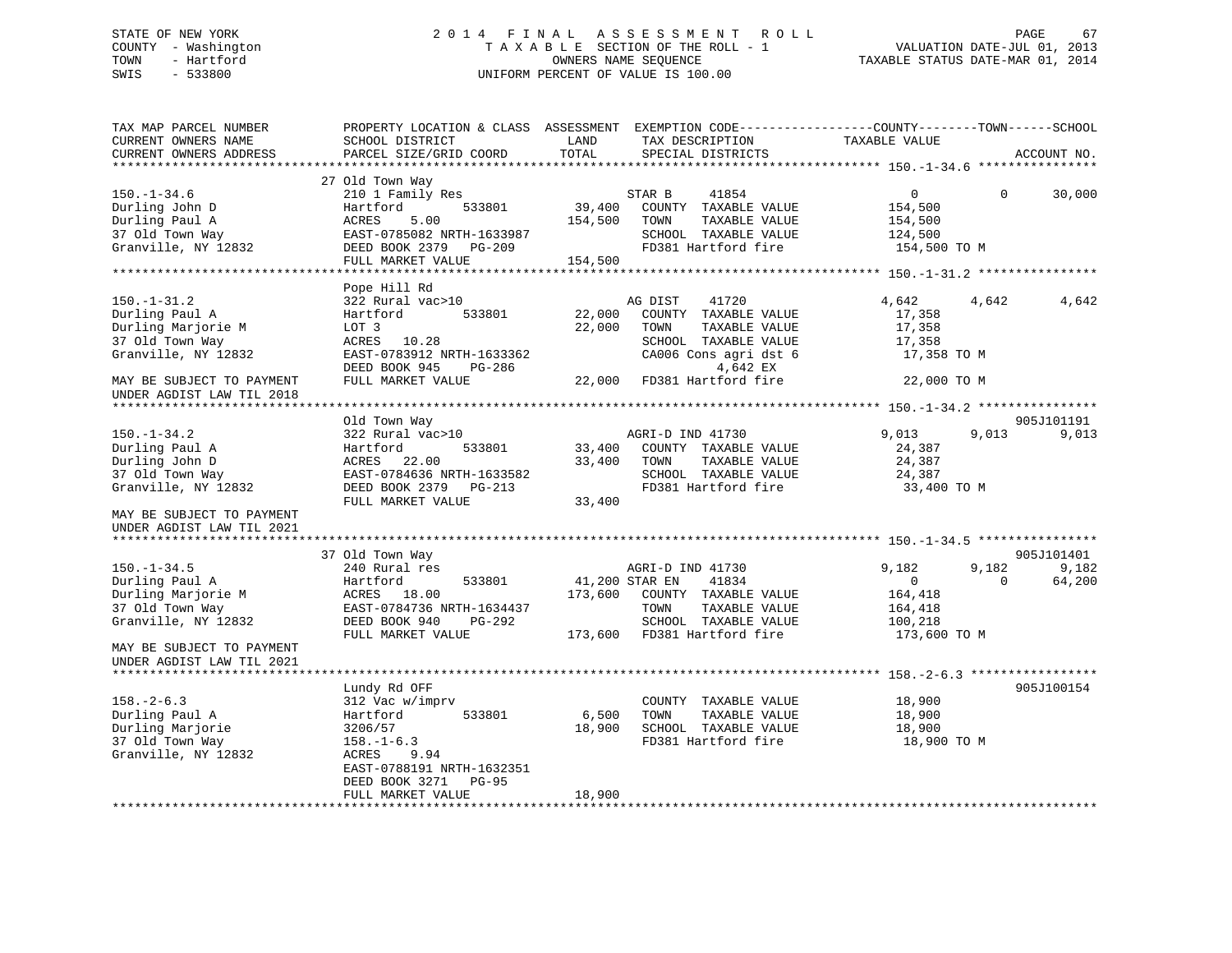### STATE OF NEW YORK 2 0 1 4 F I N A L A S S E S S M E N T R O L L PAGE 68 COUNTY - Washington T A X A B L E SECTION OF THE ROLL - 1 VALUATION DATE-JUL 01, 2013 TOWN - Hartford **TAXABLE STATUS DATE-MAR 01, 2014** OWNERS NAME SEQUENCE TAXABLE STATUS DATE-MAR 01, 2014 SWIS - 533800 UNIFORM PERCENT OF VALUE IS 100.00

| TAX MAP PARCEL NUMBER<br>CURRENT OWNERS NAME<br>CURRENT OWNERS ADDRESS                      | PROPERTY LOCATION & CLASS ASSESSMENT EXEMPTION CODE---------------COUNTY-------TOWN------SCHOOL<br>SCHOOL DISTRICT<br>PARCEL SIZE/GRID COORD                         | LAND<br>TOTAL                        | TAX DESCRIPTION<br>SPECIAL DISTRICTS                                                                                                                                | TAXABLE VALUE                                                              | ACCOUNT NO.                      |
|---------------------------------------------------------------------------------------------|----------------------------------------------------------------------------------------------------------------------------------------------------------------------|--------------------------------------|---------------------------------------------------------------------------------------------------------------------------------------------------------------------|----------------------------------------------------------------------------|----------------------------------|
| $142. - 1 - 21.1$<br>Duval Andre E II<br>Duval Linda<br>201 Blood St<br>Granville, NY 12832 | 201 Blood St<br>210 1 Family Res<br>Hartford<br>533801<br>ROW 551/180<br>ACRES<br>3.50<br>EAST-0792629 NRTH-1645798                                                  | 127,700                              | STAR B 41854<br>32,500 COUNTY TAXABLE VALUE<br>TAXABLE VALUE<br>TOWN<br>SCHOOL TAXABLE VALUE<br>FD381 Hartford fire                                                 | $\overline{0}$<br>$\Omega$<br>127,700<br>127,700<br>97,700<br>127,700 TO M | 905J101311<br>30,000             |
|                                                                                             | DEED BOOK 551<br>PG-179                                                                                                                                              |                                      |                                                                                                                                                                     |                                                                            |                                  |
| $142. - 1 - 9$<br>322 Blood St<br>Granville, NY 12832                                       | 322 Blood St<br>210 1 Family Res<br>Hartford<br>533801<br>Hartford<br>142.-1-9.-1<br>ACRES<br>EAST-0<br>5.70<br>EAST-0794934 NRTH-1647854<br>DEED BOOK 488<br>PG-620 | 80,900                               | 41834<br>STAR EN<br>40,900 COUNTY TAXABLE VALUE<br>TOWN<br>TAXABLE VALUE<br>SCHOOL TAXABLE VALUE<br>FD381 Hartford fire                                             | $\overline{0}$<br>80,900<br>80,900<br>16,700<br>80,900 TO M                | 905J101200<br>64,200<br>$\Omega$ |
|                                                                                             | FULL MARKET VALUE                                                                                                                                                    | 80,900                               |                                                                                                                                                                     |                                                                            |                                  |
| $131. - 1 - 8$<br>Dyer Christy A<br>4229 State Route 149<br>Fort Ann, NY 12827              | 4229 State Route 149<br>210 1 Family Res<br>Hartford<br>6.55<br>ACRES<br>EAST-0776085 NRTH-1653418<br>DEED BOOK 916<br>PG-246<br>FULL MARKET VALUE                   | 160,400 TOWN                         | STAR B<br>41854<br>533801 44,100 COUNTY TAXABLE VALUE<br>TAXABLE VALUE<br>SCHOOL TAXABLE VALUE<br>CA007 Cons agri dst 7 160,400 TO M<br>160,400 FD381 Hartford fire | $\overline{0}$<br>160,400<br>160,400<br>130,400<br>160,400 TO M            | 905J100124<br>30,000<br>$\Omega$ |
| $122. - 1 - 3$<br>Eagles Nest LLC<br>648 Truesdale Hill Rd<br>Lake George, NY 12845         | Baldwin Corners Rd<br>720 Mine/quarry<br>Hartford<br>815/212<br>ACRES 49.00<br>EAST-0771629 NRTH-1664546<br>DEED BOOK 794<br>PG-315<br>FULL MARKET VALUE             | 533801 140,700<br>140,700<br>140,700 | COUNTY TAXABLE VALUE<br>TAXABLE VALUE<br>TOWN<br>SCHOOL TAXABLE VALUE<br>CA007 Cons agri dst 7 140,700 TO M<br>FD381 Hartford fire                                  | 140,700<br>140,700<br>140,700<br>140,700 TO M                              | 905J100345                       |
| $141. - 3 - 39.3$<br>Efficacy Holdings LLC<br>8216 Revels Rd<br>Riverview, FL 33569         | Miller Rdg<br>311 Res vac land<br>Hartford<br>FRNT 97.00 DPTH 66.00<br>EAST-0785866 NRTH-1641408<br>DEED BOOK 3020 PG-317<br>FULL MARKET VALUE                       | 533801 500<br>500<br>500             | COUNTY TAXABLE VALUE<br>TAXABLE VALUE<br>TOWN<br>SCHOOL TAXABLE VALUE<br>FD381 Hartford fire                                                                        | 500<br>500<br>500<br>500 TO M                                              | 905J101143                       |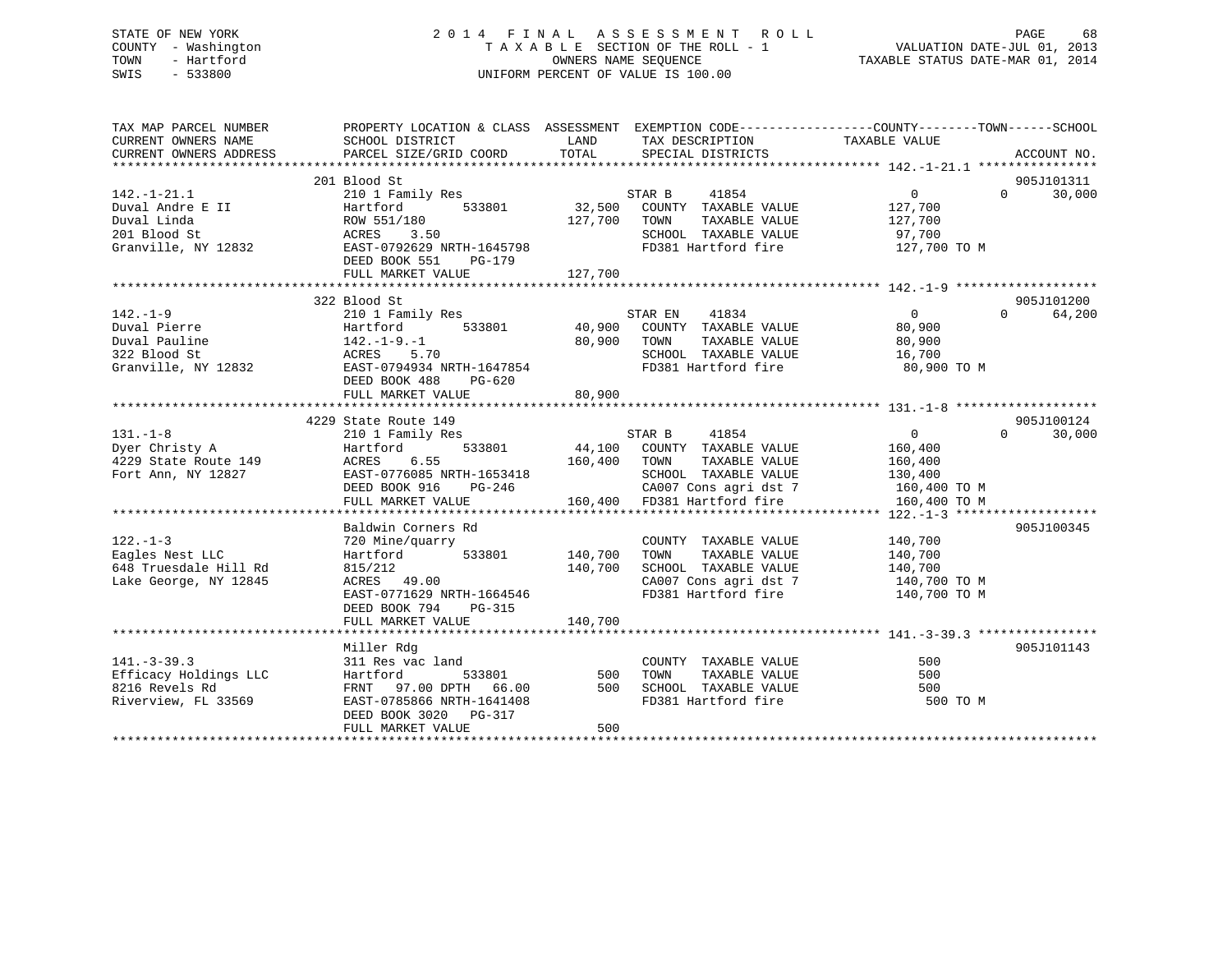### STATE OF NEW YORK 2 0 1 4 F I N A L A S S E S S M E N T R O L L PAGE 69 COUNTY - Washington T A X A B L E SECTION OF THE ROLL - 1 VALUATION DATE-JUL 01, 2013 TOWN - Hartford **TAXABLE STATUS DATE-MAR 01, 2014** OWNERS NAME SEQUENCE TAXABLE STATUS DATE-MAR 01, 2014 SWIS - 533800 UNIFORM PERCENT OF VALUE IS 100.00

| TAX MAP PARCEL NUMBER<br>CURRENT OWNERS NAME<br>CURRENT OWNERS ADDRESS                                | PROPERTY LOCATION & CLASS ASSESSMENT<br>SCHOOL DISTRICT<br>PARCEL SIZE/GRID COORD                                                                                             | LAND<br>TAX DESCRIPTION<br>TOTAL<br>SPECIAL DISTRICTS                                                                                                                              | EXEMPTION CODE-----------------COUNTY-------TOWN------SCHOOL<br>TAXABLE VALUE                                                                                      | ACCOUNT NO.                                                                                                              |
|-------------------------------------------------------------------------------------------------------|-------------------------------------------------------------------------------------------------------------------------------------------------------------------------------|------------------------------------------------------------------------------------------------------------------------------------------------------------------------------------|--------------------------------------------------------------------------------------------------------------------------------------------------------------------|--------------------------------------------------------------------------------------------------------------------------|
| $132 - 2 - 38.7$<br>Efthimiou Basil<br>Efthimiou Claudia<br>95 Stratford Ave<br>Garden City, NY 11530 | State Route 149 OFF<br>314 Rural vac<10<br>533801<br>Hartford<br>Ease 611/238<br>ACRES<br>3.15<br>EAST-0788993 NRTH-1651690<br>DEED BOOK 609<br>$PG-243$<br>FULL MARKET VALUE | 10,500<br>TOWN<br>10,500<br>10,500                                                                                                                                                 | COUNTY TAXABLE VALUE<br>10,500<br>TAXABLE VALUE<br>10,500<br>SCHOOL TAXABLE VALUE<br>10,500<br>FD381 Hartford fire                                                 | 905J101386<br>10,500 TO M                                                                                                |
| $150. - 1 - 6$<br>Ellis Mark<br>Ellis Sarah<br>1944 Burch Rd<br>Granville, NY 12832                   | 1944 Burch Rd<br>210 1 Family Res<br>Hartford<br>FRNT 157.00 DPTH 234.00<br>EAST-0789242 NRTH-1641789<br>DEED BOOK 2951 PG-131<br>FULL MARKET VALUE                           | VET WAR CT 41121<br>533801 18,500 VET COM CT 41131<br>100,000 STAR B<br>TOWN<br>100,000 SCHOOL TAXABLE VALUE                                                                       | 15,000<br>25,000<br>$\overline{0}$<br>41854<br>60,000<br>COUNTY TAXABLE VALUE<br>TAXABLE VALUE<br>60,000<br>70,000<br>CA008 Cons agri dst 8<br>FD381 Hartford fire | 905L100427<br>15,000<br>$\overline{0}$<br>25,000<br>$\overline{0}$<br>$\Omega$<br>30,000<br>100,000 TO M<br>100,000 TO M |
| $140. - 2 - 26$<br>Elms Elisha S<br>Elms Joy<br>7748 State Route 40<br>Hartford, NY 12838             | 7748 State Route 40<br>210 1 Family Res<br>Hartford<br>FRNT 236.00 DPTH 125.00<br>EAST-0782130 NRTH-1645061<br>DEED BOOK 846<br>PG-338<br>FULL MARKET VALUE                   | VET WAR CT 41121<br>533801 14,800 STAR EN<br>57,700 COUNTY TAXABLE VALUE<br>TOWN<br>57,700 FD381 Hartford fire                                                                     | 8,655<br>41834<br>$\overline{0}$<br>49,045<br>TAXABLE VALUE<br>49,045<br>SCHOOL TAXABLE VALUE<br>$\mathbf{0}$                                                      | 905J100286<br>8,655<br>$\mathbf 0$<br>$\Omega$<br>57,700<br>57,700 TO M                                                  |
| $158. - 2 - 1$<br>Ely Joseph L<br>4304 County Route 30<br>Granville, NY 12832                         | County Route 30 OFF<br>322 Rural vac>10<br>533801<br>Hartford<br>$158. - 1 - 1$<br>ACRES 10.00<br>EAST-0782374 NRTH-1631886<br>DEED BOOK 2137 PG-67<br>FULL MARKET VALUE      | 6,500<br>TOWN<br>6.500<br>6,500                                                                                                                                                    | COUNTY TAXABLE VALUE<br>6,500<br>TAXABLE VALUE<br>6,500<br>SCHOOL TAXABLE VALUE<br>6,500<br>FD381 Hartford fire                                                    | 905J100208<br>6,500 TO M                                                                                                 |
| $149. - 1 - 53.2$<br>Engler Werner LE<br>LaPoint Jeffrey S<br>216 Shine Hill Rd<br>Fort Ann, NY 12827 | 216+218 Shine Hill Rd<br>280 Res Multiple<br>533801<br>Hartford<br>ACRES 25.16<br>EAST-0771976 NRTH-1638335<br>DEED BOOK 3258<br>PG-286<br>FULL MARKET VALUE                  | 71 PCT OF VALUE USED FOR EXEMPTION PURPOSES<br>AGED-ALL 41800<br>71,000 STAR EN<br>246,400<br>COUNTY TAXABLE VALUE<br>TOWN<br>246,400 CA006 Cons agri dst 6<br>FD381 Hartford fire | 87,472<br>41834<br>$\overline{0}$<br>158,928<br>TAXABLE VALUE<br>158,928<br>SCHOOL TAXABLE VALUE<br>94,728<br>246,400 TO M                                         | 905J101396<br>87,472<br>87,472<br>$\Omega$<br>64,200<br>246,400 TO M                                                     |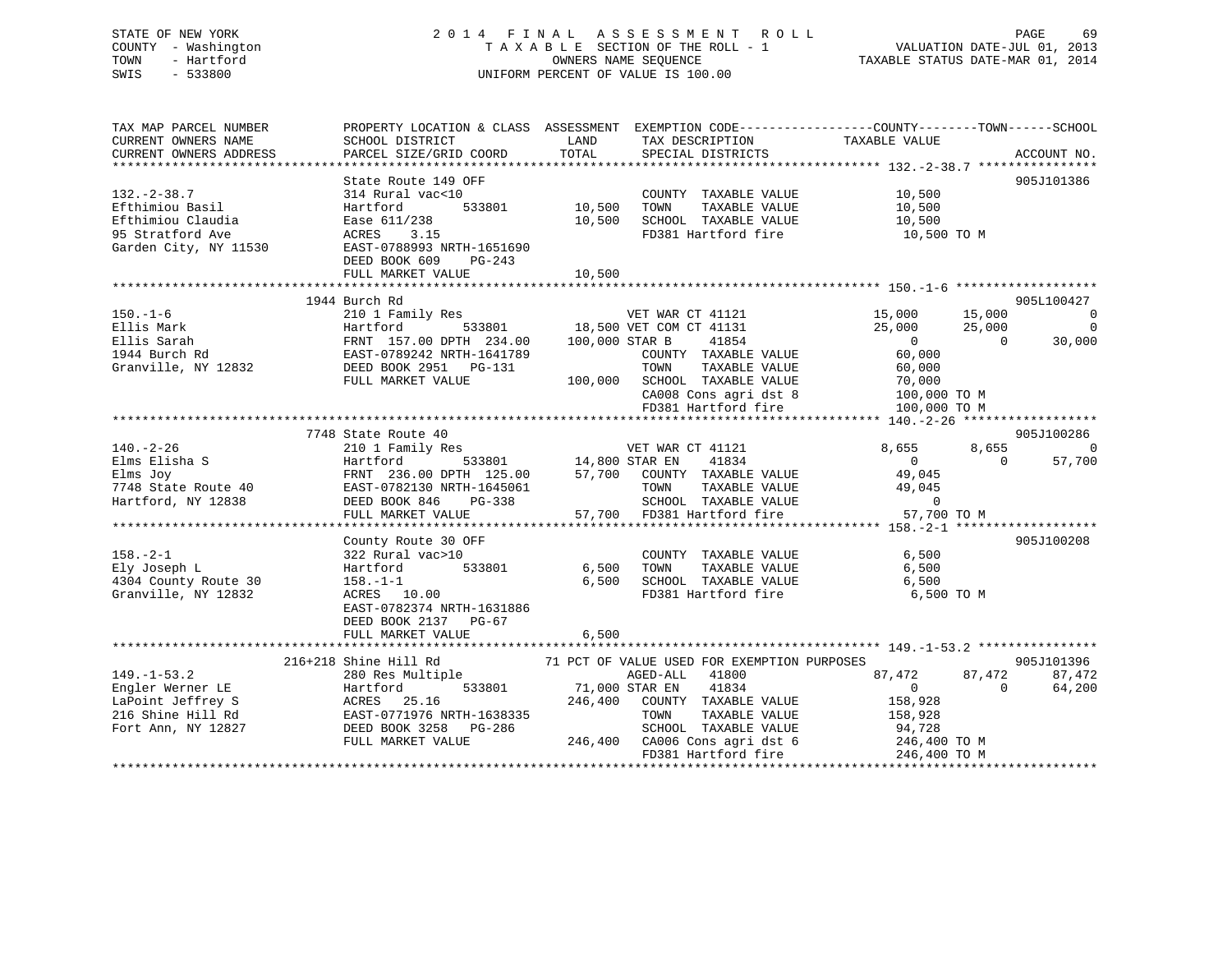### STATE OF NEW YORK 2 0 1 4 F I N A L A S S E S S M E N T R O L L PAGE 70 COUNTY - Washington T A X A B L E SECTION OF THE ROLL - 1 VALUATION DATE-JUL 01, 2013 TOWN - Hartford **TAXABLE STATUS DATE-MAR 01, 2014** OWNERS NAME SEQUENCE TAXABLE STATUS DATE-MAR 01, 2014 SWIS - 533800 UNIFORM PERCENT OF VALUE IS 100.00

| TAX MAP PARCEL NUMBER<br>CURRENT OWNERS NAME<br>CURRENT OWNERS ADDRESS                                                                                                                                                                                                                                                                                                                                                                           | SCHOOL DISTRICT<br><b>LAND</b><br>PARCEL SIZE/GRID COORD | TOTAL          | TAX DESCRIPTION TAXABLE VALUE SPECIAL DISTRICTS<br>SPECIAL DISTRICTS | PROPERTY LOCATION & CLASS ASSESSMENT EXEMPTION CODE---------------COUNTY-------TOWN-----SCHOOL                                                                        | ACCOUNT NO.        |
|--------------------------------------------------------------------------------------------------------------------------------------------------------------------------------------------------------------------------------------------------------------------------------------------------------------------------------------------------------------------------------------------------------------------------------------------------|----------------------------------------------------------|----------------|----------------------------------------------------------------------|-----------------------------------------------------------------------------------------------------------------------------------------------------------------------|--------------------|
|                                                                                                                                                                                                                                                                                                                                                                                                                                                  |                                                          |                |                                                                      |                                                                                                                                                                       |                    |
|                                                                                                                                                                                                                                                                                                                                                                                                                                                  | James Rd<br>240 Rural res<br>1269 James Rd               |                | 57 PCT OF VALUE USED FOR EXEMPTION PURPOSES                          |                                                                                                                                                                       | 905J100528         |
| $151. - 2 - 11$                                                                                                                                                                                                                                                                                                                                                                                                                                  |                                                          |                | VET COM CT 41131                                                     | 43,092             43,092<br>55,045           55,045                                                                                                                  | $\overline{0}$     |
| Eppley-Hill Suzanne M                                                                                                                                                                                                                                                                                                                                                                                                                            | Hartford 533801 162,300 AG DIST                          |                | 41720                                                                |                                                                                                                                                                       | 55,045             |
| 1269 James Ln                                                                                                                                                                                                                                                                                                                                                                                                                                    | 151.-1-11<br>ACRES 162.50                                | 302,400 STAR B | 41854                                                                | $\overline{0}$                                                                                                                                                        | 30,000<br>$\Omega$ |
| Salem, NY 12865                                                                                                                                                                                                                                                                                                                                                                                                                                  |                                                          |                | COUNTY TAXABLE VALUE                                                 | 204,263                                                                                                                                                               |                    |
|                                                                                                                                                                                                                                                                                                                                                                                                                                                  | EAST-0793178 NRTH-1633536<br>DEED BOOK 789 PG-5          |                | TAXABLE VALUE<br>TOWN                                                | 204,263                                                                                                                                                               |                    |
| EAST-0793178 NRTH-<br>MAY BE SUBJECT TO PAYMENT DEED BOOK 789 I<br>UNDER AGDIST LAW TIL 2018 FULL MARKET VALUE                                                                                                                                                                                                                                                                                                                                   |                                                          |                | SCHOOL TAXABLE VALUE                                                 | 217,355                                                                                                                                                               |                    |
|                                                                                                                                                                                                                                                                                                                                                                                                                                                  |                                                          |                |                                                                      | 302,400 CA008 Cons agri dst 8 247,355 TO M                                                                                                                            |                    |
|                                                                                                                                                                                                                                                                                                                                                                                                                                                  |                                                          |                |                                                                      |                                                                                                                                                                       |                    |
|                                                                                                                                                                                                                                                                                                                                                                                                                                                  |                                                          |                |                                                                      | 55,045 EX<br>FD381 Hartford fire 302,400 TO M                                                                                                                         |                    |
|                                                                                                                                                                                                                                                                                                                                                                                                                                                  |                                                          |                |                                                                      |                                                                                                                                                                       |                    |
|                                                                                                                                                                                                                                                                                                                                                                                                                                                  | 32 Russell Ln                                            |                |                                                                      |                                                                                                                                                                       | 905J100209         |
| $\begin{tabular}{lllllllllllllllllllllll} \rule{0pt}{0pt} \texttt{149.-1-44} & \texttt{2101 Family Res} & \texttt{2101 Family Res} \\ \texttt{Evans Carl} & \texttt{Hartford} & \texttt{533801} & \texttt{24,000} & \texttt{COUNT} \\ \texttt{Evans Catherine} & \texttt{402/1161 474/529} & \texttt{69,900} & \texttt{TOWN} \\ \texttt{32 Russell Ln} & \texttt{ACRES} & \texttt{2.90} & \texttt{SCHO0} & \texttt{SCHO0} \\ \texttt{Argyle, NY$ |                                                          |                |                                                                      | $\begin{matrix}0\\69\end{matrix}$                                                                                                                                     | $\Omega$<br>64,200 |
|                                                                                                                                                                                                                                                                                                                                                                                                                                                  |                                                          |                |                                                                      |                                                                                                                                                                       |                    |
|                                                                                                                                                                                                                                                                                                                                                                                                                                                  |                                                          |                | TAXABLE VALUE                                                        |                                                                                                                                                                       |                    |
|                                                                                                                                                                                                                                                                                                                                                                                                                                                  |                                                          |                |                                                                      | 69,900                                                                                                                                                                |                    |
|                                                                                                                                                                                                                                                                                                                                                                                                                                                  |                                                          |                | SCHOOL TAXABLE VALUE                                                 | 5,700                                                                                                                                                                 |                    |
|                                                                                                                                                                                                                                                                                                                                                                                                                                                  |                                                          |                |                                                                      |                                                                                                                                                                       |                    |
|                                                                                                                                                                                                                                                                                                                                                                                                                                                  |                                                          |                | 69,900 FD381 Hartford fire                                           | 69,900 TO M                                                                                                                                                           |                    |
|                                                                                                                                                                                                                                                                                                                                                                                                                                                  |                                                          |                |                                                                      |                                                                                                                                                                       |                    |
|                                                                                                                                                                                                                                                                                                                                                                                                                                                  | 3107 State Route 196                                     |                |                                                                      |                                                                                                                                                                       | 905J100268         |
|                                                                                                                                                                                                                                                                                                                                                                                                                                                  | state Route 196<br>210 1 Family Res                      |                | COUNTY TAXABLE VALUE 57,600                                          |                                                                                                                                                                       |                    |
|                                                                                                                                                                                                                                                                                                                                                                                                                                                  | Hartford 533801 29,800                                   |                | TOWN                                                                 | TAXABLE VALUE 57,600                                                                                                                                                  |                    |
|                                                                                                                                                                                                                                                                                                                                                                                                                                                  |                                                          |                |                                                                      | 57,600 SCHOOL TAXABLE VALUE 57,600<br>FD381 Hartford fire 57,600 TO M                                                                                                 |                    |
|                                                                                                                                                                                                                                                                                                                                                                                                                                                  | 2.80                                                     |                |                                                                      |                                                                                                                                                                       |                    |
|                                                                                                                                                                                                                                                                                                                                                                                                                                                  | EAST-0765592 NRTH-1636880                                |                |                                                                      |                                                                                                                                                                       |                    |
|                                                                                                                                                                                                                                                                                                                                                                                                                                                  | DEED BOOK 835<br>PG-161                                  |                |                                                                      |                                                                                                                                                                       |                    |
| *******<br>148.-1-10<br>Evens Family Trust<br>ATT:Jared L Evens Trustee<br>269-308<br>2020 2023<br>2021<br>2027<br>2027<br>2027<br>2027<br>2027<br>2027<br>2027<br>2027<br>2027<br>2027<br>2027<br>2027<br>2027<br>2027<br>2027<br>2027<br>2028<br>2027<br>2027<br>2028<br>2027                                                                                                                                                                  | FULL MARKET VALUE                                        | 57,600         |                                                                      |                                                                                                                                                                       |                    |
|                                                                                                                                                                                                                                                                                                                                                                                                                                                  |                                                          |                |                                                                      |                                                                                                                                                                       |                    |
|                                                                                                                                                                                                                                                                                                                                                                                                                                                  | 107 Camp A Way                                           |                |                                                                      |                                                                                                                                                                       | 905J100707         |
| $142. - 1 - 40$                                                                                                                                                                                                                                                                                                                                                                                                                                  | $314$ Rural vac<10                                       |                | COUNTY TAXABLE VALUE 2,000                                           |                                                                                                                                                                       |                    |
| FAB Revocable Trust dated Oct Hartford 533801 2,000                                                                                                                                                                                                                                                                                                                                                                                              |                                                          |                | TOWN                                                                 | 2,000                                                                                                                                                                 |                    |
|                                                                                                                                                                                                                                                                                                                                                                                                                                                  |                                                          |                | TAXABLE VALUE                                                        |                                                                                                                                                                       |                    |
| 1606 Route 9<br>ACRES 3.30                                                                                                                                                                                                                                                                                                                                                                                                                       |                                                          |                |                                                                      | $\begin{tabular}{lllllllll} 2,000 & \texttt{SCHOOL} & \texttt{TAXABLE VALUE} & & & & 2,000 \\ & \texttt{FD381 Hartford fire} & & & 2,000~\texttt{TO M} \end{tabular}$ |                    |
|                                                                                                                                                                                                                                                                                                                                                                                                                                                  |                                                          |                |                                                                      |                                                                                                                                                                       |                    |
|                                                                                                                                                                                                                                                                                                                                                                                                                                                  | DEED BOOK 2629 PG-215                                    |                |                                                                      |                                                                                                                                                                       |                    |
|                                                                                                                                                                                                                                                                                                                                                                                                                                                  | FULL MARKET VALUE                                        | 2,000          |                                                                      |                                                                                                                                                                       |                    |
|                                                                                                                                                                                                                                                                                                                                                                                                                                                  |                                                          |                |                                                                      |                                                                                                                                                                       |                    |
|                                                                                                                                                                                                                                                                                                                                                                                                                                                  | 109 Camp A Way                                           |                |                                                                      |                                                                                                                                                                       |                    |
| $142. - 1 - 40.1$                                                                                                                                                                                                                                                                                                                                                                                                                                | 260 Seasonal res                                         |                | COUNTY TAXABLE VALUE                                                 | 42,100<br>42.100                                                                                                                                                      |                    |
| FAB Revocable Trust dated Oct Hartford                                                                                                                                                                                                                                                                                                                                                                                                           | 533801 14,500 TOWN                                       |                | TAXABLE VALUE                                                        | 42,100                                                                                                                                                                |                    |
| 1606 Route 9                                                                                                                                                                                                                                                                                                                                                                                                                                     |                                                          |                |                                                                      |                                                                                                                                                                       |                    |
|                                                                                                                                                                                                                                                                                                                                                                                                                                                  |                                                          |                |                                                                      | 42,100 TO M                                                                                                                                                           |                    |
| 1606 Route 9<br>Fort Edward, NY 12828                                                                                                                                                                                                                                                                                                                                                                                                            | DEED BOOK 2629 PG-215                                    |                |                                                                      |                                                                                                                                                                       |                    |
|                                                                                                                                                                                                                                                                                                                                                                                                                                                  | FULL MARKET VALUE                                        | 42,100         |                                                                      |                                                                                                                                                                       |                    |
|                                                                                                                                                                                                                                                                                                                                                                                                                                                  |                                                          |                |                                                                      |                                                                                                                                                                       |                    |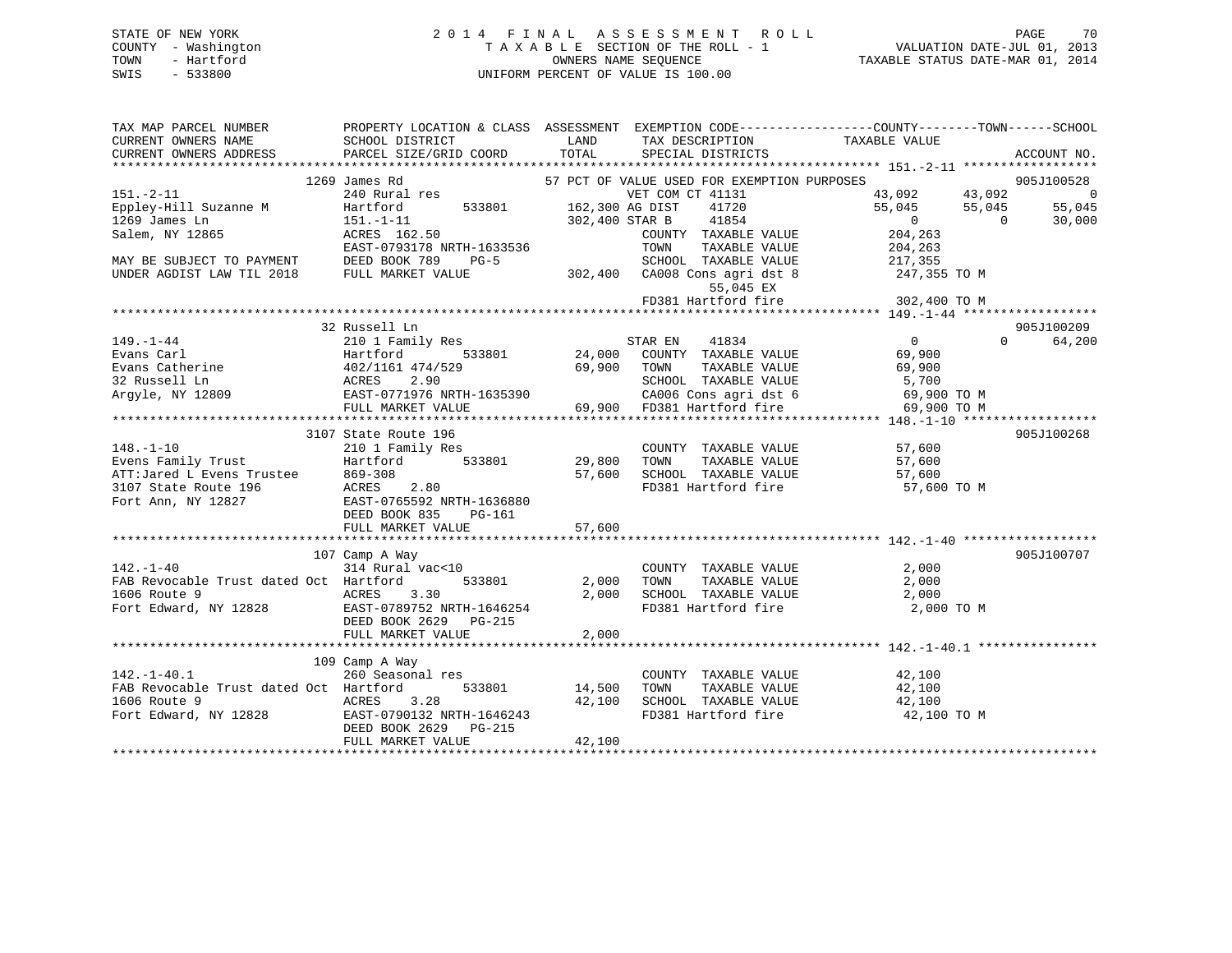### STATE OF NEW YORK 2 0 1 4 F I N A L A S S E S S M E N T R O L L PAGE 71 COUNTY - Washington T A X A B L E SECTION OF THE ROLL - 1 VALUATION DATE-JUL 01, 2013 TOWN - Hartford **TAXABLE STATUS DATE-MAR 01, 2014** OWNERS NAME SEQUENCE TAXABLE STATUS DATE-MAR 01, 2014 SWIS - 533800 UNIFORM PERCENT OF VALUE IS 100.00

| TAX MAP PARCEL NUMBER<br>CURRENT OWNERS NAME                                                                                                                                                                                           | PROPERTY LOCATION & CLASS ASSESSMENT EXEMPTION CODE-----------------COUNTY-------TOWN------SCHOOL<br>SCHOOL DISTRICT | LAND                    | TAX DESCRIPTION TAXABLE VALUE                                                              |                         |                    |
|----------------------------------------------------------------------------------------------------------------------------------------------------------------------------------------------------------------------------------------|----------------------------------------------------------------------------------------------------------------------|-------------------------|--------------------------------------------------------------------------------------------|-------------------------|--------------------|
| CURRENT OWNERS ADDRESS                                                                                                                                                                                                                 | PARCEL SIZE/GRID COORD TOTAL                                                                                         |                         | SPECIAL DISTRICTS                                                                          |                         | ACCOUNT NO.        |
|                                                                                                                                                                                                                                        |                                                                                                                      |                         |                                                                                            |                         |                    |
|                                                                                                                                                                                                                                        | 115 Camp A Way<br>314 Rural vac<10                                                                                   |                         |                                                                                            |                         | 905J100708         |
| $142. - 1 - 41$                                                                                                                                                                                                                        |                                                                                                                      |                         | COUNTY TAXABLE VALUE                                                                       | 11,200                  |                    |
| FAB Revocable Trust dated Oct Hartford<br>1606 Route 9                                                                                                                                                                                 | ACRES<br>8.14                                                                                                        | 533801 11,200<br>11,200 | TAXABLE VALUE<br>TOWN                                                                      | 11,200<br>11,200        |                    |
|                                                                                                                                                                                                                                        |                                                                                                                      |                         | SCHOOL TAXABLE VALUE                                                                       |                         |                    |
| Fort Edward, NY 12828                                                                                                                                                                                                                  | EAST-0790002 NRTH-1646646                                                                                            |                         | FD381 Hartford fire 11,200 TO M                                                            |                         |                    |
|                                                                                                                                                                                                                                        | DEED BOOK 2629 PG-215                                                                                                |                         |                                                                                            |                         |                    |
|                                                                                                                                                                                                                                        | FULL MARKET VALUE                                                                                                    | 11,200                  |                                                                                            |                         |                    |
|                                                                                                                                                                                                                                        |                                                                                                                      |                         |                                                                                            |                         | 905J101363         |
|                                                                                                                                                                                                                                        | State Route 149                                                                                                      |                         |                                                                                            |                         |                    |
| $131. - 1 - 13.5$<br>Fahey James                                                                                                                                                                                                       | 322 Rural vac>10                                                                                                     |                         | COUNTY TAXABLE VALUE 19,500                                                                |                         |                    |
|                                                                                                                                                                                                                                        | Hartford                                                                                                             | 533801 19,500           |                                                                                            |                         |                    |
|                                                                                                                                                                                                                                        |                                                                                                                      |                         |                                                                                            |                         |                    |
|                                                                                                                                                                                                                                        |                                                                                                                      |                         |                                                                                            |                         |                    |
|                                                                                                                                                                                                                                        |                                                                                                                      |                         |                                                                                            |                         |                    |
|                                                                                                                                                                                                                                        |                                                                                                                      |                         |                                                                                            |                         |                    |
|                                                                                                                                                                                                                                        |                                                                                                                      |                         |                                                                                            |                         | 905J100352         |
| $114. - 1 - 3$                                                                                                                                                                                                                         | 924 County Route 17                                                                                                  |                         | 41720                                                                                      | 131,259                 |                    |
| Faille Mark L                                                                                                                                                                                                                          | 113 Cattle farm                                                                                                      |                         | AG DIST                                                                                    |                         | 131,259 131,259    |
| 1932 US Highway 206                                                                                                                                                                                                                    | 533801 250,400<br>Hartford<br>ACRES 216.60                                                                           | 464,200                 | COUNTY TAXABLE VALUE<br>TOWN<br>TAXABLE VALUE                                              | 332,941<br>332,941      |                    |
| Skillman, NJ 08558                                                                                                                                                                                                                     | EAST-0784202 NRTH-1669274                                                                                            |                         | SCHOOL TAXABLE VALUE 332,941                                                               |                         |                    |
|                                                                                                                                                                                                                                        | DEED BOOK 2830 PG-1                                                                                                  |                         |                                                                                            |                         |                    |
|                                                                                                                                                                                                                                        | FULL MARKET VALUE                                                                                                    | 464,200                 | CA007 Cons agri dst 7 332,941 TO M<br>131,259 EX                                           |                         |                    |
| MAY BE SUBJECT TO PAYMENT                                                                                                                                                                                                              |                                                                                                                      |                         | FD381 Hartford fire                                                                        | 464,200 TO M            |                    |
| UNDER AGDIST LAW TIL 2018                                                                                                                                                                                                              |                                                                                                                      |                         |                                                                                            |                         |                    |
|                                                                                                                                                                                                                                        |                                                                                                                      |                         |                                                                                            |                         |                    |
|                                                                                                                                                                                                                                        | County Route 17 OFF                                                                                                  |                         |                                                                                            |                         | 54,320             |
| $114. - 1 - 20.3$                                                                                                                                                                                                                      | 105 Vac farmland<br>533801                                                                                           |                         |                                                                                            | 54,320 54,320<br>36,280 |                    |
| Faille Mark L<br>1932 US Highway 206                                                                                                                                                                                                   | Hartford<br>ACRES 78.17                                                                                              | 90,600 TOWN             | AG DIST 41720<br>33801 90,600 COUNTY TAXABLE VALUE<br>----- mayabi walile<br>TAXABLE VALUE | 36,280                  |                    |
| Skillman, NJ 08558                                                                                                                                                                                                                     | EAST-0785441 NRTH-1668543                                                                                            |                         | SCHOOL TAXABLE VALUE                                                                       | 36,280                  |                    |
|                                                                                                                                                                                                                                        | DEED BOOK 2830 PG-1                                                                                                  |                         | SCHOOL TAXABLE VALUE<br>CA007 Cons agri dst 7                                              | 36,280 TO M             |                    |
| MAY BE SUBJECT TO PAYMENT                                                                                                                                                                                                              | FULL MARKET VALUE                                                                                                    | 90,600                  | 54,320 EX                                                                                  |                         |                    |
| UNDER AGDIST LAW TIL 2018                                                                                                                                                                                                              |                                                                                                                      |                         | FD381 Hartford fire                                                                        | 90,600 TO M             |                    |
|                                                                                                                                                                                                                                        |                                                                                                                      |                         |                                                                                            |                         |                    |
|                                                                                                                                                                                                                                        | 16 Gilchrist Hill Ext                                                                                                |                         |                                                                                            |                         |                    |
| $141. - 3 - 18.1$                                                                                                                                                                                                                      | 210 1 Family Res                                                                                                     |                         | STAR B<br>41854                                                                            | $\overline{0}$          | $\Omega$<br>30,000 |
|                                                                                                                                                                                                                                        |                                                                                                                      |                         | 533801 21,200 COUNTY TAXABLE VALUE                                                         | 170,000                 |                    |
| Falace Jeffrey A Jr and the Hamilty Res (11,200 COUNT)<br>Falace Jeffrey A Jr Hartford 533801 21,200 COUNT<br>VanRiper Gillian FRNT 395.00 DPTH 138.00 170,000 TOWN<br>16 Gilchrist Hill Ext EAST-0784484 NRTH-1643289 SCHOO<br>Hartfo |                                                                                                                      |                         | TAXABLE VALUE                                                                              | 170,000                 |                    |
|                                                                                                                                                                                                                                        |                                                                                                                      |                         | SCHOOL TAXABLE VALUE                                                                       | 140,000                 |                    |
|                                                                                                                                                                                                                                        | $PG-230$<br>DEED BOOK 886                                                                                            |                         | FD381 Hartford fire                                                                        | 170,000 TO M            |                    |
|                                                                                                                                                                                                                                        | FULL MARKET VALUE                                                                                                    | 170,000                 |                                                                                            |                         |                    |
|                                                                                                                                                                                                                                        |                                                                                                                      |                         |                                                                                            |                         |                    |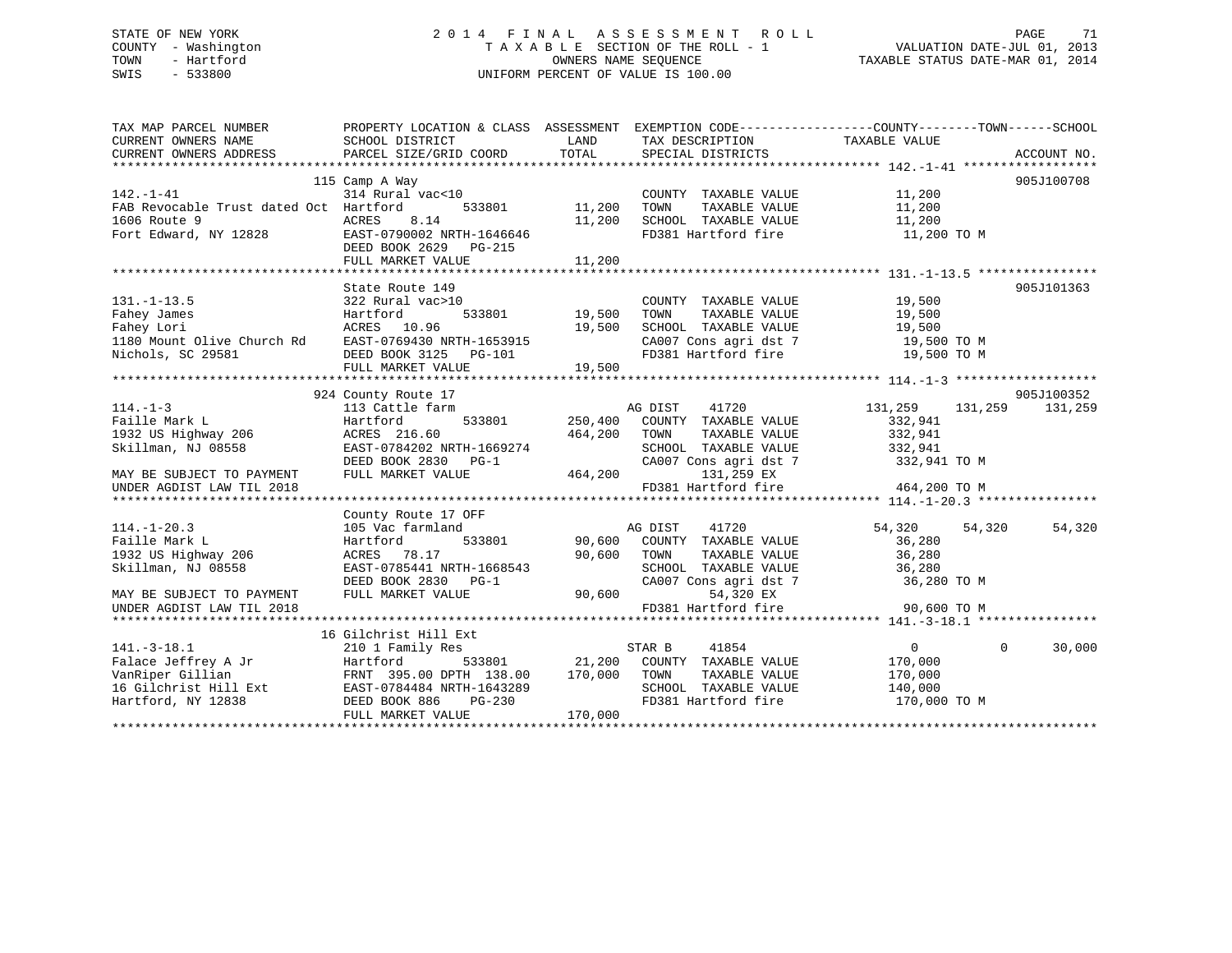### STATE OF NEW YORK 2 0 1 4 F I N A L A S S E S S M E N T R O L L PAGE 72 COUNTY - Washington T A X A B L E SECTION OF THE ROLL - 1 VALUATION DATE-JUL 01, 2013 TOWN - Hartford OWNERS NAME SEQUENCE TAXABLE STATUS DATE-MAR 01, 2014 SWIS - 533800 UNIFORM PERCENT OF VALUE IS 100.00

| TAX MAP PARCEL NUMBER<br>CURRENT OWNERS NAME | SCHOOL DISTRICT                                    | LAND    | TAX DESCRIPTION            | PROPERTY LOCATION & CLASS ASSESSMENT EXEMPTION CODE----------------COUNTY-------TOWN-----SCHOOL<br>TAXABLE VALUE |             |
|----------------------------------------------|----------------------------------------------------|---------|----------------------------|------------------------------------------------------------------------------------------------------------------|-------------|
| CURRENT OWNERS ADDRESS                       | PARCEL SIZE/GRID COORD                             | TOTAL   | SPECIAL DISTRICTS          |                                                                                                                  | ACCOUNT NO. |
|                                              |                                                    |         |                            |                                                                                                                  |             |
|                                              | 21 Kittie Mae Way                                  |         |                            |                                                                                                                  |             |
| $132. - 1 - 21.4$                            | 210 1 Family Res                                   |         | STAR B<br>41854            | $\overline{0}$<br>$\Omega$                                                                                       | 30,000      |
| Falk Kathy K                                 | Hartford<br>533801                                 | 30,500  | COUNTY TAXABLE VALUE       | 97,000                                                                                                           |             |
| 21 Kittie Mae Way                            | 2.68 BANK<br>ACRES<br>107                          | 97,000  | TAXABLE VALUE<br>TOWN      | 97,000                                                                                                           |             |
| Granville, NY 12832                          | EAST-0788507 NRTH-1655145                          |         | SCHOOL TAXABLE VALUE       | 67,000                                                                                                           |             |
|                                              | DEED BOOK 782<br>PG-329                            |         | CA007 Cons agri dst 7      | 97,000 TO M                                                                                                      |             |
|                                              | FULL MARKET VALUE                                  |         | 97,000 FD381 Hartford fire | 97,000 TO M                                                                                                      |             |
|                                              |                                                    |         |                            |                                                                                                                  |             |
|                                              | 3114 Coach Rd                                      |         |                            |                                                                                                                  | 905J101220  |
| $149. - 1 - 26.12$                           | 210 1 Family Res                                   |         | 41854<br>STAR B            | $\overline{0}$<br>$\Omega$                                                                                       | 30,000      |
| Farley Sean M                                | 533801<br>Hartford                                 | 37,300  | COUNTY TAXABLE VALUE       | 210,300                                                                                                          |             |
| Farley Jenifer M                             | ACRES<br>7.29                                      | 210,300 | TOWN<br>TAXABLE VALUE      | 210,300                                                                                                          |             |
| 3114 Coach Rd                                | EAST-0779705 NRTH-1636665                          |         | SCHOOL TAXABLE VALUE       | 180,300                                                                                                          |             |
| Argyle, NY 12809                             | DEED BOOK 786<br>PG-86                             |         | FD381 Hartford fire        | 210,300 TO M                                                                                                     |             |
|                                              | FULL MARKET VALUE                                  |         |                            |                                                                                                                  |             |
|                                              |                                                    | 210,300 |                            |                                                                                                                  |             |
|                                              |                                                    |         |                            |                                                                                                                  |             |
|                                              | 186 Marlboro Country Rd                            |         |                            |                                                                                                                  | 905J100181  |
| $141. - 3 - 21$                              | 210 1 Family Res                                   |         | COUNTY TAXABLE VALUE       | 167,000                                                                                                          |             |
| Fed National Mortgage Assoctn Hartford       | 533801                                             | 24,800  | TOWN<br>TAXABLE VALUE      | 167,000                                                                                                          |             |
| 1900 Market St                               | ACRES<br>1.48                                      | 167,000 | SCHOOL TAXABLE VALUE       | 167,000                                                                                                          |             |
| Philadelphia, PA 19103                       | EAST-0785108 NRTH-1643643<br>DEED BOOK 3402 PG-225 |         | FD381 Hartford fire        | 167,000 TO M                                                                                                     |             |
| PRIOR OWNER ON 3/01/2014<br>Harris Richard   | FULL MARKET VALUE                                  | 167,000 |                            |                                                                                                                  |             |
|                                              |                                                    |         |                            |                                                                                                                  |             |
|                                              | 228 Pope Hill Rd                                   |         |                            |                                                                                                                  | 905J101001  |
| $150. - 1 - 25$                              | 240 Rural res                                      |         | COUNTY TAXABLE VALUE       | 171,400                                                                                                          |             |
| Felice Laurie                                | 533801<br>Hartford                                 | 50,500  | TOWN<br>TAXABLE VALUE      | 171,400                                                                                                          |             |
| 33 Manross Rd                                | ACRES 15.00                                        | 171,400 | SCHOOL TAXABLE VALUE       | 171,400                                                                                                          |             |
| Bristol, CT 06010                            | EAST-0782112 NRTH-1632644                          |         | FD381 Hartford fire        |                                                                                                                  |             |
|                                              |                                                    |         |                            | 171,400 TO M                                                                                                     |             |
|                                              | DEED BOOK 2715<br>PG-135                           |         |                            |                                                                                                                  |             |
|                                              | FULL MARKET VALUE                                  | 171,400 |                            |                                                                                                                  |             |
|                                              |                                                    |         |                            |                                                                                                                  |             |
|                                              | 5173 County Route 30                               |         |                            |                                                                                                                  | 905J100211  |
| $150. - 1 - 35$                              | 240 Rural res                                      |         | AG DIST<br>41720           | 67,010<br>67,010                                                                                                 | 67,010      |
| Fessenden Janet A                            | Hartford<br>533801                                 | 203,000 | COUNTY TAXABLE VALUE       | 221,290                                                                                                          |             |
| Robbins Sarah J Trustee                      | ACRES 223.10                                       | 288,300 | TOWN<br>TAXABLE VALUE      | 221,290                                                                                                          |             |
| C/O Sarah J Robbins                          | EAST-0786020 NRTH-1636312                          |         | SCHOOL TAXABLE VALUE       | 221,290                                                                                                          |             |
| 16 E State St                                | DEED BOOK 2723 PG-20                               |         | CA008 Cons agri dst 8      | 221,290 TO M                                                                                                     |             |
| Glens Falls, NY 12801                        | FULL MARKET VALUE                                  | 288,300 | 67,010 EX                  |                                                                                                                  |             |
|                                              |                                                    |         | FD381 Hartford fire        | 288,300 TO M                                                                                                     |             |
| MAY BE SUBJECT TO PAYMENT                    |                                                    |         |                            |                                                                                                                  |             |
| UNDER AGDIST LAW TIL 2018                    |                                                    |         |                            |                                                                                                                  |             |
|                                              |                                                    |         |                            |                                                                                                                  |             |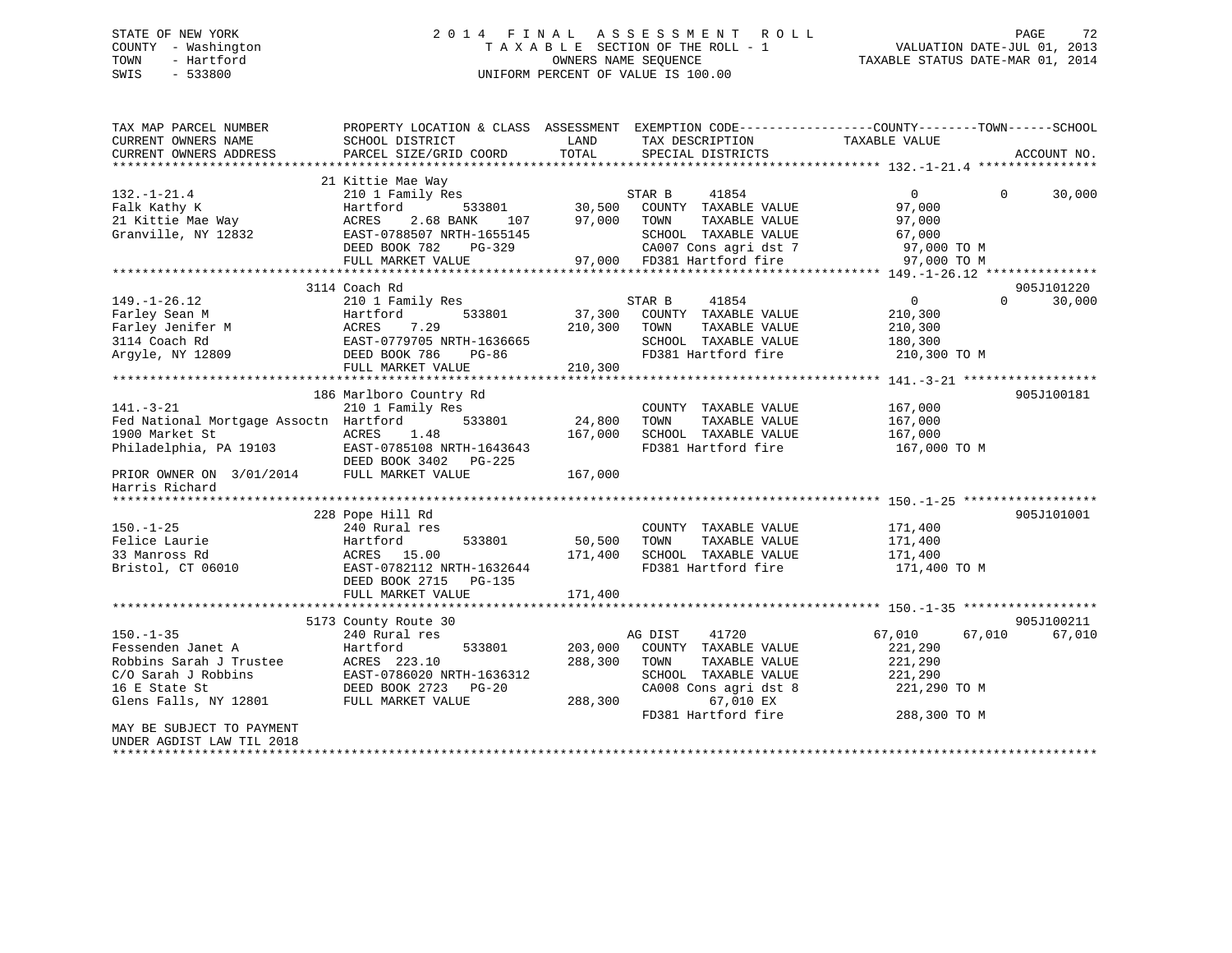## STATE OF NEW YORK 2 0 1 4 F I N A L A S S E S S M E N T R O L L PAGE 73 COUNTY - Washington T A X A B L E SECTION OF THE ROLL - 1 VALUATION DATE-JUL 01, 2013 TOWN - Hartford **TAXABLE STATUS DATE-MAR 01, 2014** OWNERS NAME SEQUENCE TAXABLE STATUS DATE-MAR 01, 2014 SWIS - 533800 UNIFORM PERCENT OF VALUE IS 100.00

| TAX MAP PARCEL NUMBER<br>CURRENT OWNERS NAME<br>CURRENT OWNERS ADDRESS                                                                                                                                                                                     | PROPERTY LOCATION & CLASS ASSESSMENT EXEMPTION CODE---------------COUNTY-------TOWN-----SCHOOL                                                                             |        |                     |                                                                                                                        | ACCOUNT NO.              |
|------------------------------------------------------------------------------------------------------------------------------------------------------------------------------------------------------------------------------------------------------------|----------------------------------------------------------------------------------------------------------------------------------------------------------------------------|--------|---------------------|------------------------------------------------------------------------------------------------------------------------|--------------------------|
|                                                                                                                                                                                                                                                            |                                                                                                                                                                            |        |                     |                                                                                                                        |                          |
|                                                                                                                                                                                                                                                            | 7381 State Route 40                                                                                                                                                        |        |                     |                                                                                                                        | 905J100324               |
| $149. - 1 - 18$                                                                                                                                                                                                                                            |                                                                                                                                                                            |        |                     | 2,500                                                                                                                  | 2,500<br>2,500           |
|                                                                                                                                                                                                                                                            | State Route 40<br>210 1 Family Res<br>Hartford 533801 25,700 STAR B 41854<br>141 700 COUNTRY TAXABLE                                                                       |        |                     |                                                                                                                        | 30,000<br>$\bigcap$      |
|                                                                                                                                                                                                                                                            |                                                                                                                                                                            |        |                     |                                                                                                                        |                          |
|                                                                                                                                                                                                                                                            |                                                                                                                                                                            |        |                     |                                                                                                                        |                          |
|                                                                                                                                                                                                                                                            |                                                                                                                                                                            |        |                     |                                                                                                                        |                          |
|                                                                                                                                                                                                                                                            |                                                                                                                                                                            |        |                     |                                                                                                                        |                          |
|                                                                                                                                                                                                                                                            |                                                                                                                                                                            |        |                     |                                                                                                                        |                          |
|                                                                                                                                                                                                                                                            |                                                                                                                                                                            |        |                     |                                                                                                                        |                          |
|                                                                                                                                                                                                                                                            | State Route 40 OFF                                                                                                                                                         |        |                     |                                                                                                                        | 905J101303               |
|                                                                                                                                                                                                                                                            |                                                                                                                                                                            |        |                     |                                                                                                                        |                          |
|                                                                                                                                                                                                                                                            |                                                                                                                                                                            |        |                     |                                                                                                                        |                          |
| 149.-1-18.1<br>Fiddlehead Creek LLC<br>Tartford 533801<br>TOWN TAXABLE VALUE<br>TAXABLE VALUE<br>TAXABLE VALUE<br>TAXABLE VALUE<br>17,700<br>TOWN TAXABLE VALUE<br>17,700<br>TOWN TAXABLE VALUE<br>17,700<br>SCHOOL TAXABLE VALUE<br>17,700<br>TOWN TAXABL |                                                                                                                                                                            |        |                     |                                                                                                                        |                          |
|                                                                                                                                                                                                                                                            |                                                                                                                                                                            |        |                     |                                                                                                                        |                          |
|                                                                                                                                                                                                                                                            |                                                                                                                                                                            |        |                     |                                                                                                                        |                          |
|                                                                                                                                                                                                                                                            |                                                                                                                                                                            |        |                     |                                                                                                                        |                          |
|                                                                                                                                                                                                                                                            |                                                                                                                                                                            |        |                     |                                                                                                                        | 905J101301               |
|                                                                                                                                                                                                                                                            | 289 Gilchrist Hill Rd                                                                                                                                                      |        |                     |                                                                                                                        |                          |
|                                                                                                                                                                                                                                                            |                                                                                                                                                                            |        |                     |                                                                                                                        |                          |
|                                                                                                                                                                                                                                                            |                                                                                                                                                                            |        |                     |                                                                                                                        |                          |
|                                                                                                                                                                                                                                                            |                                                                                                                                                                            |        |                     | 32,400 TO M                                                                                                            |                          |
|                                                                                                                                                                                                                                                            |                                                                                                                                                                            |        |                     |                                                                                                                        |                          |
|                                                                                                                                                                                                                                                            | DEED BOOK 952 PG-43                                                                                                                                                        |        |                     |                                                                                                                        |                          |
|                                                                                                                                                                                                                                                            | FULL MARKET VALUE                                                                                                                                                          | 32,400 |                     |                                                                                                                        |                          |
|                                                                                                                                                                                                                                                            |                                                                                                                                                                            |        |                     |                                                                                                                        |                          |
|                                                                                                                                                                                                                                                            | 3812 State Route 149                                                                                                                                                       |        |                     |                                                                                                                        | 905J100220               |
| 130.-1-7.1<br>Fioretti Edward J<br>Fioretti Lora Lin Hudson Falls 534401<br>Hudson Falls 534401<br>Hudson Falls 534401<br>207.900 COUNTY TAXABLE VALUE<br>207.900 COUNTY TAXABLE VALUE<br>207.900 COUNTY TAXABLE VALUE<br>207.900 COUNTY TAXAB             |                                                                                                                                                                            |        |                     | 80,249                                                                                                                 | 80,249<br>80,249         |
|                                                                                                                                                                                                                                                            |                                                                                                                                                                            |        |                     |                                                                                                                        | $\overline{0}$<br>30,000 |
|                                                                                                                                                                                                                                                            |                                                                                                                                                                            |        |                     | $\begin{array}{c} 0 \\ 227,651 \end{array}$                                                                            |                          |
|                                                                                                                                                                                                                                                            |                                                                                                                                                                            |        |                     |                                                                                                                        |                          |
|                                                                                                                                                                                                                                                            |                                                                                                                                                                            |        |                     |                                                                                                                        |                          |
|                                                                                                                                                                                                                                                            | EAST-0768105 NRTH-1652107 TOWN TAXABLE VALUE 227,651<br>DEED BOOK 1789 PG-334 SCHOOL TAXABLE VALUE 197,651<br>FULL MARKET VALUE 307,900 CA007 Cons agri dst 7 227,651 TO M |        |                     |                                                                                                                        |                          |
| MAY BE SUBJECT TO PAYMENT                                                                                                                                                                                                                                  |                                                                                                                                                                            |        | 80,249 EX           |                                                                                                                        |                          |
| UNDER AGDIST LAW TIL 2018                                                                                                                                                                                                                                  |                                                                                                                                                                            |        | FD381 Hartford fire | 307,900 TO M                                                                                                           |                          |
|                                                                                                                                                                                                                                                            |                                                                                                                                                                            |        |                     |                                                                                                                        |                          |
|                                                                                                                                                                                                                                                            |                                                                                                                                                                            |        |                     |                                                                                                                        | 905J100218               |
|                                                                                                                                                                                                                                                            |                                                                                                                                                                            |        |                     | 30,375 30,375                                                                                                          | 30,375                   |
|                                                                                                                                                                                                                                                            |                                                                                                                                                                            |        |                     |                                                                                                                        |                          |
|                                                                                                                                                                                                                                                            |                                                                                                                                                                            |        |                     |                                                                                                                        |                          |
|                                                                                                                                                                                                                                                            |                                                                                                                                                                            |        |                     | TOWN TAXABLE VALUE 20,125<br>SCHOOL TAXABLE VALUE 20,125<br>CA007 Cons agri dst 7 20,125 TO M<br>30.375 EX 20,125 TO M |                          |
|                                                                                                                                                                                                                                                            |                                                                                                                                                                            |        |                     |                                                                                                                        |                          |
|                                                                                                                                                                                                                                                            |                                                                                                                                                                            |        |                     |                                                                                                                        |                          |
| MAY BE SUBJECT TO PAYMENT                                                                                                                                                                                                                                  |                                                                                                                                                                            |        |                     | FD381 Hartford fire 50,500 TO M                                                                                        |                          |
| UNDER AGDIST LAW TIL 2018                                                                                                                                                                                                                                  |                                                                                                                                                                            |        |                     |                                                                                                                        |                          |
|                                                                                                                                                                                                                                                            |                                                                                                                                                                            |        |                     |                                                                                                                        |                          |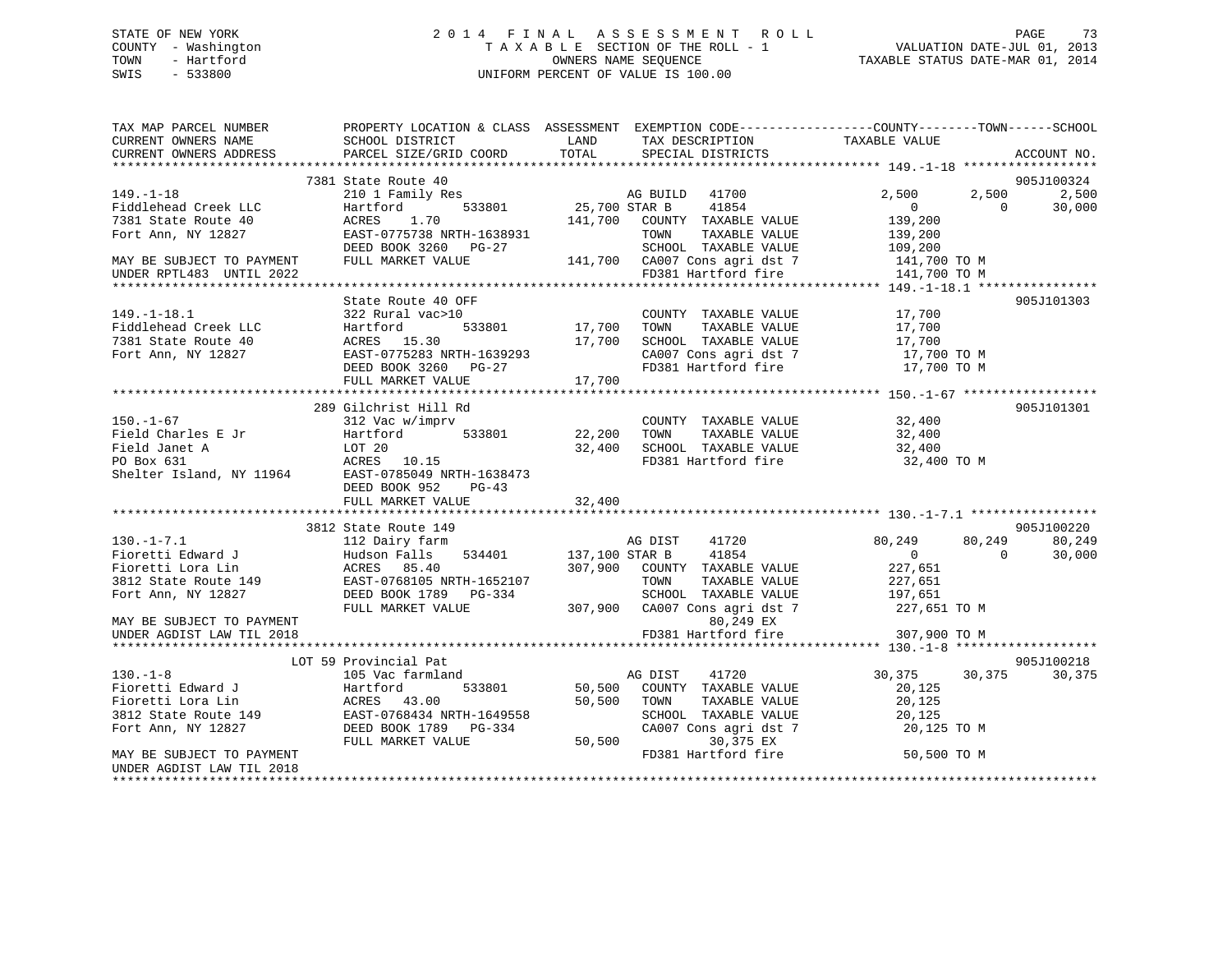## STATE OF NEW YORK 2 0 1 4 F I N A L A S S E S S M E N T R O L L PAGE 74 COUNTY - Washington T A X A B L E SECTION OF THE ROLL - 1 VALUATION DATE-JUL 01, 2013 TOWN - Hartford **TAXABLE STATUS DATE-MAR 01, 2014** OWNERS NAME SEQUENCE TAXABLE STATUS DATE-MAR 01, 2014 SWIS - 533800 UNIFORM PERCENT OF VALUE IS 100.00

| TAX MAP PARCEL NUMBER<br>CURRENT OWNERS NAME<br>CURRENT OWNERS ADDRESS                     | PROPERTY LOCATION & CLASS ASSESSMENT EXEMPTION CODE----------------COUNTY-------TOWN------SCHOOL<br>SCHOOL DISTRICT<br>PARCEL SIZE/GRID COORD                                                                                                        | LAND<br>TOTAL     | TAX DESCRIPTION<br>SPECIAL DISTRICTS                                                                                                                                  | TAXABLE VALUE                                                                              | ACCOUNT NO.                            |
|--------------------------------------------------------------------------------------------|------------------------------------------------------------------------------------------------------------------------------------------------------------------------------------------------------------------------------------------------------|-------------------|-----------------------------------------------------------------------------------------------------------------------------------------------------------------------|--------------------------------------------------------------------------------------------|----------------------------------------|
|                                                                                            |                                                                                                                                                                                                                                                      |                   |                                                                                                                                                                       |                                                                                            |                                        |
|                                                                                            | 3758 State Route 149                                                                                                                                                                                                                                 |                   |                                                                                                                                                                       |                                                                                            | 905J100110                             |
| $130. - 1 - 9.1$<br>Fioretti Edward J<br>Fioretti Lora Lin                                 | 113 Cattle farm<br>Hartford<br>ACRES 76.80                                                                                                                                                                                                           | 170,100 TOWN      | AG DIST 41720<br>533801 119,100 COUNTY TAXABLE VALUE<br>TAXABLE VALUE                                                                                                 | 74,370 74,370<br>95,730<br>95,730                                                          | 74,370                                 |
| Fort Ann, NY 12827                                                                         | 3812 State Route 149 EAST-0767210 NRTH-1650507<br>DEED BOOK 1789    PG-330<br>FULL MARKET VALUE                                                                                                                                                      | 170, 100          | SCHOOL TAXABLE VALUE<br>CA007 Cons agri dst 7<br>74,370 EX                                                                                                            | 95,730<br>95,730 TO M                                                                      |                                        |
| MAY BE SUBJECT TO PAYMENT<br>UNDER AGDIST LAW TIL 2018                                     |                                                                                                                                                                                                                                                      |                   | FD381 Hartford fire                                                                                                                                                   | 170,100 TO M                                                                               |                                        |
|                                                                                            |                                                                                                                                                                                                                                                      |                   |                                                                                                                                                                       |                                                                                            |                                        |
| $149. - 1 - 36$<br>Fish Owen Jr<br>Fish Juanita<br>7236 State Route 40<br>Argyle, NY 12809 | 7236 State Route 40<br>210 1 Family Res<br>,<br>533801<br>Hartford<br>ACRES 1.80<br>ACRES 1.80<br>EAST-0773858 NRTH-1635915<br>DEED BOOK 471 PG-1001<br>FULL MARKET VALUE                                                                            | 92,400 TOWN       | STAR EN        41834<br>26,000    COUNTY   TAXABLE  VALUE<br>TAXABLE VALUE<br>SCHOOL TAXABLE VALUE<br>CA006 Cons agri dst 6 92,400 TO M<br>92,400 FD381 Hartford fire | $\overline{0}$<br>92,400<br>92,400<br>28,200<br>92,400 TO M                                | 905J100016<br>$\Omega$<br>64,200       |
|                                                                                            |                                                                                                                                                                                                                                                      |                   |                                                                                                                                                                       |                                                                                            |                                        |
| $141. - 1 - 1.8$                                                                           | 70 Townsend Rd<br>240 Rural res<br>Fiske Nathan Martford 533801 41,500 COUNT<br>Fiske Hillary 2048-54,1996/239,2726/47 284,000 TOWN 70 Townsend Rd ACRES 10.00 SCHOO:<br>Hartford, NY 12838 EAST-0782424 NRTH-1647863 CA007<br>DEED BOOK 1996 PG-239 |                   | Find the STAR B 41854<br>533801 41,500 COUNTY TAXABLE VALUE<br>TAXABLE VALUE<br>SCHOOL TAXABLE VALUE<br>CA007 Cons agri dst 7 284,000 TO M<br>FD381 Hartford fire     | $\overline{0}$<br>$\Omega$<br>284,000<br>284,000<br>254,000<br>284,000 TO M                | 30,000                                 |
|                                                                                            | FULL MARKET VALUE                                                                                                                                                                                                                                    | 284,000           |                                                                                                                                                                       |                                                                                            |                                        |
|                                                                                            |                                                                                                                                                                                                                                                      |                   |                                                                                                                                                                       |                                                                                            |                                        |
| $140. - 1 - 19$<br>Fleming Denzel B<br>Fleming Cynthia<br>169 North Rd                     | 169 North Rd<br>210 1 Family Res<br>533801<br>Hartford<br>537-109<br>ACRES<br>ACRES 7.80<br>Fort Ann, NY 12827 EAST-0772067 NRTH-1642577<br>DEED BOOK 424<br>PG-224                                                                                  | 32,400 STAR EN    | VET WAR CT 41121<br>41834<br>123,000 COUNTY TAXABLE VALUE<br>TAXABLE VALUE<br>TOWN<br>SCHOOL TAXABLE VALUE 58,800<br>FD381 Hartford fire                              | 18,450<br>18,450<br>$\overline{0}$<br>$\overline{0}$<br>104,550<br>104,550<br>123,000 TO M | 905J100221<br>$\overline{0}$<br>64,200 |
|                                                                                            | FULL MARKET VALUE                                                                                                                                                                                                                                    | 123,000           |                                                                                                                                                                       |                                                                                            |                                        |
|                                                                                            | State Route 149                                                                                                                                                                                                                                      |                   |                                                                                                                                                                       |                                                                                            | 905J101307                             |
| $131. - 1 - 19$<br>Florian Lori F<br>92 Tee Hill Rd<br>Queensbury, NY 12804                | 311 Res vac land<br>533801<br>Hartford<br>Roadway<br>FRNT 17.00 DPTH 900.00<br>EAST-0776312 NRTH-1651221<br>DEED BOOK 679<br>PG-343<br>FULL MARKET VALUE                                                                                             | 100<br>100<br>100 | COUNTY TAXABLE VALUE<br>TAXABLE VALUE<br>TOWN<br>SCHOOL TAXABLE VALUE<br>CA007 Cons agri dst 7<br>FD381 Hartford fire                                                 | 100<br>100<br>100<br>100 TO M<br>100 TO M                                                  |                                        |
|                                                                                            |                                                                                                                                                                                                                                                      |                   |                                                                                                                                                                       |                                                                                            |                                        |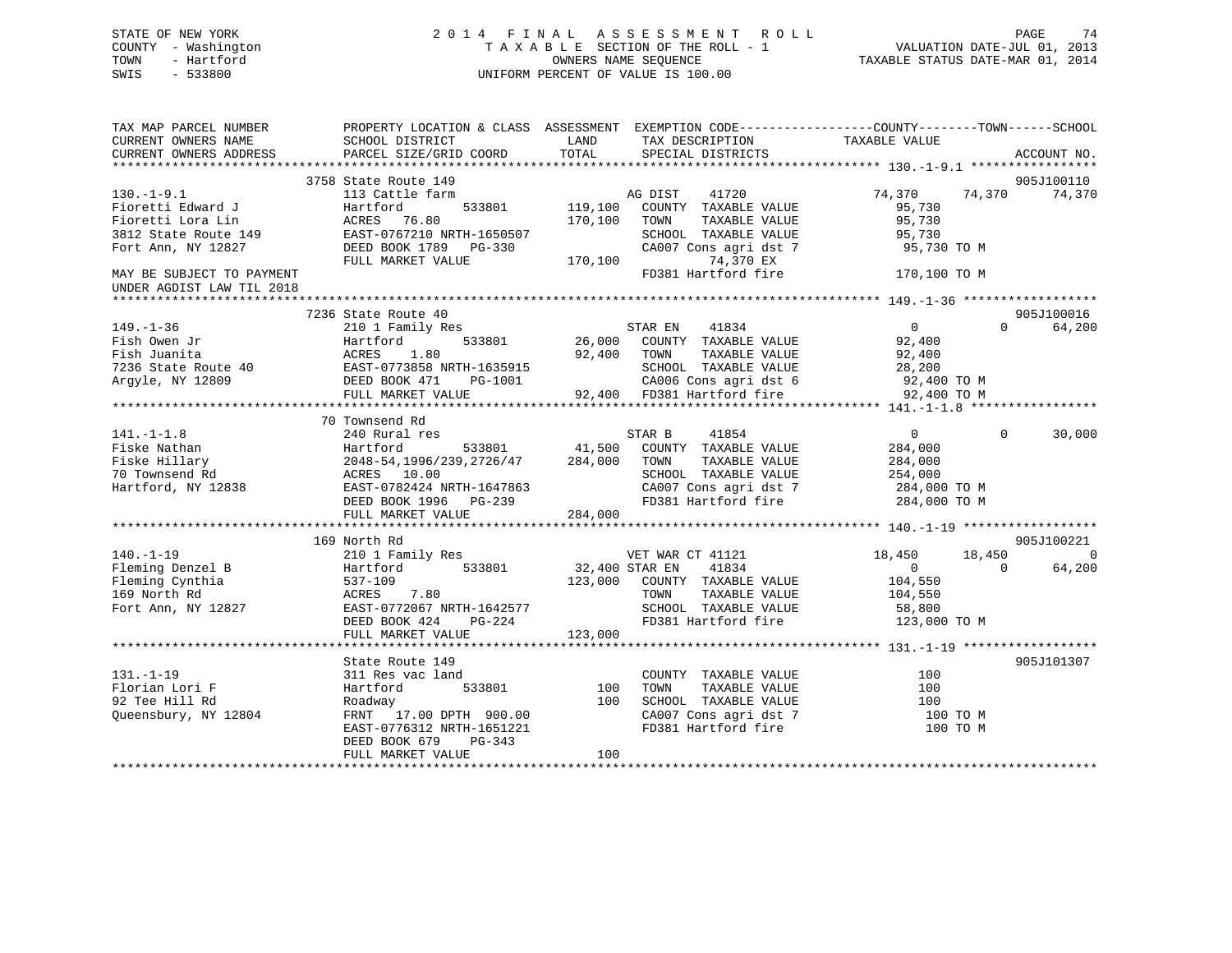## STATE OF NEW YORK 2 0 1 4 F I N A L A S S E S S M E N T R O L L PAGE 75 COUNTY - Washington T A X A B L E SECTION OF THE ROLL - 1 VALUATION DATE-JUL 01, 2013 TOWN - Hartford OWNERS NAME SEQUENCE TAXABLE STATUS DATE-MAR 01, 2014 SWIS - 533800 UNIFORM PERCENT OF VALUE IS 100.00

| TAX MAP PARCEL NUMBER                                  | PROPERTY LOCATION & CLASS ASSESSMENT EXEMPTION CODE----------------COUNTY-------TOWN------SCHOOL |                |                                  |                         |                    |             |
|--------------------------------------------------------|--------------------------------------------------------------------------------------------------|----------------|----------------------------------|-------------------------|--------------------|-------------|
| CURRENT OWNERS NAME                                    | SCHOOL DISTRICT                                                                                  | LAND           | TAX DESCRIPTION TAXABLE VALUE    |                         |                    |             |
| CURRENT OWNERS ADDRESS                                 | PARCEL SIZE/GRID COORD                                                                           | TOTAL          | SPECIAL DISTRICTS                |                         |                    | ACCOUNT NO. |
|                                                        |                                                                                                  |                |                                  |                         |                    |             |
|                                                        | State Route 196                                                                                  |                |                                  |                         |                    | 905J101105  |
| $140. - 1 - 4$                                         | 323 Vacant rural                                                                                 |                | COUNTY TAXABLE VALUE             | 111,100                 |                    |             |
| Florian Lori F                                         | Hartford                                                                                         | 533801 111,100 | TOWN<br>TAXABLE VALUE            | 111,100                 |                    |             |
| 92 Tee Hill Rd                                         | Green Mountain Explosives                                                                        | 111,100        | SCHOOL TAXABLE VALUE             | 111,100                 |                    |             |
| Queensbury, NY 12804                                   | ACRES 40.20                                                                                      |                | CA007 Cons agri dst 7            | 111,100 TO M            |                    |             |
|                                                        | EAST-0773585 NRTH-1647667                                                                        |                | FD381 Hartford fire              | 111,100 TO M            |                    |             |
|                                                        | DEED BOOK 2468 PG-259                                                                            |                |                                  |                         |                    |             |
|                                                        | FULL MARKET VALUE                                                                                | 111,100        |                                  |                         |                    |             |
|                                                        |                                                                                                  |                |                                  |                         |                    |             |
|                                                        | Townsend Rd                                                                                      |                |                                  |                         |                    | 905J100640  |
| $141. - 1 - 1$                                         | 105 Vac farmland                                                                                 |                | AG DIST<br>41720                 | 56,394                  | 56,394             | 56,394      |
| Foot-Hill Farm LLC                                     | 533801<br>Hartford                                                                               | 93,200         | COUNTY TAXABLE VALUE             | 36,806                  |                    |             |
| 7969 State Route 40                                    | ACRES 80.70                                                                                      | 93,200         | TOWN<br>TAXABLE VALUE            | 36,806                  |                    |             |
| Hartford, NY 12838                                     | EAST-0780527 NRTH-1648665                                                                        |                | SCHOOL TAXABLE VALUE             | 36,806                  |                    |             |
|                                                        | DEED BOOK 920<br>PG-250                                                                          |                | CA007 Cons agri dst 7            | 36,806 TO M             |                    |             |
| MAY BE SUBJECT TO PAYMENT                              | FULL MARKET VALUE                                                                                | 93,200         | 56,394 EX                        |                         |                    |             |
| UNDER AGDIST LAW TIL 2018                              |                                                                                                  |                | FD381 Hartford fire              | 93,200 TO M             |                    |             |
|                                                        |                                                                                                  |                |                                  |                         |                    |             |
|                                                        | 7969 State Route 40                                                                              |                |                                  |                         |                    | 905J100196  |
| $141. - 1 - 2.1$                                       | 112 Dairy farm                                                                                   |                | AG DIST<br>41720                 | 166,490                 | 166,490            | 166,490     |
| Foot-Hill Farm LLC                                     | 533801<br>Hartford                                                                               | 311,100 STAR B | 41854                            | $\overline{0}$          | $\Omega$           | 30,000      |
| 7969 State Route 40                                    | ACRES 255.40                                                                                     | 480,900        | COUNTY TAXABLE VALUE             | 314,410                 |                    |             |
| Hartford, NY 12838                                     | EAST-0783590 NRTH-1650080                                                                        |                | TOWN<br>TAXABLE VALUE            | 314,410                 |                    |             |
|                                                        | DEED BOOK 920<br>PG-250                                                                          |                | SCHOOL TAXABLE VALUE             | 284,410                 |                    |             |
| MAY BE SUBJECT TO PAYMENT                              | FULL MARKET VALUE                                                                                |                | 480,900 CA007 Cons agri dst 7    | 314,410 TO M            |                    |             |
| UNDER AGDIST LAW TIL 2018                              |                                                                                                  |                | 166,490 EX                       |                         |                    |             |
|                                                        |                                                                                                  |                | FD381 Hartford fire              | 480,900 TO M            |                    |             |
|                                                        |                                                                                                  |                |                                  |                         |                    |             |
|                                                        | State Route 40                                                                                   |                |                                  |                         |                    | 905J100099  |
| $141. - 1 - 8$                                         | 105 Vac farmland                                                                                 |                | AG DIST<br>41720                 | 9,708                   | 9,708              | 9,708       |
| Foot-Hill Farm LLC                                     | Hartford                                                                                         | 533801 16,800  | COUNTY TAXABLE VALUE             | 7,092                   |                    |             |
| 7969 State Route 40                                    | ACRES<br>12.00                                                                                   | 16,800         | TOWN<br>TAXABLE VALUE            | 7,092                   |                    |             |
| Hartford, NY 12838                                     | EAST-0783838 NRTH-1648219                                                                        |                | SCHOOL TAXABLE VALUE             | 7,092                   |                    |             |
|                                                        | DEED BOOK 920<br>PG-250                                                                          |                | CA007 Cons agri dst 7            | 7,092 TO M              |                    |             |
| MAY BE SUBJECT TO PAYMENT                              | FULL MARKET VALUE                                                                                | 16,800         | 9,708 EX                         |                         |                    |             |
| UNDER AGDIST LAW TIL 2018                              |                                                                                                  |                | FD381 Hartford fire              | 16,800 TO M             |                    |             |
|                                                        | 7635 State Route 40                                                                              |                |                                  |                         |                    | 905J100363  |
|                                                        |                                                                                                  |                |                                  |                         |                    |             |
| $140. - 2 - 40$                                        | 112 Dairy farm                                                                                   |                | AG DIST<br>41720                 | 63,742                  | 63,742<br>$\Omega$ | 63,742      |
| Foote Wayne E                                          | 533801<br>Hartford                                                                               | 124,700 STAR B | 41854                            | $\overline{0}$          |                    | 30,000      |
| Foote Elizabeth                                        | 922/243                                                                                          | 219,400        | COUNTY TAXABLE VALUE             | 155,658                 |                    |             |
| 7635 State Route 40                                    | ACRES 86.41                                                                                      |                | TOWN<br>TAXABLE VALUE            | 155,658                 |                    |             |
| Hartford, NY 12838                                     | EAST-0779309 NRTH-1643203<br>$PG-313$                                                            |                | SCHOOL TAXABLE VALUE             | 125,658<br>155,658 TO M |                    |             |
|                                                        | DEED BOOK 623                                                                                    | 219,400        | CA007 Cons agri dst 7            |                         |                    |             |
| MAY BE SUBJECT TO PAYMENT<br>UNDER AGDIST LAW TIL 2018 | FULL MARKET VALUE                                                                                |                | 63,742 EX<br>FD381 Hartford fire | 219,400 TO M            |                    |             |
|                                                        |                                                                                                  |                |                                  |                         |                    |             |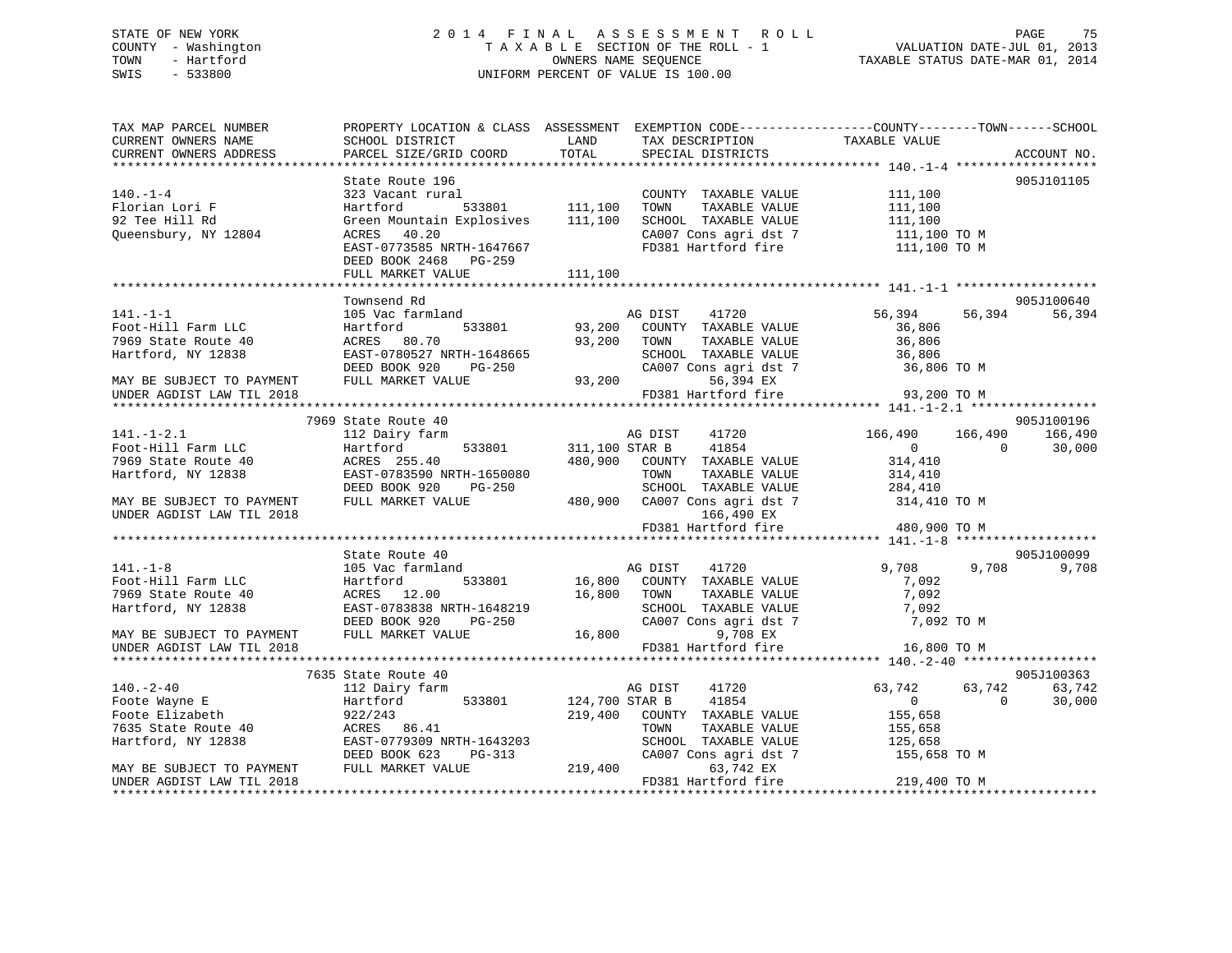## STATE OF NEW YORK 2 0 1 4 F I N A L A S S E S S M E N T R O L L PAGE 76 COUNTY - Washington T A X A B L E SECTION OF THE ROLL - 1 VALUATION DATE-JUL 01, 2013 TOWN - Hartford **TAXABLE STATUS DATE-MAR 01, 2014** OWNERS NAME SEQUENCE TAXABLE STATUS DATE-MAR 01, 2014 SWIS - 533800 UNIFORM PERCENT OF VALUE IS 100.00

| TOTAL<br>PARCEL SIZE/GRID COORD<br>ACCOUNT NO.<br>905J100442<br>9,300<br>$151 - 2 - 7.1$<br>9,300<br>9,300<br>Foran Richard P<br>DO Boy 456<br>PO Box 456<br>Fort Ann, NY 12827<br>CA008 Cons agri dst 8 14,200 TO M<br>FD381 Hartford fire 14,200 TO M<br>ACRES 21.90<br>EAST-0793944 NRTH-1632624<br>MAY BE SUBJECT TO PAYMENT<br>FD381 Hartford fire<br>14,200 TO M<br>UNDER RPTL480A UNTIL 2023<br>DEED BOOK 675 PG-154<br>14,200<br>FULL MARKET VALUE<br>Burch Rd OFF<br>905J101062<br>2,400 2,400<br>2,400<br>600<br>COUNTY TAXABLE VALUE<br>TOWN TAXABLE VALUE 600<br>SCHOOL TAXABLE VALUE 600<br>500 TO M<br>Forest Tax 3219/160<br>3,000 TOWN<br>PO Box 456<br>Fort Ann, NY 12827<br>$151. - 1 - 7.2$<br>ACRES 4.60<br>CA008 Cons agri dst 8 3,000 TO M<br>FD381 Hartford fire 3,000 TO M<br>MAY BE SUBJECT TO PAYMENT EAST-0795652 NRTH-1633053<br>UNDER RPTL480A UNTIL 2023 DEED BOOK 886 PG-128<br>3,000<br>FULL MARKET VALUE<br>905J101070<br>James Rd OFF<br>FOR 480A 47460<br>533801 533801 18,100 COUNTY TAXABLE VALUE<br>53219/60 18,100 TOWN TAXABLE VALUE<br>14,480 14,480 14,480<br>323 Vacant rural<br>Foran Richard P<br>PO Box 456<br>Hartford<br>3,620<br>3,620<br>Forest Tax 3219/60 18,10<br>151.-1-7.3<br>ACRES 27.80<br>SCHOOL TAXABLE VALUE $\begin{array}{ccc} 3,620 \\ 2,620 \end{array}$<br>CA008 Cons agri dst 8 18,100 TO M<br>FD381 Hartford fire 18,100 TO M<br>MAY BE SUBJECT TO PAYMENT EAST-0795025 NRTH<br>UNDER RPTL480A UNTIL 2023 DEED BOOK 524<br>EAST-0795025 NRTH-1632962<br>PG-86<br>FULL MARKET VALUE<br>18,100<br>905J101328<br>65 Deer Run Way<br>141.-3-56<br>Ford Paul<br>Ford Carol L<br>COUNTY TAXABLE VALUE 19,500<br>19,500<br>Ford Carol L<br>Ford Carol L<br>$1077$<br>ACRES 10.97<br>PO Box 878<br>EAST-0782608 NRTH-1642331<br>EAST-0782608 NRTH-1642331<br>EAST-0782608 NRTH-1642331<br>19,500 TO M<br>Crystal Beach, FL 34681-0878 DEED BOOK 562 PG-38<br>19,500<br>FULL MARKET VALUE<br>14 Russell Ln<br>149.-1-37.4<br>Fort Edward Supply Inc<br>14 Russell Ln<br>14 Russell Ln<br>14 Russell Ln<br>169,500<br>169,500<br>169,500<br>103,100<br>103,100<br>Fort Edward, NY 12828<br>103,100<br>DEED BOOK 2100<br>PG-283<br>103,100<br>PG-283<br>103,100<br>COUNTY TAXABLE VALUE 103,100<br>CA006 Cons agri dst 6 103,100 TO M<br>FD381 Hartford fire 103,100 TO M | TAX MAP PARCEL NUMBER<br>CURRENT OWNERS NAME | PROPERTY LOCATION & CLASS ASSESSMENT EXEMPTION CODE---------------COUNTY-------TOWN------SCHOOL<br>SCHOOL DISTRICT                         LAND         TAX DESCRIPTION                   TAXABLE VALUE |                   |  |  |
|-----------------------------------------------------------------------------------------------------------------------------------------------------------------------------------------------------------------------------------------------------------------------------------------------------------------------------------------------------------------------------------------------------------------------------------------------------------------------------------------------------------------------------------------------------------------------------------------------------------------------------------------------------------------------------------------------------------------------------------------------------------------------------------------------------------------------------------------------------------------------------------------------------------------------------------------------------------------------------------------------------------------------------------------------------------------------------------------------------------------------------------------------------------------------------------------------------------------------------------------------------------------------------------------------------------------------------------------------------------------------------------------------------------------------------------------------------------------------------------------------------------------------------------------------------------------------------------------------------------------------------------------------------------------------------------------------------------------------------------------------------------------------------------------------------------------------------------------------------------------------------------------------------------------------------------------------------------------------------------------------------------------------------------------------------------------------------------------------------------------------------------------------------------------------------------------------------------------------------------------------------------------------------------------------------------------------------------|----------------------------------------------|---------------------------------------------------------------------------------------------------------------------------------------------------------------------------------------------------------|-------------------|--|--|
|                                                                                                                                                                                                                                                                                                                                                                                                                                                                                                                                                                                                                                                                                                                                                                                                                                                                                                                                                                                                                                                                                                                                                                                                                                                                                                                                                                                                                                                                                                                                                                                                                                                                                                                                                                                                                                                                                                                                                                                                                                                                                                                                                                                                                                                                                                                                   | CURRENT OWNERS ADDRESS                       |                                                                                                                                                                                                         | SPECIAL DISTRICTS |  |  |
|                                                                                                                                                                                                                                                                                                                                                                                                                                                                                                                                                                                                                                                                                                                                                                                                                                                                                                                                                                                                                                                                                                                                                                                                                                                                                                                                                                                                                                                                                                                                                                                                                                                                                                                                                                                                                                                                                                                                                                                                                                                                                                                                                                                                                                                                                                                                   |                                              |                                                                                                                                                                                                         |                   |  |  |
|                                                                                                                                                                                                                                                                                                                                                                                                                                                                                                                                                                                                                                                                                                                                                                                                                                                                                                                                                                                                                                                                                                                                                                                                                                                                                                                                                                                                                                                                                                                                                                                                                                                                                                                                                                                                                                                                                                                                                                                                                                                                                                                                                                                                                                                                                                                                   |                                              |                                                                                                                                                                                                         |                   |  |  |
|                                                                                                                                                                                                                                                                                                                                                                                                                                                                                                                                                                                                                                                                                                                                                                                                                                                                                                                                                                                                                                                                                                                                                                                                                                                                                                                                                                                                                                                                                                                                                                                                                                                                                                                                                                                                                                                                                                                                                                                                                                                                                                                                                                                                                                                                                                                                   |                                              |                                                                                                                                                                                                         |                   |  |  |
|                                                                                                                                                                                                                                                                                                                                                                                                                                                                                                                                                                                                                                                                                                                                                                                                                                                                                                                                                                                                                                                                                                                                                                                                                                                                                                                                                                                                                                                                                                                                                                                                                                                                                                                                                                                                                                                                                                                                                                                                                                                                                                                                                                                                                                                                                                                                   |                                              |                                                                                                                                                                                                         |                   |  |  |
|                                                                                                                                                                                                                                                                                                                                                                                                                                                                                                                                                                                                                                                                                                                                                                                                                                                                                                                                                                                                                                                                                                                                                                                                                                                                                                                                                                                                                                                                                                                                                                                                                                                                                                                                                                                                                                                                                                                                                                                                                                                                                                                                                                                                                                                                                                                                   |                                              |                                                                                                                                                                                                         |                   |  |  |
|                                                                                                                                                                                                                                                                                                                                                                                                                                                                                                                                                                                                                                                                                                                                                                                                                                                                                                                                                                                                                                                                                                                                                                                                                                                                                                                                                                                                                                                                                                                                                                                                                                                                                                                                                                                                                                                                                                                                                                                                                                                                                                                                                                                                                                                                                                                                   |                                              |                                                                                                                                                                                                         |                   |  |  |
|                                                                                                                                                                                                                                                                                                                                                                                                                                                                                                                                                                                                                                                                                                                                                                                                                                                                                                                                                                                                                                                                                                                                                                                                                                                                                                                                                                                                                                                                                                                                                                                                                                                                                                                                                                                                                                                                                                                                                                                                                                                                                                                                                                                                                                                                                                                                   |                                              |                                                                                                                                                                                                         |                   |  |  |
|                                                                                                                                                                                                                                                                                                                                                                                                                                                                                                                                                                                                                                                                                                                                                                                                                                                                                                                                                                                                                                                                                                                                                                                                                                                                                                                                                                                                                                                                                                                                                                                                                                                                                                                                                                                                                                                                                                                                                                                                                                                                                                                                                                                                                                                                                                                                   |                                              |                                                                                                                                                                                                         |                   |  |  |
|                                                                                                                                                                                                                                                                                                                                                                                                                                                                                                                                                                                                                                                                                                                                                                                                                                                                                                                                                                                                                                                                                                                                                                                                                                                                                                                                                                                                                                                                                                                                                                                                                                                                                                                                                                                                                                                                                                                                                                                                                                                                                                                                                                                                                                                                                                                                   |                                              |                                                                                                                                                                                                         |                   |  |  |
|                                                                                                                                                                                                                                                                                                                                                                                                                                                                                                                                                                                                                                                                                                                                                                                                                                                                                                                                                                                                                                                                                                                                                                                                                                                                                                                                                                                                                                                                                                                                                                                                                                                                                                                                                                                                                                                                                                                                                                                                                                                                                                                                                                                                                                                                                                                                   |                                              |                                                                                                                                                                                                         |                   |  |  |
|                                                                                                                                                                                                                                                                                                                                                                                                                                                                                                                                                                                                                                                                                                                                                                                                                                                                                                                                                                                                                                                                                                                                                                                                                                                                                                                                                                                                                                                                                                                                                                                                                                                                                                                                                                                                                                                                                                                                                                                                                                                                                                                                                                                                                                                                                                                                   |                                              |                                                                                                                                                                                                         |                   |  |  |
|                                                                                                                                                                                                                                                                                                                                                                                                                                                                                                                                                                                                                                                                                                                                                                                                                                                                                                                                                                                                                                                                                                                                                                                                                                                                                                                                                                                                                                                                                                                                                                                                                                                                                                                                                                                                                                                                                                                                                                                                                                                                                                                                                                                                                                                                                                                                   |                                              |                                                                                                                                                                                                         |                   |  |  |
|                                                                                                                                                                                                                                                                                                                                                                                                                                                                                                                                                                                                                                                                                                                                                                                                                                                                                                                                                                                                                                                                                                                                                                                                                                                                                                                                                                                                                                                                                                                                                                                                                                                                                                                                                                                                                                                                                                                                                                                                                                                                                                                                                                                                                                                                                                                                   |                                              |                                                                                                                                                                                                         |                   |  |  |
|                                                                                                                                                                                                                                                                                                                                                                                                                                                                                                                                                                                                                                                                                                                                                                                                                                                                                                                                                                                                                                                                                                                                                                                                                                                                                                                                                                                                                                                                                                                                                                                                                                                                                                                                                                                                                                                                                                                                                                                                                                                                                                                                                                                                                                                                                                                                   |                                              |                                                                                                                                                                                                         |                   |  |  |
|                                                                                                                                                                                                                                                                                                                                                                                                                                                                                                                                                                                                                                                                                                                                                                                                                                                                                                                                                                                                                                                                                                                                                                                                                                                                                                                                                                                                                                                                                                                                                                                                                                                                                                                                                                                                                                                                                                                                                                                                                                                                                                                                                                                                                                                                                                                                   |                                              |                                                                                                                                                                                                         |                   |  |  |
|                                                                                                                                                                                                                                                                                                                                                                                                                                                                                                                                                                                                                                                                                                                                                                                                                                                                                                                                                                                                                                                                                                                                                                                                                                                                                                                                                                                                                                                                                                                                                                                                                                                                                                                                                                                                                                                                                                                                                                                                                                                                                                                                                                                                                                                                                                                                   |                                              |                                                                                                                                                                                                         |                   |  |  |
|                                                                                                                                                                                                                                                                                                                                                                                                                                                                                                                                                                                                                                                                                                                                                                                                                                                                                                                                                                                                                                                                                                                                                                                                                                                                                                                                                                                                                                                                                                                                                                                                                                                                                                                                                                                                                                                                                                                                                                                                                                                                                                                                                                                                                                                                                                                                   |                                              |                                                                                                                                                                                                         |                   |  |  |
|                                                                                                                                                                                                                                                                                                                                                                                                                                                                                                                                                                                                                                                                                                                                                                                                                                                                                                                                                                                                                                                                                                                                                                                                                                                                                                                                                                                                                                                                                                                                                                                                                                                                                                                                                                                                                                                                                                                                                                                                                                                                                                                                                                                                                                                                                                                                   |                                              |                                                                                                                                                                                                         |                   |  |  |
|                                                                                                                                                                                                                                                                                                                                                                                                                                                                                                                                                                                                                                                                                                                                                                                                                                                                                                                                                                                                                                                                                                                                                                                                                                                                                                                                                                                                                                                                                                                                                                                                                                                                                                                                                                                                                                                                                                                                                                                                                                                                                                                                                                                                                                                                                                                                   |                                              |                                                                                                                                                                                                         |                   |  |  |
|                                                                                                                                                                                                                                                                                                                                                                                                                                                                                                                                                                                                                                                                                                                                                                                                                                                                                                                                                                                                                                                                                                                                                                                                                                                                                                                                                                                                                                                                                                                                                                                                                                                                                                                                                                                                                                                                                                                                                                                                                                                                                                                                                                                                                                                                                                                                   |                                              |                                                                                                                                                                                                         |                   |  |  |
|                                                                                                                                                                                                                                                                                                                                                                                                                                                                                                                                                                                                                                                                                                                                                                                                                                                                                                                                                                                                                                                                                                                                                                                                                                                                                                                                                                                                                                                                                                                                                                                                                                                                                                                                                                                                                                                                                                                                                                                                                                                                                                                                                                                                                                                                                                                                   |                                              |                                                                                                                                                                                                         |                   |  |  |
|                                                                                                                                                                                                                                                                                                                                                                                                                                                                                                                                                                                                                                                                                                                                                                                                                                                                                                                                                                                                                                                                                                                                                                                                                                                                                                                                                                                                                                                                                                                                                                                                                                                                                                                                                                                                                                                                                                                                                                                                                                                                                                                                                                                                                                                                                                                                   | $151. - 2 - 7.3$                             |                                                                                                                                                                                                         |                   |  |  |
|                                                                                                                                                                                                                                                                                                                                                                                                                                                                                                                                                                                                                                                                                                                                                                                                                                                                                                                                                                                                                                                                                                                                                                                                                                                                                                                                                                                                                                                                                                                                                                                                                                                                                                                                                                                                                                                                                                                                                                                                                                                                                                                                                                                                                                                                                                                                   |                                              |                                                                                                                                                                                                         |                   |  |  |
|                                                                                                                                                                                                                                                                                                                                                                                                                                                                                                                                                                                                                                                                                                                                                                                                                                                                                                                                                                                                                                                                                                                                                                                                                                                                                                                                                                                                                                                                                                                                                                                                                                                                                                                                                                                                                                                                                                                                                                                                                                                                                                                                                                                                                                                                                                                                   |                                              |                                                                                                                                                                                                         |                   |  |  |
|                                                                                                                                                                                                                                                                                                                                                                                                                                                                                                                                                                                                                                                                                                                                                                                                                                                                                                                                                                                                                                                                                                                                                                                                                                                                                                                                                                                                                                                                                                                                                                                                                                                                                                                                                                                                                                                                                                                                                                                                                                                                                                                                                                                                                                                                                                                                   | Fort Ann, NY 12827                           |                                                                                                                                                                                                         |                   |  |  |
|                                                                                                                                                                                                                                                                                                                                                                                                                                                                                                                                                                                                                                                                                                                                                                                                                                                                                                                                                                                                                                                                                                                                                                                                                                                                                                                                                                                                                                                                                                                                                                                                                                                                                                                                                                                                                                                                                                                                                                                                                                                                                                                                                                                                                                                                                                                                   |                                              |                                                                                                                                                                                                         |                   |  |  |
|                                                                                                                                                                                                                                                                                                                                                                                                                                                                                                                                                                                                                                                                                                                                                                                                                                                                                                                                                                                                                                                                                                                                                                                                                                                                                                                                                                                                                                                                                                                                                                                                                                                                                                                                                                                                                                                                                                                                                                                                                                                                                                                                                                                                                                                                                                                                   |                                              |                                                                                                                                                                                                         |                   |  |  |
|                                                                                                                                                                                                                                                                                                                                                                                                                                                                                                                                                                                                                                                                                                                                                                                                                                                                                                                                                                                                                                                                                                                                                                                                                                                                                                                                                                                                                                                                                                                                                                                                                                                                                                                                                                                                                                                                                                                                                                                                                                                                                                                                                                                                                                                                                                                                   |                                              |                                                                                                                                                                                                         |                   |  |  |
|                                                                                                                                                                                                                                                                                                                                                                                                                                                                                                                                                                                                                                                                                                                                                                                                                                                                                                                                                                                                                                                                                                                                                                                                                                                                                                                                                                                                                                                                                                                                                                                                                                                                                                                                                                                                                                                                                                                                                                                                                                                                                                                                                                                                                                                                                                                                   |                                              |                                                                                                                                                                                                         |                   |  |  |
|                                                                                                                                                                                                                                                                                                                                                                                                                                                                                                                                                                                                                                                                                                                                                                                                                                                                                                                                                                                                                                                                                                                                                                                                                                                                                                                                                                                                                                                                                                                                                                                                                                                                                                                                                                                                                                                                                                                                                                                                                                                                                                                                                                                                                                                                                                                                   |                                              |                                                                                                                                                                                                         |                   |  |  |
|                                                                                                                                                                                                                                                                                                                                                                                                                                                                                                                                                                                                                                                                                                                                                                                                                                                                                                                                                                                                                                                                                                                                                                                                                                                                                                                                                                                                                                                                                                                                                                                                                                                                                                                                                                                                                                                                                                                                                                                                                                                                                                                                                                                                                                                                                                                                   |                                              |                                                                                                                                                                                                         |                   |  |  |
|                                                                                                                                                                                                                                                                                                                                                                                                                                                                                                                                                                                                                                                                                                                                                                                                                                                                                                                                                                                                                                                                                                                                                                                                                                                                                                                                                                                                                                                                                                                                                                                                                                                                                                                                                                                                                                                                                                                                                                                                                                                                                                                                                                                                                                                                                                                                   |                                              |                                                                                                                                                                                                         |                   |  |  |
|                                                                                                                                                                                                                                                                                                                                                                                                                                                                                                                                                                                                                                                                                                                                                                                                                                                                                                                                                                                                                                                                                                                                                                                                                                                                                                                                                                                                                                                                                                                                                                                                                                                                                                                                                                                                                                                                                                                                                                                                                                                                                                                                                                                                                                                                                                                                   |                                              |                                                                                                                                                                                                         |                   |  |  |
|                                                                                                                                                                                                                                                                                                                                                                                                                                                                                                                                                                                                                                                                                                                                                                                                                                                                                                                                                                                                                                                                                                                                                                                                                                                                                                                                                                                                                                                                                                                                                                                                                                                                                                                                                                                                                                                                                                                                                                                                                                                                                                                                                                                                                                                                                                                                   |                                              |                                                                                                                                                                                                         |                   |  |  |
|                                                                                                                                                                                                                                                                                                                                                                                                                                                                                                                                                                                                                                                                                                                                                                                                                                                                                                                                                                                                                                                                                                                                                                                                                                                                                                                                                                                                                                                                                                                                                                                                                                                                                                                                                                                                                                                                                                                                                                                                                                                                                                                                                                                                                                                                                                                                   |                                              |                                                                                                                                                                                                         |                   |  |  |
|                                                                                                                                                                                                                                                                                                                                                                                                                                                                                                                                                                                                                                                                                                                                                                                                                                                                                                                                                                                                                                                                                                                                                                                                                                                                                                                                                                                                                                                                                                                                                                                                                                                                                                                                                                                                                                                                                                                                                                                                                                                                                                                                                                                                                                                                                                                                   |                                              |                                                                                                                                                                                                         |                   |  |  |
|                                                                                                                                                                                                                                                                                                                                                                                                                                                                                                                                                                                                                                                                                                                                                                                                                                                                                                                                                                                                                                                                                                                                                                                                                                                                                                                                                                                                                                                                                                                                                                                                                                                                                                                                                                                                                                                                                                                                                                                                                                                                                                                                                                                                                                                                                                                                   |                                              |                                                                                                                                                                                                         |                   |  |  |
|                                                                                                                                                                                                                                                                                                                                                                                                                                                                                                                                                                                                                                                                                                                                                                                                                                                                                                                                                                                                                                                                                                                                                                                                                                                                                                                                                                                                                                                                                                                                                                                                                                                                                                                                                                                                                                                                                                                                                                                                                                                                                                                                                                                                                                                                                                                                   |                                              |                                                                                                                                                                                                         |                   |  |  |
|                                                                                                                                                                                                                                                                                                                                                                                                                                                                                                                                                                                                                                                                                                                                                                                                                                                                                                                                                                                                                                                                                                                                                                                                                                                                                                                                                                                                                                                                                                                                                                                                                                                                                                                                                                                                                                                                                                                                                                                                                                                                                                                                                                                                                                                                                                                                   |                                              |                                                                                                                                                                                                         |                   |  |  |
|                                                                                                                                                                                                                                                                                                                                                                                                                                                                                                                                                                                                                                                                                                                                                                                                                                                                                                                                                                                                                                                                                                                                                                                                                                                                                                                                                                                                                                                                                                                                                                                                                                                                                                                                                                                                                                                                                                                                                                                                                                                                                                                                                                                                                                                                                                                                   |                                              |                                                                                                                                                                                                         |                   |  |  |
|                                                                                                                                                                                                                                                                                                                                                                                                                                                                                                                                                                                                                                                                                                                                                                                                                                                                                                                                                                                                                                                                                                                                                                                                                                                                                                                                                                                                                                                                                                                                                                                                                                                                                                                                                                                                                                                                                                                                                                                                                                                                                                                                                                                                                                                                                                                                   |                                              |                                                                                                                                                                                                         |                   |  |  |
|                                                                                                                                                                                                                                                                                                                                                                                                                                                                                                                                                                                                                                                                                                                                                                                                                                                                                                                                                                                                                                                                                                                                                                                                                                                                                                                                                                                                                                                                                                                                                                                                                                                                                                                                                                                                                                                                                                                                                                                                                                                                                                                                                                                                                                                                                                                                   |                                              |                                                                                                                                                                                                         |                   |  |  |
|                                                                                                                                                                                                                                                                                                                                                                                                                                                                                                                                                                                                                                                                                                                                                                                                                                                                                                                                                                                                                                                                                                                                                                                                                                                                                                                                                                                                                                                                                                                                                                                                                                                                                                                                                                                                                                                                                                                                                                                                                                                                                                                                                                                                                                                                                                                                   |                                              |                                                                                                                                                                                                         |                   |  |  |
|                                                                                                                                                                                                                                                                                                                                                                                                                                                                                                                                                                                                                                                                                                                                                                                                                                                                                                                                                                                                                                                                                                                                                                                                                                                                                                                                                                                                                                                                                                                                                                                                                                                                                                                                                                                                                                                                                                                                                                                                                                                                                                                                                                                                                                                                                                                                   |                                              |                                                                                                                                                                                                         |                   |  |  |
|                                                                                                                                                                                                                                                                                                                                                                                                                                                                                                                                                                                                                                                                                                                                                                                                                                                                                                                                                                                                                                                                                                                                                                                                                                                                                                                                                                                                                                                                                                                                                                                                                                                                                                                                                                                                                                                                                                                                                                                                                                                                                                                                                                                                                                                                                                                                   |                                              |                                                                                                                                                                                                         |                   |  |  |
|                                                                                                                                                                                                                                                                                                                                                                                                                                                                                                                                                                                                                                                                                                                                                                                                                                                                                                                                                                                                                                                                                                                                                                                                                                                                                                                                                                                                                                                                                                                                                                                                                                                                                                                                                                                                                                                                                                                                                                                                                                                                                                                                                                                                                                                                                                                                   |                                              |                                                                                                                                                                                                         |                   |  |  |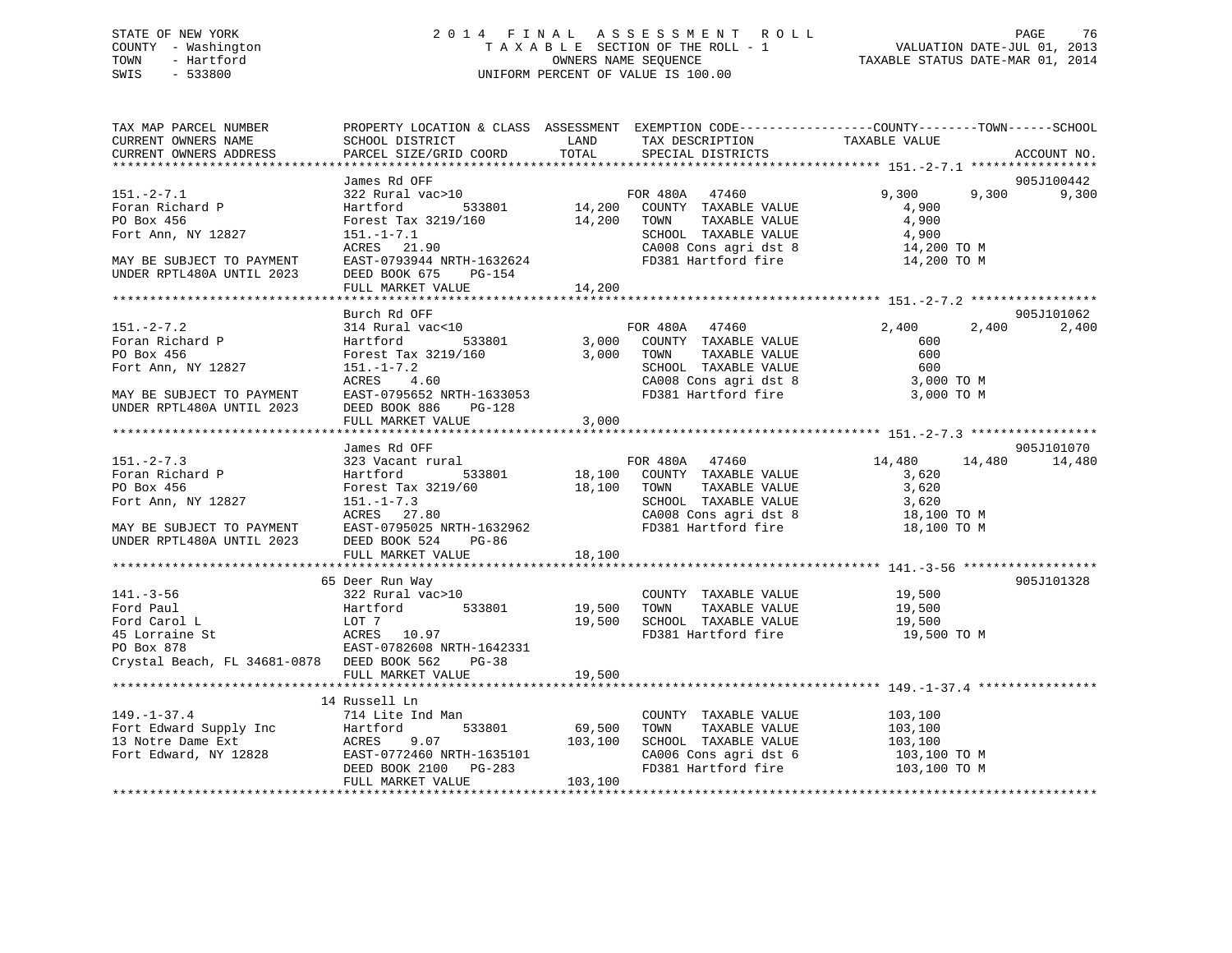## STATE OF NEW YORK 2 0 1 4 F I N A L A S S E S S M E N T R O L L PAGE 77 COUNTY - Washington T A X A B L E SECTION OF THE ROLL - 1 VALUATION DATE-JUL 01, 2013 TOWN - Hartford **TAXABLE STATUS DATE-MAR 01, 2014** OWNERS NAME SEQUENCE TAXABLE STATUS DATE-MAR 01, 2014 SWIS - 533800 UNIFORM PERCENT OF VALUE IS 100.00

| TAX MAP PARCEL NUMBER<br>CURRENT OWNERS NAME<br>CURRENT OWNERS ADDRESS                                  | PROPERTY LOCATION & CLASS ASSESSMENT EXEMPTION CODE---------------COUNTY-------TOWN-----SCHOOL<br>SCHOOL DISTRICT<br>PARCEL SIZE/GRID COORD                              | LAND<br>TOTAL                | TAX DESCRIPTION TAXABLE VALUE<br>SPECIAL DISTRICTS                                                                                            |                                                                                 | ACCOUNT NO.                      |
|---------------------------------------------------------------------------------------------------------|--------------------------------------------------------------------------------------------------------------------------------------------------------------------------|------------------------------|-----------------------------------------------------------------------------------------------------------------------------------------------|---------------------------------------------------------------------------------|----------------------------------|
| $131. - 1 - 21$                                                                                         | 60 County Route 17<br>210 1 Family Res                                                                                                                                   |                              | STAR B<br>41854                                                                                                                               | $\Omega$                                                                        | 905J100224<br>30,000<br>$\Omega$ |
| Fountaine Craig M<br>Fountaine Michele C                                                                | Hartford<br>ACRES<br>1.80                                                                                                                                                | 140,800                      | 533801 27,200 COUNTY TAXABLE VALUE<br>TAXABLE VALUE<br>TOWN                                                                                   | 140,800<br>140,800                                                              |                                  |
| PO Box 19<br>Hartford, NY 12838                                                                         | EAST-0771338 NRTH-1656138<br>DEED BOOK 870<br>$PG-80$<br>FULL MARKET VALUE                                                                                               |                              | SCHOOL TAXABLE VALUE<br>CA007 Cons agri dst 7<br>140,800 FD381 Hartford fire                                                                  | 110,800<br>140,800 TO M<br>140,800 TO M                                         |                                  |
|                                                                                                         |                                                                                                                                                                          |                              |                                                                                                                                               |                                                                                 |                                  |
| $122. - 1 - 26$<br>Fountaine Michele C<br>Fountaine Craig M<br>60 County Route 17<br>Fort Ann, NY 12827 | County Route 17<br>314 Rural vac<10<br>Hartford<br>ACRES 4.00 23,000<br>EAST-0771820 NRTH-1658140 23,000<br>DEED BOOK 870 PG-72<br>FULL MARKET VALUE                     | 533801 23,000<br>23,000      | COUNTY TAXABLE VALUE<br>TOWN<br>TAXABLE VALUE<br>SCHOOL TAXABLE VALUE<br>SCHOOL TAXABLE VALUE<br>CA007 Cons agri dst 7<br>FD381 Hartford fire | 23,000<br>23,000<br>23,000<br>23,000 TO M<br>23,000 TO M                        | 905J100339                       |
|                                                                                                         |                                                                                                                                                                          |                              |                                                                                                                                               |                                                                                 |                                  |
| $132.15 - 2 - 11$<br>Fowler Jessica<br>1887 Hinds Rd<br>Fort Edward, NY 12828                           | East St<br>312 Vac w/imprv<br>Hartford<br>FRNT 41.00 DPTH 52.00 1,700 SCHOOL TAXABLE VALUE<br>EAST-0786585 NRTH-1652302<br>DEED BOOK 875<br>$PG-29$<br>FULL MARKET VALUE | 533801 500<br>1,700          | COUNTY TAXABLE VALUE<br>TAXABLE VALUE<br>TAXABLE VALUE<br>TOWN<br>CA007 Cons agri dst 7<br>FD381 Hartford fire                                | 1,700<br>1,700<br>1,700<br>1,700 TO M<br>1,700 TO M                             | 905J100428                       |
|                                                                                                         | 4352 State Route 149                                                                                                                                                     |                              |                                                                                                                                               |                                                                                 | 905J101410                       |
| $131. -1 - 5.2$<br>Fox John F<br>4352 State Route 149<br>Fort Ann, NY 12827                             | 240 Rural res<br>Hartford<br>533801<br>LOT 4<br>ACRES 10.00<br>EAST-0777234 NRTH-1650785<br>DEED BOOK 2444 PG-115<br>THI WICH 2444 PG-115<br>FULL MARKET VALUE           | 57,200<br>243,700<br>243,700 | STAR B<br>41854<br>COUNTY TAXABLE VALUE<br>TOWN<br>TAXABLE VALUE<br>SCHOOL TAXABLE VALUE<br>CA007 Cons agri dst 7<br>FD381 Hartford fire      | $\overline{0}$<br>243,700<br>243,700<br>213,700<br>243,700 TO M<br>243,700 TO M | $\Omega$<br>30,000               |
|                                                                                                         |                                                                                                                                                                          |                              |                                                                                                                                               |                                                                                 |                                  |
| $132. - 1 - 23.1$<br>Fraley John<br>194 County Route 23<br>Granville, NY 12832                          | 194 County Route 23<br>210 1 Family Res<br>Hartford 533801 14,700 COUNTY TAXABLE VALUE<br>FRNT 214.00 DPTH 79.00 55,300 TOWN TAXABLE VALUE<br>EAST-0788448 NRTH-1655593  |                              | STAR B<br>41854<br>SCHOOL TAXABLE VALUE                                                                                                       | $\overline{0}$<br>55,300<br>55,300<br>25,300                                    | 905J100227<br>$\Omega$<br>30,000 |
|                                                                                                         | DEED BOOK 2387 PG-177<br>FULL MARKET VALUE                                                                                                                               |                              | CA007 Cons agri dst 7<br>CA007 Cons agri dst 7<br>55,300 FD381 Hartford fire                                                                  | 55,300 TO M<br>55,300 TO M<br>55,300 TO M                                       |                                  |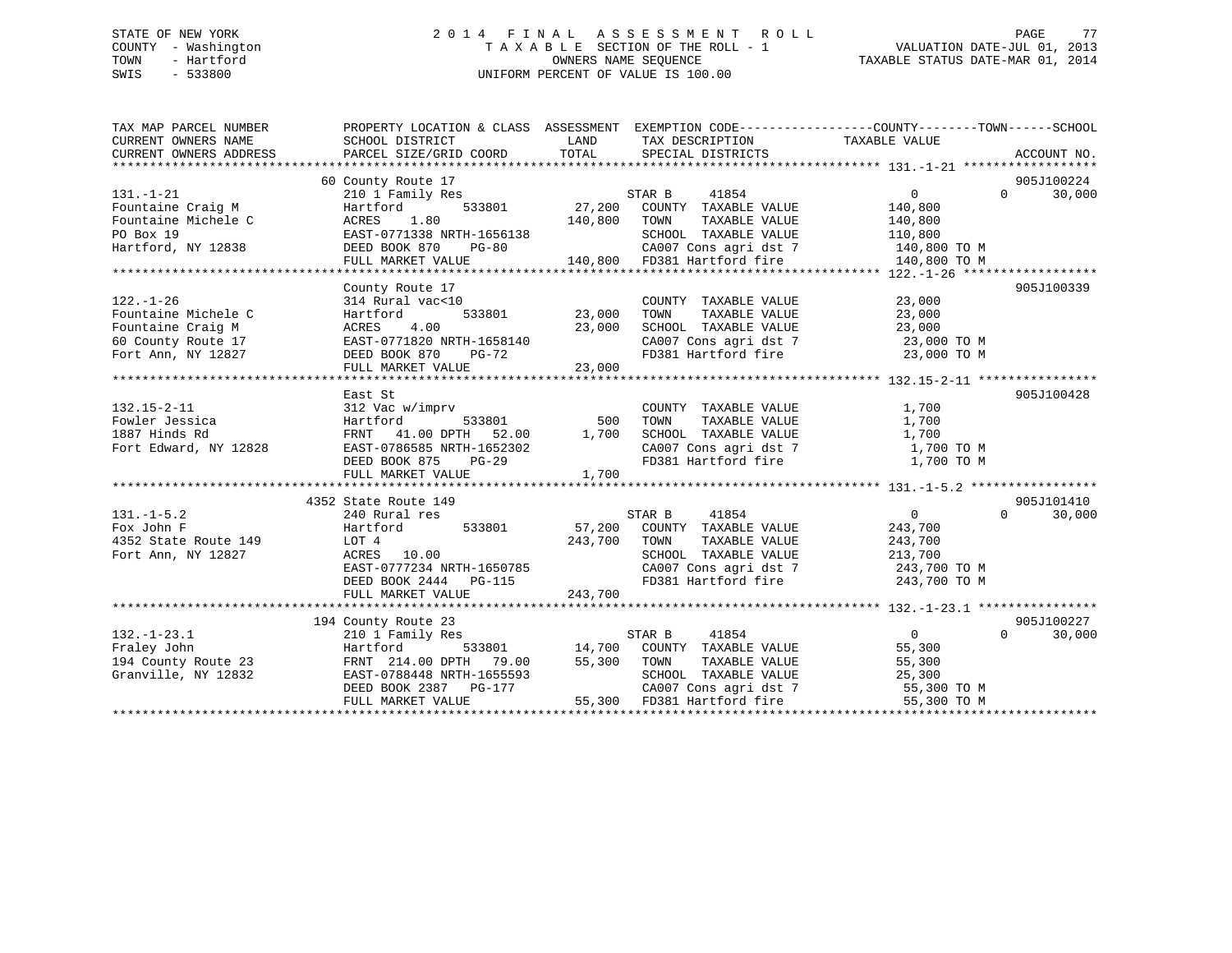## STATE OF NEW YORK 2 0 1 4 F I N A L A S S E S S M E N T R O L L PAGE 78 COUNTY - Washington T A X A B L E SECTION OF THE ROLL - 1 VALUATION DATE-JUL 01, 2013 TOWN - Hartford **TAXABLE STATUS DATE-MAR 01, 2014** OWNERS NAME SEQUENCE TAXABLE STATUS DATE-MAR 01, 2014 SWIS - 533800 UNIFORM PERCENT OF VALUE IS 100.00

| TOTAL<br>CURRENT OWNERS ADDRESS<br>PARCEL SIZE/GRID COORD<br>SPECIAL DISTRICTS<br>ACCOUNT NO.<br>192 County Route 23<br>905J101066<br>26,900<br>270 Mfg housing<br>STAR B<br>41854<br>$\Omega$<br>$\Omega$<br>Francis Rodney E<br>Hartford<br>533801<br>10,100 COUNTY TAXABLE VALUE<br>26,900<br>26,900<br>26,900<br>Francis Eileen P<br>FRNT<br>50.00 DPTH 195.00<br>TOWN<br>TAXABLE VALUE<br>EAST-0788452 NRTH-1655507<br>SCHOOL TAXABLE VALUE<br>$\overline{0}$<br>26,900 CA007 Cons agri dst 7<br>FULL MARKET VALUE<br>26,900 TO M<br>FD381 Hartford fire<br>26,900 TO M<br>8802 State Route 40<br>210 1 Family Res<br>41854<br>$\Omega$<br>$\Omega$<br>$114. - 1 - 9.4$<br>STAR B<br>30,000<br>24,400 COUNTY TAXABLE VALUE<br>Franck Ruth R<br>533801<br>Hartford<br>159,500<br>TAXABLE VALUE<br>Whitney Kendrick B<br>ACRES<br>1.36<br>159,500<br>TOWN<br>159,500<br>EAST-0791696 NRTH-1667434<br>SCHOOL TAXABLE VALUE<br>8802 State Route 40<br>129,500<br>Fort Ann, NY 12827<br>DEED BOOK 2039    PG-141<br>CA007 Cons agri dst 7<br>159,500 TO M<br>FULL MARKET VALUE<br>159,500 FD381 Hartford fire<br>159,500 TO M<br>905J101207<br>291 & 294 Gilchrist Hill Rd<br>79 PCT OF VALUE USED FOR EXEMPTION PURPOSES<br>$150. - 1 - 46$<br>50,000<br>45,000<br>$\overline{0}$<br>240 Rural res<br>VET COM CT 41131<br>$\mathbf 0$<br>Franck William Scott<br>533801<br>114,700 VET DIS CT 41141<br>100,000<br>90,000<br>Hartford<br>Franck Stephanie R<br>3304/249<br>$\Omega$<br>261,800 AGED-CO<br>41802<br>5,682<br>$\Omega$<br>$\Omega$<br>294 Gilchrist Hill Rd<br>ACRES 61.95<br>AGED-TOWN 41803<br>$\overline{0}$<br>17,956<br>$\overline{0}$<br>Hartford, NY 12838<br>EAST-0785151 NRTH-1639397<br>STAR EN<br>41834<br>64,200<br>$\Omega$<br>DEED BOOK 2700 PG-294<br>COUNTY TAXABLE VALUE<br>106,118<br>261,800 TOWN<br>FULL MARKET VALUE<br>TAXABLE VALUE<br>108,844<br>SCHOOL TAXABLE VALUE<br>197,600<br>FD381 Hartford fire<br>261,800 TO M<br>905J100229<br>95 Gilchrist Hill Ext<br>$141. - 3 - 12$<br>STAR EN<br>41834<br>$\overline{0}$<br>$\Omega$<br>64,200<br>210 1 Family Res<br>Frawley Donna C<br>533801<br>26,600 COUNTY TAXABLE VALUE<br>Hartford<br>181,000<br>95 Gilchrist Hill Ext<br>181,000<br>TAXABLE VALUE<br>ACRES<br>1.65<br>TOWN<br>181,000<br>Hartford, NY 12838<br>EAST-0785123 NRTH-1645029<br>SCHOOL TAXABLE VALUE<br>116,800<br>FD381 Hartford fire<br>181,000 TO M<br>DEED BOOK 567<br>$PG-252$<br>181,000<br>FULL MARKET VALUE<br>905J101074<br>Marlboro Country Rd<br>$141. - 3 - 24.4$<br>323 Vacant rural<br>COUNTY TAXABLE VALUE<br>83,000<br>Frawley Donna C<br>533801<br>83,000<br>TAXABLE VALUE<br>83,000<br>Hartford<br>TOWN<br>ACRES 62.30<br>83,000<br>SCHOOL TAXABLE VALUE<br>95 Gilchrist Hill Ext<br>83,000<br>EAST-0786302 NRTH-1644606<br>FD381 Hartford fire<br>Hartford, NY 12838<br>83,000 TO M<br>DEED BOOK 567<br>PG-254<br>83,000<br>FULL MARKET VALUE | TAX MAP PARCEL NUMBER<br>CURRENT OWNERS NAME | PROPERTY LOCATION & CLASS ASSESSMENT EXEMPTION CODE----------------COUNTY-------TOWN-----SCHOOL<br>SCHOOL DISTRICT | LAND | TAX DESCRIPTION | TAXABLE VALUE |  |
|----------------------------------------------------------------------------------------------------------------------------------------------------------------------------------------------------------------------------------------------------------------------------------------------------------------------------------------------------------------------------------------------------------------------------------------------------------------------------------------------------------------------------------------------------------------------------------------------------------------------------------------------------------------------------------------------------------------------------------------------------------------------------------------------------------------------------------------------------------------------------------------------------------------------------------------------------------------------------------------------------------------------------------------------------------------------------------------------------------------------------------------------------------------------------------------------------------------------------------------------------------------------------------------------------------------------------------------------------------------------------------------------------------------------------------------------------------------------------------------------------------------------------------------------------------------------------------------------------------------------------------------------------------------------------------------------------------------------------------------------------------------------------------------------------------------------------------------------------------------------------------------------------------------------------------------------------------------------------------------------------------------------------------------------------------------------------------------------------------------------------------------------------------------------------------------------------------------------------------------------------------------------------------------------------------------------------------------------------------------------------------------------------------------------------------------------------------------------------------------------------------------------------------------------------------------------------------------------------------------------------------------------------------------------------------------------------------------------------------------------------------------------------------------------------------------------------------------------------------------------------------------------------------------------------|----------------------------------------------|--------------------------------------------------------------------------------------------------------------------|------|-----------------|---------------|--|
|                                                                                                                                                                                                                                                                                                                                                                                                                                                                                                                                                                                                                                                                                                                                                                                                                                                                                                                                                                                                                                                                                                                                                                                                                                                                                                                                                                                                                                                                                                                                                                                                                                                                                                                                                                                                                                                                                                                                                                                                                                                                                                                                                                                                                                                                                                                                                                                                                                                                                                                                                                                                                                                                                                                                                                                                                                                                                                                            |                                              |                                                                                                                    |      |                 |               |  |
|                                                                                                                                                                                                                                                                                                                                                                                                                                                                                                                                                                                                                                                                                                                                                                                                                                                                                                                                                                                                                                                                                                                                                                                                                                                                                                                                                                                                                                                                                                                                                                                                                                                                                                                                                                                                                                                                                                                                                                                                                                                                                                                                                                                                                                                                                                                                                                                                                                                                                                                                                                                                                                                                                                                                                                                                                                                                                                                            |                                              |                                                                                                                    |      |                 |               |  |
|                                                                                                                                                                                                                                                                                                                                                                                                                                                                                                                                                                                                                                                                                                                                                                                                                                                                                                                                                                                                                                                                                                                                                                                                                                                                                                                                                                                                                                                                                                                                                                                                                                                                                                                                                                                                                                                                                                                                                                                                                                                                                                                                                                                                                                                                                                                                                                                                                                                                                                                                                                                                                                                                                                                                                                                                                                                                                                                            |                                              |                                                                                                                    |      |                 |               |  |
|                                                                                                                                                                                                                                                                                                                                                                                                                                                                                                                                                                                                                                                                                                                                                                                                                                                                                                                                                                                                                                                                                                                                                                                                                                                                                                                                                                                                                                                                                                                                                                                                                                                                                                                                                                                                                                                                                                                                                                                                                                                                                                                                                                                                                                                                                                                                                                                                                                                                                                                                                                                                                                                                                                                                                                                                                                                                                                                            | $132. - 1 - 23.2$                            |                                                                                                                    |      |                 |               |  |
|                                                                                                                                                                                                                                                                                                                                                                                                                                                                                                                                                                                                                                                                                                                                                                                                                                                                                                                                                                                                                                                                                                                                                                                                                                                                                                                                                                                                                                                                                                                                                                                                                                                                                                                                                                                                                                                                                                                                                                                                                                                                                                                                                                                                                                                                                                                                                                                                                                                                                                                                                                                                                                                                                                                                                                                                                                                                                                                            |                                              |                                                                                                                    |      |                 |               |  |
|                                                                                                                                                                                                                                                                                                                                                                                                                                                                                                                                                                                                                                                                                                                                                                                                                                                                                                                                                                                                                                                                                                                                                                                                                                                                                                                                                                                                                                                                                                                                                                                                                                                                                                                                                                                                                                                                                                                                                                                                                                                                                                                                                                                                                                                                                                                                                                                                                                                                                                                                                                                                                                                                                                                                                                                                                                                                                                                            |                                              |                                                                                                                    |      |                 |               |  |
|                                                                                                                                                                                                                                                                                                                                                                                                                                                                                                                                                                                                                                                                                                                                                                                                                                                                                                                                                                                                                                                                                                                                                                                                                                                                                                                                                                                                                                                                                                                                                                                                                                                                                                                                                                                                                                                                                                                                                                                                                                                                                                                                                                                                                                                                                                                                                                                                                                                                                                                                                                                                                                                                                                                                                                                                                                                                                                                            | 192 County Route 23                          |                                                                                                                    |      |                 |               |  |
|                                                                                                                                                                                                                                                                                                                                                                                                                                                                                                                                                                                                                                                                                                                                                                                                                                                                                                                                                                                                                                                                                                                                                                                                                                                                                                                                                                                                                                                                                                                                                                                                                                                                                                                                                                                                                                                                                                                                                                                                                                                                                                                                                                                                                                                                                                                                                                                                                                                                                                                                                                                                                                                                                                                                                                                                                                                                                                                            | Granville, NY 12832                          |                                                                                                                    |      |                 |               |  |
|                                                                                                                                                                                                                                                                                                                                                                                                                                                                                                                                                                                                                                                                                                                                                                                                                                                                                                                                                                                                                                                                                                                                                                                                                                                                                                                                                                                                                                                                                                                                                                                                                                                                                                                                                                                                                                                                                                                                                                                                                                                                                                                                                                                                                                                                                                                                                                                                                                                                                                                                                                                                                                                                                                                                                                                                                                                                                                                            |                                              |                                                                                                                    |      |                 |               |  |
|                                                                                                                                                                                                                                                                                                                                                                                                                                                                                                                                                                                                                                                                                                                                                                                                                                                                                                                                                                                                                                                                                                                                                                                                                                                                                                                                                                                                                                                                                                                                                                                                                                                                                                                                                                                                                                                                                                                                                                                                                                                                                                                                                                                                                                                                                                                                                                                                                                                                                                                                                                                                                                                                                                                                                                                                                                                                                                                            |                                              |                                                                                                                    |      |                 |               |  |
|                                                                                                                                                                                                                                                                                                                                                                                                                                                                                                                                                                                                                                                                                                                                                                                                                                                                                                                                                                                                                                                                                                                                                                                                                                                                                                                                                                                                                                                                                                                                                                                                                                                                                                                                                                                                                                                                                                                                                                                                                                                                                                                                                                                                                                                                                                                                                                                                                                                                                                                                                                                                                                                                                                                                                                                                                                                                                                                            |                                              |                                                                                                                    |      |                 |               |  |
|                                                                                                                                                                                                                                                                                                                                                                                                                                                                                                                                                                                                                                                                                                                                                                                                                                                                                                                                                                                                                                                                                                                                                                                                                                                                                                                                                                                                                                                                                                                                                                                                                                                                                                                                                                                                                                                                                                                                                                                                                                                                                                                                                                                                                                                                                                                                                                                                                                                                                                                                                                                                                                                                                                                                                                                                                                                                                                                            |                                              |                                                                                                                    |      |                 |               |  |
|                                                                                                                                                                                                                                                                                                                                                                                                                                                                                                                                                                                                                                                                                                                                                                                                                                                                                                                                                                                                                                                                                                                                                                                                                                                                                                                                                                                                                                                                                                                                                                                                                                                                                                                                                                                                                                                                                                                                                                                                                                                                                                                                                                                                                                                                                                                                                                                                                                                                                                                                                                                                                                                                                                                                                                                                                                                                                                                            |                                              |                                                                                                                    |      |                 |               |  |
|                                                                                                                                                                                                                                                                                                                                                                                                                                                                                                                                                                                                                                                                                                                                                                                                                                                                                                                                                                                                                                                                                                                                                                                                                                                                                                                                                                                                                                                                                                                                                                                                                                                                                                                                                                                                                                                                                                                                                                                                                                                                                                                                                                                                                                                                                                                                                                                                                                                                                                                                                                                                                                                                                                                                                                                                                                                                                                                            |                                              |                                                                                                                    |      |                 |               |  |
|                                                                                                                                                                                                                                                                                                                                                                                                                                                                                                                                                                                                                                                                                                                                                                                                                                                                                                                                                                                                                                                                                                                                                                                                                                                                                                                                                                                                                                                                                                                                                                                                                                                                                                                                                                                                                                                                                                                                                                                                                                                                                                                                                                                                                                                                                                                                                                                                                                                                                                                                                                                                                                                                                                                                                                                                                                                                                                                            |                                              |                                                                                                                    |      |                 |               |  |
|                                                                                                                                                                                                                                                                                                                                                                                                                                                                                                                                                                                                                                                                                                                                                                                                                                                                                                                                                                                                                                                                                                                                                                                                                                                                                                                                                                                                                                                                                                                                                                                                                                                                                                                                                                                                                                                                                                                                                                                                                                                                                                                                                                                                                                                                                                                                                                                                                                                                                                                                                                                                                                                                                                                                                                                                                                                                                                                            |                                              |                                                                                                                    |      |                 |               |  |
|                                                                                                                                                                                                                                                                                                                                                                                                                                                                                                                                                                                                                                                                                                                                                                                                                                                                                                                                                                                                                                                                                                                                                                                                                                                                                                                                                                                                                                                                                                                                                                                                                                                                                                                                                                                                                                                                                                                                                                                                                                                                                                                                                                                                                                                                                                                                                                                                                                                                                                                                                                                                                                                                                                                                                                                                                                                                                                                            |                                              |                                                                                                                    |      |                 |               |  |
|                                                                                                                                                                                                                                                                                                                                                                                                                                                                                                                                                                                                                                                                                                                                                                                                                                                                                                                                                                                                                                                                                                                                                                                                                                                                                                                                                                                                                                                                                                                                                                                                                                                                                                                                                                                                                                                                                                                                                                                                                                                                                                                                                                                                                                                                                                                                                                                                                                                                                                                                                                                                                                                                                                                                                                                                                                                                                                                            |                                              |                                                                                                                    |      |                 |               |  |
|                                                                                                                                                                                                                                                                                                                                                                                                                                                                                                                                                                                                                                                                                                                                                                                                                                                                                                                                                                                                                                                                                                                                                                                                                                                                                                                                                                                                                                                                                                                                                                                                                                                                                                                                                                                                                                                                                                                                                                                                                                                                                                                                                                                                                                                                                                                                                                                                                                                                                                                                                                                                                                                                                                                                                                                                                                                                                                                            |                                              |                                                                                                                    |      |                 |               |  |
|                                                                                                                                                                                                                                                                                                                                                                                                                                                                                                                                                                                                                                                                                                                                                                                                                                                                                                                                                                                                                                                                                                                                                                                                                                                                                                                                                                                                                                                                                                                                                                                                                                                                                                                                                                                                                                                                                                                                                                                                                                                                                                                                                                                                                                                                                                                                                                                                                                                                                                                                                                                                                                                                                                                                                                                                                                                                                                                            |                                              |                                                                                                                    |      |                 |               |  |
|                                                                                                                                                                                                                                                                                                                                                                                                                                                                                                                                                                                                                                                                                                                                                                                                                                                                                                                                                                                                                                                                                                                                                                                                                                                                                                                                                                                                                                                                                                                                                                                                                                                                                                                                                                                                                                                                                                                                                                                                                                                                                                                                                                                                                                                                                                                                                                                                                                                                                                                                                                                                                                                                                                                                                                                                                                                                                                                            |                                              |                                                                                                                    |      |                 |               |  |
|                                                                                                                                                                                                                                                                                                                                                                                                                                                                                                                                                                                                                                                                                                                                                                                                                                                                                                                                                                                                                                                                                                                                                                                                                                                                                                                                                                                                                                                                                                                                                                                                                                                                                                                                                                                                                                                                                                                                                                                                                                                                                                                                                                                                                                                                                                                                                                                                                                                                                                                                                                                                                                                                                                                                                                                                                                                                                                                            |                                              |                                                                                                                    |      |                 |               |  |
|                                                                                                                                                                                                                                                                                                                                                                                                                                                                                                                                                                                                                                                                                                                                                                                                                                                                                                                                                                                                                                                                                                                                                                                                                                                                                                                                                                                                                                                                                                                                                                                                                                                                                                                                                                                                                                                                                                                                                                                                                                                                                                                                                                                                                                                                                                                                                                                                                                                                                                                                                                                                                                                                                                                                                                                                                                                                                                                            |                                              |                                                                                                                    |      |                 |               |  |
|                                                                                                                                                                                                                                                                                                                                                                                                                                                                                                                                                                                                                                                                                                                                                                                                                                                                                                                                                                                                                                                                                                                                                                                                                                                                                                                                                                                                                                                                                                                                                                                                                                                                                                                                                                                                                                                                                                                                                                                                                                                                                                                                                                                                                                                                                                                                                                                                                                                                                                                                                                                                                                                                                                                                                                                                                                                                                                                            |                                              |                                                                                                                    |      |                 |               |  |
|                                                                                                                                                                                                                                                                                                                                                                                                                                                                                                                                                                                                                                                                                                                                                                                                                                                                                                                                                                                                                                                                                                                                                                                                                                                                                                                                                                                                                                                                                                                                                                                                                                                                                                                                                                                                                                                                                                                                                                                                                                                                                                                                                                                                                                                                                                                                                                                                                                                                                                                                                                                                                                                                                                                                                                                                                                                                                                                            |                                              |                                                                                                                    |      |                 |               |  |
|                                                                                                                                                                                                                                                                                                                                                                                                                                                                                                                                                                                                                                                                                                                                                                                                                                                                                                                                                                                                                                                                                                                                                                                                                                                                                                                                                                                                                                                                                                                                                                                                                                                                                                                                                                                                                                                                                                                                                                                                                                                                                                                                                                                                                                                                                                                                                                                                                                                                                                                                                                                                                                                                                                                                                                                                                                                                                                                            |                                              |                                                                                                                    |      |                 |               |  |
|                                                                                                                                                                                                                                                                                                                                                                                                                                                                                                                                                                                                                                                                                                                                                                                                                                                                                                                                                                                                                                                                                                                                                                                                                                                                                                                                                                                                                                                                                                                                                                                                                                                                                                                                                                                                                                                                                                                                                                                                                                                                                                                                                                                                                                                                                                                                                                                                                                                                                                                                                                                                                                                                                                                                                                                                                                                                                                                            |                                              |                                                                                                                    |      |                 |               |  |
|                                                                                                                                                                                                                                                                                                                                                                                                                                                                                                                                                                                                                                                                                                                                                                                                                                                                                                                                                                                                                                                                                                                                                                                                                                                                                                                                                                                                                                                                                                                                                                                                                                                                                                                                                                                                                                                                                                                                                                                                                                                                                                                                                                                                                                                                                                                                                                                                                                                                                                                                                                                                                                                                                                                                                                                                                                                                                                                            |                                              |                                                                                                                    |      |                 |               |  |
|                                                                                                                                                                                                                                                                                                                                                                                                                                                                                                                                                                                                                                                                                                                                                                                                                                                                                                                                                                                                                                                                                                                                                                                                                                                                                                                                                                                                                                                                                                                                                                                                                                                                                                                                                                                                                                                                                                                                                                                                                                                                                                                                                                                                                                                                                                                                                                                                                                                                                                                                                                                                                                                                                                                                                                                                                                                                                                                            |                                              |                                                                                                                    |      |                 |               |  |
|                                                                                                                                                                                                                                                                                                                                                                                                                                                                                                                                                                                                                                                                                                                                                                                                                                                                                                                                                                                                                                                                                                                                                                                                                                                                                                                                                                                                                                                                                                                                                                                                                                                                                                                                                                                                                                                                                                                                                                                                                                                                                                                                                                                                                                                                                                                                                                                                                                                                                                                                                                                                                                                                                                                                                                                                                                                                                                                            |                                              |                                                                                                                    |      |                 |               |  |
|                                                                                                                                                                                                                                                                                                                                                                                                                                                                                                                                                                                                                                                                                                                                                                                                                                                                                                                                                                                                                                                                                                                                                                                                                                                                                                                                                                                                                                                                                                                                                                                                                                                                                                                                                                                                                                                                                                                                                                                                                                                                                                                                                                                                                                                                                                                                                                                                                                                                                                                                                                                                                                                                                                                                                                                                                                                                                                                            |                                              |                                                                                                                    |      |                 |               |  |
|                                                                                                                                                                                                                                                                                                                                                                                                                                                                                                                                                                                                                                                                                                                                                                                                                                                                                                                                                                                                                                                                                                                                                                                                                                                                                                                                                                                                                                                                                                                                                                                                                                                                                                                                                                                                                                                                                                                                                                                                                                                                                                                                                                                                                                                                                                                                                                                                                                                                                                                                                                                                                                                                                                                                                                                                                                                                                                                            |                                              |                                                                                                                    |      |                 |               |  |
|                                                                                                                                                                                                                                                                                                                                                                                                                                                                                                                                                                                                                                                                                                                                                                                                                                                                                                                                                                                                                                                                                                                                                                                                                                                                                                                                                                                                                                                                                                                                                                                                                                                                                                                                                                                                                                                                                                                                                                                                                                                                                                                                                                                                                                                                                                                                                                                                                                                                                                                                                                                                                                                                                                                                                                                                                                                                                                                            |                                              |                                                                                                                    |      |                 |               |  |
|                                                                                                                                                                                                                                                                                                                                                                                                                                                                                                                                                                                                                                                                                                                                                                                                                                                                                                                                                                                                                                                                                                                                                                                                                                                                                                                                                                                                                                                                                                                                                                                                                                                                                                                                                                                                                                                                                                                                                                                                                                                                                                                                                                                                                                                                                                                                                                                                                                                                                                                                                                                                                                                                                                                                                                                                                                                                                                                            |                                              |                                                                                                                    |      |                 |               |  |
|                                                                                                                                                                                                                                                                                                                                                                                                                                                                                                                                                                                                                                                                                                                                                                                                                                                                                                                                                                                                                                                                                                                                                                                                                                                                                                                                                                                                                                                                                                                                                                                                                                                                                                                                                                                                                                                                                                                                                                                                                                                                                                                                                                                                                                                                                                                                                                                                                                                                                                                                                                                                                                                                                                                                                                                                                                                                                                                            |                                              |                                                                                                                    |      |                 |               |  |
|                                                                                                                                                                                                                                                                                                                                                                                                                                                                                                                                                                                                                                                                                                                                                                                                                                                                                                                                                                                                                                                                                                                                                                                                                                                                                                                                                                                                                                                                                                                                                                                                                                                                                                                                                                                                                                                                                                                                                                                                                                                                                                                                                                                                                                                                                                                                                                                                                                                                                                                                                                                                                                                                                                                                                                                                                                                                                                                            |                                              |                                                                                                                    |      |                 |               |  |
|                                                                                                                                                                                                                                                                                                                                                                                                                                                                                                                                                                                                                                                                                                                                                                                                                                                                                                                                                                                                                                                                                                                                                                                                                                                                                                                                                                                                                                                                                                                                                                                                                                                                                                                                                                                                                                                                                                                                                                                                                                                                                                                                                                                                                                                                                                                                                                                                                                                                                                                                                                                                                                                                                                                                                                                                                                                                                                                            |                                              |                                                                                                                    |      |                 |               |  |
|                                                                                                                                                                                                                                                                                                                                                                                                                                                                                                                                                                                                                                                                                                                                                                                                                                                                                                                                                                                                                                                                                                                                                                                                                                                                                                                                                                                                                                                                                                                                                                                                                                                                                                                                                                                                                                                                                                                                                                                                                                                                                                                                                                                                                                                                                                                                                                                                                                                                                                                                                                                                                                                                                                                                                                                                                                                                                                                            |                                              |                                                                                                                    |      |                 |               |  |
|                                                                                                                                                                                                                                                                                                                                                                                                                                                                                                                                                                                                                                                                                                                                                                                                                                                                                                                                                                                                                                                                                                                                                                                                                                                                                                                                                                                                                                                                                                                                                                                                                                                                                                                                                                                                                                                                                                                                                                                                                                                                                                                                                                                                                                                                                                                                                                                                                                                                                                                                                                                                                                                                                                                                                                                                                                                                                                                            |                                              |                                                                                                                    |      |                 |               |  |
|                                                                                                                                                                                                                                                                                                                                                                                                                                                                                                                                                                                                                                                                                                                                                                                                                                                                                                                                                                                                                                                                                                                                                                                                                                                                                                                                                                                                                                                                                                                                                                                                                                                                                                                                                                                                                                                                                                                                                                                                                                                                                                                                                                                                                                                                                                                                                                                                                                                                                                                                                                                                                                                                                                                                                                                                                                                                                                                            |                                              |                                                                                                                    |      |                 |               |  |
|                                                                                                                                                                                                                                                                                                                                                                                                                                                                                                                                                                                                                                                                                                                                                                                                                                                                                                                                                                                                                                                                                                                                                                                                                                                                                                                                                                                                                                                                                                                                                                                                                                                                                                                                                                                                                                                                                                                                                                                                                                                                                                                                                                                                                                                                                                                                                                                                                                                                                                                                                                                                                                                                                                                                                                                                                                                                                                                            |                                              |                                                                                                                    |      |                 |               |  |
|                                                                                                                                                                                                                                                                                                                                                                                                                                                                                                                                                                                                                                                                                                                                                                                                                                                                                                                                                                                                                                                                                                                                                                                                                                                                                                                                                                                                                                                                                                                                                                                                                                                                                                                                                                                                                                                                                                                                                                                                                                                                                                                                                                                                                                                                                                                                                                                                                                                                                                                                                                                                                                                                                                                                                                                                                                                                                                                            |                                              |                                                                                                                    |      |                 |               |  |
|                                                                                                                                                                                                                                                                                                                                                                                                                                                                                                                                                                                                                                                                                                                                                                                                                                                                                                                                                                                                                                                                                                                                                                                                                                                                                                                                                                                                                                                                                                                                                                                                                                                                                                                                                                                                                                                                                                                                                                                                                                                                                                                                                                                                                                                                                                                                                                                                                                                                                                                                                                                                                                                                                                                                                                                                                                                                                                                            |                                              |                                                                                                                    |      |                 |               |  |
|                                                                                                                                                                                                                                                                                                                                                                                                                                                                                                                                                                                                                                                                                                                                                                                                                                                                                                                                                                                                                                                                                                                                                                                                                                                                                                                                                                                                                                                                                                                                                                                                                                                                                                                                                                                                                                                                                                                                                                                                                                                                                                                                                                                                                                                                                                                                                                                                                                                                                                                                                                                                                                                                                                                                                                                                                                                                                                                            |                                              |                                                                                                                    |      |                 |               |  |
|                                                                                                                                                                                                                                                                                                                                                                                                                                                                                                                                                                                                                                                                                                                                                                                                                                                                                                                                                                                                                                                                                                                                                                                                                                                                                                                                                                                                                                                                                                                                                                                                                                                                                                                                                                                                                                                                                                                                                                                                                                                                                                                                                                                                                                                                                                                                                                                                                                                                                                                                                                                                                                                                                                                                                                                                                                                                                                                            |                                              |                                                                                                                    |      |                 |               |  |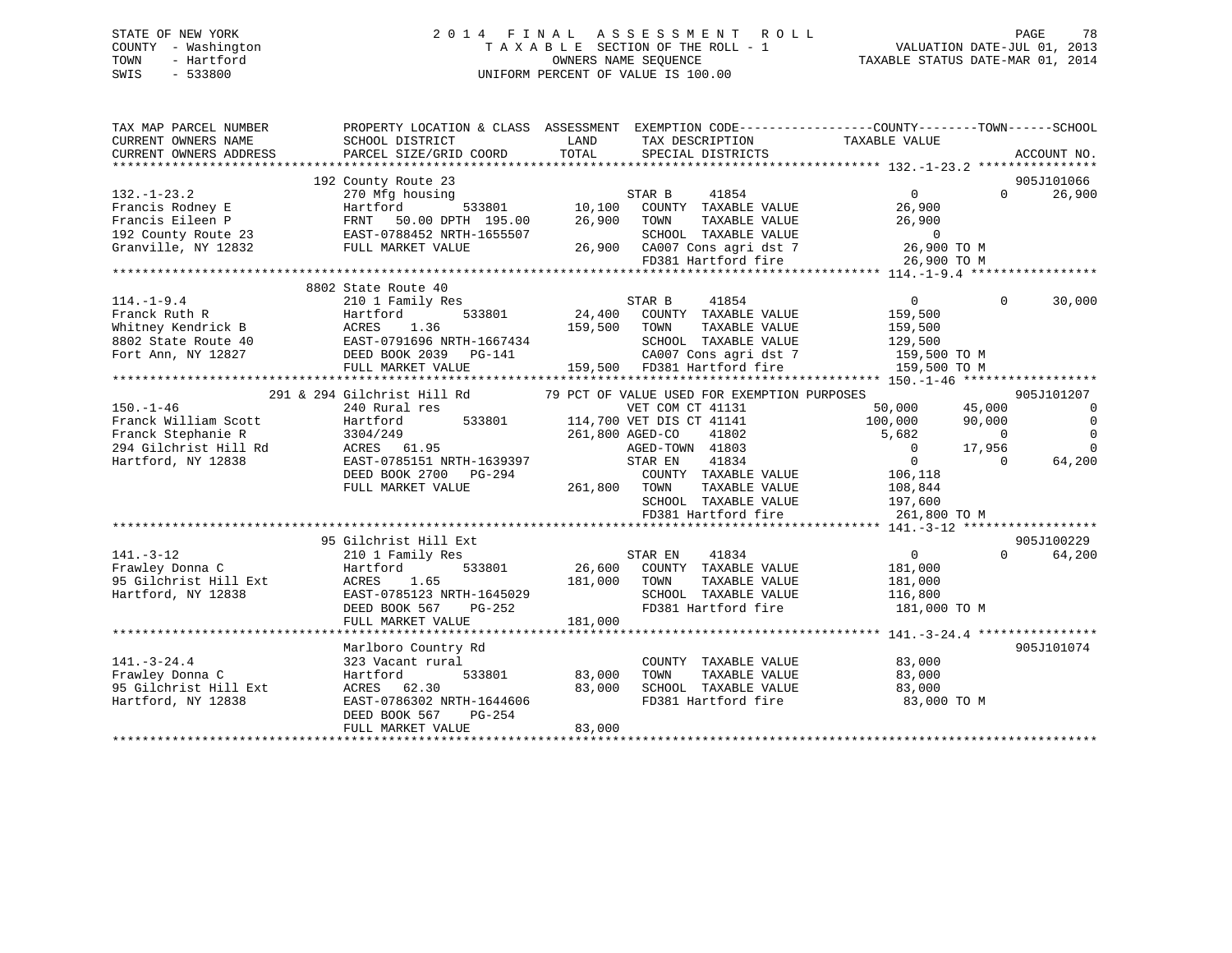## STATE OF NEW YORK 2 0 1 4 F I N A L A S S E S S M E N T R O L L PAGE 79 COUNTY - Washington T A X A B L E SECTION OF THE ROLL - 1 VALUATION DATE-JUL 01, 2013 TOWN - Hartford **TAXABLE STATUS DATE-MAR 01, 2014** OWNERS NAME SEQUENCE TAXABLE STATUS DATE-MAR 01, 2014 SWIS - 533800 UNIFORM PERCENT OF VALUE IS 100.00

| TAX MAP PARCEL NUMBER<br>CURRENT OWNERS NAME     | PROPERTY LOCATION & CLASS ASSESSMENT EXEMPTION CODE----------------COUNTY-------TOWN-----SCHOOL<br>SCHOOL DISTRICT | LAND<br>TOTAL | TAX DESCRIPTION TAXABLE VALUE                                      |                            |             |
|--------------------------------------------------|--------------------------------------------------------------------------------------------------------------------|---------------|--------------------------------------------------------------------|----------------------------|-------------|
| CURRENT OWNERS ADDRESS                           | PARCEL SIZE/GRID COORD                                                                                             |               | SPECIAL DISTRICTS                                                  |                            | ACCOUNT NO. |
|                                                  | Mcdougal Rd OFF                                                                                                    |               |                                                                    |                            | 905J100437  |
| $148. - 1 - 20$                                  | 314 Rural vac<10                                                                                                   |               | COUNTY TAXABLE VALUE                                               | 3,600                      |             |
| Frazer MaryJean                                  | Hartford<br>533801                                                                                                 | 3,600         | TAXABLE VALUE<br>TOWN                                              | 3,600                      |             |
| 1930 County Route 43                             | 5.50<br>ACRES                                                                                                      | 3,600         | SCHOOL TAXABLE VALUE                                               | 3,600                      |             |
| Fort Edward, NY 12828                            | EAST-0766293 NRTH-1632365                                                                                          |               |                                                                    |                            |             |
|                                                  | DEED BOOK 2712 PG-95                                                                                               |               | CA006 Cons agri dst 6 3,600 TO M<br>FD381 Hartford fire 3,600 TO M |                            |             |
|                                                  | FULL MARKET VALUE                                                                                                  | 3,600         |                                                                    |                            |             |
|                                                  |                                                                                                                    |               |                                                                    |                            |             |
|                                                  | 7212 State Route 40                                                                                                |               |                                                                    |                            | 905J100365  |
| $149. - 1 - 37.1$                                | 331 Com vac w/im                                                                                                   |               | COUNTY TAXABLE VALUE                                               | 115,300                    |             |
| Friedman Charles E                               |                                                                                                                    |               | TAXABLE VALUE                                                      |                            |             |
| 54 North St                                      | Hartford<br>ACRES 25.50                                                                                            | 533801 95,300 | TOWN                                                               | 115,300                    |             |
|                                                  |                                                                                                                    | 115,300       | SCHOOL TAXABLE VALUE                                               | 115,300                    |             |
| Hudson Falls, NY 12839 EAST-0774140 NRTH-1635460 |                                                                                                                    |               | CA006 Cons agri dst 6 115,300 TO M                                 |                            |             |
|                                                  | DEED BOOK 2841 PG-150                                                                                              |               | FD381 Hartford fire                                                | 115,300 TO M               |             |
|                                                  | FULL MARKET VALUE                                                                                                  | 115,300       |                                                                    |                            |             |
|                                                  |                                                                                                                    |               |                                                                    |                            |             |
|                                                  | County Route 23                                                                                                    |               |                                                                    |                            |             |
| $132 - 1 - 3.4$                                  |                                                                                                                    |               | COUNTY TAXABLE VALUE                                               | 18,200                     |             |
| Fronhofer Leonard V                              |                                                                                                                    |               | TOWN<br>TAXABLE VALUE                                              | 18,200                     |             |
| PO Box 23                                        | Filed Survey: 12420 Lot 18,200                                                                                     |               | SCHOOL TAXABLE VALUE 18,200<br>CA007 Cons agri dst 7 18,200 TO M   |                            |             |
| Hartford, NY 12838                               | ACRES 4.69                                                                                                         |               | CA007 Cons agri dst 7<br>FD381 Hartford fire                       |                            |             |
|                                                  | EAST-0786670 NRTH-1654120                                                                                          |               |                                                                    | 18,200 TO M                |             |
|                                                  | DEED BOOK 3312 PG-305                                                                                              |               |                                                                    |                            |             |
|                                                  | FULL MARKET VALUE                                                                                                  | 18,200        |                                                                    |                            |             |
|                                                  |                                                                                                                    |               |                                                                    |                            |             |
|                                                  | 5 Wright Rd                                                                                                        |               |                                                                    |                            | 905J100349  |
| $132.11 - 3 - 1$                                 | 210 1 Family Res                                                                                                   |               | STAR B 41854<br>16,100 COUNTY TAXABLE VALUE                        | $\overline{0}$<br>$\Omega$ | 30,000      |
| Fronhofer Leonard V                              | Hartford<br>533801                                                                                                 |               |                                                                    | 104,200                    |             |
| PO Box 23                                        | $132 - 3 - 1$                                                                                                      | 104,200       | TAXABLE VALUE<br>TOWN                                              | 104,200                    |             |
| Hartford, NY 12838                               | FRNT 275.00 DPTH 72.00                                                                                             |               | SCHOOL TAXABLE VALUE                                               | 74,200                     |             |
|                                                  | 0.45<br>ACRES                                                                                                      |               | CA007 Cons agri dst 7 104,200 TO M                                 |                            |             |
|                                                  | EAST-0786850 NRTH-1654399                                                                                          |               | FD381 Hartford fire                                                | 104,200 TO M               |             |
|                                                  | DEED BOOK 766<br>PG-298                                                                                            |               |                                                                    |                            |             |
|                                                  | FULL MARKET VALUE                                                                                                  | 104,200       |                                                                    |                            |             |
|                                                  |                                                                                                                    |               |                                                                    |                            |             |
|                                                  | 3152 County Route 43                                                                                               |               |                                                                    |                            |             |
| $148. - 1 - 8.5$                                 | 210 1 Family Res                                                                                                   |               | CW_10_VET/ 41151                                                   | 8,000<br>8,000             | $\mathbf 0$ |
| Fuller Daniel Sr                                 | Hartford                                                                                                           |               | 533801 33,100 AGED-CO/TN 41801                                     | 77,450<br>77,450           | $\Omega$    |
| 3152 County Route 43                             | 3.66<br>ACRES                                                                                                      |               | 162,900 STAR EN 41834                                              | $\overline{0}$<br>$\Omega$ | 64,200      |
| Fort Ann, NY 12827                               | EAST-0765495 NRTH-1637688                                                                                          |               | COUNTY TAXABLE VALUE                                               | 77,450                     |             |
|                                                  |                                                                                                                    |               | TOWN                                                               |                            |             |
|                                                  | DEED BOOK 677<br>PG-102                                                                                            |               | TAXABLE VALUE                                                      | 77,450                     |             |
|                                                  | FULL MARKET VALUE                                                                                                  |               | 162,900 SCHOOL TAXABLE VALUE                                       | 98,700                     |             |
|                                                  |                                                                                                                    |               | FD381 Hartford fire                                                | 162,900 TO M               |             |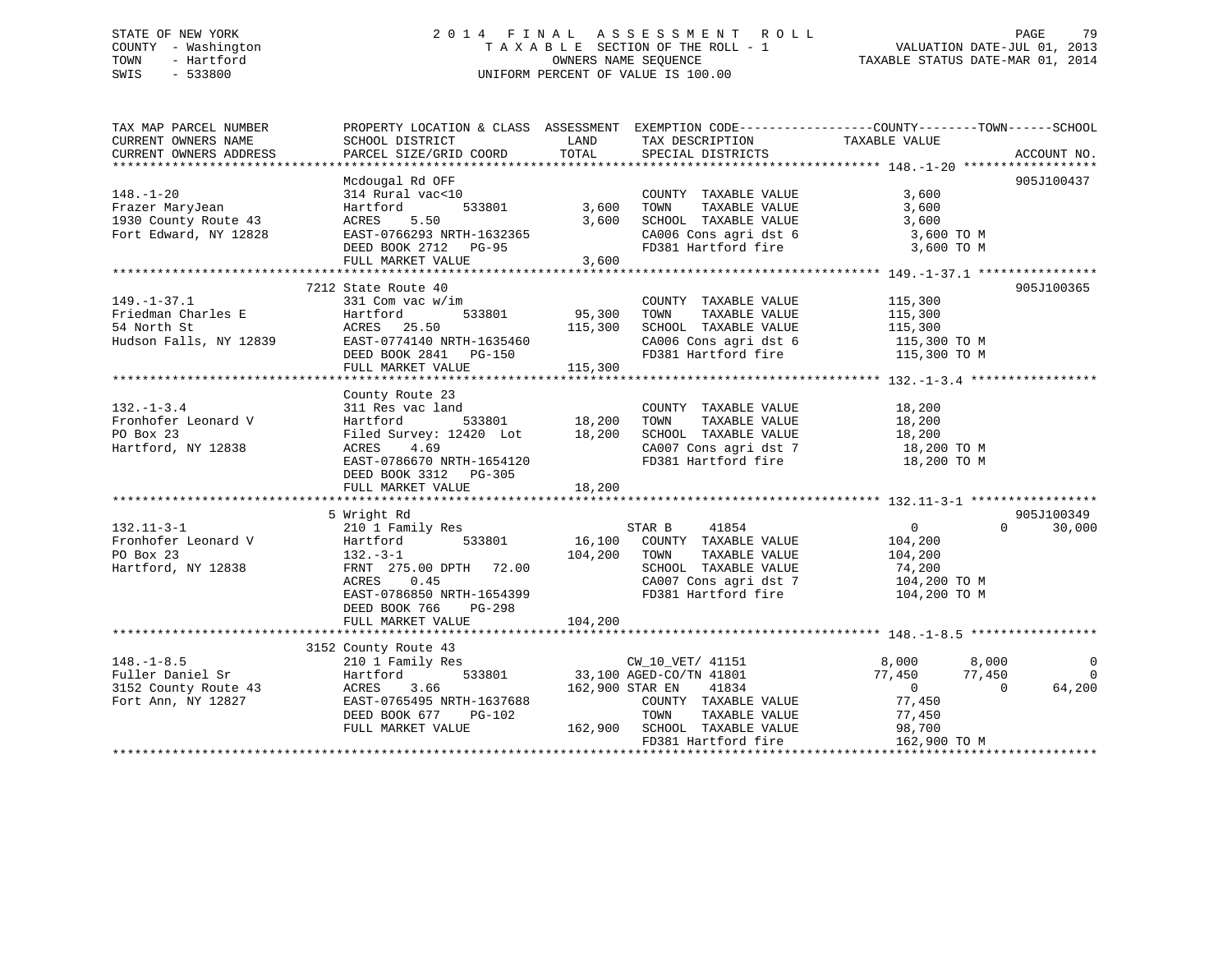## STATE OF NEW YORK 2 0 1 4 F I N A L A S S E S S M E N T R O L L PAGE 80 COUNTY - Washington T A X A B L E SECTION OF THE ROLL - 1 VALUATION DATE-JUL 01, 2013 TOWN - Hartford **TAXABLE STATUS DATE-MAR 01, 2014** OWNERS NAME SEQUENCE TAXABLE STATUS DATE-MAR 01, 2014 SWIS - 533800 UNIFORM PERCENT OF VALUE IS 100.00

| TAX MAP PARCEL NUMBER<br>CURRENT OWNERS NAME<br>CURRENT OWNERS ADDRESS                                                                                       | PROPERTY LOCATION & CLASS ASSESSMENT EXEMPTION CODE----------------COUNTY-------TOWN-----SCHOOL<br>SCHOOL DISTRICT<br>PARCEL SIZE/GRID COORD                                                             | LAND<br>TOTAL                   | TAX DESCRIPTION<br>SPECIAL DISTRICTS                                                                                                                                                       | TAXABLE VALUE                                                                   | ACCOUNT NO.           |
|--------------------------------------------------------------------------------------------------------------------------------------------------------------|----------------------------------------------------------------------------------------------------------------------------------------------------------------------------------------------------------|---------------------------------|--------------------------------------------------------------------------------------------------------------------------------------------------------------------------------------------|---------------------------------------------------------------------------------|-----------------------|
|                                                                                                                                                              |                                                                                                                                                                                                          |                                 |                                                                                                                                                                                            |                                                                                 |                       |
| $149. - 1 - 20$<br>Fuller Marjorie M<br>7389 State Route 40<br>Fort Ann, NY 12827                                                                            | 7389 State Route 40<br>210 1 Family Res<br>533801<br>Hartford<br>451/483-461/309<br>1.80<br>ACRES<br>EAST-0775834 NRTH-1639094<br>DEED BOOK 740<br>PG-148<br>FULL MARKET VALUE                           | S<br>26,000<br>75,600<br>75,600 | STAR EN<br>41834<br>COUNTY TAXABLE VALUE<br>TAXABLE VALUE<br>TOWN<br>SCHOOL TAXABLE VALUE<br>FD381 Hartford fire                                                                           | $\overline{0}$<br>$\Omega$<br>75,600<br>75,600<br>11,400<br>75,600 TO M         | 905J100267<br>64,200  |
|                                                                                                                                                              |                                                                                                                                                                                                          |                                 |                                                                                                                                                                                            |                                                                                 |                       |
| $140. - 1 - 1$<br>Fullerton Gary L<br>Fullerton Ellen C<br>382 County Route 44<br>Argyle, NY 12809<br>MAY BE SUBJECT TO PAYMENT<br>UNDER AGDIST LAW TIL 2021 | Eldridge Ln<br>105 Vac farmland<br>Hartford<br>Filed Survey: 3038 & 3042 268,700<br>662/73 663/272<br>Trans Exempt Repay 2014<br>ACRES 241.40<br>EAST-0770547 NRTH-1649252<br>DEED BOOK 3381 PG-129      | 533801 268,700                  | AGRI-D IND 41730<br>COUNTY TAXABLE VALUE<br>TOWN<br>TAXABLE VALUE<br>SCHOOL TAXABLE VALUE<br>FD381 Hartford fire<br>TEL22 T<br>TE533 Trans exmt repay-flg                                  | 156,828<br>156,828<br>111,872<br>111,872<br>111,872<br>268,700 TO M<br>$.00$ MT | 905J100202<br>156,828 |
|                                                                                                                                                              | FULL MARKET VALUE                                                                                                                                                                                        | 268,700                         |                                                                                                                                                                                            |                                                                                 |                       |
|                                                                                                                                                              |                                                                                                                                                                                                          |                                 |                                                                                                                                                                                            |                                                                                 |                       |
| $140. - 1 - 1.2$<br>Fullerton Gary L<br>Fullerton Ellen C<br>382 County Route 44<br>Argyle, NY 12809                                                         | Eldridge Ln<br>105 Vac farmland<br>533801<br>Hartford<br>Ts #14715<br>Trans Exempt Repay 2014<br>FRNT 335.00 DPTH 40.00<br>EAST-0772287 NRTH-1648828<br>DEED BOOK 3381 PG-122                            | 200<br>200<br>200               | COUNTY TAXABLE VALUE<br>TOWN<br>TAXABLE VALUE<br>TESSA TAAABLE VALUE<br>FD381 Hartford fire<br>TE533 Trans<br>TE533 Trans exmt repay-flg                                                   | 200<br>200<br>200<br>200 TO M<br>$.00$ MT                                       |                       |
|                                                                                                                                                              | FULL MARKET VALUE                                                                                                                                                                                        |                                 |                                                                                                                                                                                            |                                                                                 |                       |
| $140. - 1 - 1.4$<br>Fullerton Gary L<br>Fullerton Ellen C<br>382 County Route 44<br>Argyle, NY 12809                                                         | Eldridge Ln<br>311 Res vac land<br>533801<br>Hartford<br>Trans Exempt Repay 2014 12,200<br>FRNT 249.00 DPTH 165.00<br>EAST-0772071 NRTH-1644786<br>DEED BOOK 3381 PG-129                                 | 12,200                          | COUNTY TAXABLE VALUE<br>TOWN<br>TAXABLE VALUE<br>SCHOOL TAXABLE VALUE<br>FD381 Hartford fire<br>TE533 Trans exmt repay-flg                                                                 | 12,200<br>12,200<br>12,200<br>12,200 TO M<br>.00 MT                             |                       |
|                                                                                                                                                              | FULL MARKET VALUE                                                                                                                                                                                        | 12,200                          |                                                                                                                                                                                            |                                                                                 |                       |
|                                                                                                                                                              |                                                                                                                                                                                                          |                                 |                                                                                                                                                                                            |                                                                                 |                       |
| $140.-1-1.6$<br>Fullerton Gary L<br>Fullerton Ellen C<br>382 County Route 44<br>Argyle, NY 12809<br>MAY BE SUBJECT TO PAYMENT<br>UNDER AGDIST LAW TIL 2021   | Eldridge Ln<br>105 Vac farmland<br>533801<br>Hartford<br>Filed Survey 3039&3042<br>Trans Exempt Repay 2014<br>ACRES 114.50<br>EAST-0771410 NRTH-1646739<br>DEED BOOK 3381    PG-129<br>FULL MARKET VALUE | 121,700<br>121,700<br>121,700   | AGRI-D IND 41730<br>COUNTY TAXABLE VALUE<br>TOWN<br>TAXABLE VALUE<br>- AAABLE VALUE<br>FD381 Hartford fire<br>TE533 Trans<br>rbsol nartford fire the star is<br>TE533 Trans exmt repay-flg | 69,811<br>69,811<br>51,889<br>51,889<br>51,889<br>121,700 TO M<br>$.00$ MT      | 69,811                |
|                                                                                                                                                              |                                                                                                                                                                                                          |                                 |                                                                                                                                                                                            |                                                                                 |                       |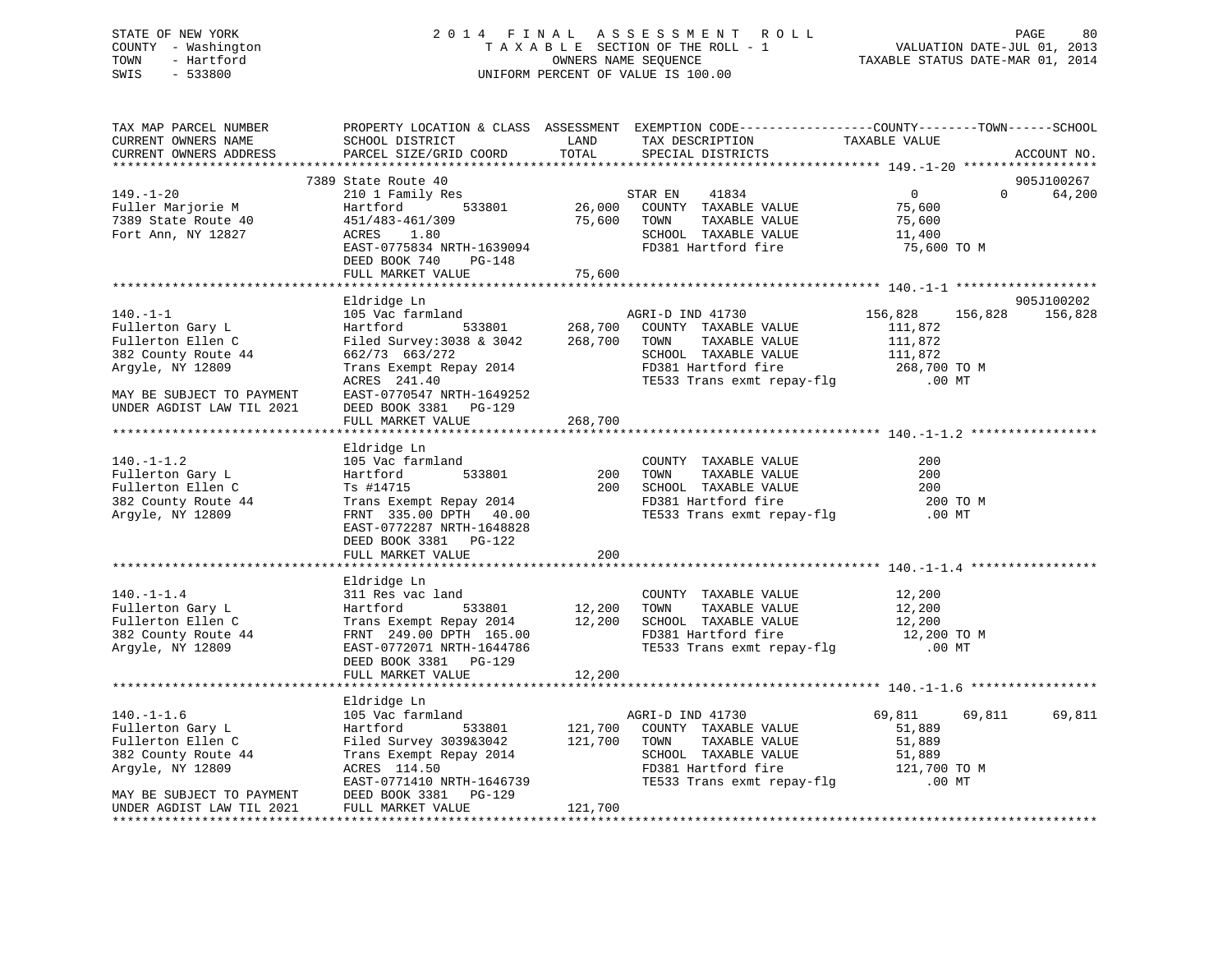STATE OF NEW YORK 2 0 1 4 F I N A L A S S E S S M E N T R O L L PAGE 81 COUNTY - Washington T A X A B L E SECTION OF THE ROLL - 1 VALUATION DATE-JUL 01, 2013

# TOWN - Hartford **TAXABLE STATUS DATE-MAR 01, 2014** OWNERS NAME SEQUENCE TAXABLE STATUS DATE-MAR 01, 2014 SWIS - 533800 UNIFORM PERCENT OF VALUE IS 100.00

| TAX MAP PARCEL NUMBER<br>CURRENT OWNERS NAME<br>CURRENT OWNERS ADDRESS | SCHOOL DISTRICT<br>PARCEL SIZE/GRID COORD                  | LAND<br>TOTAL | PROPERTY LOCATION & CLASS ASSESSMENT EXEMPTION CODE---------------COUNTY-------TOWN-----SCHOOL<br>TAX DESCRIPTION<br>SPECIAL DISTRICTS | TAXABLE VALUE            | ACCOUNT NO.            |
|------------------------------------------------------------------------|------------------------------------------------------------|---------------|----------------------------------------------------------------------------------------------------------------------------------------|--------------------------|------------------------|
|                                                                        |                                                            |               |                                                                                                                                        |                          |                        |
|                                                                        | Eldridge Ln                                                |               |                                                                                                                                        |                          |                        |
| $140. - 1 - 1.7$                                                       | 105 Vac farmland<br>Hartford<br>533801                     | 160,800       | AGRI-D IND 41730                                                                                                                       | 100,278<br>100,278       | 100,278                |
| Fullerton Gary L<br>Fullerton Ellen C                                  | field Survey3041;3042;124                                  | 160,800       | COUNTY TAXABLE VALUE<br>TAXABLE VALUE<br>TOWN                                                                                          | 60,522<br>60,522         |                        |
| 382 County Route 44                                                    | Trans Exempt Repay 2014                                    |               | SCHOOL TAXABLE VALUE                                                                                                                   | 60,522                   |                        |
|                                                                        | ACRES 129.38                                               |               | FD381 Hartford fire                                                                                                                    |                          |                        |
| Argyle, NY 12809                                                       | EAST-0769304 NRTH-1645608                                  |               |                                                                                                                                        | 160,800 TO M<br>$.00$ MT |                        |
|                                                                        |                                                            |               | TE533 Trans exmt repay-flg                                                                                                             |                          |                        |
| MAY BE SUBJECT TO PAYMENT                                              | DEED BOOK 3381 PG-136                                      |               |                                                                                                                                        |                          |                        |
| UNDER AGDIST LAW TIL 2021                                              | FULL MARKET VALUE                                          | 160,800       |                                                                                                                                        |                          |                        |
|                                                                        | 5549 County Route 30                                       |               |                                                                                                                                        |                          |                        |
| $141.-3-34.1$                                                          | 210 1 Family Res                                           |               | 41854<br>STAR B                                                                                                                        | $\overline{0}$           | 30,000<br>$\Omega$     |
| Gage Richard                                                           | 533801<br>Hartford                                         |               | 25,700 COUNTY TAXABLE VALUE                                                                                                            | 91,000                   |                        |
| Gage Kathy J                                                           | LOT A                                                      | 91,000        | TOWN<br>TAXABLE VALUE                                                                                                                  | 91,000                   |                        |
| 5549 County Route 30                                                   |                                                            |               | SCHOOL TAXABLE VALUE                                                                                                                   |                          |                        |
|                                                                        | 937/305                                                    |               |                                                                                                                                        | 61,000                   |                        |
| Granville, NY 12832                                                    | ACRES 1.71                                                 |               | FD381 Hartford fire                                                                                                                    | 91,000 TO M              |                        |
|                                                                        | EAST-0788492 NRTH-1642082                                  |               |                                                                                                                                        |                          |                        |
|                                                                        | DEED BOOK 937<br>PG-307                                    |               |                                                                                                                                        |                          |                        |
|                                                                        | FULL MARKET VALUE                                          | 91,000        |                                                                                                                                        |                          |                        |
|                                                                        |                                                            |               |                                                                                                                                        |                          |                        |
| $141. - 3 - 34.3$                                                      | County Route 30                                            |               |                                                                                                                                        |                          |                        |
|                                                                        | 311 Res vac land                                           |               | COUNTY TAXABLE VALUE                                                                                                                   | 500                      |                        |
| Gage Richard                                                           | 533801<br>Hartford                                         | 500           | TAXABLE VALUE<br>TOWN                                                                                                                  | 500                      |                        |
| Gage Kathy                                                             | FRNT 31.00 DPTH 235.00                                     | 500           | SCHOOL TAXABLE VALUE                                                                                                                   | 500                      |                        |
| 5549 County Route 30                                                   | EAST-0788594 NRTH-1642222                                  |               | FD381 Hartford fire                                                                                                                    | 500 TO M                 |                        |
| Granville, NY 12832                                                    | DEED BOOK 1686 PG-247                                      |               |                                                                                                                                        |                          |                        |
|                                                                        | FULL MARKET VALUE                                          | 500           |                                                                                                                                        |                          |                        |
|                                                                        |                                                            |               |                                                                                                                                        |                          |                        |
|                                                                        | 175 Blood St                                               |               |                                                                                                                                        | $0 \qquad \qquad$        | 905J100314<br>$\Omega$ |
| $142. - 1 - 34$                                                        | 240 Rural res                                              |               | STAR EN<br>41834                                                                                                                       |                          | 64,200                 |
| Gallinari Henry E                                                      | 533801<br>Hartford                                         |               | 57,800 COUNTY TAXABLE VALUE                                                                                                            | 163,000                  |                        |
| Gallinari Theresa L                                                    | ACRES 16.80<br>EAST-0792350 NRTH-1645820<br>--- 110 PG-956 | 163,000 TOWN  | TAXABLE VALUE                                                                                                                          | 163,000                  |                        |
| PO Box 56                                                              |                                                            |               | SCHOOL TAXABLE VALUE                                                                                                                   | 98,800                   |                        |
| Hartford, NY 12838                                                     | DEED BOOK 449<br>PG-956                                    |               | FD381 Hartford fire 163,000 TO M                                                                                                       |                          |                        |
|                                                                        | FULL MARKET VALUE                                          | 163,000       |                                                                                                                                        |                          |                        |
|                                                                        |                                                            |               |                                                                                                                                        |                          |                        |
|                                                                        | 3228 Coach Rd                                              |               |                                                                                                                                        |                          | 905J101080<br>$\Omega$ |
| $149. - 1 - 24.2$                                                      | 210 1 Family Res                                           |               | STAR B<br>41854                                                                                                                        | $\overline{0}$           | 30,000                 |
| Galusha Dennis                                                         | Hartford<br>533801                                         | 31,400        | COUNTY TAXABLE VALUE                                                                                                                   | 219,600                  |                        |
| Galusha Colleen                                                        | ACRES<br>1.70                                              | 219,600       | TAXABLE VALUE<br>TOWN                                                                                                                  | 219,600                  |                        |
| 3228 Coach Rd                                                          | EAST-0779794 NRTH-1639727                                  |               | SCHOOL TAXABLE VALUE                                                                                                                   | 189,600                  |                        |
| Arqyle, NY 12809                                                       | DEED BOOK 920<br>PG-33                                     |               | FD381 Hartford fire                                                                                                                    | 219,600 TO M             |                        |
|                                                                        | FULL MARKET VALUE                                          | 219,600       |                                                                                                                                        |                          |                        |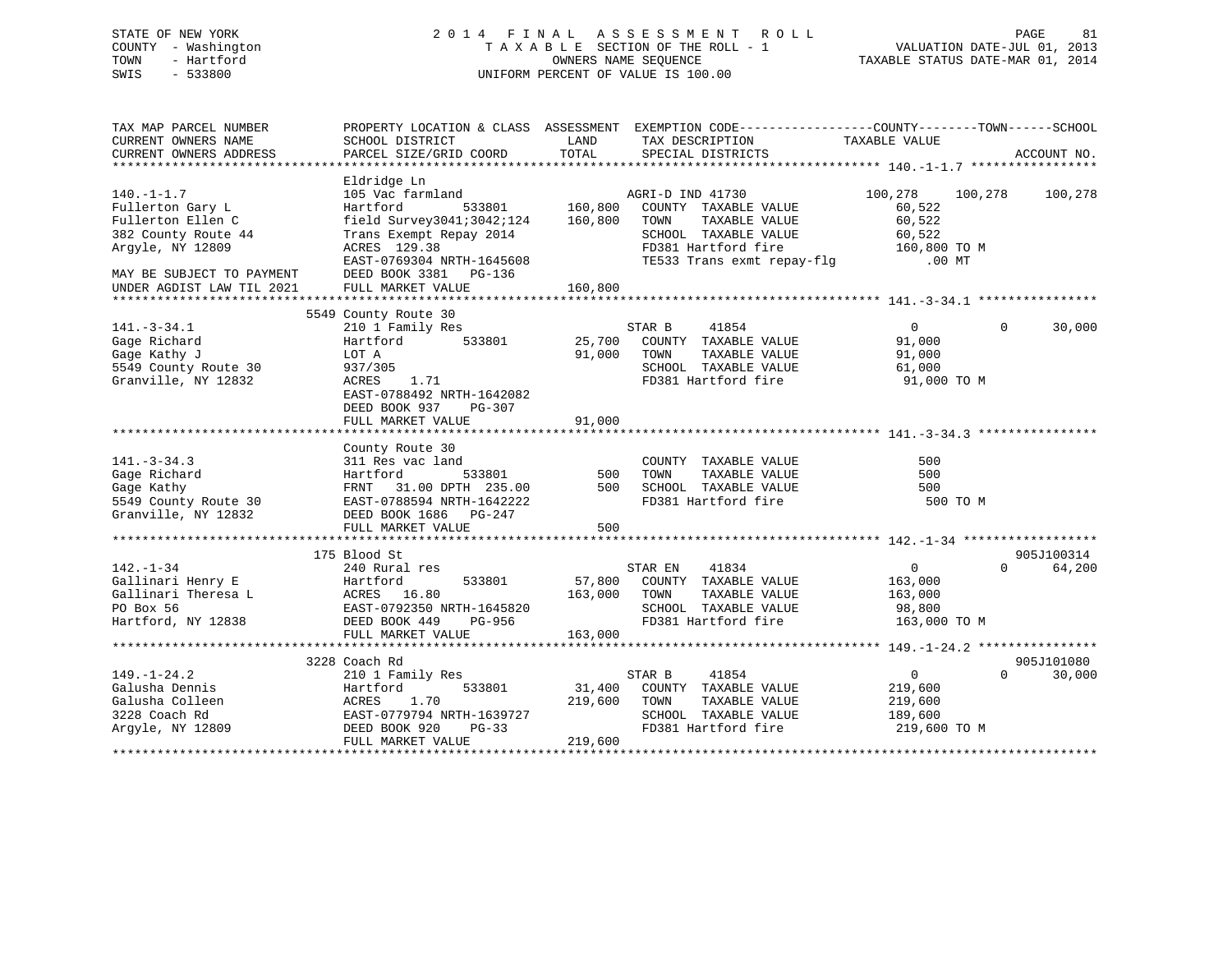## STATE OF NEW YORK 2 0 1 4 F I N A L A S S E S S M E N T R O L L PAGE 82 COUNTY - Washington T A X A B L E SECTION OF THE ROLL - 1 VALUATION DATE-JUL 01, 2013 TOWN - Hartford **TAXABLE STATUS DATE-MAR 01, 2014** OWNERS NAME SEQUENCE TAXABLE STATUS DATE-MAR 01, 2014 SWIS - 533800 UNIFORM PERCENT OF VALUE IS 100.00

| TAX MAP PARCEL NUMBER<br>CURRENT OWNERS NAME<br>CURRENT OWNERS ADDRESS                             | PROPERTY LOCATION & CLASS ASSESSMENT EXEMPTION CODE---------------COUNTY-------TOWN-----SCHOOL<br>SCHOOL DISTRICT<br>PARCEL SIZE/GRID COORD                                   | LAND<br>TOTAL                | TAX DESCRIPTION<br>SPECIAL DISTRICTS                                                                                                                                          | TAXABLE VALUE                                                                                                                             | ACCOUNT NO.                                |
|----------------------------------------------------------------------------------------------------|-------------------------------------------------------------------------------------------------------------------------------------------------------------------------------|------------------------------|-------------------------------------------------------------------------------------------------------------------------------------------------------------------------------|-------------------------------------------------------------------------------------------------------------------------------------------|--------------------------------------------|
| $150.-1-29.16$<br>Gann Russell<br>Gann Julie P<br>163 Pope Hill Rd<br>Argyle, NY 12809             | 163 Pope Hill Rd<br>210 1 Family Res<br>532001<br>Argyle<br>5.03<br>ACRES<br>EAST-0780745 NRTH-1633746<br>DEED BOOK 2737 PG-335<br>FULL MARKET VALUE                          | 399,600 STAR B<br>399,600    | VET WAR CT 41121<br>39,500 VET DIS CT 41141<br>41854<br>COUNTY TAXABLE VALUE<br>TAXABLE VALUE<br>TOWN<br>SCHOOL TAXABLE VALUE<br>CA006 Cons agri dst 6<br>FD381 Hartford fire | 30,000<br>27,000<br>59,940<br>59,940<br>$\overline{0}$<br>$\overline{0}$<br>309,660<br>312,660<br>369,600<br>399,600 TO M<br>399,600 TO M | $\overline{0}$<br>$\overline{0}$<br>30,000 |
| $132. - 2 - 12.4$<br>Garewal Karan<br>6 Brentwood Ct<br>Mt Kisco, NY 10549                         | 8171 State Route 40<br>210 1 Family Res<br>533801<br>Hartford<br>Hartfo<br>ACRES<br>EAST-0<br>3.00<br>EAST-0787851 NRTH-1653903<br>DEED BOOK 2269 PG-223<br>FULL MARKET VALUE | 30,600<br>165,000<br>165,000 | COUNTY TAXABLE VALUE<br>TOWN<br>TAXABLE VALUE<br>SCHOOL TAXABLE VALUE<br>CA007 Cons agri dst 7<br>FD381 Hartford fire                                                         | 165,000<br>165,000<br>165,000<br>165,000 TO M<br>165,000 TO M                                                                             | 905J101341                                 |
|                                                                                                    | 60 Dick Hill Rd                                                                                                                                                               |                              |                                                                                                                                                                               |                                                                                                                                           | 905J100235                                 |
| $141. - 1 - 69$<br>Gauthier Charlotte<br>60 Dick Hill Rd<br>Granville, NY 12832                    | 210 1 Family Res<br>Hartford 533801<br>LOT 1<br>2.40<br>ACRES<br>EAST-0787786 NRTH-1647677<br>DEED BOOK 2564 PG-87<br>FULL MARKET VALUE                                       | 135,000<br>135,000           | STAR EN 41834<br>32,100 COUNTY TAXABLE VALUE<br>TOWN<br>TAXABLE VALUE<br>SCHOOL TAXABLE VALUE<br>CA007 Cons agri dst 7<br>FD381 Hartford fire                                 | $\overline{0}$<br>$\Omega$<br>135,000<br>135,000<br>70,800<br>135,000 TO M<br>135,000 TO M                                                | 64,200                                     |
|                                                                                                    | Dick Hill Rd                                                                                                                                                                  |                              |                                                                                                                                                                               |                                                                                                                                           |                                            |
| $141. - 1 - 69.3$<br>Gauthier Charlotte<br>Dessaint Tina<br>60 Dick Hill Rd<br>Granville, NY 12832 | 314 Rural vac<10<br>Hartford 533801<br>LOT 4<br>ACRES<br>1.22<br>EAST-0788446 NRTH-1647984<br>DEED BOOK 652<br>PG-301                                                         | 10,000<br>10,000             | COUNTY TAXABLE VALUE<br>TAXABLE VALUE<br>TOWN<br>SCHOOL TAXABLE VALUE 10,000<br>CA007 Cons agri dst 7<br>FD381 Hartford fire                                                  | 10,000<br>10,000<br>10,000 TO M<br>10,000 TO M                                                                                            |                                            |
|                                                                                                    | FULL MARKET VALUE                                                                                                                                                             | 10,000                       |                                                                                                                                                                               |                                                                                                                                           |                                            |
|                                                                                                    | Dick Hill Rd                                                                                                                                                                  |                              |                                                                                                                                                                               |                                                                                                                                           |                                            |
| $141. - 1 - 69.4$<br>Gauthier Charlotte<br>Dessaint Tina<br>60 Dick Hill Rd<br>Granville, NY 12832 | 314 Rural vac<10<br>533801<br>Hartford<br>LOT 5<br>5.39<br>ACRES<br>EAST-0788631 NRTH-1647788<br>DEED BOOK 908<br>PG-231                                                      | 20,500<br>20,500             | COUNTY TAXABLE VALUE<br>TOWN<br>TAXABLE VALUE<br>SCHOOL TAXABLE VALUE<br>CA007 Cons agri dst 7<br>FD381 Hartford fire                                                         | 20,500<br>20,500<br>20,500<br>20,500 TO M<br>20,500 TO M                                                                                  |                                            |
|                                                                                                    | FULL MARKET VALUE                                                                                                                                                             | 20,500                       |                                                                                                                                                                               |                                                                                                                                           |                                            |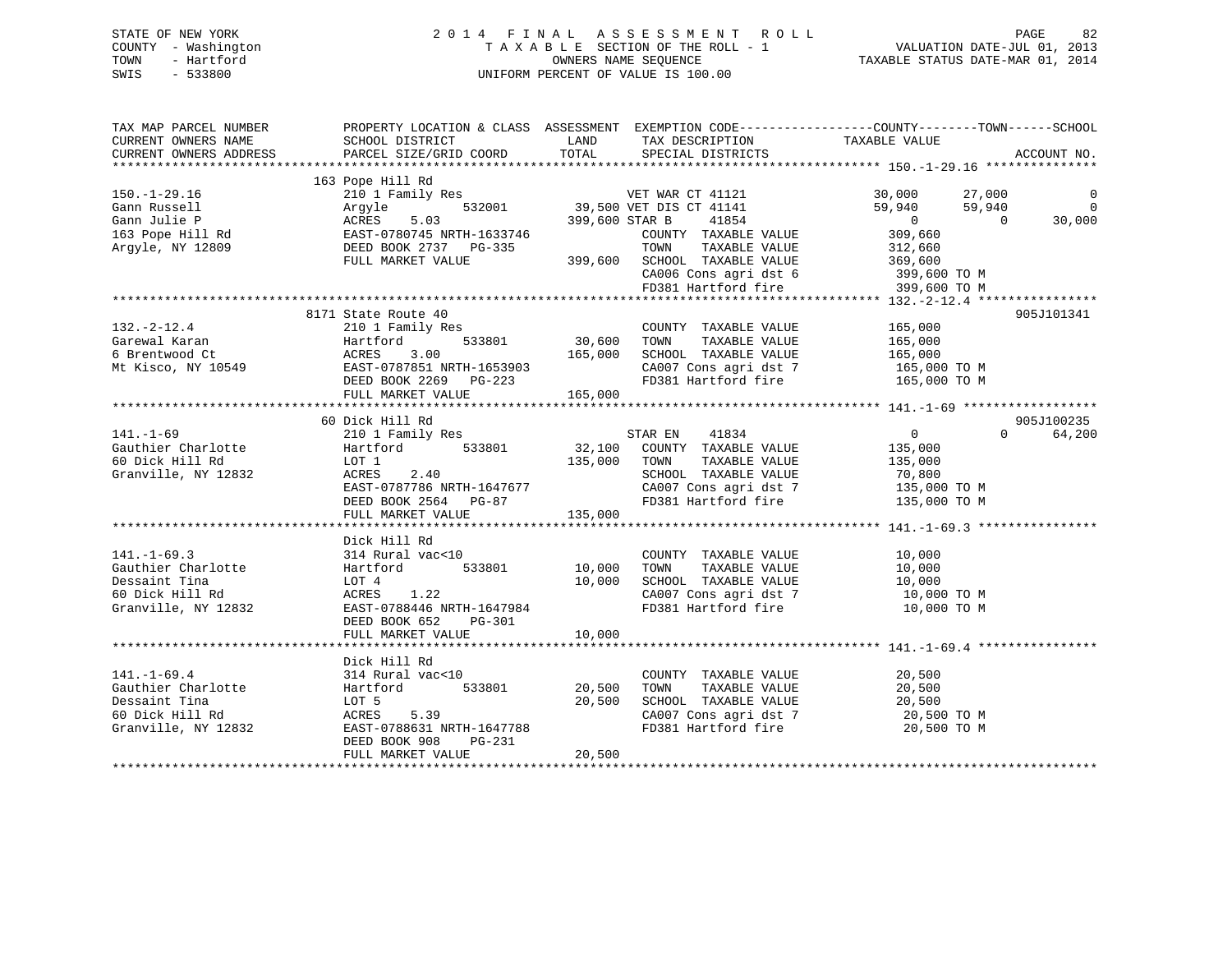|      | STATE OF NEW YORK   | 2014 FINAL ASSESSMENT ROLL                                     | PAGE | 83 |
|------|---------------------|----------------------------------------------------------------|------|----|
|      | COUNTY - Washington | VALUATION DATE-JUL 01, 2013<br>TAXABLE SECTION OF THE ROLL - 1 |      |    |
| TOWN | - Hartford          | TAXABLE STATUS DATE-MAR 01, 2014<br>OWNERS NAME SEOUENCE       |      |    |
| SWIS | - 533800            | UNIFORM PERCENT OF VALUE IS 100.00                             |      |    |
|      |                     |                                                                |      |    |
|      |                     |                                                                |      |    |
|      |                     |                                                                |      |    |

TAX MAP PARCEL NUMBER PROPERTY LOCATION & CLASS ASSESSMENT EXEMPTION CODE------------------COUNTY--------TOWN------SCHOOL

| CURRENT OWNERS NAME                      | SCHOOL DISTRICT           | LAND    | TAX DESCRIPTION                                              | TAXABLE VALUE         |                    |
|------------------------------------------|---------------------------|---------|--------------------------------------------------------------|-----------------------|--------------------|
| CURRENT OWNERS ADDRESS                   | PARCEL SIZE/GRID COORD    | TOTAL   | SPECIAL DISTRICTS                                            |                       | ACCOUNT NO.        |
|                                          |                           |         |                                                              |                       |                    |
|                                          | 72 Dick Hill Rd           |         |                                                              |                       |                    |
| $141. - 1 - 69.1$                        | 210 1 Family Res          |         | STAR B<br>41854                                              | $\overline{0}$        | 30,000<br>$\Omega$ |
| Gauthier Roger G Jr                      | 533801<br>Hartford        |         | 23,800 COUNTY TAXABLE VALUE                                  | 73,200                |                    |
| 72 Dick Hill Rd                          | Ease 665/34               |         | 73,200 TOWN<br>TAXABLE VALUE                                 | 73,200                |                    |
| Granville, NY 12832                      | LOT 2                     |         | SCHOOL TAXABLE VALUE                                         | 43,200                |                    |
|                                          | ACRES<br>1.20             |         |                                                              | 73,200 TO M           |                    |
|                                          | EAST-0788045 NRTH-1647717 |         | SCHOOD TIME.<br>CA007 Cons agri dst 7<br>FD381 Hartford fire | 73,200 TO M           |                    |
|                                          | DEED BOOK 773<br>PG-119   |         |                                                              |                       |                    |
|                                          | FULL MARKET VALUE         | 73,200  |                                                              |                       |                    |
|                                          |                           |         |                                                              |                       |                    |
|                                          | Dick Hill Rd              |         |                                                              |                       |                    |
| $141. - 1 - 69.2$                        | 314 Rural vac<10          |         | COUNTY TAXABLE VALUE                                         | 13,000                |                    |
| Gauthier Roger G Jr                      | Hartford<br>533801        | 13,000  | TOWN<br>TAXABLE VALUE                                        | 13,000                |                    |
| 72 Dick Hill Rd                          | LOT 3                     | 13,000  | SCHOOL TAXABLE VALUE                                         |                       |                    |
| Granville, NY 12832                      | ACRES 1.10                |         | CA007 Cons agri dst 7                                        | 13,000<br>13,000 TO M |                    |
|                                          | EAST-0788188 NRTH-1647780 |         | FD381 Hartford fire                                          | 13,000 TO M           |                    |
|                                          | DEED BOOK 878<br>PG-248   |         |                                                              |                       |                    |
|                                          |                           |         |                                                              |                       |                    |
|                                          | FULL MARKET VALUE         | 13,000  |                                                              |                       |                    |
|                                          |                           |         |                                                              |                       |                    |
|                                          | 44 Dick Hill Rd           |         |                                                              | 0                     | $\Omega$           |
| $141. - 1 - 70.6$                        | 210 1 Family Res          |         | STAR B 41854                                                 |                       | 30,000             |
| Gauthier Tina                            | Hartford 533801           |         | 34,700 COUNTY TAXABLE VALUE                                  | 134,000               |                    |
| Kurjiaka Charles                         | LOT 3                     | 134,000 | TAXABLE VALUE<br>TOWN                                        | 134,000               |                    |
| 44 Dick Hill Rd                          | 7.19<br>ACRES             |         | SCHOOL TAXABLE VALUE                                         | 104,000               |                    |
| Granville, NY 12832                      | EAST-0787340 NRTH-1647359 |         | CA007 Cons agri dst 7 134,000 TO M                           |                       |                    |
|                                          | DEED BOOK 2032 PG-192     |         | FD381 Hartford fire                                          | 134,000 TO M          |                    |
|                                          | FULL MARKET VALUE         | 134,000 |                                                              |                       |                    |
|                                          |                           |         |                                                              |                       |                    |
|                                          | 108 Dick Hill Rd          |         |                                                              |                       |                    |
| $141. - 1 - 69.5$                        | 270 Mfg housing           |         | COUNTY TAXABLE VALUE                                         | 63,300                |                    |
| Gauthier-Berry Charlotte Hartford 533801 |                           | 27,100  | TOWN<br>TAXABLE VALUE                                        | 63,300                |                    |
| Gauthier Raymond                         | LOT 6                     | 63,300  | SCHOOL TAXABLE VALUE                                         | 63,300                |                    |
| 108 Dick Hill Rd                         | 5.39<br>ACRES             |         | CA007 Cons agri dst 7                                        | 63,300 TO M           |                    |
| Granville, NY 12832                      | EAST-0788937 NRTH-1648091 |         | FD381 Hartford fire                                          | 63,300 TO M           |                    |
|                                          | DEED BOOK 2947 PG-108     |         |                                                              |                       |                    |
|                                          | FULL MARKET VALUE         | 63,300  |                                                              |                       |                    |
|                                          |                           |         |                                                              |                       |                    |
|                                          | 1 Deer Run Way            |         |                                                              |                       | 905J101344         |
| $141. - 3 - 52$                          | 210 1 Family Res          |         | 41854<br>STAR B                                              | $\overline{0}$        | 30,000<br>$\Omega$ |
| Gayton Ralph                             | 533801<br>Hartford        |         | 25,600 COUNTY TAXABLE VALUE                                  | 183,200               |                    |
| Grayton Autumn                           | LOT 3                     | 183,200 | TAXABLE VALUE<br>TOWN                                        | 183,200               |                    |
| 1 Deer Run Way                           | ACRES<br>5.00             |         | SCHOOL TAXABLE VALUE                                         | 153,200               |                    |
| Hartford, NY 12838                       | EAST-0783863 NRTH-1642821 |         | FD381 Hartford fire                                          | 183,200 TO M          |                    |
|                                          | DEED BOOK 2997 PG-256     |         |                                                              |                       |                    |
|                                          | FULL MARKET VALUE         | 183,200 |                                                              |                       |                    |
|                                          |                           |         |                                                              |                       |                    |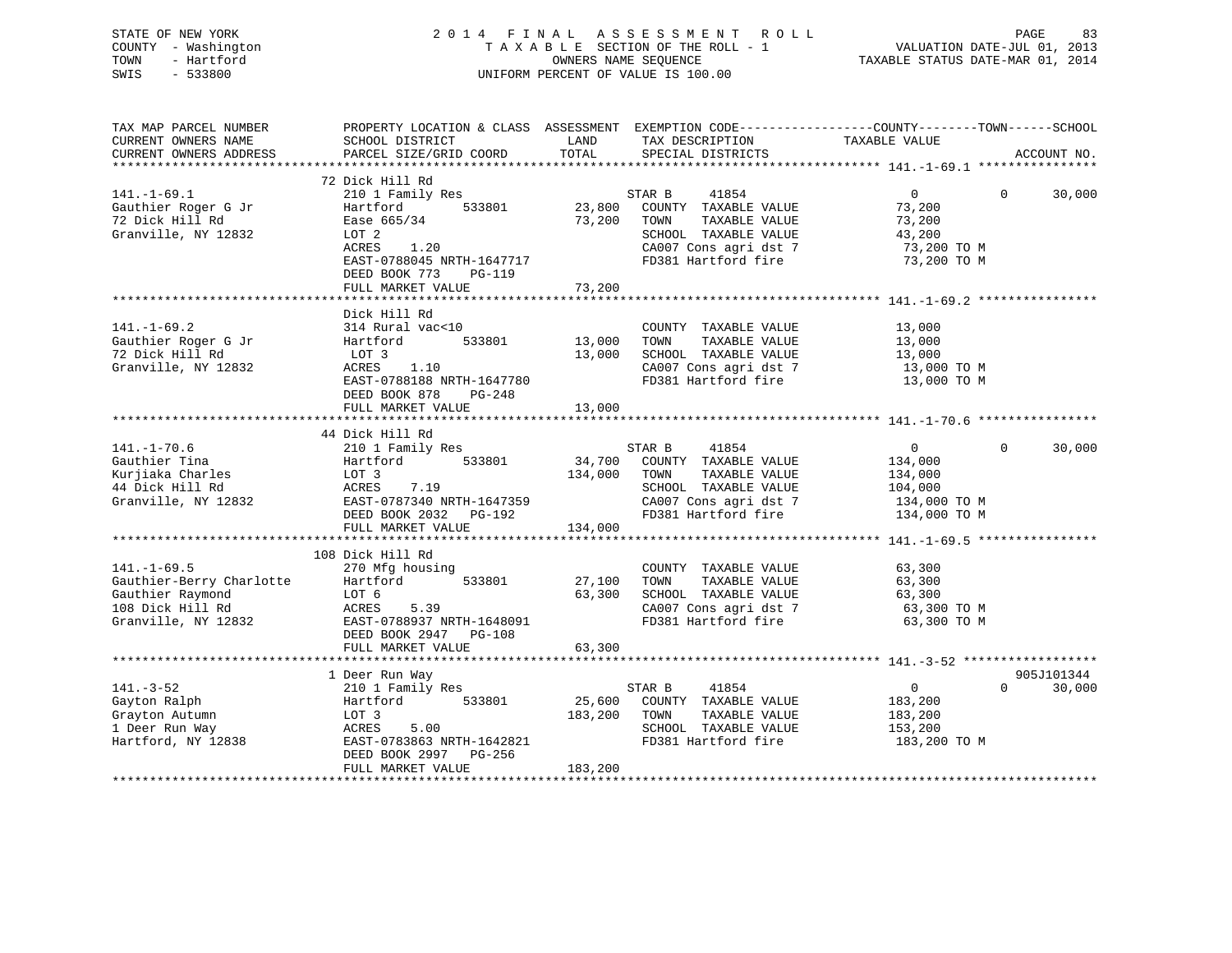## STATE OF NEW YORK 2 0 1 4 F I N A L A S S E S S M E N T R O L L PAGE 84 COUNTY - Washington T A X A B L E SECTION OF THE ROLL - 1 VALUATION DATE-JUL 01, 2013 TOWN - Hartford **TAXABLE STATUS DATE-MAR 01, 2014** OWNERS NAME SEQUENCE TAXABLE STATUS DATE-MAR 01, 2014 SWIS - 533800 UNIFORM PERCENT OF VALUE IS 100.00

| TAX MAP PARCEL NUMBER<br>CURRENT OWNERS NAME | PROPERTY LOCATION & CLASS ASSESSMENT EXEMPTION CODE----------------COUNTY-------TOWN-----SCHOOL<br>SCHOOL DISTRICT<br>PARCEL SIZE/GRID COORD | LAND<br>TOTAL | TAX DESCRIPTION TAXABLE VALUE<br>SPECIAL DISTRICTS  |                | ACCOUNT NO.        |
|----------------------------------------------|----------------------------------------------------------------------------------------------------------------------------------------------|---------------|-----------------------------------------------------|----------------|--------------------|
| CURRENT OWNERS ADDRESS                       |                                                                                                                                              |               |                                                     |                |                    |
|                                              | 269 Townsend Rd                                                                                                                              |               |                                                     |                |                    |
| $131. - 1 - 5.9$                             | 210 1 Family Res                                                                                                                             |               | STAR B<br>41854                                     | $\Omega$       | $\Omega$<br>30,000 |
| Gebo Michael                                 | Hartford                                                                                                                                     | 533801 44,500 | COUNTY TAXABLE VALUE                                | 240,400        |                    |
| Vannamee Jaclyn                              | ACRES<br>9.16                                                                                                                                | 240,400       | TOWN<br>TAXABLE VALUE                               | 240,400        |                    |
| PO Box 113                                   | EAST-0779269 NRTH-1650760                                                                                                                    |               | SCHOOL TAXABLE VALUE                                | 210,400        |                    |
| Hartford, NY 12838                           | DEED BOOK 2112 PG-194                                                                                                                        |               | CA007 Cons agri dst 7                               | 240,400 TO M   |                    |
|                                              | FULL MARKET VALUE                                                                                                                            |               | 240,400 FD381 Hartford fire                         | 240,400 TO M   |                    |
|                                              |                                                                                                                                              |               |                                                     |                |                    |
|                                              | 1730 Burch Rd                                                                                                                                |               |                                                     |                | 905J100644         |
| $142. - 1 - 27$                              | 210 1 Family Res                                                                                                                             |               | 41854<br>STAR B                                     | $\overline{0}$ | $\Omega$<br>30,000 |
| Gee Lawrence                                 | 533801<br>Hartford                                                                                                                           | 29,900        | COUNTY TAXABLE VALUE                                | 134,500        |                    |
| Gee Sheryl                                   | 2.81<br>ACRES                                                                                                                                | 134,500       | TAXABLE VALUE<br>TOWN                               | 134,500        |                    |
| 1730 Burch Rd                                | EAST-0794309 NRTH-1641583                                                                                                                    |               | SCHOOL TAXABLE VALUE                                | 104,500        |                    |
| Granville, NY 12832                          | DEED BOOK 2854 PG-285                                                                                                                        |               | CA008 Cons agri dst 8                               | 134,500 TO M   |                    |
|                                              | FULL MARKET VALUE                                                                                                                            |               | 134,500 FD381 Hartford fire                         | 134,500 TO M   |                    |
|                                              |                                                                                                                                              |               |                                                     |                |                    |
|                                              | Hall Rd                                                                                                                                      |               |                                                     |                | 905J100113         |
| $122. - 1 - 28$                              | 323 Vacant rural                                                                                                                             |               | COUNTY TAXABLE VALUE                                | 91,500         |                    |
| Genco Imports Exports Co LLC Hartford        | 533801                                                                                                                                       | 91,500        | TAXABLE VALUE<br>TOWN                               | 91,500         |                    |
| 4 Carriage Dr                                | ACRES 73.30                                                                                                                                  | 91,500        | TOWN      TAXABLE  VALUE<br>SCHOOL   TAXABLE  VALUE | 91,500         |                    |
| Latham, NY 12110                             | EAST-0772180 NRTH-1662409                                                                                                                    |               | CA007 Cons agri dst 7 91,500 TO M                   |                |                    |
|                                              | DEED BOOK 1978 PG-1                                                                                                                          |               | FD381 Hartford fire                                 | 91,500 TO M    |                    |
|                                              | FULL MARKET VALUE                                                                                                                            | 91,500        |                                                     |                |                    |
|                                              |                                                                                                                                              |               |                                                     |                |                    |
|                                              | 86 County Route 23                                                                                                                           |               |                                                     |                | 905J100672         |
| $132.15 - 2 - 38$                            | 210 1 Family Res                                                                                                                             |               | COUNTY TAXABLE VALUE                                | 115,000        |                    |
| Gentry-Zeno Amber R                          | Hartford                                                                                                                                     | 533801 17,000 | TOWN<br>TAXABLE VALUE                               | 115,000        |                    |
| 86 County Route 23                           | FRNT 100.00 DPTH 230.00                                                                                                                      | 115,000       | SCHOOL TAXABLE VALUE                                | 115,000        |                    |
| Hartford, NY 12838                           | EAST-0786853 NRTH-1653499                                                                                                                    |               | $CAO07$ Cons agri dst 7                             | 115,000 TO M   |                    |
|                                              | DEED BOOK 3154 PG-150                                                                                                                        |               | FD381 Hartford fire                                 | 115,000 TO M   |                    |
|                                              | FULL MARKET VALUE                                                                                                                            | 115,000       |                                                     |                |                    |
|                                              |                                                                                                                                              |               |                                                     |                |                    |
|                                              | Swamp Ln                                                                                                                                     |               |                                                     |                | 905J101275         |
| $149. - 1 - 30.17$                           | 314 Rural vac<10                                                                                                                             |               | COUNTY TAXABLE VALUE                                | 28,500         |                    |
| George Paul                                  | 533801<br>Hartford                                                                                                                           | 28,500        | TAXABLE VALUE<br>TOWN                               | 28,500         |                    |
| 19 Taylor brook Ln                           | LOT 17                                                                                                                                       | 28,500        | SCHOOL TAXABLE VALUE                                | 28,500         |                    |
| Derry, NH 03038                              | 7.31<br>ACRES                                                                                                                                |               | CA006 Cons agri dst 6                               | 28,500 TO M    |                    |
|                                              | EAST-0777080 NRTH-1634203                                                                                                                    |               | FD381 Hartford fire                                 | 28,500 TO M    |                    |
|                                              | DEED BOOK 2622<br>PG-96                                                                                                                      |               |                                                     |                |                    |
|                                              | FULL MARKET VALUE                                                                                                                            | 28,500        |                                                     |                |                    |
|                                              |                                                                                                                                              |               |                                                     |                |                    |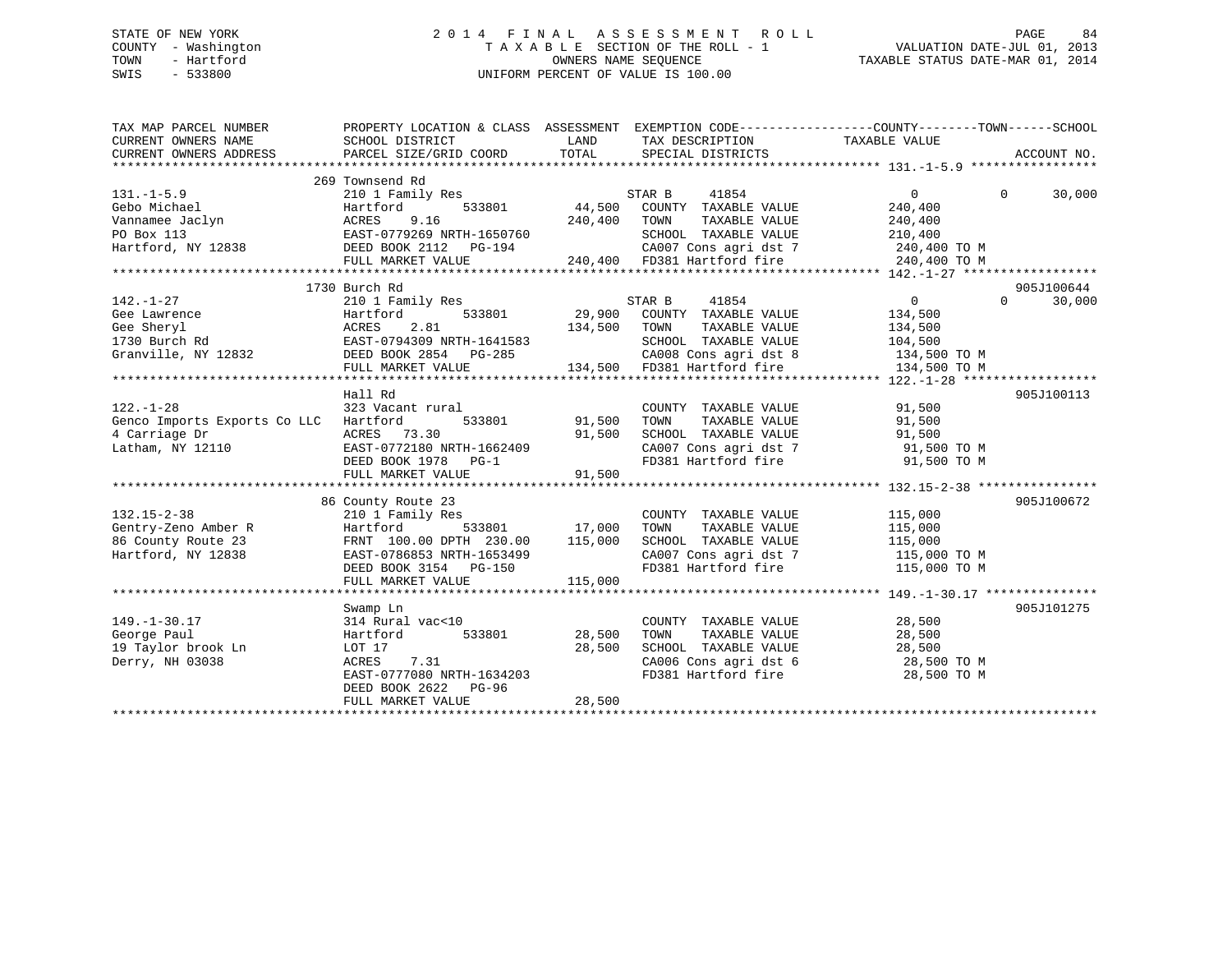## STATE OF NEW YORK 2 0 1 4 F I N A L A S S E S S M E N T R O L L PAGE 85 COUNTY - Washington T A X A B L E SECTION OF THE ROLL - 1 VALUATION DATE-JUL 01, 2013 TOWN - Hartford **TAXABLE STATUS DATE-MAR 01, 2014** OWNERS NAME SEQUENCE TAXABLE STATUS DATE-MAR 01, 2014 SWIS - 533800 UNIFORM PERCENT OF VALUE IS 100.00

| TAX MAP PARCEL NUMBER<br>CURRENT OWNERS NAME<br>CURRENT OWNERS ADDRESS | PROPERTY LOCATION & CLASS ASSESSMENT<br>SCHOOL DISTRICT<br>PARCEL SIZE/GRID COORD | LAND<br>TOTAL | TAX DESCRIPTION<br>SPECIAL DISTRICTS | EXEMPTION CODE-----------------COUNTY-------TOWN------SCHOOL<br>TAXABLE VALUE | ACCOUNT NO.        |
|------------------------------------------------------------------------|-----------------------------------------------------------------------------------|---------------|--------------------------------------|-------------------------------------------------------------------------------|--------------------|
|                                                                        | Burch Rd                                                                          |               |                                      |                                                                               | 905J101338         |
| $151. - 2 - 8.1$                                                       | 323 Vacant rural                                                                  |               | COUNTY TAXABLE VALUE                 | 40,200                                                                        |                    |
| Germon Edward F                                                        | Hartford<br>533801                                                                | 40,200        | TAXABLE VALUE<br>TOWN                | 40,200                                                                        |                    |
| Germon Anne Whitney                                                    | ease 2688/227                                                                     | 40,200        | SCHOOL TAXABLE VALUE                 | 40,200                                                                        |                    |
| 96 South Hollow Rd                                                     | $151. - 1 - 8.1$                                                                  |               | CA008 Cons agri dst 8                | 40,200 TO M                                                                   |                    |
| Stowe, VT 05672                                                        | ACRES 45.20                                                                       |               | FD381 Hartford fire                  | 40,200 TO M                                                                   |                    |
|                                                                        | EAST-0796490 NRTH-1633103                                                         |               |                                      |                                                                               |                    |
| MAY BE SUBJECT TO PAYMENT                                              | DEED BOOK 3353 PG-259                                                             |               |                                      |                                                                               |                    |
| UNDER AGDIST LAW TIL 2018                                              | FULL MARKET VALUE                                                                 | 40,200        |                                      |                                                                               |                    |
|                                                                        |                                                                                   |               |                                      |                                                                               |                    |
|                                                                        | 27 County Route 23                                                                |               |                                      |                                                                               | 905J100243         |
| $132.15 - 1 - 20$                                                      | 220 2 Family Res                                                                  |               | STAR B<br>41854                      | $\Omega$                                                                      | $\Omega$<br>30,000 |
| Gibbs David A                                                          | 533801<br>Hartford                                                                | 12,400        | COUNTY TAXABLE VALUE                 | 121,600                                                                       |                    |
| St John Linda                                                          | FRNT 50.00 DPTH 254.00                                                            | 121,600       | TOWN<br>TAXABLE VALUE                | 121,600                                                                       |                    |
| 27 County Route 23                                                     | EAST-0786083 NRTH-1652266                                                         |               | SCHOOL TAXABLE VALUE                 | 91,600                                                                        |                    |
| Hartford, NY 12838                                                     | DEED BOOK 1787 PG-333                                                             |               | CA007 Cons agri dst 7                | 121,600 TO M                                                                  |                    |
|                                                                        | FULL MARKET VALUE                                                                 | 121,600       | FD381 Hartford fire                  | 121,600 TO M                                                                  |                    |
|                                                                        |                                                                                   |               |                                      |                                                                               |                    |
|                                                                        | 41 County Route 23                                                                |               |                                      |                                                                               | 905J100250         |
| $132.15 - 1 - 16$                                                      | 331 Com vac w/im                                                                  |               | COUNTY TAXABLE VALUE                 | 6,000                                                                         |                    |
| Gibson Jane P                                                          | Hartford<br>533801                                                                | 1,900         | TAXABLE VALUE<br>TOWN                | 6,000                                                                         |                    |
| Gibson Kenneth                                                         | FRNT 35.00 DPTH 100.00                                                            | 6,000         | SCHOOL TAXABLE VALUE                 | 6,000                                                                         |                    |
| PO Box 186                                                             | EAST-0786261 NRTH-1652474                                                         |               | CA007 Cons agri dst 7                | 6,000 TO M                                                                    |                    |
| Hartford, NY 12838                                                     | DEED BOOK 424<br>PG-1055                                                          |               | FD381 Hartford fire                  | 6,000 TO M                                                                    |                    |
|                                                                        | FULL MARKET VALUE                                                                 | 6,000         |                                      |                                                                               |                    |
|                                                                        |                                                                                   |               |                                      |                                                                               |                    |
|                                                                        | 25 County Route 23                                                                |               |                                      |                                                                               | 905J100302         |
| $132.15 - 1 - 21$                                                      | 210 1 Family Res                                                                  |               | COUNTY TAXABLE VALUE                 | 118,700                                                                       |                    |
| Gibson Jane P                                                          | 533801<br>Hartford                                                                | 12,700        | TAXABLE VALUE<br>TOWN                | 118,700                                                                       |                    |
| PO Box 186                                                             | 54.00 DPTH 246.00<br>FRNT                                                         | 118,700       | SCHOOL TAXABLE VALUE                 | 118,700                                                                       |                    |
| Hartford, NY 12838                                                     | EAST-0786087 NRTH-1652215                                                         |               | CA007 Cons agri dst 7                | 118,700 TO M                                                                  |                    |
|                                                                        | DEED BOOK 950<br>PG-117                                                           |               | FD381 Hartford fire                  | 118,700 TO M                                                                  |                    |
|                                                                        | FULL MARKET VALUE                                                                 | 118,700       |                                      |                                                                               |                    |
|                                                                        |                                                                                   |               |                                      |                                                                               |                    |
|                                                                        | 24 County Route 23                                                                |               |                                      |                                                                               | 905J100291         |
| $132.15 - 2 - 20$                                                      | 210 1 Family Res                                                                  |               | COUNTY TAXABLE VALUE                 | 111,700                                                                       |                    |
| Gibson Jane P                                                          | Hartford<br>533801                                                                | 17,300        | TOWN<br>TAXABLE VALUE                | 111,700                                                                       |                    |
| PO Box 186                                                             | FRNT 110.00 DPTH 198.00                                                           | 111,700       | SCHOOL TAXABLE VALUE                 | 111,700                                                                       |                    |
| Hartford, NY 12838                                                     | EAST-0786282 NRTH-1652045                                                         |               | CA007 Cons agri dst 7                | 111,700 TO M                                                                  |                    |
|                                                                        | DEED BOOK 846<br>PG-195                                                           |               | FD381 Hartford fire                  | 111,700 TO M                                                                  |                    |
|                                                                        | FULL MARKET VALUE                                                                 | 111,700       |                                      |                                                                               |                    |
|                                                                        |                                                                                   |               |                                      |                                                                               |                    |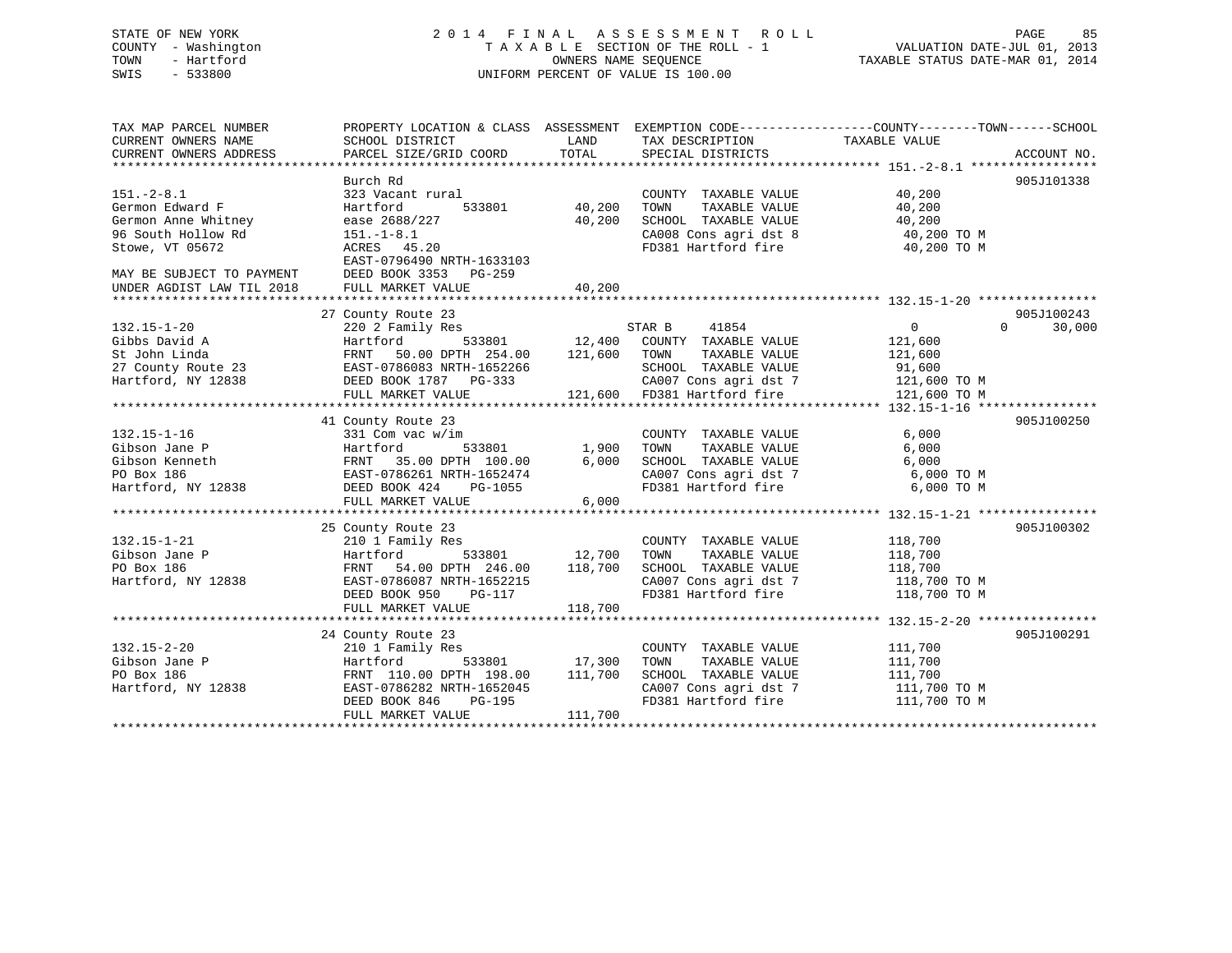## STATE OF NEW YORK 2 0 1 4 F I N A L A S S E S S M E N T R O L L PAGE 86 COUNTY - Washington T A X A B L E SECTION OF THE ROLL - 1 VALUATION DATE-JUL 01, 2013 TOWN - Hartford OWNERS NAME SEQUENCE TAXABLE STATUS DATE-MAR 01, 2014 SWIS - 533800 UNIFORM PERCENT OF VALUE IS 100.00

| TAX MAP PARCEL NUMBER                                                                                                                                                                                                                                         | PROPERTY LOCATION & CLASS ASSESSMENT EXEMPTION CODE---------------COUNTY-------TOWN------SCHOOL |                                                               |                                                                    |                      |                    |
|---------------------------------------------------------------------------------------------------------------------------------------------------------------------------------------------------------------------------------------------------------------|-------------------------------------------------------------------------------------------------|---------------------------------------------------------------|--------------------------------------------------------------------|----------------------|--------------------|
| CURRENT OWNERS NAME                                                                                                                                                                                                                                           | SCHOOL DISTRICT                                                                                 | <b>LAND</b><br>TOTAL                                          | TAX DESCRIPTION                                                    | TAXABLE VALUE        |                    |
| CURRENT OWNERS ADDRESS                                                                                                                                                                                                                                        | PARCEL SIZE/GRID COORD                                                                          |                                                               | SPECIAL DISTRICTS                                                  |                      | ACCOUNT NO.        |
|                                                                                                                                                                                                                                                               | 28 County Route 23                                                                              |                                                               |                                                                    |                      | 905J100251         |
| $132.15 - 2 - 21$                                                                                                                                                                                                                                             | 210 1 Family Res                                                                                | $\begin{array}{ccc} 5 & & S \\ 533801 & & 12,200 \end{array}$ | STAR EN<br>41834                                                   | $0 \qquad \qquad$    | 64,200<br>$\Omega$ |
|                                                                                                                                                                                                                                                               |                                                                                                 |                                                               | COUNTY TAXABLE VALUE                                               | 152,800              |                    |
|                                                                                                                                                                                                                                                               |                                                                                                 |                                                               | TOWN<br>TAXABLE VALUE                                              | 152,800              |                    |
|                                                                                                                                                                                                                                                               |                                                                                                 |                                                               | SCHOOL TAXABLE VALUE                                               | 88,600               |                    |
| Cibson Jane P<br>Hartford 533801 12,200<br>Gibson Kenneth M<br>PO Box 186<br>Hartford, NY 12838<br>Hartford, NY 12838<br>DEED BOOK 434<br>DEED BOOK 434<br>PC-241                                                                                             |                                                                                                 |                                                               | CA007 Cons agri dst 7 152,800 TO M                                 |                      |                    |
|                                                                                                                                                                                                                                                               | FULL MARKET VALUE                                                                               |                                                               | 152,800 FD381 Hartford fire                                        | 152,800 TO M         |                    |
|                                                                                                                                                                                                                                                               |                                                                                                 |                                                               |                                                                    |                      |                    |
|                                                                                                                                                                                                                                                               | 30 County Route 23                                                                              |                                                               |                                                                    |                      | 905J100290         |
| $132.15 - 2 - 22$                                                                                                                                                                                                                                             | 480 Mult-use bld                                                                                |                                                               | COUNTY TAXABLE VALUE 75,500                                        |                      |                    |
|                                                                                                                                                                                                                                                               |                                                                                                 |                                                               | TOWN                                                               | TAXABLE VALUE 75,500 |                    |
| 122.13-2-22<br>Gibson Jane P (1990)<br>Gibson Kenneth M FRNT 28.00 DPTH 159.00 75,500<br>PO Box 186 EAST-0786331 NRTH-1652175<br>Hartford, NY 12838 DEED BOOK 533 PG-11                                                                                       |                                                                                                 |                                                               |                                                                    |                      |                    |
|                                                                                                                                                                                                                                                               |                                                                                                 |                                                               | SCHOOL TAXABLE VALUE 75,500<br>CA007 Cons agri dst 7 75,500 TO M   |                      |                    |
|                                                                                                                                                                                                                                                               |                                                                                                 |                                                               | FD381 Hartford fire 75,500 TO M                                    |                      |                    |
|                                                                                                                                                                                                                                                               | FULL MARKET VALUE                                                                               | 75,500                                                        |                                                                    |                      |                    |
|                                                                                                                                                                                                                                                               |                                                                                                 |                                                               |                                                                    |                      |                    |
|                                                                                                                                                                                                                                                               | 38 County Route 23                                                                              |                                                               |                                                                    |                      | 905J100264         |
| $132.15 - 2 - 26$                                                                                                                                                                                                                                             | 449 Other Storag                                                                                |                                                               | COUNTY TAXABLE VALUE                                               | 120,500              |                    |
|                                                                                                                                                                                                                                                               |                                                                                                 |                                                               | TOWN<br>TAXABLE VALUE                                              | 120,500              |                    |
| 132.15-2-26<br>Gibson Jane P<br>Gibson Kenneth M<br>PO Box 186<br>Hartford, NY 12838<br>Hartford, NY 12838<br>PO BOX 562<br>PO BOX 186<br>PO BOX 186<br>PO BOX 186<br>PO BOX 186<br>PO BOX 186<br>PO BOX 186<br>PO BOX 186<br>PO BOX 562<br>PO-63<br>PULL MAR |                                                                                                 |                                                               | SCHOOL TAXABLE VALUE                                               | 120,500              |                    |
|                                                                                                                                                                                                                                                               |                                                                                                 |                                                               | SCHOOL TAXABLE VALUE 120,500<br>CA007 Cons agri dst 7 120,500 TO M |                      |                    |
|                                                                                                                                                                                                                                                               |                                                                                                 |                                                               | FD381 Hartford fire 120,500 TO M                                   |                      |                    |
|                                                                                                                                                                                                                                                               |                                                                                                 |                                                               |                                                                    |                      |                    |
|                                                                                                                                                                                                                                                               |                                                                                                 |                                                               |                                                                    |                      |                    |
|                                                                                                                                                                                                                                                               | 235 Washburn Hill Rd                                                                            |                                                               |                                                                    |                      | 905J101088         |
| $151. - 2 - 15$                                                                                                                                                                                                                                               | 210 1 Family Res                                                                                |                                                               | COUNTY TAXABLE VALUE 179,200                                       |                      |                    |
| Gibson Jane P                                                                                                                                                                                                                                                 | 533801 27,100<br>Hartford                                                                       |                                                               | TOWN<br>TAXABLE VALUE                                              | 179,200              |                    |
| PO Box 186                                                                                                                                                                                                                                                    | 3078/224                                                                                        | 179,200                                                       | SCHOOL TAXABLE VALUE                                               | 179,200              |                    |
| Hartford, NY 12838                                                                                                                                                                                                                                            | $151.-1-15$                                                                                     |                                                               | CA008 Cons agri dst 8 179,200 TO M                                 |                      |                    |
|                                                                                                                                                                                                                                                               | FRNT 270.00 DPTH 169.00                                                                         |                                                               | FD381 Hartford fire                                                | 179,200 TO M         |                    |
|                                                                                                                                                                                                                                                               | 2.08<br>ACRES                                                                                   |                                                               |                                                                    |                      |                    |
|                                                                                                                                                                                                                                                               | EAST-0794545 NRTH-1638796                                                                       |                                                               |                                                                    |                      |                    |
|                                                                                                                                                                                                                                                               | DEED BOOK 808<br>PG-326                                                                         |                                                               |                                                                    |                      |                    |
|                                                                                                                                                                                                                                                               | FULL MARKET VALUE                                                                               | 179,200                                                       |                                                                    |                      |                    |
|                                                                                                                                                                                                                                                               |                                                                                                 |                                                               |                                                                    |                      |                    |
|                                                                                                                                                                                                                                                               | 26 County Route 23                                                                              |                                                               |                                                                    |                      | 905J101058         |
| $132.15 - 2 - 15$                                                                                                                                                                                                                                             | 312 Vac w/imprv                                                                                 |                                                               | COUNTY TAXABLE VALUE                                               | 17,700<br>17,700     |                    |
| Gibson Kenneth M                                                                                                                                                                                                                                              | 533801<br>Hartford                                                                              | 8,600                                                         | TAXABLE VALUE<br>TOWN                                              |                      |                    |
|                                                                                                                                                                                                                                                               |                                                                                                 |                                                               | SCHOOL TAXABLE VALUE                                               | 17,700               |                    |
| CHERO CONSUMING THE P<br>The P<br>PO Box 186<br>Hartford, NY 12838<br>Hartford, NY 12838<br>EAST-0786553 NRTH-1651973                                                                                                                                         |                                                                                                 |                                                               | CA007 Cons agri dst 7                                              | 17,700 TO M          |                    |
|                                                                                                                                                                                                                                                               |                                                                                                 |                                                               |                                                                    | 17,700 TO M          |                    |
|                                                                                                                                                                                                                                                               | FULL MARKET VALUE                                                                               | 17,700                                                        |                                                                    |                      |                    |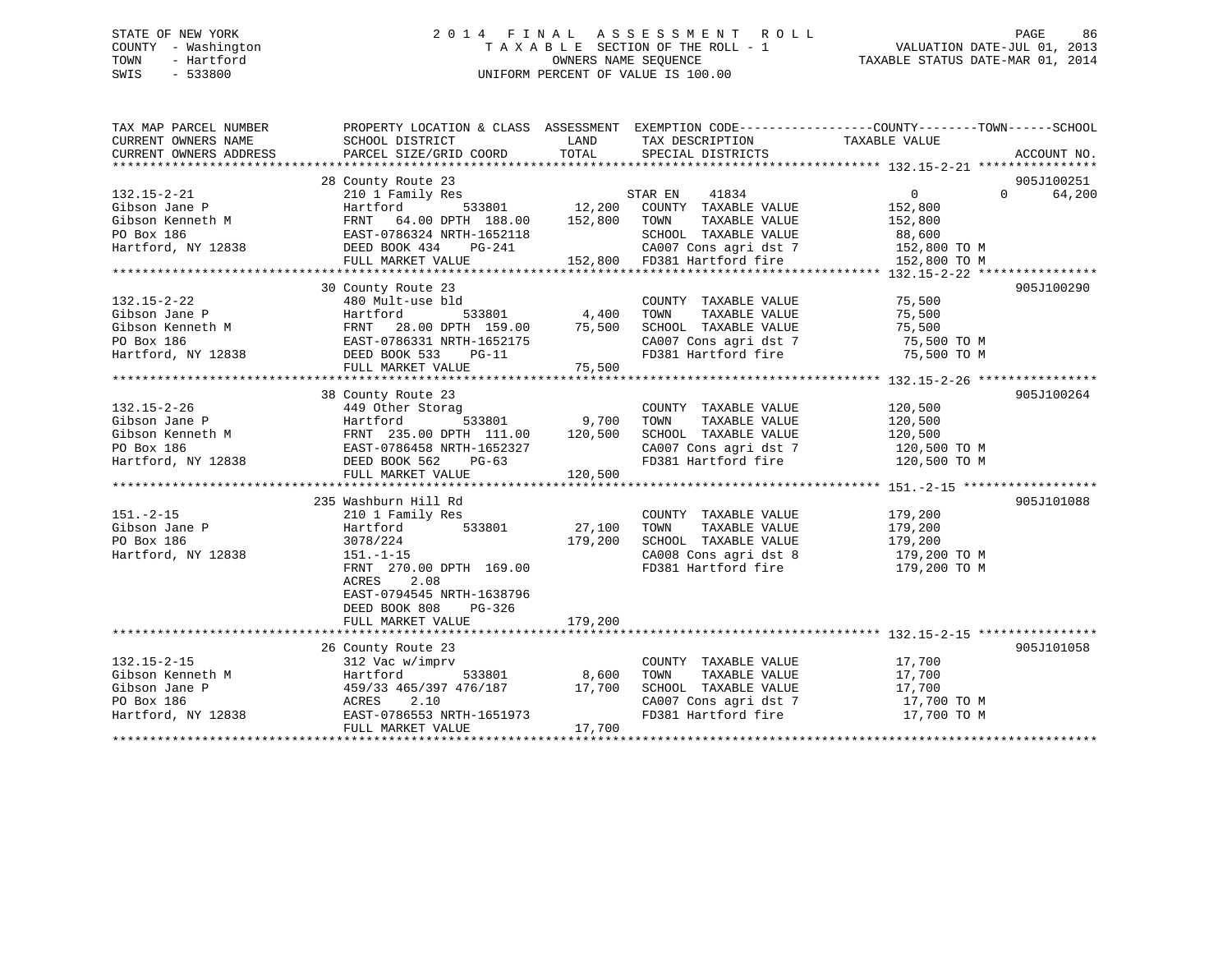## STATE OF NEW YORK 2 0 1 4 F I N A L A S S E S S M E N T R O L L PAGE 87 COUNTY - Washington T A X A B L E SECTION OF THE ROLL - 1 VALUATION DATE-JUL 01, 2013 TOWN - Hartford OWNERS NAME SEQUENCE TAXABLE STATUS DATE-MAR 01, 2014 SWIS - 533800 UNIFORM PERCENT OF VALUE IS 100.00

| TAX MAP PARCEL NUMBER<br>CURRENT OWNERS NAME<br>CURRENT OWNERS ADDRESS | SCHOOL DISTRICT<br>PARCEL SIZE/GRID COORD    | LAND<br>TOTAL             | TAX DESCRIPTION<br>SPECIAL DISTRICTS        | PROPERTY LOCATION & CLASS ASSESSMENT EXEMPTION CODE---------------COUNTY-------TOWN------SCHOOL<br>TAXABLE VALUE | ACCOUNT NO. |
|------------------------------------------------------------------------|----------------------------------------------|---------------------------|---------------------------------------------|------------------------------------------------------------------------------------------------------------------|-------------|
|                                                                        |                                              |                           |                                             |                                                                                                                  |             |
|                                                                        | 30 Gibson Rd                                 |                           |                                             |                                                                                                                  | 905J101391  |
| $141. - 1 - 20.3$                                                      | 280 Res Multiple                             |                           | COUNTY TAXABLE VALUE                        | 170,400                                                                                                          |             |
| Gibson Laurence                                                        | Hartford<br>533801                           | 38,000                    | TAXABLE VALUE<br>TOWN                       | 170,400                                                                                                          |             |
| Gibson Carolyn                                                         | 1.40<br>ACRES                                | 170,400                   | SCHOOL TAXABLE VALUE                        | 170,400                                                                                                          |             |
| 1993 Jamica Dr                                                         | EAST-0783180 NRTH-1646383                    |                           | FD381 Hartford fire                         | 170,400 TO M                                                                                                     |             |
| Navarre, FL 32556                                                      | DEED BOOK 841<br>PG-177                      |                           |                                             |                                                                                                                  |             |
|                                                                        | FULL MARKET VALUE                            | 170,400                   |                                             |                                                                                                                  |             |
|                                                                        | ******************************               | * * * * * * * * * * * * * |                                             |                                                                                                                  |             |
|                                                                        | 7745 State Route 40                          |                           |                                             |                                                                                                                  | 905J100247  |
| $140. - 2 - 30$                                                        | 210 1 Family Res                             |                           | AGED-CO<br>41802                            | 31,080<br>$\Omega$                                                                                               | $\mathbf 0$ |
| Gibson Philip H                                                        | 533801<br>Hartford                           |                           | 10,100 AGED-TOWN 41803                      | $\mathbf{0}$<br>38,850                                                                                           | $\Omega$    |
| Gibson Mary Lou                                                        | FRNT 208.00 DPTH 198.00                      |                           | 77,700 STAR EN<br>41834                     | $\overline{0}$<br>$\Omega$                                                                                       | 64,200      |
| 7745 State Route 40                                                    | EAST-0782022 NRTH-1645282                    |                           | COUNTY TAXABLE VALUE                        | 46,620                                                                                                           |             |
| Hartford, NY 12838                                                     | DEED BOOK 812<br>$PG-148$                    |                           | TOWN<br>TAXABLE VALUE                       | 38,850                                                                                                           |             |
|                                                                        | FULL MARKET VALUE                            | 77,700                    | SCHOOL TAXABLE VALUE<br>FD381 Hartford fire | 13,500                                                                                                           |             |
|                                                                        |                                              |                           |                                             | 77,700 TO M                                                                                                      |             |
|                                                                        | 3938 & 3942 State Route 196                  |                           |                                             |                                                                                                                  | 905J100245  |
| $140. - 2 - 36$                                                        | 240 Rural res                                |                           | AG DIST<br>41720                            | 31,270<br>31,270                                                                                                 | 31,270      |
| Gibson Philip H                                                        | Hartford<br>533801                           | 79,600                    | COUNTY TAXABLE VALUE                        | 69,130                                                                                                           |             |
| Gibson Mary Lou A                                                      | ACRES<br>52.10                               | 100,400                   | TOWN<br>TAXABLE VALUE                       | 69,130                                                                                                           |             |
| 7745 State Route 40                                                    | EAST-0780917 NRTH-1644921                    |                           | SCHOOL TAXABLE VALUE                        | 69,130                                                                                                           |             |
| Hartford, NY 12838                                                     | DEED BOOK 456<br>$PG-271$                    |                           | CA007 Cons agri dst 7                       | 69,130 TO M                                                                                                      |             |
|                                                                        | FULL MARKET VALUE                            | 100,400                   | 31,270 EX                                   |                                                                                                                  |             |
| MAY BE SUBJECT TO PAYMENT                                              |                                              |                           | FD381 Hartford fire                         | 100,400 TO M                                                                                                     |             |
| UNDER AGDIST LAW TIL 2018                                              |                                              |                           |                                             |                                                                                                                  |             |
|                                                                        |                                              |                           |                                             |                                                                                                                  |             |
|                                                                        | 3814 State Route 196                         |                           |                                             |                                                                                                                  | 905J100244  |
| $140. - 2 - 42$                                                        | 240 Rural res                                |                           | AG DIST<br>41720                            | 126,891<br>126,891                                                                                               | 126,891     |
| Gibson Philip H                                                        | Hartford<br>533801                           | 227,900                   | COUNTY TAXABLE VALUE                        | 152,609                                                                                                          |             |
| Gibson Mary Lou A                                                      | 489/908                                      | 279,500                   | TOWN<br>TAXABLE VALUE                       | 152,609                                                                                                          |             |
| 7745 State Route 40                                                    | ACRES 175.10                                 |                           | SCHOOL TAXABLE VALUE                        | 152,609                                                                                                          |             |
| Hartford, NY 12838                                                     | EAST-0777229 NRTH-1645299                    |                           | CA007 Cons agri dst 7                       | 152,609 TO M                                                                                                     |             |
| MAY BE SUBJECT TO PAYMENT                                              | DEED BOOK 456<br>PG-271<br>FULL MARKET VALUE | 279,500                   | 126,891 EX<br>FD381 Hartford fire           | 279,500 TO M                                                                                                     |             |
| UNDER AGDIST LAW TIL 2018                                              |                                              |                           |                                             |                                                                                                                  |             |
|                                                                        |                                              |                           |                                             |                                                                                                                  |             |
|                                                                        | 45 Rowe Hill Rd                              |                           |                                             |                                                                                                                  | 905J100258  |
| $141. - 1 - 40$                                                        | 210 1 Family Res                             |                           | AGED-CO/TN 41801                            | 80,000<br>80,000                                                                                                 | $\Omega$    |
| Gilman Ruth M -LE-                                                     | 533801<br>Hartford                           |                           | 24,900 AGED-SCH<br>41804                    | $\Omega$<br>$\Omega$                                                                                             | 56,000      |
| Gilman Trafton Donna                                                   | ACRES<br>1.50                                | 160,000 STAR EN           | 41834                                       | $\overline{0}$<br>$\Omega$                                                                                       | 64,200      |
| 45 Rowe Hill Rd                                                        | EAST-0785716 NRTH-1649121                    |                           | COUNTY TAXABLE VALUE                        | 80,000                                                                                                           |             |
| Hartford, NY 12838                                                     | DEED BOOK 875<br>PG-328                      |                           | TOWN<br>TAXABLE VALUE                       | 80,000                                                                                                           |             |
|                                                                        | FULL MARKET VALUE                            | 160,000                   | SCHOOL TAXABLE VALUE                        | 39,800                                                                                                           |             |
|                                                                        |                                              |                           | CA007 Cons agri dst 7                       | 160,000 TO M                                                                                                     |             |
|                                                                        |                                              |                           | FD381 Hartford fire                         | 160,000 TO M                                                                                                     |             |
|                                                                        |                                              |                           |                                             |                                                                                                                  |             |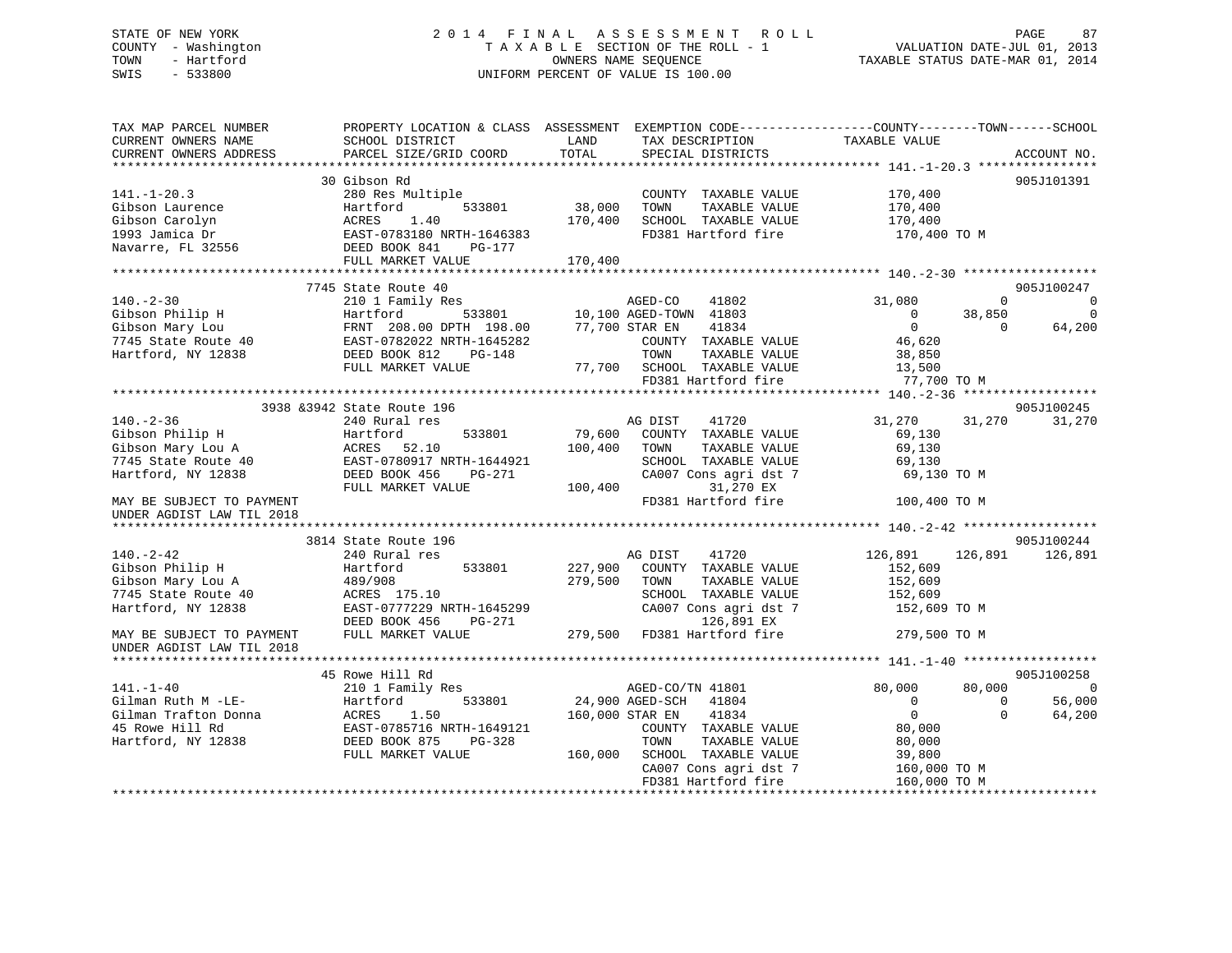## STATE OF NEW YORK 2 0 1 4 F I N A L A S S E S S M E N T R O L L PAGE 88 COUNTY - Washington T A X A B L E SECTION OF THE ROLL - 1 VALUATION DATE-JUL 01, 2013 TOWN - Hartford **TAXABLE STATUS DATE-MAR 01, 2014** OWNERS NAME SEQUENCE TAXABLE STATUS DATE-MAR 01, 2014 SWIS - 533800 UNIFORM PERCENT OF VALUE IS 100.00

| TAX MAP PARCEL NUMBER<br>CURRENT OWNERS NAME | PROPERTY LOCATION & CLASS ASSESSMENT EXEMPTION CODE----------------COUNTY-------TOWN------SCHOOL<br>SCHOOL DISTRICT | LAND          | TAX DESCRIPTION                                   | TAXABLE VALUE      |          |             |
|----------------------------------------------|---------------------------------------------------------------------------------------------------------------------|---------------|---------------------------------------------------|--------------------|----------|-------------|
| CURRENT OWNERS ADDRESS                       | PARCEL SIZE/GRID COORD                                                                                              | TOTAL         | SPECIAL DISTRICTS                                 |                    |          | ACCOUNT NO. |
|                                              |                                                                                                                     |               |                                                   |                    |          |             |
|                                              | County Route 17                                                                                                     |               |                                                   |                    |          | 905J100278  |
| $122. - 1 - 54$                              | 692 Road/str/hwy                                                                                                    |               | RPTL1138 41500                                    | 1,500              | 1,500    | 1,500       |
| Gilmore Harold Estate                        | Hartford<br>533801                                                                                                  | 1,500         | COUNTY TAXABLE VALUE                              | $\mathbf{0}$       |          |             |
| Bomoseen, VT 05732                           | Road                                                                                                                | 1,500         | TOWN<br>TAXABLE VALUE                             | $\Omega$           |          |             |
|                                              | 5.80<br>ACRES                                                                                                       |               | SCHOOL TAXABLE VALUE                              | $\Omega$           |          |             |
|                                              | EAST-0768631 NRTH-1658694                                                                                           |               | CA007 Cons agri dst 7                             | 0 TO M             |          |             |
|                                              | DEED BOOK 657 PG-327                                                                                                |               | 1,500 EX                                          |                    |          |             |
|                                              | FULL MARKET VALUE                                                                                                   |               | 1,500 FD381 Hartford fire<br>1,500 EX             |                    | 0 TO M   |             |
|                                              |                                                                                                                     |               |                                                   |                    |          |             |
|                                              | County Route 17 OFF                                                                                                 |               |                                                   |                    |          |             |
| $122. - 1 - 54.1$                            | 692 Road/str/hwy                                                                                                    |               | RPTL1138<br>41500                                 | 100                | 100      | 100         |
| Gilmore Harold Estate                        | 533801<br>Hartford                                                                                                  | 100           | COUNTY TAXABLE VALUE                              | $\mathbf{0}$       |          |             |
| Bomoseen, VT 05732                           | Road                                                                                                                | 100           | TAXABLE VALUE<br>TOWN                             | $\Omega$           |          |             |
|                                              | FRNT 50.00 DPTH 349.00                                                                                              |               | SCHOOL TAXABLE VALUE                              | $\Omega$           |          |             |
|                                              | EAST-0769624 NRTH-1660009                                                                                           |               | CA007 Cons agri dst 7                             | 0 TO M             |          |             |
|                                              | DEED BOOK 456<br>$PG-261$                                                                                           |               | 100 EX                                            |                    |          |             |
|                                              | FULL MARKET VALUE                                                                                                   |               | 100 FD381 Hartford fire                           |                    | 0 TO M   |             |
|                                              |                                                                                                                     |               | 100 EX                                            |                    |          |             |
|                                              |                                                                                                                     |               |                                                   |                    |          |             |
|                                              | County Route 17 OFF                                                                                                 |               |                                                   |                    |          |             |
| $122. - 1 - 54.2$                            | 692 Road/str/hwy                                                                                                    |               | RPTL1138 41500                                    | 400                | 400      | 400         |
| Gilmore Harold Estate                        | 533801<br>Hartford                                                                                                  | 400           | COUNTY TAXABLE VALUE                              | $\overline{0}$     |          |             |
| Bomoseen, VT 05732                           | Road                                                                                                                | 400           | TOWN<br>TAXABLE VALUE                             | $\overline{0}$     |          |             |
|                                              | ACRES 1.90                                                                                                          |               | SCHOOL TAXABLE VALUE                              | $\Omega$           |          |             |
|                                              | EAST-0770826 NRTH-1660729                                                                                           |               | CA007 Cons agri dst 7                             | 0 TO M             |          |             |
|                                              | DEED BOOK 456                                                                                                       |               |                                                   |                    |          |             |
|                                              | FULL MARKET VALUE                                                                                                   |               | $PG-261$<br>E $400$ FD381 Hartford fire<br>A00 FV |                    | 0 TO M   |             |
|                                              |                                                                                                                     |               | 400 EX                                            |                    |          |             |
|                                              |                                                                                                                     |               |                                                   |                    |          |             |
|                                              | 208 Pope Hill Rd                                                                                                    |               |                                                   |                    |          |             |
| $150. - 1 - 29.8$                            | 210 1 Family Res                                                                                                    |               | CLERGY<br>41400                                   | 1,500              | 1,500    | 1,500       |
| Girard Frank Jr                              | 532001<br>Argyle                                                                                                    | 43,200 STAR B | 41854                                             | $\overline{0}$     | $\Omega$ | 30,000      |
| Girard Patricia                              | ACRES 6.00<br>EAST-0781791 NRTH-1633542                                                                             |               | 198,700 COUNTY TAXABLE VALUE                      | 197,200            |          |             |
| 208 Pope Hill Rd                             |                                                                                                                     |               | TOWN<br>TAXABLE VALUE                             | 197,200            |          |             |
| Argyle, NY 12809                             | DEED BOOK 654<br>PG-215                                                                                             |               | SCHOOL TAXABLE VALUE                              | 167,200            |          |             |
|                                              | FULL MARKET VALUE                                                                                                   |               | 198,700 CA006 Cons agri dst 6                     | 198,700 TO M       |          |             |
|                                              |                                                                                                                     |               | FD381 Hartford fire                               | 198,700 TO M       |          |             |
|                                              |                                                                                                                     |               |                                                   |                    |          | 905J100237  |
| $148. - 1 - 12$                              | 20 Mcdougal Rd<br>210 1 Family Res                                                                                  |               | 41854<br>STAR B                                   | $\overline{0}$     | $\Omega$ | 30,000      |
| Girard Peter J                               | Hartford 533801                                                                                                     | 47,300        | COUNTY TAXABLE VALUE                              | 143,800            |          |             |
| Girard Martha                                |                                                                                                                     |               |                                                   |                    |          |             |
| 20 McDougal Rd                               | 887/168<br>ACRES 7.10                                                                                               | 143,800       | TOWN<br>TAXABLE VALUE<br>SCHOOL TAXABLE VALUE     | 143,800<br>113,800 |          |             |
| Fort Ann, NY 12827                           | EAST-0766135 NRTH-1636904                                                                                           |               | FD381 Hartford fire                               | 143,800 TO M       |          |             |
|                                              | DEED BOOK 433<br>PG-1031                                                                                            |               |                                                   |                    |          |             |
|                                              | FULL MARKET VALUE                                                                                                   | 143,800       |                                                   |                    |          |             |
|                                              |                                                                                                                     |               |                                                   |                    |          |             |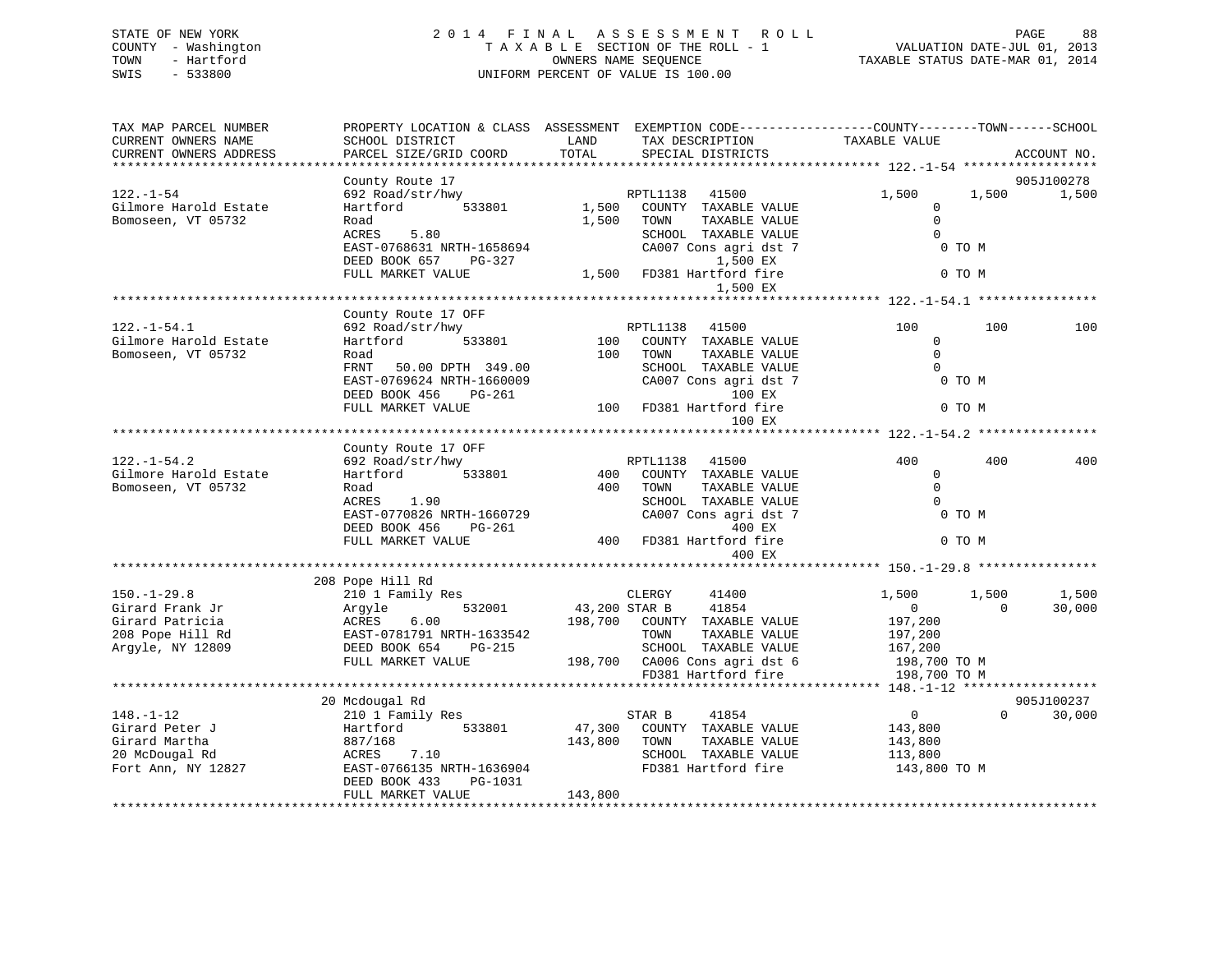## STATE OF NEW YORK 2 0 1 4 F I N A L A S S E S S M E N T R O L L PAGE 89 COUNTY - Washington T A X A B L E SECTION OF THE ROLL - 1 VALUATION DATE-JUL 01, 2013 TOWN - Hartford **TAXABLE STATUS DATE-MAR 01, 2014** OWNERS NAME SEQUENCE TAXABLE STATUS DATE-MAR 01, 2014 SWIS - 533800 UNIFORM PERCENT OF VALUE IS 100.00

| TAX MAP PARCEL NUMBER<br>CURRENT OWNERS NAME  | PROPERTY LOCATION & CLASS ASSESSMENT EXEMPTION CODE---------------COUNTY-------TOWN------SCHOOL<br>SCHOOL DISTRICT | LAND<br>TOTAL  | TAX DESCRIPTION TAXABLE VALUE                            |                            |             |
|-----------------------------------------------|--------------------------------------------------------------------------------------------------------------------|----------------|----------------------------------------------------------|----------------------------|-------------|
| CURRENT OWNERS ADDRESS                        | PARCEL SIZE/GRID COORD                                                                                             |                | SPECIAL DISTRICTS                                        |                            | ACCOUNT NO. |
|                                               | 23 Big Burch Hill Rd                                                                                               |                |                                                          |                            |             |
| $151. - 2 - 4.9$<br>Glens Falls Lawn Care LLC | 113 Cattle farm<br>Hartford<br>533801                                                                              | 41,500         | AG DIST<br>41720<br>COUNTY TAXABLE VALUE                 | 11,966 11,966<br>73,234    | 11,966      |
| 183 Pope Hill Rd                              | Subdiv12367 Lot 2                                                                                                  | 85,200         | TOWN<br>TAXABLE VALUE                                    | 73,234                     |             |
| Argyle, NY 12809                              | ACRES 36.37                                                                                                        |                | SCHOOL TAXABLE VALUE                                     | 73,234                     |             |
|                                               | EAST-0796387 NRTH-1639568                                                                                          |                | CA008 Cons agri dst 8                                    | 73,234 TO M                |             |
| MAY BE SUBJECT TO PAYMENT                     | DEED BOOK 3242 PG-135                                                                                              |                | 11,966 EX                                                |                            |             |
| UNDER AGDIST LAW TIL 2018                     | FULL MARKET VALUE                                                                                                  |                | AL1,900 EA<br>85,200 FD381 Hartford fire                 | 85,200 TO M                |             |
|                                               |                                                                                                                    |                |                                                          |                            |             |
|                                               | 4 Outatha Way                                                                                                      |                |                                                          |                            | 905J101093  |
| $131. - 1 - 9.2$                              | 240 Rural res                                                                                                      |                | COUNTY TAXABLE VALUE                                     | 225,800                    |             |
|                                               |                                                                                                                    | 533801 38,800  | TAXABLE VALUE<br>TOWN                                    | 225,800                    |             |
|                                               |                                                                                                                    | 225,800        | SCHOOL TAXABLE VALUE                                     | 225,800                    |             |
|                                               |                                                                                                                    |                | CA007 Cons agri dst 7                                    | 225,800 TO M               |             |
| Fort Ann, NY 12827                            | DEED BOOK 2832 PG-155                                                                                              |                | FD381 Hartford fire                                      | 225,800 TO M               |             |
|                                               | FULL MARKET VALUE                                                                                                  | 225,800        |                                                          |                            |             |
|                                               |                                                                                                                    |                |                                                          |                            |             |
|                                               | 7134 State Route 40                                                                                                |                |                                                          |                            | 905J100560  |
| $149. - 1 - 42$                               | 210 1 Family Res                                                                                                   |                | 41854<br>STAR B                                          | $\overline{0}$<br>$\Omega$ | 30,000      |
| Golden Patti                                  | 533801<br>Hartford                                                                                                 |                | 33,900 COUNTY TAXABLE VALUE                              | 141,200                    |             |
| 7134 State Route 40                           | ACRES<br>3.88                                                                                                      | 141,200 TOWN   | TAXABLE VALUE                                            | 141,200                    |             |
| Argyle, NY 12809                              | EAST-0772247 NRTH-1634026                                                                                          |                | SCHOOL TAXABLE VALUE                                     | 111,200                    |             |
|                                               | DEED BOOK 873<br>PG-282                                                                                            |                |                                                          | 141,200 TO M               |             |
|                                               | FULL MARKET VALUE                                                                                                  |                | 282 CA006 Cons agri dst 6<br>141,200 FD381 Hartford fire | 141,200 TO M               |             |
|                                               |                                                                                                                    |                |                                                          |                            |             |
|                                               | LOT 22 Provincial Pat                                                                                              |                |                                                          |                            | 905J100344  |
| $121. - 4 - 10$                               | 322 Rural vac>10                                                                                                   |                | COUNTY TAXABLE VALUE                                     | 5,000                      |             |
| Goldfarb Rona                                 | 533801<br>Hartford                                                                                                 | 5,000          | TAXABLE VALUE<br>TOWN                                    | 5,000                      |             |
| 60 Warren Rd                                  | $121. - 1 - 10$                                                                                                    | 5,000          | SCHOOL TAXABLE VALUE                                     | 5,000                      |             |
| West Orange, NJ 07052                         | ACRES 10.90                                                                                                        |                | CA007 Cons agri dst 7                                    | 5,000 TO M                 |             |
|                                               | EAST-0767476 NRTH-1660359                                                                                          |                | FD381 Hartford fire                                      | 5,000 TO M                 |             |
|                                               | DEED BOOK 810<br>PG-144                                                                                            |                |                                                          |                            |             |
|                                               | FULL MARKET VALUE                                                                                                  | 5,000          |                                                          |                            |             |
|                                               |                                                                                                                    |                |                                                          |                            |             |
|                                               | 1678 Baldwin Corners Rd                                                                                            |                |                                                          |                            | 905J100346  |
| $122. - 1 - 8$                                | 240 Rural res                                                                                                      |                | AG DIST<br>41720                                         | 76,879<br>76,879           | 76,879      |
| Goldfarb Rona                                 | Hartford                                                                                                           | 533801 243,300 | COUNTY TAXABLE VALUE                                     | 373,121                    |             |
| 60 Warren Rd                                  | ACRES 194.40                                                                                                       | 450,000        | TOWN<br>TAXABLE VALUE                                    | 373,121                    |             |
| West Orange, NJ 07052                         | EAST-0775594 NRTH-1665443                                                                                          |                | SCHOOL TAXABLE VALUE                                     | 373,121                    |             |
|                                               | DEED BOOK 810<br>PG-144                                                                                            |                | CA007 Cons agri dst 7                                    | 373,121 TO M               |             |
| MAY BE SUBJECT TO PAYMENT                     | FULL MARKET VALUE                                                                                                  | 450,000        | 76,879 EX                                                |                            |             |
| UNDER AGDIST LAW TIL 2018                     |                                                                                                                    |                | FD381 Hartford fire                                      | 450,000 TO M               |             |
|                                               |                                                                                                                    |                |                                                          |                            |             |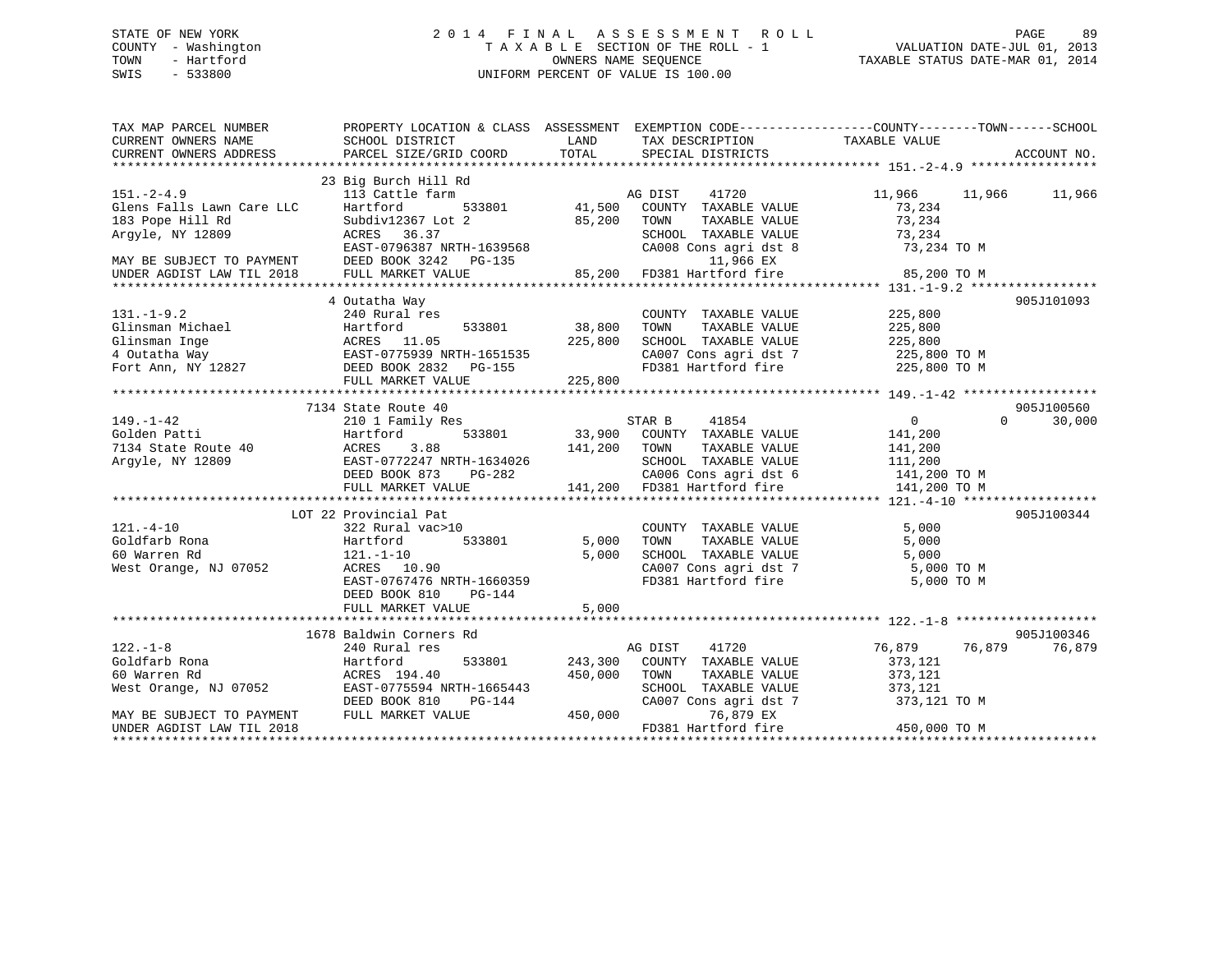## STATE OF NEW YORK 2 0 1 4 F I N A L A S S E S S M E N T R O L L PAGE 90 COUNTY - Washington T A X A B L E SECTION OF THE ROLL - 1 VALUATION DATE-JUL 01, 2013 TOWN - Hartford **TAXABLE STATUS DATE-MAR 01, 2014** OWNERS NAME SEQUENCE TAXABLE STATUS DATE-MAR 01, 2014 SWIS - 533800 UNIFORM PERCENT OF VALUE IS 100.00

| TAX MAP PARCEL NUMBER                                                                                                                                                 | PROPERTY LOCATION & CLASS ASSESSMENT                                                                                                                                                   |         |                                                           | EXEMPTION CODE-----------------COUNTY-------TOWN------SCHOOL<br>TAX DESCRIPTION TAXABLE VALUE |       |            |
|-----------------------------------------------------------------------------------------------------------------------------------------------------------------------|----------------------------------------------------------------------------------------------------------------------------------------------------------------------------------------|---------|-----------------------------------------------------------|-----------------------------------------------------------------------------------------------|-------|------------|
|                                                                                                                                                                       |                                                                                                                                                                                        |         |                                                           |                                                                                               |       |            |
|                                                                                                                                                                       | West Starbuck Ln OFF                                                                                                                                                                   |         |                                                           |                                                                                               |       | 905J100646 |
| $112. - 2 - 3$                                                                                                                                                        | 314 Rural vac<10                                                                                                                                                                       |         | AG DIST 41720                                             | 9,159                                                                                         | 9,159 | 9,159      |
|                                                                                                                                                                       |                                                                                                                                                                                        |         |                                                           | 3,341                                                                                         |       |            |
| Goldstein Living Trust Ami B 112.-1-3                                                                                                                                 |                                                                                                                                                                                        | 12,500  | TAXABLE VALUE<br>TOWN                                     | 3,341                                                                                         |       |            |
| 65 Gibbs Rd                                                                                                                                                           | ACRES 6.60                                                                                                                                                                             |         |                                                           | 3,341                                                                                         |       |            |
| Granville, NY 12832                                                                                                                                                   | EAST-0764620 NRTH-1667643<br>DEED BOOK 3123 PG-312                                                                                                                                     |         | SCHOOL TAXABLE VALUE<br>CA007 Cons agri dst 7<br>9,159 EX | 3,341 TO M                                                                                    |       |            |
| MAY BE SUBJECT TO PAYMENT<br>UNDER AGDIST LAW TIL 2018                                                                                                                | FULL MARKET VALUE                                                                                                                                                                      |         | 12,500 FD381 Hartford fire                                | 12,500 TO M                                                                                   |       |            |
|                                                                                                                                                                       |                                                                                                                                                                                        |         |                                                           |                                                                                               |       |            |
|                                                                                                                                                                       | County Route 17                                                                                                                                                                        |         |                                                           |                                                                                               |       | 905J100066 |
| $122. - 1 - 9$                                                                                                                                                        | 113 Cattle farm                                                                                                                                                                        |         | AG DIST<br>41720                                          | 152,966 152,966                                                                               |       | 152,966    |
| Goldstein Living Trust Barry S Hartford                                                                                                                               | 533801 279,500                                                                                                                                                                         |         | COUNTY TAXABLE VALUE                                      | 133,734                                                                                       |       |            |
| Goldstein Living Trust Ami B ACRES 259.70                                                                                                                             |                                                                                                                                                                                        | 286,700 | TOWN<br>TAXABLE VALUE                                     | 133,734                                                                                       |       |            |
| 65 Gibbs Rd<br>Granville, NY 12832<br>DEED BOOK 3123 PG-307                                                                                                           |                                                                                                                                                                                        |         | SCHOOL TAXABLE VALUE                                      | 133,734                                                                                       |       |            |
|                                                                                                                                                                       |                                                                                                                                                                                        |         |                                                           | CA007 Cons agri dst 7 133,734 TO M                                                            |       |            |
|                                                                                                                                                                       | FULL MARKET VALUE                                                                                                                                                                      | 286,700 | 152,966 EX                                                |                                                                                               |       |            |
| MAY BE SUBJECT TO PAYMENT<br>UNDER AGDIST LAW TIL 2018                                                                                                                |                                                                                                                                                                                        |         |                                                           | FD381 Hartford fire 286,700 TO M                                                              |       |            |
|                                                                                                                                                                       |                                                                                                                                                                                        |         |                                                           |                                                                                               |       |            |
| $123. - 1 - 23$                                                                                                                                                       | 65 Gibbs Rd<br>113 Cattle farm Manuel AG DIST 41720                                                                                                                                    |         |                                                           |                                                                                               |       | 905J100491 |
|                                                                                                                                                                       |                                                                                                                                                                                        |         | 533801 202,600 COUNTY TAXABLE VALUE                       | 111,909 111,909                                                                               |       | 111,909    |
| Goldstein Living Trust Barry S Hartford                                                                                                                               |                                                                                                                                                                                        |         |                                                           | 371,291                                                                                       |       |            |
| Goldstein Living Trust Ami B 2123/302<br>65 Gibbs Rd                                                                                                                  |                                                                                                                                                                                        | 483,200 | TOWN                                                      | 371,291<br>TAXABLE VALUE<br>371,291                                                           |       |            |
| Granville, NY 12832                                                                                                                                                   |                                                                                                                                                                                        |         |                                                           | 371,291 TO M                                                                                  |       |            |
|                                                                                                                                                                       |                                                                                                                                                                                        |         |                                                           |                                                                                               |       |            |
| MAY BE SUBJECT TO PAYMENT                                                                                                                                             |                                                                                                                                                                                        |         |                                                           | 483,200 TO M                                                                                  |       |            |
| UNDER AGDIST LAW TIL 2018                                                                                                                                             | ng Trust Aut D<br>ACRES 161.40<br>REAST-0784898 NRTH-1657964<br>DEED BOOK 3123 PG-322<br>PG-322 111,909 EX<br>PTO DAYMENT FULL MARKET VALUE<br>REAST CALUE 483,200 FD381 Hartford fire |         |                                                           |                                                                                               |       |            |
|                                                                                                                                                                       |                                                                                                                                                                                        |         |                                                           |                                                                                               |       |            |
|                                                                                                                                                                       | 28 Harper Hill Rd                                                                                                                                                                      |         |                                                           |                                                                                               |       |            |
| $123. - 1 - 23.1$                                                                                                                                                     | 210 1 Family Res                                                                                                                                                                       |         | COUNTY TAXABLE VALUE                                      | 175,500                                                                                       |       |            |
|                                                                                                                                                                       |                                                                                                                                                                                        |         |                                                           |                                                                                               |       |            |
| Goldstein Living Trust Barry S Hartford 533801 39,400<br>Goldstein Living Trust Ami B Survey 12419, Lot 1 175,500<br>Goldstein Living Trust Ami B Survey 12419, Lot 1 |                                                                                                                                                                                        |         |                                                           | TOWN TAXABLE VALUE 175,500<br>SCHOOL TAXABLE VALUE 175,500                                    |       |            |
|                                                                                                                                                                       |                                                                                                                                                                                        |         |                                                           | CA007 Cons agri dst 7 175,500 TO M                                                            |       |            |
| 65 Gibbs Rd<br>65 Gibbs Rd<br>Granville, NY 12832<br>EAST-0784821 NRTH-1658381                                                                                        | DEED BOOK 3123 PG-322                                                                                                                                                                  |         | FD381 Hartford fire                                       | 175,500 TO M                                                                                  |       |            |
|                                                                                                                                                                       | FULL MARKET VALUE                                                                                                                                                                      | 175,500 |                                                           |                                                                                               |       |            |
|                                                                                                                                                                       |                                                                                                                                                                                        |         |                                                           |                                                                                               |       |            |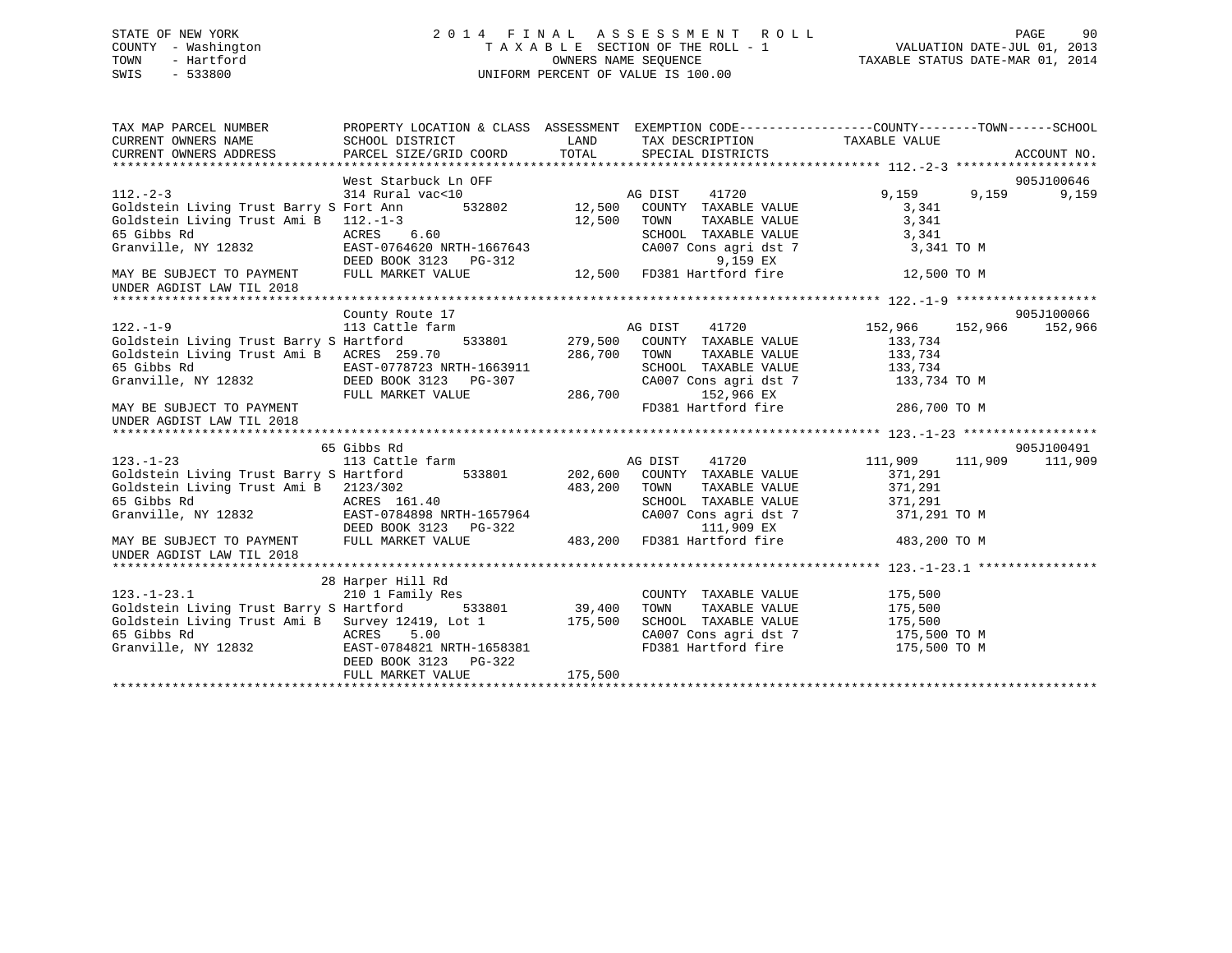## STATE OF NEW YORK 2 0 1 4 F I N A L A S S E S S M E N T R O L L PAGE 91 COUNTY - Washington T A X A B L E SECTION OF THE ROLL - 1 VALUATION DATE-JUL 01, 2013 TOWN - Hartford **TAXABLE STATUS DATE-MAR 01, 2014** OWNERS NAME SEQUENCE TAXABLE STATUS DATE-MAR 01, 2014 SWIS - 533800 UNIFORM PERCENT OF VALUE IS 100.00

| TAX MAP PARCEL NUMBER<br>CURRENT OWNERS NAME<br>CURRENT OWNERS ADDRESS                                                                                                                                                                           | PROPERTY LOCATION & CLASS ASSESSMENT EXEMPTION CODE---------------COUNTY-------TOWN------SCHOOL<br>SCHOOL DISTRICT<br>PARCEL SIZE/GRID COORD                                   | LAND<br>TOTAL      | TAX DESCRIPTION<br>SPECIAL DISTRICTS                                                                                                          | TAXABLE VALUE                                     | ACCOUNT NO.                      |
|--------------------------------------------------------------------------------------------------------------------------------------------------------------------------------------------------------------------------------------------------|--------------------------------------------------------------------------------------------------------------------------------------------------------------------------------|--------------------|-----------------------------------------------------------------------------------------------------------------------------------------------|---------------------------------------------------|----------------------------------|
| $132. -1 - 3$<br>Goldstein Living Trust Barry S Hartford 533801 105,700 COUNTY TAXABLE VALUE<br>Goldstein Living Trust Ami B ACRES 67.30<br>MAY BE SUBJECT TO PAYMENT<br>UNDER AGDIST LAW TIL 2018                                               | 47 Wright Rd<br>113 Cattle farm<br>FULL MARKET VALUE                                                                                                                           | 197,000 TOWN       | AG DIST 41720<br>TAXABLE VALUE<br>SCHOOL TAXABLE VALUE<br>CA007 Cons agri dst 7 140,969 TO M<br>56,031 EX<br>FD381 Hartford fire 197,000 TO M | 56,031 56,031<br>140,969<br>140,969<br>140,969    | 905J100131<br>56,031             |
| 132.-1-3.3 210 1 Family Res COUNTY<br>Goldstein Living Trust Barry S Hartford 533801 23,600 TOWN<br>Goldstein Living Trust Ami B Surbey 12420 Lot 1 98,000 SCHOOL<br>65 Gibbs Rd ACRES 1.15 CA007 Co                                             | 57 Wright Rd<br>DEED BOOK 3123 PG-302<br>FULL MARKET VALUE                                                                                                                     | 98,000             | COUNTY TAXABLE VALUE 98,000<br>CA007 Cons agri dst 7 98,000 TO M<br>FD381 Hartford fire 98,000 TO M                                           |                                                   |                                  |
| 132.-1-9<br>311 Res vac land<br>311 Res vac land<br>65 Gibbs Rd<br>67 Granville, NY 12832<br>67 Granville, NY 12832<br>28 Granville (State of DEED BOOK SCHOOL TAXABLE VALUE<br>28 Granville, NY 12832<br>28 GRANVILLE VALUE<br>28 DEED BOOK 312 | Hastings Rd<br>FULL MARKET VALUE                                                                                                                                               | 500                | COUNTY TAXABLE VALUE                                                                                                                          | 500<br>500<br>500<br>500 TO M<br>500 TO M         | 905J100673                       |
| $132. - 2 - 38.6$<br>Coodrow Ronald R Fartford 533801 24,400<br>Goodrow Linda Hartford 533801 24,400<br>12997 Plowden Mill Rd EAST-0789136 NRTH-1651007<br>Alcolu, SC 29001 DEED BOOK 586 PG-332                                                 | Dick Hill Rd<br>322 Rural vac>10                                                                                                                                               | 533801 24,400 TOWN | COUNTY TAXABLE VALUE 24,400<br>24,400 SCHOOL TAXABLE VALUE 24,400 PD381 Hartford fire 24,400                                                  | TAXABLE VALUE 24,400<br>24,400 TO M               | 905J101365                       |
| $150. - 1 - 54$<br>Goodsell Ronald F<br>328 Gilchrist Hill Rd<br>Hartford, NY 12838                                                                                                                                                              | 328 Gilchrist Hill Rd<br>210 1 Family Res<br>533801<br>Hartford<br>LOT 7<br>ACRES 5.32<br>ACRES 5.32<br>EAST-0784614 NRTH-1640560<br>DEED BOOK 2244 PG-98<br>FULL MARKET VALUE | 85,300<br>85,300   | 41854<br>STAR B<br>39,400 COUNTY TAXABLE VALUE<br>TAXABLE VALUE<br>TOWN<br>SCHOOL TAXABLE VALUE 55,300<br>FD381 Hartford fire                 | $\overline{0}$<br>85,300<br>85,300<br>85,300 TO M | 905J101291<br>$\Omega$<br>30,000 |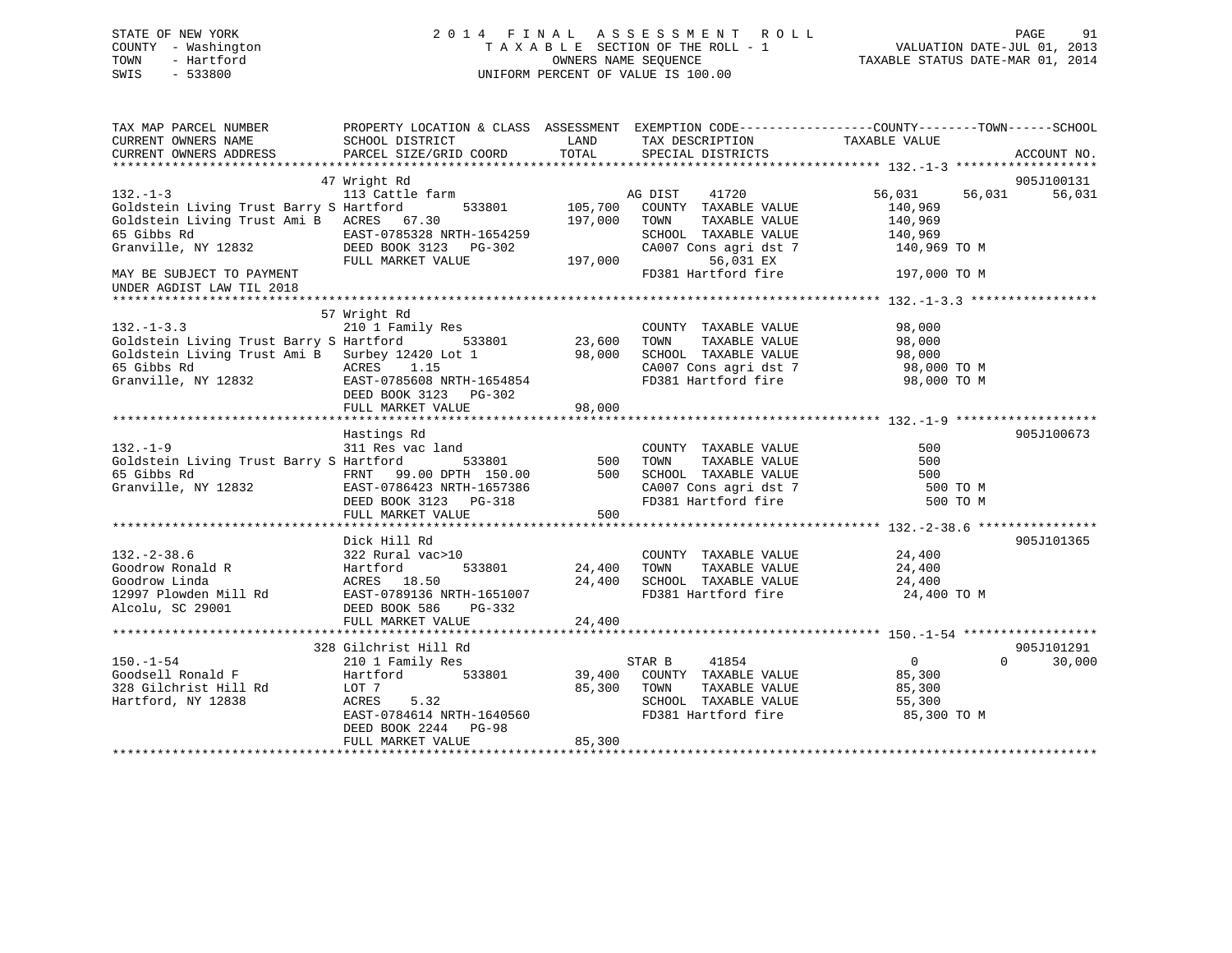## STATE OF NEW YORK 2 0 1 4 F I N A L A S S E S S M E N T R O L L PAGE 92 COUNTY - Washington T A X A B L E SECTION OF THE ROLL - 1 VALUATION DATE-JUL 01, 2013 TOWN - Hartford **TAXABLE STATUS DATE-MAR 01, 2014** OWNERS NAME SEQUENCE TAXABLE STATUS DATE-MAR 01, 2014 SWIS - 533800 UNIFORM PERCENT OF VALUE IS 100.00

| TAX MAP PARCEL NUMBER<br>CURRENT OWNERS NAME<br>CURRENT OWNERS ADDRESS | PROPERTY LOCATION & CLASS ASSESSMENT EXEMPTION CODE---------------COUNTY-------TOWN-----SCHOOL<br>SCHOOL DISTRICT<br>PARCEL SIZE/GRID COORD | LAND<br>TOTAL | TAX DESCRIPTION<br>SPECIAL DISTRICTS                                                                                                          | TAXABLE VALUE                                | ACCOUNT NO.        |
|------------------------------------------------------------------------|---------------------------------------------------------------------------------------------------------------------------------------------|---------------|-----------------------------------------------------------------------------------------------------------------------------------------------|----------------------------------------------|--------------------|
|                                                                        |                                                                                                                                             |               |                                                                                                                                               |                                              |                    |
|                                                                        | 1579 Baldwin Corners Rd                                                                                                                     |               |                                                                                                                                               |                                              | 905J100563         |
| $122. - 1 - 4$                                                         | 312 Vac w/imprv                                                                                                                             |               | COUNTY TAXABLE VALUE                                                                                                                          | 56,900                                       |                    |
| Goodson Jason B                                                        | 533801                                                                                                                                      | 51,200        |                                                                                                                                               | 56,900                                       |                    |
| 1578 Baldwin Corners Rd                                                |                                                                                                                                             | 56,900        | TOWN        TAXABLE   VALUE<br>SCHOOL     TAXABLE   VALUE                                                                                     | 56,900                                       |                    |
| Fort Ann, NY 12827                                                     | EAST-0773157 NRTH-1664730                                                                                                                   |               | CA007 Cons agri dst 7 56,900 TO M                                                                                                             |                                              |                    |
|                                                                        | DEED BOOK 2150 PG-306                                                                                                                       |               | FD381 Hartford fire                                                                                                                           | 56,900 TO M                                  |                    |
|                                                                        | FULL MARKET VALUE                                                                                                                           | 56,900        |                                                                                                                                               |                                              |                    |
|                                                                        |                                                                                                                                             |               |                                                                                                                                               |                                              |                    |
|                                                                        | 1578 Baldwin Corners Rd                                                                                                                     |               |                                                                                                                                               |                                              |                    |
| $122. - 1 - 28.4$                                                      | 270 Mfg housing                                                                                                                             |               | 41854<br>STAR B                                                                                                                               | $\overline{0}$                               | $\Omega$<br>30,000 |
|                                                                        | 533801<br>Hartford                                                                                                                          |               | 33,700 COUNTY TAXABLE VALUE<br>66,000 TOWN TAXABLE VALUE                                                                                      | 66,000                                       |                    |
|                                                                        | 3.81                                                                                                                                        |               |                                                                                                                                               | 66,000                                       |                    |
| Fort Ann, NY 12827                                                     | EAST-0773052 NRTH-1663665<br>DEED BOOK 830 PG-84                                                                                            |               |                                                                                                                                               |                                              |                    |
|                                                                        |                                                                                                                                             |               | SCHOOL TAXABLE VALUE<br>CANOT Cons agri dst 7 (66,000 TO M)<br>84 CA007 Cons agri dst 7 66,000 TO M<br>66,000 FD381 Hartford fire 66,000 TO M |                                              |                    |
|                                                                        | FULL MARKET VALUE                                                                                                                           |               |                                                                                                                                               |                                              |                    |
|                                                                        |                                                                                                                                             |               |                                                                                                                                               |                                              |                    |
|                                                                        | 312 Blood St                                                                                                                                |               |                                                                                                                                               |                                              |                    |
| $142. - 1 - 13.1$                                                      | 240 Rural res                                                                                                                               |               | 41854<br>STAR B                                                                                                                               | $\overline{0}$                               | $\Omega$<br>30,000 |
|                                                                        |                                                                                                                                             |               | 533801 37,300 COUNTY TAXABLE VALUE                                                                                                            | 250,800                                      |                    |
|                                                                        |                                                                                                                                             | 250,800 TOWN  | TAXABLE VALUE                                                                                                                                 | 250,800                                      |                    |
|                                                                        |                                                                                                                                             |               | SCHOOL TAXABLE VALUE 220,800                                                                                                                  |                                              |                    |
|                                                                        |                                                                                                                                             |               | FD381 Hartford fire                                                                                                                           | 250,800 TO M                                 |                    |
|                                                                        | FULL MARKET VALUE                                                                                                                           | 250,800       |                                                                                                                                               |                                              |                    |
|                                                                        |                                                                                                                                             |               |                                                                                                                                               |                                              |                    |
|                                                                        | Gilchrist Hill Rd                                                                                                                           |               |                                                                                                                                               |                                              | 905J101293         |
| $150. - 1 - 56$                                                        | 314 Rural vac<10                                                                                                                            |               | COUNTY TAXABLE VALUE 34,000                                                                                                                   |                                              |                    |
| Goulet Michael J                                                       | 533801<br>Hartford                                                                                                                          | 34,000        | TOWN                                                                                                                                          | TAXABLE VALUE 34,000<br>TAXABLE VALUE 34,000 |                    |
| Hartfo<br>LOT 9<br>ACRES<br>Goulet Tracey M                            |                                                                                                                                             |               | 34,000 SCHOOL TAXABLE VALUE 34,000 TO M<br>FD381 Hartford fire 34,000 TO M                                                                    |                                              |                    |
| 68 Mountain Ave                                                        | 6.25                                                                                                                                        |               |                                                                                                                                               |                                              |                    |
| Winsted, CT 06098                                                      | EAST-0784798 NRTH-1639931                                                                                                                   |               |                                                                                                                                               |                                              |                    |
|                                                                        | DEED BOOK 2392 PG-323                                                                                                                       |               |                                                                                                                                               |                                              |                    |
|                                                                        | FULL MARKET VALUE                                                                                                                           | 34,000        |                                                                                                                                               |                                              |                    |
|                                                                        |                                                                                                                                             |               |                                                                                                                                               |                                              |                    |
|                                                                        | 5051 County Route 30                                                                                                                        |               |                                                                                                                                               |                                              | 905J100145         |
| $150. - 1 - 23$                                                        | 210 1 Family Res                                                                                                                            |               | COUNTY TAXABLE VALUE                                                                                                                          | 155,300                                      |                    |
| Graham James R                                                         | 533801<br>Hartford                                                                                                                          | 23,600        | TAXABLE VALUE<br>TOWN<br>SCHOOL TAXABLE VALUE 155,300                                                                                         | 155,300                                      |                    |
| Graham Laura A<br>5248 Madison St                                      | LOT 4                                                                                                                                       | 155,300       | FD381 Hartford fire                                                                                                                           |                                              |                    |
| New Prt Rchy, FL 34652-4307 EAST-0784659 NRTH-1631949                  | ACRES 1.16                                                                                                                                  |               |                                                                                                                                               | 155,300 TO M                                 |                    |
|                                                                        | DEED BOOK 2080<br>$PG-39$                                                                                                                   |               |                                                                                                                                               |                                              |                    |
|                                                                        | FULL MARKET VALUE                                                                                                                           | 155,300       |                                                                                                                                               |                                              |                    |
|                                                                        |                                                                                                                                             |               |                                                                                                                                               |                                              |                    |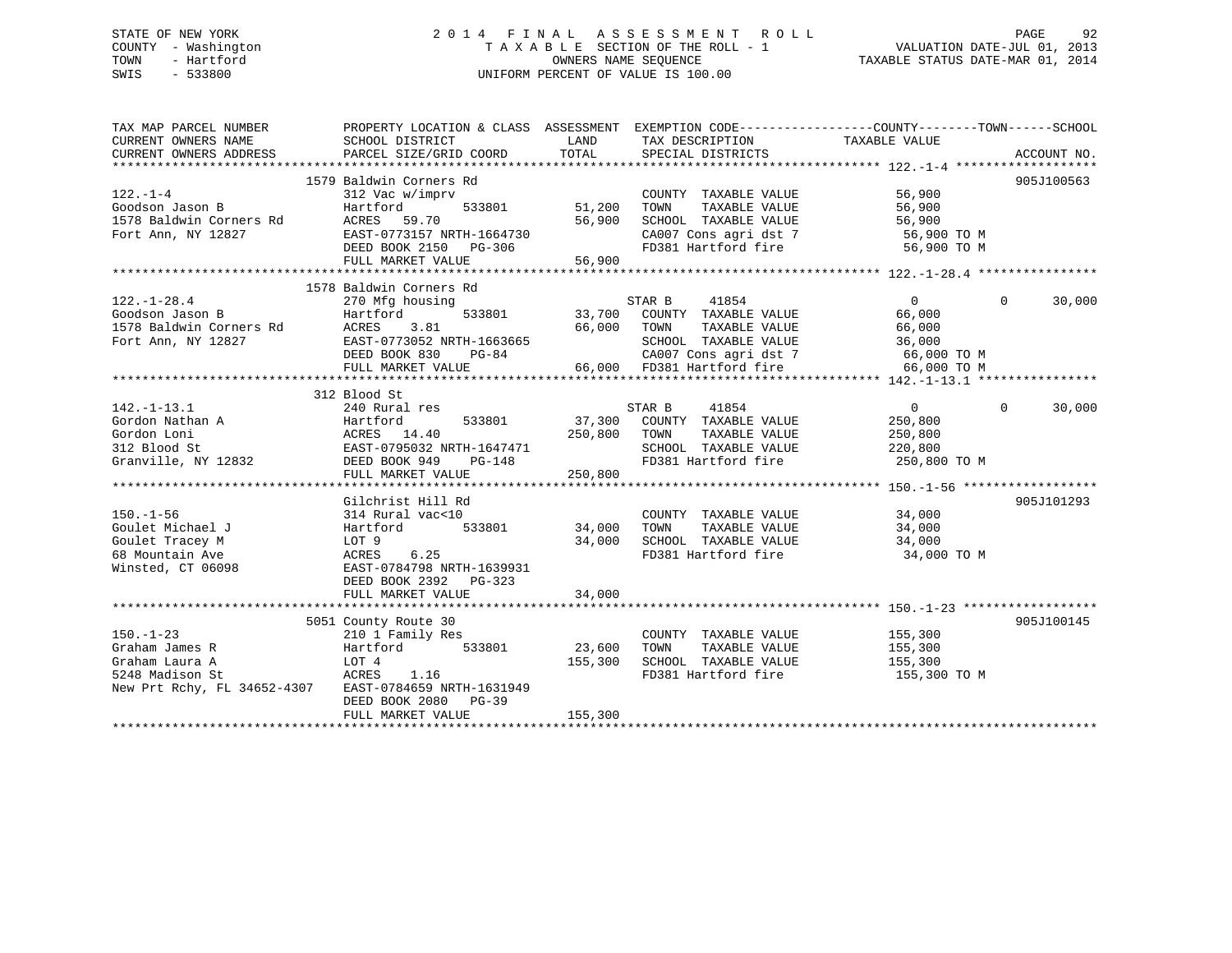## STATE OF NEW YORK 2 0 1 4 F I N A L A S S E S S M E N T R O L L PAGE 93 COUNTY - Washington T A X A B L E SECTION OF THE ROLL - 1 VALUATION DATE-JUL 01, 2013 TOWN - Hartford **TAXABLE STATUS DATE-MAR 01, 2014** OWNERS NAME SEQUENCE TAXABLE STATUS DATE-MAR 01, 2014 SWIS - 533800 UNIFORM PERCENT OF VALUE IS 100.00

| TAX MAP PARCEL NUMBER<br>CURRENT OWNERS NAME<br>CURRENT OWNERS ADDRESS            | PROPERTY LOCATION & CLASS ASSESSMENT EXEMPTION CODE---------------COUNTY-------TOWN------SCHOOL<br>SCHOOL DISTRICT<br>PARCEL SIZE/GRID COORD | LAND<br>TOTAL | TAX DESCRIPTION<br>SPECIAL DISTRICTS                             | TAXABLE VALUE            | ACCOUNT NO.        |
|-----------------------------------------------------------------------------------|----------------------------------------------------------------------------------------------------------------------------------------------|---------------|------------------------------------------------------------------|--------------------------|--------------------|
|                                                                                   |                                                                                                                                              |               |                                                                  |                          |                    |
|                                                                                   | 122 Rowe Hill Rd                                                                                                                             |               |                                                                  |                          | 905J100042         |
| $141. - 1 - 47$                                                                   | 210 1 Family Res                                                                                                                             |               |                                                                  | $\overline{0}$           | 64,200<br>$\Omega$ |
| Graham Willard A LE                                                               | Hartford                                                                                                                                     |               |                                                                  | 123,200                  |                    |
| Graham Phyllis A LE                                                               | ACRES<br>1.68                                                                                                                                | 123,200 TOWN  | TAXABLE VALUE                                                    | 123,200                  |                    |
| PO Box 91                                                                         | EAST-0786583 NRTH-1650569                                                                                                                    |               | SCHOOL TAXABLE VALUE                                             | 59,000                   |                    |
| Hartford, NY 12838                                                                | DEED BOOK 3316 PG-314                                                                                                                        |               | $CA007$ Cons agri dst 7 123,200 TO M                             |                          |                    |
|                                                                                   | FULL MARKET VALUE                                                                                                                            |               | 123,200 FD381 Hartford fire                                      | 123,200 TO M             |                    |
|                                                                                   |                                                                                                                                              |               |                                                                  |                          |                    |
|                                                                                   | Rowe Hill OFF Rd                                                                                                                             |               |                                                                  |                          | 905J100659         |
| $141. - 1 - 49$                                                                   | 323 Vacant rural                                                                                                                             |               | COUNTY TAXABLE VALUE                                             | 28,000                   |                    |
| Graham Willard A LE                                                               | -<br>533801 28,000<br>Hartford                                                                                                               |               | TAXABLE VALUE<br>TOWN                                            | 28,000                   |                    |
| Graham Phyllis A LE                                                               |                                                                                                                                              | 28,000        | SCHOOL TAXABLE VALUE                                             | 28,000                   |                    |
| PO Box 91                                                                         | ACRES 43.00<br>EAST-0787042 NRTH-1649747                                                                                                     |               |                                                                  |                          |                    |
| Hartford, NY 12838                                                                | DEED BOOK 3316 PG-314                                                                                                                        | $28$ nuu      | FD381 Hartford fire 28,000 TO M                                  |                          |                    |
|                                                                                   | FULL MARKET VALUE                                                                                                                            | 28,000        |                                                                  |                          |                    |
|                                                                                   |                                                                                                                                              |               |                                                                  |                          |                    |
|                                                                                   | 1465 Baldwin Corners Rd                                                                                                                      |               |                                                                  |                          | 905J101360         |
| $122. - 1 - 33.3$                                                                 | 210 1 Family Res                                                                                                                             |               | STAR B<br>41854                                                  | $\sim$ 0<br>$\mathbf{0}$ | 30,000             |
| 122.-1-33.3<br>Grant Marcia Ann<br>1465 Baldwin Corners Rd<br>T-11 Ann - NV 12827 | Hartford 533801 39,700 DISAB-C/T 41931                                                                                                       |               |                                                                  | 55,300<br>55,300         | $\overline{0}$     |
|                                                                                   | 635/264                                                                                                                                      |               | 110,600 COUNTY TAXABLE VALUE                                     | 55,300                   |                    |
| Fort Ann, NY 12827                                                                | 5.39<br>ACRES                                                                                                                                |               | TOWN<br>TAXABLE VALUE                                            | 55,300                   |                    |
|                                                                                   | EAST-0770491 NRTH-1663897                                                                                                                    |               | SCHOOL TAXABLE VALUE                                             | 80,600                   |                    |
|                                                                                   | DEED BOOK 575<br>PG-145                                                                                                                      |               | FD381 Hartford fire                                              | 110,600 TO M             |                    |
|                                                                                   | FULL MARKET VALUE                                                                                                                            | 110,600       |                                                                  |                          |                    |
|                                                                                   |                                                                                                                                              |               |                                                                  |                          |                    |
|                                                                                   | Swamp Ln                                                                                                                                     |               |                                                                  |                          | 905J101276         |
| $149. - 1 - 30.18$                                                                | 314 Rural vac<10                                                                                                                             |               | COUNTY TAXABLE VALUE                                             | 27,000                   |                    |
| Graves John                                                                       | 533801 27,000<br>Hartford                                                                                                                    |               | TOWN<br>TAXABLE VALUE                                            | 27,000                   |                    |
| Graves Amy                                                                        | LOT 18                                                                                                                                       | 27,000        | SCHOOL TAXABLE VALUE                                             |                          |                    |
| 31 Cardinal Way                                                                   | 5.56<br>ACRES                                                                                                                                |               | SCHOOL TAXABLE VALUE 27,000<br>CA006 Cons agri dst 6 27,000 TO M |                          |                    |
| Fort Ann, NY 12827                                                                | EAST-0776033 NRTH-1635970                                                                                                                    |               | FD381 Hartford fire                                              | 27,000 TO M              |                    |
|                                                                                   | DEED BOOK 3293 PG-303                                                                                                                        |               |                                                                  |                          |                    |
|                                                                                   | FULL MARKET VALUE                                                                                                                            | 27,000        |                                                                  |                          |                    |
|                                                                                   |                                                                                                                                              |               |                                                                  |                          |                    |
|                                                                                   | Swamp Ln                                                                                                                                     |               |                                                                  |                          | 905J101277         |
| $149. - 1 - 30.19$                                                                | 314 Rural vac<10                                                                                                                             |               | COUNTY TAXABLE VALUE                                             | 28,500                   |                    |
| Graves John                                                                       | 533801<br>Hartford                                                                                                                           | 28,500        | TAXABLE VALUE<br>TOWN                                            | 28,500                   |                    |
| Graves Amy                                                                        | LOT 19                                                                                                                                       | 28,500        | SCHOOL TAXABLE VALUE                                             | 28,500                   |                    |
| 31 Cardinal Way                                                                   | ACRES 7.02                                                                                                                                   |               |                                                                  | 28,500 TO M              |                    |
| Fort Ann, NY 12827                                                                | EAST-0776164 NRTH-1635776                                                                                                                    |               | CA006 Cons agri dst 6<br>FD381 Hartford fire                     | 28,500 TO M              |                    |
|                                                                                   | DEED BOOK 3293 PG-301                                                                                                                        |               |                                                                  |                          |                    |
|                                                                                   | FULL MARKET VALUE                                                                                                                            | 28,500        |                                                                  |                          |                    |
|                                                                                   |                                                                                                                                              |               |                                                                  |                          |                    |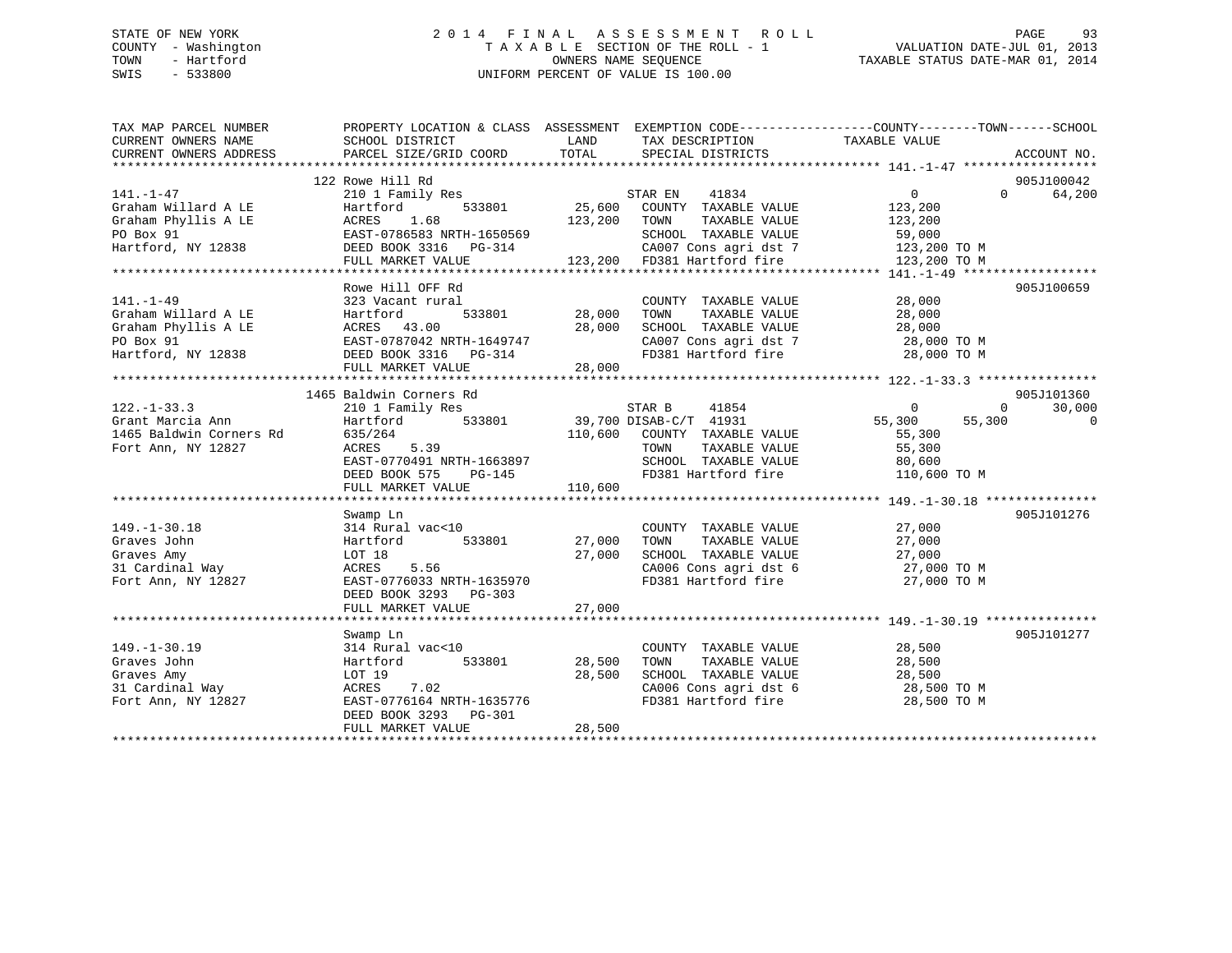## STATE OF NEW YORK 2 0 1 4 F I N A L A S S E S S M E N T R O L L PAGE 94 COUNTY - Washington T A X A B L E SECTION OF THE ROLL - 1 VALUATION DATE-JUL 01, 2013 TOWN - Hartford **TAXABLE STATUS DATE-MAR 01, 2014** OWNERS NAME SEQUENCE TAXABLE STATUS DATE-MAR 01, 2014 SWIS - 533800 UNIFORM PERCENT OF VALUE IS 100.00

| 12 Country Ln Ext<br>$122. - 1 - 35.2$<br>270 Mfg housing<br>COUNTY TAXABLE VALUE<br>43,300<br>Graves Steven<br>Hartford<br>533801<br>23,300<br>TAXABLE VALUE<br>43,300<br>TOWN<br>2159/302<br>SCHOOL TAXABLE VALUE<br>Graves Amy<br>43,300<br>43,300<br>1.09<br>CA007 Cons agri dst 7<br>ACRES<br>43,300 TO M<br>FD381 Hartford fire<br>Fort Ann, NY 12827<br>EAST-0770302 NRTH-1659646<br>43,300 TO M<br>DEED BOOK 832<br>PG-36<br>43,300<br>FULL MARKET VALUE<br>7840 State Route 40<br>905J100432<br>$141. - 1 - 26$<br>0<br>$\Omega$<br>30,000<br>210 1 Family Res<br>s<br>533801 16,800<br>41854<br>STAR B<br>COUNTY TAXABLE VALUE<br>Gray Michael<br>Hartford<br>58,600<br>7840 State Route 40<br>FRNT 211.00 DPTH 195.00<br>58,600<br>TOWN<br>TAXABLE VALUE<br>58,600<br>Hartford, NY 12838<br>EAST-0783504 NRTH-1646852<br>SCHOOL TAXABLE VALUE<br>28,600<br>FD381 Hartford fire<br>DEED BOOK 2965 PG-236<br>58,600 TO M<br>FULL MARKET VALUE<br>58,600<br>220 County Route 23<br>905J101404<br>$0 \qquad \qquad$<br>$132. - 1 - 19.1$<br>STAR B<br>41854<br>$\Omega$<br>30,000<br>220 2 Family Res<br>533801 17,900 COUNTY TAXABLE VALUE<br>Gray Todd<br>225,300<br>Hartford<br>FRNT 119.00 DPTH 203.00 225,300 TOWN<br>Gray Stephanie<br>TAXABLE VALUE<br>225,300<br>220 County Route 23<br>EAST-0788795 NRTH-1655823<br>SCHOOL TAXABLE VALUE<br>195,300<br>CA007 Cons agri dst 7 225,300 TO M<br>Granville, NY 12832<br>DEED BOOK 779<br>PG-230<br>225,300 FD381 Hartford fire<br>FULL MARKET VALUE<br>225,300 TO M<br>7755 State Route 40<br>905J100298<br>$\overline{0}$<br>$140. - 2 - 29$<br>$\Omega$<br>30,000<br>210 1 Family Res<br>STAR B<br>41854<br>13,000<br>Greco Michael L<br>Hartford<br>533801<br>COUNTY TAXABLE VALUE<br>182,300<br>1.40<br>182,300<br>TAXABLE VALUE<br>182,300<br>Greco Deborah L<br>ACRES<br>TOWN<br>EAST-0782145 NRTH-1645457<br>SCHOOL TAXABLE VALUE<br>152,300<br>7755 State Route 40<br>FD381 Hartford fire<br>182,300 TO M<br>DEED BOOK 1997 PG-197<br>182,300<br>FULL MARKET VALUE<br>905J100568<br>Camp A Way<br>$142. - 1 - 5$<br>13,500<br>322 Rural vac>10<br>COUNTY TAXABLE VALUE<br>Greene Steven<br>533801<br>13,500<br>TOWN<br>TAXABLE VALUE<br>13,500<br>Hartford<br>SCHOOL TAXABLE VALUE<br>Greene Kristen<br>13,500<br>13,500<br>142.-1-5.-1<br>9060 Aldingham Pl<br>FD381 Hartford fire<br>ACRES 10.34<br>13,500 TO M<br>Mechanicsville, VA 23116<br>EAST-0792551 NRTH-1648452<br>DEED BOOK 3004 PG-225<br>13,500<br>FULL MARKET VALUE | TAX MAP PARCEL NUMBER<br>CURRENT OWNERS NAME<br>CURRENT OWNERS ADDRESS | SCHOOL DISTRICT<br>PARCEL SIZE/GRID COORD | LAND<br>TOTAL | TAX DESCRIPTION<br>SPECIAL DISTRICTS | PROPERTY LOCATION & CLASS ASSESSMENT EXEMPTION CODE---------------COUNTY-------TOWN------SCHOOL<br>TAXABLE VALUE | ACCOUNT NO. |
|--------------------------------------------------------------------------------------------------------------------------------------------------------------------------------------------------------------------------------------------------------------------------------------------------------------------------------------------------------------------------------------------------------------------------------------------------------------------------------------------------------------------------------------------------------------------------------------------------------------------------------------------------------------------------------------------------------------------------------------------------------------------------------------------------------------------------------------------------------------------------------------------------------------------------------------------------------------------------------------------------------------------------------------------------------------------------------------------------------------------------------------------------------------------------------------------------------------------------------------------------------------------------------------------------------------------------------------------------------------------------------------------------------------------------------------------------------------------------------------------------------------------------------------------------------------------------------------------------------------------------------------------------------------------------------------------------------------------------------------------------------------------------------------------------------------------------------------------------------------------------------------------------------------------------------------------------------------------------------------------------------------------------------------------------------------------------------------------------------------------------------------------------------------------------------------------------------------------------------------------------------------------------------------------------------------------------------------------------------------------------------------------------------------------------------------------------------------------------------------------------------|------------------------------------------------------------------------|-------------------------------------------|---------------|--------------------------------------|------------------------------------------------------------------------------------------------------------------|-------------|
|                                                                                                                                                                                                                                                                                                                                                                                                                                                                                                                                                                                                                                                                                                                                                                                                                                                                                                                                                                                                                                                                                                                                                                                                                                                                                                                                                                                                                                                                                                                                                                                                                                                                                                                                                                                                                                                                                                                                                                                                                                                                                                                                                                                                                                                                                                                                                                                                                                                                                                        |                                                                        |                                           |               |                                      |                                                                                                                  |             |
|                                                                                                                                                                                                                                                                                                                                                                                                                                                                                                                                                                                                                                                                                                                                                                                                                                                                                                                                                                                                                                                                                                                                                                                                                                                                                                                                                                                                                                                                                                                                                                                                                                                                                                                                                                                                                                                                                                                                                                                                                                                                                                                                                                                                                                                                                                                                                                                                                                                                                                        |                                                                        |                                           |               |                                      |                                                                                                                  |             |
|                                                                                                                                                                                                                                                                                                                                                                                                                                                                                                                                                                                                                                                                                                                                                                                                                                                                                                                                                                                                                                                                                                                                                                                                                                                                                                                                                                                                                                                                                                                                                                                                                                                                                                                                                                                                                                                                                                                                                                                                                                                                                                                                                                                                                                                                                                                                                                                                                                                                                                        |                                                                        |                                           |               |                                      |                                                                                                                  |             |
|                                                                                                                                                                                                                                                                                                                                                                                                                                                                                                                                                                                                                                                                                                                                                                                                                                                                                                                                                                                                                                                                                                                                                                                                                                                                                                                                                                                                                                                                                                                                                                                                                                                                                                                                                                                                                                                                                                                                                                                                                                                                                                                                                                                                                                                                                                                                                                                                                                                                                                        |                                                                        |                                           |               |                                      |                                                                                                                  |             |
|                                                                                                                                                                                                                                                                                                                                                                                                                                                                                                                                                                                                                                                                                                                                                                                                                                                                                                                                                                                                                                                                                                                                                                                                                                                                                                                                                                                                                                                                                                                                                                                                                                                                                                                                                                                                                                                                                                                                                                                                                                                                                                                                                                                                                                                                                                                                                                                                                                                                                                        | 147 Hadlock Pond Rd                                                    |                                           |               |                                      |                                                                                                                  |             |
|                                                                                                                                                                                                                                                                                                                                                                                                                                                                                                                                                                                                                                                                                                                                                                                                                                                                                                                                                                                                                                                                                                                                                                                                                                                                                                                                                                                                                                                                                                                                                                                                                                                                                                                                                                                                                                                                                                                                                                                                                                                                                                                                                                                                                                                                                                                                                                                                                                                                                                        |                                                                        |                                           |               |                                      |                                                                                                                  |             |
|                                                                                                                                                                                                                                                                                                                                                                                                                                                                                                                                                                                                                                                                                                                                                                                                                                                                                                                                                                                                                                                                                                                                                                                                                                                                                                                                                                                                                                                                                                                                                                                                                                                                                                                                                                                                                                                                                                                                                                                                                                                                                                                                                                                                                                                                                                                                                                                                                                                                                                        |                                                                        |                                           |               |                                      |                                                                                                                  |             |
|                                                                                                                                                                                                                                                                                                                                                                                                                                                                                                                                                                                                                                                                                                                                                                                                                                                                                                                                                                                                                                                                                                                                                                                                                                                                                                                                                                                                                                                                                                                                                                                                                                                                                                                                                                                                                                                                                                                                                                                                                                                                                                                                                                                                                                                                                                                                                                                                                                                                                                        |                                                                        |                                           |               |                                      |                                                                                                                  |             |
|                                                                                                                                                                                                                                                                                                                                                                                                                                                                                                                                                                                                                                                                                                                                                                                                                                                                                                                                                                                                                                                                                                                                                                                                                                                                                                                                                                                                                                                                                                                                                                                                                                                                                                                                                                                                                                                                                                                                                                                                                                                                                                                                                                                                                                                                                                                                                                                                                                                                                                        |                                                                        |                                           |               |                                      |                                                                                                                  |             |
|                                                                                                                                                                                                                                                                                                                                                                                                                                                                                                                                                                                                                                                                                                                                                                                                                                                                                                                                                                                                                                                                                                                                                                                                                                                                                                                                                                                                                                                                                                                                                                                                                                                                                                                                                                                                                                                                                                                                                                                                                                                                                                                                                                                                                                                                                                                                                                                                                                                                                                        |                                                                        |                                           |               |                                      |                                                                                                                  |             |
|                                                                                                                                                                                                                                                                                                                                                                                                                                                                                                                                                                                                                                                                                                                                                                                                                                                                                                                                                                                                                                                                                                                                                                                                                                                                                                                                                                                                                                                                                                                                                                                                                                                                                                                                                                                                                                                                                                                                                                                                                                                                                                                                                                                                                                                                                                                                                                                                                                                                                                        |                                                                        |                                           |               |                                      |                                                                                                                  |             |
|                                                                                                                                                                                                                                                                                                                                                                                                                                                                                                                                                                                                                                                                                                                                                                                                                                                                                                                                                                                                                                                                                                                                                                                                                                                                                                                                                                                                                                                                                                                                                                                                                                                                                                                                                                                                                                                                                                                                                                                                                                                                                                                                                                                                                                                                                                                                                                                                                                                                                                        |                                                                        |                                           |               |                                      |                                                                                                                  |             |
|                                                                                                                                                                                                                                                                                                                                                                                                                                                                                                                                                                                                                                                                                                                                                                                                                                                                                                                                                                                                                                                                                                                                                                                                                                                                                                                                                                                                                                                                                                                                                                                                                                                                                                                                                                                                                                                                                                                                                                                                                                                                                                                                                                                                                                                                                                                                                                                                                                                                                                        |                                                                        |                                           |               |                                      |                                                                                                                  |             |
|                                                                                                                                                                                                                                                                                                                                                                                                                                                                                                                                                                                                                                                                                                                                                                                                                                                                                                                                                                                                                                                                                                                                                                                                                                                                                                                                                                                                                                                                                                                                                                                                                                                                                                                                                                                                                                                                                                                                                                                                                                                                                                                                                                                                                                                                                                                                                                                                                                                                                                        |                                                                        |                                           |               |                                      |                                                                                                                  |             |
|                                                                                                                                                                                                                                                                                                                                                                                                                                                                                                                                                                                                                                                                                                                                                                                                                                                                                                                                                                                                                                                                                                                                                                                                                                                                                                                                                                                                                                                                                                                                                                                                                                                                                                                                                                                                                                                                                                                                                                                                                                                                                                                                                                                                                                                                                                                                                                                                                                                                                                        |                                                                        |                                           |               |                                      |                                                                                                                  |             |
|                                                                                                                                                                                                                                                                                                                                                                                                                                                                                                                                                                                                                                                                                                                                                                                                                                                                                                                                                                                                                                                                                                                                                                                                                                                                                                                                                                                                                                                                                                                                                                                                                                                                                                                                                                                                                                                                                                                                                                                                                                                                                                                                                                                                                                                                                                                                                                                                                                                                                                        |                                                                        |                                           |               |                                      |                                                                                                                  |             |
|                                                                                                                                                                                                                                                                                                                                                                                                                                                                                                                                                                                                                                                                                                                                                                                                                                                                                                                                                                                                                                                                                                                                                                                                                                                                                                                                                                                                                                                                                                                                                                                                                                                                                                                                                                                                                                                                                                                                                                                                                                                                                                                                                                                                                                                                                                                                                                                                                                                                                                        |                                                                        |                                           |               |                                      |                                                                                                                  |             |
|                                                                                                                                                                                                                                                                                                                                                                                                                                                                                                                                                                                                                                                                                                                                                                                                                                                                                                                                                                                                                                                                                                                                                                                                                                                                                                                                                                                                                                                                                                                                                                                                                                                                                                                                                                                                                                                                                                                                                                                                                                                                                                                                                                                                                                                                                                                                                                                                                                                                                                        |                                                                        |                                           |               |                                      |                                                                                                                  |             |
|                                                                                                                                                                                                                                                                                                                                                                                                                                                                                                                                                                                                                                                                                                                                                                                                                                                                                                                                                                                                                                                                                                                                                                                                                                                                                                                                                                                                                                                                                                                                                                                                                                                                                                                                                                                                                                                                                                                                                                                                                                                                                                                                                                                                                                                                                                                                                                                                                                                                                                        |                                                                        |                                           |               |                                      |                                                                                                                  |             |
|                                                                                                                                                                                                                                                                                                                                                                                                                                                                                                                                                                                                                                                                                                                                                                                                                                                                                                                                                                                                                                                                                                                                                                                                                                                                                                                                                                                                                                                                                                                                                                                                                                                                                                                                                                                                                                                                                                                                                                                                                                                                                                                                                                                                                                                                                                                                                                                                                                                                                                        |                                                                        |                                           |               |                                      |                                                                                                                  |             |
|                                                                                                                                                                                                                                                                                                                                                                                                                                                                                                                                                                                                                                                                                                                                                                                                                                                                                                                                                                                                                                                                                                                                                                                                                                                                                                                                                                                                                                                                                                                                                                                                                                                                                                                                                                                                                                                                                                                                                                                                                                                                                                                                                                                                                                                                                                                                                                                                                                                                                                        |                                                                        |                                           |               |                                      |                                                                                                                  |             |
|                                                                                                                                                                                                                                                                                                                                                                                                                                                                                                                                                                                                                                                                                                                                                                                                                                                                                                                                                                                                                                                                                                                                                                                                                                                                                                                                                                                                                                                                                                                                                                                                                                                                                                                                                                                                                                                                                                                                                                                                                                                                                                                                                                                                                                                                                                                                                                                                                                                                                                        |                                                                        |                                           |               |                                      |                                                                                                                  |             |
|                                                                                                                                                                                                                                                                                                                                                                                                                                                                                                                                                                                                                                                                                                                                                                                                                                                                                                                                                                                                                                                                                                                                                                                                                                                                                                                                                                                                                                                                                                                                                                                                                                                                                                                                                                                                                                                                                                                                                                                                                                                                                                                                                                                                                                                                                                                                                                                                                                                                                                        |                                                                        |                                           |               |                                      |                                                                                                                  |             |
|                                                                                                                                                                                                                                                                                                                                                                                                                                                                                                                                                                                                                                                                                                                                                                                                                                                                                                                                                                                                                                                                                                                                                                                                                                                                                                                                                                                                                                                                                                                                                                                                                                                                                                                                                                                                                                                                                                                                                                                                                                                                                                                                                                                                                                                                                                                                                                                                                                                                                                        |                                                                        |                                           |               |                                      |                                                                                                                  |             |
|                                                                                                                                                                                                                                                                                                                                                                                                                                                                                                                                                                                                                                                                                                                                                                                                                                                                                                                                                                                                                                                                                                                                                                                                                                                                                                                                                                                                                                                                                                                                                                                                                                                                                                                                                                                                                                                                                                                                                                                                                                                                                                                                                                                                                                                                                                                                                                                                                                                                                                        |                                                                        |                                           |               |                                      |                                                                                                                  |             |
|                                                                                                                                                                                                                                                                                                                                                                                                                                                                                                                                                                                                                                                                                                                                                                                                                                                                                                                                                                                                                                                                                                                                                                                                                                                                                                                                                                                                                                                                                                                                                                                                                                                                                                                                                                                                                                                                                                                                                                                                                                                                                                                                                                                                                                                                                                                                                                                                                                                                                                        |                                                                        |                                           |               |                                      |                                                                                                                  |             |
|                                                                                                                                                                                                                                                                                                                                                                                                                                                                                                                                                                                                                                                                                                                                                                                                                                                                                                                                                                                                                                                                                                                                                                                                                                                                                                                                                                                                                                                                                                                                                                                                                                                                                                                                                                                                                                                                                                                                                                                                                                                                                                                                                                                                                                                                                                                                                                                                                                                                                                        |                                                                        |                                           |               |                                      |                                                                                                                  |             |
|                                                                                                                                                                                                                                                                                                                                                                                                                                                                                                                                                                                                                                                                                                                                                                                                                                                                                                                                                                                                                                                                                                                                                                                                                                                                                                                                                                                                                                                                                                                                                                                                                                                                                                                                                                                                                                                                                                                                                                                                                                                                                                                                                                                                                                                                                                                                                                                                                                                                                                        |                                                                        |                                           |               |                                      |                                                                                                                  |             |
|                                                                                                                                                                                                                                                                                                                                                                                                                                                                                                                                                                                                                                                                                                                                                                                                                                                                                                                                                                                                                                                                                                                                                                                                                                                                                                                                                                                                                                                                                                                                                                                                                                                                                                                                                                                                                                                                                                                                                                                                                                                                                                                                                                                                                                                                                                                                                                                                                                                                                                        |                                                                        |                                           |               |                                      |                                                                                                                  |             |
|                                                                                                                                                                                                                                                                                                                                                                                                                                                                                                                                                                                                                                                                                                                                                                                                                                                                                                                                                                                                                                                                                                                                                                                                                                                                                                                                                                                                                                                                                                                                                                                                                                                                                                                                                                                                                                                                                                                                                                                                                                                                                                                                                                                                                                                                                                                                                                                                                                                                                                        |                                                                        |                                           |               |                                      |                                                                                                                  |             |
|                                                                                                                                                                                                                                                                                                                                                                                                                                                                                                                                                                                                                                                                                                                                                                                                                                                                                                                                                                                                                                                                                                                                                                                                                                                                                                                                                                                                                                                                                                                                                                                                                                                                                                                                                                                                                                                                                                                                                                                                                                                                                                                                                                                                                                                                                                                                                                                                                                                                                                        | Hartford, NY 12838                                                     |                                           |               |                                      |                                                                                                                  |             |
|                                                                                                                                                                                                                                                                                                                                                                                                                                                                                                                                                                                                                                                                                                                                                                                                                                                                                                                                                                                                                                                                                                                                                                                                                                                                                                                                                                                                                                                                                                                                                                                                                                                                                                                                                                                                                                                                                                                                                                                                                                                                                                                                                                                                                                                                                                                                                                                                                                                                                                        |                                                                        |                                           |               |                                      |                                                                                                                  |             |
|                                                                                                                                                                                                                                                                                                                                                                                                                                                                                                                                                                                                                                                                                                                                                                                                                                                                                                                                                                                                                                                                                                                                                                                                                                                                                                                                                                                                                                                                                                                                                                                                                                                                                                                                                                                                                                                                                                                                                                                                                                                                                                                                                                                                                                                                                                                                                                                                                                                                                                        |                                                                        |                                           |               |                                      |                                                                                                                  |             |
|                                                                                                                                                                                                                                                                                                                                                                                                                                                                                                                                                                                                                                                                                                                                                                                                                                                                                                                                                                                                                                                                                                                                                                                                                                                                                                                                                                                                                                                                                                                                                                                                                                                                                                                                                                                                                                                                                                                                                                                                                                                                                                                                                                                                                                                                                                                                                                                                                                                                                                        |                                                                        |                                           |               |                                      |                                                                                                                  |             |
|                                                                                                                                                                                                                                                                                                                                                                                                                                                                                                                                                                                                                                                                                                                                                                                                                                                                                                                                                                                                                                                                                                                                                                                                                                                                                                                                                                                                                                                                                                                                                                                                                                                                                                                                                                                                                                                                                                                                                                                                                                                                                                                                                                                                                                                                                                                                                                                                                                                                                                        |                                                                        |                                           |               |                                      |                                                                                                                  |             |
|                                                                                                                                                                                                                                                                                                                                                                                                                                                                                                                                                                                                                                                                                                                                                                                                                                                                                                                                                                                                                                                                                                                                                                                                                                                                                                                                                                                                                                                                                                                                                                                                                                                                                                                                                                                                                                                                                                                                                                                                                                                                                                                                                                                                                                                                                                                                                                                                                                                                                                        |                                                                        |                                           |               |                                      |                                                                                                                  |             |
|                                                                                                                                                                                                                                                                                                                                                                                                                                                                                                                                                                                                                                                                                                                                                                                                                                                                                                                                                                                                                                                                                                                                                                                                                                                                                                                                                                                                                                                                                                                                                                                                                                                                                                                                                                                                                                                                                                                                                                                                                                                                                                                                                                                                                                                                                                                                                                                                                                                                                                        |                                                                        |                                           |               |                                      |                                                                                                                  |             |
|                                                                                                                                                                                                                                                                                                                                                                                                                                                                                                                                                                                                                                                                                                                                                                                                                                                                                                                                                                                                                                                                                                                                                                                                                                                                                                                                                                                                                                                                                                                                                                                                                                                                                                                                                                                                                                                                                                                                                                                                                                                                                                                                                                                                                                                                                                                                                                                                                                                                                                        |                                                                        |                                           |               |                                      |                                                                                                                  |             |
|                                                                                                                                                                                                                                                                                                                                                                                                                                                                                                                                                                                                                                                                                                                                                                                                                                                                                                                                                                                                                                                                                                                                                                                                                                                                                                                                                                                                                                                                                                                                                                                                                                                                                                                                                                                                                                                                                                                                                                                                                                                                                                                                                                                                                                                                                                                                                                                                                                                                                                        |                                                                        |                                           |               |                                      |                                                                                                                  |             |
|                                                                                                                                                                                                                                                                                                                                                                                                                                                                                                                                                                                                                                                                                                                                                                                                                                                                                                                                                                                                                                                                                                                                                                                                                                                                                                                                                                                                                                                                                                                                                                                                                                                                                                                                                                                                                                                                                                                                                                                                                                                                                                                                                                                                                                                                                                                                                                                                                                                                                                        |                                                                        |                                           |               |                                      |                                                                                                                  |             |
|                                                                                                                                                                                                                                                                                                                                                                                                                                                                                                                                                                                                                                                                                                                                                                                                                                                                                                                                                                                                                                                                                                                                                                                                                                                                                                                                                                                                                                                                                                                                                                                                                                                                                                                                                                                                                                                                                                                                                                                                                                                                                                                                                                                                                                                                                                                                                                                                                                                                                                        |                                                                        |                                           |               |                                      |                                                                                                                  |             |
|                                                                                                                                                                                                                                                                                                                                                                                                                                                                                                                                                                                                                                                                                                                                                                                                                                                                                                                                                                                                                                                                                                                                                                                                                                                                                                                                                                                                                                                                                                                                                                                                                                                                                                                                                                                                                                                                                                                                                                                                                                                                                                                                                                                                                                                                                                                                                                                                                                                                                                        |                                                                        |                                           |               |                                      |                                                                                                                  |             |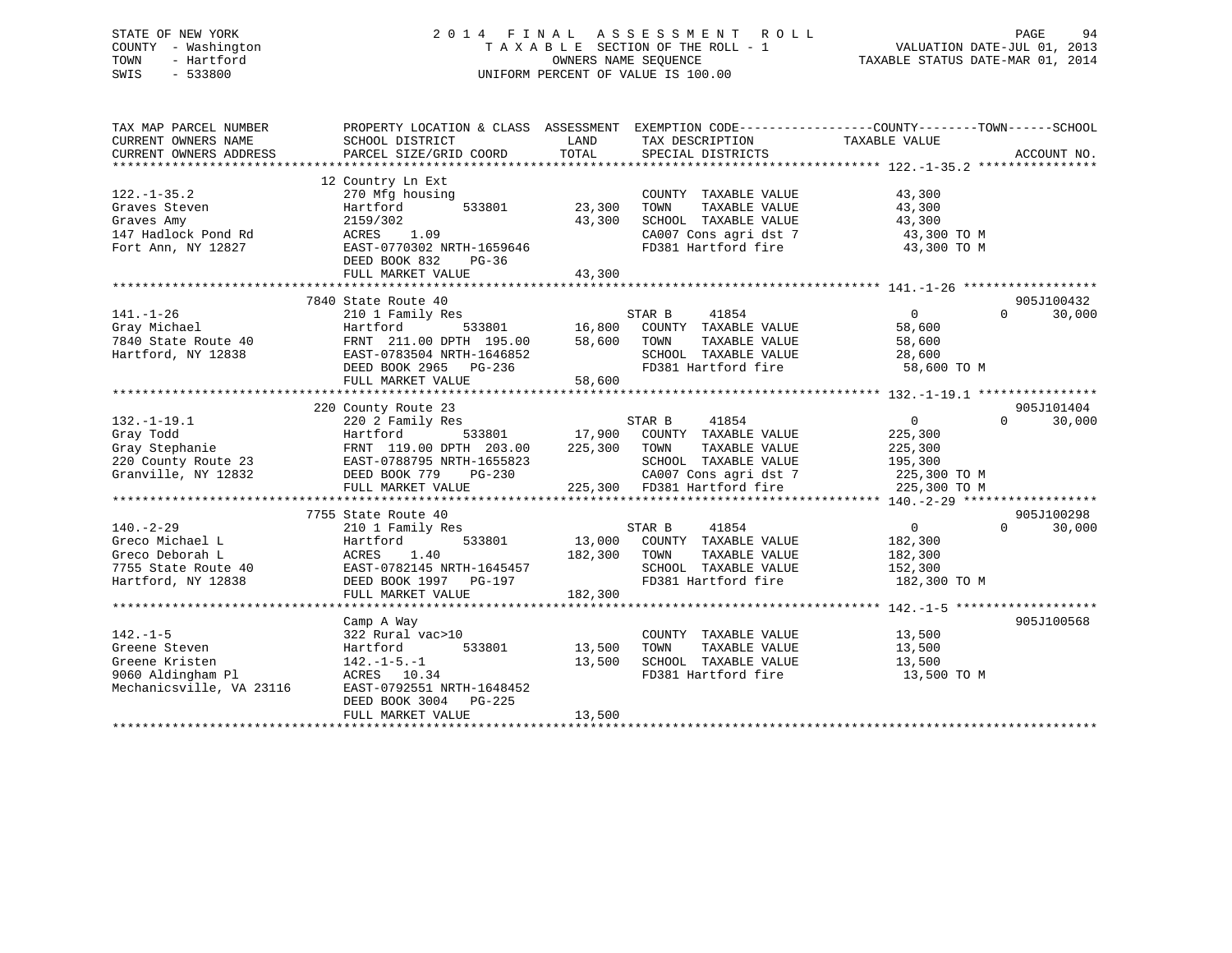## STATE OF NEW YORK 2 0 1 4 F I N A L A S S E S S M E N T R O L L PAGE 95 COUNTY - Washington T A X A B L E SECTION OF THE ROLL - 1 VALUATION DATE-JUL 01, 2013 TOWN - Hartford **TAXABLE STATUS DATE-MAR 01, 2014** OWNERS NAME SEQUENCE TAXABLE STATUS DATE-MAR 01, 2014 SWIS - 533800 UNIFORM PERCENT OF VALUE IS 100.00

| TAX MAP PARCEL NUMBER<br>CURRENT OWNERS NAME<br>CURRENT OWNERS ADDRESS                              | PROPERTY LOCATION & CLASS ASSESSMENT EXEMPTION CODE---------------COUNTY-------TOWN------SCHOOL<br>SCHOOL DISTRICT<br>PARCEL SIZE/GRID COORD                   | LAND<br>TOTAL              | TAX DESCRIPTION TAXABLE VALUE<br>SPECIAL DISTRICTS                                                                                               |                                                                                |                                     | ACCOUNT NO.            |
|-----------------------------------------------------------------------------------------------------|----------------------------------------------------------------------------------------------------------------------------------------------------------------|----------------------------|--------------------------------------------------------------------------------------------------------------------------------------------------|--------------------------------------------------------------------------------|-------------------------------------|------------------------|
| $142. - 1 - 6$<br>Greene Steven<br>Greene Kristen<br>9060 Aldingham Pl                              | 21 Camp A Way<br>322 Rural vac>10<br>Hartford<br>533801<br>ACRES 15.05<br>EAST-0792878 NRTH-1647717<br>FULL MARKET VALUE                                       | 16,600<br>16,600<br>16,600 | COUNTY TAXABLE VALUE<br>TAXABLE VALUE<br>TOWN<br>SCHOOL TAXABLE VALUE<br>FD381 Hartford fire                                                     | 16,600<br>16,600<br>16,600<br>16,600 TO M                                      |                                     | 905J100608             |
|                                                                                                     |                                                                                                                                                                |                            |                                                                                                                                                  |                                                                                |                                     |                        |
| $114. -1 - 5.1$<br>Greenery One LLC The<br>8982 State Route 40<br>Fort Ann, NY 12827                | 8982 State Route 40<br>240 Rural res<br>533801<br>Hartford<br>130.495 Deeded<br>ACRES 120.20                                                                   | 182,800 STAR B             | AG DIST<br>41720<br>41854<br>249,100 DISAB-C/T 41931<br>COUNTY TAXABLE VALUE                                                                     | 118,534<br>$\Omega$<br>65,283<br>65,283                                        | 118,534<br>$\overline{0}$<br>65,283 | 118,534<br>30,000<br>0 |
| MAY BE SUBJECT TO PAYMENT<br>UNDER AGDIST LAW TIL 2018                                              | EAST-0790517 NRTH-1671126<br>DEED BOOK 2323 PG-1<br>FULL MARKET VALUE                                                                                          |                            | TOWN<br>TAXABLE VALUE<br>SCHOOL TAXABLE VALUE<br>249,100 CA007 Cons agri dst 7<br>118,534 EX<br>FD381 Hartford fire                              | 65,283<br>100,566<br>130,566 TO M<br>249,100 TO M                              |                                     |                        |
|                                                                                                     |                                                                                                                                                                |                            |                                                                                                                                                  |                                                                                |                                     |                        |
| $123. - 1 - 11.2$<br>Gregory John B<br>Gregory Lori J<br>8552 State Route 40<br>Granville, NY 12832 | 8552 State Route 40<br>210 1 Family Res<br>533801<br>Hartford<br>1.01<br>ACRES<br>EAST-0793069 NRTH-1661381<br>DEED BOOK 775<br>PG-293<br>FULL MARKET VALUE    | 24,200<br>120,300          | STAR B<br>41854<br>COUNTY TAXABLE VALUE<br>TOWN<br>TAXABLE VALUE<br>SCHOOL TAXABLE VALUE<br>CA007 Cons agri dst 7<br>120,300 FD381 Hartford fire | $\overline{0}$<br>120,300<br>120,300<br>90,300<br>120,300 TO M<br>120,300 TO M | $\Omega$                            | 905J101322<br>30,000   |
|                                                                                                     |                                                                                                                                                                |                            |                                                                                                                                                  |                                                                                |                                     |                        |
| $140. - 1 - 41.4$<br>Gregory Russell R Jr<br>3430 State Route 196<br>Fort Ann, NY 12827             | 3430 State Route 196<br>210 1 Family Res<br>533801<br>Hartford<br>8.12<br>ACRES<br>EAST-0770495 NRTH-1642780<br>DEED BOOK 669<br>$PG-114$<br>FULL MARKET VALUE | 137,100<br>137,100         | STAR B<br>41854<br>43,400 COUNTY TAXABLE VALUE<br>TOWN<br>TAXABLE VALUE<br>SCHOOL TAXABLE VALUE<br>FD381 Hartford fire                           | $\overline{0}$<br>137,100<br>137,100<br>107,100<br>137,100 TO M                | $\mathbf{0}$                        | 30,000                 |
|                                                                                                     |                                                                                                                                                                |                            |                                                                                                                                                  |                                                                                |                                     |                        |
| $132. - 4 - 14$<br>Grinnell Stephen W<br>559 Blood St<br>Granville, NY 12832                        | 559 Blood St<br>210 1 Family Res<br>533801<br>Hartford<br>3.70<br>ACRES<br>EAST-0794488 NRTH-1653416<br>DEED BOOK 931<br>PG-325<br>FULL MARKET VALUE           | 33,300<br>81,400<br>81,400 | STAR B<br>41854<br>COUNTY TAXABLE VALUE<br>TOWN<br>TAXABLE VALUE<br>SCHOOL TAXABLE VALUE<br>FD381 Hartford fire                                  | $0 \qquad \qquad$<br>81,400<br>81,400<br>51,400<br>81,400 TO M                 | $\Omega$                            | 905J100112<br>30,000   |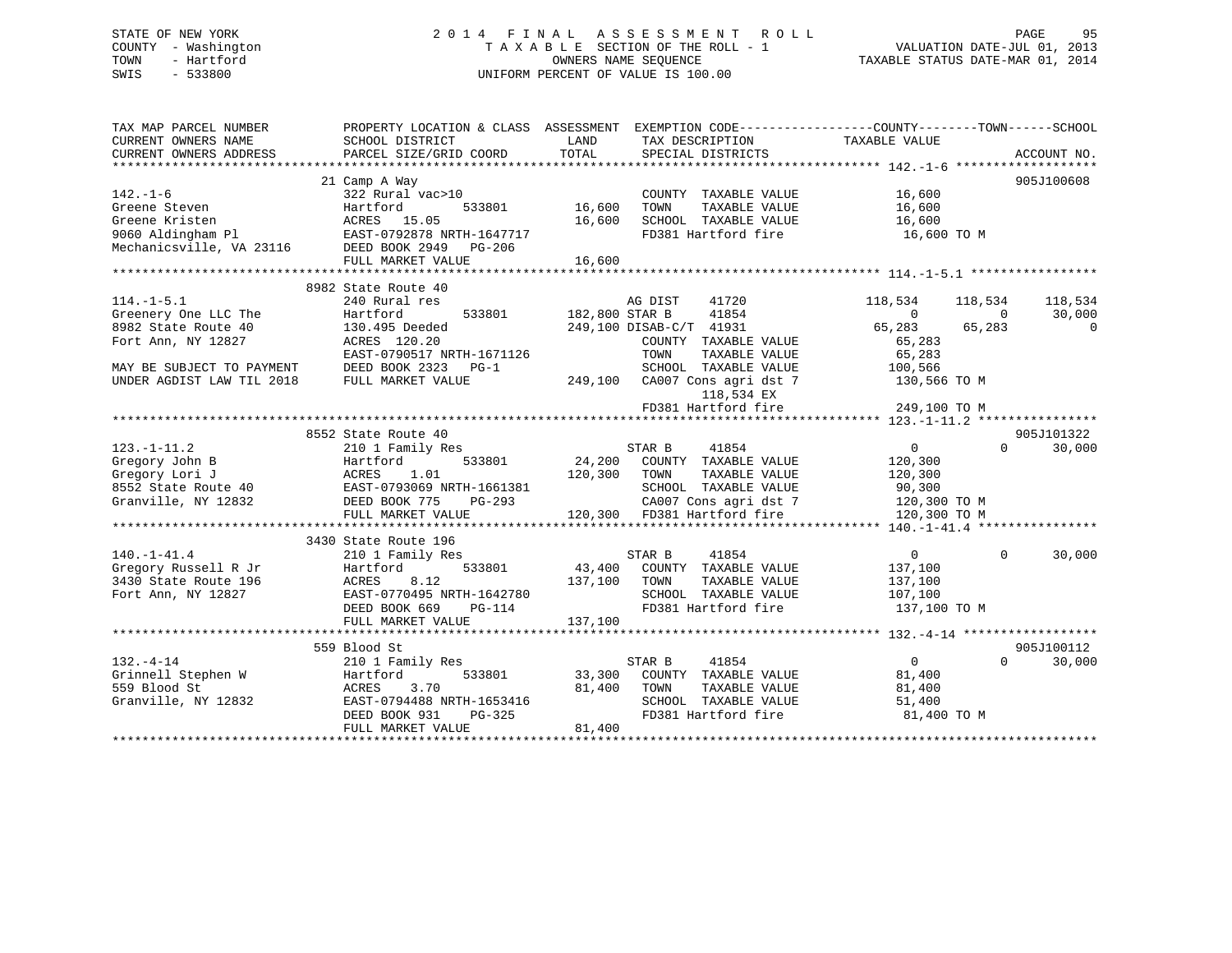## STATE OF NEW YORK 2 0 1 4 F I N A L A S S E S S M E N T R O L L PAGE 96 COUNTY - Washington T A X A B L E SECTION OF THE ROLL - 1 VALUATION DATE-JUL 01, 2013 TOWN - Hartford **TAXABLE STATUS DATE-MAR 01, 2014** OWNERS NAME SEQUENCE TAXABLE STATUS DATE-MAR 01, 2014 SWIS - 533800 UNIFORM PERCENT OF VALUE IS 100.00

| TAX MAP PARCEL NUMBER                                                                                                                                                                                                                                        | PROPERTY LOCATION & CLASS ASSESSMENT EXEMPTION CODE-----------------COUNTY-------TOWN------SCHOOL |        | TAX DESCRIPTION TAXABLE VALUE SPECIAL DISTRICTS<br>SPECIAL DISTRICTS |                       |          | ACCOUNT NO. |
|--------------------------------------------------------------------------------------------------------------------------------------------------------------------------------------------------------------------------------------------------------------|---------------------------------------------------------------------------------------------------|--------|----------------------------------------------------------------------|-----------------------|----------|-------------|
|                                                                                                                                                                                                                                                              |                                                                                                   |        |                                                                      |                       |          |             |
| 45 Gilchrist Hill Ext (141.-3-9 (1610 Ext) 210 1 Family Res (161 Ext) 533801 (161 Ext (141.-3-9 (161 Ext (141.-3-9 (161 Ext (141.-3-9 (161 Ext (141.-3-9 (161 Ext (141.-3-9 (161 Ext (141.-3-9 (161 Ext (141.-3-9 (161 Ext (14                               |                                                                                                   |        |                                                                      |                       |          |             |
|                                                                                                                                                                                                                                                              |                                                                                                   |        |                                                                      |                       |          |             |
|                                                                                                                                                                                                                                                              |                                                                                                   |        |                                                                      |                       |          |             |
|                                                                                                                                                                                                                                                              |                                                                                                   |        |                                                                      |                       |          |             |
|                                                                                                                                                                                                                                                              |                                                                                                   |        |                                                                      |                       |          |             |
|                                                                                                                                                                                                                                                              |                                                                                                   |        |                                                                      |                       |          |             |
|                                                                                                                                                                                                                                                              |                                                                                                   |        |                                                                      |                       |          |             |
|                                                                                                                                                                                                                                                              |                                                                                                   |        |                                                                      |                       |          |             |
|                                                                                                                                                                                                                                                              | 379 Gilchrist Hill Rd                                                                             |        |                                                                      |                       |          | 905J101294  |
| 150.-1-57<br>Cuarino Mark A 210 1 Family Res<br>Brodeen Melody A LOT 2<br>379 Gilchrist Hill Rd ACRES 2.89<br>Hartford, NY 12838 EAST-078341 NRTH-1639289<br>The CHOOL TAXABLE VALUE 107,700<br>TD381 Hartford fire 107,700<br>TD381 Hartfo                  |                                                                                                   |        |                                                                      | $\overline{0}$        | $\Omega$ | 64,200      |
|                                                                                                                                                                                                                                                              |                                                                                                   |        |                                                                      |                       |          |             |
|                                                                                                                                                                                                                                                              |                                                                                                   |        |                                                                      |                       |          |             |
|                                                                                                                                                                                                                                                              |                                                                                                   |        |                                                                      |                       |          |             |
|                                                                                                                                                                                                                                                              |                                                                                                   |        | SCHOOL TAXABLE VALUE 43,500<br>FD381 Hartford fire 107,700 TO M      |                       |          |             |
|                                                                                                                                                                                                                                                              | DEED BOOK 786 PG-233                                                                              |        |                                                                      |                       |          |             |
|                                                                                                                                                                                                                                                              |                                                                                                   |        |                                                                      |                       |          |             |
|                                                                                                                                                                                                                                                              |                                                                                                   |        |                                                                      |                       |          |             |
|                                                                                                                                                                                                                                                              | Gulf Ln                                                                                           |        |                                                                      |                       |          | 905J100390  |
| $139. -4 - 1$                                                                                                                                                                                                                                                | 323 Vacant rural                                                                                  |        | AG DIST 41720 180,849 180,849 180,849                                |                       |          |             |
|                                                                                                                                                                                                                                                              |                                                                                                   |        |                                                                      | 59,280 59,280 59,280  |          |             |
|                                                                                                                                                                                                                                                              | Hartford 533801 413,300 FOR 480A 47460<br>139.-1-1 413,300 COUNTY TAXABLE VALUE<br>ACRES 436.20   |        |                                                                      | 173,171               |          |             |
| 50 Broad St Ste 11.<br>New York, NY 10004                                                                                                                                                                                                                    | 139.-1-1<br>ACRES 436.20                                                                          |        |                                                                      |                       |          |             |
|                                                                                                                                                                                                                                                              |                                                                                                   |        |                                                                      |                       |          |             |
|                                                                                                                                                                                                                                                              |                                                                                                   |        |                                                                      |                       |          |             |
|                                                                                                                                                                                                                                                              |                                                                                                   |        |                                                                      |                       |          |             |
| New York, NY 10004<br>NEW YORK, NY 10004<br>MAY BE SUBJECT TO PAYMENT<br>MAY BE SUBJECT TO PAYMENT<br>MAY BE SUBJECT TO PAYMENT<br>DEED BOOK 2664 PG-152<br>UNDER RPTL480A UNTIL 2023<br>FULL MARKET VALUE<br>MARKET VALUE<br>ARKET VALUE<br>MARKE           |                                                                                                   |        |                                                                      |                       |          |             |
|                                                                                                                                                                                                                                                              |                                                                                                   |        |                                                                      |                       |          |             |
|                                                                                                                                                                                                                                                              | Country Ln                                                                                        |        |                                                                      |                       |          |             |
| 122.-1-46.3<br>Hadrick Dennis<br>Hadrick Susan D<br>Hadrick Susan D<br>214216 Roland Ct<br>214216 Roland Ct<br>214216 Roland Ct<br>215,000<br>214216 Roland Ct<br>215,000<br>214216 Roland Ct<br>215,000<br>216 Roland Ct<br>215,000<br>216 Roland Ct<br>215 |                                                                                                   |        |                                                                      |                       |          |             |
|                                                                                                                                                                                                                                                              |                                                                                                   |        |                                                                      |                       |          |             |
|                                                                                                                                                                                                                                                              |                                                                                                   |        |                                                                      |                       |          |             |
|                                                                                                                                                                                                                                                              |                                                                                                   |        |                                                                      |                       |          |             |
|                                                                                                                                                                                                                                                              |                                                                                                   |        | CA007 Cons agri dst 7 15,000 TO M<br>FD381 Hartford fire 15,000 TO M |                       |          |             |
|                                                                                                                                                                                                                                                              | FULL MARKET VALUE                                                                                 | 15,000 |                                                                      |                       |          |             |
|                                                                                                                                                                                                                                                              |                                                                                                   |        |                                                                      |                       |          |             |
|                                                                                                                                                                                                                                                              | 3967 State Route 149                                                                              |        |                                                                      |                       |          | 905J101325  |
|                                                                                                                                                                                                                                                              |                                                                                                   |        |                                                                      | $\overline{0}$        | $\Omega$ | 30,000      |
|                                                                                                                                                                                                                                                              |                                                                                                   |        |                                                                      | 195,500               |          |             |
|                                                                                                                                                                                                                                                              |                                                                                                   |        |                                                                      | TAXABLE VALUE 195,500 |          |             |
|                                                                                                                                                                                                                                                              |                                                                                                   |        |                                                                      |                       |          |             |
|                                                                                                                                                                                                                                                              |                                                                                                   |        | SCHOOL TAXABLE VALUE 165,500<br>CA007 Cons agri dst 7 195,500 TO M   |                       |          |             |
| 3307 307 308 3967 31.-1-13.4<br>Hafele David R<br>Hafele Cathy A<br>3967 State Route 149<br>Fort Ann, NY 12827<br>Taxable VALUE<br>Fort Ann, NY 12827<br>Taxable VALUE<br>Fort Ann, NY 12827<br>Taxable VALUE<br>Fort Ann, NY 12827<br>Taxable VALUE         |                                                                                                   |        |                                                                      | 195,500 TO M          |          |             |
|                                                                                                                                                                                                                                                              |                                                                                                   |        |                                                                      |                       |          |             |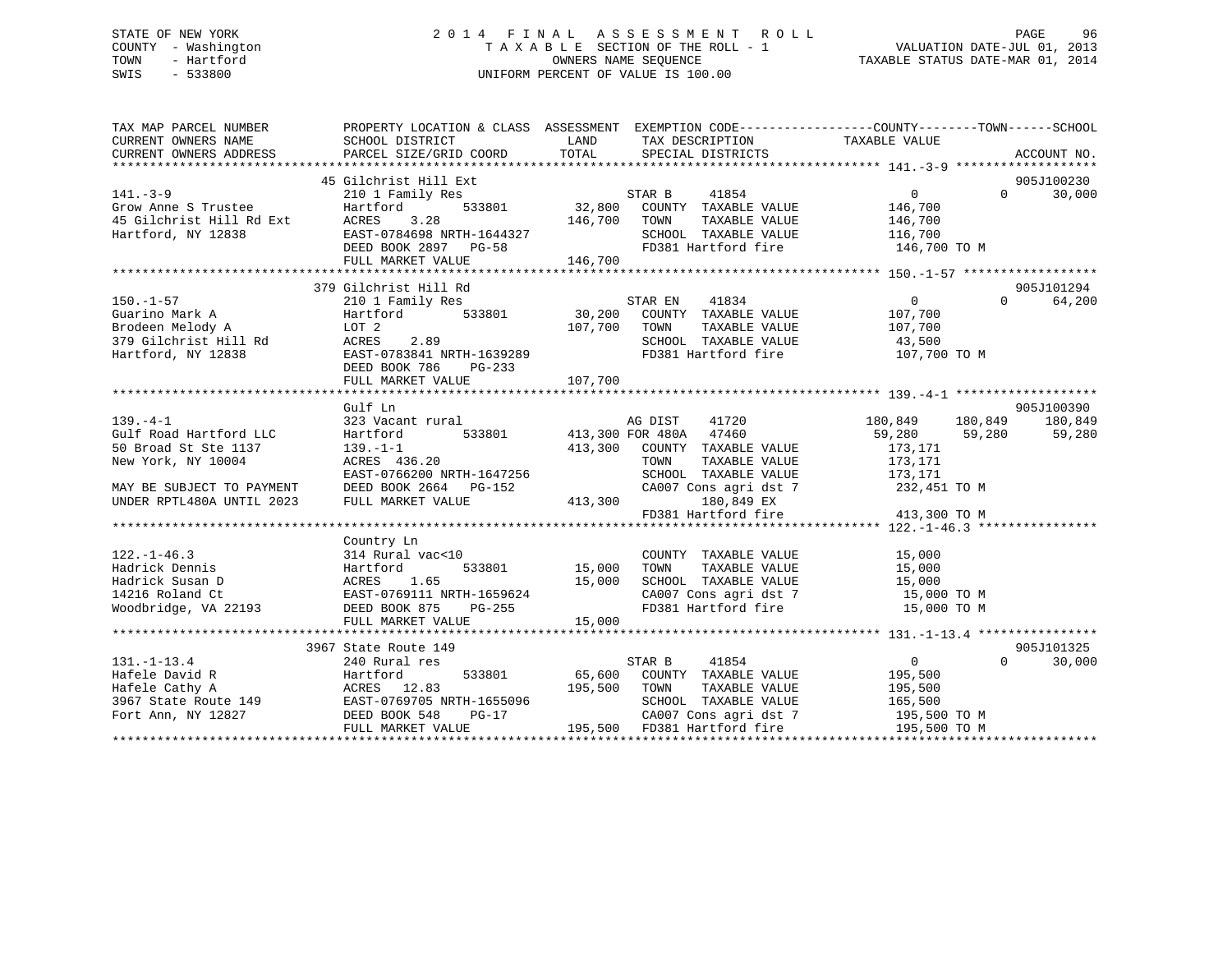## STATE OF NEW YORK 2 0 1 4 F I N A L A S S E S S M E N T R O L L PAGE 97 COUNTY - Washington T A X A B L E SECTION OF THE ROLL - 1 VALUATION DATE-JUL 01, 2013 TOWN - Hartford **TAXABLE STATUS DATE-MAR 01, 2014** OWNERS NAME SEQUENCE TAXABLE STATUS DATE-MAR 01, 2014 SWIS - 533800 UNIFORM PERCENT OF VALUE IS 100.00

| TAX MAP PARCEL NUMBER                                                   | PROPERTY LOCATION & CLASS ASSESSMENT EXEMPTION CODE----------------COUNTY-------TOWN------SCHOOL                                                                                                                     |                        |                                                                                                                                                                                                                                                                                                                                                                                                     |                            |             |                  |     |       |        |     |       |     |     |       |     |     |       |     |  |  |  |  |
|-------------------------------------------------------------------------|----------------------------------------------------------------------------------------------------------------------------------------------------------------------------------------------------------------------|------------------------|-----------------------------------------------------------------------------------------------------------------------------------------------------------------------------------------------------------------------------------------------------------------------------------------------------------------------------------------------------------------------------------------------------|----------------------------|-------------|------------------|-----|-------|--------|-----|-------|-----|-----|-------|-----|-----|-------|-----|--|--|--|--|
| CURRENT OWNERS NAME                                                     | <b>LAND</b><br>SCHOOL DISTRICT                                                                                                                                                                                       |                        | TAX DESCRIPTION TAXABLE VALUE SPECIAL DISTRICTS                                                                                                                                                                                                                                                                                                                                                     |                            |             |                  |     |       |        |     |       |     |     |       |     |     |       |     |  |  |  |  |
| CURRENT OWNERS ADDRESS                                                  | PARCEL SIZE/GRID COORD                                                                                                                                                                                               | TOTAL                  |                                                                                                                                                                                                                                                                                                                                                                                                     |                            | ACCOUNT NO. |                  |     |       |        |     |       |     |     |       |     |     |       |     |  |  |  |  |
|                                                                         |                                                                                                                                                                                                                      |                        |                                                                                                                                                                                                                                                                                                                                                                                                     |                            |             |                  |     |       |        |     |       |     |     |       |     |     |       |     |  |  |  |  |
|                                                                         | 7315 State Route 40                                                                                                                                                                                                  |                        | e 40<br>res 533801 39,600 STAR B 41854<br>533801 39,600 STAR B 41854                                                                                                                                                                                                                                                                                                                                |                            | 905J101119  |                  |     |       |        |     |       |     |     |       |     |     |       |     |  |  |  |  |
| 149. – 1–32. 2                                                          | 240 Rural res                                                                                                                                                                                                        |                        |                                                                                                                                                                                                                                                                                                                                                                                                     | 13,707<br>13,707           | 13,707      |                  |     |       |        |     |       |     |     |       |     |     |       |     |  |  |  |  |
| Haff Dana E                                                             | Hartford                                                                                                                                                                                                             |                        |                                                                                                                                                                                                                                                                                                                                                                                                     | $\overline{0}$<br>$\Omega$ | 30,000      |                  |     |       |        |     |       |     |     |       |     |     |       |     |  |  |  |  |
| Haff Judith                                                             | $1876/194$ and $778/253$ $182,100$ COUNTY TAXABLE VALUE<br>ACRES $12.00$ TOWN TAXABLE VALUE                                                                                                                          |                        |                                                                                                                                                                                                                                                                                                                                                                                                     | 168,393                    |             |                  |     |       |        |     |       |     |     |       |     |     |       |     |  |  |  |  |
|                                                                         | ACRES 12.00                                                                                                                                                                                                          |                        | TOWN<br>TAXABLE VALUE                                                                                                                                                                                                                                                                                                                                                                               | 168,393                    |             |                  |     |       |        |     |       |     |     |       |     |     |       |     |  |  |  |  |
| 7315 State Route 40<br>Fort Ann, NY 12827                               | EAST-0773958 NRTH-1637497                                                                                                                                                                                            |                        |                                                                                                                                                                                                                                                                                                                                                                                                     |                            |             |                  |     |       |        |     |       |     |     |       |     |     |       |     |  |  |  |  |
|                                                                         | DEED BOOK 1986 PG-321 CA006<br>FULL MARKET VALUE 182,100                                                                                                                                                             |                        | SCHOOL TAXABLE VALUE 138,393<br>CA006 Cons agri dst 6 168,393 TO M                                                                                                                                                                                                                                                                                                                                  |                            |             |                  |     |       |        |     |       |     |     |       |     |     |       |     |  |  |  |  |
| MAY BE SUBJECT TO PAYMENT<br>UNDER AGDIST LAW TIL 2018                  |                                                                                                                                                                                                                      |                        | 13,707 EX                                                                                                                                                                                                                                                                                                                                                                                           |                            |             |                  |     |       |        |     |       |     |     |       |     |     |       |     |  |  |  |  |
| UNDER AGDIST LAW TIL 2018                                               |                                                                                                                                                                                                                      |                        | FD381 Hartford fire                                                                                                                                                                                                                                                                                                                                                                                 | 182,100 TO M               |             |                  |     |       |        |     |       |     |     |       |     |     |       |     |  |  |  |  |
|                                                                         |                                                                                                                                                                                                                      |                        |                                                                                                                                                                                                                                                                                                                                                                                                     |                            |             |                  |     |       |        |     |       |     |     |       |     |     |       |     |  |  |  |  |
|                                                                         | State Route 40                                                                                                                                                                                                       |                        |                                                                                                                                                                                                                                                                                                                                                                                                     |                            |             |                  |     |       |        |     |       |     |     |       |     |     |       |     |  |  |  |  |
| $149. - 1 - 32.10$                                                      |                                                                                                                                                                                                                      |                        | $\begin{tabular}{lllllll} 0 & \multicolumn{3}{l}{{\bf AG} {\hspace{1cm}} {\rm DIST}} & \multicolumn{3}{l}{{\bf 41720}}\\ 533801 & \multicolumn{3}{l}{{\bf 33,000}} & \multicolumn{3}{l}{\bf 3000} & \multicolumn{3}{l}{\bf 513801} & \multicolumn{3}{l}{\bf 6100} & \multicolumn{3}{l}{\bf 6200} & \multicolumn{3}{l}{\bf 63100} & \multicolumn{3}{l}{\bf 64100} & \multicolumn{3}{l}{\bf 65100} &$ | 29,871<br>29,871           | 29,871      |                  |     |       |        |     |       |     |     |       |     |     |       |     |  |  |  |  |
| Haff Dana E                                                             |                                                                                                                                                                                                                      |                        |                                                                                                                                                                                                                                                                                                                                                                                                     | 3,129                      |             |                  |     |       |        |     |       |     |     |       |     |     |       |     |  |  |  |  |
| Haff Judith                                                             |                                                                                                                                                                                                                      |                        | 33,000 TOWN                                                                                                                                                                                                                                                                                                                                                                                         |                            |             |                  |     |       |        |     |       |     |     |       |     |     |       |     |  |  |  |  |
| 7315 State Route 40                                                     |                                                                                                                                                                                                                      |                        | TOWN TAXABLE VALUE 3,129<br>SCHOOL TAXABLE VALUE 3,129                                                                                                                                                                                                                                                                                                                                              |                            |             |                  |     |       |        |     |       |     |     |       |     |     |       |     |  |  |  |  |
| Fort Ann, NY 12827                                                      |                                                                                                                                                                                                                      | $-253$ CA006<br>33,000 | CA006 Cons agri dst 6<br>29,871 EX                                                                                                                                                                                                                                                                                                                                                                  | 3,129 TO M                 |             |                  |     |       |        |     |       |     |     |       |     |     |       |     |  |  |  |  |
|                                                                         |                                                                                                                                                                                                                      |                        |                                                                                                                                                                                                                                                                                                                                                                                                     |                            |             |                  |     |       |        |     |       |     |     |       |     |     |       |     |  |  |  |  |
| MAY BE SUBJECT TO PAYMENT                                               | --<br>Hartford<br>ACRES 11.15<br>oute 40<br>EAST-0774368 NRTH-1637178<br>DEED BOOK 778 PG-253<br>FIILL MARKET VALUE                                                                                                  |                        | FD381 Hartford fire                                                                                                                                                                                                                                                                                                                                                                                 | 33,000 TO M                |             |                  |     |       |        |     |       |     |     |       |     |     |       |     |  |  |  |  |
| UNDER AGDIST LAW TIL 2018                                               |                                                                                                                                                                                                                      |                        |                                                                                                                                                                                                                                                                                                                                                                                                     |                            |             |                  |     |       |        |     |       |     |     |       |     |     |       |     |  |  |  |  |
|                                                                         |                                                                                                                                                                                                                      |                        |                                                                                                                                                                                                                                                                                                                                                                                                     |                            |             |                  |     |       |        |     |       |     |     |       |     |     |       |     |  |  |  |  |
|                                                                         | Shine Hill Rd                                                                                                                                                                                                        |                        |                                                                                                                                                                                                                                                                                                                                                                                                     |                            |             |                  |     |       |        |     |       |     |     |       |     |     |       |     |  |  |  |  |
| $149. - 1 - 32.15$                                                      | 311 Res vac land                                                                                                                                                                                                     |                        |                                                                                                                                                                                                                                                                                                                                                                                                     |                            |             |                  |     |       |        |     |       |     |     |       |     |     |       |     |  |  |  |  |
|                                                                         | Hartford                                                                                                                                                                                                             |                        |                                                                                                                                                                                                                                                                                                                                                                                                     |                            |             |                  |     |       |        |     |       |     |     |       |     |     |       |     |  |  |  |  |
| Haff Dana E<br>Haff Judith<br>7315 State Route 40<br>Fort Ann, NY 12827 | 778/253 876/194                                                                                                                                                                                                      |                        | A<br>A<br>533801 11,100 TOWN TAXABLE VALUE<br>11,100 SCHOOL TAXABLE VALUE<br>11,100 CA006 Cons agri dst 6 11,100 TO M<br>11,100 TO M<br>11,100 TO M<br>11,100 TO M<br>11,100 TO M<br>11,100 TO M<br>11,100 TO M                                                                                                                                                                                     |                            |             |                  |     |       |        |     |       |     |     |       |     |     |       |     |  |  |  |  |
|                                                                         | 8.00<br>ACRES                                                                                                                                                                                                        |                        |                                                                                                                                                                                                                                                                                                                                                                                                     |                            |             |                  |     |       |        |     |       |     |     |       |     |     |       |     |  |  |  |  |
|                                                                         | EAST-0773471 NRTH-1637773                                                                                                                                                                                            |                        |                                                                                                                                                                                                                                                                                                                                                                                                     |                            |             |                  |     |       |        |     |       |     |     |       |     |     |       |     |  |  |  |  |
|                                                                         | DEED BOOK 1986 PG-321                                                                                                                                                                                                |                        |                                                                                                                                                                                                                                                                                                                                                                                                     |                            |             |                  |     |       |        |     |       |     |     |       |     |     |       |     |  |  |  |  |
|                                                                         | FULL MARKET VALUE                                                                                                                                                                                                    | 11,100                 |                                                                                                                                                                                                                                                                                                                                                                                                     |                            |             |                  |     |       |        |     |       |     |     |       |     |     |       |     |  |  |  |  |
|                                                                         |                                                                                                                                                                                                                      |                        |                                                                                                                                                                                                                                                                                                                                                                                                     |                            |             |                  |     |       |        |     |       |     |     |       |     |     |       |     |  |  |  |  |
|                                                                         | Shine Hill Rd S/off                                                                                                                                                                                                  |                        |                                                                                                                                                                                                                                                                                                                                                                                                     |                            |             |                  |     |       |        |     |       |     |     |       |     |     |       |     |  |  |  |  |
|                                                                         |                                                                                                                                                                                                                      |                        |                                                                                                                                                                                                                                                                                                                                                                                                     |                            |             |                  |     |       |        |     |       |     |     |       |     |     |       |     |  |  |  |  |
|                                                                         |                                                                                                                                                                                                                      |                        |                                                                                                                                                                                                                                                                                                                                                                                                     |                            |             |                  |     |       |        |     |       |     |     |       |     |     |       |     |  |  |  |  |
|                                                                         | $\n\n\n149.-1-53.9\n311 Res vac land\n600\n\n\n149.-1-53.9\n311 Res vac land\n600\n\n\n140 K\n533801\n600\n\n\n140 K\n600\n600\n\n\n140 K\n600\n600\n\n\n140 K\n600$                                                 | 149.-1-53.9            | 311 Res vac land                                                                                                                                                                                                                                                                                                                                                                                    | 600                        | 149.-1-53.9 | 311 Res vac land | 600 | 140 K | 533801 | 600 | 140 K | 600 | 600 | 140 K | 600 | 600 | 140 K | 600 |  |  |  |  |
| 149.-1-53.9                                                             | 311 Res vac land                                                                                                                                                                                                     | 600                    |                                                                                                                                                                                                                                                                                                                                                                                                     |                            |             |                  |     |       |        |     |       |     |     |       |     |     |       |     |  |  |  |  |
| 149.-1-53.9                                                             | 311 Res vac land                                                                                                                                                                                                     | 600                    |                                                                                                                                                                                                                                                                                                                                                                                                     |                            |             |                  |     |       |        |     |       |     |     |       |     |     |       |     |  |  |  |  |
| 140 K                                                                   | 533801                                                                                                                                                                                                               | 600                    |                                                                                                                                                                                                                                                                                                                                                                                                     |                            |             |                  |     |       |        |     |       |     |     |       |     |     |       |     |  |  |  |  |
| 140 K                                                                   | 600                                                                                                                                                                                                                  | 600                    |                                                                                                                                                                                                                                                                                                                                                                                                     |                            |             |                  |     |       |        |     |       |     |     |       |     |     |       |     |  |  |  |  |
| 140 K                                                                   | 600                                                                                                                                                                                                                  | 600                    |                                                                                                                                                                                                                                                                                                                                                                                                     |                            |             |                  |     |       |        |     |       |     |     |       |     |     |       |     |  |  |  |  |
| 140 K                                                                   | 600                                                                                                                                                                                                                  |                        |                                                                                                                                                                                                                                                                                                                                                                                                     |                            |             |                  |     |       |        |     |       |     |     |       |     |     |       |     |  |  |  |  |
|                                                                         |                                                                                                                                                                                                                      |                        |                                                                                                                                                                                                                                                                                                                                                                                                     |                            |             |                  |     |       |        |     |       |     |     |       |     |     |       |     |  |  |  |  |
|                                                                         |                                                                                                                                                                                                                      |                        |                                                                                                                                                                                                                                                                                                                                                                                                     |                            |             |                  |     |       |        |     |       |     |     |       |     |     |       |     |  |  |  |  |
|                                                                         | DEED BOOK 3292 PG-181                                                                                                                                                                                                |                        |                                                                                                                                                                                                                                                                                                                                                                                                     |                            |             |                  |     |       |        |     |       |     |     |       |     |     |       |     |  |  |  |  |
|                                                                         | FULL MARKET VALUE                                                                                                                                                                                                    | 600                    |                                                                                                                                                                                                                                                                                                                                                                                                     |                            |             |                  |     |       |        |     |       |     |     |       |     |     |       |     |  |  |  |  |
|                                                                         |                                                                                                                                                                                                                      |                        |                                                                                                                                                                                                                                                                                                                                                                                                     |                            |             |                  |     |       |        |     |       |     |     |       |     |     |       |     |  |  |  |  |
|                                                                         | 25 Hillcrest Way                                                                                                                                                                                                     |                        |                                                                                                                                                                                                                                                                                                                                                                                                     |                            | 905J101150  |                  |     |       |        |     |       |     |     |       |     |     |       |     |  |  |  |  |
| $132 - 2 - 2.5$                                                         | 210 1 Family Res                                                                                                                                                                                                     |                        | COUNTY TAXABLE VALUE 96,400                                                                                                                                                                                                                                                                                                                                                                         |                            |             |                  |     |       |        |     |       |     |     |       |     |     |       |     |  |  |  |  |
|                                                                         | $533801$ 23,500<br>Fam Scott D<br>Hann Scott D<br>Hann Scott D<br>Hann Scott D<br>Hartford 533801 23,50<br>105 Marlboro Country Rd<br>Hartford, NY 12838<br>EED BOOK 898 PG-195<br>FULL MARKET VALUE 96,40<br>PG-195 |                        | TOWN      TAXABLE  VALUE<br>SCHOOL   TAXABLE  VALUE                                                                                                                                                                                                                                                                                                                                                 | 96,400<br>96,400           |             |                  |     |       |        |     |       |     |     |       |     |     |       |     |  |  |  |  |
|                                                                         |                                                                                                                                                                                                                      | 96,400                 |                                                                                                                                                                                                                                                                                                                                                                                                     |                            |             |                  |     |       |        |     |       |     |     |       |     |     |       |     |  |  |  |  |
|                                                                         |                                                                                                                                                                                                                      |                        | FD381 Hartford fire                                                                                                                                                                                                                                                                                                                                                                                 | 96,400 TO M                |             |                  |     |       |        |     |       |     |     |       |     |     |       |     |  |  |  |  |
|                                                                         |                                                                                                                                                                                                                      |                        |                                                                                                                                                                                                                                                                                                                                                                                                     |                            |             |                  |     |       |        |     |       |     |     |       |     |     |       |     |  |  |  |  |
|                                                                         | FULL MARKET VALUE                                                                                                                                                                                                    | 96,400                 |                                                                                                                                                                                                                                                                                                                                                                                                     |                            |             |                  |     |       |        |     |       |     |     |       |     |     |       |     |  |  |  |  |
|                                                                         |                                                                                                                                                                                                                      |                        |                                                                                                                                                                                                                                                                                                                                                                                                     |                            |             |                  |     |       |        |     |       |     |     |       |     |     |       |     |  |  |  |  |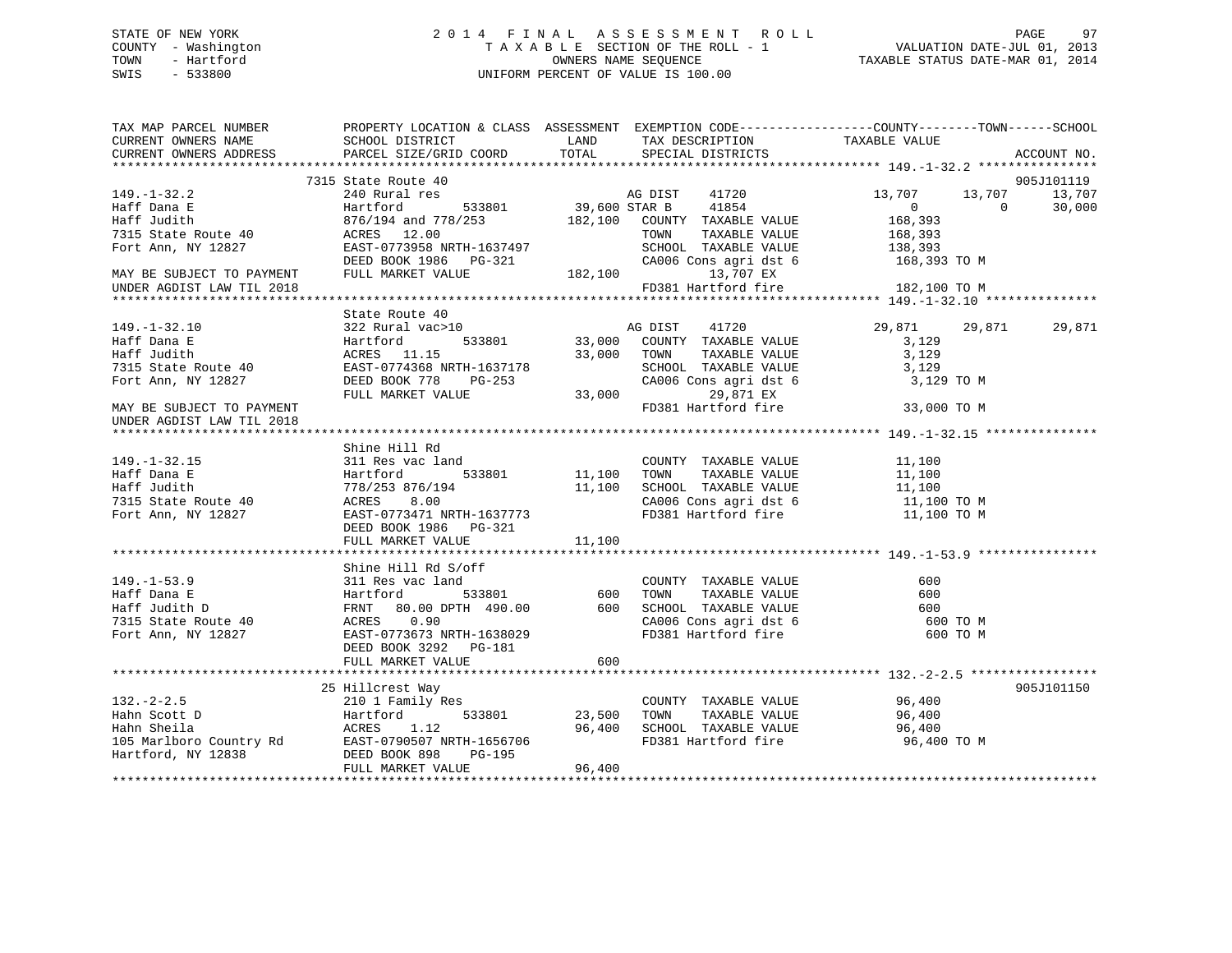## STATE OF NEW YORK 2 0 1 4 F I N A L A S S E S S M E N T R O L L PAGE 98 COUNTY - Washington T A X A B L E SECTION OF THE ROLL - 1 VALUATION DATE-JUL 01, 2013 TOWN - Hartford **TAXABLE STATUS DATE-MAR 01, 2014** OWNERS NAME SEQUENCE TAXABLE STATUS DATE-MAR 01, 2014 SWIS - 533800 UNIFORM PERCENT OF VALUE IS 100.00

| TAX MAP PARCEL NUMBER     |                            |                                  | PROPERTY LOCATION & CLASS ASSESSMENT EXEMPTION CODE----------------COUNTY-------TOWN------SCHOOL |
|---------------------------|----------------------------|----------------------------------|--------------------------------------------------------------------------------------------------|
| CURRENT OWNERS NAME       | SCHOOL DISTRICT            | LAND<br>TAX DESCRIPTION          | TAXABLE VALUE                                                                                    |
| CURRENT OWNERS ADDRESS    | PARCEL SIZE/GRID COORD     | TOTAL<br>SPECIAL DISTRICTS       | ACCOUNT NO.                                                                                      |
|                           |                            |                                  |                                                                                                  |
|                           | 105 Marlboro Country Rd    |                                  | 905J100191                                                                                       |
| $141. - 3 - 25$           | 210 1 Family Res           | VET COM CT 41131                 | 37,750<br>37,750<br>$\overline{0}$                                                               |
| Hahn Scott D              | 533801<br>Hartford         | 28,400 VET DIS CT 41141          | 37,750<br>$\overline{0}$<br>37,750                                                               |
| Hahn Shelia R             | ACRES<br>2.13              | 151,000 STAR B<br>41854          | $\overline{0}$<br>$\bigcirc$<br>30,000                                                           |
| 105 Marlboro Country Rd   | EAST-0786440 NRTH-1643569  | COUNTY TAXABLE VALUE             | 75,500                                                                                           |
| Hartford, NY 12838        | DEED BOOK 2810 PG-234      | TAXABLE VALUE<br>TOWN            | 75,500                                                                                           |
|                           | FULL MARKET VALUE          | 151,000 SCHOOL TAXABLE VALUE     | 121,000                                                                                          |
|                           |                            | FD381 Hartford fire              | 151,000 TO M                                                                                     |
|                           |                            |                                  |                                                                                                  |
|                           |                            |                                  |                                                                                                  |
|                           | LOT 5 Provincial Pat       |                                  | 905J100282                                                                                       |
| $113. - 2 - 6$            | 322 Rural vac>10           | COUNTY TAXABLE VALUE             | 11,700                                                                                           |
| Hall David R              | Hartford<br>533801         | 11,700<br>TAXABLE VALUE<br>TOWN  | 11,700                                                                                           |
| 68 Hall Rd                | $113. - 1 - 6$             | 11,700<br>SCHOOL TAXABLE VALUE   | 11,700                                                                                           |
| Fort Ann, NY 12827        | ACRES 18.00                | CA007 Cons agri dst 7            | 11,700 TO M                                                                                      |
|                           | EAST-0773537 NRTH-1666172  | FD381 Hartford fire              | 11,700 TO M                                                                                      |
|                           | DEED BOOK W776 PG-254      |                                  |                                                                                                  |
|                           | FULL MARKET VALUE          | 11,700                           |                                                                                                  |
|                           |                            |                                  |                                                                                                  |
|                           | State Route 149            |                                  | 905J100277                                                                                       |
| $131. - 1 - 2$            | 120 Field crops            | 41720<br>AG DIST                 | 119,139<br>119,139<br>119,139                                                                    |
| Hall David R              | 533801<br>Hartford         | 215,800<br>COUNTY TAXABLE VALUE  | 122,361                                                                                          |
| 68 Hall Rd                | ACRES 173.20               | 241,500<br>TOWN<br>TAXABLE VALUE | 122,361                                                                                          |
| Fort Ann, NY 12827        | EAST-0772456 NRTH-1654077  | SCHOOL TAXABLE VALUE             | 122,361                                                                                          |
|                           | DEED BOOK W776 PG-254      | CA007 Cons agri dst 7            | 122,361 TO M                                                                                     |
| MAY BE SUBJECT TO PAYMENT | FULL MARKET VALUE          | 241,500<br>119,139 EX            |                                                                                                  |
|                           |                            |                                  |                                                                                                  |
| UNDER AGDIST LAW TIL 2018 |                            | FD381 Hartford fire              | 241,500 TO M                                                                                     |
|                           |                            |                                  |                                                                                                  |
|                           | 68 Hall Rd                 |                                  | 905J100283                                                                                       |
| $131. - 1 - 3$            | 112 Dairy farm             | AG BUILD<br>41700                | 6,000<br>6,000<br>6,000                                                                          |
| Hall David R              | Hartford<br>533801         | 300,400 AG BUILD 41700           | 25,000<br>25,000<br>25,000                                                                       |
| 68 Hall Rd                | ACRES 226.19               | 537,100 AG DIST<br>41720         | 174,623<br>174,623<br>174,623                                                                    |
| Fort Ann, NY 12827        | EAST-0774553 NRTH-1654999  | 41854<br>STAR B                  | $\overline{0}$<br>$\overline{0}$<br>30,000                                                       |
|                           | DEED BOOK W776<br>PG-254   | COUNTY TAXABLE VALUE             | 331,477                                                                                          |
| MAY BE SUBJECT TO PAYMENT | FULL MARKET VALUE          | 537,100<br>TAXABLE VALUE<br>TOWN | 331,477                                                                                          |
| UNDER AGDIST LAW TIL 2018 |                            | SCHOOL TAXABLE VALUE             | 301,477                                                                                          |
|                           |                            | CA007 Cons agri dst 7            | 362,477 TO M                                                                                     |
|                           |                            | 174,623 EX                       |                                                                                                  |
|                           |                            | FD381 Hartford fire              | 537,100 TO M                                                                                     |
|                           |                            |                                  |                                                                                                  |
|                           | 178 Townsend Rd            |                                  | 905J101226                                                                                       |
| $141. - 1 - 1.1$          | 210 1 Family Res           | STAR EN<br>41834                 | $\overline{0}$<br>$\Omega$<br>64,200                                                             |
| Haltermann Daniel J       | 533801<br>Hartford         | 22,300<br>COUNTY TAXABLE VALUE   | 95,500                                                                                           |
| 178 Townsend Rd           | FRNT 200.00 DPTH 200.00    | 95,500<br>TAXABLE VALUE<br>TOWN  | 95,500                                                                                           |
|                           | EAST-0779971 NRTH-1649395  | SCHOOL TAXABLE VALUE             |                                                                                                  |
| Hartford, NY 12838        |                            |                                  | 31,300                                                                                           |
|                           | DEED BOOK 2212<br>$PG-305$ | CA007 Cons agri dst 7            | 95,500 TO M                                                                                      |
|                           | FULL MARKET VALUE          | 95,500 FD381 Hartford fire       | 95,500 TO M                                                                                      |
|                           |                            |                                  |                                                                                                  |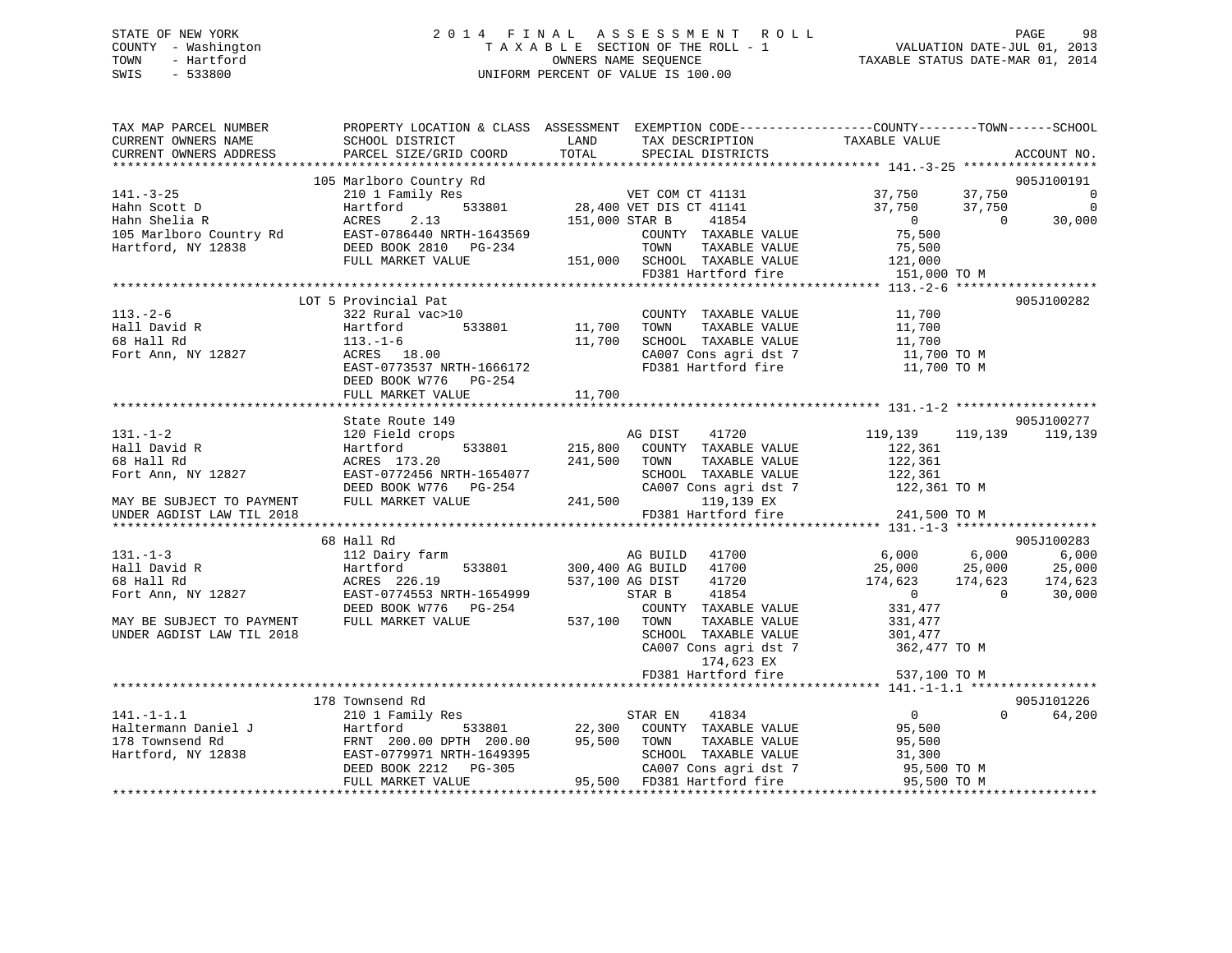## STATE OF NEW YORK 2 0 1 4 F I N A L A S S E S S M E N T R O L L PAGE 99 COUNTY - Washington T A X A B L E SECTION OF THE ROLL - 1 VALUATION DATE-JUL 01, 2013 TOWN - Hartford **TAXABLE STATUS DATE-MAR 01, 2014** OWNERS NAME SEQUENCE TAXABLE STATUS DATE-MAR 01, 2014 SWIS - 533800 UNIFORM PERCENT OF VALUE IS 100.00

| TAX MAP PARCEL NUMBER<br>CURRENT OWNERS NAME<br>CURRENT OWNERS ADDRESS                                                                                                                                                                             | PROPERTY LOCATION & CLASS ASSESSMENT EXEMPTION CODE----------------COUNTY-------TOWN------SCHOOL |              |                                                                                                                                                                              |                                  |                    |
|----------------------------------------------------------------------------------------------------------------------------------------------------------------------------------------------------------------------------------------------------|--------------------------------------------------------------------------------------------------|--------------|------------------------------------------------------------------------------------------------------------------------------------------------------------------------------|----------------------------------|--------------------|
|                                                                                                                                                                                                                                                    |                                                                                                  |              |                                                                                                                                                                              |                                  |                    |
|                                                                                                                                                                                                                                                    | 24 Toad Ln                                                                                       |              |                                                                                                                                                                              |                                  | 905J100687         |
| $141. - 3 - 22$                                                                                                                                                                                                                                    | 210 1 Family Res                                                                                 |              | STAR B<br>41854                                                                                                                                                              | $\overline{0}$                   | $\Omega$<br>30,000 |
|                                                                                                                                                                                                                                                    |                                                                                                  |              | 533801 26,200 COUNTY TAXABLE VALUE 125,500                                                                                                                                   |                                  |                    |
|                                                                                                                                                                                                                                                    |                                                                                                  | 125,500 TOWN | TAXABLE VALUE                                                                                                                                                                | 125,500                          |                    |
|                                                                                                                                                                                                                                                    |                                                                                                  |              | SCHOOL TAXABLE VALUE 95,500                                                                                                                                                  |                                  |                    |
|                                                                                                                                                                                                                                                    |                                                                                                  |              |                                                                                                                                                                              | FD381 Hartford fire 125,500 TO M |                    |
| 141.-3-22<br>Hamelin Russell Hartford 533801 26,200<br>Hamelin Dixie ACRES 1.84 125,500<br>24 Toad Ln EAST-0785294 NRTH-1643923<br>Hartford, NY 12838 DEED BOOK 813 PG-235<br>FULL MARKET VALUE 125,500                                            |                                                                                                  |              |                                                                                                                                                                              |                                  |                    |
|                                                                                                                                                                                                                                                    |                                                                                                  |              |                                                                                                                                                                              |                                  |                    |
|                                                                                                                                                                                                                                                    | 60 County Route 23                                                                               |              |                                                                                                                                                                              |                                  |                    |
|                                                                                                                                                                                                                                                    |                                                                                                  |              | COUNTY TAXABLE VALUE 115,000                                                                                                                                                 |                                  |                    |
|                                                                                                                                                                                                                                                    |                                                                                                  |              | COUNT TAXABLE VALUE<br>TOWN TAXABLE VALUE<br>SCHOOL TAXABLE VALUE<br>CAOOT CONS agri dst 7 115,000<br>CAOOT Cons agri dst 7 115,000 TO M<br>FD381 Hartford fire 115,000 TO M |                                  |                    |
|                                                                                                                                                                                                                                                    |                                                                                                  |              |                                                                                                                                                                              |                                  |                    |
|                                                                                                                                                                                                                                                    |                                                                                                  |              |                                                                                                                                                                              |                                  |                    |
|                                                                                                                                                                                                                                                    |                                                                                                  |              |                                                                                                                                                                              |                                  |                    |
|                                                                                                                                                                                                                                                    |                                                                                                  |              |                                                                                                                                                                              |                                  |                    |
|                                                                                                                                                                                                                                                    |                                                                                                  |              |                                                                                                                                                                              |                                  |                    |
|                                                                                                                                                                                                                                                    | 51 Christian Hill Rd                                                                             |              |                                                                                                                                                                              |                                  | 905J100262         |
|                                                                                                                                                                                                                                                    |                                                                                                  |              |                                                                                                                                                                              |                                  | $\Omega$<br>30,000 |
|                                                                                                                                                                                                                                                    |                                                                                                  |              |                                                                                                                                                                              |                                  |                    |
|                                                                                                                                                                                                                                                    |                                                                                                  |              |                                                                                                                                                                              |                                  |                    |
|                                                                                                                                                                                                                                                    |                                                                                                  |              |                                                                                                                                                                              |                                  |                    |
|                                                                                                                                                                                                                                                    |                                                                                                  |              |                                                                                                                                                                              |                                  |                    |
|                                                                                                                                                                                                                                                    |                                                                                                  |              |                                                                                                                                                                              |                                  |                    |
|                                                                                                                                                                                                                                                    |                                                                                                  |              |                                                                                                                                                                              |                                  |                    |
|                                                                                                                                                                                                                                                    | 8455+8457 State Route 40                                                                         |              |                                                                                                                                                                              |                                  | 905J101201         |
|                                                                                                                                                                                                                                                    |                                                                                                  |              |                                                                                                                                                                              |                                  | $\Omega$<br>30,000 |
|                                                                                                                                                                                                                                                    |                                                                                                  |              |                                                                                                                                                                              |                                  |                    |
|                                                                                                                                                                                                                                                    |                                                                                                  |              |                                                                                                                                                                              |                                  |                    |
|                                                                                                                                                                                                                                                    |                                                                                                  |              |                                                                                                                                                                              |                                  |                    |
|                                                                                                                                                                                                                                                    |                                                                                                  |              |                                                                                                                                                                              |                                  |                    |
|                                                                                                                                                                                                                                                    |                                                                                                  |              |                                                                                                                                                                              |                                  |                    |
|                                                                                                                                                                                                                                                    |                                                                                                  |              |                                                                                                                                                                              |                                  |                    |
|                                                                                                                                                                                                                                                    | 75 Cedar Ridge Way                                                                               |              |                                                                                                                                                                              |                                  | 905J101120         |
| $121. - 4 - 18$                                                                                                                                                                                                                                    | 270 Mfg housing                                                                                  |              | STAR B 41854                                                                                                                                                                 | 905ء<br>ان 10                    | 30,000             |
| Hammond Steven D                                                                                                                                                                                                                                   |                                                                                                  |              |                                                                                                                                                                              |                                  |                    |
|                                                                                                                                                                                                                                                    |                                                                                                  |              |                                                                                                                                                                              |                                  |                    |
|                                                                                                                                                                                                                                                    |                                                                                                  |              |                                                                                                                                                                              |                                  |                    |
|                                                                                                                                                                                                                                                    |                                                                                                  |              |                                                                                                                                                                              |                                  |                    |
|                                                                                                                                                                                                                                                    |                                                                                                  |              |                                                                                                                                                                              |                                  |                    |
| Hammond Nicolette G<br>Town TAXABLE VALUE<br>Town TAXABLE VALUE<br>TOWN TAXABLE VALUE<br>TOWN TAXABLE VALUE<br>TOWN TAXABLE VALUE<br>SCHOOL TAXABLE VALUE<br>SCHOOL TAXABLE VALUE<br>SCHOOL TAXABLE VALUE<br>SCHOOL TAXABLE VALUE<br>SCHOOL TAXABL |                                                                                                  |              |                                                                                                                                                                              |                                  |                    |
|                                                                                                                                                                                                                                                    |                                                                                                  |              |                                                                                                                                                                              |                                  |                    |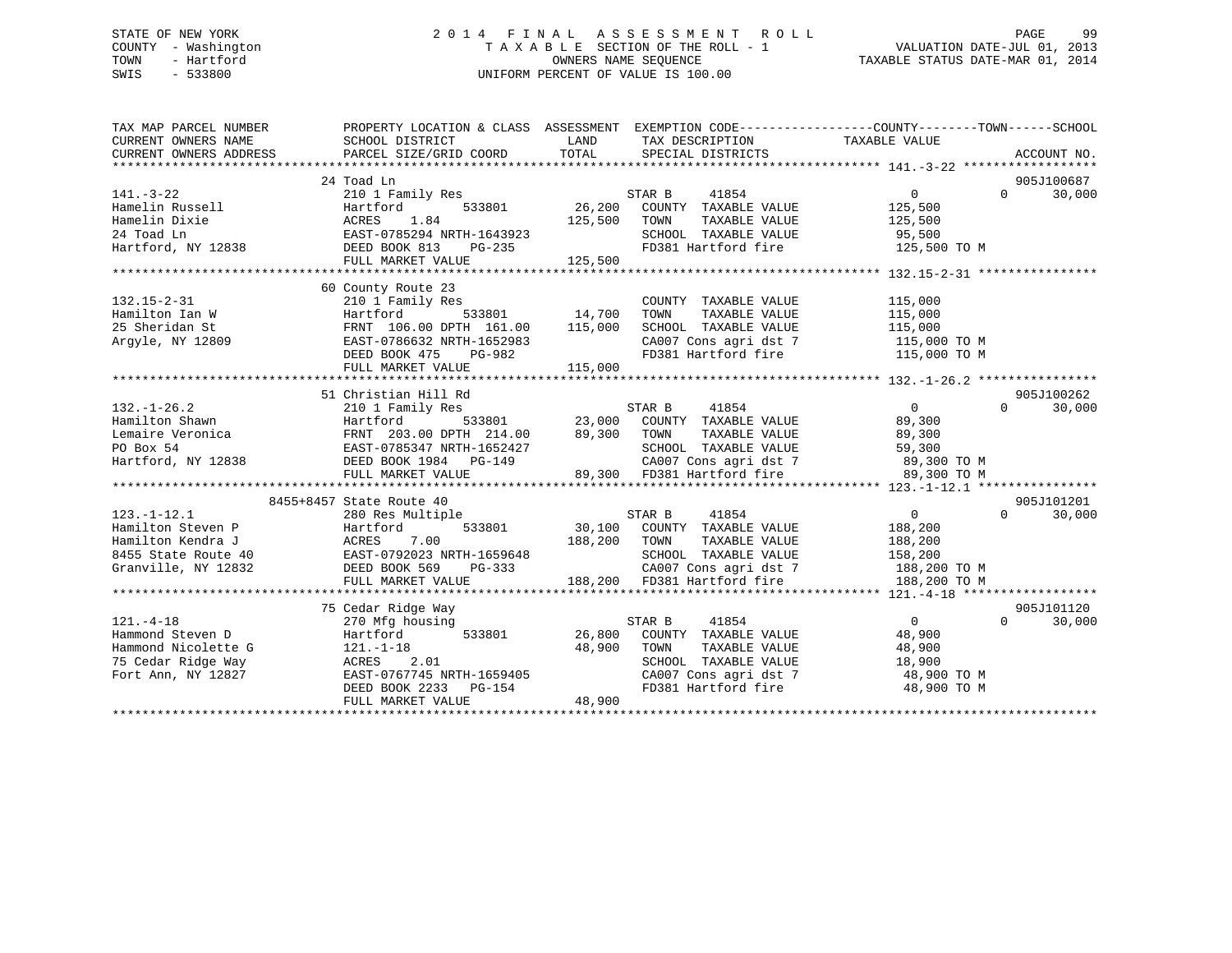## STATE OF NEW YORK 2 0 1 4 F I N A L A S S E S S M E N T R O L L PAGE 100 COUNTY - Washington T A X A B L E SECTION OF THE ROLL - 1 VALUATION DATE-JUL 01, 2013 TOWN - Hartford **TAXABLE STATUS DATE-MAR 01, 2014** OWNERS NAME SEQUENCE TAXABLE STATUS DATE-MAR 01, 2014 SWIS - 533800 UNIFORM PERCENT OF VALUE IS 100.00

| TAX MAP PARCEL NUMBER<br>CURRENT OWNERS NAME                  | SCHOOL DISTRICT                                   | LAND<br>TAX DESCRIPTION                                                                   | PROPERTY LOCATION & CLASS ASSESSMENT EXEMPTION CODE----------------COUNTY-------TOWN------SCHOOL<br>TAXABLE VALUE |
|---------------------------------------------------------------|---------------------------------------------------|-------------------------------------------------------------------------------------------|-------------------------------------------------------------------------------------------------------------------|
| CURRENT OWNERS ADDRESS                                        | PARCEL SIZE/GRID COORD                            | TOTAL<br>SPECIAL DISTRICTS                                                                | ACCOUNT NO.                                                                                                       |
|                                                               |                                                   |                                                                                           |                                                                                                                   |
|                                                               | 30 Rowe Hill Rd                                   |                                                                                           | 905J100060                                                                                                        |
| $141. - 1 - 43$                                               | 210 1 Family Res                                  | STAR EN<br>41834                                                                          | $0 \qquad \qquad$<br>$\Omega$<br>64,200                                                                           |
| Handley Albert J                                              | Hartford<br>533801                                | 29,700 COUNTY TAXABLE VALUE                                                               | 167,000                                                                                                           |
| Handley Nancy M                                               | 2.76<br>ACRES                                     | 167,000 TOWN<br>TAXABLE VALUE                                                             | 167,000                                                                                                           |
| 30 Rowe Hill Rd                                               | EAST-0786310 NRTH-1648730                         | SCHOOL TAXABLE VALUE                                                                      | 102,800                                                                                                           |
| Hartford, NY 12838                                            | DEED BOOK 787<br>PG-231                           | CA007 Cons agri dst 7                                                                     | 167,000 TO M                                                                                                      |
|                                                               | FULL MARKET VALUE                                 | 167,000 FD381 Hartford fire                                                               | 167,000 TO M                                                                                                      |
|                                                               |                                                   |                                                                                           |                                                                                                                   |
|                                                               | 7780 State Route 40                               |                                                                                           | 905J100287                                                                                                        |
| $140. - 2 - 18$                                               | 210 1 Family Res                                  | VET WAR CT 41121                                                                          | 16,230<br>16,230<br>$\overline{0}$                                                                                |
| Hanna Gordon                                                  |                                                   | Hartford 533801 27,900 AGED-CO 41802<br>395-1017,418-1153,836-278 108,200 AGED-TOWN 41803 | $\overline{0}$<br>13,796<br>$\overline{0}$                                                                        |
| Hanna Edna                                                    |                                                   |                                                                                           | $\overline{0}$<br>22,993<br>$\Omega$                                                                              |
| 7780 State Route 40                                           | 434-538                                           | 41834<br>STAR EN                                                                          | 64,200<br>$\overline{0}$<br>$\Omega$                                                                              |
| Hartford, NY 12838                                            | 2.30<br>ACRES                                     | COUNTY TAXABLE VALUE                                                                      | 78,174                                                                                                            |
|                                                               | EAST-0782685 NRTH-1645590                         | TOWN<br>TAXABLE VALUE                                                                     | 68,977                                                                                                            |
|                                                               | DEED BOOK 267<br>PG-580                           | SCHOOL TAXABLE VALUE                                                                      | 44,000                                                                                                            |
|                                                               | FULL MARKET VALUE                                 | 108,200 FD381 Hartford fire                                                               | 108,200 TO M                                                                                                      |
|                                                               |                                                   |                                                                                           |                                                                                                                   |
|                                                               | 419 Lily Pond Rd                                  |                                                                                           | 905J101053                                                                                                        |
| $142. - 1 - 23$                                               | 322 Rural vac>10                                  | COUNTY TAXABLE VALUE                                                                      | 11,400                                                                                                            |
| Hannon Peter J                                                | 533801<br>Hartford                                | 11,400<br>TAXABLE VALUE<br>TOWN                                                           | 11,400                                                                                                            |
|                                                               | ACRES 17.50                                       | 11,400<br>SCHOOL TAXABLE VALUE                                                            | 11,400                                                                                                            |
|                                                               | EAST-0795046 NRTH-1645195                         | FD381 Hartford fire                                                                       | 11,400 TO M                                                                                                       |
| Hannon Peter J<br>Hannon Natalie R<br>600 West End Ave Apt 4F | DEED BOOK 897<br>PG-348                           |                                                                                           |                                                                                                                   |
|                                                               | FULL MARKET VALUE                                 | 11,400                                                                                    |                                                                                                                   |
|                                                               |                                                   |                                                                                           |                                                                                                                   |
|                                                               | Lily Pond Rd OFF                                  |                                                                                           | 905J100562                                                                                                        |
| $142. - 1 - 24$                                               | 322 Rural vac>10                                  | COUNTY TAXABLE VALUE                                                                      | 11,800                                                                                                            |
| Hannon Peter J                                                | 533801<br>Hartford                                | 11,800<br>TAXABLE VALUE<br>TOWN                                                           | 11,800                                                                                                            |
| Hannon Natalie                                                | ACRES 18.13                                       | 11,800<br>SCHOOL TAXABLE VALUE                                                            | 11,800                                                                                                            |
|                                                               | 600 West End Ave Apt 4F EAST-0795623 NRTH-1645387 | FD381 Hartford fire                                                                       | 11,800 TO M                                                                                                       |
| New York, NY 10024                                            | DEED BOOK 604<br>PG-49                            |                                                                                           |                                                                                                                   |
|                                                               | FULL MARKET VALUE                                 | 11,800                                                                                    |                                                                                                                   |
|                                                               |                                                   |                                                                                           |                                                                                                                   |
|                                                               | 7 Gibbs Rd                                        |                                                                                           | 905J101155                                                                                                        |
| $132. - 1 - 32.2$                                             | 240 Rural res                                     | AG DIST<br>41720                                                                          | 50,265<br>50,265<br>50,265                                                                                        |
| Happy Joseph D                                                | 533801<br>Hartford                                | 93,900 STAR B<br>41854                                                                    | $\overline{0}$<br>$\Omega$<br>30,000                                                                              |
| Happy Patty                                                   | 949/137                                           | 270,000 COUNTY TAXABLE VALUE                                                              | 219,735                                                                                                           |
| 7 Gibbs Rd                                                    | ACRES 52.70                                       | TOWN<br>TAXABLE VALUE                                                                     | 219,735                                                                                                           |
| Granville, NY 12832                                           | EAST-0783432 NRTH-1656808                         | SCHOOL TAXABLE VALUE                                                                      | 189,735                                                                                                           |
|                                                               | DEED BOOK 957<br>PG-194                           | CA007 Cons agri dst 7                                                                     | 219,735 TO M                                                                                                      |
| MAY BE SUBJECT TO PAYMENT                                     | FULL MARKET VALUE                                 | 270,000<br>50,265 EX                                                                      |                                                                                                                   |
| UNDER AGDIST LAW TIL 2018                                     |                                                   | FD381 Hartford fire                                                                       | 270,000 TO M                                                                                                      |
|                                                               |                                                   |                                                                                           |                                                                                                                   |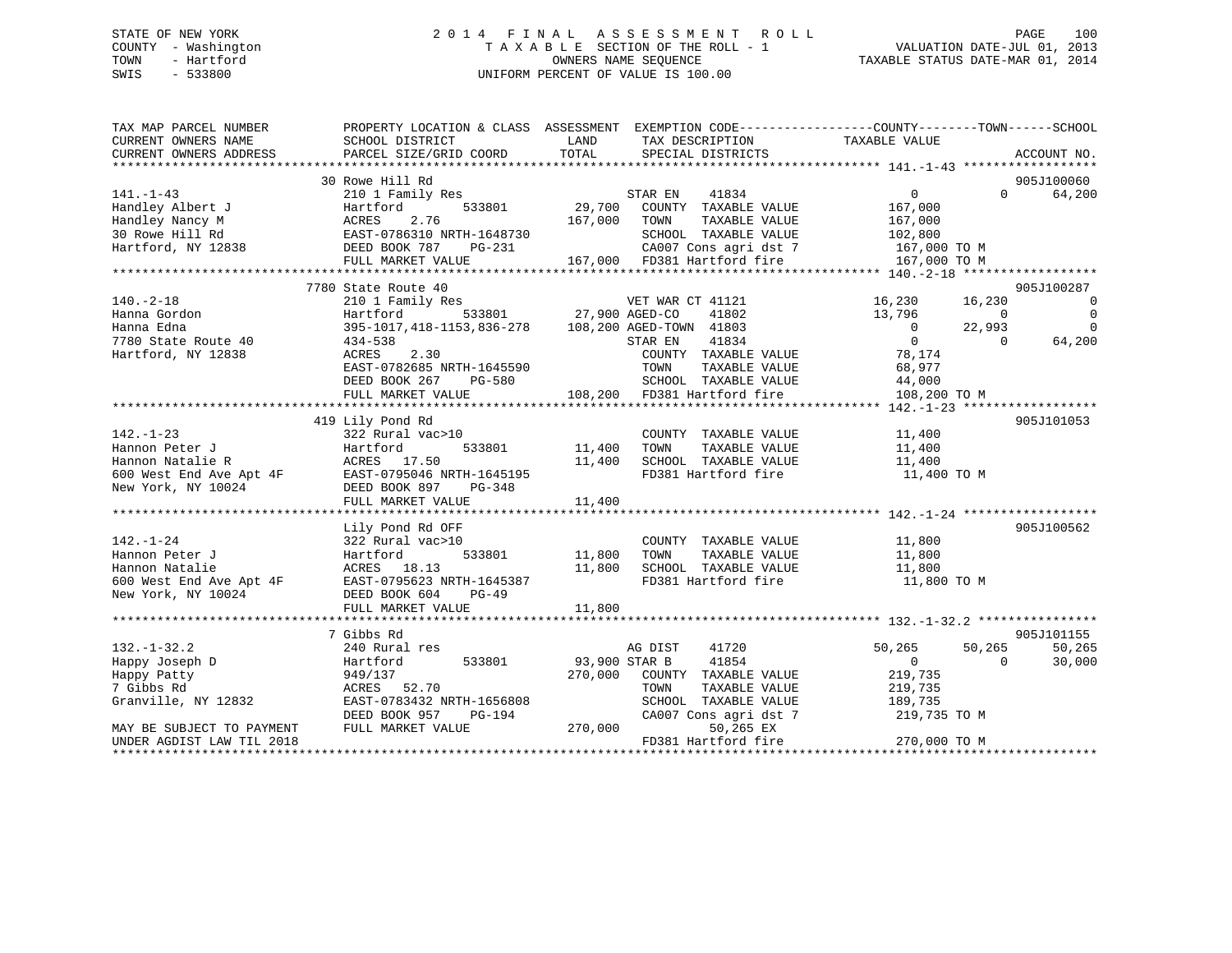| STATE OF NEW YORK<br>COUNTY - Washington<br>- Hartford<br>TOWN<br>SWIS<br>$-533800$                         | 2014 FINAL ASSESSMENT ROLL<br>TAXABLE SECTION OF THE ROLL - 1<br>UNIFORM PERCENT OF VALUE IS 100.00                                                                                      | 101<br>PAGE<br>VALUATION DATE-JUL 01, 2013<br>TAXABLE STATUS DATE-MAR 01, 2014                                                                                 |                                                                                                            |
|-------------------------------------------------------------------------------------------------------------|------------------------------------------------------------------------------------------------------------------------------------------------------------------------------------------|----------------------------------------------------------------------------------------------------------------------------------------------------------------|------------------------------------------------------------------------------------------------------------|
| TAX MAP PARCEL NUMBER<br>CURRENT OWNERS NAME<br>CURRENT OWNERS ADDRESS                                      | SCHOOL DISTRICT<br>PARCEL SIZE/GRID COORD                                                                                                                                                | PROPERTY LOCATION & CLASS ASSESSMENT EXEMPTION CODE---------------COUNTY-------TOWN-----SCHOOL<br>LAND<br>TAX DESCRIPTION<br>TOTAL<br>SPECIAL DISTRICTS        | TAXABLE VALUE<br>ACCOUNT NO.                                                                               |
| $150. - 1 - 18.1$<br>Happy Joseph D<br>Happy Patricia A<br>7 Gibbs Rd<br>Granville, NY 12832                | Halls Pond Rd<br>105 Vac farmland<br>Hartford<br>533801<br>Filey Survey 12511<br>Sub Div Lot 1<br>ACRES 67.90<br>EAST-0790814 NRTH-1636495<br>DEED BOOK 3369 PG-161<br>FULL MARKET VALUE | COUNTY TAXABLE VALUE<br>106,700<br>TOWN<br>TAXABLE VALUE<br>106,700<br>SCHOOL TAXABLE VALUE<br>CA008 Cons agri dst 8<br>FD381 Hartford fire<br>106,700         | 106,700<br>106,700<br>106,700<br>106,700 TO M<br>106,700 TO M                                              |
| $132.15 - 2 - 36$                                                                                           | 74 County Route 23<br>210 1 Family Res                                                                                                                                                   | VET WAR CT 41121                                                                                                                                               | 905J100493<br>12,045<br>12,045<br>$\overline{0}$                                                           |
| Harrington Armand N<br>Harrington Karen M<br>74 County Route 23<br>Hartford, NY 12838                       | Hartford<br>FRNT 105.00 DPTH 427.00<br>EAST-0786849 NRTH-1653242<br>DEED BOOK 953<br>PG-296<br>FULL MARKET VALUE                                                                         | 23,300 STAR EN<br>41834<br>80,300 COUNTY TAXABLE VALUE<br>TOWN<br>TAXABLE VALUE<br>SCHOOL TAXABLE VALUE<br>80,300 CA007 Cons agri dst 7<br>FD381 Hartford fire | $\overline{0}$<br>64,200<br>$\Omega$<br>68,255<br>68,255<br>16,100<br>16,100<br>80,300 TO M<br>80,300 TO M |
|                                                                                                             |                                                                                                                                                                                          |                                                                                                                                                                |                                                                                                            |
| $141. - 1 - 14$<br>Harrington Charles R<br>Harrington Audrey A<br>7800 State Route 40<br>Hartford, NY 12838 | 7800 State Route 40<br>210 1 Family Res<br>Hartford<br>533801<br>399/619<br>FRNT 64.00 DPTH 160.00<br>EAST-0782933 NRTH-1646095<br>$PG-255$<br>DEED BOOK 918<br>FULL MARKET VALUE        | STAR EN<br>41834<br>11,000 COUNTY TAXABLE VALUE<br>115,000 TOWN<br>TAXABLE VALUE<br>SCHOOL TAXABLE VALUE<br>FD381 Hartford fire<br>115,000                     | 905J100300<br>$0 \qquad \qquad$<br>$\Omega$<br>64,200<br>115,000<br>115,000<br>50,800<br>115,000 TO M      |
|                                                                                                             |                                                                                                                                                                                          |                                                                                                                                                                |                                                                                                            |
| $142. - 1 - 31.1$<br>Harrington David T<br>Harrington Jody L<br>96 Blood St<br>$- - - - - - - -$            | 96 Blood St<br>210 1 Family Res<br>533801<br>Hartford<br>1.10<br>ACRES<br>EAST-0791454 NRTH-1643003                                                                                      | 41854<br>STAR B<br>23,400 COUNTY TAXABLE VALUE<br>110,800 TOWN<br>TAXABLE VALUE<br>SCHOOL TAXABLE VALUE<br>$\frac{1}{2}$                                       | 905J101329<br>$\mathbf 0$<br>$\Omega$<br>30,000<br>110,800<br>110,800<br>80,800                            |

| Granville, NY 12832 | DEED BOOK 763<br>PG-190   |               | CA008 Cons agri dst 8                       | 110,800 TO M     |            |
|---------------------|---------------------------|---------------|---------------------------------------------|------------------|------------|
|                     | FULL MARKET VALUE         | 110,800       | FD381 Hartford fire                         | 110,800 TO M     |            |
|                     |                           |               |                                             |                  |            |
|                     | 133 Swamp Ln              |               | 91 PCT OF VALUE USED FOR EXEMPTION PURPOSES |                  | 905J101282 |
| $149. - 1 - 30.24$  | 240 Rural res             |               | VET WAR CT 41121                            | 26,222<br>26,222 | $\Omega$   |
| Harrington Gary     | 533801<br>Hartford        | 27,600 STAR B | 41854                                       |                  | 30,000     |
| Harrington Theresa  | LOT 24                    | 192,100       | TAXABLE VALUE<br>COUNTY                     | 165,878          |            |
| 133 Swamp Ln        | 25.22<br>ACRES            |               | TOWN<br>TAXABLE VALUE                       | 165,878          |            |
| Arqyle, NY 12809    | EAST-0777474 NRTH-1635644 |               | TAXABLE VALUE<br>SCHOOL                     | 162,100          |            |
|                     | DEED BOOK 621<br>PG-244   |               | CA006 Cons agri dst 6                       | 192,100 TO M     |            |
|                     | FULL MARKET VALUE         | 192,100       | FD381 Hartford fire                         | 192,100 TO M     |            |
|                     |                           |               |                                             |                  |            |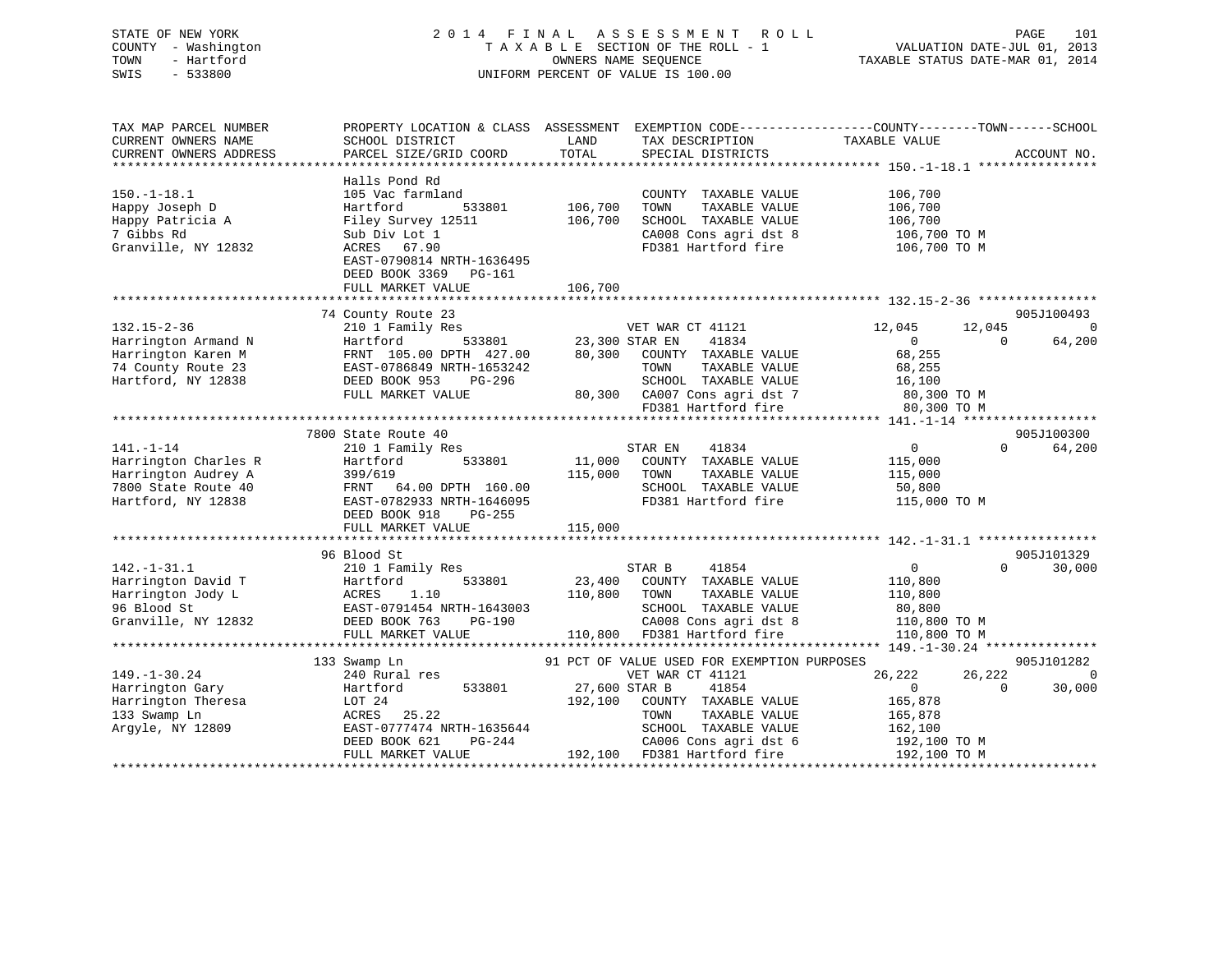## STATE OF NEW YORK 2 0 1 4 F I N A L A S S E S S M E N T R O L L PAGE 102 COUNTY - Washington T A X A B L E SECTION OF THE ROLL - 1 VALUATION DATE-JUL 01, 2013 TOWN - Hartford **TAXABLE STATUS DATE-MAR 01, 2014** OWNERS NAME SEQUENCE TAXABLE STATUS DATE-MAR 01, 2014 SWIS - 533800 UNIFORM PERCENT OF VALUE IS 100.00

| TAX MAP PARCEL NUMBER<br>CURRENT OWNERS NAME<br>CURRENT OWNERS ADDRESS                                 | PROPERTY LOCATION & CLASS ASSESSMENT EXEMPTION CODE----------------COUNTY-------TOWN-----SCHOOL<br>SCHOOL DISTRICT<br>PARCEL SIZE/GRID COORD            | LAND<br>TOTAL              | TAX DESCRIPTION<br>SPECIAL DISTRICTS                                                                                                             | TAXABLE VALUE                                                                 |          | ACCOUNT NO.          |
|--------------------------------------------------------------------------------------------------------|---------------------------------------------------------------------------------------------------------------------------------------------------------|----------------------------|--------------------------------------------------------------------------------------------------------------------------------------------------|-------------------------------------------------------------------------------|----------|----------------------|
| $149. - 1 - 29.1$<br>Harrington Jason C<br>Harrington Wendy G<br>28 Pope Hill Rd<br>Arqyle, NY 12809   | 28 Pope Hill Rd<br>210 1 Family Res<br>533801<br>Hartford<br>ACRES<br>8.97<br>EAST-0777852 NRTH-1632903<br>DEED BOOK 761<br>PG-177<br>FULL MARKET VALUE | 39,000<br>177,600          | STAR B<br>41854<br>COUNTY TAXABLE VALUE<br>TAXABLE VALUE<br>TOWN<br>SCHOOL TAXABLE VALUE<br>CA006 Cons agri dst 6<br>177,600 FD381 Hartford fire | $\Omega$<br>177,600<br>177,600<br>147,600<br>177,600 TO M<br>177,600 TO M     | $\Omega$ | 905J100231<br>30,000 |
|                                                                                                        | 55 Skyview Meadows Ln                                                                                                                                   |                            |                                                                                                                                                  |                                                                               |          | 905J101015           |
| $141. - 1 - 52$<br>Harrington Keith A<br>Harrington Armand<br>74 County Route 23<br>Hartford, NY 12838 | 210 1 Family Res<br>533801<br>Hartford<br>FRNT 125.00 DPTH 275.00<br>EAST-0787501 NRTH-1648998<br>DEED BOOK 2881 PG-227<br>FULL MARKET VALUE            | 21,100<br>153,800          | 41854<br>STAR B<br>COUNTY TAXABLE VALUE<br>TOWN<br>TAXABLE VALUE<br>SCHOOL TAXABLE VALUE<br>CA007 Cons agri dst 7<br>153,800 FD381 Hartford fire | $\mathbf{0}$<br>153,800<br>153,800<br>123,800<br>153,800 TO M<br>153,800 TO M | $\Omega$ | 30,000               |
|                                                                                                        | 52 Cedar Ridge Way                                                                                                                                      |                            |                                                                                                                                                  |                                                                               |          | 905J101128           |
| $122. - 1 - 50$<br>Harrington Timothy C<br>52 Cedar Ridge Way<br>Fort Ann, NY 12827                    | 210 1 Family Res<br>533801<br>Hartford<br>ACRES<br>7.37<br>EAST-0768702 NRTH-1659403<br>DEED BOOK 2407 PG-240<br>FULL MARKET VALUE                      | 27,100<br>81,400<br>81,400 | COUNTY TAXABLE VALUE<br>TAXABLE VALUE<br>TOWN<br>SCHOOL TAXABLE VALUE<br>CA007 Cons agri dst 7<br>FD381 Hartford fire                            | 81,400<br>81,400<br>81,400<br>81,400 TO M<br>81,400 TO M                      |          |                      |
|                                                                                                        | 236 Eldridge Ln                                                                                                                                         |                            |                                                                                                                                                  |                                                                               |          | 905J101196           |
| $131. - 1 - 1.2$<br>Harsha Barbara J<br>3344 County Route 43<br>Fort Ann, NY 12827                     | 312 Vac w/imprv<br>533801<br>Hartford<br>1.00<br>ACRES<br>EAST-0771573 NRTH-1650354<br>DEED BOOK 488<br>PG-649<br>FULL MARKET VALUE                     | 13,000<br>15,500<br>15,500 | COUNTY TAXABLE VALUE<br>TAXABLE VALUE<br>TOWN<br>SCHOOL TAXABLE VALUE<br>CA007 Cons agri dst 7<br>FD381 Hartford fire                            | 15,500<br>15,500<br>15,500<br>15,500 TO M<br>15,500 TO M                      |          |                      |
|                                                                                                        |                                                                                                                                                         |                            |                                                                                                                                                  |                                                                               |          |                      |
| $131. -1 - 1.3$<br>Harsha Myron R<br>Harsha Barbara J<br>3344 County Route 43<br>Fort Ann, NY 12827    | Eldridge Ln OFF<br>314 Rural vac<10<br>533801<br>Hartford<br>ACRES<br>2.02<br>EAST-0771689 NRTH-1650433<br>DEED BOOK 623<br>PG-202<br>FULL MARKET VALUE | 16,500<br>16,500<br>16,500 | COUNTY TAXABLE VALUE<br>TOWN<br>TAXABLE VALUE<br>SCHOOL TAXABLE VALUE<br>CA007 Cons agri dst 7<br>FD381 Hartford fire                            | 16,500<br>16,500<br>16,500<br>16,500 TO M<br>16,500 TO M                      |          | 905J101408           |
|                                                                                                        |                                                                                                                                                         |                            |                                                                                                                                                  |                                                                               |          |                      |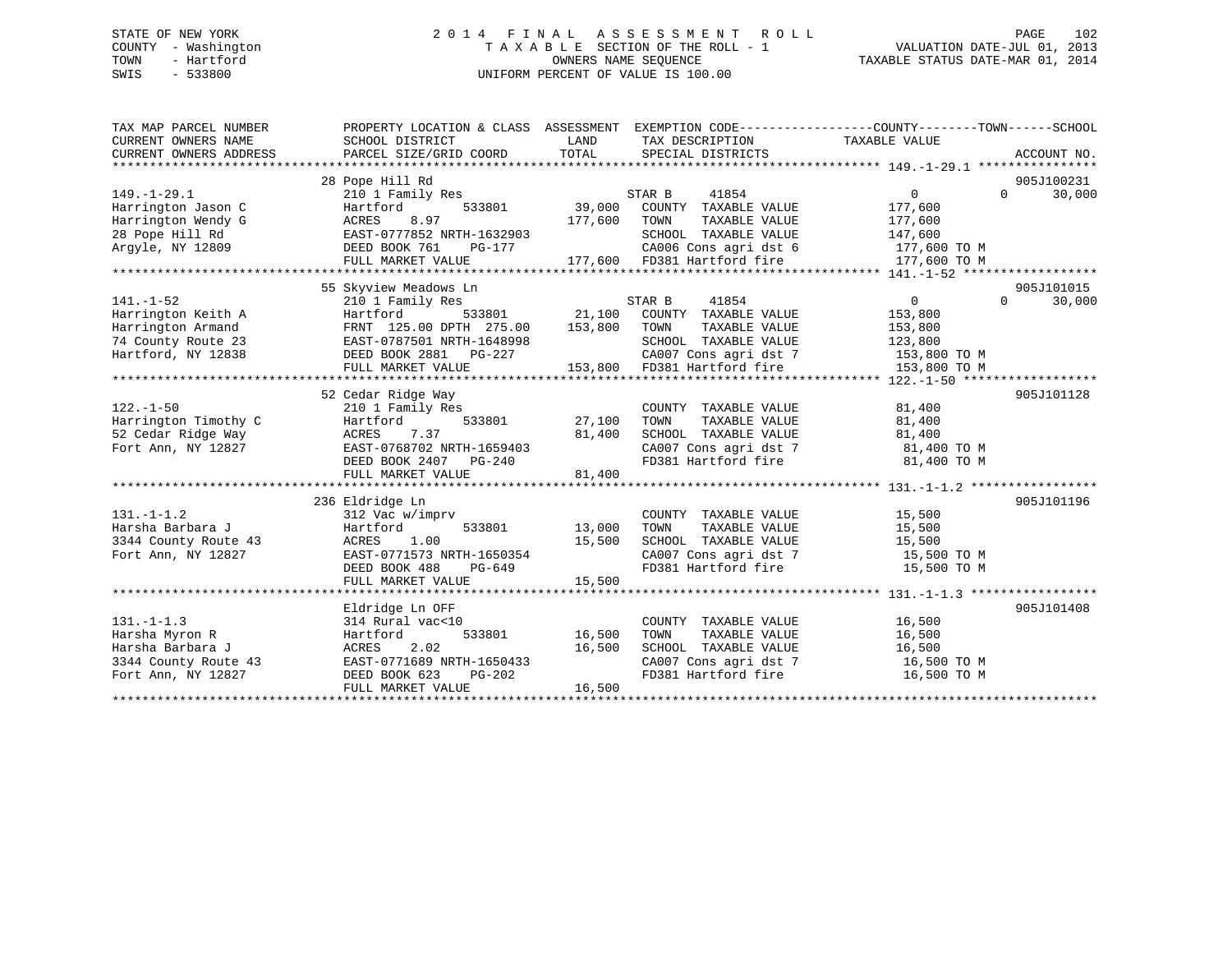## STATE OF NEW YORK 2 0 1 4 F I N A L A S S E S S M E N T R O L L PAGE 103 COUNTY - Washington T A X A B L E SECTION OF THE ROLL - 1 VALUATION DATE-JUL 01, 2013 TOWN - Hartford **TAXABLE STATUS DATE-MAR 01, 2014** OWNERS NAME SEQUENCE TAXABLE STATUS DATE-MAR 01, 2014 SWIS - 533800 UNIFORM PERCENT OF VALUE IS 100.00

| TAX MAP PARCEL NUMBER<br>CURRENT OWNERS NAME<br>CURRENT OWNERS ADDRESS | PROPERTY LOCATION & CLASS ASSESSMENT EXEMPTION CODE----------------COUNTY-------TOWN------SCHOOL<br>SCHOOL DISTRICT<br>PARCEL SIZE/GRID COORD | LAND<br>TOTAL | TAX DESCRIPTION TAXABLE VALUE<br>SPECIAL DISTRICTS |                    | ACCOUNT NO. |
|------------------------------------------------------------------------|-----------------------------------------------------------------------------------------------------------------------------------------------|---------------|----------------------------------------------------|--------------------|-------------|
|                                                                        |                                                                                                                                               |               |                                                    |                    |             |
|                                                                        | Gulf Ln                                                                                                                                       |               |                                                    |                    | 905J100619  |
| $139. -4 - 5$                                                          | 105 Vac farmland                                                                                                                              |               | 41720<br>AG DIST                                   | 62,039<br>62,039   | 62,039      |
| Harsha Richard                                                         | 533801<br>Hartford                                                                                                                            | 96,200        | COUNTY TAXABLE VALUE                               | 34,161             |             |
| Harsha Odelie                                                          | $139. - 1 - 5$                                                                                                                                | 96,200        | TOWN<br>TAXABLE VALUE                              | 34,161             |             |
| 3260 County Route 43                                                   | ACRES 70.30                                                                                                                                   |               | SCHOOL TAXABLE VALUE                               | 34,161             |             |
| Fort Ann, NY 12827                                                     | EAST-0765314 NRTH-1642709                                                                                                                     |               | CA007 Cons agri dst 7                              | 34,161 TO M        |             |
|                                                                        | DEED BOOK 675<br>PG-294                                                                                                                       |               | 62,039 EX                                          |                    |             |
| MAY BE SUBJECT TO PAYMENT                                              | FULL MARKET VALUE                                                                                                                             |               | 96,200 FD381 Hartford fire                         | 96,200 TO M        |             |
| UNDER AGDIST LAW TIL 2018                                              |                                                                                                                                               |               |                                                    |                    |             |
|                                                                        |                                                                                                                                               |               |                                                    |                    |             |
|                                                                        | County Route 43                                                                                                                               |               |                                                    |                    |             |
| $148. - 1 - 3.1$                                                       | 105 Vac farmland                                                                                                                              |               | AG DIST<br>41720                                   | 11,435<br>11,435   | 11,435      |
| Harsha Richard                                                         | Hartford                                                                                                                                      | 533801 16,800 | COUNTY TAXABLE VALUE                               | 5,365              |             |
| Harsha Odelie                                                          | ACRES 13.30                                                                                                                                   | 16,800        | TOWN<br>TAXABLE VALUE                              | 5,365              |             |
| 3260 County Route 43                                                   | EAST-0765586 NRTH-1641441                                                                                                                     |               | SCHOOL TAXABLE VALUE                               | 5,365              |             |
| Fort Ann, NY 12827                                                     | DEED BOOK 675<br>PG-291                                                                                                                       |               | CA007 Cons agri dst 7                              | 5,365 TO M         |             |
|                                                                        | FULL MARKET VALUE                                                                                                                             | 16,800        | 11,435 EX                                          |                    |             |
| MAY BE SUBJECT TO PAYMENT                                              |                                                                                                                                               |               | FD381 Hartford fire                                | 16,800 TO M        |             |
| UNDER AGDIST LAW TIL 2018                                              |                                                                                                                                               |               |                                                    |                    |             |
|                                                                        |                                                                                                                                               |               |                                                    |                    |             |
|                                                                        | 3260 County Route 43                                                                                                                          |               |                                                    |                    | 905J101007  |
| $148. - 1 - 4$<br>Harsha Richard                                       | 220 2 Family Res                                                                                                                              |               | AG DIST<br>41720                                   | 13,424<br>13,424   | 13,424      |
|                                                                        | Hartford<br>533801                                                                                                                            |               | 47,700 COUNTY TAXABLE VALUE                        | 176,376            |             |
| Harsha Odelie<br>3260 County Route 43                                  | 499/101                                                                                                                                       | 189,800       | TOWN<br>TAXABLE VALUE<br>SCHOOL TAXABLE VALUE      | 176,376<br>176,376 |             |
| Fort Ann, NY 12827                                                     | ACRES 20.08<br>EAST-0765470 NRTH-1640725                                                                                                      |               | CA007 Cons agri dst 7                              | 176,376 TO M       |             |
|                                                                        | DEED BOOK 675<br>PG-294                                                                                                                       |               | 13,424 EX                                          |                    |             |
| MAY BE SUBJECT TO PAYMENT                                              | FULL MARKET VALUE                                                                                                                             |               | 189,800 FD381 Hartford fire                        | 189,800 TO M       |             |
| UNDER AGDIST LAW TIL 2018                                              |                                                                                                                                               |               |                                                    |                    |             |
|                                                                        |                                                                                                                                               |               |                                                    |                    |             |
|                                                                        | County Route 43 OFF                                                                                                                           |               |                                                    |                    | 905J101079  |
| $148. - 1 - 5.2$                                                       | 314 Rural vac<10                                                                                                                              |               | COUNTY TAXABLE VALUE                               | 2,000              |             |
| Harsha Richard                                                         | 533801<br>Hartford                                                                                                                            | 2,000         | TAXABLE VALUE<br>TOWN                              | 2,000              |             |
| Harsha Odelie                                                          | 1.75<br>ACRES                                                                                                                                 | 2,000         | SCHOOL TAXABLE VALUE                               | 2,000              |             |
| 3260 County Route 43                                                   | EAST-0766213 NRTH-1639611                                                                                                                     |               | FD381 Hartford fire                                | 2,000 TO M         |             |
| Fort Ann, NY 12827                                                     | PG-294<br>DEED BOOK 675                                                                                                                       |               |                                                    |                    |             |
|                                                                        | FULL MARKET VALUE                                                                                                                             | 2,000         |                                                    |                    |             |
|                                                                        |                                                                                                                                               |               |                                                    |                    |             |
|                                                                        | County Route 43 OFF                                                                                                                           |               |                                                    |                    | 905J101078  |
| $148. - 1 - 5.3$                                                       | 314 Rural vac<10                                                                                                                              |               | COUNTY TAXABLE VALUE                               | 2,000              |             |
| Harsha Richard                                                         | 533801<br>Hartford                                                                                                                            | 2,000         | TAXABLE VALUE<br>TOWN                              | 2,000              |             |
| Harsha Odelie                                                          | 1.75<br>ACRES                                                                                                                                 | 2,000         | SCHOOL TAXABLE VALUE                               | 2,000              |             |
| 3260 County Route 43                                                   | EAST-0765957 NRTH-1639580                                                                                                                     |               | FD381 Hartford fire                                | 2,000 TO M         |             |
| Fort Ann, NY 12827                                                     | PG-294<br>DEED BOOK 675                                                                                                                       |               |                                                    |                    |             |
|                                                                        | FULL MARKET VALUE                                                                                                                             | 2,000         |                                                    |                    |             |
|                                                                        |                                                                                                                                               |               |                                                    |                    |             |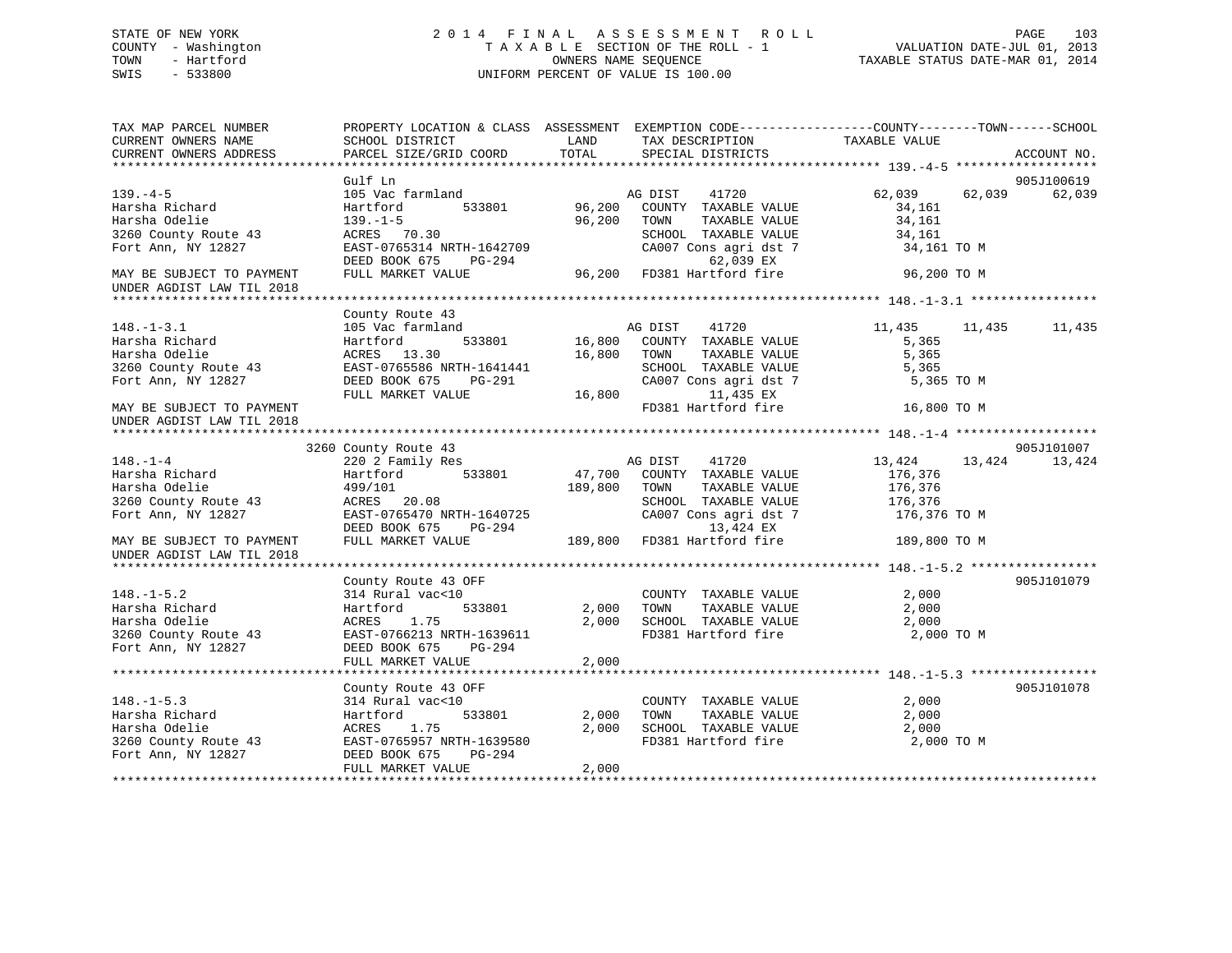STATE OF NEW YORK 2 0 1 4 F I N A L A S S E S S M E N T R O L L PAGE 104 COUNTY - Washington T A X A B L E SECTION OF THE ROLL - 1 VALUATION DATE-JUL 01, 2013 TOWN - Hartford **TAXABLE STATUS DATE-MAR 01, 2014** OWNERS NAME SEQUENCE TAXABLE STATUS DATE-MAR 01, 2014 SWIS - 533800 UNIFORM PERCENT OF VALUE IS 100.00

| TAX MAP PARCEL NUMBER                                                                                                                                                                                                                       | PROPERTY LOCATION & CLASS ASSESSMENT EXEMPTION CODE----------------COUNTY-------TOWN------SCHOOL                                                                               |        |                                                                       |               |                    |
|---------------------------------------------------------------------------------------------------------------------------------------------------------------------------------------------------------------------------------------------|--------------------------------------------------------------------------------------------------------------------------------------------------------------------------------|--------|-----------------------------------------------------------------------|---------------|--------------------|
| CURRENT OWNERS NAME                                                                                                                                                                                                                         | SCHOOL DISTRICT                                                                                                                                                                | LAND   | TAX DESCRIPTION                                                       | TAXABLE VALUE |                    |
|                                                                                                                                                                                                                                             |                                                                                                                                                                                |        | SPECIAL DISTRICTS                                                     |               | ACCOUNT NO.        |
|                                                                                                                                                                                                                                             |                                                                                                                                                                                |        |                                                                       |               |                    |
|                                                                                                                                                                                                                                             | 3913 State Route 196                                                                                                                                                           |        |                                                                       |               | 905J100216         |
|                                                                                                                                                                                                                                             |                                                                                                                                                                                |        |                                                                       |               |                    |
| 140.-2-4 682 Rec facility COUNTY TAXABLE VALUE 75,200<br>Hartford Fish and Game Club In Hartford 533801 23,400 TOWN TAXABLE VALUE 75,200                                                                                                    |                                                                                                                                                                                |        |                                                                       |               |                    |
| PO Box 182                                                                                                                                                                                                                                  |                                                                                                                                                                                |        |                                                                       |               |                    |
| Ho Box 182<br>Hartford, NY 12838                                                                                                                                                                                                            | $329/87$ 743/195 $75,200$ SCHOOL TAXABLE VALUE $75,200$<br>ACRES 4.36 CA007 Consagridst 7 75,200 TO M<br>ACRES 4.36                                                            |        |                                                                       |               |                    |
|                                                                                                                                                                                                                                             |                                                                                                                                                                                |        | FD381 Hartford fire 75,200 TO M                                       |               |                    |
|                                                                                                                                                                                                                                             | EAST-0780277 NRTH-1645653                                                                                                                                                      |        |                                                                       |               |                    |
|                                                                                                                                                                                                                                             | DEED BOOK 274 PG-324                                                                                                                                                           |        |                                                                       |               |                    |
|                                                                                                                                                                                                                                             | FULL MARKET VALUE                                                                                                                                                              | 75,200 |                                                                       |               |                    |
|                                                                                                                                                                                                                                             |                                                                                                                                                                                |        |                                                                       |               |                    |
|                                                                                                                                                                                                                                             | State Route 196                                                                                                                                                                |        |                                                                       |               |                    |
|                                                                                                                                                                                                                                             |                                                                                                                                                                                |        |                                                                       |               |                    |
|                                                                                                                                                                                                                                             |                                                                                                                                                                                |        |                                                                       |               |                    |
|                                                                                                                                                                                                                                             |                                                                                                                                                                                |        |                                                                       |               |                    |
|                                                                                                                                                                                                                                             |                                                                                                                                                                                |        | 15,400 SCHOOL TAXABLE VALUE 15,400<br>FD381 Hartford fire 15,400 TO M |               |                    |
|                                                                                                                                                                                                                                             | EAST-0767522 NRTH-1640120                                                                                                                                                      |        |                                                                       |               |                    |
|                                                                                                                                                                                                                                             | DEED BOOK 777 PG-285                                                                                                                                                           |        |                                                                       |               |                    |
|                                                                                                                                                                                                                                             | FULL MARKET VALUE                                                                                                                                                              | 15,400 |                                                                       |               |                    |
|                                                                                                                                                                                                                                             |                                                                                                                                                                                |        |                                                                       |               |                    |
|                                                                                                                                                                                                                                             |                                                                                                                                                                                |        |                                                                       |               | 905J100373         |
|                                                                                                                                                                                                                                             |                                                                                                                                                                                |        |                                                                       |               | 30,000<br>$\Omega$ |
| 121.-4-5.1 240 Rural res<br>Hartung Robert S<br>Hartung Janet 121.-1-5.1 32802 32,100 COUNTY TAXABLE VALUE 131,700<br>1319 Baldwin Corners Rd<br>Fort Ann, NY 12827 22<br>Fort Ann, NY 12827 22<br>LEED BOOK 748 PG-54<br>PULL MARKET VALUE |                                                                                                                                                                                |        |                                                                       |               |                    |
|                                                                                                                                                                                                                                             |                                                                                                                                                                                |        |                                                                       |               |                    |
|                                                                                                                                                                                                                                             |                                                                                                                                                                                |        |                                                                       |               |                    |
|                                                                                                                                                                                                                                             |                                                                                                                                                                                |        |                                                                       |               |                    |
|                                                                                                                                                                                                                                             |                                                                                                                                                                                |        |                                                                       | 131,700 TO M  |                    |
|                                                                                                                                                                                                                                             |                                                                                                                                                                                |        |                                                                       |               |                    |
|                                                                                                                                                                                                                                             | FULL MARKET VALUE 131,700                                                                                                                                                      |        |                                                                       |               |                    |
|                                                                                                                                                                                                                                             |                                                                                                                                                                                |        |                                                                       |               |                    |
|                                                                                                                                                                                                                                             | State Route 196                                                                                                                                                                |        |                                                                       |               |                    |
|                                                                                                                                                                                                                                             |                                                                                                                                                                                |        |                                                                       |               |                    |
|                                                                                                                                                                                                                                             |                                                                                                                                                                                |        |                                                                       |               |                    |
|                                                                                                                                                                                                                                             |                                                                                                                                                                                |        |                                                                       |               |                    |
| 148.-1-6.1<br>Hartung Robert W 314 Rural vac<10<br>Hartung Robert W Hartford 533801 17,600 TOWN TAXABLE VALUE 17,600<br>Hartung Lisa A LOT 1 17,600 SCHOOL TAXABLE VALUE 17,600<br>3126 State Route 4 ACRES 8.07 FD381 Hartford fire 1      |                                                                                                                                                                                |        | FD381 Hartford fire 17,600 TO M                                       |               |                    |
|                                                                                                                                                                                                                                             |                                                                                                                                                                                |        |                                                                       |               |                    |
|                                                                                                                                                                                                                                             | DEED BOOK 757 PG-317                                                                                                                                                           |        |                                                                       |               |                    |
|                                                                                                                                                                                                                                             | FULL MARKET VALUE                                                                                                                                                              | 17,600 |                                                                       |               |                    |
|                                                                                                                                                                                                                                             |                                                                                                                                                                                |        |                                                                       |               |                    |
|                                                                                                                                                                                                                                             | State Route 196                                                                                                                                                                |        |                                                                       |               |                    |
| $148. - 1 - 6.3$                                                                                                                                                                                                                            |                                                                                                                                                                                |        |                                                                       |               |                    |
|                                                                                                                                                                                                                                             |                                                                                                                                                                                |        |                                                                       |               |                    |
| Hartung Scott R<br>22 8th Ave                                                                                                                                                                                                               | COUNTY TAXABLE VALUE<br>314 Rural vac<10<br>Hartford 533801 16,600 TOWN TAXABLE VALUE 16,600<br>T.O.T 3 16,600 SCHOOL TAXABLE VALUE 16,600<br>The Term of Terminal fire 16,600 |        |                                                                       |               |                    |
| 22 8th Ave                                                                                                                                                                                                                                  | LOT 3<br>ACRES 5.25                                                                                                                                                            |        |                                                                       |               |                    |
| Hudson Falls, NY 12839                                                                                                                                                                                                                      |                                                                                                                                                                                |        | FD381 Hartford fire                                                   | 16,600 TO M   |                    |
|                                                                                                                                                                                                                                             | EAST-0768190 NRTH-1640065                                                                                                                                                      |        |                                                                       |               |                    |
|                                                                                                                                                                                                                                             | DEED BOOK 757 PG-315                                                                                                                                                           |        |                                                                       |               |                    |
|                                                                                                                                                                                                                                             | FULL MARKET VALUE                                                                                                                                                              | 16,600 |                                                                       |               |                    |
|                                                                                                                                                                                                                                             |                                                                                                                                                                                |        |                                                                       |               |                    |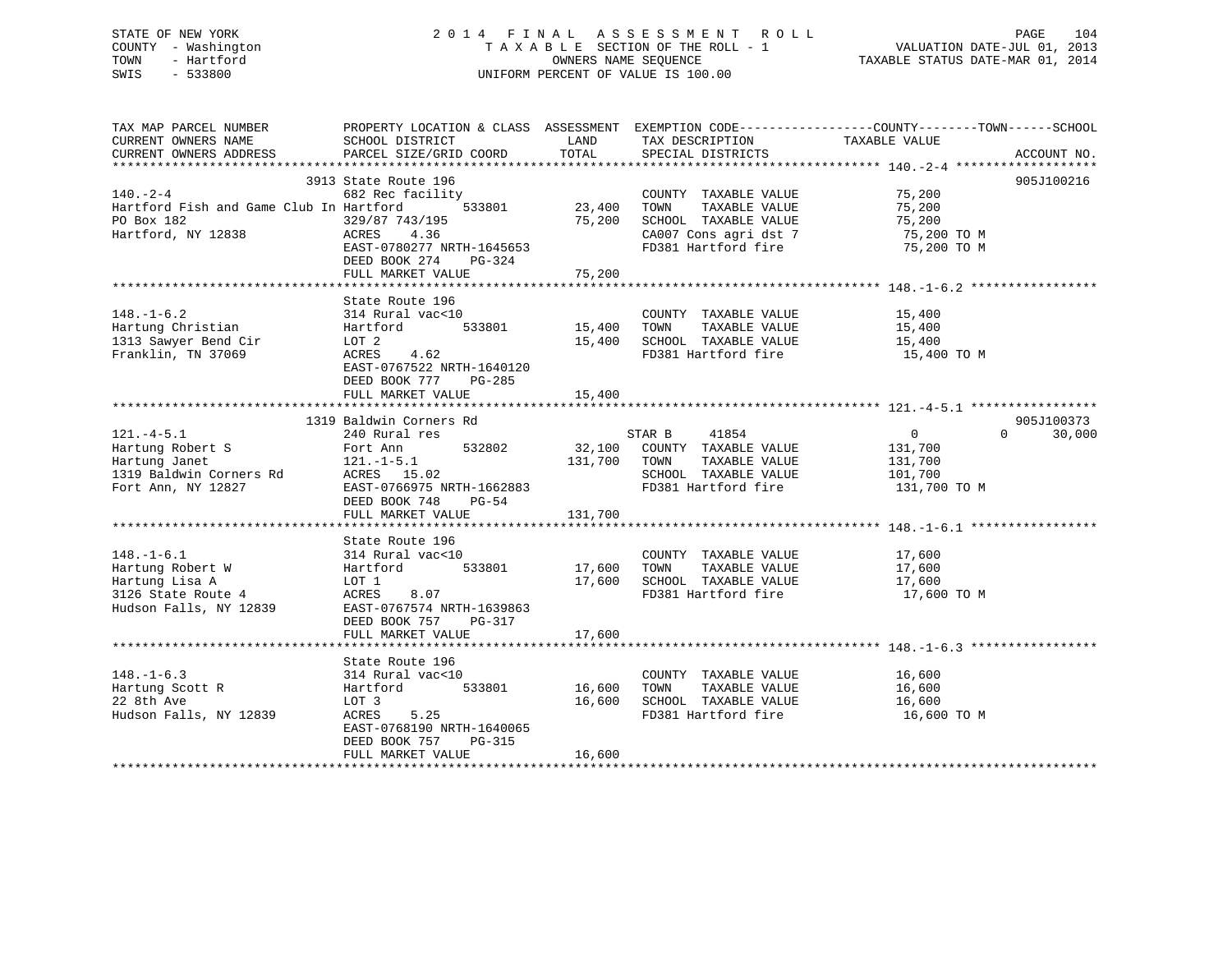## STATE OF NEW YORK 2 0 1 4 F I N A L A S S E S S M E N T R O L L PAGE 105 COUNTY - Washington T A X A B L E SECTION OF THE ROLL - 1 VALUATION DATE-JUL 01, 2013 TOWN - Hartford **TAXABLE STATUS DATE-MAR 01, 2014** OWNERS NAME SEQUENCE TAXABLE STATUS DATE-MAR 01, 2014 SWIS - 533800 UNIFORM PERCENT OF VALUE IS 100.00

| TAX MAP PARCEL NUMBER                      | PROPERTY LOCATION & CLASS ASSESSMENT EXEMPTION CODE---------------COUNTY-------TOWN------SCHOOL |                 |                                                                        |                         |                                                |
|--------------------------------------------|-------------------------------------------------------------------------------------------------|-----------------|------------------------------------------------------------------------|-------------------------|------------------------------------------------|
| CURRENT OWNERS NAME                        | SCHOOL DISTRICT                                                                                 | LAND            | TAX DESCRIPTION TAXABLE VALUE<br>SPECIAL DISTRICTS                     |                         |                                                |
| CURRENT OWNERS ADDRESS                     | PARCEL SIZE/GRID COORD                                                                          | TOTAL           | SPECIAL DISTRICTS                                                      |                         | ACCOUNT NO.                                    |
|                                            |                                                                                                 |                 |                                                                        |                         |                                                |
|                                            | 287 Gilchrist Hill Rd                                                                           |                 |                                                                        |                         | 905J100309                                     |
| $150. - 1 - 2$                             | 240 Rural res                                                                                   |                 | STAR B<br>41854                                                        | $\overline{0}$          | 30,000<br>$\overline{0}$                       |
| Harwood F Douglas<br>Harwood Joanne M      | 533801<br>Hartford<br>682/127 2801/314                                                          |                 | 92,000 FOR 480A 47460<br>140,900 COUNTY TAXABLE VALUE                  | 38,480                  | 38,480<br>38,480                               |
| 287 Gilchrist Hill Rd                      | Forest Tax 3230/160                                                                             |                 | TAXABLE VALUE<br>TOWN                                                  | 102,420<br>102,420      |                                                |
| Hartford, NY 12838                         | ACRES 96.60                                                                                     |                 | SCHOOL TAXABLE VALUE                                                   | 72,420                  |                                                |
|                                            |                                                                                                 |                 |                                                                        |                         |                                                |
| MAY BE SUBJECT TO PAYMENT                  | EAST-0786436 NRTH-1639785<br>DEED BOOK 682 PG-129                                               |                 | CA008 Cons agri dst 8 140,900 TO M<br>FD381 Hartford fire 140,900 TO M |                         |                                                |
| UNDER RPTL480A UNTIL 2023                  | FULL MARKET VALUE                                                                               | 140,900         |                                                                        |                         |                                                |
|                                            |                                                                                                 |                 |                                                                        |                         |                                                |
|                                            | 1 Townsend Rd                                                                                   |                 |                                                                        |                         | 905J100577                                     |
| $140. - 2 - 7$                             | 411 Apartment                                                                                   |                 | COUNTY TAXABLE VALUE                                                   | 267,300                 |                                                |
| Harwood Mark                               | Hartford<br>533801                                                                              | 45,000          | TAXABLE VALUE<br>TOWN                                                  | 267,300                 |                                                |
| PO Box 91                                  | ACRES 1.50                                                                                      | 267,300         | SCHOOL TAXABLE VALUE                                                   | 267,300                 |                                                |
| Cossayuna, NY 12823                        | EAST-0782819 NRTH-1646607                                                                       |                 | FD381 Hartford fire                                                    | 267,300 TO M            |                                                |
|                                            | DEED BOOK 681<br>PG-272                                                                         |                 |                                                                        |                         |                                                |
|                                            | FULL MARKET VALUE                                                                               | 267,300         |                                                                        |                         |                                                |
|                                            |                                                                                                 |                 |                                                                        |                         |                                                |
|                                            | 31 Skyview Meadows Ln                                                                           |                 |                                                                        |                         | 905J100193                                     |
| 141.-1-71<br>Hasemann Rebecca              | 210 1 Family Res<br>Hartford                                                                    |                 | VET WAR CT 41121<br>533801 27,600 AGED-CO/TN 41801                     | 20,610<br>58,395 58,395 | $\overline{\phantom{0}}$<br>20,610<br>$\Omega$ |
| PO Box 82                                  | 1.90<br>ACRES                                                                                   | 137,400 STAR EN | 41834                                                                  | $\overline{0}$          | $\Omega$<br>64,200                             |
|                                            | Hartford, NY 12838 EAST-0786970 NRTH-1648327                                                    |                 | COUNTY TAXABLE VALUE                                                   | 58,395                  |                                                |
|                                            | DEED BOOK 3401 PG-329                                                                           |                 | TOWN<br>TAXABLE VALUE                                                  | 58,395                  |                                                |
| PRIOR OWNER ON 3/01/2014 FULL MARKET VALUE |                                                                                                 |                 | 137,400 SCHOOL TAXABLE VALUE                                           |                         |                                                |
| Barber Dorothy                             |                                                                                                 |                 | CA007 Cons agri dst 7                                                  | 73,200<br>137,400 TO M  |                                                |
|                                            |                                                                                                 |                 | FD381 Hartford fire                                                    | 137,400 TO M            |                                                |
|                                            |                                                                                                 |                 |                                                                        |                         |                                                |
|                                            | 5232 State Route 149                                                                            |                 |                                                                        |                         | 905J101229                                     |
| $132 - 2 - 27.2$                           | 210 1 Family Res                                                                                |                 | 41854<br>STAR B                                                        | $\overline{0}$          | $\Omega$<br>30,000                             |
| Haxstun Jason L                            | 533801<br>Hartford                                                                              |                 | 31,400 COUNTY TAXABLE VALUE                                            | 118,300                 |                                                |
| 5232 State Route 149 Rd                    | ACRES                                                                                           | 118,300         | TAXABLE VALUE<br>TOWN                                                  | 118,300                 |                                                |
| Granville, NY 12832                        | ACRES 9.10<br>EAST-0793121 NRTH-1652706<br>---- 1077 DC-94                                      |                 | SCHOOL TAXABLE VALUE<br>FD381 Hartford fire 118,300 TO M               | 88,300                  |                                                |
|                                            | FULL MARKET VALUE                                                                               |                 |                                                                        |                         |                                                |
|                                            |                                                                                                 | 118,300         |                                                                        |                         |                                                |
|                                            | 56+61+69 Strainer Ln                                                                            |                 |                                                                        |                         | 905J100621                                     |
| $131. - 1 - 1.1$                           | 240 Rural res                                                                                   |                 | AG DIST<br>41720                                                       | 110,028<br>110,028      | 110,028                                        |
| Hayes Alice E Etal                         | 533801<br>Hartford                                                                              | 263,500         | COUNTY TAXABLE VALUE                                                   | 281,272                 |                                                |
| Lewis Jennier Etal                         |                                                                                                 | 391,300         | TOWN<br>TAXABLE VALUE                                                  | 281,272                 |                                                |
| Jennifer Lewis                             |                                                                                                 |                 | SCHOOL TAXABLE VALUE                                                   | 281,272                 |                                                |
| 40 Strainer Ln                             | ACRES 197.90<br>EAST-0771523 NRTH-1652270<br>DEED BOOK 2480 PG-124                              |                 | CA007 Cons agri dst 7                                                  | 281,272 TO M            |                                                |
| Ft Ann, NY 12827                           | FULL MARKET VALUE                                                                               | 391,300         | 110,028 EX                                                             |                         |                                                |
|                                            |                                                                                                 |                 | FD381 Hartford fire                                                    | 391,300 TO M            |                                                |
| MAY BE SUBJECT TO PAYMENT                  |                                                                                                 |                 |                                                                        |                         |                                                |
| UNDER AGDIST LAW TIL 2018                  |                                                                                                 |                 |                                                                        |                         |                                                |
|                                            |                                                                                                 |                 |                                                                        |                         |                                                |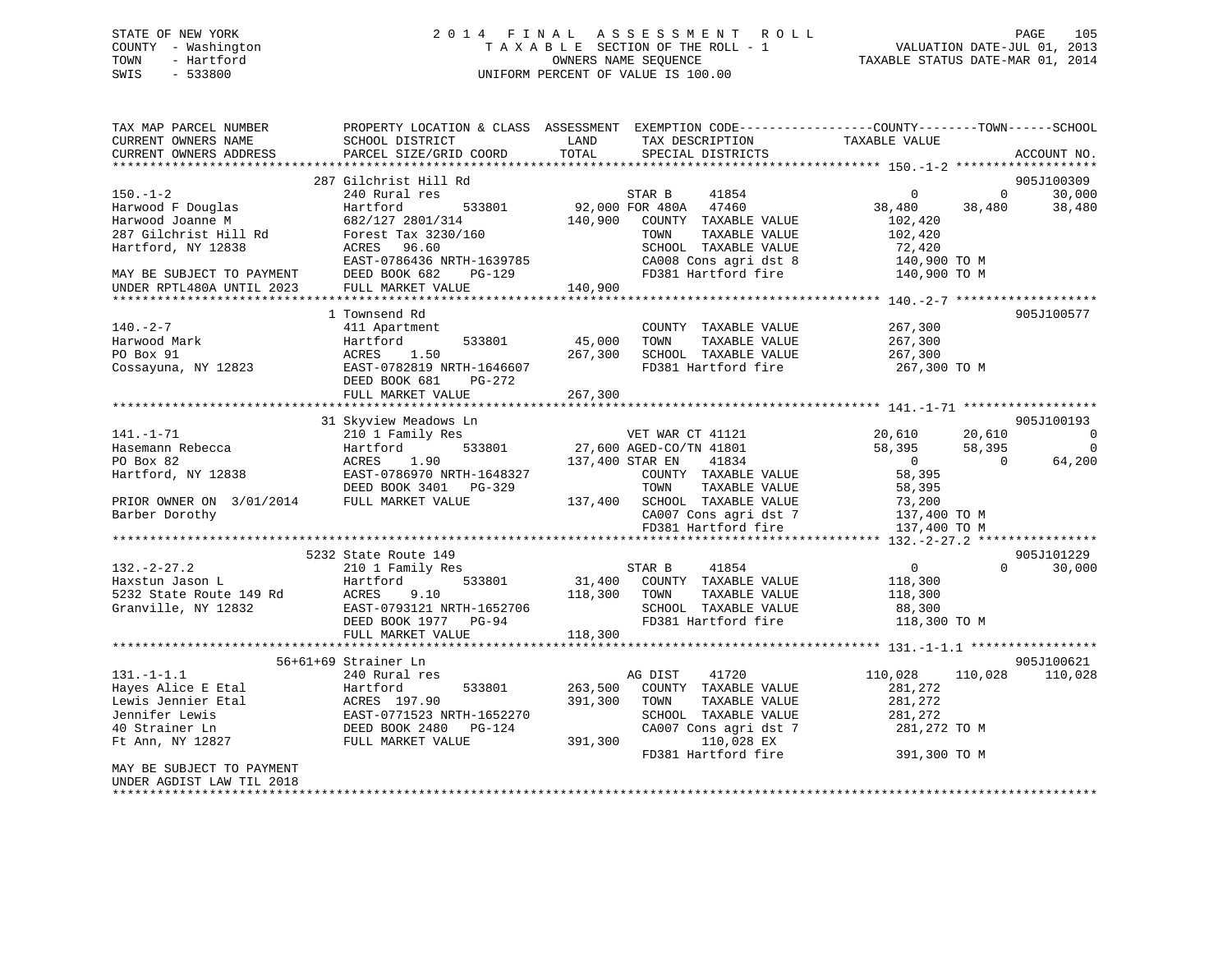## STATE OF NEW YORK 2 0 1 4 F I N A L A S S E S S M E N T R O L L PAGE 106 COUNTY - Washington T A X A B L E SECTION OF THE ROLL - 1 VALUATION DATE-JUL 01, 2013 TOWN - Hartford **TAXABLE STATUS DATE-MAR 01, 2014** OWNERS NAME SEQUENCE TAXABLE STATUS DATE-MAR 01, 2014 SWIS - 533800 UNIFORM PERCENT OF VALUE IS 100.00

| TAX MAP PARCEL NUMBER<br>CURRENT OWNERS NAME<br>CURRENT OWNERS ADDRESS   | PROPERTY LOCATION & CLASS ASSESSMENT EXEMPTION CODE----------------COUNTY-------TOWN------SCHOOL<br>SCHOOL DISTRICT<br><b>LAND</b><br>PARCEL SIZE/GRID COORD                                                                                                                                                                                                                                                         | TOTAL    | TAX DESCRIPTION TAXABLE VALUE<br>SPECIAL DISTRICTS                                                          |                    | ACCOUNT NO.                 |
|--------------------------------------------------------------------------|----------------------------------------------------------------------------------------------------------------------------------------------------------------------------------------------------------------------------------------------------------------------------------------------------------------------------------------------------------------------------------------------------------------------|----------|-------------------------------------------------------------------------------------------------------------|--------------------|-----------------------------|
|                                                                          |                                                                                                                                                                                                                                                                                                                                                                                                                      |          |                                                                                                             |                    |                             |
|                                                                          | 5197 State Route 149                                                                                                                                                                                                                                                                                                                                                                                                 |          |                                                                                                             |                    | 905J100449                  |
|                                                                          | $\begin{tabular}{lllllllllllllllllll} \hline 132.-2-23 & 2101 Family Res & STR B & 41854 & 0 \\ \hline \text{Hayes James A} & Hartford & 533801 & 38,500 COUNT TAXABLE VALUE & 118,400 \\ \text{Hayes Lettie A} & ACRES & 5.09 & 118,400 TOWN & TAXABLE VALUE & 118,400 \\ \text{5197 State Route 149 & EAST-0792476 NRTH-1653421 & 18,400 TOWN & TAXABLE VALUE & 88,400 \\ \text{Gramville, NY 12832 & DEED BOOK 6$ |          | s<br>533801 38,500 COUNTY TAXABLE VALUE                                                                     |                    | $0 \qquad \qquad$<br>30,000 |
|                                                                          |                                                                                                                                                                                                                                                                                                                                                                                                                      |          |                                                                                                             |                    |                             |
|                                                                          |                                                                                                                                                                                                                                                                                                                                                                                                                      |          |                                                                                                             |                    |                             |
|                                                                          |                                                                                                                                                                                                                                                                                                                                                                                                                      |          |                                                                                                             |                    |                             |
|                                                                          |                                                                                                                                                                                                                                                                                                                                                                                                                      |          |                                                                                                             |                    |                             |
|                                                                          | FULL MARKET VALUE                                                                                                                                                                                                                                                                                                                                                                                                    | 118,400  |                                                                                                             |                    |                             |
|                                                                          |                                                                                                                                                                                                                                                                                                                                                                                                                      |          |                                                                                                             |                    |                             |
|                                                                          | 3874 State Route 149                                                                                                                                                                                                                                                                                                                                                                                                 |          |                                                                                                             |                    |                             |
| $130. -1 - 7.3$                                                          | 210 1 Family Res                                                                                                                                                                                                                                                                                                                                                                                                     |          | COUNTY TAXABLE VALUE                                                                                        | 127,300            |                             |
| 130.-1-7.3<br>Hayes Justin<br>3874 State Route 149<br>Fort Ann, NY 12827 | 210 1 Pallily Res<br>Hudson Falls 534401 20,600<br>Trans Exempt Repay 2014 127,300<br>ACRES 1.57<br>EAST-0767980 NRTH-1653716                                                                                                                                                                                                                                                                                        |          | TOWN<br>TAXABLE VALUE                                                                                       |                    |                             |
|                                                                          |                                                                                                                                                                                                                                                                                                                                                                                                                      |          | SCHOOL TAXABLE VALUE                                                                                        | 127,300<br>127,300 |                             |
|                                                                          |                                                                                                                                                                                                                                                                                                                                                                                                                      |          |                                                                                                             |                    |                             |
|                                                                          |                                                                                                                                                                                                                                                                                                                                                                                                                      |          |                                                                                                             |                    |                             |
|                                                                          |                                                                                                                                                                                                                                                                                                                                                                                                                      |          | CA007 Cons agri dst 7 127,300 TO M<br>FD381 Hartford fire 127,300 TO M<br>TE533 Trans exmt repay-flg .00 MT |                    |                             |
|                                                                          | PRIOR OWNER ON 3/01/2014<br>EAST-0767980 NRTH-1653716<br>PRIOR OWNER ON 3/01/2014<br>DEED BOOK 3388 PG-102<br>FULL MARKET VALUE<br>FULL MARKET VALUE<br>FULL MARKET VALUE<br>FULL MARKET VALUE<br>FULL MARKET VALUE<br>FULL MARKET VALUE<br>127,30                                                                                                                                                                   |          |                                                                                                             |                    |                             |
|                                                                          |                                                                                                                                                                                                                                                                                                                                                                                                                      |          |                                                                                                             |                    |                             |
|                                                                          | 63 County Route 23                                                                                                                                                                                                                                                                                                                                                                                                   |          |                                                                                                             |                    | 905J100406                  |
| $132.15 - 1 - 7$                                                         | 210 1 Family Res                                                                                                                                                                                                                                                                                                                                                                                                     |          | COUNTY TAXABLE VALUE                                                                                        | 50,300             |                             |
| Hayes Raymond A                                                          | 533801 4,600                                                                                                                                                                                                                                                                                                                                                                                                         |          | TAXABLE VALUE<br>TOWN                                                                                       |                    |                             |
| Hayes Rebecca M                                                          | Hartford<br>3062/255                                                                                                                                                                                                                                                                                                                                                                                                 | 50,300   | SCHOOL TAXABLE VALUE                                                                                        | 50,300<br>50,300   |                             |
|                                                                          |                                                                                                                                                                                                                                                                                                                                                                                                                      |          | CA007 Cons agri dst 7 50,300 TO M                                                                           |                    |                             |
| Hartford, NY 12838                                                       |                                                                                                                                                                                                                                                                                                                                                                                                                      |          | FD381 Hartford fire                                                                                         | 50,300 TO M        |                             |
|                                                                          | DEED BOOK 3364 PG-267                                                                                                                                                                                                                                                                                                                                                                                                |          |                                                                                                             |                    |                             |
|                                                                          |                                                                                                                                                                                                                                                                                                                                                                                                                      |          |                                                                                                             |                    |                             |
|                                                                          |                                                                                                                                                                                                                                                                                                                                                                                                                      |          |                                                                                                             |                    |                             |
|                                                                          | 355 Shine Hill Rd                                                                                                                                                                                                                                                                                                                                                                                                    |          |                                                                                                             |                    | 905J101035                  |
|                                                                          |                                                                                                                                                                                                                                                                                                                                                                                                                      |          |                                                                                                             | $\overline{0}$     | $\Omega$                    |
| $149. - 1 - 22.2$                                                        |                                                                                                                                                                                                                                                                                                                                                                                                                      |          |                                                                                                             |                    | 30,000                      |
| Hayes Shawn C<br>355 Shine Hill Rd<br>Tay's                              | 210 1 Family Res<br>Hartford 533801 26,800 COUNTY TAXABLE VALUE<br>Trans Exempt Repay 2014 100,300 TOWN TAXABLE VALUE<br>ACRES 2.00 SCHOOL TAXABLE VALUE                                                                                                                                                                                                                                                             |          |                                                                                                             | 100,300            |                             |
|                                                                          |                                                                                                                                                                                                                                                                                                                                                                                                                      |          |                                                                                                             | 100,300            |                             |
| Fort Ann, NY 12827                                                       |                                                                                                                                                                                                                                                                                                                                                                                                                      |          |                                                                                                             |                    |                             |
|                                                                          |                                                                                                                                                                                                                                                                                                                                                                                                                      |          |                                                                                                             |                    |                             |
|                                                                          | ACRES 2.00 SCHOOL TAXABLE VALUE 70,300<br>EAST-0775413 NRTH-1638310 FD381 Hartford fire 70,300 TO M<br>DEED BOOK 3278 PG-62 TE533 Trans exmt repay-flg .00 MT                                                                                                                                                                                                                                                        |          |                                                                                                             |                    |                             |
|                                                                          | FULL MARKET VALUE                                                                                                                                                                                                                                                                                                                                                                                                    | 100, 300 |                                                                                                             |                    |                             |
|                                                                          |                                                                                                                                                                                                                                                                                                                                                                                                                      |          |                                                                                                             |                    |                             |
|                                                                          | 366 Gilchrist Hill Rd                                                                                                                                                                                                                                                                                                                                                                                                |          |                                                                                                             |                    | 905J101288                  |
| $150. - 1 - 51$                                                          | 314 Rural vac<10                                                                                                                                                                                                                                                                                                                                                                                                     |          | COUNTY TAXABLE VALUE 30,300                                                                                 |                    |                             |
| Heath Russell W                                                          | 533801 30,300<br>Hartford<br>P/O LOT 4                                                                                                                                                                                                                                                                                                                                                                               |          | TAXABLE VALUE<br>TOWN                                                                                       | 30,300<br>30,300   |                             |
| Prevost Jody A                                                           | $P/O$ lot $4$                                                                                                                                                                                                                                                                                                                                                                                                        | 30,300   | SCHOOL TAXABLE VALUE                                                                                        |                    |                             |
| 11018 State Route 22 ACRES                                               | 5.56                                                                                                                                                                                                                                                                                                                                                                                                                 |          | FD381 Hartford fire 30,300 TO M                                                                             |                    |                             |
| Granville, NY 12832                                                      | EAST-0783479 NRTH-1639936                                                                                                                                                                                                                                                                                                                                                                                            |          |                                                                                                             |                    |                             |
|                                                                          | DEED BOOK 3176 PG-102                                                                                                                                                                                                                                                                                                                                                                                                |          |                                                                                                             |                    |                             |
|                                                                          | FULL MARKET VALUE                                                                                                                                                                                                                                                                                                                                                                                                    | 30,300   |                                                                                                             |                    |                             |
|                                                                          |                                                                                                                                                                                                                                                                                                                                                                                                                      |          |                                                                                                             |                    |                             |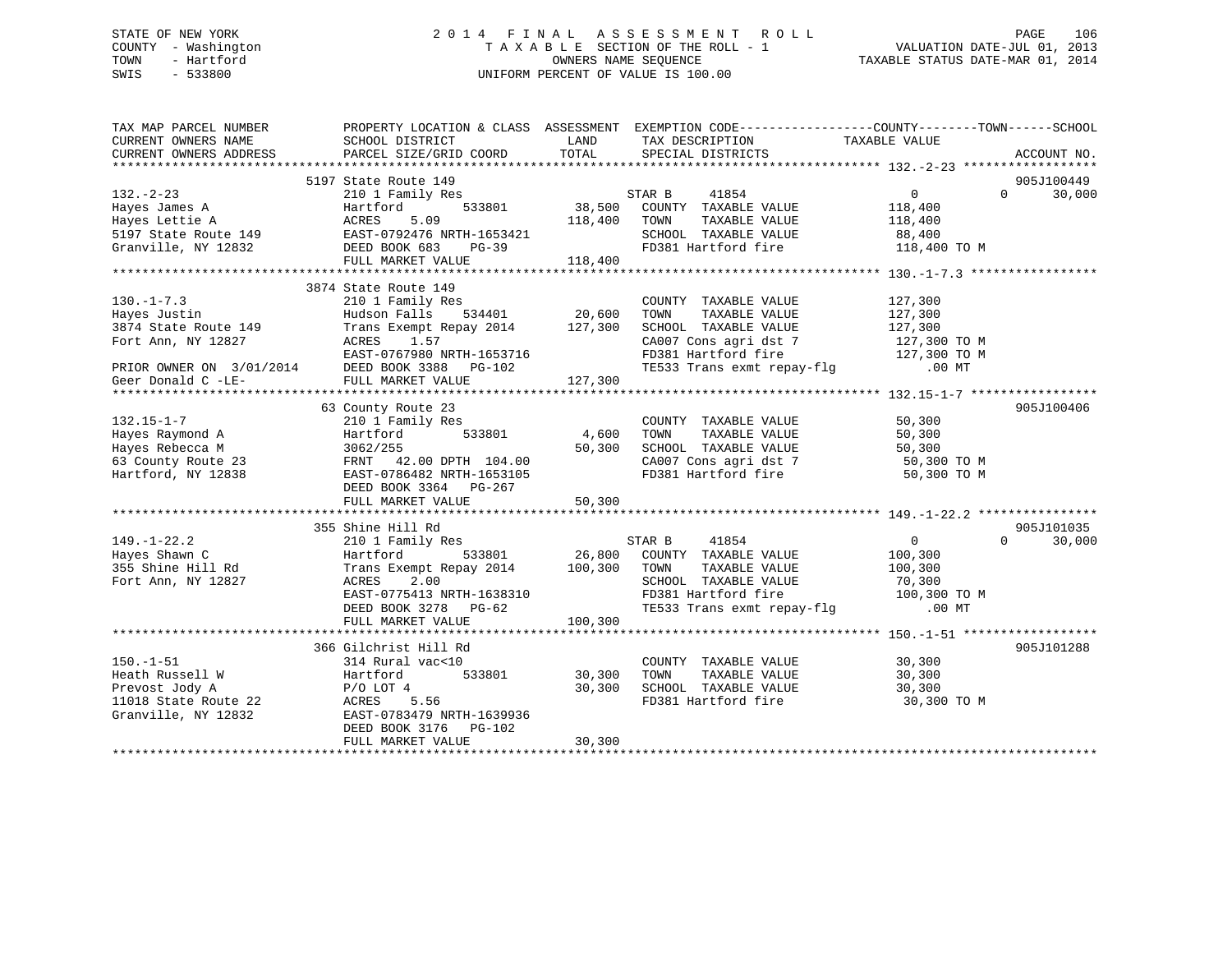| STATE OF NEW YORK |                     | 2014 FINAL ASSESSMENT ROLL         | PAGE                             | 107 |
|-------------------|---------------------|------------------------------------|----------------------------------|-----|
|                   | COUNTY - Washington | TAXABLE SECTION OF THE ROLL - 1    | VALUATION DATE-JUL 01, 2013      |     |
| TOWN              | - Hartford          | OWNERS NAME SEOUENCE               | TAXABLE STATUS DATE-MAR 01, 2014 |     |
| SWIS              | $-533800$           | UNIFORM PERCENT OF VALUE IS 100.00 |                                  |     |
|                   |                     |                                    |                                  |     |
|                   |                     |                                    |                                  |     |

| TAX MAP PARCEL NUMBER<br>CURRENT OWNERS NAME<br>CURRENT OWNERS ADDRESS                                                                                           | PROPERTY LOCATION & CLASS ASSESSMENT EXEMPTION CODE---------------COUNTY-------TOWN-----SCHOOL<br>SCHOOL DISTRICT<br>PARCEL SIZE/GRID COORD     | LAND<br>TOTAL             | TAX DESCRIPTION<br>SPECIAL DISTRICTS                                                                                                    | TAXABLE VALUE                                                     | ACCOUNT NO. |
|------------------------------------------------------------------------------------------------------------------------------------------------------------------|-------------------------------------------------------------------------------------------------------------------------------------------------|---------------------------|-----------------------------------------------------------------------------------------------------------------------------------------|-------------------------------------------------------------------|-------------|
|                                                                                                                                                                  |                                                                                                                                                 |                           |                                                                                                                                         |                                                                   |             |
| $149. - 1 - 27$<br>Held Milton<br>Held Kalman M<br>Attn: Linda Held, Co-Administr ACRES 75.80<br>801 Rensens Ln<br>Oyster Bay, NY 11771                          | Coach Rd<br>323 Vacant rural<br>Hartford<br>533801<br>W 644/140<br>EAST-0778587 NRTH-1636782<br>DEED BOOK 419<br>PG-1141                        | 92,500                    | COUNTY TAXABLE VALUE<br>TOWN<br>TAXABLE VALUE<br>92,500 SCHOOL TAXABLE VALUE<br>FD381 Hartford fire 92,500 TO M                         | 92,500<br>92,500<br>92,500                                        | 905J100315  |
|                                                                                                                                                                  | FULL MARKET VALUE                                                                                                                               | 92,500                    |                                                                                                                                         |                                                                   |             |
| $150. - 1 - 29.21$<br>Hemsing Robert C<br>Hemsing Melissa J<br>70 Pope Hill Rd<br>Arqyle, NY 12809                                                               | Pope Hill Rd<br>314 Rural vac<10<br>532001<br>Argyle<br>ACRES 1.00<br>EAST-0778778 NRTH-1632606<br>DEED BOOK 843<br>PG-257<br>FULL MARKET VALUE | 3,500<br>3,500<br>3,500   | COUNTY TAXABLE VALUE<br>TOWN<br>TAXABLE VALUE<br>SCHOOL TAXABLE VALUE<br>CA006 Cons agri dst 6<br>FD381 Hartford fire                   | 3,500<br>3,500<br>3,500<br>3,500 TO M<br>3,500 TO M               |             |
|                                                                                                                                                                  | 697 East Starbuck Ln                                                                                                                            |                           |                                                                                                                                         |                                                                   | 905J101193  |
| $113.-2-1.3$<br>Henck Karl N<br>10 Charles St<br>Quincy, MA 02169                                                                                                | 312 Vac w/imprv<br>532802<br>Fort Ann<br>$113.-1-1.3$<br>FRNT 314.00 DPTH 130.00<br>EAST-0772963 NRTH-1669202<br>DEED BOOK 560<br>PG-223        | 4,500<br>13,000<br>13,000 | COUNTY TAXABLE VALUE<br>TOWN<br>TAXABLE VALUE<br>SCHOOL TAXABLE VALUE<br>CA007 Cons agri dst 7 13,000 TO M<br>FD381 Hartford fire       | 13,000<br>13,000<br>13,000<br>13,000 TO M                         |             |
|                                                                                                                                                                  | FULL MARKET VALUE                                                                                                                               |                           |                                                                                                                                         |                                                                   |             |
| $151. - 2 - 6$<br>Hensel Jeffrey J<br>1069 Big Burch Hill Rd<br>Granville, NY 12832<br>PRIOR OWNER ON 3/01/2014 EAST-0796684 NRTH-1639403<br>Bardwell Ralph E Jr | Big Burch Hill Rd<br>105 Vac farmland<br>533801<br>Hartford<br>507/531<br>$151. - 1 - 6$<br>ACRES 4.60<br>DEED BOOK 3400 PG-114                 | 2,300<br>2,300            | COUNTY TAXABLE VALUE<br>TAXABLE VALUE<br>TOWN<br>SCHOOL TAXABLE VALUE<br>CA008 Cons agri dst 8<br>FD381 Hartford fire                   | 2,300<br>2,300<br>2,300<br>2,300 TO M<br>2,300 TO M               | 905J101005  |
|                                                                                                                                                                  | FULL MARKET VALUE                                                                                                                               | 2,300                     |                                                                                                                                         |                                                                   |             |
| $149. - 1 - 30.5$<br>Hermance Theresa L<br>Pelkey Shawn M<br>PO Box 2678<br>Glens Falls, NY 12801                                                                | 100 Swamp Ln<br>312 Vac w/imprv<br>533801<br>Hartford<br>LOT 5<br>ACRES<br>6.71<br>EAST-0775648 NRTH-1634764<br>DEED BOOK 908<br><b>PG-90</b>   | 24,500<br>24,600          | COUNTY TAXABLE VALUE<br>TAXABLE VALUE<br>TOWN<br>SCHOOL TAXABLE VALUE<br>CA006 Cons agri dst 6<br>FD381 Hartford<br>FD381 Hartford fire | 24,600<br>24,600<br>$24,600$ TO M<br>$24,600$ TO M<br>24,600 TO M | 905J101264  |
|                                                                                                                                                                  | FULL MARKET VALUE                                                                                                                               | 24,600                    |                                                                                                                                         |                                                                   |             |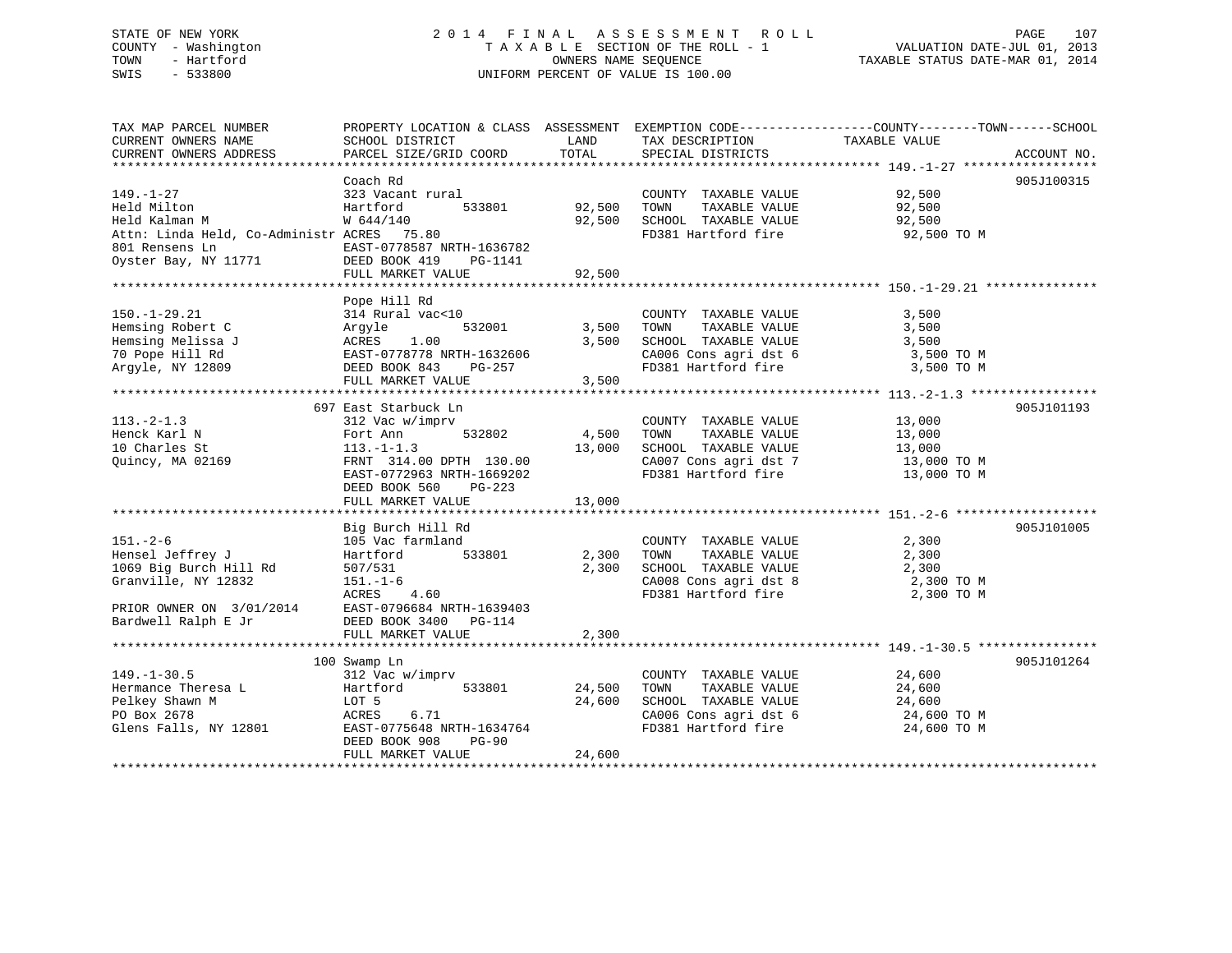## STATE OF NEW YORK 2 0 1 4 F I N A L A S S E S S M E N T R O L L PAGE 108 COUNTY - Washington T A X A B L E SECTION OF THE ROLL - 1 VALUATION DATE-JUL 01, 2013 TOWN - Hartford **TAXABLE STATUS DATE-MAR 01, 2014** OWNERS NAME SEQUENCE TAXABLE STATUS DATE-MAR 01, 2014 SWIS - 533800 UNIFORM PERCENT OF VALUE IS 100.00

| ACCOUNT NO.          |
|----------------------|
|                      |
| 905J101230           |
|                      |
| 905J101223<br>30,000 |
| 64,200               |
|                      |
|                      |
|                      |
|                      |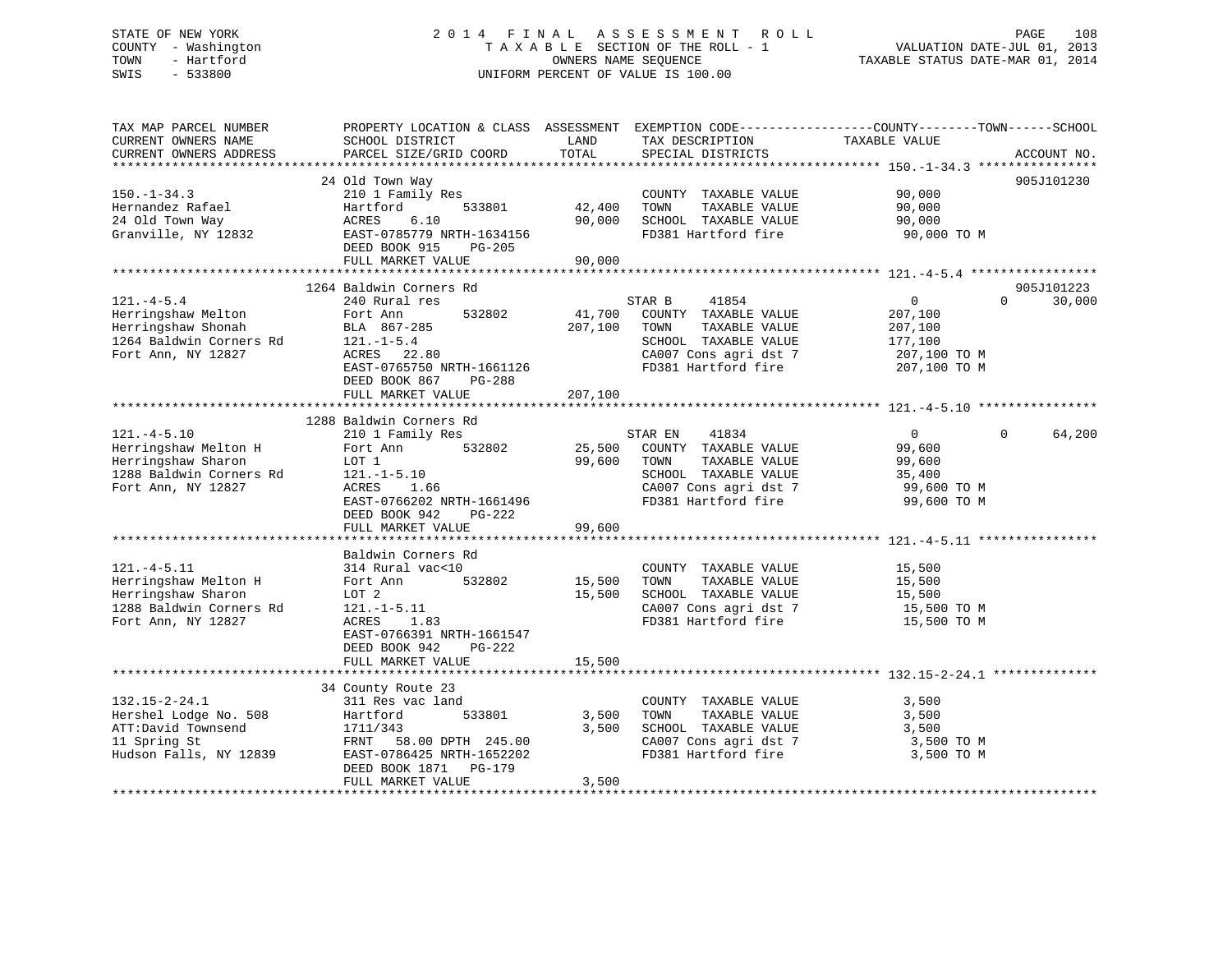# STATE OF NEW YORK 2 0 1 4 F I N A L A S S E S S M E N T R O L L PAGE 109 COUNTY - Washington T A X A B L E SECTION OF THE ROLL - 1 VALUATION DATE-JUL 01, 2013 TOWN - Hartford **TAXABLE STATUS DATE-MAR 01, 2014** OWNERS NAME SEQUENCE TAXABLE STATUS DATE-MAR 01, 2014 SWIS - 533800 UNIFORM PERCENT OF VALUE IS 100.00

| TAX MAP PARCEL NUMBER<br>CURRENT OWNERS NAME<br>CURRENT OWNERS ADDRESS                                                                                                                                                                                    | SCHOOL DISTRICT<br>PARCEL SIZE/GRID COORD                                                                                                                             | <b>EXAMPLE THE STATE OF STATE OF STATE OF STATE OF STATE OF STATE OF STATE OF STATE</b><br>TOTAL | TAX DESCRIPTION TAXABLE VALUE SPECIAL DISTRICTS          | PROPERTY LOCATION & CLASS ASSESSMENT EXEMPTION CODE----------------COUNTY-------TOWN-----SCHOOL                       | ACCOUNT NO.                 |
|-----------------------------------------------------------------------------------------------------------------------------------------------------------------------------------------------------------------------------------------------------------|-----------------------------------------------------------------------------------------------------------------------------------------------------------------------|--------------------------------------------------------------------------------------------------|----------------------------------------------------------|-----------------------------------------------------------------------------------------------------------------------|-----------------------------|
|                                                                                                                                                                                                                                                           |                                                                                                                                                                       |                                                                                                  |                                                          |                                                                                                                       |                             |
| $141. - 1 - 43.2$<br>141.-1-43.2<br>Heuser Harold Heuser Harold Heuser Harold Buser Harold Buser Jennifer (1990)<br>Attn: Albert Handley (19,000 EAST-0786190 NRTH-1648950 19,000 30 Rowe Hill Rd (1982)<br>Hartford, NY 12838 (FULL MARKET VALUE) (19,00 | Rowe Hill Rd<br>314 Rural vac<10                                                                                                                                      |                                                                                                  | COUNTY TAXABLE VALUE<br>TAXABLE VALUE<br>TOWN            | 19,000<br>19,000                                                                                                      |                             |
|                                                                                                                                                                                                                                                           |                                                                                                                                                                       |                                                                                                  |                                                          |                                                                                                                       |                             |
|                                                                                                                                                                                                                                                           |                                                                                                                                                                       |                                                                                                  |                                                          | SCHOOL TAXABLE VALUE $19,000$<br>CA007 Cons agri dst 7 19,000 TO M<br>FD381 Hartford fire 19,000 TO M                 |                             |
|                                                                                                                                                                                                                                                           |                                                                                                                                                                       |                                                                                                  |                                                          |                                                                                                                       |                             |
|                                                                                                                                                                                                                                                           |                                                                                                                                                                       |                                                                                                  |                                                          |                                                                                                                       |                             |
|                                                                                                                                                                                                                                                           |                                                                                                                                                                       |                                                                                                  |                                                          |                                                                                                                       |                             |
|                                                                                                                                                                                                                                                           | 3669 State Route 196                                                                                                                                                  |                                                                                                  |                                                          |                                                                                                                       | 905J101403                  |
| $140. - 1 - 6.2$                                                                                                                                                                                                                                          |                                                                                                                                                                       |                                                                                                  | STAR B<br>41854                                          | $\overline{0}$                                                                                                        | $0 \qquad \qquad$<br>30,000 |
| 140.-1-6.2<br>Hartford 533801 23,600 COUNTY TAXABLE VALUE<br>3669 State Route 196 861/27 + 722/281 88,400 TOWN TAXABLE VALUE<br>Fort Ann, NY 12827 ACRES 2.70 SCHOOL TAXABLE VALUE<br>SCHOOL TAXABLE VALUE<br>SCHOOL TAXABLE VALUE<br>SCH                 |                                                                                                                                                                       |                                                                                                  |                                                          | 88,400                                                                                                                |                             |
|                                                                                                                                                                                                                                                           |                                                                                                                                                                       |                                                                                                  |                                                          |                                                                                                                       |                             |
|                                                                                                                                                                                                                                                           |                                                                                                                                                                       |                                                                                                  | TOWN TAXABLE VALUE 88,400<br>SCHOOL TAXABLE VALUE 58,400 |                                                                                                                       |                             |
|                                                                                                                                                                                                                                                           |                                                                                                                                                                       |                                                                                                  |                                                          |                                                                                                                       |                             |
|                                                                                                                                                                                                                                                           | EAST-0774539 NRTH-1646488<br>DEED BOOK 2608 PG-223                                                                                                                    |                                                                                                  |                                                          | CA007 Cons agri dst 7 88,400 TO M<br>FD381 Hartford fire 88,400 TO M                                                  |                             |
|                                                                                                                                                                                                                                                           | FULL MARKET VALUE                                                                                                                                                     | 88,400                                                                                           |                                                          |                                                                                                                       |                             |
|                                                                                                                                                                                                                                                           |                                                                                                                                                                       |                                                                                                  |                                                          |                                                                                                                       |                             |
|                                                                                                                                                                                                                                                           | 8422 State Route 40                                                                                                                                                   |                                                                                                  |                                                          |                                                                                                                       | 905J100285                  |
| $123. - 1 - 12$                                                                                                                                                                                                                                           | State Route 40<br>230 3 Family Res                                                                                                                                    |                                                                                                  | AG DIST 41720                                            | 11,766<br>11,766                                                                                                      | 11,766                      |
| Hicks Davis A                                                                                                                                                                                                                                             | $533801$ 115,900 STAR B<br>Hartford                                                                                                                                   |                                                                                                  | 41854                                                    | $\begin{matrix}0&0\end{matrix}$                                                                                       | 30,000                      |
|                                                                                                                                                                                                                                                           |                                                                                                                                                                       |                                                                                                  | 267,100 FOR 480A 47460                                   | 58,880<br>58,880                                                                                                      | 58,880                      |
| PO Box 90<br>Granville, NY 12832 EAST-0792537 NRTH-1656882<br>PERST-0792537 NRTH-1656882                                                                                                                                                                  |                                                                                                                                                                       |                                                                                                  | COUNTY TAXABLE VALUE                                     | 196,454                                                                                                               |                             |
|                                                                                                                                                                                                                                                           |                                                                                                                                                                       |                                                                                                  | TOWN<br>TAXABLE VALUE                                    | 196,454                                                                                                               |                             |
|                                                                                                                                                                                                                                                           |                                                                                                                                                                       |                                                                                                  | 267,100 SCHOOL TAXABLE VALUE 166,454                     |                                                                                                                       |                             |
| MAY BE SUBJECT TO PAYMENT                                                                                                                                                                                                                                 | FULL MARKET VALUE                                                                                                                                                     |                                                                                                  |                                                          |                                                                                                                       |                             |
| UNDER RPTL480A UNTIL 2023                                                                                                                                                                                                                                 |                                                                                                                                                                       |                                                                                                  |                                                          | CA007 Cons agri dst 7 255,334 TO M                                                                                    |                             |
|                                                                                                                                                                                                                                                           |                                                                                                                                                                       |                                                                                                  | 11,766 EX                                                |                                                                                                                       |                             |
|                                                                                                                                                                                                                                                           |                                                                                                                                                                       |                                                                                                  | FD381 Hartford fire                                      | 267,100 TO M                                                                                                          |                             |
|                                                                                                                                                                                                                                                           |                                                                                                                                                                       |                                                                                                  |                                                          |                                                                                                                       |                             |
|                                                                                                                                                                                                                                                           | State Route 40                                                                                                                                                        |                                                                                                  |                                                          |                                                                                                                       |                             |
| $123. - 1 - 12.4$                                                                                                                                                                                                                                         | 323 Vacant rural                                                                                                                                                      |                                                                                                  | COUNTY TAXABLE VALUE 32,300                              |                                                                                                                       |                             |
| Hicks Davis A                                                                                                                                                                                                                                             | Hartford<br>ACRES 30.70<br>533801 32,300                                                                                                                              |                                                                                                  |                                                          |                                                                                                                       |                             |
| ACRES 30.70 32,300<br>Granville, NY 12832 EAST-0791418 NRTH-1660003<br>DEED BOOK 3083 PG-255                                                                                                                                                              |                                                                                                                                                                       |                                                                                                  |                                                          | TOWN TAXABLE VALUE 32,300<br>SCHOOL TAXABLE VALUE 32,300<br>CA007 Cons agri dst 7 32,300 TO M<br>PR381 Unit ford fixe |                             |
|                                                                                                                                                                                                                                                           |                                                                                                                                                                       |                                                                                                  |                                                          |                                                                                                                       |                             |
|                                                                                                                                                                                                                                                           |                                                                                                                                                                       |                                                                                                  | FD381 Hartford fire                                      | 32,300 TO M                                                                                                           |                             |
|                                                                                                                                                                                                                                                           |                                                                                                                                                                       | 32,300                                                                                           |                                                          |                                                                                                                       |                             |
|                                                                                                                                                                                                                                                           |                                                                                                                                                                       |                                                                                                  |                                                          |                                                                                                                       |                             |
|                                                                                                                                                                                                                                                           | LOT 50 Provincial Pat                                                                                                                                                 |                                                                                                  |                                                          |                                                                                                                       | 905J101033                  |
| $132 - 2 - 2.2$                                                                                                                                                                                                                                           | 323 Vacant rural                                                                                                                                                      |                                                                                                  | FOR 480A 47460                                           | 18,200<br>18,200                                                                                                      | 18,200                      |
| Hicks Davis A                                                                                                                                                                                                                                             | $\begin{array}{ll}\n 323 \text{ v} & \text{u} & \text{u} \\  \text{Hartford} & \\  \text{ACRES} & 35.00 & \\  \text{or } 27916111 & \\  \end{array}$<br>533801 22,800 |                                                                                                  | COUNTY TAXABLE VALUE                                     | 4,600                                                                                                                 |                             |
| PO Box 90                                                                                                                                                                                                                                                 |                                                                                                                                                                       | 22,800                                                                                           | TOWN<br>TAXABLE VALUE                                    | 4,600                                                                                                                 |                             |
| Granville, NY 12832 EAST-0791611 NRTH-1655863                                                                                                                                                                                                             |                                                                                                                                                                       |                                                                                                  | SCHOOL TAXABLE VALUE                                     | 4,600                                                                                                                 |                             |
|                                                                                                                                                                                                                                                           | DEED BOOK 875<br>PG-201                                                                                                                                               |                                                                                                  | FD381 Hartford fire                                      | 22,800 TO M                                                                                                           |                             |
| MAY BE SUBJECT TO PAYMENT                                                                                                                                                                                                                                 | FULL MARKET VALUE                                                                                                                                                     | 22,800                                                                                           |                                                          |                                                                                                                       |                             |
| UNDER RPTL480A UNTIL 2023                                                                                                                                                                                                                                 |                                                                                                                                                                       |                                                                                                  |                                                          |                                                                                                                       |                             |
|                                                                                                                                                                                                                                                           |                                                                                                                                                                       |                                                                                                  |                                                          |                                                                                                                       |                             |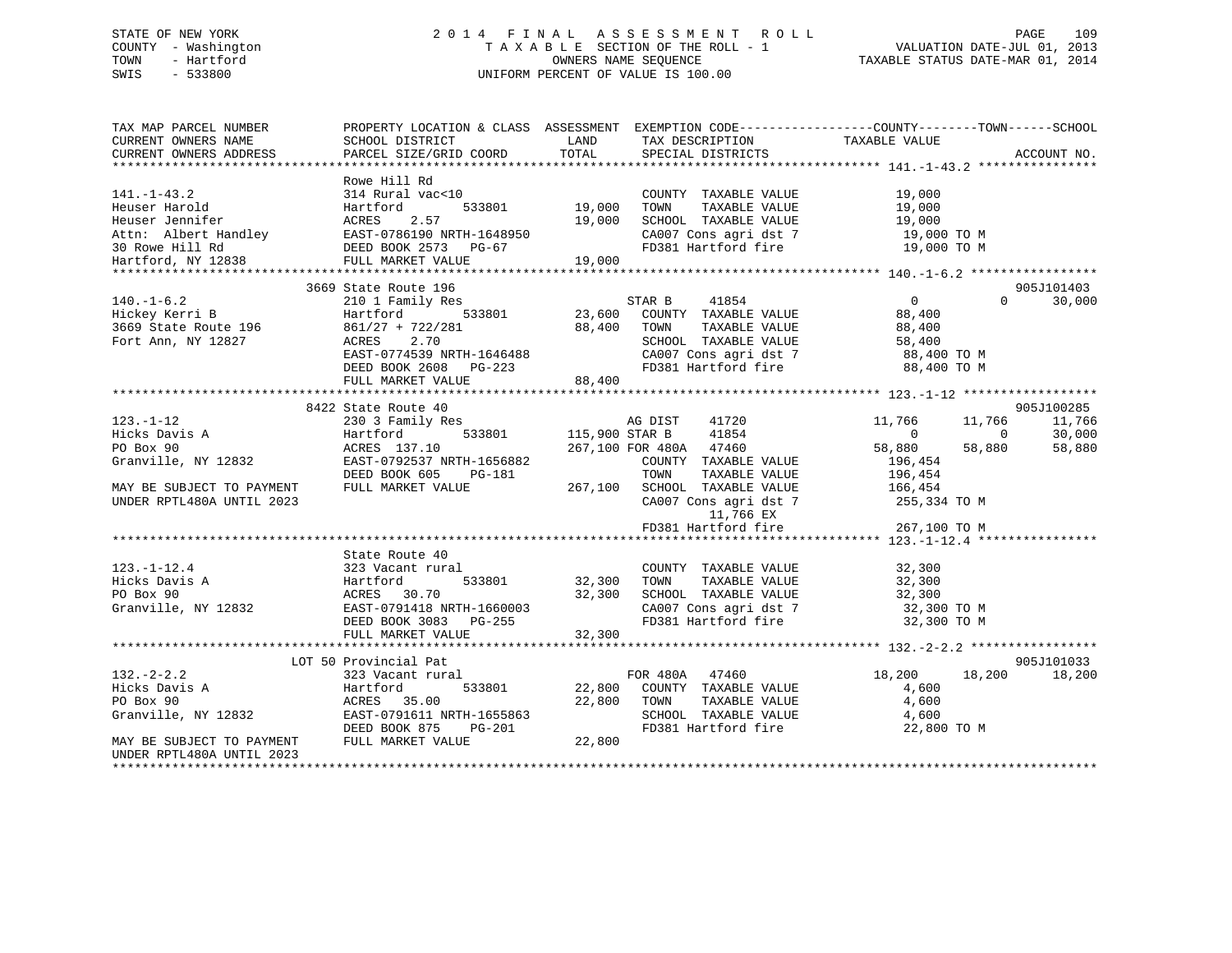# STATE OF NEW YORK 2 0 1 4 F I N A L A S S E S S M E N T R O L L PAGE 110 COUNTY - Washington T A X A B L E SECTION OF THE ROLL - 1 VALUATION DATE-JUL 01, 2013 TOWN - Hartford **TAXABLE STATUS DATE-MAR 01, 2014** OWNERS NAME SEQUENCE TAXABLE STATUS DATE-MAR 01, 2014 SWIS - 533800 UNIFORM PERCENT OF VALUE IS 100.00

| 905J100327<br>AGED-ALL 41800<br>Higgins Bradley D<br>Higgins Patricia J<br>PRNT 176.00 DPTH 160.00<br>PO Box 191<br>Hartford, NY 12838<br>Hartford, NY 12838<br>PEED BOOK 512<br>PG-135<br>PUBLE PAST-0786515<br>PG-135<br>PG-135<br>PG-135<br>31,900<br>31,900 31,900<br>$\begin{array}{c} 0 \\ 0 \\ 21 \end{array}$<br>$\overline{0}$<br>31,900<br>TAXABLE VALUE<br>TAXABLE VALUE<br>1652492 TOWN TAXABLE VALUE 31,900<br>3-135 SCHOOL TAXABLE VALUE 0<br>63,800 CA007 Cons agri dst 7 63,800 TO M<br>FD381 Hartford fire 63,800 TO M<br>FULL MARKET VALUE<br>FD381 Hartford fire<br>63,800 TO M<br>COUNTY TAXABLE VALUE 19,800<br>TOWN TAXABLE VALUE 19,800<br>All Care and Same Corporation of the Martin Corporation of the Same Corporation of the Same Corporation of the Corporation of the Corporation of the Corporation of the Corporation of the Corporation of the Corporation of t<br>19,800 SCHOOL TAXABLE VALUE 19,800<br>FD381 Hartford fire<br>19,800 TO M<br>905J100084<br>77 County Route 23<br>County Route 23<br>210 1 Family Res VET WAR CT 41121<br>Hartford 533801 31,400 STAR EN 41834<br>31,400 STAR EN 41834<br>14,895 14,895<br>$132.15 - 1 - 5$<br>$\overline{0}$<br>132.15-1-5<br>Hilder Raymond E<br>Hilder Patricia Ann<br>PO Box 2<br>Hartford, NY 12838<br>Hartford, NY 12838<br>PO BOR 2<br>Hartford, NY 12838<br>PO BOR 2<br>DEED BOOK 903<br>PO PG-137<br>$\overline{0}$<br>64,200<br>$\sim$ 0<br>35333319<br>99,300 COUNTY TAXABLE VALUE 84,405<br>RTH-1653419 79,300 TOWN TAXABLE VALUE 84,405<br>PG-137 SCHOOL TAXABLE VALUE 35,100<br>EAST-0786397 NRTH-1653419<br>1653419 TOWN TAXABLE VALUE 84,405<br>3-137 SCHOOL TAXABLE VALUE 35,100<br>99,300 CA007 Cons agri dst 7 99,300 TO M<br>FD381 Hartford fire 99,300 TO M<br>FULL MARKET VALUE<br>29 Gilchrist Hill Ext<br>905J100321<br>$\overline{0}$<br>$\Omega$<br>64,200<br>141.-3-6 210 1 Family Res STAR EN Hinchliffe James T<br>Hinchliffe James T<br>29 Gilchrist Hill Ext ACRES 2.54 93,800 TOWN<br>Hartford, NY 12838 EAST-0784330 NRTH-1643789 SCHOO DEED BOOK 444 PG-292 FD381<br>TAXABLE VALUE 93,800<br>TAXABLE VALUE 29,600<br>SCHOOL TAXABLE VALUE<br>FD381 Hartford fire 93,800 TO M<br>93,800<br>FULL MARKET VALUE<br>12 Dick Hill Rd<br>Dick Hill Rd<br>210 1 Family Res<br>$\overline{0}$<br>$\Omega$<br>30,000<br>CA007 Cons agri dst 7 102,900 TO M<br>102,900 TO M | TAX MAP PARCEL NUMBER<br>CURRENT OWNERS NAME<br>CURRENT OWNERS ADDRESS | PROPERTY LOCATION & CLASS ASSESSMENT EXEMPTION CODE----------------COUNTY-------TOWN------SCHOOL<br>SCHOOL DISTRICT<br>PARCEL SIZE/GRID COORD TOTAL | <b>LAND</b> | TAX DESCRIPTION TAXABLE VALUE<br>SPECIAL DISTRICTS | ACCOUNT NO. |
|--------------------------------------------------------------------------------------------------------------------------------------------------------------------------------------------------------------------------------------------------------------------------------------------------------------------------------------------------------------------------------------------------------------------------------------------------------------------------------------------------------------------------------------------------------------------------------------------------------------------------------------------------------------------------------------------------------------------------------------------------------------------------------------------------------------------------------------------------------------------------------------------------------------------------------------------------------------------------------------------------------------------------------------------------------------------------------------------------------------------------------------------------------------------------------------------------------------------------------------------------------------------------------------------------------------------------------------------------------------------------------------------------------------------------------------------------------------------------------------------------------------------------------------------------------------------------------------------------------------------------------------------------------------------------------------------------------------------------------------------------------------------------------------------------------------------------------------------------------------------------------------------------------------------------------------------------------------------------------------------------------------------------------------------------------------------------------------------------------------------------------------------------------------------------------------------------------------------------------------------------------------------------------------------------------------------------------------------------------------------------------------|------------------------------------------------------------------------|-----------------------------------------------------------------------------------------------------------------------------------------------------|-------------|----------------------------------------------------|-------------|
|                                                                                                                                                                                                                                                                                                                                                                                                                                                                                                                                                                                                                                                                                                                                                                                                                                                                                                                                                                                                                                                                                                                                                                                                                                                                                                                                                                                                                                                                                                                                                                                                                                                                                                                                                                                                                                                                                                                                                                                                                                                                                                                                                                                                                                                                                                                                                                                      |                                                                        |                                                                                                                                                     |             |                                                    |             |
|                                                                                                                                                                                                                                                                                                                                                                                                                                                                                                                                                                                                                                                                                                                                                                                                                                                                                                                                                                                                                                                                                                                                                                                                                                                                                                                                                                                                                                                                                                                                                                                                                                                                                                                                                                                                                                                                                                                                                                                                                                                                                                                                                                                                                                                                                                                                                                                      |                                                                        |                                                                                                                                                     |             |                                                    |             |
|                                                                                                                                                                                                                                                                                                                                                                                                                                                                                                                                                                                                                                                                                                                                                                                                                                                                                                                                                                                                                                                                                                                                                                                                                                                                                                                                                                                                                                                                                                                                                                                                                                                                                                                                                                                                                                                                                                                                                                                                                                                                                                                                                                                                                                                                                                                                                                                      |                                                                        |                                                                                                                                                     |             |                                                    |             |
|                                                                                                                                                                                                                                                                                                                                                                                                                                                                                                                                                                                                                                                                                                                                                                                                                                                                                                                                                                                                                                                                                                                                                                                                                                                                                                                                                                                                                                                                                                                                                                                                                                                                                                                                                                                                                                                                                                                                                                                                                                                                                                                                                                                                                                                                                                                                                                                      |                                                                        |                                                                                                                                                     |             |                                                    |             |
|                                                                                                                                                                                                                                                                                                                                                                                                                                                                                                                                                                                                                                                                                                                                                                                                                                                                                                                                                                                                                                                                                                                                                                                                                                                                                                                                                                                                                                                                                                                                                                                                                                                                                                                                                                                                                                                                                                                                                                                                                                                                                                                                                                                                                                                                                                                                                                                      |                                                                        |                                                                                                                                                     |             |                                                    |             |
|                                                                                                                                                                                                                                                                                                                                                                                                                                                                                                                                                                                                                                                                                                                                                                                                                                                                                                                                                                                                                                                                                                                                                                                                                                                                                                                                                                                                                                                                                                                                                                                                                                                                                                                                                                                                                                                                                                                                                                                                                                                                                                                                                                                                                                                                                                                                                                                      |                                                                        |                                                                                                                                                     |             |                                                    |             |
|                                                                                                                                                                                                                                                                                                                                                                                                                                                                                                                                                                                                                                                                                                                                                                                                                                                                                                                                                                                                                                                                                                                                                                                                                                                                                                                                                                                                                                                                                                                                                                                                                                                                                                                                                                                                                                                                                                                                                                                                                                                                                                                                                                                                                                                                                                                                                                                      |                                                                        |                                                                                                                                                     |             |                                                    |             |
|                                                                                                                                                                                                                                                                                                                                                                                                                                                                                                                                                                                                                                                                                                                                                                                                                                                                                                                                                                                                                                                                                                                                                                                                                                                                                                                                                                                                                                                                                                                                                                                                                                                                                                                                                                                                                                                                                                                                                                                                                                                                                                                                                                                                                                                                                                                                                                                      |                                                                        |                                                                                                                                                     |             |                                                    |             |
|                                                                                                                                                                                                                                                                                                                                                                                                                                                                                                                                                                                                                                                                                                                                                                                                                                                                                                                                                                                                                                                                                                                                                                                                                                                                                                                                                                                                                                                                                                                                                                                                                                                                                                                                                                                                                                                                                                                                                                                                                                                                                                                                                                                                                                                                                                                                                                                      |                                                                        |                                                                                                                                                     |             |                                                    |             |
|                                                                                                                                                                                                                                                                                                                                                                                                                                                                                                                                                                                                                                                                                                                                                                                                                                                                                                                                                                                                                                                                                                                                                                                                                                                                                                                                                                                                                                                                                                                                                                                                                                                                                                                                                                                                                                                                                                                                                                                                                                                                                                                                                                                                                                                                                                                                                                                      |                                                                        |                                                                                                                                                     |             |                                                    |             |
|                                                                                                                                                                                                                                                                                                                                                                                                                                                                                                                                                                                                                                                                                                                                                                                                                                                                                                                                                                                                                                                                                                                                                                                                                                                                                                                                                                                                                                                                                                                                                                                                                                                                                                                                                                                                                                                                                                                                                                                                                                                                                                                                                                                                                                                                                                                                                                                      |                                                                        |                                                                                                                                                     |             |                                                    |             |
|                                                                                                                                                                                                                                                                                                                                                                                                                                                                                                                                                                                                                                                                                                                                                                                                                                                                                                                                                                                                                                                                                                                                                                                                                                                                                                                                                                                                                                                                                                                                                                                                                                                                                                                                                                                                                                                                                                                                                                                                                                                                                                                                                                                                                                                                                                                                                                                      |                                                                        |                                                                                                                                                     |             |                                                    |             |
|                                                                                                                                                                                                                                                                                                                                                                                                                                                                                                                                                                                                                                                                                                                                                                                                                                                                                                                                                                                                                                                                                                                                                                                                                                                                                                                                                                                                                                                                                                                                                                                                                                                                                                                                                                                                                                                                                                                                                                                                                                                                                                                                                                                                                                                                                                                                                                                      |                                                                        |                                                                                                                                                     |             |                                                    |             |
|                                                                                                                                                                                                                                                                                                                                                                                                                                                                                                                                                                                                                                                                                                                                                                                                                                                                                                                                                                                                                                                                                                                                                                                                                                                                                                                                                                                                                                                                                                                                                                                                                                                                                                                                                                                                                                                                                                                                                                                                                                                                                                                                                                                                                                                                                                                                                                                      |                                                                        |                                                                                                                                                     |             |                                                    |             |
|                                                                                                                                                                                                                                                                                                                                                                                                                                                                                                                                                                                                                                                                                                                                                                                                                                                                                                                                                                                                                                                                                                                                                                                                                                                                                                                                                                                                                                                                                                                                                                                                                                                                                                                                                                                                                                                                                                                                                                                                                                                                                                                                                                                                                                                                                                                                                                                      |                                                                        |                                                                                                                                                     |             |                                                    |             |
|                                                                                                                                                                                                                                                                                                                                                                                                                                                                                                                                                                                                                                                                                                                                                                                                                                                                                                                                                                                                                                                                                                                                                                                                                                                                                                                                                                                                                                                                                                                                                                                                                                                                                                                                                                                                                                                                                                                                                                                                                                                                                                                                                                                                                                                                                                                                                                                      |                                                                        |                                                                                                                                                     |             |                                                    |             |
|                                                                                                                                                                                                                                                                                                                                                                                                                                                                                                                                                                                                                                                                                                                                                                                                                                                                                                                                                                                                                                                                                                                                                                                                                                                                                                                                                                                                                                                                                                                                                                                                                                                                                                                                                                                                                                                                                                                                                                                                                                                                                                                                                                                                                                                                                                                                                                                      |                                                                        |                                                                                                                                                     |             |                                                    |             |
|                                                                                                                                                                                                                                                                                                                                                                                                                                                                                                                                                                                                                                                                                                                                                                                                                                                                                                                                                                                                                                                                                                                                                                                                                                                                                                                                                                                                                                                                                                                                                                                                                                                                                                                                                                                                                                                                                                                                                                                                                                                                                                                                                                                                                                                                                                                                                                                      |                                                                        |                                                                                                                                                     |             |                                                    |             |
|                                                                                                                                                                                                                                                                                                                                                                                                                                                                                                                                                                                                                                                                                                                                                                                                                                                                                                                                                                                                                                                                                                                                                                                                                                                                                                                                                                                                                                                                                                                                                                                                                                                                                                                                                                                                                                                                                                                                                                                                                                                                                                                                                                                                                                                                                                                                                                                      |                                                                        |                                                                                                                                                     |             |                                                    |             |
|                                                                                                                                                                                                                                                                                                                                                                                                                                                                                                                                                                                                                                                                                                                                                                                                                                                                                                                                                                                                                                                                                                                                                                                                                                                                                                                                                                                                                                                                                                                                                                                                                                                                                                                                                                                                                                                                                                                                                                                                                                                                                                                                                                                                                                                                                                                                                                                      |                                                                        |                                                                                                                                                     |             |                                                    |             |
|                                                                                                                                                                                                                                                                                                                                                                                                                                                                                                                                                                                                                                                                                                                                                                                                                                                                                                                                                                                                                                                                                                                                                                                                                                                                                                                                                                                                                                                                                                                                                                                                                                                                                                                                                                                                                                                                                                                                                                                                                                                                                                                                                                                                                                                                                                                                                                                      |                                                                        |                                                                                                                                                     |             |                                                    |             |
|                                                                                                                                                                                                                                                                                                                                                                                                                                                                                                                                                                                                                                                                                                                                                                                                                                                                                                                                                                                                                                                                                                                                                                                                                                                                                                                                                                                                                                                                                                                                                                                                                                                                                                                                                                                                                                                                                                                                                                                                                                                                                                                                                                                                                                                                                                                                                                                      |                                                                        |                                                                                                                                                     |             |                                                    |             |
|                                                                                                                                                                                                                                                                                                                                                                                                                                                                                                                                                                                                                                                                                                                                                                                                                                                                                                                                                                                                                                                                                                                                                                                                                                                                                                                                                                                                                                                                                                                                                                                                                                                                                                                                                                                                                                                                                                                                                                                                                                                                                                                                                                                                                                                                                                                                                                                      |                                                                        |                                                                                                                                                     |             |                                                    |             |
|                                                                                                                                                                                                                                                                                                                                                                                                                                                                                                                                                                                                                                                                                                                                                                                                                                                                                                                                                                                                                                                                                                                                                                                                                                                                                                                                                                                                                                                                                                                                                                                                                                                                                                                                                                                                                                                                                                                                                                                                                                                                                                                                                                                                                                                                                                                                                                                      |                                                                        |                                                                                                                                                     |             |                                                    |             |
|                                                                                                                                                                                                                                                                                                                                                                                                                                                                                                                                                                                                                                                                                                                                                                                                                                                                                                                                                                                                                                                                                                                                                                                                                                                                                                                                                                                                                                                                                                                                                                                                                                                                                                                                                                                                                                                                                                                                                                                                                                                                                                                                                                                                                                                                                                                                                                                      |                                                                        |                                                                                                                                                     |             |                                                    |             |
|                                                                                                                                                                                                                                                                                                                                                                                                                                                                                                                                                                                                                                                                                                                                                                                                                                                                                                                                                                                                                                                                                                                                                                                                                                                                                                                                                                                                                                                                                                                                                                                                                                                                                                                                                                                                                                                                                                                                                                                                                                                                                                                                                                                                                                                                                                                                                                                      |                                                                        |                                                                                                                                                     |             |                                                    |             |
|                                                                                                                                                                                                                                                                                                                                                                                                                                                                                                                                                                                                                                                                                                                                                                                                                                                                                                                                                                                                                                                                                                                                                                                                                                                                                                                                                                                                                                                                                                                                                                                                                                                                                                                                                                                                                                                                                                                                                                                                                                                                                                                                                                                                                                                                                                                                                                                      |                                                                        |                                                                                                                                                     |             |                                                    |             |
|                                                                                                                                                                                                                                                                                                                                                                                                                                                                                                                                                                                                                                                                                                                                                                                                                                                                                                                                                                                                                                                                                                                                                                                                                                                                                                                                                                                                                                                                                                                                                                                                                                                                                                                                                                                                                                                                                                                                                                                                                                                                                                                                                                                                                                                                                                                                                                                      |                                                                        |                                                                                                                                                     |             |                                                    |             |
|                                                                                                                                                                                                                                                                                                                                                                                                                                                                                                                                                                                                                                                                                                                                                                                                                                                                                                                                                                                                                                                                                                                                                                                                                                                                                                                                                                                                                                                                                                                                                                                                                                                                                                                                                                                                                                                                                                                                                                                                                                                                                                                                                                                                                                                                                                                                                                                      |                                                                        |                                                                                                                                                     |             |                                                    |             |
|                                                                                                                                                                                                                                                                                                                                                                                                                                                                                                                                                                                                                                                                                                                                                                                                                                                                                                                                                                                                                                                                                                                                                                                                                                                                                                                                                                                                                                                                                                                                                                                                                                                                                                                                                                                                                                                                                                                                                                                                                                                                                                                                                                                                                                                                                                                                                                                      |                                                                        |                                                                                                                                                     |             |                                                    |             |
|                                                                                                                                                                                                                                                                                                                                                                                                                                                                                                                                                                                                                                                                                                                                                                                                                                                                                                                                                                                                                                                                                                                                                                                                                                                                                                                                                                                                                                                                                                                                                                                                                                                                                                                                                                                                                                                                                                                                                                                                                                                                                                                                                                                                                                                                                                                                                                                      |                                                                        |                                                                                                                                                     |             |                                                    |             |
|                                                                                                                                                                                                                                                                                                                                                                                                                                                                                                                                                                                                                                                                                                                                                                                                                                                                                                                                                                                                                                                                                                                                                                                                                                                                                                                                                                                                                                                                                                                                                                                                                                                                                                                                                                                                                                                                                                                                                                                                                                                                                                                                                                                                                                                                                                                                                                                      |                                                                        |                                                                                                                                                     |             |                                                    |             |
|                                                                                                                                                                                                                                                                                                                                                                                                                                                                                                                                                                                                                                                                                                                                                                                                                                                                                                                                                                                                                                                                                                                                                                                                                                                                                                                                                                                                                                                                                                                                                                                                                                                                                                                                                                                                                                                                                                                                                                                                                                                                                                                                                                                                                                                                                                                                                                                      |                                                                        |                                                                                                                                                     |             |                                                    |             |
|                                                                                                                                                                                                                                                                                                                                                                                                                                                                                                                                                                                                                                                                                                                                                                                                                                                                                                                                                                                                                                                                                                                                                                                                                                                                                                                                                                                                                                                                                                                                                                                                                                                                                                                                                                                                                                                                                                                                                                                                                                                                                                                                                                                                                                                                                                                                                                                      |                                                                        |                                                                                                                                                     |             |                                                    |             |
|                                                                                                                                                                                                                                                                                                                                                                                                                                                                                                                                                                                                                                                                                                                                                                                                                                                                                                                                                                                                                                                                                                                                                                                                                                                                                                                                                                                                                                                                                                                                                                                                                                                                                                                                                                                                                                                                                                                                                                                                                                                                                                                                                                                                                                                                                                                                                                                      |                                                                        |                                                                                                                                                     |             |                                                    |             |
|                                                                                                                                                                                                                                                                                                                                                                                                                                                                                                                                                                                                                                                                                                                                                                                                                                                                                                                                                                                                                                                                                                                                                                                                                                                                                                                                                                                                                                                                                                                                                                                                                                                                                                                                                                                                                                                                                                                                                                                                                                                                                                                                                                                                                                                                                                                                                                                      |                                                                        |                                                                                                                                                     |             |                                                    |             |
|                                                                                                                                                                                                                                                                                                                                                                                                                                                                                                                                                                                                                                                                                                                                                                                                                                                                                                                                                                                                                                                                                                                                                                                                                                                                                                                                                                                                                                                                                                                                                                                                                                                                                                                                                                                                                                                                                                                                                                                                                                                                                                                                                                                                                                                                                                                                                                                      |                                                                        |                                                                                                                                                     |             |                                                    |             |
|                                                                                                                                                                                                                                                                                                                                                                                                                                                                                                                                                                                                                                                                                                                                                                                                                                                                                                                                                                                                                                                                                                                                                                                                                                                                                                                                                                                                                                                                                                                                                                                                                                                                                                                                                                                                                                                                                                                                                                                                                                                                                                                                                                                                                                                                                                                                                                                      |                                                                        |                                                                                                                                                     |             |                                                    |             |
|                                                                                                                                                                                                                                                                                                                                                                                                                                                                                                                                                                                                                                                                                                                                                                                                                                                                                                                                                                                                                                                                                                                                                                                                                                                                                                                                                                                                                                                                                                                                                                                                                                                                                                                                                                                                                                                                                                                                                                                                                                                                                                                                                                                                                                                                                                                                                                                      |                                                                        |                                                                                                                                                     |             |                                                    |             |
|                                                                                                                                                                                                                                                                                                                                                                                                                                                                                                                                                                                                                                                                                                                                                                                                                                                                                                                                                                                                                                                                                                                                                                                                                                                                                                                                                                                                                                                                                                                                                                                                                                                                                                                                                                                                                                                                                                                                                                                                                                                                                                                                                                                                                                                                                                                                                                                      |                                                                        |                                                                                                                                                     |             |                                                    |             |
|                                                                                                                                                                                                                                                                                                                                                                                                                                                                                                                                                                                                                                                                                                                                                                                                                                                                                                                                                                                                                                                                                                                                                                                                                                                                                                                                                                                                                                                                                                                                                                                                                                                                                                                                                                                                                                                                                                                                                                                                                                                                                                                                                                                                                                                                                                                                                                                      |                                                                        |                                                                                                                                                     |             |                                                    |             |
|                                                                                                                                                                                                                                                                                                                                                                                                                                                                                                                                                                                                                                                                                                                                                                                                                                                                                                                                                                                                                                                                                                                                                                                                                                                                                                                                                                                                                                                                                                                                                                                                                                                                                                                                                                                                                                                                                                                                                                                                                                                                                                                                                                                                                                                                                                                                                                                      |                                                                        |                                                                                                                                                     |             |                                                    |             |
|                                                                                                                                                                                                                                                                                                                                                                                                                                                                                                                                                                                                                                                                                                                                                                                                                                                                                                                                                                                                                                                                                                                                                                                                                                                                                                                                                                                                                                                                                                                                                                                                                                                                                                                                                                                                                                                                                                                                                                                                                                                                                                                                                                                                                                                                                                                                                                                      |                                                                        |                                                                                                                                                     |             |                                                    |             |
|                                                                                                                                                                                                                                                                                                                                                                                                                                                                                                                                                                                                                                                                                                                                                                                                                                                                                                                                                                                                                                                                                                                                                                                                                                                                                                                                                                                                                                                                                                                                                                                                                                                                                                                                                                                                                                                                                                                                                                                                                                                                                                                                                                                                                                                                                                                                                                                      |                                                                        |                                                                                                                                                     |             |                                                    |             |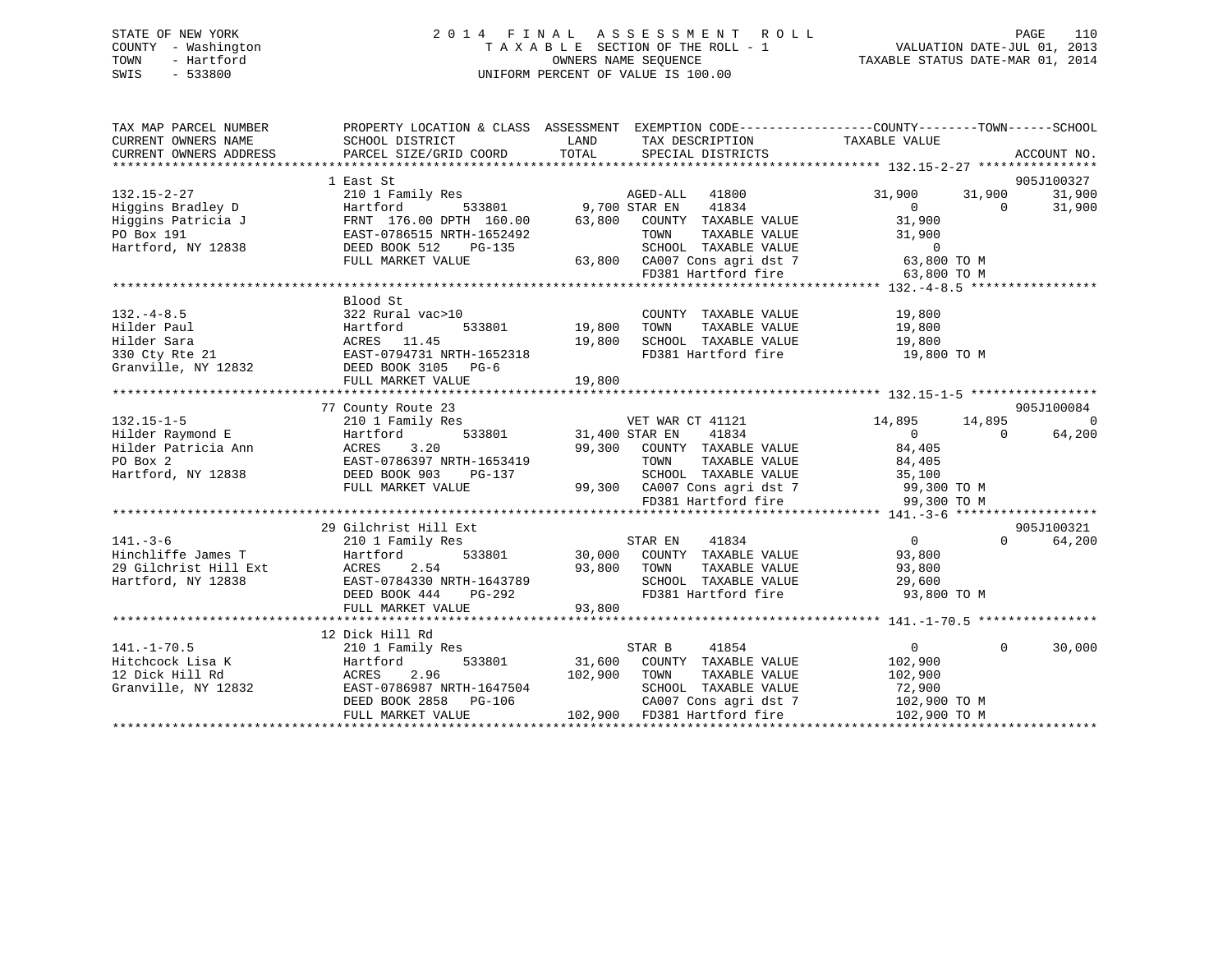# STATE OF NEW YORK 2 0 1 4 F I N A L A S S E S S M E N T R O L L PAGE 111 COUNTY - Washington T A X A B L E SECTION OF THE ROLL - 1 VALUATION DATE-JUL 01, 2013 TOWN - Hartford **TAXABLE STATUS DATE-MAR 01, 2014** OWNERS NAME SEQUENCE TAXABLE STATUS DATE-MAR 01, 2014 SWIS - 533800 UNIFORM PERCENT OF VALUE IS 100.00

| TAX MAP PARCEL NUMBER<br>CURRENT OWNERS NAME<br>CURRENT OWNERS ADDRESS                                                                                                                                                                                                           | PROPERTY LOCATION & CLASS ASSESSMENT EXEMPTION CODE---------------COUNTY-------TOWN-----SCHOOL<br>SCHOOL DISTRICT<br>PARCEL SIZE/GRID COORD | LAND<br>TOTAL                     | TAX DESCRIPTION<br>SPECIAL DISTRICTS                                                                                                                             | TAXABLE VALUE                                                                                                 | ACCOUNT NO.                                    |
|----------------------------------------------------------------------------------------------------------------------------------------------------------------------------------------------------------------------------------------------------------------------------------|---------------------------------------------------------------------------------------------------------------------------------------------|-----------------------------------|------------------------------------------------------------------------------------------------------------------------------------------------------------------|---------------------------------------------------------------------------------------------------------------|------------------------------------------------|
| 122.-1-52<br>Hoag Rolland G<br>C/O Compassionate Funeral Care ACRES 5.00<br>402 Maple Ave<br>Saratoga Springs, NY 12866 DEED BOOK 2631 PG-100                                                                                                                                    | 51 Cedar Ridge Way<br>314 Rural vac<10<br>Hartford<br>EAST-0769304 NRTH-1658822<br>FULL MARKET VALUE                                        | 533801 15,600<br>15,600<br>15,600 | COUNTY TAXABLE VALUE<br>TOWN<br>TAXABLE VALUE<br>SCHOOL TAXABLE VALUE                                                                                            | 15,600<br>15,600<br>15,600<br>CA007 Cons agri dst 7 15,600 TO M<br>FD381 Hartford fire 15,600 TO M            | 905J101068                                     |
|                                                                                                                                                                                                                                                                                  | 54 Marlboro Country Rd                                                                                                                      |                                   |                                                                                                                                                                  |                                                                                                               | 905J100434                                     |
| $141.-3-38.1$<br>Hoaque John J<br>ACRES 7.70<br>Hoague volume of the control of the control of the selected Sue<br>Hartford, NY 12838 DEED BOOK 538 PG-70<br>FULL MARKET VALUE<br>FULL MARKET VALUE<br>TOWN TAXABLE VALUE<br>SCHOOL TAXABLE VALUE<br>FD381 Hartford fire<br>146, | 210 1 Family Res<br>533801<br>Hartford                                                                                                      |                                   | STAR B<br>41854<br>48,500 COUNTY TAXABLE VALUE                                                                                                                   | $\overline{0}$<br>146,300                                                                                     | $\Omega$<br>30,000                             |
|                                                                                                                                                                                                                                                                                  | 176 Blood St                                                                                                                                |                                   |                                                                                                                                                                  |                                                                                                               | 905J100652                                     |
| $142. - 1 - 22$                                                                                                                                                                                                                                                                  | 312 Vac w/imprv                                                                                                                             | 53,400<br>113,600                 | COUNTY TAXABLE VALUE<br>TAXABLE VALUE<br>TOWN<br>SCHOOL TAXABLE VALUE<br>FD381 Hartford fire                                                                     | 113,600<br>113,600<br>113,600<br>113,600 TO M                                                                 |                                                |
|                                                                                                                                                                                                                                                                                  | 4377 State Route 149                                                                                                                        |                                   |                                                                                                                                                                  |                                                                                                               |                                                |
| $131. -1 - 5.5$<br>Hodge Philip W<br>Hodge Carolyn C<br>4377 State Route 149<br>Fort Ann, NY 12827<br>MAY BE SUBJECT TO PAYMENT                                                                                                                                                  | 241 Rural res&ag<br>Hartford<br>ACRES 67.90<br>EAST-0778460 NRTH-1652178<br>DEED BOOK 956<br>PG-289<br>FULL MARKET VALUE                    | 533801 107,600 AG DIST            | AG BUILD<br>41700<br>41720<br>383,100 STAR EN<br>41834<br>COUNTY TAXABLE VALUE<br>TOWN<br>TAXABLE VALUE<br>383,100 SCHOOL TAXABLE VALUE<br>CA007 Cons agri dst 7 | 15,649<br>15,649<br>55,393<br>55,393<br>$\sim$ 0<br>$\Omega$<br>312,058<br>312,058<br>247,858<br>327,707 TO M | 15,649<br>55,393<br>64,200                     |
| UNDER AGDIST LAW TIL 2018                                                                                                                                                                                                                                                        |                                                                                                                                             |                                   | 55,393 EX                                                                                                                                                        |                                                                                                               |                                                |
|                                                                                                                                                                                                                                                                                  |                                                                                                                                             |                                   | FD381 Hartford fire                                                                                                                                              | 383,100 TO M                                                                                                  |                                                |
| $132. - 1 - 2$                                                                                                                                                                                                                                                                   | 86 Wright Rd<br>210 1 Family Res                                                                                                            |                                   | VET COM CT 41131                                                                                                                                                 | 35,825 35,825                                                                                                 | 905J100323<br>$\overline{\phantom{0}}$         |
| Hoffer Rodney K LE<br>Hoffer Joanne K LE<br>23 East St<br>Hartford, NY 12838                                                                                                                                                                                                     | Hartford<br>ACRES<br>1.20<br>EAST-0785029 NRTH-1655130<br>DEED BOOK 3058 PG-112<br>FULL MARKET VALUE                                        | 143,300 STAR EN<br>143,300        | 533801 23,800 VET DIS CT 41141<br>41834<br>COUNTY TAXABLE VALUE<br>TOWN<br>TAXABLE VALUE<br>SCHOOL TAXABLE VALUE<br>CA007 Cons agri dst 7<br>FD381 Hartford fire | 71,650<br>71,650<br>$\overline{0}$<br>35,825<br>35,825<br>79,100<br>143,300 TO M<br>143,300 TO M              | $\overline{\phantom{0}}$<br>64,200<br>$\Omega$ |
|                                                                                                                                                                                                                                                                                  |                                                                                                                                             |                                   |                                                                                                                                                                  |                                                                                                               |                                                |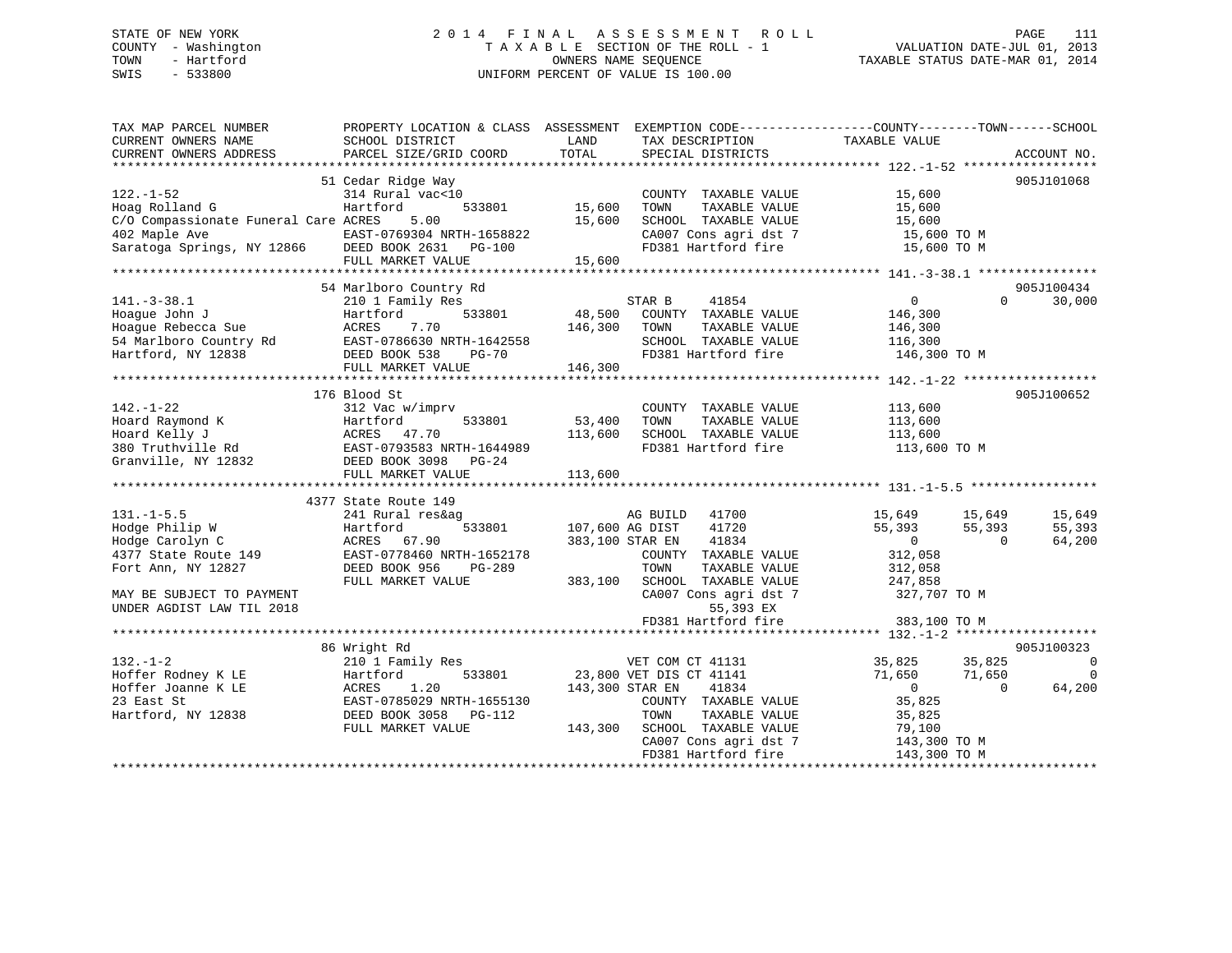# STATE OF NEW YORK 2 0 1 4 F I N A L A S S E S S M E N T R O L L PAGE 112 COUNTY - Washington T A X A B L E SECTION OF THE ROLL - 1 VALUATION DATE-JUL 01, 2013 TOWN - Hartford **TAXABLE STATUS DATE-MAR 01, 2014** OWNERS NAME SEQUENCE TAXABLE STATUS DATE-MAR 01, 2014 SWIS - 533800 UNIFORM PERCENT OF VALUE IS 100.00

| TAX MAP PARCEL NUMBER                                                                                                                                                                                                                                                        | PROPERTY LOCATION & CLASS ASSESSMENT EXEMPTION CODE-----------------COUNTY-------TOWN------SCHOOL                                                                                                                                                                |         |                              |                      |
|------------------------------------------------------------------------------------------------------------------------------------------------------------------------------------------------------------------------------------------------------------------------------|------------------------------------------------------------------------------------------------------------------------------------------------------------------------------------------------------------------------------------------------------------------|---------|------------------------------|----------------------|
| $114. -1 - 6.1$                                                                                                                                                                                                                                                              | 8922 State Route 40<br>ac>10<br>533801 38,000<br>30 <sup>20</sup><br>322 Rural vac>10                                                                                                                                                                            |         | COUNTY TAXABLE VALUE 38,000  | 905J101305           |
| 150.-1-5.1 210 1 Family Res<br>Holcomb Peter Jr Hartford 533801 18,800<br>5526 County Route 30 FRNT 180.00 DPTH 147.00 48,200<br>Granville, NY 12832 EAST-0752590 NRTH-1216510<br>DEED BOOK 3265 PG-109<br>THE MADART VALUE 48,200                                           | 5526 County Route 30<br>COUNTY TAXABLE VALUE<br>210 1 Family Res<br>Hartford 533801 18,800 TOWN TAXABLE VALUE 48,200<br>FRNT 180.00 DPTH 147.00 48,200 SCHOOL TAXABLE VALUE 48,200<br>EAST-0752590 NRTH-1216510 CA008 Cons agri dst 8 48,200 TO M<br>FD381 Hartf |         |                              |                      |
| 140.-1-48<br>Holcomb Wanda<br>3459 State Route 196<br>Fort Ann, NY 12827<br>Fort Ann, NY 12827<br>Fort Ann, NY 12827<br>Fort Ann, NY 12827<br>Fort Ann, NY 12827<br>Fort Ann, NY 12827<br>Fort Ann, NY 12827<br>Fort Ann, NY 12827<br>Fort Ann, NY                           | 3459 State Route 196                                                                                                                                                                                                                                             |         |                              | 905J100677<br>30,000 |
| $142. - 1 - 2.1$<br>Follister Miles<br>Cleaver Mary 596/94<br>248 Sackett St 24.500<br>248 Sackett St 24.500<br>248 Sackett St 2533801<br>248 Sackett St 254,100<br>248 Sackett St 212<br>270 DOMN TAXABLE VALUE<br>24.500<br>24.500<br>24.500<br>24.500<br>24.500<br>24.500 | 170 Dick Hill Rd<br>210 1 Family Res<br>DEED BOOK 3170 PG-217<br>FULL MARKET VALUE                                                                                                                                                                               | 154,100 | COUNTY TAXABLE VALUE 154,100 | 905J101393           |
| 142.-1-1.2<br>Hobbuck Hill Rd<br>Hobbuck Hill Rd<br>311 Res vac land<br>533801<br>Cleaver Mary R<br>FRNT 273.00 DPTH 80.00<br>FRNT 273.00 DPTH 80.00<br>500 TOWN TAXABLE VALUE<br>500 TOWN TAXABLE VALUE<br>500 TOWN TAXABLE VALUE<br>500 TOWN TAXAB                         | 166 Dick Hill Rd<br>FULL MARKET VALUE                                                                                                                                                                                                                            | 500     |                              |                      |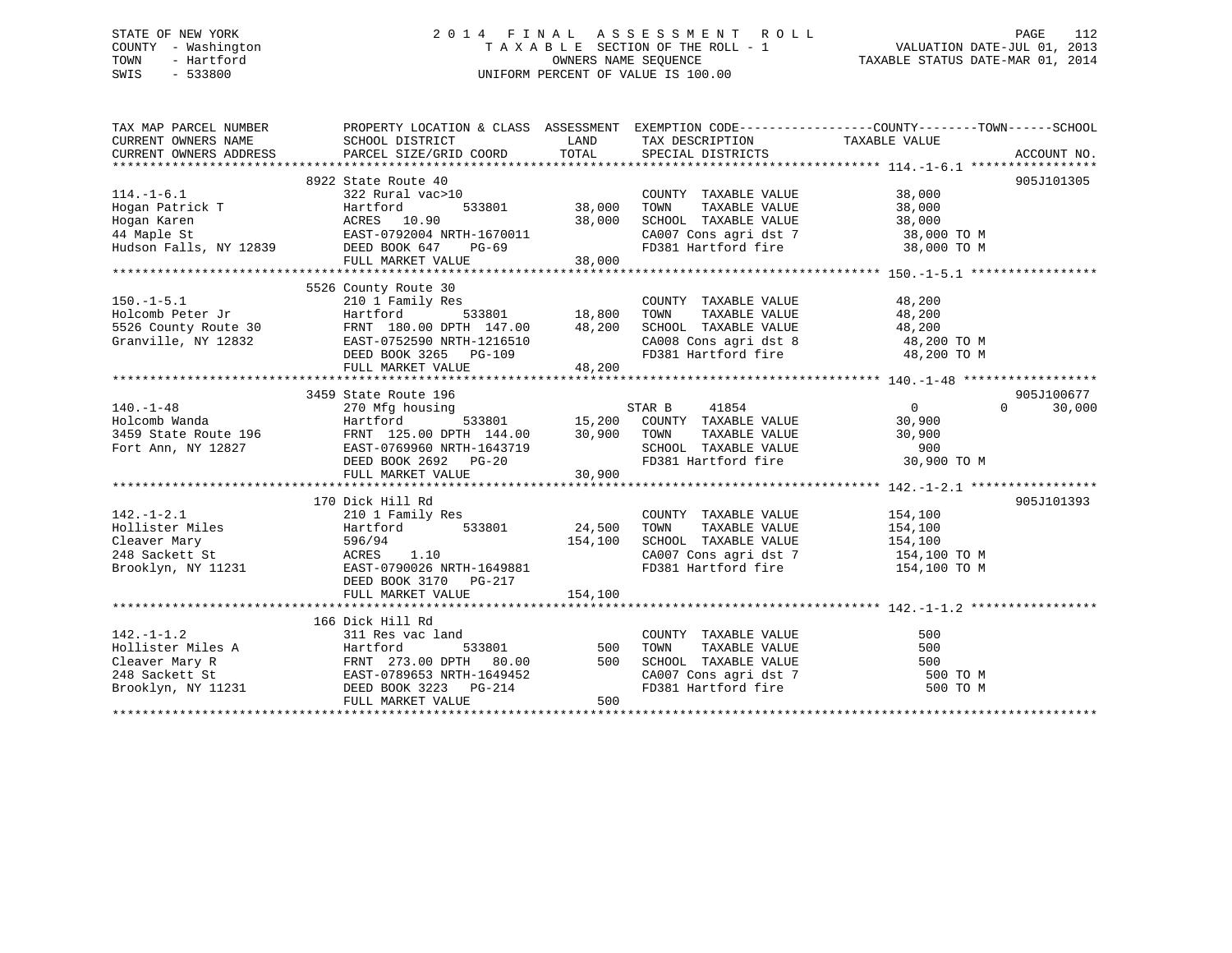# STATE OF NEW YORK 2 0 1 4 F I N A L A S S E S S M E N T R O L L PAGE 113 COUNTY - Washington T A X A B L E SECTION OF THE ROLL - 1 VALUATION DATE-JUL 01, 2013 TOWN - Hartford OWNERS NAME SEQUENCE TAXABLE STATUS DATE-MAR 01, 2014 SWIS - 533800 UNIFORM PERCENT OF VALUE IS 100.00

| TAX MAP PARCEL NUMBER<br>CURRENT OWNERS NAME<br>CURRENT OWNERS ADDRESS                                                                                                                                                                                 | PROPERTY LOCATION & CLASS ASSESSMENT EXEMPTION CODE----------------COUNTY-------TOWN------SCHOOL<br>SCHOOL DISTRICT<br>PARCEL SIZE/GRID COORD    | LAND<br>TOTAL                 | TAX DESCRIPTION TAXABLE VALUE SPECIAL DISTRICTS                                                |                                                                                                         | ACCOUNT NO.                                           |
|--------------------------------------------------------------------------------------------------------------------------------------------------------------------------------------------------------------------------------------------------------|--------------------------------------------------------------------------------------------------------------------------------------------------|-------------------------------|------------------------------------------------------------------------------------------------|---------------------------------------------------------------------------------------------------------|-------------------------------------------------------|
| $142. - 1 - 2.2$<br>Hollister Miles A<br>Cleaver Mary R<br>248 Sackett St<br>Brooklyn, NY 11231                                                                                                                                                        | Dick Hill Rd<br>120 Field crops<br>533801<br>Hartford<br>ACRES 195.20<br>EAST-0790734 NRTH-1649049<br>DEED BOOK 3223 PG-213<br>FULL MARKET VALUE | 172,600<br>180,200<br>180,200 | COUNTY TAXABLE VALUE<br>TAXABLE VALUE<br>TOWN<br>SCHOOL TAXABLE VALUE<br>CA007 Cons agri dst 7 | 180,200<br>180,200<br>180,200<br>$180, 200$ TO M<br>$180, 200$ TO M<br>FD381 Hartford fire 180,200 TO M |                                                       |
|                                                                                                                                                                                                                                                        |                                                                                                                                                  |                               |                                                                                                |                                                                                                         |                                                       |
|                                                                                                                                                                                                                                                        | 83 Hinck Ln                                                                                                                                      |                               |                                                                                                |                                                                                                         | 905J100322                                            |
| $150. - 1 - 1$<br>Holmes John U<br>Holmes Linda P<br>PO Box 114                                                                                                                                                                                        | 240 Rural res<br>Hartford<br>533801<br>ACRES 226.50<br>EAST-0781611 NRTH-1641672                                                                 |                               | AG BUILD<br>41700<br>168,200 AG BUILD<br>41700<br>320,000 AG DIST<br>41720<br>41834<br>STAR EN | 4,000<br>4,000<br>33,000<br>33,000<br>22,577<br>22,577<br>$\overline{0}$                                | 4,000<br>33,000<br>22,577<br>64,200<br>$\overline{0}$ |
| Hartford, NY 12838<br>MAY BE SUBJECT TO PAYMENT                                                                                                                                                                                                        | DEED BOOK 913<br>PG-206<br>FULL MARKET VALUE                                                                                                     |                               | FOR 480A 47460<br>320,000 COUNTY TAXABLE VALUE<br>TOWN<br>TAXABLE VALUE                        | 88,160<br>88,160<br>172,263<br>172,263                                                                  | 88,160                                                |
| UNDER RPTL480A UNTIL 2023                                                                                                                                                                                                                              |                                                                                                                                                  |                               | SCHOOL TAXABLE VALUE<br>CA007 Cons agri dst 7<br>22,577 EX                                     | 108,063<br>297,423 TO M                                                                                 |                                                       |
|                                                                                                                                                                                                                                                        |                                                                                                                                                  |                               | FD381 Hartford fire                                                                            | 320,000 TO M                                                                                            |                                                       |
|                                                                                                                                                                                                                                                        |                                                                                                                                                  |                               |                                                                                                |                                                                                                         |                                                       |
|                                                                                                                                                                                                                                                        | 42 Swamp Ln                                                                                                                                      |                               |                                                                                                |                                                                                                         | 905J100611                                            |
| $149. - 1 - 35$                                                                                                                                                                                                                                        | 240 Rural res                                                                                                                                    |                               | COUNTY TAXABLE VALUE                                                                           | 334,800                                                                                                 |                                                       |
|                                                                                                                                                                                                                                                        |                                                                                                                                                  | 46,700                        | TAXABLE VALUE<br>TOWN                                                                          | 334,800                                                                                                 |                                                       |
|                                                                                                                                                                                                                                                        |                                                                                                                                                  |                               | SCHOOL TAXABLE VALUE                                                                           | 334,800                                                                                                 |                                                       |
| Holmes Robert M<br>Holmes Debra L<br>125 Old North Rd<br>125 Old North Rd<br>125 Old North Rd<br>125 Old North Rd<br>125 Old North Rd<br>125 Old North Rd<br>125 Old North Rd<br>125 Old North Rd<br>125 Old North Rd<br>125 Old North Rd<br>125 Old N | FULL MARKET VALUE                                                                                                                                | 334,800                       |                                                                                                | CA006 Cons agri dst 6 334,800 TO M<br>FD381 Hartford fire 334,800 TO M                                  |                                                       |
|                                                                                                                                                                                                                                                        |                                                                                                                                                  |                               |                                                                                                |                                                                                                         |                                                       |
|                                                                                                                                                                                                                                                        | 45 Hinck Ln                                                                                                                                      |                               |                                                                                                |                                                                                                         |                                                       |
| $150. -1 - 1.1$                                                                                                                                                                                                                                        | 210 1 Family Res                                                                                                                                 |                               | 41854<br>STAR B                                                                                | $\mathbf{0}$                                                                                            | 30,000<br>$\Omega$                                    |
| Holmes Robert U 2nd                                                                                                                                                                                                                                    | 533801<br>Hartford                                                                                                                               |                               | 26,800 COUNTY TAXABLE VALUE                                                                    | 185,800                                                                                                 |                                                       |
| PO Box 114                                                                                                                                                                                                                                             | 2.00<br>ACRES                                                                                                                                    | 185,800                       | TOWN<br>TAXABLE VALUE                                                                          | 185,800                                                                                                 |                                                       |
| Hartford, NY 12838                                                                                                                                                                                                                                     | EAST-0780520 NRTH-1640896                                                                                                                        |                               | CA007 Cons agri dst 7<br>FD381 Hartford                                                        | 155,800                                                                                                 |                                                       |
|                                                                                                                                                                                                                                                        | DEED BOOK 1951 PG-99                                                                                                                             |                               |                                                                                                | 185,800 TO M                                                                                            |                                                       |
|                                                                                                                                                                                                                                                        | FULL MARKET VALUE                                                                                                                                |                               | 185,800 FD381 Hartford fire                                                                    | 185,800 TO M                                                                                            |                                                       |
|                                                                                                                                                                                                                                                        |                                                                                                                                                  |                               |                                                                                                |                                                                                                         |                                                       |
|                                                                                                                                                                                                                                                        | 5245 County Route 30                                                                                                                             |                               |                                                                                                |                                                                                                         | 905J101337                                            |
| $150. - 1 - 37.3$                                                                                                                                                                                                                                      | 210 1 Family Res                                                                                                                                 |                               | STAR B<br>41854                                                                                | $\overline{0}$                                                                                          | 30,000<br>$\Omega$                                    |
| Horton Raymond D                                                                                                                                                                                                                                       | Hartford                                                                                                                                         | 533801 20,900                 | COUNTY TAXABLE VALUE                                                                           | 99,900                                                                                                  |                                                       |
| Horton Valerie                                                                                                                                                                                                                                         | FRNT 159.00 DPTH 290.00                                                                                                                          | 99,900                        | TOWN<br>TAXABLE VALUE                                                                          | 99,900                                                                                                  |                                                       |
| 5245 County Route 30 EAST-0788170 NRTH-1635456                                                                                                                                                                                                         |                                                                                                                                                  |                               | SCHOOL TAXABLE VALUE                                                                           | 69,900                                                                                                  |                                                       |
| Granville, NY 12832                                                                                                                                                                                                                                    | DEED BOOK 551<br>PG-244                                                                                                                          |                               | CA008 Cons agri dst 8                                                                          | 99,900 TO M                                                                                             |                                                       |
|                                                                                                                                                                                                                                                        | FULL MARKET VALUE                                                                                                                                |                               | 99,900 FD381 Hartford fire                                                                     | 99,900 TO M                                                                                             |                                                       |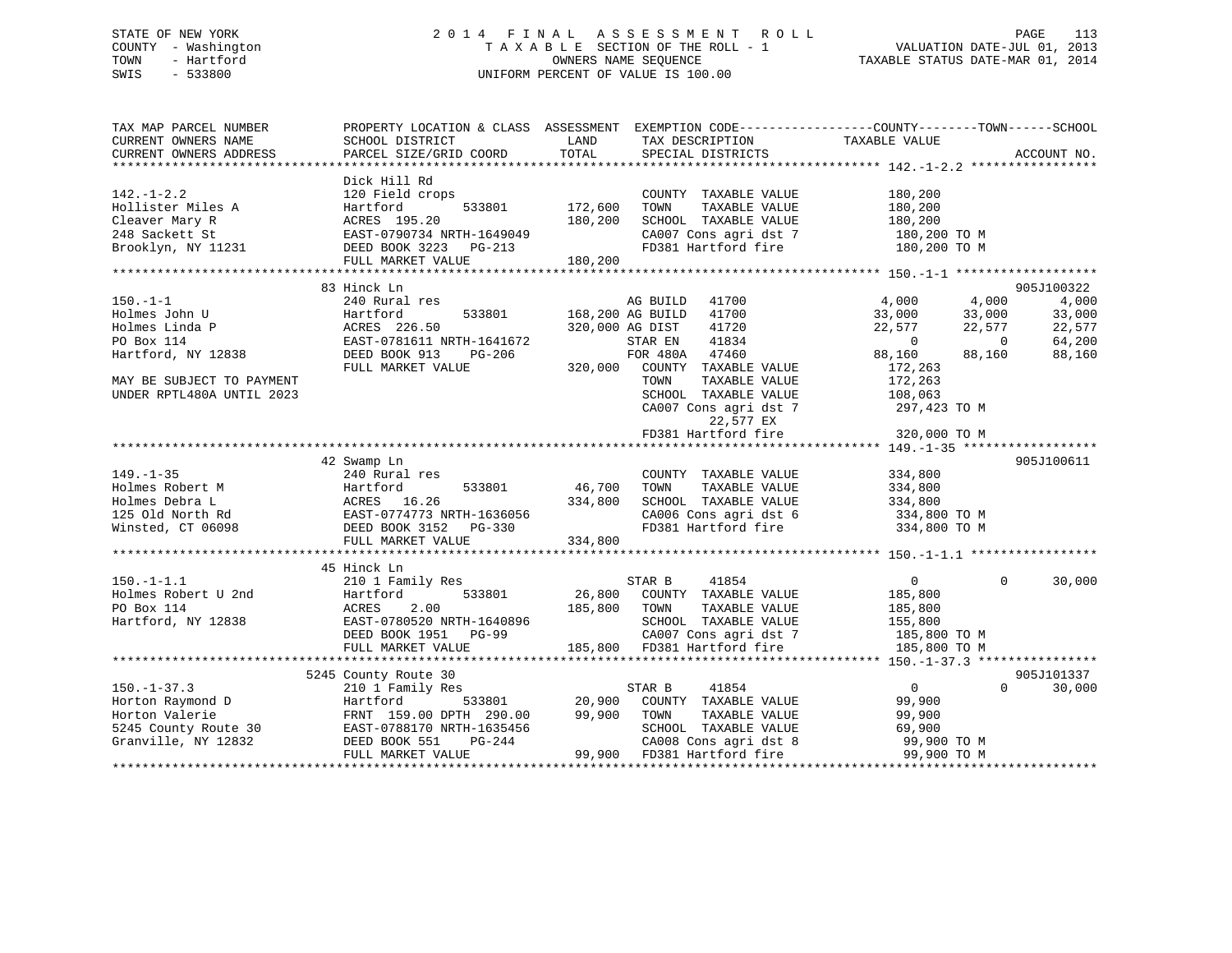# STATE OF NEW YORK 2 0 1 4 F I N A L A S S E S S M E N T R O L L PAGE 114 COUNTY - Washington T A X A B L E SECTION OF THE ROLL - 1 VALUATION DATE-JUL 01, 2013 TOWN - Hartford OWNERS NAME SEQUENCE TAXABLE STATUS DATE-MAR 01, 2014 SWIS - 533800 UNIFORM PERCENT OF VALUE IS 100.00

| CURRENT OWNERS NAME<br>TAXABLE VALUE<br>SCHOOL DISTRICT<br>LAND<br>TAX DESCRIPTION<br>TOTAL<br>CURRENT OWNERS ADDRESS<br>PARCEL SIZE/GRID COORD<br>SPECIAL DISTRICTS<br>4 Rojcewicz Ln<br>210 1 Family Res<br>$140. - 1 - 9.1$<br>STAR B<br>41854<br>$\overline{0}$<br>$0 \qquad \qquad$<br>27,000 COUNTY TAXABLE VALUE<br>167,600<br>Fort Ann, NY 12827 EAST-0774678 NRTH-1646044 SCHOOL TAXABLE VALUE 137,600<br>DEED BOOK 825 PG-93 CA007 Cons agri dst 7 167,600 TO M<br>FULL MARKET VALUE 167,600 FD381 Hartford fire 167,600 TO M<br>**********************************<br>3668 State Route 196<br>905J101134<br>$140. - 1 - 9$<br>$\overline{0}$<br>STAR EN 41834<br>$\Omega$<br>240 Rural res<br>533801 46,000 COUNTY TAXABLE VALUE 133,400<br>Houle Richard LE<br>Houle Richard LE<br>3668 State Route 196 EAST-0774642 NRTH-1645137<br>133,400 TOWN<br>TAXABLE VALUE<br>133,400<br>SCHOOL TAXABLE VALUE 69,200<br>905J100317<br>7370 State Route 40<br>210 1 Family Res<br>$\overline{0}$<br>$149. - 1 - 16$<br>41854<br>STAR B<br>$\Omega$<br>533801 26,500 COUNTY TAXABLE VALUE<br>40<br>Howard Melissa<br>157,000<br>Hartford<br>7370 State Route 40<br>BLA 772/5<br>157,000 TOWN<br>TAXABLE VALUE<br>157,000<br>SCHOOL TAXABLE VALUE 127,000<br>1.92<br>Fort Ann, NY 12827<br>ACRES<br>FD381 Hartford fire<br>EAST-0776005 NRTH-1638413<br>157,000 TO M<br>DEED BOOK 3048 PG-294<br>FULL MARKET VALUE<br>157,000<br>Wright Rd<br>$122. - 1 - 15.4$<br>323 Vacant rural<br>COUNTY TAXABLE VALUE<br>$83,000$<br>$83$<br>533801 83,000<br>Howard Scott<br>Hartford<br>TOWN<br>TAXABLE VALUE<br>83,000<br>Lot 1- Subject to Debt to 83,000<br>PO Box 71<br>SCHOOL TAXABLE VALUE<br>Hartford, NY 12838<br>CA007 Cons agri dst 7<br>Theori Hitfard fire<br>83,000 TO M<br>Nature Cnsrvtn Cntract 95<br>ACRES 103.73<br>FD381 Hartford fire<br>83,000 TO M<br>EAST-0779253 NRTH-1657959<br>DEED BOOK 2455 PG-170<br>83,000<br>FULL MARKET VALUE<br>905J101126<br>Country Ln<br>$122. - 1 - 42$<br>53,700<br>COUNTY TAXABLE VALUE<br>322 Rural vac>10<br>Howard Shelly S<br>533801<br>Hartford<br>53,700<br>TOWN<br>TAXABLE VALUE<br>ACRES 15.20<br>53,700<br>SCHOOL TAXABLE VALUE | TAX MAP PARCEL NUMBER                 | PROPERTY LOCATION & CLASS ASSESSMENT EXEMPTION CODE---------------COUNTY-------TOWN-----SCHOOL |  |        |             |
|------------------------------------------------------------------------------------------------------------------------------------------------------------------------------------------------------------------------------------------------------------------------------------------------------------------------------------------------------------------------------------------------------------------------------------------------------------------------------------------------------------------------------------------------------------------------------------------------------------------------------------------------------------------------------------------------------------------------------------------------------------------------------------------------------------------------------------------------------------------------------------------------------------------------------------------------------------------------------------------------------------------------------------------------------------------------------------------------------------------------------------------------------------------------------------------------------------------------------------------------------------------------------------------------------------------------------------------------------------------------------------------------------------------------------------------------------------------------------------------------------------------------------------------------------------------------------------------------------------------------------------------------------------------------------------------------------------------------------------------------------------------------------------------------------------------------------------------------------------------------------------------------------------------------------------------------------------------------------------------------------------------------------------------------------------------------------------------------------------------------------------------------------------------------------------------|---------------------------------------|------------------------------------------------------------------------------------------------|--|--------|-------------|
|                                                                                                                                                                                                                                                                                                                                                                                                                                                                                                                                                                                                                                                                                                                                                                                                                                                                                                                                                                                                                                                                                                                                                                                                                                                                                                                                                                                                                                                                                                                                                                                                                                                                                                                                                                                                                                                                                                                                                                                                                                                                                                                                                                                          |                                       |                                                                                                |  |        |             |
|                                                                                                                                                                                                                                                                                                                                                                                                                                                                                                                                                                                                                                                                                                                                                                                                                                                                                                                                                                                                                                                                                                                                                                                                                                                                                                                                                                                                                                                                                                                                                                                                                                                                                                                                                                                                                                                                                                                                                                                                                                                                                                                                                                                          |                                       |                                                                                                |  |        | ACCOUNT NO. |
|                                                                                                                                                                                                                                                                                                                                                                                                                                                                                                                                                                                                                                                                                                                                                                                                                                                                                                                                                                                                                                                                                                                                                                                                                                                                                                                                                                                                                                                                                                                                                                                                                                                                                                                                                                                                                                                                                                                                                                                                                                                                                                                                                                                          |                                       |                                                                                                |  |        |             |
|                                                                                                                                                                                                                                                                                                                                                                                                                                                                                                                                                                                                                                                                                                                                                                                                                                                                                                                                                                                                                                                                                                                                                                                                                                                                                                                                                                                                                                                                                                                                                                                                                                                                                                                                                                                                                                                                                                                                                                                                                                                                                                                                                                                          |                                       |                                                                                                |  |        |             |
|                                                                                                                                                                                                                                                                                                                                                                                                                                                                                                                                                                                                                                                                                                                                                                                                                                                                                                                                                                                                                                                                                                                                                                                                                                                                                                                                                                                                                                                                                                                                                                                                                                                                                                                                                                                                                                                                                                                                                                                                                                                                                                                                                                                          |                                       |                                                                                                |  |        | 30,000      |
|                                                                                                                                                                                                                                                                                                                                                                                                                                                                                                                                                                                                                                                                                                                                                                                                                                                                                                                                                                                                                                                                                                                                                                                                                                                                                                                                                                                                                                                                                                                                                                                                                                                                                                                                                                                                                                                                                                                                                                                                                                                                                                                                                                                          |                                       |                                                                                                |  |        |             |
|                                                                                                                                                                                                                                                                                                                                                                                                                                                                                                                                                                                                                                                                                                                                                                                                                                                                                                                                                                                                                                                                                                                                                                                                                                                                                                                                                                                                                                                                                                                                                                                                                                                                                                                                                                                                                                                                                                                                                                                                                                                                                                                                                                                          |                                       |                                                                                                |  |        |             |
|                                                                                                                                                                                                                                                                                                                                                                                                                                                                                                                                                                                                                                                                                                                                                                                                                                                                                                                                                                                                                                                                                                                                                                                                                                                                                                                                                                                                                                                                                                                                                                                                                                                                                                                                                                                                                                                                                                                                                                                                                                                                                                                                                                                          |                                       |                                                                                                |  |        |             |
|                                                                                                                                                                                                                                                                                                                                                                                                                                                                                                                                                                                                                                                                                                                                                                                                                                                                                                                                                                                                                                                                                                                                                                                                                                                                                                                                                                                                                                                                                                                                                                                                                                                                                                                                                                                                                                                                                                                                                                                                                                                                                                                                                                                          |                                       |                                                                                                |  |        |             |
|                                                                                                                                                                                                                                                                                                                                                                                                                                                                                                                                                                                                                                                                                                                                                                                                                                                                                                                                                                                                                                                                                                                                                                                                                                                                                                                                                                                                                                                                                                                                                                                                                                                                                                                                                                                                                                                                                                                                                                                                                                                                                                                                                                                          |                                       |                                                                                                |  |        |             |
|                                                                                                                                                                                                                                                                                                                                                                                                                                                                                                                                                                                                                                                                                                                                                                                                                                                                                                                                                                                                                                                                                                                                                                                                                                                                                                                                                                                                                                                                                                                                                                                                                                                                                                                                                                                                                                                                                                                                                                                                                                                                                                                                                                                          |                                       |                                                                                                |  |        |             |
|                                                                                                                                                                                                                                                                                                                                                                                                                                                                                                                                                                                                                                                                                                                                                                                                                                                                                                                                                                                                                                                                                                                                                                                                                                                                                                                                                                                                                                                                                                                                                                                                                                                                                                                                                                                                                                                                                                                                                                                                                                                                                                                                                                                          |                                       |                                                                                                |  |        |             |
|                                                                                                                                                                                                                                                                                                                                                                                                                                                                                                                                                                                                                                                                                                                                                                                                                                                                                                                                                                                                                                                                                                                                                                                                                                                                                                                                                                                                                                                                                                                                                                                                                                                                                                                                                                                                                                                                                                                                                                                                                                                                                                                                                                                          |                                       |                                                                                                |  |        | 64,200      |
|                                                                                                                                                                                                                                                                                                                                                                                                                                                                                                                                                                                                                                                                                                                                                                                                                                                                                                                                                                                                                                                                                                                                                                                                                                                                                                                                                                                                                                                                                                                                                                                                                                                                                                                                                                                                                                                                                                                                                                                                                                                                                                                                                                                          |                                       |                                                                                                |  |        |             |
|                                                                                                                                                                                                                                                                                                                                                                                                                                                                                                                                                                                                                                                                                                                                                                                                                                                                                                                                                                                                                                                                                                                                                                                                                                                                                                                                                                                                                                                                                                                                                                                                                                                                                                                                                                                                                                                                                                                                                                                                                                                                                                                                                                                          |                                       |                                                                                                |  |        |             |
|                                                                                                                                                                                                                                                                                                                                                                                                                                                                                                                                                                                                                                                                                                                                                                                                                                                                                                                                                                                                                                                                                                                                                                                                                                                                                                                                                                                                                                                                                                                                                                                                                                                                                                                                                                                                                                                                                                                                                                                                                                                                                                                                                                                          |                                       |                                                                                                |  |        |             |
|                                                                                                                                                                                                                                                                                                                                                                                                                                                                                                                                                                                                                                                                                                                                                                                                                                                                                                                                                                                                                                                                                                                                                                                                                                                                                                                                                                                                                                                                                                                                                                                                                                                                                                                                                                                                                                                                                                                                                                                                                                                                                                                                                                                          |                                       |                                                                                                |  |        |             |
|                                                                                                                                                                                                                                                                                                                                                                                                                                                                                                                                                                                                                                                                                                                                                                                                                                                                                                                                                                                                                                                                                                                                                                                                                                                                                                                                                                                                                                                                                                                                                                                                                                                                                                                                                                                                                                                                                                                                                                                                                                                                                                                                                                                          |                                       |                                                                                                |  |        |             |
|                                                                                                                                                                                                                                                                                                                                                                                                                                                                                                                                                                                                                                                                                                                                                                                                                                                                                                                                                                                                                                                                                                                                                                                                                                                                                                                                                                                                                                                                                                                                                                                                                                                                                                                                                                                                                                                                                                                                                                                                                                                                                                                                                                                          |                                       |                                                                                                |  |        |             |
|                                                                                                                                                                                                                                                                                                                                                                                                                                                                                                                                                                                                                                                                                                                                                                                                                                                                                                                                                                                                                                                                                                                                                                                                                                                                                                                                                                                                                                                                                                                                                                                                                                                                                                                                                                                                                                                                                                                                                                                                                                                                                                                                                                                          |                                       |                                                                                                |  |        |             |
|                                                                                                                                                                                                                                                                                                                                                                                                                                                                                                                                                                                                                                                                                                                                                                                                                                                                                                                                                                                                                                                                                                                                                                                                                                                                                                                                                                                                                                                                                                                                                                                                                                                                                                                                                                                                                                                                                                                                                                                                                                                                                                                                                                                          |                                       |                                                                                                |  |        | 30,000      |
|                                                                                                                                                                                                                                                                                                                                                                                                                                                                                                                                                                                                                                                                                                                                                                                                                                                                                                                                                                                                                                                                                                                                                                                                                                                                                                                                                                                                                                                                                                                                                                                                                                                                                                                                                                                                                                                                                                                                                                                                                                                                                                                                                                                          |                                       |                                                                                                |  |        |             |
|                                                                                                                                                                                                                                                                                                                                                                                                                                                                                                                                                                                                                                                                                                                                                                                                                                                                                                                                                                                                                                                                                                                                                                                                                                                                                                                                                                                                                                                                                                                                                                                                                                                                                                                                                                                                                                                                                                                                                                                                                                                                                                                                                                                          |                                       |                                                                                                |  |        |             |
|                                                                                                                                                                                                                                                                                                                                                                                                                                                                                                                                                                                                                                                                                                                                                                                                                                                                                                                                                                                                                                                                                                                                                                                                                                                                                                                                                                                                                                                                                                                                                                                                                                                                                                                                                                                                                                                                                                                                                                                                                                                                                                                                                                                          |                                       |                                                                                                |  |        |             |
|                                                                                                                                                                                                                                                                                                                                                                                                                                                                                                                                                                                                                                                                                                                                                                                                                                                                                                                                                                                                                                                                                                                                                                                                                                                                                                                                                                                                                                                                                                                                                                                                                                                                                                                                                                                                                                                                                                                                                                                                                                                                                                                                                                                          |                                       |                                                                                                |  |        |             |
|                                                                                                                                                                                                                                                                                                                                                                                                                                                                                                                                                                                                                                                                                                                                                                                                                                                                                                                                                                                                                                                                                                                                                                                                                                                                                                                                                                                                                                                                                                                                                                                                                                                                                                                                                                                                                                                                                                                                                                                                                                                                                                                                                                                          |                                       |                                                                                                |  |        |             |
|                                                                                                                                                                                                                                                                                                                                                                                                                                                                                                                                                                                                                                                                                                                                                                                                                                                                                                                                                                                                                                                                                                                                                                                                                                                                                                                                                                                                                                                                                                                                                                                                                                                                                                                                                                                                                                                                                                                                                                                                                                                                                                                                                                                          |                                       |                                                                                                |  |        |             |
|                                                                                                                                                                                                                                                                                                                                                                                                                                                                                                                                                                                                                                                                                                                                                                                                                                                                                                                                                                                                                                                                                                                                                                                                                                                                                                                                                                                                                                                                                                                                                                                                                                                                                                                                                                                                                                                                                                                                                                                                                                                                                                                                                                                          |                                       |                                                                                                |  |        |             |
|                                                                                                                                                                                                                                                                                                                                                                                                                                                                                                                                                                                                                                                                                                                                                                                                                                                                                                                                                                                                                                                                                                                                                                                                                                                                                                                                                                                                                                                                                                                                                                                                                                                                                                                                                                                                                                                                                                                                                                                                                                                                                                                                                                                          |                                       |                                                                                                |  |        |             |
|                                                                                                                                                                                                                                                                                                                                                                                                                                                                                                                                                                                                                                                                                                                                                                                                                                                                                                                                                                                                                                                                                                                                                                                                                                                                                                                                                                                                                                                                                                                                                                                                                                                                                                                                                                                                                                                                                                                                                                                                                                                                                                                                                                                          |                                       |                                                                                                |  |        |             |
|                                                                                                                                                                                                                                                                                                                                                                                                                                                                                                                                                                                                                                                                                                                                                                                                                                                                                                                                                                                                                                                                                                                                                                                                                                                                                                                                                                                                                                                                                                                                                                                                                                                                                                                                                                                                                                                                                                                                                                                                                                                                                                                                                                                          |                                       |                                                                                                |  |        |             |
|                                                                                                                                                                                                                                                                                                                                                                                                                                                                                                                                                                                                                                                                                                                                                                                                                                                                                                                                                                                                                                                                                                                                                                                                                                                                                                                                                                                                                                                                                                                                                                                                                                                                                                                                                                                                                                                                                                                                                                                                                                                                                                                                                                                          |                                       |                                                                                                |  |        |             |
|                                                                                                                                                                                                                                                                                                                                                                                                                                                                                                                                                                                                                                                                                                                                                                                                                                                                                                                                                                                                                                                                                                                                                                                                                                                                                                                                                                                                                                                                                                                                                                                                                                                                                                                                                                                                                                                                                                                                                                                                                                                                                                                                                                                          |                                       |                                                                                                |  |        |             |
|                                                                                                                                                                                                                                                                                                                                                                                                                                                                                                                                                                                                                                                                                                                                                                                                                                                                                                                                                                                                                                                                                                                                                                                                                                                                                                                                                                                                                                                                                                                                                                                                                                                                                                                                                                                                                                                                                                                                                                                                                                                                                                                                                                                          |                                       |                                                                                                |  |        |             |
|                                                                                                                                                                                                                                                                                                                                                                                                                                                                                                                                                                                                                                                                                                                                                                                                                                                                                                                                                                                                                                                                                                                                                                                                                                                                                                                                                                                                                                                                                                                                                                                                                                                                                                                                                                                                                                                                                                                                                                                                                                                                                                                                                                                          |                                       |                                                                                                |  |        |             |
|                                                                                                                                                                                                                                                                                                                                                                                                                                                                                                                                                                                                                                                                                                                                                                                                                                                                                                                                                                                                                                                                                                                                                                                                                                                                                                                                                                                                                                                                                                                                                                                                                                                                                                                                                                                                                                                                                                                                                                                                                                                                                                                                                                                          |                                       |                                                                                                |  |        |             |
|                                                                                                                                                                                                                                                                                                                                                                                                                                                                                                                                                                                                                                                                                                                                                                                                                                                                                                                                                                                                                                                                                                                                                                                                                                                                                                                                                                                                                                                                                                                                                                                                                                                                                                                                                                                                                                                                                                                                                                                                                                                                                                                                                                                          |                                       |                                                                                                |  |        |             |
|                                                                                                                                                                                                                                                                                                                                                                                                                                                                                                                                                                                                                                                                                                                                                                                                                                                                                                                                                                                                                                                                                                                                                                                                                                                                                                                                                                                                                                                                                                                                                                                                                                                                                                                                                                                                                                                                                                                                                                                                                                                                                                                                                                                          |                                       |                                                                                                |  |        |             |
|                                                                                                                                                                                                                                                                                                                                                                                                                                                                                                                                                                                                                                                                                                                                                                                                                                                                                                                                                                                                                                                                                                                                                                                                                                                                                                                                                                                                                                                                                                                                                                                                                                                                                                                                                                                                                                                                                                                                                                                                                                                                                                                                                                                          |                                       |                                                                                                |  |        |             |
|                                                                                                                                                                                                                                                                                                                                                                                                                                                                                                                                                                                                                                                                                                                                                                                                                                                                                                                                                                                                                                                                                                                                                                                                                                                                                                                                                                                                                                                                                                                                                                                                                                                                                                                                                                                                                                                                                                                                                                                                                                                                                                                                                                                          |                                       |                                                                                                |  |        |             |
|                                                                                                                                                                                                                                                                                                                                                                                                                                                                                                                                                                                                                                                                                                                                                                                                                                                                                                                                                                                                                                                                                                                                                                                                                                                                                                                                                                                                                                                                                                                                                                                                                                                                                                                                                                                                                                                                                                                                                                                                                                                                                                                                                                                          |                                       |                                                                                                |  |        |             |
|                                                                                                                                                                                                                                                                                                                                                                                                                                                                                                                                                                                                                                                                                                                                                                                                                                                                                                                                                                                                                                                                                                                                                                                                                                                                                                                                                                                                                                                                                                                                                                                                                                                                                                                                                                                                                                                                                                                                                                                                                                                                                                                                                                                          |                                       |                                                                                                |  |        |             |
|                                                                                                                                                                                                                                                                                                                                                                                                                                                                                                                                                                                                                                                                                                                                                                                                                                                                                                                                                                                                                                                                                                                                                                                                                                                                                                                                                                                                                                                                                                                                                                                                                                                                                                                                                                                                                                                                                                                                                                                                                                                                                                                                                                                          | ATT:Shelly Marcantonio<br>9 Marine Dr |                                                                                                |  | 53,700 |             |
| EAST-0770071 NRTH-1658308<br>CA007 Cons agri dst 7<br>53,700 TO M                                                                                                                                                                                                                                                                                                                                                                                                                                                                                                                                                                                                                                                                                                                                                                                                                                                                                                                                                                                                                                                                                                                                                                                                                                                                                                                                                                                                                                                                                                                                                                                                                                                                                                                                                                                                                                                                                                                                                                                                                                                                                                                        |                                       |                                                                                                |  |        |             |
| South Glens Falls, NY 12803 DEED BOOK 812<br>FD381 Hartford fire<br>53,700 TO M                                                                                                                                                                                                                                                                                                                                                                                                                                                                                                                                                                                                                                                                                                                                                                                                                                                                                                                                                                                                                                                                                                                                                                                                                                                                                                                                                                                                                                                                                                                                                                                                                                                                                                                                                                                                                                                                                                                                                                                                                                                                                                          |                                       |                                                                                                |  |        |             |
| 53,700<br>FULL MARKET VALUE                                                                                                                                                                                                                                                                                                                                                                                                                                                                                                                                                                                                                                                                                                                                                                                                                                                                                                                                                                                                                                                                                                                                                                                                                                                                                                                                                                                                                                                                                                                                                                                                                                                                                                                                                                                                                                                                                                                                                                                                                                                                                                                                                              |                                       |                                                                                                |  |        |             |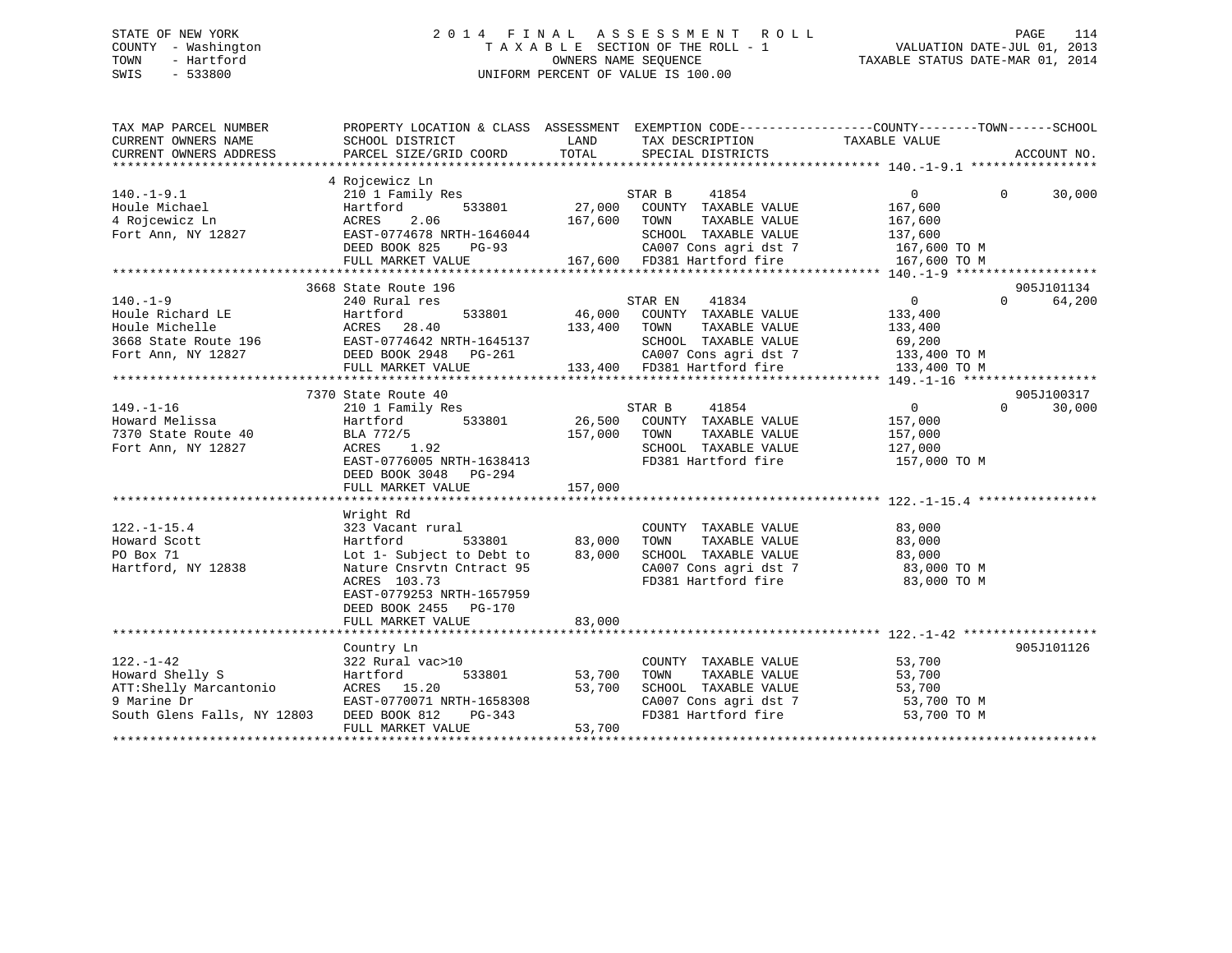# STATE OF NEW YORK 2 0 1 4 F I N A L A S S E S S M E N T R O L L PAGE 115 COUNTY - Washington T A X A B L E SECTION OF THE ROLL - 1 VALUATION DATE-JUL 01, 2013 TOWN - Hartford OWNERS NAME SEQUENCE TAXABLE STATUS DATE-MAR 01, 2014 SWIS - 533800 UNIFORM PERCENT OF VALUE IS 100.00

| TAX MAP PARCEL NUMBER<br>CURRENT OWNERS NAME           | PROPERTY LOCATION & CLASS ASSESSMENT EXEMPTION CODE----------------COUNTY-------TOWN------SCHOOL<br>SCHOOL DISTRICT | LAND           | TAX DESCRIPTION TAXABLE VALUE      |                            |                |
|--------------------------------------------------------|---------------------------------------------------------------------------------------------------------------------|----------------|------------------------------------|----------------------------|----------------|
| CURRENT OWNERS ADDRESS                                 | PARCEL SIZE/GRID COORD                                                                                              | TOTAL          | SPECIAL DISTRICTS                  |                            | ACCOUNT NO.    |
|                                                        |                                                                                                                     |                |                                    |                            |                |
|                                                        | 228 Shine Hill Rd                                                                                                   |                |                                    |                            |                |
| $149. - 1 - 53.5$                                      | 210 1 Family Res                                                                                                    | ؛<br>30 , 90 0 | STAR B<br>41854                    | $\overline{0}$<br>$\Omega$ | 30,000         |
| Howe Keith                                             | Hartford<br>533801                                                                                                  |                | COUNTY TAXABLE VALUE               | 173,600                    |                |
| 228 Shine Hill Rd                                      | 3.07<br>ACRES                                                                                                       | 173,600        | TAXABLE VALUE<br>TOWN              | 173,600                    |                |
| Fort Ann, NY 12827                                     | EAST-0772424 NRTH-1638954                                                                                           |                | SCHOOL TAXABLE VALUE               | 143,600                    |                |
|                                                        | DEED BOOK 732<br>PG-255                                                                                             |                | CA006 Cons agri dst 6 173,600 TO M |                            |                |
|                                                        | FULL MARKET VALUE                                                                                                   |                | 173,600 FD381 Hartford fire        | 173,600 TO M               |                |
|                                                        |                                                                                                                     |                |                                    |                            |                |
|                                                        | 2 Townsend Rd                                                                                                       |                |                                    |                            | 905J100569     |
| $141. - 1 - 12$                                        | 210 1 Family Res                                                                                                    |                | COUNTY TAXABLE VALUE               | 142,100                    |                |
| Howk Phyllis                                           | Hartford                                                                                                            | 533801 28,800  | TOWN<br>TAXABLE VALUE              | 142,100                    |                |
| Howk Elroy                                             | ACRES<br>3.09                                                                                                       | 142,100        | SCHOOL TAXABLE VALUE               | 142,100                    |                |
| 2 Townsend Rd                                          |                                                                                                                     |                | FD381 Hartford fire 142,100 TO M   |                            |                |
|                                                        | EAST-0783074 NRTH-1646924                                                                                           |                |                                    |                            |                |
| Hartford, NY 12838                                     | DEED BOOK 2990 PG-74                                                                                                |                |                                    |                            |                |
|                                                        | FULL MARKET VALUE                                                                                                   | 142,100        |                                    |                            |                |
|                                                        |                                                                                                                     |                |                                    |                            |                |
|                                                        | 298 Warren Rd                                                                                                       |                |                                    |                            | 905J100631     |
| $123. - 1 - 19$                                        | 113 Cattle farm                                                                                                     |                | TEMP GRHSE 42120                   | 1<br>1                     | $\overline{1}$ |
| Hoyt W Jason                                           | 533801<br>Hartford                                                                                                  | 54,100 AG DIST | 41720                              | 19,806<br>19,806           | 19,806         |
| Hoyt Lori                                              | ACRES<br>38.80                                                                                                      | 182,700        | COUNTY TAXABLE VALUE               | 162,893                    |                |
| 304 Warren Rd                                          | EAST-0786140 NRTH-1661858                                                                                           |                | TAXABLE VALUE<br>TOWN              | 162,893                    |                |
| Fort Ann, NY 12827                                     | DEED BOOK 792<br>PG-108                                                                                             |                | SCHOOL TAXABLE VALUE               | 162,893                    |                |
|                                                        | FULL MARKET VALUE                                                                                                   | 182,700        | CA007 Cons agri dst 7              | 162,893 TO M               |                |
| MAY BE SUBJECT TO PAYMENT                              |                                                                                                                     |                | 19,807 EX                          |                            |                |
| UNDER AGDIST LAW TIL 2018                              |                                                                                                                     |                | FD381 Hartford fire                | 182,699 TO M               |                |
|                                                        |                                                                                                                     |                | 1 EX                               |                            |                |
|                                                        |                                                                                                                     |                |                                    |                            |                |
|                                                        | Swamp Ln                                                                                                            |                |                                    |                            | 905J101261     |
| $149. - 1 - 30.2$                                      | 314 Rural vac<10                                                                                                    |                | COUNTY TAXABLE VALUE               | 27,000                     |                |
| Hufnagel John S                                        | 533801<br>Hartford                                                                                                  | 27,000         | TAXABLE VALUE<br>TOWN              | 27,000                     |                |
|                                                        |                                                                                                                     | 27,000         |                                    |                            |                |
| Hufnagel Barbara A                                     | LOT 2                                                                                                               |                | SCHOOL TAXABLE VALUE               | 27,000                     |                |
| 352 Warburton Ave                                      | ACRES<br>5.71                                                                                                       |                | CA006 Cons agri dst 6              | 27,000 TO M                |                |
| Hastings On Hudson, NY 10706 EAST-0775259 NRTH-1635498 |                                                                                                                     |                | FD381 Hartford fire                | 27,000 TO M                |                |
|                                                        | DEED BOOK 525<br>PG-224                                                                                             |                |                                    |                            |                |
|                                                        |                                                                                                                     |                |                                    |                            |                |
|                                                        |                                                                                                                     |                |                                    |                            |                |
|                                                        | 35 Christian Hill Rd                                                                                                |                |                                    |                            |                |
| $132. - 1 - 29.2$                                      | 210 1 Family Res                                                                                                    |                | STAR B<br>41854                    | $\mathsf{O}$<br>$\Omega$   | 30,000         |
| Hughes Henry J III                                     |                                                                                                                     | 20,100         | COUNTY TAXABLE VALUE               | 130,200                    |                |
|                                                        |                                                                                                                     | 130,200        | TOWN<br>TAXABLE VALUE              | 130,200                    |                |
| PO Box 64                                              | EAST-0784941 NRTH-1652360                                                                                           |                | SCHOOL TAXABLE VALUE               | 100,200                    |                |
| Hartford, NY 12838                                     | DEED BOOK 3108 PG-16                                                                                                |                | CA007 Cons agri dst 7              | 130,200 TO M               |                |
|                                                        | FULL MARKET VALUE                                                                                                   |                | 130,200 FD381 Hartford fire        | 130,200 TO M               |                |
|                                                        |                                                                                                                     |                |                                    |                            |                |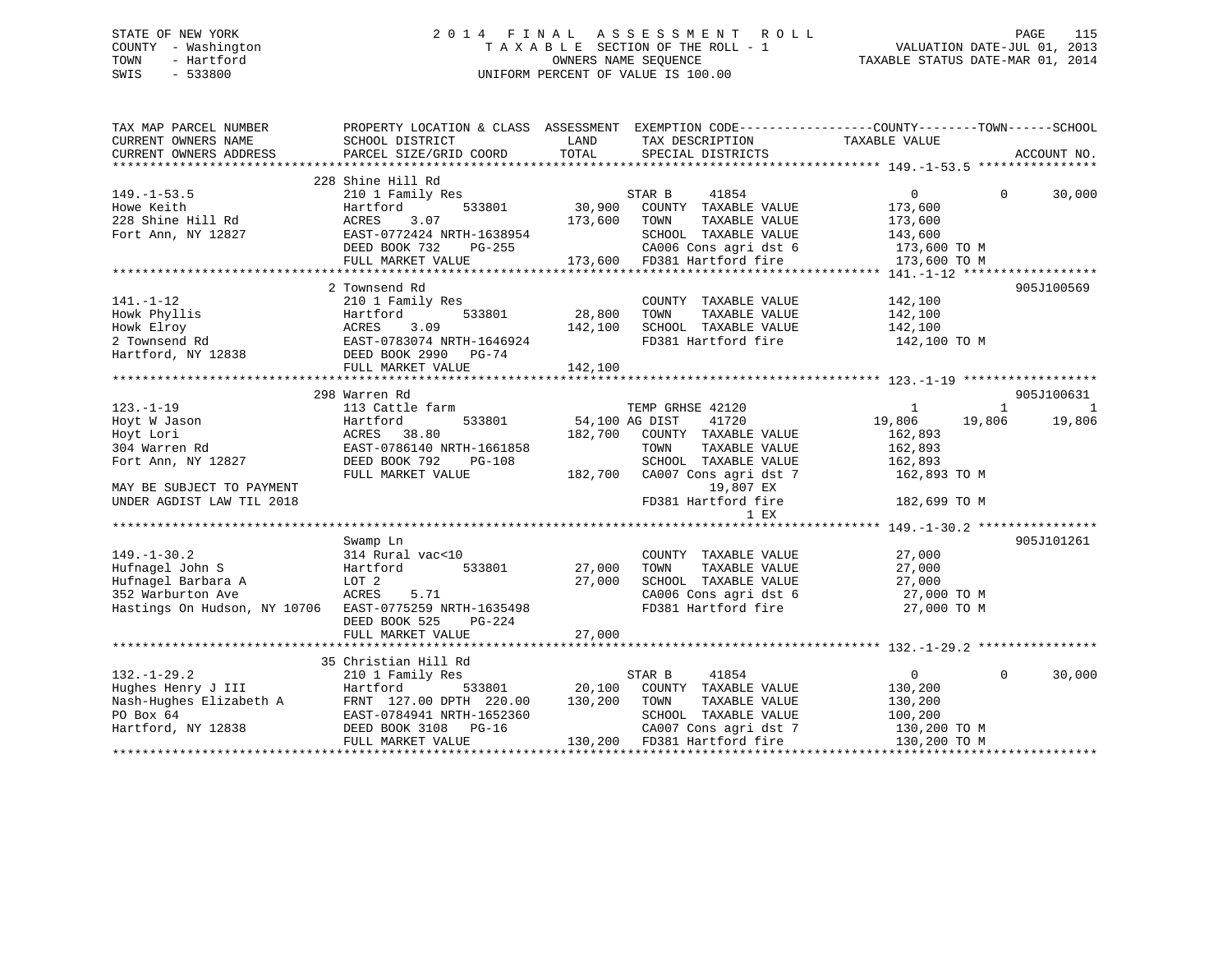# STATE OF NEW YORK 2 0 1 4 F I N A L A S S E S S M E N T R O L L PAGE 116 COUNTY - Washington T A X A B L E SECTION OF THE ROLL - 1 VALUATION DATE-JUL 01, 2013 TOWN - Hartford OWNERS NAME SEQUENCE TAXABLE STATUS DATE-MAR 01, 2014 SWIS - 533800 UNIFORM PERCENT OF VALUE IS 100.00

| TAX MAP PARCEL NUMBER<br>CURRENT OWNERS NAME | SCHOOL DISTRICT                    | LAND<br>TOTAL   | TAX DESCRIPTION                               | PROPERTY LOCATION & CLASS ASSESSMENT EXEMPTION CODE----------------COUNTY-------TOWN------SCHOOL<br>TAXABLE VALUE |                                  |
|----------------------------------------------|------------------------------------|-----------------|-----------------------------------------------|-------------------------------------------------------------------------------------------------------------------|----------------------------------|
| CURRENT OWNERS ADDRESS                       | PARCEL SIZE/GRID COORD             |                 | SPECIAL DISTRICTS                             |                                                                                                                   | ACCOUNT NO.                      |
|                                              | 19 East St                         |                 |                                               |                                                                                                                   | 905J100342                       |
| $132.15 - 2 - 8$                             | 281 Multiple res                   |                 | STAR B<br>41854                               | $0 \qquad \qquad$                                                                                                 | 30,000<br>$\Omega$               |
| Huguley Joanne                               | 533801<br>Hartford                 | 22,400          | COUNTY TAXABLE VALUE                          | 111,300                                                                                                           |                                  |
| 21 East St                                   | FRNT<br>68.00 DPTH 365.00          | 111,300         | TOWN<br>TAXABLE VALUE                         | 111,300                                                                                                           |                                  |
| Hartford, NY 12838                           | ACRES<br>0.61                      |                 | SCHOOL TAXABLE VALUE                          | 81,300                                                                                                            |                                  |
|                                              | EAST-0786841 NRTH-1652470          |                 | CA007 Cons agri dst 7                         | 111,300 TO M                                                                                                      |                                  |
|                                              | DEED BOOK W1780 PG-266             |                 | FD381 Hartford fire                           | 111,300 TO M                                                                                                      |                                  |
|                                              | FULL MARKET VALUE                  | 111,300         |                                               |                                                                                                                   |                                  |
|                                              |                                    |                 |                                               |                                                                                                                   |                                  |
|                                              | 5202 State Route 149               |                 | 87 PCT OF VALUE USED FOR EXEMPTION PURPOSES   |                                                                                                                   | 905J100330                       |
| $132. - 2 - 26$                              | 220 2 Family Res                   |                 | AGED-CO<br>41802                              | 41,282                                                                                                            | $\Omega$<br>$\Omega$             |
| Hunsperger Paul                              | Hartford                           |                 | 533801 32,900 AGED-TOWN 41803                 | $\overline{0}$<br>57,794                                                                                          | $\Omega$                         |
| Hunsperger Elma Irene                        | 386/86-446/373                     | 189,800 STAR EN | 41834                                         | $\overline{0}$                                                                                                    | 64,200<br>$\Omega$               |
| 5202 State Route 149                         | ACRES 16.30                        |                 | COUNTY TAXABLE VALUE                          | 148,518                                                                                                           |                                  |
| Granville, NY 12832                          | EAST-0791972 NRTH-1652798          |                 | TOWN<br>TAXABLE VALUE                         | 132,006                                                                                                           |                                  |
|                                              | FULL MARKET VALUE                  |                 | 189,800 SCHOOL TAXABLE VALUE                  | 125,600                                                                                                           |                                  |
|                                              |                                    |                 | FD381 Hartford fire                           | 189,800 TO M                                                                                                      |                                  |
|                                              |                                    |                 |                                               |                                                                                                                   |                                  |
|                                              | State Route 149                    |                 |                                               |                                                                                                                   | 905J100377                       |
| $132. - 2 - 27.1$                            | 322 Rural vac>10                   |                 | COUNTY TAXABLE VALUE                          | 25,500                                                                                                            |                                  |
| Hunsperger Paul                              | 533801<br>Hartford                 | 25,500          | TAXABLE VALUE<br>TOWN                         | 25,500                                                                                                            |                                  |
| Hunsperger Elma                              | 503/4                              | 25,500          | SCHOOL TAXABLE VALUE                          | 25,500                                                                                                            |                                  |
| 5202 State Route 149                         | ACRES 15.90                        |                 | FD381 Hartford fire                           | 25,500 TO M                                                                                                       |                                  |
| Granville, NY 12832                          | EAST-0792823 NRTH-1652646          |                 |                                               |                                                                                                                   |                                  |
|                                              | DEED BOOK 503<br>$PG-1$            |                 |                                               |                                                                                                                   |                                  |
|                                              | FULL MARKET VALUE                  | 25,500          |                                               |                                                                                                                   |                                  |
|                                              |                                    |                 |                                               |                                                                                                                   |                                  |
| $132.15 - 2 - 32$                            | 64 County Route 23                 |                 | STAR EN<br>41834                              | $\Omega$                                                                                                          | 905J100057<br>$\Omega$<br>64,200 |
| Ingersoll Arlene -LE-                        | 210 1 Family Res                   |                 | 24,700 COUNTY TAXABLE VALUE                   |                                                                                                                   |                                  |
| Brynes Marlene Ingers                        | Hartford<br>533801<br>1.45         | 122,000 TOWN    | TAXABLE VALUE                                 | 122,000                                                                                                           |                                  |
|                                              | ACRES<br>EAST-0786921 NRTH-1653028 |                 |                                               | 122,000                                                                                                           |                                  |
| 64 County Route 23<br>Hartford, NY 12838     |                                    |                 | SCHOOL TAXABLE VALUE<br>CA007 Cons agri dst 7 | 57,800<br>122,000 TO M                                                                                            |                                  |
|                                              |                                    |                 | 122,000 FD381 Hartford fire                   |                                                                                                                   |                                  |
|                                              | FULL MARKET VALUE                  |                 |                                               | 122,000 TO M                                                                                                      |                                  |
|                                              | 20 Old Mill Ln                     |                 |                                               |                                                                                                                   | 905J100141                       |
| $141. - 1 - 24$                              | 210 1 Family Res                   |                 | 41854<br>STAR B                               | $\overline{0}$                                                                                                    | $\Omega$<br>30,000               |
| Ingraham Scott                               | 533801<br>Hartford                 | 23,000          | COUNTY TAXABLE VALUE                          | 52,700                                                                                                            |                                  |
| Currie-Ingraham Correna                      | 764/297                            | 52,700          | TOWN<br>TAXABLE VALUE                         | 52,700                                                                                                            |                                  |
| PO Box 194                                   | ACRES<br>1.00                      |                 | SCHOOL TAXABLE VALUE                          | 22,700                                                                                                            |                                  |
| Hartford, NY 12838                           | EAST-0783671 NRTH-1646400          |                 | FD381 Hartford fire                           | 52,700 TO M                                                                                                       |                                  |
|                                              | DEED BOOK 2904 PG-13               |                 |                                               |                                                                                                                   |                                  |
|                                              | FULL MARKET VALUE                  | 52,700          |                                               |                                                                                                                   |                                  |
|                                              |                                    |                 |                                               |                                                                                                                   |                                  |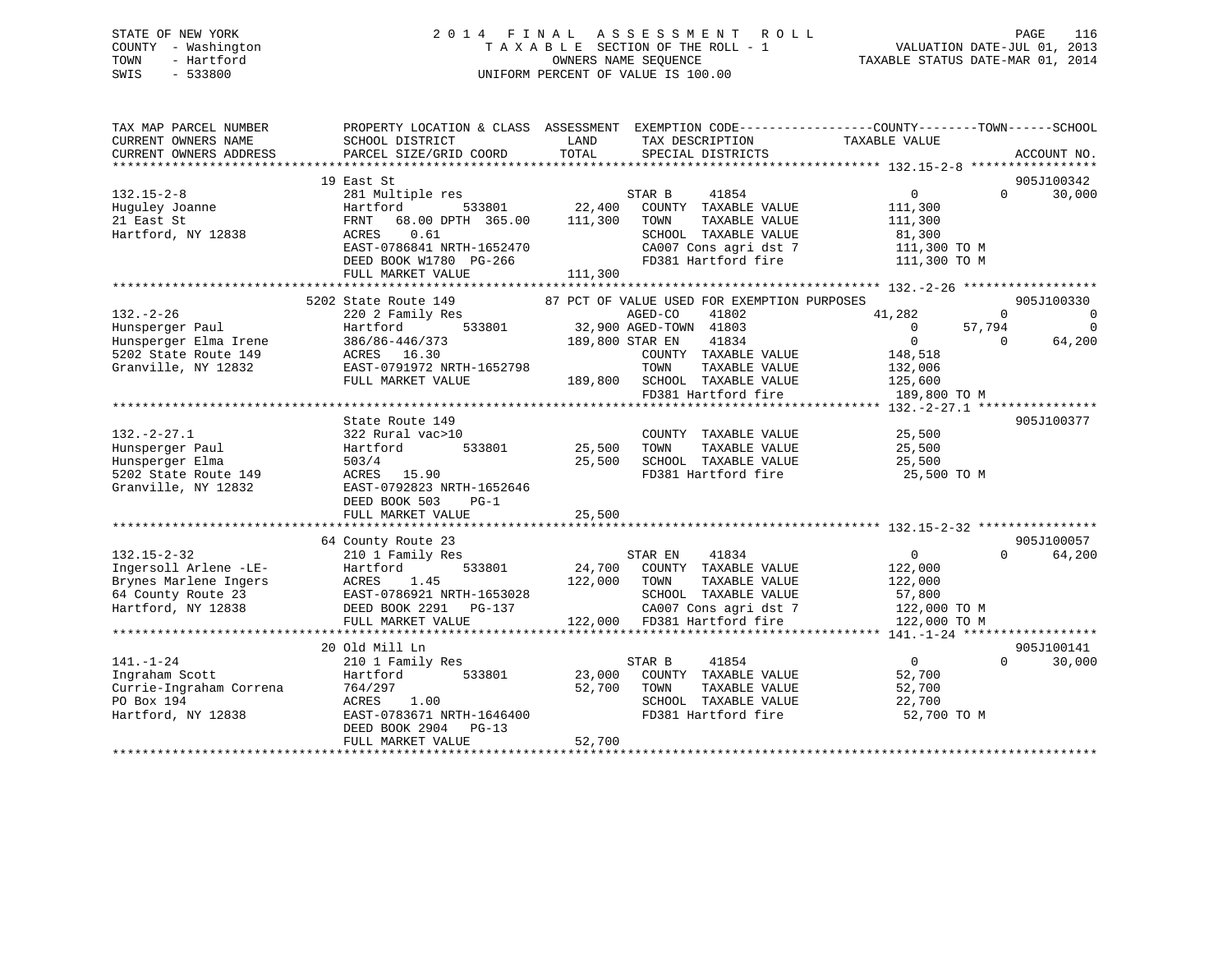# STATE OF NEW YORK 2 0 1 4 F I N A L A S S E S S M E N T R O L L PAGE 117 COUNTY - Washington T A X A B L E SECTION OF THE ROLL - 1 VALUATION DATE-JUL 01, 2013 TOWN - Hartford **TAXABLE STATUS DATE-MAR 01, 2014** OWNERS NAME SEQUENCE TAXABLE STATUS DATE-MAR 01, 2014 SWIS - 533800 UNIFORM PERCENT OF VALUE IS 100.00

| TAX MAP PARCEL NUMBER<br>CURRENT OWNERS NAME<br>CURRENT OWNERS ADDRESS                               | PROPERTY LOCATION & CLASS ASSESSMENT EXEMPTION CODE---------------COUNTY-------TOWN-----SCHOOL<br>SCHOOL DISTRICT<br>PARCEL SIZE/GRID COORD                            | LAND<br>TOTAL                | TAX DESCRIPTION TAXABLE VALUE<br>SPECIAL DISTRICTS                                                                                                                                          |                                                                                            | ACCOUNT NO.          |
|------------------------------------------------------------------------------------------------------|------------------------------------------------------------------------------------------------------------------------------------------------------------------------|------------------------------|---------------------------------------------------------------------------------------------------------------------------------------------------------------------------------------------|--------------------------------------------------------------------------------------------|----------------------|
| $141. - 1 - 25.2$<br>Ingraham Scott<br>Currie-Ingraham Correna<br>PO Box 194<br>Hartford, NY 12838   | Old Mill Ln OFF<br>311 Res vac land<br>Hartford<br>533801<br>FRNT 15.00 DPTH 69.00<br>EAST-0783541 NRTH-1646382<br>DEED BOOK 2904 PG-13                                | 100<br>100                   | COUNTY TAXABLE VALUE<br>TOWN<br>TAXABLE VALUE<br>SCHOOL TAXABLE VALUE<br>FD381 Hartford fire                                                                                                | 100<br>100<br>100<br>100 TO M                                                              |                      |
|                                                                                                      | FULL MARKET VALUE                                                                                                                                                      | 100                          |                                                                                                                                                                                             |                                                                                            |                      |
| $132. - 1 - 7$<br>Introne James J<br>Introne Holly M<br>89 Hastings Rd<br>Granville, NY 12832        | 89 Hastings Rd<br>210 1 Family Res<br>533801<br>Hartford<br>3.00<br>ACRES<br>EAST-0786608 NRTH-1656980<br>DEED BOOK 513<br>PG-286<br>FULL MARKET VALUE                 | 119,000                      | STAR B<br>41854<br>30,600 COUNTY TAXABLE VALUE<br>TAXABLE VALUE<br>TOWN<br>SCHOOL TAXABLE VALUE<br>CA007 Cons agri dst 7 119,000 TO M<br>119,000 FD381 Hartford fire                        | $\overline{0}$<br>$\Omega$<br>119,000<br>119,000<br>89,000<br>119,000 TO M                 | 905J100479<br>30,000 |
|                                                                                                      |                                                                                                                                                                        |                              |                                                                                                                                                                                             |                                                                                            |                      |
| $149. - 1 - 52$<br>Irion John V<br>Irion Patricia A<br>7251 State Route 40<br>Argyle, NY 12809       | 7251 State Route 40<br>240 Rural res<br>Hartford<br>533801<br>ACRES 16.51<br>EAST-0773666 NRTH-1636735<br>DEED BOOK 3253 PG-152<br>FULL MARKET VALUE                   | 42,500                       | 41854<br>STAR B<br>COUNTY TAXABLE VALUE<br>184,400 TOWN TAXABLE VALUE<br>SCHOOL TAXABLE VALUE<br>CA006 Cons agri dst 6<br>184,400 FD381 Hartford fire<br>CA006 Cons agri dst 6 184,400 TO M | $\overline{0}$<br>$\Omega$<br>184,400<br>184,400<br>154,400<br>184,400 TO M                | 905J100272<br>30,000 |
|                                                                                                      |                                                                                                                                                                        |                              |                                                                                                                                                                                             |                                                                                            |                      |
| $131. - 1 - 20$<br>Irwin Joyce I LE<br>Fountaine Craig M<br>48 County Route 17<br>Fort Ann, NY 12827 | 74 County Route 17<br>120 Field crops<br>533801<br>Hartford<br>$122. - 1 - 23$<br>ACRES 131.00<br>EAST-0770396 NRTH-1656632<br>DEED BOOK 870<br>PG-83                  | 134,500<br>137,700           | 41720<br>AG DIST<br>COUNTY TAXABLE VALUE<br>TOWN<br>TAXABLE VALUE<br>SCHOOL TAXABLE VALUE<br>CA007 Cons agri dst 7<br>66,705 EX                                                             | 66,705<br>66,705<br>70,995<br>70,995<br>70,995<br>70,995 TO M                              | 905J100225<br>66,705 |
| MAY BE SUBJECT TO PAYMENT<br>UNDER AGDIST LAW TIL 2018                                               | FULL MARKET VALUE                                                                                                                                                      |                              | 137,700 FD381 Hartford fire                                                                                                                                                                 | 137,700 TO M                                                                               |                      |
| $131. - 1 - 22$<br>Irwin Joyce I LE<br>Fountaine Craig M<br>48 County Route 17<br>Fort Ann, NY 12827 | 48 County Route 17<br>210 1 Family Res<br>533801<br>Hartford<br>122.-1-22<br>ACRES<br>1.40<br>EAST-0771248 NRTH-1655892<br>PG-76<br>DEED BOOK 870<br>FULL MARKET VALUE | 25,700<br>119,200<br>119,200 | STAR EN<br>41834<br>COUNTY TAXABLE VALUE<br>TOWN<br>TAXABLE VALUE<br>SCHOOL TAXABLE VALUE<br>CA007 Cons agri dst 7<br>CA007 Cons agri dst 7                                                 | $\overline{0}$<br>$\Omega$<br>119,200<br>119,200<br>55,000<br>119,200 TO M<br>119,200 TO M | 905J100340<br>64,200 |
|                                                                                                      |                                                                                                                                                                        |                              |                                                                                                                                                                                             |                                                                                            |                      |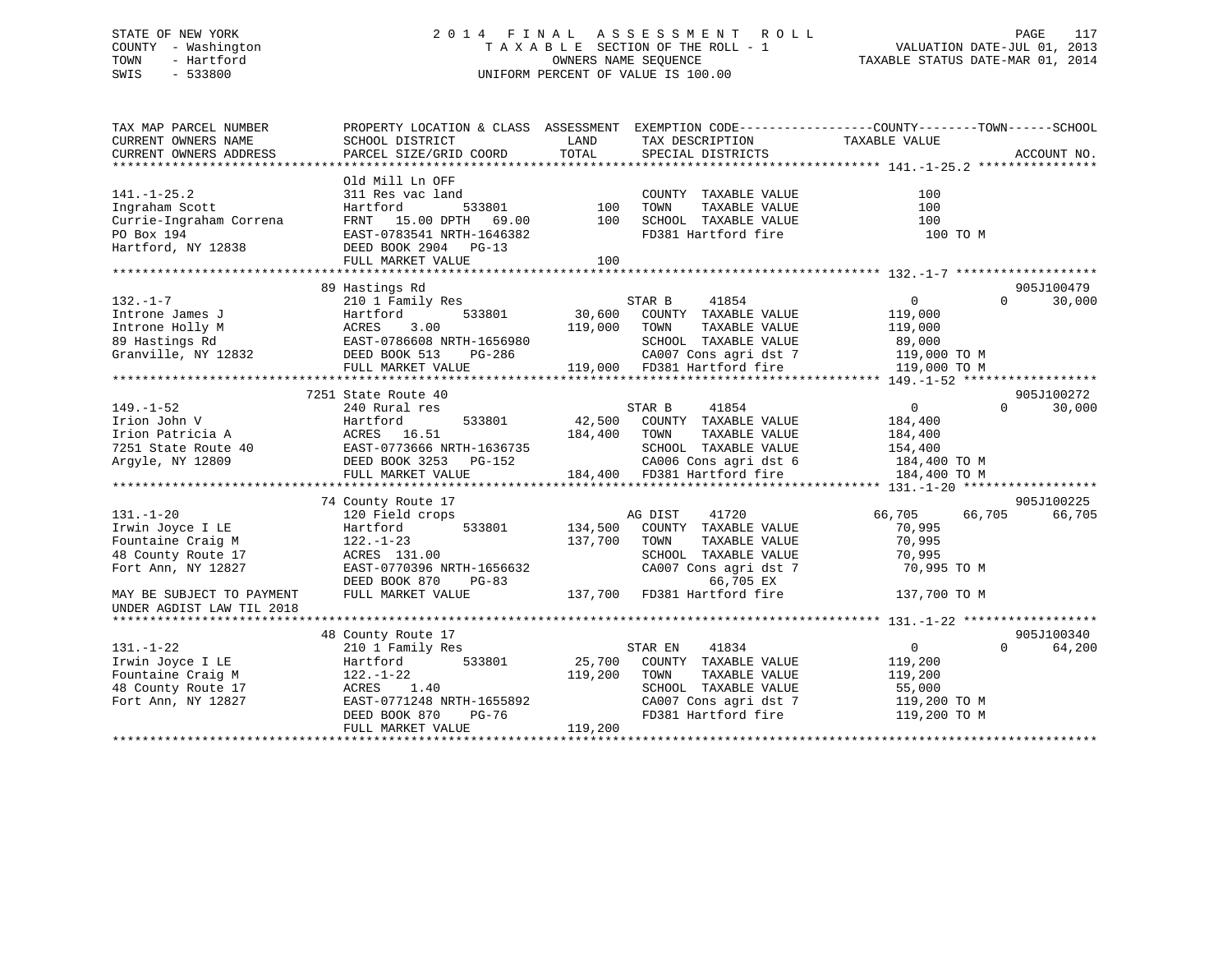# STATE OF NEW YORK 2 0 1 4 F I N A L A S S E S S M E N T R O L L PAGE 118 COUNTY - Washington T A X A B L E SECTION OF THE ROLL - 1 VALUATION DATE-JUL 01, 2013 TOWN - Hartford **TAXABLE STATUS DATE-MAR 01, 2014** OWNERS NAME SEQUENCE TAXABLE STATUS DATE-MAR 01, 2014 SWIS - 533800 UNIFORM PERCENT OF VALUE IS 100.00

| TAX MAP PARCEL NUMBER                                                                                                                                                                                                                                                                                                                                                                     | PROPERTY LOCATION & CLASS ASSESSMENT EXEMPTION CODE-----------------COUNTY-------TOWN------SCHOOL |      |                                                                                                                                                                                        |                                                                   |            |
|-------------------------------------------------------------------------------------------------------------------------------------------------------------------------------------------------------------------------------------------------------------------------------------------------------------------------------------------------------------------------------------------|---------------------------------------------------------------------------------------------------|------|----------------------------------------------------------------------------------------------------------------------------------------------------------------------------------------|-------------------------------------------------------------------|------------|
|                                                                                                                                                                                                                                                                                                                                                                                           |                                                                                                   | LAND | TAX DESCRIPTION                                                                                                                                                                        | TAXABLE VALUE                                                     |            |
| CURRENT OWNERS NAME SCHOOL DISTRICT<br>CURRENT OWNERS ADDRESS PARCEL SIZE/GRIL                                                                                                                                                                                                                                                                                                            |                                                                                                   |      |                                                                                                                                                                                        |                                                                   |            |
|                                                                                                                                                                                                                                                                                                                                                                                           |                                                                                                   |      |                                                                                                                                                                                        |                                                                   |            |
|                                                                                                                                                                                                                                                                                                                                                                                           | 59 Russell Ln                                                                                     |      |                                                                                                                                                                                        |                                                                   | 905J100341 |
|                                                                                                                                                                                                                                                                                                                                                                                           |                                                                                                   |      |                                                                                                                                                                                        |                                                                   |            |
|                                                                                                                                                                                                                                                                                                                                                                                           |                                                                                                   |      |                                                                                                                                                                                        |                                                                   |            |
|                                                                                                                                                                                                                                                                                                                                                                                           |                                                                                                   |      |                                                                                                                                                                                        |                                                                   |            |
|                                                                                                                                                                                                                                                                                                                                                                                           |                                                                                                   |      |                                                                                                                                                                                        |                                                                   |            |
|                                                                                                                                                                                                                                                                                                                                                                                           |                                                                                                   |      |                                                                                                                                                                                        |                                                                   |            |
|                                                                                                                                                                                                                                                                                                                                                                                           |                                                                                                   |      |                                                                                                                                                                                        |                                                                   |            |
| $\begin{tabular}{lllllllllll} 149.-1-46 & 59 \text{ Russell }\text{Ln} & 30,000\\ & & 210\text{ I Family Res} & 533801 & 50,400\text{ COUNTY} & TAXABLE VALUE & 177,100\\ & & 533801 & 50,400\text{ COUNTY} & TAXABLE VALUE & 177,100\\ & & 59 \text{ Russell }\text{Ln} & 5083801 & 50,400\text{ COUNTY} & TAXABLE VALUE & 177,100\\ & & 59 \text{ Russell }\text{Ln} & 5070 & 177,100\$ |                                                                                                   |      |                                                                                                                                                                                        |                                                                   |            |
|                                                                                                                                                                                                                                                                                                                                                                                           | 636 Warren Rd                                                                                     |      |                                                                                                                                                                                        |                                                                   |            |
| $123. -1 - 11.10$                                                                                                                                                                                                                                                                                                                                                                         | 270 Mfg housing                                                                                   |      | 41854<br>STAR B                                                                                                                                                                        | $\overline{0}$<br>$\Omega$                                        | 30,000     |
|                                                                                                                                                                                                                                                                                                                                                                                           |                                                                                                   |      |                                                                                                                                                                                        |                                                                   |            |
|                                                                                                                                                                                                                                                                                                                                                                                           |                                                                                                   |      |                                                                                                                                                                                        |                                                                   |            |
|                                                                                                                                                                                                                                                                                                                                                                                           |                                                                                                   |      |                                                                                                                                                                                        |                                                                   |            |
|                                                                                                                                                                                                                                                                                                                                                                                           |                                                                                                   |      |                                                                                                                                                                                        |                                                                   |            |
| 123.1.1.1.0 12827<br>Fort Ann, NY 12827<br>Fort Ann, NY 12827<br>Fort Ann, NY 12827<br>FULL MARKET VALUE<br>FULL MARKET VALUE<br>FULL MARKET VALUE<br>FULL MARKET VALUE<br>FULL MARKET VALUE<br>FULL MARKET VALUE<br>FULL MARKET VALUE<br>FULL MARKE                                                                                                                                      |                                                                                                   |      |                                                                                                                                                                                        |                                                                   |            |
|                                                                                                                                                                                                                                                                                                                                                                                           |                                                                                                   |      |                                                                                                                                                                                        |                                                                   |            |
|                                                                                                                                                                                                                                                                                                                                                                                           | 70 Christian Hill Rd                                                                              |      |                                                                                                                                                                                        |                                                                   | 905J100326 |
|                                                                                                                                                                                                                                                                                                                                                                                           |                                                                                                   |      | COUNTY TAXABLE VALUE 24,000                                                                                                                                                            |                                                                   |            |
|                                                                                                                                                                                                                                                                                                                                                                                           |                                                                                                   |      |                                                                                                                                                                                        |                                                                   |            |
|                                                                                                                                                                                                                                                                                                                                                                                           |                                                                                                   |      | TOWN TAXABLE VALUE<br>SCHOOL TAXABLE VALUE 24,000                                                                                                                                      |                                                                   |            |
|                                                                                                                                                                                                                                                                                                                                                                                           |                                                                                                   |      |                                                                                                                                                                                        | CA007 Cons agri dst 7 24,000 TO M                                 |            |
|                                                                                                                                                                                                                                                                                                                                                                                           |                                                                                                   |      | FD381 Hartford fire                                                                                                                                                                    | 24,000 TO M                                                       |            |
| 17win Samuel 210 1 Family Res<br>17win Merry Hartford 533801 6,900<br>PO Box 13<br>Hartford, NY 12838<br>Hartford, NY 12838<br>FULL MARKET VALUE<br>FULL MARKET VALUE                                                                                                                                                                                                                     |                                                                                                   |      |                                                                                                                                                                                        |                                                                   |            |
|                                                                                                                                                                                                                                                                                                                                                                                           |                                                                                                   |      |                                                                                                                                                                                        |                                                                   |            |
|                                                                                                                                                                                                                                                                                                                                                                                           | 7143 State Route 40                                                                               |      |                                                                                                                                                                                        |                                                                   |            |
| 149.-1-43.2<br>149.-1-43.2<br>149.-1-43.2<br>149.-1-43.2<br>149.-1-43.2<br>2101 Family Res<br>1533801<br>122,600 COUNTY TAXABLE VALUE<br>25,800 COUNTY TAXABLE VALUE<br>25,800 COUNTY TAXABLE VALUE<br>25,800 COUNTY TAXABLE VALUE<br>25,800 COUNTY                                                                                                                                       |                                                                                                   |      |                                                                                                                                                                                        | $\overline{0}$<br>$\Omega$                                        | 30,000     |
|                                                                                                                                                                                                                                                                                                                                                                                           |                                                                                                   |      |                                                                                                                                                                                        | 122,600                                                           |            |
|                                                                                                                                                                                                                                                                                                                                                                                           |                                                                                                   |      |                                                                                                                                                                                        | TAXABLE VALUE 122,600                                             |            |
|                                                                                                                                                                                                                                                                                                                                                                                           |                                                                                                   |      |                                                                                                                                                                                        |                                                                   |            |
|                                                                                                                                                                                                                                                                                                                                                                                           |                                                                                                   |      |                                                                                                                                                                                        | SCHOOL TAXABLE VALUE 92,600<br>CA006 Cons agri dst 6 122,600 TO M |            |
|                                                                                                                                                                                                                                                                                                                                                                                           |                                                                                                   |      |                                                                                                                                                                                        |                                                                   |            |
|                                                                                                                                                                                                                                                                                                                                                                                           |                                                                                                   |      |                                                                                                                                                                                        |                                                                   |            |
|                                                                                                                                                                                                                                                                                                                                                                                           |                                                                                                   |      |                                                                                                                                                                                        |                                                                   |            |
|                                                                                                                                                                                                                                                                                                                                                                                           | 7143 State Route 40                                                                               |      |                                                                                                                                                                                        |                                                                   |            |
| $149. - 1 - 43.4$                                                                                                                                                                                                                                                                                                                                                                         | 311 Res vac land                                                                                  |      | 41720<br>AG DIST                                                                                                                                                                       | 2,967<br>2,967                                                    | 2,967      |
| Iuliucci John James Martford 533801 7,000                                                                                                                                                                                                                                                                                                                                                 |                                                                                                   |      | COUNTY TAXABLE VALUE 4,033                                                                                                                                                             |                                                                   |            |
| 7143 State Route 40                                                                                                                                                                                                                                                                                                                                                                       |                                                                                                   |      | TOWN                                                                                                                                                                                   |                                                                   |            |
| Arqyle, NY 12809                                                                                                                                                                                                                                                                                                                                                                          |                                                                                                   |      | $\begin{tabular}{lllllllll} \textsc{TOWN} & \textsc{TXABLE} & \textsc{VALUE} & \textsc{4,033} \\ \textsc{SCHOOD} & \textsc{TXABLE} & \textsc{VALUE} & \textsc{4,033} \\ \end{tabular}$ |                                                                   |            |
|                                                                                                                                                                                                                                                                                                                                                                                           |                                                                                                   |      |                                                                                                                                                                                        |                                                                   |            |
| MAY BE SUBJECT TO PAYMENT                                                                                                                                                                                                                                                                                                                                                                 |                                                                                                   |      | 2,967 EX                                                                                                                                                                               | CA006 Cons agri dst 6 4,033 TO M                                  |            |
| UNDER AGDIST LAW TIL 2018                                                                                                                                                                                                                                                                                                                                                                 |                                                                                                   |      |                                                                                                                                                                                        | FD381 Hartford fire 7,000 TO M                                    |            |
|                                                                                                                                                                                                                                                                                                                                                                                           |                                                                                                   |      |                                                                                                                                                                                        |                                                                   |            |
|                                                                                                                                                                                                                                                                                                                                                                                           |                                                                                                   |      |                                                                                                                                                                                        |                                                                   |            |
|                                                                                                                                                                                                                                                                                                                                                                                           |                                                                                                   |      |                                                                                                                                                                                        |                                                                   |            |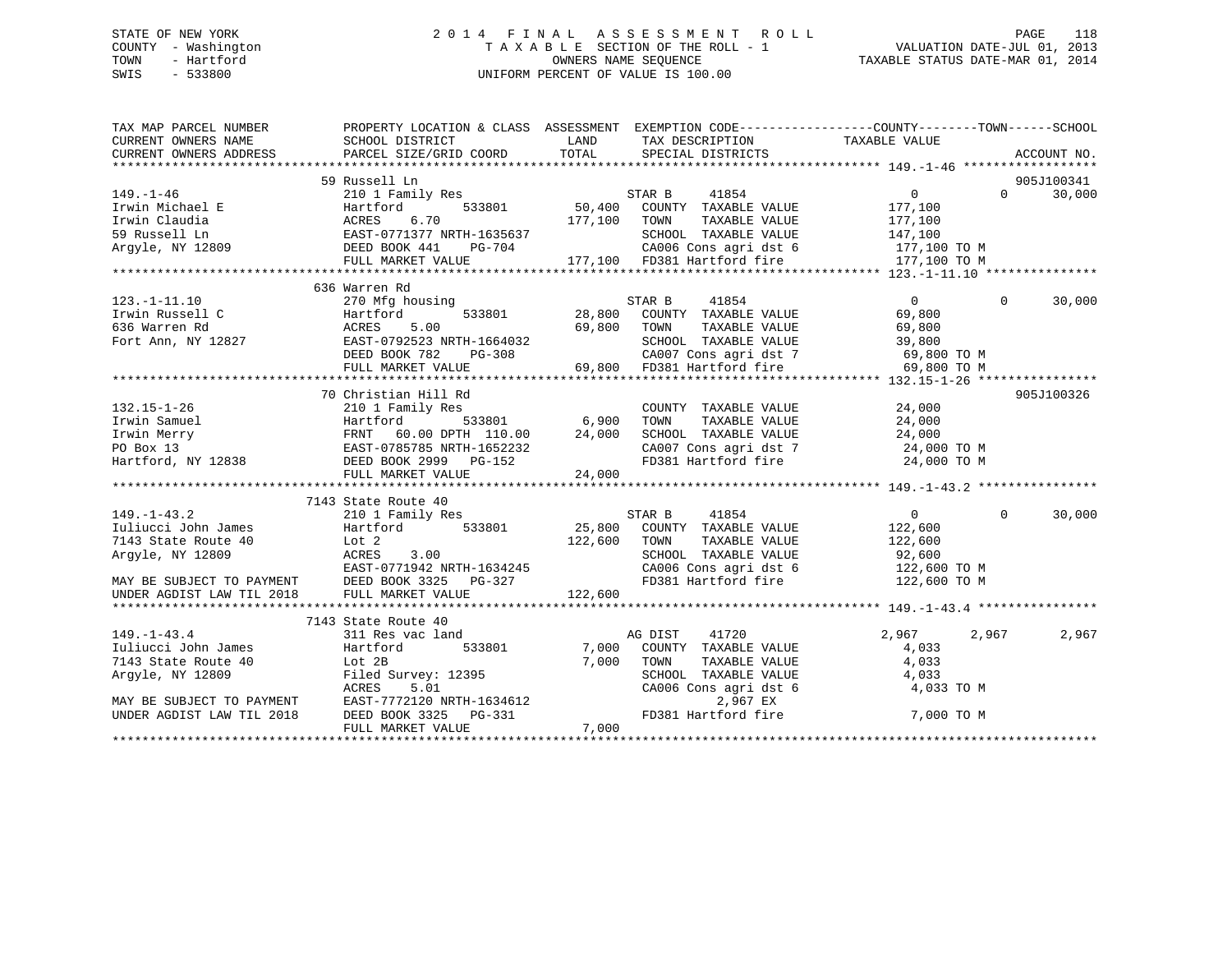# STATE OF NEW YORK 2 0 1 4 F I N A L A S S E S S M E N T R O L L PAGE 119 COUNTY - Washington T A X A B L E SECTION OF THE ROLL - 1 VALUATION DATE-JUL 01, 2013 TOWN - Hartford **TAXABLE STATUS DATE-MAR 01, 2014** OWNERS NAME SEQUENCE TAXABLE STATUS DATE-MAR 01, 2014 SWIS - 533800 UNIFORM PERCENT OF VALUE IS 100.00

| PROPERTY LOCATION & CLASS ASSESSMENT EXEMPTION CODE---------------COUNTY-------TOWN------SCHOOL<br>TAX MAP PARCEL NUMBER                                                                                                                                                                                                                                                                                                                                                                                        |                                       |
|-----------------------------------------------------------------------------------------------------------------------------------------------------------------------------------------------------------------------------------------------------------------------------------------------------------------------------------------------------------------------------------------------------------------------------------------------------------------------------------------------------------------|---------------------------------------|
| TAXABLE VALUE<br>CURRENT OWNERS NAME<br>SCHOOL DISTRICT<br>LAND<br>TAX DESCRIPTION                                                                                                                                                                                                                                                                                                                                                                                                                              |                                       |
| TOTAL<br>CURRENT OWNERS ADDRESS<br>PARCEL SIZE/GRID COORD<br>SPECIAL DISTRICTS                                                                                                                                                                                                                                                                                                                                                                                                                                  | ACCOUNT NO.                           |
|                                                                                                                                                                                                                                                                                                                                                                                                                                                                                                                 |                                       |
| 77 Country Ln                                                                                                                                                                                                                                                                                                                                                                                                                                                                                                   | 905J101177                            |
| 210 1 Family Res<br>$\overline{0}$<br>$122. - 1 - 44$<br>STAR B 41854                                                                                                                                                                                                                                                                                                                                                                                                                                           | $\Omega$<br>30,000                    |
| 38,200 COUNTY TAXABLE VALUE<br>533801<br>138,300<br>Izzo Daniel R<br>Hartford                                                                                                                                                                                                                                                                                                                                                                                                                                   |                                       |
| PO Box 383<br>5.00<br>138,300 TOWN<br>ACRES<br>TAXABLE VALUE<br>138,300<br>108,300                                                                                                                                                                                                                                                                                                                                                                                                                              |                                       |
| EAST-0770131 NRTH-1658947<br>Stillwater, NY 12170<br>SCHOOL TAXABLE VALUE                                                                                                                                                                                                                                                                                                                                                                                                                                       |                                       |
| CA007 Cons agri dst 7 138,300 TO M                                                                                                                                                                                                                                                                                                                                                                                                                                                                              |                                       |
|                                                                                                                                                                                                                                                                                                                                                                                                                                                                                                                 | 138,300 TO M                          |
|                                                                                                                                                                                                                                                                                                                                                                                                                                                                                                                 |                                       |
| East St                                                                                                                                                                                                                                                                                                                                                                                                                                                                                                         | 905J100078                            |
| $132.15 - 2 - 12$<br>COUNTY TAXABLE VALUE<br>1,000                                                                                                                                                                                                                                                                                                                                                                                                                                                              |                                       |
| TOWN<br>TAXABLE VALUE<br>1,000                                                                                                                                                                                                                                                                                                                                                                                                                                                                                  |                                       |
| SCHOOL TAXABLE VALUE<br>1,000<br>SCHOOL TAXABLE VALUE 1,000<br>CA007 Cons agri dst 7 1,000 TO M                                                                                                                                                                                                                                                                                                                                                                                                                 |                                       |
|                                                                                                                                                                                                                                                                                                                                                                                                                                                                                                                 |                                       |
| Facture 1533801<br>Factbook Deborah Martford 533801<br>PO Box 74 EAST-0786614 NRTH-1652229<br>Hartford, NY 12838 DEED BOOK 494 PG-703<br>FD381 Hartford fire                                                                                                                                                                                                                                                                                                                                                    | 1,000 TO M                            |
| Ast b.<br>311 Res vac lanu<br>Hartford 533801<br>FRNT 76.00 DPTH 159.00 1,000<br>72T-0786614 NRTH-1652229<br>1,000<br>1,000<br>1,000                                                                                                                                                                                                                                                                                                                                                                            |                                       |
|                                                                                                                                                                                                                                                                                                                                                                                                                                                                                                                 |                                       |
| 18 East St                                                                                                                                                                                                                                                                                                                                                                                                                                                                                                      | 905J100343                            |
| 210 1 Family Res<br>VET WAR CT 41121 13,725 13,725<br>$132.15 - 2 - 13$                                                                                                                                                                                                                                                                                                                                                                                                                                         | $\sim$ 0                              |
| 533801 13,100 VET DIS CT 41141                                                                                                                                                                                                                                                                                                                                                                                                                                                                                  | 4,575 4,575<br>$\sim$ 0<br>, 575<br>0 |
| University of the Martford and the Martford of the Martford of the Martford of the Martford of the Martford (<br>FRNT 88.00 DPTH 158.00 91,500 STAR B<br>PO Box 74 EAST-0786692 NRTH-1652197 COUNTY<br>Hartford, NY 12838 DEED BOOK<br>41854<br>$\overline{0}$                                                                                                                                                                                                                                                  | 30,000                                |
| COUNTY TAXABLE VALUE 73,200                                                                                                                                                                                                                                                                                                                                                                                                                                                                                     |                                       |
| $\begin{tabular}{lllllllllll} \multicolumn{4}{c}{\text{\small\tt TOWN}} & \multicolumn{4}{c}{\text{\small\tt TAXABLE VALUE}} & \multicolumn{4}{c}{\text{\small\tt 73,200}}\\ & \multicolumn{4}{c}{\text{\small\tt TOVN}} & \multicolumn{4}{c}{\text{\small\tt TAXABLE VALUE}} & \multicolumn{4}{c}{\text{\small\tt 73,200}}\\ \multicolumn{4}{c}{\text{\small\tt 91,500}} & \multicolumn{4}{c}{\text{\small\tt SCHOOL}} & \multicolumn{4}{c}{\text{\small\tt TAXABLE VALUE}} & \multicolumn{4}{c}{\text{\small$ |                                       |
| FULL MARKET VALUE                                                                                                                                                                                                                                                                                                                                                                                                                                                                                               |                                       |
| $\begin{array}{lll} \texttt{CA007} \texttt{ Cons} & \texttt{asgri} \texttt{dst} & 7 & \texttt{91,500} \texttt{TO M} \\ \texttt{FD381} & \texttt{Hartford} \texttt{fire} & \texttt{91,500} \texttt{TO M} \end{array}$                                                                                                                                                                                                                                                                                            |                                       |
|                                                                                                                                                                                                                                                                                                                                                                                                                                                                                                                 |                                       |
|                                                                                                                                                                                                                                                                                                                                                                                                                                                                                                                 |                                       |
| 4211 State Route 149                                                                                                                                                                                                                                                                                                                                                                                                                                                                                            | 905J101324                            |
| $131. - 1 - 8.1$<br>COUNTY TAXABLE VALUE 134,100<br>210 1 Family Res                                                                                                                                                                                                                                                                                                                                                                                                                                            |                                       |
| 23,800<br>TAXABLE VALUE 134,100<br>TAXABLE VALUE 134,100<br>TOWN                                                                                                                                                                                                                                                                                                                                                                                                                                                |                                       |
| SCHOOL TAXABLE VALUE                                                                                                                                                                                                                                                                                                                                                                                                                                                                                            |                                       |
| CA007 Cons agri dst 7 134,100 TO M                                                                                                                                                                                                                                                                                                                                                                                                                                                                              |                                       |
| 323,800<br>Jackson Kenneth<br>Jackson Vicky<br>4211 State Route 149<br>Fort Ann, NY 12827<br>Fort Ann, NY 12827<br>CREED BOOK 2040<br>The CHAPT CONSERVER POST OF 105<br>FD381 Hartford fire                                                                                                                                                                                                                                                                                                                    | 134,100 TO M                          |
| 134,100<br>FULL MARKET VALUE                                                                                                                                                                                                                                                                                                                                                                                                                                                                                    |                                       |
|                                                                                                                                                                                                                                                                                                                                                                                                                                                                                                                 |                                       |
| 1443 Baldwin Corners Rd 83 PCT OF VALUE USED FOR EXEMPTION PURPOSES                                                                                                                                                                                                                                                                                                                                                                                                                                             | 905J100347                            |
| 48,182<br>$122. - 1 - 33$<br>240 Rural res<br>AGED-CO/TN 41801                                                                                                                                                                                                                                                                                                                                                                                                                                                  | 48,182<br>$\overline{0}$              |
| 533801 46,400 AGED-SCH 41804<br>$\overline{0}$                                                                                                                                                                                                                                                                                                                                                                                                                                                                  | 33,727<br>$\overline{0}$              |
| $\overline{0}$<br>116,100 STAR EN 41834                                                                                                                                                                                                                                                                                                                                                                                                                                                                         | $\Omega$<br>64,200                    |
| EAST-0770037 NRTH-1664305<br>Fort Ann, NY 12827<br>COUNTY TAXABLE VALUE 67,918                                                                                                                                                                                                                                                                                                                                                                                                                                  |                                       |
| TOWN<br>DEED BOOK 715<br>$PG-35$<br>TAXABLE VALUE<br>67,918                                                                                                                                                                                                                                                                                                                                                                                                                                                     |                                       |
| 116,100 SCHOOL TAXABLE VALUE 18,173<br>FD381 Hartford fire 116,100<br>FULL MARKET VALUE                                                                                                                                                                                                                                                                                                                                                                                                                         |                                       |
|                                                                                                                                                                                                                                                                                                                                                                                                                                                                                                                 | 116,100 TO M                          |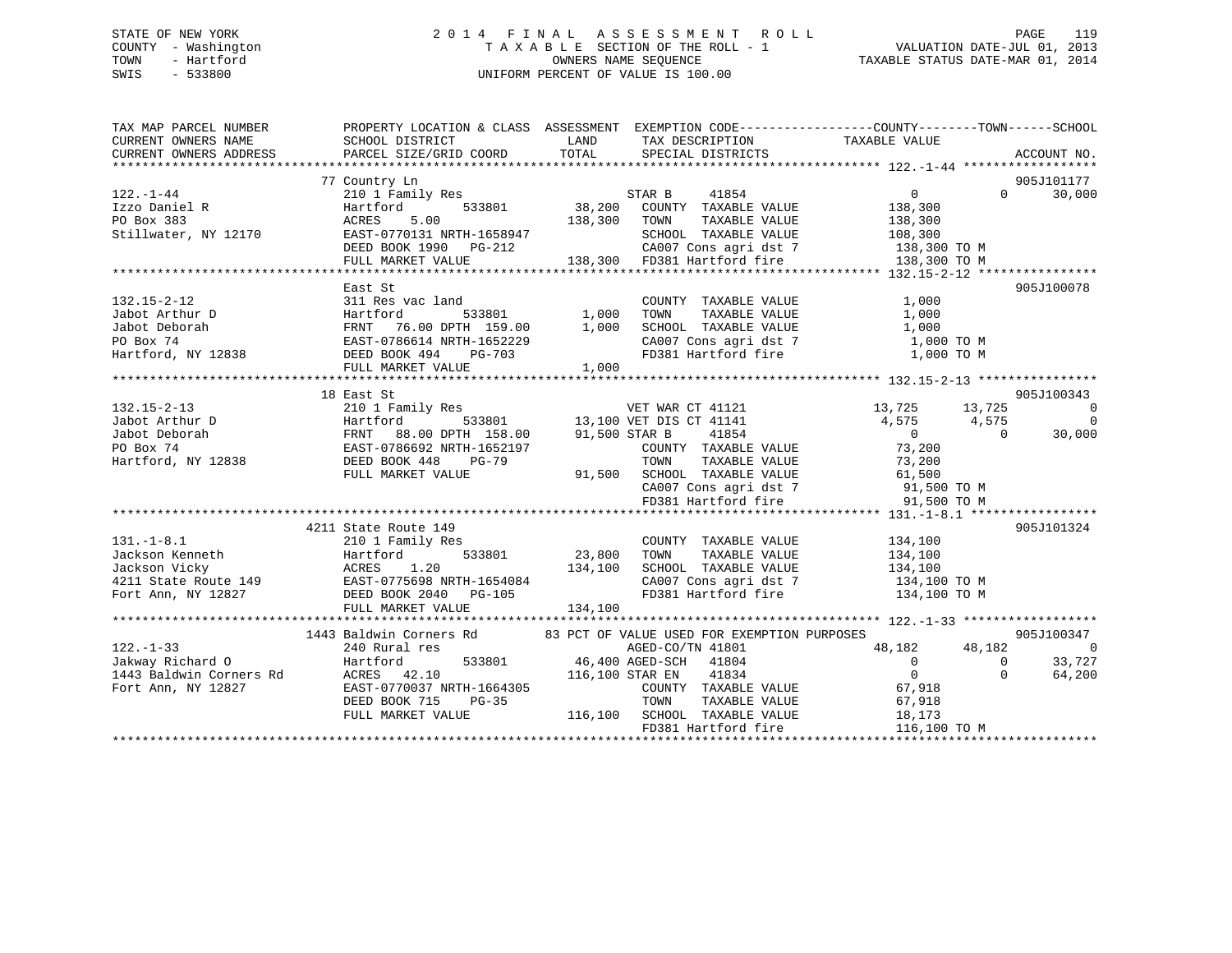# STATE OF NEW YORK 2 0 1 4 F I N A L A S S E S S M E N T R O L L PAGE 120 COUNTY - Washington T A X A B L E SECTION OF THE ROLL - 1 VALUATION DATE-JUL 01, 2013 TOWN - Hartford **TAXABLE STATUS DATE-MAR 01, 2014** OWNERS NAME SEQUENCE TAXABLE STATUS DATE-MAR 01, 2014 SWIS - 533800 UNIFORM PERCENT OF VALUE IS 100.00

| TAX MAP PARCEL NUMBER  | PROPERTY LOCATION & CLASS ASSESSMENT EXEMPTION CODE----------------COUNTY-------TOWN------SCHOOL |                    |                                                                      |                       |             |
|------------------------|--------------------------------------------------------------------------------------------------|--------------------|----------------------------------------------------------------------|-----------------------|-------------|
| CURRENT OWNERS NAME    | SCHOOL DISTRICT                                                                                  | LAND               | TAX DESCRIPTION                                                      | TAXABLE VALUE         |             |
| CURRENT OWNERS ADDRESS | PARCEL SIZE/GRID COORD                                                                           | TOTAL              | SPECIAL DISTRICTS                                                    |                       | ACCOUNT NO. |
|                        |                                                                                                  |                    |                                                                      |                       |             |
|                        | Pope Hill Rd                                                                                     |                    |                                                                      |                       | 905J101090  |
| $149. - 1 - 29.3$      | 314 Rural vac<10                                                                                 |                    | COUNTY TAXABLE VALUE 27,500                                          |                       |             |
| Jamieson David         | Hartford                                                                                         | 533801 27,500      | TAXABLE VALUE<br>TOWN                                                | 27,500                |             |
| Jamieson Keiko         | ROW 797-278 Dusty Hy Way 27,500                                                                  |                    |                                                                      |                       |             |
| 30 Dusty Hwy           | 6.40<br>ACRES                                                                                    |                    | SCHOOL TAXABLE VALUE $27,500$<br>CA006 Cons agri dst 6 $27,500$ TO M |                       |             |
| Argyle, NY 12809       | EAST-0778102 NRTH-1632642                                                                        |                    | FD381 Hartford fire 27,500 TO M                                      |                       |             |
|                        | DEED BOOK 1969 PG-67                                                                             |                    |                                                                      |                       |             |
|                        | FULL MARKET VALUE                                                                                | 27,500             |                                                                      |                       |             |
|                        |                                                                                                  |                    |                                                                      |                       |             |
|                        | Shine Hill Rd                                                                                    |                    |                                                                      |                       | 905J100668  |
| $149. - 1 - 4.1$       | 314 Rural vac<10                                                                                 |                    | COUNTY TAXABLE VALUE                                                 |                       |             |
| Jarrett H Thomas       | 533801<br>Hartford                                                                               | 14,100 TOWN        | TAXABLE VALUE                                                        | 14,100<br>14,100      |             |
| PO Box 4737            | ACRES 1.30                                                                                       |                    | 14,100 SCHOOL TAXABLE VALUE 14,100                                   |                       |             |
| Queensbury, NY 12804   | EAST-0770540 NRTH-1638345                                                                        |                    | FD381 Hartford fire                                                  | 14,100 TO M           |             |
|                        | DEED BOOK 2482    PG-193                                                                         |                    |                                                                      |                       |             |
|                        | FULL MARKET VALUE                                                                                | 14,100             |                                                                      |                       |             |
|                        |                                                                                                  |                    |                                                                      |                       |             |
|                        | Shine Hill Rd                                                                                    |                    |                                                                      |                       | 905J101073  |
| $149. - 1 - 4.2$       | 314 Rural vac<10                                                                                 |                    | COUNTY TAXABLE VALUE 13,800                                          |                       |             |
| Jarrett H Thomas       | Hartford                                                                                         | 533801 13,800 TOWN |                                                                      | TAXABLE VALUE 13,800  |             |
| PO Box 4737            | ACRES<br>1.21                                                                                    | 13,800             |                                                                      |                       |             |
| Queensbury, NY 12804   | EAST-0770358 NRTH-1638334                                                                        |                    | SCHOOL TAXABLE VALUE<br>FD381 Hartford fire                          | 13,800<br>13,800 TO M |             |
|                        | DEED BOOK 2482 PG-193                                                                            |                    |                                                                      |                       |             |
|                        | FULL MARKET VALUE                                                                                | 13,800             |                                                                      |                       |             |
|                        |                                                                                                  |                    |                                                                      |                       |             |
|                        | Shine Hill Rd                                                                                    |                    |                                                                      |                       |             |
| $149. - 1 - 4.4$       | 314 Rural vac<10                                                                                 |                    | COUNTY TAXABLE VALUE 20,000                                          |                       |             |
| Jarrett H Thomas       | 533801<br>Hartford                                                                               | 20,000             | TAXABLE VALUE<br>TOWN                                                | 20,000                |             |
| PO Box 4737            | Sub DIv Lot 3                                                                                    |                    | 20,000 SCHOOL TAXABLE VALUE                                          | 20,000                |             |
| Queensbury, NY 12804   | 2.85<br>ACRES                                                                                    |                    | FD381 Hartford fire 30,000 TO M                                      |                       |             |
|                        | EAST-0770457 NRTH-1638768                                                                        |                    |                                                                      |                       |             |
|                        | DEED BOOK 2482 PG-193                                                                            |                    |                                                                      |                       |             |
|                        | FULL MARKET VALUE                                                                                | 20,000             |                                                                      |                       |             |
|                        |                                                                                                  |                    |                                                                      |                       |             |
|                        | Shine Hill Rd                                                                                    |                    |                                                                      |                       |             |
| $149. - 1 - 4.5$       | 314 Rural vac<10                                                                                 |                    | COUNTY TAXABLE VALUE                                                 | 20,300                |             |
| Jarrett H Thomas       | Hartford                                                                                         | 533801 20,300 TOWN | TAXABLE VALUE                                                        | 20,300                |             |
| PO Box 4737            | Sub Div Lot 4                                                                                    |                    |                                                                      |                       |             |
| Oueensbury, NY 12804   | ACRES 2.92                                                                                       |                    | 20,300 SCHOOL TAXABLE VALUE 20,300<br>FD381 Hartford fire            | 20,300 TO M           |             |
|                        |                                                                                                  |                    |                                                                      |                       |             |
|                        | EAST-0770192 NRTH-1638701                                                                        |                    |                                                                      |                       |             |
|                        | DEED BOOK 2482 PG-193                                                                            |                    |                                                                      |                       |             |
|                        | FULL MARKET VALUE                                                                                | 20,300             |                                                                      |                       |             |
|                        |                                                                                                  |                    |                                                                      |                       |             |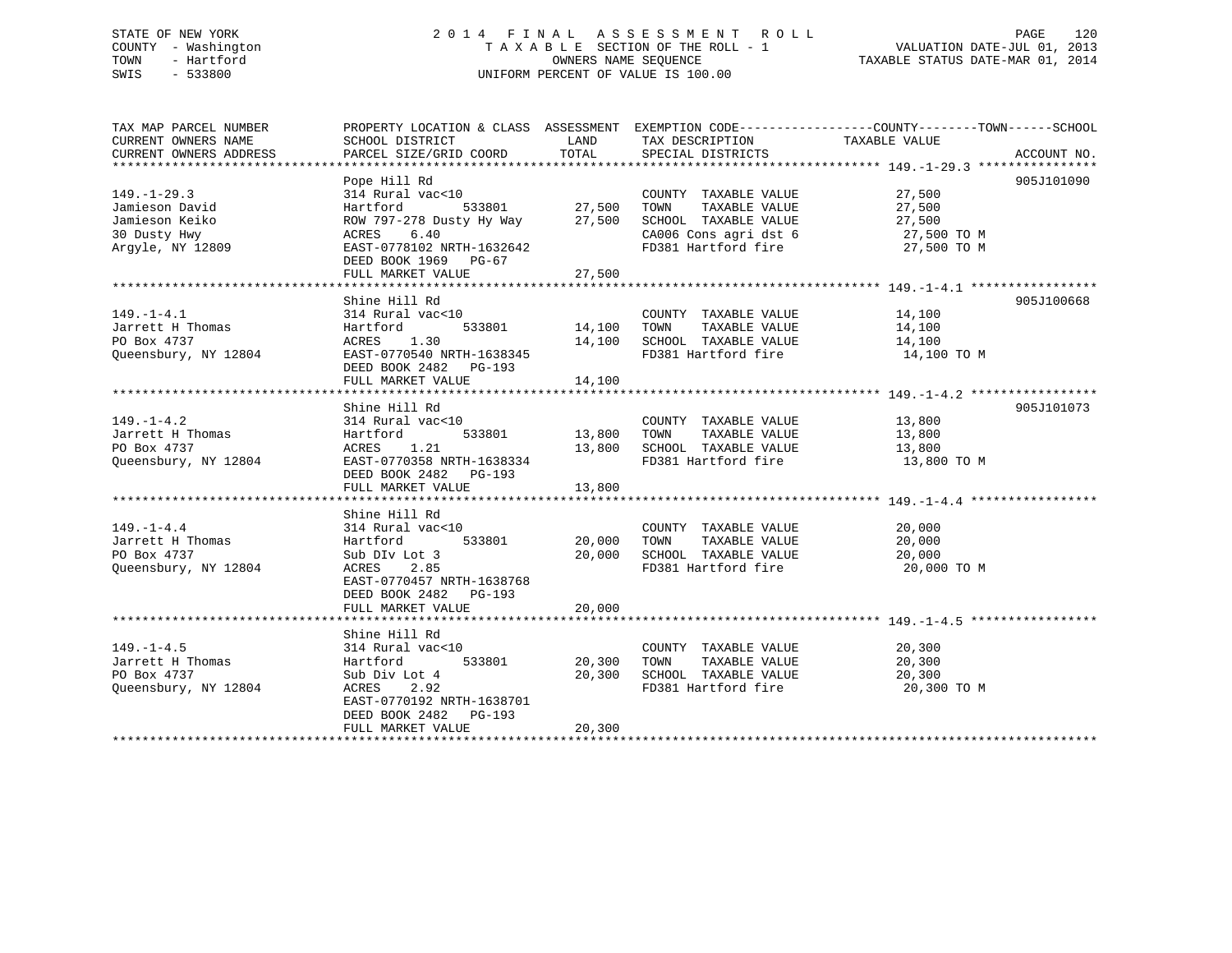# STATE OF NEW YORK 2 0 1 4 F I N A L A S S E S S M E N T R O L L PAGE 121 COUNTY - Washington T A X A B L E SECTION OF THE ROLL - 1 VALUATION DATE-JUL 01, 2013 TOWN - Hartford **TAXABLE STATUS DATE-MAR 01, 2014** OWNERS NAME SEQUENCE TAXABLE STATUS DATE-MAR 01, 2014 SWIS - 533800 UNIFORM PERCENT OF VALUE IS 100.00

| TAX MAP PARCEL NUMBER<br>CURRENT OWNERS NAME<br>CURRENT OWNERS ADDRESS                                                        | PROPERTY LOCATION & CLASS ASSESSMENT EXEMPTION CODE----------------COUNTY-------TOWN------SCHOOL<br>SCHOOL DISTRICT<br>PARCEL SIZE/GRID COORD                | LAND<br>TOTAL              | TAX DESCRIPTION TAXABLE VALUE<br>SPECIAL DISTRICTS                                                                                              |                                                                                   |                                    | ACCOUNT NO.                             |
|-------------------------------------------------------------------------------------------------------------------------------|--------------------------------------------------------------------------------------------------------------------------------------------------------------|----------------------------|-------------------------------------------------------------------------------------------------------------------------------------------------|-----------------------------------------------------------------------------------|------------------------------------|-----------------------------------------|
| $149. - 1 - 4.6$<br>Jarrett H Thomas<br>PO Box 4737<br>Queensbury, NY 12804                                                   | Shine Hill Rd<br>311 Res vac land<br>Hartford<br>533801<br>FRNT 10.00 DPTH 400.00<br>EAST-0770297 NRTH-1638155<br>DEED BOOK 2482 PG-193<br>FULL MARKET VALUE | $\frac{300}{300}$<br>300   | COUNTY TAXABLE VALUE<br>TAXABLE VALUE<br>TOWN<br>SCHOOL TAXABLE VALUE<br>FD381 Hartford fire                                                    | 300<br>300<br>300<br>300 TO M                                                     |                                    |                                         |
|                                                                                                                               |                                                                                                                                                              |                            |                                                                                                                                                 |                                                                                   |                                    |                                         |
| $141. - 3 - 14$<br>Jessen Philip R<br>Jessen Marion<br>Jessen Marion<br>74 Gilchrist Hill Ext<br>Hartford, NY 12838<br>DEED E | 74 Gilchrist Hill Ext<br>210 1 Family Res<br>Hartford<br>533801<br>3.40<br>EAST-0785429 NRTH-1644801<br>DEED BOOK 477<br>PG-1046<br>FULL MARKET VALUE        | 140,900 TOWN<br>140,900    | STAR B<br>41854<br>32,100 COUNTY TAXABLE VALUE<br>TAXABLE VALUE<br>SCHOOL TAXABLE VALUE<br>SCHOOL TAXABLE VALUE<br>FD381 Hartford fire          | $\overline{0}$<br>140,900<br>140,900<br>110,900<br>140,900 TO M                   | $\Omega$                           | 905J100091<br>30,000                    |
|                                                                                                                               | 3803 State Route 149                                                                                                                                         |                            |                                                                                                                                                 |                                                                                   |                                    | 905J101094                              |
| $130. - 1 - 7.2$<br>Johnsen Robert D<br>Johnsen Deborah G<br>oonnsen Deporan G<br>3803 State Route 149<br>Fort Ann, NY 12827  | 210 1 Family Res<br>Hudson Falls<br>ACRES<br>7.80<br>EAST-0766916 NRTH-1652711<br>DEED BOOK 676<br>PG-311                                                    | 160,400 STAR EN            | VET WAR CT 41121<br>534401 25,300 VET DIS CT 41141<br>41834<br>COUNTY TAXABLE VALUE<br>TAXABLE VALUE<br>TOWN                                    | 24,060<br>32,080<br>$\overline{0}$<br>104,260<br>104,260                          | 24,060<br>32,080<br>$\overline{0}$ | $\overline{0}$<br>$\mathbf 0$<br>64,200 |
|                                                                                                                               | FULL MARKET VALUE                                                                                                                                            |                            | 160,400 SCHOOL TAXABLE VALUE<br>CA007 Cons agri dst 7 160,400 TO M<br>FD381 Hartford fire                                                       | 96,200<br>160,400 TO M                                                            |                                    |                                         |
|                                                                                                                               | 280 Pope Hill Rd                                                                                                                                             |                            |                                                                                                                                                 |                                                                                   |                                    | 905J100666                              |
| $150. - 1 - 24$<br>Johnson Daniel T<br>771 Chamberlain Mills Rd<br>Salem, NY 12865                                            | 312 Vac w/imprv<br>533801<br>Hartford<br>36 Ad<br>ACRES 28.50<br>EAST-0783012 NRTH-1632480<br>DEED BOOK 764<br>PG-121<br>FULL MARKET VALUE                   | 54,500<br>57,300<br>57,300 | COUNTY TAXABLE VALUE<br>TAXABLE VALUE<br>TOWN<br>SCHOOL TAXABLE VALUE<br>FD381 Hartford fire                                                    | 57,300<br>57,300<br>57,300<br>57,300 TO M                                         |                                    |                                         |
|                                                                                                                               |                                                                                                                                                              |                            |                                                                                                                                                 |                                                                                   |                                    |                                         |
| $122. - 1 - 11$<br>Johnson Rachel<br>41 Warren Rd<br>Fort Ann, NY 12827                                                       | 41 Warren Rd<br>210 1 Family Res<br>533801<br>Hartford<br>2.00<br>ACRES<br>EAST-0779419 NRTH-1662149<br>DEED BOOK 3262 PG-50<br>FULL MARKET VALUE            | 127,700 TOWN               | STAR B<br>41854<br>26,800 COUNTY TAXABLE VALUE<br>TAXABLE VALUE<br>SCHOOL TAXABLE VALUE<br>CA007 Cons agri dst 7<br>127,700 FD381 Hartford fire | $0 \qquad \qquad$<br>127,700<br>127,700<br>97,700<br>127,700 TO M<br>127,700 TO M | $\Omega$                           | 905J100064<br>30,000                    |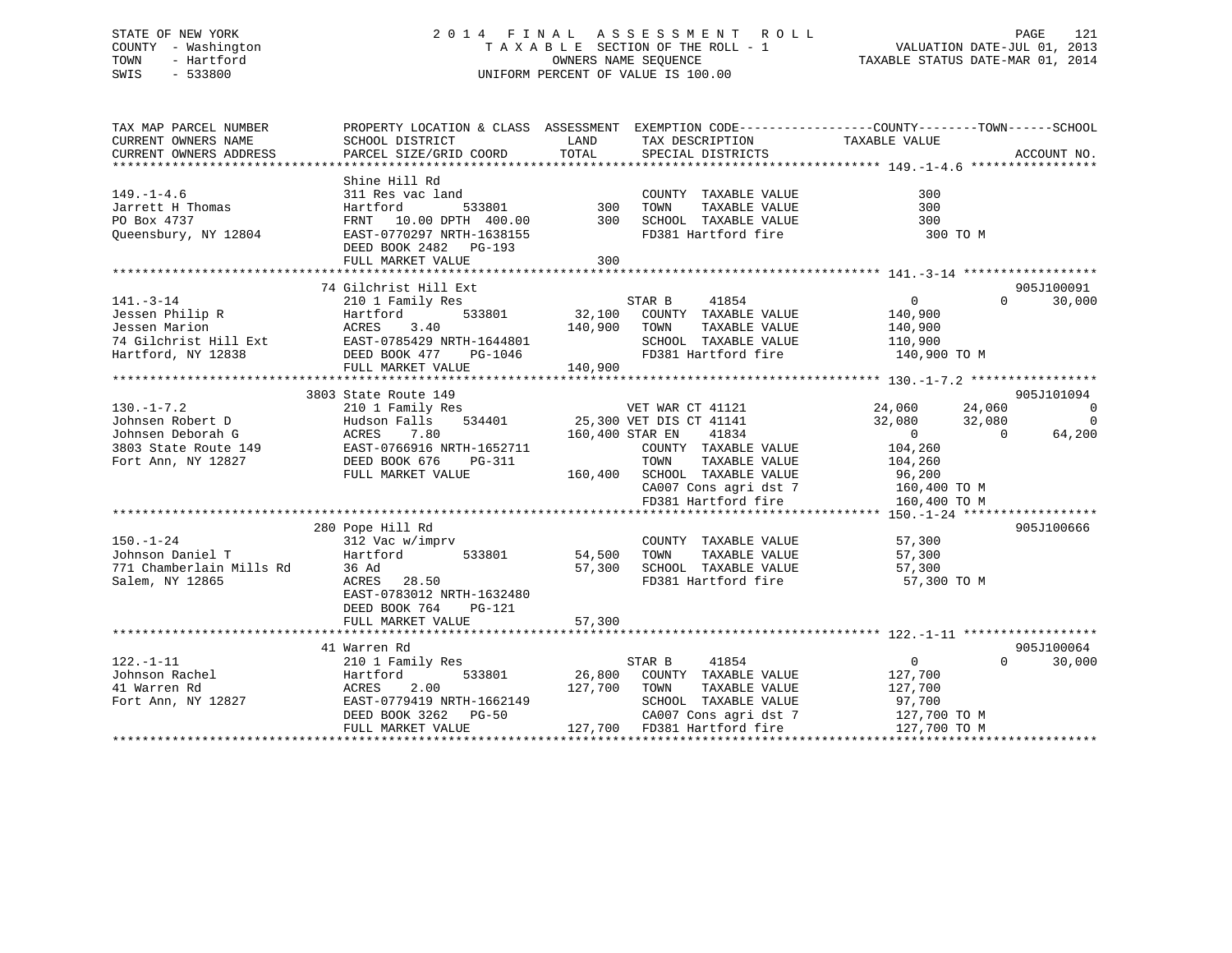# STATE OF NEW YORK 2 0 1 4 F I N A L A S S E S S M E N T R O L L PAGE 122 COUNTY - Washington T A X A B L E SECTION OF THE ROLL - 1 VALUATION DATE-JUL 01, 2013 TOWN - Hartford **TAXABLE STATUS DATE-MAR 01, 2014** OWNERS NAME SEQUENCE TAXABLE STATUS DATE-MAR 01, 2014 SWIS - 533800 UNIFORM PERCENT OF VALUE IS 100.00

| TAX MAP PARCEL NUMBER  | PROPERTY LOCATION & CLASS ASSESSMENT EXEMPTION CODE---------------COUNTY-------TOWN------SCHOOL                                                                                                             |        |                                                                                                                                                                                   |               |             |
|------------------------|-------------------------------------------------------------------------------------------------------------------------------------------------------------------------------------------------------------|--------|-----------------------------------------------------------------------------------------------------------------------------------------------------------------------------------|---------------|-------------|
| CURRENT OWNERS NAME    | SCHOOL DISTRICT                                                                                                                                                                                             | LAND   | TAX DESCRIPTION                                                                                                                                                                   |               |             |
| CURRENT OWNERS ADDRESS | PARCEL SIZE/GRID COORD TOTAL                                                                                                                                                                                |        | SPECIAL DISTRICTS                                                                                                                                                                 | TAXABLE VALUE | ACCOUNT NO. |
|                        |                                                                                                                                                                                                             |        |                                                                                                                                                                                   |               |             |
|                        | Baldwin Corners Rd OFF                                                                                                                                                                                      |        |                                                                                                                                                                                   |               | 905J101161  |
| $121.-4-5.2$           | 340 Vacant indus                                                                                                                                                                                            |        | COUNTY TAXABLE VALUE                                                                                                                                                              | 4,000         |             |
|                        |                                                                                                                                                                                                             |        |                                                                                                                                                                                   |               |             |
|                        | Value 1.000 TOWN<br>100 Martford 533801 4,000 TOWN<br>269 Ballard Rd 121.-1-5.2 4,000 SCHOO                                                                                                                 |        | TAXABLE VALUE                                                                                                                                                                     | 4,000         |             |
|                        | 121.-1-5.2<br>ACRES 10.00                                                                                                                                                                                   |        | 4,000 SCHOOL TAXABLE VALUE                                                                                                                                                        | 4,000         |             |
| Wilton, NY 12831       |                                                                                                                                                                                                             |        | CA007 Cons agri dst 7 4,000 TO M                                                                                                                                                  |               |             |
|                        | EAST-0765829 NRTH-1660708                                                                                                                                                                                   |        | FD381 Hartford fire                                                                                                                                                               | 4,000 TO M    |             |
|                        | DEED BOOK 899 PG-94                                                                                                                                                                                         |        |                                                                                                                                                                                   |               |             |
|                        | FULL MARKET VALUE                                                                                                                                                                                           | 4,000  |                                                                                                                                                                                   |               |             |
|                        |                                                                                                                                                                                                             |        |                                                                                                                                                                                   |               |             |
|                        | 1168 Baldwin Corners Rd                                                                                                                                                                                     |        |                                                                                                                                                                                   |               | 905J100663  |
| $121. - 4 - 11$        | 341 Ind vac w/im                                                                                                                                                                                            |        |                                                                                                                                                                                   |               |             |
|                        |                                                                                                                                                                                                             |        | $\begin{tabular}{lllllllll} \multicolumn{2}{c}{\text{COUNTY}} & \text{TXABLE VALUE} & & & \text{447,700} \\ \text{TOWN} & \text{TXABLE VALUE} & & & \text{447,700} \end{tabular}$ |               |             |
| 269 Ballard Rd         |                                                                                                                                                                                                             |        |                                                                                                                                                                                   |               |             |
|                        | 506/68<br>488/210                                                                                                                                                                                           |        | 447,700 SCHOOL TAXABLE VALUE 447,700<br>CA007 Cons agri dst 7 447,700 TO M                                                                                                        |               |             |
| Wilton, NY 12831       |                                                                                                                                                                                                             |        |                                                                                                                                                                                   |               |             |
|                        | 506/68<br>488/210<br>121.-1-11<br>ACRES 288.70<br>RACRES 288.70                                                                                                                                             |        | FD381 Hartford fire 447,700 TO M                                                                                                                                                  |               |             |
|                        |                                                                                                                                                                                                             |        |                                                                                                                                                                                   |               |             |
|                        | EAST-0763982 NRTH-1659511                                                                                                                                                                                   |        |                                                                                                                                                                                   |               |             |
|                        | DEED BOOK 891 PG-78                                                                                                                                                                                         |        |                                                                                                                                                                                   |               |             |
|                        | FULL MARKET VALUE 447,700                                                                                                                                                                                   |        |                                                                                                                                                                                   |               |             |
|                        |                                                                                                                                                                                                             |        |                                                                                                                                                                                   |               |             |
|                        | 1154 Baldwin Corners Rd                                                                                                                                                                                     |        |                                                                                                                                                                                   |               | 905J101340  |
| $121.-4-11.1$          | 341 Ind vac w/im                                                                                                                                                                                            |        | COUNTY TAXABLE VALUE 64,800                                                                                                                                                       |               |             |
|                        |                                                                                                                                                                                                             |        |                                                                                                                                                                                   |               |             |
|                        |                                                                                                                                                                                                             |        |                                                                                                                                                                                   |               |             |
|                        |                                                                                                                                                                                                             |        |                                                                                                                                                                                   |               |             |
|                        | ACRES 1.30<br>EAST-0763164 NRTH-1660957                                                                                                                                                                     |        | CA007 Cons agri dst 7 64,800 TO M<br>FD381 Hartford fire 64,800 TO M                                                                                                              |               |             |
|                        | DEED BOOK 891 PG-78                                                                                                                                                                                         |        |                                                                                                                                                                                   |               |             |
|                        |                                                                                                                                                                                                             |        |                                                                                                                                                                                   |               |             |
|                        | FULL MARKET VALUE                                                                                                                                                                                           | 64,800 |                                                                                                                                                                                   |               |             |
|                        |                                                                                                                                                                                                             |        |                                                                                                                                                                                   |               |             |
|                        | Baldwin Corners Rd OFF                                                                                                                                                                                      |        |                                                                                                                                                                                   |               | 905J1010317 |
| $121. - 4 - 15$        | 340 Vacant indus                                                                                                                                                                                            |        | COUNTY TAXABLE VALUE                                                                                                                                                              | 1,200         |             |
|                        |                                                                                                                                                                                                             |        |                                                                                                                                                                                   | 1,200         |             |
|                        |                                                                                                                                                                                                             |        |                                                                                                                                                                                   |               |             |
|                        | Fort Ann 532802 1,200 TOWN TAXABLE VALUE<br>269 Ballard Rd 121.-1-15 1,200 SCHOOL TAXABLE VALUE<br>Wilton, NY 12831 ACRES 3.08 CA007 Cons agri dst 7                                                        |        | 1,200 SCHOOL TAXABLE VALUE 1,200<br>CA007 Cons agri dst 7 1,200 TO M                                                                                                              |               |             |
|                        | EAST-0766571 NRTH-1660203                                                                                                                                                                                   |        | FD381 Hartford fire                                                                                                                                                               | 1,200 TO M    |             |
|                        | DEED BOOK 894 PG-335                                                                                                                                                                                        |        |                                                                                                                                                                                   |               |             |
|                        | FULL MARKET VALUE                                                                                                                                                                                           | 1,200  |                                                                                                                                                                                   |               |             |
|                        |                                                                                                                                                                                                             |        |                                                                                                                                                                                   |               |             |
|                        | LOT 22 Provincial Pat                                                                                                                                                                                       |        |                                                                                                                                                                                   |               | 905J101216  |
|                        |                                                                                                                                                                                                             |        | COUNTY TAXABLE VALUE 2,300                                                                                                                                                        |               |             |
|                        | 121.-4-16<br>Jointa Galusha LLC<br>129 Ballard Rd<br>121.-1-16<br>121.-1-16<br>121.-1-16<br>122.-1-16<br>122.-1-16<br>122.-1-16<br>123.74<br>22.5.74<br>22.5.74<br>22.5.74<br>22.5.74<br>22.5.74<br>22.5.74 |        | 2,300 TOWN TAXABLE VALUE                                                                                                                                                          | 2,300         |             |
|                        |                                                                                                                                                                                                             |        |                                                                                                                                                                                   |               |             |
|                        |                                                                                                                                                                                                             |        |                                                                                                                                                                                   |               |             |
|                        |                                                                                                                                                                                                             |        | FD381 Hartford fire 2,300 TO M                                                                                                                                                    |               |             |
|                        | EAST-0766919 NRTH-1660315                                                                                                                                                                                   |        |                                                                                                                                                                                   |               |             |
|                        | DEED BOOK 2211 PG-180                                                                                                                                                                                       |        |                                                                                                                                                                                   |               |             |
|                        | FULL MARKET VALUE                                                                                                                                                                                           | 2,300  |                                                                                                                                                                                   |               |             |
|                        |                                                                                                                                                                                                             |        |                                                                                                                                                                                   |               |             |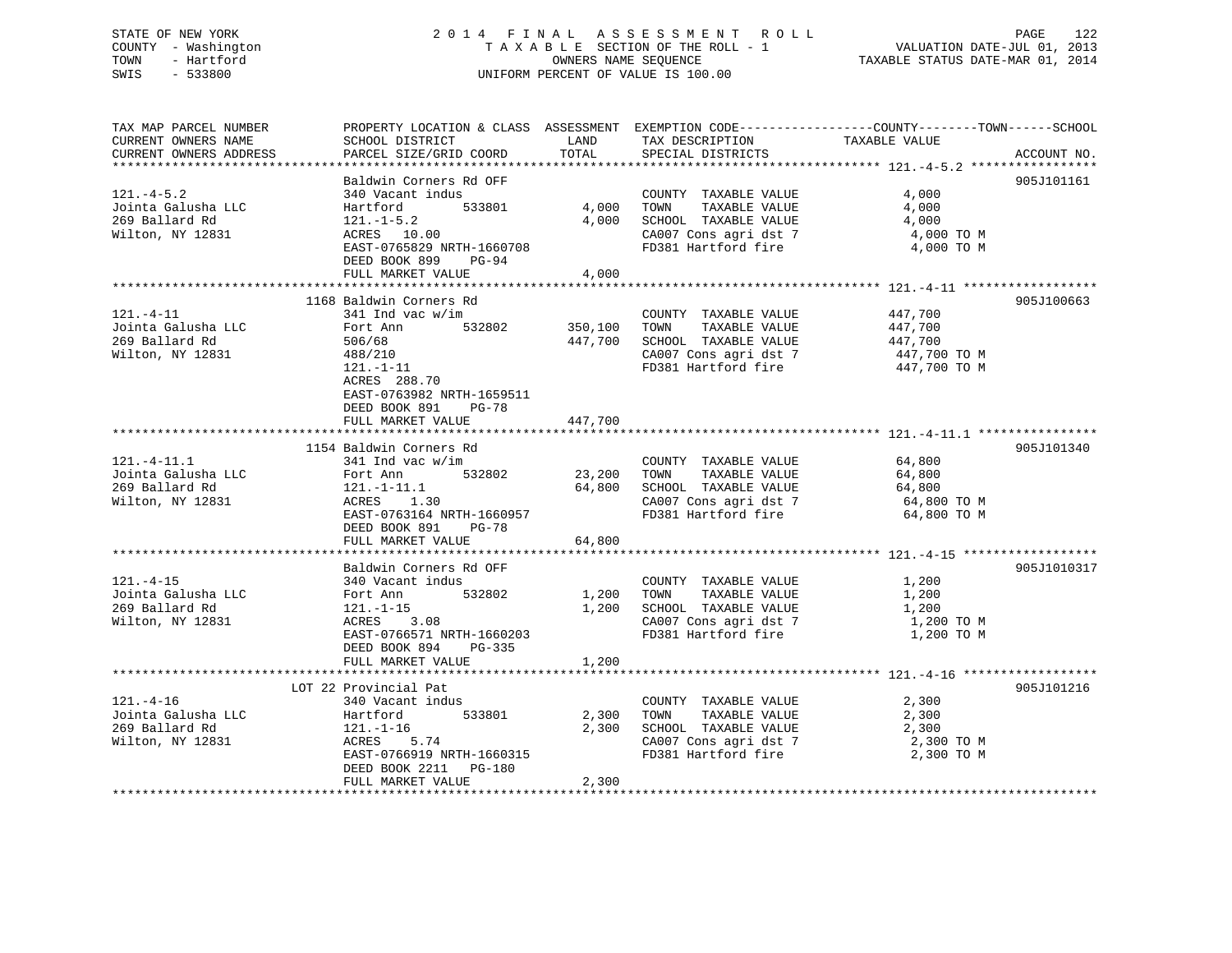# STATE OF NEW YORK 2 0 1 4 F I N A L A S S E S S M E N T R O L L PAGE 123 COUNTY - Washington T A X A B L E SECTION OF THE ROLL - 1 VALUATION DATE-JUL 01, 2013 TOWN - Hartford **TAXABLE STATUS DATE-MAR 01, 2014** OWNERS NAME SEQUENCE TAXABLE STATUS DATE-MAR 01, 2014 SWIS - 533800 UNIFORM PERCENT OF VALUE IS 100.00

| TAX MAP PARCEL NUMBER<br>CURRENT OWNERS NAME<br>CURRENT OWNERS ADDRESS      | PROPERTY LOCATION & CLASS ASSESSMENT EXEMPTION CODE---------------COUNTY-------TOWN------SCHOOL<br>SCHOOL DISTRICT<br>PARCEL SIZE/GRID COORD                                 | LAND<br>TOTAL              | TAX DESCRIPTION<br>SPECIAL DISTRICTS                                                                                  | TAXABLE VALUE                                            | ACCOUNT NO. |
|-----------------------------------------------------------------------------|------------------------------------------------------------------------------------------------------------------------------------------------------------------------------|----------------------------|-----------------------------------------------------------------------------------------------------------------------|----------------------------------------------------------|-------------|
| $121. - 4 - 19$<br>Jointa Galusha LLC<br>269 Ballard Rd<br>Wilton, NY 12831 | LOT Provincial Pat<br>340 Vacant indus<br>533801<br>Hartford<br>$121. - 1 - 19$<br>ACRES 18.81<br>EAST-0768397 NRTH-1657968<br>DEED BOOK 1864<br>PG-191<br>FULL MARKET VALUE | 11,300<br>11,300<br>11,300 | COUNTY TAXABLE VALUE<br>TOWN<br>TAXABLE VALUE<br>SCHOOL TAXABLE VALUE<br>CA007 Cons agri dst 7<br>FD381 Hartford fire | 11,300<br>11,300<br>11,300<br>11,300 TO M<br>11,300 TO M | 905J101121  |
| $121. - 4 - 20$                                                             | **************************<br>LOT 22 Provincial Pat<br>340 Vacant indus                                                                                                      | *************              | COUNTY TAXABLE VALUE                                                                                                  | 6,100                                                    | 905J101122  |
| Jointa Galusha LLC<br>269 Ballard Rd<br>Wilton, NY 12831                    | 533801<br>Hartford<br>594/286<br>$121. - 1 - 20$<br>ACRES 10.10<br>EAST-0767916 NRTH-1657797<br>DEED BOOK 848<br>PG-208<br>FULL MARKET VALUE                                 | 6,100<br>6,100<br>6,100    | TOWN<br>TAXABLE VALUE<br>SCHOOL TAXABLE VALUE<br>CA007 Cons agri dst 7<br>FD381 Hartford fire                         | 6,100<br>6,100<br>6,100 TO M<br>6,100 TO M               |             |
|                                                                             |                                                                                                                                                                              |                            |                                                                                                                       |                                                          |             |
| $121. - 4 - 21$<br>Jointa Galusha LLC<br>269 Ballard Rd<br>Wilton, NY 12831 | 95 Kelly Way<br>340 Vacant indus<br>533801<br>Hartford<br>121.-1-21<br>ACRES 31.45<br>EAST-0766780 NRTH-1657582<br>DEED BOOK 860<br>PG-336                                   | 15,600<br>15,600           | COUNTY TAXABLE VALUE<br>TAXABLE VALUE<br>TOWN<br>SCHOOL TAXABLE VALUE<br>CA007 Cons agri dst 7<br>FD381 Hartford fire | 15,600<br>15,600<br>15,600<br>15,600 TO M<br>15,600 ТО М | 905J101138  |
|                                                                             | FULL MARKET VALUE                                                                                                                                                            | 15,600                     |                                                                                                                       |                                                          |             |
| $121. - 4 - 22$<br>Jointa Galusha LLC<br>269 Ballard Rd<br>Wilton, NY 12831 | LOT 22 Provincial Pat<br>340 Vacant indus<br>533801<br>Hartford<br>$121. - 1 - 22$<br>ACRES 10.01<br>EAST-0767539 NRTH-1657772                                               | 6,000<br>6,000             | COUNTY TAXABLE VALUE<br>TOWN<br>TAXABLE VALUE<br>SCHOOL TAXABLE VALUE<br>CA007 Cons agri dst 7<br>FD381 Hartford fire | 6,000<br>6,000<br>6,000<br>6,000 TO M<br>6,000 TO M      | 905J101124  |
|                                                                             | DEED BOOK 844<br>PG-194<br>FULL MARKET VALUE                                                                                                                                 | 6,000                      |                                                                                                                       |                                                          |             |
| $121. - 4 - 23$<br>Jointa Galusha LLC<br>269 Ballard Rd<br>Wilton, NY 12831 | LOT 22 Provincial Pat<br>340 Vacant indus<br>533801<br>Hartford<br>$121. - 1 - 23$<br>ACRES 37.71<br>EAST-0766844 NRTH-1658698                                               | 22,600<br>22,600           | COUNTY TAXABLE VALUE<br>TOWN<br>TAXABLE VALUE<br>SCHOOL TAXABLE VALUE<br>CA007 Cons agri dst 7<br>FD381 Hartford fire | 22,600<br>22,600<br>22,600<br>22,600 TO M<br>22,600 TO M | 905J101123  |
|                                                                             | DEED BOOK 843<br>$PG-69$<br>FULL MARKET VALUE                                                                                                                                | 22,600                     |                                                                                                                       |                                                          |             |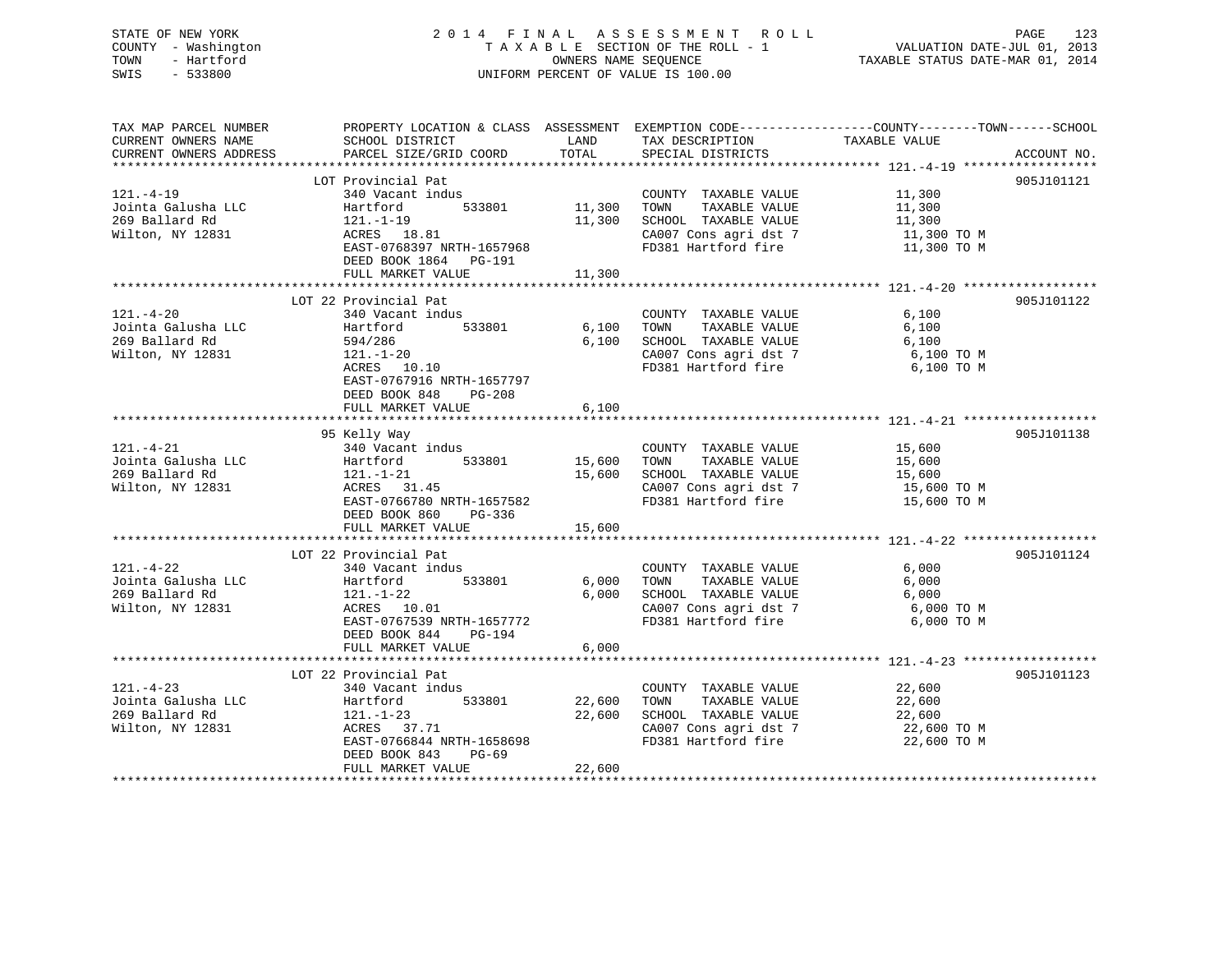# STATE OF NEW YORK 2 0 1 4 F I N A L A S S E S S M E N T R O L L PAGE 124 COUNTY - Washington T A X A B L E SECTION OF THE ROLL - 1 VALUATION DATE-JUL 01, 2013 TOWN - Hartford **TAXABLE STATUS DATE-MAR 01, 2014** OWNERS NAME SEQUENCE TAXABLE STATUS DATE-MAR 01, 2014 SWIS - 533800 UNIFORM PERCENT OF VALUE IS 100.00

| TAX MAP PARCEL NUMBER<br>CURRENT OWNERS NAME<br>CURRENT OWNERS ADDRESS      | SCHOOL DISTRICT<br>PARCEL SIZE/GRID COORD                                                                                                                                                                                                          | LAND<br>TOTAL             | TAX DESCRIPTION<br>SPECIAL DISTRICTS                                                                                             | PROPERTY LOCATION & CLASS ASSESSMENT EXEMPTION CODE----------------COUNTY-------TOWN------SCHOOL<br>TAXABLE VALUE | ACCOUNT NO.          |
|-----------------------------------------------------------------------------|----------------------------------------------------------------------------------------------------------------------------------------------------------------------------------------------------------------------------------------------------|---------------------------|----------------------------------------------------------------------------------------------------------------------------------|-------------------------------------------------------------------------------------------------------------------|----------------------|
| $122. - 1 - 47$<br>Jointa Galusha LLC<br>269 Ballard Rd<br>Wilton, NY 12831 | 116 Country Ln<br>340 Vacant indus<br>Hartford<br>533801<br>ACRES 10.03<br>EAST-0769786 NRTH-1660261<br>DEED BOOK 1997 PG-56<br>FULL MARKET VALUE                                                                                                  | 6,000<br>6.000<br>6,000   | COUNTY TAXABLE VALUE<br>TOWN<br>TAXABLE VALUE<br>SCHOOL TAXABLE VALUE<br>CA007 Cons agri dst 7<br>FD381 Hartford fire            | 6,000<br>6,000<br>6,000<br>6,000 TO M<br>6,000 TO M                                                               | 905J101129           |
| $130 - 1 - 1$<br>Jointa Galusha LLC<br>269 Ballard Rd<br>Wilton, NY 12831   | LOT 21 Provincial Pat<br>340 Vacant indus<br>Fort Ann<br>ACRES 117.00<br>EAST-0764337 NRTH-1657314<br>DEED BOOK 839 PG-104<br>FULL MARKET VALUE 354,800                                                                                            | 532802 354,800<br>354,800 | COUNTY TAXABLE VALUE<br>TAXABLE VALUE<br>TOWN<br>SCHOOL TAXABLE VALUE<br>CA007 Cons agri dst 7<br>FD381 Hartford fire            | 354,800<br>354,800<br>354,800<br>354,800 TO M<br>354,800 TO M                                                     | 905J100501           |
| $130. - 1 - 2$<br>Jointa Galusha LLC<br>269 Ballard Rd<br>Wilton, NY 12831  | Reynolds Ln<br>484 1 use sm bld<br>Hudson Falls 534401 75,000 COUNTY TAXABLE VALUE<br>ACRES 122.00 326,800 TOWN TAXABLE VALUE<br>EAST-0766368 NRTH-1655591 SCHOOL TAXABLE VALUE<br>DEED BOOK 839 PG-104 CA007 Cons agri dst 7<br>FULL MARKET VALUE |                           | BUSIN97<br>47610<br>SCHOOL TAXABLE VALUE                                                                                         | 37,500<br>37,500<br>289,300<br>289,300<br>289,300                                                                 | 905J100219<br>37,500 |
| $130 - 1 - 3$<br>Jointa Galusha LLC<br>269 Ballard Rd<br>Wilton, NY 12831   | Reynolds Ln OFF<br>340 Vacant indus<br>533801<br>Hartford<br>ACRES 2.80<br>EAST-0766256 NRTH-1654122<br>DEED BOOK 845 PG-53<br>FULL MARKET VALUE                                                                                                   | 1,700 TOWN<br>1,700       | COUNTY TAXABLE VALUE<br>TAXABLE VALUE<br>1,700 SCHOOL TAXABLE VALUE<br>CA007 Cons agri dst 7<br>FD381 Hartford fire              | 1,700<br>1,700<br>1,700<br>1,700 TO M<br>1,700 TO M                                                               | 905J100122           |
| $130 - 1 - 4$<br>Jointa Galusha LLC<br>269 Ballard Rd<br>Wilton, NY 12831   | 3847 State Route 149<br>340 Vacant indus<br>533801<br>Hartford<br>1.00<br>ACRES<br>EAST-0767242 NRTH-1653102<br>DEED BOOK 1997 PG-66<br>FULL MARKET VALUE                                                                                          | 600<br>600                | COUNTY TAXABLE VALUE<br>TOWN<br>TAXABLE VALUE<br>600 SCHOOL TAXABLE VALUE<br>SCHOOL IAAADDD<br>CAOO7 Cons agridst 7<br>Lind fire | 600<br>600<br>600<br>600 TO M<br>600 TO M                                                                         | 905L100572           |
| $130. -1 - 5$<br>Jointa Galusha LLC<br>269 Ballard Rd<br>Wilton, NY 12831   | 3837 State Route 149<br>340 Vacant indus<br>533801<br>Hartford<br>ACRES<br>1.10<br>EAST-0767185 NRTH-1652899<br>DEED BOOK 844<br>PG-239<br>FULL MARKET VALUE                                                                                       | 700<br>700<br>700         | COUNTY TAXABLE VALUE<br>TOWN<br>TAXABLE VALUE<br>SCHOOL TAXABLE VALUE<br>CA007 Cons agri dst 7<br>FD381 Hartford fire            | 700<br>700<br>700<br>700 TO M<br>700 TO M                                                                         | 905J100485           |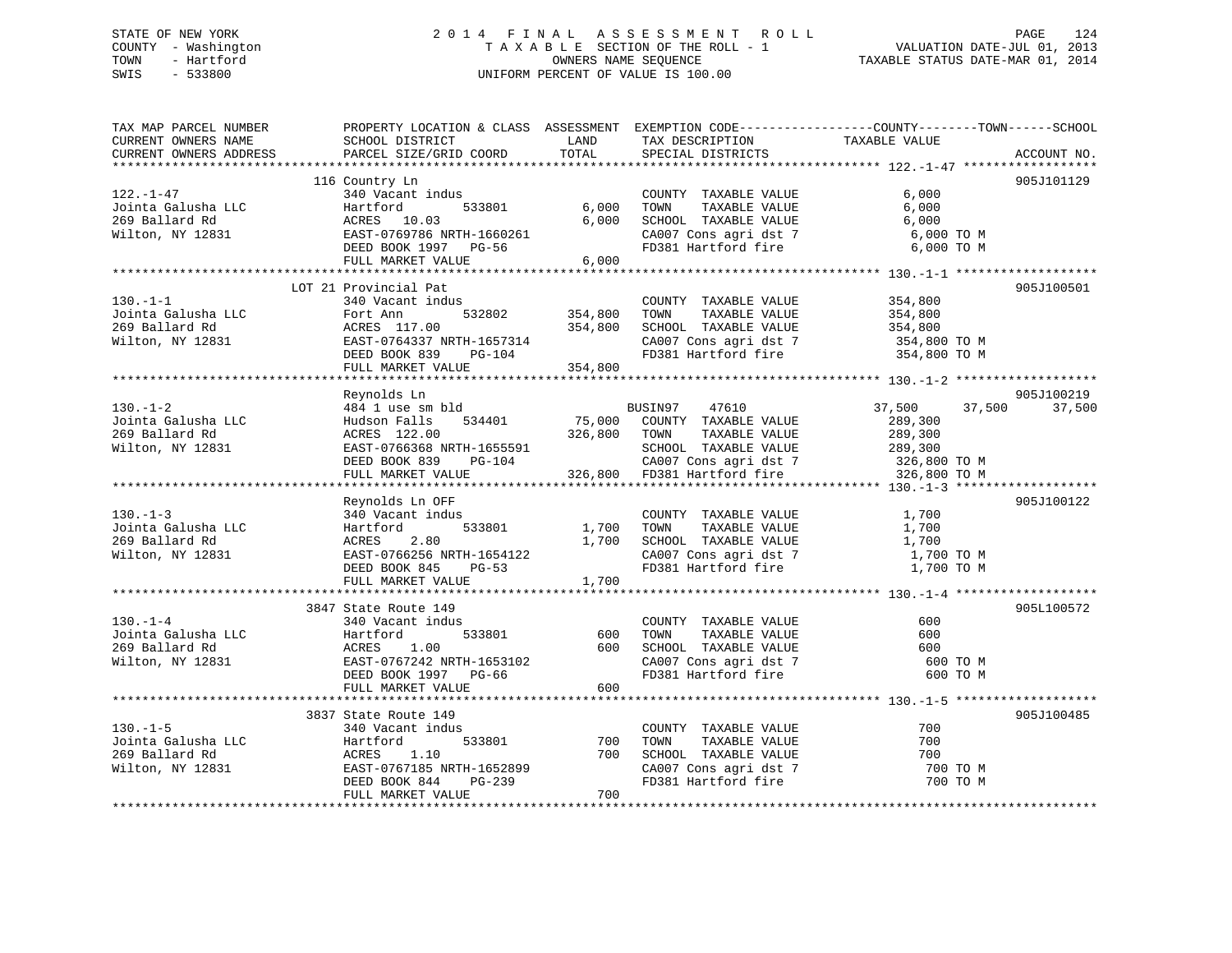# STATE OF NEW YORK 2 0 1 4 F I N A L A S S E S S M E N T R O L L PAGE 125 COUNTY - Washington T A X A B L E SECTION OF THE ROLL - 1 VALUATION DATE-JUL 01, 2013 TOWN - Hartford **TAXABLE STATUS DATE-MAR 01, 2014** OWNERS NAME SEQUENCE TAXABLE STATUS DATE-MAR 01, 2014 SWIS - 533800 UNIFORM PERCENT OF VALUE IS 100.00

| TAX MAP PARCEL NUMBER<br>CURRENT OWNERS NAME<br>CURRENT OWNERS ADDRESS                                                                                                                                                                                                       | SCHOOL DISTRICT LAND<br>PARCEL SIZE/GRID COORD                                                                                                                                                                                            | TOTAL                 | TAX DESCRIPTION TAXABLE VALUE<br>SPECIAL DISTRICTS                                                                                    | PROPERTY LOCATION & CLASS ASSESSMENT EXEMPTION CODE----------------COUNTY-------TOWN------SCHOOL<br>ACCOUNT NO.                         |
|------------------------------------------------------------------------------------------------------------------------------------------------------------------------------------------------------------------------------------------------------------------------------|-------------------------------------------------------------------------------------------------------------------------------------------------------------------------------------------------------------------------------------------|-----------------------|---------------------------------------------------------------------------------------------------------------------------------------|-----------------------------------------------------------------------------------------------------------------------------------------|
|                                                                                                                                                                                                                                                                              |                                                                                                                                                                                                                                           |                       |                                                                                                                                       |                                                                                                                                         |
| 130.-1-9.3<br>Jointa Galusha LLC Hartford<br>269 Ballard Rd ACRES 33.30<br>20,400<br>20,400<br>20,400<br>20,400<br>20,400<br>20,400<br>20,400<br>20,400<br>20,400<br>20,400<br>20,400<br>20,400<br>20,400<br>20,400<br>20,400<br>20,400<br>20,400<br>20,400<br>20,400<br>2   | Reynolds Ln<br>Reynolds Ln<br>340 Vacant indus<br>Hartford 533801 20,400 TOWN TAXABLE VALUE<br>20,400 TOWN TAXABLE VALUE 20,400<br>20,400 SCHOOL TAXABLE VALUE 20,400<br>20,400 DAST-0767018 NRTH-1654030 CA007 Cons agri dst 7 20,400 TO |                       |                                                                                                                                       | 905J101131                                                                                                                              |
|                                                                                                                                                                                                                                                                              |                                                                                                                                                                                                                                           |                       |                                                                                                                                       |                                                                                                                                         |
| $130. -1 - 9.4$<br>340 Vacant Indus<br>Jointa Galusha LLC Hartford 533801 3,300<br>269 Ballard Rd ACRES 4.77 3,300<br>Wilton, NY 12831 BAST-0767567 NRTH-1653695 3,300                                                                                                       | State Route 149<br>340 Vacant indus<br>FULL MARKET VALUE 3,300                                                                                                                                                                            | $533801$ $3,300$ TOWN | COUNTY TAXABLE VALUE 3,300<br>TOWN TAXABLE VALUE 3,300                                                                                | 905J101180<br>3,300 SCHOOL TAXABLE VALUE 3,300<br>CA007 Cons agri dst 7 3,300 TO M<br>FD381 Hartford fire 3,300 TO M                    |
|                                                                                                                                                                                                                                                                              | 13 Reynolds Ln                                                                                                                                                                                                                            |                       |                                                                                                                                       |                                                                                                                                         |
| $130. -1 - 9.5$<br>130.-1-9.5<br>Jointa Galusha LLC<br>2010 1 Family Res<br>2010 1 Family Res<br>24,600 TOWN TAXABLE VALUE<br>269 Ballard Rd<br>269 Ballard Rd<br>269 Ballard Rd<br>269 Ballard Rd<br>269 Ballard Rd<br>269 Ballard Rd<br>269 Ballard Rd<br>269 Ballard R    |                                                                                                                                                                                                                                           |                       | COUNTY TAXABLE VALUE                                                                                                                  | 137,600<br>137,600<br>9.17,600<br>CAOOL TAXABLE VALUE 137,600<br>CA007 Cons agri dst 7 137,600 TO M<br>FD381 Hartford fire 137,600 TO M |
|                                                                                                                                                                                                                                                                              |                                                                                                                                                                                                                                           |                       |                                                                                                                                       |                                                                                                                                         |
|                                                                                                                                                                                                                                                                              | State Route 149 N/off                                                                                                                                                                                                                     |                       | COUNTY TAXABLE VALUE<br>533801 3,700 TOWN TAXABLE VALUE<br>3,700 SCHOOL TAXABLE VALUE<br>CA007 Cons agri dst 7<br>FD381 Hartford fire | 3,700<br>3,700<br>3,700<br>3,700 TO M<br>3,700 TO M                                                                                     |
|                                                                                                                                                                                                                                                                              |                                                                                                                                                                                                                                           |                       |                                                                                                                                       |                                                                                                                                         |
|                                                                                                                                                                                                                                                                              |                                                                                                                                                                                                                                           |                       |                                                                                                                                       |                                                                                                                                         |
|                                                                                                                                                                                                                                                                              |                                                                                                                                                                                                                                           |                       |                                                                                                                                       |                                                                                                                                         |
| 130.-1-10.1<br>Jointa Galusha LLC<br>269 Ballard Rd<br>Wilton, NY 12831<br>28,500<br>28,500<br>28,500<br>28,500<br>28,500<br>28,500<br>28,500<br>28,500<br>28,500<br>28,500<br>28,500<br>28,500<br>28,500<br>28,500<br>28,500<br>28,500<br>28,500<br>28,500<br>28,500<br>28, | State Route 149 N/off<br>DEED BOOK 1793 PG-331                                                                                                                                                                                            | 28,500                | COUNTY TAXABLE VALUE 28,500<br>TOWN TAXABLE VALUE 28,500<br>$28,500$<br>$28,500$<br>$28,500$<br>$28,500$                              | SCHOOL TAXABLE VALUE 28,500<br>CA007 Cons agri dst 7 28,500 TO M<br>FD381 Hartford fire 28,500 TO M                                     |
|                                                                                                                                                                                                                                                                              | FULL MARKET VALUE                                                                                                                                                                                                                         |                       |                                                                                                                                       |                                                                                                                                         |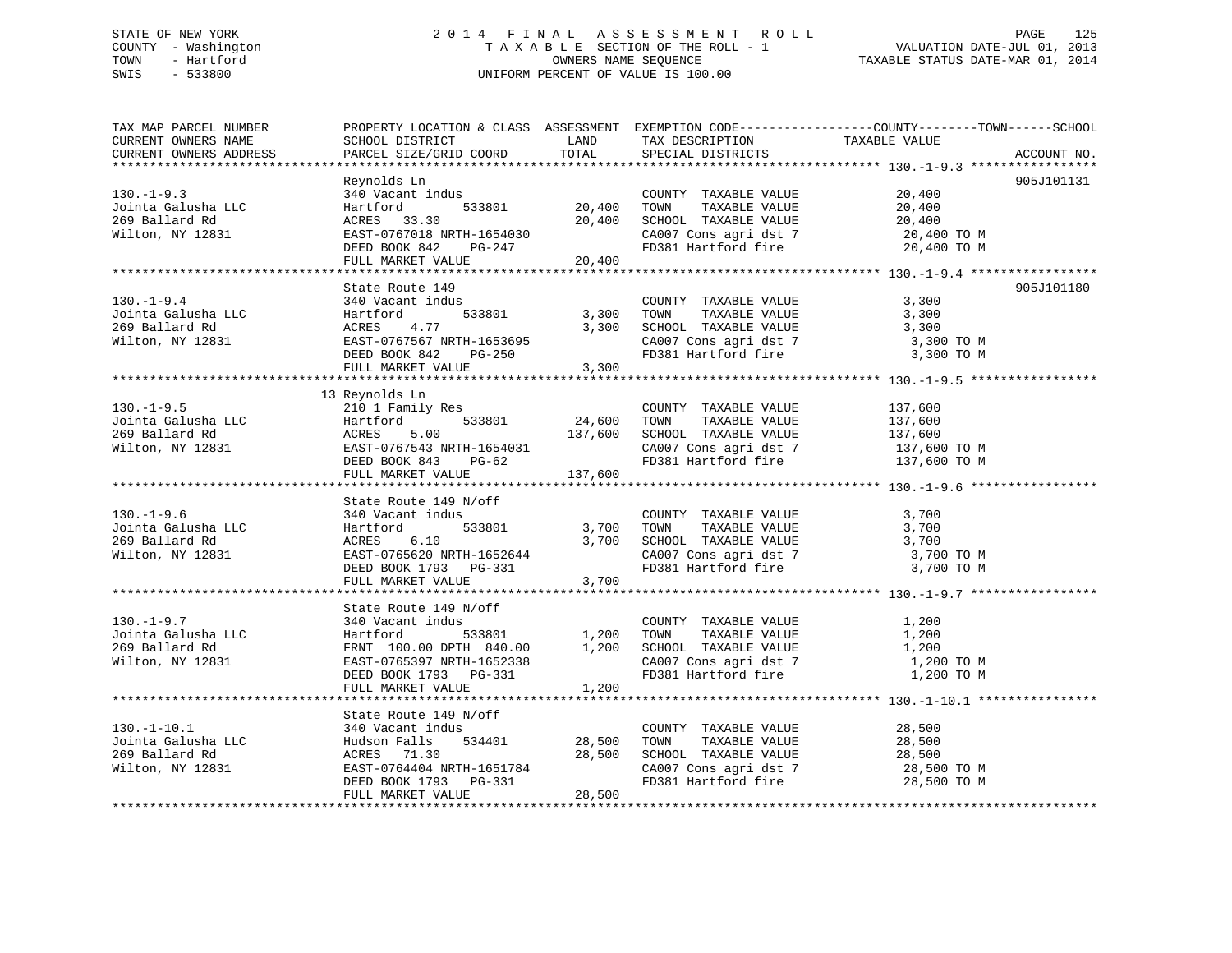# STATE OF NEW YORK 2 0 1 4 F I N A L A S S E S S M E N T R O L L PAGE 126 COUNTY - Washington T A X A B L E SECTION OF THE ROLL - 1 VALUATION DATE-JUL 01, 2013 TOWN - Hartford OWNERS NAME SEQUENCE TAXABLE STATUS DATE-MAR 01, 2014 SWIS - 533800 UNIFORM PERCENT OF VALUE IS 100.00

| TAX MAP PARCEL NUMBER<br>CURRENT OWNERS NAME<br>CURRENT OWNERS ADDRESS                                                         | PROPERTY LOCATION & CLASS ASSESSMENT EXEMPTION CODE---------------COUNTY-------TOWN-----SCHOOL<br>SCHOOL DISTRICT<br>PARCEL SIZE/GRID COORD TOTAL SPECIAL DISTRICTS | LAND                                | TAX DESCRIPTION TAXABLE VALUE SPECIAL DISTRICTS                                                                                                                                                          |                       | ACCOUNT NO. |
|--------------------------------------------------------------------------------------------------------------------------------|---------------------------------------------------------------------------------------------------------------------------------------------------------------------|-------------------------------------|----------------------------------------------------------------------------------------------------------------------------------------------------------------------------------------------------------|-----------------------|-------------|
|                                                                                                                                |                                                                                                                                                                     |                                     |                                                                                                                                                                                                          |                       |             |
|                                                                                                                                | 119 Reynolds Ln                                                                                                                                                     |                                     |                                                                                                                                                                                                          |                       | 905J100162  |
| $130. - 1 - 11$                                                                                                                | 340 Vacant indus                                                                                                                                                    |                                     | COUNTY TAXABLE VALUE 14,800                                                                                                                                                                              |                       |             |
| Jointa Galusha LLC                                                                                                             | 14,800<br>Hudson Falls                                                                                                                                              |                                     | TOWN                                                                                                                                                                                                     | TAXABLE VALUE 14,800  |             |
| 269 Ballard Rd                                                                                                                 | ACRES 24.70                                                                                                                                                         | 14,800                              | SCHOOL TAXABLE VALUE                                                                                                                                                                                     | 14,800<br>14,800 TO M |             |
| Wilton, NY 12831                                                                                                               | EAST-0765841 NRTH-1653383                                                                                                                                           |                                     | CA007 Cons agri dst 7 14,800 TO M<br>FD381 Hartford fire 14,800 TO M                                                                                                                                     |                       |             |
|                                                                                                                                | DEED BOOK 1875 PG-109                                                                                                                                               |                                     |                                                                                                                                                                                                          |                       |             |
|                                                                                                                                | FULL MARKET VALUE                                                                                                                                                   | 14,800                              |                                                                                                                                                                                                          |                       |             |
|                                                                                                                                |                                                                                                                                                                     |                                     |                                                                                                                                                                                                          |                       |             |
|                                                                                                                                | 3865 State Route 149                                                                                                                                                |                                     |                                                                                                                                                                                                          |                       | 905J100502  |
| $130. - 1 - 12$                                                                                                                | 340 Vacant indus                                                                                                                                                    |                                     | COUNTY TAXABLE VALUE                                                                                                                                                                                     | 692,300               |             |
| Fointa Galusha LLC<br>269 Ballard Rd<br>269 Ballard Rd<br>269 Ballard Rd<br>269 Ruilton, NY 12831<br>28ST-0764059 NRTH-1654600 | 534401 692,300                                                                                                                                                      |                                     | TOWN                                                                                                                                                                                                     | TAXABLE VALUE 692,300 |             |
|                                                                                                                                |                                                                                                                                                                     | 692,300                             | SCHOOL TAXABLE VALUE                                                                                                                                                                                     | 692,300               |             |
|                                                                                                                                |                                                                                                                                                                     |                                     | CA007 Cons agri dst 7 692,300 TO M                                                                                                                                                                       |                       |             |
|                                                                                                                                | $PG-104$<br>DEED BOOK 839                                                                                                                                           |                                     | FD381 Hartford fire 692,300 TO M                                                                                                                                                                         |                       |             |
|                                                                                                                                | FULL MARKET VALUE                                                                                                                                                   | 692,300                             |                                                                                                                                                                                                          |                       |             |
|                                                                                                                                |                                                                                                                                                                     |                                     |                                                                                                                                                                                                          |                       |             |
|                                                                                                                                | State Route 149                                                                                                                                                     |                                     |                                                                                                                                                                                                          |                       | 905J100509  |
| $131. - 1 - 13.1$                                                                                                              | 340 Vacant indus                                                                                                                                                    | з<br>533801                  83,700 |                                                                                                                                                                                                          |                       |             |
|                                                                                                                                | Hartford                                                                                                                                                            |                                     | $\begin{tabular}{lllllllll} \multicolumn{2}{c}{\textbf{COUNTY}} & \textbf{TXABLE VALUE} & & & 83,700 \\ \multicolumn{2}{c}{\textbf{TOWN}} & \textbf{TXABLE VALUE} & & & 83,700 \\ \end{tabular}$<br>TOWN |                       |             |
| 131.-1-13.1<br>Jointa Galusha LLC<br>269 Ballard Rd                                                                            |                                                                                                                                                                     |                                     | SCHOOL TAXABLE VALUE                                                                                                                                                                                     | 83,700                |             |
| Wilton, NY 12831                                                                                                               | ACRES 93.00 83,700<br>EAST-0768236 NRTH-1655926 83,700<br>DEED BOOK 885 PG-166                                                                                      |                                     | CA007 Cons agri dst 7 83,700 TO M                                                                                                                                                                        |                       |             |
|                                                                                                                                | DEED BOOK 885 PG-166                                                                                                                                                |                                     | FD381 Hartford fire                                                                                                                                                                                      | 83,700 TO M           |             |
|                                                                                                                                | FULL MARKET VALUE                                                                                                                                                   | 83,700                              |                                                                                                                                                                                                          |                       |             |
|                                                                                                                                |                                                                                                                                                                     |                                     |                                                                                                                                                                                                          |                       |             |
|                                                                                                                                | 24 Reynolds Ln                                                                                                                                                      |                                     |                                                                                                                                                                                                          |                       | 905J100207  |
| $131. - 1 - 14$                                                                                                                | 340 Vacant indus                                                                                                                                                    |                                     | COUNTY TAXABLE VALUE                                                                                                                                                                                     | 400                   |             |
|                                                                                                                                |                                                                                                                                                                     |                                     |                                                                                                                                                                                                          |                       |             |
|                                                                                                                                |                                                                                                                                                                     |                                     |                                                                                                                                                                                                          |                       |             |
|                                                                                                                                |                                                                                                                                                                     |                                     |                                                                                                                                                                                                          |                       |             |
|                                                                                                                                |                                                                                                                                                                     |                                     |                                                                                                                                                                                                          |                       |             |
|                                                                                                                                |                                                                                                                                                                     |                                     |                                                                                                                                                                                                          |                       |             |
|                                                                                                                                |                                                                                                                                                                     |                                     |                                                                                                                                                                                                          |                       |             |
|                                                                                                                                | 34 Reynolds Ln                                                                                                                                                      |                                     |                                                                                                                                                                                                          |                       | 905J100535  |
|                                                                                                                                | 681 Culture bldg                                                                                                                                                    |                                     | BUSIN97<br>47610                                                                                                                                                                                         | 12,750 12,750         | 12,750      |
|                                                                                                                                | 533801                                                                                                                                                              |                                     |                                                                                                                                                                                                          | 95,850                |             |
| 131.-1-15 681 Cultu<br>Jointa Galusha LLC Hartford<br>269 Ballard Rd ACRES 3<br>Wilton NY 13831                                | ACRES 2.00                                                                                                                                                          |                                     | 23,600 COUNTY TAXABLE VALUE<br>108,600 TOWN TAXABLE VALUE                                                                                                                                                | 95,850                |             |
| Wilton, NY 12831                                                                                                               | EAST-0767801 NRTH-1655052                                                                                                                                           |                                     | SCHOOL TAXABLE VALUE                                                                                                                                                                                     | 95,850                |             |
|                                                                                                                                | DEED BOOK 844<br>PG-106                                                                                                                                             |                                     |                                                                                                                                                                                                          |                       |             |
|                                                                                                                                | FULL MARKET VALUE                                                                                                                                                   |                                     | CA007 Cons agri dst 7 108,600 TO M<br>FD381 Hartford fire 108,600 TO M<br>108,600 FD381 Hartford fire                                                                                                    |                       |             |
|                                                                                                                                |                                                                                                                                                                     |                                     |                                                                                                                                                                                                          |                       |             |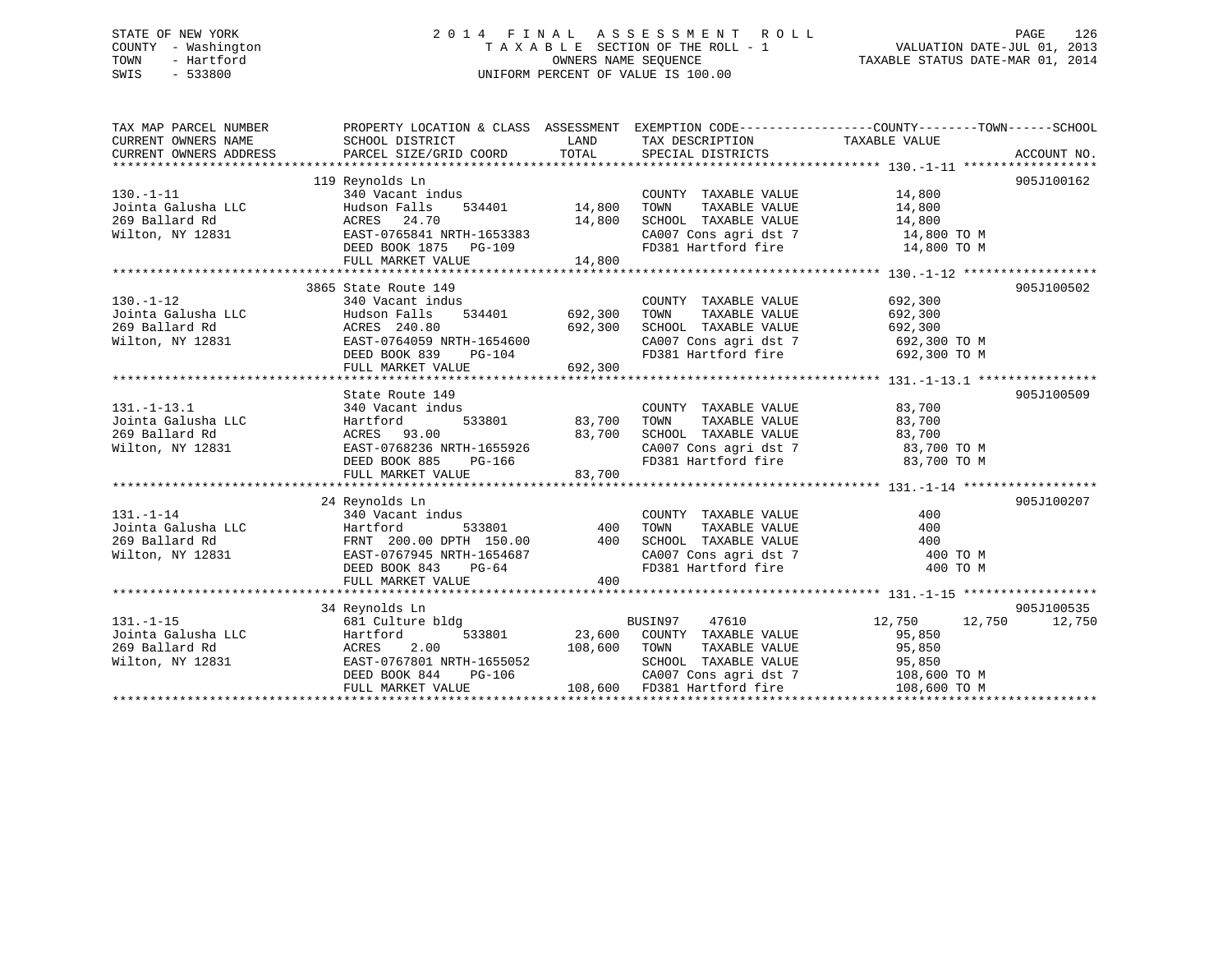# STATE OF NEW YORK 2 0 1 4 F I N A L A S S E S S M E N T R O L L PAGE 127 COUNTY - Washington T A X A B L E SECTION OF THE ROLL - 1 VALUATION DATE-JUL 01, 2013 TOWN - Hartford **TAXABLE STATUS DATE-MAR 01, 2014** OWNERS NAME SEQUENCE TAXABLE STATUS DATE-MAR 01, 2014 SWIS - 533800 UNIFORM PERCENT OF VALUE IS 100.00

| TAX MAP PARCEL NUMBER<br>CURRENT OWNERS NAME<br>CURRENT OWNERS ADDRESS | SCHOOL DISTRICT<br>PARCEL SIZE/GRID COORD                               | LAND<br>TOTAL   | TAX DESCRIPTION<br>SPECIAL DISTRICTS                            | PROPERTY LOCATION & CLASS ASSESSMENT EXEMPTION CODE----------------COUNTY-------TOWN------SCHOOL<br>TAXABLE VALUE | ACCOUNT NO.                      |
|------------------------------------------------------------------------|-------------------------------------------------------------------------|-----------------|-----------------------------------------------------------------|-------------------------------------------------------------------------------------------------------------------|----------------------------------|
|                                                                        |                                                                         |                 |                                                                 |                                                                                                                   |                                  |
| $122. - 1 - 45$                                                        | 95 Country Ln<br>280 Res Multiple                                       |                 | 63 PCT OF VALUE USED FOR EXEMPTION PURPOSES<br>AGED-CO<br>41802 | 7,925                                                                                                             | 905J101176<br>$\mathbf{0}$<br>0  |
| Jones Anthony InterVivos Trust Hartford<br>Jones Anthony               | 533801<br>4.06<br>ACRES                                                 | 125,800 STAR EN | 47,500 AGED-TOWN 41803<br>41834                                 | 15,851<br>$\mathbf{0}$<br>$\mathbf{0}$                                                                            | $\Omega$<br>64,200<br>$\Omega$   |
| 5 Cedar Ridge Way<br>Fort Ann, NY 12827                                | EAST-0769953 NRTH-1659246<br>DEED BOOK 2344<br>PG-105                   |                 | COUNTY TAXABLE VALUE<br>TOWN<br>TAXABLE VALUE                   | 117,875<br>109,949                                                                                                |                                  |
|                                                                        | FULL MARKET VALUE                                                       | 125,800         | SCHOOL TAXABLE VALUE<br>CA007 Cons agri dst 7                   | 61,600<br>125,800 TO M                                                                                            |                                  |
|                                                                        |                                                                         |                 | FD381 Hartford fire                                             | 125,800 TO M                                                                                                      |                                  |
|                                                                        |                                                                         |                 |                                                                 |                                                                                                                   |                                  |
| $141. - 1 - 29$                                                        | 5841 County Route 30<br>210 1 Family Res                                |                 | STAR B<br>41854                                                 | $\Omega$                                                                                                          | 905J100533<br>30,000<br>$\Omega$ |
| Jones Brian F                                                          | 533801<br>Hartford                                                      | 28,000          | COUNTY TAXABLE VALUE                                            | 190,200                                                                                                           |                                  |
| Jones Christine                                                        | ACRES<br>2.00                                                           | 190,200         | TOWN<br>TAXABLE VALUE                                           | 190,200                                                                                                           |                                  |
| 5841 County Route 30<br>Granville, NY 12832                            | EAST-0785210 NRTH-1647745<br>DEED BOOK 460<br>PG-668                    |                 | SCHOOL TAXABLE VALUE<br>FD381 Hartford fire                     | 160,200<br>190,200 TO M                                                                                           |                                  |
|                                                                        | FULL MARKET VALUE                                                       | 190,200         |                                                                 |                                                                                                                   |                                  |
|                                                                        | ************************<br>1735 Burch Rd                               |                 |                                                                 |                                                                                                                   | 905J100578                       |
| $151 - 2 - 3$                                                          | 240 Rural res                                                           |                 | 41854<br>STAR B                                                 | 0                                                                                                                 | $\Omega$<br>30,000               |
| Jones Daniel                                                           | Hartford<br>533801                                                      | 40,300          | COUNTY TAXABLE VALUE                                            | 100,600                                                                                                           |                                  |
| Jones Laura E                                                          | $151 - 1 - 3$                                                           | 100,600         | TAXABLE VALUE<br>TOWN                                           | 100,600                                                                                                           |                                  |
| PO Box 101                                                             | ACRES 10.38                                                             |                 | SCHOOL TAXABLE VALUE                                            | 70,600                                                                                                            |                                  |
| Hartford, NY 12838                                                     | EAST-0794018 NRTH-1641204                                               |                 | CA008 Cons agri dst 8                                           | 100,600 TO M                                                                                                      |                                  |
|                                                                        | DEED BOOK 624<br>$PG-245$<br>FULL MARKET VALUE                          | 100,600         | FD381 Hartford fire                                             | 100,600 TO M                                                                                                      |                                  |
|                                                                        | **************************                                              |                 |                                                                 |                                                                                                                   |                                  |
|                                                                        | Camp A Way                                                              |                 |                                                                 |                                                                                                                   | 905J100450                       |
| $142. - 1 - 7$                                                         | 323 Vacant rural                                                        |                 | COUNTY TAXABLE VALUE                                            | 26,400                                                                                                            |                                  |
| Jones Danny                                                            | Hartford<br>533801                                                      | 26,400          | TAXABLE VALUE<br>TOWN                                           | 26,400                                                                                                            |                                  |
| Mahoney John                                                           | $142. - 1 - 7. - 1$                                                     | 26,400          | SCHOOL TAXABLE VALUE                                            | 26,400                                                                                                            |                                  |
| PO Box 168                                                             | ACRES<br>30.10                                                          |                 | FD381 Hartford fire                                             | 26,400 TO M                                                                                                       |                                  |
| Poultney, VT 05764                                                     | EAST-0793486 NRTH-1648480<br>DEED BOOK 3386<br>PG-186                   |                 |                                                                 |                                                                                                                   |                                  |
| PRIOR OWNER ON 3/01/2014                                               | FULL MARKET VALUE                                                       | 26,400          |                                                                 |                                                                                                                   |                                  |
| Mitchell William B Jr                                                  |                                                                         |                 |                                                                 |                                                                                                                   |                                  |
|                                                                        |                                                                         |                 |                                                                 |                                                                                                                   |                                  |
|                                                                        | 45 Camp A Way                                                           |                 |                                                                 |                                                                                                                   | 905J100174                       |
| $142. - 1 - 3$                                                         | 260 Seasonal res                                                        |                 | COUNTY TAXABLE VALUE                                            | 85,500                                                                                                            |                                  |
| Jones Danny S                                                          | Hartford<br>533801                                                      | 26,500          | TAXABLE VALUE<br>TOWN                                           | 85,500                                                                                                            |                                  |
| 99 Grove St                                                            | $142. - 1 - 3. - 1$                                                     | 85,500          | SCHOOL TAXABLE VALUE                                            | 85,500                                                                                                            |                                  |
| Poultney, VT 05764                                                     | ACRES<br>30.37<br>EAST-0792540 NRTH-1649886<br>DEED BOOK 2478<br>PG-225 |                 | FD381 Hartford fire                                             | 85,500 TO M                                                                                                       |                                  |
|                                                                        | FULL MARKET VALUE                                                       | 85,500          |                                                                 |                                                                                                                   |                                  |
|                                                                        |                                                                         |                 |                                                                 |                                                                                                                   |                                  |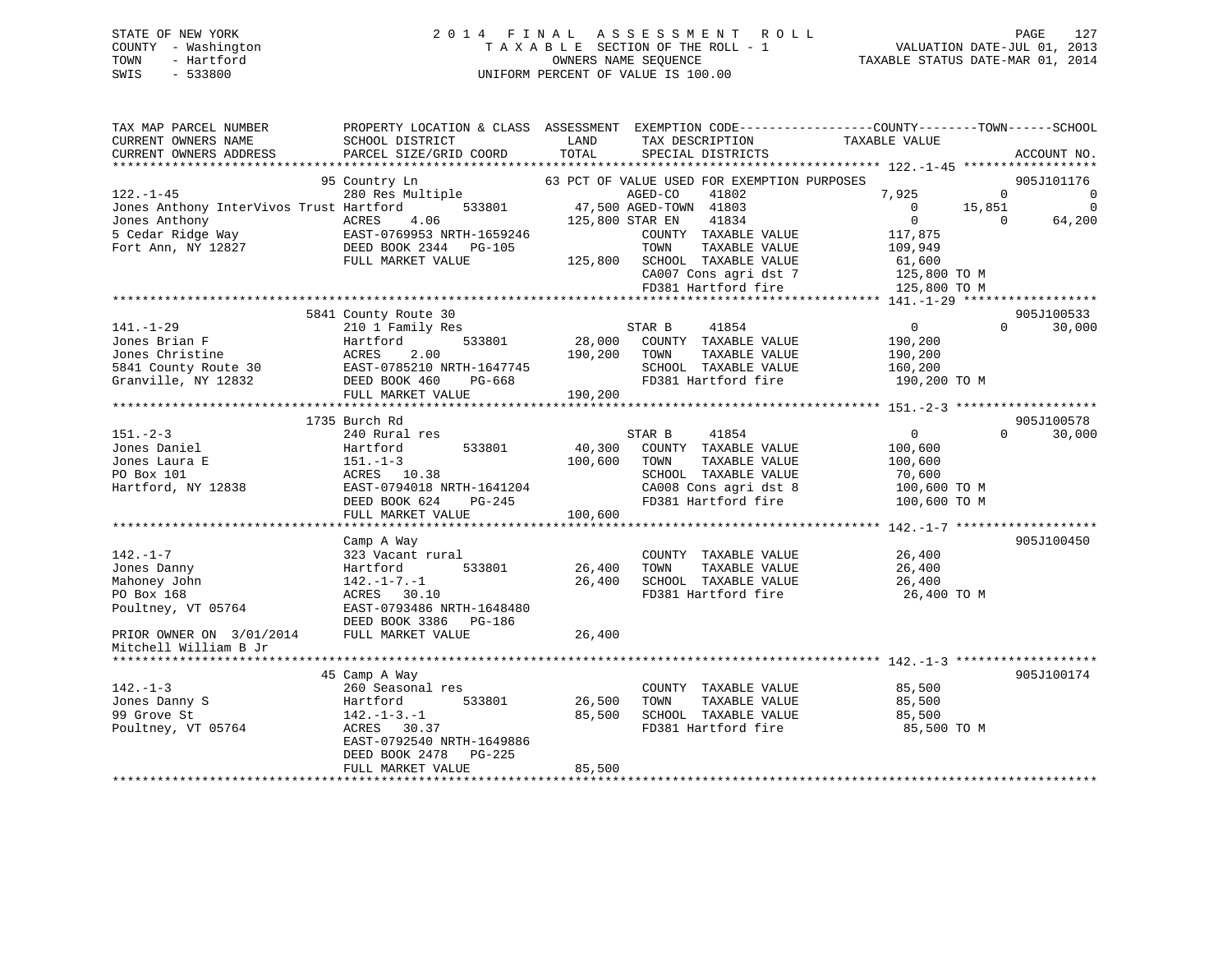# STATE OF NEW YORK 2 0 1 4 F I N A L A S S E S S M E N T R O L L PAGE 128 COUNTY - Washington T A X A B L E SECTION OF THE ROLL - 1 VALUATION DATE-JUL 01, 2013 TOWN - Hartford **TAXABLE STATUS DATE-MAR 01, 2014** OWNERS NAME SEQUENCE TAXABLE STATUS DATE-MAR 01, 2014 SWIS - 533800 UNIFORM PERCENT OF VALUE IS 100.00

| TAX MAP PARCEL NUMBER<br>CURRENT OWNERS NAME<br>CURRENT OWNERS ADDRESS | PROPERTY LOCATION & CLASS ASSESSMENT<br>SCHOOL DISTRICT<br>PARCEL SIZE/GRID COORD                | LAND<br>TOTAL    | TAX DESCRIPTION<br>SPECIAL DISTRICTS                                                         | EXEMPTION CODE-----------------COUNTY-------TOWN------SCHOOL<br>TAXABLE VALUE | ACCOUNT NO.           |
|------------------------------------------------------------------------|--------------------------------------------------------------------------------------------------|------------------|----------------------------------------------------------------------------------------------|-------------------------------------------------------------------------------|-----------------------|
| ***********************                                                |                                                                                                  |                  |                                                                                              |                                                                               |                       |
| $142. - 1 - 4$<br>Jones Danny S<br>99 Grove St<br>Poultney, VT 05764   | Camp A Way<br>322 Rural vac>10<br>Hartford<br>533801<br>ACRES 10.63<br>EAST-0792335 NRTH-1649037 | 13,700<br>13,700 | COUNTY TAXABLE VALUE<br>TOWN<br>TAXABLE VALUE<br>SCHOOL TAXABLE VALUE<br>FD381 Hartford fire | 13,700<br>13,700<br>13,700<br>13,700 TO M                                     | 905J100648            |
|                                                                        | DEED BOOK 2478<br>PG-225<br>FULL MARKET VALUE                                                    | 13,700           |                                                                                              |                                                                               |                       |
|                                                                        |                                                                                                  | **************** |                                                                                              |                                                                               |                       |
|                                                                        | 5871 County Route 30                                                                             |                  |                                                                                              |                                                                               | 905J100359            |
| $141. - 1 - 28$                                                        | 210 1 Family Res                                                                                 |                  | 41802<br>AGED-CO                                                                             | 44,850                                                                        | $\Omega$<br>0         |
| Jones Irrevoc Trust Gerald                                             | 533801<br>Hartford                                                                               |                  | 29,000 AGED-TOWN 41803                                                                       | 59,800<br>$\circ$                                                             | $\Omega$              |
| 5871 County Route 30                                                   | 2.59<br>ACRES                                                                                    | 149,500 STAR EN  | 41834                                                                                        | $\overline{0}$                                                                | 64,200<br>$\Omega$    |
| Hartford, NY 12838                                                     | EAST-0784674 NRTH-1647509                                                                        |                  | COUNTY TAXABLE VALUE                                                                         | 104,650                                                                       |                       |
|                                                                        | DEED BOOK 3213 PG-263                                                                            |                  | TOWN<br>TAXABLE VALUE                                                                        | 89,700                                                                        |                       |
|                                                                        | FULL MARKET VALUE                                                                                | 149,500          | SCHOOL TAXABLE VALUE                                                                         | 85,300                                                                        |                       |
|                                                                        |                                                                                                  |                  | FD381 Hartford fire                                                                          | 149,500 TO M                                                                  |                       |
|                                                                        |                                                                                                  |                  |                                                                                              |                                                                               |                       |
|                                                                        | 208 County Route 23                                                                              |                  |                                                                                              |                                                                               |                       |
| $132. - 1 - 20.1$                                                      | 210 1 Family Res                                                                                 |                  | STAR B<br>41854                                                                              | $\overline{0}$                                                                | 30,000<br>$\mathbf 0$ |
| Jones James M                                                          | 533801<br>Hartford                                                                               | 7,600            | COUNTY TAXABLE VALUE                                                                         | 112,300                                                                       |                       |
| Jones Jodie L                                                          | FRNT 110.00 DPTH 161.00                                                                          | 112,300          | TAXABLE VALUE<br>TOWN                                                                        | 112,300                                                                       |                       |
| 208 County Route 23                                                    | EAST-0788757 NRTH-1655696                                                                        |                  | SCHOOL TAXABLE VALUE                                                                         | 82,300                                                                        |                       |
| Granville, NY 12832                                                    | DEED BOOK 752<br>PG-178                                                                          |                  | CA007 Cons agri dst 7                                                                        | 112,300 TO M                                                                  |                       |
|                                                                        | FULL MARKET VALUE                                                                                |                  | 112,300 FD381 Hartford fire                                                                  | 112,300 TO M                                                                  |                       |
|                                                                        |                                                                                                  |                  |                                                                                              |                                                                               |                       |
|                                                                        | 48 Wright Rd                                                                                     |                  |                                                                                              |                                                                               |                       |
| $132. - 1 - 3.1$                                                       | 210 1 Family Res                                                                                 |                  | STAR B<br>41854                                                                              | 0                                                                             | 30,000<br>$\Omega$    |
| Jones Lynne M                                                          | 533801<br>Hartford                                                                               | 25,500           | COUNTY TAXABLE VALUE                                                                         | 168,100                                                                       |                       |
| Jones Gary W                                                           | 1.66<br>ACRES                                                                                    | 168,100          | TOWN<br>TAXABLE VALUE                                                                        | 168,100                                                                       |                       |
| 48 Wright Rd                                                           | EAST-0785945 NRTH-1654896                                                                        |                  | SCHOOL TAXABLE VALUE                                                                         | 138,100                                                                       |                       |
| Granville, NY 12832                                                    | DEED BOOK 778<br>PG-348                                                                          |                  | CA007 Cons agri dst 7                                                                        | 168,100 то м                                                                  |                       |
|                                                                        | FULL MARKET VALUE<br>**************************                                                  |                  | 168,100 FD381 Hartford fire                                                                  | 168,100 TO M                                                                  |                       |
|                                                                        |                                                                                                  |                  |                                                                                              |                                                                               |                       |
|                                                                        | 61 County Route 23                                                                               |                  |                                                                                              |                                                                               | 905J100257            |
| $132.15 - 1 - 8$                                                       | 210 1 Family Res                                                                                 |                  | 41854<br>STAR B                                                                              | $\overline{0}$                                                                | $\Omega$<br>30,000    |
| Jones Mark                                                             | Hartford<br>533801                                                                               | 19,400           | COUNTY TAXABLE VALUE                                                                         | 192,500                                                                       |                       |
| Jones Mary Elizabeth                                                   | FRNT 81.00 DPTH 395.00                                                                           | 192,500          | TOWN<br>TAXABLE VALUE                                                                        | 192,500                                                                       |                       |
| 61 County Route 23                                                     | EAST-0786314 NRTH-1653094                                                                        |                  | SCHOOL TAXABLE VALUE                                                                         | 162,500                                                                       |                       |
| Hartford, NY 12838                                                     | DEED BOOK 721<br>PG-143                                                                          |                  | CA007 Cons agri dst 7                                                                        | 192,500 TO M                                                                  |                       |
|                                                                        | FULL MARKET VALUE                                                                                | 192,500          | FD381 Hartford fire                                                                          | 192,500 TO M                                                                  |                       |
|                                                                        |                                                                                                  |                  |                                                                                              | ******************************* 132.-4-13.1 ***                               |                       |
|                                                                        | 519 Blood St                                                                                     |                  |                                                                                              |                                                                               |                       |
| $132. - 4 - 13.1$                                                      | 210 1 Family Res                                                                                 |                  | COUNTY TAXABLE VALUE                                                                         | 185,700                                                                       |                       |
| Jones Maureen A                                                        | Hartford<br>533801                                                                               | 30,700           | TAXABLE VALUE<br>TOWN                                                                        | 185,700                                                                       |                       |
| Jones Christopher J                                                    | ACRES<br>3.02                                                                                    | 185,700          | SCHOOL TAXABLE VALUE                                                                         | 185,700                                                                       |                       |
| 519 Blood St                                                           | EAST-0794251 NRTH-1652584                                                                        |                  | FD381 Hartford fire                                                                          | 185,700 TO M                                                                  |                       |
| Granville, NY 12832                                                    | PG-156<br>DEED BOOK 829                                                                          |                  |                                                                                              |                                                                               |                       |
|                                                                        | FULL MARKET VALUE                                                                                | 185,700          |                                                                                              |                                                                               |                       |
|                                                                        |                                                                                                  |                  |                                                                                              |                                                                               |                       |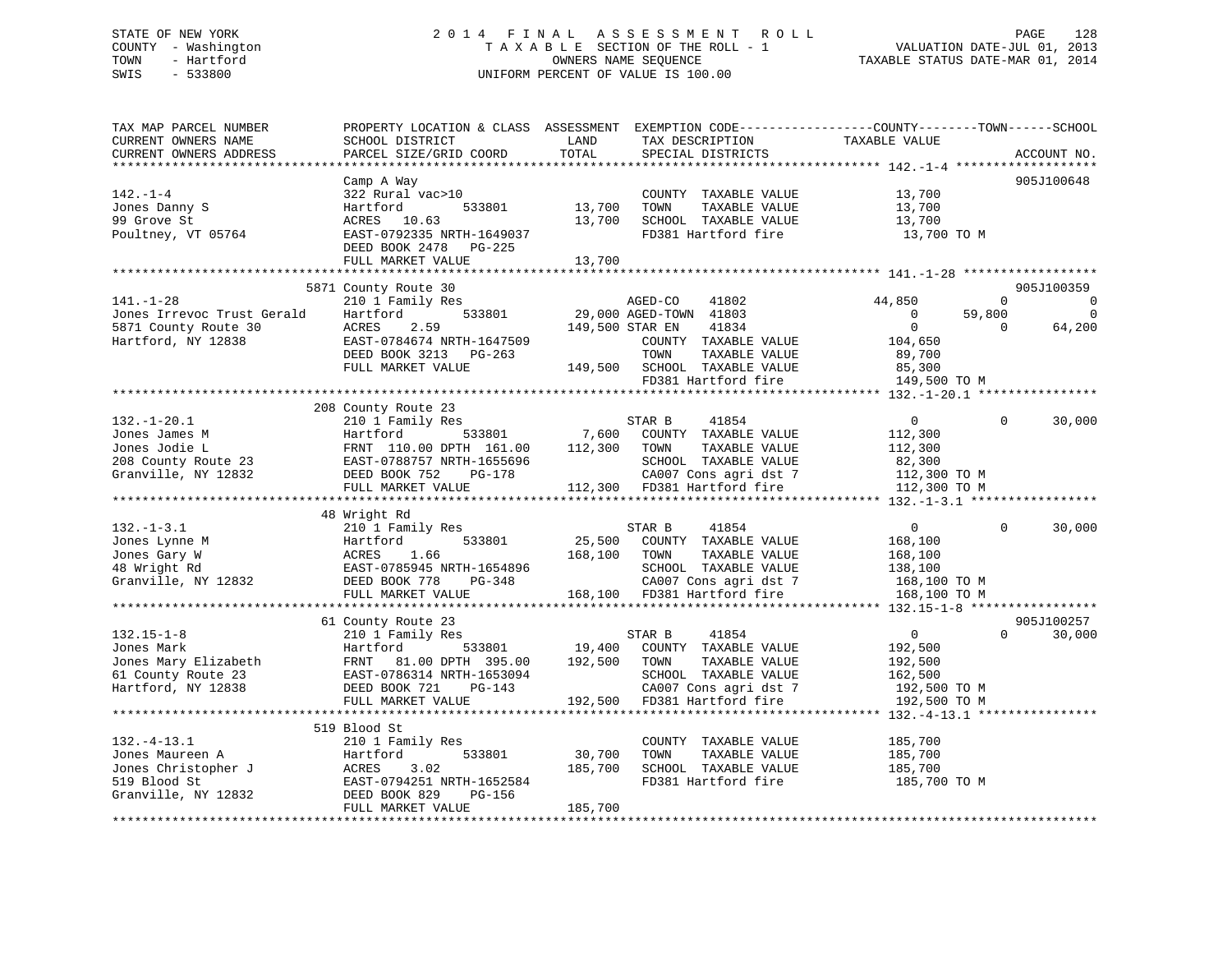| STATE OF NEW YORK   | 2014 FINAL ASSESSMENT ROLL         | 129<br>PAGE                      |
|---------------------|------------------------------------|----------------------------------|
| COUNTY - Washington | TAXABLE SECTION OF THE ROLL - 1    | VALUATION DATE-JUL 01, 2013      |
| TOWN<br>- Hartford  | OWNERS NAME SEOUENCE               | TAXABLE STATUS DATE-MAR 01, 2014 |
| $-533800$<br>SWIS   | UNIFORM PERCENT OF VALUE IS 100.00 |                                  |

| TAX MAP PARCEL NUMBER<br>CURRENT OWNERS NAME | SCHOOL DISTRICT                                    | LAND<br>TAX DESCRIPTION                        | PROPERTY LOCATION & CLASS ASSESSMENT EXEMPTION CODE----------------COUNTY-------TOWN-----SCHOOL<br>TAXABLE VALUE |
|----------------------------------------------|----------------------------------------------------|------------------------------------------------|------------------------------------------------------------------------------------------------------------------|
| CURRENT OWNERS ADDRESS                       | PARCEL SIZE/GRID COORD                             | TOTAL<br>SPECIAL DISTRICTS                     | ACCOUNT NO.                                                                                                      |
|                                              | 3685 State Route 196                               |                                                | 905J101103                                                                                                       |
| $140. - 1 - 6$                               | 210 1 Family Res                                   | EFVET CL/T 41003                               | 68,600<br>$\overline{0}$<br>$\overline{0}$                                                                       |
| Jones Theresa V                              | 533801<br>Hartford                                 | 35,500 ELG FVT/CO 41102                        | 5,000<br>$\overline{0}$<br>$\overline{0}$                                                                        |
| 3685 State Route 196                         | 4.30<br>ACRES                                      | 68,600 AGED-CO<br>41802                        | $\Omega$<br>$\mathbf 0$<br>25,440                                                                                |
| Fort Ann, NY 12827                           | EAST-0774895 NRTH-1646548                          | AGED-TOWN 41803                                | $\Omega$<br>$\Omega$<br>$\overline{0}$                                                                           |
|                                              | DEED BOOK 470<br>PG-607                            | 41834<br>STAR EN                               | $\overline{0}$<br>$\Omega$<br>64,200                                                                             |
|                                              | FULL MARKET VALUE                                  | 68,600 COUNTY TAXABLE VALUE                    | 38,160                                                                                                           |
|                                              |                                                    | TOWN<br>TAXABLE VALUE                          | $\Omega$                                                                                                         |
|                                              |                                                    | SCHOOL TAXABLE VALUE                           | 4,400                                                                                                            |
|                                              |                                                    | CA007 Cons agri dst 7<br>FD381 Hartford fire   | 68,600 TO M                                                                                                      |
|                                              |                                                    |                                                | 68,600 TO M                                                                                                      |
|                                              |                                                    |                                                |                                                                                                                  |
|                                              | 1350 Baldwin Corners Rd                            |                                                | 905J100599<br>$\overline{0}$<br>$\Omega$                                                                         |
| $121. - 4 - 6$                               | 210 1 Family Res<br>532802                         | STAR B<br>41854<br>25,000 COUNTY TAXABLE VALUE | 30,000                                                                                                           |
| Jordan Amy M<br>1350 Baldwin Corners Rd      | Fort Ann<br>$121. - 1 - 6$                         | 80,900<br>TAXABLE VALUE<br>TOWN                | 80,900<br>80,900                                                                                                 |
| Fort Ann, NY 12827                           | ACRES<br>1.52                                      | SCHOOL TAXABLE VALUE                           | 50,900                                                                                                           |
|                                              | EAST-0767739 NRTH-1662746                          | CA007 Cons agri dst 7                          | 80,900 TO M                                                                                                      |
|                                              | DEED BOOK 2876<br>PG-159                           | FD381 Hartford fire                            | 80,900 TO M                                                                                                      |
|                                              | FULL MARKET VALUE                                  | 80,900                                         |                                                                                                                  |
|                                              |                                                    |                                                |                                                                                                                  |
|                                              | 177 County Route 23                                |                                                | 905J100009                                                                                                       |
| $132. - 1 - 15.1$                            | 270 Mfg housing                                    | 41854<br>STAR B                                | $\overline{0}$<br>$\Omega$<br>30,000                                                                             |
| Jordan Craig                                 | 533801<br>Hartford                                 | 23,000 COUNTY TAXABLE VALUE                    | 95,700                                                                                                           |
| Jordan Cherry                                | 1.00<br>ACRES                                      | 95,700 TOWN<br>TAXABLE VALUE                   | 95,700                                                                                                           |
| 177 County Route 23                          | EAST-0787892 NRTH-1655469                          | SCHOOL TAXABLE VALUE                           |                                                                                                                  |
| Granville, NY 12832                          | DEED BOOK 494<br>PG-846                            | CA007 Cons agri dst 7                          | 65,700<br>95,700 TO M                                                                                            |
|                                              | FULL MARKET VALUE<br>***************************** | 95,700 FD381 Hartford fire                     | 95,700 TO M                                                                                                      |
|                                              |                                                    |                                                |                                                                                                                  |
|                                              | 3868 State Route 196                               |                                                | 905J100054<br>$\Omega$                                                                                           |
| $140. - 2 - 41$<br>Joy Edward S              | 240 Rural res<br>533801<br>Hartford                | 41854<br>STAR B<br>73,900 COUNTY TAXABLE VALUE | $\overline{0}$<br>30,000<br>136,400                                                                              |
| 3868 State Route 196                         | ACRES 33.30                                        | 136,400 TOWN<br>TAXABLE VALUE                  | 136,400                                                                                                          |
| Fort Ann, NY 12827                           | EAST-0779163 NRTH-1644619                          | SCHOOL TAXABLE VALUE                           | 106,400                                                                                                          |
|                                              | DEED BOOK 882<br>PG-176                            | CA007 Cons agri dst 7                          | 136,400 TO M                                                                                                     |
|                                              | FULL MARKET VALUE                                  | 136,400<br>FD381 Hartford fire                 | 136,400 TO M                                                                                                     |
|                                              |                                                    |                                                |                                                                                                                  |
|                                              | State Route 196                                    |                                                |                                                                                                                  |
| $140. - 2 - 41.5$                            | 311 Res vac land                                   | COUNTY TAXABLE VALUE                           | 13,000                                                                                                           |
| Joy Seth L                                   | 533801<br>Hartford                                 | 13,000<br>TAXABLE VALUE<br>TOWN                | 13,000                                                                                                           |
| Hooper Angela                                | ACRES 1.01                                         | 13,000<br>SCHOOL TAXABLE VALUE                 | 13,000                                                                                                           |
| 3868 State Route 196                         | EAST-0778902 NRTH-1645338                          | CA007 Cons agri dst 7                          | 13,000 TO M                                                                                                      |
| Fort Ann, NY 12827                           | DEED BOOK 3364 PG-170                              | FD381 Hartford fire                            | 13,000 TO M                                                                                                      |
|                                              | FULL MARKET VALUE                                  | 13,000                                         |                                                                                                                  |
|                                              |                                                    |                                                |                                                                                                                  |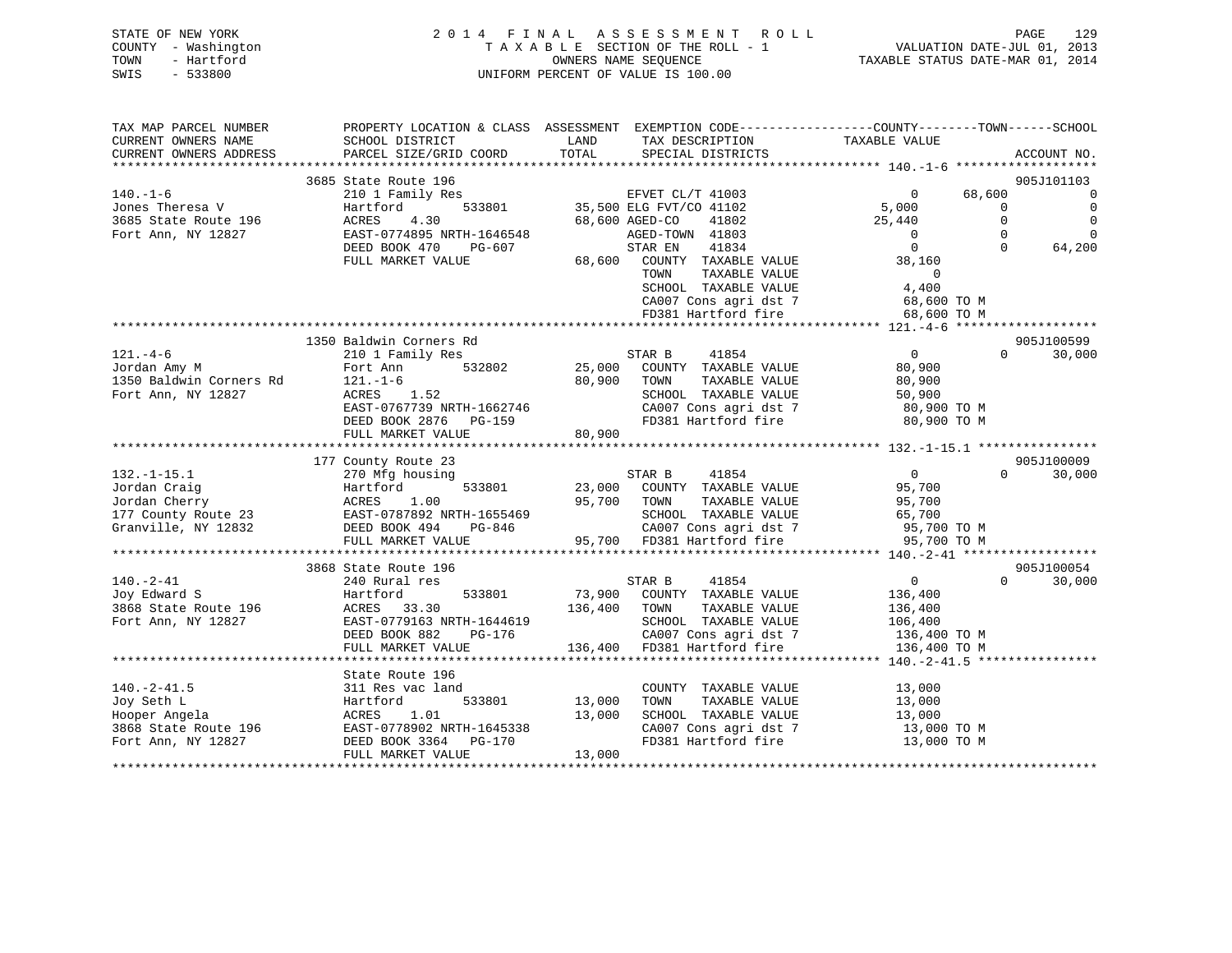# STATE OF NEW YORK 2 0 1 4 F I N A L A S S E S S M E N T R O L L PAGE 130 COUNTY - Washington T A X A B L E SECTION OF THE ROLL - 1 VALUATION DATE-JUL 01, 2013 TOWN - Hartford **TAXABLE STATUS DATE-MAR 01, 2014** OWNERS NAME SEQUENCE TAXABLE STATUS DATE-MAR 01, 2014 SWIS - 533800 UNIFORM PERCENT OF VALUE IS 100.00

| TAX MAP PARCEL NUMBER  | PROPERTY LOCATION & CLASS ASSESSMENT EXEMPTION CODE---------------COUNTY-------TOWN------SCHOOL |               |                                              |                   |                    |
|------------------------|-------------------------------------------------------------------------------------------------|---------------|----------------------------------------------|-------------------|--------------------|
| CURRENT OWNERS NAME    | SCHOOL DISTRICT                                                                                 | LAND          | TAX DESCRIPTION                              | TAXABLE VALUE     |                    |
| CURRENT OWNERS ADDRESS | PARCEL SIZE/GRID COORD                                                                          | TOTAL         | SPECIAL DISTRICTS                            |                   | ACCOUNT NO.        |
|                        | 3026 Coach Rd                                                                                   |               |                                              |                   | 905J100669         |
|                        |                                                                                                 |               | 41854                                        | $0 \qquad \qquad$ | 30,000<br>$\Omega$ |
| $149. - 1 - 28.4$      | 240 Rural res<br>533801                                                                         | 41,100        | STAR B                                       | 160,500           |                    |
| Kameda Tetsuo          | Hartford                                                                                        |               | COUNTY TAXABLE VALUE                         |                   |                    |
| Kameda Helen           | Sub Div Lot 4                                                                                   | 160,500       | TOWN<br>TAXABLE VALUE                        | 160,500           |                    |
| 3026 Coach Rd          | ACRES 10.57                                                                                     |               | SCHOOL TAXABLE VALUE                         | 130,500           |                    |
| Argyle, NY 12809       | EAST-0778486 NRTH-1634785                                                                       |               | FD381 Hartford fire                          | 160,500 TO M      |                    |
|                        | DEED BOOK 2432 PG-230                                                                           |               |                                              |                   |                    |
|                        | FULL MARKET VALUE                                                                               | 160,500       |                                              |                   |                    |
|                        | 36 County Route 23                                                                              |               |                                              |                   | 905J100328         |
| $132.15 - 2 - 25$      | 210 1 Family Res                                                                                |               | STAR B<br>41854                              | $\overline{0}$    | $\Omega$<br>30,000 |
|                        |                                                                                                 |               |                                              |                   |                    |
| Kearns David L         | 533801<br>Hartford                                                                              | 11,500        | COUNTY TAXABLE VALUE                         | 82,200            |                    |
| Kearns Sandra J        | 640-250                                                                                         | 82,200        | TOWN<br>TAXABLE VALUE                        | 82,200            |                    |
| PO Box 27              | FRNT 39.00 DPTH 279.00                                                                          |               | SCHOOL TAXABLE VALUE                         | 52,200            |                    |
| Hartford, NY 12838     | EAST-0786421 NRTH-1652267                                                                       |               | CA007 Cons agri dst 7<br>En201 Hartford fire | 82,200 TO M       |                    |
|                        | DEED BOOK 640                                                                                   | $PG-247$      |                                              | 82,200 TO M       |                    |
|                        | FULL MARKET VALUE                                                                               | 82,200        |                                              |                   |                    |
|                        |                                                                                                 |               |                                              |                   |                    |
|                        | State Route 149                                                                                 |               |                                              |                   | 905J101181         |
| $132 - 2 - 28.2$       | 314 Rural vac<10                                                                                |               | COUNTY TAXABLE VALUE                         | 12,500            |                    |
| Kelly William          | Hartford                                                                                        | 533801 12,500 | TAXABLE VALUE<br>TOWN                        | 12,500            |                    |
| 22 Warwick Dr          | 1.00<br>ACRES                                                                                   | 12,500        | SCHOOL TAXABLE VALUE                         | 12,500            |                    |
| Fairport, NY 14450     | EAST-0793318 NRTH-1653253                                                                       |               | FD381 Hartford fire                          | 12,500 TO M       |                    |
|                        | DEED BOOK 486<br>PG-277                                                                         |               |                                              |                   |                    |
|                        | FULL MARKET VALUE                                                                               | 12,500        |                                              |                   |                    |
|                        |                                                                                                 |               |                                              |                   |                    |
|                        | 1080 Lundy Rd                                                                                   |               |                                              |                   | 905J100361         |
| $158. - 2 - 7$         | 240 Rural res                                                                                   |               | STAR B<br>41854                              | $\overline{0}$    | $\Omega$<br>30,000 |
| Keys David             | 533801<br>Hartford                                                                              |               | 59,500 COUNTY TAXABLE VALUE                  | 215,000           |                    |
| Pitts Jean             | $158. - 1 - 7$                                                                                  | 215,000 TOWN  | TAXABLE VALUE                                | 215,000           |                    |
| 1080 Lundy Rd          | ACRES 10.61 BANK<br>40                                                                          |               | SCHOOL TAXABLE VALUE                         | 185,000           |                    |
| Granville, NY 12832    | EAST-0786625 NRTH-1632047                                                                       |               | FD381 Hartford fire                          | 215,000 TO M      |                    |
|                        | DEED BOOK 564<br>$PG-243$                                                                       |               |                                              |                   |                    |
|                        | FULL MARKET VALUE                                                                               | 215,000       |                                              |                   |                    |
|                        |                                                                                                 |               |                                              |                   |                    |
|                        | 7779 State Route 40                                                                             |               |                                              |                   | 905J101115         |
| $140. - 2 - 16$        | 210 1 Family Res                                                                                |               | STAR EN 41834                                | 0                 | 64,200<br>$\Omega$ |
| Keyser Sandra K        | Hartford                                                                                        |               | 533801 19,500 COUNTY TAXABLE VALUE           | 101,700           |                    |
| 7779 State Route 40    | FRNT 266.00 DPTH 216.00                                                                         | 101,700       | TAXABLE VALUE<br>TOWN                        | 101,700           |                    |
| Hartford, NY 12838     | EAST-0782472 NRTH-1645883                                                                       |               | SCHOOL TAXABLE VALUE                         | 37,500            |                    |
|                        | DEED BOOK 502<br>PG-918                                                                         |               | FD381 Hartford fire                          | 101,700 TO M      |                    |
|                        | FULL MARKET VALUE                                                                               | 101,700       |                                              |                   |                    |
|                        |                                                                                                 |               |                                              |                   |                    |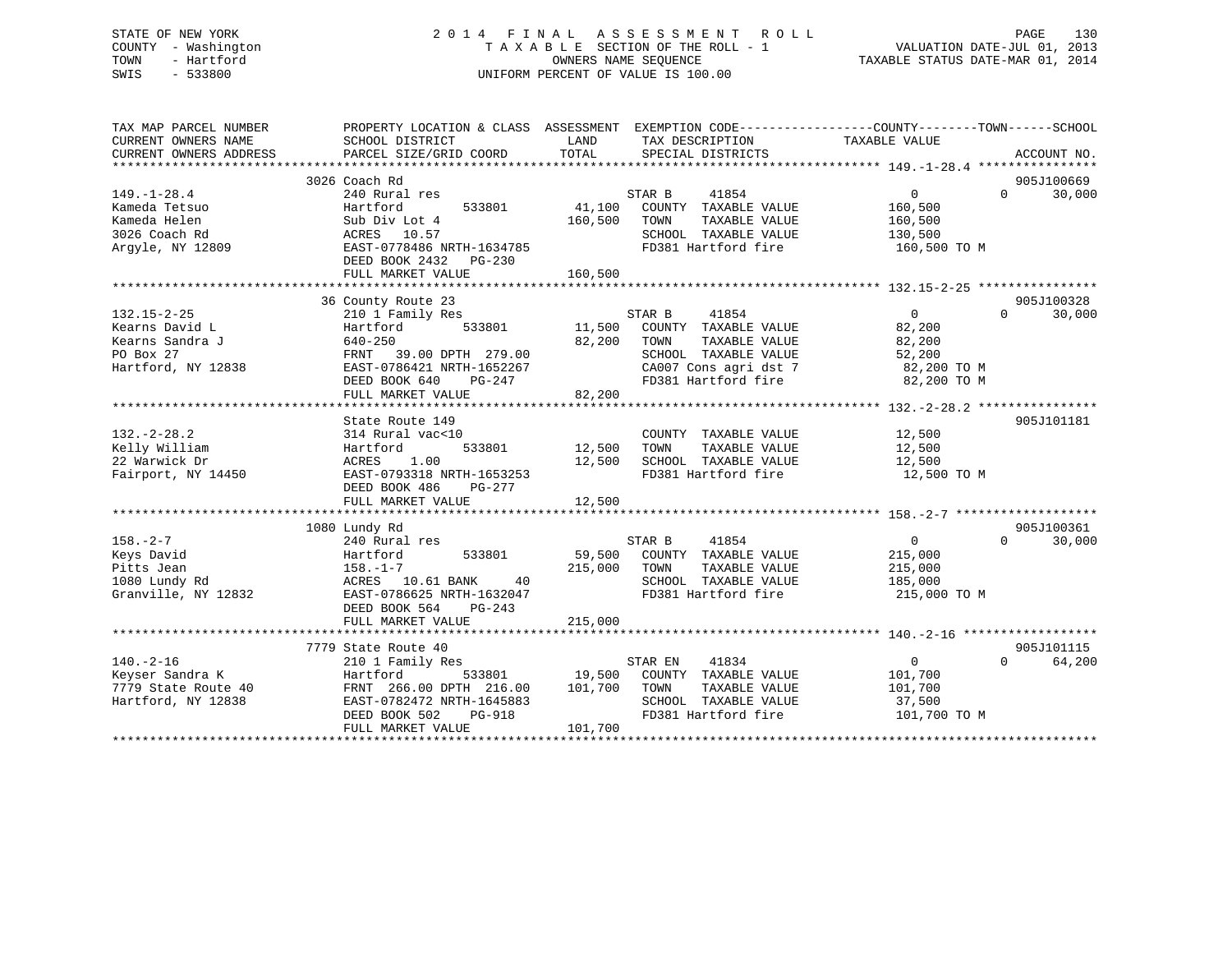# STATE OF NEW YORK 2 0 1 4 F I N A L A S S E S S M E N T R O L L PAGE 131 COUNTY - Washington T A X A B L E SECTION OF THE ROLL - 1 VALUATION DATE-JUL 01, 2013 TOWN - Hartford **TAXABLE STATUS DATE-MAR 01, 2014** OWNERS NAME SEQUENCE TAXABLE STATUS DATE-MAR 01, 2014 SWIS - 533800 UNIFORM PERCENT OF VALUE IS 100.00

| TAX MAP PARCEL NUMBER<br>CURRENT OWNERS NAME<br>CURRENT OWNERS ADDRESS                                   | PROPERTY LOCATION & CLASS ASSESSMENT EXEMPTION CODE----------------COUNTY-------TOWN------SCHOOL<br>SCHOOL DISTRICT<br>PARCEL SIZE/GRID COORD                                  | LAND<br>TOTAL                  | TAX DESCRIPTION TAXABLE VALUE<br>SPECIAL DISTRICTS                                                                                                             |                                                | ACCOUNT NO.                      |
|----------------------------------------------------------------------------------------------------------|--------------------------------------------------------------------------------------------------------------------------------------------------------------------------------|--------------------------------|----------------------------------------------------------------------------------------------------------------------------------------------------------------|------------------------------------------------|----------------------------------|
| $150. - 1 - 57.2$<br>Kibling Glenn<br>Kibling Kimberly<br>351 Gilchrist Hill Rd<br>Hartford, NY 12838    | 351 Gilchrist Hill Rd<br>210 1 Family Res<br>Hartford<br>LOT 5<br>ACRES 3.57 BANK 185<br>EAST-0784363 NRTH-1639807<br>DEED BOOK 910<br>$PG-12$<br>FULL MARKET VALUE            | 130,800<br>130,800             | STAR B<br>41854<br>533801 32,800 COUNTY TAXABLE VALUE<br>TOWN<br>TAXABLE VALUE<br>SCHOOL TAXABLE VALUE 100,800<br>FD381 Hartford fire                          | $\Omega$<br>130,800<br>130,800<br>130,800 TO M | 905J101425<br>30,000<br>$\Omega$ |
| $142. - 1 - 37$<br>Kilmartin Jerald W<br>Kilmartin Rosana A<br>14 Harrison Ave<br>Hudson Falls, NY 12839 | Camp A Way<br>322 Rural vac>10<br>533801<br>Hartford<br>ACRES 15.25<br>EAST-0791433 NRTH-1645697<br>DEED BOOK 918<br>PG-79                                                     | 16,800<br>16,800               | COUNTY TAXABLE VALUE 16,800<br>FD381 Hartford fire 16,800 TO M                                                                                                 |                                                | 905J100613                       |
| $132.15 - 1 - 17$<br>King Burch LLC<br>Attn: Brian Burch<br>183 Pope Hill Rd<br>Argyle, NY 12809         | Christian Hill Rd<br>330 Vacant comm<br>Hartford<br>FRNT 75.00 DPTH 151.00<br>FRNT 75.00 DPTH 151.00<br>EAST-0786122 NRTH-1652512<br>DEED BOOK 2017 PG-62<br>FULL MARKET VALUE | 533801 1,000<br>1,000<br>1,000 | COUNTY TAXABLE VALUE<br>TOWN<br>TAXABLE VALUE<br>SCHOOL TAXABLE VALUE<br>SCHOOL TAXABLE VALUE 1,000<br>CA007 Cons agri dst 7 1,000 TO M<br>FD381 Hartford fire | 1,000<br>1,000<br>1,000<br>1,000 TO M          | 9079900733                       |
| $132.15 - 1 - 18$<br>King Burch LLC                                                                      | 85 Christian Hill Rd<br>449 Other Storag<br>Hartford<br>FRNT 49.00 DPTH 71.00 72,500<br>EAST-0786195 NRTH-1652483 72,500<br>DEED BOOK 2017 PG-62<br>FULL MARKET VALUE          | 533801 3,500<br>72,500         | COUNTY TAXABLE VALUE<br>TOWN<br>TAXABLE VALUE<br>SCHOOL TAXABLE VALUE<br>CA007 Cons agri dst 7 72,500 TO M<br>FD381 Hartford fire 72,500 TO M                  | 72,500<br>72,500<br>72,500                     | 9079900727                       |
| $132. - 1 - 17$<br>King David J<br>Burch Brian S<br>210 County Route 23<br>Granville, NY 12832           | County Route 23<br>312 Vac w/imprv<br>Hartford<br>533801<br>ACRES 18.70<br>EAST-0788356 NRTH-1656416<br>DEED BOOK 924<br>PG-254<br>FULL MARKET VALUE                           | 43,500<br>46,600<br>46,600     | COUNTY TAXABLE VALUE<br>TOWN<br>TAXABLE VALUE<br>SCHOOL TAXABLE VALUE<br>CA007 Cons agri dst 7 46,600 TO M<br>FD381 Hartford fire 46,600 TO M                  | 46,600<br>46,600<br>46,600                     | 905J100430                       |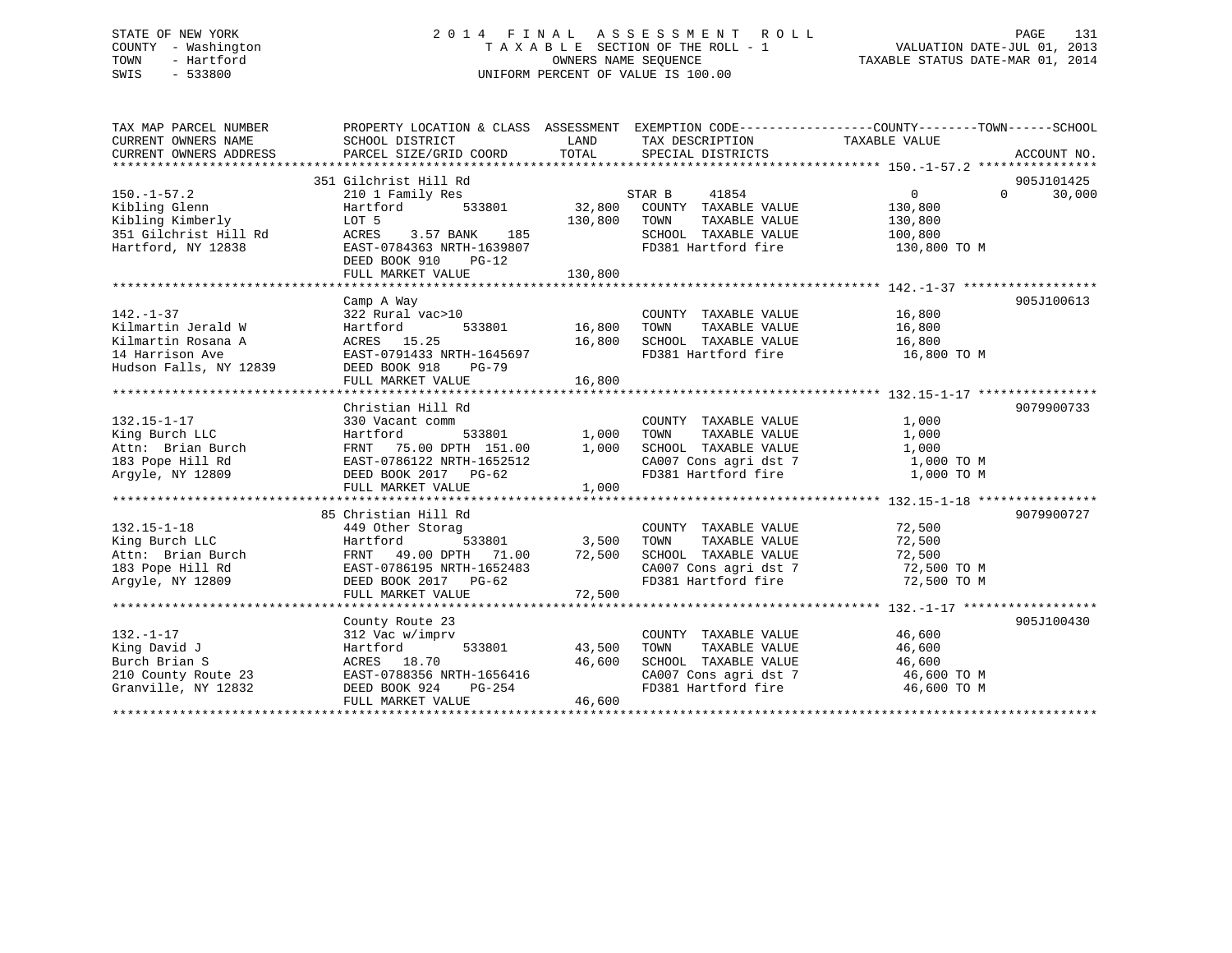# STATE OF NEW YORK 2 0 1 4 F I N A L A S S E S S M E N T R O L L PAGE 132 COUNTY - Washington T A X A B L E SECTION OF THE ROLL - 1 VALUATION DATE-JUL 01, 2013 TOWN - Hartford **TAXABLE STATUS DATE-MAR 01, 2014** OWNERS NAME SEQUENCE TAXABLE STATUS DATE-MAR 01, 2014 SWIS - 533800 UNIFORM PERCENT OF VALUE IS 100.00

| TAX MAP PARCEL NUMBER                                                                                                                                                                                                                                       | PROPERTY LOCATION & CLASS ASSESSMENT EXEMPTION CODE---------------COUNTY-------TOWN------SCHOOL          |              |                                                                                        |                       |                        |
|-------------------------------------------------------------------------------------------------------------------------------------------------------------------------------------------------------------------------------------------------------------|----------------------------------------------------------------------------------------------------------|--------------|----------------------------------------------------------------------------------------|-----------------------|------------------------|
| CURRENT OWNERS NAME                                                                                                                                                                                                                                         | SCHOOL DISTRICT                                                                                          |              | LAND TAX DESCRIPTION                                                                   | TAXABLE VALUE         |                        |
| CURRENT OWNERS ADDRESS                                                                                                                                                                                                                                      | PARCEL SIZE/GRID COORD                                                                                   |              | TOTAL SPECIAL DISTRICTS                                                                |                       | ACCOUNT NO.            |
|                                                                                                                                                                                                                                                             |                                                                                                          |              |                                                                                        |                       |                        |
|                                                                                                                                                                                                                                                             | County Route 23 OFF                                                                                      |              |                                                                                        |                       | 905J100073             |
| $132. - 1 - 19$                                                                                                                                                                                                                                             | 311 Res vac land                                                                                         |              | COUNTY TAXABLE VALUE                                                                   | 3,000                 |                        |
| King David J                                                                                                                                                                                                                                                | Hartford                                                                                                 | 533801 3,000 | TOWN<br>TAXABLE VALUE                                                                  | 3,000                 |                        |
| 210 County Route 23                                                                                                                                                                                                                                         |                                                                                                          | 3,000        | SCHOOL TAXABLE VALUE<br>SCHOOL TAXABLE VALUE 3,000<br>CA007 Cons agri dst 7 3,000 TO M | 3,000                 |                        |
| Granville, NY 12832                                                                                                                                                                                                                                         | FRNT 260.00 DPTH 150.00 3,000<br>EAST-0788872 NRTH-1655652                                               |              |                                                                                        |                       |                        |
|                                                                                                                                                                                                                                                             | DEED BOOK 2375 PG-184                                                                                    |              | FD381 Hartford fire 3,000 TO M                                                         |                       |                        |
|                                                                                                                                                                                                                                                             | FULL MARKET VALUE                                                                                        | 3,000        |                                                                                        |                       |                        |
|                                                                                                                                                                                                                                                             |                                                                                                          |              |                                                                                        |                       |                        |
|                                                                                                                                                                                                                                                             | 210 County Route 23                                                                                      |              |                                                                                        |                       | 905J100081             |
| $132. - 1 - 21$                                                                                                                                                                                                                                             |                                                                                                          |              | COUNTY TAXABLE VALUE                                                                   | 150,200               |                        |
| King David J<br>210 County Route 23 ACRES 4.50                                                                                                                                                                                                              |                                                                                                          |              | TAXABLE VALUE                                                                          |                       |                        |
|                                                                                                                                                                                                                                                             | 210 1 Family Res<br>Hartford 533801 42,100 TOWN<br>ACRES 4.50 150,200 SCHOO1<br>FAST-0789003 NEWS 155022 |              |                                                                                        |                       |                        |
| Granville, NY 12832                                                                                                                                                                                                                                         | EAST-0789003 NRTH-1655802                                                                                |              | CA007 Cons agri dst 7 150,200 TO M                                                     |                       |                        |
|                                                                                                                                                                                                                                                             | DEED BOOK 2375 PG-184                                                                                    |              | FD381 Hartford fire                                                                    | 150,200 TO M          |                        |
|                                                                                                                                                                                                                                                             | FULL MARKET VALUE                                                                                        | 150,200      |                                                                                        |                       |                        |
|                                                                                                                                                                                                                                                             |                                                                                                          |              |                                                                                        |                       |                        |
|                                                                                                                                                                                                                                                             | 3402 State Route 196                                                                                     |              |                                                                                        |                       | 905J100379             |
| $140. - 1 - 45$                                                                                                                                                                                                                                             |                                                                                                          |              |                                                                                        | $\overline{0}$        | $\Omega$<br>30,000     |
| King David J                                                                                                                                                                                                                                                | Hartford                                                                                                 |              |                                                                                        |                       |                        |
|                                                                                                                                                                                                                                                             |                                                                                                          |              |                                                                                        | TAXABLE VALUE 170,000 |                        |
|                                                                                                                                                                                                                                                             |                                                                                                          |              | SCHOOL TAXABLE VALUE 140,000<br>FD381 Hartford fire 170,000 TO M                       |                       |                        |
| Aring David UP<br>Sisco Danielle ACRES 1.80 170,000 TOWN<br>3402 State Route 196 EAST-0770107 NRTH-1642297 SCHOOL<br>Fort Ann, NY 12827 DEED BOOK 2168 PG-152 FD381<br>FULL MARKET VALUE 170,000 170,000                                                    |                                                                                                          |              |                                                                                        |                       |                        |
|                                                                                                                                                                                                                                                             |                                                                                                          |              |                                                                                        |                       |                        |
|                                                                                                                                                                                                                                                             |                                                                                                          |              |                                                                                        |                       |                        |
| $132. - 1 - 21.6$                                                                                                                                                                                                                                           | Kittie Mae Way<br>311 Res vac land                                                                       |              | COUNTY TAXABLE VALUE                                                                   | 6,500                 |                        |
|                                                                                                                                                                                                                                                             |                                                                                                          |              | TOWN                                                                                   | 6,500                 |                        |
|                                                                                                                                                                                                                                                             |                                                                                                          |              | TAXABLE VALUE                                                                          |                       |                        |
|                                                                                                                                                                                                                                                             |                                                                                                          |              | SCHOOL TAXABLE VALUE 6,500<br>CA007 Cons agri dst 7 6,500 TO M                         |                       |                        |
| 132.-1-2<br>Xing Donna G<br>3 Kittie Mae Way<br>3 Kittie Mae Way<br>3 Kittie Mae Way<br>533801 533801 6,500<br>3 Kittie Mae Way<br>EAST-0788388 NRTH-1654743<br>DEED BOOK 862 PG-72                                                                         |                                                                                                          |              | FD381 Hartford fire 6,500 TO M                                                         |                       |                        |
|                                                                                                                                                                                                                                                             |                                                                                                          | 6,500        |                                                                                        |                       |                        |
|                                                                                                                                                                                                                                                             | FULL MARKET VALUE                                                                                        |              |                                                                                        |                       |                        |
|                                                                                                                                                                                                                                                             | 3 Kittie Mae Way                                                                                         |              |                                                                                        |                       |                        |
|                                                                                                                                                                                                                                                             |                                                                                                          |              |                                                                                        | $\overline{0}$        | $\mathbf{0}$<br>30,000 |
|                                                                                                                                                                                                                                                             |                                                                                                          |              |                                                                                        | 82,500                |                        |
| 132.-1-21.7<br>132.-1-21.7<br>210 1 Family Res<br>210 1 Family Res<br>533801<br>3 Kittie Mae Way<br>3 Kittie Mae Way<br>3 Kittie Mae Way<br>533801<br>216.500 COUNTY TAXABLE VALUE<br>3 Kittie Mae Way<br>533801<br>22,500 TOWN TAXABLE VALUE<br>533801<br> |                                                                                                          |              | TAXABLE VALUE                                                                          | 82,500                |                        |
|                                                                                                                                                                                                                                                             |                                                                                                          |              |                                                                                        |                       |                        |
|                                                                                                                                                                                                                                                             |                                                                                                          |              |                                                                                        |                       |                        |
| Granville, NY 12832 EAST-0788332 NRTH-1654875 SCHOOL TAXABLE VALUE 52,500<br>DEED BOOK 862 PG-78 CA007 Cons agri dst 7 82,500 TO M<br>FULL MARKET VALUE 82,500 FD381 Hartford fire 82,500 TO M<br>FULL MARKET VALUE 82,500 FD381 Hartfo                     |                                                                                                          |              |                                                                                        |                       |                        |
|                                                                                                                                                                                                                                                             |                                                                                                          |              |                                                                                        |                       |                        |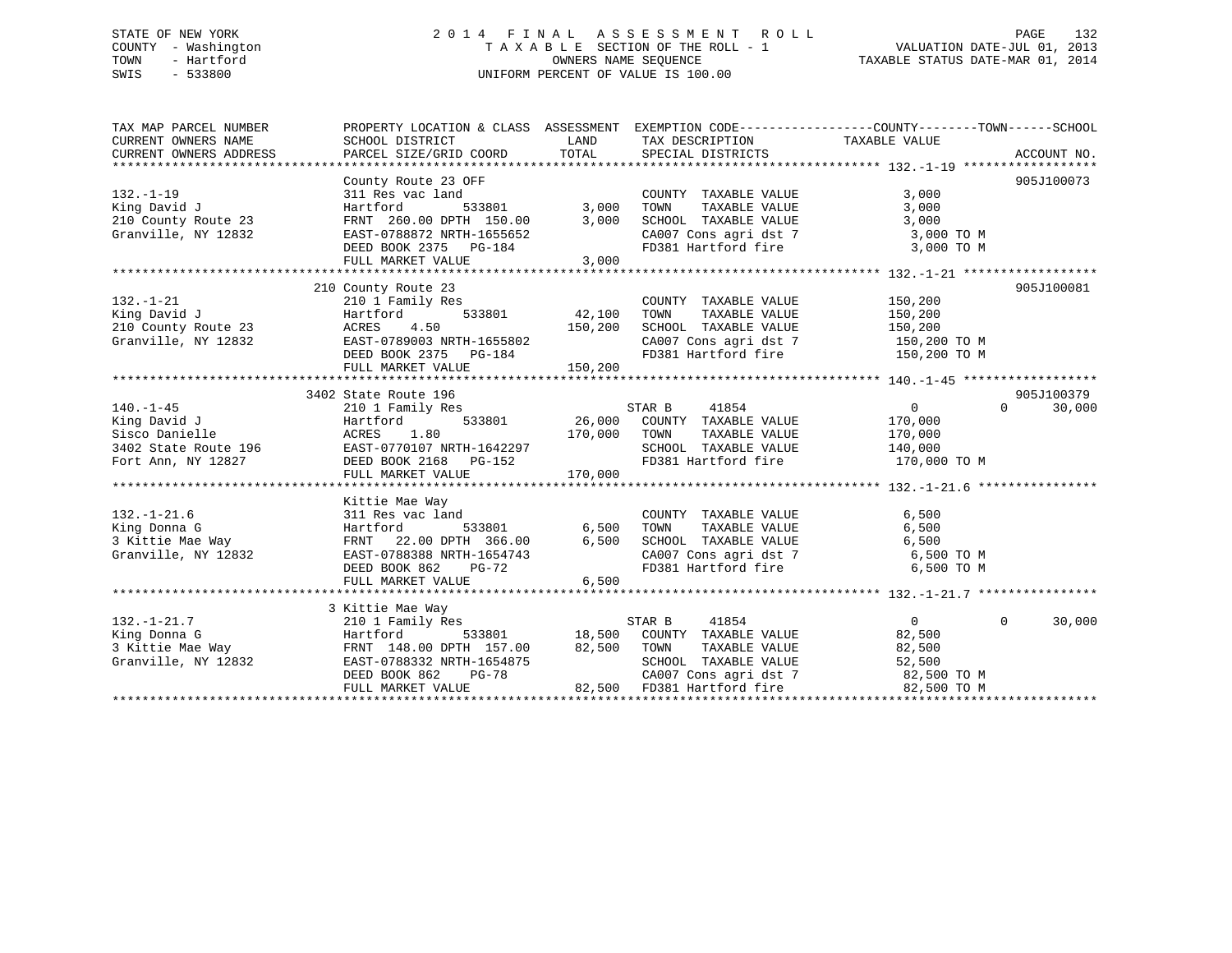# STATE OF NEW YORK 2 0 1 4 F I N A L A S S E S S M E N T R O L L PAGE 133 COUNTY - Washington T A X A B L E SECTION OF THE ROLL - 1 VALUATION DATE-JUL 01, 2013 TOWN - Hartford **TAXABLE STATUS DATE-MAR 01, 2014** OWNERS NAME SEQUENCE TAXABLE STATUS DATE-MAR 01, 2014 SWIS - 533800 UNIFORM PERCENT OF VALUE IS 100.00

| TAX MAP PARCEL NUMBER<br>CURRENT OWNERS NAME | PROPERTY LOCATION & CLASS ASSESSMENT<br>SCHOOL DISTRICT | LAND    | TAX DESCRIPTION                               | EXEMPTION CODE----------------COUNTY-------TOWN------SCHOOL<br>TAXABLE VALUE |                    |
|----------------------------------------------|---------------------------------------------------------|---------|-----------------------------------------------|------------------------------------------------------------------------------|--------------------|
| CURRENT OWNERS ADDRESS                       | PARCEL SIZE/GRID COORD                                  | TOTAL   | SPECIAL DISTRICTS                             |                                                                              | ACCOUNT NO.        |
|                                              |                                                         |         |                                               |                                                                              |                    |
|                                              | 5 Kittie Mae Way                                        |         |                                               |                                                                              | 905J101413         |
| $132. - 1 - 21.2$                            | 210 1 Family Res                                        |         | STAR B<br>41854                               | $\overline{0}$                                                               | $\Omega$<br>30,000 |
| King Lisa E                                  | Hartford<br>533801                                      | 18,700  | COUNTY TAXABLE VALUE                          | 178,300                                                                      |                    |
| 5 Kittie Mae Wa                              | 52.00 DPTH 209.00<br>FRNT                               | 178,300 | TOWN<br>TAXABLE VALUE                         | 178,300                                                                      |                    |
| Granville, NY 12832                          | EAST-0788378 NRTH-1654942                               |         | SCHOOL TAXABLE VALUE                          | 148,300                                                                      |                    |
|                                              | DEED BOOK 2111 PG-25                                    |         | CA007 Cons agri dst 7                         | 178,300 TO M                                                                 |                    |
|                                              | FULL MARKET VALUE                                       |         | 178,300 FD381 Hartford fire                   | 178,300 TO M                                                                 |                    |
|                                              |                                                         |         |                                               |                                                                              |                    |
|                                              | LOT 49 Provincial Pat                                   |         |                                               |                                                                              | 905J100082         |
| $132 - 2 - 3$                                | 314 Rural vac<10                                        |         | COUNTY TAXABLE VALUE                          | 5,600                                                                        |                    |
| King Raymond E                               | Hartford<br>533801                                      | 5,600   | TOWN<br>TAXABLE VALUE                         | 5,600                                                                        |                    |
| 210 County Route 23                          | 2.75 Ad                                                 | 5,600   | SCHOOL TAXABLE VALUE                          | 5,600                                                                        |                    |
| Granville, NY 12832                          | ACRES<br>8.60                                           |         | FD381 Hartford fire                           | 5,600 TO M                                                                   |                    |
|                                              | EAST-0791066 NRTH-1655291                               |         |                                               |                                                                              |                    |
|                                              | DEED BOOK 899<br>PG-232                                 |         |                                               |                                                                              |                    |
|                                              | FULL MARKET VALUE                                       | 5,600   |                                               |                                                                              |                    |
|                                              |                                                         |         |                                               |                                                                              |                    |
|                                              | 128 Blood St                                            |         |                                               |                                                                              | 905J100088         |
| $142. - 1 - 33$                              | 312 Vac w/imprv                                         |         | COUNTY TAXABLE VALUE                          | 27,600                                                                       |                    |
| King Scott                                   | Hartford<br>533801                                      | 21,900  | TAXABLE VALUE<br>TOWN                         | 27,600                                                                       |                    |
| PO Box 131                                   | ACRES 14.74                                             | 27,600  | SCHOOL TAXABLE VALUE                          | 27,600                                                                       |                    |
| Hudson Falls, NY 12939                       | EAST-0792485 NRTH-1644083                               |         | FD381 Hartford fire                           | 27,600 TO M                                                                  |                    |
|                                              | DEED BOOK 1797 PG-271                                   |         |                                               |                                                                              |                    |
|                                              | FULL MARKET VALUE                                       | 27,600  |                                               |                                                                              |                    |
|                                              |                                                         |         |                                               |                                                                              |                    |
|                                              | Kittie Mae Way                                          |         |                                               |                                                                              |                    |
| $132. - 1 - 21.5$                            | 314 Rural vac<10                                        |         | COUNTY TAXABLE VALUE                          | 20,000                                                                       |                    |
| King Thomas E                                | Hartford<br>533801                                      | 20,000  | TAXABLE VALUE<br>TOWN                         | 20,000                                                                       |                    |
| 15 Berry Dr                                  | ACRES<br>3.16                                           | 20,000  | SCHOOL TAXABLE VALUE                          | 20,000                                                                       |                    |
| Oueensbury, NY 12804                         | EAST-0788674 NRTH-1655343                               |         | CA007 Cons agri dst 7                         | 20,000 TO M                                                                  |                    |
|                                              | DEED BOOK 782<br>$PG-326$                               |         | FD381 Hartford fire                           | 20,000 TO M                                                                  |                    |
|                                              | FULL MARKET VALUE                                       | 20,000  |                                               |                                                                              |                    |
|                                              |                                                         |         |                                               |                                                                              |                    |
| $132. -4 - 4.2$                              | 11 Blood St Ext                                         |         | 41854                                         | $\overline{0}$                                                               | $\Omega$<br>30,000 |
|                                              | 210 1 Family Res                                        | 22,400  | STAR B                                        |                                                                              |                    |
| Kingsley Mark F<br>Nartz Terri L             | Hartford<br>533801<br>FRNT 137.00 DPTH 296.00           | 111,700 | COUNTY TAXABLE VALUE<br>TOWN<br>TAXABLE VALUE | 111,700<br>111,700                                                           |                    |
| 11 Blood St Ext                              | BANK<br>185                                             |         | SCHOOL TAXABLE VALUE                          | 81,700                                                                       |                    |
| Granville, NY 12832                          | EAST-0794513 NRTH-1653989                               |         | FD381 Hartford fire                           | 111,700 TO M                                                                 |                    |
|                                              | DEED BOOK 678<br>$PG-346$                               |         |                                               |                                                                              |                    |
|                                              | FULL MARKET VALUE                                       | 111,700 |                                               |                                                                              |                    |
|                                              | *************************************                   |         |                                               |                                                                              |                    |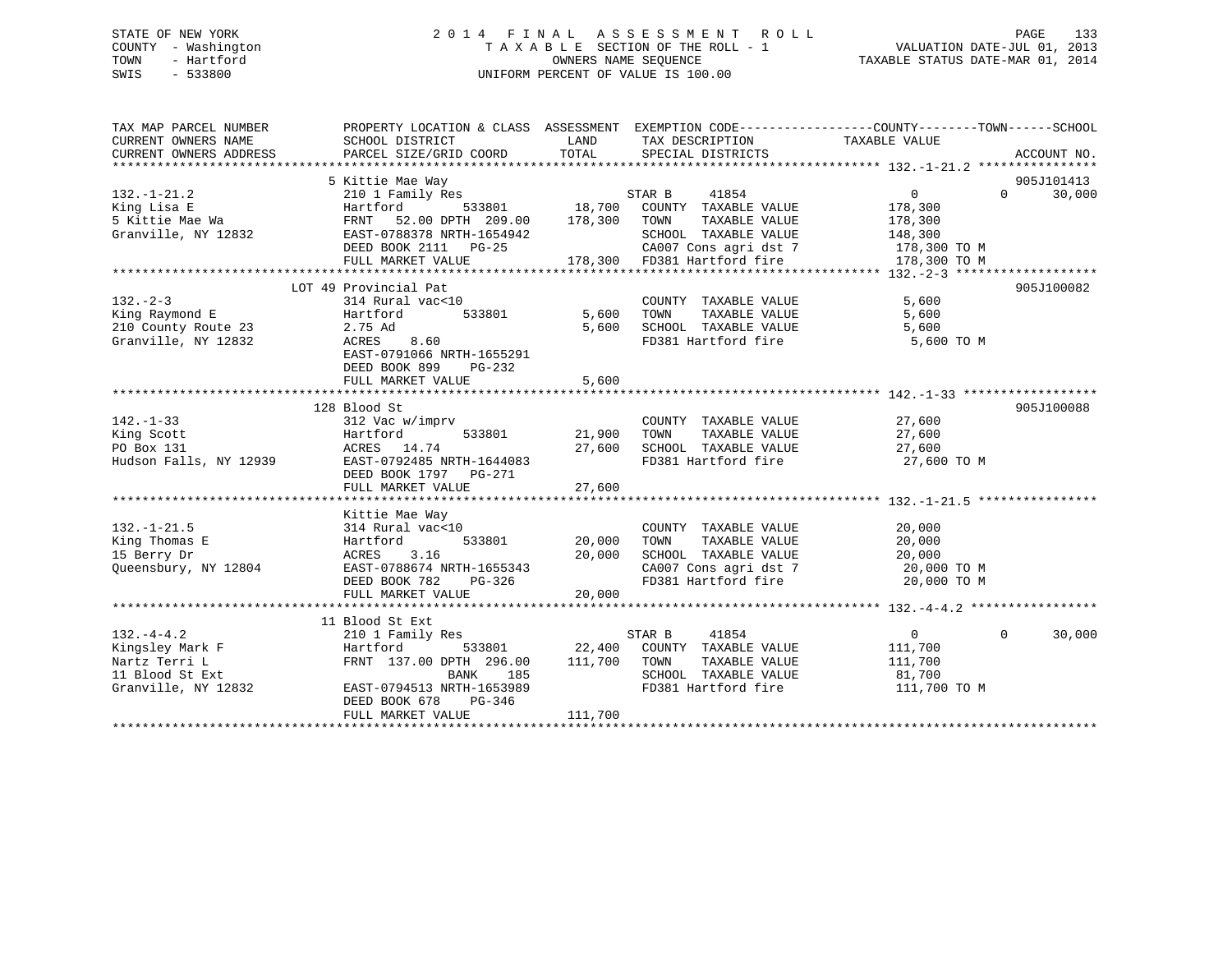# STATE OF NEW YORK 2 0 1 4 F I N A L A S S E S S M E N T R O L L PAGE 134 COUNTY - Washington T A X A B L E SECTION OF THE ROLL - 1 VALUATION DATE-JUL 01, 2013 TOWN - Hartford **TAXABLE STATUS DATE-MAR 01, 2014** OWNERS NAME SEQUENCE TAXABLE STATUS DATE-MAR 01, 2014 SWIS - 533800 UNIFORM PERCENT OF VALUE IS 100.00

| TAX MAP PARCEL NUMBER<br>CURRENT OWNERS NAME<br>CURRENT OWNERS ADDRESS                                                                                                          | SCHOOL DISTRICT<br>PARCEL SIZE/GRID COORD | LAND<br>TOTAL         | TAX DESCRIPTION<br>SPECIAL DISTRICTS | PROPERTY LOCATION & CLASS ASSESSMENT EXEMPTION CODE----------------COUNTY-------TOWN-----SCHOOL<br>TAXABLE VALUE<br>ACCOUNT NO. |            |
|---------------------------------------------------------------------------------------------------------------------------------------------------------------------------------|-------------------------------------------|-----------------------|--------------------------------------|---------------------------------------------------------------------------------------------------------------------------------|------------|
|                                                                                                                                                                                 |                                           |                       |                                      |                                                                                                                                 |            |
|                                                                                                                                                                                 | Gilchrist Hill Rd                         |                       |                                      |                                                                                                                                 |            |
| $141. - 3 - 45.2$                                                                                                                                                               | 311 Res vac land                          |                       | COUNTY TAXABLE VALUE                 | 2,500                                                                                                                           |            |
| Klaiber Peter J                                                                                                                                                                 | 533801<br>Hartford                        | 2,500                 | TOWN<br>TAXABLE VALUE                | 2,500                                                                                                                           |            |
| 209 Gilchrist Hill Rd                                                                                                                                                           | FRNT 336.00 DPTH 111.00                   | 2,500                 | SCHOOL TAXABLE VALUE                 | 2,500                                                                                                                           |            |
| Hartford, NY 12838                                                                                                                                                              | EAST-0785006 NRTH-1642132                 |                       | FD381 Hartford fire                  | 2,500 TO M                                                                                                                      |            |
|                                                                                                                                                                                 | DEED BOOK 3368 PG-246                     |                       |                                      |                                                                                                                                 |            |
|                                                                                                                                                                                 | FULL MARKET VALUE                         | 2,500                 |                                      |                                                                                                                                 |            |
|                                                                                                                                                                                 |                                           |                       |                                      |                                                                                                                                 |            |
|                                                                                                                                                                                 | 209 Gilchrist Hill Rd                     |                       |                                      | 905J100297                                                                                                                      |            |
| $141. - 3 - 48$                                                                                                                                                                 | 210 1 Family Res                          |                       | CW_10_VET/ 41151                     | 8,000<br>8,000                                                                                                                  | $\bigcirc$ |
| Klaiber Peter J                                                                                                                                                                 | Hartford                                  | 533801 23,800 STAR EN | 41834                                | 64,200<br>$\Omega$<br>$\overline{0}$                                                                                            |            |
| 209 Gilchrist Hill Rd                                                                                                                                                           | ACRES<br>1.10                             |                       | 92,400 COUNTY TAXABLE VALUE          | 84,400                                                                                                                          |            |
| Hartford, NY 12838                                                                                                                                                              | EAST-0784905 NRTH-1642456                 |                       | TOWN<br>TAXABLE VALUE                | 84,400                                                                                                                          |            |
|                                                                                                                                                                                 | DEED BOOK 830<br>$PG-12$                  |                       | SCHOOL TAXABLE VALUE                 | 28,200                                                                                                                          |            |
|                                                                                                                                                                                 | FULL MARKET VALUE                         |                       | 92,400 FD381 Hartford fire           | 92,400 TO M                                                                                                                     |            |
|                                                                                                                                                                                 |                                           |                       |                                      |                                                                                                                                 |            |
|                                                                                                                                                                                 | Gilchrist Hill Rd                         |                       |                                      |                                                                                                                                 |            |
| $141. - 3 - 48.1$                                                                                                                                                               | 311 Res vac land                          |                       | COUNTY TAXABLE VALUE                 | 1,000                                                                                                                           |            |
| Klaiber Peter J                                                                                                                                                                 | Hartford<br>533801                        | 1,000                 | TAXABLE VALUE<br>TOWN                | 1,000                                                                                                                           |            |
| 209 Gilchrist Hill Rd                                                                                                                                                           | FRNT 23.00 DPTH 376.00                    | 1,000                 | SCHOOL TAXABLE VALUE                 | 1,000                                                                                                                           |            |
| Hartford, NY 12838                                                                                                                                                              | EAST-0785004 NRTH-1642249                 |                       | FD381 Hartford fire                  | 1,000 TO M                                                                                                                      |            |
|                                                                                                                                                                                 | DEED BOOK 3368 PG-250                     |                       |                                      |                                                                                                                                 |            |
|                                                                                                                                                                                 | FULL MARKET VALUE                         | 1,000                 |                                      |                                                                                                                                 |            |
|                                                                                                                                                                                 |                                           |                       |                                      |                                                                                                                                 |            |
|                                                                                                                                                                                 | 3092 Coach Rd                             |                       |                                      | 905J101435                                                                                                                      |            |
| $149. - 1 - 26.18$                                                                                                                                                              | 210 1 Family Res                          |                       | STAR B<br>41854                      | $\overline{0}$<br>30,000<br>$\Omega$                                                                                            |            |
|                                                                                                                                                                                 |                                           | 23,900                | COUNTY TAXABLE VALUE                 | 95,900                                                                                                                          |            |
|                                                                                                                                                                                 |                                           | 95,900                | TOWN<br>TAXABLE VALUE                | 95,900                                                                                                                          |            |
|                                                                                                                                                                                 |                                           |                       | SCHOOL TAXABLE VALUE                 | 65,900                                                                                                                          |            |
|                                                                                                                                                                                 |                                           |                       | FD381 Hartford fire                  | 95,900 TO M                                                                                                                     |            |
|                                                                                                                                                                                 | FULL MARKET VALUE                         | 95,900                |                                      |                                                                                                                                 |            |
|                                                                                                                                                                                 |                                           |                       |                                      |                                                                                                                                 |            |
|                                                                                                                                                                                 | 59 Blood St                               |                       |                                      | 905J101183                                                                                                                      |            |
| $142. - 1 - 30$                                                                                                                                                                 | 210 1 Family Res                          |                       | STAR B<br>41854                      | $\Omega$<br>30,000<br>$\overline{0}$                                                                                            |            |
| Kloss Christine                                                                                                                                                                 | 533801<br>Hartford                        |                       | 34,300 COUNTY TAXABLE VALUE          | 112,000                                                                                                                         |            |
| 59 Blood St                                                                                                                                                                     | 8.07                                      | 112,000               | TAXABLE VALUE<br>TOWN                | 112,000                                                                                                                         |            |
| Hartfc<br>ACRES<br>EAST-0<br>Granville, NY 12832                                                                                                                                | EAST-0790268 NRTH-1642815                 |                       | SCHOOL TAXABLE VALUE                 | 82,000                                                                                                                          |            |
|                                                                                                                                                                                 | DEED BOOK 782<br>PG-288                   |                       | CA008 Cons agri dst 8                | 112,000 TO M                                                                                                                    |            |
|                                                                                                                                                                                 | FULL MARKET VALUE                         |                       | 112,000 FD381 Hartford fire          | 112,000 TO M                                                                                                                    |            |
|                                                                                                                                                                                 |                                           |                       |                                      |                                                                                                                                 |            |
|                                                                                                                                                                                 | 8850 State Route 40                       |                       |                                      |                                                                                                                                 |            |
| $114. - 1 - 9.5$                                                                                                                                                                | 210 1 Family Res                          |                       | COUNTY TAXABLE VALUE                 | 218,900                                                                                                                         |            |
|                                                                                                                                                                                 | 533801                                    | 46,600                | TOWN<br>TAXABLE VALUE                | 218,900                                                                                                                         |            |
|                                                                                                                                                                                 |                                           | 218,900               | SCHOOL TAXABLE VALUE                 | 218,900                                                                                                                         |            |
| Example Barry Martford 533801<br>Example the part of the Martford 533801<br>EXERE 6.92<br>Fort Ann, NY 12827<br>Fort Ann, NY 12827<br>EXED BOOK 2681<br>PC-59<br>PC-59<br>PC-59 |                                           |                       | CA007 Cons agri dst 7                | 218,900 TO M                                                                                                                    |            |
|                                                                                                                                                                                 |                                           |                       | FD381 Hartford fire                  | 218,900 TO M                                                                                                                    |            |
|                                                                                                                                                                                 | FULL MARKET VALUE                         | 218,900               |                                      |                                                                                                                                 |            |
|                                                                                                                                                                                 |                                           |                       |                                      |                                                                                                                                 |            |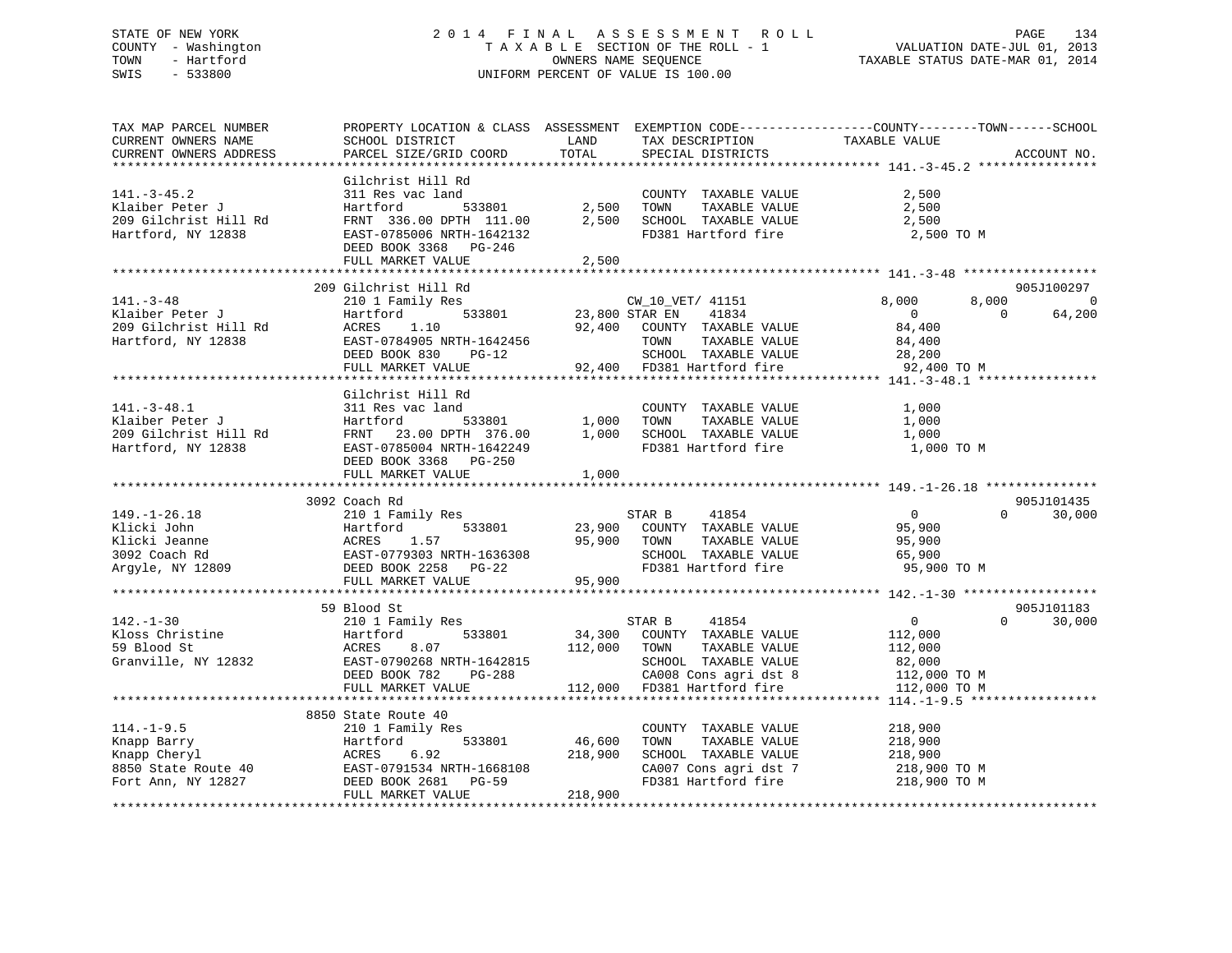# STATE OF NEW YORK 2 0 1 4 F I N A L A S S E S S M E N T R O L L PAGE 135 COUNTY - Washington T A X A B L E SECTION OF THE ROLL - 1 VALUATION DATE-JUL 01, 2013 TOWN - Hartford **TAXABLE STATUS DATE-MAR 01, 2014** OWNERS NAME SEQUENCE TAXABLE STATUS DATE-MAR 01, 2014 SWIS - 533800 UNIFORM PERCENT OF VALUE IS 100.00

| TAX MAP PARCEL NUMBER<br>CURRENT OWNERS NAME | SCHOOL DISTRICT                                                      | LAND           | TAX DESCRIPTION                                                       | PROPERTY LOCATION & CLASS ASSESSMENT EXEMPTION CODE---------------COUNTY-------TOWN-----SCHOOL<br>TAXABLE VALUE |                          |
|----------------------------------------------|----------------------------------------------------------------------|----------------|-----------------------------------------------------------------------|-----------------------------------------------------------------------------------------------------------------|--------------------------|
| CURRENT OWNERS ADDRESS                       | PARCEL SIZE/GRID COORD                                               | TOTAL          | SPECIAL DISTRICTS                                                     |                                                                                                                 | ACCOUNT NO.              |
|                                              |                                                                      |                |                                                                       |                                                                                                                 |                          |
|                                              | 8880 State Route 40                                                  |                | 64 PCT OF VALUE USED FOR EXEMPTION PURPOSES                           |                                                                                                                 | 905J100370               |
| $114.-1-9.1$                                 | 240 Rural res                                                        |                | EFVET CL/T 41003<br>110,600 ELG FVT/CO 41102<br>208,700 AG DIST 41720 | 73,283<br>$\sim$ 0                                                                                              | $\overline{\phantom{0}}$ |
| Knapp Catherine                              | 533801<br>Hartford                                                   |                |                                                                       | 3,850<br>$\overline{0}$                                                                                         | $\overline{0}$           |
| Knapp Eugene                                 | 263/591 485/113                                                      |                |                                                                       | 47,624<br>47,624                                                                                                | 47,624                   |
| 8880 State Route 40                          | ACRES 75.60                                                          |                | AGED-CO/TN 41801                                                      | 65,552<br>43,334                                                                                                | $\overline{0}$           |
| Fort Ann, NY 12827                           | EAST-0790789 NRTH-1668895                                            |                | AGED-SCH 41804                                                        | $\overline{0}$<br>$\overline{0}$                                                                                | 40,070                   |
|                                              | DEED BOOK 263<br>PG-582                                              |                | 41834<br>STAR EN                                                      | $\overline{0}$<br>$\Omega$                                                                                      | 64,200                   |
| MAY BE SUBJECT TO PAYMENT                    | FULL MARKET VALUE                                                    |                | 208,700 COUNTY TAXABLE VALUE                                          | 91,674                                                                                                          |                          |
| UNDER AGDIST LAW TIL 2018                    |                                                                      |                | TOWN<br>TAXABLE VALUE                                                 | 44,459                                                                                                          |                          |
|                                              |                                                                      |                | SCHOOL TAXABLE VALUE                                                  | 56,806                                                                                                          |                          |
|                                              |                                                                      |                | CA007 Cons agri dst 7                                                 | 161,076 TO M                                                                                                    |                          |
|                                              |                                                                      |                | 47,624 EX                                                             |                                                                                                                 |                          |
|                                              |                                                                      |                | FD381 Hartford fire                                                   | 208,700 TO M                                                                                                    |                          |
|                                              |                                                                      |                |                                                                       |                                                                                                                 |                          |
|                                              | State Route 40                                                       |                |                                                                       |                                                                                                                 | 905J100371               |
| $114. - 1 - 9.2$                             | 323 Vacant rural                                                     |                | AG DIST<br>41720                                                      | 17,695<br>17,695                                                                                                | 17,695                   |
| II4.-1<br>Knapp Catherine                    | 533801<br>Hartford                                                   | 28,800         | COUNTY TAXABLE VALUE                                                  | 11,105                                                                                                          |                          |
| Knapp Eugene                                 | ACRES 27.20                                                          | 28,800         | TOWN<br>TAXABLE VALUE                                                 | 11,105                                                                                                          |                          |
| 8880 State Route 40                          | EAST-0792169 NRTH-1667856                                            |                | SCHOOL TAXABLE VALUE                                                  | 11,105                                                                                                          |                          |
| Fort Ann, NY 12827                           | DEED BOOK 370<br>PG-367                                              |                | CA007 Cons agri dst 7                                                 | 11,105 TO M                                                                                                     |                          |
|                                              | FULL MARKET VALUE                                                    | 28,800         | 17,695 EX                                                             |                                                                                                                 |                          |
| MAY BE SUBJECT TO PAYMENT                    |                                                                      |                | FD381 Hartford fire                                                   | 28,800 TO M                                                                                                     |                          |
| UNDER AGDIST LAW TIL 2018                    |                                                                      |                |                                                                       |                                                                                                                 |                          |
|                                              |                                                                      |                |                                                                       |                                                                                                                 |                          |
|                                              | State Route 40                                                       |                |                                                                       |                                                                                                                 |                          |
| $114. - 1 - 9.6$                             | 311 Res vac land                                                     |                | COUNTY TAXABLE VALUE                                                  | 3,000                                                                                                           |                          |
|                                              | Hartford<br>533801                                                   |                | TAXABLE VALUE<br>TOWN                                                 | 3,000                                                                                                           |                          |
| Knapp Catherine                              |                                                                      | 3,000<br>3,000 |                                                                       | 3,000                                                                                                           |                          |
| Knapp Eugene                                 | FRNT 219.00 DPTH 180.00                                              |                | SCHOOL TAXABLE VALUE                                                  |                                                                                                                 |                          |
| 8880 State Route 40                          | EAST-0791428 NRTH-1667717                                            |                | CA007 Cons agri dst 7                                                 | 3,000 TO M                                                                                                      |                          |
| Fort Ann, NY 12827                           | DEED BOOK 370<br>PG-367                                              |                | FD381 Hartford fire                                                   | 3,000 TO M                                                                                                      |                          |
|                                              | FULL MARKET VALUE                                                    | 3,000          |                                                                       |                                                                                                                 |                          |
|                                              |                                                                      |                |                                                                       |                                                                                                                 |                          |
|                                              | Country Ln Ext                                                       |                |                                                                       |                                                                                                                 | 905J101159               |
| $122. - 1 - 35$                              | 314 Rural vac<10                                                     |                | COUNTY TAXABLE VALUE                                                  | 17,400                                                                                                          |                          |
| Knapp William F                              | 533801<br>Hartford 533801<br>ACRES 7.74<br>EAST-0770783 NRTH-1659785 | 17,400         | TOWN<br>TAXABLE VALUE                                                 | 17,400                                                                                                          |                          |
| Knapp Gail M                                 |                                                                      | 17,400         | SCHOOL TAXABLE VALUE                                                  | 17,400                                                                                                          |                          |
| PO Box 16                                    |                                                                      |                | CA007 Cons agri dst 7                                                 | 17,400 TO M                                                                                                     |                          |
| Comstock, NY 12821                           | DEED BOOK 811<br>PG-254                                              |                | FD381 Hartford fire                                                   | 17,400 TO M                                                                                                     |                          |
|                                              | FULL MARKET VALUE                                                    | 17,400         |                                                                       |                                                                                                                 |                          |
|                                              |                                                                      |                |                                                                       |                                                                                                                 |                          |
|                                              | 6 Country Ln Ext                                                     |                |                                                                       |                                                                                                                 |                          |
|                                              | 270 Mfg housing                                                      |                | COUNTY TAXABLE VALUE                                                  | 49,500                                                                                                          |                          |
|                                              | 533801<br>Hartford                                                   | 23,200         | TAXABLE VALUE<br>TOWN                                                 | 49,500                                                                                                          |                          |
| 122.-1-35.1<br>Knapp William F               | 2159/307                                                             | 49,500         | SCHOOL TAXABLE VALUE                                                  | 49,500                                                                                                          |                          |
| PO Box 16                                    | FRNT 198.00 DPTH 186.00                                              |                | CA007 Cons agri dst 7                                                 | 49,500 TO M                                                                                                     |                          |
| Comstock, NY 12821                           | ACRES<br>1.02                                                        |                | FD381 Hartford fire                                                   | 49,500 TO M                                                                                                     |                          |
|                                              | EAST-0770162 NRTH-1659578                                            |                |                                                                       |                                                                                                                 |                          |
|                                              | DEED BOOK 811<br>PG-254                                              |                |                                                                       |                                                                                                                 |                          |
|                                              | FULL MARKET VALUE                                                    | 49,500         |                                                                       |                                                                                                                 |                          |
|                                              |                                                                      |                |                                                                       |                                                                                                                 |                          |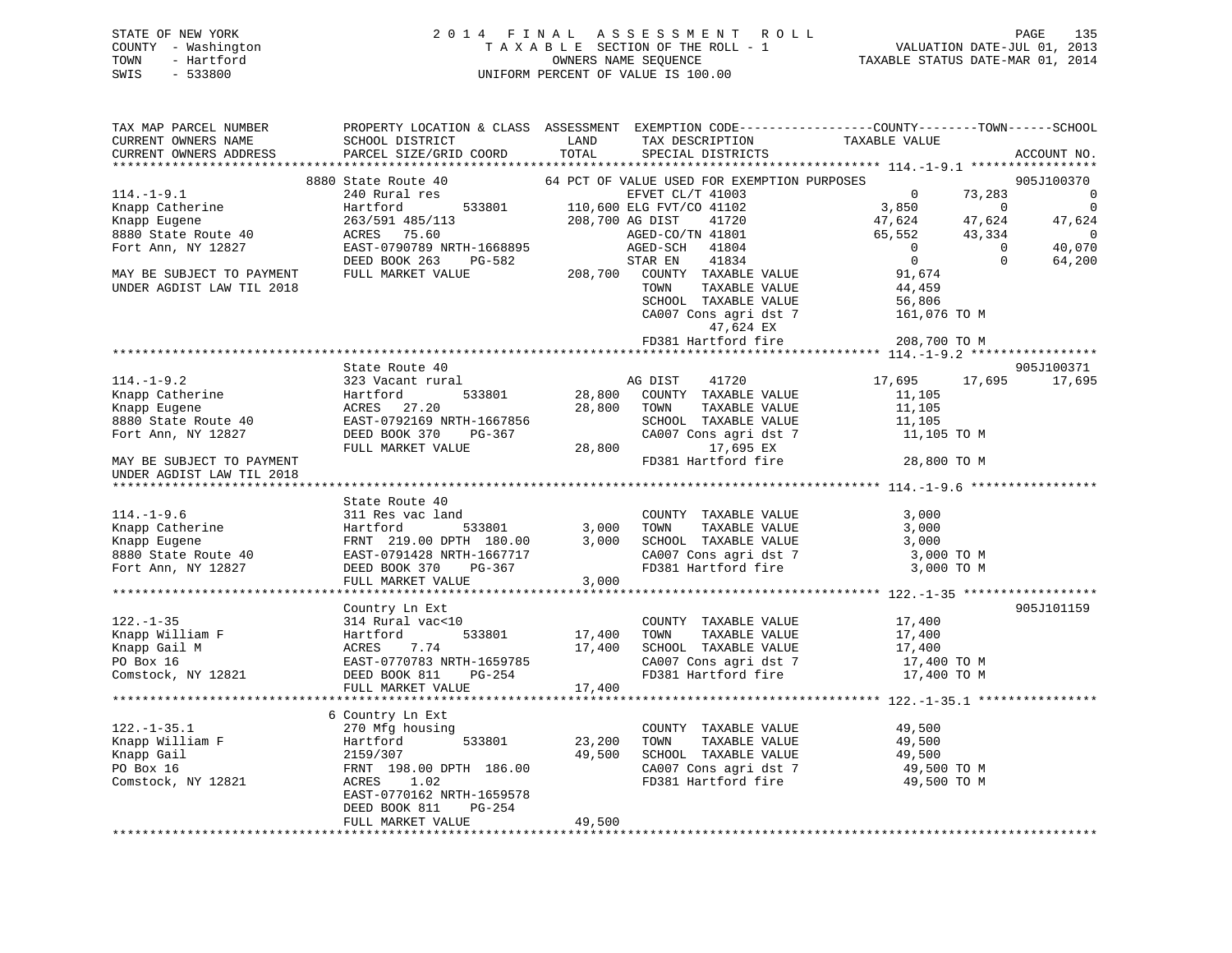# STATE OF NEW YORK 2 0 1 4 F I N A L A S S E S S M E N T R O L L PAGE 136 COUNTY - Washington T A X A B L E SECTION OF THE ROLL - 1 VALUATION DATE-JUL 01, 2013 TOWN - Hartford **TAXABLE STATUS DATE-MAR 01, 2014** OWNERS NAME SEQUENCE TAXABLE STATUS DATE-MAR 01, 2014 SWIS - 533800 UNIFORM PERCENT OF VALUE IS 100.00

| TAX MAP PARCEL NUMBER<br>CURRENT OWNERS NAME | PROPERTY LOCATION & CLASS ASSESSMENT EXEMPTION CODE----------------COUNTY-------TOWN------SCHOOL<br>SCHOOL DISTRICT | LAND         | TAX DESCRIPTION                               | TAXABLE VALUE  |                    |
|----------------------------------------------|---------------------------------------------------------------------------------------------------------------------|--------------|-----------------------------------------------|----------------|--------------------|
| CURRENT OWNERS ADDRESS                       | PARCEL SIZE/GRID COORD                                                                                              | TOTAL        | SPECIAL DISTRICTS                             |                | ACCOUNT NO.        |
|                                              |                                                                                                                     |              |                                               |                |                    |
|                                              | 407 Gilchrist Hill Rd                                                                                               |              |                                               |                | 905J100205         |
| $150. - 1 - 41$                              | 210 1 Family Res                                                                                                    |              | STAR B<br>41854                               | $\Omega$       | $\Omega$<br>30,000 |
| Knowlton Michael                             | 533801<br>Hartford                                                                                                  | 29,400       | COUNTY TAXABLE VALUE                          | 64,500         |                    |
| Smith Terri                                  | 5.17<br>ACRES                                                                                                       | 64,500       | TOWN<br>TAXABLE VALUE                         | 64,500         |                    |
| 407 Gilchrist Hill Rd                        | EAST-0783424 NRTH-1638838                                                                                           |              | SCHOOL TAXABLE VALUE                          | 34,500         |                    |
| Hartford, NY 12838                           | DEED BOOK 913<br>PG-154                                                                                             |              | FD381 Hartford fire                           | 64,500 TO M    |                    |
|                                              | FULL MARKET VALUE                                                                                                   | 64,500       |                                               |                |                    |
|                                              | 59 Townsend Rd                                                                                                      |              |                                               |                |                    |
| $140. - 2 - 2.2$                             | 210 1 Family Res                                                                                                    |              | 41854<br>STAR B                               | $\overline{0}$ | $\Omega$<br>30,000 |
| Kober Shannon M                              | Hartford<br>533801                                                                                                  |              | 23,900 COUNTY TAXABLE VALUE                   | 83,100         |                    |
| Howe Adam T                                  | ACRES<br>1.24                                                                                                       |              | 83,100 TOWN<br>TAXABLE VALUE                  | 83,100         |                    |
|                                              |                                                                                                                     |              |                                               | 53,100         |                    |
| 59 Townsend Rd<br>Hartford, NY 12838         | EAST-0782030 NRTH-1647347<br>DEED BOOK 3124 PG-95                                                                   |              | SCHOOL TAXABLE VALUE<br>CA007 Cons agri dst 7 | 83,100 TO M    |                    |
|                                              | FULL MARKET VALUE                                                                                                   |              | 83,100 FD381 Hartford fire                    | 83,100 TO M    |                    |
|                                              |                                                                                                                     |              |                                               |                |                    |
|                                              | 8115 State Route 40                                                                                                 |              |                                               |                |                    |
| $132.15 - 2 - 4.1$                           | 210 1 Family Res                                                                                                    |              | STAR EN<br>41834                              | $\overline{0}$ | 64,200<br>$\Omega$ |
| Korn Frederick B                             | 533801<br>Hartford                                                                                                  | 27,000       | COUNTY TAXABLE VALUE                          | 215,100        |                    |
| PO Box 190                                   | ACRES<br>2.62                                                                                                       | 215,100      | TAXABLE VALUE<br>TOWN                         | 215,100        |                    |
| Hartford, NY 12838                           | EAST-0787205 NRTH-1652744                                                                                           |              | SCHOOL TAXABLE VALUE                          | 150,900        |                    |
|                                              | DEED BOOK 1737 PG-124                                                                                               |              | CA007 Cons agri dst 7                         | 215,100 TO M   |                    |
|                                              | FULL MARKET VALUE                                                                                                   |              | 215,100 FD381 Hartford fire                   | 215,100 TO M   |                    |
|                                              |                                                                                                                     |              |                                               |                |                    |
|                                              | State Route 196                                                                                                     |              |                                               |                | 905J101109         |
| $140. - 1 - 10$                              | 322 Rural vac>10                                                                                                    |              | COUNTY TAXABLE VALUE                          | 33,500         |                    |
| Koutrakos Steven C                           | Hartford 533801                                                                                                     | 33,500       | TAXABLE VALUE<br>TOWN                         | 33,500         |                    |
| 6859 State Route 22                          | 730/268 Hwy App                                                                                                     | 33,500       | SCHOOL TAXABLE VALUE                          | 33,500         |                    |
| Salem, NY 12865                              | ACRES 11.90                                                                                                         |              | CA007 Cons agri dst 7                         | 33,500 TO M    |                    |
|                                              | EAST-0775271 NRTH-1645742                                                                                           |              | FD381 Hartford fire                           | 33,500 TO M    |                    |
|                                              | DEED BOOK 507 PG-381                                                                                                |              |                                               |                |                    |
|                                              | FULL MARKET VALUE                                                                                                   | 33,500       |                                               |                |                    |
|                                              |                                                                                                                     |              |                                               |                |                    |
|                                              | 3244 Coach Rd                                                                                                       |              |                                               |                | 905J100453         |
| $149. - 1 - 23$                              | 210 1 Family Res                                                                                                    |              | 41854<br>STAR B                               | $\overline{0}$ | $\Omega$<br>30,000 |
| Kroosz Jeffrey M                             | 533801<br>Hartford                                                                                                  |              | 29,900 COUNTY TAXABLE VALUE                   | 111,500        |                    |
| 3244 Coach Rd                                | 1.30<br>ACRES                                                                                                       | 111,500 TOWN | TAXABLE VALUE                                 | 111,500        |                    |
| Argyle, NY 12809                             | EAST-0779602 NRTH-1639842                                                                                           |              | SCHOOL TAXABLE VALUE                          | 81,500         |                    |
|                                              | DEED BOOK 2387 PG-207                                                                                               |              | FD381 Hartford fire                           | 111,500 TO M   |                    |
|                                              | FULL MARKET VALUE                                                                                                   | 111,500      |                                               |                |                    |
|                                              |                                                                                                                     |              |                                               |                |                    |
|                                              | Lundy Rd OFF                                                                                                        |              |                                               |                | 905J101118         |
| $158. - 2 - 6.7$                             | 322 Rural vac>10                                                                                                    |              | COUNTY TAXABLE VALUE                          | 20,000         |                    |
| Kuhr Ronald W                                | 533801<br>Hartford                                                                                                  | 20,000       | TOWN<br>TAXABLE VALUE                         | 20,000         |                    |
| PO Box 275                                   | $158. - 1 - 6.7$                                                                                                    | 20,000       | SCHOOL TAXABLE VALUE                          | 20,000         |                    |
| Argyle, NY 12809-0275                        | ACRES 23.31                                                                                                         |              | FD381 Hartford fire                           | 20,000 TO M    |                    |
|                                              | EAST-0787996 NRTH-1632966<br>DEED BOOK 475<br>PG-740                                                                |              |                                               |                |                    |
|                                              | FULL MARKET VALUE                                                                                                   | 20,000       |                                               |                |                    |
|                                              |                                                                                                                     |              |                                               |                |                    |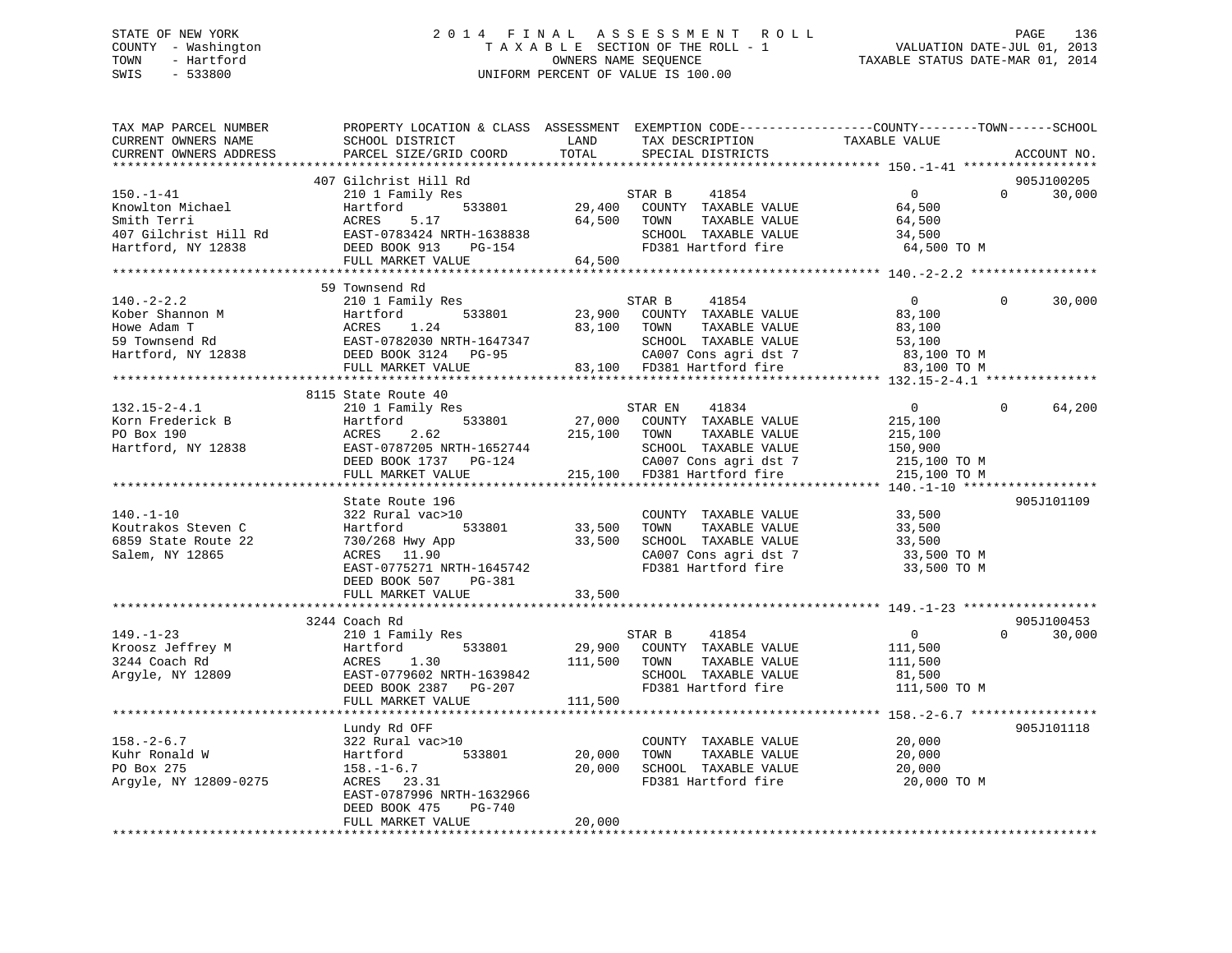# STATE OF NEW YORK 2 0 1 4 F I N A L A S S E S S M E N T R O L L PAGE 137 COUNTY - Washington T A X A B L E SECTION OF THE ROLL - 1 VALUATION DATE-JUL 01, 2013 TOWN - Hartford **TAXABLE STATUS DATE-MAR 01, 2014** OWNERS NAME SEQUENCE TAXABLE STATUS DATE-MAR 01, 2014 SWIS - 533800 UNIFORM PERCENT OF VALUE IS 100.00

| TAX MAP PARCEL NUMBER  |                                                |                                                                             | PROPERTY LOCATION & CLASS ASSESSMENT EXEMPTION CODE----------------COUNTY-------TOWN------SCHOOL |
|------------------------|------------------------------------------------|-----------------------------------------------------------------------------|--------------------------------------------------------------------------------------------------|
| CURRENT OWNERS NAME    | SCHOOL DISTRICT                                | LAND<br>TAX DESCRIPTION                                                     | TAXABLE VALUE                                                                                    |
| CURRENT OWNERS ADDRESS | PARCEL SIZE/GRID COORD                         | TOTAL<br>SPECIAL DISTRICTS                                                  | ACCOUNT NO.                                                                                      |
|                        |                                                |                                                                             |                                                                                                  |
|                        | 210 Gulf Ln                                    |                                                                             | 905J100019                                                                                       |
| $139. -4 -7$           | 240 Rural res                                  | 41854<br>STAR B                                                             | $\Omega$<br>30,000<br>$0 \qquad \qquad$                                                          |
| Labarge Patrick M      | 533801<br>Hartford                             | 46,800<br>COUNTY TAXABLE VALUE                                              | 100,700                                                                                          |
| Labarge Lorraine C     | LOT 1                                          | 100,700<br>TOWN<br>TAXABLE VALUE                                            | 100,700                                                                                          |
| 210 Gulf Ln            | $139. - 1 - 7$                                 | SCHOOL TAXABLE VALUE                                                        | 70,700                                                                                           |
| Fort Ann, NY 12827     | ACRES 15.56                                    | CA007 Cons agri dst 7                                                       | 100,700 TO M                                                                                     |
|                        | EAST-0766013 NRTH-1645174                      | FD381 Hartford fire                                                         | 100,700 TO M                                                                                     |
|                        | DEED BOOK 1925 PG-27                           |                                                                             |                                                                                                  |
|                        | FULL MARKET VALUE                              | 100,700                                                                     |                                                                                                  |
|                        |                                                |                                                                             |                                                                                                  |
|                        | 93 Rojcewicz Ln                                |                                                                             |                                                                                                  |
| $140. - 1 - 11.1$      | 210 1 Family Res                               | STAR B<br>41854                                                             | $\Omega$<br>30,000<br>$\mathbf{0}$                                                               |
| LaBrum Roberta         | 533801<br>Hartford                             | 23,000<br>COUNTY TAXABLE VALUE                                              | 67,600                                                                                           |
| 93 Rojcewicz Ln        | ACRES<br>1.00                                  | 67,600<br>TOWN<br>TAXABLE VALUE                                             | 67,600                                                                                           |
| Fort Ann, NY 12827     | EAST-0775492 NRTH-1643990                      | SCHOOL TAXABLE VALUE                                                        | 37,600                                                                                           |
|                        | DEED BOOK 744<br>PG-309                        | CA007 Cons agri dst 7 67,600 TO M<br>67,600 FD381 Hartford fire 67,600 TO M |                                                                                                  |
|                        | FULL MARKET VALUE                              |                                                                             |                                                                                                  |
|                        | 5082 State Route 149                           |                                                                             | 905J100306                                                                                       |
| $132. - 2 - 16$        |                                                | 41854                                                                       | $\overline{0}$<br>$\Omega$<br>30,000                                                             |
| Lacross Paul           | 270 Mfg housing<br>533801<br>Hartford          | STAR B<br>29,200<br>COUNTY TAXABLE VALUE                                    | 80,200                                                                                           |
| Lacross Darcy          | ACRES 10.48                                    | 80,200<br>TOWN<br>TAXABLE VALUE                                             | 80,200                                                                                           |
|                        | 5082 State Route 149 EAST-0789618 NRTH-1652359 | SCHOOL TAXABLE VALUE                                                        | 50,200                                                                                           |
| Granville, NY 12832    | DEED BOOK 646<br>PG-333                        | FD381 Hartford fire                                                         | 80,200 TO M                                                                                      |
|                        | FULL MARKET VALUE                              | 80,200                                                                      |                                                                                                  |
|                        |                                                |                                                                             |                                                                                                  |
|                        | 3640 State Route 196                           |                                                                             | 905J101135                                                                                       |
| $140. - 1 - 8$         | 240 Rural res                                  | STAR B<br>41854                                                             | $\Omega$<br>$\overline{0}$<br>30,000                                                             |
| Lafond Gabriel J       | 533801<br>Hartford                             | 77,900<br>COUNTY TAXABLE VALUE                                              | 183,000                                                                                          |
| Lafond Karen E         | ACRES 21.00                                    | 183,000<br>TOWN<br>TAXABLE VALUE                                            | 183,000                                                                                          |
| 3640 State Route 196   | EAST-0773997 NRTH-1645291                      | SCHOOL TAXABLE VALUE                                                        | 153,000                                                                                          |
| Fort Ann, NY 12827     | DEED BOOK 862<br>$PG-70$                       | CA007 Cons agri dst 7                                                       | 183,000 TO M                                                                                     |
|                        | FULL MARKET VALUE                              | 183,000 FD381 Hartford fire                                                 | 183,000 TO M                                                                                     |
|                        |                                                |                                                                             |                                                                                                  |
|                        | 3513 State Route 196                           |                                                                             | 905J100116                                                                                       |
| $140. - 1 - 34$        | 210 1 Family Res                               | 41854<br>STAR B                                                             | $\overline{0}$<br>$\Omega$<br>30,000                                                             |
| Lafountain Heidi       | Hartford                                       | 533801 25,300<br>COUNTY TAXABLE VALUE                                       | 80,900                                                                                           |
| 3513 State Route 196   | 2.21<br>ACRES                                  | 80,900<br>TOWN<br>TAXABLE VALUE                                             | 80,900                                                                                           |
| Fort Ann, NY 12827     | EAST-0771051 NRTH-1644784                      | SCHOOL TAXABLE VALUE                                                        | 50,900                                                                                           |
|                        | DEED BOOK 1926<br>PG-301                       | FD381 Hartford fire                                                         | 80,900 TO M                                                                                      |
|                        | FULL MARKET VALUE                              | 80,900                                                                      |                                                                                                  |
|                        |                                                |                                                                             |                                                                                                  |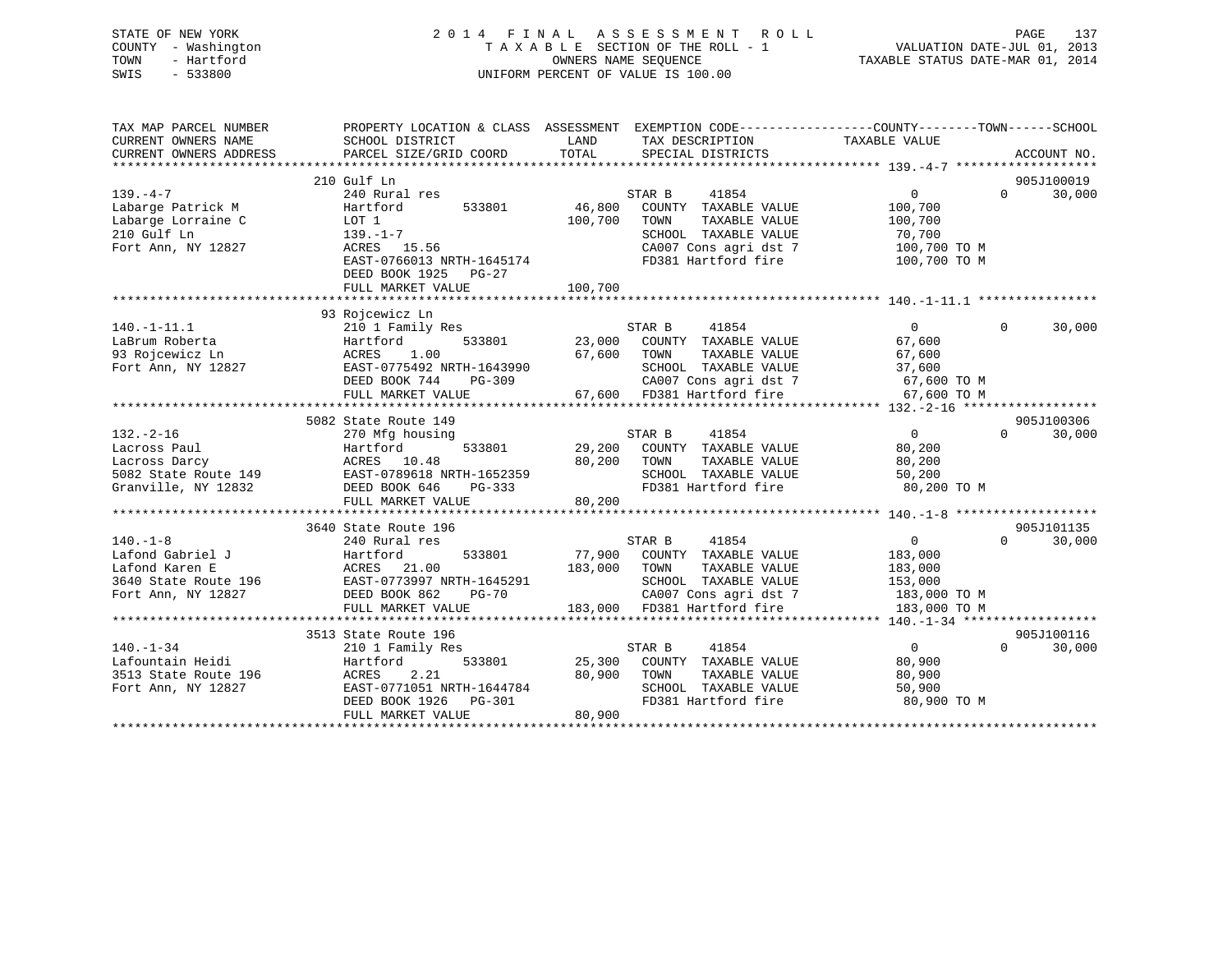# STATE OF NEW YORK 2 0 1 4 F I N A L A S S E S S M E N T R O L L PAGE 138 COUNTY - Washington T A X A B L E SECTION OF THE ROLL - 1 VALUATION DATE-JUL 01, 2013 TOWN - Hartford **TAXABLE STATUS DATE-MAR 01, 2014** OWNERS NAME SEQUENCE TAXABLE STATUS DATE-MAR 01, 2014 SWIS - 533800 UNIFORM PERCENT OF VALUE IS 100.00

| TAX MAP PARCEL NUMBER   |                                                |               |                                   | PROPERTY LOCATION & CLASS ASSESSMENT EXEMPTION CODE----------------COUNTY-------TOWN------SCHOOL |             |
|-------------------------|------------------------------------------------|---------------|-----------------------------------|--------------------------------------------------------------------------------------------------|-------------|
| CURRENT OWNERS NAME     | SCHOOL DISTRICT                                | LAND          | TAX DESCRIPTION                   | TAXABLE VALUE                                                                                    |             |
| CURRENT OWNERS ADDRESS  | PARCEL SIZE/GRID COORD                         | TOTAL         | SPECIAL DISTRICTS                 |                                                                                                  | ACCOUNT NO. |
|                         |                                                |               |                                   |                                                                                                  |             |
|                         | 5021 State Route 149                           |               |                                   |                                                                                                  | 905J100376  |
| $132.15 - 2 - 2$        | 210 1 Family Res                               |               | COUNTY TAXABLE VALUE              | 30,800                                                                                           |             |
| LaGoy Richard X         | Hartford                                       | 533801 20,900 | TAXABLE VALUE<br>TOWN             | 30,800                                                                                           |             |
| PO Box 44               | FRNT 115.00 DPTH 350.00 30,800                 |               | SCHOOL TAXABLE VALUE              | 30,800                                                                                           |             |
| Hartford, NY 12838      | EAST-0788016 NRTH-1652882                      |               | FD381 Hartford fire               | 30,800 TO M                                                                                      |             |
|                         | DEED BOOK 2466 PG-35                           |               |                                   |                                                                                                  |             |
|                         | FULL MARKET VALUE                              | 30,800        |                                   |                                                                                                  |             |
|                         |                                                |               |                                   |                                                                                                  |             |
|                         | Swamp Ln                                       |               |                                   |                                                                                                  | 905J101263  |
| $149. - 1 - 30.4$       | 314 Rural vac<10                               |               | COUNTY TAXABLE VALUE              | 28,500                                                                                           |             |
| Lalla Joseph C          | 533801<br>Hartford                             | 28,500        | TAXABLE VALUE<br>TOWN             | 28,500                                                                                           |             |
| Lalla Shirley Ann       | LOT 4                                          | 28,500        | SCHOOL TAXABLE VALUE              | 28,500                                                                                           |             |
| 94 Maple St             | ACRES 6.99                                     |               | CA006 Cons agri dst 6             | 28,500 TO M                                                                                      |             |
| Yonkers, NY 10701       | EAST-0775487 NRTH-1634986                      |               | FD381 Hartford fire               | 28,500 TO M                                                                                      |             |
|                         | DEED BOOK 527<br>PG-157                        |               |                                   |                                                                                                  |             |
|                         | FULL MARKET VALUE                              | 28,500        |                                   |                                                                                                  |             |
|                         |                                                |               |                                   |                                                                                                  |             |
|                         | Swamp Ln                                       |               |                                   |                                                                                                  | 905J101262  |
| $149. - 1 - 30.3$       | 314 Rural vac<10                               |               | COUNTY TAXABLE VALUE              | 26,500                                                                                           |             |
| Lalla Shirley Ann       | 533801<br>Hartford                             | 26,500        | TOWN<br>TAXABLE VALUE             | 26,500                                                                                           |             |
| 94 Maple St             | LOT 3                                          | 26,500        | SCHOOL TAXABLE VALUE              |                                                                                                  |             |
| Yonkers, NY 10701       | 5.29<br>ACRES                                  |               | CA006 Cons agri dst 6             | 26,500<br>26,500 TO M<br>---- TO TO M                                                            |             |
|                         | EAST-0775391 NRTH-1635240                      |               | FD381 Hartford fire               | 26,500 TO M                                                                                      |             |
|                         | DEED BOOK 527<br>PG-154                        |               |                                   |                                                                                                  |             |
|                         | FULL MARKET VALUE                              | 26,500        |                                   |                                                                                                  |             |
|                         |                                                |               |                                   |                                                                                                  |             |
|                         | 68 County Route 23                             |               |                                   | $\Omega$                                                                                         | 905J100487  |
| $132.15 - 2 - 33$       | 210 1 Family Res                               |               | 41834<br>STAR EN                  | $0 \qquad \qquad$                                                                                | 45,400      |
| Lamoureux Raymond L     | Hartford<br>FRNT 47.00 DPTH 233.00 45,400 TOWN |               | 533801 9,700 COUNTY TAXABLE VALUE | 45,400                                                                                           |             |
| Lamoureux Florence      |                                                |               | TAXABLE VALUE                     | 45,400                                                                                           |             |
| 68 County Route 23      | EAST-0786704 NRTH-1653106                      |               | SCHOOL TAXABLE VALUE              | $\Omega$                                                                                         |             |
| Hartford, NY 12838      | DEED BOOK 465<br>PG-288                        |               | CA007 Cons agri dst 7             | 45,400 TO M                                                                                      |             |
|                         | FULL MARKET VALUE                              |               | 45,400 FD381 Hartford fire        | 45,400 TO M                                                                                      |             |
|                         |                                                |               |                                   |                                                                                                  |             |
|                         | 1230 Baldwin Corners Rd                        |               |                                   |                                                                                                  | 905J101252  |
| $121. -4 - 5.5$         | 210 1 Family Res                               |               | 41854<br>STAR B                   | $\overline{0}$<br>$\Omega$                                                                       | 30,000      |
| Lancette Carol Lee      | 532802<br>Fort Ann                             | 24,900        | COUNTY TAXABLE VALUE              | 97,100                                                                                           |             |
| 1230 Baldwin Corners Rd | $121. - 1 - 5.5$                               | 97,100        | TOWN<br>TAXABLE VALUE             | 97,100                                                                                           |             |
| Fort Ann, NY 12827      | ACRES 1.50                                     |               | SCHOOL TAXABLE VALUE              | 67,100                                                                                           |             |
|                         | EAST-0765114 NRTH-1661376                      |               | CA007 Cons agri dst 7             | 97,100 TO M                                                                                      |             |
|                         | DEED BOOK 3269 PG-345                          |               | FD381 Hartford fire               | 97,100 TO M                                                                                      |             |
|                         | FULL MARKET VALUE                              | 97,100        |                                   |                                                                                                  |             |
|                         |                                                |               |                                   |                                                                                                  |             |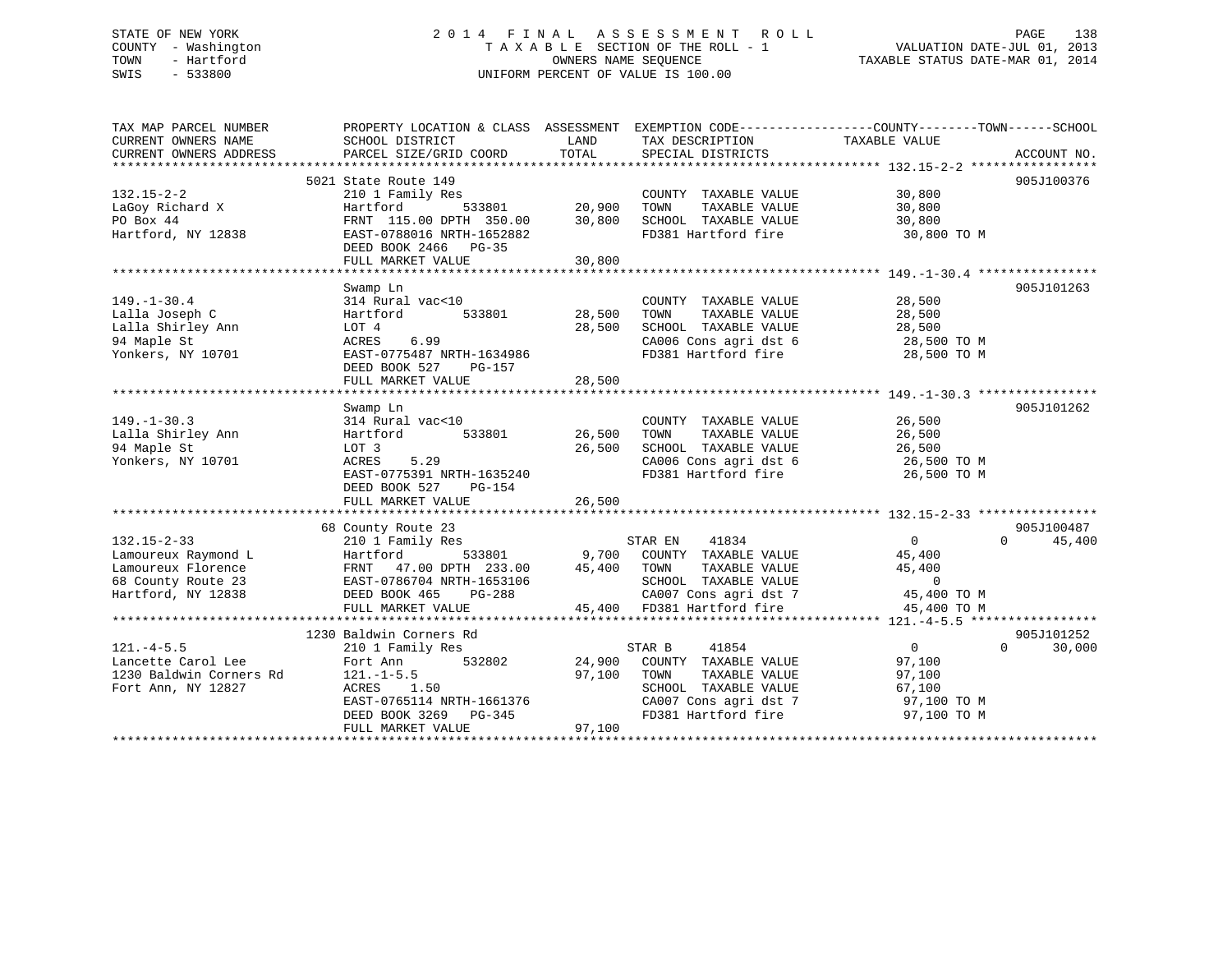# STATE OF NEW YORK 2 0 1 4 F I N A L A S S E S S M E N T R O L L PAGE 139 COUNTY - Washington T A X A B L E SECTION OF THE ROLL - 1 VALUATION DATE-JUL 01, 2013 TOWN - Hartford **TAXABLE STATUS DATE-MAR 01, 2014** OWNERS NAME SEQUENCE TAXABLE STATUS DATE-MAR 01, 2014 SWIS - 533800 UNIFORM PERCENT OF VALUE IS 100.00

| TAX MAP PARCEL NUMBER     | PROPERTY LOCATION & CLASS ASSESSMENT EXEMPTION CODE----------------COUNTY-------TOWN------SCHOOL                                                    |                     |                                              |                        |                            |
|---------------------------|-----------------------------------------------------------------------------------------------------------------------------------------------------|---------------------|----------------------------------------------|------------------------|----------------------------|
| CURRENT OWNERS NAME       | SCHOOL DISTRICT                                                                                                                                     | LAND                | TAX DESCRIPTION                              | TAXABLE VALUE          |                            |
| CURRENT OWNERS ADDRESS    | PARCEL SIZE/GRID COORD                                                                                                                              | TOTAL               | SPECIAL DISTRICTS                            |                        | ACCOUNT NO.                |
|                           |                                                                                                                                                     |                     |                                              |                        |                            |
|                           | 3511 State Route 196                                                                                                                                |                     |                                              |                        | 905J100465                 |
| $140. - 1 - 35$           |                                                                                                                                                     |                     |                                              |                        |                            |
|                           |                                                                                                                                                     |                     |                                              |                        |                            |
|                           |                                                                                                                                                     | 137,100 STAR B      |                                              |                        | 30,000                     |
|                           | EAST-0770871 NRTH-1644785                                                                                                                           |                     | COUNTY TAXABLE VALUE                         | 47,985                 |                            |
|                           | DEED BOOK 3210 PG-273                                                                                                                               |                     | TOWN<br>TAXABLE VALUE                        | 47,985                 |                            |
|                           | FULL MARKET VALUE                                                                                                                                   |                     | 137,100 SCHOOL TAXABLE VALUE                 | 107,100                |                            |
|                           |                                                                                                                                                     |                     | FD381 Hartford fire                          | 137,100 TO M           |                            |
|                           |                                                                                                                                                     |                     |                                              |                        |                            |
|                           | 7378 State Route 40                                                                                                                                 |                     | COUNTY TAXABLE VALUE                         | 152,300                | 905J101330                 |
|                           |                                                                                                                                                     |                     | TOWN<br>TAXABLE VALUE                        | 152,300                |                            |
|                           | 149.-1-22.5<br>Lancour Elizabeth (210 1 Family Res)<br>7378 State Route 40 (BLA 772/5) (152,300 (152,300 Fort Ann, NY 12827 (ACRES) 3.60            |                     | SCHOOL TAXABLE VALUE                         | 152,300                |                            |
|                           |                                                                                                                                                     |                     | FD381 Hartford fire                          | 152,300 TO M           |                            |
|                           | EAST-0776223 NRTH-1638644                                                                                                                           |                     |                                              |                        |                            |
|                           | DEED BOOK 2611 PG-98                                                                                                                                |                     |                                              |                        |                            |
|                           | FULL MARKET VALUE                                                                                                                                   | 152,300             |                                              |                        |                            |
|                           |                                                                                                                                                     |                     |                                              |                        |                            |
|                           | 57 Rowe Hill Rd                                                                                                                                     |                     |                                              |                        | 905J100378                 |
| $141. - 1 - 38$           | 210 1 Family Res                                                                                                                                    |                     |                                              | $\overline{0}$         | $\Omega$<br>64,200         |
|                           |                                                                                                                                                     |                     | STAR EN 41834<br>25,300 COUNTY TAXABLE VALUE | 140,700                |                            |
|                           | Landon Mark Martford 533801<br>Landon Donna Martford 533801<br>57 Rowe Hill Rd EAST-0785881 NRTH-1649444<br>Hartford, NY 12838 DEED BOOK 760 PG-348 | 140,700 TOWN        | TAXABLE VALUE                                | 140,700                |                            |
|                           |                                                                                                                                                     |                     | SCHOOL TAXABLE VALUE                         | 76,500                 |                            |
|                           |                                                                                                                                                     | H-1649444<br>PG-348 | CA007 Cons agri dst 7 140,700 TO M           |                        |                            |
|                           | FULL MARKET VALUE                                                                                                                                   |                     | 140,700 FD381 Hartford fire                  | 140,700 TO M           |                            |
|                           |                                                                                                                                                     |                     |                                              |                        |                            |
|                           | 5682 County Route 30                                                                                                                                |                     |                                              |                        |                            |
| $141. - 3 - 28.2$         | 210 1 Family Res                                                                                                                                    |                     | STAR B<br>41854                              | $\overline{0}$         | 30,000<br>$\Omega$         |
| Lane Amy                  | 533801<br>Hartford                                                                                                                                  |                     | 31,800 COUNTY TAXABLE VALUE                  | 112,800                |                            |
| 5682 County Route 30      | Hartfor<br>ACRES<br>4.00                                                                                                                            | 112,800             | TOWN<br>TAXABLE VALUE                        | 112,800                |                            |
| Granville, NY 12832       | EAST-0787928 NRTH-1645511                                                                                                                           |                     | SCHOOL TAXABLE VALUE                         |                        |                            |
|                           | DEED BOOK 3002 PG-76                                                                                                                                |                     | FD381 Hartford fire                          | 82,800<br>112,800 TO M |                            |
|                           | FULL MARKET VALUE                                                                                                                                   | 112,800             |                                              |                        |                            |
|                           |                                                                                                                                                     |                     |                                              |                        |                            |
|                           | 3433 State Route 196                                                                                                                                |                     |                                              |                        | 905J100089                 |
| $140. - 1 - 47$           | 240 Rural res                                                                                                                                       |                     | AG BUILD 41700                               | 60,000                 | 60,000<br>60,000           |
| Lane Daryl                | 533801<br>Hartford                                                                                                                                  |                     | 41,300 AGRI-D IND 41730                      | 11,841                 | 11,841<br>11,841           |
| Lane Nancy                | ACRES 16.16                                                                                                                                         |                     | 361,400 AGED-CO<br>41802                     | 14,478                 | $\sim$ 0<br>$\overline{0}$ |
|                           | 3343 State Route 196 EAST-0769501 NRTH-1642740                                                                                                      |                     | AGED-TOWN 41803                              | $\overline{0}$         | 43,434<br>$\overline{0}$   |
| Fort Ann, NY 12827        | DEED BOOK 3071 PG-42                                                                                                                                |                     | 41834<br>STAR EN                             | $\overline{0}$         | $\bigcap$<br>64,200        |
|                           | FULL MARKET VALUE                                                                                                                                   |                     | 361,400 COUNTY TAXABLE VALUE 275,081         |                        |                            |
| MAY BE SUBJECT TO PAYMENT |                                                                                                                                                     |                     | TAXABLE VALUE<br>TOWN                        | 246,125                |                            |
| UNDER AGDIST LAW TIL 2023 |                                                                                                                                                     |                     | SCHOOL TAXABLE VALUE                         | 240,⊥25<br>225,359     |                            |
|                           |                                                                                                                                                     |                     | FD381 Hartford fire                          | 361,400 TO M           |                            |
|                           |                                                                                                                                                     |                     |                                              |                        |                            |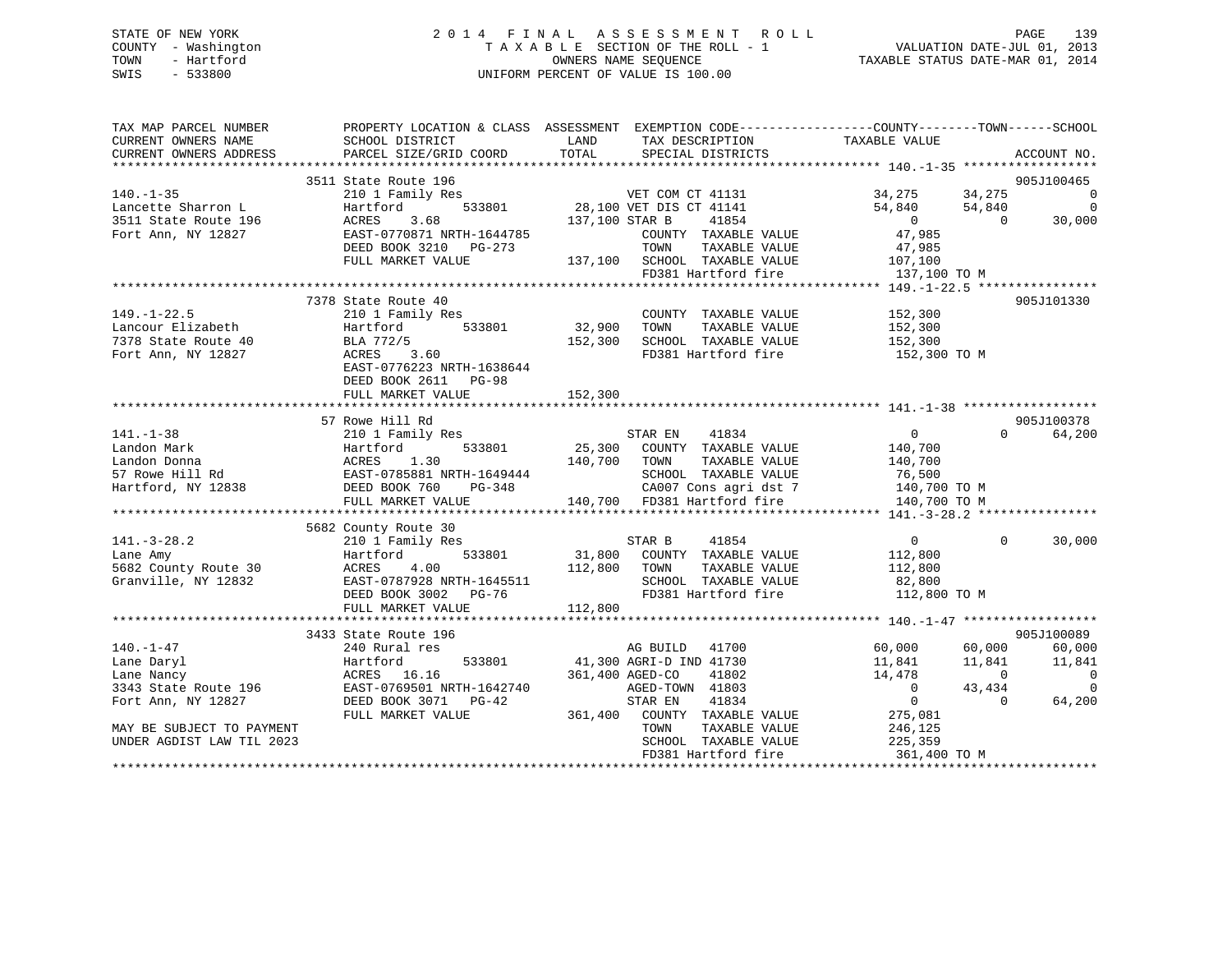# STATE OF NEW YORK 2 0 1 4 F I N A L A S S E S S M E N T R O L L PAGE 140 COUNTY - Washington T A X A B L E SECTION OF THE ROLL - 1 VALUATION DATE-JUL 01, 2013 TOWN - Hartford **TAXABLE STATUS DATE-MAR 01, 2014** OWNERS NAME SEQUENCE TAXABLE STATUS DATE-MAR 01, 2014 SWIS - 533800 UNIFORM PERCENT OF VALUE IS 100.00

| TAX MAP PARCEL NUMBER  |                                    | PROPERTY LOCATION & CLASS ASSESSMENT EXEMPTION CODE---------------COUNTY-------TOWN-----SCHOOL |                                      |
|------------------------|------------------------------------|------------------------------------------------------------------------------------------------|--------------------------------------|
| CURRENT OWNERS NAME    | SCHOOL DISTRICT                    | LAND<br>TAX DESCRIPTION                                                                        | TAXABLE VALUE                        |
| CURRENT OWNERS ADDRESS | PARCEL SIZE/GRID COORD             | TOTAL<br>SPECIAL DISTRICTS                                                                     | ACCOUNT NO.                          |
|                        |                                    |                                                                                                | 905J100614                           |
| $142. - 1 - 39$        | 105 Camp A Way<br>322 Rural vac>10 | COUNTY TAXABLE VALUE                                                                           | 13,500                               |
| Lapan Wade             | Hartford<br>533801                 | 13,500<br>TAXABLE VALUE<br>TOWN                                                                | 13,500                               |
| 8 Cherry St            | ACRES 10.18                        | SCHOOL TAXABLE VALUE<br>13,500                                                                 | 13,500                               |
| Hudson Falls, NY 12839 | EAST-0789912 NRTH-1645688          | FD381 Hartford fire                                                                            | 13,500 TO M                          |
|                        | DEED BOOK 855<br>PG-131            |                                                                                                |                                      |
|                        | FULL MARKET VALUE                  | 13,500                                                                                         |                                      |
|                        |                                    |                                                                                                |                                      |
|                        | Camp A Way                         |                                                                                                | 905J100047                           |
| $142. - 1 - 45$        | 322 Rural vac>10                   | COUNTY TAXABLE VALUE                                                                           | 14,000                               |
| Lapan Wade             | 533801<br>Hartford                 | 14,000<br>TAXABLE VALUE<br>TOWN                                                                | 14,000                               |
| 8 Cherry St            | LOT Q                              | 14,000<br>SCHOOL TAXABLE VALUE                                                                 | 14,000                               |
| Hudson Falls, NY 12839 | ACRES 11.06                        | FD381 Hartford fire                                                                            | 14,000 TO M                          |
|                        | EAST-0790712 NRTH-1646737          |                                                                                                |                                      |
|                        | DEED BOOK 785<br>PG-231            |                                                                                                |                                      |
|                        | FULL MARKET VALUE                  | 14,000                                                                                         |                                      |
|                        |                                    |                                                                                                |                                      |
|                        | 7803 State Route 40                |                                                                                                | 905J100395                           |
| $140. -2 - 8.1$        | 210 1 Family Res                   | STAR B<br>41854                                                                                | $\overline{0}$<br>$\Omega$<br>30,000 |
| Lapoint Dale           | 533801<br>Hartford                 | 29,200 COUNTY TAXABLE VALUE                                                                    | 110,800                              |
| 7803 State Route 40    | 4.30<br>ACRES                      | TAXABLE VALUE<br>110,800<br>TOWN                                                               | 110,800                              |
| Hartford, NY 12838     | EAST-0782577 NRTH-1646359          | SCHOOL TAXABLE VALUE                                                                           | 80,800                               |
|                        | DEED BOOK 793<br>PG-144            | FD381 Hartford fire                                                                            | 110,800 TO M                         |
|                        | FULL MARKET VALUE                  | 110,800                                                                                        |                                      |
|                        |                                    |                                                                                                |                                      |
|                        | 3395 State Route 196               |                                                                                                |                                      |
| $139. -4 - 4.5$        | 433 Auto body                      | COUNTY TAXABLE VALUE                                                                           | 105,300                              |
| Lapointe Robert        | 533801<br>Hartford                 | 38,500<br>TAXABLE VALUE<br>TOWN                                                                | 105,300                              |
| 3395 State Route 196   | $139. - 1 - 4.5$                   | 105,300<br>SCHOOL TAXABLE VALUE                                                                | 105,300                              |
| Fort Ann, NY 12827     | ACRES<br>2.10                      | FD381 Hartford fire                                                                            | 105,300 TO M                         |
|                        | EAST-0769735 NRTH-1642224          |                                                                                                |                                      |
|                        | DEED BOOK 2590 PG-258              |                                                                                                |                                      |
|                        | FULL MARKET VALUE                  | 105,300                                                                                        |                                      |
|                        |                                    |                                                                                                |                                      |
|                        | 20 Deer Run Way                    |                                                                                                | 905J101345                           |
| $141. - 3 - 53$        | 210 1 Family Res                   | VET WAR CT 41121                                                                               | 22,650<br>22,650<br>$\Omega$         |
| Larson Thomas          | Hartford<br>533801                 | 37,200 STAR B<br>41854                                                                         | $\overline{0}$<br>$\Omega$<br>30,000 |
| Larson Deborah         | Lots B C D                         | 151,000<br>COUNTY TAXABLE VALUE                                                                | 128,350                              |
| 20 Deer Run Way        | ACRES 4.74                         | TOWN<br>TAXABLE VALUE                                                                          | 128,350                              |
| Hartford, NY 12838     | EAST-0783519 NRTH-1643061          | SCHOOL TAXABLE VALUE                                                                           | 121,000                              |
|                        | DEED BOOK 948<br>PG-240            | FD381 Hartford fire                                                                            | 151,000 TO M                         |
|                        | FULL MARKET VALUE                  | 151,000                                                                                        |                                      |
|                        |                                    |                                                                                                |                                      |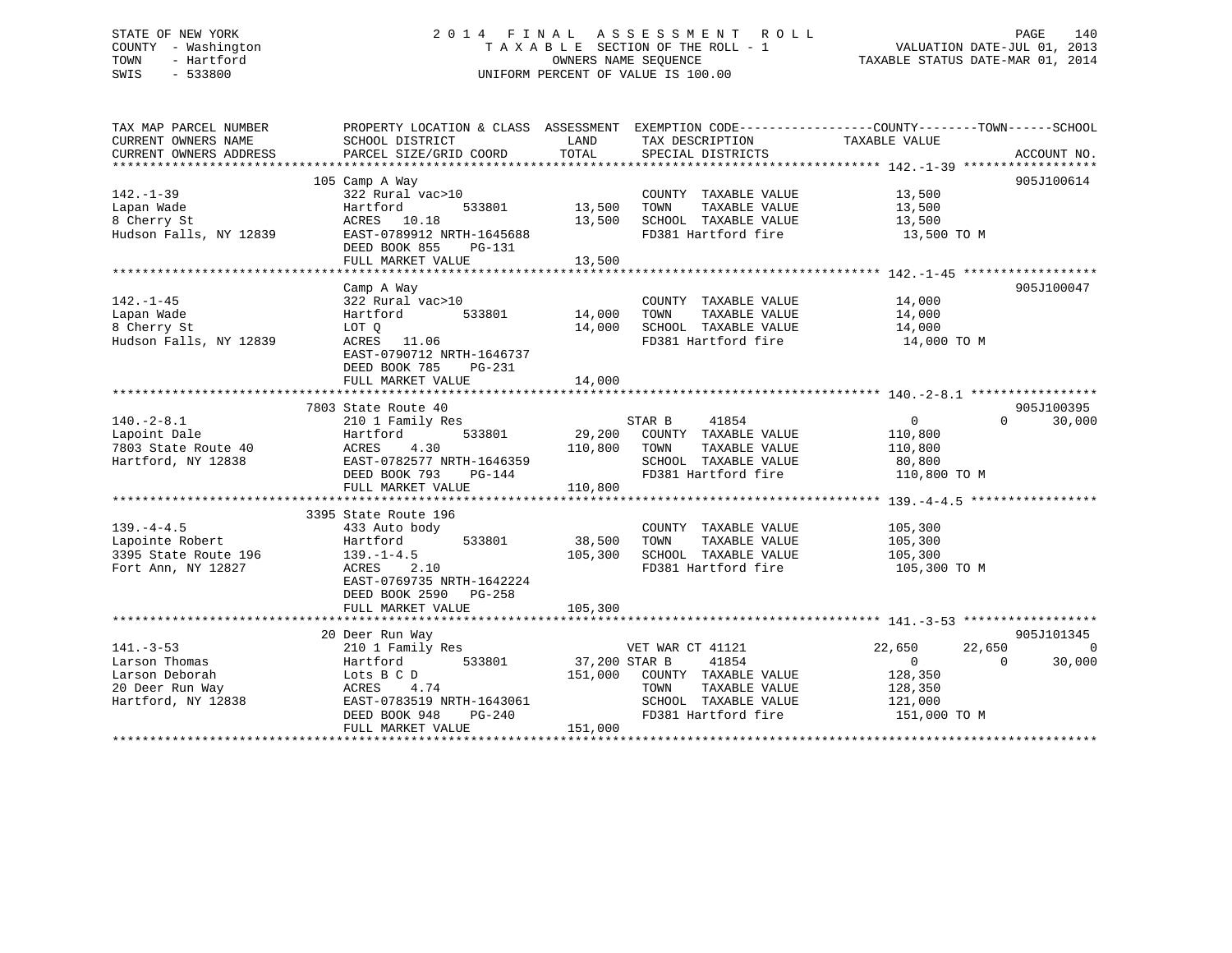# STATE OF NEW YORK 2 0 1 4 F I N A L A S S E S S M E N T R O L L PAGE 141 COUNTY - Washington T A X A B L E SECTION OF THE ROLL - 1 VALUATION DATE-JUL 01, 2013 TOWN - Hartford OWNERS NAME SEQUENCE TAXABLE STATUS DATE-MAR 01, 2014 SWIS - 533800 UNIFORM PERCENT OF VALUE IS 100.00

| TAX MAP PARCEL NUMBER<br>CURRENT OWNERS NAME | PROPERTY LOCATION & CLASS ASSESSMENT EXEMPTION CODE---------------COUNTY-------TOWN-----SCHOOL<br>SCHOOL DISTRICT                                                                                                                                                                                                                                                                                                            | LAND   |                                                                                                                                             |                                                                      |          |             |
|----------------------------------------------|------------------------------------------------------------------------------------------------------------------------------------------------------------------------------------------------------------------------------------------------------------------------------------------------------------------------------------------------------------------------------------------------------------------------------|--------|---------------------------------------------------------------------------------------------------------------------------------------------|----------------------------------------------------------------------|----------|-------------|
| CURRENT OWNERS ADDRESS                       | PARCEL SIZE/GRID COORD                                                                                                                                                                                                                                                                                                                                                                                                       | TOTAL  | TAX DESCRIPTION TAXABLE VALUE SPECIAL DISTRICTS                                                                                             |                                                                      |          | ACCOUNT NO. |
|                                              |                                                                                                                                                                                                                                                                                                                                                                                                                              |        |                                                                                                                                             |                                                                      |          |             |
|                                              | 42 Mcdougal Rd                                                                                                                                                                                                                                                                                                                                                                                                               |        |                                                                                                                                             |                                                                      |          |             |
|                                              | 210 1 Family Res<br>Hartford 533801 30,400                                                                                                                                                                                                                                                                                                                                                                                   |        | STAR B<br>41854                                                                                                                             | $\overline{0}$                                                       | $\Omega$ | 30,000      |
|                                              |                                                                                                                                                                                                                                                                                                                                                                                                                              |        | COUNTY TAXABLE VALUE                                                                                                                        | 115,500                                                              |          |             |
|                                              |                                                                                                                                                                                                                                                                                                                                                                                                                              |        | TAXABLE VALUE<br>TOWN                                                                                                                       | 115,500                                                              |          |             |
|                                              |                                                                                                                                                                                                                                                                                                                                                                                                                              |        |                                                                                                                                             |                                                                      |          |             |
|                                              |                                                                                                                                                                                                                                                                                                                                                                                                                              |        |                                                                                                                                             |                                                                      |          |             |
|                                              |                                                                                                                                                                                                                                                                                                                                                                                                                              |        | TOWN TAAADDE VALUE<br>SCHOOL TAXABLE VALUE<br>CA006 Cons agridst 6 115,500 TO M<br>Allo The Canada Tire 115,500 TO M<br>FD381 Hartford fire |                                                                      |          |             |
|                                              | $\begin{tabular}{lllllllllll} 148.-1-25.5 & - & & & \\ \text{Latour John} & Hartford & 533801 & & & \\ \text{Therrien Melissa} & LOT & 7 & & & \\ 42\text{ Modough Rd} & \text{ACRES} & 2.64 & & \\ \text{Fort Ann, NY 12827} & \text{EAST-0766214 NATH-1636067} & & & \\ \text{DEED BOOK 2762} & PG-229 & & & \\ \text{MDF} & \text{MDF} & \text{MDE} & \text{MDF} & \text{MDF} & \text{MDF} & \text{MDF} & \text{MDF} & \$ |        |                                                                                                                                             |                                                                      |          |             |
|                                              |                                                                                                                                                                                                                                                                                                                                                                                                                              |        |                                                                                                                                             |                                                                      |          |             |
|                                              | 206 North Rd                                                                                                                                                                                                                                                                                                                                                                                                                 |        |                                                                                                                                             |                                                                      |          |             |
|                                              |                                                                                                                                                                                                                                                                                                                                                                                                                              |        | AG BUILD 41700                                                                                                                              |                                                                      |          | 50,700      |
|                                              | $47,400$ AG DIST                                                                                                                                                                                                                                                                                                                                                                                                             |        | 41720                                                                                                                                       | 50,700 50,700<br>14,452 14,452                                       |          | 14,452      |
|                                              |                                                                                                                                                                                                                                                                                                                                                                                                                              |        | 241,300 STAR B<br>41854                                                                                                                     | $\overline{0}$                                                       | $\Omega$ | 30,000      |
|                                              | 140.-1-28.1<br>Lavin Christopher M<br>Lavin Michele 747/172<br>ACRES 20.06<br>Tom 0779856 NRTH-1644012                                                                                                                                                                                                                                                                                                                       |        | COUNTY TAXABLE VALUE                                                                                                                        | 176,148                                                              |          |             |
|                                              | EAST-0772856 NRTH-1644012                                                                                                                                                                                                                                                                                                                                                                                                    |        | TOWN<br>TAXABLE VALUE                                                                                                                       | 176,148                                                              |          |             |
|                                              | DEED BOOK 665<br>$PG-84$                                                                                                                                                                                                                                                                                                                                                                                                     |        |                                                                                                                                             |                                                                      |          |             |
| MAY BE SUBJECT TO PAYMENT                    | FULL MARKET VALUE                                                                                                                                                                                                                                                                                                                                                                                                            |        | 3-84 SCHOOL TAXABLE VALUE 146,148<br>241,300 CA007 Cons agri dst 7 226,848 TO M                                                             |                                                                      |          |             |
| UNDER AGDIST LAW TIL 2022                    |                                                                                                                                                                                                                                                                                                                                                                                                                              |        |                                                                                                                                             |                                                                      |          |             |
|                                              |                                                                                                                                                                                                                                                                                                                                                                                                                              |        | FD381 Hartford fire                                                                                                                         |                                                                      |          |             |
|                                              |                                                                                                                                                                                                                                                                                                                                                                                                                              |        |                                                                                                                                             | 14,452 EX<br>14,452 EX<br>14,152 EX<br>241,300 TO M<br>140 -1-28.6 * |          |             |
|                                              | State Route 196 S/off                                                                                                                                                                                                                                                                                                                                                                                                        |        |                                                                                                                                             |                                                                      |          |             |
| $140. - 1 - 28.6$                            | 323 Vacant rural                                                                                                                                                                                                                                                                                                                                                                                                             |        | COUNTY TAXABLE VALUE 30,800                                                                                                                 |                                                                      |          |             |
|                                              |                                                                                                                                                                                                                                                                                                                                                                                                                              |        | TAXABLE VALUE                                                                                                                               | 30,800                                                               |          |             |
|                                              |                                                                                                                                                                                                                                                                                                                                                                                                                              |        | SCHOOL TAXABLE VALUE 30,800                                                                                                                 |                                                                      |          |             |
|                                              |                                                                                                                                                                                                                                                                                                                                                                                                                              |        |                                                                                                                                             |                                                                      |          |             |
|                                              | Lavin Christopher M<br>Lavin Michele D<br>206 North Rd<br>Fort Ann, NY 12827<br>206 North Rd<br>EAST-0773447 NRTH-1644667<br>20.800<br>20.800<br>20.800<br>20.800<br>20.800<br>20.800<br>20.800<br>20.800<br>20.800<br>20.800<br>20.800<br>20.800<br>20.800<br>20.80                                                                                                                                                         |        | CA007 Cons agri dst 7 30,800 TO M<br>FD381 Hartford fire 30,800 TO M                                                                        |                                                                      |          |             |
|                                              |                                                                                                                                                                                                                                                                                                                                                                                                                              |        |                                                                                                                                             |                                                                      |          |             |
|                                              |                                                                                                                                                                                                                                                                                                                                                                                                                              |        |                                                                                                                                             |                                                                      |          |             |
|                                              | 233 North Rd                                                                                                                                                                                                                                                                                                                                                                                                                 |        |                                                                                                                                             |                                                                      |          |             |
| $140. - 1 - 22.2$                            | 270 Mfg housing                                                                                                                                                                                                                                                                                                                                                                                                              |        | STAR B<br>41854                                                                                                                             | $\overline{0}$                                                       | $\Omega$ | 30,000      |
|                                              |                                                                                                                                                                                                                                                                                                                                                                                                                              |        |                                                                                                                                             |                                                                      |          |             |
|                                              |                                                                                                                                                                                                                                                                                                                                                                                                                              |        |                                                                                                                                             |                                                                      |          |             |
|                                              |                                                                                                                                                                                                                                                                                                                                                                                                                              |        |                                                                                                                                             |                                                                      |          |             |
|                                              |                                                                                                                                                                                                                                                                                                                                                                                                                              |        |                                                                                                                                             |                                                                      |          |             |
|                                              |                                                                                                                                                                                                                                                                                                                                                                                                                              |        |                                                                                                                                             |                                                                      |          |             |
|                                              | $\begin{array}{cccccccc} 140.-1-22.2 & 210 & \text{mig hours} & 533801 & 26,800 & \text{COMITY} & \text{TAXABLE VALUE} & 39,300 \\ \text{LawN} & 6000 & 533801 & 26,800 & \text{COMITY} & \text{TAXABLE VALUE} & 39,300 \\ \text{Z33 North Red} & \text{ACRES} & 2.00 & 39,300 & \text{COMNY} & \text{TAXABLE VALUE} & 39,300 \\ \text{Fort Ann, NY 12827} & \text{EAST-0771976 NRTH-164405$                                 |        |                                                                                                                                             |                                                                      |          |             |
|                                              | 3484 State Route 196                                                                                                                                                                                                                                                                                                                                                                                                         |        |                                                                                                                                             |                                                                      |          |             |
| $140. - 1 - 37.1$                            | 210 1 Family Res                                                                                                                                                                                                                                                                                                                                                                                                             |        | STAR B<br>41854                                                                                                                             | $\overline{0}$                                                       | $\Omega$ | 30,000      |
|                                              |                                                                                                                                                                                                                                                                                                                                                                                                                              |        |                                                                                                                                             | 81,300                                                               |          |             |
|                                              |                                                                                                                                                                                                                                                                                                                                                                                                                              |        | 533801 21,100 COUNTY TAXABLE VALUE<br>0 DPTH 300.00 81,300 TOWN TAXABLE VALUE<br>TAXABLE VALUE                                              | 81,300                                                               |          |             |
|                                              |                                                                                                                                                                                                                                                                                                                                                                                                                              |        | SCHOOL TAXABLE VALUE                                                                                                                        | 51,300                                                               |          |             |
|                                              |                                                                                                                                                                                                                                                                                                                                                                                                                              |        | FD381 Hartford fire                                                                                                                         | 81,300 TO M                                                          |          |             |
|                                              | Lavin James J<br>Lavin James J<br>Smith Sandra L<br>3484 State Route 196<br>FRNT 114.00 DPTH 300.00<br>Fort Ann, NY 12827<br>DEED BOOK 726<br>FILI. MARKET VALUE<br>FULL MARKET VALUE                                                                                                                                                                                                                                        | 81,300 |                                                                                                                                             |                                                                      |          |             |
|                                              |                                                                                                                                                                                                                                                                                                                                                                                                                              |        |                                                                                                                                             |                                                                      |          |             |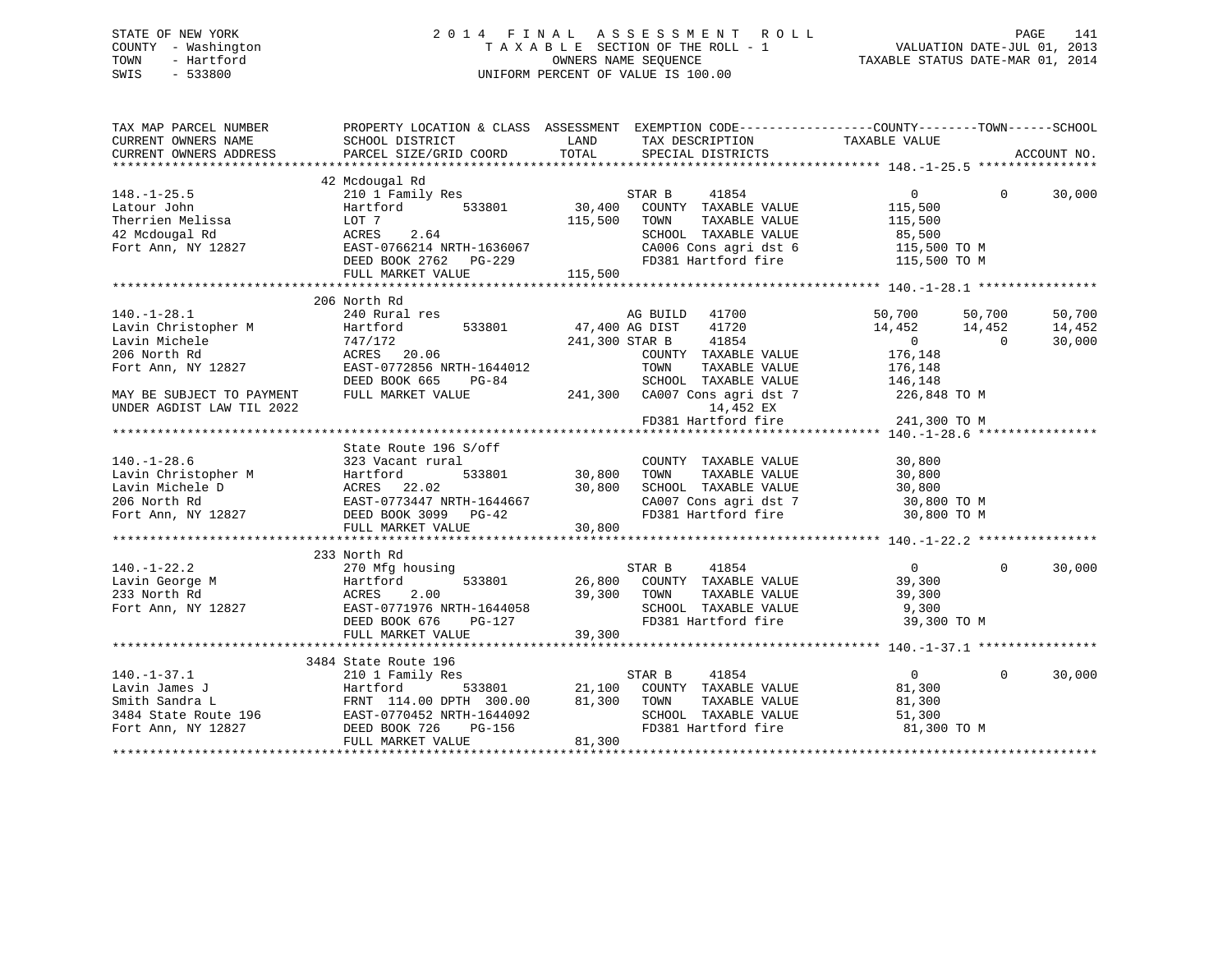# STATE OF NEW YORK 2 0 1 4 F I N A L A S S E S S M E N T R O L L PAGE 142 COUNTY - Washington T A X A B L E SECTION OF THE ROLL - 1 VALUATION DATE-JUL 01, 2013 TOWN - Hartford **TAXABLE STATUS DATE-MAR 01, 2014** OWNERS NAME SEQUENCE TAXABLE STATUS DATE-MAR 01, 2014 SWIS - 533800 UNIFORM PERCENT OF VALUE IS 100.00

| TAX MAP PARCEL NUMBER<br>CURRENT OWNERS NAME<br>CURRENT OWNERS ADDRESS | PROPERTY LOCATION & CLASS ASSESSMENT EXEMPTION CODE----------------COUNTY-------TOWN------SCHOOL<br>SCHOOL DISTRICT<br>PARCEL SIZE/GRID COORD | LAND<br>TOTAL | TAX DESCRIPTION<br>SPECIAL DISTRICTS                 | TAXABLE VALUE  | ACCOUNT NO.        |
|------------------------------------------------------------------------|-----------------------------------------------------------------------------------------------------------------------------------------------|---------------|------------------------------------------------------|----------------|--------------------|
|                                                                        |                                                                                                                                               |               |                                                      |                |                    |
| $140. - 1 - 28.3$                                                      | 234 North Rd<br>210 1 Family Res                                                                                                              |               | STAR B<br>41854                                      | $\Omega$       | $\Omega$<br>30,000 |
| Lavin Kalub                                                            | Hartford<br>533801                                                                                                                            | 23,000        | COUNTY TAXABLE VALUE                                 | 155,200        |                    |
| 234 North Rd                                                           | 1.00<br>ACRES                                                                                                                                 | 155,200       | TOWN<br>TAXABLE VALUE                                | 155,200        |                    |
|                                                                        | Ft. Ann, NY 12827 EAST-0772192 NRTH-1644217                                                                                                   |               | SCHOOL TAXABLE VALUE                                 | 125,200        |                    |
|                                                                        | DEED BOOK 2855 PG-120                                                                                                                         |               | CA007 Cons agri dst 7<br>155,200 FD381 Hartford fire | 155,200 TO M   |                    |
|                                                                        | FULL MARKET VALUE                                                                                                                             |               |                                                      | 155,200 TO M   |                    |
|                                                                        |                                                                                                                                               |               |                                                      |                |                    |
|                                                                        | 447 Gilchrist Hill Rd                                                                                                                         |               |                                                      |                | 905J100069         |
| $150. - 1 - 42$                                                        | 270 Mfg housing                                                                                                                               |               | COUNTY TAXABLE VALUE                                 | 38,800         |                    |
| Lavin Kayla                                                            | 533801<br>Hartford                                                                                                                            | 26,000        | TOWN<br>TAXABLE VALUE                                | 38,800         |                    |
| 447 Gilchrist Hill Rd                                                  | ACRES<br>1.80                                                                                                                                 | 38,800        | SCHOOL TAXABLE VALUE                                 | 38,800         |                    |
| Hartford, NY 12838                                                     | EAST-0782378 NRTH-1638966                                                                                                                     |               | FD381 Hartford fire                                  | 38,800 TO M    |                    |
|                                                                        | DEED BOOK 3392 PG-181                                                                                                                         |               |                                                      |                |                    |
| PRIOR OWNER ON 3/01/2014                                               | FULL MARKET VALUE                                                                                                                             | 38,800        |                                                      |                |                    |
| Reynolds Richard                                                       |                                                                                                                                               |               |                                                      |                |                    |
|                                                                        |                                                                                                                                               |               |                                                      |                |                    |
|                                                                        | 237 North Rd                                                                                                                                  |               |                                                      |                | 905J100584         |
| $140. - 1 - 23$                                                        | 210 1 Family Res                                                                                                                              |               | 41834<br>STAR EN                                     | $\overline{0}$ | 64,200<br>$\Omega$ |
| Lavin Linda                                                            | Hartford<br>533801                                                                                                                            |               | 21,000 COUNTY TAXABLE VALUE                          | 72,100         |                    |
| 237 North Rd                                                           | FRNT 130.00 DPTH 260.00                                                                                                                       | 72,100 TOWN   | TAXABLE VALUE                                        | 72,100         |                    |
| Fort Ann, NY 12827                                                     | EAST-0771894 NRTH-1644382                                                                                                                     |               | SCHOOL TAXABLE VALUE                                 | 7,900          |                    |
|                                                                        | DEED BOOK 479<br>PG-359                                                                                                                       |               | FD381 Hartford fire                                  | 72,100 TO M    |                    |
|                                                                        | FULL MARKET VALUE                                                                                                                             | 72,100        |                                                      |                |                    |
|                                                                        |                                                                                                                                               |               |                                                      |                |                    |
|                                                                        | State Route 196                                                                                                                               |               |                                                      |                | 905J100581         |
| $140. - 1 - 22$                                                        | 312 Vac w/imprv                                                                                                                               |               | COUNTY TAXABLE VALUE                                 | 164,400        |                    |
| Lavin Matthew S                                                        | Hartford 533801                                                                                                                               | 148,700       | TAXABLE VALUE<br>TOWN                                | 164,400        |                    |
| Lavin Linda L                                                          | 652/293                                                                                                                                       | 164,400       | SCHOOL TAXABLE VALUE                                 | 164,400        |                    |
| 237 North Rd                                                           | ACRES 104.20                                                                                                                                  |               | CA007 Cons agri dst 7 164,400 TO M                   |                |                    |
| Fort Ann, NY 12827                                                     | EAST-0772054 NRTH-1643131                                                                                                                     |               | FD381 Hartford fire                                  | 164,400 TO M   |                    |
|                                                                        | DEED BOOK 739<br>PG-166                                                                                                                       |               |                                                      |                |                    |
|                                                                        | FULL MARKET VALUE                                                                                                                             | 164,400       |                                                      |                |                    |
|                                                                        |                                                                                                                                               |               |                                                      |                |                    |
|                                                                        | 3496 State Route 196                                                                                                                          |               |                                                      |                | 905J101036         |
| $140. - 1 - 37$                                                        | 270 Mfg housing                                                                                                                               |               | STAR B<br>41854                                      | $\overline{0}$ | 30,000<br>$\Omega$ |
| Lavin Sandra L                                                         | 533801<br>Hartford                                                                                                                            | 23,000        | COUNTY TAXABLE VALUE                                 | 50,000         |                    |
| 3496 State Route 196                                                   | ACRES<br>1.00                                                                                                                                 | 50,000        | TOWN<br>TAXABLE VALUE                                | 50,000         |                    |
| Fort Ann, NY 12827                                                     | EAST-0770573 NRTH-1644170                                                                                                                     |               | SCHOOL TAXABLE VALUE                                 | 20,000         |                    |
|                                                                        | DEED BOOK 2087    PG-341                                                                                                                      |               | FD381 Hartford fire                                  | 50,000 TO M    |                    |
|                                                                        | FULL MARKET VALUE                                                                                                                             | 50,000        |                                                      |                |                    |
|                                                                        |                                                                                                                                               |               |                                                      |                |                    |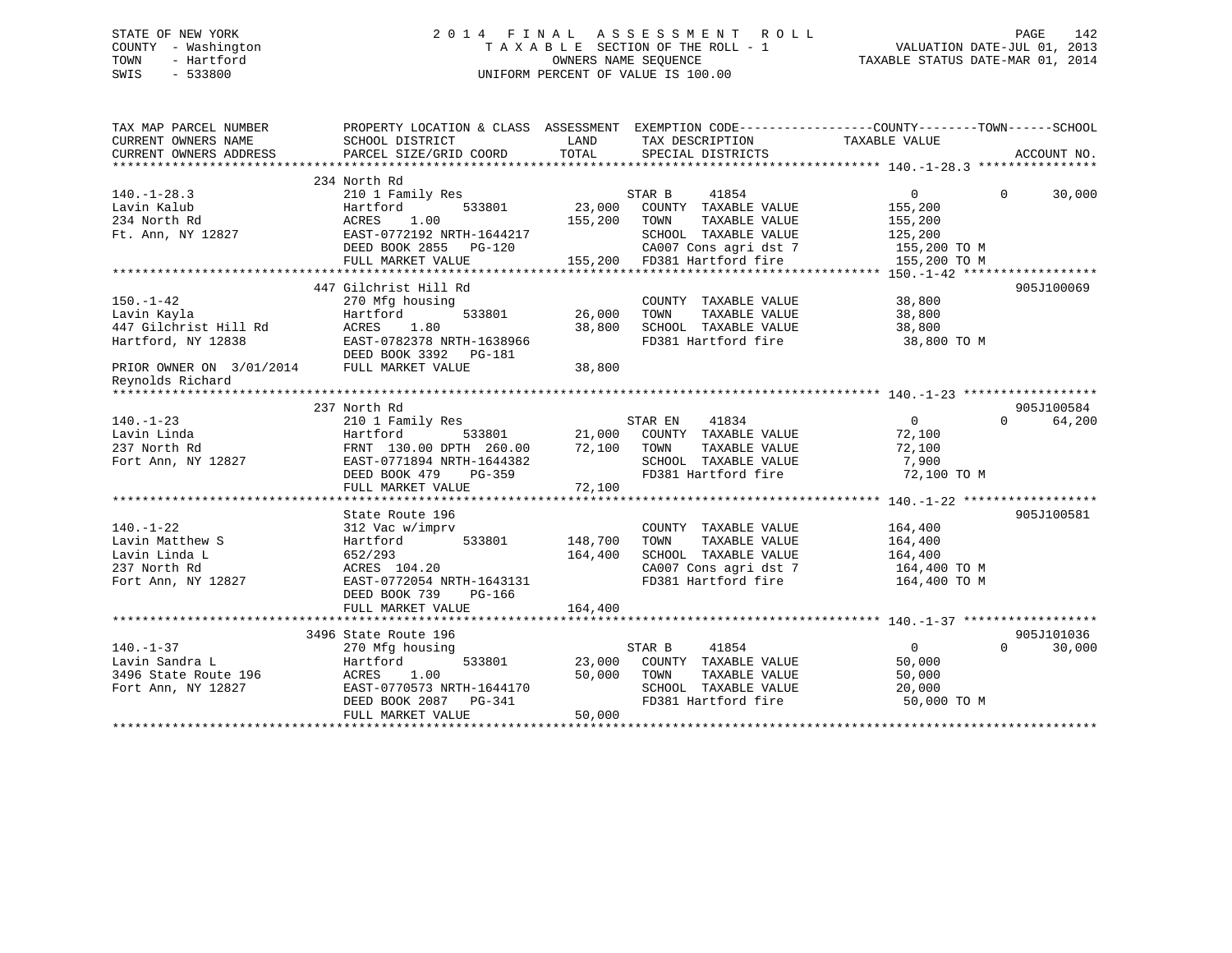# STATE OF NEW YORK 2 0 1 4 F I N A L A S S E S S M E N T R O L L PAGE 143 COUNTY - Washington T A X A B L E SECTION OF THE ROLL - 1 VALUATION DATE-JUL 01, 2013 TOWN - Hartford **TAXABLE STATUS DATE-MAR 01, 2014** OWNERS NAME SEQUENCE TAXABLE STATUS DATE-MAR 01, 2014 SWIS - 533800 UNIFORM PERCENT OF VALUE IS 100.00

| TAX MAP PARCEL NUMBER                      |                           |                                                                                                                                                                                                                                                     | PROPERTY LOCATION & CLASS ASSESSMENT EXEMPTION CODE---------------COUNTY-------TOWN-----SCHOOL |
|--------------------------------------------|---------------------------|-----------------------------------------------------------------------------------------------------------------------------------------------------------------------------------------------------------------------------------------------------|------------------------------------------------------------------------------------------------|
| CURRENT OWNERS NAME                        | SCHOOL DISTRICT           | LAND<br>TAX DESCRIPTION                                                                                                                                                                                                                             | TAXABLE VALUE                                                                                  |
| CURRENT OWNERS ADDRESS                     | PARCEL SIZE/GRID COORD    | TOTAL<br>SPECIAL DISTRICTS                                                                                                                                                                                                                          | ACCOUNT NO.                                                                                    |
|                                            |                           |                                                                                                                                                                                                                                                     |                                                                                                |
|                                            | 3603 State Route 196      | 71 PCT OF VALUE USED FOR EXEMPTION PURPOSES                                                                                                                                                                                                         | 905J100380                                                                                     |
| $140. - 1 - 28$                            | 240 Rural res             | VET WAR CT 41121                                                                                                                                                                                                                                    | $20,842$ $20,842$<br>$\overline{0}$                                                            |
| Lavin Susan                                | Hartford                  | 533801 98,800 AG DIST<br>41720                                                                                                                                                                                                                      | 52,673<br>52,673<br>52,673                                                                     |
| 3603 State Route 196                       | ACRES 55.30               | 195,700 AGED-CO/TN 41801                                                                                                                                                                                                                            | 59,053<br>59,053<br>0                                                                          |
| Fort Ann, NY 12827                         | EAST-0773016 NRTH-1645717 | STAR EN<br>41834                                                                                                                                                                                                                                    | 64,200<br>$\overline{0}$                                                                       |
|                                            | DEED BOOK 456<br>PG-1054  | COUNTY TAXABLE VALUE                                                                                                                                                                                                                                | $\begin{array}{c}\n0 \\ 63\n\end{array}$                                                       |
| MAY BE SUBJECT TO PAYMENT                  | FULL MARKET VALUE         | 195,700 TOWN<br>TAXABLE VALUE                                                                                                                                                                                                                       |                                                                                                |
| UNDER AGDIST LAW TIL 2018                  |                           |                                                                                                                                                                                                                                                     | TOWN TAXABLE VALUE 63,132<br>SCHOOL TAXABLE VALUE 78,827<br>CA007 Cons agri dst 7 143,027 TO M |
|                                            |                           |                                                                                                                                                                                                                                                     |                                                                                                |
|                                            |                           | 52,673 EX                                                                                                                                                                                                                                           |                                                                                                |
|                                            |                           | FD381 Hartford fire                                                                                                                                                                                                                                 | 195,700 TO M                                                                                   |
|                                            |                           |                                                                                                                                                                                                                                                     |                                                                                                |
|                                            | Eldridge Ln               |                                                                                                                                                                                                                                                     |                                                                                                |
| $140. - 1 - 28.4$                          | 314 Rural vac<10          | AG DIST<br>41720                                                                                                                                                                                                                                    | 12,956<br>12,956<br>12,956                                                                     |
| Lavin Susan                                | 533801<br>Hartford        | 32,600<br>COUNTY TAXABLE VALUE                                                                                                                                                                                                                      | 19,644                                                                                         |
| Lavin Francis                              | Lot 2                     | 32,600<br>TAXABLE VALUE<br>TOWN                                                                                                                                                                                                                     | 19,644                                                                                         |
|                                            | ACRES 15.00               |                                                                                                                                                                                                                                                     | 19,644                                                                                         |
| 3603 State Route 196<br>Fort Ann, NY 12827 |                           | SCHOOL TAXABLE VALUE<br>CA007 Cons agri dst 7                                                                                                                                                                                                       | 19,644 TO M                                                                                    |
|                                            |                           |                                                                                                                                                                                                                                                     |                                                                                                |
| MAY BE SUBJECT TO PAYMENT                  |                           | ACRES 15.00<br>EAST-0772877 NRTH-1647398 CA007 Cons agri dst 7<br>DEED BOOK 456 PG-1054 12,956 EX<br>FULL MARKET VALUE 32,600 FD381 Hartford fire                                                                                                   | 32,600 TO M                                                                                    |
| UNDER AGDIST LAW TIL 2018                  |                           |                                                                                                                                                                                                                                                     |                                                                                                |
|                                            |                           |                                                                                                                                                                                                                                                     |                                                                                                |
|                                            | Eldridge Ln               |                                                                                                                                                                                                                                                     |                                                                                                |
| $140.-1-28.5$                              | 311 Res vac land          |                                                                                                                                                                                                                                                     | COUNTY TAXABLE VALUE 18,600                                                                    |
| Lavin Susan                                | Hartford 533801           | 18,600<br>TOWN<br>TAXABLE VALUE                                                                                                                                                                                                                     | 18,600                                                                                         |
| Lavin Francis                              | Lot 1                     | 18,600                                                                                                                                                                                                                                              |                                                                                                |
| 3603 State Route 196                       | ACRES<br>5.00             | CA007 Cons agri dst 7                                                                                                                                                                                                                               | SCHOOL TAXABLE VALUE $18,600$<br>CA007 Cons. agri dst. 7 (18.60)<br>18,600 TO M                |
| Fort Ann, NY 12827                         | EAST-0772755 NRTH-1647702 | FD381 Hartford fire                                                                                                                                                                                                                                 | 18,600 TO M                                                                                    |
|                                            | DEED BOOK 456 PG-1054     |                                                                                                                                                                                                                                                     |                                                                                                |
|                                            | FULL MARKET VALUE         | 18,600                                                                                                                                                                                                                                              |                                                                                                |
|                                            |                           |                                                                                                                                                                                                                                                     |                                                                                                |
|                                            | State Route 149           |                                                                                                                                                                                                                                                     | 905J101385                                                                                     |
|                                            |                           |                                                                                                                                                                                                                                                     | COUNTY TAXABLE VALUE 13,500                                                                    |
|                                            |                           | TOWN                                                                                                                                                                                                                                                |                                                                                                |
|                                            |                           | SCHOOL TAXABLE VALUE                                                                                                                                                                                                                                | TAXABLE VALUE 13,500<br>TAXABLE VALUE 13,500                                                   |
|                                            |                           |                                                                                                                                                                                                                                                     | 13,500 TO M                                                                                    |
|                                            |                           | CA007 Cons agri dst 7<br>FD381 Hartford fire                                                                                                                                                                                                        | 13,500 TO M                                                                                    |
|                                            | FULL MARKET VALUE         | 13,500                                                                                                                                                                                                                                              |                                                                                                |
|                                            |                           |                                                                                                                                                                                                                                                     |                                                                                                |
|                                            | 15 Baker Rd               |                                                                                                                                                                                                                                                     | 905J101171                                                                                     |
|                                            |                           |                                                                                                                                                                                                                                                     | $\overline{0}$<br>$\Omega$<br>30,000                                                           |
|                                            |                           |                                                                                                                                                                                                                                                     |                                                                                                |
|                                            |                           |                                                                                                                                                                                                                                                     | 262,200                                                                                        |
|                                            |                           |                                                                                                                                                                                                                                                     | 262,200                                                                                        |
|                                            |                           |                                                                                                                                                                                                                                                     | SCHOOL TAXABLE VALUE 232,200<br>FD381 Hartford fire 262,200 TO M                               |
|                                            |                           | 132.-2-10.2<br>Lawrence Jeffrey G<br>Lawrence Jeffrey G<br>Lawrence Jennifer M<br>Lawrence Jennifer M<br>MARES 2.37<br>15 Baker Rd<br>ERST-0790939 NRTH-1653425<br>Granville, NY 12832<br>DEED BOOK 2752 PG-136<br>PD381 Hartford fire<br>PD381 Har |                                                                                                |
|                                            |                           |                                                                                                                                                                                                                                                     |                                                                                                |
|                                            |                           |                                                                                                                                                                                                                                                     |                                                                                                |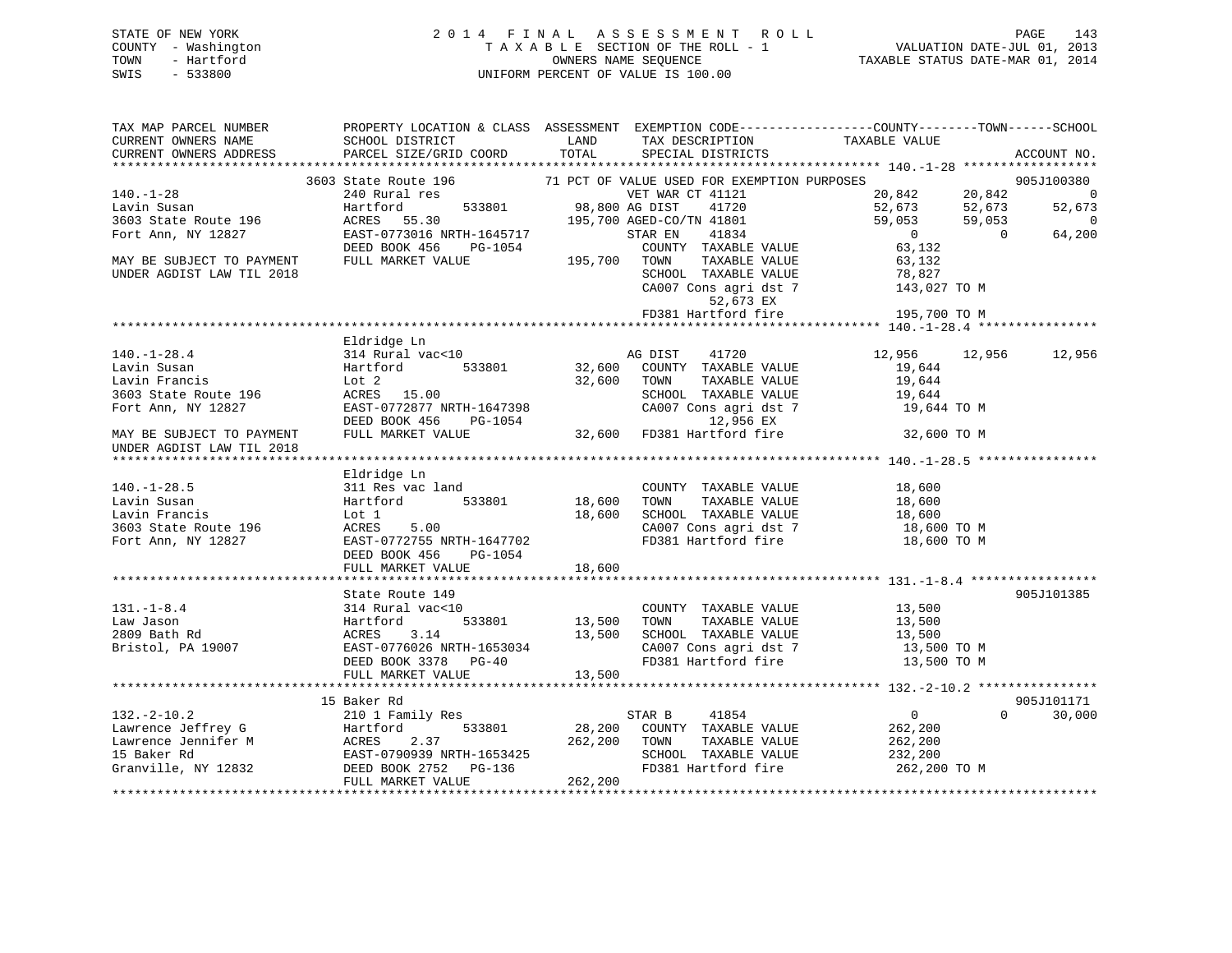# STATE OF NEW YORK 2 0 1 4 F I N A L A S S E S S M E N T R O L L PAGE 144 COUNTY - Washington T A X A B L E SECTION OF THE ROLL - 1 VALUATION DATE-JUL 01, 2013 TOWN - Hartford OWNERS NAME SEQUENCE TAXABLE STATUS DATE-MAR 01, 2014 SWIS - 533800 UNIFORM PERCENT OF VALUE IS 100.00

| TAX MAP PARCEL NUMBER     | PROPERTY LOCATION & CLASS ASSESSMENT                                                                                                                                                                                                     |                           | EXEMPTION CODE-----------------COUNTY-------TOWN------SCHOOL       |                |          |                    |
|---------------------------|------------------------------------------------------------------------------------------------------------------------------------------------------------------------------------------------------------------------------------------|---------------------------|--------------------------------------------------------------------|----------------|----------|--------------------|
| CURRENT OWNERS NAME       | SCHOOL DISTRICT                                                                                                                                                                                                                          | LAND                      | TAX DESCRIPTION                                                    | TAXABLE VALUE  |          |                    |
| CURRENT OWNERS ADDRESS    | PARCEL SIZE/GRID COORD                                                                                                                                                                                                                   | TOTAL                     | SPECIAL DISTRICTS                                                  |                |          | ACCOUNT NO.        |
|                           |                                                                                                                                                                                                                                          |                           |                                                                    |                |          |                    |
|                           | 4215 State Route 149                                                                                                                                                                                                                     |                           |                                                                    |                |          | 905J101363         |
| $131. - 1 - 8.3$          | 210 1 Family Res                                                                                                                                                                                                                         |                           | STAR B 41854                                                       | $\overline{0}$ |          | 30,000<br>$\Omega$ |
| Lawrence Robert L         | 533801<br>Hartford                                                                                                                                                                                                                       |                           | 37,500 COUNTY TAXABLE VALUE                                        | 269,800        |          |                    |
|                           |                                                                                                                                                                                                                                          |                           |                                                                    |                |          |                    |
|                           |                                                                                                                                                                                                                                          |                           |                                                                    |                |          |                    |
|                           |                                                                                                                                                                                                                                          |                           |                                                                    |                |          |                    |
|                           |                                                                                                                                                                                                                                          |                           |                                                                    |                |          |                    |
|                           | Lawrence Robert Lawrence Jennifer M<br>Lawrence Jennifer M<br>4.81 209,000 2007,000 2007 CONSILE VALUE<br>Fort Ann, NY 12827 DEED BOOK 898 PG-218 269,800 TO M<br>FILL MARKET VALUE 269,800 FD381 Hartford fire 269,800 TO M<br>FILL MAR |                           |                                                                    |                |          |                    |
|                           | 304 Warren Rd                                                                                                                                                                                                                            |                           |                                                                    |                |          | 905J101384         |
| $123.-1-18.1$             | 210 1 Family Res                                                                                                                                                                                                                         |                           | 41854<br>STAR B                                                    | $\overline{0}$ | $\Omega$ | 30,000             |
| Lebarron Lori             | 533801<br>Hartford                                                                                                                                                                                                                       |                           | $23,600$ COUNTY TAXABLE VALUE                                      | 133,100        |          |                    |
| 304 Warren Rd             | ACRES<br>1.15                                                                                                                                                                                                                            | 133,100 TOWN              | TAXABLE VALUE                                                      | 133,100        |          |                    |
| Fort Ann, NY 12827        | EAST-0785432 NRTH-1661967                                                                                                                                                                                                                |                           | SCHOOL TAXABLE VALUE 103,100<br>CA007 Cons agri dst 7 133,100 TO M |                |          |                    |
|                           | $PG-232$<br>DEED BOOK 599                                                                                                                                                                                                                |                           |                                                                    |                |          |                    |
|                           | FULL MARKET VALUE                                                                                                                                                                                                                        |                           | 133,100 FD381 Hartford fire                                        | 133,100 TO M   |          |                    |
|                           |                                                                                                                                                                                                                                          |                           |                                                                    |                |          |                    |
|                           | 544 Halls Pond Rd                                                                                                                                                                                                                        |                           |                                                                    |                |          |                    |
| $150. - 1 - 17.3$         | 240 Rural res                                                                                                                                                                                                                            |                           | STAR B<br>41854                                                    | $\overline{0}$ | $\Omega$ | 30,000             |
|                           | Explaint Stephen D<br>Explaint Stephen D<br>Abbott Kate M<br>ACRES 45.25<br>544 Halls Pond Rd<br>Granville, NY 12832<br>DEED BOOK 2083 PG-180                                                                                            |                           | 66,300 COUNTY TAXABLE VALUE                                        | 195,500        |          |                    |
|                           |                                                                                                                                                                                                                                          | 195,500 TOWN              | TAXABLE VALUE                                                      | 195,500        |          |                    |
|                           |                                                                                                                                                                                                                                          |                           | SCHOOL TAXABLE VALUE                                               | 165,500        |          |                    |
|                           |                                                                                                                                                                                                                                          | H-1633353<br>_PG-180<br>- | CA008 Cons agri dst 8                                              | 195,500 TO M   |          |                    |
|                           | FULL MARKET VALUE                                                                                                                                                                                                                        |                           | 195,500 FD381 Hartford fire                                        | 195,500 TO M   |          |                    |
|                           |                                                                                                                                                                                                                                          |                           |                                                                    |                |          |                    |
|                           | 8309 State Route 40                                                                                                                                                                                                                      |                           |                                                                    |                |          |                    |
| $123. - 1 - 15.1$         | 210 1 Family Res                                                                                                                                                                                                                         |                           | VET WAR CT 41121 16,275 16,275                                     |                |          | 0                  |
| Lee Melissa               | Hartford 533801 23,600 VET DIS CT 41141<br>191.00 DPTH 263.00 108,500 STAR B 41854<br>12832 EAST-0789709 NRTH-1656893 COUNTY TAXABLE                                                                                                     |                           |                                                                    | 5,425          | 5,425    | $\overline{0}$     |
| 8309 State Route 40       |                                                                                                                                                                                                                                          |                           |                                                                    | $\overline{0}$ | $\Omega$ | 30,000             |
| Granville, NY 12832       |                                                                                                                                                                                                                                          |                           |                                                                    |                |          |                    |
|                           | DEED BOOK 893<br>$PG-4$                                                                                                                                                                                                                  |                           | COUNTY TAXABLE VALUE 86,800<br>TAXABLE VALUE<br>TOWN               | 86,800         |          |                    |
|                           | FULL MARKET VALUE                                                                                                                                                                                                                        |                           | 108,500 SCHOOL TAXABLE VALUE                                       |                |          |                    |
|                           |                                                                                                                                                                                                                                          |                           |                                                                    | 78,500         |          |                    |
|                           |                                                                                                                                                                                                                                          |                           | SCHOOL TAAADDE WALL<br>CA007 Cons agri dst 7<br>Line fire          | 108,500 TO M   |          |                    |
|                           |                                                                                                                                                                                                                                          |                           |                                                                    | 108,500 TO M   |          |                    |
|                           |                                                                                                                                                                                                                                          |                           |                                                                    |                |          |                    |
|                           | Pope Hill Rd                                                                                                                                                                                                                             |                           |                                                                    |                |          | 905J100538         |
| $150. - 1 - 29.1$         | 323 Vacant rural                                                                                                                                                                                                                         |                           | 41720<br>AG DIST                                                   | 9,681          | 9,681    | 9,681              |
| Lemieux Robert D          | 532001<br>Argyle                                                                                                                                                                                                                         |                           | 44,100 COUNTY TAXABLE VALUE                                        | 34,419         |          |                    |
| Lemieux Linda             | LOT 1                                                                                                                                                                                                                                    | 44,100                    | TOWN<br>TAXABLE VALUE                                              | 34,419         |          |                    |
| 219 Pope Hill Rd          | ACRES 37.18                                                                                                                                                                                                                              |                           | SCHOOL TAXABLE VALUE                                               | 34,419         |          |                    |
| Argyle, NY 12809          |                                                                                                                                                                                                                                          |                           |                                                                    | 34,419 TO M    |          |                    |
|                           | ACRES 37.18<br>EAST-0780896 NRTH-1634561 (2006 Cons agridst 6<br>DEED BOOK 958 PG-84 9,681 EX<br>FIILI. MARKET VALUE 44,100 FD381 Hartford fire                                                                                          |                           |                                                                    |                |          |                    |
| MAY BE SUBJECT TO PAYMENT |                                                                                                                                                                                                                                          |                           |                                                                    | 44,100 TO M    |          |                    |
| UNDER AGDIST LAW TIL 2018 |                                                                                                                                                                                                                                          |                           |                                                                    |                |          |                    |
|                           |                                                                                                                                                                                                                                          |                           |                                                                    |                |          |                    |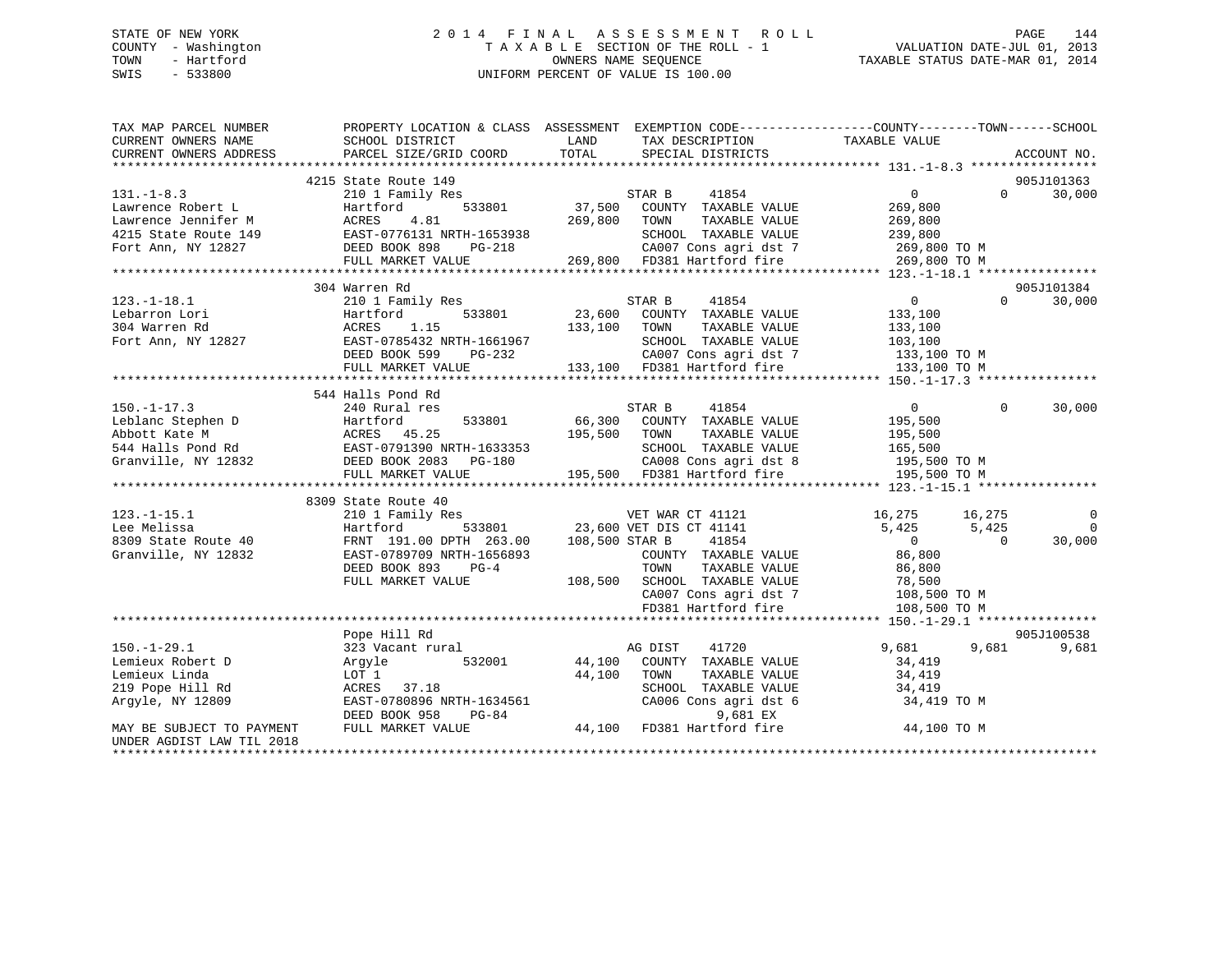#### STATE OF NEW YORK 2 0 1 4 F I N A L A S S E S S M E N T R O L L PAGE 145COUNTY - Washington  $T A X A B L E$  SECTION OF THE ROLL - 1<br>TOWN - Hartford OWNERS NAME SEQUENCE TAXABLE STATUS DATE-MAR 01, 2014 SWIS - 533800 UNIFORM PERCENT OF VALUE IS 100.00

| TAX MAP PARCEL NUMBER                                                                                                            | PROPERTY LOCATION & CLASS ASSESSMENT EXEMPTION CODE----------------COUNTY-------TOWN------SCHOOL |                          |                                             |                   |                    |
|----------------------------------------------------------------------------------------------------------------------------------|--------------------------------------------------------------------------------------------------|--------------------------|---------------------------------------------|-------------------|--------------------|
|                                                                                                                                  | 219 Pope Hill Rd                                                                                 |                          |                                             |                   |                    |
| $150. - 1 - 29.22$                                                                                                               | 240 Rural res                                                                                    |                          | AG DIST<br>41720                            | 4,445<br>4,445    | 4,445              |
| Lemieux Robert D                                                                                                                 | 532001 50,800 STAR B<br>Arqyle                                                                   |                          | 41854                                       | $\overline{0}$    | 30,000<br>$\Omega$ |
| Lemieux Linda                                                                                                                    | LOT 2                                                                                            | 235,100                  | COUNTY TAXABLE VALUE                        | 230,655           |                    |
| 219 Pope Hill Rd                                                                                                                 | ACRES 30.00                                                                                      |                          | TAXABLE VALUE<br>TOWN                       | 230,655           |                    |
| Argyle, NY 12809                                                                                                                 | EAST-0781533 NRTH-1635176                                                                        |                          | SCHOOL TAXABLE VALUE                        | 200,655           |                    |
|                                                                                                                                  | DEED BOOK 1962 PG-222                                                                            |                          | CA006 Cons agri dst 6                       | 230,655 TO M      |                    |
| MAY BE SUBJECT TO PAYMENT                                                                                                        | FULL MARKET VALUE                                                                                | 235,100                  | 4,445 EX                                    |                   |                    |
| UNDER AGDIST LAW TIL 2018                                                                                                        |                                                                                                  |                          | FD381 Hartford fire                         | 235,100 TO M      |                    |
|                                                                                                                                  |                                                                                                  |                          |                                             |                   |                    |
|                                                                                                                                  | 17 Swamp Ln                                                                                      |                          |                                             |                   |                    |
| $149. - 1 - 32.13$                                                                                                               | 210 1 Family Res                                                                                 |                          | 41854<br>STAR B                             | $\overline{0}$    | $\Omega$<br>30,000 |
| LeRoux David E                                                                                                                   | Hartford                                                                                         |                          | 533801 38,800 COUNTY TAXABLE VALUE          | 101,600           |                    |
| 17 Swamp Ln<br>17 Swamp Ln<br>Argyle, NY 12809                                                                                   | ACRES<br>2.77                                                                                    | 101,600                  | TAXABLE VALUE<br>TOWN                       | 101,600           |                    |
|                                                                                                                                  | EAST-0774828 NRTH-1636506                                                                        |                          | SCHOOL TAXABLE VALUE                        | 71,600            |                    |
|                                                                                                                                  | DEED BOOK 954                                                                                    | n-1636506<br>PG-311<br>P | CA006 Cons agri dst 6                       | 101,600 TO M      |                    |
|                                                                                                                                  | FULL MARKET VALUE                                                                                |                          | 101,600 FD381 Hartford fire                 | 101,600 TO M      |                    |
|                                                                                                                                  |                                                                                                  |                          |                                             |                   |                    |
|                                                                                                                                  | State Route 196                                                                                  |                          |                                             |                   | 905J101006         |
| $140. - 1 - 41$                                                                                                                  | 311 Res vac land                                                                                 |                          | COUNTY TAXABLE VALUE                        | 2,000             |                    |
| Lewis Michael                                                                                                                    | Hartford                                                                                         | 533801 2,000             | TOWN<br>TAXABLE VALUE                       | 2,000             |                    |
|                                                                                                                                  |                                                                                                  | 2,000                    | SCHOOL TAXABLE VALUE                        | 2,000             |                    |
| Lewis Carol Anne FRNT 123.00 DPTH 119.00<br>PO Box 113 EAST-0770195 NRTH-1642539<br>Katskill Bay, NY 12844 DEED BOOK 2647 PG-188 |                                                                                                  |                          | FD381 Hartford fire                         | 2,000 TO M        |                    |
|                                                                                                                                  |                                                                                                  |                          |                                             |                   |                    |
|                                                                                                                                  | FULL MARKET VALUE                                                                                | 2,000                    |                                             |                   |                    |
|                                                                                                                                  |                                                                                                  |                          |                                             |                   |                    |
|                                                                                                                                  | 3414 State Route 196                                                                             |                          |                                             |                   | 905J100059         |
| $140. - 1 - 46$                                                                                                                  | 210 1 Family Res                                                                                 |                          | COUNTY TAXABLE VALUE                        | 56,800            |                    |
|                                                                                                                                  |                                                                                                  |                          | TAXABLE VALUE<br>TOWN                       | 56,800            |                    |
| 140.-1-40<br>Lewis Michael Martford 533801<br>Lewis Carol Anne FRNT 102.00 DPTH 99.00<br>PO Box 113<br>EAST-0770087 NRTH-1642520 |                                                                                                  | 56,800                   | SCHOOL TAXABLE VALUE<br>FD381 Hartford fire | 56,800            |                    |
|                                                                                                                                  |                                                                                                  |                          |                                             | 56,800 TO M       |                    |
| Katskill Bay, NY 12844                                                                                                           | DEED BOOK 2771 PG-106                                                                            |                          |                                             |                   |                    |
|                                                                                                                                  | FULL MARKET VALUE                                                                                | 56,800                   |                                             |                   |                    |
|                                                                                                                                  |                                                                                                  |                          |                                             |                   |                    |
|                                                                                                                                  | 40 Strainer Ln                                                                                   |                          |                                             |                   |                    |
| $131. - 1 - 1.4$                                                                                                                 | 210 1 Family Res                                                                                 |                          | STAR B<br>41854                             | $0 \qquad \qquad$ | $\Omega$<br>30,000 |
| Lewis Neal                                                                                                                       | Hartford                                                                                         |                          | 533801 43,600 COUNTY TAXABLE VALUE          | 197,200           |                    |
|                                                                                                                                  | ACRES<br>6.11                                                                                    | 197,200 TOWN             | TAXABLE VALUE                               | 197,200           |                    |
| Lewis Jennifer<br>40 Strainer Ln<br>Fort Ann, NY 12827                                                                           | EAST-0770153 NRTH-1653532                                                                        |                          | SCHOOL TAXABLE VALUE                        | 167,200           |                    |
|                                                                                                                                  | PG-318<br>DEED BOOK 663                                                                          |                          | CA007 Cons agri dst 7 197,200 TO M          |                   |                    |
|                                                                                                                                  | FULL MARKET VALUE                                                                                |                          | 197,200 FD381 Hartford fire                 | 197,200 TO M      |                    |
|                                                                                                                                  |                                                                                                  |                          |                                             |                   |                    |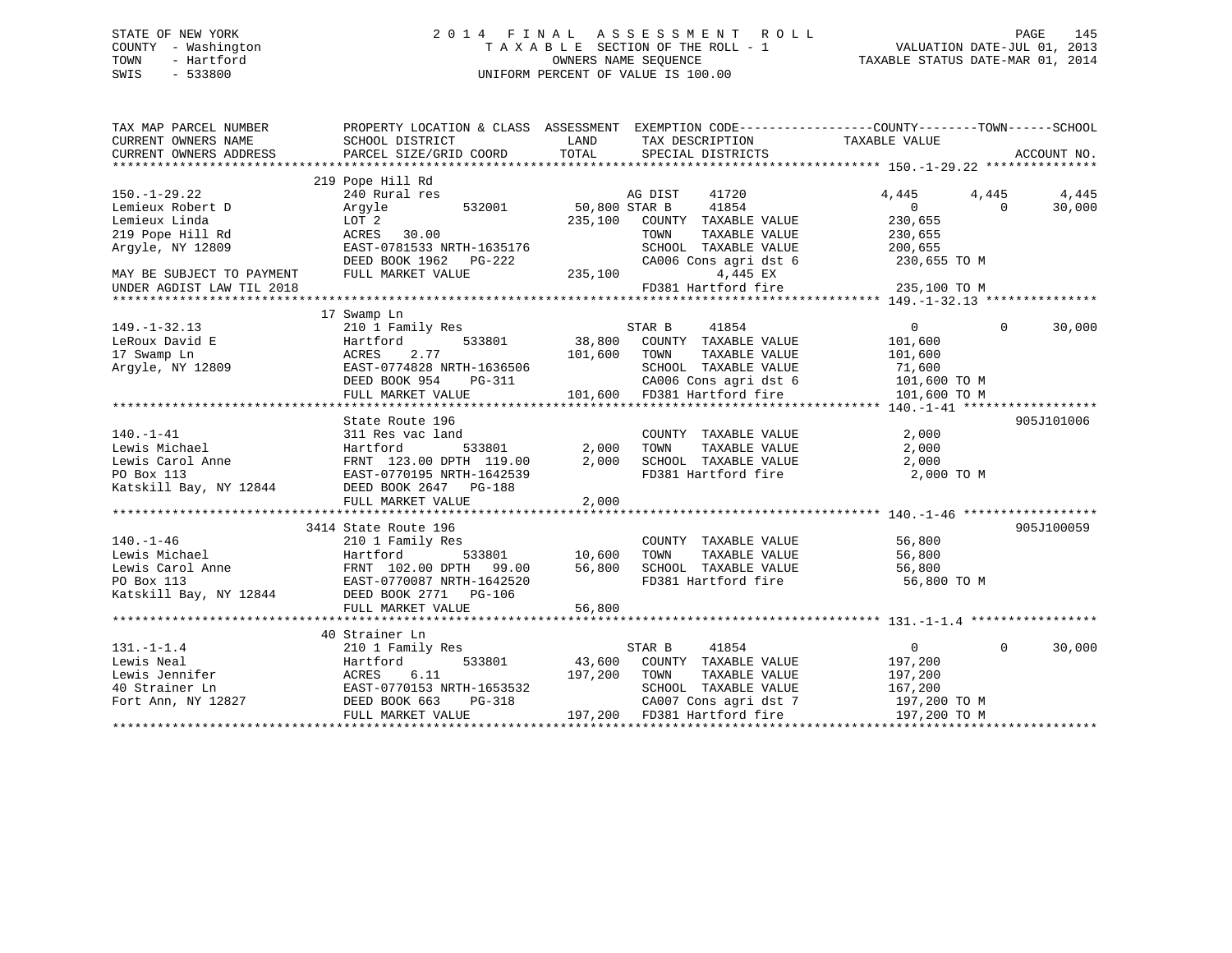# STATE OF NEW YORK 2 0 1 4 F I N A L A S S E S S M E N T R O L L PAGE 146 COUNTY - Washington T A X A B L E SECTION OF THE ROLL - 1 VALUATION DATE-JUL 01, 2013 TOWN - Hartford **TAXABLE STATUS DATE-MAR 01, 2014** OWNERS NAME SEQUENCE TAXABLE STATUS DATE-MAR 01, 2014 SWIS - 533800 UNIFORM PERCENT OF VALUE IS 100.00

| TAX MAP PARCEL NUMBER<br>CURRENT OWNERS NAME<br>CURRENT OWNERS ADDRESS | SCHOOL DISTRICT<br>PARCEL SIZE/GRID COORD           | LAND<br>TAX DESCRIPTION TAXABLE VALUE<br>TOTAL<br>SPECIAL DISTRICTS                                                                                                         | PROPERTY LOCATION & CLASS ASSESSMENT EXEMPTION CODE---------------COUNTY-------TOWN-----SCHOOL<br>ACCOUNT NO. |
|------------------------------------------------------------------------|-----------------------------------------------------|-----------------------------------------------------------------------------------------------------------------------------------------------------------------------------|---------------------------------------------------------------------------------------------------------------|
|                                                                        |                                                     |                                                                                                                                                                             |                                                                                                               |
|                                                                        | 5551 County Route 30                                |                                                                                                                                                                             | 905J100217                                                                                                    |
| $141. - 3 - 36$                                                        |                                                     |                                                                                                                                                                             | 31,975 31,975<br>$\overline{\phantom{0}}$                                                                     |
| Liebig Frederick W                                                     |                                                     | 2001<br>2010 1 Family Res<br>Hartford 533801 32,500 VET DIS CT 41141<br>2010 1 Family Res<br>32,500 VET DIS CT 41141<br>2010 STAR B 41854<br>2010 2000 COUNTY TAXABLE VALUE | $\overline{0}$<br>63,950 63,950                                                                               |
| Liebig Deborah A                                                       |                                                     |                                                                                                                                                                             | $\overline{0}$<br>30,000<br>$\overline{0}$                                                                    |
| 18379 SE 55th Pl                                                       | EAST-0788343 NRTH-1642421                           | COUNTY TAXABLE VALUE                                                                                                                                                        | 31,975                                                                                                        |
| Ocklawaha, FL 32179                                                    |                                                     |                                                                                                                                                                             |                                                                                                               |
|                                                                        | DEED BOOK 1668 PG-116                               |                                                                                                                                                                             |                                                                                                               |
|                                                                        |                                                     |                                                                                                                                                                             |                                                                                                               |
|                                                                        |                                                     |                                                                                                                                                                             |                                                                                                               |
|                                                                        | 25 Marlboro Country Rd                              |                                                                                                                                                                             | 905J100387                                                                                                    |
| $141. - 3 - 41$                                                        | 210 1 Family Res                                    | 41854<br>STAR B                                                                                                                                                             | $\overline{0}$<br>$\Omega$<br>30,000                                                                          |
| Liebig Michael B Sr                                                    | 533801<br>Hartford                                  |                                                                                                                                                                             | 131,000                                                                                                       |
| 25 Marlboro Country Rd                                                 | ACRES<br>3.73                                       | 131,000 TOWN<br>TAXABLE VALUE                                                                                                                                               | 131,000                                                                                                       |
| Hartford, NY 12838                                                     | EAST-0785918 NRTH-1642252                           | SCHOOL TAXABLE VALUE<br>$\mathbf{z}$                                                                                                                                        | 101,000                                                                                                       |
|                                                                        | DEED BOOK 674<br>PG-259                             | FD381 Hartford fire                                                                                                                                                         | 131,000 TO M                                                                                                  |
|                                                                        | FULL MARKET VALUE                                   | 131,000                                                                                                                                                                     |                                                                                                               |
|                                                                        |                                                     |                                                                                                                                                                             |                                                                                                               |
|                                                                        | 7331 State Route 40                                 |                                                                                                                                                                             | 905J101438                                                                                                    |
| $149. - 1 - 32.9$                                                      | 210 1 Family Res                                    | STAR B 41854<br>29,900 COUNTY TAXABLE VALUE                                                                                                                                 | $\overline{0}$<br>30,000<br>$\Omega$                                                                          |
| Liebig Michael Jr                                                      | Hartford<br>533801                                  |                                                                                                                                                                             | 144,400                                                                                                       |
| Liebig Meri                                                            | LOT 5                                               | 144,400<br>TOWN<br>TAXABLE VALUE                                                                                                                                            | 144,400                                                                                                       |
| 7331 State Route 40                                                    | ACRES 3.42<br>EAST-0774927 NRTH-1637692             | SCHOOL TAXABLE VALUE                                                                                                                                                        | 114,400                                                                                                       |
| Fort Ann, NY 12827                                                     |                                                     |                                                                                                                                                                             | CA006 Cons agri dst 6 144,400 TO M<br>FD381 Hartford fire 144,400 TO M                                        |
|                                                                        | DEED BOOK 1792 PG-230                               |                                                                                                                                                                             |                                                                                                               |
|                                                                        |                                                     |                                                                                                                                                                             |                                                                                                               |
|                                                                        |                                                     |                                                                                                                                                                             |                                                                                                               |
|                                                                        | 39 County Route 23                                  |                                                                                                                                                                             | 905J100384                                                                                                    |
| $132.15 - 1 - 15$                                                      | 210 1 Family Res                                    | STAR B 41854                                                                                                                                                                | $\overline{0}$<br>$\Omega$<br>30,000                                                                          |
| Liebig Robert E                                                        | Hartford                                            | 533801 8,700 COUNTY TAXABLE VALUE                                                                                                                                           | 93,200                                                                                                        |
| Liebig Karen B                                                         | FRNT 48.00 DPTH 170.00<br>EAST-0786235 NRTH-1652531 | 93,200 TOWN<br>TAXABLE VALUE                                                                                                                                                | 93,200                                                                                                        |
| PO Box 151                                                             | EAST-0786235 NRTH-1652531                           | SCHOOL TAXABLE VALUE                                                                                                                                                        | 63,200                                                                                                        |
| Hartford, NY 12838                                                     | DEED BOOK 728<br>$PG-90$                            |                                                                                                                                                                             | CA007 Cons agri dst 7 93,200 TO M                                                                             |
|                                                                        | FULL MARKET VALUE                                   | 93,200 FD381 Hartford fire                                                                                                                                                  | 93,200 TO M                                                                                                   |
|                                                                        |                                                     |                                                                                                                                                                             |                                                                                                               |
|                                                                        | 7769 State Route 40                                 |                                                                                                                                                                             | 905J100101                                                                                                    |
| $140. - 2 - 27$                                                        | 210 1 Family Res                                    | COUNTY TAXABLE VALUE                                                                                                                                                        |                                                                                                               |
| Liebig Robert E Sr                                                     | Hartford                                            | 533801 6,600<br>TAXABLE VALUE<br>TOWN                                                                                                                                       | 145,400<br>145,400                                                                                            |
| Liebig Barbara L                                                       | FRNT 150.00 DPTH 250.00 145,400                     | SCHOOL TAXABLE VALUE                                                                                                                                                        | 145,400                                                                                                       |
| 7765 State Route 40                                                    | EAST-0782371 NRTH-1645692                           | FD381 Hartford fire                                                                                                                                                         | 145,400 TO M                                                                                                  |
| Hartford, NY 12838                                                     | DEED BOOK 719<br>$PG-213$                           |                                                                                                                                                                             |                                                                                                               |
|                                                                        | FULL MARKET VALUE                                   | 145,400                                                                                                                                                                     |                                                                                                               |
|                                                                        |                                                     |                                                                                                                                                                             |                                                                                                               |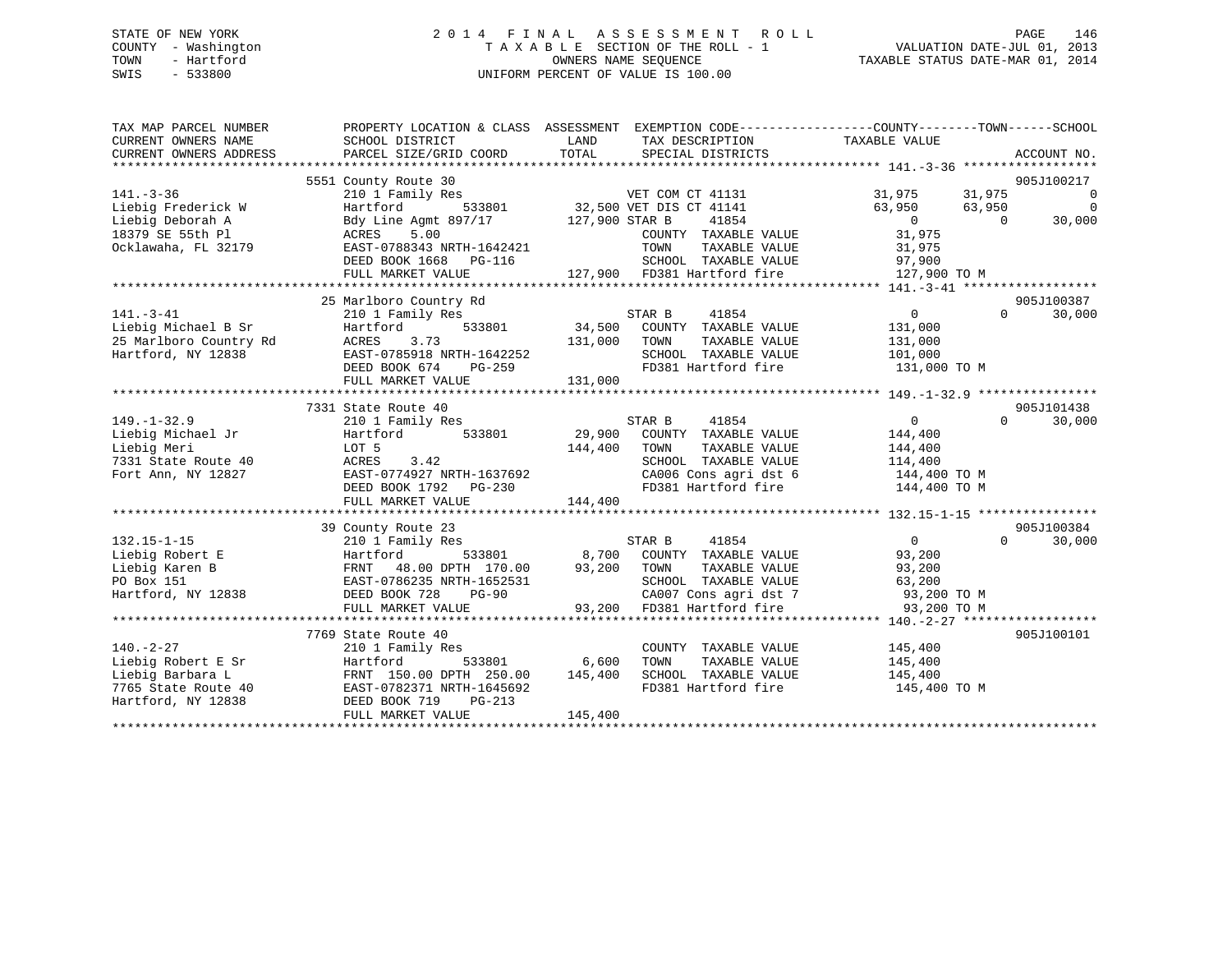# STATE OF NEW YORK 2 0 1 4 F I N A L A S S E S S M E N T R O L L PAGE 147 COUNTY - Washington T A X A B L E SECTION OF THE ROLL - 1 VALUATION DATE-JUL 01, 2013 TOWN - Hartford **TAXABLE STATUS DATE-MAR 01, 2014** OWNERS NAME SEQUENCE TAXABLE STATUS DATE-MAR 01, 2014 SWIS - 533800 UNIFORM PERCENT OF VALUE IS 100.00

| TAX MAP PARCEL NUMBER                         | PROPERTY LOCATION & CLASS ASSESSMENT EXEMPTION CODE----------------COUNTY-------TOWN------SCHOOL |               |                                      |                            |             |
|-----------------------------------------------|--------------------------------------------------------------------------------------------------|---------------|--------------------------------------|----------------------------|-------------|
| CURRENT OWNERS NAME<br>CURRENT OWNERS ADDRESS | SCHOOL DISTRICT<br>PARCEL SIZE/GRID COORD                                                        | LAND<br>TOTAL | TAX DESCRIPTION<br>SPECIAL DISTRICTS | TAXABLE VALUE              | ACCOUNT NO. |
|                                               |                                                                                                  |               |                                      |                            |             |
|                                               | 7765 State Route 40                                                                              |               |                                      |                            | 905J100152  |
| $140. - 2 - 28$                               | 210 1 Family Res                                                                                 |               | STAR EN<br>41834                     | $\overline{0}$<br>$\Omega$ | 64,200      |
| Liebig Robert E Sr                            | 533801<br>Hartford                                                                               | 17,700        | COUNTY TAXABLE VALUE                 | 132,000                    |             |
| Liebig Barbara L                              | 89.00 DPTH 190.00<br>FRNT                                                                        | 132,000       | TAXABLE VALUE<br>TOWN                | 132,000                    |             |
| 7765 State Route 40                           | EAST-0782241 NRTH-1645625                                                                        |               | SCHOOL TAXABLE VALUE                 | 67,800                     |             |
| Hartford, NY 12838                            | DEED BOOK 762<br>PG-67                                                                           |               | FD381 Hartford fire                  | 132,000 TO M               |             |
|                                               | FULL MARKET VALUE                                                                                | 132,000       |                                      |                            |             |
|                                               |                                                                                                  |               |                                      |                            |             |
|                                               | 7767 State Route 40                                                                              |               |                                      |                            | 905J101326  |
| $140.-2-28.1$                                 | 220 2 Family Res                                                                                 |               | COUNTY TAXABLE VALUE                 | 103,900                    |             |
| Liebig Robert E Sr                            | Hartford<br>533801                                                                               | 7,900         | TOWN<br>TAXABLE VALUE                | 103,900                    |             |
| Liebig Barbara                                | FRNT 60.00 DPTH 127.00                                                                           | 103,900       | SCHOOL TAXABLE VALUE                 | 103,900                    |             |
| 7765 State Route 40                           | EAST-0782320 NRTH-1645628                                                                        |               | FD381 Hartford fire                  | 103,900 TO M               |             |
| Hartford, NY 12838                            | DEED BOOK 767<br>$PG-78$                                                                         |               |                                      |                            |             |
|                                               | FULL MARKET VALUE                                                                                | 103,900       |                                      |                            |             |
|                                               |                                                                                                  |               |                                      |                            |             |
|                                               | 7860&7864 State Route 40                                                                         |               |                                      |                            | 905J100415  |
| $141. - 1 - 30.3$                             | 240 Rural res                                                                                    |               | COUNTY TAXABLE VALUE                 | 151,600                    |             |
| Liebig Robert E Sr                            | Hartford<br>533801                                                                               | 80,500        | TOWN<br>TAXABLE VALUE                | 151,600                    |             |
| Liebig Barbara                                | 959/197+199+201                                                                                  | 151,600       | SCHOOL TAXABLE VALUE                 | 151,600                    |             |
| 7765 State Route 40                           | 960/116+118+120                                                                                  |               | CA007 Cons agri dst 7                | 151,600 TO M               |             |
| Hartford, NY 12838                            | ACRES 37.46                                                                                      |               | FD381 Hartford fire                  | 151,600 TO M               |             |
|                                               | EAST-0784480 NRTH-1647190                                                                        |               |                                      |                            |             |
|                                               | DEED BOOK 2611 PG-34                                                                             |               |                                      |                            |             |
|                                               | FULL MARKET VALUE                                                                                | 151,600       |                                      |                            |             |
|                                               |                                                                                                  |               |                                      |                            |             |
|                                               | 5256 State Route 149                                                                             |               |                                      |                            | 905J100018  |
| $132 - 2 - 28.1$                              | 322 Rural vac>10                                                                                 |               | COUNTY TAXABLE VALUE                 | 40,500                     |             |
| Liles Donald R                                | 533801<br>Hartford                                                                               | 40,500        | TOWN<br>TAXABLE VALUE                | 40,500                     |             |
| 107 John St                                   | ACRES 18.75                                                                                      | 40,500        | SCHOOL TAXABLE VALUE                 | 40,500                     |             |
| Hudson Falls, NY 12839                        | EAST-0793741 NRTH-1653069                                                                        |               | FD381 Hartford fire                  |                            |             |
|                                               |                                                                                                  |               |                                      | 40,500 TO M                |             |
|                                               | DEED BOOK 2950<br>PG-92                                                                          |               |                                      |                            |             |
|                                               | FULL MARKET VALUE                                                                                | 40,500        |                                      |                            |             |
|                                               |                                                                                                  |               |                                      |                            |             |
|                                               | 60 Country Ln                                                                                    |               |                                      |                            | 905J101153  |
| $122. - 1 - 38$                               | 210 1 Family Res                                                                                 |               | STAR B<br>41854                      | 0<br>$\Omega$              | 30,000      |
| Livingston Robert H                           | Hartford<br>533801                                                                               | 40,400        | COUNTY TAXABLE VALUE                 | 120,100                    |             |
| Dunkowski Christine                           | 5.57 BANK<br>ACRES<br>185                                                                        | 120,100       | TOWN<br>TAXABLE VALUE                | 120,100                    |             |
| 60 Country Ln                                 | EAST-0771233 NRTH-1658888                                                                        |               | SCHOOL TAXABLE VALUE                 | 90,100                     |             |
| Fort Ann, NY 12827                            | DEED BOOK 954<br>PG-156                                                                          |               | CA007 Cons agri dst 7                | 120,100 TO M               |             |
|                                               | FULL MARKET VALUE                                                                                |               | 120,100 FD381 Hartford fire          | 120,100 TO M               |             |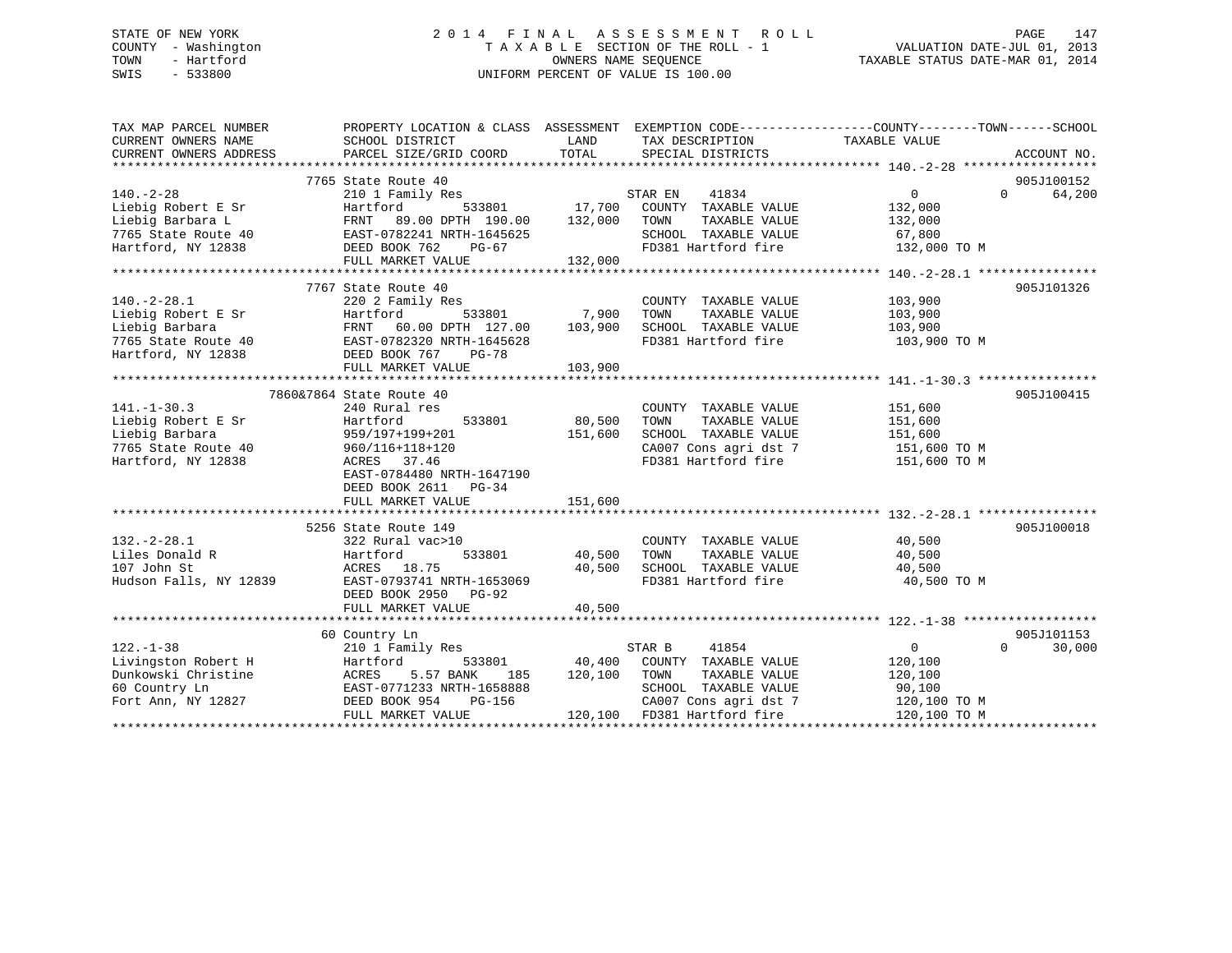# STATE OF NEW YORK 2 0 1 4 F I N A L A S S E S S M E N T R O L L PAGE 148 COUNTY - Washington T A X A B L E SECTION OF THE ROLL - 1 VALUATION DATE-JUL 01, 2013 TOWN - Hartford **TAXABLE STATUS DATE-MAR 01, 2014** OWNERS NAME SEQUENCE TAXABLE STATUS DATE-MAR 01, 2014 SWIS - 533800 UNIFORM PERCENT OF VALUE IS 100.00

| TAX MAP PARCEL NUMBER<br>CURRENT OWNERS NAME<br>CURRENT OWNERS ADDRESS                                                                                                                                                                               | PROPERTY LOCATION & CLASS ASSESSMENT EXEMPTION CODE---------------COUNTY-------TOWN------SCHOOL<br>SCHOOL DISTRICT<br><b>EXAMPLE DESCRIPTION OF STREET AND STREET AND STREET AND STREET AND STREET AND STREET AND STREET AND STREET AND</b><br>PARCEL SIZE/GRID COORD TOTAL |                                      | TAX DESCRIPTION TAXABLE VALUE<br>SPECIAL DISTRICTS         |                     |          | ACCOUNT NO. |
|------------------------------------------------------------------------------------------------------------------------------------------------------------------------------------------------------------------------------------------------------|-----------------------------------------------------------------------------------------------------------------------------------------------------------------------------------------------------------------------------------------------------------------------------|--------------------------------------|------------------------------------------------------------|---------------------|----------|-------------|
|                                                                                                                                                                                                                                                      | 5263 County Route 30                                                                                                                                                                                                                                                        |                                      |                                                            |                     |          | 905J101175  |
| 3203 COUNTY RABBER 218188 199,300<br>150.-1-37.2 2101 Family Res<br>Logan John W Jr.<br>129,300<br>129,300<br>129,300<br>5263 County Route 30<br>EAST-0788319 NRTH-1635674<br>Granville, NY 12832<br>EED BOOK 1871 PG-182<br>FULL MARKET VALUE<br>12 |                                                                                                                                                                                                                                                                             |                                      |                                                            |                     | $\Omega$ | 30,000      |
|                                                                                                                                                                                                                                                      |                                                                                                                                                                                                                                                                             |                                      |                                                            |                     |          |             |
|                                                                                                                                                                                                                                                      |                                                                                                                                                                                                                                                                             |                                      |                                                            |                     |          |             |
|                                                                                                                                                                                                                                                      |                                                                                                                                                                                                                                                                             |                                      |                                                            |                     |          |             |
|                                                                                                                                                                                                                                                      |                                                                                                                                                                                                                                                                             |                                      | CA008 Cons agri dst 8 129,300 TO M                         |                     |          |             |
|                                                                                                                                                                                                                                                      |                                                                                                                                                                                                                                                                             |                                      |                                                            | 129,300 TO M        |          |             |
|                                                                                                                                                                                                                                                      |                                                                                                                                                                                                                                                                             |                                      |                                                            |                     |          |             |
|                                                                                                                                                                                                                                                      | 231 Gibbs Rd                                                                                                                                                                                                                                                                |                                      |                                                            |                     |          | 905J101163  |
|                                                                                                                                                                                                                                                      | 210 1 Family Res<br>Hartford 533801 27,000 COUNTY TAXABLE VALUE                                                                                                                                                                                                             |                                      |                                                            | $\overline{0}$      | $\Omega$ | 30,000      |
| 123.-1-16.2<br>Loscalzo Sarah Hartford 533801 27,000 COOM<br>231 Gibbs Rd ACRES 2.04 77,700 TOWN<br>Fort Ann, NY 12827 EAST-0786587 NRTH-1660590 SCHOO<br>DEED BOOK 931 PG-55 CA007<br>The Matthew MALIE 25 CA007<br>The Matthew MALIE 25            |                                                                                                                                                                                                                                                                             |                                      |                                                            | 77,700              |          |             |
|                                                                                                                                                                                                                                                      |                                                                                                                                                                                                                                                                             |                                      | TAXABLE VALUE                                              | 77,700              |          |             |
|                                                                                                                                                                                                                                                      |                                                                                                                                                                                                                                                                             |                                      | SCHOOL TAXABLE VALUE                                       | 47,700              |          |             |
|                                                                                                                                                                                                                                                      |                                                                                                                                                                                                                                                                             |                                      | CA007 Cons agri dst 7 77,700 TO M                          |                     |          |             |
|                                                                                                                                                                                                                                                      |                                                                                                                                                                                                                                                                             |                                      |                                                            |                     |          |             |
|                                                                                                                                                                                                                                                      |                                                                                                                                                                                                                                                                             |                                      |                                                            |                     |          |             |
|                                                                                                                                                                                                                                                      | Gibbs Rd                                                                                                                                                                                                                                                                    |                                      |                                                            |                     |          | 905J101427  |
| $123. - 1 - 16.3$                                                                                                                                                                                                                                    | 323 Vacant rural                                                                                                                                                                                                                                                            | l<br>533801                   49,900 | COUNTY TAXABLE VALUE                                       | 49,900              |          |             |
| 123.-1-10.<br>Loscalzo Sarah                                                                                                                                                                                                                         | Hartford                                                                                                                                                                                                                                                                    |                                      | TOWN                                                       |                     |          |             |
|                                                                                                                                                                                                                                                      |                                                                                                                                                                                                                                                                             |                                      | TOWN TAXABLE VALUE 49,900<br>SCHOOL TAXABLE VALUE 49,900   |                     |          |             |
| Fort Ann, NY 12827                                                                                                                                                                                                                                   |                                                                                                                                                                                                                                                                             |                                      | CA007 Cons agri dst 7 49,900 TO M                          |                     |          |             |
|                                                                                                                                                                                                                                                      |                                                                                                                                                                                                                                                                             |                                      | FD381 Hartford fire 49,900 TO M                            |                     |          |             |
|                                                                                                                                                                                                                                                      | ACRES 33.60 49,900<br>EAST-0785872 NRTH-1660517<br>DEED BOOK 931 PG-55<br>FULL MARKET VALUE 49,900                                                                                                                                                                          |                                      |                                                            |                     |          |             |
|                                                                                                                                                                                                                                                      |                                                                                                                                                                                                                                                                             |                                      |                                                            |                     |          |             |
|                                                                                                                                                                                                                                                      | 105 Shine Hill Rd                                                                                                                                                                                                                                                           |                                      |                                                            |                     |          |             |
| $149. - 1 - 3.1$                                                                                                                                                                                                                                     |                                                                                                                                                                                                                                                                             |                                      |                                                            |                     | $\Omega$ | 30,000      |
|                                                                                                                                                                                                                                                      |                                                                                                                                                                                                                                                                             |                                      |                                                            |                     |          |             |
|                                                                                                                                                                                                                                                      |                                                                                                                                                                                                                                                                             |                                      | TOWN TAXABLE VALUE 114,300<br>SCHOOL TAXABLE VALUE 184,300 |                     |          |             |
|                                                                                                                                                                                                                                                      |                                                                                                                                                                                                                                                                             |                                      |                                                            |                     |          |             |
| Louie Leanna<br>Maters Mark Mark 2007 105 Shine Hill Rd<br>105 Shine Hill Rd<br>114,300<br>Fort Ann, NY 12827<br>2008 2785 PG-37<br>2008 2785 PG-37<br>2008 2785 PG-37<br>2008 2785 PG-37<br>2008 2785 PG-37                                         |                                                                                                                                                                                                                                                                             |                                      | FD381 Hartford fire 114,300 TO M                           |                     |          |             |
|                                                                                                                                                                                                                                                      | FULL MARKET VALUE                                                                                                                                                                                                                                                           | 114,300                              |                                                            |                     |          |             |
|                                                                                                                                                                                                                                                      |                                                                                                                                                                                                                                                                             |                                      |                                                            |                     |          |             |
|                                                                                                                                                                                                                                                      | 8393 State Route 40                                                                                                                                                                                                                                                         |                                      |                                                            |                     |          | 905J100393  |
| $123. - 1 - 13.1$<br>Luedders Gertrude                                                                                                                                                                                                               | 210 1 Family Res                                                                                                                                                                                                                                                            |                                      | AGED-ALL 41800<br>מיא באר                                  | $35,100$ $35,100$ 0 |          | 35,100      |
|                                                                                                                                                                                                                                                      | Hartford                                                                                                                                                                                                                                                                    |                                      | 533801 22,500 STAR EN 41834                                |                     |          | 35,100      |
|                                                                                                                                                                                                                                                      |                                                                                                                                                                                                                                                                             |                                      |                                                            |                     |          |             |
|                                                                                                                                                                                                                                                      |                                                                                                                                                                                                                                                                             |                                      |                                                            |                     |          |             |
|                                                                                                                                                                                                                                                      |                                                                                                                                                                                                                                                                             |                                      |                                                            |                     |          |             |
| Example of the country the country that the country of the country of the country of the country of the country of the country of the country of the country of the country of the country of the country of the country of th                       |                                                                                                                                                                                                                                                                             |                                      | FD381 Hartford fire                                        | 70,200 TO M         |          |             |
|                                                                                                                                                                                                                                                      |                                                                                                                                                                                                                                                                             |                                      |                                                            |                     |          |             |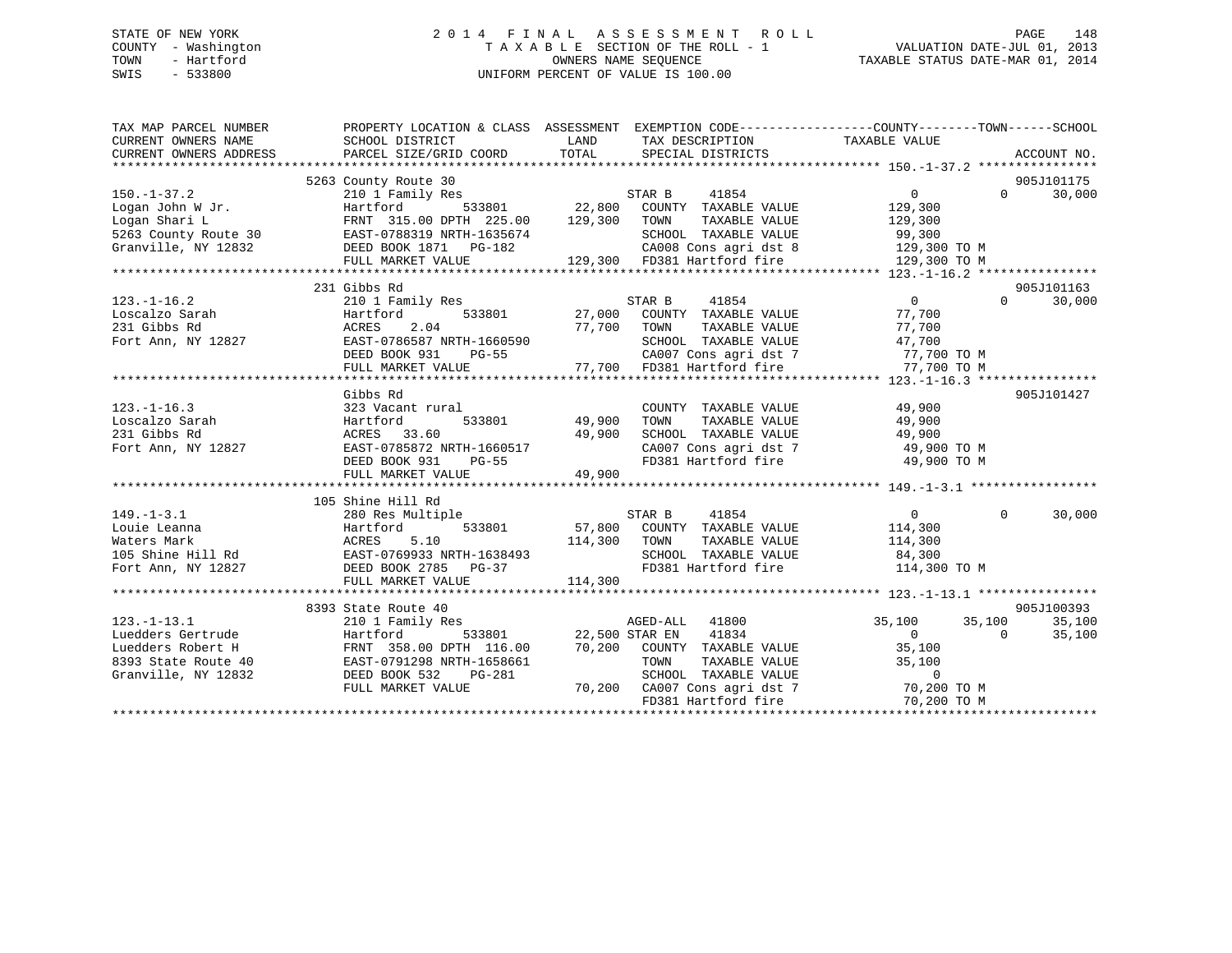# STATE OF NEW YORK 2 0 1 4 F I N A L A S S E S S M E N T R O L L PAGE 149 COUNTY - Washington T A X A B L E SECTION OF THE ROLL - 1 VALUATION DATE-JUL 01, 2013 TOWN - Hartford **TAXABLE STATUS DATE-MAR 01, 2014** OWNERS NAME SEQUENCE TAXABLE STATUS DATE-MAR 01, 2014 SWIS - 533800 UNIFORM PERCENT OF VALUE IS 100.00

| TAX MAP PARCEL NUMBER<br>CURRENT OWNERS NAME<br>CURRENT OWNERS ADDRESS | PROPERTY LOCATION & CLASS ASSESSMENT<br>SCHOOL DISTRICT<br>PARCEL SIZE/GRID COORD | LAND<br>TOTAL  | EXEMPTION CODE-----------------COUNTY-------TOWN------SCHOOL<br>TAX DESCRIPTION<br>SPECIAL DISTRICTS | TAXABLE VALUE                            |          | ACCOUNT NO.          |
|------------------------------------------------------------------------|-----------------------------------------------------------------------------------|----------------|------------------------------------------------------------------------------------------------------|------------------------------------------|----------|----------------------|
| ***********************                                                |                                                                                   |                |                                                                                                      |                                          |          |                      |
|                                                                        | 1040 Lundy Rd                                                                     |                |                                                                                                      |                                          |          | 905J100394           |
| $158. - 2 - 3$                                                         | 112 Dairy farm                                                                    |                | AG DIST<br>41720                                                                                     | 67,297                                   | 67,297   | 67,297               |
| Lundy William Reid                                                     | Hartford<br>533801                                                                | 127,500 STAR B | 41854                                                                                                | $\overline{0}$                           | $\Omega$ | 30,000               |
| Lundy Regina C                                                         | $158. - 1 - 3$                                                                    | 277,500        | COUNTY TAXABLE VALUE                                                                                 | 210,203                                  |          |                      |
| 1040 Lundy Rd                                                          | ACRES 82.10                                                                       |                | TOWN<br>TAXABLE VALUE                                                                                | 210,203                                  |          |                      |
| Granville, NY 12832                                                    | EAST-0786312 NRTH-1631595                                                         |                | SCHOOL TAXABLE VALUE                                                                                 | 180,203                                  |          |                      |
|                                                                        | DEED BOOK 721<br>$PG-239$                                                         |                | CA008 Cons agri dst 8                                                                                | 210,203 TO M                             |          |                      |
| MAY BE SUBJECT TO PAYMENT                                              | FULL MARKET VALUE                                                                 | 277,500        | 67,297 EX                                                                                            |                                          |          |                      |
| UNDER AGDIST LAW TIL 2018<br>* * * * * * * * * * * * * * *             |                                                                                   |                | FD381 Hartford fire                                                                                  | 277,500 TO M                             |          |                      |
|                                                                        |                                                                                   |                |                                                                                                      | ********** 140.-2-34 ******************* |          |                      |
| $140. - 2 - 34$                                                        | 7729 State Route 40                                                               |                | STAR B<br>41854                                                                                      | $\Omega$                                 | $\Omega$ | 905J100279<br>30,000 |
| Lunt Keith R                                                           | 210 1 Family Res<br>533801<br>Hartford                                            | 10,600         | COUNTY TAXABLE VALUE                                                                                 | 112,700                                  |          |                      |
| 7729 State Route 40                                                    | FRNT<br>98.00 DPTH 100.00                                                         | 112,700        | TOWN<br>TAXABLE VALUE                                                                                | 112,700                                  |          |                      |
| Hartford, NY 12838                                                     | EAST-0781830 NRTH-1644972                                                         |                | SCHOOL TAXABLE VALUE                                                                                 | 82,700                                   |          |                      |
|                                                                        | DEED BOOK 2950 PG-13                                                              |                | FD381 Hartford fire                                                                                  | 112,700 TO M                             |          |                      |
|                                                                        | FULL MARKET VALUE                                                                 | 112,700        |                                                                                                      |                                          |          |                      |
|                                                                        |                                                                                   |                |                                                                                                      |                                          |          |                      |
|                                                                        | East Starbuck Ln                                                                  |                |                                                                                                      |                                          |          | 905J100223           |
| $113. -2 - 1.1$                                                        | 323 Vacant rural                                                                  |                | AG DIST<br>41720                                                                                     | 38,869                                   | 38,869   | 38,869               |
| Lupo Realty LLC                                                        | 532802<br>Fort Ann                                                                |                | 141,400 FOR 480A 47460                                                                               | 53,800                                   | 53,800   | 53,800               |
| 17 Peconic Ave                                                         | $113.-1-1.1$                                                                      | 141,400        | COUNTY TAXABLE VALUE                                                                                 | 48,731                                   |          |                      |
| Medford, NY 11763                                                      | ACRES 149.71                                                                      |                | TOWN<br>TAXABLE VALUE                                                                                | 48,731                                   |          |                      |
|                                                                        | EAST-0772209 NRTH-1667106                                                         |                | SCHOOL TAXABLE VALUE                                                                                 | 48,731                                   |          |                      |
| MAY BE SUBJECT TO PAYMENT                                              | DEED BOOK 2527 PG-144                                                             |                | CA007 Cons agri dst 7                                                                                | 102,531 TO M                             |          |                      |
| UNDER RPTL480A UNTIL 2023                                              | FULL MARKET VALUE                                                                 | 141,400        | 38,869 EX                                                                                            |                                          |          |                      |
|                                                                        |                                                                                   |                | FD381 Hartford fire                                                                                  | 141,400 TO M                             |          |                      |
|                                                                        |                                                                                   |                |                                                                                                      |                                          |          |                      |
|                                                                        | East Starbuck Ln                                                                  |                |                                                                                                      |                                          |          | 905J101056           |
| $113. - 2 - 1.2$                                                       | 323 Vacant rural                                                                  |                | 41720<br>AG DIST                                                                                     | 40,144                                   | 40,144   | 40,144               |
| Lupo Realty LLC                                                        | 532802<br>Fort Ann                                                                |                | 67,900 COUNTY TAXABLE VALUE                                                                          | 27,756                                   |          |                      |
| 17 Peconic Ave                                                         | $113.-1-1.2$                                                                      | 67,900         | TOWN<br>TAXABLE VALUE                                                                                | 27,756                                   |          |                      |
| Medford, NY 11763                                                      | ACRES 41.54                                                                       |                | SCHOOL TAXABLE VALUE                                                                                 | 27,756                                   |          |                      |
|                                                                        | EAST-0773407 NRTH-1668409                                                         |                | CA007 Cons agri dst 7                                                                                | 27,756 TO M                              |          |                      |
| MAY BE SUBJECT TO PAYMENT                                              | DEED BOOK 2527 PG-144                                                             |                | 40,144 EX                                                                                            |                                          |          |                      |
| UNDER AGDIST LAW TIL 2018                                              | FULL MARKET VALUE                                                                 | 67,900         | FD381 Hartford fire                                                                                  | 67,900 TO M                              |          |                      |
|                                                                        |                                                                                   |                |                                                                                                      |                                          |          |                      |
|                                                                        | 123 County Route 17                                                               |                |                                                                                                      |                                          |          | 905J100398           |
| $122. - 1 - 25$                                                        | 270 Mfg housing                                                                   |                | VET COM CT 41131                                                                                     | 14,450                                   | 14,450   | $\Omega$             |
| Lyman Dorothy A                                                        | Hartford<br>533801                                                                |                | 41834<br>32,100 STAR EN                                                                              | $\Omega$                                 | $\Omega$ | 57,800               |
| PO Box 133                                                             | 3.40<br>ACRES                                                                     | 57,800         | COUNTY TAXABLE VALUE                                                                                 | 43,350                                   |          |                      |
| Hartford, NY 12838                                                     | EAST-0771569 NRTH-1657974                                                         |                | TOWN<br>TAXABLE VALUE                                                                                | 43,350                                   |          |                      |
|                                                                        | DEED BOOK 411<br>PG-975                                                           |                | SCHOOL TAXABLE VALUE                                                                                 | $\overline{0}$                           |          |                      |
|                                                                        | FULL MARKET VALUE                                                                 |                | 57,800 CA007 Cons agri dst 7                                                                         | 57,800 TO M                              |          |                      |
|                                                                        |                                                                                   |                | FD381 Hartford fire                                                                                  | 57,800 TO M                              |          |                      |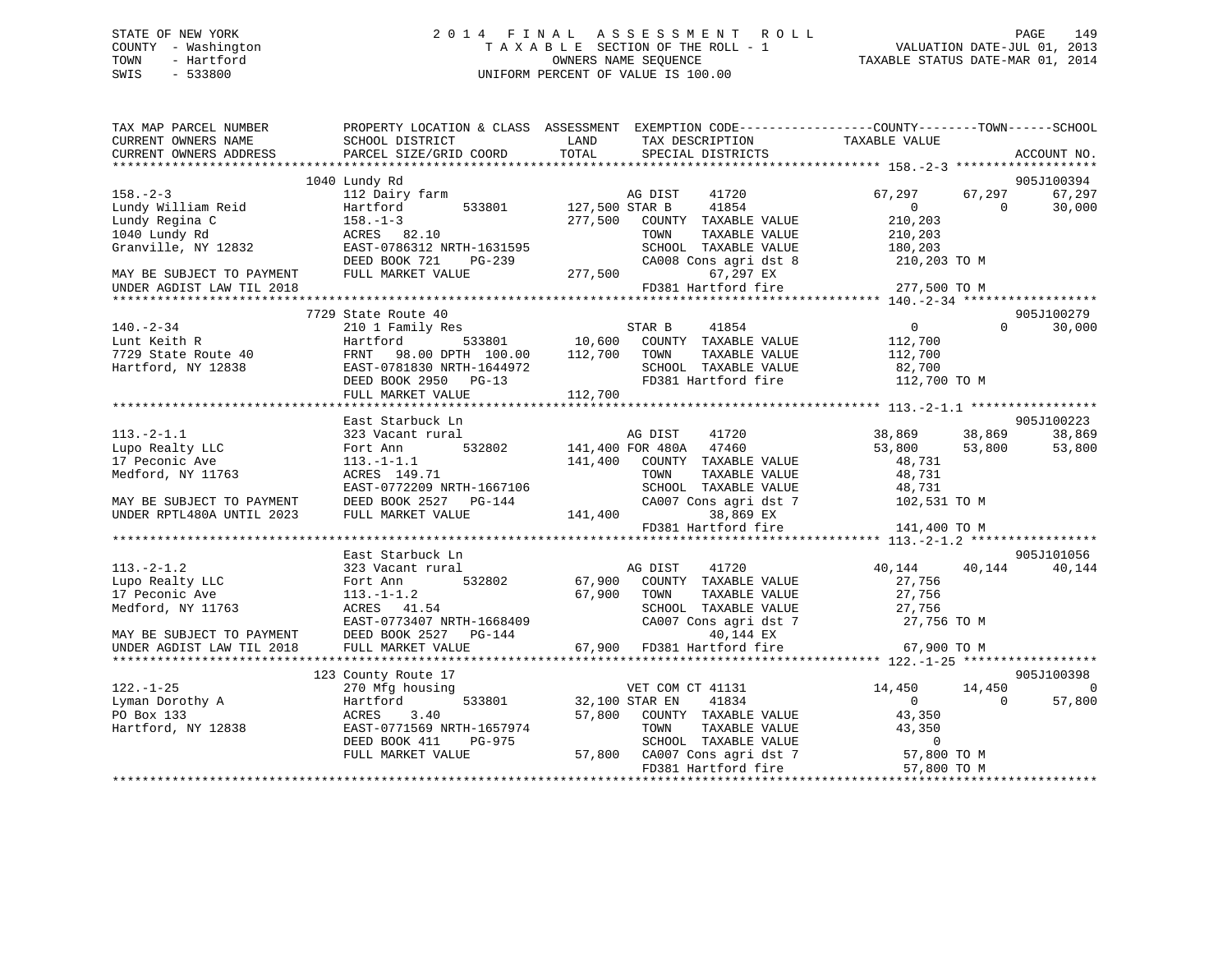#### STATE OF NEW YORK 2014 FINAL ASSESSMENT ROLL PAGE 150 COUNTY - Washington  $T A X A B L E$  SECTION OF THE ROLL - 1<br>TOWN - Hartford OWNERS NAME SEQUENCE TAXABLE STATUS DATE-MAR 01, 2014 SWIS - 533800 UNIFORM PERCENT OF VALUE IS 100.00

| TAX MAP PARCEL NUMBER<br>CURRENT OWNERS NAME<br>CURRENT OWNERS ADDRESS | PROPERTY LOCATION & CLASS ASSESSMENT EXEMPTION CODE----------------COUNTY-------TOWN-----SCHOOL<br>SCHOOL DISTRICT<br>PARCEL SIZE/GRID COORD | LAND<br>TOTAL | TAX DESCRIPTION<br>SPECIAL DISTRICTS | TAXABLE VALUE     | ACCOUNT NO.        |
|------------------------------------------------------------------------|----------------------------------------------------------------------------------------------------------------------------------------------|---------------|--------------------------------------|-------------------|--------------------|
|                                                                        |                                                                                                                                              |               |                                      |                   |                    |
|                                                                        | 24 Lily Pond Rd                                                                                                                              |               |                                      |                   | 905J100355         |
| $150. - 1 - 9$                                                         | 210 1 Family Res                                                                                                                             |               | 41854<br>STAR B                      | $0 \qquad \qquad$ | 30,000<br>$\Omega$ |
| Lyman Tobey                                                            | Hartford<br>533801                                                                                                                           | 29,200        | COUNTY TAXABLE VALUE                 | 95,100            |                    |
| PO Box 193                                                             | LOT 1                                                                                                                                        | 95,100        | TOWN<br>TAXABLE VALUE                | 95,100            |                    |
| Hartford, NY 12838                                                     | ACRES<br>2.64                                                                                                                                |               | SCHOOL TAXABLE VALUE                 | 65,100            |                    |
|                                                                        | EAST-0792060 NRTH-1641388                                                                                                                    |               | CA008 Cons agri dst 8                | 95,100 TO M       |                    |
|                                                                        | DEED BOOK 2582 PG-129                                                                                                                        |               | FD381 Hartford fire                  | 95,100 TO M       |                    |
|                                                                        | FULL MARKET VALUE                                                                                                                            | 95,100        |                                      |                   |                    |
|                                                                        |                                                                                                                                              |               |                                      |                   |                    |
|                                                                        | 104 Blood St                                                                                                                                 |               |                                      |                   | 905J100357         |
| $142. - 1 - 25$                                                        | 113 Cattle farm                                                                                                                              |               | COUNTY TAXABLE VALUE                 | 315,900           |                    |
| Lynch Mark                                                             | Hartford<br>533801                                                                                                                           | 188,300       | TOWN<br>TAXABLE VALUE                | 315,900           |                    |
| Lynch Peggy                                                            | Filed Survey: 12517                                                                                                                          | 315,900       | SCHOOL TAXABLE VALUE                 | 315,900           |                    |
| 24092 Avenida Corona                                                   | ACRES 208.20                                                                                                                                 |               | CA008 Cons agri dst 8                | 315,900 TO M      |                    |
| Dana Point, CA 92629                                                   | EAST-0793748 NRTH-1643455                                                                                                                    |               | FD381 Hartford fire                  | 315,900 TO M      |                    |
|                                                                        | DEED BOOK 3377 PG-202                                                                                                                        |               |                                      |                   |                    |
| MAY BE SUBJECT TO PAYMENT                                              | FULL MARKET VALUE                                                                                                                            | 315,900       |                                      |                   |                    |
| UNDER AGDIST LAW TIL 2018                                              |                                                                                                                                              |               |                                      |                   |                    |
|                                                                        |                                                                                                                                              |               |                                      |                   |                    |
|                                                                        | 187 Marlboro Country Rd                                                                                                                      |               |                                      |                   | 905J100426         |
| $141. - 3 - 20$                                                        | 210 1 Family Res                                                                                                                             |               | COUNTY TAXABLE VALUE                 | 120,600           |                    |
| MacDuff Jerry T                                                        | Hartford<br>533801                                                                                                                           | 23,600        | TOWN<br>TAXABLE VALUE                | 120,600           |                    |
| 396 Bowen Hill Rd                                                      | ACRES<br>1.15                                                                                                                                | 120,600       | SCHOOL TAXABLE VALUE                 | 120,600           |                    |
| Thurman, NY 12885                                                      | EAST-0784896 NRTH-1643435                                                                                                                    |               | FD381 Hartford fire                  | 120,600 TO M      |                    |
|                                                                        | DEED BOOK 3241 PG-34                                                                                                                         |               |                                      |                   |                    |
|                                                                        | FULL MARKET VALUE                                                                                                                            | 120,600       |                                      |                   |                    |
|                                                                        |                                                                                                                                              |               |                                      |                   |                    |
|                                                                        | 208 Gulf Ln                                                                                                                                  |               |                                      |                   |                    |
| $139. -4 - 7.4$                                                        | 210 1 Family Res                                                                                                                             |               | STAR B<br>41854                      | $\Omega$          | $\Omega$<br>30,000 |
| Macduff Thomas W                                                       | 533801<br>Hartford                                                                                                                           | 20,700        | COUNTY TAXABLE VALUE                 | 100,700           |                    |
| Macduff Jodi L                                                         | Sub Div Lot 2                                                                                                                                | 100,700       | TOWN<br>TAXABLE VALUE                | 100,700           |                    |
| 208 Gulf Rd                                                            | $139. - 1 - 7.4$                                                                                                                             |               | SCHOOL TAXABLE VALUE                 | 70,700            |                    |
| Fort Ann, NY 12827                                                     | FRNT 100.00 DPTH 326.00                                                                                                                      |               | CA007 Cons agri dst 7                | 100,700 TO M      |                    |
|                                                                        | EAST-0765443 NRTH-1644752                                                                                                                    |               | FD381 Hartford fire                  | 100,700 TO M      |                    |
|                                                                        | DEED BOOK 2369 PG-158                                                                                                                        |               |                                      |                   |                    |
|                                                                        | FULL MARKET VALUE                                                                                                                            | 100,700       |                                      |                   |                    |
|                                                                        |                                                                                                                                              |               |                                      |                   |                    |
|                                                                        | 11 Gilchrist Hill Ext                                                                                                                        |               |                                      |                   | 905J100143         |
| $141. - 3 - 4$                                                         | 210 1 Family Res                                                                                                                             |               | STAR B<br>41854                      | $\mathbf{0}$      | $\Omega$<br>30,000 |
| Macura Joseph M                                                        | 533801<br>Hartford                                                                                                                           | 28,300        | COUNTY TAXABLE VALUE                 | 170,900           |                    |
| Macura Emily J                                                         | ACRES<br>2.40                                                                                                                                | 170,900       | TOWN<br>TAXABLE VALUE                | 170,900           |                    |
| 11 Gilchrist Hill Ext                                                  | EAST-0784178 NRTH-1643345                                                                                                                    |               | SCHOOL TAXABLE VALUE                 | 140,900           |                    |
| Hartford, NY 12838                                                     | DEED BOOK 3214 PG-313                                                                                                                        |               | FD381 Hartford fire                  | 170,900 TO M      |                    |
|                                                                        | FULL MARKET VALUE                                                                                                                            | 170,900       |                                      |                   |                    |
|                                                                        |                                                                                                                                              |               |                                      |                   |                    |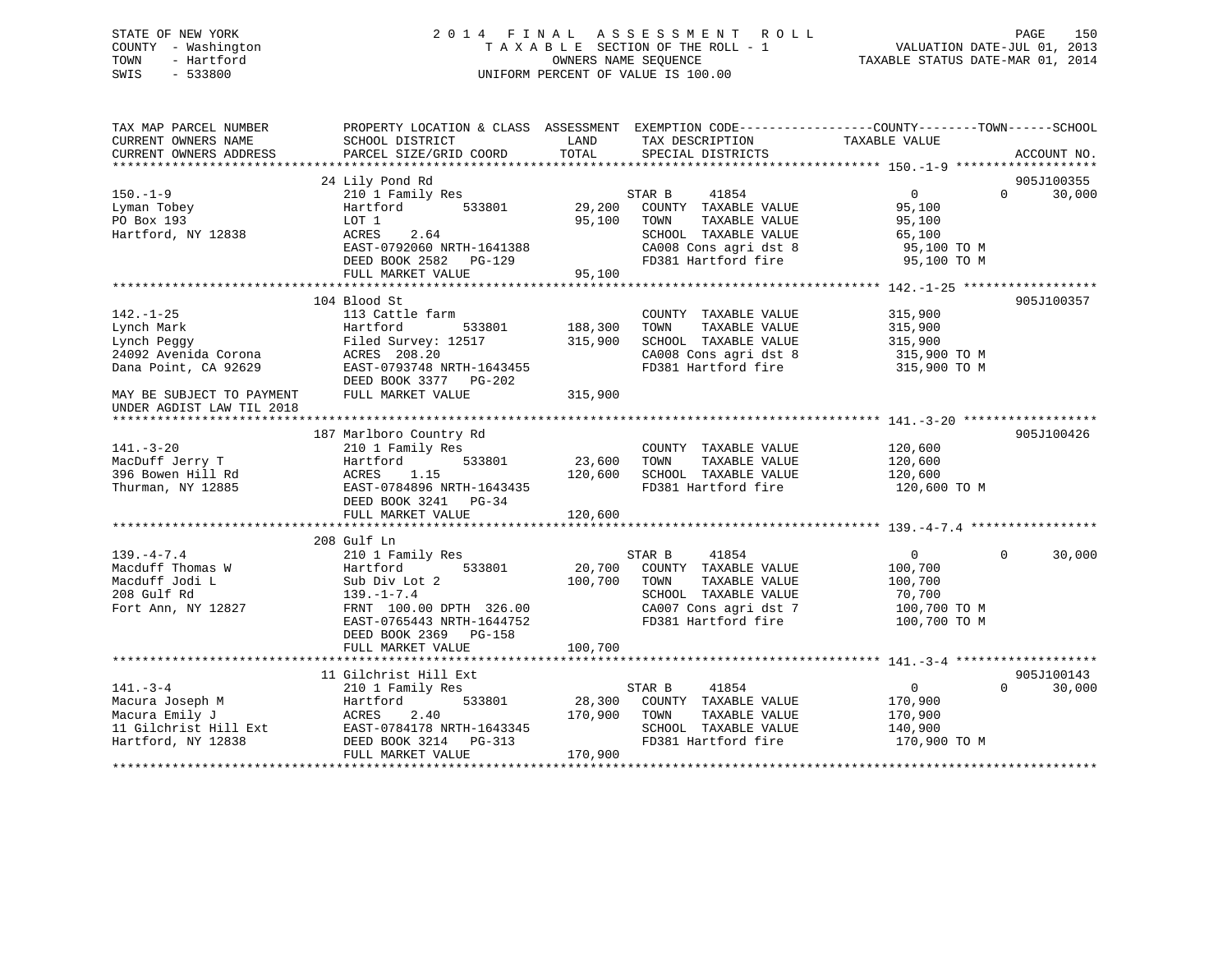# STATE OF NEW YORK 2 0 1 4 F I N A L A S S E S S M E N T R O L L PAGE 151 COUNTY - Washington T A X A B L E SECTION OF THE ROLL - 1 VALUATION DATE-JUL 01, 2013 TOWN - Hartford **TAXABLE STATUS DATE-MAR 01, 2014** OWNERS NAME SEQUENCE TAXABLE STATUS DATE-MAR 01, 2014 SWIS - 533800 UNIFORM PERCENT OF VALUE IS 100.00

| TAX MAP PARCEL NUMBER<br>CURRENT OWNERS NAME<br>CURRENT OWNERS ADDRESS                           | PROPERTY LOCATION & CLASS ASSESSMENT EXEMPTION CODE---------------COUNTY-------TOWN-----SCHOOL<br>SCHOOL DISTRICT<br>PARCEL SIZE/GRID COORD                                                                                                                                                                                                                                        | LAND<br>TOTAL                       | TAX DESCRIPTION TAXABLE VALUE SPECIAL DISTRICTS                                                                                                                          |                                                          | ACCOUNT NO.                    |
|--------------------------------------------------------------------------------------------------|------------------------------------------------------------------------------------------------------------------------------------------------------------------------------------------------------------------------------------------------------------------------------------------------------------------------------------------------------------------------------------|-------------------------------------|--------------------------------------------------------------------------------------------------------------------------------------------------------------------------|----------------------------------------------------------|--------------------------------|
| $142. - 1 - 30.1$<br>Maher Thomas J<br>Maher Donna M<br>304 Scott Hill Rd<br>Granville, NY 12832 | Blood St<br>314 Rural vac<10<br>Hartford<br>LOT 1<br>ACRES<br>2.45<br>EAST-0790140 NRTH-1642345<br>DEED BOOK 3083 - DO 270<br>FULL MARKET VALUE                                                                                                                                                                                                                                    | 533801 18,500<br>18,500<br>18,500   | COUNTY TAXABLE VALUE<br>TAXABLE VALUE<br>TOWN<br>SCHOOL TAXABLE VALUE<br>CA008 Cons agri dst 8 18,500 TO M<br>FD381 Hartford fire                                        | 18,500<br>$\frac{10}{18}, \frac{50}{500}$<br>18,500 TO M |                                |
|                                                                                                  |                                                                                                                                                                                                                                                                                                                                                                                    |                                     |                                                                                                                                                                          |                                                          | 905J100403                     |
|                                                                                                  | 122.-1-7<br>Mallory Samuel S Jr Hartford 533801<br>1624 Baldwin Corners Rd FRNT 80.00 DPTH 120.00<br>Fort Ann, NY 12827<br>EAST-0774065 NRTH-1664333<br>DEED BOOK 2418 PG-313<br>THE MARKET VALUE<br>EAST-0774065 NRTH-1664333<br>DEED BOOK 2418 PG-313<br>FULL MARKET VALUE 59,100<br>FD381 Hartford fire 59,100 TO M<br>FULL MARKET VALUE 59,100 FD381 Hartford fire 59,100 TO M | 59,100 TOWN                         | TAXABLE VALUE                                                                                                                                                            | $\overline{0}$<br>59,100<br>59,100                       | $\Omega$<br>30,000             |
|                                                                                                  |                                                                                                                                                                                                                                                                                                                                                                                    |                                     |                                                                                                                                                                          |                                                          |                                |
| $132.15 - 1 - 27$                                                                                | 76 Christian Hill Rd<br>220 2 Family Res                                                                                                                                                                                                                                                                                                                                           |                                     | 1652327 TOWN TAXABLE VALUE 25,950<br>3-273 SCHOOL TAXABLE VALUE 0<br>51,900 CA007 Cons agri dst 7 51,900 TO M<br>FD381 Hartford fire 51,900 TO M                         | 25,950<br>25,950<br>$\overline{0}$                       | 905J100678<br>25,950<br>25,950 |
|                                                                                                  |                                                                                                                                                                                                                                                                                                                                                                                    |                                     |                                                                                                                                                                          |                                                          |                                |
| $132. -2 - 1.1$                                                                                  | 8210 State Route 40<br>210 1 Family Res<br>DEED BOOK 896<br>PG-316<br>FULL MARKET VALUE                                                                                                                                                                                                                                                                                            | 533801 34,400<br>136,000<br>136,000 | COUNTY TAXABLE VALUE<br>TOWN<br>TAXABLE VALUE<br>SCHOOL   TAXABLE  VALUE                           136,000<br>FD381  Hartford fire                          136,000 TO M | 136,000<br>136,000                                       | 905J101364                     |
|                                                                                                  |                                                                                                                                                                                                                                                                                                                                                                                    |                                     |                                                                                                                                                                          |                                                          |                                |
| $140. - 1 - 14$<br>Manning Michael<br>17 Schuyler St                                             | 101 North Rd<br>210 1 Family Res<br>533801<br>Hartford<br>129,000<br>ACRES 1.00<br>Hudson Falls, NY 12839 EAST-0773147 NRTH-1641208<br>DEED BOOK 443<br>PG-941<br>FULL MARKET VALUE                                                                                                                                                                                                | 23,000<br>129,000                   | COUNTY TAXABLE VALUE 129,000<br>TOWN<br>TAXABLE VALUE                                                                                                                    | 129,000                                                  | 905J100404                     |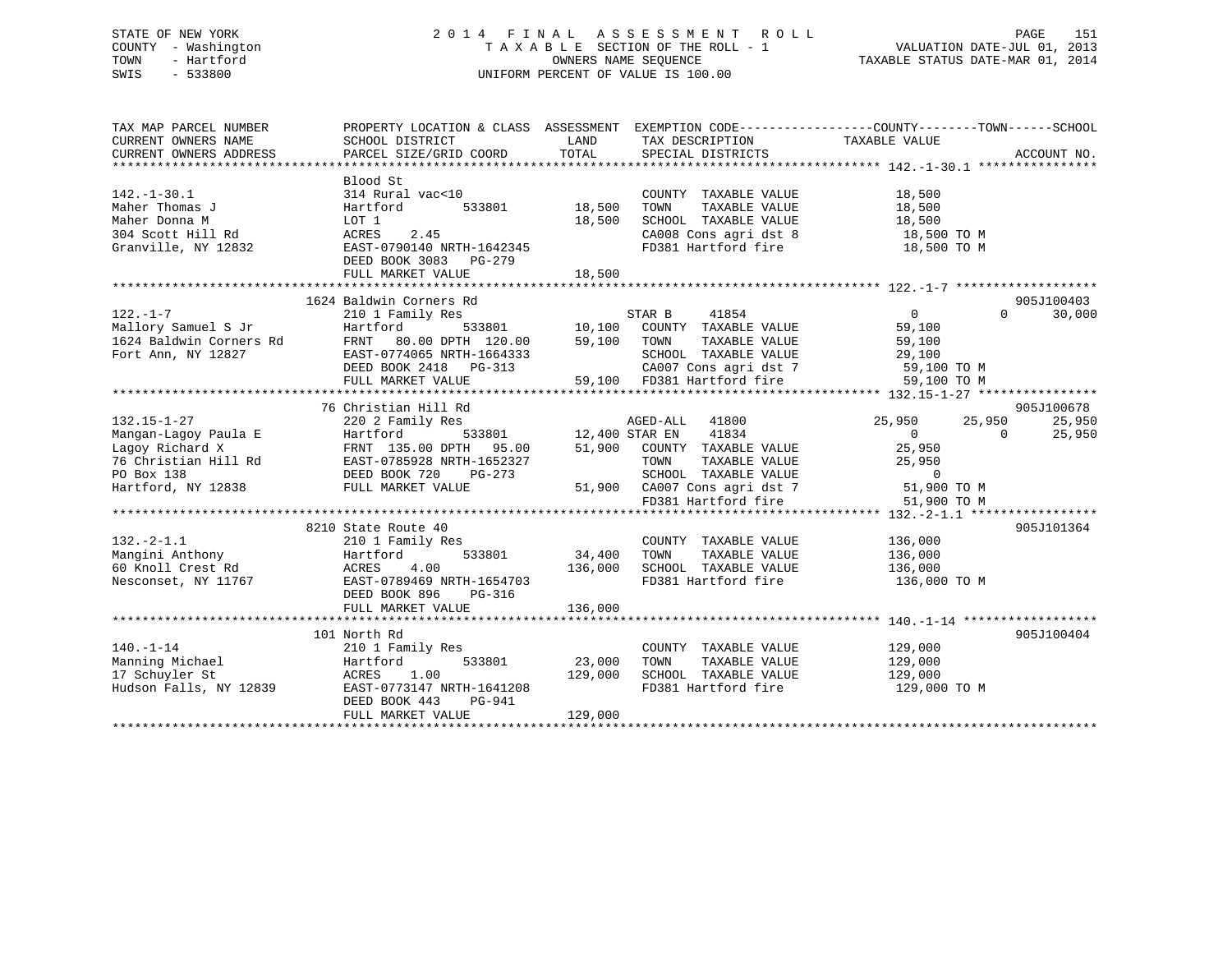# STATE OF NEW YORK 2 0 1 4 F I N A L A S S E S S M E N T R O L L PAGE 152 COUNTY - Washington T A X A B L E SECTION OF THE ROLL - 1 VALUATION DATE-JUL 01, 2013 TOWN - Hartford **TAXABLE STATUS DATE-MAR 01, 2014** OWNERS NAME SEQUENCE TAXABLE STATUS DATE-MAR 01, 2014 SWIS - 533800 UNIFORM PERCENT OF VALUE IS 100.00

| TAX MAP PARCEL NUMBER<br>CURRENT OWNERS NAME<br>CURRENT OWNERS ADDRESS | PROPERTY LOCATION & CLASS ASSESSMENT<br>SCHOOL DISTRICT<br>PARCEL SIZE/GRID COORD | LAND<br>TOTAL | TAX DESCRIPTION<br>SPECIAL DISTRICTS    | EXEMPTION CODE-----------------COUNTY-------TOWN------SCHOOL<br>TAXABLE VALUE | ACCOUNT NO.            |
|------------------------------------------------------------------------|-----------------------------------------------------------------------------------|---------------|-----------------------------------------|-------------------------------------------------------------------------------|------------------------|
|                                                                        |                                                                                   |               |                                         |                                                                               |                        |
|                                                                        | 8136 State Route 40                                                               |               |                                         |                                                                               | 905J100425             |
| $132.15 - 2 - 4$                                                       | 442 MiniWhseSelf                                                                  |               | COUNTY TAXABLE VALUE                    | 144,400                                                                       |                        |
| Maple Leaf Storage, LLC                                                | 533801<br>Hartford                                                                | 39,600        | TAXABLE VALUE<br>TOWN                   | 144,400                                                                       |                        |
| 354 County Route 45                                                    | 2.69<br>ACRES                                                                     | 144,400       | SCHOOL TAXABLE VALUE                    | 144,400                                                                       |                        |
| Argyle, NY 12809                                                       | EAST-0787801 NRTH-1652888                                                         |               | CA007 Cons agri dst 7                   | 144,400 TO M                                                                  |                        |
|                                                                        | DEED BOOK 2496 PG-336                                                             |               | FD381 Hartford fire                     | 144,400 TO M                                                                  |                        |
|                                                                        | FULL MARKET VALUE                                                                 | 144,400       |                                         |                                                                               |                        |
|                                                                        |                                                                                   |               |                                         |                                                                               |                        |
|                                                                        | 46 Townsend Rd                                                                    |               |                                         |                                                                               |                        |
| $141. - 1 - 1.6$                                                       | 210 1 Family Res                                                                  |               | COUNTY TAXABLE VALUE                    | 132,700                                                                       |                        |
| Marshall Mike R                                                        | 533801<br>Hartford                                                                | 38,100        | TOWN<br>TAXABLE VALUE                   | 132,700                                                                       |                        |
| 46 Townsend Rd                                                         | 4.97<br>ACRES                                                                     | 132,700       | SCHOOL TAXABLE VALUE                    | 132,700                                                                       |                        |
| Hartford, NY 12838                                                     | EAST-0782533 NRTH-1647444                                                         |               | CA007 Cons agri dst 7                   | 132,700 TO M                                                                  |                        |
|                                                                        | DEED BOOK 2792 PG-166                                                             |               | FD381 Hartford fire                     | 132,700 TO M                                                                  |                        |
|                                                                        | FULL MARKET VALUE                                                                 | 132,700       |                                         |                                                                               |                        |
|                                                                        |                                                                                   |               |                                         |                                                                               |                        |
|                                                                        | 137 Marlboro Country Rd                                                           |               |                                         |                                                                               | 905J101049<br>$\Omega$ |
| $141. - 3 - 24.3$<br>Martin Randy A                                    | 210 1 Family Res<br>533801<br>Hartford                                            | 29,800        | STAR B<br>41854<br>COUNTY TAXABLE VALUE | $\overline{0}$<br>92,700                                                      | 30,000                 |
| Martin Alisa L                                                         | 2.49<br>ACRES                                                                     | 92,700        | TAXABLE VALUE<br>TOWN                   | 92,700                                                                        |                        |
| PO Box 207                                                             | EAST-0786211 NRTH-1643776                                                         |               | SCHOOL TAXABLE VALUE                    | 62,700                                                                        |                        |
| Hartford, NY 12838                                                     | DEED BOOK 539<br>PG-257                                                           |               | FD381 Hartford fire                     | 92,700 TO M                                                                   |                        |
|                                                                        | FULL MARKET VALUE                                                                 | 92,700        |                                         |                                                                               |                        |
|                                                                        |                                                                                   |               |                                         |                                                                               |                        |
|                                                                        | Swamp Ln OFF                                                                      |               |                                         |                                                                               | 905J101283             |
| $149. - 1 - 30.25$                                                     | 322 Rural vac>10                                                                  |               | COUNTY TAXABLE VALUE                    | 8,000                                                                         |                        |
| Martindale Raymond                                                     | 533801<br>Hartford                                                                | 8,000         | TOWN<br>TAXABLE VALUE                   | 8,000                                                                         |                        |
| Martindale Michelle                                                    | LOT 25                                                                            | 8,000         | SCHOOL TAXABLE VALUE                    | 8,000                                                                         |                        |
| 139 Swamp Ln                                                           | 12.65<br>ACRES                                                                    |               | CA006 Cons agri dst 6                   | 8,000 TO M                                                                    |                        |
| Argyle, NY 12809                                                       | EAST-0777607 NRTH-1634851                                                         |               | FD381 Hartford fire                     | 8,000 TO M                                                                    |                        |
|                                                                        | DEED BOOK 804<br><b>PG-150</b>                                                    |               |                                         |                                                                               |                        |
|                                                                        | FULL MARKET VALUE                                                                 | 8,000         |                                         |                                                                               |                        |
|                                                                        |                                                                                   |               |                                         |                                                                               |                        |
|                                                                        | 139 Swamp Ln                                                                      |               |                                         |                                                                               | 905J101284             |
| $149. - 1 - 30.26$                                                     | 210 1 Family Res                                                                  |               | STAR B<br>41854                         | $\Omega$                                                                      | 30,000<br>$\Omega$     |
| Martindale Raymond                                                     | Hartford<br>533801                                                                | 26,800        | COUNTY TAXABLE VALUE                    | 133,000                                                                       |                        |
| Martindale Michelle                                                    | LOT 26                                                                            | 133,000       | TOWN<br>TAXABLE VALUE                   | 133,000                                                                       |                        |
| 139 Swamp Ln                                                           | ACRES<br>7.64                                                                     |               | SCHOOL TAXABLE VALUE                    | 103,000                                                                       |                        |
| Argyle, NY 12809                                                       | EAST-0777397 NRTH-1634510                                                         |               | CA006 Cons agri dst 6                   | 133,000 TO M                                                                  |                        |
|                                                                        | DEED BOOK 699<br>PG-216                                                           |               | FD381 Hartford fire                     | 133,000 TO M                                                                  |                        |
|                                                                        | FULL MARKET VALUE                                                                 | 133,000       |                                         |                                                                               |                        |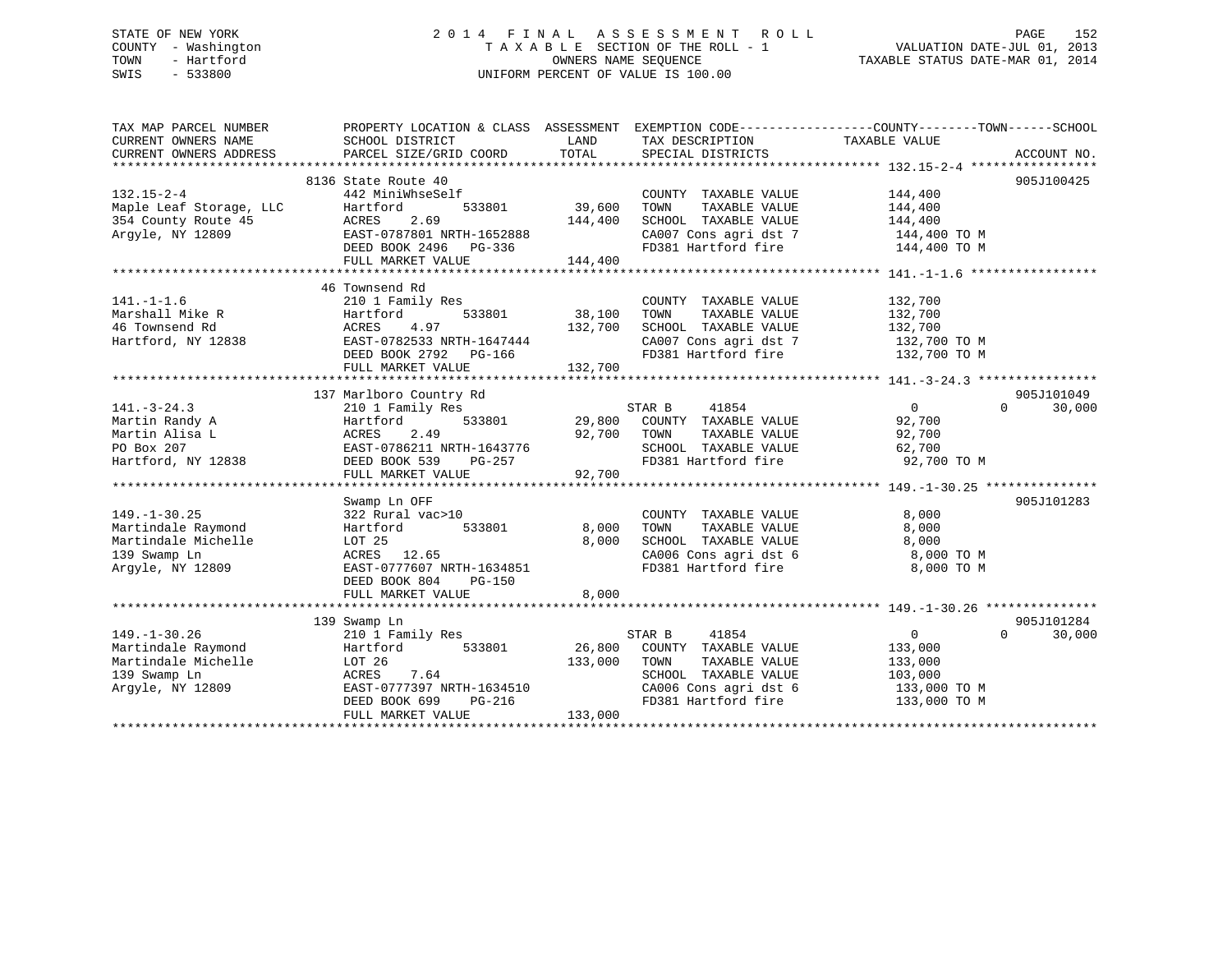# STATE OF NEW YORK 2 0 1 4 F I N A L A S S E S S M E N T R O L L PAGE 153 COUNTY - Washington T A X A B L E SECTION OF THE ROLL - 1 VALUATION DATE-JUL 01, 2013 TOWN - Hartford **TAXABLE STATUS DATE-MAR 01, 2014** OWNERS NAME SEQUENCE TAXABLE STATUS DATE-MAR 01, 2014 SWIS - 533800 UNIFORM PERCENT OF VALUE IS 100.00

| TAX MAP PARCEL NUMBER                                         | PROPERTY LOCATION & CLASS ASSESSMENT EXEMPTION CODE---------------COUNTY-------TOWN-----SCHOOL |               |                                              |                                                                                                                                                                                                                                                                                                                                    |                    |
|---------------------------------------------------------------|------------------------------------------------------------------------------------------------|---------------|----------------------------------------------|------------------------------------------------------------------------------------------------------------------------------------------------------------------------------------------------------------------------------------------------------------------------------------------------------------------------------------|--------------------|
| CURRENT OWNERS NAME                                           | SCHOOL DISTRICT                                                                                | LAND          | TAX DESCRIPTION                              | TAXABLE VALUE                                                                                                                                                                                                                                                                                                                      |                    |
| CURRENT OWNERS ADDRESS                                        | PARCEL SIZE/GRID COORD                                                                         | TOTAL         | SPECIAL DISTRICTS                            |                                                                                                                                                                                                                                                                                                                                    | ACCOUNT NO.        |
|                                                               |                                                                                                |               |                                              |                                                                                                                                                                                                                                                                                                                                    |                    |
|                                                               | 5 Northrup Ln                                                                                  |               |                                              |                                                                                                                                                                                                                                                                                                                                    | 905J100445         |
| $131. - 1 - 7$                                                | 210 1 Family Res                                                                               |               | COUNTY TAXABLE VALUE                         | 64,500                                                                                                                                                                                                                                                                                                                             |                    |
| Martindale Raymond L                                          | 533801 22,300<br>00 DPTH 200.00 64.500<br>Hartford                                             |               | TAXABLE VALUE<br>TOWN                        | 64,500                                                                                                                                                                                                                                                                                                                             |                    |
| Martindale Judith                                             |                                                                                                | 64,500        | SCHOOL TAXABLE VALUE                         | 64,500                                                                                                                                                                                                                                                                                                                             |                    |
| 92 Martindale Way                                             | EAST-0776403 NRTH-1651823                                                                      |               | CA007 Cons agri dst 7 64,500 TO M            |                                                                                                                                                                                                                                                                                                                                    |                    |
| Salem, NY 12865                                               | DEED BOOK 454<br>PG-968                                                                        |               | FD381 Hartford fire                          | 64,500 TO M                                                                                                                                                                                                                                                                                                                        |                    |
|                                                               | FULL MARKET VALUE                                                                              | 64,500        |                                              |                                                                                                                                                                                                                                                                                                                                    |                    |
|                                                               |                                                                                                |               |                                              |                                                                                                                                                                                                                                                                                                                                    |                    |
|                                                               | 1427 Baldwin Corners Rd                                                                        |               |                                              |                                                                                                                                                                                                                                                                                                                                    | 905J101320         |
| $122. - 1 - 33.1$                                             | 210 1 Family Res                                                                               |               | COUNTY TAXABLE VALUE 33,500                  |                                                                                                                                                                                                                                                                                                                                    |                    |
| Mason Gregory L                                               | Hartford                                                                                       | 533801 13,500 | TOWN<br>TAXABLE VALUE                        | 33,500                                                                                                                                                                                                                                                                                                                             |                    |
| 16 Jefferson St<br>Glens Falls, NY 12801                      | ACRES 2.00                                                                                     | 33,500        | SCHOOL TAXABLE VALUE<br>FD381 Hartford fire  | 33,500                                                                                                                                                                                                                                                                                                                             |                    |
|                                                               | EAST-0769557 NRTH-1663478                                                                      |               |                                              | 33,500 TO M                                                                                                                                                                                                                                                                                                                        |                    |
|                                                               | DEED BOOK 2052 PG-315                                                                          |               |                                              |                                                                                                                                                                                                                                                                                                                                    |                    |
|                                                               | FULL MARKET VALUE                                                                              | 33,500        |                                              |                                                                                                                                                                                                                                                                                                                                    |                    |
|                                                               |                                                                                                |               |                                              |                                                                                                                                                                                                                                                                                                                                    |                    |
|                                                               | 32 County Route 23                                                                             |               |                                              |                                                                                                                                                                                                                                                                                                                                    | 905J100407         |
| $132.15 - 2 - 23$                                             | 632 Benevolent                                                                                 |               | COUNTY TAXABLE VALUE                         | 56,600                                                                                                                                                                                                                                                                                                                             |                    |
| Masonic Hall                                                  | Hartford                                                                                       | 533801 4,000  | TOWN<br>TAXABLE VALUE                        | 56,600                                                                                                                                                                                                                                                                                                                             |                    |
| ATT: David Townsend<br>11 Spring St<br>Hudson Falls, NY 12839 | FRNT<br>36.00 DPTH 109.00                                                                      | 56,600        | SCHOOL TAXABLE VALUE                         | 56,600                                                                                                                                                                                                                                                                                                                             |                    |
|                                                               | EAST-0786322 NRTH-1652216                                                                      |               | CA007 Cons agri dst 7<br>FD381 Hartford fire | 56,600 TO M                                                                                                                                                                                                                                                                                                                        |                    |
|                                                               | DEED BOOK 144<br>PG-378                                                                        |               |                                              | 56,600 TO M                                                                                                                                                                                                                                                                                                                        |                    |
|                                                               | FULL MARKET VALUE                                                                              | 56,600        |                                              |                                                                                                                                                                                                                                                                                                                                    |                    |
|                                                               |                                                                                                |               |                                              |                                                                                                                                                                                                                                                                                                                                    |                    |
|                                                               | State Route 149                                                                                |               |                                              |                                                                                                                                                                                                                                                                                                                                    | 905J101377         |
| $132 - 2 - 10.3$                                              | 322 Rural vac>10                                                                               |               | COUNTY TAXABLE VALUE                         | 9,100                                                                                                                                                                                                                                                                                                                              |                    |
| Mattia Ronald T                                               | Hartford<br>533801                                                                             | 9,100         | TOWN<br>TAXABLE VALUE                        | 9,100                                                                                                                                                                                                                                                                                                                              |                    |
| Mattia Christine                                              | FRNT 580.00 DPTH                                                                               | 9,100         | SCHOOL TAXABLE VALUE                         | 9,100                                                                                                                                                                                                                                                                                                                              |                    |
| 5 Helen Dr                                                    | ACRES 14.00                                                                                    |               | FD381 Hartford fire                          | 9,100 TO M                                                                                                                                                                                                                                                                                                                         |                    |
| Queensbury, NY 12804                                          | EAST-0790143 NRTH-1652561                                                                      |               |                                              |                                                                                                                                                                                                                                                                                                                                    |                    |
|                                                               | DEED BOOK 740<br>PG-207                                                                        |               |                                              |                                                                                                                                                                                                                                                                                                                                    |                    |
|                                                               | FULL MARKET VALUE                                                                              | 9,100         |                                              |                                                                                                                                                                                                                                                                                                                                    |                    |
|                                                               |                                                                                                |               |                                              |                                                                                                                                                                                                                                                                                                                                    |                    |
|                                                               | 5106 State Route 149                                                                           |               |                                              |                                                                                                                                                                                                                                                                                                                                    | 905J100389         |
| $132 - 2 - 37$                                                | 210 1 Family Res                                                                               |               | 41854<br>STAR B                              | $\overline{0}$ and $\overline{0}$ and $\overline{0}$ and $\overline{0}$ and $\overline{0}$ and $\overline{0}$ and $\overline{0}$ and $\overline{0}$ and $\overline{0}$ and $\overline{0}$ and $\overline{0}$ and $\overline{0}$ and $\overline{0}$ and $\overline{0}$ and $\overline{0}$ and $\overline{0}$ and $\overline{0}$ and | $\Omega$<br>30,000 |
| Mattia Ronald T                                               | 533801<br>Hartford                                                                             |               | 36,100 COUNTY TAXABLE VALUE                  | 165,600                                                                                                                                                                                                                                                                                                                            |                    |
| Mattia Christine M                                            | ACRES<br>4.14                                                                                  | 165,600 TOWN  | TAXABLE VALUE                                | 165,600                                                                                                                                                                                                                                                                                                                            |                    |
| 5 Helen Dr                                                    | EAST-0790500 NRTH-1652893                                                                      |               | SCHOOL TAXABLE VALUE 135,600                 |                                                                                                                                                                                                                                                                                                                                    |                    |
| Queensbury, NY 12804                                          | DEED BOOK 740<br>PG-207                                                                        |               | FD381 Hartford fire                          | 165,600 TO M                                                                                                                                                                                                                                                                                                                       |                    |
|                                                               | FULL MARKET VALUE                                                                              | 165,600       |                                              |                                                                                                                                                                                                                                                                                                                                    |                    |
|                                                               |                                                                                                |               |                                              |                                                                                                                                                                                                                                                                                                                                    |                    |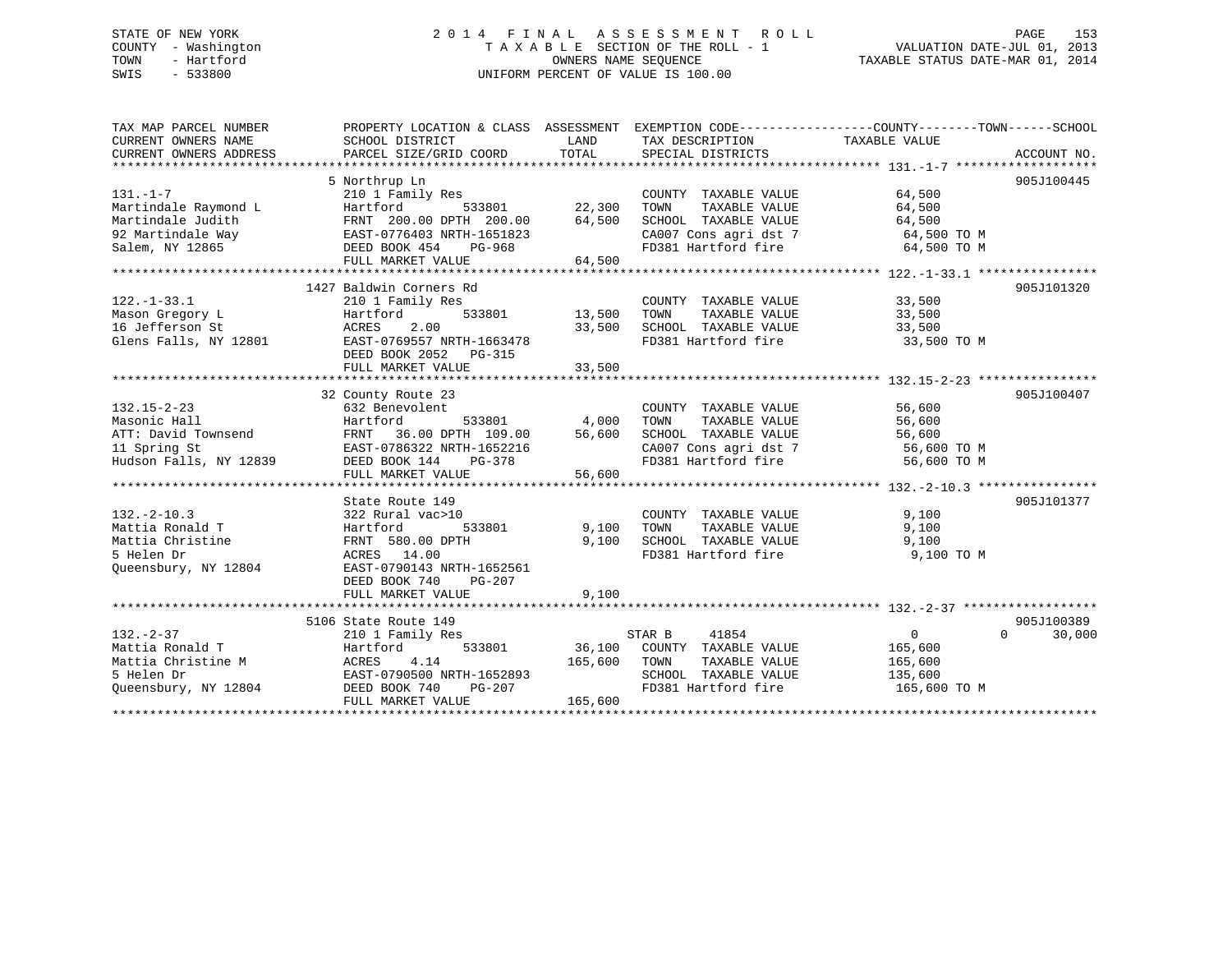# STATE OF NEW YORK 2 0 1 4 F I N A L A S S E S S M E N T R O L L PAGE 154 COUNTY - Washington T A X A B L E SECTION OF THE ROLL - 1 VALUATION DATE-JUL 01, 2013 TOWN - Hartford **TAXABLE STATUS DATE-MAR 01, 2014** OWNERS NAME SEQUENCE TAXABLE STATUS DATE-MAR 01, 2014 SWIS - 533800 UNIFORM PERCENT OF VALUE IS 100.00

| 326 Pope Hill Rd<br>STAR B<br>41854<br>$\Omega$<br>$\Omega$<br>30,000<br>$150. - 1 - 23.1$<br>270 Mfg housing<br>Mattison Brian S<br>Hartford<br>34,400<br>COUNTY TAXABLE VALUE<br>60,700<br>533801<br>Mattison Kellie J<br>60,700<br>TAXABLE VALUE<br>60,700<br>LOT 1<br>TOWN<br>326 Pope Hill Rd<br>ACRES<br>8.84<br>SCHOOL TAXABLE VALUE<br>30,700<br>Argyle, NY 12809<br>EAST-0783748 NRTH-1632203<br>FD381 Hartford fire<br>60,700 TO M<br>DEED BOOK 1739 PG-138<br>60,700<br>FULL MARKET VALUE<br>Pope Hill Rd<br>22,000<br>$150. - 1 - 23.2$<br>314 Rural vac<10<br>COUNTY TAXABLE VALUE<br>533801<br>22,000<br>22,000<br>Mattison Brian S<br>Hartford<br>TOWN<br>TAXABLE VALUE<br>SCHOOL TAXABLE VALUE<br>Mattison Kellie J<br>22,000<br>22,000<br>LOT 2A<br>FD381 Hartford fire<br>326 Pope Hill Rd<br>ACRES<br>3.79<br>22,000 TO M<br>Arqyle, NY 12809<br>EAST-0784001 NRTH-1632087<br>DEED BOOK 1739<br>PG-138<br>22,000<br>FULL MARKET VALUE<br>7859 State Route 40<br>905J100027<br>$141. - 1 - 9$<br>31,000<br>270 Mfg housing<br>COUNTY TAXABLE VALUE<br>533801 18,600<br>Mattison John<br>31,000<br>Hartford<br>TOWN<br>TAXABLE VALUE<br>15 Holly Corner Rd<br>31,000<br>SCHOOL TAXABLE VALUE<br>FRNT 150.00 DPTH 175.00<br>31,000<br>CA007 Cons agri dst 7<br>Fredericksburg, VA 22406<br>EAST-0783507 NRTH-1647437<br>31,000 TO M<br>FD381 Hartford fire<br>DEED BOOK 3191 PG-289<br>31,000 TO M<br>FULL MARKET VALUE<br>31,000<br>1550 Baldwin Corners Rd<br>0<br>$\mathbf 0$<br>$122. - 1 - 28.6$<br>210 1 Family Res<br>STAR B<br>41854<br>30,000<br>Hartford<br>29,200 COUNTY TAXABLE VALUE<br>533801<br>127,800<br>127,800<br>Palmer Kimberly M<br>1550 Baldwin Corners Rd<br>Fort Ann, NY 12927<br>ACRES 10.47<br>TOWN<br>TAXABLE VALUE<br>127,800<br>SCHOOL TAXABLE VALUE<br>EAST-0772320 NRTH-1663419<br>97,800<br>CA007 Cons agri dst 7<br>DEED BOOK 2975 PG-231<br>127,800 TO M<br>127,800 FD381 Hartford fire<br>FULL MARKET VALUE<br>127,800 TO M<br>905J100305<br>88 Blood St<br>$142. - 1 - 31$<br>210 1 Family Res<br>41854<br>$\overline{0}$<br>$\Omega$<br>30,000<br>STAR B<br>Maynard Thomas E<br>533801<br>25,400 COUNTY TAXABLE VALUE<br>Hartford<br>114,800<br>Harrington Darly A<br>1.62<br>114,800<br>TOWN<br>TAXABLE VALUE<br>114,800<br>ACRES<br>88 Blood St<br>EAST-0791300 NRTH-1642896<br>SCHOOL TAXABLE VALUE<br>84,800<br>Granville, NY 12832<br>DEED BOOK 888<br>$PG-14$<br>CA008 Cons agri dst 8<br>114,800 TO M<br>114,800 FD381 Hartford fire<br>FULL MARKET VALUE<br>114,800 TO M | TAX MAP PARCEL NUMBER<br>CURRENT OWNERS NAME<br>CURRENT OWNERS ADDRESS | PROPERTY LOCATION & CLASS ASSESSMENT EXEMPTION CODE---------------COUNTY-------TOWN-----SCHOOL<br>SCHOOL DISTRICT<br>PARCEL SIZE/GRID COORD | LAND<br>TOTAL | TAX DESCRIPTION<br>SPECIAL DISTRICTS | TAXABLE VALUE | ACCOUNT NO. |
|----------------------------------------------------------------------------------------------------------------------------------------------------------------------------------------------------------------------------------------------------------------------------------------------------------------------------------------------------------------------------------------------------------------------------------------------------------------------------------------------------------------------------------------------------------------------------------------------------------------------------------------------------------------------------------------------------------------------------------------------------------------------------------------------------------------------------------------------------------------------------------------------------------------------------------------------------------------------------------------------------------------------------------------------------------------------------------------------------------------------------------------------------------------------------------------------------------------------------------------------------------------------------------------------------------------------------------------------------------------------------------------------------------------------------------------------------------------------------------------------------------------------------------------------------------------------------------------------------------------------------------------------------------------------------------------------------------------------------------------------------------------------------------------------------------------------------------------------------------------------------------------------------------------------------------------------------------------------------------------------------------------------------------------------------------------------------------------------------------------------------------------------------------------------------------------------------------------------------------------------------------------------------------------------------------------------------------------------------------------------------------------------------------------------------------------------------------------------------------------------------------------------------------------|------------------------------------------------------------------------|---------------------------------------------------------------------------------------------------------------------------------------------|---------------|--------------------------------------|---------------|-------------|
|                                                                                                                                                                                                                                                                                                                                                                                                                                                                                                                                                                                                                                                                                                                                                                                                                                                                                                                                                                                                                                                                                                                                                                                                                                                                                                                                                                                                                                                                                                                                                                                                                                                                                                                                                                                                                                                                                                                                                                                                                                                                                                                                                                                                                                                                                                                                                                                                                                                                                                                                        |                                                                        |                                                                                                                                             |               |                                      |               |             |
|                                                                                                                                                                                                                                                                                                                                                                                                                                                                                                                                                                                                                                                                                                                                                                                                                                                                                                                                                                                                                                                                                                                                                                                                                                                                                                                                                                                                                                                                                                                                                                                                                                                                                                                                                                                                                                                                                                                                                                                                                                                                                                                                                                                                                                                                                                                                                                                                                                                                                                                                        |                                                                        |                                                                                                                                             |               |                                      |               |             |
|                                                                                                                                                                                                                                                                                                                                                                                                                                                                                                                                                                                                                                                                                                                                                                                                                                                                                                                                                                                                                                                                                                                                                                                                                                                                                                                                                                                                                                                                                                                                                                                                                                                                                                                                                                                                                                                                                                                                                                                                                                                                                                                                                                                                                                                                                                                                                                                                                                                                                                                                        |                                                                        |                                                                                                                                             |               |                                      |               |             |
|                                                                                                                                                                                                                                                                                                                                                                                                                                                                                                                                                                                                                                                                                                                                                                                                                                                                                                                                                                                                                                                                                                                                                                                                                                                                                                                                                                                                                                                                                                                                                                                                                                                                                                                                                                                                                                                                                                                                                                                                                                                                                                                                                                                                                                                                                                                                                                                                                                                                                                                                        |                                                                        |                                                                                                                                             |               |                                      |               |             |
|                                                                                                                                                                                                                                                                                                                                                                                                                                                                                                                                                                                                                                                                                                                                                                                                                                                                                                                                                                                                                                                                                                                                                                                                                                                                                                                                                                                                                                                                                                                                                                                                                                                                                                                                                                                                                                                                                                                                                                                                                                                                                                                                                                                                                                                                                                                                                                                                                                                                                                                                        |                                                                        |                                                                                                                                             |               |                                      |               |             |
|                                                                                                                                                                                                                                                                                                                                                                                                                                                                                                                                                                                                                                                                                                                                                                                                                                                                                                                                                                                                                                                                                                                                                                                                                                                                                                                                                                                                                                                                                                                                                                                                                                                                                                                                                                                                                                                                                                                                                                                                                                                                                                                                                                                                                                                                                                                                                                                                                                                                                                                                        |                                                                        |                                                                                                                                             |               |                                      |               |             |
|                                                                                                                                                                                                                                                                                                                                                                                                                                                                                                                                                                                                                                                                                                                                                                                                                                                                                                                                                                                                                                                                                                                                                                                                                                                                                                                                                                                                                                                                                                                                                                                                                                                                                                                                                                                                                                                                                                                                                                                                                                                                                                                                                                                                                                                                                                                                                                                                                                                                                                                                        |                                                                        |                                                                                                                                             |               |                                      |               |             |
|                                                                                                                                                                                                                                                                                                                                                                                                                                                                                                                                                                                                                                                                                                                                                                                                                                                                                                                                                                                                                                                                                                                                                                                                                                                                                                                                                                                                                                                                                                                                                                                                                                                                                                                                                                                                                                                                                                                                                                                                                                                                                                                                                                                                                                                                                                                                                                                                                                                                                                                                        |                                                                        |                                                                                                                                             |               |                                      |               |             |
|                                                                                                                                                                                                                                                                                                                                                                                                                                                                                                                                                                                                                                                                                                                                                                                                                                                                                                                                                                                                                                                                                                                                                                                                                                                                                                                                                                                                                                                                                                                                                                                                                                                                                                                                                                                                                                                                                                                                                                                                                                                                                                                                                                                                                                                                                                                                                                                                                                                                                                                                        |                                                                        |                                                                                                                                             |               |                                      |               |             |
|                                                                                                                                                                                                                                                                                                                                                                                                                                                                                                                                                                                                                                                                                                                                                                                                                                                                                                                                                                                                                                                                                                                                                                                                                                                                                                                                                                                                                                                                                                                                                                                                                                                                                                                                                                                                                                                                                                                                                                                                                                                                                                                                                                                                                                                                                                                                                                                                                                                                                                                                        |                                                                        |                                                                                                                                             |               |                                      |               |             |
|                                                                                                                                                                                                                                                                                                                                                                                                                                                                                                                                                                                                                                                                                                                                                                                                                                                                                                                                                                                                                                                                                                                                                                                                                                                                                                                                                                                                                                                                                                                                                                                                                                                                                                                                                                                                                                                                                                                                                                                                                                                                                                                                                                                                                                                                                                                                                                                                                                                                                                                                        |                                                                        |                                                                                                                                             |               |                                      |               |             |
|                                                                                                                                                                                                                                                                                                                                                                                                                                                                                                                                                                                                                                                                                                                                                                                                                                                                                                                                                                                                                                                                                                                                                                                                                                                                                                                                                                                                                                                                                                                                                                                                                                                                                                                                                                                                                                                                                                                                                                                                                                                                                                                                                                                                                                                                                                                                                                                                                                                                                                                                        |                                                                        |                                                                                                                                             |               |                                      |               |             |
|                                                                                                                                                                                                                                                                                                                                                                                                                                                                                                                                                                                                                                                                                                                                                                                                                                                                                                                                                                                                                                                                                                                                                                                                                                                                                                                                                                                                                                                                                                                                                                                                                                                                                                                                                                                                                                                                                                                                                                                                                                                                                                                                                                                                                                                                                                                                                                                                                                                                                                                                        |                                                                        |                                                                                                                                             |               |                                      |               |             |
|                                                                                                                                                                                                                                                                                                                                                                                                                                                                                                                                                                                                                                                                                                                                                                                                                                                                                                                                                                                                                                                                                                                                                                                                                                                                                                                                                                                                                                                                                                                                                                                                                                                                                                                                                                                                                                                                                                                                                                                                                                                                                                                                                                                                                                                                                                                                                                                                                                                                                                                                        |                                                                        |                                                                                                                                             |               |                                      |               |             |
|                                                                                                                                                                                                                                                                                                                                                                                                                                                                                                                                                                                                                                                                                                                                                                                                                                                                                                                                                                                                                                                                                                                                                                                                                                                                                                                                                                                                                                                                                                                                                                                                                                                                                                                                                                                                                                                                                                                                                                                                                                                                                                                                                                                                                                                                                                                                                                                                                                                                                                                                        |                                                                        |                                                                                                                                             |               |                                      |               |             |
|                                                                                                                                                                                                                                                                                                                                                                                                                                                                                                                                                                                                                                                                                                                                                                                                                                                                                                                                                                                                                                                                                                                                                                                                                                                                                                                                                                                                                                                                                                                                                                                                                                                                                                                                                                                                                                                                                                                                                                                                                                                                                                                                                                                                                                                                                                                                                                                                                                                                                                                                        |                                                                        |                                                                                                                                             |               |                                      |               |             |
|                                                                                                                                                                                                                                                                                                                                                                                                                                                                                                                                                                                                                                                                                                                                                                                                                                                                                                                                                                                                                                                                                                                                                                                                                                                                                                                                                                                                                                                                                                                                                                                                                                                                                                                                                                                                                                                                                                                                                                                                                                                                                                                                                                                                                                                                                                                                                                                                                                                                                                                                        |                                                                        |                                                                                                                                             |               |                                      |               |             |
|                                                                                                                                                                                                                                                                                                                                                                                                                                                                                                                                                                                                                                                                                                                                                                                                                                                                                                                                                                                                                                                                                                                                                                                                                                                                                                                                                                                                                                                                                                                                                                                                                                                                                                                                                                                                                                                                                                                                                                                                                                                                                                                                                                                                                                                                                                                                                                                                                                                                                                                                        |                                                                        |                                                                                                                                             |               |                                      |               |             |
|                                                                                                                                                                                                                                                                                                                                                                                                                                                                                                                                                                                                                                                                                                                                                                                                                                                                                                                                                                                                                                                                                                                                                                                                                                                                                                                                                                                                                                                                                                                                                                                                                                                                                                                                                                                                                                                                                                                                                                                                                                                                                                                                                                                                                                                                                                                                                                                                                                                                                                                                        |                                                                        |                                                                                                                                             |               |                                      |               |             |
|                                                                                                                                                                                                                                                                                                                                                                                                                                                                                                                                                                                                                                                                                                                                                                                                                                                                                                                                                                                                                                                                                                                                                                                                                                                                                                                                                                                                                                                                                                                                                                                                                                                                                                                                                                                                                                                                                                                                                                                                                                                                                                                                                                                                                                                                                                                                                                                                                                                                                                                                        |                                                                        |                                                                                                                                             |               |                                      |               |             |
|                                                                                                                                                                                                                                                                                                                                                                                                                                                                                                                                                                                                                                                                                                                                                                                                                                                                                                                                                                                                                                                                                                                                                                                                                                                                                                                                                                                                                                                                                                                                                                                                                                                                                                                                                                                                                                                                                                                                                                                                                                                                                                                                                                                                                                                                                                                                                                                                                                                                                                                                        |                                                                        |                                                                                                                                             |               |                                      |               |             |
|                                                                                                                                                                                                                                                                                                                                                                                                                                                                                                                                                                                                                                                                                                                                                                                                                                                                                                                                                                                                                                                                                                                                                                                                                                                                                                                                                                                                                                                                                                                                                                                                                                                                                                                                                                                                                                                                                                                                                                                                                                                                                                                                                                                                                                                                                                                                                                                                                                                                                                                                        |                                                                        |                                                                                                                                             |               |                                      |               |             |
|                                                                                                                                                                                                                                                                                                                                                                                                                                                                                                                                                                                                                                                                                                                                                                                                                                                                                                                                                                                                                                                                                                                                                                                                                                                                                                                                                                                                                                                                                                                                                                                                                                                                                                                                                                                                                                                                                                                                                                                                                                                                                                                                                                                                                                                                                                                                                                                                                                                                                                                                        |                                                                        |                                                                                                                                             |               |                                      |               |             |
|                                                                                                                                                                                                                                                                                                                                                                                                                                                                                                                                                                                                                                                                                                                                                                                                                                                                                                                                                                                                                                                                                                                                                                                                                                                                                                                                                                                                                                                                                                                                                                                                                                                                                                                                                                                                                                                                                                                                                                                                                                                                                                                                                                                                                                                                                                                                                                                                                                                                                                                                        |                                                                        |                                                                                                                                             |               |                                      |               |             |
|                                                                                                                                                                                                                                                                                                                                                                                                                                                                                                                                                                                                                                                                                                                                                                                                                                                                                                                                                                                                                                                                                                                                                                                                                                                                                                                                                                                                                                                                                                                                                                                                                                                                                                                                                                                                                                                                                                                                                                                                                                                                                                                                                                                                                                                                                                                                                                                                                                                                                                                                        |                                                                        |                                                                                                                                             |               |                                      |               |             |
|                                                                                                                                                                                                                                                                                                                                                                                                                                                                                                                                                                                                                                                                                                                                                                                                                                                                                                                                                                                                                                                                                                                                                                                                                                                                                                                                                                                                                                                                                                                                                                                                                                                                                                                                                                                                                                                                                                                                                                                                                                                                                                                                                                                                                                                                                                                                                                                                                                                                                                                                        |                                                                        |                                                                                                                                             |               |                                      |               |             |
|                                                                                                                                                                                                                                                                                                                                                                                                                                                                                                                                                                                                                                                                                                                                                                                                                                                                                                                                                                                                                                                                                                                                                                                                                                                                                                                                                                                                                                                                                                                                                                                                                                                                                                                                                                                                                                                                                                                                                                                                                                                                                                                                                                                                                                                                                                                                                                                                                                                                                                                                        | Maynard George A Jr                                                    |                                                                                                                                             |               |                                      |               |             |
|                                                                                                                                                                                                                                                                                                                                                                                                                                                                                                                                                                                                                                                                                                                                                                                                                                                                                                                                                                                                                                                                                                                                                                                                                                                                                                                                                                                                                                                                                                                                                                                                                                                                                                                                                                                                                                                                                                                                                                                                                                                                                                                                                                                                                                                                                                                                                                                                                                                                                                                                        |                                                                        |                                                                                                                                             |               |                                      |               |             |
|                                                                                                                                                                                                                                                                                                                                                                                                                                                                                                                                                                                                                                                                                                                                                                                                                                                                                                                                                                                                                                                                                                                                                                                                                                                                                                                                                                                                                                                                                                                                                                                                                                                                                                                                                                                                                                                                                                                                                                                                                                                                                                                                                                                                                                                                                                                                                                                                                                                                                                                                        |                                                                        |                                                                                                                                             |               |                                      |               |             |
|                                                                                                                                                                                                                                                                                                                                                                                                                                                                                                                                                                                                                                                                                                                                                                                                                                                                                                                                                                                                                                                                                                                                                                                                                                                                                                                                                                                                                                                                                                                                                                                                                                                                                                                                                                                                                                                                                                                                                                                                                                                                                                                                                                                                                                                                                                                                                                                                                                                                                                                                        |                                                                        |                                                                                                                                             |               |                                      |               |             |
|                                                                                                                                                                                                                                                                                                                                                                                                                                                                                                                                                                                                                                                                                                                                                                                                                                                                                                                                                                                                                                                                                                                                                                                                                                                                                                                                                                                                                                                                                                                                                                                                                                                                                                                                                                                                                                                                                                                                                                                                                                                                                                                                                                                                                                                                                                                                                                                                                                                                                                                                        |                                                                        |                                                                                                                                             |               |                                      |               |             |
|                                                                                                                                                                                                                                                                                                                                                                                                                                                                                                                                                                                                                                                                                                                                                                                                                                                                                                                                                                                                                                                                                                                                                                                                                                                                                                                                                                                                                                                                                                                                                                                                                                                                                                                                                                                                                                                                                                                                                                                                                                                                                                                                                                                                                                                                                                                                                                                                                                                                                                                                        |                                                                        |                                                                                                                                             |               |                                      |               |             |
|                                                                                                                                                                                                                                                                                                                                                                                                                                                                                                                                                                                                                                                                                                                                                                                                                                                                                                                                                                                                                                                                                                                                                                                                                                                                                                                                                                                                                                                                                                                                                                                                                                                                                                                                                                                                                                                                                                                                                                                                                                                                                                                                                                                                                                                                                                                                                                                                                                                                                                                                        |                                                                        |                                                                                                                                             |               |                                      |               |             |
|                                                                                                                                                                                                                                                                                                                                                                                                                                                                                                                                                                                                                                                                                                                                                                                                                                                                                                                                                                                                                                                                                                                                                                                                                                                                                                                                                                                                                                                                                                                                                                                                                                                                                                                                                                                                                                                                                                                                                                                                                                                                                                                                                                                                                                                                                                                                                                                                                                                                                                                                        |                                                                        |                                                                                                                                             |               |                                      |               |             |
|                                                                                                                                                                                                                                                                                                                                                                                                                                                                                                                                                                                                                                                                                                                                                                                                                                                                                                                                                                                                                                                                                                                                                                                                                                                                                                                                                                                                                                                                                                                                                                                                                                                                                                                                                                                                                                                                                                                                                                                                                                                                                                                                                                                                                                                                                                                                                                                                                                                                                                                                        |                                                                        |                                                                                                                                             |               |                                      |               |             |
|                                                                                                                                                                                                                                                                                                                                                                                                                                                                                                                                                                                                                                                                                                                                                                                                                                                                                                                                                                                                                                                                                                                                                                                                                                                                                                                                                                                                                                                                                                                                                                                                                                                                                                                                                                                                                                                                                                                                                                                                                                                                                                                                                                                                                                                                                                                                                                                                                                                                                                                                        |                                                                        |                                                                                                                                             |               |                                      |               |             |
|                                                                                                                                                                                                                                                                                                                                                                                                                                                                                                                                                                                                                                                                                                                                                                                                                                                                                                                                                                                                                                                                                                                                                                                                                                                                                                                                                                                                                                                                                                                                                                                                                                                                                                                                                                                                                                                                                                                                                                                                                                                                                                                                                                                                                                                                                                                                                                                                                                                                                                                                        |                                                                        |                                                                                                                                             |               |                                      |               |             |
|                                                                                                                                                                                                                                                                                                                                                                                                                                                                                                                                                                                                                                                                                                                                                                                                                                                                                                                                                                                                                                                                                                                                                                                                                                                                                                                                                                                                                                                                                                                                                                                                                                                                                                                                                                                                                                                                                                                                                                                                                                                                                                                                                                                                                                                                                                                                                                                                                                                                                                                                        |                                                                        |                                                                                                                                             |               |                                      |               |             |
|                                                                                                                                                                                                                                                                                                                                                                                                                                                                                                                                                                                                                                                                                                                                                                                                                                                                                                                                                                                                                                                                                                                                                                                                                                                                                                                                                                                                                                                                                                                                                                                                                                                                                                                                                                                                                                                                                                                                                                                                                                                                                                                                                                                                                                                                                                                                                                                                                                                                                                                                        |                                                                        |                                                                                                                                             |               |                                      |               |             |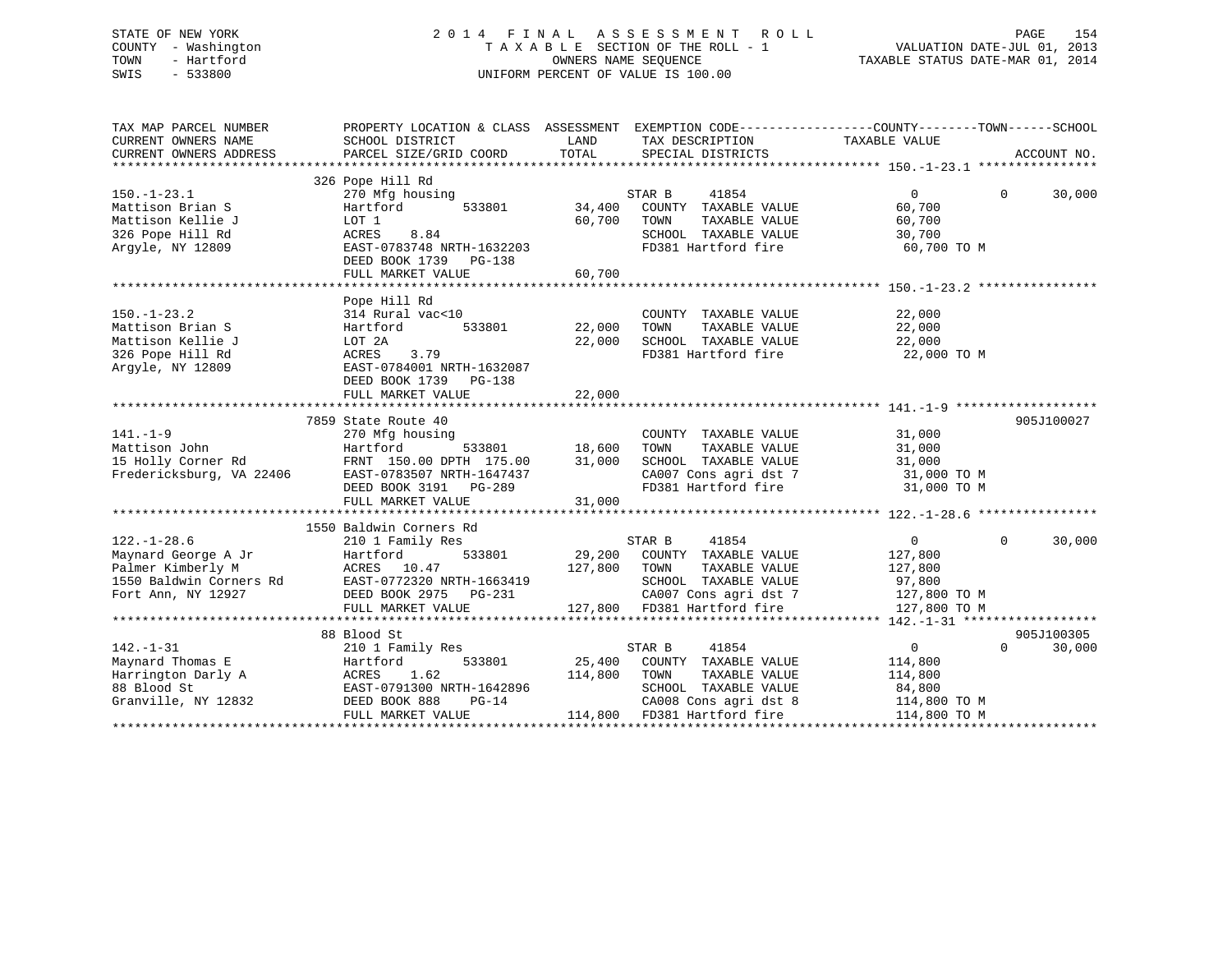# STATE OF NEW YORK 2 0 1 4 F I N A L A S S E S S M E N T R O L L PAGE 155 COUNTY - Washington T A X A B L E SECTION OF THE ROLL - 1 VALUATION DATE-JUL 01, 2013 TOWN - Hartford **TAXABLE STATUS DATE-MAR 01, 2014** OWNERS NAME SEQUENCE TAXABLE STATUS DATE-MAR 01, 2014 SWIS - 533800 UNIFORM PERCENT OF VALUE IS 100.00

| TAX MAP PARCEL NUMBER<br>CURRENT OWNERS NAME | PROPERTY LOCATION & CLASS ASSESSMENT EXEMPTION CODE----------------COUNTY-------TOWN------SCHOOL<br>SCHOOL DISTRICT | LAND                                                                         | TAX DESCRIPTION TAXABLE VALUE                |                                |                    |
|----------------------------------------------|---------------------------------------------------------------------------------------------------------------------|------------------------------------------------------------------------------|----------------------------------------------|--------------------------------|--------------------|
| CURRENT OWNERS ADDRESS                       | PARCEL SIZE/GRID COORD                                                                                              | TOTAL                                                                        | SPECIAL DISTRICTS                            |                                | ACCOUNT NO.        |
|                                              |                                                                                                                     |                                                                              |                                              |                                |                    |
|                                              | Country Ln                                                                                                          |                                                                              |                                              |                                | 905J101152         |
| $122. - 1 - 36$                              | 322 Rural vac>10                                                                                                    |                                                                              | COUNTY TAXABLE VALUE                         | 31,500                         |                    |
| McCane Daniel                                | 533801 31,500<br>Hartford                                                                                           |                                                                              | TAXABLE VALUE<br>TOWN                        | 31,500                         |                    |
| McCane Darleen                               | ACRES 10.11                                                                                                         | 31,500                                                                       | SCHOOL TAXABLE VALUE                         | $31,500$ TO M<br>$31,500$ TO M |                    |
| 76 Country Ln                                | EAST-0770847 NRTH-1659387                                                                                           |                                                                              | CA007 Cons agri dst 7<br>FD381 Hartford fire |                                |                    |
| Fort Ann, NY 12827                           | DEED BOOK 2300 PG-261                                                                                               |                                                                              |                                              | 31,500 TO M                    |                    |
|                                              | FULL MARKET VALUE                                                                                                   | 31,500                                                                       |                                              |                                |                    |
|                                              |                                                                                                                     |                                                                              |                                              |                                |                    |
|                                              | 76 Country Ln                                                                                                       |                                                                              |                                              |                                | 905J101165         |
| $122. - 1 - 37$                              | 210 1 Family Res                                                                                                    |                                                                              | STAR B<br>41854                              | $0 \qquad \qquad$              | $\Omega$<br>30,000 |
| McCane Daniel                                | 533801<br>Hartford                                                                                                  | 40,000                                                                       | COUNTY TAXABLE VALUE                         | 163,000                        |                    |
| McCane Darleen                               | 5.48<br>ACRES                                                                                                       | 163,000                                                                      | TOWN<br>TAXABLE VALUE                        | 163,000                        |                    |
| 76 Country Ln                                | EAST-0771051 NRTH-1659128                                                                                           |                                                                              | SCHOOL TAXABLE VALUE                         | 133,000                        |                    |
| Fort Ann, NY 12827                           | DEED BOOK 2300 PG-261                                                                                               |                                                                              | CA007 Cons agri dst 7                        | 163,000 TO M                   |                    |
|                                              | FULL MARKET VALUE                                                                                                   |                                                                              | 163,000 FD381 Hartford fire                  | 163,000 TO M                   |                    |
|                                              |                                                                                                                     |                                                                              |                                              |                                |                    |
|                                              | 7754 State Route 40                                                                                                 |                                                                              |                                              |                                | 905J100414         |
| $140. - 2 - 24$                              | 210 1 Family Res                                                                                                    |                                                                              | STAR B 41854                                 | $\overline{0}$                 | 30,000<br>$\Omega$ |
| McCarthy Charles E                           | Hartford                                                                                                            |                                                                              | 533801 17,000 COUNTY TAXABLE VALUE           | 55,000                         |                    |
| 7754 State Route 40                          | FRNT 175.00 DPTH 122.00 55,000 TOWN                                                                                 |                                                                              | TAXABLE VALUE                                | 55,000                         |                    |
| Hartford, NY 12838                           |                                                                                                                     |                                                                              | SCHOOL TAXABLE VALUE<br>FD381 Hartford fire  | 25,000                         |                    |
|                                              | EASI-0782325 NRTH-1645317<br>DEED BOOK 3127 PG-93                                                                   |                                                                              |                                              | 55,000 TO M                    |                    |
|                                              | FULL MARKET VALUE                                                                                                   | 55,000                                                                       |                                              |                                |                    |
|                                              |                                                                                                                     |                                                                              |                                              |                                |                    |
|                                              | 48 Winch Way                                                                                                        |                                                                              |                                              |                                | 905J101194         |
| $149. - 1 - 26.3$                            | 240 Rural res                                                                                                       |                                                                              | STAR B<br>41854                              | $\overline{0}$                 | $\Omega$<br>30,000 |
| McCarthy Dale                                | 533801<br>Hartford                                                                                                  |                                                                              | 28,600 COUNTY TAXABLE VALUE                  | 113,800                        |                    |
| 41 Winch Way                                 | ACRES 13.11                                                                                                         | 113,800                                                                      | TAXABLE VALUE<br>TOWN                        | 113,800                        |                    |
| Argyle, NY 12809                             | EAST-0780181 NRTH-1636132                                                                                           |                                                                              | SCHOOL TAXABLE VALUE 83,800                  |                                |                    |
|                                              | DEED BOOK 1951 PG-223                                                                                               |                                                                              | FD381 Hartford fire                          | 113,800 TO M                   |                    |
|                                              | FULL MARKET VALUE                                                                                                   | $\begin{array}{c} \begin{array}{c} \cdot \end{array} \\ 113,800 \end{array}$ |                                              |                                |                    |
|                                              |                                                                                                                     |                                                                              |                                              |                                |                    |
|                                              | 18 Brodie Way                                                                                                       |                                                                              |                                              |                                | 905J101084         |
| $132 - 2 - 35.3$                             | 280 Res Multiple                                                                                                    |                                                                              | STAR B<br>41854                              | $\overline{0}$                 | $\Omega$<br>30,000 |
| McCarthy Holly J                             | Hartford                                                                                                            |                                                                              | 533801 19,700 COUNTY TAXABLE VALUE           | 125,400                        |                    |
| McCarthy Duane F                             | FRANT 270.00 DPTH 110.00<br>EAST-0791440 NRTH-1652338<br>DEED BOOK 860 PG-10                                        | 125,400                                                                      | TAXABLE VALUE<br>TOWN                        | 125,400                        |                    |
| 18 Brodie Way                                |                                                                                                                     |                                                                              | SCHOOL TAXABLE VALUE                         | 95,400                         |                    |
| PO Box 82                                    | DEED BOOK 860<br>$PG-10$                                                                                            |                                                                              | FD381 Hartford fire                          | 125,400 TO M                   |                    |
| Hartford, NY 12838                           | FULL MARKET VALUE                                                                                                   | 125,400                                                                      |                                              |                                |                    |
|                                              |                                                                                                                     |                                                                              |                                              |                                |                    |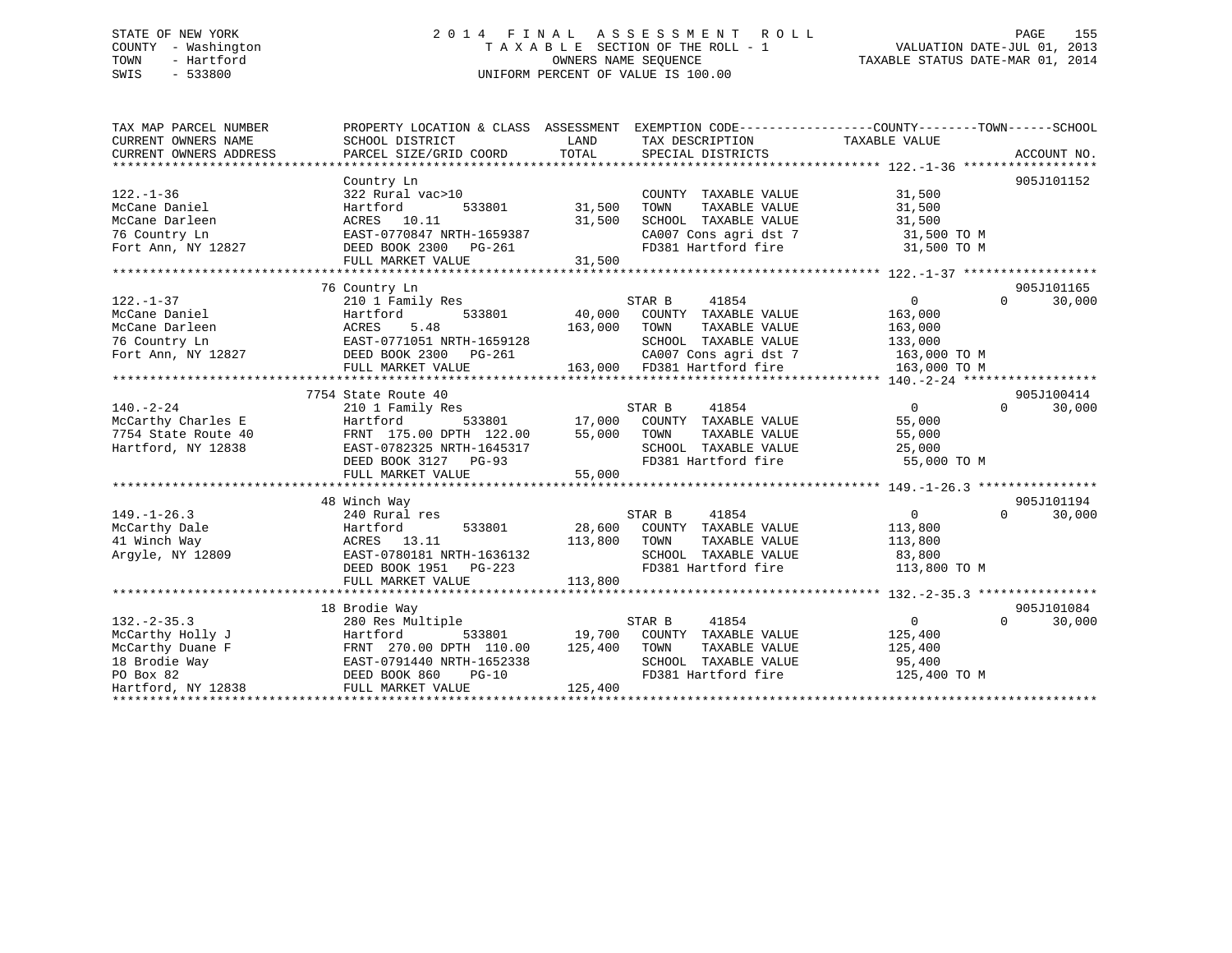# STATE OF NEW YORK 2 0 1 4 F I N A L A S S E S S M E N T R O L L PAGE 156 COUNTY - Washington T A X A B L E SECTION OF THE ROLL - 1 VALUATION DATE-JUL 01, 2013 TOWN - Hartford **TAXABLE STATUS DATE-MAR 01, 2014** OWNERS NAME SEQUENCE TAXABLE STATUS DATE-MAR 01, 2014 SWIS - 533800 UNIFORM PERCENT OF VALUE IS 100.00

| TAX MAP PARCEL NUMBER<br>CURRENT OWNERS NAME           | SCHOOL DISTRICT                                   | LAND<br>TAX DESCRIPTION                                                                                                                                   | PROPERTY LOCATION & CLASS ASSESSMENT EXEMPTION CODE---------------COUNTY-------TOWN-----SCHOOL<br>TAXABLE VALUE |
|--------------------------------------------------------|---------------------------------------------------|-----------------------------------------------------------------------------------------------------------------------------------------------------------|-----------------------------------------------------------------------------------------------------------------|
| CURRENT OWNERS ADDRESS                                 | PARCEL SIZE/GRID COORD                            | TOTAL<br>SPECIAL DISTRICTS                                                                                                                                | ACCOUNT NO.                                                                                                     |
|                                                        |                                                   |                                                                                                                                                           |                                                                                                                 |
|                                                        | 286 Hall Rd                                       |                                                                                                                                                           | 905J101357                                                                                                      |
| $122. - 1 - 27.1$                                      | 210 1 Family Res                                  | STAR B<br>41854                                                                                                                                           | $\overline{0}$<br>30,000<br>$\Omega$                                                                            |
| McCarthy Jeffrey J                                     | Hartford<br>533801                                | 46,500<br>COUNTY TAXABLE VALUE                                                                                                                            | 240,400                                                                                                         |
| McCarthy Melanie E                                     | 8.84<br>ACRES                                     | 240,400<br>TAXABLE VALUE<br>TOWN                                                                                                                          | 240,400                                                                                                         |
| 286 Hall Rd                                            |                                                   |                                                                                                                                                           | 210,400                                                                                                         |
| Fort Ann, NY 12827                                     |                                                   |                                                                                                                                                           |                                                                                                                 |
|                                                        |                                                   | EXET-0774048 NRTH-1661996<br>DEED BOOK 571 PG-222 20,400 CA007 Cons agri dst 7 240,400 TO M<br>FULL MARKET VALUE 240,400 PD381 Hartford fire 240,400 TO M |                                                                                                                 |
|                                                        |                                                   |                                                                                                                                                           |                                                                                                                 |
|                                                        | 198 County Route 17                               |                                                                                                                                                           | 905J100620                                                                                                      |
| $122. - 1 - 18$                                        | 210 1 Family Res                                  | COUNTY TAXABLE VALUE                                                                                                                                      | 165,600                                                                                                         |
|                                                        | 533801<br>Hartford                                | 26,400<br>TAXABLE VALUE<br>TOWN                                                                                                                           | 165,600                                                                                                         |
|                                                        | 1.89                                              | 165,600<br>SCHOOL TAXABLE VALUE                                                                                                                           | 165,600                                                                                                         |
| Glenville, NY 12302                                    | EAST-0773348 NRTH-1658413<br>DRED BOOK 3051 PG-12 |                                                                                                                                                           | CA007 Cons agri dst 7 165,600 TO M                                                                              |
|                                                        | DEED BOOK 3051 PG-12                              | FD381 Hartford fire                                                                                                                                       | 165,600 TO M                                                                                                    |
|                                                        | FULL MARKET VALUE                                 | 165,600                                                                                                                                                   |                                                                                                                 |
|                                                        |                                                   |                                                                                                                                                           |                                                                                                                 |
|                                                        | Pope Hill Rd                                      |                                                                                                                                                           |                                                                                                                 |
| $150. - 1 - 29.6$                                      | 314 Rural vac<10                                  | COUNTY TAXABLE VALUE<br>TOWN       TAXABLE  VALUE                                                                                                         | 36,200                                                                                                          |
| McCarthy Kevin T                                       | Argyle                                            |                                                                                                                                                           | 36,200                                                                                                          |
| McCarthy Barbara                                       | 654/211-214                                       | 36,200                                                                                                                                                    | SCHOOL TAXABLE VALUE 36,200<br>CA006 Cons agri dst 6 36,200 TO M                                                |
| 19 Heritage Pkwy                                       | ACRES 6.26                                        |                                                                                                                                                           |                                                                                                                 |
| Glenville, NY 12302                                    | EAST-0781505 NRTH-1633372                         | FD381 Hartford fire                                                                                                                                       | 36,200 TO M                                                                                                     |
|                                                        | DEED BOOK 650<br>$PG-10$                          |                                                                                                                                                           |                                                                                                                 |
|                                                        | FULL MARKET VALUE                                 | 36,200                                                                                                                                                    |                                                                                                                 |
|                                                        |                                                   |                                                                                                                                                           |                                                                                                                 |
|                                                        | 5860 County Route 30                              |                                                                                                                                                           | 905J100415                                                                                                      |
| $141. - 1 - 30$                                        | 240 Rural res                                     | 41720<br>AG DIST<br>89,000 STAR EN                                                                                                                        | 43,484<br>43,484<br>43,484                                                                                      |
| McCauley Natalie                                       | 533801<br>Hartford                                | 41834                                                                                                                                                     | $\overline{0}$<br>64,200<br>$\overline{0}$                                                                      |
| 5860 County Route 40                                   | 766/347                                           | 257,800 COUNTY TAXABLE VALUE                                                                                                                              | 214,316                                                                                                         |
| Hartford, NY 12838                                     | ACRES 35.80                                       | TAXABLE VALUE<br>TOWN                                                                                                                                     | 214,316                                                                                                         |
|                                                        | EAST-0785100 NRTH-1648402                         | SCHOOL TAXABLE VALUE                                                                                                                                      | 150,116                                                                                                         |
| MAY BE SUBJECT TO PAYMENT<br>UNDER AGDIST LAW TIL 2018 | DEED BOOK 960<br>PG-122                           | CA007 Cons agri dst 7                                                                                                                                     | 214,316 TO M                                                                                                    |
|                                                        | FULL MARKET VALUE 257,800                         | 43,484 EX                                                                                                                                                 |                                                                                                                 |
|                                                        |                                                   | FD381 Hartford fire                                                                                                                                       | 257,800 TO M                                                                                                    |
|                                                        |                                                   |                                                                                                                                                           |                                                                                                                 |
|                                                        | 48 Mcdougal Rd                                    |                                                                                                                                                           |                                                                                                                 |
| $148. - 1 - 25.3$                                      | 210 1 Family Res                                  | STAR B<br>41854                                                                                                                                           | $\Omega$<br>30,000<br>$\overline{0}$                                                                            |
| McClellan Heather A                                    | 533801<br>Hartford                                | 27,800<br>COUNTY TAXABLE VALUE                                                                                                                            | 93,800                                                                                                          |
| 48 McDougal Rd                                         | LOT 8                                             | 93,800<br>TOWN<br>TAXABLE VALUE                                                                                                                           | 93,800                                                                                                          |
| Fort Ann, NY 12827                                     | ACRES<br>2.26                                     | SCHOOL TAXABLE VALUE                                                                                                                                      | 63,800                                                                                                          |
|                                                        |                                                   | CA006 Cons agri dst 6<br>FD381 Hartford fire                                                                                                              | 93,800 TO M                                                                                                     |
|                                                        | EAST-0766509 NRTH-1636150<br>DEED BOOK 821 PG-163 |                                                                                                                                                           | 93,800 TO M                                                                                                     |
|                                                        | FULL MARKET VALUE                                 | 93,800                                                                                                                                                    |                                                                                                                 |
|                                                        |                                                   |                                                                                                                                                           |                                                                                                                 |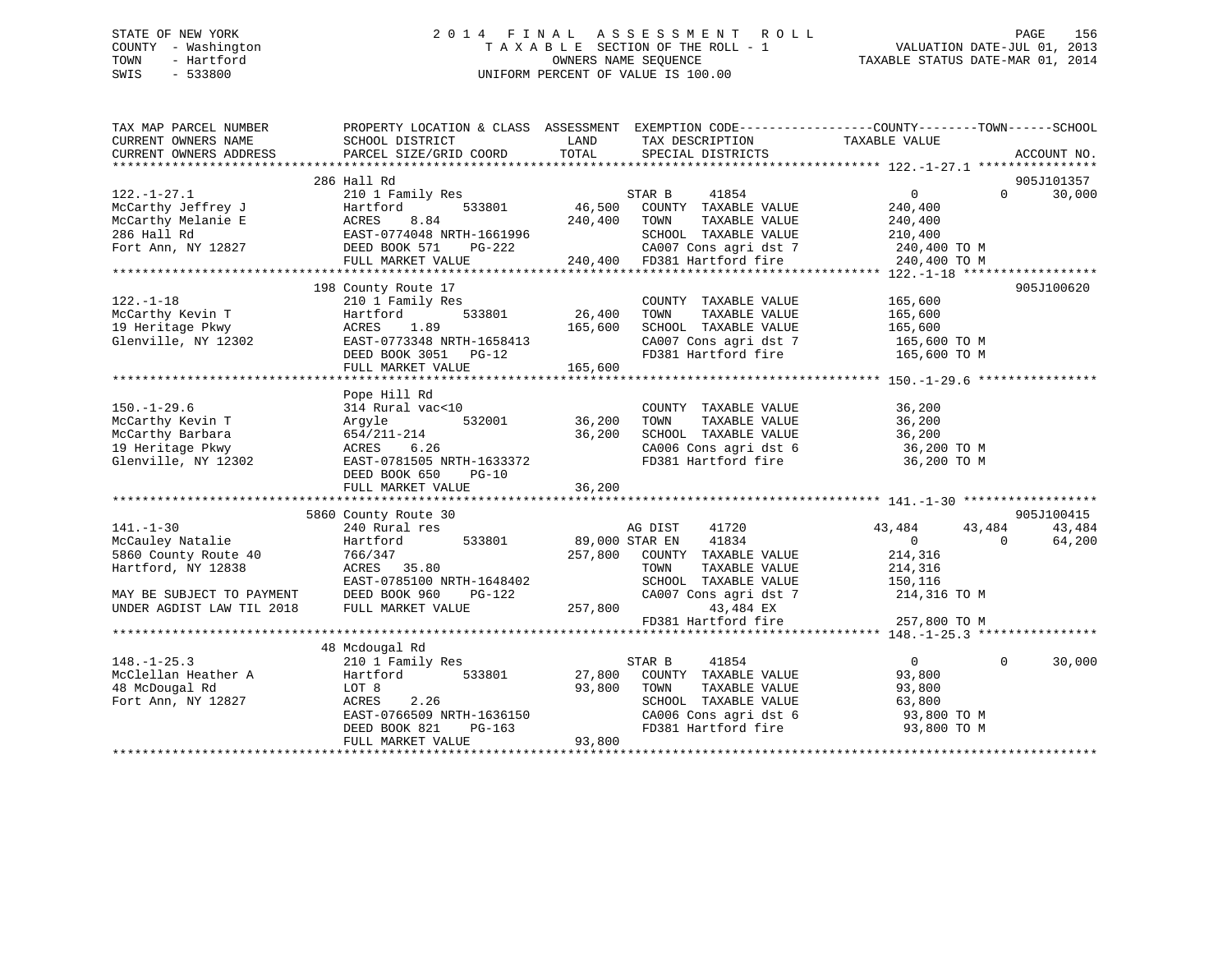# STATE OF NEW YORK 2 0 1 4 F I N A L A S S E S S M E N T R O L L PAGE 157 COUNTY - Washington T A X A B L E SECTION OF THE ROLL - 1 VALUATION DATE-JUL 01, 2013 TOWN - Hartford OWNERS NAME SEQUENCE TAXABLE STATUS DATE-MAR 01, 2014 SWIS - 533800 UNIFORM PERCENT OF VALUE IS 100.00

| TAX MAP PARCEL NUMBER                                                                                                                                                                                                                                          |                                                                                                                                                                                         |                                   |                                                                                                            | PROPERTY LOCATION & CLASS ASSESSMENT EXEMPTION CODE---------------COUNTY-------TOWN------SCHOOL                                                                                                                                               |                    |
|----------------------------------------------------------------------------------------------------------------------------------------------------------------------------------------------------------------------------------------------------------------|-----------------------------------------------------------------------------------------------------------------------------------------------------------------------------------------|-----------------------------------|------------------------------------------------------------------------------------------------------------|-----------------------------------------------------------------------------------------------------------------------------------------------------------------------------------------------------------------------------------------------|--------------------|
|                                                                                                                                                                                                                                                                |                                                                                                                                                                                         |                                   |                                                                                                            |                                                                                                                                                                                                                                               |                    |
| $148. - 1 - 25.4$<br>McClellan Heather A<br>48 McDougal Rd<br>Fort Ann, NY 12827                                                                                                                                                                               | Mcdougal Rd<br>314 Rural vac<10<br>vac<10<br>533801 18,000<br>Hartford<br>LOT 9<br>2.57<br>EAST-0766525 NRTH-1635886                                                                    | 18,000                            | COUNTY TAXABLE VALUE<br>LOWN TAXABLE VALUE 18,000<br>SCHOOL TAXABLE VALUE 18,000<br>CA006 Conserved 18,000 | 18,000<br>$\begin{array}{lll} \texttt{CA006} \texttt{ Cons} & \texttt{aspti} & \texttt{dst} & \texttt{6} & \texttt{18,000} \texttt{ TO M} \\ \texttt{FD381} & \texttt{Hartford} & \texttt{fire} & \texttt{18,000} \texttt{ TO M} \end{array}$ |                    |
|                                                                                                                                                                                                                                                                | DEED BOOK 2282 PG-196                                                                                                                                                                   |                                   |                                                                                                            |                                                                                                                                                                                                                                               |                    |
|                                                                                                                                                                                                                                                                |                                                                                                                                                                                         |                                   |                                                                                                            |                                                                                                                                                                                                                                               |                    |
| $114. - 1 - 12$<br>2629 County Route 17<br>Granville, NY 12832                                                                                                                                                                                                 | State Route 40<br>314 Rural vac<10<br>ACRES 7.20<br>EAST-0792537 NRTH-1666537<br>DEED BOOK 470<br>PG-68<br>FULL MARKET VALUE                                                            | 17,000<br>17,000                  | COUNTY TAXABLE VALUE 17,000<br>TOWN                                                                        | TAXABLE VALUE 17,000<br>SCHOOL TAXABLE VALUE $17,000$<br>CA007 Cons agri dst 7 17,000 TO M<br>FD381 Hartford fire 17,000 TO M                                                                                                                 | 905J100417         |
|                                                                                                                                                                                                                                                                | State Route 40                                                                                                                                                                          |                                   |                                                                                                            |                                                                                                                                                                                                                                               | 905J101034         |
| $114. - 1 - 14$<br>McClenning Robert L<br>McClenning Robert L<br>2629 County Route 17<br>Granville, NY 12832<br>EAST-0792894 N<br>DEED BOOK 470                                                                                                                | $314$ Rural vac<10<br>533801<br>ACRES 4.10 2,000<br>EAST-0792894 NRTH-1665464 2,000<br>DEED BOOK 470 PG-68<br>FULL MARKET VALUE                                                         | 2,000 TOWN<br>2,000<br>2,000      | COUNTY TAXABLE VALUE<br>TAXABLE VALUE                                                                      | 2,000<br>2,000<br>SCHOOL TAXABLE VALUE 2,000<br>CA007 Cons agri dst 7 2,000 TO M<br>FD381 Hartford fire 2,000 TO M                                                                                                                            |                    |
|                                                                                                                                                                                                                                                                |                                                                                                                                                                                         |                                   |                                                                                                            |                                                                                                                                                                                                                                               |                    |
| $122. - 1 - 49$<br>McClure Lee<br>32 Stone Schoolhouse Rd<br>Hudson Falls, NY 12839                                                                                                                                                                            | 126 Country Ln<br>323 Vacant rural<br>Hartford<br>723-111 Easement & ROW 44,500<br>ACRES 50.03<br>ACRES 50.03<br>EAST-0768741 NRTH-1660322<br>DEED BOOK 472 PG-149<br>FULL MARKET VALUE | L<br>533801 44,500 TOWN<br>44,500 | COUNTY TAXABLE VALUE 44,500                                                                                | TAXABLE VALUE 44,500<br>SCHOOL TAXABLE VALUE $44,500$<br>CA007 Cons agri dst 7 $44,500$ TO M<br>FD381 Hartford fire $44,500$ TO M                                                                                                             | 905J101125         |
|                                                                                                                                                                                                                                                                |                                                                                                                                                                                         |                                   |                                                                                                            |                                                                                                                                                                                                                                               |                    |
|                                                                                                                                                                                                                                                                | 83 County Route 23                                                                                                                                                                      |                                   |                                                                                                            |                                                                                                                                                                                                                                               | 905J100655         |
| $132.15 - 1 - 4$<br>132.15-1-4<br>McCotter John A<br>McCotter Gladys Hartford FRNT 125.00 DPTH 492.00<br>McCotter Gladys FRNT 125.00 DPTH 492.00<br>McCotter Gladys FRNT 125.00 DPTH 492.00<br>McCotter State VALUE<br>McCotter Gladys FRNT 125.00 DPTH 492.00 | 210 1 Family Res                                                                                                                                                                        |                                   | 41854<br>STAR B                                                                                            | $\overline{0}$                                                                                                                                                                                                                                | $\Omega$<br>30,000 |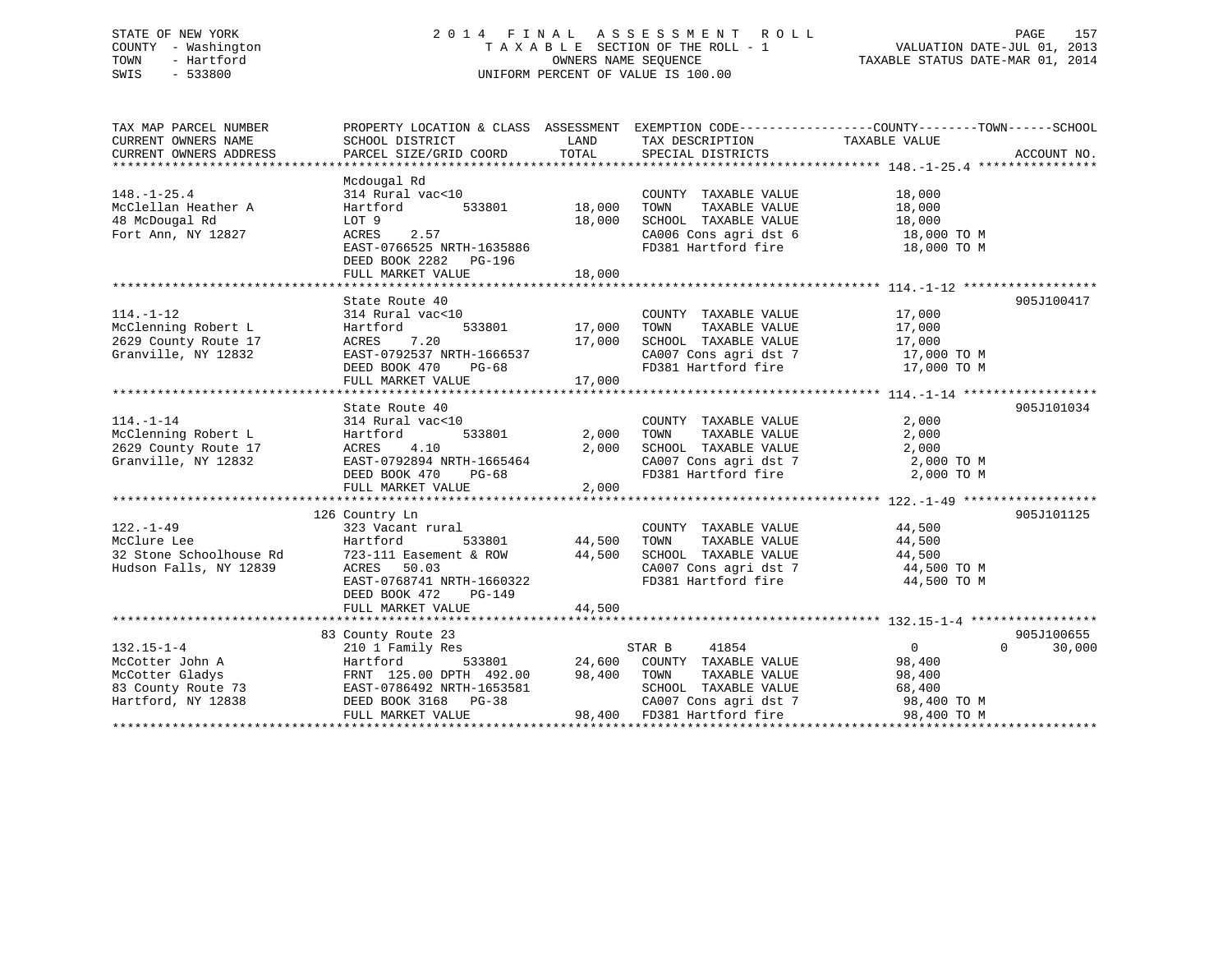# STATE OF NEW YORK 2 0 1 4 F I N A L A S S E S S M E N T R O L L PAGE 158 COUNTY - Washington T A X A B L E SECTION OF THE ROLL - 1 VALUATION DATE-JUL 01, 2013 TOWN - Hartford **TAXABLE STATUS DATE-MAR 01, 2014** OWNERS NAME SEQUENCE TAXABLE STATUS DATE-MAR 01, 2014 SWIS - 533800 UNIFORM PERCENT OF VALUE IS 100.00

| TAX MAP PARCEL NUMBER                                                                                                       | PROPERTY LOCATION & CLASS ASSESSMENT EXEMPTION CODE---------------COUNTY-------TOWN-----SCHOOL |               |                                                                    |                   |                        |
|-----------------------------------------------------------------------------------------------------------------------------|------------------------------------------------------------------------------------------------|---------------|--------------------------------------------------------------------|-------------------|------------------------|
| CURRENT OWNERS NAME                                                                                                         | SCHOOL DISTRICT                                                                                | LAND          | TAX DESCRIPTION                                                    | TAXABLE VALUE     |                        |
| CURRENT OWNERS ADDRESS                                                                                                      | PARCEL SIZE/GRID COORD                                                                         | TOTAL         | SPECIAL DISTRICTS                                                  |                   | ACCOUNT NO.            |
|                                                                                                                             | 38 Hinck Ln                                                                                    |               |                                                                    |                   | 905J101313             |
| $149. - 1 - 24.4$                                                                                                           | 240 Rural res                                                                                  |               | STAR B 41854                                                       | $0 \qquad \qquad$ | 30,000<br>$\Omega$     |
| McCullen Larry M                                                                                                            | 533801<br>Hartford                                                                             |               | 35,300 COUNTY TAXABLE VALUE                                        | 150,900           |                        |
|                                                                                                                             |                                                                                                | 150,900 TOWN  | TAXABLE VALUE                                                      | 150,900           |                        |
|                                                                                                                             |                                                                                                |               | SCHOOL TAXABLE VALUE                                               | 120,900           |                        |
| McCullen Georgia W<br>PO Box 76<br>Hartford, NY 12838<br>Hartford, NY 12838<br>McCullen Georgia W<br>EED BOOK 539<br>PG-347 |                                                                                                |               | FD381 Hartford fire                                                | 150,900 TO M      |                        |
|                                                                                                                             | FULL MARKET VALUE                                                                              | 150,900       |                                                                    |                   |                        |
|                                                                                                                             |                                                                                                |               |                                                                    |                   |                        |
|                                                                                                                             | 3701 State Route 196                                                                           |               |                                                                    |                   | 905J101367             |
| $140. - 1 - 6.1$                                                                                                            | 312 Vac w/imprv                                                                                | 533801 26,800 | COUNTY TAXABLE VALUE                                               | 36,500            |                        |
| McFarren Bonnie<br>653 County Route 41                                                                                      | Hartford                                                                                       |               | TAXABLE VALUE<br>TOWN                                              | 36,500            |                        |
|                                                                                                                             | ACRES<br>2.00                                                                                  | 36,500        | SCHOOL TAXABLE VALUE                                               | 36,500            |                        |
| Hudson Falls, NY 12839                                                                                                      | EAST-0775231 NRTH-1646616                                                                      |               | CA007 Cons agri dst 7<br>FD381 Hartford fire                       | 36,500 TO M       |                        |
|                                                                                                                             | DEED BOOK 3042 PG-311                                                                          |               |                                                                    | 36,500 TO M       |                        |
|                                                                                                                             | FULL MARKET VALUE                                                                              | 36,500        |                                                                    |                   |                        |
|                                                                                                                             |                                                                                                |               |                                                                    |                   |                        |
|                                                                                                                             | 300 Hall Rd                                                                                    |               |                                                                    |                   | 905J100142             |
| $122. - 1 - 27$                                                                                                             | 210 1 Family Res                                                                               |               | STAR B<br>41854                                                    | $\overline{0}$    | 30,000<br>$\Omega$     |
| McFarren Renee                                                                                                              | Hartford 533801                                                                                |               | 40,400 COUNTY TAXABLE VALUE                                        | 165,600           |                        |
| 300 Hall Rd                                                                                                                 | LOT 4                                                                                          | 165,600       | TOWN<br>TAXABLE VALUE                                              | 165,600           |                        |
| Fort Ann, NY 12827                                                                                                          | ACRES<br>5.58                                                                                  |               | SCHOOL TAXABLE VALUE 135,600<br>CA007 Cons agri dst 7 165,600 TO M |                   |                        |
|                                                                                                                             | EAST-0773606 NRTH-1662060                                                                      |               |                                                                    |                   |                        |
|                                                                                                                             | DEED BOOK 2592 PG-61                                                                           |               | FD381 Hartford fire 165,600 TO M                                   |                   |                        |
|                                                                                                                             | FULL MARKET VALUE 165,600                                                                      |               |                                                                    |                   |                        |
|                                                                                                                             |                                                                                                |               |                                                                    |                   |                        |
|                                                                                                                             | 31 Miller Rdg                                                                                  |               |                                                                    |                   | 905J101164<br>$\Omega$ |
| $141. - 3 - 39.5$                                                                                                           | 240 Rural res                                                                                  |               | STAR EN 41834<br>533801 40,100 COUNTY TAXABLE VALUE                | $\overline{0}$    | 64,200                 |
| ---- - ---<br>Mcgee Martha<br>31 Miller Rdg<br>Hartford, NY 12838                                                           | Hartford                                                                                       | 178,500       |                                                                    | 178,500           |                        |
|                                                                                                                             | ACRES 13.80                                                                                    |               | TAXABLE VALUE<br>TOWN                                              | 178,500           |                        |
|                                                                                                                             | EAST-0786514 NRTH-1641529<br>$PG-224$<br>DEED BOOK 2049                                        |               | SCHOOL TAXABLE VALUE<br>FD381 Hartford fire 178,500 TO M           | 114,300           |                        |
|                                                                                                                             | FULL MARKET VALUE                                                                              | 178,500       |                                                                    |                   |                        |
|                                                                                                                             |                                                                                                |               |                                                                    |                   |                        |
|                                                                                                                             | County Route 30                                                                                |               |                                                                    |                   | 905J101009             |
| $141. - 3 - 37$                                                                                                             | 322 Rural vac>10                                                                               |               | COUNTY TAXABLE VALUE                                               | 31,500            |                        |
| McKernon Glen                                                                                                               | 533801<br>Hartford                                                                             | 31,500        | TAXABLE VALUE<br>TOWN                                              | 31,500            |                        |
| Stoner Mae                                                                                                                  | LOT 2                                                                                          | 31,500        | SCHOOL TAXABLE VALUE                                               | 31,500            |                        |
| 66 Oueen Mary Dr                                                                                                            | ACRES 10.20                                                                                    |               |                                                                    | 31,500 TO M       |                        |
| Oueensbury, NY 12804                                                                                                        | EAST-0787667 NRTH-1642681                                                                      |               | CA008 Cons agri dst 8<br>FD381 Hartford fire                       | 31,500 TO M       |                        |
|                                                                                                                             | DEED BOOK 499<br>PG-184                                                                        |               |                                                                    |                   |                        |
|                                                                                                                             | FULL MARKET VALUE                                                                              | 31,500        |                                                                    |                   |                        |
|                                                                                                                             |                                                                                                |               |                                                                    |                   |                        |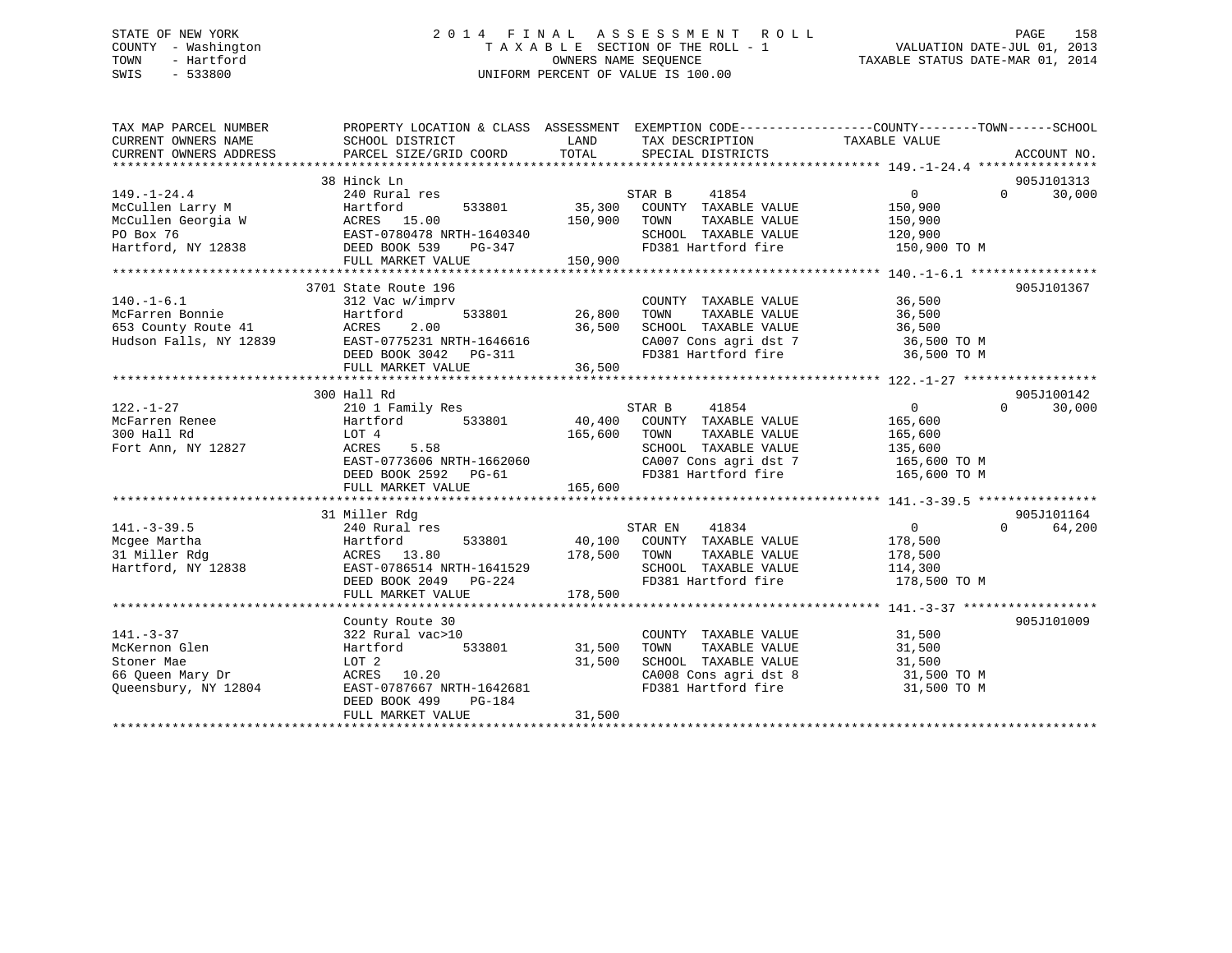# STATE OF NEW YORK 2 0 1 4 F I N A L A S S E S S M E N T R O L L PAGE 159 COUNTY - Washington T A X A B L E SECTION OF THE ROLL - 1 VALUATION DATE-JUL 01, 2013 TOWN - Hartford **TAXABLE STATUS DATE-MAR 01, 2014** OWNERS NAME SEQUENCE TAXABLE STATUS DATE-MAR 01, 2014 SWIS - 533800 UNIFORM PERCENT OF VALUE IS 100.00

| TAX MAP PARCEL NUMBER<br>CURRENT OWNERS NAME<br>CURRENT OWNERS ADDRESS                                              | PROPERTY LOCATION & CLASS ASSESSMENT EXEMPTION CODE----------------COUNTY-------TOWN------SCHOOL<br>SCHOOL DISTRICT<br>PARCEL SIZE/GRID COORD                    | LAND<br>TOTAL                | TAX DESCRIPTION<br>SPECIAL DISTRICTS                                                                              | TAXABLE VALUE                                                   | ACCOUNT NO.        |
|---------------------------------------------------------------------------------------------------------------------|------------------------------------------------------------------------------------------------------------------------------------------------------------------|------------------------------|-------------------------------------------------------------------------------------------------------------------|-----------------------------------------------------------------|--------------------|
| ***********************<br>$149. - 1 - 22.1$                                                                        | 7400 State Route 40<br>240 Rural res                                                                                                                             |                              | COUNTY TAXABLE VALUE                                                                                              | 290,700                                                         | 905J100671         |
| McKinstry Matthew<br>White Jacquelyn<br>7400 State Route 40                                                         | Hartford<br>533801<br>ACRES 72.11<br>EAST-0777204 NRTH-1638329                                                                                                   | 97,000<br>290,700            | TOWN<br>TAXABLE VALUE<br>SCHOOL TAXABLE VALUE<br>FD381 Hartford fire                                              | 290,700<br>290,700<br>290,700 TO M                              |                    |
| Fort Ann, NY 12827                                                                                                  | DEED BOOK 3251 PG-203<br>FULL MARKET VALUE                                                                                                                       | 290,700                      |                                                                                                                   |                                                                 |                    |
|                                                                                                                     | *********************************<br>44 Russell Ln                                                                                                               |                              |                                                                                                                   |                                                                 | 905J100512         |
| $149. - 1 - 45$<br>McMurry John E Sr<br>McMurry Norma J<br>44 Russell Ln<br>Argyle, NY 12809                        | 210 1 Family Res<br>533801<br>Hartford<br>2.90<br>ACRES<br>EAST-0771743 NRTH-1635425<br>DEED BOOK 956<br><b>PG-59</b>                                            | 30,200<br>143,000            | STAR B<br>41854<br>COUNTY TAXABLE VALUE<br>TOWN<br>TAXABLE VALUE<br>SCHOOL TAXABLE VALUE<br>CA006 Cons agri dst 6 | $\overline{0}$<br>143,000<br>143,000<br>113,000<br>143,000 TO M | 30,000<br>$\Omega$ |
|                                                                                                                     | FULL MARKET VALUE                                                                                                                                                |                              | 143,000 FD381 Hartford fire                                                                                       | 143,000 TO M                                                    |                    |
| $141. - 3 - 42$<br>Meager Alice M<br>28 Collins Ter<br>Saratoga Springs, NY 12866                                   | 15 Marlboro Country Rd<br>210 1 Family Res<br>533801<br>Hartford<br>ACRES<br>1.52<br>EAST-0785666 NRTH-1641867<br>DEED BOOK 554<br>$PG-127$<br>FULL MARKET VALUE | 26,100<br>126,000<br>126,000 | COUNTY TAXABLE VALUE<br>TAXABLE VALUE<br>TOWN<br>SCHOOL TAXABLE VALUE<br>FD381 Hartford fire                      | 126,000<br>126,000<br>126,000<br>126,000 TO M                   | 905J100351         |
|                                                                                                                     |                                                                                                                                                                  |                              |                                                                                                                   |                                                                 |                    |
| $141. - 3 - 45.1$<br>Mehalick James Trustee<br>Attn: Simon Sulzer<br>PO Box 1<br>Hartford, NY 12838                 | Gilchrist Hill Rd<br>311 Res vac land<br>Hartford<br>533801<br>FRNT 396.00 DPTH 111.00<br>EAST-0785132 NRTH-1641914<br>DEED BOOK 3368 PG-242                     | 2,500<br>2,500               | COUNTY TAXABLE VALUE<br>TOWN<br>TAXABLE VALUE<br>SCHOOL TAXABLE VALUE<br>FD381 Hartford fire                      | 2,500<br>2,500<br>2,500<br>2,500 TO M                           |                    |
|                                                                                                                     | FULL MARKET VALUE                                                                                                                                                | 2,500                        |                                                                                                                   |                                                                 |                    |
|                                                                                                                     | 227 Gilchrist Hill Rd                                                                                                                                            |                              |                                                                                                                   |                                                                 | 905J100623         |
| $141. - 3 - 47$<br>Mehalick James Trustee<br>Sulzer Simon 0<br>Attn: Simon Sulzer<br>PO Box 1<br>Hartford, NY 12838 | 210 1 Family Res<br>Hartford<br>533801<br>461/861-467/393<br>ACRES<br>4.47<br>EAST-0785283 NRTH-1642066<br>DEED BOOK 2785 PG-207                                 | 25,300<br>142,000            | 41834<br>STAR EN<br>COUNTY TAXABLE VALUE<br>TOWN<br>TAXABLE VALUE<br>SCHOOL TAXABLE VALUE<br>FD381 Hartford fire  | $\overline{0}$<br>142,000<br>142,000<br>77,800<br>142,000 TO M  | 64,200<br>$\Omega$ |
|                                                                                                                     | FULL MARKET VALUE                                                                                                                                                | 142,000                      |                                                                                                                   |                                                                 |                    |
|                                                                                                                     | Gilchist Hill Rd                                                                                                                                                 |                              |                                                                                                                   |                                                                 |                    |
| $141. - 3 - 47.1$<br>Mehalick James Trustee<br>Attn: Simon Sulzer<br>PO Box 1<br>Hartford, NY 12838                 | 311 Res vac land<br>Hartford<br>533801<br>FRNT 23.00 DPTH 426.00<br>EAST-0785218 NRTH-1641894<br>DEED BOOK 3368 PG-259                                           | 1,000<br>1,000               | COUNTY TAXABLE VALUE<br>TOWN<br>TAXABLE VALUE<br>SCHOOL TAXABLE VALUE<br>FD381 Hartford fire                      | 1,000<br>1,000<br>1,000<br>1,000 TO M                           |                    |
|                                                                                                                     | FULL MARKET VALUE                                                                                                                                                | 1,000                        |                                                                                                                   |                                                                 |                    |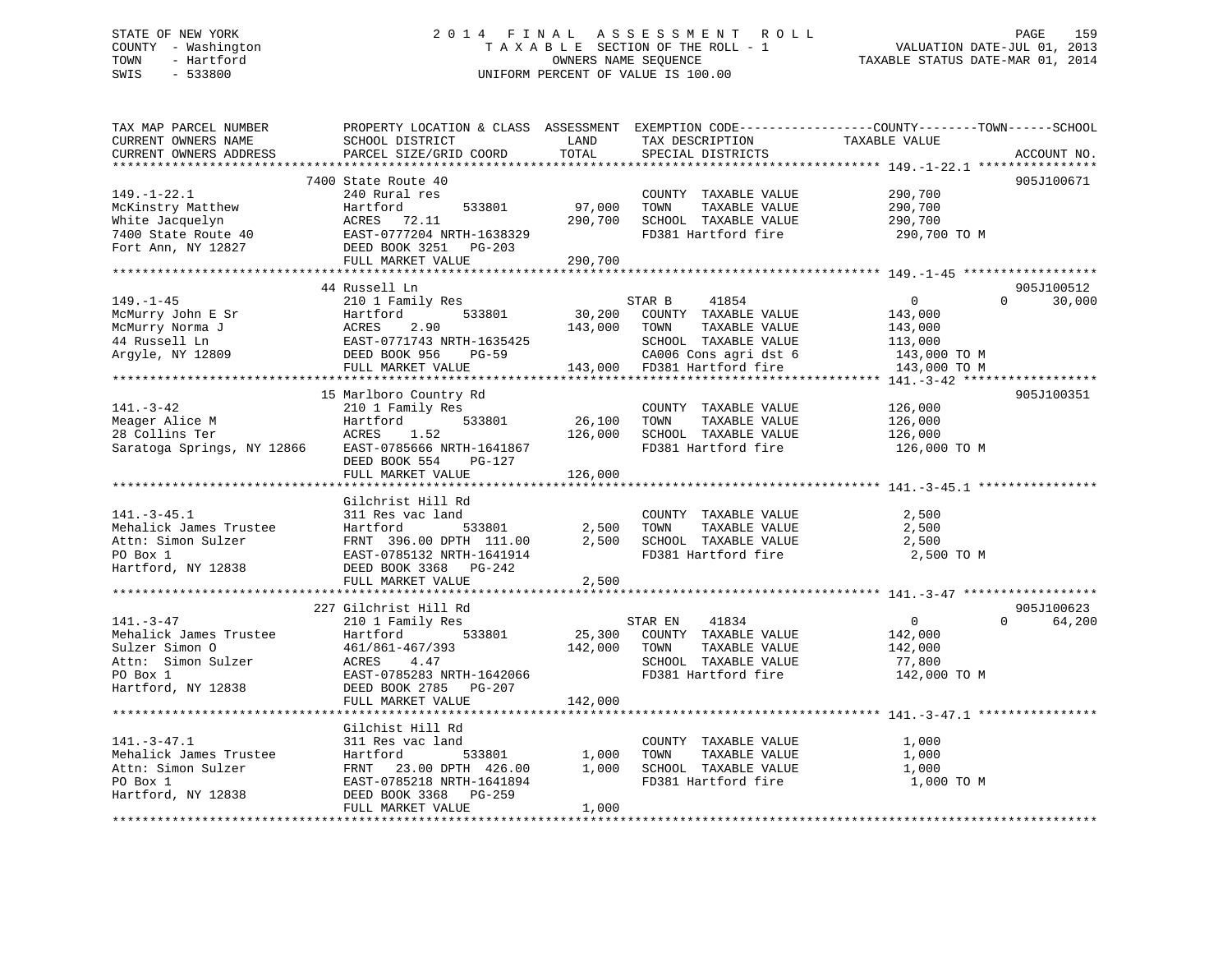# STATE OF NEW YORK 2 0 1 4 F I N A L A S S E S S M E N T R O L L PAGE 160 COUNTY - Washington T A X A B L E SECTION OF THE ROLL - 1 VALUATION DATE-JUL 01, 2013 TOWN - Hartford **TAXABLE STATUS DATE-MAR 01, 2014** OWNERS NAME SEQUENCE TAXABLE STATUS DATE-MAR 01, 2014 SWIS - 533800 UNIFORM PERCENT OF VALUE IS 100.00

| TAX MAP PARCEL NUMBER<br>CURRENT OWNERS NAME<br>CURRENT OWNERS ADDRESS | PROPERTY LOCATION & CLASS ASSESSMENT EXEMPTION CODE----------------COUNTY-------TOWN------SCHOOL<br>SCHOOL DISTRICT<br>PARCEL SIZE/GRID COORD | LAND<br>TOTAL | TAX DESCRIPTION<br>SPECIAL DISTRICTS | TAXABLE VALUE    | ACCOUNT NO. |
|------------------------------------------------------------------------|-----------------------------------------------------------------------------------------------------------------------------------------------|---------------|--------------------------------------|------------------|-------------|
|                                                                        |                                                                                                                                               |               |                                      |                  |             |
|                                                                        | 59 County Route 23                                                                                                                            |               |                                      |                  | 905J100031  |
| $132.15 - 1 - 9$                                                       | 210 1 Family Res                                                                                                                              |               | COUNTY TAXABLE VALUE                 | 78,900           |             |
| Mercure Ronald A                                                       | 533801<br>Hartford                                                                                                                            | 22,600        | TOWN<br>TAXABLE VALUE                | 78,900           |             |
| Mercure Diane                                                          | FRNT 99.00 DPTH 422.00                                                                                                                        | 78,900        | SCHOOL TAXABLE VALUE                 | 78,900           |             |
| 5319 County Route 30                                                   | EAST-0786274 NRTH-1652999                                                                                                                     |               | CA007 Cons agri dst 7                | 78,900 TO M      |             |
| Granville, NY 12832                                                    | DEED BOOK 506<br>PG-447                                                                                                                       |               | FD381 Hartford fire                  | 78,900 TO M      |             |
|                                                                        | FULL MARKET VALUE                                                                                                                             | 78,900        |                                      |                  |             |
|                                                                        |                                                                                                                                               |               |                                      |                  |             |
|                                                                        | County Route 30                                                                                                                               |               |                                      |                  | 905J100214  |
| $150. - 1 - 19$                                                        | 323 Vacant rural                                                                                                                              |               | AG DIST<br>41720                     | 30,980<br>30,980 | 30,980      |
| Mercure Ronald A                                                       | 533801<br>Hartford                                                                                                                            | 40,800        | COUNTY TAXABLE VALUE                 | 9,820            |             |
| Mercure Brian R                                                        | LOT 1                                                                                                                                         | 40,800        | TOWN<br>TAXABLE VALUE                | 9,820            |             |
| 5319 County Route 30                                                   | ACRES<br>29.91                                                                                                                                |               | SCHOOL TAXABLE VALUE                 | 9,820            |             |
| Granville, NY 12832                                                    | EAST-0789605 NRTH-1635530                                                                                                                     |               | CA008 Cons agri dst 8                | 9,820 TO M       |             |
|                                                                        | DEED BOOK 826<br>PG-190                                                                                                                       |               | 30,980 EX                            |                  |             |
| MAY BE SUBJECT TO PAYMENT                                              | FULL MARKET VALUE                                                                                                                             | 40,800        | FD381 Hartford fire                  | 40,800 TO M      |             |
| UNDER AGDIST LAW TIL 2018                                              |                                                                                                                                               |               |                                      |                  |             |
|                                                                        |                                                                                                                                               |               |                                      |                  |             |
|                                                                        | County Route 30                                                                                                                               |               |                                      |                  |             |
| $150. - 1 - 19.1$                                                      | 323 Vacant rural                                                                                                                              |               | AG DIST<br>41720                     | 21,425<br>21,425 | 21,425      |
| Mercure Ronald A                                                       | Hartford<br>533801                                                                                                                            | 33,900        | COUNTY TAXABLE VALUE                 | 12,475           |             |
| Mercure Brian R                                                        | LOT 2                                                                                                                                         | 33,900        | TOWN<br>TAXABLE VALUE                | 12,475           |             |
| 5319 County Route 30                                                   | ACRES 33.09                                                                                                                                   |               | SCHOOL TAXABLE VALUE                 | 12,475           |             |
| Granville, NY 12832                                                    | EAST-0789369 NRTH-1634787                                                                                                                     |               | CA008 Cons agri dst 8                | 12,475 TO M      |             |
|                                                                        | DEED BOOK 940<br>PG-117                                                                                                                       |               | 21,425 EX                            |                  |             |
| MAY BE SUBJECT TO PAYMENT                                              | FULL MARKET VALUE                                                                                                                             |               | 33,900 FD381 Hartford fire           | 33,900 TO M      |             |
| UNDER AGDIST LAW TIL 2018                                              |                                                                                                                                               |               |                                      |                  |             |
|                                                                        | County Route 30                                                                                                                               |               |                                      |                  |             |
| $150. - 1 - 19.2$                                                      | 323 Vacant rural                                                                                                                              |               | AG DIST<br>41720                     | 22,101<br>22,101 | 22,101      |
| Mercure Ronald A                                                       | 533801<br>Hartford                                                                                                                            | 35,500        | COUNTY TAXABLE VALUE                 | 13,399           |             |
| Mercure Brian R                                                        | LOT 3                                                                                                                                         | 35,500        | TAXABLE VALUE<br>TOWN                | 13,399           |             |
| 5319 County Route 30                                                   | ACRES 35.54                                                                                                                                   |               | SCHOOL TAXABLE VALUE                 | 13,399           |             |
| Granville, NY 12832                                                    | EAST-0788879 NRTH-1634073                                                                                                                     |               | CA008 Cons agri dst 8                | 13,399 TO M      |             |
|                                                                        | DEED BOOK 1993 PG-165                                                                                                                         |               | 22,101 EX                            |                  |             |
| MAY BE SUBJECT TO PAYMENT                                              | FULL MARKET VALUE                                                                                                                             |               | 35,500 FD381 Hartford fire           | 35,500 TO M      |             |
| UNDER AGDIST LAW TIL 2018                                              |                                                                                                                                               |               |                                      |                  |             |
|                                                                        |                                                                                                                                               |               |                                      |                  |             |
|                                                                        | 5195 County Route 30                                                                                                                          |               |                                      |                  | 905J100433  |
| $150. - 1 - 36$                                                        | 241 Rural res&ag                                                                                                                              |               | AG DIST<br>41720                     | 23,571<br>23,571 | 23,571      |
| Mercure Ronald A                                                       | 533801<br>Hartford                                                                                                                            | 56,700        | COUNTY TAXABLE VALUE                 | 114,129          |             |
| Mercure Diane                                                          | ACRES 32.00                                                                                                                                   | 137,700       | TOWN<br>TAXABLE VALUE                | 114,129          |             |
| 5319 County Route 30                                                   | EAST-0787217 NRTH-1636038                                                                                                                     |               | SCHOOL TAXABLE VALUE                 | 114,129          |             |
| Granville, NY 12832                                                    | DEED BOOK 752<br>$PG-5$                                                                                                                       |               | CA008 Cons agri dst 8                | 114,129 TO M     |             |
|                                                                        | FULL MARKET VALUE                                                                                                                             | 137,700       | 23,571 EX                            |                  |             |
| MAY BE SUBJECT TO PAYMENT                                              |                                                                                                                                               |               | FD381 Hartford fire                  | 137,700 TO M     |             |
| UNDER AGDIST LAW TIL 2018                                              |                                                                                                                                               |               |                                      |                  |             |
|                                                                        |                                                                                                                                               |               |                                      |                  |             |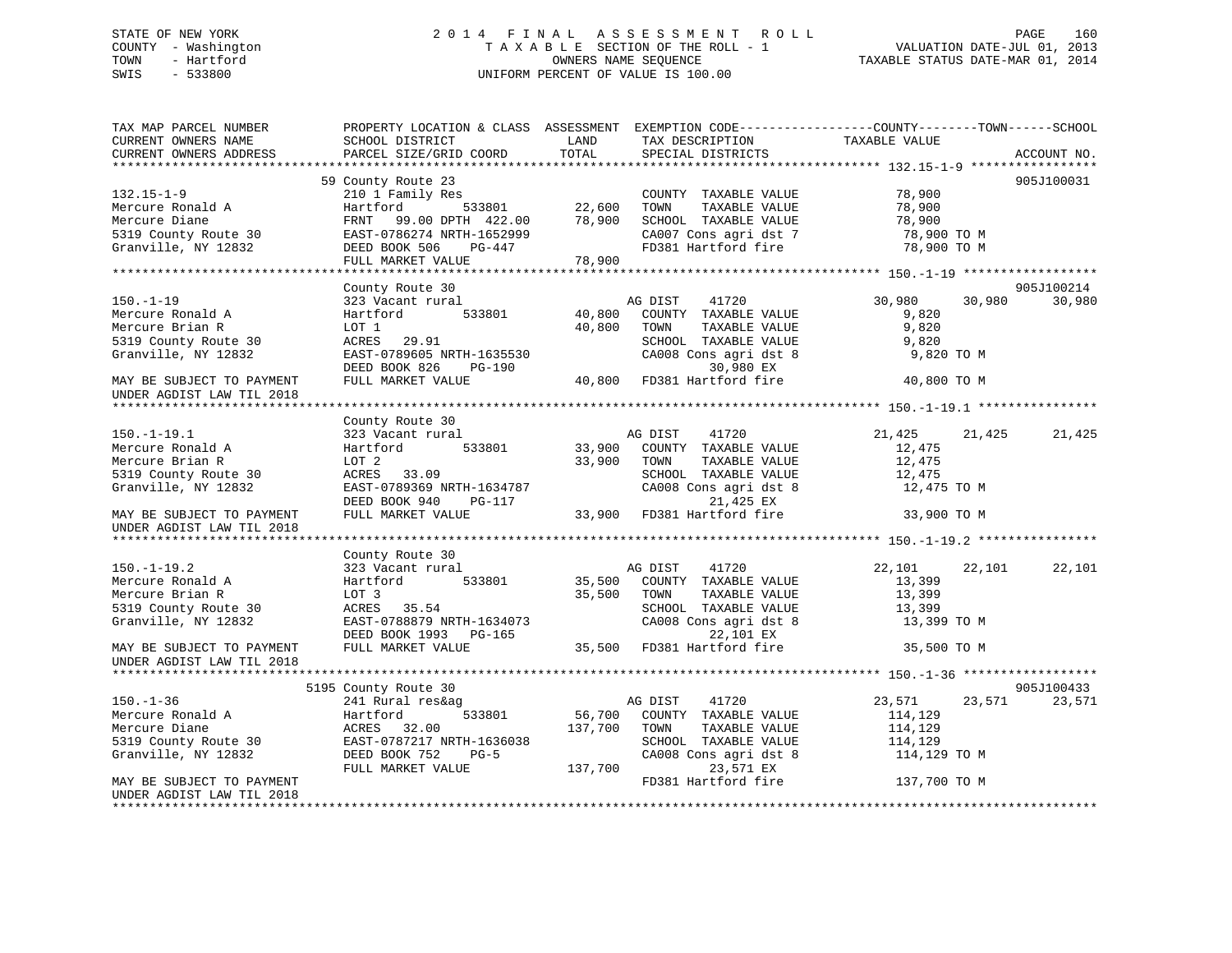# STATE OF NEW YORK 2 0 1 4 F I N A L A S S E S S M E N T R O L L PAGE 161 COUNTY - Washington T A X A B L E SECTION OF THE ROLL - 1 VALUATION DATE-JUL 01, 2013 TOWN - Hartford **TAXABLE STATUS DATE-MAR 01, 2014** OWNERS NAME SEQUENCE TAXABLE STATUS DATE-MAR 01, 2014 SWIS - 533800 UNIFORM PERCENT OF VALUE IS 100.00

| TAX MAP PARCEL NUMBER<br>CURRENT OWNERS NAME<br>CURRENT OWNERS ADDRESS | PROPERTY LOCATION & CLASS ASSESSMENT EXEMPTION CODE----------------COUNTY-------TOWN------SCHOOL<br>SCHOOL DISTRICT<br>PARCEL SIZE/GRID COORD | LAND<br>TOTAL  | TAX DESCRIPTION TAXABLE VALUE<br>SPECIAL DISTRICTS |              |              | ACCOUNT NO. |
|------------------------------------------------------------------------|-----------------------------------------------------------------------------------------------------------------------------------------------|----------------|----------------------------------------------------|--------------|--------------|-------------|
|                                                                        |                                                                                                                                               |                |                                                    |              |              |             |
|                                                                        | 47 Washburn Hill Rd                                                                                                                           |                |                                                    |              |              | 905J100431  |
| $150. - 1 - 38$                                                        | 112 Dairy farm                                                                                                                                |                | 41720<br>AG DIST                                   | 179,909      | 179,909      | 179,909     |
| Mercure Ronald A                                                       | AG DIST<br>533801 353,100 STAR EN<br>Hartford                                                                                                 |                | 41834                                              | $\mathbf{0}$ | $\mathbf{0}$ | 64,200      |
| Mercure Diane                                                          | 2 STAR Exemptions                                                                                                                             | 649,800 STAR B | 41854                                              | $\Omega$     | $\Omega$     | 30,000      |
| 5319 County Route 30                                                   | ACRES 330.20                                                                                                                                  |                | COUNTY TAXABLE VALUE                               | 469,891      |              |             |
| Granville, NY 12832                                                    | EAST-0789288 NRTH-1638356                                                                                                                     |                | TOWN<br>TAXABLE VALUE                              | 469,891      |              |             |
|                                                                        | DEED BOOK 752<br>$PG-1$                                                                                                                       |                | SCHOOL TAXABLE VALUE                               | 375,691      |              |             |
| MAY BE SUBJECT TO PAYMENT                                              | FULL MARKET VALUE                                                                                                                             |                | 649,800 CA008 Cons agri dst 8                      | 469,891 TO M |              |             |
| UNDER AGDIST LAW TIL 2018                                              |                                                                                                                                               |                | 179,909 EX                                         |              |              |             |
|                                                                        |                                                                                                                                               |                | FD381 Hartford fire                                | 649,800 TO M |              |             |
|                                                                        |                                                                                                                                               |                |                                                    |              |              |             |
|                                                                        | Shine Hill Rd                                                                                                                                 |                |                                                    |              |              | 905J100438  |
| $149. - 1 - 5$                                                         | 322 Rural vac>10                                                                                                                              |                | COUNTY TAXABLE VALUE                               | 38,300       |              |             |
| Middleton Daniel A                                                     | Hartford<br>533801                                                                                                                            | 38,300         | TAXABLE VALUE<br>TOWN                              | 38,300       |              |             |
| 1450 Patten Mills Rd                                                   | ACRES 12.46                                                                                                                                   | 38,300         | SCHOOL TAXABLE VALUE                               | 38,300       |              |             |
| Fort Ann, NY 12827                                                     | EAST-0770961 NRTH-1638715                                                                                                                     |                | FD381 Hartford fire                                | 38,300 TO M  |              |             |
|                                                                        | DEED BOOK 463<br>PG-773                                                                                                                       |                |                                                    |              |              |             |
|                                                                        | FULL MARKET VALUE                                                                                                                             | 38,300         |                                                    |              |              |             |
|                                                                        |                                                                                                                                               |                |                                                    |              |              |             |
|                                                                        | Hastings Rd                                                                                                                                   |                |                                                    |              |              | 905J100439  |
| $132. - 1 - 6$                                                         | 323 Vacant rural                                                                                                                              |                | AG DIST<br>41720                                   | 51,851       | 51,851       | 51,851      |
| Mihaly Luke B Etal                                                     | Hartford<br>533801                                                                                                                            | 98,900         | COUNTY TAXABLE VALUE                               | 47,049       |              |             |
| Mihaly Matthew Etal                                                    | 718/343                                                                                                                                       | 98,900         | TOWN<br>TAXABLE VALUE                              | 47,049       |              |             |
| 111 Booth Hill Rd                                                      | ACRES 72.00                                                                                                                                   |                | SCHOOL TAXABLE VALUE                               | 47,049       |              |             |
| Trumbull, CT 06611                                                     | EAST-0786682 NRTH-1655724                                                                                                                     |                | CA007 Cons agri dst 7                              | 47,049 TO M  |              |             |
|                                                                        | DEED BOOK 906<br>$PG-200$                                                                                                                     |                | 51,851 EX                                          |              |              |             |
| MAY BE SUBJECT TO PAYMENT                                              | FULL MARKET VALUE                                                                                                                             | 98,900         | FD381 Hartford fire                                | 98,900 TO M  |              |             |
| UNDER AGDIST LAW TIL 2018                                              |                                                                                                                                               |                |                                                    |              |              |             |
|                                                                        |                                                                                                                                               |                |                                                    |              |              |             |
|                                                                        | Gilchrist Hill Rd                                                                                                                             |                |                                                    |              |              | 905J100441  |
| $141. - 1 - 21$                                                        | 323 Vacant rural                                                                                                                              |                | AGRI-D IND 41730                                   | 17,150       | 17,150       | 17,150      |
| Mihaly Luke B Etal                                                     | 533801<br>Hartford                                                                                                                            | 67,800         | COUNTY TAXABLE VALUE                               | 50,650       |              |             |
| Mihaly Matthew G Etal                                                  | 718/347                                                                                                                                       | 67,800         | TOWN<br>TAXABLE VALUE                              | 50,650       |              |             |
| 111 Booth Hill Rd                                                      | ACRES 64.00                                                                                                                                   |                | SCHOOL TAXABLE VALUE                               | 50,650       |              |             |
| Trumbull, CT 06611                                                     | EAST-0784451 NRTH-1645614                                                                                                                     |                | FD381 Hartford fire                                | 67,800 TO M  |              |             |
|                                                                        | DEED BOOK 906<br>PG-204                                                                                                                       |                |                                                    |              |              |             |
| MAY BE SUBJECT TO PAYMENT                                              | FULL MARKET VALUE                                                                                                                             | 67,800         |                                                    |              |              |             |
| UNDER AGDIST LAW TIL 2021                                              |                                                                                                                                               |                |                                                    |              |              |             |
|                                                                        |                                                                                                                                               |                |                                                    |              |              |             |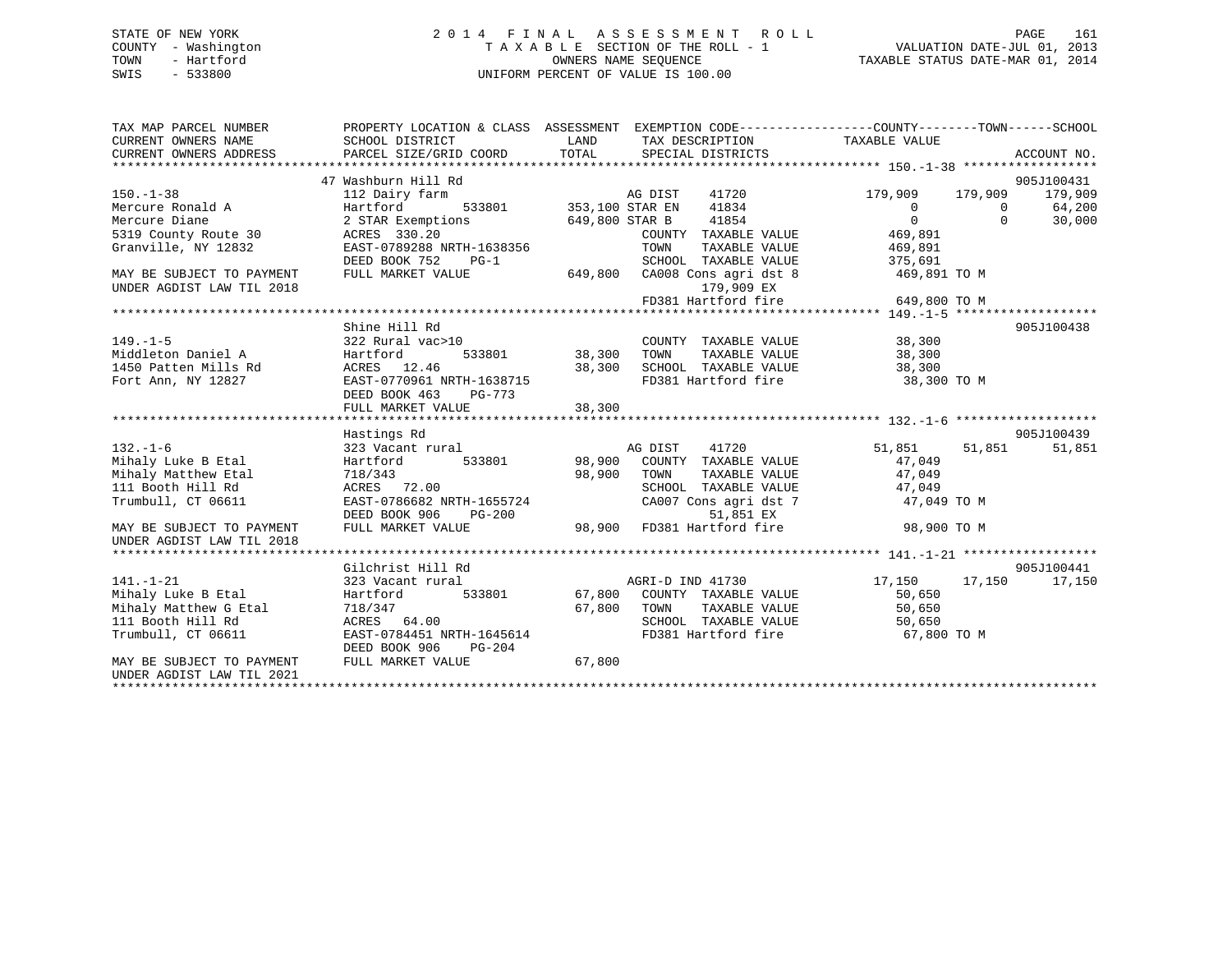# STATE OF NEW YORK 2 0 1 4 F I N A L A S S E S S M E N T R O L L PAGE 162 COUNTY - Washington T A X A B L E SECTION OF THE ROLL - 1 VALUATION DATE-JUL 01, 2013 TOWN - Hartford **TAXABLE STATUS DATE-MAR 01, 2014** OWNERS NAME SEQUENCE TAXABLE STATUS DATE-MAR 01, 2014 SWIS - 533800 UNIFORM PERCENT OF VALUE IS 100.00

| TAX MAP PARCEL NUMBER                                                                                                                                                                                                                             | PROPERTY LOCATION & CLASS ASSESSMENT EXEMPTION CODE----------------COUNTY-------TOWN------SCHOOL |                      |                                                                                                        |                            |                    |
|---------------------------------------------------------------------------------------------------------------------------------------------------------------------------------------------------------------------------------------------------|--------------------------------------------------------------------------------------------------|----------------------|--------------------------------------------------------------------------------------------------------|----------------------------|--------------------|
|                                                                                                                                                                                                                                                   | 3906 State Route 149                                                                             |                      |                                                                                                        |                            | 905J101132         |
| $131. -1 - 13.2$                                                                                                                                                                                                                                  | 210 1 Family Res                                                                                 |                      | VET COM CT 41131                                                                                       | 28,775<br>28,775           | $\overline{0}$     |
|                                                                                                                                                                                                                                                   |                                                                                                  | 533801 31,900 STAR B | 41854                                                                                                  | $\Omega$<br>$\overline{0}$ | 30,000             |
|                                                                                                                                                                                                                                                   |                                                                                                  | 115,100              | COUNTY TAXABLE VALUE                                                                                   | 86,325                     |                    |
| Miller Gary I artford 533801<br>Miller Shirley I ACRES 3.35<br>3906 State Route 149 EAST-0768248 NRTH-1653879<br>Fort Ann, NY 12827 DEED BOOK 471 PG-107<br>FULL MARKET VALUE                                                                     |                                                                                                  |                      | TOWN                                                                                                   | TAXABLE VALUE 86,325       |                    |
|                                                                                                                                                                                                                                                   |                                                                                                  |                      |                                                                                                        |                            |                    |
|                                                                                                                                                                                                                                                   | FULL MARKET VALUE                                                                                |                      | 3-107 SCHOOL TAXABLE VALUE 85,100<br>115,100 CA007 Cons agri dst 7 115,100 TO M                        |                            |                    |
|                                                                                                                                                                                                                                                   |                                                                                                  |                      | FD381 Hartford fire                                                                                    | 115,100 TO M               |                    |
|                                                                                                                                                                                                                                                   |                                                                                                  |                      |                                                                                                        |                            |                    |
|                                                                                                                                                                                                                                                   | 70 County Route 23                                                                               |                      |                                                                                                        |                            | 905J100276         |
|                                                                                                                                                                                                                                                   |                                                                                                  |                      |                                                                                                        | 64,400                     |                    |
|                                                                                                                                                                                                                                                   |                                                                                                  |                      | COUNTY TAXABLE VALUE<br>TOWN TAXABLE VALUE                                                             | 64,400                     |                    |
| 132.15-2-34<br>Miller George 210 1 Family Res<br>Miller George Hartford 533801 11,500<br>PO Box 165<br>Hartford, NY 12838<br>EAST-0786728 NRTH-1653145<br>DEED BOOK 796 PG-250                                                                    |                                                                                                  |                      |                                                                                                        |                            |                    |
|                                                                                                                                                                                                                                                   |                                                                                                  |                      | SCHOOL TAXABLE VALUE $64,400$<br>CA007 Cons agri dst 7 64,400 TO M<br>FD381 Hartford fire 64,400 TO M  |                            |                    |
|                                                                                                                                                                                                                                                   |                                                                                                  | H-1653145<br>PG-250  |                                                                                                        |                            |                    |
|                                                                                                                                                                                                                                                   | FULL MARKET VALUE                                                                                | 64,400               |                                                                                                        |                            |                    |
|                                                                                                                                                                                                                                                   |                                                                                                  |                      |                                                                                                        |                            |                    |
|                                                                                                                                                                                                                                                   | 5582 County Route 30                                                                             |                      |                                                                                                        |                            | 905J100423         |
| $141. - 3 - 32$                                                                                                                                                                                                                                   | 210 1 Family Res                                                                                 |                      |                                                                                                        | $\overline{0}$             | $\Omega$<br>30,000 |
|                                                                                                                                                                                                                                                   |                                                                                                  |                      |                                                                                                        | 211,100                    |                    |
|                                                                                                                                                                                                                                                   |                                                                                                  |                      |                                                                                                        | 211,100                    |                    |
|                                                                                                                                                                                                                                                   |                                                                                                  |                      |                                                                                                        |                            |                    |
|                                                                                                                                                                                                                                                   |                                                                                                  |                      | SCHOOL TAXABLE VALUE 181,100<br>CA008 Cons agri dst 8 211,100 TO M<br>FD381 Hartford fire 211,100 TO M |                            |                    |
|                                                                                                                                                                                                                                                   |                                                                                                  |                      |                                                                                                        |                            |                    |
|                                                                                                                                                                                                                                                   | DEED BOOK 3032 PG-174<br>FULL MARKET VALUE 211,100                                               |                      |                                                                                                        |                            |                    |
|                                                                                                                                                                                                                                                   |                                                                                                  |                      |                                                                                                        |                            |                    |
|                                                                                                                                                                                                                                                   |                                                                                                  |                      |                                                                                                        |                            |                    |
|                                                                                                                                                                                                                                                   |                                                                                                  |                      | COUNTY TAXABLE VALUE                                                                                   | 18,500                     |                    |
|                                                                                                                                                                                                                                                   |                                                                                                  |                      | TOWN                                                                                                   | TAXABLE VALUE 18,500       |                    |
| Miller George<br>Miller Suann accord Hartford 533801<br>Miller Suann ACRES 2.79<br>PO Box 165<br>Hartford, NY 12838<br>ALRES 2.79<br>DEED BOOK 3032<br>PO PO BOX 165<br>Hartford, NY 12838<br>PO BOOK 3032<br>PO PO PO PO PO PO PO PO PO PO PO PO |                                                                                                  | 18,500               |                                                                                                        |                            |                    |
|                                                                                                                                                                                                                                                   |                                                                                                  |                      | SCHOOL TAXABLE VALUE 18,500<br>CA008 Cons agri dst 8 18,500 TO M<br>FD381 Hartford fire 18,500 TO M    |                            |                    |
|                                                                                                                                                                                                                                                   | EAST-0788898 NRTH-1642451<br>DEED BOOK 3032 PG-170                                               |                      |                                                                                                        |                            |                    |
|                                                                                                                                                                                                                                                   |                                                                                                  | 18,500               |                                                                                                        |                            |                    |
|                                                                                                                                                                                                                                                   |                                                                                                  |                      |                                                                                                        |                            |                    |
|                                                                                                                                                                                                                                                   | 7798 State Route 40                                                                              |                      |                                                                                                        |                            | 905J100605         |
| $141. - 1 - 15$                                                                                                                                                                                                                                   | 280 Res Multiple                                                                                 |                      |                                                                                                        |                            |                    |
| 280 Res Multiple<br>16,100 Miller Mark A (100 Hartford 533801 16,100<br>7803 State Route 40 (1981) FRNT 85.00 DPTH 179.00 145,000<br>145,000 Hartford, NY 12838 (1982) EAST-0782904 NRTH-1646016                                                  |                                                                                                  |                      | COUNTY TAXABLE VALUE 145,000<br>TOWN TAXABLE VALUE 145,000<br>TOWN                                     |                            |                    |
|                                                                                                                                                                                                                                                   |                                                                                                  |                      | SCHOOL TAXABLE VALUE 145,000                                                                           |                            |                    |
|                                                                                                                                                                                                                                                   |                                                                                                  |                      | FD381 Hartford fire                                                                                    | 145,000 TO M               |                    |
|                                                                                                                                                                                                                                                   | DEED BOOK 2490 PG-219                                                                            |                      |                                                                                                        |                            |                    |
|                                                                                                                                                                                                                                                   | FULL MARKET VALUE                                                                                | 145,000              |                                                                                                        |                            |                    |
|                                                                                                                                                                                                                                                   |                                                                                                  |                      |                                                                                                        |                            |                    |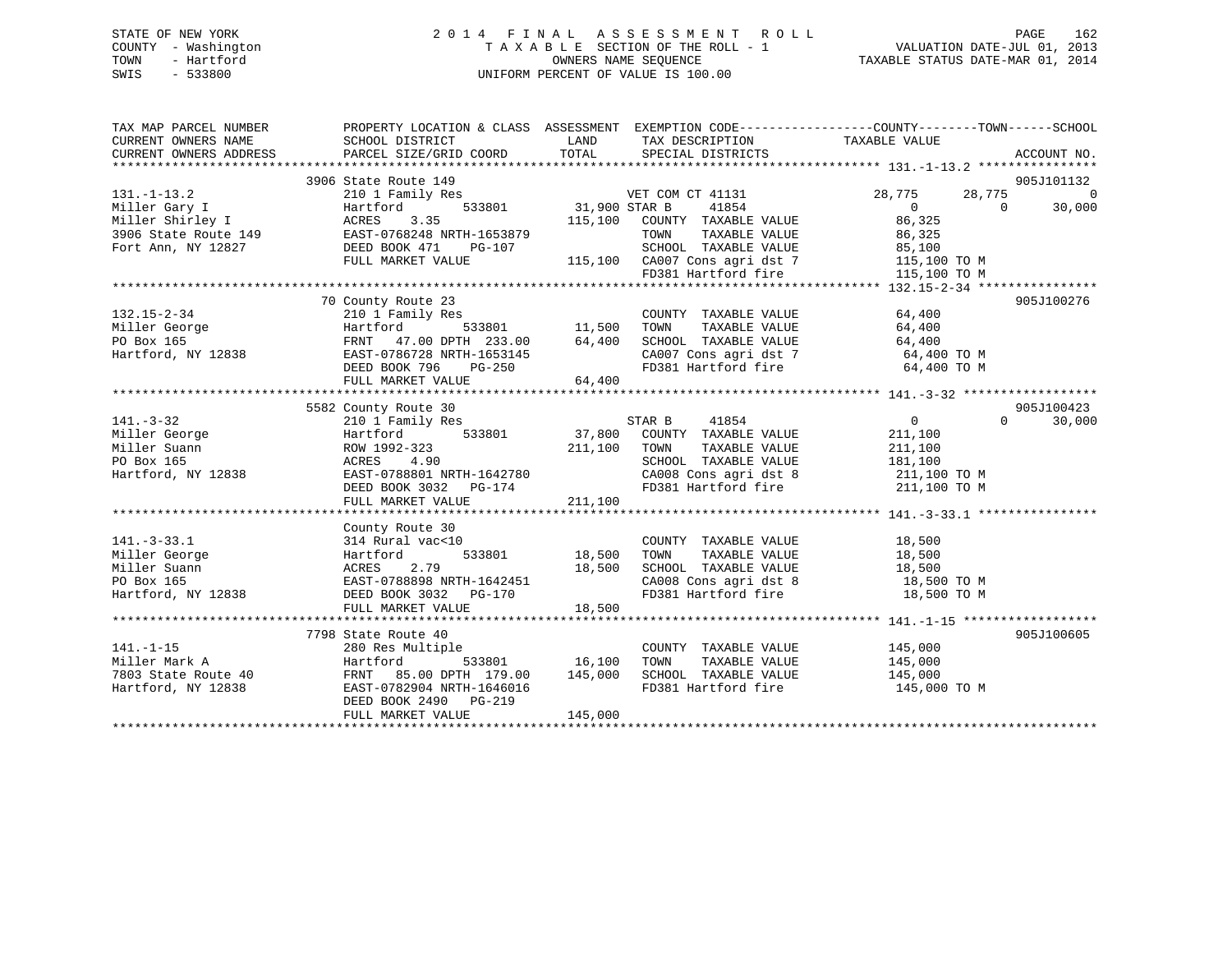# STATE OF NEW YORK 2 0 1 4 F I N A L A S S E S S M E N T R O L L PAGE 163 COUNTY - Washington T A X A B L E SECTION OF THE ROLL - 1 VALUATION DATE-JUL 01, 2013 TOWN - Hartford **TAXABLE STATUS DATE-MAR 01, 2014** OWNERS NAME SEQUENCE TAXABLE STATUS DATE-MAR 01, 2014 SWIS - 533800 UNIFORM PERCENT OF VALUE IS 100.00

| TAX MAP PARCEL NUMBER<br>CURRENT OWNERS NAME<br>CURRENT OWNERS ADDRESS                                                                                                                                                                                                                                                                                                                                                          | PROPERTY LOCATION & CLASS ASSESSMENT EXEMPTION CODE---------------COUNTY-------TOWN-----SCHOOL<br>SCHOOL DISTRICT<br>PARCEL SIZE/GRID COORD |         | LAND TAX DESCRIPTION<br>TOTAL SPECIAL DISTRICTS                             | TAXABLE VALUE                    | ACCOUNT NO.        |
|---------------------------------------------------------------------------------------------------------------------------------------------------------------------------------------------------------------------------------------------------------------------------------------------------------------------------------------------------------------------------------------------------------------------------------|---------------------------------------------------------------------------------------------------------------------------------------------|---------|-----------------------------------------------------------------------------|----------------------------------|--------------------|
|                                                                                                                                                                                                                                                                                                                                                                                                                                 |                                                                                                                                             |         |                                                                             |                                  |                    |
|                                                                                                                                                                                                                                                                                                                                                                                                                                 | 7792 State Route 40                                                                                                                         |         |                                                                             |                                  | 905J100292         |
| $141. - 1 - 16$                                                                                                                                                                                                                                                                                                                                                                                                                 | 312 Vac w/imprv                                                                                                                             |         | COUNTY TAXABLE VALUE                                                        | 5,100                            |                    |
| Miller Mark A<br>Lanoint Dale                                                                                                                                                                                                                                                                                                                                                                                                   |                                                                                                                                             |         | TOWN<br>TAXABLE VALUE                                                       | 5,100                            |                    |
|                                                                                                                                                                                                                                                                                                                                                                                                                                 |                                                                                                                                             |         | SCHOOL TAXABLE VALUE                                                        | 5,100                            |                    |
|                                                                                                                                                                                                                                                                                                                                                                                                                                 |                                                                                                                                             |         |                                                                             | FD381 Hartford fire 5,100 TO M   |                    |
| Hartford, NY 12838 DEED BOOK 3135 PG-341                                                                                                                                                                                                                                                                                                                                                                                        |                                                                                                                                             |         |                                                                             |                                  |                    |
|                                                                                                                                                                                                                                                                                                                                                                                                                                 | FULL MARKET VALUE                                                                                                                           | 5,100   |                                                                             |                                  |                    |
|                                                                                                                                                                                                                                                                                                                                                                                                                                 |                                                                                                                                             |         |                                                                             |                                  |                    |
|                                                                                                                                                                                                                                                                                                                                                                                                                                 | 77 Skyview Meadows Ln                                                                                                                       |         |                                                                             |                                  | 905J100147         |
| $141. - 1 - 50$                                                                                                                                                                                                                                                                                                                                                                                                                 | 210 1 Family Res                                                                                                                            |         | STAR B 41854                                                                | $\overline{0}$                   | $\Omega$<br>30,000 |
|                                                                                                                                                                                                                                                                                                                                                                                                                                 |                                                                                                                                             |         |                                                                             |                                  |                    |
| 11.1 Probert R<br>Miller Susan H<br>Miller Susan H<br>Miller Susan H<br>Miller Susan H<br>Miller Susan H<br>Miller Susan H<br>Miller Susan H<br>Miller Susan H<br>Miller Susan H<br>Miller Susan H<br>Miller Susan H<br>Miller Susan H<br>Miller Susan H                                                                                                                                                                        |                                                                                                                                             |         |                                                                             |                                  |                    |
|                                                                                                                                                                                                                                                                                                                                                                                                                                 |                                                                                                                                             |         |                                                                             |                                  |                    |
|                                                                                                                                                                                                                                                                                                                                                                                                                                 |                                                                                                                                             |         |                                                                             |                                  |                    |
|                                                                                                                                                                                                                                                                                                                                                                                                                                 |                                                                                                                                             |         |                                                                             |                                  |                    |
|                                                                                                                                                                                                                                                                                                                                                                                                                                 |                                                                                                                                             |         |                                                                             |                                  |                    |
|                                                                                                                                                                                                                                                                                                                                                                                                                                 |                                                                                                                                             |         |                                                                             |                                  |                    |
|                                                                                                                                                                                                                                                                                                                                                                                                                                 | 2092 County Route 43                                                                                                                        |         |                                                                             |                                  | 905J100021         |
|                                                                                                                                                                                                                                                                                                                                                                                                                                 |                                                                                                                                             |         | COUNTY TAXABLE VALUE 199,600                                                |                                  |                    |
|                                                                                                                                                                                                                                                                                                                                                                                                                                 |                                                                                                                                             |         | TAXABLE VALUE                                                               | 199,600                          |                    |
|                                                                                                                                                                                                                                                                                                                                                                                                                                 |                                                                                                                                             |         | 199,600 SCHOOL TAXABLE VALUE 199,600<br>FD381 Hartford fire 199,600 199,600 |                                  |                    |
|                                                                                                                                                                                                                                                                                                                                                                                                                                 |                                                                                                                                             |         |                                                                             | FD381 Hartford fire 199,600 TO M |                    |
|                                                                                                                                                                                                                                                                                                                                                                                                                                 |                                                                                                                                             |         |                                                                             |                                  |                    |
|                                                                                                                                                                                                                                                                                                                                                                                                                                 | FULL MARKET VALUE                                                                                                                           | 199,600 |                                                                             |                                  |                    |
|                                                                                                                                                                                                                                                                                                                                                                                                                                 |                                                                                                                                             |         |                                                                             |                                  |                    |
|                                                                                                                                                                                                                                                                                                                                                                                                                                 | 136 Dick Hill Rd                                                                                                                            |         |                                                                             |                                  | 905J100120         |
| 142.-1-2<br>Miller Tracy<br>210 1 Family Res<br>22,900 COUNTY TAXABLE VALUE<br>22,900 COUNTY TAXABLE VALUE<br>22,900 COUNTY TAXABLE VALUE<br>22,900 COUNTY TAXABLE VALUE<br>22,900 COUNTY TAXABLE VALUE<br>22,900 COUNTY TAXABLE VALUE<br>22,900                                                                                                                                                                                |                                                                                                                                             |         |                                                                             | $\overline{0}$                   | $\Omega$<br>30,000 |
|                                                                                                                                                                                                                                                                                                                                                                                                                                 |                                                                                                                                             |         |                                                                             | 59,100                           |                    |
|                                                                                                                                                                                                                                                                                                                                                                                                                                 |                                                                                                                                             |         |                                                                             | 59,100                           |                    |
|                                                                                                                                                                                                                                                                                                                                                                                                                                 |                                                                                                                                             |         | SCHOOL TAXABLE VALUE 29,100                                                 |                                  |                    |
|                                                                                                                                                                                                                                                                                                                                                                                                                                 |                                                                                                                                             |         |                                                                             |                                  |                    |
|                                                                                                                                                                                                                                                                                                                                                                                                                                 | EAST-0789211 NRTH-1648513<br>DEED BOOK 3171 PG-169                                                                                          |         | CA007 Cons agri dst 7 59,100 TO M<br>FD381 Hartford fire                    |                                  |                    |
|                                                                                                                                                                                                                                                                                                                                                                                                                                 |                                                                                                                                             |         |                                                                             | 59,100 TO M                      |                    |
|                                                                                                                                                                                                                                                                                                                                                                                                                                 | FULL MARKET VALUE                                                                                                                           | 59,100  |                                                                             |                                  |                    |
|                                                                                                                                                                                                                                                                                                                                                                                                                                 |                                                                                                                                             |         |                                                                             |                                  |                    |
|                                                                                                                                                                                                                                                                                                                                                                                                                                 | 1620 Baldwin Corners Rd                                                                                                                     |         |                                                                             |                                  | 905J100056         |
| $122. - 1 - 6$                                                                                                                                                                                                                                                                                                                                                                                                                  | 210 1 Family Res                                                                                                                            |         | STAR B<br>41854                                                             | $\overline{0}$                   | $\Omega$<br>30,000 |
|                                                                                                                                                                                                                                                                                                                                                                                                                                 |                                                                                                                                             |         |                                                                             |                                  |                    |
|                                                                                                                                                                                                                                                                                                                                                                                                                                 |                                                                                                                                             |         |                                                                             |                                  |                    |
|                                                                                                                                                                                                                                                                                                                                                                                                                                 |                                                                                                                                             |         |                                                                             |                                  |                    |
|                                                                                                                                                                                                                                                                                                                                                                                                                                 |                                                                                                                                             |         |                                                                             |                                  |                    |
| $\begin{array}{cccccccc} \texttt{122.1--0} & \texttt{2101 Fall11y Res} & \texttt{S1AK B} & \texttt{41854} & \texttt{41854} & \texttt{0} & \texttt{30,001} \\ \texttt{Mills Michael H Jr} & \texttt{Hartford} & \texttt{120 BANK} & \texttt{185} & \texttt{79,800} & \texttt{COMNT TAXABLE VALUE} & \texttt{19,800} & \texttt{79,800} \\ \texttt{1620 Balwin Conners Rd} & \texttt{ACRES} & \texttt{1.20 BANK} & \texttt{185} &$ |                                                                                                                                             |         |                                                                             |                                  |                    |
|                                                                                                                                                                                                                                                                                                                                                                                                                                 |                                                                                                                                             |         |                                                                             |                                  |                    |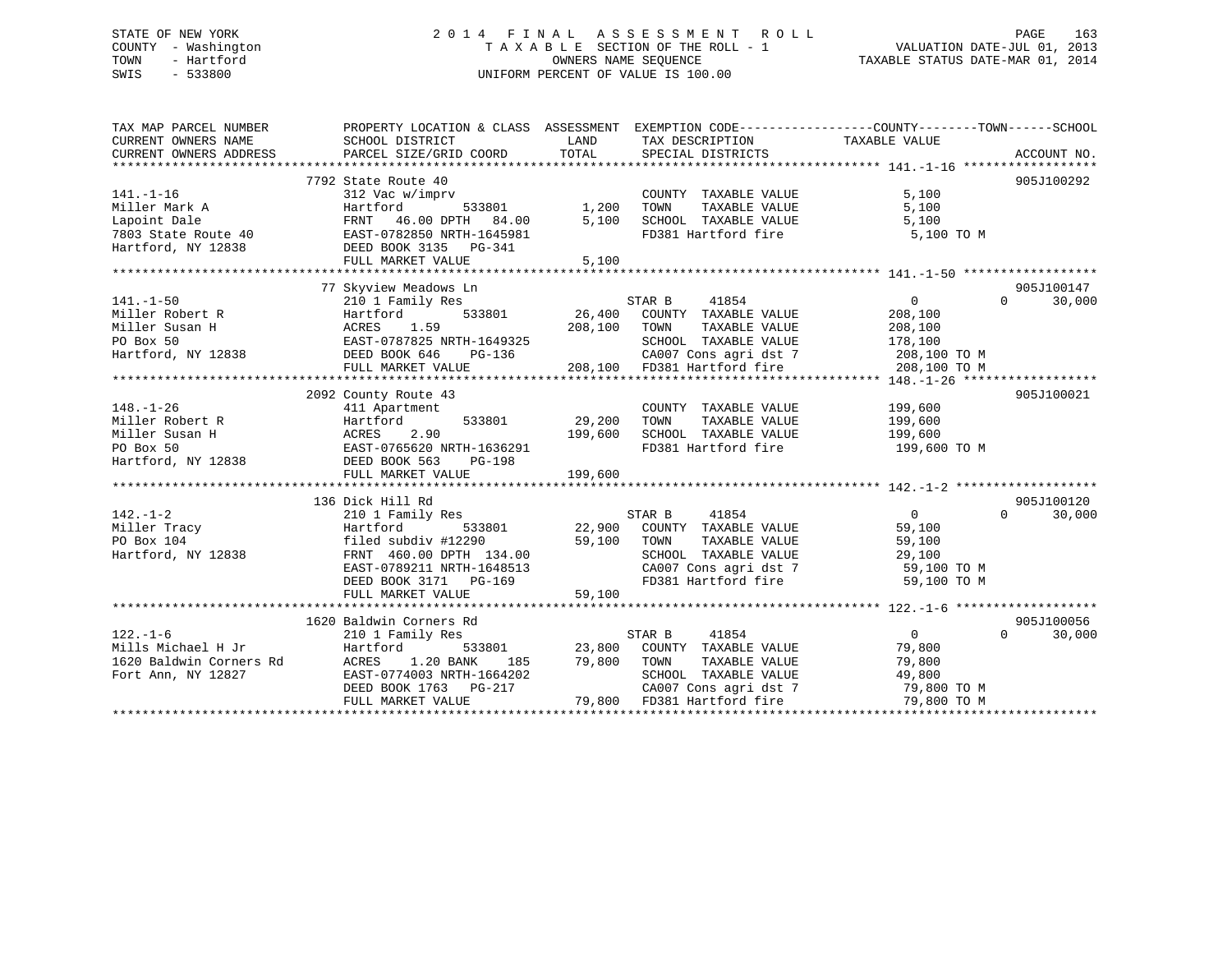# STATE OF NEW YORK 2 0 1 4 F I N A L A S S E S S M E N T R O L L PAGE 164 COUNTY - Washington T A X A B L E SECTION OF THE ROLL - 1 VALUATION DATE-JUL 01, 2013 TOWN - Hartford **TAXABLE STATUS DATE-MAR 01, 2014** OWNERS NAME SEQUENCE TAXABLE STATUS DATE-MAR 01, 2014 SWIS - 533800 UNIFORM PERCENT OF VALUE IS 100.00

| TAX MAP PARCEL NUMBER<br>CURRENT OWNERS NAME          | PROPERTY LOCATION & CLASS ASSESSMENT<br>SCHOOL DISTRICT | LAND                  | TAX DESCRIPTION            | EXEMPTION CODE-----------------COUNTY-------TOWN------SCHOOL<br>TAXABLE VALUE |
|-------------------------------------------------------|---------------------------------------------------------|-----------------------|----------------------------|-------------------------------------------------------------------------------|
| CURRENT OWNERS ADDRESS                                | PARCEL SIZE/GRID COORD                                  | TOTAL                 | SPECIAL DISTRICTS          | ACCOUNT NO.                                                                   |
|                                                       |                                                         |                       |                            |                                                                               |
|                                                       | 7 Kittie Mae Way                                        |                       |                            |                                                                               |
|                                                       |                                                         |                       |                            |                                                                               |
| $132. - 1 - 21.3$                                     | 311 Res vac land                                        |                       | COUNTY TAXABLE VALUE       | 1,500                                                                         |
| Milne Lisa King                                       | Hartford<br>533801                                      | 1,500                 | TAXABLE VALUE<br>TOWN      | 1,500                                                                         |
| 5 Kittie Mae Way                                      | FRNT 102.00 DPTH 215.00                                 | 1,500                 | SCHOOL TAXABLE VALUE       | 1,500                                                                         |
| Granville, NY 12832                                   | EAST-0788331 NRTH-1655068                               |                       | CA007 Cons agri dst 7      | 1,500 TO M                                                                    |
|                                                       | DEED BOOK 3276 PG-270                                   |                       | FD381 Hartford fire        | 1,500 TO M                                                                    |
|                                                       | FULL MARKET VALUE                                       | 1,500                 |                            |                                                                               |
|                                                       |                                                         |                       |                            |                                                                               |
|                                                       | State Route 40                                          |                       |                            |                                                                               |
| $132. - 1 - 21.8$                                     | 314 Rural vac<10                                        |                       | COUNTY TAXABLE VALUE       | 13,000                                                                        |
| Milne Robert J                                        | 533801                                                  | 13,000                | TOWN<br>TAXABLE VALUE      | 13,000                                                                        |
| Milne Lisa E                                          |                                                         | 13,000                | SCHOOL TAXABLE VALUE       | 13,000                                                                        |
| 5 Kittie Mae Way                                      |                                                         |                       | CA007 Cons agri dst 7      | 13,000 TO M                                                                   |
| Granville, NY 12832                                   | DEED BOOK 3120 PG-202                                   |                       | FD381 Hartford fire        | 13,000 TO M                                                                   |
|                                                       | FULL MARKET VALUE                                       | 13,000                |                            |                                                                               |
|                                                       |                                                         |                       |                            |                                                                               |
|                                                       |                                                         |                       |                            |                                                                               |
|                                                       | 287 Blood St                                            |                       |                            |                                                                               |
| $142. - 1 - 13.2$                                     | 240 Rural res                                           |                       | STAR B<br>41854            | $\overline{0}$<br>$\Omega$<br>30,000                                          |
| Mitchell Christopher P                                | Hartford<br>533801                                      | 32,300                | COUNTY TAXABLE VALUE       | 196,600                                                                       |
| Mitchell Cynthia-Mary N                               | ACRES 15.02 BANK<br>6                                   | 196,600               | TOWN<br>TAXABLE VALUE      | 196,600                                                                       |
| 287 Blood St                                          | EAST-0793344 NRTH-1647211                               |                       | SCHOOL TAXABLE VALUE       | 166,600                                                                       |
| Granville, NY 12832                                   | DEED BOOK 2026<br>PG-279                                |                       | FD381 Hartford fire        | 196,600 ТО М                                                                  |
|                                                       | FULL MARKET VALUE                                       | 196,600               |                            |                                                                               |
|                                                       |                                                         |                       |                            |                                                                               |
|                                                       | 7778 State Route 40                                     |                       |                            | 905J100451                                                                    |
| $140. - 2 - 19$                                       |                                                         |                       |                            |                                                                               |
|                                                       |                                                         |                       |                            |                                                                               |
|                                                       | 210 1 Family Res                                        |                       | VET WAR CT 41121           | 13,950<br>13,950<br>0                                                         |
| Modeen Stanley E                                      | Hartford                                                | 533801 12,200 STAR EN | 41834                      | 64,200<br>$\overline{0}$<br>$\Omega$                                          |
| Modeen Veontha P                                      | FRNT 66.00 DPTH 186.00 93,000                           |                       | COUNTY TAXABLE VALUE       | 79,050                                                                        |
| 7778 State Route 40                                   | EAST-0782660 NRTH-1645692                               |                       | TOWN<br>TAXABLE VALUE      | 79,050                                                                        |
| Hartford, NY 12838                                    | DEED BOOK 409<br>PG-636                                 |                       | SCHOOL TAXABLE VALUE       | 28,800                                                                        |
|                                                       | FULL MARKET VALUE                                       |                       | 93,000 FD381 Hartford fire | 93,000 TO M                                                                   |
|                                                       |                                                         |                       |                            |                                                                               |
|                                                       | 123 Rowe Hill Rd                                        |                       |                            | 905J100201                                                                    |
| $141. - 1 - 36$                                       | 433 Auto body                                           |                       | COUNTY TAXABLE VALUE       | 94,100                                                                        |
| Molgano, Jr Frank A Trustee                           | Hartford<br>533801                                      | 40,900                | TOWN<br>TAXABLE VALUE      | 94,100                                                                        |
| PO Box 1592                                           | ACRES<br>2.26                                           | 94,100                | SCHOOL TAXABLE VALUE       | 94,100                                                                        |
| Manchester Center, VT 05255 EAST-0786304 NRTH-1650773 |                                                         |                       | CA007 Cons agri dst 7      | 94,100 TO M                                                                   |
|                                                       | DEED BOOK 3404 PG-223                                   |                       | FD381 Hartford fire        | 94,100 TO M                                                                   |
|                                                       | FULL MARKET VALUE                                       | 94,100                |                            |                                                                               |
| PRIOR OWNER ON 3/01/2014<br>Molgano Frank A Jr        |                                                         |                       |                            |                                                                               |
|                                                       |                                                         |                       |                            |                                                                               |
|                                                       |                                                         |                       |                            |                                                                               |
|                                                       | West Starbuck Ln                                        |                       |                            | 905J100452                                                                    |
| $112. - 2 - 2$                                        | 322 Rural vac>10                                        |                       | COUNTY TAXABLE VALUE       | 31,500                                                                        |
| Moni Charles                                          | 533801<br>Hartford                                      | 31,500                | TOWN<br>TAXABLE VALUE      | 31,500                                                                        |
| 124 Parkside Dr                                       | 939/107                                                 | 31,500                | SCHOOL TAXABLE VALUE       | 31,500                                                                        |
| Princeton, NJ 08540                                   | $112. - 1 - 2$                                          |                       | FD381 Hartford fire        | 31,500 TO M                                                                   |
|                                                       | ACRES 10.24                                             |                       |                            |                                                                               |
|                                                       | EAST-0765668 NRTH-1667689                               |                       |                            |                                                                               |
|                                                       | DEED BOOK 939<br><b>PG-109</b>                          |                       |                            |                                                                               |
|                                                       | FULL MARKET VALUE                                       | 31,500                |                            |                                                                               |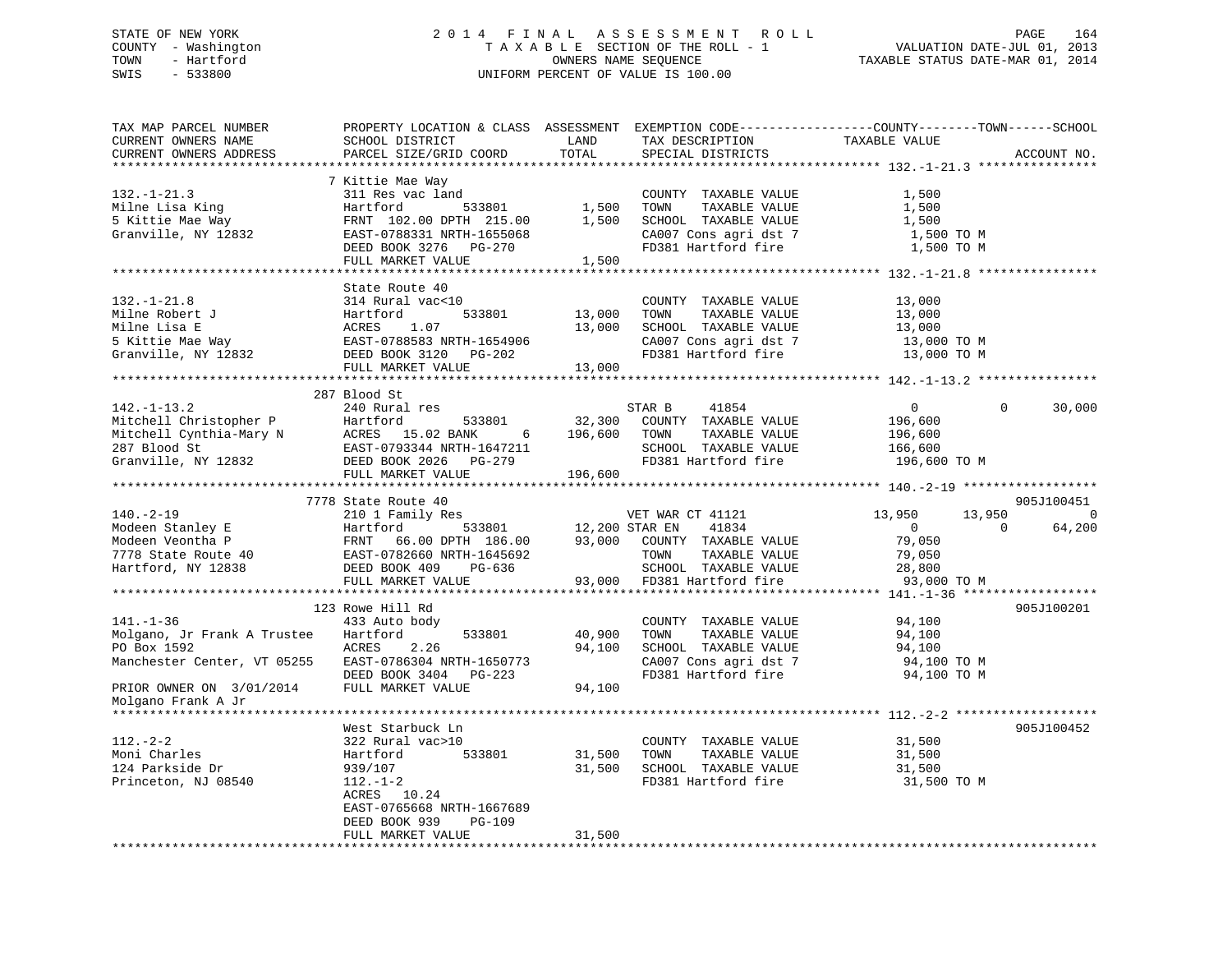# STATE OF NEW YORK 2 0 1 4 F I N A L A S S E S S M E N T R O L L PAGE 165 COUNTY - Washington T A X A B L E SECTION OF THE ROLL - 1 VALUATION DATE-JUL 01, 2013 TOWN - Hartford **TAXABLE STATUS DATE-MAR 01, 2014** OWNERS NAME SEQUENCE TAXABLE STATUS DATE-MAR 01, 2014 SWIS - 533800 UNIFORM PERCENT OF VALUE IS 100.00

| TAX MAP PARCEL NUMBER<br>CURRENT OWNERS NAME | PROPERTY LOCATION & CLASS ASSESSMENT EXEMPTION CODE---------------COUNTY-------TOWN-----SCHOOL<br>SCHOOL DISTRICT | LAND                  | TAX DESCRIPTION                                                        |                            |             |
|----------------------------------------------|-------------------------------------------------------------------------------------------------------------------|-----------------------|------------------------------------------------------------------------|----------------------------|-------------|
| CURRENT OWNERS ADDRESS                       | PARCEL SIZE/GRID COORD                                                                                            | TOTAL                 | SPECIAL DISTRICTS                                                      | TAXABLE VALUE              | ACCOUNT NO. |
|                                              |                                                                                                                   |                       |                                                                        |                            |             |
|                                              | 8421 State Route 40                                                                                               |                       |                                                                        |                            |             |
| $123. - 1 - 12.2$                            | 314 Rural vac<10                                                                                                  |                       | COUNTY TAXABLE VALUE                                                   | 29,200                     |             |
| Monikowski Frank                             | 533801<br>Hartford                                                                                                | 29,200                | TOWN<br>TAXABLE VALUE                                                  | 29,200                     |             |
| Monikowski Linda                             | LOT 1                                                                                                             | 29,200                |                                                                        | 29,200                     |             |
| 12 Old Kenyon Rd                             | 5.27<br>ACRES                                                                                                     |                       |                                                                        | 29,200 TO M                |             |
| Hope Valley, RI 02832                        | EAST-0791473 NRTH-1659057                                                                                         |                       | FD381 Hartford fire 29,200 TO M                                        |                            |             |
|                                              | DEED BOOK 3098 PG-58                                                                                              |                       |                                                                        |                            |             |
|                                              | FULL MARKET VALUE                                                                                                 | 29,200                |                                                                        |                            |             |
|                                              |                                                                                                                   |                       |                                                                        |                            |             |
|                                              | State Route 40                                                                                                    |                       |                                                                        |                            |             |
| $123. - 1 - 12.3$                            | 314 Rural vac<10                                                                                                  |                       | COUNTY TAXABLE VALUE                                                   | 19,500                     |             |
| Monikowski Frank                             | Hartford                                                                                                          | 533801 19,500         | TOWN<br>TAXABLE VALUE                                                  | 19,500                     |             |
| Monikowski Linda                             | LOT 2                                                                                                             | 19,500                | SCHOOL TAXABLE VALUE                                                   |                            |             |
| 12 Old Kenyon Rd                             | 2.97<br>ACRES                                                                                                     |                       | CA007 Cons agri dst 7                                                  | 19,500                     |             |
| Hope Valley, RI 02832                        |                                                                                                                   |                       | FD381 Hartford fire 19,500 TO M                                        | 19,500 TO M                |             |
|                                              | EAST-0791866 NRTH-1659283                                                                                         |                       |                                                                        |                            |             |
|                                              | DEED BOOK 3098 PG-58                                                                                              |                       |                                                                        |                            |             |
|                                              | FULL MARKET VALUE                                                                                                 | 19,500                |                                                                        |                            |             |
|                                              |                                                                                                                   |                       |                                                                        |                            |             |
|                                              | 68 Rowe Hill Rd                                                                                                   |                       |                                                                        |                            | 905J101392  |
| $141. - 1 - 44.1$                            | 210 1 Family Res                                                                                                  |                       | COUNTY TAXABLE VALUE                                                   | 171,400<br>171.400         |             |
| Monn Stephen                                 | 533801 37,500<br>Hartford                                                                                         |                       | TAXABLE VALUE<br>TOWN                                                  | 171,400                    |             |
| 68 Rowe Hill Rd                              | 628-115,636-33 171,400<br>ACRES 4.81                                                                              |                       | SCHOOL TAXABLE VALUE                                                   | 171,400                    |             |
| Hartford, NY 12838                           | ACRES<br>4.81                                                                                                     |                       | CA007 Cons agri dst 7 171,400 TO M<br>FD381 Hartford fire 171,400 TO M |                            |             |
|                                              | EAST-0786176 NRTH-1649326                                                                                         |                       |                                                                        |                            |             |
|                                              | DEED BOOK 3373 PG-276                                                                                             |                       |                                                                        |                            |             |
|                                              | FULL MARKET VALUE                                                                                                 | 171,400               |                                                                        |                            |             |
|                                              |                                                                                                                   |                       |                                                                        |                            |             |
|                                              | 166 Gulf Ln                                                                                                       |                       |                                                                        |                            |             |
| $139. -4 - 7.5$                              | 314 Rural vac<10                                                                                                  |                       | COUNTY TAXABLE VALUE                                                   | 16,800<br>16,800           |             |
| Monroe Jonathan S                            | 533801<br>Hartford                                                                                                | 16,800                | TAXABLE VALUE<br>TOWN                                                  |                            |             |
|                                              |                                                                                                                   |                       | SCHOOL TAXABLE VALUE                                                   |                            |             |
|                                              | Monroe Erystal M<br>Monroe Krystal M<br>8137 State Route 40<br>Granville, NY 12832<br>DEED BOOK 2835 PG-317       |                       | CA007 Cons agri dst 7 16,800 TO M<br>FD381 Hartford fire 16,800 TO M   | 16,800<br>16,800 TO M      |             |
|                                              |                                                                                                                   |                       |                                                                        |                            |             |
|                                              | FULL MARKET VALUE                                                                                                 | 16,800                |                                                                        |                            |             |
|                                              |                                                                                                                   |                       |                                                                        |                            |             |
|                                              | 139 Pope Hill Rd                                                                                                  |                       |                                                                        |                            |             |
| $150. - 1 - 29.10$                           | 210 1 Family Res                                                                                                  |                       | AGED-ALL 41800                                                         | 69,000<br>69,000           | 69,000      |
|                                              |                                                                                                                   | 532001 29,100 STAR EN | 41834                                                                  | $\Omega$<br>$\overline{0}$ | 64,200      |
|                                              | 2.30                                                                                                              |                       | 138,000 COUNTY TAXABLE VALUE                                           | 69,000                     |             |
| Argyle, NY 12809                             | EAST-0780315 NRTH-1633368                                                                                         |                       | TOWN<br>TAXABLE VALUE                                                  | 69,000                     |             |
|                                              | DEED BOOK 936<br>PG-95                                                                                            |                       | SCHOOL TAXABLE VALUE                                                   | 4,800                      |             |
|                                              | FULL MARKET VALUE                                                                                                 |                       | 138,000 CA006 Cons agri dst 6                                          | 138,000 TO M               |             |
|                                              |                                                                                                                   |                       | FD381 Hartford fire                                                    | 138,000 TO M               |             |
|                                              |                                                                                                                   |                       |                                                                        |                            |             |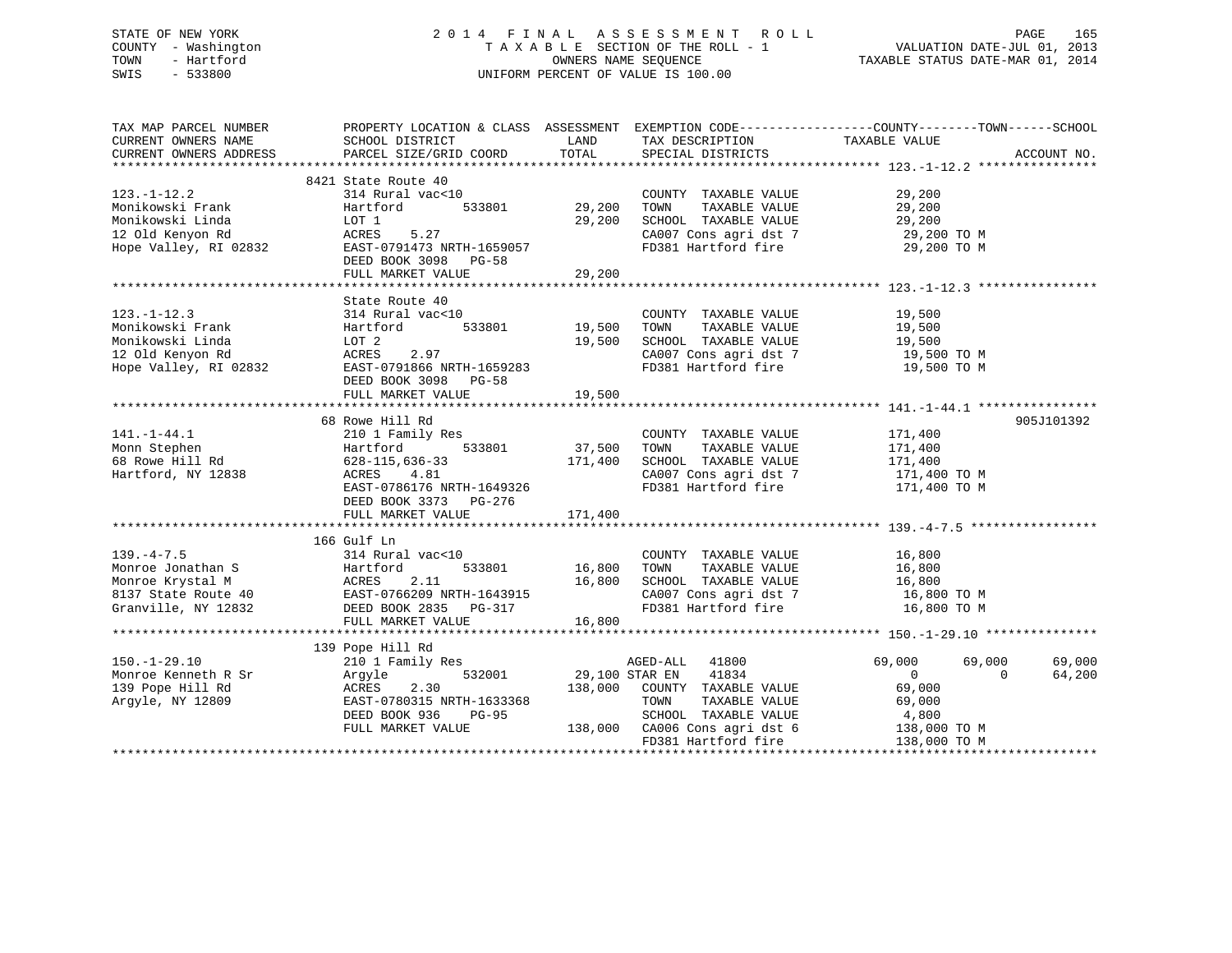# STATE OF NEW YORK 2 0 1 4 F I N A L A S S E S S M E N T R O L L PAGE 166 COUNTY - Washington T A X A B L E SECTION OF THE ROLL - 1 VALUATION DATE-JUL 01, 2013 TOWN - Hartford **TAXABLE STATUS DATE-MAR 01, 2014** OWNERS NAME SEQUENCE TAXABLE STATUS DATE-MAR 01, 2014 SWIS - 533800 UNIFORM PERCENT OF VALUE IS 100.00

| TAX MAP PARCEL NUMBER<br>CURRENT OWNERS NAME<br>CURRENT OWNERS ADDRESS |                                                                                                                                                                                                                                                                                                                        |            |                                                                                                                                                                                                                                                       | PROPERTY LOCATION & CLASS ASSESSMENT EXEMPTION CODE----------------COUNTY-------TOWN------SCHOOL | ACCOUNT NO. |
|------------------------------------------------------------------------|------------------------------------------------------------------------------------------------------------------------------------------------------------------------------------------------------------------------------------------------------------------------------------------------------------------------|------------|-------------------------------------------------------------------------------------------------------------------------------------------------------------------------------------------------------------------------------------------------------|--------------------------------------------------------------------------------------------------|-------------|
|                                                                        |                                                                                                                                                                                                                                                                                                                        |            |                                                                                                                                                                                                                                                       |                                                                                                  |             |
|                                                                        | 182 Gulf Ln                                                                                                                                                                                                                                                                                                            |            |                                                                                                                                                                                                                                                       |                                                                                                  |             |
|                                                                        |                                                                                                                                                                                                                                                                                                                        |            |                                                                                                                                                                                                                                                       | $0 \qquad \qquad$<br>$\Omega$                                                                    | 30,000      |
|                                                                        |                                                                                                                                                                                                                                                                                                                        |            |                                                                                                                                                                                                                                                       | 104,300                                                                                          |             |
|                                                                        |                                                                                                                                                                                                                                                                                                                        |            |                                                                                                                                                                                                                                                       | 104,300                                                                                          |             |
|                                                                        |                                                                                                                                                                                                                                                                                                                        |            |                                                                                                                                                                                                                                                       | 74,300                                                                                           |             |
|                                                                        |                                                                                                                                                                                                                                                                                                                        |            |                                                                                                                                                                                                                                                       |                                                                                                  |             |
|                                                                        | DEED BOOK 659 PG-57<br>FULL MARKET VALUE                                                                                                                                                                                                                                                                               | 104,300    | CA007 Cons agri dst 7 104,300 TO M<br>FD381 Hartford fire 104,300 TO M<br>FD381 Hartford fire                                                                                                                                                         |                                                                                                  |             |
|                                                                        |                                                                                                                                                                                                                                                                                                                        |            |                                                                                                                                                                                                                                                       |                                                                                                  |             |
|                                                                        | 172 Gulf Ln                                                                                                                                                                                                                                                                                                            |            |                                                                                                                                                                                                                                                       |                                                                                                  |             |
| $139. - 4 - 7.2$                                                       | 312 Vac w/imprv                                                                                                                                                                                                                                                                                                        |            | COUNTY TAXABLE VALUE                                                                                                                                                                                                                                  | 4,500                                                                                            |             |
| Monroe Kermit O                                                        | $\frac{5}{2}$ and $\frac{1}{2}$ $\frac{1}{2}$ $\frac{1}{2}$ $\frac{1}{2}$ $\frac{1}{2}$ $\frac{1}{2}$ $\frac{1}{2}$ $\frac{1}{2}$ $\frac{1}{2}$ $\frac{1}{2}$ $\frac{1}{2}$ $\frac{1}{2}$ $\frac{1}{2}$ $\frac{1}{2}$ $\frac{1}{2}$ $\frac{1}{2}$ $\frac{1}{2}$ $\frac{1}{2}$ $\frac{1}{2}$ $\frac{1}{2}$ $\frac{1}{2$ | 1,000 TOWN | TAXABLE VALUE                                                                                                                                                                                                                                         | 4,500                                                                                            |             |
|                                                                        |                                                                                                                                                                                                                                                                                                                        |            | SCHOOL TAXABLE VALUE 4,500                                                                                                                                                                                                                            |                                                                                                  |             |
|                                                                        |                                                                                                                                                                                                                                                                                                                        |            |                                                                                                                                                                                                                                                       |                                                                                                  |             |
|                                                                        | Monroe Dianna L<br>Monroe Dianna L<br>139.-1-7.2<br>182 Gulf Ln<br>FRNT 130.00 DPTH 147.00<br>Fort Ann, NY 12827<br>EAST-0765236 NRTH-1643830                                                                                                                                                                          |            | $\begin{array}{lllllll} \texttt{CA007} & \texttt{Cons}\ \texttt{agri}\ \texttt{dst}\ \texttt{7} & \texttt{4,500}\ \texttt{T0}\ \texttt{M} & \texttt{FD381}\ \texttt{Hartford}\ \texttt{fire} & \texttt{4,500}\ \texttt{T0}\ \texttt{M} & \end{array}$ |                                                                                                  |             |
|                                                                        | DEED BOOK 836 PG-272                                                                                                                                                                                                                                                                                                   |            |                                                                                                                                                                                                                                                       |                                                                                                  |             |
|                                                                        | FULL MARKET VALUE                                                                                                                                                                                                                                                                                                      | 4,500      |                                                                                                                                                                                                                                                       |                                                                                                  |             |
|                                                                        |                                                                                                                                                                                                                                                                                                                        |            |                                                                                                                                                                                                                                                       |                                                                                                  |             |
|                                                                        | Gulf Ln                                                                                                                                                                                                                                                                                                                |            |                                                                                                                                                                                                                                                       |                                                                                                  |             |
| $139. -4 - 7.3$                                                        | 323 Vacant rural                                                                                                                                                                                                                                                                                                       |            | COUNTY TAXABLE VALUE                                                                                                                                                                                                                                  |                                                                                                  |             |
| Monroe Kermit O                                                        | Hartford 533801 45,600                                                                                                                                                                                                                                                                                                 |            | TAXABLE VALUE<br>TOWN                                                                                                                                                                                                                                 | 45,600<br>45,600                                                                                 |             |
| Monroe Dianna L                                                        | LOT 2                                                                                                                                                                                                                                                                                                                  | 45,600     | SCHOOL TAXABLE VALUE 45,600                                                                                                                                                                                                                           |                                                                                                  |             |
| 182 Gulf Ln                                                            | $139. - 1 - 7.3$                                                                                                                                                                                                                                                                                                       |            |                                                                                                                                                                                                                                                       |                                                                                                  |             |
| Fort Ann, NY 12827                                                     | ACRES 28.05                                                                                                                                                                                                                                                                                                            |            | CA007 Cons agri dst 7 45,600 TO M<br>FD381 Hartford fire 45,600 TO M                                                                                                                                                                                  |                                                                                                  |             |
|                                                                        | EAST-0765897 NRTH-1644310                                                                                                                                                                                                                                                                                              |            |                                                                                                                                                                                                                                                       |                                                                                                  |             |
|                                                                        | DEED BOOK 2586 PG-134                                                                                                                                                                                                                                                                                                  |            |                                                                                                                                                                                                                                                       |                                                                                                  |             |
|                                                                        | FULL MARKET VALUE                                                                                                                                                                                                                                                                                                      | 45,600     |                                                                                                                                                                                                                                                       |                                                                                                  |             |
|                                                                        |                                                                                                                                                                                                                                                                                                                        |            |                                                                                                                                                                                                                                                       |                                                                                                  |             |
|                                                                        | 40 Mcdougal Rd                                                                                                                                                                                                                                                                                                         |            |                                                                                                                                                                                                                                                       |                                                                                                  |             |
| $148. - 1 - 25.8$                                                      | $314$ Rural vac< $10$                                                                                                                                                                                                                                                                                                  |            | COUNTY TAXABLE VALUE 26,000                                                                                                                                                                                                                           |                                                                                                  |             |
|                                                                        |                                                                                                                                                                                                                                                                                                                        |            |                                                                                                                                                                                                                                                       |                                                                                                  |             |
|                                                                        |                                                                                                                                                                                                                                                                                                                        |            |                                                                                                                                                                                                                                                       |                                                                                                  |             |
|                                                                        |                                                                                                                                                                                                                                                                                                                        |            |                                                                                                                                                                                                                                                       |                                                                                                  |             |
|                                                                        |                                                                                                                                                                                                                                                                                                                        |            |                                                                                                                                                                                                                                                       |                                                                                                  |             |
|                                                                        |                                                                                                                                                                                                                                                                                                                        |            |                                                                                                                                                                                                                                                       |                                                                                                  |             |
|                                                                        | 148.-1-25.8<br>Monroe Richard K (1991) Hartford 533801 (26,000 TOWN TAXABLE VALUE 206,000<br>Monroe Marchard K (1992) ACRES 5.00 (26,000 TOM 26,000 CHOOL TAXABLE VALUE 26,000<br>4D Autumn Terr (1993) EXED BOOK 3237 PG-344 (26,0                                                                                    |            |                                                                                                                                                                                                                                                       |                                                                                                  |             |
|                                                                        | 3918 State Route 149                                                                                                                                                                                                                                                                                                   |            |                                                                                                                                                                                                                                                       |                                                                                                  | 905J101411  |
| $131. - 1 - 13.6$                                                      | 240 Rural res                                                                                                                                                                                                                                                                                                          |            | STAR B<br>41854                                                                                                                                                                                                                                       | $\overline{0}$<br>$\Omega$                                                                       | 30,000      |
| Montague Susan J                                                       |                                                                                                                                                                                                                                                                                                                        |            | 533801 41,800 COUNTY TAXABLE VALUE                                                                                                                                                                                                                    |                                                                                                  |             |
|                                                                        |                                                                                                                                                                                                                                                                                                                        | 176,900    | TOWN<br>TAXABLE VALUE                                                                                                                                                                                                                                 | 176,900<br>176,900                                                                               |             |
| Fort Ann, NY 12827                                                     | EAST-0768673 NRTH-1653821                                                                                                                                                                                                                                                                                              |            | SCHOOL TAXABLE VALUE                                                                                                                                                                                                                                  |                                                                                                  |             |
|                                                                        | ----- 0700075 NRIH-1653821<br>DEED BOOK 2467 PG-73<br>FUIT MANU--                                                                                                                                                                                                                                                      |            | CA007 Cons agri dst 7                                                                                                                                                                                                                                 | 146,900<br>176,900 ТО М                                                                          |             |
|                                                                        | FULL MARKET VALUE                                                                                                                                                                                                                                                                                                      |            | 176,900 FD381 Hartford fire 176,900 TO M                                                                                                                                                                                                              |                                                                                                  |             |
|                                                                        |                                                                                                                                                                                                                                                                                                                        |            |                                                                                                                                                                                                                                                       |                                                                                                  |             |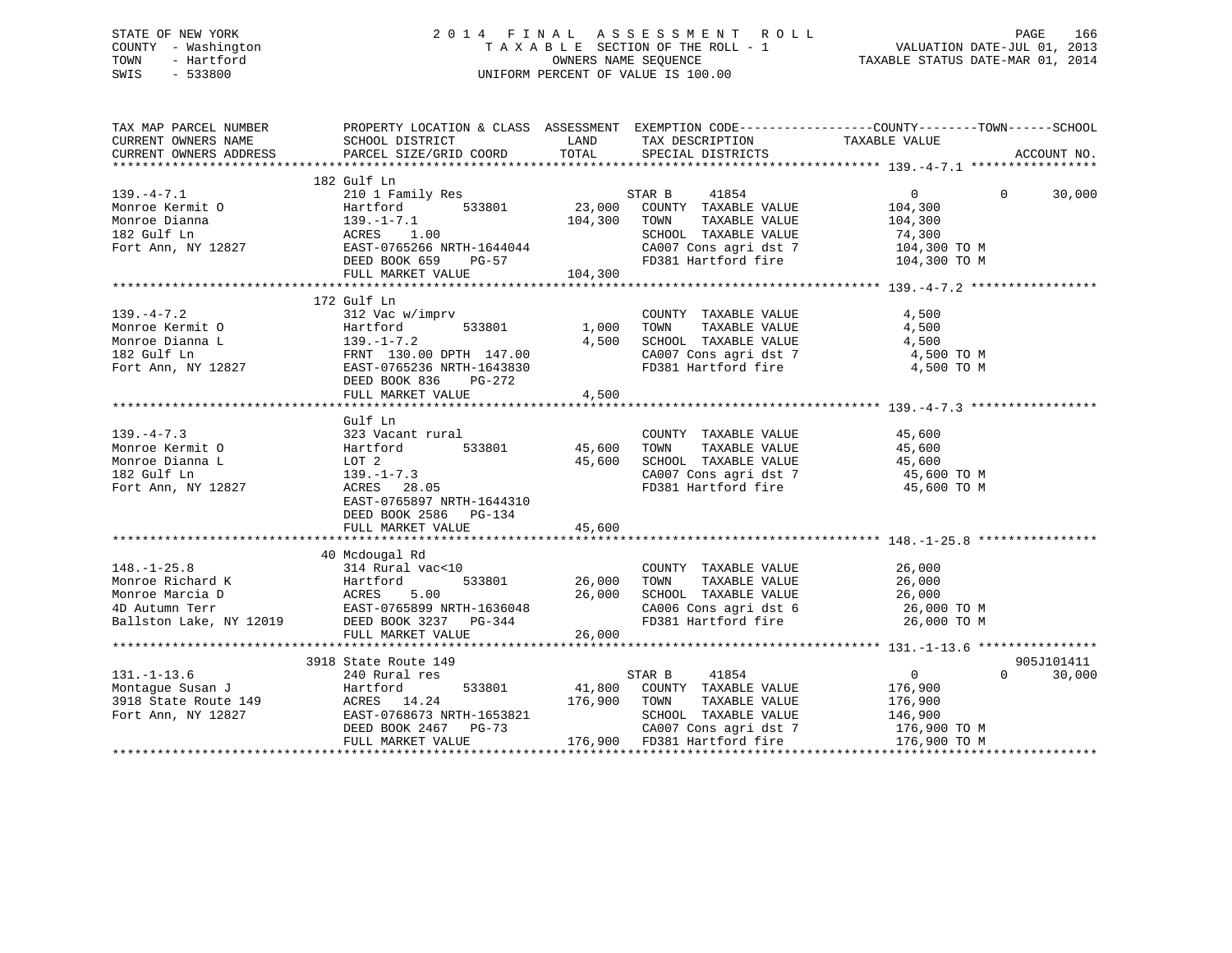# STATE OF NEW YORK 2 0 1 4 F I N A L A S S E S S M E N T R O L L PAGE 167 COUNTY - Washington T A X A B L E SECTION OF THE ROLL - 1 VALUATION DATE-JUL 01, 2013 TOWN - Hartford **TAXABLE STATUS DATE-MAR 01, 2014** OWNERS NAME SEQUENCE TAXABLE STATUS DATE-MAR 01, 2014 SWIS - 533800 UNIFORM PERCENT OF VALUE IS 100.00

| TAX MAP PARCEL NUMBER<br>CURRENT OWNERS NAME<br>CURRENT OWNERS ADDRESS |                                                                                                                                                                                                                                                                                                                                                                                                                                                            |        |                                                              | PROPERTY LOCATION & CLASS ASSESSMENT EXEMPTION CODE---------------COUNTY-------TOWN-----SCHOOL |                |
|------------------------------------------------------------------------|------------------------------------------------------------------------------------------------------------------------------------------------------------------------------------------------------------------------------------------------------------------------------------------------------------------------------------------------------------------------------------------------------------------------------------------------------------|--------|--------------------------------------------------------------|------------------------------------------------------------------------------------------------|----------------|
|                                                                        |                                                                                                                                                                                                                                                                                                                                                                                                                                                            |        |                                                              |                                                                                                |                |
|                                                                        | State Route 149                                                                                                                                                                                                                                                                                                                                                                                                                                            |        |                                                              |                                                                                                |                |
| $131. - 1 - 13.9$                                                      | 311 Res vac land                                                                                                                                                                                                                                                                                                                                                                                                                                           |        | land COUNTY TAXABLE VALUE<br>533801 2,700 TOWN TAXABLE VALUE | 2,700                                                                                          |                |
|                                                                        |                                                                                                                                                                                                                                                                                                                                                                                                                                                            |        |                                                              |                                                                                                |                |
|                                                                        |                                                                                                                                                                                                                                                                                                                                                                                                                                                            |        |                                                              |                                                                                                |                |
|                                                                        |                                                                                                                                                                                                                                                                                                                                                                                                                                                            |        |                                                              |                                                                                                |                |
|                                                                        | $\begin{array}{cccccc} \text{131.-1-13.9} & \text{311 Res vac land} & \text{CUDN11 I AADLE VALUE} & \text{2,700} \\ \text{Montague Susan J} & \text{Hartford} & \text{533801} & \text{2,700 TOWN TAXABLE VALUE} & \text{2,700} \\ \text{3918 State Route 149} & \text{FRNT 160.00 DPTH 192.00} & \text{2,700 SCHOOL TAXABLE VALUE} & \text{2,700} \\ \text{Fort Ann, NY 12827} & \text{ACRES} & 0.68 & \text{CAO07 Cons agri dat $<br>DEED BOOK 2467 PG-73 |        |                                                              |                                                                                                |                |
|                                                                        | FULL MARKET VALUE                                                                                                                                                                                                                                                                                                                                                                                                                                          | 2,700  |                                                              |                                                                                                |                |
|                                                                        |                                                                                                                                                                                                                                                                                                                                                                                                                                                            |        |                                                              |                                                                                                | 905J100454     |
|                                                                        | 3491 State Route 196 43 PCT OF VALUE USED FOR EXEMPTION PURPOSES                                                                                                                                                                                                                                                                                                                                                                                           |        |                                                              |                                                                                                | 117,814        |
|                                                                        |                                                                                                                                                                                                                                                                                                                                                                                                                                                            |        |                                                              |                                                                                                | $\sim$ 0       |
|                                                                        |                                                                                                                                                                                                                                                                                                                                                                                                                                                            |        |                                                              |                                                                                                | $\overline{0}$ |
|                                                                        |                                                                                                                                                                                                                                                                                                                                                                                                                                                            |        |                                                              |                                                                                                | 64,200         |
|                                                                        |                                                                                                                                                                                                                                                                                                                                                                                                                                                            |        |                                                              |                                                                                                |                |
|                                                                        | Fort Ann, NY 12827 139.-1-3<br>Fort Ann, NY 12827 139.-1-3<br>ACRES 181.00 COUNTY TAXABLE VALUE 218,480<br>MAY BE SUBJECT TO PAYMENT EAST-0768074 NRTH-1644060 TOWN TAXABLE VALUE 202,278<br>UNDER AGDIST LAW TIL 2018 FULL MARKET VAL                                                                                                                                                                                                                     |        |                                                              |                                                                                                |                |
|                                                                        |                                                                                                                                                                                                                                                                                                                                                                                                                                                            |        |                                                              |                                                                                                |                |
|                                                                        |                                                                                                                                                                                                                                                                                                                                                                                                                                                            |        |                                                              | CA007 Cons agri dst 7 258,986 TO M                                                             |                |
|                                                                        |                                                                                                                                                                                                                                                                                                                                                                                                                                                            |        | 117,814 EX                                                   |                                                                                                |                |
|                                                                        |                                                                                                                                                                                                                                                                                                                                                                                                                                                            |        |                                                              |                                                                                                |                |
|                                                                        |                                                                                                                                                                                                                                                                                                                                                                                                                                                            |        |                                                              |                                                                                                |                |
|                                                                        | State Route 196                                                                                                                                                                                                                                                                                                                                                                                                                                            |        |                                                              |                                                                                                | 905J100553     |
|                                                                        |                                                                                                                                                                                                                                                                                                                                                                                                                                                            |        |                                                              |                                                                                                |                |
|                                                                        | 139.-4-4.1<br>Moore Leonard F<br>Moore Leonard F<br>3491 State Route 196 Hartford 533801 33,900 COUNTY TAXABLE VALUE 11,654<br>Fort Ann, NY 12827 ACRES 25.80 SCHOOL TAXABLE VALUE 11,654<br>FOR THE SAST-0766481 NRTH-1642689 FD381 Har                                                                                                                                                                                                                   |        |                                                              |                                                                                                |                |
|                                                                        |                                                                                                                                                                                                                                                                                                                                                                                                                                                            |        |                                                              |                                                                                                |                |
|                                                                        |                                                                                                                                                                                                                                                                                                                                                                                                                                                            |        |                                                              |                                                                                                |                |
|                                                                        |                                                                                                                                                                                                                                                                                                                                                                                                                                                            |        |                                                              |                                                                                                |                |
|                                                                        | MAY BE SUBJECT TO PAYMENT DEED BOOK 1935 PG-17<br>UNDER AGDIST LAW TIL 2021 FULL MARKET VALUE                                                                                                                                                                                                                                                                                                                                                              |        |                                                              |                                                                                                |                |
|                                                                        |                                                                                                                                                                                                                                                                                                                                                                                                                                                            | 33,900 |                                                              |                                                                                                |                |
|                                                                        |                                                                                                                                                                                                                                                                                                                                                                                                                                                            |        |                                                              |                                                                                                |                |
|                                                                        |                                                                                                                                                                                                                                                                                                                                                                                                                                                            |        |                                                              |                                                                                                |                |
|                                                                        |                                                                                                                                                                                                                                                                                                                                                                                                                                                            |        |                                                              | 32,469 32,469 32,469<br>26,231                                                                 |                |
|                                                                        |                                                                                                                                                                                                                                                                                                                                                                                                                                                            |        |                                                              |                                                                                                |                |
|                                                                        |                                                                                                                                                                                                                                                                                                                                                                                                                                                            |        |                                                              | TAXABLE VALUE 26,231                                                                           |                |
|                                                                        |                                                                                                                                                                                                                                                                                                                                                                                                                                                            |        |                                                              |                                                                                                |                |
|                                                                        | XDER<br>*******************<br>139.-4-4.3<br>Moore Leonard F<br>The Dawn<br>196 139.-1-4.3<br>196 139.-1-4.3<br>ACRES 39.68<br>TACRES 39.68<br>TACRES 19768741 NRTH-1641745<br>PG-29                                                                                                                                                                                                                                                                       |        |                                                              | SCHOOL TAXABLE VALUE 26, 231<br>CA007 Cons agri dst 7 26, 231 TO M<br>32, 469 EX 26, 231 TO M  |                |
| MAY BE SUBJECT TO PAYMENT                                              | 139.-1-4.3<br>ACRES 39.68<br>EAST-0768741 NRTH-1641745<br>DEED BOOK 953 PG-29<br>FULL MARKET VALUE<br>FULL MARKET VALUE<br>28,700 FD381 Hartford fire                                                                                                                                                                                                                                                                                                      |        |                                                              | 58,700 TO M                                                                                    |                |
| UNDER AGDIST LAW TIL 2018                                              |                                                                                                                                                                                                                                                                                                                                                                                                                                                            |        |                                                              |                                                                                                |                |
|                                                                        |                                                                                                                                                                                                                                                                                                                                                                                                                                                            |        |                                                              |                                                                                                |                |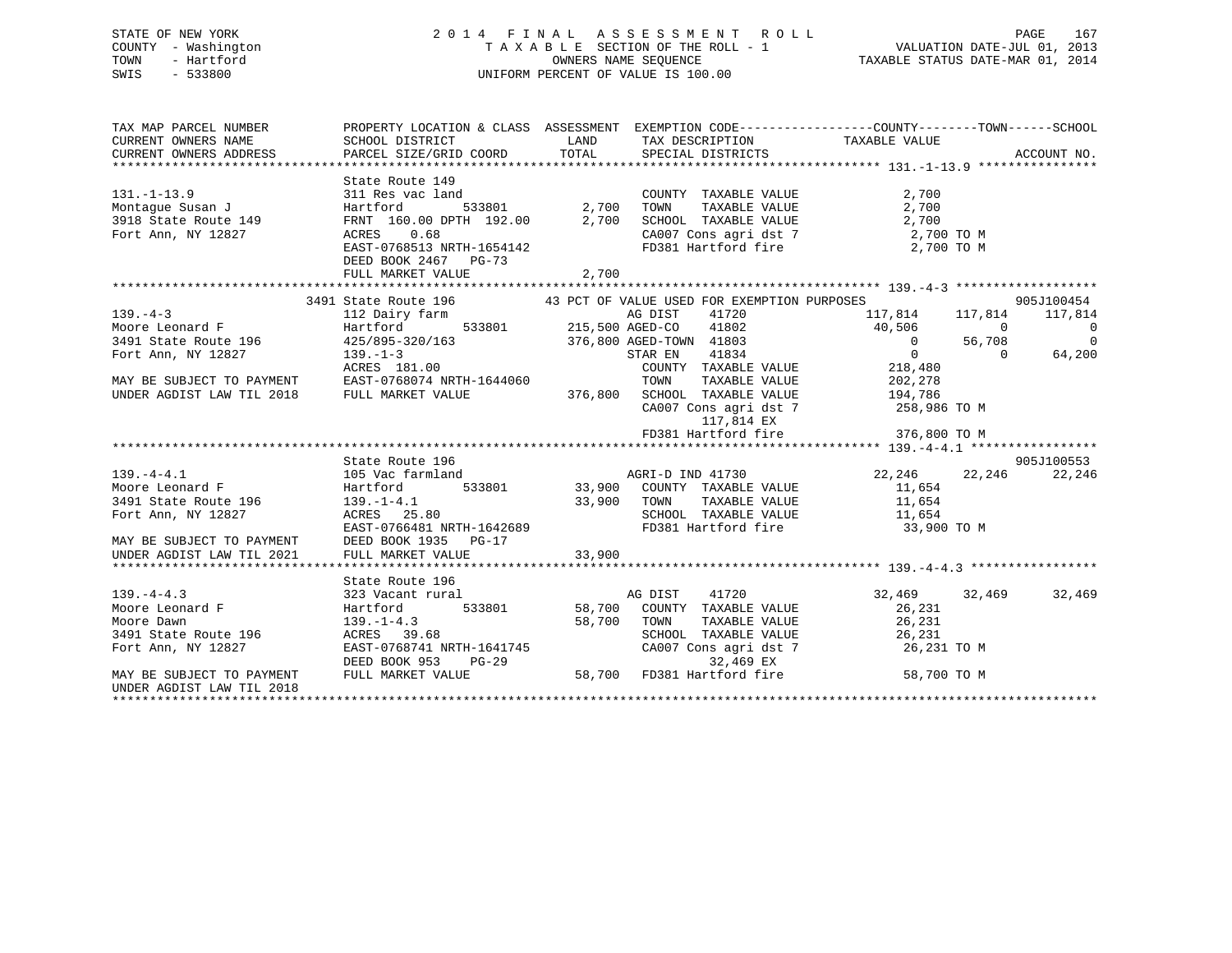# STATE OF NEW YORK 2 0 1 4 F I N A L A S S E S S M E N T R O L L PAGE 168 COUNTY - Washington T A X A B L E SECTION OF THE ROLL - 1 VALUATION DATE-JUL 01, 2013 TOWN - Hartford **TAXABLE STATUS DATE-MAR 01, 2014** OWNERS NAME SEQUENCE TAXABLE STATUS DATE-MAR 01, 2014 SWIS - 533800 UNIFORM PERCENT OF VALUE IS 100.00

| TAX MAP PARCEL NUMBER<br>CURRENT OWNERS NAME<br>CURRENT OWNERS ADDRESS          | SCHOOL DISTRICT<br>PARCEL SIZE/GRID COORD                                                                     | PROPERTY LOCATION & CLASS ASSESSMENT EXEMPTION CODE---------------COUNTY-------TOWN------SCHOOL<br>LAND<br>TAX DESCRIPTION<br>TOTAL<br>SPECIAL DISTRICTS | TAXABLE VALUE<br>ACCOUNT NO.                     |
|---------------------------------------------------------------------------------|---------------------------------------------------------------------------------------------------------------|----------------------------------------------------------------------------------------------------------------------------------------------------------|--------------------------------------------------|
| $139. -4 - 4.4$                                                                 | State Route 196 OFF<br>105 Vac farmland                                                                       | AG DIST<br>41720                                                                                                                                         | 18,074<br>18,074<br>18,074                       |
| Moore Leonard F<br>Moore Dawn                                                   | 533801<br>Hartford<br>W527/335                                                                                | 25,100<br>COUNTY TAXABLE VALUE<br>25,100<br>TOWN<br>TAXABLE VALUE                                                                                        | 7,026<br>7,026                                   |
| 3491 State Route 196<br>Fort Ann, NY 12827                                      | $139. - 1 - 4.4$<br>ACRES 17.90                                                                               | SCHOOL TAXABLE VALUE<br>CA007 Cons agri dst 7                                                                                                            | 7,026<br>7,026 TO M                              |
| MAY BE SUBJECT TO PAYMENT<br>UNDER AGDIST LAW TIL 2018                          | EAST-0768704 NRTH-1642751<br>DEED BOOK 953<br>$PG-29$<br>FULL MARKET VALUE                                    | 18,074 EX<br>FD381 Hartford fire<br>25,100                                                                                                               | 25,100 TO M                                      |
|                                                                                 |                                                                                                               |                                                                                                                                                          |                                                  |
| $150. - 1 - 45$                                                                 | Gilchrist Hill Rd<br>323 Vacant rural                                                                         | FOR 480A 47460                                                                                                                                           | 905J100015<br>70,000<br>70,000<br>70,000         |
| Moore Marlene Trustee<br>Pike Mary Ellen Trustee<br>456 Gilchrist Hill Rd       | 533801<br>Hartford<br>823/75<br>Forest Tax 2324/32                                                            | 102,600<br>COUNTY TAXABLE VALUE<br>102,600<br>TOWN<br>TAXABLE VALUE<br>SCHOOL TAXABLE VALUE                                                              | 32,600<br>32,600<br>32,600                       |
| Hartford, NY 12838                                                              | ACRES 155.60<br>EAST-0782161 NRTH-1637361                                                                     | FD381 Hartford fire                                                                                                                                      | 102,600 TO M                                     |
| MAY BE SUBJECT TO PAYMENT<br>UNDER RPTL480A UNTIL 2023                          | DEED BOOK 3378 PG-49<br>FULL MARKET VALUE                                                                     | 102,600<br>*************                                                                                                                                 |                                                  |
|                                                                                 |                                                                                                               |                                                                                                                                                          |                                                  |
| $114. - 1 - 20.2$<br>Morelli Jeanine<br>PO Box 82<br>Middle Granville, NY 12849 | Durkee Ln<br>323 Vacant rural<br>533801<br>Hartford<br>ACRES 25.85<br>EAST-0785329 NRTH-1663866               | COUNTY TAXABLE VALUE<br>41,000<br>TAXABLE VALUE<br>TOWN<br>41,000<br>SCHOOL TAXABLE VALUE<br>CA007 Cons agri dst 7                                       | 41,000<br>41,000<br>41,000<br>41,000 TO M        |
|                                                                                 | DEED BOOK 1977 PG-1<br>FULL MARKET VALUE                                                                      | FD381 Hartford fire<br>41,000                                                                                                                            | 41,000 TO M                                      |
|                                                                                 |                                                                                                               |                                                                                                                                                          |                                                  |
|                                                                                 | 142 Baker Rd                                                                                                  |                                                                                                                                                          | 905J101069                                       |
| $132 - 2 - 21.3$<br>Morizio Mark J<br>PO Box 202<br>Hartford, NY 12838          | 210 1 Family Res<br>Hartford<br>533801<br>4.03<br>ACRES<br>EAST-0793666 NRTH-1654121<br>DEED BOOK 2873 PG-143 | COUNTY TAXABLE VALUE<br>TAXABLE VALUE<br>34,500<br>TOWN<br>133,300<br>SCHOOL TAXABLE VALUE<br>FD381 Hartford fire                                        | 133,300<br>133,300<br>133,300<br>133,300 TO M    |
|                                                                                 | FULL MARKET VALUE                                                                                             | 133,300                                                                                                                                                  |                                                  |
|                                                                                 |                                                                                                               |                                                                                                                                                          |                                                  |
| $148. - 1 - 23$                                                                 | 146 Mcdougal Rd<br>240 Rural res                                                                              | 41854<br>STAR B                                                                                                                                          | 905J100607<br>$\mathbf{0}$<br>$\Omega$<br>30,000 |
| Morris Deborah A<br>146 McDougal Rd<br>Argyle, NY 12809                         | Hartford<br>533801<br>ACRES 13.30<br>EAST-0767571 NRTH-1634438                                                | 52,600<br>COUNTY TAXABLE VALUE<br>229,400<br>TOWN<br>TAXABLE VALUE<br>SCHOOL TAXABLE VALUE                                                               | 229,400<br>229,400<br>199,400                    |
|                                                                                 | DEED BOOK 561<br>$PG-58$<br>FULL MARKET VALUE                                                                 | CA006 Cons agri dst 6<br>229,400<br>FD381 Hartford fire                                                                                                  | 229,400 TO M<br>229,400 TO M                     |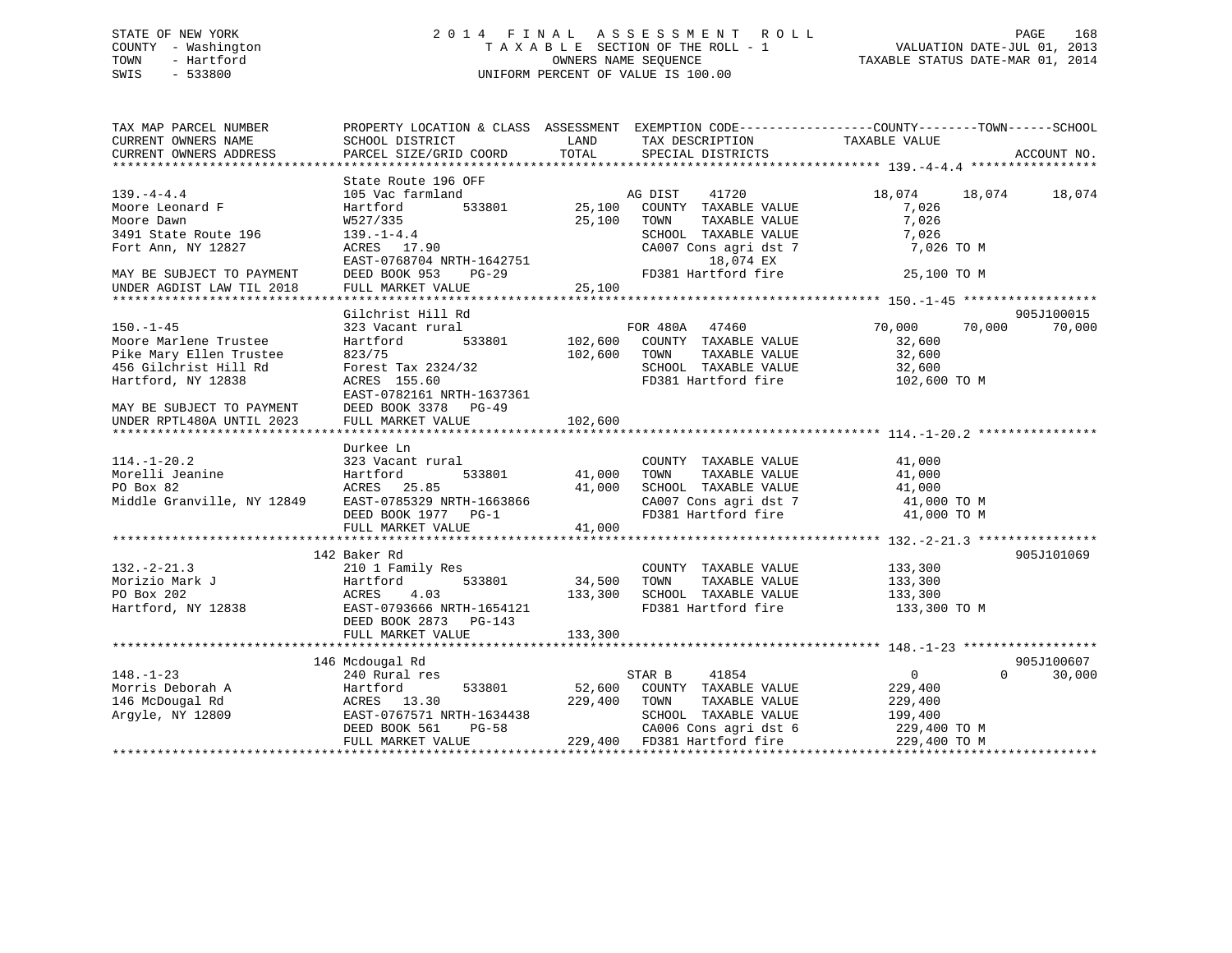# STATE OF NEW YORK 2 0 1 4 F I N A L A S S E S S M E N T R O L L PAGE 169 COUNTY - Washington T A X A B L E SECTION OF THE ROLL - 1 VALUATION DATE-JUL 01, 2013 TOWN - Hartford **TAXABLE STATUS DATE-MAR 01, 2014** OWNERS NAME SEQUENCE TAXABLE STATUS DATE-MAR 01, 2014 SWIS - 533800 UNIFORM PERCENT OF VALUE IS 100.00

| TAX MAP PARCEL NUMBER<br>CURRENT OWNERS NAME<br>CURRENT OWNERS ADDRESS | SCHOOL DISTRICT<br>PARCEL SIZE/GRID COORD                                                        | LAND<br>TOTAL            | TAX DESCRIPTION TAXABLE VALUE SPECIAL DISTRICTS                                                      | PROPERTY LOCATION & CLASS ASSESSMENT EXEMPTION CODE----------------COUNTY-------TOWN-----SCHOOL | ACCOUNT NO.          |
|------------------------------------------------------------------------|--------------------------------------------------------------------------------------------------|--------------------------|------------------------------------------------------------------------------------------------------|-------------------------------------------------------------------------------------------------|----------------------|
| $149. - 1 - 32.7$                                                      | 354 Shine Hill Rd<br>210 1 Family Res                                                            |                          | STAR B<br>41854                                                                                      | $\overline{0}$<br>$\Omega$                                                                      | 905J101380<br>30,000 |
| Morrison Patricia S<br>354 Shine Hill Rd                               | Hartford<br>LOT 4                                                                                | 533801 32,200<br>151,100 | COUNTY TAXABLE VALUE<br>TAXABLE VALUE<br>TOWN                                                        | 151,100<br>151,100                                                                              |                      |
| Fort Ann, NY 12827                                                     | ACRES<br>3.42                                                                                    |                          | SCHOOL TAXABLE VALUE                                                                                 |                                                                                                 |                      |
|                                                                        | EAST-0775172 NRTH-1638019                                                                        |                          | CA006 Cons agri dst 6                                                                                | 121,100<br>151,100 TO M                                                                         |                      |
|                                                                        | DEED BOOK 2608 PG-183                                                                            |                          |                                                                                                      | FD381 Hartford fire 151,100 TO M                                                                |                      |
|                                                                        | FULL MARKET VALUE                                                                                | 151,100                  |                                                                                                      |                                                                                                 |                      |
|                                                                        |                                                                                                  |                          |                                                                                                      |                                                                                                 |                      |
|                                                                        | 8492 State Route 40                                                                              |                          |                                                                                                      |                                                                                                 |                      |
| $123. - 1 - 11.12$                                                     | 314 Rural vac<10                                                                                 |                          | COUNTY TAXABLE VALUE                                                                                 | $14,000$<br>$14,000$                                                                            |                      |
| Morrow Brian O                                                         |                                                                                                  |                          | TOWN<br>TAXABLE VALUE                                                                                |                                                                                                 |                      |
| 24 Pacific St                                                          |                                                                                                  | 14,000                   |                                                                                                      | SCHOOL TAXABLE VALUE 14,000<br>CA007 Cons agri dst 7 14,000 TO M                                |                      |
| Granville, NY 12832                                                    |                                                                                                  |                          |                                                                                                      |                                                                                                 |                      |
|                                                                        |                                                                                                  | 14,000                   | FD381 Hartford fire                                                                                  | 14,000 TO M                                                                                     |                      |
|                                                                        | FULL MARKET VALUE                                                                                |                          |                                                                                                      |                                                                                                 |                      |
|                                                                        | 13 Guilder Hollow Rd                                                                             |                          | 56 PCT OF VALUE USED FOR EXEMPTION PURPOSES                                                          |                                                                                                 | 905J100459           |
| $123. - 1 - 11$                                                        | 240 Rural res                                                                                    |                          | 56 PCT OF VALUE OM CT 41131<br>VET COM CT 41131<br>289,900 VET DIS CT 41141<br>179 100 AG DIST 41720 | 50,000                                                                                          | $\overline{0}$       |
| Morrow Earl M                                                          | 533801<br>Hartford                                                                               |                          |                                                                                                      | 45,000<br>90,000<br>100,000                                                                     | $\overline{0}$       |
| Morrow Jessie                                                          |                                                                                                  |                          |                                                                                                      | 61,558<br>61,558                                                                                | 61,558               |
| 13 Guilder Hollow Rd                                                   |                                                                                                  |                          |                                                                                                      | $\overline{0}$<br>$\overline{0}$                                                                | 64,200               |
| Granville, NY 12832                                                    | DEED BOOK 821<br>$PG-52$                                                                         |                          | COUNTY TAXABLE VALUE                                                                                 | 267,542                                                                                         |                      |
|                                                                        | FULL MARKET VALUE                                                                                |                          | TAXABLE VALUE                                                                                        | 282,542                                                                                         |                      |
| MAY BE SUBJECT TO PAYMENT                                              |                                                                                                  |                          | SCHOOL TAXABLE VALUE                                                                                 |                                                                                                 |                      |
| UNDER AGDIST LAW TIL 2018                                              |                                                                                                  |                          | CA007 Cons agri dst 7<br>61,558 EX                                                                   | 353,342<br>417,542 TO M                                                                         |                      |
|                                                                        |                                                                                                  |                          | FD381 Hartford fire                                                                                  | 479,100 TO M                                                                                    |                      |
|                                                                        |                                                                                                  |                          |                                                                                                      |                                                                                                 |                      |
|                                                                        | 8518 State Route 40                                                                              |                          |                                                                                                      |                                                                                                 | 905J101321           |
| $123. - 1 - 11.1$                                                      | 210 1 Family Res                                                                                 |                          | AGED-ALL 41800                                                                                       | 58,350<br>58,350                                                                                | 58,350               |
| Morrow Jean O -LE-                                                     |                                                                                                  | 27,800 STAR EN           | 41834                                                                                                | $\overline{0}$<br>$\Omega$                                                                      | 58,350               |
| Morrow Paula ETAL<br>8518 State Route 40                               |                                                                                                  |                          | 116,700 COUNTY TAXABLE VALUE<br>TOWN<br>TAXABLE VALUE                                                | 58,350<br>58,350                                                                                |                      |
| Granville, NY 12832                                                    |                                                                                                  |                          |                                                                                                      | $\overline{0}$                                                                                  |                      |
|                                                                        |                                                                                                  |                          | SCHOOL TAXABLE VALUE<br>116,700 CA007 Cons agri dst 7 116,7                                          | 116,700 TO M                                                                                    |                      |
|                                                                        | Hartford<br>ACRES 6.66<br>EAST-0793113 NRTH-1661043<br>DEED BOOK 831 PG-319<br>FULL MARKET VALUE |                          | FD381 Hartford fire                                                                                  | 116,700 TO M                                                                                    |                      |
|                                                                        |                                                                                                  |                          |                                                                                                      |                                                                                                 |                      |
|                                                                        | 8488 State Route 40                                                                              |                          |                                                                                                      |                                                                                                 | 905J101323           |
| $123. - 1 - 11.3$                                                      | 270 Mfg housing                                                                                  |                          | 41854<br>STAR B                                                                                      | $\overline{0}$<br>$\Omega$                                                                      | 30,000               |
| Morrow Paula J                                                         | 533801<br>Hartford                                                                               | 23,000                   | COUNTY TAXABLE VALUE                                                                                 | 42,600                                                                                          |                      |
| 8518 State Route 40                                                    |                                                                                                  | 42,600                   | TOWN<br>TAXABLE VALUE                                                                                | 42,600                                                                                          |                      |
| Granville, NY 12832                                                    |                                                                                                  |                          | SCHOOL TAXABLE VALUE                                                                                 | 12,600                                                                                          |                      |
|                                                                        | ACRES 1.00<br>EAST-0792782 NRTH-1660044<br>DEED BOOK 561 PG-67                                   |                          |                                                                                                      | CA007 Cons agri dst 7 42,600 TO M                                                               |                      |
|                                                                        | FULL MARKET VALUE                                                                                |                          | 42,600 FD381 Hartford fire                                                                           | 42,600 TO M                                                                                     |                      |
|                                                                        |                                                                                                  |                          |                                                                                                      |                                                                                                 |                      |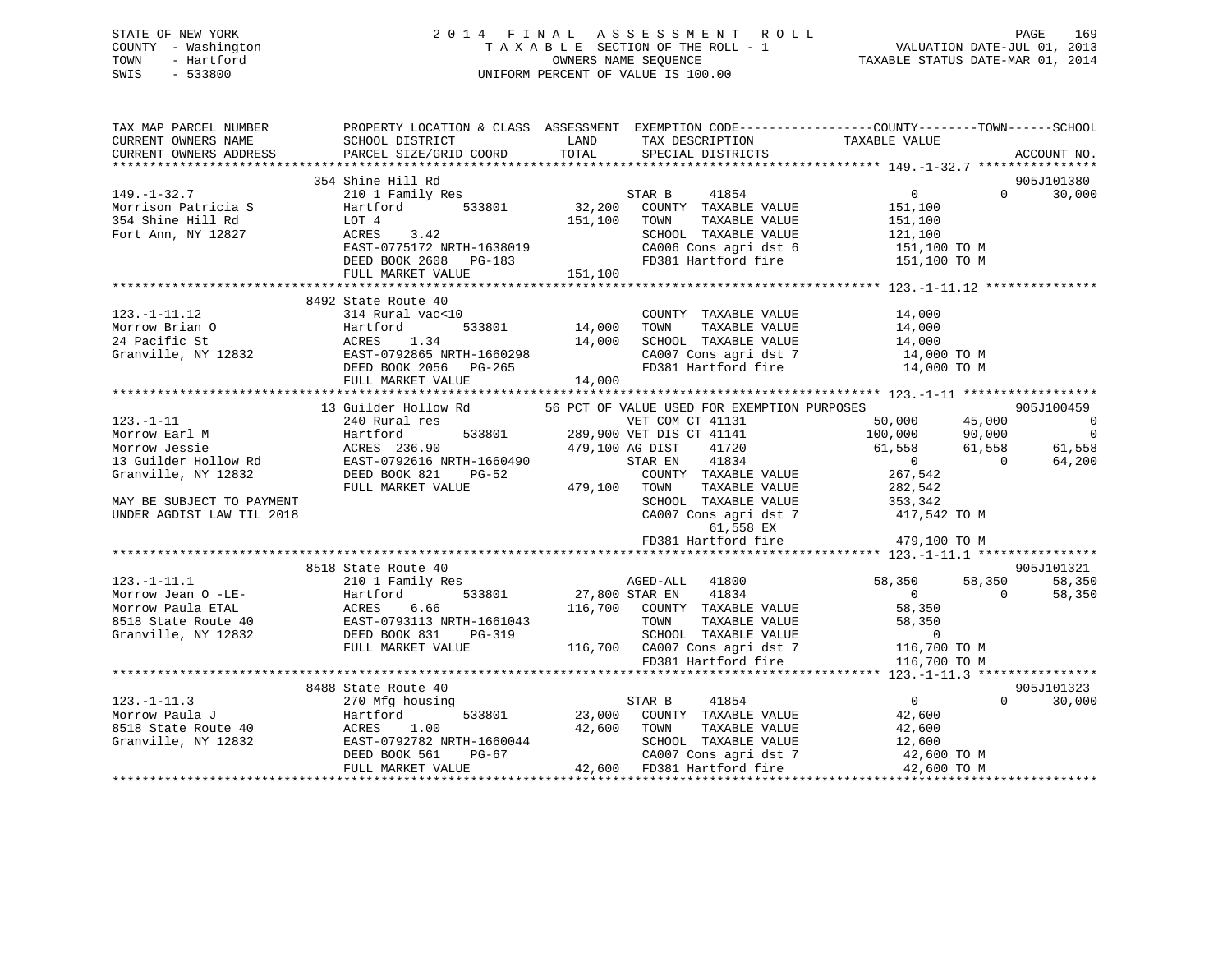# STATE OF NEW YORK 2 0 1 4 F I N A L A S S E S S M E N T R O L L PAGE 170 COUNTY - Washington T A X A B L E SECTION OF THE ROLL - 1 VALUATION DATE-JUL 01, 2013 TOWN - Hartford **TAXABLE STATUS DATE-MAR 01, 2014** OWNERS NAME SEQUENCE TAXABLE STATUS DATE-MAR 01, 2014 SWIS - 533800 UNIFORM PERCENT OF VALUE IS 100.00

| ACCOUNT NO.<br>72 County Route 23<br>905J100161<br>210 1 Family Res<br>41854<br>$\overline{0}$<br>30,000<br>STAR B<br>$\Omega$<br>Hartford<br>533801<br>17,000<br>COUNTY TAXABLE VALUE<br>74,200<br>74,200<br>TOWN<br>TAXABLE VALUE<br>74,200<br>Trans Exempt Repay 2014<br>50.00 DPTH 427.00<br>SCHOOL TAXABLE VALUE<br>FRNT<br>44,200<br>EAST-0786860 NRTH-1653161<br>CA007 Cons agri dst 7<br>74,200 TO M<br>FD381 Hartford fire<br>74,200 TO M<br>DEED BOOK 2917 PG-285<br>FULL MARKET VALUE<br>74,200<br>TE533 Trans exmt repay-flg<br>$.00$ MT<br>3216 Coach Rd<br>905J101157<br>$149. - 1 - 24.3$<br>41854<br>30,000<br>210 1 Family Res<br>STAR B<br>$\overline{0}$<br>$\Omega$<br>40,100<br>Morse Donald<br>Hartford<br>533801<br>COUNTY TAXABLE VALUE<br>204,600<br>Morse Carol<br>ACRES<br>5.50 BANK<br>150<br>204,600<br>TOWN<br>TAXABLE VALUE<br>204,600<br>EAST-0779665 NRTH-1638993<br>3216 Coach Rd<br>SCHOOL TAXABLE VALUE<br>174,600<br><b>PG-189</b><br>FD381 Hartford fire<br>204,600 TO M<br>Argyle, NY 12809<br>DEED BOOK 477<br>FULL MARKET VALUE<br>204,600<br>8284 State Route 40<br>905J100686<br>$132. - 1 - 18.1$<br>240 Rural res<br>AGRI-D IND 41730<br>14,755<br>14,755<br>14,755<br>Moselle Bruce<br>533801<br>57,100 STAR B<br>41854<br>30,000<br>Hartford<br>$\Omega$<br>$\Omega$<br>Moselle Darlene<br>ACRES<br>36.65<br>329,500<br>COUNTY TAXABLE VALUE<br>314,745<br>EAST-0790034 NRTH-1655552<br>TAXABLE VALUE<br>8284 State Route 40<br>TOWN<br>314,745<br>Granville, NY 12832<br>DEED BOOK 926<br>SCHOOL TAXABLE VALUE<br>284,745<br><b>PG-89</b><br>FULL MARKET VALUE<br>329,500<br>FD381 Hartford fire<br>329,500 TO M<br>905J100204<br>232 Eldridge Ln<br>$140. - 1 - 2$<br>240 Rural res<br>41700<br>22,900<br>22,900<br>22,900<br>AG BUILD<br>$\mathbf{0}$<br>Moulton Daniel<br>Hartford<br>533801<br>59,800 STAR B<br>41854<br>$\Omega$<br>30,000<br>Moulton Jane<br>ACRES<br>36.67<br>168,300<br>COUNTY TAXABLE VALUE<br>145,400<br>232 Eldridge Ln<br>EAST-0772524 NRTH-1649696<br>TAXABLE VALUE<br>TOWN<br>145,400<br>SCHOOL TAXABLE VALUE<br>Fort Ann, NY 12827<br>DEED BOOK 783<br>$PG-44$<br>115,400<br>FULL MARKET VALUE<br>168,300<br>FD381 Hartford fire<br>168,300 TO M<br>MAY BE SUBJECT TO PAYMENT<br>UNDER RPTL483 UNTIL 2020<br>905J100645<br>187 North Rd<br>210 1 Family Res<br>VET COM CT 41131<br>36,075<br>36,075<br>$\Omega$<br>30,000<br>Hartford<br>533801<br>31,700 STAR B<br>41854<br>$\overline{0}$<br>$\Omega$<br>ACRES<br>3.30<br>144,300<br>COUNTY TAXABLE VALUE<br>108,225<br>EAST-0772456 NRTH-1643067<br>TOWN<br>TAXABLE VALUE<br>108,225 | TAX MAP PARCEL NUMBER<br>CURRENT OWNERS NAME | PROPERTY LOCATION & CLASS ASSESSMENT<br>SCHOOL DISTRICT | LAND  | EXEMPTION CODE-----------------COUNTY-------TOWN------SCHOOL<br>TAX DESCRIPTION | TAXABLE VALUE |  |
|------------------------------------------------------------------------------------------------------------------------------------------------------------------------------------------------------------------------------------------------------------------------------------------------------------------------------------------------------------------------------------------------------------------------------------------------------------------------------------------------------------------------------------------------------------------------------------------------------------------------------------------------------------------------------------------------------------------------------------------------------------------------------------------------------------------------------------------------------------------------------------------------------------------------------------------------------------------------------------------------------------------------------------------------------------------------------------------------------------------------------------------------------------------------------------------------------------------------------------------------------------------------------------------------------------------------------------------------------------------------------------------------------------------------------------------------------------------------------------------------------------------------------------------------------------------------------------------------------------------------------------------------------------------------------------------------------------------------------------------------------------------------------------------------------------------------------------------------------------------------------------------------------------------------------------------------------------------------------------------------------------------------------------------------------------------------------------------------------------------------------------------------------------------------------------------------------------------------------------------------------------------------------------------------------------------------------------------------------------------------------------------------------------------------------------------------------------------------------------------------------------------------------------------------------------------------------------------------------------------------|----------------------------------------------|---------------------------------------------------------|-------|---------------------------------------------------------------------------------|---------------|--|
|                                                                                                                                                                                                                                                                                                                                                                                                                                                                                                                                                                                                                                                                                                                                                                                                                                                                                                                                                                                                                                                                                                                                                                                                                                                                                                                                                                                                                                                                                                                                                                                                                                                                                                                                                                                                                                                                                                                                                                                                                                                                                                                                                                                                                                                                                                                                                                                                                                                                                                                                                                                                                        | CURRENT OWNERS ADDRESS                       | PARCEL SIZE/GRID COORD                                  | TOTAL | SPECIAL DISTRICTS                                                               |               |  |
|                                                                                                                                                                                                                                                                                                                                                                                                                                                                                                                                                                                                                                                                                                                                                                                                                                                                                                                                                                                                                                                                                                                                                                                                                                                                                                                                                                                                                                                                                                                                                                                                                                                                                                                                                                                                                                                                                                                                                                                                                                                                                                                                                                                                                                                                                                                                                                                                                                                                                                                                                                                                                        |                                              |                                                         |       |                                                                                 |               |  |
|                                                                                                                                                                                                                                                                                                                                                                                                                                                                                                                                                                                                                                                                                                                                                                                                                                                                                                                                                                                                                                                                                                                                                                                                                                                                                                                                                                                                                                                                                                                                                                                                                                                                                                                                                                                                                                                                                                                                                                                                                                                                                                                                                                                                                                                                                                                                                                                                                                                                                                                                                                                                                        | $132.15 - 2 - 35$                            |                                                         |       |                                                                                 |               |  |
|                                                                                                                                                                                                                                                                                                                                                                                                                                                                                                                                                                                                                                                                                                                                                                                                                                                                                                                                                                                                                                                                                                                                                                                                                                                                                                                                                                                                                                                                                                                                                                                                                                                                                                                                                                                                                                                                                                                                                                                                                                                                                                                                                                                                                                                                                                                                                                                                                                                                                                                                                                                                                        | Morse Diane S                                |                                                         |       |                                                                                 |               |  |
|                                                                                                                                                                                                                                                                                                                                                                                                                                                                                                                                                                                                                                                                                                                                                                                                                                                                                                                                                                                                                                                                                                                                                                                                                                                                                                                                                                                                                                                                                                                                                                                                                                                                                                                                                                                                                                                                                                                                                                                                                                                                                                                                                                                                                                                                                                                                                                                                                                                                                                                                                                                                                        | Morse LE Neal G                              |                                                         |       |                                                                                 |               |  |
|                                                                                                                                                                                                                                                                                                                                                                                                                                                                                                                                                                                                                                                                                                                                                                                                                                                                                                                                                                                                                                                                                                                                                                                                                                                                                                                                                                                                                                                                                                                                                                                                                                                                                                                                                                                                                                                                                                                                                                                                                                                                                                                                                                                                                                                                                                                                                                                                                                                                                                                                                                                                                        | 72 County Route 23                           |                                                         |       |                                                                                 |               |  |
|                                                                                                                                                                                                                                                                                                                                                                                                                                                                                                                                                                                                                                                                                                                                                                                                                                                                                                                                                                                                                                                                                                                                                                                                                                                                                                                                                                                                                                                                                                                                                                                                                                                                                                                                                                                                                                                                                                                                                                                                                                                                                                                                                                                                                                                                                                                                                                                                                                                                                                                                                                                                                        | Hartford, NY 12838                           |                                                         |       |                                                                                 |               |  |
|                                                                                                                                                                                                                                                                                                                                                                                                                                                                                                                                                                                                                                                                                                                                                                                                                                                                                                                                                                                                                                                                                                                                                                                                                                                                                                                                                                                                                                                                                                                                                                                                                                                                                                                                                                                                                                                                                                                                                                                                                                                                                                                                                                                                                                                                                                                                                                                                                                                                                                                                                                                                                        |                                              |                                                         |       |                                                                                 |               |  |
|                                                                                                                                                                                                                                                                                                                                                                                                                                                                                                                                                                                                                                                                                                                                                                                                                                                                                                                                                                                                                                                                                                                                                                                                                                                                                                                                                                                                                                                                                                                                                                                                                                                                                                                                                                                                                                                                                                                                                                                                                                                                                                                                                                                                                                                                                                                                                                                                                                                                                                                                                                                                                        |                                              |                                                         |       |                                                                                 |               |  |
|                                                                                                                                                                                                                                                                                                                                                                                                                                                                                                                                                                                                                                                                                                                                                                                                                                                                                                                                                                                                                                                                                                                                                                                                                                                                                                                                                                                                                                                                                                                                                                                                                                                                                                                                                                                                                                                                                                                                                                                                                                                                                                                                                                                                                                                                                                                                                                                                                                                                                                                                                                                                                        |                                              |                                                         |       |                                                                                 |               |  |
|                                                                                                                                                                                                                                                                                                                                                                                                                                                                                                                                                                                                                                                                                                                                                                                                                                                                                                                                                                                                                                                                                                                                                                                                                                                                                                                                                                                                                                                                                                                                                                                                                                                                                                                                                                                                                                                                                                                                                                                                                                                                                                                                                                                                                                                                                                                                                                                                                                                                                                                                                                                                                        |                                              |                                                         |       |                                                                                 |               |  |
|                                                                                                                                                                                                                                                                                                                                                                                                                                                                                                                                                                                                                                                                                                                                                                                                                                                                                                                                                                                                                                                                                                                                                                                                                                                                                                                                                                                                                                                                                                                                                                                                                                                                                                                                                                                                                                                                                                                                                                                                                                                                                                                                                                                                                                                                                                                                                                                                                                                                                                                                                                                                                        |                                              |                                                         |       |                                                                                 |               |  |
|                                                                                                                                                                                                                                                                                                                                                                                                                                                                                                                                                                                                                                                                                                                                                                                                                                                                                                                                                                                                                                                                                                                                                                                                                                                                                                                                                                                                                                                                                                                                                                                                                                                                                                                                                                                                                                                                                                                                                                                                                                                                                                                                                                                                                                                                                                                                                                                                                                                                                                                                                                                                                        |                                              |                                                         |       |                                                                                 |               |  |
|                                                                                                                                                                                                                                                                                                                                                                                                                                                                                                                                                                                                                                                                                                                                                                                                                                                                                                                                                                                                                                                                                                                                                                                                                                                                                                                                                                                                                                                                                                                                                                                                                                                                                                                                                                                                                                                                                                                                                                                                                                                                                                                                                                                                                                                                                                                                                                                                                                                                                                                                                                                                                        |                                              |                                                         |       |                                                                                 |               |  |
|                                                                                                                                                                                                                                                                                                                                                                                                                                                                                                                                                                                                                                                                                                                                                                                                                                                                                                                                                                                                                                                                                                                                                                                                                                                                                                                                                                                                                                                                                                                                                                                                                                                                                                                                                                                                                                                                                                                                                                                                                                                                                                                                                                                                                                                                                                                                                                                                                                                                                                                                                                                                                        |                                              |                                                         |       |                                                                                 |               |  |
|                                                                                                                                                                                                                                                                                                                                                                                                                                                                                                                                                                                                                                                                                                                                                                                                                                                                                                                                                                                                                                                                                                                                                                                                                                                                                                                                                                                                                                                                                                                                                                                                                                                                                                                                                                                                                                                                                                                                                                                                                                                                                                                                                                                                                                                                                                                                                                                                                                                                                                                                                                                                                        |                                              |                                                         |       |                                                                                 |               |  |
|                                                                                                                                                                                                                                                                                                                                                                                                                                                                                                                                                                                                                                                                                                                                                                                                                                                                                                                                                                                                                                                                                                                                                                                                                                                                                                                                                                                                                                                                                                                                                                                                                                                                                                                                                                                                                                                                                                                                                                                                                                                                                                                                                                                                                                                                                                                                                                                                                                                                                                                                                                                                                        |                                              |                                                         |       |                                                                                 |               |  |
|                                                                                                                                                                                                                                                                                                                                                                                                                                                                                                                                                                                                                                                                                                                                                                                                                                                                                                                                                                                                                                                                                                                                                                                                                                                                                                                                                                                                                                                                                                                                                                                                                                                                                                                                                                                                                                                                                                                                                                                                                                                                                                                                                                                                                                                                                                                                                                                                                                                                                                                                                                                                                        |                                              |                                                         |       |                                                                                 |               |  |
|                                                                                                                                                                                                                                                                                                                                                                                                                                                                                                                                                                                                                                                                                                                                                                                                                                                                                                                                                                                                                                                                                                                                                                                                                                                                                                                                                                                                                                                                                                                                                                                                                                                                                                                                                                                                                                                                                                                                                                                                                                                                                                                                                                                                                                                                                                                                                                                                                                                                                                                                                                                                                        |                                              |                                                         |       |                                                                                 |               |  |
|                                                                                                                                                                                                                                                                                                                                                                                                                                                                                                                                                                                                                                                                                                                                                                                                                                                                                                                                                                                                                                                                                                                                                                                                                                                                                                                                                                                                                                                                                                                                                                                                                                                                                                                                                                                                                                                                                                                                                                                                                                                                                                                                                                                                                                                                                                                                                                                                                                                                                                                                                                                                                        |                                              |                                                         |       |                                                                                 |               |  |
|                                                                                                                                                                                                                                                                                                                                                                                                                                                                                                                                                                                                                                                                                                                                                                                                                                                                                                                                                                                                                                                                                                                                                                                                                                                                                                                                                                                                                                                                                                                                                                                                                                                                                                                                                                                                                                                                                                                                                                                                                                                                                                                                                                                                                                                                                                                                                                                                                                                                                                                                                                                                                        |                                              |                                                         |       |                                                                                 |               |  |
|                                                                                                                                                                                                                                                                                                                                                                                                                                                                                                                                                                                                                                                                                                                                                                                                                                                                                                                                                                                                                                                                                                                                                                                                                                                                                                                                                                                                                                                                                                                                                                                                                                                                                                                                                                                                                                                                                                                                                                                                                                                                                                                                                                                                                                                                                                                                                                                                                                                                                                                                                                                                                        |                                              |                                                         |       |                                                                                 |               |  |
|                                                                                                                                                                                                                                                                                                                                                                                                                                                                                                                                                                                                                                                                                                                                                                                                                                                                                                                                                                                                                                                                                                                                                                                                                                                                                                                                                                                                                                                                                                                                                                                                                                                                                                                                                                                                                                                                                                                                                                                                                                                                                                                                                                                                                                                                                                                                                                                                                                                                                                                                                                                                                        |                                              |                                                         |       |                                                                                 |               |  |
|                                                                                                                                                                                                                                                                                                                                                                                                                                                                                                                                                                                                                                                                                                                                                                                                                                                                                                                                                                                                                                                                                                                                                                                                                                                                                                                                                                                                                                                                                                                                                                                                                                                                                                                                                                                                                                                                                                                                                                                                                                                                                                                                                                                                                                                                                                                                                                                                                                                                                                                                                                                                                        | MAY BE SUBJECT TO PAYMENT                    |                                                         |       |                                                                                 |               |  |
|                                                                                                                                                                                                                                                                                                                                                                                                                                                                                                                                                                                                                                                                                                                                                                                                                                                                                                                                                                                                                                                                                                                                                                                                                                                                                                                                                                                                                                                                                                                                                                                                                                                                                                                                                                                                                                                                                                                                                                                                                                                                                                                                                                                                                                                                                                                                                                                                                                                                                                                                                                                                                        | UNDER AGDIST LAW TIL 2021                    |                                                         |       |                                                                                 |               |  |
|                                                                                                                                                                                                                                                                                                                                                                                                                                                                                                                                                                                                                                                                                                                                                                                                                                                                                                                                                                                                                                                                                                                                                                                                                                                                                                                                                                                                                                                                                                                                                                                                                                                                                                                                                                                                                                                                                                                                                                                                                                                                                                                                                                                                                                                                                                                                                                                                                                                                                                                                                                                                                        |                                              |                                                         |       |                                                                                 |               |  |
|                                                                                                                                                                                                                                                                                                                                                                                                                                                                                                                                                                                                                                                                                                                                                                                                                                                                                                                                                                                                                                                                                                                                                                                                                                                                                                                                                                                                                                                                                                                                                                                                                                                                                                                                                                                                                                                                                                                                                                                                                                                                                                                                                                                                                                                                                                                                                                                                                                                                                                                                                                                                                        |                                              |                                                         |       |                                                                                 |               |  |
|                                                                                                                                                                                                                                                                                                                                                                                                                                                                                                                                                                                                                                                                                                                                                                                                                                                                                                                                                                                                                                                                                                                                                                                                                                                                                                                                                                                                                                                                                                                                                                                                                                                                                                                                                                                                                                                                                                                                                                                                                                                                                                                                                                                                                                                                                                                                                                                                                                                                                                                                                                                                                        |                                              |                                                         |       |                                                                                 |               |  |
|                                                                                                                                                                                                                                                                                                                                                                                                                                                                                                                                                                                                                                                                                                                                                                                                                                                                                                                                                                                                                                                                                                                                                                                                                                                                                                                                                                                                                                                                                                                                                                                                                                                                                                                                                                                                                                                                                                                                                                                                                                                                                                                                                                                                                                                                                                                                                                                                                                                                                                                                                                                                                        |                                              |                                                         |       |                                                                                 |               |  |
|                                                                                                                                                                                                                                                                                                                                                                                                                                                                                                                                                                                                                                                                                                                                                                                                                                                                                                                                                                                                                                                                                                                                                                                                                                                                                                                                                                                                                                                                                                                                                                                                                                                                                                                                                                                                                                                                                                                                                                                                                                                                                                                                                                                                                                                                                                                                                                                                                                                                                                                                                                                                                        |                                              |                                                         |       |                                                                                 |               |  |
|                                                                                                                                                                                                                                                                                                                                                                                                                                                                                                                                                                                                                                                                                                                                                                                                                                                                                                                                                                                                                                                                                                                                                                                                                                                                                                                                                                                                                                                                                                                                                                                                                                                                                                                                                                                                                                                                                                                                                                                                                                                                                                                                                                                                                                                                                                                                                                                                                                                                                                                                                                                                                        |                                              |                                                         |       |                                                                                 |               |  |
|                                                                                                                                                                                                                                                                                                                                                                                                                                                                                                                                                                                                                                                                                                                                                                                                                                                                                                                                                                                                                                                                                                                                                                                                                                                                                                                                                                                                                                                                                                                                                                                                                                                                                                                                                                                                                                                                                                                                                                                                                                                                                                                                                                                                                                                                                                                                                                                                                                                                                                                                                                                                                        |                                              |                                                         |       |                                                                                 |               |  |
|                                                                                                                                                                                                                                                                                                                                                                                                                                                                                                                                                                                                                                                                                                                                                                                                                                                                                                                                                                                                                                                                                                                                                                                                                                                                                                                                                                                                                                                                                                                                                                                                                                                                                                                                                                                                                                                                                                                                                                                                                                                                                                                                                                                                                                                                                                                                                                                                                                                                                                                                                                                                                        |                                              |                                                         |       |                                                                                 |               |  |
|                                                                                                                                                                                                                                                                                                                                                                                                                                                                                                                                                                                                                                                                                                                                                                                                                                                                                                                                                                                                                                                                                                                                                                                                                                                                                                                                                                                                                                                                                                                                                                                                                                                                                                                                                                                                                                                                                                                                                                                                                                                                                                                                                                                                                                                                                                                                                                                                                                                                                                                                                                                                                        |                                              |                                                         |       |                                                                                 |               |  |
|                                                                                                                                                                                                                                                                                                                                                                                                                                                                                                                                                                                                                                                                                                                                                                                                                                                                                                                                                                                                                                                                                                                                                                                                                                                                                                                                                                                                                                                                                                                                                                                                                                                                                                                                                                                                                                                                                                                                                                                                                                                                                                                                                                                                                                                                                                                                                                                                                                                                                                                                                                                                                        |                                              |                                                         |       |                                                                                 |               |  |
|                                                                                                                                                                                                                                                                                                                                                                                                                                                                                                                                                                                                                                                                                                                                                                                                                                                                                                                                                                                                                                                                                                                                                                                                                                                                                                                                                                                                                                                                                                                                                                                                                                                                                                                                                                                                                                                                                                                                                                                                                                                                                                                                                                                                                                                                                                                                                                                                                                                                                                                                                                                                                        |                                              |                                                         |       |                                                                                 |               |  |
|                                                                                                                                                                                                                                                                                                                                                                                                                                                                                                                                                                                                                                                                                                                                                                                                                                                                                                                                                                                                                                                                                                                                                                                                                                                                                                                                                                                                                                                                                                                                                                                                                                                                                                                                                                                                                                                                                                                                                                                                                                                                                                                                                                                                                                                                                                                                                                                                                                                                                                                                                                                                                        | $140. - 1 - 21$                              |                                                         |       |                                                                                 |               |  |
|                                                                                                                                                                                                                                                                                                                                                                                                                                                                                                                                                                                                                                                                                                                                                                                                                                                                                                                                                                                                                                                                                                                                                                                                                                                                                                                                                                                                                                                                                                                                                                                                                                                                                                                                                                                                                                                                                                                                                                                                                                                                                                                                                                                                                                                                                                                                                                                                                                                                                                                                                                                                                        | Mulhall Michael S                            |                                                         |       |                                                                                 |               |  |
|                                                                                                                                                                                                                                                                                                                                                                                                                                                                                                                                                                                                                                                                                                                                                                                                                                                                                                                                                                                                                                                                                                                                                                                                                                                                                                                                                                                                                                                                                                                                                                                                                                                                                                                                                                                                                                                                                                                                                                                                                                                                                                                                                                                                                                                                                                                                                                                                                                                                                                                                                                                                                        | Mulhall Claudia J                            |                                                         |       |                                                                                 |               |  |
|                                                                                                                                                                                                                                                                                                                                                                                                                                                                                                                                                                                                                                                                                                                                                                                                                                                                                                                                                                                                                                                                                                                                                                                                                                                                                                                                                                                                                                                                                                                                                                                                                                                                                                                                                                                                                                                                                                                                                                                                                                                                                                                                                                                                                                                                                                                                                                                                                                                                                                                                                                                                                        | 187 North Rd                                 |                                                         |       |                                                                                 |               |  |
|                                                                                                                                                                                                                                                                                                                                                                                                                                                                                                                                                                                                                                                                                                                                                                                                                                                                                                                                                                                                                                                                                                                                                                                                                                                                                                                                                                                                                                                                                                                                                                                                                                                                                                                                                                                                                                                                                                                                                                                                                                                                                                                                                                                                                                                                                                                                                                                                                                                                                                                                                                                                                        | Fort Ann, NY 12827                           | DEED BOOK 464<br>PG-265                                 |       | SCHOOL TAXABLE VALUE                                                            | 114,300       |  |
| FULL MARKET VALUE<br>144,300<br>FD381 Hartford fire<br>144,300 TO M                                                                                                                                                                                                                                                                                                                                                                                                                                                                                                                                                                                                                                                                                                                                                                                                                                                                                                                                                                                                                                                                                                                                                                                                                                                                                                                                                                                                                                                                                                                                                                                                                                                                                                                                                                                                                                                                                                                                                                                                                                                                                                                                                                                                                                                                                                                                                                                                                                                                                                                                                    |                                              |                                                         |       |                                                                                 |               |  |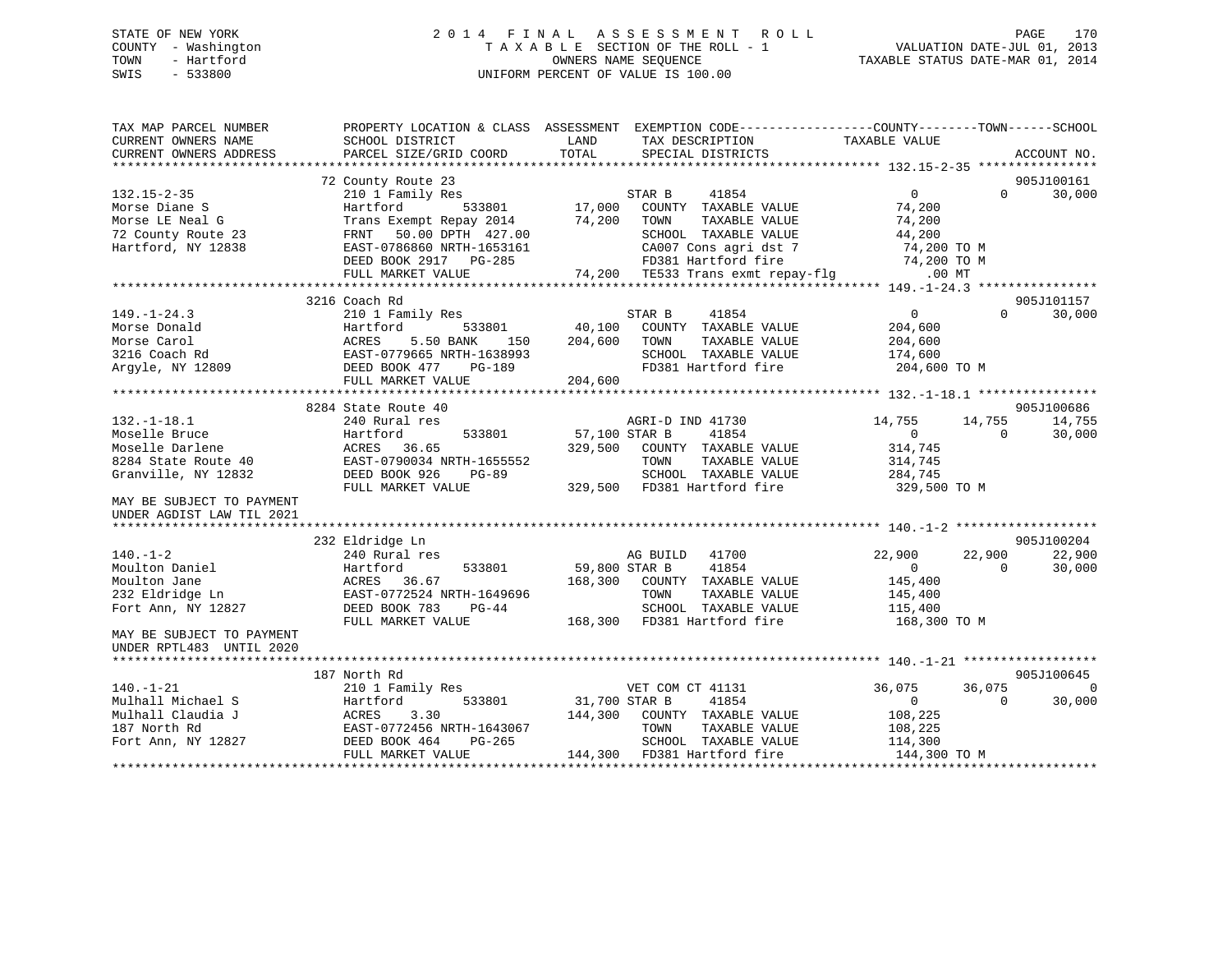# STATE OF NEW YORK 2 0 1 4 F I N A L A S S E S S M E N T R O L L PAGE 171 COUNTY - Washington T A X A B L E SECTION OF THE ROLL - 1 VALUATION DATE-JUL 01, 2013 TOWN - Hartford OWNERS NAME SEQUENCE TAXABLE STATUS DATE-MAR 01, 2014 SWIS - 533800 UNIFORM PERCENT OF VALUE IS 100.00

| TAX MAP PARCEL NUMBER     | PROPERTY LOCATION & CLASS ASSESSMENT EXEMPTION CODE---------------COUNTY-------TOWN-----SCHOOL                                                                                                                                                         |                                  |                                            |                                                |                    |
|---------------------------|--------------------------------------------------------------------------------------------------------------------------------------------------------------------------------------------------------------------------------------------------------|----------------------------------|--------------------------------------------|------------------------------------------------|--------------------|
| CURRENT OWNERS NAME       | SCHOOL DISTRICT                                                                                                                                                                                                                                        | <b>LAND</b>                      | TAX DESCRIPTION                            | TAXABLE VALUE                                  |                    |
| CURRENT OWNERS ADDRESS    | ${\tt PARCEL\ SIZE/GRID\ COORD}\qquad\qquad {\tt TOTAL}\qquad\qquad {\tt SPECIAL\ DISTRICTS}$                                                                                                                                                          |                                  |                                            |                                                | ACCOUNT NO.        |
|                           |                                                                                                                                                                                                                                                        |                                  |                                            |                                                |                    |
|                           | 99 Shine Hill Rd                                                                                                                                                                                                                                       |                                  |                                            |                                                | 905J100184         |
| $149. - 1 - 3$            |                                                                                                                                                                                                                                                        |                                  |                                            | $\overline{0}$                                 | 30,000<br>$\Omega$ |
|                           |                                                                                                                                                                                                                                                        |                                  |                                            |                                                |                    |
|                           |                                                                                                                                                                                                                                                        |                                  |                                            |                                                |                    |
|                           |                                                                                                                                                                                                                                                        |                                  |                                            |                                                |                    |
|                           |                                                                                                                                                                                                                                                        |                                  |                                            |                                                |                    |
|                           |                                                                                                                                                                                                                                                        |                                  |                                            |                                                |                    |
|                           | 149.-1-3<br>Mulhall Michael S II Hartford 533801 38,600 COUNTY TAXABLE VALUE<br>Mulhall Rebecca M ACRES 5.10 182,600 TOWN TAXABLE VALUE 182,600<br>99 Shine Hill Rd EAST-0769664 NRTH-1638459 SCHOOL TAXABLE VALUE 152,600<br>Fort Ann                 |                                  |                                            |                                                |                    |
|                           | 1806 Burch Rd                                                                                                                                                                                                                                          |                                  |                                            |                                                |                    |
| $150. -1 - 9.1$           | 210 1 Family Res<br>210 1 Fami<br>Hartford<br>LOT 2                                                                                                                                                                                                    |                                  |                                            | $\Omega$                                       | $\Omega$<br>30,000 |
| Mullen Jay                |                                                                                                                                                                                                                                                        |                                  |                                            | 172,400<br>172,400                             |                    |
|                           |                                                                                                                                                                                                                                                        |                                  |                                            |                                                |                    |
|                           |                                                                                                                                                                                                                                                        |                                  |                                            |                                                |                    |
|                           |                                                                                                                                                                                                                                                        |                                  |                                            |                                                |                    |
|                           |                                                                                                                                                                                                                                                        |                                  |                                            |                                                |                    |
|                           |                                                                                                                                                                                                                                                        |                                  |                                            |                                                |                    |
|                           | 172,400<br>CHERE 3.07<br>CHERE 3.07<br>EAST-0792424 NRTH-1641554<br>DEED BOOK 1745 PG-111<br>FULL MARKET VALUE<br>TOR 172,400<br>EAST-0792424 NRTH-1641554<br>CA008 Cons agri dst 8<br>TOR 172,400 TO M<br>FULL MARKET VALUE<br>TOR 172,400 TO M<br>FU |                                  |                                            |                                                |                    |
|                           | Hall Rd                                                                                                                                                                                                                                                |                                  |                                            |                                                | 905J101306         |
| $122. - 1 - 28.1$         | 314 Rural vac<10                                                                                                                                                                                                                                       |                                  | COUNTY TAXABLE VALUE 34,900                |                                                |                    |
|                           |                                                                                                                                                                                                                                                        |                                  |                                            |                                                |                    |
|                           |                                                                                                                                                                                                                                                        |                                  |                                            |                                                |                    |
|                           |                                                                                                                                                                                                                                                        |                                  | CA007 Cons agri dst 7 34,900 TO M          |                                                |                    |
|                           |                                                                                                                                                                                                                                                        |                                  |                                            | 34,900 TO M                                    |                    |
|                           | 12827 FOR TANABLE VALUE<br>Mullins Denis L.<br>Mullins Maria (1990) ACRES 6.76 34,900 SCHOOL TAXABLE VALUE 34,900<br>349 Hall Rd EAST-0772992 NRTH-1663283 CA007 Cons agri dst 7 34,900<br>Fort Ann, NY 12827 DEED BOOK 742 PG-243 FD3                 |                                  |                                            |                                                |                    |
|                           |                                                                                                                                                                                                                                                        |                                  |                                            |                                                |                    |
|                           | 349 Hall Rd                                                                                                                                                                                                                                            |                                  |                                            |                                                |                    |
|                           |                                                                                                                                                                                                                                                        |                                  |                                            | $\overline{0}$                                 | $\Omega$<br>30,000 |
|                           |                                                                                                                                                                                                                                                        |                                  |                                            | 168,300                                        |                    |
|                           |                                                                                                                                                                                                                                                        |                                  |                                            |                                                |                    |
|                           |                                                                                                                                                                                                                                                        |                                  |                                            | TAXABLE VALUE 168,300<br>TAXABLE VALUE 138,300 |                    |
|                           |                                                                                                                                                                                                                                                        |                                  | CA007 Cons agri dst 7 168,300 TO M         |                                                |                    |
|                           | Fort Ann, NY 12827<br>Fort Ann, NY 12827<br>DEED BOOK 742 PG-243                                                                                                                                                                                       |                                  | FD381 Hartford fire                        | 168,300 TO M                                   |                    |
|                           |                                                                                                                                                                                                                                                        | 168,300                          |                                            |                                                |                    |
|                           | FULL MARKET VALUE                                                                                                                                                                                                                                      |                                  |                                            |                                                |                    |
|                           |                                                                                                                                                                                                                                                        |                                  |                                            |                                                | 905J100466         |
|                           | 232 Mcdougal Rd                                                                                                                                                                                                                                        |                                  |                                            |                                                |                    |
|                           |                                                                                                                                                                                                                                                        | AG DIST<br>533801 105,600 STAR B | 41720                                      | 30,646 30,646                                  | 30,646             |
|                           | 148.-1-21<br>Munson-Farley Jenifer H Hartford 533801<br>Munson Lori J ACRES 80.20<br>3114 Coach Rd EAST-0767231 NRTH-1632879<br>Argyle, NY 12809 DEED BOOK 572 PG-316                                                                                  |                                  | 41854                                      | $\overline{0}$<br>$\overline{0}$               | 30,000             |
|                           |                                                                                                                                                                                                                                                        |                                  | 243,000 COUNTY TAXABLE VALUE 212,354       |                                                |                    |
|                           |                                                                                                                                                                                                                                                        |                                  | TOWN<br>TAXABLE VALUE                      | 212,354                                        |                    |
|                           | PG-316                                                                                                                                                                                                                                                 |                                  | SCHOOL TAXABLE VALUE 182,354               |                                                |                    |
|                           | FULL MARKET VALUE                                                                                                                                                                                                                                      |                                  | 243,000 CA006 Cons agri dst 6 212,354 TO M |                                                |                    |
| MAY BE SUBJECT TO PAYMENT |                                                                                                                                                                                                                                                        |                                  | 30,646 EX                                  |                                                |                    |
| UNDER AGDIST LAW TIL 2018 |                                                                                                                                                                                                                                                        |                                  | FD381 Hartford fire                        | 243,000 TO M                                   |                    |
|                           |                                                                                                                                                                                                                                                        |                                  |                                            |                                                |                    |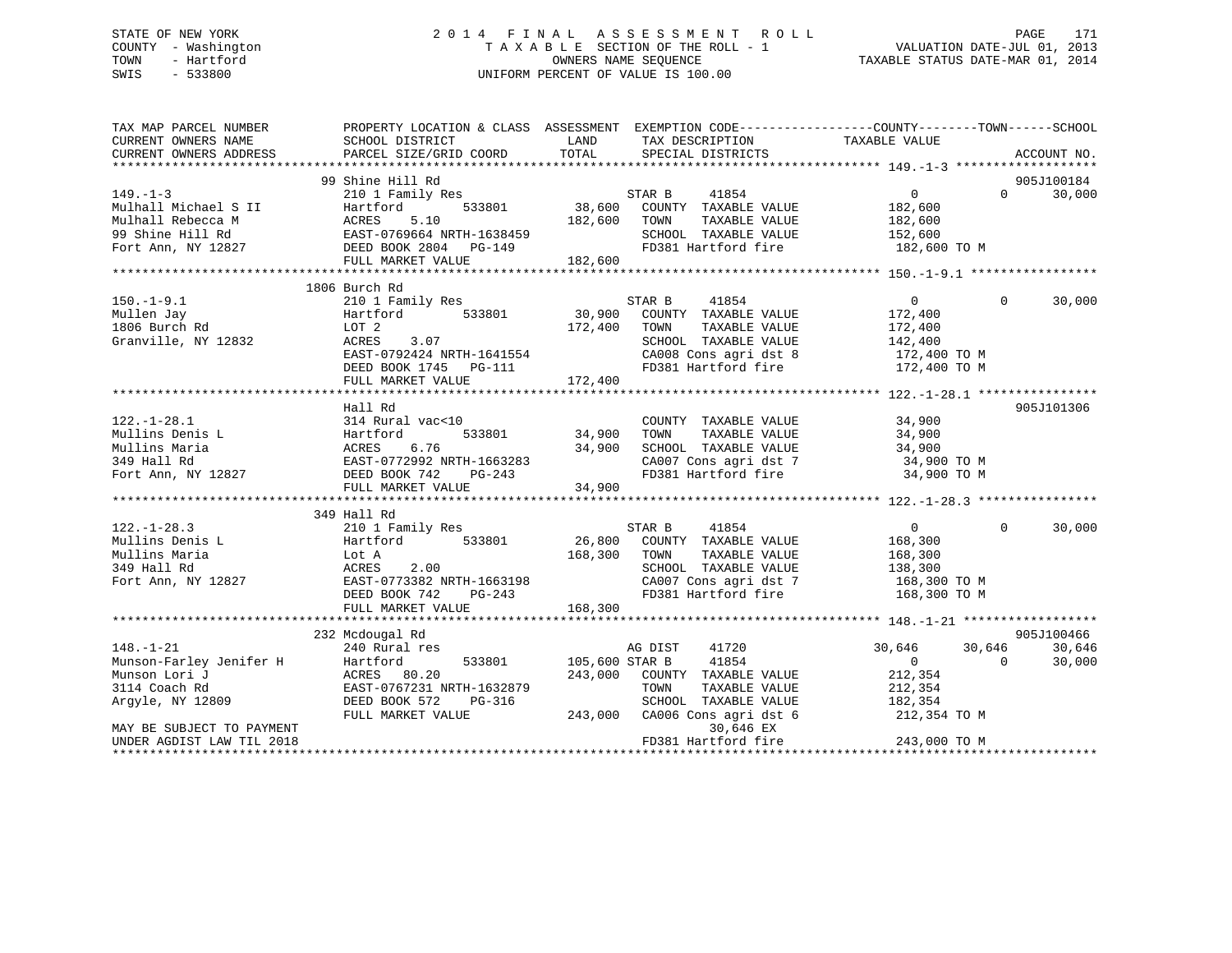# STATE OF NEW YORK 2 0 1 4 F I N A L A S S E S S M E N T R O L L PAGE 172 COUNTY - Washington T A X A B L E SECTION OF THE ROLL - 1 VALUATION DATE-JUL 01, 2013 TOWN - Hartford **TAXABLE STATUS DATE-MAR 01, 2014** OWNERS NAME SEQUENCE TAXABLE STATUS DATE-MAR 01, 2014 SWIS - 533800 UNIFORM PERCENT OF VALUE IS 100.00

| TAX MAP PARCEL NUMBER<br>CURRENT OWNERS NAME           | SCHOOL DISTRICT                                      | PROPERTY LOCATION & CLASS ASSESSMENT EXEMPTION CODE----------------COUNTY-------TOWN------SCHOOL<br>LAND<br>TAX DESCRIPTION | TAXABLE VALUE                        |
|--------------------------------------------------------|------------------------------------------------------|-----------------------------------------------------------------------------------------------------------------------------|--------------------------------------|
| CURRENT OWNERS ADDRESS                                 | PARCEL SIZE/GRID COORD                               | TOTAL<br>SPECIAL DISTRICTS                                                                                                  | ACCOUNT NO.<br>* * * * * *           |
|                                                        | Mcdougal Rd OFF                                      |                                                                                                                             | 905J100467                           |
| $148. - 1 - 17$<br>Munson-Franchini Lori J             | 323 Vacant rural<br>533801<br>Hartford               | 41720<br>AG DIST<br>47,400<br>COUNTY TAXABLE VALUE                                                                          | 20,373<br>20,373<br>20,373<br>27,027 |
| Munson-Farley Jenifer H                                | ACRES 52.10                                          | 47,400<br>TOWN<br>TAXABLE VALUE                                                                                             | 27,027                               |
| 1624 Sycamora Dr                                       | EAST-0769587 NRTH-1633089                            | SCHOOL TAXABLE VALUE                                                                                                        | 27,027                               |
| Oakley, CA 94561                                       | DEED BOOK 572<br>PG-316                              | CA006 Cons agri dst 6                                                                                                       | 27,027 TO M                          |
|                                                        | FULL MARKET VALUE                                    | 47,400<br>20,373 EX                                                                                                         |                                      |
| MAY BE SUBJECT TO PAYMENT<br>UNDER AGDIST LAW TIL 2018 |                                                      | FD381 Hartford fire                                                                                                         | 47,400 TO M                          |
|                                                        |                                                      |                                                                                                                             |                                      |
| $150. - 1 - 29.17$                                     | Pope Hill Rd<br>314 Rural vac<10                     | AG DIST<br>41720                                                                                                            | 20,658<br>20,658<br>20,658           |
| Murphy Brian                                           | 532001<br>Argyle                                     | 23,600<br>COUNTY TAXABLE VALUE                                                                                              | 2,942                                |
| Murphy Kathy L                                         | 756/116                                              | 23,600<br>TOWN<br>TAXABLE VALUE                                                                                             | 2,942                                |
| 823 Bay Rd                                             | ACRES<br>8.10                                        | SCHOOL TAXABLE VALUE                                                                                                        | 2,942                                |
| Queensbury, NY 12804                                   | EAST-0780092 NRTH-1633762<br>DEED BOOK 707<br>PG-222 | CA006 Cons agri dst 6<br>20,658 EX                                                                                          | 2,942 TO M                           |
| MAY BE SUBJECT TO PAYMENT<br>UNDER AGDIST LAW TIL 2018 | FULL MARKET VALUE                                    | 23,600<br>FD381 Hartford fire                                                                                               | 23,600 TO M                          |
|                                                        |                                                      |                                                                                                                             |                                      |
|                                                        | 40 Christian Hill Rd                                 |                                                                                                                             | 905J100369                           |
| $132. - 1 - 28$                                        | 210 1 Family Res                                     | STAR B<br>41854                                                                                                             | $\overline{0}$<br>$\Omega$<br>30,000 |
| Murphy Elise M                                         | 533801<br>Hartford                                   | 25,700 COUNTY TAXABLE VALUE                                                                                                 | 171,900                              |
| PO Box 218                                             | ACRES<br>1.40                                        | 171,900<br>TOWN<br>TAXABLE VALUE                                                                                            | 171,900                              |
| Hartford, NY 12838                                     | EAST-0785093 NRTH-1652136                            | SCHOOL TAXABLE VALUE                                                                                                        | 141,900                              |
|                                                        | DEED BOOK 700<br>PG-190                              | CA007 Cons agri dst 7                                                                                                       | 171,900 TO M                         |
|                                                        | FULL MARKET VALUE                                    | 171,900<br>FD381 Hartford fire                                                                                              | 171,900 TO M                         |
|                                                        | Skyview Meadows Ln                                   |                                                                                                                             | 905J101021                           |
| $141. - 1 - 59$                                        | 311 Res vac land                                     | COUNTY TAXABLE VALUE                                                                                                        | 1,500                                |
| Murphy Steven D                                        | Hartford<br>533801                                   | 1,500<br>TOWN<br>TAXABLE VALUE                                                                                              | 1,500                                |
| 44 Skyview Meadows Ln                                  | FRNT 150.00 DPTH 532.00                              | 1,500<br>SCHOOL TAXABLE VALUE                                                                                               | 1,500                                |
| Granville, NY 12832                                    | EAST-0787592 NRTH-1648694                            | CA007 Cons agri dst 7                                                                                                       | 1,500 TO M                           |
|                                                        | DEED BOOK 2536 PG-1<br>FULL MARKET VALUE             | FD381 Hartford fire<br>1,500                                                                                                | 1,500 TO M                           |
|                                                        |                                                      |                                                                                                                             |                                      |
|                                                        | 44 Skyview Meadows Ln                                |                                                                                                                             | 905J101026                           |
| $141. - 1 - 65$                                        | 210 1 Family Res                                     | STAR B<br>41854                                                                                                             | 0<br>$\Omega$<br>30,000              |
| Murphy Steven D                                        | 533801<br>Hartford                                   | 32,300<br>COUNTY TAXABLE VALUE                                                                                              | 195,600                              |
| Murphy Salenda                                         | ACRES<br>9.24                                        | 195,600<br>TOWN<br>TAXABLE VALUE                                                                                            | 195,600                              |
| 44 Skyview Meadows Ln                                  | EAST-0788343 NRTH-1648774                            | SCHOOL TAXABLE VALUE                                                                                                        | 165,600                              |
| Granville, NY 12832                                    | DEED BOOK 558<br>PG-75                               | CA007 Cons agri dst 7                                                                                                       | 195,600 ТО М                         |
|                                                        | FULL MARKET VALUE                                    | 195,600<br>FD381 Hartford fire                                                                                              | 195,600 TO M                         |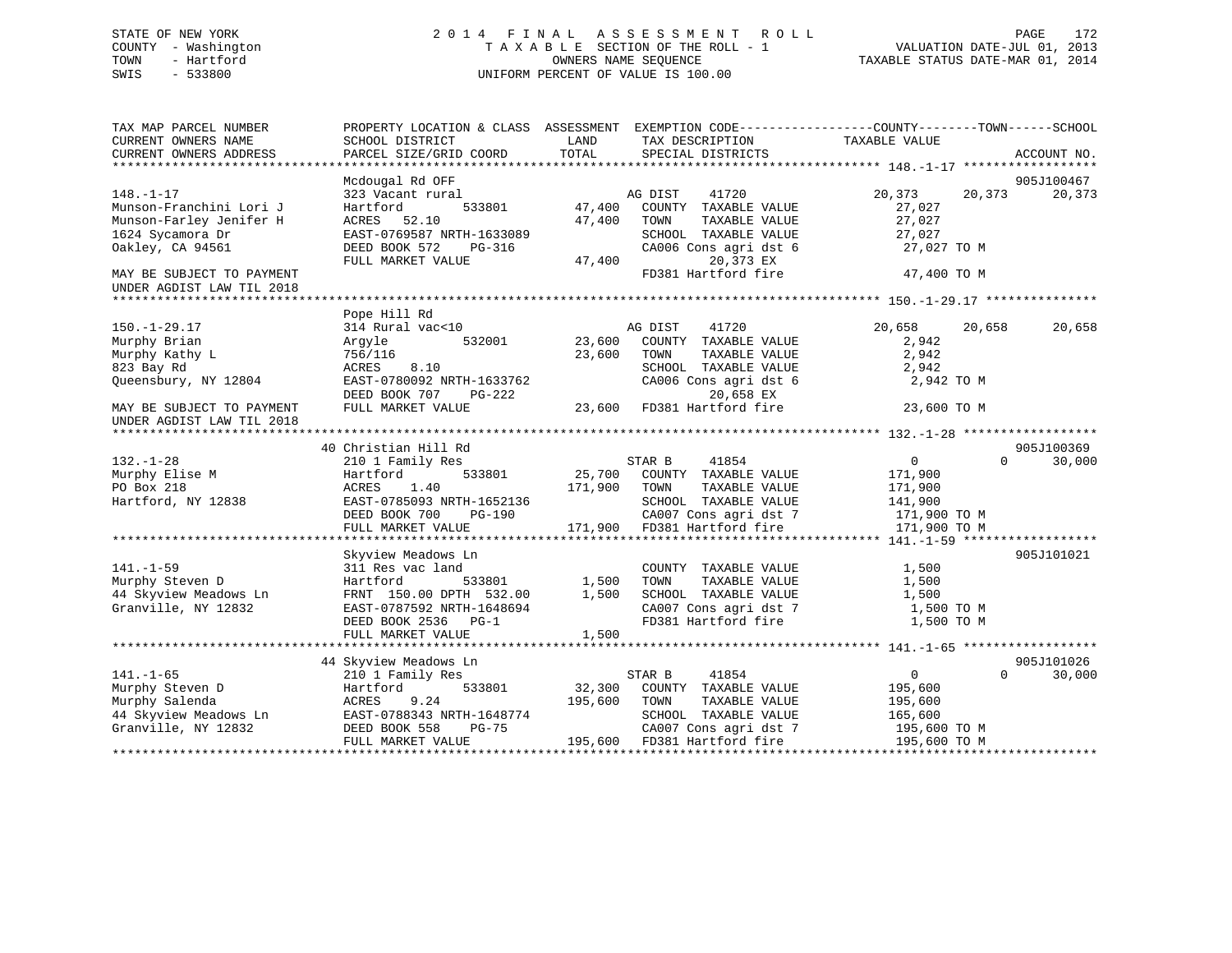# STATE OF NEW YORK 2 0 1 4 F I N A L A S S E S S M E N T R O L L PAGE 173 COUNTY - Washington T A X A B L E SECTION OF THE ROLL - 1 VALUATION DATE-JUL 01, 2013 TOWN - Hartford **TAXABLE STATUS DATE-MAR 01, 2014** OWNERS NAME SEQUENCE TAXABLE STATUS DATE-MAR 01, 2014 SWIS - 533800 UNIFORM PERCENT OF VALUE IS 100.00

| TAX MAP PARCEL NUMBER                                                                                                                | PROPERTY LOCATION & CLASS ASSESSMENT EXEMPTION CODE---------------COUNTY-------TOWN-----SCHOOL                                         |                  |                                                                                                                                                               |                               |                    |
|--------------------------------------------------------------------------------------------------------------------------------------|----------------------------------------------------------------------------------------------------------------------------------------|------------------|---------------------------------------------------------------------------------------------------------------------------------------------------------------|-------------------------------|--------------------|
| CURRENT OWNERS NAME                                                                                                                  | SCHOOL DISTRICT                                                                                                                        | LAND             | TAX DESCRIPTION                                                                                                                                               | TAXABLE VALUE                 |                    |
| CURRENT OWNERS ADDRESS                                                                                                               | PARCEL SIZE/GRID COORD                                                                                                                 | TOTAL            | SPECIAL DISTRICTS                                                                                                                                             |                               | ACCOUNT NO.        |
|                                                                                                                                      |                                                                                                                                        |                  |                                                                                                                                                               |                               |                    |
|                                                                                                                                      | 5255 State Route 149                                                                                                                   |                  |                                                                                                                                                               |                               | 905J100332         |
| $132. -2 - 21.1$                                                                                                                     | 210 1 Family Res                                                                                                                       |                  | $\begin{array}{cccc}\n\texttt{STAR} & \texttt{B} & \texttt{41854} \\ \texttt{3801} & \texttt{38,200} & \texttt{COUNTY} & \texttt{TAXABLE VALUE}\n\end{array}$ | $\overline{0}$                | 30,000<br>$\Omega$ |
| Murray David                                                                                                                         | 533801<br>Hartford                                                                                                                     |                  |                                                                                                                                                               | 104,500                       |                    |
|                                                                                                                                      |                                                                                                                                        | 104,500          | TOWN<br>TAXABLE VALUE                                                                                                                                         | 104,500                       |                    |
|                                                                                                                                      |                                                                                                                                        |                  | SCHOOL TAXABLE VALUE 74,500                                                                                                                                   |                               |                    |
|                                                                                                                                      | Murray Bavid<br>Murray Shari (Murray Solomon)<br>5255 State Route 149<br>Granville, NY 12832<br>TELL MARKET VALUE<br>FULL MARKET VALUE |                  | FD381 Hartford fire                                                                                                                                           | 104,500 TO M                  |                    |
|                                                                                                                                      | FULL MARKET VALUE                                                                                                                      | 104,500          |                                                                                                                                                               |                               |                    |
|                                                                                                                                      |                                                                                                                                        |                  |                                                                                                                                                               |                               |                    |
|                                                                                                                                      | 229 Blood St                                                                                                                           |                  |                                                                                                                                                               |                               | 905J100469         |
| $142. - 1 - 17$                                                                                                                      | 312 Vac w/imprv                                                                                                                        |                  | COUNTY TAXABLE VALUE 21,200                                                                                                                                   |                               |                    |
| Myer Roy I Jr                                                                                                                        | Hartford<br>533801                                                                                                                     | 20,000           | TOWN TAXABLE VALUE 21,200<br>SCHOOL TAXABLE VALUE 21,200                                                                                                      |                               |                    |
| Myer Douglas A                                                                                                                       | 2329/156                                                                                                                               | 21,200           |                                                                                                                                                               |                               |                    |
| C/O Myer Apiaries<br>148 Honey Hill Ln<br>148 Honey Hill Ln<br>148 Honey Hill Ln<br>148 Honey Hill Ln<br>12832 DEED BOOK 3137 PG-149 |                                                                                                                                        |                  | FD381 Hartford fire 21,200 TO M                                                                                                                               |                               |                    |
|                                                                                                                                      |                                                                                                                                        |                  |                                                                                                                                                               |                               |                    |
|                                                                                                                                      |                                                                                                                                        |                  |                                                                                                                                                               |                               |                    |
|                                                                                                                                      | FULL MARKET VALUE                                                                                                                      | 21,200           |                                                                                                                                                               |                               |                    |
|                                                                                                                                      |                                                                                                                                        |                  |                                                                                                                                                               |                               |                    |
|                                                                                                                                      | Country Ln Ext                                                                                                                         |                  |                                                                                                                                                               | 56,000                        | 905J101139         |
| $122. - 1 - 34$                                                                                                                      | 323 Vacant rural                                                                                                                       |                  | COUNTY TAXABLE VALUE                                                                                                                                          |                               |                    |
| Myhrberg Gustaf H<br>a Tanzania (1999)<br>Alian Alian Alian (1999)                                                                   | 533801<br>Hartford                                                                                                                     | 56,000           | TAXABLE VALUE<br>TOWN                                                                                                                                         |                               |                    |
| 88 Everts Ave                                                                                                                        | ACRES 30.46                                                                                                                            | 56,000           | SCHOOL TAXABLE VALUE                                                                                                                                          | 56,000                        |                    |
| Queensbury, NY 12804                                                                                                                 | EAST-0770902 NRTH-1660608                                                                                                              |                  | CA007 Cons agri dst 7 56,000 TO M<br>FD381 Hartford fire 56,000 TO M                                                                                          |                               |                    |
|                                                                                                                                      | DEED BOOK 2677 PG-76                                                                                                                   |                  |                                                                                                                                                               |                               |                    |
|                                                                                                                                      | FULL MARKET VALUE                                                                                                                      | 56,000           |                                                                                                                                                               |                               |                    |
|                                                                                                                                      |                                                                                                                                        |                  |                                                                                                                                                               |                               |                    |
| $122. - 1 - 34.1$                                                                                                                    | Country Ln Ext                                                                                                                         |                  |                                                                                                                                                               |                               |                    |
|                                                                                                                                      | 314 Rural vac<10<br>533801                                                                                                             |                  | COUNTY TAXABLE VALUE                                                                                                                                          | 24,600                        |                    |
| 122.-1-34.1<br>Myhrberg Gustaf H<br>88 Everts Ave                                                                                    | Hartford<br>4.04<br>ACRES                                                                                                              | 24,600<br>24,600 | TAXABLE VALUE<br>TOWN<br>SCHOOL TAXABLE VALUE 24,600                                                                                                          | 24,600                        |                    |
| Queensbury, NY 12804                                                                                                                 | EAST-0770642 NRTH-1660116                                                                                                              |                  |                                                                                                                                                               | 24,600 TO M                   |                    |
|                                                                                                                                      | IRTH-1660116<br>PG-145<br>DEED BOOK 785                                                                                                |                  | CA007 Cons agri dst 7<br>FD381 Hartford fire                                                                                                                  | 24,600 TO M                   |                    |
|                                                                                                                                      | FULL MARKET VALUE                                                                                                                      | 24,600           |                                                                                                                                                               |                               |                    |
|                                                                                                                                      |                                                                                                                                        |                  |                                                                                                                                                               |                               |                    |
|                                                                                                                                      | 32 Brayton Rd                                                                                                                          |                  |                                                                                                                                                               |                               | 905J101339         |
| $114. - 1 - 1.1$                                                                                                                     | 210 1 Family Res                                                                                                                       |                  | VET COM CT 41131                                                                                                                                              | 17,975<br>17,975              | $\Omega$           |
| Myott David T                                                                                                                        | Hartford                                                                                                                               |                  | 533801 19,900 STAR EN 41834                                                                                                                                   | $\Omega$                      | 64,200<br>$\Omega$ |
| Myott Audrey J                                                                                                                       | Unrecord Tax Sale                                                                                                                      |                  | 71,900 COUNTY TAXABLE VALUE                                                                                                                                   | 53,925                        |                    |
| 32 Brayton Rd                                                                                                                        | FRNT 200.00 DPTH 150.00                                                                                                                |                  | TAXABLE VALUE<br>TOWN                                                                                                                                         |                               |                    |
| Fort Ann, NY 12827                                                                                                                   | EAST-0780047 NRTH-1668045                                                                                                              |                  | SCHOOL TAXABLE VALUE                                                                                                                                          | $\frac{53}{7}$ , 925<br>7,700 |                    |
|                                                                                                                                      | DEED BOOK 825                                                                                                                          | $PG-257$         | CA007 Cons agri dst 7 $71,900$ TO M                                                                                                                           |                               |                    |
|                                                                                                                                      | FULL MARKET VALUE                                                                                                                      |                  | 71,900 FD381 Hartford fire                                                                                                                                    | 71,900 TO M                   |                    |
|                                                                                                                                      |                                                                                                                                        |                  |                                                                                                                                                               |                               |                    |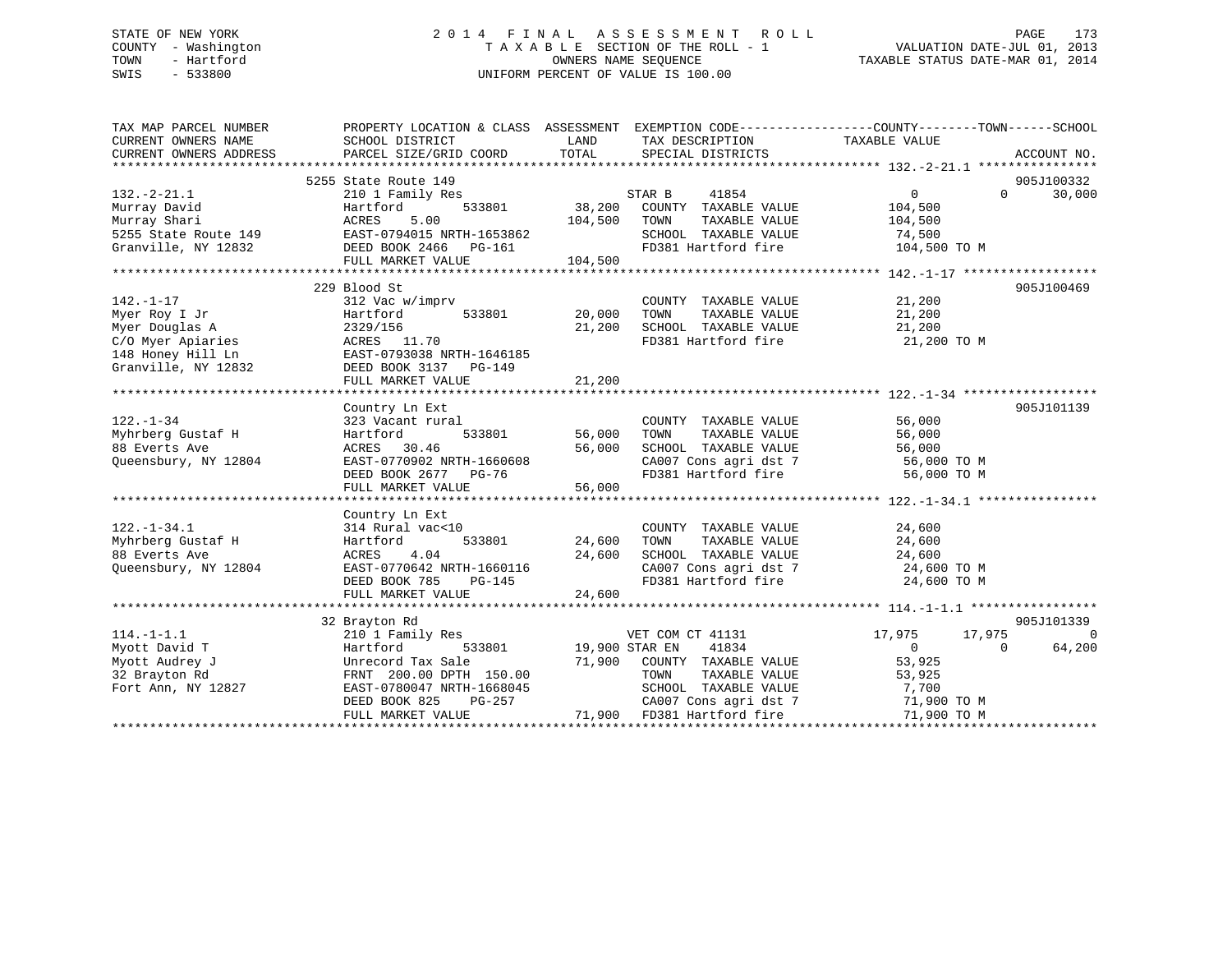# STATE OF NEW YORK 2 0 1 4 F I N A L A S S E S S M E N T R O L L PAGE 174 COUNTY - Washington T A X A B L E SECTION OF THE ROLL - 1 VALUATION DATE-JUL 01, 2013 TOWN - Hartford **TAXABLE STATUS DATE-MAR 01, 2014** OWNERS NAME SEQUENCE TAXABLE STATUS DATE-MAR 01, 2014 SWIS - 533800 UNIFORM PERCENT OF VALUE IS 100.00

| TAX MAP PARCEL NUMBER<br>CURRENT OWNERS NAME<br>CURRENT OWNERS ADDRESS | PROPERTY LOCATION & CLASS ASSESSMENT EXEMPTION CODE----------------COUNTY-------TOWN------SCHOOL<br>SCHOOL DISTRICT<br>PARCEL SIZE/GRID COORD | LAND<br>TOTAL   | TAX DESCRIPTION TAXABLE VALUE<br>SPECIAL DISTRICTS              |                                                                                            | ACCOUNT NO.                 |
|------------------------------------------------------------------------|-----------------------------------------------------------------------------------------------------------------------------------------------|-----------------|-----------------------------------------------------------------|--------------------------------------------------------------------------------------------|-----------------------------|
|                                                                        |                                                                                                                                               |                 |                                                                 |                                                                                            |                             |
|                                                                        | 65 County Route 23                                                                                                                            |                 |                                                                 |                                                                                            | 905J100011                  |
| $132.15 - 1 - 6$                                                       | 210 1 Family Res                                                                                                                              |                 | STAR EN<br>41834                                                | $\Omega$                                                                                   | $0 \qquad \qquad$<br>64,200 |
| Myott Margaret                                                         | Hartford                                                                                                                                      |                 | 533801 23,400 COUNTY TAXABLE VALUE                              | 91,700                                                                                     |                             |
| PO Box 158                                                             | 1.10<br>ACRES                                                                                                                                 | 91,700 TOWN     | TAXABLE VALUE                                                   | 91,700                                                                                     |                             |
| Hartford, NY 12838                                                     | EAST-0786355 NRTH-1653206                                                                                                                     |                 | SCHOOL TAXABLE VALUE                                            | 27,500                                                                                     |                             |
|                                                                        | DEED BOOK 502<br>PG-1027                                                                                                                      |                 | CA007 Cons agri dst 7<br>91,700 FD381 Hartford fire             | 91,700 TO M                                                                                |                             |
|                                                                        | FULL MARKET VALUE                                                                                                                             |                 |                                                                 | 91,700 TO M                                                                                |                             |
|                                                                        |                                                                                                                                               |                 |                                                                 |                                                                                            |                             |
|                                                                        | 56 Deer Run Way                                                                                                                               |                 |                                                                 |                                                                                            | 905J101348                  |
| $141. - 3 - 57$                                                        | 210 1 Family Res                                                                                                                              |                 | STAR B<br>41854                                                 | $\overline{0}$                                                                             | $\Omega$<br>30,000          |
| Narkiewicz Revocable Trust Pet Hartford 533801                         |                                                                                                                                               |                 | 39,300 COUNTY TAXABLE VALUE                                     | 179,100                                                                                    |                             |
| Narkiewicz Peter D                                                     | LOT 8                                                                                                                                         | 179,100         | TOWN<br>TAXABLE VALUE                                           | 179,100                                                                                    |                             |
| 56 Deer Run Wa                                                         | ACRES<br>6.95                                                                                                                                 |                 | SCHOOL TAXABLE VALUE 149,100                                    |                                                                                            |                             |
| Hartford, NY 12838                                                     | EAST-0783072 NRTH-1642057                                                                                                                     |                 | FD381 Hartford fire                                             | 179,100 TO M                                                                               |                             |
|                                                                        | DEED BOOK 2277 PG-125                                                                                                                         |                 |                                                                 |                                                                                            |                             |
|                                                                        | FULL MARKET VALUE                                                                                                                             | 179,100         |                                                                 |                                                                                            |                             |
|                                                                        |                                                                                                                                               |                 |                                                                 |                                                                                            |                             |
|                                                                        | 1292 Baldwin Corners Rd 96 PCT OF VALUE USED FOR EXEMPTION PURPOSES                                                                           |                 |                                                                 |                                                                                            | 905J100471                  |
| $121 - 4 - 9$                                                          | 240 Rural res                                                                                                                                 |                 | AGED-ALL<br>41800                                               | 37,776 37,776                                                                              | 37,776                      |
| Neddo Thomas R Sr-LE-                                                  | 533801 41,700 STAR EN<br>Hartford                                                                                                             |                 | 41834                                                           | $\Omega$                                                                                   | 40,924<br>$\overline{0}$    |
| Neddo Scott E                                                          | $121.-1-9$                                                                                                                                    |                 | 78,700 COUNTY TAXABLE VALUE                                     | 40,924                                                                                     |                             |
| 1292 Baldwin Corners Rd                                                | ACRES 11.02                                                                                                                                   |                 |                                                                 |                                                                                            |                             |
| Fort Ann, NY 12827                                                     |                                                                                                                                               |                 |                                                                 | TOWN TAXABLE VALUE $40,924$<br>SCHOOL TAXABLE VALUE 0<br>CA007 Cons agri dst 7 78,700 TO M |                             |
|                                                                        | DEED BOOK 933                                                                                                                                 |                 | PG-241 CA007 Cons agri dst 7<br>LLUE 78,700 FD381 Hartford fire |                                                                                            |                             |
|                                                                        | FULL MARKET VALUE                                                                                                                             |                 |                                                                 | 78,700 TO M                                                                                |                             |
|                                                                        |                                                                                                                                               |                 |                                                                 |                                                                                            |                             |
|                                                                        | 24 Gibson Rd                                                                                                                                  |                 |                                                                 |                                                                                            | 905J100575                  |
| $141. - 1 - 22$                                                        | 240 Rural res                                                                                                                                 |                 | STAR B<br>41854<br>533801 41,600 COUNTY TAXABLE VALUE           | $\overline{0}$                                                                             | $\Omega$<br>30,000          |
| Nestle Chrys P                                                         | Hartford                                                                                                                                      |                 |                                                                 | 173,500                                                                                    |                             |
| Nestle Frank D<br>24 Gibson Rd                                         | ACRES 11.37<br>EAST-0783642 NRTH-1645803                                                                                                      | 173,500 TOWN    | TAXABLE VALUE<br>SCHOOL TAXABLE VALUE                           | 173,500                                                                                    |                             |
|                                                                        |                                                                                                                                               |                 | FD381 Hartford fire                                             | 143,500<br>173,500 TO M                                                                    |                             |
| Hartford, NY 12838                                                     | DEED BOOK 506<br>PG-437<br>FULL MARKET VALUE                                                                                                  | 173,500         |                                                                 |                                                                                            |                             |
|                                                                        |                                                                                                                                               |                 |                                                                 |                                                                                            |                             |
|                                                                        | Christian Hill Rd                                                                                                                             |                 |                                                                 |                                                                                            | 905J101415                  |
| $132. - 1 - 27.2$                                                      | 311 Res vac land                                                                                                                              |                 | COUNTY TAXABLE VALUE                                            | 500                                                                                        |                             |
| Nicholson Patricia L                                                   | Hartford                                                                                                                                      | -<br>533801 500 | TAXABLE VALUE<br>TOWN                                           | 500                                                                                        |                             |
| Nicholson Phillip                                                      | FRNT<br>30.00 DPTH 143.00                                                                                                                     | 500             | SCHOOL TAXABLE VALUE                                            | 500                                                                                        |                             |
| PO Box 71                                                              | EAST-0785583 NRTH-1652234                                                                                                                     |                 |                                                                 | 500 TO M                                                                                   |                             |
| Hartford, NY 12838                                                     | DEED BOOK 1709 PG-112                                                                                                                         |                 | SCHOOL TAXADDE WILLIAM CA007 Cons agri dst 7                    | 500 TO M                                                                                   |                             |
|                                                                        | FULL MARKET VALUE                                                                                                                             | 500             |                                                                 |                                                                                            |                             |
|                                                                        |                                                                                                                                               |                 |                                                                 |                                                                                            |                             |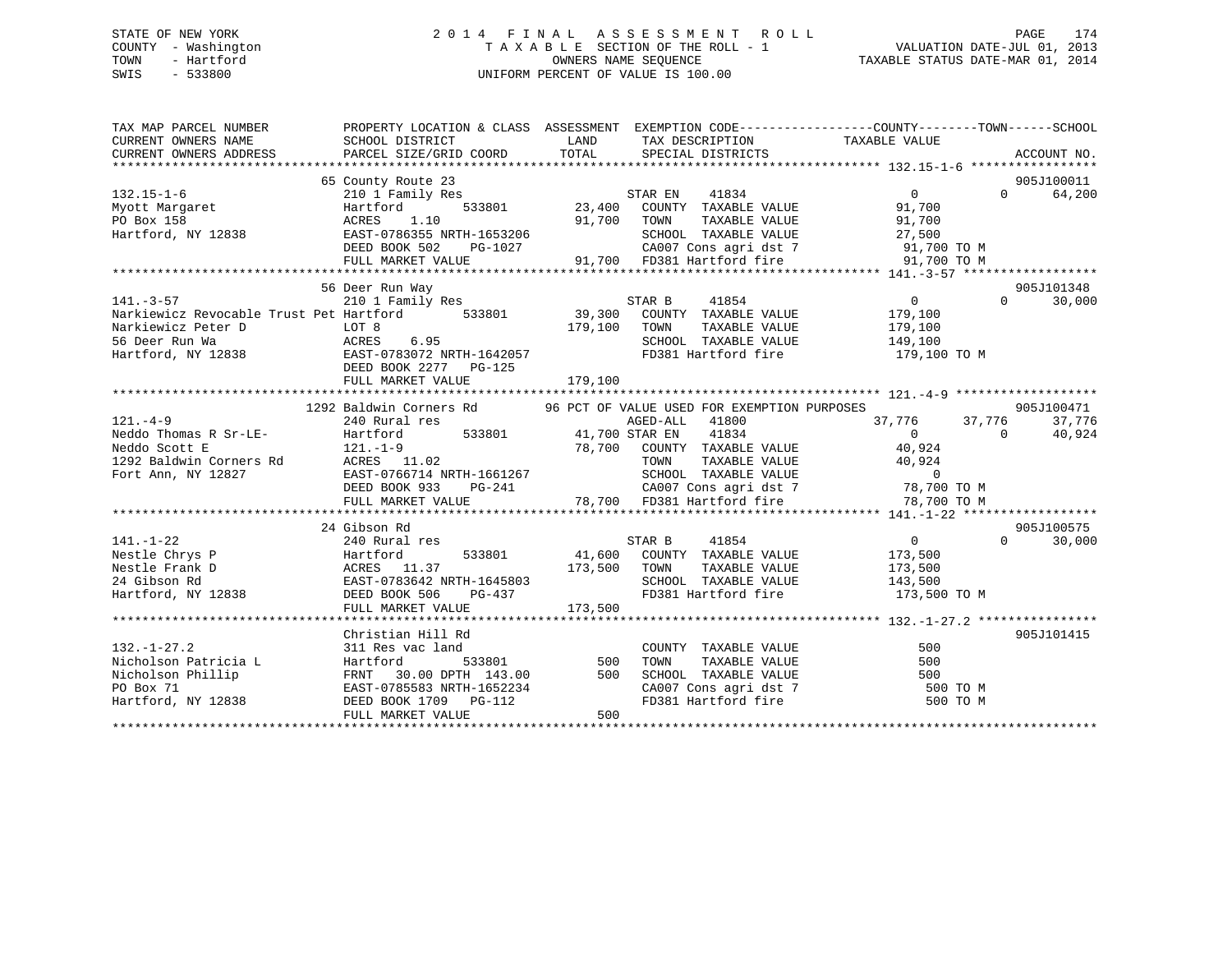# STATE OF NEW YORK 2 0 1 4 F I N A L A S S E S S M E N T R O L L PAGE 175 COUNTY - Washington T A X A B L E SECTION OF THE ROLL - 1 VALUATION DATE-JUL 01, 2013 TOWN - Hartford OWNERS NAME SEQUENCE TAXABLE STATUS DATE-MAR 01, 2014 SWIS - 533800 UNIFORM PERCENT OF VALUE IS 100.00UNIFORM PERCENT OF VALUE IS 100.00

| TAX MAP PARCEL NUMBER<br>CURRENT OWNERS NAME<br>CURRENT OWNERS ADDRESS                    | PROPERTY LOCATION & CLASS ASSESSMENT EXEMPTION CODE----------------COUNTY-------TOWN------SCHOOL<br>SCHOOL DISTRICT<br>PARCEL SIZE/GRID COORD                                                          | LAND<br>TOTAL                       | TAX DESCRIPTION<br>SPECIAL DISTRICTS                                                                                                             | TAXABLE VALUE                                                                 |                    | ACCOUNT NO.                         |
|-------------------------------------------------------------------------------------------|--------------------------------------------------------------------------------------------------------------------------------------------------------------------------------------------------------|-------------------------------------|--------------------------------------------------------------------------------------------------------------------------------------------------|-------------------------------------------------------------------------------|--------------------|-------------------------------------|
|                                                                                           |                                                                                                                                                                                                        |                                     |                                                                                                                                                  |                                                                               |                    |                                     |
| $132.15 - 1 - 24$<br>Nicholson Patricia L<br>PO Box 71<br>Hartford, NY 12838              | 62 Christian Hill Rd<br>210 1 Family Res<br>533801<br>Hartford<br>FRNT 117.00 DPTH 202.00<br>EAST-0785645 NRTH-1652223<br>DEED BOOK 3320<br>PG-176<br>FULL MARKET VALUE<br>*************************** | 18,700<br>108,200                   | STAR B<br>41854<br>COUNTY TAXABLE VALUE<br>TOWN<br>TAXABLE VALUE<br>SCHOOL TAXABLE VALUE<br>CA007 Cons agri dst 7<br>108,200 FD381 Hartford fire | $\mathbf 0$<br>108,200<br>108,200<br>78,200<br>108,200 TO M<br>108,200 TO M   | $\Omega$           | 905J100123<br>30,000                |
|                                                                                           | 7948 State Route 40                                                                                                                                                                                    |                                     |                                                                                                                                                  |                                                                               |                    | 905J100558                          |
| $141. - 1 - 34$<br>Nims Adam<br>Nims Jennifer<br>PO Box 145<br>Hartford, NY 12838         | 210 1 Family Res<br>533801<br>Hartford<br>ACRES<br>2.60<br>EAST-0784945 NRTH-1649201<br>DEED BOOK 2759 PG-47<br>FULL MARKET VALUE                                                                      | 30,200<br>133,200                   | STAR B<br>41854<br>COUNTY TAXABLE VALUE<br>TOWN<br>TAXABLE VALUE<br>SCHOOL TAXABLE VALUE<br>CA007 Cons agri dst 7<br>133,200 FD381 Hartford fire | $\mathbf{0}$<br>133,200<br>133,200<br>103,200<br>133,200 TO M<br>133,200 TO M | $\Omega$           | 30,000                              |
|                                                                                           | 3376 State Route 196                                                                                                                                                                                   |                                     |                                                                                                                                                  |                                                                               |                    | 905J100690                          |
| $140. - 1 - 42$<br>Nims Chad<br>1546 State Route 196<br>Fort Edward, NY 12828             | 210 1 Family Res<br>533801<br>Hartford<br>ACRES<br>1.40<br>EAST-0769942 NRTH-1641612<br>DEED BOOK 2293 PG-345<br>FULL MARKET VALUE                                                                     | 24,500<br>169,800<br>169,800        | COUNTY TAXABLE VALUE<br>TAXABLE VALUE<br>TOWN<br>SCHOOL TAXABLE VALUE<br>FD381 Hartford fire                                                     | 169,800<br>169,800<br>169,800<br>169,800 TO M                                 |                    |                                     |
|                                                                                           |                                                                                                                                                                                                        |                                     |                                                                                                                                                  |                                                                               |                    |                                     |
| $149. - 1 - 26.16$<br>Nims Chad E<br>1546 State Route 196<br>Fort Edward, NY 12828        | 3134 Coach Rd<br>240 Rural res<br>Hartford<br>533801<br>ACRES<br>46.79<br>EAST-0780552 NRTH-1637777<br>DEED BOOK 3357 PG-185<br>FULL MARKET VALUE                                                      | 85,400<br>316,400<br>316,400        | 41854<br>STAR B<br>COUNTY TAXABLE VALUE<br>TOWN<br>TAXABLE VALUE<br>SCHOOL TAXABLE VALUE<br>FD381 Hartford fire                                  | $\overline{0}$<br>316,400<br>316,400<br>286,400<br>316,400 TO M               | $\Omega$           | 905J101249<br>30,000                |
|                                                                                           |                                                                                                                                                                                                        |                                     |                                                                                                                                                  |                                                                               |                    |                                     |
| $132 - 2 - 2.3$<br>Noble Stanley<br>Noble Jean<br>14 Hillcrest Way<br>Granville, NY 12832 | 14 Hillcrest Way<br>210 1 Family Res<br>533801<br>Hartford<br>ACRES<br>1.16<br>EAST-0790051 NRTH-1656540<br>DEED BOOK 494<br>PG-282<br>FULL MARKET VALUE                                               | 23,600 STAR B<br>132,500<br>132,500 | VET WAR CT 41121<br>41854<br>COUNTY TAXABLE VALUE<br>TAXABLE VALUE<br>TOWN<br>SCHOOL TAXABLE VALUE<br>FD381 Hartford fire                        | 19,875<br>$\overline{0}$<br>112,625<br>112,625<br>102,500<br>132,500 TO M     | 19,875<br>$\Omega$ | 905J101110<br>$\mathbf 0$<br>30,000 |
|                                                                                           | ****************************                                                                                                                                                                           |                                     |                                                                                                                                                  |                                                                               |                    |                                     |
| $141. - 1 - 33$<br>Nokes Barbara<br>Zumbach John<br>PO Box 777<br>Vernon, VT 05354        | 7936 State Route 40<br>314 Rural vac<10<br>Hartford<br>533801<br>ACRES<br>1.97<br>EAST-0784734 NRTH-1648921<br>DEED BOOK 1845<br>$PG-1$                                                                | 24,000<br>24,000                    | COUNTY TAXABLE VALUE<br>TOWN<br>TAXABLE VALUE<br>SCHOOL TAXABLE VALUE<br>CA007 Cons agri dst 7<br>FD381 Hartford fire                            | 24,000<br>24,000<br>24,000<br>24,000 TO M<br>24,000 TO M                      |                    | 905J100179                          |
|                                                                                           | FULL MARKET VALUE                                                                                                                                                                                      | 24,000                              |                                                                                                                                                  |                                                                               |                    |                                     |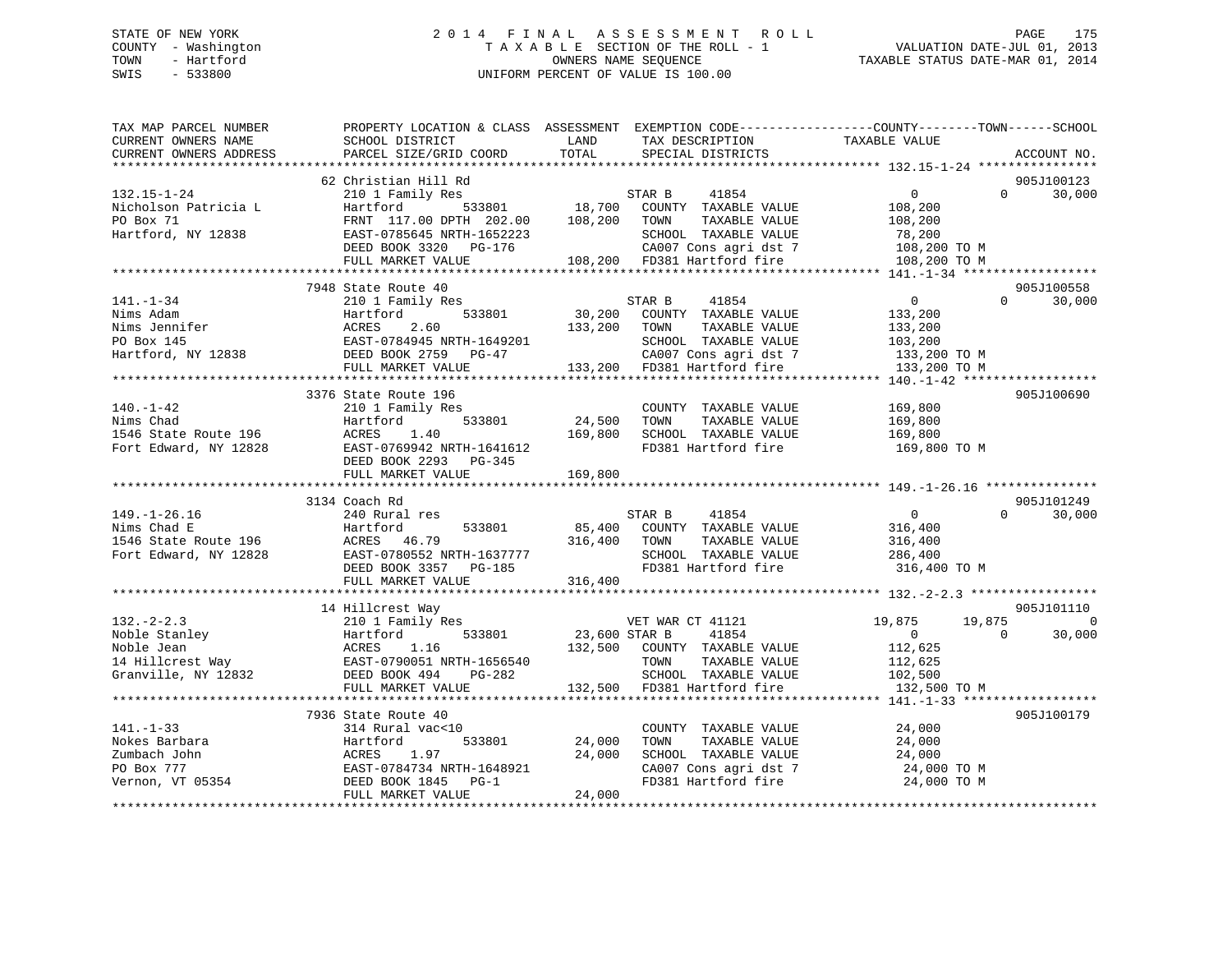# STATE OF NEW YORK 2 0 1 4 F I N A L A S S E S S M E N T R O L L PAGE 176 COUNTY - Washington T A X A B L E SECTION OF THE ROLL - 1 VALUATION DATE-JUL 01, 2013 TOWN - Hartford **TAXABLE STATUS DATE-MAR 01, 2014** OWNERS NAME SEQUENCE TAXABLE STATUS DATE-MAR 01, 2014 SWIS - 533800 UNIFORM PERCENT OF VALUE IS 100.00

| TAX MAP PARCEL NUMBER     | PROPERTY LOCATION & CLASS ASSESSMENT |         | EXEMPTION CODE-----------------COUNTY-------TOWN------SCHOOL |                |          |             |
|---------------------------|--------------------------------------|---------|--------------------------------------------------------------|----------------|----------|-------------|
| CURRENT OWNERS NAME       | SCHOOL DISTRICT                      | LAND    | TAX DESCRIPTION                                              | TAXABLE VALUE  |          |             |
| CURRENT OWNERS ADDRESS    | PARCEL SIZE/GRID COORD               | TOTAL   | SPECIAL DISTRICTS                                            |                |          | ACCOUNT NO. |
|                           |                                      |         |                                                              |                |          |             |
|                           | Blood St Ext                         |         |                                                              |                |          |             |
| $132. -4 - 4.6$           | 311 Res vac land                     |         | COUNTY TAXABLE VALUE                                         | 9,600          |          |             |
| Norman Andrew             | Hartford<br>533801                   | 9,600   | TAXABLE VALUE<br>TOWN                                        | 9,600          |          |             |
| 166 Baker Rd              | FRNT 144.00 DPTH 296.00              | 9,600   | SCHOOL TAXABLE VALUE                                         | 9,600          |          |             |
| Granville, NY 12832       | 0.98<br>ACRES                        |         | FD381 Hartford fire                                          | 9,600 TO M     |          |             |
|                           | EAST-0794486 NRTH-1654126            |         |                                                              |                |          |             |
|                           | DEED BOOK 2865<br>PG-61              |         |                                                              |                |          |             |
|                           | FULL MARKET VALUE                    | 9,600   |                                                              |                |          |             |
|                           |                                      |         |                                                              |                |          |             |
|                           | 166 Baker Rd                         |         |                                                              |                |          | 9079900745  |
| $132 - 4 - 4$             | 210 1 Family Res                     |         | STAR B<br>41854                                              | $\Omega$       | $\Omega$ | 30,000      |
| Norman James A            | 533801<br>Hartford                   | 24,700  | COUNTY TAXABLE VALUE                                         | 114,500        |          |             |
| 166 Baker Rd              | FRNT 170.00 DPTH 369.00              | 114,500 | TOWN<br>TAXABLE VALUE                                        | 114,500        |          |             |
| Granville, NY 12832       | EAST-0794313 NRTH-1654245            |         | SCHOOL TAXABLE VALUE                                         | 84,500         |          |             |
|                           | DEED BOOK 1683<br>PG-216             |         | FD381 Hartford fire                                          | 114,500 TO M   |          |             |
|                           | FULL MARKET VALUE                    | 114,500 |                                                              |                |          |             |
|                           |                                      |         |                                                              |                |          |             |
|                           | 7021 State Route 40                  |         |                                                              |                |          | 905J100680  |
| $149. - 1 - 40$           | 240 Rural res                        |         | AG DIST<br>41720                                             | 40,740         | 40,740   | 40,740      |
| North Wayne               | Hartford<br>533801                   |         | 95,500 STAR EN<br>41834                                      | $\mathbf 0$    | $\Omega$ | 64,200      |
| North Marion              | ACRES<br>68.30                       | 194,700 | COUNTY TAXABLE VALUE                                         | 153,960        |          |             |
| 7021 State Route 40       | EAST-0770973 NRTH-1631805            |         | TOWN<br>TAXABLE VALUE                                        | 153,960        |          |             |
| Argyle, NY 12809          | DEED BOOK 727<br>PG-127              |         | SCHOOL TAXABLE VALUE                                         | 89,760         |          |             |
|                           | FULL MARKET VALUE                    | 194,700 | CA006 Cons agri dst 6                                        | 153,960 TO M   |          |             |
| MAY BE SUBJECT TO PAYMENT |                                      |         | 40,740 EX                                                    |                |          |             |
| UNDER AGDIST LAW TIL 2018 |                                      |         | FD381 Hartford fire                                          | 194,700 TO M   |          |             |
|                           |                                      |         |                                                              |                |          |             |
|                           | 34 Country Ln                        |         |                                                              |                |          | 905J101102  |
| $122. - 1 - 39$           | 210 1 Family Res                     |         | STAR B<br>41854                                              | $\mathbf{0}$   | $\Omega$ | 30,000      |
| Norton Dale               | 533801<br>Hartford                   | 38,500  | COUNTY TAXABLE VALUE                                         | 191,000        |          |             |
| Norton Suzanne            | ACRES<br>5.07                        | 191,000 | TOWN<br>TAXABLE VALUE                                        | 191,000        |          |             |
| 34 Country Ln             | EAST-0771418 NRTH-1658489            |         | SCHOOL TAXABLE VALUE                                         | 161,000        |          |             |
| Fort Ann, NY 12827        | DEED BOOK 564<br>PG-277              |         | CA007 Cons agri dst 7                                        | 191,000 TO M   |          |             |
|                           | FULL MARKET VALUE                    | 191,000 | FD381 Hartford fire                                          | 191,000 TO M   |          |             |
|                           |                                      |         |                                                              |                |          |             |
|                           | 280 Dick Hill Rd                     |         |                                                              |                |          | 905J100518  |
| $132 - 2 - 30$            | 240 Rural res                        |         | 41854<br>STAR B                                              | $\overline{0}$ | $\Omega$ | 30,000      |
| Norton Forrest            | 533801<br>Hartford                   | 34,400  | COUNTY TAXABLE VALUE                                         | 109,000        |          |             |
| Norton Sheryl             | ACRES 13.70                          | 109,000 | TOWN<br>TAXABLE VALUE                                        | 109,000        |          |             |
| 280 Dick Hill Rd          | EAST-0791768 NRTH-1651799            |         | SCHOOL TAXABLE VALUE                                         | 79,000         |          |             |
| Granville, NY 12832       | DEED BOOK 2241<br>PG-51              |         | FD381 Hartford fire                                          | 109,000 TO M   |          |             |
|                           | FULL MARKET VALUE                    | 109,000 |                                                              |                |          |             |
|                           |                                      |         |                                                              |                |          |             |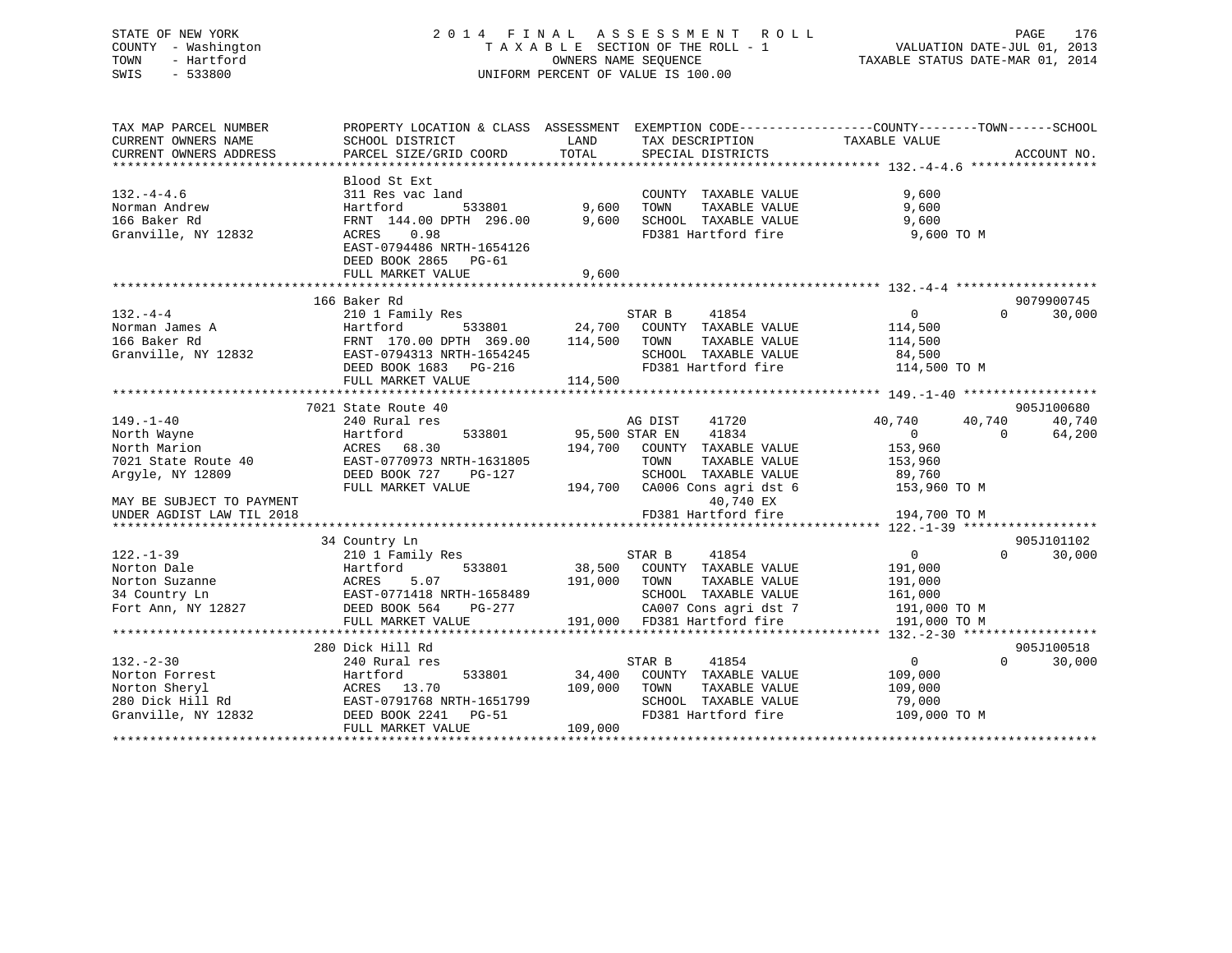| STATE OF NEW YORK   | 2014 FINAL ASSESSMENT ROLL         | 177<br>PAGE                      |
|---------------------|------------------------------------|----------------------------------|
| COUNTY - Washington | TAXABLE SECTION OF THE ROLL - 1    | VALUATION DATE-JUL 01, 2013      |
| TOWN<br>- Hartford  | OWNERS NAME SEOUENCE               | TAXABLE STATUS DATE-MAR 01, 2014 |
| SWIS<br>- 533800    | UNIFORM PERCENT OF VALUE IS 100.00 |                                  |

| CURRENT OWNERS ADDRESS<br>PARCEL SIZE/GRID COORD<br>SPECIAL DISTRICTS<br>ACCOUNT NO.<br>Brayton Rd<br>905J100477<br>$113. - 2 - 3$<br>311 Res vac land<br>COUNTY TAXABLE VALUE<br>2,500<br>533801<br>2,500<br>2,500<br>Norton Frederick H<br>TOWN<br>TAXABLE VALUE<br>Hartford |          |
|--------------------------------------------------------------------------------------------------------------------------------------------------------------------------------------------------------------------------------------------------------------------------------|----------|
|                                                                                                                                                                                                                                                                                |          |
|                                                                                                                                                                                                                                                                                |          |
| Norton Genevieve S<br>373/364<br>2,500<br>SCHOOL TAXABLE VALUE<br>2,500                                                                                                                                                                                                        |          |
| 1218 Baker Rd<br>Ex & Res 563/194<br>CA007 Cons agri dst 7<br>2,500 TO M                                                                                                                                                                                                       |          |
| Granville, NY 12832<br>$113. - 1 - 3$<br>FD381 Hartford fire<br>2,500 TO M<br>FRNT 160.00 DPTH 219.00<br>EAST-0779820 NRTH-1668190<br>DEED BOOK 371<br>PG-712<br>2,500<br>FULL MARKET VALUE                                                                                    |          |
|                                                                                                                                                                                                                                                                                |          |
| Blood St<br>905J100481                                                                                                                                                                                                                                                         |          |
| $142. - 1 - 8$<br>36,800<br>323 Vacant rural<br>COUNTY TAXABLE VALUE                                                                                                                                                                                                           |          |
| Oatman Thomas Elliott<br>Hartford<br>533801<br>36,800<br>TAXABLE VALUE<br>36,800<br>TOWN                                                                                                                                                                                       |          |
| 2025 Hanson Ln<br>36,800<br>SCHOOL TAXABLE VALUE<br>ACRES 37.60<br>36,800                                                                                                                                                                                                      |          |
| EAST-0794656 NRTH-1648839<br>FD381 Hartford fire<br>Woodbridge, VA 22191<br>36,800 TO M<br>DEED BOOK 840<br>PG-199                                                                                                                                                             |          |
| 36,800<br>FULL MARKET VALUE                                                                                                                                                                                                                                                    |          |
| 915J101387<br>State Route 149 OFF                                                                                                                                                                                                                                              |          |
| $132. - 2 - 38.8$<br>314 Rural vac<10<br>COUNTY TAXABLE VALUE<br>10,000                                                                                                                                                                                                        |          |
| TAXABLE VALUE<br>Ogden Jason<br>Hartford<br>533801<br>10,000<br>TOWN<br>10,000                                                                                                                                                                                                 |          |
| 2.91<br>2 Goldfinch Rd<br>ACRES<br>10,000<br>SCHOOL TAXABLE VALUE<br>10,000                                                                                                                                                                                                    |          |
| EAST-0789365 NRTH-1651867<br>Queensbury, NY 12804<br>FD381 Hartford fire<br>10,000 TO M<br>DEED BOOK 1913 PG-94                                                                                                                                                                |          |
| 10,000<br>FULL MARKET VALUE                                                                                                                                                                                                                                                    |          |
| 30 Baker Rd<br>905J100571                                                                                                                                                                                                                                                      |          |
| $132 - 2 - 18$<br>8,000<br>8,000<br>210 1 Family Res<br>CW_10_VET/ 41151                                                                                                                                                                                                       | 0        |
| Olsen George Jr<br>533801<br>28,300 CW_10_VET/ 41151<br>8,000<br>8,000<br>Hartford                                                                                                                                                                                             | $\Omega$ |
| Olsen Celine<br>$\Omega$<br>two veteran owners<br>132,000 STAR B<br>41854<br>$\overline{0}$                                                                                                                                                                                    | 30,000   |
| 30 Baker Rd<br>2.40<br>ACRES<br>COUNTY TAXABLE VALUE<br>116,000                                                                                                                                                                                                                |          |
| Granville, NY 12832<br>EAST-0791351 NRTH-1653218<br>TOWN<br>TAXABLE VALUE<br>116,000                                                                                                                                                                                           |          |
| DEED BOOK 2634 PG-224<br>SCHOOL TAXABLE VALUE<br>102,000                                                                                                                                                                                                                       |          |
| 132,000 FD381 Hartford fire<br>FULL MARKET VALUE<br>132,000 TO M                                                                                                                                                                                                               |          |
| 905J100310<br>5499 County Route 30                                                                                                                                                                                                                                             |          |
| $150. - 1 - 3$<br>41720<br>46,971<br>46,971<br>582 Camping park<br>AG DIST                                                                                                                                                                                                     | 46,971   |
| 533801<br>188,600 STAR EN<br>$\Omega$<br>Oreschnick Robert LE<br>Hartford<br>41834<br>$\overline{0}$                                                                                                                                                                           | 64,200   |
| Oreschnick Hillary LE<br>498,300<br>COUNTY TAXABLE VALUE<br>451,329<br>3189/42                                                                                                                                                                                                 |          |
| 5499 County Route 30<br>ACRES 117.48<br>TAXABLE VALUE<br>TOWN<br>451,329                                                                                                                                                                                                       |          |
| EAST-0788861 NRTH-1640895<br>Granville, NY 12832<br>SCHOOL TAXABLE VALUE<br>387,129                                                                                                                                                                                            |          |
| CA008 Cons agri dst 8<br>DEED BOOK 3221 PG-201<br>451,329 TO M                                                                                                                                                                                                                 |          |
| 498,300<br>MAY BE SUBJECT TO PAYMENT<br>FULL MARKET VALUE<br>46,971 EX                                                                                                                                                                                                         |          |
| FD381 Hartford fire<br>498,300 TO M<br>UNDER AGDIST LAW TIL 2018                                                                                                                                                                                                               |          |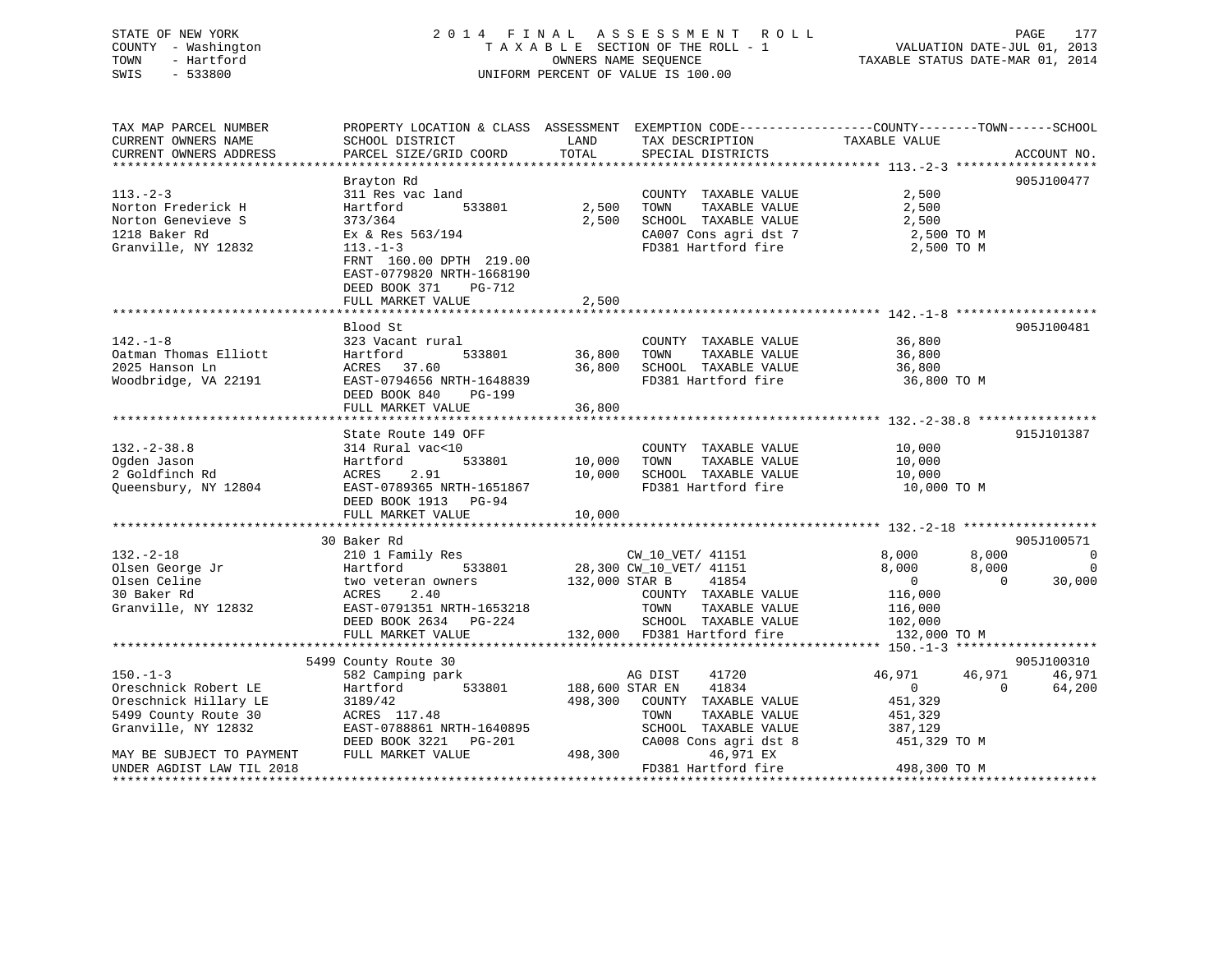# STATE OF NEW YORK 2 0 1 4 F I N A L A S S E S S M E N T R O L L PAGE 178 COUNTY - Washington T A X A B L E SECTION OF THE ROLL - 1 VALUATION DATE-JUL 01, 2013 TOWN - Hartford **TAXABLE STATUS DATE-MAR 01, 2014** OWNERS NAME SEQUENCE TAXABLE STATUS DATE-MAR 01, 2014 SWIS - 533800 UNIFORM PERCENT OF VALUE IS 100.00

| TAX MAP PARCEL NUMBER<br>CURRENT OWNERS NAME                                                                | PROPERTY LOCATION & CLASS ASSESSMENT EXEMPTION CODE---------------COUNTY-------TOWN-----SCHOOL<br>SCHOOL DISTRICT                                                | LAND                         | TAX DESCRIPTION                                                                                                       | TAXABLE VALUE                                                |                    |
|-------------------------------------------------------------------------------------------------------------|------------------------------------------------------------------------------------------------------------------------------------------------------------------|------------------------------|-----------------------------------------------------------------------------------------------------------------------|--------------------------------------------------------------|--------------------|
| CURRENT OWNERS ADDRESS                                                                                      | PARCEL SIZE/GRID COORD                                                                                                                                           | TOTAL                        | SPECIAL DISTRICTS                                                                                                     |                                                              | ACCOUNT NO.        |
|                                                                                                             | 5732 County Route 30                                                                                                                                             |                              |                                                                                                                       |                                                              | 905J100488         |
| $141. - 1 - 70.1$<br>Osborne Franklin D<br>Osborne Georgia<br>5836 County Route 30                          | 240 Rural res<br>Hartford<br>533801<br>LOT 5<br>421/1085 433/1098                                                                                                | 193,000<br>249,100           | AG DIST<br>41720<br>COUNTY TAXABLE VALUE<br>TOWN<br>TAXABLE VALUE<br>SCHOOL TAXABLE VALUE                             | 112,840<br>112,840<br>136,260<br>136,260<br>136,260          | 112,840            |
| Granville, NY 12832                                                                                         | ACRES 140.76<br>EAST-0786993 NRTH-1646727<br>DEED BOOK 433<br>PG-1098                                                                                            |                              | CA007 Cons agri dst 7<br>112,840 EX<br>FD381 Hartford fire                                                            | 136,260 TO M<br>249,100 TO M                                 |                    |
| MAY BE SUBJECT TO PAYMENT<br>UNDER AGDIST LAW TIL 2018                                                      | FULL MARKET VALUE                                                                                                                                                | 249,100                      |                                                                                                                       |                                                              |                    |
|                                                                                                             |                                                                                                                                                                  |                              |                                                                                                                       |                                                              |                    |
| $141. - 1 - 70.7$<br>Osborne Franklin D<br>Osborne Georgia I<br>5836 County Route 30<br>Granville, NY 12832 | 5711 County Route 30<br>210 1 Family Res<br>533801<br>Hartford<br>LOT 4<br>1.57<br>ACRES<br>EAST-0787097 NRTH-1645906<br>DEED BOOK 2966 PG-268                   | 24,100<br>78,300             | COUNTY TAXABLE VALUE<br>TAXABLE VALUE<br>TOWN<br>SCHOOL TAXABLE VALUE<br>CA007 Cons agri dst 7<br>FD381 Hartford fire | 78,300<br>78,300<br>78,300<br>$78,300$ TO M<br>78,300 TO M   |                    |
|                                                                                                             | FULL MARKET VALUE                                                                                                                                                | 78,300                       |                                                                                                                       |                                                              |                    |
|                                                                                                             |                                                                                                                                                                  |                              |                                                                                                                       |                                                              |                    |
| $141. - 1 - 70.8$                                                                                           | 5836 County Route 30<br>210 1 Family Res                                                                                                                         |                              | STAR EN<br>41834                                                                                                      | $\overline{0}$                                               | $\Omega$<br>64,200 |
| Osborne Franklin D<br>Osborne Georgia<br>5836 County Route 30<br>Granville, NY 12832                        | 533801<br>Hartford<br>LOT 1<br>ACRES<br>1.55<br>EAST-0785527 NRTH-1648083<br>DEED BOOK 421<br>PG-1085<br>FULL MARKET VALUE                                       | 26,200<br>160,600<br>160,600 | COUNTY TAXABLE VALUE<br>TOWN<br>TAXABLE VALUE<br>SCHOOL TAXABLE VALUE<br>CA007 Cons agri dst 7<br>FD381 Hartford fire | 160,600<br>160,600<br>96,400<br>160,600 ТО М<br>160,600 TO M |                    |
|                                                                                                             |                                                                                                                                                                  |                              |                                                                                                                       |                                                              |                    |
| $141. - 1 - 70.9$<br>Osborne Franklin D<br>Osborne Georgia<br>5836 County Route 30<br>Granville, NY 12832   | 7 Rowe Hill Rd<br>210 1 Family Res<br>533801<br>Hartford<br>LOT 2<br>ACRES<br>2.15<br>EAST-0785834 NRTH-1648100<br>PG-1085<br>DEED BOOK 421<br>FULL MARKET VALUE | 27,400<br>32,800<br>32,800   | COUNTY TAXABLE VALUE<br>TAXABLE VALUE<br>TOWN<br>SCHOOL TAXABLE VALUE<br>CA007 Cons agri dst 7<br>FD381 Hartford fire | 32,800<br>32,800<br>32,800<br>32,800 TO M<br>32,800 TO M     |                    |
|                                                                                                             |                                                                                                                                                                  |                              |                                                                                                                       |                                                              |                    |
| $141. - 3 - 15$<br>Osborne G Keith<br>Osborne Brenda<br>25 Toad Ln<br>Hartford, NY 12838                    | Gilchrist Hill Ext<br>314 Rural vac<10<br>533801<br>Hartford<br>ACRES<br>1.52<br>EAST-0785024 NRTH-1644047<br>$PG-120$<br>DEED BOOK 872                          | 14,500<br>14,500             | COUNTY TAXABLE VALUE<br>TOWN<br>TAXABLE VALUE<br>SCHOOL TAXABLE VALUE<br>FD381 Hartford fire                          | 14,500<br>14,500<br>14,500<br>14,500 TO M                    | 905J100688         |
|                                                                                                             | FULL MARKET VALUE                                                                                                                                                | 14,500                       |                                                                                                                       |                                                              |                    |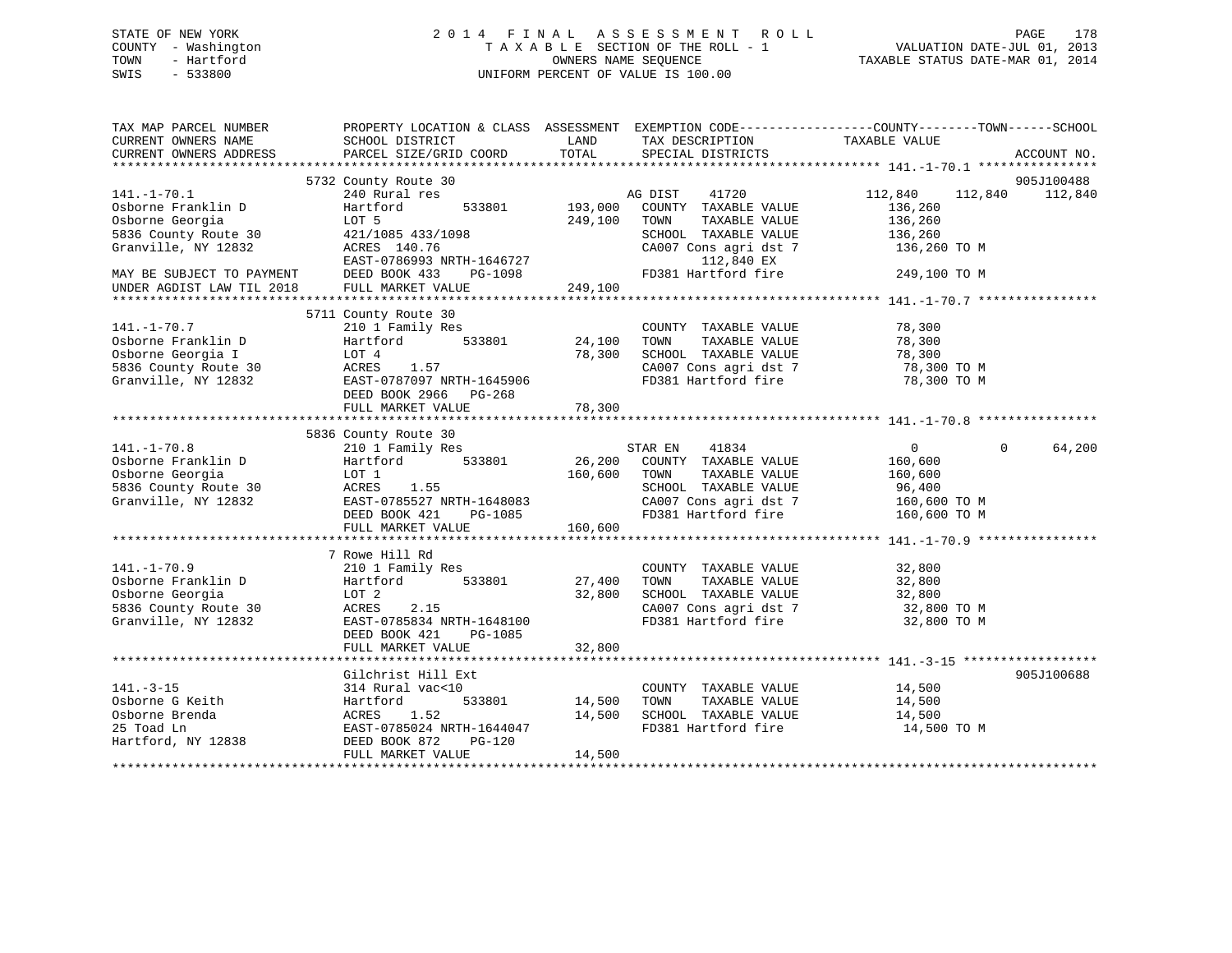# STATE OF NEW YORK 2 0 1 4 F I N A L A S S E S S M E N T R O L L PAGE 179 COUNTY - Washington T A X A B L E SECTION OF THE ROLL - 1 VALUATION DATE-JUL 01, 2013 TOWN - Hartford **TAXABLE STATUS DATE-MAR 01, 2014** OWNERS NAME SEQUENCE TAXABLE STATUS DATE-MAR 01, 2014 SWIS - 533800 UNIFORM PERCENT OF VALUE IS 100.00

| TAX MAP PARCEL NUMBER                                                                                                                                                                                                                     | PROPERTY LOCATION & CLASS ASSESSMENT EXEMPTION CODE-----------------COUNTY-------TOWN------SCHOOL |                |                                                                                                                                                                                                      |                                    |          |                          |
|-------------------------------------------------------------------------------------------------------------------------------------------------------------------------------------------------------------------------------------------|---------------------------------------------------------------------------------------------------|----------------|------------------------------------------------------------------------------------------------------------------------------------------------------------------------------------------------------|------------------------------------|----------|--------------------------|
| CURRENT OWNERS NAME<br>CURRENT OWNERS ADDRESS                                                                                                                                                                                             | SCHOOL DISTRICT<br>PARCEL SIZE/GRID COORD                                                         | LAND<br>TOTAL  | TAX DESCRIPTION<br>SPECIAL DISTRICTS                                                                                                                                                                 | TAXABLE VALUE                      |          | ACCOUNT NO.              |
|                                                                                                                                                                                                                                           |                                                                                                   |                |                                                                                                                                                                                                      |                                    |          |                          |
|                                                                                                                                                                                                                                           | 25 Toad Ln                                                                                        |                |                                                                                                                                                                                                      |                                    |          | 905J101420               |
| $141.-3-15.1$                                                                                                                                                                                                                             | 210 1 Family Res STAR B                                                                           |                | 41854                                                                                                                                                                                                | $\overline{0}$                     | $\Omega$ | 30,000                   |
|                                                                                                                                                                                                                                           |                                                                                                   |                |                                                                                                                                                                                                      |                                    |          |                          |
|                                                                                                                                                                                                                                           |                                                                                                   |                |                                                                                                                                                                                                      |                                    |          |                          |
|                                                                                                                                                                                                                                           |                                                                                                   |                |                                                                                                                                                                                                      |                                    |          |                          |
|                                                                                                                                                                                                                                           |                                                                                                   |                |                                                                                                                                                                                                      |                                    |          |                          |
|                                                                                                                                                                                                                                           |                                                                                                   |                |                                                                                                                                                                                                      |                                    |          |                          |
|                                                                                                                                                                                                                                           | 3943 State Route 149                                                                              |                |                                                                                                                                                                                                      |                                    |          |                          |
| $131. - 1 - 13.8$                                                                                                                                                                                                                         | 240 Rural res                                                                                     |                | 41854<br>STAR B                                                                                                                                                                                      | $\Omega$                           | $\Omega$ | 30,000                   |
| 0strander Melissa G Martford<br>2013 State Route 149 2608/317                                                                                                                                                                             |                                                                                                   |                | 533801 58,400 COUNTY TAXABLE VALUE<br>232,800 TOWN TAXABLE VALUE                                                                                                                                     | 232,800                            |          |                          |
|                                                                                                                                                                                                                                           |                                                                                                   |                | TAXABLE VALUE                                                                                                                                                                                        | 232,800                            |          |                          |
|                                                                                                                                                                                                                                           |                                                                                                   |                |                                                                                                                                                                                                      |                                    |          |                          |
|                                                                                                                                                                                                                                           |                                                                                                   |                |                                                                                                                                                                                                      |                                    |          |                          |
|                                                                                                                                                                                                                                           |                                                                                                   |                |                                                                                                                                                                                                      |                                    |          |                          |
| 3943 State Route 149 2608/317 232,800 70WN TAXABLE VALUE 232,800<br>Fort Ann, NY 12827 2608/317 232,800 RRTH-1654853 EAST-0769069 NRTH-1654853 232,800 CA007 Cons agri dst 7 232,800 TO M<br>DEED BOOK 3081 PG-125 232,800 232,800        |                                                                                                   |                |                                                                                                                                                                                                      |                                    |          |                          |
|                                                                                                                                                                                                                                           | 282 Dick Hill Rd                                                                                  |                |                                                                                                                                                                                                      |                                    |          | 905J101051               |
|                                                                                                                                                                                                                                           |                                                                                                   |                | 41854                                                                                                                                                                                                | $\overline{0}$                     | $\Omega$ | 30,000                   |
|                                                                                                                                                                                                                                           |                                                                                                   |                |                                                                                                                                                                                                      | 80,900                             |          |                          |
|                                                                                                                                                                                                                                           |                                                                                                   |                | -1 ---<br>533801 26,500 COUNTY TAXABLE VALUE<br>.40 30,900 TOWN TAXABLE VALUE                                                                                                                        | 80,900                             |          |                          |
|                                                                                                                                                                                                                                           |                                                                                                   |                | SCHOOL TAXABLE VALUE                                                                                                                                                                                 | 50,900                             |          |                          |
|                                                                                                                                                                                                                                           |                                                                                                   |                | FD381 Hartford fire                                                                                                                                                                                  | 80,900 TO M                        |          |                          |
| 132.-2-35.1 202 202 203 1 Family Res<br>0uellette Barry Hartford 533801 26,500 COUNT<br>PO Box 42 ACRES 6.40 80,900 TOWN<br>Hartford, NY 12838 EAST-0791735 NRTH-1652251 SCHOO<br>DEED BOOK 2729 PG-53 FD381<br>FULL MARKET VALUE         |                                                                                                   |                |                                                                                                                                                                                                      |                                    |          |                          |
|                                                                                                                                                                                                                                           |                                                                                                   |                |                                                                                                                                                                                                      |                                    |          |                          |
|                                                                                                                                                                                                                                           | Kelly Way                                                                                         |                |                                                                                                                                                                                                      |                                    |          |                          |
|                                                                                                                                                                                                                                           |                                                                                                   |                | $\begin{tabular}{lllllllllll} \multicolumn{2}{c}{\textbf{COUNTY}} & \textbf{TAXABLE VALUE} & & & 28,400 \\ \multicolumn{2}{c}{\textbf{TOWN}} & \textbf{TAXABLE VALUE} & & & 28,400 \\ \end{tabular}$ |                                    |          |                          |
|                                                                                                                                                                                                                                           |                                                                                                   |                |                                                                                                                                                                                                      |                                    |          |                          |
|                                                                                                                                                                                                                                           |                                                                                                   |                | SCHOOL TAXABLE VALUE 28,400<br>CA007 Cons agri dst 7 28,400 TO M                                                                                                                                     |                                    |          |                          |
| 121.-4-18.1<br>Paige Sherry 322 Rural vac>10<br>784 County Route 46<br>784 County Route 46<br>784 County Route 46<br>784 County Route 46<br>784 County Route 46<br>784 County Route 46<br>784 County Route 46<br>784 County Route 46<br>7 |                                                                                                   |                |                                                                                                                                                                                                      |                                    |          |                          |
|                                                                                                                                                                                                                                           | EAST-0767706 NRTH-1659434                                                                         |                | FD381 Hartford fire 28,400 TO M                                                                                                                                                                      |                                    |          |                          |
|                                                                                                                                                                                                                                           | DEED BOOK 939 PG-175                                                                              |                |                                                                                                                                                                                                      |                                    |          |                          |
|                                                                                                                                                                                                                                           | FULL MARKET VALUE                                                                                 | 28,400         |                                                                                                                                                                                                      |                                    |          |                          |
|                                                                                                                                                                                                                                           |                                                                                                   |                |                                                                                                                                                                                                      |                                    |          |                          |
| $122. - 1 - 33.4$                                                                                                                                                                                                                         | 1434 Baldwin Corners Rd                                                                           |                |                                                                                                                                                                                                      |                                    |          | $\overline{0}$           |
|                                                                                                                                                                                                                                           | 210 1 Family Res 633801 VET COM CT 41131<br>Hartford 533801 27,200 VET DIS CT 41141               |                |                                                                                                                                                                                                      | 39,425   39,425<br>39,425   39,425 |          | $\overline{\phantom{0}}$ |
|                                                                                                                                                                                                                                           |                                                                                                   | 157,700 STAR B | 41854                                                                                                                                                                                                |                                    | $\Omega$ | 30,000                   |
|                                                                                                                                                                                                                                           |                                                                                                   |                | COUNTY TAXABLE VALUE                                                                                                                                                                                 | 0<br>78,850                        |          |                          |
|                                                                                                                                                                                                                                           | DEED BOOK 897<br>$PG-186$                                                                         |                | TOWN                                                                                                                                                                                                 | TAXABLE VALUE 78,850               |          |                          |
|                                                                                                                                                                                                                                           | FULL MARKET VALUE                                                                                 |                |                                                                                                                                                                                                      |                                    |          |                          |
|                                                                                                                                                                                                                                           |                                                                                                   |                | 157,700 SCHOOL TAXABLE VALUE 127,700<br>CA007 Cons agri dst 7 157,700 TO M                                                                                                                           |                                    |          |                          |
|                                                                                                                                                                                                                                           |                                                                                                   |                | FD381 Hartford fire                                                                                                                                                                                  | 157,700 TO M                       |          |                          |
|                                                                                                                                                                                                                                           |                                                                                                   |                |                                                                                                                                                                                                      |                                    |          |                          |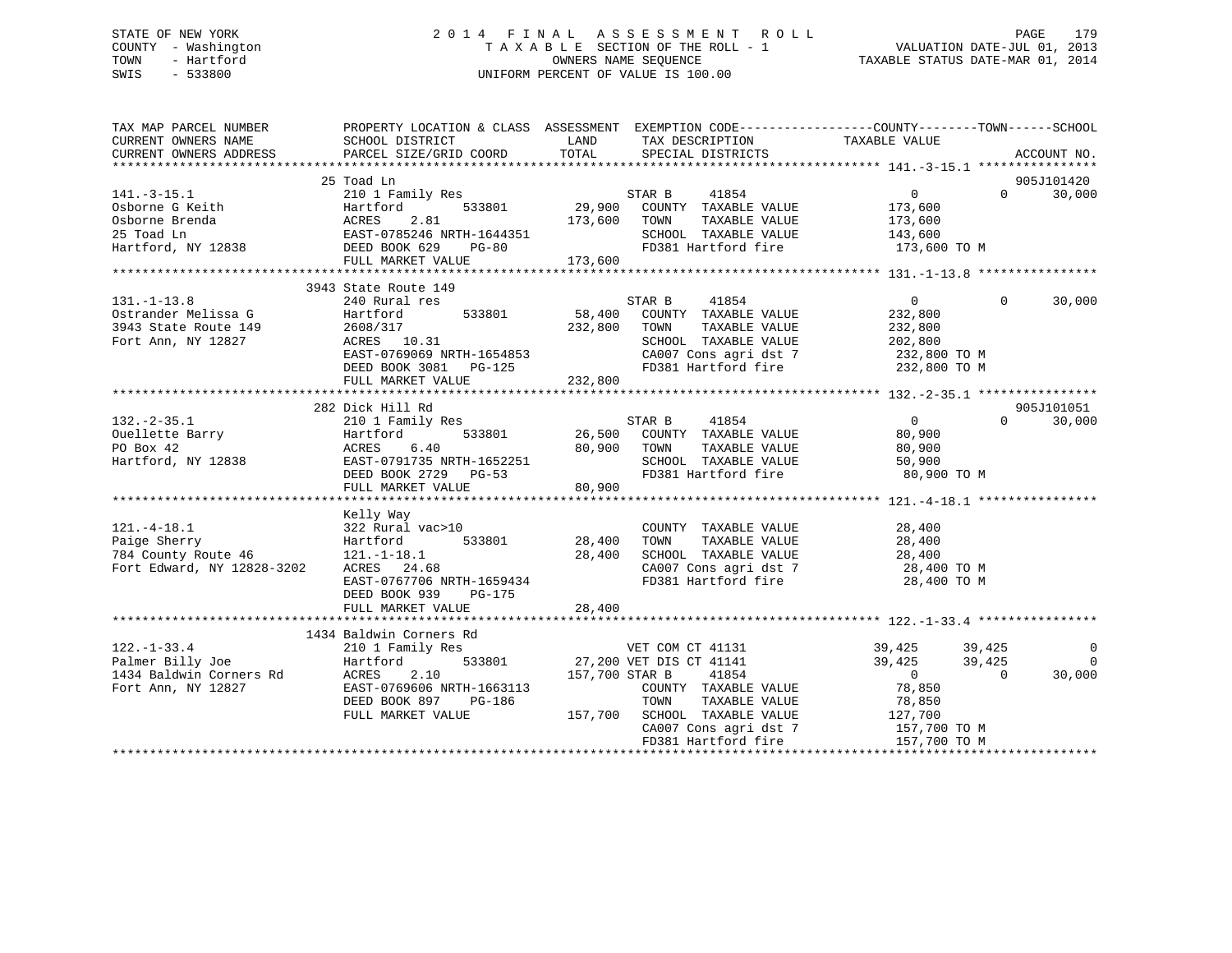| STATE OF NEW YORK<br>COUNTY - Washington<br>- Hartford<br>TOWN<br>$-533800$<br>SWIS |                                                                                  | 2014 FINAL ASSESSMENT ROLL PACE 180<br>TAXABLE SECTION OF THE ROLL - 1 VALUATION DATE-JUL 01, 2013<br>OWNERS NAME SEQUENCE TAXABLE STATUS DATE-MAR 01, 2014<br>UNIFORM PERCENT OF VALUE IS 100.00                                                                                                 |                                                                                  |
|-------------------------------------------------------------------------------------|----------------------------------------------------------------------------------|---------------------------------------------------------------------------------------------------------------------------------------------------------------------------------------------------------------------------------------------------------------------------------------------------|----------------------------------------------------------------------------------|
|                                                                                     |                                                                                  | TAX MAP PARCEL NUMBER THE PROPERTY LOCATION & CLASS ASSESSMENT EXEMPTION CODE---------------COUNTY-------TOWN------SCHOOL                                                                                                                                                                         |                                                                                  |
|                                                                                     |                                                                                  |                                                                                                                                                                                                                                                                                                   |                                                                                  |
|                                                                                     | 31 Slate Way<br>DEED BOOK 729 PG-223<br>FULL MARKET VALUE                        | 140.-1-41.6 210 1 Family Res STAR B 41854<br>Palmer George Hartford 533801 38,000 COUNTY TAXABLE VALUE<br>136,100 TOWN<br>136,100                                                                                                                                                                 | 30,000<br>136,100                                                                |
| $140.-1-41.3$<br>Palmer John Hartford                                               | 3434 State Route 196<br>State Route 196<br>210 1 Family Res<br>FULL MARKET VALUE | 41834<br>STAR EN<br>533801 38,500 COUNTY TAXABLE VALUE<br>Palmer Mildred and ACRES 5.00 94,500 TOWN TAXABLE VALUE 94,500 94,500 POWN TAXABLE VALUE 94,500 94,500 POWN TAXABLE VALUE 94,500 94,500 POWN SCHOOL TAXABLE VALUE 30,300 POWN SCHOOL TAXABLE VALUE 30,300 POWN SCHOOL TAXABLE<br>94,500 | $\overline{0}$<br>$\Omega$<br>64,200<br>94,500                                   |
|                                                                                     |                                                                                  |                                                                                                                                                                                                                                                                                                   |                                                                                  |
| $132. - 2 - 24$<br>Palmer Kenneth D Martford                                        | 5173 State Route 149<br>210 1 Family Res<br>ACRES 1.70                           | VET COM CT 41131<br>533801 25,700 STAR B<br>41854<br>162,500 COUNTY TAXABLE VALUE 121,875<br>TOWN<br>TAXABLE VALUE                                                                                                                                                                                | 905J100383<br>$\sim$ 0<br>40,625 40,625<br>$\overline{0}$ 0<br>30,000<br>121,875 |

DEED BOOK 2852 PG-171 FD381 Hartford fire 162,500 TO M<br>FULL MARKET VALUE 162,500 162,500 FULL MARKET VALUE 162,500 \*\*\*\*\*\*\*\*\*\*\*\*\*\*\*\*\*\*\*\*\*\*\*\*\*\*\*\*\*\*\*\*\*\*\*\*\*\*\*\*\*\*\*\*\*\*\*\*\*\*\*\*\*\*\*\*\*\*\*\*\*\*\*\*\*\*\*\*\*\*\*\*\*\*\*\*\*\*\*\*\*\*\*\*\*\*\*\*\*\*\*\*\*\*\*\*\*\*\*\*\*\*\* 132.-2-10.1 \*\*\*\*\*\*\*\*\*\*\*\*\*\*\*\* 5087 State Route 149 905J100362 132.-2-10.1 240 Rural res AGRI-D IND 41730 16,513 16,513 16,513 Palmer Lydia R Hartford 533801 81,100 STAR B 41854 0 0 30,000 5087 State Route 149 ACRES 70.80 194,400 COUNTY TAXABLE VALUE 177,887 Granville, NY 12832 EAST-0790145 NRTH-1653994 TOWN TAXABLE VALUE 177,887 DEED BOOK 3058 PG-231 SCHOOL TAXABLE VALUE 147,887 MAY BE SUBJECT TO PAYMENT FULL MARKET VALUE 194,400 FD381 Hartford fire 194,400 TO M UNDER AGDIST LAW TIL 2021 \*\*\*\*\*\*\*\*\*\*\*\*\*\*\*\*\*\*\*\*\*\*\*\*\*\*\*\*\*\*\*\*\*\*\*\*\*\*\*\*\*\*\*\*\*\*\*\*\*\*\*\*\*\*\*\*\*\*\*\*\*\*\*\*\*\*\*\*\*\*\*\*\*\*\*\*\*\*\*\*\*\*\*\*\*\*\*\*\*\*\*\*\*\*\*\*\*\*\*\*\*\*\* 151.-2-4.6 \*\*\*\*\*\*\*\*\*\*\*\*\*\*\*\*\* Burch Rd151.-2-4.6 323 Vacant rural COUNTY TAXABLE VALUE 93,000 Papandrea Raymond Hartford 533801 93,000 TOWN TAXABLE VALUE 93,000 182 Fisher Rd ACRES 42.60 93,000 SCHOOL TAXABLE VALUE 93,000 Orwell, VT 05760 **EAST-0795312 NRTH-1637681** CA008 Cons agri dst 8 93,000 TO M<br>DEED BOOK 3073 PG-96 FD381 Hartford fire 93.000 TO M DEED BOOK 3073 PG-96 FD381 Hartford fire 93,000 TO M MAY BE SUBJECT TO PAYMENT FULL MARKET VALUE UNDER AGDIST LAW TIL 2016\*\*\*\*\*\*\*\*\*\*\*\*\*\*\*\*\*\*\*\*\*\*\*\*\*\*\*\*\*\*\*\*\*\*\*\*\*\*\*\*\*\*\*\*\*\*\*\*\*\*\*\*\*\*\*\*\*\*\*\*\*\*\*\*\*\*\*\*\*\*\*\*\*\*\*\*\*\*\*\*\*\*\*\*\*\*\*\*\*\*\*\*\*\*\*\*\*\*\*\*\*\*\*\*\*\*\*\*\*\*\*\*\*\*\*\*\*\*\*\*\*\*\*\*\*\*\*\*\*\*\*\*

EAST-0791881 NRTH-1653230 SCHOOL TAXABLE VALUE 132,500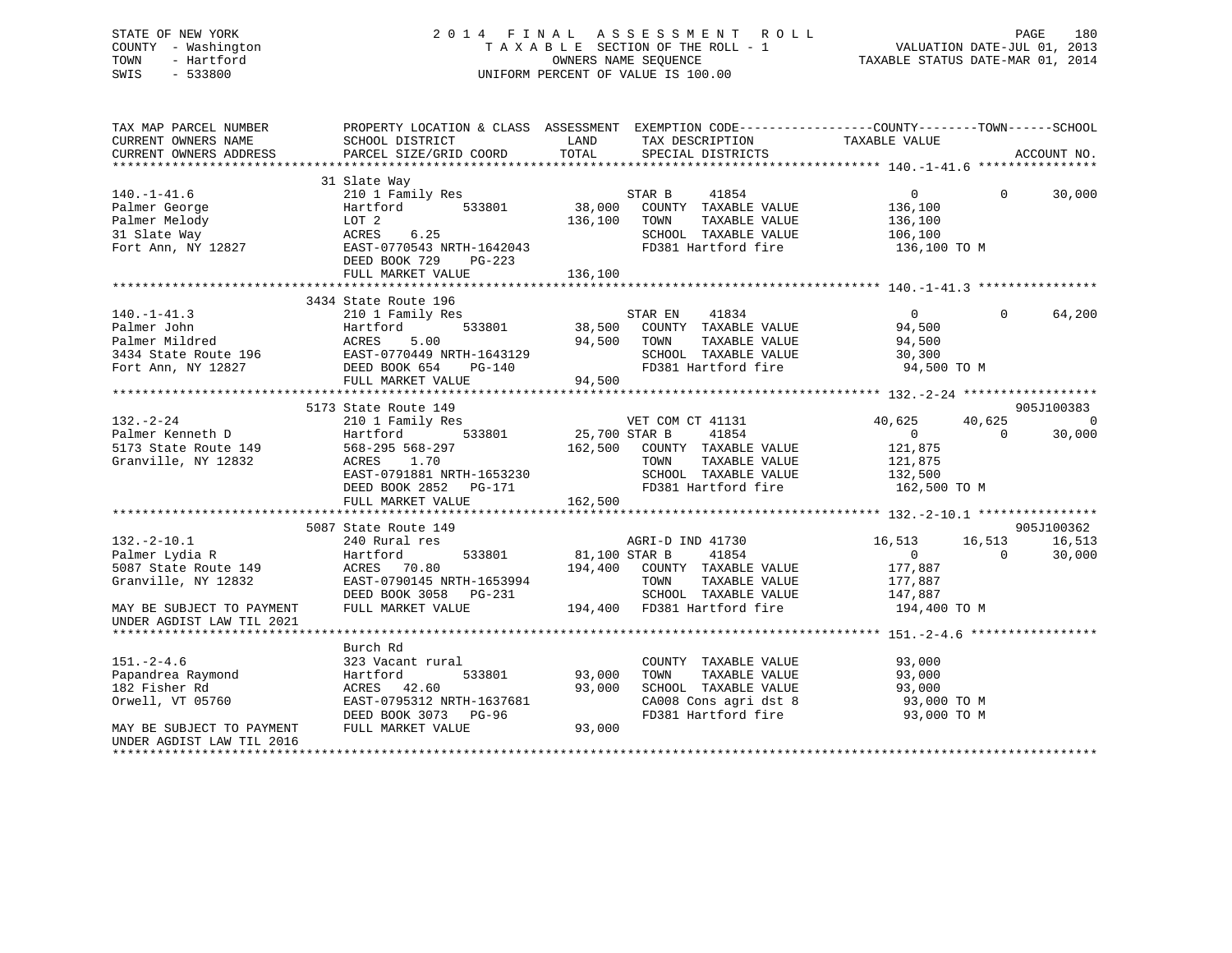## STATE OF NEW YORK 2 0 1 4 F I N A L A S S E S S M E N T R O L L PAGE 181 COUNTY - Washington T A X A B L E SECTION OF THE ROLL - 1 VALUATION DATE-JUL 01, 2013 TOWN - Hartford OWNERS NAME SEQUENCE TAXABLE STATUS DATE-MAR 01, 2014 SWIS - 533800 UNIFORM PERCENT OF VALUE IS 100.00

| TAX MAP PARCEL NUMBER |                                                                                                                                                                                                                                          |        |                                                                                                                                                           | PROPERTY LOCATION & CLASS ASSESSMENT EXEMPTION CODE---------------COUNTY-------TOWN-----SCHOOL |
|-----------------------|------------------------------------------------------------------------------------------------------------------------------------------------------------------------------------------------------------------------------------------|--------|-----------------------------------------------------------------------------------------------------------------------------------------------------------|------------------------------------------------------------------------------------------------|
|                       |                                                                                                                                                                                                                                          |        |                                                                                                                                                           |                                                                                                |
|                       |                                                                                                                                                                                                                                          |        |                                                                                                                                                           |                                                                                                |
|                       |                                                                                                                                                                                                                                          |        |                                                                                                                                                           |                                                                                                |
|                       | 132.11-3-2<br>210 1 Family Res<br>Parrott-Fuller Linda W Hartford 533801 17,000 COUNTY TAXABLE VALUE<br>122 County Route 23 132.-3-2<br>Granville, NY 12832 FRNT 152.00 DPTH 140.00 1000 COUNTY TAXABLE VALUE<br>52.00 DPTH 140.00 170,0 |        |                                                                                                                                                           | 905J100348                                                                                     |
|                       |                                                                                                                                                                                                                                          |        |                                                                                                                                                           | $\overline{0}$<br>$0 \t30,000$                                                                 |
|                       |                                                                                                                                                                                                                                          |        |                                                                                                                                                           | 170,000                                                                                        |
|                       |                                                                                                                                                                                                                                          |        |                                                                                                                                                           | TAXABLE VALUE 170,000<br>TAXABLE VALUE 140,000                                                 |
|                       |                                                                                                                                                                                                                                          |        |                                                                                                                                                           |                                                                                                |
|                       | EAST-0787122 NRTH-1654360                                                                                                                                                                                                                |        | CA007 Cons agri dst 7 170,000 TO M                                                                                                                        |                                                                                                |
|                       |                                                                                                                                                                                                                                          |        |                                                                                                                                                           |                                                                                                |
|                       |                                                                                                                                                                                                                                          |        |                                                                                                                                                           |                                                                                                |
|                       |                                                                                                                                                                                                                                          |        |                                                                                                                                                           |                                                                                                |
|                       | 236 Dick Hill Rd                                                                                                                                                                                                                         |        |                                                                                                                                                           | 905J100496                                                                                     |
| $132. - 2 - 32$       | 323 Vacant rural                                                                                                                                                                                                                         |        | COUNTY TAXABLE VALUE 77,300                                                                                                                               |                                                                                                |
|                       | 533801 77,300 TOWN                                                                                                                                                                                                                       |        | 77,300 TOWN TAXABLE VALUE<br>77,300 SCHOOL TAXABLE VALUE                                                                                                  | 77,300<br>77,300                                                                               |
|                       |                                                                                                                                                                                                                                          |        |                                                                                                                                                           |                                                                                                |
|                       |                                                                                                                                                                                                                                          |        | FD381 Hartford fire 77,300 TO M                                                                                                                           |                                                                                                |
|                       | Pauling Geraldine Fact of the Hartford 533801 77,300<br>Attn: King ACRES 34.40 77,300<br>420 East 64Th St EAST-0791257 NRTH-1651043<br>New York, NY 10021 DEED BOOK 765 PG-59<br>FIII.I. MARKET VALUE 77.300                             |        |                                                                                                                                                           |                                                                                                |
|                       | FULL MARKET VALUE                                                                                                                                                                                                                        | 77,300 |                                                                                                                                                           |                                                                                                |
|                       |                                                                                                                                                                                                                                          |        |                                                                                                                                                           |                                                                                                |
|                       | Dick Hill Rd OFF                                                                                                                                                                                                                         |        |                                                                                                                                                           |                                                                                                |
|                       |                                                                                                                                                                                                                                          |        | COUNTY TAXABLE VALUE 8,400                                                                                                                                |                                                                                                |
|                       |                                                                                                                                                                                                                                          |        | $\begin{tabular}{lllllllllll} 8,400& {\tt TOWN} & {\tt TAXABLE VALUE} & & & 8,400 \\ 8,400& {\tt SCHOOL} & {\tt TAXABLE VALUE} & & & 8,400 \end{tabular}$ |                                                                                                |
|                       |                                                                                                                                                                                                                                          |        |                                                                                                                                                           |                                                                                                |
|                       | 132.-2-32.1<br>Pauling Geraldine 322 Rural vac>10 (COUNTY<br>Attn: King 765-59 8,400 FOWN<br>420 East 64Th St ACRES 14.32 ROW YORK, NY 10021 EAST-0792731 NRTH-1651300 FD381 Ha                                                          |        | FD381 Hartford fire 8,400 TO M                                                                                                                            |                                                                                                |
|                       |                                                                                                                                                                                                                                          |        |                                                                                                                                                           |                                                                                                |
|                       | DEED BOOK 777<br>PG-52                                                                                                                                                                                                                   |        |                                                                                                                                                           |                                                                                                |
|                       | FULL MARKET VALUE                                                                                                                                                                                                                        | 8,400  |                                                                                                                                                           |                                                                                                |
|                       |                                                                                                                                                                                                                                          |        |                                                                                                                                                           |                                                                                                |
|                       | 244 Dick Hill Rd                                                                                                                                                                                                                         |        |                                                                                                                                                           |                                                                                                |
| $132 - 2 - 32.2$      | Dick Hill Rd<br>312 Vac w/imprv                                                                                                                                                                                                          |        | COUNTY TAXABLE VALUE 30,000                                                                                                                               |                                                                                                |
|                       |                                                                                                                                                                                                                                          |        |                                                                                                                                                           |                                                                                                |
|                       |                                                                                                                                                                                                                                          |        |                                                                                                                                                           |                                                                                                |
|                       | Faction and Hartford<br>Faction 30,000 533801<br>Attn: King 679/282 + 292<br>420 East 64Th St ACRES 17.00<br>New York, NY 10021 EAST-0792245 NRTH-1651289<br>New York, NY 10021 EAST-0792245 NRTH-1651289<br>Rew York, NY 10021 EAST-079 |        |                                                                                                                                                           |                                                                                                |
|                       |                                                                                                                                                                                                                                          |        |                                                                                                                                                           |                                                                                                |
|                       | DEED BOOK 679 PG-285                                                                                                                                                                                                                     |        |                                                                                                                                                           |                                                                                                |
|                       | FULL MARKET VALUE                                                                                                                                                                                                                        | 30,000 |                                                                                                                                                           |                                                                                                |
|                       |                                                                                                                                                                                                                                          |        |                                                                                                                                                           |                                                                                                |
|                       | 242 Dick Hill Rd                                                                                                                                                                                                                         |        |                                                                                                                                                           |                                                                                                |
| $132 - 2 - 32.3$      | 311 Res vac land                                                                                                                                                                                                                         |        | COUNTY TAXABLE VALUE                                                                                                                                      | 5,300                                                                                          |
|                       | $5 \text{ A}$ 1 and $533801$ 5,300 TOWN                                                                                                                                                                                                  |        | TAXABLE VALUE                                                                                                                                             | 5,300                                                                                          |
|                       |                                                                                                                                                                                                                                          |        | 5,300 SCHOOL TAXABLE VALUE 5,300                                                                                                                          |                                                                                                |
|                       |                                                                                                                                                                                                                                          |        | FD381 Hartford fire                                                                                                                                       | 5,300 TO M                                                                                     |
|                       | 132.-2-32.3<br>Pauling Geraldine 11 Res vac land<br>Pauling Geraldine 110.00 5,300<br>Attn: King FRNT 105.00 DPTH 170.00 5,300<br>420 East 64Th St EAST-0790917 NRTH-1650735<br>New York, NY 10021 DEED BOOK 679 PG-298                  |        |                                                                                                                                                           |                                                                                                |
|                       | FULL MARKET VALUE                                                                                                                                                                                                                        | 5,300  |                                                                                                                                                           |                                                                                                |
|                       |                                                                                                                                                                                                                                          |        |                                                                                                                                                           |                                                                                                |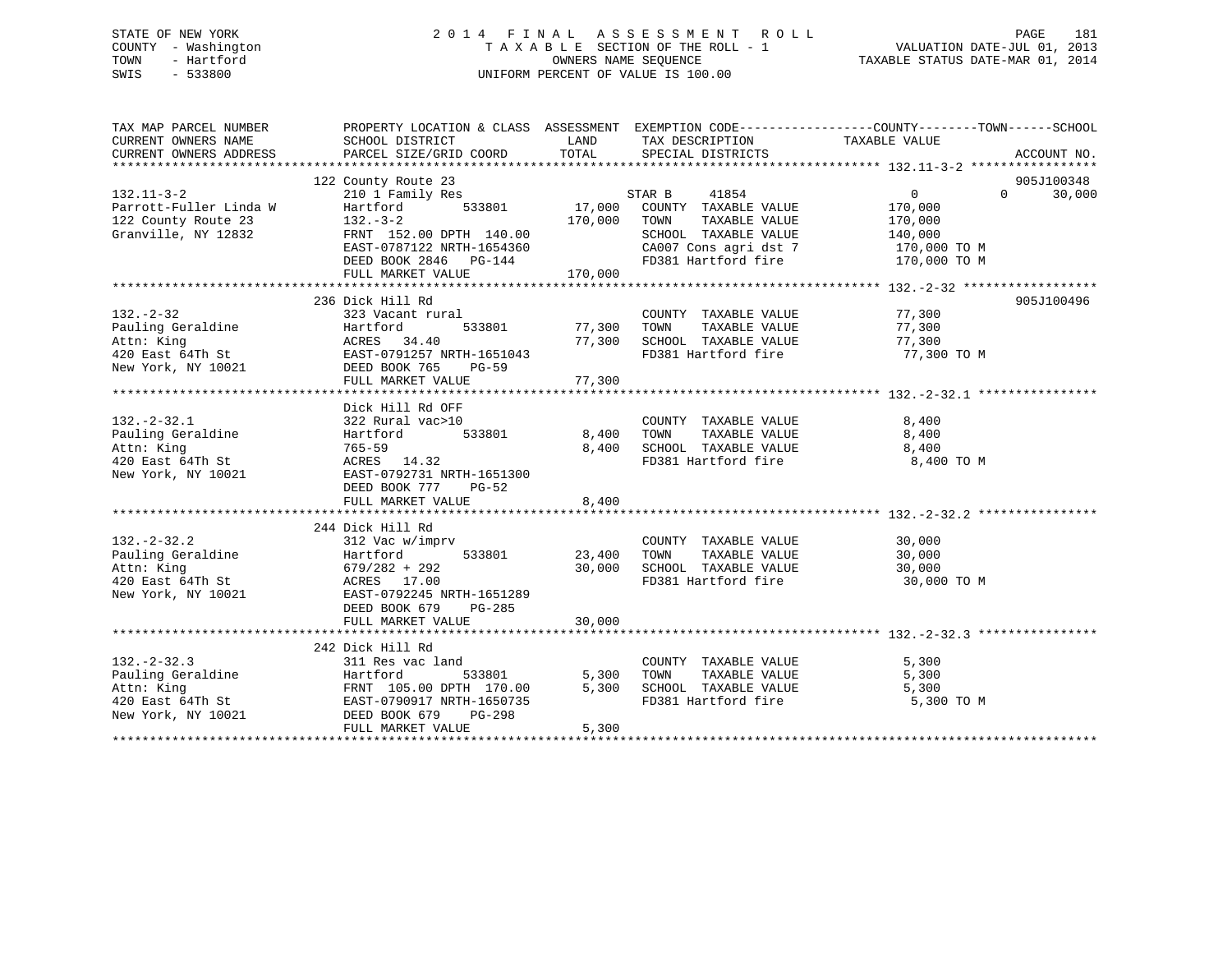## STATE OF NEW YORK 2 0 1 4 F I N A L A S S E S S M E N T R O L L PAGE 182 COUNTY - Washington T A X A B L E SECTION OF THE ROLL - 1 VALUATION DATE-JUL 01, 2013 TOWN - Hartford **TAXABLE STATUS DATE-MAR 01, 2014** OWNERS NAME SEQUENCE TAXABLE STATUS DATE-MAR 01, 2014 SWIS - 533800 UNIFORM PERCENT OF VALUE IS 100.00

| TAX MAP PARCEL NUMBER<br>CURRENT OWNERS NAME<br>CURRENT OWNERS ADDRESS                                                                             | PROPERTY LOCATION & CLASS ASSESSMENT<br>SCHOOL DISTRICT<br>PARCEL SIZE/GRID COORD                                                                                   | LAND<br>TOTAL              | TAX DESCRIPTION<br>SPECIAL DISTRICTS                                                                                                                                                                                                       | EXEMPTION CODE-----------------COUNTY-------TOWN------SCHOOL<br>TAXABLE VALUE                                                                                                        | ACCOUNT NO.                                        |
|----------------------------------------------------------------------------------------------------------------------------------------------------|---------------------------------------------------------------------------------------------------------------------------------------------------------------------|----------------------------|--------------------------------------------------------------------------------------------------------------------------------------------------------------------------------------------------------------------------------------------|--------------------------------------------------------------------------------------------------------------------------------------------------------------------------------------|----------------------------------------------------|
|                                                                                                                                                    |                                                                                                                                                                     |                            |                                                                                                                                                                                                                                            |                                                                                                                                                                                      |                                                    |
| $132. - 2 - 32.4$<br>Pauling Geraldine<br>Attn: King<br>420 East 64Th St                                                                           | 221 Dick Hill Rd<br>323 Vacant rural<br>Hartford<br>533801<br>679/292, 288, 301, 313, 307 65, 700<br>ACRES 33.59                                                    | 65,700                     | COUNTY TAXABLE VALUE 65,700<br>TOWN<br>TAXABLE VALUE<br>SCHOOL TAXABLE VALUE<br>FD381 Hartford TVALUE<br>FD381 Hartford fire                                                                                                               | 65,700<br>65,700<br>65,700 TO M                                                                                                                                                      |                                                    |
| New York, NY 10021                                                                                                                                 | EAST-0790131 NRTH-1651501<br>DEED BOOK 679<br>PG-295<br>FULL MARKET VALUE                                                                                           | 65,700                     |                                                                                                                                                                                                                                            |                                                                                                                                                                                      |                                                    |
|                                                                                                                                                    |                                                                                                                                                                     |                            |                                                                                                                                                                                                                                            |                                                                                                                                                                                      |                                                    |
| $132. - 2 - 38.3$<br>Pauling Geraldine<br>Attn: King<br>New York, NY 10021 DEED BOOK 679                                                           | Dick Hill Rd OFF<br>314 Rural vac<10<br>Hartford<br>7.43<br>ACRES<br>420 East 64Th St EAST-0789913 NRTH-1651228<br>PG-304                                           | 533801 17,000<br>17,000    | COUNTY TAXABLE VALUE<br>TOWN<br>SCHOOL TAXABLE VALUE<br>FD381 Hartford fire                                                                                                                                                                | 17,000<br>TAXABLE VALUE 17,000<br>17,000<br>17,000 TO M                                                                                                                              | 905J101211                                         |
|                                                                                                                                                    | FULL MARKET VALUE                                                                                                                                                   | 17,000                     |                                                                                                                                                                                                                                            |                                                                                                                                                                                      |                                                    |
|                                                                                                                                                    | 16 Brayton Rd                                                                                                                                                       |                            | 33 PCT OF VALUE USED FOR EXEMPTION PURPOSES                                                                                                                                                                                                |                                                                                                                                                                                      | 905J101315                                         |
| $113.-2-3.2$<br>Paulsen Paul H<br>Paulsen Cynthia<br>16 Brayton Rd<br>Fort Ann, NY 12827<br>MAY BE SUBJECT TO PAYMENT<br>UNDER AGDIST LAW TIL 2018 | 114 Sheep farm<br>533801<br>Hartford<br>$113. - 1 - 3.2$<br>ACRES 202.30<br>EAST-0778023 NRTH-1668882<br>DEED BOOK 563<br>$PG-194$<br>FULL MARKET VALUE             | 343,200 TOWN               | VET WAR CT 41121<br>245,000 AG DIST<br>41720<br>343,200 AGED-CO/TN 41801<br>AGED-SCH 41804<br>STAR EN 41834<br>COUNTY TAXABLE VALUE<br>TAXABLE VALUE<br>SCHOOL TAXABLE VALUE<br>CA007 Cons agri dst 7<br>140,989 EX<br>FD381 Hartford fire | 16,988 16,988<br>140,989 140,989<br>48,134 48,134<br>$\overline{0}$<br>$\overline{0}$<br>$\overline{0}$<br>$\Omega$<br>137,089<br>137,089<br>104,034<br>202,211 TO M<br>343,200 TO M | 0<br>140,989<br>$\overline{0}$<br>33,977<br>64,200 |
|                                                                                                                                                    |                                                                                                                                                                     |                            |                                                                                                                                                                                                                                            |                                                                                                                                                                                      |                                                    |
| $141. - 3 - 24.2$<br>141.-3-24.2<br>Pauquette Edmund<br>4851 Gandy Blvd Lot B1023<br>Tampa, FL 33611                                               | 176 Marlboro Country Rd<br>210 1 Family Res<br>Hartford<br>FRNT 416.00 DPTH 369.00 84,400<br>EAST-0785276 NRTH-1643604<br>DEED BOOK 3324 PG-19<br>FULL MARKET VALUE | 533801 32,600<br>84,400    | COUNTY TAXABLE VALUE<br>TAXABLE VALUE<br>TOWN<br>SCHOOL TAXABLE VALUE 84,400<br>FD381 Hartford fire                                                                                                                                        | 84,400<br>84,400<br>84,400 TO M                                                                                                                                                      | 905J101039                                         |
|                                                                                                                                                    |                                                                                                                                                                     |                            |                                                                                                                                                                                                                                            |                                                                                                                                                                                      |                                                    |
| $141. - 3 - 24.7$<br>Pauquette Edmund<br>143 Marlboro Country Rd<br>Hartford, NY 12838                                                             | 143 Marlboro Country Rd<br>210 1 Family Res<br>Hartford<br>533801<br>2.50<br>ACRES<br>EAST-0785766 NRTH-1643708<br>DEED BOOK 3324 PG-19<br>FULL MARKET VALUE        | 24,000<br>93,500<br>93,500 | COUNTY TAXABLE VALUE<br>TOWN<br>TAXABLE VALUE<br>SCHOOL TAXABLE VALUE<br>FD381 Hartford fire                                                                                                                                               | 93,500<br>93,500<br>93,500<br>93,500 TO M                                                                                                                                            | 905J101225                                         |
|                                                                                                                                                    |                                                                                                                                                                     |                            |                                                                                                                                                                                                                                            |                                                                                                                                                                                      |                                                    |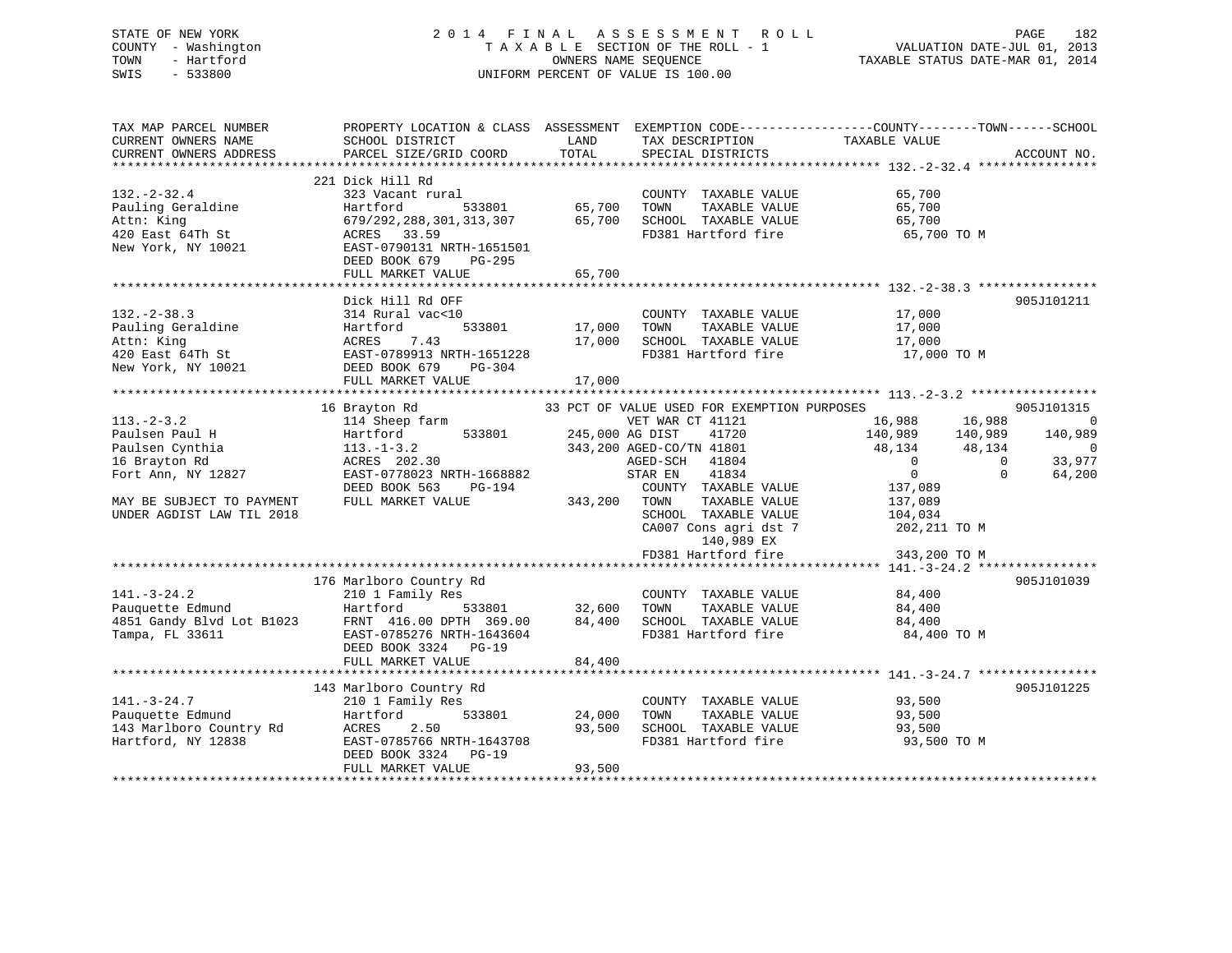## STATE OF NEW YORK 2 0 1 4 F I N A L A S S E S S M E N T R O L L PAGE 183 COUNTY - Washington T A X A B L E SECTION OF THE ROLL - 1 VALUATION DATE-JUL 01, 2013 TOWN - Hartford **TAXABLE STATUS DATE-MAR 01, 2014** OWNERS NAME SEQUENCE TAXABLE STATUS DATE-MAR 01, 2014 SWIS - 533800 UNIFORM PERCENT OF VALUE IS 100.00

| TOTAL<br>PARCEL SIZE/GRID COORD<br>SPECIAL DISTRICTS<br>ACCOUNT NO.<br>3446 State Route 196<br>$140. - 1 - 41.2$<br>210 1 Family Res<br>COUNTY TAXABLE VALUE<br>177,500<br>533801<br>38,200<br>TAXABLE VALUE<br>177,500<br>Pearson Jane<br>Hartford<br>TOWN<br>3446 State Route 196<br>5.00<br>177,500<br>SCHOOL TAXABLE VALUE<br>ACRES<br>177,500<br>EAST-0770423 NRTH-1643413<br>FD381 Hartford fire<br>Fort Ann, NY 12827<br>177,500 TO M<br>DEED BOOK 2188 PG-106<br>FULL MARKET VALUE<br>177,500<br>905J100192<br>108 County Route 23<br>41834<br>$\overline{0}$<br>210 1 Family Res<br>STAR EN<br>$\Omega$<br>64,200<br>533801<br>22,600<br>COUNTY TAXABLE VALUE<br>Hartford<br>165,600<br>$132 - 3 - 4$<br>165,600<br>TAXABLE VALUE<br>TOWN<br>165,600<br>108 County Route 23<br>FRNT 146.00 DPTH 168.00<br>SCHOOL TAXABLE VALUE<br>101,400<br>Granville, NY 12832<br>CA007 Cons agri dst 7<br>BANK<br>151<br>165,600 TO M<br>FD381 Hartford fire<br>EAST-0787006 NRTH-1654107<br>165,600 TO M<br>DEED BOOK 1968 PG-299<br>165,600<br>FULL MARKET VALUE<br>70 Camp A Way<br>905J100029<br>$142. - 1 - 47$<br>COUNTY TAXABLE VALUE<br>60,000<br>260 Seasonal res<br>13,500<br>Pelletier Denis A<br>Hartford<br>533801<br>TOWN<br>TAXABLE VALUE<br>60,000<br>Pelletier Diane L<br>ACRES 10.17<br>EAST-0791643 NRTH-1647315<br>60,000<br>SCHOOL TAXABLE VALUE<br>60,000<br>FD381 Hartford fire<br>16 Malboeuf Rd<br>60,000 TO M<br>Ware, MA 01082<br>DEED BOOK 2256    PG-101<br>FULL MARKET VALUE<br>60,000<br>1842 Burch Rd<br>905J100320<br>32,300<br>$150. - 1 - 8$<br>312 Vac w/imprv<br>COUNTY TAXABLE VALUE<br>Perkins Gregory<br>533801<br>32,300<br>TOWN<br>TAXABLE VALUE<br>32,300<br>Hartford<br>PO Box 632<br>8.43<br>32,300<br>SCHOOL TAXABLE VALUE<br>ACRES<br>32,300<br>Salem, NY 12865<br>EAST-0791485 NRTH-1641256<br>CA008 Cons agri dst 8<br>32,300 TO M<br>FD381 Hartford fire<br>DEED BOOK 2816<br>32,300 TO M<br>PG-124<br>32,300<br>FULL MARKET VALUE<br>905J101059<br>461 Blood St<br>$132. - 4 - 11.2$<br>17,700<br>312 Vac w/imprv<br>COUNTY TAXABLE VALUE<br>Pesha Charles R<br>533801<br>14,300<br>TOWN<br>TAXABLE VALUE<br>17,700<br>Hartford<br>SCHOOL TAXABLE VALUE<br>Pesha Ronna<br>ACRES 1.33<br>17,700<br>17,700<br>EAST-0794506 NRTH-1651021<br>318 S Lubec Rd<br>FD381 Hartford fire<br>17,700 TO M<br>Lubec, ME 04652<br>DEED BOOK 2062<br>$PG-62$<br>FULL MARKET VALUE<br>17,700 | TAX MAP PARCEL NUMBER<br>CURRENT OWNERS NAME | PROPERTY LOCATION & CLASS ASSESSMENT EXEMPTION CODE----------------COUNTY-------TOWN-----SCHOOL<br>SCHOOL DISTRICT | LAND | TAX DESCRIPTION | TAXABLE VALUE |  |
|-----------------------------------------------------------------------------------------------------------------------------------------------------------------------------------------------------------------------------------------------------------------------------------------------------------------------------------------------------------------------------------------------------------------------------------------------------------------------------------------------------------------------------------------------------------------------------------------------------------------------------------------------------------------------------------------------------------------------------------------------------------------------------------------------------------------------------------------------------------------------------------------------------------------------------------------------------------------------------------------------------------------------------------------------------------------------------------------------------------------------------------------------------------------------------------------------------------------------------------------------------------------------------------------------------------------------------------------------------------------------------------------------------------------------------------------------------------------------------------------------------------------------------------------------------------------------------------------------------------------------------------------------------------------------------------------------------------------------------------------------------------------------------------------------------------------------------------------------------------------------------------------------------------------------------------------------------------------------------------------------------------------------------------------------------------------------------------------------------------------------------------------------------------------------------------------------------------------------------------------------------------------------------------------------------------------------------------------------------------------------------------------------------------------------------|----------------------------------------------|--------------------------------------------------------------------------------------------------------------------|------|-----------------|---------------|--|
|                                                                                                                                                                                                                                                                                                                                                                                                                                                                                                                                                                                                                                                                                                                                                                                                                                                                                                                                                                                                                                                                                                                                                                                                                                                                                                                                                                                                                                                                                                                                                                                                                                                                                                                                                                                                                                                                                                                                                                                                                                                                                                                                                                                                                                                                                                                                                                                                                             | CURRENT OWNERS ADDRESS                       |                                                                                                                    |      |                 |               |  |
|                                                                                                                                                                                                                                                                                                                                                                                                                                                                                                                                                                                                                                                                                                                                                                                                                                                                                                                                                                                                                                                                                                                                                                                                                                                                                                                                                                                                                                                                                                                                                                                                                                                                                                                                                                                                                                                                                                                                                                                                                                                                                                                                                                                                                                                                                                                                                                                                                             |                                              |                                                                                                                    |      |                 |               |  |
|                                                                                                                                                                                                                                                                                                                                                                                                                                                                                                                                                                                                                                                                                                                                                                                                                                                                                                                                                                                                                                                                                                                                                                                                                                                                                                                                                                                                                                                                                                                                                                                                                                                                                                                                                                                                                                                                                                                                                                                                                                                                                                                                                                                                                                                                                                                                                                                                                             |                                              |                                                                                                                    |      |                 |               |  |
|                                                                                                                                                                                                                                                                                                                                                                                                                                                                                                                                                                                                                                                                                                                                                                                                                                                                                                                                                                                                                                                                                                                                                                                                                                                                                                                                                                                                                                                                                                                                                                                                                                                                                                                                                                                                                                                                                                                                                                                                                                                                                                                                                                                                                                                                                                                                                                                                                             |                                              |                                                                                                                    |      |                 |               |  |
|                                                                                                                                                                                                                                                                                                                                                                                                                                                                                                                                                                                                                                                                                                                                                                                                                                                                                                                                                                                                                                                                                                                                                                                                                                                                                                                                                                                                                                                                                                                                                                                                                                                                                                                                                                                                                                                                                                                                                                                                                                                                                                                                                                                                                                                                                                                                                                                                                             |                                              |                                                                                                                    |      |                 |               |  |
|                                                                                                                                                                                                                                                                                                                                                                                                                                                                                                                                                                                                                                                                                                                                                                                                                                                                                                                                                                                                                                                                                                                                                                                                                                                                                                                                                                                                                                                                                                                                                                                                                                                                                                                                                                                                                                                                                                                                                                                                                                                                                                                                                                                                                                                                                                                                                                                                                             |                                              |                                                                                                                    |      |                 |               |  |
|                                                                                                                                                                                                                                                                                                                                                                                                                                                                                                                                                                                                                                                                                                                                                                                                                                                                                                                                                                                                                                                                                                                                                                                                                                                                                                                                                                                                                                                                                                                                                                                                                                                                                                                                                                                                                                                                                                                                                                                                                                                                                                                                                                                                                                                                                                                                                                                                                             |                                              |                                                                                                                    |      |                 |               |  |
|                                                                                                                                                                                                                                                                                                                                                                                                                                                                                                                                                                                                                                                                                                                                                                                                                                                                                                                                                                                                                                                                                                                                                                                                                                                                                                                                                                                                                                                                                                                                                                                                                                                                                                                                                                                                                                                                                                                                                                                                                                                                                                                                                                                                                                                                                                                                                                                                                             |                                              |                                                                                                                    |      |                 |               |  |
|                                                                                                                                                                                                                                                                                                                                                                                                                                                                                                                                                                                                                                                                                                                                                                                                                                                                                                                                                                                                                                                                                                                                                                                                                                                                                                                                                                                                                                                                                                                                                                                                                                                                                                                                                                                                                                                                                                                                                                                                                                                                                                                                                                                                                                                                                                                                                                                                                             |                                              |                                                                                                                    |      |                 |               |  |
|                                                                                                                                                                                                                                                                                                                                                                                                                                                                                                                                                                                                                                                                                                                                                                                                                                                                                                                                                                                                                                                                                                                                                                                                                                                                                                                                                                                                                                                                                                                                                                                                                                                                                                                                                                                                                                                                                                                                                                                                                                                                                                                                                                                                                                                                                                                                                                                                                             |                                              |                                                                                                                    |      |                 |               |  |
|                                                                                                                                                                                                                                                                                                                                                                                                                                                                                                                                                                                                                                                                                                                                                                                                                                                                                                                                                                                                                                                                                                                                                                                                                                                                                                                                                                                                                                                                                                                                                                                                                                                                                                                                                                                                                                                                                                                                                                                                                                                                                                                                                                                                                                                                                                                                                                                                                             |                                              |                                                                                                                    |      |                 |               |  |
|                                                                                                                                                                                                                                                                                                                                                                                                                                                                                                                                                                                                                                                                                                                                                                                                                                                                                                                                                                                                                                                                                                                                                                                                                                                                                                                                                                                                                                                                                                                                                                                                                                                                                                                                                                                                                                                                                                                                                                                                                                                                                                                                                                                                                                                                                                                                                                                                                             | $132.11 - 3 - 4$                             |                                                                                                                    |      |                 |               |  |
|                                                                                                                                                                                                                                                                                                                                                                                                                                                                                                                                                                                                                                                                                                                                                                                                                                                                                                                                                                                                                                                                                                                                                                                                                                                                                                                                                                                                                                                                                                                                                                                                                                                                                                                                                                                                                                                                                                                                                                                                                                                                                                                                                                                                                                                                                                                                                                                                                             | Pelkey William C                             |                                                                                                                    |      |                 |               |  |
|                                                                                                                                                                                                                                                                                                                                                                                                                                                                                                                                                                                                                                                                                                                                                                                                                                                                                                                                                                                                                                                                                                                                                                                                                                                                                                                                                                                                                                                                                                                                                                                                                                                                                                                                                                                                                                                                                                                                                                                                                                                                                                                                                                                                                                                                                                                                                                                                                             | Pelkey Kelly A                               |                                                                                                                    |      |                 |               |  |
|                                                                                                                                                                                                                                                                                                                                                                                                                                                                                                                                                                                                                                                                                                                                                                                                                                                                                                                                                                                                                                                                                                                                                                                                                                                                                                                                                                                                                                                                                                                                                                                                                                                                                                                                                                                                                                                                                                                                                                                                                                                                                                                                                                                                                                                                                                                                                                                                                             |                                              |                                                                                                                    |      |                 |               |  |
|                                                                                                                                                                                                                                                                                                                                                                                                                                                                                                                                                                                                                                                                                                                                                                                                                                                                                                                                                                                                                                                                                                                                                                                                                                                                                                                                                                                                                                                                                                                                                                                                                                                                                                                                                                                                                                                                                                                                                                                                                                                                                                                                                                                                                                                                                                                                                                                                                             |                                              |                                                                                                                    |      |                 |               |  |
|                                                                                                                                                                                                                                                                                                                                                                                                                                                                                                                                                                                                                                                                                                                                                                                                                                                                                                                                                                                                                                                                                                                                                                                                                                                                                                                                                                                                                                                                                                                                                                                                                                                                                                                                                                                                                                                                                                                                                                                                                                                                                                                                                                                                                                                                                                                                                                                                                             |                                              |                                                                                                                    |      |                 |               |  |
|                                                                                                                                                                                                                                                                                                                                                                                                                                                                                                                                                                                                                                                                                                                                                                                                                                                                                                                                                                                                                                                                                                                                                                                                                                                                                                                                                                                                                                                                                                                                                                                                                                                                                                                                                                                                                                                                                                                                                                                                                                                                                                                                                                                                                                                                                                                                                                                                                             |                                              |                                                                                                                    |      |                 |               |  |
|                                                                                                                                                                                                                                                                                                                                                                                                                                                                                                                                                                                                                                                                                                                                                                                                                                                                                                                                                                                                                                                                                                                                                                                                                                                                                                                                                                                                                                                                                                                                                                                                                                                                                                                                                                                                                                                                                                                                                                                                                                                                                                                                                                                                                                                                                                                                                                                                                             |                                              |                                                                                                                    |      |                 |               |  |
|                                                                                                                                                                                                                                                                                                                                                                                                                                                                                                                                                                                                                                                                                                                                                                                                                                                                                                                                                                                                                                                                                                                                                                                                                                                                                                                                                                                                                                                                                                                                                                                                                                                                                                                                                                                                                                                                                                                                                                                                                                                                                                                                                                                                                                                                                                                                                                                                                             |                                              |                                                                                                                    |      |                 |               |  |
|                                                                                                                                                                                                                                                                                                                                                                                                                                                                                                                                                                                                                                                                                                                                                                                                                                                                                                                                                                                                                                                                                                                                                                                                                                                                                                                                                                                                                                                                                                                                                                                                                                                                                                                                                                                                                                                                                                                                                                                                                                                                                                                                                                                                                                                                                                                                                                                                                             |                                              |                                                                                                                    |      |                 |               |  |
|                                                                                                                                                                                                                                                                                                                                                                                                                                                                                                                                                                                                                                                                                                                                                                                                                                                                                                                                                                                                                                                                                                                                                                                                                                                                                                                                                                                                                                                                                                                                                                                                                                                                                                                                                                                                                                                                                                                                                                                                                                                                                                                                                                                                                                                                                                                                                                                                                             |                                              |                                                                                                                    |      |                 |               |  |
|                                                                                                                                                                                                                                                                                                                                                                                                                                                                                                                                                                                                                                                                                                                                                                                                                                                                                                                                                                                                                                                                                                                                                                                                                                                                                                                                                                                                                                                                                                                                                                                                                                                                                                                                                                                                                                                                                                                                                                                                                                                                                                                                                                                                                                                                                                                                                                                                                             |                                              |                                                                                                                    |      |                 |               |  |
|                                                                                                                                                                                                                                                                                                                                                                                                                                                                                                                                                                                                                                                                                                                                                                                                                                                                                                                                                                                                                                                                                                                                                                                                                                                                                                                                                                                                                                                                                                                                                                                                                                                                                                                                                                                                                                                                                                                                                                                                                                                                                                                                                                                                                                                                                                                                                                                                                             |                                              |                                                                                                                    |      |                 |               |  |
|                                                                                                                                                                                                                                                                                                                                                                                                                                                                                                                                                                                                                                                                                                                                                                                                                                                                                                                                                                                                                                                                                                                                                                                                                                                                                                                                                                                                                                                                                                                                                                                                                                                                                                                                                                                                                                                                                                                                                                                                                                                                                                                                                                                                                                                                                                                                                                                                                             |                                              |                                                                                                                    |      |                 |               |  |
|                                                                                                                                                                                                                                                                                                                                                                                                                                                                                                                                                                                                                                                                                                                                                                                                                                                                                                                                                                                                                                                                                                                                                                                                                                                                                                                                                                                                                                                                                                                                                                                                                                                                                                                                                                                                                                                                                                                                                                                                                                                                                                                                                                                                                                                                                                                                                                                                                             |                                              |                                                                                                                    |      |                 |               |  |
|                                                                                                                                                                                                                                                                                                                                                                                                                                                                                                                                                                                                                                                                                                                                                                                                                                                                                                                                                                                                                                                                                                                                                                                                                                                                                                                                                                                                                                                                                                                                                                                                                                                                                                                                                                                                                                                                                                                                                                                                                                                                                                                                                                                                                                                                                                                                                                                                                             |                                              |                                                                                                                    |      |                 |               |  |
|                                                                                                                                                                                                                                                                                                                                                                                                                                                                                                                                                                                                                                                                                                                                                                                                                                                                                                                                                                                                                                                                                                                                                                                                                                                                                                                                                                                                                                                                                                                                                                                                                                                                                                                                                                                                                                                                                                                                                                                                                                                                                                                                                                                                                                                                                                                                                                                                                             |                                              |                                                                                                                    |      |                 |               |  |
|                                                                                                                                                                                                                                                                                                                                                                                                                                                                                                                                                                                                                                                                                                                                                                                                                                                                                                                                                                                                                                                                                                                                                                                                                                                                                                                                                                                                                                                                                                                                                                                                                                                                                                                                                                                                                                                                                                                                                                                                                                                                                                                                                                                                                                                                                                                                                                                                                             |                                              |                                                                                                                    |      |                 |               |  |
|                                                                                                                                                                                                                                                                                                                                                                                                                                                                                                                                                                                                                                                                                                                                                                                                                                                                                                                                                                                                                                                                                                                                                                                                                                                                                                                                                                                                                                                                                                                                                                                                                                                                                                                                                                                                                                                                                                                                                                                                                                                                                                                                                                                                                                                                                                                                                                                                                             |                                              |                                                                                                                    |      |                 |               |  |
|                                                                                                                                                                                                                                                                                                                                                                                                                                                                                                                                                                                                                                                                                                                                                                                                                                                                                                                                                                                                                                                                                                                                                                                                                                                                                                                                                                                                                                                                                                                                                                                                                                                                                                                                                                                                                                                                                                                                                                                                                                                                                                                                                                                                                                                                                                                                                                                                                             |                                              |                                                                                                                    |      |                 |               |  |
|                                                                                                                                                                                                                                                                                                                                                                                                                                                                                                                                                                                                                                                                                                                                                                                                                                                                                                                                                                                                                                                                                                                                                                                                                                                                                                                                                                                                                                                                                                                                                                                                                                                                                                                                                                                                                                                                                                                                                                                                                                                                                                                                                                                                                                                                                                                                                                                                                             |                                              |                                                                                                                    |      |                 |               |  |
|                                                                                                                                                                                                                                                                                                                                                                                                                                                                                                                                                                                                                                                                                                                                                                                                                                                                                                                                                                                                                                                                                                                                                                                                                                                                                                                                                                                                                                                                                                                                                                                                                                                                                                                                                                                                                                                                                                                                                                                                                                                                                                                                                                                                                                                                                                                                                                                                                             |                                              |                                                                                                                    |      |                 |               |  |
|                                                                                                                                                                                                                                                                                                                                                                                                                                                                                                                                                                                                                                                                                                                                                                                                                                                                                                                                                                                                                                                                                                                                                                                                                                                                                                                                                                                                                                                                                                                                                                                                                                                                                                                                                                                                                                                                                                                                                                                                                                                                                                                                                                                                                                                                                                                                                                                                                             |                                              |                                                                                                                    |      |                 |               |  |
|                                                                                                                                                                                                                                                                                                                                                                                                                                                                                                                                                                                                                                                                                                                                                                                                                                                                                                                                                                                                                                                                                                                                                                                                                                                                                                                                                                                                                                                                                                                                                                                                                                                                                                                                                                                                                                                                                                                                                                                                                                                                                                                                                                                                                                                                                                                                                                                                                             |                                              |                                                                                                                    |      |                 |               |  |
|                                                                                                                                                                                                                                                                                                                                                                                                                                                                                                                                                                                                                                                                                                                                                                                                                                                                                                                                                                                                                                                                                                                                                                                                                                                                                                                                                                                                                                                                                                                                                                                                                                                                                                                                                                                                                                                                                                                                                                                                                                                                                                                                                                                                                                                                                                                                                                                                                             |                                              |                                                                                                                    |      |                 |               |  |
|                                                                                                                                                                                                                                                                                                                                                                                                                                                                                                                                                                                                                                                                                                                                                                                                                                                                                                                                                                                                                                                                                                                                                                                                                                                                                                                                                                                                                                                                                                                                                                                                                                                                                                                                                                                                                                                                                                                                                                                                                                                                                                                                                                                                                                                                                                                                                                                                                             |                                              |                                                                                                                    |      |                 |               |  |
|                                                                                                                                                                                                                                                                                                                                                                                                                                                                                                                                                                                                                                                                                                                                                                                                                                                                                                                                                                                                                                                                                                                                                                                                                                                                                                                                                                                                                                                                                                                                                                                                                                                                                                                                                                                                                                                                                                                                                                                                                                                                                                                                                                                                                                                                                                                                                                                                                             |                                              |                                                                                                                    |      |                 |               |  |
|                                                                                                                                                                                                                                                                                                                                                                                                                                                                                                                                                                                                                                                                                                                                                                                                                                                                                                                                                                                                                                                                                                                                                                                                                                                                                                                                                                                                                                                                                                                                                                                                                                                                                                                                                                                                                                                                                                                                                                                                                                                                                                                                                                                                                                                                                                                                                                                                                             |                                              |                                                                                                                    |      |                 |               |  |
|                                                                                                                                                                                                                                                                                                                                                                                                                                                                                                                                                                                                                                                                                                                                                                                                                                                                                                                                                                                                                                                                                                                                                                                                                                                                                                                                                                                                                                                                                                                                                                                                                                                                                                                                                                                                                                                                                                                                                                                                                                                                                                                                                                                                                                                                                                                                                                                                                             |                                              |                                                                                                                    |      |                 |               |  |
|                                                                                                                                                                                                                                                                                                                                                                                                                                                                                                                                                                                                                                                                                                                                                                                                                                                                                                                                                                                                                                                                                                                                                                                                                                                                                                                                                                                                                                                                                                                                                                                                                                                                                                                                                                                                                                                                                                                                                                                                                                                                                                                                                                                                                                                                                                                                                                                                                             |                                              |                                                                                                                    |      |                 |               |  |
|                                                                                                                                                                                                                                                                                                                                                                                                                                                                                                                                                                                                                                                                                                                                                                                                                                                                                                                                                                                                                                                                                                                                                                                                                                                                                                                                                                                                                                                                                                                                                                                                                                                                                                                                                                                                                                                                                                                                                                                                                                                                                                                                                                                                                                                                                                                                                                                                                             |                                              |                                                                                                                    |      |                 |               |  |
|                                                                                                                                                                                                                                                                                                                                                                                                                                                                                                                                                                                                                                                                                                                                                                                                                                                                                                                                                                                                                                                                                                                                                                                                                                                                                                                                                                                                                                                                                                                                                                                                                                                                                                                                                                                                                                                                                                                                                                                                                                                                                                                                                                                                                                                                                                                                                                                                                             |                                              |                                                                                                                    |      |                 |               |  |
|                                                                                                                                                                                                                                                                                                                                                                                                                                                                                                                                                                                                                                                                                                                                                                                                                                                                                                                                                                                                                                                                                                                                                                                                                                                                                                                                                                                                                                                                                                                                                                                                                                                                                                                                                                                                                                                                                                                                                                                                                                                                                                                                                                                                                                                                                                                                                                                                                             |                                              |                                                                                                                    |      |                 |               |  |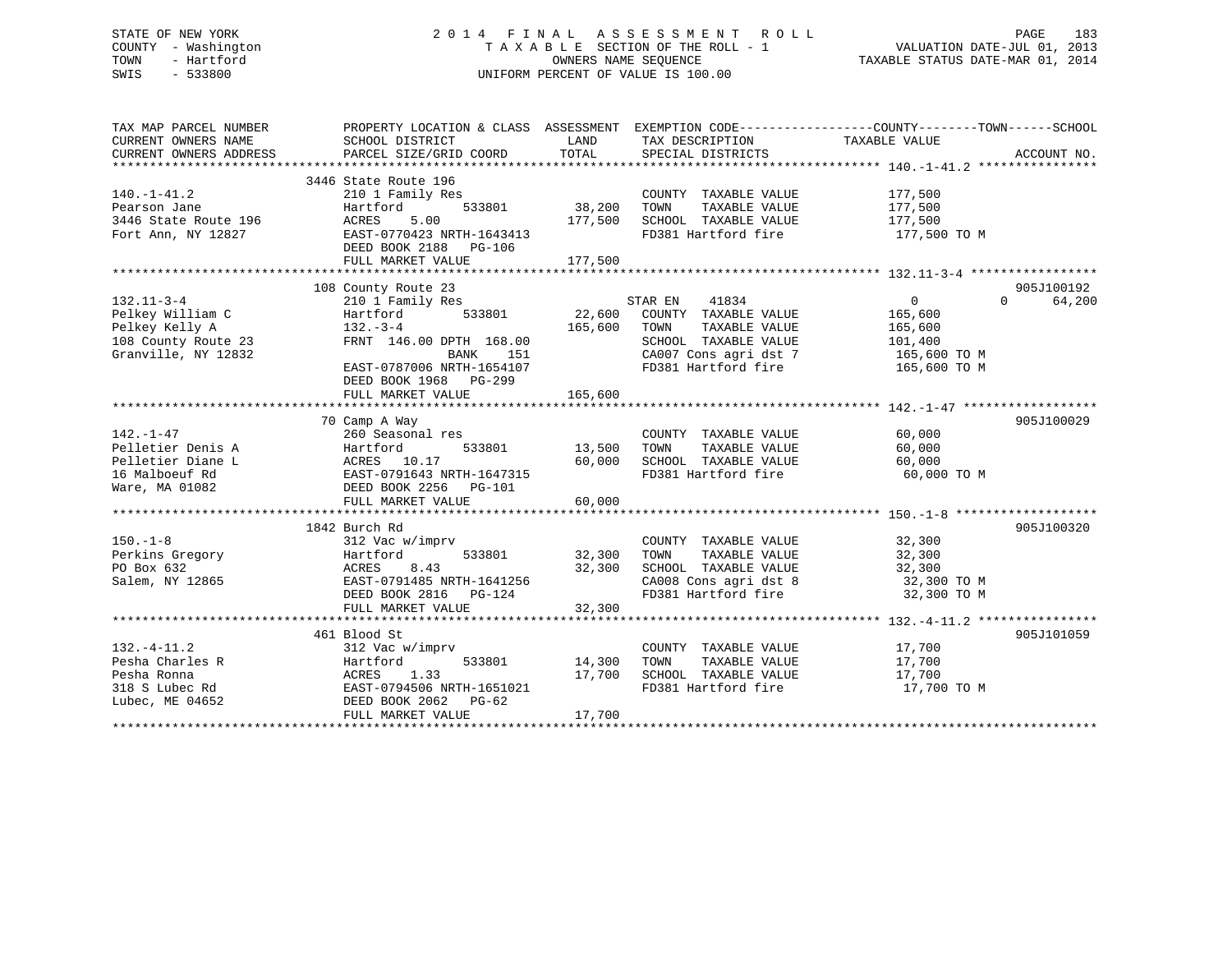## STATE OF NEW YORK 2 0 1 4 F I N A L A S S E S S M E N T R O L L PAGE 184 COUNTY - Washington T A X A B L E SECTION OF THE ROLL - 1 VALUATION DATE-JUL 01, 2013 TOWN - Hartford **TAXABLE STATUS DATE-MAR 01, 2014** OWNERS NAME SEQUENCE TAXABLE STATUS DATE-MAR 01, 2014 SWIS - 533800 UNIFORM PERCENT OF VALUE IS 100.00

| TAX MAP PARCEL NUMBER<br>CURRENT OWNERS NAME           | PROPERTY LOCATION & CLASS ASSESSMENT<br>SCHOOL DISTRICT | LAND            | TAX DESCRIPTION       | EXEMPTION CODE-----------------COUNTY-------TOWN------SCHOOL<br>TAXABLE VALUE |             |
|--------------------------------------------------------|---------------------------------------------------------|-----------------|-----------------------|-------------------------------------------------------------------------------|-------------|
| CURRENT OWNERS ADDRESS                                 | PARCEL SIZE/GRID COORD                                  | TOTAL           | SPECIAL DISTRICTS     |                                                                               | ACCOUNT NO. |
|                                                        | 47 Marlboro Country Rd                                  |                 |                       |                                                                               | 905J101031  |
| $141. - 3 - 38.2$                                      | 210 1 Family Res                                        |                 | COUNTY TAXABLE VALUE  | 169,300                                                                       |             |
| Petit Chas R                                           | 533801<br>Hartford                                      | 28,600          | TOWN<br>TAXABLE VALUE | 169,300                                                                       |             |
| Petit Kim M                                            | 465/197-200                                             | 169,300         | SCHOOL TAXABLE VALUE  | 169,300                                                                       |             |
| 47 Marlboro County Ln                                  | ACRES<br>2.47                                           |                 | FD381 Hartford fire   | 169,300 TO M                                                                  |             |
| Hartford, NY 12838                                     | EAST-0786211 NRTH-1642614                               |                 |                       |                                                                               |             |
|                                                        | FULL MARKET VALUE                                       | 169,300         |                       |                                                                               |             |
|                                                        |                                                         |                 |                       |                                                                               |             |
|                                                        | 50 Harper Hill Rd                                       |                 |                       |                                                                               | 905J100504  |
| $123. - 1 - 20$                                        | 312 Vac w/imprv                                         |                 | COUNTY TAXABLE VALUE  | 106,100                                                                       |             |
| Petrie Carol C ETAL                                    | 533801<br>Hartford                                      | 97,700          | TOWN<br>TAXABLE VALUE | 106,100                                                                       |             |
| Cal Janice M ETAL                                      | ACRES 100.08                                            | 106,100         | SCHOOL TAXABLE VALUE  | 106,100                                                                       |             |
| ATT:Clark Miller                                       | EAST-0784546 NRTH-1659993                               |                 | CA007 Cons agri dst 7 | 106,100 то м                                                                  |             |
| 350 Essex St                                           | DEED BOOK 666<br>PG-216                                 |                 | FD381 Hartford fire   | 106,100 TO M                                                                  |             |
| Swampsott, MA 01907                                    | FULL MARKET VALUE                                       | 106,100         |                       |                                                                               |             |
|                                                        | 89 Warren Rd                                            |                 |                       |                                                                               | 905J100515  |
| $122. - 1 - 12$                                        | 113 Cattle farm                                         |                 | 41720<br>AG DIST      | 78,548<br>78,548                                                              | 78,548      |
| Petteys Brent H                                        | 533801<br>Hartford                                      | 135,200         | COUNTY TAXABLE VALUE  | 151,452                                                                       |             |
| Petteys Donna Lea                                      | ACRES<br>88.80                                          | 230,000         | TOWN<br>TAXABLE VALUE | 151,452                                                                       |             |
| 299 County Route 17                                    | EAST-0780394 NRTH-1663219                               |                 | SCHOOL TAXABLE VALUE  | 151,452                                                                       |             |
| Fort Ann, NY 12827                                     | DEED BOOK 509<br>$PG-312$                               |                 | CA007 Cons agri dst 7 | 151,452 TO M                                                                  |             |
|                                                        | FULL MARKET VALUE                                       | 230,000         | 78,548 EX             |                                                                               |             |
| MAY BE SUBJECT TO PAYMENT<br>UNDER AGDIST LAW TIL 2018 |                                                         |                 | FD381 Hartford fire   | 230,000 TO M                                                                  |             |
|                                                        |                                                         |                 |                       |                                                                               |             |
|                                                        | 299 + 322 County Route 17                               |                 |                       |                                                                               | 905J100506  |
| $122. - 1 - 16$                                        | 112 Dairy farm                                          |                 | 41720<br>AG DIST      | 162,273<br>162,273                                                            | 162,273     |
| Petteys Brent H                                        | 533801<br>Hartford                                      | 316,000 STAR EN | 41834                 | $\Omega$<br>$\Omega$                                                          | 64,200      |
| Petteys Donna Lea                                      | ACRES 272.20                                            | 617,600         | COUNTY TAXABLE VALUE  | 455,327                                                                       |             |
| 299 County Route 17                                    | EAST-0776086 NRTH-1660342                               |                 | TOWN<br>TAXABLE VALUE | 455,327                                                                       |             |
| Fort Ann, NY 12827                                     | DEED BOOK 420<br>$PG-217$                               |                 | SCHOOL TAXABLE VALUE  | 391,127                                                                       |             |
|                                                        | FULL MARKET VALUE                                       | 617,600         | CA007 Cons agri dst 7 | 455,327 TO M                                                                  |             |
| MAY BE SUBJECT TO PAYMENT                              |                                                         |                 | 162,273 EX            |                                                                               |             |
| UNDER AGDIST LAW TIL 2018                              |                                                         |                 | FD381 Hartford fire   | 617,600 TO M                                                                  |             |
|                                                        | 336 Hall Rd                                             |                 |                       |                                                                               |             |
| $122. - 1 - 28.5$                                      | 120 Field crops                                         |                 | AG DIST<br>41720      | 61,573<br>61,573                                                              | 61,573      |
| Petteys Brent H                                        | 533801<br>Hartford                                      | 96,500          | COUNTY TAXABLE VALUE  | 49,527                                                                        |             |
| Petteys Donna                                          | ACRES 83.50                                             | 111,100         | TOWN<br>TAXABLE VALUE | 49,527                                                                        |             |
| 299 County Route 17                                    | EAST-0774858 NRTH-1662961                               |                 | SCHOOL TAXABLE VALUE  | 49,527                                                                        |             |
| Fort Ann, NY 12827                                     | DEED BOOK 885<br>$PG-164$                               |                 | CA007 Cons agri dst 7 | 49,527 TO M                                                                   |             |
|                                                        | FULL MARKET VALUE                                       | 111,100         | 61,573 EX             |                                                                               |             |
| MAY BE SUBJECT TO PAYMENT                              |                                                         |                 | FD381 Hartford fire   | 111,100 TO M                                                                  |             |
| UNDER AGDIST LAW TIL 2018                              |                                                         |                 |                       |                                                                               |             |
|                                                        | ******************************                          |                 |                       |                                                                               |             |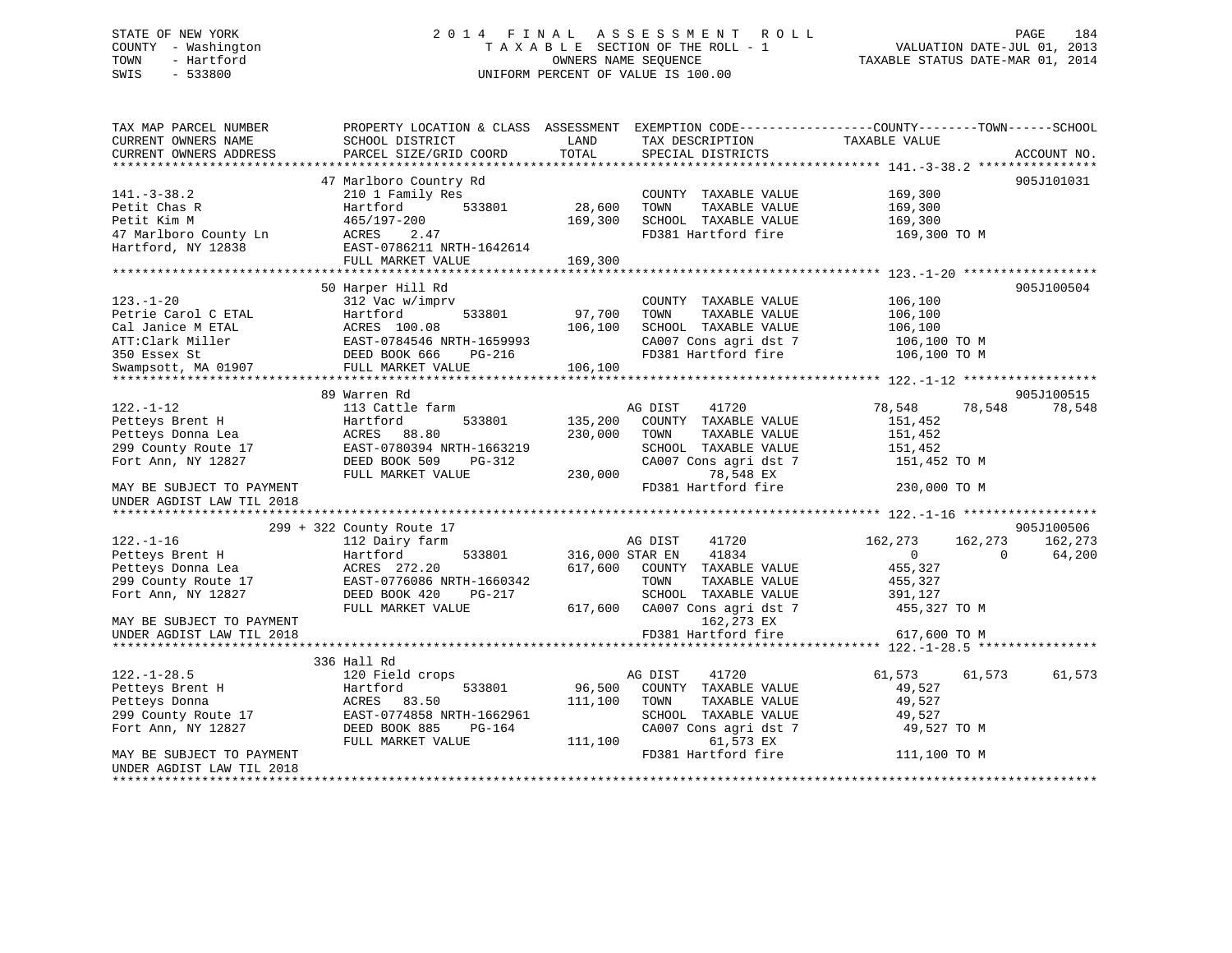## STATE OF NEW YORK 2 0 1 4 F I N A L A S S E S S M E N T R O L L PAGE 185 COUNTY - Washington T A X A B L E SECTION OF THE ROLL - 1 VALUATION DATE-JUL 01, 2013 TOWN - Hartford **TAXABLE STATUS DATE-MAR 01, 2014** OWNERS NAME SEQUENCE TAXABLE STATUS DATE-MAR 01, 2014 SWIS - 533800 UNIFORM PERCENT OF VALUE IS 100.00

| TAX MAP PARCEL NUMBER<br>CURRENT OWNERS NAME<br>CURRENT OWNERS ADDRESS | PROPERTY LOCATION & CLASS ASSESSMENT<br>SCHOOL DISTRICT<br>PARCEL SIZE/GRID COORD | LAND<br>TOTAL | EXEMPTION CODE-----------------COUNTY-------TOWN------SCHOOL<br>TAX DESCRIPTION<br>SPECIAL DISTRICTS | TAXABLE VALUE    | ACCOUNT NO.        |
|------------------------------------------------------------------------|-----------------------------------------------------------------------------------|---------------|------------------------------------------------------------------------------------------------------|------------------|--------------------|
|                                                                        |                                                                                   |               |                                                                                                      |                  |                    |
|                                                                        | State Route 149                                                                   |               |                                                                                                      |                  | 905J202523         |
| $131. - 1 - 13.7$                                                      | 105 Vac farmland                                                                  |               | 41720<br>AG DIST                                                                                     | 66,352<br>66,352 | 66,352             |
| Petteys Brent H                                                        | 533801<br>Hartford                                                                | 98,500        | COUNTY TAXABLE VALUE                                                                                 | 32,148           |                    |
| Petteys Donna Lea                                                      | ACRES 88.10                                                                       | 98,500        | TOWN<br>TAXABLE VALUE                                                                                | 32,148           |                    |
| 299 County Route 17                                                    | EAST-0769709 NRTH-1653244                                                         |               | SCHOOL TAXABLE VALUE                                                                                 | 32,148           |                    |
| Fort Ann, NY 12827                                                     | DEED BOOK 446<br>PG-514                                                           |               | CA007 Cons agri dst 7                                                                                | 32,148 TO M      |                    |
|                                                                        | FULL MARKET VALUE                                                                 | 98,500        | 66,352 EX                                                                                            |                  |                    |
| MAY BE SUBJECT TO PAYMENT                                              |                                                                                   |               | FD381 Hartford fire                                                                                  | 98,500 TO M      |                    |
| UNDER AGDIST LAW TIL 2018                                              |                                                                                   |               |                                                                                                      |                  |                    |
|                                                                        | Mcdougal Rd                                                                       |               |                                                                                                      |                  | 905J101244         |
| $148. - 1 - 23.1$                                                      | 314 Rural vac<10                                                                  |               | COUNTY TAXABLE VALUE                                                                                 | 17,100           |                    |
| Petteys Glenn C Jr                                                     | 533801<br>Hartford                                                                | 17,100        | TOWN<br>TAXABLE VALUE                                                                                | 17,100           |                    |
| Petteys Brenda L                                                       | 5.65<br>ACRES                                                                     | 17,100        | SCHOOL TAXABLE VALUE                                                                                 | 17,100           |                    |
| 94 McDougal Rd                                                         | EAST-0767151 NRTH-1634534                                                         |               | CA006 Cons agri dst 6                                                                                | 17,100 TO M      |                    |
| Fort Ann, NY 12827                                                     | DEED BOOK 503<br>PG-540                                                           |               | FD381 Hartford fire                                                                                  | 17,100 TO M      |                    |
|                                                                        | FULL MARKET VALUE                                                                 | 17,100        |                                                                                                      |                  |                    |
|                                                                        |                                                                                   |               |                                                                                                      |                  |                    |
|                                                                        | 94 Mcdougal Rd                                                                    |               |                                                                                                      |                  | 905J100350         |
| $148. - 1 - 24$                                                        | 210 1 Family Res                                                                  |               | 41854<br>STAR B                                                                                      | 0                | 30,000<br>$\Omega$ |
| Petteys Glenn C Jr                                                     | 533801<br>Hartford                                                                | 23,700        | COUNTY TAXABLE VALUE                                                                                 | 130,900          |                    |
| Petteys Brenda L                                                       | 2.42<br>ACRES                                                                     | 130,900       | TOWN<br>TAXABLE VALUE                                                                                | 130,900          |                    |
| 94 McDougal Rd                                                         | EAST-0767011 NRTH-1634713                                                         |               | SCHOOL TAXABLE VALUE                                                                                 | 100,900          |                    |
| Fort Ann, NY 12827                                                     | DEED BOOK 445<br>PG-842                                                           |               | CA006 Cons agri dst 6                                                                                | 130,900 TO M     |                    |
|                                                                        | FULL MARKET VALUE                                                                 |               | 130,900 FD381 Hartford fire                                                                          | 130,900 TO M     |                    |
|                                                                        |                                                                                   |               |                                                                                                      |                  |                    |
|                                                                        | 7752 State Route 40                                                               |               |                                                                                                      |                  | 905J100446         |
| $140. - 2 - 25$                                                        | 210 1 Family Res                                                                  |               | STAR B<br>41854                                                                                      | $\overline{0}$   | 30,000<br>$\Omega$ |
| Petteys Kimberly A                                                     | 533801<br>Hartford                                                                | 11,000        | COUNTY TAXABLE VALUE                                                                                 | 91,500           |                    |
| 7752 State Route 40                                                    | FRNT 104.00 DPTH 102.00                                                           | 91,500        | TAXABLE VALUE<br>TOWN                                                                                | 91,500           |                    |
| Hartford, NY 12828                                                     | EAST-0782226 NRTH-1645208                                                         |               | SCHOOL TAXABLE VALUE                                                                                 | 61,500           |                    |
|                                                                        | DEED BOOK 2812 PG-135                                                             |               | FD381 Hartford fire                                                                                  | 91,500 TO M      |                    |
|                                                                        | FULL MARKET VALUE                                                                 | 91,500        |                                                                                                      |                  |                    |
|                                                                        |                                                                                   |               |                                                                                                      |                  |                    |
|                                                                        | 8549 State Route 40                                                               |               |                                                                                                      |                  | 905J101376         |
| $123. - 1 - 11.5$                                                      | 210 1 Family Res                                                                  |               | 41854<br>STAR B                                                                                      | $\Omega$         | 30,000<br>$\Omega$ |
| Petteys Phillip E                                                      | 533801<br>Hartford                                                                | 26,700        | COUNTY TAXABLE VALUE                                                                                 | 187,400          |                    |
| Petteys Emily                                                          | 6.70<br>ACRES                                                                     | 187,400       | TAXABLE VALUE<br>TOWN                                                                                | 187,400          |                    |
| 8549 State Route 40                                                    | EAST-0792321 NRTH-1661577                                                         |               | SCHOOL TAXABLE VALUE                                                                                 | 157,400          |                    |
| Granville, NY 12832                                                    | PG-237<br>DEED BOOK 589                                                           |               | CA007 Cons agri dst 7                                                                                | 187,400 TO M     |                    |
|                                                                        | FULL MARKET VALUE                                                                 | 187,400       | FD381 Hartford fire                                                                                  | 187,400 TO M     |                    |
|                                                                        |                                                                                   |               |                                                                                                      |                  |                    |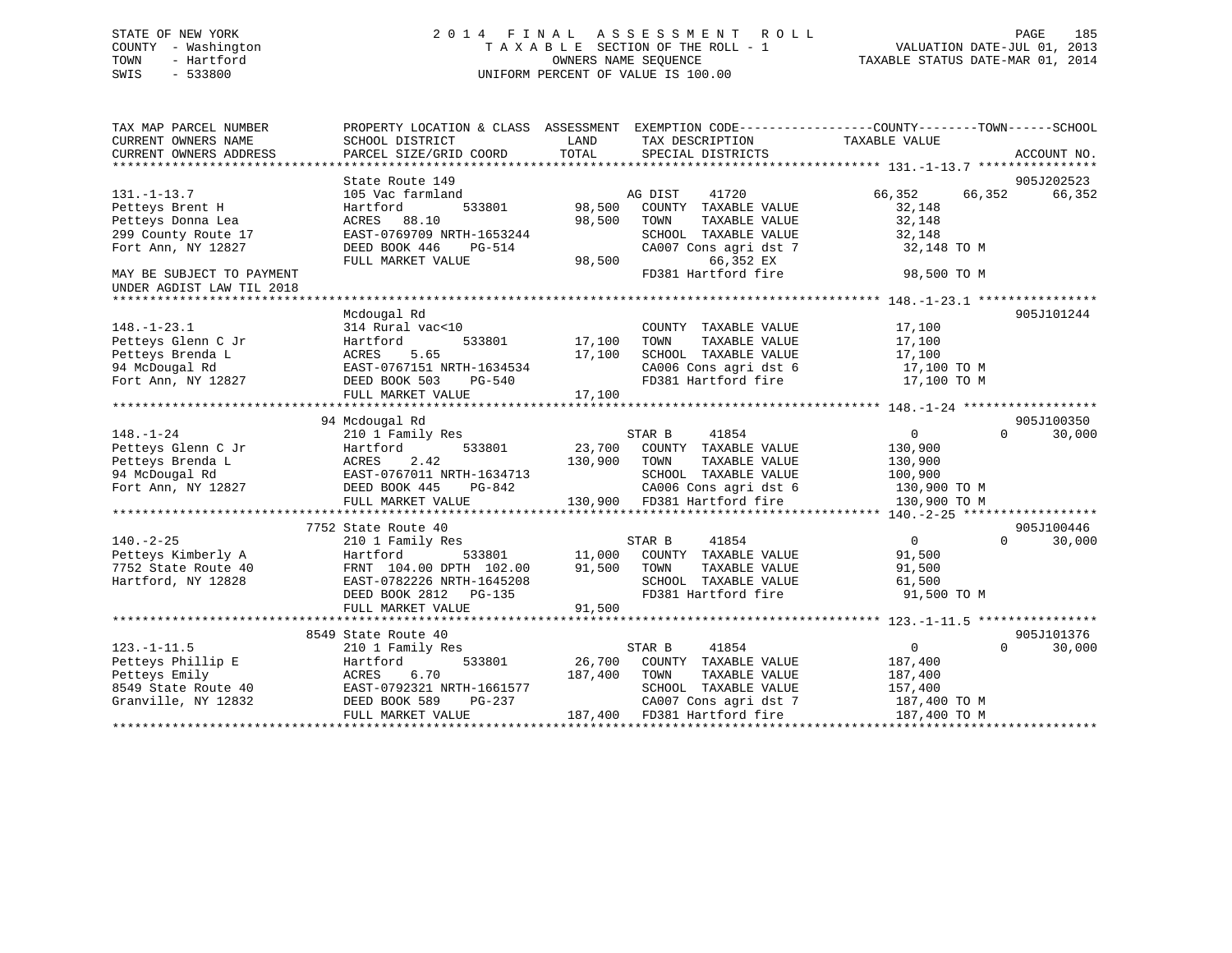## STATE OF NEW YORK 2 0 1 4 F I N A L A S S E S S M E N T R O L L PAGE 186 COUNTY - Washington T A X A B L E SECTION OF THE ROLL - 1 VALUATION DATE-JUL 01, 2013 TOWN - Hartford **TAXABLE STATUS DATE-MAR 01, 2014** OWNERS NAME SEQUENCE TAXABLE STATUS DATE-MAR 01, 2014 SWIS - 533800 UNIFORM PERCENT OF VALUE IS 100.00

| TAX MAP PARCEL NUMBER<br>CURRENT OWNERS NAME<br>CURRENT OWNERS ADDRESS                                                             | PROPERTY LOCATION & CLASS ASSESSMENT EXEMPTION CODE----------------COUNTY-------TOWN------SCHOOL<br>SCHOOL DISTRICT<br>PARCEL SIZE/GRID COORD               | LAND<br>TOTAL                | TAX DESCRIPTION<br>SPECIAL DISTRICTS                                                                                    | TAXABLE VALUE                                                        | ACCOUNT NO.                      |
|------------------------------------------------------------------------------------------------------------------------------------|-------------------------------------------------------------------------------------------------------------------------------------------------------------|------------------------------|-------------------------------------------------------------------------------------------------------------------------|----------------------------------------------------------------------|----------------------------------|
|                                                                                                                                    |                                                                                                                                                             |                              |                                                                                                                         |                                                                      |                                  |
| $149. - 1 - 22.3$<br>Phillips John W<br>Phillips Sharon<br>7386 State Route 40<br>Fort Ann, NY 12827                               | 7386 State Route 40<br>210 1 Family Res<br>533801<br>Hartford<br>1.20<br>ACRES<br>EAST-0776190 NRTH-1638822<br>DEED BOOK 463<br>$PG-14$                     | 127,000                      | 41834<br>STAR EN<br>23,800 COUNTY TAXABLE VALUE<br>TOWN<br>TAXABLE VALUE<br>SCHOOL TAXABLE VALUE<br>FD381 Hartford fire | $\Omega$<br>$\Omega$<br>127,000<br>127,000<br>62,800<br>127,000 TO M | 905J101071<br>64,200             |
|                                                                                                                                    | FULL MARKET VALUE                                                                                                                                           | 127,000                      |                                                                                                                         |                                                                      |                                  |
|                                                                                                                                    |                                                                                                                                                             |                              |                                                                                                                         |                                                                      |                                  |
| $150. - 1 - 44$<br>Pike William F Jr<br>Pike Mary Ellen<br>456 Gilchrist Hill Rd<br>Hartford, NY 12838                             | 456 Gilchrist Hill Rd<br>210 1 Family Res<br>533801<br>Hartford<br>ACRES 1.40<br>EAST-0782050 NRTH-1639291<br>DEED BOOK 424<br>PG-1047                      | 24,500<br>118,400            | 41834<br>STAR EN<br>COUNTY TAXABLE VALUE<br>TOWN<br>TAXABLE VALUE<br>SCHOOL TAXABLE VALUE<br>FD381 Hartford fire        | 0<br>118,400<br>118,400<br>54,200<br>118,400 TO M                    | 905J100510<br>$\Omega$<br>64,200 |
|                                                                                                                                    | FULL MARKET VALUE                                                                                                                                           | 118,400                      |                                                                                                                         |                                                                      |                                  |
| $150. - 1 - 45.2$<br>Pike William F Jr<br>Pike Maryellen<br>456 Gilchrist Hill Rd<br>Hartford, NY 12838                            | Gilchrist Hill Rd<br>323 Vacant rural<br>533801<br>Hartford<br>ACRES 30.30<br>EAST-0781602 NRTH-1639851<br>DEED BOOK 2109 PG-100<br>FULL MARKET VALUE       | 36,400<br>36,400<br>36,400   | COUNTY TAXABLE VALUE<br>TOWN<br>TAXABLE VALUE<br>SCHOOL TAXABLE VALUE<br>FD381 Hartford fire                            | 36,400<br>36,400<br>36,400<br>36,400 TO M                            |                                  |
|                                                                                                                                    |                                                                                                                                                             |                              |                                                                                                                         |                                                                      |                                  |
| $149. - 1 - 24.7$<br>Pike William Jr<br>Pike Mary Ellen<br>Albertaly Ellen<br>456 Gilchrist Hill Rd<br>Westf<br>Hartford, NY 12838 | Hinck Ln<br>323 Vacant rural<br>Hartford<br>533801<br>ACRES 27.80<br>EAST-0780387 NRTH-1639274<br>DEED BOOK 3357 PG-181                                     | 18,100<br>18,100             | COUNTY TAXABLE VALUE<br>TOWN<br>TAXABLE VALUE<br>SCHOOL TAXABLE VALUE<br>FD381 Hartford fire                            | 18,100<br>18,100<br>18,100<br>18,100 TO M                            |                                  |
|                                                                                                                                    | FULL MARKET VALUE                                                                                                                                           | 18,100                       |                                                                                                                         |                                                                      |                                  |
| $149. - 1 - 17$<br>Piller Nancy L<br>Vigilante Charles J<br>7369 State Route 40<br>Fort Ann, NY 12827                              | 7369 State Route 40<br>210 1 Family Res<br>533801<br>Hartford<br>ACRES<br>9.10<br>EAST-0775395 NRTH-1638716<br>DEED BOOK 2052<br>PG-43<br>FULL MARKET VALUE | 42,300<br>234,000<br>234,000 | COUNTY TAXABLE VALUE<br>TOWN<br>TAXABLE VALUE<br>SCHOOL TAXABLE VALUE<br>FD381 Hartford fire                            | 234,000<br>234,000<br>234,000<br>234,000 TO M                        | 905J100004                       |
|                                                                                                                                    |                                                                                                                                                             |                              |                                                                                                                         |                                                                      |                                  |
| $158. - 2 - 5$<br>Plechaty Miro M<br>Plechaty Barbara<br>56 Croton Lake Rd<br>Katonah, NY 10536                                    | 1100 Lundy Rd/OFF<br>240 Rural res<br>533801<br>Hartford<br>ROW 609/102<br>$158. - 1 - 5$<br>ACRES 10.09<br>EAST-0787646 NRTH-1633541                       | 41,400<br>102,800            | COUNTY TAXABLE VALUE<br>TOWN<br>TAXABLE VALUE<br>SCHOOL TAXABLE VALUE<br>FD381 Hartford fire                            | 102,800<br>102,800<br>102,800<br>102,800 TO M                        | 905J100400                       |
|                                                                                                                                    | DEED BOOK 609<br><b>PG-105</b><br>FULL MARKET VALUE                                                                                                         | 102,800                      |                                                                                                                         |                                                                      |                                  |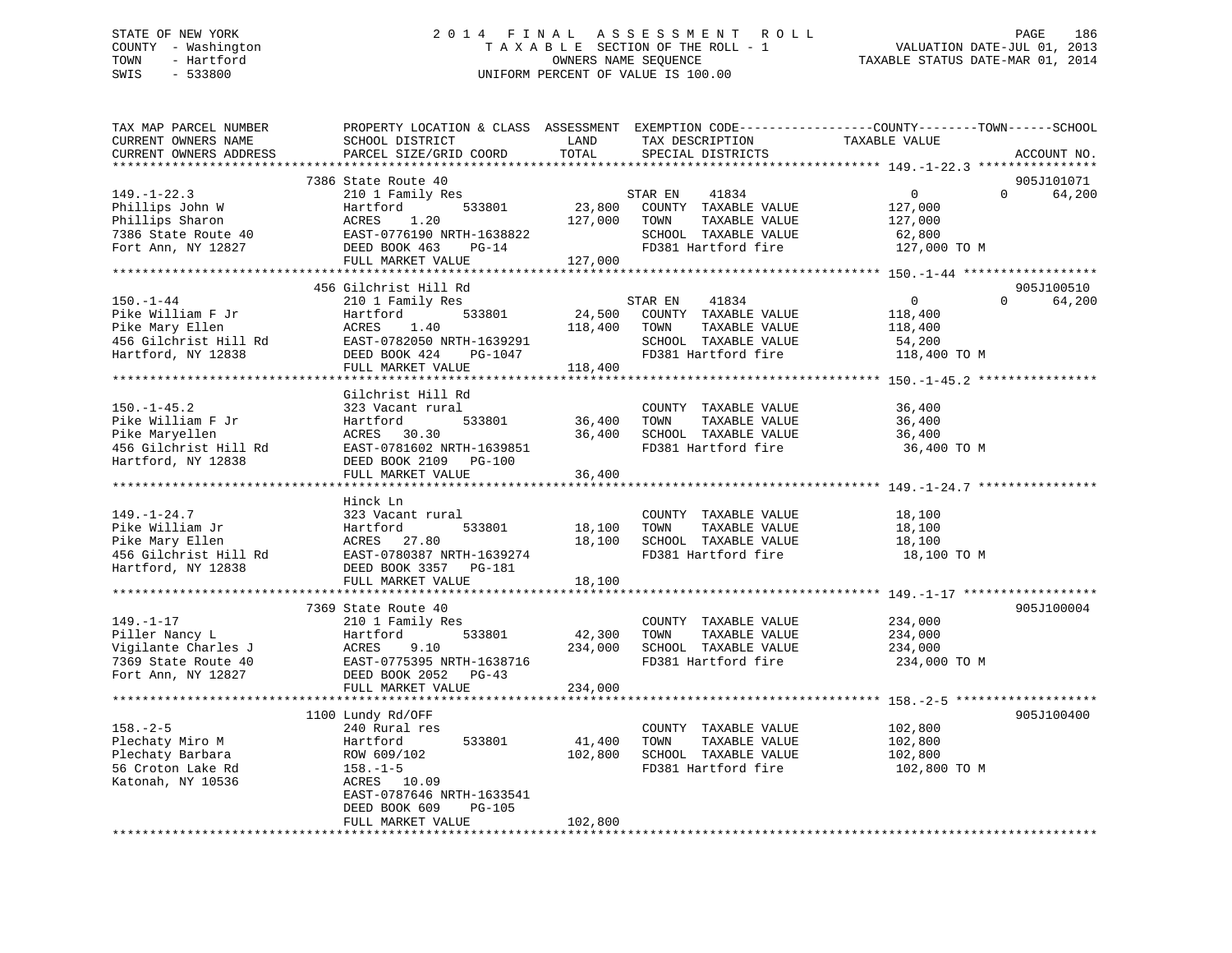## STATE OF NEW YORK 2 0 1 4 F I N A L A S S E S S M E N T R O L L PAGE 187 COUNTY - Washington T A X A B L E SECTION OF THE ROLL - 1 VALUATION DATE-JUL 01, 2013 TOWN - Hartford **TAXABLE STATUS DATE-MAR 01, 2014** OWNERS NAME SEQUENCE TAXABLE STATUS DATE-MAR 01, 2014 SWIS - 533800 UNIFORM PERCENT OF VALUE IS 100.00

| TAX MAP PARCEL NUMBER                                                                           | PROPERTY LOCATION & CLASS ASSESSMENT EXEMPTION CODE---------------COUNTY-------TOWN-----SCHOOL        |                   |                                                                             |                                                                                                                                                                                                                                |                    |
|-------------------------------------------------------------------------------------------------|-------------------------------------------------------------------------------------------------------|-------------------|-----------------------------------------------------------------------------|--------------------------------------------------------------------------------------------------------------------------------------------------------------------------------------------------------------------------------|--------------------|
| CURRENT OWNERS NAME                                                                             | SCHOOL DISTRICT                                                                                       | LAND              | TAX DESCRIPTION                                                             | TAXABLE VALUE                                                                                                                                                                                                                  |                    |
| CURRENT OWNERS ADDRESS                                                                          | PARCEL SIZE/GRID COORD                                                                                | TOTAL             | SPECIAL DISTRICTS                                                           |                                                                                                                                                                                                                                | ACCOUNT NO.        |
|                                                                                                 |                                                                                                       |                   |                                                                             |                                                                                                                                                                                                                                |                    |
|                                                                                                 | Baldwin Corners Rd                                                                                    |                   |                                                                             |                                                                                                                                                                                                                                | 905J101358         |
| $122. - 1 - 28.2$                                                                               | 311 Res vac land                                                                                      |                   | COUNTY TAXABLE VALUE                                                        | 7,400                                                                                                                                                                                                                          |                    |
| Plude Theodore C                                                                                | Hartford                                                                                              | -<br>533801 7,400 | TOWN<br>TAXABLE VALUE                                                       | 7,400                                                                                                                                                                                                                          |                    |
| Plude Alma L                                                                                    | FRNT 79.00 DPTH 317.00<br>FRNT 79.00 DPTH 317.00<br>EAST-0772687 NRTH-1663498<br>DEED BOOK 569 PG-224 | 7,400             | SCHOOL TAXABLE VALUE                                                        | 7,400                                                                                                                                                                                                                          |                    |
| 1558 Baldwin Corners Rd                                                                         |                                                                                                       |                   |                                                                             | $\begin{array}{lllllll} \texttt{CA007} & \texttt{Cons}\ \texttt{agri}\ \texttt{dst}\ 7 & & & \texttt{7,400}\ \texttt{FD381}\ \texttt{Hartford}\ \texttt{fire} & & & \texttt{7,400}\ \texttt{TO}\ \texttt{M} & & & \end{array}$ |                    |
| Fort Ann, NY 12827                                                                              | DEED BOOK 569 PG-224                                                                                  |                   |                                                                             |                                                                                                                                                                                                                                |                    |
|                                                                                                 | FULL MARKET VALUE                                                                                     | 7,400             |                                                                             |                                                                                                                                                                                                                                |                    |
|                                                                                                 |                                                                                                       |                   |                                                                             |                                                                                                                                                                                                                                |                    |
|                                                                                                 | 1558 Baldwin Corners Rd                                                                               |                   |                                                                             |                                                                                                                                                                                                                                | 905J100511         |
| $122. - 1 - 30$                                                                                 | 210 1 Family Res                                                                                      |                   | STAR EN 41834                                                               | $\overline{0}$                                                                                                                                                                                                                 | 64,200<br>$\Omega$ |
| Plude Theodore C                                                                                | Hartford                                                                                              |                   | 533801 22,300 COUNTY TAXABLE VALUE 78,000                                   |                                                                                                                                                                                                                                |                    |
|                                                                                                 |                                                                                                       | 78,000 TOWN       | TAXABLE VALUE                                                               | 78,000                                                                                                                                                                                                                         |                    |
| 1558 Baldwin Corners Rd FRNT 200.00 DPTH 200.00<br>Fort Ann, NY 12827 EAST-0772669 NRTH-1663654 |                                                                                                       |                   | SCHOOL TAXABLE VALUE                                                        | 13,800                                                                                                                                                                                                                         |                    |
|                                                                                                 | DEED BOOK 444<br>PG-504                                                                               |                   |                                                                             |                                                                                                                                                                                                                                |                    |
|                                                                                                 | FULL MARKET VALUE                                                                                     | 78,000            | CA007 Cons agri dst 7 78,000 TO M<br>78,000 FD381 Hartford fire 78,000 TO M |                                                                                                                                                                                                                                |                    |
|                                                                                                 |                                                                                                       |                   |                                                                             |                                                                                                                                                                                                                                |                    |
|                                                                                                 | 243 Pope Hill Rd                                                                                      |                   |                                                                             |                                                                                                                                                                                                                                | 905J101335         |
| $150. - 1 - 30.3$                                                                               | 240 Rural res                                                                                         |                   | STAR B<br>41854                                                             | $\overline{0}$<br>$\Omega$                                                                                                                                                                                                     | 30,000             |
|                                                                                                 |                                                                                                       |                   |                                                                             |                                                                                                                                                                                                                                |                    |
| Plude Thomas M                                                                                  |                                                                                                       |                   | 45,700 COUNTY TAXABLE VALUE                                                 | 134,600                                                                                                                                                                                                                        |                    |
| Mattison Katie E                                                                                |                                                                                                       | 134,600           | TOWN<br>TAXABLE VALUE                                                       | 134,600                                                                                                                                                                                                                        |                    |
| 243 Pope Hill Rd                                                                                |                                                                                                       |                   | SCHOOL TAXABLE VALUE 104,600                                                |                                                                                                                                                                                                                                |                    |
| Argyle, NY 12809                                                                                | Hartford 533801<br>LOT 3<br>ACRES 13.60<br>EAST-0782671 NRTH-1634848<br>DEED BOOK 3349 PG-265         |                   | FD381 Hartford fire                                                         | 134,600 TO M                                                                                                                                                                                                                   |                    |
|                                                                                                 |                                                                                                       |                   |                                                                             |                                                                                                                                                                                                                                |                    |
|                                                                                                 | FULL MARKET VALUE                                                                                     | 134,600           |                                                                             |                                                                                                                                                                                                                                |                    |
|                                                                                                 |                                                                                                       |                   |                                                                             |                                                                                                                                                                                                                                |                    |
|                                                                                                 | 332 Hall Rd                                                                                           |                   |                                                                             |                                                                                                                                                                                                                                |                    |
| $122. - 1 - 27.5$                                                                               | 314 Rural vac<10                                                                                      |                   | COUNTY TAXABLE VALUE                                                        | 40,900                                                                                                                                                                                                                         |                    |
| Poirier Christopher P Hartford                                                                  |                                                                                                       | 533801 40,900     | TAXABLE VALUE<br>TOWN                                                       | 40,900                                                                                                                                                                                                                         |                    |
| 649 Corinth Rd                                                                                  | LOT 5                                                                                                 | 40,900            |                                                                             |                                                                                                                                                                                                                                |                    |
| Queensbury, NY 12804                                                                            | 8.34<br>ACRES                                                                                         |                   |                                                                             | SCHOOL TAXABLE VALUE 40,900<br>CA007 Cons agri dst 7 40,900 TO M                                                                                                                                                               |                    |
|                                                                                                 | EAST-0773922 NRTH-1662533                                                                             |                   |                                                                             | FD381 Hartford fire 40,900 TO M                                                                                                                                                                                                |                    |
|                                                                                                 | DEED BOOK 937<br>PG-232                                                                               |                   |                                                                             |                                                                                                                                                                                                                                |                    |
|                                                                                                 | FULL MARKET VALUE                                                                                     | 40,900            |                                                                             |                                                                                                                                                                                                                                |                    |
|                                                                                                 |                                                                                                       |                   |                                                                             |                                                                                                                                                                                                                                |                    |
|                                                                                                 | State Route 196                                                                                       |                   |                                                                             |                                                                                                                                                                                                                                | 905J100053         |
| $140. -1 - 5$                                                                                   | 330 Vacant comm                                                                                       |                   | COUNTY TAXABLE VALUE                                                        | 47,200                                                                                                                                                                                                                         |                    |
| Pole Valley Players Club Corp Hartford                                                          |                                                                                                       | 533801 47,200     | TAXABLE VALUE<br>TOWN                                                       | 47,200                                                                                                                                                                                                                         |                    |
| PO Box 209                                                                                      | Part of Golf Course 47,200                                                                            |                   | SCHOOL TAXABLE VALUE                                                        |                                                                                                                                                                                                                                |                    |
|                                                                                                 |                                                                                                       |                   |                                                                             | 47,200                                                                                                                                                                                                                         |                    |
| Hartford, NY 12838                                                                              | ACRES 43.95                                                                                           |                   | CA007 Cons agri dst 7<br>ED381 Hartford fire                                | 47,200 TO M                                                                                                                                                                                                                    |                    |
|                                                                                                 | EAST-0775140 NRTH-1647602                                                                             |                   | FD381 Hartford fire                                                         | 47,200 TO M                                                                                                                                                                                                                    |                    |
|                                                                                                 | DEED BOOK 828<br>PG-259                                                                               |                   |                                                                             |                                                                                                                                                                                                                                |                    |
|                                                                                                 | FULL MARKET VALUE                                                                                     | 47,200            |                                                                             |                                                                                                                                                                                                                                |                    |
|                                                                                                 |                                                                                                       |                   |                                                                             |                                                                                                                                                                                                                                |                    |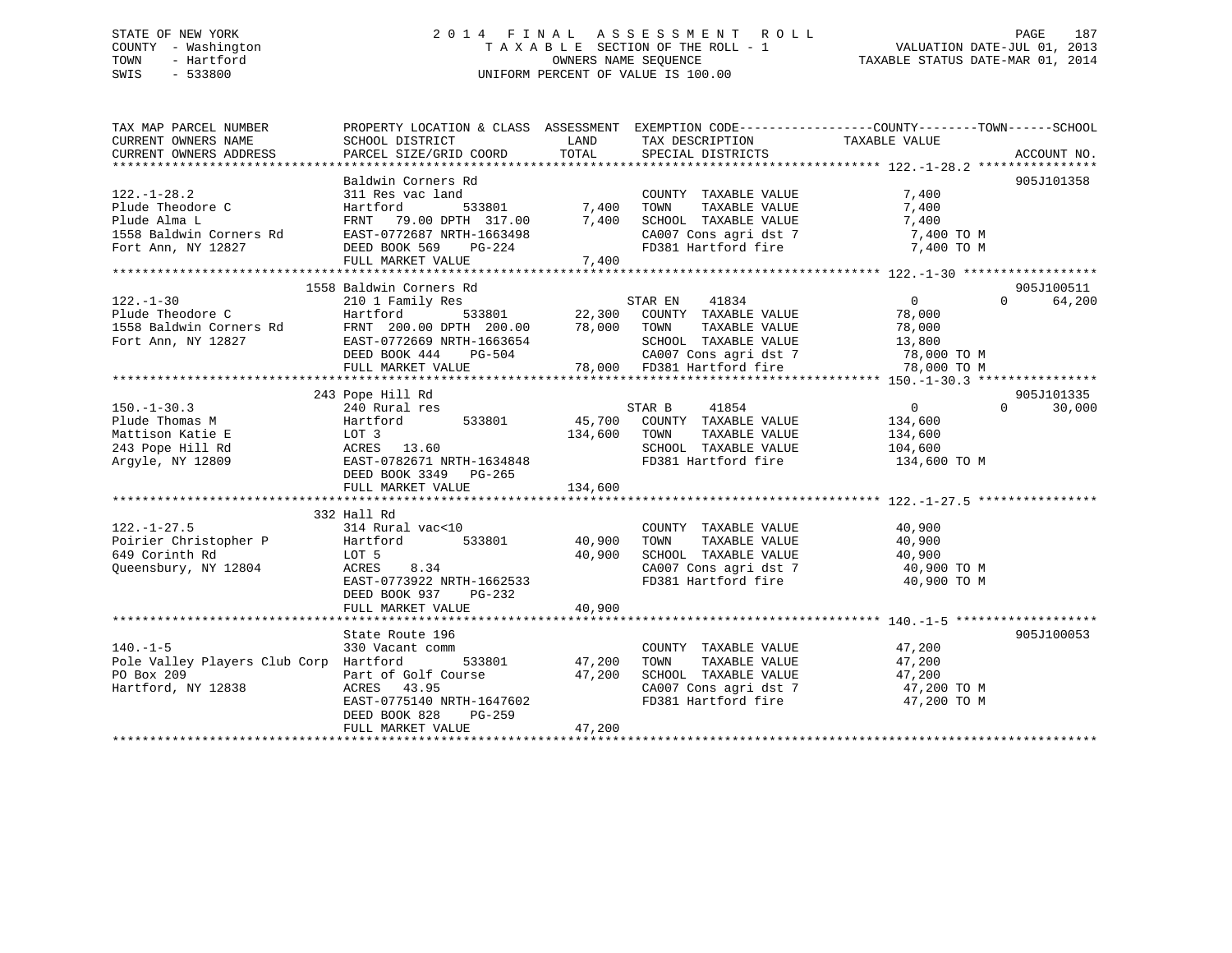## STATE OF NEW YORK 2 0 1 4 F I N A L A S S E S S M E N T R O L L PAGE 188 COUNTY - Washington T A X A B L E SECTION OF THE ROLL - 1 VALUATION DATE-JUL 01, 2013 TOWN - Hartford **TAXABLE STATUS DATE-MAR 01, 2014** OWNERS NAME SEQUENCE TAXABLE STATUS DATE-MAR 01, 2014 SWIS - 533800 UNIFORM PERCENT OF VALUE IS 100.00

| TAX MAP PARCEL NUMBER<br>CURRENT OWNERS NAME                                                                                                                                                                                                           | PROPERTY LOCATION & CLASS ASSESSMENT EXEMPTION CODE----------------COUNTY-------TOWN------SCHOOL                                                                                                                                                                                                  |         |                                                                                                                                                                                                                                           |                               |                |                    |
|--------------------------------------------------------------------------------------------------------------------------------------------------------------------------------------------------------------------------------------------------------|---------------------------------------------------------------------------------------------------------------------------------------------------------------------------------------------------------------------------------------------------------------------------------------------------|---------|-------------------------------------------------------------------------------------------------------------------------------------------------------------------------------------------------------------------------------------------|-------------------------------|----------------|--------------------|
| $140. -2 - 1.1$<br>Pole Valley Players Club Corp Hartford<br>PO Box 209<br>Hartford, NY 12838<br>EAST-0776582 NRTH-1648251<br>DEED BOOK 819<br>PG-208                                                                                                  | 3737 State Route 196<br>urse<br>533801 215,500<br>552 Golf course<br>NX1H-1048251<br>PG-208<br>FULL MARKET VALUE                                                                                                                                                                                  | 527,800 | COUNTY TAXABLE VALUE<br>TOWN<br>TAXABLE VALUE<br>SCHOOL TAXABLE VALUE<br>527,800 SCHOOL TAXABLE VALUE 527,800<br>CA007 Cons agri dst 7 527,800 TO M<br>EZ014 Empire Zone-Site 14 527,800 TO M<br>EZ7,800 FD381 Hartford fire 527,800 TO M | 527,800<br>527,800<br>527,800 |                | 905J100552         |
| 3898 State Route 196<br>Pollack Brian T<br>Pollack Monica acress a.13<br>3898 State Route 196<br>210 1 Family Res<br>533801<br>37,500 COUNTY TAXABLE VALUE<br>37,500 COUNTY TAXABLE VALUE<br>221,000<br>TOWN TAXABLE VALUE<br>221,000<br>221,000<br>22 | 3898 State Route 196                                                                                                                                                                                                                                                                              |         |                                                                                                                                                                                                                                           |                               | $\overline{0}$ | 30,000             |
|                                                                                                                                                                                                                                                        | 3220 Coach Rd                                                                                                                                                                                                                                                                                     |         |                                                                                                                                                                                                                                           |                               |                | 905J101332         |
| $149. - 1 - 24.6$<br>Pollack Kevin<br>3220 Coach Rd<br>Argyle, NY 12809<br>EAST-0779984 N                                                                                                                                                              | res VET WAR CT<br>533801 36,300 STAR B<br>240 Rural res<br>Hartford 533801 36,300 STAR B 41854 24,033<br>ACRES 10.00 164,300 COUNTY TAXABLE VALUE 139,655<br>EAST-0779984 NRTH-1639208 TOWN TAXABLE VALUE 139,655<br>DEED BOOK 2978 PG-331 164,300 FORD TAXABLE VALUE 134,300<br>FULL MARKET VALU |         | VET WAR CT 41121 24,645 24,645                                                                                                                                                                                                            |                               | $\Omega$       | $\Omega$<br>30,000 |
| $149. - 1 - 43.3$<br>Pollack Thomas W<br>Pollack Debbie H<br>66 Russell Ln<br>Argyle, NY 12809                                                                                                                                                         | Russell Ln<br>323 Vacant rural<br>Hartford 533801 39,700<br>323 Vacant rural<br>39,700<br>Lot 3<br>ACRES 42.10<br>EAST-0771277 NRTH-1634331<br>DEED BOOK 3235 PG-97<br>FULL MARKET VALUE                                                                                                          | 39,700  | COUNTY TAXABLE VALUE 39,700<br>TAXABLE VALUE 39,700<br>TOWN<br>SCHOOL TAXABLE VALUE 39,700<br>CA006 Cons agri dst 6 39,700 TO M<br>FD381 Hartford fire 39,700 TO M                                                                        |                               |                |                    |
|                                                                                                                                                                                                                                                        |                                                                                                                                                                                                                                                                                                   |         |                                                                                                                                                                                                                                           |                               |                |                    |
| $149. - 1 - 51.1$<br>Pollack Thomas W<br>66 Russell Ln<br>Argyle, NY 12809                                                                                                                                                                             | Russell Ln OFF<br>314 Rural vac<10<br>314 Rural vac<10<br>Hartford 533801 18,400<br>ACRES 9.30 BANK 40 18,400<br>EAST-0771620 NRTH-1636251<br>DEED BOOK 807 PG-122<br>FULL MARKET VALUE 18,400                                                                                                    |         | COUNTY TAXABLE VALUE 18,400<br>TOWN TAXABLE VALUE 18,400<br>SCHOOL TAXABLE VALUE 18,400<br>CA006 Cons agri dst 6 18,400 TO M<br>FD381 Hartford fire 18,400 TO M                                                                           |                               |                | 905J100514         |
|                                                                                                                                                                                                                                                        |                                                                                                                                                                                                                                                                                                   |         |                                                                                                                                                                                                                                           |                               |                |                    |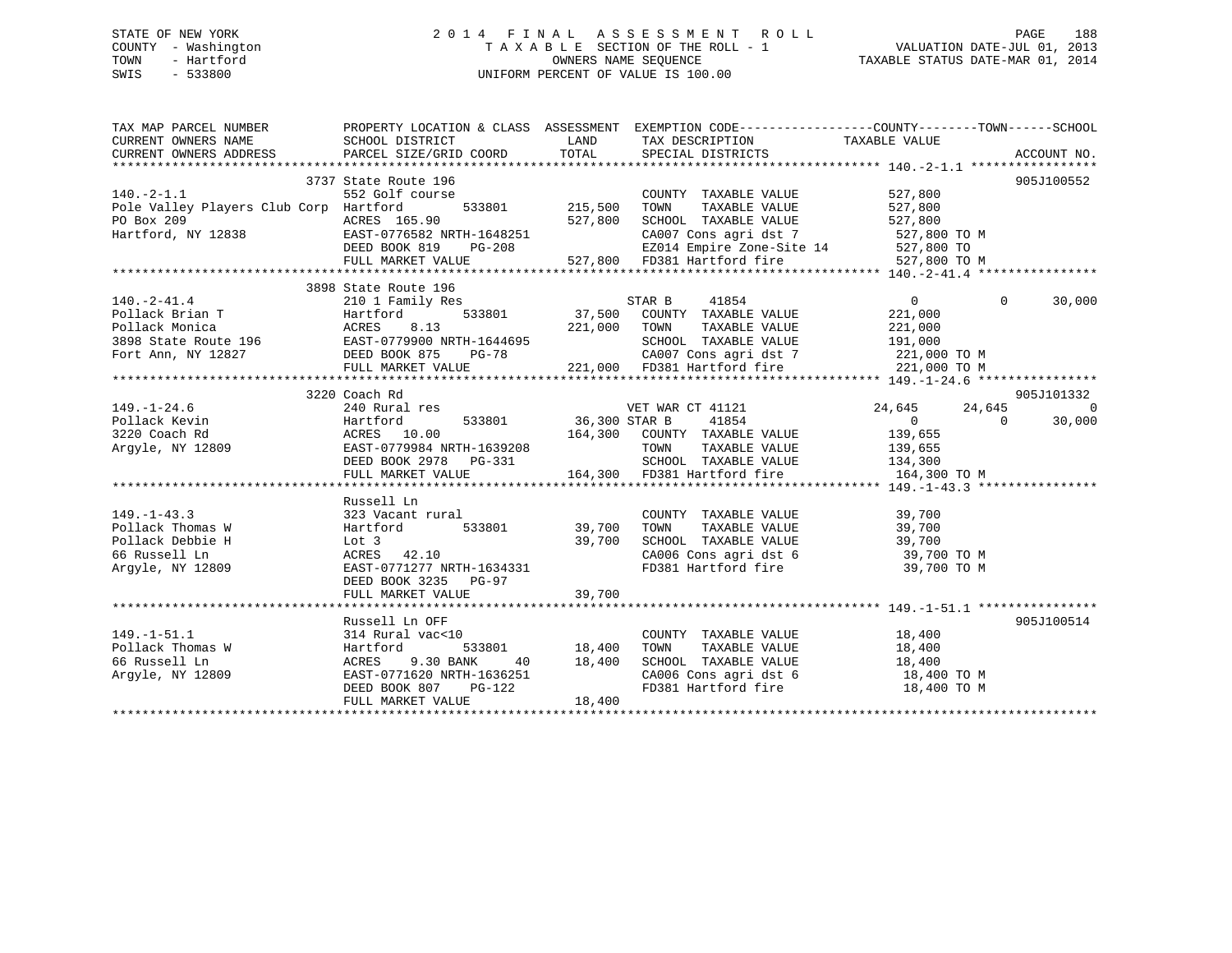## STATE OF NEW YORK 2 0 1 4 F I N A L A S S E S S M E N T R O L L PAGE 189 COUNTY - Washington T A X A B L E SECTION OF THE ROLL - 1 VALUATION DATE-JUL 01, 2013 TOWN - Hartford **TAXABLE STATUS DATE-MAR 01, 2014** OWNERS NAME SEQUENCE TAXABLE STATUS DATE-MAR 01, 2014 SWIS - 533800 UNIFORM PERCENT OF VALUE IS 100.00

| TAX MAP PARCEL NUMBER<br>CURRENT OWNERS NAME | PROPERTY LOCATION & CLASS ASSESSMENT EXEMPTION CODE----------------COUNTY-------TOWN------SCHOOL<br>SCHOOL DISTRICT | LAND         | TAX DESCRIPTION                                      | TAXABLE VALUE  |            |                |
|----------------------------------------------|---------------------------------------------------------------------------------------------------------------------|--------------|------------------------------------------------------|----------------|------------|----------------|
| CURRENT OWNERS ADDRESS                       | PARCEL SIZE/GRID COORD                                                                                              | TOTAL        | SPECIAL DISTRICTS                                    |                |            | ACCOUNT NO.    |
|                                              |                                                                                                                     |              |                                                      |                |            |                |
|                                              | 66 Russell Ln                                                                                                       |              |                                                      |                |            | 905J100513     |
| $149. - 1 - 51.2$                            | 210 1 Family Res                                                                                                    |              | 41834<br>STAR EN                                     | $\overline{0}$ | $\Omega$   | 64,200         |
| Pollack Thomas W                             | 533801<br>Hartford                                                                                                  | 29,800       | COUNTY TAXABLE VALUE                                 | 149,800        |            |                |
| 66 Russell Ln                                | ACRES<br>2.48 BANK<br>40                                                                                            | 149,800      | TOWN<br>TAXABLE VALUE                                | 149,800        |            |                |
| Argyle, NY 12809                             | EAST-0771897 NRTH-1635797                                                                                           |              | SCHOOL TAXABLE VALUE                                 | 85,600         |            |                |
|                                              | DEED BOOK 807 PG-122                                                                                                |              | CA006 Cons agri dst 6<br>149,800 FD381 Hartford fire | 149,800 TO M   |            |                |
|                                              | FULL MARKET VALUE                                                                                                   |              |                                                      | 149,800 TO M   |            |                |
|                                              | 355 Wright Rd                                                                                                       |              |                                                      |                |            | 905J101318     |
| $122. - 1 - 15.2$                            | 210 1 Family Res                                                                                                    |              | VET WAR CT 41121                                     | 17,010         | 17,010     | $\overline{0}$ |
| Pollock Faylene I                            | Hartford                                                                                                            |              | 533801 22,100 VET COM CT 41131                       | 28,350         | 28,350     | $\overline{0}$ |
| 355 Wright Rd                                | FRNT 160.00 DPTH 245.00 113,400 VET DIS CT 41141                                                                    |              |                                                      | 34,020         | 34,020     | $\overline{0}$ |
| Fort Ann, NY 12827                           | EAST-0780844 NRTH-1658986                                                                                           |              | 41854<br>STAR B                                      | $\overline{0}$ | $\bigcirc$ | 30,000         |
|                                              | DEED BOOK 792<br>PG-190                                                                                             |              | COUNTY TAXABLE VALUE                                 | 34,020         |            |                |
|                                              | FULL MARKET VALUE                                                                                                   | 113,400 TOWN | TAXABLE VALUE                                        | 34,020         |            |                |
|                                              |                                                                                                                     |              | SCHOOL TAXABLE VALUE                                 | 83,400         |            |                |
|                                              |                                                                                                                     |              | CA007 Cons agri dst 7                                | 113,400 TO M   |            |                |
|                                              |                                                                                                                     |              | FD381 Hartford fire                                  | 113,400 TO M   |            |                |
|                                              |                                                                                                                     |              |                                                      |                |            |                |
|                                              | 123 Shine Hill Rd                                                                                                   |              |                                                      |                |            |                |
| $149. - 1 - 4.3$                             | 210 1 Family Res                                                                                                    |              | STAR B<br>41854                                      | $\overline{0}$ | $\Omega$   | 30,000         |
| Pomainville Leonard                          | 533801<br>Hartford                                                                                                  | 26,000       | COUNTY TAXABLE VALUE                                 | 162,700        |            |                |
| Pomainville Julie A                          | ACRES<br>1.80                                                                                                       | 162,700      | TOWN<br>TAXABLE VALUE                                | 162,700        |            |                |
| 123 Shine Hill Rd                            | EAST-0770186 NRTH-1638299                                                                                           |              | SCHOOL TAXABLE VALUE                                 | 132,700        |            |                |
| Fort Ann, NY 12827                           | DEED BOOK 2224 PG-164                                                                                               |              | FD381 Hartford fire                                  | 162,700 TO M   |            |                |
|                                              | FULL MARKET VALUE                                                                                                   | 162,700      |                                                      |                |            |                |
|                                              |                                                                                                                     |              |                                                      |                |            |                |
|                                              | Blood St                                                                                                            |              |                                                      |                |            | 905J100564     |
| $132. -4-5$                                  | 311 Res vac land                                                                                                    |              | COUNTY TAXABLE VALUE                                 | 1,000          |            |                |
| Potter Carol L                               | 533801<br>Hartford                                                                                                  | 1,000        | TAXABLE VALUE<br>TOWN                                | 1,000          |            |                |
| 15 Pacific St                                | $P/O$ Lot 5                                                                                                         | 1,000        | SCHOOL TAXABLE VALUE                                 | 1,000          |            |                |
| Granville, NY 12832                          | FRNT 256.00 DPTH 22.00                                                                                              |              | FD381 Hartford fire                                  | 1,000 TO M     |            |                |
|                                              | EAST-0794744 NRTH-1653562                                                                                           |              |                                                      |                |            |                |
|                                              | DEED BOOK 867<br>PG-137                                                                                             |              |                                                      |                |            |                |
|                                              | FULL MARKET VALUE                                                                                                   | 1,000        |                                                      |                |            |                |
|                                              |                                                                                                                     |              |                                                      |                |            |                |
|                                              | Baldwin Corners Rd OFF                                                                                              |              |                                                      |                |            | 905J101316     |
| $121. - 4 - 14$                              | 314 Rural vac<10                                                                                                    |              | COUNTY TAXABLE VALUE                                 | 1,800          |            |                |
| Potter Charles W                             | 532802<br>Fort Ann                                                                                                  | 1,800        | TOWN<br>TAXABLE VALUE                                | 1,800          |            |                |
| Potter Lois                                  | 121.-1-14                                                                                                           | 1,800        | SCHOOL TAXABLE VALUE                                 | 1,800          |            |                |
| 77 Northrup Ln                               | ACRES 3.67                                                                                                          |              | CA007 Cons agri dst 7                                | 1,800 TO M     |            |                |
| Fort Ann, NY 12827                           | EAST-0766692 NRTH-1659601                                                                                           |              | FD381 Hartford fire                                  | 1,800 TO M     |            |                |
|                                              | DEED BOOK 464<br>PG-819                                                                                             |              |                                                      |                |            |                |
|                                              | FULL MARKET VALUE                                                                                                   | 1,800        |                                                      |                |            |                |
|                                              |                                                                                                                     |              |                                                      |                |            |                |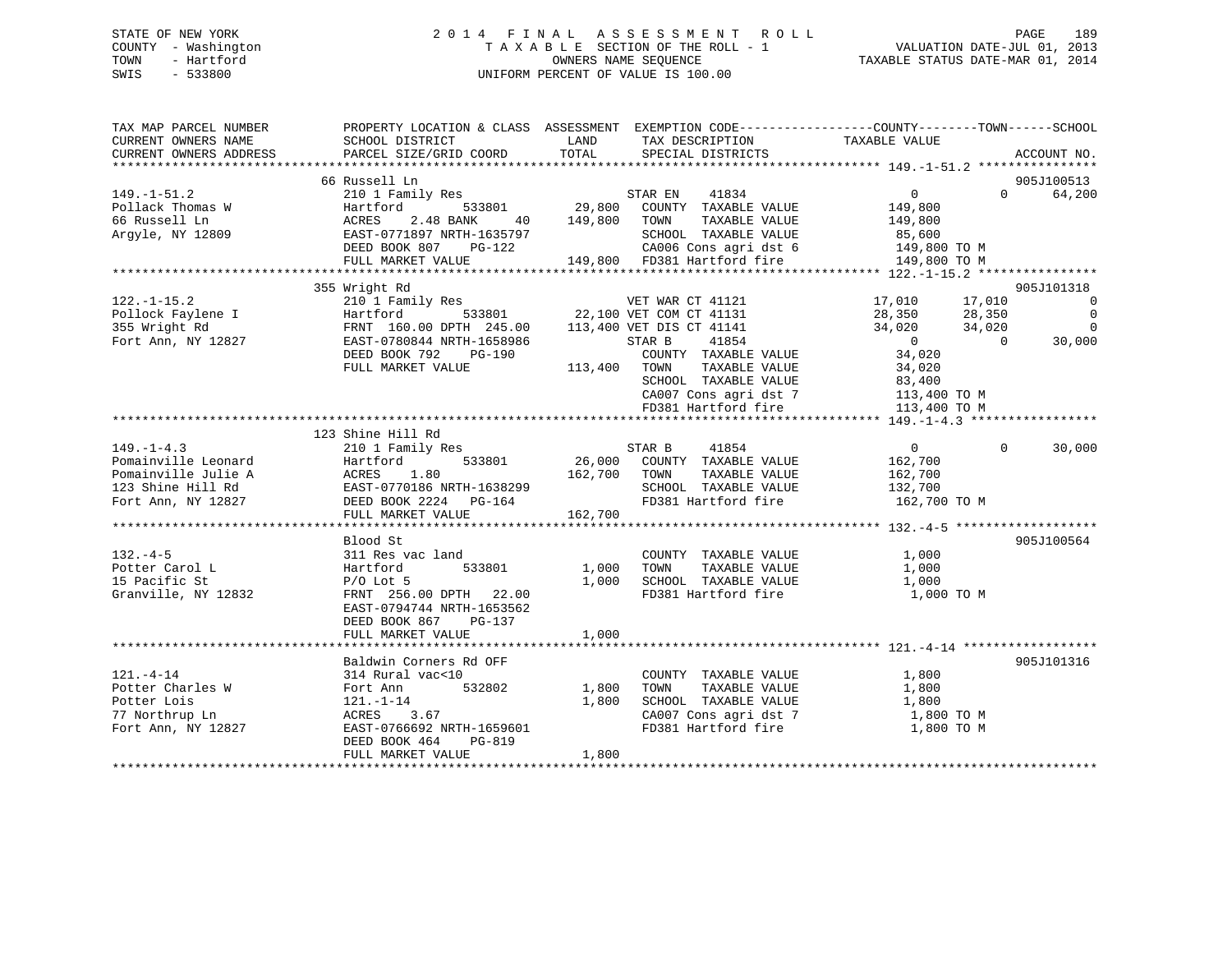## STATE OF NEW YORK 2 0 1 4 F I N A L A S S E S S M E N T R O L L PAGE 190 COUNTY - Washington T A X A B L E SECTION OF THE ROLL - 1 VALUATION DATE-JUL 01, 2013 TOWN - Hartford **TAXABLE STATUS DATE-MAR 01, 2014** OWNERS NAME SEQUENCE TAXABLE STATUS DATE-MAR 01, 2014 SWIS - 533800 UNIFORM PERCENT OF VALUE IS 100.00

| TAX MAP PARCEL NUMBER<br>CURRENT OWNERS NAME<br>CURRENT OWNERS ADDRESS                                                                                | SCHOOL DISTRICT<br>PARCEL SIZE/GRID COORD                                                                                                                                                                                     | LAND<br>TOTAL              | TAX DESCRIPTION<br>SPECIAL DISTRICTS                                                                                                                                                                                                  | PROPERTY LOCATION & CLASS ASSESSMENT EXEMPTION CODE----------------COUNTY-------TOWN-----SCHOOL<br>TAXABLE VALUE                                                                                                                      | ACCOUNT NO.                               |
|-------------------------------------------------------------------------------------------------------------------------------------------------------|-------------------------------------------------------------------------------------------------------------------------------------------------------------------------------------------------------------------------------|----------------------------|---------------------------------------------------------------------------------------------------------------------------------------------------------------------------------------------------------------------------------------|---------------------------------------------------------------------------------------------------------------------------------------------------------------------------------------------------------------------------------------|-------------------------------------------|
| $131. - 1 - 4$<br>Potter Charles W<br>Potter Lois F<br>77 Northrup Ln<br>Fort Ann, NY 12827<br>MAY BE SUBJECT TO PAYMENT<br>UNDER AGDIST LAW TIL 2018 | 77 Northrup Ln<br>Northrup Ln 32 PC<br>112 Dairy farm<br>Hartford<br>ACRES 301.80<br>EAST-0777303 NRTH-1654917<br>DEED BOOK 464<br>PG-819<br>FULL MARKET VALUE                                                                |                            | 32 PCT OF VALUE USED FOR EXEMPTION PURPOSES<br>AG DIST<br>41720<br>533801 333,700 AGED-ALL 41800<br>439,300 STAR EN 41834<br>COUNTY TAXABLE VALUE<br>169,960 EX                                                                       | 169,960 169,960<br>70,288 70,288<br>$\overline{0}$<br>$\overline{0}$<br>199,052<br>TOWN TAXABLE VALUE<br>TOWN TAXABLE VALUE<br>439,300 SCHOOL TAXABLE VALUE<br>CA007 Cons agri dst 7 269,340 TO M<br>FD381 Hartford fire 439,300 TO M | 905J100149<br>169,960<br>70,288<br>64,200 |
| $122. - 1 - 48$<br>Potter Gerald Jr.                                                                                                                  | 29 Country Ln Ext<br>210 1 Family Res<br>Hartford<br>29 Country Lane Ext.<br>Fort Ann, NY 12827<br>EAST-0770043 NRTH-1660658<br>DEED BOOK 100 PG-101<br>DEED BOOK 100 PG-101<br>FULL MARKET VALUE                             | 185 94,500 TOWN            | $\begin{array}{ccccccccc} \texttt{533801} & & & & \texttt{STRR} & \texttt{B} & & & \texttt{41854} & & & & & 0 \\ \texttt{533801} & & & & & 28,300 & & \texttt{COUNTY} & & \texttt{TAXABLE VALUE} & & & & \texttt{94,500} \end{array}$ | $\overline{0}$<br>TAXABLE VALUE 94,500<br>TAXABLE VALUE 64,500                                                                                                                                                                        | 905J101141<br>$0 \qquad \qquad$<br>30,000 |
| $122. - 1 - 48.1$                                                                                                                                     | 27 Country Ln Ext<br>$314$ Rural vac<10<br>Potter Gerald Jr.<br>29 Country Lane Ext.<br>33801 12,500<br>79 Fort Ann, NY 12827 EAST-0769990 NRTH-1660200<br>DEED BOOK 1780 PG-325<br>FULL MARKET VALUE                         | 12,500                     | COUNTY TAXABLE VALUE 12,500                                                                                                                                                                                                           | CA007 Cons agri dst 7 12,500 TO M<br>FD381 Hartford fire 12,500 TO M                                                                                                                                                                  |                                           |
| $142. - 1 - 11$                                                                                                                                       | 13 Camp A Way<br>$314$ Rural vac<10<br>142.-1-11<br>Powers Martin Hartford 533801 9,000<br>PO Box 972 ACRES 3.42 9,000<br>Bernardston, MA 01337 EAST-0793797 NRTH-1647664 9,000<br>DEED BOOK 2939 PG-341<br>FULL MARKET VALUE | 9,000<br>9,000<br>9,000    | COUNTY TAXABLE VALUE<br>TAXABLE VALUE<br>TOWN<br>9,000 TAXABLE VALUE 9,000<br>FD381 Hartford fire 9,000                                                                                                                               | 9,000<br>9,000<br>9,000 TO M                                                                                                                                                                                                          | 905J100136                                |
| $150. - 1 - 30$<br>Pritchard Timothy<br>Pritchard Elizabeth<br>185 Paisley Rd 69<br>Ballston Spa, NY 12020                                            | Pope Hill Rd<br>314 Rural vac<10<br>533801<br>Hartford<br>LOT 5<br>ACRES 1.20<br>EAST-0782920 NRTH-1633475<br>DEED BOOK 2885<br>PG-234<br>FULL MARKET VALUE                                                                   | 13,800<br>13,800<br>13,800 | COUNTY TAXABLE VALUE 13,800<br>TOWN TAXABLE VALUE 13,800<br>SCHOOL TAXABLE VALUE 13,800<br>FD381 Hartford fire                                                                                                                        | 13,800 TO M                                                                                                                                                                                                                           | 905J100050                                |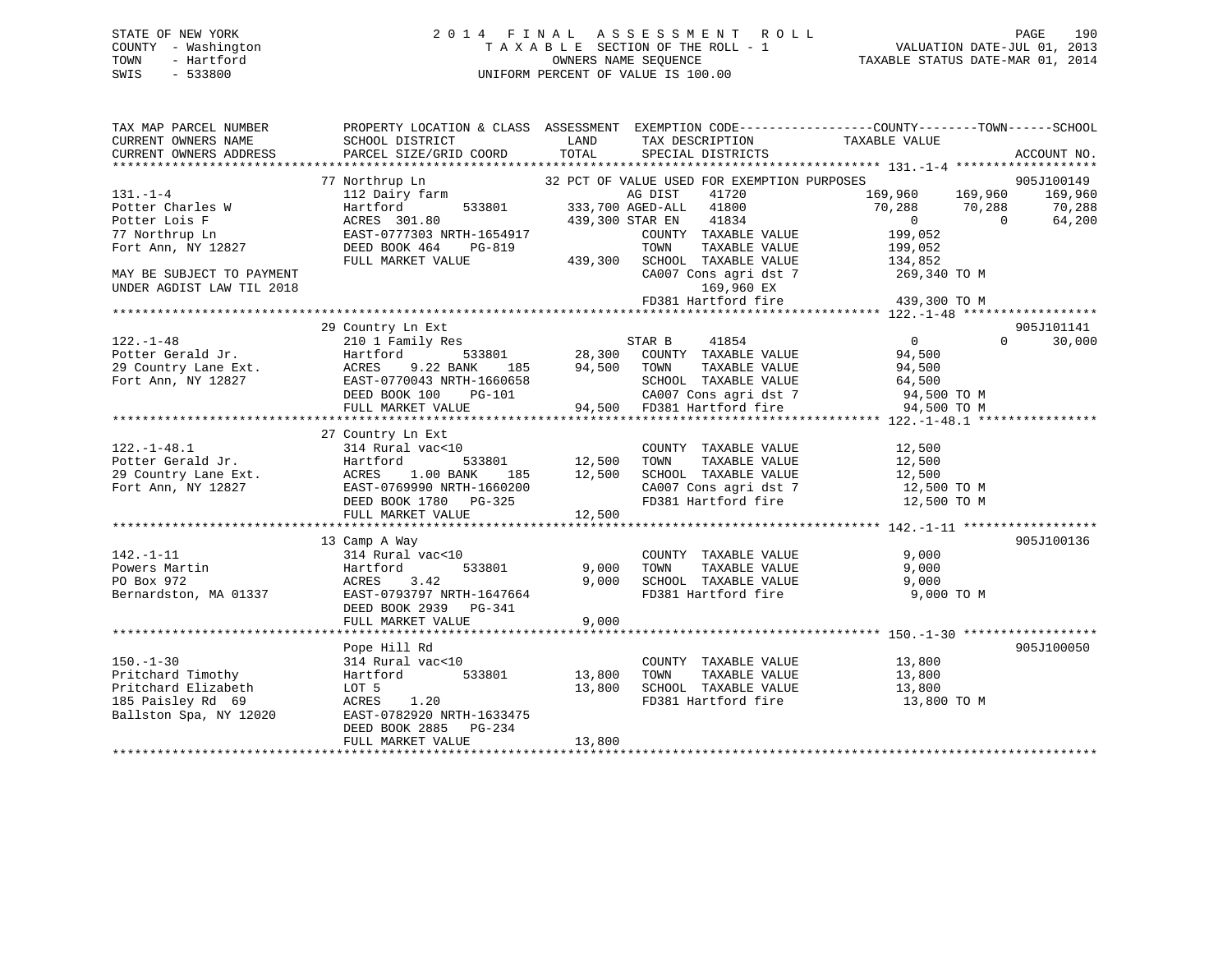## STATE OF NEW YORK 2 0 1 4 F I N A L A S S E S S M E N T R O L L PAGE 191 COUNTY - Washington T A X A B L E SECTION OF THE ROLL - 1 VALUATION DATE-JUL 01, 2013 TOWN - Hartford **TAXABLE STATUS DATE-MAR 01, 2014** OWNERS NAME SEQUENCE TAXABLE STATUS DATE-MAR 01, 2014 SWIS - 533800 UNIFORM PERCENT OF VALUE IS 100.00

| TAX MAP PARCEL NUMBER<br>CURRENT OWNERS NAME                                                                                                                            | PROPERTY LOCATION & CLASS ASSESSMENT EXEMPTION CODE---------------COUNTY-------TOWN-----SCHOOL<br>SCHOOL DISTRICT | LAND          | TAX DESCRIPTION                                                        | TAXABLE VALUE                     |                          |
|-------------------------------------------------------------------------------------------------------------------------------------------------------------------------|-------------------------------------------------------------------------------------------------------------------|---------------|------------------------------------------------------------------------|-----------------------------------|--------------------------|
| CURRENT OWNERS ADDRESS                                                                                                                                                  | PARCEL SIZE/GRID COORD                                                                                            | TOTAL         | SPECIAL DISTRICTS                                                      |                                   | ACCOUNT NO.              |
|                                                                                                                                                                         | 21 Gilchrist Hill Ext                                                                                             |               |                                                                        |                                   | 905J100274               |
| $141. -3 - 5$                                                                                                                                                           | 210 1 Family Res                                                                                                  |               | STAR B<br>41854                                                        | $0 \qquad \qquad$                 | 30,000<br>$\Omega$       |
| Pritzker Stan L                                                                                                                                                         | 533801<br>Hartford                                                                                                |               | 28,900 COUNTY TAXABLE VALUE                                            | 192,100                           |                          |
|                                                                                                                                                                         |                                                                                                                   | 192,100       | TOWN<br>TAXABLE VALUE                                                  | 192,100                           |                          |
|                                                                                                                                                                         | EAST-0784248 NRTH-1643596                                                                                         |               | SCHOOL TAXABLE VALUE                                                   | 162,100                           |                          |
| Fitchcond Levin Barna L<br>1997 - ACRES 2.25<br>21 Gilchrest Hill Rd<br>1998 - BAST-0784248<br>1998 - DEED BOOK 530                                                     | PG-46                                                                                                             |               | FD381 Hartford fire                                                    | 192,100 TO M                      |                          |
|                                                                                                                                                                         | FULL MARKET VALUE                                                                                                 | 192,100       |                                                                        |                                   |                          |
|                                                                                                                                                                         |                                                                                                                   |               |                                                                        |                                   |                          |
|                                                                                                                                                                         | 5291 State Route 149                                                                                              |               |                                                                        |                                   |                          |
| $132. -4 - 4.4$                                                                                                                                                         | 440 Warehouse                                                                                                     |               | COUNTY TAXABLE VALUE                                                   | 117,000                           |                          |
| Properties of Hartford NY LLC Hartford                                                                                                                                  |                                                                                                                   | 533801 25,000 | TOWN<br>TAXABLE VALUE                                                  | 117,000                           |                          |
| PO Box 321                                                                                                                                                              | 732/8                                                                                                             | 117,000       | SCHOOL TAXABLE VALUE                                                   | 117,000                           |                          |
| Argyle, NY 12809                                                                                                                                                        | ACRES<br>1.80                                                                                                     |               | FD381 Hartford fire                                                    | 117,000 TO M                      |                          |
|                                                                                                                                                                         | EAST-0794443 NRTH-1653862                                                                                         |               |                                                                        |                                   |                          |
|                                                                                                                                                                         | DEED BOOK 3297 PG-25                                                                                              |               |                                                                        |                                   |                          |
|                                                                                                                                                                         | FULL MARKET VALUE                                                                                                 | 117,000       |                                                                        |                                   |                          |
|                                                                                                                                                                         |                                                                                                                   |               |                                                                        |                                   |                          |
|                                                                                                                                                                         | 149 Wright Rd                                                                                                     |               |                                                                        |                                   | 905J100013               |
| $132. -1 - 1$                                                                                                                                                           | 210 1 Family Res                                                                                                  |               | COUNTY TAXABLE VALUE                                                   | 125,800                           |                          |
| Pruiksma Trudy L                                                                                                                                                        | Hartford<br>533801                                                                                                | 24,200        | TAXABLE VALUE<br>TOWN                                                  | 125,800                           |                          |
| Attn: Richard & Nancy Armstron ACRES                                                                                                                                    | 1.00                                                                                                              | 125,800       | SCHOOL TAXABLE VALUE 125,800                                           |                                   |                          |
|                                                                                                                                                                         |                                                                                                                   |               | CA007 Cons agri dst 7 125,800 TO M<br>FD381 Hartford fire 125,800 TO M |                                   |                          |
|                                                                                                                                                                         |                                                                                                                   |               |                                                                        |                                   |                          |
|                                                                                                                                                                         | FULL MARKET VALUE                                                                                                 | 125,800       |                                                                        |                                   |                          |
|                                                                                                                                                                         | 118 Townsend Rd                                                                                                   |               |                                                                        |                                   | 905J100643               |
| $141. - 1 - 73$                                                                                                                                                         | 210 1 Family Res                                                                                                  |               | VET WAR CT 41121                                                       |                                   | $\overline{\phantom{0}}$ |
| Pugh Carol                                                                                                                                                              | 533801<br>Hartford                                                                                                |               | 27,600 VET COM CT 41131                                                | 16,050 16,050<br>26,750<br>26,750 | $\overline{0}$           |
| Pugh Kenneth                                                                                                                                                            | 2.22<br>ACRES                                                                                                     |               | 107,000 STAR EN 41834                                                  | $\overline{0}$                    | 64,200<br>$\Omega$       |
| PO Box 83                                                                                                                                                               | EAST-0781560 NRTH-1649329                                                                                         |               | COUNTY TAXABLE VALUE                                                   | 64,200                            |                          |
| Hartford, NY 12838                                                                                                                                                      | DEED BOOK 3019 PG-182                                                                                             |               | TOWN<br>TAXABLE VALUE                                                  | 64,200                            |                          |
|                                                                                                                                                                         | FULL MARKET VALUE                                                                                                 |               | 107,000 SCHOOL TAXABLE VALUE                                           | 42,800                            |                          |
|                                                                                                                                                                         |                                                                                                                   |               | SCHOOL TAXABLE VALUE 42,800<br>CA007 Cons agri dst 7 107,000 TO M      |                                   |                          |
|                                                                                                                                                                         |                                                                                                                   |               | FD381 Hartford fire                                                    | 107,000 TO M                      |                          |
|                                                                                                                                                                         |                                                                                                                   |               |                                                                        |                                   |                          |
|                                                                                                                                                                         | 219 Shine Hill Rd                                                                                                 |               |                                                                        |                                   | 905J100522               |
| $149. - 1 - 7.1$                                                                                                                                                        | 240 Rural res                                                                                                     |               | COUNTY TAXABLE VALUE                                                   | 162,300                           |                          |
| Purdy Dorothy LE                                                                                                                                                        | 533801<br>Hartford                                                                                                | 72,000        | TAXABLE VALUE<br>TOWN                                                  | 162,300                           |                          |
|                                                                                                                                                                         |                                                                                                                   | 162,300       | SCHOOL TAXABLE VALUE 162,300                                           |                                   |                          |
|                                                                                                                                                                         |                                                                                                                   |               | FD381 Hartford fire                                                    | 162,300 TO M                      |                          |
|                                                                                                                                                                         |                                                                                                                   |               |                                                                        |                                   |                          |
| Purdy Education 2011<br>Purdy Kenneth R Etal<br>C/O Kenneth R Purdy<br>BAST-0772399 NRTH-1640231<br>BAST-0772399 NRTH-1640231<br>POT Ann, NY 12827<br>PULL MARKET VALUE |                                                                                                                   | 162,300       |                                                                        |                                   |                          |
|                                                                                                                                                                         |                                                                                                                   |               |                                                                        |                                   |                          |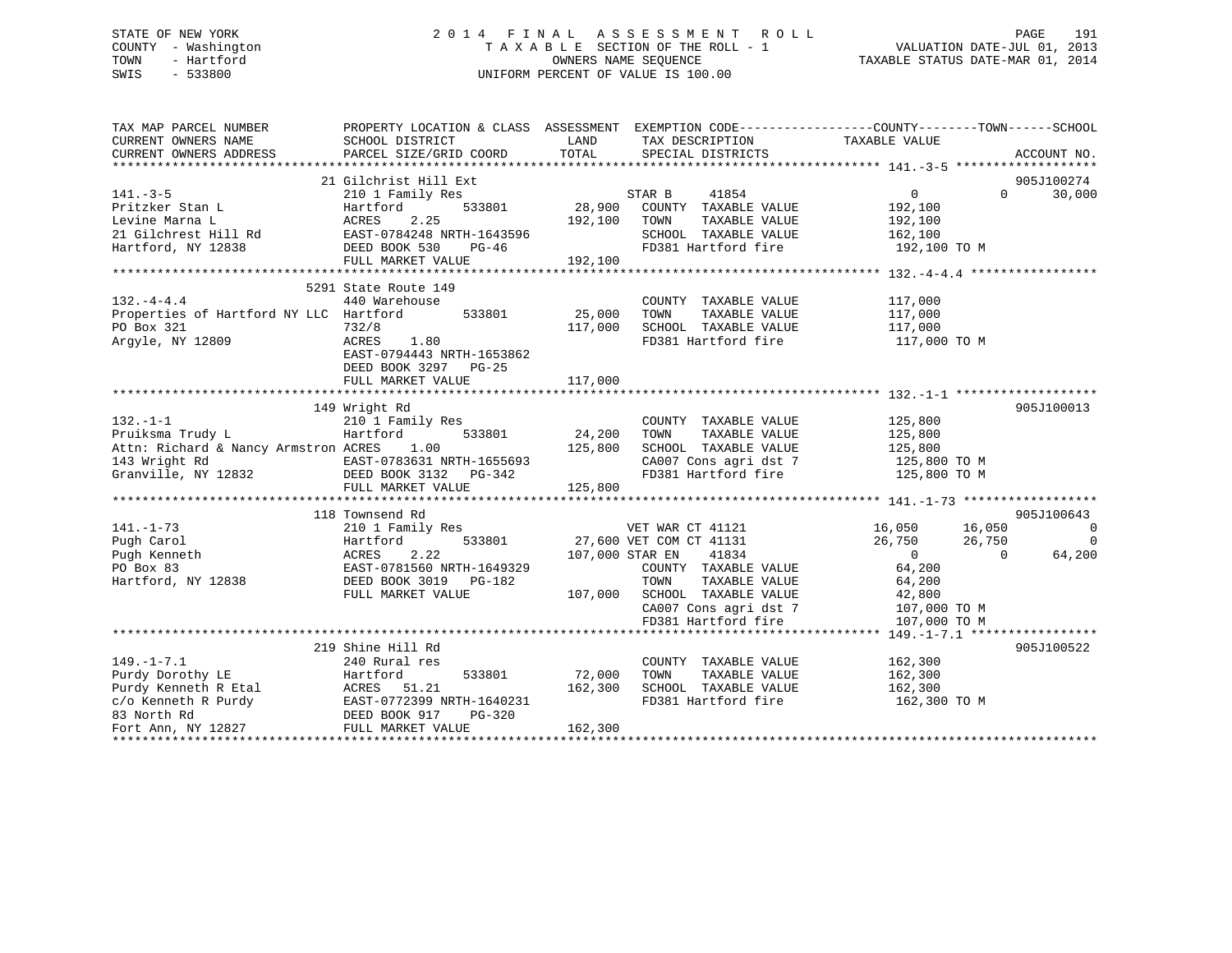## STATE OF NEW YORK 2 0 1 4 F I N A L A S S E S S M E N T R O L L PAGE 192 COUNTY - Washington T A X A B L E SECTION OF THE ROLL - 1 VALUATION DATE-JUL 01, 2013 TOWN - Hartford **TAXABLE STATUS DATE-MAR 01, 2014** OWNERS NAME SEQUENCE TAXABLE STATUS DATE-MAR 01, 2014 SWIS - 533800 UNIFORM PERCENT OF VALUE IS 100.00

| TAX MAP PARCEL NUMBER<br>CURRENT OWNERS NAME<br>CURRENT OWNERS ADDRESS | PROPERTY LOCATION & CLASS ASSESSMENT EXEMPTION CODE---------------COUNTY-------TOWN------SCHOOL<br>SCHOOL DISTRICT<br>PARCEL SIZE/GRID COORD                               | LAND<br>TOTAL  | TAX DESCRIPTION<br>SPECIAL DISTRICTS                | TAXABLE VALUE            | ACCOUNT NO. |                |
|------------------------------------------------------------------------|----------------------------------------------------------------------------------------------------------------------------------------------------------------------------|----------------|-----------------------------------------------------|--------------------------|-------------|----------------|
|                                                                        | 83 North Rd                                                                                                                                                                |                |                                                     |                          | 905J101030  |                |
| $149. - 1 - 7.2$                                                       | 210 1 Family Res                                                                                                                                                           |                | VET COM CT 41131                                    | 38,500                   | 38,500      | $\Omega$       |
| Purdy Kenneth R                                                        | 533801<br>Hartford                                                                                                                                                         | 30,800 STAR EN | 41834                                               | $\overline{0}$           | $\Omega$    | 64,200         |
| Purdy Marie P                                                          | ACRES<br>3.04                                                                                                                                                              | 154,000        | COUNTY TAXABLE VALUE                                | 115,500                  |             |                |
|                                                                        |                                                                                                                                                                            |                | TAXABLE VALUE<br>TOWN                               | 115,500                  |             |                |
|                                                                        | ${\small \begin{tabular}{lcccc} \bf 83 & \tt North\ Rd & \tt EAST-0773303\ NRTH-1640662 \\ \tt Fort\ Ann,\ NY\ 12827 & \tt DEED\ BOK\ 3094 & \tt PG-214 \\ \end{tabular}}$ |                |                                                     | 89,800                   |             |                |
|                                                                        | FULL MARKET VALUE                                                                                                                                                          |                | SCHOOL TAXABLE VALUE<br>154,000 FD381 Hartford fire | 154,000 TO M             |             |                |
|                                                                        |                                                                                                                                                                            |                |                                                     |                          |             |                |
|                                                                        | 58 North Rd                                                                                                                                                                |                |                                                     |                          |             |                |
| $149. - 1 - 9.1$                                                       | 210 1 Family Res                                                                                                                                                           |                | STAR B<br>41854                                     | $\overline{0}$           | $\Omega$    | 30,000         |
| Purdy Lester M                                                         | 533801<br>Hartford                                                                                                                                                         | 29,800         | COUNTY TAXABLE VALUE                                | 101,700                  |             |                |
| 58 North Rd                                                            | 2.80<br>ACRES                                                                                                                                                              | 101,700        | TOWN<br>TAXABLE VALUE                               | 101,700                  |             |                |
| Fort Ann, NY 12827                                                     | EAST-0773743 NRTH-1640522                                                                                                                                                  |                | SCHOOL TAXABLE VALUE 71,700                         |                          |             |                |
|                                                                        | DEED BOOK 850<br>$PG-10$                                                                                                                                                   |                | FD381 Hartford fire                                 | 101,700 TO M             |             |                |
|                                                                        | FULL MARKET VALUE                                                                                                                                                          | 101,700        |                                                     |                          |             |                |
|                                                                        |                                                                                                                                                                            |                |                                                     |                          |             |                |
|                                                                        | 57 North Rd                                                                                                                                                                |                | 83 PCT OF VALUE USED FOR EXEMPTION PURPOSES         |                          | 905J100523  |                |
| $149. - 1 - 9$                                                         | 240 Rural res                                                                                                                                                              |                | VET WAR CT 41121                                    | 23,568                   | 23,568      | $\overline{0}$ |
| Purdy Lester T<br>25 North Dd                                          | 533801<br>Hartford                                                                                                                                                         | 50,200 STAR B  | 41854                                               | $\overline{0}$           | $\Omega$    | 30,000         |
| 85 North Rd                                                            | ACRES 24.50                                                                                                                                                                | 189,300        | COUNTY TAXABLE VALUE                                | 165,732                  |             |                |
| Fort Ann, NY 12827                                                     | EAST-0774171 NRTH-1640113                                                                                                                                                  |                | TAXABLE VALUE<br>TOWN                               | 165,732                  |             |                |
|                                                                        | DEED BOOK 907<br>PG-204                                                                                                                                                    |                | SCHOOL TAXABLE VALUE                                | 159,300                  |             |                |
|                                                                        | FULL MARKET VALUE                                                                                                                                                          |                | 189,300 FD381 Hartford fire                         | 189,300 TO M             |             |                |
|                                                                        |                                                                                                                                                                            |                |                                                     |                          |             |                |
|                                                                        | North Rd                                                                                                                                                                   |                |                                                     |                          |             |                |
| $149. - 1 - 9.3$                                                       | 311 Res vac land                                                                                                                                                           |                | COUNTY TAXABLE VALUE                                | 13,700                   |             |                |
| Purdy Lester T                                                         | 533801<br>Hartford                                                                                                                                                         | 13,700         | TOWN<br>TAXABLE VALUE                               | 13,700                   |             |                |
| North Rd                                                               | Survey 12506                                                                                                                                                               | 13,700         | SCHOOL TAXABLE VALUE                                | 13,700                   |             |                |
| Hartford, NY 12838                                                     | 2.03<br>ACRES                                                                                                                                                              |                | FD381 Hartford fire                                 | 13,700 TO M              |             |                |
|                                                                        | EAST-0773752 NRTH-1639788                                                                                                                                                  |                |                                                     |                          |             |                |
|                                                                        | DEED BOOK 907<br>$PG-204$                                                                                                                                                  |                |                                                     |                          |             |                |
|                                                                        | FULL MARKET VALUE                                                                                                                                                          | 13,700         |                                                     |                          |             |                |
|                                                                        | 91 County Route 23                                                                                                                                                         |                |                                                     |                          | 905J100633  |                |
| $132.15 - 1 - 3$                                                       |                                                                                                                                                                            |                |                                                     |                          | 22,605      | $\overline{0}$ |
| Ouirk Richard P                                                        | 210 1 Family Res<br>533801<br>Hartford                                                                                                                                     | 28,100 STAR EN | VET WAR CT 41121<br>41834                           | 22,605<br>$\overline{0}$ | $\Omega$    | 64,200         |
| Quirk Margaret E                                                       | ACRES<br>2.35                                                                                                                                                              | 150,700        | COUNTY TAXABLE VALUE                                | 128,095                  |             |                |
| PO Box 176                                                             | EAST-0786482 NRTH-1653731                                                                                                                                                  |                | TOWN<br>TAXABLE VALUE                               | 128,095                  |             |                |
| Hartford, NY 12838                                                     | DEED BOOK 583<br>PG-161                                                                                                                                                    |                | SCHOOL TAXABLE VALUE                                | 86,500                   |             |                |
|                                                                        | FULL MARKET VALUE                                                                                                                                                          |                | 150,700 CA007 Cons agri dst 7                       | 150,700 TO M             |             |                |
|                                                                        |                                                                                                                                                                            |                | FD381 Hartford fire                                 | 150,700 TO M             |             |                |
|                                                                        |                                                                                                                                                                            |                |                                                     |                          |             |                |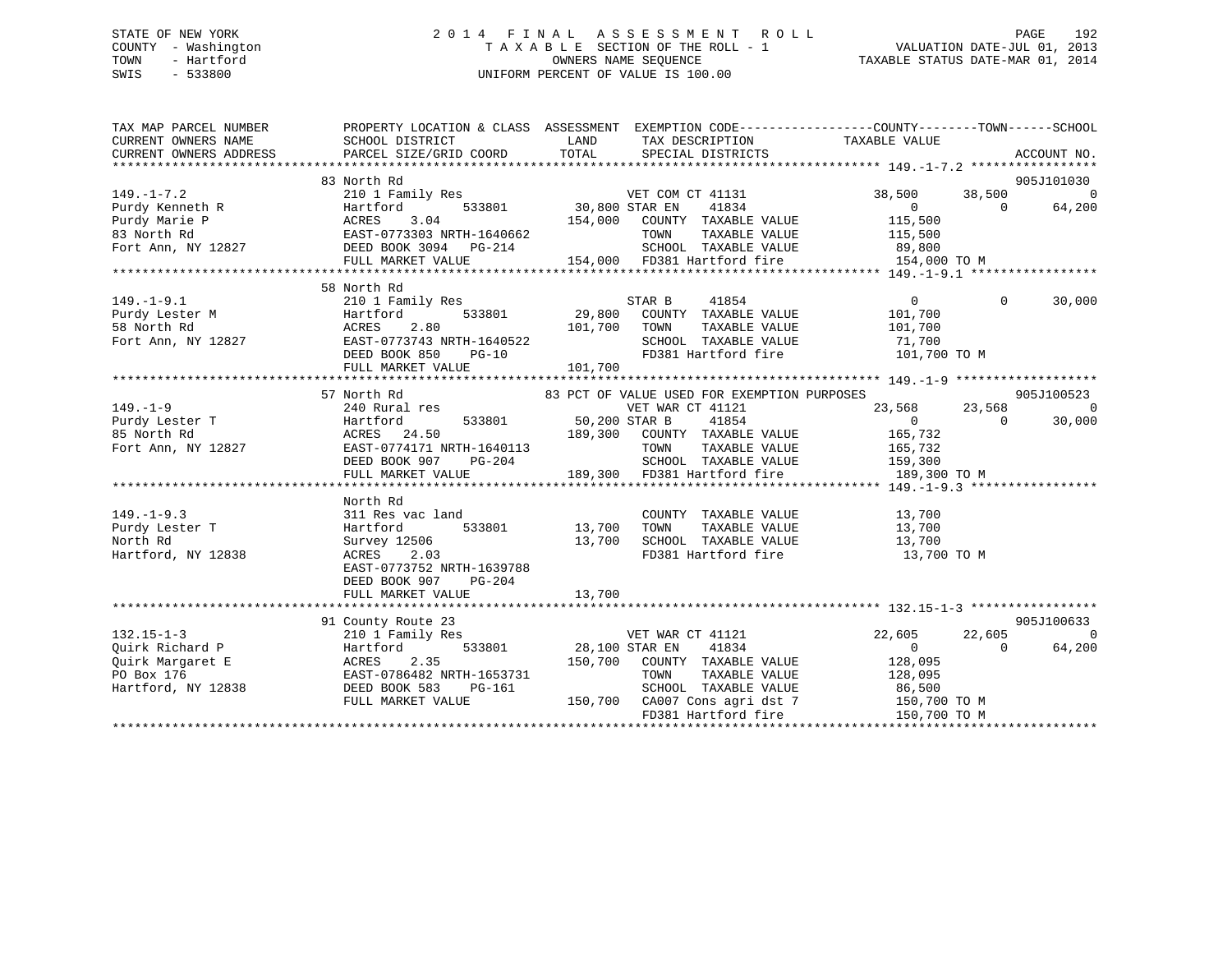## STATE OF NEW YORK 2 0 1 4 F I N A L A S S E S S M E N T R O L L PAGE 193 COUNTY - Washington T A X A B L E SECTION OF THE ROLL - 1 VALUATION DATE-JUL 01, 2013 TOWN - Hartford **TAXABLE STATUS DATE-MAR 01, 2014** OWNERS NAME SEQUENCE TAXABLE STATUS DATE-MAR 01, 2014 SWIS - 533800 UNIFORM PERCENT OF VALUE IS 100.00

| TAX MAP PARCEL NUMBER<br>CURRENT OWNERS NAME | PROPERTY LOCATION & CLASS ASSESSMENT<br>SCHOOL DISTRICT | LAND           | TAX DESCRIPTION               | EXEMPTION CODE-----------------COUNTY-------TOWN------SCHOOL<br>TAXABLE VALUE |             |
|----------------------------------------------|---------------------------------------------------------|----------------|-------------------------------|-------------------------------------------------------------------------------|-------------|
| CURRENT OWNERS ADDRESS                       | PARCEL SIZE/GRID COORD                                  | TOTAL          | SPECIAL DISTRICTS             |                                                                               | ACCOUNT NO. |
|                                              | 43 Cedar Ridge Way                                      |                |                               |                                                                               |             |
| $122. - 1 - 51$                              | 210 1 Family Res                                        |                | COUNTY TAXABLE VALUE          | 93,500                                                                        | 905J101178  |
| Rane Anoo                                    | 533801<br>Hartford                                      | 34,400         | TAXABLE VALUE<br>TOWN         | 93,500                                                                        |             |
| 3 York Wa                                    | ACRES<br>4.00                                           | 93,500         | SCHOOL TAXABLE VALUE          | 93,500                                                                        |             |
|                                              |                                                         |                |                               |                                                                               |             |
| PO Box 182                                   | EAST-0769374 NRTH-1659055                               |                | CA007 Cons agri dst 7         | 93,500 TO M                                                                   |             |
| N Granville, NY 12854                        | DEED BOOK 2281 PG-339                                   |                | FD381 Hartford fire           | 93,500 TO M                                                                   |             |
|                                              | FULL MARKET VALUE                                       | 93,500         |                               |                                                                               |             |
|                                              |                                                         |                |                               |                                                                               |             |
|                                              | 104 Durkee Ln                                           |                |                               |                                                                               |             |
| $114.-1-20.1$                                | 240 Rural res                                           |                | AG DIST<br>41720              | 102,519<br>102,519                                                            | 102,519     |
| Ranney Thomas K                              | 533801<br>Hartford                                      | 205,700 STAR B | 41854                         | $\Omega$<br>$\Omega$                                                          | 30,000      |
| Ranney Debra                                 | ACRES 156.77                                            | 356,900        | COUNTY TAXABLE VALUE          | 254,381                                                                       |             |
| 104 Durkee Ln                                | EAST-0783433 NRTH-1664854                               |                | TAXABLE VALUE<br>TOWN         | 254,381                                                                       |             |
| Fort Ann, NY 12827                           | DEED BOOK 2628 PG-188                                   |                | SCHOOL TAXABLE VALUE          | 224,381                                                                       |             |
|                                              | FULL MARKET VALUE                                       |                | 356,900 CA007 Cons agri dst 7 | 254,381 TO M                                                                  |             |
| MAY BE SUBJECT TO PAYMENT                    |                                                         |                | 102,519 EX                    |                                                                               |             |
| UNDER AGDIST LAW TIL 2018                    |                                                         |                | FD381 Hartford fire           | 356,900 TO M                                                                  |             |
| *********************                        |                                                         |                |                               | ******************** 122.-1-10.4 *****************                            |             |
|                                              | LOT 14 Provincial Pat                                   |                |                               |                                                                               | 905J101215  |
| $122. - 1 - 10.4$                            | 314 Rural vac<10                                        |                | AG DIST<br>41720              | 6,691<br>6,691                                                                | 6,691       |
| Ranney Thomas K                              | Hartford<br>533801                                      | 10,500         | COUNTY TAXABLE VALUE          | 3,809                                                                         |             |
| Ranney Debra P                               | ACRES<br>8.00                                           | 10,500         | TOWN<br>TAXABLE VALUE         | 3,809                                                                         |             |
| 104 Durkee Ln                                | EAST-0782551 NRTH-1664305                               |                | SCHOOL TAXABLE VALUE          | 3,809                                                                         |             |
| Fort Ann, NY 12827                           | DEED BOOK 2307 PG-172                                   |                | CA007 Cons agri dst 7         | 3,809 TO M                                                                    |             |
|                                              | FULL MARKET VALUE                                       | 10,500         | 6,691 EX                      |                                                                               |             |
| MAY BE SUBJECT TO PAYMENT                    |                                                         |                | FD381 Hartford fire           | 10,500 TO M                                                                   |             |
| UNDER AGDIST LAW TIL 2018                    |                                                         |                |                               |                                                                               |             |
|                                              |                                                         |                |                               |                                                                               |             |
|                                              | 1108 Lundy Rd                                           |                |                               |                                                                               | 905J100529  |
| $158. - 2 - 6.4$                             | 312 Vac w/imprv                                         |                | COUNTY TAXABLE VALUE          | 39,500                                                                        |             |
| Rasweiler Frances H                          | 533801<br>Hartford                                      | 38,500         | TOWN<br>TAXABLE VALUE         | 39,500                                                                        |             |
| 514 Madison Green                            | 1683-292                                                | 39,500         | SCHOOL TAXABLE VALUE          | 39,500                                                                        |             |
| Pompton Plains, NJ 07444                     | $158. - 1 - 6.4$                                        |                | FD381 Hartford fire           | 39,500 TO M                                                                   |             |
|                                              | ACRES 29.94                                             |                |                               |                                                                               |             |
|                                              | EAST-0786871 NRTH-1632395                               |                |                               |                                                                               |             |
|                                              | DEED BOOK 519<br>PG-66                                  |                |                               |                                                                               |             |
|                                              | FULL MARKET VALUE                                       | 39,500         |                               |                                                                               |             |
|                                              |                                                         |                |                               |                                                                               |             |
|                                              | Townsend Rd OFF                                         |                |                               |                                                                               | 905J101117  |
| $131. - 1 - 17$                              | 314 Rural vac<10                                        |                | COUNTY TAXABLE VALUE          | 12,500                                                                        |             |
| Ratcliff Elizabeth H                         | 533801<br>Hartford                                      | 12,500         | TOWN<br>TAXABLE VALUE         | 12,500                                                                        |             |
| PO Box 45                                    | ACRES<br>2.80                                           | 12,500         | SCHOOL TAXABLE VALUE          | 12,500                                                                        |             |
| Hartford, NY 12838                           | EAST-0778389 NRTH-1650751                               |                | CA007 Cons agri dst 7         | 12,500 TO M                                                                   |             |
|                                              | DEED BOOK 475<br>PG-242                                 |                | FD381 Hartford fire           | 12,500 TO M                                                                   |             |
|                                              | FULL MARKET VALUE                                       | 12,500         |                               |                                                                               |             |
|                                              |                                                         |                |                               |                                                                               |             |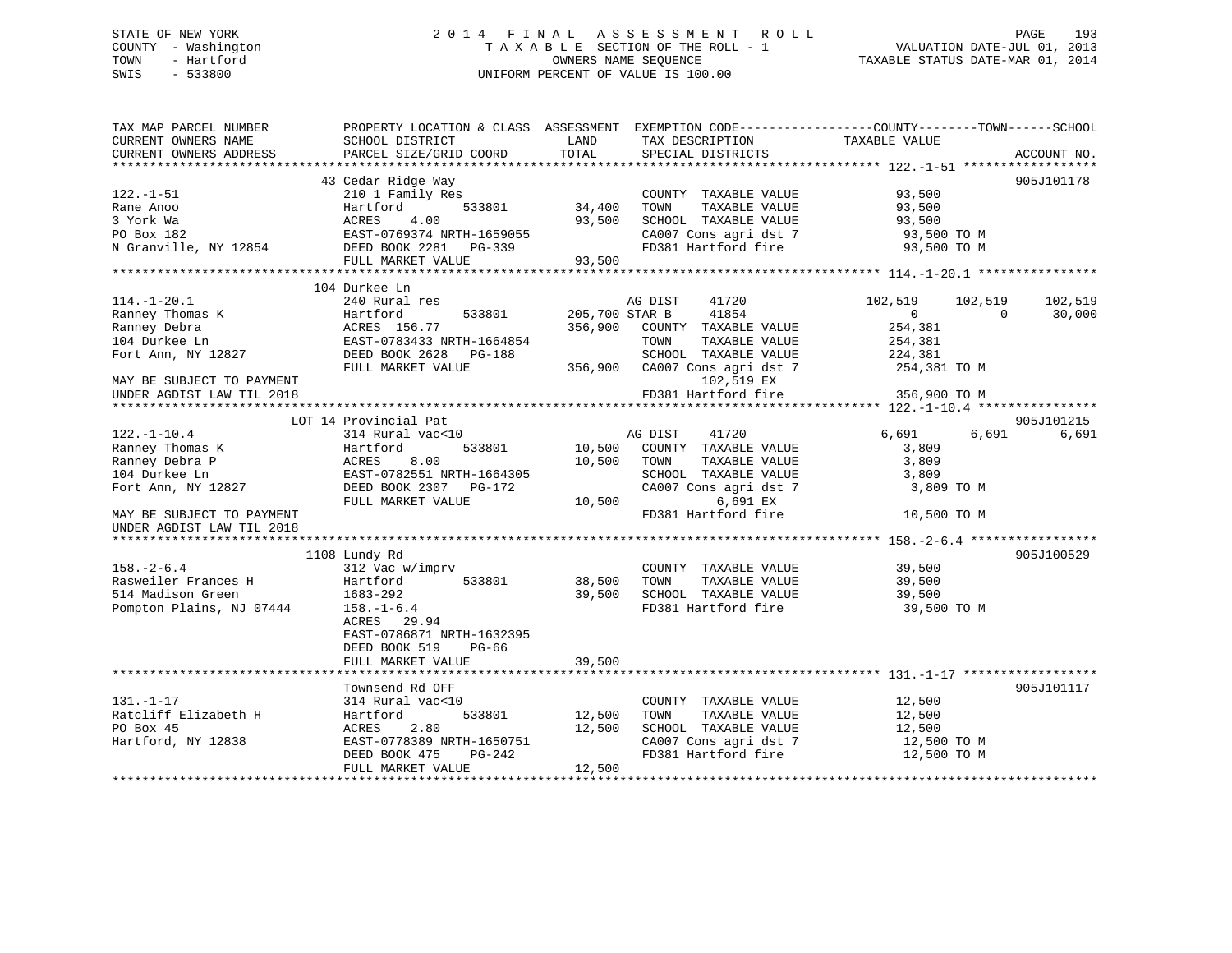## STATE OF NEW YORK 2 0 1 4 F I N A L A S S E S S M E N T R O L L PAGE 194 COUNTY - Washington T A X A B L E SECTION OF THE ROLL - 1 VALUATION DATE-JUL 01, 2013 TOWN - Hartford **TAXABLE STATUS DATE-MAR 01, 2014** OWNERS NAME SEQUENCE TAXABLE STATUS DATE-MAR 01, 2014 SWIS - 533800 UNIFORM PERCENT OF VALUE IS 100.00

| SCHOOL DISTRICT<br>PARCEL SIZE/GRID COORD                                                                                                                        | LAND<br>TOTAL                                                                                                                  | TAX DESCRIPTION<br>SPECIAL DISTRICTS                                                                                                    | TAXABLE VALUE                                                                                                                                             | ACCOUNT NO.                                                                       |
|------------------------------------------------------------------------------------------------------------------------------------------------------------------|--------------------------------------------------------------------------------------------------------------------------------|-----------------------------------------------------------------------------------------------------------------------------------------|-----------------------------------------------------------------------------------------------------------------------------------------------------------|-----------------------------------------------------------------------------------|
|                                                                                                                                                                  |                                                                                                                                |                                                                                                                                         | $\Omega$                                                                                                                                                  | 905J100271<br>30,000                                                              |
| Hartford<br>533801<br>2.00<br>ACRES<br>EAST-0778694 NRTH-1650807<br>DEED BOOK 475<br>PG-240<br>FULL MARKET VALUE                                                 | 26,800<br>146,400                                                                                                              | COUNTY TAXABLE VALUE<br>TAXABLE VALUE<br>TOWN<br>SCHOOL TAXABLE VALUE<br>CA007 Cons agri dst 7                                          | 146,400<br>146,400<br>116,400<br>146,400 TO M<br>146,400 TO M                                                                                             |                                                                                   |
|                                                                                                                                                                  |                                                                                                                                |                                                                                                                                         |                                                                                                                                                           |                                                                                   |
| 210 1 Family Res<br>533801<br>Hartford<br>8.10<br>ACRES<br>EAST-0788028 NRTH-1656060<br>DEED BOOK 443<br>PG-181<br>FULL MARKET VALUE                             |                                                                                                                                | 41802<br>41834<br>COUNTY TAXABLE VALUE<br>TOWN<br>TAXABLE VALUE<br>SCHOOL TAXABLE VALUE<br>CA007 Cons agri dst 7<br>FD381 Hartford fire | 25,920<br>$\Omega$<br>43,200<br>$\overline{0}$<br>$\overline{0}$<br>$\Omega$<br>146,880<br>129,600<br>108,600<br>172,800 TO M<br>172,800 TO M             | 905J100530<br>$\overline{\phantom{0}}$<br>$\Omega$<br>64,200                      |
|                                                                                                                                                                  |                                                                                                                                |                                                                                                                                         |                                                                                                                                                           |                                                                                   |
| 323 Vacant rural<br>Hartford<br>533801<br>ACRES 27.30<br>EAST-0793837 NRTH-1649793<br>DEED BOOK 875<br>PG-226<br>FULL MARKET VALUE                               | 29,400<br>29,400<br>29,400                                                                                                     | COUNTY TAXABLE VALUE<br>TAXABLE VALUE<br>TOWN<br>SCHOOL TAXABLE VALUE<br>FD381 Hartford fire                                            | 29,400<br>29,400<br>29,400<br>29,400 TO M                                                                                                                 | 905J101064                                                                        |
|                                                                                                                                                                  |                                                                                                                                |                                                                                                                                         |                                                                                                                                                           |                                                                                   |
| Swamp Ln OFF<br>314 Rural vac<10<br>533801<br>Hartford<br>LOT 8<br>ACRES<br>8.03<br>EAST-0775386 NRTH-1633798<br>DEED BOOK 2595 PG-213                           | 9,000<br>9,000                                                                                                                 | COUNTY TAXABLE VALUE<br>TAXABLE VALUE<br>TOWN<br>SCHOOL TAXABLE VALUE<br>CA006 Cons agri dst 6<br>FD381 Hartford fire                   | 9,000<br>9,000<br>9,000<br>9,000 TO M<br>9,000 TO M                                                                                                       | 905J101267                                                                        |
|                                                                                                                                                                  |                                                                                                                                |                                                                                                                                         |                                                                                                                                                           |                                                                                   |
| Swamp Ln OFF<br>314 Rural vac<10<br>Hartford<br>533801<br>LOT 9<br>ACRES<br>5.24<br>EAST-0775707 NRTH-1634016<br>DEED BOOK 2595<br>$PG-213$<br>FULL MARKET VALUE | 7,500<br>7,500<br>7,500                                                                                                        | COUNTY TAXABLE VALUE<br>TAXABLE VALUE<br>TOWN<br>SCHOOL TAXABLE VALUE<br>CA006 Cons agri dst 6<br>FD381 Hartford fire                   | 7,500<br>7,500<br>7,500<br>7,500 TO M<br>7,500 TO M                                                                                                       | 905J101304                                                                        |
|                                                                                                                                                                  | 257 Townsend Rd<br>210 1 Family Res<br>191 County Route 23<br>419 Blood St<br>Manchester Center, VT 05255<br>FULL MARKET VALUE | 9,000                                                                                                                                   | PROPERTY LOCATION & CLASS ASSESSMENT<br>41854<br>STAR B<br>146,400 FD381 Hartford fire<br>AGED-CO<br>27,900 AGED-TOWN 41803<br>172,800 STAR EN<br>172,800 | EXEMPTION CODE-----------------COUNTY-------TOWN------SCHOOL<br>$0 \qquad \qquad$ |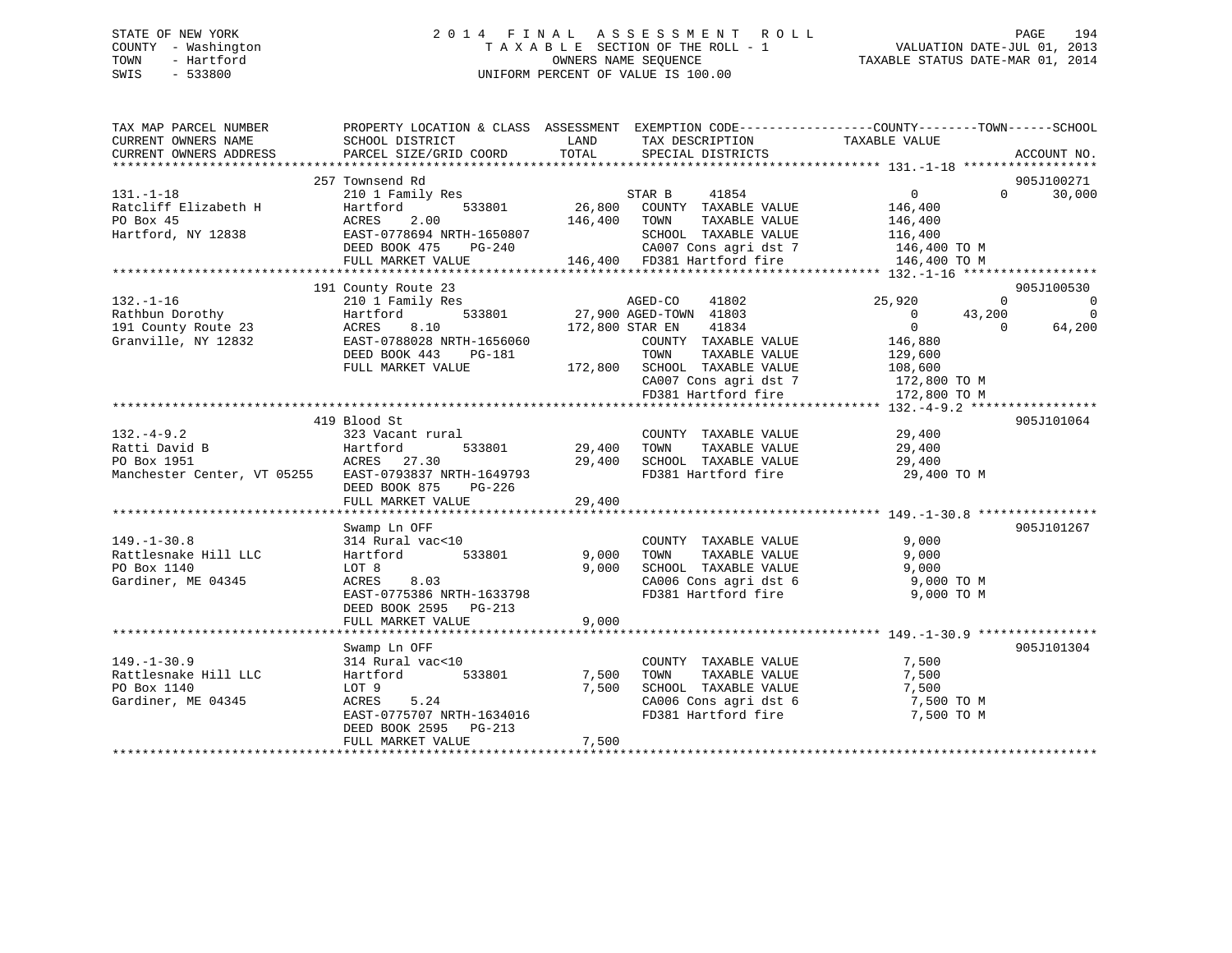## STATE OF NEW YORK 2 0 1 4 F I N A L A S S E S S M E N T R O L L PAGE 195 COUNTY - Washington T A X A B L E SECTION OF THE ROLL - 1 VALUATION DATE-JUL 01, 2013 TOWN - Hartford OWNERS NAME SEQUENCE TAXABLE STATUS DATE-MAR 01, 2014 SWIS - 533800 UNIFORM PERCENT OF VALUE IS 100.00

TAX MAP PARCEL NUMBER PROPERTY LOCATION & CLASS ASSESSMENT EXEMPTION CODE------------------COUNTY--------TOWN------SCHOOL

CURRENT OWNERS NAME SCHOOL DISTRICT THE LAND TAX DESCRIPTION TAXABLE VALUE CURRENT OWNERS ADDRESS PARCEL SIZE/GRID COORD TOTAL SPECIAL DISTRICTS ACCOUNT NO. \*\*\*\*\*\*\*\*\*\*\*\*\*\*\*\*\*\*\*\*\*\*\*\*\*\*\*\*\*\*\*\*\*\*\*\*\*\*\*\*\*\*\*\*\*\*\*\*\*\*\*\*\*\*\*\*\*\*\*\*\*\*\*\*\*\*\*\*\*\*\*\*\*\*\*\*\*\*\*\*\*\*\*\*\*\*\*\*\*\*\*\*\*\*\*\*\*\*\*\*\*\*\* 149.-1-30.10 \*\*\*\*\*\*\*\*\*\*\*\*\*\*\* Swamp Ln OFF 905J101268 149.-1-30.10 314 Rural vac<10 COUNTY TAXABLE VALUE 5,000 Rattlesnake Hill LLC Hartford 533801 5,000 TOWN TAXABLE VALUE 5,000 PO Box 1140 LOT 10 5,000 SCHOOL TAXABLE VALUE 5,000 Gardiner, ME 04345 ACRES 2.82 CA006 Cons agri dst 6 5,000 TO M EAST-0776015 NRTH-1634163 FD381 Hartford fire 5,000 TO M DEED BOOK 2595 PG-213 FULL MARKET VALUE 5,000 \*\*\*\*\*\*\*\*\*\*\*\*\*\*\*\*\*\*\*\*\*\*\*\*\*\*\*\*\*\*\*\*\*\*\*\*\*\*\*\*\*\*\*\*\*\*\*\*\*\*\*\*\*\*\*\*\*\*\*\*\*\*\*\*\*\*\*\*\*\*\*\*\*\*\*\*\*\*\*\*\*\*\*\*\*\*\*\*\*\*\*\*\*\*\*\*\*\*\*\*\*\*\* 149.-1-30.11 \*\*\*\*\*\*\*\*\*\*\*\*\*\*\* Swamp Ln OFF 905J101269 149.-1-30.11 322 Rural vac>10 COUNTY TAXABLE VALUE 14,500 Rattlesnake Hill LLC and Hartford 533801 14,500 TOWN TAXABLE VALUE 14,500 14,500 PO Box 1140 **LOT 11 LOT 11 14,500 SCHOOL TAXABLE VALUE** 14,500 **14,500** Gardiner, ME 04345 ACRES 18.78 CA006 Cons agri dst 6 14,500 TO M EAST-0775582 NRTH-1632718 FD381 Hartford fire 14,500 TO M DEED BOOK 2595 PG-213 FULL MARKET VALUE 14,500 \*\*\*\*\*\*\*\*\*\*\*\*\*\*\*\*\*\*\*\*\*\*\*\*\*\*\*\*\*\*\*\*\*\*\*\*\*\*\*\*\*\*\*\*\*\*\*\*\*\*\*\*\*\*\*\*\*\*\*\*\*\*\*\*\*\*\*\*\*\*\*\*\*\*\*\*\*\*\*\*\*\*\*\*\*\*\*\*\*\*\*\*\*\*\*\*\*\*\*\*\*\*\* 149.-1-30.12 \*\*\*\*\*\*\*\*\*\*\*\*\*\*\* Swamp Ln OFF 905J101270 149.-1-30.12 314 Rural vac<10 COUNTY TAXABLE VALUE 9,000 Rattlesnake Hill LLC Hartford 533801 9,000 TOWN TAXABLE VALUE 9,000 PO Box 1140 LOT 12 9,000 SCHOOL TAXABLE VALUE 9,000 Gardiner, ME 04345 ACRES 8.61 CA006 Cons agri dst 6 9,000 TO M EAST-0775979 NRTH-1632828 FD381 Hartford fire 9,000 TO M DEED BOOK 2595 PG-213FULL MARKET VALUE 9,000 \*\*\*\*\*\*\*\*\*\*\*\*\*\*\*\*\*\*\*\*\*\*\*\*\*\*\*\*\*\*\*\*\*\*\*\*\*\*\*\*\*\*\*\*\*\*\*\*\*\*\*\*\*\*\*\*\*\*\*\*\*\*\*\*\*\*\*\*\*\*\*\*\*\*\*\*\*\*\*\*\*\*\*\*\*\*\*\*\*\*\*\*\*\*\*\*\*\*\*\*\*\*\* 149.-1-30.13 \*\*\*\*\*\*\*\*\*\*\*\*\*\*\* Swamp Ln OFF 905J101271 149.-1-30.13 314 Rural vac<10 COUNTY TAXABLE VALUE 9,500 Rattlesnake Hill LLC Hartford 533801 9,500 TOWN TAXABLE VALUE 9,500 PO Box 1140 LOT 13<br>
Gardiner, ME 04345 ACRES 9.13 9.500 SCHOOL TAXABLE VALUE 9,500 9,500<br>
Gardiner, ME 04345 ACRES 9.13 CA006 Cons agri dst. 6 Gardiner, ME 04345 ACRES 9.13 CA006 Cons agri dst 6 9,500 TO M EAST-0776170 NRTH-1633074 FD381 Hartford fire 9,500 TO M DEED BOOK 2595 PG-213FULL MARKET VALUE 9,500 \*\*\*\*\*\*\*\*\*\*\*\*\*\*\*\*\*\*\*\*\*\*\*\*\*\*\*\*\*\*\*\*\*\*\*\*\*\*\*\*\*\*\*\*\*\*\*\*\*\*\*\*\*\*\*\*\*\*\*\*\*\*\*\*\*\*\*\*\*\*\*\*\*\*\*\*\*\*\*\*\*\*\*\*\*\*\*\*\*\*\*\*\*\*\*\*\*\*\*\*\*\*\* 149.-1-30.14 \*\*\*\*\*\*\*\*\*\*\*\*\*\*\*Swamp Ln OFF 905J101272 149.-1-30.14 314 Rural vac<10 COUNTY TAXABLE VALUE 10,000 Rattlesnake Hill LLC and Hartford 533801 10,000 TOWN TAXABLE VALUE 10,000 PO Box 1140 LOT 14 10,000 SCHOOL TAXABLE VALUE 10,000 Gardiner, ME 04345 ACRES 9.64 CA006 Cons agri dst 6 10,000 TO M EAST-0776364 NRTH-1633385 FD381 Hartford fire DEED BOOK 2595 PG-213 FULL MARKET VALUE 10,000 \*\*\*\*\*\*\*\*\*\*\*\*\*\*\*\*\*\*\*\*\*\*\*\*\*\*\*\*\*\*\*\*\*\*\*\*\*\*\*\*\*\*\*\*\*\*\*\*\*\*\*\*\*\*\*\*\*\*\*\*\*\*\*\*\*\*\*\*\*\*\*\*\*\*\*\*\*\*\*\*\*\*\*\*\*\*\*\*\*\*\*\*\*\*\*\*\*\*\*\*\*\*\*\*\*\*\*\*\*\*\*\*\*\*\*\*\*\*\*\*\*\*\*\*\*\*\*\*\*\*\*\*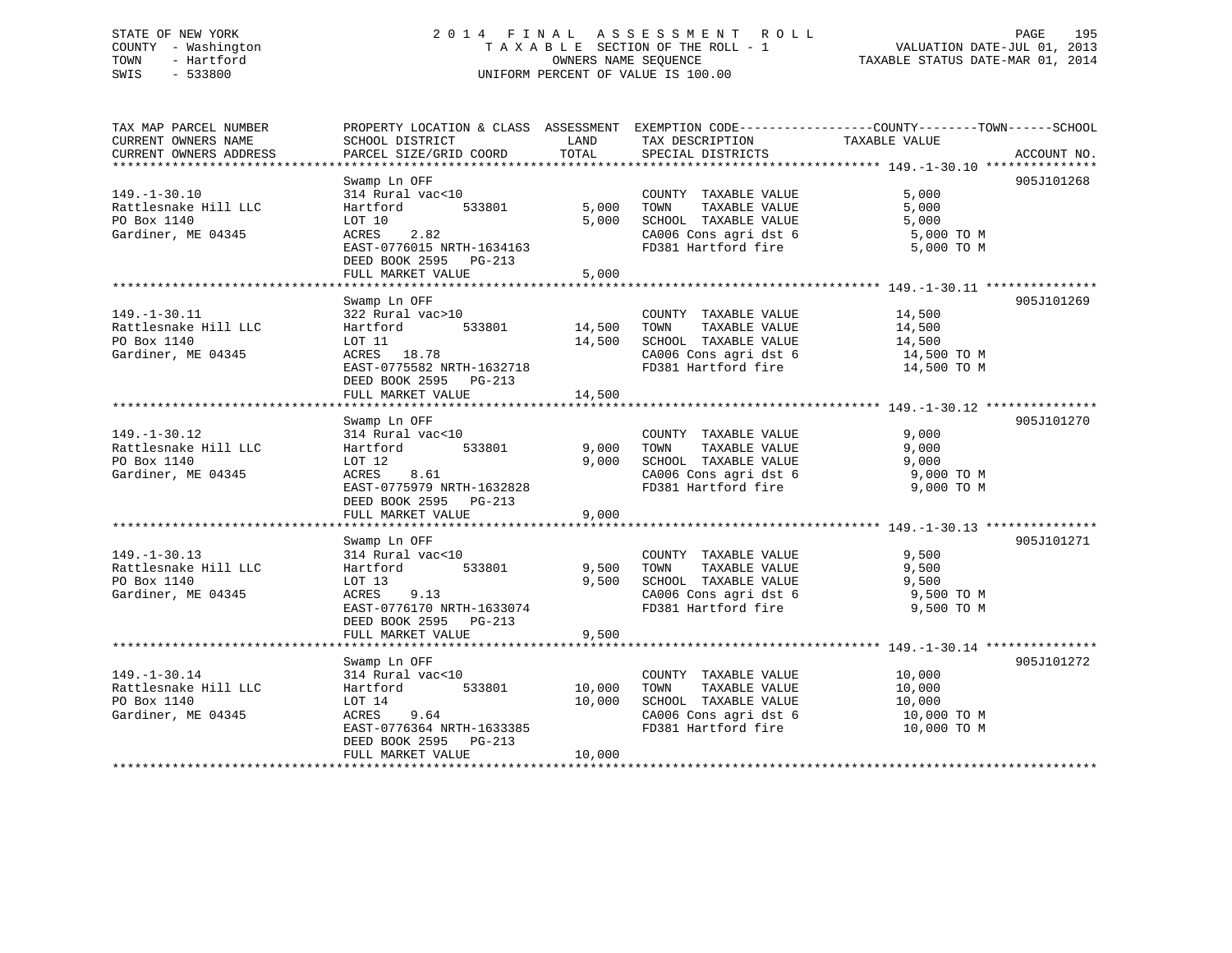## STATE OF NEW YORK 2 0 1 4 F I N A L A S S E S S M E N T R O L L PAGE 196 COUNTY - Washington T A X A B L E SECTION OF THE ROLL - 1 VALUATION DATE-JUL 01, 2013 TOWN - Hartford **TAXABLE STATUS DATE-MAR 01, 2014** OWNERS NAME SEQUENCE TAXABLE STATUS DATE-MAR 01, 2014 SWIS - 533800 UNIFORM PERCENT OF VALUE IS 100.00

| TAX MAP PARCEL NUMBER               |                            |               |                                               | PROPERTY LOCATION & CLASS ASSESSMENT EXEMPTION CODE---------------COUNTY-------TOWN------SCHOOL |  |
|-------------------------------------|----------------------------|---------------|-----------------------------------------------|-------------------------------------------------------------------------------------------------|--|
| CURRENT OWNERS NAME                 | SCHOOL DISTRICT            | LAND          | TAX DESCRIPTION                               | TAXABLE VALUE                                                                                   |  |
| CURRENT OWNERS ADDRESS              | PARCEL SIZE/GRID COORD     | TOTAL         | SPECIAL DISTRICTS                             | ACCOUNT NO.                                                                                     |  |
|                                     |                            |               |                                               |                                                                                                 |  |
|                                     | Swamp Ln OFF               |               |                                               | 905J101273                                                                                      |  |
| $149. - 1 - 30.15$                  | 314 Rural vac<10<br>533801 | 10,000        | COUNTY TAXABLE VALUE<br>TOWN<br>TAXABLE VALUE | 10,000                                                                                          |  |
| Rattlesnake Hill LLC<br>PO Box 1140 | Hartford<br>LOT 15         | 10,000        | SCHOOL TAXABLE VALUE                          | 10,000<br>10,000                                                                                |  |
| Gardiner, ME 04345                  | 9.94<br>ACRES              |               | CA006 Cons agri dst 6                         |                                                                                                 |  |
|                                     | EAST-0776530 NRTH-1633771  |               | FD381 Hartford fire                           | 10,000 TO M<br>10,000 TO M                                                                      |  |
|                                     | DEED BOOK 2595 PG-213      |               |                                               |                                                                                                 |  |
|                                     | FULL MARKET VALUE          | 10,000        |                                               |                                                                                                 |  |
|                                     |                            |               |                                               |                                                                                                 |  |
|                                     | Swamp Ln OFF               |               |                                               | 905J101274                                                                                      |  |
| $149. - 1 - 30.16$                  | 314 Rural vac<10           |               | COUNTY TAXABLE VALUE                          | 9,000                                                                                           |  |
| Rattlesnake Hill LLC                | 533801<br>Hartford         | 9,000         | TAXABLE VALUE<br>TOWN                         | 9,000                                                                                           |  |
| PO Box 1140                         | LOT 16                     | 9,000         | SCHOOL TAXABLE VALUE                          | 9,000                                                                                           |  |
| Gardiner, ME 04345                  | 8.49<br>ACRES              |               | CA006 Cons agri dst 6                         | 9,000 TO M                                                                                      |  |
|                                     | EAST-0776790 NRTH-1633956  |               | FD381 Hartford fire                           | 9,000 TO M                                                                                      |  |
|                                     | DEED BOOK 2595 PG-213      |               |                                               |                                                                                                 |  |
|                                     | FULL MARKET VALUE          | 9,000         |                                               |                                                                                                 |  |
|                                     |                            |               |                                               |                                                                                                 |  |
|                                     | Coach Rd                   |               |                                               | 905J101285                                                                                      |  |
| $149. - 1 - 30.27$                  | 323 Vacant rural           |               | COUNTY TAXABLE VALUE                          | 28,000                                                                                          |  |
| Rattlesnake Hill LLC                | 533801<br>Hartford         | 28,000        | TAXABLE VALUE<br>TOWN                         | 28,000                                                                                          |  |
| PO Box 1140                         | LOT 27                     | 28,000        | SCHOOL TAXABLE VALUE                          | 28,000                                                                                          |  |
| Gardiner, ME 04345                  | ACRES 40.60                |               | CA006 Cons agri dst 6 28,000 TO M             |                                                                                                 |  |
|                                     | EAST-0777259 NRTH-1633150  |               | FD381 Hartford fire                           | 28,000 TO M                                                                                     |  |
|                                     | DEED BOOK 2595 PG-213      |               |                                               |                                                                                                 |  |
|                                     | FULL MARKET VALUE          | 28,000        |                                               |                                                                                                 |  |
|                                     |                            |               |                                               |                                                                                                 |  |
|                                     | State Route 40             |               |                                               |                                                                                                 |  |
| $149. - 1 - 37.5$                   | 311 Res vac land           |               | COUNTY TAXABLE VALUE                          | 12,000                                                                                          |  |
| Rattlesnake Hill LLC                | Hartford                   | 533801 12,000 | TOWN<br>TAXABLE VALUE                         | 12,000                                                                                          |  |
| PO Box 1140                         | FRNT 100.00 DPTH 380.00    | 12,000        | SCHOOL TAXABLE VALUE                          | 12,000                                                                                          |  |
| Gardiner, ME 04345                  | EAST-0772984 NRTH-1634866  |               | CA006 Cons agri dst 6                         | 12,000 TO M                                                                                     |  |
|                                     | DEED BOOK 2839 PG-18       |               | FD381 Hartford fire                           | 12,000 TO M                                                                                     |  |
|                                     | FULL MARKET VALUE          | 12,000        |                                               |                                                                                                 |  |
|                                     |                            |               |                                               |                                                                                                 |  |
|                                     | State Route 40 OFF         |               |                                               |                                                                                                 |  |
| $149. - 1 - 37.6$                   | 311 Res vac land           |               | COUNTY TAXABLE VALUE                          | 600                                                                                             |  |
| Rattlesnake Hill LLC                | Hartford<br>533801         | 600           | TOWN<br>TAXABLE VALUE                         | 600                                                                                             |  |
| PO Box 1140                         | FRNT 98.00 DPTH 106.00     | 600           | SCHOOL TAXABLE VALUE                          | 600                                                                                             |  |
| Gardiner, ME 04345                  | EAST-0773983 NRTH-1634219  |               | $CAO06$ Cons agri dst $6$                     | 600 TO M                                                                                        |  |
|                                     | DEED BOOK 2348 PG-149      |               | FD381 Hartford fire                           | 600 TO M                                                                                        |  |
|                                     | FULL MARKET VALUE          | 600           |                                               |                                                                                                 |  |
|                                     |                            |               |                                               |                                                                                                 |  |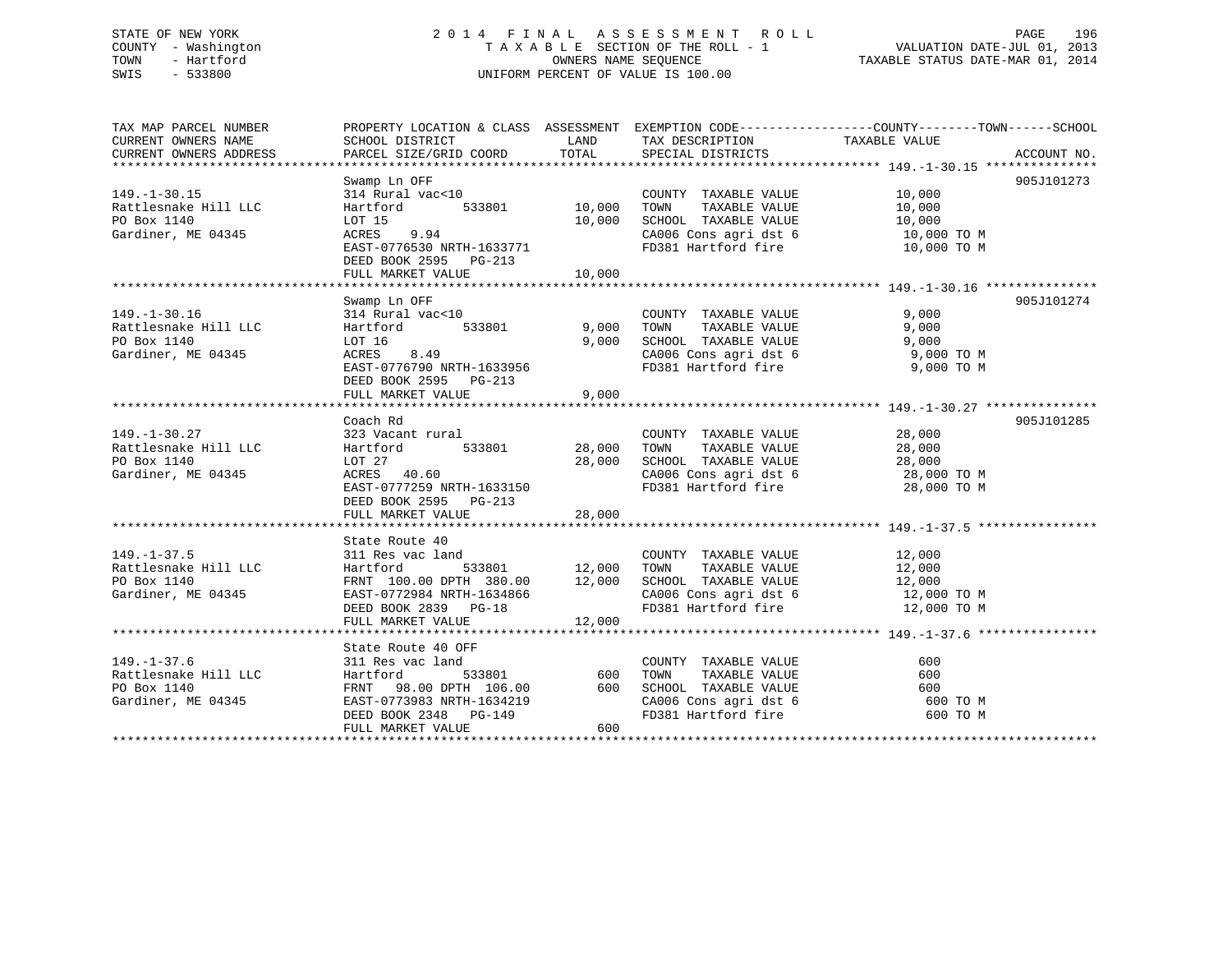## STATE OF NEW YORK 2 0 1 4 F I N A L A S S E S S M E N T R O L L PAGE 197 COUNTY - Washington T A X A B L E SECTION OF THE ROLL - 1 VALUATION DATE-JUL 01, 2013 TOWN - Hartford **TAXABLE STATUS DATE-MAR 01, 2014** OWNERS NAME SEQUENCE TAXABLE STATUS DATE-MAR 01, 2014 SWIS - 533800 UNIFORM PERCENT OF VALUE IS 100.00

| TAX MAP PARCEL NUMBER<br>CURRENT OWNERS NAME | PROPERTY LOCATION & CLASS ASSESSMENT EXEMPTION CODE---------------COUNTY-------TOWN------SCHOOL<br>SCHOOL DISTRICT                                                                                                                     | <b>LAND</b>                       | TAX DESCRIPTION                                                                                                                       | TAXABLE VALUE        |                                            |
|----------------------------------------------|----------------------------------------------------------------------------------------------------------------------------------------------------------------------------------------------------------------------------------------|-----------------------------------|---------------------------------------------------------------------------------------------------------------------------------------|----------------------|--------------------------------------------|
| CURRENT OWNERS ADDRESS                       | PARCEL SIZE/GRID COORD                                                                                                                                                                                                                 | TOTAL                             | SPECIAL DISTRICTS                                                                                                                     |                      | ACCOUNT NO.                                |
|                                              |                                                                                                                                                                                                                                        |                                   |                                                                                                                                       |                      |                                            |
|                                              | 7186 State Route 40                                                                                                                                                                                                                    |                                   |                                                                                                                                       |                      | 905J100604                                 |
| $149. - 1 - 39.1$                            | 480 Mult-use bld                                                                                                                                                                                                                       | d<br>533801                88,700 | COUNTY TAXABLE VALUE                                                                                                                  | 389,800<br>389.800   |                                            |
| Rattlesnake Hill LLC                         | Hartford                                                                                                                                                                                                                               |                                   | TAXABLE VALUE<br>TOWN                                                                                                                 | 389,800              |                                            |
| PO Box 1140                                  |                                                                                                                                                                                                                                        |                                   | SCHOOL TAXABLE VALUE 389,800                                                                                                          |                      |                                            |
| Gardiner, ME 04345                           |                                                                                                                                                                                                                                        |                                   |                                                                                                                                       |                      |                                            |
|                                              |                                                                                                                                                                                                                                        |                                   | CA006 Cons agri dst 6 389,800 TO M<br>FD381 Hartford fire 389,800 TO M                                                                |                      |                                            |
|                                              | ACRES 7.07<br>EAST-0773154 NRTH-1634498<br>DEED BOOK 2839 PG-18<br>HERD BOOK 2839 PG-18                                                                                                                                                |                                   |                                                                                                                                       |                      |                                            |
|                                              |                                                                                                                                                                                                                                        |                                   |                                                                                                                                       |                      |                                            |
|                                              | 7162 State Route 40                                                                                                                                                                                                                    |                                   |                                                                                                                                       |                      | 905J101167                                 |
| $149. - 1 - 39.2$                            | 311 Res vac land                                                                                                                                                                                                                       |                                   | COUNTY TAXABLE VALUE                                                                                                                  | 13,000               |                                            |
|                                              |                                                                                                                                                                                                                                        | $533801$ 13,000                   | TOWN                                                                                                                                  | TAXABLE VALUE 13,000 |                                            |
|                                              |                                                                                                                                                                                                                                        | 13,000                            | SCHOOL TAXABLE VALUE 13,000<br>CA006 Cons agri dst 6 13,000 TO M                                                                      |                      |                                            |
|                                              |                                                                                                                                                                                                                                        |                                   |                                                                                                                                       |                      |                                            |
|                                              |                                                                                                                                                                                                                                        |                                   | FD381 Hartford fire 13,000 TO M                                                                                                       |                      |                                            |
|                                              | DEED BOOK 2410 PG-214<br>FULL MARKET VALUE 13,000                                                                                                                                                                                      |                                   |                                                                                                                                       |                      |                                            |
|                                              |                                                                                                                                                                                                                                        |                                   |                                                                                                                                       |                      |                                            |
|                                              | State Route 40                                                                                                                                                                                                                         |                                   |                                                                                                                                       |                      | 905J101168                                 |
| $149. - 1 - 39.3$                            | 311 Res vac land                                                                                                                                                                                                                       |                                   | COUNTY TAXABLE VALUE 2,500                                                                                                            |                      |                                            |
| Rattlesnake Hill LLC                         |                                                                                                                                                                                                                                        |                                   |                                                                                                                                       |                      |                                            |
| PO Box 1140                                  |                                                                                                                                                                                                                                        |                                   |                                                                                                                                       |                      |                                            |
| Gardiner, ME 04345                           |                                                                                                                                                                                                                                        |                                   |                                                                                                                                       |                      |                                            |
|                                              |                                                                                                                                                                                                                                        |                                   |                                                                                                                                       |                      |                                            |
|                                              | Hartford 533801 2,500 TOWN TAXABLE VALUE 2,500<br>FRNT 150.00 DPTH 200.00 2,500 SCHOOL TAXABLE VALUE 2,500<br>EAST-0772364 NRTH-1634307 CA006 Cons agri dst 6 2,500 TOWN<br>DEED BOOK 2410 PG-214 FD381 Hartford fire 2,500 TO M<br>FU |                                   |                                                                                                                                       |                      |                                            |
|                                              |                                                                                                                                                                                                                                        |                                   |                                                                                                                                       |                      |                                            |
|                                              | 7190 State Route 40                                                                                                                                                                                                                    |                                   |                                                                                                                                       |                      |                                            |
| $149. - 1 - 39.4$                            | 331 Com vac w/im                                                                                                                                                                                                                       |                                   | AG DIST<br>41720                                                                                                                      | 35,058               | 35,058<br>35,058                           |
| Rattlesnake Hill LLC                         |                                                                                                                                                                                                                                        |                                   |                                                                                                                                       | 229,242              |                                            |
| PO Box 1140                                  | Hartford<br>ACRES 132.30                                                                                                                                                                                                               | 264,300 TOWN                      | 533801 196,700 COUNTY TAXABLE VALUE<br>TAXABLE VALUE                                                                                  | 229,242              |                                            |
|                                              | EAST-0773894 NRTH-1632955                                                                                                                                                                                                              |                                   |                                                                                                                                       |                      |                                            |
| Gardiner, ME 04345                           | 001-0773894 NRTH-1632955<br>DEED BOOK 2348 PG-149                                                                                                                                                                                      |                                   |                                                                                                                                       |                      |                                            |
|                                              |                                                                                                                                                                                                                                        |                                   | SCHOOL TAXABLE VALUE 229,242<br>CA006 Cons agri dst 6 229,242<br>35,058 EX 229,242                                                    | 229,242 TO M         |                                            |
| MAY BE SUBJECT TO PAYMENT                    | FULL MARKET VALUE                                                                                                                                                                                                                      | 264,300                           |                                                                                                                                       |                      |                                            |
| UNDER AGDIST LAW TIL 2018                    |                                                                                                                                                                                                                                        |                                   | FD381 Hartford fire                                                                                                                   | 264,300 TO M         |                                            |
|                                              |                                                                                                                                                                                                                                        |                                   |                                                                                                                                       |                      |                                            |
|                                              | 7312 State Route 40                                                                                                                                                                                                                    |                                   |                                                                                                                                       |                      | 905J100337                                 |
| $149. - 1 - 33$                              | 210 1 Family Res                                                                                                                                                                                                                       |                                   | $\begin{array}{ccc}\n 3 & \text{AGED-CO} & 41802 \\  533801 & 46,000 \text{ AGED-CTOMN} & 41803 \\  \hline\n 6 & 41803\n \end{array}$ | 60,800               | $\overline{\phantom{0}}$<br>$\overline{0}$ |
| Rawson Toni                                  | Hartford                                                                                                                                                                                                                               |                                   |                                                                                                                                       | $0 \t 76,000$        | $\Omega$                                   |
| 7312 State Route 40                          | 5.00<br>ACRES                                                                                                                                                                                                                          | 152,000 STAR EN                   | 41834                                                                                                                                 | $\overline{0}$       | $\Omega$<br>64,200                         |
| Fort Ann, NY 12827                           | EAST-0775199 NRTH-1637214                                                                                                                                                                                                              |                                   | COUNTY TAXABLE VALUE                                                                                                                  | 91,200               |                                            |
|                                              | DEED BOOK 776<br>PG-236                                                                                                                                                                                                                |                                   | TOWN<br>TAXABLE VALUE                                                                                                                 | 76,000               |                                            |
|                                              | FULL MARKET VALUE                                                                                                                                                                                                                      |                                   | 152,000 SCHOOL TAXABLE VALUE                                                                                                          | 87,800               |                                            |
|                                              |                                                                                                                                                                                                                                        |                                   | CA006 Cons agri dst 6                                                                                                                 | 152,000 TO M         |                                            |
|                                              |                                                                                                                                                                                                                                        |                                   | FD381 Hartford fire                                                                                                                   | 152,000 TO M         |                                            |
|                                              |                                                                                                                                                                                                                                        |                                   |                                                                                                                                       |                      |                                            |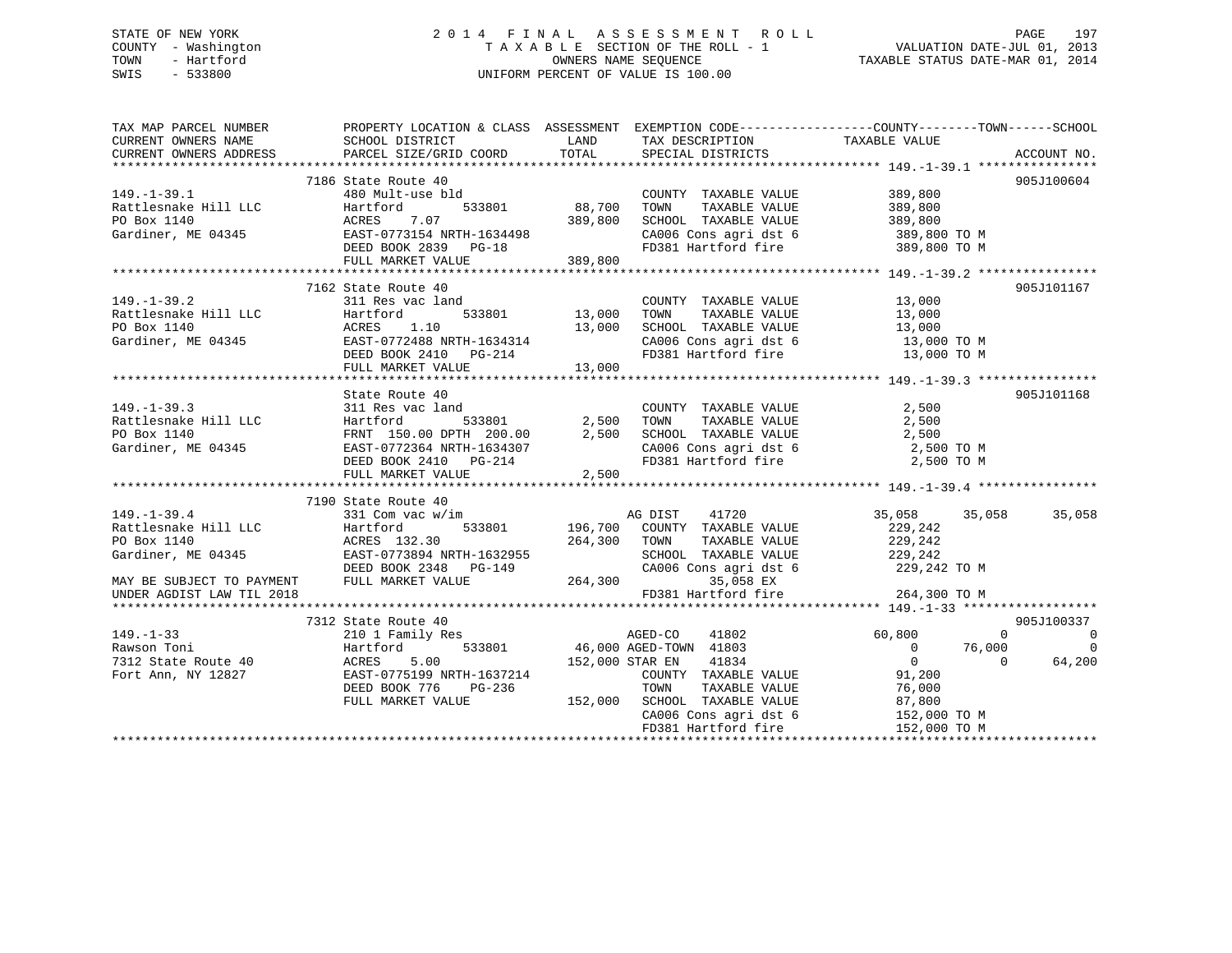## STATE OF NEW YORK 2 0 1 4 F I N A L A S S E S S M E N T R O L L PAGE 198 COUNTY - Washington T A X A B L E SECTION OF THE ROLL - 1 VALUATION DATE-JUL 01, 2013 TOWN - Hartford **TAXABLE STATUS DATE-MAR 01, 2014** OWNERS NAME SEQUENCE TAXABLE STATUS DATE-MAR 01, 2014 SWIS - 533800 UNIFORM PERCENT OF VALUE IS 100.00

| TAX MAP PARCEL NUMBER                                                                                                                                                                                                                | PROPERTY LOCATION & CLASS ASSESSMENT EXEMPTION CODE----------------COUNTY-------TOWN-----SCHOOL |               |                                                                                                                                                                |                |                    |
|--------------------------------------------------------------------------------------------------------------------------------------------------------------------------------------------------------------------------------------|-------------------------------------------------------------------------------------------------|---------------|----------------------------------------------------------------------------------------------------------------------------------------------------------------|----------------|--------------------|
|                                                                                                                                                                                                                                      | 289 Hall Rd                                                                                     |               |                                                                                                                                                                |                |                    |
| $122. - 1 - 27.2$                                                                                                                                                                                                                    | 210 1 Family Res                                                                                |               | 41834<br>STAR EN                                                                                                                                               | $\overline{0}$ | $\Omega$<br>64,200 |
| Reaffel Joanne M                                                                                                                                                                                                                     | Hartford 533801 31,500                                                                          |               | COUNTY TAXABLE VALUE                                                                                                                                           | 201,600        |                    |
| Smith Sandra E                                                                                                                                                                                                                       | LOT 1                                                                                           | 201,600       | TOWN<br>TAXABLE VALUE                                                                                                                                          | 201,600        |                    |
| Smith Sandra E<br>289 Hall Rd<br>Fort Ann, NY 12827<br>Fort Ann, NY 12827<br>EAST-0772849 NRTH-1661684                                                                                                                               |                                                                                                 |               | SCHOOL TAXABLE VALUE                                                                                                                                           | 137,400        |                    |
|                                                                                                                                                                                                                                      |                                                                                                 |               |                                                                                                                                                                |                |                    |
|                                                                                                                                                                                                                                      | DEED BOOK 937<br>$PG-284$                                                                       |               | CA007 Cons agri dst 7 201,600 TO M<br>FD381 Hartford fire                                                                                                      | 201,600 TO M   |                    |
|                                                                                                                                                                                                                                      | FULL MARKET VALUE                                                                               | 201,600       |                                                                                                                                                                |                |                    |
|                                                                                                                                                                                                                                      |                                                                                                 |               |                                                                                                                                                                |                |                    |
|                                                                                                                                                                                                                                      | 3388 State Route 196                                                                            |               |                                                                                                                                                                |                | 905J100532         |
| $140. - 1 - 44$                                                                                                                                                                                                                      | 220 2 Family Res                                                                                |               | STAR EN<br>41834                                                                                                                                               | $\overline{0}$ | $\Omega$<br>64,200 |
| 140.-1-44<br>Reid Mildred F<br>3388 State Route 196<br>Fort Ann NY 12827                                                                                                                                                             | Hartford                                                                                        |               | 533801 25,300 COUNTY TAXABLE VALUE                                                                                                                             | 132,300        |                    |
|                                                                                                                                                                                                                                      |                                                                                                 |               |                                                                                                                                                                |                |                    |
|                                                                                                                                                                                                                                      |                                                                                                 |               |                                                                                                                                                                |                |                    |
|                                                                                                                                                                                                                                      |                                                                                                 |               |                                                                                                                                                                |                |                    |
|                                                                                                                                                                                                                                      |                                                                                                 |               |                                                                                                                                                                |                |                    |
| 132,300 TOWN TAXABLE VALUE 132,300<br>28 State Route 196 ACRES 1.60 132,300 TOWN TAXABLE VALUE 132,300<br>28 State Route 196 EAST-0769967 NRTH-1641941 SCHOOL TAXABLE VALUE 68,100<br>DEED BOOK 384 PG-353 FD381 Hartford fire 132,3 |                                                                                                 |               |                                                                                                                                                                |                |                    |
|                                                                                                                                                                                                                                      | Pope Hill Rd                                                                                    |               |                                                                                                                                                                |                |                    |
| $150. - 1 - 29.19$                                                                                                                                                                                                                   | 311 Res vac land                                                                                |               |                                                                                                                                                                | 1,000          |                    |
| Reid Steven                                                                                                                                                                                                                          | Arqyle                                                                                          |               | COUNTY TAXABLE VALUE<br>TOWN TAXABLE VALUE                                                                                                                     | 1,000          |                    |
| Reid Marlene                                                                                                                                                                                                                         |                                                                                                 |               | TOWN TAXABLE VALUE 1,000<br>SCHOOL TAXABLE VALUE 1,000 TO M                                                                                                    |                |                    |
| PO Box 156                                                                                                                                                                                                                           | FRNT 220.00 DPTH 125.00 1,000<br>EAST-0778998 NRTH-1632589                                      |               |                                                                                                                                                                |                |                    |
| Arqyle, NY 12809                                                                                                                                                                                                                     | DEED BOOK 1973 PG-176                                                                           |               | CA006 Cons agri dst 6<br>FD381 Hartford fire                                                                                                                   | 1,000 TO M     |                    |
|                                                                                                                                                                                                                                      | FULL MARKET VALUE                                                                               | 1,000         |                                                                                                                                                                |                |                    |
|                                                                                                                                                                                                                                      |                                                                                                 |               |                                                                                                                                                                |                |                    |
|                                                                                                                                                                                                                                      | County Route 23                                                                                 |               |                                                                                                                                                                |                | 905J100119         |
| $132. - 1 - 27$                                                                                                                                                                                                                      | 314 Rural vac<10                                                                                |               |                                                                                                                                                                |                |                    |
| Reinman David E                                                                                                                                                                                                                      | Hartford                                                                                        | 533801 21,400 | COUNTY TAXABLE VALUE 21,400                                                                                                                                    |                |                    |
| Reinman Cynthia                                                                                                                                                                                                                      | 3.20                                                                                            | 21,400        | $\begin{tabular}{lllllllllll} \texttt{TONN} & \texttt{TAXABLE VALUE} & & & & 21,400 \\ \texttt{SCHOOL} & \texttt{TAXABLE VALUE} & & & 21,400 \\ \end{tabular}$ |                |                    |
| PO Box 115                                                                                                                                                                                                                           | ACRES 3.20<br>EAST-0785722 NRTH-1651870                                                         |               |                                                                                                                                                                |                |                    |
| Elizabethtown, NY 12932                                                                                                                                                                                                              |                                                                                                 |               | CA007 Cons agri dst 7 and 21,400 TO M<br>FD381 Hartford fire 21,400 TO M                                                                                       |                |                    |
|                                                                                                                                                                                                                                      | FULL MARKET VALUE                                                                               | 21,400        |                                                                                                                                                                |                |                    |
|                                                                                                                                                                                                                                      |                                                                                                 |               |                                                                                                                                                                |                |                    |
|                                                                                                                                                                                                                                      | Camp A Way                                                                                      |               |                                                                                                                                                                |                | 905J100534         |
| $142. - 1 - 35$                                                                                                                                                                                                                      | 322 Rural vac>10                                                                                |               | COUNTY TAXABLE VALUE 13,400                                                                                                                                    |                |                    |
| Reisinger Adam                                                                                                                                                                                                                       | 533801<br>Hartford                                                                              | 13,400        | TOWN                                                                                                                                                           |                |                    |
| Reisinger Olga                                                                                                                                                                                                                       | ACRES 10.12                                                                                     | 13,400        | TAXABLE VALUE 13,400<br>TAXABLE VALUE 13,400<br>SCHOOL TAXABLE VALUE                                                                                           |                |                    |
| 1 Elder Ave                                                                                                                                                                                                                          | EAST-0792218 NRTH-1646821                                                                       |               | FD381 Hartford fire                                                                                                                                            | 13,400 TO M    |                    |
| Farmingville, NY 11738                                                                                                                                                                                                               | DEED BOOK 444<br>PG-81                                                                          |               |                                                                                                                                                                |                |                    |
|                                                                                                                                                                                                                                      | FULL MARKET VALUE                                                                               | 13,400        |                                                                                                                                                                |                |                    |
|                                                                                                                                                                                                                                      |                                                                                                 |               |                                                                                                                                                                |                |                    |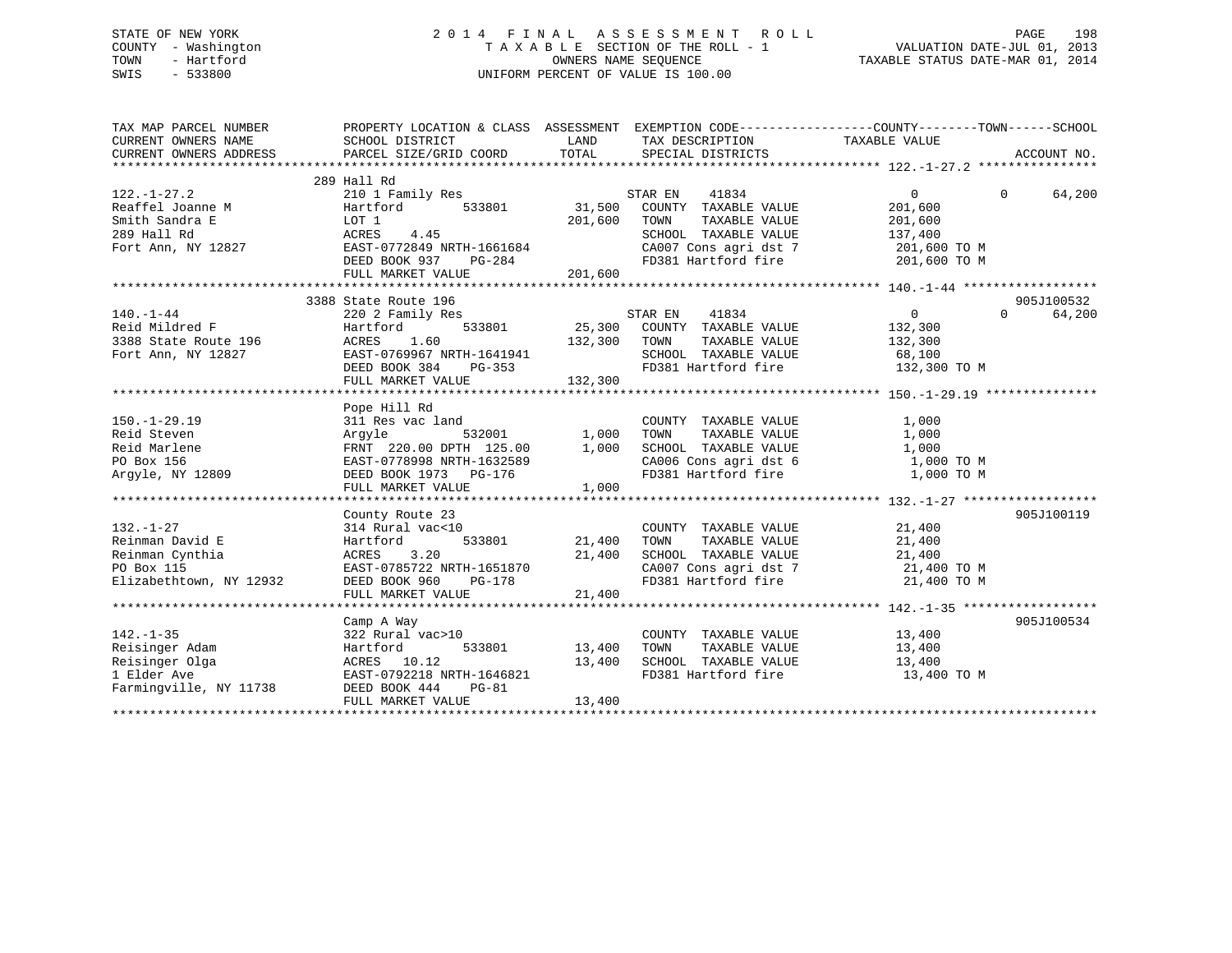## STATE OF NEW YORK 2 0 1 4 F I N A L A S S E S S M E N T R O L L PAGE 199 COUNTY - Washington T A X A B L E SECTION OF THE ROLL - 1 VALUATION DATE-JUL 01, 2013 TOWN - Hartford OWNERS NAME SEQUENCE TAXABLE STATUS DATE-MAR 01, 2014 SWIS - 533800 UNIFORM PERCENT OF VALUE IS 100.00

| TAX MAP PARCEL NUMBER<br>CURRENT OWNERS NAME | PROPERTY LOCATION & CLASS ASSESSMENT<br>SCHOOL DISTRICT | LAND<br>TAX DESCRIPTION          | EXEMPTION CODE-----------------COUNTY-------TOWN------SCHOOL<br>TAXABLE VALUE |             |
|----------------------------------------------|---------------------------------------------------------|----------------------------------|-------------------------------------------------------------------------------|-------------|
| CURRENT OWNERS ADDRESS                       | PARCEL SIZE/GRID COORD                                  | TOTAL<br>SPECIAL DISTRICTS       |                                                                               | ACCOUNT NO. |
|                                              |                                                         |                                  |                                                                               |             |
|                                              | 61 Blood St                                             |                                  |                                                                               |             |
| $142. - 1 - 30.2$                            | 210 1 Family Res                                        | STAR B<br>41854                  | $\overline{0}$<br>$\overline{0}$                                              | 30,000      |
| Rentas Jennifer M                            | 533801<br>Hartford                                      | 26,800 DISAB-C/T 41931           | 96,500<br>96,500                                                              | 0           |
| 61 Blood St                                  | LOT 2                                                   | 193,000<br>COUNTY TAXABLE VALUE  | 96,500                                                                        |             |
| Granville, NY 12832                          | 2.00<br>ACRES                                           | TAXABLE VALUE<br>TOWN            | 96,500                                                                        |             |
|                                              | EAST-0790638 NRTH-1642952                               | SCHOOL TAXABLE VALUE             | 163,000                                                                       |             |
|                                              | DEED BOOK 2650<br>PG-205                                | CA008 Cons agri dst 8            | 193,000 TO M                                                                  |             |
|                                              | FULL MARKET VALUE                                       | 193,000 FD381 Hartford fire      | 193,000 TO M                                                                  |             |
|                                              | 111 Pope Hill Rd                                        |                                  |                                                                               |             |
| $150. - 1 - 29.18$                           | 240 Rural res                                           | AG DIST<br>41720                 | 15,736<br>15,736                                                              | 15,736      |
| Reynolds Daniel J                            | 532001<br>Argyle                                        | 46,500 STAR B<br>41854           | $\overline{0}$<br>$\Omega$                                                    | 30,000      |
| Reynolds Melissa A                           | $875/83 + 85$                                           | 174,500<br>COUNTY TAXABLE VALUE  | 158,764                                                                       |             |
| 111 Pope Hill Rd                             | ACRES 16.98                                             | TOWN<br>TAXABLE VALUE            | 158,764                                                                       |             |
| Argyle, NY 12809                             | EAST-0779419 NRTH-1633480                               | SCHOOL TAXABLE VALUE             | 128,764                                                                       |             |
|                                              | DEED BOOK 707<br>PG-219                                 | CA006 Cons agri dst 6            | 158,764 TO M                                                                  |             |
| MAY BE SUBJECT TO PAYMENT                    | FULL MARKET VALUE                                       | 174,500<br>15,736 EX             |                                                                               |             |
| UNDER AGDIST LAW TIL 2018                    |                                                         | FD381 Hartford fire              |                                                                               |             |
|                                              |                                                         |                                  | 174,500 TO M                                                                  |             |
|                                              | Pope Hill Rd                                            |                                  |                                                                               |             |
| $150. - 1 - 29.23$                           | 312 Vac w/imprv                                         | COUNTY TAXABLE VALUE             | 38,100                                                                        |             |
| Reynolds Daniel J                            | 532001<br>Argyle                                        | 17,200<br>TOWN<br>TAXABLE VALUE  | 38,100                                                                        |             |
| Reynolds Melissa A                           | ACRES<br>2.10                                           | 38,100<br>SCHOOL TAXABLE VALUE   | 38,100                                                                        |             |
| 111 Pope Hill Rd                             | EAST-0779591 NRTH-1632906                               | CA006 Cons agri dst 6            | 38,100 TO M                                                                   |             |
| Argyle, NY 12809                             | DEED BOOK 3178 PG-174                                   | FD381 Hartford fire              | 38,100 TO M                                                                   |             |
|                                              | FULL MARKET VALUE                                       | 38,100                           |                                                                               |             |
|                                              |                                                         |                                  |                                                                               |             |
|                                              | 85 Pope Hill Rd                                         |                                  |                                                                               | 905J100536  |
| $150. - 1 - 26$                              | 210 1 Family Res                                        | AGED-CO/TN 41801                 | 75,300<br>75,300                                                              | 0           |
| Reynolds Merritt A Jr                        | 532001<br>Argyle                                        | 44,500 AGED-SCH 41804            | $\overline{0}$<br>$\Omega$                                                    | 60,240      |
| Reynolds Naomi                               | 875/80                                                  | 41834<br>150,600 STAR EN         | $\overline{0}$<br>$\Omega$                                                    | 64,200      |
| 85 Pope Hill Rd                              | ACRES<br>6.36                                           | COUNTY TAXABLE VALUE             | 75,300                                                                        |             |
| Argyle, NY 12809                             | EAST-0779176 NRTH-1632863                               | TOWN<br>TAXABLE VALUE            | 75,300                                                                        |             |
|                                              | DEED BOOK 707<br>PG-210                                 | SCHOOL TAXABLE VALUE             | 26,160                                                                        |             |
|                                              | FULL MARKET VALUE                                       | 150,600<br>CA006 Cons agri dst 6 | 150,600 TO M                                                                  |             |
|                                              |                                                         | FD381 Hartford fire              | 150,600 TO M                                                                  |             |
|                                              |                                                         |                                  |                                                                               |             |
|                                              | Pope Hill Rd                                            |                                  |                                                                               |             |
| $150. - 1 - 29.7$                            | 311 Res vac land                                        | COUNTY TAXABLE VALUE             | 1,000                                                                         |             |
| Reynolds Robert E                            | 532001<br>Argyle                                        | 1,000<br>TOWN<br>TAXABLE VALUE   | 1,000                                                                         |             |
| Reynolds Elizabeth L                         | FRNT 430.00 DPTH 150.00                                 | 1,000<br>SCHOOL TAXABLE VALUE    | 1,000                                                                         |             |
| 276 Safford Rd                               | EAST-0779776 NRTH-1632718                               | CA006 Cons agri dst 6            | 1,000 TO M                                                                    |             |
| Argyle, NY 12809                             | DEED BOOK 2359<br>$PG-38$                               | FD381 Hartford fire              | 1,000 TO M                                                                    |             |
|                                              | FULL MARKET VALUE                                       | 1,000                            |                                                                               |             |
|                                              |                                                         |                                  |                                                                               |             |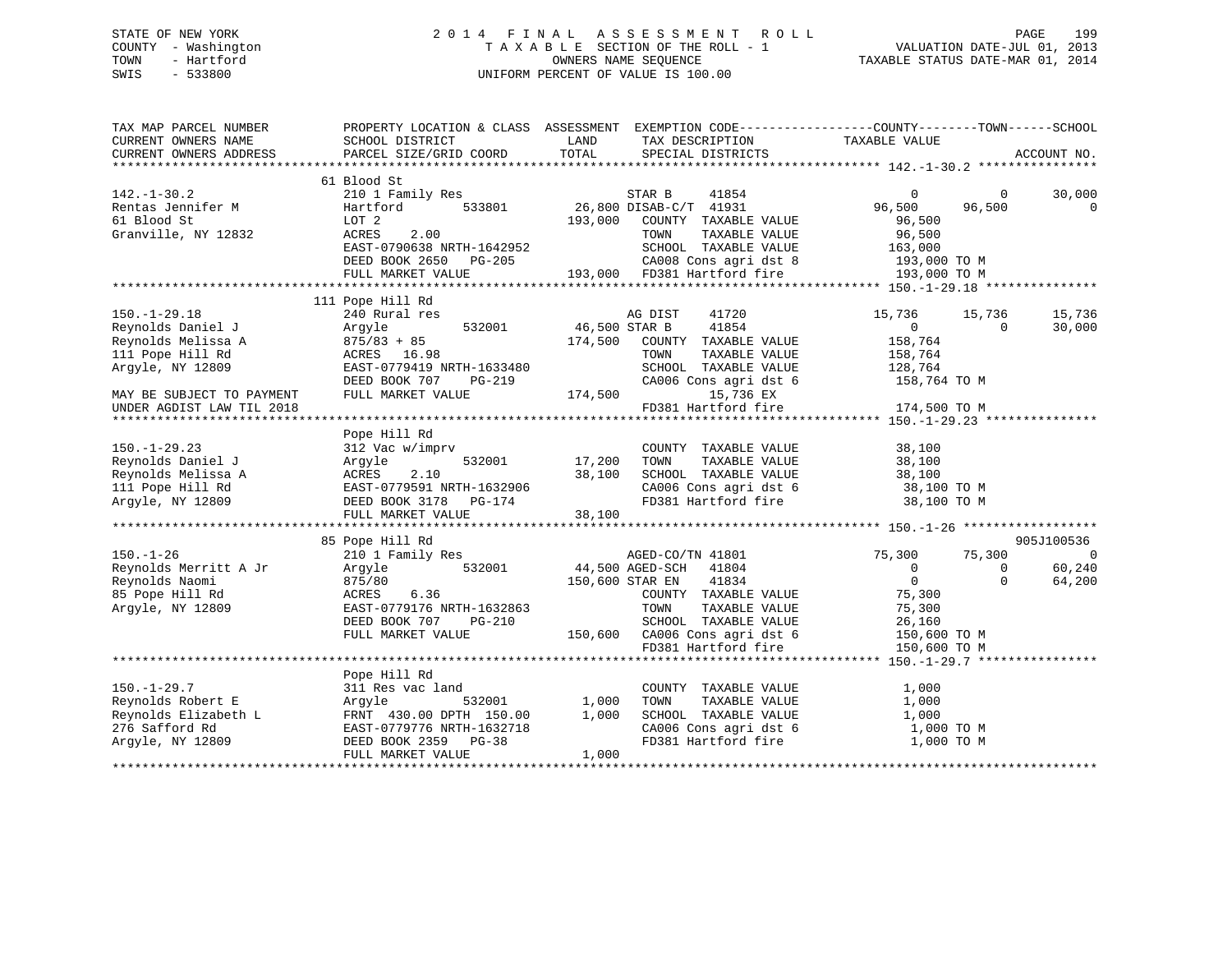## STATE OF NEW YORK 2 0 1 4 F I N A L A S S E S S M E N T R O L L PAGE 200 COUNTY - Washington T A X A B L E SECTION OF THE ROLL - 1 VALUATION DATE-JUL 01, 2013 TOWN - Hartford **TAXABLE STATUS DATE-MAR 01, 2014** OWNERS NAME SEQUENCE TAXABLE STATUS DATE-MAR 01, 2014 SWIS - 533800 UNIFORM PERCENT OF VALUE IS 100.00

| TAX MAP PARCEL NUMBER<br>PROPERTY LOCATION & CLASS ASSESSMENT EXEMPTION CODE---------------COUNTY-------TOWN------SCHOOL<br>CURRENT OWNERS NAME<br>SCHOOL DISTRICT<br>TAX DESCRIPTION TAXABLE VALUE<br>LAND<br>PARCEL SIZE/GRID COORD<br>TOTAL<br>CURRENT OWNERS ADDRESS<br>SPECIAL DISTRICTS                                | ACCOUNT NO.              |
|------------------------------------------------------------------------------------------------------------------------------------------------------------------------------------------------------------------------------------------------------------------------------------------------------------------------------|--------------------------|
|                                                                                                                                                                                                                                                                                                                              |                          |
| 3568 State Route 196                                                                                                                                                                                                                                                                                                         | 905J100063               |
| $140. - 1 - 26$<br>210 1 Family Res<br>COUNTY TAXABLE VALUE<br>132,400                                                                                                                                                                                                                                                       |                          |
| 140.-1-26<br>Rich Matthew J<br>3568 State Route 196<br>Tort Ann. NY 12827<br>Tort Ann. NY 12827<br>Tort Ann. NY 12827<br>Topic RAST-0772351 NRTH-1644731<br>PG-153<br>533801 21,700<br>DPTH 250.00 132,400<br>TAXABLE VALUE<br>TOWN                                                                                          |                          |
| 132,400<br>132,400<br>SCHOOL TAXABLE VALUE                                                                                                                                                                                                                                                                                   |                          |
| FD381 Hartford fire 132,400 TO M                                                                                                                                                                                                                                                                                             |                          |
|                                                                                                                                                                                                                                                                                                                              |                          |
| 132,400<br>FULL MARKET VALUE                                                                                                                                                                                                                                                                                                 |                          |
|                                                                                                                                                                                                                                                                                                                              |                          |
| 5126 County Route 30                                                                                                                                                                                                                                                                                                         |                          |
| 210 1 Family Res<br>STAR B<br>$\overline{0}$<br>$150. - 1 - 21.1$<br>41854                                                                                                                                                                                                                                                   | $\mathbf{0}$<br>30,000   |
| 29,200 COUNTY TAXABLE VALUE<br>226,600                                                                                                                                                                                                                                                                                       |                          |
| TOWN<br>TAXABLE VALUE<br>226,600                                                                                                                                                                                                                                                                                             |                          |
| 196,600<br>SCHOOL TAXABLE VALUE                                                                                                                                                                                                                                                                                              |                          |
| 150.-1-21.1<br>Richards Gretchen<br>Richards Jeffrey W<br>BLA 1963-180<br>5126 County Route 30<br>Granville, NY 12832<br>EAST-0785910 NRTH-1633463<br>DEED BOOK 919<br>PG-54<br>226,600<br>226,600<br>226,600<br>226,600<br>DEED BOOK 919<br>PG-54<br>CA008 Cons agri dst 8 226,600 TO M<br>FD381 Hartford fire 226,600 TO M |                          |
|                                                                                                                                                                                                                                                                                                                              |                          |
| 226,600<br>FULL MARKET VALUE                                                                                                                                                                                                                                                                                                 |                          |
|                                                                                                                                                                                                                                                                                                                              |                          |
| 7336 State Route 40                                                                                                                                                                                                                                                                                                          | 905J101189               |
| 210 1 Family Res<br>Hartford 533801 58,100 STAR EN<br>41400<br>$149. - 1 - 32.3$<br>1,500                                                                                                                                                                                                                                    | 1,500<br>1,500           |
| Richards Michael Rev<br>41834<br>$\overline{0}$<br>Hartford                                                                                                                                                                                                                                                                  | $\overline{0}$<br>64,200 |
| 335,700 COUNTY TAXABLE VALUE<br>ACRES 6.09<br>EAST-0775459 NRTH-1637745<br>DEED BOOK 857 PG-170<br>Weber Sharon Rev<br>334,200                                                                                                                                                                                               |                          |
| 7336 State Route 40<br>TOWN TAXABLE VALUE 334,200<br>SCHOOL TAXABLE VALUE 270,000                                                                                                                                                                                                                                            |                          |
| Fort Ann, NY 12827                                                                                                                                                                                                                                                                                                           |                          |
| 335,700 CA006 Cons agri dst 6 335,700 TO M<br>FULL MARKET VALUE                                                                                                                                                                                                                                                              |                          |
| FD381 Hartford fire<br>335,700 TO M                                                                                                                                                                                                                                                                                          |                          |
|                                                                                                                                                                                                                                                                                                                              |                          |
| Swamp Ln                                                                                                                                                                                                                                                                                                                     |                          |
| $149. - 1 - 32.12$<br>314 Rural vac<10<br>COUNTY TAXABLE VALUE<br>3,000                                                                                                                                                                                                                                                      |                          |
| 533801 3,000<br>Richards Michael Rev<br>TOWN<br>TAXABLE VALUE<br>3,000                                                                                                                                                                                                                                                       |                          |
| Hartford 533801<br>ACRES 1.86<br>EAST-0775561 NRTH-1637516<br>Weber Sharon Rev<br>3,000<br>SCHOOL TAXABLE VALUE<br>3,000<br>SCHOOL TAXABLE VALUE 3,000<br>CA006 Cons agri dst 6 3,000 TO M                                                                                                                                   |                          |
| 7336 State Route 40                                                                                                                                                                                                                                                                                                          |                          |
| DEED BOOK 857<br>FD381 Hartford fire<br>Fort Ann, NY 12827<br>PG-170                                                                                                                                                                                                                                                         | 3,000 TO M               |
| 3,000<br>FULL MARKET VALUE                                                                                                                                                                                                                                                                                                   |                          |
|                                                                                                                                                                                                                                                                                                                              |                          |
| 220 Blood St                                                                                                                                                                                                                                                                                                                 | 905J100542               |
| $\overline{0}$<br>$142. - 1 - 18$<br>STAR EN 41834<br>210 1 Family Res                                                                                                                                                                                                                                                       | 32,200<br>$\Omega$       |
| 29,100 COUNTY TAXABLE VALUE<br>32,200                                                                                                                                                                                                                                                                                        |                          |
| 32,200 TOWN<br>TOWN TAXABLE VALUE 32,200<br>SCHOOL TAXABLE VALUE 0<br>FD381 Hartford fire 32,200 TO M                                                                                                                                                                                                                        |                          |
|                                                                                                                                                                                                                                                                                                                              |                          |
| Ricketts Harold R LE (2.60 32,200 ACRES 2.60 32,200 32,200 32,200 230 Blood St (2.60 EAST-0793349 NRTH-1645749 $\overline{230}$ Blood St (2.6006 PERS BOOK 3347 PG-31 2.6006 PERS BOOK 3347 PG-31 2.6006 PERS BOOK 3347 PG-31 2.6006                                                                                         |                          |
| 32,200<br>FULL MARKET VALUE                                                                                                                                                                                                                                                                                                  |                          |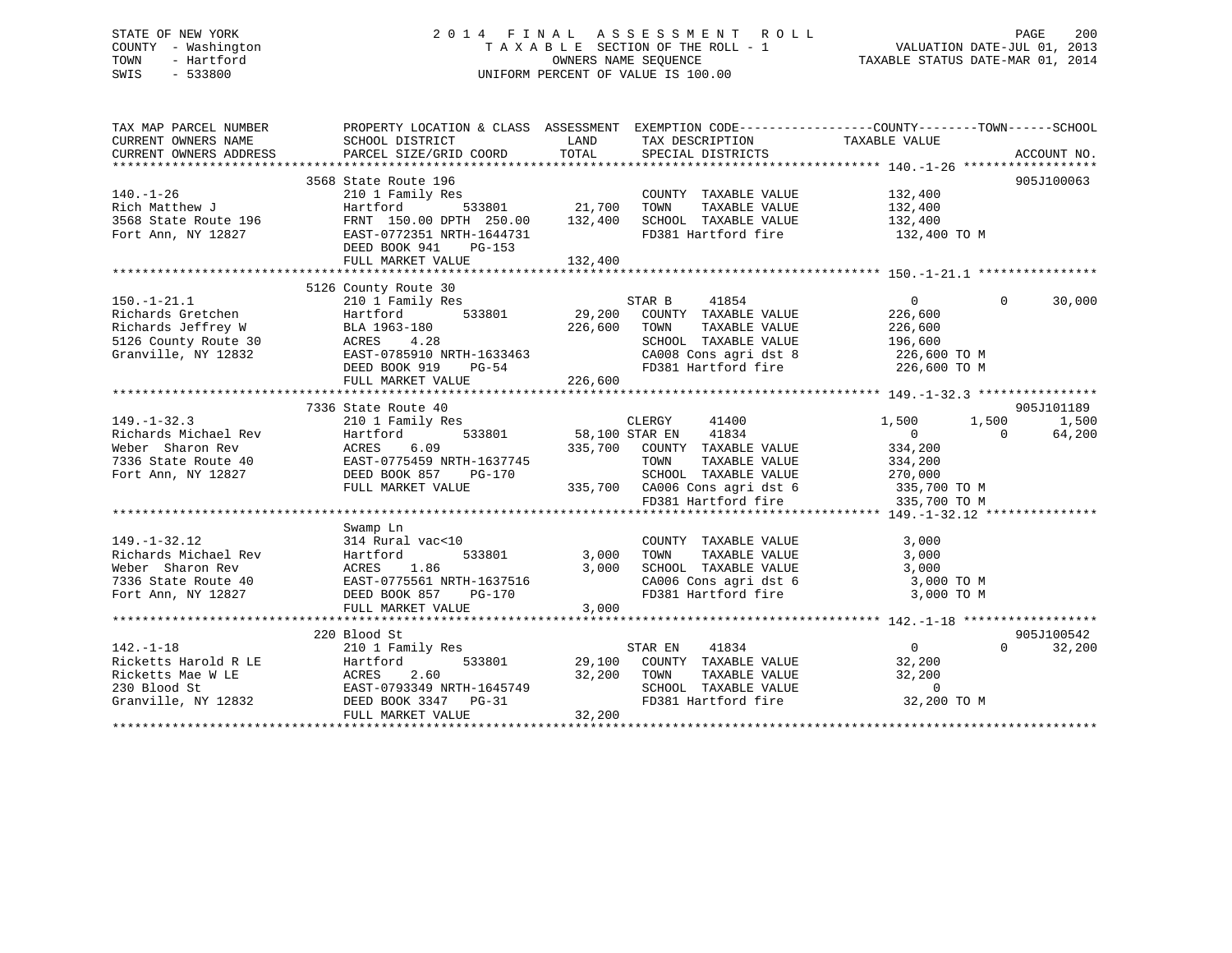## STATE OF NEW YORK 2 0 1 4 F I N A L A S S E S S M E N T R O L L PAGE 201 COUNTY - Washington T A X A B L E SECTION OF THE ROLL - 1 VALUATION DATE-JUL 01, 2013 TOWN - Hartford **TAXABLE STATUS DATE-MAR 01, 2014** OWNERS NAME SEQUENCE TAXABLE STATUS DATE-MAR 01, 2014 SWIS - 533800 UNIFORM PERCENT OF VALUE IS 100.00

| TAX MAP PARCEL NUMBER<br>CURRENT OWNERS NAME    | PROPERTY LOCATION & CLASS ASSESSMENT<br>SCHOOL DISTRICT         | LAND                                 | TAX DESCRIPTION             | EXEMPTION CODE-----------------COUNTY-------TOWN------SCHOOL<br>TAXABLE VALUE |                |                          |
|-------------------------------------------------|-----------------------------------------------------------------|--------------------------------------|-----------------------------|-------------------------------------------------------------------------------|----------------|--------------------------|
| CURRENT OWNERS ADDRESS                          | PARCEL SIZE/GRID COORD                                          | TOTAL                                | SPECIAL DISTRICTS           |                                                                               |                | ACCOUNT NO.              |
|                                                 |                                                                 |                                      |                             |                                                                               |                |                          |
|                                                 | 230 Blood St                                                    |                                      |                             |                                                                               |                |                          |
| $142. - 1 - 18.1$                               | 210 1 Family Res                                                |                                      | 41854<br>STAR B             | $\Omega$                                                                      | $\Omega$       | 30,000                   |
| Ricketts Harold W                               | 533801<br>Hartford                                              | 23,000                               | COUNTY TAXABLE VALUE        | 106,800                                                                       |                |                          |
| Ricketts Penny                                  |                                                                 |                                      | TOWN<br>TAXABLE VALUE       | 106,800                                                                       |                |                          |
| 230 Blood St                                    |                                                                 |                                      | SCHOOL TAXABLE VALUE        | 76,800                                                                        |                |                          |
| Granville, NY 12832                             | ACRES 1.00<br>EAST-0793376 NRTH-1645904<br>---- DOOK 669 PG-199 |                                      | FD381 Hartford fire         | 106,800 TO M                                                                  |                |                          |
|                                                 | FULL MARKET VALUE                                               | 106,800                              |                             |                                                                               |                |                          |
|                                                 |                                                                 |                                      |                             |                                                                               |                |                          |
|                                                 | 3 Eldridge Ln                                                   |                                      |                             |                                                                               |                |                          |
| $140. - 1 - 1.3$                                | 210 1 Family Res                                                |                                      | 41854<br>STAR B             | $\Omega$                                                                      | $\Omega$       | 30,000                   |
| Riley Donna J                                   | 533801<br>Hartford                                              | 41,100                               | COUNTY TAXABLE VALUE        | 142,000                                                                       |                |                          |
| 3 Eldridge Ln                                   | 5.75<br>ACRES                                                   | 142,000                              | TAXABLE VALUE<br>TOWN       | 142,000                                                                       |                |                          |
| Fort Ann, NY 12827                              | EAST-0771751 NRTH-1644846                                       |                                      | SCHOOL TAXABLE VALUE        | 112,000                                                                       |                |                          |
|                                                 | DEED BOOK 1939 PG-304                                           |                                      | FD381 Hartford fire         | 142,000 TO M                                                                  |                |                          |
|                                                 |                                                                 |                                      |                             |                                                                               |                |                          |
|                                                 | FULL MARKET VALUE                                               | 142,000                              |                             |                                                                               |                |                          |
|                                                 |                                                                 |                                      |                             |                                                                               |                |                          |
|                                                 | Blood St                                                        |                                      |                             |                                                                               |                | 905J100543               |
| $132. - 4 - 13$                                 | 322 Rural vac>10                                                | 0<br>533801                   15,600 | COUNTY TAXABLE VALUE        | 15,600                                                                        |                |                          |
| Ritchie William Jr                              | Hartford                                                        |                                      | TAXABLE VALUE<br>TOWN       | 15,600                                                                        |                |                          |
| Box 50                                          | Survey 12474                                                    | 15,600                               | SCHOOL TAXABLE VALUE        |                                                                               |                |                          |
| Middle Granville, NY 12849                      | ACRES 13.43                                                     |                                      | FD381 Hartford fire         | $15,600$ TO M                                                                 |                |                          |
|                                                 | EAST-0794022 NRTH-1652641                                       |                                      |                             |                                                                               |                |                          |
|                                                 | DEED BOOK 423<br>PG-337                                         |                                      |                             |                                                                               |                |                          |
|                                                 | FULL MARKET VALUE                                               | 15,600                               |                             |                                                                               |                |                          |
|                                                 |                                                                 |                                      |                             |                                                                               |                |                          |
|                                                 | 3251 Coach Rd                                                   |                                      |                             |                                                                               |                |                          |
| $149. - 1 - 24.9$                               | 210 1 Family Res                                                |                                      | STAR B<br>41854             | 0                                                                             | $\Omega$       | 30,000                   |
| Robbins Darrell W                               | Hartford<br>533801                                              |                                      | 32,500 COUNTY TAXABLE VALUE | 160,100                                                                       |                |                          |
| Robbins Jodi A                                  | ACRES<br>3.50                                                   | 160,100                              | TAXABLE VALUE<br>TOWN       | 160,100                                                                       |                |                          |
| PO Box 132                                      | EAST-0779027 NRTH-1640389                                       |                                      | SCHOOL TAXABLE VALUE        | 130,100                                                                       |                |                          |
| Hartford, NY 12838                              | DEED BOOK 2442 PG-135                                           |                                      | FD381 Hartford fire         | 160,100 TO M                                                                  |                |                          |
|                                                 | FULL MARKET VALUE                                               | 160,100                              |                             |                                                                               |                |                          |
|                                                 |                                                                 |                                      |                             |                                                                               |                |                          |
|                                                 |                                                                 |                                      |                             |                                                                               |                |                          |
|                                                 | 119 Gilchrist Hill Rd                                           |                                      |                             |                                                                               |                | 905J100544               |
| $141. - 3 - 3$                                  | 210 1 Family Res                                                |                                      | EFVET CL/T 41003            | $\overline{0}$                                                                | 28,552         | $\sim$ 0                 |
| Robbins Virginia                                | 533801<br>Hartford                                              |                                      | 31,400 ELG FVT/CO 41102     | 1,500                                                                         | $\overline{0}$ | $\overline{0}$           |
| Robbins Davis                                   | 3.20<br>ACRES                                                   |                                      | 67,600 AGED-CO/TN 41801     | 33,050                                                                        | 19,524         | $\overline{\phantom{0}}$ |
| 119 Gilchrist Hill Rd EAST-0783890 NRTH-1643457 |                                                                 |                                      | 41804<br>AGED-SCH           | $\overline{0}$                                                                | $\mathbf{0}$   | 30,420                   |
| Hartford, NY 12838                              | DEED BOOK 437<br>PG-560                                         |                                      | 41834<br>STAR EN            | $\overline{0}$                                                                | $\Omega$       | 37,180                   |
|                                                 | FULL MARKET VALUE                                               |                                      | 67,600 COUNTY TAXABLE VALUE | 33,050                                                                        |                |                          |
|                                                 |                                                                 |                                      | TOWN<br>TAXABLE VALUE       | 19,524                                                                        |                |                          |
|                                                 |                                                                 |                                      | SCHOOL TAXABLE VALUE        | $\Omega$                                                                      |                |                          |
|                                                 |                                                                 |                                      | FD381 Hartford fire         | 67,600 TO M                                                                   |                |                          |
|                                                 |                                                                 |                                      |                             |                                                                               |                |                          |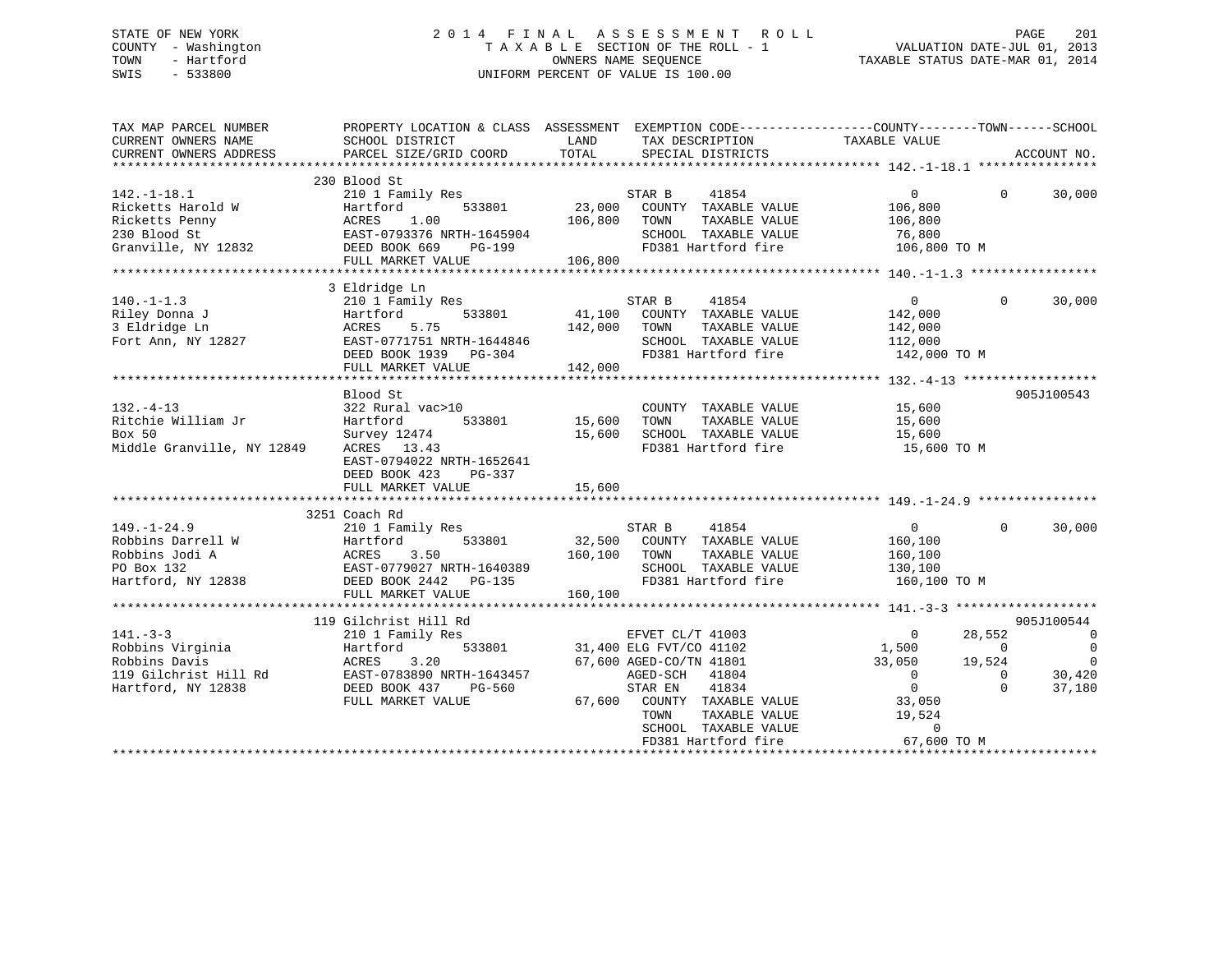## STATE OF NEW YORK 2 0 1 4 F I N A L A S S E S S M E N T R O L L PAGE 202 COUNTY - Washington T A X A B L E SECTION OF THE ROLL - 1 VALUATION DATE-JUL 01, 2013 TOWN - Hartford **TAXABLE STATUS DATE-MAR 01, 2014** OWNERS NAME SEQUENCE TAXABLE STATUS DATE-MAR 01, 2014 SWIS - 533800 UNIFORM PERCENT OF VALUE IS 100.00

| TAX MAP PARCEL NUMBER<br>CURRENT OWNERS NAME<br>CURRENT OWNERS ADDRESS                                                        | PROPERTY LOCATION & CLASS ASSESSMENT EXEMPTION CODE----------------COUNTY-------TOWN-----SCHOOL<br>SCHOOL DISTRICT<br>PARCEL SIZE/GRID COORD                                                                                               | LAND<br>TOTAL                        | TAX DESCRIPTION TAXABLE VALUE<br>SPECIAL DISTRICTS                                                                                                                      |                                               | ACCOUNT NO.                      |
|-------------------------------------------------------------------------------------------------------------------------------|--------------------------------------------------------------------------------------------------------------------------------------------------------------------------------------------------------------------------------------------|--------------------------------------|-------------------------------------------------------------------------------------------------------------------------------------------------------------------------|-----------------------------------------------|----------------------------------|
| $149. - 1 - 24.1$<br>Robbins Virginia<br>119 Gilchrist Hill Rd<br>Hartford, NY 12838                                          | Coach Rd<br>323 Vacant rural<br>Hartford<br>ACRES 70.20<br>EAST-0778729 NRTH-1639371<br>DEED BOOK 841<br>PG-167<br>FULL MARKET VALUE                                                                                                       | 533801 118,500<br>118,500<br>118,500 | COUNTY TAXABLE VALUE<br>TAXABLE VALUE<br>TOWN<br>SCHOOL TAXABLE VALUE<br>FD381 Hartford fire                                                                            | 118,500<br>118,500<br>118,500<br>118,500 TO M | 905J100252                       |
|                                                                                                                               |                                                                                                                                                                                                                                            |                                      |                                                                                                                                                                         |                                               |                                  |
| $132.15 - 2 - 40$<br>Roberts David M<br>Roberts Nancy M<br>96 County Route 23 EAST-0786941 NRTH-1653797<br>Hartford, NY 12838 | 96 County Route 23<br>210 1 Family Res<br>Hartford 533801 12,400 COUNTY TAXABLE VALUE<br>FRNT 55.00 DPTH 230.00 136,900 TOWN TAXABLE VALUE<br>LIDI-0700941 NKTH-1653797<br>DEED BOOK 2314 PG-257<br>FULL MARKET VALUE<br>FULL MARKET VALUE |                                      | STAR B<br>41854<br>SCHOOL TAXABLE VALUE 106,900<br>CA007 Cons agri dst 7 136,900 TO M<br>136,900 FD381 Hartford fire                                                    | 0<br>136,900<br>136,900<br>136,900 TO M       | 905J100299<br>$\Omega$<br>30,000 |
|                                                                                                                               | State Route 40                                                                                                                                                                                                                             |                                      |                                                                                                                                                                         |                                               | 905J100199                       |
| $141. - 1 - 35$<br>Roberts David M<br>96 County Route 23<br>Hartford, NY 12838                                                | 311 Res vac land<br>533801<br>Hartford<br>FRNT 402.00 DPTH 76.00<br>EAST-0786315 NRTH-1651016<br>DEED BOOK 911 PG-11<br>FULL MARKET VALUE                                                                                                  | 1,000<br>1,000<br>1,000              | COUNTY TAXABLE VALUE<br>TAXABLE VALUE<br>TOWN<br>SCHOOL TAXABLE VALUE<br>CA007 Cons agri dst 7 1,000 TO M<br>FD381 Hartford fire                                        | 1,000<br>1,000<br>1,000<br>1,000 TO M         |                                  |
|                                                                                                                               | 57 Strainer Ln                                                                                                                                                                                                                             |                                      |                                                                                                                                                                         |                                               |                                  |
| $131. - 1 - 2.2$<br>Roberts Joseph W<br>311 Butler Rd<br>Hampton, NY 12837                                                    | 210 1 Family Res<br>Hartford<br>ACRES 2.47<br>EAST-0771220 NRTH-1654020<br>ALLER CREAD DG-19<br>DEED BOOK 2730 PG-19                                                                                                                       | 533801 28,600<br>$170,000$ $170,000$ | COUNTY TAXABLE VALUE 170,000<br>TOWN<br>SCHOOL TAXABLE VALUE 170,000<br>CA007 Cons agri dst 7 170,000 TO M<br>FD381 Hartford fire 170,000 TO M                          | TAXABLE VALUE 170,000                         |                                  |
|                                                                                                                               |                                                                                                                                                                                                                                            |                                      |                                                                                                                                                                         |                                               |                                  |
| $132. - 1 - 22$                                                                                                               | 206 County Route 23<br>210 1 Family Res                                                                                                                                                                                                    |                                      | 41854<br>STAR B                                                                                                                                                         | $\overline{0}$                                | 905J100367<br>$\Omega$<br>30,000 |
| Robillard Mark E<br>206 County Route 23<br>Granville, NY 12832                                                                | Hartford<br>FRNT 107.00 DPTH 300.00<br>EAST-0788653 NRTH-1655591<br>DEED BOOK 2637 PG-143<br>FULL MARKET VALUE                                                                                                                             |                                      | 533801 20,600 COUNTY TAXABLE VALUE<br>TH 300.00 120,500 TOWN TAXABLE VALUE<br>SCHOOL TAXABLE VALUE<br>CA007 Cons agri dst 7 120,500 TO M<br>120,500 FD381 Hartford fire | 120,500<br>120,500<br>90,500<br>120,500 TO M  |                                  |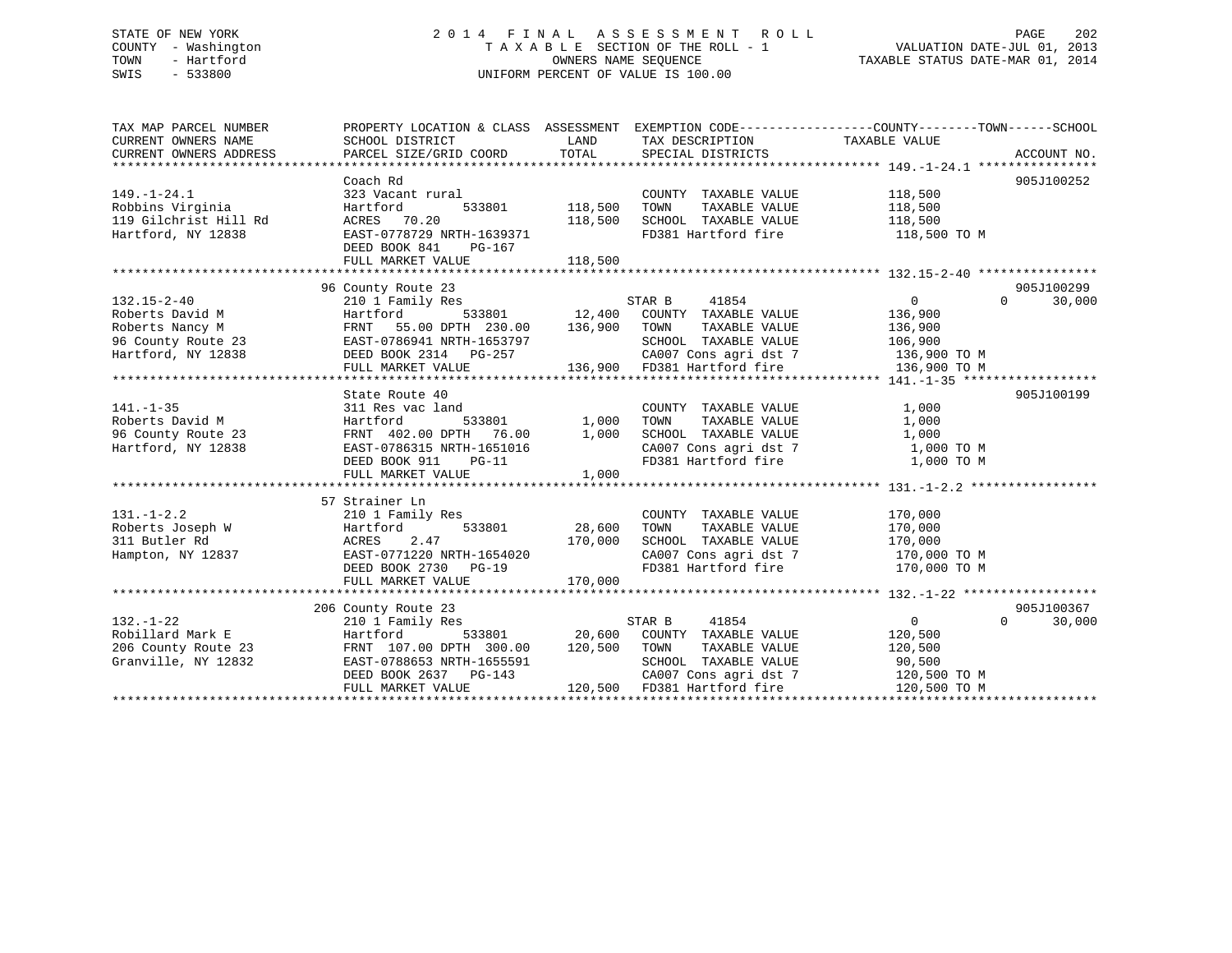## STATE OF NEW YORK 2 0 1 4 F I N A L A S S E S S M E N T R O L L PAGE 203 COUNTY - Washington T A X A B L E SECTION OF THE ROLL - 1 VALUATION DATE-JUL 01, 2013 TOWN - Hartford **TAXABLE STATUS DATE-MAR 01, 2014** OWNERS NAME SEQUENCE TAXABLE STATUS DATE-MAR 01, 2014 SWIS - 533800 UNIFORM PERCENT OF VALUE IS 100.00

| TAX MAP PARCEL NUMBER                         |                                           |                                                       | PROPERTY LOCATION & CLASS ASSESSMENT EXEMPTION CODE---------------COUNTY-------TOWN-----SCHOOL |
|-----------------------------------------------|-------------------------------------------|-------------------------------------------------------|------------------------------------------------------------------------------------------------|
| CURRENT OWNERS NAME<br>CURRENT OWNERS ADDRESS | SCHOOL DISTRICT<br>PARCEL SIZE/GRID COORD | LAND<br>TAX DESCRIPTION<br>TOTAL<br>SPECIAL DISTRICTS | TAXABLE VALUE<br>ACCOUNT NO.                                                                   |
|                                               |                                           |                                                       |                                                                                                |
|                                               | 659 Halls Pond Rd                         | 65 PCT OF VALUE USED FOR EXEMPTION PURPOSES           | 905J100255                                                                                     |
| $150. - 1 - 17.1$                             | 241 Rural res&ag                          | VET COM CT 41131                                      | 45,000<br>$\overline{0}$<br>50,000                                                             |
| Rock Stanley D                                | 533801<br>Hartford                        | 147,300 AG DIST<br>41720                              | 82,740<br>82,740<br>82,740                                                                     |
| Rock Janet R                                  | ACRES 105.50                              | 41834<br>309,600 STAR EN                              | 64,200<br>$\overline{0}$<br>$\overline{0}$                                                     |
| 659 Halls Pond Rd                             | EAST-0790896 NRTH-1634324                 | COUNTY TAXABLE VALUE                                  | 176,860                                                                                        |
| Granville, NY 12832                           | DEED BOOK 872<br>$PG-343$                 | TOWN<br>TAXABLE VALUE                                 | 181,860                                                                                        |
|                                               | FULL MARKET VALUE                         | SCHOOL TAXABLE VALUE<br>309,600                       | 162,660                                                                                        |
| MAY BE SUBJECT TO PAYMENT                     |                                           | CA008 Cons agri dst 8                                 | 226,860 ТО М                                                                                   |
| UNDER AGDIST LAW TIL 2018                     |                                           | 82,740 EX                                             |                                                                                                |
|                                               |                                           | FD381 Hartford fire                                   | 309,600 TO M                                                                                   |
|                                               |                                           |                                                       |                                                                                                |
|                                               | 5601 County Route 30                      |                                                       | 905J100548                                                                                     |
| $141. - 3 - 30$                               | 240 Rural res                             | STAR EN<br>41834                                      | $\Omega$<br>64,200<br>$\overline{0}$                                                           |
| Rogers Marcus B Rev                           | Hartford<br>533801                        | 36,100<br>COUNTY TAXABLE VALUE                        | 236,600                                                                                        |
| Rogers June Q                                 | $870 - 64$                                | 236,600<br>TOWN<br>TAXABLE VALUE                      | 236,600                                                                                        |
| 5601 County Route 30                          | ACRES 12.44                               | SCHOOL TAXABLE VALUE                                  | 172,400                                                                                        |
| Granville, NY 12832                           | EAST-0787677 NRTH-1643032                 | CA008 Cons agri dst 8                                 | 236,600 TO M                                                                                   |
|                                               | $PG-85$<br>DEED BOOK 655                  | FD381 Hartford fire                                   | 236,600 TO M                                                                                   |
|                                               | FULL MARKET VALUE                         | 236,600                                               |                                                                                                |
|                                               |                                           |                                                       |                                                                                                |
|                                               | 40 Skyview Meadows Ln                     |                                                       | 905J101020                                                                                     |
| $141. - 1 - 58$                               | 210 1 Family Res                          | STAR B<br>41854                                       | 30,000<br>$\overline{0}$<br>$\Omega$                                                           |
| Rogers Joshua L                               | 533801<br>Hartford                        | 24,000<br>COUNTY TAXABLE VALUE                        | 165,000                                                                                        |
| 40 Skyview Meadows Ln                         | ACRES<br>1.25                             | 165,000<br>TOWN<br>TAXABLE VALUE                      | 165,000                                                                                        |
| Granville, NY 12832                           | EAST-0787514 NRTH-1648544                 | SCHOOL TAXABLE VALUE                                  | 135,000                                                                                        |
|                                               | DEED BOOK 2535 PG-349                     | CA007 Cons agri dst 7                                 | 165,000 TO M                                                                                   |
|                                               | FULL MARKET VALUE                         | 165,000 FD381 Hartford fire                           | 165,000 TO M                                                                                   |
|                                               |                                           |                                                       |                                                                                                |
|                                               | 11 East St                                |                                                       | 905J100580                                                                                     |
| $132.15 - 2 - 9$                              | 210 1 Family Res                          | 41854<br>STAR B                                       | $\overline{0}$<br>$\Omega$<br>30,000                                                           |
| Rogers Matthew A                              | 533801<br>Hartford                        | 24,300<br>COUNTY TAXABLE VALUE                        | 106,000                                                                                        |
| 11 East St                                    | ACRES<br>1.35                             | 106,000<br>TOWN<br>TAXABLE VALUE                      | 106,000                                                                                        |
| Hartford, NY 12838                            | EAST-0786732 NRTH-1652513                 | SCHOOL TAXABLE VALUE                                  | 76,000                                                                                         |
|                                               | PG-205<br>DEED BOOK 554                   | CA007 Cons agri dst 7                                 | 106,000 TO M                                                                                   |
|                                               | FULL MARKET VALUE                         | 106,000 FD381 Hartford fire                           | 106,000 TO M                                                                                   |
|                                               |                                           |                                                       |                                                                                                |
|                                               | 419 Gilchrist Hill Rd                     |                                                       | 905J101402                                                                                     |
| $150.-1-64.1$                                 | 210 1 Family Res                          | STAR B<br>41854                                       | 30,000<br>$\overline{0}$<br>$\Omega$                                                           |
| Rogers Paul W                                 | 533801<br>Hartford                        | 31,300<br>COUNTY TAXABLE VALUE                        | 215,700                                                                                        |
| Rogers Wendy C                                | $P/O$ 11                                  | 215,700<br>TOWN<br>TAXABLE VALUE                      | 215,700                                                                                        |
| 419 Gilchrist Hill Rd                         | 6.50 BANK<br>40<br>ACRES                  | SCHOOL TAXABLE VALUE                                  | 185,700                                                                                        |
| Hartford, NY 12838                            | EAST-0783049 NRTH-1638601                 | FD381 Hartford fire                                   | 215,700 TO M                                                                                   |
|                                               | DEED BOOK 692<br>PG-292                   |                                                       |                                                                                                |
|                                               | FULL MARKET VALUE                         | 215,700                                               |                                                                                                |
|                                               |                                           |                                                       |                                                                                                |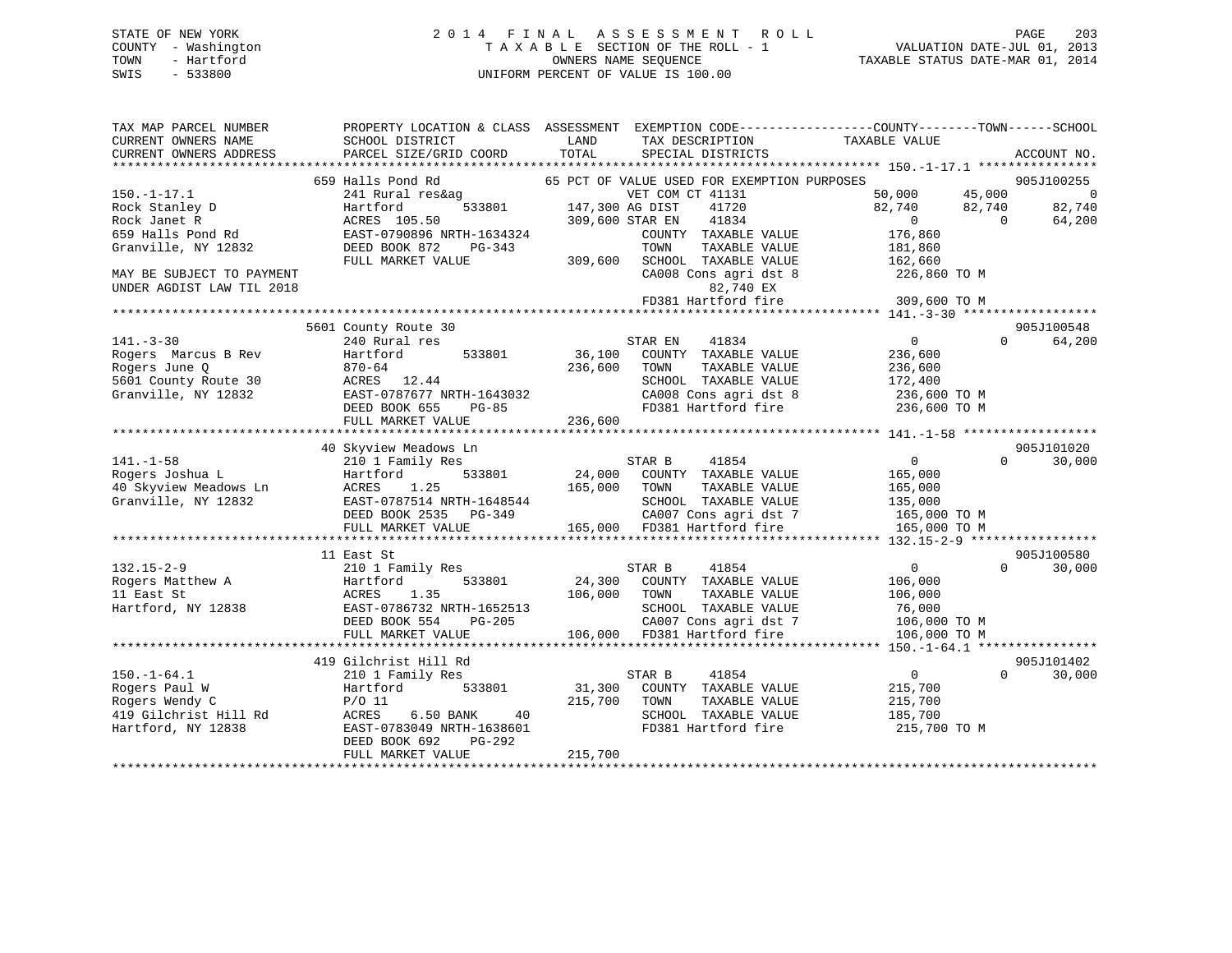# STATE OF NEW YORK 201 2014 FINAL ASSESSMENT ROLL PAGE 204 COUNTY - Washington  $T A X A B L E$  SECTION OF THE ROLL - 1<br>TOWN - Hartford SWIS - 533800 UNIFORM PERCENT OF VALUE IS 100.00

| TAX MAP PARCEL NUMBER                                                                            | PROPERTY LOCATION & CLASS ASSESSMENT EXEMPTION CODE---------------COUNTY-------TOWN------SCHOOL |                    |                                                                                                      |                      |                          |
|--------------------------------------------------------------------------------------------------|-------------------------------------------------------------------------------------------------|--------------------|------------------------------------------------------------------------------------------------------|----------------------|--------------------------|
| CURRENT OWNERS NAME                                                                              | SCHOOL DISTRICT                                                                                 | LAND               | TAX DESCRIPTION TAXABLE VALUE                                                                        |                      |                          |
| CURRENT OWNERS ADDRESS                                                                           | PARCEL SIZE/GRID COORD                                                                          | TOTAL              | SPECIAL DISTRICTS                                                                                    |                      | ACCOUNT NO.              |
|                                                                                                  |                                                                                                 |                    |                                                                                                      |                      |                          |
|                                                                                                  |                                                                                                 |                    |                                                                                                      |                      | 905J100574               |
| $142. - 1 - 15$                                                                                  |                                                                                                 |                    | COUNTY TAXABLE VALUE                                                                                 | 50,100               |                          |
| Rogers Richard C Major                                                                           |                                                                                                 |                    | TAXABLE VALUE                                                                                        | 50,100               |                          |
| Rogers Margaret A                                                                                | ACRES 58.02                                                                                     |                    | 50,100 SCHOOL TAXABLE VALUE                                                                          | 50,100               |                          |
|                                                                                                  | EAST-0794844 NRTH-1646462                                                                       |                    | FD381 Hartford fire 50,100 TO M                                                                      |                      |                          |
| PO Box 31173 EAST-0794844 NRTH-164646<br>Fort Greely, AK 99731-1173 DEED BOOK 2338 PG-161        |                                                                                                 |                    |                                                                                                      |                      |                          |
|                                                                                                  | FULL MARKET VALUE                                                                               | 50,100             |                                                                                                      |                      |                          |
|                                                                                                  |                                                                                                 |                    |                                                                                                      |                      |                          |
|                                                                                                  | Coach Rd                                                                                        |                    |                                                                                                      |                      | 905J101186               |
| $149. - 1 - 26.9$                                                                                | 314 Rural vac<10                                                                                |                    | COUNTY TAXABLE VALUE 26,000                                                                          |                      |                          |
| Ross Gerald F                                                                                    |                                                                                                 | 533801 26,000 TOWN |                                                                                                      |                      |                          |
| Ross Patricia                                                                                    |                                                                                                 |                    |                                                                                                      |                      |                          |
| 3144 Coach Rd                                                                                    | Hartford 533801 26,000<br>ACRES 5.00 26,000<br>EAST-0779593 NRTH-1637825                        |                    | $26,000$ TOWN TAXABLE VALUE $26,000$ SCHOOL TAXABLE VALUE $26,000$ FD381 Hartford fire $26,000$ TO M |                      |                          |
| Argyle, NY 12809 DEED BOOK 658                                                                   | PG-67                                                                                           |                    |                                                                                                      |                      |                          |
|                                                                                                  |                                                                                                 |                    |                                                                                                      |                      |                          |
|                                                                                                  |                                                                                                 |                    |                                                                                                      |                      |                          |
|                                                                                                  | 3144 Coach Rd                                                                                   |                    |                                                                                                      |                      | 905J101187               |
| $149. - 1 - 26.10$                                                                               |                                                                                                 |                    |                                                                                                      | 20,940<br>20,940     | $\sim$ 0                 |
| Ross Gerald F                                                                                    |                                                                                                 |                    |                                                                                                      | $\overline{0}$       | $\overline{0}$<br>30,000 |
| Ross Patricia                                                                                    |                                                                                                 |                    | 139,600 COUNTY TAXABLE VALUE 118,660                                                                 |                      |                          |
| 3144 Coach Rd                                                                                    |                                                                                                 |                    | TOWN<br>TAXABLE VALUE                                                                                | 118,660<br>109,600   |                          |
| Argyle, NY 12809                                                                                 |                                                                                                 |                    | SCHOOL TAXABLE VALUE                                                                                 |                      |                          |
|                                                                                                  | 594/257<br>ACRES 7.36<br>EAST-0779653 NRTH-1637475<br>THE POOK 658 PG-65                        |                    | FD381 Hartford fire 139,600 TO M                                                                     |                      |                          |
|                                                                                                  |                                                                                                 |                    |                                                                                                      |                      |                          |
|                                                                                                  |                                                                                                 |                    |                                                                                                      |                      |                          |
|                                                                                                  | 33 Gilchrist Hill Ext                                                                           |                    |                                                                                                      |                      | 905J100270               |
| $141. - 3 - 7$<br>210 1 Fam<br>Hartford<br>ACRES                                                 | 210 1 Family Res                                                                                |                    |                                                                                                      |                      | $\overline{0}$           |
| Ross Joseph J                                                                                    |                                                                                                 |                    |                                                                                                      |                      | $\overline{0}$<br>64,200 |
| Ross Olga R                                                                                      | 2.86                                                                                            |                    |                                                                                                      |                      |                          |
| 33 Gilchrest Hill Ext<br>BAST-0784414 NRTH-1643988<br>Hartford, NY 12838<br>PEED BOOK 466 PG-233 |                                                                                                 |                    | TOWN                                                                                                 | TAXABLE VALUE 72,250 |                          |
|                                                                                                  |                                                                                                 |                    | SCHOOL TAXABLE VALUE<br>144,500 FD381 Hartford fire                                                  | 80,300               |                          |
|                                                                                                  | FULL MARKET VALUE                                                                               |                    |                                                                                                      | 144,500 TO M         |                          |
|                                                                                                  |                                                                                                 |                    |                                                                                                      |                      |                          |
|                                                                                                  | 5538 County Route 30                                                                            |                    |                                                                                                      |                      | 905J100424               |
| $141. - 3 - 33$                                                                                  | County noute 50<br>240 Rural res                                                                |                    | 41854<br>STAR B                                                                                      | $\overline{0}$       | $\Omega$<br>30,000       |
| Roy Diane                                                                                        | Hartford                                                                                        |                    | 533801 27,700 COUNTY TAXABLE VALUE                                                                   | 105,800              |                          |
| 5538 County Route 30<br>Cranville NY 12832                                                       | ACRES 10.43 105,800 TOWN<br>EAST-0789488 NETH-1642326 5CHOOL                                    |                    | TAXABLE VALUE<br>TAXABLE VALUE                                                                       | 105,800              |                          |
| Granville, NY 12832                                                                              | EAST-0789488 NRTH-1642326                                                                       |                    | SCHOOL TAXABLE VALUE                                                                                 | 75,800               |                          |
|                                                                                                  | DEED BOOK 918                                                                                   | $PG-116$           | CA008 Cons agri dst 8 105,800 TO M                                                                   |                      |                          |
|                                                                                                  | FULL MARKET VALUE                                                                               |                    | 105,800 FD381 Hartford fire                                                                          | 105,800 TO M         |                          |
|                                                                                                  |                                                                                                 |                    |                                                                                                      |                      |                          |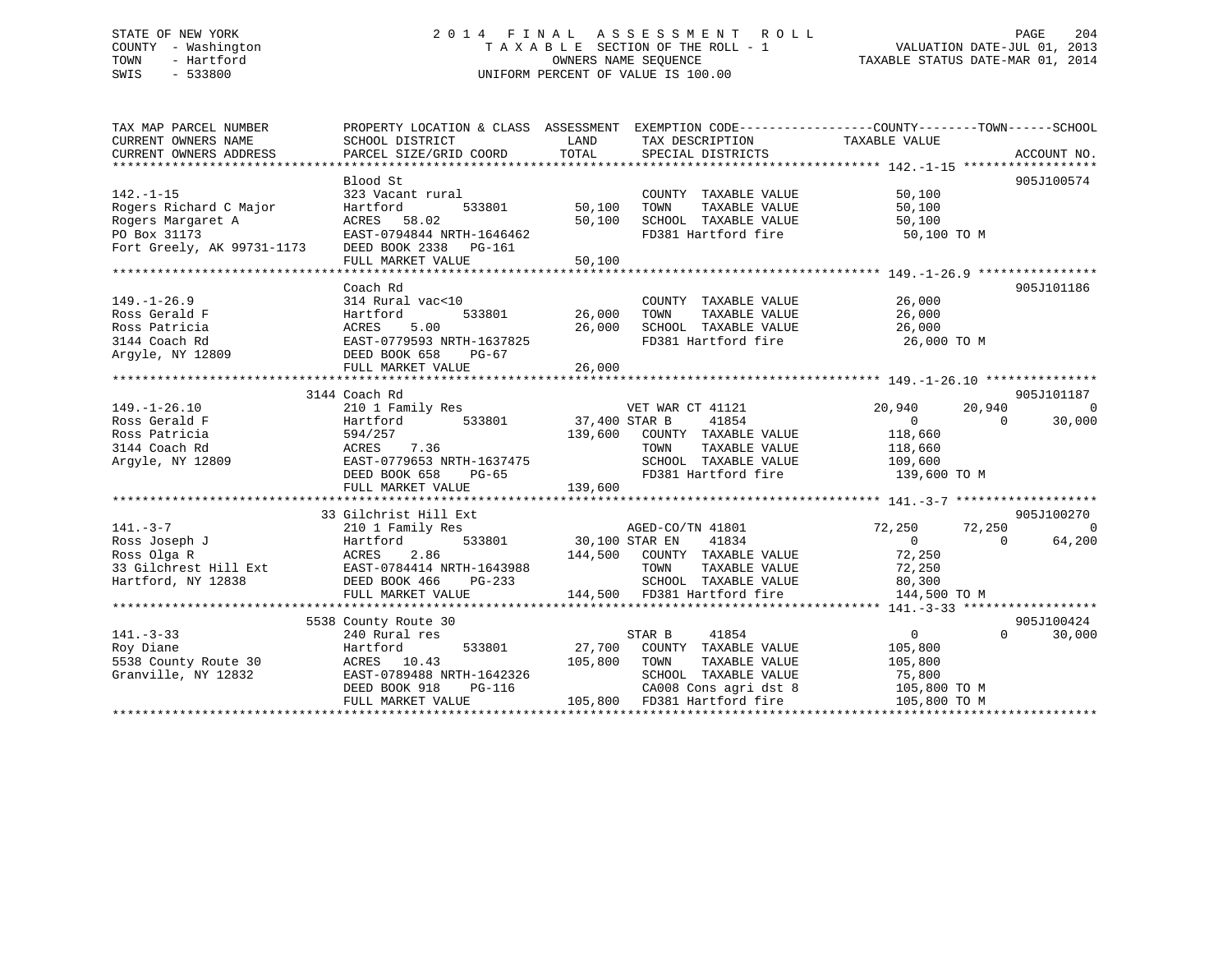## STATE OF NEW YORK 2 0 1 4 F I N A L A S S E S S M E N T R O L L PAGE 205 COUNTY - Washington T A X A B L E SECTION OF THE ROLL - 1 VALUATION DATE-JUL 01, 2013 TOWN - Hartford **TAXABLE STATUS DATE-MAR 01, 2014** OWNERS NAME SEQUENCE TAXABLE STATUS DATE-MAR 01, 2014 SWIS - 533800 UNIFORM PERCENT OF VALUE IS 100.00

| TAX MAP PARCEL NUMBER                      | PROPERTY LOCATION & CLASS ASSESSMENT EXEMPTION CODE----------------COUNTY-------TOWN------SCHOOL |                    |                                              |                |                    |
|--------------------------------------------|--------------------------------------------------------------------------------------------------|--------------------|----------------------------------------------|----------------|--------------------|
| CURRENT OWNERS NAME                        | SCHOOL DISTRICT                                                                                  | LAND<br>TOTAL      | TAX DESCRIPTION                              | TAXABLE VALUE  | ACCOUNT NO.        |
| CURRENT OWNERS ADDRESS                     | PARCEL SIZE/GRID COORD                                                                           |                    | SPECIAL DISTRICTS                            |                |                    |
| $141. - 3 - 33.2$                          | County Route 30 OFF<br>323 Vacant rural                                                          |                    | COUNTY TAXABLE VALUE                         | 48,300         |                    |
| Roy Diane                                  | Hartford<br>533801                                                                               | 48,300             | TAXABLE VALUE<br>TOWN                        | 48,300         |                    |
| 5538 County Route 30                       | ACRES 58.57                                                                                      | 48,300             | SCHOOL TAXABLE VALUE                         | 48,300         |                    |
| Granville, NY 12832                        | EAST-0790029 NRTH-1643948                                                                        |                    | CA008 Cons agri dst 8 48,300 TO M            |                |                    |
|                                            | DEED BOOK 918<br>PG-116                                                                          |                    | FD381 Hartford fire                          | 48,300 TO M    |                    |
|                                            | FULL MARKET VALUE                                                                                | 48,300             |                                              |                |                    |
|                                            |                                                                                                  |                    |                                              |                |                    |
|                                            | 128 North Rd                                                                                     |                    |                                              |                | 905J100170         |
| $140. - 1 - 13$                            | 240 Rural res                                                                                    |                    | STAR B<br>41854                              | $\overline{0}$ | $\Omega$<br>30,000 |
| Roycewicz Clifford L<br>Roycewicz Denise A | 533801<br>Hartford<br>ACRES 47.00                                                                | 159,300 TOWN       | 87,400 COUNTY TAXABLE VALUE<br>TAXABLE VALUE | 159,300        |                    |
| 128 North Rd                               |                                                                                                  |                    | SCHOOL TAXABLE VALUE 129,300                 | 159,300        |                    |
|                                            |                                                                                                  |                    | FD381 Hartford fire 159,300 TO M             |                |                    |
| Fort Ann, NY 12827 DEED BOOK 845           | ACRES 47.00<br>EAST-0773792 NRTH-1641729<br>DEED BOOK 845 PG-40<br>FIILL MARKET VALUE 159,300    |                    |                                              |                |                    |
|                                            |                                                                                                  |                    |                                              |                |                    |
|                                            | North Rd                                                                                         |                    |                                              |                | 905J100549         |
| $140. -1 - 15$                             | 314 Rural vac<10                                                                                 |                    | COUNTY TAXABLE VALUE                         | 15,000         |                    |
| Roycewicz Clifford L                       | Hartford                                                                                         | 533801 15,000 TOWN | TAXABLE VALUE                                | 15,000         |                    |
| 128 North Rd                               | 2.40<br>ACRES                                                                                    | 15,000             | SCHOOL TAXABLE VALUE                         | 15,000         |                    |
| Fort Ann, NY 12827                         | EAST-0772889 NRTH-1641230                                                                        |                    | FD381 Hartford fire                          | 15,000 TO M    |                    |
|                                            | DEED BOOK 504<br>PG-135                                                                          |                    |                                              |                |                    |
|                                            | FULL MARKET VALUE                                                                                | 15,000             |                                              |                |                    |
|                                            |                                                                                                  |                    |                                              |                |                    |
|                                            | Shine Hill Rd OFF                                                                                |                    |                                              |                | 905J101184         |
| $149. - 1 - 6.2$                           | 314 Rural vac<10                                                                                 |                    | COUNTY TAXABLE VALUE                         | 2,700          |                    |
| Roycewicz Clifford L                       | Hartford<br>533801                                                                               | 2,700 TOWN         | TAXABLE VALUE                                | 2,700          |                    |
| 128 North Rd                               | $149. - 1 - 6.2 - 1$                                                                             | 2,700              | SCHOOL TAXABLE VALUE                         | 2,700          |                    |
| Fort Ann, NY 12827                         | 4.12<br>ACRES                                                                                    |                    | FD381 Hartford fire                          | 2,700 TO M     |                    |
|                                            | EAST-0771494 NRTH-1640594                                                                        |                    |                                              |                |                    |
|                                            | DEED BOOK 504<br>$PG-135$                                                                        |                    |                                              |                |                    |
|                                            | FULL MARKET VALUE                                                                                | 2,700              |                                              |                |                    |
|                                            | 5630 County Route 30                                                                             |                    |                                              |                |                    |
| $141. - 3 - 29.2$                          | 240 Rural res                                                                                    |                    | 41854<br>STAR B                              | $\overline{0}$ | $\Omega$<br>30,000 |
| Rozell Matthew A                           | 533801<br>Hartford                                                                               |                    | 75,800 COUNTY TAXABLE VALUE                  | 297,700        |                    |
| Rozell Laura L                             | ACRES 64.08                                                                                      | 297,700 TOWN       | TAXABLE VALUE                                | 297,700        |                    |
|                                            | 5630 County Route 30 EAST-0788901 NRTH-1644224                                                   |                    | SCHOOL TAXABLE VALUE                         | 267,700        |                    |
| Granville, NY 12832                        | DEED BOOK 760<br>PG-309                                                                          |                    | CA008 Cons agri dst 8                        | 297,700 TO M   |                    |
|                                            | FULL MARKET VALUE                                                                                |                    | 297,700 FD381 Hartford fire                  | 297,700 TO M   |                    |
|                                            |                                                                                                  |                    |                                              |                |                    |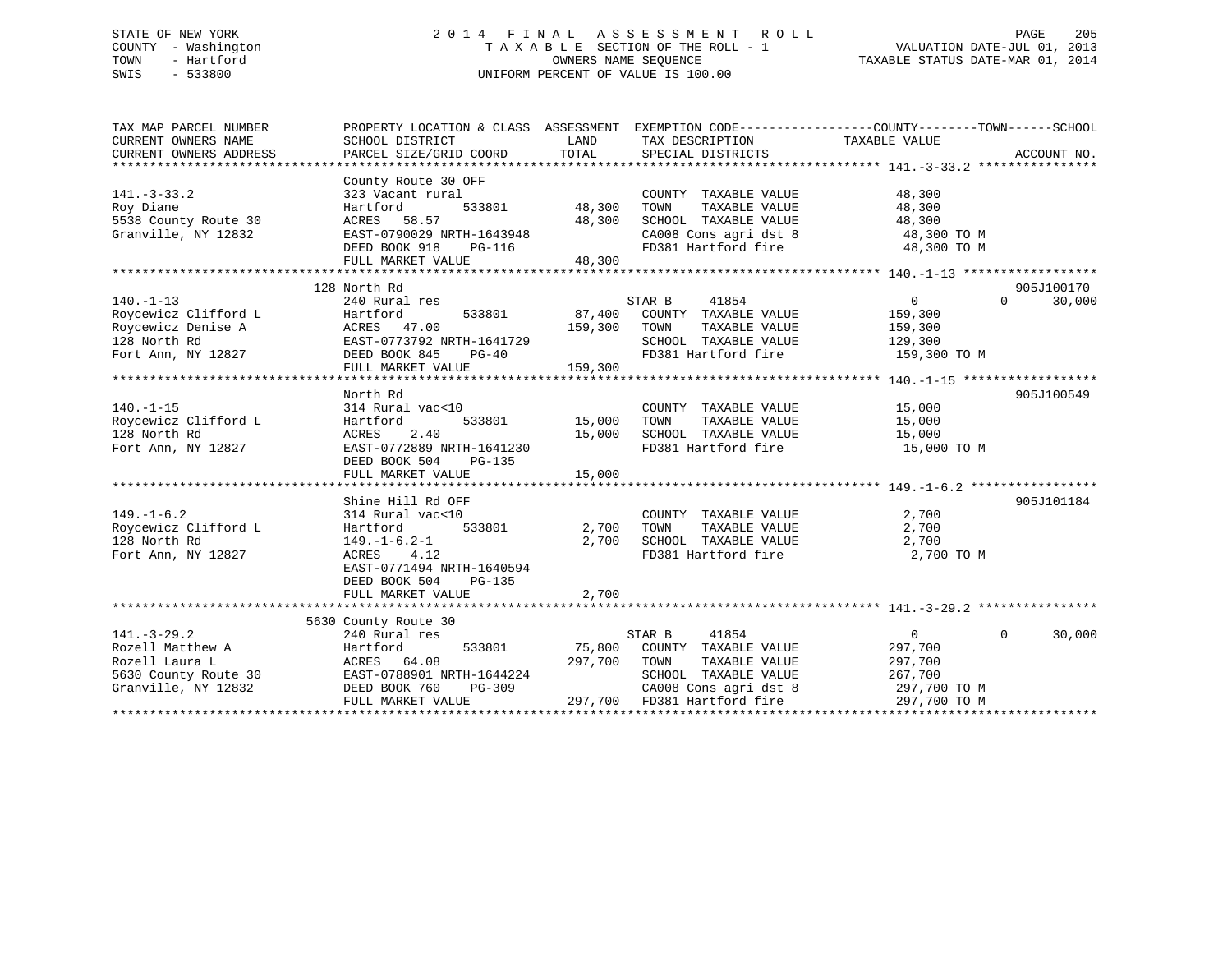| STATE OF NEW YORK<br>TOWN<br>SWIS | COUNTY - Washington<br>- Hartford<br>- 533800 | 2014 FINAL ASSESSMENT ROLL<br>TAXABLE SECTION OF THE ROLL - 1<br>OWNERS NAME SEOUENCE<br>UNIFORM PERCENT OF VALUE IS 100.00 | 206<br>PAGE<br>VALUATION DATE-JUL 01, 2013<br>TAXABLE STATUS DATE-MAR 01, 2014 |
|-----------------------------------|-----------------------------------------------|-----------------------------------------------------------------------------------------------------------------------------|--------------------------------------------------------------------------------|
|                                   |                                               |                                                                                                                             |                                                                                |

| TAX MAP PARCEL NUMBER       | PROPERTY LOCATION & CLASS ASSESSMENT EXEMPTION CODE---------------COUNTY-------TOWN-----SCHOOL |                |                       |                    |                    |
|-----------------------------|------------------------------------------------------------------------------------------------|----------------|-----------------------|--------------------|--------------------|
| CURRENT OWNERS NAME         | SCHOOL DISTRICT                                                                                | LAND           | TAX DESCRIPTION       | TAXABLE VALUE      |                    |
| CURRENT OWNERS ADDRESS      | PARCEL SIZE/GRID COORD                                                                         | TOTAL          | SPECIAL DISTRICTS     |                    | ACCOUNT NO.        |
|                             |                                                                                                |                |                       |                    |                    |
|                             | 293 Shine Hill Rd                                                                              |                |                       |                    | 905J101373         |
| $149. - 1 - 53.1$           | 210 1 Family Res                                                                               |                | STAR B<br>41854       | $\overline{0}$     | 30,000<br>$\Omega$ |
| Rubin Mary                  | 533801<br>Hartford                                                                             | 30,600         | COUNTY TAXABLE VALUE  | 230,700            |                    |
| 293 Shine Hill Rd           | LOT 1                                                                                          | 230,700        | TOWN<br>TAXABLE VALUE | 230,700            |                    |
| Fort Ann, NY 12827          | 700/293. 2707/111                                                                              |                | SCHOOL TAXABLE VALUE  | 200,700            |                    |
|                             | ACRES<br>3.00                                                                                  |                | CA007 Cons agri dst 7 | 230,700 TO M       |                    |
|                             | EAST-0774001 NRTH-1638940                                                                      |                | FD381 Hartford fire   | 230,700 TO M       |                    |
|                             | DEED BOOK 2707 PG-111                                                                          |                |                       |                    |                    |
|                             | FULL MARKET VALUE                                                                              | 230,700        |                       |                    |                    |
|                             |                                                                                                |                |                       |                    |                    |
|                             | 427 Gilchrist Hill Rd                                                                          |                |                       |                    | 905J101374         |
| $150. - 1 - 45.1$           | 210 1 Family Res                                                                               |                | STAR B<br>41854       | $\overline{0}$     | 30,000<br>$\Omega$ |
| Ruckert Christopher J       | Hartford<br>533801                                                                             | 40,300         | COUNTY TAXABLE VALUE  | 198,500            |                    |
| 427 Gilchrist Hill Rd       | ROW 2622/73                                                                                    | 198,500        | TAXABLE VALUE<br>TOWN | 198,500            |                    |
| Hartford, NY 12838          | ACRES<br>5.56                                                                                  |                | SCHOOL TAXABLE VALUE  | 168,500            |                    |
|                             | EAST-0782524 NRTH-1638685                                                                      |                | FD381 Hartford fire   | 198,500 TO M       |                    |
|                             | DEED BOOK 2622 PG-70                                                                           |                |                       |                    |                    |
|                             | FULL MARKET VALUE                                                                              | 198,500        |                       |                    |                    |
|                             |                                                                                                |                |                       |                    |                    |
|                             | 672 County Route 17                                                                            |                |                       |                    | 905J100662         |
| $113. - 2 - 5$              | 113 Cattle farm                                                                                |                | AG DIST<br>41720      | 111,762<br>111,762 | 111,762            |
| Rudenko Denise              | 533801<br>Hartford                                                                             | 236,300 STAR B | 41854                 | $\Omega$           | $\Omega$<br>30,000 |
| Arno John M                 | $113.-1-5$                                                                                     | 352,200        | COUNTY TAXABLE VALUE  | 240,438            |                    |
| PO Box 130                  | ACRES 254.10                                                                                   |                | TOWN<br>TAXABLE VALUE | 240,438            |                    |
| Fort Ann, NY 12927          | EAST-0776194 NRTH-1667474                                                                      |                | SCHOOL TAXABLE VALUE  | 210,438            |                    |
|                             | DEED BOOK 3370 PG-57                                                                           |                | CA007 Cons agri dst 7 | 240,438 TO M       |                    |
|                             | FULL MARKET VALUE                                                                              | 352,200        | 111,762 EX            |                    |                    |
| MAY BE SUBJECT TO PAYMENT   |                                                                                                |                |                       |                    |                    |
| UNDER AGDIST LAW TIL 2018   |                                                                                                |                | FD381 Hartford fire   | 352,200 TO M       |                    |
|                             |                                                                                                |                |                       |                    | 905J101160         |
|                             | 18 Miller Rdg                                                                                  |                |                       |                    |                    |
| $141. - 3 - 44.2$           | 210 1 Family Res                                                                               |                | COUNTY TAXABLE VALUE  | 60,600             |                    |
| Rural Housing Service       | Hartford<br>533801                                                                             | 23,000         | TAXABLE VALUE<br>TOWN | 60,600             |                    |
| 441 South Salina St Ste 357 | 1.00<br>ACRES                                                                                  | 60,600         | SCHOOL TAXABLE VALUE  | 60,600             |                    |
| Syracuse, NY 13202          | EAST-0785732 NRTH-1641344                                                                      |                | FD381 Hartford fire   | 60,600 TO M        |                    |
|                             | DEED BOOK 3305 PG-135                                                                          |                |                       |                    |                    |
|                             | FULL MARKET VALUE                                                                              | 60,600         |                       |                    |                    |
|                             |                                                                                                |                |                       |                    |                    |
|                             | 5125 County Route 30                                                                           |                |                       |                    | 905J100557         |
| $150. - 1 - 33$             | 240 Rural res                                                                                  |                | COUNTY TAXABLE VALUE  | 150,300            |                    |
| Russell James S II          | Hartford<br>533801                                                                             | 57,200         | TOWN<br>TAXABLE VALUE | 150,300            |                    |
| 59 Rocky Hill Rd            | ACRES 10.00                                                                                    | 150,300        | SCHOOL TAXABLE VALUE  | 150,300            |                    |
| New Fairfield, CT 06812     | EAST-0785310 NRTH-1633317                                                                      |                | FD381 Hartford fire   | 150,300 TO M       |                    |
|                             | DEED BOOK 3401<br>PG-85                                                                        |                |                       |                    |                    |
| PRIOR OWNER ON 3/01/2014    | FULL MARKET VALUE                                                                              | 150,300        |                       |                    |                    |
| Brink Raymond               |                                                                                                |                |                       |                    |                    |
|                             |                                                                                                |                |                       |                    |                    |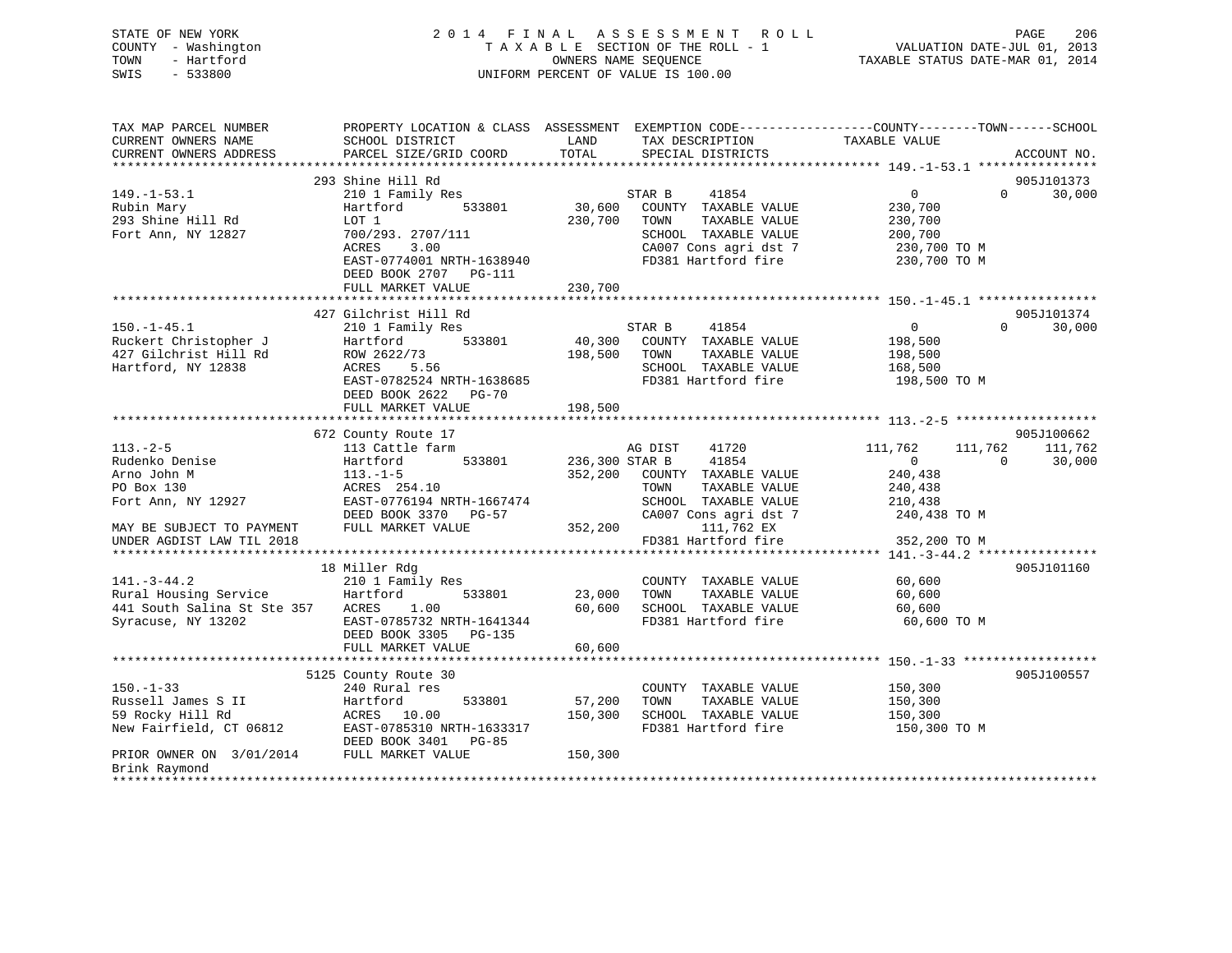## STATE OF NEW YORK 2 0 1 4 F I N A L A S S E S S M E N T R O L L PAGE 207 COUNTY - Washington T A X A B L E SECTION OF THE ROLL - 1 VALUATION DATE-JUL 01, 2013 TOWN - Hartford **TAXABLE STATUS DATE-MAR 01, 2014** OWNERS NAME SEQUENCE TAXABLE STATUS DATE-MAR 01, 2014 SWIS - 533800 UNIFORM PERCENT OF VALUE IS 100.00

| TAX MAP PARCEL NUMBER<br>CURRENT OWNERS NAME<br>CURRENT OWNERS ADDRESS                                                          | SCHOOL DISTRICT<br>PARCEL SIZE/GRID COORD                                                                                                              | LAND<br>TAX DESCRIPTION<br>TOTAL<br>SPECIAL DISTRICTS                                                                                                                                                                          | PROPERTY LOCATION & CLASS ASSESSMENT EXEMPTION CODE----------------COUNTY-------TOWN-----SCHOOL<br>TAXABLE VALUE<br>ACCOUNT NO.                     |
|---------------------------------------------------------------------------------------------------------------------------------|--------------------------------------------------------------------------------------------------------------------------------------------------------|--------------------------------------------------------------------------------------------------------------------------------------------------------------------------------------------------------------------------------|-----------------------------------------------------------------------------------------------------------------------------------------------------|
| $150. - 1 - 53$<br>Russell Robert H LE<br>Clark Ryan<br>350 Gilchrist Hill Rd<br>Hartford, NY 12838<br>PRIOR OWNER ON 3/01/2014 | 210 1 Family Res<br>533801<br>Hartford<br>9.10<br>ACRES<br>EAST-0784221 NRTH-1640468<br>DEED BOOK 3385 PG-202<br>FULL MARKET VALUE                     | 350 Gilchrist Hill Rd 83 PCT OF VALUE USED FOR EXEMPTION PURPOSES<br>VET COM CT 41131<br>46,900 STAR EN<br>41834<br>72,200 COUNTY TAXABLE VALUE<br>TAXABLE VALUE<br>TOWN<br>SCHOOL TAXABLE VALUE<br>72,200 FD381 Hartford fire | 905J101290<br>14,982<br>14,982<br>$\overline{0}$<br>$\Omega$<br>$\Omega$<br>64,200<br>57,218<br>57,218<br>8,000<br>72,200 TO M                      |
| Russell Robert H<br>***********************                                                                                     |                                                                                                                                                        |                                                                                                                                                                                                                                |                                                                                                                                                     |
| $158. - 2 - 6.2$<br>Rutter Joel<br>Rutter Claudia<br>PO Box 17<br>Hartford, NY 12838                                            | 1121 Lundy Rd<br>240 Rural res<br>533801<br>Hartford<br>$158. - 1 - 6.2$<br>ACRES 10.06<br>EAST-0786365 NRTH-1633355<br>DEED BOOK 819<br>PG-218        | AGED-CO/TN 41801<br>35,400 STAR EN<br>41834<br>126,300 COUNTY TAXABLE VALUE<br>TOWN<br>TAXABLE VALUE<br>SCHOOL TAXABLE VALUE 62,100                                                                                            | 905J101000<br>63,150<br>63,150<br>$\overline{0}$<br>$0 \qquad \qquad$<br>$\Omega$<br>64,200<br>63,150<br>63,150<br>FD381 Hartford fire 126,300 TO M |
|                                                                                                                                 | FULL MARKET VALUE                                                                                                                                      | 126,300                                                                                                                                                                                                                        |                                                                                                                                                     |
|                                                                                                                                 | 7 Baker Rd                                                                                                                                             |                                                                                                                                                                                                                                | 905J100587                                                                                                                                          |
| $132. - 2 - 17$<br>Saboski Albert                                                                                               | 210 1 Family Res<br>Hartford<br>533801<br>FULL MARKET VALUE                                                                                            | STAR B<br>41854<br>22,100<br>COUNTY TAXABLE VALUE<br>129,500<br>TOWN<br>TAXABLE VALUE<br>SCHOOL TAXABLE VALUE<br>FD381 Hartford fire<br>129,500                                                                                | $\overline{0}$<br>$\Omega$<br>30,000<br>129,500<br>129,500<br>99,500<br>129,500 TO M                                                                |
|                                                                                                                                 |                                                                                                                                                        |                                                                                                                                                                                                                                |                                                                                                                                                     |
| $132.15 - 1 - 10.1$<br>Sage Marsha<br>51 County Route 23<br>Hartford, NY 12838                                                  | 51 County Route 23<br>210 1 Family Res<br>Hartford<br>533801<br>1.40<br>ACRES<br>EAST-0786191 NRTH-1652881<br>DEED BOOK 2551 PG-1<br>FULL MARKET VALUE | 41854<br>STAR B<br>24,500<br>COUNTY TAXABLE VALUE<br>146,800<br>TAXABLE VALUE<br>TOWN<br>SCHOOL TAXABLE VALUE<br>CA007 Cons agri dst 7<br>146,800<br>FD381 Hartford fire                                                       | 905J100182<br>$\overline{0}$<br>$\Omega$<br>30,000<br>146,800<br>146,800<br>116,800<br>146,800 TO M<br>146,800 TO M                                 |
|                                                                                                                                 |                                                                                                                                                        |                                                                                                                                                                                                                                |                                                                                                                                                     |
| $150. - 1 - 29.14$<br>Sands George R<br>176 Pope Hill Rd<br>Argyle, NY 12809                                                    | 176 Pope Hill Rd<br>314 Rural vac<10<br>532001<br>Argyle<br>6.50<br>ACRES<br>EAST-0781181 NRTH-1633248<br>DEED BOOK 686<br>PG-345<br>FULL MARKET VALUE | COUNTY TAXABLE VALUE<br>16,500<br>TOWN<br>TAXABLE VALUE<br>16,500<br>SCHOOL TAXABLE VALUE<br>CA006 Cons agri dst 6<br>FD381 Hartford fire<br>16,500                                                                            | 16,500<br>16,500<br>16,500<br>16,500 TO M<br>16,500 TO M                                                                                            |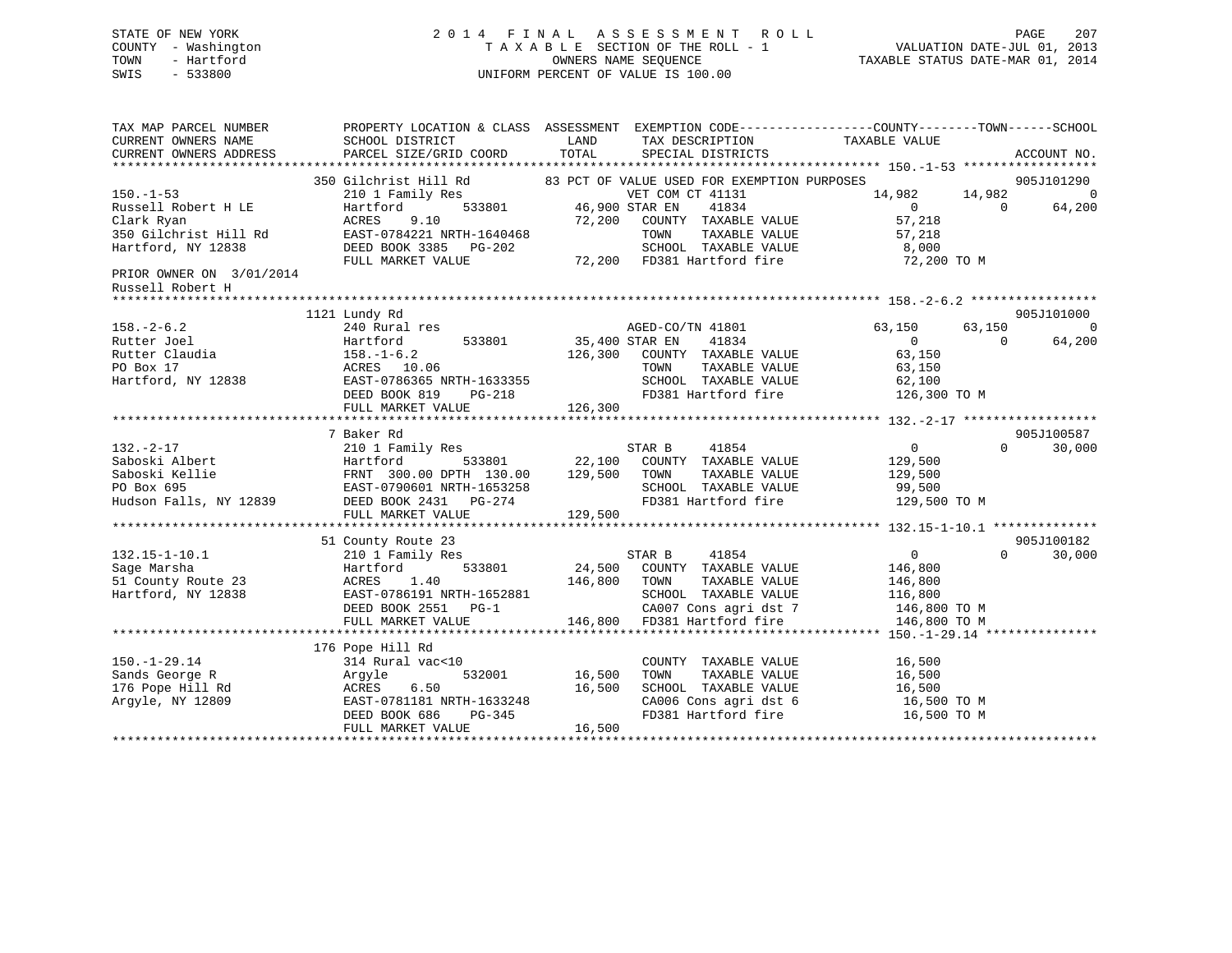## STATE OF NEW YORK 2 0 1 4 F I N A L A S S E S S M E N T R O L L PAGE 208 COUNTY - Washington T A X A B L E SECTION OF THE ROLL - 1 VALUATION DATE-JUL 01, 2013 TOWN - Hartford **TAXABLE STATUS DATE-MAR 01, 2014** OWNERS NAME SEQUENCE TAXABLE STATUS DATE-MAR 01, 2014 SWIS - 533800 UNIFORM PERCENT OF VALUE IS 100.00

| TAX MAP PARCEL NUMBER<br>CURRENT OWNERS NAME<br>CURRENT OWNERS ADDRESS                                 | SCHOOL DISTRICT<br>PARCEL SIZE/GRID COORD                                                                                                                          | LAND<br>TAX DESCRIPTION<br>TOTAL<br>SPECIAL DISTRICTS                                                                                                                 | PROPERTY LOCATION & CLASS ASSESSMENT EXEMPTION CODE---------------COUNTY-------TOWN-----SCHOOL<br>TAXABLE VALUE<br>ACCOUNT NO.      |
|--------------------------------------------------------------------------------------------------------|--------------------------------------------------------------------------------------------------------------------------------------------------------------------|-----------------------------------------------------------------------------------------------------------------------------------------------------------------------|-------------------------------------------------------------------------------------------------------------------------------------|
| $132. - 1 - 18.4$<br>Sargent Robert<br>Mesick Wanda<br>250 County Route 23<br>Granville, NY 12832      | 250 County Route 23<br>270 Mfg housing<br>Hartford<br>1.90<br>ACRES<br>EAST-0789200 NRTH-1656094<br>DEED BOOK 3379 PG-133                                          | DISAB-CO<br>41932<br>533801 26,400 DISAB-TOWN 41933<br>41854<br>52,200 STAR B<br>COUNTY TAXABLE VALUE<br>TOWN<br>TAXABLE VALUE                                        | 905J101255<br>15,660<br>$\Omega$<br>0<br>$\Omega$<br>$\overline{0}$<br>20,880<br>$\Omega$<br>30,000<br>$\Omega$<br>36,540<br>31,320 |
|                                                                                                        | FULL MARKET VALUE                                                                                                                                                  | 52,200 SCHOOL TAXABLE VALUE                                                                                                                                           | 22,200<br>CA007 Cons agri dst 7 52,200 TO M<br>FD381 Hartford fire 52,200 TO M                                                      |
|                                                                                                        | 502 Blood St                                                                                                                                                       |                                                                                                                                                                       | 905J100693                                                                                                                          |
| $132 - 4 - 6$<br>Sargent Robert<br>Sargent Marie<br>502 Blood St<br>Granville, NY 12832                | 210 1 Family Res<br>Hartford<br>FRNT 113.00 DPTH 263.00<br>FRNT 113.00 21.11<br>EAST-0794446 NRTH-1652126                                                          | 41834<br>STAR EN<br>533801 19,700<br>COUNTY TAXABLE VALUE<br>43,200<br>TOWN<br>TAXABLE VALUE<br>SCHOOL TAXABLE VALUE<br>FD381 Hartford fire                           | $\Omega$<br>43,200<br>$\Omega$<br>43,200<br>43,200<br>$\overline{0}$<br>43,200 TO M                                                 |
|                                                                                                        | DEED BOOK 506<br>$PG-20$<br>FULL MARKET VALUE                                                                                                                      | 43,200                                                                                                                                                                |                                                                                                                                     |
|                                                                                                        |                                                                                                                                                                    |                                                                                                                                                                       | 905J100458                                                                                                                          |
| $132. - 1 - 14$<br>Sasselman Karl W<br>16 Hastings Rd<br>Granville, NY 12832                           | 16 Hastings Rd<br>210 1 Family Res<br>Hartford<br>533801<br>1.00 BANK<br>ACRES<br>185<br>EAST-0787796 NRTH-1655628<br>DEED BOOK 932<br>PG-245<br>FULL MARKET VALUE | 41854<br>STAR B<br>23,000<br>COUNTY TAXABLE VALUE<br>119,000<br>TAXABLE VALUE<br>TOWN<br>SCHOOL TAXABLE VALUE<br>CA007 Cons agri dst 7<br>119,000 FD381 Hartford fire | $0 \qquad \qquad$<br>$\Omega$<br>30,000<br>119,000<br>119,000<br>89,000<br>119,000 TO M<br>119,000 TO M                             |
|                                                                                                        | County Route 23                                                                                                                                                    |                                                                                                                                                                       |                                                                                                                                     |
| $132. -1 - 15.3$<br>Sassone Mark S<br>1386 Route 9<br>South Glens Falls, NY 12803                      | 311 Res vac land<br>533801<br>Hartford<br>3.76<br>ACRES<br>EAST-0788125 NRTH-1654855<br>DEED BOOK 3372<br>PG-338<br>FULL MARKET VALUE                              | COUNTY TAXABLE VALUE<br>21,000<br>TOWN<br>TAXABLE VALUE<br>21,000<br>SCHOOL TAXABLE VALUE<br>CA007 Cons agri dst 7<br>FD381 Hartford fire<br>21,000                   | 21,000<br>21,000<br>21,000<br>21,000 TO M<br>21,000 TO M                                                                            |
|                                                                                                        |                                                                                                                                                                    |                                                                                                                                                                       |                                                                                                                                     |
|                                                                                                        | 4683 State Route 149                                                                                                                                               |                                                                                                                                                                       | 905J101416                                                                                                                          |
| $132. - 1 - 27.3$<br>Saunders Steven L<br>Saunders Karen<br>4683 State Route 149<br>Hartford, NY 12838 | 210 1 Family Res<br>Hartford<br>533801<br>1.00<br>ACRES<br>EAST-0785307 NRTH-1651856<br>PG-153<br>DEED BOOK 641<br>FULL MARKET VALUE                               | STAR B<br>41854<br>24,200<br>COUNTY TAXABLE VALUE<br>135,700<br>TOWN<br>TAXABLE VALUE<br>SCHOOL TAXABLE VALUE<br>CA007 Cons agri dst 7<br>135,700 FD381 Hartford fire | $0 \qquad \qquad$<br>$\Omega$<br>30,000<br>135,700<br>135,700<br>105,700<br>135,700 TO M<br>135,700 TO M                            |
|                                                                                                        |                                                                                                                                                                    |                                                                                                                                                                       |                                                                                                                                     |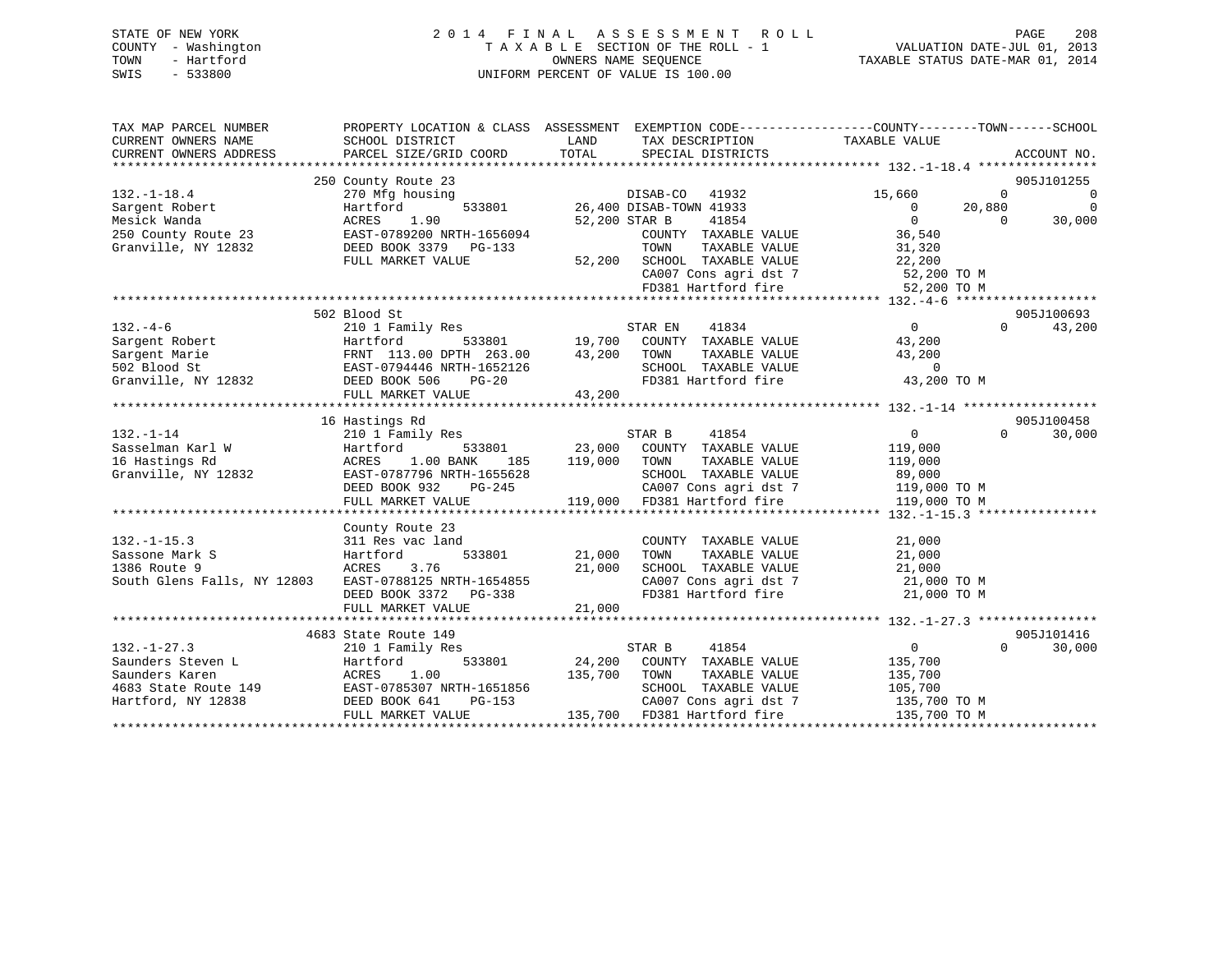## STATE OF NEW YORK 2 0 1 4 F I N A L A S S E S S M E N T R O L L PAGE 209 COUNTY - Washington T A X A B L E SECTION OF THE ROLL - 1 VALUATION DATE-JUL 01, 2013 TOWN - Hartford **TAXABLE STATUS DATE-MAR 01, 2014** OWNERS NAME SEQUENCE TAXABLE STATUS DATE-MAR 01, 2014 SWIS - 533800 UNIFORM PERCENT OF VALUE IS 100.00

| TAX MAP PARCEL NUMBER                               | PROPERTY LOCATION & CLASS ASSESSMENT |                 | EXEMPTION CODE----------------COUNTY-------TOWN------SCHOOL |                                              |                    |
|-----------------------------------------------------|--------------------------------------|-----------------|-------------------------------------------------------------|----------------------------------------------|--------------------|
| CURRENT OWNERS NAME                                 | SCHOOL DISTRICT                      | LAND            | TAX DESCRIPTION                                             | TAXABLE VALUE                                |                    |
| CURRENT OWNERS ADDRESS<br>************************* | PARCEL SIZE/GRID COORD               | TOTAL           | SPECIAL DISTRICTS                                           |                                              | ACCOUNT NO.        |
|                                                     | State Route 149                      |                 |                                                             |                                              | 905J101417         |
| $132. - 1 - 27.4$                                   | 314 Rural vac<10                     |                 | COUNTY TAXABLE VALUE                                        | 12,500                                       |                    |
| Saunders Steven L                                   | 533801<br>Hartford                   | 12,500          | TOWN<br>TAXABLE VALUE                                       | 12,500                                       |                    |
| 4683 State Route 149                                | ACRES<br>1.00                        | 12,500          | SCHOOL TAXABLE VALUE                                        | 12,500                                       |                    |
| Hartford, NY 12838                                  | EAST-0785467 NRTH-1651869            |                 | CA007 Cons agri dst 7                                       | 12,500 TO M                                  |                    |
|                                                     | DEED BOOK 682<br>PG-131              |                 | FD381 Hartford fire                                         | 12,500 TO M                                  |                    |
|                                                     | FULL MARKET VALUE                    | 12,500          |                                                             |                                              |                    |
|                                                     |                                      |                 |                                                             |                                              |                    |
|                                                     | 151 Pope Hill Rd                     |                 |                                                             |                                              | 905J100158         |
| $150. - 1 - 27$                                     | 210 1 Family Res                     |                 | 41854<br>STAR B                                             | $\overline{0}$                               | 30,000<br>$\Omega$ |
| Savage Rose Ann                                     | 532001<br>Arqyle                     | 33,500          | COUNTY TAXABLE VALUE                                        | 145,900                                      |                    |
| 151 Pope Hill Rd                                    | BLA 707/207                          | 145,900         | TAXABLE VALUE<br>TOWN                                       | 145,900                                      |                    |
| Argyle, NY 12809                                    | ACRES<br>2.26                        |                 | SCHOOL TAXABLE VALUE                                        | 115,900                                      |                    |
|                                                     | EAST-0780457 NRTH-1633807            |                 | CA006 Cons agri dst 6                                       | 145,900 TO M                                 |                    |
|                                                     | DEED BOOK 919<br>PG-87               |                 | FD381 Hartford fire                                         | 145,900 TO M                                 |                    |
|                                                     | FULL MARKET VALUE                    | 145,900         |                                                             |                                              |                    |
|                                                     | ***********************              |                 | *************************                                   | ************** 150.-1-20 ******************* |                    |
|                                                     | County Route 30                      |                 |                                                             |                                              | 905J100447         |
| $150. - 1 - 20$                                     | 323 Vacant rural                     |                 | COUNTY TAXABLE VALUE                                        | 38,500                                       |                    |
| Saville Jay                                         | Hartford<br>533801                   | 38,500          | TAXABLE VALUE<br>TOWN                                       | 38,500                                       |                    |
| Saville Lisa                                        | 916/47                               | 38,500          | SCHOOL TAXABLE VALUE                                        | 38,500                                       |                    |
| 96 Reservoir Rd                                     | ACRES 29.90                          |                 | CA008 Cons agri dst 8                                       | 38,500 TO M                                  |                    |
| Fort Edward, NY 12828                               | EAST-0788091 NRTH-1634260            |                 | FD381 Hartford fire                                         | 38,500 TO M                                  |                    |
|                                                     | DEED BOOK 913<br>PG-305              |                 |                                                             |                                              |                    |
|                                                     | FULL MARKET VALUE                    | 38,500          |                                                             |                                              |                    |
|                                                     | 29 County Route 23                   |                 |                                                             |                                              | 905J100399         |
| $132.15 - 1 - 19$                                   | 210 1 Family Res                     |                 | 41802<br>AGED-CO                                            | 23,000                                       | $\Omega$<br>0      |
| Sawn Sandra R                                       | 533801<br>Hartford                   |                 | 23,600 AGED-TOWN 41803                                      | 57,500<br>$\mathbf 0$                        | $\Omega$           |
| PO Box 195                                          | FRNT 178.00 DPTH 282.00              | 230,000 STAR EN | 41834                                                       | $\mathbf 0$                                  | 64,200<br>$\Omega$ |
| Hartford, NY 12838                                  | EAST-0786148 NRTH-1652334            |                 | COUNTY TAXABLE VALUE                                        | 207,000                                      |                    |
|                                                     | DEED BOOK 1803 PG-26                 |                 | TAXABLE VALUE<br>TOWN                                       | 172,500                                      |                    |
|                                                     | FULL MARKET VALUE                    | 230,000         | SCHOOL TAXABLE VALUE                                        | 165,800                                      |                    |
|                                                     |                                      |                 | CA007 Cons agri dst 7                                       | 230,000 TO M                                 |                    |
|                                                     |                                      |                 | FD381 Hartford fire                                         | 230,000 TO M                                 |                    |
|                                                     |                                      |                 |                                                             |                                              |                    |
|                                                     | 7382 State Route 40                  |                 |                                                             |                                              | 905J100527         |
| $149. - 1 - 19$                                     | 210 1 Family Res                     |                 | VET COM CT 41131                                            | 24,500<br>24,500                             | $\overline{0}$     |
| Sawtell Paul E LE                                   | Hartford<br>533801                   |                 | 19,500 AGED-CO/TN 41801                                     | 36,750<br>36,750                             | $\overline{0}$     |
| Sawtell Gary C                                      | FRNT 140.00 DPTH 205.00              |                 | 98,000 AGED-SCH<br>41804                                    | $\Omega$                                     | 39,200<br>$\Omega$ |
| 7382 State Route 40                                 | EAST-0776049 NRTH-1638736            |                 | STAR EN<br>41834                                            | $\overline{0}$                               | 58,800<br>$\Omega$ |
| Fort Ann, NY 12827                                  | DEED BOOK 3211<br>PG-330             |                 | COUNTY TAXABLE VALUE                                        | 36,750                                       |                    |
|                                                     | FULL MARKET VALUE                    | 98,000          | TOWN<br>TAXABLE VALUE                                       | 36,750                                       |                    |
|                                                     |                                      |                 | SCHOOL TAXABLE VALUE                                        | $\mathbf 0$                                  |                    |
|                                                     |                                      |                 | FD381 Hartford fire                                         | 98,000 TO M                                  |                    |
|                                                     |                                      |                 |                                                             |                                              |                    |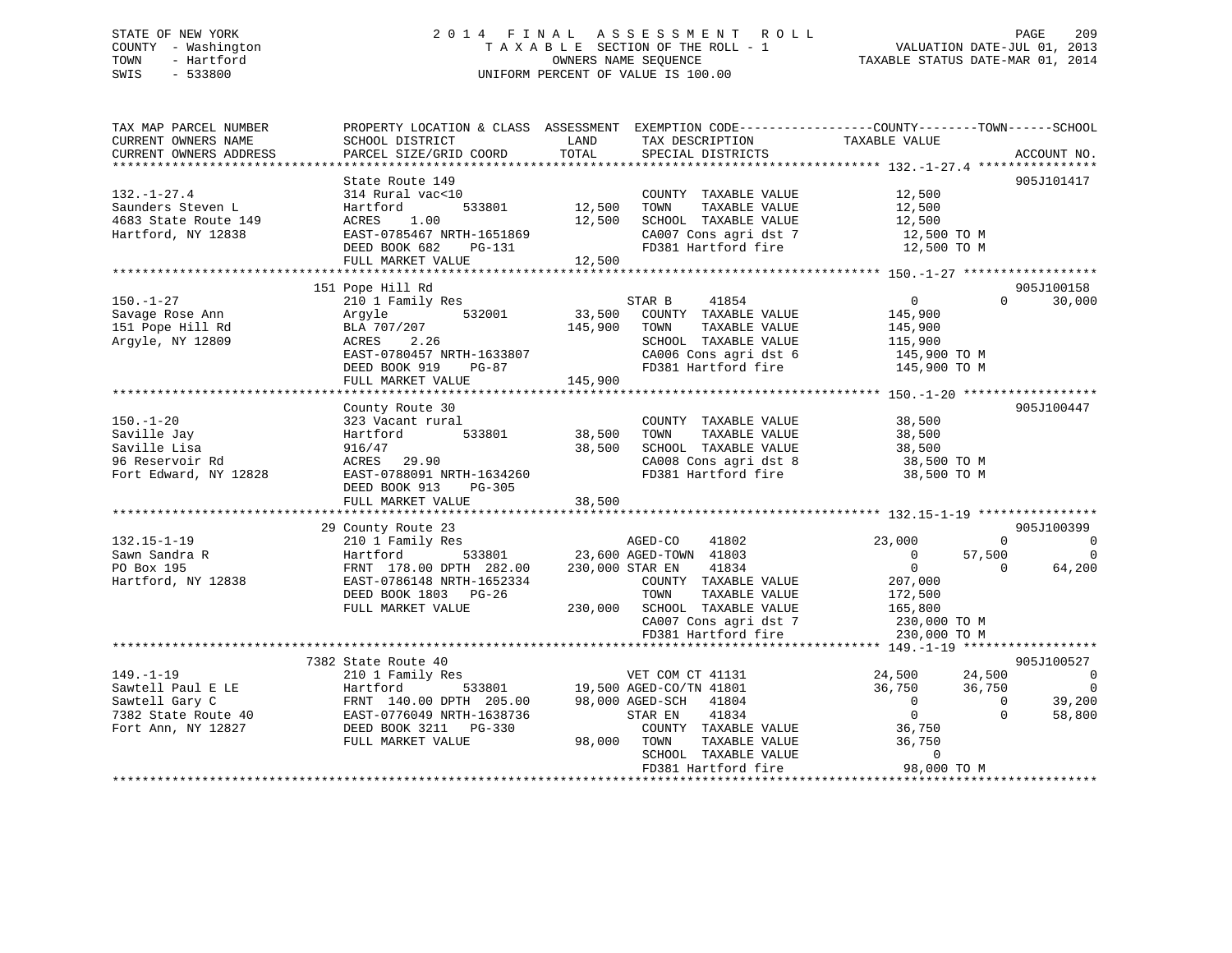## STATE OF NEW YORK 2 0 1 4 F I N A L A S S E S S M E N T R O L L PAGE 210 COUNTY - Washington T A X A B L E SECTION OF THE ROLL - 1 VALUATION DATE-JUL 01, 2013 TOWN - Hartford **TAXABLE STATUS DATE-MAR 01, 2014** OWNERS NAME SEQUENCE TAXABLE STATUS DATE-MAR 01, 2014 SWIS - 533800 UNIFORM PERCENT OF VALUE IS 100.00

| TAX MAP PARCEL NUMBER<br>CURRENT OWNERS NAME | PROPERTY LOCATION & CLASS ASSESSMENT EXEMPTION CODE---------------COUNTY-------TOWN-----SCHOOL<br>SCHOOL DISTRICT | LAND    | TAX DESCRIPTION                    | TAXABLE VALUE              |             |
|----------------------------------------------|-------------------------------------------------------------------------------------------------------------------|---------|------------------------------------|----------------------------|-------------|
| CURRENT OWNERS ADDRESS                       | PARCEL SIZE/GRID COORD                                                                                            | TOTAL   | SPECIAL DISTRICTS                  |                            | ACCOUNT NO. |
|                                              | State Route 40                                                                                                    |         |                                    |                            | 905J101254  |
| $123. - 1 - 13.5$                            | 314 Rural vac<10                                                                                                  |         | COUNTY TAXABLE VALUE               | 24,700                     |             |
| Schiavoni Frank J                            | Hartford<br>533801                                                                                                | 24,700  | TAXABLE VALUE<br>TOWN              | 24,700                     |             |
| Sellingham Linda                             | ACRES<br>4.08                                                                                                     | 24,700  | SCHOOL TAXABLE VALUE               | 24,700                     |             |
| 3220 Del Monte Ct                            | EAST-0790307 NRTH-1658216                                                                                         |         | CA007 Cons agri dst 7              | 24,700 TO M                |             |
| Fairfield, CA 94534                          | DEED BOOK 686<br>PG-231                                                                                           |         | FD381 Hartford fire                | 24,700 TO M                |             |
|                                              | FULL MARKET VALUE                                                                                                 | 24,700  |                                    |                            |             |
|                                              |                                                                                                                   |         |                                    |                            |             |
|                                              | State Route 40                                                                                                    |         |                                    |                            | 905J100185  |
| $123. - 1 - 15$                              | 323 Vacant rural                                                                                                  |         | AG DIST<br>41720                   | 71,116<br>71,116           | 71,116      |
| Schneider William A                          | Hartford<br>533801                                                                                                | 146,800 | COUNTY TAXABLE VALUE               | 75,684                     |             |
| Schneider Joanne K                           | 3185/82                                                                                                           | 146,800 | TOWN<br>TAXABLE VALUE              | 75,684                     |             |
| 60 Country Club Rd                           | ACRES 120.60                                                                                                      |         | SCHOOL TAXABLE VALUE               | 75,684                     |             |
| Middletown, CT 06457                         | EAST-0789290 NRTH-1658580                                                                                         |         | CA007 Cons agri dst 7              | 75,684 TO M                |             |
|                                              | DEED BOOK 2611 PG-25                                                                                              |         | 71,116 EX                          |                            |             |
| MAY BE SUBJECT TO PAYMENT                    | FULL MARKET VALUE                                                                                                 |         | 146,800 FD381 Hartford fire        | 146,800 TO M               |             |
| UNDER AGDIST LAW TIL 2018                    |                                                                                                                   |         |                                    |                            |             |
|                                              |                                                                                                                   |         |                                    |                            |             |
|                                              | 7735 State Route 40                                                                                               |         |                                    |                            | 905J100642  |
| $140. - 2 - 33$                              | 210 1 Family Res                                                                                                  |         | STAR B<br>41854                    | $\overline{0}$<br>$\Omega$ | 30,000      |
| Schofield Peter H                            | Hartford                                                                                                          |         | 533801 15,200 COUNTY TAXABLE VALUE | 136,600                    |             |
| Schofield Sharon                             | FRNT 71.00 DPTH 355.00                                                                                            | 136,600 | TAXABLE VALUE<br>TOWN              | 136,600                    |             |
| 7735 State Route 40                          | EAST-0781777 NRTH-1645124                                                                                         |         | SCHOOL TAXABLE VALUE               | 106,600                    |             |
| Hartford, NY 12838                           | DEED BOOK 937<br>PG-250                                                                                           |         | FD381 Hartford fire                | 136,600 TO M               |             |
|                                              | FULL MARKET VALUE                                                                                                 | 136,600 |                                    |                            |             |
|                                              |                                                                                                                   |         |                                    |                            |             |
|                                              | 8852 State Route 40                                                                                               |         |                                    |                            | 905J100318  |
| $114. -1 - 8$                                | 210 1 Family Res                                                                                                  |         | 41854<br>STAR B                    | $\overline{0}$<br>$\Omega$ | 30,000      |
| Schroeder Mark                               | 533801<br>Hartford                                                                                                | 26,500  | COUNTY TAXABLE VALUE               | 209,300                    |             |
| 8852 State Route 40                          | ROW 710/277                                                                                                       | 209,300 | TOWN<br>TAXABLE VALUE              | 209,300                    |             |
| Fort Ann, NY 12827                           | ACRES<br>6.31                                                                                                     |         | SCHOOL TAXABLE VALUE               | 179,300                    |             |
|                                              | EAST-0791729 NRTH-1668566                                                                                         |         | CA007 Cons agri dst 7              | 209,300 TO M               |             |
|                                              | DEED BOOK 1883<br>$PG-114$                                                                                        |         | FD381 Hartford fire                | 209,300 TO M               |             |
|                                              | FULL MARKET VALUE                                                                                                 | 209,300 |                                    |                            |             |
|                                              |                                                                                                                   |         |                                    |                            |             |
|                                              | State Route 40                                                                                                    |         |                                    |                            | 905J101040  |
| $123. - 1 - 13.2$                            | 322 Rural vac>10                                                                                                  |         | COUNTY TAXABLE VALUE               | 11,500                     |             |
| Schult Roy A                                 | Hartford<br>533801                                                                                                | 11,500  | TAXABLE VALUE<br>TOWN              | 11,500                     |             |
| Schult Lucille N                             | ACRES 24.40                                                                                                       | 11,500  | SCHOOL TAXABLE VALUE               | 11,500                     |             |
| 30 Hillcrest Way                             | EAST-0790901 NRTH-1657654                                                                                         |         | FD381 Hartford fire                | 11,500 TO M                |             |
| Granville, NY 12832                          | DEED BOOK 903<br>PG-289                                                                                           |         |                                    |                            |             |
|                                              | FULL MARKET VALUE                                                                                                 | 11,500  |                                    |                            |             |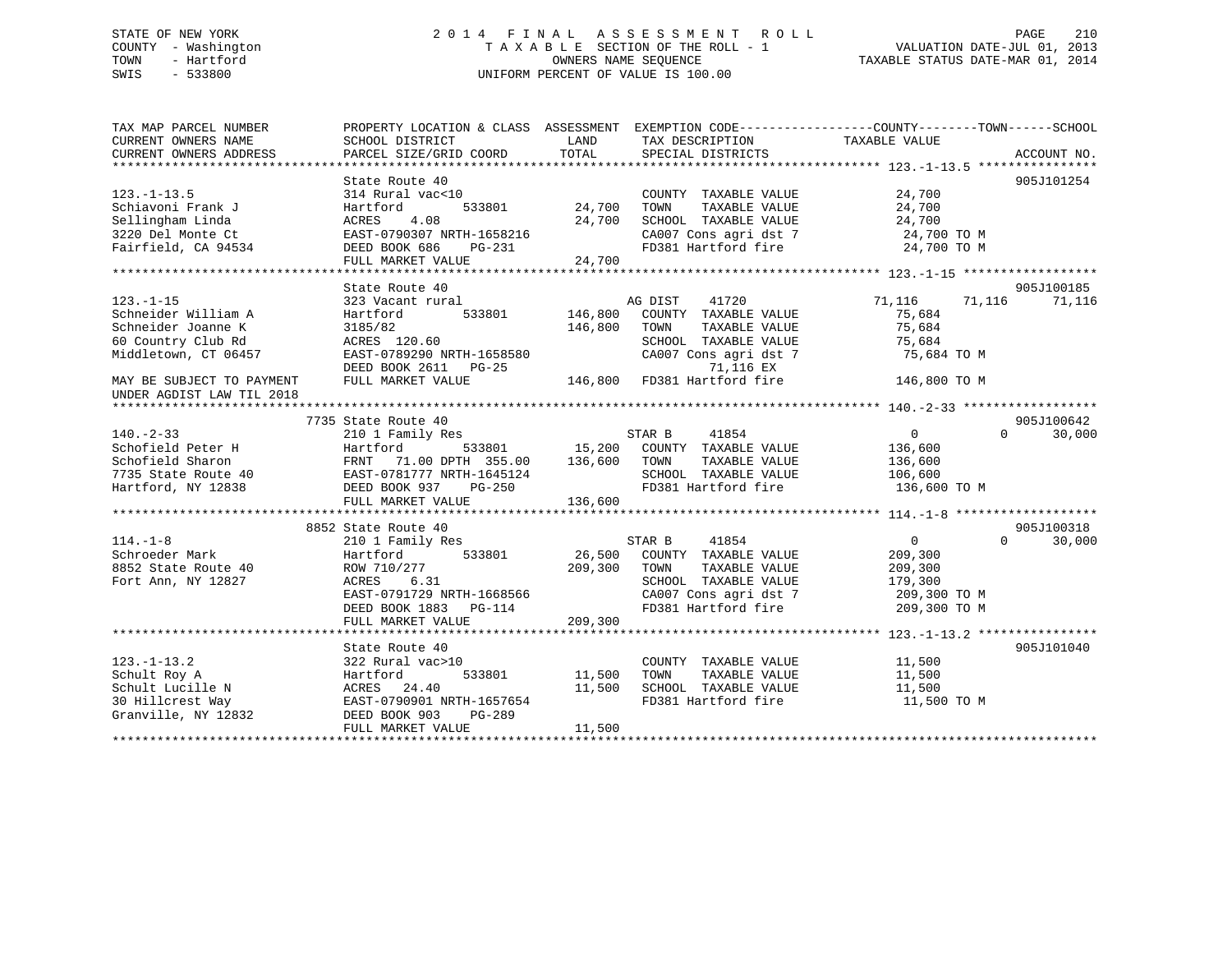## STATE OF NEW YORK 2 0 1 4 F I N A L A S S E S S M E N T R O L L PAGE 211 COUNTY - Washington T A X A B L E SECTION OF THE ROLL - 1 VALUATION DATE-JUL 01, 2013 TOWN - Hartford **TAXABLE STATUS DATE-MAR 01, 2014** OWNERS NAME SEQUENCE TAXABLE STATUS DATE-MAR 01, 2014 SWIS - 533800 UNIFORM PERCENT OF VALUE IS 100.00

| TAX MAP PARCEL NUMBER                                                                                                                                                                                                  |                                                                                                                   |                      |                                                                           | PROPERTY LOCATION & CLASS ASSESSMENT EXEMPTION CODE---------------COUNTY-------TOWN-----SCHOOL       |
|------------------------------------------------------------------------------------------------------------------------------------------------------------------------------------------------------------------------|-------------------------------------------------------------------------------------------------------------------|----------------------|---------------------------------------------------------------------------|------------------------------------------------------------------------------------------------------|
|                                                                                                                                                                                                                        |                                                                                                                   |                      |                                                                           |                                                                                                      |
|                                                                                                                                                                                                                        | 30 Hillcrest Way                                                                                                  |                      |                                                                           | 905J100566                                                                                           |
| $132 - 2 - 2.1$                                                                                                                                                                                                        | 240 Rural res                                                                                                     |                      | STAR EN 41834                                                             | $0 \qquad \qquad$<br>$\Omega$<br>64,200                                                              |
|                                                                                                                                                                                                                        |                                                                                                                   |                      | 533801 70,200 COUNTY TAXABLE VALUE                                        | 175,400                                                                                              |
|                                                                                                                                                                                                                        |                                                                                                                   | 175,400 TOWN         | TAXABLE VALUE                                                             | 175,400                                                                                              |
|                                                                                                                                                                                                                        |                                                                                                                   |                      | SCHOOL TAXABLE VALUE 111,200                                              |                                                                                                      |
|                                                                                                                                                                                                                        |                                                                                                                   |                      | FD381 Hartford fire 175,400 TO M                                          |                                                                                                      |
| 132.-2-2.1<br>Schult Roy A<br>Schult Lucille N<br>30 Hilcrest Way<br>Granville, NY 12832<br>TULL MARKET VALUE<br>TULL MARKET VALUE<br>CULL MARKET VALUE<br>CULL MARKET VALUE<br>CULL MARKET VALUE<br>CULL MARKET VALUE |                                                                                                                   |                      |                                                                           |                                                                                                      |
|                                                                                                                                                                                                                        |                                                                                                                   |                      |                                                                           |                                                                                                      |
|                                                                                                                                                                                                                        | 8322 State Route 40                                                                                               |                      |                                                                           |                                                                                                      |
| $123. - 1 - 13.7$                                                                                                                                                                                                      | 210 1 Family Res                                                                                                  |                      | COUNTY TAXABLE VALUE                                                      | 139,900<br>139,900                                                                                   |
| Schult Roy A -LE-                                                                                                                                                                                                      | Hartford<br>533801                                                                                                | 24,800               | TAXABLE VALUE<br>TOWN                                                     |                                                                                                      |
|                                                                                                                                                                                                                        | LOT B                                                                                                             | 139,900              | SCHOOL TAXABLE VALUE 139,900                                              |                                                                                                      |
| Schult Lucille -LE-<br>8322 State Route 40<br>Granville, NY 12832                                                                                                                                                      | ACRES 4.56                                                                                                        |                      | FD381 Hartford fire                                                       | 139,900 TO M                                                                                         |
|                                                                                                                                                                                                                        | EAST-0790326 NRTH-1657055                                                                                         |                      |                                                                           |                                                                                                      |
|                                                                                                                                                                                                                        | DEED BOOK 2140 PG-194                                                                                             |                      |                                                                           |                                                                                                      |
|                                                                                                                                                                                                                        | FULL MARKET VALUE                                                                                                 | 139,900              |                                                                           |                                                                                                      |
|                                                                                                                                                                                                                        |                                                                                                                   |                      |                                                                           |                                                                                                      |
|                                                                                                                                                                                                                        | 6 Hillcrest Way<br>Hillcrest Way<br>210 1 Family Res                                                              |                      |                                                                           |                                                                                                      |
| $132 - 2 - 2.6$                                                                                                                                                                                                        |                                                                                                                   |                      | COUNTY TAXABLE VALUE                                                      | 123,200                                                                                              |
|                                                                                                                                                                                                                        |                                                                                                                   | 533801 23,500 TOWN   |                                                                           | COMM TAXABLE VALUE<br>TOWN TAXABLE VALUE<br>SCHOOL TAXABLE VALUE<br>FD381 Hartford fire 123,200 TO M |
|                                                                                                                                                                                                                        |                                                                                                                   |                      | 123,200 SCHOOL TAXABLE VALUE                                              |                                                                                                      |
| Schult Roy A -LE-<br>Schult Eric S<br>Schult Eric S<br>6 Hillcrest Way Sub Lot A                                                                                                                                       |                                                                                                                   |                      |                                                                           |                                                                                                      |
| Granville, NY 12832                                                                                                                                                                                                    | FRNT 218.00 DPTH 226.00                                                                                           |                      |                                                                           |                                                                                                      |
|                                                                                                                                                                                                                        | EAST-0789925 NRTH-1656652                                                                                         |                      |                                                                           |                                                                                                      |
|                                                                                                                                                                                                                        | DEED BOOK 2174 PG-227                                                                                             |                      |                                                                           |                                                                                                      |
|                                                                                                                                                                                                                        | FULL MARKET VALUE                                                                                                 | 123,200              |                                                                           |                                                                                                      |
|                                                                                                                                                                                                                        |                                                                                                                   |                      |                                                                           |                                                                                                      |
|                                                                                                                                                                                                                        | 90 County Route 23                                                                                                |                      |                                                                           | 905J100281                                                                                           |
| $132.15 - 2 - 1$                                                                                                                                                                                                       | 210 1 Family Res                                                                                                  |                      | AG DIST 41720<br>32,600 COUNTY TAXABLE VALUE                              | 9,431<br>9,431<br>9,431                                                                              |
| Schultz Gertrude                                                                                                                                                                                                       | Hartford<br>533801                                                                                                |                      |                                                                           | 134,869                                                                                              |
|                                                                                                                                                                                                                        | ACRES<br>9.70                                                                                                     | 144,300 TOWN         | TAXABLE VALUE                                                             |                                                                                                      |
| 203 County Road 67<br>Stillwater, NY 12170                                                                                                                                                                             | EAST-0787221 NRTH-1653352                                                                                         |                      | SCHOOL TAXABLE VALUE                                                      | 134,869<br>134,869                                                                                   |
|                                                                                                                                                                                                                        |                                                                                                                   |                      |                                                                           | CA007 Cons agri dst 7 134,869 TO M                                                                   |
| MAY BE SUBJECT TO PAYMENT                                                                                                                                                                                              | EAST-0787221 matrices - 084<br>DEED BOOK 3166 PG-284 (2007) CAUDITY - 0.44<br>144,300 matrices - 144,300 matrices |                      | 9,431 EX                                                                  |                                                                                                      |
| UNDER AGDIST LAW TIL 2018                                                                                                                                                                                              |                                                                                                                   |                      | FD381 Hartford fire                                                       | 144,300 TO M                                                                                         |
|                                                                                                                                                                                                                        |                                                                                                                   |                      |                                                                           |                                                                                                      |
|                                                                                                                                                                                                                        | 23 East St                                                                                                        |                      |                                                                           | 905J100413                                                                                           |
| $132.15 - 2 - 7$                                                                                                                                                                                                       | 220 2 Family Res                                                                                                  |                      | VET WAR CT 41121                                                          | $\sim$ 0<br>11,910<br>11,910                                                                         |
|                                                                                                                                                                                                                        |                                                                                                                   | 533801 15,400 STAR B | 41854                                                                     | $\Omega$<br>30,000<br>$\overline{0}$                                                                 |
| 132.15-2-7<br>Scott Eleanor Colleen<br>23 East St<br>Hartford, NY 12838<br>EAST-0786                                                                                                                                   | FRNT 100.00 DPTH 183.00                                                                                           |                      | 79,400 COUNTY TAXABLE VALUE                                               | 67,490                                                                                               |
|                                                                                                                                                                                                                        | EAST-0786881 NRTH-1652376                                                                                         |                      | TAXABLE VALUE<br>TOWN                                                     | 67,490                                                                                               |
|                                                                                                                                                                                                                        | DEED BOOK 2012    PG-316                                                                                          |                      |                                                                           |                                                                                                      |
|                                                                                                                                                                                                                        | FULL MARKET VALUE                                                                                                 |                      | SCHOOL TAXABLE VALUE $49,400$<br>79,400 CA007 Cons agri dst 7 79,400 TO M |                                                                                                      |
|                                                                                                                                                                                                                        |                                                                                                                   |                      |                                                                           | FD381 Hartford fire 79,400 TO M                                                                      |
|                                                                                                                                                                                                                        |                                                                                                                   |                      |                                                                           |                                                                                                      |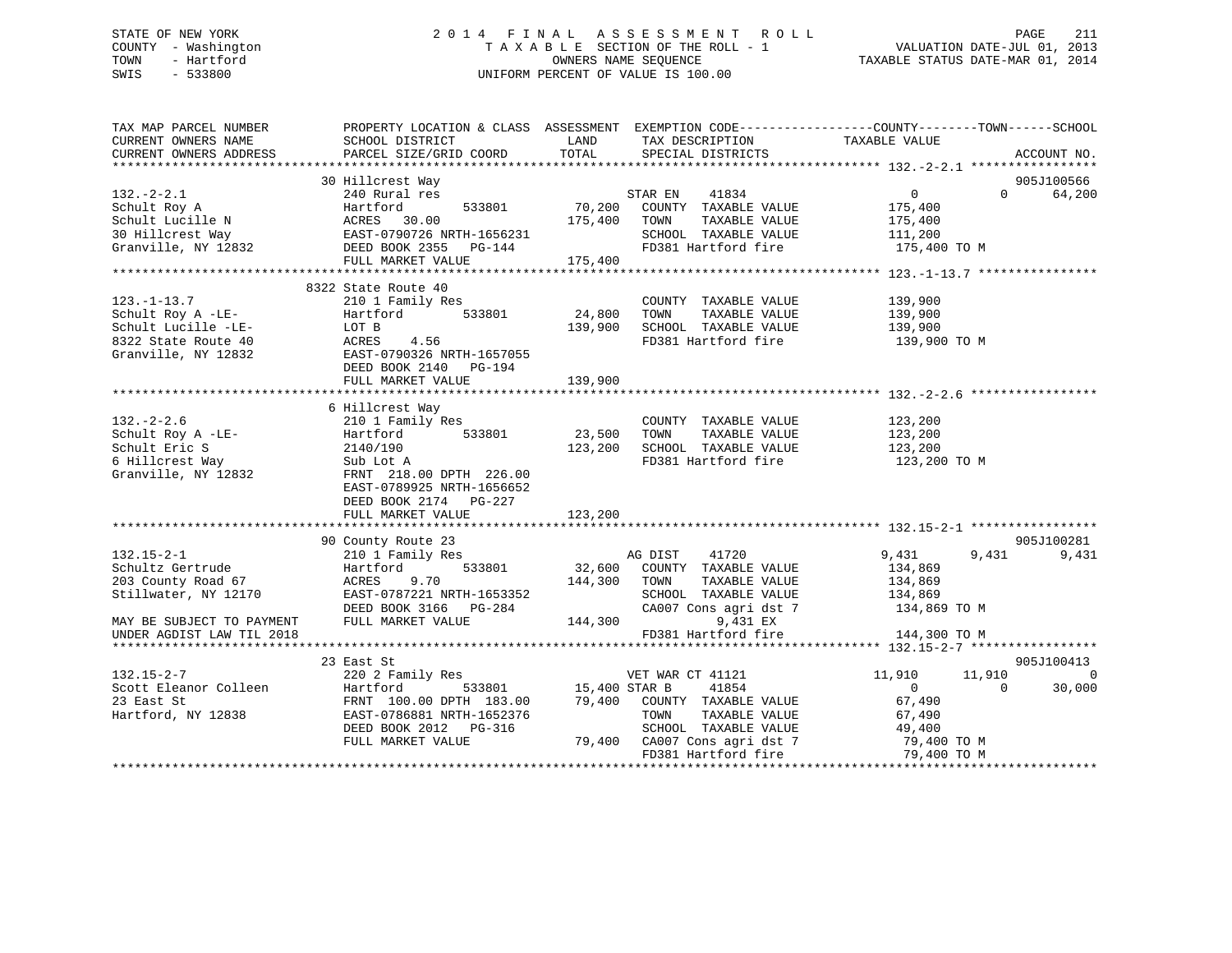## STATE OF NEW YORK 2 0 1 4 F I N A L A S S E S S M E N T R O L L PAGE 212 COUNTY - Washington T A X A B L E SECTION OF THE ROLL - 1 VALUATION DATE-JUL 01, 2013 TOWN - Hartford **TAXABLE STATUS DATE-MAR 01, 2014** OWNERS NAME SEQUENCE TAXABLE STATUS DATE-MAR 01, 2014 SWIS - 533800 UNIFORM PERCENT OF VALUE IS 100.00

| TAX MAP PARCEL NUMBER      | PROPERTY LOCATION & CLASS ASSESSMENT EXEMPTION CODE----------------COUNTY-------TOWN------SCHOOL |         |                                             |                        |                    |
|----------------------------|--------------------------------------------------------------------------------------------------|---------|---------------------------------------------|------------------------|--------------------|
| CURRENT OWNERS NAME        | SCHOOL DISTRICT                                                                                  | LAND    | TAX DESCRIPTION                             | TAXABLE VALUE          |                    |
| CURRENT OWNERS ADDRESS     | PARCEL SIZE/GRID COORD                                                                           | TOTAL   | SPECIAL DISTRICTS                           |                        | ACCOUNT NO.        |
|                            |                                                                                                  |         |                                             |                        |                    |
|                            | 7848 State Route 40                                                                              |         |                                             |                        | 905J100301         |
| $141. - 1 - 27$            | 210 1 Family Res                                                                                 |         | COUNTY TAXABLE VALUE                        | 82,500                 |                    |
| Scribner Timothy J         | Hartford<br>533801                                                                               | 24,400  | TAXABLE VALUE<br>TOWN                       | 82,500                 |                    |
| 7848 State Route 40        | FRNT 255.00 DPTH 233.00                                                                          | 82,500  | SCHOOL TAXABLE VALUE                        | 82,500                 |                    |
| Hartford, NY 12838         | EAST-0783591 NRTH-1647034                                                                        |         | FD381 Hartford fire                         | 82,500 TO M            |                    |
|                            | DEED BOOK 894<br>PG-151                                                                          |         |                                             |                        |                    |
|                            | FULL MARKET VALUE                                                                                | 82,500  |                                             |                        |                    |
|                            | State Route 40                                                                                   |         |                                             |                        | 905J100316         |
| $149. - 1 - 15$            | 311 Res vac land                                                                                 |         | COUNTY TAXABLE VALUE                        | 9,500                  |                    |
| Scripture Victor M         | Hartford<br>533801                                                                               | 9,500   | TOWN<br>TAXABLE VALUE                       | 9,500                  |                    |
| Scripture Martha A         | FRNT 150.00 DPTH 150.00                                                                          | 9,500   | SCHOOL TAXABLE VALUE                        | 9,500                  |                    |
| 7364 State Route 40        | <b>FRN1</b> 150.00 L.m. 1638130<br>EAST-0775648 NRTH-1638130                                     |         | FD381 Hartford fire                         | 9,500 TO M             |                    |
| Fort Ann, NY 12827         | DEED BOOK 1843 PG-275                                                                            |         |                                             |                        |                    |
|                            | FULL MARKET VALUE                                                                                | 9,500   |                                             |                        |                    |
|                            |                                                                                                  |         |                                             |                        |                    |
|                            | 7364 State Route 40                                                                              |         |                                             |                        | 905J101312         |
| $149. - 1 - 22.4$          | 210 1 Family Res                                                                                 |         | 41854<br>STAR B                             | 0                      | $\Omega$<br>30,000 |
| Scripture Victor M         | Hartford<br>533801                                                                               | 36,800  | COUNTY TAXABLE VALUE                        | 95,400                 |                    |
| Scripture Martha A         | ACRES<br>4.63                                                                                    | 95,400  | TOWN<br>TAXABLE VALUE                       | 95,400                 |                    |
| 7364 State Route 40        | EAST-0775961 NRTH-1638140                                                                        |         | SCHOOL TAXABLE VALUE                        | 65,400                 |                    |
| Fort Ann, NY 12827         | DEED BOOK 1817    PG-120                                                                         |         | FD381 Hartford fire                         | 95,400 TO M            |                    |
|                            | FULL MARKET VALUE                                                                                | 95,400  |                                             |                        |                    |
|                            |                                                                                                  |         |                                             |                        |                    |
|                            | 5245 State Route 149                                                                             |         |                                             |                        | 905J101104         |
| $132. - 2 - 21.4$          | 210 1 Family Res                                                                                 |         | 41854<br>STAR B                             | $\overline{0}$         | $\Omega$<br>30,000 |
| Sears Robert J             | 533801<br>Hartford                                                                               | 29,700  | COUNTY TAXABLE VALUE                        | 119,000                |                    |
| Sears Debra A              | ACRES<br>2.76                                                                                    | 119,000 | TAXABLE VALUE<br>TOWN                       | 119,000                |                    |
| 5245 State Route 149       | EAST-0793327 NRTH-1653670<br>DEED BOOK 887                                                       |         | SCHOOL TAXABLE VALUE<br>FD381 Hartford fire | 89,000<br>119,000 TO M |                    |
| Granville, NY 12832        | PG-317<br>FULL MARKET VALUE                                                                      | 119,000 |                                             |                        |                    |
|                            |                                                                                                  |         |                                             |                        |                    |
|                            | 93 County Route 23                                                                               |         |                                             |                        | 905J100654         |
| $132.15 - 1 - 2$           | 210 1 Family Res                                                                                 |         | COUNTY TAXABLE VALUE                        | 89,300                 |                    |
| Sec of Housing & Urban Dev | Hartford<br>533801                                                                               | 12,200  | TOWN<br>TAXABLE VALUE                       | 89,300                 |                    |
| 53 Gibson St               | FRNT 97.00 DPTH 118.00                                                                           | 89,300  | SCHOOL TAXABLE VALUE                        | 89,300                 |                    |
| Bay Shore, NY 11706        | EAST-0786707 NRTH-1653785                                                                        |         | CA007 Cons agri dst 7                       | 89,300 TO M            |                    |
|                            | DEED BOOK 3391<br>PG-145                                                                         |         | FD381 Hartford fire                         | 89,300 TO M            |                    |
| PRIOR OWNER ON 3/01/2014   | FULL MARKET VALUE                                                                                | 89,300  |                                             |                        |                    |
| Bank of America N.A.       |                                                                                                  |         |                                             |                        |                    |
|                            |                                                                                                  |         |                                             |                        |                    |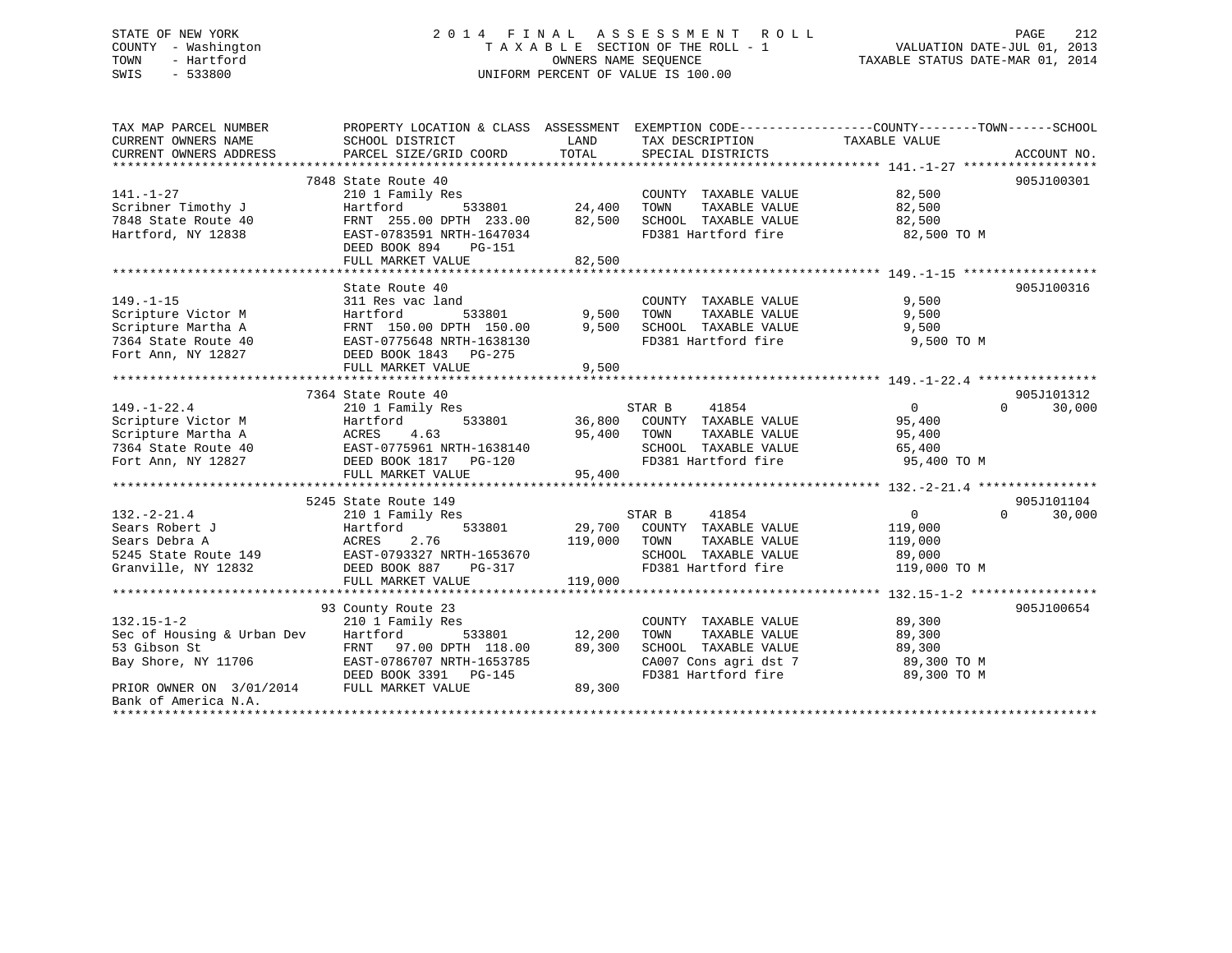## STATE OF NEW YORK 2 0 1 4 F I N A L A S S E S S M E N T R O L L PAGE 213 COUNTY - Washington T A X A B L E SECTION OF THE ROLL - 1 VALUATION DATE-JUL 01, 2013 TOWN - Hartford **TAXABLE STATUS DATE-MAR 01, 2014** OWNERS NAME SEQUENCE TAXABLE STATUS DATE-MAR 01, 2014 SWIS - 533800 UNIFORM PERCENT OF VALUE IS 100.00

| TAX MAP PARCEL NUMBER<br>CURRENT OWNERS NAME<br>CURRENT OWNERS ADDRESS                                                                                          | PROPERTY LOCATION & CLASS ASSESSMENT EXEMPTION CODE----------------COUNTY-------TOWN------SCHOOL<br>SCHOOL DISTRICT<br>PARCEL SIZE/GRID COORD | LAND<br>TOTAL  | TAX DESCRIPTION TAXABLE VALUE<br>SPECIAL DISTRICTS |                                  |          | ACCOUNT NO. |
|-----------------------------------------------------------------------------------------------------------------------------------------------------------------|-----------------------------------------------------------------------------------------------------------------------------------------------|----------------|----------------------------------------------------|----------------------------------|----------|-------------|
|                                                                                                                                                                 | 5253 State Route 149                                                                                                                          |                |                                                    |                                  |          | 905J101169  |
| $132 - 2 - 21.5$                                                                                                                                                | 210 1 Family Res                                                                                                                              |                | STAR B<br>41854                                    | $\overline{0}$                   | $\Omega$ | 30,000      |
| Seitz Linda A                                                                                                                                                   | Hartford                                                                                                                                      | 533801 29,700  | COUNTY TAXABLE VALUE                               | 120,500                          |          |             |
| 5253 State Route 149                                                                                                                                            | 2.77<br>ACRES                                                                                                                                 | 120,500        | TOWN<br>TAXABLE VALUE                              | 120,500                          |          |             |
| Granville, NY 12832                                                                                                                                             | EAST-0793521 NRTH-1653797                                                                                                                     |                | SCHOOL TAXABLE VALUE                               | 90,500                           |          |             |
|                                                                                                                                                                 |                                                                                                                                               |                |                                                    |                                  |          |             |
|                                                                                                                                                                 | DEED BOOK 925<br>PG-66                                                                                                                        |                |                                                    | FD381 Hartford fire 120,500 TO M |          |             |
|                                                                                                                                                                 | FULL MARKET VALUE                                                                                                                             | 120,500        |                                                    |                                  |          |             |
|                                                                                                                                                                 |                                                                                                                                               |                |                                                    |                                  |          |             |
|                                                                                                                                                                 | 8341 State Route 40                                                                                                                           |                |                                                    |                                  |          | 905J101158  |
| $123. - 1 - 13.3$                                                                                                                                               | 280 Res Multiple                                                                                                                              |                | STAR B<br>41854                                    | $\overline{0}$                   | $\Omega$ | 30,000      |
| Sellingham Robert P                                                                                                                                             | 533801<br>Hartford                                                                                                                            |                | 38,000 COUNTY TAXABLE VALUE                        | 150,300                          |          |             |
| Sellingham Linda L                                                                                                                                              | ACRES<br>1.40                                                                                                                                 | 150,300        | TOWN<br>TAXABLE VALUE                              | 150,300                          |          |             |
| 8341 State Route 40                                                                                                                                             | EAST-0790114 NRTH-1657836                                                                                                                     |                |                                                    | 120,300                          |          |             |
| Granville, NY 12832                                                                                                                                             | DEED BOOK 665<br>$PG-41$                                                                                                                      |                | SCHOOL TAXABLE VALUE<br>CA007 Cons agri dst 7      | $120,300$ TO M<br>150,300 TO M   |          |             |
|                                                                                                                                                                 | FULL MARKET VALUE                                                                                                                             |                | 150,300 FD381 Hartford fire                        | 150,300 TO M                     |          |             |
|                                                                                                                                                                 |                                                                                                                                               |                |                                                    |                                  |          |             |
|                                                                                                                                                                 | 71 Old Town Way                                                                                                                               |                | 84 PCT OF VALUE USED FOR EXEMPTION PURPOSES        |                                  |          | 905J100519  |
| $150.-1-34.1$                                                                                                                                                   | 240 Rural res                                                                                                                                 |                | VET COM CT 41131                                   | 38,388                           | 38,388   | $\Omega$    |
| Semanscin Michael J<br>Semanscin Margaret A<br>71 Old Town Way<br>Granville, NY 12832<br>The CERED BOOK 829<br>THE POOK 829<br>PG-158<br>THE POOK 829<br>PG-158 |                                                                                                                                               | 58,200 STAR EN | 41834                                              | $\overline{0}$                   | $\Omega$ | 64,200      |
|                                                                                                                                                                 |                                                                                                                                               |                | 182,800 COUNTY TAXABLE VALUE                       | 144,412                          |          |             |
|                                                                                                                                                                 |                                                                                                                                               |                |                                                    |                                  |          |             |
|                                                                                                                                                                 |                                                                                                                                               |                |                                                    |                                  |          |             |
|                                                                                                                                                                 |                                                                                                                                               |                |                                                    |                                  |          |             |
|                                                                                                                                                                 |                                                                                                                                               |                |                                                    |                                  |          |             |
|                                                                                                                                                                 | 19 Slate Way                                                                                                                                  |                |                                                    |                                  |          |             |
| $140. - 1 - 41.5$                                                                                                                                               | 270 Mfg housing                                                                                                                               |                | STAR B<br>41854                                    | $\Omega$                         | $\Omega$ | 30,000      |
| Severance Joseph C                                                                                                                                              | 533801<br>Hartford                                                                                                                            | 42,700         | COUNTY TAXABLE VALUE                               | 66,000                           |          |             |
| Severance Angie J                                                                                                                                               | LOT 3                                                                                                                                         | 66,000         | TOWN<br>TAXABLE VALUE                              | 66,000                           |          |             |
| 19 Slate Way                                                                                                                                                    | 6.19<br>ACRES                                                                                                                                 |                | SCHOOL TAXABLE VALUE                               | 36,000                           |          |             |
| Fort Ann, NY 12827                                                                                                                                              | EAST-0770598 NRTH-1642354                                                                                                                     |                | FD381 Hartford fire                                | 66,000 TO M                      |          |             |
|                                                                                                                                                                 | DEED BOOK 756<br>PG-286                                                                                                                       |                |                                                    |                                  |          |             |
|                                                                                                                                                                 | FULL MARKET VALUE                                                                                                                             | 66,000         |                                                    |                                  |          |             |
|                                                                                                                                                                 |                                                                                                                                               |                |                                                    |                                  |          |             |
|                                                                                                                                                                 | 22 East St                                                                                                                                    |                |                                                    |                                  |          | 905J100559  |
| $132.15 - 2 - 14$                                                                                                                                               | 210 1 Family Res                                                                                                                              |                | STAR B<br>41854                                    | $\overline{0}$                   | $\Omega$ | 30,000      |
| Severance Nicholas A                                                                                                                                            | Hartford<br>FRNT 155.00 DPTH 158.00<br>EAST-0786787 NRTH-1652155<br>-0077 2181 PG-216                                                         |                | 533801 15,600 COUNTY TAXABLE VALUE                 | 114,300                          |          |             |
| Severance Lori A                                                                                                                                                |                                                                                                                                               | 114,300        | TOWN<br>TAXABLE VALUE                              | 114,300                          |          |             |
| 22 East St                                                                                                                                                      |                                                                                                                                               |                | SCHOOL TAXABLE VALUE                               | 84,300                           |          |             |
| Hartford, NY 12832                                                                                                                                              |                                                                                                                                               |                | CA007 Cons agri dst 7                              | 114,300 TO M                     |          |             |
|                                                                                                                                                                 | FULL MARKET VALUE                                                                                                                             |                | 114,300 FD381 Hartford fire                        | 114,300 TO M                     |          |             |
|                                                                                                                                                                 |                                                                                                                                               |                |                                                    |                                  |          |             |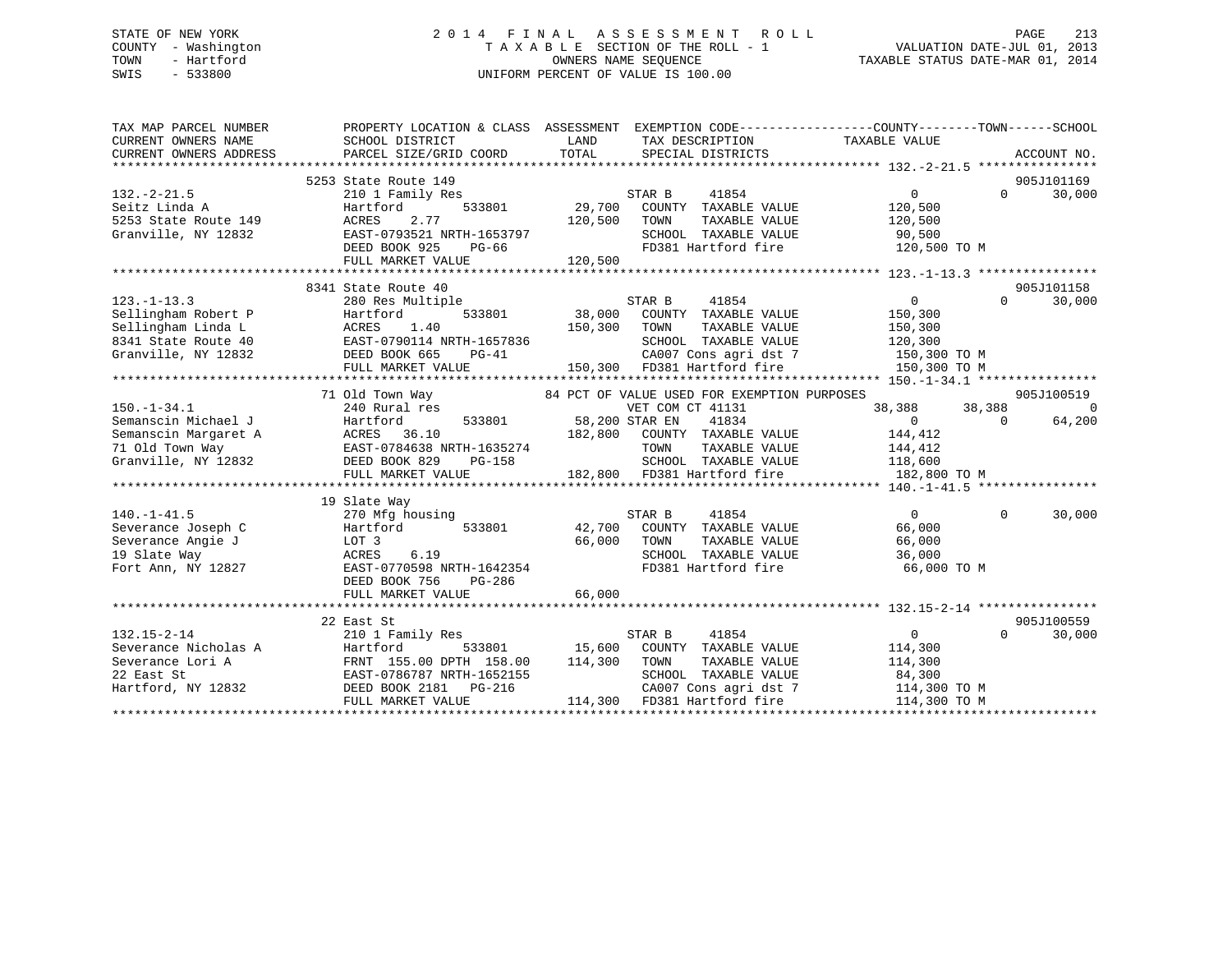## STATE OF NEW YORK 2 0 1 4 F I N A L A S S E S S M E N T R O L L PAGE 214 COUNTY - Washington T A X A B L E SECTION OF THE ROLL - 1 VALUATION DATE-JUL 01, 2013 TOWN - Hartford **TAXABLE STATUS DATE-MAR 01, 2014** OWNERS NAME SEQUENCE TAXABLE STATUS DATE-MAR 01, 2014 SWIS - 533800 UNIFORM PERCENT OF VALUE IS 100.00

| TAX MAP PARCEL NUMBER<br>CURRENT OWNERS NAME<br>CURRENT OWNERS ADDRESS | PROPERTY LOCATION & CLASS ASSESSMENT<br>SCHOOL DISTRICT<br>PARCEL SIZE/GRID COORD | LAND<br>TOTAL | EXEMPTION CODE-----------------COUNTY-------TOWN------SCHOOL<br>TAX DESCRIPTION<br>SPECIAL DISTRICTS | TAXABLE VALUE     | ACCOUNT NO.        |
|------------------------------------------------------------------------|-----------------------------------------------------------------------------------|---------------|------------------------------------------------------------------------------------------------------|-------------------|--------------------|
|                                                                        |                                                                                   |               |                                                                                                      |                   |                    |
|                                                                        | 69 Townsend Rd                                                                    |               |                                                                                                      |                   | 905J101212         |
| $140. -2 - 2.1$                                                        | 210 1 Family Res                                                                  |               | 41854<br>STAR B                                                                                      | $\Omega$          | $\Omega$<br>30,000 |
| Sharp Matthew S                                                        | Hartford                                                                          | 533801 34,400 | COUNTY TAXABLE VALUE                                                                                 | 132,500           |                    |
| Sharp Jennifer M                                                       | 4.00<br>ACRES                                                                     | 132,500       | TOWN<br>TAXABLE VALUE                                                                                | 132,500           |                    |
| 69 Townsend Rd                                                         | EAST-0781557 NRTH-1647491                                                         |               | SCHOOL TAXABLE VALUE                                                                                 | 102,500           |                    |
| Hartford, NY 12838                                                     | DEED BOOK 932<br>PG-206                                                           |               | CA007 Cons agri dst 7 132,500 TO M                                                                   |                   |                    |
|                                                                        | FULL MARKET VALUE                                                                 |               | 132,500 FD381 Hartford fire                                                                          | 132,500 TO M      |                    |
|                                                                        |                                                                                   |               |                                                                                                      |                   |                    |
|                                                                        | Blood St                                                                          |               |                                                                                                      |                   | 905J100498         |
| $132. - 4 - 9.1$                                                       | 312 Vac w/imprv                                                                   |               | COUNTY TAXABLE VALUE                                                                                 | 8,000             |                    |
| Shaw David E                                                           | Hartford<br>533801                                                                | 1,000         | TAXABLE VALUE<br>TOWN                                                                                | 8,000             |                    |
| Shaw Nina                                                              | FRNT 150.00 DPTH 150.00                                                           | 8,000         | SCHOOL TAXABLE VALUE                                                                                 | 8,000             |                    |
| 423 Blood St                                                           | EAST-0794618 NRTH-1650111                                                         |               | FD381 Hartford fire                                                                                  | 8,000 TO M        |                    |
| Granville, NY 12832                                                    | DEED BOOK 604<br>PG-27                                                            |               |                                                                                                      |                   |                    |
|                                                                        | FULL MARKET VALUE                                                                 | 8,000         |                                                                                                      |                   |                    |
|                                                                        |                                                                                   |               |                                                                                                      |                   |                    |
|                                                                        | 423 Blood St                                                                      |               |                                                                                                      |                   | 905J100117         |
| $132. -4 - 10$                                                         | 210 1 Family Res                                                                  |               | STAR B<br>41854                                                                                      | $\overline{0}$    | 30,000<br>$\Omega$ |
| Shaw David E                                                           | 533801<br>Hartford                                                                |               | 26,400 COUNTY TAXABLE VALUE                                                                          | 148,400           |                    |
| Shaw Nina L                                                            | ACRES<br>1.90                                                                     | 148,400       | TOWN<br>TAXABLE VALUE                                                                                | 148,400           |                    |
| 423 Blood St                                                           | EAST-0794485 NRTH-1650322                                                         |               | SCHOOL TAXABLE VALUE                                                                                 | 118,400           |                    |
| Granville, NY 12832                                                    | DEED BOOK 477<br>PG-876                                                           |               | FD381 Hartford fire                                                                                  | 148,400 TO M      |                    |
|                                                                        | FULL MARKET VALUE                                                                 | 148,400       |                                                                                                      |                   |                    |
|                                                                        |                                                                                   |               |                                                                                                      |                   |                    |
|                                                                        | 1485 Baldwin Corners Rd                                                           |               |                                                                                                      |                   | 905J100573         |
| $122. - 1 - 2$                                                         | 270 Mfg housing                                                                   |               | STAR EN<br>41834                                                                                     | $\overline{0}$    | $\Omega$<br>45,300 |
| Shaw Walter                                                            | 533801<br>Hartford                                                                |               | 29,500 COUNTY TAXABLE VALUE                                                                          | 45,300            |                    |
| Shaw Phyllis                                                           | 2.70<br>ACRES                                                                     | 45,300        | TAXABLE VALUE<br>TOWN                                                                                | 45,300            |                    |
| 1485 Baldwin Corners Rd                                                | EAST-0770714 NRTH-1663785                                                         |               |                                                                                                      | $\Omega$          |                    |
| Fort Ann, NY 12827                                                     | DEED BOOK 422<br>PG-822                                                           |               | ENSUR THAABLE VALUE<br>FD381 Hartford fire                                                           | 45,300 TO M       |                    |
|                                                                        | FULL MARKET VALUE                                                                 | 45,300        |                                                                                                      |                   |                    |
|                                                                        |                                                                                   |               |                                                                                                      |                   |                    |
|                                                                        | 41 Skyview Meadows Ln                                                             |               |                                                                                                      |                   | 905J101018         |
| $141. - 1 - 55$                                                        | 210 1 Family Res                                                                  |               | 41834<br>STAR EN                                                                                     | $0 \qquad \qquad$ | $\Omega$<br>64,200 |
| Sherman Solon I                                                        | 533801<br>Hartford                                                                | 30,600        | COUNTY TAXABLE VALUE                                                                                 | 186,400           |                    |
| Sherman Mary E                                                         | ACRES<br>2.70<br>ACRES 2.70<br>EAST-0787085 NRTH-1648719                          | 186,400       | TOWN<br>TAXABLE VALUE                                                                                | 186,400           |                    |
| 41 Skyview Meadows Ln                                                  |                                                                                   |               | SCHOOL TAXABLE VALUE                                                                                 | 122,200           |                    |
| Granville, NY 12832                                                    | DEED BOOK 468<br>PG-331                                                           |               | CA007 Cons agri dst 7                                                                                | 186,400 TO M      |                    |
|                                                                        | FULL MARKET VALUE                                                                 |               | 186,400 FD381 Hartford fire                                                                          | 186,400 TO M      |                    |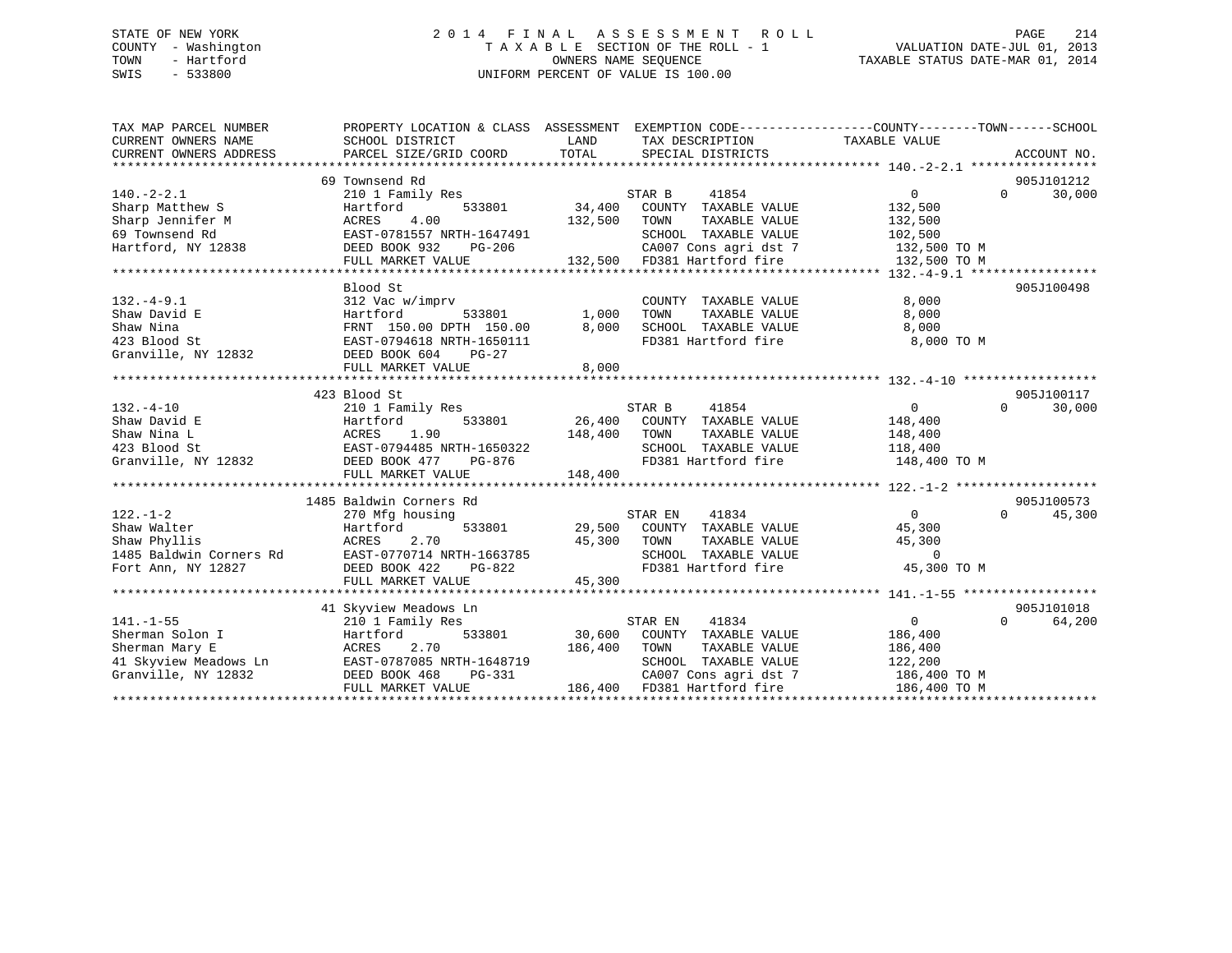## STATE OF NEW YORK 2 0 1 4 F I N A L A S S E S S M E N T R O L L PAGE 215 COUNTY - Washington T A X A B L E SECTION OF THE ROLL - 1 VALUATION DATE-JUL 01, 2013 TOWN - Hartford **TAXABLE STATUS DATE-MAR 01, 2014** OWNERS NAME SEQUENCE TAXABLE STATUS DATE-MAR 01, 2014 SWIS - 533800 UNIFORM PERCENT OF VALUE IS 100.00

| TAX MAP PARCEL NUMBER<br>CURRENT OWNERS NAME<br>CURRENT OWNERS ADDRESS | PROPERTY LOCATION & CLASS ASSESSMENT EXEMPTION CODE----------------COUNTY-------TOWN-----SCHOOL<br>SCHOOL DISTRICT<br>PARCEL SIZE/GRID COORD | LAND<br>TOTAL | TAX DESCRIPTION<br>SPECIAL DISTRICTS                                           | TAXABLE VALUE          | ACCOUNT NO.        |
|------------------------------------------------------------------------|----------------------------------------------------------------------------------------------------------------------------------------------|---------------|--------------------------------------------------------------------------------|------------------------|--------------------|
|                                                                        |                                                                                                                                              |               |                                                                                |                        |                    |
|                                                                        | 31 Townsend Rd                                                                                                                               |               |                                                                                |                        | 905J100338         |
| $140. - 2 - 6$                                                         | 210 1 Family Res                                                                                                                             |               | STAR B<br>41854                                                                | 0                      | $\Omega$<br>30,000 |
| Sherwin Jack L Jr                                                      | 533801<br>Hartford                                                                                                                           |               | 23,200 COUNTY TAXABLE VALUE                                                    | 118,900                |                    |
| Sherwin Melanie J                                                      | ACRES<br>1.06                                                                                                                                | 118,900       | TOWN<br>TAXABLE VALUE                                                          | 118,900                |                    |
| 31 Townsend Rd                                                         |                                                                                                                                              |               | SCHOOL TAXABLE VALUE                                                           |                        |                    |
| Hartford, NY 12838                                                     | EAST-0782335 NRTH-1646842<br>DEED BOOK 735 PG-247<br>DEED BOOK 735<br>PG-247                                                                 |               |                                                                                | 88,900<br>118,900 TO M |                    |
|                                                                        | FULL MARKET VALUE                                                                                                                            |               | CA007 Cons agri dst 7 118,900 TO M<br>118,900 FD381 Hartford fire 118,900 TO M |                        |                    |
|                                                                        |                                                                                                                                              |               |                                                                                |                        |                    |
|                                                                        | 638 Warren Rd                                                                                                                                |               |                                                                                |                        |                    |
| $123. - 1 - 11.11$                                                     | 270 Mfg housing                                                                                                                              |               | 41854<br>STAR B                                                                | $\overline{0}$         | $\Omega$<br>30,000 |
| Shields Timothy J                                                      | 533801<br>Hartford                                                                                                                           |               | 25,600 COUNTY TAXABLE VALUE                                                    | 51,100                 |                    |
| PO Box 37                                                              | ACRES<br>5.01                                                                                                                                | 51,100 TOWN   | TAXABLE VALUE                                                                  | 51,100                 |                    |
|                                                                        |                                                                                                                                              |               | SCHOOL TAXABLE VALUE                                                           |                        |                    |
|                                                                        |                                                                                                                                              |               |                                                                                |                        |                    |
|                                                                        |                                                                                                                                              |               |                                                                                |                        |                    |
|                                                                        |                                                                                                                                              |               |                                                                                |                        |                    |
|                                                                        | 747 County Route 17                                                                                                                          |               |                                                                                |                        | 905J101355         |
| $114. - 1 - 1.2$                                                       | 210 1 Family Res                                                                                                                             |               | STAR B<br>41854                                                                | $\overline{0}$         | $\Omega$<br>30,000 |
| Sill Brenda                                                            | 533801<br>Hartford                                                                                                                           | 34,400        | COUNTY TAXABLE VALUE                                                           | 162,900                |                    |
| 747 County Route 17                                                    | 573/103                                                                                                                                      | 162,900       | TAXABLE VALUE<br>TOWN                                                          | 162,900                |                    |
| Fort Ann, NY 12827                                                     | 4.00<br>ACRES                                                                                                                                |               | SCHOOL TAXABLE VALUE                                                           | 132,900                |                    |
|                                                                        | EAST-0780477 NRTH-1668611                                                                                                                    |               | CA007 Cons agri dst 7 162,900 TO M<br>FD381 Hartford fire 162,900 TO M         |                        |                    |
|                                                                        | DEED BOOK 929 PG-23                                                                                                                          |               |                                                                                |                        |                    |
|                                                                        | FULL MARKET VALUE                                                                                                                            | 162,900       |                                                                                |                        |                    |
|                                                                        |                                                                                                                                              |               |                                                                                |                        |                    |
|                                                                        | 8095 State Route 40                                                                                                                          |               |                                                                                |                        | 905J100044         |
| $132.15 - 2 - 5$                                                       | 210 1 Family Res                                                                                                                             |               | COUNTY TAXABLE VALUE                                                           | 83,600                 |                    |
| Sipowicz James                                                         | 533801<br>Hartford                                                                                                                           | 6,300         | TOWN        TAXABLE  VALUE<br>SCHOOL    TAXABLE  VALUE                         | 83,600                 |                    |
| PO Box 169                                                             | FRNT 184.00 DPTH 70.00                                                                                                                       | 83,600        |                                                                                | 83,600                 |                    |
| Hartford, NY 12838                                                     | BANK<br>26                                                                                                                                   |               | CA007 Cons agri dst 7 83,600 TO M                                              |                        |                    |
|                                                                        | EAST-0787161 NRTH-1652295                                                                                                                    |               | FD381 Hartford fire                                                            | 83,600 TO M            |                    |
|                                                                        | DEED BOOK 920<br>PG-147                                                                                                                      |               |                                                                                |                        |                    |
|                                                                        | FULL MARKET VALUE                                                                                                                            | 83,600        |                                                                                |                        |                    |
|                                                                        |                                                                                                                                              |               |                                                                                |                        |                    |
|                                                                        | 20 Skyview Meadows Ln                                                                                                                        |               |                                                                                |                        | 905J101370         |
| $141. - 1 - 66.3$                                                      | 210 1 Family Res                                                                                                                             |               | STAR B<br>41854                                                                | $\overline{0}$         | 30,000<br>$\Omega$ |
| Sipowicz James                                                         | Hartford                                                                                                                                     |               | 533801 38,100 COUNTY TAXABLE VALUE                                             | 210,400                |                    |
| Sipowicz Melody                                                        | 1.95<br>ACRES                                                                                                                                | 210,400 TOWN  | TAXABLE VALUE                                                                  | 210,400                |                    |
| PO Box 169<br>Hartford, NY 12838                                       | EAST-0787416 NRTH-1647959<br>צכצו בטב−ם<br>PG-136                                                                                            |               | SCHOOL TAXABLE VALUE                                                           | 180,400                |                    |
|                                                                        | DEED BOOK 764                                                                                                                                |               | CA007 Cons agri dst 7                                                          | 210,400 TO M           |                    |
|                                                                        | FULL MARKET VALUE                                                                                                                            |               | 210,400 FD381 Hartford fire                                                    | 210,400 TO M           |                    |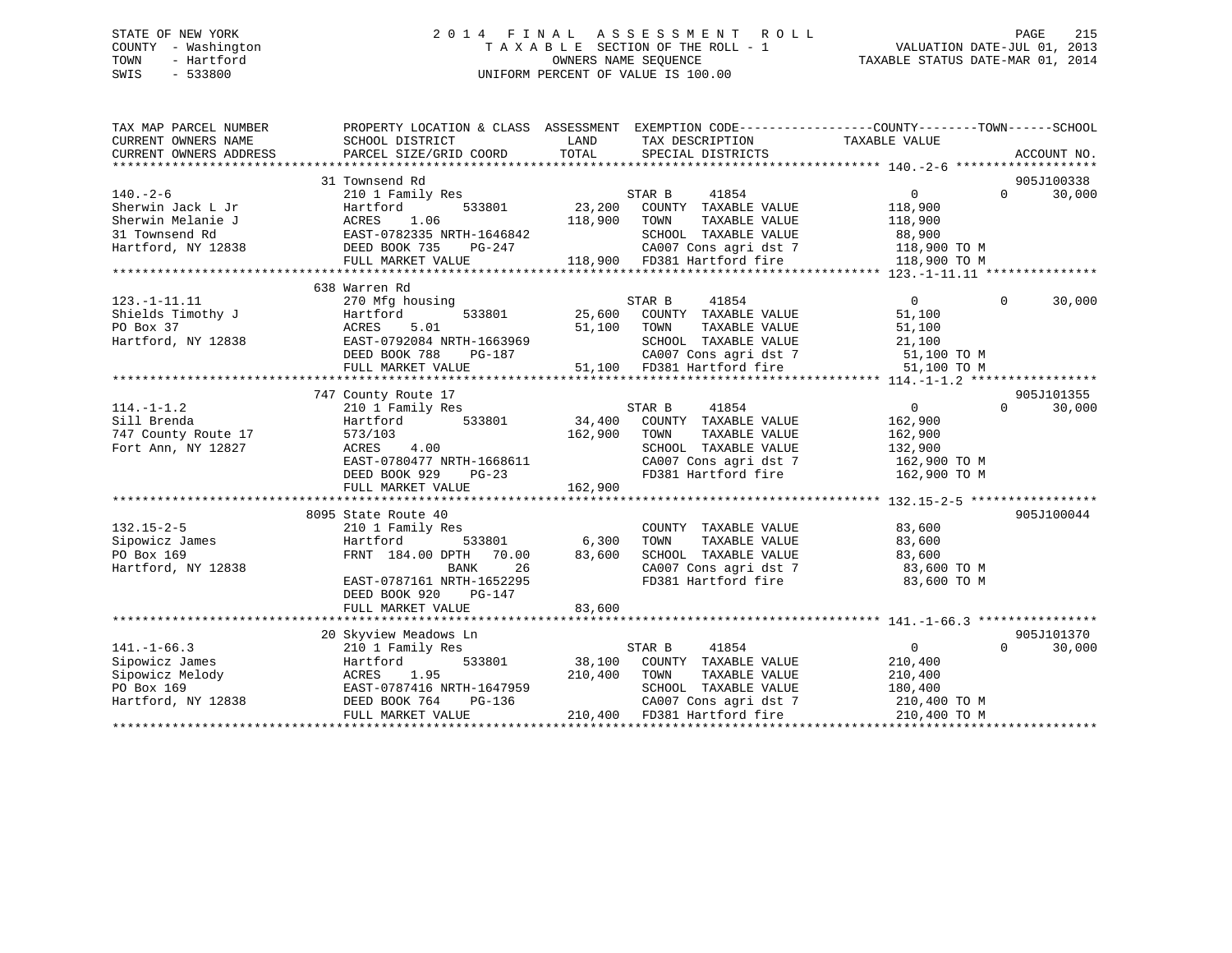## STATE OF NEW YORK 2 0 1 4 F I N A L A S S E S S M E N T R O L L PAGE 216 COUNTY - Washington T A X A B L E SECTION OF THE ROLL - 1 VALUATION DATE-JUL 01, 2013 TOWN - Hartford **TAXABLE STATUS DATE-MAR 01, 2014** OWNERS NAME SEQUENCE TAXABLE STATUS DATE-MAR 01, 2014 SWIS - 533800 UNIFORM PERCENT OF VALUE IS 100.00

| TAX MAP PARCEL NUMBER<br>CURRENT OWNERS NAME<br>CURRENT OWNERS ADDRESS | PROPERTY LOCATION & CLASS ASSESSMENT EXEMPTION CODE---------------COUNTY-------TOWN------SCHOOL<br>SCHOOL DISTRICT<br>PARCEL SIZE/GRID COORD | LAND<br>TOTAL   | TAX DESCRIPTION<br>SPECIAL DISTRICTS                  | TAXABLE VALUE                 | ACCOUNT NO.    |
|------------------------------------------------------------------------|----------------------------------------------------------------------------------------------------------------------------------------------|-----------------|-------------------------------------------------------|-------------------------------|----------------|
|                                                                        |                                                                                                                                              |                 |                                                       |                               |                |
| $141. - 1 - 66.4$                                                      | Dick Hill Rd<br>314 Rural vac<10                                                                                                             |                 | COUNTY TAXABLE VALUE                                  | 14,000                        |                |
| Sipowicz James                                                         | Hartford<br>533801                                                                                                                           | 14,000          | TAXABLE VALUE<br>TOWN                                 | 14,000                        |                |
| Sipowicz Melody                                                        | ACRES<br>1.44                                                                                                                                | 14,000          | SCHOOL TAXABLE VALUE                                  | 14,000                        |                |
| PO Box 169                                                             | EAST-0787210 NRTH-1647915<br>DEED BOOK 754                                                                                                   |                 | CA007 Cons agri dst 7                                 | 14,000 TO M                   |                |
| Hartford, NY 12838                                                     | DEED BOOK 764<br>PG-136                                                                                                                      |                 | FD381 Hartford fire                                   | 14,000 TO M                   |                |
|                                                                        | FULL MARKET VALUE                                                                                                                            | 14,000          |                                                       |                               |                |
|                                                                        |                                                                                                                                              |                 |                                                       |                               |                |
|                                                                        | 3498 State Route 196                                                                                                                         |                 |                                                       |                               |                |
| $140. - 1 - 22.3$                                                      | 270 Mfg housing                                                                                                                              |                 | 41854<br>STAR B                                       | $\overline{0}$<br>$\Omega$    | 30,000         |
| Sisco Craig                                                            | 533801<br>Hartford                                                                                                                           |                 | 23,400 COUNTY TAXABLE VALUE                           | 36,700                        |                |
| 3498 State Route 196                                                   | ACRES<br>1.10                                                                                                                                | 36,700 TOWN     | TAXABLE VALUE                                         | 36,700                        |                |
| Fort Ann, NY 12827                                                     | EAST-0770761 NRTH-1644223                                                                                                                    |                 | SCHOOL TAXABLE VALUE                                  | 6,700                         |                |
|                                                                        | DEED BOOK 1778 PG-41                                                                                                                         |                 | FD381 Hartford fire                                   | 36,700 TO M                   |                |
|                                                                        | FULL MARKET VALUE                                                                                                                            | 36,700          |                                                       |                               |                |
|                                                                        |                                                                                                                                              |                 |                                                       |                               |                |
|                                                                        | 3531 State Route 196                                                                                                                         |                 |                                                       |                               | 905J100585     |
| $140. - 1 - 31$                                                        | 210 1 Family Res                                                                                                                             |                 | AGED-CO<br>41802                                      | 40,320<br>$\Omega$            | $\overline{0}$ |
| Sisco Kenneth W                                                        | 533801<br>Hartford                                                                                                                           |                 | 24,500 AGED-TOWN 41803                                | $\overline{0}$<br>50,400      | $\Omega$       |
| 3531 State Route 196                                                   | ACRES<br>1.40                                                                                                                                | 100,800 STAR EN | 41834                                                 | $\Omega$<br>$\Omega$          | 64,200         |
| Fort Ann, NY 12827                                                     | EAST-0771411 NRTH-1644691                                                                                                                    |                 | COUNTY TAXABLE VALUE                                  | 60,480                        |                |
|                                                                        |                                                                                                                                              |                 |                                                       |                               |                |
|                                                                        | DEED BOOK 824<br>PG-284                                                                                                                      |                 | TOWN<br>TAXABLE VALUE<br>100,800 SCHOOL TAXABLE VALUE | 50,400                        |                |
|                                                                        | FULL MARKET VALUE                                                                                                                            |                 |                                                       | 36,600                        |                |
|                                                                        |                                                                                                                                              |                 | FD381 Hartford fire                                   | 100,800 TO M                  |                |
|                                                                        |                                                                                                                                              |                 |                                                       |                               |                |
|                                                                        | State Route 196                                                                                                                              |                 |                                                       |                               | 905J100381     |
| $140. - 1 - 32$                                                        | 312 Vac w/imprv                                                                                                                              |                 | COUNTY TAXABLE VALUE                                  | 16,700                        |                |
| sisco Kenneth W<br>3531 State Route 196                                | 533801<br>Hartford                                                                                                                           | 1,500 TOWN      | TAXABLE VALUE                                         | 16,700                        |                |
|                                                                        | FRNT 100.00 DPTH 167.00                                                                                                                      | 16,700          | SCHOOL TAXABLE VALUE                                  | 16,700                        |                |
| Fort Ann, NY 12827                                                     | ACRES<br>0.39                                                                                                                                |                 | FD381 Hartford fire                                   | 16,700 TO M                   |                |
|                                                                        | EAST-0771349 NRTH-1644570                                                                                                                    |                 |                                                       |                               |                |
|                                                                        | DEED BOOK 824<br>PG-284                                                                                                                      |                 |                                                       |                               |                |
|                                                                        | FULL MARKET VALUE                                                                                                                            | 16,700          |                                                       |                               |                |
|                                                                        |                                                                                                                                              |                 |                                                       |                               |                |
|                                                                        | 190 North Rd                                                                                                                                 |                 |                                                       |                               | 905J101257     |
| $140. - 1 - 22.1$                                                      | 210 1 Family Res                                                                                                                             |                 | STAR B<br>41854                                       | $0 \qquad \qquad$<br>$\Omega$ | 30,000         |
| Sisco Roberta A                                                        | 533801<br>Hartford                                                                                                                           |                 | 23,300 COUNTY TAXABLE VALUE                           | 139,000                       |                |
| 190 North Rd                                                           | 1.09<br>ACRES                                                                                                                                | 139,000         | TOWN<br>TAXABLE VALUE                                 | 139,000                       |                |
| Fort Ann, NY 12827                                                     | EAST-0772670 NRTH-1643379                                                                                                                    |                 | SCHOOL TAXABLE VALUE                                  | 109,000                       |                |
|                                                                        | DEED BOOK 936<br>$PG-11$                                                                                                                     |                 | FD381 Hartford fire                                   | 139,000 TO M                  |                |
|                                                                        | FULL MARKET VALUE                                                                                                                            | 139,000         |                                                       |                               |                |
|                                                                        |                                                                                                                                              |                 |                                                       |                               |                |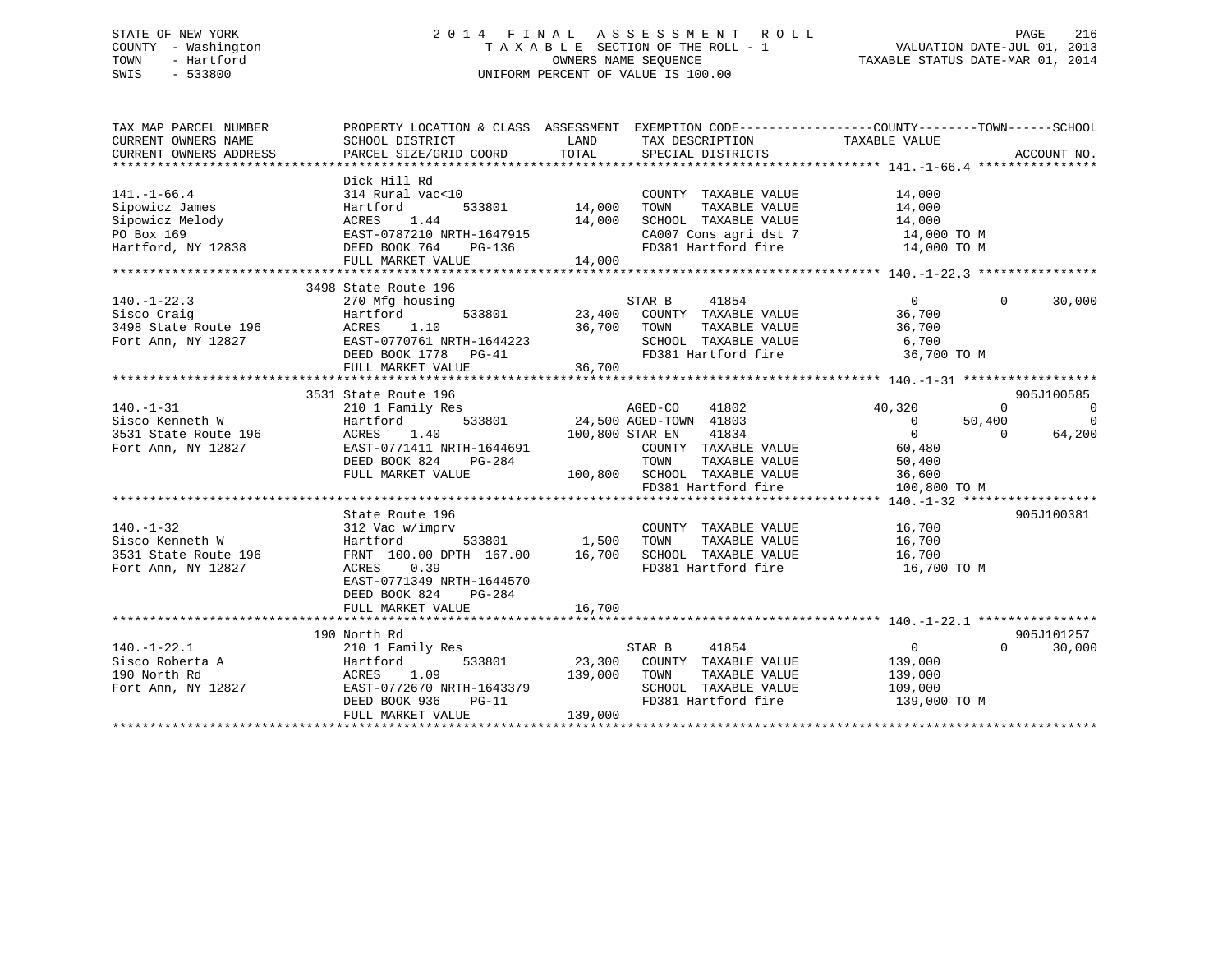## STATE OF NEW YORK 2 0 1 4 F I N A L A S S E S S M E N T R O L L PAGE 217 COUNTY - Washington T A X A B L E SECTION OF THE ROLL - 1 VALUATION DATE-JUL 01, 2013 TOWN - Hartford **TAXABLE STATUS DATE-MAR 01, 2014** OWNERS NAME SEQUENCE TAXABLE STATUS DATE-MAR 01, 2014 SWIS - 533800 UNIFORM PERCENT OF VALUE IS 100.00

| TAX MAP PARCEL NUMBER                 | PROPERTY LOCATION & CLASS ASSESSMENT EXEMPTION CODE---------------COUNTY-------TOWN-----SCHOOL                                                                                                                        |              |                                                                                                                      |                                  |                          |
|---------------------------------------|-----------------------------------------------------------------------------------------------------------------------------------------------------------------------------------------------------------------------|--------------|----------------------------------------------------------------------------------------------------------------------|----------------------------------|--------------------------|
|                                       |                                                                                                                                                                                                                       |              |                                                                                                                      |                                  |                          |
| $140. - 1 - 22.4$                     | 3518 State Route 196<br>210 1 Family Res                                                                                                                                                                              |              | Ee 196<br>ily Res 533801 23,700 COUNTY TAXABLE VALUE<br>1.18 165,700 TOWN TAXABLE VALUE<br>26,700 TOWN TAXABLE VALUE | $\overline{0}$<br>$\Omega$       | 30,000                   |
|                                       |                                                                                                                                                                                                                       |              |                                                                                                                      |                                  |                          |
|                                       |                                                                                                                                                                                                                       |              |                                                                                                                      |                                  |                          |
|                                       |                                                                                                                                                                                                                       |              |                                                                                                                      |                                  |                          |
|                                       |                                                                                                                                                                                                                       |              |                                                                                                                      |                                  |                          |
|                                       |                                                                                                                                                                                                                       |              |                                                                                                                      |                                  |                          |
|                                       |                                                                                                                                                                                                                       |              |                                                                                                                      |                                  |                          |
|                                       | 24 Blood St                                                                                                                                                                                                           |              |                                                                                                                      |                                  |                          |
|                                       | 210 1 Family Res                                                                                                                                                                                                      |              |                                                                                                                      | 17,505 17,505                    | $\overline{0}$           |
| 142.-1-28.1<br>Smelik Ricky           | lly Res<br>533801 533801 23,600 STAR B<br>142.-1-28.1 210 1 Family Res<br>Smelik Ricky Hartford 533801<br>Smelik Nancy ACRES 1.16<br>24 Blood St EAST-0790214 NRTH-1641891<br>Granville, NY 12832 DEED BOOK 687 PG-11 |              | VET WAR CT 41121<br>STAR B      41854                                                                                | $\overline{0}$<br>$\overline{0}$ | 30,000                   |
|                                       |                                                                                                                                                                                                                       |              | 116,700 COUNTY TAXABLE VALUE                                                                                         | 99,195                           |                          |
|                                       |                                                                                                                                                                                                                       |              | TOWN<br>TAXABLE VALUE                                                                                                | 99,195                           |                          |
|                                       |                                                                                                                                                                                                                       |              |                                                                                                                      |                                  |                          |
|                                       |                                                                                                                                                                                                                       |              |                                                                                                                      |                                  |                          |
|                                       | DEED BOOK 687 PG-11<br>PULL MARKET VALUE PULL MARKET VALUE 116,700 CA008 Cons agri dst 8 116,700 PULL MARKET VALUE 116,700 PULL MARKET VALUE                                                                          |              |                                                                                                                      |                                  |                          |
|                                       |                                                                                                                                                                                                                       |              |                                                                                                                      |                                  |                          |
|                                       |                                                                                                                                                                                                                       |              |                                                                                                                      |                                  |                          |
|                                       | Old Town Way                                                                                                                                                                                                          |              |                                                                                                                      |                                  | 905J101400               |
| $150. - 1 - 34.4$                     | 322 Rural vac>10                                                                                                                                                                                                      |              | COUNTY TAXABLE VALUE 28,600                                                                                          |                                  |                          |
| Smelik Ricky                          | Hartford<br>533801                                                                                                                                                                                                    | 28,600 TOWN  |                                                                                                                      |                                  |                          |
| Smelik Nancy                          | ACRES 24.10                                                                                                                                                                                                           | 28,600       |                                                                                                                      |                                  |                          |
| 24 Blood St                           | EAST-0784371 NRTH-1636042                                                                                                                                                                                             |              | FD381 Hartford fire 28,600 TO M                                                                                      |                                  |                          |
| Granville, NY 12832                   | DEED BOOK 841 PG-335                                                                                                                                                                                                  |              |                                                                                                                      |                                  |                          |
|                                       |                                                                                                                                                                                                                       |              |                                                                                                                      |                                  |                          |
|                                       |                                                                                                                                                                                                                       |              |                                                                                                                      |                                  |                          |
|                                       | Baker Rd                                                                                                                                                                                                              |              |                                                                                                                      |                                  | 905J100596               |
| $132 - 2 - 5$                         | 314 Rural vac<10                                                                                                                                                                                                      |              |                                                                                                                      |                                  |                          |
| Smith Betty L                         | 533801 15,000 TOWN<br>Hartford                                                                                                                                                                                        |              | COUNTY TAXABLE VALUE 15,000<br>TOWN TAXABLE VALUE 15,000                                                             |                                  |                          |
| 92 Baker Rd                           | ACRES 1.70                                                                                                                                                                                                            |              | 15,000 SCHOOL TAXABLE VALUE 15,000                                                                                   |                                  |                          |
| Granville, NY 12832                   | EAST-0792812 NRTH-1654191                                                                                                                                                                                             |              | FD381 Hartford fire                                                                                                  | 15,000 TO M                      |                          |
|                                       | DEED BOOK 503 PG-1128                                                                                                                                                                                                 |              |                                                                                                                      |                                  |                          |
|                                       |                                                                                                                                                                                                                       |              |                                                                                                                      |                                  |                          |
|                                       |                                                                                                                                                                                                                       |              |                                                                                                                      |                                  |                          |
|                                       |                                                                                                                                                                                                                       |              |                                                                                                                      |                                  | 905J100594               |
| 132.-2-20<br>Smith Betty L<br>Dinn Rd |                                                                                                                                                                                                                       |              |                                                                                                                      |                                  |                          |
|                                       | 210 1 Family Res                                                                                                                                                                                                      |              | s<br>533801 28,300 AGED-CO 41802                                                                                     | 33,325<br>33,325                 | $\overline{0}$           |
|                                       |                                                                                                                                                                                                                       |              |                                                                                                                      | 39,990<br>$\sim$ 0               | $\overline{\phantom{0}}$ |
|                                       | 2.40                                                                                                                                                                                                                  |              | 133,300 AGED-TOWN 41803                                                                                              | 49,988<br>$\overline{0}$         | $\overline{0}$           |
| Granville, NY 12832                   | A<br>y 2 Baker<br>210 1 Fa<br>Hartford<br>ACRES<br>F <sup>n</sup><br>EAST-0792703 NRTH-1653793                                                                                                                        |              | STAR EN 41834                                                                                                        | $\overline{0}$<br>$\overline{0}$ | 64,200                   |
|                                       | DEED BOOK 416<br>PG-518                                                                                                                                                                                               |              | COUNTY TAXABLE VALUE                                                                                                 | 59,985                           |                          |
|                                       | FULL MARKET VALUE                                                                                                                                                                                                     | 133,300 TOWN | TAXABLE VALUE<br>TAXABLE VALUE                                                                                       | 49,987                           |                          |
|                                       |                                                                                                                                                                                                                       |              | SCHOOL TAXABLE VALUE                                                                                                 | 69,100                           |                          |
|                                       |                                                                                                                                                                                                                       |              | FD381 Hartford fire                                                                                                  | 133,300 TO M                     |                          |
|                                       |                                                                                                                                                                                                                       |              |                                                                                                                      |                                  |                          |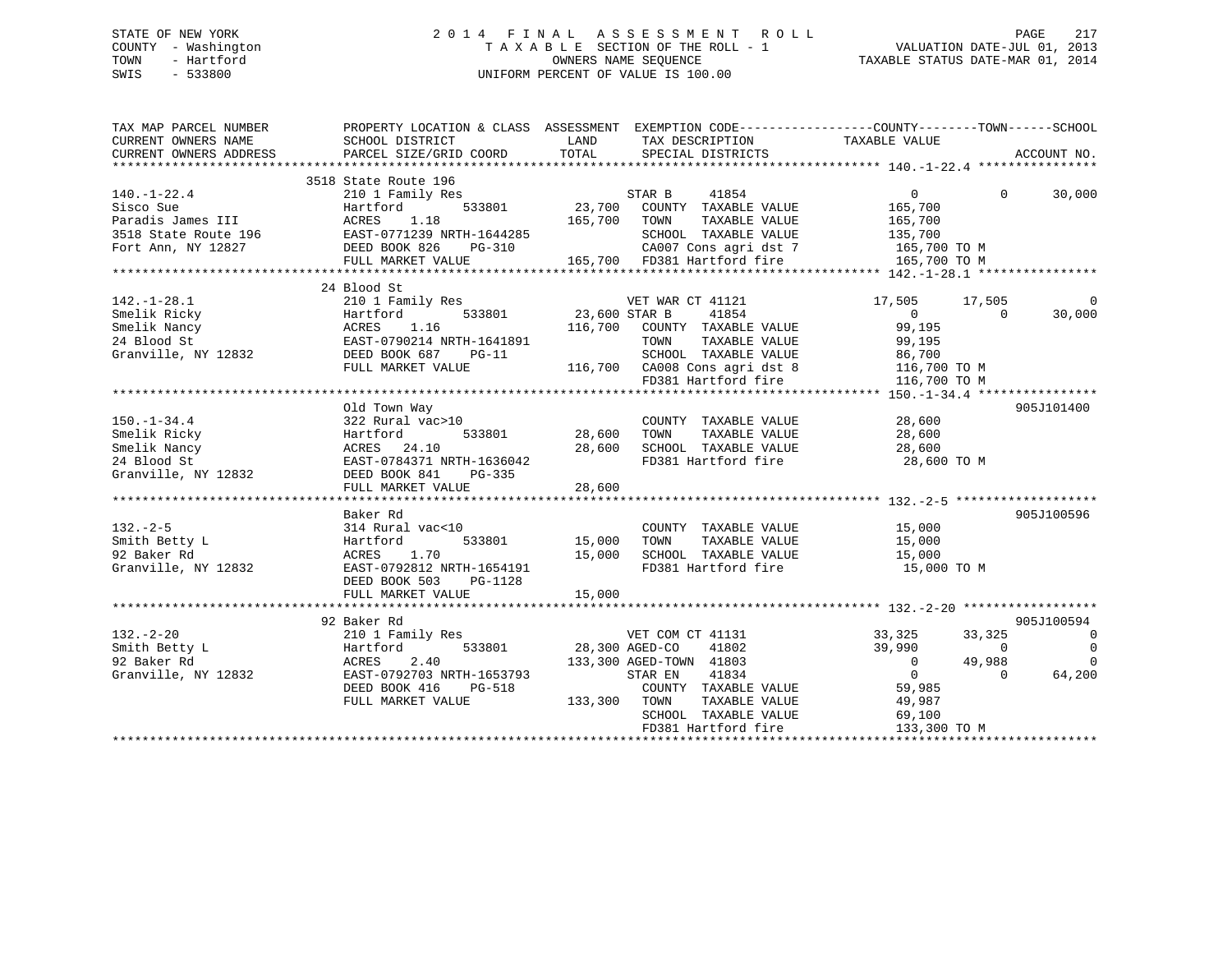## STATE OF NEW YORK 2 0 1 4 F I N A L A S S E S S M E N T R O L L PAGE 218 COUNTY - Washington T A X A B L E SECTION OF THE ROLL - 1 VALUATION DATE-JUL 01, 2013 TOWN - Hartford **TAXABLE STATUS DATE-MAR 01, 2014** OWNERS NAME SEQUENCE TAXABLE STATUS DATE-MAR 01, 2014 SWIS - 533800 UNIFORM PERCENT OF VALUE IS 100.00

| TAX MAP PARCEL NUMBER                                                                                  | PROPERTY LOCATION & CLASS ASSESSMENT EXEMPTION CODE----------------COUNTY-------TOWN------SCHOOL |               |                                                                        |                         |                    |
|--------------------------------------------------------------------------------------------------------|--------------------------------------------------------------------------------------------------|---------------|------------------------------------------------------------------------|-------------------------|--------------------|
| CURRENT OWNERS NAME                                                                                    | SCHOOL DISTRICT                                                                                  | LAND          | TAX DESCRIPTION                                                        | TAXABLE VALUE           |                    |
| CURRENT OWNERS ADDRESS                                                                                 | PARCEL SIZE/GRID COORD                                                                           | TOTAL         | SPECIAL DISTRICTS                                                      |                         | ACCOUNT NO.        |
|                                                                                                        |                                                                                                  |               |                                                                        |                         |                    |
|                                                                                                        | 85 Baker Rd                                                                                      |               |                                                                        |                         | 905J100588         |
| $132. - 2 - 6$                                                                                         | 240 Rural res                                                                                    |               | STAR B<br>41854                                                        | $0 \qquad \qquad$       | $\Omega$<br>30,000 |
| Smith Bonnie L                                                                                         | 533801<br>Hartford                                                                               | 41,800        | COUNTY TAXABLE VALUE                                                   | 163,200                 |                    |
|                                                                                                        |                                                                                                  | 163,200       | TOWN<br>TAXABLE VALUE                                                  | 163,200                 |                    |
| Walls Larry A<br>Malls Larry A<br>B Baker Rd<br>EAST-0792559 N<br>Granville, NY 12832<br>DEED BOOK 922 | EAST-0792559 NRTH-1654457                                                                        |               | SCHOOL TAXABLE VALUE<br>FD381 Hartford fire                            | 133,200<br>163,200 TO M |                    |
|                                                                                                        | PG-229                                                                                           |               |                                                                        |                         |                    |
|                                                                                                        | FULL MARKET VALUE                                                                                | 163, 200      |                                                                        |                         |                    |
|                                                                                                        |                                                                                                  |               |                                                                        |                         |                    |
|                                                                                                        | Baker Rd                                                                                         |               |                                                                        |                         | 905J100589         |
| $132 - 2 - 7$                                                                                          | 322 Rural vac>10                                                                                 |               | COUNTY TAXABLE VALUE 32,000                                            |                         |                    |
|                                                                                                        | 533801                                                                                           | 32,000        | TOWN<br>TAXABLE VALUE                                                  | 32,000                  |                    |
|                                                                                                        |                                                                                                  | 32,000        | SCHOOL TAXABLE VALUE 32,000                                            |                         |                    |
|                                                                                                        |                                                                                                  |               | FD381 Hartford fire                                                    | 32,000 TO M             |                    |
|                                                                                                        |                                                                                                  |               |                                                                        |                         |                    |
|                                                                                                        | FULL MARKET VALUE                                                                                | 32,000        |                                                                        |                         |                    |
|                                                                                                        |                                                                                                  |               |                                                                        |                         |                    |
|                                                                                                        | 179 Washburn Hill Rd                                                                             |               |                                                                        |                         | 905J101375         |
| $151. - 2 - 13.1$                                                                                      | 210 1 Family Res                                                                                 |               | STAR B<br>41854                                                        | 0                       | $\Omega$<br>30,000 |
| Smith Daniel J                                                                                         | 533801<br>Hartford                                                                               |               | 28,500 COUNTY TAXABLE VALUE                                            | 178,200                 |                    |
| PO Box 3                                                                                               | $151.-1-13.1$                                                                                    | 178,200       | TOWN<br>TAXABLE VALUE                                                  | 178,200                 |                    |
| Hartford, NY 12838                                                                                     | ACRES<br>2.45<br>$\frac{1}{2}$ EAST-0793350 NRTH-1637947                                         |               | SCHOOL TAXABLE VALUE                                                   | 148,200                 |                    |
|                                                                                                        |                                                                                                  |               | CA008 Cons agri dst 8 178,200 TO M<br>FD381 Hartford fire 178,200 TO M |                         |                    |
|                                                                                                        | DEED BOOK 2348 PG-241                                                                            |               |                                                                        |                         |                    |
|                                                                                                        |                                                                                                  |               |                                                                        |                         |                    |
|                                                                                                        |                                                                                                  |               |                                                                        |                         |                    |
|                                                                                                        | 72 Skyview Meadows Ln<br>210 1 Family Res<br>Hartford                                            |               |                                                                        |                         | 905J101024         |
| $141. - 1 - 62$                                                                                        |                                                                                                  |               | STAR B<br>41854                                                        | $\overline{0}$          | $\Omega$<br>30,000 |
| Smith David W                                                                                          | Hartford 533801                                                                                  |               | 31,000 COUNTY TAXABLE VALUE                                            | 218,800                 |                    |
| Smith Bonny A                                                                                          | 495/34                                                                                           | 218,800       | TOWN<br>TAXABLE VALUE                                                  | 218,800                 |                    |
|                                                                                                        |                                                                                                  |               | SCHOOL TAXABLE VALUE 188,800<br>CA007 Cons agri dst 7 188,800 TO M     |                         |                    |
|                                                                                                        |                                                                                                  |               |                                                                        |                         |                    |
|                                                                                                        | DEED BOOK 470<br>PG-153                                                                          |               | FD381 Hartford fire 218,800 TO M                                       |                         |                    |
|                                                                                                        | FULL MARKET VALUE                                                                                | 218,800       |                                                                        |                         |                    |
|                                                                                                        |                                                                                                  |               |                                                                        |                         |                    |
|                                                                                                        | 41 Townsend Rd                                                                                   |               |                                                                        |                         |                    |
| $140. -2 - 2.3$                                                                                        | 312 Vac w/imprv                                                                                  |               | COUNTY TAXABLE VALUE                                                   | 24,000                  |                    |
| Smith Francis Jr                                                                                       | Hartford                                                                                         | 533801 23,000 | TOWN<br>TAXABLE VALUE                                                  | 24,000                  |                    |
| Carty Shena                                                                                            | FRNT 208.00 DPTH 210.00 24,000<br>EAST-0782139 NRTH-1647136                                      |               | SCHOOL TAXABLE VALUE<br>CA007 Cons agri dst 7                          | 24,000                  |                    |
| 36 Middleton Rd                                                                                        |                                                                                                  |               |                                                                        | 24,000 TO M             |                    |
| Granville, NY 12832-1214 DEED BOOK 2042 PG-90                                                          |                                                                                                  |               | FD381 Hartford fire                                                    | 24,000 TO M             |                    |
|                                                                                                        | FULL MARKET VALUE                                                                                | 24,000        |                                                                        |                         |                    |
|                                                                                                        |                                                                                                  |               |                                                                        |                         |                    |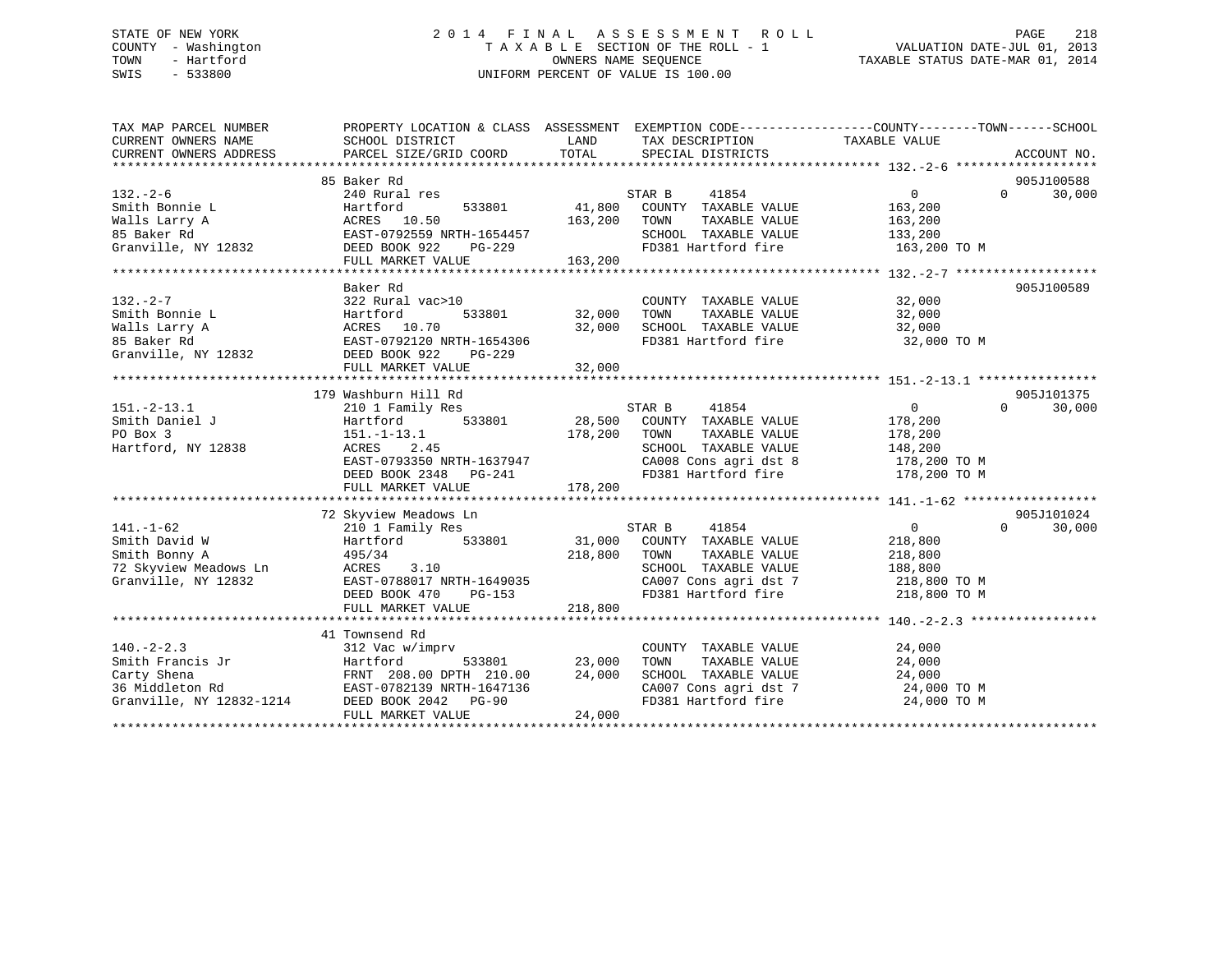# STATE OF NEW YORK 219 2014 FINAL ASSESSMENT ROLL PAGE 219 COUNTY - Washington  $\begin{array}{ccc}\n\text{T A X A B L E} & \text{SECTION OF THE ROLL - 1} \\
\text{T} & \text{M N N} & \text{S} & \text{M N} \\
\text{S} & \text{M N} & \text{S} & \text{M N} \\
\text{D} & \text{M N} & \text{S} & \text{M N} \\
\text{D} & \text{M N} & \text{S} & \text{M N} \\
\text{D} & \text{M N} & \text{S} & \text{M N} \\
\text{D} & \text{M N} & \text{S} & \text{M N} \\
\text{D} & \text{M N$ SWIS - 533800 UNIFORM PERCENT OF VALUE IS 100.00

VALUATION DATE-JUL 01, 2013

TAXABLE STATUS DATE-MAR 01, 2014

| TAX MAP PARCEL NUMBER<br>CURRENT OWNERS NAME                                                               | SCHOOL DISTRICT                                   | LAND<br>TAX DESCRIPTION                        | PROPERTY LOCATION & CLASS ASSESSMENT EXEMPTION CODE---------------COUNTY-------TOWN------SCHOOL<br>TAXABLE VALUE |
|------------------------------------------------------------------------------------------------------------|---------------------------------------------------|------------------------------------------------|------------------------------------------------------------------------------------------------------------------|
| CURRENT OWNERS ADDRESS                                                                                     | PARCEL SIZE/GRID COORD                            | TOTAL<br>SPECIAL DISTRICTS                     | ACCOUNT NO.                                                                                                      |
|                                                                                                            |                                                   |                                                |                                                                                                                  |
|                                                                                                            | 488 Blood St                                      |                                                | 905J100590                                                                                                       |
| $132. -4 -7$                                                                                               | 210 1 Family Res                                  | 41854<br>STAR B                                | $\overline{0}$<br>30,000<br>$\Omega$                                                                             |
| Smith Garry                                                                                                | 533801<br>Hartford                                | 24,100 COUNTY TAXABLE VALUE                    | 51,300                                                                                                           |
| Smith Marsha                                                                                               | 445/298                                           | 51,300<br>TOWN<br>TAXABLE VALUE                | 51,300                                                                                                           |
| 488 Blood St                                                                                               | ACRES 1.30                                        | SCHOOL TAXABLE VALUE                           | 21,300                                                                                                           |
| Granville, NY 12832                                                                                        | EAST-0794534 NRTH-1651735                         | FD381 Hartford fire                            | 51,300 TO M                                                                                                      |
|                                                                                                            | DEED BOOK 427<br>PG-342                           |                                                |                                                                                                                  |
|                                                                                                            |                                                   |                                                |                                                                                                                  |
|                                                                                                            |                                                   |                                                |                                                                                                                  |
|                                                                                                            | 1330 Baldwin Corners Rd                           |                                                | 905J101162                                                                                                       |
| $121. -4 - 5.3$                                                                                            | 240 Rural res                                     | STAR B<br>41854                                | $\Omega$<br>30,000<br>$\Omega$                                                                                   |
| Smith Kenneth                                                                                              | 532802<br>Fort Ann                                | 60,200<br>COUNTY TAXABLE VALUE                 | 195,400                                                                                                          |
| Smith Cathy                                                                                                | $121.-1-5.3$                                      | 195,400<br>TOWN<br>TAXABLE VALUE               | 195,400                                                                                                          |
| 1330 Baldwin Corners Rd                                                                                    | ACRES 43.67                                       | SCHOOL TAXABLE VALUE                           | 165,400                                                                                                          |
| Fort Ann, NY 12827                                                                                         | EAST-0767507 NRTH-1661616                         | CA007 Cons agri dst 7<br>CA007 Cons agri dst 7 | 195,400 TO M                                                                                                     |
|                                                                                                            | $PG-409$<br>DEED BOOK 497                         | FD381 Hartford fire                            | 195,400 TO M                                                                                                     |
| MAY BE SUBJECT TO PAYMENT                                                                                  | FULL MARKET VALUE                                 | 195,400                                        |                                                                                                                  |
| UNDER AGDIST LAW TIL 2017                                                                                  |                                                   |                                                |                                                                                                                  |
|                                                                                                            |                                                   |                                                |                                                                                                                  |
|                                                                                                            | 192 Marlboro Country Rd                           |                                                | 905J100545                                                                                                       |
| $141. - 3 - 16$                                                                                            | 210 1 Family Res                                  | COUNTY TAXABLE VALUE                           | 189,000                                                                                                          |
| Smith Medrick                                                                                              | 533801<br>Hartford                                | 23,200<br>TOWN<br>TAXABLE VALUE                | 189,000                                                                                                          |
| Smith Beth                                                                                                 | ACRES<br>1.06                                     | 189,000<br>SCHOOL TAXABLE VALUE                | 189,000                                                                                                          |
|                                                                                                            | 192 Marlboro Country Rd EAST-0784907 NRTH-1643750 | FD381 Hartford fire                            | 189,000 TO M                                                                                                     |
| Hartford, NY 12838                                                                                         | DEED BOOK 2145 PG-34                              |                                                |                                                                                                                  |
|                                                                                                            | FULL MARKET VALUE                                 | 189,000                                        |                                                                                                                  |
|                                                                                                            |                                                   |                                                |                                                                                                                  |
|                                                                                                            | 152 Baker Rd                                      |                                                | 905J101038                                                                                                       |
| $132. - 2 - 21.2$                                                                                          | 210 1 Family Res                                  | 41854<br>STAR B                                | $\Omega$<br>$\overline{0}$<br>30,000                                                                             |
|                                                                                                            | Hartford<br>533801                                | 30,600 COUNTY TAXABLE VALUE                    | 119,200                                                                                                          |
|                                                                                                            | 3.00                                              | 119,200 TOWN<br>TAXABLE VALUE                  | 119,200                                                                                                          |
|                                                                                                            | EAST-0794018 NRTH-1654266                         | SCHOOL TAXABLE VALUE                           | 89,200                                                                                                           |
|                                                                                                            | DEED BOOK 2708 PG-226                             | FD381 Hartford fire                            | 119,200 TO M                                                                                                     |
| Carl Christina Hartform<br>Smith Christina Hartform<br>152 Baker Rd EAST-0<br>Granville, NY 12832 DEED BON | FULL MARKET VALUE                                 | 119,200                                        |                                                                                                                  |
|                                                                                                            |                                                   |                                                |                                                                                                                  |
|                                                                                                            | 478 Blood St                                      |                                                | 905J101418                                                                                                       |
| $132. -4 - 8.3$                                                                                            | 210 1 Family Res                                  | STAR B<br>41854                                | $0 \qquad \qquad$<br>$\Omega$<br>30,000                                                                          |
| Smith Patrick G                                                                                            | 533801<br>Hartford                                | 23,000 COUNTY TAXABLE VALUE                    | 119,900                                                                                                          |
| Smith Lori M                                                                                               | ACRES<br>1.00                                     | 119,900 TOWN<br>TAXABLE VALUE                  | 119,900                                                                                                          |
| 478 Blood St                                                                                               | EAST-0794667 NRTH-1651590                         | SCHOOL TAXABLE VALUE                           | 89,900                                                                                                           |
| Granville, NY 12832                                                                                        | DEED BOOK 823<br>PG-115                           | FD381 Hartford fire                            | 119,900 TO M                                                                                                     |
|                                                                                                            | FULL MARKET VALUE                                 | 119,900                                        |                                                                                                                  |
|                                                                                                            |                                                   |                                                |                                                                                                                  |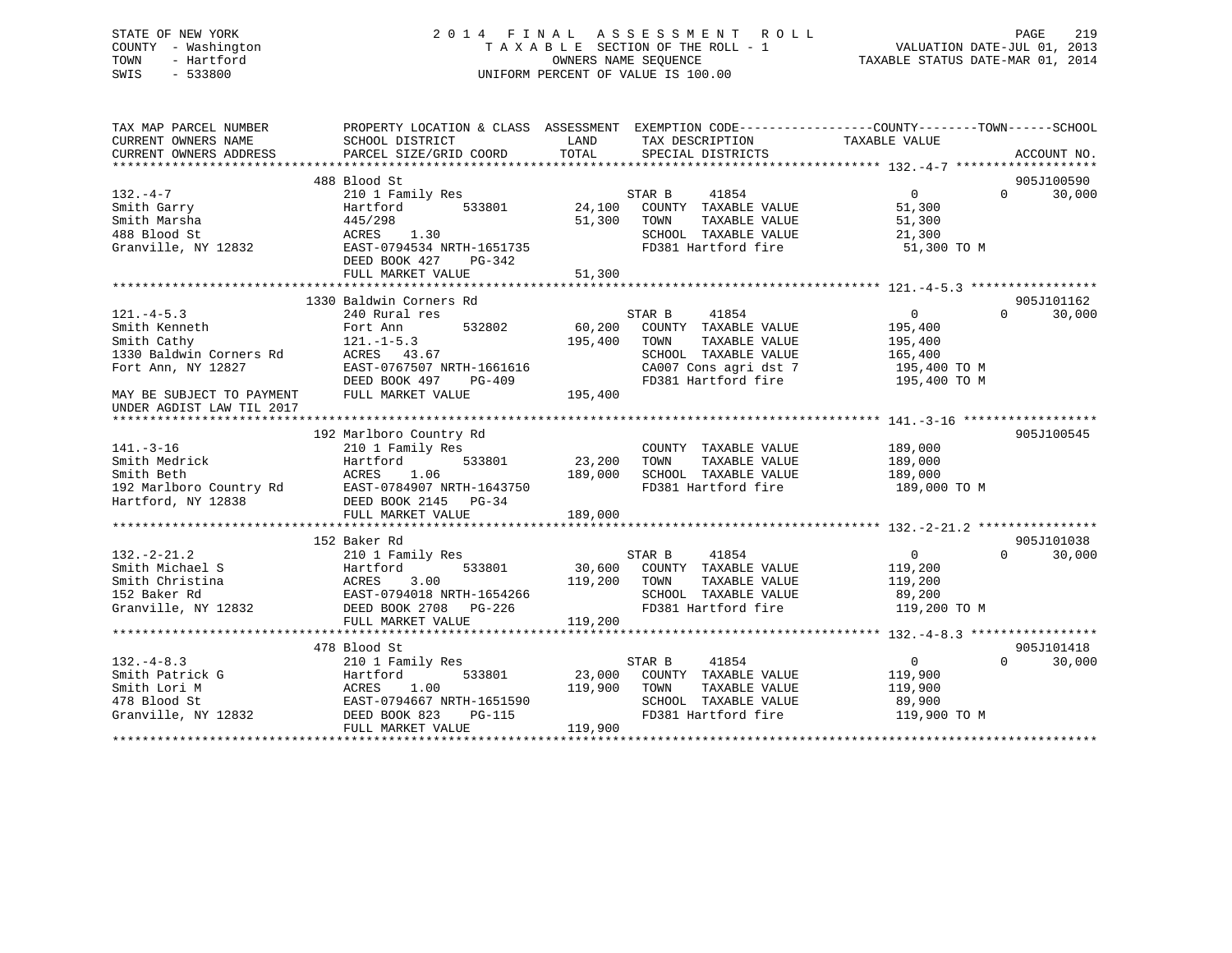## STATE OF NEW YORK 2 0 1 4 F I N A L A S S E S S M E N T R O L L PAGE 220 COUNTY - Washington T A X A B L E SECTION OF THE ROLL - 1 VALUATION DATE-JUL 01, 2013 TOWN - Hartford **TAXABLE STATUS DATE-MAR 01, 2014** OWNERS NAME SEQUENCE TAXABLE STATUS DATE-MAR 01, 2014 SWIS - 533800 UNIFORM PERCENT OF VALUE IS 100.00

| TAX MAP PARCEL NUMBER<br>CURRENT OWNERS NAME<br>CURRENT OWNERS ADDRESS                                                                                                                                                                                                     | PROPERTY LOCATION & CLASS ASSESSMENT EXEMPTION CODE---------------COUNTY-------TOWN------SCHOOL<br>SCHOOL DISTRICT<br>PARCEL SIZE/GRID COORD                                                                                                                                           | LAND<br>TOTAL         | TAX DESCRIPTION<br>SPECIAL DISTRICTS                                                                                                                                                                   | TAXABLE VALUE                                       | ACCOUNT NO.                      |
|----------------------------------------------------------------------------------------------------------------------------------------------------------------------------------------------------------------------------------------------------------------------------|----------------------------------------------------------------------------------------------------------------------------------------------------------------------------------------------------------------------------------------------------------------------------------------|-----------------------|--------------------------------------------------------------------------------------------------------------------------------------------------------------------------------------------------------|-----------------------------------------------------|----------------------------------|
| $132. -4 - 8.6$<br>Smith Patrick G<br>Smith Lori M<br>178 Blood St<br>Granville, NY 12832<br>FIGRE BAST-0794679 NRTH-1651857<br>EAST-0794679 NRTH-1651857<br>CHERE BOOK 1997<br>PEED BOOK 1997<br>PEED BOOK 1997<br>PEED BOOK 1997<br>PEED BOOK 1997<br>PEED BOOK 1997<br> | Blood St OFF<br>314 Rural vac<10<br>FULL MARKET VALUE                                                                                                                                                                                                                                  | 533801 3,500<br>3,500 | COUNTY TAXABLE VALUE<br>TOWN<br>TAXABLE VALUE<br>3,500 SCHOOL TAXABLE VALUE<br>FD381 Hartford fire 3,500 TO M                                                                                          | 3,500<br>3,500<br>3,500                             |                                  |
| $149. - 1 - 48.1$<br>STAR B 41854<br>Smith Randy G Trustee Hartford 533801 38,400 COUNTY TAXABLE VALUE<br>Smith Diane G Trustee ACRES 10.55<br>125 Smith Ln EAST-0770805 NRTH-1636140 SCHOOL TAXABLE VALUE<br>Argyle, NY 12809 DEED BOOK 2900 PG-35<br>TD381               | 125 Smith Ln<br>240 Rural res<br>FULL MARKET VALUE 222,300                                                                                                                                                                                                                             |                       | 41854<br>STAR B<br>TAXABLE VALUE<br>SCHOOL TAXABLE VALUE 192,300<br>FD381 Hartford fire 222,300 TO M                                                                                                   | $0 \qquad \qquad$<br>222,300<br>222,300             | $\Omega$<br>30,000               |
| $148. - 1 - 18.2$<br>Smith Robert F Jr<br>Smith Ruth A<br>97 Smith Ln<br>Fort Ann, NY 12827 EAST-0768514 NRTH-1634853                                                                                                                                                      | Smith Ln<br>314 Rural vac<10<br>Hartford<br>504/710<br>$ACRES$ 6.03<br>DEED BOOK 504 PG-710                                                                                                                                                                                            | 533801 32,100 TOWN    | COUNTY TAXABLE VALUE<br>32,100 SCHOOL TAXABLE VALUE 32,100<br>CA006 Cons agri dst 6 32,100 TO M<br>FD381 Hartford fire                                                                                 | 32,100<br>TAXABLE VALUE 32,100<br>32,100 TO M       |                                  |
| $149. - 1 - 47$<br>Smith Robert F Jr<br>Smith Roger G<br>97 Smith Ln<br>Fort Ann, NY 12827                                                                                                                                                                                 | 94 Smith Ln<br>240 Rural res<br>0 0 11854 1297 1297 1298 1297 1298 1298 1298 1298 1298 1298 129<br>Hartford 533801 129,200 COUNTY TAXABLE VALUE 129,200<br>BLA 925-259<br>ACRES 10 --<br>ACRES 10.59<br>EAST-0770083 NRTH-1634652<br>DEED BOOK 2006 PG-41<br>FULL MARKET VALUE 129,200 | 129,200 TOWN          | STAR B 41854<br>TOWN      TAXABLE VALUE<br>SCHOOL   TAXABLE VALUE<br>CA006 Cons agri dst 6 $129,200$ TO M<br>FD381 Hartford fire                                                                       | $\overline{0}$<br>129,200<br>99,200<br>129,200 TO M | 905J100593<br>$\Omega$<br>30,000 |
| $149. - 1 - 47.2$<br>Smith Robert G<br>Smith Gayle<br>120 Smith Ln<br>Argyle, NY 12809                                                                                                                                                                                     | 120 Smith Ln<br>210 1 Family Res<br>Hartford 533801 53,200 COMM<br>LOT C 167,400 TOWN<br>RCRES 8.94 SCHOC<br>DEED BOOK 686 PG-354 167,400 FD381<br>FULL MARKET VALUE                                                                                                                   | 167,400               | 41854<br>STAR B<br>53,200 COUNTY TAXABLE VALUE 167,400<br>167,400 TOWN TAXABLE VALUE 167,400<br>SCHOOL TAXABLE VALUE 137,400<br>CA006 Cons agri dst 6 167,400 TO M<br>FD381 Hartford fire 167,400 TO M | $\overline{0}$                                      | $\mathbf 0$<br>30,000            |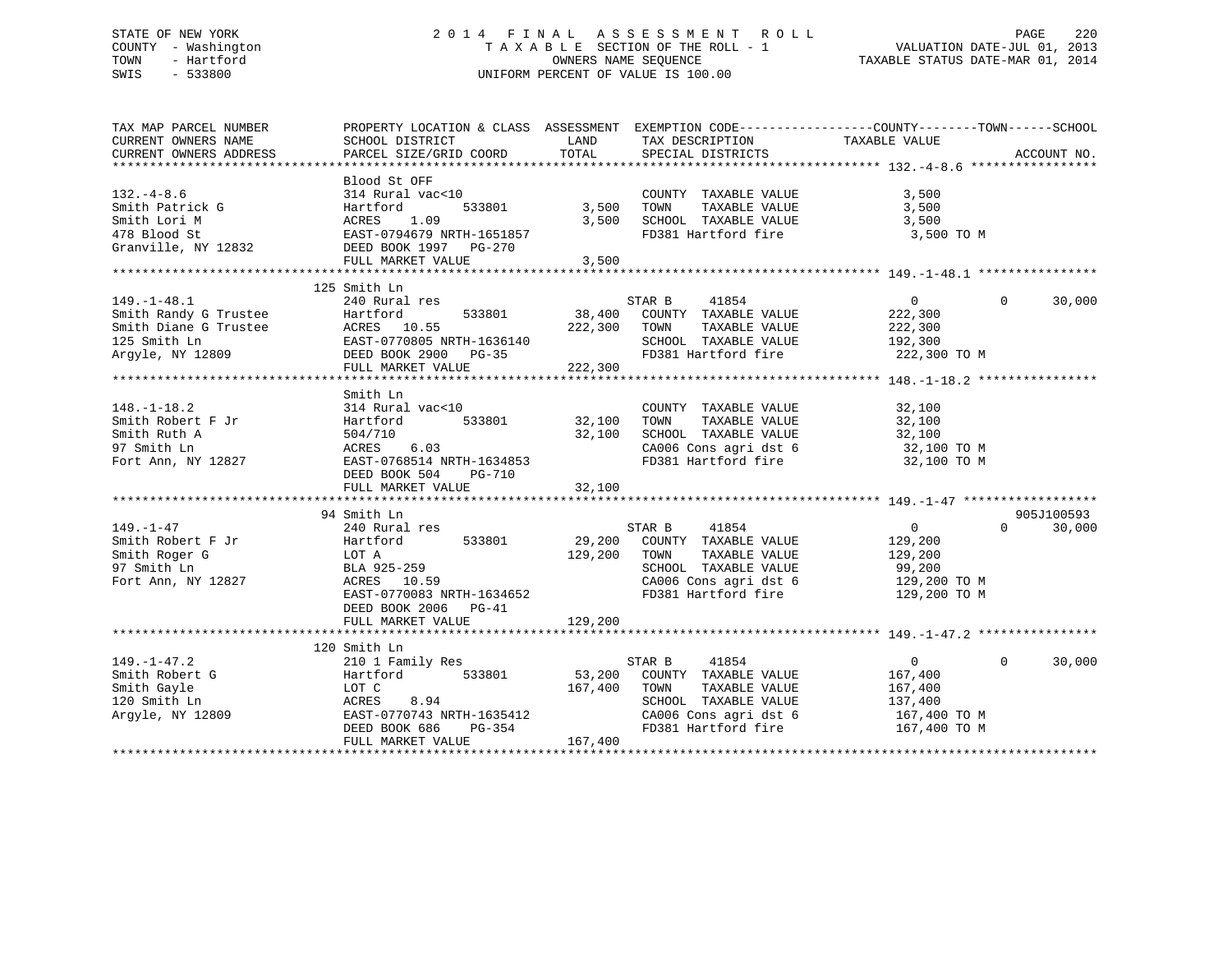## STATE OF NEW YORK 2 0 1 4 F I N A L A S S E S S M E N T R O L L PAGE 221 COUNTY - Washington T A X A B L E SECTION OF THE ROLL - 1 VALUATION DATE-JUL 01, 2013 TOWN - Hartford OWNERS NAME SEQUENCE TAXABLE STATUS DATE-MAR 01, 2014 SWIS - 533800 UNIFORM PERCENT OF VALUE IS 100.00

TAX MAP PARCEL NUMBER PROPERTY LOCATION & CLASS ASSESSMENT EXEMPTION CODE------------------COUNTY--------TOWN------SCHOOL

| CURRENT OWNERS NAME<br>CURRENT OWNERS ADDRESS | SCHOOL DISTRICT<br>PARCEL SIZE/GRID COORD | LAND<br>TOTAL  | TAX DESCRIPTION<br>SPECIAL DISTRICTS | TAXABLE VALUE    | ACCOUNT NO.        |
|-----------------------------------------------|-------------------------------------------|----------------|--------------------------------------|------------------|--------------------|
|                                               |                                           |                |                                      |                  |                    |
|                                               | 97 Gilchrist Hill Ext                     |                |                                      |                  |                    |
| $141.-3-10.1$                                 | 210 1 Family Res                          |                | COUNTY TAXABLE VALUE                 | 105,000          | 905J100103         |
| Smith Roderick W -LE-                         | 533801<br>Hartford                        | 37,600         | TAXABLE VALUE<br>TOWN                | 105,000          |                    |
| Frawley Donna C                               | ACRES 2.40<br>EAST-0785257 NRTH-1645260   | 105,000        | SCHOOL TAXABLE VALUE                 | 105,000          |                    |
| C/O Donna Frawley                             |                                           |                | FD381 Hartford fire                  | 105,000 TO M     |                    |
| 95 Gilchrist Hill Ext DEED BOOK 698           | PG-76                                     |                |                                      |                  |                    |
| Hartford, NY 12838                            | FULL MARKET VALUE                         | 105,000        |                                      |                  |                    |
|                                               |                                           |                |                                      |                  |                    |
|                                               | 143 Mcdougal Rd                           |                |                                      |                  | 905J101241         |
| $148. - 1 - 18.1$                             | 322 Rural vac>10                          |                | COUNTY TAXABLE VALUE                 | 40,700           |                    |
| Smith Ronald G                                | 533801<br>Hartford                        | 40,700         | TAXABLE VALUE<br>TOWN                | 40,700           |                    |
| 102 Smith Ln                                  | 2807/21                                   | 40,700         | SCHOOL TAXABLE VALUE                 | 40,700           |                    |
| Fort Ann, NY 12827                            | ACRES 23.97                               |                | CA006 Cons agri dst 6                | 40,700 TO M      |                    |
|                                               | EAST-0768374 NRTH-1634260                 |                | FD381 Hartford fire                  | 40,700 TO M      |                    |
|                                               | DEED BOOK 2950 PG-103                     |                |                                      |                  |                    |
|                                               | FULL MARKET VALUE                         | 40,700         |                                      |                  |                    |
|                                               |                                           |                |                                      |                  |                    |
|                                               | 102 Smith Ln                              |                |                                      |                  |                    |
| $149. - 1 - 47.1$                             | 240 Rural res                             |                | STAR B<br>41854                      | $\overline{0}$   | $\Omega$<br>30,000 |
| Smith Ronald G                                | Hartford<br>533801                        | 42,500         | COUNTY TAXABLE VALUE                 | 230,600          |                    |
| 102 Smith Ln                                  | LOT B                                     | 230,600        | TAXABLE VALUE<br>TOWN                | 230,600          |                    |
| Fort Ann, NY 12827                            | BLA 925/259                               |                | SCHOOL TAXABLE VALUE                 | 200,600          |                    |
|                                               |                                           |                |                                      |                  |                    |
|                                               | ACRES 17.43                               |                | CA006 Cons agri dst 6                | 230,600 TO M     |                    |
|                                               | EAST-0770534 NRTH-1634640                 |                | FD381 Hartford fire                  | 230,600 TO M     |                    |
|                                               | DEED BOOK 359<br>PG-188                   |                |                                      |                  |                    |
|                                               | FULL MARKET VALUE                         | 230,600        |                                      |                  |                    |
|                                               |                                           |                |                                      |                  |                    |
|                                               | Smith Ln                                  |                |                                      |                  |                    |
| $149. - 1 - 48.2$                             | 323 Vacant rural                          |                | COUNTY TAXABLE VALUE                 | 67,100           |                    |
| Smith Ronald G                                | Hartford<br>533801                        | 67,100         | TAXABLE VALUE<br>TOWN                | 67,100           |                    |
| 102 Smith Ln                                  | 2483/249, 2757/63                         | 67,100         | SCHOOL TAXABLE VALUE                 | 67,100           |                    |
| Fort Ann, NY 12827                            | ACRES 50.34                               |                | FD381 Hartford fire                  | 67,100 TO M      |                    |
|                                               | EAST-0769369 NRTH-1636082                 |                |                                      |                  |                    |
|                                               | DEED BOOK 2483 PG-249                     |                |                                      |                  |                    |
|                                               | FULL MARKET VALUE                         | 67,100         |                                      |                  |                    |
|                                               |                                           |                |                                      |                  |                    |
|                                               | 97 Smith Ln                               |                |                                      |                  | 905J100592         |
| $149. - 1 - 48$                               | 210 1 Family Res                          |                | AGED-CO/TN 41801                     | 61,150<br>61,150 | $\Omega$           |
| Smith Ruth                                    | 533801<br>Hartford                        | 32,000 STAR EN | 41834                                | $\overline{0}$   | $\Omega$<br>64,200 |
| Smith Robert F                                | 674/49                                    |                | 122,300 COUNTY TAXABLE VALUE         | 61,150           |                    |
| 97 Smith Ln                                   | ACRES<br>9.83                             |                | TAXABLE VALUE<br>TOWN                | 61,150           |                    |
| Fort Ann, NY 12827                            | EAST-0770065 NRTH-1635612                 |                | SCHOOL TAXABLE VALUE                 | 58,100           |                    |
|                                               | DEED BOOK 406<br>PG-415                   |                | FD381 Hartford fire                  | 122,300 TO M     |                    |
|                                               | FULL MARKET VALUE                         | 122,300        |                                      |                  |                    |
|                                               |                                           |                |                                      |                  |                    |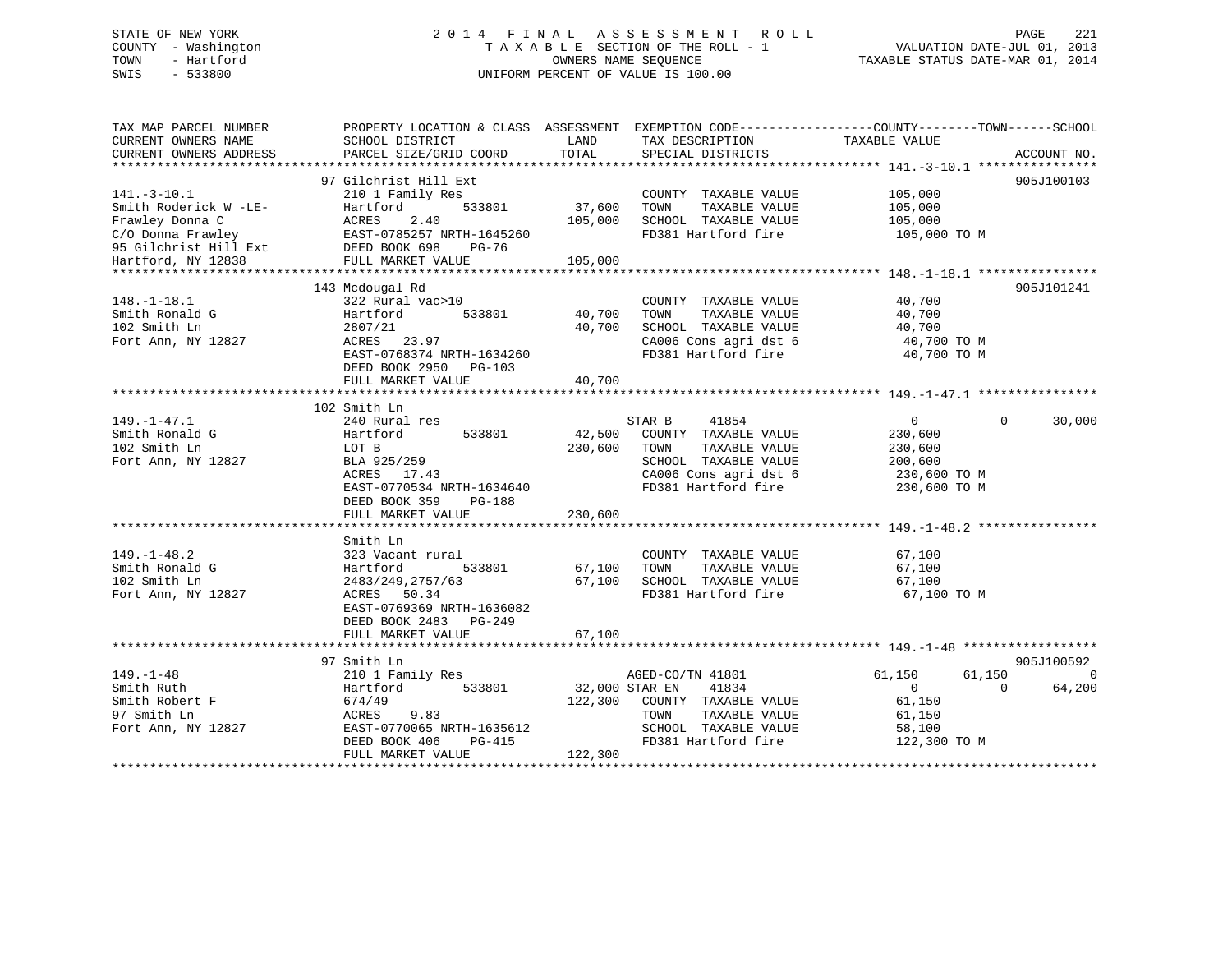## STATE OF NEW YORK 2 0 1 4 F I N A L A S S E S S M E N T R O L L PAGE 222 COUNTY - Washington T A X A B L E SECTION OF THE ROLL - 1 VALUATION DATE-JUL 01, 2013 TOWN - Hartford **TAXABLE STATUS DATE-MAR 01, 2014** OWNERS NAME SEQUENCE TAXABLE STATUS DATE-MAR 01, 2014 SWIS - 533800 UNIFORM PERCENT OF VALUE IS 100.00

| TAX MAP PARCEL NUMBER               |                                         |                                             | PROPERTY LOCATION & CLASS ASSESSMENT EXEMPTION CODE---------------COUNTY-------TOWN------SCHOOL |
|-------------------------------------|-----------------------------------------|---------------------------------------------|-------------------------------------------------------------------------------------------------|
| CURRENT OWNERS NAME                 | SCHOOL DISTRICT                         | LAND<br>TAX DESCRIPTION                     | TAXABLE VALUE                                                                                   |
| CURRENT OWNERS ADDRESS              | PARCEL SIZE/GRID COORD                  | TOTAL<br>SPECIAL DISTRICTS                  | ACCOUNT NO.                                                                                     |
|                                     | 212 Blood St                            |                                             | 905J101032                                                                                      |
| $142. - 1 - 19$                     | 210 1 Family Res                        | COUNTY TAXABLE VALUE                        | 69,300                                                                                          |
| Smith Walter Sr                     | 533801<br>Hartford                      | 25,700<br>TOWN<br>TAXABLE VALUE             | 69,300                                                                                          |
| Smith Margaret                      |                                         | 69,300<br>SCHOOL TAXABLE VALUE              | 69,300                                                                                          |
| 6 3rd St                            | ACRES 1.70<br>EAST-0793143 NRTH-1645525 | FD381 Hartford fire                         | 69,300 TO M                                                                                     |
| Glens Falls, NY 12801 DEED BOOK 494 | PG-420                                  |                                             |                                                                                                 |
|                                     | FULL MARKET VALUE                       | 69,300                                      |                                                                                                 |
|                                     |                                         |                                             |                                                                                                 |
|                                     | 1227 Baldwin Corners Rd                 |                                             | 905J100598                                                                                      |
| $121. - 4 - 4$                      | 210 1 Family Res                        | COUNTY TAXABLE VALUE                        | 56,100                                                                                          |
| Snow Clyde H                        | 532802<br>Fort Ann                      | 34,800<br>TOWN<br>TAXABLE VALUE             | 56,100                                                                                          |
| Snow Mary A                         | $121. - 1 - 4$                          | 56,100<br>SCHOOL TAXABLE VALUE              | 56,100                                                                                          |
| 1227 Baldwin Corners Rd             | ACRES 4.10                              | FD381 Hartford fire                         | 56,100 TO M                                                                                     |
| Fort Ann, NY 12827                  | EAST-0765032 NRTH-1661968               |                                             |                                                                                                 |
|                                     | DEED BOOK 728<br>PG-223                 |                                             |                                                                                                 |
|                                     | FULL MARKET VALUE                       | 56,100                                      |                                                                                                 |
|                                     |                                         |                                             |                                                                                                 |
|                                     | 7090 State Route 40                     | 71 PCT OF VALUE USED FOR EXEMPTION PURPOSES | 905J100601                                                                                      |
| $149. - 1 - 41$                     | 240 Rural res                           | VET COM CT 41131                            | 35,482<br>35,482<br>$\overline{0}$                                                              |
| Sollosy Frank J                     | Hartford<br>533801                      | 41854<br>111,600 STAR B                     | $\overline{0}$<br>$\Omega$<br>30,000                                                            |
| 7090 State Route 40                 | ACRES 75.00                             | 199,900<br>COUNTY TAXABLE VALUE             | 164,418                                                                                         |
| Argyle, NY 12809                    | EAST-0771553 NRTH-1632971               | TOWN<br>TAXABLE VALUE                       | 164,418                                                                                         |
|                                     | DEED BOOK 420<br>PG-947                 | SCHOOL TAXABLE VALUE                        | 169,900                                                                                         |
|                                     | FULL MARKET VALUE                       | 199,900 CA006 Cons agri dst 6               | 199,900 TO M                                                                                    |
|                                     |                                         | FD381 Hartford fire                         | 199,900 TO M                                                                                    |
|                                     |                                         |                                             |                                                                                                 |
|                                     | 62 Cedar Ridge Way                      |                                             |                                                                                                 |
| $122. - 1 - 50.1$                   | 210 1 Family Res                        | STAR B<br>41854<br>30,600                   | $\overline{0}$<br>$\Omega$<br>30,000                                                            |
| Sorli Raymond                       | 533801<br>Hartford                      | COUNTY TAXABLE VALUE                        | 111,700                                                                                         |
|                                     | 3.00                                    | 111,700<br>TOWN<br>TAXABLE VALUE            | 111,700                                                                                         |
| Fort Ann, NY 12827                  | EAST-0768364 NRTH-1659305               | SCHOOL TAXABLE VALUE                        | 81,700                                                                                          |
|                                     | DEED BOOK 645<br>$PG-5$                 | CA007 Cons agri dst 7                       | 111,700 TO M                                                                                    |
|                                     | FULL MARKET VALUE                       | 111,700 FD381 Hartford fire                 | 111,700 TO M                                                                                    |
|                                     | 264 Gilchrist Hill Rd                   |                                             | 905J101292                                                                                      |
| $150. - 1 - 55$                     | 210 1 Family Res                        | STAR B<br>41854                             | $\overline{0}$<br>$\Omega$<br>30,000                                                            |
| Sperry Susan R                      | Hartford<br>533801                      | 39,000<br>COUNTY TAXABLE VALUE              | 96,100                                                                                          |
| 264 Gilchrist Hill Rd               | LOT 8                                   | 96,100<br>TOWN<br>TAXABLE VALUE             | 96,100                                                                                          |
| Hartford, NY 12838                  | 5.20<br>ACRES                           | SCHOOL TAXABLE VALUE                        | 66,100                                                                                          |
|                                     | EAST-0784951 NRTH-1640820               | FD381 Hartford fire                         | 96,100 TO M                                                                                     |
|                                     | DEED BOOK 3172 PG-81                    |                                             |                                                                                                 |
|                                     | FULL MARKET VALUE                       | 96,100                                      |                                                                                                 |
|                                     |                                         |                                             |                                                                                                 |
|                                     |                                         |                                             |                                                                                                 |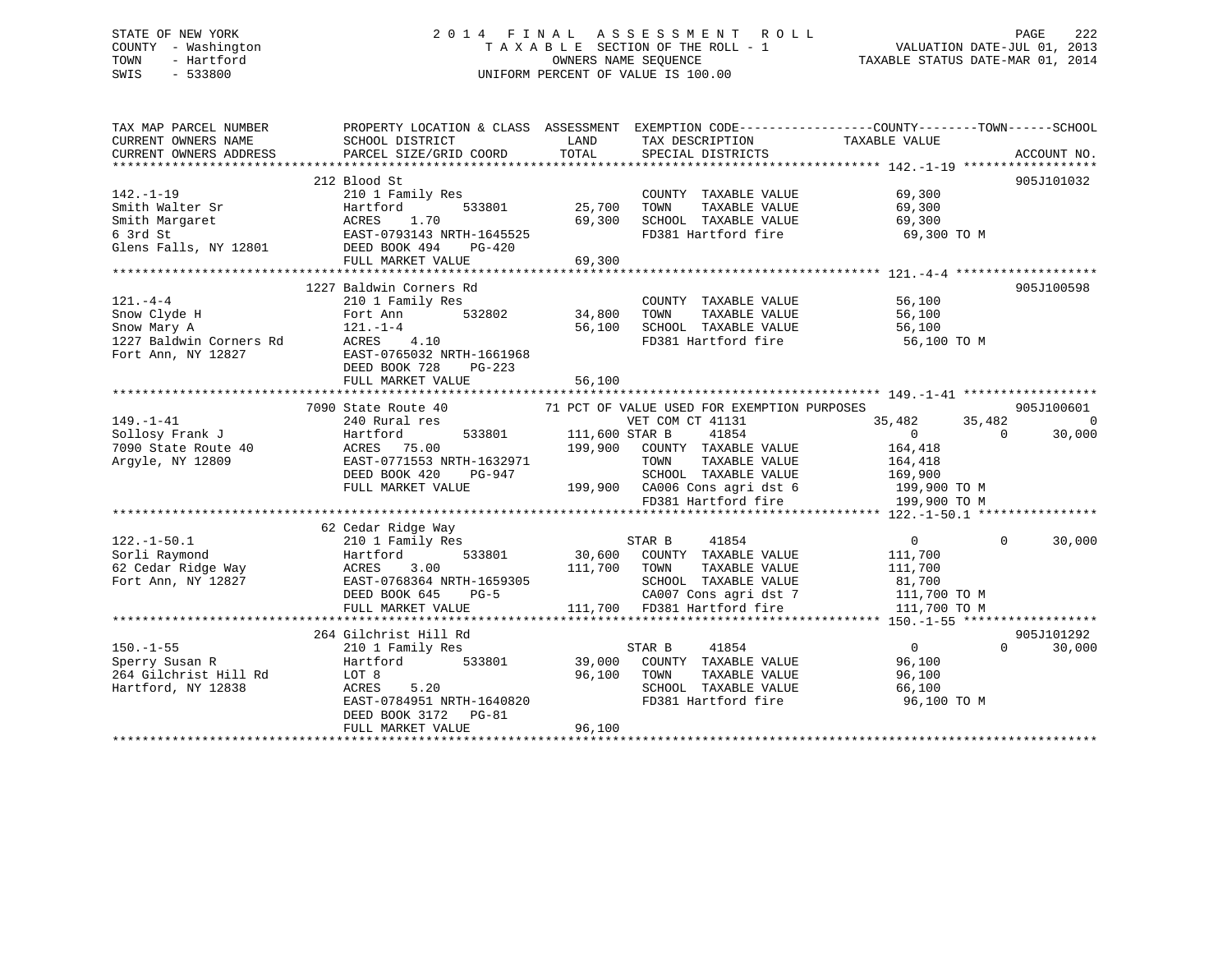## STATE OF NEW YORK 2 0 1 4 F I N A L A S S E S S M E N T R O L L PAGE 223 COUNTY - Washington T A X A B L E SECTION OF THE ROLL - 1 VALUATION DATE-JUL 01, 2013 TOWN - Hartford **TAXABLE STATUS DATE-MAR 01, 2014** OWNERS NAME SEQUENCE TAXABLE STATUS DATE-MAR 01, 2014 SWIS - 533800 UNIFORM PERCENT OF VALUE IS 100.00

| TAX MAP PARCEL NUMBER<br>CURRENT OWNERS NAME<br>CURRENT OWNERS ADDRESS                                | SCHOOL DISTRICT<br>PARCEL SIZE/GRID COORD                                                                                                                                                                                                                                                                                                       | LAND<br>TOTAL                 | TAX DESCRIPTION TAXABLE VALUE SPECIAL DISTRICTS                                                                                                                                                                                                  | PROPERTY LOCATION & CLASS ASSESSMENT EXEMPTION CODE---------------COUNTY-------TOWN-----SCHOOL | ACCOUNT NO.        |
|-------------------------------------------------------------------------------------------------------|-------------------------------------------------------------------------------------------------------------------------------------------------------------------------------------------------------------------------------------------------------------------------------------------------------------------------------------------------|-------------------------------|--------------------------------------------------------------------------------------------------------------------------------------------------------------------------------------------------------------------------------------------------|------------------------------------------------------------------------------------------------|--------------------|
|                                                                                                       |                                                                                                                                                                                                                                                                                                                                                 |                               |                                                                                                                                                                                                                                                  |                                                                                                |                    |
| $122. - 1 - 16.3$<br>St Germaine David                                                                | 284 Hall Rd<br>210 1 Family Res<br>533801<br>Hartford<br>St Germaine Erin<br>284 Hall Rd<br>Fort Ann, NY 12827<br>Fort Ann, NY 12827<br>EAST-0773584 NRTH-1661450<br>DEED BOOK 809<br>PG-324<br>FULL MARKET VALUE                                                                                                                               | 217,000<br>217,000            | 41854<br>STAR B<br>37,300 COUNTY TAXABLE VALUE<br>TOWN<br>TAXABLE VALUE<br>SCHOOL TAXABLE VALUE 187,000<br>CA007 Cons agri dst 7 1217,000 TO M<br>FD381 Hartford fire                                                                            | $\overline{0}$<br>217,000<br>217,000<br>217,000 TO M                                           | $\Omega$<br>30,000 |
|                                                                                                       |                                                                                                                                                                                                                                                                                                                                                 |                               |                                                                                                                                                                                                                                                  |                                                                                                |                    |
| $141. - 1 - 8.3$<br>St Louis Robert<br>St Louis Brenda<br>PO Box 124<br>Hartford, NY 12838            | 7939 State Route 40<br>210 1 Family Res<br>533801<br>Hartford 533801 24<br>781/195:2826/99 179<br>ACRES 1.08<br>EAST-0784463 NRTH-1649161<br>DEED BOOK 2826 PG-99<br>FULL MARKET VALUE                                                                                                                                                          |                               | STAR B<br>41854<br>24,500 BUSIN97 47610<br>179,100 COUNTY TAXABLE VALUE<br>TOWN<br>TAXABLE VALUE<br>SCHOOL TAXABLE VALUE<br>CA007 Cons agri dst 7 179,100 TO M<br>179,100 FD381 Hartford fire 179,100 TO M                                       | $\Omega$<br>$\overline{0}$<br>2,400<br>2,400<br>176,700<br>176,700<br>146,700                  | 30,000<br>2,400    |
|                                                                                                       |                                                                                                                                                                                                                                                                                                                                                 |                               |                                                                                                                                                                                                                                                  |                                                                                                |                    |
|                                                                                                       | 98 West Starbuck Ln<br>112.-2-5<br>Starbuck Properties Inc<br>Attn: Fallimento Flex<br>14 Diaz St<br>14 Diaz St<br>15 Ttaly 04100<br>166541<br>1666541<br>1666541<br>2000 DEED BOOK 595<br>PG-164<br>1711. MARKET VALUE                                                                                                                         | 496,500<br>626,900<br>626,900 | COUNTY TAXABLE VALUE<br>TAXABLE VALUE<br>TOWN<br>SCHOOL TAXABLE VALUE<br>FD381 Hartford fire                                                                                                                                                     | 626,900<br>626,900<br>626,900<br>626,900 ТО М                                                  | 905J101047         |
|                                                                                                       |                                                                                                                                                                                                                                                                                                                                                 |                               |                                                                                                                                                                                                                                                  |                                                                                                |                    |
| $112.-2-5.1$<br>14 Diaz St<br>Latina, Italy 04100                                                     | 152 West Starbuck Ln<br>210 1 Family Res<br>Facture 1.1 and 1.1 and 1.1 and 1.1 and 1.1 and 1.1 and 1.1 and 1.1 and 1.1 and 1.1 and 1.1 and 1.1 and 1.1 and 1.1 and 1.1 and 1.1 and 1.1 and 1.1 and 1.1 and 1.1 and 1.1 and 1.1 and 1.1 and 1.1 and 1.1 and 1.1 and 1.1 an<br>$112.-1-5.1$<br><b>ACRES</b><br>2.07<br>EAST-0766642 NRTH-1667955 | 27,100<br>140,600             | $\begin{tabular}{llllllll} \multicolumn{2}{c}{\textbf{COUNTY}} & \textbf{TAXABLE VALUE} & & & 140,600 \\ \multicolumn{2}{c}{\textbf{TONN}} & \textbf{TAXABLE VALUE} & & 140,600 \\ \end{tabular}$<br>SCHOOL TAXABLE VALUE<br>FD381 Hartford fire | 140,600<br>140,600 TO M                                                                        |                    |
|                                                                                                       | DEED BOOK 595<br>PG-164<br>FULL MARKET VALUE                                                                                                                                                                                                                                                                                                    | 140,600                       |                                                                                                                                                                                                                                                  |                                                                                                |                    |
|                                                                                                       |                                                                                                                                                                                                                                                                                                                                                 |                               |                                                                                                                                                                                                                                                  |                                                                                                |                    |
| $112.-2-5.2$<br>Starbuck Properties Inc<br>Attn: Fallimento Flex<br>14 Diaz St<br>Latina, Italy 04100 | 160 West Starbuck Ln<br>210 1 Family Res<br>532802<br>Fort Ann<br>LOT 2<br>$112.-1-5.2$<br>ACRES<br>2.08<br>EAST-0766864 NRTH-1667986<br>DEED BOOK 595<br>PG-164                                                                                                                                                                                | 27,100<br>143,500             | COUNTY TAXABLE VALUE<br>TOWN<br>TAXABLE VALUE<br>SCHOOL TAXABLE VALUE                                                                                                                                                                            | 143,500<br>143,500<br>143,500<br>FD381 Hartford fire 143,500 TO M                              |                    |
|                                                                                                       | FULL MARKET VALUE                                                                                                                                                                                                                                                                                                                               | 143,500                       |                                                                                                                                                                                                                                                  |                                                                                                |                    |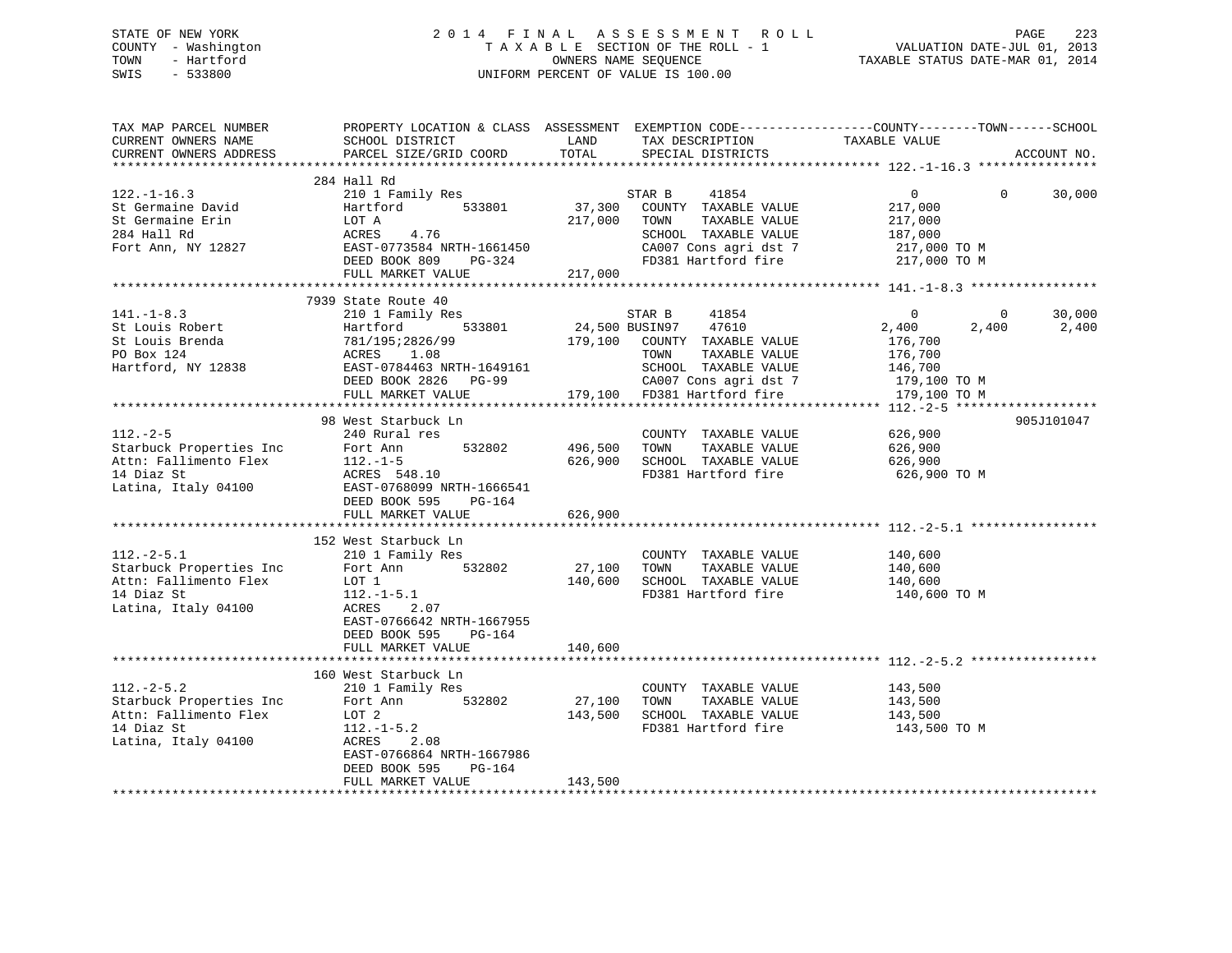| STATE OF NEW YORK<br>COUNTY - Washington<br>TOWN<br>- Hartford<br>$-533800$<br>SWIS                                                |                                                                                                                                                                        |                       | 2014 FINAL ASSESSMENT ROLL<br>TAXABLE SECTION OF THE ROLL - 1<br>OWNERS NAME SEQUENCE - 1<br>OWNERS NAME STATUS DATE-JUL 01, 2013<br>TAXABLE STATUS DATE-MAR 01, 2014<br>UNIFORM PERCENT OF VALUE IS 100.00 |                                                    | PAGE                   | 224    |
|------------------------------------------------------------------------------------------------------------------------------------|------------------------------------------------------------------------------------------------------------------------------------------------------------------------|-----------------------|-------------------------------------------------------------------------------------------------------------------------------------------------------------------------------------------------------------|----------------------------------------------------|------------------------|--------|
| TAX MAP PARCEL NUMBER<br>CURRENT OWNERS NAME<br>CURRENT OWNERS ADDRESS                                                             | PROPERTY LOCATION & CLASS ASSESSMENT EXEMPTION CODE---------------COUNTY-------TOWN-----SCHOOL<br>SCHOOL DISTRICT<br>PARCEL SIZE/GRID COORD TOTAL                      |                       | LAND TAX DESCRIPTION TAXABLE VALUE<br>SPECIAL DISTRICTS                                                                                                                                                     |                                                    | ACCOUNT NO.            |        |
| $112 - 2 - 5.3$<br>Starbuck Properties Inc<br>Attn: Fallimento Flex<br>14 Diaz St<br>Latina, Italy 04100                           | 170 West Starbuck Ln<br>210 1 Family Res<br>532802<br>Fort Ann<br>LOT 3<br>$112. - 1 - 5.3$<br>2.77<br>ACRES<br>EAST-0767122 NRTH-1668025<br>DEED BOOK 595<br>$PG-164$ | 29,700                | COUNTY TAXABLE VALUE<br>TOWN<br>TAXABLE VALUE<br>134,000 SCHOOL TAXABLE VALUE<br>FD381 Hartford fire                                                                                                        | 134,000<br>134,000<br>134,000<br>134,000 TO M      |                        |        |
|                                                                                                                                    | FULL MARKET VALUE                                                                                                                                                      | 134,000               |                                                                                                                                                                                                             |                                                    |                        |        |
| $114. - 1 - 7$<br>Stautner Monica<br>8876 State Route 40<br>Fort Ann, NY 12827                                                     | 8876 State Route 40<br>210 1 Family Res<br>Hartford<br>ACRES 1.79<br>EAST-0791757 NRTH-1668837<br>DEED BOOK 1977 PG-109                                                | 119,200 TOWN          | 41854<br>STAR B<br>533801 31,800 COUNTY TAXABLE VALUE<br>SCHOOL TAXABLE VALUE 89,200<br>CA007 Cons agri dst 7 119,200 TO M                                                                                  | $\overline{0}$<br>119,200<br>TAXABLE VALUE 119,200 | 905J100667<br>$\Omega$ | 30,000 |
|                                                                                                                                    | Baldwin Corners Rd OFF                                                                                                                                                 |                       |                                                                                                                                                                                                             |                                                    | 905J101356             |        |
| $121. -4 - 2.1$<br>Steck Danna<br>313 Araneo Dr<br>West Orange, NJ 07052<br>MAY BE SUBJECT TO PAYMENT<br>UNDER AGDIST LAW TIL 2021 | 105 Vac farmland<br>Fort Ann<br>$121. -1 - 2.1$<br>ACRES 83.50<br>EAST-0763485 NRTH-1664629<br>DEED BOOK 818<br>$PG-334$<br>FULL MARKET VALUE                          | 70,700 TOWN<br>70,700 | AGRI-D IND 41730<br>532802 70,700 COUNTY TAXABLE VALUE<br>TAXABLE VALUE<br>SCHOOL TAXABLE VALUE<br>FD381 Hartford fire 50,700 TO M                                                                          | 19,609 19,609<br>51,091<br>51,091<br>51,091        |                        | 19,609 |
|                                                                                                                                    |                                                                                                                                                                        |                       |                                                                                                                                                                                                             |                                                    |                        |        |

|                                             | 1187 Baldwin Corners Rd   |         |                  |                      |                |          | 905J100462 |
|---------------------------------------------|---------------------------|---------|------------------|----------------------|----------------|----------|------------|
| $121. - 4 - 3$                              | 240 Rural res             |         | AGRI-D IND 41730 |                      | 73,319 73,319  |          | 73,319     |
| Steck Danna                                 | 532802<br>Fort Ann        | 149,500 |                  | COUNTY TAXABLE VALUE | 273,081        |          |            |
| 313 Araneo Dr                               | $121. - 1 - 3$            | 346,400 | TOWN             | TAXABLE VALUE        | 273,081        |          |            |
| West Orange, NJ 07052                       | ACRES 90.29               |         |                  | SCHOOL TAXABLE VALUE | 273,081        |          |            |
|                                             | EAST-0764082 NRTH-1662703 |         |                  | FD381 Hartford fire  | 346,400 TO M   |          |            |
| MAY BE SUBJECT TO PAYMENT                   | DEED BOOK 818 PG-334      |         |                  |                      |                |          |            |
| UNDER AGDIST LAW TIL 2021 FULL MARKET VALUE |                           | 346,400 |                  |                      |                |          |            |
|                                             |                           |         |                  |                      |                |          |            |
|                                             | 309 Dick Hill Rd          |         |                  |                      |                |          | 905J100476 |
| 132. – 2–36                                 | 240 Rural res             |         | STAR B           | 41854                | $\overline{0}$ | $\Omega$ | 30,000     |
| Stein Terry B                               | 533801<br>Hartford        | 44,100  | COUNTY           | TAXABLE VALUE        | 142,000        |          |            |
| Stein Susan M                               | ACRES 10.70               | 142,000 | TOWN             | TAXABLE VALUE        | 142,000        |          |            |
| 309 Dick Hill Rd                            | EAST-0790984 NRTH-1652658 |         | SCHOOL           | TAXABLE VALUE        | 112,000        |          |            |
| Granville, NY 12832                         | DEED BOOK 2505 PG-217     |         |                  | FD381 Hartford fire  | 142,000 TO M   |          |            |
|                                             | FULL MARKET VALUE         | 142,000 |                  |                      |                |          |            |
|                                             |                           |         |                  |                      |                |          |            |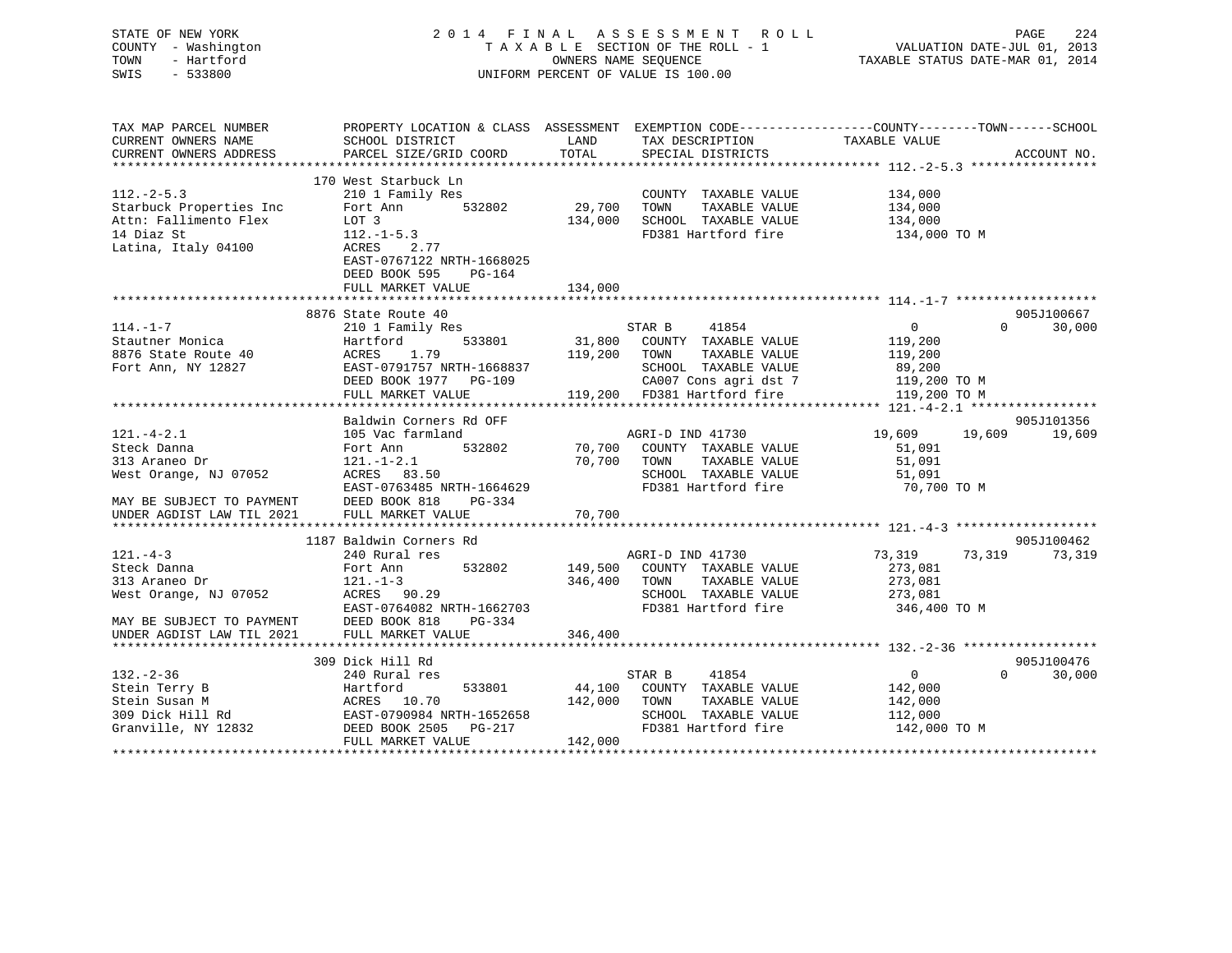## STATE OF NEW YORK 2 0 1 4 F I N A L A S S E S S M E N T R O L L PAGE 225 COUNTY - Washington T A X A B L E SECTION OF THE ROLL - 1 VALUATION DATE-JUL 01, 2013 TOWN - Hartford OWNERS NAME SEQUENCE TAXABLE STATUS DATE-MAR 01, 2014 SWIS - 533800 UNIFORM PERCENT OF VALUE IS 100.00

| TAX MAP PARCEL NUMBER     |                                                                                                                                                                                                                                                                        |                     |                                                                                                                                                                                                                               | PROPERTY LOCATION & CLASS ASSESSMENT EXEMPTION CODE-----------------COUNTY-------TOWN------SCHOOL                                                                                                                                                                         |            |
|---------------------------|------------------------------------------------------------------------------------------------------------------------------------------------------------------------------------------------------------------------------------------------------------------------|---------------------|-------------------------------------------------------------------------------------------------------------------------------------------------------------------------------------------------------------------------------|---------------------------------------------------------------------------------------------------------------------------------------------------------------------------------------------------------------------------------------------------------------------------|------------|
|                           | 1472 Baldwin Corners Rd                                                                                                                                                                                                                                                |                     |                                                                                                                                                                                                                               |                                                                                                                                                                                                                                                                           |            |
| $122. - 1 - 32.1$         |                                                                                                                                                                                                                                                                        |                     | STAR B<br>41854                                                                                                                                                                                                               | $\overline{0}$<br>$\Omega$                                                                                                                                                                                                                                                |            |
|                           | 210 1 Family Res                                                                                                                                                                                                                                                       | $^{\rm SI}$ 26,400  | COUNTY TAXABLE VALUE                                                                                                                                                                                                          |                                                                                                                                                                                                                                                                           | 30,000     |
|                           |                                                                                                                                                                                                                                                                        |                     | TAXABLE VALUE<br>TOWN                                                                                                                                                                                                         | 135,000<br>135,000                                                                                                                                                                                                                                                        |            |
|                           |                                                                                                                                                                                                                                                                        |                     |                                                                                                                                                                                                                               |                                                                                                                                                                                                                                                                           |            |
|                           |                                                                                                                                                                                                                                                                        |                     |                                                                                                                                                                                                                               | SCHOOL TAXABLE VALUE 105,000<br>CA007 Cons agri dst 7 135,000 TO M                                                                                                                                                                                                        |            |
|                           | 122.-1-32.1<br>Stemp David<br>Stemp Debra<br>1472 Baldwin Corners Rd<br>Fort Ann, NY 12827<br>12827<br>135,000<br>135,000<br>135,000<br>135,000<br>135,000<br>135,000<br>135,000<br>135,000<br>135,000<br>135,000<br>135,000<br>135,000<br>135,000<br>135,000<br>135,0 |                     | 135,000 FD381 Hartford fire                                                                                                                                                                                                   | 135,000 TO M                                                                                                                                                                                                                                                              |            |
|                           |                                                                                                                                                                                                                                                                        |                     |                                                                                                                                                                                                                               |                                                                                                                                                                                                                                                                           |            |
|                           | 1524 Baldwin Corners Rd                                                                                                                                                                                                                                                |                     |                                                                                                                                                                                                                               |                                                                                                                                                                                                                                                                           | 905J101406 |
| $122. - 1 - 31.5$         | 210 1 Family Res                                                                                                                                                                                                                                                       |                     |                                                                                                                                                                                                                               | $\overline{0}$<br>$\Omega$                                                                                                                                                                                                                                                | 30,000     |
|                           |                                                                                                                                                                                                                                                                        |                     | $\begin{array}{ccccccccc} \texttt{533801} & & & & \texttt{STAR B} & & & \texttt{41854} & & & & \texttt{0} \\ & & & & & & \texttt{29,200} & & \texttt{COUNTY} & & \texttt{TAXABLE VALUE} & & & \texttt{72,400} \\ \end{array}$ |                                                                                                                                                                                                                                                                           |            |
|                           |                                                                                                                                                                                                                                                                        | 72,400 TOWN         |                                                                                                                                                                                                                               |                                                                                                                                                                                                                                                                           |            |
|                           |                                                                                                                                                                                                                                                                        |                     | SCHOOL TAXABLE VALUE                                                                                                                                                                                                          | TAXABLE VALUE 72,400<br>TAXABLE VALUE 42,400                                                                                                                                                                                                                              |            |
|                           |                                                                                                                                                                                                                                                                        |                     |                                                                                                                                                                                                                               |                                                                                                                                                                                                                                                                           |            |
|                           | FULL MARKET VALUE                                                                                                                                                                                                                                                      |                     | 338 2A007 Cons agridst 7 72,400 TO M<br>72,400 5D381 Hartford fire 72,400 TO M                                                                                                                                                |                                                                                                                                                                                                                                                                           |            |
|                           |                                                                                                                                                                                                                                                                        |                     |                                                                                                                                                                                                                               |                                                                                                                                                                                                                                                                           |            |
|                           | 54 Skyview Meadows Ln                                                                                                                                                                                                                                                  |                     |                                                                                                                                                                                                                               |                                                                                                                                                                                                                                                                           | 905J101022 |
| $141. - 1 - 60$           | 210 1 Family Res                                                                                                                                                                                                                                                       |                     | 41854<br>STAR B                                                                                                                                                                                                               | $\sim$ 0<br>$\Omega$                                                                                                                                                                                                                                                      | 30,000     |
| Steves Beth               | Hartford                                                                                                                                                                                                                                                               |                     | 533801 23,000 COUNTY TAXABLE VALUE                                                                                                                                                                                            | 185,800                                                                                                                                                                                                                                                                   |            |
|                           | Steves Robert<br>54 Skyview Meadows Ln<br>PO Box 153<br>Hartford, NY 12838<br>Hartford, NY 12838<br>EAST-0787725 NRTH-1648753<br>DEED BOOK 950<br>PG-57<br>DEED BOOK 950<br>PG-57                                                                                      | 185,800 TOWN        |                                                                                                                                                                                                                               |                                                                                                                                                                                                                                                                           |            |
|                           |                                                                                                                                                                                                                                                                        |                     | TOWN TAXABLE VALUE 185,800<br>SCHOOL TAXABLE VALUE 155,800                                                                                                                                                                    |                                                                                                                                                                                                                                                                           |            |
|                           |                                                                                                                                                                                                                                                                        |                     |                                                                                                                                                                                                                               | CA007 Cons agri dst 7 185,800 TO M                                                                                                                                                                                                                                        |            |
|                           |                                                                                                                                                                                                                                                                        |                     | FD381 Hartford fire                                                                                                                                                                                                           | 185,800 TO M                                                                                                                                                                                                                                                              |            |
|                           | FULL MARKET VALUE                                                                                                                                                                                                                                                      | 185,800             |                                                                                                                                                                                                                               |                                                                                                                                                                                                                                                                           |            |
|                           |                                                                                                                                                                                                                                                                        |                     |                                                                                                                                                                                                                               |                                                                                                                                                                                                                                                                           |            |
|                           | 283 Townsend Rd                                                                                                                                                                                                                                                        |                     |                                                                                                                                                                                                                               |                                                                                                                                                                                                                                                                           | 905J101428 |
| $131. - 1 - 5.3$          | 210 1 Family Res                                                                                                                                                                                                                                                       |                     | 41854<br>STAR B                                                                                                                                                                                                               | $\overline{0}$<br>$\Omega$                                                                                                                                                                                                                                                | 30,000     |
|                           |                                                                                                                                                                                                                                                                        |                     | --, ---<br>533801 27,800 COUNTY TAXABLE VALUE<br>2.26 143,400 TOWN TAXABLE VALUE                                                                                                                                              | 143,400                                                                                                                                                                                                                                                                   |            |
|                           | Stewart Edward N Hartford 533801 27,800<br>283 Townsend Rd ACRES 2.26 143,400<br>PO Box 95 EAST-0778668 NRTH-1651245<br>Hartford, NY 12838 DEED BOOK 1663 PG-307                                                                                                       |                     |                                                                                                                                                                                                                               | TAXABLE VALUE 143,400                                                                                                                                                                                                                                                     |            |
|                           |                                                                                                                                                                                                                                                                        |                     |                                                                                                                                                                                                                               |                                                                                                                                                                                                                                                                           |            |
|                           |                                                                                                                                                                                                                                                                        |                     |                                                                                                                                                                                                                               | SCHOOL TAXABLE VALUE 113,400<br>CA007 Cons agri dst 7 143,400 TO M                                                                                                                                                                                                        |            |
|                           | FULL MARKET VALUE                                                                                                                                                                                                                                                      |                     | 143,400 FD381 Hartford fire                                                                                                                                                                                                   | 143,400 TO M                                                                                                                                                                                                                                                              |            |
|                           |                                                                                                                                                                                                                                                                        |                     |                                                                                                                                                                                                                               |                                                                                                                                                                                                                                                                           |            |
|                           | State Route 149                                                                                                                                                                                                                                                        |                     |                                                                                                                                                                                                                               |                                                                                                                                                                                                                                                                           | 905J100443 |
| $131. - 1 - 5$            | 120 Field crops                                                                                                                                                                                                                                                        |                     | AG DIST 41720                                                                                                                                                                                                                 | 25,743 25,743                                                                                                                                                                                                                                                             | 25,743     |
| Stewart Richard E         | 120 Field<br>Hartford                                                                                                                                                                                                                                                  | AC<br>533801 58,000 | COUNTY TAXABLE VALUE                                                                                                                                                                                                          | 36,257                                                                                                                                                                                                                                                                    |            |
| Stewart Mary              | ACRES 55.60                                                                                                                                                                                                                                                            | 62,000              | TOWN                                                                                                                                                                                                                          |                                                                                                                                                                                                                                                                           |            |
| 4495 State Route 149      | EAST-0779517 NRTH-1653198                                                                                                                                                                                                                                              |                     |                                                                                                                                                                                                                               | TAXABLE VALUE 36,257<br>TAXABLE VALUE 36,257<br>$\begin{tabular}{lllllllll} \texttt{SCHOOL} & \texttt{TAXABLE} & \texttt{VALUE} & & 36,257 \\ \texttt{CA007} & \texttt{Cons}\ \texttt{agri}\ \texttt{dst}\ \texttt{7} & & 36,257 \ \texttt{TO}\ \texttt{M} \end{tabular}$ |            |
| Hartford, NY 12838        | DEED BOOK 626<br>$PG-63$                                                                                                                                                                                                                                               |                     |                                                                                                                                                                                                                               |                                                                                                                                                                                                                                                                           |            |
|                           | FULL MARKET VALUE                                                                                                                                                                                                                                                      | 62,000              | 25,743 EX                                                                                                                                                                                                                     |                                                                                                                                                                                                                                                                           |            |
| MAY BE SUBJECT TO PAYMENT |                                                                                                                                                                                                                                                                        |                     | FD381 Hartford fire                                                                                                                                                                                                           | 62,000 TO M                                                                                                                                                                                                                                                               |            |
| UNDER AGDIST LAW TIL 2018 |                                                                                                                                                                                                                                                                        |                     |                                                                                                                                                                                                                               |                                                                                                                                                                                                                                                                           |            |
|                           |                                                                                                                                                                                                                                                                        |                     |                                                                                                                                                                                                                               |                                                                                                                                                                                                                                                                           |            |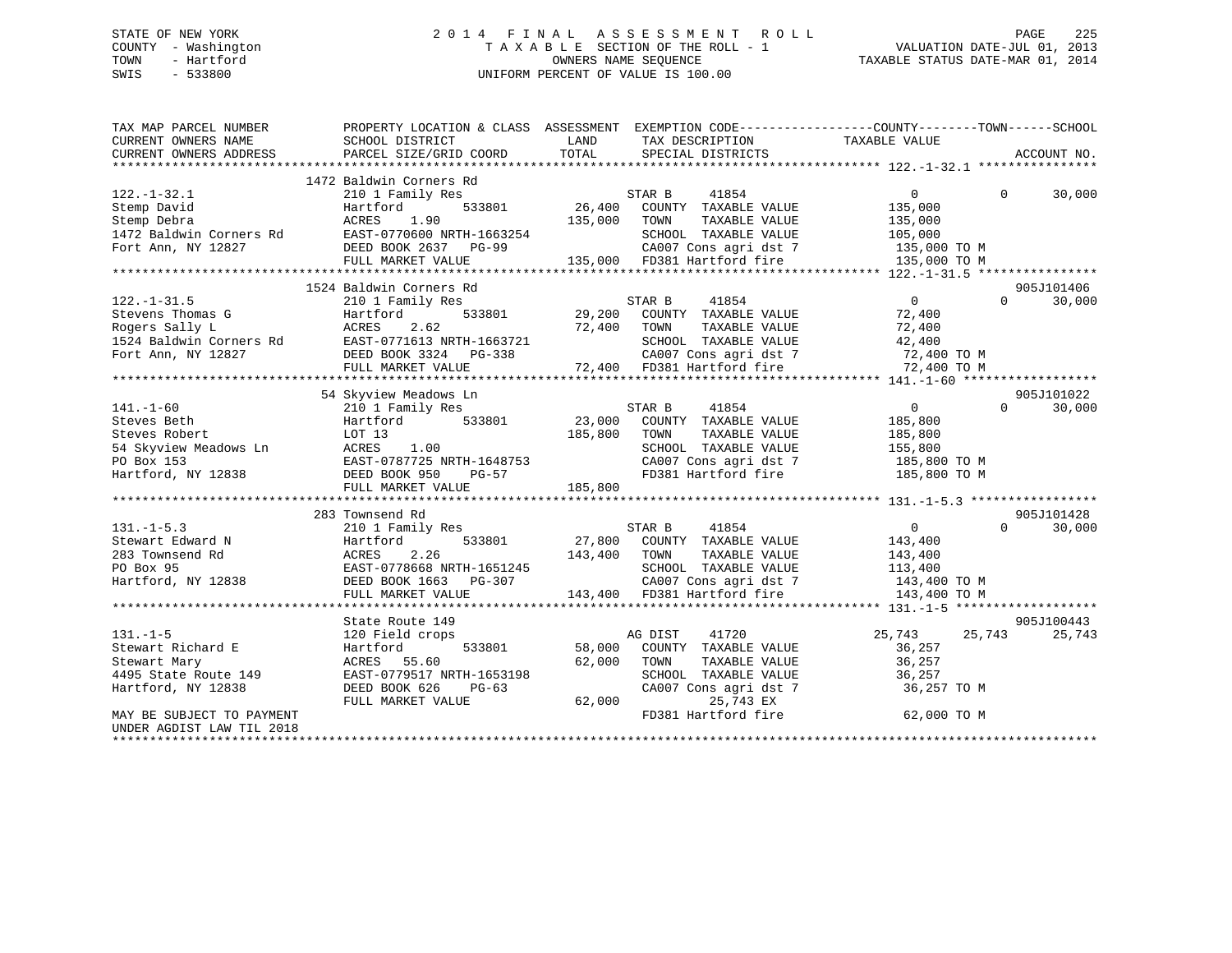## STATE OF NEW YORK 2 0 1 4 F I N A L A S S E S S M E N T R O L L PAGE 226 COUNTY - Washington T A X A B L E SECTION OF THE ROLL - 1 VALUATION DATE-JUL 01, 2013 TOWN - Hartford **TAXABLE STATUS DATE-MAR 01, 2014** OWNERS NAME SEQUENCE TAXABLE STATUS DATE-MAR 01, 2014 SWIS - 533800 UNIFORM PERCENT OF VALUE IS 100.00

| TAX MAP PARCEL NUMBER                                                                                                                                                                                                                                                                                                                                                                                       |                                                                   |       |                      | PROPERTY LOCATION & CLASS ASSESSMENT EXEMPTION CODE----------------COUNTY-------TOWN------SCHOOL                                                       |                      |
|-------------------------------------------------------------------------------------------------------------------------------------------------------------------------------------------------------------------------------------------------------------------------------------------------------------------------------------------------------------------------------------------------------------|-------------------------------------------------------------------|-------|----------------------|--------------------------------------------------------------------------------------------------------------------------------------------------------|----------------------|
|                                                                                                                                                                                                                                                                                                                                                                                                             |                                                                   |       |                      |                                                                                                                                                        |                      |
| 9053100409<br>132.-1-29<br>1495 State Route 149<br>Stewart Richard E<br>Stewart Michard E<br>Stewart Michard E<br>Stewart Martford 533801<br>241,300 AG DIST 41720<br>341,300 AG DIST 41720<br>26 321,000 100,000 100,000 100,000<br>180,399 180                                                                                                                                                            |                                                                   |       |                      |                                                                                                                                                        |                      |
|                                                                                                                                                                                                                                                                                                                                                                                                             |                                                                   |       |                      |                                                                                                                                                        |                      |
|                                                                                                                                                                                                                                                                                                                                                                                                             |                                                                   |       |                      |                                                                                                                                                        |                      |
|                                                                                                                                                                                                                                                                                                                                                                                                             |                                                                   |       |                      |                                                                                                                                                        |                      |
|                                                                                                                                                                                                                                                                                                                                                                                                             | State Route 40                                                    |       |                      |                                                                                                                                                        |                      |
|                                                                                                                                                                                                                                                                                                                                                                                                             |                                                                   |       |                      |                                                                                                                                                        |                      |
|                                                                                                                                                                                                                                                                                                                                                                                                             |                                                                   |       |                      |                                                                                                                                                        |                      |
| $\begin{tabular}{lllllllllllll} \multicolumn{3}{l}{} & 8062 \text{ State Route 40} & 9051 \\\text{Stewart's Shops Corp} & 486 \text{ Mini-mart} & 533801 & 50,000 & \text{COUNTN} & TAXABLE VALUE & 465,800 \\ \text{PeBox 435} & \text{ACRES} & 1.02 & 526,700 & \text{TONTY} & TAXABLE VALUE & 465,800 \\ \text{Saratoga Springs, NY 12866} & \text{EAST-0786750 NRTH-1651369} & \text{SEED BOOK 2176} &$ |                                                                   |       |                      |                                                                                                                                                        | 905J100259<br>60,900 |
|                                                                                                                                                                                                                                                                                                                                                                                                             |                                                                   |       |                      |                                                                                                                                                        |                      |
|                                                                                                                                                                                                                                                                                                                                                                                                             |                                                                   |       |                      |                                                                                                                                                        |                      |
|                                                                                                                                                                                                                                                                                                                                                                                                             | LOT 22 Provincial Pat                                             |       |                      |                                                                                                                                                        | 905J101170           |
| $121. -4 - 13$                                                                                                                                                                                                                                                                                                                                                                                              | 314 Rural vac<10<br>DEED BOOK 927<br>$PG-44$<br>FULL MARKET VALUE | 2,500 | COUNTY TAXABLE VALUE | 2,500<br>TOWN TAXABLE VALUE<br>SCHOOL TAXABLE VALUE<br>CA007 Cons agri dst 7 2,500<br>FD381 Hartford fire 2,500 TO M<br>PD381 Hartford fire 2,500 TO M |                      |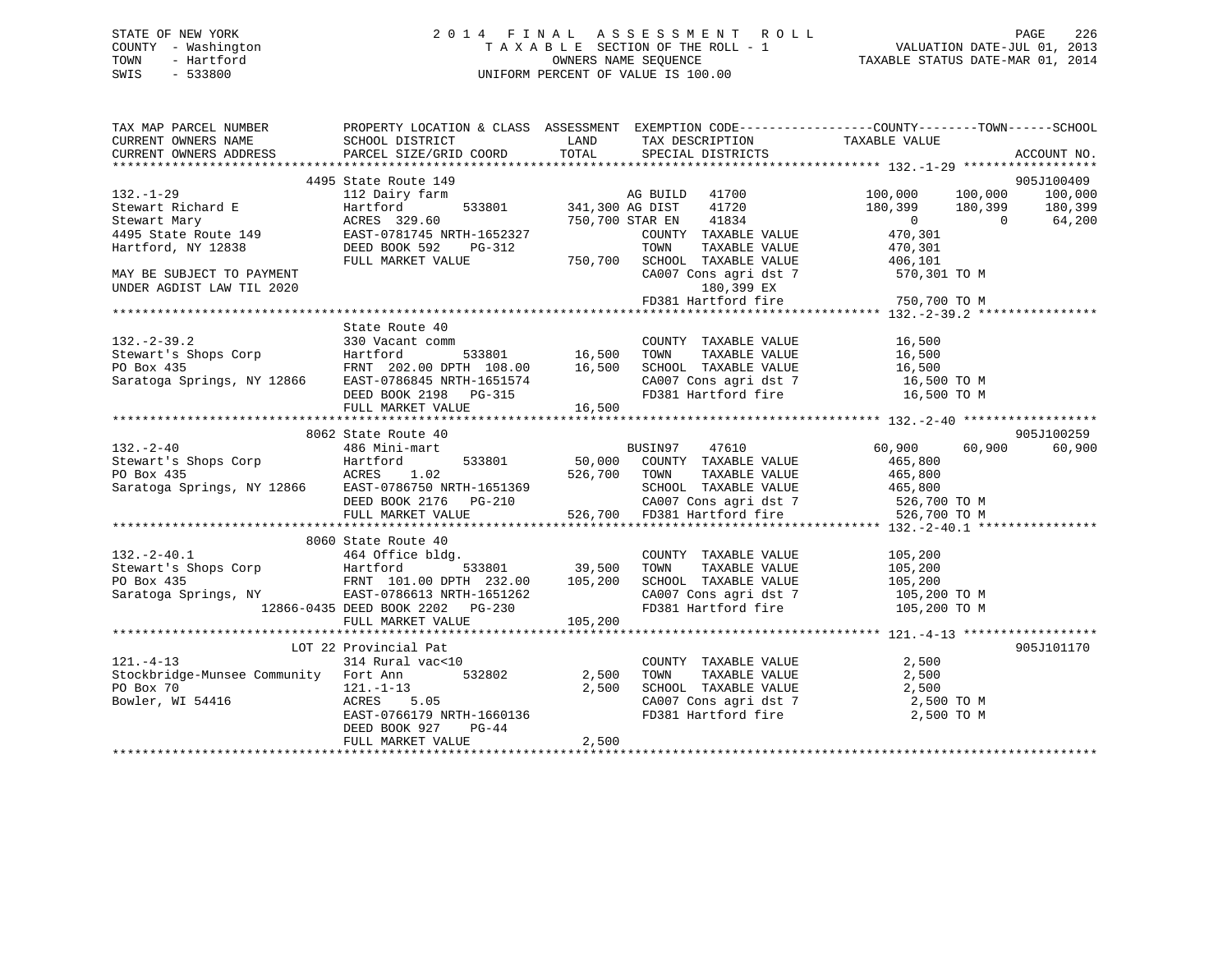STATE OF NEW YORK 2 0 1 4 F I N A L A S S E S S M E N T R O L L PAGE 227 COUNTY - Washington T A X A B L E SECTION OF THE ROLL - 1 VALUATION DATE-JUL 01, 2013 TOWN - Hartford **TAXABLE STATUS DATE-MAR 01, 2014** OWNERS NAME SEQUENCE TAXABLE STATUS DATE-MAR 01, 2014 SWIS - 533800 UNIFORM PERCENT OF VALUE IS 100.00

| TAX MAP PARCEL NUMBER<br>CURRENT OWNERS NAME                                                   | PROPERTY LOCATION & CLASS ASSESSMENT<br>SCHOOL DISTRICT                                                                                                  | LAND              | EXEMPTION CODE-----------------COUNTY-------TOWN------SCHOOL<br>TAX DESCRIPTION                                                                | TAXABLE VALUE                                                                   |                                    |
|------------------------------------------------------------------------------------------------|----------------------------------------------------------------------------------------------------------------------------------------------------------|-------------------|------------------------------------------------------------------------------------------------------------------------------------------------|---------------------------------------------------------------------------------|------------------------------------|
| CURRENT OWNERS ADDRESS                                                                         | PARCEL SIZE/GRID COORD                                                                                                                                   | TOTAL             | SPECIAL DISTRICTS                                                                                                                              |                                                                                 | ACCOUNT NO.                        |
|                                                                                                | LOT 22 Provincial Pat                                                                                                                                    |                   |                                                                                                                                                |                                                                                 | 905J101209                         |
| $121. - 4 - 17$<br>Stockbridge-Munsee Community Fort Ann                                       | 314 Rural vac<10<br>532802                                                                                                                               | 2,900             | COUNTY TAXABLE VALUE<br>TOWN<br>TAXABLE VALUE                                                                                                  | 2,900<br>2,900                                                                  |                                    |
| PO Box 70<br>Bowler, WI 54416                                                                  | $121. - 1 - 17$<br>5.73<br>ACRES<br>EAST-0766801 NRTH-1660555                                                                                            | 2,900             | SCHOOL TAXABLE VALUE<br>CA007 Cons agri dst 7<br>FD381 Hartford fire                                                                           | 2,900<br>2,900 TO M<br>2,900 TO M                                               |                                    |
|                                                                                                | DEED BOOK 927<br>$PG-44$<br>FULL MARKET VALUE                                                                                                            | 2,900             |                                                                                                                                                |                                                                                 |                                    |
|                                                                                                |                                                                                                                                                          |                   |                                                                                                                                                |                                                                                 |                                    |
| $140. - 2 - 8.2$<br>Stoddard Gina M<br>Stoddard Ronald<br>23 Townsend Rd<br>Hartford, NY 12838 | 23 Townsend Rd<br>210 1 Family Res<br>533801<br>Hartford<br>1.08<br>ACRES<br>EAST-0782506 NRTH-1646660<br>DEED BOOK 815<br>PG-159                        | 23,300<br>191,300 | STAR B<br>41854<br>COUNTY TAXABLE VALUE<br>TAXABLE VALUE<br>TOWN<br>SCHOOL TAXABLE VALUE<br>FD381 Hartford fire                                | $\overline{0}$<br>191,300<br>191,300<br>161,300<br>191,300 TO M                 | 905J101182<br>30,000<br>$\Omega$   |
|                                                                                                | FULL MARKET VALUE                                                                                                                                        | 191,300           |                                                                                                                                                |                                                                                 |                                    |
|                                                                                                |                                                                                                                                                          |                   |                                                                                                                                                |                                                                                 |                                    |
| $142. - 1 - 10$<br>Stoddard William<br>327 Blood St<br>Granville, NY 12832                     | 327 Blood St<br>210 1 Family Res<br>Hartford<br>533801<br>$142. - 1 - 10. - 1$<br>3.50<br>ACRES<br>EAST-0794270 NRTH-1647774<br>DEED BOOK 752<br>$PG-77$ | 32,500<br>73,900  | STAR B<br>41854<br>COUNTY TAXABLE VALUE<br>TAXABLE VALUE<br>TOWN<br>SCHOOL TAXABLE VALUE<br>FD381 Hartford fire                                | 0<br>73,900<br>73,900<br>43,900<br>73,900 TO M                                  | 905J100401<br>30,000<br>$\Omega$   |
|                                                                                                | FULL MARKET VALUE                                                                                                                                        | 73,900            |                                                                                                                                                |                                                                                 |                                    |
|                                                                                                | 60 Skyview Meadows Ln                                                                                                                                    |                   |                                                                                                                                                |                                                                                 | 905J101023                         |
| $141. - 1 - 61$                                                                                | 210 1 Family Res                                                                                                                                         |                   | VET COM CT 41131                                                                                                                               | 41,800<br>41,800                                                                | $\overline{0}$                     |
| Stokem George<br>Stokem Marion<br>PO Box 144<br>Hartford, NY 12838                             | 533801<br>Hartford<br>1.00<br>ACRES<br>EAST-0787815 NRTH-1648837<br>DEED BOOK 469<br>PG-1061<br>FULL MARKET VALUE                                        | 23,000 STAR EN    | 41834<br>167,200 COUNTY TAXABLE VALUE<br>TOWN<br>TAXABLE VALUE<br>SCHOOL TAXABLE VALUE<br>167,200 CA007 Cons agri dst 7<br>FD381 Hartford fire | $\overline{0}$<br>125,400<br>125,400<br>103,000<br>167,200 TO M<br>167,200 TO M | 64,200<br>$\Omega$                 |
|                                                                                                |                                                                                                                                                          |                   |                                                                                                                                                |                                                                                 |                                    |
| $142. - 1 - 32$<br>Stokowski John T 111<br>Vargas Olga M                                       | 107 Blood St<br>240 Rural res<br>Hartford<br>533801<br>10.50<br>ACRES                                                                                    | 194,100           | STAR B<br>41854<br>30,800 FOR 480A<br>47460<br>COUNTY TAXABLE VALUE                                                                            | $\circ$<br>4,700<br>4,700<br>189,400                                            | 905J100374<br>30,000<br>0<br>4,700 |
| 107 Blood St<br>Granville, NY 12832                                                            | EAST-0792149 NRTH-1644808<br>DEED BOOK 2051<br>PG-258<br>FULL MARKET VALUE                                                                               | 194,100           | TAXABLE VALUE<br>TOWN<br>SCHOOL TAXABLE VALUE<br>FD381 Hartford fire                                                                           | 189,400<br>159,400<br>194,100 TO M                                              |                                    |
| MAY BE SUBJECT TO PAYMENT<br>UNDER RPTL480A UNTIL 2023                                         |                                                                                                                                                          |                   |                                                                                                                                                |                                                                                 |                                    |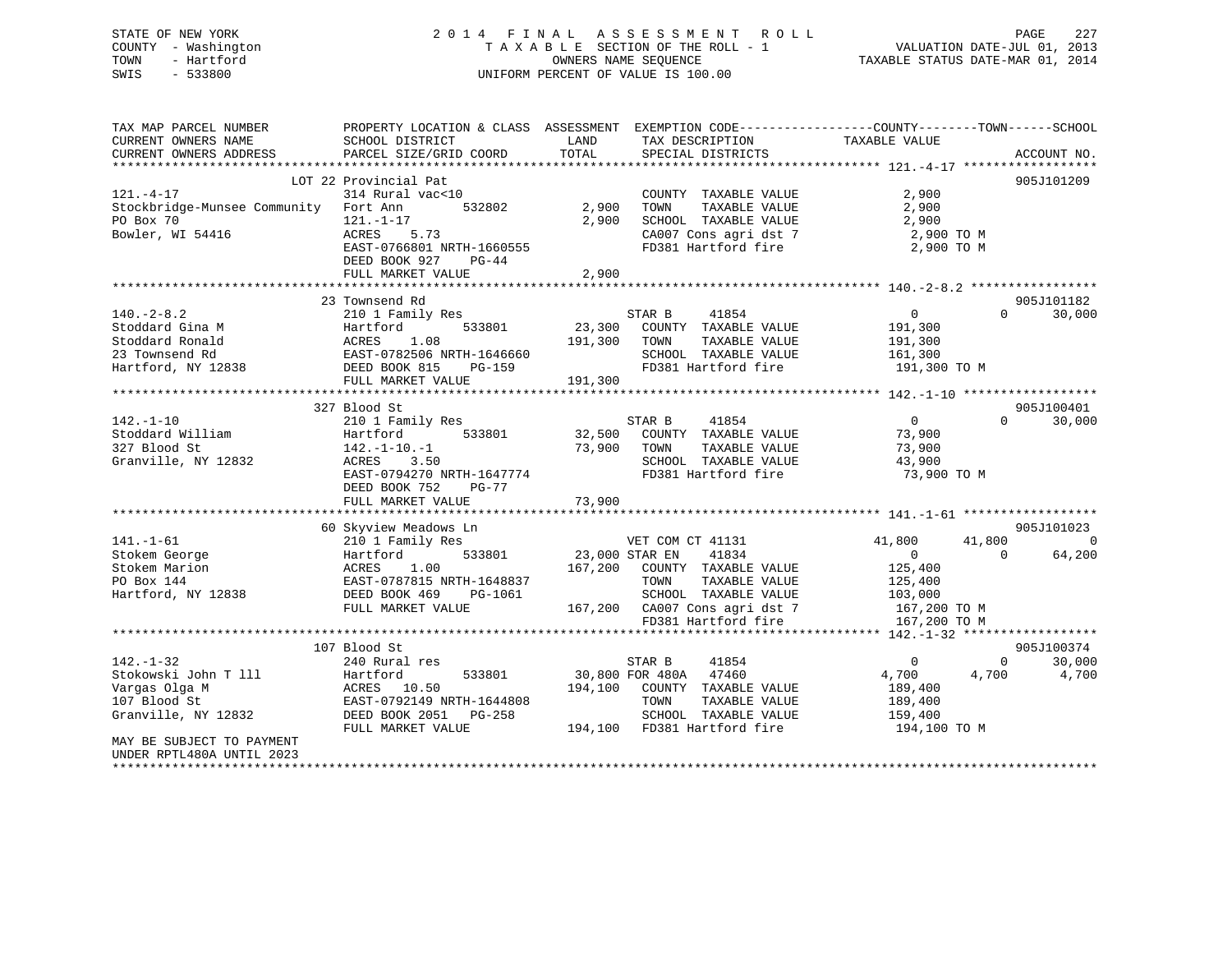## STATE OF NEW YORK 2 0 1 4 F I N A L A S S E S S M E N T R O L L PAGE 228 COUNTY - Washington T A X A B L E SECTION OF THE ROLL - 1 VALUATION DATE-JUL 01, 2013 TOWN - Hartford **TAXABLE STATUS DATE-MAR 01, 2014** OWNERS NAME SEQUENCE TAXABLE STATUS DATE-MAR 01, 2014 SWIS - 533800 UNIFORM PERCENT OF VALUE IS 100.00

| TAX MAP PARCEL NUMBER                                                                | PROPERTY LOCATION & CLASS ASSESSMENT EXEMPTION CODE---------------COUNTY-------TOWN-----SCHOOL   |               |                                                                           |                      |          |             |
|--------------------------------------------------------------------------------------|--------------------------------------------------------------------------------------------------|---------------|---------------------------------------------------------------------------|----------------------|----------|-------------|
| CURRENT OWNERS NAME                                                                  | SCHOOL DISTRICT                                                                                  | LAND          | TAX DESCRIPTION                                                           | TAXABLE VALUE        |          |             |
| CURRENT OWNERS ADDRESS                                                               | PARCEL SIZE/GRID COORD                                                                           | TOTAL         | SPECIAL DISTRICTS                                                         |                      |          | ACCOUNT NO. |
|                                                                                      | Blood St                                                                                         |               |                                                                           |                      |          |             |
| $142. - 1 - 32.1$                                                                    | 323 Vacant rural                                                                                 |               | FOR 480A 47460                                                            | 24,400 24,400        |          | 24,400      |
| Stokowski John T 111                                                                 | 533801<br>Hartford                                                                               |               | 43,600 COUNTY TAXABLE VALUE                                               | 19,200               |          |             |
| Vargas Olga M                                                                        | ACRES 48.00                                                                                      |               | 43,600 TOWN<br>TAXABLE VALUE                                              |                      |          |             |
| 107 Blood St                                                                         | EAST-0791374 NRTH-1644546                                                                        |               | SCHOOL TAXABLE VALUE                                                      | 19,200<br>19,200     |          |             |
| Granville, NY 12832                                                                  |                                                                                                  |               | FD381 Hartford fire 43,600 TO M                                           |                      |          |             |
|                                                                                      | DEED BOOK 2051 PG-258<br>FULL MARKET VALUE 43,600                                                |               |                                                                           |                      |          |             |
| MAY BE SUBJECT TO PAYMENT                                                            |                                                                                                  |               |                                                                           |                      |          |             |
| UNDER RPTL480A UNTIL 2023                                                            |                                                                                                  |               |                                                                           |                      |          |             |
|                                                                                      |                                                                                                  |               |                                                                           |                      |          |             |
|                                                                                      | 418 Blood St                                                                                     |               |                                                                           |                      |          | 905J101378  |
| $132. -4 - 8.2$                                                                      | 312 Vac w/imprv                                                                                  |               | COUNTY TAXABLE VALUE 18,600                                               |                      |          |             |
| Storm Allyson                                                                        | Hartford                                                                                         | 533801 12,000 | TOWN                                                                      | TAXABLE VALUE 18,600 |          |             |
|                                                                                      |                                                                                                  |               |                                                                           |                      |          |             |
| 418 Blood St<br>Granville, NY 12832                                                  |                                                                                                  |               | 18,600 SCHOOL TAXABLE VALUE 18,600 18,600 FD381 Hartford fire 18,600 TO M |                      |          |             |
|                                                                                      | DEED BOOK 3040 PG-50                                                                             |               |                                                                           |                      |          |             |
|                                                                                      | FULL MARKET VALUE                                                                                | 18,600        |                                                                           |                      |          |             |
|                                                                                      |                                                                                                  |               |                                                                           |                      |          |             |
|                                                                                      | Blood St OFF                                                                                     |               |                                                                           |                      |          |             |
| $132. -4 - 8.7$                                                                      | 311 Res vac land                                                                                 |               | COUNTY TAXABLE VALUE                                                      | 2,900                |          |             |
| Storm Allyson                                                                        | Hartford                                                                                         | 533801 2,900  | TAXABLE VALUE<br>TOWN                                                     | 2,900                |          |             |
| 418 Blood St                                                                         | FRNT 290.00 DPTH 148.00<br>-- ^F^E^47 NPTH 148.00                                                | 2,900         | SCHOOL TAXABLE VALUE                                                      | 2,900                |          |             |
| Granville, NY 12832                                                                  | EAST-0795247 NRTH-1649856                                                                        |               | FD381 Hartford fire                                                       | 2,900 TO M           |          |             |
|                                                                                      | DEED BOOK 3040 PG-50                                                                             |               |                                                                           |                      |          |             |
|                                                                                      | FULL MARKET VALUE                                                                                | 2,900         |                                                                           |                      |          |             |
|                                                                                      |                                                                                                  |               |                                                                           |                      |          |             |
|                                                                                      | 3290 County Route 43                                                                             |               |                                                                           |                      |          | 905J100618  |
| 148.-1-3<br>Story Jane -LE-<br>Story Albert H<br>200. Gounter Hotel Control of ACRES | 210 1 Family Res                                                                                 |               | AGED-CO/TN 41801 62,850                                                   |                      | 62,850   | $\mathbf 0$ |
|                                                                                      | 533801<br>Hartford                                                                               |               | 33,300 STAR EN 41834                                                      | $\overline{0}$       | $\Omega$ | 64,200      |
|                                                                                      | 3.70                                                                                             |               | 125,700 COUNTY TAXABLE VALUE                                              | 62,850               |          |             |
|                                                                                      | 3290 County Route 43<br>FAST-0765016 NRTH-1641273<br>Fort Ann, NY 12827<br>DEED BOOK 2330 PG-153 |               | TAXABLE VALUE<br>TOWN                                                     | $62,850$<br>$61$     |          |             |
|                                                                                      |                                                                                                  |               | SCHOOL TAXABLE VALUE                                                      |                      |          |             |
|                                                                                      | FULL MARKET VALUE                                                                                |               | 125,700 CA007 Cons agri dst 7 125,700 TO M                                |                      |          |             |
|                                                                                      |                                                                                                  |               | FD381 Hartford fire                                                       | 125,700 TO M         |          |             |
|                                                                                      |                                                                                                  |               |                                                                           |                      |          |             |
|                                                                                      | 3294 County Route 43                                                                             |               |                                                                           |                      |          | 905J100639  |
| $148. - 1 - 1.1$                                                                     | 210 1 Family Res                                                                                 |               | 41854<br>STAR B                                                           | $\overline{0}$       | $\Omega$ | 30,000      |
| Story M Alexander II                                                                 | Hartford                                                                                         |               | 533801 31,400 COUNTY TAXABLE VALUE                                        | 125,000              |          |             |
|                                                                                      |                                                                                                  | 125,000 TOWN  | TAXABLE VALUE                                                             | 125,000              |          |             |
|                                                                                      | Story Dorothy M<br>3294 County Route 43<br>3294 County Route 43<br>FRAST-0764869 NRTH-1641478    |               | SCHOOL TAXABLE VALUE                                                      | 95,000               |          |             |
| Fort Ann, NY 12827<br>Fort Ann, NY 12827<br>Fort Ann, NY 12827                       |                                                                                                  |               | CA007 Cons agri dst 7                                                     | 125,000 TO M         |          |             |
|                                                                                      | FULL MARKET VALUE                                                                                |               | 125,000 FD381 Hartford fire                                               | 125,000 TO M         |          |             |
|                                                                                      |                                                                                                  |               |                                                                           |                      |          |             |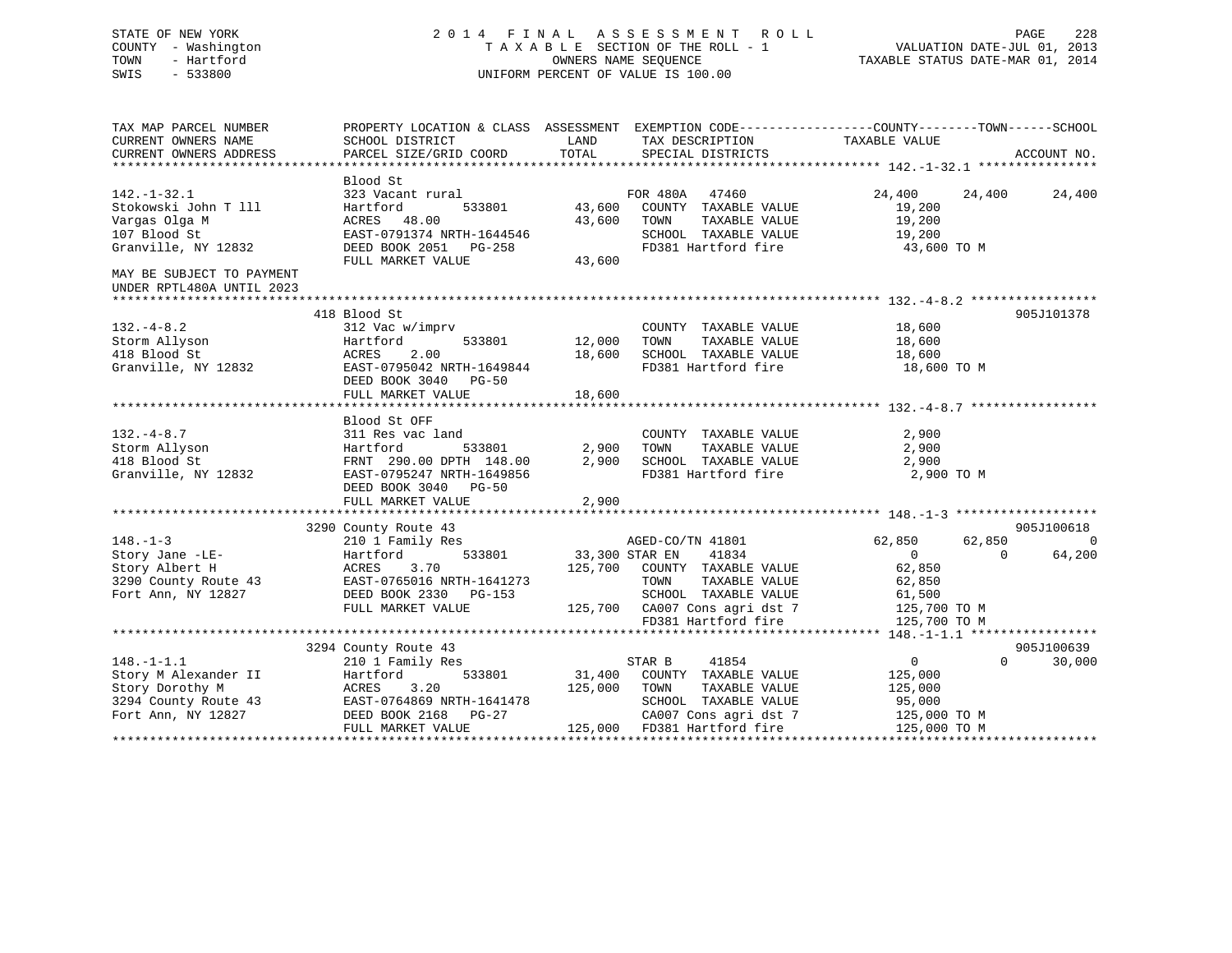## STATE OF NEW YORK 2 0 1 4 F I N A L A S S E S S M E N T R O L L PAGE 229 COUNTY - Washington T A X A B L E SECTION OF THE ROLL - 1 VALUATION DATE-JUL 01, 2013 TOWN - Hartford **TAXABLE STATUS DATE-MAR 01, 2014** OWNERS NAME SEQUENCE TAXABLE STATUS DATE-MAR 01, 2014 SWIS - 533800 UNIFORM PERCENT OF VALUE IS 100.00

| TAX MAP PARCEL NUMBER                                                                                                 | PROPERTY LOCATION & CLASS ASSESSMENT EXEMPTION CODE---------------COUNTY-------TOWN------SCHOOL  |         |                                                                                |                                                                                                                                                                                                                |                             |
|-----------------------------------------------------------------------------------------------------------------------|--------------------------------------------------------------------------------------------------|---------|--------------------------------------------------------------------------------|----------------------------------------------------------------------------------------------------------------------------------------------------------------------------------------------------------------|-----------------------------|
| CURRENT OWNERS NAME                                                                                                   | SCHOOL DISTRICT                                                                                  | LAND    | TAX DESCRIPTION                                                                | TAXABLE VALUE                                                                                                                                                                                                  |                             |
| CURRENT OWNERS ADDRESS                                                                                                |                                                                                                  |         |                                                                                |                                                                                                                                                                                                                |                             |
|                                                                                                                       |                                                                                                  |         |                                                                                |                                                                                                                                                                                                                |                             |
|                                                                                                                       | 3292 County Route 43                                                                             |         |                                                                                |                                                                                                                                                                                                                | 905J101192                  |
| $148. - 1 - 1.2$                                                                                                      | 312 Vac w/imprv                                                                                  |         | COUNTY TAXABLE VALUE                                                           | 2,200                                                                                                                                                                                                          |                             |
|                                                                                                                       |                                                                                                  |         |                                                                                |                                                                                                                                                                                                                |                             |
|                                                                                                                       | 533801                                                                                           | 1,200   | TOWN<br>TAXABLE VALUE<br>SCHOOL TAXABLE VALUE                                  | 2,200<br>2,200                                                                                                                                                                                                 |                             |
|                                                                                                                       |                                                                                                  | 2,200   |                                                                                |                                                                                                                                                                                                                |                             |
| Story M Alexander II artford 5338<br>3294 County Route 43 unrecorded t/s deed<br>Fort Ann, NY 12827 FRNT 50.00 DPTH 1 | FRNT 50.00 DPTH 165.00<br>EAST-0764799 NRTH-1641229                                              |         |                                                                                | $\begin{array}{lllllll} \texttt{CA007} & \texttt{Cons}\ \texttt{agri}\ \texttt{dst}\ 7 & 2,200\ \texttt{\small T0}\ 81 & \texttt{Hartford}\ \texttt{fire} & 2,200\ \texttt{\small TO}\ \texttt{M} \end{array}$ |                             |
|                                                                                                                       |                                                                                                  |         |                                                                                |                                                                                                                                                                                                                |                             |
|                                                                                                                       | DEED BOOK 2838 PG-332                                                                            |         |                                                                                |                                                                                                                                                                                                                |                             |
|                                                                                                                       | FULL MARKET VALUE                                                                                | 2,200   |                                                                                |                                                                                                                                                                                                                |                             |
|                                                                                                                       |                                                                                                  |         |                                                                                |                                                                                                                                                                                                                |                             |
|                                                                                                                       | Mcdougal Rd                                                                                      |         |                                                                                |                                                                                                                                                                                                                | 905J100615                  |
| $148. - 1 - 22$                                                                                                       | 323 Vacant rural                                                                                 |         | COUNTY TAXABLE VALUE 30,600                                                    |                                                                                                                                                                                                                |                             |
|                                                                                                                       | 533801                                                                                           | 30,600  | TOWN                                                                           |                                                                                                                                                                                                                |                             |
|                                                                                                                       |                                                                                                  | 30,600  | TAXABLE VALUE 30,600<br>DL TAXABLE VALUE 30,600<br>SCHOOL TAXABLE VALUE        |                                                                                                                                                                                                                |                             |
|                                                                                                                       |                                                                                                  |         |                                                                                |                                                                                                                                                                                                                |                             |
|                                                                                                                       | 2022 County Route 43<br>Fort Edward, NY 12828<br>Fort Edward, NY 12828<br>Forth POOK 910<br>PG-1 |         |                                                                                | CA006 Cons agri dst 6 30,600 TO M                                                                                                                                                                              |                             |
|                                                                                                                       |                                                                                                  |         | FD381 Hartford fire                                                            | 30,600 TO M                                                                                                                                                                                                    |                             |
|                                                                                                                       | FULL MARKET VALUE                                                                                | 30,600  |                                                                                |                                                                                                                                                                                                                |                             |
|                                                                                                                       |                                                                                                  |         |                                                                                |                                                                                                                                                                                                                |                             |
|                                                                                                                       | 1296 Baldwin Corners Rd                                                                          |         |                                                                                |                                                                                                                                                                                                                |                             |
|                                                                                                                       |                                                                                                  |         | VET WAR CT 41121                                                               | 26,565<br>26,565                                                                                                                                                                                               | 0                           |
|                                                                                                                       |                                                                                                  |         | $-$ 532802 28,800 STAR B 41854<br>177,100 COUNTY TAXABLE VALUE                 | $\overline{0}$                                                                                                                                                                                                 | 30,000<br>$\Omega$          |
|                                                                                                                       |                                                                                                  |         |                                                                                | 150,535                                                                                                                                                                                                        |                             |
|                                                                                                                       |                                                                                                  |         | TOWN<br>TAXABLE VALUE                                                          | 150,535                                                                                                                                                                                                        |                             |
|                                                                                                                       |                                                                                                  |         | SCHOOL TAXABLE VALUE 147,100                                                   |                                                                                                                                                                                                                |                             |
|                                                                                                                       |                                                                                                  |         |                                                                                |                                                                                                                                                                                                                |                             |
|                                                                                                                       |                                                                                                  |         | 177,100 CA007 Cons agri dst 7 177,100 TO M<br>FD381 Hartford fire 177,100 TO M |                                                                                                                                                                                                                |                             |
|                                                                                                                       |                                                                                                  |         |                                                                                |                                                                                                                                                                                                                |                             |
|                                                                                                                       |                                                                                                  |         |                                                                                |                                                                                                                                                                                                                |                             |
|                                                                                                                       | 347 Pope Hill Rd                                                                                 |         |                                                                                |                                                                                                                                                                                                                |                             |
| $150. - 1 - 32.1$                                                                                                     |                                                                                                  |         | COUNTY TAXABLE VALUE                                                           | 140,800                                                                                                                                                                                                        |                             |
| 150.-1-32.1<br>Strainer Jeffrey<br>347 Pope Hill Rd                                                                   |                                                                                                  | 33,800  | TOWN<br>TAXABLE VALUE                                                          | 140,800                                                                                                                                                                                                        |                             |
|                                                                                                                       |                                                                                                  | 140,800 | SCHOOL TAXABLE VALUE                                                           | 140,800                                                                                                                                                                                                        |                             |
| Granville, NY 12832 Filed Survey 12398                                                                                |                                                                                                  |         | FD381 Hartford fire                                                            | 140,800 TO M                                                                                                                                                                                                   |                             |
|                                                                                                                       | 3.84<br>ACRES                                                                                    |         |                                                                                |                                                                                                                                                                                                                |                             |
|                                                                                                                       | EAST-0784627 NRTH-1632865                                                                        |         |                                                                                |                                                                                                                                                                                                                |                             |
|                                                                                                                       | DEED BOOK 3306 PG-74                                                                             |         |                                                                                |                                                                                                                                                                                                                |                             |
|                                                                                                                       | FULL MARKET VALUE                                                                                | 140,800 |                                                                                |                                                                                                                                                                                                                |                             |
|                                                                                                                       |                                                                                                  |         |                                                                                |                                                                                                                                                                                                                |                             |
|                                                                                                                       |                                                                                                  |         |                                                                                |                                                                                                                                                                                                                |                             |
|                                                                                                                       | 168 Eldridge Ln                                                                                  |         |                                                                                |                                                                                                                                                                                                                | 905J100382                  |
| $140. - 1 - 3$                                                                                                        | 240 Rural res                                                                                    |         | 41854<br>STAR B                                                                | $\overline{0}$                                                                                                                                                                                                 | $0 \qquad \qquad$<br>30,000 |
|                                                                                                                       |                                                                                                  | 31,800  | COUNTY TAXABLE VALUE                                                           | 179,500                                                                                                                                                                                                        |                             |
|                                                                                                                       |                                                                                                  | 179,500 | TAXABLE VALUE<br>TOWN                                                          | 179,500                                                                                                                                                                                                        |                             |
|                                                                                                                       |                                                                                                  |         | SCHOOL TAXABLE VALUE                                                           | 149,500                                                                                                                                                                                                        |                             |
|                                                                                                                       |                                                                                                  |         |                                                                                | FD381 Hartford fire 179,500 TO M                                                                                                                                                                               |                             |
|                                                                                                                       | FULL MARKET VALUE                                                                                | 179,500 |                                                                                |                                                                                                                                                                                                                |                             |
|                                                                                                                       |                                                                                                  |         |                                                                                |                                                                                                                                                                                                                |                             |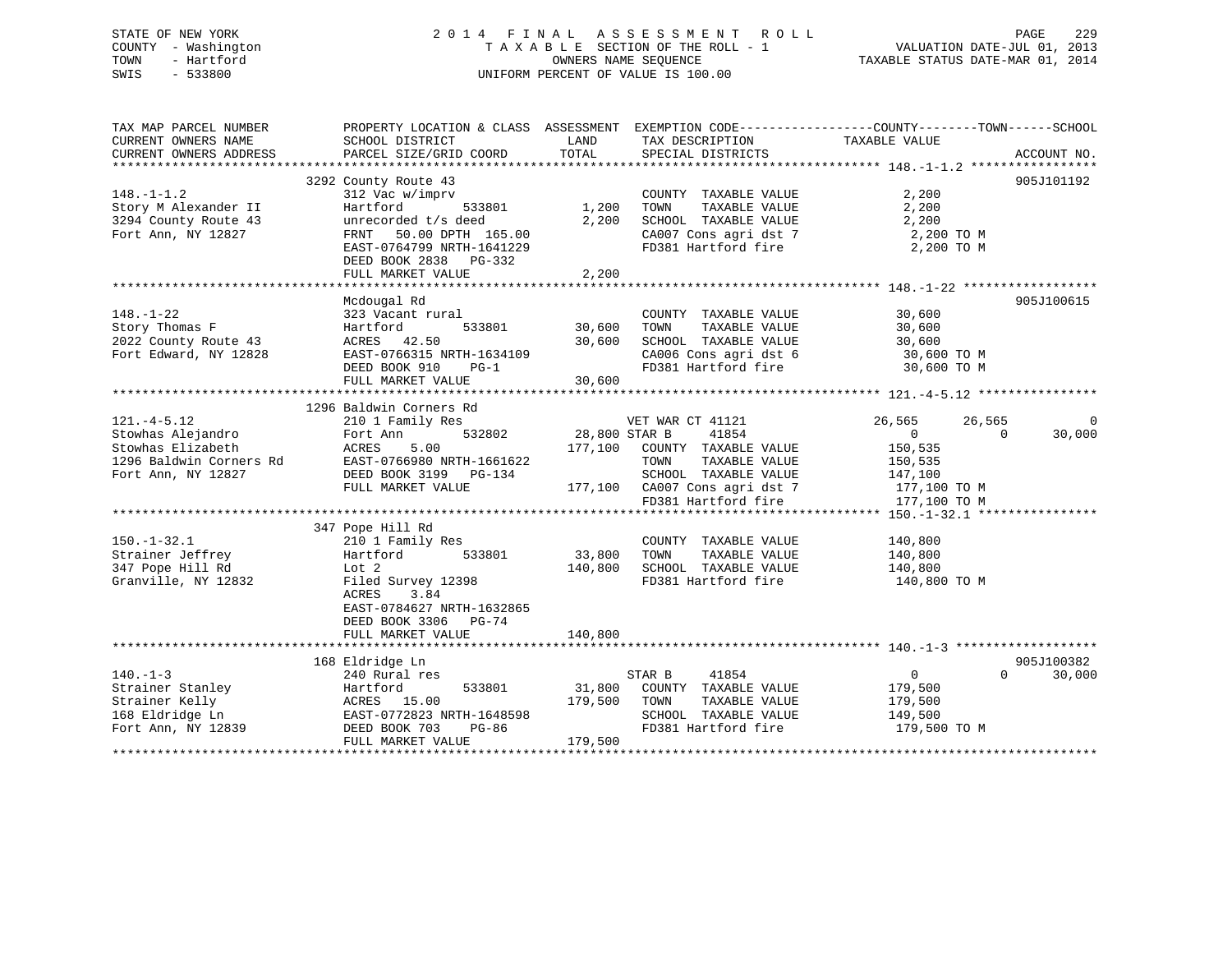## STATE OF NEW YORK 2 0 1 4 F I N A L A S S E S S M E N T R O L L PAGE 230 COUNTY - Washington T A X A B L E SECTION OF THE ROLL - 1 VALUATION DATE-JUL 01, 2013 TOWN - Hartford **TAXABLE STATUS DATE-MAR 01, 2014** OWNERS NAME SEQUENCE TAXABLE STATUS DATE-MAR 01, 2014 SWIS - 533800 UNIFORM PERCENT OF VALUE IS 100.00

| TAX MAP PARCEL NUMBER     |                           | PROPERTY LOCATION & CLASS ASSESSMENT EXEMPTION CODE---------------COUNTY-------TOWN-----SCHOOL |                            |                |
|---------------------------|---------------------------|------------------------------------------------------------------------------------------------|----------------------------|----------------|
| CURRENT OWNERS NAME       | SCHOOL DISTRICT           | TAX DESCRIPTION<br>LAND                                                                        | TAXABLE VALUE              |                |
| CURRENT OWNERS ADDRESS    | PARCEL SIZE/GRID COORD    | TOTAL<br>SPECIAL DISTRICTS                                                                     |                            | ACCOUNT NO.    |
|                           | 131 Pope Hill Rd          |                                                                                                |                            | 905J101436     |
| $150. - 1 - 29.4$         | 210 1 Family Res          | VET COM CT 41131                                                                               | 30,450<br>30,450           | $\overline{0}$ |
| Streit Peter L Jr         | 532001<br>Arqyle          | 39,400 VET DIS CT 41141                                                                        | 6,090<br>6,090             | $\overline{0}$ |
| Streit Theresa            | ACRES<br>5.00             | 121,800 STAR EN<br>41834                                                                       | $\overline{0}$<br>$\Omega$ | 64,200         |
| 131 Pope Hill Rd          | EAST-0779967 NRTH-1633159 | COUNTY TAXABLE VALUE                                                                           | 85,260                     |                |
| Argyle, NY 12809          | DEED BOOK 684<br>PG-267   | TOWN<br>TAXABLE VALUE                                                                          | 85,260                     |                |
|                           | FULL MARKET VALUE         | SCHOOL TAXABLE VALUE<br>121,800                                                                | 57,600                     |                |
|                           |                           | CA006 Cons agri dst 6                                                                          | 121,800 TO M               |                |
|                           |                           | FD381 Hartford fire                                                                            | 121,800 TO M               |                |
|                           |                           |                                                                                                |                            |                |
|                           | 66 Hastings Rd            |                                                                                                |                            | 905J100148     |
| $132. - 1 - 10$           | 240 Rural res             | 41720<br>AG DIST                                                                               | 11,014<br>11,014           | 11,014         |
| Strong Geraldine          | Hartford<br>533801        | 43,000 STAR B<br>41854                                                                         | $\overline{0}$<br>$\Omega$ | 30,000         |
| 66 Hastings Rd            | BLA 764/233               | 142,000<br>COUNTY TAXABLE VALUE                                                                | 130,986                    |                |
| Granville, NY 12832       | ACRES 23.00               | TOWN<br>TAXABLE VALUE                                                                          | 130,986                    |                |
|                           | EAST-0787218 NRTH-1657557 | SCHOOL TAXABLE VALUE                                                                           | 100,986                    |                |
| MAY BE SUBJECT TO PAYMENT | DEED BOOK 2901<br>PG-146  | CA007 Cons agri dst 7                                                                          | 130,986 TO M               |                |
| UNDER AGDIST LAW TIL 2018 | FULL MARKET VALUE         | 142,000<br>11,014 EX                                                                           | 142,000 TO M               |                |
|                           |                           | FD381 Hartford fire                                                                            |                            |                |
|                           | Mcdougal Rd               |                                                                                                |                            | 905J100022     |
| $148. - 1 - 25$           | 314 Rural vac<10          | COUNTY TAXABLE VALUE                                                                           | 23,700                     |                |
| Sullivan Richard E        | Hartford<br>533801        | 23,700<br>TOWN<br>TAXABLE VALUE                                                                | 23,700                     |                |
| Sullivan Elizabeth        | LOT 6                     | 23,700<br>SCHOOL TAXABLE VALUE                                                                 | 23,700                     |                |
| 64 Mcdougal Rd            | ACRES<br>3.81             | CA006 Cons agri dst 6                                                                          | 23,700 TO M                |                |
| Fort Ann, NY 12827        | EAST-0766125 NRTH-1635704 | FD381 Hartford fire                                                                            | 23,700 TO M                |                |
|                           | DEED BOOK 2224 PG-313     |                                                                                                |                            |                |
|                           | FULL MARKET VALUE         | 23,700                                                                                         |                            |                |
|                           |                           |                                                                                                |                            |                |
|                           | 64 Mcdougal Rd            |                                                                                                |                            |                |
| $148. - 1 - 25.7$         | 210 1 Family Res          | VET COM CT 41131                                                                               | 50,000<br>45,000           |                |
| Sullivan Richard E        | 533801<br>Hartford        | 37,900 STAR EN<br>41834                                                                        | $\mathbf{0}$<br>$\Omega$   | 64,200         |
| Sullivan Elizabeth        | LOT 5                     | 230,700<br>COUNTY TAXABLE VALUE                                                                | 180,700                    |                |
| 64 Mcdougal Rd            | 7.53<br>ACRES             | TAXABLE VALUE<br>TOWN                                                                          | 185,700                    |                |
| Fort Ann, NY 12827        | EAST-0766371 NRTH-1635467 | SCHOOL TAXABLE VALUE                                                                           | 166,500                    |                |
|                           | DEED BOOK 2177 PG-1       | CA006 Cons agri dst 6                                                                          | 230,700 TO M               |                |
|                           | FULL MARKET VALUE         | 230,700 FD381 Hartford fire                                                                    | 230,700 TO M               |                |
|                           | 1532 Baldwin Corners Rd   |                                                                                                |                            | 905J101179     |
| $122. - 1 - 31.2$         | 210 1 Family Res          | STAR B<br>41854                                                                                | $\circ$<br>$\Omega$        | 30,000         |
| Sullivan Steven T         | 533801<br>Hartford        | 37,800<br>COUNTY TAXABLE VALUE                                                                 | 170,200                    |                |
| Sullivan Ann              | 7.39<br>ACRES             | 170,200<br>TOWN<br>TAXABLE VALUE                                                               | 170,200                    |                |
| 1532 Baldwin Corners Rd   | EAST-0771809 NRTH-1663500 | SCHOOL TAXABLE VALUE                                                                           | 140,200                    |                |
| Fort Ann, NY 12827        | PG-258<br>DEED BOOK 672   | CA007 Cons agri dst 7                                                                          | 170,200 TO M               |                |
|                           | FULL MARKET VALUE         | 170,200 FD381 Hartford fire                                                                    | 170,200 TO M               |                |
|                           |                           |                                                                                                |                            |                |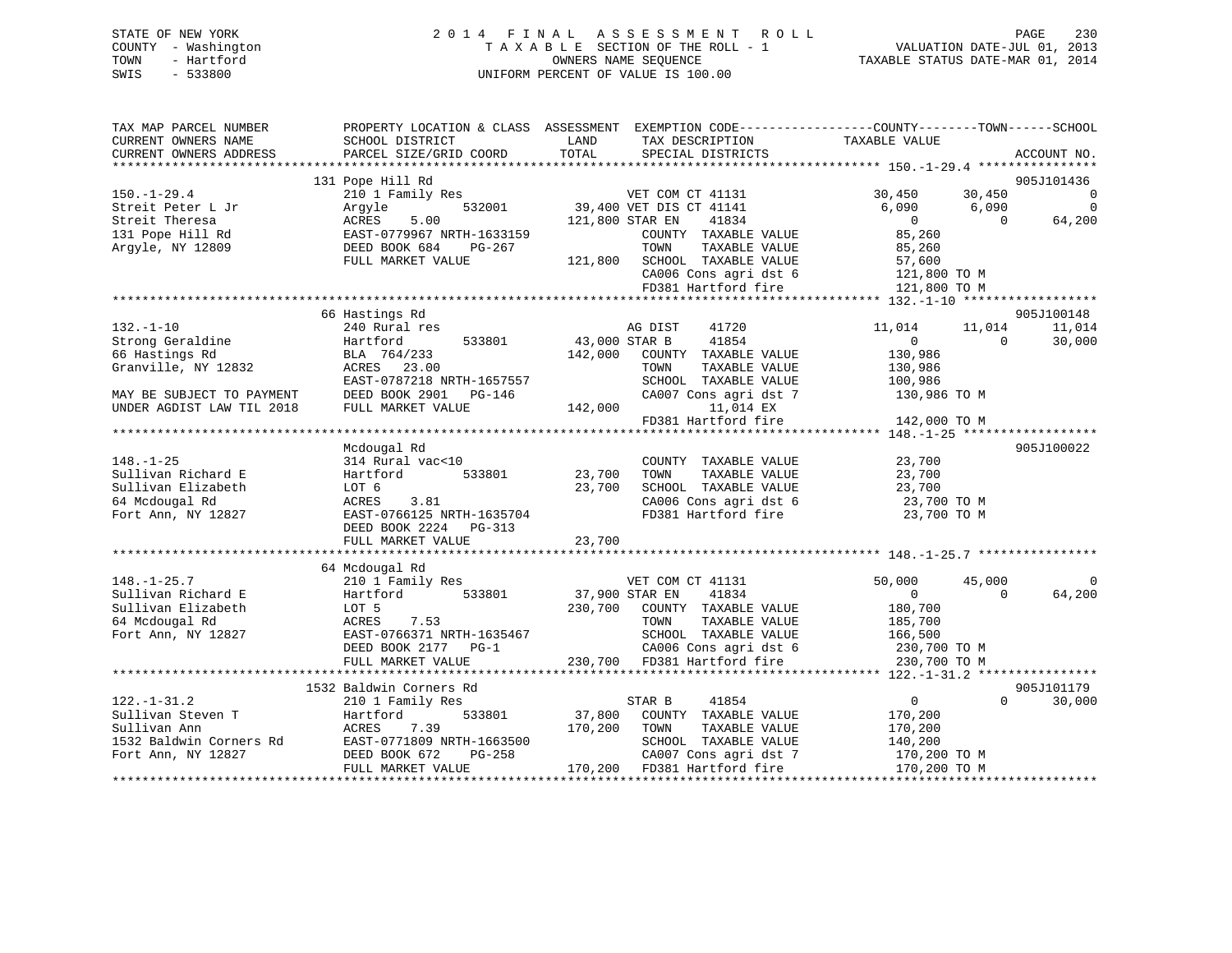## STATE OF NEW YORK 2 0 1 4 F I N A L A S S E S S M E N T R O L L PAGE 231 COUNTY - Washington T A X A B L E SECTION OF THE ROLL - 1 VALUATION DATE-JUL 01, 2013 TOWN - Hartford **TAXABLE STATUS DATE-MAR 01, 2014** OWNERS NAME SEQUENCE TAXABLE STATUS DATE-MAR 01, 2014 SWIS - 533800 UNIFORM PERCENT OF VALUE IS 100.00

| TAX MAP PARCEL NUMBER<br>CURRENT OWNERS NAME<br>CURRENT OWNERS ADDRESS                                                                                          | PROPERTY LOCATION & CLASS ASSESSMENT<br>SCHOOL DISTRICT<br>PARCEL SIZE/GRID COORD                                                                                | LAND<br>TOTAL              | TAX DESCRIPTION<br>SPECIAL DISTRICTS                                                                                                                                | EXEMPTION CODE-----------------COUNTY-------TOWN------SCHOOL<br>TAXABLE VALUE                                 | ACCOUNT NO.      |
|-----------------------------------------------------------------------------------------------------------------------------------------------------------------|------------------------------------------------------------------------------------------------------------------------------------------------------------------|----------------------------|---------------------------------------------------------------------------------------------------------------------------------------------------------------------|---------------------------------------------------------------------------------------------------------------|------------------|
| $132. - 1 - 25.2$                                                                                                                                               | 164 County Route 23<br>210 1 Family Res                                                                                                                          |                            | COUNTY TAXABLE VALUE                                                                                                                                                | 46,300                                                                                                        | 905J100622       |
| Sullivan Steven T<br>Sullivan Ann M                                                                                                                             | 533801<br>Hartford<br>ACRES<br>2.80                                                                                                                              | 29,800<br>46,300           | TOWN<br>TAXABLE VALUE<br>SCHOOL TAXABLE VALUE                                                                                                                       | 46,300<br>46,300                                                                                              |                  |
| 1532 Baldwin Corners Rd<br>Fort Ann, NY 12827                                                                                                                   | EAST-0787821 NRTH-1654995<br>DEED BOOK 2684 PG-244<br>FULL MARKET VALUE                                                                                          | 46,300                     | CA007 Cons agri dst 7<br>FD381 Hartford fire                                                                                                                        | 46,300 TO M<br>46,300 TO M                                                                                    |                  |
|                                                                                                                                                                 |                                                                                                                                                                  |                            |                                                                                                                                                                     |                                                                                                               |                  |
| $141. - 3 - 29.1$<br>Suozzo Thomas S<br>Suozzo Gail A<br>$5622$ County Route 30<br>Granville, NY 12832<br>MAY BE SUBJECT TO PAYMENT<br>UNDER RPTL483 UNTIL 2021 | 5622 County Route 30<br>210 1 Family Res<br>533801<br>Hartford<br>ACRES<br>4.00<br>EAST-0788271 NRTH-1643859<br>DEED BOOK 2271 PG-197<br>FULL MARKET VALUE       | 28,700 STAR B              | AG BUILD<br>41700<br>41854<br>230,200 COUNTY TAXABLE VALUE<br>TAXABLE VALUE<br>TOWN<br>SCHOOL TAXABLE VALUE<br>230,200 CA008 Cons agri dst 8<br>FD381 Hartford fire | 7,500<br>7,500<br>$\overline{0}$<br>$\Omega$<br>222,700<br>222,700<br>192,700<br>230,200 TO M<br>230,200 TO M | 7,500<br>30,000  |
|                                                                                                                                                                 |                                                                                                                                                                  |                            |                                                                                                                                                                     |                                                                                                               |                  |
|                                                                                                                                                                 | 1149 Baldwin Corners Rd                                                                                                                                          |                            |                                                                                                                                                                     |                                                                                                               | 905J100261       |
| $121. - 4 - 2$<br>Sutherland Peter W<br>Sutherland Nancy L<br>1161 Dix Ave<br>Hudson Falls, NY 12839<br>MAY BE SUBJECT TO PAYMENT                               | 240 Rural res<br>532802<br>Fort Ann<br>557/244<br>$121. - 1 - 2$<br>ACRES 81.50<br>EAST-0762744 NRTH-1662452<br>DEED BOOK 557<br>PG-241                          | 115,800 STAR B             | AGRI-D IND 41730<br>41854<br>329,500 COUNTY TAXABLE VALUE<br>TAXABLE VALUE<br>TOWN<br>SCHOOL TAXABLE VALUE<br>FD381 Hartford fire                                   | 50,002<br>50,002<br>$\overline{0}$<br>$\Omega$<br>279,498<br>279,498<br>249,498<br>329,500 TO M               | 50,002<br>30,000 |
| UNDER AGDIST LAW TIL 2021                                                                                                                                       | FULL MARKET VALUE                                                                                                                                                | 329,500                    |                                                                                                                                                                     |                                                                                                               |                  |
| $149. - 1 - 32.1$<br>Sutliff Arthur<br>257 Burgoyne Ave<br>Schuylerville, NY 12871                                                                              | Swamp Ln<br>323 Vacant rural<br>533801<br>Hartford<br>ACRES 43.70<br>EAST-0776921 NRTH-1636828<br>DEED BOOK 1781    PG-236<br>FULL MARKET VALUE                  | 44,500<br>44,500           | COUNTY TAXABLE VALUE<br>TOWN<br>TAXABLE VALUE<br>SCHOOL TAXABLE VALUE<br>CA006 Cons agri dst 6<br>FD381 Hartford fire                                               | 44,500<br>44,500<br>44,500<br>44,500 TO M<br>44,500 TO M                                                      | 905J100335       |
|                                                                                                                                                                 |                                                                                                                                                                  | 44,500                     |                                                                                                                                                                     |                                                                                                               |                  |
| $141. - 3 - 54$<br>Swears Allie<br>79 Old West Rd<br>Gansevoort, NY 12831                                                                                       | Gilchrist Hill Rd<br>314 Rural vac<10<br>533801<br>Hartford<br>LOT 5<br>ACRES<br>5.31<br>EAST-0783425 NRTH-1643593<br>DEED BOOK 2869 PG-294<br>FULL MARKET VALUE | 15,800<br>15,800<br>15,800 | COUNTY TAXABLE VALUE<br>TOWN<br>TAXABLE VALUE<br>SCHOOL TAXABLE VALUE<br>FD381 Hartford fire                                                                        | 15,800<br>15,800<br>15,800<br>15,800 TO M                                                                     | 905J101346       |
|                                                                                                                                                                 |                                                                                                                                                                  |                            |                                                                                                                                                                     |                                                                                                               |                  |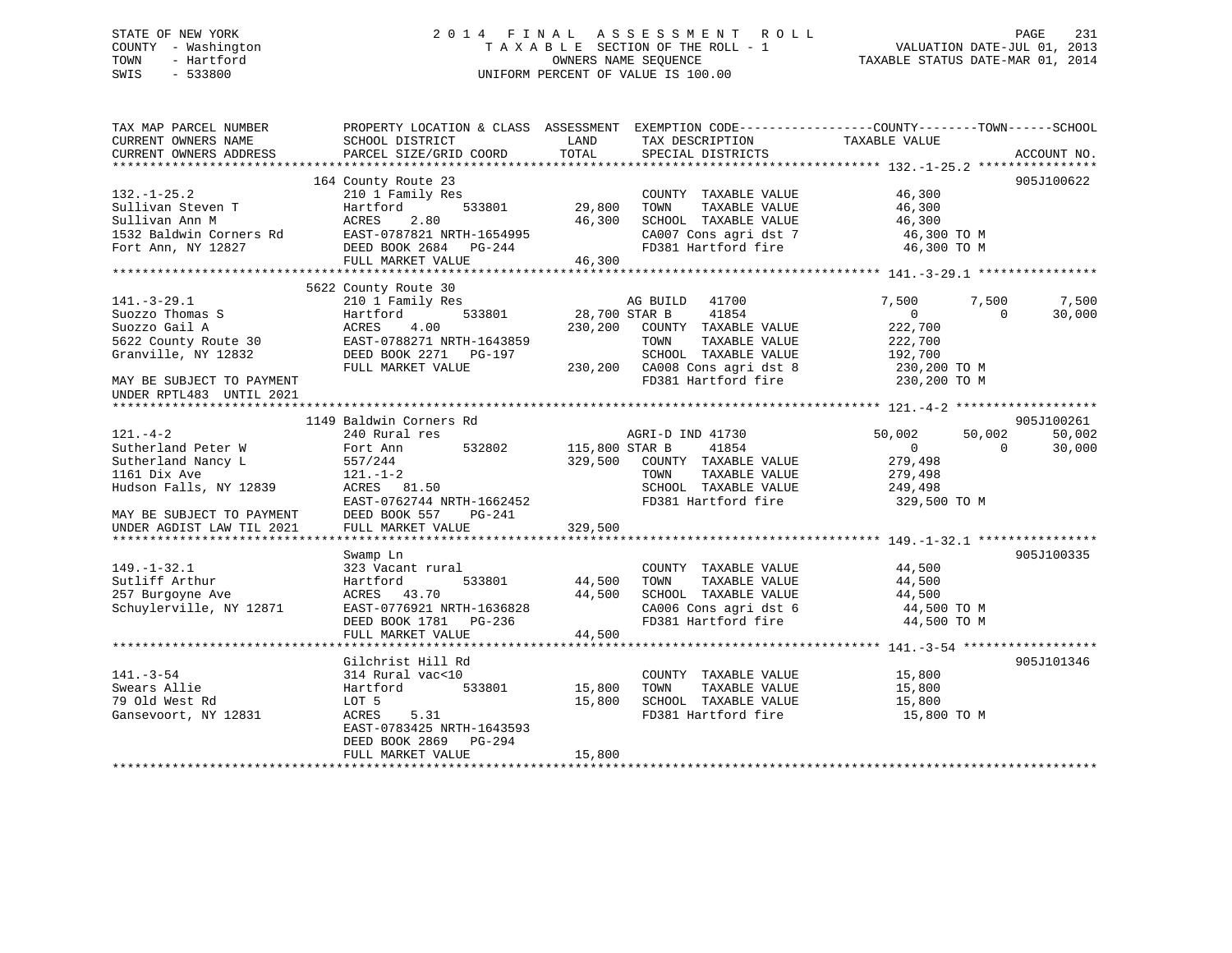## STATE OF NEW YORK 2 0 1 4 F I N A L A S S E S S M E N T R O L L PAGE 232 COUNTY - Washington T A X A B L E SECTION OF THE ROLL - 1 VALUATION DATE-JUL 01, 2013 TOWN - Hartford **TAXABLE STATUS DATE-MAR 01, 2014** OWNERS NAME SEQUENCE TAXABLE STATUS DATE-MAR 01, 2014 SWIS - 533800 UNIFORM PERCENT OF VALUE IS 100.00

| TAX MAP PARCEL NUMBER                                                                                                                                                                                                                              |                                                                                                                                                                                                                    |               |                                                                                                                                  | PROPERTY LOCATION & CLASS ASSESSMENT EXEMPTION CODE---------------COUNTY-------TOWN-----SCHOOL |
|----------------------------------------------------------------------------------------------------------------------------------------------------------------------------------------------------------------------------------------------------|--------------------------------------------------------------------------------------------------------------------------------------------------------------------------------------------------------------------|---------------|----------------------------------------------------------------------------------------------------------------------------------|------------------------------------------------------------------------------------------------|
| CURRENT OWNERS NAME<br>CURRENT OWNERS ADDRESS                                                                                                                                                                                                      | SCHOOL DISTRICT<br>PARCEL SIZE/GRID COORD                                                                                                                                                                          | LAND<br>TOTAL | TAX DESCRIPTION<br>SPECIAL DISTRICTS                                                                                             | TAXABLE VALUE<br>ACCOUNT NO.                                                                   |
|                                                                                                                                                                                                                                                    |                                                                                                                                                                                                                    |               |                                                                                                                                  |                                                                                                |
|                                                                                                                                                                                                                                                    | State Route 149                                                                                                                                                                                                    |               |                                                                                                                                  |                                                                                                |
| $131. - 1 - 5.6$                                                                                                                                                                                                                                   |                                                                                                                                                                                                                    |               | COUNTY TAXABLE VALUE 36,300                                                                                                      |                                                                                                |
|                                                                                                                                                                                                                                                    | 322 Rural vac>10<br>Hartford 533801 36,300                                                                                                                                                                         |               |                                                                                                                                  |                                                                                                |
| Sweeney Donald P<br>Sweeney Margaret A                                                                                                                                                                                                             | LOT 1                                                                                                                                                                                                              | 36,300        |                                                                                                                                  |                                                                                                |
|                                                                                                                                                                                                                                                    | $ACRES$ 12.55                                                                                                                                                                                                      |               |                                                                                                                                  |                                                                                                |
|                                                                                                                                                                                                                                                    |                                                                                                                                                                                                                    |               | TOWN TAXABLE VALUE 36,300<br>SCHOOL TAXABLE VALUE 36,300<br>CA007 Cons agri dst 7 36,300 TO M<br>FD381 Hartford fire 36,300 TO M |                                                                                                |
| Fort Ann, NY 12827<br>Fort Ann, NY 12827<br>Fort Ann, NY 12827<br>Forth Deck 1751                                                                                                                                                                  | DEED BOOK 1779 PG-167                                                                                                                                                                                              |               |                                                                                                                                  |                                                                                                |
|                                                                                                                                                                                                                                                    | FULL MARKET VALUE                                                                                                                                                                                                  | 36,300        |                                                                                                                                  |                                                                                                |
|                                                                                                                                                                                                                                                    |                                                                                                                                                                                                                    |               |                                                                                                                                  |                                                                                                |
|                                                                                                                                                                                                                                                    |                                                                                                                                                                                                                    |               |                                                                                                                                  |                                                                                                |
| $131. - 1 - 5.7$                                                                                                                                                                                                                                   |                                                                                                                                                                                                                    |               |                                                                                                                                  |                                                                                                |
|                                                                                                                                                                                                                                                    |                                                                                                                                                                                                                    |               |                                                                                                                                  |                                                                                                |
|                                                                                                                                                                                                                                                    |                                                                                                                                                                                                                    |               |                                                                                                                                  |                                                                                                |
|                                                                                                                                                                                                                                                    |                                                                                                                                                                                                                    |               |                                                                                                                                  |                                                                                                |
| Sweeney Donald P<br>Sweeney Margaret A<br>38 Outatha Way<br>Fort Ann, NY 12827<br>EAST-0                                                                                                                                                           | EAST-0776706 NRTH-1650766                                                                                                                                                                                          |               | CA007 Cons agri dst 7 31,500 TO M<br>FD381 Hartford fire 31,500 TO M                                                             |                                                                                                |
|                                                                                                                                                                                                                                                    | DEED BOOK 1885 PG-77                                                                                                                                                                                               |               |                                                                                                                                  |                                                                                                |
|                                                                                                                                                                                                                                                    | FULL MARKET VALUE                                                                                                                                                                                                  | 31,500        |                                                                                                                                  |                                                                                                |
|                                                                                                                                                                                                                                                    |                                                                                                                                                                                                                    |               |                                                                                                                                  |                                                                                                |
|                                                                                                                                                                                                                                                    | State Route 149                                                                                                                                                                                                    |               |                                                                                                                                  |                                                                                                |
| $131. -1 - 5.8$                                                                                                                                                                                                                                    | $322$ Rural vac $>10$                                                                                                                                                                                              |               | COUNTY TAXABLE VALUE 31,500                                                                                                      |                                                                                                |
| Sweeney Donald P                                                                                                                                                                                                                                   |                                                                                                                                                                                                                    |               |                                                                                                                                  |                                                                                                |
| Sweeney Margaret A                                                                                                                                                                                                                                 |                                                                                                                                                                                                                    |               |                                                                                                                                  |                                                                                                |
| 38 Outatha Way                                                                                                                                                                                                                                     |                                                                                                                                                                                                                    |               | CA007 Cons agri dst 7 31,500 TO M                                                                                                |                                                                                                |
| Fort Ann, NY 12827                                                                                                                                                                                                                                 | 31,500<br>Hartford 533801 31,500 TOWN TAXABLE VALUE<br>1,500 SCHOOL TAXABLE VALUE<br>31,500 SCHOOL TAXABLE VALUE<br>31,500 CA007 Cons agri dst 7 31,500<br>27 EAST-0776989 NRTH-1650835 FD381 Hartford fire 31,500 |               |                                                                                                                                  | 31,500 TO M                                                                                    |
|                                                                                                                                                                                                                                                    | DEED BOOK 1885 PG-77                                                                                                                                                                                               |               |                                                                                                                                  |                                                                                                |
|                                                                                                                                                                                                                                                    | FULL MARKET VALUE                                                                                                                                                                                                  | 31,500        |                                                                                                                                  |                                                                                                |
|                                                                                                                                                                                                                                                    |                                                                                                                                                                                                                    |               |                                                                                                                                  |                                                                                                |
|                                                                                                                                                                                                                                                    | State Route 149<br>blace noute 142<br>323 Vacant rural                                                                                                                                                             |               |                                                                                                                                  | 905J100551                                                                                     |
| $131.-1-9.1$                                                                                                                                                                                                                                       |                                                                                                                                                                                                                    |               | COUNTY TAXABLE VALUE 144,800                                                                                                     |                                                                                                |
|                                                                                                                                                                                                                                                    |                                                                                                                                                                                                                    |               | TOWN TAXABLE VALUE 144,800<br>SCHOOL TAXABLE VALUE 144,800                                                                       |                                                                                                |
|                                                                                                                                                                                                                                                    |                                                                                                                                                                                                                    |               | SCHOOL TAXABLE VALUE                                                                                                             |                                                                                                |
|                                                                                                                                                                                                                                                    |                                                                                                                                                                                                                    |               | CA007 Cons agri dst 7 144,800 TO M                                                                                               |                                                                                                |
| Sweeney Donald P<br>Sweeney Margaret A<br>38 Outatha Way<br>Fort Ann, NY 12827<br>The CRES 148.68 144,800<br>EXST-0774520 NRTH-1651306<br>Fort Ann, NY 12827<br>The Telecome Pook 2416<br>Telecome Pook 2416<br>Telecome Pook 2416<br>Telecome Poo |                                                                                                                                                                                                                    |               | FD381 Hartford fire 144,800 TO M                                                                                                 |                                                                                                |
|                                                                                                                                                                                                                                                    | FULL MARKET VALUE                                                                                                                                                                                                  | 144,800       |                                                                                                                                  |                                                                                                |
|                                                                                                                                                                                                                                                    |                                                                                                                                                                                                                    |               |                                                                                                                                  |                                                                                                |
| $131. - 1 - 9.3$                                                                                                                                                                                                                                   | 38 Outatha Way<br>240 Rural res                                                                                                                                                                                    |               | 41854<br>STAR B                                                                                                                  | $\overline{0}$<br>30,000<br>$\Omega$                                                           |
| Sweeney Donald P                                                                                                                                                                                                                                   |                                                                                                                                                                                                                    |               | 80,800 COUNTY TAXABLE VALUE                                                                                                      | 218,700                                                                                        |
|                                                                                                                                                                                                                                                    | Hartford 533801<br>1702/242                                                                                                                                                                                        |               | TOWN<br>TAXABLE VALUE                                                                                                            | 218,700                                                                                        |
|                                                                                                                                                                                                                                                    |                                                                                                                                                                                                                    |               | SCHOOL TAXABLE VALUE                                                                                                             |                                                                                                |
| Sweeney Margaret A 1702/242 218,700<br>38 Outatha Way 218,700<br>Fort Ann, NY 12827 EAST-0775267 NRTH-1650482                                                                                                                                      |                                                                                                                                                                                                                    |               | $C A 007$ Cons agri dst 7                                                                                                        | 188,700<br>$100, 700$ TO M<br>218,700 TO M                                                     |
|                                                                                                                                                                                                                                                    |                                                                                                                                                                                                                    |               | FD381 Hartford fire 218,700 TO M                                                                                                 |                                                                                                |
|                                                                                                                                                                                                                                                    | DEED BOOK 1702 PG-242<br>FULL MARKET VALUE 218,700                                                                                                                                                                 |               |                                                                                                                                  |                                                                                                |
|                                                                                                                                                                                                                                                    |                                                                                                                                                                                                                    |               |                                                                                                                                  |                                                                                                |
|                                                                                                                                                                                                                                                    |                                                                                                                                                                                                                    |               |                                                                                                                                  |                                                                                                |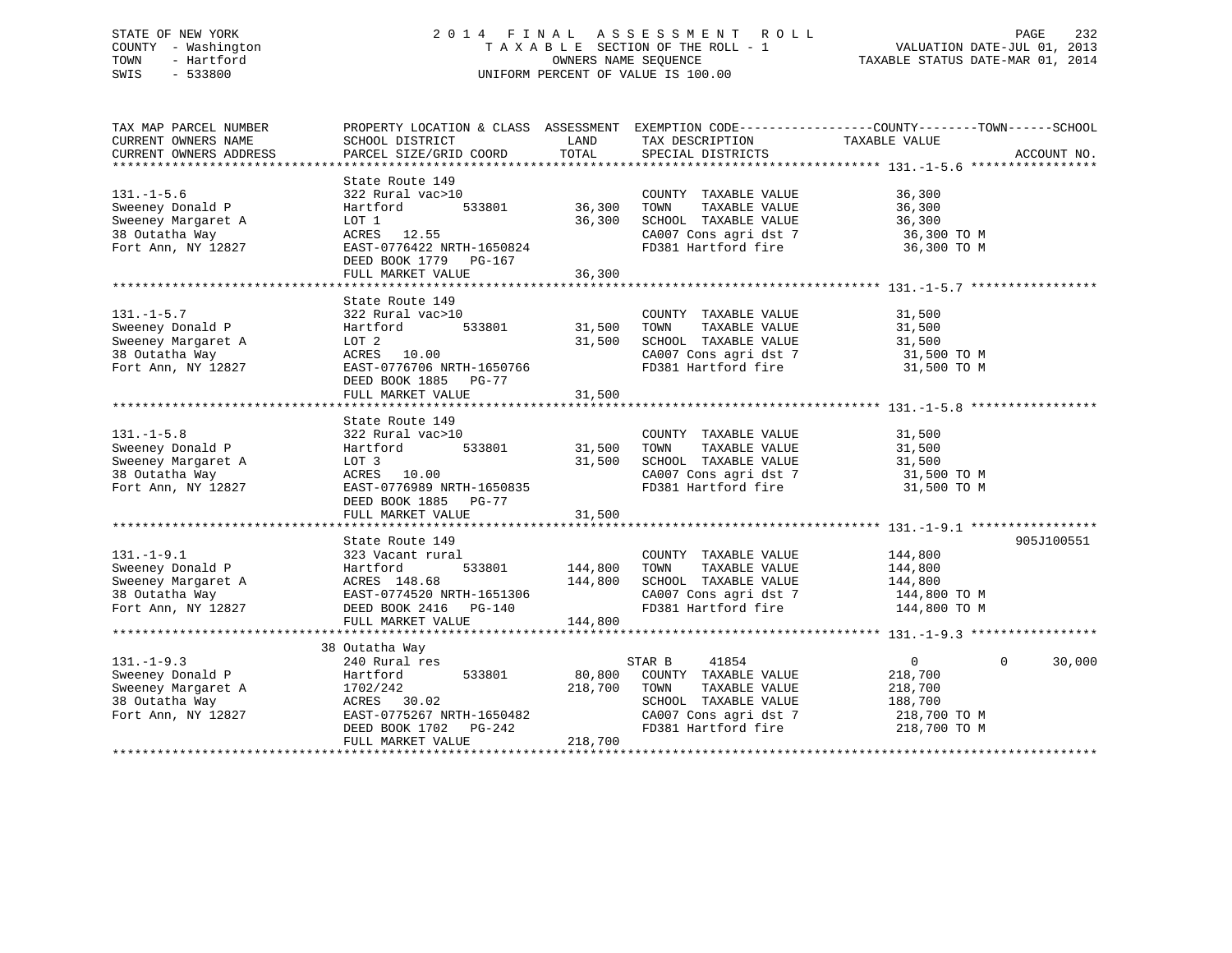## STATE OF NEW YORK 2 0 1 4 F I N A L A S S E S S M E N T R O L L PAGE 233 COUNTY - Washington T A X A B L E SECTION OF THE ROLL - 1 VALUATION DATE-JUL 01, 2013 TOWN - Hartford **TAXABLE STATUS DATE-MAR 01, 2014** OWNERS NAME SEQUENCE TAXABLE STATUS DATE-MAR 01, 2014 SWIS - 533800 UNIFORM PERCENT OF VALUE IS 100.00

| TAX MAP PARCEL NUMBER             |                                |                  |                                               | PROPERTY LOCATION & CLASS ASSESSMENT EXEMPTION CODE---------------COUNTY-------TOWN------SCHOOL |             |
|-----------------------------------|--------------------------------|------------------|-----------------------------------------------|-------------------------------------------------------------------------------------------------|-------------|
| CURRENT OWNERS NAME               | SCHOOL DISTRICT                | LAND             | TAX DESCRIPTION                               | TAXABLE VALUE                                                                                   |             |
| CURRENT OWNERS ADDRESS            | PARCEL SIZE/GRID COORD         | TOTAL            | SPECIAL DISTRICTS                             |                                                                                                 | ACCOUNT NO. |
|                                   | ***********************        |                  |                                               |                                                                                                 |             |
|                                   | 164 Gilchrist Hill Rd          |                  |                                               |                                                                                                 | 905J101343  |
| $141. - 3 - 51$                   | 210 1 Family Res               |                  | COUNTY TAXABLE VALUE                          | 115,300                                                                                         |             |
| Sweeney Family Nominee Trust      | Hartford<br>533801             | 28,700           | TOWN<br>TAXABLE VALUE                         | 115,300                                                                                         |             |
| Sweeney Brian J Trustee           | LOT <sub>2</sub>               | 115,300          | SCHOOL TAXABLE VALUE                          | 115,300                                                                                         |             |
| 105 Lenox Ave                     | ACRES<br>2.51                  |                  | FD381 Hartford fire                           | 115,300 TO M                                                                                    |             |
| Pittsfield, MA 01201              | EAST-0784230 NRTH-1642839      |                  |                                               |                                                                                                 |             |
|                                   | DEED BOOK 2357 PG-178          |                  |                                               |                                                                                                 |             |
|                                   | FULL MARKET VALUE              | 115,300          |                                               |                                                                                                 |             |
|                                   | 301 Gibbs Rd                   |                  |                                               |                                                                                                 | 905J100239  |
| $123. - 1 - 9$                    | 112 Dairy farm                 |                  | AG DIST<br>41720                              | 133,357<br>133,357                                                                              | 133,357     |
| Swezey David J                    | Hartford<br>533801             |                  | 224,000 STAR B MH 41864                       | $\overline{0}$<br>$\Omega$                                                                      | 30,000      |
| 301 Gibbs Rd                      | ACRES 170.00                   | 327,000          | COUNTY TAXABLE VALUE                          | 193,643                                                                                         |             |
| Fort Ann, NY 12827                | EAST-0789486 NRTH-1661479      |                  | TOWN<br>TAXABLE VALUE                         | 193,643                                                                                         |             |
|                                   | DEED BOOK 3389 PG-156          |                  | SCHOOL TAXABLE VALUE                          | 163,643                                                                                         |             |
| PRIOR OWNER ON 3/01/2014          | FULL MARKET VALUE              | 327,000          | CA007 Cons agri dst 7                         | 193,643 TO M                                                                                    |             |
| Swezey Michael                    |                                |                  | 133,357 EX                                    |                                                                                                 |             |
|                                   |                                |                  | FD381 Hartford fire                           | 327,000 TO M                                                                                    |             |
| MAY BE SUBJECT TO PAYMENT         |                                |                  |                                               |                                                                                                 |             |
| UNDER AGDIST LAW TIL 2018         |                                |                  |                                               |                                                                                                 |             |
|                                   |                                |                  |                                               |                                                                                                 |             |
|                                   | 327 Gibbs Rd                   |                  |                                               |                                                                                                 | 905J100240  |
| $123. - 1 - 16.1$                 | 112 Dairy farm                 |                  | AG DIST<br>41720                              | 113,810<br>113,810                                                                              | 113,810     |
| Swezey Michael                    | Hartford<br>533801             | 210,000 STAR B   | 41854                                         | 0<br>$\Omega$                                                                                   | 30,000      |
| Swezey Rita                       | ConsEas 3019/260               | 276,000          | COUNTY TAXABLE VALUE                          | 162,190                                                                                         |             |
| 327 Gibbs Rd                      | ACRES 169.80                   |                  | TAXABLE VALUE<br>TOWN                         | 162,190                                                                                         |             |
| Fort Ann, NY 12827                | EAST-0787119 NRTH-1660403      |                  | SCHOOL TAXABLE VALUE                          | 132,190                                                                                         |             |
|                                   | DEED BOOK 494<br><b>PG-801</b> |                  | CA007 Cons agri dst 7                         | 162,190 TO M                                                                                    |             |
| MAY BE SUBJECT TO PAYMENT         | FULL MARKET VALUE              | 276,000          | 113,810 EX                                    |                                                                                                 |             |
| UNDER AGDIST LAW TIL 2018         |                                |                  | FD381 Hartford fire                           | 276,000 TO M                                                                                    |             |
|                                   |                                |                  |                                               |                                                                                                 |             |
|                                   | County Route 30                |                  |                                               |                                                                                                 |             |
| $141. - 3 - 28.3$<br>Tanner Valen | 322 Rural vac>10<br>533801     |                  | COUNTY TAXABLE VALUE<br>TAXABLE VALUE<br>TOWN | 33,500                                                                                          |             |
| 138 S Main St                     | Hartford                       | 33,500<br>33,500 | SCHOOL TAXABLE VALUE                          | 33,500                                                                                          |             |
| Washington, UT 84780              | Sub Div Lot 2<br>ACRES 11.98   |                  | FD381 Hartford fire                           | 33,500                                                                                          |             |
|                                   | EAST-0788260 NRTH-1645931      |                  |                                               | 33,500 TO M                                                                                     |             |
|                                   | DEED BOOK 2012 PG-232          |                  |                                               |                                                                                                 |             |
|                                   | FULL MARKET VALUE              | 33,500           |                                               |                                                                                                 |             |
|                                   | ****************************   |                  |                                               |                                                                                                 |             |
|                                   | County Route 30                |                  |                                               |                                                                                                 |             |
| $141. - 3 - 28.4$                 | 322 Rural vac>10               |                  | COUNTY TAXABLE VALUE                          | 34,500                                                                                          |             |
| Tanner Valen                      | Hartford<br>533801             | 34,500           | TOWN<br>TAXABLE VALUE                         | 34,500                                                                                          |             |
| 138 S Main St                     | Sub Div Lot 3                  | 34,500           | SCHOOL TAXABLE VALUE                          | 34,500                                                                                          |             |
| Washington, UT 84780              | ACRES 12.81                    |                  | FD381 Hartford fire                           | 34,500 TO M                                                                                     |             |
|                                   | EAST-0788373 NRTH-1645264      |                  |                                               |                                                                                                 |             |
|                                   | DEED BOOK 2012<br>$PG-232$     |                  |                                               |                                                                                                 |             |
|                                   | FULL MARKET VALUE              | 34,500           |                                               |                                                                                                 |             |
|                                   |                                |                  |                                               |                                                                                                 |             |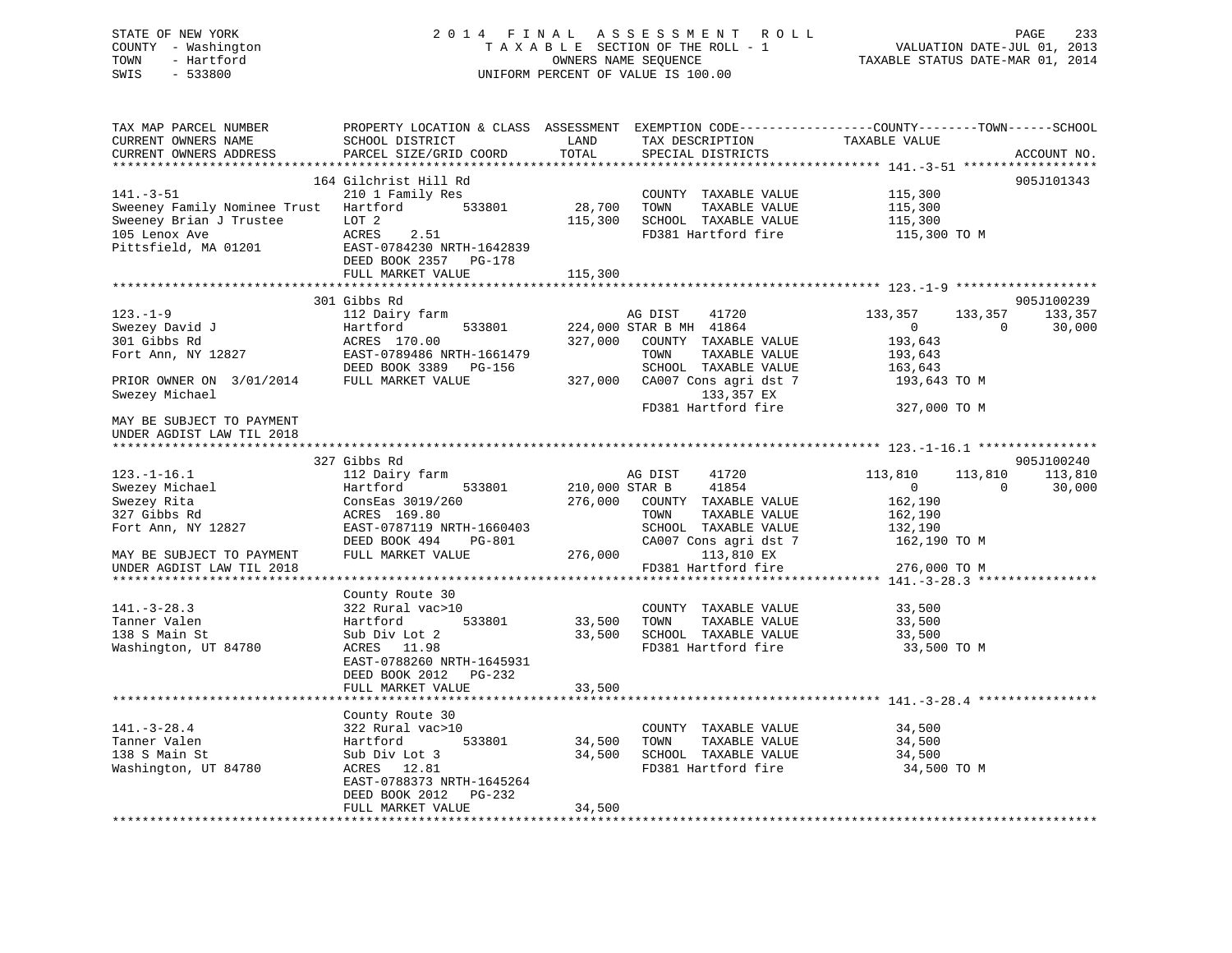# STATE OF NEW YORK 234 2014 FINAL ASSESSMENT ROLL 2014 PAGE 234 COUNTY - Washington  $T A X A B L E$  SECTION OF THE ROLL - 1<br>TOWN - Hartford SWIS - 533800 UNIFORM PERCENT OF VALUE IS 100.00

TAXABLE STATUS DATE-MAR 01, 2014

| TAX MAP PARCEL NUMBER<br>CURRENT OWNERS NAME      | PROPERTY LOCATION & CLASS ASSESSMENT EXEMPTION CODE----------------COUNTY-------TOWN------SCHOOL<br>SCHOOL DISTRICT | LAND           | TAX DESCRIPTION                                                  | TAXABLE VALUE              |                              |
|---------------------------------------------------|---------------------------------------------------------------------------------------------------------------------|----------------|------------------------------------------------------------------|----------------------------|------------------------------|
| CURRENT OWNERS ADDRESS                            | PARCEL SIZE/GRID COORD                                                                                              | TOTAL          | SPECIAL DISTRICTS                                                |                            | ACCOUNT NO.                  |
|                                                   |                                                                                                                     |                |                                                                  |                            |                              |
|                                                   | County Route 30                                                                                                     |                |                                                                  |                            |                              |
| $141. - 3 - 28.5$                                 | 323 Vacant rural                                                                                                    |                | COUNTY TAXABLE VALUE                                             | 33,700                     |                              |
| Tanner Valen                                      | Hartford                                                                                                            | 533801 33,700  | TOWN<br>TAXABLE VALUE                                            | 33,700                     |                              |
| 138 S Main St                                     | Sub Div Lot 4                                                                                                       | 33,700         | SCHOOL TAXABLE VALUE                                             | 33,700                     |                              |
| Washington, UT 84780                              | ACRES 32.86                                                                                                         |                | FD381 Hartford fire                                              | 33,700 TO M                |                              |
|                                                   | EAST-0789151 NRTH-1645843                                                                                           |                |                                                                  |                            |                              |
|                                                   | DEED BOOK 2012 PG-232                                                                                               |                |                                                                  |                            |                              |
|                                                   | FULL MARKET VALUE                                                                                                   | 33,700         |                                                                  |                            |                              |
|                                                   |                                                                                                                     |                |                                                                  |                            |                              |
|                                                   | County Route 30                                                                                                     |                |                                                                  |                            | 905J101240                   |
| $141. - 3 - 28.1$                                 | 314 Rural vac<10                                                                                                    |                | COUNTY TAXABLE VALUE                                             | 19,500                     |                              |
| Tanner Valen J Trustee                            | 533801<br>Hartford                                                                                                  | 19,500 TOWN    | TAXABLE VALUE                                                    | 19,500                     |                              |
| 138 South Main St                                 | Sub Div Lot                                                                                                         |                | 19,500 SCHOOL TAXABLE VALUE                                      | 19,500                     |                              |
| Washington, UT 84780                              | 2.96<br>ACRES                                                                                                       |                | FD381 Hartford fire                                              | 19,500 TO M                |                              |
|                                                   | EAST-0787652 NRTH-1645832                                                                                           |                |                                                                  |                            |                              |
|                                                   | DEED BOOK 2012    PG-232                                                                                            |                |                                                                  |                            |                              |
|                                                   | FULL MARKET VALUE                                                                                                   | 19,500         |                                                                  |                            |                              |
|                                                   |                                                                                                                     |                |                                                                  |                            |                              |
|                                                   | Halls Pond Rd OFF                                                                                                   |                |                                                                  |                            | 905J101208                   |
| $158. - 2 - 8.2$                                  | 311 Res vac land                                                                                                    |                | COUNTY TAXABLE VALUE                                             | 500                        |                              |
| Taylor John                                       | 533801<br>Hartford                                                                                                  | 500 TOWN       | TAXABLE VALUE                                                    | 500                        |                              |
| Taylor Marjorie Johnson                           | Ex & Res 488/977                                                                                                    |                | 500 SCHOOL TAXABLE VALUE                                         | 500                        |                              |
| 301 Shine Hill Rd                                 | $158. - 1 - 8.2$                                                                                                    |                | CA008 Cons agri dst 8                                            | 500 TO M                   |                              |
| Fort Ann, NY 12827                                | FRNT 111.00 DPTH 194.00                                                                                             |                | FD381 Hartford fire                                              | 500 TO M                   |                              |
|                                                   | EAST-0789481 NRTH-1631486                                                                                           |                |                                                                  |                            |                              |
|                                                   | DEED BOOK 2331 PG-284                                                                                               |                |                                                                  |                            |                              |
|                                                   | FULL MARKET VALUE                                                                                                   | 500            |                                                                  |                            |                              |
|                                                   |                                                                                                                     |                |                                                                  |                            |                              |
|                                                   | 301 Shine Hill Rd                                                                                                   |                |                                                                  |                            | 905J101434                   |
| $149. - 1 - 13.1$                                 | 210 1 Family Res                                                                                                    |                | COUNTY TAXABLE VALUE                                             | 139,800                    |                              |
| Taylor Joseph Trust                               | 533801<br>Hartford                                                                                                  | 32,400 TOWN    | TAXABLE VALUE                                                    | 139,800                    |                              |
|                                                   |                                                                                                                     |                | 139,800 SCHOOL TAXABLE VALUE                                     | 139,800                    |                              |
|                                                   | Taylor Joseph Irust<br>Taylor Betty Trust<br>CAST-0774288 NRTH-1638865<br>CAST-0774288 NRTH-1638865                 |                | CA007 Cons agri dst 7                                            | 139,800 TO M               |                              |
|                                                   | Loudonville, NY 12211 DEED BOOK 3269 PG-341                                                                         |                | FD381 Hartford fire                                              | 139,800 TO M               |                              |
|                                                   | FULL MARKET VALUE                                                                                                   | 139,800        |                                                                  |                            |                              |
|                                                   |                                                                                                                     |                |                                                                  |                            |                              |
|                                                   | 3359 State Route 196                                                                                                |                | 59 PCT OF VALUE USED FOR EXEMPTION PURPOSES                      |                            | 905J100308                   |
| $148. - 1 - 6$                                    | 240 Rural res                                                                                                       |                | VET WAR CT 41121                                                 | 16,231 16,231              | $\sim$ 000 $\sim$ 000 $\sim$ |
| Taylor Michael M<br>Tavlor Ida M                  | 533801<br>Hartford                                                                                                  | 90,800 AG DIST | 41720                                                            | 40,353<br>40,353           | 40,353                       |
| Taylor Ida M                                      | ACRES 63.40                                                                                                         | 183,400 STAR B | 41854                                                            | $\overline{0}$<br>$\Omega$ | 30,000                       |
| 3359 State Route 196                              | EAST-0767748 NRTH-1641089                                                                                           |                | COUNTY TAXABLE VALUE                                             | 126,816                    |                              |
| Fort Ann, NY 12827                                | DEED BOOK 860<br>PG-7                                                                                               |                | TOWN<br>TAXABLE VALUE                                            | 126,816                    |                              |
|                                                   | FULL MARKET VALUE                                                                                                   |                | 183,400 SCHOOL TAXABLE VALUE<br>FD381 Hartford fire 183,400 TO M | 113,047                    |                              |
| MAY BE SUBJECT TO PAYMENT                         |                                                                                                                     |                |                                                                  |                            |                              |
| UNDER AGDIST LAW TIL 2018<br>******************** |                                                                                                                     |                |                                                                  |                            |                              |
|                                                   |                                                                                                                     |                |                                                                  |                            |                              |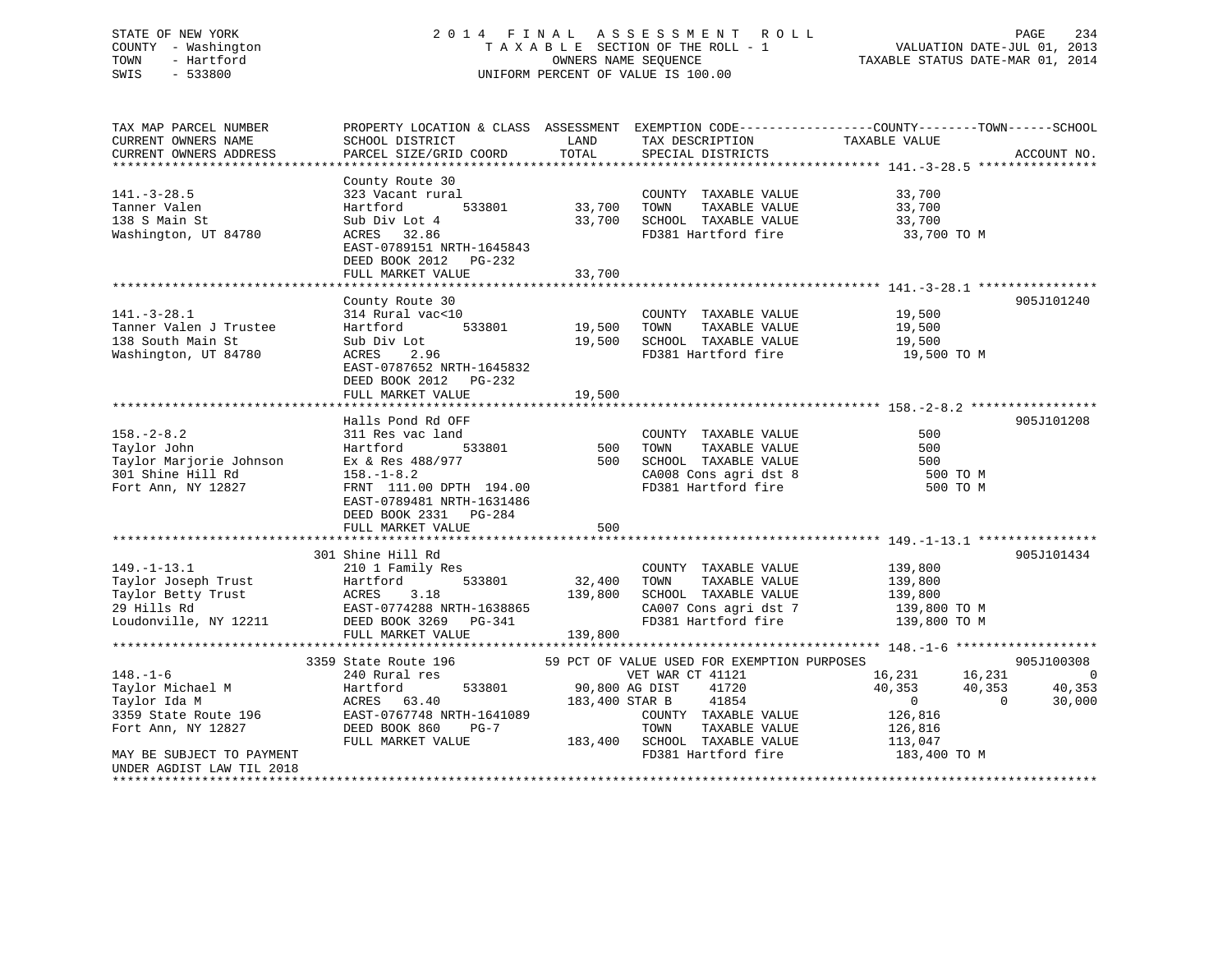## STATE OF NEW YORK 2 0 1 4 F I N A L A S S E S S M E N T R O L L PAGE 235 COUNTY - Washington T A X A B L E SECTION OF THE ROLL - 1 VALUATION DATE-JUL 01, 2013 TOWN - Hartford **TAXABLE STATUS DATE-MAR 01, 2014** OWNERS NAME SEQUENCE TAXABLE STATUS DATE-MAR 01, 2014 SWIS - 533800 UNIFORM PERCENT OF VALUE IS 100.00

| TAX MAP PARCEL NUMBER<br>CURRENT OWNERS NAME<br>CURRENT OMNERS ADDRESS — PORCEL SIZE/GRID COORD — TOTAL — SPECIAL DISTRICTS — ACCOUNT NO .<br>- TORRENT OMNERS ADDRESS — PARCEL SIZE/GRID COORD — TOTAL — SPECIAL DISTRICTS — ACCOUNT NO .<br>CURRENT OWNERS ADDRESS | PROPERTY LOCATION & CLASS ASSESSMENT EXEMPTION CODE---------------COUNTY-------TOWN-----SCHOOL<br>SCHOOL DISTRICT | LAND    | TAX DESCRIPTION TAXABLE VALUE                                              |                |                    |
|----------------------------------------------------------------------------------------------------------------------------------------------------------------------------------------------------------------------------------------------------------------------|-------------------------------------------------------------------------------------------------------------------|---------|----------------------------------------------------------------------------|----------------|--------------------|
|                                                                                                                                                                                                                                                                      |                                                                                                                   |         |                                                                            |                |                    |
|                                                                                                                                                                                                                                                                      | 626 Halls Pond Rd                                                                                                 |         |                                                                            |                | 905J100392         |
| $150. - 1 - 16$                                                                                                                                                                                                                                                      | 210 1 Family Res                                                                                                  |         | STAR EN 41834                                                              | $\Omega$       | 64,200<br>$\Omega$ |
| Rd<br><br>Taylor Nancy J                                                                                                                                                                                                                                             | Hartford                                                                                                          |         | 533801 26,100 COUNTY TAXABLE VALUE                                         | 156,000        |                    |
| 626 Halls Pond Rd                                                                                                                                                                                                                                                    | ACRES 1.50                                                                                                        | 156,000 | TOWN<br>TAXABLE VALUE                                                      | 156,000        |                    |
| Granville, NY 12832                                                                                                                                                                                                                                                  | EAST-0791742 NRTH-1634554                                                                                         |         | SCHOOL TAXABLE VALUE                                                       | 91,800         |                    |
|                                                                                                                                                                                                                                                                      | DEED BOOK 723<br>$PG-24$                                                                                          |         | CA008 Cons agri dst 8 156,000 TO M                                         |                |                    |
|                                                                                                                                                                                                                                                                      | FULL MARKET VALUE                                                                                                 |         | 156,000 FD381 Hartford fire                                                | 156,000 TO M   |                    |
|                                                                                                                                                                                                                                                                      |                                                                                                                   |         |                                                                            |                |                    |
|                                                                                                                                                                                                                                                                      | Halls Pond Rd                                                                                                     |         |                                                                            |                | 905J101045         |
| 314 Rand<br>626 Halls Pond Rd (Standler Martford)<br>Granville, NY 12832                                                                                                                                                                                             | 314 Rural vac<10                                                                                                  |         | COUNTY TAXABLE VALUE                                                       | 21,400         |                    |
|                                                                                                                                                                                                                                                                      | 533801                                                                                                            | 21,400  | TAXABLE VALUE<br>TOWN                                                      | 21,400         |                    |
|                                                                                                                                                                                                                                                                      | 3.20                                                                                                              | 21,400  | SCHOOL TAXABLE VALUE                                                       | 21,400         |                    |
|                                                                                                                                                                                                                                                                      | EAST-0791299 NRTH-1634105                                                                                         |         |                                                                            |                |                    |
|                                                                                                                                                                                                                                                                      | DEED BOOK 723 PG-24                                                                                               |         |                                                                            |                |                    |
|                                                                                                                                                                                                                                                                      | FULL MARKET VALUE                                                                                                 | 21,400  |                                                                            |                |                    |
|                                                                                                                                                                                                                                                                      |                                                                                                                   |         |                                                                            |                |                    |
|                                                                                                                                                                                                                                                                      | 5625 County Route 30                                                                                              |         |                                                                            |                |                    |
| $141. - 3 - 29.4$                                                                                                                                                                                                                                                    | 240 Rural res                                                                                                     |         | COUNTY TAXABLE VALUE 127,900                                               |                |                    |
| Therrien Rickie L                                                                                                                                                                                                                                                    | 533801<br>Hartford                                                                                                | 37,500  |                                                                            |                |                    |
| Hartfo<br>LOT 3<br>Therrien Maria C                                                                                                                                                                                                                                  |                                                                                                                   | 127,900 | TOWN TAXABLE VALUE 127,900<br>SCHOOL TAXABLE VALUE 127,900                 |                |                    |
|                                                                                                                                                                                                                                                                      | ACRES 13.94                                                                                                       |         | CA008 Cons agri dst 8 127,900 TO M                                         |                |                    |
| 123 Rock City Rd<br>Hudson Falls, NY 12839                                                                                                                                                                                                                           | EAST-0787486 NRTH-1643420                                                                                         |         | FD381 Hartford fire                                                        | 127,900 TO M   |                    |
|                                                                                                                                                                                                                                                                      | DEED BOOK 2393 PG-214                                                                                             |         |                                                                            |                |                    |
|                                                                                                                                                                                                                                                                      |                                                                                                                   |         |                                                                            |                |                    |
|                                                                                                                                                                                                                                                                      |                                                                                                                   |         |                                                                            |                |                    |
|                                                                                                                                                                                                                                                                      | 363 Hall Rd                                                                                                       |         |                                                                            |                | 905J100233         |
|                                                                                                                                                                                                                                                                      |                                                                                                                   |         |                                                                            | $\overline{0}$ | $\Omega$           |
| $122. - 1 - 29$                                                                                                                                                                                                                                                      | 270 Mfg housing                                                                                                   |         |                                                                            |                | 30,000             |
| Theusch Patricia A                                                                                                                                                                                                                                                   |                                                                                                                   |         |                                                                            | 46,100         |                    |
| 363 Hall Rd                                                                                                                                                                                                                                                          | Hartford<br>FRNT 200.00 DPTH 200.00<br>ALCOLO NPTH-1663504                                                        |         |                                                                            | 46,100         |                    |
| Fort Ann, NY 12827                                                                                                                                                                                                                                                   | EAST-0773342 NRTH-1663504                                                                                         |         | SCHOOL TAXABLE VALUE 16,100                                                |                |                    |
|                                                                                                                                                                                                                                                                      | DEED BOOK 2563 PG-320                                                                                             |         | CA007 Cons agri dst 7<br>46,100 FD381 Hartford fire                        | 46,100 TO M    |                    |
|                                                                                                                                                                                                                                                                      | FULL MARKET VALUE                                                                                                 |         |                                                                            | 46,100 TO M    |                    |
|                                                                                                                                                                                                                                                                      |                                                                                                                   |         |                                                                            |                |                    |
|                                                                                                                                                                                                                                                                      | 240 Hall Rd                                                                                                       |         |                                                                            |                | 905J101253         |
| $122. - 1 - 16.1$                                                                                                                                                                                                                                                    | 240 Rural res                                                                                                     |         | 41854<br>STAR B                                                            | $\overline{0}$ | $\Omega$<br>30,000 |
| Thomas Bruce A<br>Thomas Janine T<br>PO Box 29<br>Hartford, NY 12838<br>Hartford, NY 12838<br>PO BOX 29<br>Hartford, NY 12838<br>PO BOX 506<br>DEED BOOK 506<br>PO PO-219                                                                                            |                                                                                                                   |         | 533801 50,600 COUNTY TAXABLE VALUE                                         | 246,500        |                    |
|                                                                                                                                                                                                                                                                      |                                                                                                                   |         | 246,500 TOWN<br>TOWN TAXABLE VALUE 246,500<br>SCHOOL TAXABLE VALUE 216,500 |                |                    |
|                                                                                                                                                                                                                                                                      |                                                                                                                   |         |                                                                            |                |                    |
|                                                                                                                                                                                                                                                                      |                                                                                                                   |         | CA007 Cons agri dst 7 246,500 TO M                                         |                |                    |
|                                                                                                                                                                                                                                                                      | FULL MARKET VALUE                                                                                                 |         | 246,500 FD381 Hartford fire                                                | 246,500 TO M   |                    |
|                                                                                                                                                                                                                                                                      |                                                                                                                   |         |                                                                            |                |                    |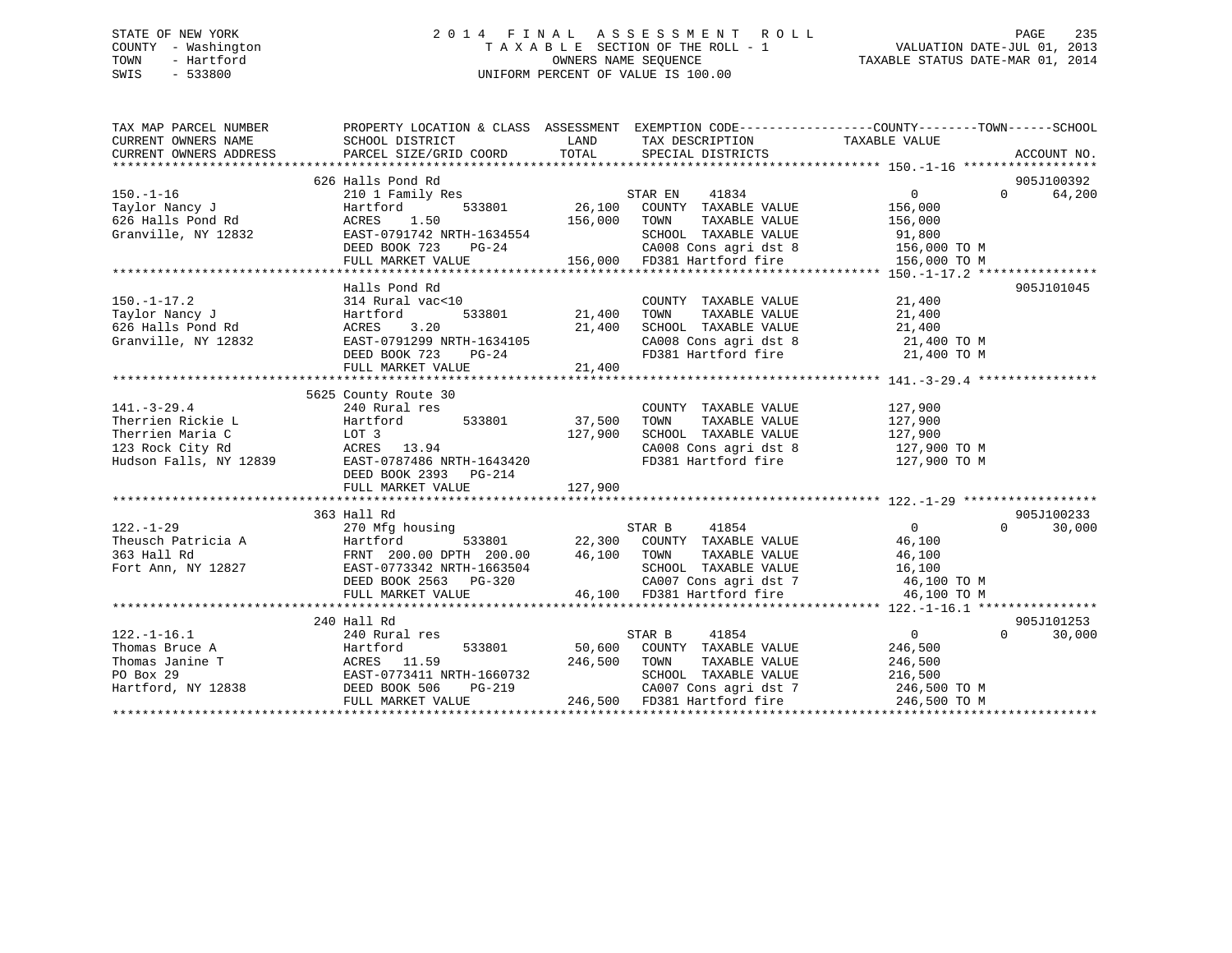| STATE OF NEW YORK |                     |  | 2014 FINAL ASSESSMENT ROLL         | PAGE                             | 236 |
|-------------------|---------------------|--|------------------------------------|----------------------------------|-----|
|                   | COUNTY - Washington |  | TAXABLE SECTION OF THE ROLL - 1    | VALUATION DATE-JUL 01, 2013      |     |
| TOWN              | - Hartford          |  | OWNERS NAME SEOUENCE               | TAXABLE STATUS DATE-MAR 01, 2014 |     |
| SWIS              | $-533800$           |  | UNIFORM PERCENT OF VALUE IS 100.00 |                                  |     |

| TAX MAP PARCEL NUMBER                          | PROPERTY LOCATION & CLASS ASSESSMENT EXEMPTION CODE---------------COUNTY-------TOWN-----SCHOOL                                                                                                                                                     |                 |                                                          |                                                                                                                                                          |                |                |
|------------------------------------------------|----------------------------------------------------------------------------------------------------------------------------------------------------------------------------------------------------------------------------------------------------|-----------------|----------------------------------------------------------|----------------------------------------------------------------------------------------------------------------------------------------------------------|----------------|----------------|
| CURRENT OWNERS NAME                            | SCHOOL DISTRICT                                                                                                                                                                                                                                    | LAND            | TAX DESCRIPTION                                          | TAXABLE VALUE                                                                                                                                            |                |                |
| CURRENT OWNERS ADDRESS                         | PARCEL SIZE/GRID COORD                                                                                                                                                                                                                             | TOTAL           | SPECIAL DISTRICTS                                        |                                                                                                                                                          |                | ACCOUNT NO.    |
|                                                |                                                                                                                                                                                                                                                    |                 |                                                          |                                                                                                                                                          |                |                |
|                                                | 43 Rowe Hill Rd                                                                                                                                                                                                                                    |                 |                                                          |                                                                                                                                                          |                | 905J100606     |
| $141. - 1 - 41$                                | 210 1 Family Res                                                                                                                                                                                                                                   |                 | VET COM CT 41131                                         | 50,000                                                                                                                                                   | 45,000         | $\Omega$       |
| Thomas John W                                  | Hartford                                                                                                                                                                                                                                           |                 | 533801 27,900 VET DIS CT 41141                           |                                                                                                                                                          |                | $\Omega$       |
| Thomas Christine E                             | ACRES<br>2.30                                                                                                                                                                                                                                      | 228,000 STAR EN | 41834                                                    | $22,800$<br>0 0 64,20<br>155.200                                                                                                                         |                | 64,200         |
| 43 Rowe Hill Rd                                | EAST-0785552 NRTH-1648912<br>DEED BOOK 1716 PG-303                                                                                                                                                                                                 |                 | COUNTY TAXABLE VALUE                                     | 155,200                                                                                                                                                  |                |                |
| Hartford, NY 12838                             | DEED BOOK 1716 PG-303                                                                                                                                                                                                                              |                 | TOWN<br>TAXABLE VALUE                                    | 160,200                                                                                                                                                  |                |                |
|                                                | FULL MARKET VALUE                                                                                                                                                                                                                                  |                 |                                                          | 228,000 SCHOOL TAXABLE VALUE 163,800<br>CA007 Cons agri dst 7 228,000 TO M                                                                               |                |                |
|                                                |                                                                                                                                                                                                                                                    |                 |                                                          |                                                                                                                                                          |                |                |
|                                                |                                                                                                                                                                                                                                                    |                 | FD381 Hartford fire                                      | 228,000 TO M                                                                                                                                             |                |                |
|                                                |                                                                                                                                                                                                                                                    |                 |                                                          |                                                                                                                                                          |                |                |
|                                                | 19 County Route 23                                                                                                                                                                                                                                 |                 |                                                          |                                                                                                                                                          |                | 905J100632     |
| $132.15 - 1 - 23$                              | 210 1 Family Res                                                                                                                                                                                                                                   |                 |                                                          | 38,025<br>533801 14,300 AGED-CO 41802 34,223                                                                                                             | 38,025         | $\overline{0}$ |
|                                                | Thompson Gilman Burton<br>Thompson Christine S<br>Thompson Christine S<br>PO Box 16<br>Hartford 533801 14,300 AGED-CO 41802<br>PO Box 16<br>Hartford, NY 12838<br>DEED BOOK 448<br>DEED BOOK 448<br>DEED DO DPTH 324.00<br>DEED DO AGED-TOWN 41803 |                 |                                                          |                                                                                                                                                          | $\overline{0}$ | $\overline{0}$ |
|                                                |                                                                                                                                                                                                                                                    |                 |                                                          | $\overline{0}$                                                                                                                                           | 45,630         | $\overline{0}$ |
|                                                |                                                                                                                                                                                                                                                    |                 |                                                          | $\overline{0}$                                                                                                                                           | $\sim$ 0       | 64,200         |
|                                                |                                                                                                                                                                                                                                                    |                 | COUNTY TAXABLE VALUE                                     | 79,852<br>68,445                                                                                                                                         |                |                |
|                                                | FULL MARKET VALUE                                                                                                                                                                                                                                  | 152,100 TOWN    | TAXABLE VALUE                                            |                                                                                                                                                          |                |                |
|                                                |                                                                                                                                                                                                                                                    |                 |                                                          | $\begin{tabular}{lllllllll} \texttt{SCHOOL} & \texttt{TAXABLE VALUE} & & & 87,900 \\ \texttt{CA007 Cons agri dst 7} & & & 152,100 TO M \\ \end{tabular}$ |                |                |
|                                                |                                                                                                                                                                                                                                                    |                 |                                                          |                                                                                                                                                          |                |                |
|                                                |                                                                                                                                                                                                                                                    |                 | FD381 Hartford fire                                      | 152,100 TO M                                                                                                                                             |                |                |
|                                                |                                                                                                                                                                                                                                                    |                 |                                                          |                                                                                                                                                          |                |                |
|                                                | 276 Shine Hill Rd                                                                                                                                                                                                                                  |                 |                                                          |                                                                                                                                                          |                | 905J100043     |
| $149. - 1 - 53$                                | 240 Rural res                                                                                                                                                                                                                                      | AG DIST         | 41720                                                    | 43,934                                                                                                                                                   | 43,934         | 43,934         |
| Thorne Jacqlyn H B                             | 533801<br>Hartford                                                                                                                                                                                                                                 | 79,900 STAR B   | 41854                                                    | $\overline{0}$                                                                                                                                           | $\overline{0}$ | 30,000         |
| 276 Shine Hill Rd                              | ACRES 41.10                                                                                                                                                                                                                                        |                 | 211,500 COUNTY TAXABLE VALUE                             | 167,566<br>167,566                                                                                                                                       |                |                |
| Fort Ann, NY 12827                             | EAST-0772779 NRTH-1638064                                                                                                                                                                                                                          | TOWN            | TAXABLE VALUE                                            |                                                                                                                                                          |                |                |
|                                                | DEED BOOK 3038 PG-86                                                                                                                                                                                                                               |                 |                                                          | SCHOOL TAXABLE VALUE 137,566<br>211,500 CA006 Cons agri dst 6 167,566 TO M                                                                               |                |                |
| MAY BE SUBJECT TO PAYMENT                      | FULL MARKET VALUE                                                                                                                                                                                                                                  |                 |                                                          |                                                                                                                                                          |                |                |
| UNDER AGDIST LAW TIL 2018                      |                                                                                                                                                                                                                                                    |                 | 43,934 EX<br>FD381 Hartford fire                         |                                                                                                                                                          |                |                |
|                                                |                                                                                                                                                                                                                                                    |                 |                                                          | 211,500 TO M                                                                                                                                             |                |                |
|                                                |                                                                                                                                                                                                                                                    |                 |                                                          |                                                                                                                                                          |                | 905J100591     |
| $141. - 1 - 68$                                | 109 Dick Hill Rd                                                                                                                                                                                                                                   |                 | COUNTY TAXABLE VALUE 50,900                              |                                                                                                                                                          |                |                |
|                                                | 210 1 Family Res                                                                                                                                                                                                                                   |                 |                                                          |                                                                                                                                                          |                |                |
|                                                | Thorpe Christopher S -LE- $\&1/$ Hartford 533801 24,100<br>Allen Barbara FRNT 400.00 DPTH 140.00 50,900                                                                                                                                            |                 | TOWN TAXABLE VALUE<br>SCHOOL TAXABLE VALUE               | 50,900<br>50,900                                                                                                                                         |                |                |
|                                                |                                                                                                                                                                                                                                                    |                 |                                                          |                                                                                                                                                          |                |                |
|                                                |                                                                                                                                                                                                                                                    |                 |                                                          | CA007 Cons agri dst 7 50,900 TO M<br>FD381 Hartford fire 50,900 TO M                                                                                     |                |                |
|                                                | FULL MARKET VALUE                                                                                                                                                                                                                                  | 50,900          |                                                          |                                                                                                                                                          |                |                |
|                                                |                                                                                                                                                                                                                                                    |                 |                                                          |                                                                                                                                                          |                |                |
|                                                | 26 Hastings Rd                                                                                                                                                                                                                                     |                 |                                                          |                                                                                                                                                          |                | 905J100638     |
| $132. - 1 - 13$                                | 314 Rural vac<10                                                                                                                                                                                                                                   |                 |                                                          |                                                                                                                                                          |                |                |
| Tifft Harvey C                                 | Hartford<br>533801                                                                                                                                                                                                                                 | 15,600          | COUNTY TAXABLE VALUE 15,600<br>TOWN TAXABLE VALUE 15,600 |                                                                                                                                                          |                |                |
|                                                | 417/686                                                                                                                                                                                                                                            | 15,600          |                                                          |                                                                                                                                                          |                |                |
| Attn: Tifft Jack<br>6 Brenda Dr<br>6 Brenda Dr | ACRES<br>6.10                                                                                                                                                                                                                                      |                 |                                                          | SCHOOL TAXABLE VALUE 15,600<br>CA007 Cons agri dst 7 15,600 TO M                                                                                         |                |                |
| Hudson Falls, NY 12839                         | EAST-0787713 NRTH-1656061                                                                                                                                                                                                                          |                 | FD381 Hartford fire                                      | 15,600 TO M                                                                                                                                              |                |                |
|                                                | DEED BOOK 411<br>PG-213                                                                                                                                                                                                                            |                 |                                                          |                                                                                                                                                          |                |                |
|                                                | FULL MARKET VALUE                                                                                                                                                                                                                                  | 15,600          |                                                          |                                                                                                                                                          |                |                |
|                                                |                                                                                                                                                                                                                                                    |                 |                                                          |                                                                                                                                                          |                |                |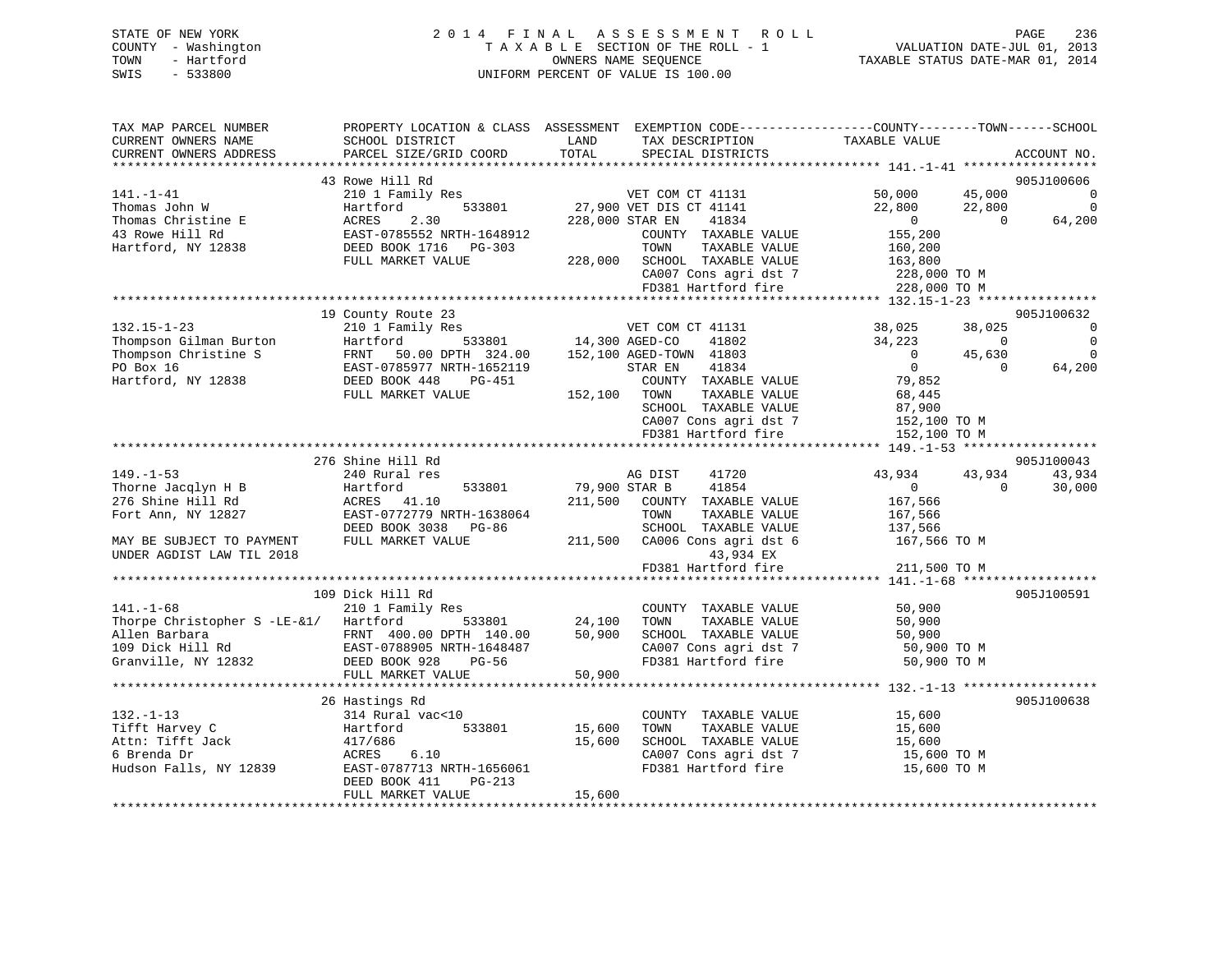## STATE OF NEW YORK 2 0 1 4 F I N A L A S S E S S M E N T R O L L PAGE 237 COUNTY - Washington T A X A B L E SECTION OF THE ROLL - 1 VALUATION DATE-JUL 01, 2013 TOWN - Hartford **TAXABLE STATUS DATE-MAR 01, 2014** OWNERS NAME SEQUENCE TAXABLE STATUS DATE-MAR 01, 2014 SWIS - 533800 UNIFORM PERCENT OF VALUE IS 100.00

| TAX MAP PARCEL NUMBER<br>CURRENT OWNERS NAME<br>CURRENT OWNERS ADDRESS           | SCHOOL DISTRICT<br>PARCEL SIZE/GRID COORD                                                                                                                               | PROPERTY LOCATION & CLASS ASSESSMENT EXEMPTION CODE---------------COUNTY-------TOWN-----SCHOOL<br>LAND<br>TAX DESCRIPTION TAXABLE VALUE<br>TOTAL<br>SPECIAL DISTRICTS                        | ACCOUNT NO.                                                                                           |
|----------------------------------------------------------------------------------|-------------------------------------------------------------------------------------------------------------------------------------------------------------------------|----------------------------------------------------------------------------------------------------------------------------------------------------------------------------------------------|-------------------------------------------------------------------------------------------------------|
| $150. - 1 - 29.3$<br>Townsend Glen S Jr<br>124 Pope Hill Rd<br>Argyle, NY 12809  | 124 Pope Hill Rd<br>312 Vac w/imprv<br>Arqyle<br>ACRES 1.70<br>EAST-0780083 NRTH-1632811<br>DEED BOOK 2901 PG-33<br>FULL MARKET VALUE                                   | COUNTY TAXABLE VALUE<br>532001 26,800<br>TOWN<br>TAXABLE VALUE<br>67,600<br>SCHOOL TAXABLE VALUE<br>CA006 Cons agri dst 6<br>FD381 Hartford fire<br>67,600                                   | 905J101424<br>67,600<br>67,600<br>67,600<br>67,600 TO M<br>67,600 TO M                                |
| $150. - 1 - 29.20$<br>Townsend Jessica D<br>132 Pope Hill Rd<br>Arqyle, NY 12809 | 132 Pope Hill Rd<br>210 1 Family Res<br>Arqyle<br>ACRES 2.40<br>EAST-0780381 NRTH-1633023<br>DEED BOOK 2901<br>$PG-29$<br>FULL MARKET VALUE                             | STAR B<br>41854<br>532001 28,300 COUNTY TAXABLE VALUE<br>127,700 TOWN<br>TAXABLE VALUE<br>SCHOOL TAXABLE VALUE<br>CA006 Cons agri dst 6 127,700 TO M<br>127,700 FD381 Hartford fire          | $\overline{0}$<br>$\Omega$<br>30,000<br>127,700<br>127,700<br>97,700<br>127,700 TO M                  |
| $141. - 1 - 1.4$<br>Townsend Linda M<br>PO Box 164<br>Hartford, NY 12838         | 177 Townsend Rd<br>210 1 Family Res<br>533801<br>Hartford<br>1.10<br>ACRES<br>EAST-0779983 NRTH-1649119<br>NKTH-1649119<br>PG-177<br>DEED BOOK 756<br>FULL MARKET VALUE | STAR B 41854<br>3801 24,500 COUNTY TAXABLE VALUE<br>ACANTY TAXABLE VALUE<br>105,800<br>TOWN<br>TAXABLE VALUE<br>SCHOOL TAXABLE VALUE<br>CA007 Cons agri dst 7<br>105,800 FD381 Hartford fire | $\Omega$<br>$\overline{0}$<br>30,000<br>105,800<br>105,800<br>75,800<br>105,800 TO M<br>105,800 TO M  |
| $141. - 1 - 1.7$<br>Townsend Linda M<br>PO Box 164<br>Hartford, NY 12838         | Townsend Rd<br>311 Res vac land<br>Hartford<br>533801<br>FRNT 50.00 DPTH 220.00<br>EAST-0779852 NRTH-1649151<br>DEED BOOK 779 PG-68<br>FULL MARKET VALUE                | COUNTY TAXABLE VALUE<br>1,000<br>TOWN<br>TAXABLE VALUE<br>CHOOL TAXABLE VALUE $1,000$<br>CA007 Cons agri dst 7 1,000 TO M<br>FD381 Hartford fire 1,000 TO M<br>1,000<br>1,000                | 1,000<br>1,000                                                                                        |
| $141. - 1 - 1.3$<br>Townsend Peter C<br>128 Townsend Rd<br>Hartford, NY 12838    | 128 Townsend Rd<br>210 1 Family Res<br>533801<br>Hartford<br>ACRES<br>4.04<br>EAST-0781334 NRTH-1649113<br>DEED BOOK 714<br>PG-277<br>FULL MARKET VALUE                 | 41854<br>STAR B 41854<br>34,600 COUNTY TAXABLE VALUE<br>131,900<br>TAXABLE VALUE<br>TOWN<br>SCHOOL TAXABLE VALUE<br>CA007 Cons agri dst 7<br>131,900 FD381 Hartford fire                     | $\Omega$<br>30,000<br>$\overline{0}$<br>131,900<br>131,900<br>101,900<br>131,900 TO M<br>131,900 TO M |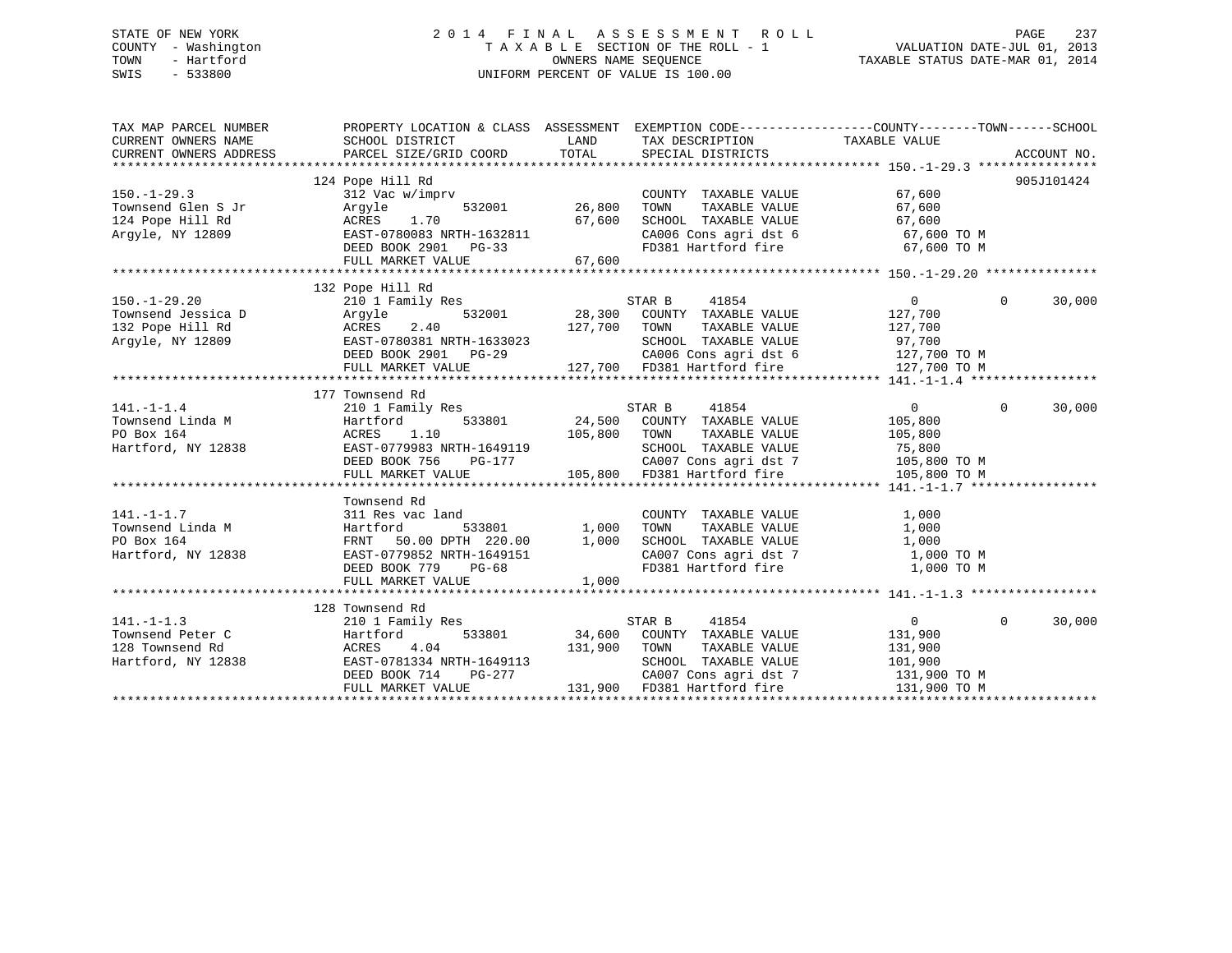## STATE OF NEW YORK 2 0 1 4 F I N A L A S S E S S M E N T R O L L PAGE 238 COUNTY - Washington T A X A B L E SECTION OF THE ROLL - 1 VALUATION DATE-JUL 01, 2013 TOWN - Hartford **TAXABLE STATUS DATE-MAR 01, 2014** OWNERS NAME SEQUENCE TAXABLE STATUS DATE-MAR 01, 2014 SWIS - 533800 UNIFORM PERCENT OF VALUE IS 100.00

| TAX MAP PARCEL NUMBER<br>CURRENT OWNERS NAME<br>CURRENT OWNERS ADDRESS | SCHOOL DISTRICT<br>PARCEL SIZE/GRID COORD   | LAND<br>TAX DESCRIPTION TAXABLE VALUE<br>TOTAL<br>SPECIAL DISTRICTS   | PROPERTY LOCATION & CLASS ASSESSMENT EXEMPTION CODE----------------COUNTY-------TOWN------SCHOOL<br>ACCOUNT NO. |
|------------------------------------------------------------------------|---------------------------------------------|-----------------------------------------------------------------------|-----------------------------------------------------------------------------------------------------------------|
|                                                                        | 78 Townsend Rd                              |                                                                       | 905J101052                                                                                                      |
| $141. - 1 - 72$                                                        | 240 Rural res                               | AG DIST<br>41720                                                      | 47,824<br>47,824 47,824                                                                                         |
| Townsend William M                                                     | 533801<br>Hartford                          | 92,100 STAR B 41854                                                   | $\overline{0}$<br>$\Omega$<br>30,000                                                                            |
| Townsend Colleen M                                                     | $770 - 319$                                 | 245,500<br>COUNTY TAXABLE VALUE                                       | 197,676                                                                                                         |
| 78 Townsend Rd                                                         | ACRES 50.90                                 | TOWN<br>TAXABLE VALUE                                                 | 197,676                                                                                                         |
| Hartford, NY 12838                                                     | EAST-0782263 NRTH-1648816                   |                                                                       | 167,676                                                                                                         |
|                                                                        | DEED BOOK 457<br>PG-551                     | SCHOOL TAXABLE VALUE<br>CA007 Cons agri dst 7                         | 197,676 TO M                                                                                                    |
| MAY BE SUBJECT TO PAYMENT                                              | FULL MARKET VALUE                           | 245,500<br>47,824 EX                                                  |                                                                                                                 |
| UNDER AGDIST LAW TIL 2018                                              |                                             | FD381 Hartford fire                                                   | 245,500 TO M                                                                                                    |
|                                                                        |                                             |                                                                       |                                                                                                                 |
|                                                                        | 291 Blood St                                |                                                                       | 905J100500                                                                                                      |
| $142. - 1 - 12$                                                        | 270 Mfg housing                             | COUNTY TAXABLE VALUE 41,700                                           |                                                                                                                 |
| Townsend William M                                                     | 533801 34,000<br>Hartford                   | TOWN<br>TAXABLE VALUE                                                 | 41,700                                                                                                          |
| Townsend Colleen M                                                     |                                             | SCHOOL TAXABLE VALUE<br>41,700                                        |                                                                                                                 |
| 78 Townsend Rd                                                         | $495/541$<br>$142. -1 - 12. - 1$            | FD381 Hartford fire                                                   | $41,700$ TO M<br>$41,700$ TO M                                                                                  |
| Hartford, NY 12838                                                     | ACRES<br>3.90                               |                                                                       |                                                                                                                 |
|                                                                        | EAST-0794157 NRTH-1647384                   |                                                                       |                                                                                                                 |
|                                                                        | DEED BOOK 3378 PG-123                       |                                                                       |                                                                                                                 |
|                                                                        | FULL MARKET VALUE                           | 41,700                                                                |                                                                                                                 |
|                                                                        |                                             |                                                                       |                                                                                                                 |
|                                                                        | 69 Washburn Hill Rd                         |                                                                       | 905J100356                                                                                                      |
| $150. - 1 - 18$                                                        | 240 Rural res                               | AG DIST 41720                                                         | 15,670<br>15,670 15,670                                                                                         |
| Townsend William M                                                     | Hartford                                    | 533801 46,000 COUNTY TAXABLE VALUE                                    | 91,030                                                                                                          |
| Townsend Colleen M                                                     | ACRES 21.13                                 | 106,700 TOWN<br>TAXABLE VALUE                                         | 91,030                                                                                                          |
| 78 Townsend Rd                                                         | EAST-0791032 NRTH-1637667                   | SCHOOL TAXABLE VALUE                                                  | 91,030                                                                                                          |
| Hartford, NY 12838                                                     | DEED BOOK 3378 PG-118                       | CA008 Cons agri dst 8                                                 | 91,030 TO M                                                                                                     |
|                                                                        | FULL MARKET VALUE                           | 106,700<br>15,670 EX                                                  |                                                                                                                 |
| MAY BE SUBJECT TO PAYMENT                                              |                                             | FD381 Hartford fire                                                   | 106,700 TO M                                                                                                    |
| UNDER AGDIST LAW TIL 2018                                              |                                             |                                                                       |                                                                                                                 |
|                                                                        |                                             |                                                                       |                                                                                                                 |
|                                                                        | Mcdougal Rd                                 |                                                                       | 905J100474                                                                                                      |
| $148. - 1 - 15$                                                        | 323 Vacant rural                            | AG DIST<br>41720                                                      | 46,802 46,802<br>46,802                                                                                         |
| Tripp Helene B                                                         | Hartford                                    | 533801 60,500 COUNTY TAXABLE VALUE                                    | 13,698                                                                                                          |
| 248 McDougal Rd                                                        | ACRES 34.62                                 | 60,500<br>TOWN<br>TOWN      TAXABLE  VALUE<br>SCHOOL   TAXABLE  VALUE | 13,698                                                                                                          |
| Arqyle, NY 12809                                                       | EAST-0767317 NRTH-1635817                   |                                                                       | 13,698                                                                                                          |
| MAY BE SUBJECT TO PAYMENT                                              | DEED BOOK W 477 PG-911<br>FULL MARKET VALUE | CA006 Cons agri dst 6<br>60,500<br>46,802 EX                          | 13,698 TO M                                                                                                     |
| UNDER AGDIST LAW TIL 2018                                              |                                             | FD381 Hartford fire                                                   | 60,500 TO M                                                                                                     |
|                                                                        |                                             |                                                                       |                                                                                                                 |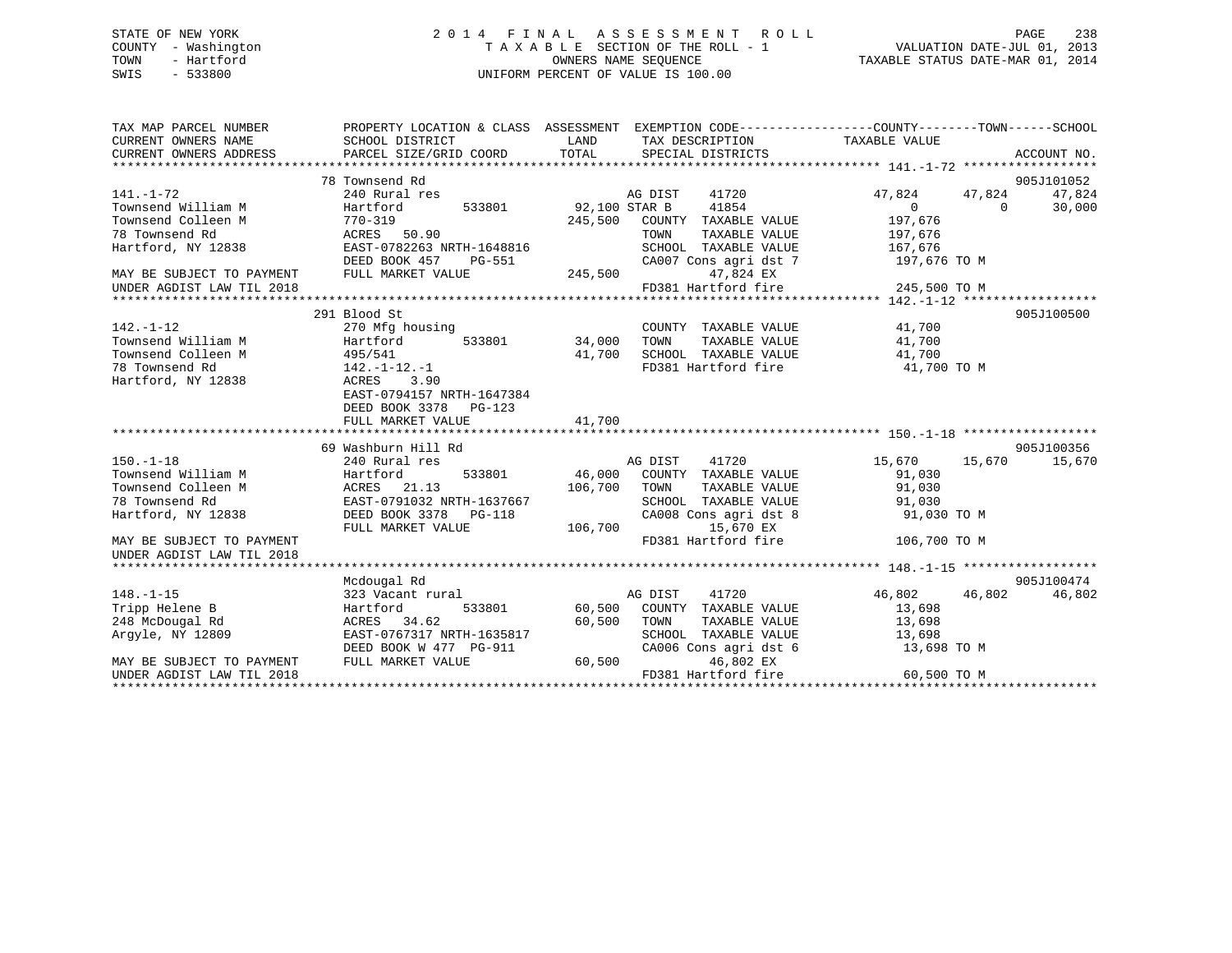## STATE OF NEW YORK 2 0 1 4 F I N A L A S S E S S M E N T R O L L PAGE 239 COUNTY - Washington T A X A B L E SECTION OF THE ROLL - 1 VALUATION DATE-JUL 01, 2013 TOWN - Hartford **TAXABLE STATUS DATE-MAR 01, 2014** OWNERS NAME SEQUENCE TAXABLE STATUS DATE-MAR 01, 2014 SWIS - 533800 UNIFORM PERCENT OF VALUE IS 100.00

| TAX MAP PARCEL NUMBER<br>CURRENT OWNERS NAME | PROPERTY LOCATION & CLASS ASSESSMENT EXEMPTION CODE---------------COUNTY-------TOWN-----SCHOOL<br>SCHOOL DISTRICT | LAND            | TAX DESCRIPTION                                                       | TAXABLE VALUE             |                          |   |
|----------------------------------------------|-------------------------------------------------------------------------------------------------------------------|-----------------|-----------------------------------------------------------------------|---------------------------|--------------------------|---|
| CURRENT OWNERS ADDRESS                       | PARCEL SIZE/GRID COORD                                                                                            | TOTAL           | SPECIAL DISTRICTS                                                     |                           | ACCOUNT NO.              |   |
|                                              |                                                                                                                   |                 |                                                                       |                           |                          |   |
|                                              | 248 Mcdougal Rd                                                                                                   |                 |                                                                       |                           | 905J100472               |   |
| $148. - 1 - 18$                              | 240 Rural res                                                                                                     | 160,000 STAR EN | AG DIST<br>41720                                                      | 96,167                    | 96,167<br>96,167         |   |
| Tripp Helene B                               | Hartford<br>533801                                                                                                |                 | 41834                                                                 | $\overline{0}$<br>160,733 | 64,200<br>$\overline{0}$ |   |
| 248 Mcdougal Rd                              | W 477/911 Ref 249/502 256,900                                                                                     |                 | COUNTY TAXABLE VALUE                                                  |                           |                          |   |
| Arqyle, NY 12809                             | ACRES 92.00<br>EAST-0767963 NRTH-1631871                                                                          |                 | TOWN<br>TAXABLE VALUE                                                 | 160,733                   |                          |   |
|                                              |                                                                                                                   |                 | SCHOOL TAXABLE VALUE                                                  | 96,533                    |                          |   |
| MAY BE SUBJECT TO PAYMENT                    | FULL MARKET VALUE                                                                                                 |                 | 256,900 CA006 Cons agri dst 6                                         | 160,733 TO M              |                          |   |
| UNDER AGDIST LAW TIL 2018                    |                                                                                                                   |                 | 96,167 EX                                                             |                           |                          |   |
|                                              |                                                                                                                   |                 | FD381 Hartford fire                                                   | 256,900 TO M              |                          |   |
|                                              |                                                                                                                   |                 |                                                                       |                           |                          |   |
|                                              | 3174 County Route 43                                                                                              |                 |                                                                       |                           | 905J101433               |   |
| $148. - 1 - 8.4$                             | 210 1 Family Res                                                                                                  |                 | STAR B<br>41854                                                       | $\overline{0}$            | $\Omega$<br>30,000       |   |
| Tripp Philip L                               | 533801<br>Hartford                                                                                                |                 | 32,300 COUNTY TAXABLE VALUE                                           | 191,500                   |                          |   |
| Tripp Elizabeth A                            | 3.14<br>ACRES                                                                                                     | 191,500         | TAXABLE VALUE<br>TOWN                                                 | 191,500                   |                          |   |
| 3174 County Route 43<br>Fort Ann, NY 12827   | EAST-0765475 NRTH-1638247                                                                                         |                 | SCHOOL TAXABLE VALUE                                                  | 161,500                   |                          |   |
| Fort Ann, NY 12827                           | DEED BOOK 635<br>PG-170                                                                                           |                 | FD381 Hartford fire                                                   | 191,500 TO M              |                          |   |
|                                              | FULL MARKET VALUE                                                                                                 | 191,500         |                                                                       |                           |                          |   |
|                                              |                                                                                                                   |                 |                                                                       |                           |                          |   |
|                                              | 51 Harper Hill Rd                                                                                                 |                 |                                                                       |                           |                          |   |
| $123. - 1 - 25.1$                            | 210 1 Family Res                                                                                                  |                 | STAR B<br>41854                                                       | $\Omega$                  | 30,000<br>$\circ$        |   |
| Truehart Anthony C                           | 533801<br>Hartford                                                                                                |                 | $24,600$ DISAB-C/T $41931$                                            | 44,200                    | 44,200                   | 0 |
| Truehart Patricia R                          | ACRES<br>1.12                                                                                                     |                 | 88,400 COUNTY TAXABLE VALUE                                           | 44,200                    |                          |   |
| 51 Harper Hill Rd                            | EAST-0783921 NRTH-1658668                                                                                         |                 | TOWN<br>TAXABLE VALUE                                                 | 44,200                    |                          |   |
| Granville, NY 12832                          | DEED BOOK 952<br>PG-87                                                                                            |                 | SCHOOL TAXABLE VALUE<br>SURVUL INALLED<br>88,400 CA007 Cons agridst 7 | 58,400                    |                          |   |
|                                              | FULL MARKET VALUE                                                                                                 |                 |                                                                       | 88,400 TO M               |                          |   |
|                                              |                                                                                                                   |                 |                                                                       | 88,400 TO M               |                          |   |
|                                              |                                                                                                                   |                 |                                                                       |                           |                          |   |
|                                              | 75 Harper Hill Rd                                                                                                 |                 |                                                                       |                           |                          |   |
| $123. - 1 - 25.2$                            | 210 1 Family Res                                                                                                  |                 | STAR B<br>41854                                                       | $\overline{0}$            | 30,000<br>$\Omega$       |   |
| Truehart Anthony Jr                          | 533801<br>Hartford                                                                                                |                 | 25,500 COUNTY TAXABLE VALUE                                           | 163,300                   |                          |   |
| 75 Harper Hill Rd                            | 3.08<br>ACRES                                                                                                     | 163,300 TOWN    | TAXABLE VALUE                                                         | 163,300                   |                          |   |
| Granville, NY 12832                          | EAST-0783714 NRTH-1658800                                                                                         |                 | SCHOOL TAXABLE VALUE                                                  | 133,300                   |                          |   |
|                                              | DEED BOOK 2662 PG-339                                                                                             |                 | CA007 Cons agri dst 7                                                 | 163,300 TO M              |                          |   |
|                                              | FULL MARKET VALUE                                                                                                 |                 | 163,300 FD381 Hartford fire                                           | 163,300 TO M              |                          |   |
|                                              |                                                                                                                   |                 |                                                                       |                           |                          |   |
|                                              | Harper Hill Rd W/off                                                                                              |                 |                                                                       |                           |                          |   |
| $123. - 1 - 25.3$                            | 311 Res vac land                                                                                                  |                 | COUNTY TAXABLE VALUE                                                  | 1,600                     |                          |   |
| Truehart Anthony Jr                          | 533801<br>Hartford                                                                                                | 1,600           | TAXABLE VALUE<br>TOWN                                                 | 1,600                     |                          |   |
| 75 Harper Hill Rd                            | 2.40<br>ACRES                                                                                                     | 1,600           | SCHOOL TAXABLE VALUE                                                  | 1,600                     |                          |   |
| Granville, NY 12832                          | EAST-0783356 NRTH-1658633                                                                                         |                 | CA007 Cons agri dst 7                                                 | 1,600 TO M                |                          |   |
|                                              | DEED BOOK 3154 PG-252                                                                                             |                 | FD381 Hartford fire                                                   | 1,600 TO M                |                          |   |
|                                              | FULL MARKET VALUE                                                                                                 | 1,600           |                                                                       |                           |                          |   |
|                                              |                                                                                                                   |                 |                                                                       |                           |                          |   |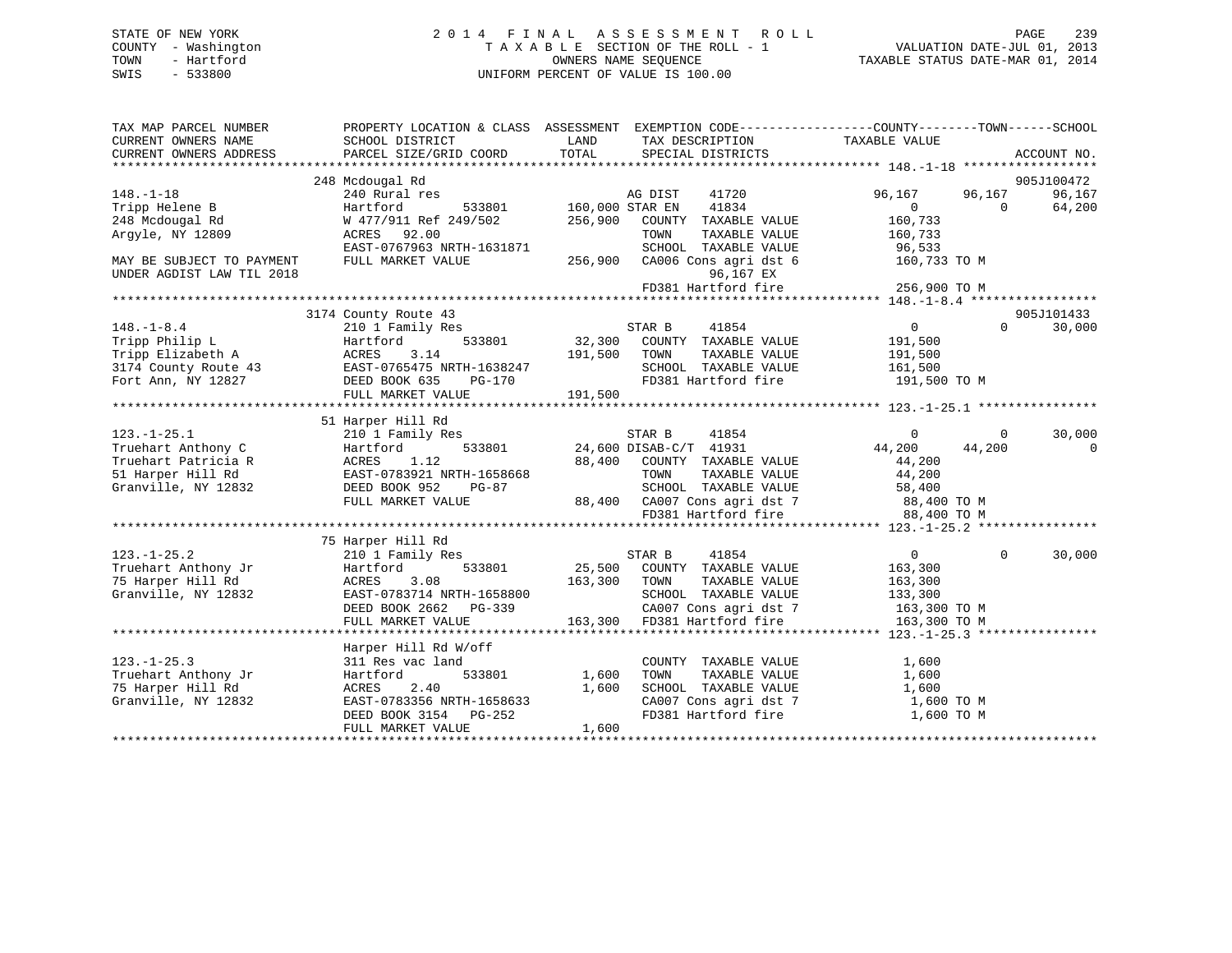## STATE OF NEW YORK 2 0 1 4 F I N A L A S S E S S M E N T R O L L PAGE 240 COUNTY - Washington T A X A B L E SECTION OF THE ROLL - 1 VALUATION DATE-JUL 01, 2013 TOWN - Hartford **TAXABLE STATUS DATE-MAR 01, 2014** OWNERS NAME SEQUENCE TAXABLE STATUS DATE-MAR 01, 2014 SWIS - 533800 UNIFORM PERCENT OF VALUE IS 100.00

| TAX MAP PARCEL NUMBER<br>CURRENT OWNERS NAME<br>CURRENT OWNERS ADDRESS                                                                                                                                                                                                        | SCHOOL DISTRICT<br>PARCEL SIZE/GRID COORD                                                                                                                                                                                                                                                                            | LAND<br>TOTAL                | TAX DESCRIPTION<br>SPECIAL DISTRICTS                                                                                                                                                                                                                                                                                                                   | PROPERTY LOCATION & CLASS ASSESSMENT EXEMPTION CODE---------------COUNTY-------TOWN------SCHOOL<br>TAXABLE VALUE                                                                           | ACCOUNT NO.                              |
|-------------------------------------------------------------------------------------------------------------------------------------------------------------------------------------------------------------------------------------------------------------------------------|----------------------------------------------------------------------------------------------------------------------------------------------------------------------------------------------------------------------------------------------------------------------------------------------------------------------|------------------------------|--------------------------------------------------------------------------------------------------------------------------------------------------------------------------------------------------------------------------------------------------------------------------------------------------------------------------------------------------------|--------------------------------------------------------------------------------------------------------------------------------------------------------------------------------------------|------------------------------------------|
|                                                                                                                                                                                                                                                                               |                                                                                                                                                                                                                                                                                                                      |                              |                                                                                                                                                                                                                                                                                                                                                        |                                                                                                                                                                                            |                                          |
| $140. - 1 - 20$<br>Tucker James P<br>Tucker Darlene K<br>173 North Rd                                                                                                                                                                                                         | 173 North Rd<br>210 1 Family Res<br>533801<br>Hartford<br>ACRES 2.40<br>EAST-0772383 NRTH-1642833<br>DEED BOOK 469 PG-839<br>THE MOOK 469 PG-839                                                                                                                                                                     | 28,300<br>145,000            | 41854<br>STAR B<br>COUNTY TAXABLE VALUE<br>TOWN<br>TAXABLE VALUE<br>SCHOOL TAXABLE VALUE                                                                                                                                                                                                                                                               | 0<br>$\Omega$<br>145,000<br>145,000<br>115,000                                                                                                                                             | 905J100463<br>30,000                     |
| Ft Ann, NY 12827                                                                                                                                                                                                                                                              | FULL MARKET VALUE                                                                                                                                                                                                                                                                                                    | 145,000                      | FD381 Hartford fire                                                                                                                                                                                                                                                                                                                                    | 145,000 TO M                                                                                                                                                                               |                                          |
|                                                                                                                                                                                                                                                                               |                                                                                                                                                                                                                                                                                                                      |                              |                                                                                                                                                                                                                                                                                                                                                        |                                                                                                                                                                                            |                                          |
| $122. - 1 - 31.4$                                                                                                                                                                                                                                                             | 1494 Baldwin Corners Rd<br>210 1 Family Res<br>Tyler Darren H<br>Tyler Brenda<br>331 Warren Rd<br>Fort Ann, NY 12827<br>Fort Ann, NY 12827<br>Fort Ann, NY 12827<br>Fort Ann, NY 12827<br>Fort Ann, NY 12827<br>Fort Ann, NY 12827<br>Fort Magnesium Magnesium Magnesium Magnesium Magnesium Ma<br>FULL MARKET VALUE | 26,000<br>140,300<br>140,300 | COUNTY TAXABLE VALUE<br>TAXABLE VALUE<br>TOWN<br>SCHOOL TAXABLE VALUE<br>CA007 Cons agri dst 7<br>FD381 Hartford fire                                                                                                                                                                                                                                  | 140,300<br>140,300<br>140,300<br>$140,300$ TO M<br>140,300 TO M                                                                                                                            | 905J101381                               |
|                                                                                                                                                                                                                                                                               |                                                                                                                                                                                                                                                                                                                      |                              |                                                                                                                                                                                                                                                                                                                                                        |                                                                                                                                                                                            |                                          |
| $123. - 1 - 19.1$<br>Tyler Darren H<br>Tyler Brenda<br>331 Warren Rd<br>Fort Ann, NY 12827<br>MAY BE SUBJECT TO PAYMENT<br>UNDER AGDIST LAW TIL 2018<br>$122. - 1 - 13.2$<br>Tyler Jane<br>Tyler Milton G<br>188 Warren Rd<br>Fort Ann, NY 12827<br>MAY BE SUBJECT TO PAYMENT | 331 Warren Rd<br>240 Rural res<br>533801<br>Hartford<br>ACRES 25.74 BANK<br>40<br>EAST-0785315 NRTH-1662827<br>DEED BOOK 2427 PG-201<br>FULL MARKET VALUE<br>Wright Rd<br>105 Vac farmland<br>Hartford<br>533801<br>8.10<br>ACRES<br>EAST-0781013 NRTH-1661013<br>DEED BOOK 499<br>PG-757<br>FULL MARKET VALUE       | 134,600<br>19,900<br>19,900  | 41720<br>AG DIST<br>57,600 STAR B 41854<br>COUNTY TAXABLE VALUE<br>TOWN<br>TAXABLE VALUE<br>SCHOOL TAXABLE VALUE<br>134,600 CA007 Cons agri dst 7<br>28,629 EX<br>FD381 Hartford fire<br>41720<br>AG DIST<br>19,900 COUNTY TAXABLE VALUE<br>TAXABLE VALUE<br>TOWN<br>SCHOOL TAXABLE VALUE<br>CA007 Cons agri dst 7<br>17,406 EX<br>FD381 Hartford fire | 28,629<br>28,629<br>$\overline{0}$<br>$\Omega$<br>105,971<br>105,971<br>75,971<br>105,971 TO M<br>134,600 TO M<br>17,406<br>17,406<br>2,494<br>2,494<br>2,494<br>2,494 TO M<br>19,900 TO M | 28,629<br>30,000<br>905J101111<br>17,406 |
| UNDER AGDIST LAW TIL 2018                                                                                                                                                                                                                                                     |                                                                                                                                                                                                                                                                                                                      |                              |                                                                                                                                                                                                                                                                                                                                                        |                                                                                                                                                                                            |                                          |
|                                                                                                                                                                                                                                                                               | 188 Warren Rd                                                                                                                                                                                                                                                                                                        |                              | 57 PCT OF VALUE USED FOR EXEMPTION PURPOSES                                                                                                                                                                                                                                                                                                            |                                                                                                                                                                                            | 905J100650                               |
| $123. - 1 - 26$<br>Tyler Jane<br>Tyler Milton G<br>188 Warren Rd<br>Fort Ann, NY 12827<br>MAY BE SUBJECT TO PAYMENT<br>UNDER AGDIST LAW TIL 2018                                                                                                                              | 112 Dairy farm<br>533801<br>Hartford<br>ACRES 249.15<br>EAST-0782820 NRTH-1661662<br>DEED BOOK 358<br>PG-162<br>FULL MARKET VALUE                                                                                                                                                                                    | 530,600                      | AG DIST<br>41720<br>308,600 AGED-ALL 41800<br>530,600 STAR EN<br>41834<br>COUNTY TAXABLE VALUE<br>TOWN<br>TAXABLE VALUE<br>SCHOOL TAXABLE VALUE<br>CA007 Cons agri dst 7<br>157,940 EX                                                                                                                                                                 | 157,940 157,940<br>151,221 151,221<br>$\overline{0}$<br>$\Omega$<br>221,439<br>221,439<br>157,239<br>372,660 TO M<br>530,600 TO M                                                          | 157,940<br>151,221<br>64,200             |
|                                                                                                                                                                                                                                                                               |                                                                                                                                                                                                                                                                                                                      |                              |                                                                                                                                                                                                                                                                                                                                                        |                                                                                                                                                                                            |                                          |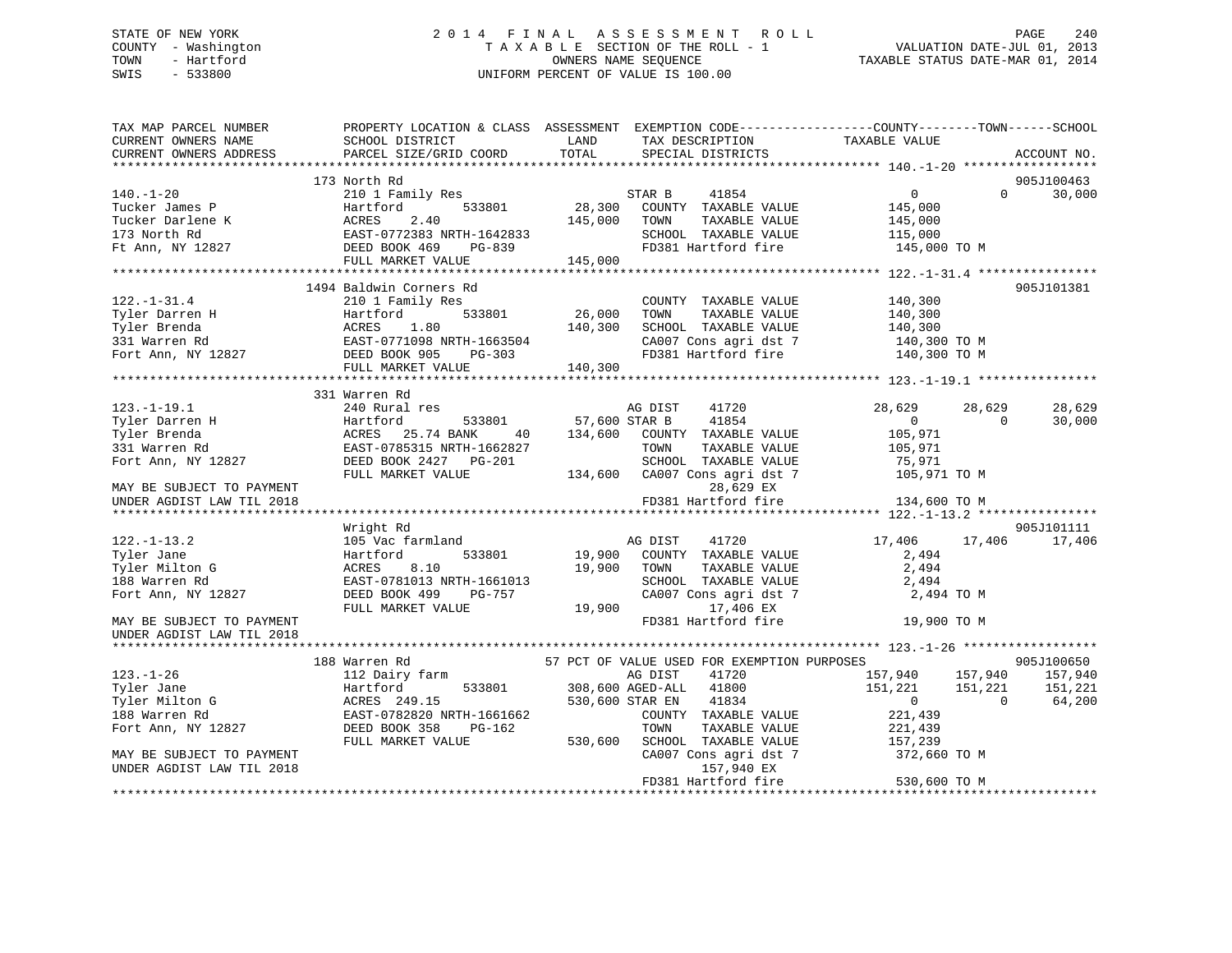## STATE OF NEW YORK 2 0 1 4 F I N A L A S S E S S M E N T R O L L PAGE 241 COUNTY - Washington T A X A B L E SECTION OF THE ROLL - 1 VALUATION DATE-JUL 01, 2013 TOWN - Hartford **TAXABLE STATUS DATE-MAR 01, 2014** OWNERS NAME SEQUENCE TAXABLE STATUS DATE-MAR 01, 2014 SWIS - 533800 UNIFORM PERCENT OF VALUE IS 100.00

| TAX MAP PARCEL NUMBER                                                                                       | PROPERTY LOCATION & CLASS ASSESSMENT EXEMPTION CODE----------------COUNTY-------TOWN-----SCHOOL |                |                                                                                            |                |                    |
|-------------------------------------------------------------------------------------------------------------|-------------------------------------------------------------------------------------------------|----------------|--------------------------------------------------------------------------------------------|----------------|--------------------|
| CURRENT OWNERS NAME                                                                                         | SCHOOL DISTRICT                                                                                 | LAND           | TAX DESCRIPTION                                                                            | TAXABLE VALUE  |                    |
| CURRENT OWNERS ADDRESS                                                                                      | PARCEL SIZE/GRID COORD                                                                          | TOTAL          | SPECIAL DISTRICTS                                                                          |                | ACCOUNT NO.        |
|                                                                                                             |                                                                                                 |                |                                                                                            |                |                    |
|                                                                                                             | 104 Rowe Hill Rd                                                                                |                |                                                                                            |                | 905J100444         |
| $141. - 1 - 46$                                                                                             | 210 1 Family Res                                                                                |                | STAR B<br>41854                                                                            | $\Omega$       | 30,000<br>$\Omega$ |
| Tyler Jared M                                                                                               | Hartford<br>533801                                                                              | 25,300         | COUNTY TAXABLE VALUE                                                                       | 135,800        |                    |
| Tyler Stacey L                                                                                              | ACRES<br>1.60                                                                                   | 135,800        | TOWN<br>TAXABLE VALUE                                                                      | 135,800        |                    |
| 104 Rowe Hill Rd EAST-0786558 NRTH-1650387                                                                  |                                                                                                 |                | SCHOOL TAXABLE VALUE                                                                       | 105,800        |                    |
| Hartford, NY 12838                                                                                          | DEED BOOK 804<br>PG-194                                                                         |                | CA007 Cons agri dst 7<br>135,800 FD381 Hartford fire                                       | 135,800 TO M   |                    |
|                                                                                                             | FULL MARKET VALUE                                                                               |                |                                                                                            | $135,800$ TO M |                    |
|                                                                                                             |                                                                                                 |                |                                                                                            |                |                    |
|                                                                                                             | 3840 State Route 196                                                                            |                |                                                                                            |                |                    |
| $140. -2 - 41.3$                                                                                            | 710 Manufacture                                                                                 |                | COUNTY TAXABLE VALUE                                                                       | 341,300        |                    |
| Utopia Enterprises of Hartford Hartford                                                                     | 533801                                                                                          | 82,500         | TOWN<br>TAXABLE VALUE                                                                      | 341,300        |                    |
| 7769 State Route 40                                                                                         | ACRES<br>5.50                                                                                   | 341,300        | SCHOOL TAXABLE VALUE<br>SCHOOL TAXABLE VALUE 341,300<br>CA007 Cons agri dst 7 341,300 TO M | 341,300        |                    |
| Hartford, NY 12838                                                                                          | EAST-0778610 NRTH-1645239                                                                       |                |                                                                                            |                |                    |
|                                                                                                             | DEED BOOK 811<br><b>PG-59</b>                                                                   |                | FD381 Hartford fire 341,300 TO M                                                           |                |                    |
|                                                                                                             | FULL MARKET VALUE                                                                               | 341,300        |                                                                                            |                |                    |
|                                                                                                             |                                                                                                 |                |                                                                                            |                |                    |
|                                                                                                             | 7684 State Route 40                                                                             |                |                                                                                            |                | 905J100168         |
| $140. - 2 - 37$                                                                                             | 240 Rural res                                                                                   |                | COUNTY TAXABLE VALUE                                                                       | 293,500        |                    |
| Valenzuela Wanda                                                                                            | Hartford                                                                                        | 533801 131,000 | TOWN<br>TAXABLE VALUE                                                                      | 293,500        |                    |
| Waring Benjamin<br>7684 State Route 40<br>Hartford, NY 12838<br>Hartford, NY 12838<br>DEED BOOK 1854 PG-220 |                                                                                                 | 293,500        | SCHOOL TAXABLE VALUE                                                                       | 293,500        |                    |
|                                                                                                             | EAST-0781074 NRTH-1643311                                                                       |                | CA007 Cons agri dst 7<br>FD381 Hartford fire                                               | 293,500 TO M   |                    |
|                                                                                                             |                                                                                                 |                |                                                                                            | 293,500 TO M   |                    |
|                                                                                                             | FULL MARKET VALUE                                                                               | 293,500        |                                                                                            |                |                    |
|                                                                                                             |                                                                                                 |                |                                                                                            |                |                    |
|                                                                                                             | Pope Hill Rd                                                                                    |                |                                                                                            |                | 905J101336         |
| $150. - 1 - 30.4$                                                                                           | 314 Rural vac<10                                                                                |                | COUNTY TAXABLE VALUE                                                                       | 12,000         |                    |
| Van Buskirk Keith                                                                                           | Hartford<br>533801                                                                              | 12,000         | TAXABLE VALUE<br>TOWN                                                                      | 12,000         |                    |
| 350 Flat Rock Rd                                                                                            | LOT 4                                                                                           | 12,000         | SCHOOL TAXABLE VALUE                                                                       | 12,000         |                    |
| Lake George, NY 12845                                                                                       | ACRES<br>0.63                                                                                   |                | FD381 Hartford fire                                                                        | 12,000 TO M    |                    |
|                                                                                                             | EAST-0782974 NRTH-1633725                                                                       |                |                                                                                            |                |                    |
|                                                                                                             | DEED BOOK 2617 PG-345                                                                           |                |                                                                                            |                |                    |
|                                                                                                             | FULL MARKET VALUE                                                                               | 12,000         |                                                                                            |                |                    |
|                                                                                                             |                                                                                                 |                |                                                                                            |                |                    |
|                                                                                                             | 200 Townsend Rd                                                                                 |                |                                                                                            |                | 905J100470         |
| $141. - 1 - 74$                                                                                             | 210 1 Family Res                                                                                |                | COUNTY TAXABLE VALUE                                                                       | 150,800        |                    |
| Vandenburg Lloyd                                                                                            | Hartford<br>533801                                                                              | 25,600         | TOWN                                                                                       | 150,800        |                    |
| 6149 Veeder Rd                                                                                              | 1.69 BANK<br>ACRES<br>185                                                                       | 150,800        | TAXABLE VALUE<br>TAXABLE VALUE<br>SCHOOL TAXABLE VALUE                                     | 150,800        |                    |
| Slingerlands, NY 12159                                                                                      | EAST-0779591 NRTH-1649523                                                                       |                | CA007 Cons agri dst 7                                                                      | 150,800 TO M   |                    |
|                                                                                                             | DEED BOOK 2611 PG-259                                                                           |                | FD381 Hartford fire                                                                        | 150,800 TO M   |                    |
|                                                                                                             | FULL MARKET VALUE                                                                               | 150,800        |                                                                                            |                |                    |
|                                                                                                             |                                                                                                 |                |                                                                                            |                |                    |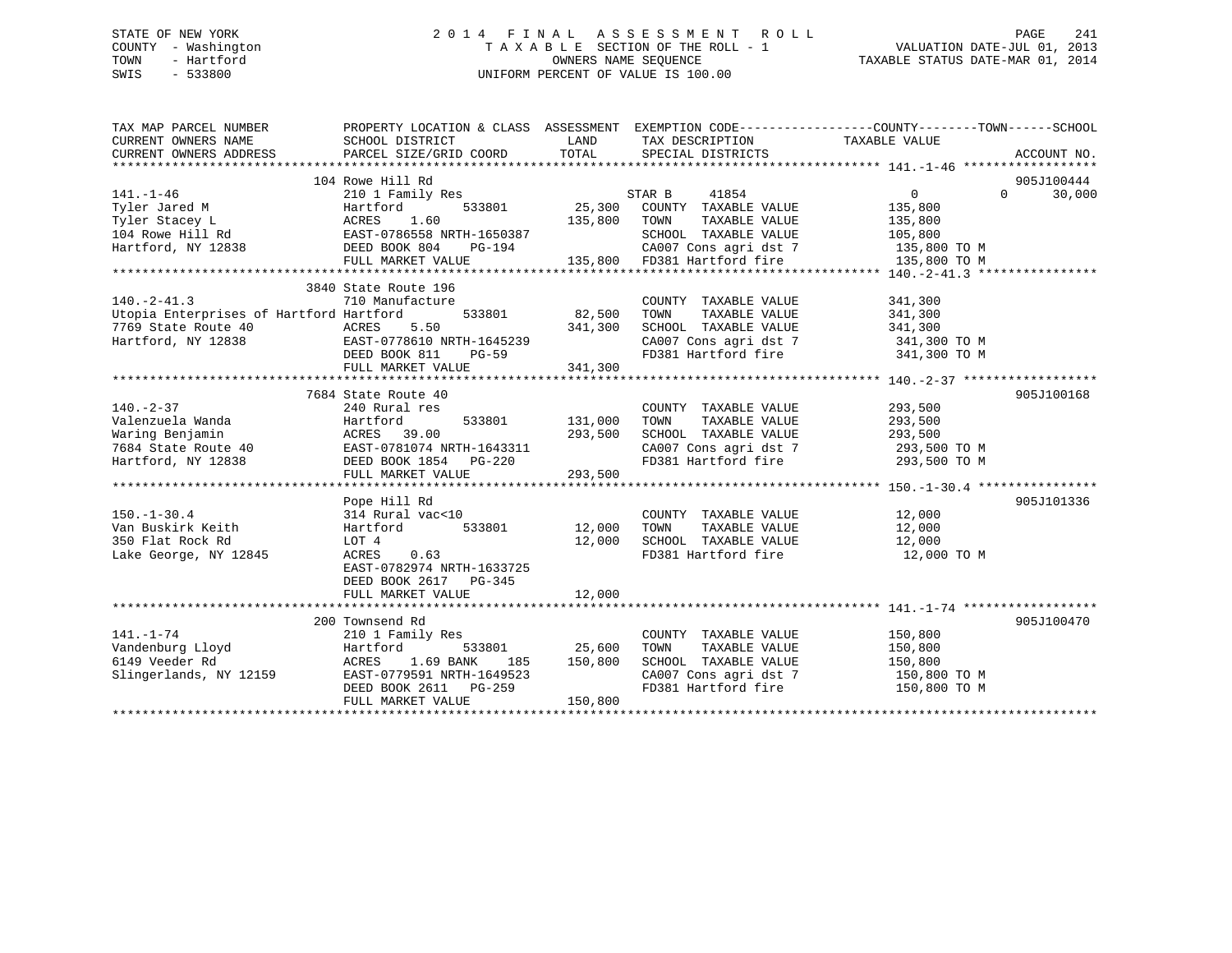## STATE OF NEW YORK 2 0 1 4 F I N A L A S S E S S M E N T R O L L PAGE 242 COUNTY - Washington T A X A B L E SECTION OF THE ROLL - 1 VALUATION DATE-JUL 01, 2013 TOWN - Hartford **TAXABLE STATUS DATE-MAR 01, 2014** OWNERS NAME SEQUENCE TAXABLE STATUS DATE-MAR 01, 2014 SWIS - 533800 UNIFORM PERCENT OF VALUE IS 100.00

| TAX MAP PARCEL NUMBER<br>CURRENT OWNERS NAME<br>CURRENT OWNERS ADDRESS                                                             | SCHOOL DISTRICT<br>PARCEL SIZE/GRID COORD                                                                                                                           | LAND<br>TOTAL              | TAX DESCRIPTION<br>SPECIAL DISTRICTS                                                                                                                                                                                                                                                                                                                                                                                                                                                                                                | PROPERTY LOCATION & CLASS ASSESSMENT EXEMPTION CODE----------------COUNTY-------TOWN------SCHOOL<br>TAXABLE VALUE | ACCOUNT NO.          |
|------------------------------------------------------------------------------------------------------------------------------------|---------------------------------------------------------------------------------------------------------------------------------------------------------------------|----------------------------|-------------------------------------------------------------------------------------------------------------------------------------------------------------------------------------------------------------------------------------------------------------------------------------------------------------------------------------------------------------------------------------------------------------------------------------------------------------------------------------------------------------------------------------|-------------------------------------------------------------------------------------------------------------------|----------------------|
| $140. - 1 - 38$<br>Vanderwarker Jacqueline<br>3474 State Route 196<br>Fort Ann, NY 12827                                           | 3474 State Route 196<br>210 1 Family Res<br>Hartford<br>FRNT 300.00 DPTH 295.00<br>EAST-0770313 NRTH-1644029                                                        | 97,800                     | STAR B<br>41854<br>$\begin{tabular}{lllllllllll} \multicolumn{3}{c}{\textbf{533801}} & \multicolumn{3}{c}{\textbf{19,900}} & \multicolumn{3}{c}{\textbf{COUNTY}} & \textbf{TXABLE VALUE} \\ \multicolumn{3}{c}{\textbf{10}} & \multicolumn{3}{c}{\textbf{DTH}} & \textbf{295.00} & \multicolumn{3}{c}{\textbf{97.800}} & \textbf{TOWN} & \textbf{TAXABLE VALUE} \\ \multicolumn{3}{c}{\textbf{10}} & \multicolumn{3}{c}{\textbf{97.800}} & \textbf{TOWN} & \textbf{TAXABLE VALUE}$<br>TOWN<br>TAXABLE VALUE<br>SCHOOL TAXABLE VALUE | $\Omega$<br>$\Omega$<br>97,800<br>97,800<br>67,800                                                                | 905J100096<br>30,000 |
|                                                                                                                                    | DEED BOOK 2482 PG-141<br>FULL MARKET VALUE                                                                                                                          | 97,800                     | FD381 Hartford fire                                                                                                                                                                                                                                                                                                                                                                                                                                                                                                                 | 97,800 TO M                                                                                                       |                      |
| $148. - 1 - 25.9$<br>Vanderwarker Ronald L<br>30 McDougal Rd<br>Fort Ann, NY 12827                                                 | Mcdougal Rd<br>311 Res vac land<br>533801<br>Hartford<br>LOT 3<br>FRNT 36.00 DPTH 221.00<br>EAST-0766504 NRTH-1636643<br>DEED BOOK 2356 PG-247<br>FULL MARKET VALUE | 500<br>500<br>500          | COUNTY TAXABLE VALUE<br>TOWN          TAXABLE   VALUE<br>SCHOOL      TAXABLE   VALUE<br>CA006 Cons agri dst 6<br>FD381 Hartford fire                                                                                                                                                                                                                                                                                                                                                                                                | 500<br>500<br>500<br>500 TO M<br>500 TO M                                                                         |                      |
| $148. - 1 - 25.10$<br>Vanderwarker Ronald L<br>30 McDougal Rd<br>Fort Ann, NY 12827                                                | Mcdougal Rd<br>314 Rural vac<10<br>533801<br>Hartford<br>LOT 1<br>ACRES<br>3.11<br>EAST-0766089 NRTH-1636387<br>DEED BOOK 2356 PG-243<br>FULL MARKET VALUE          | 21,000<br>21,000<br>21,000 | COUNTY TAXABLE VALUE<br>TAXABLE VALUE<br>TOWN<br>SCHOOL TAXABLE VALUE<br>CA006 Cons agri dst 6 21,000 TO M<br>FD381 Hartford fire                                                                                                                                                                                                                                                                                                                                                                                                   | 21,000<br>21,000<br>21,000<br>21,000 TO M                                                                         |                      |
|                                                                                                                                    |                                                                                                                                                                     |                            |                                                                                                                                                                                                                                                                                                                                                                                                                                                                                                                                     |                                                                                                                   |                      |
| $141. - 3 - 26$<br>Vanek Frederick F<br>Vanek Pamela A<br>5659 County Route 30<br>Granville, NY 12832                              | 5659 County Route 30<br>210 1 Family Res<br>Hartford<br>533801<br>ACRES<br>8.11<br>EAST-0787460 NRTH-1644730<br>DEED BOOK 506<br>PG-409<br>FULL MARKET VALUE        | 107,400<br>107,400         | 41854<br>STAR B<br>31,100 COUNTY TAXABLE VALUE<br>TAXABLE VALUE<br>TOWN<br>SCHOOL TAXABLE VALUE<br>FD381 Hartford fire                                                                                                                                                                                                                                                                                                                                                                                                              | 0<br>$\Omega$<br>107,400<br>107,400<br>77,400<br>107,400 TO M                                                     | 905J100635<br>30,000 |
|                                                                                                                                    |                                                                                                                                                                     |                            |                                                                                                                                                                                                                                                                                                                                                                                                                                                                                                                                     |                                                                                                                   |                      |
| $130 - 1 - 6$<br>Vanlint Gordon R<br>Van Lint Joreen L<br>19817 State Route 149 EAST-0767116 N<br>Fort Ann, NY 12827 DEED BOOK 542 | 3817 State Route 149<br>210 1 Family Res<br>Hudson Falls<br>1.54 BANK<br>40<br>EAST-0767116 NRTH-1652626<br>PG-102<br>FULL MARKET VALUE                             | 108,300                    | STAR B<br>41854<br>534401 20,500 COUNTY TAXABLE VALUE<br>TOWN<br>TAXABLE VALUE<br>SCHOOL TAXABLE VALUE<br>CA007 Cons agri dst 7<br>108,300 FD381 Hartford fire                                                                                                                                                                                                                                                                                                                                                                      | $0 \qquad \qquad$<br>$\Omega$<br>108,300<br>108,300<br>78,300<br>108,300 TO M<br>108,300 TO M                     | 905J101072<br>30,000 |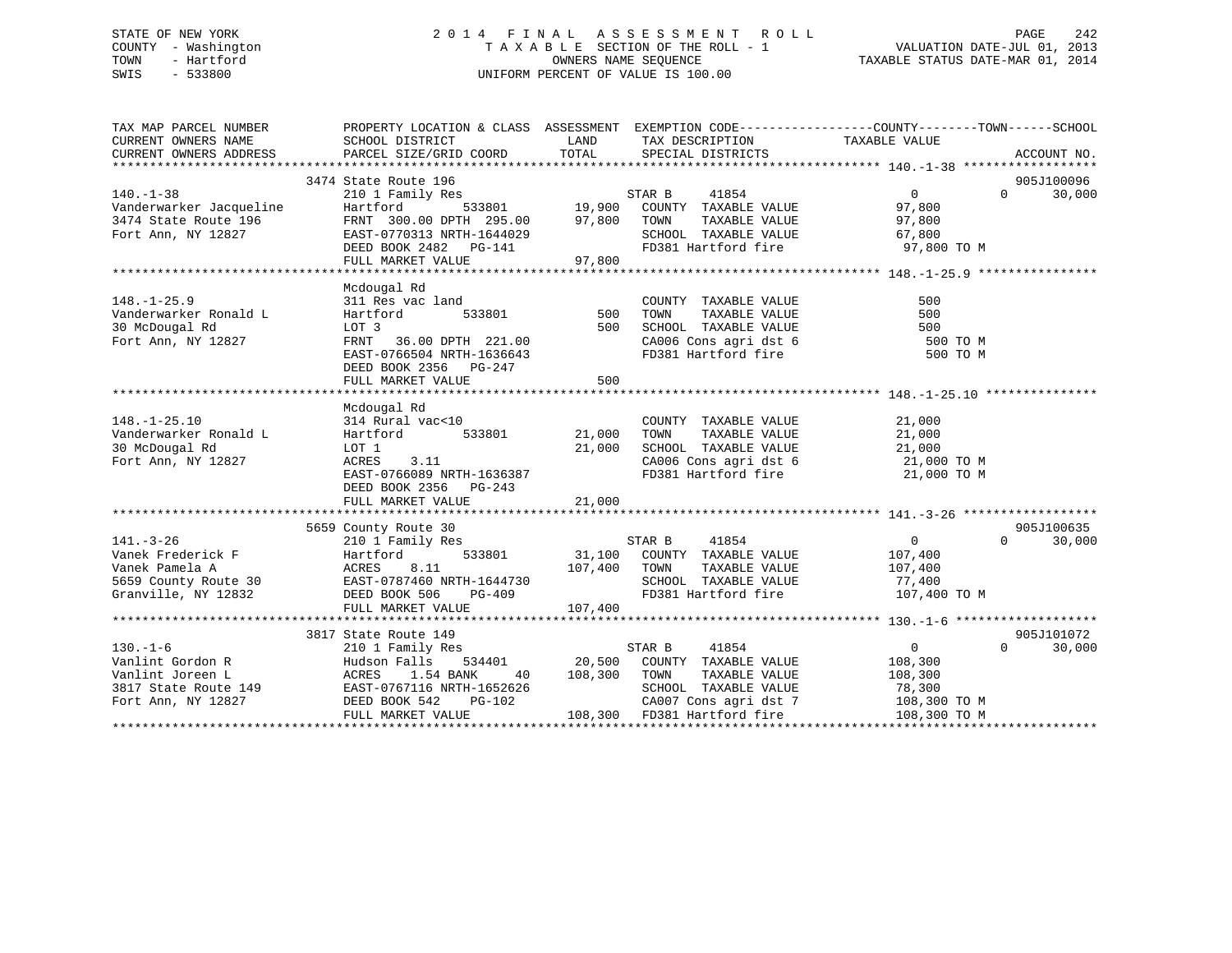## STATE OF NEW YORK 2 0 1 4 F I N A L A S S E S S M E N T R O L L PAGE 243 COUNTY - Washington T A X A B L E SECTION OF THE ROLL - 1 VALUATION DATE-JUL 01, 2013 TOWN - Hartford **TAXABLE STATUS DATE-MAR 01, 2014** OWNERS NAME SEQUENCE TAXABLE STATUS DATE-MAR 01, 2014 SWIS - 533800 UNIFORM PERCENT OF VALUE IS 100.00

| TAX MAP PARCEL NUMBER<br>CURRENT OWNERS NAME<br>CURRENT OWNERS ADDRESS                          | SCHOOL DISTRICT<br>PARCEL SIZE/GRID COORD                                                                                                     | LAND<br>TOTAL                  | TAX DESCRIPTION<br>SPECIAL DISTRICTS                                                                                                            | PROPERTY LOCATION & CLASS ASSESSMENT EXEMPTION CODE----------------COUNTY-------TOWN-----SCHOOL<br>TAXABLE VALUE | ACCOUNT NO.          |
|-------------------------------------------------------------------------------------------------|-----------------------------------------------------------------------------------------------------------------------------------------------|--------------------------------|-------------------------------------------------------------------------------------------------------------------------------------------------|------------------------------------------------------------------------------------------------------------------|----------------------|
| *************************                                                                       |                                                                                                                                               |                                |                                                                                                                                                 |                                                                                                                  |                      |
| $140. -2 - 23$<br>Vanness Arthur W<br>Vanness Diana                                             | 7764 State Route 40<br>210 1 Family Res<br>Hartford 533801<br>FRNT 135.00 DPTH 122.00<br>FRN1 135.00 DPIH 122.00<br>EAST-0782424 NRTH-1645443 | 112,000                        | STAR B<br>41854<br>14,500 COUNTY TAXABLE VALUE<br>TAXABLE VALUE<br>TOWN                                                                         | $\overline{0}$<br>$\Omega$<br>112,000<br>112,000                                                                 | 905J100475<br>30,000 |
| 7764 State Route 40<br>Hartford, NY 12838                                                       | DEED BOOK 511<br>PG-316<br>FULL MARKET VALUE                                                                                                  | 112,000                        | SCHOOL TAXABLE VALUE<br>FD381 Hartford fire                                                                                                     | 82,000<br>112,000 TO M                                                                                           |                      |
|                                                                                                 |                                                                                                                                               |                                |                                                                                                                                                 |                                                                                                                  |                      |
|                                                                                                 | 3 Dick Hill Rd                                                                                                                                |                                |                                                                                                                                                 |                                                                                                                  |                      |
| $141. - 1 - 70.4$<br>Vaughn Linda A<br>3 Dick Hill Rd<br>3 Dick Hill Rd<br>Granville, NY 12832  | 270 Mfg housing<br>533801<br>Hartford<br>ACRES<br>1.40<br>EAST-0786474 NRTH-1647703<br>DEED BOOK 2314 PG-345<br>FULL MARKET VALUE             | 24,500<br>60,100<br>$60^{-17}$ | 41854<br>STAR B<br>COUNTY TAXABLE VALUE<br>TOWN<br>TAXABLE VALUE<br>SCHOOL TAXABLE VALUE<br>CA007 Cons agri dst 7<br>60,100 FD381 Hartford fire | $\overline{0}$<br>$\Omega$<br>60,100<br>60,100<br>30,100<br>60,100 TO M<br>60,100 TO M                           | 30,000               |
|                                                                                                 |                                                                                                                                               |                                |                                                                                                                                                 |                                                                                                                  |                      |
|                                                                                                 | 68 Baker Rd                                                                                                                                   |                                |                                                                                                                                                 |                                                                                                                  | 905J101044           |
| $132. - 2 - 19.2$<br>Venner William H<br>Venner Shirley P<br>68 Baker Rd<br>Granville, NY 12832 | 210 1 Family Res<br>533801<br>Hartford<br>3.10<br>ACRES<br>EAST-0792164 NRTH-1653543<br>DEED BOOK 607<br>PG-74<br>FULL MARKET VALUE           | 31,000<br>157,800<br>157,800   | 41854<br>STAR B<br>COUNTY TAXABLE VALUE<br>TAXABLE VALUE<br>TOWN<br>SCHOOL TAXABLE VALUE<br>FD381 Hartford fire                                 | $\overline{0}$<br>$\Omega$<br>157,800<br>157,800<br>127,800<br>157,800 TO M                                      | 30,000               |
|                                                                                                 |                                                                                                                                               |                                |                                                                                                                                                 |                                                                                                                  |                      |
| $131. -1 - 5.1$<br>Verdi John G<br>Verdi Ellen M<br>77 South St<br>Bethel, CT 06801             | Northrup Ln<br>314 Rural vac<10<br>533801<br>Hartford<br>ACRES<br>5.00<br>EAST-0776729 NRTH-1652088<br>DEED BOOK 2513 PG-142                  | 26,000<br>26,000               | COUNTY TAXABLE VALUE<br>TOWN<br>TAXABLE VALUE<br>SCHOOL TAXABLE VALUE<br>CA007 Cons agri dst 7<br>FD381 Hartford fire                           | 26,000<br>26,000<br>26,000<br>26,000 TO M<br>26,000 TO M                                                         | 905J101409           |
|                                                                                                 | FULL MARKET VALUE                                                                                                                             | 26,000                         |                                                                                                                                                 |                                                                                                                  |                      |
|                                                                                                 | 18 Northrup Ln                                                                                                                                |                                |                                                                                                                                                 |                                                                                                                  |                      |
| $131. - 1 - 5.4$<br>Verdi John G<br>Verdi Ellen M<br>77 South St<br>Bethel, CT 06801            | 312 Vac w/imprv<br>533801<br>Hartford<br>4.90<br>ACRES<br>EAST-0776983 NRTH-1652117<br>DEED BOOK 2513 PG-142<br>FULL MARKET VALUE             | 43,600<br>67,600<br>67,600     | COUNTY TAXABLE VALUE<br>TAXABLE VALUE<br>TOWN<br>SCHOOL TAXABLE VALUE<br>CA007 Cons agri dst 7<br>FD381 Hartford fire                           | 67,600<br>67,600<br>67,600<br>67,600 TO M<br>67,600 TO M                                                         |                      |
|                                                                                                 |                                                                                                                                               |                                |                                                                                                                                                 |                                                                                                                  |                      |
|                                                                                                 | Pope Hill Rd                                                                                                                                  |                                |                                                                                                                                                 |                                                                                                                  |                      |
| $150. - 1 - 30.5$<br>Vincini Robert<br>Vincini Denise<br>9 Karen Ct<br>Rock Tavern, NY 12575    | 323 Vacant rural<br>533801<br>Hartford<br>FRNT 296.00 DPTH<br>ACRES 51.34<br>EAST-0783365 NRTH-1634928                                        | 96,400<br>96,400               | COUNTY TAXABLE VALUE<br>TOWN<br>TAXABLE VALUE<br>SCHOOL TAXABLE VALUE<br>FD381 Hartford fire                                                    | 96,400<br>96,400<br>96,400<br>96,400 TO M                                                                        |                      |
|                                                                                                 | DEED BOOK 2859 PG-150<br>FULL MARKET VALUE                                                                                                    | 96,400                         |                                                                                                                                                 |                                                                                                                  |                      |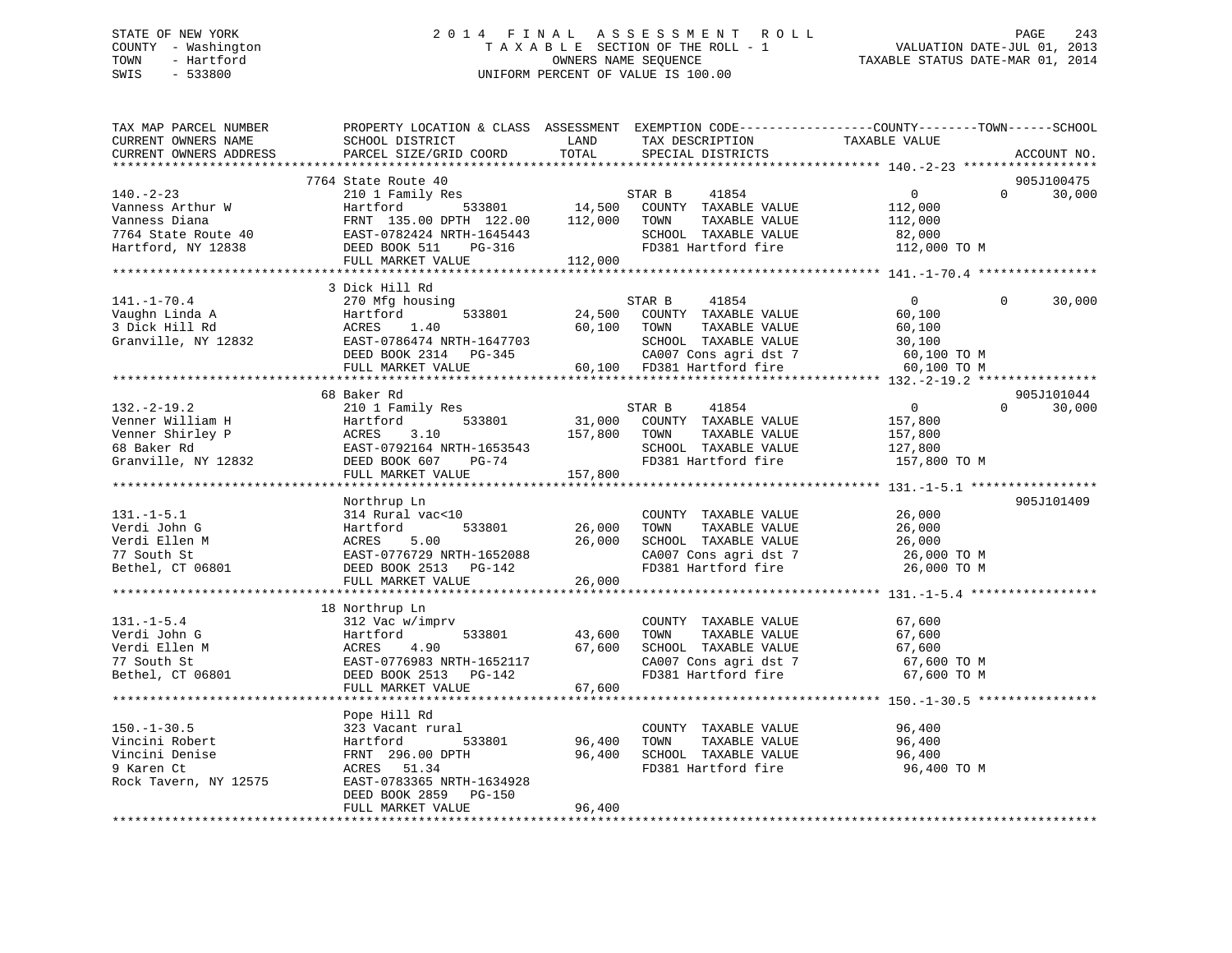## STATE OF NEW YORK 2 0 1 4 F I N A L A S S E S S M E N T R O L L PAGE 244 COUNTY - Washington T A X A B L E SECTION OF THE ROLL - 1 VALUATION DATE-JUL 01, 2013 TOWN - Hartford **TAXABLE STATUS DATE-MAR 01, 2014** OWNERS NAME SEQUENCE TAXABLE STATUS DATE-MAR 01, 2014 SWIS - 533800 UNIFORM PERCENT OF VALUE IS 100.00

| TAX MAP PARCEL NUMBER<br>CURRENT OWNERS NAME                                                                                                                                                                                     | PROPERTY LOCATION & CLASS ASSESSMENT EXEMPTION CODE----------------COUNTY-------TOWN------SCHOOL<br>SCHOOL DISTRICT | LAND                                                                                                           | TAX DESCRIPTION                                                     | TAXABLE VALUE    |                          |
|----------------------------------------------------------------------------------------------------------------------------------------------------------------------------------------------------------------------------------|---------------------------------------------------------------------------------------------------------------------|----------------------------------------------------------------------------------------------------------------|---------------------------------------------------------------------|------------------|--------------------------|
| CURRENT OWNERS ADDRESS                                                                                                                                                                                                           | PARCEL SIZE/GRID COORD                                                                                              | TOTAL                                                                                                          | SPECIAL DISTRICTS                                                   |                  | ACCOUNT NO.              |
|                                                                                                                                                                                                                                  |                                                                                                                     |                                                                                                                |                                                                     |                  |                          |
|                                                                                                                                                                                                                                  | 197 Shine Hill Rd                                                                                                   |                                                                                                                |                                                                     |                  | 905J100085               |
| $149. - 1 - 6.1$                                                                                                                                                                                                                 | 270 Mfg housing                                                                                                     | $\begin{array}{cc}\n 533801 & 32,600 & \text{TOWN} \\  \hline\n 533801 & 32,600 & \text{TOWN} \\  \end{array}$ | COUNTY TAXABLE VALUE<br>TOWN      TAXABLE VALUE                     | 58,300           |                          |
|                                                                                                                                                                                                                                  |                                                                                                                     |                                                                                                                |                                                                     | 58,300           |                          |
|                                                                                                                                                                                                                                  |                                                                                                                     | 58,300                                                                                                         | SCHOOL TAXABLE VALUE<br>FD381 Hartford fire                         | 58,300           |                          |
|                                                                                                                                                                                                                                  |                                                                                                                     |                                                                                                                |                                                                     | 58,300 TO M      |                          |
| Wade Patricia A<br>Wade Randy L<br>199 Shine Hill Rd<br>Fort Ann, NY 12827<br>FULL MARKET VALUE<br>FULL MARKET VALUE                                                                                                             |                                                                                                                     |                                                                                                                |                                                                     |                  |                          |
|                                                                                                                                                                                                                                  | FULL MARKET VALUE                                                                                                   | 58,300                                                                                                         |                                                                     |                  |                          |
|                                                                                                                                                                                                                                  |                                                                                                                     |                                                                                                                |                                                                     |                  |                          |
|                                                                                                                                                                                                                                  | 194 Shine Hill Rd                                                                                                   |                                                                                                                |                                                                     |                  | 905J100146               |
| $149. - 1 - 54$                                                                                                                                                                                                                  | 210 1 Family Res                                                                                                    |                                                                                                                | STAR B 41854                                                        | $\overline{0}$   | 30,000<br>$\Omega$       |
|                                                                                                                                                                                                                                  |                                                                                                                     |                                                                                                                | 533801 25,500 COUNTY TAXABLE VALUE<br>.00 60,200 TOWN TAXABLE VALUE | 60,200           |                          |
|                                                                                                                                                                                                                                  |                                                                                                                     |                                                                                                                |                                                                     | 60,200           |                          |
|                                                                                                                                                                                                                                  |                                                                                                                     |                                                                                                                | SCHOOL TAXABLE VALUE 30,200<br>FD381 Hartford fire 60,200 TO M      |                  |                          |
| Factbooky E Jr Fartford 533801 25,500<br>Wade Desiree RCRES 5.00 60,200<br>194 Shine Hill Rd EAST-0771422 NRTH-1638561 60,200<br>Fort Ann, NY 12827 DEED BOOK 1875 PG-106<br>THE MONTE MATTER FOR 106                            |                                                                                                                     |                                                                                                                |                                                                     |                  |                          |
|                                                                                                                                                                                                                                  | FULL MARKET VALUE                                                                                                   | 60,200                                                                                                         |                                                                     |                  |                          |
|                                                                                                                                                                                                                                  |                                                                                                                     |                                                                                                                |                                                                     |                  |                          |
|                                                                                                                                                                                                                                  | Shine Hill Rd                                                                                                       |                                                                                                                |                                                                     |                  |                          |
| $149. - 1 - 54.1$                                                                                                                                                                                                                | 322 Rural vac>10                                                                                                    |                                                                                                                | COUNTY TAXABLE VALUE                                                | 23,300           |                          |
|                                                                                                                                                                                                                                  |                                                                                                                     | 23,300 TOWN                                                                                                    | TAXABLE VALUE                                                       | 23,300           |                          |
|                                                                                                                                                                                                                                  |                                                                                                                     |                                                                                                                | 23,300 SCHOOL TAXABLE VALUE                                         | 23,300           |                          |
|                                                                                                                                                                                                                                  |                                                                                                                     |                                                                                                                | FD381 Hartford fire                                                 | 23,300 TO M      |                          |
|                                                                                                                                                                                                                                  |                                                                                                                     |                                                                                                                |                                                                     |                  |                          |
|                                                                                                                                                                                                                                  | FULL MARKET VALUE                                                                                                   | 23,300                                                                                                         |                                                                     |                  |                          |
|                                                                                                                                                                                                                                  |                                                                                                                     |                                                                                                                |                                                                     |                  |                          |
|                                                                                                                                                                                                                                  | 9 Brodie Way                                                                                                        |                                                                                                                |                                                                     |                  | 905J101085               |
| $132 - 2 - 35.2$                                                                                                                                                                                                                 | 210 1 Family Res                                                                                                    |                                                                                                                | STAR B<br>41854                                                     | $\overline{0}$   | 30,000<br>$\overline{0}$ |
|                                                                                                                                                                                                                                  | Hartford                                                                                                            |                                                                                                                | 533801 23,500 DISAB-C/T 41931                                       | 51,950<br>51,950 | $\mathbf 0$              |
| Wade Roy Munited Machine Race Base of Machine<br>1988 Dick Hill Rdu BAST-0<br>1988 Granville, NY 12832<br>1988 DEED B                                                                                                            | 1.70                                                                                                                |                                                                                                                | 103,900 COUNTY TAXABLE VALUE                                        | 51,950           |                          |
|                                                                                                                                                                                                                                  | EAST-0791211 NRTH-1652405<br>DEED BOOK 460 PG-945                                                                   |                                                                                                                | TOWN<br>TAXABLE VALUE                                               | 51,950           |                          |
|                                                                                                                                                                                                                                  |                                                                                                                     |                                                                                                                | SCHOOL TAXABLE VALUE                                                | 73,900           |                          |
|                                                                                                                                                                                                                                  | FULL MARKET VALUE                                                                                                   |                                                                                                                | 103,900 FD381 Hartford fire                                         | 103,900 TO M     |                          |
|                                                                                                                                                                                                                                  |                                                                                                                     |                                                                                                                |                                                                     |                  |                          |
|                                                                                                                                                                                                                                  | Dick Hill Rd                                                                                                        |                                                                                                                |                                                                     |                  |                          |
| $132 - 2 - 35.4$                                                                                                                                                                                                                 | 311 Res vac land                                                                                                    |                                                                                                                | COUNTY TAXABLE VALUE                                                | 1,500            |                          |
|                                                                                                                                                                                                                                  |                                                                                                                     |                                                                                                                | TAXABLE VALUE                                                       | 1,500            |                          |
|                                                                                                                                                                                                                                  |                                                                                                                     |                                                                                                                | 1,500 SCHOOL TAXABLE VALUE                                          | 1,500            |                          |
|                                                                                                                                                                                                                                  |                                                                                                                     |                                                                                                                | FD381 Hartford fire                                                 | 1,500 TO M       |                          |
| Granville, NY 12832                                                                                                                                                                                                              | DEED BOOK 719 PG-134                                                                                                |                                                                                                                |                                                                     |                  |                          |
|                                                                                                                                                                                                                                  | FULL MARKET VALUE                                                                                                   | 1,500                                                                                                          |                                                                     |                  |                          |
|                                                                                                                                                                                                                                  |                                                                                                                     |                                                                                                                |                                                                     |                  |                          |
|                                                                                                                                                                                                                                  | Brodie Way                                                                                                          |                                                                                                                |                                                                     |                  |                          |
| 132.-2-35.5<br>Wade Roy M<br>Wade Diane<br>288 Dick Hill Rd<br>Granville, NY 12832<br>287-0791394 NRTH-1652130<br>287-0791394 NRTH-1652130<br>287-0791394 NRTH-1652130<br>287-0791394 NRTH-1652130<br>2020 DEED BOOK 719<br>2034 |                                                                                                                     |                                                                                                                | COUNTY TAXABLE VALUE                                                | 13,000           |                          |
|                                                                                                                                                                                                                                  |                                                                                                                     |                                                                                                                | TAXABLE VALUE 13,000                                                |                  |                          |
|                                                                                                                                                                                                                                  |                                                                                                                     |                                                                                                                | SCHOOL TAXABLE VALUE                                                | 13,000           |                          |
|                                                                                                                                                                                                                                  |                                                                                                                     | 13,000                                                                                                         | FD381 Hartford fire                                                 | 13,000 TO M      |                          |
|                                                                                                                                                                                                                                  |                                                                                                                     |                                                                                                                |                                                                     |                  |                          |
|                                                                                                                                                                                                                                  | FULL MARKET VALUE                                                                                                   | 13,000                                                                                                         |                                                                     |                  |                          |
|                                                                                                                                                                                                                                  |                                                                                                                     |                                                                                                                |                                                                     |                  |                          |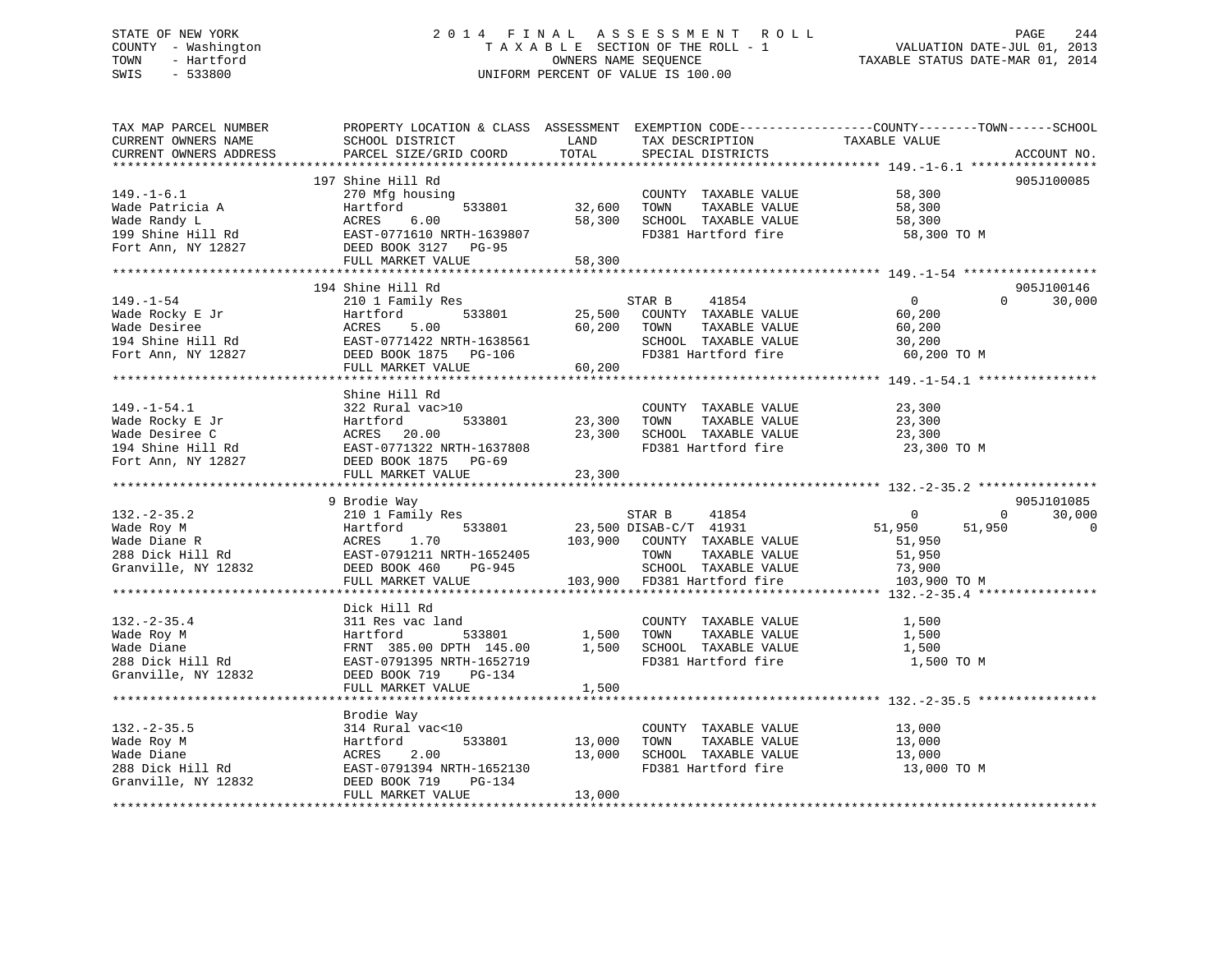## STATE OF NEW YORK 2 0 1 4 F I N A L A S S E S S M E N T R O L L PAGE 245 COUNTY - Washington T A X A B L E SECTION OF THE ROLL - 1 VALUATION DATE-JUL 01, 2013 TOWN - Hartford **TAXABLE STATUS DATE-MAR 01, 2014** OWNERS NAME SEQUENCE TAXABLE STATUS DATE-MAR 01, 2014 SWIS - 533800 UNIFORM PERCENT OF VALUE IS 100.00

| TAX MAP PARCEL NUMBER<br>CURRENT OWNERS NAME<br>CURRENT OWNERS ADDRESS | PROPERTY LOCATION & CLASS ASSESSMENT<br>SCHOOL DISTRICT<br>PARCEL SIZE/GRID COORD                    | LAND<br>TOTAL    | TAX DESCRIPTION<br>SPECIAL DISTRICTS                                                         | EXEMPTION CODE-----------------COUNTY-------TOWN------SCHOOL<br>TAXABLE VALUE | ACCOUNT NO. |
|------------------------------------------------------------------------|------------------------------------------------------------------------------------------------------|------------------|----------------------------------------------------------------------------------------------|-------------------------------------------------------------------------------|-------------|
|                                                                        |                                                                                                      |                  |                                                                                              |                                                                               |             |
| $132 - 2 - 35.6$<br>Wade Roy M<br>Wade Diane<br>288 Dick Hill Rd       | 4 Brodie Way<br>210 1 Family Res<br>533801<br>Hartford<br>1.00<br>ACRES<br>EAST-0791058 NRTH-1652078 | 23,000<br>35,500 | COUNTY TAXABLE VALUE<br>TOWN<br>TAXABLE VALUE<br>SCHOOL TAXABLE VALUE<br>FD381 Hartford fire | 35,500<br>35,500<br>35,500<br>35,500 TO M                                     |             |
| Granville, NY 12832                                                    | DEED BOOK 3026 PG-55                                                                                 |                  |                                                                                              |                                                                               |             |
|                                                                        | FULL MARKET VALUE                                                                                    | 35,500           |                                                                                              |                                                                               |             |
|                                                                        |                                                                                                      |                  |                                                                                              |                                                                               |             |
|                                                                        | 4 North Rd                                                                                           |                  |                                                                                              |                                                                               |             |
| $149. - 1 - 53.3$                                                      | 210 1 Family Res                                                                                     |                  | STAR B<br>41854                                                                              | $\overline{0}$<br>$\Omega$                                                    | 30,000      |
| Wade Russell M                                                         | 533801<br>Hartford                                                                                   | 28,300           | COUNTY TAXABLE VALUE                                                                         | 192,000                                                                       |             |
| Wade Andrea L                                                          | LOT 2                                                                                                | 192,000          | TAXABLE VALUE<br>TOWN                                                                        | 192,000                                                                       |             |
| 4 North Rd                                                             | 697/205 2327/233                                                                                     |                  | SCHOOL TAXABLE VALUE                                                                         | 162,000                                                                       |             |
| Fort Ann, NY 12827                                                     | 5.39<br>ACRES                                                                                        |                  | CA007 Cons agri dst 7                                                                        | 192,000 TO M                                                                  |             |
|                                                                        | EAST-0773800 NRTH-1639160<br>DEED BOOK 950<br>$PG-35$                                                |                  | FD381 Hartford fire                                                                          | 192,000 TO M                                                                  |             |
|                                                                        | FULL MARKET VALUE                                                                                    | 192,000          |                                                                                              |                                                                               |             |
|                                                                        |                                                                                                      |                  |                                                                                              |                                                                               |             |
|                                                                        | LOT 1 Provincial Pat                                                                                 |                  |                                                                                              |                                                                               | 905J101151  |
| $112. - 2 - 9$                                                         | 105 Vac farmland<br>Fort Ann 532802                                                                  |                  | AG DIST 41720<br>19,600 COUNTY TAXABLE VALUE                                                 | 12,894<br>12,894                                                              | 12,894      |
| Walker Farms LLC<br>5565 State Route 4                                 | $112.-1-9$                                                                                           | 19,600           | TAXABLE VALUE<br>TOWN                                                                        | 6,706<br>6,706                                                                |             |
| Fort Ann, NY 12827                                                     | ACRES 14.00                                                                                          |                  | SCHOOL TAXABLE VALUE                                                                         | 6,706                                                                         |             |
|                                                                        | EAST-0761574 NRTH-1665779                                                                            |                  | CA007 Cons agri dst 7                                                                        | 6,706 TO M                                                                    |             |
|                                                                        | DEED BOOK 822<br>PG-104                                                                              |                  | 12,894 EX                                                                                    |                                                                               |             |
| MAY BE SUBJECT TO PAYMENT<br>UNDER AGDIST LAW TIL 2018                 | FULL MARKET VALUE                                                                                    | 19,600           | FD381 Hartford fire                                                                          | 19,600 TO M                                                                   |             |
|                                                                        |                                                                                                      |                  |                                                                                              |                                                                               |             |
|                                                                        | Rojcewicz Ln                                                                                         |                  |                                                                                              |                                                                               | 905J101098  |
| $140. - 1 - 12$                                                        | 120 Field crops                                                                                      |                  | AG DIST<br>41720                                                                             | 89,280<br>89,280                                                              | 89,280      |
| Walker Farms LLC                                                       | 533801<br>Hartford                                                                                   | 238,300          | COUNTY TAXABLE VALUE                                                                         | 151,020                                                                       |             |
| 5565 State Route 4                                                     | ACRES 146.90                                                                                         | 240,300          | TOWN<br>TAXABLE VALUE                                                                        | 151,020                                                                       |             |
| Fort Ann, NY 12827                                                     | EAST-0775371 NRTH-1643327                                                                            |                  | SCHOOL TAXABLE VALUE                                                                         | 151,020                                                                       |             |
|                                                                        | DEED BOOK 822<br>PG-104                                                                              |                  | CA007 Cons agri dst 7                                                                        | 151,020 TO M                                                                  |             |
| MAY BE SUBJECT TO PAYMENT                                              | FULL MARKET VALUE                                                                                    | 240,300          | 89,280 EX                                                                                    |                                                                               |             |
| UNDER AGDIST LAW TIL 2018                                              |                                                                                                      |                  | FD381 Hartford fire                                                                          | 240,300 TO M                                                                  |             |
| *********************                                                  |                                                                                                      |                  |                                                                                              |                                                                               |             |
|                                                                        | 9 Mcdougal Rd                                                                                        |                  |                                                                                              |                                                                               | 905J100269  |
| $148. - 1 - 14$                                                        | 241 Rural res&ag                                                                                     |                  | AGRI-D IND 41730                                                                             | 95,494 95,494                                                                 | 95,494      |
| Walker Farms LLC                                                       | Hartford                                                                                             |                  | 533801 193,600 COUNTY TAXABLE VALUE                                                          | 177,106                                                                       |             |
| 5565 State Route 4                                                     | ACRES 114.90                                                                                         | 272,600          | TOWN<br>TAXABLE VALUE                                                                        | 177,106                                                                       |             |
| Fort Ann, NY 12827                                                     | EAST-0768897 NRTH-1637266                                                                            |                  | SCHOOL TAXABLE VALUE                                                                         | 177,106                                                                       |             |
|                                                                        | PG-322<br>DEED BOOK 876                                                                              |                  | FD381 Hartford fire                                                                          | 272,600 TO M                                                                  |             |
| MAY BE SUBJECT TO PAYMENT                                              | FULL MARKET VALUE                                                                                    | 272,600          |                                                                                              |                                                                               |             |
| UNDER AGDIST LAW TIL 2021                                              |                                                                                                      |                  |                                                                                              |                                                                               |             |
|                                                                        |                                                                                                      |                  |                                                                                              |                                                                               |             |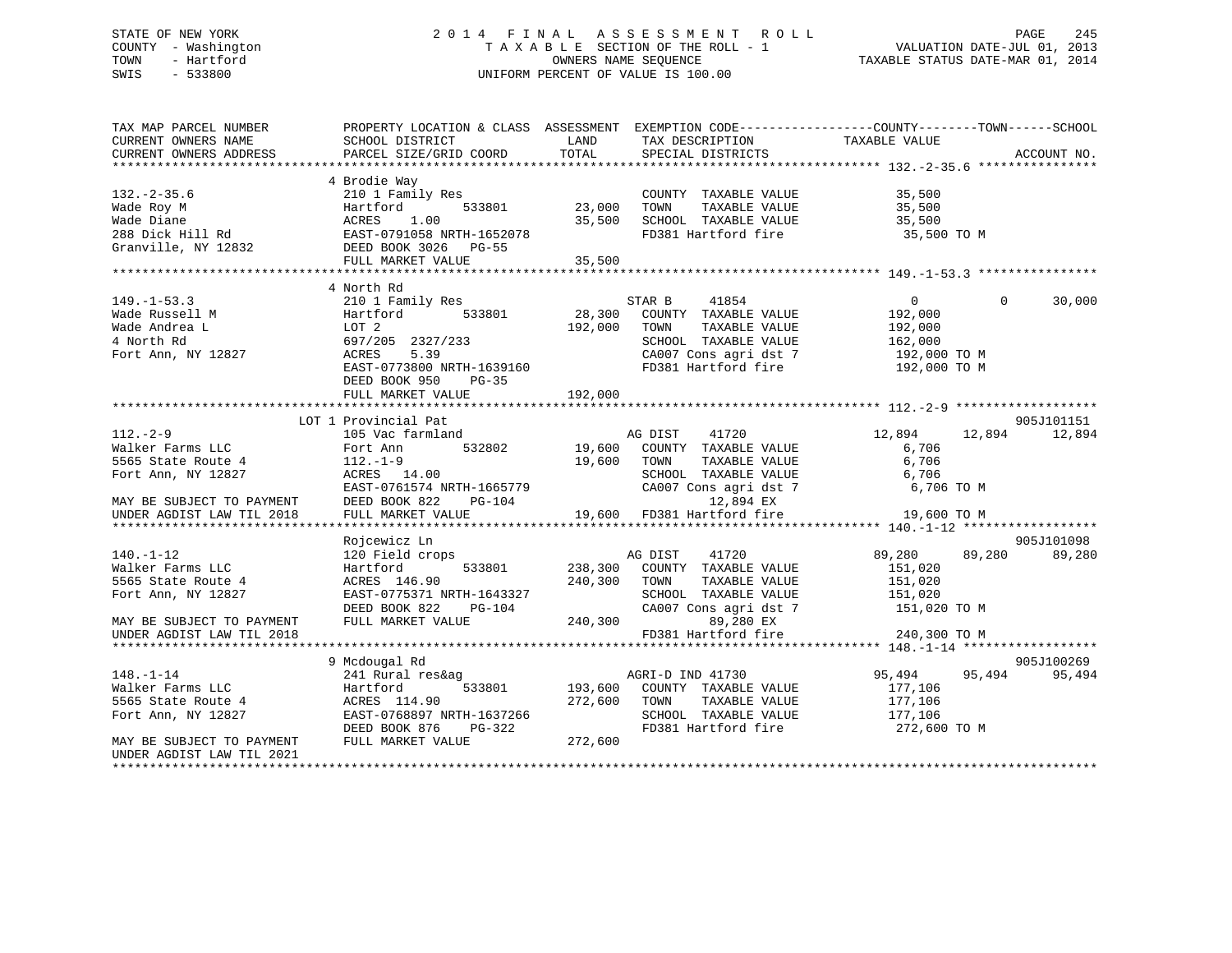## STATE OF NEW YORK 2 0 1 4 F I N A L A S S E S S M E N T R O L L PAGE 246 COUNTY - Washington T A X A B L E SECTION OF THE ROLL - 1 VALUATION DATE-JUL 01, 2013 TOWN - Hartford **TAXABLE STATUS DATE-MAR 01, 2014** OWNERS NAME SEQUENCE TAXABLE STATUS DATE-MAR 01, 2014 SWIS - 533800 UNIFORM PERCENT OF VALUE IS 100.00

| TAX MAP PARCEL NUMBER<br>CURRENT OWNERS NAME<br>CURRENT OWNERS ADDRESS                                                                    | PROPERTY LOCATION & CLASS ASSESSMENT<br>SCHOOL DISTRICT<br>PARCEL SIZE/GRID COORD                                                                                           | LAND<br>TOTAL                | TAX DESCRIPTION<br>SPECIAL DISTRICTS                                                                                                     | EXEMPTION CODE-----------------COUNTY-------TOWN------SCHOOL<br>TAXABLE VALUE         | ACCOUNT NO.          |
|-------------------------------------------------------------------------------------------------------------------------------------------|-----------------------------------------------------------------------------------------------------------------------------------------------------------------------------|------------------------------|------------------------------------------------------------------------------------------------------------------------------------------|---------------------------------------------------------------------------------------|----------------------|
| $149. - 1 - 50$<br>Walker Farms LLC<br>5565 State Route 4<br>Fort Ann, NY 12827<br>MAY BE SUBJECT TO PAYMENT<br>UNDER AGDIST LAW TIL 2021 | Russell Ln OFF<br>322 Rural vac>10<br>Hartford<br>533801<br>ACRES 12.18<br>EAST-0771368 NRTH-1636929<br>DEED BOOK 876<br>PG-322<br>FULL MARKET VALUE                        | 7,900<br>7,900<br>7,900      | AGRI-D IND 41730<br>COUNTY TAXABLE VALUE<br>TOWN<br>TAXABLE VALUE<br>SCHOOL TAXABLE VALUE<br>FD381 Hartford fire                         | 3,308<br>3,308<br>4,592<br>4,592<br>4,592<br>7,900 TO M                               | 905J100617<br>3,308  |
|                                                                                                                                           | 320 Pope Hill Rd                                                                                                                                                            |                              |                                                                                                                                          |                                                                                       |                      |
| $150. - 1 - 31.1$<br>Walker James S<br>Walker Elaine A<br>320 Pope Hill Rd<br>Granville, NY 12832                                         | 240 Rural res<br>533801<br>Hartford<br>LOT 2<br>ACRES 10.01<br>EAST-0783686 NRTH-1633560<br>DEED BOOK 771<br>PG-102<br>FULL MARKET VALUE                                    | 28,900<br>136,900<br>136,900 | STAR B<br>41854<br>COUNTY TAXABLE VALUE<br>TOWN<br>TAXABLE VALUE<br>SCHOOL TAXABLE VALUE<br>CA006 Cons agri dst 6<br>FD381 Hartford fire | $\Omega$<br>$\Omega$<br>136,900<br>136,900<br>106,900<br>136,900 ТО М<br>136,900 TO M | 30,000               |
|                                                                                                                                           |                                                                                                                                                                             |                              |                                                                                                                                          |                                                                                       |                      |
| $141. - 3 - 1$<br>Walldorff Andrew<br>70 Gilchrist Hill Rd<br>Hartford, NY 12838                                                          | 70 Gilchrist Hill Rd<br>240 Rural res<br>533801<br>Hartford<br>ACRES 15.23<br>EAST-0783320 NRTH-1644195<br>DEED BOOK 804<br>PG-199<br>FULL MARKET VALUE                     | 45,600<br>146,400<br>146,400 | 41854<br>STAR B<br>COUNTY TAXABLE VALUE<br>TOWN<br>TAXABLE VALUE<br>SCHOOL TAXABLE VALUE<br>FD381 Hartford fire                          | $\Omega$<br>$\overline{0}$<br>146,400<br>146,400<br>116,400<br>146,400 TO M           | 905J100461<br>30,000 |
| $132. - 2 - 18.1$<br>Walls Larry A<br>Smith Bonnie L<br>85 Baker Rd<br>Granville, NY 12832                                                | Baker Rd<br>311 Res vac land<br>533801<br>Hartford<br>FRNT 360.00 DPTH<br>53.00<br>0.30<br>ACRES<br>EAST-0790915 NRTH-1653178<br>DEED BOOK 2625 PG-253<br>FULL MARKET VALUE | 3,900<br>3,900<br>3,900      | COUNTY TAXABLE VALUE<br>TOWN<br>TAXABLE VALUE<br>SCHOOL TAXABLE VALUE<br>FD381 Hartford fire                                             | 3,900<br>3,900<br>3,900<br>3,900 TO M                                                 | 905J101202           |
|                                                                                                                                           | State Route 40                                                                                                                                                              |                              |                                                                                                                                          |                                                                                       | 905J100610           |
| $149. - 1 - 34$<br>Walsh Charles F<br>Walsh Vickie D<br>7280 State Route 40<br>Fort Ann, NY 12827                                         | 314 Rural vac<10<br>Hartford<br>533801<br>Sub Div Lot 1<br>1.53<br>ACRES<br>EAST-0774680 NRTH-1636773<br>DEED BOOK 843<br>PG-210<br>FULL MARKET VALUE                       | 14,300<br>14,300<br>14,300   | COUNTY TAXABLE VALUE<br>TAXABLE VALUE<br>TOWN<br>SCHOOL TAXABLE VALUE<br>CA006 Cons agri dst 6<br>FD381 Hartford fire                    | 14,300<br>14,300<br>14,300<br>14,300 TO M<br>14,300 TO M                              |                      |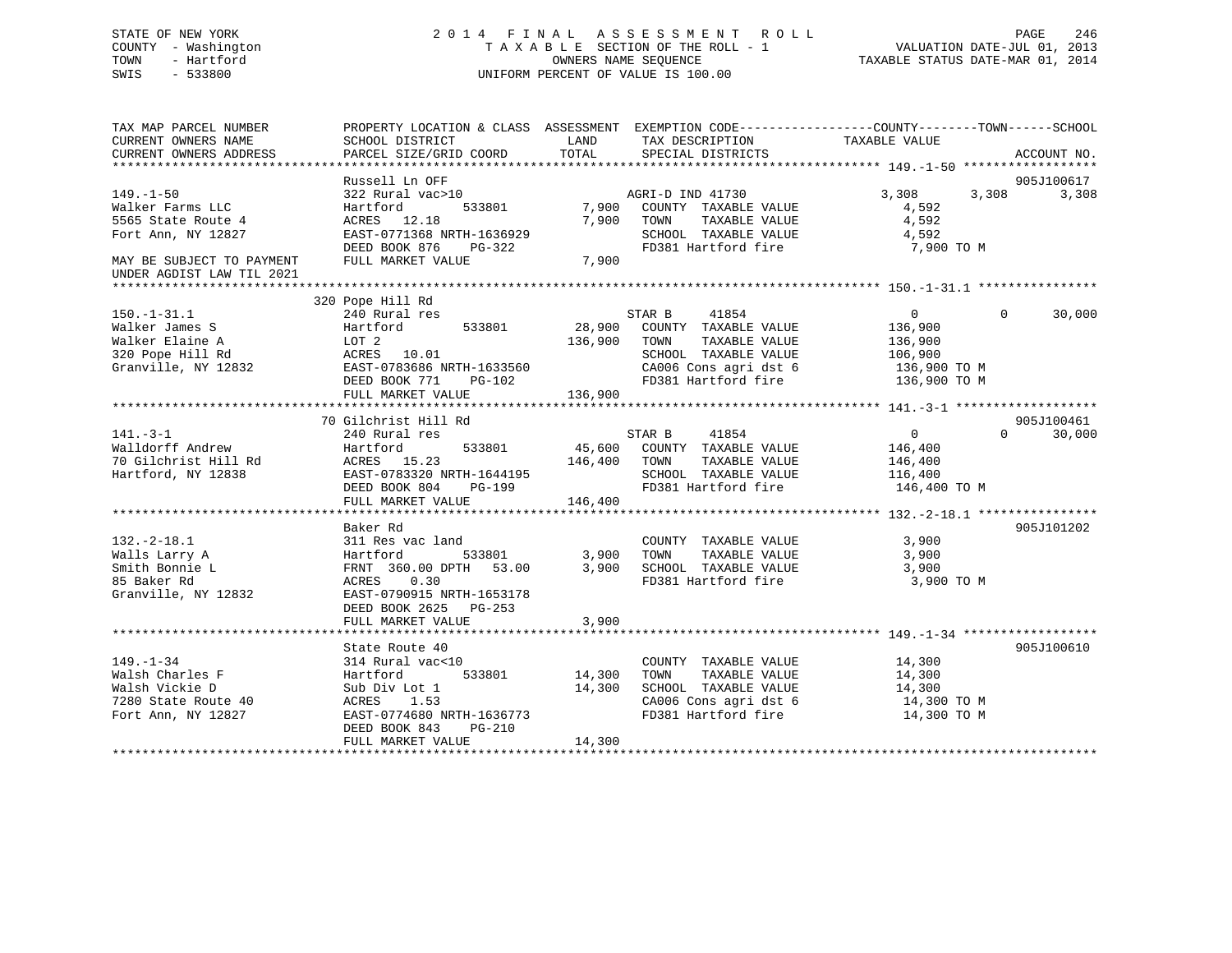| 247                                                                     |
|-------------------------------------------------------------------------|
|                                                                         |
|                                                                         |
|                                                                         |
| PAGE<br>VALUATION DATE-JUL 01, 2013<br>TAXABLE STATUS DATE-MAR 01, 2014 |

| TAX MAP PARCEL NUMBER<br>CURRENT OWNERS NAME | SCHOOL DISTRICT                                 | LAND<br>TAX DESCRIPTION                                                        | PROPERTY LOCATION & CLASS ASSESSMENT EXEMPTION CODE----------------COUNTY-------TOWN-----SCHOOL<br>TAXABLE VALUE |
|----------------------------------------------|-------------------------------------------------|--------------------------------------------------------------------------------|------------------------------------------------------------------------------------------------------------------|
| CURRENT OWNERS ADDRESS                       | PARCEL SIZE/GRID COORD                          | TOTAL<br>SPECIAL DISTRICTS                                                     | ACCOUNT NO.                                                                                                      |
|                                              |                                                 |                                                                                |                                                                                                                  |
|                                              | 7280 State Route 40                             |                                                                                | 905J100610                                                                                                       |
| $149. - 1 - 34.1$                            |                                                 | 210 1 Family Res<br>Hartford 533801 25,900 AGED-TOWN 41803                     | 69,705<br>$\Omega$<br>$\Omega$                                                                                   |
| Walsh Charles F                              |                                                 |                                                                                | $\overline{0}$<br>$\overline{0}$<br>77,450                                                                       |
| Walsh Vickie D                               | Sub Div Lot 2                                   | 154,900 STAR EN<br>41834                                                       | $\overline{0}$<br>64,200<br>$\overline{0}$                                                                       |
| 7280 State Route 40                          | ACRES<br>2.21                                   | COUNTY TAXABLE VALUE                                                           | 85,195                                                                                                           |
| Fort Ann, NY 12827                           | EAST-0774503 NRTH-1636584                       | TOWN<br>TAXABLE VALUE                                                          | 77,450<br>90,700                                                                                                 |
|                                              | DEED BOOK 2723 PG-48                            | SCHOOL TAXABLE VALUE                                                           |                                                                                                                  |
|                                              | FULL MARKET VALUE                               | 154,900 CA006 Cons agri dst 6 154,900 TO M<br>FD381 Hartford fire 154,900 TO M |                                                                                                                  |
|                                              |                                                 |                                                                                |                                                                                                                  |
|                                              |                                                 |                                                                                | 905J100203                                                                                                       |
| 140.-1-29                                    | 3583 State Route 196<br>210 1 Family Res        | STAR B 41854                                                                   | $\overline{0}$<br>$\Omega$<br>30,000                                                                             |
| Ward Arthur G                                | Hartford                                        | 533801 33,400 COUNTY TAXABLE VALUE                                             | 193,700                                                                                                          |
| Ward B Monica                                | LOT 1                                           | 193,700 TOWN<br>TAXABLE VALUE                                                  | 193,700                                                                                                          |
| PO Box 2076                                  | 5.30<br>ACRES                                   | SCHOOL TAXABLE VALUE 163,700                                                   |                                                                                                                  |
|                                              | EAST-0772344 NRTH-1645487                       |                                                                                | FD381 Hartford fire 193,700 TO M                                                                                 |
| Glens Falls, NY 12801                        | DEED BOOK 2848 PG-142                           |                                                                                |                                                                                                                  |
|                                              | FULL MARKET VALUE                               | 193,700                                                                        |                                                                                                                  |
|                                              |                                                 |                                                                                |                                                                                                                  |
|                                              | Eldridge Ln                                     |                                                                                |                                                                                                                  |
| $140.-1-29.1$                                | 314 Rural vac<10                                | COUNTY TAXABLE VALUE 14,500                                                    |                                                                                                                  |
| Ward Arthur G                                | Hartford 533801                                 | COUNTY<br>14,500 TOWN<br>TAXABLE VALUE                                         | 14,500                                                                                                           |
| Ward B Monica                                | LOT 2                                           | 14,500 SCHOOL TAXABLE VALUE                                                    | 14,500                                                                                                           |
| PO Box 2076                                  | ACRES 3.98                                      | FD381 Hartford fire                                                            | 14,500 TO M                                                                                                      |
|                                              | Glens Falls, NY 12801 EAST-0772156 NRTH-1645140 |                                                                                |                                                                                                                  |
|                                              | DEED BOOK 2848 PG-142                           |                                                                                |                                                                                                                  |
|                                              | FULL MARKET VALUE                               | 14,500                                                                         |                                                                                                                  |
|                                              |                                                 |                                                                                |                                                                                                                  |
|                                              | East Starbuck Ln OFF                            |                                                                                | 905J100629                                                                                                       |
| $113. - 2 - 2$                               | 322 Rural vac>10                                | COUNTY TAXABLE VALUE                                                           | 8,600                                                                                                            |
| Ward Charles S                               | 533801<br>Hartford                              | TAXABLE VALUE<br>8,600<br>TOWN                                                 | 8,600                                                                                                            |
| 671 County Route 17                          | $113. - 1 - 2$                                  | SCHOOL TAXABLE VALUE<br>8,600                                                  | 8,600                                                                                                            |
| Fort Ann, NY 12827                           | $113. - 1 - 2$<br>ACRES 15.50                   | CA007 Cons agri dst 7                                                          | 8,600 TO M                                                                                                       |
|                                              | EAST-0775031 NRTH-1669271                       | FD381 Hartford fire                                                            | 8,600 TO M                                                                                                       |
|                                              | DEED BOOK 455 PG-185                            |                                                                                |                                                                                                                  |
|                                              | FULL MARKET VALUE                               | 8,600                                                                          |                                                                                                                  |
|                                              |                                                 |                                                                                |                                                                                                                  |
|                                              | 671 County Route 17                             |                                                                                | 905J100661                                                                                                       |
| $113. - 2 - 4$                               | 210 1 Family Res                                | AGED-CO<br>41802                                                               | 5,635<br>$\overline{0}$<br>$\overline{\phantom{0}}$                                                              |
| Ward Charles S                               | Hartford                                        | 533801 19,900 AGED-TOWN 41803                                                  | 16,905<br>$\overline{\mathbf{0}}$<br>$\overline{0}$                                                              |
| 671 County Route 17                          | $113. - 1 - 4$                                  | 112,700 STAR EN 41834                                                          | $\overline{0}$<br>64,200<br>$\overline{0}$                                                                       |
| Fort Ann, NY 12827                           | FRNT 150.00 DPTH 200.00                         | COUNTY TAXABLE VALUE 107,065                                                   |                                                                                                                  |
|                                              | EAST-0779084 NRTH-1666913                       | TOWN<br>TAXABLE VALUE                                                          | 95,795                                                                                                           |
|                                              | DEED BOOK 669<br>PG-69                          | SCHOOL TAXABLE VALUE                                                           | 48,500<br>112,700 TO M                                                                                           |
|                                              | FULL MARKET VALUE                               | 112,700 CA007 Cons agri dst 7                                                  |                                                                                                                  |
|                                              |                                                 | FD381 Hartford fire                                                            | 112,700 TO M                                                                                                     |
|                                              |                                                 |                                                                                |                                                                                                                  |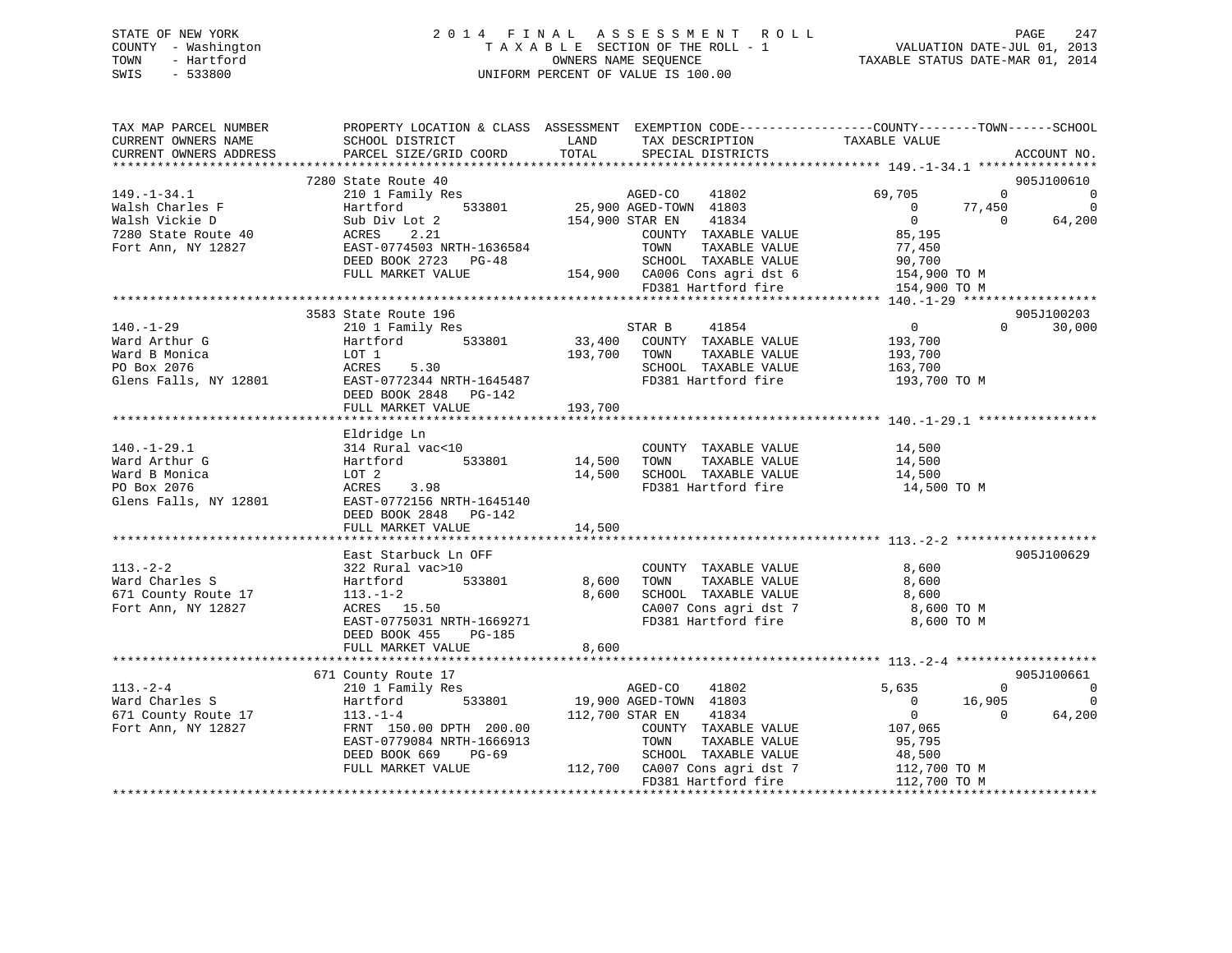## STATE OF NEW YORK 2 0 1 4 F I N A L A S S E S S M E N T R O L L PAGE 248 COUNTY - Washington T A X A B L E SECTION OF THE ROLL - 1 VALUATION DATE-JUL 01, 2013 TOWN - Hartford **TAXABLE STATUS DATE-MAR 01, 2014** OWNERS NAME SEQUENCE TAXABLE STATUS DATE-MAR 01, 2014 SWIS - 533800 UNIFORM PERCENT OF VALUE IS 100.00

| TAX MAP PARCEL NUMBER<br>CURRENT OWNERS NAME      | SCHOOL DISTRICT                                                                                                                                                                      | <b>EXAMPLE TO A LAND</b><br>TAX DESCRIPTION                       | PROPERTY LOCATION & CLASS ASSESSMENT EXEMPTION CODE---------------COUNTY-------TOWN-----SCHOOL<br>TAXABLE VALUE |
|---------------------------------------------------|--------------------------------------------------------------------------------------------------------------------------------------------------------------------------------------|-------------------------------------------------------------------|-----------------------------------------------------------------------------------------------------------------|
| CURRENT OWNERS ADDRESS                            | PARCEL SIZE/GRID COORD                                                                                                                                                               | TOTAL<br>SPECIAL DISTRICTS                                        | ACCOUNT NO.                                                                                                     |
|                                                   | 80 Rowe Hill Rd                                                                                                                                                                      |                                                                   | 905J100626                                                                                                      |
| 141.-1-44                                         | 280 Res Multiple                                                                                                                                                                     | STAR B<br>41854                                                   | $0 \qquad \qquad$<br>30,000<br>$\Omega$                                                                         |
|                                                   |                                                                                                                                                                                      |                                                                   |                                                                                                                 |
|                                                   |                                                                                                                                                                                      |                                                                   |                                                                                                                 |
|                                                   |                                                                                                                                                                                      |                                                                   |                                                                                                                 |
|                                                   |                                                                                                                                                                                      |                                                                   |                                                                                                                 |
|                                                   |                                                                                                                                                                                      |                                                                   |                                                                                                                 |
|                                                   |                                                                                                                                                                                      |                                                                   |                                                                                                                 |
|                                                   | 71 Gilchrist Hill Ext                                                                                                                                                                |                                                                   | 905J100228                                                                                                      |
| $141. - 3 - 10.2$                                 | 210 1 Family Res                                                                                                                                                                     | STAR B<br>41854                                                   | 30,000<br>$\overline{0}$<br>$\Omega$                                                                            |
|                                                   |                                                                                                                                                                                      | 533801 35,400<br>COUNTY TAXABLE VALUE                             | 175,000                                                                                                         |
|                                                   |                                                                                                                                                                                      | 175,000<br>TOWN<br>TAXABLE VALUE                                  | 175,000                                                                                                         |
|                                                   |                                                                                                                                                                                      | SCHOOL TAXABLE VALUE                                              | 145,000                                                                                                         |
|                                                   | $PG-144$                                                                                                                                                                             | FD381 Hartford fire                                               | 175,000 TO M                                                                                                    |
|                                                   |                                                                                                                                                                                      | 175,000                                                           |                                                                                                                 |
|                                                   | March Elizabeth M Martford 533801<br>Ward R Kevin (1991)<br>71 Gilchrist Hill Ext (1992)<br>Hartford, NY 12838 (1992)<br>2007 DEED BOOK 709 PG-144<br>2008 FULL MARKET WATHER (1993) |                                                                   |                                                                                                                 |
|                                                   | 392 Wright Rd                                                                                                                                                                        | 34 PCT OF VALUE USED FOR EXEMPTION PURPOSES                       | 905J100704                                                                                                      |
| $122. - 1 - 13.1$                                 | 240 Rural res                                                                                                                                                                        | AG DIST<br>41720                                                  |                                                                                                                 |
| Ward Hiram                                        | Hartford                                                                                                                                                                             | 151 41720<br>533801 304,800 AGED-ALL 41800                        | 173,256 173,256 173,256<br>58,803 58,803 58,803<br>58,803 58,803                                                |
|                                                   | ACRES 257.00                                                                                                                                                                         | 345,900 STAR EN<br>41834                                          | $\overline{0}$<br>64,200<br>$\overline{0}$                                                                      |
| ward Hiram<br>392 Wright Rd<br>Fort Ann, NY 12827 | EAST-0779406 NRTH-1660388                                                                                                                                                            | COUNTY TAXABLE VALUE                                              | 113,841                                                                                                         |
|                                                   | DEED BOOK 499<br>PG-1061                                                                                                                                                             | TOWN                                                              | TAXABLE VALUE 113,841                                                                                           |
| MAY BE SUBJECT TO PAYMENT                         | FULL MARKET VALUE                                                                                                                                                                    | 345,900                                                           |                                                                                                                 |
| UNDER AGDIST LAW TIL 2018                         |                                                                                                                                                                                      | SCHOOL TAXABLE VALUE 49,641<br>CA007 Cons agri dst 7 172,644 TO M |                                                                                                                 |
|                                                   |                                                                                                                                                                                      | 173,256 EX                                                        |                                                                                                                 |
|                                                   |                                                                                                                                                                                      |                                                                   |                                                                                                                 |
|                                                   |                                                                                                                                                                                      |                                                                   |                                                                                                                 |
|                                                   | Wright Rd                                                                                                                                                                            |                                                                   | 905J101314                                                                                                      |
| $122. - 1 - 13.3$                                 | 322 Rural vac>10                                                                                                                                                                     | COUNTY TAXABLE VALUE                                              | 21,500                                                                                                          |
|                                                   | 533801                                                                                                                                                                               | 21,500<br>TAXABLE VALUE<br>TOWN                                   | 21,500                                                                                                          |
|                                                   |                                                                                                                                                                                      | 21,500<br>SCHOOL TAXABLE VALUE                                    | 21,500                                                                                                          |
|                                                   | EAST-0782155 NRTH-1657675                                                                                                                                                            |                                                                   | 21,500 TO M                                                                                                     |
|                                                   |                                                                                                                                                                                      | CA007 Cons agri dst 7<br>FD381 Hartford fire                      | 21,500 TO M                                                                                                     |
|                                                   | PG-1060                                                                                                                                                                              |                                                                   |                                                                                                                 |
|                                                   | FULL MARKET VALUE                                                                                                                                                                    | 21,500                                                            |                                                                                                                 |
|                                                   | 300 Wright Rd                                                                                                                                                                        |                                                                   | 905J101228                                                                                                      |
| $122. - 1 - 15.1$                                 | 270 Mfg housing                                                                                                                                                                      | STAR B<br>41854                                                   | $\overline{0}$<br>30,000<br>$\Omega$                                                                            |
|                                                   | 533801                                                                                                                                                                               | COUNTY TAXABLE VALUE                                              |                                                                                                                 |
| Ward Hiram S Jr                                   | Hartford                                                                                                                                                                             | 25,900                                                            | 74,100                                                                                                          |
| Ward Carol                                        | LOT 1                                                                                                                                                                                | 74,100<br>TAXABLE VALUE<br>TOWN                                   | 74,100                                                                                                          |
| 300 Wright Rd                                     | ACRES<br>1.77                                                                                                                                                                        | SCHOOL TAXABLE VALUE                                              | 44,100                                                                                                          |
| Granville, NY 12832                               | EAST-0781449 NRTH-1657889<br>DEED BOOK 500 PG-582                                                                                                                                    | CA007 Cons agri dst 7                                             | 74,100 TO M                                                                                                     |
|                                                   |                                                                                                                                                                                      | FD381 Hartford fire                                               | 74,100 TO M                                                                                                     |
|                                                   | FULL MARKET VALUE                                                                                                                                                                    | 74,100                                                            |                                                                                                                 |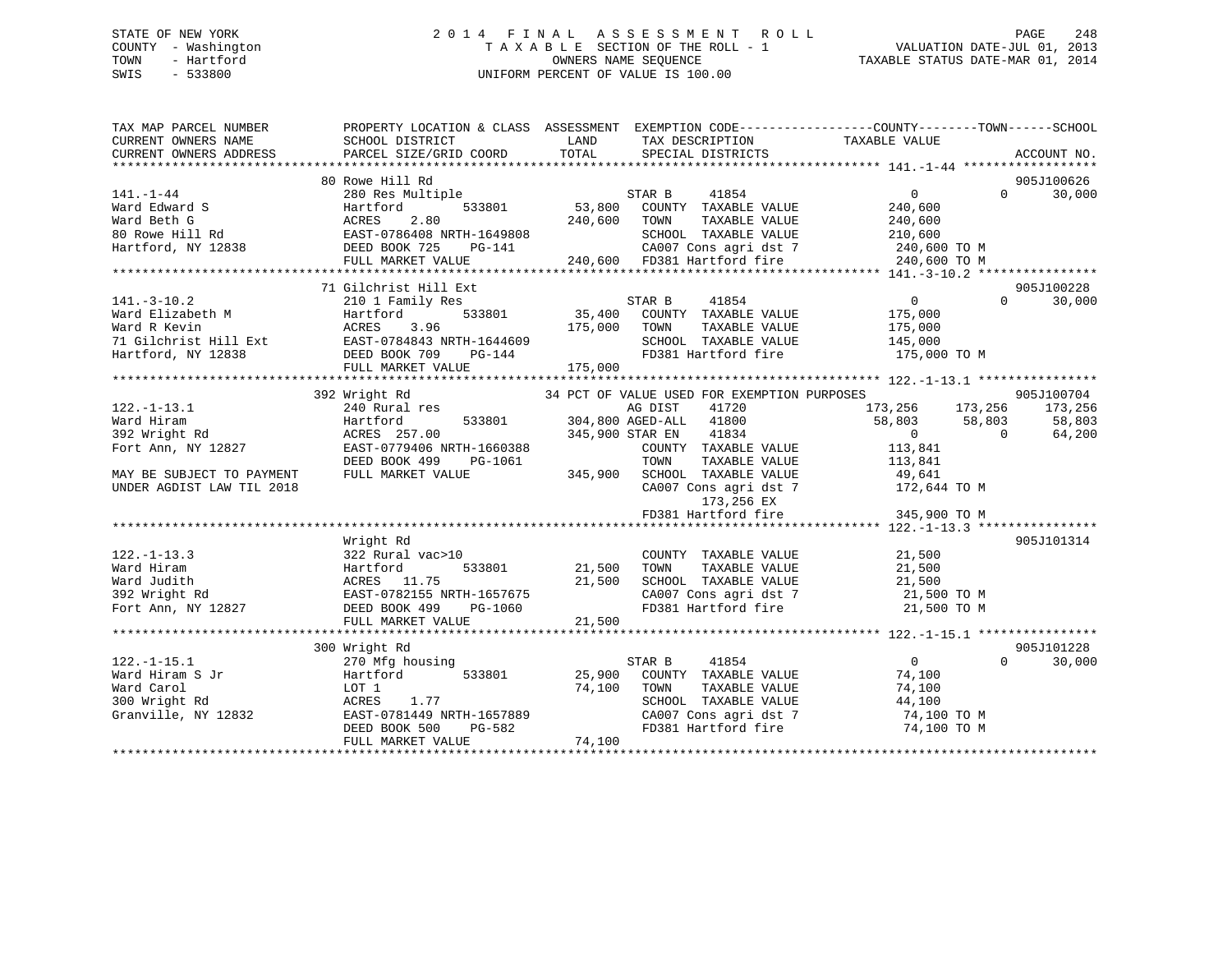## STATE OF NEW YORK 2 0 1 4 F I N A L A S S E S S M E N T R O L L PAGE 249 COUNTY - Washington T A X A B L E SECTION OF THE ROLL - 1 VALUATION DATE-JUL 01, 2013 TOWN - Hartford **TAXABLE STATUS DATE-MAR 01, 2014** OWNERS NAME SEQUENCE TAXABLE STATUS DATE-MAR 01, 2014 SWIS - 533800 UNIFORM PERCENT OF VALUE IS 100.00

| TAX MAP PARCEL NUMBER<br>CURRENT OWNERS NAME<br>CURRENT OWNERS ADDRESS | PROPERTY LOCATION & CLASS ASSESSMENT EXEMPTION CODE---------------COUNTY-------TOWN------SCHOOL<br>SCHOOL DISTRICT<br>PARCEL SIZE/GRID COORD | LAND<br>TOTAL | TAX DESCRIPTION<br>SPECIAL DISTRICTS        | TAXABLE VALUE            | ACCOUNT NO.            |
|------------------------------------------------------------------------|----------------------------------------------------------------------------------------------------------------------------------------------|---------------|---------------------------------------------|--------------------------|------------------------|
| **********************                                                 |                                                                                                                                              |               |                                             |                          |                        |
|                                                                        | 304 Wright Rd                                                                                                                                |               |                                             |                          |                        |
| $122. - 1 - 15.3$                                                      | 270 Mfg housing                                                                                                                              |               | COUNTY TAXABLE VALUE                        | 30,000                   |                        |
| Ward Hiram S Jr                                                        | 533801<br>Hartford                                                                                                                           | 13,000        | TOWN<br>TAXABLE VALUE                       | 30,000                   |                        |
| 300 Wright Rd                                                          | LOT 3                                                                                                                                        | 30,000        | SCHOOL TAXABLE VALUE                        | 30,000                   |                        |
| Granville, NY 12832                                                    | 1.78<br>ACRES                                                                                                                                |               | CA007 Cons agri dst 7                       | 30,000 TO M              |                        |
|                                                                        | EAST-0781616 NRTH-1657968                                                                                                                    |               | FD381 Hartford fire                         | 30,000 TO M              |                        |
|                                                                        | DEED BOOK 761<br>PG-84                                                                                                                       |               |                                             |                          |                        |
|                                                                        | FULL MARKET VALUE                                                                                                                            | 30,000        |                                             |                          |                        |
|                                                                        |                                                                                                                                              |               |                                             |                          |                        |
|                                                                        | 1397 Baldwin Corners Rd                                                                                                                      |               | 71 PCT OF VALUE USED FOR EXEMPTION PURPOSES |                          | 905J100665             |
| $121. -4 -7$                                                           | 240 Rural res                                                                                                                                |               | AG DIST<br>41720                            | 33,858<br>33,858         | 33,858                 |
| Ward Marilyn                                                           | 533801<br>Hartford                                                                                                                           |               | 91,800 AGED-ALL 41800                       | 74,089<br>74,089         | 74,089                 |
| 1397 Baldwin Corners Rd                                                | $121. - 1 - 7$                                                                                                                               |               | 208,700 STAR EN<br>41834                    | $\overline{0}$           | 64,200<br>$\Omega$     |
| Fort Ann, NY 12827                                                     | ACRES 63.00                                                                                                                                  |               | COUNTY TAXABLE VALUE                        | 100,753                  |                        |
|                                                                        | EAST-0768522 NRTH-1663947                                                                                                                    |               | TOWN<br>TAXABLE VALUE                       | 100,753                  |                        |
| MAY BE SUBJECT TO PAYMENT                                              | DEED BOOK 406<br>PG-575                                                                                                                      |               | SCHOOL TAXABLE VALUE                        | 36,553                   |                        |
| UNDER AGDIST LAW TIL 2018                                              | FULL MARKET VALUE                                                                                                                            | 208,700       | CA007 Cons agri dst 7                       | 174,842 TO M             |                        |
|                                                                        |                                                                                                                                              |               | 33,858 EX                                   |                          |                        |
|                                                                        | ********************************                                                                                                             |               | FD381 Hartford fire                         | 208,700 TO M             |                        |
|                                                                        |                                                                                                                                              |               |                                             |                          |                        |
|                                                                        | 50 Christian Hill Rd                                                                                                                         |               |                                             |                          | 905J101414             |
| $132. - 1 - 27.1$                                                      | 210 1 Family Res                                                                                                                             |               | STAR EN<br>41834                            | $\overline{0}$           | $\Omega$<br>64,200     |
| Ward Richard                                                           | Hartford<br>533801                                                                                                                           |               | 28,900 COUNTY TAXABLE VALUE                 | 128,200                  |                        |
| PO Box 107                                                             | ACRES<br>2.24                                                                                                                                | 128,200       | TOWN<br>TAXABLE VALUE                       | 128,200                  |                        |
| Hartford, NY 12838                                                     | EAST-0785417 NRTH-1652136                                                                                                                    |               | SCHOOL TAXABLE VALUE                        | 64,000                   |                        |
|                                                                        | DEED BOOK 3283 PG-322                                                                                                                        |               | CA007 Cons agri dst 7                       | 128,200 TO M             |                        |
|                                                                        | FULL MARKET VALUE                                                                                                                            |               | 128,200 FD381 Hartford fire                 | 128,200 TO M             |                        |
|                                                                        |                                                                                                                                              |               |                                             |                          |                        |
|                                                                        | 3499 State Route 196                                                                                                                         |               |                                             |                          | 905J100001             |
| $140. - 1 - 36$                                                        | 270 Mfg housing                                                                                                                              |               | CW_10_VET/ 41151                            | 6,940<br>6,940           | $\overline{0}$         |
| Washburn Gerald W Sr                                                   | 533801<br>Hartford                                                                                                                           |               | 26,800 CW_DISBLD_ 41171                     | 3,470<br>3,470           | $\overline{0}$         |
| Washburn Marilla                                                       | ACRES<br>3.00                                                                                                                                |               | 69,400 AGED-CO<br>41802                     | 11,798                   | $\Omega$<br>$\bigcirc$ |
| 3499 State Route 196                                                   | EAST-0770669 NRTH-1644720                                                                                                                    |               | AGED-TOWN 41803                             | $\overline{0}$<br>29,495 | $\mathbf 0$            |
| Fort Ann, NY 12827                                                     | DEED BOOK 683<br>PG-90                                                                                                                       |               | STAR EN<br>41834                            | $\overline{0}$           | 64,200<br>$\Omega$     |
|                                                                        | FULL MARKET VALUE                                                                                                                            |               | 69,400 COUNTY TAXABLE VALUE                 | 47,192                   |                        |
|                                                                        |                                                                                                                                              |               | TAXABLE VALUE<br>TOWN                       | 29,495                   |                        |
|                                                                        |                                                                                                                                              |               | SCHOOL TAXABLE VALUE                        | 5,200                    |                        |
|                                                                        |                                                                                                                                              |               | FD381 Hartford fire                         | 69,400 TO M              |                        |
|                                                                        |                                                                                                                                              |               |                                             |                          |                        |
|                                                                        | 7401 State Route 40                                                                                                                          |               |                                             |                          | 905J100111             |
| $149. - 1 - 21$                                                        | 210 1 Family Res                                                                                                                             |               | STAR B<br>41854                             | $\overline{0}$           | $\Omega$<br>30,000     |
| Washburn Michael                                                       | Hartford<br>533801                                                                                                                           | 19,900        | COUNTY TAXABLE VALUE                        | 128,100                  |                        |
| 7401 State Route 40                                                    | 744/286 556/183                                                                                                                              | 128,100       | TOWN<br>TAXABLE VALUE                       | 128,100                  |                        |
| Fort Ann, NY 12827                                                     | FRNT 200.00 DPTH 150.00                                                                                                                      |               | SCHOOL TAXABLE VALUE                        | 98,100                   |                        |
|                                                                        | EAST-0776131 NRTH-1639313                                                                                                                    |               | FD381 Hartford fire                         | 128,100 TO M             |                        |
|                                                                        | DEED BOOK 721<br>$PG-80$<br>FULL MARKET VALUE                                                                                                |               |                                             |                          |                        |
|                                                                        |                                                                                                                                              | 128,100       |                                             |                          |                        |
|                                                                        |                                                                                                                                              |               |                                             |                          |                        |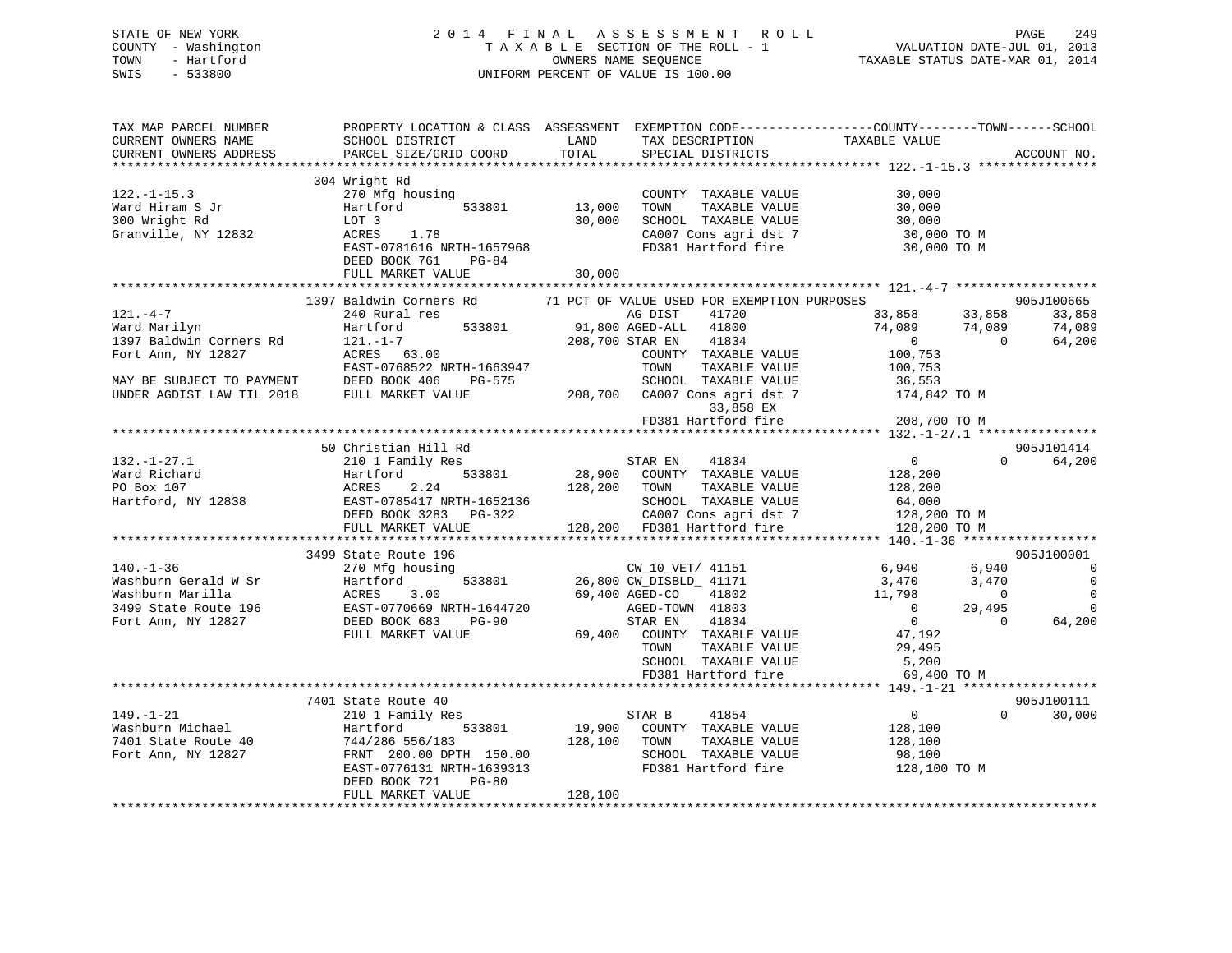## STATE OF NEW YORK 2 0 1 4 F I N A L A S S E S S M E N T R O L L PAGE 250 COUNTY - Washington T A X A B L E SECTION OF THE ROLL - 1 VALUATION DATE-JUL 01, 2013 TOWN - Hartford **TAXABLE STATUS DATE-MAR 01, 2014** OWNERS NAME SEQUENCE TAXABLE STATUS DATE-MAR 01, 2014 SWIS - 533800 UNIFORM PERCENT OF VALUE IS 100.00

| TAX MAP PARCEL NUMBER<br>CURRENT OWNERS NAME<br>CURRENT OWNERS ADDRESS                    | PROPERTY LOCATION & CLASS ASSESSMENT EXEMPTION CODE----------------COUNTY-------TOWN------SCHOOL<br>SCHOOL DISTRICT<br>PARCEL SIZE/GRID COORD                                     | LAND<br>TOTAL                               | TAX DESCRIPTION TAXABLE VALUE<br>SPECIAL DISTRICTS                                                                                            |                                                                                                                          |                    | ACCOUNT NO.           |
|-------------------------------------------------------------------------------------------|-----------------------------------------------------------------------------------------------------------------------------------------------------------------------------------|---------------------------------------------|-----------------------------------------------------------------------------------------------------------------------------------------------|--------------------------------------------------------------------------------------------------------------------------|--------------------|-----------------------|
| $140.-2-41.1$<br>Weils Theresa D<br>3876 State Route 196<br>Fort Ann, NY 12827            | 3876 State Route 196<br>210 1 Family Res<br>Hartford<br>533801<br>785/207<br>1.20<br>ACRES<br>EAST-0779465 NRTH-1645430<br>DEED BOOK 2372 PG-310<br>FULL MARKET VALUE             | STAR B<br>23,800<br>110,600<br>110,600      | 41854<br>COUNTY TAXABLE VALUE<br>TAXABLE VALUE<br>TOWN<br>SCHOOL TAXABLE VALUE                                                                | $\Omega$<br>110,600<br>110,600<br>80,600<br>$CA007$ Cons agri dst 7 $110,600$ TO M<br>FD381 Hartford fire $110,600$ TO M | $\Omega$           | 30,000                |
|                                                                                           |                                                                                                                                                                                   |                                             |                                                                                                                                               |                                                                                                                          |                    |                       |
| $132. - 2 - 39.1$<br>Wensley Thomas E<br>78 Skyview Meadows Ln<br>Granville, NY 12832     | 78 Skyview Meadows Ln<br>240 Rural res<br>Hartford<br>SUBJ TO EASEMENT 2417/211<br>ACRES 11.23<br>EAST-0788674 NRTH-1649364<br>DEED BOOK 3377 PG-20<br>FULL MARKET VALUE          | 533801 30,800 STAR B<br>208,000<br>208,000  | VET WAR CT 41121<br>41854<br>COUNTY TAXABLE VALUE<br>TOWN<br>TAXABLE VALUE<br>SCHOOL TAXABLE VALUE<br>FD381 Hartford fire                     | 30,000<br>$\overline{0}$<br>178,000<br>181,000<br>178,000<br>208,000 TO M                                                | 27,000<br>$\Omega$ | $\mathbf 0$<br>30,000 |
|                                                                                           |                                                                                                                                                                                   |                                             |                                                                                                                                               |                                                                                                                          |                    |                       |
| $114. - 1 - 10$<br>West Paul D Jr<br>8808 State Route 40<br>Fort Ann, NY 12827            | 8808 State Route 40<br>210 1 Family Res<br>533801<br>Hartford<br>FRNT 196.00 DPTH 180.00<br>BANK<br>26<br>EAST-0791525 NRTH-1667561<br>DEED BOOK 2526 PG-285<br>FULL MARKET VALUE | STAR B<br>165,600<br>165,600                | 41854<br>21,300 COUNTY TAXABLE VALUE<br>TOWN<br>TAXABLE VALUE<br>SCHOOL TAXABLE VALUE<br>CA007 Cons agri dst 7<br>FD381 Hartford fire         | $\overline{0}$<br>165,600<br>165,600<br>135,600<br>165,600 TO M<br>165,600 TO M                                          | $\Omega$           | 905J100372<br>30,000  |
|                                                                                           |                                                                                                                                                                                   |                                             |                                                                                                                                               |                                                                                                                          |                    |                       |
| $122. - 1 - 35.3$<br>West Ronald<br>West Karin<br>20 Country Ln Ext<br>Fort Ann, NY 12827 | 20 Country Ln Ext<br>210 1 Family Res<br>533801<br>Hartford<br>2.00<br>ACRES<br>EAST-0770288 NRTH-1659844<br>DEED BOOK 1886 PG-349<br>FULL MARKET VALUE                           | STAR B<br>127,000                           | 41854<br>26,800 COUNTY TAXABLE VALUE<br>TOWN<br>TAXABLE VALUE<br>SCHOOL TAXABLE VALUE<br>CA007 Cons agri dst 7<br>127,000 FD381 Hartford fire | $\overline{0}$<br>127,000<br>127,000<br>97,000<br>127,000 TO M<br>127,000 TO M                                           | $\Omega$           | 30,000                |
|                                                                                           |                                                                                                                                                                                   |                                             |                                                                                                                                               |                                                                                                                          |                    |                       |
| $148. - 1 - 9$<br>Wever Nancy LE<br>3142 County Route 43<br>Fort Ann, NY 12827            | 3142 County Route 43<br>210 1 Family Res<br>Hartford<br>FRNT 115.00 DPTH 135.00<br>EAST-0765356 NRTH-1637442<br>DEED BOOK 2917 PG-24<br>FULL MARKET VALUE                         | STAR B<br>533801 14,000<br>65,000<br>65,000 | 41854<br>COUNTY TAXABLE VALUE<br>TAXABLE VALUE<br>TOWN<br>SCHOOL TAXABLE VALUE<br>FD381 Hartford fire                                         | $\overline{0}$<br>65,000<br>65,000<br>35,000<br>65,000 TO M                                                              | $\Omega$           | 905J100093<br>30,000  |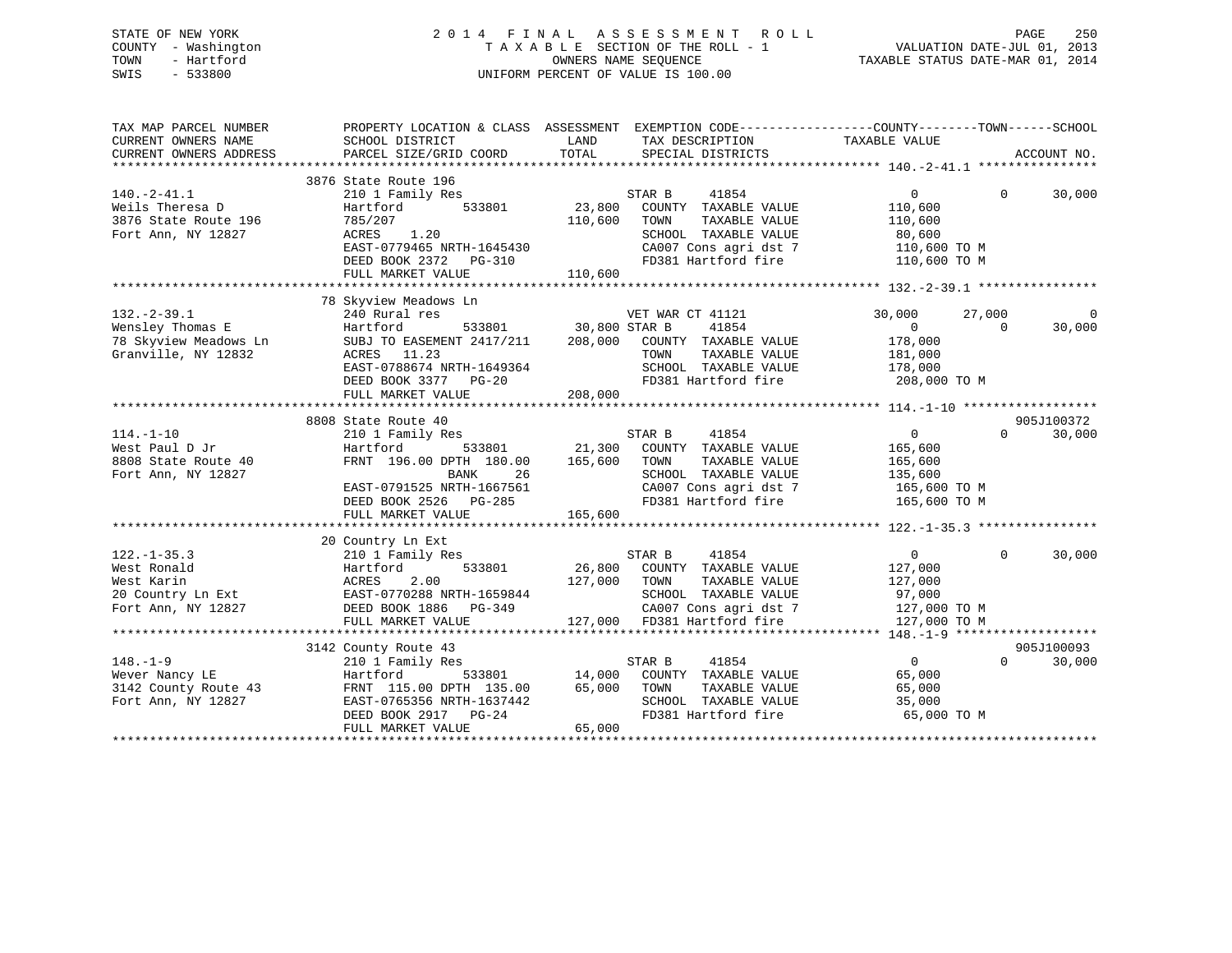## STATE OF NEW YORK 2 0 1 4 F I N A L A S S E S S M E N T R O L L PAGE 251 COUNTY - Washington T A X A B L E SECTION OF THE ROLL - 1 VALUATION DATE-JUL 01, 2013 TOWN - Hartford **TAXABLE STATUS DATE-MAR 01, 2014** OWNERS NAME SEQUENCE TAXABLE STATUS DATE-MAR 01, 2014 SWIS - 533800 UNIFORM PERCENT OF VALUE IS 100.00

| TAX MAP PARCEL NUMBER<br>CURRENT OWNERS NAME<br>CURRENT OWNERS ADDRESS | PROPERTY LOCATION & CLASS ASSESSMENT<br>SCHOOL DISTRICT<br>PARCEL SIZE/GRID COORD | LAND<br>TOTAL | TAX DESCRIPTION<br>SPECIAL DISTRICTS        | EXEMPTION CODE-----------------COUNTY-------TOWN------SCHOOL<br>TAXABLE VALUE | ACCOUNT NO.                      |
|------------------------------------------------------------------------|-----------------------------------------------------------------------------------|---------------|---------------------------------------------|-------------------------------------------------------------------------------|----------------------------------|
|                                                                        |                                                                                   |               |                                             |                                                                               |                                  |
|                                                                        | 85 North Rd                                                                       |               |                                             |                                                                               | 905J100526                       |
| $149. - 1 - 8$                                                         | 210 1 Family Res                                                                  |               | STAR B<br>41854                             | $\overline{0}$                                                                | $\Omega$<br>30,000               |
| Wheeler Randy L                                                        | 533801<br>Hartford                                                                | 23,400        | COUNTY TAXABLE VALUE                        | 118,700                                                                       |                                  |
| Wheeler Barbara A                                                      | ACRES<br>1.10                                                                     | 118,700       | TOWN<br>TAXABLE VALUE                       | 118,700                                                                       |                                  |
| 85 North Rd                                                            | EAST-0773279 NRTH-1640994                                                         |               | SCHOOL TAXABLE VALUE                        | 88,700                                                                        |                                  |
| Ft Ann, NY 12827                                                       | DEED BOOK 929<br>$PG-42$                                                          |               | FD381 Hartford fire                         | 118,700 TO M                                                                  |                                  |
|                                                                        | FULL MARKET VALUE                                                                 | 118,700       |                                             |                                                                               |                                  |
|                                                                        |                                                                                   |               |                                             |                                                                               |                                  |
|                                                                        | 205 Townsend Rd                                                                   |               |                                             |                                                                               |                                  |
| $140. - 2 - 2.5$                                                       | 210 1 Family Res                                                                  |               | STAR B<br>41854                             | $\overline{0}$                                                                | $\Omega$<br>30,000               |
| White Charles D Jr                                                     | 533801<br>Hartford                                                                | 24,300        | COUNTY TAXABLE VALUE                        | 199,400                                                                       |                                  |
| White Deborah B                                                        | 1.05<br>ACRES                                                                     | 199,400       | TAXABLE VALUE<br>TOWN                       | 199,400                                                                       |                                  |
| 205 Townsend Rd                                                        | EAST-0779346 NRTH-1649099                                                         |               | SCHOOL TAXABLE VALUE                        | 169,400                                                                       |                                  |
| Hartford, NY 12838                                                     | DEED BOOK 903<br>PG-7                                                             |               | CA007 Cons agri dst 7                       | 199,400 ТО М                                                                  |                                  |
|                                                                        | FULL MARKET VALUE                                                                 |               | 199,400 FD381 Hartford fire                 | 199,400 TO M                                                                  |                                  |
|                                                                        |                                                                                   |               |                                             |                                                                               |                                  |
|                                                                        | Blood St                                                                          |               |                                             |                                                                               |                                  |
| $132. -4 - 5.1$                                                        | 311 Res vac land                                                                  |               | COUNTY TAXABLE VALUE                        | 1,000                                                                         |                                  |
| White Deb                                                              | Hartford<br>533801                                                                | 1,000         | TOWN<br>TAXABLE VALUE                       | 1,000                                                                         |                                  |
| Gyori Liz                                                              | $P/O$ Lot 3                                                                       | 1,000         | SCHOOL TAXABLE VALUE                        | 1,000                                                                         |                                  |
| PO Box 494                                                             | FRNT 266.00 DPTH<br>58.00                                                         |               | FD381 Hartford fire                         | 1,000 TO M                                                                    |                                  |
| Dorset, VT 05251                                                       | EAST-0794770 NRTH-1653306                                                         |               |                                             |                                                                               |                                  |
|                                                                        | DEED BOOK 2527 PG-342                                                             |               |                                             |                                                                               |                                  |
|                                                                        | FULL MARKET VALUE                                                                 | 1,000         |                                             |                                                                               |                                  |
|                                                                        |                                                                                   |               |                                             |                                                                               |                                  |
|                                                                        | 7952 State Route 40                                                               |               |                                             |                                                                               | 905J101239                       |
| $141. - 1 - 34.1$                                                      | 484 1 use sm bld                                                                  |               | COUNTY TAXABLE VALUE                        | 111,200                                                                       |                                  |
| White Debora B                                                         | Hartford<br>533801                                                                | 20,000        | TAXABLE VALUE<br>TOWN                       | 111,200                                                                       |                                  |
| 205 Townsend Rd                                                        | Ease 937/305                                                                      | 111,200       | SCHOOL TAXABLE VALUE                        | 111,200                                                                       |                                  |
| Hartford, NY 12838                                                     | FRNT 375.00 DPTH 203.00                                                           |               | CA007 Cons agri dst 7                       | 111,200 TO M                                                                  |                                  |
|                                                                        | EAST-0785046 NRTH-1649475                                                         |               | FD381 Hartford fire                         | 111,200 TO M                                                                  |                                  |
|                                                                        | $PG-13$<br>DEED BOOK 775                                                          |               |                                             |                                                                               |                                  |
|                                                                        | FULL MARKET VALUE                                                                 | 111,200       |                                             |                                                                               |                                  |
|                                                                        |                                                                                   |               |                                             |                                                                               |                                  |
|                                                                        | 212 Warren Rd                                                                     |               | 55 PCT OF VALUE USED FOR EXEMPTION PURPOSES |                                                                               | 905J100675                       |
| $123 - 1 - 25$                                                         | 240 Rural res<br>533801                                                           |               | VET COM CT 41131                            | 13,791<br>13,791                                                              | $\overline{0}$<br>$\overline{0}$ |
| White Donna M LE                                                       | Hartford                                                                          |               | 54,000 VET DIS CT 41141                     | 8,275<br>8,275                                                                |                                  |
| White Charles L                                                        | ACRES 30.10                                                                       |               | 100,300 AGED-CO/TN 41801                    | 16,550<br>16,550<br>$\Omega$                                                  | $\overline{0}$                   |
| 212 Warren Rd                                                          | EAST-0783354 NRTH-1659299                                                         |               | AGED-SCH<br>41804                           |                                                                               | 24,824<br>$\overline{0}$         |
| Fort Ann, NY 12827                                                     | DEED BOOK 3203 PG-316                                                             |               | 41834<br>STAR EN                            | $\overline{0}$                                                                | $\Omega$<br>64,200               |
|                                                                        | FULL MARKET VALUE                                                                 | 100,300       | COUNTY TAXABLE VALUE                        | 61,684                                                                        |                                  |
|                                                                        |                                                                                   |               | TOWN<br>TAXABLE VALUE                       | 61,684                                                                        |                                  |
|                                                                        |                                                                                   |               | SCHOOL TAXABLE VALUE                        | 11,276                                                                        |                                  |
|                                                                        |                                                                                   |               | CA007 Cons agri dst 7                       | 100,300 TO M                                                                  |                                  |
|                                                                        |                                                                                   |               | FD381 Hartford fire                         | 100,300 TO M                                                                  |                                  |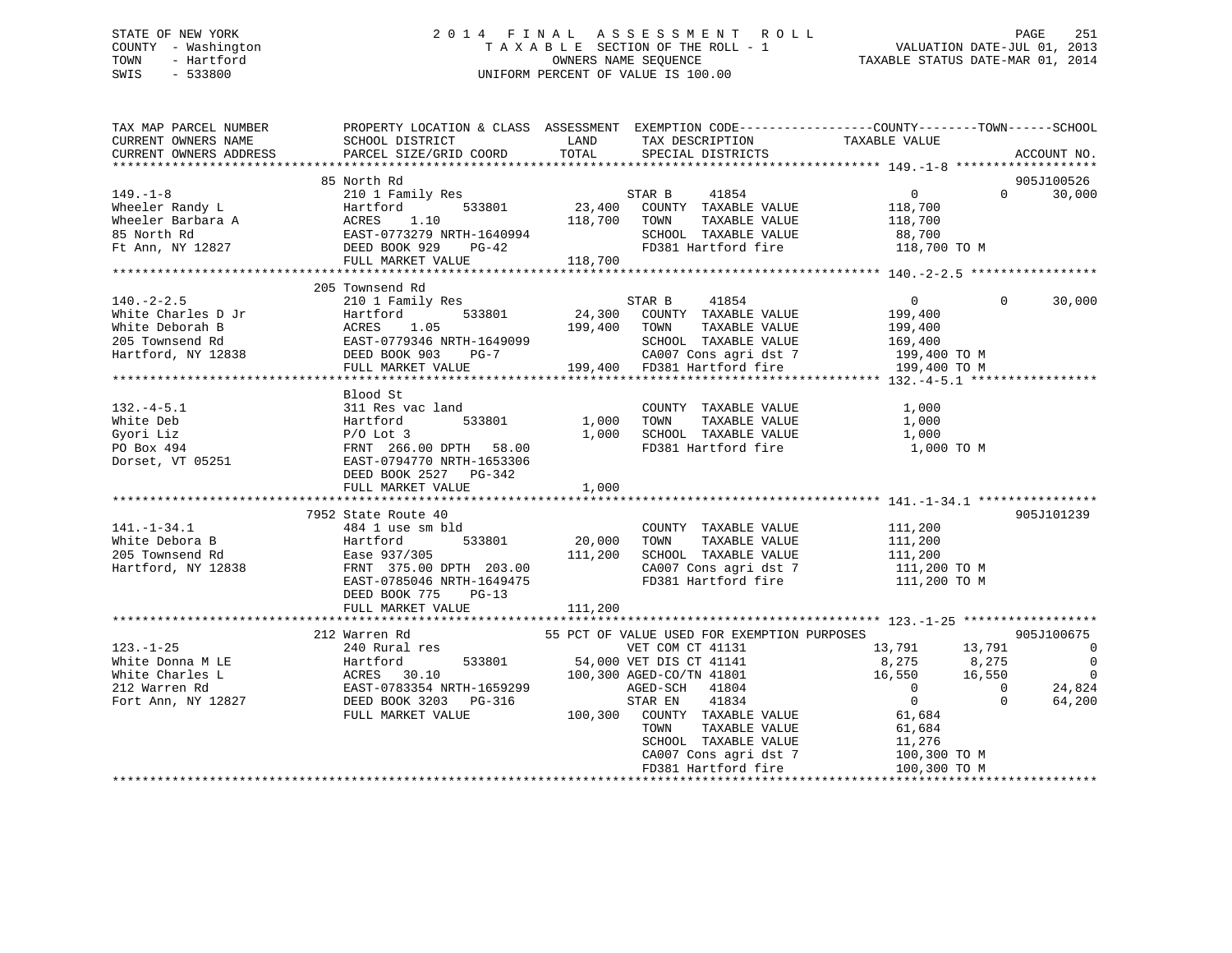## STATE OF NEW YORK 2 0 1 4 F I N A L A S S E S S M E N T R O L L PAGE 252 COUNTY - Washington T A X A B L E SECTION OF THE ROLL - 1 VALUATION DATE-JUL 01, 2013 TOWN - Hartford **TAXABLE STATUS DATE-MAR 01, 2014** OWNERS NAME SEQUENCE TAXABLE STATUS DATE-MAR 01, 2014 SWIS - 533800 UNIFORM PERCENT OF VALUE IS 100.00

| TAX MAP PARCEL NUMBER<br>CURRENT OWNERS NAME | PROPERTY LOCATION & CLASS ASSESSMENT<br>SCHOOL DISTRICT | LAND           | TAX DESCRIPTION                              | EXEMPTION CODE----------------COUNTY-------TOWN------SCHOOL<br>TAXABLE VALUE |             |
|----------------------------------------------|---------------------------------------------------------|----------------|----------------------------------------------|------------------------------------------------------------------------------|-------------|
| CURRENT OWNERS ADDRESS                       | PARCEL SIZE/GRID COORD                                  | TOTAL          | SPECIAL DISTRICTS                            |                                                                              | ACCOUNT NO. |
|                                              | 57 Cedar Ridge Way                                      |                |                                              |                                                                              | 905J101154  |
| $122. - 1 - 53$                              | 210 1 Family Res                                        |                | STAR B<br>41854                              | $\Omega$<br>$\Omega$                                                         | 30,000      |
| White Michael A III                          | Hartford<br>533801                                      | 28,600         | COUNTY TAXABLE VALUE                         | 159,000                                                                      |             |
| White Erin A                                 | ACRES<br>9.56                                           | 159,000        | TOWN<br>TAXABLE VALUE                        | 159,000                                                                      |             |
| 57 Cedar Ridge Way                           | EAST-0768803 NRTH-1658141                               |                | SCHOOL TAXABLE VALUE                         | 129,000                                                                      |             |
| Fort Ann, NY 12827                           | DEED BOOK 2123 PG-232                                   |                | CA007 Cons agri dst 7                        | 159,000 TO M                                                                 |             |
|                                              | FULL MARKET VALUE                                       |                | 159,000 FD381 Hartford fire                  | 159,000 TO M                                                                 |             |
|                                              |                                                         |                |                                              |                                                                              |             |
|                                              | State Route 40                                          |                |                                              |                                                                              | 905J100366  |
| $132 - 2 - 1$                                | 322 Rural vac>10                                        |                | COUNTY TAXABLE VALUE                         | 41,200                                                                       |             |
| White Orin Jr                                | Hartford<br>533801                                      | 41,200         | TOWN<br>TAXABLE VALUE                        | 41,200                                                                       |             |
| 8642 State Route 40                          | ACRES 16.72                                             | 41,200         | SCHOOL TAXABLE VALUE                         | 41,200                                                                       |             |
| Granville, NY 12832                          | EAST-0789258 NRTH-1654930                               |                | FD381 Hartford fire                          | 41,200 TO M                                                                  |             |
|                                              | DEED BOOK 651<br>PG-178                                 |                |                                              |                                                                              |             |
|                                              | FULL MARKET VALUE                                       | 41,200         |                                              |                                                                              |             |
|                                              |                                                         |                |                                              |                                                                              |             |
|                                              | 90 Rowe Hill Rd                                         |                |                                              |                                                                              | 905J100494  |
| $141. - 1 - 45$                              | 210 1 Family Res                                        |                | VET COM CT 41131                             | 41,275<br>41,275                                                             | $\Omega$    |
| White Randy A                                | 533801<br>Hartford                                      |                | 26,300 VET DIS CT 41141                      | 24,765<br>24,765                                                             | $\Omega$    |
| White Suzanne M                              | 1.88<br>ACRES                                           | 165,100 STAR B | 41854                                        | $\overline{0}$<br>$\Omega$                                                   | 30,000      |
| 90 Rowe Hill Rd                              | EAST-0786482 NRTH-1650200                               |                | COUNTY TAXABLE VALUE                         | 99,060                                                                       |             |
| Hartford, NY 12838                           | DEED BOOK 1924 PG-203                                   |                | TAXABLE VALUE<br>TOWN                        | 99,060                                                                       |             |
|                                              | FULL MARKET VALUE                                       |                | 165,100 SCHOOL TAXABLE VALUE                 | 135,100                                                                      |             |
|                                              |                                                         |                | CA007 Cons agri dst 7                        | 165,100 TO M                                                                 |             |
|                                              |                                                         |                | FD381 Hartford fire                          | 165,100 TO M                                                                 |             |
|                                              |                                                         |                |                                              |                                                                              |             |
|                                              | 27 Swamp Ln                                             |                |                                              |                                                                              |             |
| $149. - 1 - 32.11$                           | 240 Rural res                                           |                | STAR B<br>41854                              | $\Omega$<br>$\Omega$                                                         | 30,000      |
| White Scott A<br>White Billie Jo             | Hartford<br>533801                                      | 53,500         | COUNTY TAXABLE VALUE                         | 203,700                                                                      |             |
|                                              | ACRES 18.00                                             | 203,700        | TOWN<br>TAXABLE VALUE                        | 203,700                                                                      |             |
| 27 Swamp Ln                                  | EAST-0775699 NRTH-1637181<br>DEED BOOK 840              |                | SCHOOL TAXABLE VALUE                         | 173,700                                                                      |             |
| Argyle, NY 12809                             | PG-345                                                  | 203,700        | CA006 Cons agri dst 6<br>FD381 Hartford fire | 203,700 TO M<br>203,700 TO M                                                 |             |
|                                              | FULL MARKET VALUE                                       |                |                                              |                                                                              |             |
|                                              | 7711 State Route 40                                     |                |                                              |                                                                              | 905J100038  |
| $140. - 2 - 35$                              | 230 3 Family Res                                        |                | COUNTY TAXABLE VALUE                         | 102,400                                                                      |             |
| Whitney Carolyn G                            | Hartford<br>533801                                      | 7,900          | TAXABLE VALUE<br>TOWN                        | 102,400                                                                      |             |
| Whitney James                                | FRNT 100.00 DPTH 100.00                                 | 102,400        | SCHOOL TAXABLE VALUE                         | 102,400                                                                      |             |
| 1177 County Route 23                         | EAST-0781537 NRTH-1644595                               |                | FD381 Hartford fire                          | 102,400 TO M                                                                 |             |
| Granville, NY 12832                          | DEED BOOK 672<br>$PG-216$                               |                |                                              |                                                                              |             |
|                                              | FULL MARKET VALUE                                       | 102,400        |                                              |                                                                              |             |
|                                              |                                                         |                |                                              |                                                                              |             |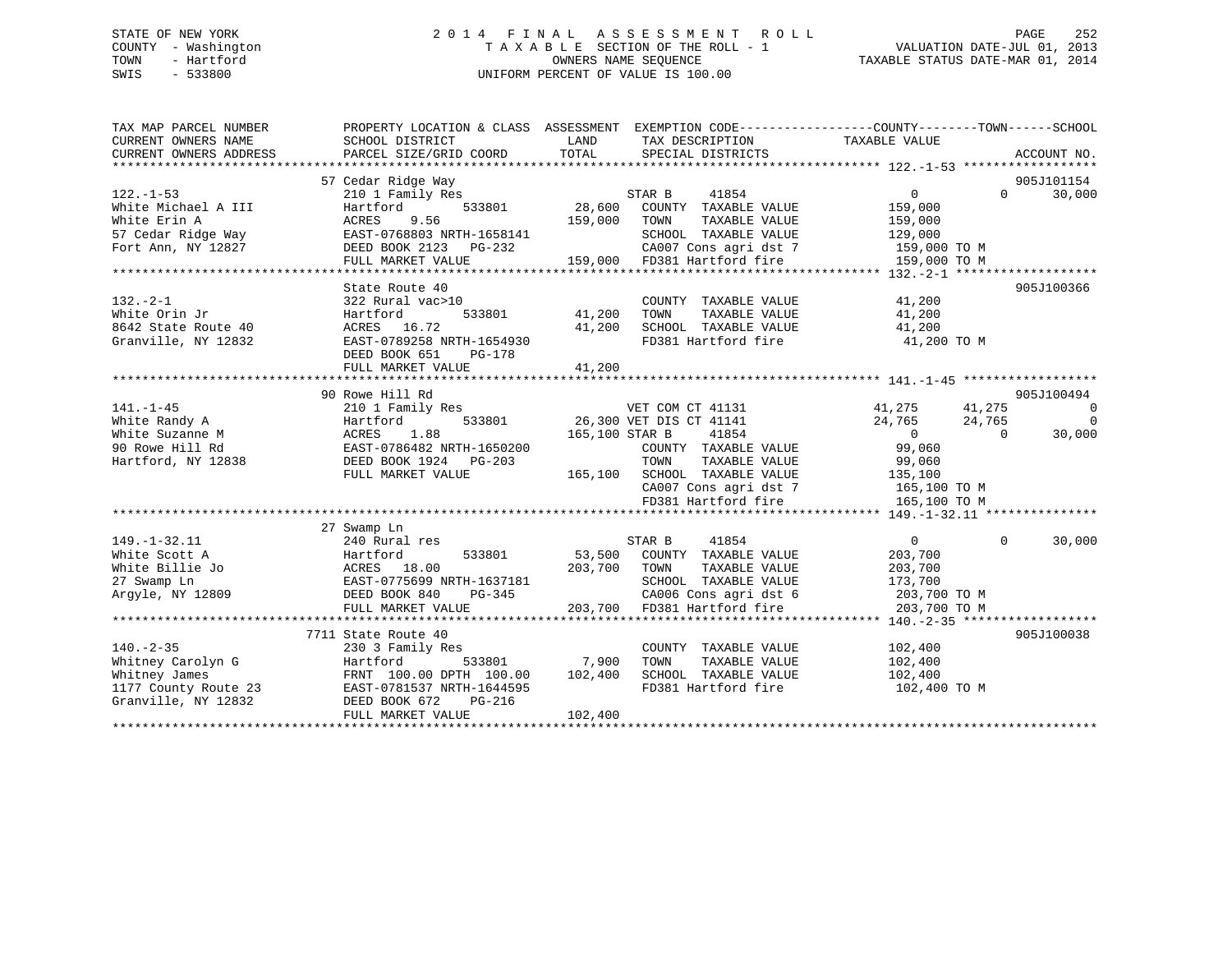# STATE OF NEW YORK 2 0 1 4 F I N A L A S S E S S M E N T R O L L PAGE 253 COUNTY - Washington T A X A B L E SECTION OF THE ROLL - 1 VALUATION DATE-JUL 01, 2013 TOWN - Hartford **TAXABLE STATUS DATE-MAR 01, 2014** OWNERS NAME SEQUENCE TAXABLE STATUS DATE-MAR 01, 2014 SWIS - 533800 UNIFORM PERCENT OF VALUE IS 100.00

| TAX MAP PARCEL NUMBER<br>CURRENT OWNERS NAME<br>CURRENT OWNERS ADDRESS                                                                                                                                                                                                                                                                                                                                        | PROPERTY LOCATION & CLASS ASSESSMENT EXEMPTION CODE----------------COUNTY-------TOWN-----SCHOOL<br>SCHOOL DISTRICT<br>PARCEL SIZE/GRID COORD | LAND<br>TOTAL | TAX DESCRIPTION TAXABLE VALUE<br>SPECIAL DISTRICTS                       |                |          | ACCOUNT NO. |
|---------------------------------------------------------------------------------------------------------------------------------------------------------------------------------------------------------------------------------------------------------------------------------------------------------------------------------------------------------------------------------------------------------------|----------------------------------------------------------------------------------------------------------------------------------------------|---------------|--------------------------------------------------------------------------|----------------|----------|-------------|
|                                                                                                                                                                                                                                                                                                                                                                                                               |                                                                                                                                              |               |                                                                          |                |          |             |
|                                                                                                                                                                                                                                                                                                                                                                                                               | 278 Eldridge Ln                                                                                                                              |               |                                                                          |                |          |             |
| $140. - 1 - 1.5$                                                                                                                                                                                                                                                                                                                                                                                              | 210 1 Family Res                                                                                                                             |               | CW 10 VET/ 41151                                                         | 8,000          | 8,000    | $\Omega$    |
| Whitney Keith Allen<br>White Cheryl                                                                                                                                                                                                                                                                                                                                                                           | Hartford                                                                                                                                     |               | -<br>533801 24,200 STAR B 41854<br>ANK 6 197,000 COUNTY TAXABLE VALUE    | $\overline{0}$ | $\Omega$ | 30,000      |
|                                                                                                                                                                                                                                                                                                                                                                                                               | 1.00 BANK<br>ACRES                                                                                                                           |               |                                                                          | 189,000        |          |             |
| 278 Eldridge Ln                                                                                                                                                                                                                                                                                                                                                                                               | EAST-0770139 NRTH-1649993                                                                                                                    |               | TAXABLE VALUE<br>TOWN                                                    | 189,000        |          |             |
| Fort Ann, NY 12827                                                                                                                                                                                                                                                                                                                                                                                            | DEED BOOK 830<br>PG-82                                                                                                                       |               | SCHOOL TAXABLE VALUE 167,000<br>197,000 FD381 Hartford fire 197,000 TO M |                |          |             |
|                                                                                                                                                                                                                                                                                                                                                                                                               | FULL MARKET VALUE                                                                                                                            |               |                                                                          |                |          |             |
|                                                                                                                                                                                                                                                                                                                                                                                                               |                                                                                                                                              |               |                                                                          |                |          |             |
|                                                                                                                                                                                                                                                                                                                                                                                                               | State Route 40                                                                                                                               |               |                                                                          |                |          | 905J100238  |
| $114. - 1 - 13$                                                                                                                                                                                                                                                                                                                                                                                               | 314 Rural vac<10                                                                                                                             |               | COUNTY TAXABLE VALUE 15,200                                              |                |          |             |
| Whitney Richard                                                                                                                                                                                                                                                                                                                                                                                               | 533801                                                                                                                                       | 15,200        | TOWN<br>TAXABLE VALUE                                                    |                |          |             |
|                                                                                                                                                                                                                                                                                                                                                                                                               |                                                                                                                                              | 15,200        | SCHOOL TAXABLE VALUE                                                     | 15, 200        |          |             |
|                                                                                                                                                                                                                                                                                                                                                                                                               |                                                                                                                                              |               | CA007 Cons agri dst 7 15,200 TO M                                        |                |          |             |
| Whitney Richard<br>Whitney Shirley<br>Box 140<br>North Granville, NY 12854<br>DEED BOOK 765<br>THE PG-67<br>North Granville, NY 12854<br>DEED BOOK 765<br>THE PG-67<br>PG-67<br>Box 140 EAST-0792720 NRTH-1666044 CA007 Cons agri dst 7 15,200 TO M<br>North Granville, NY 12854 DEED BOOK 765 PG-67 FD381 Hartford fire 15,200 TO M<br>FULL MARKET VALUE 15,200 15,200 EXTERNALLY 15,200 FOR THE 15,200 TO M |                                                                                                                                              |               |                                                                          |                |          |             |
|                                                                                                                                                                                                                                                                                                                                                                                                               |                                                                                                                                              |               |                                                                          |                |          |             |
|                                                                                                                                                                                                                                                                                                                                                                                                               |                                                                                                                                              |               |                                                                          |                |          |             |
|                                                                                                                                                                                                                                                                                                                                                                                                               | 8909 State Route 40                                                                                                                          |               |                                                                          |                |          | 905J100295  |
| $114. - 1 - 6$                                                                                                                                                                                                                                                                                                                                                                                                | 113 Cattle farm                                                                                                                              |               | AG DIST<br>41720                                                         | 31,265         | 31,265   | 31,265      |
| Whitney Robert F<br>$\bigwedge$                                                                                                                                                                                                                                                                                                                                                                               | Hartford                                                                                                                                     |               | 533801 72,000 COUNTY TAXABLE VALUE                                       | 113,235        |          |             |
| 8007 State Route 40                                                                                                                                                                                                                                                                                                                                                                                           | ACRES 44.80                                                                                                                                  | 144,500       | TAXABLE VALUE<br>TOWN                                                    | 113,235        |          |             |
| Hartford, NY 12838                                                                                                                                                                                                                                                                                                                                                                                            | EAST-0790404 NRTH-1669819                                                                                                                    |               | SCHOOL TAXABLE VALUE                                                     | 113,235        |          |             |
|                                                                                                                                                                                                                                                                                                                                                                                                               | DEED BOOK 3105 PG-333                                                                                                                        |               | CA007 Cons agri dst 7 113,235 TO M                                       |                |          |             |
| MAY BE SUBJECT TO PAYMENT                                                                                                                                                                                                                                                                                                                                                                                     | FULL MARKET VALUE                                                                                                                            | 144,500       | 31,265 EX                                                                |                |          |             |
| UNDER AGDIST LAW TIL 2018                                                                                                                                                                                                                                                                                                                                                                                     |                                                                                                                                              |               | FD381 Hartford fire                                                      | 144,500 TO M   |          |             |
|                                                                                                                                                                                                                                                                                                                                                                                                               |                                                                                                                                              |               |                                                                          |                |          |             |
|                                                                                                                                                                                                                                                                                                                                                                                                               | 73 Christian Hill Rd                                                                                                                         |               |                                                                          |                |          | 905J100080  |
| $132.15 - 1 - 29$                                                                                                                                                                                                                                                                                                                                                                                             | 210 1 Family Res                                                                                                                             |               | COUNTY TAXABLE VALUE                                                     | 35,900         |          |             |
| Whitney Robert F<br>8007 State Route 40                                                                                                                                                                                                                                                                                                                                                                       | Hartford                                                                                                                                     |               | TOWN<br>TAXABLE VALUE                                                    | 35,900         |          |             |
|                                                                                                                                                                                                                                                                                                                                                                                                               | FRNT 95.00 DPTH 200.00                                                                                                                       | 35,900        | SCHOOL TAXABLE VALUE 35,900                                              |                |          |             |
| Hartford, NY 12838                                                                                                                                                                                                                                                                                                                                                                                            | EAST-0785929 NRTH-1652516                                                                                                                    |               | CA007 Cons agri dst 7 35,900 TO M<br>FD381 Hartford fire 35,900 TO M     |                |          |             |
|                                                                                                                                                                                                                                                                                                                                                                                                               | DEED BOOK 827<br>PG-181                                                                                                                      |               |                                                                          |                |          |             |
|                                                                                                                                                                                                                                                                                                                                                                                                               | FULL MARKET VALUE                                                                                                                            | 35,900        |                                                                          |                |          |             |
|                                                                                                                                                                                                                                                                                                                                                                                                               |                                                                                                                                              |               |                                                                          |                |          |             |
|                                                                                                                                                                                                                                                                                                                                                                                                               | State Route 40                                                                                                                               |               |                                                                          |                |          |             |
| $141. - 1 - 4.1$                                                                                                                                                                                                                                                                                                                                                                                              | 314 Rural vac<10                                                                                                                             |               | AG DIST<br>41720                                                         | 4,720          | 4,720    | 4,720       |
| Whitney Robert F                                                                                                                                                                                                                                                                                                                                                                                              | Hartford<br>533801                                                                                                                           |               | 7,500 COUNTY TAXABLE VALUE                                               | 2,780          |          |             |
| 8007 State Route 40                                                                                                                                                                                                                                                                                                                                                                                           | ACRES<br>6.23                                                                                                                                | 7,500         | TOWN<br>TAXABLE VALUE                                                    | 2,780          |          |             |
| Hartford, NY 12838                                                                                                                                                                                                                                                                                                                                                                                            | EAST-0786013 NRTH-1650475                                                                                                                    |               | SCHOOL TAXABLE VALUE                                                     | 2,780          |          |             |
|                                                                                                                                                                                                                                                                                                                                                                                                               | DEED BOOK 1727 PG-332                                                                                                                        |               | CA007 Cons agri dst 7                                                    | 2,780 TO M     |          |             |
| MAY BE SUBJECT TO PAYMENT                                                                                                                                                                                                                                                                                                                                                                                     | FULL MARKET VALUE                                                                                                                            | 7,500         | 4,720 EX                                                                 |                |          |             |
| UNDER AGDIST LAW TIL 2018                                                                                                                                                                                                                                                                                                                                                                                     |                                                                                                                                              |               | FD381 Hartford fire                                                      | 7,500 TO M     |          |             |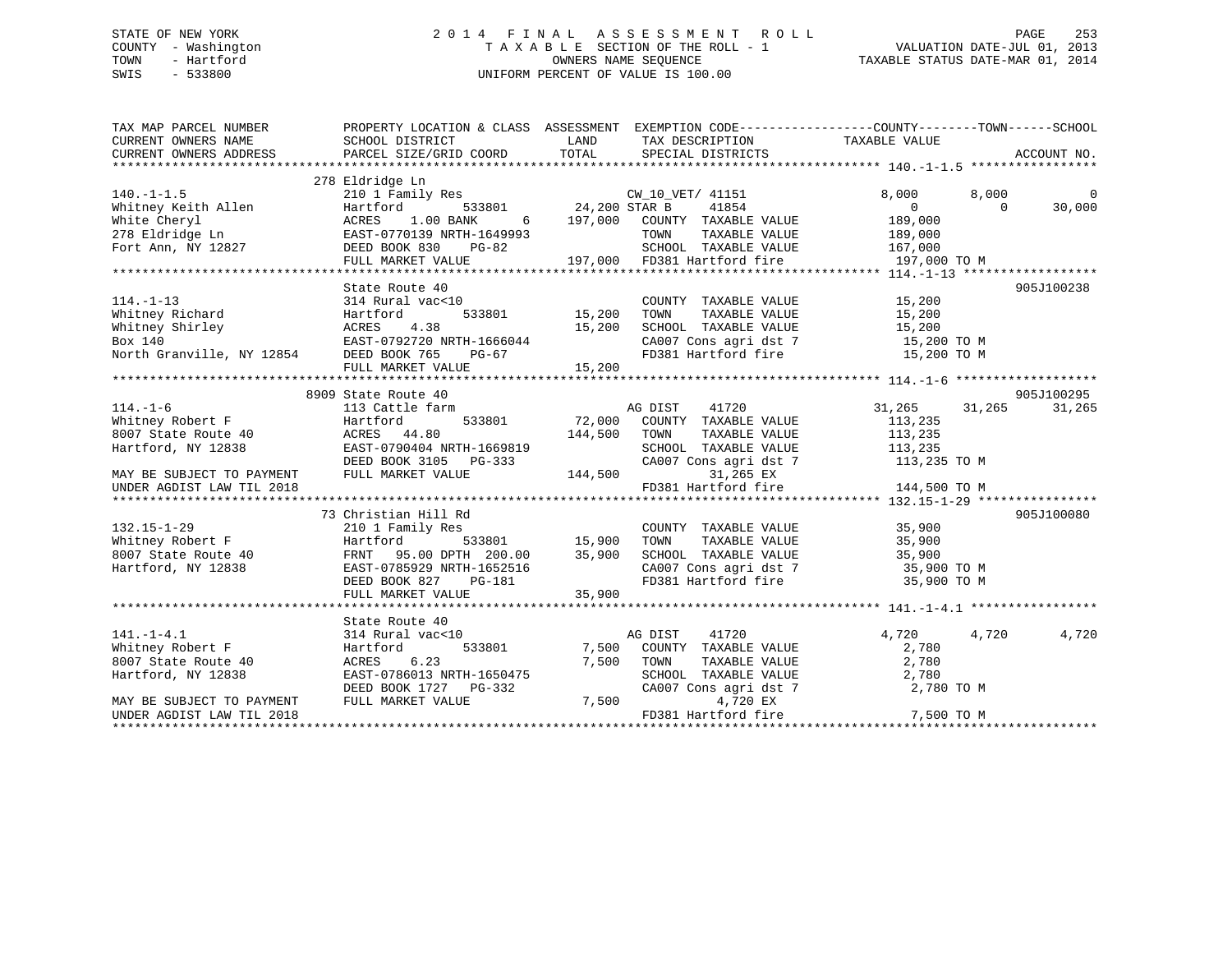| STATE OF NEW YORK   | 2014 FINAL ASSESSMENT ROLL         | 254<br>PAGE                      |
|---------------------|------------------------------------|----------------------------------|
| COUNTY - Washington | TAXABLE SECTION OF THE ROLL - 1    | VALUATION DATE-JUL 01, 2013      |
| - Hartford<br>TOWN  | OWNERS NAME SEOUENCE               | TAXABLE STATUS DATE-MAR 01, 2014 |
| $-533800$<br>SWIS   | UNIFORM PERCENT OF VALUE IS 100.00 |                                  |
|                     |                                    |                                  |

| TAX MAP PARCEL NUMBER  | PROPERTY LOCATION & CLASS ASSESSMENT EXEMPTION CODE---------------COUNTY-------TOWN------SCHOOL |              |                                                                                |                              |           |                |
|------------------------|-------------------------------------------------------------------------------------------------|--------------|--------------------------------------------------------------------------------|------------------------------|-----------|----------------|
| CURRENT OWNERS NAME    | SCHOOL DISTRICT                                                                                 | LAND         | TAX DESCRIPTION                                                                | TAXABLE VALUE                |           |                |
| CURRENT OWNERS ADDRESS | PARCEL SIZE/GRID COORD                                                                          | TOTAL        | SPECIAL DISTRICTS                                                              |                              |           | ACCOUNT NO.    |
|                        |                                                                                                 |              |                                                                                |                              |           |                |
|                        | 8009 State Route 40                                                                             |              |                                                                                |                              |           | 905J100653     |
| $141. - 1 - 6$         | 411 Apartment                                                                                   |              | 41854<br>STAR B                                                                | $0 \qquad \qquad$            | $\Omega$  | 30,000         |
| Whitney Robert F       | 533801<br>Hartford                                                                              | 39,300       | COUNTY TAXABLE VALUE                                                           | 298,300                      |           |                |
| 8007 State Route 40    | 10 Apts                                                                                         | 298,300      | TOWN<br>TAXABLE VALUE                                                          | 298,300                      |           |                |
| Hartford, NY 12838     | 385/47 470/361                                                                                  |              | SCHOOL TAXABLE VALUE                                                           | 268,300                      |           |                |
|                        | 1.50<br>ACRES                                                                                   |              | CA007 Cons agri dst 7<br>FD381 Hartford fire                                   |                              |           |                |
|                        | EAST-0785620 NRTH-1650487                                                                       |              |                                                                                | 298,300 ТО М<br>298,300 ТО М |           |                |
|                        | DEED BOOK 506<br>PG-122                                                                         |              |                                                                                |                              |           |                |
|                        | FULL MARKET VALUE                                                                               | 298,300      |                                                                                |                              |           |                |
|                        |                                                                                                 |              |                                                                                |                              |           |                |
|                        | 18 Pope Hill Rd                                                                                 |              |                                                                                |                              |           | 905J101055     |
| $149. - 1 - 29.2$      | 210 1 Family Res                                                                                |              | STAR B<br>41854                                                                | $\overline{0}$               | $\Omega$  | 30,000         |
| Wicks Leslie           | 533801<br>Hartford                                                                              |              | 27,500 COUNTY TAXABLE VALUE                                                    | 191,300                      |           |                |
| Wicks Nicole           | 2.70<br>ACRES                                                                                   | 191,300 TOWN | TAXABLE VALUE                                                                  | 191,300                      |           |                |
| 18 Pope Hill Rd        | EAST-0778087 NRTH-1633534                                                                       |              | SCHOOL TAXABLE VALUE                                                           | 161,300                      |           |                |
| Argyle, NY 12809       | DEED BOOK 1971    PG-109                                                                        |              | CAUU6 Cons agri dst 6 191,300 TO M<br>191,300 FD381 Hartford fire 191.300 TO M |                              |           |                |
|                        | FULL MARKET VALUE                                                                               |              |                                                                                |                              |           |                |
|                        |                                                                                                 |              |                                                                                |                              |           |                |
|                        | 16 County Route 23                                                                              |              |                                                                                |                              |           | 905J100679     |
| $132.15 - 2 - 18$      | 210 1 Family Res                                                                                |              | VET WAR CT 41121                                                               | 12,855                       | 12,855    | $\overline{0}$ |
| Wilkins Robert W       | Hartford                                                                                        |              | -<br>533801 14,300 STAR EN 41834<br>TH 190.00 85,700 COUNTY TAXABLE VALUE      | $\overline{0}$               | $\bigcap$ | 64,200         |
| PO Box 102             | FRNT 84.00 DPTH 190.00                                                                          |              |                                                                                | 72,845                       |           |                |
| Hartford, NY 12838     | EAST-0786207 NRTH-1651872                                                                       |              | TOWN<br>TAXABLE VALUE                                                          | 72,845                       |           |                |
|                        | DEED BOOK 387 PG-691                                                                            |              | SCHOOL TAXABLE VALUE                                                           | 21,500                       |           |                |
|                        | FULL MARKET VALUE                                                                               |              | 85,700 CA007 Cons agri dst 7 85,700 TO M                                       |                              |           |                |
|                        |                                                                                                 |              | FD381 Hartford fire                                                            | 85,700 TO M                  |           |                |
|                        |                                                                                                 |              |                                                                                |                              |           |                |
|                        | 90 Camp A Way                                                                                   |              |                                                                                |                              |           | 905J100026     |
| $142. - 1 - 44$        | 260 Seasonal res                                                                                |              | COUNTY TAXABLE VALUE 19,900                                                    |                              |           |                |
| Williams Bonnie E      | Hartford<br>533801                                                                              | 8,400        | TOWN<br>TAXABLE VALUE                                                          | 19,900                       |           |                |
|                        | 13 Dayton Hill Rd<br>Middle Granville, NY 12849 EAST-0791026 NRTH-1646229                       | 19,900       | SCHOOL TAXABLE VALUE                                                           | 19,900                       |           |                |
|                        |                                                                                                 |              | FD381 Hartford fire                                                            | 19,900 TO M                  |           |                |
|                        | DEED BOOK 752<br>PG-204                                                                         |              |                                                                                |                              |           |                |
|                        | FULL MARKET VALUE                                                                               | 19,900       |                                                                                |                              |           |                |
|                        |                                                                                                 |              |                                                                                |                              |           |                |
|                        | 28 Hayes Way                                                                                    |              |                                                                                |                              |           | 905J101238     |
| $132. - 2 - 38.5$      | 210 1 Family Res                                                                                |              | COUNTY TAXABLE VALUE                                                           | 86,000                       |           |                |
| Williams Kristi        | 533801<br>Hartford                                                                              | 34,400       | TOWN<br>TAXABLE VALUE                                                          | 86,000                       |           |                |
| Williams Michael G     | ACRES 4.00 Drive<br>EAST-0789021 NRTH-1652067<br>COMPOSE PG-346                                 | 86,000       | SCHOOL TAXABLE VALUE                                                           | 86,000                       |           |                |
| 28 Hayes Way           |                                                                                                 |              | FD381 Hartford fire                                                            | 86,000 TO M                  |           |                |
| Granville, NY 12832    |                                                                                                 |              |                                                                                |                              |           |                |
|                        | FULL MARKET VALUE                                                                               | 86,000       |                                                                                |                              |           |                |
|                        |                                                                                                 |              |                                                                                |                              |           |                |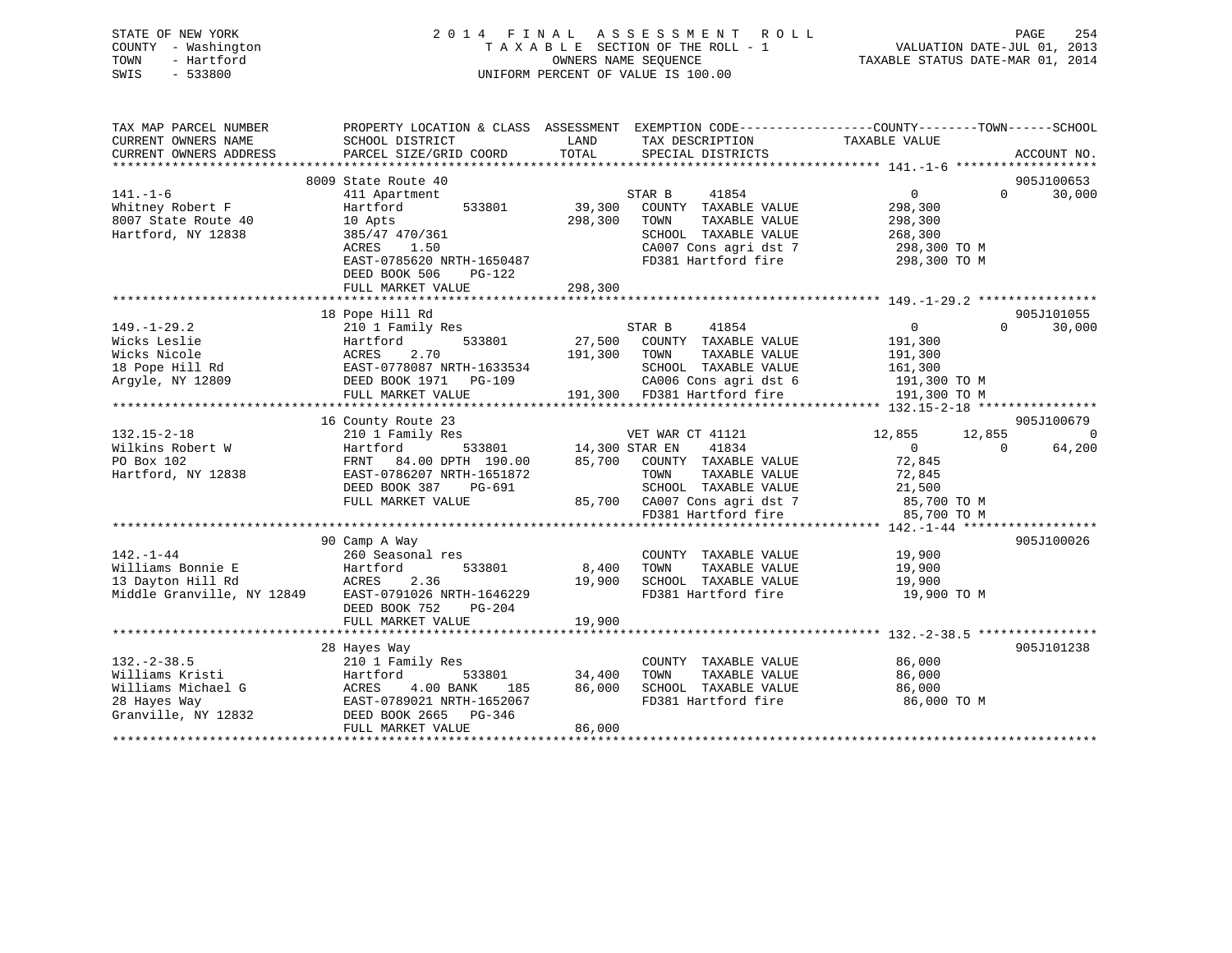| STATE OF NEW YORK   | 2014 FINAL ASSESSMENT ROLL         | 255<br>PAGE                      |
|---------------------|------------------------------------|----------------------------------|
| COUNTY - Washington | TAXABLE SECTION OF THE ROLL - 1    | VALUATION DATE-JUL 01, 2013      |
| TOWN<br>- Hartford  | OWNERS NAME SEOUENCE               | TAXABLE STATUS DATE-MAR 01, 2014 |
| - 533800<br>SWIS    | UNIFORM PERCENT OF VALUE IS 100.00 |                                  |
|                     |                                    |                                  |

| TAX MAP PARCEL NUMBER                                                                                                                                                                                                                                    | PROPERTY LOCATION & CLASS ASSESSMENT EXEMPTION CODE----------------COUNTY-------TOWN------SCHOOL                                                                                                                                                                                                                                                                                                                    |         |                                                                                                                                                                                                        |                                                                                                                                                                                                                                |                          |
|----------------------------------------------------------------------------------------------------------------------------------------------------------------------------------------------------------------------------------------------------------|---------------------------------------------------------------------------------------------------------------------------------------------------------------------------------------------------------------------------------------------------------------------------------------------------------------------------------------------------------------------------------------------------------------------|---------|--------------------------------------------------------------------------------------------------------------------------------------------------------------------------------------------------------|--------------------------------------------------------------------------------------------------------------------------------------------------------------------------------------------------------------------------------|--------------------------|
| CURRENT OWNERS NAME                                                                                                                                                                                                                                      | SCHOOL DISTRICT                                                                                                                                                                                                                                                                                                                                                                                                     | LAND    | TAX DESCRIPTION TAXABLE VALUE                                                                                                                                                                          |                                                                                                                                                                                                                                |                          |
| CURRENT OWNERS ADDRESS                                                                                                                                                                                                                                   | SCHOOL DISTRICT<br>PARCEL SIZE/GRID COORD                                                                                                                                                                                                                                                                                                                                                                           | TOTAL   | SPECIAL DISTRICTS                                                                                                                                                                                      |                                                                                                                                                                                                                                | ACCOUNT NO.              |
|                                                                                                                                                                                                                                                          |                                                                                                                                                                                                                                                                                                                                                                                                                     |         |                                                                                                                                                                                                        |                                                                                                                                                                                                                                |                          |
|                                                                                                                                                                                                                                                          | 379 Gibbs Rd                                                                                                                                                                                                                                                                                                                                                                                                        |         | 85 PCT OF VALUE USED FOR EXEMPTION PURPOSES                                                                                                                                                            |                                                                                                                                                                                                                                | 905J100630               |
| $123. - 1 - 17$                                                                                                                                                                                                                                          | 240 Rural res                                                                                                                                                                                                                                                                                                                                                                                                       |         | 33801 VET COM CT 41131 34,000 34,000 34,000 0<br>NET COM CT 41131 20,400 20,400 0<br>NET COM CT 41141 20,400 20,400 0<br>NET COM CT 41141 20,400 9,374 9,374 9,374<br>TH-1663412 STAR B 41854 0 30,000 |                                                                                                                                                                                                                                |                          |
| Williams Michael G                                                                                                                                                                                                                                       | Hartford                                                                                                                                                                                                                                                                                                                                                                                                            |         |                                                                                                                                                                                                        |                                                                                                                                                                                                                                |                          |
| Williams Tami                                                                                                                                                                                                                                            | ACRES 11.19 BANK                                                                                                                                                                                                                                                                                                                                                                                                    |         |                                                                                                                                                                                                        |                                                                                                                                                                                                                                |                          |
| 379 Gibbs Rd                                                                                                                                                                                                                                             | $\begin{tabular}{lllllll} \texttt{EAST-0788072} & \texttt{RFH-1663412} & \texttt{STAR} & \texttt{S} \\ \texttt{DEED BOOK 589} & \texttt{PG-8} & \texttt{COUNT} \\ \texttt{FULL MARKET VALUE} & \texttt{160,000} & \texttt{TOWN} \\ \end{tabular}$                                                                                                                                                                   |         |                                                                                                                                                                                                        | $\overline{0}$                                                                                                                                                                                                                 |                          |
| Fort Ann, NY 12827                                                                                                                                                                                                                                       |                                                                                                                                                                                                                                                                                                                                                                                                                     |         | COUNTY TAXABLE VALUE                                                                                                                                                                                   | 96,226                                                                                                                                                                                                                         |                          |
|                                                                                                                                                                                                                                                          |                                                                                                                                                                                                                                                                                                                                                                                                                     |         | TAXABLE VALUE                                                                                                                                                                                          | 96,226                                                                                                                                                                                                                         |                          |
| MAY BE SUBJECT TO PAYMENT                                                                                                                                                                                                                                |                                                                                                                                                                                                                                                                                                                                                                                                                     |         |                                                                                                                                                                                                        |                                                                                                                                                                                                                                |                          |
| UNDER AGDIST LAW TIL 2018                                                                                                                                                                                                                                |                                                                                                                                                                                                                                                                                                                                                                                                                     |         |                                                                                                                                                                                                        | $\begin{tabular}{lllllllll} \texttt{SCHOOL} & \texttt{TAXABLE} & \texttt{VALUE} & & & 120,626 \\ \texttt{CA007} & \texttt{Cons}\ \texttt{agri}\ \texttt{dst}\ \texttt{7} & & & 150,626\ \texttt{TO}\ \texttt{M} \end{tabular}$ |                          |
|                                                                                                                                                                                                                                                          |                                                                                                                                                                                                                                                                                                                                                                                                                     |         | 9,374 EX                                                                                                                                                                                               |                                                                                                                                                                                                                                |                          |
|                                                                                                                                                                                                                                                          |                                                                                                                                                                                                                                                                                                                                                                                                                     |         | FD381 Hartford fire                                                                                                                                                                                    | 160,000 TO M                                                                                                                                                                                                                   |                          |
|                                                                                                                                                                                                                                                          |                                                                                                                                                                                                                                                                                                                                                                                                                     |         |                                                                                                                                                                                                        |                                                                                                                                                                                                                                |                          |
|                                                                                                                                                                                                                                                          | 23 County Route 23 90 PCT OF VALUE USED FOR EXEMPTION PURPOSES                                                                                                                                                                                                                                                                                                                                                      |         |                                                                                                                                                                                                        |                                                                                                                                                                                                                                | 905J100486               |
|                                                                                                                                                                                                                                                          | 132.15-1-22<br>Williamson Bonnie L<br>210 1 Family Res<br>23 County Route 23<br>FRNT 78.00 DPTH 332.00<br>23 County Route 23<br>Hartford, NY 12838<br>23 County Route 23<br>23 County Route 23<br>23 County Route 23<br>23 County Route 23<br>24 COU                                                                                                                                                                |         |                                                                                                                                                                                                        | 17,577 17,577                                                                                                                                                                                                                  | $\sim$ 0                 |
|                                                                                                                                                                                                                                                          |                                                                                                                                                                                                                                                                                                                                                                                                                     |         |                                                                                                                                                                                                        | $\overline{0}$                                                                                                                                                                                                                 | $\overline{0}$<br>14,940 |
|                                                                                                                                                                                                                                                          |                                                                                                                                                                                                                                                                                                                                                                                                                     |         |                                                                                                                                                                                                        | $\overline{0}$                                                                                                                                                                                                                 | $\overline{0}$<br>64,200 |
|                                                                                                                                                                                                                                                          |                                                                                                                                                                                                                                                                                                                                                                                                                     |         | COUNTY TAXABLE VALUE 112,623                                                                                                                                                                           |                                                                                                                                                                                                                                |                          |
|                                                                                                                                                                                                                                                          |                                                                                                                                                                                                                                                                                                                                                                                                                     |         |                                                                                                                                                                                                        | 97,683                                                                                                                                                                                                                         |                          |
|                                                                                                                                                                                                                                                          | FULL MARKET VALUE                                                                                                                                                                                                                                                                                                                                                                                                   |         |                                                                                                                                                                                                        |                                                                                                                                                                                                                                |                          |
|                                                                                                                                                                                                                                                          |                                                                                                                                                                                                                                                                                                                                                                                                                     |         |                                                                                                                                                                                                        |                                                                                                                                                                                                                                |                          |
|                                                                                                                                                                                                                                                          |                                                                                                                                                                                                                                                                                                                                                                                                                     |         | 130,200 SCHOOL TAXABLE VALUE 97,083<br>130,200 SCHOOL TAXABLE VALUE 66,000<br>CA007 Cons agri dst 7 130,200 TO M<br>FD381 Hartford fire 130,200 TO M                                                   |                                                                                                                                                                                                                                |                          |
|                                                                                                                                                                                                                                                          |                                                                                                                                                                                                                                                                                                                                                                                                                     |         |                                                                                                                                                                                                        |                                                                                                                                                                                                                                |                          |
|                                                                                                                                                                                                                                                          | 3456 State Route 196                                                                                                                                                                                                                                                                                                                                                                                                |         |                                                                                                                                                                                                        |                                                                                                                                                                                                                                | 905J100180               |
|                                                                                                                                                                                                                                                          | 140.-1-40<br>140.-1-40<br>210 1 Family Res<br>210 1 Family Res<br>210 1 Family Res<br>210 1 Family Res<br>210 1 Family Res<br>210 1 Family Res<br>210 1 Family Res<br>210 1 Family Res<br>233801<br>214,300 TOWN TAXABLE VALUE<br>210,300<br>200,300<br>21                                                                                                                                                          |         |                                                                                                                                                                                                        |                                                                                                                                                                                                                                |                          |
|                                                                                                                                                                                                                                                          |                                                                                                                                                                                                                                                                                                                                                                                                                     |         |                                                                                                                                                                                                        |                                                                                                                                                                                                                                |                          |
|                                                                                                                                                                                                                                                          |                                                                                                                                                                                                                                                                                                                                                                                                                     |         |                                                                                                                                                                                                        |                                                                                                                                                                                                                                |                          |
|                                                                                                                                                                                                                                                          |                                                                                                                                                                                                                                                                                                                                                                                                                     |         |                                                                                                                                                                                                        |                                                                                                                                                                                                                                |                          |
|                                                                                                                                                                                                                                                          |                                                                                                                                                                                                                                                                                                                                                                                                                     |         |                                                                                                                                                                                                        | FD381 Hartford fire 100,300 TO M                                                                                                                                                                                               |                          |
|                                                                                                                                                                                                                                                          |                                                                                                                                                                                                                                                                                                                                                                                                                     |         |                                                                                                                                                                                                        |                                                                                                                                                                                                                                |                          |
|                                                                                                                                                                                                                                                          | FULL MARKET VALUE                                                                                                                                                                                                                                                                                                                                                                                                   | 100,300 |                                                                                                                                                                                                        |                                                                                                                                                                                                                                |                          |
|                                                                                                                                                                                                                                                          |                                                                                                                                                                                                                                                                                                                                                                                                                     |         |                                                                                                                                                                                                        |                                                                                                                                                                                                                                |                          |
|                                                                                                                                                                                                                                                          | 1661 Burch Rd<br>151.-2-4.7<br>Willis Richard 323 Vacant rural AG DIST 41720<br>Millis Richard Hartford 533801 98,200 COUNTY TAXABLE VALUE<br>Hudson Falls, NY 12839 EAST-0794687 NRTH-1640171 SCHOOL TAXABLE VALUE<br>MAY BE SUBJECT TO PAYMENT DEED B                                                                                                                                                             |         |                                                                                                                                                                                                        |                                                                                                                                                                                                                                |                          |
|                                                                                                                                                                                                                                                          |                                                                                                                                                                                                                                                                                                                                                                                                                     |         |                                                                                                                                                                                                        | 41,656 41,656                                                                                                                                                                                                                  | 41,656                   |
|                                                                                                                                                                                                                                                          |                                                                                                                                                                                                                                                                                                                                                                                                                     |         |                                                                                                                                                                                                        | 56,544                                                                                                                                                                                                                         |                          |
|                                                                                                                                                                                                                                                          |                                                                                                                                                                                                                                                                                                                                                                                                                     |         |                                                                                                                                                                                                        | TAXABLE VALUE 56,544<br>TAXABLE VALUE 56,544                                                                                                                                                                                   |                          |
|                                                                                                                                                                                                                                                          |                                                                                                                                                                                                                                                                                                                                                                                                                     |         |                                                                                                                                                                                                        |                                                                                                                                                                                                                                |                          |
|                                                                                                                                                                                                                                                          |                                                                                                                                                                                                                                                                                                                                                                                                                     |         |                                                                                                                                                                                                        | SCHOOL TAXABLE VALUE 56,544<br>CA008 Cons agri dst 8 56,544 TO M                                                                                                                                                               |                          |
|                                                                                                                                                                                                                                                          |                                                                                                                                                                                                                                                                                                                                                                                                                     |         |                                                                                                                                                                                                        |                                                                                                                                                                                                                                |                          |
| UNDER AGDIST LAW TIL 2018                                                                                                                                                                                                                                |                                                                                                                                                                                                                                                                                                                                                                                                                     |         | FD381 Hartford fire                                                                                                                                                                                    | 98,200 TO M                                                                                                                                                                                                                    |                          |
|                                                                                                                                                                                                                                                          |                                                                                                                                                                                                                                                                                                                                                                                                                     |         |                                                                                                                                                                                                        |                                                                                                                                                                                                                                |                          |
|                                                                                                                                                                                                                                                          | Russell Ln OFF                                                                                                                                                                                                                                                                                                                                                                                                      |         |                                                                                                                                                                                                        |                                                                                                                                                                                                                                | 905J100682               |
|                                                                                                                                                                                                                                                          | 314 Rural vac<10                                                                                                                                                                                                                                                                                                                                                                                                    |         | COUNTY TAXABLE VALUE 3,300                                                                                                                                                                             |                                                                                                                                                                                                                                |                          |
|                                                                                                                                                                                                                                                          | 533801 3,300                                                                                                                                                                                                                                                                                                                                                                                                        |         | TOWN      TAXABLE VALUE<br>SCHOOL   TAXABLE VALUE                                                                                                                                                      | 3,300                                                                                                                                                                                                                          |                          |
|                                                                                                                                                                                                                                                          |                                                                                                                                                                                                                                                                                                                                                                                                                     | 3,300   |                                                                                                                                                                                                        | 3,300                                                                                                                                                                                                                          |                          |
|                                                                                                                                                                                                                                                          |                                                                                                                                                                                                                                                                                                                                                                                                                     |         | FD381 Hartford fire                                                                                                                                                                                    | 3,300 TO M                                                                                                                                                                                                                     |                          |
| 149.-1-49<br>Wilson Guy R<br>Mison Shaun M<br>54 Parker Hill Rd<br>Granville, NY 12832<br>TULL MARKET VA<br>PULL MARKET VA<br>PULL MARKET VA<br>PULL MARKET VA<br>PULL MARKET VA<br>PULL MARKET VA<br>PULL MARKET VA<br>PULL MARKET VA<br>PULL MARKET VA | $\begin{tabular}{lllll} \multicolumn{2}{c}{\textbf{EAST-0771206 NRTH-1636357}} & & & 3,300 \\ \multicolumn{2}{c}{\textbf{EAST-0771206 NRTH-1636357}} & & & & \\ \multicolumn{2}{c}{\textbf{DEED BOOK 560}} & & & \\ \multicolumn{2}{c}{\textbf{DETD BOCK 560}} & & & \\ \multicolumn{2}{c}{\textbf{DSTD BOCK 560}} & & & \\ \multicolumn{2}{c}{\textbf{DSTD COC}} & & & \\ \multicolumn{2}{c}{\textbf{DSTD COC}} &$ |         |                                                                                                                                                                                                        |                                                                                                                                                                                                                                |                          |
|                                                                                                                                                                                                                                                          | FULL MARKET VALUE                                                                                                                                                                                                                                                                                                                                                                                                   | 3,300   |                                                                                                                                                                                                        |                                                                                                                                                                                                                                |                          |
|                                                                                                                                                                                                                                                          |                                                                                                                                                                                                                                                                                                                                                                                                                     |         |                                                                                                                                                                                                        |                                                                                                                                                                                                                                |                          |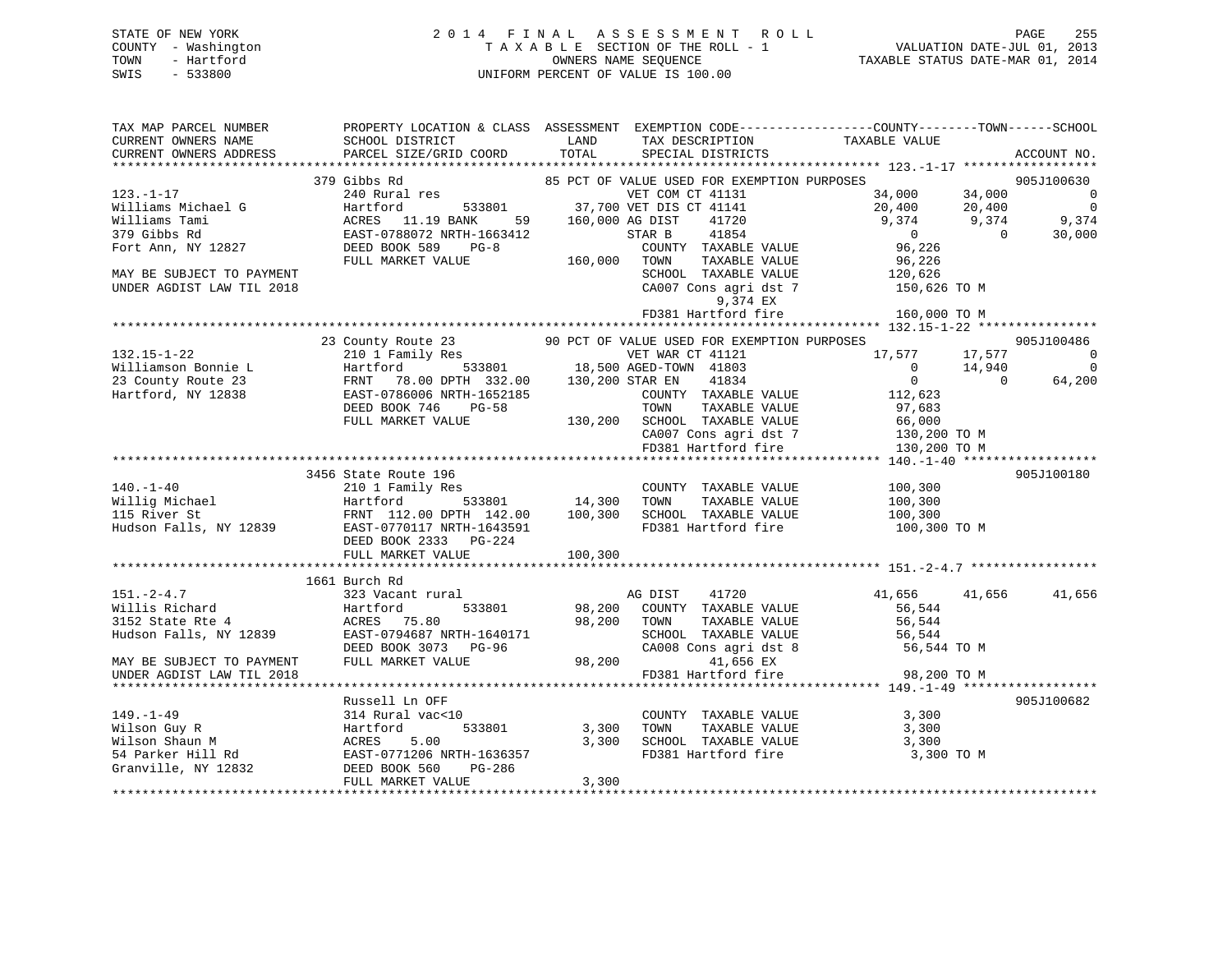# STATE OF NEW YORK 2 0 1 4 F I N A L A S S E S S M E N T R O L L PAGE 256 COUNTY - Washington T A X A B L E SECTION OF THE ROLL - 1 VALUATION DATE-JUL 01, 2013 TOWN - Hartford **TAXABLE STATUS DATE-MAR 01, 2014** OWNERS NAME SEQUENCE TAXABLE STATUS DATE-MAR 01, 2014 SWIS - 533800 UNIFORM PERCENT OF VALUE IS 100.00

| 8311 State Route 40<br>905J100625<br>$0 \qquad \qquad$<br>30,000<br>$123. - 1 - 14$<br>STAR B<br>41854<br>$\Omega$<br>210 1 Family Res<br>24,100<br>Wilson Joshua L<br>Hartford<br>533801<br>COUNTY TAXABLE VALUE<br>129,500<br>Williams Kristi L<br>129,500<br>Sub Div Lot 3<br>TOWN<br>TAXABLE VALUE<br>129,500<br>1.33<br>SCHOOL TAXABLE VALUE<br>99,500<br>8311 State Route 40<br>ACRES<br>129,500 TO M<br>CA007 Cons agri dst 7<br>Granville, NY 12832<br>EAST-0789620 NRTH-1657090<br>FD381 Hartford fire<br>129,500 TO M<br>DEED BOOK 3133 PG-293<br>129,500<br>FULL MARKET VALUE<br>905J100480<br>587 Warren Rd<br>$114. - 1 - 15$<br>112 Dairy farm<br>AG DIST<br>41720<br>142,440<br>142,440<br>142,440<br>262,700 STAR B<br>41854<br>Wilson Lee M<br>Hartford<br>533801<br>$0 \qquad \qquad$<br>$\Omega$<br>30,000<br>587 Warren Rd<br>ACRES 213.40<br>347,700<br>COUNTY TAXABLE VALUE<br>205,260<br>Ft Ann, NY 12827<br>EAST-0790945 NRTH-1666109<br>TOWN<br>TAXABLE VALUE<br>205,260<br>DEED BOOK 479<br>SCHOOL TAXABLE VALUE<br>175,260<br>PG-137<br>347,700 CA007 Cons agri dst 7<br>MAY BE SUBJECT TO PAYMENT<br>FULL MARKET VALUE<br>205,260 TO M<br>142,440 EX<br>UNDER AGDIST LAW TIL 2018<br>FD381 Hartford fire<br>347,700 TO M<br>78 Winch Way<br>905J100077<br>AGED-CO/TN 41801<br>$149. - 1 - 26.1$<br>210 1 Family Res<br>17,700 17,700<br>Winch Charles LE<br>533801 27,600 AGED-SCH<br>$\Omega$<br>8,850<br>Hartford<br>41804<br>$\Omega$<br>$\overline{0}$<br>7.80<br>26,550<br>Boucher Brian D<br>ACRES<br>35,400 STAR EN<br>41834<br>$\Omega$<br>78 Winch Way<br>EAST-0780504 NRTH-1636459<br>COUNTY TAXABLE VALUE<br>17,700<br>Argyle, NY 12809<br>DEED BOOK 931<br>TOWN<br>TAXABLE VALUE<br>17,700<br>PG-238<br>35,400 SCHOOL TAXABLE VALUE<br>$\overline{0}$<br>FULL MARKET VALUE<br>35,400 TO M<br>FD381 Hartford fire<br>Gilchrist Hill Ext<br>905J100195<br>$141. - 3 - 18$<br>311 Res vac land<br>COUNTY TAXABLE VALUE<br>1,000<br>Winchell George<br>1,000<br>TOWN<br>TAXABLE VALUE<br>1,000<br>Hartford<br>533801<br>1335 County Route 23<br>1,000<br>SCHOOL TAXABLE VALUE<br>FRNT 167.00 DPTH 138.00<br>1,000<br>FD381 Hartford fire<br>Granville, NY 12832<br>1,000 TO M<br>EAST-0784628 NRTH-1643513<br>DEED BOOK 749<br>PG-292<br>1,000<br>FULL MARKET VALUE<br>905J100683<br>319 Shine Hill Rd<br>$149. - 1 - 14$<br>$\overline{0}$<br>$\Omega$<br>64,200<br>210 1 Family Res<br>STAR EN<br>41834<br>533801 | TAX MAP PARCEL NUMBER<br>CURRENT OWNERS NAME | SCHOOL DISTRICT        | PROPERTY LOCATION & CLASS ASSESSMENT EXEMPTION CODE----------------COUNTY-------TOWN------SCHOOL<br>LAND<br>TAX DESCRIPTION | TAXABLE VALUE |
|---------------------------------------------------------------------------------------------------------------------------------------------------------------------------------------------------------------------------------------------------------------------------------------------------------------------------------------------------------------------------------------------------------------------------------------------------------------------------------------------------------------------------------------------------------------------------------------------------------------------------------------------------------------------------------------------------------------------------------------------------------------------------------------------------------------------------------------------------------------------------------------------------------------------------------------------------------------------------------------------------------------------------------------------------------------------------------------------------------------------------------------------------------------------------------------------------------------------------------------------------------------------------------------------------------------------------------------------------------------------------------------------------------------------------------------------------------------------------------------------------------------------------------------------------------------------------------------------------------------------------------------------------------------------------------------------------------------------------------------------------------------------------------------------------------------------------------------------------------------------------------------------------------------------------------------------------------------------------------------------------------------------------------------------------------------------------------------------------------------------------------------------------------------------------------------------------------------------------------------------------------------------------------------------------------------------------------------------------------------------------------------------------------------------------------------------------------|----------------------------------------------|------------------------|-----------------------------------------------------------------------------------------------------------------------------|---------------|
|                                                                                                                                                                                                                                                                                                                                                                                                                                                                                                                                                                                                                                                                                                                                                                                                                                                                                                                                                                                                                                                                                                                                                                                                                                                                                                                                                                                                                                                                                                                                                                                                                                                                                                                                                                                                                                                                                                                                                                                                                                                                                                                                                                                                                                                                                                                                                                                                                                                         | CURRENT OWNERS ADDRESS                       | PARCEL SIZE/GRID COORD | TOTAL<br>SPECIAL DISTRICTS                                                                                                  | ACCOUNT NO.   |
|                                                                                                                                                                                                                                                                                                                                                                                                                                                                                                                                                                                                                                                                                                                                                                                                                                                                                                                                                                                                                                                                                                                                                                                                                                                                                                                                                                                                                                                                                                                                                                                                                                                                                                                                                                                                                                                                                                                                                                                                                                                                                                                                                                                                                                                                                                                                                                                                                                                         |                                              |                        |                                                                                                                             |               |
|                                                                                                                                                                                                                                                                                                                                                                                                                                                                                                                                                                                                                                                                                                                                                                                                                                                                                                                                                                                                                                                                                                                                                                                                                                                                                                                                                                                                                                                                                                                                                                                                                                                                                                                                                                                                                                                                                                                                                                                                                                                                                                                                                                                                                                                                                                                                                                                                                                                         |                                              |                        |                                                                                                                             |               |
|                                                                                                                                                                                                                                                                                                                                                                                                                                                                                                                                                                                                                                                                                                                                                                                                                                                                                                                                                                                                                                                                                                                                                                                                                                                                                                                                                                                                                                                                                                                                                                                                                                                                                                                                                                                                                                                                                                                                                                                                                                                                                                                                                                                                                                                                                                                                                                                                                                                         |                                              |                        |                                                                                                                             |               |
|                                                                                                                                                                                                                                                                                                                                                                                                                                                                                                                                                                                                                                                                                                                                                                                                                                                                                                                                                                                                                                                                                                                                                                                                                                                                                                                                                                                                                                                                                                                                                                                                                                                                                                                                                                                                                                                                                                                                                                                                                                                                                                                                                                                                                                                                                                                                                                                                                                                         |                                              |                        |                                                                                                                             |               |
|                                                                                                                                                                                                                                                                                                                                                                                                                                                                                                                                                                                                                                                                                                                                                                                                                                                                                                                                                                                                                                                                                                                                                                                                                                                                                                                                                                                                                                                                                                                                                                                                                                                                                                                                                                                                                                                                                                                                                                                                                                                                                                                                                                                                                                                                                                                                                                                                                                                         |                                              |                        |                                                                                                                             |               |
|                                                                                                                                                                                                                                                                                                                                                                                                                                                                                                                                                                                                                                                                                                                                                                                                                                                                                                                                                                                                                                                                                                                                                                                                                                                                                                                                                                                                                                                                                                                                                                                                                                                                                                                                                                                                                                                                                                                                                                                                                                                                                                                                                                                                                                                                                                                                                                                                                                                         |                                              |                        |                                                                                                                             |               |
|                                                                                                                                                                                                                                                                                                                                                                                                                                                                                                                                                                                                                                                                                                                                                                                                                                                                                                                                                                                                                                                                                                                                                                                                                                                                                                                                                                                                                                                                                                                                                                                                                                                                                                                                                                                                                                                                                                                                                                                                                                                                                                                                                                                                                                                                                                                                                                                                                                                         |                                              |                        |                                                                                                                             |               |
|                                                                                                                                                                                                                                                                                                                                                                                                                                                                                                                                                                                                                                                                                                                                                                                                                                                                                                                                                                                                                                                                                                                                                                                                                                                                                                                                                                                                                                                                                                                                                                                                                                                                                                                                                                                                                                                                                                                                                                                                                                                                                                                                                                                                                                                                                                                                                                                                                                                         |                                              |                        |                                                                                                                             |               |
|                                                                                                                                                                                                                                                                                                                                                                                                                                                                                                                                                                                                                                                                                                                                                                                                                                                                                                                                                                                                                                                                                                                                                                                                                                                                                                                                                                                                                                                                                                                                                                                                                                                                                                                                                                                                                                                                                                                                                                                                                                                                                                                                                                                                                                                                                                                                                                                                                                                         |                                              |                        |                                                                                                                             |               |
|                                                                                                                                                                                                                                                                                                                                                                                                                                                                                                                                                                                                                                                                                                                                                                                                                                                                                                                                                                                                                                                                                                                                                                                                                                                                                                                                                                                                                                                                                                                                                                                                                                                                                                                                                                                                                                                                                                                                                                                                                                                                                                                                                                                                                                                                                                                                                                                                                                                         |                                              |                        |                                                                                                                             |               |
|                                                                                                                                                                                                                                                                                                                                                                                                                                                                                                                                                                                                                                                                                                                                                                                                                                                                                                                                                                                                                                                                                                                                                                                                                                                                                                                                                                                                                                                                                                                                                                                                                                                                                                                                                                                                                                                                                                                                                                                                                                                                                                                                                                                                                                                                                                                                                                                                                                                         |                                              |                        |                                                                                                                             |               |
|                                                                                                                                                                                                                                                                                                                                                                                                                                                                                                                                                                                                                                                                                                                                                                                                                                                                                                                                                                                                                                                                                                                                                                                                                                                                                                                                                                                                                                                                                                                                                                                                                                                                                                                                                                                                                                                                                                                                                                                                                                                                                                                                                                                                                                                                                                                                                                                                                                                         |                                              |                        |                                                                                                                             |               |
|                                                                                                                                                                                                                                                                                                                                                                                                                                                                                                                                                                                                                                                                                                                                                                                                                                                                                                                                                                                                                                                                                                                                                                                                                                                                                                                                                                                                                                                                                                                                                                                                                                                                                                                                                                                                                                                                                                                                                                                                                                                                                                                                                                                                                                                                                                                                                                                                                                                         |                                              |                        |                                                                                                                             |               |
|                                                                                                                                                                                                                                                                                                                                                                                                                                                                                                                                                                                                                                                                                                                                                                                                                                                                                                                                                                                                                                                                                                                                                                                                                                                                                                                                                                                                                                                                                                                                                                                                                                                                                                                                                                                                                                                                                                                                                                                                                                                                                                                                                                                                                                                                                                                                                                                                                                                         |                                              |                        |                                                                                                                             |               |
|                                                                                                                                                                                                                                                                                                                                                                                                                                                                                                                                                                                                                                                                                                                                                                                                                                                                                                                                                                                                                                                                                                                                                                                                                                                                                                                                                                                                                                                                                                                                                                                                                                                                                                                                                                                                                                                                                                                                                                                                                                                                                                                                                                                                                                                                                                                                                                                                                                                         |                                              |                        |                                                                                                                             |               |
|                                                                                                                                                                                                                                                                                                                                                                                                                                                                                                                                                                                                                                                                                                                                                                                                                                                                                                                                                                                                                                                                                                                                                                                                                                                                                                                                                                                                                                                                                                                                                                                                                                                                                                                                                                                                                                                                                                                                                                                                                                                                                                                                                                                                                                                                                                                                                                                                                                                         |                                              |                        |                                                                                                                             |               |
|                                                                                                                                                                                                                                                                                                                                                                                                                                                                                                                                                                                                                                                                                                                                                                                                                                                                                                                                                                                                                                                                                                                                                                                                                                                                                                                                                                                                                                                                                                                                                                                                                                                                                                                                                                                                                                                                                                                                                                                                                                                                                                                                                                                                                                                                                                                                                                                                                                                         |                                              |                        |                                                                                                                             |               |
|                                                                                                                                                                                                                                                                                                                                                                                                                                                                                                                                                                                                                                                                                                                                                                                                                                                                                                                                                                                                                                                                                                                                                                                                                                                                                                                                                                                                                                                                                                                                                                                                                                                                                                                                                                                                                                                                                                                                                                                                                                                                                                                                                                                                                                                                                                                                                                                                                                                         |                                              |                        |                                                                                                                             |               |
|                                                                                                                                                                                                                                                                                                                                                                                                                                                                                                                                                                                                                                                                                                                                                                                                                                                                                                                                                                                                                                                                                                                                                                                                                                                                                                                                                                                                                                                                                                                                                                                                                                                                                                                                                                                                                                                                                                                                                                                                                                                                                                                                                                                                                                                                                                                                                                                                                                                         |                                              |                        |                                                                                                                             |               |
|                                                                                                                                                                                                                                                                                                                                                                                                                                                                                                                                                                                                                                                                                                                                                                                                                                                                                                                                                                                                                                                                                                                                                                                                                                                                                                                                                                                                                                                                                                                                                                                                                                                                                                                                                                                                                                                                                                                                                                                                                                                                                                                                                                                                                                                                                                                                                                                                                                                         |                                              |                        |                                                                                                                             |               |
|                                                                                                                                                                                                                                                                                                                                                                                                                                                                                                                                                                                                                                                                                                                                                                                                                                                                                                                                                                                                                                                                                                                                                                                                                                                                                                                                                                                                                                                                                                                                                                                                                                                                                                                                                                                                                                                                                                                                                                                                                                                                                                                                                                                                                                                                                                                                                                                                                                                         |                                              |                        |                                                                                                                             | - 0           |
|                                                                                                                                                                                                                                                                                                                                                                                                                                                                                                                                                                                                                                                                                                                                                                                                                                                                                                                                                                                                                                                                                                                                                                                                                                                                                                                                                                                                                                                                                                                                                                                                                                                                                                                                                                                                                                                                                                                                                                                                                                                                                                                                                                                                                                                                                                                                                                                                                                                         |                                              |                        |                                                                                                                             |               |
|                                                                                                                                                                                                                                                                                                                                                                                                                                                                                                                                                                                                                                                                                                                                                                                                                                                                                                                                                                                                                                                                                                                                                                                                                                                                                                                                                                                                                                                                                                                                                                                                                                                                                                                                                                                                                                                                                                                                                                                                                                                                                                                                                                                                                                                                                                                                                                                                                                                         |                                              |                        |                                                                                                                             |               |
|                                                                                                                                                                                                                                                                                                                                                                                                                                                                                                                                                                                                                                                                                                                                                                                                                                                                                                                                                                                                                                                                                                                                                                                                                                                                                                                                                                                                                                                                                                                                                                                                                                                                                                                                                                                                                                                                                                                                                                                                                                                                                                                                                                                                                                                                                                                                                                                                                                                         |                                              |                        |                                                                                                                             |               |
|                                                                                                                                                                                                                                                                                                                                                                                                                                                                                                                                                                                                                                                                                                                                                                                                                                                                                                                                                                                                                                                                                                                                                                                                                                                                                                                                                                                                                                                                                                                                                                                                                                                                                                                                                                                                                                                                                                                                                                                                                                                                                                                                                                                                                                                                                                                                                                                                                                                         |                                              |                        |                                                                                                                             |               |
|                                                                                                                                                                                                                                                                                                                                                                                                                                                                                                                                                                                                                                                                                                                                                                                                                                                                                                                                                                                                                                                                                                                                                                                                                                                                                                                                                                                                                                                                                                                                                                                                                                                                                                                                                                                                                                                                                                                                                                                                                                                                                                                                                                                                                                                                                                                                                                                                                                                         |                                              |                        |                                                                                                                             |               |
|                                                                                                                                                                                                                                                                                                                                                                                                                                                                                                                                                                                                                                                                                                                                                                                                                                                                                                                                                                                                                                                                                                                                                                                                                                                                                                                                                                                                                                                                                                                                                                                                                                                                                                                                                                                                                                                                                                                                                                                                                                                                                                                                                                                                                                                                                                                                                                                                                                                         |                                              |                        |                                                                                                                             |               |
|                                                                                                                                                                                                                                                                                                                                                                                                                                                                                                                                                                                                                                                                                                                                                                                                                                                                                                                                                                                                                                                                                                                                                                                                                                                                                                                                                                                                                                                                                                                                                                                                                                                                                                                                                                                                                                                                                                                                                                                                                                                                                                                                                                                                                                                                                                                                                                                                                                                         |                                              |                        |                                                                                                                             |               |
|                                                                                                                                                                                                                                                                                                                                                                                                                                                                                                                                                                                                                                                                                                                                                                                                                                                                                                                                                                                                                                                                                                                                                                                                                                                                                                                                                                                                                                                                                                                                                                                                                                                                                                                                                                                                                                                                                                                                                                                                                                                                                                                                                                                                                                                                                                                                                                                                                                                         |                                              |                        |                                                                                                                             |               |
|                                                                                                                                                                                                                                                                                                                                                                                                                                                                                                                                                                                                                                                                                                                                                                                                                                                                                                                                                                                                                                                                                                                                                                                                                                                                                                                                                                                                                                                                                                                                                                                                                                                                                                                                                                                                                                                                                                                                                                                                                                                                                                                                                                                                                                                                                                                                                                                                                                                         |                                              |                        |                                                                                                                             |               |
|                                                                                                                                                                                                                                                                                                                                                                                                                                                                                                                                                                                                                                                                                                                                                                                                                                                                                                                                                                                                                                                                                                                                                                                                                                                                                                                                                                                                                                                                                                                                                                                                                                                                                                                                                                                                                                                                                                                                                                                                                                                                                                                                                                                                                                                                                                                                                                                                                                                         |                                              |                        |                                                                                                                             |               |
|                                                                                                                                                                                                                                                                                                                                                                                                                                                                                                                                                                                                                                                                                                                                                                                                                                                                                                                                                                                                                                                                                                                                                                                                                                                                                                                                                                                                                                                                                                                                                                                                                                                                                                                                                                                                                                                                                                                                                                                                                                                                                                                                                                                                                                                                                                                                                                                                                                                         |                                              |                        |                                                                                                                             |               |
|                                                                                                                                                                                                                                                                                                                                                                                                                                                                                                                                                                                                                                                                                                                                                                                                                                                                                                                                                                                                                                                                                                                                                                                                                                                                                                                                                                                                                                                                                                                                                                                                                                                                                                                                                                                                                                                                                                                                                                                                                                                                                                                                                                                                                                                                                                                                                                                                                                                         |                                              |                        |                                                                                                                             |               |
|                                                                                                                                                                                                                                                                                                                                                                                                                                                                                                                                                                                                                                                                                                                                                                                                                                                                                                                                                                                                                                                                                                                                                                                                                                                                                                                                                                                                                                                                                                                                                                                                                                                                                                                                                                                                                                                                                                                                                                                                                                                                                                                                                                                                                                                                                                                                                                                                                                                         |                                              |                        |                                                                                                                             |               |
|                                                                                                                                                                                                                                                                                                                                                                                                                                                                                                                                                                                                                                                                                                                                                                                                                                                                                                                                                                                                                                                                                                                                                                                                                                                                                                                                                                                                                                                                                                                                                                                                                                                                                                                                                                                                                                                                                                                                                                                                                                                                                                                                                                                                                                                                                                                                                                                                                                                         |                                              |                        |                                                                                                                             |               |
|                                                                                                                                                                                                                                                                                                                                                                                                                                                                                                                                                                                                                                                                                                                                                                                                                                                                                                                                                                                                                                                                                                                                                                                                                                                                                                                                                                                                                                                                                                                                                                                                                                                                                                                                                                                                                                                                                                                                                                                                                                                                                                                                                                                                                                                                                                                                                                                                                                                         |                                              |                        |                                                                                                                             |               |
|                                                                                                                                                                                                                                                                                                                                                                                                                                                                                                                                                                                                                                                                                                                                                                                                                                                                                                                                                                                                                                                                                                                                                                                                                                                                                                                                                                                                                                                                                                                                                                                                                                                                                                                                                                                                                                                                                                                                                                                                                                                                                                                                                                                                                                                                                                                                                                                                                                                         |                                              |                        |                                                                                                                             |               |
|                                                                                                                                                                                                                                                                                                                                                                                                                                                                                                                                                                                                                                                                                                                                                                                                                                                                                                                                                                                                                                                                                                                                                                                                                                                                                                                                                                                                                                                                                                                                                                                                                                                                                                                                                                                                                                                                                                                                                                                                                                                                                                                                                                                                                                                                                                                                                                                                                                                         |                                              |                        |                                                                                                                             |               |
|                                                                                                                                                                                                                                                                                                                                                                                                                                                                                                                                                                                                                                                                                                                                                                                                                                                                                                                                                                                                                                                                                                                                                                                                                                                                                                                                                                                                                                                                                                                                                                                                                                                                                                                                                                                                                                                                                                                                                                                                                                                                                                                                                                                                                                                                                                                                                                                                                                                         |                                              |                        |                                                                                                                             |               |
|                                                                                                                                                                                                                                                                                                                                                                                                                                                                                                                                                                                                                                                                                                                                                                                                                                                                                                                                                                                                                                                                                                                                                                                                                                                                                                                                                                                                                                                                                                                                                                                                                                                                                                                                                                                                                                                                                                                                                                                                                                                                                                                                                                                                                                                                                                                                                                                                                                                         | Winchell Harold L                            | Hartford               | 24,000<br>COUNTY TAXABLE VALUE                                                                                              | 134,400       |
| Winchell Beatrice E<br>463/216 480/459<br>134,400<br>TOWN<br>TAXABLE VALUE<br>134,400                                                                                                                                                                                                                                                                                                                                                                                                                                                                                                                                                                                                                                                                                                                                                                                                                                                                                                                                                                                                                                                                                                                                                                                                                                                                                                                                                                                                                                                                                                                                                                                                                                                                                                                                                                                                                                                                                                                                                                                                                                                                                                                                                                                                                                                                                                                                                                   |                                              |                        |                                                                                                                             |               |
| 319 Shine Hill Rd<br>FRNT 250.00 DPTH 170.00<br>SCHOOL TAXABLE VALUE<br>70,200                                                                                                                                                                                                                                                                                                                                                                                                                                                                                                                                                                                                                                                                                                                                                                                                                                                                                                                                                                                                                                                                                                                                                                                                                                                                                                                                                                                                                                                                                                                                                                                                                                                                                                                                                                                                                                                                                                                                                                                                                                                                                                                                                                                                                                                                                                                                                                          |                                              |                        |                                                                                                                             |               |
| Fort Ann, NY 12827<br>EAST-0774637 NRTH-1638611<br>CA007 Cons agri dst 7<br>134,400 TO M                                                                                                                                                                                                                                                                                                                                                                                                                                                                                                                                                                                                                                                                                                                                                                                                                                                                                                                                                                                                                                                                                                                                                                                                                                                                                                                                                                                                                                                                                                                                                                                                                                                                                                                                                                                                                                                                                                                                                                                                                                                                                                                                                                                                                                                                                                                                                                |                                              |                        |                                                                                                                             |               |
| 134,400<br>FD381 Hartford fire<br>FULL MARKET VALUE<br>134,400 TO M                                                                                                                                                                                                                                                                                                                                                                                                                                                                                                                                                                                                                                                                                                                                                                                                                                                                                                                                                                                                                                                                                                                                                                                                                                                                                                                                                                                                                                                                                                                                                                                                                                                                                                                                                                                                                                                                                                                                                                                                                                                                                                                                                                                                                                                                                                                                                                                     |                                              |                        |                                                                                                                             |               |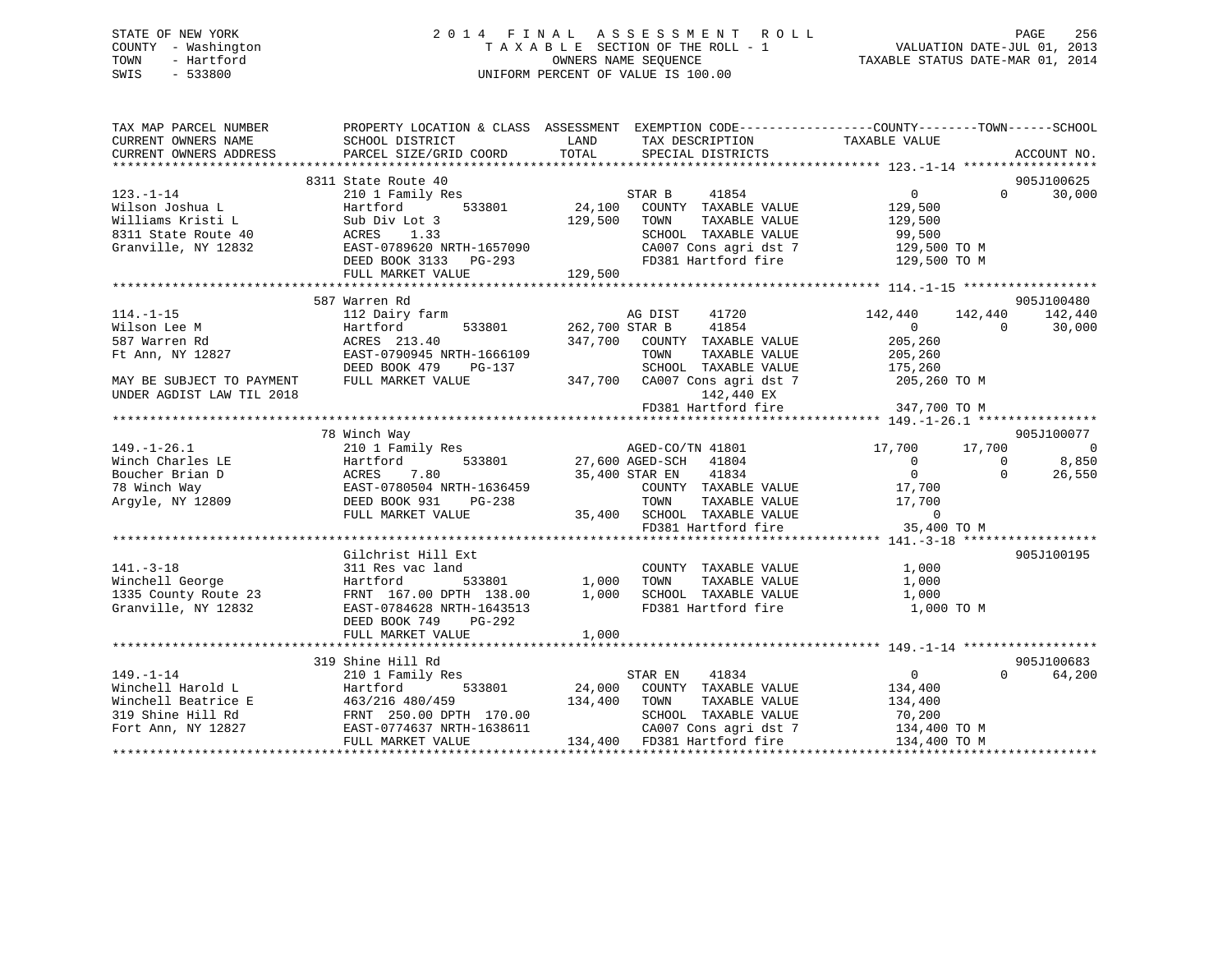| STATE OF NEW YORK   | 2014 FINAL ASSESSMENT ROLL         | 257<br>PAGE                      |
|---------------------|------------------------------------|----------------------------------|
| COUNTY - Washington | TAXABLE SECTION OF THE ROLL - 1    | VALUATION DATE-JUL 01, 2013      |
| TOWN<br>- Hartford  | OWNERS NAME SEOUENCE               | TAXABLE STATUS DATE-MAR 01, 2014 |
| SWIS<br>$-533800$   | UNIFORM PERCENT OF VALUE IS 100.00 |                                  |
|                     |                                    |                                  |

| TAX MAP PARCEL NUMBER                                                                                                                                                                                                                      |                                                                                         |              | PROPERTY LOCATION & CLASS ASSESSMENT EXEMPTION CODE----------------COUNTY-------TOWN------SCHOOL                                                                                                                                                                   |                    |                |             |
|--------------------------------------------------------------------------------------------------------------------------------------------------------------------------------------------------------------------------------------------|-----------------------------------------------------------------------------------------|--------------|--------------------------------------------------------------------------------------------------------------------------------------------------------------------------------------------------------------------------------------------------------------------|--------------------|----------------|-------------|
| CURRENT OWNERS NAME                                                                                                                                                                                                                        | SCHOOL DISTRICT                                                                         | LAND         | TAX DESCRIPTION                                                                                                                                                                                                                                                    | TAXABLE VALUE      |                |             |
| CURRENT OWNERS ADDRESS                                                                                                                                                                                                                     | PARCEL SIZE/GRID COORD TOTAL                                                            |              | SPECIAL DISTRICTS                                                                                                                                                                                                                                                  |                    |                | ACCOUNT NO. |
|                                                                                                                                                                                                                                            |                                                                                         |              |                                                                                                                                                                                                                                                                    |                    |                |             |
|                                                                                                                                                                                                                                            | 1355 Baldwin Corners Rd                                                                 |              |                                                                                                                                                                                                                                                                    |                    |                |             |
| $121. -4 - 5.6$                                                                                                                                                                                                                            | 240 Rural res                                                                           |              | STAR B 41854<br>532802 178,800 FOR 480A 47460                                                                                                                                                                                                                      | $0 \qquad \qquad$  | $\overline{0}$ | 30,000      |
| Winfield Peter M                                                                                                                                                                                                                           | Fort Ann                                                                                |              |                                                                                                                                                                                                                                                                    | 52,000             | 52,000         | 52,000      |
| Winfield Alice H                                                                                                                                                                                                                           | 928/225                                                                                 |              | 407,600 COUNTY TAXABLE VALUE                                                                                                                                                                                                                                       | 355,600            |                |             |
| PO Box 464                                                                                                                                                                                                                                 | Forest Tax 2305/134(1/200                                                               |              | TOWN<br>TAXABLE VALUE                                                                                                                                                                                                                                              | 355,600            |                |             |
| Fort Ann, NY 12827                                                                                                                                                                                                                         | $121. - 1 - 5.6$                                                                        |              | SCHOOL TAXABLE VALUE<br>SCHOOL TAXABLE VALUE 325,600<br>FD381 Hartford fire 307,600 TO M                                                                                                                                                                           |                    |                |             |
|                                                                                                                                                                                                                                            | ACRES 145.87                                                                            |              |                                                                                                                                                                                                                                                                    |                    |                |             |
| MAY BE SUBJECT TO PAYMENT                                                                                                                                                                                                                  | EAST-0766141 NRTH-1663234                                                               |              |                                                                                                                                                                                                                                                                    |                    |                |             |
| UNDER RPTL480A UNTIL 2023                                                                                                                                                                                                                  | DEED BOOK 922 PG-204                                                                    |              |                                                                                                                                                                                                                                                                    |                    |                |             |
|                                                                                                                                                                                                                                            | FULL MARKET VALUE                                                                       | 407,600      |                                                                                                                                                                                                                                                                    |                    |                |             |
|                                                                                                                                                                                                                                            | 241 Shine Hill Rd                                                                       |              |                                                                                                                                                                                                                                                                    |                    |                |             |
| $149. - 1 - 10.1$                                                                                                                                                                                                                          | 240 Rural res                                                                           |              | STAR B 41854                                                                                                                                                                                                                                                       | $\overline{0}$     | $\Omega$       | 30,000      |
| Winn Stephen C                                                                                                                                                                                                                             | Hartford 533801 53,100 COUNTY TAXABLE VALUE 163,400                                     |              |                                                                                                                                                                                                                                                                    |                    |                |             |
|                                                                                                                                                                                                                                            |                                                                                         | 163,400 TOWN | TAXABLE VALUE                                                                                                                                                                                                                                                      |                    |                |             |
| Winn Sandra A<br>241 Shine Hill Rd                                                                                                                                                                                                         | 850/10<br>ACRES 19.70                                                                   |              | SCHOOL TAXABLE VALUE                                                                                                                                                                                                                                               | 163,400<br>133,400 |                |             |
| Fort Ann, NY 12827                                                                                                                                                                                                                         | EAST-0773134 NRTH-1639448                                                               |              | FD381 Hartford fire 163,400 TO M                                                                                                                                                                                                                                   |                    |                |             |
|                                                                                                                                                                                                                                            | DEED BOOK 902 PG-36                                                                     |              |                                                                                                                                                                                                                                                                    |                    |                |             |
|                                                                                                                                                                                                                                            | FULL MARKET VALUE                                                                       | 163,400      |                                                                                                                                                                                                                                                                    |                    |                |             |
|                                                                                                                                                                                                                                            |                                                                                         |              |                                                                                                                                                                                                                                                                    |                    |                |             |
|                                                                                                                                                                                                                                            | Warren Rd                                                                               |              |                                                                                                                                                                                                                                                                    |                    |                | 905J101426  |
| $123. - 1 - 11.8$                                                                                                                                                                                                                          | 322 Rural vac>10                                                                        |              |                                                                                                                                                                                                                                                                    |                    |                |             |
|                                                                                                                                                                                                                                            |                                                                                         |              | $\begin{array}{ccccccccc} \text{COUNTY} & \text{TAXABLE VALUE} & & & 31,500 \\ \text{533801} & & 31,500 & \text{TOWN} & & \text{TAXABLE VALUE} & & & 31,500 \\ \end{array}$<br>31,500 TOWN TAXABLE VALUE<br>31,500 SCHOOL TAXABLE VALUE 31,500 TO M<br>31,500 TO M |                    |                |             |
| Withrow Romanu Luister (10.00<br>Withrow Shalene M (10.000)<br>Mardinal Ln (10.000)<br>EAST-0791763 NRTH-1663910                                                                                                                           |                                                                                         |              |                                                                                                                                                                                                                                                                    |                    |                |             |
|                                                                                                                                                                                                                                            |                                                                                         |              |                                                                                                                                                                                                                                                                    |                    |                |             |
| 10 Cardinal Ln<br>Gales Ferry, CT 06335                                                                                                                                                                                                    | DEED BOOK 2097 PG-70                                                                    |              | 31,500 SCHOOL TAXABLE VALUE 31,500<br>CA007 Cons agri dst 7 31,500 TO M<br>FD381 Hartford fire 31,500 TO M                                                                                                                                                         |                    |                |             |
|                                                                                                                                                                                                                                            | FULL MARKET VALUE                                                                       | 31,500       |                                                                                                                                                                                                                                                                    |                    |                |             |
|                                                                                                                                                                                                                                            |                                                                                         |              |                                                                                                                                                                                                                                                                    |                    |                |             |
|                                                                                                                                                                                                                                            | 49 County Route 23                                                                      |              |                                                                                                                                                                                                                                                                    |                    |                | 9079900721  |
| $132.15 - 1 - 12$                                                                                                                                                                                                                          | 280 Res Multiple                                                                        |              | COUNTY TAXABLE VALUE 130,800                                                                                                                                                                                                                                       |                    |                |             |
|                                                                                                                                                                                                                                            |                                                                                         |              |                                                                                                                                                                                                                                                                    |                    |                |             |
|                                                                                                                                                                                                                                            |                                                                                         |              |                                                                                                                                                                                                                                                                    |                    |                |             |
|                                                                                                                                                                                                                                            |                                                                                         |              |                                                                                                                                                                                                                                                                    |                    |                |             |
|                                                                                                                                                                                                                                            |                                                                                         |              |                                                                                                                                                                                                                                                                    |                    |                |             |
| Woodard Franklin L<br>Woodard Franklin L<br>Woodard Sandra E<br>Woodard Sandra E<br>FRNT 76.00 DPTH 187.00 130,800 SCHOOL TAXABLE VALUE 130,800<br>49 County Route 23 EAST-0786307 NRTH-1652769 CA007 Cons agridst 7 130,800 TO M<br>Hartf |                                                                                         |              |                                                                                                                                                                                                                                                                    |                    |                |             |
|                                                                                                                                                                                                                                            |                                                                                         |              |                                                                                                                                                                                                                                                                    |                    |                |             |
|                                                                                                                                                                                                                                            | North Rd                                                                                |              |                                                                                                                                                                                                                                                                    |                    |                | 905J100691  |
| $140. - 1 - 27$                                                                                                                                                                                                                            | 314 Rural vac<10                                                                        |              | $\begin{tabular}{lllllll} \multicolumn{2}{l}{{\small \texttt{COUNTY}}} & \multicolumn{2}{l}{\small \texttt{TAXABLE}} & \multicolumn{2}{l}{\texttt{VALUE}} & \multicolumn{2}{l}{\texttt{11,000}} \end{tabular}$                                                     |                    |                |             |
| Woodcock James E                                                                                                                                                                                                                           | Hartford                                                                                |              | TAXABLE VALUE                                                                                                                                                                                                                                                      | 11,000             |                |             |
| 3572 State Route 196                                                                                                                                                                                                                       |                                                                                         |              |                                                                                                                                                                                                                                                                    | 11,000             |                |             |
| Fort Ann, NY 12827                                                                                                                                                                                                                         | ACRES 2.40 11,000 SCHOOL TAXABLE VALUE<br>EAST-0772408 NRTH-1644469 FD381 Hartford fire |              |                                                                                                                                                                                                                                                                    | 11,000 TO M        |                |             |
|                                                                                                                                                                                                                                            | DEED BOOK 850 PG-339                                                                    |              |                                                                                                                                                                                                                                                                    |                    |                |             |
|                                                                                                                                                                                                                                            | FULL MARKET VALUE                                                                       | 11,000       |                                                                                                                                                                                                                                                                    |                    |                |             |
|                                                                                                                                                                                                                                            |                                                                                         |              |                                                                                                                                                                                                                                                                    |                    |                |             |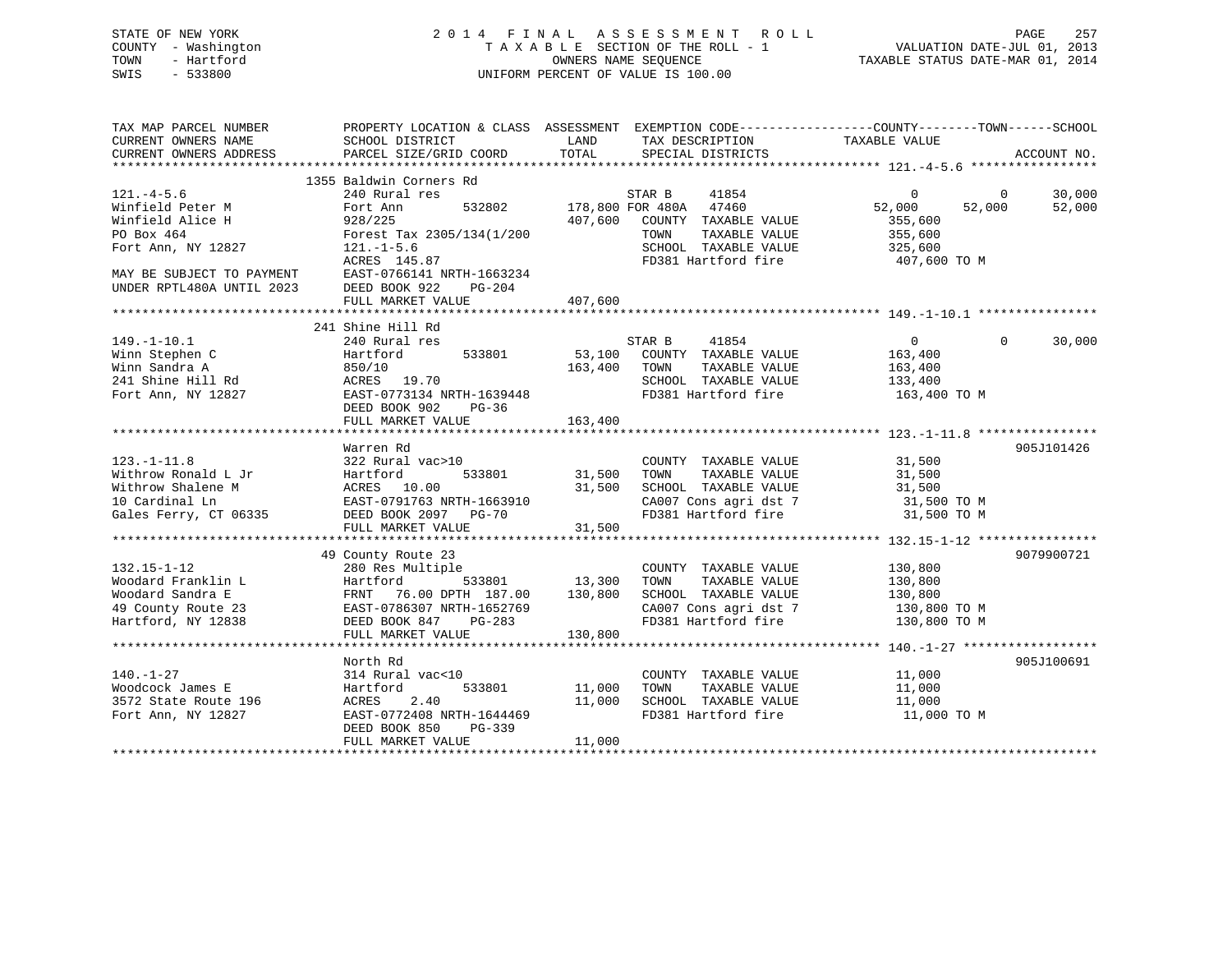# STATE OF NEW YORK 2 0 1 4 F I N A L A S S E S S M E N T R O L L PAGE 258 COUNTY - Washington T A X A B L E SECTION OF THE ROLL - 1 VALUATION DATE-JUL 01, 2013 TOWN - Hartford **TAXABLE STATUS DATE-MAR 01, 2014** OWNERS NAME SEQUENCE TAXABLE STATUS DATE-MAR 01, 2014 SWIS - 533800 UNIFORM PERCENT OF VALUE IS 100.00

| TAX MAP PARCEL NUMBER<br>CURRENT OWNERS NAME<br>CURRENT OWNERS ADDRESS                                                                                                 | PROPERTY LOCATION & CLASS ASSESSMENT EXEMPTION CODE----------------COUNTY-------TOWN-----SCHOOL<br>SCHOOL DISTRICT<br><b>Example 12</b> LAND<br>PARCEL SIZE/GRID COORD                                                                   | TOTAL       | TAX DESCRIPTION TAXABLE VALUE<br>SPECIAL DISTRICTS                      |                                  | ACCOUNT NO. |
|------------------------------------------------------------------------------------------------------------------------------------------------------------------------|------------------------------------------------------------------------------------------------------------------------------------------------------------------------------------------------------------------------------------------|-------------|-------------------------------------------------------------------------|----------------------------------|-------------|
|                                                                                                                                                                        |                                                                                                                                                                                                                                          |             |                                                                         |                                  |             |
|                                                                                                                                                                        |                                                                                                                                                                                                                                          |             |                                                                         |                                  |             |
|                                                                                                                                                                        |                                                                                                                                                                                                                                          |             |                                                                         | $\overline{0}$<br>$\overline{0}$ | 64,200      |
|                                                                                                                                                                        |                                                                                                                                                                                                                                          |             |                                                                         |                                  |             |
|                                                                                                                                                                        |                                                                                                                                                                                                                                          |             |                                                                         |                                  |             |
|                                                                                                                                                                        |                                                                                                                                                                                                                                          |             |                                                                         |                                  |             |
|                                                                                                                                                                        |                                                                                                                                                                                                                                          |             |                                                                         |                                  |             |
|                                                                                                                                                                        |                                                                                                                                                                                                                                          |             |                                                                         |                                  |             |
|                                                                                                                                                                        |                                                                                                                                                                                                                                          |             |                                                                         |                                  |             |
|                                                                                                                                                                        |                                                                                                                                                                                                                                          |             |                                                                         |                                  |             |
|                                                                                                                                                                        |                                                                                                                                                                                                                                          |             | COUNTY TAXABLE VALUE 42,700                                             |                                  |             |
|                                                                                                                                                                        |                                                                                                                                                                                                                                          |             |                                                                         | $\frac{42}{700}$                 |             |
|                                                                                                                                                                        |                                                                                                                                                                                                                                          |             | 42,700 SCHOOL TAXABLE VALUE 42,700 TO M PD381 Hartford fire 42,700 TO M |                                  |             |
|                                                                                                                                                                        |                                                                                                                                                                                                                                          |             |                                                                         |                                  |             |
|                                                                                                                                                                        |                                                                                                                                                                                                                                          |             |                                                                         |                                  |             |
|                                                                                                                                                                        |                                                                                                                                                                                                                                          |             |                                                                         |                                  |             |
|                                                                                                                                                                        |                                                                                                                                                                                                                                          |             |                                                                         |                                  |             |
|                                                                                                                                                                        | 5 Durkee Ln<br>Durkee Ln<br>112 Dairy farm MG DIST 41720<br>Hartford 533801 218,100 COUNTY TAXABLE VALUE                                                                                                                                 |             |                                                                         |                                  | 905J100696  |
| $114. -1 - 17$                                                                                                                                                         |                                                                                                                                                                                                                                          |             |                                                                         | 143, 241 143, 241 143, 241       |             |
|                                                                                                                                                                        |                                                                                                                                                                                                                                          |             |                                                                         | 199,459                          |             |
|                                                                                                                                                                        |                                                                                                                                                                                                                                          |             | TAXABLE VALUE                                                           | 199,459                          |             |
|                                                                                                                                                                        |                                                                                                                                                                                                                                          |             | SCHOOL TAXABLE VALUE                                                    |                                  |             |
|                                                                                                                                                                        |                                                                                                                                                                                                                                          |             | SCHOOL TAXABLE VALUE 199,459<br>CA007 Cons agri dst 7 199,459           | 199,459 TO M                     |             |
|                                                                                                                                                                        |                                                                                                                                                                                                                                          |             |                                                                         |                                  |             |
|                                                                                                                                                                        |                                                                                                                                                                                                                                          |             | FD381 Hartford fire                                                     | 342,700 TO M                     |             |
| UNDER AGDIST LAW TIL 2018                                                                                                                                              |                                                                                                                                                                                                                                          |             |                                                                         |                                  |             |
|                                                                                                                                                                        |                                                                                                                                                                                                                                          |             |                                                                         |                                  |             |
|                                                                                                                                                                        | Warren Rd                                                                                                                                                                                                                                |             |                                                                         |                                  |             |
| $114. - 1 - 17.1$                                                                                                                                                      | 105 Vac farmland                                                                                                                                                                                                                         |             | AG DIST 41720                                                           | 140,621 140,621                  | 140,621     |
| Wooddell Michael D<br>Wooddell Louise<br>406 Warren Rd                                                                                                                 | Hartford                                                                                                                                                                                                                                 |             | 533801 197,200 COUNTY TAXABLE VALUE                                     | 58,579                           |             |
|                                                                                                                                                                        |                                                                                                                                                                                                                                          |             |                                                                         |                                  |             |
|                                                                                                                                                                        |                                                                                                                                                                                                                                          |             |                                                                         |                                  |             |
| Fort Ann, NY 12827                                                                                                                                                     |                                                                                                                                                                                                                                          |             |                                                                         |                                  |             |
|                                                                                                                                                                        |                                                                                                                                                                                                                                          |             |                                                                         |                                  |             |
| MAY BE SUBJECT TO PAYMENT                                                                                                                                              | 199,200 TOWN TAXABLE VALUE .<br>199,200 TOWN TAXABLE VALUE 58,579<br>RCRES 145.20 SCHOOL TAXABLE VALUE 58,579<br>EAST-0788888 NRTH-1665702 CA007 Cons agri dst 7 58,579 TO M<br>DEED BOOK 1800 PG-81 140,621 EX<br>FULL MARKET VALUE 199 |             |                                                                         |                                  |             |
| UNDER AGDIST LAW TIL 2018                                                                                                                                              |                                                                                                                                                                                                                                          |             |                                                                         |                                  |             |
|                                                                                                                                                                        |                                                                                                                                                                                                                                          |             |                                                                         |                                  |             |
|                                                                                                                                                                        | 368 Warren Rd                                                                                                                                                                                                                            |             |                                                                         |                                  |             |
| $123. - 1 - 16.4$                                                                                                                                                      |                                                                                                                                                                                                                                          |             |                                                                         | 18,879 18,879                    | 18,879      |
|                                                                                                                                                                        |                                                                                                                                                                                                                                          |             | 533801 37,200 COUNTY TAXABLE VALUE                                      | 73,321                           |             |
| Wooddell Michael D<br>Wooddell Louise Months 21.13 92,200<br>406 Warren Rd<br>Fort Ann, NY 12827 DEED MONTHS MATH-1663054<br>Fort Ann, NY 12827 DEED MONTHS MATHEMATHY |                                                                                                                                                                                                                                          | 92,200 TOWN | TAXABLE VALUE                                                           | 73,321                           |             |
|                                                                                                                                                                        |                                                                                                                                                                                                                                          |             | SCHOOL TAXABLE VALUE                                                    |                                  |             |
|                                                                                                                                                                        |                                                                                                                                                                                                                                          |             |                                                                         | 73,321<br>73,321 TO M            |             |
|                                                                                                                                                                        | FULL MARKET VALUE                                                                                                                                                                                                                        |             | CA007 Cons agri dst 7<br>$19.979$ EX<br>92,200 18,879 EX                |                                  |             |
| MAY BE SUBJECT TO PAYMENT                                                                                                                                              |                                                                                                                                                                                                                                          |             | FD381 Hartford fire                                                     | 92,200 TO M                      |             |
| UNDER AGDIST LAW TIL 2018                                                                                                                                              |                                                                                                                                                                                                                                          |             |                                                                         |                                  |             |
|                                                                                                                                                                        |                                                                                                                                                                                                                                          |             |                                                                         |                                  |             |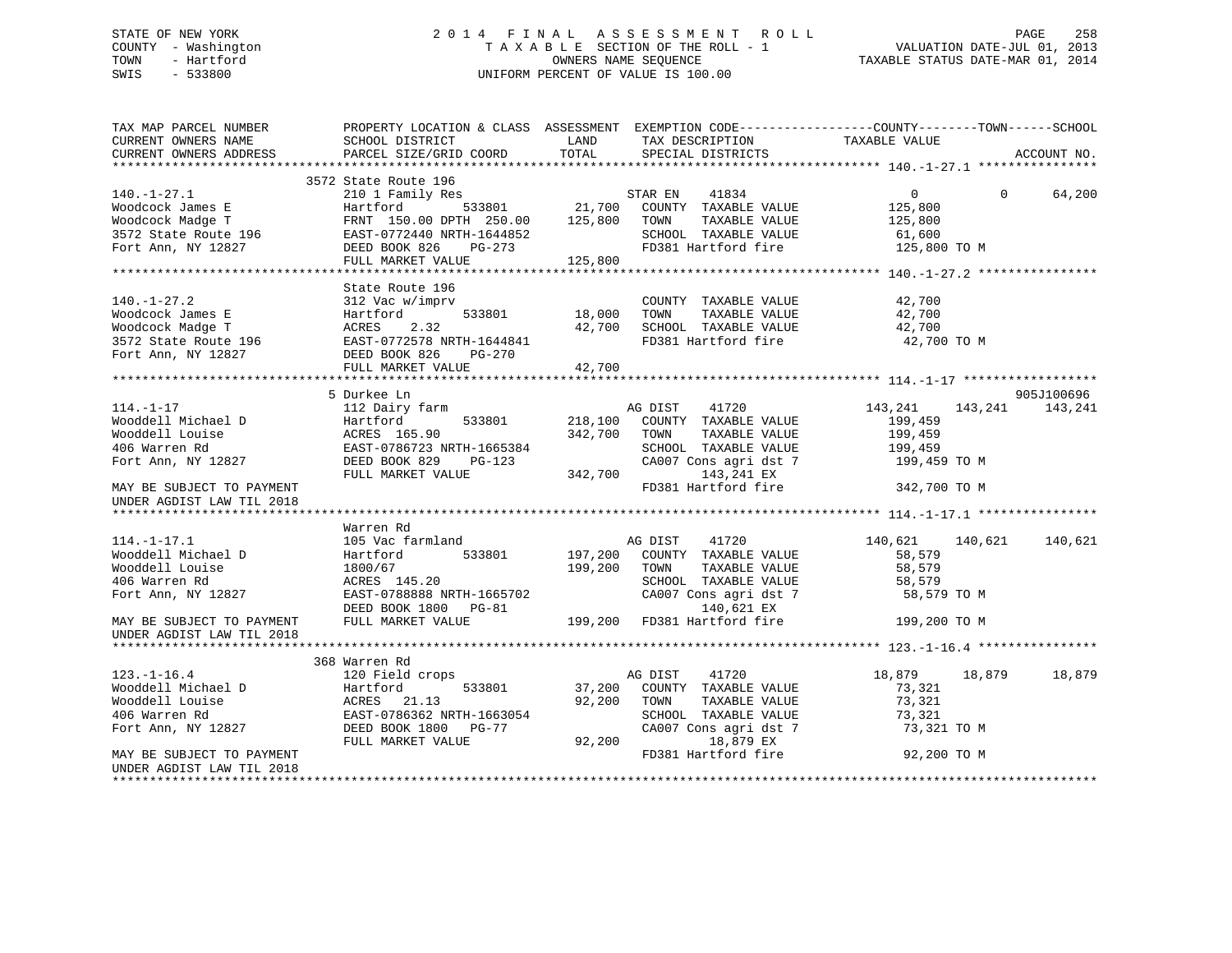# STATE OF NEW YORK 2 0 1 4 F I N A L A S S E S S M E N T R O L L PAGE 259 COUNTY - Washington T A X A B L E SECTION OF THE ROLL - 1 VALUATION DATE-JUL 01, 2013 TOWN - Hartford **TAXABLE STATUS DATE-MAR 01, 2014** OWNERS NAME SEQUENCE TAXABLE STATUS DATE-MAR 01, 2014 SWIS - 533800 UNIFORM PERCENT OF VALUE IS 100.00

| TAX MAP PARCEL NUMBER<br>CURRENT OWNERS NAME<br>CURRENT OWNERS ADDRESS                            | PROPERTY LOCATION & CLASS ASSESSMENT EXEMPTION CODE----------------COUNTY-------TOWN-----SCHOOL<br>SCHOOL DISTRICT<br>PARCEL SIZE/GRID COORD                       | LAND<br>TOTAL                | TAX DESCRIPTION<br>SPECIAL DISTRICTS                                                                                                                                               | TAXABLE VALUE                                                                   | ACCOUNT NO.        |
|---------------------------------------------------------------------------------------------------|--------------------------------------------------------------------------------------------------------------------------------------------------------------------|------------------------------|------------------------------------------------------------------------------------------------------------------------------------------------------------------------------------|---------------------------------------------------------------------------------|--------------------|
|                                                                                                   |                                                                                                                                                                    |                              |                                                                                                                                                                                    |                                                                                 |                    |
| $123. - 1 - 16.5$<br>Wooddell Michael D<br>Wooddell Louise<br>406 Warren Rd<br>Fort Ann, NY 12827 | 406 Warren Rd<br>210 1 Family Res<br>533801<br>Hartford<br>ACRES<br>1.50<br>EAST-0786767 NRTH-1663469<br>DEED BOOK 651<br>PG-87                                    | 24,900<br>201,000            | STAR B<br>41854<br>COUNTY TAXABLE VALUE<br>TOWN<br>TAXABLE VALUE<br>SCHOOL TAXABLE VALUE<br>CA007 Cons agri dst 7<br>201,000 FD381 Hartford fire                                   | $0 \qquad \qquad$<br>201,000<br>201,000<br>171,000<br>201,000 TO M              | $\Omega$<br>30,000 |
|                                                                                                   | FULL MARKET VALUE                                                                                                                                                  |                              |                                                                                                                                                                                    | 201,000 TO M                                                                    |                    |
|                                                                                                   |                                                                                                                                                                    |                              |                                                                                                                                                                                    |                                                                                 |                    |
| $123. - 1 - 16.6$<br>Wooddell Paul E<br>360 Warren Rd<br>Fort Ann, NY 12827                       | 360 Warren Rd<br>210 1 Family Res<br>533801<br>Hartford<br>LOT B<br>ACRES<br>1.02<br>EAST-0785950 NRTH-1662976<br>DEED BOOK 1941    PG-232<br>FULL MARKET VALUE    | 23,100<br>111,700<br>111,700 | STAR B<br>41854<br>COUNTY TAXABLE VALUE<br>TOWN<br>TAXABLE VALUE<br>SCHOOL TAXABLE VALUE<br>CA007 Cons agri dst 7<br>FD381 Hartford fire                                           | $\Omega$<br>111,700<br>111,700<br>81,700<br>111,700 TO M<br>$111,700$ TO M      | $\Omega$<br>30,000 |
|                                                                                                   |                                                                                                                                                                    |                              |                                                                                                                                                                                    |                                                                                 | 905J101265         |
| $149. - 1 - 30.6$<br>Wooddell Stephanie A<br>Bates James M<br>114 Swamp Ln<br>Argyle, NY 12809    | 114 Swamp Ln<br>210 1 Family Res<br>533801<br>Hartford<br>LOT 6<br>6.94<br>ACRES<br>EAST-0775838 NRTH-1634596<br>DEED BOOK 2156<br>PG-76<br>FULL MARKET VALUE      | 45,600<br>160,000<br>160,000 | 41854<br>STAR B<br>COUNTY TAXABLE VALUE<br>TAXABLE VALUE<br>TOWN<br>SCHOOL TAXABLE VALUE<br>CA006 Cons agri dst 6<br>FD381 Hartford fire                                           | $\overline{0}$<br>160,000<br>160,000<br>130,000<br>160,000 TO M<br>160,000 TO M | $\Omega$<br>30,000 |
|                                                                                                   |                                                                                                                                                                    |                              |                                                                                                                                                                                    |                                                                                 |                    |
| $150. - 1 - 7$<br>Woodell Edna T<br>Woodell George H Jr.<br>1939 Burch Rd<br>Granville, NY 12832  | 1939 Burch Rd<br>210 1 Family Res<br>533801<br>Hartford<br>Trans Exempt Repay 2014<br>FRNT 185.00 DPTH 170.00<br>EAST-0789338 NRTH-1641583<br>DEED BOOK 1704 PG-91 | 20,300<br>95,300             | COUNTY TAXABLE VALUE<br>TOWN<br>TAXABLE VALUE<br>SCHOOL TAXABLE VALUE<br>CA008 Cons agri dst 8 95,300 TO M<br>FD381 Hartford fire 95,300 TO M<br>TE533 Trans exmt repay-flg .00 MT | 95,300<br>95,300<br>95,300                                                      | 905J100698         |
|                                                                                                   | FULL MARKET VALUE                                                                                                                                                  | 95,300                       |                                                                                                                                                                                    |                                                                                 |                    |
| $132.11 - 3 - 3$                                                                                  | 114 County Route 23<br>312 Vac w/imprv                                                                                                                             |                              | COUNTY TAXABLE VALUE                                                                                                                                                               | 6,400                                                                           | 905J100700         |
| Woods Donald N<br>Woods Bonnie L<br>104 County Route 23<br>Granville, NY 12832                    | Hartford<br>533801<br>BLA 876/190<br>$132 - 3 - 3$<br>FRNT 137.00 DPTH 156.00<br>EAST-0787061 NRTH-1654232<br>DEED BOOK 3004 PG-342<br>FULL MARKET VALUE           | 6,400<br>6,400<br>6,400      | TOWN<br>TAXABLE VALUE<br>SCHOOL TAXABLE VALUE 6,400<br>SCHOOL Income.<br>CA007 Cons agri dst 7                                                                                     | 6,400<br>6,400 TO M<br>6,400 TO M                                               |                    |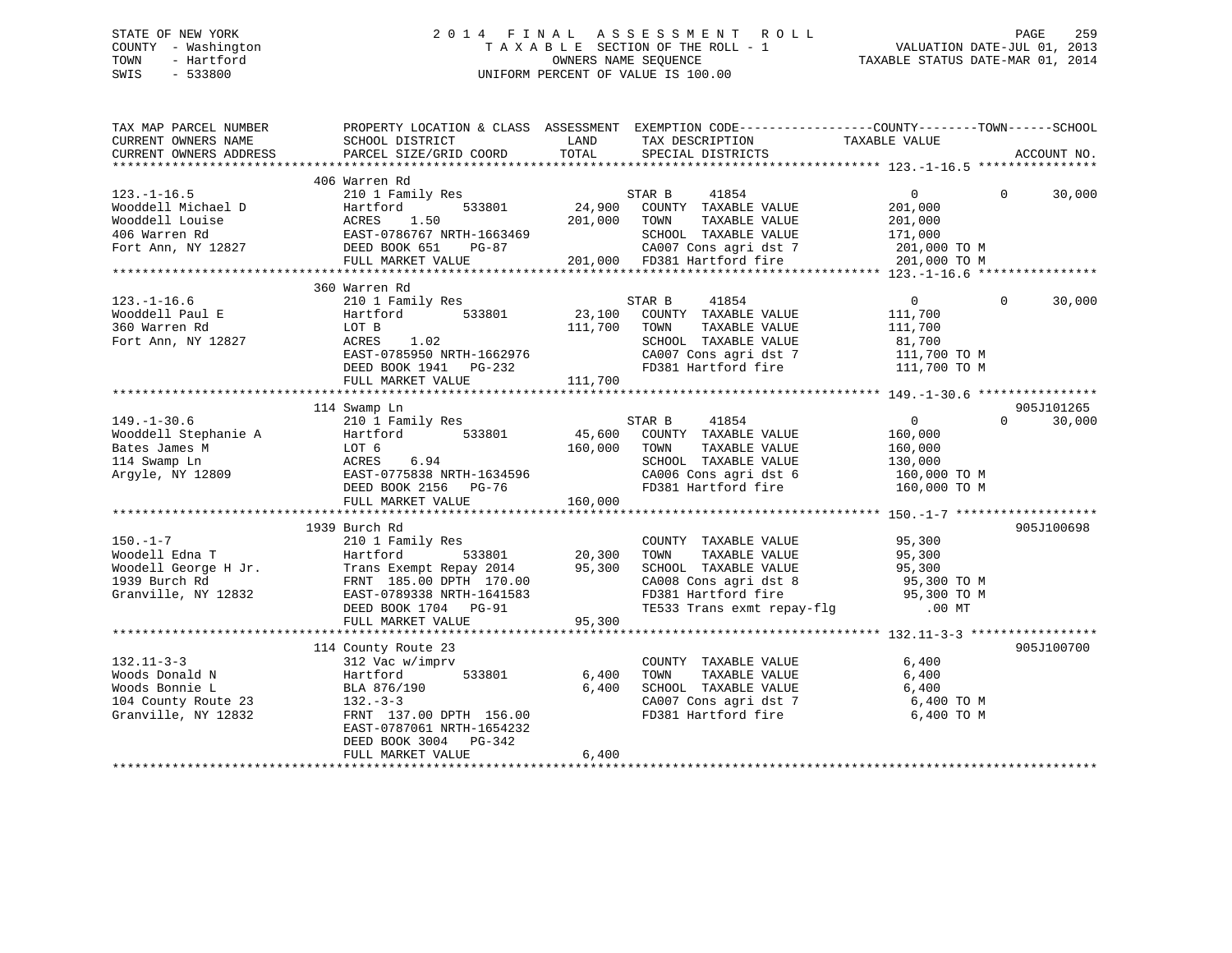# STATE OF NEW YORK 2 0 1 4 F I N A L A S S E S S M E N T R O L L PAGE 260 COUNTY - Washington T A X A B L E SECTION OF THE ROLL - 1 VALUATION DATE-JUL 01, 2013 TOWN - Hartford **TAXABLE STATUS DATE-MAR 01, 2014** OWNERS NAME SEQUENCE TAXABLE STATUS DATE-MAR 01, 2014 SWIS - 533800 UNIFORM PERCENT OF VALUE IS 100.00

| TAX MAP PARCEL NUMBER                                                                                                                                                                                                                                      |                                            |        |                                                                                                                                                     | PROPERTY LOCATION & CLASS ASSESSMENT EXEMPTION CODE----------------COUNTY-------TOWN------SCHOOL |  |
|------------------------------------------------------------------------------------------------------------------------------------------------------------------------------------------------------------------------------------------------------------|--------------------------------------------|--------|-----------------------------------------------------------------------------------------------------------------------------------------------------|--------------------------------------------------------------------------------------------------|--|
|                                                                                                                                                                                                                                                            |                                            |        |                                                                                                                                                     |                                                                                                  |  |
|                                                                                                                                                                                                                                                            |                                            |        |                                                                                                                                                     |                                                                                                  |  |
|                                                                                                                                                                                                                                                            |                                            |        |                                                                                                                                                     |                                                                                                  |  |
|                                                                                                                                                                                                                                                            | County Route 23                            |        |                                                                                                                                                     |                                                                                                  |  |
| $132.11 - 3 - 4.1$                                                                                                                                                                                                                                         | 311 Res vac land                           |        |                                                                                                                                                     |                                                                                                  |  |
|                                                                                                                                                                                                                                                            | Hartford                                   |        |                                                                                                                                                     |                                                                                                  |  |
| Woods Donald N<br>Woods Bonnie L<br>Woods Bonnie L                                                                                                                                                                                                         | BLA 876/186+190                            |        | E 2.5<br>1 and<br>533801 500 TOWN TAXABLE VALUE 500<br>500 SCHOOL TAXABLE VALUE 500<br>500 SCHOOL TAXABLE VALUE 500<br>500 SCHOOL TAXABLE VALUE 500 |                                                                                                  |  |
|                                                                                                                                                                                                                                                            |                                            |        | CA007 Cons agri dst 7 500 TO M                                                                                                                      |                                                                                                  |  |
| 104 County Route 23<br>Granville, NY 12832<br>FRNT 10.0                                                                                                                                                                                                    | FRNT 10.00 DPTH 156.00                     |        | FD381 Hartford fire                                                                                                                                 | 500 TO M                                                                                         |  |
|                                                                                                                                                                                                                                                            | EAST-0787058 NRTH-1654159                  |        |                                                                                                                                                     |                                                                                                  |  |
|                                                                                                                                                                                                                                                            | DEED BOOK 3004 PG-342                      |        |                                                                                                                                                     |                                                                                                  |  |
|                                                                                                                                                                                                                                                            | FULL MARKET VALUE                          | 500    |                                                                                                                                                     |                                                                                                  |  |
|                                                                                                                                                                                                                                                            |                                            |        |                                                                                                                                                     |                                                                                                  |  |
|                                                                                                                                                                                                                                                            |                                            |        |                                                                                                                                                     | 905J100457                                                                                       |  |
| 210 1 Family Res<br>Woods Verona A Estate Hartford<br>Morehouse Forrest R<br>Morehouse Forrest R<br>ELA 876/186<br>ELA 876/186<br>ELA 876/186<br>ELA 876/186<br>ELA 876/186<br>ELA 876/186<br>ELA 876/186<br>ELA 876/186<br>ELA 876/186<br>ELA 238.00<br>C |                                            |        |                                                                                                                                                     |                                                                                                  |  |
|                                                                                                                                                                                                                                                            |                                            |        |                                                                                                                                                     |                                                                                                  |  |
|                                                                                                                                                                                                                                                            |                                            |        |                                                                                                                                                     |                                                                                                  |  |
|                                                                                                                                                                                                                                                            |                                            |        |                                                                                                                                                     |                                                                                                  |  |
|                                                                                                                                                                                                                                                            |                                            |        |                                                                                                                                                     |                                                                                                  |  |
|                                                                                                                                                                                                                                                            |                                            |        |                                                                                                                                                     |                                                                                                  |  |
|                                                                                                                                                                                                                                                            |                                            |        |                                                                                                                                                     |                                                                                                  |  |
|                                                                                                                                                                                                                                                            |                                            |        |                                                                                                                                                     |                                                                                                  |  |
| 1461 Baldwin Corners Rd<br>1461 Baldwin Corners Rd<br>210 1 Family Res<br>1461 Baldwin Corners Rd<br>1461 Baldwin Corners Rd<br>1461 Baldwin Corners Rd<br>1461 Baldwin Corners Rd<br>1461 Baldwin Corners Rd<br>1461 Baldwin Corners Rd<br>1461           |                                            |        |                                                                                                                                                     | 905J100492                                                                                       |  |
|                                                                                                                                                                                                                                                            |                                            |        |                                                                                                                                                     | $\Omega$<br>30,000                                                                               |  |
|                                                                                                                                                                                                                                                            |                                            |        |                                                                                                                                                     |                                                                                                  |  |
|                                                                                                                                                                                                                                                            |                                            |        |                                                                                                                                                     |                                                                                                  |  |
|                                                                                                                                                                                                                                                            |                                            |        |                                                                                                                                                     |                                                                                                  |  |
|                                                                                                                                                                                                                                                            |                                            |        |                                                                                                                                                     |                                                                                                  |  |
|                                                                                                                                                                                                                                                            |                                            |        |                                                                                                                                                     |                                                                                                  |  |
|                                                                                                                                                                                                                                                            | FULL MARKET VALUE 84,600                   |        |                                                                                                                                                     |                                                                                                  |  |
|                                                                                                                                                                                                                                                            |                                            |        |                                                                                                                                                     |                                                                                                  |  |
|                                                                                                                                                                                                                                                            | 1460 Baldwin Corners Rd                    |        |                                                                                                                                                     |                                                                                                  |  |
| $122. - 1 - 33.5$                                                                                                                                                                                                                                          | 314 Rural vac<10                           |        | COUNTY TAXABLE VALUE 15,000                                                                                                                         |                                                                                                  |  |
| 122.-1-33.5<br>Woodward Randy S<br>Bassett Lisa M<br>1461 Baldwin Corners Rd<br>Fort Ann, NY 12827<br>27 DEED BOOK 1849<br>27 DEED BOOK 1849<br>27 DEED BOOK 1849<br>27 DEED BOOK 1849                                                                     |                                            |        | TAXABLE VALUE 15,000                                                                                                                                |                                                                                                  |  |
|                                                                                                                                                                                                                                                            |                                            |        | 15,000 SCHOOL TAXABLE VALUE 15,000<br>FD381 Hartford fire 15,000 TO M                                                                               |                                                                                                  |  |
|                                                                                                                                                                                                                                                            |                                            |        |                                                                                                                                                     |                                                                                                  |  |
|                                                                                                                                                                                                                                                            |                                            |        |                                                                                                                                                     |                                                                                                  |  |
|                                                                                                                                                                                                                                                            | FULL MARKET VALUE                          | 15,000 |                                                                                                                                                     |                                                                                                  |  |
|                                                                                                                                                                                                                                                            |                                            |        |                                                                                                                                                     |                                                                                                  |  |
|                                                                                                                                                                                                                                                            | Baldwin Corners Rd<br>314 Rural vac<10     |        |                                                                                                                                                     |                                                                                                  |  |
| $122. - 1 - 33.8$                                                                                                                                                                                                                                          |                                            |        | COUNTY TAXABLE VALUE 15,600                                                                                                                         |                                                                                                  |  |
|                                                                                                                                                                                                                                                            |                                            |        |                                                                                                                                                     |                                                                                                  |  |
|                                                                                                                                                                                                                                                            |                                            |        |                                                                                                                                                     |                                                                                                  |  |
|                                                                                                                                                                                                                                                            |                                            |        |                                                                                                                                                     |                                                                                                  |  |
|                                                                                                                                                                                                                                                            |                                            |        |                                                                                                                                                     |                                                                                                  |  |
| Noodward Randy S<br>Hartford 533801 15,600 TOWN TAXABLE VALUE 15,600<br>Bassett Lisa M ACRES 5.00 15,600 SCHOOL TAXABLE VALUE 15,600<br>1461 Baldwin Corners Rd EAST-0770213 NRTH-1663944 FD381 Hartford fire 15,600 TO M<br>Fort Ann, NY 12827            |                                            |        |                                                                                                                                                     |                                                                                                  |  |
|                                                                                                                                                                                                                                                            | DEED BOOK 2463 PG-257<br>FULL MARKET VALUE | 15,600 |                                                                                                                                                     |                                                                                                  |  |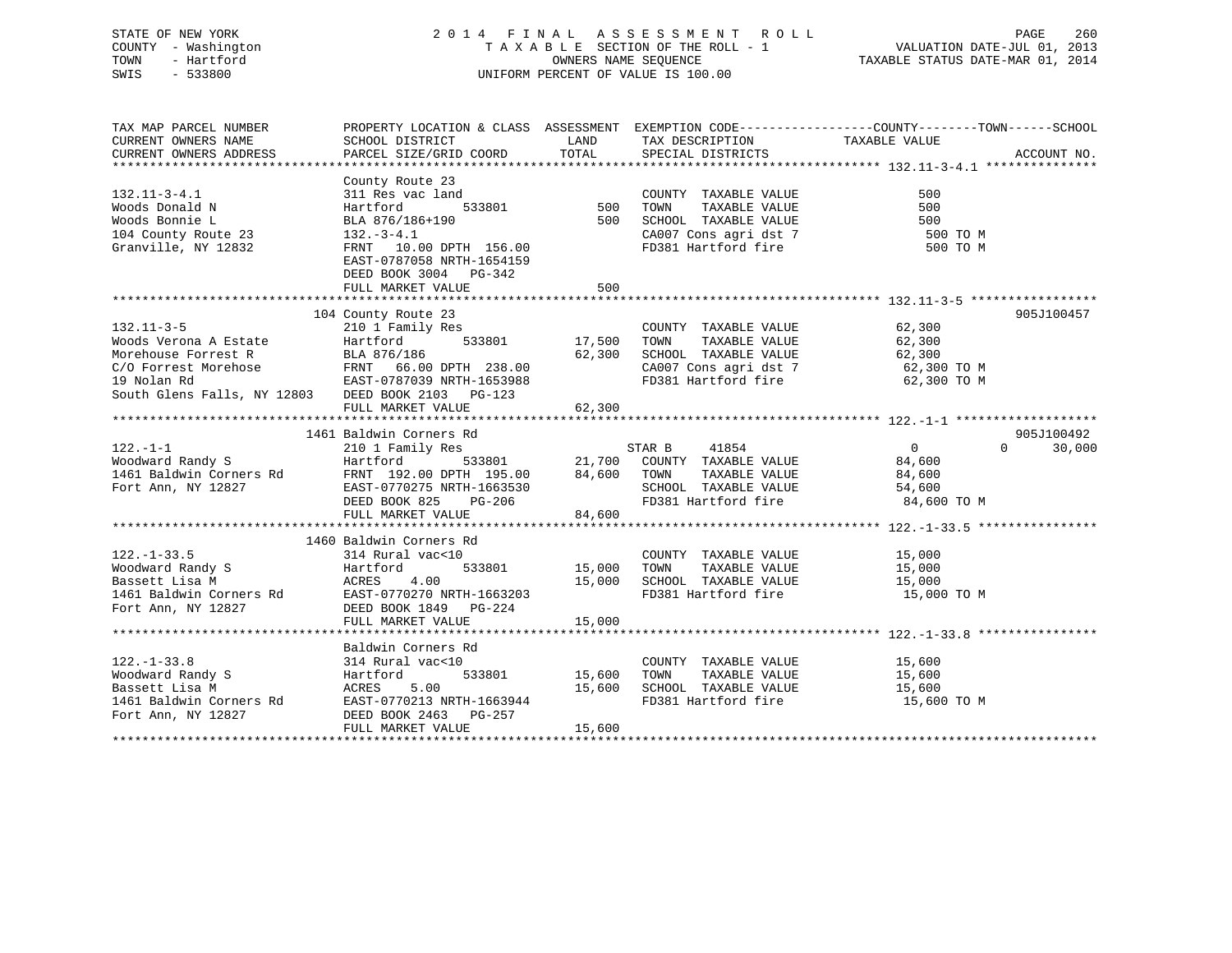| STATE OF NEW YORK<br>COUNTY - Washington<br>TOWN<br>- Hartford<br>SWIS<br>$-533800$ |                                                        | OWNERS NAME SEQUENCE | 2014 FINAL ASSESSMENT<br>ROLL<br>TAXABLE SECTION OF THE ROLL - 1<br>UNIFORM PERCENT OF VALUE IS 100.00 | PAGE<br>261<br>VALUATION DATE-JUL 01, 2013<br>TAXABLE STATUS DATE-MAR 01, 2014                                 |
|-------------------------------------------------------------------------------------|--------------------------------------------------------|----------------------|--------------------------------------------------------------------------------------------------------|----------------------------------------------------------------------------------------------------------------|
| TAX MAP PARCEL NUMBER<br>CURRENT OWNERS NAME<br>CURRENT OWNERS ADDRESS              | SCHOOL DISTRICT<br>PARCEL SIZE/GRID COORD              | LAND<br>TOTAL        | TAX DESCRIPTION TAXABLE VALUE<br>SPECIAL DISTRICTS                                                     | PROPERTY LOCATION & CLASS ASSESSMENT EXEMPTION CODE----------------COUNTY-------TOWN-----SCHOOL<br>ACCOUNT NO. |
|                                                                                     |                                                        |                      |                                                                                                        |                                                                                                                |
| $122. - 1 - 33.9$                                                                   | 1443 Baldwin Corners Rd                                |                      |                                                                                                        |                                                                                                                |
| Woodward Randy S                                                                    | 311 Res vac land<br>Hartford<br>533801                 | 14,200               | COUNTY TAXABLE VALUE<br>TOWN<br>TAXABLE VALUE                                                          | 14,200<br>14,200                                                                                               |
| Bassett Lisa M                                                                      | Subdivision: Lot 2                                     | 14,200               | SCHOOL TAXABLE VALUE                                                                                   | 14,200                                                                                                         |
| 1461 Baldwin Corners Rd                                                             | ACRES<br>2.90                                          |                      | FD381 Hartford fire                                                                                    | 14,200 TO M                                                                                                    |
| Fort Ann, NY 12827                                                                  | EAST-0769882 NRTH-1663127                              |                      |                                                                                                        |                                                                                                                |
|                                                                                     | DEED BOOK 3394 PG-259                                  |                      |                                                                                                        |                                                                                                                |
| PRIOR OWNER ON 3/01/2014                                                            | FULL MARKET VALUE                                      | 14,200               |                                                                                                        |                                                                                                                |
| Jakway Richard O                                                                    |                                                        |                      |                                                                                                        |                                                                                                                |
|                                                                                     |                                                        |                      |                                                                                                        |                                                                                                                |
| $122. - 1 - 14$                                                                     | 263 Wright Rd<br>210 1 Family Res                      |                      | COUNTY TAXABLE VALUE                                                                                   | 905J100048<br>97,600                                                                                           |
| Wordelmann Mary Estate                                                              | Hartford<br>533801                                     | 13,500               | TAXABLE VALUE<br>TOWN                                                                                  | 97,600                                                                                                         |
| 263 Wright Rd                                                                       | FRNT 150.00 DPTH 160.00                                | 97,600               | SCHOOL TAXABLE VALUE                                                                                   | 97,600                                                                                                         |
| Granville, NY 12832                                                                 | EAST-0781467 NRTH-1656938                              |                      | CA007 Cons agri dst 7                                                                                  | 97,600 TO M                                                                                                    |
|                                                                                     | DEED BOOK 684<br>$PG-98$                               |                      | FD381 Hartford fire                                                                                    | 97,600 TO M                                                                                                    |
|                                                                                     | FULL MARKET VALUE                                      | 97,600               |                                                                                                        |                                                                                                                |
|                                                                                     |                                                        |                      |                                                                                                        |                                                                                                                |
|                                                                                     | 109 Gilchrist Hill Ext                                 |                      |                                                                                                        | 905J100701                                                                                                     |
| $141. - 3 - 13$<br>Wright Bruce                                                     | 210 1 Family Res                                       |                      | STAR B<br>41854                                                                                        | $\Omega$<br>30,000<br>$\overline{0}$                                                                           |
| 109 Gilchrist Hill Ext                                                              | 533801<br>Hartford<br>513/206                          | 27,600<br>186,000    | COUNTY TAXABLE VALUE<br>TOWN<br>TAXABLE VALUE                                                          | 186,000<br>186,000                                                                                             |
| Hartford, NY 12838                                                                  | ACRES<br>1.92 BANK<br>165                              |                      | SCHOOL TAXABLE VALUE                                                                                   | 156,000                                                                                                        |
|                                                                                     | EAST-0785488 NRTH-1645476                              |                      | FD381 Hartford fire                                                                                    | 186,000 TO M                                                                                                   |
|                                                                                     | DEED BOOK 429<br>PG-761                                |                      |                                                                                                        |                                                                                                                |
|                                                                                     | FULL MARKET VALUE                                      | 186,000              |                                                                                                        |                                                                                                                |
|                                                                                     |                                                        |                      |                                                                                                        |                                                                                                                |
|                                                                                     | 365 Gilchrist Hill Rd                                  |                      |                                                                                                        |                                                                                                                |
| $150.-1-57.3$                                                                       | 311 Res vac land                                       |                      | COUNTY TAXABLE VALUE                                                                                   | 32,100                                                                                                         |
| Wynn Raymond                                                                        | 533801<br>Hartford                                     | 32,100               | TOWN<br>TAXABLE VALUE                                                                                  | 32,100                                                                                                         |
| Wynn Ethel<br>1 Garrison Rd                                                         | LOT 3<br>ACRES<br>3.39                                 | 32,100               | SCHOOL TAXABLE VALUE<br>FD381 Hartford fire                                                            | 32,100                                                                                                         |
| Queensbury, NY 12804                                                                | EAST-0784009 NRTH-1639487                              |                      |                                                                                                        | 32,100 TO M                                                                                                    |
|                                                                                     | DEED BOOK 3011 PG-21                                   |                      |                                                                                                        |                                                                                                                |
|                                                                                     | FULL MARKET VALUE                                      | 32,100               |                                                                                                        |                                                                                                                |
|                                                                                     |                                                        |                      |                                                                                                        |                                                                                                                |
|                                                                                     | 363 Gilchrist Hill Rd                                  |                      |                                                                                                        |                                                                                                                |
| $150.-1-57.4$                                                                       | 314 Rural vac<10                                       |                      | COUNTY TAXABLE VALUE                                                                                   | 20,000                                                                                                         |
| Wynn Raymond                                                                        | Hartford<br>533801                                     | 20,000               | TAXABLE VALUE<br>TOWN                                                                                  | 20,000                                                                                                         |
| Wynn Ethel                                                                          | LOT 4                                                  | 20,000               | SCHOOL TAXABLE VALUE                                                                                   | 20,000                                                                                                         |
| 1 Garrison Rd                                                                       | 3.19<br>ACRES                                          |                      | FD381 Hartford fire                                                                                    | 20,000 TO M                                                                                                    |
| Queensbury, NY 12804                                                                | EAST-0784182 NRTH-1639647<br>DEED BOOK 3011<br>$PG-21$ |                      |                                                                                                        |                                                                                                                |
|                                                                                     | FULL MARKET VALUE                                      | 20,000               |                                                                                                        |                                                                                                                |
|                                                                                     |                                                        |                      |                                                                                                        |                                                                                                                |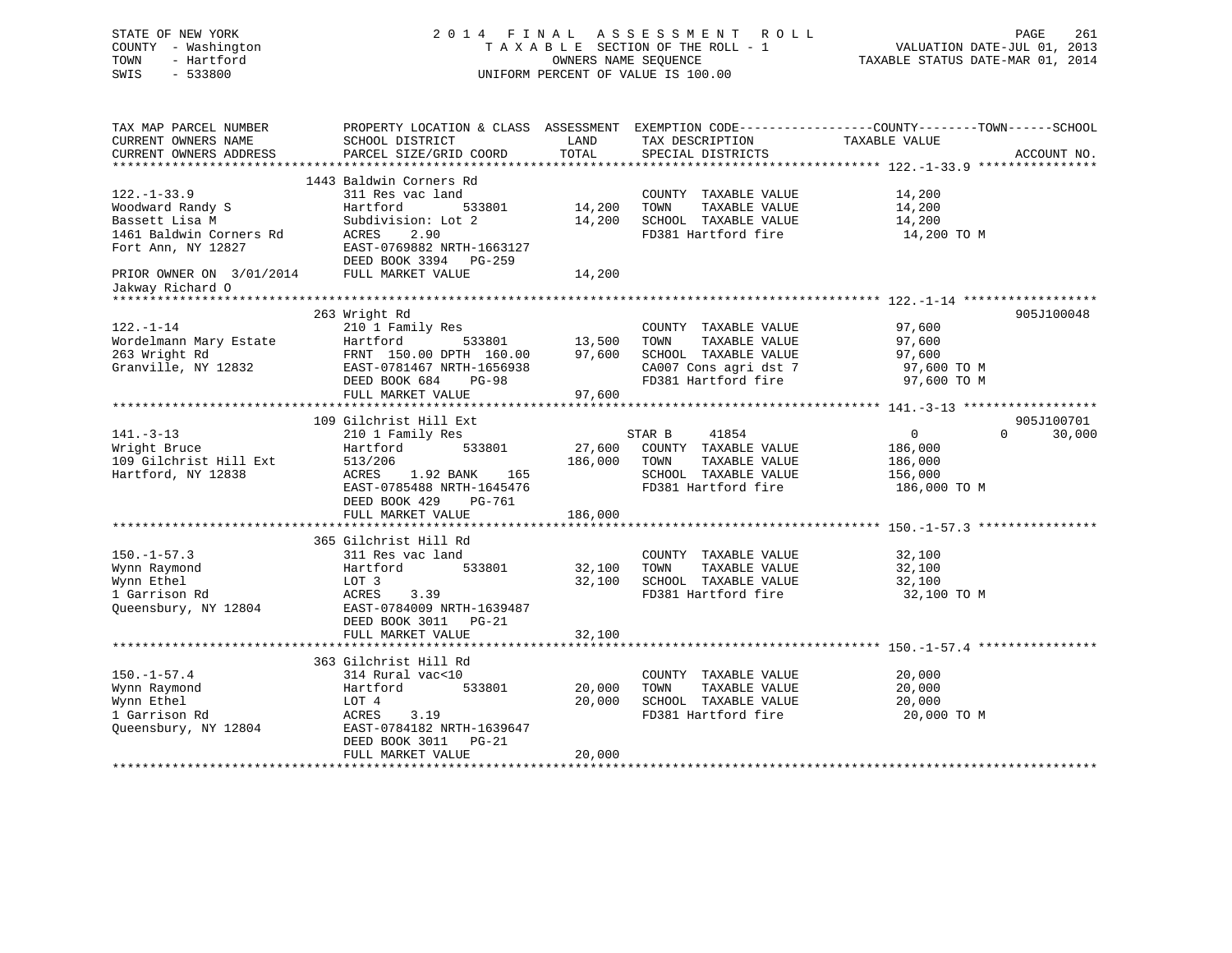# STATE OF NEW YORK 2 0 1 4 F I N A L A S S E S S M E N T R O L L PAGE 262 COUNTY - Washington T A X A B L E SECTION OF THE ROLL - 1 VALUATION DATE-JUL 01, 2013 TOWN - Hartford **TAXABLE STATUS DATE-MAR 01, 2014** OWNERS NAME SEQUENCE TAXABLE STATUS DATE-MAR 01, 2014 SWIS - 533800 UNIFORM PERCENT OF VALUE IS 100.00

| TAX MAP PARCEL NUMBER<br>CURRENT OWNERS NAME<br>CURRENT OWNERS ADDRESS                             | PROPERTY LOCATION & CLASS ASSESSMENT<br>SCHOOL DISTRICT<br>PARCEL SIZE/GRID COORD                                                                                           | LAND<br>TOTAL                        | TAX DESCRIPTION<br>SPECIAL DISTRICTS                                                                                                                       | EXEMPTION CODE-----------------COUNTY-------TOWN------SCHOOL<br>TAXABLE VALUE                                                 | ACCOUNT NO.                                  |
|----------------------------------------------------------------------------------------------------|-----------------------------------------------------------------------------------------------------------------------------------------------------------------------------|--------------------------------------|------------------------------------------------------------------------------------------------------------------------------------------------------------|-------------------------------------------------------------------------------------------------------------------------------|----------------------------------------------|
| $141. - 3 - 59$<br>Yando Nathan<br>34 Deer Run Way<br>Hartford, NY 12838                           | 34 Deer Run Way<br>210 1 Family Res<br>Hartford<br>533801<br>LOT 10<br>ACRES<br>6.10<br>EAST-0783334 NRTH-1642569<br>DEED BOOK 2663<br>PG-332<br>FULL MARKET VALUE          | 189,000 STAR B                       | VET WAR C 41122<br>34,100 VET WAR T 41123<br>41854<br>COUNTY TAXABLE VALUE<br>TAXABLE VALUE<br>TOWN<br>SCHOOL TAXABLE VALUE<br>189,000 FD381 Hartford fire | $\Omega$<br>28,350<br>$\overline{0}$<br>27,000<br>$\overline{0}$<br>$\Omega$<br>160,650<br>162,000<br>159,000<br>189,000 TO M | 905J101350<br>$\Omega$<br>$\Omega$<br>30,000 |
| $141. - 3 - 58$<br>Yando Robert<br>Yando Margaret<br>23 Deer Run Way<br>Hartford, NY 12838         | 23 Deer Run Way<br>240 Rural res<br>Hartford<br>533801<br>LOT 9<br>ACRES 10.15<br>EAST-0783632 NRTH-1642044<br>DEED BOOK 639<br>PG-152<br>FULL MARKET VALUE                 | 31,000 STAR EN<br>128,000<br>128,000 | VET COM CT 41131<br>41834<br>COUNTY TAXABLE VALUE<br>TAXABLE VALUE<br>TOWN<br>SCHOOL TAXABLE VALUE<br>FD381 Hartford fire                                  | 32,000<br>32,000<br>$\overline{0}$<br>$\Omega$<br>96,000<br>96,000<br>63,800<br>128,000 TO M                                  | 905J101349<br>$\overline{0}$<br>64,200       |
| $158. - 2 - 8.1$<br>Yarish Theodore M<br>Yarish Diane L<br>50 Wolfe Ln<br>Salem, NY 12865          | Halls Pond Rd OFF<br>322 Rural vac>10<br>533801<br>Hartford<br>$158. - 1 - 8.1$<br>ACRES 11.90<br>EAST-0789114 NRTH-1631571<br>DEED BOOK 921<br>PG-198<br>FULL MARKET VALUE | 7,700<br>7,700<br>7,700              | COUNTY TAXABLE VALUE<br>TAXABLE VALUE<br>TOWN<br>SCHOOL TAXABLE VALUE<br>CA008 Cons agri dst 8<br>FD381 Hartford fire                                      | 7,700<br>7,700<br>7,700<br>7,700 TO M<br>7,700 TO M                                                                           | 905J100685                                   |
| $149. - 1 - 30.20$<br>Yarter Harold S<br>Yarter Debra L<br>305B Lindsay Rd<br>Gansevoort, NY 12831 | Swamp Ln<br>314 Rural vac<10<br>Hartford<br>533801<br>LOT 20<br>6.32<br>ACRES<br>EAST-0776319 NRTH-1635566<br>DEED BOOK 802<br>PG-103<br>FULL MARKET VALUE                  | 27,500<br>27,500<br>27,500           | COUNTY TAXABLE VALUE<br>TAXABLE VALUE<br>TOWN<br>SCHOOL TAXABLE VALUE<br>CA006 Cons agri dst 6<br>FD381 Hartford fire                                      | 27,500<br>27,500<br>27,500<br>27,500 TO M<br>27,500 TO M                                                                      | 905J101278                                   |
| $149. - 1 - 30.21$<br>Yarter Harold S<br>Yarter Debra L<br>305B Lindsay Rd<br>Gansevoort, NY 12831 | Swamp Ln<br>314 Rural vac<10<br>533801<br>Hartford<br>LOT 21<br>ACRES<br>5.23<br>EAST-0776480 NRTH-1635411<br>DEED BOOK 802<br>$PG-103$<br>FULL MARKET VALUE                | 26,500<br>26,500<br>26,500           | COUNTY TAXABLE VALUE<br>TAXABLE VALUE<br>TOWN<br>SCHOOL TAXABLE VALUE<br>CA006 Cons agri dst 6<br>FD381 Hartford fire                                      | 26,500<br>26,500<br>26,500<br>26,500 TO M<br>26,500 TO M                                                                      | 905J101279                                   |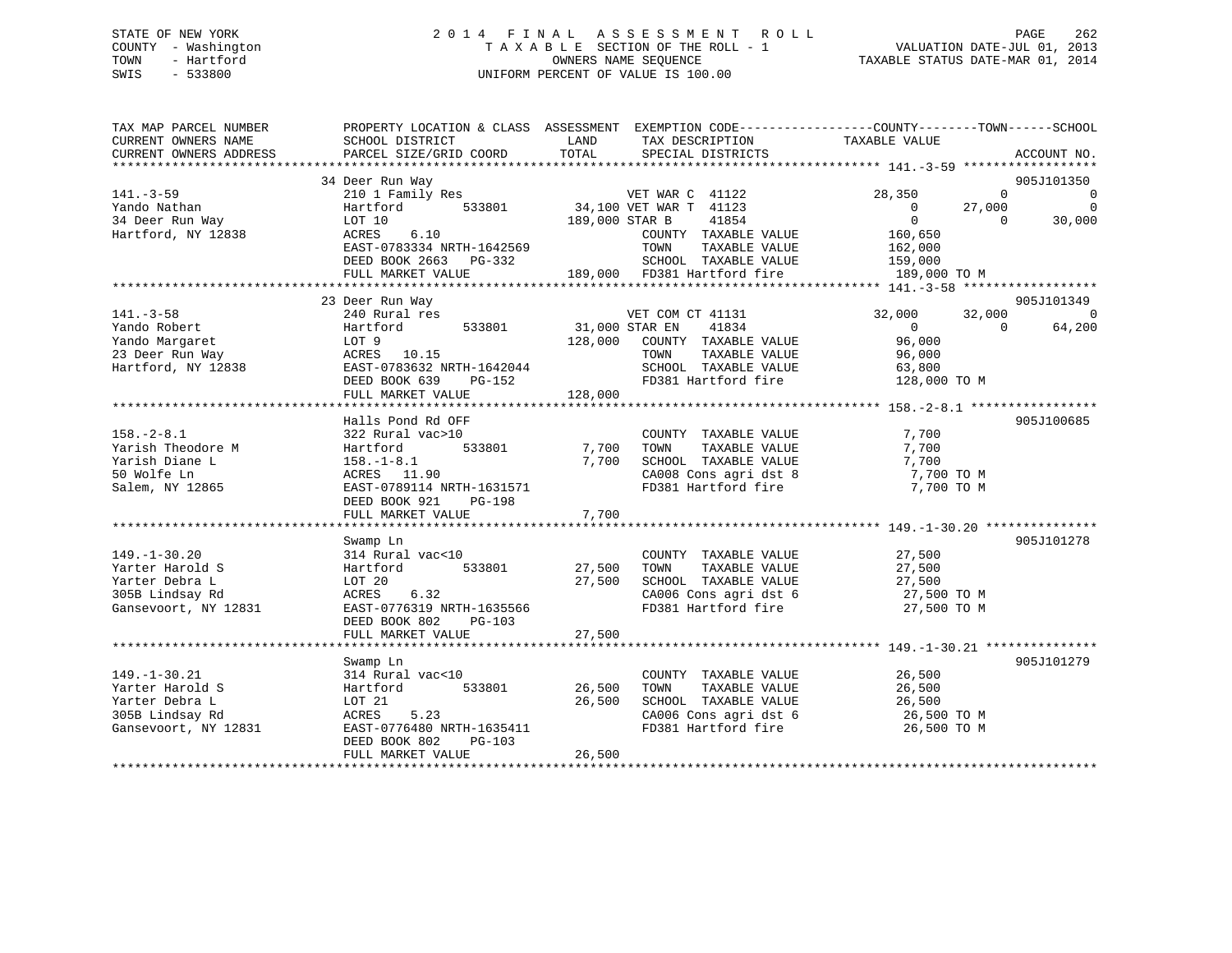# STATE OF NEW YORK 2 0 1 4 F I N A L A S S E S S M E N T R O L L PAGE 263 COUNTY - Washington T A X A B L E SECTION OF THE ROLL - 1 VALUATION DATE-JUL 01, 2013 TOWN - Hartford **TAXABLE STATUS DATE-MAR 01, 2014** OWNERS NAME SEQUENCE TAXABLE STATUS DATE-MAR 01, 2014 SWIS - 533800 UNIFORM PERCENT OF VALUE IS 100.00

| TAX MAP PARCEL NUMBER                                                          | PROPERTY LOCATION & CLASS ASSESSMENT EXEMPTION CODE---------------COUNTY-------TOWN------SCHOOL                                                                                                                                                                                                                                                                                                             |                     |                                                                                                                                                                                                                                           |                            |            |
|--------------------------------------------------------------------------------|-------------------------------------------------------------------------------------------------------------------------------------------------------------------------------------------------------------------------------------------------------------------------------------------------------------------------------------------------------------------------------------------------------------|---------------------|-------------------------------------------------------------------------------------------------------------------------------------------------------------------------------------------------------------------------------------------|----------------------------|------------|
|                                                                                |                                                                                                                                                                                                                                                                                                                                                                                                             |                     |                                                                                                                                                                                                                                           |                            |            |
|                                                                                | 326 Shine Hill Rd                                                                                                                                                                                                                                                                                                                                                                                           |                     |                                                                                                                                                                                                                                           |                            |            |
| $149. - 1 - 32.14$                                                             | 210 1 Family Res                                                                                                                                                                                                                                                                                                                                                                                            |                     | STAR B<br>41854                                                                                                                                                                                                                           | $\overline{0}$<br>$\Omega$ | 30,000     |
|                                                                                | Hartford<br>533801                                                                                                                                                                                                                                                                                                                                                                                          | 33,000              | COUNTY TAXABLE VALUE                                                                                                                                                                                                                      | 154,200                    |            |
|                                                                                | $P/O$ LOT 2B                                                                                                                                                                                                                                                                                                                                                                                                | 154,200             | TOWN<br>TAXABLE VALUE                                                                                                                                                                                                                     | 154,200                    |            |
|                                                                                | 1.00<br>ACRES                                                                                                                                                                                                                                                                                                                                                                                               |                     | SCHOOL TAXABLE VALUE                                                                                                                                                                                                                      | 124,200                    |            |
| rattaw Jeffrey A<br>Yattaw Vickie L<br>326 Shine Hill Rd<br>Fort Ann, NY 12827 | EAST-0774648 NRTH-1638335                                                                                                                                                                                                                                                                                                                                                                                   |                     |                                                                                                                                                                                                                                           |                            |            |
|                                                                                | $PG-62$<br>DEED BOOK 831                                                                                                                                                                                                                                                                                                                                                                                    |                     | $\begin{array}{lll} \texttt{CA006} \texttt{ Cons} & \texttt{aspti} & \texttt{dst} & \texttt{6} & \texttt{154,200} & \texttt{TO M} \\ \texttt{FD381} & \texttt{Hartford} & \texttt{fire} & & \texttt{154,200} & \texttt{TO M} \end{array}$ |                            |            |
|                                                                                |                                                                                                                                                                                                                                                                                                                                                                                                             |                     |                                                                                                                                                                                                                                           |                            |            |
|                                                                                |                                                                                                                                                                                                                                                                                                                                                                                                             |                     |                                                                                                                                                                                                                                           |                            |            |
|                                                                                | 1604 Baldwin Corners Rd                                                                                                                                                                                                                                                                                                                                                                                     |                     |                                                                                                                                                                                                                                           |                            |            |
| $122. - 1 - 5.1$                                                               | 210 1 Family Res                                                                                                                                                                                                                                                                                                                                                                                            |                     | 41854<br>STAR B                                                                                                                                                                                                                           | 0<br>$\Omega$              | 30,000     |
|                                                                                |                                                                                                                                                                                                                                                                                                                                                                                                             |                     |                                                                                                                                                                                                                                           | 150,700                    |            |
|                                                                                |                                                                                                                                                                                                                                                                                                                                                                                                             | 150,700 TOWN        | TAXABLE VALUE                                                                                                                                                                                                                             | 150,700                    |            |
|                                                                                |                                                                                                                                                                                                                                                                                                                                                                                                             |                     |                                                                                                                                                                                                                                           |                            |            |
|                                                                                | 122.-1-5.1<br>Yole James Hartford 533801<br>Yole Sandra ACRES 2.00<br>1604 Baldwin Corners Rd EAST-0773773 NRTH-1663869<br>Fort Ann, NY 12827 DEED BOOK 821 PG-349                                                                                                                                                                                                                                          | H-1663869<br>PG-349 |                                                                                                                                                                                                                                           |                            |            |
|                                                                                | FULL MARKET VALUE                                                                                                                                                                                                                                                                                                                                                                                           |                     |                                                                                                                                                                                                                                           |                            |            |
|                                                                                |                                                                                                                                                                                                                                                                                                                                                                                                             |                     |                                                                                                                                                                                                                                           |                            |            |
|                                                                                | 1610 Baldwin Corners Rd                                                                                                                                                                                                                                                                                                                                                                                     |                     |                                                                                                                                                                                                                                           |                            | 905J100385 |
|                                                                                |                                                                                                                                                                                                                                                                                                                                                                                                             |                     | COUNTY TAXABLE VALUE                                                                                                                                                                                                                      | 60,300                     |            |
|                                                                                | 533801 32,900                                                                                                                                                                                                                                                                                                                                                                                               |                     | TAXABLE VALUE<br>TOWN                                                                                                                                                                                                                     | 60,300                     |            |
|                                                                                |                                                                                                                                                                                                                                                                                                                                                                                                             |                     | SCHOOL TAXABLE VALUE                                                                                                                                                                                                                      | 60,300                     |            |
|                                                                                |                                                                                                                                                                                                                                                                                                                                                                                                             |                     | CA007 Cons agri dst 7 60,300 TO M<br>FD381 Hartford fire 60,300 TO M                                                                                                                                                                      |                            |            |
|                                                                                |                                                                                                                                                                                                                                                                                                                                                                                                             |                     |                                                                                                                                                                                                                                           |                            |            |
|                                                                                | $\begin{tabular}{lllllllllllllllllllll} \rule{0pt}{0pt} \rule{0pt}{2pt} 122.-1-5 & 270\ \text{Mfg hours} \rule{0pt}{2pt} \rule{0pt}{2pt} \rule{0pt}{2pt} \rule{0pt}{2pt} \rule{0pt}{2pt} \rule{0pt}{2pt} \rule{0pt}{2pt} \rule{0pt}{2pt} \rule{0pt}{2pt} \rule{0pt}{2pt} \rule{0pt}{2pt} \rule{0pt}{2pt} \rule{0pt}{2pt} \rule{0pt}{2pt} \rule{0pt}{2pt} \rule{0pt}{2pt} \rule{0pt}{2pt} \rule{0pt}{2pt} \$ |                     |                                                                                                                                                                                                                                           |                            |            |
|                                                                                |                                                                                                                                                                                                                                                                                                                                                                                                             |                     |                                                                                                                                                                                                                                           |                            |            |
|                                                                                | 567 Blood St                                                                                                                                                                                                                                                                                                                                                                                                |                     |                                                                                                                                                                                                                                           |                            | 905J100658 |
|                                                                                |                                                                                                                                                                                                                                                                                                                                                                                                             |                     | COUNTY TAXABLE VALUE                                                                                                                                                                                                                      | 50,500                     |            |
|                                                                                |                                                                                                                                                                                                                                                                                                                                                                                                             | 23,000              | TAXABLE VALUE                                                                                                                                                                                                                             | 50,500                     |            |
|                                                                                |                                                                                                                                                                                                                                                                                                                                                                                                             | 50,500              | SCHOOL TAXABLE VALUE<br>SCHOOL TAXABLE VALUE<br>FD381 Hartford fi                                                                                                                                                                         | 50,500                     |            |
|                                                                                |                                                                                                                                                                                                                                                                                                                                                                                                             |                     | FD381 Hartford fire                                                                                                                                                                                                                       | 50,500 TO M                |            |
|                                                                                | 192.-4-15<br>Young Robert Jr.<br>210 1 Family Res<br>210 1 Family Res<br>533801<br>210 1 Family Res<br>533801<br>567 Blood St<br>Granville, NY 12832<br>DEED BOOK 909<br>PG-194                                                                                                                                                                                                                             |                     |                                                                                                                                                                                                                                           |                            |            |
|                                                                                | FULL MARKET VALUE                                                                                                                                                                                                                                                                                                                                                                                           | 50,500              |                                                                                                                                                                                                                                           |                            |            |
|                                                                                |                                                                                                                                                                                                                                                                                                                                                                                                             |                     |                                                                                                                                                                                                                                           |                            |            |
|                                                                                | 5106 County Route 30                                                                                                                                                                                                                                                                                                                                                                                        |                     |                                                                                                                                                                                                                                           |                            | 905J100586 |
| $150. - 1 - 21$                                                                | 314 Rural vac<10                                                                                                                                                                                                                                                                                                                                                                                            |                     | COUNTY TAXABLE VALUE                                                                                                                                                                                                                      | 17,900                     |            |
| Zayachek Peter M<br>PO Box 321                                                 | 533801<br>Hartford                                                                                                                                                                                                                                                                                                                                                                                          | 17,900<br>17,900    | TOWN TAXABLE VALUE<br>SCHOOL TAXABLE VALUE                                                                                                                                                                                                | 17,900<br>17,900           |            |
| Argyle, NY 12809                                                               | BLA 1963-180<br>8.54                                                                                                                                                                                                                                                                                                                                                                                        |                     |                                                                                                                                                                                                                                           |                            |            |
|                                                                                | ACRES<br>ممہمین میں 6.54<br>EAST-0785608 NRTH-1632930                                                                                                                                                                                                                                                                                                                                                       |                     | CA008 Cons agri dst 8 17,900 TO M<br>FD381 Hartford fire                                                                                                                                                                                  | 17,900 TO M                |            |
|                                                                                | DEED BOOK 1782 PG-282                                                                                                                                                                                                                                                                                                                                                                                       |                     |                                                                                                                                                                                                                                           |                            |            |
|                                                                                | FULL MARKET VALUE                                                                                                                                                                                                                                                                                                                                                                                           | 17,900              |                                                                                                                                                                                                                                           |                            |            |
|                                                                                |                                                                                                                                                                                                                                                                                                                                                                                                             |                     |                                                                                                                                                                                                                                           |                            |            |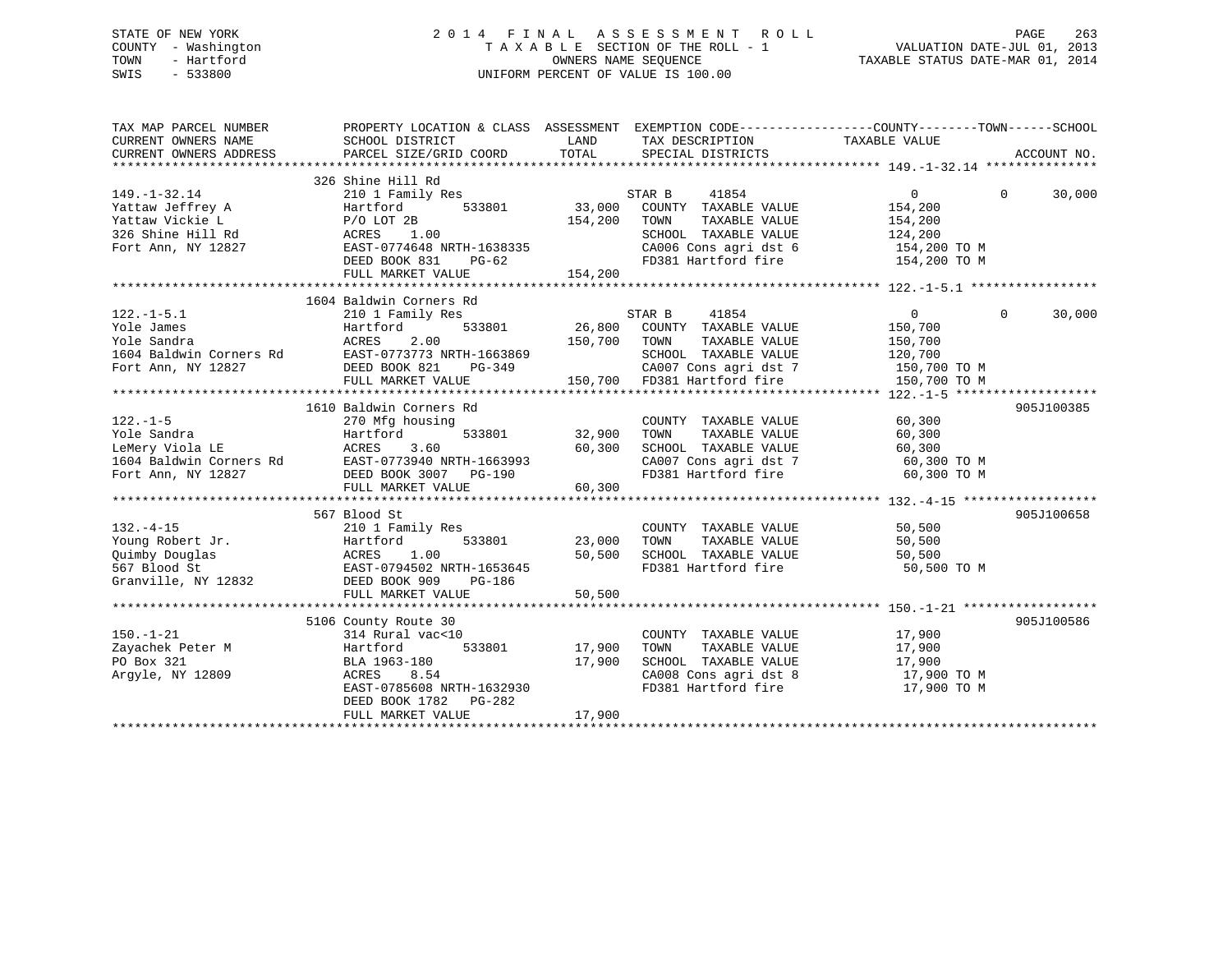# STATE OF NEW YORK 2 0 1 4 F I N A L A S S E S S M E N T R O L L PAGE 264 COUNTY - Washington T A X A B L E SECTION OF THE ROLL - 1 VALUATION DATE-JUL 01, 2013 TOWN - Hartford **TAXABLE STATUS DATE-MAR 01, 2014** OWNERS NAME SEQUENCE TAXABLE STATUS DATE-MAR 01, 2014 SWIS - 533800 UNIFORM PERCENT OF VALUE IS 100.00

| 905J100226<br>7300 State Route 40<br>149.-1-33.1 7300 State Route 40<br>210 1 Family Res<br>210 1 Family Res<br>210 1 Family Res<br>533801 46,000<br>214,300<br>214,300<br>7300 State Route 40<br>Fort Ann, NY 12827-9659 DEED DOK 2290<br>PC-143<br>PCT Ann, NY 12827-9659 DEED DOK 22<br>COUNTY TAXABLE VALUE 214,300<br>46,000 TOWN TAXABLE VALUE 214,300<br>214,300 SCHOOL TAXABLE VALUE 214,300<br>CA006 Cons agri dst 6 214,300 TO M<br>FD381 Hartford fire 214,300 TO M<br>FULL MARKET VALUE 214,300<br>65 Skyview Meadows Ln<br>905J100709<br>210 1 Family Res 6 6 6 6 6 7 8 7 7 8 7 7 8 7 7 8 7 8 7 7 8 7 7 8 7 7 8 7 8 7 7 8 7 8 7 8 7 8 7 8 7 7 8 7 8 7 8 7 8 7 8 7 8 7 8 7 8 7 8 7 8 7 8 7 8 7 8 7 8 7 8 7 8 7 8 7 8 7 8 7 8 7 8 7 8 7 8 7 8 7 8 7 8 7 8 7 8 7 8 7 8 7 8<br>$141. - 1 - 51$<br>Zmitrovitch Charles Hartford 533801 25,000 STAR EN 41834<br>$\overline{0}$ 0<br>64,200<br>Examine of the contract of the contract of the contract the contract of the contract of the contract of the contract of the contract of the contract of the contract of the contract of the contract of the contract of the co<br>Granville, NY 12832<br>SCHOOL TAXABLE VALUE 20,900<br>EAST-0787654 NRTH-1649143<br>DEED BOOK 417 PG-585 CA007 Cons agri dst 7 85,100 TO M<br>905J100710<br>Halls Pond Rd<br>$158. - 2 - 10$<br>322 Rural vac>10<br>COUNTY TAXABLE VALUE 21,800<br>Hartford<br>Zweig Felice<br>533801 21,800 TOWN<br>TAXABLE VALUE 21,800<br>ACRES 11.10<br>CA008 Cons agri dst 8 21,800 TO M<br>Salem, NY 12865<br>EAST-0791203 NRTH-1631965<br>FD381 Hartford fire 21,800 TO M<br>DEED BOOK 385<br>$PG-88$<br>21,800<br>FULL MARKET VALUE | TAX MAP PARCEL NUMBER<br>CURRENT OWNERS NAME SCHOOL DISTRICT | PROPERTY LOCATION & CLASS ASSESSMENT EXEMPTION CODE---------------COUNTY-------TOWN-----SCHOOL<br>LAND<br>TAX DESCRIPTION TAXABLE VALUE |  |
|-------------------------------------------------------------------------------------------------------------------------------------------------------------------------------------------------------------------------------------------------------------------------------------------------------------------------------------------------------------------------------------------------------------------------------------------------------------------------------------------------------------------------------------------------------------------------------------------------------------------------------------------------------------------------------------------------------------------------------------------------------------------------------------------------------------------------------------------------------------------------------------------------------------------------------------------------------------------------------------------------------------------------------------------------------------------------------------------------------------------------------------------------------------------------------------------------------------------------------------------------------------------------------------------------------------------------------------------------------------------------------------------------------------------------------------------------------------------------------------------------------------------------------------------------------------------------------------------------------------------------------------------------------------------|--------------------------------------------------------------|-----------------------------------------------------------------------------------------------------------------------------------------|--|
|                                                                                                                                                                                                                                                                                                                                                                                                                                                                                                                                                                                                                                                                                                                                                                                                                                                                                                                                                                                                                                                                                                                                                                                                                                                                                                                                                                                                                                                                                                                                                                                                                                                                   |                                                              |                                                                                                                                         |  |
|                                                                                                                                                                                                                                                                                                                                                                                                                                                                                                                                                                                                                                                                                                                                                                                                                                                                                                                                                                                                                                                                                                                                                                                                                                                                                                                                                                                                                                                                                                                                                                                                                                                                   |                                                              |                                                                                                                                         |  |
|                                                                                                                                                                                                                                                                                                                                                                                                                                                                                                                                                                                                                                                                                                                                                                                                                                                                                                                                                                                                                                                                                                                                                                                                                                                                                                                                                                                                                                                                                                                                                                                                                                                                   |                                                              |                                                                                                                                         |  |
|                                                                                                                                                                                                                                                                                                                                                                                                                                                                                                                                                                                                                                                                                                                                                                                                                                                                                                                                                                                                                                                                                                                                                                                                                                                                                                                                                                                                                                                                                                                                                                                                                                                                   |                                                              |                                                                                                                                         |  |
|                                                                                                                                                                                                                                                                                                                                                                                                                                                                                                                                                                                                                                                                                                                                                                                                                                                                                                                                                                                                                                                                                                                                                                                                                                                                                                                                                                                                                                                                                                                                                                                                                                                                   |                                                              |                                                                                                                                         |  |
|                                                                                                                                                                                                                                                                                                                                                                                                                                                                                                                                                                                                                                                                                                                                                                                                                                                                                                                                                                                                                                                                                                                                                                                                                                                                                                                                                                                                                                                                                                                                                                                                                                                                   |                                                              |                                                                                                                                         |  |
|                                                                                                                                                                                                                                                                                                                                                                                                                                                                                                                                                                                                                                                                                                                                                                                                                                                                                                                                                                                                                                                                                                                                                                                                                                                                                                                                                                                                                                                                                                                                                                                                                                                                   |                                                              |                                                                                                                                         |  |
|                                                                                                                                                                                                                                                                                                                                                                                                                                                                                                                                                                                                                                                                                                                                                                                                                                                                                                                                                                                                                                                                                                                                                                                                                                                                                                                                                                                                                                                                                                                                                                                                                                                                   |                                                              |                                                                                                                                         |  |
|                                                                                                                                                                                                                                                                                                                                                                                                                                                                                                                                                                                                                                                                                                                                                                                                                                                                                                                                                                                                                                                                                                                                                                                                                                                                                                                                                                                                                                                                                                                                                                                                                                                                   |                                                              |                                                                                                                                         |  |
|                                                                                                                                                                                                                                                                                                                                                                                                                                                                                                                                                                                                                                                                                                                                                                                                                                                                                                                                                                                                                                                                                                                                                                                                                                                                                                                                                                                                                                                                                                                                                                                                                                                                   |                                                              |                                                                                                                                         |  |
|                                                                                                                                                                                                                                                                                                                                                                                                                                                                                                                                                                                                                                                                                                                                                                                                                                                                                                                                                                                                                                                                                                                                                                                                                                                                                                                                                                                                                                                                                                                                                                                                                                                                   |                                                              |                                                                                                                                         |  |
|                                                                                                                                                                                                                                                                                                                                                                                                                                                                                                                                                                                                                                                                                                                                                                                                                                                                                                                                                                                                                                                                                                                                                                                                                                                                                                                                                                                                                                                                                                                                                                                                                                                                   |                                                              |                                                                                                                                         |  |
|                                                                                                                                                                                                                                                                                                                                                                                                                                                                                                                                                                                                                                                                                                                                                                                                                                                                                                                                                                                                                                                                                                                                                                                                                                                                                                                                                                                                                                                                                                                                                                                                                                                                   |                                                              |                                                                                                                                         |  |
|                                                                                                                                                                                                                                                                                                                                                                                                                                                                                                                                                                                                                                                                                                                                                                                                                                                                                                                                                                                                                                                                                                                                                                                                                                                                                                                                                                                                                                                                                                                                                                                                                                                                   |                                                              |                                                                                                                                         |  |
|                                                                                                                                                                                                                                                                                                                                                                                                                                                                                                                                                                                                                                                                                                                                                                                                                                                                                                                                                                                                                                                                                                                                                                                                                                                                                                                                                                                                                                                                                                                                                                                                                                                                   |                                                              |                                                                                                                                         |  |
|                                                                                                                                                                                                                                                                                                                                                                                                                                                                                                                                                                                                                                                                                                                                                                                                                                                                                                                                                                                                                                                                                                                                                                                                                                                                                                                                                                                                                                                                                                                                                                                                                                                                   |                                                              |                                                                                                                                         |  |
|                                                                                                                                                                                                                                                                                                                                                                                                                                                                                                                                                                                                                                                                                                                                                                                                                                                                                                                                                                                                                                                                                                                                                                                                                                                                                                                                                                                                                                                                                                                                                                                                                                                                   |                                                              |                                                                                                                                         |  |
|                                                                                                                                                                                                                                                                                                                                                                                                                                                                                                                                                                                                                                                                                                                                                                                                                                                                                                                                                                                                                                                                                                                                                                                                                                                                                                                                                                                                                                                                                                                                                                                                                                                                   |                                                              |                                                                                                                                         |  |
|                                                                                                                                                                                                                                                                                                                                                                                                                                                                                                                                                                                                                                                                                                                                                                                                                                                                                                                                                                                                                                                                                                                                                                                                                                                                                                                                                                                                                                                                                                                                                                                                                                                                   |                                                              |                                                                                                                                         |  |
|                                                                                                                                                                                                                                                                                                                                                                                                                                                                                                                                                                                                                                                                                                                                                                                                                                                                                                                                                                                                                                                                                                                                                                                                                                                                                                                                                                                                                                                                                                                                                                                                                                                                   |                                                              |                                                                                                                                         |  |
|                                                                                                                                                                                                                                                                                                                                                                                                                                                                                                                                                                                                                                                                                                                                                                                                                                                                                                                                                                                                                                                                                                                                                                                                                                                                                                                                                                                                                                                                                                                                                                                                                                                                   |                                                              |                                                                                                                                         |  |
|                                                                                                                                                                                                                                                                                                                                                                                                                                                                                                                                                                                                                                                                                                                                                                                                                                                                                                                                                                                                                                                                                                                                                                                                                                                                                                                                                                                                                                                                                                                                                                                                                                                                   |                                                              |                                                                                                                                         |  |
|                                                                                                                                                                                                                                                                                                                                                                                                                                                                                                                                                                                                                                                                                                                                                                                                                                                                                                                                                                                                                                                                                                                                                                                                                                                                                                                                                                                                                                                                                                                                                                                                                                                                   |                                                              |                                                                                                                                         |  |
|                                                                                                                                                                                                                                                                                                                                                                                                                                                                                                                                                                                                                                                                                                                                                                                                                                                                                                                                                                                                                                                                                                                                                                                                                                                                                                                                                                                                                                                                                                                                                                                                                                                                   |                                                              |                                                                                                                                         |  |
|                                                                                                                                                                                                                                                                                                                                                                                                                                                                                                                                                                                                                                                                                                                                                                                                                                                                                                                                                                                                                                                                                                                                                                                                                                                                                                                                                                                                                                                                                                                                                                                                                                                                   |                                                              |                                                                                                                                         |  |
|                                                                                                                                                                                                                                                                                                                                                                                                                                                                                                                                                                                                                                                                                                                                                                                                                                                                                                                                                                                                                                                                                                                                                                                                                                                                                                                                                                                                                                                                                                                                                                                                                                                                   |                                                              |                                                                                                                                         |  |
|                                                                                                                                                                                                                                                                                                                                                                                                                                                                                                                                                                                                                                                                                                                                                                                                                                                                                                                                                                                                                                                                                                                                                                                                                                                                                                                                                                                                                                                                                                                                                                                                                                                                   |                                                              |                                                                                                                                         |  |
|                                                                                                                                                                                                                                                                                                                                                                                                                                                                                                                                                                                                                                                                                                                                                                                                                                                                                                                                                                                                                                                                                                                                                                                                                                                                                                                                                                                                                                                                                                                                                                                                                                                                   |                                                              |                                                                                                                                         |  |
|                                                                                                                                                                                                                                                                                                                                                                                                                                                                                                                                                                                                                                                                                                                                                                                                                                                                                                                                                                                                                                                                                                                                                                                                                                                                                                                                                                                                                                                                                                                                                                                                                                                                   |                                                              |                                                                                                                                         |  |
|                                                                                                                                                                                                                                                                                                                                                                                                                                                                                                                                                                                                                                                                                                                                                                                                                                                                                                                                                                                                                                                                                                                                                                                                                                                                                                                                                                                                                                                                                                                                                                                                                                                                   |                                                              |                                                                                                                                         |  |
|                                                                                                                                                                                                                                                                                                                                                                                                                                                                                                                                                                                                                                                                                                                                                                                                                                                                                                                                                                                                                                                                                                                                                                                                                                                                                                                                                                                                                                                                                                                                                                                                                                                                   |                                                              |                                                                                                                                         |  |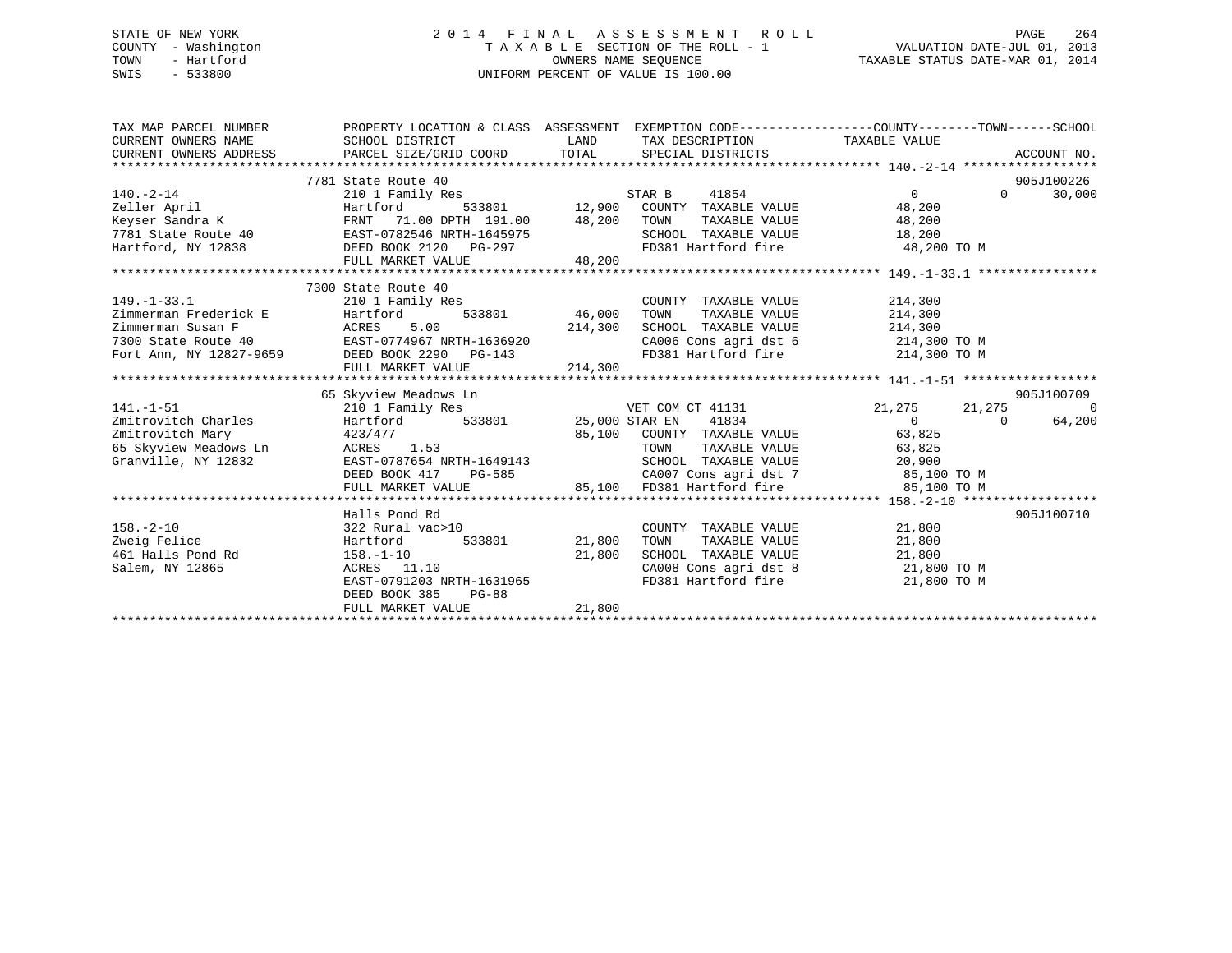UNIFORM PERCENT OF VALUE IS 100.00 CURRENT DATE 6/16/2014

R O L L S U B S E C T I O N - - T O T A L S

#### \*\*\* S P E C I A L D I S T R I C T S U M M A R Y \*\*\*

| CODE | DISTRICT NAME        | TOTAL<br>PARCELS | EXTENSION<br>TYPE | EXTENSION<br>VALUE | AD VALOREM<br>VALUE | EXEMPT<br>AMOUNT | TAXABLE<br>VALUE |
|------|----------------------|------------------|-------------------|--------------------|---------------------|------------------|------------------|
|      | TE533 Trans exmt rep |                  | 13 MOVTAX         |                    |                     |                  |                  |
|      | EZ014 Empire Zone-Si |                  | 1 TOTAL           |                    | 527,800             |                  | 527,800          |
|      | CA006 Cons agri dst  |                  | 138 TOTAL M       |                    | 13479,400           | 449,557          | 13029,843        |
|      | CA007 Cons agri dst  |                  | 581 TOTAL M       |                    | 74178,000           | 7174,369         | 67003,631        |
|      | CA008 Cons agri dst  |                  | 93 TOTAL M        |                    | 10878,500           | 1049,895         | 9828,605         |
|      | FD381 Hartford fire  |                  | 1,327 TOTAL M     |                    | 151073,400          | 63,212           | 151010,188       |

### \*\*\* S C H O O L D I S T R I C T S U M M A R Y \*\*\*

| CODE                                 | DISTRICT NAME                                  | TOTAL<br>PARCELS        | ASSESSED<br>LAND                             | ASSESSED<br>TOTAL                              | EXEMPT<br>AMOUNT                           | TOTAL<br>TAXABLE                               | STAR<br>AMOUNT                             | STAR<br>TAXABLE                                |
|--------------------------------------|------------------------------------------------|-------------------------|----------------------------------------------|------------------------------------------------|--------------------------------------------|------------------------------------------------|--------------------------------------------|------------------------------------------------|
| 532001<br>532802<br>533801<br>534401 | Arqyle<br>Fort Ann<br>Hartford<br>Hudson Falls | 23<br>34<br>1,260<br>10 | 706,000<br>2536,700<br>50660,200<br>1188,100 | 2558,600<br>4752,400<br>141822,100<br>1940,300 | 181,260<br>349,796<br>11265,305<br>204,410 | 2377,340<br>4402,604<br>130556,795<br>1735,890 | 462,600<br>398,400<br>25407,079<br>124,200 | 1914,740<br>4004,204<br>105149,716<br>1611,690 |
|                                      | SUB-TOTAL                                      | 1,327                   | 55091,000                                    | 151073,400                                     | 12000.771                                  | 139072,629                                     | 26392,279                                  | 112680,350                                     |
|                                      | TOTAL                                          | 1,327                   | 55091,000                                    | 151073,400                                     | 12000,771                                  | 139072,629                                     | 26392,279                                  | 112680,350                                     |

#### \*\*\* S Y S T E M C O D E S S U M M A R Y \*\*\*

### NO SYSTEM EXEMPTIONS AT THIS LEVEL

## \*\*\* E X E M P T I O N S U M M A R Y \*\*\*

| CODE  | DESCRIPTION | TOTAL<br>PARCELS | COUNTY   | TOWN     | SCHOOL |
|-------|-------------|------------------|----------|----------|--------|
| 41003 | EFVET CL/T  |                  |          | 231,346  |        |
| 41102 | ELG FVT/CO  |                  | 13,550   |          |        |
| 41121 | VET WAR CT  | 52               | 1009,315 | 996,445  |        |
| 41122 | VET WAR C   |                  | 28,350   |          |        |
| 41123 | VET WAR T   |                  |          | 27,000   |        |
| 41131 | VET COM CT  | 47               | 1579,849 | 1544,849 |        |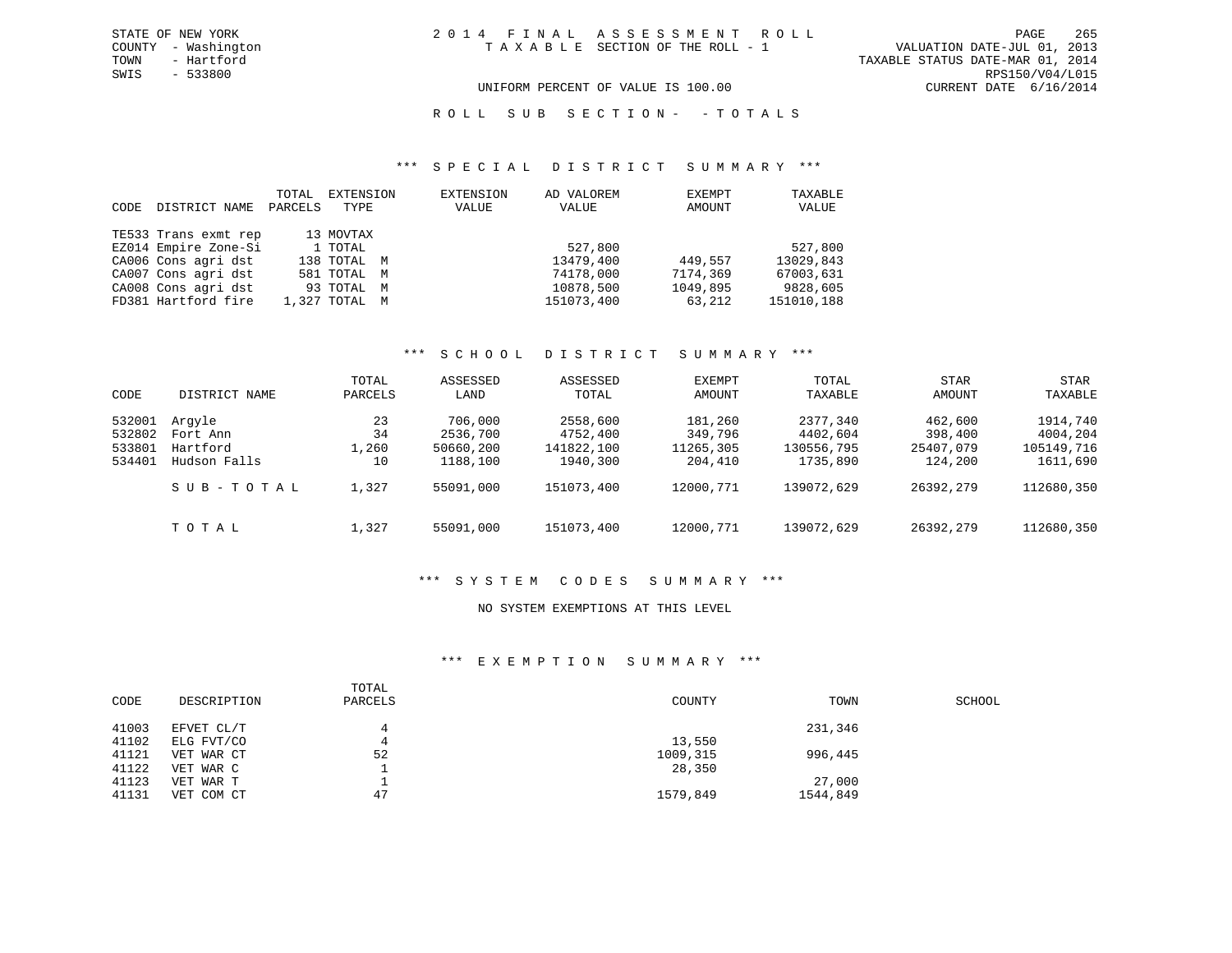TOWN - Hartford TAXABLE STATUS DATE-MAR 01, 2014 SWIS - 533800 RPS150/V04/L015 UNIFORM PERCENT OF VALUE IS 100.00 CURRENT DATE 6/16/2014

ROLL SUB SECTION - - TOTALS

#### \*\*\* E X E M P T I O N S U M M A R Y \*\*\*

|       |              | TOTAL          |           |           |           |
|-------|--------------|----------------|-----------|-----------|-----------|
| CODE  | DESCRIPTION  | PARCELS        | COUNTY    | TOWN      | SCHOOL    |
| 41141 | VET DIS CT   | 23             | 1023,137  | 1000,237  |           |
| 41151 | $CW_10_VET/$ | 6              | 54,940    | 54,940    |           |
| 41171 | CW_DISBLD_   |                | 3,470     | 3,470     |           |
| 41400 | CLERGY       | $\overline{c}$ | 3,000     | 3,000     | 3,000     |
| 41500 | RPTL1138     | $\overline{4}$ | 3,200     | 3,200     | 3,200     |
| 41700 | AG BUILD     | 10             | 331,049   | 331,049   | 331,049   |
| 41720 | AG DIST      | 128            | 8652,162  | 8652,162  | 8652,162  |
| 41730 | AGRI-D IND   | 18             | 842,072   | 842,072   | 842,072   |
| 41800 | AGED-ALL     | 15             | 851,542   | 851,542   | 851,542   |
| 41801 | AGED-CO/TN   | 28             | 1482,674  | 1446,930  |           |
| 41802 | AGED-CO      | 27             | 831,667   |           |           |
| 41803 | AGED-TOWN    | 29             |           | 1119,324  |           |
| 41804 | AGED-SCH     | 16             |           |           | 566,724   |
| 41834 | STAR EN      | 196            |           |           | 12175,379 |
| 41854 | STAR B       | 473            |           |           | 14186,900 |
| 41864 | STAR B MH    |                |           |           | 30,000    |
| 41931 | DISAB-C/T    |                | 313,233   | 313,233   |           |
| 41932 | DISAB-CO     |                | 15,660    |           |           |
| 41933 | DISAB-TOWN   |                |           | 20,880    |           |
| 42120 | TEMP GRHSE   | $\overline{2}$ | 60,012    | 60,012    | 60,012    |
| 47460 | FOR 480A     | 15             | 577,460   | 577,460   | 577,460   |
| 47610 | BUSIN97      |                | 113,550   | 113,550   | 113,550   |
|       | TOTAL        | 1,114          | 17789,892 | 18192,701 | 38393,050 |

| ROLL<br><b>SEC</b> | DESCRIPTION | TOTAL<br>PARCELS | ASSESSED<br>LAND | ASSESSED<br>TOTAL | TAXABLE<br>COUNTY | TAXABLE<br>TOWN | TAXABLE<br>SCHOOL | STAR<br>TAXABLE |
|--------------------|-------------|------------------|------------------|-------------------|-------------------|-----------------|-------------------|-----------------|
|                    | TAXABLE     | ,327             | 55091,000        | 151073<br>.400    | 133283,508        | ⊥32880,699      | 139072,629        | 112680,350      |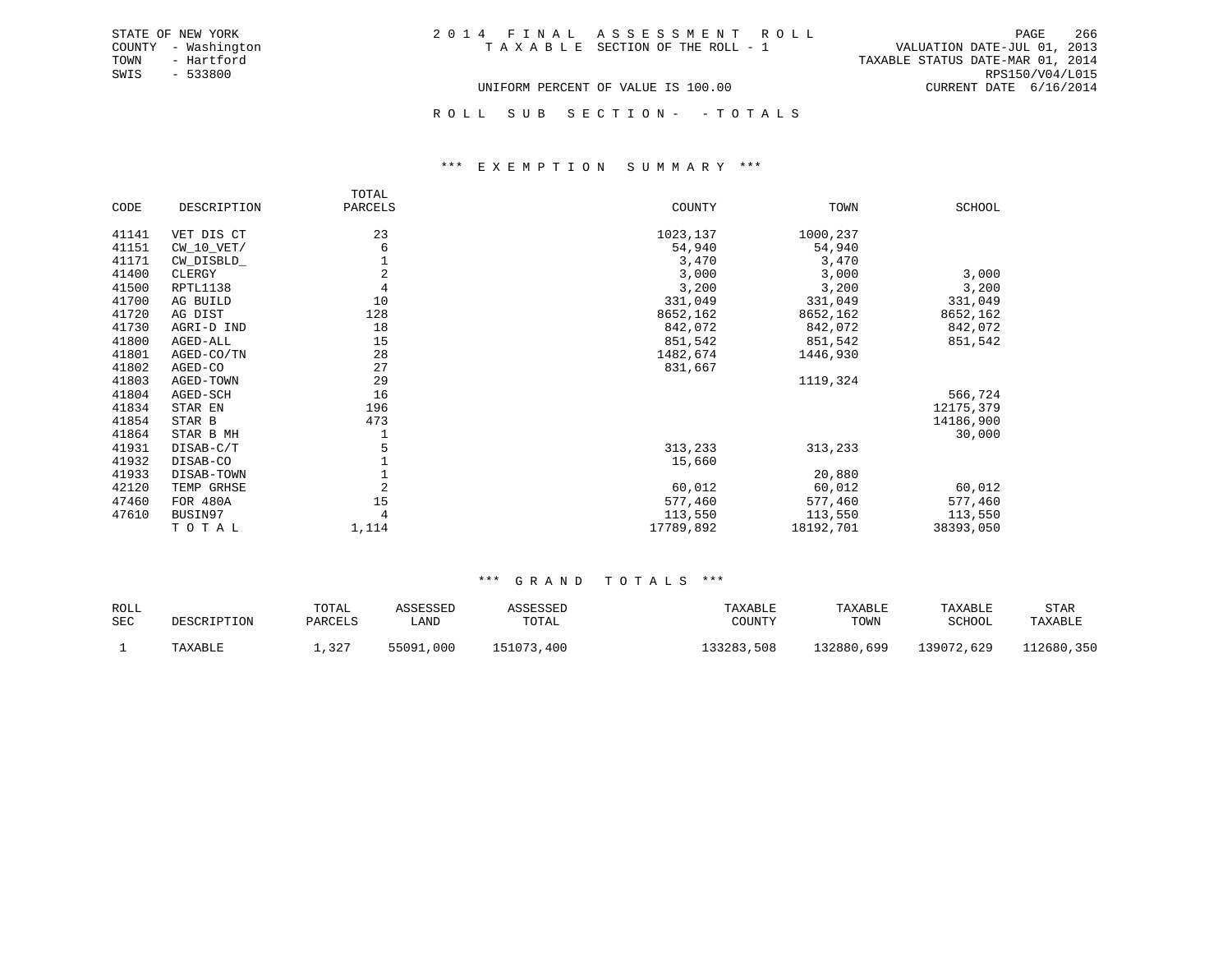|      | STATE OF NEW YORK   | 2014 FINAL ASSESSMENT ROLL |                                    |                                  |                        | PAGE | - 267 |
|------|---------------------|----------------------------|------------------------------------|----------------------------------|------------------------|------|-------|
|      | COUNTY - Washington |                            | TAXABLE SECTION OF THE ROLL - 1    | VALUATION DATE-JUL 01, 2013      |                        |      |       |
| TOWN | - Hartford          |                            |                                    | TAXABLE STATUS DATE-MAR 01, 2014 |                        |      |       |
| SWIS | - 533800            |                            | UNIFORM PERCENT OF VALUE IS 100.00 |                                  | RPS150/V04/L015        |      |       |
|      |                     |                            |                                    |                                  | CURRENT DATE 6/16/2014 |      |       |

# ROLL SECTION TOTALS

#### \*\*\* S P E C I A L D I S T R I C T S U M M A R Y \*\*\*

| CODE | DISTRICT NAME        | TOTAL<br>PARCELS | EXTENSION<br>TYPE | EXTENSION<br>VALUE | AD VALOREM<br>VALUE | EXEMPT<br>AMOUNT | TAXABLE<br>VALUE |
|------|----------------------|------------------|-------------------|--------------------|---------------------|------------------|------------------|
|      | TE533 Trans exmt rep |                  | 13 MOVTAX         |                    |                     |                  |                  |
|      | EZ014 Empire Zone-Si |                  | 1 TOTAL           |                    | 527,800             |                  | 527,800          |
|      | CA006 Cons agri dst  |                  | 138 TOTAL M       |                    | 13479,400           | 449,557          | 13029,843        |
|      | CA007 Cons agri dst  |                  | 581 TOTAL M       |                    | 74178,000           | 7174,369         | 67003,631        |
|      | CA008 Cons agri dst  |                  | 93 TOTAL M        |                    | 10878,500           | 1049,895         | 9828,605         |
|      | FD381 Hartford fire  |                  | 1,327 TOTAL M     |                    | 151073,400          | 63,212           | 151010,188       |

### \*\*\* S C H O O L D I S T R I C T S U M M A R Y \*\*\*

| CODE             | DISTRICT NAME        | TOTAL<br>PARCELS | ASSESSED<br>LAND      | ASSESSED<br>TOTAL      | EXEMPT<br>AMOUNT     | TOTAL<br>TAXABLE       | <b>STAR</b><br>AMOUNT | <b>STAR</b><br>TAXABLE |
|------------------|----------------------|------------------|-----------------------|------------------------|----------------------|------------------------|-----------------------|------------------------|
| 532001           | Arqyle               | 23               | 706,000               | 2558,600               | 181,260              | 2377,340               | 462,600               | 1914,740               |
| 532802<br>533801 | Fort Ann<br>Hartford | 34<br>1,260      | 2536,700<br>50660,200 | 4752,400<br>141822,100 | 349,796<br>11265,305 | 4402,604<br>130556,795 | 398,400<br>25407,079  | 4004,204<br>105149,716 |
| 534401           | Hudson Falls         | 10               | 1188,100              | 1940,300               | 204,410              | 1735,890               | 124,200               | 1611,690               |
|                  | SUB-TOTAL            | 1,327            | 55091,000             | 151073,400             | 12000.771            | 139072,629             | 26392,279             | 112680,350             |
|                  | TOTAL                | 1,327            | 55091,000             | 151073,400             | 12000,771            | 139072,629             | 26392,279             | 112680,350             |

#### \*\*\* S Y S T E M C O D E S S U M M A R Y \*\*\*

### NO SYSTEM EXEMPTIONS AT THIS LEVEL

#### \*\*\* E X E M P T I O N S U M M A R Y \*\*\*

| CODE  | DESCRIPTION | TOTAL<br>PARCELS | COUNTY   | TOWN     | SCHOOL |
|-------|-------------|------------------|----------|----------|--------|
| 41003 | EFVET CL/T  | 4                |          | 231,346  |        |
| 41102 | ELG FVT/CO  | 4                | 13,550   |          |        |
| 41121 | VET WAR CT  | 52               | 1009,315 | 996,445  |        |
| 41122 | VET WAR C   |                  | 28,350   |          |        |
| 41123 | VET WAR T   | л.               |          | 27,000   |        |
| 41131 | VET COM CT  | 47               | 1579,849 | 1544,849 |        |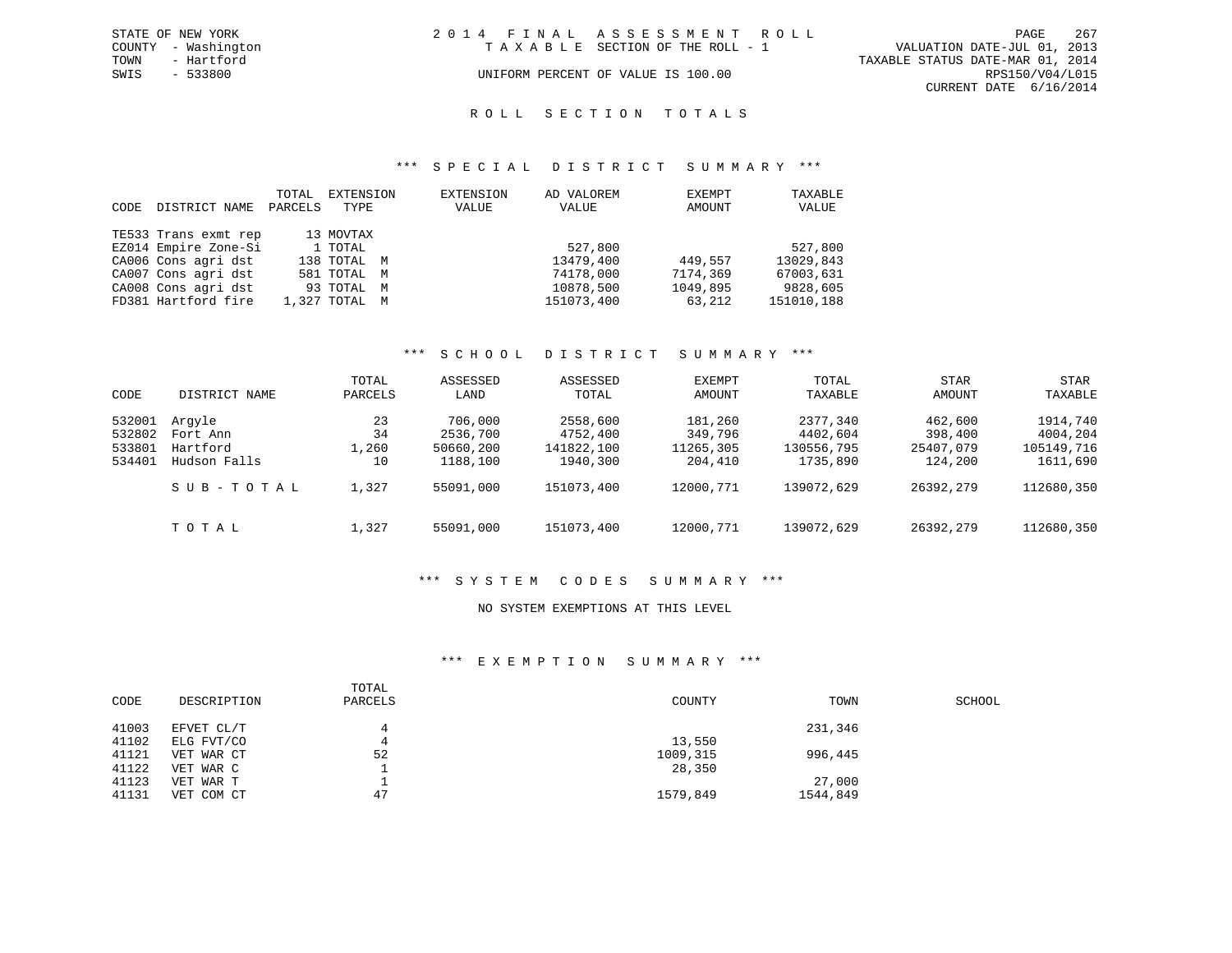|      | STATE OF NEW YORK   | 2014 FINAL ASSESSMENT ROLL         |                                  | PAGE            | 268 |
|------|---------------------|------------------------------------|----------------------------------|-----------------|-----|
|      | COUNTY - Washington | TAXABLE SECTION OF THE ROLL - 1    | VALUATION DATE-JUL 01, 2013      |                 |     |
| TOWN | - Hartford          |                                    | TAXABLE STATUS DATE-MAR 01, 2014 |                 |     |
| SWIS | $-533800$           | UNIFORM PERCENT OF VALUE IS 100.00 |                                  | RPS150/V04/L015 |     |
|      |                     |                                    | CURRENT DATE 6/16/2014           |                 |     |
|      |                     |                                    |                                  |                 |     |

#### R O L L S E C T I O N T O T A L S

#### \*\*\* E X E M P T I O N S U M M A R Y \*\*\*

|       |              | TOTAL          |           |           |           |
|-------|--------------|----------------|-----------|-----------|-----------|
| CODE  | DESCRIPTION  | PARCELS        | COUNTY    | TOWN      | SCHOOL    |
| 41141 | VET DIS CT   | 23             | 1023,137  | 1000,237  |           |
| 41151 | $CW_10_VET/$ | 6              | 54,940    | 54,940    |           |
| 41171 | CW_DISBLD_   |                | 3,470     | 3,470     |           |
| 41400 | CLERGY       | $\overline{2}$ | 3,000     | 3,000     | 3,000     |
| 41500 | RPTL1138     | $\,4$          | 3,200     | 3,200     | 3,200     |
| 41700 | AG BUILD     | 10             | 331,049   | 331,049   | 331,049   |
| 41720 | AG DIST      | 128            | 8652,162  | 8652,162  | 8652,162  |
| 41730 | AGRI-D IND   | 18             | 842,072   | 842,072   | 842,072   |
| 41800 | AGED-ALL     | 15             | 851,542   | 851,542   | 851,542   |
| 41801 | AGED-CO/TN   | 28             | 1482,674  | 1446,930  |           |
| 41802 | AGED-CO      | 27             | 831,667   |           |           |
| 41803 | AGED-TOWN    | 29             |           | 1119,324  |           |
| 41804 | AGED-SCH     | 16             |           |           | 566,724   |
| 41834 | STAR EN      | 196            |           |           | 12175,379 |
| 41854 | STAR B       | 473            |           |           | 14186,900 |
| 41864 | STAR B MH    | 1              |           |           | 30,000    |
| 41931 | DISAB-C/T    | 5              | 313,233   | 313,233   |           |
| 41932 | DISAB-CO     |                | 15,660    |           |           |
| 41933 | DISAB-TOWN   |                |           | 20,880    |           |
| 42120 | TEMP GRHSE   | $\overline{2}$ | 60,012    | 60,012    | 60,012    |
| 47460 | FOR 480A     | 15             | 577,460   | 577,460   | 577,460   |
| 47610 | BUSIN97      | 4              | 113,550   | 113,550   | 113,550   |
|       | TOTAL        | 1,114          | 17789,892 | 18192,701 | 38393,050 |

| ROLL<br><b>SEC</b> | DESCRIPTION | TOTAL<br>PARCELS | ASSESSED<br>LAND | ASSESSED<br>TOTAL | TAXABLE<br>COUNTY | TAXABLE<br>TOWN | TAXABLE<br>SCHOOL | STAR<br>TAXABLE |
|--------------------|-------------|------------------|------------------|-------------------|-------------------|-----------------|-------------------|-----------------|
|                    | TAXABLE     | ,327             | 55091,000        | 151073,400        | 133283,508        | .32880,699      | 139072,629        | 112680,350      |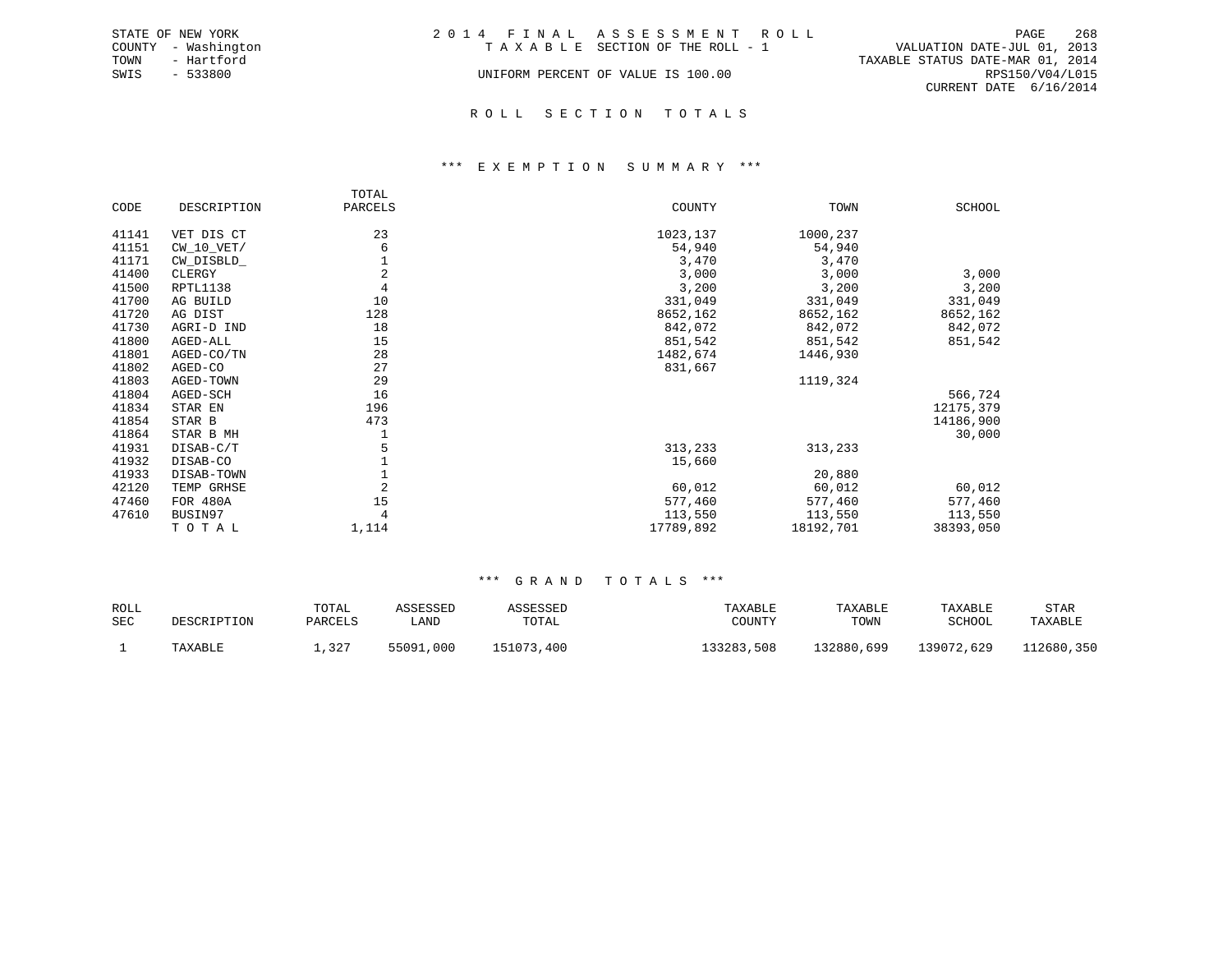| STATE OF NEW YORK<br>- Washington<br>COUNTY<br>- Hartford<br>TOWN<br>$-533800$<br>SWIS                                      | 2014 FINAL ASSESSMENT ROLL<br>STATE OWNED LAND SECTION OF THE ROLL - 3<br>OWNERS NAME SEQUENCE<br>UNIFORM PERCENT OF VALUE IS 100.00 |        |          |                 | TAXABLE STATUS DATE-MAR 01, 2014                                              | PAGE<br>VALUATION DATE-JUL 01, 2013 | 269         |
|-----------------------------------------------------------------------------------------------------------------------------|--------------------------------------------------------------------------------------------------------------------------------------|--------|----------|-----------------|-------------------------------------------------------------------------------|-------------------------------------|-------------|
| TAX MAP PARCEL NUMBER<br>CURRENT OWNERS NAME<br>CURRENT OWNERS ADDRESS <b>EXELL SIZE/GRID COORD</b> TOTAL SPECIAL DISTRICTS | PROPERTY LOCATION & CLASS ASSESSMENT<br>SCHOOL DISTRICT                                                                              | LAND   |          | TAX DESCRIPTION | EXEMPTION CODE-----------------COUNTY-------TOWN------SCHOOL<br>TAXABLE VALUE |                                     | ACCOUNT NO. |
|                                                                                                                             |                                                                                                                                      |        |          |                 |                                                                               |                                     |             |
|                                                                                                                             | Parcel 429, 425, 427, 423, 42                                                                                                        |        |          |                 |                                                                               | 0150001                             |             |
| $112. - 2 - 8$                                                                                                              | 972 Underwater                                                                                                                       |        | NY STATE | 32301           | 51,400                                                                        | 51,400                              | - 0         |
| New York State                                                                                                              | 532802<br>Fort Ann                                                                                                                   | 51,400 | COUNTY   | TAXABLE VALUE   |                                                                               |                                     |             |
| Bailey Franklin Estate            Canal Lands                                                                               |                                                                                                                                      | 51,400 | TOWN     | TAXABLE VALUE   |                                                                               |                                     |             |
| Attn: Washington County Treas 112.-1-8.-8801                                                                                |                                                                                                                                      |        | SCHOOL   | TAXABLE VALUE   | 51,400                                                                        |                                     |             |

\*\*\*\*\*\*\*\*\*\*\*\*\*\*\*\*\*\*\*\*\*\*\*\*\*\*\*\*\*\*\*\*\*\*\*\*\*\*\*\*\*\*\*\*\*\*\*\*\*\*\*\*\*\*\*\*\*\*\*\*\*\*\*\*\*\*\*\*\*\*\*\*\*\*\*\*\*\*\*\*\*\*\*\*\*\*\*\*\*\*\*\*\*\*\*\*\*\*\*\*\*\*\*\*\*\*\*\*\*\*\*\*\*\*\*\*\*\*\*\*\*\*\*\*\*\*\*\*\*\*\*\*

383 Broadway ACRES 71.95

Fort Edward, NY 12828 EAST-0762012 NRTH-1664697

FULL MARKET VALUE 51,400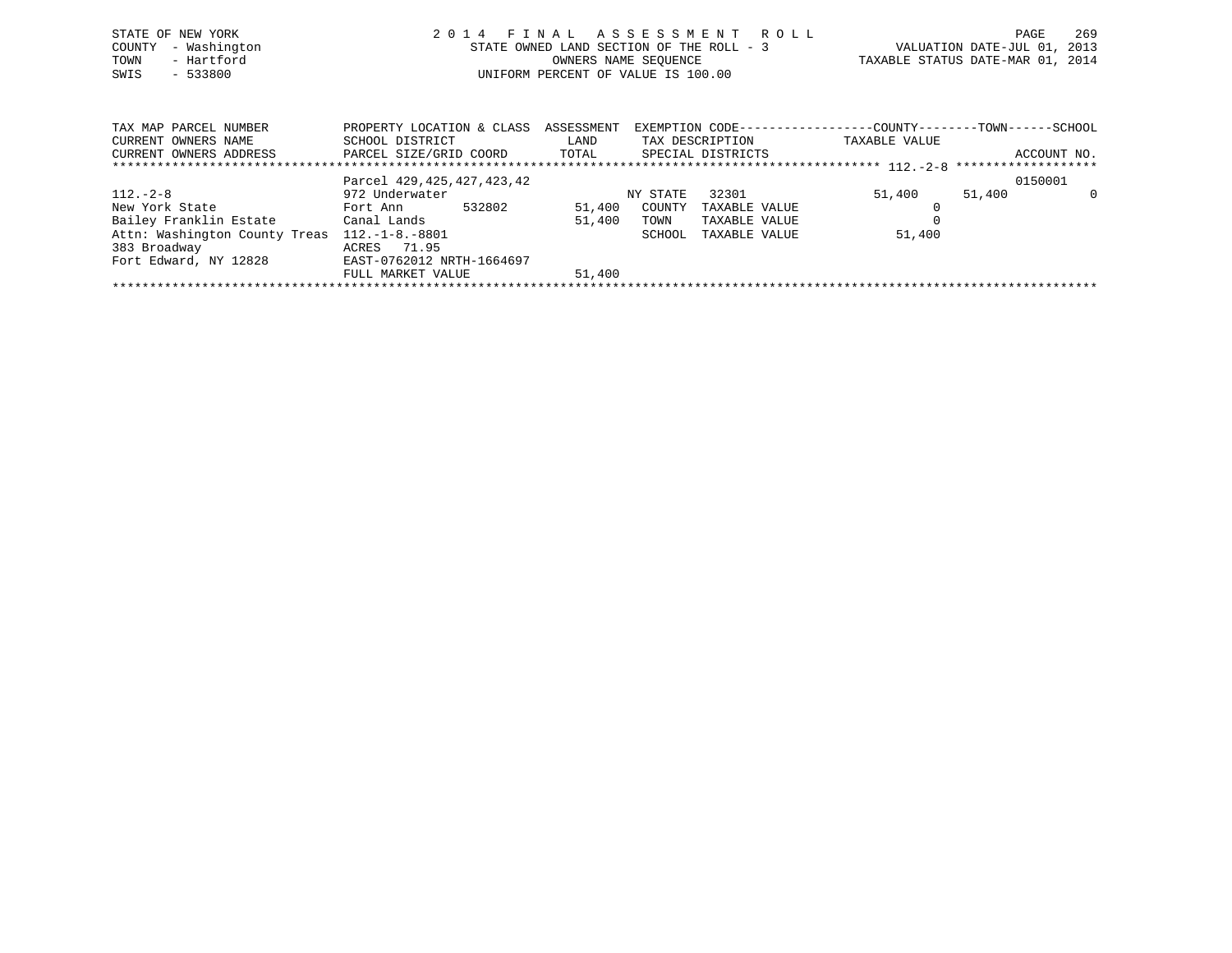| 2014 FINAL ASSESSMENT ROLL               | PAGE                             | 270 |
|------------------------------------------|----------------------------------|-----|
| STATE OWNED LAND SECTION OF THE ROLL - 3 | VALUATION DATE-JUL 01, 2013      |     |
|                                          | TAXABLE STATUS DATE-MAR 01, 2014 |     |
|                                          | RPS150/V04/L015                  |     |
| UNIFORM PERCENT OF VALUE IS 100.00       | CURRENT DATE 6/16/2014           |     |

ROLL SUB SECTION - - TOTALS

#### \*\*\* S P E C I A L D I S T R I C T S U M M A R Y \*\*\*

|                    |    | זור<br>вv. | $\cdots$<br>-- |  |
|--------------------|----|------------|----------------|--|
| חר<br>,,,,,,<br>ľМ | m. |            |                |  |

STATE OF NEW YORK COUNTY - Washington TOWN - Hartford SWIS - 533800

### NO SPECIAL DISTRICTS AT THIS LEVEL

### \*\*\* S C H O O L D I S T R I C T S U M M A R Y \*\*\*

| CODE   | DISTRICT NAME | TOTAL<br>PARCELS | ASSESSED<br>LAND | ASSESSED<br>TOTAL | <b>EXEMPT</b><br>AMOUNT | TOTAL<br>TAXABLE | STAR<br>AMOUNT | <b>STAR</b><br>TAXABLE |
|--------|---------------|------------------|------------------|-------------------|-------------------------|------------------|----------------|------------------------|
| 532802 | Fort Ann      |                  | 51,400           | 51,400            |                         | 51,400           |                | 51,400                 |
|        | SUB-TOTAL     |                  | 51,400           | 51,400            |                         | 51,400           |                | 51,400                 |
|        | TOTAL         |                  | 51,400           | 51,400            |                         | 51,400           |                | 51,400                 |

### \*\*\* S Y S T E M C O D E S S U M M A R Y \*\*\*

### NO SYSTEM EXEMPTIONS AT THIS LEVEL

### \*\*\* E X E M P T I O N S U M M A R Y \*\*\*

| CODE  | DESCRIPTION       | TOTAL<br>PARCELS | COUNTY           | TOWN             | SCHOOL |
|-------|-------------------|------------------|------------------|------------------|--------|
| 32301 | NY STATE<br>ТОТАЬ |                  | 51,400<br>51,400 | 51,400<br>51,400 |        |

| ROLL |                  | TOTAL   | <i><b>\SSESSED</b></i> | ASSESSED | TAXABLE       | TAXABLE | TAXABLE | <b>STAR</b> |
|------|------------------|---------|------------------------|----------|---------------|---------|---------|-------------|
| SEC  | DESCRIPTION      | PARCELS | "JAND                  | TOTAL    | <b>COUNTY</b> | TOWN    | SCHOOL  | TAXABLE     |
|      | STATE OWNED LAND |         | .400                   | 51,400   |               |         | 51,400  | 51,400      |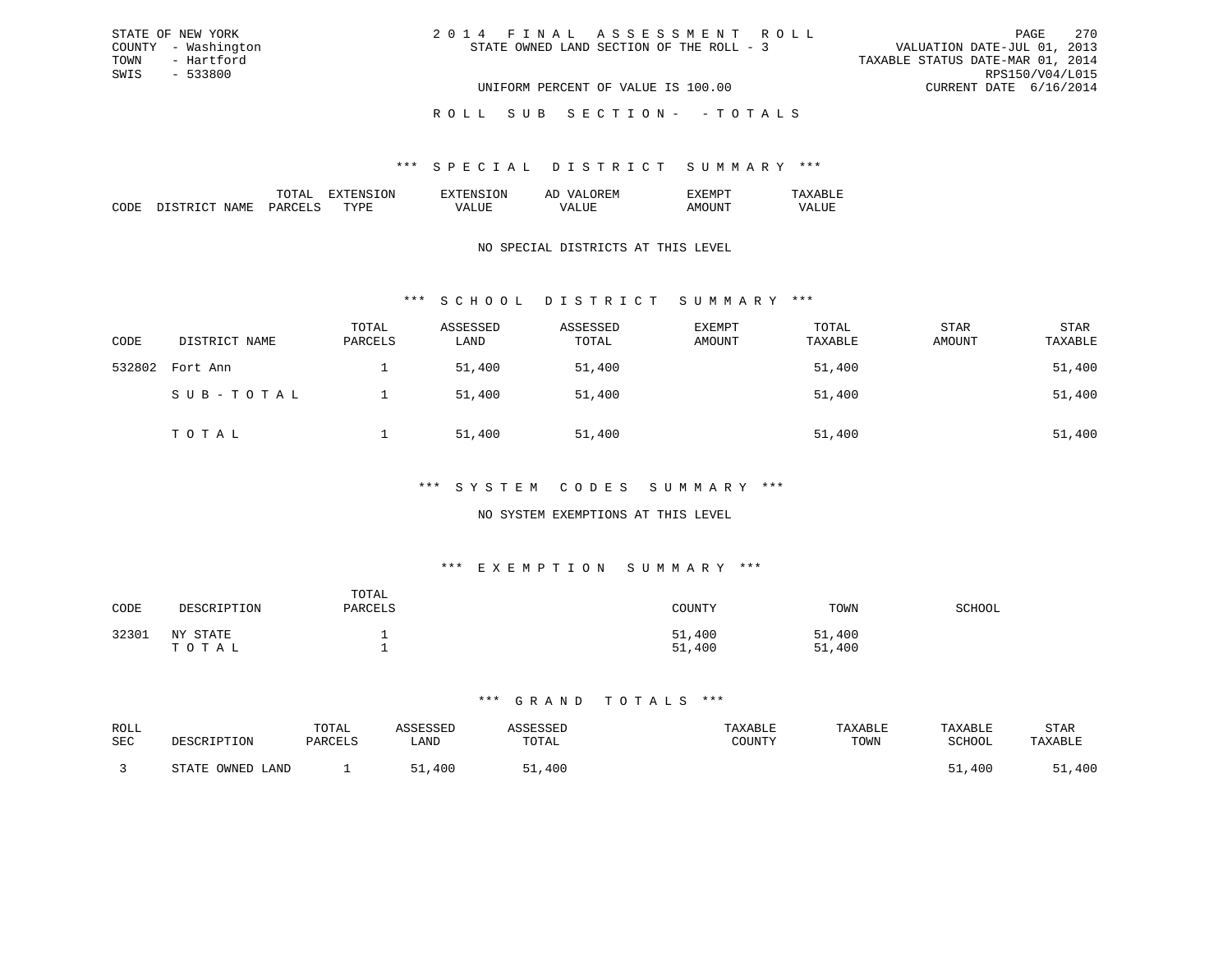| STATE OF NEW YORK   | 2014 FINAL ASSESSMENT ROLL               | - 271<br>PAGE                    |
|---------------------|------------------------------------------|----------------------------------|
| COUNTY - Washington | STATE OWNED LAND SECTION OF THE ROLL - 3 | VALUATION DATE-JUL 01, 2013      |
| TOWN<br>- Hartford  |                                          | TAXABLE STATUS DATE-MAR 01, 2014 |
| SWIS<br>- 533800    | UNIFORM PERCENT OF VALUE IS 100.00       | RPS150/V04/L015                  |
|                     |                                          | CURRENT DATE 6/16/2014           |
|                     |                                          |                                  |

R O L L S E C T I O N T O T A L S

#### \*\*\* S P E C I A L D I S T R I C T S U M M A R Y \*\*\*

|                                                                                                                              |                      | $\cdots$ | $\cdots$ | . IVI<br>-- |  |
|------------------------------------------------------------------------------------------------------------------------------|----------------------|----------|----------|-------------|--|
| ┓<br>IVI.<br>the contract of the contract of the contract of the contract of the contract of the contract of the contract of | $\sim$ $\sim$ $\sim$ | . пт     |          |             |  |

### NO SPECIAL DISTRICTS AT THIS LEVEL

### \*\*\* S C H O O L D I S T R I C T S U M M A R Y \*\*\*

| CODE   | DISTRICT NAME | TOTAL<br>PARCELS | ASSESSED<br>LAND | ASSESSED<br>TOTAL | <b>EXEMPT</b><br>AMOUNT | TOTAL<br>TAXABLE | STAR<br>AMOUNT | <b>STAR</b><br>TAXABLE |
|--------|---------------|------------------|------------------|-------------------|-------------------------|------------------|----------------|------------------------|
| 532802 | Fort Ann      |                  | 51,400           | 51,400            |                         | 51,400           |                | 51,400                 |
|        | SUB-TOTAL     |                  | 51,400           | 51,400            |                         | 51,400           |                | 51,400                 |
|        | TOTAL         |                  | 51,400           | 51,400            |                         | 51,400           |                | 51,400                 |

#### \*\*\* S Y S T E M C O D E S S U M M A R Y \*\*\*

### NO SYSTEM EXEMPTIONS AT THIS LEVEL

### \*\*\* E X E M P T I O N S U M M A R Y \*\*\*

| CODE  | DESCRIPTION       | TOTAL<br>PARCELS | COUNTY           | TOWN             | SCHOOL |
|-------|-------------------|------------------|------------------|------------------|--------|
| 32301 | NY STATE<br>ТОТАЬ |                  | 51,400<br>51,400 | 51,400<br>51,400 |        |

| ROLL<br><b>SEC</b> | DESCRIPTION      | TOTAL<br>PARCELS | <b>\SSESSED</b><br>LAND | <b><i>SSESSED</i></b><br>TOTAL | TAXABLE<br>COUNTY | TAXABLE<br>TOWN | TAXABLE<br>SCHOOL | STAR<br>TAXABLE |
|--------------------|------------------|------------------|-------------------------|--------------------------------|-------------------|-----------------|-------------------|-----------------|
|                    | STATE OWNED LAND |                  | 51<br>400               | 51,400                         |                   |                 | 51,400            | 51,400          |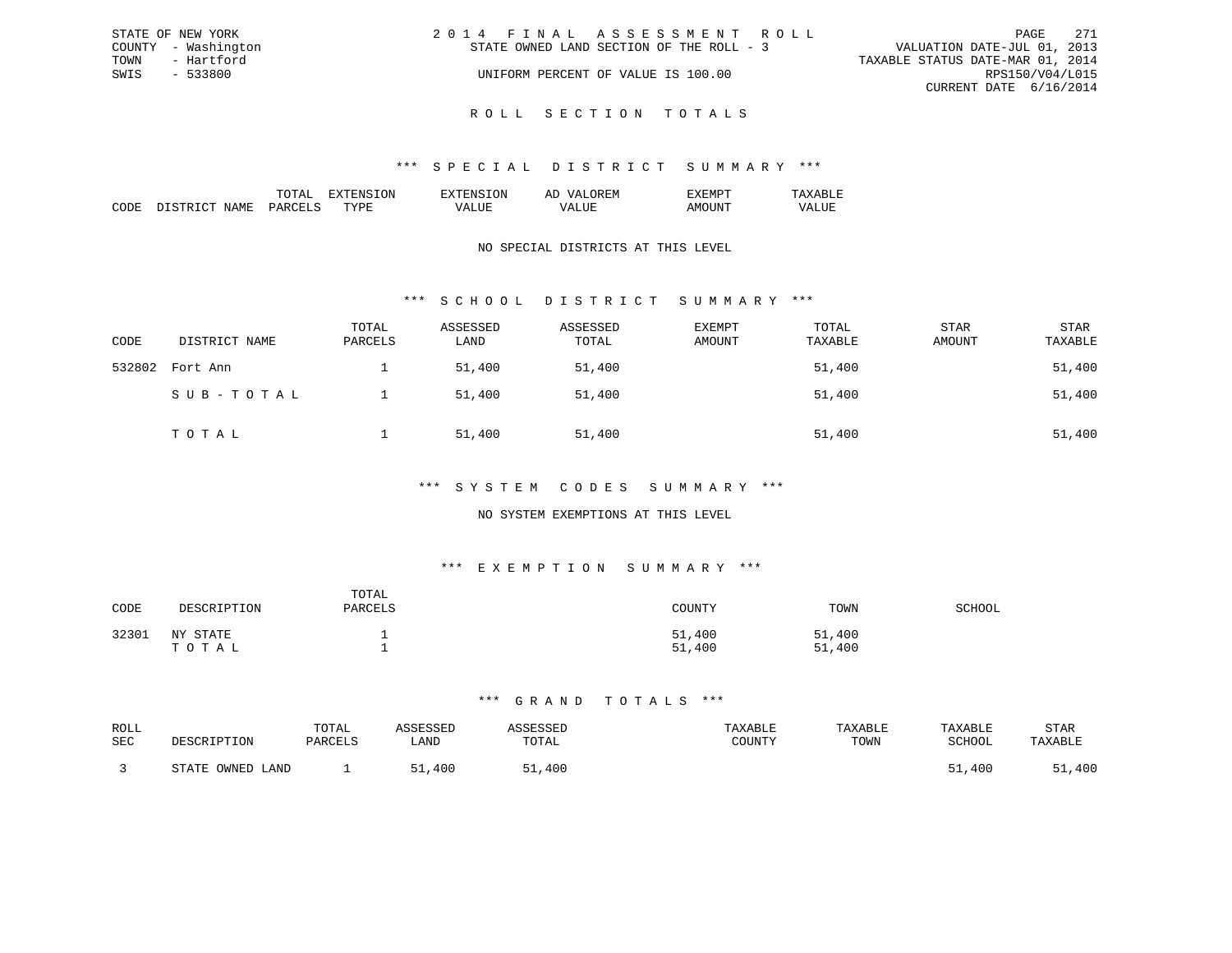# STATE OF NEW YORK 2 0 1 4 F I N A L A S S E S S M E N T R O L L PAGE 272 COUNTY - Washington SPECIAL FRANCHISE SECTION OF THE ROLL - 5 VALUATION DATE-JUL 01, 2013 TOWN - Hartford OWNERS NAME SEQUENCE TAXABLE STATUS DATE-MAR 01, 2014 SWIS - 533800 UNIFORM PERCENT OF VALUE IS 100.00

| TAX MAP PARCEL NUMBER<br>CURRENT OWNERS NAME | PROPERTY LOCATION & CLASS ASSESSMENT<br>SCHOOL DISTRICT | LAND        | TAX DESCRIPTION       | EXEMPTION CODE-----------------COUNTY-------TOWN------SCHOOL<br>TAXABLE VALUE |
|----------------------------------------------|---------------------------------------------------------|-------------|-----------------------|-------------------------------------------------------------------------------|
| CURRENT OWNERS ADDRESS                       | PARCEL SIZE/GRID COORD                                  | TOTAL       | SPECIAL DISTRICTS     | ACCOUNT NO.                                                                   |
| **************************                   |                                                         |             |                       |                                                                               |
|                                              | Special Franchise Propert                               |             |                       | 9050300718                                                                    |
| $500. -15 - 2. -1$                           | 861 Elec & gas                                          |             | COUNTY TAXABLE VALUE  | 1503,004                                                                      |
| National Grid                                | Hartford<br>533801                                      | $\Omega$    | TOWN<br>TAXABLE VALUE | 1503,004                                                                      |
| Real Estate Tax Dept                         | Apport For Sch 96.3%                                    | 1503,004    | SCHOOL TAXABLE VALUE  | 1503,004                                                                      |
| 300 Erie Boulevard West                      | Parcel 1 Of 3                                           |             | FD381 Hartford fire   | 1503,004 TO M                                                                 |
| Syracuse, NY 13202                           | FULL MARKET VALUE                                       | 1503,004    |                       |                                                                               |
| ***********************                      | ***********************                                 |             |                       |                                                                               |
|                                              | Special Franchise Propert                               |             |                       | 9076300765                                                                    |
| $500. -15 - 2. -2$                           | 861 Elec & gas                                          |             | COUNTY TAXABLE VALUE  | 48,352                                                                        |
| National Grid                                | Fort Ann<br>532802                                      | $\mathbf 0$ | TOWN<br>TAXABLE VALUE | 48,352                                                                        |
| Real Estate Tax Dept                         | Apport For Sch 3.098%                                   | 48,352      | SCHOOL TAXABLE VALUE  | 48,352                                                                        |
| 300 Erie Boulevard West                      | Parcel 2 Of 3                                           |             | FD381 Hartford fire   | 48,352 TO M                                                                   |
| Syracuse, NY 13202                           | FULL MARKET VALUE                                       | 48,352      |                       |                                                                               |
| ******************                           |                                                         |             |                       |                                                                               |
|                                              | Special Franchise Propert                               |             |                       | 9076300766                                                                    |
| $500. -15 - 2. -3$                           | 861 Elec & gas                                          |             | COUNTY TAXABLE VALUE  | 9,396                                                                         |
| National Grid                                | Hudson Falls<br>534401                                  | $\Omega$    | TOWN<br>TAXABLE VALUE | 9,396                                                                         |
| Real Estate Tax Dept                         | Apport For Sch. 602%                                    | 9,396       | SCHOOL TAXABLE VALUE  | 9,396                                                                         |
| 300 Erie Boulevard West                      | Parcel 3 Of 3                                           |             | FD381 Hartford fire   | 9,396 TO M                                                                    |
| Syracuse, NY 13202                           | FULL MARKET VALUE                                       | 9,396       |                       |                                                                               |
|                                              |                                                         |             |                       |                                                                               |
|                                              | Special Franchise Prop                                  |             |                       |                                                                               |
| $500.-51-1$                                  | 869 Television                                          |             | COUNTY TAXABLE VALUE  | 70,624                                                                        |
| TW Telecom                                   | Hartford<br>533801                                      | $\Omega$    | TOWN<br>TAXABLE VALUE | 70,624                                                                        |
| Adirondack 994                               |                                                         | 70,624      | SCHOOL TAXABLE VALUE  | 70,624                                                                        |
| PO Box 7467                                  | FULL MARKET VALUE                                       | 70,624      | FD381 Hartford fire   | 70,624 TO M                                                                   |
| Charlotte, NC 28241-7467                     |                                                         |             |                       |                                                                               |
| ****************************                 |                                                         |             |                       |                                                                               |
|                                              | Special Franchise Propert                               |             |                       | 9050300717                                                                    |
| $500. -60 - 5. -1$                           | 866 Telephone                                           |             | COUNTY TAXABLE VALUE  | 272,204                                                                       |
| Verizon New York Inc                         | Hartford<br>533801                                      | $\mathbf 0$ | TOWN<br>TAXABLE VALUE | 272,204                                                                       |
| PO Box 2749                                  | Apport For Sch 97.002%                                  | 272,204     | SCHOOL TAXABLE VALUE  | 272,204                                                                       |
| Addison, TX 75001                            | Parcel 1 Of 3                                           |             | FD381 Hartford fire   | 272,204 TO M                                                                  |
|                                              | FULL MARKET VALUE                                       | 272,204     |                       |                                                                               |
|                                              | **********************                                  |             |                       |                                                                               |
|                                              | Special Franchise Propert                               |             |                       | 9076300762                                                                    |
| $500. -60 - 5. - 2$                          | 866 Telephone                                           |             | COUNTY TAXABLE VALUE  | 7,296                                                                         |
| Verizon New York Inc                         | Fort Ann<br>532802                                      | $\Omega$    | TOWN<br>TAXABLE VALUE | 7,296                                                                         |
| PO Box 2749                                  | Apport For Sch 2.6%                                     | 7,296       | SCHOOL TAXABLE VALUE  | 7,296                                                                         |
| Addison, TX 75001                            | Parcel 2 Of 3                                           |             | FD381 Hartford fire   | 7,296 TO M                                                                    |
|                                              | FULL MARKET VALUE                                       | 7,296       |                       |                                                                               |
|                                              |                                                         |             |                       |                                                                               |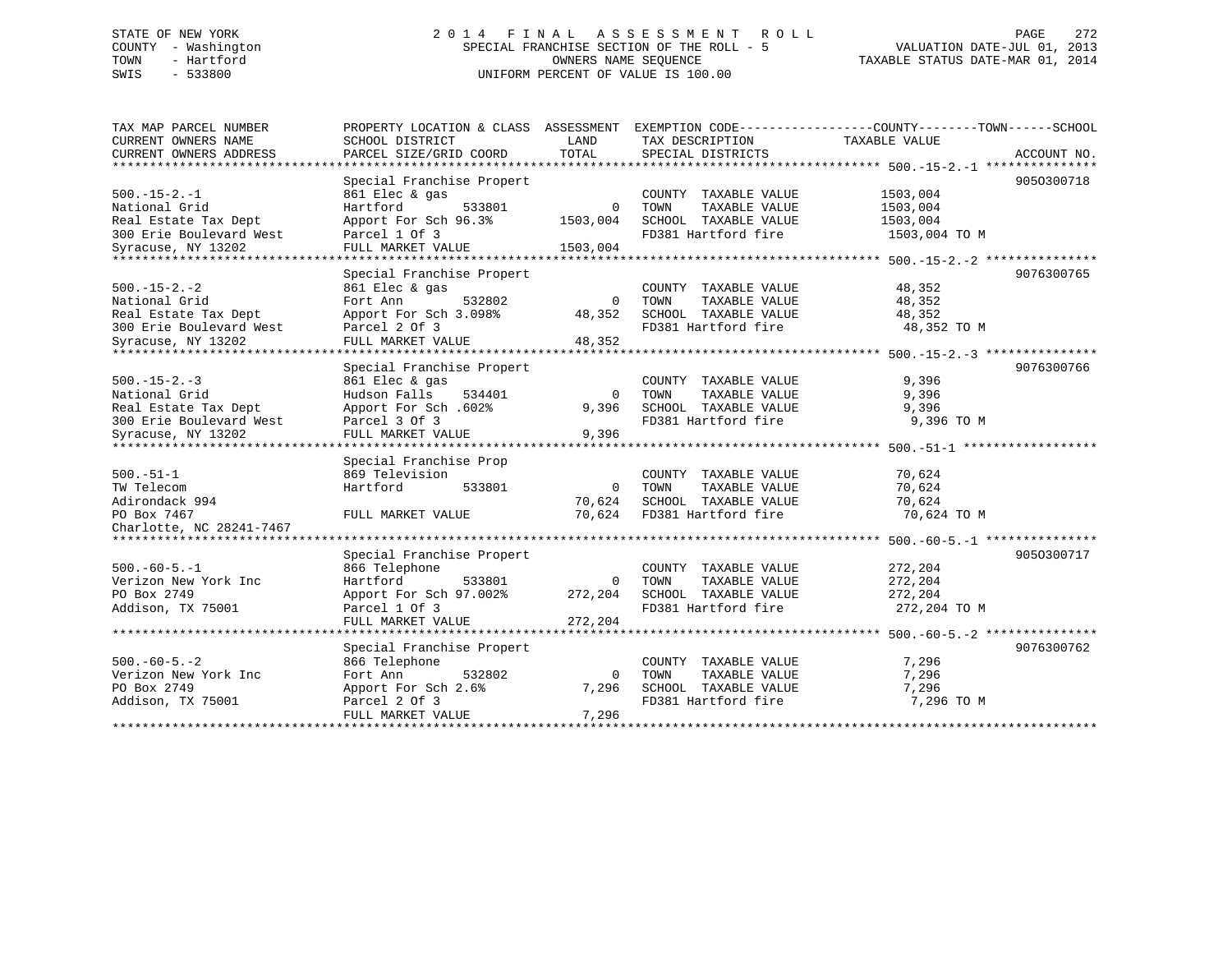| STATE OF NEW YORK<br>COUNTY - Washington<br>- Hartford<br>TOWN<br>SWIS<br>$-533800$ | 2014 FINAL ASSESSMENT ROLL<br>SPECIAL FRANCHISE SECTION OF THE ROLL - 5<br>OWNERS NAME SEOUENCE<br>UNIFORM PERCENT OF VALUE IS 100.00 | - 273<br>PAGE<br>VALUATION DATE-JUL 01, 2013<br>TAXABLE STATUS DATE-MAR 01, 2014 |
|-------------------------------------------------------------------------------------|---------------------------------------------------------------------------------------------------------------------------------------|----------------------------------------------------------------------------------|
|                                                                                     |                                                                                                                                       |                                                                                  |

| TAX MAP PARCEL NUMBER  | PROPERTY LOCATION & CLASS | ASSESSMENT | EXEMPTION CODE---       | -------------COUNTY--------TOWN---- | -SCHOOL         |
|------------------------|---------------------------|------------|-------------------------|-------------------------------------|-----------------|
| CURRENT OWNERS NAME    | SCHOOL DISTRICT           | LAND       | TAX DESCRIPTION         | TAXABLE VALUE                       |                 |
| CURRENT OWNERS ADDRESS | PARCEL SIZE/GRID COORD    | TOTAL      | SPECIAL DISTRICTS       |                                     | ACCOUNT NO.     |
|                        |                           |            |                         |                                     | *************** |
|                        | Special Franchise Propert |            |                         |                                     | 9076300763      |
| $500. -60 - 5. -3$     | 866 Telephone             |            | TAXABLE VALUE<br>COUNTY | 1,117                               |                 |
| Verizon New York Inc   | Hudson Falls<br>534401    |            | TAXABLE VALUE<br>TOWN   | 1,117                               |                 |
| PO Box 2749            | 198%. Apport For Sch      | 1,117      | SCHOOL<br>TAXABLE VALUE | 1,117                               |                 |
| Addison, TX 75001      | Parcel 3 Of 3             |            | FD381 Hartford fire     | 1,117 TO M                          |                 |
|                        | FULL MARKET VALUE         | 1,117      |                         |                                     |                 |
|                        |                           |            |                         |                                     |                 |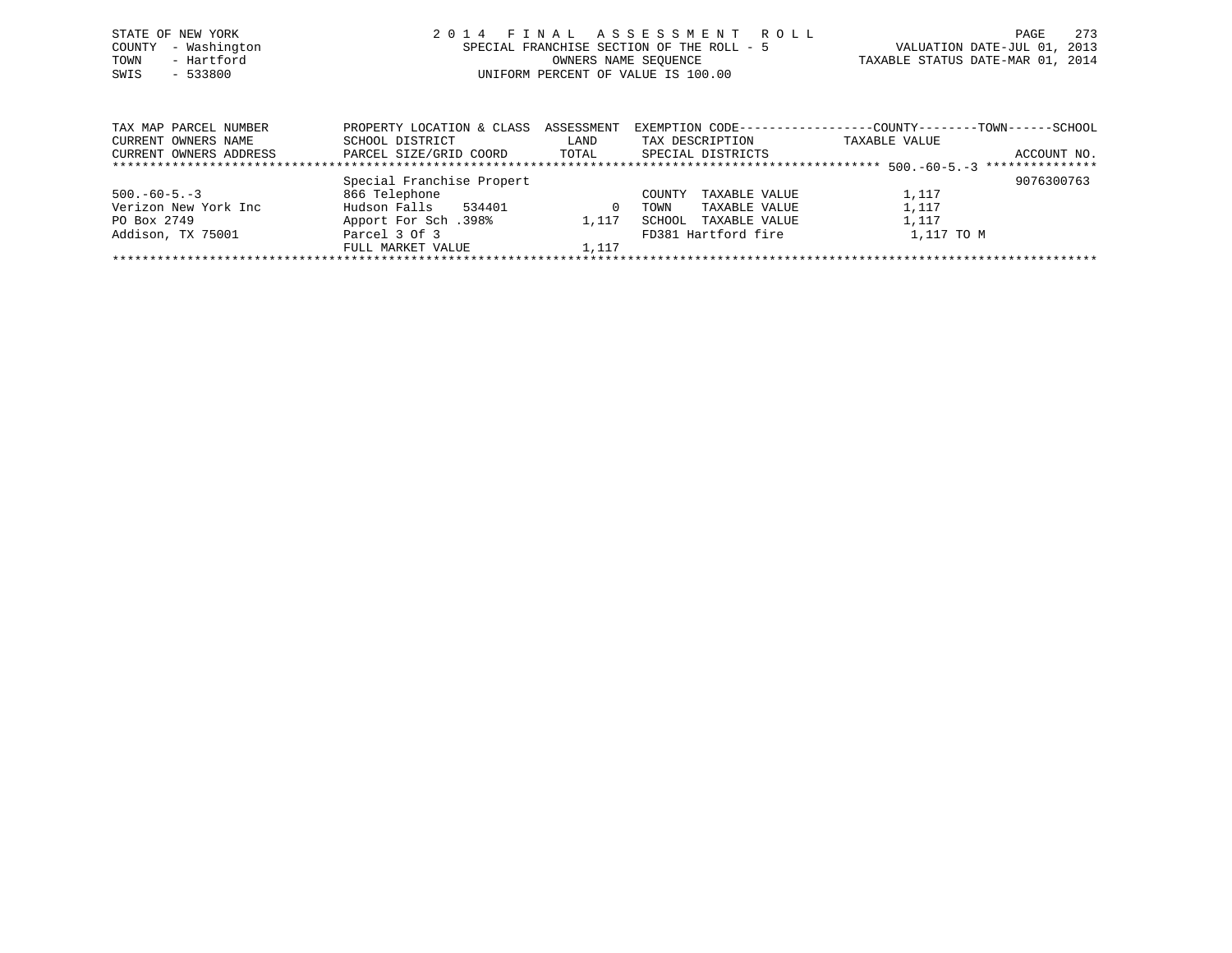| 2014 FINAL ASSESSMENT ROLL |                                           |                                  | PAGE                   | 2.74 |
|----------------------------|-------------------------------------------|----------------------------------|------------------------|------|
|                            | SPECIAL FRANCHISE SECTION OF THE ROLL - 5 | VALUATION DATE-JUL 01, 2013      |                        |      |
|                            |                                           | TAXABLE STATUS DATE-MAR 01, 2014 |                        |      |
|                            |                                           |                                  | RPS150/V04/L015        |      |
|                            | UNIFORM PERCENT OF VALUE IS 100.00        |                                  | CURRENT DATE 6/16/2014 |      |

#### \*\*\* S P E C I A L D I S T R I C T S U M M A R Y \*\*\*

|                            |  | TOTAL EXTENSION | EXTENSION | AD VALOREM | <b>EXEMPT</b> | TAXABLE  |
|----------------------------|--|-----------------|-----------|------------|---------------|----------|
| CODE DISTRICT NAME PARCELS |  | TYPE.           | VALUE     | VALUE      | AMOUNT        | VALUE    |
| FD381 Hartford fire        |  | 7 ТОТАL М       |           | 1911,993   |               | 1911,993 |

STATE OF NEW YORK COUNTY - Washington TOWN - Hartford SWIS - 533800

#### \*\*\* S C H O O L D I S T R I C T S U M M A R Y \*\*\*

| CODE                       | DISTRICT NAME                        | TOTAL<br>PARCELS | ASSESSED<br>LAND | ASSESSED<br>TOTAL            | EXEMPT<br>AMOUNT | TOTAL<br>TAXABLE             | <b>STAR</b><br>AMOUNT | STAR<br>TAXABLE              |
|----------------------------|--------------------------------------|------------------|------------------|------------------------------|------------------|------------------------------|-----------------------|------------------------------|
| 532802<br>533801<br>534401 | Fort Ann<br>Hartford<br>Hudson Falls |                  |                  | 55,648<br>1845,832<br>10,513 |                  | 55,648<br>1845,832<br>10,513 |                       | 55,648<br>1845,832<br>10,513 |
|                            | SUB-TOTAL                            |                  |                  | 1911,993                     |                  | 1911,993                     |                       | 1911,993                     |
|                            | TOTAL                                |                  |                  | 1911,993                     |                  | 1911,993                     |                       | 1911,993                     |

#### \*\*\* S Y S T E M C O D E S S U M M A R Y \*\*\*

#### NO SYSTEM EXEMPTIONS AT THIS LEVEL

#### \*\*\* E X E M P T I O N S U M M A R Y \*\*\*

### NO EXEMPTIONS AT THIS LEVEL

| ROLL       |                   | TOTAL   | ASSESSED | <i><b>\SSESSED</b></i> | TAXABLE  | TAXABLE  | TAXABLE  | <b>STAR</b> |
|------------|-------------------|---------|----------|------------------------|----------|----------|----------|-------------|
| <b>SEC</b> | DESCRIPTION       | PARCELS | LAND     | TOTAL                  | COUNTY   | TOWN     | SCHOOL   | TAXABLE     |
|            | SPECIAL FRANCHISE |         |          | ,993<br>Q <sub>1</sub> | 1911,993 | 1911,993 | 1911,993 | 1911,993    |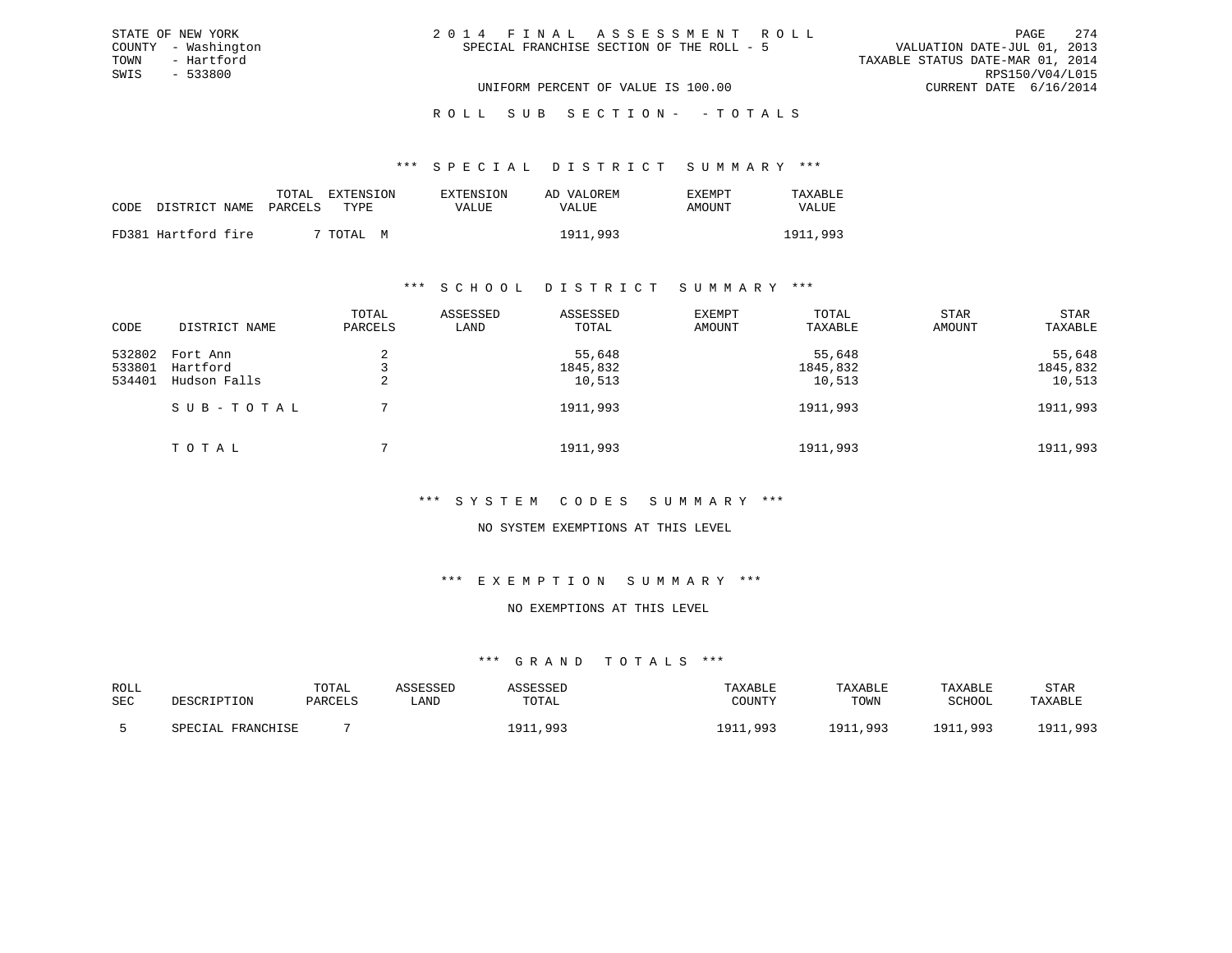|      | STATE OF NEW YORK   | 2014 FINAL ASSESSMENT ROLL                                               | PAGE            | 275 |
|------|---------------------|--------------------------------------------------------------------------|-----------------|-----|
|      | COUNTY - Washington | VALUATION DATE-JUL 01, 2013<br>SPECIAL FRANCHISE SECTION OF THE ROLL - 5 |                 |     |
| TOWN | - Hartford          | TAXABLE STATUS DATE-MAR 01, 2014                                         |                 |     |
| SWIS | $-533800$           | UNIFORM PERCENT OF VALUE IS 100.00                                       | RPS150/V04/L015 |     |
|      |                     | CURRENT DATE 6/16/2014                                                   |                 |     |
|      |                     |                                                                          |                 |     |

# ROLL SECTION TOTALS

#### \*\*\* S P E C I A L D I S T R I C T S U M M A R Y \*\*\*

|                            | TOTAL | EXTENSION      | EXTENSION | AD VALOREM | EXEMPT | TAXABLE  |
|----------------------------|-------|----------------|-----------|------------|--------|----------|
| CODE DISTRICT NAME PARCELS |       | TYPE.          | VALUE     | VALUE      | AMOUNT | VALUE    |
| FD381 Hartford fire        |       | 7 TOTAL .<br>M |           | 1911,993   |        | 1911,993 |

#### \*\*\* S C H O O L D I S T R I C T S U M M A R Y \*\*\*

| CODE                       | DISTRICT NAME                        | TOTAL<br>PARCELS | ASSESSED<br>LAND | ASSESSED<br>TOTAL            | <b>EXEMPT</b><br>AMOUNT | TOTAL<br>TAXABLE             | <b>STAR</b><br>AMOUNT | STAR<br>TAXABLE              |
|----------------------------|--------------------------------------|------------------|------------------|------------------------------|-------------------------|------------------------------|-----------------------|------------------------------|
| 532802<br>533801<br>534401 | Fort Ann<br>Hartford<br>Hudson Falls | 2<br>2           |                  | 55,648<br>1845,832<br>10,513 |                         | 55,648<br>1845,832<br>10,513 |                       | 55,648<br>1845,832<br>10,513 |
|                            | SUB-TOTAL                            |                  |                  | 1911,993                     |                         | 1911,993                     |                       | 1911,993                     |
|                            | TOTAL                                |                  |                  | 1911,993                     |                         | 1911,993                     |                       | 1911,993                     |

#### \*\*\* S Y S T E M C O D E S S U M M A R Y \*\*\*

#### NO SYSTEM EXEMPTIONS AT THIS LEVEL

#### \*\*\* E X E M P T I O N S U M M A R Y \*\*\*

### NO EXEMPTIONS AT THIS LEVEL

| ROLL       |                   | TOTAL   | `SSESSED | SSESSED             | TAXABLE  | TAXABLE  | TAXABLE  | STAR                |
|------------|-------------------|---------|----------|---------------------|----------|----------|----------|---------------------|
| <b>SEC</b> | DESCRIPTION       | PARCELS | LAND     | TOTAL               | COUNTY   | TOWN     | SCHOOL   | TAXABLE             |
|            | SPECIAL FRANCHISE |         |          | 1911,993<br>$191-2$ | 1911,993 | 1911,993 | 1911,993 | 1911,993<br>1 0 1 1 |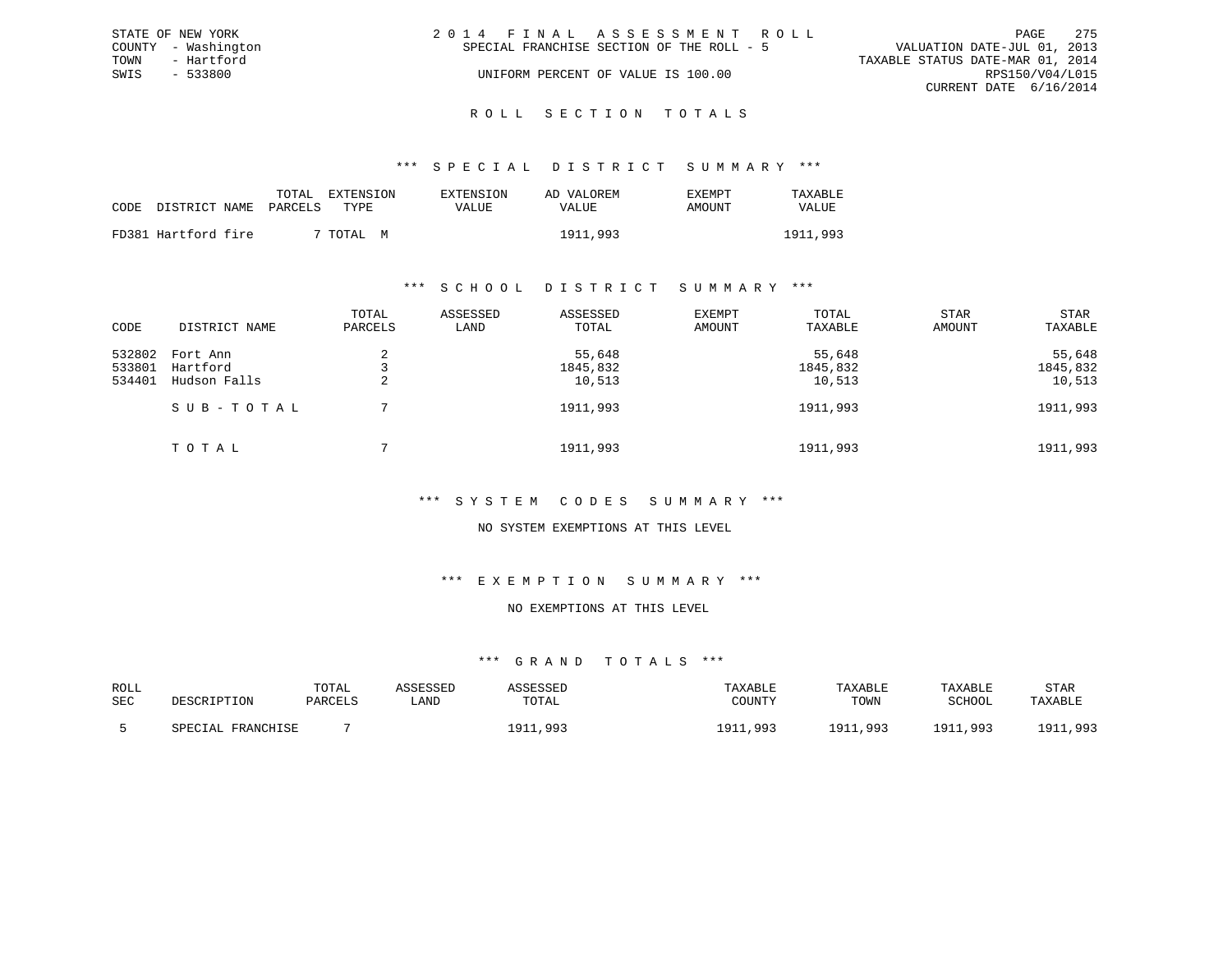# STATE OF NEW YORK 2 0 1 4 F I N A L A S S E S S M E N T R O L L PAGE 276 COUNTY - Washington UTILITY & R.R. SECTION OF THE ROLL - 6 VALUATION DATE-JUL 01, 2013 TOWN - Hartford OWNERS NAME SEQUENCE TAXABLE STATUS DATE-MAR 01, 2014 SWIS - 533800 UNIFORM PERCENT OF VALUE IS 100.00

| SCHOOL DISTRICT<br>TAX DESCRIPTION<br>TAXABLE VALUE<br>LAND<br>PARCEL SIZE/GRID COORD<br>TOTAL<br>CURRENT OWNERS ADDRESS<br>SPECIAL DISTRICTS<br>ACCOUNT NO.<br>*************<br>**************************** 638.000-9999-132.350-1882***<br>Outside Plant<br>9075200759<br>884 Elec Dist Out<br>COUNTY TAXABLE VALUE<br>23,324<br>Fort Ann<br>532802<br>TOWN<br>TAXABLE VALUE<br>23,324<br>0<br>SCHOOL TAXABLE VALUE<br>Poles Wires Cables<br>23,324<br>23,324<br>FULL MARKET VALUE<br>23,324<br>FD381 Hartford fire<br>23,324 TO M<br>Syracuse, NY 13202<br>**************************<br>Outside Plant<br>905N200716<br>884 Elec Dist Out<br>COUNTY TAXABLE VALUE<br>715,791<br>National Grid<br>Hartford<br>TOWN<br>TAXABLE VALUE<br>715,791<br>533801<br>$\mathbf 0$<br>Real Estate Tax Dept<br>Poles Wires Cables<br>SCHOOL TAXABLE VALUE<br>715,791<br>715,791<br>300 Erie Boulevard West<br>FULL MARKET VALUE<br>715,791<br>FD381 Hartford fire<br>715,791 TO M<br>**************************<br>Outside Plant<br>9075200760<br>638.000-9999-132.350-1884<br>884 Elec Dist Out<br>COUNTY TAXABLE VALUE<br>8,447<br>Hudson Falls<br>TOWN<br>National Grid<br>534401<br>$\mathbf 0$<br>TAXABLE VALUE<br>8,447<br>SCHOOL TAXABLE VALUE<br>Real Estate Tax Dept<br>Apport For Sch. 6%<br>8,447<br>8,447<br>300 Erie Boulevard West<br>FULL MARKET VALUE<br>8,447<br>FD381 Hartford fire<br>8,447 TO M<br>5900 County Route 30<br>905N200712<br>$141. - 1 - 31$<br>831 Tele Comm<br>95,500<br>COUNTY TAXABLE VALUE<br>Verizon New York Inc<br>TAXABLE VALUE<br>Hartford<br>533801<br>10,600<br>TOWN<br>95,500<br>PO Box 2749<br>95,500<br>SCHOOL TAXABLE VALUE<br>456/69 221/422<br>95,500<br>Addison, TX 75001<br>CA007 Cons agri dst 7<br>FRNT 100.00 DPTH 103.00<br>95,500 TO M<br>FD381 Hartford fire<br>EAST-0783963 NRTH-1647888<br>95,500 TO M<br>FULL MARKET VALUE<br>95,500<br>Outside Plant<br>9075200756<br>638.000-9999-631.900-1882<br>836 Telecom. eq.<br>3,634<br>COUNTY TAXABLE VALUE<br>Verizon New York Inc<br>TAXABLE VALUE<br>Fort Ann<br>532802<br>$\mathbf 0$<br>TOWN<br>3,634<br>PO Box 2749<br>Poles Wires Cables<br>SCHOOL TAXABLE VALUE<br>3,634<br>3,634<br>Addison, TX 75001<br>FULL MARKET VALUE<br>3,634<br>FD381 Hartford fire<br>3,634 TO M<br>********************<br>*************************<br>Outside Plant<br>905N200711<br>638.000-9999-631.900-1883<br>836 Telecom. eq.<br>COUNTY TAXABLE VALUE<br>111,530<br>Verizon New York Inc<br>Hartford<br>533801<br>TOWN<br>TAXABLE VALUE<br>111,530<br>0<br>PO Box 2749<br>Poles Wires Cables<br>111,530<br>SCHOOL TAXABLE VALUE<br>111,530<br>Addison, TX 75001<br>FULL MARKET VALUE<br>111,530<br>FD381 Hartford fire<br>111,530 TO M<br>***********************<br>Outside Plant<br>9075200757<br>638.000-9999-631.900-1884<br>836 Telecom. eq.<br>COUNTY TAXABLE VALUE<br>1,316<br>Verizon New York Inc<br>Hudson Falls<br>534401<br>$\mathbf 0$<br>TOWN<br>TAXABLE VALUE<br>1,316<br>PO Box 2749<br>Apport For Sch.399%<br>SCHOOL TAXABLE VALUE<br>1,316<br>1,316<br>FD381 Hartford fire<br>Addison, TX 75001<br>Poles Wires Cables<br>1,316 TO M<br>FULL MARKET VALUE<br>1,316<br>************************************** | TAX MAP PARCEL NUMBER     | PROPERTY LOCATION & CLASS ASSESSMENT |  | EXEMPTION CODE-----------------COUNTY-------TOWN------SCHOOL |  |
|----------------------------------------------------------------------------------------------------------------------------------------------------------------------------------------------------------------------------------------------------------------------------------------------------------------------------------------------------------------------------------------------------------------------------------------------------------------------------------------------------------------------------------------------------------------------------------------------------------------------------------------------------------------------------------------------------------------------------------------------------------------------------------------------------------------------------------------------------------------------------------------------------------------------------------------------------------------------------------------------------------------------------------------------------------------------------------------------------------------------------------------------------------------------------------------------------------------------------------------------------------------------------------------------------------------------------------------------------------------------------------------------------------------------------------------------------------------------------------------------------------------------------------------------------------------------------------------------------------------------------------------------------------------------------------------------------------------------------------------------------------------------------------------------------------------------------------------------------------------------------------------------------------------------------------------------------------------------------------------------------------------------------------------------------------------------------------------------------------------------------------------------------------------------------------------------------------------------------------------------------------------------------------------------------------------------------------------------------------------------------------------------------------------------------------------------------------------------------------------------------------------------------------------------------------------------------------------------------------------------------------------------------------------------------------------------------------------------------------------------------------------------------------------------------------------------------------------------------------------------------------------------------------------------------------------------------------------------------------------------------------------------------------------------------------------------------------------------------------------------------------------------------------------------------------------------------------------------|---------------------------|--------------------------------------|--|--------------------------------------------------------------|--|
|                                                                                                                                                                                                                                                                                                                                                                                                                                                                                                                                                                                                                                                                                                                                                                                                                                                                                                                                                                                                                                                                                                                                                                                                                                                                                                                                                                                                                                                                                                                                                                                                                                                                                                                                                                                                                                                                                                                                                                                                                                                                                                                                                                                                                                                                                                                                                                                                                                                                                                                                                                                                                                                                                                                                                                                                                                                                                                                                                                                                                                                                                                                                                                                                                      | CURRENT OWNERS NAME       |                                      |  |                                                              |  |
|                                                                                                                                                                                                                                                                                                                                                                                                                                                                                                                                                                                                                                                                                                                                                                                                                                                                                                                                                                                                                                                                                                                                                                                                                                                                                                                                                                                                                                                                                                                                                                                                                                                                                                                                                                                                                                                                                                                                                                                                                                                                                                                                                                                                                                                                                                                                                                                                                                                                                                                                                                                                                                                                                                                                                                                                                                                                                                                                                                                                                                                                                                                                                                                                                      |                           |                                      |  |                                                              |  |
|                                                                                                                                                                                                                                                                                                                                                                                                                                                                                                                                                                                                                                                                                                                                                                                                                                                                                                                                                                                                                                                                                                                                                                                                                                                                                                                                                                                                                                                                                                                                                                                                                                                                                                                                                                                                                                                                                                                                                                                                                                                                                                                                                                                                                                                                                                                                                                                                                                                                                                                                                                                                                                                                                                                                                                                                                                                                                                                                                                                                                                                                                                                                                                                                                      |                           |                                      |  |                                                              |  |
|                                                                                                                                                                                                                                                                                                                                                                                                                                                                                                                                                                                                                                                                                                                                                                                                                                                                                                                                                                                                                                                                                                                                                                                                                                                                                                                                                                                                                                                                                                                                                                                                                                                                                                                                                                                                                                                                                                                                                                                                                                                                                                                                                                                                                                                                                                                                                                                                                                                                                                                                                                                                                                                                                                                                                                                                                                                                                                                                                                                                                                                                                                                                                                                                                      |                           |                                      |  |                                                              |  |
|                                                                                                                                                                                                                                                                                                                                                                                                                                                                                                                                                                                                                                                                                                                                                                                                                                                                                                                                                                                                                                                                                                                                                                                                                                                                                                                                                                                                                                                                                                                                                                                                                                                                                                                                                                                                                                                                                                                                                                                                                                                                                                                                                                                                                                                                                                                                                                                                                                                                                                                                                                                                                                                                                                                                                                                                                                                                                                                                                                                                                                                                                                                                                                                                                      | 638.000-9999-132.350-1882 |                                      |  |                                                              |  |
|                                                                                                                                                                                                                                                                                                                                                                                                                                                                                                                                                                                                                                                                                                                                                                                                                                                                                                                                                                                                                                                                                                                                                                                                                                                                                                                                                                                                                                                                                                                                                                                                                                                                                                                                                                                                                                                                                                                                                                                                                                                                                                                                                                                                                                                                                                                                                                                                                                                                                                                                                                                                                                                                                                                                                                                                                                                                                                                                                                                                                                                                                                                                                                                                                      | National Grid             |                                      |  |                                                              |  |
|                                                                                                                                                                                                                                                                                                                                                                                                                                                                                                                                                                                                                                                                                                                                                                                                                                                                                                                                                                                                                                                                                                                                                                                                                                                                                                                                                                                                                                                                                                                                                                                                                                                                                                                                                                                                                                                                                                                                                                                                                                                                                                                                                                                                                                                                                                                                                                                                                                                                                                                                                                                                                                                                                                                                                                                                                                                                                                                                                                                                                                                                                                                                                                                                                      | Real Estate Tax Dept      |                                      |  |                                                              |  |
|                                                                                                                                                                                                                                                                                                                                                                                                                                                                                                                                                                                                                                                                                                                                                                                                                                                                                                                                                                                                                                                                                                                                                                                                                                                                                                                                                                                                                                                                                                                                                                                                                                                                                                                                                                                                                                                                                                                                                                                                                                                                                                                                                                                                                                                                                                                                                                                                                                                                                                                                                                                                                                                                                                                                                                                                                                                                                                                                                                                                                                                                                                                                                                                                                      | 300 Erie Boulevard West   |                                      |  |                                                              |  |
|                                                                                                                                                                                                                                                                                                                                                                                                                                                                                                                                                                                                                                                                                                                                                                                                                                                                                                                                                                                                                                                                                                                                                                                                                                                                                                                                                                                                                                                                                                                                                                                                                                                                                                                                                                                                                                                                                                                                                                                                                                                                                                                                                                                                                                                                                                                                                                                                                                                                                                                                                                                                                                                                                                                                                                                                                                                                                                                                                                                                                                                                                                                                                                                                                      |                           |                                      |  |                                                              |  |
|                                                                                                                                                                                                                                                                                                                                                                                                                                                                                                                                                                                                                                                                                                                                                                                                                                                                                                                                                                                                                                                                                                                                                                                                                                                                                                                                                                                                                                                                                                                                                                                                                                                                                                                                                                                                                                                                                                                                                                                                                                                                                                                                                                                                                                                                                                                                                                                                                                                                                                                                                                                                                                                                                                                                                                                                                                                                                                                                                                                                                                                                                                                                                                                                                      |                           |                                      |  |                                                              |  |
|                                                                                                                                                                                                                                                                                                                                                                                                                                                                                                                                                                                                                                                                                                                                                                                                                                                                                                                                                                                                                                                                                                                                                                                                                                                                                                                                                                                                                                                                                                                                                                                                                                                                                                                                                                                                                                                                                                                                                                                                                                                                                                                                                                                                                                                                                                                                                                                                                                                                                                                                                                                                                                                                                                                                                                                                                                                                                                                                                                                                                                                                                                                                                                                                                      |                           |                                      |  |                                                              |  |
|                                                                                                                                                                                                                                                                                                                                                                                                                                                                                                                                                                                                                                                                                                                                                                                                                                                                                                                                                                                                                                                                                                                                                                                                                                                                                                                                                                                                                                                                                                                                                                                                                                                                                                                                                                                                                                                                                                                                                                                                                                                                                                                                                                                                                                                                                                                                                                                                                                                                                                                                                                                                                                                                                                                                                                                                                                                                                                                                                                                                                                                                                                                                                                                                                      | 638.000-9999-132.350-1883 |                                      |  |                                                              |  |
|                                                                                                                                                                                                                                                                                                                                                                                                                                                                                                                                                                                                                                                                                                                                                                                                                                                                                                                                                                                                                                                                                                                                                                                                                                                                                                                                                                                                                                                                                                                                                                                                                                                                                                                                                                                                                                                                                                                                                                                                                                                                                                                                                                                                                                                                                                                                                                                                                                                                                                                                                                                                                                                                                                                                                                                                                                                                                                                                                                                                                                                                                                                                                                                                                      |                           |                                      |  |                                                              |  |
|                                                                                                                                                                                                                                                                                                                                                                                                                                                                                                                                                                                                                                                                                                                                                                                                                                                                                                                                                                                                                                                                                                                                                                                                                                                                                                                                                                                                                                                                                                                                                                                                                                                                                                                                                                                                                                                                                                                                                                                                                                                                                                                                                                                                                                                                                                                                                                                                                                                                                                                                                                                                                                                                                                                                                                                                                                                                                                                                                                                                                                                                                                                                                                                                                      |                           |                                      |  |                                                              |  |
|                                                                                                                                                                                                                                                                                                                                                                                                                                                                                                                                                                                                                                                                                                                                                                                                                                                                                                                                                                                                                                                                                                                                                                                                                                                                                                                                                                                                                                                                                                                                                                                                                                                                                                                                                                                                                                                                                                                                                                                                                                                                                                                                                                                                                                                                                                                                                                                                                                                                                                                                                                                                                                                                                                                                                                                                                                                                                                                                                                                                                                                                                                                                                                                                                      |                           |                                      |  |                                                              |  |
|                                                                                                                                                                                                                                                                                                                                                                                                                                                                                                                                                                                                                                                                                                                                                                                                                                                                                                                                                                                                                                                                                                                                                                                                                                                                                                                                                                                                                                                                                                                                                                                                                                                                                                                                                                                                                                                                                                                                                                                                                                                                                                                                                                                                                                                                                                                                                                                                                                                                                                                                                                                                                                                                                                                                                                                                                                                                                                                                                                                                                                                                                                                                                                                                                      | Syracuse, NY 13202        |                                      |  |                                                              |  |
|                                                                                                                                                                                                                                                                                                                                                                                                                                                                                                                                                                                                                                                                                                                                                                                                                                                                                                                                                                                                                                                                                                                                                                                                                                                                                                                                                                                                                                                                                                                                                                                                                                                                                                                                                                                                                                                                                                                                                                                                                                                                                                                                                                                                                                                                                                                                                                                                                                                                                                                                                                                                                                                                                                                                                                                                                                                                                                                                                                                                                                                                                                                                                                                                                      |                           |                                      |  |                                                              |  |
|                                                                                                                                                                                                                                                                                                                                                                                                                                                                                                                                                                                                                                                                                                                                                                                                                                                                                                                                                                                                                                                                                                                                                                                                                                                                                                                                                                                                                                                                                                                                                                                                                                                                                                                                                                                                                                                                                                                                                                                                                                                                                                                                                                                                                                                                                                                                                                                                                                                                                                                                                                                                                                                                                                                                                                                                                                                                                                                                                                                                                                                                                                                                                                                                                      |                           |                                      |  |                                                              |  |
|                                                                                                                                                                                                                                                                                                                                                                                                                                                                                                                                                                                                                                                                                                                                                                                                                                                                                                                                                                                                                                                                                                                                                                                                                                                                                                                                                                                                                                                                                                                                                                                                                                                                                                                                                                                                                                                                                                                                                                                                                                                                                                                                                                                                                                                                                                                                                                                                                                                                                                                                                                                                                                                                                                                                                                                                                                                                                                                                                                                                                                                                                                                                                                                                                      |                           |                                      |  |                                                              |  |
|                                                                                                                                                                                                                                                                                                                                                                                                                                                                                                                                                                                                                                                                                                                                                                                                                                                                                                                                                                                                                                                                                                                                                                                                                                                                                                                                                                                                                                                                                                                                                                                                                                                                                                                                                                                                                                                                                                                                                                                                                                                                                                                                                                                                                                                                                                                                                                                                                                                                                                                                                                                                                                                                                                                                                                                                                                                                                                                                                                                                                                                                                                                                                                                                                      |                           |                                      |  |                                                              |  |
|                                                                                                                                                                                                                                                                                                                                                                                                                                                                                                                                                                                                                                                                                                                                                                                                                                                                                                                                                                                                                                                                                                                                                                                                                                                                                                                                                                                                                                                                                                                                                                                                                                                                                                                                                                                                                                                                                                                                                                                                                                                                                                                                                                                                                                                                                                                                                                                                                                                                                                                                                                                                                                                                                                                                                                                                                                                                                                                                                                                                                                                                                                                                                                                                                      |                           |                                      |  |                                                              |  |
|                                                                                                                                                                                                                                                                                                                                                                                                                                                                                                                                                                                                                                                                                                                                                                                                                                                                                                                                                                                                                                                                                                                                                                                                                                                                                                                                                                                                                                                                                                                                                                                                                                                                                                                                                                                                                                                                                                                                                                                                                                                                                                                                                                                                                                                                                                                                                                                                                                                                                                                                                                                                                                                                                                                                                                                                                                                                                                                                                                                                                                                                                                                                                                                                                      |                           |                                      |  |                                                              |  |
|                                                                                                                                                                                                                                                                                                                                                                                                                                                                                                                                                                                                                                                                                                                                                                                                                                                                                                                                                                                                                                                                                                                                                                                                                                                                                                                                                                                                                                                                                                                                                                                                                                                                                                                                                                                                                                                                                                                                                                                                                                                                                                                                                                                                                                                                                                                                                                                                                                                                                                                                                                                                                                                                                                                                                                                                                                                                                                                                                                                                                                                                                                                                                                                                                      | Syracuse, NY 13202        |                                      |  |                                                              |  |
|                                                                                                                                                                                                                                                                                                                                                                                                                                                                                                                                                                                                                                                                                                                                                                                                                                                                                                                                                                                                                                                                                                                                                                                                                                                                                                                                                                                                                                                                                                                                                                                                                                                                                                                                                                                                                                                                                                                                                                                                                                                                                                                                                                                                                                                                                                                                                                                                                                                                                                                                                                                                                                                                                                                                                                                                                                                                                                                                                                                                                                                                                                                                                                                                                      |                           |                                      |  |                                                              |  |
|                                                                                                                                                                                                                                                                                                                                                                                                                                                                                                                                                                                                                                                                                                                                                                                                                                                                                                                                                                                                                                                                                                                                                                                                                                                                                                                                                                                                                                                                                                                                                                                                                                                                                                                                                                                                                                                                                                                                                                                                                                                                                                                                                                                                                                                                                                                                                                                                                                                                                                                                                                                                                                                                                                                                                                                                                                                                                                                                                                                                                                                                                                                                                                                                                      |                           |                                      |  |                                                              |  |
|                                                                                                                                                                                                                                                                                                                                                                                                                                                                                                                                                                                                                                                                                                                                                                                                                                                                                                                                                                                                                                                                                                                                                                                                                                                                                                                                                                                                                                                                                                                                                                                                                                                                                                                                                                                                                                                                                                                                                                                                                                                                                                                                                                                                                                                                                                                                                                                                                                                                                                                                                                                                                                                                                                                                                                                                                                                                                                                                                                                                                                                                                                                                                                                                                      |                           |                                      |  |                                                              |  |
|                                                                                                                                                                                                                                                                                                                                                                                                                                                                                                                                                                                                                                                                                                                                                                                                                                                                                                                                                                                                                                                                                                                                                                                                                                                                                                                                                                                                                                                                                                                                                                                                                                                                                                                                                                                                                                                                                                                                                                                                                                                                                                                                                                                                                                                                                                                                                                                                                                                                                                                                                                                                                                                                                                                                                                                                                                                                                                                                                                                                                                                                                                                                                                                                                      |                           |                                      |  |                                                              |  |
|                                                                                                                                                                                                                                                                                                                                                                                                                                                                                                                                                                                                                                                                                                                                                                                                                                                                                                                                                                                                                                                                                                                                                                                                                                                                                                                                                                                                                                                                                                                                                                                                                                                                                                                                                                                                                                                                                                                                                                                                                                                                                                                                                                                                                                                                                                                                                                                                                                                                                                                                                                                                                                                                                                                                                                                                                                                                                                                                                                                                                                                                                                                                                                                                                      |                           |                                      |  |                                                              |  |
|                                                                                                                                                                                                                                                                                                                                                                                                                                                                                                                                                                                                                                                                                                                                                                                                                                                                                                                                                                                                                                                                                                                                                                                                                                                                                                                                                                                                                                                                                                                                                                                                                                                                                                                                                                                                                                                                                                                                                                                                                                                                                                                                                                                                                                                                                                                                                                                                                                                                                                                                                                                                                                                                                                                                                                                                                                                                                                                                                                                                                                                                                                                                                                                                                      |                           |                                      |  |                                                              |  |
|                                                                                                                                                                                                                                                                                                                                                                                                                                                                                                                                                                                                                                                                                                                                                                                                                                                                                                                                                                                                                                                                                                                                                                                                                                                                                                                                                                                                                                                                                                                                                                                                                                                                                                                                                                                                                                                                                                                                                                                                                                                                                                                                                                                                                                                                                                                                                                                                                                                                                                                                                                                                                                                                                                                                                                                                                                                                                                                                                                                                                                                                                                                                                                                                                      |                           |                                      |  |                                                              |  |
|                                                                                                                                                                                                                                                                                                                                                                                                                                                                                                                                                                                                                                                                                                                                                                                                                                                                                                                                                                                                                                                                                                                                                                                                                                                                                                                                                                                                                                                                                                                                                                                                                                                                                                                                                                                                                                                                                                                                                                                                                                                                                                                                                                                                                                                                                                                                                                                                                                                                                                                                                                                                                                                                                                                                                                                                                                                                                                                                                                                                                                                                                                                                                                                                                      |                           |                                      |  |                                                              |  |
|                                                                                                                                                                                                                                                                                                                                                                                                                                                                                                                                                                                                                                                                                                                                                                                                                                                                                                                                                                                                                                                                                                                                                                                                                                                                                                                                                                                                                                                                                                                                                                                                                                                                                                                                                                                                                                                                                                                                                                                                                                                                                                                                                                                                                                                                                                                                                                                                                                                                                                                                                                                                                                                                                                                                                                                                                                                                                                                                                                                                                                                                                                                                                                                                                      |                           |                                      |  |                                                              |  |
|                                                                                                                                                                                                                                                                                                                                                                                                                                                                                                                                                                                                                                                                                                                                                                                                                                                                                                                                                                                                                                                                                                                                                                                                                                                                                                                                                                                                                                                                                                                                                                                                                                                                                                                                                                                                                                                                                                                                                                                                                                                                                                                                                                                                                                                                                                                                                                                                                                                                                                                                                                                                                                                                                                                                                                                                                                                                                                                                                                                                                                                                                                                                                                                                                      |                           |                                      |  |                                                              |  |
|                                                                                                                                                                                                                                                                                                                                                                                                                                                                                                                                                                                                                                                                                                                                                                                                                                                                                                                                                                                                                                                                                                                                                                                                                                                                                                                                                                                                                                                                                                                                                                                                                                                                                                                                                                                                                                                                                                                                                                                                                                                                                                                                                                                                                                                                                                                                                                                                                                                                                                                                                                                                                                                                                                                                                                                                                                                                                                                                                                                                                                                                                                                                                                                                                      |                           |                                      |  |                                                              |  |
|                                                                                                                                                                                                                                                                                                                                                                                                                                                                                                                                                                                                                                                                                                                                                                                                                                                                                                                                                                                                                                                                                                                                                                                                                                                                                                                                                                                                                                                                                                                                                                                                                                                                                                                                                                                                                                                                                                                                                                                                                                                                                                                                                                                                                                                                                                                                                                                                                                                                                                                                                                                                                                                                                                                                                                                                                                                                                                                                                                                                                                                                                                                                                                                                                      |                           |                                      |  |                                                              |  |
|                                                                                                                                                                                                                                                                                                                                                                                                                                                                                                                                                                                                                                                                                                                                                                                                                                                                                                                                                                                                                                                                                                                                                                                                                                                                                                                                                                                                                                                                                                                                                                                                                                                                                                                                                                                                                                                                                                                                                                                                                                                                                                                                                                                                                                                                                                                                                                                                                                                                                                                                                                                                                                                                                                                                                                                                                                                                                                                                                                                                                                                                                                                                                                                                                      |                           |                                      |  |                                                              |  |
|                                                                                                                                                                                                                                                                                                                                                                                                                                                                                                                                                                                                                                                                                                                                                                                                                                                                                                                                                                                                                                                                                                                                                                                                                                                                                                                                                                                                                                                                                                                                                                                                                                                                                                                                                                                                                                                                                                                                                                                                                                                                                                                                                                                                                                                                                                                                                                                                                                                                                                                                                                                                                                                                                                                                                                                                                                                                                                                                                                                                                                                                                                                                                                                                                      |                           |                                      |  |                                                              |  |
|                                                                                                                                                                                                                                                                                                                                                                                                                                                                                                                                                                                                                                                                                                                                                                                                                                                                                                                                                                                                                                                                                                                                                                                                                                                                                                                                                                                                                                                                                                                                                                                                                                                                                                                                                                                                                                                                                                                                                                                                                                                                                                                                                                                                                                                                                                                                                                                                                                                                                                                                                                                                                                                                                                                                                                                                                                                                                                                                                                                                                                                                                                                                                                                                                      |                           |                                      |  |                                                              |  |
|                                                                                                                                                                                                                                                                                                                                                                                                                                                                                                                                                                                                                                                                                                                                                                                                                                                                                                                                                                                                                                                                                                                                                                                                                                                                                                                                                                                                                                                                                                                                                                                                                                                                                                                                                                                                                                                                                                                                                                                                                                                                                                                                                                                                                                                                                                                                                                                                                                                                                                                                                                                                                                                                                                                                                                                                                                                                                                                                                                                                                                                                                                                                                                                                                      |                           |                                      |  |                                                              |  |
|                                                                                                                                                                                                                                                                                                                                                                                                                                                                                                                                                                                                                                                                                                                                                                                                                                                                                                                                                                                                                                                                                                                                                                                                                                                                                                                                                                                                                                                                                                                                                                                                                                                                                                                                                                                                                                                                                                                                                                                                                                                                                                                                                                                                                                                                                                                                                                                                                                                                                                                                                                                                                                                                                                                                                                                                                                                                                                                                                                                                                                                                                                                                                                                                                      |                           |                                      |  |                                                              |  |
|                                                                                                                                                                                                                                                                                                                                                                                                                                                                                                                                                                                                                                                                                                                                                                                                                                                                                                                                                                                                                                                                                                                                                                                                                                                                                                                                                                                                                                                                                                                                                                                                                                                                                                                                                                                                                                                                                                                                                                                                                                                                                                                                                                                                                                                                                                                                                                                                                                                                                                                                                                                                                                                                                                                                                                                                                                                                                                                                                                                                                                                                                                                                                                                                                      |                           |                                      |  |                                                              |  |
|                                                                                                                                                                                                                                                                                                                                                                                                                                                                                                                                                                                                                                                                                                                                                                                                                                                                                                                                                                                                                                                                                                                                                                                                                                                                                                                                                                                                                                                                                                                                                                                                                                                                                                                                                                                                                                                                                                                                                                                                                                                                                                                                                                                                                                                                                                                                                                                                                                                                                                                                                                                                                                                                                                                                                                                                                                                                                                                                                                                                                                                                                                                                                                                                                      |                           |                                      |  |                                                              |  |
|                                                                                                                                                                                                                                                                                                                                                                                                                                                                                                                                                                                                                                                                                                                                                                                                                                                                                                                                                                                                                                                                                                                                                                                                                                                                                                                                                                                                                                                                                                                                                                                                                                                                                                                                                                                                                                                                                                                                                                                                                                                                                                                                                                                                                                                                                                                                                                                                                                                                                                                                                                                                                                                                                                                                                                                                                                                                                                                                                                                                                                                                                                                                                                                                                      |                           |                                      |  |                                                              |  |
|                                                                                                                                                                                                                                                                                                                                                                                                                                                                                                                                                                                                                                                                                                                                                                                                                                                                                                                                                                                                                                                                                                                                                                                                                                                                                                                                                                                                                                                                                                                                                                                                                                                                                                                                                                                                                                                                                                                                                                                                                                                                                                                                                                                                                                                                                                                                                                                                                                                                                                                                                                                                                                                                                                                                                                                                                                                                                                                                                                                                                                                                                                                                                                                                                      |                           |                                      |  |                                                              |  |
|                                                                                                                                                                                                                                                                                                                                                                                                                                                                                                                                                                                                                                                                                                                                                                                                                                                                                                                                                                                                                                                                                                                                                                                                                                                                                                                                                                                                                                                                                                                                                                                                                                                                                                                                                                                                                                                                                                                                                                                                                                                                                                                                                                                                                                                                                                                                                                                                                                                                                                                                                                                                                                                                                                                                                                                                                                                                                                                                                                                                                                                                                                                                                                                                                      |                           |                                      |  |                                                              |  |
|                                                                                                                                                                                                                                                                                                                                                                                                                                                                                                                                                                                                                                                                                                                                                                                                                                                                                                                                                                                                                                                                                                                                                                                                                                                                                                                                                                                                                                                                                                                                                                                                                                                                                                                                                                                                                                                                                                                                                                                                                                                                                                                                                                                                                                                                                                                                                                                                                                                                                                                                                                                                                                                                                                                                                                                                                                                                                                                                                                                                                                                                                                                                                                                                                      |                           |                                      |  |                                                              |  |
|                                                                                                                                                                                                                                                                                                                                                                                                                                                                                                                                                                                                                                                                                                                                                                                                                                                                                                                                                                                                                                                                                                                                                                                                                                                                                                                                                                                                                                                                                                                                                                                                                                                                                                                                                                                                                                                                                                                                                                                                                                                                                                                                                                                                                                                                                                                                                                                                                                                                                                                                                                                                                                                                                                                                                                                                                                                                                                                                                                                                                                                                                                                                                                                                                      |                           |                                      |  |                                                              |  |
|                                                                                                                                                                                                                                                                                                                                                                                                                                                                                                                                                                                                                                                                                                                                                                                                                                                                                                                                                                                                                                                                                                                                                                                                                                                                                                                                                                                                                                                                                                                                                                                                                                                                                                                                                                                                                                                                                                                                                                                                                                                                                                                                                                                                                                                                                                                                                                                                                                                                                                                                                                                                                                                                                                                                                                                                                                                                                                                                                                                                                                                                                                                                                                                                                      |                           |                                      |  |                                                              |  |
|                                                                                                                                                                                                                                                                                                                                                                                                                                                                                                                                                                                                                                                                                                                                                                                                                                                                                                                                                                                                                                                                                                                                                                                                                                                                                                                                                                                                                                                                                                                                                                                                                                                                                                                                                                                                                                                                                                                                                                                                                                                                                                                                                                                                                                                                                                                                                                                                                                                                                                                                                                                                                                                                                                                                                                                                                                                                                                                                                                                                                                                                                                                                                                                                                      |                           |                                      |  |                                                              |  |
|                                                                                                                                                                                                                                                                                                                                                                                                                                                                                                                                                                                                                                                                                                                                                                                                                                                                                                                                                                                                                                                                                                                                                                                                                                                                                                                                                                                                                                                                                                                                                                                                                                                                                                                                                                                                                                                                                                                                                                                                                                                                                                                                                                                                                                                                                                                                                                                                                                                                                                                                                                                                                                                                                                                                                                                                                                                                                                                                                                                                                                                                                                                                                                                                                      |                           |                                      |  |                                                              |  |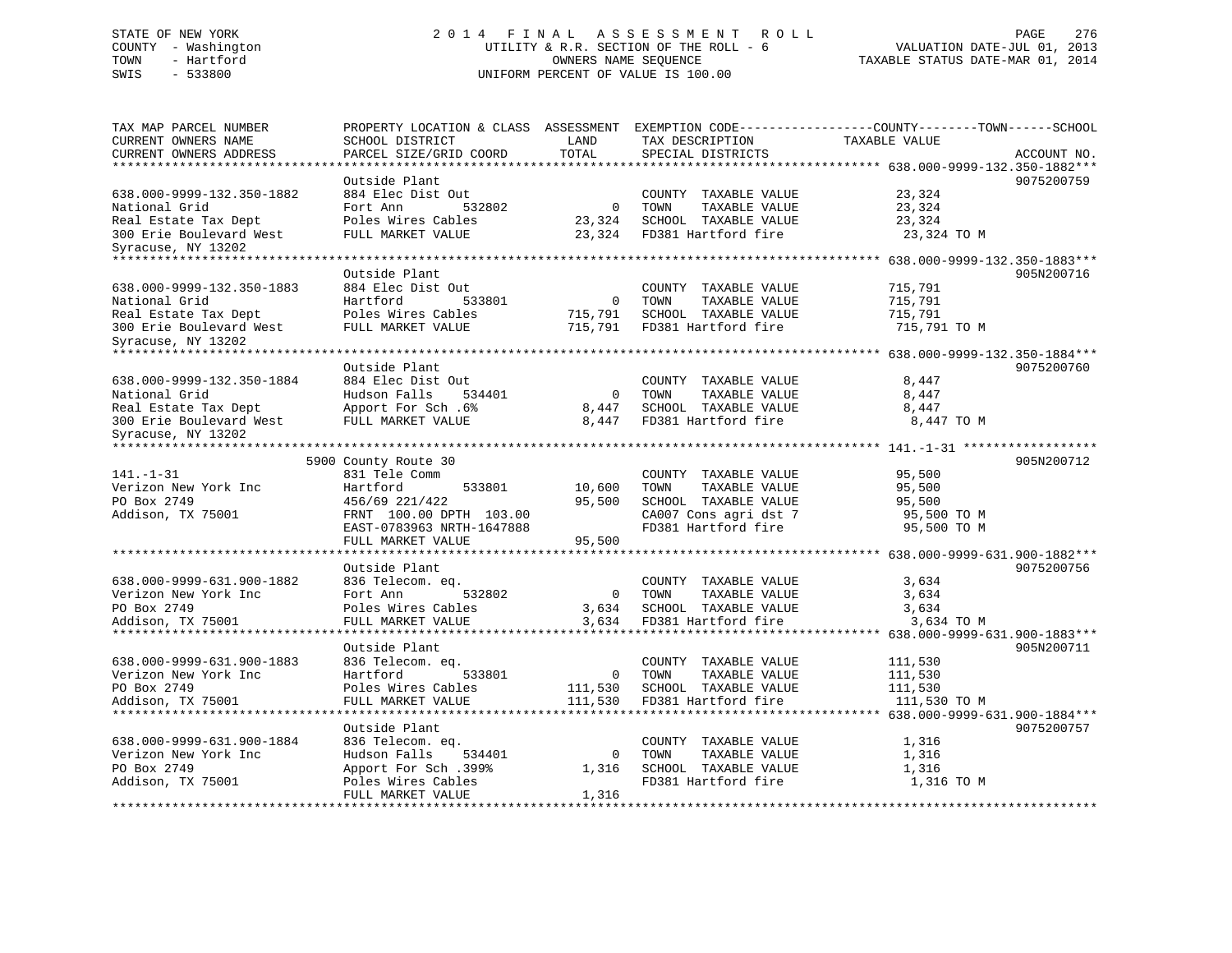ROLL SUB SECTION - - TOTALS

#### \*\*\* S P E C I A L D I S T R I C T S U M M A R Y \*\*\*

| CODE DISTRICT NAME                         | TOTAL<br>PARCELS | EXTENSION<br>TYPE      | EXTENSION<br>VALUE | AD VALOREM<br>VALUE | EXEMPT<br>AMOUNT | TAXABLE<br>VALUE  |
|--------------------------------------------|------------------|------------------------|--------------------|---------------------|------------------|-------------------|
| CA007 Cons agri dst<br>FD381 Hartford fire |                  | 1 TOTAL M<br>7 TOTAL M |                    | 95,500<br>959,542   |                  | 95,500<br>959,542 |

### \*\*\* S C H O O L D I S T R I C T S U M M A R Y \*\*\*

| CODE                       | DISTRICT NAME                        | TOTAL<br>PARCELS | ASSESSED<br>LAND | ASSESSED<br>TOTAL          | EXEMPT<br>AMOUNT | TOTAL<br>TAXABLE           | <b>STAR</b><br>AMOUNT | STAR<br>TAXABLE            |
|----------------------------|--------------------------------------|------------------|------------------|----------------------------|------------------|----------------------------|-----------------------|----------------------------|
| 532802<br>533801<br>534401 | Fort Ann<br>Hartford<br>Hudson Falls | 2<br>2           | 10,600           | 26,958<br>922,821<br>9,763 |                  | 26,958<br>922,821<br>9,763 |                       | 26,958<br>922,821<br>9,763 |
|                            | SUB-TOTAL                            |                  | 10,600           | 959,542                    |                  | 959,542                    |                       | 959,542                    |
|                            | TOTAL                                |                  | 10,600           | 959,542                    |                  | 959,542                    |                       | 959,542                    |

### \*\*\* S Y S T E M C O D E S S U M M A R Y \*\*\*

### NO SYSTEM EXEMPTIONS AT THIS LEVEL

#### \*\*\* E X E M P T I O N S U M M A R Y \*\*\*

#### NO EXEMPTIONS AT THIS LEVEL

| ROLL |                  | TOTAL   | ASSESSED | ASSESSED | TAXABLE | TAXABLE | TAXABLE       | STAR    |
|------|------------------|---------|----------|----------|---------|---------|---------------|---------|
| SEC  | DESCRIPTION      | PARCELS | LAND     | TOTAL    | COUNTY  | TOWN    | <b>SCHOOL</b> | TAXABLE |
|      | UTILITIES & N.C. |         |          | 959,542  |         |         | 959,542       | 959,542 |
|      |                  |         | 10,600   |          | 959,542 | 959,542 |               |         |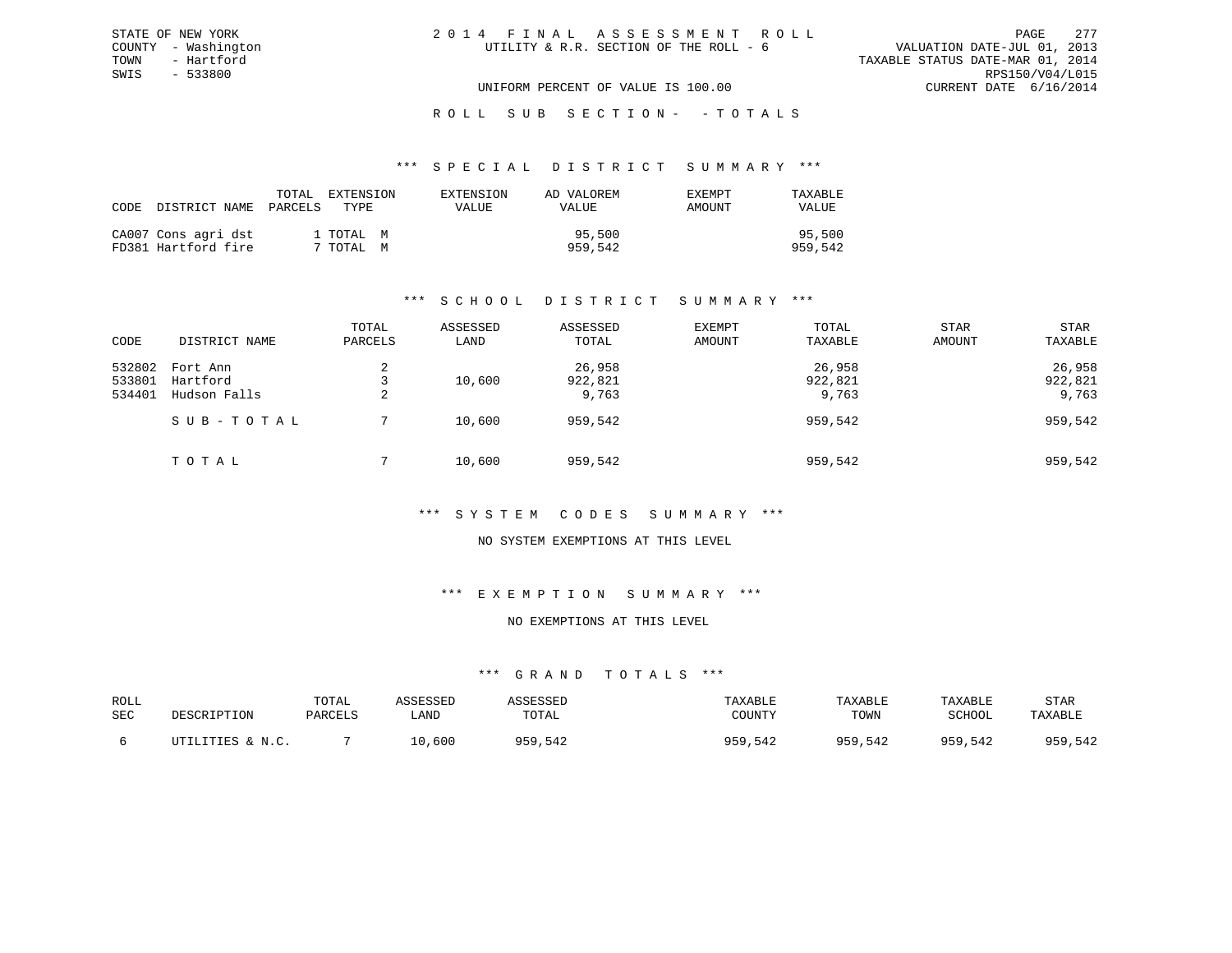|      | STATE OF NEW YORK   | 2014 FINAL ASSESSMENT ROLL             | PAGE                             | 2.78 |
|------|---------------------|----------------------------------------|----------------------------------|------|
|      | COUNTY - Washington | UTILITY & R.R. SECTION OF THE ROLL - 6 | VALUATION DATE-JUL 01, 2013      |      |
| TOWN | - Hartford          |                                        | TAXABLE STATUS DATE-MAR 01, 2014 |      |
| SWIS | $-533800$           | UNIFORM PERCENT OF VALUE IS 100.00     | RPS150/V04/L015                  |      |
|      |                     |                                        | CURRENT DATE 6/16/2014           |      |
|      |                     |                                        |                                  |      |

# ROLL SECTION TOTALS

#### \*\*\* S P E C I A L D I S T R I C T S U M M A R Y \*\*\*

| CODE DISTRICT NAME                         | TOTAL<br>PARCELS | EXTENSION<br>TYPE      | EXTENSION<br>VALUE | AD VALOREM<br>VALUE | EXEMPT<br>AMOUNT | TAXABLE<br>VALUE  |
|--------------------------------------------|------------------|------------------------|--------------------|---------------------|------------------|-------------------|
| CA007 Cons agri dst<br>FD381 Hartford fire |                  | 1 TOTAL M<br>7 TOTAL M |                    | 95,500<br>959,542   |                  | 95,500<br>959,542 |

### \*\*\* S C H O O L D I S T R I C T S U M M A R Y \*\*\*

| CODE                       | DISTRICT NAME                        | TOTAL<br>PARCELS | ASSESSED<br>LAND | ASSESSED<br>TOTAL          | EXEMPT<br><b>AMOUNT</b> | TOTAL<br>TAXABLE           | <b>STAR</b><br>AMOUNT | STAR<br>TAXABLE            |
|----------------------------|--------------------------------------|------------------|------------------|----------------------------|-------------------------|----------------------------|-----------------------|----------------------------|
| 532802<br>533801<br>534401 | Fort Ann<br>Hartford<br>Hudson Falls | 2                | 10,600           | 26,958<br>922,821<br>9,763 |                         | 26,958<br>922,821<br>9,763 |                       | 26,958<br>922,821<br>9,763 |
|                            | SUB-TOTAL                            |                  | 10,600           | 959,542                    |                         | 959,542                    |                       | 959,542                    |
|                            | TOTAL                                |                  | 10,600           | 959,542                    |                         | 959,542                    |                       | 959,542                    |

### \*\*\* S Y S T E M C O D E S S U M M A R Y \*\*\*

### NO SYSTEM EXEMPTIONS AT THIS LEVEL

#### \*\*\* E X E M P T I O N S U M M A R Y \*\*\*

#### NO EXEMPTIONS AT THIS LEVEL

| ROLL<br>SEC | DESCRIPTION      | TOTAL<br>PARCELS | ASSESSED<br>LAND | ASSESSEI<br>TOTAL | TAXABLE<br>COUNTY | TAXABLE<br>TOWN | TAXABLE<br>SCHOOL | STAR<br>TAXABLE |
|-------------|------------------|------------------|------------------|-------------------|-------------------|-----------------|-------------------|-----------------|
|             | UTILITIES & N.C. |                  | 10,600           | 959,542           | 959,542           | 959,542         | 959,542           | 959,542         |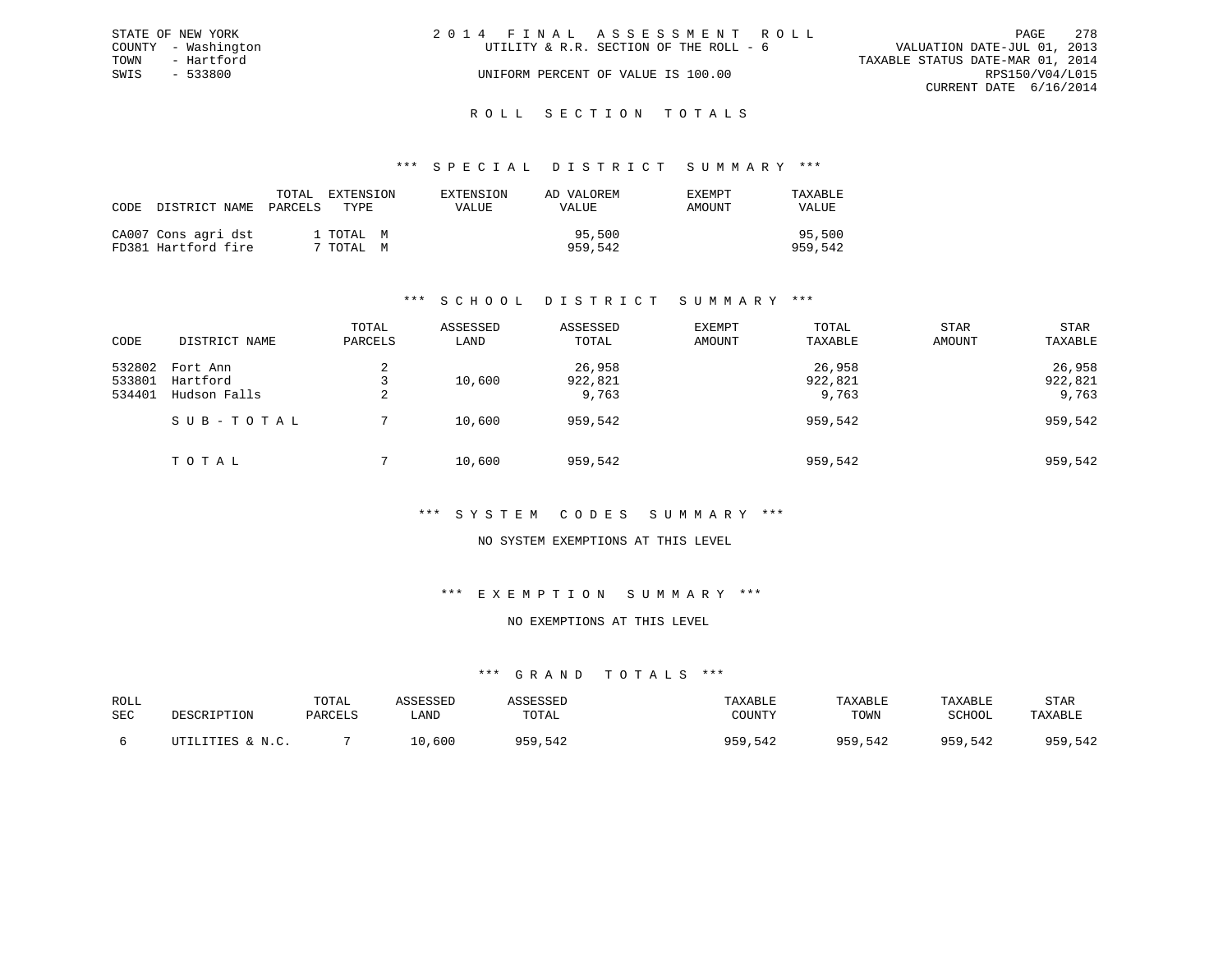| STATE OF NEW YORK<br>- Washington<br>COUNTY<br>- Hartford<br>TOWN<br>$-533800$<br>SWIS |                                                         | OWNERS NAME SEOUENCE | 2014 FINAL ASSESSMENT ROLL<br>CEILING RAILROAD SECTION OF THE ROLL - 7<br>UNIFORM PERCENT OF VALUE IS 100.00 | VALUATION DATE-JUL 01, 2013<br>TAXABLE STATUS DATE-MAR 01, 2014 | 279<br>PAGE |
|----------------------------------------------------------------------------------------|---------------------------------------------------------|----------------------|--------------------------------------------------------------------------------------------------------------|-----------------------------------------------------------------|-------------|
| TAX MAP PARCEL NUMBER<br>CURRENT OWNERS NAME                                           | PROPERTY LOCATION & CLASS ASSESSMENT<br>SCHOOL DISTRICT | LAND                 | EXEMPTION CODE-----------------COUNTY-------TOWN------SCHOOL<br>TAX DESCRIPTION                              | TAXABLE VALUE                                                   |             |
| CURRENT OWNERS ADDRESS                                                                 | PARCEL SIZE/GRID COORD TOTAL                            |                      | SPECIAL DISTRICTS                                                                                            |                                                                 | ACCOUNT NO. |
|                                                                                        | Fort Ann Town Line                                      |                      |                                                                                                              |                                                                 | 905N201144  |
| 112.-2-10                                                                              | 842 Ceiling rr                                          |                      | TAXABLE VALUE<br>COUNTY                                                                                      | 18,545                                                          |             |
| Delaware & Hudson Railway Corp Fort Ann 532802                                         |                                                         | 13,550               | TOWN<br>TAXABLE VALUE                                                                                        | 18,545                                                          |             |
| Tax Department                                                                         | Land/.22 Mi Main Tr                                     | 18,545               | SCHOOL<br>TAXABLE VALUE                                                                                      | 18,545                                                          |             |
| 7th Floor                                                                              | 112.-1-10                                               |                      | CA007 Cons agri dst 7                                                                                        | 18,545 TO M                                                     |             |
| 120 S 6th St                                                                           | 4.50<br>ACRES                                           |                      | FD381 Hartford fire                                                                                          | 18,545 TO M                                                     |             |
| Minneapolis, MN 55402-1201 EAST-0761440 NRTH-1666053                                   |                                                         |                      |                                                                                                              |                                                                 |             |

FULL MARKET VALUE 18,545 \*\*\*\*\*\*\*\*\*\*\*\*\*\*\*\*\*\*\*\*\*\*\*\*\*\*\*\*\*\*\*\*\*\*\*\*\*\*\*\*\*\*\*\*\*\*\*\*\*\*\*\*\*\*\*\*\*\*\*\*\*\*\*\*\*\*\*\*\*\*\*\*\*\*\*\*\*\*\*\*\*\*\*\*\*\*\*\*\*\*\*\*\*\*\*\*\*\*\*\*\*\*\*\*\*\*\*\*\*\*\*\*\*\*\*\*\*\*\*\*\*\*\*\*\*\*\*\*\*\*\*\*

DEED BOOK 639 PG-168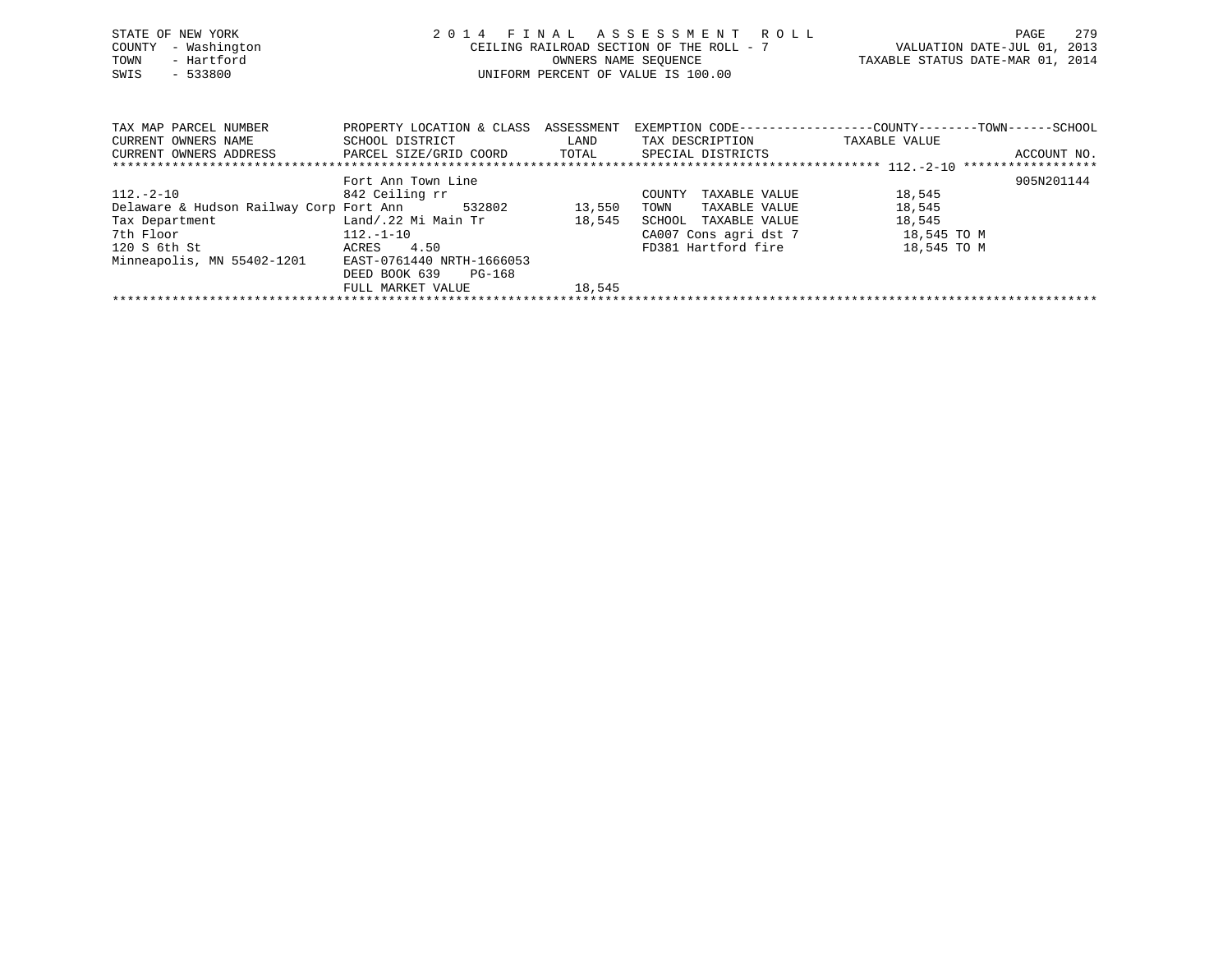| 2014 FINAL ASSESSMENT ROLL               |  | PAGE                             | 280 |
|------------------------------------------|--|----------------------------------|-----|
| CEILING RAILROAD SECTION OF THE ROLL - 7 |  | VALUATION DATE-JUL 01, 2013      |     |
|                                          |  | TAXABLE STATUS DATE-MAR 01, 2014 |     |
|                                          |  | RPS150/V04/L015                  |     |
| UNIFORM PERCENT OF VALUE IS 100.00       |  | CURRENT DATE $6/16/2014$         |     |

#### \*\*\* S P E C I A L D I S T R I C T S U M M A R Y \*\*\*

| CODE DISTRICT NAME PARCELS                 | TOTAL | EXTENSION<br>TYPE.     | EXTENSION<br><b>VALUE</b> | AD VALOREM<br>VALUE | EXEMPT<br>AMOUNT | TAXABLE<br>VALUE |
|--------------------------------------------|-------|------------------------|---------------------------|---------------------|------------------|------------------|
| CA007 Cons agri dst<br>FD381 Hartford fire |       | 1 TOTAL M<br>1 TOTAL M |                           | 18,545<br>18,545    |                  | 18,545<br>18,545 |

STATE OF NEW YORK COUNTY - Washington TOWN - Hartford SWIS - 533800

### \*\*\* S C H O O L D I S T R I C T S U M M A R Y \*\*\*

| CODE   | DISTRICT NAME | TOTAL<br>PARCELS | ASSESSED<br>LAND | ASSESSED<br>TOTAL | EXEMPT<br>AMOUNT | TOTAL<br>TAXABLE | STAR<br>AMOUNT | STAR<br>TAXABLE |
|--------|---------------|------------------|------------------|-------------------|------------------|------------------|----------------|-----------------|
| 532802 | Fort Ann      |                  | 13,550           | 18,545            |                  | 18,545           |                | 18,545          |
|        | SUB-TOTAL     |                  | 13,550           | 18,545            |                  | 18,545           |                | 18,545          |
|        | TOTAL         |                  | 13,550           | 18,545            |                  | 18,545           |                | 18,545          |

#### \*\*\* S Y S T E M C O D E S S U M M A R Y \*\*\*

### NO SYSTEM EXEMPTIONS AT THIS LEVEL

#### \*\*\* E X E M P T I O N S U M M A R Y \*\*\*

#### NO EXEMPTIONS AT THIS LEVEL

| ROLL |                              | TOTAL   | <i>C</i> CFCCFP |                     | AXABLE              | TAXABLE      | TAXABLE       | STAR         |
|------|------------------------------|---------|-----------------|---------------------|---------------------|--------------|---------------|--------------|
| SEC  | DESCRIPTION                  | PARCELS | LAND            | TOTAL               | CCTINTTY<br>:OUNT 1 | TOWN         | <b>SCHOOL</b> | TAXABLE      |
|      |                              |         |                 |                     |                     |              |               |              |
|      | RAILROADS<br>T.TNC<br>$\cap$ |         | ,550            | 545<br><sup>o</sup> | , 545<br>⊥8         | 545<br>ـ ـ ب | 545           | 545<br>ں د ر |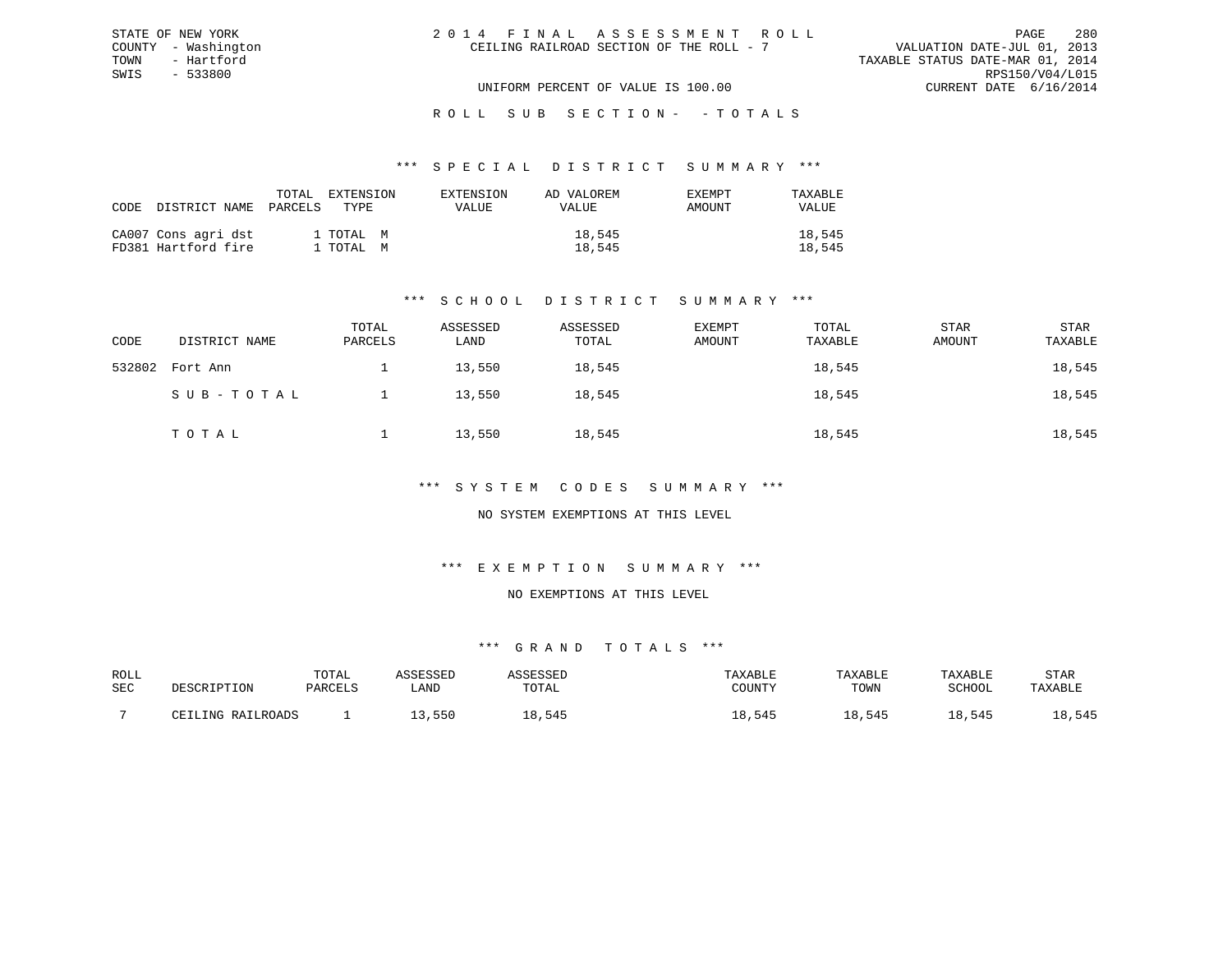| STATE OF NEW YORK   | 2014 FINAL ASSESSMENT ROLL               | 281<br>PAGE                      |
|---------------------|------------------------------------------|----------------------------------|
| COUNTY - Washington | CEILING RAILROAD SECTION OF THE ROLL - 7 | VALUATION DATE-JUL 01, 2013      |
| TOWN<br>- Hartford  |                                          | TAXABLE STATUS DATE-MAR 01, 2014 |
| SWIS<br>- 533800    | UNIFORM PERCENT OF VALUE IS 100.00       | RPS150/V04/L015                  |
|                     |                                          | CURRENT DATE 6/16/2014           |
|                     |                                          |                                  |

#### R O L L S E C T I O N T O T A L S

#### \*\*\* S P E C I A L D I S T R I C T S U M M A R Y \*\*\*

| CODE | DISTRICT NAME                              | TOTAL<br>PARCELS | EXTENSION<br>TYPE      | EXTENSION<br>VALUE | AD VALOREM<br>VALUE | <b>EXEMPT</b><br>AMOUNT | TAXABLE<br><b>VALUE</b> |
|------|--------------------------------------------|------------------|------------------------|--------------------|---------------------|-------------------------|-------------------------|
|      | CA007 Cons agri dst<br>FD381 Hartford fire |                  | 1 TOTAL M<br>1 TOTAL M |                    | 18,545<br>18,545    |                         | 18,545<br>18,545        |

### \*\*\* S C H O O L D I S T R I C T S U M M A R Y \*\*\*

| CODE   | DISTRICT NAME | TOTAL<br>PARCELS | ASSESSED<br>LAND | ASSESSED<br>TOTAL | EXEMPT<br>AMOUNT | TOTAL<br>TAXABLE | STAR<br>AMOUNT | STAR<br>TAXABLE |
|--------|---------------|------------------|------------------|-------------------|------------------|------------------|----------------|-----------------|
| 532802 | Fort Ann      |                  | 13,550           | 18,545            |                  | 18,545           |                | 18,545          |
|        | SUB-TOTAL     |                  | 13,550           | 18,545            |                  | 18,545           |                | 18,545          |
|        | TOTAL         |                  | 13,550           | 18,545            |                  | 18,545           |                | 18,545          |

#### \*\*\* S Y S T E M C O D E S S U M M A R Y \*\*\*

### NO SYSTEM EXEMPTIONS AT THIS LEVEL

## \*\*\* E X E M P T I O N S U M M A R Y \*\*\*

#### NO EXEMPTIONS AT THIS LEVEL

| ROLL |                              | TOTAL   | <i>C</i> CFCCFP |                     | AXABLE              | TAXABLE      | TAXABLE       | STAR         |
|------|------------------------------|---------|-----------------|---------------------|---------------------|--------------|---------------|--------------|
| SEC  | DESCRIPTION                  | PARCELS | LAND            | TOTAL               | CCTINTTY<br>:OUNT 1 | TOWN         | <b>SCHOOL</b> | TAXABLE      |
|      |                              |         |                 |                     |                     |              |               |              |
|      | RAILROADS<br>T.TNC<br>$\cap$ |         | ,550            | 545<br><sup>o</sup> | , 545<br>⊥8         | 545<br>ـ ـ ب | 545           | 545<br>ں د ر |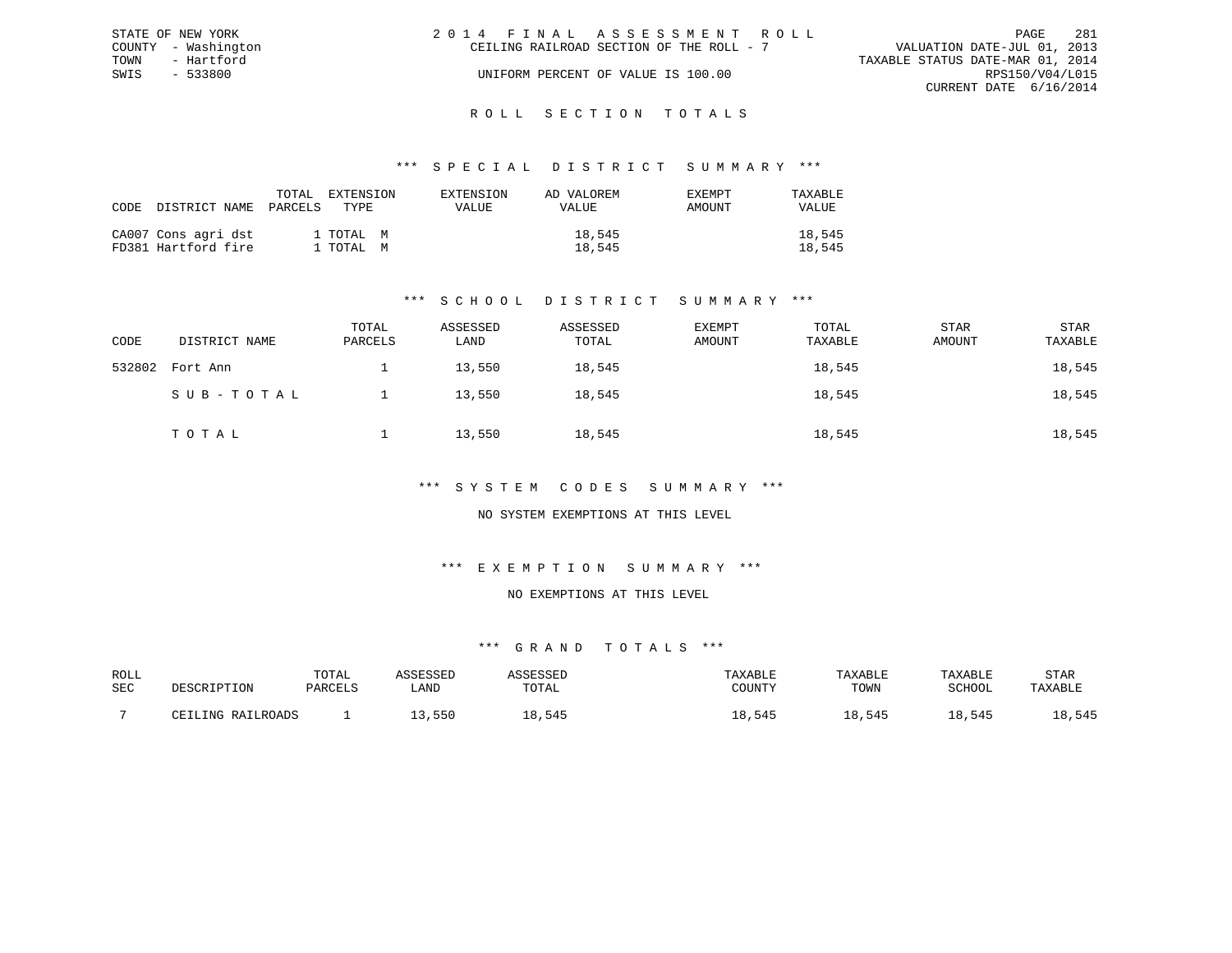| STATE OF NEW YORK<br>COUNTY - Washington<br>- Hartford<br>TOWN<br>$-533800$<br>SWIS | 2014 FINAL ASSESSMENT ROLL<br>PAGE<br>VALUATION DATE-JUL 01, 2013<br>WHOLLY EXEMPT SECTION OF THE ROLL - 8<br>TAXABLE STATUS DATE-MAR 01, 2014<br>OWNERS NAME SEOUENCE<br>UNIFORM PERCENT OF VALUE IS 100.00 |               |                                                                                                                                        |                         |         |             |  |  |
|-------------------------------------------------------------------------------------|--------------------------------------------------------------------------------------------------------------------------------------------------------------------------------------------------------------|---------------|----------------------------------------------------------------------------------------------------------------------------------------|-------------------------|---------|-------------|--|--|
| TAX MAP PARCEL NUMBER<br>CURRENT OWNERS NAME<br>CURRENT OWNERS ADDRESS              | SCHOOL DISTRICT<br>PARCEL SIZE/GRID COORD                                                                                                                                                                    | LAND<br>TOTAL | PROPERTY LOCATION & CLASS ASSESSMENT EXEMPTION CODE---------------COUNTY-------TOWN-----SCHOOL<br>TAX DESCRIPTION<br>SPECIAL DISTRICTS | TAXABLE VALUE           |         | ACCOUNT NO. |  |  |
|                                                                                     | 56 County Route 23                                                                                                                                                                                           |               |                                                                                                                                        |                         |         | 9079900720  |  |  |
| $132.15 - 2 - 30$                                                                   | 620 Religious                                                                                                                                                                                                |               | NON-PR REL 25110                                                                                                                       | 246,300                 | 246,300 | 246,300     |  |  |
| Baptist Church                                                                      | Hartford                                                                                                                                                                                                     | 533801 18,900 | COUNTY TAXABLE VALUE                                                                                                                   | $\mathbf 0$             |         |             |  |  |
| Hartford, NY 12838                                                                  | FRNT 119.00 DPTH 248.00                                                                                                                                                                                      | 246,300       | TOWN<br>TAXABLE VALUE                                                                                                                  | $\mathbf{0}$            |         |             |  |  |
|                                                                                     | EAST-0786663 NRTH-1652879                                                                                                                                                                                    |               | SCHOOL TAXABLE VALUE                                                                                                                   | $\cap$                  |         |             |  |  |
|                                                                                     | DEED BOOK DD<br>$PG-544$                                                                                                                                                                                     |               | CA007 Cons agri dst 7                                                                                                                  |                         | 0 TO M  |             |  |  |
|                                                                                     | FULL MARKET VALUE                                                                                                                                                                                            | 246,300       | 246,300 EX                                                                                                                             |                         |         |             |  |  |
|                                                                                     |                                                                                                                                                                                                              |               | FD381 Hartford fire                                                                                                                    |                         | 0 TO M  |             |  |  |
|                                                                                     |                                                                                                                                                                                                              |               | 246,300 EX                                                                                                                             |                         |         |             |  |  |
|                                                                                     |                                                                                                                                                                                                              |               |                                                                                                                                        |                         |         |             |  |  |
|                                                                                     | 7788 State Route 40                                                                                                                                                                                          |               |                                                                                                                                        |                         |         | 9079900724  |  |  |
| $141. - 1 - 18$                                                                     | 620 Religious                                                                                                                                                                                                |               | NON-PR REL 25110                                                                                                                       | 173,000                 | 173,000 | 173,000     |  |  |
| Cong Church                                                                         | 533801<br>Hartford                                                                                                                                                                                           | 7,500         | COUNTY TAXABLE VALUE                                                                                                                   | $\mathbf 0$             |         |             |  |  |
| Hartford, NY 12838                                                                  | 108/192                                                                                                                                                                                                      | 173,000       | TAXABLE VALUE<br>TOWN                                                                                                                  | $\Omega$                |         |             |  |  |
|                                                                                     | FRNT<br>50.00 DPTH 150.00                                                                                                                                                                                    |               | SCHOOL TAXABLE VALUE                                                                                                                   | $\cap$                  |         |             |  |  |
|                                                                                     | EAST-0782795 NRTH-1645900                                                                                                                                                                                    |               | FD381 Hartford fire                                                                                                                    |                         | 0 TO M  |             |  |  |
|                                                                                     | DEED BOOK 107<br>PG-569                                                                                                                                                                                      |               | 173,000 EX                                                                                                                             |                         |         |             |  |  |
|                                                                                     | FULL MARKET VALUE                                                                                                                                                                                            | 173,000       |                                                                                                                                        |                         |         |             |  |  |
|                                                                                     |                                                                                                                                                                                                              |               |                                                                                                                                        |                         |         |             |  |  |
|                                                                                     | Warren Rd                                                                                                                                                                                                    |               |                                                                                                                                        |                         |         | 9079900725  |  |  |
| $114. - 1 - 19$                                                                     | 330 Vacant comm                                                                                                                                                                                              |               | SCH DIST<br>13800                                                                                                                      | 300                     | 300     | 300         |  |  |
| District No 9                                                                       | 533801<br>Hartford                                                                                                                                                                                           | 300<br>300    | COUNTY<br>TAXABLE VALUE                                                                                                                | $\mathbf 0$             |         |             |  |  |
| Hartford, NY 12838                                                                  | 50.00 DPTH<br>FRNT<br>80.00                                                                                                                                                                                  |               | TOWN<br>TAXABLE VALUE                                                                                                                  | $\mathbf 0$<br>$\Omega$ |         |             |  |  |
|                                                                                     | EAST-0787326 NRTH-1663833<br>DEED BOOK 19<br>$PG-287$                                                                                                                                                        |               | SCHOOL TAXABLE VALUE                                                                                                                   |                         | 0 TO M  |             |  |  |
|                                                                                     | FULL MARKET VALUE                                                                                                                                                                                            | 300           | CA007 Cons agri dst 7<br>300 EX                                                                                                        |                         |         |             |  |  |
|                                                                                     |                                                                                                                                                                                                              |               | FD381 Hartford fire                                                                                                                    |                         | 0 TO M  |             |  |  |
|                                                                                     |                                                                                                                                                                                                              |               | 300 EX                                                                                                                                 |                         |         |             |  |  |
|                                                                                     |                                                                                                                                                                                                              |               |                                                                                                                                        |                         |         |             |  |  |
|                                                                                     | Blood St                                                                                                                                                                                                     |               |                                                                                                                                        |                         |         | 9079900726  |  |  |
|                                                                                     |                                                                                                                                                                                                              |               |                                                                                                                                        |                         |         |             |  |  |

10,700 142.-1-29 695 Cemetery TN CEM 13510 10,700 10,700 10,700 East Hartford Cemetery Hartford 533801 10,700 COUNTY TAXABLE VALUE 0 FRNT 115.00 DPTH 120.00 EAST-0790546 NRTH-1642446 SCHOOL TAXABLE VALUE 0 0 TO M DEED BOOK O PG-250 CA008 Cons agri dst 8<br>FULL MARKET VALUE 10,700 10,700 EX FULL MARKET VALUE FD381 Hartford fire 0 TO M 10,700 EX \*\*\*\*\*\*\*\*\*\*\*\*\*\*\*\*\*\*\*\*\*\*\*\*\*\*\*\*\*\*\*\*\*\*\*\*\*\*\*\*\*\*\*\*\*\*\*\*\*\*\*\*\*\*\*\*\*\*\*\*\*\*\*\*\*\*\*\*\*\*\*\*\*\*\*\*\*\*\*\*\*\*\*\*\*\*\*\*\*\*\*\*\*\*\*\*\*\*\*\*\*\*\*\*\*\*\*\*\*\*\*\*\*\*\*\*\*\*\*\*\*\*\*\*\*\*\*\*\*\*\*\*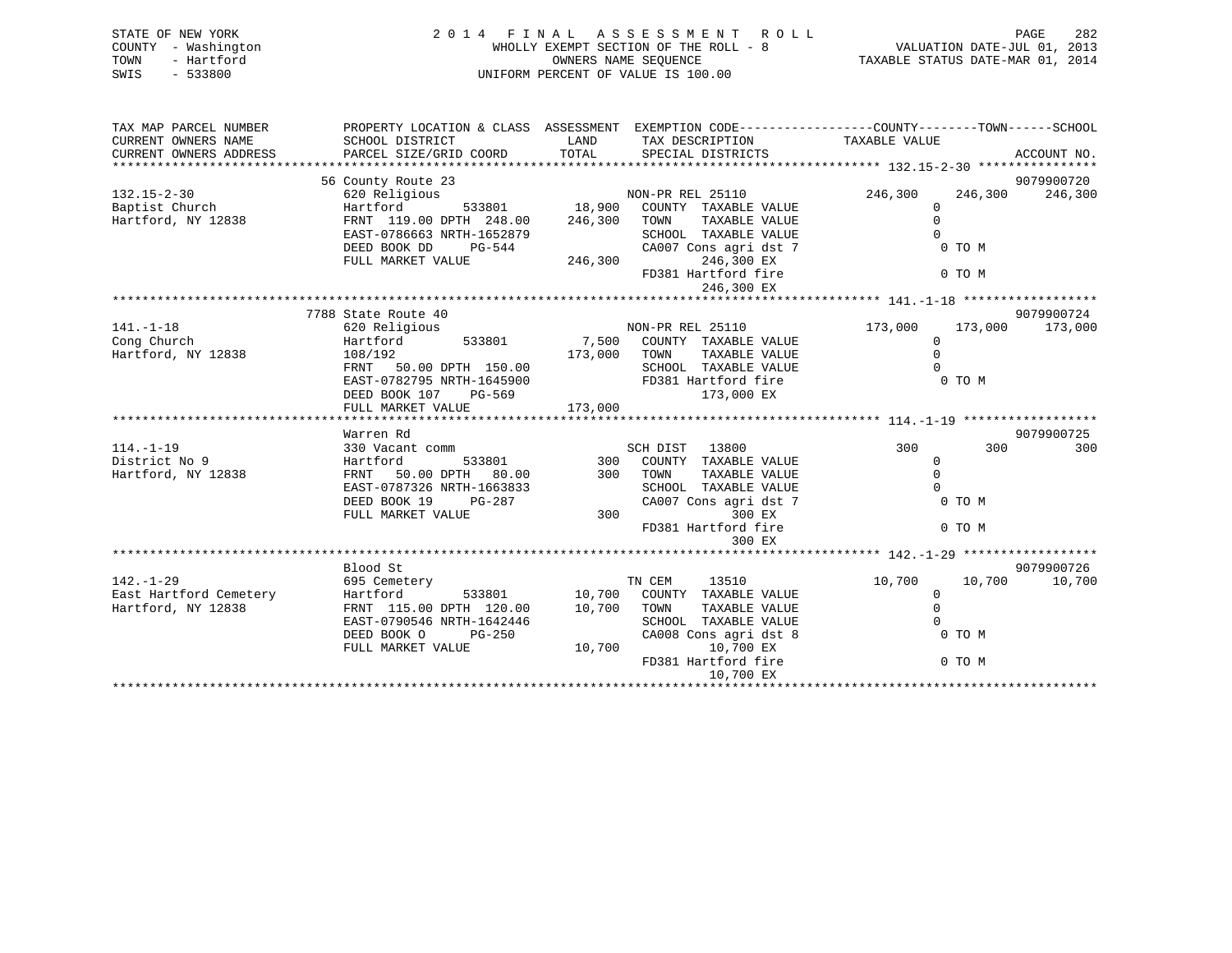| STATE OF NEW YORK<br>- Washington<br>COUNTY<br>- Hartford<br>TOWN<br>$-533800$<br>SWIS | 2014 FINAL<br>WHOLLY EXEMPT SECTION OF THE ROLL - 8<br>UNIFORM PERCENT OF VALUE IS 100.00 | ASSESSMENT ROLL<br>VALUATION DATE-JUL 01, 2013<br>TAXABLE STATUS DATE-MAR 01, 2014 | 283<br>PAGE                                      |                                                                                                                   |             |
|----------------------------------------------------------------------------------------|-------------------------------------------------------------------------------------------|------------------------------------------------------------------------------------|--------------------------------------------------|-------------------------------------------------------------------------------------------------------------------|-------------|
| TAX MAP PARCEL NUMBER<br>CURRENT OWNERS NAME<br>CURRENT OWNERS ADDRESS                 | SCHOOL DISTRICT<br><b>LAND</b><br>PARCEL SIZE/GRID COORD                                  |                                                                                    | TAX DESCRIPTION<br>TOTAL SPECIAL DISTRICTS       | PROPERTY LOCATION & CLASS ASSESSMENT EXEMPTION CODE----------------COUNTY-------TOWN------SCHOOL<br>TAXABLE VALUE | ACCOUNT NO. |
| *************************                                                              |                                                                                           |                                                                                    |                                                  |                                                                                                                   |             |
|                                                                                        | State Route 149                                                                           |                                                                                    |                                                  |                                                                                                                   | 905J100125  |
| $141. - 1 - 3$                                                                         | 612 School                                                                                |                                                                                    | 13800<br>SCH DIST                                | 76,700<br>76,700                                                                                                  | 76,700      |
| Hartford Central School                                                                | Hartford 533801 76,700 COUNTY TAXABLE VALUE                                               |                                                                                    |                                                  |                                                                                                                   |             |
| 4704 State Route 149                                                                   | ACRES 5.46<br>EAST-0785026 NRTH-1651261                                                   | 76,700                                                                             | TOWN<br>TAXABLE VALUE<br>SCHOOL<br>TAXABLE VALUE |                                                                                                                   |             |
| Hartford, NY 12838                                                                     | DEED BOOK 2348<br>$PG-19$                                                                 |                                                                                    |                                                  | 0 TO M                                                                                                            |             |
|                                                                                        | FULL MARKET VALUE                                                                         | 76,700                                                                             | CA007 Cons agri dst 7                            |                                                                                                                   |             |
|                                                                                        |                                                                                           |                                                                                    | 76,700 EX<br>FD381 Hartford fire                 | 0 TO M                                                                                                            |             |
|                                                                                        |                                                                                           |                                                                                    | 76,700 EX                                        |                                                                                                                   |             |
|                                                                                        |                                                                                           |                                                                                    |                                                  |                                                                                                                   |             |
|                                                                                        | 4704 State Route 149                                                                      |                                                                                    |                                                  |                                                                                                                   | 9079900722  |
| $141. - 1 - 4$                                                                         | 612 School                                                                                |                                                                                    | 13800<br>SCH DIST                                | 26833,100 26833,100<br>26833,100                                                                                  |             |
| Hartford Central School                                                                | Hartford                                                                                  | 533801 91,300                                                                      | COUNTY<br>TAXABLE VALUE                          |                                                                                                                   |             |
| Hartford, NY 12838                                                                     | 213/57 411/121 413/411                                                                    | 26833,100                                                                          | TOWN<br>TAXABLE VALUE                            |                                                                                                                   |             |
|                                                                                        | ACRES 14.30                                                                               |                                                                                    | TAXABLE VALUE<br>SCHOOL                          |                                                                                                                   |             |
|                                                                                        | EAST-0785594 NRTH-1651250                                                                 |                                                                                    | CA007 Cons agri dst 7                            | 0 TO M                                                                                                            |             |
|                                                                                        | DEED BOOK 406<br>$PG-164$                                                                 |                                                                                    | 26833,100 EX                                     |                                                                                                                   |             |

|                                         |                           |               |                  | 26833,100 EX          |         |         |            |
|-----------------------------------------|---------------------------|---------------|------------------|-----------------------|---------|---------|------------|
|                                         |                           |               |                  |                       |         |         |            |
|                                         | 3867 State Route 196      |               |                  |                       |         |         | 905J100600 |
| $140. - 2 - 3$                          | 612 School                |               | SCH DIST         | 13800                 | 211,000 | 211,000 | 211,000    |
| Hartford Central School Distri Hartford |                           | 533801        | 60,600<br>COUNTY | TAXABLE VALUE         |         |         |            |
| 4704 State Route 149                    | ACRES 3.57                |               | 211,000<br>TOWN  | TAXABLE VALUE         |         |         |            |
| Hartford, NY 12838                      | EAST-0779327 NRTH-1645799 |               | SCHOOL           | TAXABLE VALUE         |         |         |            |
|                                         | DEED BOOK 2614            | PG-142        |                  | CA007 Cons agri dst 7 |         | 0 TO M  |            |
|                                         | FULL MARKET VALUE         |               | 211,000          | 211,000 EX            |         |         |            |
|                                         |                           |               |                  | FD381 Hartford fire   |         | 0 TO M  |            |
|                                         |                           |               |                  | 211,000 EX            |         |         |            |
|                                         |                           |               |                  |                       |         |         |            |
|                                         | 3556 State Route 196      |               |                  |                       |         |         | 905J100657 |
| $140. - 1 - 24$                         | 620 Religious             |               |                  | NON-PR REL 25110      | 203,000 | 203,000 | 203,000    |
| Hartford Christian Fellowship Hartford  |                           | 533801 24,400 |                  | COUNTY TAXABLE VALUE  |         |         |            |
| Attn: Assemblies of God                 | 677/199                   |               | 203,000<br>TOWN  | TAXABLE VALUE         |         |         |            |
| ACRES 1.16<br>PO Box 146                |                           |               | SCHOOL           | TAXABLE VALUE         |         |         |            |
| Hartford, NY 12838                      | EAST-0772111 NRTH-1644507 |               |                  | FD381 Hartford fire   |         | 0 TO M  |            |
|                                         | DEED BOOK 605             | PG-94         |                  | 203,000 EX            |         |         |            |
|                                         | FULL MARKET VALUE         |               | 203,000          |                       |         |         |            |
|                                         |                           |               |                  |                       |         |         |            |

FULL MARKET VALUE 26833,100 FD381 Hartford fire 0 TO M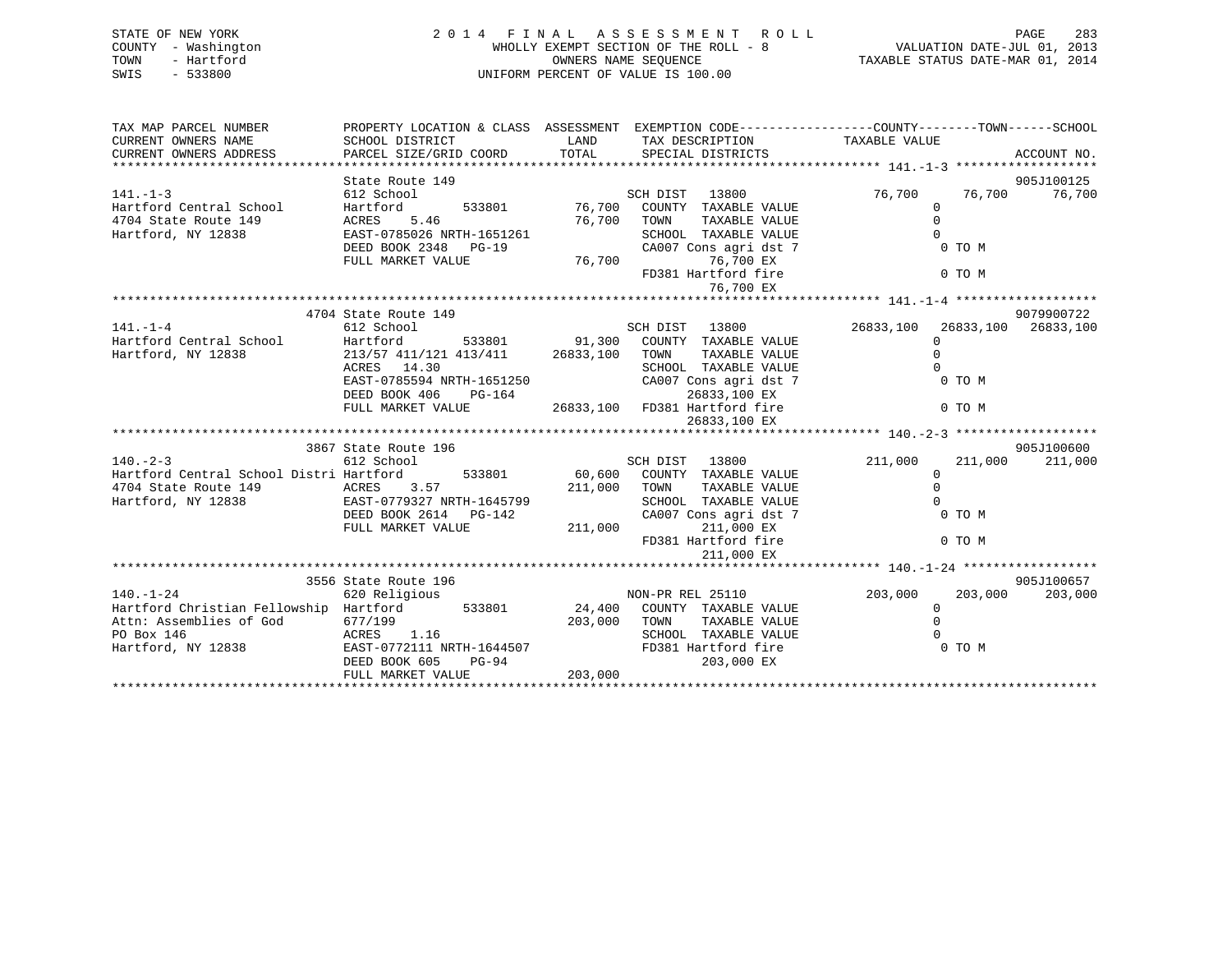| STATE OF NEW YORK<br>COUNTY - Washington<br>- Hartford<br>TOWN<br>$-533800$<br>SWIS |                                                                                                                                                                    |                              | 2014 FINAL ASSESSMENT ROLL<br>WHOLLY EXEMPT SECTION OF THE ROLL - 8<br>OWNERS NAME SEOUENCE<br>UNIFORM PERCENT OF VALUE IS 100.00                                          | <b>PAGE</b><br>284<br>VALUATION DATE-JUL 01, 2013<br>TAXABLE STATUS DATE-MAR 01, 2014                            |                       |  |  |
|-------------------------------------------------------------------------------------|--------------------------------------------------------------------------------------------------------------------------------------------------------------------|------------------------------|----------------------------------------------------------------------------------------------------------------------------------------------------------------------------|------------------------------------------------------------------------------------------------------------------|-----------------------|--|--|
| TAX MAP PARCEL NUMBER<br>CURRENT OWNERS NAME<br>CURRENT OWNERS ADDRESS              | SCHOOL DISTRICT<br>PARCEL SIZE/GRID COORD                                                                                                                          | LAND<br>TOTAL                | TAX DESCRIPTION<br>SPECIAL DISTRICTS                                                                                                                                       | PROPERTY LOCATION & CLASS ASSESSMENT EXEMPTION CODE----------------COUNTY-------TOWN-----SCHOOL<br>TAXABLE VALUE | ACCOUNT NO.           |  |  |
| $132. - 1 - 5$<br>Hartford Town Highway<br>Hartford, NY 12838                       | 165 County Route 23<br>651 Highway gar<br>533801<br>Hartford<br>1.86<br>ACRES<br>EAST-0787620 NRTH-1655414<br>DEED BOOK 350<br>PG-371<br>FULL MARKET VALUE         | 34,900<br>232,300<br>232,300 | OTHER TOWN 13500<br>COUNTY TAXABLE VALUE<br>TOWN<br>TAXABLE VALUE<br>SCHOOL TAXABLE VALUE<br>CA007 Cons agri dst 7<br>232,300 EX<br>FD381 Hartford fire<br>232,300 EX      | 232,300<br>232,300<br>$\mathbf 0$<br>$\Omega$<br>0 TO M<br>0 TO M                                                | 9079900743<br>232,300 |  |  |
| $132.15 - 1 - 1$<br>Hartford Town Highway<br>Hartford, NY 12838                     | 97 County Route 23<br>651 Highway gar<br>Hartford<br>533801<br>FRNT 180.00 DPTH 65.00<br>EAST-0786773 NRTH-1653883<br>DEED BOOK 379<br>PG-580<br>FULL MARKET VALUE | 20,800<br>20,800             | OTHER TOWN 13500<br>15,400 COUNTY TAXABLE VALUE<br>TAXABLE VALUE<br>TOWN<br>SCHOOL TAXABLE VALUE<br>CA007 Cons agri dst 7<br>20,800 EX<br>FD381 Hartford fire<br>20,800 EX | 20,800<br>20,800<br>0<br>$\mathbf 0$<br>$\Omega$<br>0 TO M<br>0 TO M                                             | 9079900741<br>20,800  |  |  |
| $132.15 - 2 - 29$<br>Hartford Village Cemetery<br>Hartford, NY 12838                | 52 County Route 23<br>695 Cemetery<br>Hartford<br>533801<br>3.14<br>ACRES<br>EAST-0786765 NRTH-1652771<br>DEED BOOK 41<br>PG-576<br>FULL MARKET VALUE              | 41,400<br>41,400<br>41,400   | 13510<br>TN CEM<br>COUNTY TAXABLE VALUE<br>TOWN<br>TAXABLE VALUE<br>SCHOOL TAXABLE VALUE<br>CA007 Cons agri dst 7<br>41,400 EX                                             | 41,400<br>41,400<br>$\mathbf{0}$<br>$\Omega$<br>$\Omega$<br>0 TO M                                               | 9079900731<br>41,400  |  |  |

|                          | FULL MARKET VALUE         |        | 41,400  | 41,400 EX<br>FD381 Hartford fire<br>41,400 EX |                       | 0 TO M  |         |         |
|--------------------------|---------------------------|--------|---------|-----------------------------------------------|-----------------------|---------|---------|---------|
|                          |                           |        |         |                                               |                       |         |         |         |
|                          | 8118 State Route 40       |        |         |                                               |                       |         |         |         |
| $132.15 - 2 - 4.2$       | 662 Police/fire           |        |         | VOL FIRE                                      | 26400                 | 398,300 | 398,300 | 398,300 |
| Hartford Vol Fire Co Inc | Hartford                  | 533801 | 44,300  | COUNTY                                        | TAXABLE VALUE         |         |         |         |
| PO Box 121               | 3230/40                   |        | 398,300 | TOWN                                          | TAXABLE VALUE         |         |         |         |
| Hartford, NY 12838       | ACRES 11.48               |        |         | SCHOOL                                        | TAXABLE VALUE         |         |         |         |
|                          | EAST-0788052 NRTH-1652399 |        |         |                                               | CA007 Cons agri dst 7 |         | 0 TO M  |         |
|                          | DEED BOOK 871             | PG-166 |         |                                               | 398,300 EX            |         |         |         |
|                          | FULL MARKET VALUE         |        | 398,300 |                                               | FD381 Hartford fire   |         | 0 TO M  |         |
|                          |                           |        |         |                                               | 398,300 EX            |         |         |         |
|                          |                           |        |         |                                               |                       |         |         |         |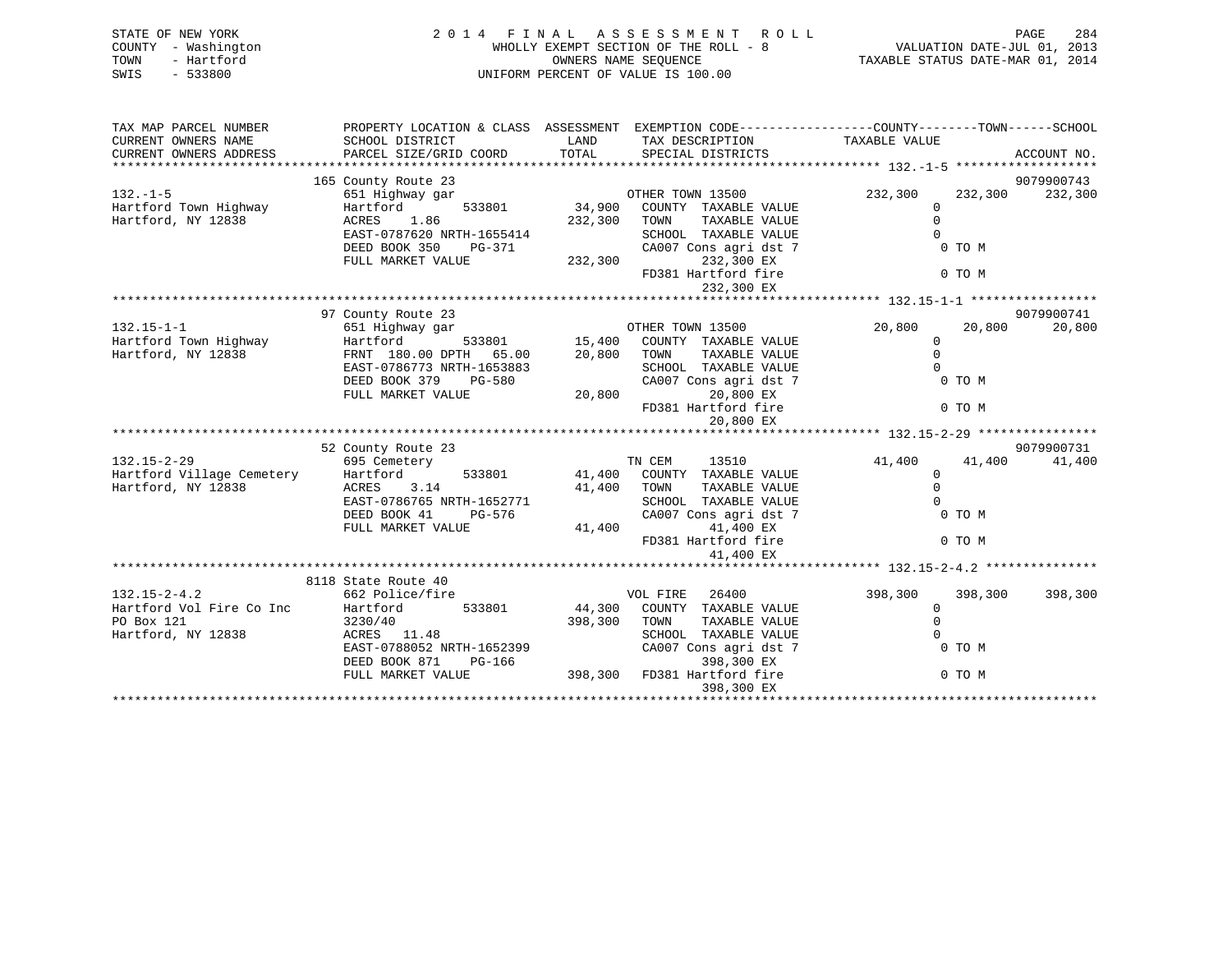| STATE OF NEW YORK<br>- Washington<br>COUNTY<br>- Hartford<br>TOWN<br>$-533800$<br>SWIS | 2 0 1 4<br>FINAL<br>WHOLLY EXEMPT SECTION OF THE ROLL - 8<br>UNIFORM PERCENT OF VALUE IS 100.00 | TAXABLE STATUS DATE-MAR 01, 2014 | PAGE<br>VALUATION DATE-JUL 01, 2013 | 285               |                                                              |       |             |
|----------------------------------------------------------------------------------------|-------------------------------------------------------------------------------------------------|----------------------------------|-------------------------------------|-------------------|--------------------------------------------------------------|-------|-------------|
|                                                                                        |                                                                                                 |                                  |                                     |                   |                                                              |       |             |
| TAX MAP PARCEL NUMBER                                                                  | PROPERTY LOCATION & CLASS                                                                       | ASSESSMENT                       |                                     |                   | EXEMPTION CODE-----------------COUNTY-------TOWN------SCHOOL |       |             |
| CURRENT OWNERS NAME                                                                    | SCHOOL DISTRICT                                                                                 | LAND                             |                                     | TAX DESCRIPTION   | TAXABLE VALUE                                                |       |             |
| CURRENT OWNERS ADDRESS                                                                 | PARCEL SIZE/GRID COORD                                                                          | TOTAL                            |                                     | SPECIAL DISTRICTS |                                                              |       | ACCOUNT NO. |
|                                                                                        |                                                                                                 |                                  |                                     |                   |                                                              |       |             |
|                                                                                        | State Route 149                                                                                 |                                  |                                     |                   |                                                              |       | 9079900732  |
| $141. - 1 - 5$                                                                         | 662 Police/fire                                                                                 |                                  | VOL FIRE                            | 26400             | 3,000                                                        | 3,000 | 3,000       |
| Hartford Vol Fire Co Inc                                                               | Hartford<br>533801                                                                              | 3,000                            | COUNTY                              | TAXABLE VALUE     |                                                              |       |             |
| PO Box 121                                                                             | 2.00<br>ACRES                                                                                   | 3,000                            | TOWN                                | TAXABLE VALUE     |                                                              |       |             |

\*\*\*\*\*\*\*\*\*\*\*\*\*\*\*\*\*\*\*\*\*\*\*\*\*\*\*\*\*\*\*\*\*\*\*\*\*\*\*\*\*\*\*\*\*\*\*\*\*\*\*\*\*\*\*\*\*\*\*\*\*\*\*\*\*\*\*\*\*\*\*\*\*\*\*\*\*\*\*\*\*\*\*\*\*\*\*\*\*\*\*\*\*\*\*\*\*\*\*\*\*\*\* 132.15-1-13 \*\*\*\*\*\*\*\*\*\*\*\*\*\*\*\*

DEED BOOK 397 PG-901 CA007 Cons agri dst 7 0 TO M

FD381 Hartford fire 0 TO M

3,000 EX

Hartford, NY 12838 EAST-0786113 NRTH-1651268 SCHOOL TAXABLE VALUE 0

FULL MARKET VALUE 3,000 3,000 EX

|                          | 47 County Route 23        |                                   |                    | 9079900735 |
|--------------------------|---------------------------|-----------------------------------|--------------------|------------|
| $132.15 - 1 - 13$        | 620 Religious             | NON-PR REL 25110                  | 209,800<br>209,800 | 209,800    |
| M E Church               | Hartford<br>533801        | 14,500<br>COUNTY TAXABLE VALUE    |                    |            |
| Hartford, NY 12838       | BLA 589/69 1701/215       | TAXABLE VALUE<br>209,800<br>TOWN  |                    |            |
|                          | 87.00 DPTH 206.00<br>FRNT | TAXABLE VALUE<br>SCHOOL           |                    |            |
|                          | EAST-0786283 NRTH-1652691 | CA007 Cons agri dst 7             | 0 TO M             |            |
|                          | DEED BOOK 11<br>$PG-126$  | 209,800 EX                        |                    |            |
|                          | FULL MARKET VALUE         | 209,800<br>FD381 Hartford fire    | 0 TO M             |            |
|                          |                           | 209,800 EX                        |                    |            |
|                          |                           |                                   |                    |            |
|                          | County Route 23           |                                   |                    | 9079900737 |
| $132. - 1 - 25.3$        | 695 Cemetery              | TN CEM<br>13510                   | 96,000<br>96,000   | 96,000     |
| Morning Side Cemetery    | Hartford<br>533801        | 96,000<br>COUNTY<br>TAXABLE VALUE |                    |            |
| Hartford, NY 12838       | ACRES 12.20               | 96,000<br>TOWN<br>TAXABLE VALUE   |                    |            |
|                          | EAST-0787475 NRTH-1654464 | TAXABLE VALUE<br>SCHOOL           |                    |            |
|                          | FULL MARKET VALUE         | 96,000<br>CA007 Cons agri dst 7   | 0 TO M             |            |
|                          |                           | 96,000 EX                         |                    |            |
|                          |                           | FD381 Hartford fire               | 0 TO M             |            |
|                          |                           | 96,000 EX                         |                    |            |
|                          |                           |                                   |                    |            |
|                          | County Route 23 OFF       |                                   |                    |            |
| $132.15 - 2 - 1.1$       | 695 Cemetery              | 13510<br>TN CEM                   | 36,900<br>36,900   | 36,900     |
| Morningside Cemetery Inc | Hartford<br>533801        | 36,900<br>COUNTY<br>TAXABLE VALUE |                    |            |
| ATT: Janet Rock          | 1.99<br>ACRES             | 36,900<br>TAXABLE VALUE<br>TOWN   |                    |            |
| 659 Halls Pond Rd        | EAST-0787334 NRTH-1653852 | SCHOOL<br>TAXABLE VALUE           |                    |            |
| Granville, NY 12832      | DEED BOOK 763<br>$PG-13$  | CA007 Cons agri dst 7             | 0 TO M             |            |
|                          |                           | 36,900<br>36,900 EX               |                    |            |
|                          | FULL MARKET VALUE         |                                   |                    |            |
|                          |                           | FD381 Hartford fire<br>36,900 EX  | 0 TO M             |            |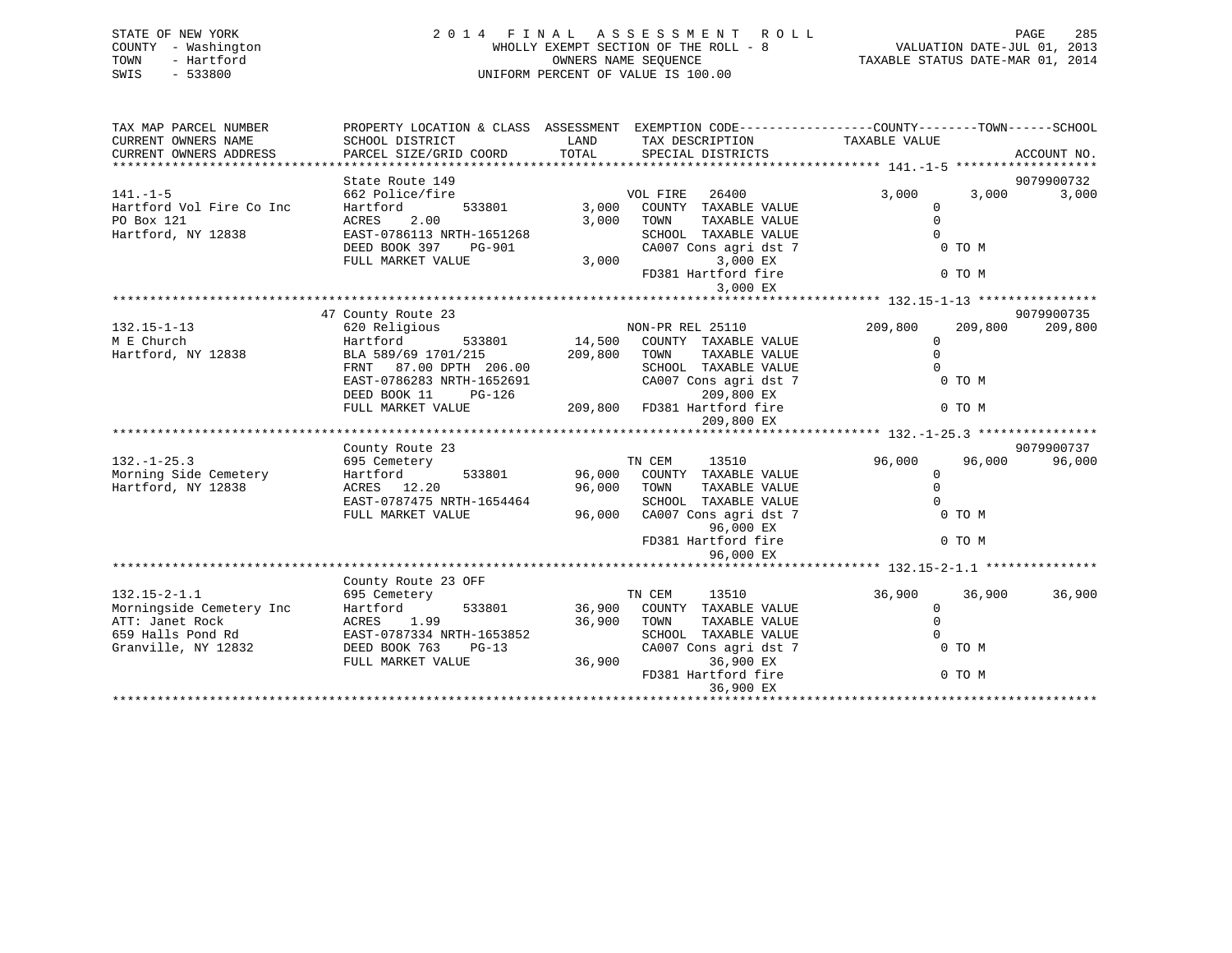| STATE OF NEW YORK |                                   |  | 2014 FINAL ASSESSMENT ROLL                                    |                                  | PAGE                        | 286 |
|-------------------|-----------------------------------|--|---------------------------------------------------------------|----------------------------------|-----------------------------|-----|
| TOWN              | COUNTY - Washington<br>- Hartford |  | WHOLLY EXEMPT SECTION OF THE ROLL - 8<br>OWNERS NAME SEOUENCE | TAXABLE STATUS DATE-MAR 01, 2014 | VALUATION DATE-JUL 01, 2013 |     |
| SWIS              | $-533800$                         |  | UNIFORM PERCENT OF VALUE IS 100.00                            |                                  |                             |     |

| TAX MAP PARCEL NUMBER                                          | PROPERTY LOCATION & CLASS ASSESSMENT EXEMPTION CODE---------------COUNTY-------TOWN-----SCHOOL |             |                                                         |                |        |             |
|----------------------------------------------------------------|------------------------------------------------------------------------------------------------|-------------|---------------------------------------------------------|----------------|--------|-------------|
| CURRENT OWNERS NAME                                            | SCHOOL DISTRICT                                                                                | LAND        | TAX DESCRIPTION                                         | TAXABLE VALUE  |        |             |
| CURRENT OWNERS ADDRESS                                         | PARCEL SIZE/GRID COORD                                                                         | TOTAL       | SPECIAL DISTRICTS                                       |                |        | ACCOUNT NO. |
|                                                                |                                                                                                |             |                                                         |                |        |             |
|                                                                | 7790 State Route 40                                                                            |             |                                                         |                |        | 9079900738  |
| $141. - 1 - 17$                                                | 620 Religious                                                                                  |             | OUS<br>533801 7,500 COUNTY TAXABLE VALUE                | 95,500         | 95,500 | 95,500      |
| Phillips Memorial Church House Hartford                        |                                                                                                |             |                                                         | $\Omega$       |        |             |
| Hartford, NY 12838                                             | FRNT 50.00 DPTH 150.00                                                                         | 95,500 TOWN | TAXABLE VALUE                                           | $\Omega$       |        |             |
|                                                                | EAST-0782824 NRTH-1645942                                                                      |             |                                                         | $\overline{0}$ |        |             |
|                                                                | FULL MARKET VALUE                                                                              |             | SCHOOL TAXABLE VALUE<br>95,500 FD381 Hartford fire      | 0 TO M         |        |             |
|                                                                |                                                                                                |             | 95,500 EX                                               |                |        |             |
|                                                                |                                                                                                |             |                                                         |                |        |             |
|                                                                | State Route 40 OFF                                                                             |             |                                                         |                |        | 9079900739  |
| $141. - 1 - 19$                                                | 695 Cemetery                                                                                   |             |                                                         | 11,400         | 11,400 | 11,400      |
| South Hartford Cemetery                                        | Hartford                                                                                       |             | ry<br>533801 11,400 COUNTY TAXABLE VALUE                | $\Omega$       |        |             |
| Hartford, NY 12838                                             | FRNT 150.00 DPTH 100.00                                                                        | 11,400 TOWN | TAXABLE VALUE                                           | $\Omega$       |        |             |
|                                                                | EAST-0782941 NRTH-1645851                                                                      |             | SCHOOL TAXABLE VALUE                                    | $\Omega$       |        |             |
|                                                                |                                                                                                |             |                                                         |                | 0 TO M |             |
|                                                                | FULL MARKET VALUE                                                                              |             | 11,400 FD381 Hartford fire                              |                |        |             |
|                                                                |                                                                                                |             | 11,400 EX                                               |                |        |             |
|                                                                |                                                                                                |             |                                                         |                |        |             |
|                                                                | County Route 43 OFF                                                                            |             |                                                         |                |        | 9079900740  |
| $148. - 1 - 2$                                                 |                                                                                                |             |                                                         | 12,000         | 12,000 | 12,000      |
| Storey Cemetery<br>Attn: Town of Hartford<br>Hartford NY 12838 |                                                                                                |             |                                                         | $\Omega$       |        |             |
|                                                                | Ref 374/706 Par 5 Except 12,000 TOWN                                                           |             | TAXABLE VALUE                                           | $\Omega$       |        |             |
| Hartford, NY 12838                                             | FRNT 110.00 DPTH 150.00                                                                        |             | SCHOOL TAXABLE VALUE                                    | $\Omega$       |        |             |
|                                                                | EAST-0765090 NRTH-1640795                                                                      |             | CA007 Cons agri dst 7                                   | 0 TO M         |        |             |
|                                                                | FULL MARKET VALUE                                                                              | 12,000      | 12,000 EX                                               |                |        |             |
|                                                                |                                                                                                |             | FD381 Hartford fire                                     |                | 0 TO M |             |
|                                                                |                                                                                                |             | 12,000 EX                                               |                |        |             |
|                                                                |                                                                                                |             |                                                         |                |        |             |
|                                                                | Hastings Rd                                                                                    |             |                                                         |                |        | 9079901028  |
| $132. - 1 - 12$                                                | 852 Landfill                                                                                   |             | OTHER TOWN 13500                                        | 30,500         | 30,500 | 30,500      |
| Town of Hartford                                               | 533801<br>Hartford                                                                             |             | 30,500 COUNTY TAXABLE VALUE                             | $\mathbf{0}$   |        |             |
| Hartford, NY 12838                                             | 780/334                                                                                        | 30,500 TOWN | TAXABLE VALUE                                           | $\Omega$       |        |             |
|                                                                | ACRES 2.05                                                                                     |             | SCHOOL TAXABLE VALUE                                    | $\Omega$       |        |             |
|                                                                | EAST-0787817 NRTH-1656736                                                                      |             | CA007 Cons agri dst 7                                   | 0 TO M         |        |             |
|                                                                | DEED BOOK 291<br>PG-297                                                                        |             | 30,500 EX                                               |                |        |             |
|                                                                | FULL MARKET VALUE                                                                              |             | 30,500 FD381 Hartford fire                              | 0 TO M         |        |             |
|                                                                |                                                                                                |             | 30,500 EX                                               |                |        |             |
|                                                                |                                                                                                |             |                                                         |                |        |             |
|                                                                | 55 County Route 23                                                                             |             |                                                         |                |        | 9079901108  |
| $132.15 - 1 - 10.2$                                            | 681 Culture bldg                                                                               |             | OTHER TOWN 13500                                        | 48,000         | 48,000 | 48,000      |
| Town of Hartford                                               | Hartford<br>EPNE 30<br>533801                                                                  |             |                                                         | $\overline{0}$ |        |             |
| Hartford, NY 12838                                             | FRNT 70.00 DPTH 92.00                                                                          |             | 6,900 COUNTY TAXABLE VALUE<br>48,000 TOWN TAXABLE VALUE | $\Omega$       |        |             |
|                                                                | EAST-0786404 NRTH-1652873                                                                      |             | SCHOOL TAXABLE VALUE                                    | $\Omega$       |        |             |
|                                                                | DEED BOOK 470 PG-18                                                                            |             | CA007 Cons agri dst 7                                   |                | 0 TO M |             |
|                                                                | FULL MARKET VALUE                                                                              |             | 48,000 EX<br>48,000                                     |                |        |             |
|                                                                |                                                                                                |             | FD381 Hartford fire                                     | 0 TO M         |        |             |
|                                                                |                                                                                                |             |                                                         |                |        |             |
|                                                                |                                                                                                |             | 48,000 EX                                               |                |        |             |
|                                                                |                                                                                                |             |                                                         |                |        |             |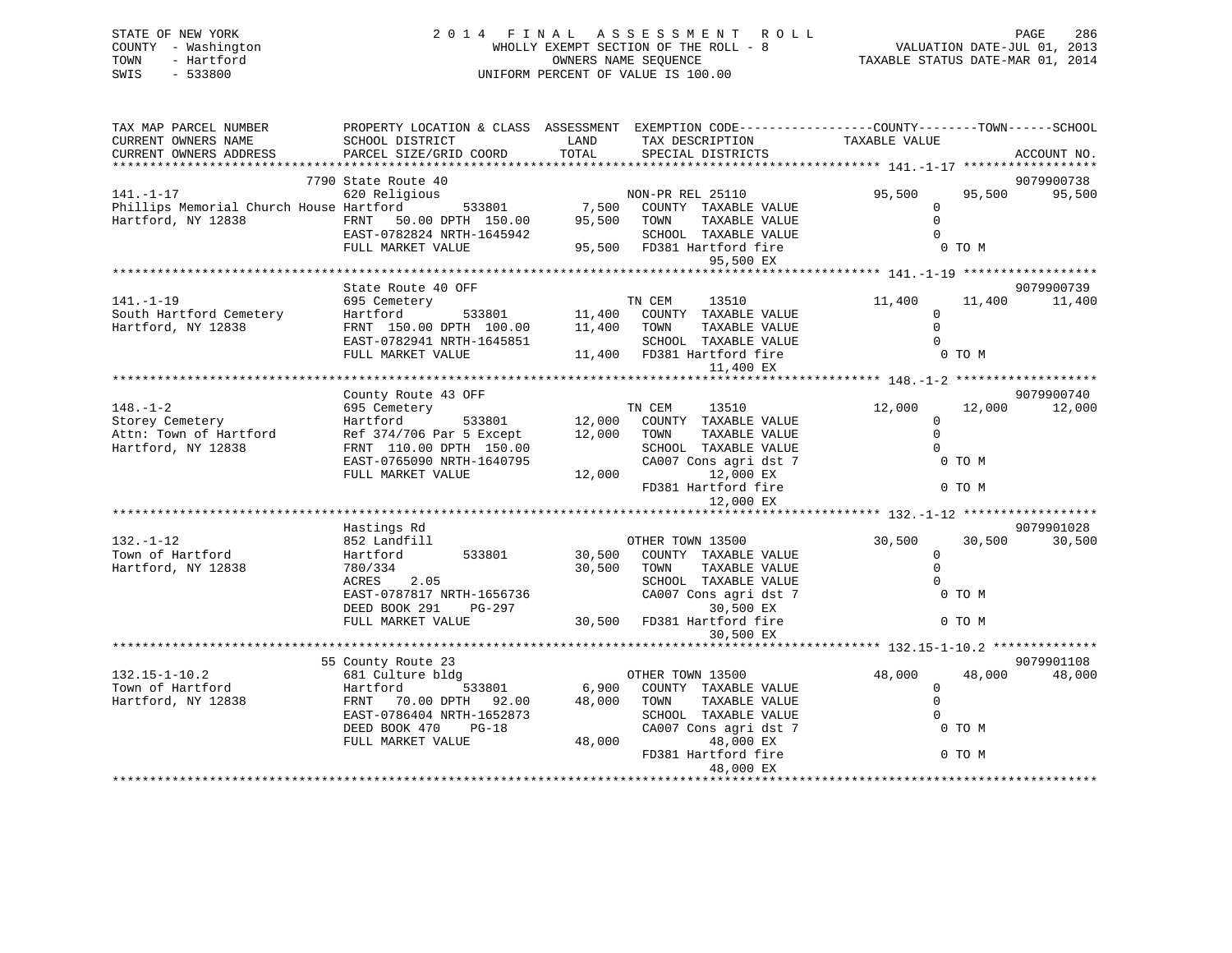| STATE OF NEW YORK<br>COUNTY - Washington<br>- Hartford<br>TOWN<br>SWIS - 533800                                     |                                                                                                                     | 2014 FINAL ASSESSMENT ROLL<br>WHOLLY EXEMPT SECTION OF THE ROLL - 8<br>OWNERS NAME SEQUENCE<br>UNIFORM PERCENT OF VALUE IS 100.00 | VALUATION DATE-JUL 01, 2013<br>TAXABLE STATUS DATE-MAR 01, 2014 |            | 287<br>PAGE   |
|---------------------------------------------------------------------------------------------------------------------|---------------------------------------------------------------------------------------------------------------------|-----------------------------------------------------------------------------------------------------------------------------------|-----------------------------------------------------------------|------------|---------------|
| TAX MAP PARCEL NUMBER<br>CURRENT OWNERS NAME                                                                        | PROPERTY LOCATION & CLASS ASSESSMENT EXEMPTION CODE----------------COUNTY-------TOWN------SCHOOL<br>SCHOOL DISTRICT |                                                                                                                                   |                                                                 |            |               |
| CURRENT OWNERS ADDRESS                                                                                              | PARCEL SIZE/GRID COORD TOTAL SPECIAL DISTRICTS                                                                      | LAND TAX DESCRIPTION TAXABLE VALUE                                                                                                |                                                                 |            | ACCOUNT NO.   |
|                                                                                                                     | State Route 196                                                                                                     |                                                                                                                                   |                                                                 |            | 9079900719    |
| $148. -1 - 11$                                                                                                      | 695 Cemetery                                                                                                        | TN CEM<br>13510 300                                                                                                               | 13,000                                                          |            | 13,000 13,000 |
| Town of Hartford                                                                                                    | Hartford                                                                                                            | 533801 13,000 COUNTY TAXABLE VALUE                                                                                                | $\circ$                                                         |            |               |
|                                                                                                                     |                                                                                                                     | TAXABLE VALUE                                                                                                                     |                                                                 |            |               |
| $C/O$ Adamsville Cemetery FRNT 100.00 DPTH 200.00 13,000 TOWN<br>Hartford, NY 12838 EAST-0765764 NRTH-1636721 SCHOO |                                                                                                                     | SCHOOL TAXABLE VALUE                                                                                                              |                                                                 |            |               |
|                                                                                                                     | FULL MARKET VALUE                                                                                                   | 13,000 FD381 Hartford fire                                                                                                        |                                                                 | 0 TO M     |               |
|                                                                                                                     |                                                                                                                     | 13,000 EX                                                                                                                         |                                                                 |            |               |
|                                                                                                                     |                                                                                                                     |                                                                                                                                   |                                                                 |            |               |
|                                                                                                                     | State Route 40                                                                                                      |                                                                                                                                   |                                                                 |            | 9079900744    |
| 140.-2-17                                                                                                           | 695 Cemetery                                                                                                        | TN CEM<br>13510                                                                                                                   | 9,500                                                           | 9,500 — 10 | 9,500         |
| Townsend Cemetery                                                                                                   | Hartford<br>533801                                                                                                  | 9,500 COUNTY<br>TAXABLE VALUE                                                                                                     | $\Omega$                                                        |            |               |
| Hartford, NY 12838                                                                                                  | FRNT 50.00 DPTH 150.00                                                                                              | 9,500 TOWN<br>TAXABLE VALUE                                                                                                       |                                                                 |            |               |
|                                                                                                                     | EAST-0782730 NRTH-1645811                                                                                           | SCHOOL TAXABLE VALUE                                                                                                              |                                                                 | 0 TO M     |               |
|                                                                                                                     | FULL MARKET VALUE                                                                                                   | 9,500 FD381 Hartford fire<br>9,500 EX                                                                                             |                                                                 |            |               |
|                                                                                                                     |                                                                                                                     |                                                                                                                                   |                                                                 |            |               |
|                                                                                                                     |                                                                                                                     |                                                                                                                                   |                                                                 |            |               |

122.-1-20 695 Cemetery TN CEM 13510 21,000 21,000 21,000

\*\*\*\*\*\*\*\*\*\*\*\*\*\*\*\*\*\*\*\*\*\*\*\*\*\*\*\*\*\*\*\*\*\*\*\*\*\*\*\*\*\*\*\*\*\*\*\*\*\*\*\*\*\*\*\*\*\*\*\*\*\*\*\*\*\*\*\*\*\*\*\*\*\*\*\*\*\*\*\*\*\*\*\*\*\*\*\*\*\*\*\*\*\*\*\*\*\*\*\*\*\*\*\*\*\*\*\*\*\*\*\*\*\*\*\*\*\*\*\*\*\*\*\*\*\*\*\*\*\*\*\*

EAST-0772257 NRTH-1657713 SCHOOL TAXABLE VALUE 0 FULL MARKET VALUE  $21,000$  CA007 Cons agri dst 7 0 TO M

Hartford, NY 12838 ACRES 1.10 21,000 TOWN TAXABLE VALUE 0

County Route 17 9079900746

21,000 EX

21,000 EX

FD381 Hartford fire 0 TO M

21,000 COUNTY TAXABLE VALUE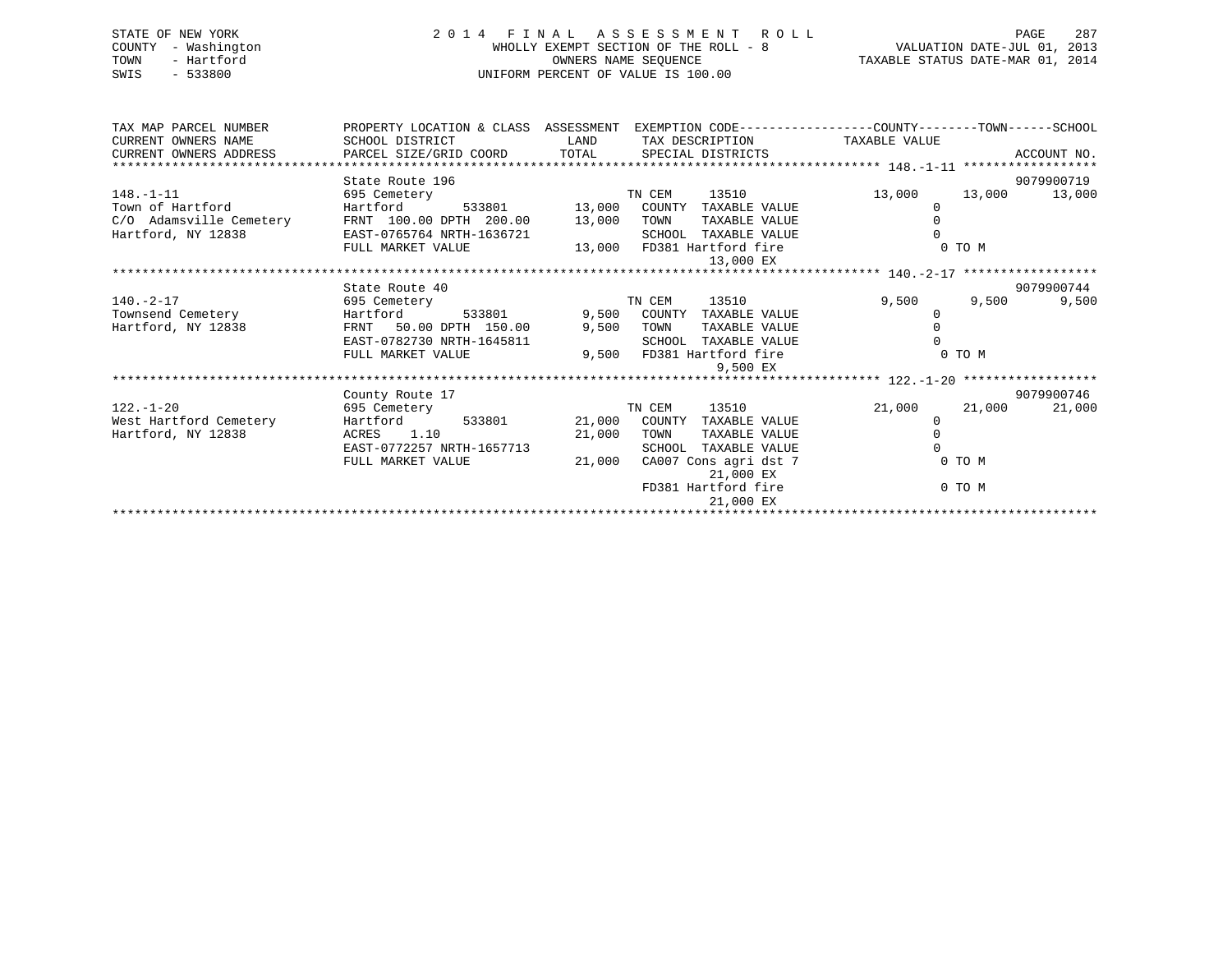## ROLL SUB SECTION - - TOTALS

#### \*\*\* S P E C I A L D I S T R I C T S U M M A R Y \*\*\*

| CODE | DISTRICT NAME       | PARCELS | TOTAL EXTENSION<br>TYPE | EXTENSION<br>VALUE | AD VALOREM<br>VALUE | EXEMPT<br>AMOUNT | TAXABLE<br>VALUE |
|------|---------------------|---------|-------------------------|--------------------|---------------------|------------------|------------------|
|      | CA007 Cons agri dst |         | 17 TOTAL M              |                    | 28517,400           | 28517,400        |                  |
|      | CA008 Cons agri dst |         | 1 TOTAL M               |                    | 10,700              | 10,700           |                  |
|      | FD381 Hartford fire |         | 24 TOTAL M              |                    | 29033,500           | 29033,500        |                  |

#### \*\*\* S C H O O L D I S T R I C T S U M M A R Y \*\*\*

| CODE   | DISTRICT NAME | TOTAL<br>PARCELS | ASSESSED<br>LAND | ASSESSED<br>TOTAL | EXEMPT<br>AMOUNT | TOTAL<br>TAXABLE | <b>STAR</b><br>AMOUNT | STAR<br>TAXABLE |
|--------|---------------|------------------|------------------|-------------------|------------------|------------------|-----------------------|-----------------|
| 533801 | Hartford      | 24               | 688,600          | 29033,500         | 29033,500        |                  |                       |                 |
|        | SUB-TOTAL     | 24               | 688,600          | 29033,500         | 29033,500        |                  |                       |                 |
|        | тотаь         | 24               | 688,600          | 29033,500         | 29033,500        |                  |                       |                 |

### \*\*\* S Y S T E M C O D E S S U M M A R Y \*\*\*

#### NO SYSTEM EXEMPTIONS AT THIS LEVEL

#### \*\*\* E X E M P T I O N S U M M A R Y \*\*\*

| CODE  | DESCRIPTION | TOTAL<br>PARCELS | COUNTY    | TOWN      | SCHOOL    |
|-------|-------------|------------------|-----------|-----------|-----------|
| 13500 | OTHER TOWN  |                  | 331,600   | 331,600   | 331,600   |
| 13510 | TN CEM      |                  | 251,900   | 251,900   | 251,900   |
| 13800 | SCH DIST    |                  | 27121,100 | 27121,100 | 27121,100 |
| 25110 | NON-PR REL  |                  | 927,600   | 927,600   | 927,600   |
| 26400 | VOL FIRE    | ▵                | 401,300   | 401,300   | 401,300   |
|       | TOTAL       | 24               | 29033,500 | 29033,500 | 29033,500 |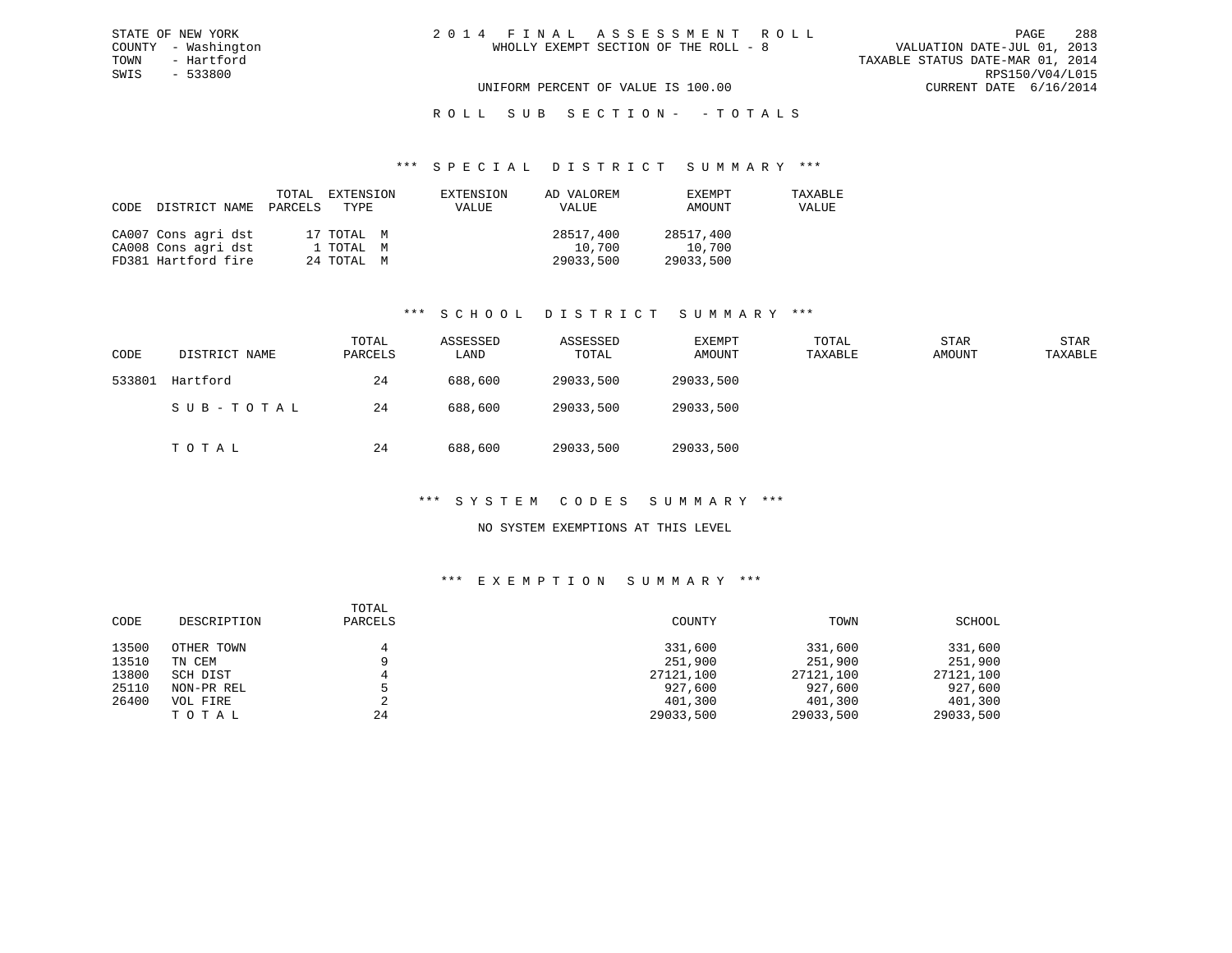| STATE OF NEW YORK   | 2014 FINAL ASSESSMENT ROLL            | 289<br>PAGE                      |
|---------------------|---------------------------------------|----------------------------------|
| COUNTY - Washington | WHOLLY EXEMPT SECTION OF THE ROLL - 8 | VALUATION DATE-JUL 01, 2013      |
| TOWN<br>- Hartford  |                                       | TAXABLE STATUS DATE-MAR 01, 2014 |
| SWIS<br>- 533800    |                                       | RPS150/V04/L015                  |
|                     | UNIFORM PERCENT OF VALUE IS 100.00    | CURRENT DATE 6/16/2014           |
|                     |                                       |                                  |

R O L L S U B S E C T I O N - - T O T A L S

#### \*\*\* G R A N D T O T A L S \*\*\*

| ROLL |               | TOTAL     |            |                | AXABLE | TAXABLE |               | STAR    |
|------|---------------|-----------|------------|----------------|--------|---------|---------------|---------|
| SEC  |               | ם דסום מח | LAND       | TOTAL          | COUNTY | TOWN    | <b>RCHOOL</b> | 'AXABLE |
|      | <b>EVEMDT</b> |           | 600<br>688 | ່າງດ່າງ<br>500 |        |         |               |         |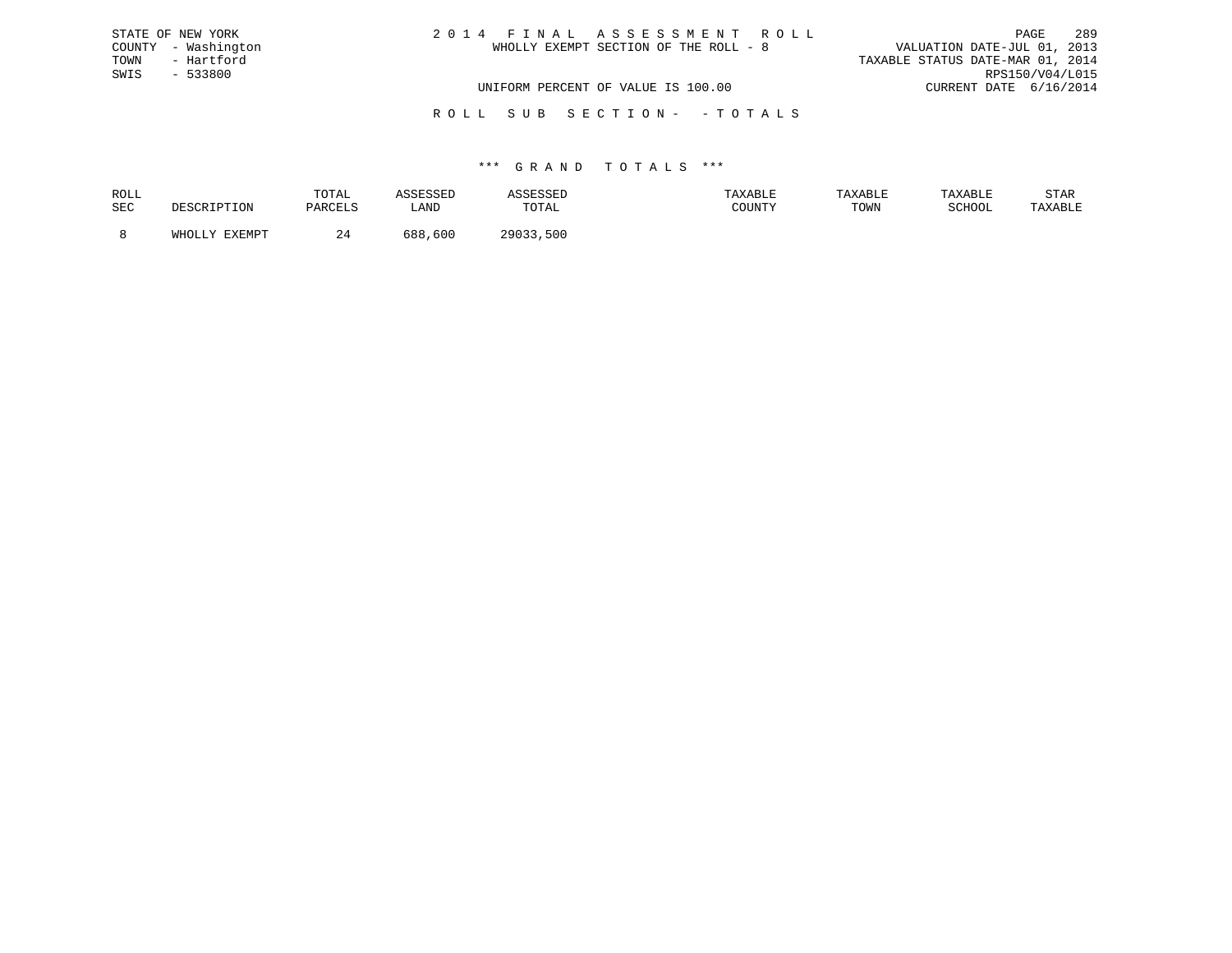| STATE OF NEW YORK   | 2014 FINAL ASSESSMENT ROLL            | 290<br>PAGE                      |
|---------------------|---------------------------------------|----------------------------------|
| COUNTY - Washington | WHOLLY EXEMPT SECTION OF THE ROLL - 8 | VALUATION DATE-JUL 01, 2013      |
| TOWN<br>- Hartford  |                                       | TAXABLE STATUS DATE-MAR 01, 2014 |
| SWIS<br>- 533800    | UNIFORM PERCENT OF VALUE IS 100.00    | RPS150/V04/L015                  |
|                     |                                       | CURRENT DATE 6/16/2014           |
|                     |                                       |                                  |

# ROLL SECTION TOTALS

#### \*\*\* S P E C I A L D I S T R I C T S U M M A R Y \*\*\*

| CODE | DISTRICT NAME PARCELS TYPE | TOTAL | EXTENSION  | EXTENSION<br>VALUE | AD VALOREM<br>VALUE | EXEMPT<br>AMOUNT | TAXABLE<br>VALUE |
|------|----------------------------|-------|------------|--------------------|---------------------|------------------|------------------|
|      | CA007 Cons agri dst        |       | 17 TOTAL M |                    | 28517,400           | 28517,400        |                  |
|      | CA008 Cons agri dst        |       | 1 ТОТАL М  |                    | 10,700              | 10,700           |                  |
|      | FD381 Hartford fire        |       | 24 TOTAL M |                    | 29033,500           | 29033,500        |                  |

#### \*\*\* S C H O O L D I S T R I C T S U M M A R Y \*\*\*

| CODE   | DISTRICT NAME | TOTAL<br>PARCELS | ASSESSED<br>LAND | ASSESSED<br>TOTAL | EXEMPT<br>AMOUNT | TOTAL<br>TAXABLE | <b>STAR</b><br>AMOUNT | STAR<br>TAXABLE |
|--------|---------------|------------------|------------------|-------------------|------------------|------------------|-----------------------|-----------------|
| 533801 | Hartford      | 24               | 688,600          | 29033,500         | 29033,500        |                  |                       |                 |
|        | SUB-TOTAL     | 24               | 688,600          | 29033,500         | 29033,500        |                  |                       |                 |
|        | TOTAL         | 24               | 688,600          | 29033,500         | 29033,500        |                  |                       |                 |

#### \*\*\* S Y S T E M C O D E S S U M M A R Y \*\*\*

#### NO SYSTEM EXEMPTIONS AT THIS LEVEL

| CODE  | DESCRIPTION | TOTAL<br>PARCELS | COUNTY    | TOWN      | SCHOOL    |
|-------|-------------|------------------|-----------|-----------|-----------|
| 13500 | OTHER TOWN  |                  | 331,600   | 331,600   | 331,600   |
| 13510 | TN CEM      |                  | 251,900   | 251,900   | 251,900   |
| 13800 | SCH DIST    |                  | 27121,100 | 27121,100 | 27121,100 |
| 25110 | NON-PR REL  |                  | 927,600   | 927,600   | 927,600   |
| 26400 | VOL FIRE    | ▵                | 401,300   | 401,300   | 401,300   |
|       | TOTAL       | 24               | 29033,500 | 29033,500 | 29033,500 |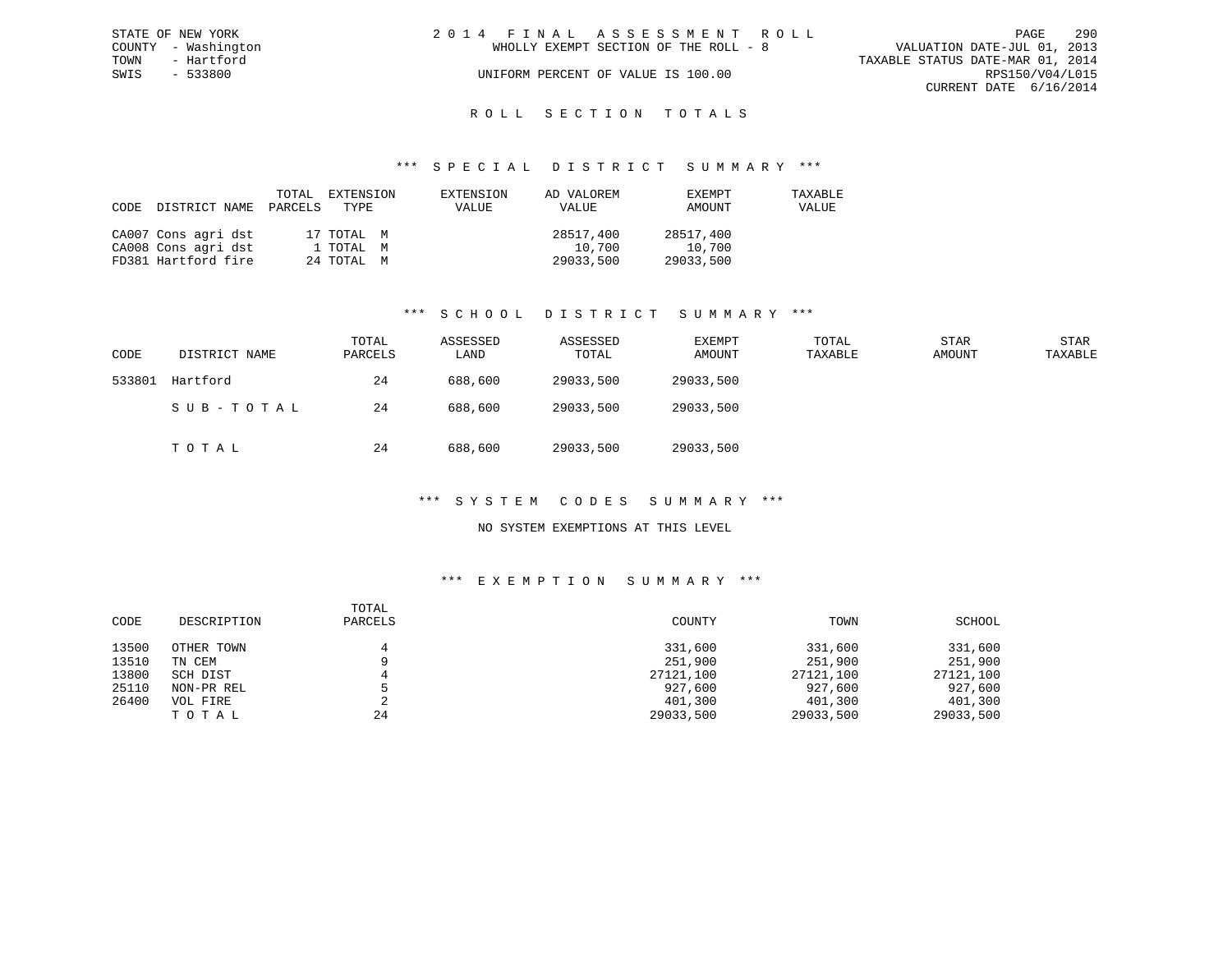|      | STATE OF NEW YORK   | 2014 FINAL ASSESSMENT ROLL            | 291<br>PAGE                      |
|------|---------------------|---------------------------------------|----------------------------------|
|      | COUNTY - Washington | WHOLLY EXEMPT SECTION OF THE ROLL - 8 | VALUATION DATE-JUL 01, 2013      |
| TOWN | - Hartford          |                                       | TAXABLE STATUS DATE-MAR 01, 2014 |
| SWIS | $-533800$           | UNIFORM PERCENT OF VALUE IS 100.00    | RPS150/V04/L015                  |
|      |                     |                                       | CURRENT DATE 6/16/2014           |
|      |                     |                                       |                                  |

R O L L S E C T I O N T O T A L S

#### \*\*\* G R A N D T O T A L S \*\*\*

| ROLL |                                      | TOTAL   |             |              | TAXABLE | <b>TAXABL.</b> |        | STAR    |
|------|--------------------------------------|---------|-------------|--------------|---------|----------------|--------|---------|
| SEC  | ים ה                                 | DARCT.S | <b>_AND</b> | TOTAL        | ATINIM  | TOWN           | SCHOOL | TAXABLE |
|      | <b>DVDMDR</b><br>$5.777 \wedge 7.77$ |         | 688<br>,600 | 500<br>つQA33 |         |                |        |         |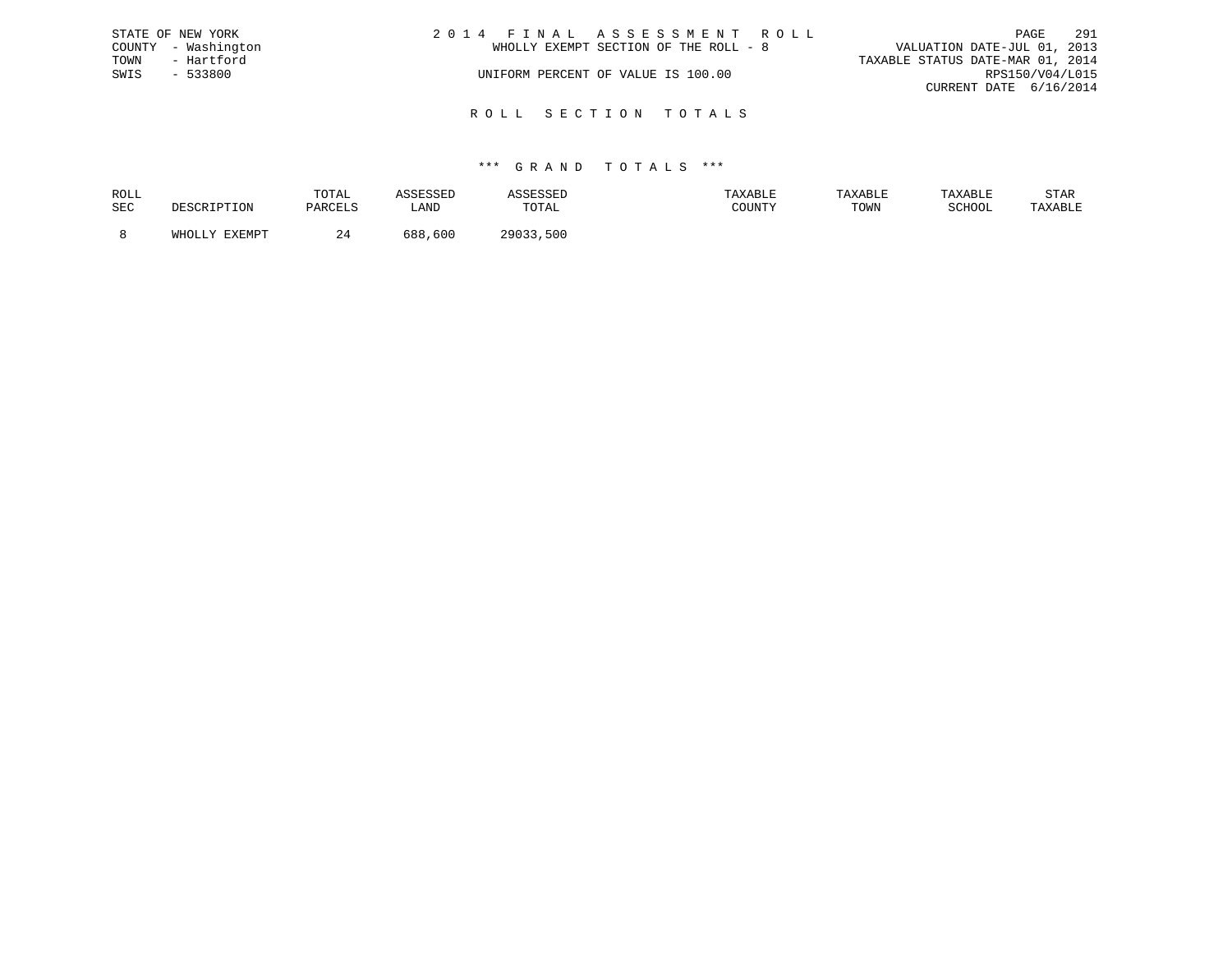CURRENT DATE 6/16/2014

#### \*\*\* S P E C I A L D I S T R I C T S U M M A R Y \*\*\*

| CODE | DISTRICT NAME        | TOTAL<br>PARCELS | EXTENSION<br>TYPE | EXTENSION<br>VALUE | AD VALOREM<br>VALUE | EXEMPT<br>AMOUNT | TAXABLE<br>VALUE |
|------|----------------------|------------------|-------------------|--------------------|---------------------|------------------|------------------|
|      | TE533 Trans exmt rep |                  | 13 MOVTAX         |                    |                     |                  |                  |
|      | EZ014 Empire Zone-Si |                  | 1 TOTAL           |                    | 527,800             |                  | 527,800          |
|      | CA006 Cons agri dst  |                  | 138 TOTAL M       |                    | 13479,400           | 449,557          | 13029,843        |
|      | CA007 Cons agri dst  |                  | 600 TOTAL M       |                    | 102809,445          | 35691,769        | 67117.676        |
|      | CA008 Cons agri dst  |                  | 94 TOTAL M        |                    | 10889,200           | 1060,595         | 9828,605         |
|      | FD381 Hartford fire  |                  | 1,366 TOTAL M     |                    | 182996,980          | 29096,712        | 153900,268       |

#### \*\*\* S C H O O L D I S T R I C T S U M M A R Y \*\*\*

| CODE                                 | DISTRICT NAME                                  | TOTAL<br>PARCELS        | ASSESSED<br>LAND                             | ASSESSED<br>TOTAL                              | EXEMPT<br>AMOUNT                           | TOTAL<br>TAXABLE                               | <b>STAR</b><br>AMOUNT                      | STAR<br>TAXABLE                                |
|--------------------------------------|------------------------------------------------|-------------------------|----------------------------------------------|------------------------------------------------|--------------------------------------------|------------------------------------------------|--------------------------------------------|------------------------------------------------|
| 532001<br>532802<br>533801<br>534401 | Arqyle<br>Fort Ann<br>Hartford<br>Hudson Falls | 23<br>40<br>1,290<br>14 | 706,000<br>2601,650<br>51359,400<br>1188,100 | 2558,600<br>4904,951<br>173624,253<br>1960,576 | 181,260<br>349,796<br>40298,805<br>204,410 | 2377,340<br>4555,155<br>133325,448<br>1756,166 | 462,600<br>398,400<br>25407,079<br>124,200 | 1914,740<br>4156,755<br>107918,369<br>1631,966 |
|                                      | SUB-TOTAL                                      | 1,367                   | 55855,150                                    | 183048,380                                     | 41034,271                                  | 142014,109                                     | 26392,279                                  | 115621,830                                     |
|                                      | тотаь                                          | 1,367                   | 55855,150                                    | 183048,380                                     | 41034,271                                  | 142014,109                                     | 26392,279                                  | 115621,830                                     |

### \*\*\* S Y S T E M C O D E S S U M M A R Y \*\*\*

#### NO SYSTEM EXEMPTIONS AT THIS LEVEL

| CODE  | DESCRIPTION | TOTAL<br>PARCELS | COUNTY    | TOWN      | SCHOOL    |
|-------|-------------|------------------|-----------|-----------|-----------|
| 13500 | OTHER TOWN  |                  | 331,600   | 331,600   | 331,600   |
| 13510 | TN CEM      |                  | 251,900   | 251,900   | 251,900   |
| 13800 | SCH DIST    |                  | 27121,100 | 27121,100 | 27121,100 |
| 25110 | NON-PR REL  |                  | 927,600   | 927,600   | 927,600   |
| 26400 | VOL FIRE    |                  | 401,300   | 401,300   | 401,300   |
| 32301 | NY STATE    |                  | 51,400    | 51,400    |           |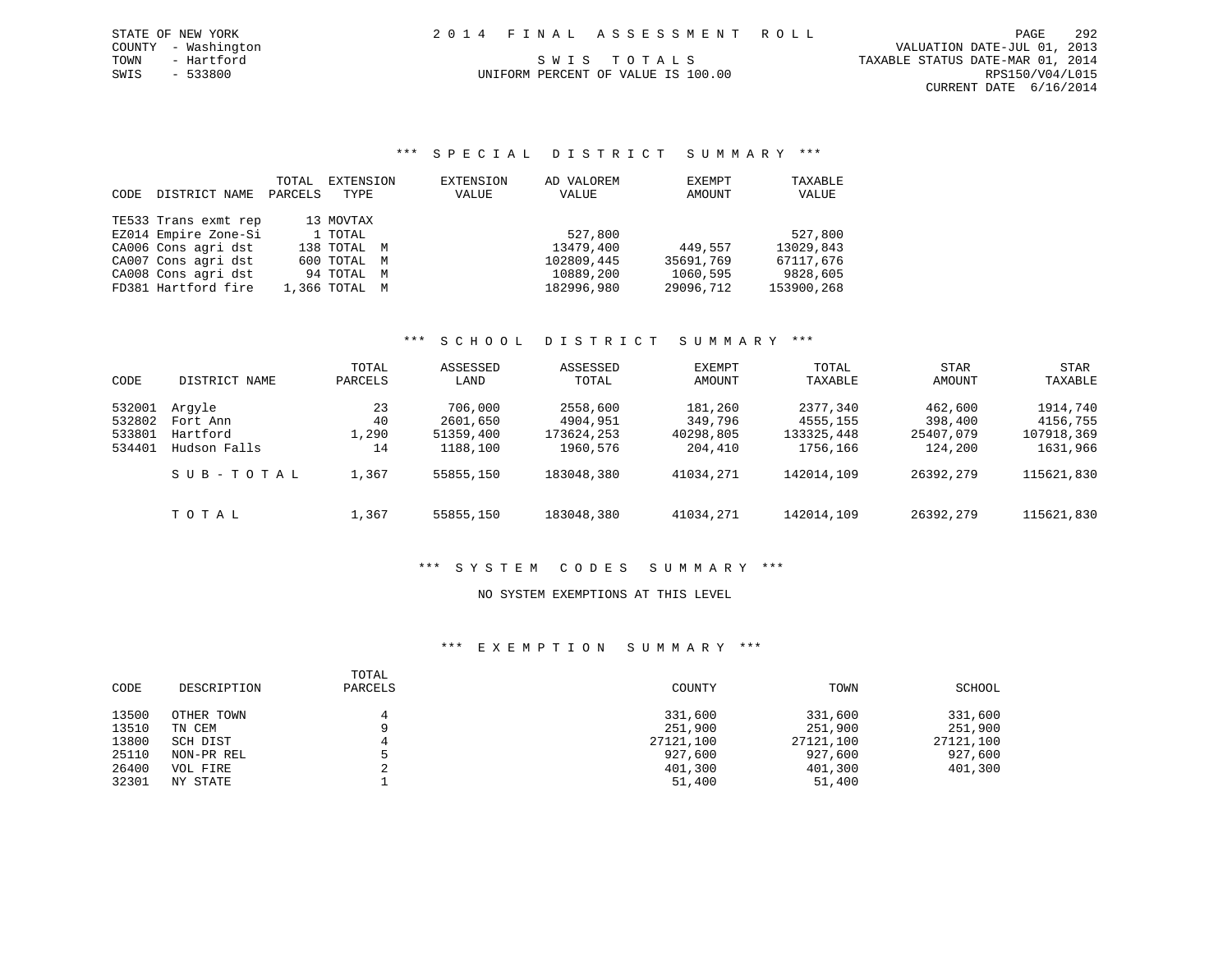COUNTY - Washington VALUATION DATE-JUL 01, 2013 TOWN - Hartford SWIS TO TALS THE STATUS DATE-MAR 01, 2014 CURRENT DATE 6/16/2014

# SWIS - 533800 UNIFORM PERCENT OF VALUE IS 100.00 RPS150/V04/L015

|       |             | TOTAL               |           |           |               |
|-------|-------------|---------------------|-----------|-----------|---------------|
| CODE  | DESCRIPTION | PARCELS             | COUNTY    | TOWN      | <b>SCHOOL</b> |
|       |             |                     |           |           |               |
| 41003 | EFVET CL/T  | 4<br>$\overline{4}$ |           | 231,346   |               |
| 41102 | ELG FVT/CO  |                     | 13,550    |           |               |
| 41121 | VET WAR CT  | 52                  | 1009,315  | 996,445   |               |
| 41122 | VET WAR C   | $\mathbf 1$         | 28,350    |           |               |
| 41123 | VET WAR T   | $\mathbf{1}$        |           | 27,000    |               |
| 41131 | VET COM CT  | 47                  | 1579,849  | 1544,849  |               |
| 41141 | VET DIS CT  | 23                  | 1023,137  | 1000,237  |               |
| 41151 | CW 10 VET/  | 6                   | 54,940    | 54,940    |               |
| 41171 | CW_DISBLD_  | $\mathbf 1$         | 3,470     | 3,470     |               |
| 41400 | CLERGY      | $\overline{c}$      | 3,000     | 3,000     | 3,000         |
| 41500 | RPTL1138    | 4                   | 3,200     | 3,200     | 3,200         |
| 41700 | AG BUILD    | 10                  | 331,049   | 331,049   | 331,049       |
| 41720 | AG DIST     | 128                 | 8652,162  | 8652,162  | 8652,162      |
| 41730 | AGRI-D IND  | 18                  | 842,072   | 842,072   | 842,072       |
| 41800 | AGED-ALL    | 15                  | 851,542   | 851,542   | 851,542       |
| 41801 | AGED-CO/TN  | 28                  | 1482,674  | 1446,930  |               |
| 41802 | AGED-CO     | 27                  | 831,667   |           |               |
| 41803 | AGED-TOWN   | 29                  |           | 1119,324  |               |
| 41804 | AGED-SCH    | 16                  |           |           | 566,724       |
| 41834 | STAR EN     | 196                 |           |           | 12175,379     |
| 41854 | STAR B      | 473                 |           |           | 14186,900     |
| 41864 | STAR B MH   | 1                   |           |           | 30,000        |
| 41931 | DISAB-C/T   | 5                   | 313,233   | 313,233   |               |
| 41932 | DISAB-CO    |                     | 15,660    |           |               |
| 41933 | DISAB-TOWN  |                     |           | 20,880    |               |
| 42120 | TEMP GRHSE  | $\overline{2}$      | 60,012    | 60,012    | 60,012        |
| 47460 | FOR 480A    | 15                  | 577,460   | 577,460   | 577,460       |
| 47610 | BUSIN97     | 4                   | 113,550   | 113,550   | 113,550       |
|       | TOTAL       | 1,139               | 46874,792 | 47277.601 | 67426,550     |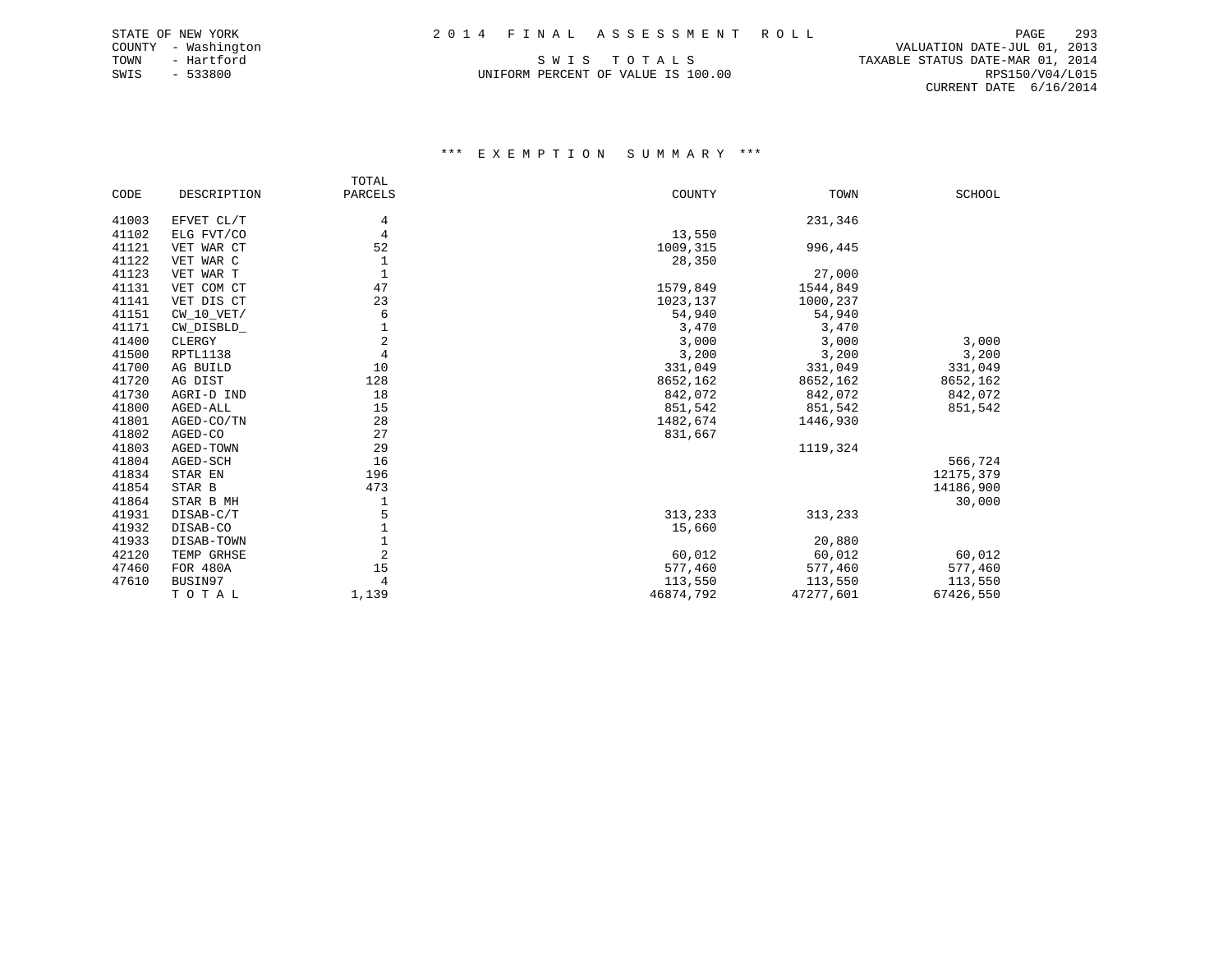| 2014 FINAL ASSESSMENT ROLL         |  | PAGE                             | 294 |
|------------------------------------|--|----------------------------------|-----|
|                                    |  | VALUATION DATE-JUL 01, 2013      |     |
| SWIS TOTALS                        |  | TAXABLE STATUS DATE-MAR 01, 2014 |     |
| UNIFORM PERCENT OF VALUE IS 100.00 |  | RPS150/V04/L015                  |     |
|                                    |  | CURRENT DATE 6/16/2014           |     |

STATE OF NEW YORK COUNTY - Washington TOWN - Hartford  $SWIS$  - 533800

#### \*\*\* G R A N D T O T A L S \*\*\*

| <b>ROLL</b><br>SEC | DESCRIPTION       | TOTAL<br>PARCELS | ASSESSED<br>LAND | ASSESSED<br>TOTAL | TAXABLE<br>COUNTY | TAXABLE<br>TOWN | TAXABLE<br>SCHOOL | <b>STAR</b><br>TAXABLE |
|--------------------|-------------------|------------------|------------------|-------------------|-------------------|-----------------|-------------------|------------------------|
| $\mathbf{1}$       | TAXABLE           | 1,327            | 55091,000        | 151073,400        | 133283,508        | 132880,699      | 139072,629        | 112680,350             |
| 3                  | STATE OWNED LAND  | $\mathbf{1}$     | 51,400           | 51,400            |                   |                 | 51,400            | 51,400                 |
| 5                  | SPECIAL FRANCHISE | 7                |                  | 1911,993          | 1911,993          | 1911,993        | 1911,993          | 1911,993               |
| 6                  | UTILITIES & N.C.  | 7                | 10,600           | 959,542           | 959,542           | 959,542         | 959,542           | 959,542                |
| 7                  | CEILING RAILROADS |                  | 13,550           | 18,545            | 18,545            | 18,545          | 18,545            | 18,545                 |
| 8                  | WHOLLY EXEMPT     | 24               | 688,600          | 29033,500         |                   |                 |                   |                        |
| $\star$            | SUB<br>TOTAL      | 1,367            | 55855,150        | 183048,380        | 136173,588        | 135770,779      | 142014,109        | 115621,830             |
| $***$              | GRAND TOTAL       | 1,367            | 55855,150        | 183048,380        | 136173,588        | 135770.779      | 142014,109        | 115621,830             |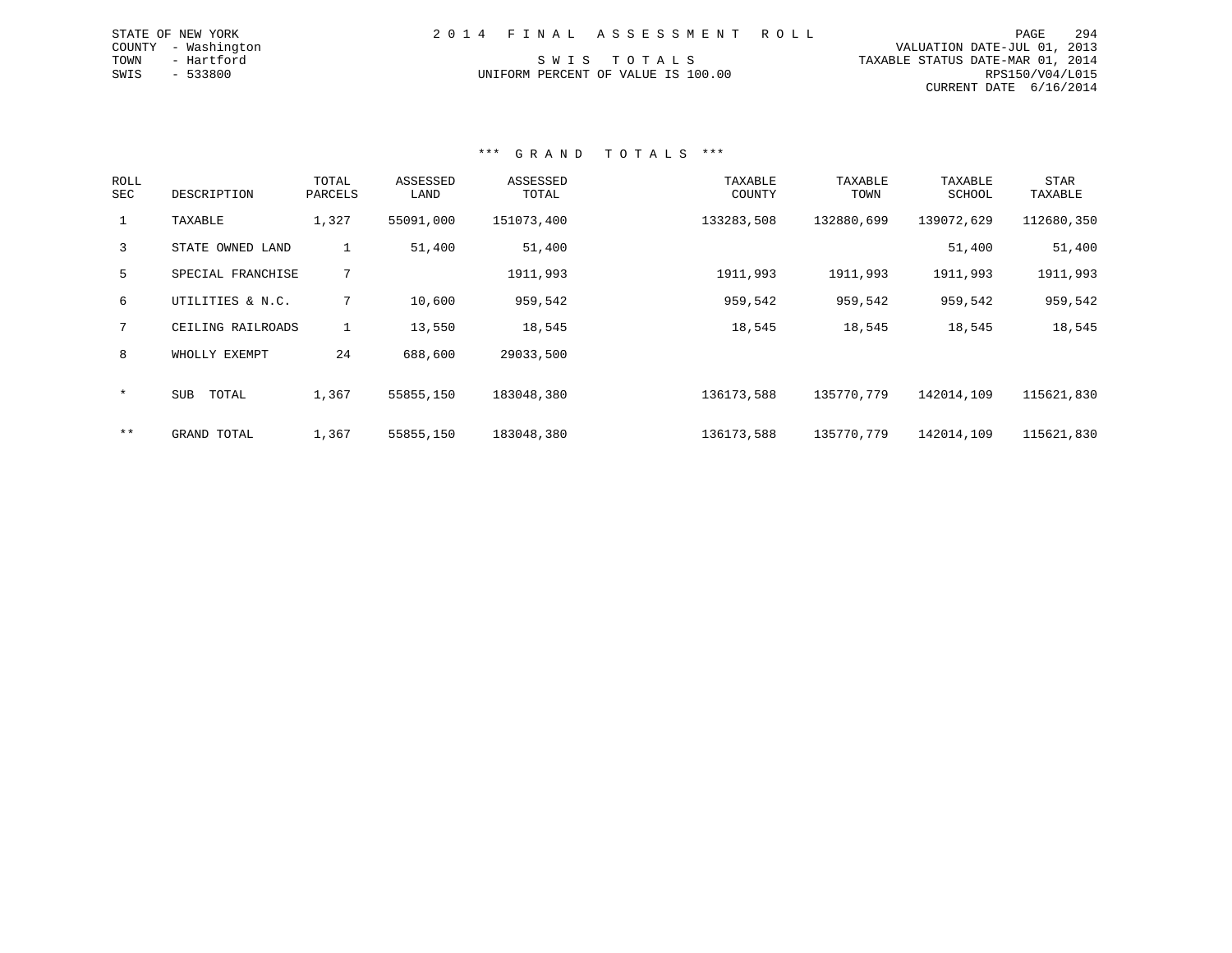|             | STATE OF NEW YORK   | 2014 FINAL ASSESSMENT ROLL         |                                  | PAGE            | 295 |
|-------------|---------------------|------------------------------------|----------------------------------|-----------------|-----|
|             | COUNTY - Washington | TOWN TOTALS                        | VALUATION DATE-JUL 01, 2013      |                 |     |
| TOWN        | - Hartford          |                                    | TAXABLE STATUS DATE-MAR 01, 2014 |                 |     |
| SWIS - 5338 |                     | UNIFORM PERCENT OF VALUE IS 100.00 |                                  | RPS150/V04/L015 |     |
|             |                     |                                    | CURRENT DATE 6/16/2014           |                 |     |

#### \*\*\* S P E C I A L D I S T R I C T S U M M A R Y \*\*\*

| CODE | DISTRICT NAME        | TOTAL<br>PARCELS | EXTENSION<br>TYPE | EXTENSION<br>VALUE | AD VALOREM<br>VALUE | EXEMPT<br>AMOUNT | TAXABLE<br>VALUE |
|------|----------------------|------------------|-------------------|--------------------|---------------------|------------------|------------------|
|      | TE533 Trans exmt rep |                  | 13 MOVTAX         |                    |                     |                  |                  |
|      | EZ014 Empire Zone-Si |                  | 1 TOTAL           |                    | 527,800             |                  | 527,800          |
|      | CA006 Cons agri dst  |                  | 138 TOTAL M       |                    | 13479,400           | 449.557          | 13029,843        |
|      | CA007 Cons agri dst  |                  | 600 TOTAL M       |                    | 102809,445          | 35691,769        | 67117,676        |
|      | CA008 Cons agri dst  |                  | 94 TOTAL M        |                    | 10889,200           | 1060,595         | 9828,605         |
|      | FD381 Hartford fire  |                  | 1,366 TOTAL M     |                    | 182996,980          | 29096,712        | 153900,268       |

#### \*\*\* S C H O O L D I S T R I C T S U M M A R Y \*\*\*

| CODE             | DISTRICT NAME            | TOTAL<br>PARCELS | ASSESSED<br>LAND      | ASSESSED<br>TOTAL      | EXEMPT<br>AMOUNT     | TOTAL<br>TAXABLE       | <b>STAR</b><br>AMOUNT | STAR<br>TAXABLE        |
|------------------|--------------------------|------------------|-----------------------|------------------------|----------------------|------------------------|-----------------------|------------------------|
| 532001<br>532802 | Arqyle<br>Fort Ann       | 23<br>40         | 706,000<br>2601,650   | 2558,600<br>4904,951   | 181,260<br>349,796   | 2377,340<br>4555,155   | 462,600<br>398,400    | 1914,740<br>4156,755   |
| 533801<br>534401 | Hartford<br>Hudson Falls | 1,290<br>14      | 51359,400<br>1188,100 | 173624,253<br>1960,576 | 40298,805<br>204,410 | 133325,448<br>1756,166 | 25407,079<br>124,200  | 107918,369<br>1631,966 |
|                  | SUB-TOTAL                | 1,367            | 55855,150             | 183048,380             | 41034,271            | 142014,109             | 26392,279             | 115621,830             |
|                  | TOTAL                    | 1,367            | 55855,150             | 183048,380             | 41034,271            | 142014,109             | 26392,279             | 115621,830             |

## \*\*\* S Y S T E M C O D E S S U M M A R Y \*\*\*

#### NO SYSTEM EXEMPTIONS AT THIS LEVEL

| CODE  | DESCRIPTION | TOTAL<br>PARCELS | COUNTY    | TOWN      | SCHOOL    |
|-------|-------------|------------------|-----------|-----------|-----------|
| 13500 | OTHER TOWN  |                  | 331,600   | 331,600   | 331,600   |
| 13510 | TN CEM      |                  | 251,900   | 251,900   | 251,900   |
| 13800 | SCH DIST    |                  | 27121,100 | 27121,100 | 27121,100 |
| 25110 | NON-PR REL  |                  | 927,600   | 927,600   | 927,600   |
| 26400 | VOL FIRE    |                  | 401,300   | 401,300   | 401,300   |
| 32301 | NY STATE    |                  | 51,400    | 51,400    |           |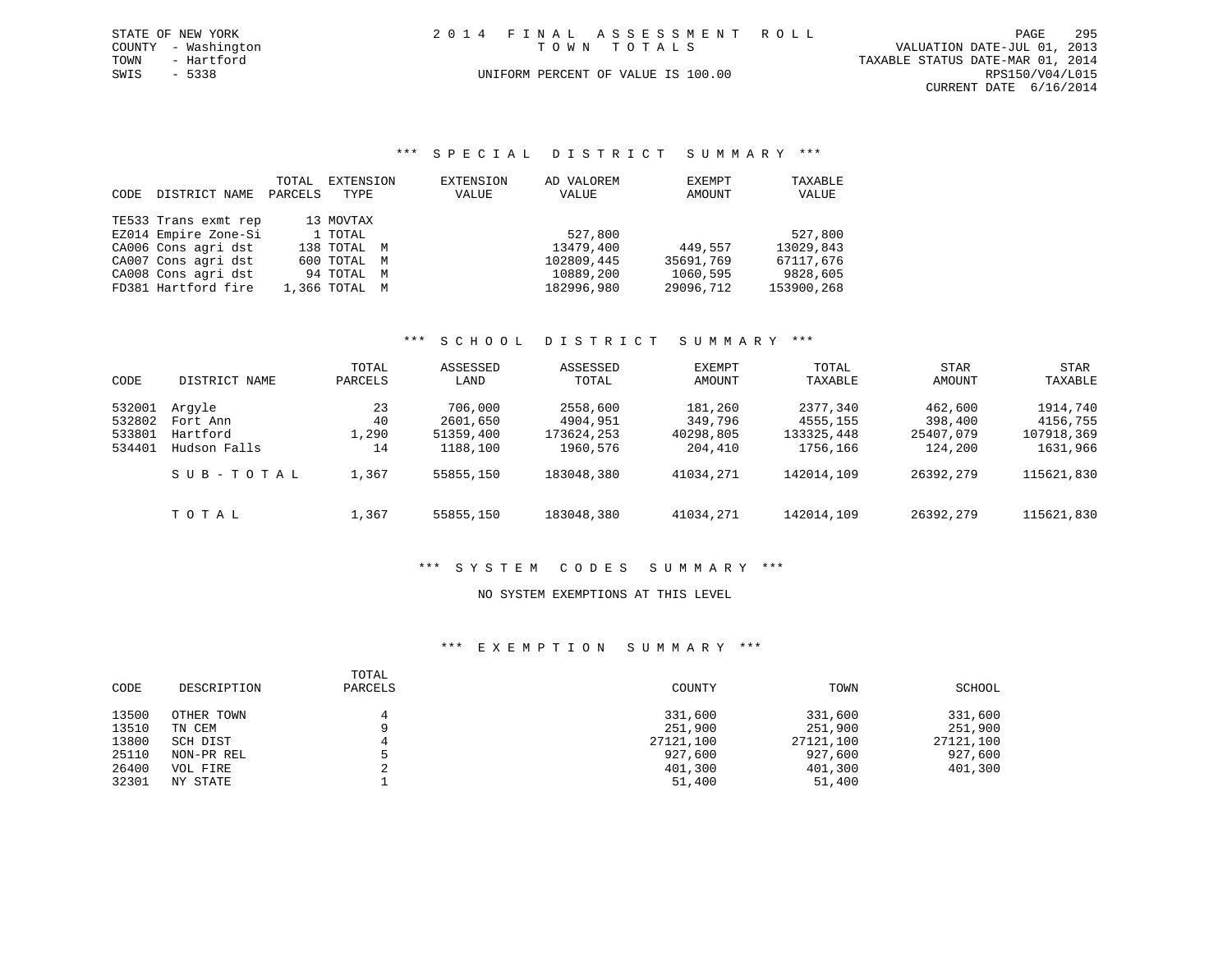| STATE OF NEW YORK   | 2014 FINAL ASSESSMENT ROLL         | PAGE                             | 296             |
|---------------------|------------------------------------|----------------------------------|-----------------|
| COUNTY - Washington | TOWN TOTALS                        | VALUATION DATE-JUL 01, 2013      |                 |
| TOWN<br>- Hartford  |                                    | TAXABLE STATUS DATE-MAR 01, 2014 |                 |
| SWIS<br>$-5338$     | UNIFORM PERCENT OF VALUE IS 100.00 |                                  | RPS150/V04/L015 |
|                     |                                    | CURRENT DATE 6/16/2014           |                 |

|       |              | TOTAL          |           |           |               |
|-------|--------------|----------------|-----------|-----------|---------------|
| CODE  | DESCRIPTION  | PARCELS        | COUNTY    | TOWN      | <b>SCHOOL</b> |
| 41003 | EFVET CL/T   | 4              |           | 231,346   |               |
| 41102 | ELG FVT/CO   | 4              | 13,550    |           |               |
| 41121 | VET WAR CT   | 52             | 1009,315  | 996,445   |               |
|       |              |                |           |           |               |
| 41122 | VET WAR C    | 1              | 28,350    |           |               |
| 41123 | VET WAR T    | $\mathbf{1}$   |           | 27,000    |               |
| 41131 | VET COM CT   | 47             | 1579,849  | 1544,849  |               |
| 41141 | VET DIS CT   | 23             | 1023,137  | 1000,237  |               |
| 41151 | $CW_10_VET/$ | 6              | 54,940    | 54,940    |               |
| 41171 | CW_DISBLD_   | 1              | 3,470     | 3,470     |               |
| 41400 | CLERGY       | 2              | 3,000     | 3,000     | 3,000         |
| 41500 | RPTL1138     | 4              | 3,200     | 3,200     | 3,200         |
| 41700 | AG BUILD     | 10             | 331,049   | 331,049   | 331,049       |
| 41720 | AG DIST      | 128            | 8652,162  | 8652,162  | 8652,162      |
| 41730 | AGRI-D IND   | 18             | 842,072   | 842,072   | 842,072       |
| 41800 | AGED-ALL     | 15             | 851,542   | 851,542   | 851,542       |
| 41801 | AGED-CO/TN   | 28             | 1482,674  | 1446,930  |               |
| 41802 | AGED-CO      | 27             | 831,667   |           |               |
| 41803 | AGED-TOWN    | 29             |           | 1119,324  |               |
| 41804 | AGED-SCH     | 16             |           |           | 566,724       |
| 41834 | STAR EN      | 196            |           |           | 12175,379     |
| 41854 | STAR B       | 473            |           |           | 14186,900     |
| 41864 | STAR B MH    | 1              |           |           | 30,000        |
| 41931 | DISAB-C/T    | 5              | 313,233   | 313,233   |               |
| 41932 | DISAB-CO     | 1              | 15,660    |           |               |
| 41933 | DISAB-TOWN   |                |           | 20,880    |               |
| 42120 | TEMP GRHSE   | $\overline{2}$ | 60,012    | 60,012    | 60,012        |
| 47460 | FOR 480A     | 15             | 577,460   | 577,460   | 577,460       |
| 47610 |              |                |           |           |               |
|       | BUSIN97      | 4              | 113,550   | 113,550   | 113,550       |
|       | TOTAL        | 1,139          | 46874,792 | 47277,601 | 67426,550     |